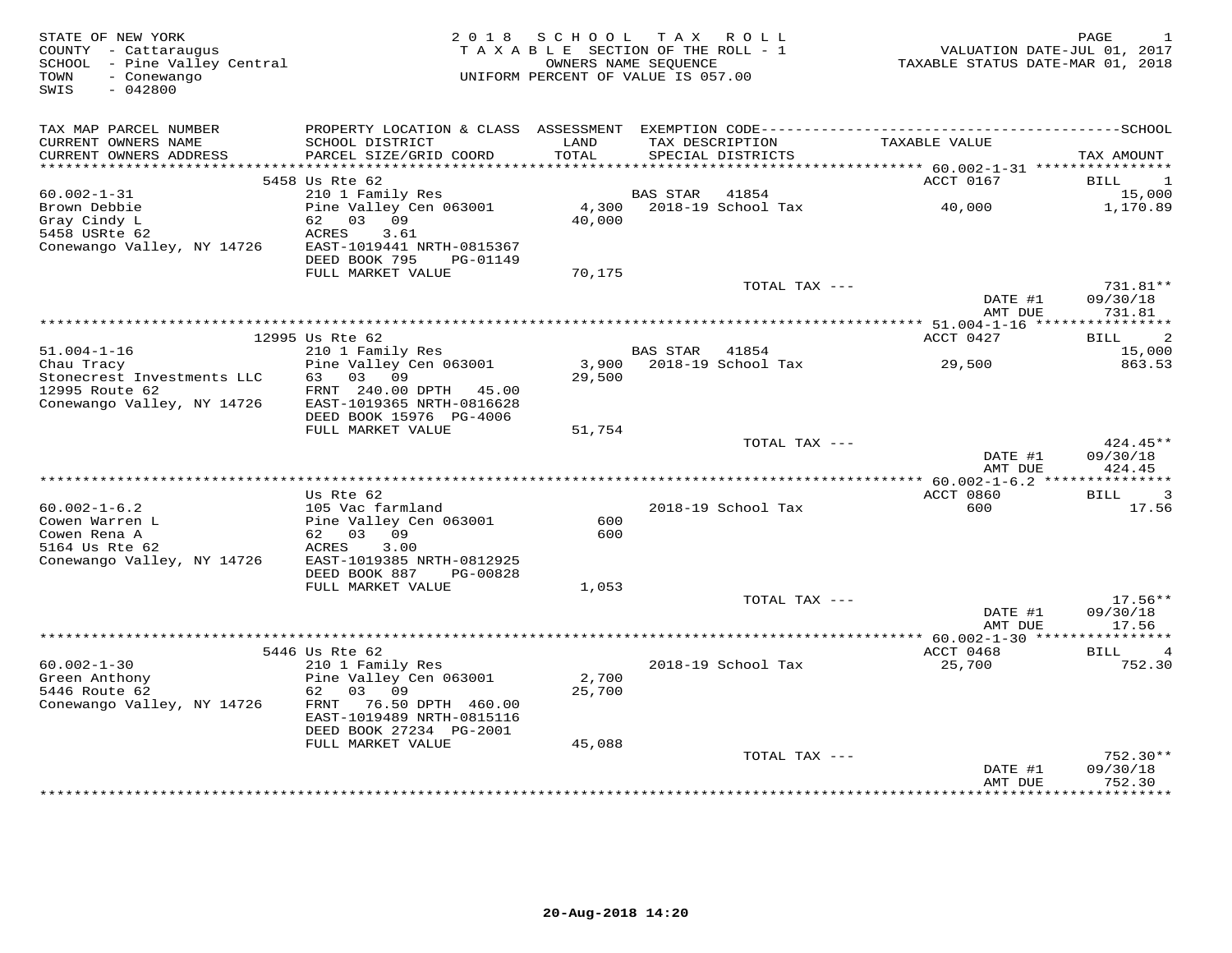| STATE OF NEW YORK<br>COUNTY - Cattaraugus<br>SCHOOL - Pine Valley Central<br>TOWN<br>- Conewango<br>SWIS<br>$-042800$ |                                                                                          |               | 2018 SCHOOL TAX ROLL<br>TAXABLE SECTION OF THE ROLL - 1<br>OWNERS NAME SEQUENCE<br>UNIFORM PERCENT OF VALUE IS 057.00 |                                                       | TAXABLE STATUS DATE-MAR 01, 2018 | PAGE<br>VALUATION DATE-JUL 01, 2017 |
|-----------------------------------------------------------------------------------------------------------------------|------------------------------------------------------------------------------------------|---------------|-----------------------------------------------------------------------------------------------------------------------|-------------------------------------------------------|----------------------------------|-------------------------------------|
| TAX MAP PARCEL NUMBER                                                                                                 |                                                                                          |               |                                                                                                                       |                                                       |                                  |                                     |
| CURRENT OWNERS NAME<br>CURRENT OWNERS ADDRESS                                                                         | SCHOOL DISTRICT<br>PARCEL SIZE/GRID COORD                                                | LAND<br>TOTAL | TAX DESCRIPTION<br>SPECIAL DISTRICTS                                                                                  |                                                       | TAXABLE VALUE                    | TAX AMOUNT                          |
|                                                                                                                       |                                                                                          |               |                                                                                                                       |                                                       |                                  |                                     |
|                                                                                                                       | 5324 Us Rte 62                                                                           |               |                                                                                                                       |                                                       | ACCT 0862                        | 5<br>BILL                           |
| $60.002 - 1 - 6.3$                                                                                                    | 210 1 Family Res                                                                         |               | <b>BAS STAR</b><br>41854                                                                                              |                                                       |                                  | 15,000                              |
| Harvey Keith D                                                                                                        | Pine Valley Cen 063001                                                                   |               | 5,300 2018-19 School Tax                                                                                              |                                                       | 53,000                           | 1,551.43                            |
| 5324 Us Rte 62<br>Conewango Valley, NY 14726                                                                          | 62 03 09<br><b>ACRES</b><br>7.40<br>EAST-1020074 NRTH-0813111<br>DEED BOOK 10398 PG-7001 | 53,000        |                                                                                                                       |                                                       |                                  |                                     |
|                                                                                                                       | FULL MARKET VALUE                                                                        | 92,982        |                                                                                                                       |                                                       |                                  |                                     |
|                                                                                                                       |                                                                                          |               |                                                                                                                       | TOTAL TAX ---                                         | DATE #1                          | $1,112.35**$<br>09/30/18            |
|                                                                                                                       |                                                                                          |               |                                                                                                                       |                                                       | AMT DUE                          | 1,112.35                            |
|                                                                                                                       |                                                                                          |               |                                                                                                                       |                                                       |                                  |                                     |
| $51.004 - 2 - 1.2$                                                                                                    | Youngs Rd<br>105 Vac farmland                                                            |               | 2018-19 School Tax                                                                                                    |                                                       | ACCT 0999<br>4,750               | BILL<br>$\overline{6}$<br>139.04    |
| Hostetler Harvey E                                                                                                    | Pine Valley Cen 063001                                                                   | 4,750         |                                                                                                                       |                                                       |                                  |                                     |
| Hostetler Drusilla L                                                                                                  | 56 04 09                                                                                 | 4,750         |                                                                                                                       |                                                       |                                  |                                     |
| 12433 Youngs Rd                                                                                                       | ACRES 19.00                                                                              |               |                                                                                                                       |                                                       |                                  |                                     |
| Conewango Valley, NY 14726                                                                                            | EAST-1025061 NRTH-0821584<br>DEED BOOK 22116 PG-7002                                     |               |                                                                                                                       |                                                       |                                  |                                     |
|                                                                                                                       | FULL MARKET VALUE                                                                        | 8,333         |                                                                                                                       |                                                       |                                  |                                     |
|                                                                                                                       |                                                                                          |               |                                                                                                                       | TOTAL TAX ---                                         |                                  | 139.04**                            |
|                                                                                                                       |                                                                                          |               |                                                                                                                       |                                                       | DATE #1<br>AMT DUE               | 09/30/18<br>139.04                  |
|                                                                                                                       |                                                                                          |               |                                                                                                                       |                                                       |                                  |                                     |
|                                                                                                                       | 5983 Co Rd 44                                                                            |               |                                                                                                                       | 38 PCT OF VALUE USED FOR EXEMPTION PURPOSES ACCT 0206 |                                  | $\overline{7}$<br>BILL              |
| $51.004 - 1 - 1$                                                                                                      | 112 Dairy farm                                                                           |               | AGED C/T/S 41800                                                                                                      |                                                       |                                  | 19,760                              |
| Hostetler Mose E                                                                                                      | Pine Valley Cen 063001                                                                   |               | 22,700 SILO T/C/S 42100                                                                                               |                                                       |                                  | 1,600                               |
| Hostetler Clara A<br>5983 Flat Iron Rd                                                                                | 56 03 09<br>Life Use                                                                     |               | 104,000 ENH STAR 41834<br>2018-19 School Tax                                                                          |                                                       | 82,640                           | 33,400<br>2,419.07                  |
| Conewango Valley, NY 14726                                                                                            | 5984 2nd site                                                                            |               |                                                                                                                       |                                                       |                                  |                                     |
|                                                                                                                       | ACRES 101.69                                                                             |               |                                                                                                                       |                                                       |                                  |                                     |
| MAY BE SUBJECT TO PAYMENT                                                                                             | EAST-1021591 NRTH-0823451                                                                |               |                                                                                                                       |                                                       |                                  |                                     |
| UNDER AGDIST LAW TIL 2020                                                                                             | DEED BOOK 00926 PG-00518                                                                 |               |                                                                                                                       |                                                       |                                  |                                     |
|                                                                                                                       | FULL MARKET VALUE                                                                        | 182,456       |                                                                                                                       |                                                       |                                  |                                     |
|                                                                                                                       |                                                                                          |               |                                                                                                                       | TOTAL TAX ---                                         |                                  | $1,441.37**$                        |
|                                                                                                                       |                                                                                          |               |                                                                                                                       |                                                       | DATE #1                          | 09/30/18                            |
|                                                                                                                       |                                                                                          |               |                                                                                                                       |                                                       | AMT DUE                          | 1,441.37                            |
|                                                                                                                       |                                                                                          |               |                                                                                                                       |                                                       |                                  |                                     |
|                                                                                                                       | 5352 Us Rte 62                                                                           |               |                                                                                                                       |                                                       | ACCT 0923                        | BILL<br>8                           |
| $60.002 - 1 - 6.4$<br>Merrill Douglas C                                                                               | 240 Rural res<br>Pine Valley Cen 063001                                                  | 12,800        | ENH STAR 41834<br>2018-19 School Tax                                                                                  |                                                       | 43,000                           | 33,400<br>1,258.71                  |
| Merrill Pamela                                                                                                        | 62 03 09                                                                                 | 43,000        |                                                                                                                       |                                                       |                                  |                                     |
| 5352 Us Rte 62                                                                                                        | ACRES 45.10                                                                              |               |                                                                                                                       |                                                       |                                  |                                     |
| Conewango Valley, NY 14726                                                                                            | EAST-1020896 NRTH-0813326                                                                |               |                                                                                                                       |                                                       |                                  |                                     |
|                                                                                                                       | DEED BOOK 00946 PG-00273                                                                 |               |                                                                                                                       |                                                       |                                  |                                     |
|                                                                                                                       | FULL MARKET VALUE                                                                        | 75,439        |                                                                                                                       |                                                       |                                  |                                     |
|                                                                                                                       |                                                                                          |               |                                                                                                                       | TOTAL TAX ---                                         |                                  | 281.01**                            |
|                                                                                                                       |                                                                                          |               |                                                                                                                       |                                                       | DATE #1                          | 09/30/18                            |
|                                                                                                                       |                                                                                          |               |                                                                                                                       |                                                       | AMT DUE<br>**************        | 281.01<br>* * * * * * * * * *       |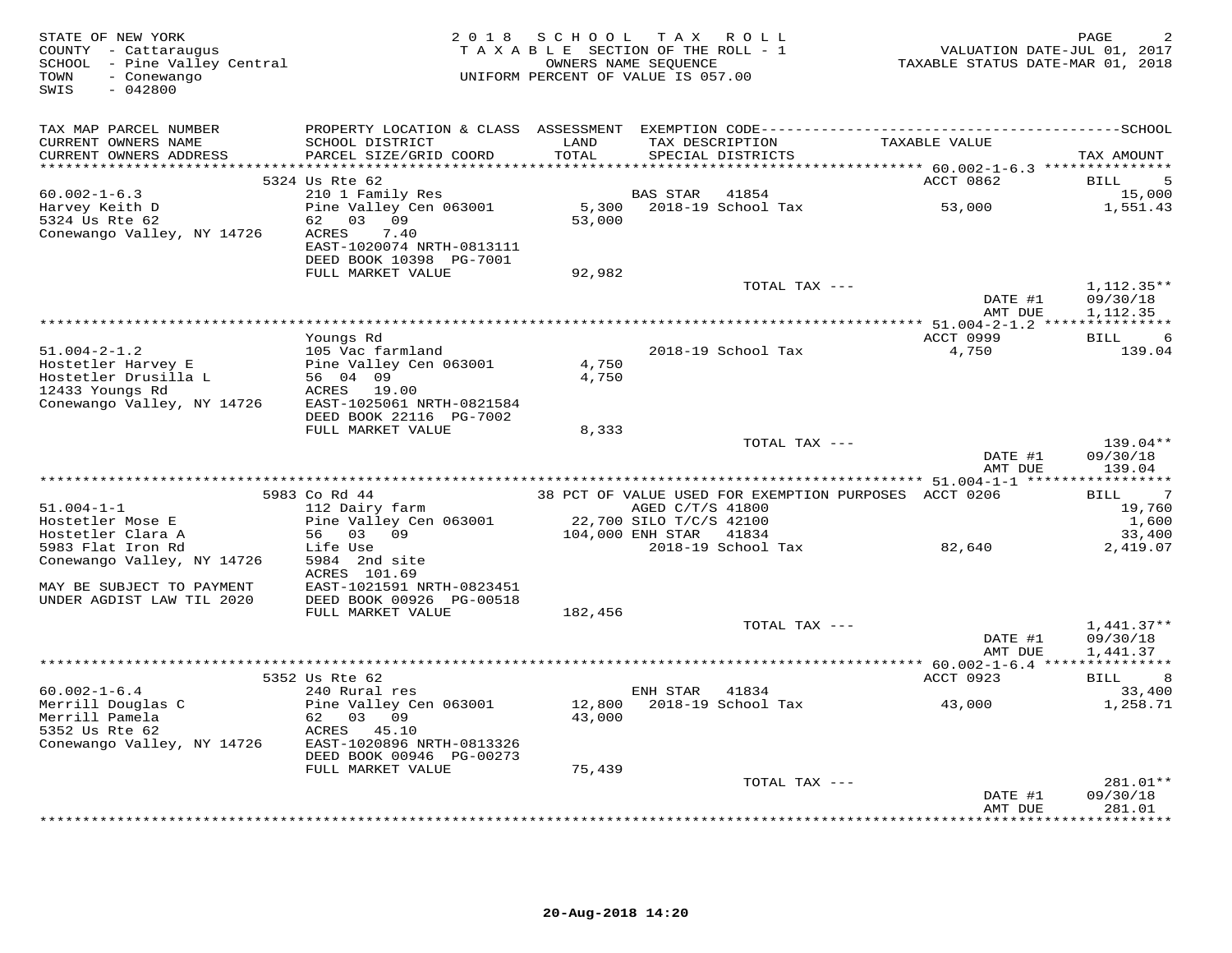| STATE OF NEW YORK<br>COUNTY - Cattaraugus<br>SCHOOL - Pine Valley Central<br>- Conewango<br>TOWN<br>$-042800$<br>SWIS |                                                                                                                        | 2018 SCHOOL      | TAX ROLL<br>TAXABLE SECTION OF THE ROLL - 1<br>OWNERS NAME SEQUENCE<br>UNIFORM PERCENT OF VALUE IS 057.00 | TAXABLE STATUS DATE-MAR 01, 2018                 | PAGE<br>VALUATION DATE-JUL 01, 2017  |
|-----------------------------------------------------------------------------------------------------------------------|------------------------------------------------------------------------------------------------------------------------|------------------|-----------------------------------------------------------------------------------------------------------|--------------------------------------------------|--------------------------------------|
| TAX MAP PARCEL NUMBER<br>CURRENT OWNERS NAME<br>CURRENT OWNERS ADDRESS                                                | SCHOOL DISTRICT<br>PARCEL SIZE/GRID COORD                                                                              | LAND<br>TOTAL    | TAX DESCRIPTION<br>SPECIAL DISTRICTS                                                                      | TAXABLE VALUE                                    | TAX AMOUNT                           |
|                                                                                                                       | 5861 Co Rd 44                                                                                                          |                  |                                                                                                           | ACCT 0287                                        | 9<br>BILL                            |
| $51.004 - 1 - 22$                                                                                                     | 112 Dairy farm                                                                                                         |                  | <b>BAS STAR</b><br>41854                                                                                  |                                                  | 15,000                               |
| Miller John & Susan<br>Miller Susan, Levi, and Abe<br>5861 Co Rd 44<br>Conwango Valley, NY 14726                      | Pine Valley Cen 063001<br>64 03 09<br>ACRES 160.21<br>EAST-1021125 NRTH-0822062<br>DEED BOOK 26197 PG-4003             | 75,000           |                                                                                                           | 75,000                                           | 2,195.43                             |
|                                                                                                                       | FULL MARKET VALUE                                                                                                      | 131,579          |                                                                                                           |                                                  |                                      |
|                                                                                                                       |                                                                                                                        |                  | TOTAL TAX ---                                                                                             | DATE #1<br>AMT DUE                               | $1,756.34**$<br>09/30/18<br>1,756.34 |
|                                                                                                                       |                                                                                                                        |                  |                                                                                                           |                                                  |                                      |
|                                                                                                                       | $Co$ Rd $44$                                                                                                           |                  |                                                                                                           | ACCT 0288                                        | BILL 10                              |
| $51.004 - 1 - 3$<br>Miller John A<br>Miller Susan N<br>5861 Flatiron Rd                                               | 105 Vac farmland<br>Pine Valley Cen 063001<br>56 03 09                                                                 | 13,425<br>13,425 | 2018-19 School Tax                                                                                        | 13,425                                           | 392.98                               |
| Conewango Valley, NY 14726                                                                                            | Life Use<br>ACRES 42.57<br>EAST-1023695 NRTH-0822206<br>DEED BOOK 00943 PG-00220<br>FULL MARKET VALUE                  | 23,553           |                                                                                                           |                                                  |                                      |
|                                                                                                                       |                                                                                                                        |                  | TOTAL TAX ---                                                                                             |                                                  | 392.98**                             |
|                                                                                                                       |                                                                                                                        |                  |                                                                                                           | DATE #1<br>AMT DUE                               | 09/30/18<br>392.98                   |
|                                                                                                                       |                                                                                                                        |                  |                                                                                                           | ****************** 51.004-2-1.1 **************** |                                      |
| $51.004 - 2 - 1.1$                                                                                                    | 12654 Youngs Rd<br>105 Vac farmland                                                                                    |                  | AG DISTOUT 41730                                                                                          | ACCT 0314                                        | BILL<br>11<br>3,377                  |
| Miller Sam D<br>Miller Naomi C<br>12654 Youngs Rd<br>Conewango Valley, NY                                             | Pine Valley Cen 063001<br>56 03 09<br>ACRES 82.35<br>EAST-1025063 NRTH-0822862<br>14726-9717 DEED BOOK 748<br>PG-01081 | 24,550           | 24,550 2018-19 School Tax                                                                                 | 21,173                                           | 619.78                               |
|                                                                                                                       | FULL MARKET VALUE                                                                                                      | 43,070           |                                                                                                           |                                                  |                                      |
| MAY BE SUBJECT TO PAYMENT<br>UNDER AGDIST LAW TIL 2025                                                                |                                                                                                                        |                  |                                                                                                           |                                                  |                                      |
|                                                                                                                       |                                                                                                                        |                  | TOTAL TAX ---                                                                                             | DATE #1<br>AMT DUE                               | 619.78**<br>09/30/18<br>619.78       |
|                                                                                                                       |                                                                                                                        |                  |                                                                                                           |                                                  |                                      |
| $51.004 - 1 - 19$                                                                                                     | 13000 Us Rte 62<br>210 1 Family Res                                                                                    |                  | ENH STAR 41834                                                                                            | ACCT 0124                                        | BILL 12<br>33,400                    |
| Morrison James R<br>Morrison Priscilla A<br>13000 Us Rte 62<br>Conewango Valley, NY 14726                             | Pine Valley Cen 063001<br>63 03 09<br>FRNT 80.00 DPTH<br>92.00<br>EAST-1019251 NRTH-0816860<br>DEED BOOK 12558 PG-3001 | 1,900<br>35,000  | 2018-19 School Tax                                                                                        | 35,000                                           | 1,024.53                             |
|                                                                                                                       | FULL MARKET VALUE                                                                                                      | 61,404           |                                                                                                           |                                                  |                                      |
|                                                                                                                       |                                                                                                                        |                  | TOTAL TAX ---                                                                                             | DATE #1<br>AMT DUE                               | $46.84**$<br>09/30/18<br>46.84       |
|                                                                                                                       |                                                                                                                        |                  |                                                                                                           |                                                  |                                      |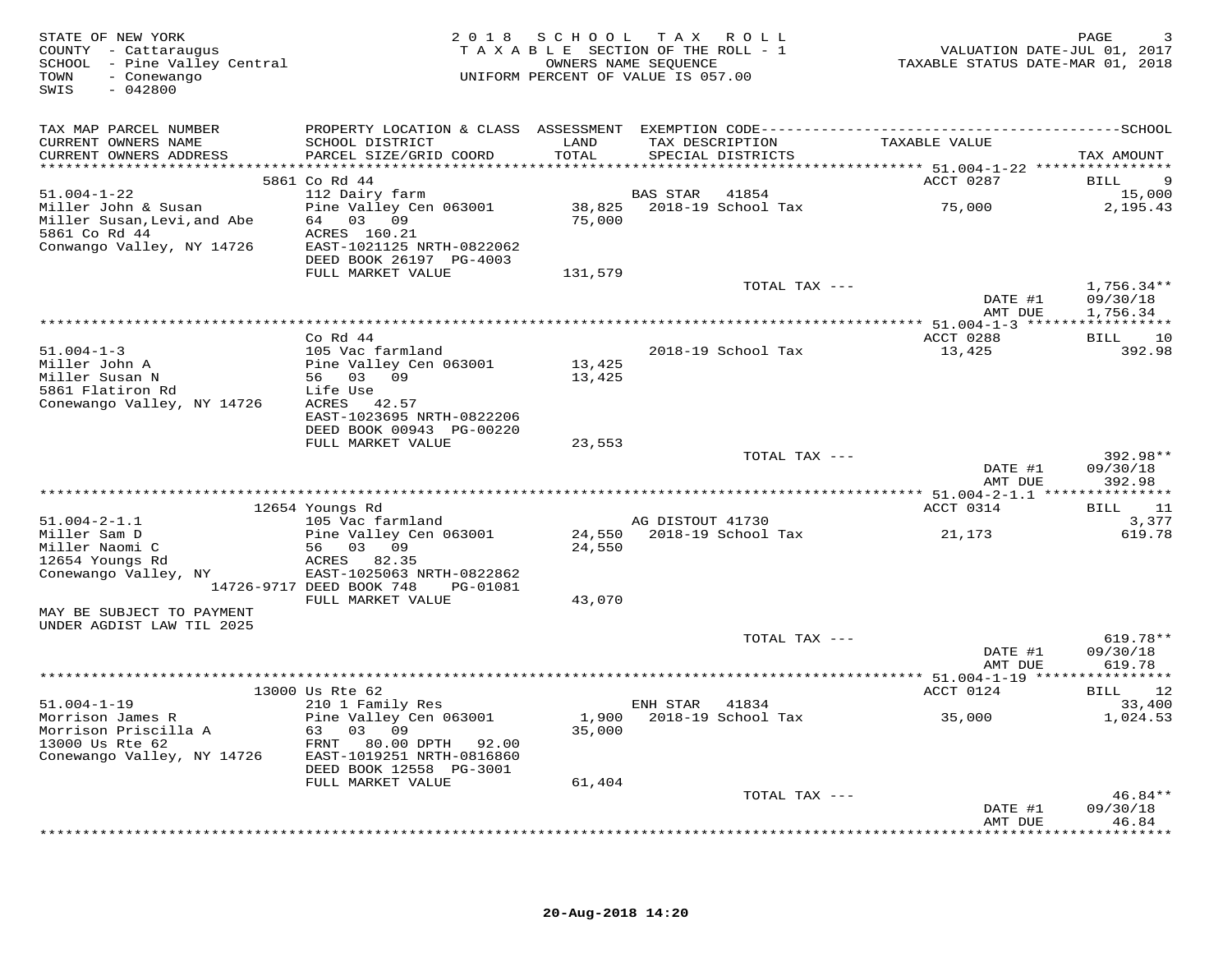| STATE OF NEW YORK<br>COUNTY - Cattaraugus<br>SCHOOL - Pine Valley Central<br>TOWN<br>- Conewango<br>$-042800$<br>SWIS                         |                                                                                                                                                                       | 2018 SCHOOL      | TAX ROLL<br>TAXABLE SECTION OF THE ROLL - 1<br>OWNERS NAME SEQUENCE<br>UNIFORM PERCENT OF VALUE IS 057.00 | VALUATION DATE-JUL 01, 2017<br>TAXABLE STATUS DATE-MAR 01, 2018 | PAGE                                 |
|-----------------------------------------------------------------------------------------------------------------------------------------------|-----------------------------------------------------------------------------------------------------------------------------------------------------------------------|------------------|-----------------------------------------------------------------------------------------------------------|-----------------------------------------------------------------|--------------------------------------|
| TAX MAP PARCEL NUMBER<br>CURRENT OWNERS NAME<br>CURRENT OWNERS ADDRESS                                                                        | SCHOOL DISTRICT<br>PARCEL SIZE/GRID COORD                                                                                                                             | LAND<br>TOTAL    | TAX DESCRIPTION<br>SPECIAL DISTRICTS                                                                      | TAXABLE VALUE                                                   | TAX AMOUNT                           |
| $51.004 - 1 - 10$<br>NYP Ag Services, Inc.<br>496 Maple Ave, PO Box 119<br>Cherry Creek, NY 14723                                             | 5512 Us Rte 62<br>443 Feed sales<br>Pine Valley Cen 063001<br>62 03 09<br>FRNT 145.00 DPTH 150.00<br>BANK 017<br>EAST-1019307 NRTH-0816113<br>DEED BOOK 25891 PG-8001 | 2,700<br>200,000 | 2018-19 School Tax                                                                                        | ACCT 0094<br>200,000                                            | BILL 13<br>5,854.47                  |
|                                                                                                                                               | FULL MARKET VALUE                                                                                                                                                     | 350,877          | TOTAL TAX ---                                                                                             | DATE #1<br>AMT DUE                                              | $5,854.47**$<br>09/30/18<br>5,854.47 |
|                                                                                                                                               |                                                                                                                                                                       |                  |                                                                                                           |                                                                 |                                      |
| $51.004 - 1 - 11$<br>NYP Ag Services, Inc.<br>496 Maple Ave, PO Box 119<br>Cherry Creek, NY 14723                                             | 5512 Us Rte 62<br>449 Other Storag<br>Pine Valley Cen 063001<br>63 03 09<br>FRNT 80.00 DPTH<br>65.00<br>BANK 017<br>EAST-1019281 NRTH-0816238                         | 1,800<br>18,900  | 2018-19 School Tax                                                                                        | ACCT 0095<br>18,900                                             | BILL 14<br>553.25                    |
|                                                                                                                                               | DEED BOOK 25891 PG-8001                                                                                                                                               |                  |                                                                                                           |                                                                 |                                      |
|                                                                                                                                               | FULL MARKET VALUE                                                                                                                                                     | 33,158           | TOTAL TAX ---                                                                                             | DATE #1<br>AMT DUE                                              | $553.25**$<br>09/30/18<br>553.25     |
|                                                                                                                                               | 5512 Us Rte 62 (Off)                                                                                                                                                  |                  |                                                                                                           | ACCT 0471                                                       | BILL 15                              |
| $51.004 - 1 - 13$<br>NYP Ag Services, Inc.<br>496 Maple Ave, PO Box 119<br>Cherry Creek, NY 14723                                             | 449 Other Storag<br>Pine Valley Cen 063001<br>63 03 09<br>FRNT 177.74 DPTH 132.00<br>BANK 017<br>EAST-1019405 NRTH-0816445                                            | 3,300<br>7,900   | 2018-19 School Tax                                                                                        | 7,900                                                           | 231.25                               |
|                                                                                                                                               | DEED BOOK 25891 PG-8001<br>FULL MARKET VALUE                                                                                                                          | 13,860           | TOTAL TAX ---                                                                                             | DATE #1                                                         | $231.25**$<br>09/30/18               |
|                                                                                                                                               |                                                                                                                                                                       |                  |                                                                                                           | AMT DUE                                                         | 231.25                               |
|                                                                                                                                               | 5372 Us Rte 62                                                                                                                                                        |                  |                                                                                                           | *********** 60.002-1-27 *****************<br>ACCT 0003          | <b>BILL</b><br>16                    |
| $60.002 - 1 - 27$<br>60.002-1-2,<br>Pfleuger Garrett<br>Pfleuger Stacey<br>The Dte 62<br>Conewango Valley, NY 14726 EAST-1019785 NRTH-0813999 | 210 1 Family Res<br>Pine Valley Cen 063001<br>62 03 09<br>ACRES<br>4.77 BANK<br>005<br>DEED BOOK 6434 PG-5001                                                         | 28,500           | BAS STAR 41854<br>4,800 2018-19 School Tax                                                                | 28,500                                                          | 15,000<br>834.26                     |
|                                                                                                                                               | FULL MARKET VALUE                                                                                                                                                     | 50,000           | TOTAL TAX ---                                                                                             |                                                                 | 395.18**                             |
|                                                                                                                                               |                                                                                                                                                                       |                  |                                                                                                           | DATE #1<br>AMT DUE                                              | 09/30/18<br>395.18<br>**********     |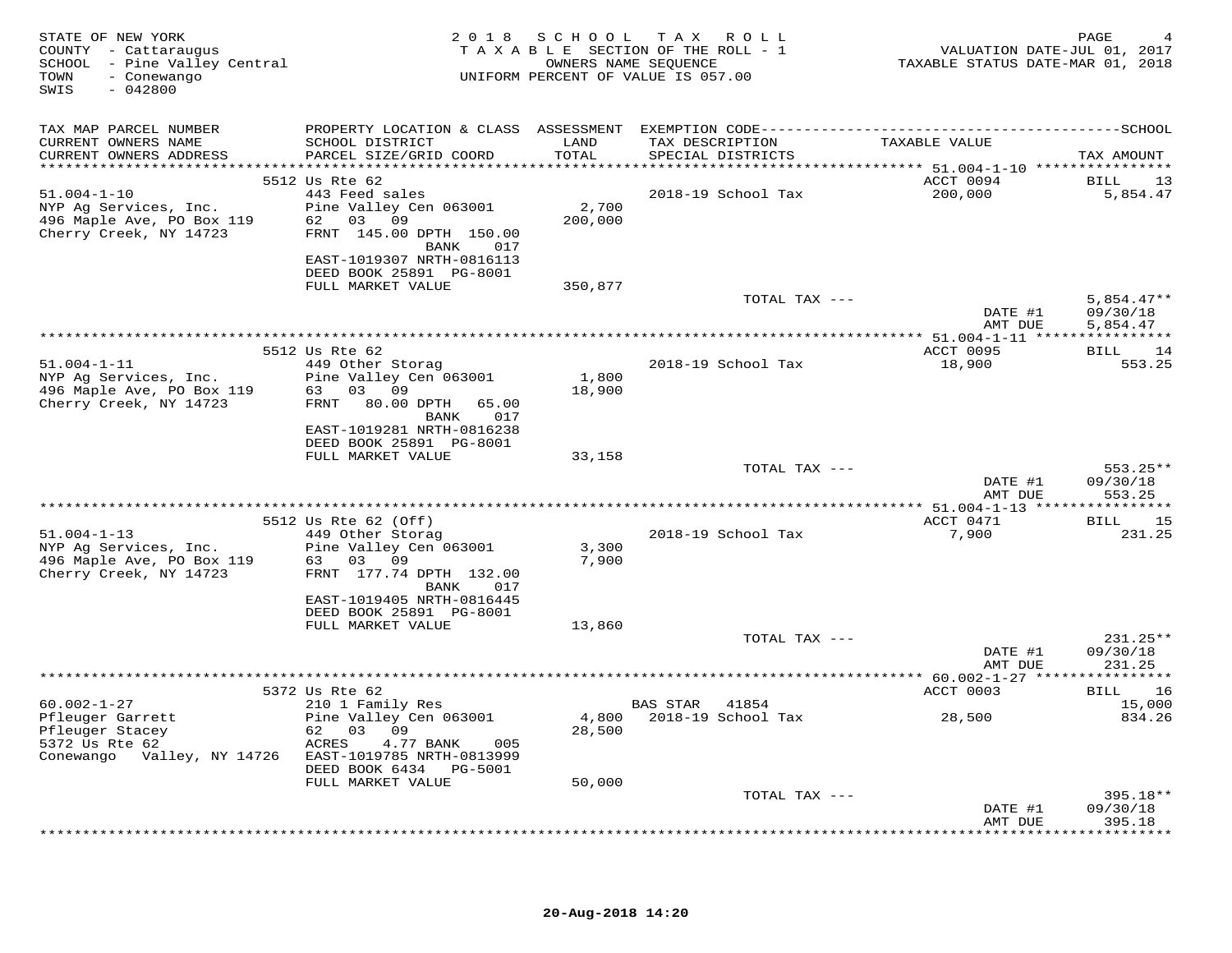| STATE OF NEW YORK<br>COUNTY - Cattaraugus<br>SCHOOL - Pine Valley Central<br>TOWN<br>- Conewango<br>SWIS<br>$-042800$ | 2 0 1 8                                                                                                                                       | SCHOOL          | T A X<br>ROLL ROLL<br>TAXABLE SECTION OF THE ROLL - 1<br>OWNERS NAME SEQUENCE<br>UNIFORM PERCENT OF VALUE IS 057.00 |                    | PAGE<br>VALUATION DATE-JUL 01, 2017<br>TAXABLE STATUS DATE-MAR 01, 2018 |
|-----------------------------------------------------------------------------------------------------------------------|-----------------------------------------------------------------------------------------------------------------------------------------------|-----------------|---------------------------------------------------------------------------------------------------------------------|--------------------|-------------------------------------------------------------------------|
| TAX MAP PARCEL NUMBER<br>CURRENT OWNERS NAME<br>CURRENT OWNERS ADDRESS<br>************************                    | SCHOOL DISTRICT<br>PARCEL SIZE/GRID COORD<br>*************************                                                                        | LAND<br>TOTAL   | TAX DESCRIPTION<br>SPECIAL DISTRICTS                                                                                | TAXABLE VALUE      | TAX AMOUNT                                                              |
| $60.002 - 1 - 26$<br>Powell Linda J<br>5853 Rte 83<br>Conewango Valley, NY 14726                                      | Us Rte 62<br>314 Rural vac<10<br>Pine Valley Cen 063001<br>62 03 09<br>2.86<br>ACRES<br>EAST-1019324 NRTH-0813820<br>DEED BOOK 00983 PG-01162 | 300<br>300      | 2018-19 School Tax                                                                                                  | ACCT 0116<br>300   | <b>BILL</b><br>17<br>8.78                                               |
|                                                                                                                       | FULL MARKET VALUE                                                                                                                             | 526             | TOTAL TAX ---                                                                                                       | DATE #1            | $8.78**$<br>09/30/18                                                    |
|                                                                                                                       |                                                                                                                                               |                 |                                                                                                                     | AMT DUE            | 8.78                                                                    |
|                                                                                                                       | 5333 Us Rte 62                                                                                                                                |                 |                                                                                                                     | ACCT 0458          | ** 60.002-1-6.1 ****************<br>18<br>BILL                          |
| $60.002 - 1 - 6.1$<br>Price Leona                                                                                     | 210 1 Family Res<br>Pine Valley Cen 063001                                                                                                    | 5,600           | BAS STAR 41854<br>2018-19 School Tax                                                                                | 25,000             | 15,000<br>731.81                                                        |
| Olson Donna G<br>5333 US Rte 62<br>Coneweango Valley, NY 14726                                                        | 62 03 09<br>ACRES<br>3.30<br>EAST-1019377 NRTH-0813320<br>DEED BOOK 1010<br>PG-1076                                                           | 25,000          |                                                                                                                     |                    |                                                                         |
|                                                                                                                       | FULL MARKET VALUE                                                                                                                             | 43,860          | TOTAL TAX ---                                                                                                       | DATE #1<br>AMT DUE | 292.72**<br>09/30/18<br>292.72                                          |
|                                                                                                                       |                                                                                                                                               |                 |                                                                                                                     |                    | ***********                                                             |
| $60.002 - 1 - 4$                                                                                                      | 5416 Us Rte 62<br>240 Rural res                                                                                                               |                 | BAS STAR<br>41854                                                                                                   | ACCT 0115          | 19<br>BILL<br>15,000                                                    |
| Ray Lacey Marie<br>5416 Rte 62<br>Conewango Valley, NY 14726                                                          | Pine Valley Cen 063001<br>03 09<br>62<br>ACRES<br>41.13<br>EAST-1020441 NRTH-0814399<br>DEED BOOK 21896 PG-3001                               | 8,000<br>28,500 | 2018-19 School Tax                                                                                                  | 28,500             | 834.26                                                                  |
|                                                                                                                       | FULL MARKET VALUE                                                                                                                             | 50,000          |                                                                                                                     |                    |                                                                         |
|                                                                                                                       |                                                                                                                                               |                 | TOTAL TAX ---                                                                                                       | DATE #1<br>AMT DUE | 395.18**<br>09/30/18<br>395.18                                          |
|                                                                                                                       | ********************************<br>Us Rte 62                                                                                                 |                 |                                                                                                                     | ACCT 0377          | 20<br><b>BILL</b>                                                       |
| $51.004 - 1 - 18$<br>Reynolds Harold & Lucille<br>Lincoln Doughlas<br>2 E. Route 62<br>Conewango Valley, NY 14726     | 105 Vac farmland<br>Pine Valley Cen 063001<br>63 03 09<br>Life Use<br>ACRES<br>6.44<br>EAST-1019629 NRTH-0816817                              | 2,800<br>2,800  | 2018-19 School Tax                                                                                                  | 2,800              | 81.96                                                                   |
| PRIOR OWNER ON 3/01/2018                                                                                              | DEED BOOK 29834 PG-4001                                                                                                                       |                 |                                                                                                                     |                    |                                                                         |
| Reynolds Harold L                                                                                                     | FULL MARKET VALUE                                                                                                                             | 4,912           | TOTAL TAX ---                                                                                                       | DATE #1            | 81.96**<br>09/30/18                                                     |
|                                                                                                                       |                                                                                                                                               |                 |                                                                                                                     | AMT DUE            | 81.96<br>* * * * * * * *                                                |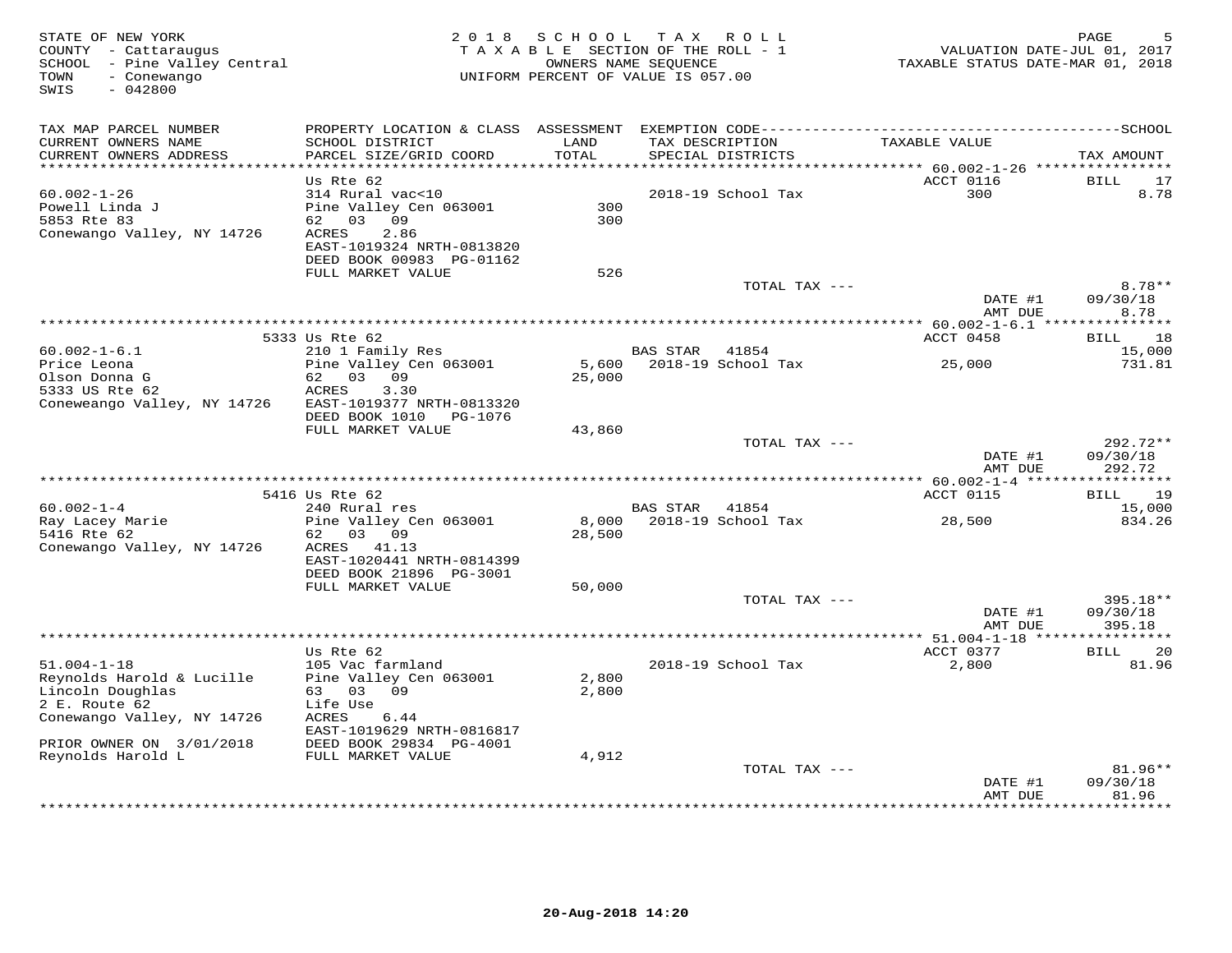| STATE OF NEW YORK<br>COUNTY - Cattaraugus<br>SCHOOL - Pine Valley Central<br>- Conewango<br>TOWN<br>$-042800$<br>SWIS | 2 0 1 8                                               |               | SCHOOL TAX ROLL<br>TAXABLE SECTION OF THE ROLL - 1<br>OWNERS NAME SEQUENCE<br>UNIFORM PERCENT OF VALUE IS 057.00 | VALUATION DATE-JUL 01, 2017<br>TAXABLE STATUS DATE-MAR 01, 2018 | PAGE                          |
|-----------------------------------------------------------------------------------------------------------------------|-------------------------------------------------------|---------------|------------------------------------------------------------------------------------------------------------------|-----------------------------------------------------------------|-------------------------------|
| TAX MAP PARCEL NUMBER                                                                                                 | PROPERTY LOCATION & CLASS ASSESSMENT                  |               |                                                                                                                  |                                                                 |                               |
| CURRENT OWNERS NAME<br>CURRENT OWNERS ADDRESS<br>**********************                                               | SCHOOL DISTRICT<br>PARCEL SIZE/GRID COORD             | LAND<br>TOTAL | TAX DESCRIPTION<br>SPECIAL DISTRICTS                                                                             | TAXABLE VALUE                                                   | TAX AMOUNT                    |
|                                                                                                                       | Us Rte 62                                             |               |                                                                                                                  | ACCT 0378                                                       | BILL<br>21                    |
| $60.002 - 1 - 28$                                                                                                     | 314 Rural vac<10                                      |               | 2018-19 School Tax                                                                                               | 2,000                                                           | 58.54                         |
| Reynolds Jeffrey D                                                                                                    | Pine Valley Cen 063001                                | 2,000         |                                                                                                                  |                                                                 |                               |
| Reynolds Diane                                                                                                        | 62 03<br>09                                           | 2,000         |                                                                                                                  |                                                                 |                               |
| 5405 Rte 62<br>Conewango Valley, NY 14726                                                                             | FRNT 570.00 DPTH 128.00<br>EAST-1019261 NRTH-0814382  |               |                                                                                                                  |                                                                 |                               |
|                                                                                                                       | DEED BOOK 00961 PG-00365                              |               |                                                                                                                  |                                                                 |                               |
|                                                                                                                       | FULL MARKET VALUE                                     | 3,509         |                                                                                                                  |                                                                 |                               |
|                                                                                                                       |                                                       |               | TOTAL TAX ---                                                                                                    |                                                                 | 58.54**                       |
|                                                                                                                       |                                                       |               |                                                                                                                  | DATE #1<br>AMT DUE                                              | 09/30/18<br>58.54             |
|                                                                                                                       |                                                       |               |                                                                                                                  |                                                                 |                               |
|                                                                                                                       | Us Rte 62                                             |               |                                                                                                                  | ACCT 0379                                                       | 22<br><b>BILL</b>             |
| $60.002 - 1 - 2$                                                                                                      | 323 Vacant rural                                      |               | 2018-19 School Tax                                                                                               | 5,900                                                           | 172.71                        |
| Reynolds Roger                                                                                                        | Pine Valley Cen 063001<br>62 03 09                    | 5,900         |                                                                                                                  |                                                                 |                               |
| Reynolds Scott<br>5529 Swamp Rd                                                                                       | ACRES<br>20.01                                        | 5,900         |                                                                                                                  |                                                                 |                               |
| Conewango Valley, NY 14726                                                                                            | EAST-1020181 NRTH-0815350                             |               |                                                                                                                  |                                                                 |                               |
|                                                                                                                       | DEED BOOK 1006<br>PG-965                              |               |                                                                                                                  |                                                                 |                               |
|                                                                                                                       | FULL MARKET VALUE                                     | 10,351        |                                                                                                                  |                                                                 |                               |
|                                                                                                                       |                                                       |               | TOTAL TAX ---                                                                                                    | DATE #1                                                         | $172.71**$<br>09/30/18        |
|                                                                                                                       |                                                       |               |                                                                                                                  | AMT DUE                                                         | 172.71                        |
|                                                                                                                       |                                                       |               |                                                                                                                  |                                                                 |                               |
|                                                                                                                       | 5438 Us Rte 62                                        |               |                                                                                                                  | ACCT 0447                                                       | 23<br>BILL                    |
| $60.002 - 1 - 29$<br>Reynolds Scott                                                                                   | 210 1 Family Res<br>Pine Valley Cen 063001            | 4,300         | 2018-19 School Tax                                                                                               | 58,000                                                          | 1,697.80                      |
| 5529 Swamp Rd                                                                                                         | 62<br>0.3 0.9                                         | 58,000        |                                                                                                                  |                                                                 |                               |
| Conewango Valley, NY                                                                                                  | ACRES<br>1.45                                         |               |                                                                                                                  |                                                                 |                               |
|                                                                                                                       | 14726-0077 EAST-1019510 NRTH-0815006                  |               |                                                                                                                  |                                                                 |                               |
|                                                                                                                       | DEED BOOK 00930 PG-00548                              |               |                                                                                                                  |                                                                 |                               |
|                                                                                                                       | FULL MARKET VALUE                                     | 101,754       | TOTAL TAX ---                                                                                                    |                                                                 | $1,697.80**$                  |
|                                                                                                                       |                                                       |               |                                                                                                                  | DATE #1                                                         | 09/30/18                      |
|                                                                                                                       |                                                       |               |                                                                                                                  | AMT DUE                                                         | 1,697.80                      |
|                                                                                                                       |                                                       |               |                                                                                                                  | **** 60.002-1-1 ******************                              |                               |
| $60.002 - 1 - 1$                                                                                                      | 5500 Us Rte 62<br>280 Res Multiple                    |               | 2018-19 School Tax                                                                                               | ACCT 0038<br>43,400                                             | <b>BILL</b><br>24<br>1,270.42 |
| Schulz Jeffrey A                                                                                                      | Pine Valley Cen 063001                                | 6,100         |                                                                                                                  |                                                                 |                               |
| 4354 Bush Rd                                                                                                          | 62 03 09                                              | 43,400        |                                                                                                                  |                                                                 |                               |
| Kennedy, NY 14747                                                                                                     | post office 5496                                      |               |                                                                                                                  |                                                                 |                               |
|                                                                                                                       | 5.12<br>ACRES                                         |               |                                                                                                                  |                                                                 |                               |
|                                                                                                                       | EAST-1019735 NRTH-0815895<br>DEED BOOK 00994 PG-01112 |               |                                                                                                                  |                                                                 |                               |
|                                                                                                                       | FULL MARKET VALUE                                     | 76,140        |                                                                                                                  |                                                                 |                               |
|                                                                                                                       |                                                       |               | TOTAL TAX ---                                                                                                    |                                                                 | $1,270.42**$                  |
|                                                                                                                       |                                                       |               |                                                                                                                  | DATE #1                                                         | 09/30/18                      |
|                                                                                                                       |                                                       |               |                                                                                                                  | AMT DUE                                                         | 1,270.42<br>**********        |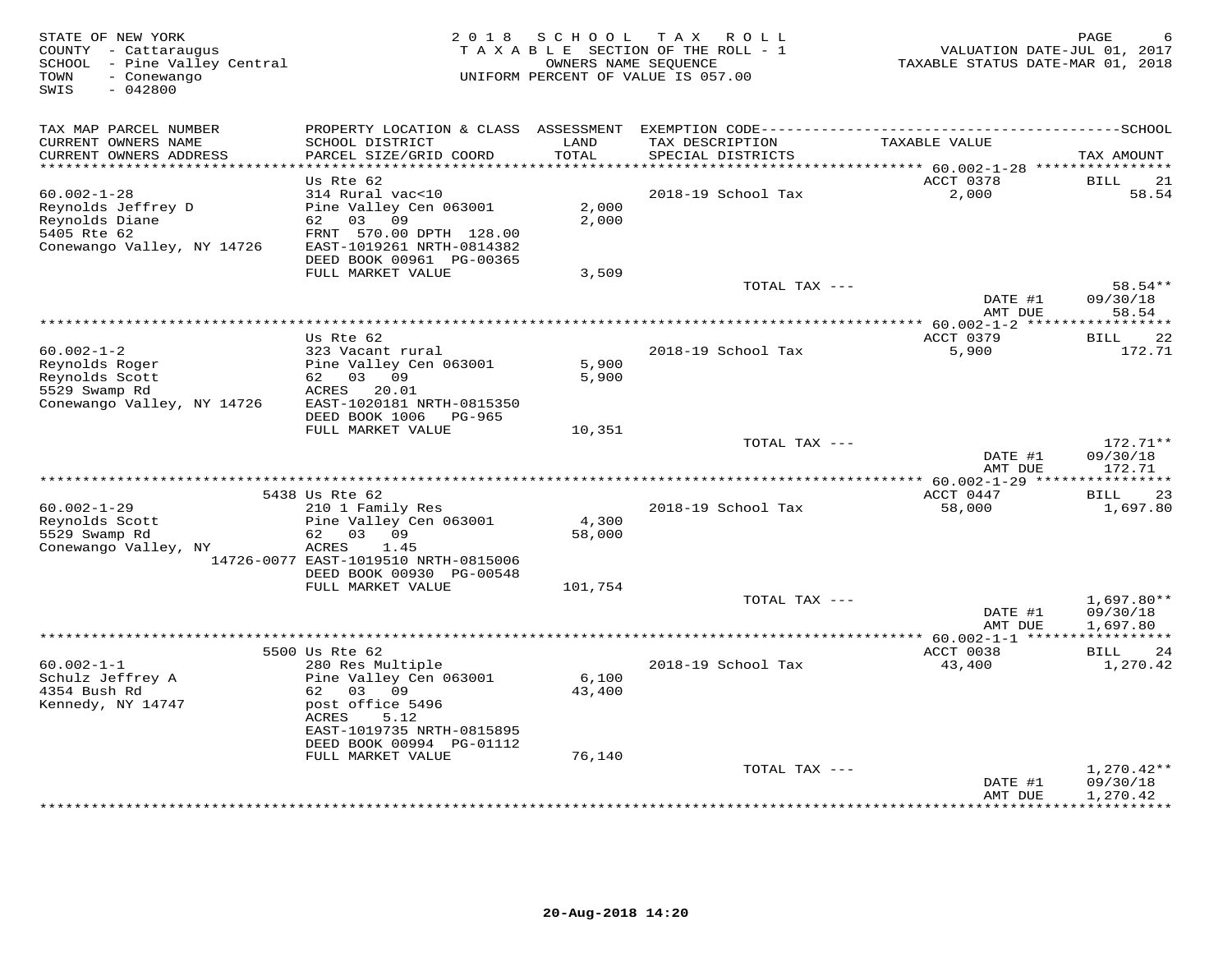| STATE OF NEW YORK<br>COUNTY - Cattaraugus<br>SCHOOL - Pine Valley Central<br>TOWN<br>- Conewango<br>SWIS<br>$-042800$ | 2 0 1 8                                                                                                                                        |                 | SCHOOL TAX ROLL<br>TAXABLE SECTION OF THE ROLL - 1<br>OWNERS NAME SEQUENCE<br>UNIFORM PERCENT OF VALUE IS 057.00 | VALUATION DATE-JUL 01, 2017<br>TAXABLE STATUS DATE-MAR 01, 2018 | PAGE                                  |
|-----------------------------------------------------------------------------------------------------------------------|------------------------------------------------------------------------------------------------------------------------------------------------|-----------------|------------------------------------------------------------------------------------------------------------------|-----------------------------------------------------------------|---------------------------------------|
| TAX MAP PARCEL NUMBER<br>CURRENT OWNERS NAME<br>CURRENT OWNERS ADDRESS                                                | PROPERTY LOCATION & CLASS ASSESSMENT EXEMPTION CODE-----------------------------------SCHOOL<br>SCHOOL DISTRICT<br>PARCEL SIZE/GRID COORD      | LAND<br>TOTAL   | TAX DESCRIPTION<br>SPECIAL DISTRICTS                                                                             | TAXABLE VALUE                                                   | TAX AMOUNT                            |
|                                                                                                                       | 5932 Co Rd 44                                                                                                                                  |                 |                                                                                                                  | ACCT 0055                                                       | BILL<br>25                            |
| $51.004 - 1 - 2$<br>Shetler Ben C<br>Shetler Katieann J<br>5932 Flat Iron Rd<br>Conewango Valley, NY 14726            | 210 1 Family Res<br>Pine Valley Cen 063001<br>56<br>03 09<br>ACRES<br>1.66<br>EAST-1023200 NRTH-0822953<br>DEED BOOK 28530 PG-6001             | 4,400<br>40,000 | 2018-19 School Tax                                                                                               | 40,000                                                          | 1,170.89                              |
|                                                                                                                       | FULL MARKET VALUE                                                                                                                              | 70,175          | TOTAL TAX ---                                                                                                    |                                                                 | $1,170.89**$                          |
|                                                                                                                       |                                                                                                                                                |                 |                                                                                                                  | DATE #1<br>AMT DUE                                              | 09/30/18<br>1,170.89                  |
|                                                                                                                       |                                                                                                                                                |                 |                                                                                                                  |                                                                 |                                       |
| $51.004 - 1 - 4$<br>Shetler Harvey M<br>Shetler Lydia<br>5819 Flatiron Rd<br>Conewango Valley, NY 14726               | $Co$ Rd $44$<br>105 Vac farmland<br>Pine Valley Cen 063001<br>56 03 09<br>ACRES<br>33.16<br>EAST-1023658 NRTH-0820681                          | 3,500<br>3,500  | 2018-19 School Tax                                                                                               | ACCT 0422<br>3,500                                              | 26<br>BILL<br>102.45                  |
|                                                                                                                       | DEED BOOK 1000 PG-498                                                                                                                          |                 |                                                                                                                  |                                                                 |                                       |
|                                                                                                                       | FULL MARKET VALUE                                                                                                                              | 6,140           | TOTAL TAX ---                                                                                                    | DATE #1<br>AMT DUE                                              | $102.45**$<br>09/30/18<br>102.45      |
|                                                                                                                       |                                                                                                                                                |                 |                                                                                                                  |                                                                 |                                       |
|                                                                                                                       | 5819&5821 Co Rd 44                                                                                                                             |                 |                                                                                                                  | ACCT 0420                                                       | 27<br>BILL                            |
| $51.004 - 1 - 21$<br>Shetler Harvey M<br>Shetler Lydia<br>5819 Flatiron Rd<br>Conewango Valley, NY 14726              | 112 Dairy farm<br>Pine Valley Cen 063001<br>64 03 09<br>ACRES 100.06<br>EAST-1021124 NRTH-0820588                                              |                 | AG BLDG<br>41700<br>24,600 SILO T/C/S 42100<br>71,250 BAS STAR<br>41854<br>2018-19 School Tax                    | 59,950                                                          | 10,000<br>1,300<br>15,000<br>1,754.88 |
|                                                                                                                       | DEED BOOK 1000<br>PG-498                                                                                                                       |                 |                                                                                                                  |                                                                 |                                       |
| MAY BE SUBJECT TO PAYMENT<br>UNDER RPTL483 UNTIL 2026                                                                 | FULL MARKET VALUE                                                                                                                              | 125,000         |                                                                                                                  |                                                                 |                                       |
|                                                                                                                       |                                                                                                                                                |                 | TOTAL TAX ---                                                                                                    | DATE #1<br>AMT DUE                                              | $1,315.79**$<br>09/30/18<br>1,315.79  |
|                                                                                                                       |                                                                                                                                                |                 |                                                                                                                  |                                                                 |                                       |
| $51.004 - 1 - 9.1$<br>Swanson Cathleen<br>12977 Us Rte 62<br>Conewango Valley, NY 14726                               | Us Rte 62<br>314 Rural vac<10<br>Pine Valley Cen 063001<br>63 03 09<br>4.16<br>ACRES<br>EAST-1019712 NRTH-0816261<br>DEED BOOK 854<br>PG-00168 | 1,000<br>1,000  | 2018-19 School Tax                                                                                               | ACCT 0457<br>1,000                                              | 28<br>BILL<br>29.27                   |
|                                                                                                                       | FULL MARKET VALUE                                                                                                                              | 1,754           |                                                                                                                  |                                                                 |                                       |
|                                                                                                                       |                                                                                                                                                |                 | TOTAL TAX ---                                                                                                    | DATE #1<br>AMT DUE                                              | $29.27**$<br>09/30/18<br>29.27        |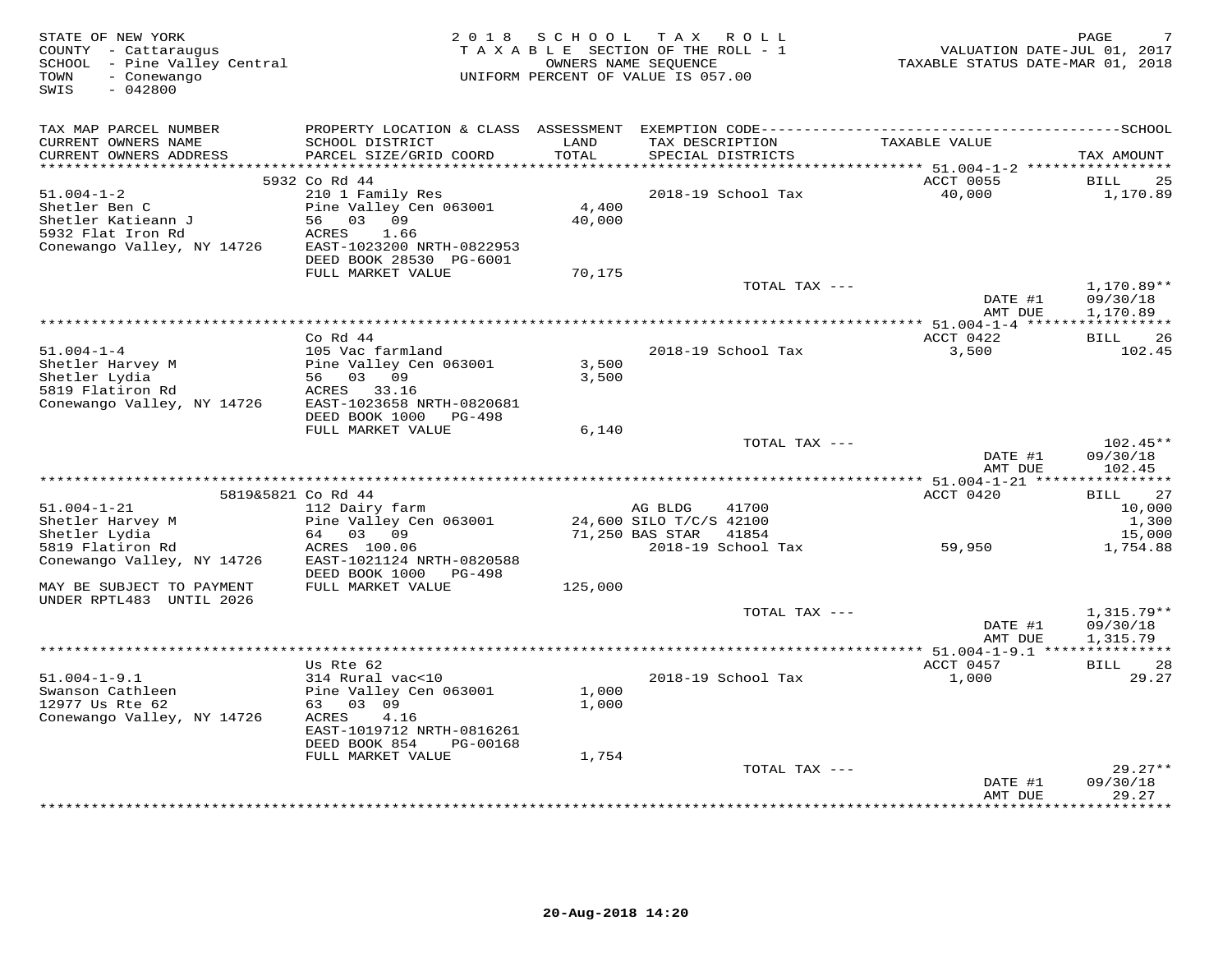| STATE OF NEW YORK<br>COUNTY - Cattaraugus<br>COONII - Cattaraugus<br>SCHOOL - Pine Valley Central<br>TOWN<br>- Conewango<br>SWIS<br>$-042800$ |                                                                                  |               | 2018 SCHOOL TAX ROLL<br>TAXABLE SECTION OF THE ROLL - 1<br>OWNERS NAME SEQUENCE<br>UNIFORM PERCENT OF VALUE IS 057.00 |               | VALUATION DATE-JUL 01, 2017<br>TAXABLE STATUS DATE-MAR 01, 2018 | PAGE                                 |
|-----------------------------------------------------------------------------------------------------------------------------------------------|----------------------------------------------------------------------------------|---------------|-----------------------------------------------------------------------------------------------------------------------|---------------|-----------------------------------------------------------------|--------------------------------------|
| TAX MAP PARCEL NUMBER<br>CURRENT OWNERS NAME<br>CURRENT OWNERS ADDRESS                                                                        | SCHOOL DISTRICT<br>PARCEL SIZE/GRID COORD                                        | LAND<br>TOTAL | TAX DESCRIPTION<br>SPECIAL DISTRICTS                                                                                  |               | TAXABLE VALUE                                                   | TAX AMOUNT                           |
|                                                                                                                                               |                                                                                  |               |                                                                                                                       |               |                                                                 |                                      |
| $51.004 - 1 - 17.1$                                                                                                                           | 12977 Us Rte 62                                                                  |               |                                                                                                                       |               | ACCT 0456                                                       | BILL 29<br>20,000                    |
| Swanson Cathleen<br>12977 Us Rte 62                                                                                                           | 05 Acc 02<br>210 1 Family Res<br>Pine Valley Cen 063001<br>63 03 09              | 20,000        |                                                                                                                       |               | ENH STAR 41834<br>3,600 2018-19 School Tax 20,000               | 585.45                               |
| Conewango Valley, NY 14726                                                                                                                    | FRNT 271.00 DPTH 60.00<br>EAST-1019629 NRTH-0816542<br>DEED BOOK 854<br>PG-00170 |               |                                                                                                                       |               |                                                                 |                                      |
|                                                                                                                                               | FULL MARKET VALUE                                                                | 35,088        |                                                                                                                       |               |                                                                 |                                      |
|                                                                                                                                               |                                                                                  |               |                                                                                                                       | TOTAL TAX --- |                                                                 | $0.00**$                             |
|                                                                                                                                               |                                                                                  |               |                                                                                                                       |               |                                                                 |                                      |
| $51.004 - 1 - 12$                                                                                                                             | Us Rte 62<br>314 Rural vac<10<br>Pine Valley Cen 063001                          | 2,400         | 2018-19 School Tax                                                                                                    |               | ACCT 0092<br>2,400                                              | BILL 30<br>70.25                     |
| Swanson Cathleen A<br>12977 Us Rte 62<br>Conewango Valley, NY 14726                                                                           | 63 03 09<br>FRNT 82.50 DPTH 132.00<br>EAST-1019445 NRTH-0816315                  | 2,400         |                                                                                                                       |               |                                                                 |                                      |
|                                                                                                                                               | DEED BOOK 837 PG-00582<br>FULL MARKET VALUE                                      | 4,211         |                                                                                                                       |               |                                                                 |                                      |
|                                                                                                                                               |                                                                                  |               |                                                                                                                       | TOTAL TAX --- | DATE #1                                                         | $70.25**$<br>09/30/18                |
|                                                                                                                                               |                                                                                  |               |                                                                                                                       |               | AMT DUE                                                         | 70.25                                |
|                                                                                                                                               | 12983 Us Rte 62                                                                  |               |                                                                                                                       |               | ACCT 1051                                                       | BILL 31                              |
|                                                                                                                                               | 210 1 Family Res                                                                 |               | <b>BAS STAR 41854</b>                                                                                                 |               |                                                                 | 15,000                               |
| 51.004-1-9.2<br>Swanson Chad<br>Swanson Jaime<br>And Stand Chapter 62                                                                         | Pine Valley Cen 063001<br>63 03 09<br>ACRES 1.95                                 | 50,160        |                                                                                                                       |               |                                                                 | 1,468.30                             |
| Conewango Valley, NY 14726 EAST-1019615 NRTH-0816450                                                                                          | DEED BOOK 11284 PG-2001                                                          |               |                                                                                                                       |               |                                                                 |                                      |
|                                                                                                                                               | FULL MARKET VALUE                                                                | 88,000        |                                                                                                                       |               |                                                                 |                                      |
|                                                                                                                                               |                                                                                  |               |                                                                                                                       | TOTAL TAX --- | DATE #1<br>AMT DUE                                              | $1,029.22**$<br>09/30/18<br>1,029.22 |
|                                                                                                                                               |                                                                                  |               |                                                                                                                       |               |                                                                 |                                      |
|                                                                                                                                               | Us Rte 62                                                                        |               |                                                                                                                       |               | ACCT 0165                                                       | BILL 32                              |
| $51.004 - 1 - 15$<br>Swanson Chad                                                                                                             | 311 Res vac land<br>Pine Valley Cen 063001                                       | 1,800         | 2018-19 School Tax                                                                                                    |               | 1,800                                                           | 52.69                                |
| Swanson Jamie                                                                                                                                 | 63 03 09                                                                         | 1,800         |                                                                                                                       |               |                                                                 |                                      |
| 12983 Rte 62                                                                                                                                  | L/p 901-686 & 766-136                                                            |               |                                                                                                                       |               |                                                                 |                                      |
| Conewango Valley, NY 14726                                                                                                                    | FRNT 100.00 DPTH 161.00<br>EAST-1019297 NRTH-0816623<br>DEED BOOK 26005 PG-8002  |               |                                                                                                                       |               |                                                                 |                                      |
|                                                                                                                                               | FULL MARKET VALUE                                                                | 3,158         |                                                                                                                       |               |                                                                 |                                      |
|                                                                                                                                               |                                                                                  |               |                                                                                                                       | TOTAL TAX --- |                                                                 | $52.69**$                            |
|                                                                                                                                               |                                                                                  |               |                                                                                                                       |               | DATE #1                                                         | 09/30/18                             |
|                                                                                                                                               |                                                                                  |               |                                                                                                                       |               | AMT DUE<br>*****************                                    | 52.69<br>* * * * * * * * ·           |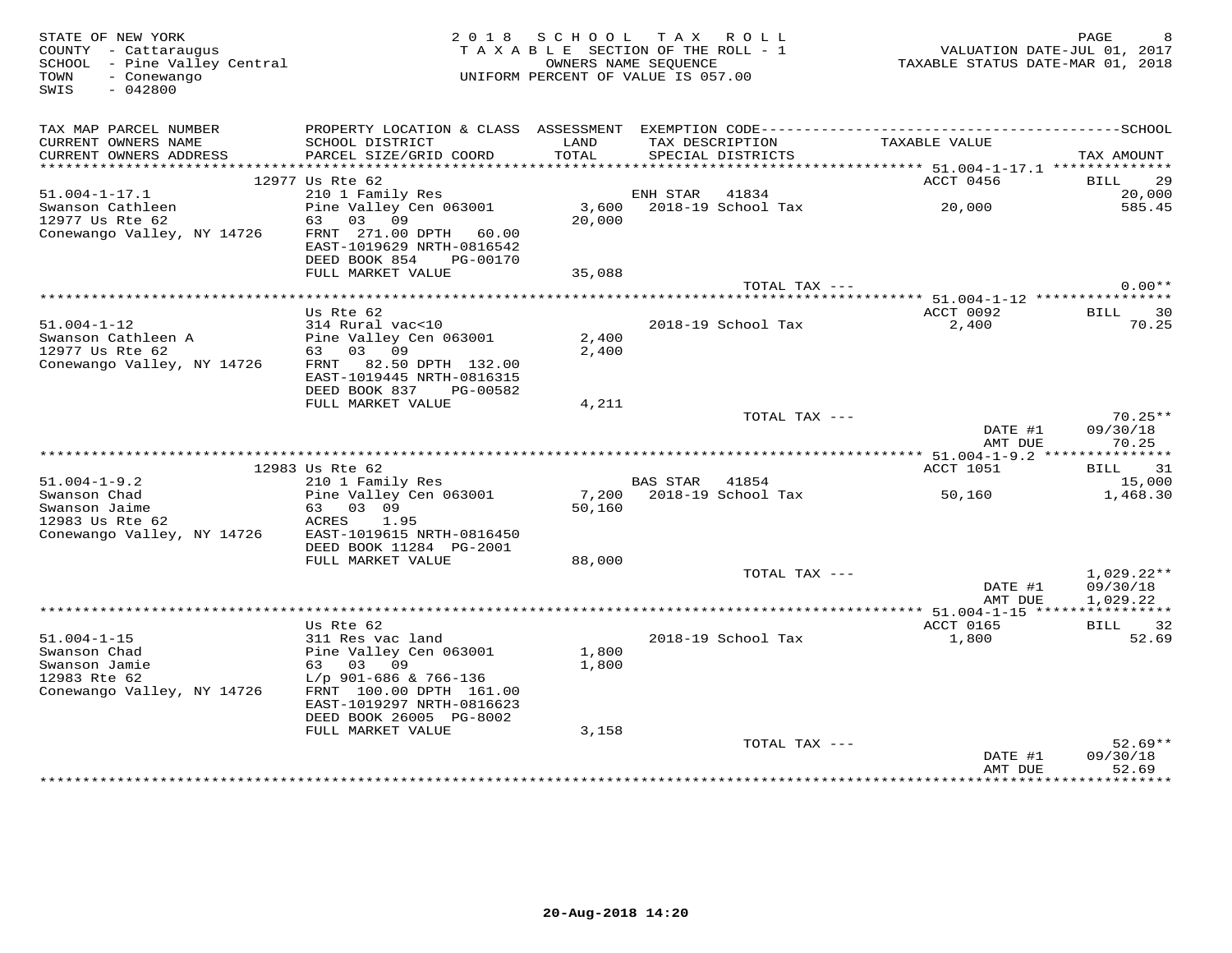|      | STATE OF NEW YORK<br>COUNTY - Cattaraugus   | 2018 SCHOOL TAX ROLL<br>T A X A B L E SECTION OF THE ROLL - 1 | PAGE<br>VALUATION DATE-JUL 01, 2017 | $\overline{9}$  |
|------|---------------------------------------------|---------------------------------------------------------------|-------------------------------------|-----------------|
| TOWN | SCHOOL - Pine Valley Central<br>- Conewango | UNIFORM PERCENT OF VALUE IS 057.00                            | TAXABLE STATUS DATE-MAR 01, 2018    | RPS155/V04/L015 |
| SWIS | - 042800                                    |                                                               | CURRENT DATE 8/20/2018              |                 |
|      |                                             | ROLL SUB SECTION- - TOTALS                                    |                                     |                 |

|      |                     | <b>ጥ</b> ଠጥ አ<br>- U I AL' | $\pi$<br>. U L' | N.S                 | )R EI<br>ΑL       | 13251050      |                                 | <b>TOTA</b> |
|------|---------------------|----------------------------|-----------------|---------------------|-------------------|---------------|---------------------------------|-------------|
| CODE | NIAMT<br>. סידים דר | PARO                       | TVDF            | <b>TTTT</b><br>ALUR | T T T<br>الالمسحب | <b>AMOUNT</b> | $+ + + + +$<br>$\Delta$<br>ALUP | TAY<br>∸∽∸  |

#### NO SPECIAL DISTRICTS AT THIS LEVEL

\*\*\* S C H O O L D I S T R I C T S U M M A R Y \*\*\*

| CODE   | DISTRICT NAME                    | TOTAL<br>PARCELS | ASSESSED<br>LAND | ASSESSED<br>TOTAL | EXEMPT<br>AMOUNT | TOTAL<br>TAXABLE |           |
|--------|----------------------------------|------------------|------------------|-------------------|------------------|------------------|-----------|
|        |                                  |                  |                  |                   | STAR AMOUNT      | STAR TAXABLE     | TOTAL TAX |
|        | Pine Valley Central              | 32               | 231,850          | 1059,835          | 36,037           | 1,023,798        |           |
| 063001 |                                  |                  |                  |                   | 255,200          | 768,598          | 22,498.65 |
|        | SUB-TOTAL                        | 32               | 231,850          | 1059,835          | 36,037           | 1,023,798        |           |
|        | $S \cup B - T \cup T A L (CONT)$ |                  |                  |                   | 255,200          | 768,598          | 22,498.65 |
|        | TOTAL                            | 32               | 231,850          | 1059,835          | 36,037           | 1,023,798        |           |
|        | T O T A L (CONT)                 |                  |                  |                   | 255,200          | 768,598          | 22,498.65 |

#### \*\*\* S Y S T E M C O D E S S U M M A R Y \*\*\*

#### NO SYSTEM EXEMPTIONS AT THIS LEVEL

| DESCRIPTION                 | TOTAL<br>PARCELS | SCHOOL             |
|-----------------------------|------------------|--------------------|
| AG BLDG                     |                  | 10,000<br>3,377    |
| AGED C/T/S                  |                  | 19,760             |
| ENH STAR<br><b>BAS STAR</b> | 4<br>9           | 120,200<br>135,000 |
|                             | AG DISTOUT       |                    |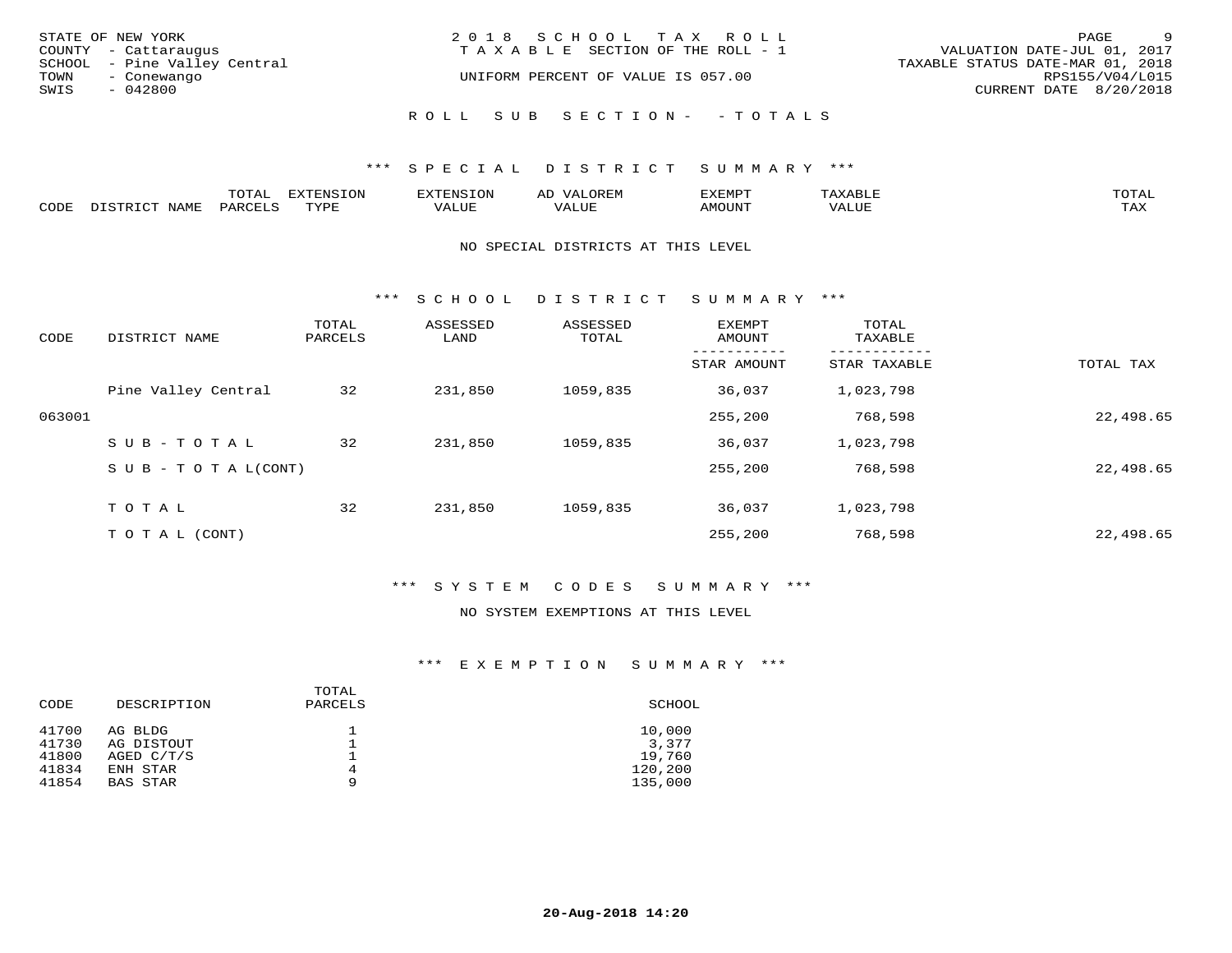| STATE OF NEW YORK<br>COUNTY - Cattaraugus           | 2018 SCHOOL TAX ROLL<br>TAXABLE SECTION OF THE ROLL - 1 | 10<br>PAGE<br>VALUATION DATE-JUL 01, 2017           |
|-----------------------------------------------------|---------------------------------------------------------|-----------------------------------------------------|
| SCHOOL - Pine Valley Central<br>TOWN<br>- Conewango | UNIFORM PERCENT OF VALUE IS 057.00                      | TAXABLE STATUS DATE-MAR 01, 2018<br>RPS155/V04/L015 |
| SWIS<br>- 042800                                    |                                                         | CURRENT DATE 8/20/2018                              |
|                                                     | ROLL SUB SECTION- - TOTALS                              |                                                     |

#### \*\*\* E X E M P T I O N S U M M A R Y \*\*\*

| CODE  | DESCRIPTION         | TOTAL<br>PARCELS | SCHOOL           |
|-------|---------------------|------------------|------------------|
| 42100 | SILO T/C/S<br>тотаь | 18               | 2,900<br>291,237 |

| ROLL<br>SEC | DESCRIPTION                | TOTAL<br>PARCELS | ASSESSED<br>LAND | ASSESSED<br>TOTAL | <b>EXEMPT</b><br>AMOUNT | TOTAL<br>TAXABLE     | TOTAL<br>TAX |
|-------------|----------------------------|------------------|------------------|-------------------|-------------------------|----------------------|--------------|
|             |                            |                  |                  |                   | STAR AMOUNT             | STAR TAXABLE         |              |
|             | 2018-19 School Tax         |                  | 231,850          | 1059,835          | 36,037<br>255,200       | 1,023,798<br>768,598 | 22,498.65    |
|             | SPEC DIST TAXES<br>TAXABLE | 32               |                  |                   |                         |                      | 22,498.65    |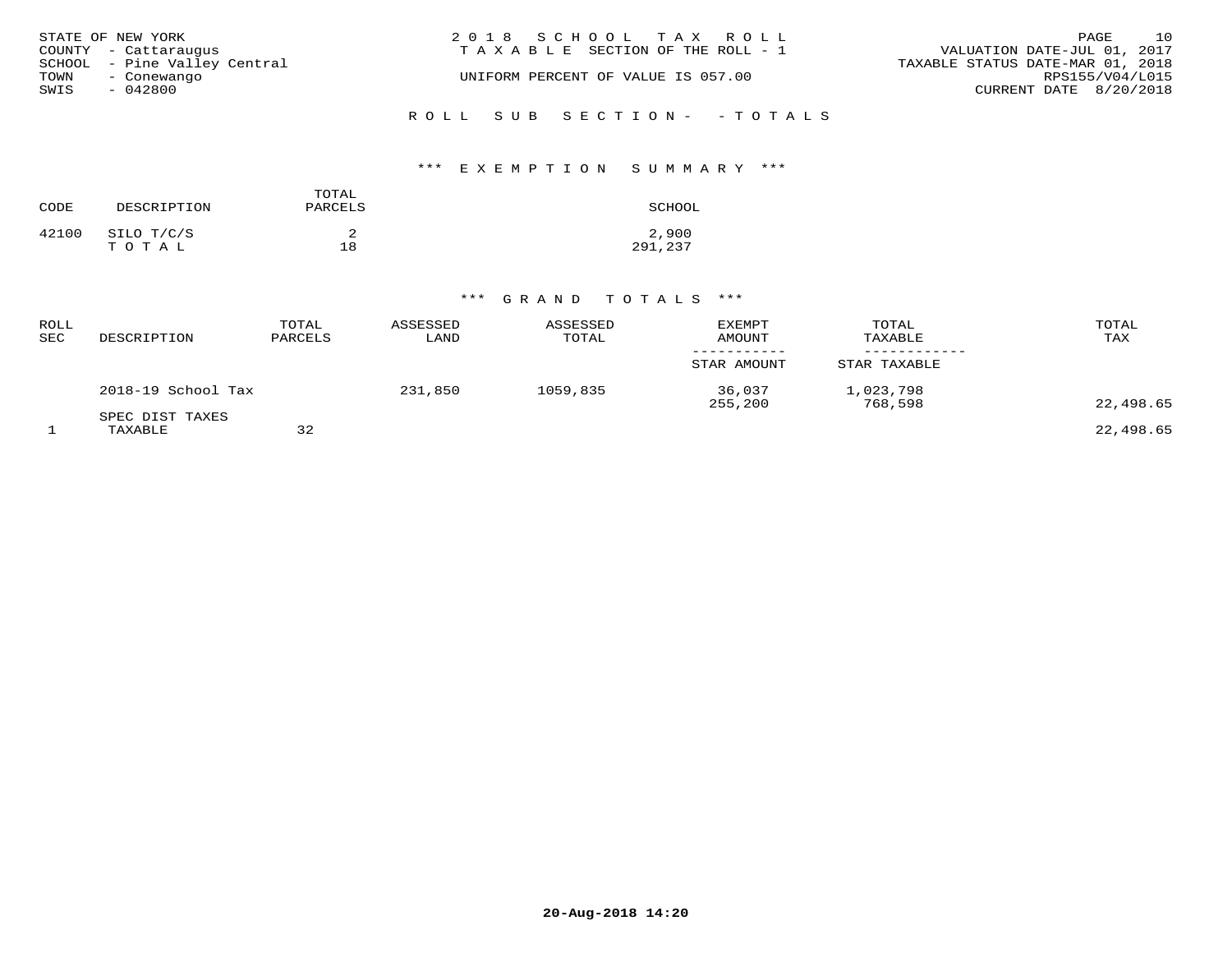| TAX MAP PARCEL NUMBER<br>---------------------------SCHOOL<br>PROPERTY LOCATION & CLASS ASSESSMENT<br>EXEMPTION CODE-------------<br>CURRENT OWNERS NAME<br>SCHOOL DISTRICT<br>TAX DESCRIPTION<br>LAND<br>TAXABLE VALUE<br>TOTAL<br>CURRENT OWNERS ADDRESS<br>PARCEL SIZE/GRID COORD<br>SPECIAL DISTRICTS<br>TAX AMOUNT<br>*******************<br>********************************* 51.004-2-1./1 **************<br>ACCT 0885<br>22234 Miller S Unit 1<br><b>BILL</b><br>2018-19 School Tax<br>2,253<br>$51.004 - 2 - 1.71$<br>733 Gas well |                                |
|---------------------------------------------------------------------------------------------------------------------------------------------------------------------------------------------------------------------------------------------------------------------------------------------------------------------------------------------------------------------------------------------------------------------------------------------------------------------------------------------------------------------------------------------|--------------------------------|
|                                                                                                                                                                                                                                                                                                                                                                                                                                                                                                                                             |                                |
|                                                                                                                                                                                                                                                                                                                                                                                                                                                                                                                                             |                                |
| $\Omega$<br>Empire Energy<br>Pine Valley Cen 063001<br>2,253<br>c/o KE Andrews<br>19393 Mcf<br>1900 Dalrock Rd<br>$31 - 009$<br>Rowlett, TX 75088<br>ACRES<br>0.01                                                                                                                                                                                                                                                                                                                                                                          | 33<br>65.95                    |
| EAST-1025109 NRTH-0822854<br>FULL MARKET VALUE<br>3,953<br>TOTAL TAX ---                                                                                                                                                                                                                                                                                                                                                                                                                                                                    | $65.95**$                      |
| DATE #1<br>AMT DUE                                                                                                                                                                                                                                                                                                                                                                                                                                                                                                                          | 09/30/18<br>65.95              |
| **** 51.004-2-2.1/1 *************                                                                                                                                                                                                                                                                                                                                                                                                                                                                                                           |                                |
| ACCT 0897<br>21938 Miller Sam Unit 2<br>BILL                                                                                                                                                                                                                                                                                                                                                                                                                                                                                                | 34                             |
| $51.004 - 2 - 2.1/1$<br>2018-19 School Tax<br>2,253<br>733 Gas well                                                                                                                                                                                                                                                                                                                                                                                                                                                                         | 65.95                          |
| $\Omega$<br>Pine Valley Cen 063001<br>Empire Energy<br>2,253<br>KE Andrews<br>Mcf 9358<br>1900 Dalrock Rd<br>$31 - 009$                                                                                                                                                                                                                                                                                                                                                                                                                     |                                |
| Rowlett, TX 75088<br>EAST-1026519 NRTH-0822034<br>FULL MARKET VALUE<br>3,953                                                                                                                                                                                                                                                                                                                                                                                                                                                                |                                |
| TOTAL TAX ---<br>DATE #1<br>AMT DUE                                                                                                                                                                                                                                                                                                                                                                                                                                                                                                         | $65.95**$<br>09/30/18<br>65.95 |
| ** 51.004-2-2.1/2 **************                                                                                                                                                                                                                                                                                                                                                                                                                                                                                                            |                                |
| 21965 Miller Sam Unit 3<br><b>ACCT 0898</b>                                                                                                                                                                                                                                                                                                                                                                                                                                                                                                 | BILL 35                        |
| $51.004 - 2 - 2.1/2$<br>733 Gas well<br>2018-19 School Tax<br>1,050                                                                                                                                                                                                                                                                                                                                                                                                                                                                         | 30.74                          |
| Empire Energy<br>Pine Valley Cen 063001<br>$\Omega$                                                                                                                                                                                                                                                                                                                                                                                                                                                                                         |                                |
| KE Andrews<br>3747 Mcf<br>1,050<br>1900 Dalrock Rd                                                                                                                                                                                                                                                                                                                                                                                                                                                                                          |                                |
| $31 - 009$<br>Rowlett, TX 75088<br>EAST-1025109 NRTH-0822854                                                                                                                                                                                                                                                                                                                                                                                                                                                                                |                                |
| 1,842<br>FULL MARKET VALUE                                                                                                                                                                                                                                                                                                                                                                                                                                                                                                                  |                                |
| TOTAL TAX ---                                                                                                                                                                                                                                                                                                                                                                                                                                                                                                                               | $30.74**$                      |
| DATE #1                                                                                                                                                                                                                                                                                                                                                                                                                                                                                                                                     | 09/30/18                       |
| AMT DUE                                                                                                                                                                                                                                                                                                                                                                                                                                                                                                                                     | 30.74                          |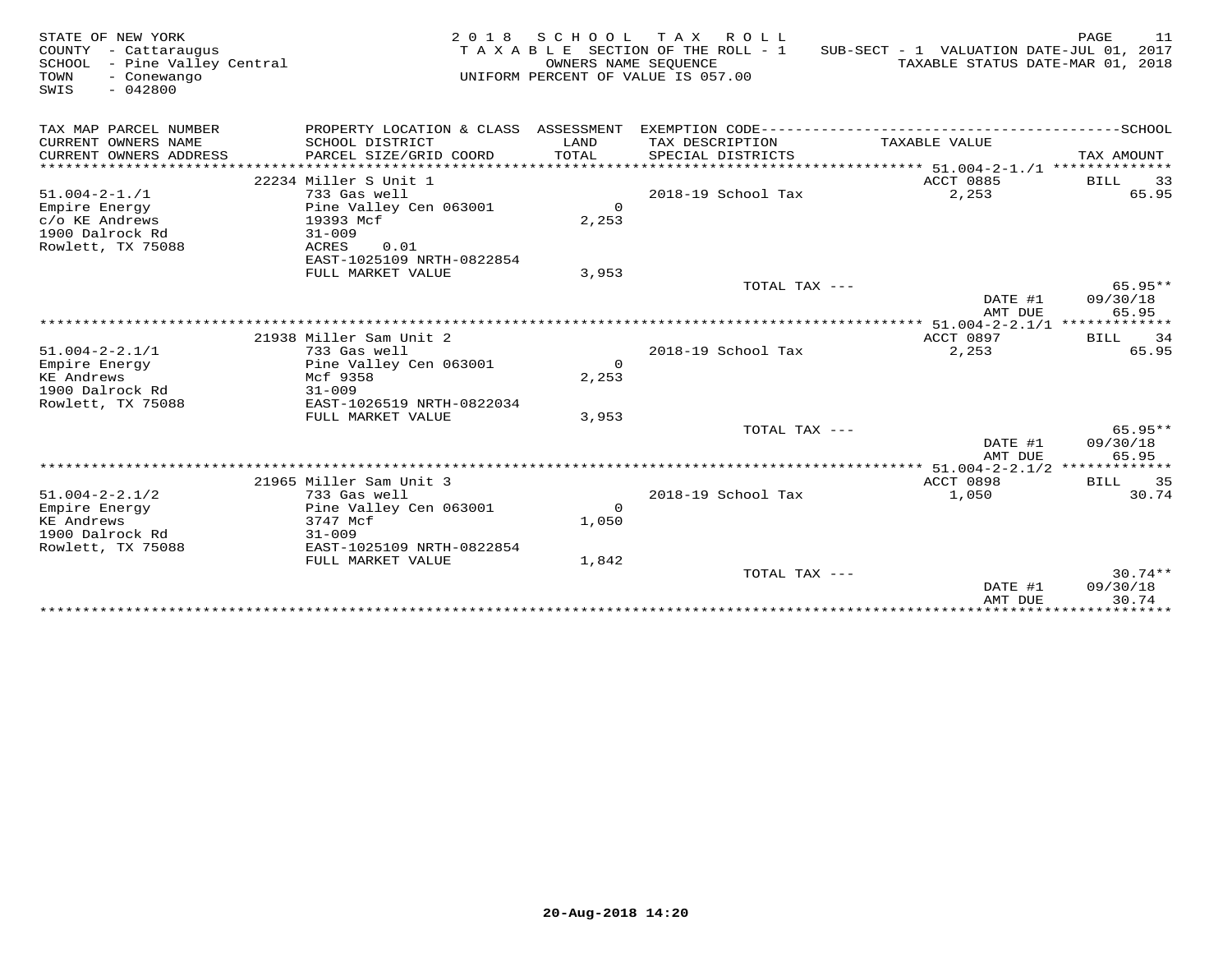| STATE OF NEW YORK<br>COUNTY - Cattaraugus<br>SCHOOL - Pine Valley Central<br>TOWN<br>- Conewango<br>SWIS<br>$-042800$ | 2018 SCHOOL TAX ROLL<br>TAXABLE SECTION OF THE ROLL - 1<br>UNIFORM PERCENT OF VALUE IS 057.00 | 12<br>PAGE<br>SUB-SECT - 1 VALUATION DATE-JUL 01, 2017<br>TAXABLE STATUS DATE-MAR 01, 2018<br>RPS155/V04/L015<br>CURRENT DATE 8/20/2018 |
|-----------------------------------------------------------------------------------------------------------------------|-----------------------------------------------------------------------------------------------|-----------------------------------------------------------------------------------------------------------------------------------------|
|                                                                                                                       | ROLL SUB SECTION-1-TOTALS                                                                     |                                                                                                                                         |

|      |      | $m \wedge m \wedge n$<br>◡∸ғ | TON                              | . HUNY              | AĽ                  | ے ا      |       | $m \wedge m \wedge n$ |
|------|------|------------------------------|----------------------------------|---------------------|---------------------|----------|-------|-----------------------|
| CODE | NAMF | 'AK                          | $m \times r \times r$<br>- - - - | T T T<br>اللالمستحم | - ---<br>اللالمستعم | 57077375 | VALUF | $m \times r$<br>- −-  |

#### NO SPECIAL DISTRICTS AT THIS LEVEL

\*\*\* S C H O O L D I S T R I C T S U M M A R Y \*\*\*

| CODE   | DISTRICT NAME                    | TOTAL<br>PARCELS | ASSESSED<br>LAND | ASSESSED<br>TOTAL | EXEMPT<br>AMOUNT | TOTAL<br>TAXABLE |           |
|--------|----------------------------------|------------------|------------------|-------------------|------------------|------------------|-----------|
|        |                                  |                  |                  |                   | STAR AMOUNT      | STAR TAXABLE     | TOTAL TAX |
|        | Pine Valley Central              | 3                |                  | 5,556             |                  | 5,556            |           |
| 063001 |                                  |                  |                  |                   |                  | 5,556            | 162.64    |
|        | SUB-TOTAL                        | 3                |                  | 5,556             |                  | 5,556            |           |
|        | $S \cup B - T \cup T A L (CONT)$ |                  |                  |                   |                  | 5,556            | 162.64    |
|        | T O T A L                        | 3                |                  | 5,556             |                  | 5,556            |           |
|        |                                  |                  |                  |                   |                  |                  |           |
|        | T O T A L (CONT)                 |                  |                  |                   |                  | 5,556            | 162.64    |

\*\*\* S Y S T E M C O D E S S U M M A R Y \*\*\*

NO SYSTEM EXEMPTIONS AT THIS LEVEL

\*\*\* E X E M P T I O N S U M M A R Y \*\*\*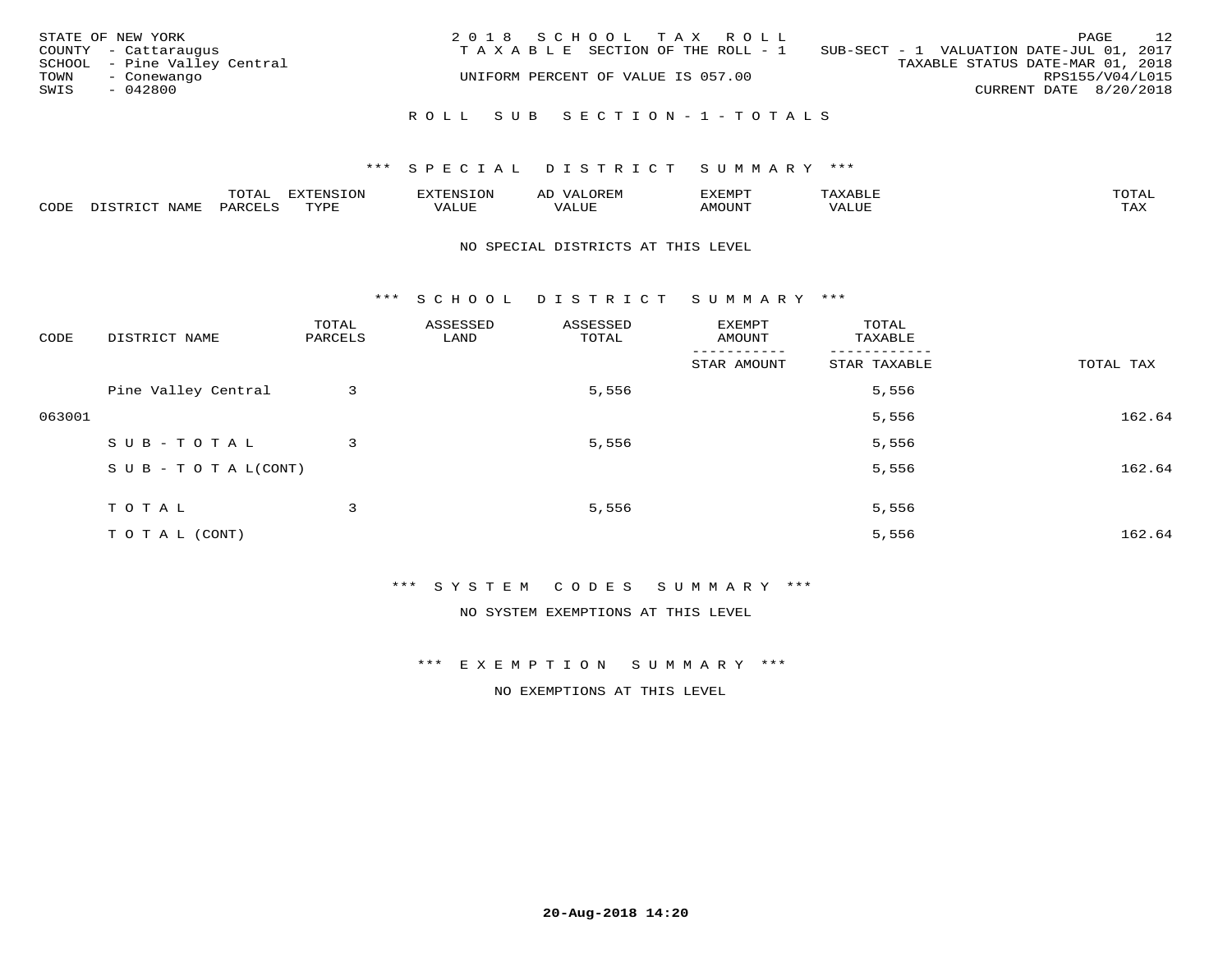|      | STATE OF NEW YORK            | 2018 SCHOOL TAX ROLL                                                           |                        | PAGE            | 13 |
|------|------------------------------|--------------------------------------------------------------------------------|------------------------|-----------------|----|
|      | COUNTY - Cattaraugus         | T A X A B L E SECTION OF THE ROLL - 1 SUB-SECT - 1 VALUATION DATE-JUL 01, 2017 |                        |                 |    |
|      | SCHOOL - Pine Valley Central | TAXABLE STATUS DATE-MAR 01, 2018                                               |                        |                 |    |
| TOWN | - Conewango                  | UNIFORM PERCENT OF VALUE IS 057.00                                             |                        | RPS155/V04/L015 |    |
| SWIS | $-042800$                    |                                                                                | CURRENT DATE 8/20/2018 |                 |    |
|      |                              |                                                                                |                        |                 |    |
|      |                              | ROLL SUB SECTION-1-TOTALS                                                      |                        |                 |    |

| <b>ROLL</b><br>SEC | DESCRIPTION        | TOTAL<br>PARCELS | ASSESSED<br>LAND | ASSESSED<br>TOTAL | <b>EXEMPT</b><br><b>AMOUNT</b> | TOTAL<br>TAXABLE | TOTAL<br>TAX |  |
|--------------------|--------------------|------------------|------------------|-------------------|--------------------------------|------------------|--------------|--|
|                    |                    |                  |                  |                   | -----------<br>STAR AMOUNT     | STAR TAXABLE     |              |  |
|                    | 2018-19 School Tax |                  | 5,556            |                   |                                | 5,556            |              |  |
|                    | SPEC DIST TAXES    |                  |                  |                   |                                | 5,556            | 162.64       |  |
|                    | TAXABLE            |                  |                  |                   |                                |                  | 162.64       |  |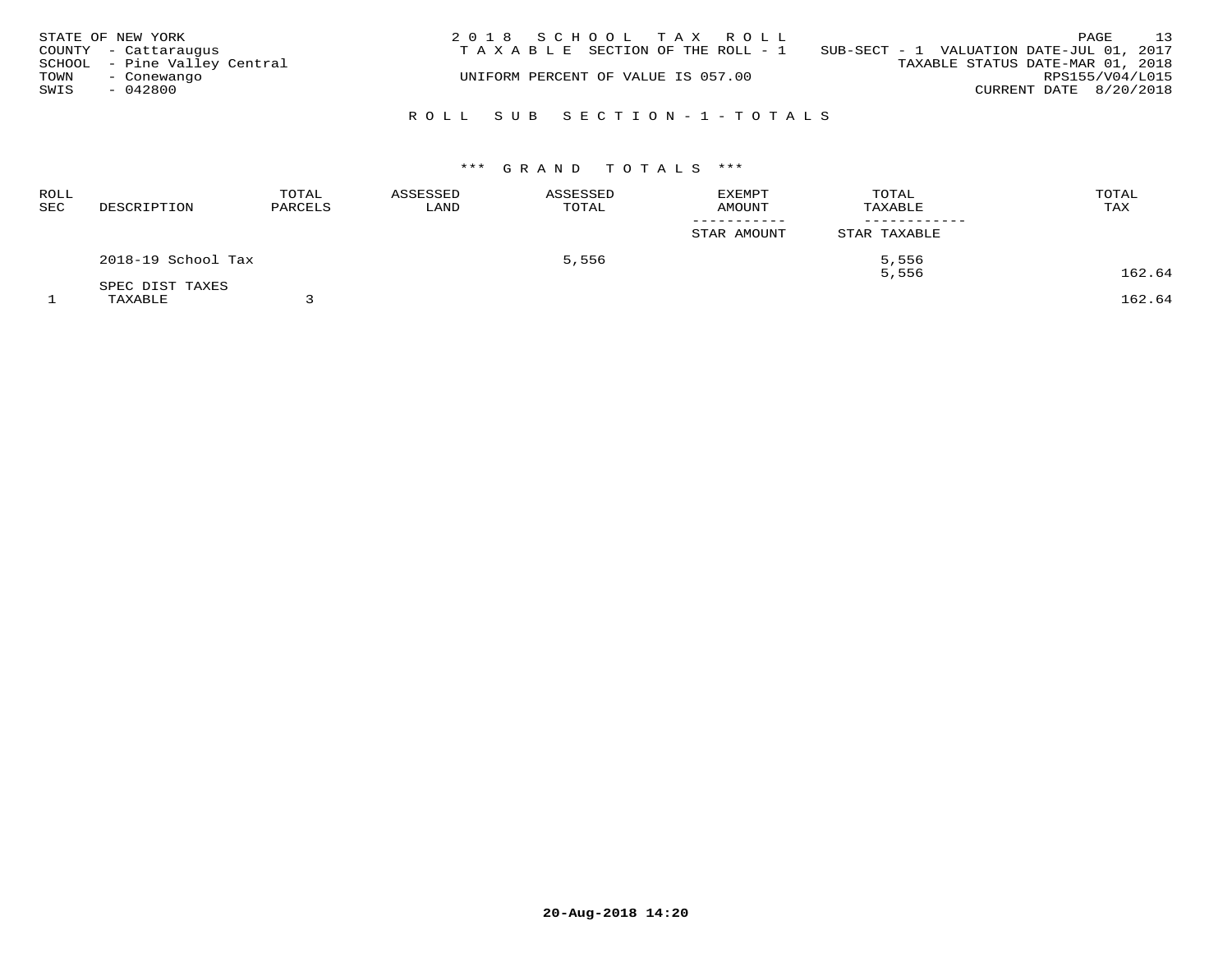| STATE OF NEW YORK<br>COUNTY - Cattaraugus           | 2018 SCHOOL TAX ROLL<br>TAXABLE SECTION OF THE ROLL - 1 | 14<br>PAGE<br>VALUATION DATE-JUL 01, 2017           |
|-----------------------------------------------------|---------------------------------------------------------|-----------------------------------------------------|
| SCHOOL - Pine Valley Central<br>TOWN<br>- Conewango | UNIFORM PERCENT OF VALUE IS 057.00                      | TAXABLE STATUS DATE-MAR 01, 2018<br>RPS155/V04/L015 |
| SWIS<br>- 042800                                    |                                                         | CURRENT DATE 8/20/2018                              |
|                                                     | ROLL SECTION TOTALS                                     |                                                     |

|      |      | momn:<br>LUIAI | $\pi$<br>. JN | .     | : יהם קבר <i>ב</i><br>ΑL | תסאה <i>צ</i> י |                       | TOTA.      |
|------|------|----------------|---------------|-------|--------------------------|-----------------|-----------------------|------------|
| CODE | NAME | PARTPT         | mvnt          | VALUE |                          | <b>AMOUNT</b>   | ,,, , ,, <del>,</del> | TAY<br>∸∽∸ |

#### NO SPECIAL DISTRICTS AT THIS LEVEL

\*\*\* S C H O O L D I S T R I C T S U M M A R Y \*\*\*

| CODE   | DISTRICT NAME                    | TOTAL<br>PARCELS | ASSESSED<br>LAND | ASSESSED<br>TOTAL | EXEMPT<br>AMOUNT | TOTAL<br>TAXABLE |           |
|--------|----------------------------------|------------------|------------------|-------------------|------------------|------------------|-----------|
|        |                                  |                  |                  |                   | STAR AMOUNT      | STAR TAXABLE     | TOTAL TAX |
|        | Pine Valley Central              | 35               | 231,850          | 1065,391          | 36,037           | 1,029,354        |           |
| 063001 |                                  |                  |                  |                   | 255,200          | 774,154          | 22,661.29 |
|        | SUB-TOTAL                        | 35               | 231,850          | 1065,391          | 36,037           | 1,029,354        |           |
|        | $S \cup B - T \cup T A L (CONT)$ |                  |                  |                   | 255,200          | 774,154          | 22,661.29 |
|        | TOTAL                            | 35               | 231,850          | 1065,391          | 36,037           | 1,029,354        |           |
|        | T O T A L (CONT)                 |                  |                  |                   | 255,200          | 774,154          | 22,661.29 |

## \*\*\* S Y S T E M C O D E S S U M M A R Y \*\*\*

#### NO SYSTEM EXEMPTIONS AT THIS LEVEL

| CODE  | DESCRIPTION  | TOTAL<br>PARCELS | SCHOOL  |
|-------|--------------|------------------|---------|
| 41700 | AG BLDG      |                  | 10,000  |
| 41730 | AG DISTOUT   |                  | 3,377   |
| 41800 | AGED $C/T/S$ |                  | 19,760  |
| 41834 | ENH STAR     | 4                | 120,200 |
| 41854 | BAS STAR     | 9                | 135,000 |
|       |              |                  |         |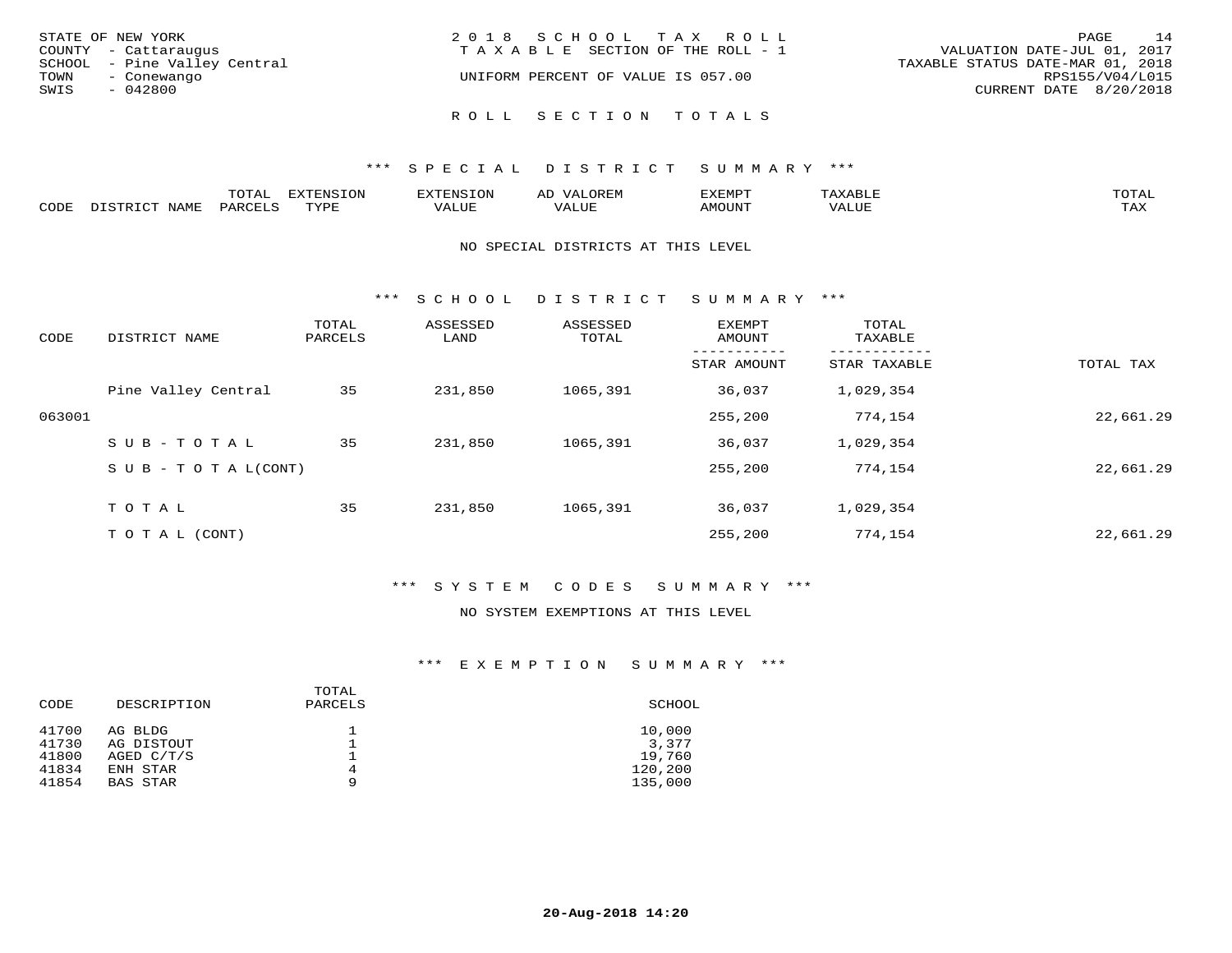| STATE OF NEW YORK            | 2018 SCHOOL TAX ROLL                  | 1.5<br>PAGE                      |
|------------------------------|---------------------------------------|----------------------------------|
| COUNTY - Cattaraugus         | T A X A B L E SECTION OF THE ROLL - 1 | VALUATION DATE-JUL 01, 2017      |
| SCHOOL - Pine Valley Central |                                       | TAXABLE STATUS DATE-MAR 01, 2018 |
| TOWN<br>- Conewango          | UNIFORM PERCENT OF VALUE IS 057.00    | RPS155/V04/L015                  |
| SWIS<br>- 042800             |                                       | CURRENT DATE 8/20/2018           |
|                              | ROLL SECTION TOTALS                   |                                  |

# \*\*\* E X E M P T I O N S U M M A R Y \*\*\*

| CODE  | DESCRIPTION         | TOTAL<br>PARCELS | SCHOOL           |
|-------|---------------------|------------------|------------------|
| 42100 | SILO T/C/S<br>TOTAL | 18               | 2,900<br>291,237 |

| ROLL<br>SEC | DESCRIPTION                | TOTAL<br>PARCELS | ASSESSED<br>LAND | ASSESSED<br>TOTAL | <b>EXEMPT</b><br>AMOUNT | TOTAL<br>TAXABLE     | TOTAL<br>TAX |
|-------------|----------------------------|------------------|------------------|-------------------|-------------------------|----------------------|--------------|
|             |                            |                  |                  |                   | STAR AMOUNT             | STAR TAXABLE         |              |
|             | 2018-19 School Tax         |                  | 231,850          | 1065,391          | 36,037<br>255,200       | 1,029,354<br>774,154 | 22,661.29    |
|             | SPEC DIST TAXES<br>TAXABLE | 35               |                  |                   |                         |                      | 22,661.29    |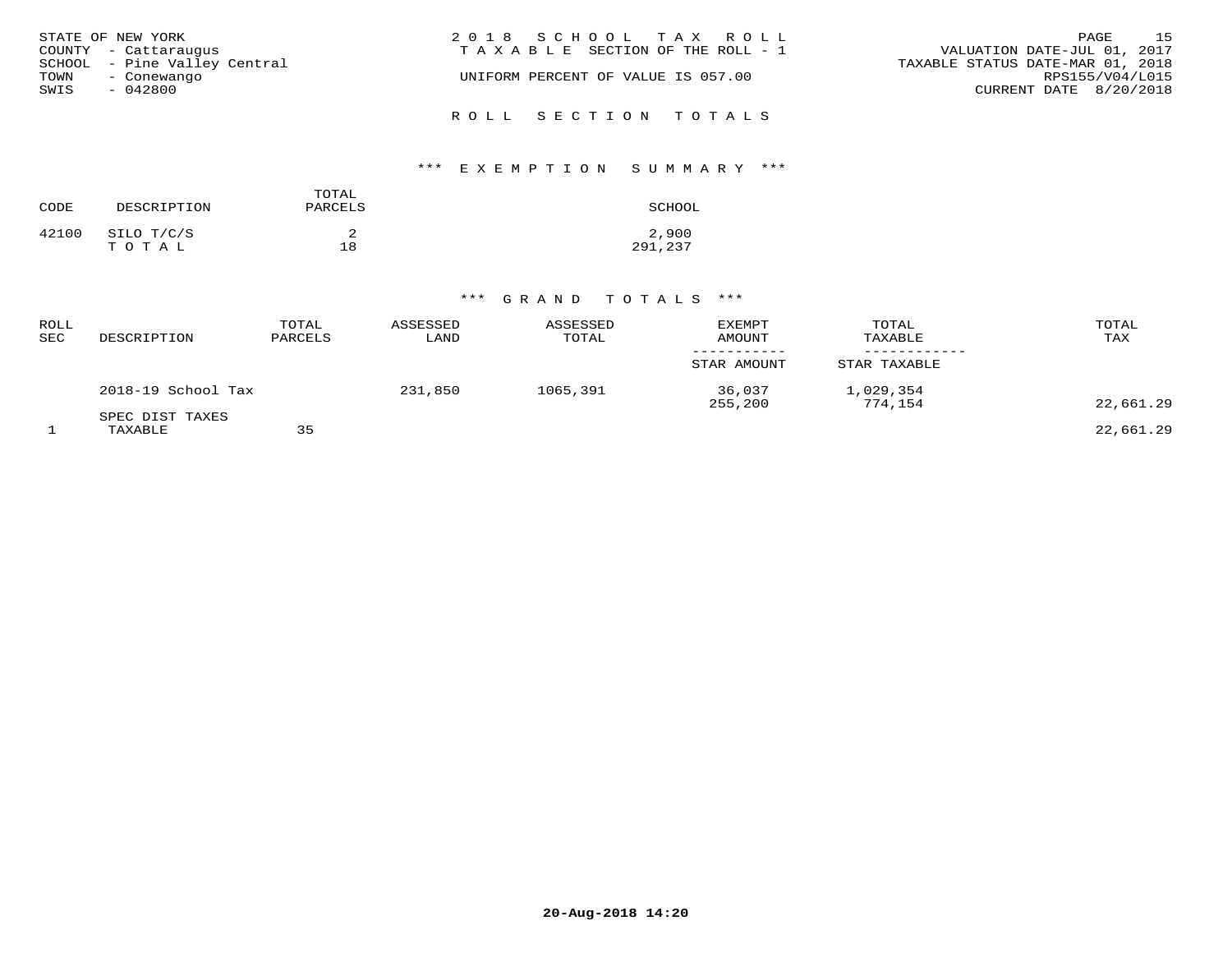| STATE OF NEW YORK<br>COUNTY<br>- Cattaraugus<br>- Pine Valley Central<br>SCHOOL<br>TOWN<br>- Conewango<br>$-042800$<br>SWIS | 2 0 1 8                   | SCHOOL<br>OWNERS NAME SEOUENCE | T A X<br>R O L L<br>SPECIAL FRANCHISE SECTION OF THE ROLL - 5<br>UNIFORM PERCENT OF VALUE IS 057.00 | VALUATION DATE-JUL 01, 2017<br>TAXABLE STATUS DATE-MAR 01, 2018 | 16<br>PAGE         |
|-----------------------------------------------------------------------------------------------------------------------------|---------------------------|--------------------------------|-----------------------------------------------------------------------------------------------------|-----------------------------------------------------------------|--------------------|
| TAX MAP PARCEL NUMBER                                                                                                       | PROPERTY LOCATION & CLASS | ASSESSMENT                     | EXEMPTION CODE-------                                                                               |                                                                 | $-$ SCHOOL         |
| CURRENT OWNERS NAME                                                                                                         | SCHOOL DISTRICT           | LAND                           | TAX DESCRIPTION                                                                                     | TAXABLE VALUE                                                   |                    |
| CURRENT OWNERS ADDRESS                                                                                                      | PARCEL SIZE/GRID COORD    | TOTAL                          | SPECIAL DISTRICTS                                                                                   |                                                                 | TAX AMOUNT         |
|                                                                                                                             |                           |                                |                                                                                                     | **************************** 528.000-9916-131.600 *******       |                    |
|                                                                                                                             | Special Franchise         |                                |                                                                                                     | ACCT 0678                                                       | 36<br>BILL         |
| 528.000-9916-131.600                                                                                                        | 861 Elec & gas            |                                | 2018-19 School Tax                                                                                  | 20,725                                                          | 606.67             |
| Nys Electric & Gas Corp                                                                                                     | Pine Valley Cen 063001    | $\circ$                        |                                                                                                     |                                                                 |                    |
| Avangrid Manag Co.-Local Tax                                                                                                | Town Outside              | 20,725                         |                                                                                                     |                                                                 |                    |
| 1 City Center Fl 5th                                                                                                        | 6.4% Pine Valley          |                                |                                                                                                     |                                                                 |                    |
| Portland, ME 04101                                                                                                          | FULL MARKET VALUE         | 36,360                         |                                                                                                     |                                                                 |                    |
|                                                                                                                             |                           |                                | TOTAL TAX ---                                                                                       |                                                                 | $606.67**$         |
|                                                                                                                             |                           |                                |                                                                                                     | DATE #1                                                         | 09/30/18<br>606.67 |
|                                                                                                                             |                           |                                |                                                                                                     | AMT DUE<br>528.000-9916-629                                     | ***********        |
|                                                                                                                             | Special Franchise         |                                |                                                                                                     | <b>ACCT 0679</b>                                                | 37<br>BILL         |
| 528.000-9916-629                                                                                                            | 866 Telephone             |                                | 2018-19 School Tax                                                                                  | 11,047                                                          | 323.37             |
| Windstream NY Inc                                                                                                           | Pine Valley Cen 063001    | $\circ$                        |                                                                                                     |                                                                 |                    |
| PO Box 2629                                                                                                                 | Town Outside              | 11,047                         |                                                                                                     |                                                                 |                    |
| Addison, TX 75001                                                                                                           | $0.1000$ - Pine Valley    |                                |                                                                                                     |                                                                 |                    |
|                                                                                                                             | FULL MARKET VALUE         | 19,381                         |                                                                                                     |                                                                 |                    |
|                                                                                                                             |                           |                                | TOTAL TAX ---                                                                                       |                                                                 | $323.37**$         |
|                                                                                                                             |                           |                                |                                                                                                     | DATE #1                                                         | 09/30/18           |
|                                                                                                                             |                           |                                |                                                                                                     | AMT DUE                                                         | 323.37             |
|                                                                                                                             |                           |                                |                                                                                                     |                                                                 |                    |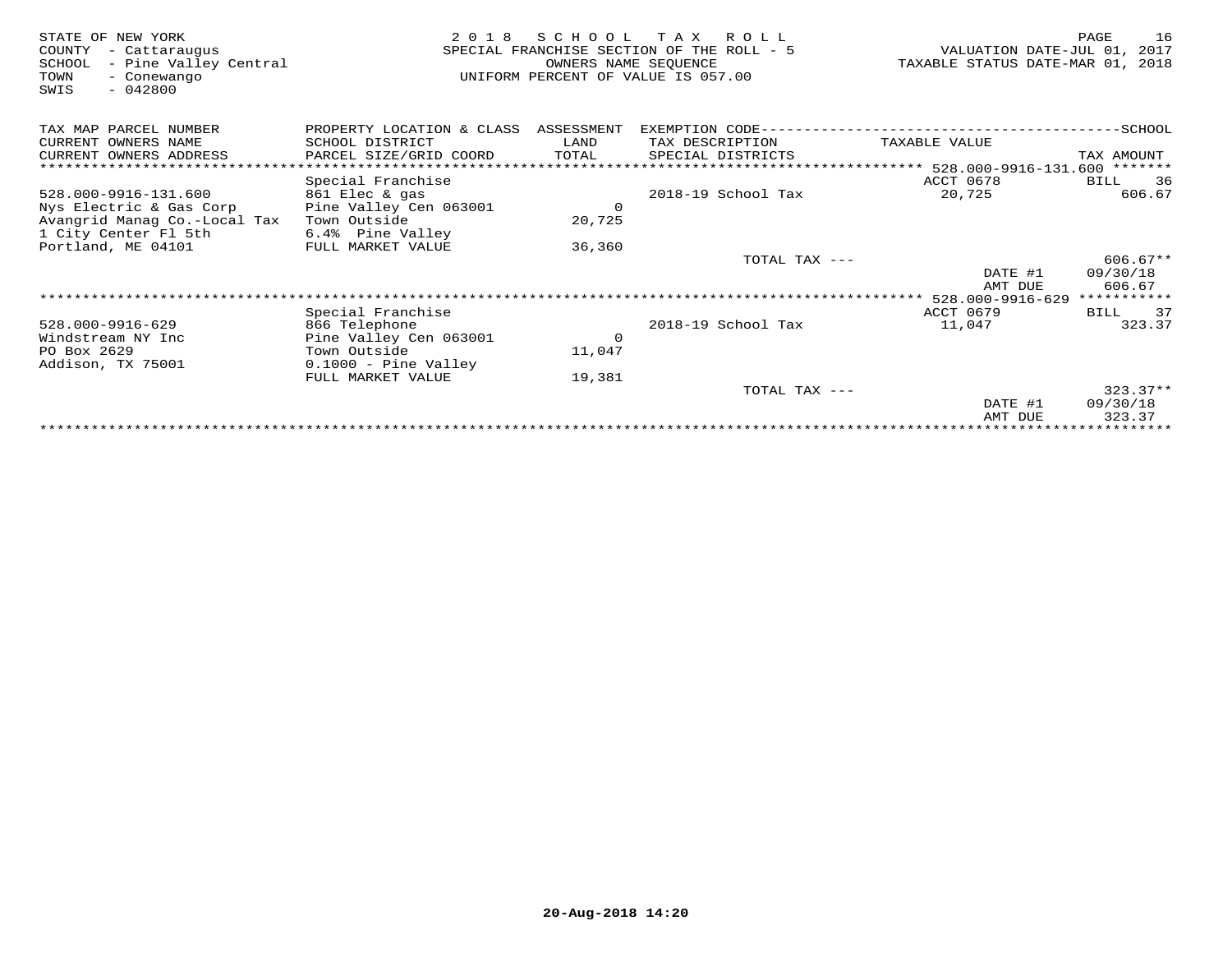| STATE OF NEW YORK<br>COUNTY - Cattaraugus<br>SCHOOL - Pine Valley Central<br>TOWN<br>- Conewango<br>SWIS<br>- 042800 | 2018 SCHOOL TAX ROLL<br>SPECIAL FRANCHISE SECTION OF THE ROLL - 5 | 17<br>PAGE<br>VALUATION DATE-JUL 01, 2017<br>TAXABLE STATUS DATE-MAR 01, 2018<br>RPS155/V04/L015<br>CURRENT DATE 8/20/2018 |
|----------------------------------------------------------------------------------------------------------------------|-------------------------------------------------------------------|----------------------------------------------------------------------------------------------------------------------------|
|                                                                                                                      | ROLL SUB SECTION- - TOTALS                                        |                                                                                                                            |

|      |                      | ----           | <b>FYTFNSION</b><br>- 75 | <b>FNC</b>     | ᅺᅜᄓ                      | SXEMPT | $\Delta$<br>.                  | $m \wedge m \wedge n$ |
|------|----------------------|----------------|--------------------------|----------------|--------------------------|--------|--------------------------------|-----------------------|
| CODE | <b>NTAMT</b><br>⊥∙⊥⊥ | D.ODT.<br>PARL | $m \tau \tau m$<br>.     | T T T<br>ALUF: | , <del>,</del> , , , , , | MOUN.  | , 77 T TT <del>D</del><br>ALUE | TAX                   |

#### NO SPECIAL DISTRICTS AT THIS LEVEL

\*\*\* S C H O O L D I S T R I C T S U M M A R Y \*\*\*

| CODE   | DISTRICT NAME                    | TOTAL<br>PARCELS | ASSESSED<br>LAND | ASSESSED<br>TOTAL | EXEMPT<br>AMOUNT | TOTAL<br>TAXABLE |           |
|--------|----------------------------------|------------------|------------------|-------------------|------------------|------------------|-----------|
|        |                                  |                  |                  |                   | STAR AMOUNT      | STAR TAXABLE     | TOTAL TAX |
|        | Pine Valley Central              | 2                |                  | 31,772            |                  | 31,772           |           |
| 063001 |                                  |                  |                  |                   |                  | 31,772           | 930.04    |
|        | SUB-TOTAL                        | $\overline{a}$   |                  | 31,772            |                  | 31,772           |           |
|        | $S \cup B - T \cup T A L (CONT)$ |                  |                  |                   |                  | 31,772           | 930.04    |
|        | TOTAL                            | 2                |                  | 31,772            |                  | 31,772           |           |
|        | TO TAL (CONT)                    |                  |                  |                   |                  | 31,772           | 930.04    |

#### \*\*\* S Y S T E M C O D E S S U M M A R Y \*\*\*

NO SYSTEM EXEMPTIONS AT THIS LEVEL

\*\*\* E X E M P T I O N S U M M A R Y \*\*\*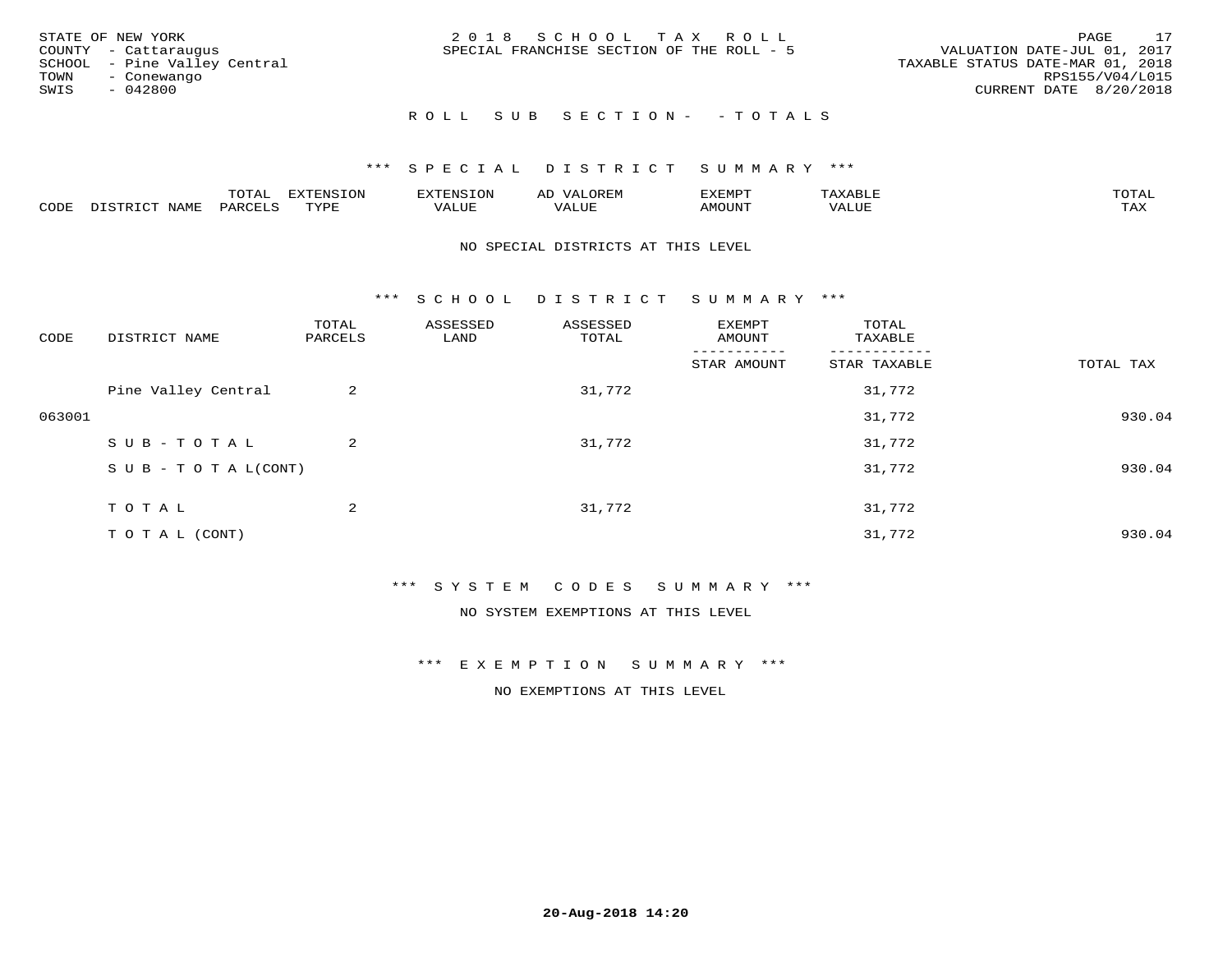| STATE OF NEW YORK<br>COUNTY - Cattaraugus<br>SCHOOL - Pine Valley Central<br>TOWN<br>- Conewango<br>SWIS<br>- 042800 | 2018 SCHOOL TAX ROLL<br>SPECIAL FRANCHISE SECTION OF THE ROLL - 5 | 18<br>PAGE<br>VALUATION DATE-JUL 01, 2017<br>TAXABLE STATUS DATE-MAR 01, 2018<br>RPS155/V04/L015<br>CURRENT DATE 8/20/2018 |
|----------------------------------------------------------------------------------------------------------------------|-------------------------------------------------------------------|----------------------------------------------------------------------------------------------------------------------------|
|                                                                                                                      | ROLL SUB SECTION- - TOTALS                                        |                                                                                                                            |

| ROLL<br>SEC | DESCRIPTION        | TOTAL<br>PARCELS | ASSESSED<br>LAND | ASSESSED<br>TOTAL | EXEMPT<br>AMOUNT<br>STAR AMOUNT | TOTAL<br>TAXABLE<br>STAR TAXABLE | TOTAL<br>TAX |
|-------------|--------------------|------------------|------------------|-------------------|---------------------------------|----------------------------------|--------------|
|             | 2018-19 School Tax |                  |                  | 31,772            |                                 | 31,772                           |              |
|             | SPEC DIST TAXES    |                  |                  |                   |                                 | 31,772                           | 930.04       |

5 SPECIAL FRANCHISE 2 930.04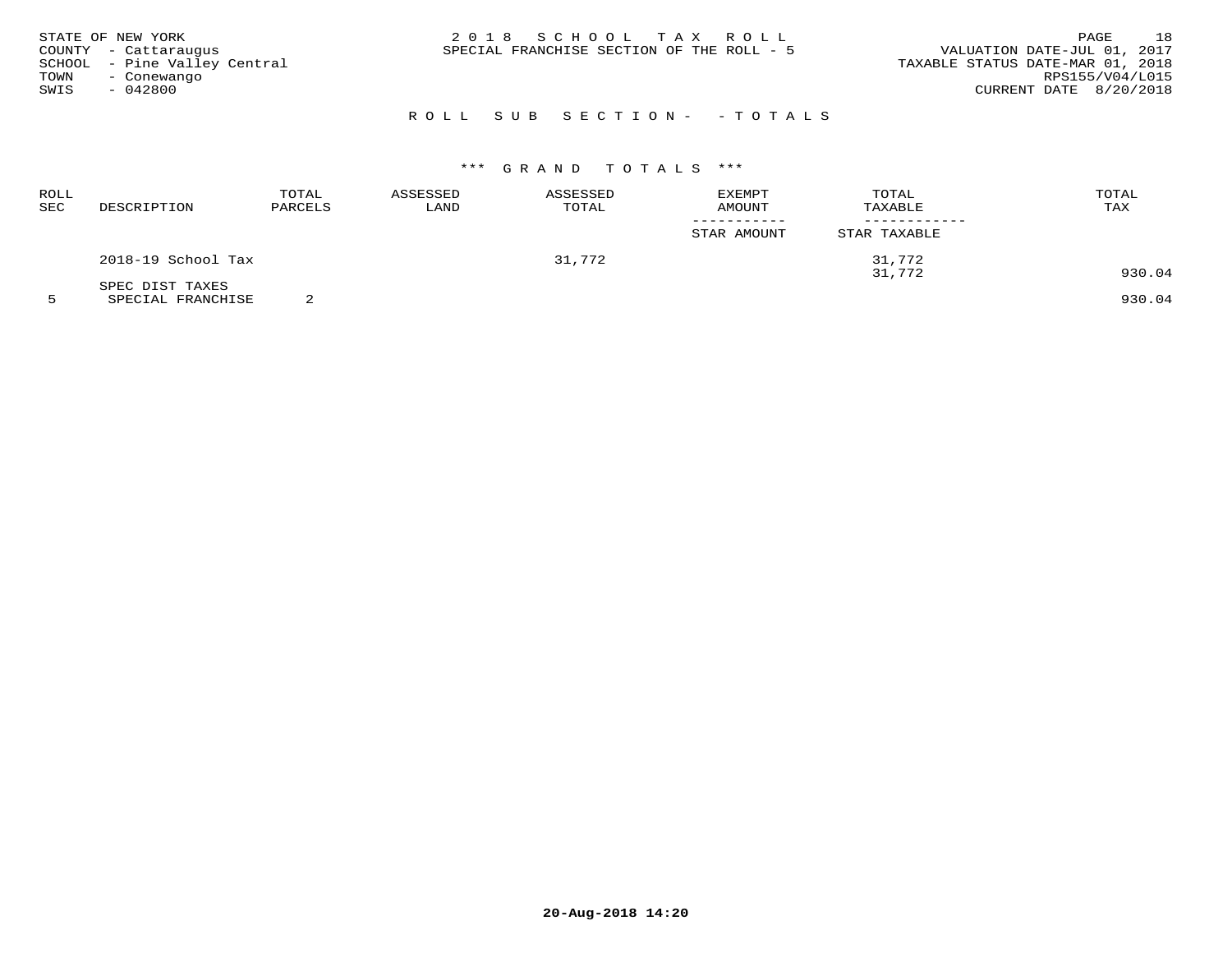|      | STATE OF NEW YORK            | 2018 SCHOOL TAX ROLL                      |  |                                  | PAGE                   | 19 |
|------|------------------------------|-------------------------------------------|--|----------------------------------|------------------------|----|
|      | COUNTY - Cattaraugus         | SPECIAL FRANCHISE SECTION OF THE ROLL - 5 |  | VALUATION DATE-JUL 01, 2017      |                        |    |
|      | SCHOOL - Pine Valley Central |                                           |  | TAXABLE STATUS DATE-MAR 01, 2018 |                        |    |
| TOWN | - Conewango                  |                                           |  |                                  | RPS155/V04/L015        |    |
| SWIS | - 042800                     |                                           |  |                                  | CURRENT DATE 8/20/2018 |    |
|      |                              |                                           |  |                                  |                        |    |

#### \*\*\* S P E C I A L D I S T R I C T S U M M A R Y \*\*\*

|      |                  | momm <sup>.</sup><br>TOTAT | <b>ELIMENT OF ONT</b><br>T OTA | 'ENS   | OREM                     | CXEMPT        | $max$ and $max$          | $m \wedge m \wedge n$ |
|------|------------------|----------------------------|--------------------------------|--------|--------------------------|---------------|--------------------------|-----------------------|
| CODE | NAME<br>DISTRICT | PARCELS                    | TVDF<br>.                      | 7ALUE. | . <del>.</del><br>. ALUF | <b>AMOUNT</b> | * * * * * * * *<br>'ALUL | <b>TAY</b><br>⊥⇔∆     |

#### NO SPECIAL DISTRICTS AT THIS LEVEL

\*\*\* S C H O O L D I S T R I C T S U M M A R Y \*\*\*

| CODE   | DISTRICT NAME                    | TOTAL<br>PARCELS | ASSESSED<br>LAND | ASSESSED<br>TOTAL | EXEMPT<br>AMOUNT | TOTAL<br>TAXABLE |           |
|--------|----------------------------------|------------------|------------------|-------------------|------------------|------------------|-----------|
|        |                                  |                  |                  |                   | STAR AMOUNT      | STAR TAXABLE     | TOTAL TAX |
|        | Pine Valley Central              | 2                |                  | 31,772            |                  | 31,772           |           |
| 063001 |                                  |                  |                  |                   |                  | 31,772           | 930.04    |
|        | SUB-TOTAL                        | 2                |                  | 31,772            |                  | 31,772           |           |
|        | $S \cup B - T \cup T A L (CONT)$ |                  |                  |                   |                  | 31,772           | 930.04    |
|        | TOTAL                            | 2                |                  | 31,772            |                  | 31,772           |           |
|        | T O T A L (CONT)                 |                  |                  |                   |                  | 31,772           | 930.04    |

#### \*\*\* S Y S T E M C O D E S S U M M A R Y \*\*\*

NO SYSTEM EXEMPTIONS AT THIS LEVEL

\*\*\* E X E M P T I O N S U M M A R Y \*\*\*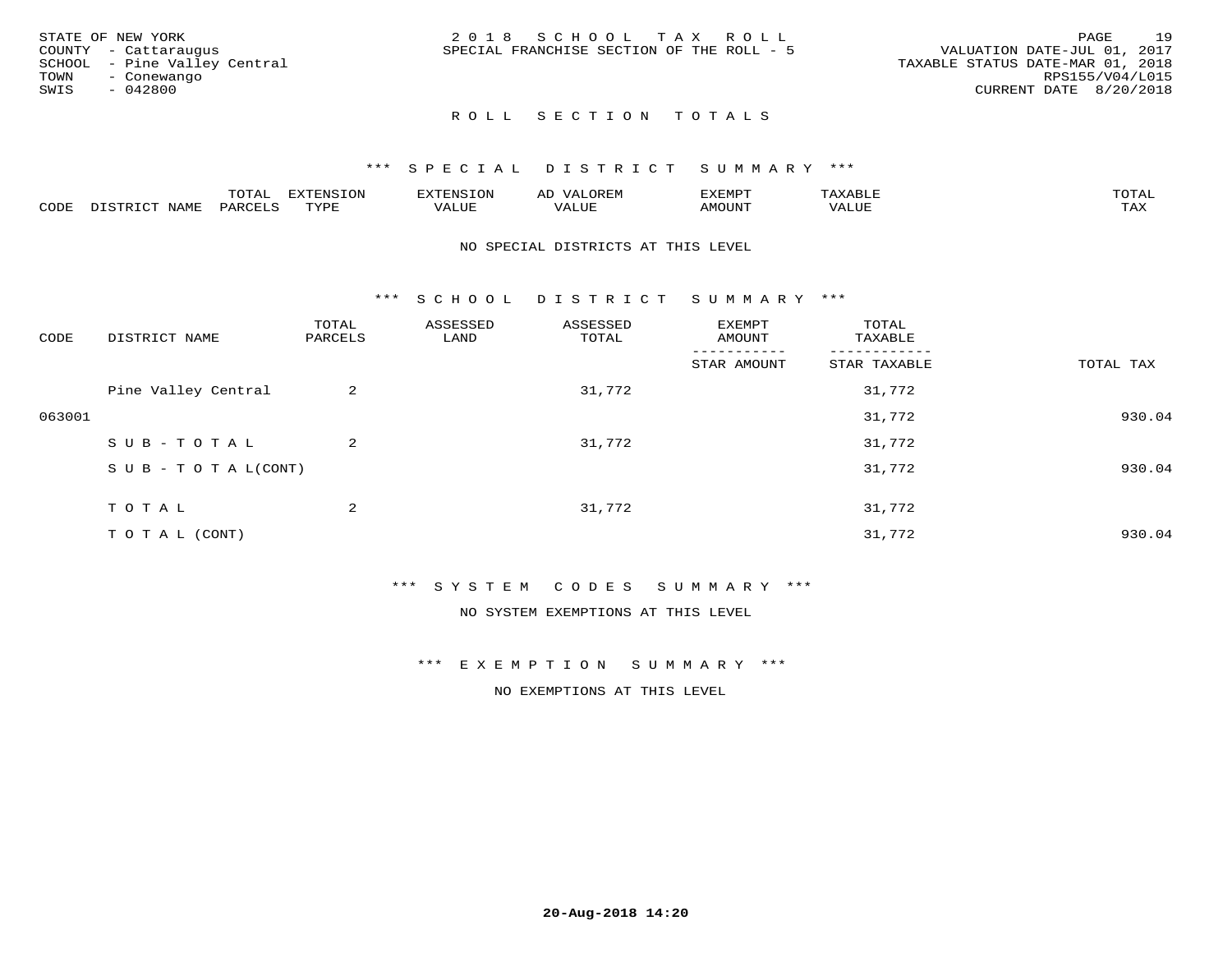| TOWN | STATE OF NEW YORK<br>COUNTY - Cattaraugus<br>SCHOOL - Pine Valley Central<br>- Conewango | 2018 SCHOOL TAX ROLL<br>VALUATION DATE-JUL 01, 2017<br>SPECIAL FRANCHISE SECTION OF THE ROLL - 5<br>TAXABLE STATUS DATE-MAR 01, 2018 | PAGE<br>RPS155/V04/L015 | 20 |
|------|------------------------------------------------------------------------------------------|--------------------------------------------------------------------------------------------------------------------------------------|-------------------------|----|
| SWIS | - 042800                                                                                 | CURRENT DATE 8/20/2018                                                                                                               |                         |    |

# \*\*\* G R A N D T O T A L S \*\*\*

| ROLL<br><b>SEC</b> | DESCRIPTION        | TOTAL<br>PARCELS | ASSESSED<br>LAND | ASSESSED<br>TOTAL | EXEMPT<br>AMOUNT<br>----------- | TOTAL<br>TAXABLE | TOTAL<br>TAX |
|--------------------|--------------------|------------------|------------------|-------------------|---------------------------------|------------------|--------------|
|                    |                    |                  |                  |                   | STAR AMOUNT                     | STAR TAXABLE     |              |
|                    | 2018-19 School Tax |                  |                  | 31,772            | 31,772                          |                  |              |
|                    | SPEC DIST TAXES    |                  |                  |                   |                                 | 31,772           | 930.04       |

5 SPECIAL FRANCHISE 2 930.04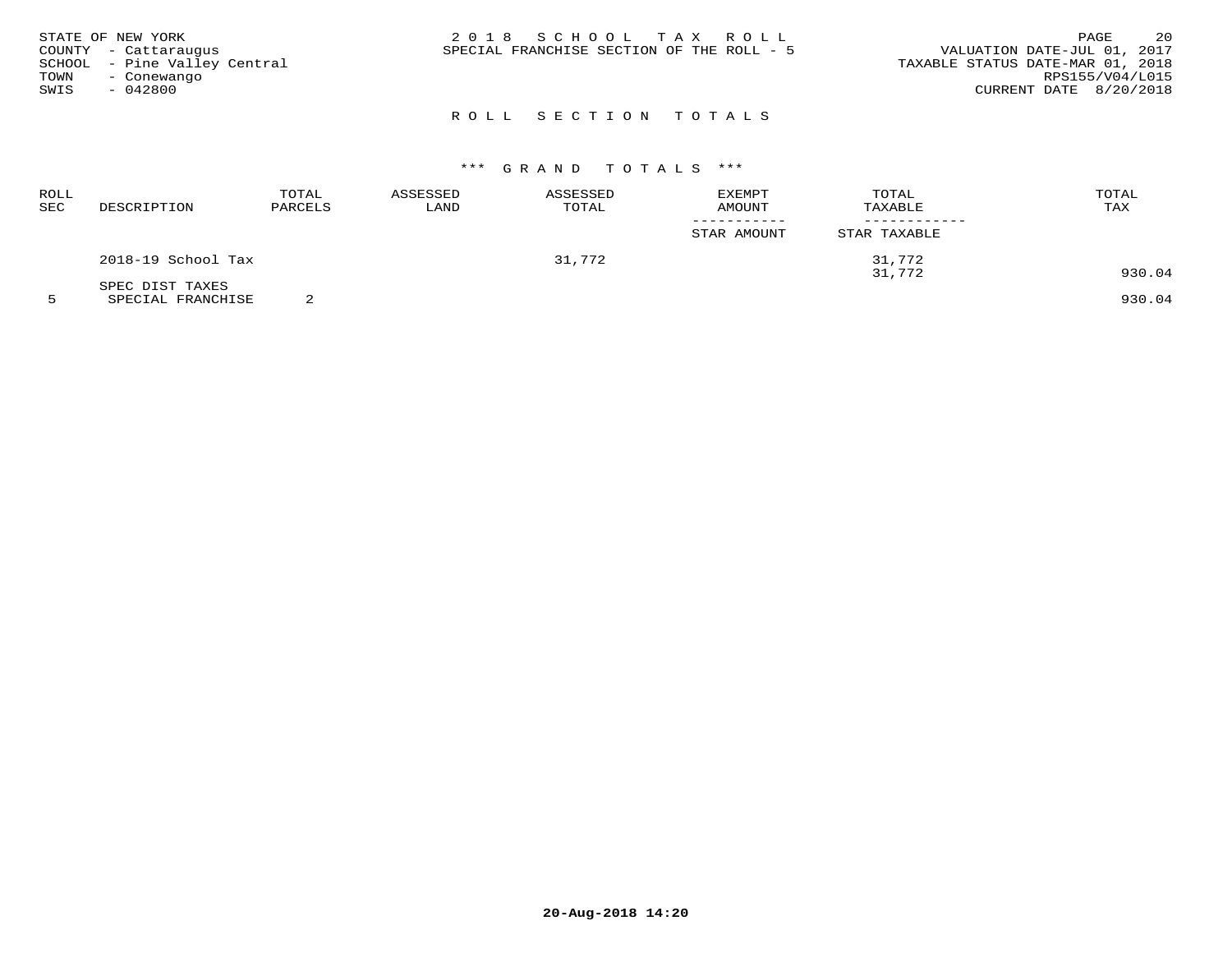| STATE OF NEW YORK<br>COUNTY - Cattaraugus<br>SCHOOL - Pine Valley Central<br>- Conewango<br>TOWN<br>$-042800$<br>SWIS |                                                                                |                    | 2018 SCHOOL TAX ROLL<br>UTILITY & R.R. SECTION OF THE ROLL - 6<br>OWNERS NAME SEQUENCE<br>UNIFORM PERCENT OF VALUE IS 057.00 | VALUATION DATE-JUL 01, 2017<br>TAXABLE STATUS DATE-MAR 01, 2018 | PAGE<br>21             |
|-----------------------------------------------------------------------------------------------------------------------|--------------------------------------------------------------------------------|--------------------|------------------------------------------------------------------------------------------------------------------------------|-----------------------------------------------------------------|------------------------|
| TAX MAP PARCEL NUMBER                                                                                                 |                                                                                |                    |                                                                                                                              |                                                                 |                        |
| CURRENT OWNERS NAME<br>CURRENT OWNERS ADDRESS                                                                         | SCHOOL DISTRICT<br>PARCEL SIZE/GRID COORD                                      | LAND<br>TOTAL      | TAX DESCRIPTION<br>SPECIAL DISTRICTS                                                                                         | TAXABLE VALUE                                                   | TAX AMOUNT             |
| **************************                                                                                            |                                                                                |                    |                                                                                                                              |                                                                 |                        |
|                                                                                                                       | Outside Plant                                                                  |                    |                                                                                                                              | ACCT 0736                                                       | <b>BILL</b><br>38      |
| 628.089-9916-810.500/288<br>Emkey Gathering<br>558 W 6th St Ste 200<br>Erie, PA 16507                                 | 883 Gas Trans Impr<br>Pine Valley Cen 063001<br>888888<br>0.1200 - Pine Valley | $\Omega$<br>17,210 | 2018-19 School Tax                                                                                                           | 17,210                                                          | 503.78                 |
|                                                                                                                       | 4000' 12 In Pipeline<br>0.01<br>ACRES                                          |                    |                                                                                                                              |                                                                 |                        |
|                                                                                                                       | FULL MARKET VALUE                                                              | 30,193             |                                                                                                                              |                                                                 |                        |
|                                                                                                                       |                                                                                |                    | TOTAL TAX ---                                                                                                                | DATE #1<br>AMT DUE                                              | $503.78**$<br>09/30/18 |
| ******************************                                                                                        |                                                                                |                    |                                                                                                                              |                                                                 | 503.78                 |
|                                                                                                                       | Outside Plant                                                                  |                    |                                                                                                                              | ACCT 0686                                                       | BILL<br>39             |
| 628.089-9916-131.600/188                                                                                              | 884 Elec Dist Out                                                              |                    | 2018-19 School Tax                                                                                                           | 14,100                                                          | 412.74                 |
| Nys Electric & Gas Corp                                                                                               | Pine Valley Cen 063001                                                         | $\circ$            |                                                                                                                              |                                                                 |                        |
| Avangrid Manag Co.-Local Tax<br>1 City Center Fl 5th                                                                  | 888888<br>$.0300 -$ Pine Valley                                                | 14,100             |                                                                                                                              |                                                                 |                        |
| Portland, ME 04101                                                                                                    | Total Elec Dist                                                                |                    |                                                                                                                              |                                                                 |                        |
|                                                                                                                       | ACRES<br>0.01                                                                  |                    |                                                                                                                              |                                                                 |                        |
|                                                                                                                       | FULL MARKET VALUE                                                              | 24,737             | TOTAL TAX ---                                                                                                                |                                                                 | $412.74**$             |
|                                                                                                                       |                                                                                |                    |                                                                                                                              | DATE #1                                                         | 09/30/18               |
|                                                                                                                       |                                                                                |                    |                                                                                                                              | AMT DUE                                                         | 412.74                 |
|                                                                                                                       |                                                                                |                    |                                                                                                                              | ** $628.089 - 9916 - 631.900 / 188$ ***                         |                        |
| 628.089-9916-631.900/188                                                                                              | Outside Plant<br>836 Telecom. eq.                                              |                    | 2018-19 School Tax                                                                                                           | ACCT 0597<br>396                                                | BILL 40<br>11.59       |
| Verizon New York Inc                                                                                                  | Pine Valley Cen 063001                                                         | $\overline{0}$     |                                                                                                                              |                                                                 |                        |
| Duff & Phelps                                                                                                         | 888888                                                                         | 396                |                                                                                                                              |                                                                 |                        |
| PO Box 2749<br>Addison, TX 75001                                                                                      | $1.0000 -$ Pine Valley<br>Poles, Wires, Cable, Etc                             |                    |                                                                                                                              |                                                                 |                        |
|                                                                                                                       | ACRES<br>0.01                                                                  |                    |                                                                                                                              |                                                                 |                        |
|                                                                                                                       | FULL MARKET VALUE                                                              | 695                |                                                                                                                              |                                                                 |                        |
|                                                                                                                       |                                                                                |                    | TOTAL TAX ---                                                                                                                |                                                                 | $11.59**$              |
|                                                                                                                       |                                                                                |                    |                                                                                                                              | DATE #1<br>AMT DUE                                              | 09/30/18<br>11.59      |
|                                                                                                                       |                                                                                |                    |                                                                                                                              |                                                                 |                        |
|                                                                                                                       | Outside Plant                                                                  |                    |                                                                                                                              | ACCT 0683                                                       | 41<br>BILL             |
| 628.089-9916-629./188                                                                                                 | 831 Tele Comm                                                                  |                    | 2018-19 School Tax                                                                                                           | 3,183                                                           | 93.17                  |
| Windstream NY Inc<br>PO Box 2629                                                                                      | Pine Valley Cen 063001<br>888888                                               | $\circ$<br>3,183   |                                                                                                                              |                                                                 |                        |
| Addison, TX 75001                                                                                                     | $0.0400$ - Pine Valley                                                         |                    |                                                                                                                              |                                                                 |                        |
|                                                                                                                       | Poles, Wires, Cable, Etc<br>ACRES<br>0.01                                      |                    |                                                                                                                              |                                                                 |                        |
|                                                                                                                       | FULL MARKET VALUE                                                              | 5,584              |                                                                                                                              |                                                                 |                        |
|                                                                                                                       |                                                                                |                    | TOTAL TAX ---                                                                                                                | DATE #1                                                         | $93.17**$<br>09/30/18  |
|                                                                                                                       |                                                                                |                    |                                                                                                                              | AMT DUE                                                         | 93.17                  |
|                                                                                                                       |                                                                                |                    |                                                                                                                              |                                                                 | * * * * * * * *        |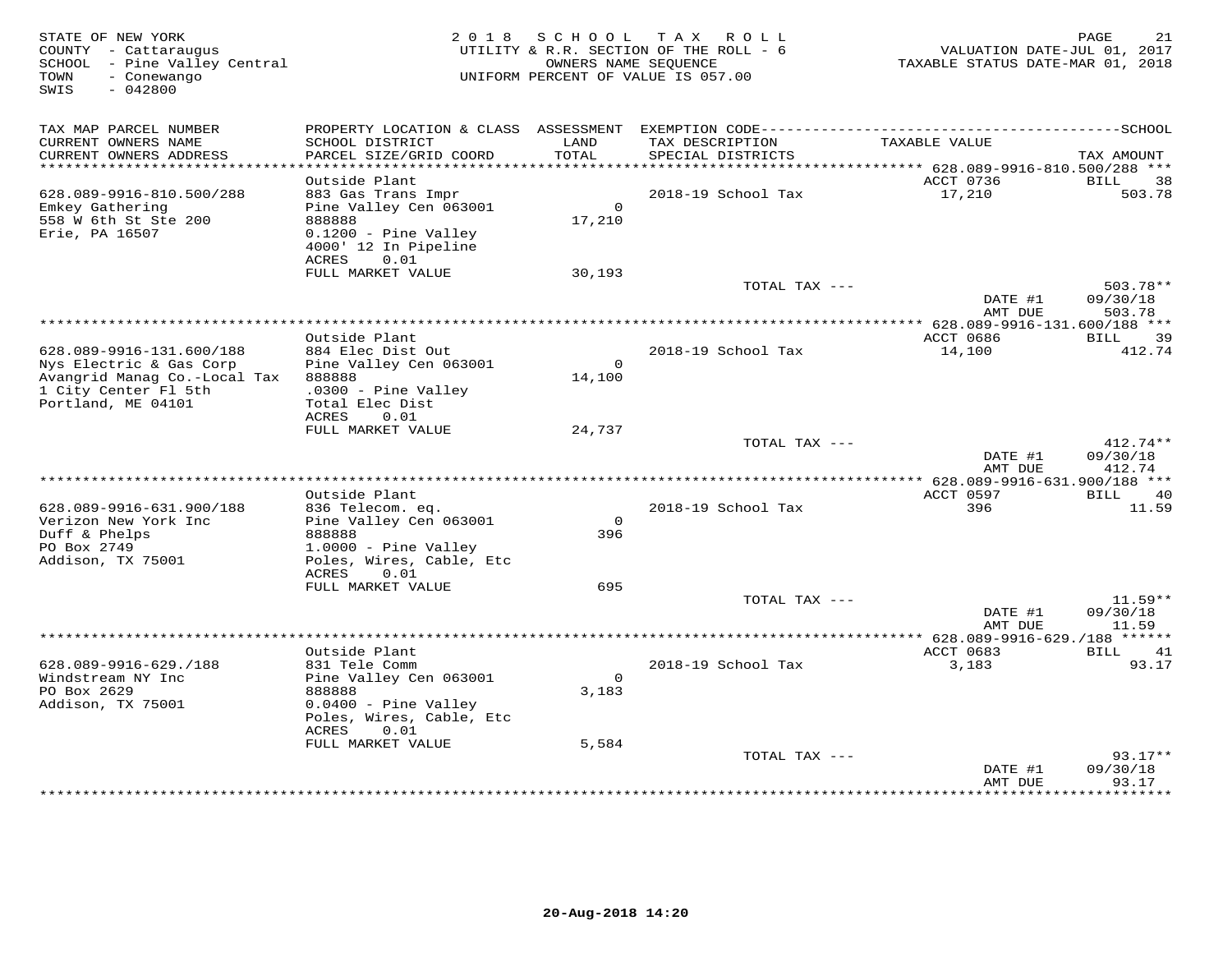| STATE OF NEW YORK<br>COUNTY - Cattaraugus<br>SCHOOL - Pine Valley Central<br>TOWN<br>- Conewango<br>SWIS<br>- 042800 | 2018 SCHOOL TAX ROLL<br>UTILITY & R.R. SECTION OF THE ROLL - 6 | 2.2<br>PAGE<br>VALUATION DATE-JUL 01, 2017<br>TAXABLE STATUS DATE-MAR 01, 2018<br>RPS155/V04/L015<br>CURRENT DATE 8/20/2018 |
|----------------------------------------------------------------------------------------------------------------------|----------------------------------------------------------------|-----------------------------------------------------------------------------------------------------------------------------|
|                                                                                                                      | ROLL SUB SECTION- - TOTALS                                     |                                                                                                                             |

|                         |      | m^m |      | 'NT C     |           | ∟ו∨ו          |              |                        |
|-------------------------|------|-----|------|-----------|-----------|---------------|--------------|------------------------|
| $\bigcap_{\Pi}$<br>◡◡◡ュ | мдмь |     | TVDF | ۳۰ تاللاد | $- - - -$ | 550T<br>IUUN. | ALUE<br>77 T | $m \times r$<br>- − 14 |

#### NO SPECIAL DISTRICTS AT THIS LEVEL

\*\*\* S C H O O L D I S T R I C T S U M M A R Y \*\*\*

| CODE   | DISTRICT NAME                    | TOTAL<br>PARCELS | ASSESSED<br>LAND | ASSESSED<br>TOTAL | EXEMPT<br>AMOUNT | TOTAL<br>TAXABLE |           |
|--------|----------------------------------|------------------|------------------|-------------------|------------------|------------------|-----------|
|        |                                  |                  |                  |                   | STAR AMOUNT      | STAR TAXABLE     | TOTAL TAX |
|        | Pine Valley Central              | 4                |                  | 34,889            |                  | 34,889           |           |
| 063001 |                                  |                  |                  |                   |                  | 34,889           | 1,021.28  |
|        | SUB-TOTAL                        | 4                |                  | 34,889            |                  | 34,889           |           |
|        | $S \cup B - T \cup T A L (CONT)$ |                  |                  |                   |                  | 34,889           | 1,021.28  |
|        | TOTAL                            | 4                |                  | 34,889            |                  | 34,889           |           |
|        | T O T A L (CONT)                 |                  |                  |                   |                  | 34,889           | 1,021.28  |

\*\*\* S Y S T E M C O D E S S U M M A R Y \*\*\*

NO SYSTEM EXEMPTIONS AT THIS LEVEL

\*\*\* E X E M P T I O N S U M M A R Y \*\*\*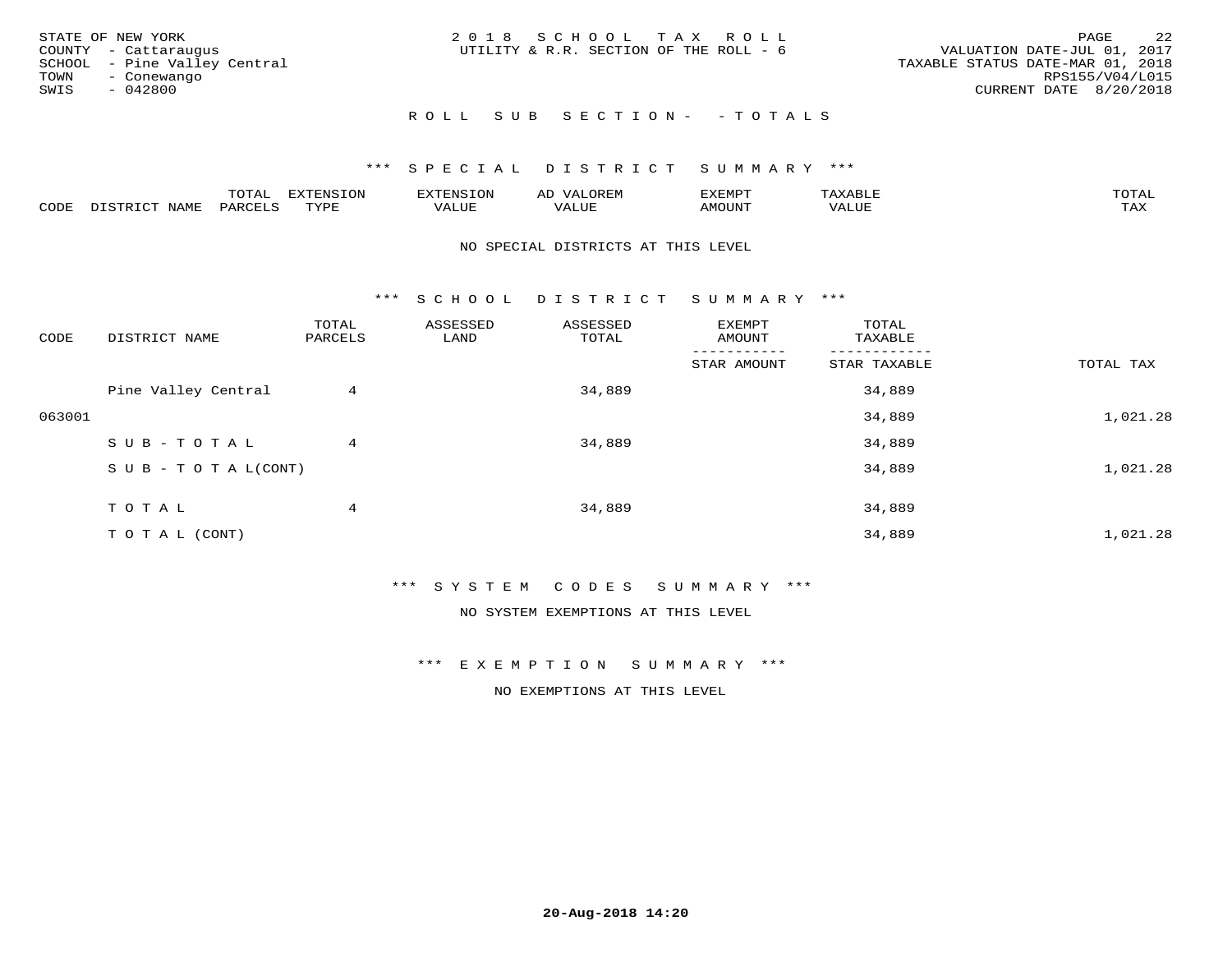| STATE OF NEW YORK<br>COUNTY - Cattaraugus<br>SCHOOL - Pine Valley Central<br>TOWN<br>- Conewango<br>SWIS<br>$-042800$ | 2018 SCHOOL TAX ROLL<br>UTILITY & R.R. SECTION OF THE ROLL - 6 | 23<br>PAGE<br>VALUATION DATE-JUL 01, 2017<br>TAXABLE STATUS DATE-MAR 01, 2018<br>RPS155/V04/L015<br>CURRENT DATE 8/20/2018 |
|-----------------------------------------------------------------------------------------------------------------------|----------------------------------------------------------------|----------------------------------------------------------------------------------------------------------------------------|
|                                                                                                                       | ROLL SUB SECTION- - TOTALS                                     |                                                                                                                            |

| ROLL<br><b>SEC</b> | DESCRIPTION        | TOTAL<br>PARCELS | ASSESSED<br>LAND | ASSESSED<br>TOTAL | <b>EXEMPT</b><br><b>AMOUNT</b> | TOTAL<br>TAXABLE | TOTAL<br>TAX |
|--------------------|--------------------|------------------|------------------|-------------------|--------------------------------|------------------|--------------|
|                    |                    |                  |                  |                   | STAR AMOUNT                    | STAR TAXABLE     |              |
|                    | 2018-19 School Tax |                  |                  | 34,889            |                                | 34,889           |              |
|                    | SPEC DIST TAXES    |                  |                  |                   |                                | 34,889           | 1,021.28     |
|                    | UTILITIES & N.C.   |                  |                  |                   |                                |                  | 1,021.28     |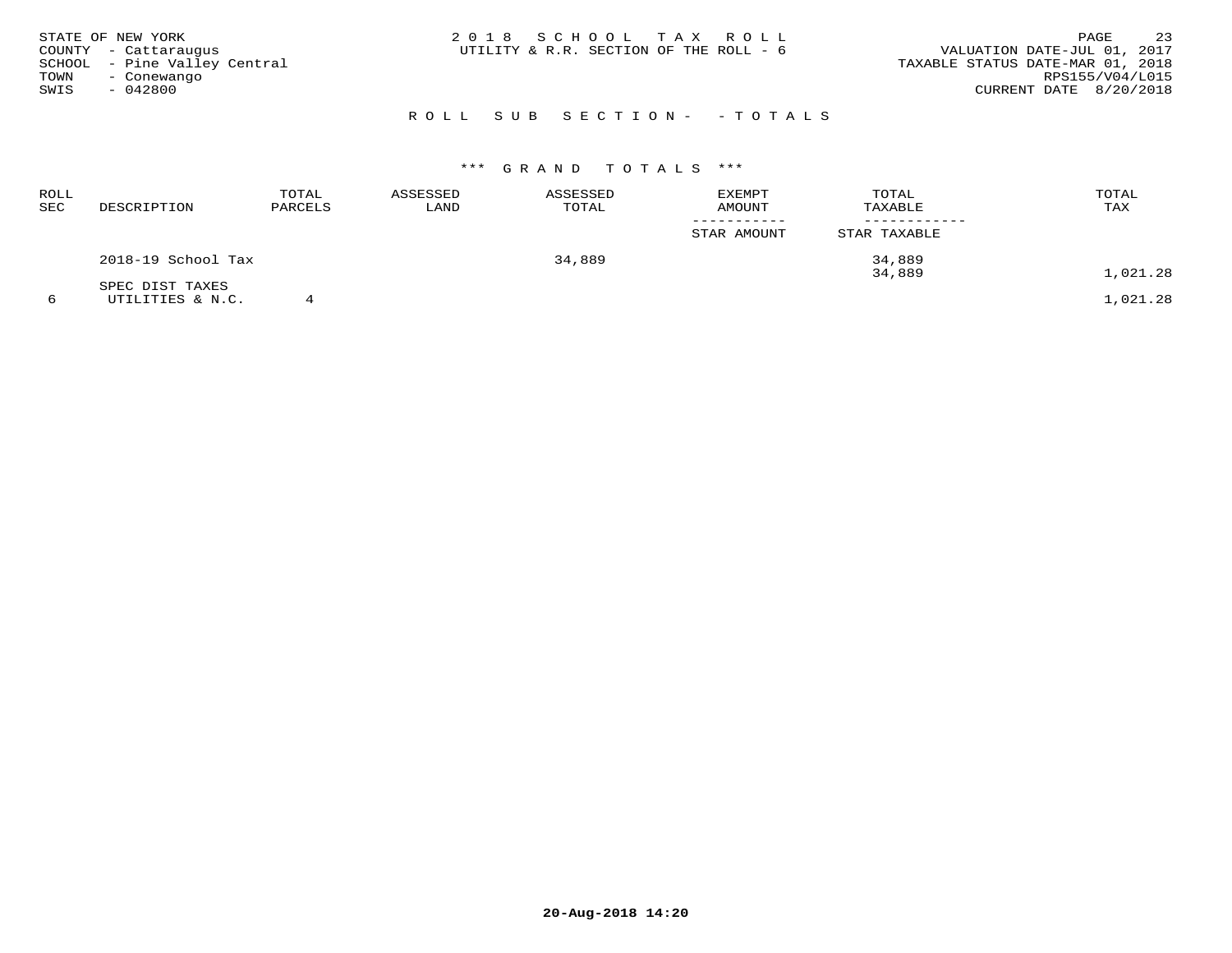|      | STATE OF NEW YORK            | 2018 SCHOOL TAX ROLL                   |  |  |                                  |                 | PAGE | 24 |
|------|------------------------------|----------------------------------------|--|--|----------------------------------|-----------------|------|----|
|      | COUNTY - Cattaraugus         | UTILITY & R.R. SECTION OF THE ROLL - 6 |  |  | VALUATION DATE-JUL 01, 2017      |                 |      |    |
|      | SCHOOL - Pine Valley Central |                                        |  |  | TAXABLE STATUS DATE-MAR 01, 2018 |                 |      |    |
| TOWN | - Conewango                  |                                        |  |  |                                  | RPS155/V04/L015 |      |    |
| SWIS | $-042800$                    |                                        |  |  | CURRENT DATE 8/20/2018           |                 |      |    |
|      |                              |                                        |  |  |                                  |                 |      |    |

### \*\*\* S P E C I A L D I S T R I C T S U M M A R Y \*\*\*

|      |                          | momn.<br>LUIAL     | <b>EXTENSION</b> | $117$ mm $170707$<br>אי | ΑD<br>.JREN      | 33773850<br>ivi D'<br>ניומיום בי | $max$ and $max$ | $m \wedge m \wedge n$ |
|------|--------------------------|--------------------|------------------|-------------------------|------------------|----------------------------------|-----------------|-----------------------|
| CODE | <b>NAME</b><br>DISTO TOT | PARCE <sup>T</sup> | TVDF             | VALUE                   | -- - ---<br>ALUE | TUUOM4                           | VALUE           | <b>TAY</b><br>⊥⇔∆     |

#### NO SPECIAL DISTRICTS AT THIS LEVEL

\*\*\* S C H O O L D I S T R I C T S U M M A R Y \*\*\*

| CODE   | DISTRICT NAME                    | TOTAL<br>PARCELS | ASSESSED<br>LAND | ASSESSED<br>TOTAL | EXEMPT<br>AMOUNT | TOTAL<br>TAXABLE |           |
|--------|----------------------------------|------------------|------------------|-------------------|------------------|------------------|-----------|
|        |                                  |                  |                  |                   | STAR AMOUNT      | STAR TAXABLE     | TOTAL TAX |
|        | Pine Valley Central              | 4                |                  | 34,889            |                  | 34,889           |           |
| 063001 |                                  |                  |                  |                   |                  | 34,889           | 1,021.28  |
|        | SUB-TOTAL                        | 4                |                  | 34,889            |                  | 34,889           |           |
|        | $S \cup B - T \cup T A L (CONT)$ |                  |                  |                   |                  | 34,889           | 1,021.28  |
|        | TOTAL                            | 4                |                  | 34,889            |                  | 34,889           |           |
|        | TO TAL (CONT)                    |                  |                  |                   |                  | 34,889           | 1,021.28  |

\*\*\* S Y S T E M C O D E S S U M M A R Y \*\*\*

NO SYSTEM EXEMPTIONS AT THIS LEVEL

\*\*\* E X E M P T I O N S U M M A R Y \*\*\*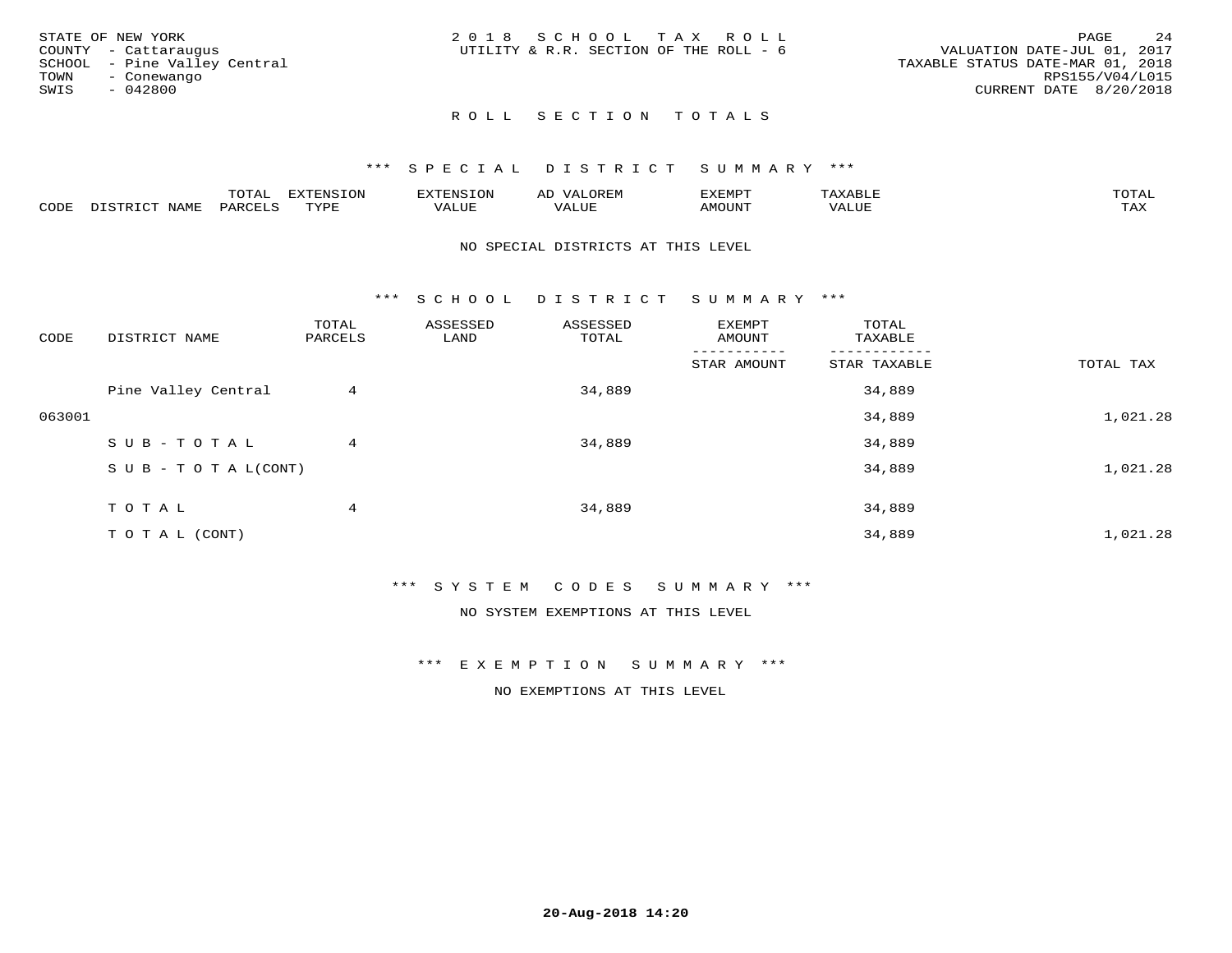| STATE OF NEW YORK<br>COUNTY - Cattaraugus<br>SCHOOL - Pine Valley Central<br>TOWN<br>- Conewango<br>SWIS<br>- 042800 |  | 2018 SCHOOL TAX ROLL<br>UTILITY & R.R. SECTION OF THE ROLL - 6 |  | VALUATION DATE-JUL 01, 2017<br>TAXABLE STATUS DATE-MAR 01, 2018<br>CURRENT DATE 8/20/2018 | PAGE<br>RPS155/V04/L015 | 25 |
|----------------------------------------------------------------------------------------------------------------------|--|----------------------------------------------------------------|--|-------------------------------------------------------------------------------------------|-------------------------|----|
|                                                                                                                      |  | ROLL SECTION TOTALS                                            |  |                                                                                           |                         |    |

| ROLL<br>SEC | DESCRIPTION        | TOTAL<br>PARCELS | ASSESSED<br>LAND | ASSESSED<br>TOTAL | EXEMPT<br><b>AMOUNT</b> | TOTAL<br>TAXABLE | TOTAL<br>TAX |
|-------------|--------------------|------------------|------------------|-------------------|-------------------------|------------------|--------------|
|             |                    |                  |                  |                   | STAR AMOUNT             | STAR TAXABLE     |              |
|             | 2018-19 School Tax |                  |                  | 34,889            |                         | 34,889<br>34,889 | 1,021.28     |
|             | SPEC DIST TAXES    |                  |                  |                   |                         |                  |              |
|             | UTILITIES & N.C.   |                  |                  |                   |                         |                  | 1,021.28     |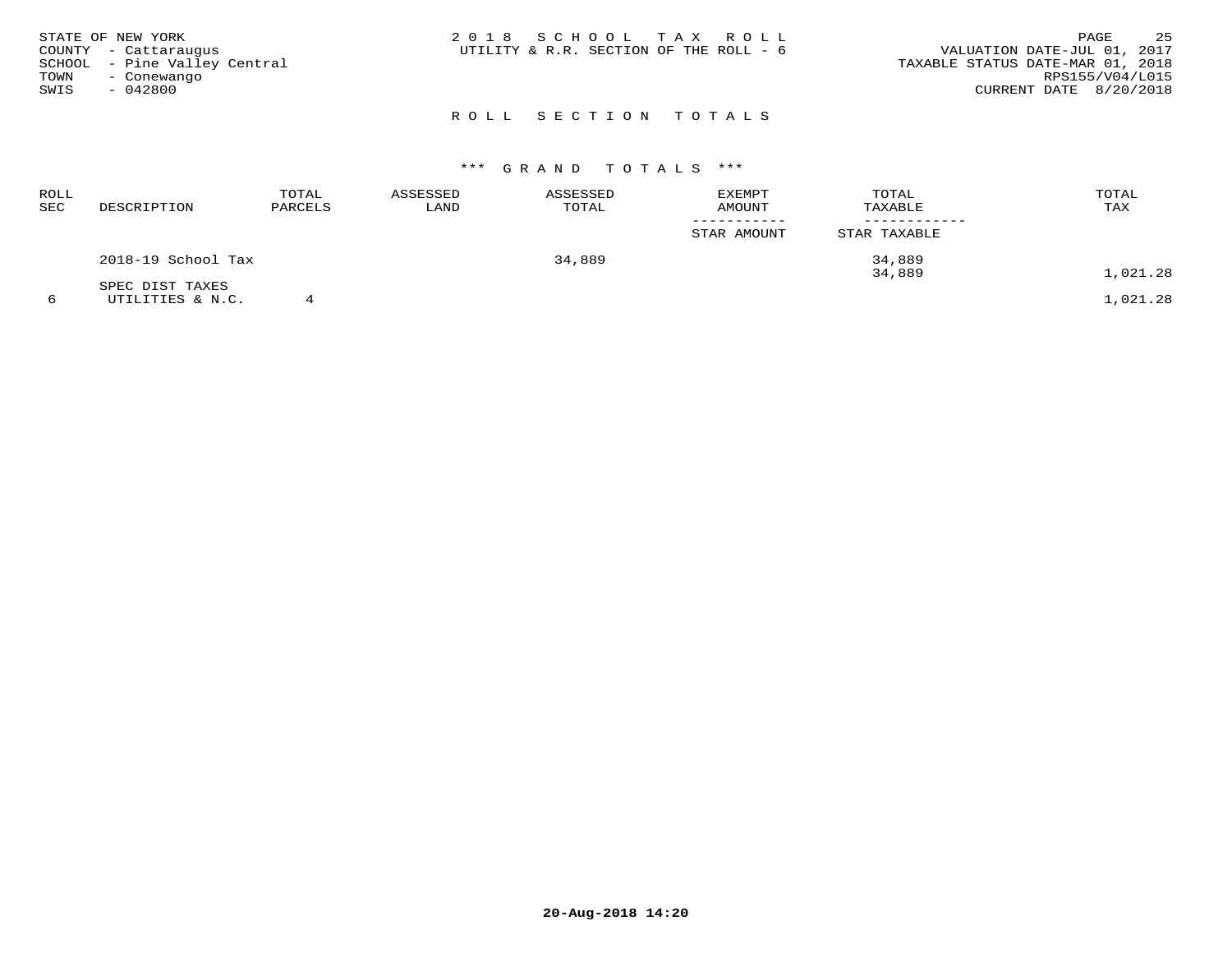| STATE OF NEW YORK<br>COUNTY<br>- Cattaraugus<br>- Pine Valley Central<br>SCHOOL<br>TOWN<br>- Conewango<br>$-042800$<br>SWIS | 2 0 1 8                                                | SCHOOL<br>TAX ROLL<br>WHOLLY EXEMPT SECTION OF THE ROLL - 8<br>OWNERS NAME SEQUENCE<br>UNIFORM PERCENT OF VALUE IS 057.00 |          |                    |                  | 26<br>PAGE<br>VALUATION DATE-JUL 01, 2017<br>TAXABLE STATUS DATE-MAR 01, 2018 |
|-----------------------------------------------------------------------------------------------------------------------------|--------------------------------------------------------|---------------------------------------------------------------------------------------------------------------------------|----------|--------------------|------------------|-------------------------------------------------------------------------------|
| TAX MAP PARCEL NUMBER                                                                                                       | PROPERTY LOCATION & CLASS ASSESSMENT                   |                                                                                                                           |          |                    |                  |                                                                               |
| CURRENT OWNERS NAME                                                                                                         | SCHOOL DISTRICT                                        | LAND                                                                                                                      |          | TAX DESCRIPTION    | TAXABLE VALUE    |                                                                               |
| CURRENT OWNERS ADDRESS                                                                                                      | PARCEL SIZE/GRID COORD                                 | TOTAL                                                                                                                     |          | SPECIAL DISTRICTS  |                  | TAX AMOUNT                                                                    |
|                                                                                                                             |                                                        |                                                                                                                           |          |                    |                  |                                                                               |
|                                                                                                                             | Town Of Conewango                                      |                                                                                                                           |          |                    | <b>ACCT 0680</b> |                                                                               |
| $60.002 - 1 - 32$                                                                                                           | 843 Non-ceil. rr                                       |                                                                                                                           | IND DEV  | 18020              |                  | 8,800                                                                         |
| Catt County Industrial Dev                                                                                                  | Pine Valley Cen 063001                                 | 8,800                                                                                                                     |          | 2018-19 School Tax | 0.00             | 0.00                                                                          |
| PO Box 1749                                                                                                                 | 62/63 03 09                                            | 8,800                                                                                                                     |          |                    |                  |                                                                               |
| Ellicottville, NY 14731                                                                                                     | 10% Pine Valley                                        |                                                                                                                           |          |                    |                  |                                                                               |
|                                                                                                                             | 9.50<br>ACRES                                          |                                                                                                                           |          |                    |                  |                                                                               |
|                                                                                                                             | EAST-1019892 NRTH-0814751<br>DEED BOOK 823<br>PG-00486 |                                                                                                                           |          |                    |                  |                                                                               |
|                                                                                                                             | FULL MARKET VALUE                                      | 15,439                                                                                                                    |          |                    |                  |                                                                               |
|                                                                                                                             |                                                        |                                                                                                                           |          | TOTAL TAX $---$    |                  | $0.00**$                                                                      |
|                                                                                                                             |                                                        |                                                                                                                           |          |                    |                  |                                                                               |
|                                                                                                                             | 5775 Co Rd 44                                          |                                                                                                                           |          |                    | ACCT 0990        |                                                                               |
| $51.004 - 1 - 4.72$                                                                                                         | 612 School                                             |                                                                                                                           | SCH-DIST | 13800              |                  | 19,000                                                                        |
| Shetler Mose B                                                                                                              | Pine Valley Cen 063001                                 | 4,000 2018-19 School Tax                                                                                                  |          |                    | 0.00             | 0.00                                                                          |
| Shetler Martha H                                                                                                            | 1.00<br>ACRES                                          | 19,000                                                                                                                    |          |                    |                  |                                                                               |
| Co Rd 44                                                                                                                    | FULL MARKET VALUE                                      | 33,333                                                                                                                    |          |                    |                  |                                                                               |
| Conewango Valley, NY 14726                                                                                                  |                                                        |                                                                                                                           |          |                    |                  |                                                                               |
|                                                                                                                             |                                                        |                                                                                                                           |          | TOTAL TAX $---$    |                  | $0.00**$                                                                      |
|                                                                                                                             |                                                        |                                                                                                                           |          |                    |                  |                                                                               |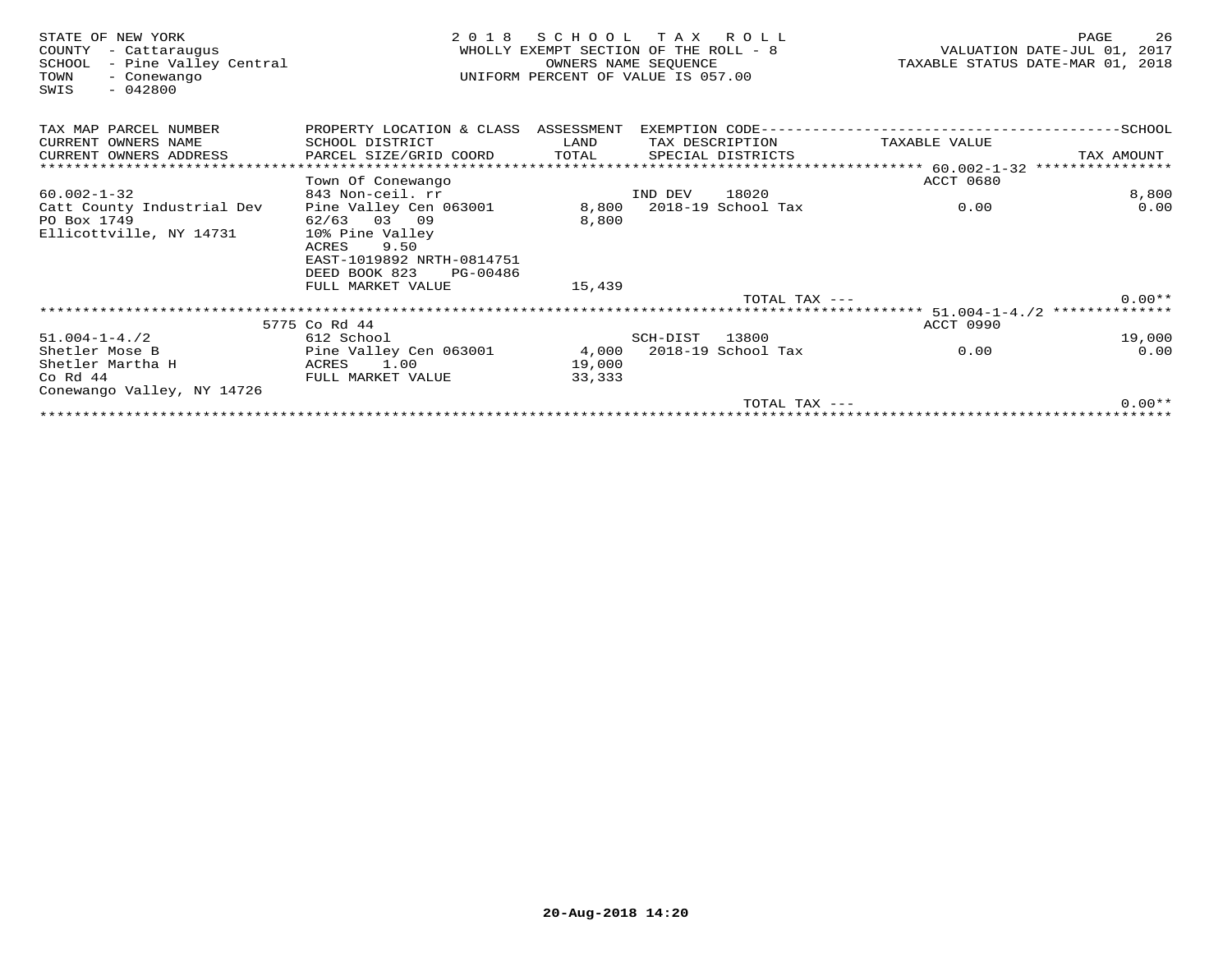| STATE OF NEW YORK<br>COUNTY - Cattaraugus<br>SCHOOL - Pine Valley Central<br>TOWN<br>- Conewango<br>SWIS<br>- 042800 | 2018 SCHOOL TAX ROLL<br>WHOLLY EXEMPT SECTION OF THE ROLL - 8 | 2.7<br>PAGE<br>VALUATION DATE-JUL 01, 2017<br>TAXABLE STATUS DATE-MAR 01, 2018<br>RPS155/V04/L015<br>CURRENT DATE 8/20/2018 |
|----------------------------------------------------------------------------------------------------------------------|---------------------------------------------------------------|-----------------------------------------------------------------------------------------------------------------------------|
|                                                                                                                      | ROLL SUB SECTION- - TOTALS                                    |                                                                                                                             |

|      |      | $m \wedge m \wedge n$<br>⊥∪⊥AL | <b>DIZPOILIC TOM</b><br>⊥ບ⊥ | EN.  | .<br>AL'<br>٠، تن ١٠ | 5773570      |          | $m \wedge m \wedge n$<br>$\mathsf{L}^{\mathsf{L}}$ |
|------|------|--------------------------------|-----------------------------|------|----------------------|--------------|----------|----------------------------------------------------|
| CODE | NAMF | PARO                           | TVDF<br><u>ـ د د</u>        | ALUE |                      | <b>MOUNT</b> | 7 A LU B | may<br>- ∠∡∡                                       |

#### NO SPECIAL DISTRICTS AT THIS LEVEL

\*\*\* S C H O O L D I S T R I C T S U M M A R Y \*\*\*

| CODE   | DISTRICT NAME                    | TOTAL<br>PARCELS | ASSESSED<br>LAND | ASSESSED<br>TOTAL | EXEMPT<br>AMOUNT | TOTAL<br>TAXABLE |           |
|--------|----------------------------------|------------------|------------------|-------------------|------------------|------------------|-----------|
|        |                                  |                  |                  |                   | STAR AMOUNT      | STAR TAXABLE     | TOTAL TAX |
|        | Pine Valley Central              | 2                | 12,800           | 27,800            | 27,800           |                  |           |
| 063001 |                                  |                  |                  |                   |                  |                  |           |
|        | SUB-TOTAL                        | 2                | 12,800           | 27,800            | 27,800           |                  |           |
|        | $S \cup B - T \cup T A L (CONT)$ |                  |                  |                   |                  |                  |           |
|        |                                  |                  |                  |                   |                  |                  |           |
|        | TOTAL                            | 2                | 12,800           | 27,800            | 27,800           |                  |           |
|        | T O T A L (CONT)                 |                  |                  |                   |                  |                  |           |

## \*\*\* S Y S T E M C O D E S S U M M A R Y \*\*\*

#### NO SYSTEM EXEMPTIONS AT THIS LEVEL

| CODE           | DESCRIPTION         | TOTAL<br>PARCELS | SCHOOL          |
|----------------|---------------------|------------------|-----------------|
| 13800<br>18020 | SCH-DIST<br>IND DEV |                  | 19,000<br>8,800 |
|                | TOTAL               |                  | 27,800          |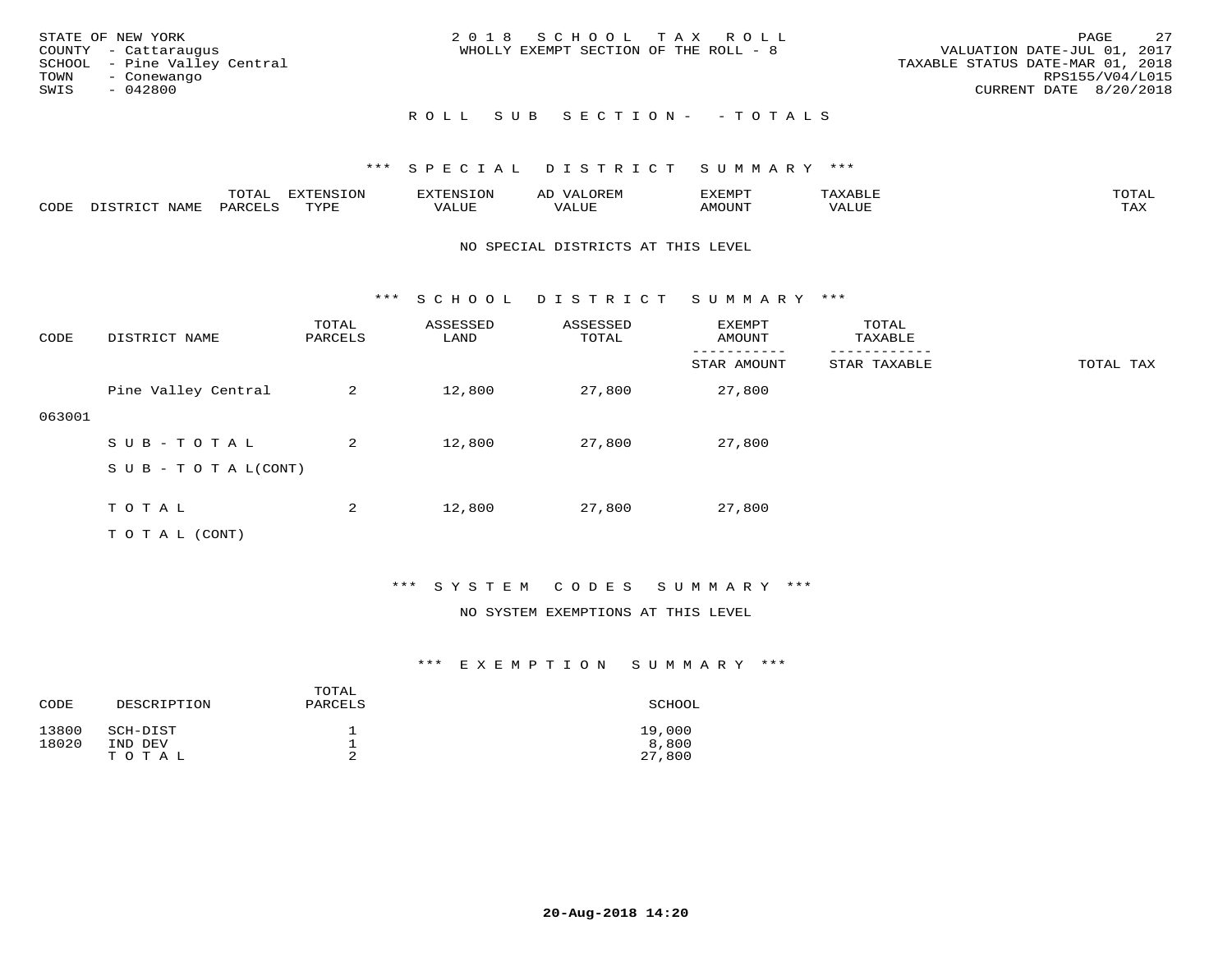| STATE OF NEW YORK<br>COUNTY - Cattaraugus<br>SCHOOL - Pine Valley Central<br>TOWN<br>- Conewango<br>SWIS<br>$-042800$ | 2018 SCHOOL TAX ROLL<br>WHOLLY EXEMPT SECTION OF THE ROLL - 8 | 28<br>PAGE<br>VALUATION DATE-JUL 01, 2017<br>TAXABLE STATUS DATE-MAR 01, 2018<br>RPS155/V04/L015<br>CURRENT DATE 8/20/2018 |
|-----------------------------------------------------------------------------------------------------------------------|---------------------------------------------------------------|----------------------------------------------------------------------------------------------------------------------------|
|                                                                                                                       | ROLL SUB SECTION- - TOTALS                                    |                                                                                                                            |

| <b>ROLL</b><br><b>SEC</b> | DESCRIPTION                                    | TOTAL<br>PARCELS | ASSESSED<br>LAND | ASSESSED<br>TOTAL | EXEMPT<br>AMOUNT | TOTAL<br>TAXABLE | TOTAL<br>TAX |
|---------------------------|------------------------------------------------|------------------|------------------|-------------------|------------------|------------------|--------------|
|                           |                                                |                  |                  |                   | STAR AMOUNT      | STAR TAXABLE     |              |
|                           | RS 8 TOTAL<br>SPEC DIST TAXES<br>WHOLLY EXEMPT |                  | 12,800           | 27,800            | 27,800           |                  |              |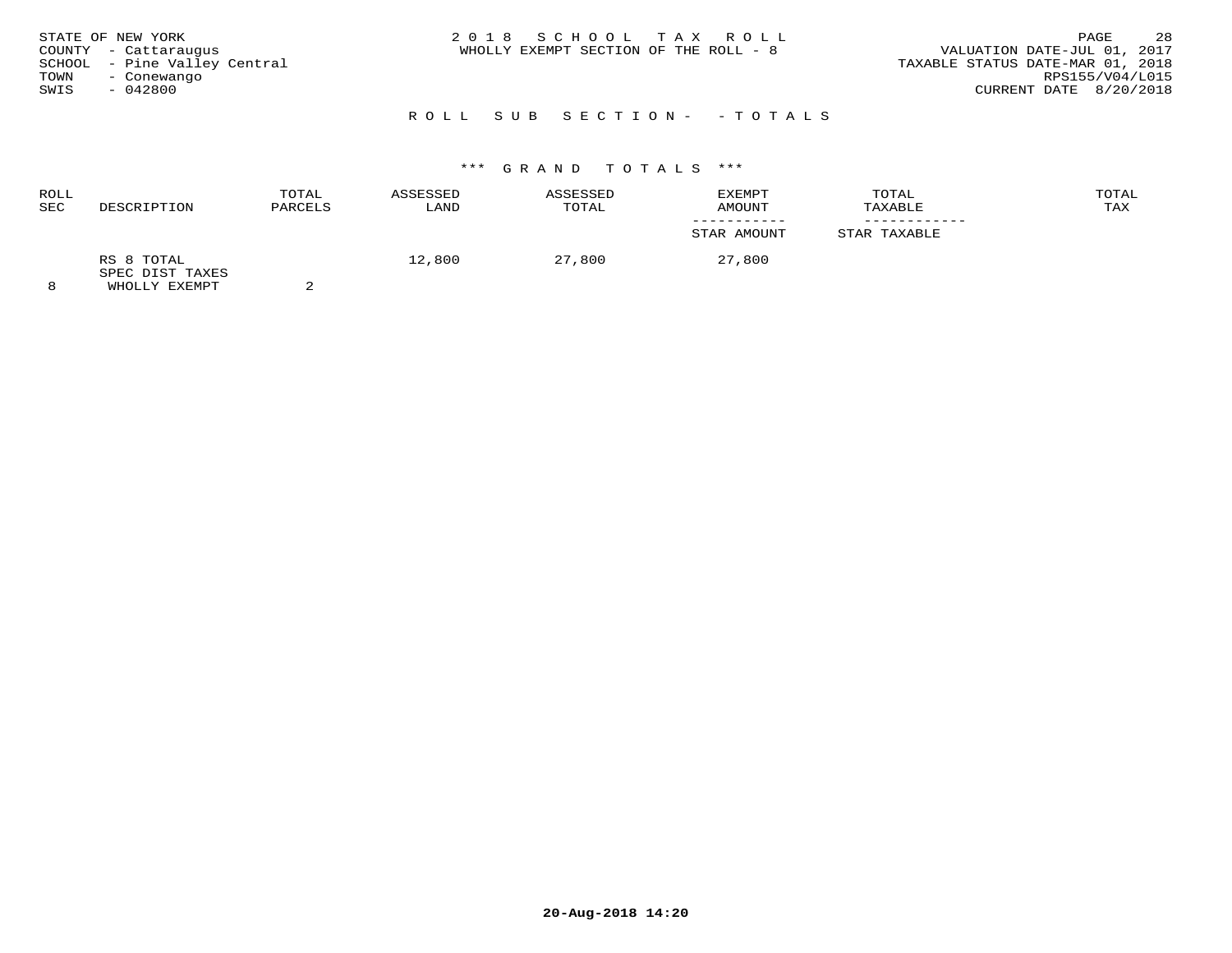|      | STATE OF NEW YORK            | 2018 SCHOOL TAX ROLL                                                 | PAGE            | 29 |
|------|------------------------------|----------------------------------------------------------------------|-----------------|----|
|      | COUNTY - Cattaraugus         | VALUATION DATE-JUL 01, 2017<br>WHOLLY EXEMPT SECTION OF THE ROLL - 8 |                 |    |
|      | SCHOOL - Pine Valley Central | TAXABLE STATUS DATE-MAR 01, 2018                                     |                 |    |
| TOWN | - Conewango                  |                                                                      | RPS155/V04/L015 |    |
| SWIS | - 042800                     | CURRENT DATE 8/20/2018                                               |                 |    |
|      |                              |                                                                      |                 |    |

### \*\*\* S P E C I A L D I S T R I C T S U M M A R Y \*\*\*

|      |                  | TOTAL   | <b>EXTENSION</b> | EXTENSION | OREM<br>ΑD | EXEMPT |       | TOTAI |
|------|------------------|---------|------------------|-----------|------------|--------|-------|-------|
| CODE | NAME<br>DICTDICT | PARCELS | TYPE             | VALUE     | VALUE      | AMOUNT | VALUE | TAX   |

#### NO SPECIAL DISTRICTS AT THIS LEVEL

\*\*\* S C H O O L D I S T R I C T S U M M A R Y \*\*\*

| CODE   | DISTRICT NAME                    | TOTAL<br>PARCELS | ASSESSED<br>LAND | ASSESSED<br>TOTAL | EXEMPT<br>AMOUNT | TOTAL<br>TAXABLE |           |
|--------|----------------------------------|------------------|------------------|-------------------|------------------|------------------|-----------|
|        |                                  |                  |                  |                   | STAR AMOUNT      | STAR TAXABLE     | TOTAL TAX |
|        | Pine Valley Central              | 2                | 12,800           | 27,800            | 27,800           |                  |           |
| 063001 |                                  |                  |                  |                   |                  |                  |           |
|        | SUB-TOTAL                        | 2                | 12,800           | 27,800            | 27,800           |                  |           |
|        | $S \cup B - T \cup T A L (CONT)$ |                  |                  |                   |                  |                  |           |
|        |                                  |                  |                  |                   |                  |                  |           |
|        | TOTAL                            | 2                | 12,800           | 27,800            | 27,800           |                  |           |
|        | T O T A L (CONT)                 |                  |                  |                   |                  |                  |           |

## \*\*\* S Y S T E M C O D E S S U M M A R Y \*\*\*

#### NO SYSTEM EXEMPTIONS AT THIS LEVEL

| CODE           | DESCRIPTION         | TOTAL<br>PARCELS | SCHOOL          |
|----------------|---------------------|------------------|-----------------|
| 13800<br>18020 | SCH-DIST<br>IND DEV | ᅩ                | 19,000<br>8,800 |
|                | TOTAL               | ∠                | 27,800          |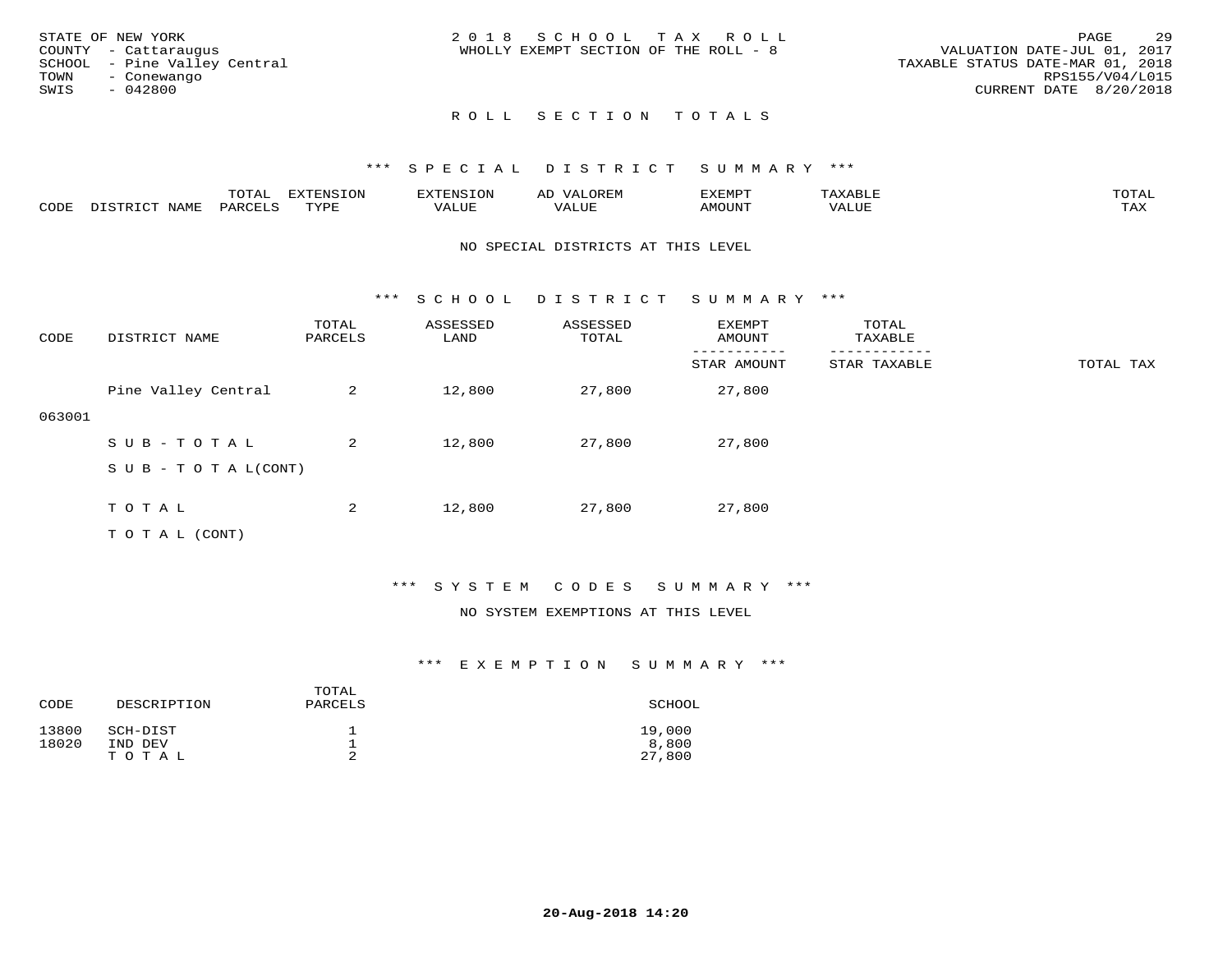| STATE OF NEW YORK<br>COUNTY - Cattaraugus<br>SCHOOL - Pine Valley Central<br>TOWN<br>- Conewango<br>SWIS<br>$-042800$ | 2018 SCHOOL TAX ROLL<br>WHOLLY EXEMPT SECTION OF THE ROLL - 8 | 30<br>PAGE<br>VALUATION DATE-JUL 01, 2017<br>TAXABLE STATUS DATE-MAR 01, 2018<br>RPS155/V04/L015<br>CURRENT DATE 8/20/2018 |
|-----------------------------------------------------------------------------------------------------------------------|---------------------------------------------------------------|----------------------------------------------------------------------------------------------------------------------------|
|                                                                                                                       |                                                               |                                                                                                                            |

# \*\*\* G R A N D T O T A L S \*\*\*

| <b>ROLL</b><br>SEC | DESCRIPTION                                             | TOTAL<br>PARCELS | ASSESSED<br>LAND | ASSESSED<br>TOTAL | EXEMPT<br>AMOUNT | TOTAL<br>TAXABLE | TOTAL<br>TAX |
|--------------------|---------------------------------------------------------|------------------|------------------|-------------------|------------------|------------------|--------------|
|                    |                                                         |                  |                  |                   | STAR AMOUNT      | STAR TAXABLE     |              |
| $\circ$            | RS 8 TOTAL<br>SPEC DIST TAXES<br><b>MILOT IV RYBMDP</b> |                  | 12,800           | 27,800            | 27,800           |                  |              |

8 WHOLLY EXEMPT 2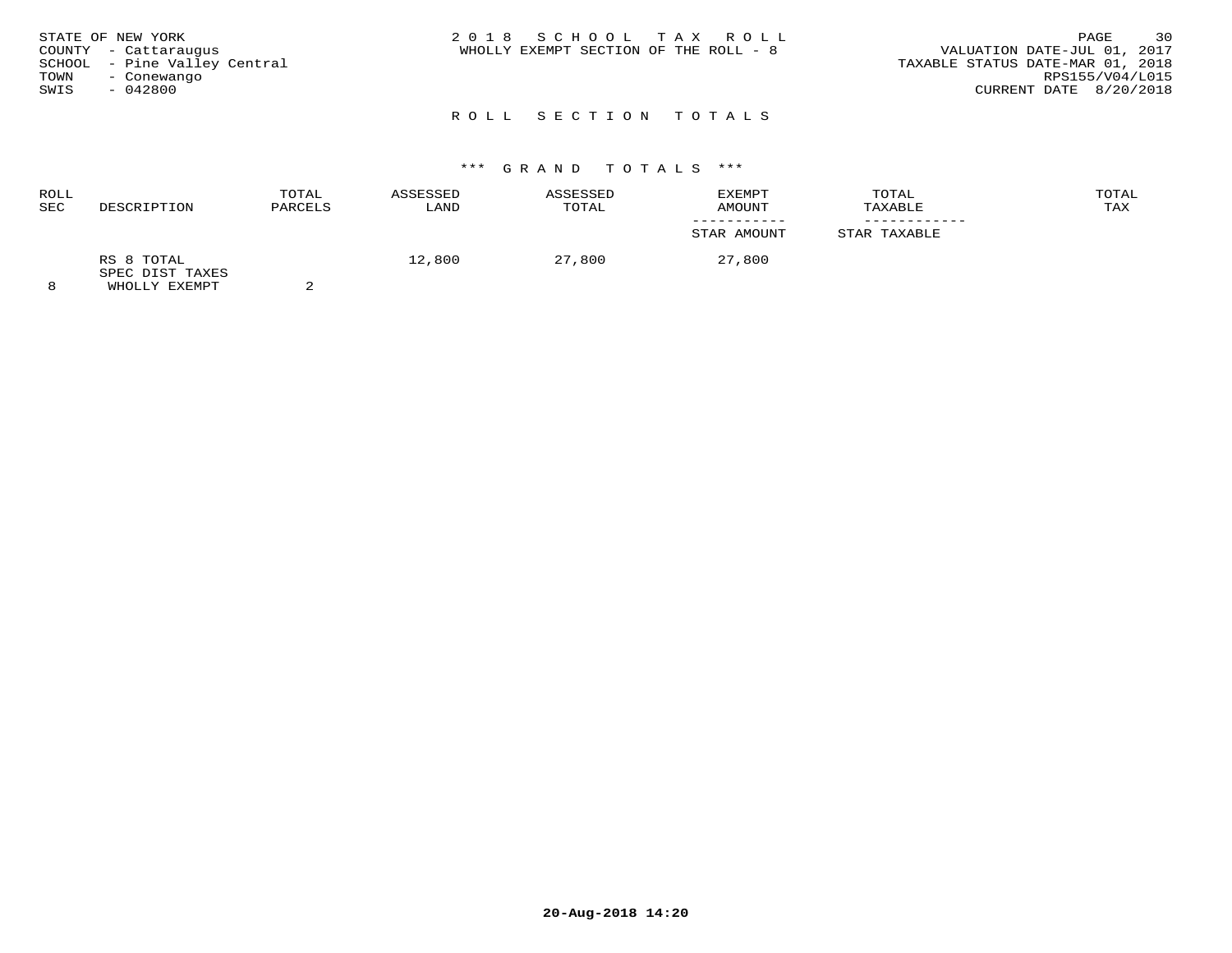| STATE OF NEW YORK    |                              | 2018 SCHOOL TAX ROLL |                                  | PAGE                        | 31 |
|----------------------|------------------------------|----------------------|----------------------------------|-----------------------------|----|
| COUNTY - Cattaraugus |                              |                      |                                  | VALUATION DATE-JUL 01, 2017 |    |
|                      | SCHOOL - Pine Valley Central | SWIS TOTALS          | TAXABLE STATUS DATE-MAR 01, 2018 |                             |    |
| TOWN<br>- Conewango  |                              |                      |                                  | RPS155/V04/L015             |    |
| SWIS<br>- 042800     |                              |                      |                                  | CURRENT DATE 8/20/2018      |    |

|      |                             | ™∩m⊼<br>UIAI | <b>EXTENSION</b> | : N.S | A <sub>1</sub> | 'XEMP. |              | ГАХ            | ◡⊥▱⊥ |
|------|-----------------------------|--------------|------------------|-------|----------------|--------|--------------|----------------|------|
| CODE | <b>NAME</b><br>תר הרוסיים " | DARCTLS      | rvdr             | ALUE  |                | 'MOUN  | <b>7ALUE</b> | 5.7.77<br>KAII | TAX  |

NO SPECIAL DISTRICTS AT THIS LEVEL

\*\*\* S C H O O L D I S T R I C T S U M M A R Y \*\*\*

| CODE   | DISTRICT NAME              | TOTAL<br>PARCELS | ASSESSED<br>LAND | ASSESSED<br>TOTAL | EXEMPT<br>AMOUNT | TOTAL<br>TAXABLE |           |           |
|--------|----------------------------|------------------|------------------|-------------------|------------------|------------------|-----------|-----------|
|        |                            |                  |                  |                   | STAR AMOUNT      | STAR TAXABLE     | TAX RATE  | TOTAL TAX |
|        | Pine Valley Central        | 43               | 244,650          | 1159,852          | 63,837           | 1,096,015        |           |           |
| 063001 |                            |                  |                  |                   | 255,200          | 840,815          | 29.272357 | 24,612.61 |
|        | $SUB - TO TAL$             | 43               | 244,650          | 1159,852          | 63,837           | 1,096,015        |           |           |
|        | S U B - T O T A $L$ (CONT) |                  |                  |                   | 255,200          | 840,815          |           | 24,612.61 |
|        | TOTAL                      | 43               | 244,650          | 1159,852          | 63,837           | 1,096,015        |           |           |
|        |                            |                  |                  |                   |                  |                  |           |           |
|        | T O T A L (CONT)           |                  |                  |                   | 255,200          | 840,815          |           | 24,612.61 |

\*\*\* S Y S T E M C O D E S S U M M A R Y \*\*\*

#### NO SYSTEM EXEMPTIONS AT THIS LEVEL

| CODE  | DESCRIPTION | TOTAL<br>PARCELS | SCHOOL |
|-------|-------------|------------------|--------|
| 13800 | SCH-DIST    | ᅩ                | 19,000 |
| 18020 | IND DEV     | ᅩ                | 8,800  |
| 41700 | AG BLDG     | ᅩ                | 10,000 |
| 41730 | AG DISTOUT  | ᅩ                | 3,377  |
| 41800 | AGED C/T/S  |                  | 19,760 |
|       |             |                  |        |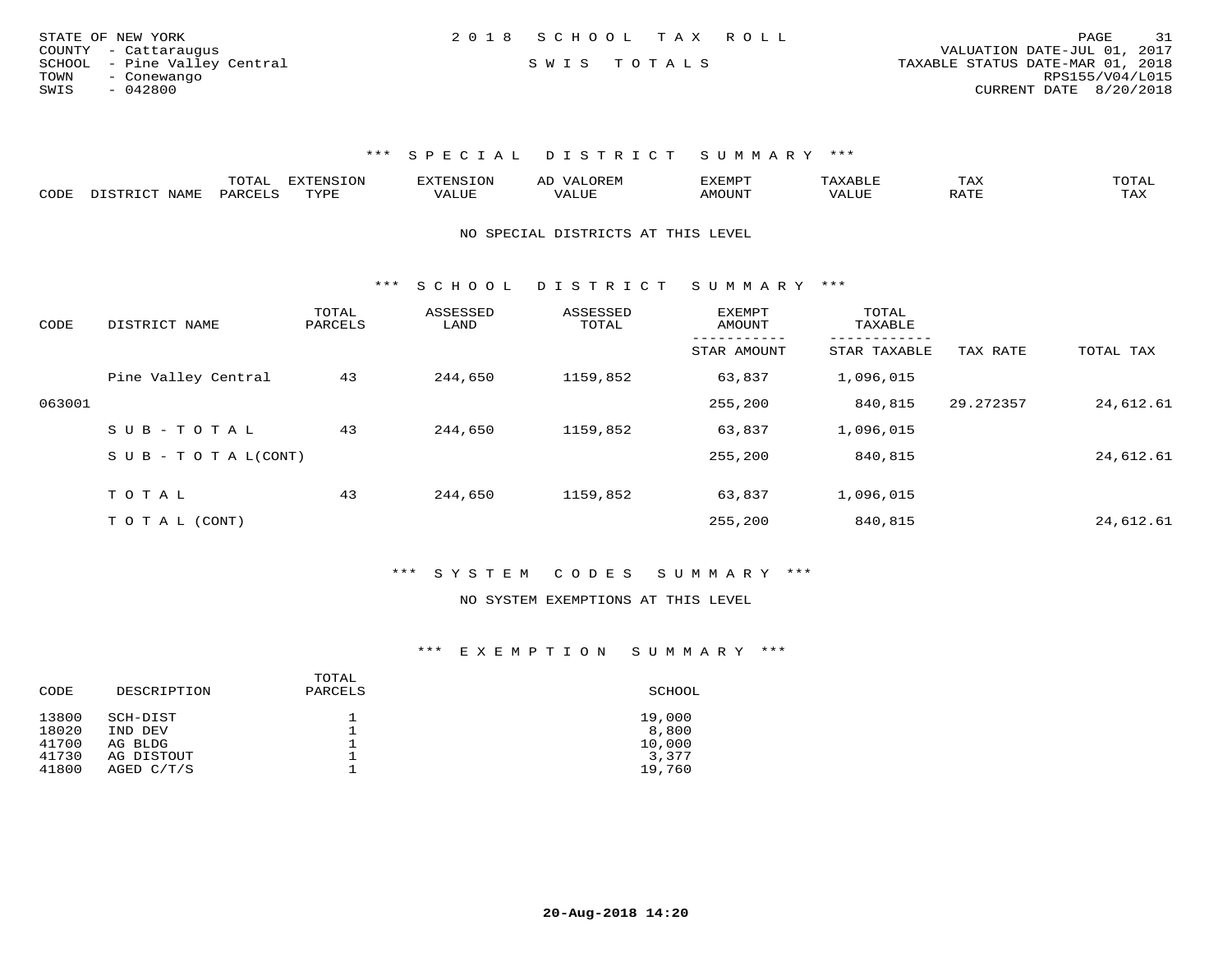| STATE OF NEW YORK            | 2018 SCHOOL TAX ROLL | 32<br>PAGE                       |
|------------------------------|----------------------|----------------------------------|
| COUNTY - Cattaraugus         |                      | VALUATION DATE-JUL 01, 2017      |
| SCHOOL - Pine Valley Central | SWIS TOTALS          | TAXABLE STATUS DATE-MAR 01, 2018 |
| TOWN<br>- Conewango          |                      | RPS155/V04/L015                  |
| 042800<br>SWIS               |                      | CURRENT DATE 8/20/2018           |
|                              |                      |                                  |

\*\*\* E X E M P T I O N S U M M A R Y \*\*\*

| CODE  | DESCRIPTION | TOTAL<br>PARCELS | SCHOOL  |
|-------|-------------|------------------|---------|
| 41834 | ENH STAR    | 4                | 120,200 |
| 41854 | BAS STAR    | 9                | 135,000 |
| 42100 | SILO T/C/S  |                  | 2,900   |
|       | TOTAL       | 20               | 319,037 |

| <b>ROLL</b><br><b>SEC</b> | DESCRIPTION                          | TOTAL<br>PARCELS | <b>ASSESSED</b><br>LAND | ASSESSED<br>TOTAL | <b>EXEMPT</b><br><b>AMOUNT</b> | TOTAL<br>TAXABLE          |             |           |
|---------------------------|--------------------------------------|------------------|-------------------------|-------------------|--------------------------------|---------------------------|-------------|-----------|
|                           |                                      |                  |                         |                   | STAR AMOUNT                    | ---------<br>STAR TAXABLE | TAX<br>RATE |           |
|                           | 2018-19 School Tax                   |                  | 231,850                 | 1065,391          | 36,037<br>255,200              | 1,029,354<br>774,154      | 29.272357   | 22,661.29 |
| 1                         | SPEC DIST TAXES<br>TAXABLE           | 35               |                         |                   |                                |                           |             | 22,661.29 |
|                           | 2018-19 School Tax                   |                  |                         | 31,772            |                                | 31,772<br>31,772          | 29.272357   | 930.04    |
| 5                         | SPEC DIST TAXES<br>SPECIAL FRANCHISE | 2                |                         |                   |                                |                           |             | 930.04    |
|                           | 2018-19 School Tax                   |                  |                         | 34,889            |                                | 34,889<br>34,889          | 29.272357   | 1,021.28  |
| 6                         | SPEC DIST TAXES<br>UTILITIES & N.C.  | $\overline{4}$   |                         |                   |                                |                           |             | 1,021.28  |
|                           |                                      |                  |                         |                   | 27,800                         |                           |             |           |
| 8                         | SPEC DIST TAXES<br>WHOLLY EXEMPT     | 2                |                         |                   |                                |                           |             |           |
|                           | 2018-19 School Tax                   |                  | 244,650                 | 1159,852          | 63,837<br>255,200              | 1,096,015<br>840,815      | 29.272357   | 24,612.61 |
|                           | SPEC DIST TAXES                      |                  |                         |                   |                                |                           |             |           |
| $\star$                   | TOTAL<br>SUB                         | 43               |                         |                   |                                |                           |             | 24,612.61 |
|                           | 2018-19 School Tax                   |                  | 244,650                 | 1159,852          | 63,837<br>255,200              | 1,096,015<br>840,815      | 29.272357   | 24,612.61 |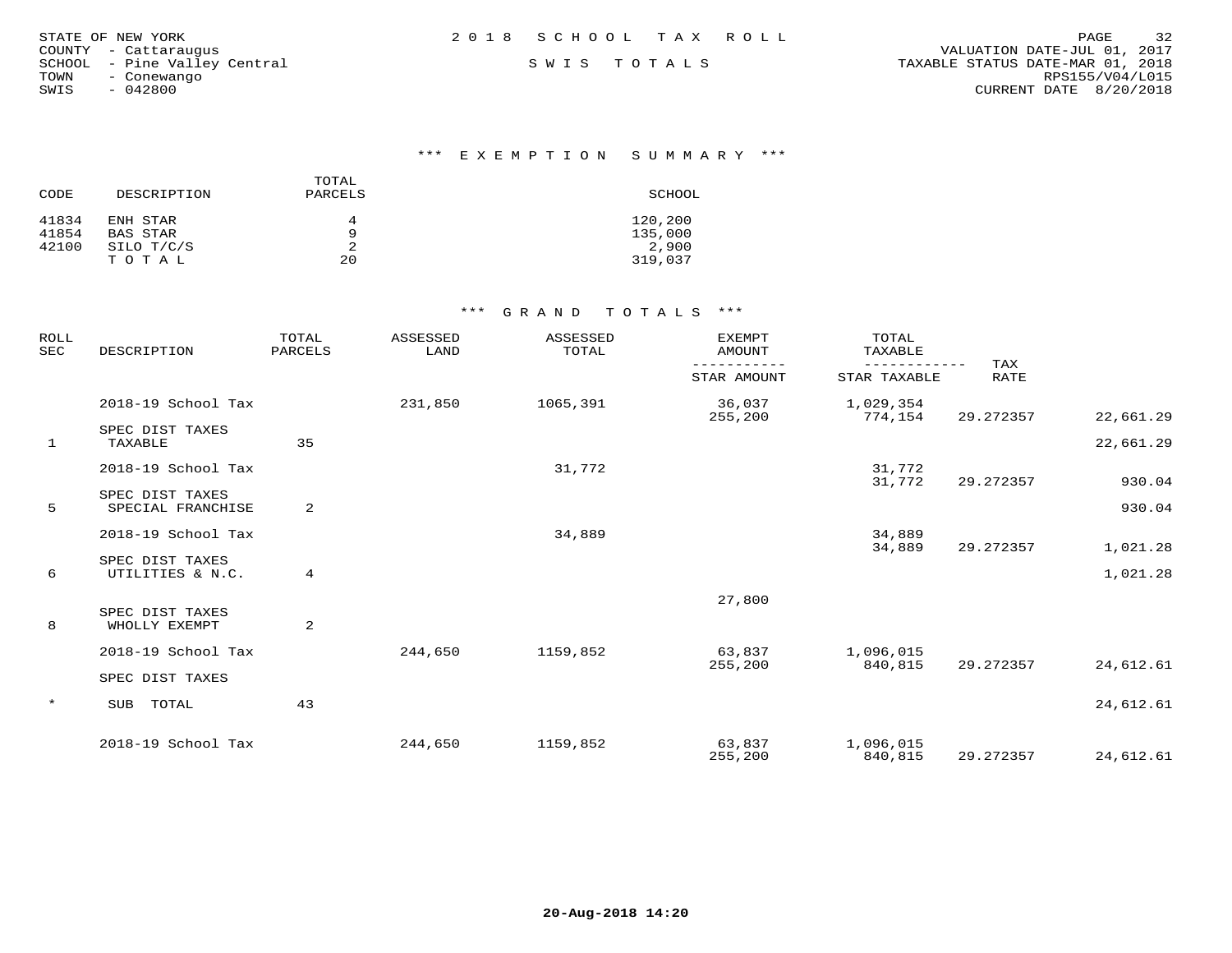| STATE OF NEW YORK            | 2018 SCHOOL TAX ROLL | 33<br>PAGE                       |
|------------------------------|----------------------|----------------------------------|
| COUNTY - Cattaraugus         |                      | VALUATION DATE-JUL 01, 2017      |
| SCHOOL - Pine Valley Central | SWIS TOTALS          | TAXABLE STATUS DATE-MAR 01, 2018 |
| TOWN<br>- Conewango          |                      | RPS155/V04/L015                  |
| $-042800$<br>SWIS            |                      | CURRENT DATE 8/20/2018           |

| ROLL<br>SEC | DESCRIPTION     | TOTAL<br>PARCELS | ASSESSED<br>LAND | ASSESSED<br>TOTAL | <b>EXEMPT</b><br>AMOUNT | TOTAL<br>TAXABLE |                    |
|-------------|-----------------|------------------|------------------|-------------------|-------------------------|------------------|--------------------|
|             |                 |                  |                  |                   | STAR AMOUNT             | STAR TAXABLE     | TAX<br><b>RATE</b> |
|             | SPEC DIST TAXES |                  |                  |                   |                         |                  |                    |

 $***$  GRAND TOTAL 43 43 44,612.61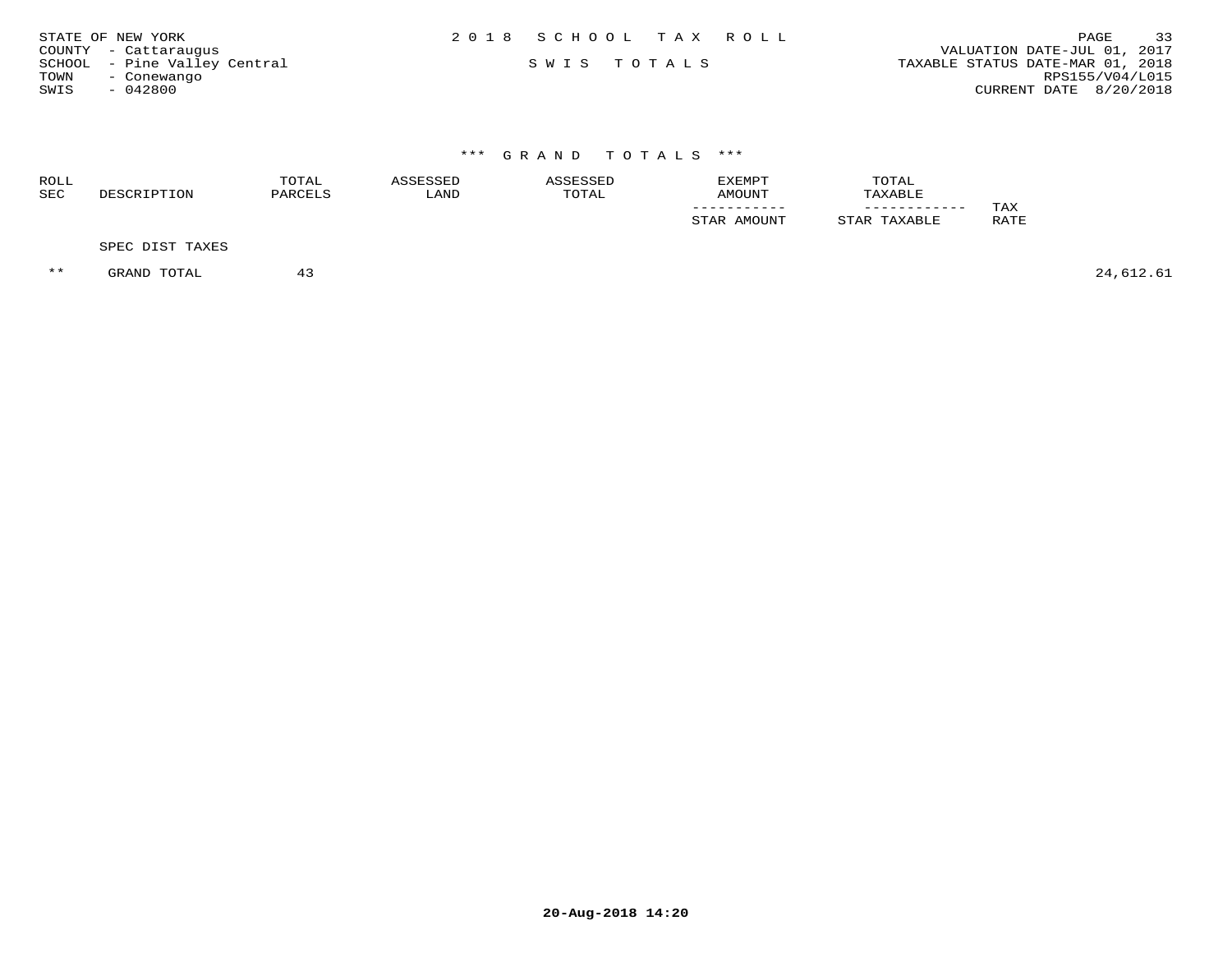| STATE OF NEW YORK<br>COUNTY - Cattaraugus<br>SCHOOL - Pine Valley Central<br>TOWN<br>- Dayton<br>VILLAGE - South Dayton<br>SWIS<br>$-043001$ | 2 0 1 8                                                                                                                                                           | OWNERS NAME SEQUENCE      | SCHOOL TAX ROLL<br>TAXABLE SECTION OF THE ROLL - 1<br>UNIFORM PERCENT OF VALUE IS 100.00 | VALUATION DATE-JUL 01, 2017<br>TAXABLE STATUS DATE-MAR 01, 2018 | PAGE<br>34                       |
|----------------------------------------------------------------------------------------------------------------------------------------------|-------------------------------------------------------------------------------------------------------------------------------------------------------------------|---------------------------|------------------------------------------------------------------------------------------|-----------------------------------------------------------------|----------------------------------|
| TAX MAP PARCEL NUMBER<br>CURRENT OWNERS NAME<br>CURRENT OWNERS ADDRESS                                                                       | SCHOOL DISTRICT<br>PARCEL SIZE/GRID COORD                                                                                                                         | LAND<br>TOTAL             | TAX DESCRIPTION<br>SPECIAL DISTRICTS                                                     | TAXABLE VALUE                                                   | TAX AMOUNT                       |
| ************************                                                                                                                     |                                                                                                                                                                   |                           |                                                                                          |                                                                 |                                  |
| $33.033 - 2 - 3$<br>Abbey Edwin P<br>Abbey Shawn E<br>P.O. Box 145<br>Cherry Creek, NY 14723                                                 | 44 Main St<br>311 Res vac land<br>Pine Valley Cen 063001<br>05<br>09<br>58<br>FRNT<br>49.50 DPTH 304.00<br>EAST-1020287 NRTH-0861031<br>DEED BOOK 29435 PG-8004   | 2,800<br>2,800            | 2018-19 School Tax                                                                       | ACCT 0737<br>2,800                                              | BILL<br>42<br>46.72              |
| PRIOR OWNER ON 3/01/2018<br>Howard Richard C                                                                                                 | FULL MARKET VALUE                                                                                                                                                 | 2,800                     |                                                                                          |                                                                 |                                  |
|                                                                                                                                              |                                                                                                                                                                   |                           | TOTAL TAX ---                                                                            | DATE #1<br>AMT DUE                                              | 46.72**<br>09/30/18<br>46.72     |
|                                                                                                                                              |                                                                                                                                                                   |                           |                                                                                          |                                                                 |                                  |
| $33.033 - 3 - 32$<br>Abers Crystal<br>9822 Mosher Rd                                                                                         | 411 Pine St<br>210 1 Family Res<br>Pine Valley Cen 063001<br>58<br>05 09                                                                                          | 1,900<br>54,200           | 2018-19 School Tax                                                                       | ACCT 0664<br>54,200                                             | BILL<br>43<br>904.34             |
| South Dayton, NY 14138                                                                                                                       | FRNT 74.00 DPTH 150.00<br>EAST-1021019 NRTH-0861279<br>DEED BOOK 01000 PG-00061<br>FULL MARKET VALUE                                                              | 54,200                    |                                                                                          |                                                                 |                                  |
|                                                                                                                                              |                                                                                                                                                                   |                           | TOTAL TAX ---                                                                            | DATE #1<br>AMT DUE                                              | $904.34**$<br>09/30/18<br>904.34 |
|                                                                                                                                              | 316 Pine St                                                                                                                                                       |                           |                                                                                          | ACCT 0665                                                       | <b>BILL</b><br>44                |
| $33.033 - 4 - 30$<br>Abers Crystal<br>9822 Mosher Rd<br>South Dayton, NY 14138                                                               | 418 Inn/lodge<br>Pine Valley Cen 063001<br>58<br>05 09<br>FRNT 62.50 DPTH 150.00<br>EAST-1021645 NRTH-0861095<br>DEED BOOK 00947 PG-00174                         | 1,600<br>71,200           | 2018-19 School Tax                                                                       | 71,200                                                          | 1,187.99                         |
|                                                                                                                                              | FULL MARKET VALUE                                                                                                                                                 | 71,200                    | TOTAL TAX ---                                                                            | DATE #1                                                         | $1,187.99**$<br>09/30/18         |
|                                                                                                                                              |                                                                                                                                                                   |                           |                                                                                          | AMT DUE                                                         | 1,187.99                         |
|                                                                                                                                              | 409 Pine St                                                                                                                                                       |                           |                                                                                          | ACCT 0656                                                       | 45<br><b>BILL</b>                |
| $33.033 - 3 - 31$<br>Abers Crystal J<br>9822 Mosher Rd<br>South Dayton, NY 14138                                                             | 210 1 Family Res<br>Pine Valley Cen 063001<br>58<br>05 09<br>FRNT 50.00 DPTH 150.00<br>EAST-1021069 NRTH-0861243<br>DEED BOOK 00933 PG-00068<br>FULL MARKET VALUE | 1,300<br>36,500<br>36,500 | 2018-19 School Tax                                                                       | 36,500                                                          | 609.01                           |
|                                                                                                                                              |                                                                                                                                                                   |                           | TOTAL TAX ---                                                                            | DATE #1<br>AMT DUE                                              | 609.01**<br>09/30/18<br>609.01   |
|                                                                                                                                              |                                                                                                                                                                   |                           |                                                                                          |                                                                 | * * * * * * * * * *              |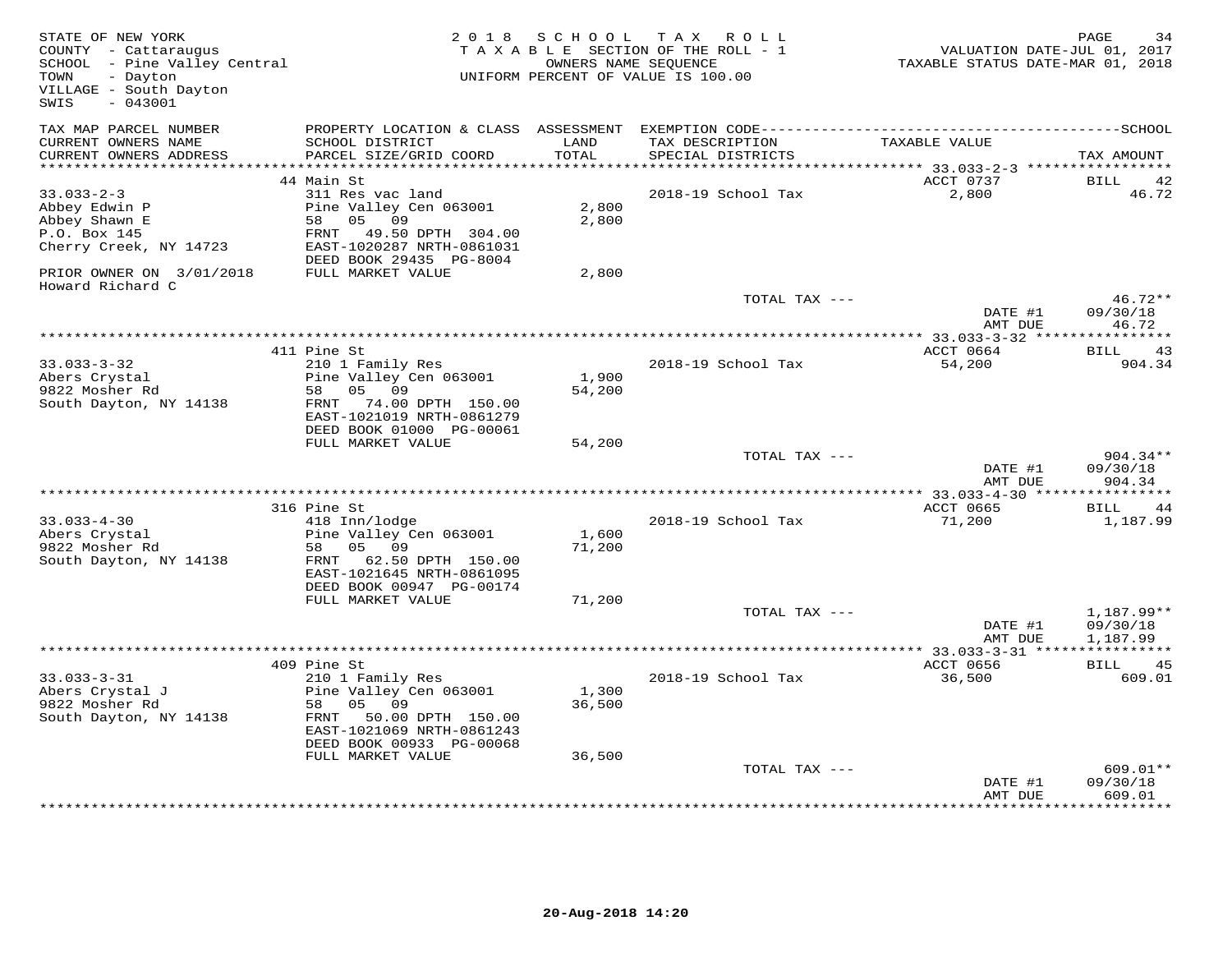| STATE OF NEW YORK<br>COUNTY - Cattaraugus<br>SCHOOL - Pine Valley Central<br>- Dayton<br>TOWN<br>VILLAGE - South Dayton<br>$-043001$<br>SWIS | 2 0 1 8                                                                                                                                                       | S C H O O L     | T A X<br>R O L L<br>T A X A B L E SECTION OF THE ROLL - 1<br>OWNERS NAME SEQUENCE<br>UNIFORM PERCENT OF VALUE IS 100.00 | VALUATION DATE-JUL 01, 2017<br>TAXABLE STATUS DATE-MAR 01, 2018 | PAGE<br>35                           |
|----------------------------------------------------------------------------------------------------------------------------------------------|---------------------------------------------------------------------------------------------------------------------------------------------------------------|-----------------|-------------------------------------------------------------------------------------------------------------------------|-----------------------------------------------------------------|--------------------------------------|
| TAX MAP PARCEL NUMBER<br>CURRENT OWNERS NAME<br>CURRENT OWNERS ADDRESS                                                                       | PROPERTY LOCATION & CLASS ASSESSMENT<br>SCHOOL DISTRICT<br>PARCEL SIZE/GRID COORD                                                                             | LAND<br>TOTAL   | TAX DESCRIPTION<br>SPECIAL DISTRICTS                                                                                    | TAXABLE VALUE                                                   | TAX AMOUNT                           |
| ***********************                                                                                                                      |                                                                                                                                                               |                 |                                                                                                                         |                                                                 |                                      |
| $33.033 - 6 - 9$<br>Abers Rick A<br>Abers Crystal J<br>9822 Mosher Rd<br>South Dayton, NY 14138                                              | 36 Second Ave<br>210 1 Family Res<br>Pine Valley Cen 063001<br>58<br>05 09<br>FRNT 60.00 DPTH 150.00<br>EAST-1021315 NRTH-0860425<br>DEED BOOK 01013 PG-00717 | 1,600<br>48,400 | 2018-19 School Tax                                                                                                      | ACCT 0717<br>48,400                                             | BILL<br>-46<br>807.57                |
|                                                                                                                                              | FULL MARKET VALUE                                                                                                                                             | 48,400          |                                                                                                                         |                                                                 |                                      |
|                                                                                                                                              |                                                                                                                                                               |                 | TOTAL TAX ---                                                                                                           | DATE #1<br>AMT DUE                                              | 807.57**<br>09/30/18<br>807.57       |
|                                                                                                                                              | ************                                                                                                                                                  |                 |                                                                                                                         | ********** 33.025-1-20 *****                                    | * * * * * * * * * * *                |
| $33.025 - 1 - 20$<br>Ackley Dennis D<br>413 Second St<br>PO Box 181<br>South Dayton, NY 14138                                                | Prospect St<br>311 Res vac land<br>Pine Valley Cen 063001<br>58 05 09<br>FRNT 50.00 DPTH 150.00<br>EAST-1021693 NRTH-0862126<br>DEED BOOK 6310 PG-6001        | 1,500<br>1,500  | 2018-19 School Tax                                                                                                      | ACCT 0797<br>1,500                                              | 47<br>BILL<br>25.03                  |
|                                                                                                                                              | FULL MARKET VALUE                                                                                                                                             | 1,500           |                                                                                                                         |                                                                 |                                      |
|                                                                                                                                              |                                                                                                                                                               |                 | TOTAL TAX ---                                                                                                           | DATE #1<br>AMT DUE                                              | $25.03**$<br>09/30/18<br>25.03       |
|                                                                                                                                              |                                                                                                                                                               |                 |                                                                                                                         |                                                                 |                                      |
|                                                                                                                                              | 413 Second St                                                                                                                                                 |                 |                                                                                                                         | ACCT 0636                                                       | BILL<br>48                           |
| $33.025 - 1 - 21$<br>Ackley Dennis D<br>413 Second St<br>PO Box 181<br>South Dayton, NY 14138                                                | 210 1 Family Res<br>Pine Valley Cen 063001<br>05<br>09<br>58<br>FRNT 125.00 DPTH 150.00<br>EAST-1021764 NRTH-0862075                                          | 3,300<br>72,500 | BAS STAR 41854<br>2018-19 School Tax                                                                                    | 72,500                                                          | 30,000<br>1,209.68                   |
|                                                                                                                                              | DEED BOOK 6310 PG-6001                                                                                                                                        |                 |                                                                                                                         |                                                                 |                                      |
|                                                                                                                                              | FULL MARKET VALUE                                                                                                                                             | 72,500          | TOTAL TAX ---                                                                                                           |                                                                 | $709.12**$                           |
|                                                                                                                                              |                                                                                                                                                               |                 |                                                                                                                         | DATE #1<br>AMT DUE                                              | 09/30/18<br>709.12                   |
|                                                                                                                                              |                                                                                                                                                               |                 |                                                                                                                         |                                                                 |                                      |
|                                                                                                                                              | 524 Pine St                                                                                                                                                   |                 |                                                                                                                         | ACCT 0694                                                       | BILL<br>-49                          |
| $33.025 - 1 - 26$<br>Ackley Gary I<br>Ackley Pamela M<br>12385 Cherry Creek Hill Rd<br>Conewango Valley, NY 14726                            | 484 1 use sm bld<br>Pine Valley Cen 063001<br>58 05<br>09<br>FRNT 195.34 DPTH 190.00<br>EAST-1020287 NRTH-0862052<br>DEED BOOK 1001<br>PG-00684               | 5,800<br>70,000 | 2018-19 School Tax                                                                                                      | 70,000                                                          | 1,167.97                             |
|                                                                                                                                              | FULL MARKET VALUE                                                                                                                                             | 70,000          | TOTAL TAX ---                                                                                                           | DATE #1<br>AMT DUE                                              | $1,167.97**$<br>09/30/18<br>1,167.97 |
|                                                                                                                                              |                                                                                                                                                               |                 |                                                                                                                         |                                                                 | *********                            |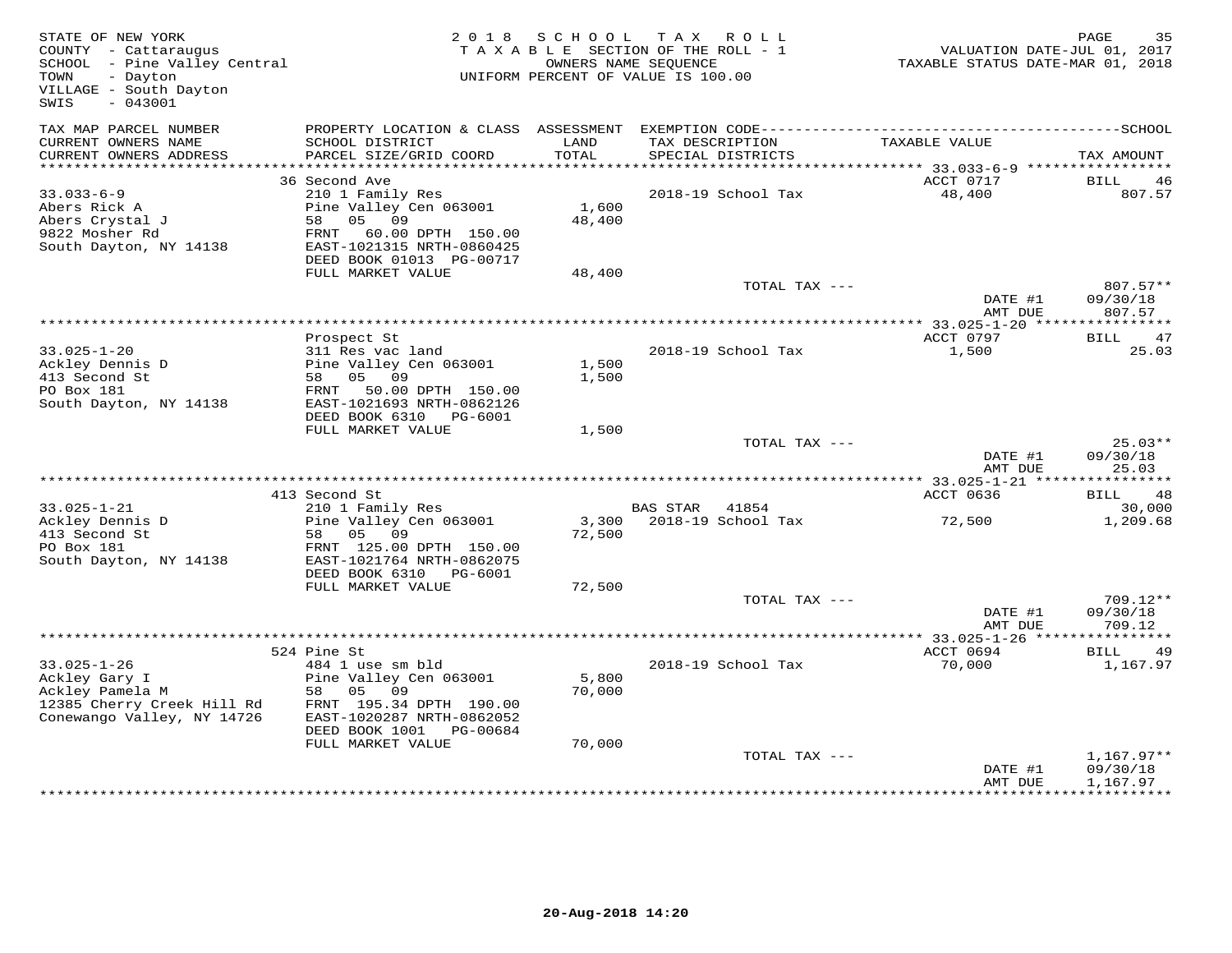| STATE OF NEW YORK<br>COUNTY - Cattaraugus<br>SCHOOL - Pine Valley Central<br>- Dayton<br>TOWN<br>VILLAGE - South Dayton<br>$-043001$<br>SWIS | 2 0 1 8                                                                                                                                                              | S C H O O L               | T A X<br>ROLL ROLL<br>TAXABLE SECTION OF THE ROLL - 1<br>OWNERS NAME SEQUENCE<br>UNIFORM PERCENT OF VALUE IS 100.00 | VALUATION DATE-JUL 01, 2017<br>TAXABLE STATUS DATE-MAR 01, 2018 | PAGE<br>36                           |
|----------------------------------------------------------------------------------------------------------------------------------------------|----------------------------------------------------------------------------------------------------------------------------------------------------------------------|---------------------------|---------------------------------------------------------------------------------------------------------------------|-----------------------------------------------------------------|--------------------------------------|
| TAX MAP PARCEL NUMBER<br>CURRENT OWNERS NAME<br>CURRENT OWNERS ADDRESS                                                                       | PROPERTY LOCATION & CLASS ASSESSMENT<br>SCHOOL DISTRICT<br>PARCEL SIZE/GRID COORD                                                                                    | LAND<br>TOTAL             | TAX DESCRIPTION<br>SPECIAL DISTRICTS                                                                                | TAXABLE VALUE                                                   | TAX AMOUNT                           |
|                                                                                                                                              |                                                                                                                                                                      |                           |                                                                                                                     |                                                                 |                                      |
|                                                                                                                                              | 555 Pine St                                                                                                                                                          |                           |                                                                                                                     | ACCT 0829                                                       | BILL<br>50                           |
| $33.033 - 1 - 6$<br>Amerigas Propane Lp<br>PO Box 798<br>Valley Forge, PA 19482-9908                                                         | 441 Fuel Store&D<br>Pine Valley Cen 063001<br>58 05 09<br>1.59<br>ACRES<br>EAST-1019405 NRTH-0862282<br>DEED BOOK 00946 PG-01158                                     | 6,600<br>56,100           | 2018-19 School Tax                                                                                                  | 56,100                                                          | 936.04                               |
|                                                                                                                                              | FULL MARKET VALUE                                                                                                                                                    | 56,100                    |                                                                                                                     |                                                                 |                                      |
|                                                                                                                                              |                                                                                                                                                                      |                           | TOTAL TAX ---                                                                                                       | DATE #1<br>AMT DUE                                              | $936.04**$<br>09/30/18<br>936.04     |
|                                                                                                                                              |                                                                                                                                                                      |                           |                                                                                                                     |                                                                 |                                      |
|                                                                                                                                              | 42 Maple St                                                                                                                                                          |                           |                                                                                                                     | ACCT 0271                                                       | 51<br>BILL                           |
| $33.034 - 1 - 4$                                                                                                                             | 210 1 Family Res                                                                                                                                                     |                           | BAS STAR<br>41854                                                                                                   |                                                                 | 30,000                               |
| Anderson James A<br>42 Maple St<br>PO Box 171<br>South Dayton, NY 14138                                                                      | Pine Valley Cen 063001<br>58 05 09<br>FRNT 50.00 DPTH 150.00<br>EAST-1022402 NRTH-0861005<br>DEED BOOK 21959 PG-4001                                                 | 58,600                    | 3,000    2018-19    School Tax                                                                                      | 58,600                                                          | 977.76                               |
|                                                                                                                                              | FULL MARKET VALUE                                                                                                                                                    | 58,600                    |                                                                                                                     |                                                                 |                                      |
|                                                                                                                                              |                                                                                                                                                                      |                           | TOTAL TAX ---                                                                                                       | DATE #1<br>AMT DUE                                              | $477.20**$<br>09/30/18<br>477.20     |
|                                                                                                                                              |                                                                                                                                                                      |                           |                                                                                                                     |                                                                 |                                      |
|                                                                                                                                              | 113 Cherry St                                                                                                                                                        |                           |                                                                                                                     | ACCT 0862                                                       | BILL<br>52                           |
| $33.033 - 3 - 12$<br>Arnold JoAnne S<br>Morris John S<br>8925 W Main Rd                                                                      | 210 1 Family Res<br>Pine Valley Cen 063001<br>05 09<br>58<br>50.00 DPTH 150.00<br>FRNT                                                                               | 1,300<br>64,400           | 2018-19 School Tax                                                                                                  | 64,400                                                          | 1,074.53                             |
| Westfield, NY 14787                                                                                                                          | EAST-1021390 NRTH-0861911<br>DEED BOOK 22632 PG-5001                                                                                                                 |                           |                                                                                                                     |                                                                 |                                      |
|                                                                                                                                              | FULL MARKET VALUE                                                                                                                                                    | 64,400                    |                                                                                                                     |                                                                 |                                      |
|                                                                                                                                              |                                                                                                                                                                      |                           | TOTAL TAX ---                                                                                                       | DATE #1<br>AMT DUE                                              | $1,074.53**$<br>09/30/18<br>1,074.53 |
|                                                                                                                                              |                                                                                                                                                                      |                           |                                                                                                                     | ************ 33.033-5-38 *****                                  | ***********                          |
|                                                                                                                                              | 122 Oak St                                                                                                                                                           |                           |                                                                                                                     | ACCT 0644                                                       | <b>BILL</b><br>53                    |
| $33.033 - 5 - 38$<br>Astry Robert<br>Mary Kay<br>PO Box 158<br>South Dayton, NY 14138                                                        | 484 1 use sm bld<br>Pine Valley Cen 063001<br>09<br>58<br>05<br>FRNT 60.00 DPTH 125.00<br>EAST-1022106 NRTH-0860334<br>DEED BOOK 00941 PG-00488<br>FULL MARKET VALUE | 4,000<br>69,000<br>69,000 | 2018-19 School Tax                                                                                                  | 69,000                                                          | 1,151.28                             |
|                                                                                                                                              |                                                                                                                                                                      |                           | TOTAL TAX ---                                                                                                       | DATE #1<br>AMT DUE                                              | $1,151.28**$<br>09/30/18<br>1,151.28 |
|                                                                                                                                              | ***************************                                                                                                                                          |                           |                                                                                                                     |                                                                 | ***********                          |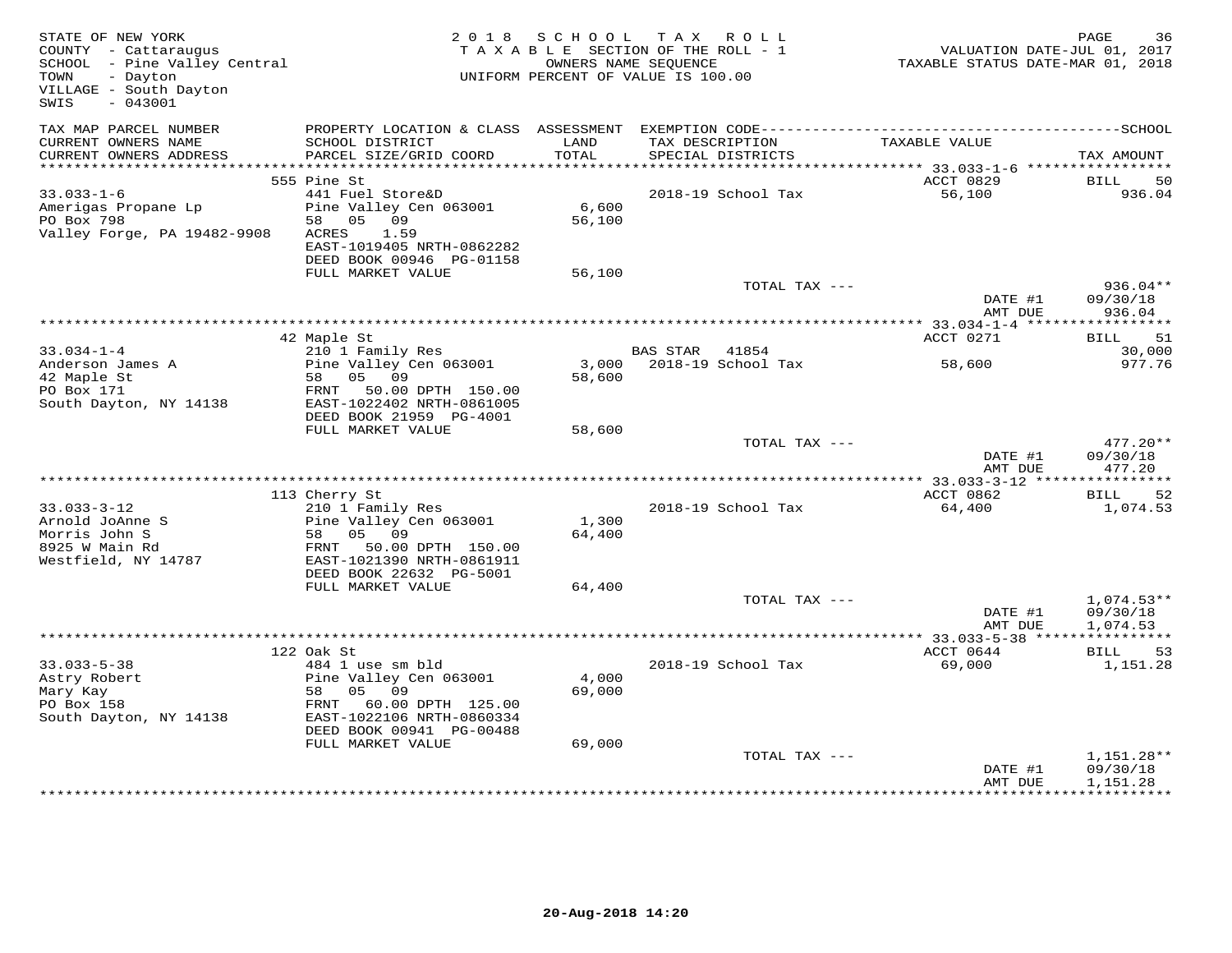| STATE OF NEW YORK<br>COUNTY - Cattaraugus<br>COONII - Cattaraugus<br>SCHOOL - Pine Valley Central<br>TOWN<br>- Dayton<br>VILLAGE - South Dayton<br>SWIS<br>$-043001$ |                                                                                                                                                     |                 | 2018 SCHOOL TAX ROLL<br>TAXABLE SECTION OF THE ROLL - 1<br>OWNERS NAME SEQUENCE<br>UNIFORM PERCENT OF VALUE IS 100.00 | VALUATION DATE-JUL 01, 2017<br>TAXABLE STATUS DATE-MAR 01, 2018 | PAGE<br>37                       |
|----------------------------------------------------------------------------------------------------------------------------------------------------------------------|-----------------------------------------------------------------------------------------------------------------------------------------------------|-----------------|-----------------------------------------------------------------------------------------------------------------------|-----------------------------------------------------------------|----------------------------------|
| TAX MAP PARCEL NUMBER<br>CURRENT OWNERS NAME                                                                                                                         | PROPERTY LOCATION & CLASS ASSESSMENT EXEMPTION CODE-----------------------------------SCHOOL<br>SCHOOL DISTRICT                                     | LAND            | TAX DESCRIPTION                                                                                                       | TAXABLE VALUE                                                   |                                  |
| CURRENT OWNERS ADDRESS<br>**************************                                                                                                                 | PARCEL SIZE/GRID COORD                                                                                                                              | <b>TOTAL</b>    | SPECIAL DISTRICTS                                                                                                     |                                                                 | TAX AMOUNT                       |
|                                                                                                                                                                      | 33 First St                                                                                                                                         |                 |                                                                                                                       | ACCT 5008                                                       | BILL<br>54                       |
| $33.033 - 6 - 19$<br>Astry Robert L<br>117 Oak St<br>South Dayton, NY 14138                                                                                          | 480 Mult-use bld<br>Pine Valley Cen 063001<br>Garage South Dayton<br>FRNT 60.00 DPTH 115.00<br>EAST-1021601 NRTH-0860487<br>DEED BOOK 24417 PG-2002 | 2,900<br>13,500 | 2018-19 School Tax                                                                                                    | 13,500                                                          | 225.25                           |
|                                                                                                                                                                      | FULL MARKET VALUE                                                                                                                                   | 13,500          |                                                                                                                       |                                                                 |                                  |
|                                                                                                                                                                      |                                                                                                                                                     |                 | TOTAL TAX ---                                                                                                         | DATE #1<br>AMT DUE                                              | $225.25**$<br>09/30/18<br>225.25 |
|                                                                                                                                                                      |                                                                                                                                                     |                 |                                                                                                                       |                                                                 |                                  |
|                                                                                                                                                                      | 117 Oak St                                                                                                                                          |                 |                                                                                                                       | ACCT 0826                                                       | BILL 55                          |
| $33.033 - 6 - 37$                                                                                                                                                    | 210 1 Family Res                                                                                                                                    |                 | ENH STAR 41834                                                                                                        |                                                                 | 66,800                           |
| Astry Robert L<br>Astry Robert L<br>PO Box 158<br>South Dayton, NY 14138                                                                                             | Pine Valley Cen 063001<br>58 05 09<br>FRNT 89.00 DPTH 126.00                                                                                        | 3,600<br>78,600 | 2018-19 School Tax                                                                                                    | 78,600                                                          | 1,311.46                         |
|                                                                                                                                                                      | EAST-1022082 NRTH-0860140<br>DEED BOOK 886<br>PG-00389                                                                                              |                 |                                                                                                                       |                                                                 |                                  |
|                                                                                                                                                                      | FULL MARKET VALUE                                                                                                                                   | 78,600          | TOTAL TAX ---                                                                                                         |                                                                 | 196.89**                         |
|                                                                                                                                                                      |                                                                                                                                                     |                 |                                                                                                                       | DATE #1<br>AMT DUE                                              | 09/30/18<br>196.89               |
|                                                                                                                                                                      |                                                                                                                                                     |                 |                                                                                                                       |                                                                 |                                  |
| $33.033 - 6 - 38$                                                                                                                                                    | 109 Oak St<br>449 Other Storag                                                                                                                      |                 | 2018-19 School Tax                                                                                                    | ACCT 0871<br>7,600                                              | BILL<br>56<br>126.81             |
| Astry Robert L<br>PO Box 158                                                                                                                                         | Pine Valley Cen 063001<br>58 05 09                                                                                                                  | 5,000<br>7,600  |                                                                                                                       |                                                                 |                                  |
| South Dayton, NY 14138                                                                                                                                               | FRNT 217.00 DPTH 105.00<br>EAST-1022304 NRTH-0859992<br>DEED BOOK 868<br>PG-01193                                                                   |                 |                                                                                                                       |                                                                 |                                  |
|                                                                                                                                                                      | FULL MARKET VALUE                                                                                                                                   | 7,600           |                                                                                                                       |                                                                 |                                  |
|                                                                                                                                                                      |                                                                                                                                                     |                 | TOTAL TAX ---                                                                                                         | DATE #1<br>AMT DUE                                              | 126.81**<br>09/30/18<br>126.81   |
|                                                                                                                                                                      |                                                                                                                                                     |                 |                                                                                                                       | ******** 33.033-1-11 ****************                           |                                  |
|                                                                                                                                                                      | 55 Main St                                                                                                                                          |                 |                                                                                                                       | ACCT 0857                                                       | <b>BILL</b><br>57                |
| $33.033 - 1 - 11$                                                                                                                                                    | 220 2 Family Res                                                                                                                                    |                 | BAS STAR 41854                                                                                                        |                                                                 | 30,000                           |
| Baker Jeanne M<br>PO Box 128<br>South Dayton, NY 14138                                                                                                               | Pine Valley Cen 063001<br>58 05 09<br>FRNT 130.50 DPTH 234.79<br>EAST-1020331 NRTH-0861452<br>DEED BOOK 861<br>PG-00331                             | 70,100          | 3,400 2018-19 School Tax                                                                                              | 70,100                                                          | 1,169.64                         |
|                                                                                                                                                                      | FULL MARKET VALUE                                                                                                                                   | 70,100          |                                                                                                                       |                                                                 |                                  |
|                                                                                                                                                                      |                                                                                                                                                     |                 | TOTAL TAX ---                                                                                                         | DATE #1<br>AMT DUE                                              | 669.08**<br>09/30/18<br>669.08   |
|                                                                                                                                                                      |                                                                                                                                                     |                 |                                                                                                                       |                                                                 |                                  |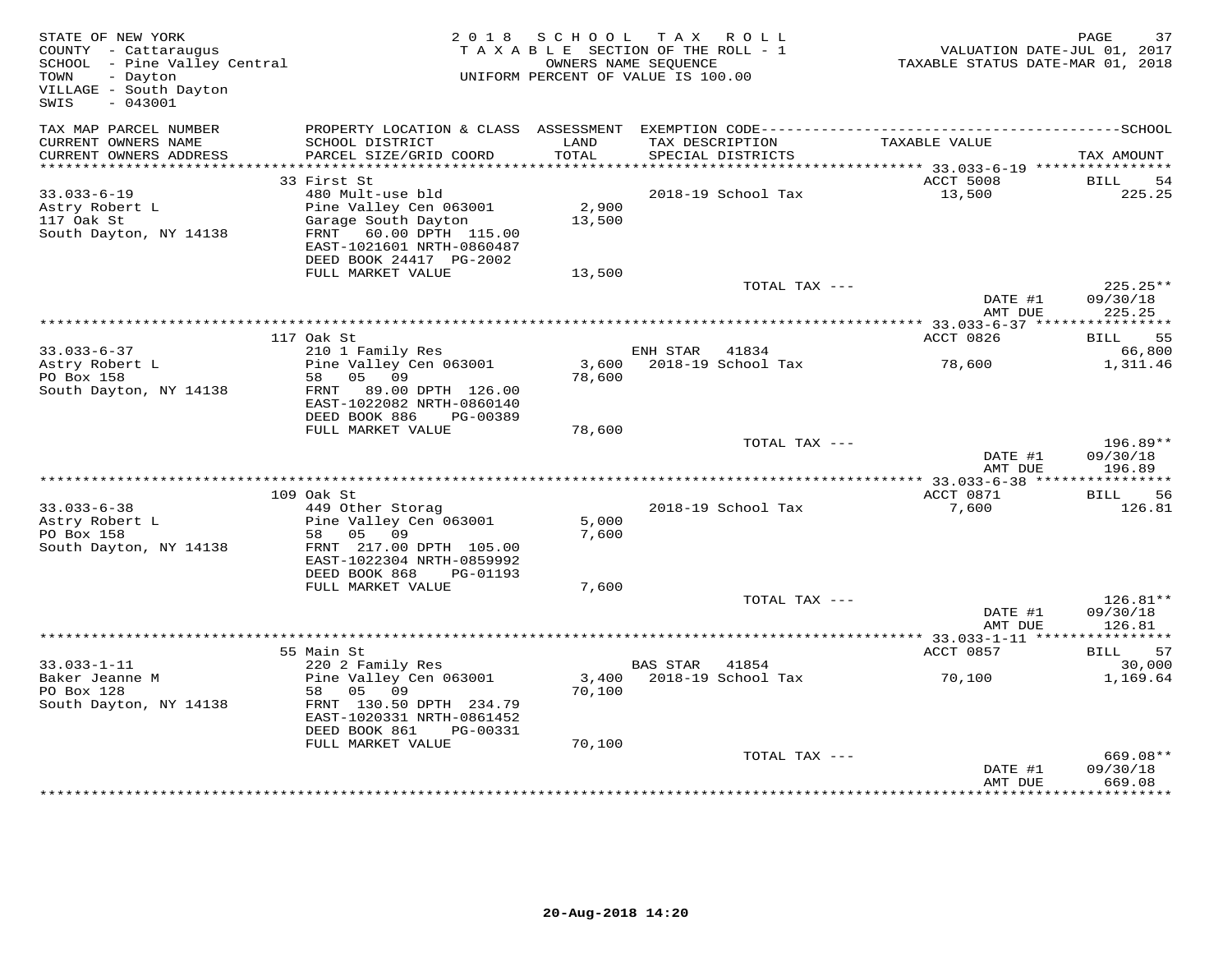| STATE OF NEW YORK<br>COUNTY - Cattaraugus<br>SCHOOL - Pine Valley Central<br>Dovton<br>VILLAGE - South Dayton<br>SWIS<br>$-043001$ | UNIFORM PERCENT OF VALUE IS 100.00                                                                                      | 2018 SCHOOL TAX ROLL<br>TAXABLE SECTION OF THE ROLL - 1<br>OWNERS NAME SEQUENCE |                         |                                      | oc Din<br>701, VALUATION DATE-JUL 01, 2017<br>712XABLE STATUS DATE-MAR 01, 2018 TAXABLE STATUS | PAGE<br>38                     |
|------------------------------------------------------------------------------------------------------------------------------------|-------------------------------------------------------------------------------------------------------------------------|---------------------------------------------------------------------------------|-------------------------|--------------------------------------|------------------------------------------------------------------------------------------------|--------------------------------|
| TAX MAP PARCEL NUMBER<br>CURRENT OWNERS NAME                                                                                       | SCHOOL DISTRICT                                                                                                         | LAND                                                                            |                         | TAX DESCRIPTION<br>SPECIAL DISTRICTS | TAXABLE VALUE                                                                                  |                                |
| CURRENT OWNERS ADDRESS                                                                                                             | PARCEL SIZE/GRID COORD                                                                                                  | TOTAL                                                                           |                         | SPECIAL DISTRICTS                    |                                                                                                | TAX AMOUNT                     |
|                                                                                                                                    | (off) Main St                                                                                                           |                                                                                 |                         |                                      | ACCT 0978                                                                                      | <b>BILL</b><br>58              |
| $33.033 - 1 - 12.2$                                                                                                                | 311 Res vac land                                                                                                        |                                                                                 |                         | 2018-19 School Tax                   | 1,100                                                                                          | 18.35                          |
| Baker Jeanne M<br>$PO$ Box $128$<br>South Dayton, NY 14138                                                                         | Pine Valley Cen 063001<br>58 05 09<br>FRNT 173.00 DPTH 147.58<br>EAST-1020080 NRTH-0861433<br>DEED BOOK 861<br>PG-00331 | 1,100<br>1,100                                                                  |                         |                                      |                                                                                                |                                |
|                                                                                                                                    | FULL MARKET VALUE                                                                                                       | 1,100                                                                           |                         |                                      |                                                                                                |                                |
|                                                                                                                                    |                                                                                                                         |                                                                                 |                         | TOTAL TAX ---                        | DATE #1<br>AMT DUE                                                                             | $18.35**$<br>09/30/18<br>18.35 |
|                                                                                                                                    |                                                                                                                         |                                                                                 |                         |                                      |                                                                                                |                                |
|                                                                                                                                    | 62 Main St                                                                                                              |                                                                                 |                         |                                      | ACCT 0702                                                                                      | BILL 59                        |
| $33.033 - 2 - 6$<br>Baldwin Susan L<br>1141 Rte 83                                                                                 | 210 1 Family Res<br>Pine Valley Cen 063001<br>58 05 09                                                                  | 2,500<br>47,500                                                                 |                         | 2018-19 School Tax                   | 47,500                                                                                         | 792.55                         |
| South Dayton, NY 14138                                                                                                             | FRNT 97.00 DPTH 227.00<br><b>BANK</b><br>017<br>EAST-1020598 NRTH-0861335<br>DEED BOOK 01008 PG-00761                   |                                                                                 |                         |                                      |                                                                                                |                                |
|                                                                                                                                    | FULL MARKET VALUE                                                                                                       | 47,500                                                                          |                         |                                      |                                                                                                |                                |
|                                                                                                                                    |                                                                                                                         |                                                                                 |                         | TOTAL TAX ---                        | DATE #1                                                                                        | $792.55**$<br>09/30/18         |
|                                                                                                                                    |                                                                                                                         |                                                                                 |                         |                                      | AMT DUE                                                                                        | 792.55                         |
|                                                                                                                                    | 324 Pine St                                                                                                             |                                                                                 |                         |                                      | ACCT 0655                                                                                      | <b>BILL</b><br>60              |
| $33.033 - 4 - 36$                                                                                                                  | 210 1 Family Res                                                                                                        |                                                                                 | ENH STAR 41834          |                                      |                                                                                                | 44,700                         |
| Barnes Glenn E<br>575 Danker Rd                                                                                                    | Pine Valley Cen 063001<br>58 05 09                                                                                      | 44,700                                                                          |                         | 2,600 2018-19 School Tax             | 44,700                                                                                         | 745.83                         |
| South Daytoin, NY 14138                                                                                                            | FRNT 100.00 DPTH 150.00<br>EAST-1021438 NRTH-0861243<br>DEED BOOK 837 PG-00223                                          |                                                                                 |                         |                                      |                                                                                                |                                |
|                                                                                                                                    | FULL MARKET VALUE                                                                                                       | 44,700                                                                          |                         |                                      |                                                                                                |                                |
|                                                                                                                                    |                                                                                                                         |                                                                                 |                         | TOTAL TAX ---                        |                                                                                                | $0.00**$                       |
|                                                                                                                                    |                                                                                                                         |                                                                                 |                         |                                      |                                                                                                |                                |
| $33.034 - 2 - 9$                                                                                                                   | 258 Mill St<br>112 Dairy farm                                                                                           |                                                                                 |                         |                                      | ACCT 0641                                                                                      | BILL 61<br>2,974               |
| Bartlett Donald L Jr                                                                                                               | Pine Valley Cen 063001                                                                                                  | AG DIST 41720<br>12,600 SILO T/C/S 42100                                        |                         |                                      |                                                                                                | 1,000                          |
| Bartlett Janice L                                                                                                                  |                                                                                                                         |                                                                                 | 81,000 SILO T/C/S 42100 |                                      |                                                                                                | 1,000                          |
| 258 Mill St                                                                                                                        | $58$ 05 09<br>ACRES 8.44<br>ACRES 8.44                                                                                  |                                                                                 | ENH STAR 41834          |                                      |                                                                                                | 66,800                         |
| South Dayton, NY 14138                                                                                                             | ACRES 0. <del>11</del><br>EAST-1024309 NRTH-0861745<br>DEED BOOK 00994 PG-00217                                         |                                                                                 |                         |                                      | 2018-19 School Tax 76,026                                                                      | 1,268.51                       |
| MAY BE SUBJECT TO PAYMENT<br>UNDER AGDIST LAW TIL 2022                                                                             | FULL MARKET VALUE                                                                                                       | 81,000                                                                          |                         |                                      |                                                                                                |                                |
|                                                                                                                                    |                                                                                                                         |                                                                                 |                         | TOTAL TAX ---                        | DATE #1<br>AMT DUE                                                                             | 153.94**<br>09/30/18<br>153.94 |
|                                                                                                                                    |                                                                                                                         |                                                                                 |                         |                                      |                                                                                                | *********                      |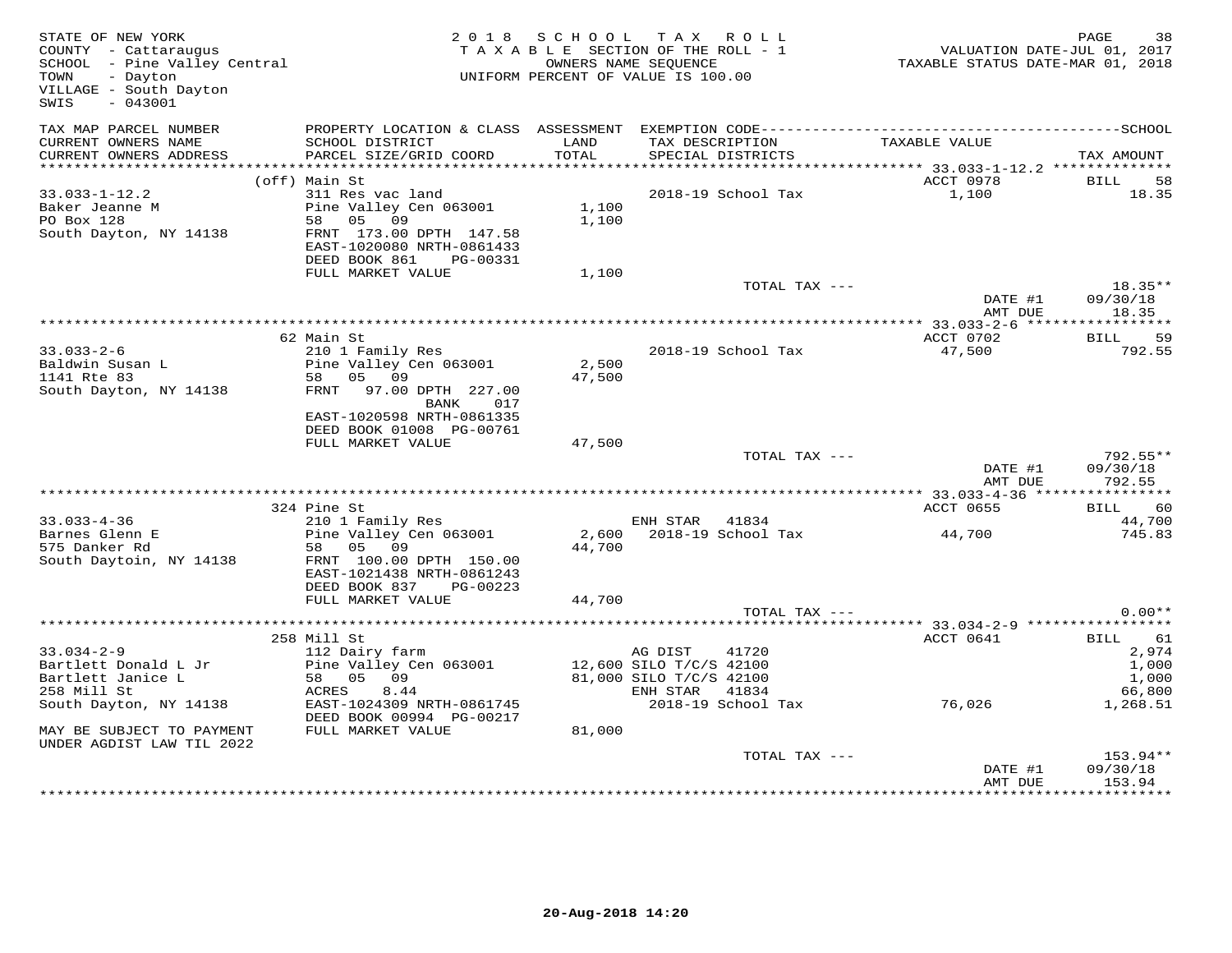| STATE OF NEW YORK<br>COUNTY - Cattaraugus<br>SCHOOL - Pine Valley Central<br>- Dayton<br>TOWN<br>VILLAGE - South Dayton<br>$-043001$<br>SWIS                                                                                              |                                                                                                                                     | 2018 SCHOOL     | TAX ROLL<br>TAXABLE SECTION OF THE ROLL - 1<br>OWNERS NAME SEQUENCE<br>UNIFORM PERCENT OF VALUE IS 100.00 |               | PAGE<br>39<br>VALUATION DATE-JUL 01, 2017<br>TAXABLE STATUS DATE-MAR 01, 2018 |
|-------------------------------------------------------------------------------------------------------------------------------------------------------------------------------------------------------------------------------------------|-------------------------------------------------------------------------------------------------------------------------------------|-----------------|-----------------------------------------------------------------------------------------------------------|---------------|-------------------------------------------------------------------------------|
| TAX MAP PARCEL NUMBER                                                                                                                                                                                                                     | PROPERTY LOCATION & CLASS ASSESSMENT EXEMPTION CODE-----------------------------------SCHOOL                                        |                 |                                                                                                           |               |                                                                               |
| CURRENT OWNERS NAME<br>CURRENT OWNERS ADDRESS                                                                                                                                                                                             | SCHOOL DISTRICT<br>PARCEL SIZE/GRID COORD                                                                                           | LAND<br>TOTAL   | TAX DESCRIPTION<br>SPECIAL DISTRICTS                                                                      | TAXABLE VALUE | TAX AMOUNT                                                                    |
| ***********************                                                                                                                                                                                                                   | 218 Pine St                                                                                                                         | ************    |                                                                                                           | ACCT 0860     | BILL<br>62                                                                    |
| $33.033 - 5 - 21$<br>Batt Paul<br>Batt Sherri<br>PO Box 314<br>South Dayton, NY 14138                                                                                                                                                     | 312 Vac w/imprv<br>Pine Valley Cen 063001<br>05 09<br>58<br>65.00 DPTH 150.00<br>FRNT<br>ACRES<br>0.25<br>EAST-1022075 NRTH-0860789 | 3,300<br>13,300 | 2018-19 School Tax                                                                                        | 13,300        | 221.91                                                                        |
|                                                                                                                                                                                                                                           | DEED BOOK 1029 PG-97<br>FULL MARKET VALUE                                                                                           | 13,300          |                                                                                                           |               |                                                                               |
|                                                                                                                                                                                                                                           |                                                                                                                                     |                 |                                                                                                           | TOTAL TAX --- | 221.91**<br>DATE #1<br>09/30/18                                               |
|                                                                                                                                                                                                                                           |                                                                                                                                     |                 |                                                                                                           |               | AMT DUE<br>221.91                                                             |
|                                                                                                                                                                                                                                           |                                                                                                                                     |                 |                                                                                                           |               |                                                                               |
| $33.033 - 5 - 23$                                                                                                                                                                                                                         | 216 Pine St<br>210 1 Family Res                                                                                                     |                 | BAS STAR<br>41854                                                                                         | ACCT 0643     | BILL<br>63<br>30,000                                                          |
| Batt Paul C<br>Weber Sherri                                                                                                                                                                                                               | Pine Valley Cen 063001<br>05 09<br>58                                                                                               | 71,500          | 3,800 2018-19 School Tax                                                                                  | 71,500        | 1,192.99                                                                      |
| PO Box 314<br>South Dayton, NY 14138                                                                                                                                                                                                      | 85.00 DPTH 150.00<br>FRNT<br>EAST-1022136 NRTH-0860746<br>DEED BOOK 00948 PG-00019                                                  |                 |                                                                                                           |               |                                                                               |
|                                                                                                                                                                                                                                           | FULL MARKET VALUE                                                                                                                   | 71,500          |                                                                                                           |               |                                                                               |
|                                                                                                                                                                                                                                           |                                                                                                                                     |                 |                                                                                                           | TOTAL TAX --- | 692.44**<br>DATE #1<br>09/30/18<br>692.44<br>AMT DUE                          |
|                                                                                                                                                                                                                                           |                                                                                                                                     |                 |                                                                                                           | ACCT 0853     | BILL 64                                                                       |
|                                                                                                                                                                                                                                           |                                                                                                                                     |                 | ENH STAR 41834                                                                                            |               | 66,800                                                                        |
|                                                                                                                                                                                                                                           |                                                                                                                                     | 4,100<br>67,500 | 2018-19 School Tax                                                                                        | 67,500        | 1,126.25                                                                      |
| ****<br>33.033-4-31<br>Beightol Jeffrey L<br>Dawley David M Pamela J B<br>Tosephine Beightol<br>FRNT 100.00 DPTH 150<br>Tosephine Beightol<br>FRNT 100.00 DPTH 150<br>FRNT 100.00 DPTH 150<br>EAST-1021687 NRTH-0861250<br>DEED BOOK 2267 |                                                                                                                                     |                 |                                                                                                           |               |                                                                               |
|                                                                                                                                                                                                                                           |                                                                                                                                     | 67,500          |                                                                                                           |               |                                                                               |
|                                                                                                                                                                                                                                           |                                                                                                                                     |                 |                                                                                                           | TOTAL TAX --- | $11.68**$                                                                     |
|                                                                                                                                                                                                                                           |                                                                                                                                     |                 |                                                                                                           |               | 09/30/18<br>DATE #1<br>AMT DUE<br>11.68                                       |
|                                                                                                                                                                                                                                           |                                                                                                                                     |                 |                                                                                                           |               |                                                                               |
|                                                                                                                                                                                                                                           | 22 First St                                                                                                                         |                 |                                                                                                           | ACCT 0821     | 65<br><b>BILL</b>                                                             |
| $33.033 - 6 - 26$<br>Bolles Daniel M<br>Bolles Ruth E<br>PO Box 373<br>South Dayton, NY 14138                                                                                                                                             | 210 1 Family Res<br>Pine Valley Cen 063001<br>58 05 09<br>FRNT 120.00 DPTH 150.00<br>BANK<br>032                                    | 3,100<br>82,800 | 2018-19 School Tax                                                                                        | 82,800        | 1,381.54                                                                      |
|                                                                                                                                                                                                                                           | EAST-1021582 NRTH-0860197<br>DEED BOOK 865<br>PG-00539                                                                              |                 |                                                                                                           |               |                                                                               |
|                                                                                                                                                                                                                                           | FULL MARKET VALUE                                                                                                                   | 82,800          |                                                                                                           |               |                                                                               |
|                                                                                                                                                                                                                                           |                                                                                                                                     |                 |                                                                                                           | TOTAL TAX --- | $1,381.54**$<br>DATE #1<br>09/30/18<br>AMT DUE<br>1,381.54                    |
|                                                                                                                                                                                                                                           |                                                                                                                                     |                 |                                                                                                           |               | <b>+++++++++++</b>                                                            |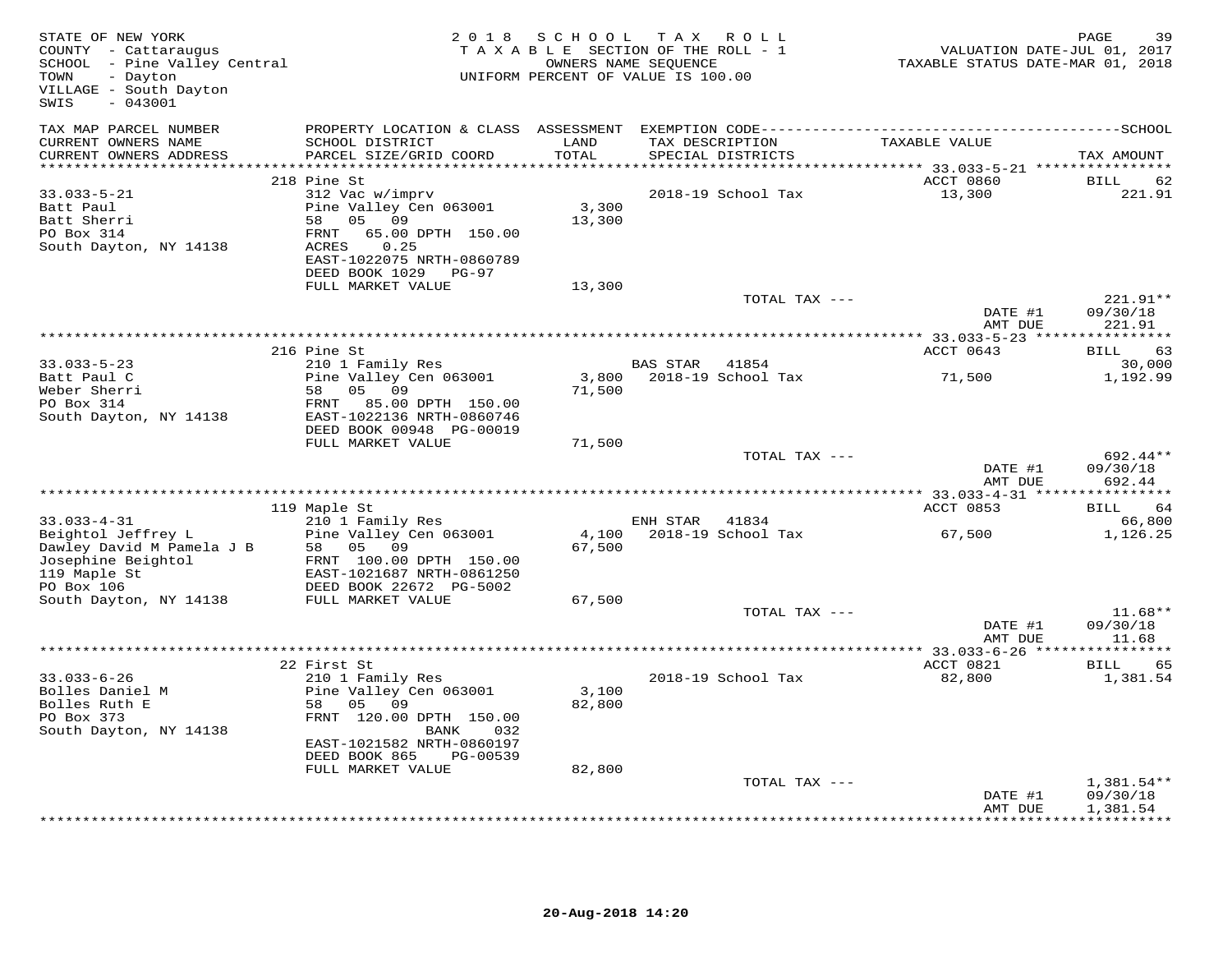| STATE OF NEW YORK<br>COUNTY - Cattaraugus<br>SCHOOL - Pine Valley Central<br>- Dayton<br>TOWN<br>VILLAGE - South Dayton<br>SWIS<br>$-043001$ |                                                                                                                                               | 2018 SCHOOL<br>OWNERS NAME SEQUENCE | TAX ROLL<br>TAXABLE SECTION OF THE ROLL - 1<br>UNIFORM PERCENT OF VALUE IS 100.00 | VALUATION DATE-JUL 01, 2017<br>TAXABLE STATUS DATE-MAR 01, 2018 | PAGE<br>40                       |
|----------------------------------------------------------------------------------------------------------------------------------------------|-----------------------------------------------------------------------------------------------------------------------------------------------|-------------------------------------|-----------------------------------------------------------------------------------|-----------------------------------------------------------------|----------------------------------|
| TAX MAP PARCEL NUMBER<br>CURRENT OWNERS NAME<br>CURRENT OWNERS ADDRESS                                                                       | SCHOOL DISTRICT<br>PARCEL SIZE/GRID COORD                                                                                                     | LAND<br>TOTAL                       | TAX DESCRIPTION<br>SPECIAL DISTRICTS                                              | TAXABLE VALUE                                                   | TAX AMOUNT                       |
| **********************                                                                                                                       |                                                                                                                                               |                                     |                                                                                   |                                                                 |                                  |
|                                                                                                                                              | Main St                                                                                                                                       |                                     |                                                                                   | ACCT 1282                                                       | BILL<br>66                       |
| $33.033 - 1 - 3.3$<br>Bradigan Kyle<br>8259 Mile Strip Rd<br>South Dayton, NY 14138-9650                                                     | 311 Res vac land<br>Pine Valley Cen 063001<br>$58/02 - 05 - 09/10$<br>ACRES<br>2.15<br>EAST-1019354 NRTH-0860730<br>DEED BOOK 8337 PG-6001    | 5,200<br>5,200                      | 2018-19 School Tax                                                                | 5,200                                                           | 86.76                            |
|                                                                                                                                              | FULL MARKET VALUE                                                                                                                             | 5,200                               |                                                                                   |                                                                 |                                  |
|                                                                                                                                              |                                                                                                                                               |                                     | TOTAL TAX ---                                                                     | DATE #1                                                         | $86.76**$<br>09/30/18            |
|                                                                                                                                              |                                                                                                                                               |                                     |                                                                                   | AMT DUE                                                         | 86.76                            |
|                                                                                                                                              | 63 First St                                                                                                                                   |                                     |                                                                                   | ACCT 0801                                                       | 67<br>BILL                       |
| $33.041 - 1 - 4$<br>Brunswick Brian                                                                                                          | 210 1 Family Res<br>Pine Valley Cen 063001                                                                                                    | 6,300                               | 2018-19 School Tax                                                                | 45,000                                                          | 750.84                           |
| 10589 County Line Rd<br>Forestville, NY 14062                                                                                                | 58 05 09<br>ACRES<br>1.31<br>EAST-1021339 NRTH-0859630<br>DEED BOOK 8073 PG-8003                                                              | 45,000                              |                                                                                   |                                                                 |                                  |
|                                                                                                                                              | FULL MARKET VALUE                                                                                                                             | 45,000                              |                                                                                   |                                                                 |                                  |
|                                                                                                                                              |                                                                                                                                               |                                     | TOTAL TAX ---                                                                     | DATE #1<br>AMT DUE                                              | 750.84**<br>09/30/18<br>750.84   |
|                                                                                                                                              |                                                                                                                                               |                                     |                                                                                   |                                                                 |                                  |
| $33.033 - 6 - 23$                                                                                                                            | 28 First St<br>210 1 Family Res                                                                                                               |                                     | BAS STAR 41854                                                                    | ACCT 0725                                                       | BILL<br>68<br>30,000             |
| Brunswick Timothy                                                                                                                            | Pine Valley Cen 063001                                                                                                                        |                                     | 3,100 2018-19 School Tax                                                          | 62,800                                                          | 1,047.83                         |
| Brunswick Colleen<br>PO Box 165<br>South Dayton, NY 14138                                                                                    | 58 05<br>09<br>FRNT 120.00 DPTH 150.00<br>EAST-1021651 NRTH-0860295<br>DEED BOOK 00918 PG-00672                                               | 62,800                              |                                                                                   |                                                                 |                                  |
|                                                                                                                                              | FULL MARKET VALUE                                                                                                                             | 62,800                              |                                                                                   |                                                                 |                                  |
|                                                                                                                                              |                                                                                                                                               |                                     | TOTAL TAX ---                                                                     | DATE #1<br>AMT DUE                                              | $547.28**$<br>09/30/18<br>547.28 |
|                                                                                                                                              |                                                                                                                                               |                                     |                                                                                   |                                                                 |                                  |
|                                                                                                                                              | Second Ave                                                                                                                                    |                                     |                                                                                   | ACCT 0653                                                       | BILL<br>69                       |
| $33.033 - 2 - 13.1$<br>Bruyer Joshua A<br>Bruyer Crystal L<br>31 Second Ave<br>PO Box 458<br>South Dayton, NY 14138                          | 311 Res vac land<br>Pine Valley Cen 063001<br>0.9<br>58 05<br>FRNT 120.00 DPTH 150.00<br>EAST-1021134 NRTH-0860514<br>DEED BOOK 17988 PG-2003 | 900<br>900                          | 2018-19 School Tax                                                                | 900                                                             | 15.02                            |
|                                                                                                                                              | FULL MARKET VALUE                                                                                                                             | 900                                 |                                                                                   |                                                                 |                                  |
|                                                                                                                                              |                                                                                                                                               |                                     | TOTAL TAX ---                                                                     | DATE #1<br>AMT DUE                                              | $15.02**$<br>09/30/18<br>15.02   |
|                                                                                                                                              |                                                                                                                                               |                                     |                                                                                   |                                                                 |                                  |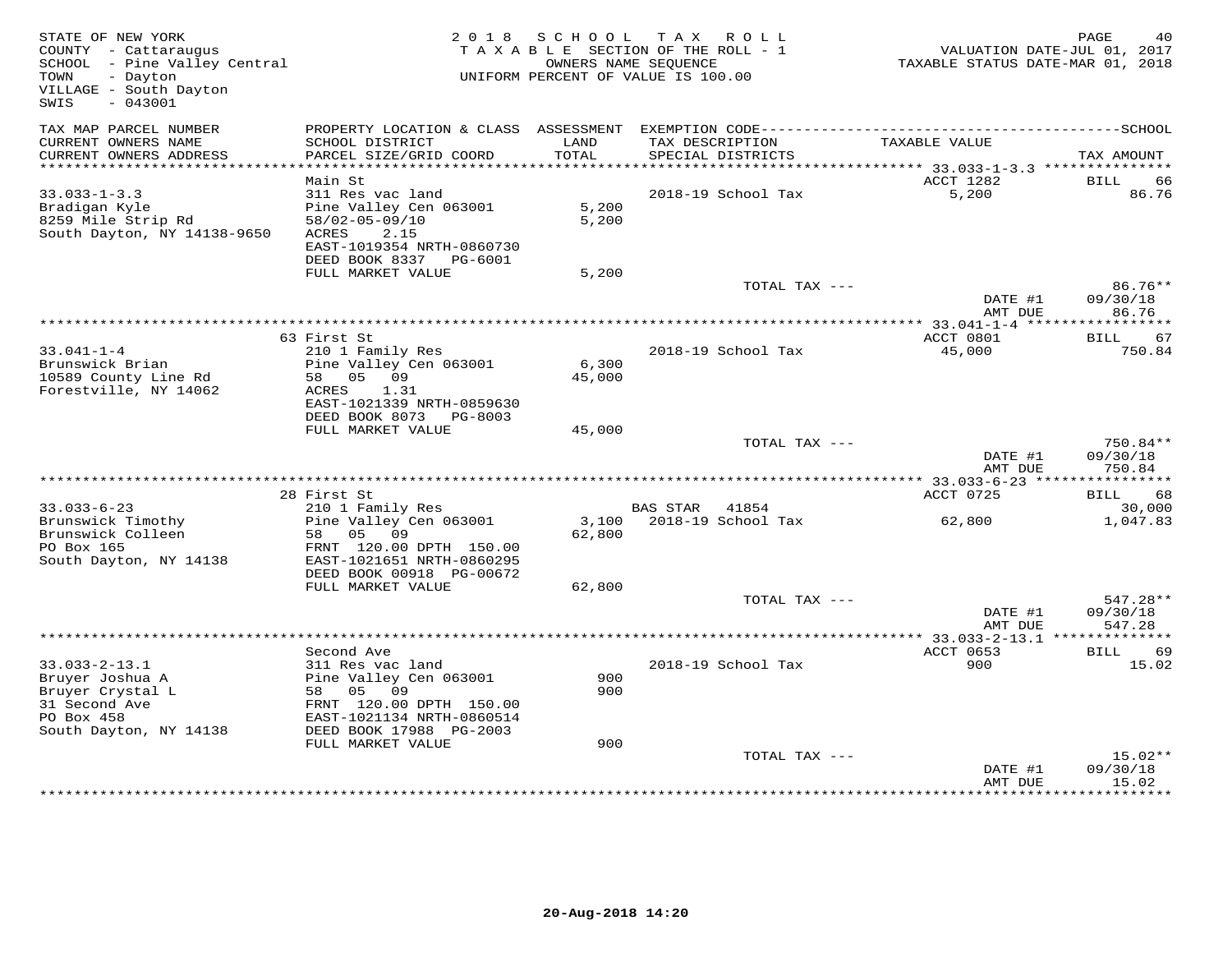| STATE OF NEW YORK<br>COUNTY - Cattaraugus<br>SCHOOL - Pine Valley Central<br>TOWN<br>- Dayton<br>VILLAGE - South Dayton<br>SWIS<br>$-043001$ | 2 0 1 8                                                                                                                                     | SCHOOL<br>TAXABLE SECTION OF THE ROLL - 1<br>UNIFORM PERCENT OF VALUE IS 100.00 | T A X<br>OWNERS NAME SEQUENCE | ROLL ROLL                   | TAXABLE STATUS DATE-MAR 01, 2018                                   | PAGE<br>41<br>VALUATION DATE-JUL 01, 2017 |
|----------------------------------------------------------------------------------------------------------------------------------------------|---------------------------------------------------------------------------------------------------------------------------------------------|---------------------------------------------------------------------------------|-------------------------------|-----------------------------|--------------------------------------------------------------------|-------------------------------------------|
| TAX MAP PARCEL NUMBER<br>CURRENT OWNERS NAME<br>CURRENT OWNERS ADDRESS                                                                       | SCHOOL DISTRICT<br>PARCEL SIZE/GRID COORD                                                                                                   | LAND<br>TOTAL                                                                   | TAX DESCRIPTION               | SPECIAL DISTRICTS           | TAXABLE VALUE                                                      | TAX AMOUNT                                |
| **************************                                                                                                                   |                                                                                                                                             |                                                                                 |                               |                             |                                                                    |                                           |
|                                                                                                                                              | 31 Second Ave                                                                                                                               |                                                                                 |                               |                             | ACCT 0761                                                          | BILL<br>70                                |
| $33.033 - 2 - 14$                                                                                                                            | 210 1 Family Res                                                                                                                            |                                                                                 | <b>BAS STAR</b>               | 41854                       |                                                                    | 30,000                                    |
| Bruyer Joshua A<br>Bruyer Crystal L<br>31 Second Ave<br>PO Box 458<br>South Dayton, NY 14138                                                 | Pine Valley Cen 063001<br>58<br>05<br>09<br>FRNT<br>90.00 DPTH 150.00<br>BANK<br>017<br>EAST-1021073 NRTH-0860430                           | 2,300<br>64,100                                                                 |                               | 2018-19 School Tax          | 64,100                                                             | 1,069.52                                  |
|                                                                                                                                              | DEED BOOK 17988 PG-2001                                                                                                                     |                                                                                 |                               |                             |                                                                    |                                           |
|                                                                                                                                              | FULL MARKET VALUE                                                                                                                           | 64,100                                                                          |                               |                             |                                                                    |                                           |
|                                                                                                                                              |                                                                                                                                             |                                                                                 |                               | TOTAL TAX ---               | DATE #1<br>AMT DUE                                                 | $568.97**$<br>09/30/18<br>568.97          |
|                                                                                                                                              |                                                                                                                                             |                                                                                 |                               |                             |                                                                    |                                           |
|                                                                                                                                              | 204 Maple St                                                                                                                                |                                                                                 |                               |                             | ACCT 0670                                                          | 71<br>BILL                                |
| $33.033 - 3 - 16$                                                                                                                            | 210 1 Family Res                                                                                                                            |                                                                                 | AGED C/T/S 41800              |                             |                                                                    | 29,600                                    |
| Burek Florence Life Us<br>Marcilliott Diane M<br>204 Maple St<br>PO Box 84<br>South Dayton, NY 14138                                         | Pine Valley Cen 063001<br>05 09<br>58<br>Life Use - Florence<br>FRNT 100.00 DPTH 150.00<br>EAST-1021487 NRTH-0861657                        | 59,200                                                                          | 2,600 ENH STAR                | 41834<br>2018-19 School Tax | 29,600                                                             | 29,600<br>493.88                          |
|                                                                                                                                              | DEED BOOK 11604 PG-7001<br>FULL MARKET VALUE                                                                                                | 59,200                                                                          |                               |                             |                                                                    |                                           |
|                                                                                                                                              |                                                                                                                                             |                                                                                 |                               | TOTAL TAX ---               |                                                                    | $0.00**$                                  |
|                                                                                                                                              |                                                                                                                                             |                                                                                 |                               |                             | *************************************53.033-3-15 ***************** |                                           |
|                                                                                                                                              | 311 Second St                                                                                                                               |                                                                                 |                               |                             | ACCT 0888                                                          | 72<br>BILL                                |
| $33.033 - 3 - 15$                                                                                                                            | 210 1 Family Res                                                                                                                            |                                                                                 | BAS STAR                      | 41854                       |                                                                    | 30,000                                    |
| Burkholder Alvin J<br>Burkholder Marilu R<br>PO Box 32<br>South Dayton, NY 14138                                                             | Pine Valley Cen 063001<br>58<br>05<br>09<br>FRNT 100.00 DPTH 150.00<br>017<br>BANK<br>EAST-1021574 NRTH-0861780<br>DEED BOOK 00967 PG-00086 | 2,600<br>32,600                                                                 |                               | 2018-19 School Tax          | 32,600                                                             | 543.94                                    |
|                                                                                                                                              | FULL MARKET VALUE                                                                                                                           | 32,600                                                                          |                               |                             |                                                                    |                                           |
|                                                                                                                                              |                                                                                                                                             |                                                                                 |                               | TOTAL TAX ---               | DATE #1<br>AMT DUE                                                 | 43.38**<br>09/30/18<br>43.38              |
|                                                                                                                                              |                                                                                                                                             |                                                                                 |                               |                             | $* 33.033 - 3 - 39$ ***                                            |                                           |
|                                                                                                                                              | 425 Pine St                                                                                                                                 |                                                                                 |                               |                             | ACCT 0919                                                          | <b>BILL</b><br>73                         |
| $33.033 - 3 - 39$                                                                                                                            | 449 Other Storag                                                                                                                            |                                                                                 |                               | 2018-19 School Tax          | 68,500                                                             | 1,142.94                                  |
| Burns Jessica L<br>8380 Dibble Hill Rd<br>Cherry Creek, NY 14723                                                                             | Pine Valley Cen 063001<br>58<br>05 09<br>FRNT 181.80 DPTH 113.90<br>EAST-1020729 NRTH-0861473<br>DEED BOOK 11389 PG-9002                    | 5,600<br>68,500                                                                 |                               |                             |                                                                    |                                           |
|                                                                                                                                              | FULL MARKET VALUE                                                                                                                           | 68,500                                                                          |                               |                             |                                                                    |                                           |
|                                                                                                                                              |                                                                                                                                             |                                                                                 |                               | TOTAL TAX ---               | DATE #1                                                            | 1,142.94**<br>09/30/18                    |
|                                                                                                                                              |                                                                                                                                             |                                                                                 |                               |                             | AMT DUE                                                            | 1,142.94                                  |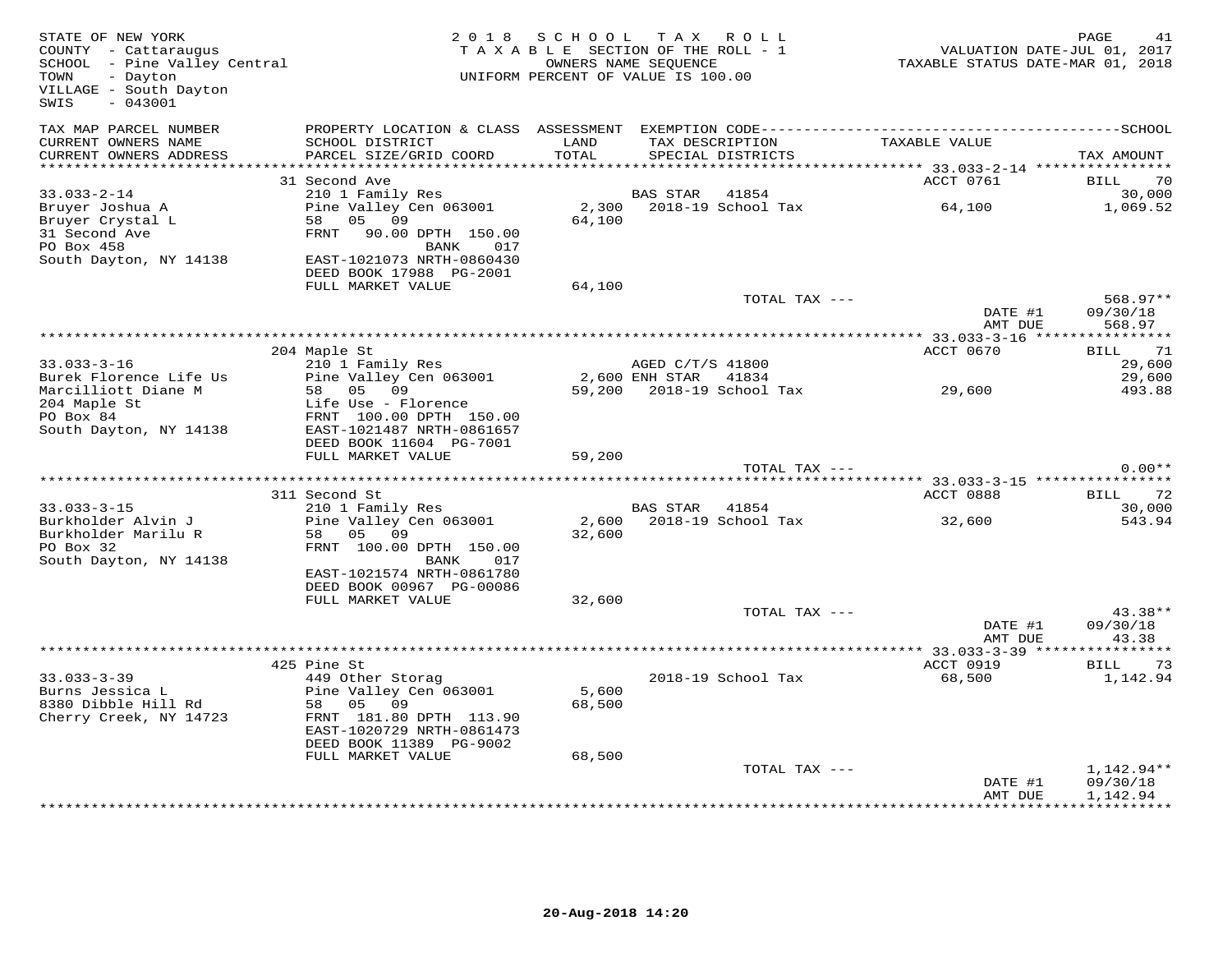| STATE OF NEW YORK<br>COUNTY - Cattaraugus<br>SCHOOL - Pine Valley Central<br>TOWN<br>- Dayton<br>VILLAGE - South Dayton<br>$-043001$<br>SWIS |                                                                                                                     | 2018 SCHOOL      | TAX ROLL<br>TAXABLE SECTION OF THE ROLL - 1<br>OWNERS NAME SEQUENCE<br>UNIFORM PERCENT OF VALUE IS 100.00 | VALUATION DATE-JUL 01, 2017<br>TAXABLE STATUS DATE-MAR 01, 2018 | PAGE                          |
|----------------------------------------------------------------------------------------------------------------------------------------------|---------------------------------------------------------------------------------------------------------------------|------------------|-----------------------------------------------------------------------------------------------------------|-----------------------------------------------------------------|-------------------------------|
| TAX MAP PARCEL NUMBER<br>CURRENT OWNERS NAME<br>CURRENT OWNERS ADDRESS<br>************************                                           | SCHOOL DISTRICT<br>PARCEL SIZE/GRID COORD                                                                           | LAND<br>TOTAL    | TAX DESCRIPTION<br>SPECIAL DISTRICTS                                                                      | TAXABLE VALUE                                                   | TAX AMOUNT                    |
|                                                                                                                                              | 85 First Ave                                                                                                        |                  |                                                                                                           | ACCT 0671                                                       | BILL<br>74                    |
| $33.033 - 6 - 25$<br>Butcher Albert<br>Butcher Marily<br>PO Box 173<br>South Dayton, NY 14138                                                | 210 1 Family Res<br>Pine Valley Cen 063001<br>58<br>05 09<br>60.00 DPTH 150.00<br>FRNT<br>EAST-1021757 NRTH-0860185 | 38,900           | 41854<br>BAS STAR<br>1,600 2018-19 School Tax                                                             | 38,900                                                          | 30,000<br>649.06              |
|                                                                                                                                              | DEED BOOK 711<br>PG-00570                                                                                           |                  |                                                                                                           |                                                                 |                               |
|                                                                                                                                              | FULL MARKET VALUE                                                                                                   | 38,900           | TOTAL TAX ---                                                                                             |                                                                 | 148.50**                      |
|                                                                                                                                              |                                                                                                                     |                  |                                                                                                           | DATE #1                                                         | 09/30/18                      |
|                                                                                                                                              |                                                                                                                     |                  |                                                                                                           | AMT DUE                                                         | 148.50                        |
|                                                                                                                                              | 216 Maple St                                                                                                        |                  |                                                                                                           | ACCT 0669                                                       | 75<br>BILL                    |
| $33.033 - 3 - 5$                                                                                                                             | 210 1 Family Res                                                                                                    |                  | 2018-19 School Tax                                                                                        | 82,700                                                          | 1,379.87                      |
| Butcher Julia                                                                                                                                | Pine Valley Cen 063001                                                                                              | 2,000            |                                                                                                           |                                                                 |                               |
| 216 Maple St<br>PO Box 13                                                                                                                    | 58 05 09<br>FRNT<br>75.00 DPTH 150.00                                                                               | 82,700           |                                                                                                           |                                                                 |                               |
| South Dayton, NY 14138                                                                                                                       | BANK<br>032                                                                                                         |                  |                                                                                                           |                                                                 |                               |
|                                                                                                                                              | EAST-1021213 NRTH-0861855                                                                                           |                  |                                                                                                           |                                                                 |                               |
|                                                                                                                                              | DEED BOOK 19438 PG-2005<br>FULL MARKET VALUE                                                                        | 82,700           |                                                                                                           |                                                                 |                               |
|                                                                                                                                              |                                                                                                                     |                  | TOTAL TAX ---                                                                                             |                                                                 | $1,379.87**$                  |
|                                                                                                                                              |                                                                                                                     |                  |                                                                                                           | DATE #1<br>AMT DUE                                              | 09/30/18<br>1,379.87          |
|                                                                                                                                              | 120 Maple St                                                                                                        |                  |                                                                                                           | ACCT 0907                                                       | BILL 76                       |
| $33.033 - 4 - 19$                                                                                                                            | 210 1 Family Res                                                                                                    |                  | BAS STAR 41854                                                                                            |                                                                 | 30,000                        |
| Butcher Kevin P<br>Butcher Diana L                                                                                                           | Pine Valley Cen 063001<br>58 05 09                                                                                  | 2,600<br>41,500  | 2018-19 School Tax                                                                                        | 41,500                                                          | 692.44                        |
| PO Box 392<br>South Dayton, NY 14138                                                                                                         | FRNT 100.00 DPTH 150.00<br>EAST-1021731 NRTH-0861483<br>DEED BOOK 00969 PG-00535                                    |                  |                                                                                                           |                                                                 |                               |
|                                                                                                                                              | FULL MARKET VALUE                                                                                                   | 41,500           |                                                                                                           |                                                                 |                               |
|                                                                                                                                              |                                                                                                                     |                  | TOTAL TAX ---                                                                                             | DATE #1                                                         | 191.88**<br>09/30/18          |
|                                                                                                                                              |                                                                                                                     |                  |                                                                                                           | AMT DUE<br>***************** 33.025-1-1 ******                  | 191.88<br>***********         |
|                                                                                                                                              | (off) Main St                                                                                                       |                  |                                                                                                           | ACCT 0766                                                       | BILL 77                       |
| $33.025 - 1 - 1$<br>Carl L. Kerr, Trustee Carl L. Pine Valley Cen 063001<br>149 Maple St., PO Box 163<br>South Dayton, NY 14138              | 323 Vacant rural<br>58 05 09<br>Inc $33.002 - 1 - 25$ (3.26A)<br>ACRES<br>51.11<br>EAST-1020206 NRTH-0863130        | 17,000<br>17,000 | 2018-19 School Tax                                                                                        | 17,000                                                          | 283.65                        |
|                                                                                                                                              | DEED BOOK 19374 PG-7002                                                                                             |                  |                                                                                                           |                                                                 |                               |
|                                                                                                                                              | FULL MARKET VALUE                                                                                                   | 17,000           | TOTAL TAX ---                                                                                             |                                                                 | 283.65**                      |
|                                                                                                                                              |                                                                                                                     |                  |                                                                                                           | DATE #1                                                         | 09/30/18                      |
|                                                                                                                                              |                                                                                                                     |                  |                                                                                                           | AMT DUE                                                         | 283.65<br>* * * * * * * * * * |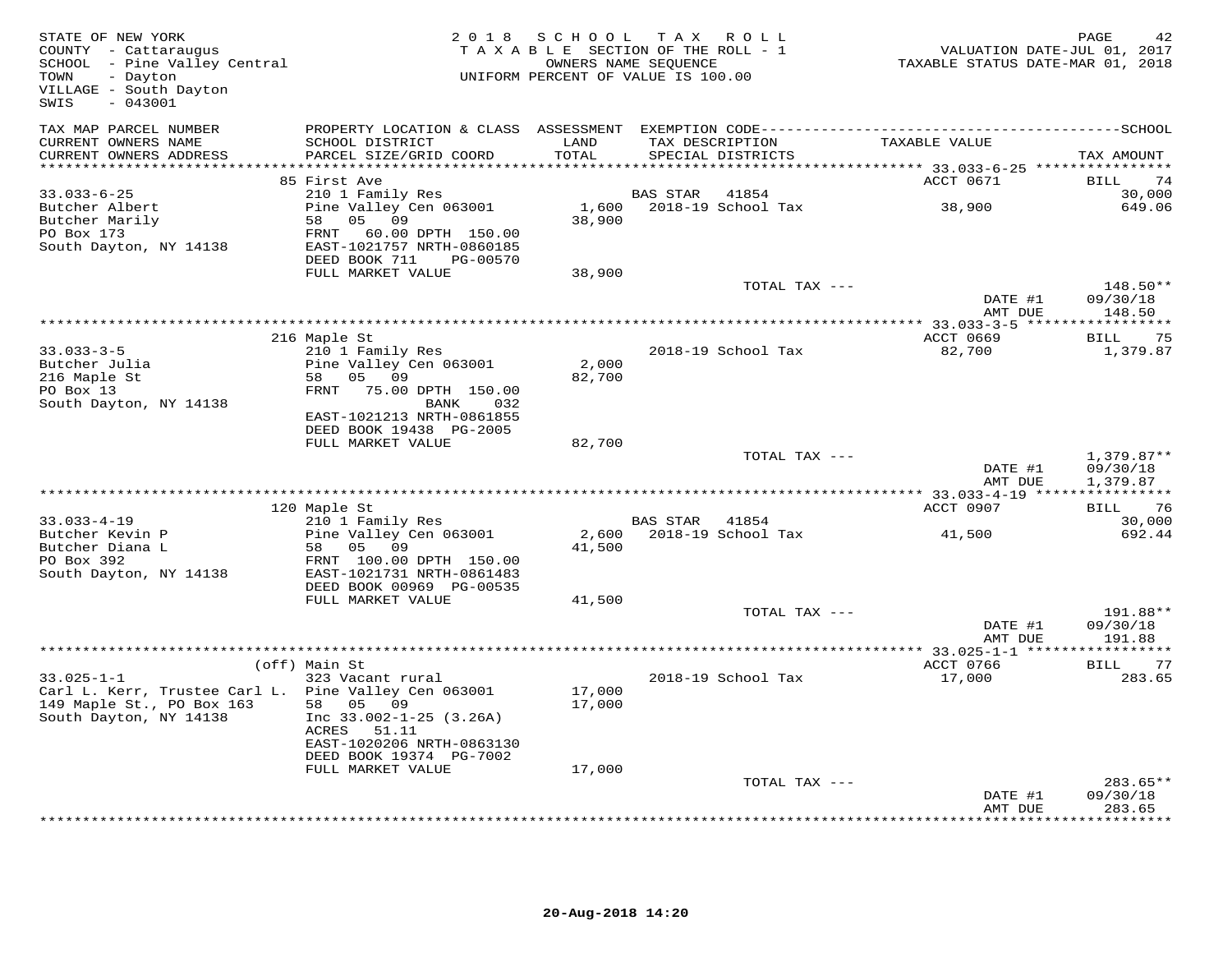| STATE OF NEW YORK<br>COUNTY - Cattaraugus<br>SCHOOL - Pine Valley Central<br>- Dayton<br>TOWN<br>VILLAGE - South Dayton<br>$-043001$<br>SWIS | 2 0 1 8                                                                                                                                       | SCHOOL                    | T A X<br>R O L L<br>TAXABLE SECTION OF THE ROLL - 1<br>OWNERS NAME SEQUENCE<br>UNIFORM PERCENT OF VALUE IS 100.00 | VALUATION DATE-JUL 01, 2017<br>TAXABLE STATUS DATE-MAR 01, 2018 | PAGE<br>43                     |
|----------------------------------------------------------------------------------------------------------------------------------------------|-----------------------------------------------------------------------------------------------------------------------------------------------|---------------------------|-------------------------------------------------------------------------------------------------------------------|-----------------------------------------------------------------|--------------------------------|
| TAX MAP PARCEL NUMBER                                                                                                                        |                                                                                                                                               |                           |                                                                                                                   |                                                                 |                                |
| CURRENT OWNERS NAME<br>CURRENT OWNERS ADDRESS<br>***********************                                                                     | SCHOOL DISTRICT<br>PARCEL SIZE/GRID COORD                                                                                                     | LAND<br>TOTAL             | TAX DESCRIPTION<br>SPECIAL DISTRICTS                                                                              | TAXABLE VALUE                                                   | TAX AMOUNT                     |
|                                                                                                                                              | 149 Main St                                                                                                                                   |                           |                                                                                                                   | ACCT 0765                                                       | BILL<br>78                     |
| $33.025 - 1 - 3$<br>Carl L. Kerr, Trustee Carl L.<br>149 Maple St., PO Box 163<br>South Dayton, NY 14138                                     | 446 Cold storage<br>Pine Valley Cen 063001<br>05<br>58<br>09<br><b>ACRES</b><br>2.87<br>EAST-1021177 NRTH-0862804<br>DEED BOOK 19374 PG-7002  | 10,000<br>100,000         | 2018-19 School Tax                                                                                                | 100,000                                                         | 1,668.52                       |
|                                                                                                                                              | FULL MARKET VALUE                                                                                                                             | 100,000                   | TOTAL TAX ---                                                                                                     |                                                                 | $1,668.52**$                   |
|                                                                                                                                              |                                                                                                                                               |                           |                                                                                                                   | DATE #1<br>AMT DUE                                              | 09/30/18<br>1,668.52           |
|                                                                                                                                              |                                                                                                                                               |                           |                                                                                                                   |                                                                 | BILL 79                        |
| $33.025 - 1 - 9$<br>Carl L. Kerr, Trustee Carl L. Pine Valley Cen 063001<br>149 Maple St<br>PO Box 163<br>South Dayton, NY 14138             | Prospect St<br>311 Res vac land<br>58 05 09<br>FRNT 100.00 DPTH 200.00<br>EAST-1021767 NRTH-0862323<br>DEED BOOK 19374 PG-7001                | 1,700<br>1,700            | 2018-19 School Tax                                                                                                | ACCT 0764<br>1,700                                              | 28.36                          |
|                                                                                                                                              | FULL MARKET VALUE                                                                                                                             | 1,700                     |                                                                                                                   |                                                                 |                                |
|                                                                                                                                              |                                                                                                                                               |                           | TOTAL TAX ---                                                                                                     | DATE #1<br>AMT DUE                                              | $28.36**$<br>09/30/18<br>28.36 |
|                                                                                                                                              |                                                                                                                                               |                           |                                                                                                                   |                                                                 |                                |
|                                                                                                                                              | 6 First St                                                                                                                                    |                           |                                                                                                                   | ACCT 0849                                                       | -80<br>BILL                    |
| $33.033 - 6 - 32$                                                                                                                            | 210 1 Family Res                                                                                                                              |                           | BAS STAR<br>41854                                                                                                 |                                                                 | 30,000                         |
| Castellano Dustin B<br>6 First St<br>PO Box 151<br>South Dayton, NY 14138                                                                    | Pine Valley Cen 063001<br>58<br>05 09<br>FRNT 195.00 DPTH 123.00<br>EAST-1021289 NRTH-0859852<br>DEED BOOK 23484 PG-3001<br>FULL MARKET VALUE | 5,600<br>58,000<br>58,000 | 2018-19 School Tax                                                                                                | 58,000                                                          | 967.74                         |
|                                                                                                                                              |                                                                                                                                               |                           | TOTAL TAX ---                                                                                                     |                                                                 | $467.19**$                     |
|                                                                                                                                              |                                                                                                                                               |                           |                                                                                                                   | DATE #1<br>AMT DUE                                              | 09/30/18<br>467.19             |
|                                                                                                                                              |                                                                                                                                               |                           |                                                                                                                   |                                                                 |                                |
| $33.033 - 6 - 16$                                                                                                                            | 209 Oak St<br>210 1 Family Res                                                                                                                |                           | BAS STAR<br>41854                                                                                                 | ACCT 0809                                                       | BILL<br>81<br>30,000           |
| Castellano Samuel S<br>209 Oak St<br>PO Box 406<br>S. Dayton, NY 14138                                                                       | Pine Valley Cen 063001<br>58<br>05<br>09<br>60.00 DPTH 125.00<br>FRNT<br>EAST-1021452 NRTH-0860587<br>DEED BOOK 13792 PG-9001                 | 1,600<br>58,700           | 2018-19 School Tax                                                                                                | 58,700                                                          | 979.42                         |
|                                                                                                                                              | FULL MARKET VALUE                                                                                                                             | 58,700                    | TOTAL TAX ---                                                                                                     | DATE #1                                                         | 478.87**<br>09/30/18           |
|                                                                                                                                              |                                                                                                                                               |                           |                                                                                                                   | AMT DUE                                                         | 478.87                         |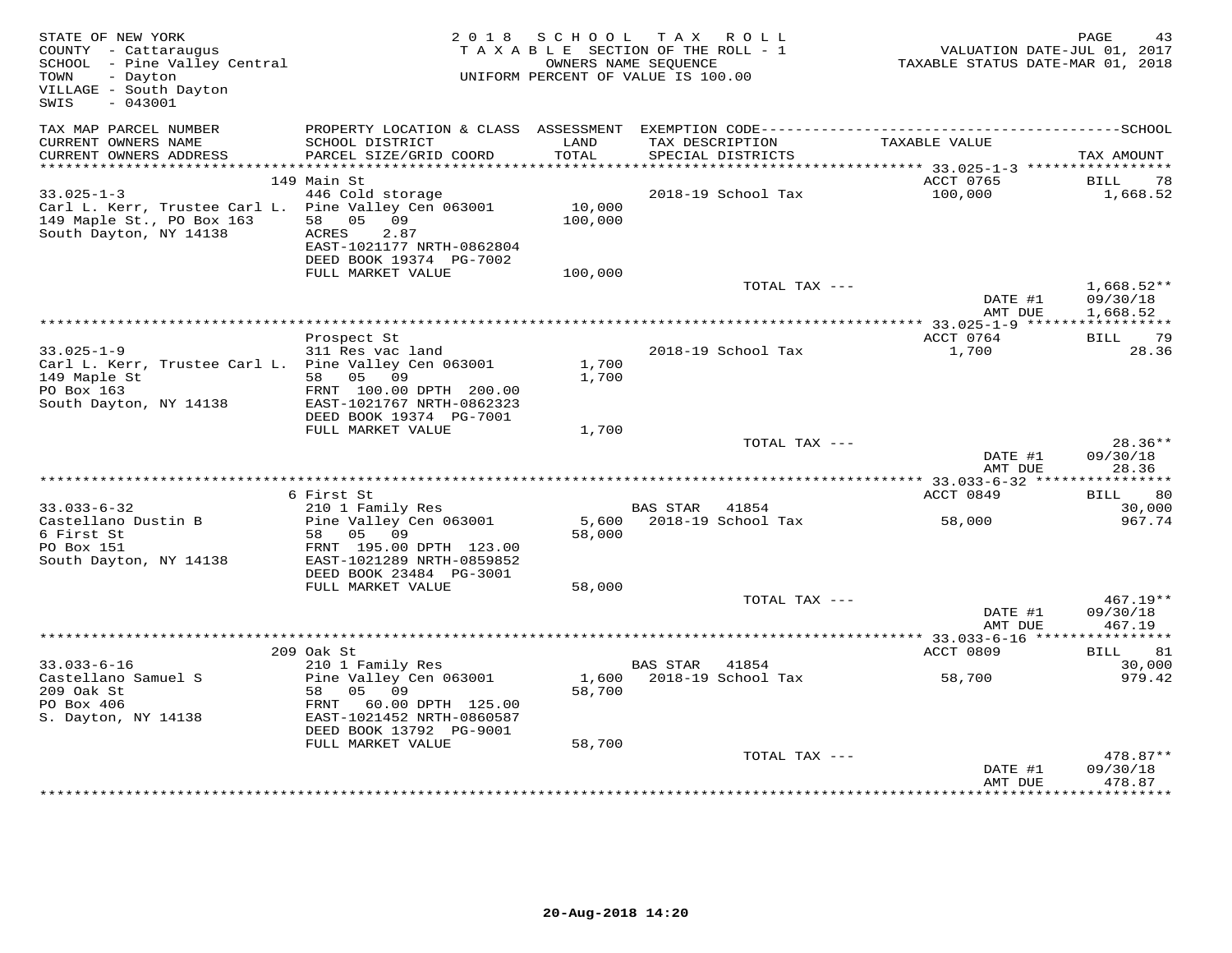| STATE OF NEW YORK<br>COUNTY - Cattaraugus<br>SCHOOL - Pine Valley Central<br>TOWN<br>- Dayton<br>VILLAGE - South Dayton<br>$-043001$<br>SWIS |                                                                                                                                         | 2018 SCHOOL TAX ROLL<br>TAXABLE SECTION OF THE ROLL - 1<br>UNIFORM PERCENT OF VALUE IS 100.00 | OWNERS NAME SEOUENCE                        |                    | VALUATION DATE-JUL 01, 2017<br>TAXABLE STATUS DATE-MAR 01, 2018 | PAGE                                   |
|----------------------------------------------------------------------------------------------------------------------------------------------|-----------------------------------------------------------------------------------------------------------------------------------------|-----------------------------------------------------------------------------------------------|---------------------------------------------|--------------------|-----------------------------------------------------------------|----------------------------------------|
| TAX MAP PARCEL NUMBER<br>CURRENT OWNERS NAME                                                                                                 | SCHOOL DISTRICT                                                                                                                         | LAND                                                                                          |                                             | TAX DESCRIPTION    | TAXABLE VALUE                                                   |                                        |
| CURRENT OWNERS ADDRESS<br>***********************                                                                                            | PARCEL SIZE/GRID COORD                                                                                                                  | TOTAL                                                                                         | SPECIAL DISTRICTS                           |                    |                                                                 | TAX AMOUNT                             |
|                                                                                                                                              | Oak St                                                                                                                                  |                                                                                               |                                             |                    |                                                                 |                                        |
| $33.033 - 6 - 17$                                                                                                                            | 311 Res vac land                                                                                                                        |                                                                                               |                                             | 2018-19 School Tax | ACCT 0808<br>2,500                                              | <b>BILL</b><br>82<br>41.71             |
| Castellano Samuel S<br>209 Oak St<br>PO Box 406<br>South Dayton, NY 14138                                                                    | Pine Valley Cen 063001<br>58 05 09<br>FRNT 60.00 DPTH 125.00<br>EAST-1021500 NRTH-0860552<br>DEED BOOK 13792 PG-9001                    | 2,500<br>2,500                                                                                |                                             |                    |                                                                 |                                        |
|                                                                                                                                              | FULL MARKET VALUE                                                                                                                       | 2,500                                                                                         |                                             |                    |                                                                 |                                        |
|                                                                                                                                              |                                                                                                                                         |                                                                                               |                                             | TOTAL TAX ---      | DATE #1<br>AMT DUE                                              | $41.71**$<br>09/30/18<br>41.71         |
|                                                                                                                                              |                                                                                                                                         |                                                                                               |                                             |                    |                                                                 |                                        |
|                                                                                                                                              | Oak St                                                                                                                                  |                                                                                               |                                             |                    | ACCT 0662                                                       | BILL 83                                |
| $33.033 - 6 - 18$<br>Castellano Samuel S<br>209 Oak St<br>PO Box 406<br>South Dayton, NY 14138                                               | 311 Res vac land<br>Pine Valley Cen 063001<br>58 05 09<br>FRNT 60.00 DPTH 57.25<br>EAST-1021569 NRTH-0860545<br>DEED BOOK 15534 PG-7001 | 500<br>500                                                                                    |                                             | 2018-19 School Tax | 500                                                             | 8.34                                   |
|                                                                                                                                              | FULL MARKET VALUE                                                                                                                       | 500                                                                                           |                                             |                    |                                                                 |                                        |
|                                                                                                                                              |                                                                                                                                         |                                                                                               |                                             | TOTAL TAX ---      | DATE #1                                                         | $8.34**$<br>09/30/18                   |
|                                                                                                                                              |                                                                                                                                         |                                                                                               |                                             |                    | AMT DUE                                                         | 8.34                                   |
|                                                                                                                                              |                                                                                                                                         |                                                                                               |                                             |                    |                                                                 |                                        |
| $33.033 - 1 - 7.1$                                                                                                                           | 517 Pine St<br>460 Bank/Office                                                                                                          |                                                                                               |                                             | 2018-19 School Tax | ACCT 0855<br>700,000                                            | BILL 84<br>11,679.67                   |
| Cattaraugus County Bank<br>227 Main St<br>Little Valley, NY 14755                                                                            | Pine Valley Cen 063001<br>58 05 09<br>2.55<br>ACRES                                                                                     | 7,600<br>700,000                                                                              |                                             |                    |                                                                 |                                        |
|                                                                                                                                              | EAST-1020080 NRTH-0861847<br>DEED BOOK 17603 PG-3001                                                                                    |                                                                                               |                                             |                    |                                                                 |                                        |
|                                                                                                                                              | FULL MARKET VALUE                                                                                                                       | 700,000                                                                                       |                                             |                    |                                                                 |                                        |
|                                                                                                                                              |                                                                                                                                         |                                                                                               |                                             | TOTAL TAX ---      | DATE #1<br>AMT DUE                                              | $11,679.67**$<br>09/30/18<br>11,679.67 |
|                                                                                                                                              |                                                                                                                                         |                                                                                               |                                             |                    | ****** 33.025-1-2.1 ***************                             |                                        |
|                                                                                                                                              | 157 Main St                                                                                                                             |                                                                                               |                                             |                    | ACCT 0823                                                       | BILL 85                                |
| $33.025 - 1 - 2.1$<br>Cettell Richard<br>157 Main St<br>S. Dayton, NY 14138                                                                  | 210 1 Family Res<br>Pine Valley Cen 063001<br>58 05 09<br>4.95 BANK<br>017<br>ACRES                                                     | 68,000                                                                                        | BAS STAR 41854<br>14,900 2018-19 School Tax |                    | 68,000                                                          | 30,000<br>1,134.60                     |
|                                                                                                                                              | EAST-1021372 NRTH-0863250<br>DEED BOOK 15600 PG-4002                                                                                    |                                                                                               |                                             |                    |                                                                 |                                        |
|                                                                                                                                              | FULL MARKET VALUE                                                                                                                       | 68,000                                                                                        |                                             |                    |                                                                 |                                        |
|                                                                                                                                              |                                                                                                                                         |                                                                                               |                                             | TOTAL TAX ---      | DATE #1<br>AMT DUE                                              | 634.04**<br>09/30/18<br>634.04         |
|                                                                                                                                              |                                                                                                                                         |                                                                                               |                                             |                    |                                                                 |                                        |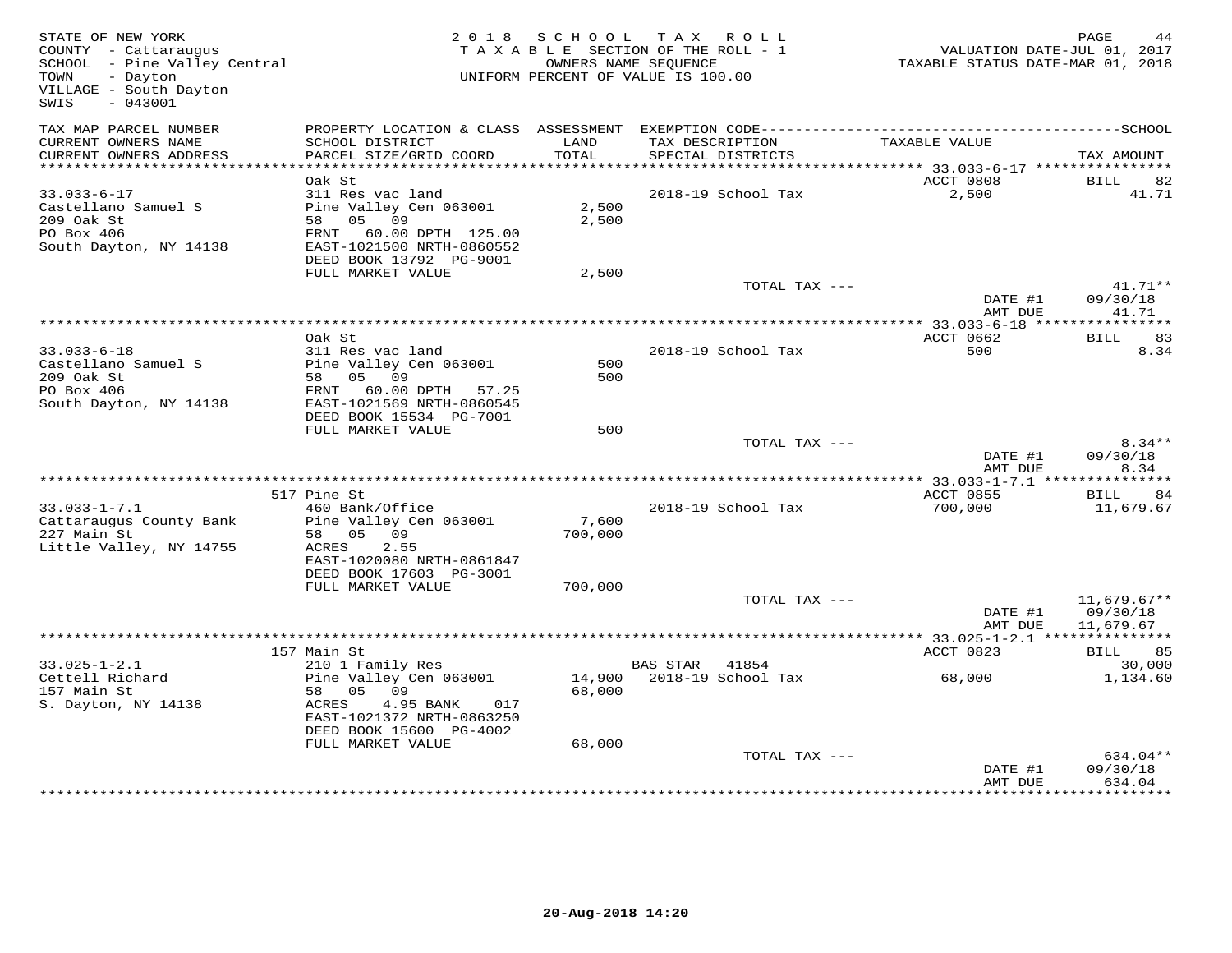| STATE OF NEW YORK<br>COUNTY - Cattaraugus<br>SCHOOL - Pine Valley Central<br>TOWN<br>- Dayton<br>VILLAGE - South Dayton<br>$-043001$<br>SWIS |                                                                        | 2018 SCHOOL       | TAX ROLL<br>TAXABLE SECTION OF THE ROLL - 1<br>OWNERS NAME SEQUENCE<br>UNIFORM PERCENT OF VALUE IS 100.00 | VALUATION DATE-JUL 01, 2017<br>TAXABLE STATUS DATE-MAR 01, 2018 | PAGE<br>45                             |
|----------------------------------------------------------------------------------------------------------------------------------------------|------------------------------------------------------------------------|-------------------|-----------------------------------------------------------------------------------------------------------|-----------------------------------------------------------------|----------------------------------------|
| TAX MAP PARCEL NUMBER<br>CURRENT OWNERS NAME                                                                                                 | SCHOOL DISTRICT                                                        | LAND              | TAX DESCRIPTION                                                                                           | TAXABLE VALUE                                                   |                                        |
| CURRENT OWNERS ADDRESS                                                                                                                       | PARCEL SIZE/GRID COORD                                                 | TOTAL             | SPECIAL DISTRICTS                                                                                         |                                                                 | TAX AMOUNT                             |
| **********************                                                                                                                       |                                                                        | **********        |                                                                                                           |                                                                 |                                        |
| $33.034 - 2 - 10$                                                                                                                            | 238 Mill St<br>241 Rural res&ag                                        |                   | 41720<br>AG DIST                                                                                          | ACCT 0805                                                       | BILL<br>86<br>4,039                    |
| Chase Ronald E II<br>Chase Cheryl A<br>12350 Rte 322                                                                                         | Pine Valley Cen 063001<br>58 05 09<br>ACRES 14.33                      | 46,700            | 11,500    2018-19    School Tax                                                                           | 42,661                                                          | 711.81                                 |
| South Dayton, NY 14138                                                                                                                       | EAST-1024036 NRTH-0861137<br>DEED BOOK 18931 PG-8001                   |                   |                                                                                                           |                                                                 |                                        |
| MAY BE SUBJECT TO PAYMENT<br>UNDER AGDIST LAW TIL 2022                                                                                       | FULL MARKET VALUE                                                      | 46,700            |                                                                                                           |                                                                 |                                        |
|                                                                                                                                              |                                                                        |                   | TOTAL TAX ---                                                                                             |                                                                 | $711.81**$                             |
|                                                                                                                                              |                                                                        |                   |                                                                                                           | DATE #1<br>AMT DUE                                              | 09/30/18<br>711.81                     |
|                                                                                                                                              |                                                                        |                   | **************************************                                                                    | ************** 33.042-1-1.4 ****************                    |                                        |
|                                                                                                                                              | OFF Mill St                                                            |                   |                                                                                                           | ACCT 1330                                                       | 87<br>BILL                             |
| $33.042 - 1 - 1.4$<br>Cherry Creek Woodcrafters In Pine Valley Cen 063001                                                                    | 311 Res vac land                                                       | 3,000             | 2018-19 School Tax                                                                                        | 3,000                                                           | 50.06                                  |
| PO Box 267                                                                                                                                   | 49/57<br>05 09                                                         | 3,000             |                                                                                                           |                                                                 |                                        |
| South Dayton, NY 14138                                                                                                                       | ACRES<br>3.35<br>EAST-1022599 NRTH-0859520                             |                   |                                                                                                           |                                                                 |                                        |
|                                                                                                                                              | DEED BOOK 00958 PG-01109<br>FULL MARKET VALUE                          | 3,000             |                                                                                                           |                                                                 |                                        |
|                                                                                                                                              |                                                                        |                   | TOTAL TAX ---                                                                                             |                                                                 | $50.06**$                              |
|                                                                                                                                              |                                                                        |                   |                                                                                                           | DATE #1<br>AMT DUE                                              | 09/30/18<br>50.06                      |
|                                                                                                                                              |                                                                        |                   |                                                                                                           |                                                                 |                                        |
| $33.034 - 1 - 12$                                                                                                                            | 28 Maple St<br>710 Manufacture                                         |                   | 2018-19 School Tax                                                                                        | ACCT 0679<br>650,000                                            | <b>BILL</b><br>88<br>10,845.41         |
| Cherry Creek Woodcrafters Inc Pine Valley Cen 063001<br>PO Box 267                                                                           | 50 05 09                                                               | 25,000<br>650,000 |                                                                                                           |                                                                 |                                        |
| South Dayton, NY 14138                                                                                                                       | Pilot Ex 10/01/01                                                      |                   |                                                                                                           |                                                                 |                                        |
|                                                                                                                                              | ACRES 11.38<br>EAST-1023226 NRTH-0861910                               |                   |                                                                                                           |                                                                 |                                        |
|                                                                                                                                              | DEED BOOK 5032 PG-4001<br>FULL MARKET VALUE                            | 650,000           |                                                                                                           |                                                                 |                                        |
|                                                                                                                                              |                                                                        |                   | TOTAL TAX ---                                                                                             | DATE #1<br>AMT DUE                                              | $10,845.41**$<br>09/30/18<br>10,845.41 |
|                                                                                                                                              |                                                                        |                   |                                                                                                           |                                                                 |                                        |
|                                                                                                                                              | Mill St                                                                |                   |                                                                                                           | ACCT 0895                                                       | <b>BILL</b><br>89                      |
| $33.034 - 3 - 21.1$<br>Cherry Creek Woodcrafters Inc Pine Valley Cen 063001<br>Inc                                                           | 330 Vacant comm<br>58 05 09                                            | 11,000<br>11,000  | 2018-19 School Tax                                                                                        | 11,000                                                          | 183.54                                 |
| PO Box 267<br>South Dayton, NY 14138                                                                                                         | ACRES<br>2.00<br>EAST-1022573 NRTH-0859810<br>DEED BOOK 00958 PG-01109 |                   |                                                                                                           |                                                                 |                                        |
|                                                                                                                                              | FULL MARKET VALUE                                                      | 11,000            |                                                                                                           |                                                                 |                                        |
|                                                                                                                                              |                                                                        |                   | TOTAL TAX ---                                                                                             |                                                                 | 183.54**                               |
|                                                                                                                                              |                                                                        |                   |                                                                                                           | DATE #1<br>AMT DUE                                              | 09/30/18<br>183.54                     |
|                                                                                                                                              |                                                                        |                   |                                                                                                           |                                                                 | ********                               |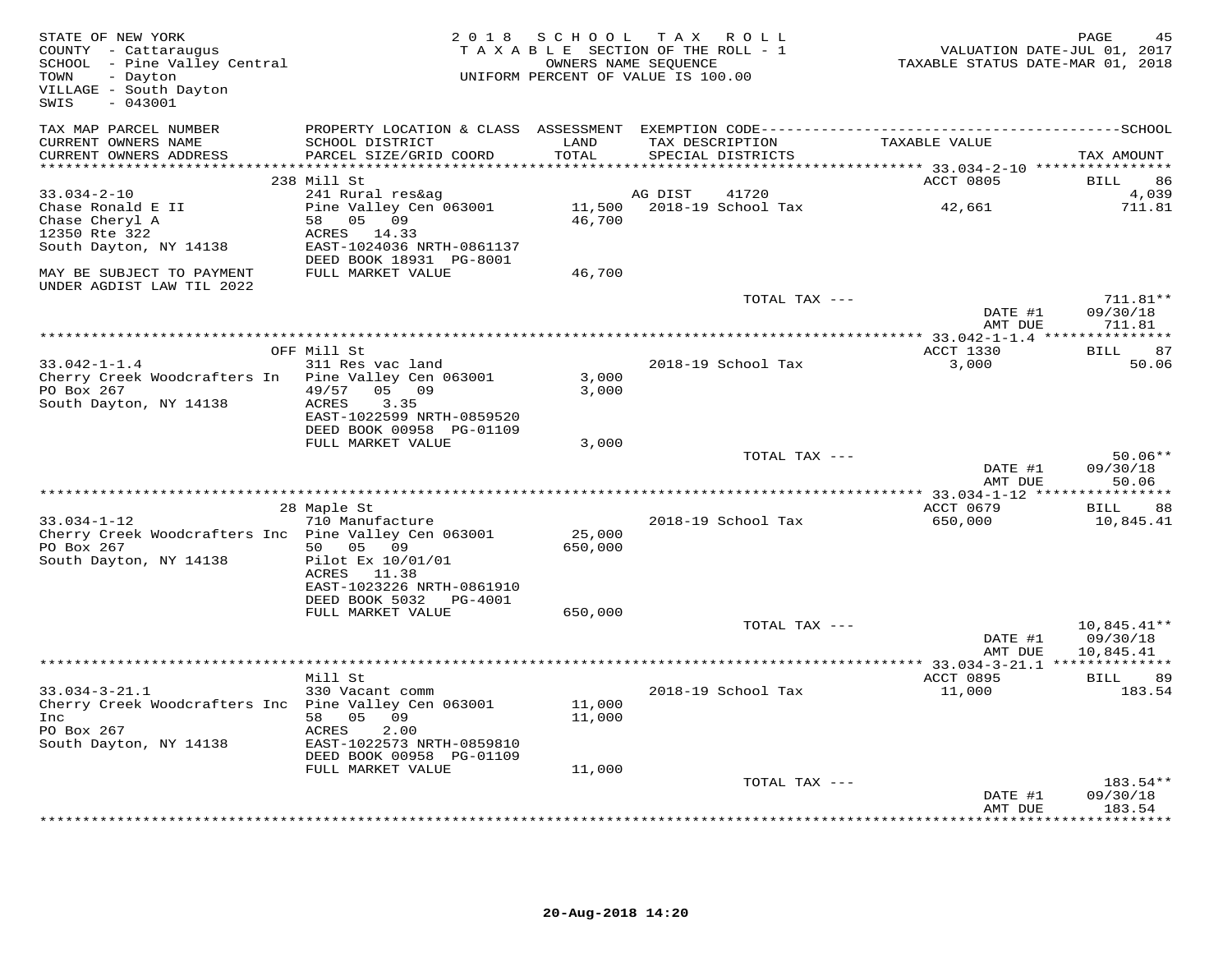| STATE OF NEW YORK<br>COUNTY - Cattaraugus<br>SCHOOL - Pine Valley Central<br>TOWN<br>- Dayton<br>VILLAGE - South Dayton<br>$-043001$<br>SWIS |                                                                                                                                                    |                              | 2018 SCHOOL TAX ROLL<br>TAXABLE SECTION OF THE ROLL - 1<br>OWNERS NAME SEQUENCE<br>UNIFORM PERCENT OF VALUE IS 100.00 | VALUATION DATE-JUL 01, 2017<br>TAXABLE STATUS DATE-MAR 01, 2018 | PAGE<br>46                     |
|----------------------------------------------------------------------------------------------------------------------------------------------|----------------------------------------------------------------------------------------------------------------------------------------------------|------------------------------|-----------------------------------------------------------------------------------------------------------------------|-----------------------------------------------------------------|--------------------------------|
| TAX MAP PARCEL NUMBER<br>CURRENT OWNERS NAME<br>CURRENT OWNERS ADDRESS                                                                       | SCHOOL DISTRICT<br>PARCEL SIZE/GRID COORD                                                                                                          | LAND<br>TOTAL                | TAX DESCRIPTION<br>SPECIAL DISTRICTS                                                                                  | TAXABLE VALUE                                                   | TAX AMOUNT                     |
| ***********************                                                                                                                      |                                                                                                                                                    |                              |                                                                                                                       |                                                                 |                                |
| $33.042 - 1 - 1.1$<br>Cherry Creek Woodcrafters Inc Pine Valley Cen 063001<br>PO Box 267<br>South Dayton, NY 14138                           | Mill St<br>710 Manufacture<br>58/57/49<br>05<br>09<br>ACRES<br>20.50<br>EAST-1022150 NRTH-0859080<br>DEED BOOK 00958 PG-01109<br>FULL MARKET VALUE | 40,000<br>245,000<br>245,000 | 2018-19 School Tax                                                                                                    | ACCT 0682<br>245,000                                            | BILL<br>90<br>4,087.88         |
|                                                                                                                                              |                                                                                                                                                    |                              | TOTAL TAX ---                                                                                                         |                                                                 | 4,087.88**                     |
|                                                                                                                                              |                                                                                                                                                    |                              |                                                                                                                       | DATE #1<br>AMT DUE                                              | 09/30/18<br>4,087.88           |
|                                                                                                                                              |                                                                                                                                                    |                              |                                                                                                                       |                                                                 |                                |
| $33.033 - 4 - 24$                                                                                                                            | 304 Pine St<br>210 1 Family Res                                                                                                                    |                              | 2018-19 School Tax                                                                                                    | ACCT 0637<br>59,000                                             | BILL 91<br>984.43              |
| Clark Estate Rhea Joan<br>Diane Clark<br>592 B Clover Ln<br>Elizabethtown, KY 42701                                                          | Pine Valley Cen 063001<br>58 05 09<br>FRNT 100.00 DPTH 150.00<br>EAST-1021884 NRTH-0860925                                                         | 2,600<br>59,000              |                                                                                                                       |                                                                 |                                |
| PRIOR OWNER ON 3/01/2018<br>Clark Estate Rhea Joan                                                                                           | DEED BOOK 822<br>PG-00601<br>FULL MARKET VALUE                                                                                                     | 59,000                       |                                                                                                                       |                                                                 |                                |
|                                                                                                                                              |                                                                                                                                                    |                              | TOTAL TAX ---                                                                                                         | DATE #1<br>AMT DUE                                              | 984.43**<br>09/30/18<br>984.43 |
|                                                                                                                                              |                                                                                                                                                    |                              |                                                                                                                       |                                                                 | BILL 92                        |
| $33.033 - 6 - 22$                                                                                                                            | 127 Oak St<br>210 1 Family Res                                                                                                                     |                              | BAS STAR<br>41854                                                                                                     | ACCT 0832                                                       | 30,000                         |
| Colvenbach Bruce<br>127 Oak St<br>South Dayton, NY 14138                                                                                     | Pine Valley Cen 063001<br>58 05 09<br>FRNT 120.00 DPTH 125.00                                                                                      | 3,100<br>70,300              | 2018-19 School Tax                                                                                                    | 70,300                                                          | 1,172.97                       |
|                                                                                                                                              | EAST-1021857 NRTH-0860298<br>DEED BOOK 29147 PG-4001<br>FULL MARKET VALUE                                                                          | 70,300                       |                                                                                                                       |                                                                 |                                |
|                                                                                                                                              |                                                                                                                                                    |                              | TOTAL TAX ---                                                                                                         |                                                                 | $672.42**$                     |
|                                                                                                                                              |                                                                                                                                                    |                              |                                                                                                                       | DATE #1<br>AMT DUE                                              | 09/30/18<br>672.42             |
|                                                                                                                                              |                                                                                                                                                    |                              |                                                                                                                       |                                                                 | ***********                    |
| $33.025 - 1 - 24$                                                                                                                            | 117 Main St<br>210 1 Family Res                                                                                                                    |                              | BAS STAR<br>41854                                                                                                     | ACCT 0690                                                       | BILL 93<br>30,000              |
| Corkwell Kevin O<br>PO Box 15<br>South Dayton, NY 14138                                                                                      | Pine Valley Cen 063001<br>58 05<br>09<br>ACRES<br>3.10 BANK<br>017<br>EAST-1020575 NRTH-0862210                                                    | 12,200<br>88,000             | 2018-19 School Tax                                                                                                    | 88,000                                                          | 1,468.30                       |
|                                                                                                                                              | DEED BOOK 5284 PG-4002<br>FULL MARKET VALUE                                                                                                        | 88,000                       |                                                                                                                       |                                                                 |                                |
|                                                                                                                                              |                                                                                                                                                    |                              | TOTAL TAX ---                                                                                                         | DATE #1<br>AMT DUE                                              | 967.74**<br>09/30/18<br>967.74 |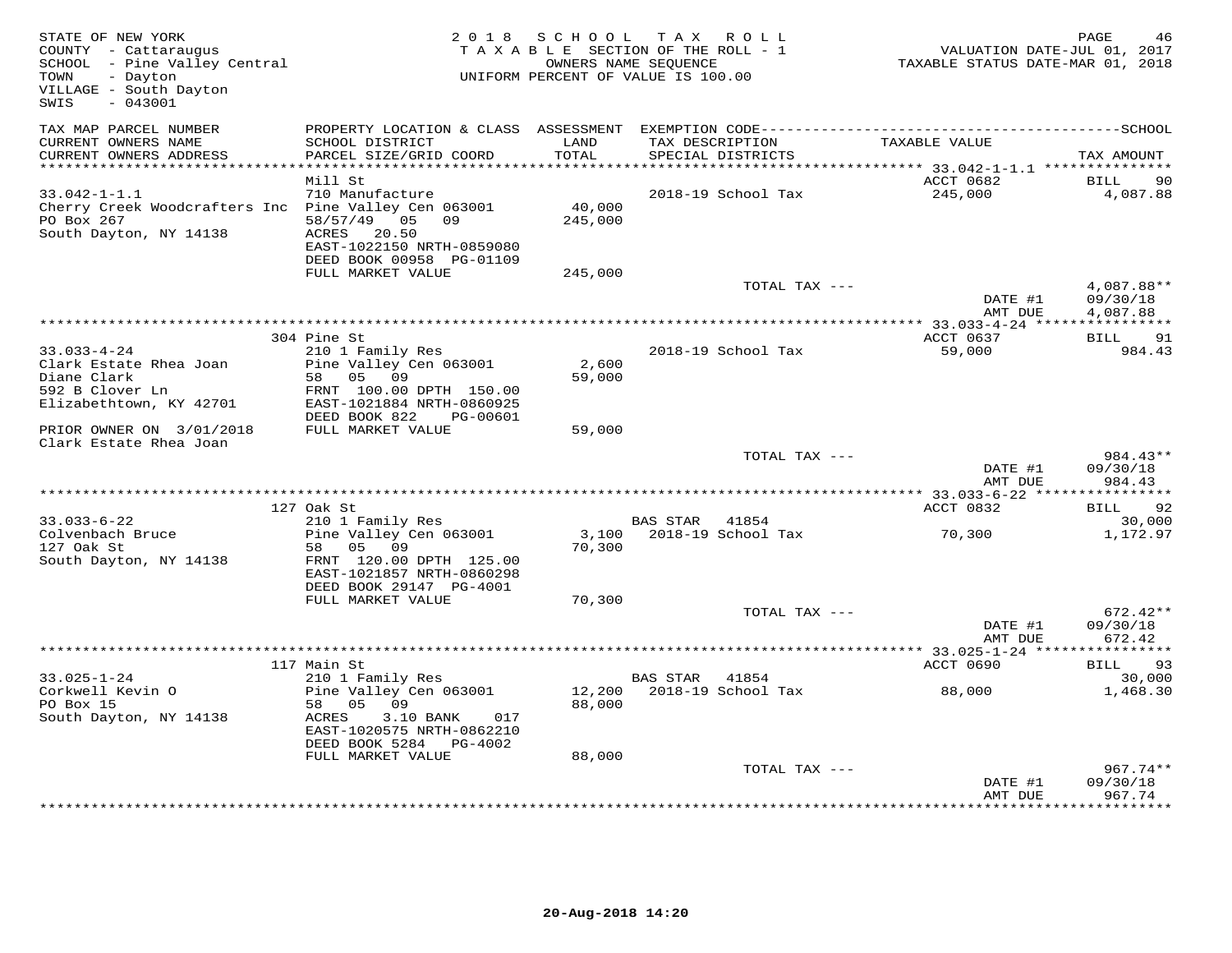| STATE OF NEW YORK<br>COUNTY - Cattaraugus<br>SCHOOL - Pine Valley Central<br>TOWN<br>- Dayton<br>VILLAGE - South Dayton<br>$-043001$<br>SWIS | 2 0 1 8                                      | S C H O O L     | TAX ROLL<br>TAXABLE SECTION OF THE ROLL - 1<br>OWNERS NAME SEQUENCE<br>UNIFORM PERCENT OF VALUE IS 100.00 | VALUATION DATE-JUL 01, 2017<br>TAXABLE STATUS DATE-MAR 01, 2018 | PAGE<br>47         |
|----------------------------------------------------------------------------------------------------------------------------------------------|----------------------------------------------|-----------------|-----------------------------------------------------------------------------------------------------------|-----------------------------------------------------------------|--------------------|
| TAX MAP PARCEL NUMBER                                                                                                                        |                                              |                 |                                                                                                           |                                                                 |                    |
| CURRENT OWNERS NAME<br>CURRENT OWNERS ADDRESS                                                                                                | SCHOOL DISTRICT<br>PARCEL SIZE/GRID COORD    | LAND<br>TOTAL   | TAX DESCRIPTION<br>SPECIAL DISTRICTS                                                                      | TAXABLE VALUE                                                   | TAX AMOUNT         |
| **************************                                                                                                                   |                                              |                 |                                                                                                           |                                                                 |                    |
|                                                                                                                                              | 60 Pine St                                   |                 |                                                                                                           | ACCT 0847                                                       | <b>BILL</b><br>94  |
| $33.034 - 2 - 1$                                                                                                                             | 210 1 Family Res                             |                 | <b>BAS STAR</b><br>41854                                                                                  |                                                                 | 30,000             |
| Cortright John<br>60 Pine St                                                                                                                 | Pine Valley Cen 063001<br>05<br>58<br>09     | 3,600<br>36,500 | 2018-19 School Tax                                                                                        | 36,500                                                          | 609.01             |
| S. Dayton, NY 14138                                                                                                                          | FRNT<br>60.00 DPTH 213.00                    |                 |                                                                                                           |                                                                 |                    |
|                                                                                                                                              | EAST-1023072 NRTH-0860028                    |                 |                                                                                                           |                                                                 |                    |
|                                                                                                                                              | DEED BOOK 11334 PG-4001                      |                 |                                                                                                           |                                                                 |                    |
|                                                                                                                                              | FULL MARKET VALUE                            | 36,500          |                                                                                                           |                                                                 |                    |
|                                                                                                                                              |                                              |                 | TOTAL TAX ---                                                                                             |                                                                 | $108.45**$         |
|                                                                                                                                              |                                              |                 |                                                                                                           | DATE #1                                                         | 09/30/18           |
|                                                                                                                                              |                                              |                 |                                                                                                           | AMT DUE                                                         | 108.45             |
|                                                                                                                                              | 245 Mill St                                  |                 |                                                                                                           | ACCT 0896                                                       | BILL<br>95         |
| $33.034 - 1 - 14$                                                                                                                            | 210 1 Family Res                             |                 | 2018-19 School Tax                                                                                        | 33,000                                                          | 550.61             |
| County of Cattaraugus                                                                                                                        | Pine Valley Cen 063001                       | 7,800           |                                                                                                           |                                                                 |                    |
| 303 Court Street                                                                                                                             | 58 05<br>0.9                                 | 33,000          |                                                                                                           |                                                                 |                    |
| Little Valley, NY 14755                                                                                                                      | ACRES<br>1.56                                |                 |                                                                                                           |                                                                 |                    |
|                                                                                                                                              | EAST-1023460 NRTH-0861310                    |                 |                                                                                                           |                                                                 |                    |
| PRIOR OWNER ON 3/01/2018<br>Tackentien Ronald L                                                                                              | DEED BOOK 29569 PG-2003<br>FULL MARKET VALUE | 33,000          |                                                                                                           |                                                                 |                    |
|                                                                                                                                              |                                              |                 | TOTAL TAX ---                                                                                             |                                                                 | 550.61**           |
|                                                                                                                                              |                                              |                 |                                                                                                           | DATE #1                                                         | 09/30/18           |
|                                                                                                                                              |                                              |                 |                                                                                                           | AMT DUE                                                         | 550.61             |
| *****************************                                                                                                                |                                              |                 |                                                                                                           |                                                                 | ***********        |
|                                                                                                                                              | Mill St                                      |                 |                                                                                                           | ACCT 0726                                                       | <b>BILL</b><br>96  |
| $33.034 - 1 - 15$<br>County of Cattaraugus                                                                                                   | 311 Res vac land<br>Pine Valley Cen 063001   | 2,600           | 2018-19 School Tax                                                                                        | 2,600                                                           | 43.38              |
| 303 Court Street                                                                                                                             | 50 05<br>09                                  | 2,600           |                                                                                                           |                                                                 |                    |
| Little Valley, NY 14755                                                                                                                      | FRNT 100.00 DPTH 220.00                      |                 |                                                                                                           |                                                                 |                    |
|                                                                                                                                              | ACRES<br>0.26                                |                 |                                                                                                           |                                                                 |                    |
| PRIOR OWNER ON 3/01/2018                                                                                                                     | EAST-1023308 NRTH-0861145                    |                 |                                                                                                           |                                                                 |                    |
| Tackentien Ronald L                                                                                                                          | DEED BOOK 29569 PG-2002<br>FULL MARKET VALUE | 2,600           |                                                                                                           |                                                                 |                    |
|                                                                                                                                              |                                              |                 | TOTAL TAX ---                                                                                             |                                                                 | $43.38**$          |
|                                                                                                                                              |                                              |                 |                                                                                                           | DATE #1                                                         | 09/30/18           |
|                                                                                                                                              |                                              |                 |                                                                                                           | AMT DUE                                                         | 43.38              |
|                                                                                                                                              |                                              |                 |                                                                                                           |                                                                 | **********         |
|                                                                                                                                              | 6 Maple St                                   |                 |                                                                                                           | ACCT 0865                                                       | 97<br><b>BILL</b>  |
| $33.034 - 2 - 4$                                                                                                                             | 210 1 Family Res                             |                 | 2018-19 School Tax                                                                                        | 23,000                                                          | 383.76             |
| County of Cattaraugus<br>303 Court Street                                                                                                    | Pine Valley Cen 063001<br>50/58 05 09        | 3,900<br>23,000 |                                                                                                           |                                                                 |                    |
| Little Valley, NY 14755                                                                                                                      | FRNT 114.00 DPTH 120.00                      |                 |                                                                                                           |                                                                 |                    |
|                                                                                                                                              | EAST-1023123 NRTH-0860468                    |                 |                                                                                                           |                                                                 |                    |
| PRIOR OWNER ON 3/01/2018                                                                                                                     | DEED BOOK 29569 PG-2005                      |                 |                                                                                                           |                                                                 |                    |
| White Christopher L                                                                                                                          | FULL MARKET VALUE                            | 23,000          |                                                                                                           |                                                                 |                    |
|                                                                                                                                              |                                              |                 | TOTAL TAX ---                                                                                             |                                                                 | 383.76**           |
|                                                                                                                                              |                                              |                 |                                                                                                           | DATE #1<br>AMT DUE                                              | 09/30/18<br>383.76 |
|                                                                                                                                              |                                              |                 |                                                                                                           |                                                                 |                    |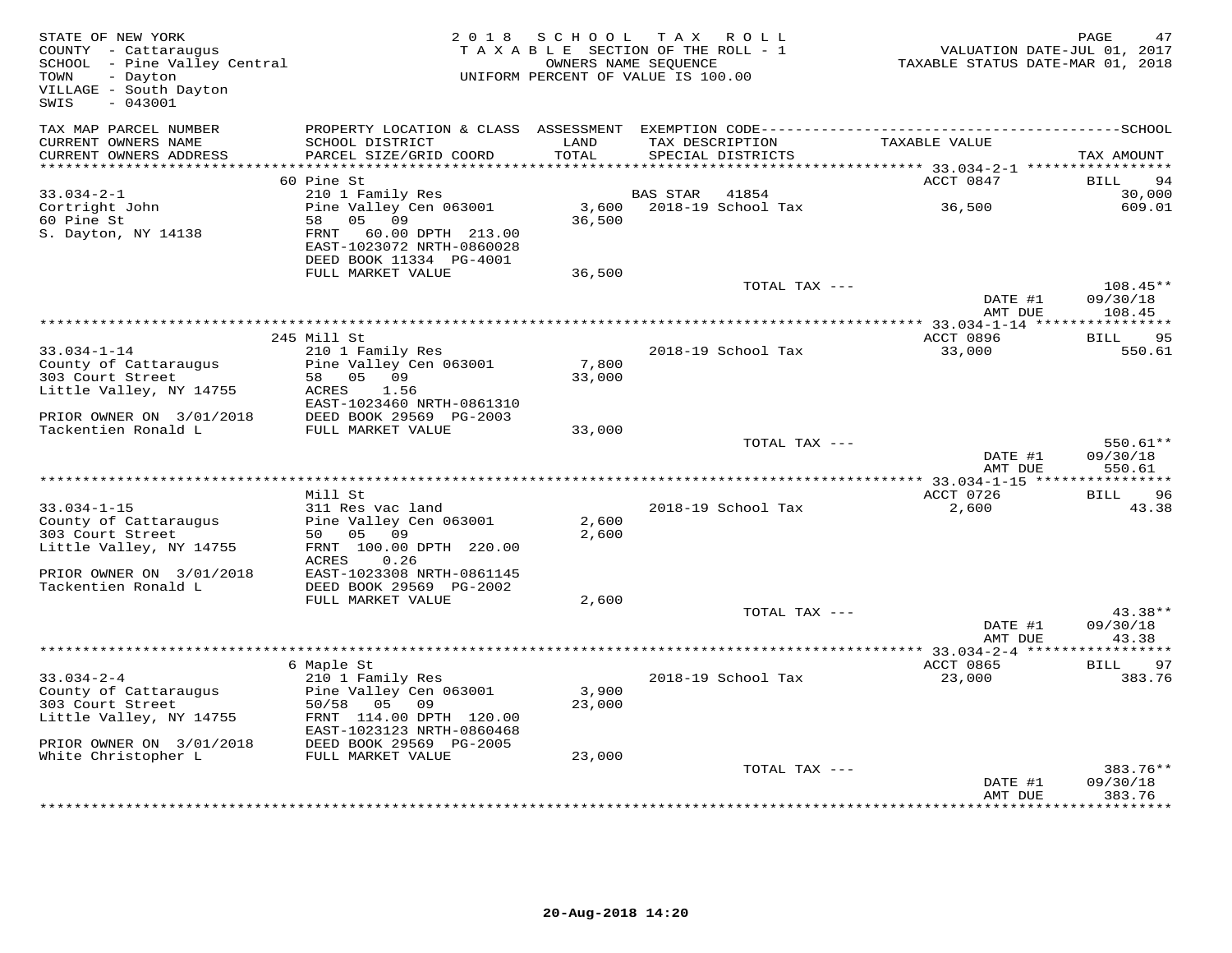| STATE OF NEW YORK<br>COUNTY - Cattaraugus<br>SCHOOL - Pine Valley Central<br>TOWN<br>- Dayton<br>VILLAGE - South Dayton<br>$-043001$<br>SWIS | 2 0 1 8                                              | SCHOOL<br>TAXABLE SECTION OF THE ROLL - 1<br>UNIFORM PERCENT OF VALUE IS 100.00 | T A X<br>OWNERS NAME SEQUENCE | ROLL ROLL          | TAXABLE STATUS DATE-MAR 01, 2018 | PAGE<br>48<br>VALUATION DATE-JUL 01, 2017 |
|----------------------------------------------------------------------------------------------------------------------------------------------|------------------------------------------------------|---------------------------------------------------------------------------------|-------------------------------|--------------------|----------------------------------|-------------------------------------------|
| TAX MAP PARCEL NUMBER<br>CURRENT OWNERS NAME                                                                                                 | SCHOOL DISTRICT                                      | LAND                                                                            |                               | TAX DESCRIPTION    | TAXABLE VALUE                    |                                           |
| CURRENT OWNERS ADDRESS                                                                                                                       | PARCEL SIZE/GRID COORD                               | TOTAL                                                                           |                               | SPECIAL DISTRICTS  |                                  | TAX AMOUNT                                |
|                                                                                                                                              |                                                      |                                                                                 |                               |                    |                                  |                                           |
|                                                                                                                                              | 412 Second St                                        |                                                                                 |                               |                    | ACCT 0711                        | 98<br>BILL                                |
| $33.033 - 4 - 1$                                                                                                                             | 210 1 Family Res                                     |                                                                                 | <b>BAS STAR</b>               | 41854              |                                  | 30,000                                    |
| Danner Michael P                                                                                                                             | Pine Valley Cen 063001                               | 4,900<br>70,000                                                                 |                               | 2018-19 School Tax | 70,000                           | 1,167.97                                  |
| Pillard Tracy L<br>412 Second St                                                                                                             | 58<br>05<br>09<br>FRNT 150.00 DPTH 150.00            |                                                                                 |                               |                    |                                  |                                           |
| PO Box 238                                                                                                                                   | 017<br>BANK                                          |                                                                                 |                               |                    |                                  |                                           |
| S. Dayton, NY 14138                                                                                                                          | EAST-1021924 NRTH-0861967                            |                                                                                 |                               |                    |                                  |                                           |
|                                                                                                                                              | DEED BOOK 11341 PG-7003                              |                                                                                 |                               |                    |                                  |                                           |
|                                                                                                                                              | FULL MARKET VALUE                                    | 70,000                                                                          |                               |                    |                                  |                                           |
|                                                                                                                                              |                                                      |                                                                                 |                               | TOTAL TAX ---      |                                  | 667.41**                                  |
|                                                                                                                                              |                                                      |                                                                                 |                               |                    | DATE #1<br>AMT DUE               | 09/30/18<br>667.41                        |
|                                                                                                                                              |                                                      |                                                                                 |                               |                    |                                  |                                           |
|                                                                                                                                              | 115 Maple St                                         |                                                                                 |                               |                    | ACCT 0728                        | 99<br>BILL                                |
| $33.033 - 4 - 28$                                                                                                                            | 210 1 Family Res                                     |                                                                                 | <b>BAS STAR</b>               | 41854              |                                  | 30,000                                    |
| Dawley Bryan C                                                                                                                               | Pine Valley Cen 063001                               | 2,600                                                                           |                               | 2018-19 School Tax | 63,700                           | 1,062.85                                  |
| PO Box 70                                                                                                                                    | 58<br>05 09                                          | 63,700                                                                          |                               |                    |                                  |                                           |
| South Dayton, NY 14138                                                                                                                       | FRNT 100.00 DPTH 150.00<br>EAST-1021769 NRTH-0861192 |                                                                                 |                               |                    |                                  |                                           |
|                                                                                                                                              | DEED BOOK 00938 PG-00672                             |                                                                                 |                               |                    |                                  |                                           |
|                                                                                                                                              | FULL MARKET VALUE                                    | 63,700                                                                          |                               |                    |                                  |                                           |
|                                                                                                                                              |                                                      |                                                                                 |                               | TOTAL TAX ---      |                                  | $562.29**$                                |
|                                                                                                                                              |                                                      |                                                                                 |                               |                    | DATE #1                          | 09/30/18                                  |
|                                                                                                                                              |                                                      |                                                                                 |                               |                    | AMT DUE                          | 562.29                                    |
|                                                                                                                                              |                                                      |                                                                                 |                               |                    |                                  |                                           |
|                                                                                                                                              | 123 Maple St                                         |                                                                                 |                               |                    | ACCT 0795                        | BILL 100                                  |
| $33.033 - 4 - 33$                                                                                                                            | 210 1 Family Res                                     |                                                                                 |                               | 2018-19 School Tax | 57,200                           | 954.40                                    |
| Dawley Kyle C.<br>Beightol Jeffrey                                                                                                           | Pine Valley Cen 063001<br>58 05 09                   | 2,600<br>57,200                                                                 |                               |                    |                                  |                                           |
| 119 Maple St                                                                                                                                 | FRNT 100.00 DPTH 150.00                              |                                                                                 |                               |                    |                                  |                                           |
| PO Box 106                                                                                                                                   | EAST-1021607 NRTH-0861308                            |                                                                                 |                               |                    |                                  |                                           |
| South Dayton, NY 14138                                                                                                                       | DEED BOOK 22672 PG-5001                              |                                                                                 |                               |                    |                                  |                                           |
|                                                                                                                                              | FULL MARKET VALUE                                    | 57,200                                                                          |                               |                    |                                  |                                           |
|                                                                                                                                              |                                                      |                                                                                 |                               | TOTAL TAX ---      |                                  | 954.40**                                  |
|                                                                                                                                              |                                                      |                                                                                 |                               |                    | DATE #1                          | 09/30/18                                  |
|                                                                                                                                              |                                                      |                                                                                 |                               |                    | AMT DUE                          | 954.40                                    |
|                                                                                                                                              |                                                      |                                                                                 |                               |                    | ********* 33.033-4-32 ****       | ***********                               |
|                                                                                                                                              | 318 Pine St                                          |                                                                                 |                               | 41854              | ACCT 0786                        | BILL 101                                  |
| $33.033 - 4 - 32$<br>Ditech Financial LLC                                                                                                    | 210 1 Family Res<br>Pine Valley Cen 063001           | 2,600                                                                           | <b>BAS STAR</b>               | 2018-19 School Tax | 75,300                           | 30,000<br>1,256.40                        |
| 345 St. Peter Street                                                                                                                         | 58<br>05 09                                          | 75,300                                                                          |                               |                    |                                  |                                           |
| St. Paul, MN 55102                                                                                                                           | FRNT 100.00 DPTH 150.00                              |                                                                                 |                               |                    |                                  |                                           |
|                                                                                                                                              | EAST-1021579 NRTH-0861142                            |                                                                                 |                               |                    |                                  |                                           |
| PRIOR OWNER ON 3/01/2018                                                                                                                     | DEED BOOK 29663 PG-5001                              |                                                                                 |                               |                    |                                  |                                           |
| Sunick John S II                                                                                                                             | FULL MARKET VALUE                                    | 75,300                                                                          |                               |                    |                                  |                                           |
|                                                                                                                                              |                                                      |                                                                                 |                               | TOTAL TAX ---      |                                  | 755.84**                                  |
|                                                                                                                                              |                                                      |                                                                                 |                               |                    | DATE #1                          | 09/30/18                                  |
|                                                                                                                                              |                                                      |                                                                                 |                               |                    | AMT DUE                          | 755.84<br>**********                      |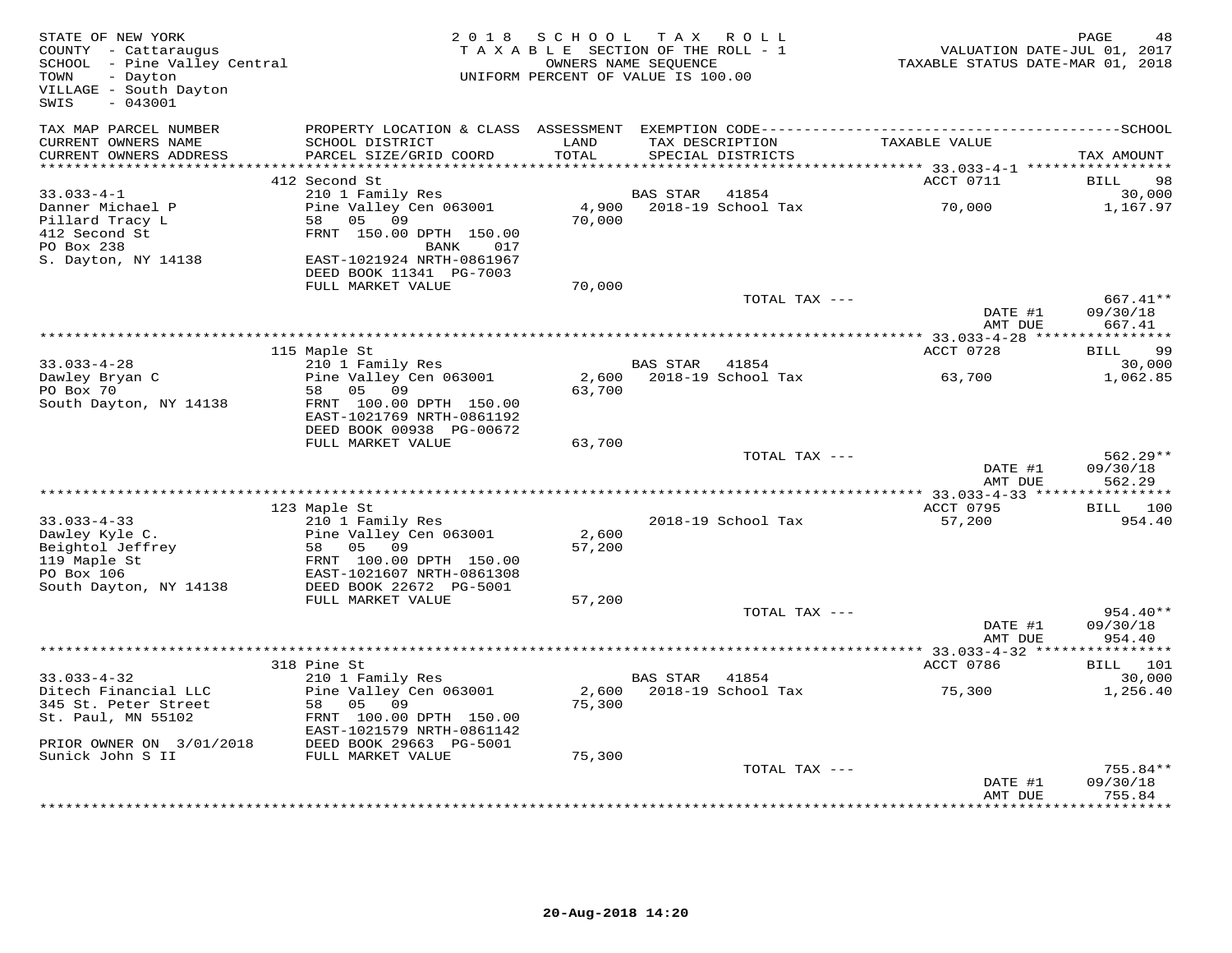| STATE OF NEW YORK<br>COUNTY - Cattaraugus<br>SCHOOL - Pine Valley Central<br>- Dayton<br>TOWN<br>VILLAGE - South Dayton<br>$-043001$<br>SWIS |                                                                           | 2018 SCHOOL<br>TAXABLE SECTION OF THE ROLL - 1<br>UNIFORM PERCENT OF VALUE IS 100.00 | OWNERS NAME SEQUENCE | TAX ROLL                             | VALUATION DATE-JUL 01, 2017<br>TAXABLE STATUS DATE-MAR 01, 2018 | PAGE                     |
|----------------------------------------------------------------------------------------------------------------------------------------------|---------------------------------------------------------------------------|--------------------------------------------------------------------------------------|----------------------|--------------------------------------|-----------------------------------------------------------------|--------------------------|
| TAX MAP PARCEL NUMBER<br>CURRENT OWNERS NAME<br>CURRENT OWNERS ADDRESS                                                                       | SCHOOL DISTRICT<br>PARCEL SIZE/GRID COORD                                 | LAND<br>TOTAL                                                                        |                      | TAX DESCRIPTION<br>SPECIAL DISTRICTS | TAXABLE VALUE                                                   | TAX AMOUNT               |
|                                                                                                                                              |                                                                           |                                                                                      |                      |                                      | ************ 33.034-1-13.2 **************                       |                          |
| $33.034 - 1 - 13.2$                                                                                                                          | 281 Mill St                                                               |                                                                                      | ENH STAR             | 41834                                | ACCT 1388                                                       | BILL<br>102<br>45,000    |
| Duntley Kevin R<br>Duntley Luise M<br>281 Mill St                                                                                            | 270 Mfg housing<br>Pine Valley Cen 063001<br>50 05 09<br>ACRES<br>4.80    | 12,000<br>45,000                                                                     |                      | 2018-19 School Tax                   | 45,000                                                          | 750.84                   |
| S. Dayton, NY 14138                                                                                                                          | EAST-1023915 NRTH-0861813<br>DEED BOOK 12136 PG-8001<br>FULL MARKET VALUE | 45,000                                                                               |                      |                                      |                                                                 |                          |
|                                                                                                                                              |                                                                           |                                                                                      |                      | TOTAL TAX ---                        |                                                                 | $0.00**$                 |
|                                                                                                                                              |                                                                           |                                                                                      |                      |                                      | *********** 33.025-1-28 ****************                        |                          |
|                                                                                                                                              | Pine St                                                                   |                                                                                      |                      |                                      | <b>ACCT 1225</b>                                                | BILL<br>103              |
| $33.025 - 1 - 28$                                                                                                                            | 311 Res vac land                                                          |                                                                                      |                      | 2018-19 School Tax                   | 5,600                                                           | 93.44                    |
| Dye James N                                                                                                                                  | Pine Valley Cen 063001<br>09                                              | 5,600                                                                                |                      |                                      |                                                                 |                          |
| Dye Jennifer J<br>8568 Silver Creek Rd                                                                                                       | 58 05<br>ACRES<br>5.60                                                    | 5,600                                                                                |                      |                                      |                                                                 |                          |
| South Dayton, NY 14138                                                                                                                       | EAST-1019833 NRTH-0862413                                                 |                                                                                      |                      |                                      |                                                                 |                          |
|                                                                                                                                              | DEED BOOK 25761 PG-3001                                                   |                                                                                      |                      |                                      |                                                                 |                          |
|                                                                                                                                              | FULL MARKET VALUE                                                         | 5,600                                                                                |                      |                                      |                                                                 |                          |
|                                                                                                                                              |                                                                           |                                                                                      |                      | TOTAL TAX ---                        | DATE #1                                                         | $93.44**$<br>09/30/18    |
|                                                                                                                                              |                                                                           |                                                                                      |                      |                                      | AMT DUE                                                         | 93.44                    |
|                                                                                                                                              |                                                                           |                                                                                      |                      |                                      |                                                                 |                          |
|                                                                                                                                              | Oaks Rd                                                                   |                                                                                      |                      |                                      | ACCT 1254                                                       | BILL<br>104              |
| $33.033 - 1 - 3.4$                                                                                                                           | 105 Vac farmland                                                          |                                                                                      | AG DIST              | 41720                                |                                                                 | 3,492                    |
| Dye Timothy P<br>Dye Margaret H<br>7 Allegany Rd                                                                                             | Pine Valley Cen 063001<br>$58 - 05 - 09$<br>ACRES<br>4.25                 | 6,400<br>6,400                                                                       |                      | 2018-19 School Tax                   | 2,908                                                           | 48.52                    |
| South Dayton, NY 14138                                                                                                                       | EAST-1019474 NRTH-0861039<br>DEED BOOK 00963 PG-00325                     |                                                                                      |                      |                                      |                                                                 |                          |
| MAY BE SUBJECT TO PAYMENT<br>UNDER AGDIST LAW TIL 2022                                                                                       | FULL MARKET VALUE                                                         | 6,400                                                                                |                      |                                      |                                                                 |                          |
|                                                                                                                                              |                                                                           |                                                                                      |                      | TOTAL TAX ---                        |                                                                 | 48.52**                  |
|                                                                                                                                              |                                                                           |                                                                                      |                      |                                      | DATE #1                                                         | 09/30/18                 |
|                                                                                                                                              |                                                                           |                                                                                      |                      |                                      | AMT DUE                                                         | 48.52                    |
|                                                                                                                                              |                                                                           |                                                                                      |                      |                                      |                                                                 |                          |
| $33.041 - 1 - 1.1$                                                                                                                           | 7 Oaks Rd<br>312 Vac w/imprv                                              |                                                                                      | AG DIST              | 41720                                | ACCT 0707                                                       | <b>BILL</b> 105<br>1,533 |
| Dye Timothy P                                                                                                                                | Pine Valley Cen 063001                                                    | 35,000                                                                               |                      | 2018-19 School Tax                   | 34,467                                                          | 575.09                   |
| 7 Allegany Rd                                                                                                                                | 57/58 05 09                                                               | 36,000                                                                               |                      |                                      |                                                                 |                          |
| South Dayton, NY 14138                                                                                                                       | $L/p$ 919-115<br>ACRES<br>56.50                                           |                                                                                      |                      |                                      |                                                                 |                          |
| MAY BE SUBJECT TO PAYMENT                                                                                                                    | EAST-1020286 NRTH-0859167                                                 |                                                                                      |                      |                                      |                                                                 |                          |
| UNDER AGDIST LAW TIL 2022                                                                                                                    | DEED BOOK 911<br>PG-00890                                                 |                                                                                      |                      |                                      |                                                                 |                          |
|                                                                                                                                              | FULL MARKET VALUE                                                         | 36,000                                                                               |                      |                                      |                                                                 |                          |
|                                                                                                                                              |                                                                           |                                                                                      |                      | TOTAL TAX ---                        |                                                                 | $575.09**$               |
|                                                                                                                                              |                                                                           |                                                                                      |                      |                                      | DATE #1<br>AMT DUE                                              | 09/30/18<br>575.09       |
|                                                                                                                                              |                                                                           |                                                                                      |                      |                                      |                                                                 |                          |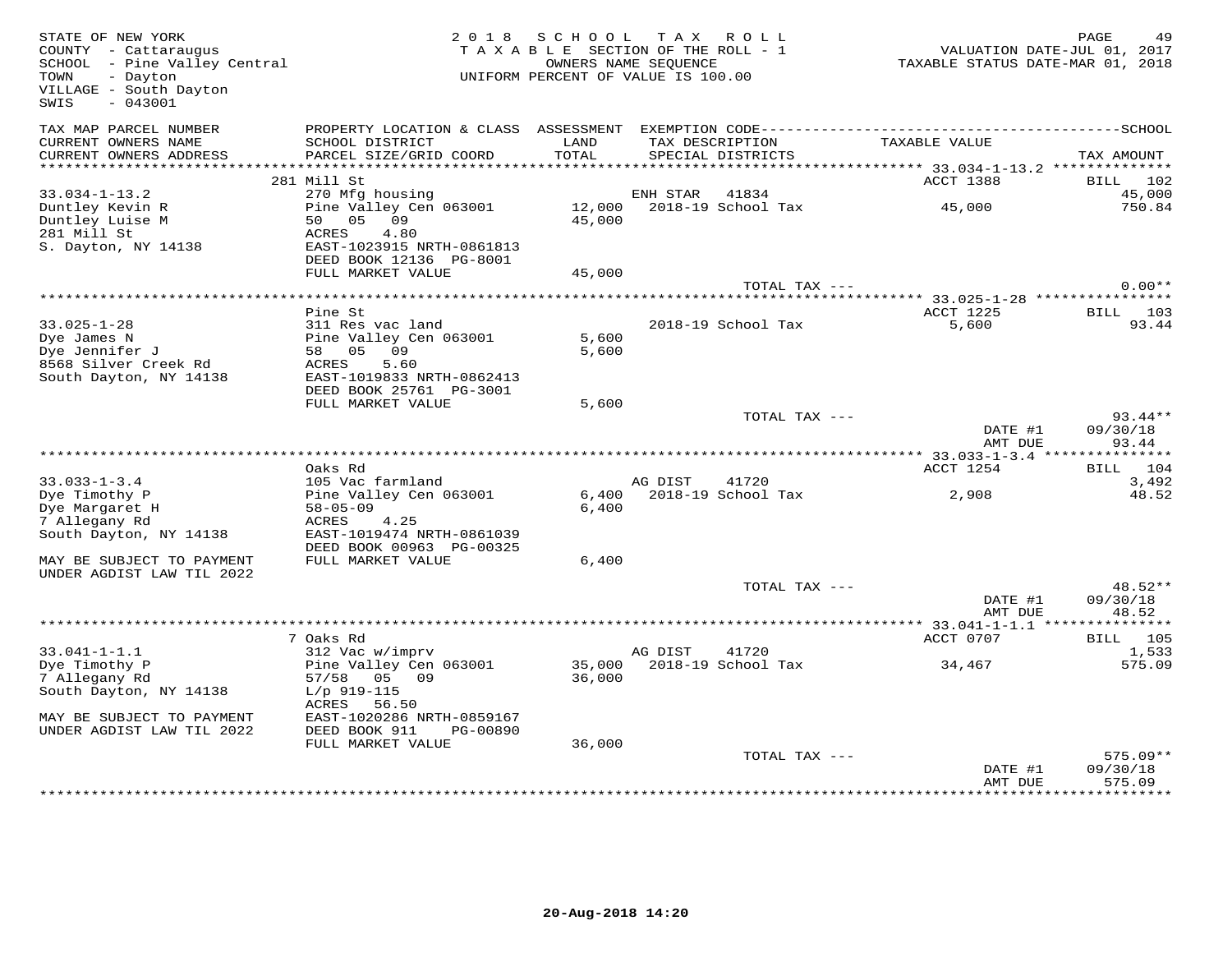| STATE OF NEW YORK<br>COUNTY - Cattaraugus<br>SCHOOL - Pine Valley Central<br>- Dayton<br>TOWN<br>VILLAGE - South Dayton<br>$-043001$<br>SWIS | 2 0 1 8                                                                                                                                   | S C H O O L<br>TAXABLE SECTION OF THE ROLL - 1<br>UNIFORM PERCENT OF VALUE IS 100.00 | OWNERS NAME SEOUENCE | TAX ROLL                             | VALUATION DATE-JUL 01, 2017<br>TAXABLE STATUS DATE-MAR 01, 2018 | PAGE<br>50           |
|----------------------------------------------------------------------------------------------------------------------------------------------|-------------------------------------------------------------------------------------------------------------------------------------------|--------------------------------------------------------------------------------------|----------------------|--------------------------------------|-----------------------------------------------------------------|----------------------|
| TAX MAP PARCEL NUMBER<br>CURRENT OWNERS NAME<br>CURRENT OWNERS ADDRESS                                                                       | PROPERTY LOCATION & CLASS ASSESSMENT EXEMPTION CODE-----------------------------------SCHOOL<br>SCHOOL DISTRICT<br>PARCEL SIZE/GRID COORD | LAND<br>TOTAL                                                                        |                      | TAX DESCRIPTION<br>SPECIAL DISTRICTS | TAXABLE VALUE                                                   | TAX AMOUNT           |
| **********************                                                                                                                       |                                                                                                                                           |                                                                                      |                      |                                      |                                                                 |                      |
|                                                                                                                                              | 7 Allegany Rd                                                                                                                             |                                                                                      |                      |                                      | ACCT 0993                                                       | BILL<br>106          |
| $33.041 - 1 - 1.2$                                                                                                                           | 210 1 Family Res                                                                                                                          |                                                                                      | BAS STAR             | 41854                                |                                                                 | 30,000               |
| Dye Timothy P<br>Dye Margaret L                                                                                                              | Pine Valley Cen 063001<br>58 05 09                                                                                                        | 7,900<br>62,800                                                                      |                      | 2018-19 School Tax                   | 62,800                                                          | 1,047.83             |
| 7 Allegany Rd                                                                                                                                | 1.31<br>ACRES                                                                                                                             |                                                                                      |                      |                                      |                                                                 |                      |
| South Dayton, NY 14138                                                                                                                       | EAST-1020133 NRTH-0858806                                                                                                                 |                                                                                      |                      |                                      |                                                                 |                      |
|                                                                                                                                              | DEED BOOK 788<br>PG-00372                                                                                                                 |                                                                                      |                      |                                      |                                                                 |                      |
|                                                                                                                                              | FULL MARKET VALUE                                                                                                                         | 62,800                                                                               |                      | TOTAL TAX ---                        |                                                                 | 547.28**             |
|                                                                                                                                              |                                                                                                                                           |                                                                                      |                      |                                      | DATE #1                                                         | 09/30/18             |
|                                                                                                                                              |                                                                                                                                           |                                                                                      |                      |                                      | AMT DUE                                                         | 547.28               |
|                                                                                                                                              |                                                                                                                                           |                                                                                      |                      |                                      |                                                                 |                      |
|                                                                                                                                              | Mill St                                                                                                                                   |                                                                                      |                      |                                      | <b>ACCT 1206</b>                                                | BILL 107             |
| $33.041 - 1 - 1.4$<br>Dye Timothy P                                                                                                          | 105 Vac farmland<br>Pine Valley Cen 063001                                                                                                | 3,700                                                                                | AG DIST              | 41720<br>2018-19 School Tax          | 1,489                                                           | 2,211<br>24.84       |
| 7 Allegany Rd                                                                                                                                | 57 05 09                                                                                                                                  | 3,700                                                                                |                      |                                      |                                                                 |                      |
| South Dayton, NY 14138                                                                                                                       | 3.65<br>ACRES                                                                                                                             |                                                                                      |                      |                                      |                                                                 |                      |
|                                                                                                                                              | EAST-1022494 NRTH-0858542                                                                                                                 |                                                                                      |                      |                                      |                                                                 |                      |
| MAY BE SUBJECT TO PAYMENT<br>UNDER AGDIST LAW TIL 2022                                                                                       | DEED BOOK 911<br>PG-00890<br>FULL MARKET VALUE                                                                                            |                                                                                      |                      |                                      |                                                                 |                      |
|                                                                                                                                              |                                                                                                                                           | 3,700                                                                                |                      | TOTAL TAX ---                        |                                                                 | $24.84**$            |
|                                                                                                                                              |                                                                                                                                           |                                                                                      |                      |                                      | DATE #1                                                         | 09/30/18             |
|                                                                                                                                              |                                                                                                                                           |                                                                                      |                      |                                      | AMT DUE                                                         | 24.84                |
|                                                                                                                                              |                                                                                                                                           |                                                                                      |                      |                                      |                                                                 |                      |
| $33.033 - 3 - 26$                                                                                                                            | 404 Pine St<br>210 1 Family Res                                                                                                           |                                                                                      | BAS STAR 41854       |                                      | ACCT 0713                                                       | BILL 108<br>30,000   |
| Eklund Larry C                                                                                                                               | Pine Valley Cen 063001                                                                                                                    |                                                                                      |                      | 2,600 2018-19 School Tax             | 78,800                                                          | 1,314.80             |
| Eklund Londa L                                                                                                                               | 58 05<br>09                                                                                                                               | 78,800                                                                               |                      |                                      |                                                                 |                      |
| PO Box 136                                                                                                                                   | FRNT 100.00 DPTH 150.00                                                                                                                   |                                                                                      |                      |                                      |                                                                 |                      |
| South Dayton, NY 14138                                                                                                                       | EAST-1021274 NRTH-0861360<br>DEED BOOK 865<br>PG-00323                                                                                    |                                                                                      |                      |                                      |                                                                 |                      |
|                                                                                                                                              | FULL MARKET VALUE                                                                                                                         | 78,800                                                                               |                      |                                      |                                                                 |                      |
|                                                                                                                                              |                                                                                                                                           |                                                                                      |                      | TOTAL TAX ---                        |                                                                 | 814.24**             |
|                                                                                                                                              |                                                                                                                                           |                                                                                      |                      |                                      | DATE #1                                                         | 09/30/18             |
|                                                                                                                                              |                                                                                                                                           |                                                                                      |                      |                                      | AMT DUE                                                         | 814.24<br>********** |
|                                                                                                                                              | 209 Pine St                                                                                                                               |                                                                                      |                      |                                      | *************** 33.033-5-37 ****<br>ACCT 0794                   | BILL<br>109          |
| $33.033 - 5 - 37$                                                                                                                            | 481 Att row bldg                                                                                                                          |                                                                                      |                      | 2018-19 School Tax                   | 68,000                                                          | 1,134.60             |
| Ellis Douglas                                                                                                                                | Pine Valley Cen 063001                                                                                                                    | 4,000                                                                                |                      |                                      |                                                                 |                      |
| Ellis Cindy L                                                                                                                                | 09<br>0.5<br>58                                                                                                                           | 68,000                                                                               |                      |                                      |                                                                 |                      |
| 408 Hunt Rd                                                                                                                                  | 50.00 DPTH 150.00<br>FRNT                                                                                                                 |                                                                                      |                      |                                      |                                                                 |                      |
| Cherry Creek, NY 14723                                                                                                                       | EAST-1022188 NRTH-0860442<br>DEED BOOK 852<br>PG-00109                                                                                    |                                                                                      |                      |                                      |                                                                 |                      |
|                                                                                                                                              | FULL MARKET VALUE                                                                                                                         | 68,000                                                                               |                      |                                      |                                                                 |                      |
|                                                                                                                                              |                                                                                                                                           |                                                                                      |                      | TOTAL TAX ---                        |                                                                 | $1,134.60**$         |
|                                                                                                                                              |                                                                                                                                           |                                                                                      |                      |                                      | DATE #1                                                         | 09/30/18             |
|                                                                                                                                              |                                                                                                                                           |                                                                                      |                      |                                      | AMT DUE                                                         | 1,134.60             |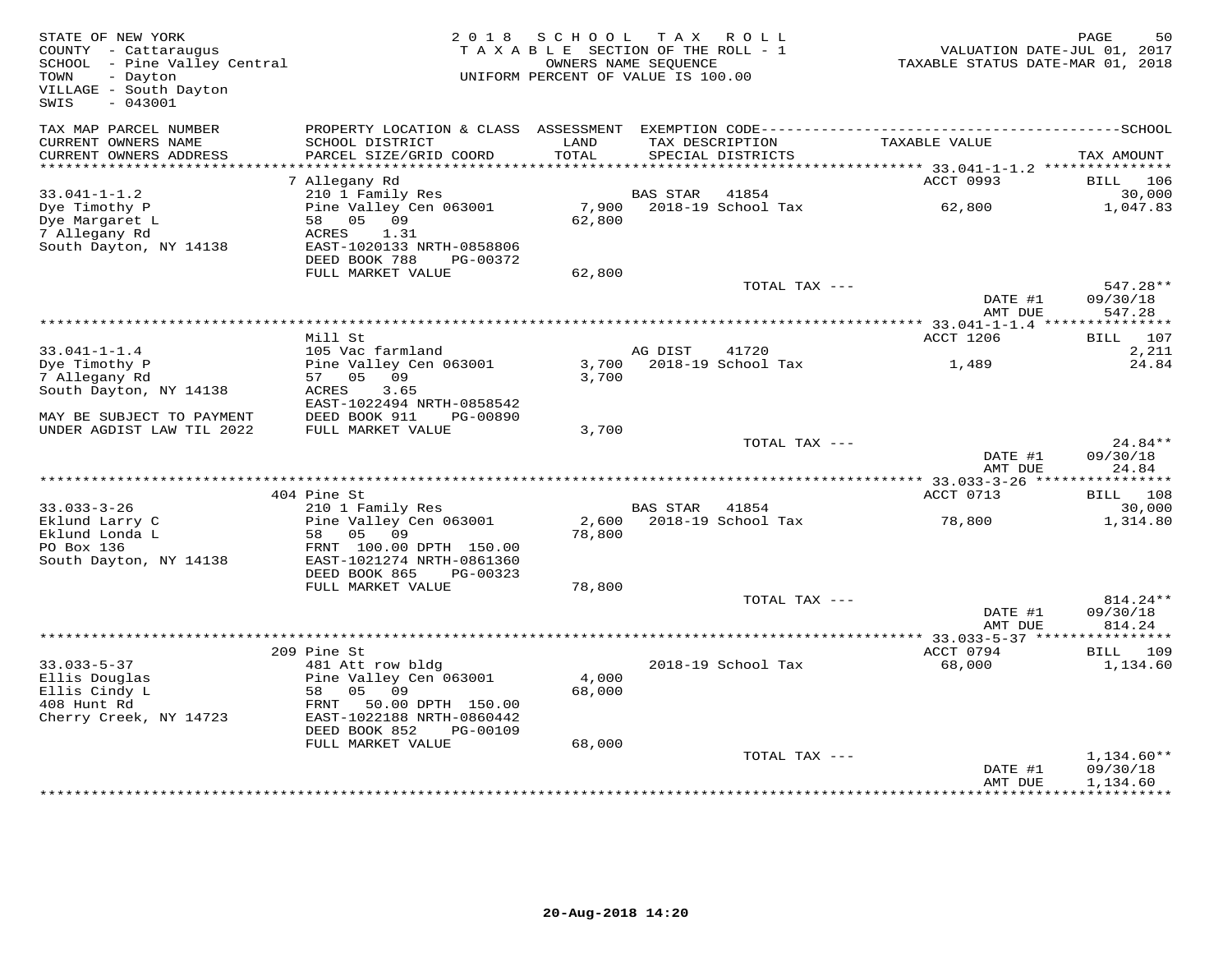| STATE OF NEW YORK<br>COUNTY - Cattaraugus<br>SCHOOL - Pine Valley Central<br>VILLAGE - South Dayton<br>$-043001$<br>SWIS |                                                                                                    | 2018 SCHOOL<br>TAXABLE SECTION OF THE ROLL - 1<br>OWNERS NAME SEQUENCE<br>UNIFORM PERCENT OF VALUE IS 100.00 |                       | TAX ROLL                 | VALUATION DATE-JUL 01, 2017<br>TAXABLE STATUS DATE-MAR 01, 2018 | PAGE<br>51             |
|--------------------------------------------------------------------------------------------------------------------------|----------------------------------------------------------------------------------------------------|--------------------------------------------------------------------------------------------------------------|-----------------------|--------------------------|-----------------------------------------------------------------|------------------------|
| TAX MAP PARCEL NUMBER<br>CURRENT OWNERS NAME                                                                             | SCHOOL DISTRICT                                                                                    | LAND                                                                                                         |                       | TAX DESCRIPTION          | TAXABLE VALUE                                                   |                        |
| CURRENT OWNERS ADDRESS                                                                                                   | PARCEL SIZE/GRID COORD                                                                             | TOTAL                                                                                                        |                       | SPECIAL DISTRICTS        |                                                                 | TAX AMOUNT             |
|                                                                                                                          |                                                                                                    |                                                                                                              |                       |                          |                                                                 |                        |
|                                                                                                                          | 11 Cherry St                                                                                       |                                                                                                              |                       |                          | ACCT 0803                                                       | BILL 110               |
| $33.033 - 4 - 15$<br>Ellis Jack L Jr                                                                                     | 210 1 Family Res<br>210 1 Family Res<br>Pine Valley Cen 063001                                     |                                                                                                              | <b>BAS STAR</b> 41854 | 2,600 2018-19 School Tax | 63,700                                                          | 30,000<br>1,062.85     |
| PO Box 344                                                                                                               | 58 05 09                                                                                           | 63,700                                                                                                       |                       |                          |                                                                 |                        |
| South Dayton, NY 14138                                                                                                   | FRNT 100.00 DPTH 150.00                                                                            |                                                                                                              |                       |                          |                                                                 |                        |
|                                                                                                                          | EAST-1022022 NRTH-0861462                                                                          |                                                                                                              |                       |                          |                                                                 |                        |
|                                                                                                                          | DEED BOOK 00939 PG-00277<br>FULL MARKET VALUE                                                      | 63,700                                                                                                       |                       |                          |                                                                 |                        |
|                                                                                                                          |                                                                                                    |                                                                                                              |                       | TOTAL TAX ---            |                                                                 | $562.29**$             |
|                                                                                                                          |                                                                                                    |                                                                                                              |                       |                          | DATE #1                                                         | 09/30/18               |
|                                                                                                                          |                                                                                                    |                                                                                                              |                       |                          | AMT DUE                                                         | 562.29                 |
|                                                                                                                          | 1 Mill St                                                                                          |                                                                                                              |                       |                          | ACCT 0692                                                       | <b>BILL</b> 111        |
| $33.033 - 6 - 39$                                                                                                        | 210 1 Family Res                                                                                   |                                                                                                              |                       | 2018-19 School Tax       | 35,000                                                          | 583.98                 |
| Ellis Justin                                                                                                             |                                                                                                    | 7,800                                                                                                        |                       |                          |                                                                 |                        |
| 7 Mill St                                                                                                                |                                                                                                    | 35,000                                                                                                       |                       |                          |                                                                 |                        |
| PO Box 12                                                                                                                | ACRES<br>1.03 BANK<br>017<br>EAST-1022200 NRTH-0859859                                             |                                                                                                              |                       |                          |                                                                 |                        |
| South Dayton, NY 14138                                                                                                   | DEED BOOK 4334 PG-7002                                                                             |                                                                                                              |                       |                          |                                                                 |                        |
|                                                                                                                          | FULL MARKET VALUE                                                                                  | 35,000                                                                                                       |                       |                          |                                                                 |                        |
|                                                                                                                          |                                                                                                    |                                                                                                              |                       | TOTAL TAX ---            |                                                                 | 583.98**               |
|                                                                                                                          |                                                                                                    |                                                                                                              |                       |                          | DATE #1                                                         | 09/30/18               |
|                                                                                                                          |                                                                                                    |                                                                                                              |                       |                          | AMT DUE                                                         | 583.98                 |
|                                                                                                                          | 133 Oak St                                                                                         |                                                                                                              |                       |                          | ACCT 0872                                                       | BILL 112               |
| $33.033 - 6 - 21$                                                                                                        | 210 1 Family Res                                                                                   |                                                                                                              |                       | 2018-19 School Tax       | 25,000                                                          | 417.13                 |
| Ellis Laurence E<br>Lilis Laurence L<br>11969 Ruckh Hill Rd                                                              | Pine Valley Cen 063001<br>Pine Valley (<br>58 05 09                                                | 1,600                                                                                                        |                       |                          |                                                                 |                        |
| PO Box 13                                                                                                                | FRNT 60.00 DPTH 125.00                                                                             | 25,000                                                                                                       |                       |                          |                                                                 |                        |
| Leon, NY 14751                                                                                                           | EAST-1021785 NRTH-0860350                                                                          |                                                                                                              |                       |                          |                                                                 |                        |
|                                                                                                                          | DEED BOOK 16175 PG-4002                                                                            |                                                                                                              |                       |                          |                                                                 |                        |
|                                                                                                                          | FULL MARKET VALUE                                                                                  | 25,000                                                                                                       |                       |                          |                                                                 |                        |
|                                                                                                                          |                                                                                                    |                                                                                                              |                       | TOTAL TAX ---            | DATE #1                                                         | $417.13**$<br>09/30/18 |
|                                                                                                                          |                                                                                                    |                                                                                                              |                       |                          | AMT DUE                                                         | 417.13                 |
|                                                                                                                          |                                                                                                    |                                                                                                              |                       |                          |                                                                 |                        |
|                                                                                                                          | 7 Park St                                                                                          |                                                                                                              |                       |                          | ACCT 0787                                                       | BILL 113               |
| $33.033 - 5 - 32$<br>Ellis Rhoda                                                                                         | 461 Bank<br>Pine Valley Cen 063001<br>58 05 05 09<br>FRNT 38.00 DPTH 44.00<br>RAST-1022316 NEWSTON | 3,000                                                                                                        |                       | 2018-19 School Tax       | 62,000                                                          | 1,034.49               |
| Snyder Talon                                                                                                             |                                                                                                    | 62,000                                                                                                       |                       |                          |                                                                 |                        |
| 19 First St                                                                                                              |                                                                                                    |                                                                                                              |                       |                          |                                                                 |                        |
| PO Box 337                                                                                                               | EAST-1022316 NRTH-0860625                                                                          |                                                                                                              |                       |                          |                                                                 |                        |
| South Dayton, NY 14138                                                                                                   | DEED BOOK 26053 PG-3001<br>FULL MARKET VALUE                                                       |                                                                                                              |                       |                          |                                                                 |                        |
|                                                                                                                          |                                                                                                    | 62,000                                                                                                       |                       | TOTAL TAX ---            |                                                                 | $1,034.49**$           |
|                                                                                                                          |                                                                                                    |                                                                                                              |                       |                          | DATE #1                                                         | 09/30/18               |
|                                                                                                                          |                                                                                                    |                                                                                                              |                       |                          | AMT DUE                                                         | 1,034.49               |
|                                                                                                                          |                                                                                                    |                                                                                                              |                       |                          |                                                                 | *************          |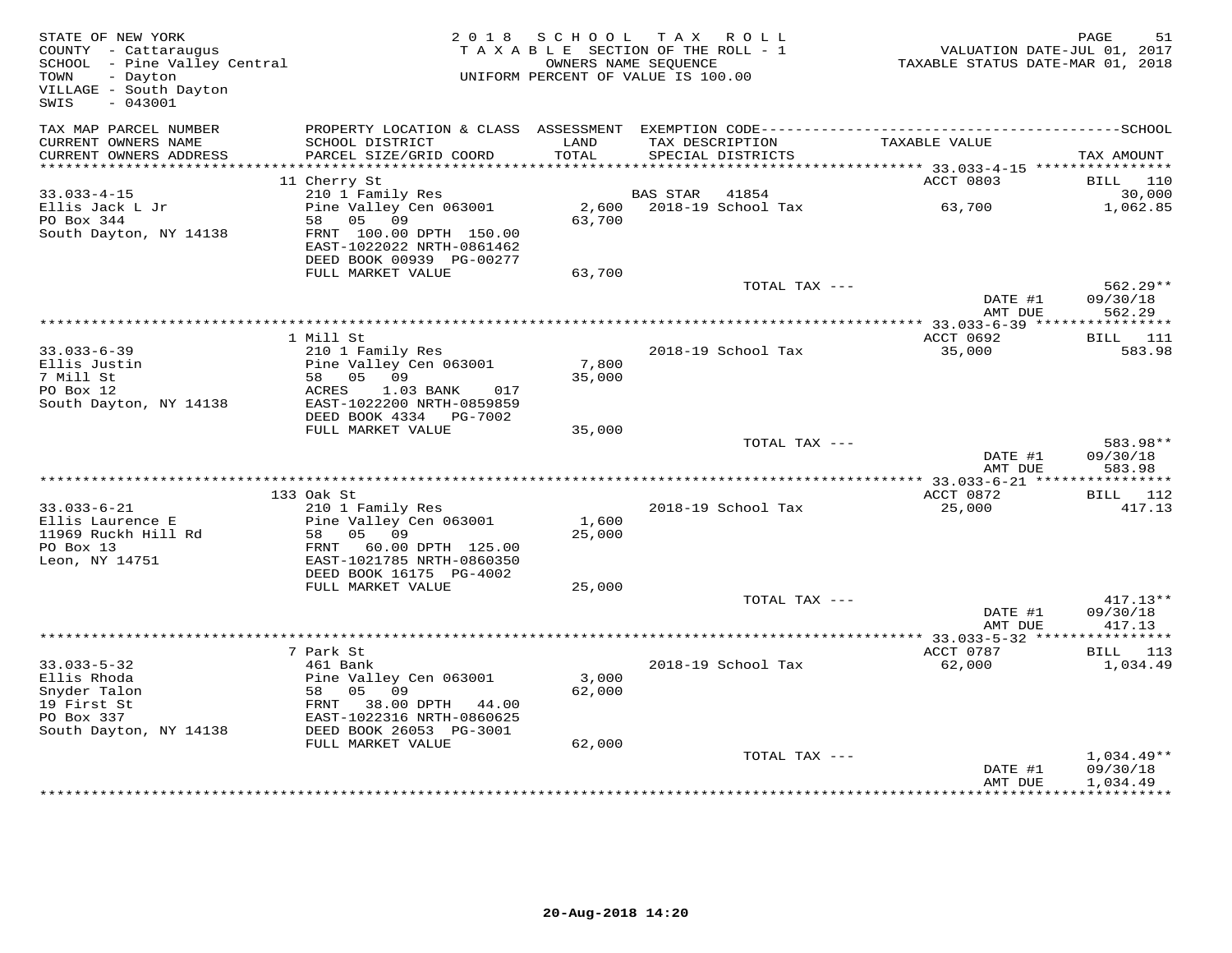| TAX MAP PARCEL NUMBER<br>CURRENT OWNERS NAME<br>SCHOOL DISTRICT<br>LAND<br>TAX DESCRIPTION<br>TAXABLE VALUE<br>CURRENT OWNERS ADDRESS<br>PARCEL SIZE/GRID COORD<br>TOTAL<br>SPECIAL DISTRICTS<br>TAX AMOUNT<br>19 First St<br>ACCT 0773<br>BILL<br>114<br>$33.033 - 6 - 6$<br>210 1 Family Res<br><b>BAS STAR</b><br>41854<br>30,000<br>Ellis Rhoda<br>Pine Valley Cen 063001<br>7,100<br>2018-19 School Tax<br>57,000<br>951.06<br>Snyder Terry<br>58 05 09<br>57,000<br>19 First St<br>FRNT 260.00 DPTH 150.00<br>PO Box 337<br>EAST-1021389 NRTH-0860231<br>DEED BOOK 00953 PG-00736<br>South Dayton, NY 14138<br>FULL MARKET VALUE<br>57,000<br>TOTAL TAX ---<br>450.50**<br>DATE #1<br>09/30/18<br>AMT DUE<br>450.50<br>321 Pine St<br>ACCT 0686<br><b>BILL</b> 115<br>$33.033 - 5 - 6$<br>210 1 Family Res<br>30,000<br>BAS STAR 41854<br>Pine Valley Cen 063001<br>2018-19 School Tax<br>810.90<br>Elwell Jayette<br>2,600<br>48,600<br>58 05 09<br>48,600<br>Elwell Roger<br>321 Pine St<br>FRNT 100.00 DPTH 150.00<br>PO Box 475<br>BANK<br>032<br>South Dayton, NY 14138<br>EAST-1021355 NRTH-0861039<br>DEED BOOK 01004 PG-00498<br>FULL MARKET VALUE<br>48,600<br>TOTAL TAX ---<br>$310.35**$<br>09/30/18<br>DATE #1<br>310.35<br>AMT DUE<br>** 33.033-3-28 ****<br>***********<br>103 Second St<br>ACCT 0721<br><b>BILL</b> 116<br>$33.033 - 3 - 28$<br>210 1 Family Res<br>2018-19 School Tax<br>40,100<br>669.08<br>FEDERAL NATIONAL MORTGAGE ASSO Pine Valley Cen 063001<br>2,900<br>PO Box 650043<br>58 05 09<br>40,100<br>Dallas, TX 75265<br>FRNT 110.00 DPTH 135.00<br>EAST-1021082 NRTH-0861088<br>DEED BOOK 29945 PG-4001<br>PRIOR OWNER ON 3/01/2018<br>Sanders Jeremy<br>FULL MARKET VALUE<br>40,100<br>TOTAL TAX ---<br>669.08**<br>09/30/18<br>DATE #1<br>AMT DUE<br>669.08<br>***********<br>2 Prospect St<br>ACCT 5031<br>BILL 117<br>$33.026 - 1 - 5$<br>2018-19 School Tax<br>76,300<br>210 1 Family Res<br>1,273.08<br>Feger Paul<br>Pine Valley Cen 063001<br>15,900<br>177 Tremont Ave<br>76,300<br>58<br>05 09<br>5.60<br>Kenmore, NY 14217<br>ACRES<br>EAST-1022796 NRTH-0862203<br>DEED BOOK 7591 PG-3001<br>FULL MARKET VALUE<br>76,300<br>TOTAL TAX ---<br>$1,273.08**$<br>DATE #1<br>09/30/18<br>AMT DUE<br>1,273.08 | STATE OF NEW YORK<br>COUNTY - Cattaraugus<br>SCHOOL - Pine Valley Central<br>TOWN<br>- Dayton<br>VILLAGE - South Dayton<br>$-043001$<br>SWIS | 2018 SCHOOL | TAX ROLL<br>TAXABLE SECTION OF THE ROLL - 1<br>OWNERS NAME SEQUENCE<br>UNIFORM PERCENT OF VALUE IS 100.00 | PAGE<br>52<br>VALUATION DATE-JUL 01, 2017<br>TAXABLE STATUS DATE-MAR 01, 2018 |
|-------------------------------------------------------------------------------------------------------------------------------------------------------------------------------------------------------------------------------------------------------------------------------------------------------------------------------------------------------------------------------------------------------------------------------------------------------------------------------------------------------------------------------------------------------------------------------------------------------------------------------------------------------------------------------------------------------------------------------------------------------------------------------------------------------------------------------------------------------------------------------------------------------------------------------------------------------------------------------------------------------------------------------------------------------------------------------------------------------------------------------------------------------------------------------------------------------------------------------------------------------------------------------------------------------------------------------------------------------------------------------------------------------------------------------------------------------------------------------------------------------------------------------------------------------------------------------------------------------------------------------------------------------------------------------------------------------------------------------------------------------------------------------------------------------------------------------------------------------------------------------------------------------------------------------------------------------------------------------------------------------------------------------------------------------------------------------------------------------------------------------------------------------------------------------------------------------------------------------------------------------------|----------------------------------------------------------------------------------------------------------------------------------------------|-------------|-----------------------------------------------------------------------------------------------------------|-------------------------------------------------------------------------------|
|                                                                                                                                                                                                                                                                                                                                                                                                                                                                                                                                                                                                                                                                                                                                                                                                                                                                                                                                                                                                                                                                                                                                                                                                                                                                                                                                                                                                                                                                                                                                                                                                                                                                                                                                                                                                                                                                                                                                                                                                                                                                                                                                                                                                                                                             |                                                                                                                                              |             |                                                                                                           |                                                                               |
|                                                                                                                                                                                                                                                                                                                                                                                                                                                                                                                                                                                                                                                                                                                                                                                                                                                                                                                                                                                                                                                                                                                                                                                                                                                                                                                                                                                                                                                                                                                                                                                                                                                                                                                                                                                                                                                                                                                                                                                                                                                                                                                                                                                                                                                             |                                                                                                                                              |             |                                                                                                           |                                                                               |
|                                                                                                                                                                                                                                                                                                                                                                                                                                                                                                                                                                                                                                                                                                                                                                                                                                                                                                                                                                                                                                                                                                                                                                                                                                                                                                                                                                                                                                                                                                                                                                                                                                                                                                                                                                                                                                                                                                                                                                                                                                                                                                                                                                                                                                                             |                                                                                                                                              |             |                                                                                                           |                                                                               |
|                                                                                                                                                                                                                                                                                                                                                                                                                                                                                                                                                                                                                                                                                                                                                                                                                                                                                                                                                                                                                                                                                                                                                                                                                                                                                                                                                                                                                                                                                                                                                                                                                                                                                                                                                                                                                                                                                                                                                                                                                                                                                                                                                                                                                                                             |                                                                                                                                              |             |                                                                                                           |                                                                               |
|                                                                                                                                                                                                                                                                                                                                                                                                                                                                                                                                                                                                                                                                                                                                                                                                                                                                                                                                                                                                                                                                                                                                                                                                                                                                                                                                                                                                                                                                                                                                                                                                                                                                                                                                                                                                                                                                                                                                                                                                                                                                                                                                                                                                                                                             |                                                                                                                                              |             |                                                                                                           |                                                                               |
|                                                                                                                                                                                                                                                                                                                                                                                                                                                                                                                                                                                                                                                                                                                                                                                                                                                                                                                                                                                                                                                                                                                                                                                                                                                                                                                                                                                                                                                                                                                                                                                                                                                                                                                                                                                                                                                                                                                                                                                                                                                                                                                                                                                                                                                             |                                                                                                                                              |             |                                                                                                           |                                                                               |
|                                                                                                                                                                                                                                                                                                                                                                                                                                                                                                                                                                                                                                                                                                                                                                                                                                                                                                                                                                                                                                                                                                                                                                                                                                                                                                                                                                                                                                                                                                                                                                                                                                                                                                                                                                                                                                                                                                                                                                                                                                                                                                                                                                                                                                                             |                                                                                                                                              |             |                                                                                                           |                                                                               |
|                                                                                                                                                                                                                                                                                                                                                                                                                                                                                                                                                                                                                                                                                                                                                                                                                                                                                                                                                                                                                                                                                                                                                                                                                                                                                                                                                                                                                                                                                                                                                                                                                                                                                                                                                                                                                                                                                                                                                                                                                                                                                                                                                                                                                                                             |                                                                                                                                              |             |                                                                                                           |                                                                               |
|                                                                                                                                                                                                                                                                                                                                                                                                                                                                                                                                                                                                                                                                                                                                                                                                                                                                                                                                                                                                                                                                                                                                                                                                                                                                                                                                                                                                                                                                                                                                                                                                                                                                                                                                                                                                                                                                                                                                                                                                                                                                                                                                                                                                                                                             |                                                                                                                                              |             |                                                                                                           |                                                                               |
|                                                                                                                                                                                                                                                                                                                                                                                                                                                                                                                                                                                                                                                                                                                                                                                                                                                                                                                                                                                                                                                                                                                                                                                                                                                                                                                                                                                                                                                                                                                                                                                                                                                                                                                                                                                                                                                                                                                                                                                                                                                                                                                                                                                                                                                             |                                                                                                                                              |             |                                                                                                           |                                                                               |
|                                                                                                                                                                                                                                                                                                                                                                                                                                                                                                                                                                                                                                                                                                                                                                                                                                                                                                                                                                                                                                                                                                                                                                                                                                                                                                                                                                                                                                                                                                                                                                                                                                                                                                                                                                                                                                                                                                                                                                                                                                                                                                                                                                                                                                                             |                                                                                                                                              |             |                                                                                                           |                                                                               |
|                                                                                                                                                                                                                                                                                                                                                                                                                                                                                                                                                                                                                                                                                                                                                                                                                                                                                                                                                                                                                                                                                                                                                                                                                                                                                                                                                                                                                                                                                                                                                                                                                                                                                                                                                                                                                                                                                                                                                                                                                                                                                                                                                                                                                                                             |                                                                                                                                              |             |                                                                                                           |                                                                               |
|                                                                                                                                                                                                                                                                                                                                                                                                                                                                                                                                                                                                                                                                                                                                                                                                                                                                                                                                                                                                                                                                                                                                                                                                                                                                                                                                                                                                                                                                                                                                                                                                                                                                                                                                                                                                                                                                                                                                                                                                                                                                                                                                                                                                                                                             |                                                                                                                                              |             |                                                                                                           |                                                                               |
|                                                                                                                                                                                                                                                                                                                                                                                                                                                                                                                                                                                                                                                                                                                                                                                                                                                                                                                                                                                                                                                                                                                                                                                                                                                                                                                                                                                                                                                                                                                                                                                                                                                                                                                                                                                                                                                                                                                                                                                                                                                                                                                                                                                                                                                             |                                                                                                                                              |             |                                                                                                           |                                                                               |
|                                                                                                                                                                                                                                                                                                                                                                                                                                                                                                                                                                                                                                                                                                                                                                                                                                                                                                                                                                                                                                                                                                                                                                                                                                                                                                                                                                                                                                                                                                                                                                                                                                                                                                                                                                                                                                                                                                                                                                                                                                                                                                                                                                                                                                                             |                                                                                                                                              |             |                                                                                                           |                                                                               |
|                                                                                                                                                                                                                                                                                                                                                                                                                                                                                                                                                                                                                                                                                                                                                                                                                                                                                                                                                                                                                                                                                                                                                                                                                                                                                                                                                                                                                                                                                                                                                                                                                                                                                                                                                                                                                                                                                                                                                                                                                                                                                                                                                                                                                                                             |                                                                                                                                              |             |                                                                                                           |                                                                               |
|                                                                                                                                                                                                                                                                                                                                                                                                                                                                                                                                                                                                                                                                                                                                                                                                                                                                                                                                                                                                                                                                                                                                                                                                                                                                                                                                                                                                                                                                                                                                                                                                                                                                                                                                                                                                                                                                                                                                                                                                                                                                                                                                                                                                                                                             |                                                                                                                                              |             |                                                                                                           |                                                                               |
|                                                                                                                                                                                                                                                                                                                                                                                                                                                                                                                                                                                                                                                                                                                                                                                                                                                                                                                                                                                                                                                                                                                                                                                                                                                                                                                                                                                                                                                                                                                                                                                                                                                                                                                                                                                                                                                                                                                                                                                                                                                                                                                                                                                                                                                             |                                                                                                                                              |             |                                                                                                           |                                                                               |
|                                                                                                                                                                                                                                                                                                                                                                                                                                                                                                                                                                                                                                                                                                                                                                                                                                                                                                                                                                                                                                                                                                                                                                                                                                                                                                                                                                                                                                                                                                                                                                                                                                                                                                                                                                                                                                                                                                                                                                                                                                                                                                                                                                                                                                                             |                                                                                                                                              |             |                                                                                                           |                                                                               |
|                                                                                                                                                                                                                                                                                                                                                                                                                                                                                                                                                                                                                                                                                                                                                                                                                                                                                                                                                                                                                                                                                                                                                                                                                                                                                                                                                                                                                                                                                                                                                                                                                                                                                                                                                                                                                                                                                                                                                                                                                                                                                                                                                                                                                                                             |                                                                                                                                              |             |                                                                                                           |                                                                               |
|                                                                                                                                                                                                                                                                                                                                                                                                                                                                                                                                                                                                                                                                                                                                                                                                                                                                                                                                                                                                                                                                                                                                                                                                                                                                                                                                                                                                                                                                                                                                                                                                                                                                                                                                                                                                                                                                                                                                                                                                                                                                                                                                                                                                                                                             |                                                                                                                                              |             |                                                                                                           |                                                                               |
|                                                                                                                                                                                                                                                                                                                                                                                                                                                                                                                                                                                                                                                                                                                                                                                                                                                                                                                                                                                                                                                                                                                                                                                                                                                                                                                                                                                                                                                                                                                                                                                                                                                                                                                                                                                                                                                                                                                                                                                                                                                                                                                                                                                                                                                             |                                                                                                                                              |             |                                                                                                           |                                                                               |
|                                                                                                                                                                                                                                                                                                                                                                                                                                                                                                                                                                                                                                                                                                                                                                                                                                                                                                                                                                                                                                                                                                                                                                                                                                                                                                                                                                                                                                                                                                                                                                                                                                                                                                                                                                                                                                                                                                                                                                                                                                                                                                                                                                                                                                                             |                                                                                                                                              |             |                                                                                                           |                                                                               |
|                                                                                                                                                                                                                                                                                                                                                                                                                                                                                                                                                                                                                                                                                                                                                                                                                                                                                                                                                                                                                                                                                                                                                                                                                                                                                                                                                                                                                                                                                                                                                                                                                                                                                                                                                                                                                                                                                                                                                                                                                                                                                                                                                                                                                                                             |                                                                                                                                              |             |                                                                                                           |                                                                               |
|                                                                                                                                                                                                                                                                                                                                                                                                                                                                                                                                                                                                                                                                                                                                                                                                                                                                                                                                                                                                                                                                                                                                                                                                                                                                                                                                                                                                                                                                                                                                                                                                                                                                                                                                                                                                                                                                                                                                                                                                                                                                                                                                                                                                                                                             |                                                                                                                                              |             |                                                                                                           |                                                                               |
|                                                                                                                                                                                                                                                                                                                                                                                                                                                                                                                                                                                                                                                                                                                                                                                                                                                                                                                                                                                                                                                                                                                                                                                                                                                                                                                                                                                                                                                                                                                                                                                                                                                                                                                                                                                                                                                                                                                                                                                                                                                                                                                                                                                                                                                             |                                                                                                                                              |             |                                                                                                           |                                                                               |
|                                                                                                                                                                                                                                                                                                                                                                                                                                                                                                                                                                                                                                                                                                                                                                                                                                                                                                                                                                                                                                                                                                                                                                                                                                                                                                                                                                                                                                                                                                                                                                                                                                                                                                                                                                                                                                                                                                                                                                                                                                                                                                                                                                                                                                                             |                                                                                                                                              |             |                                                                                                           |                                                                               |
|                                                                                                                                                                                                                                                                                                                                                                                                                                                                                                                                                                                                                                                                                                                                                                                                                                                                                                                                                                                                                                                                                                                                                                                                                                                                                                                                                                                                                                                                                                                                                                                                                                                                                                                                                                                                                                                                                                                                                                                                                                                                                                                                                                                                                                                             |                                                                                                                                              |             |                                                                                                           |                                                                               |
|                                                                                                                                                                                                                                                                                                                                                                                                                                                                                                                                                                                                                                                                                                                                                                                                                                                                                                                                                                                                                                                                                                                                                                                                                                                                                                                                                                                                                                                                                                                                                                                                                                                                                                                                                                                                                                                                                                                                                                                                                                                                                                                                                                                                                                                             |                                                                                                                                              |             |                                                                                                           |                                                                               |
|                                                                                                                                                                                                                                                                                                                                                                                                                                                                                                                                                                                                                                                                                                                                                                                                                                                                                                                                                                                                                                                                                                                                                                                                                                                                                                                                                                                                                                                                                                                                                                                                                                                                                                                                                                                                                                                                                                                                                                                                                                                                                                                                                                                                                                                             |                                                                                                                                              |             |                                                                                                           |                                                                               |
|                                                                                                                                                                                                                                                                                                                                                                                                                                                                                                                                                                                                                                                                                                                                                                                                                                                                                                                                                                                                                                                                                                                                                                                                                                                                                                                                                                                                                                                                                                                                                                                                                                                                                                                                                                                                                                                                                                                                                                                                                                                                                                                                                                                                                                                             |                                                                                                                                              |             |                                                                                                           |                                                                               |
|                                                                                                                                                                                                                                                                                                                                                                                                                                                                                                                                                                                                                                                                                                                                                                                                                                                                                                                                                                                                                                                                                                                                                                                                                                                                                                                                                                                                                                                                                                                                                                                                                                                                                                                                                                                                                                                                                                                                                                                                                                                                                                                                                                                                                                                             |                                                                                                                                              |             |                                                                                                           |                                                                               |
|                                                                                                                                                                                                                                                                                                                                                                                                                                                                                                                                                                                                                                                                                                                                                                                                                                                                                                                                                                                                                                                                                                                                                                                                                                                                                                                                                                                                                                                                                                                                                                                                                                                                                                                                                                                                                                                                                                                                                                                                                                                                                                                                                                                                                                                             |                                                                                                                                              |             |                                                                                                           |                                                                               |
|                                                                                                                                                                                                                                                                                                                                                                                                                                                                                                                                                                                                                                                                                                                                                                                                                                                                                                                                                                                                                                                                                                                                                                                                                                                                                                                                                                                                                                                                                                                                                                                                                                                                                                                                                                                                                                                                                                                                                                                                                                                                                                                                                                                                                                                             |                                                                                                                                              |             |                                                                                                           |                                                                               |
|                                                                                                                                                                                                                                                                                                                                                                                                                                                                                                                                                                                                                                                                                                                                                                                                                                                                                                                                                                                                                                                                                                                                                                                                                                                                                                                                                                                                                                                                                                                                                                                                                                                                                                                                                                                                                                                                                                                                                                                                                                                                                                                                                                                                                                                             |                                                                                                                                              |             |                                                                                                           |                                                                               |
|                                                                                                                                                                                                                                                                                                                                                                                                                                                                                                                                                                                                                                                                                                                                                                                                                                                                                                                                                                                                                                                                                                                                                                                                                                                                                                                                                                                                                                                                                                                                                                                                                                                                                                                                                                                                                                                                                                                                                                                                                                                                                                                                                                                                                                                             |                                                                                                                                              |             |                                                                                                           |                                                                               |
|                                                                                                                                                                                                                                                                                                                                                                                                                                                                                                                                                                                                                                                                                                                                                                                                                                                                                                                                                                                                                                                                                                                                                                                                                                                                                                                                                                                                                                                                                                                                                                                                                                                                                                                                                                                                                                                                                                                                                                                                                                                                                                                                                                                                                                                             |                                                                                                                                              |             |                                                                                                           |                                                                               |
|                                                                                                                                                                                                                                                                                                                                                                                                                                                                                                                                                                                                                                                                                                                                                                                                                                                                                                                                                                                                                                                                                                                                                                                                                                                                                                                                                                                                                                                                                                                                                                                                                                                                                                                                                                                                                                                                                                                                                                                                                                                                                                                                                                                                                                                             |                                                                                                                                              |             |                                                                                                           |                                                                               |
|                                                                                                                                                                                                                                                                                                                                                                                                                                                                                                                                                                                                                                                                                                                                                                                                                                                                                                                                                                                                                                                                                                                                                                                                                                                                                                                                                                                                                                                                                                                                                                                                                                                                                                                                                                                                                                                                                                                                                                                                                                                                                                                                                                                                                                                             |                                                                                                                                              |             |                                                                                                           |                                                                               |
|                                                                                                                                                                                                                                                                                                                                                                                                                                                                                                                                                                                                                                                                                                                                                                                                                                                                                                                                                                                                                                                                                                                                                                                                                                                                                                                                                                                                                                                                                                                                                                                                                                                                                                                                                                                                                                                                                                                                                                                                                                                                                                                                                                                                                                                             |                                                                                                                                              |             |                                                                                                           |                                                                               |
|                                                                                                                                                                                                                                                                                                                                                                                                                                                                                                                                                                                                                                                                                                                                                                                                                                                                                                                                                                                                                                                                                                                                                                                                                                                                                                                                                                                                                                                                                                                                                                                                                                                                                                                                                                                                                                                                                                                                                                                                                                                                                                                                                                                                                                                             |                                                                                                                                              |             |                                                                                                           |                                                                               |
|                                                                                                                                                                                                                                                                                                                                                                                                                                                                                                                                                                                                                                                                                                                                                                                                                                                                                                                                                                                                                                                                                                                                                                                                                                                                                                                                                                                                                                                                                                                                                                                                                                                                                                                                                                                                                                                                                                                                                                                                                                                                                                                                                                                                                                                             |                                                                                                                                              |             |                                                                                                           |                                                                               |
|                                                                                                                                                                                                                                                                                                                                                                                                                                                                                                                                                                                                                                                                                                                                                                                                                                                                                                                                                                                                                                                                                                                                                                                                                                                                                                                                                                                                                                                                                                                                                                                                                                                                                                                                                                                                                                                                                                                                                                                                                                                                                                                                                                                                                                                             |                                                                                                                                              |             |                                                                                                           |                                                                               |
|                                                                                                                                                                                                                                                                                                                                                                                                                                                                                                                                                                                                                                                                                                                                                                                                                                                                                                                                                                                                                                                                                                                                                                                                                                                                                                                                                                                                                                                                                                                                                                                                                                                                                                                                                                                                                                                                                                                                                                                                                                                                                                                                                                                                                                                             |                                                                                                                                              |             |                                                                                                           |                                                                               |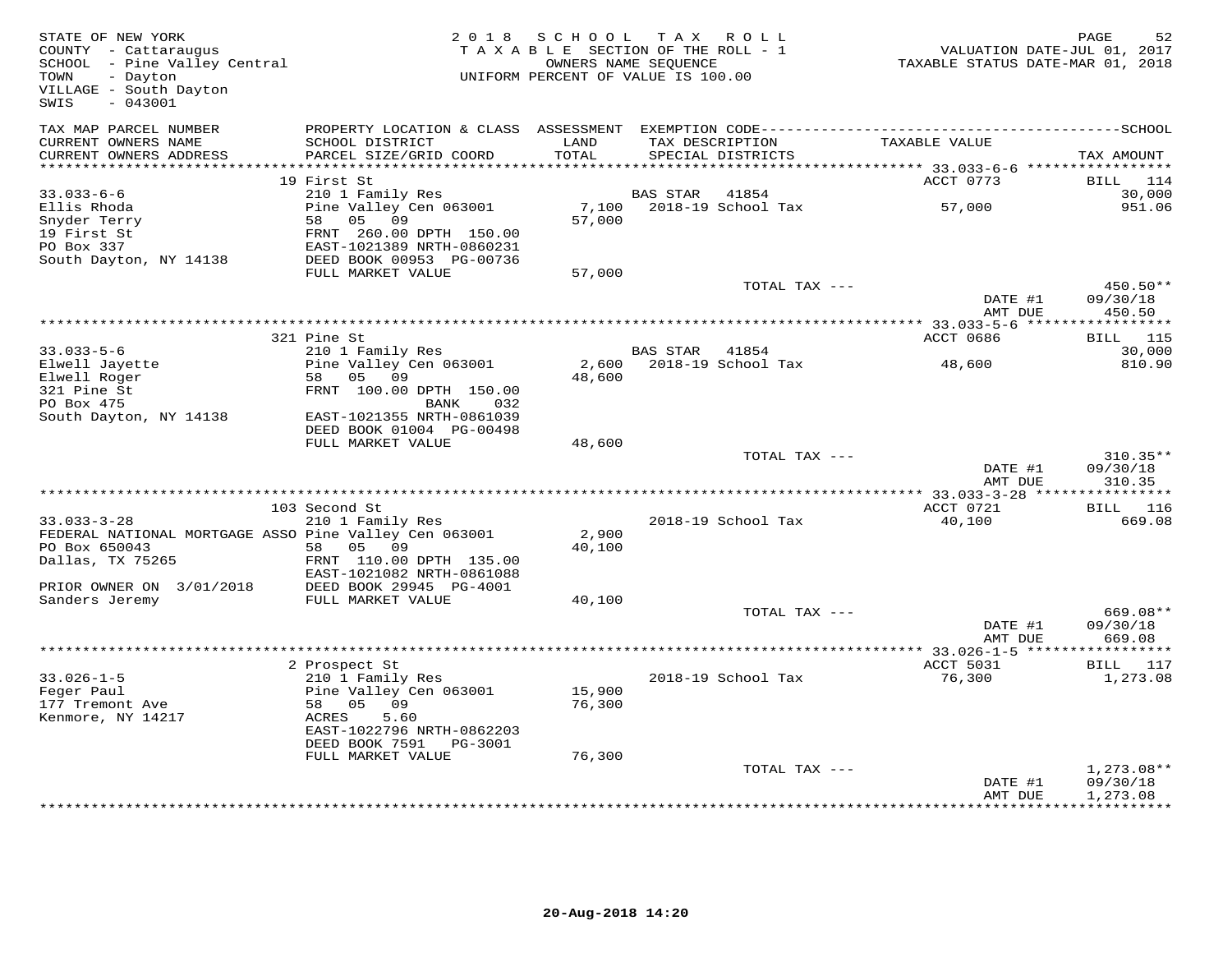| STATE OF NEW YORK<br>COUNTY - Cattaraugus<br>SCHOOL - Pine Valley Central<br>TOWN<br>- Dayton<br>VILLAGE - South Dayton<br>$-043001$<br>SWIS |                                                                                                                                                                                                | 2018 SCHOOL             | TAX ROLL<br>TAXABLE SECTION OF THE ROLL - 1<br>OWNERS NAME SEQUENCE<br>UNIFORM PERCENT OF VALUE IS 100.00 | TAXABLE STATUS DATE-MAR 01, 2018                           | PAGE<br>53<br>VALUATION DATE-JUL 01, 2017 |
|----------------------------------------------------------------------------------------------------------------------------------------------|------------------------------------------------------------------------------------------------------------------------------------------------------------------------------------------------|-------------------------|-----------------------------------------------------------------------------------------------------------|------------------------------------------------------------|-------------------------------------------|
| TAX MAP PARCEL NUMBER<br>CURRENT OWNERS NAME<br>CURRENT OWNERS ADDRESS                                                                       | PROPERTY LOCATION & CLASS ASSESSMENT<br>SCHOOL DISTRICT<br>PARCEL SIZE/GRID COORD                                                                                                              | LAND<br>TOTAL           | TAX DESCRIPTION<br>SPECIAL DISTRICTS                                                                      | TAXABLE VALUE                                              | TAX AMOUNT                                |
| *************************                                                                                                                    |                                                                                                                                                                                                |                         |                                                                                                           |                                                            |                                           |
| $33.033 - 2 - 5.2$<br>Feger Paul<br>177 Tremont Ave<br>Kenmore, NY 14217                                                                     | 56 Main St<br>310 Res Vac<br>Pine Valley Cen 063001<br>58 05 09<br>FRNT 99.94 DPTH 65.58<br>EAST-1020561 NRTH-0861234<br>DEED BOOK 23942 PG-5006                                               | 2,700<br>2,700          | 2018-19 School Tax                                                                                        | ACCT 1162<br>2,700                                         | BILL<br>118<br>45.05                      |
|                                                                                                                                              | FULL MARKET VALUE                                                                                                                                                                              | 2,700                   | TOTAL TAX ---                                                                                             |                                                            | 45.05**                                   |
|                                                                                                                                              |                                                                                                                                                                                                |                         |                                                                                                           | DATE #1<br>AMT DUE                                         | 09/30/18<br>45.05                         |
|                                                                                                                                              |                                                                                                                                                                                                |                         |                                                                                                           |                                                            |                                           |
| $33.033 - 1 - 14.4$<br>Feger Paul J<br>177 Tremont Ave<br>Kenmore, NY 14217                                                                  | 41 Main St<br>270 Mfg housing<br>Pine Valley Cen 063001<br>58 05<br>09<br>FRNT 38.00 DPTH 228.80<br>EAST-1019993 NRTH-0861214<br>DEED BOOK 21912 PG-3005                                       | 1,000<br>11,900         | 2018-19 School Tax                                                                                        | ACCT 1289<br>11,900                                        | BILL 119<br>198.55                        |
|                                                                                                                                              | FULL MARKET VALUE                                                                                                                                                                              | 11,900                  |                                                                                                           |                                                            |                                           |
|                                                                                                                                              |                                                                                                                                                                                                |                         | TOTAL TAX ---                                                                                             | DATE #1<br>AMT DUE                                         | 198.55**<br>09/30/18<br>198.55            |
|                                                                                                                                              |                                                                                                                                                                                                |                         |                                                                                                           | ****************** 33.033-1-4.1 ***************            |                                           |
|                                                                                                                                              | 135 Oaks Rd                                                                                                                                                                                    |                         |                                                                                                           | ACCT 0756                                                  | BILL 120                                  |
| $33.033 - 1 - 4.1$<br>Fellinger Jeffrey R<br>717 137 St NE<br>Bradenton, FL 34212                                                            | 311 Res vac land<br>Pine Valley Cen 063001<br>58 05 09<br>FRNT 225.00 DPTH 110.00<br>EAST-1019301 NRTH-0861670<br>DEED BOOK 5808 PG-6015<br>FULL MARKET VALUE                                  | 2,900<br>2,900<br>2,900 | 2018-19 School Tax                                                                                        | 2,900                                                      | 48.39                                     |
|                                                                                                                                              |                                                                                                                                                                                                |                         | TOTAL TAX ---                                                                                             | DATE #1                                                    | 48.39**<br>09/30/18                       |
|                                                                                                                                              |                                                                                                                                                                                                |                         | ***********************                                                                                   | AMT DUE<br>***************** 33.033-6-27.1 *************** | 48.39                                     |
|                                                                                                                                              | 79 First Ave                                                                                                                                                                                   |                         |                                                                                                           | ACCT 0742                                                  | BILL 121                                  |
| $33.033 - 6 - 27.1$<br>Fisher James R<br>8790 Dye Rd<br>South Dayton, NY 14138                                                               | 270 Mfg housing<br>Pine Valley Cen 063001<br>58 05 09<br>FRNT<br>80.00 DPTH 150.00<br>$0.28$ BANK<br>ACRES<br>017<br>EAST-1021687 NRTH-0860086<br>DEED BOOK 23219 PG-7001<br>FULL MARKET VALUE | 2,100<br>9,000<br>9,000 | 2018-19 School Tax                                                                                        | 9,000                                                      | 150.17                                    |
|                                                                                                                                              |                                                                                                                                                                                                |                         | TOTAL TAX ---                                                                                             |                                                            | 150.17**                                  |
|                                                                                                                                              |                                                                                                                                                                                                |                         |                                                                                                           | DATE #1<br>AMT DUE<br>******************                   | 09/30/18<br>150.17<br>***********         |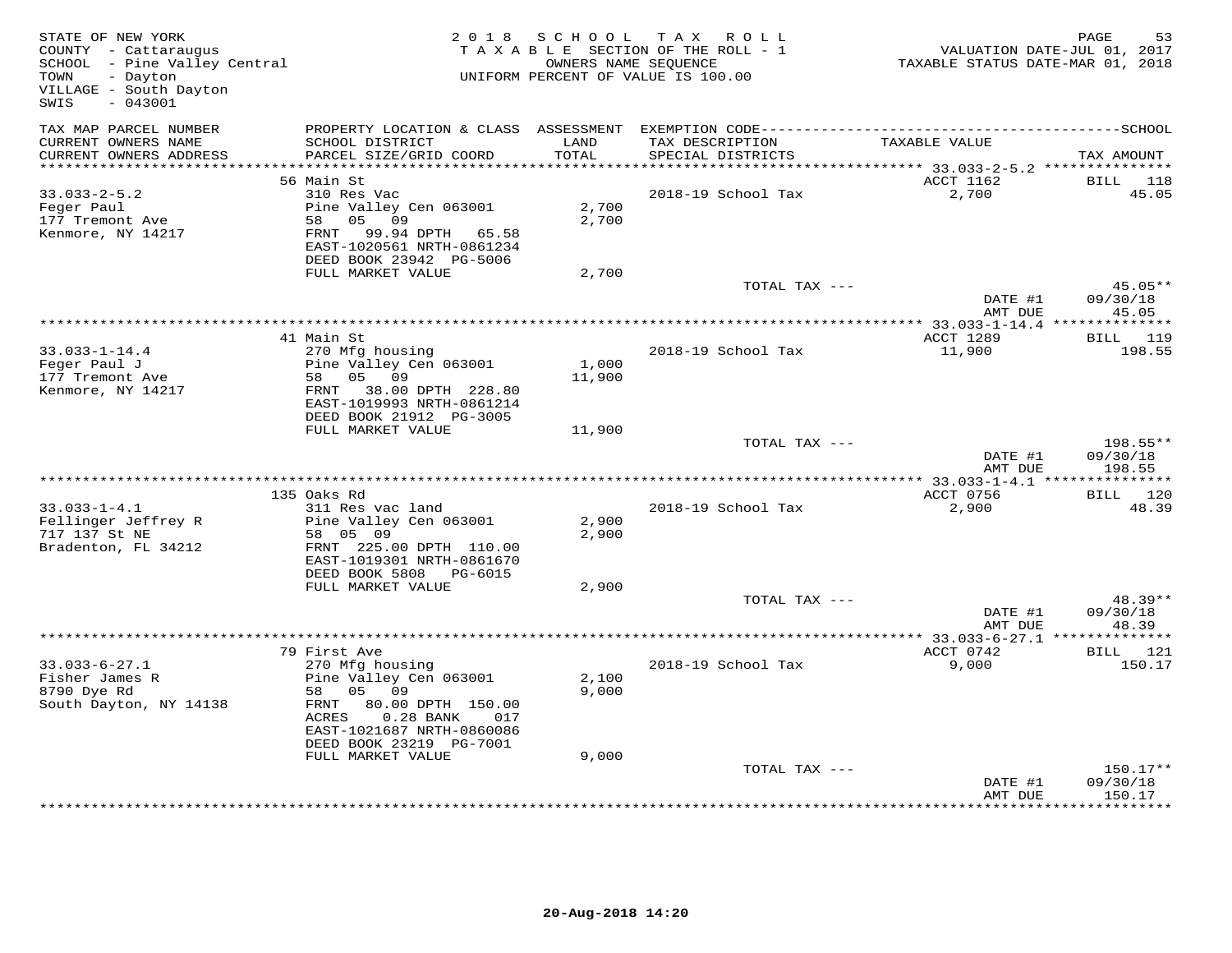| STATE OF NEW YORK<br>COUNTY - Cattaraugus<br>COUNTY - Cattaraugus<br>SCHOOL - Pine Valley Central<br>TOWN<br>- Dayton<br>VILLAGE - South Dayton<br>SWIS<br>$-043001$ |                                               | 2018 SCHOOL TAX ROLL<br>TAXABLE SECTION OF THE ROLL - 1<br>UNIFORM PERCENT OF VALUE IS 100.00 | OWNERS NAME SEQUENCE |                          | VALUATION DATE-JUL 01, 2017<br>TAXABLE STATUS DATE-MAR 01, 2018 | PAGE<br>54         |
|----------------------------------------------------------------------------------------------------------------------------------------------------------------------|-----------------------------------------------|-----------------------------------------------------------------------------------------------|----------------------|--------------------------|-----------------------------------------------------------------|--------------------|
| TAX MAP PARCEL NUMBER<br>CURRENT OWNERS NAME                                                                                                                         | SCHOOL DISTRICT                               | LAND                                                                                          |                      | TAX DESCRIPTION          | TAXABLE VALUE                                                   |                    |
| CURRENT OWNERS ADDRESS<br>************************                                                                                                                   | PARCEL SIZE/GRID COORD                        | TOTAL                                                                                         |                      | SPECIAL DISTRICTS        |                                                                 | TAX AMOUNT         |
|                                                                                                                                                                      | 38 Second Ave                                 |                                                                                               |                      |                          | ACCT 0781                                                       | BILL 122           |
| $33.033 - 6 - 12$                                                                                                                                                    | 210 1 Family Res                              |                                                                                               | BAS STAR             | 41854                    |                                                                 | 30,000             |
| Foster Stephen M                                                                                                                                                     | Pine Valley Cen 063001                        |                                                                                               |                      | 1,600 2018-19 School Tax | 38,200                                                          | 637.38             |
| PO Box 82                                                                                                                                                            | 58 05 09                                      | 38,200                                                                                        |                      |                          |                                                                 |                    |
| South Dayton, NY 14138                                                                                                                                               | FRNT 60.00 DPTH 150.00                        |                                                                                               |                      |                          |                                                                 |                    |
|                                                                                                                                                                      | EAST-1021350 NRTH-0860473                     |                                                                                               |                      |                          |                                                                 |                    |
|                                                                                                                                                                      | DEED BOOK 00949 PG-00461                      |                                                                                               |                      |                          |                                                                 |                    |
|                                                                                                                                                                      | FULL MARKET VALUE                             | 38,200                                                                                        |                      |                          |                                                                 |                    |
|                                                                                                                                                                      |                                               |                                                                                               |                      | TOTAL TAX ---            |                                                                 | 136.82**           |
|                                                                                                                                                                      |                                               |                                                                                               |                      |                          | DATE #1                                                         | 09/30/18           |
|                                                                                                                                                                      |                                               |                                                                                               |                      |                          | AMT DUE                                                         | 136.82             |
|                                                                                                                                                                      | 419 Pine St                                   |                                                                                               |                      |                          | ACCT 0846                                                       | BILL 123           |
| $33.033 - 3 - 38$                                                                                                                                                    | 210 1 Family Res                              |                                                                                               | BAS STAR 41854       |                          |                                                                 | 30,000             |
| Frederickson Melinda                                                                                                                                                 | Pine Valley Cen 063001                        |                                                                                               |                      |                          | 44,500                                                          | 742.49             |
| PO Box 263                                                                                                                                                           | 58 05 09                                      | 44,500                                                                                        |                      |                          |                                                                 |                    |
| South Dayton, NY 14138                                                                                                                                               | FRNT 85.00 DPTH 100.00                        |                                                                                               |                      |                          |                                                                 |                    |
|                                                                                                                                                                      | BANK<br>012                                   |                                                                                               |                      |                          |                                                                 |                    |
|                                                                                                                                                                      | EAST-1020863 NRTH-0861420                     |                                                                                               |                      |                          |                                                                 |                    |
|                                                                                                                                                                      | DEED BOOK 00969 PG-00266<br>FULL MARKET VALUE | 44,500                                                                                        |                      |                          |                                                                 |                    |
|                                                                                                                                                                      |                                               |                                                                                               |                      | TOTAL TAX ---            |                                                                 | 241.94**           |
|                                                                                                                                                                      |                                               |                                                                                               |                      |                          | DATE #1                                                         | 09/30/18           |
|                                                                                                                                                                      |                                               |                                                                                               |                      |                          | AMT DUE                                                         | 241.94             |
|                                                                                                                                                                      |                                               |                                                                                               |                      |                          | ************** 33.033-5-19 ****************                     |                    |
|                                                                                                                                                                      | 224 Pine St                                   |                                                                                               |                      |                          | ACCT 0776                                                       | BILL 124           |
| $33.033 - 5 - 19$                                                                                                                                                    | 220 2 Family Res                              |                                                                                               |                      | 2018-19 School Tax       | 64,000                                                          | 1,067.86           |
| Fryer Jonathan W                                                                                                                                                     | Pine Valley Cen 063001                        | 3,200                                                                                         |                      |                          |                                                                 |                    |
| 224 Pine St<br>South Dayton, NY 14138                                                                                                                                | 58 05 09<br>FRNT 59.00 DPTH 150.00            | 64,000                                                                                        |                      |                          |                                                                 |                    |
|                                                                                                                                                                      | EAST-1021991 NRTH-0860849                     |                                                                                               |                      |                          |                                                                 |                    |
|                                                                                                                                                                      | DEED BOOK 27899 PG-5002                       |                                                                                               |                      |                          |                                                                 |                    |
|                                                                                                                                                                      | FULL MARKET VALUE                             | 64,000                                                                                        |                      |                          |                                                                 |                    |
|                                                                                                                                                                      |                                               |                                                                                               |                      | TOTAL TAX ---            |                                                                 | $1,067.86**$       |
|                                                                                                                                                                      |                                               |                                                                                               |                      |                          | DATE #1                                                         | 09/30/18           |
|                                                                                                                                                                      |                                               |                                                                                               |                      |                          | AMT DUE                                                         | 1,067.86           |
|                                                                                                                                                                      |                                               |                                                                                               |                      |                          |                                                                 |                    |
| $33.034 - 3 - 14$                                                                                                                                                    | 68 Pine St<br>210 1 Family Res                |                                                                                               |                      | 2018-19 School Tax       | ACCT 0740<br>49,000                                             | BILL 125<br>817.58 |
| Fye Rodger A Jr                                                                                                                                                      | Pine Valley Cen 063001                        | 3,100                                                                                         |                      |                          |                                                                 |                    |
| 68 Pine St.                                                                                                                                                          | 58 05 09                                      | 49,000                                                                                        |                      |                          |                                                                 |                    |
| South Dayton, NY 14138                                                                                                                                               | FRNT 120.00 DPTH 125.00                       |                                                                                               |                      |                          |                                                                 |                    |
|                                                                                                                                                                      | EAST-1022925 NRTH-0860172                     |                                                                                               |                      |                          |                                                                 |                    |
|                                                                                                                                                                      | DEED BOOK 24182 PG-9002                       |                                                                                               |                      |                          |                                                                 |                    |
|                                                                                                                                                                      | FULL MARKET VALUE                             | 49,000                                                                                        |                      |                          |                                                                 |                    |
|                                                                                                                                                                      |                                               |                                                                                               |                      | TOTAL TAX ---            |                                                                 | 817.58**           |
|                                                                                                                                                                      |                                               |                                                                                               |                      |                          | DATE #1                                                         | 09/30/18           |
|                                                                                                                                                                      |                                               |                                                                                               |                      |                          | AMT DUE                                                         | 817.58             |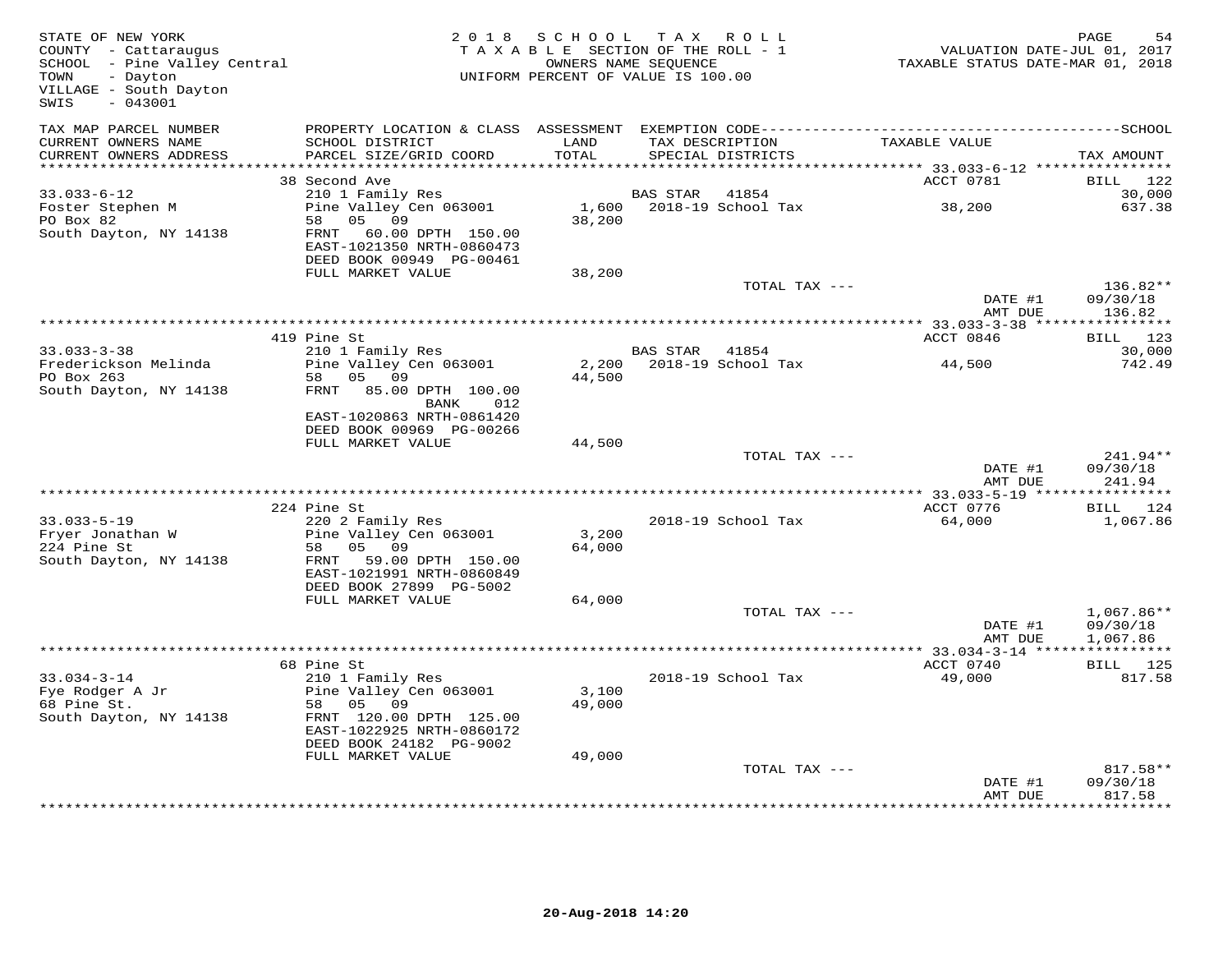| STATE OF NEW YORK<br>COUNTY - Cattaraugus<br>SCHOOL - Pine Valley Central<br>- Dayton<br>TOWN<br>VILLAGE - South Dayton<br>$-043001$<br>SWIS | 2 0 1 8                                                                                                                                | S C H O O L     | TAX ROLL<br>TAXABLE SECTION OF THE ROLL - 1<br>OWNERS NAME SEQUENCE<br>UNIFORM PERCENT OF VALUE IS 100.00 |               | VALUATION DATE-JUL 01, 2017<br>TAXABLE STATUS DATE-MAR 01, 2018 | PAGE                             | 55 |
|----------------------------------------------------------------------------------------------------------------------------------------------|----------------------------------------------------------------------------------------------------------------------------------------|-----------------|-----------------------------------------------------------------------------------------------------------|---------------|-----------------------------------------------------------------|----------------------------------|----|
| TAX MAP PARCEL NUMBER<br>CURRENT OWNERS NAME<br>CURRENT OWNERS ADDRESS                                                                       | PROPERTY LOCATION & CLASS ASSESSMENT<br>SCHOOL DISTRICT<br>PARCEL SIZE/GRID COORD                                                      | LAND<br>TOTAL   | TAX DESCRIPTION<br>SPECIAL DISTRICTS                                                                      |               | TAXABLE VALUE                                                   | TAX AMOUNT                       |    |
|                                                                                                                                              |                                                                                                                                        |                 |                                                                                                           |               |                                                                 |                                  |    |
|                                                                                                                                              | 107 Pine St                                                                                                                            |                 |                                                                                                           |               | ACCT 0691                                                       | BILL 126                         |    |
| $33.034 - 3 - 3$<br>Genovese Jason<br>3628 Straight Rd<br>Fredonia, NY 14063                                                                 | 433 Auto body<br>Pine Valley Cen 063001<br>58 05 09<br>FRNT 100.00 DPTH 139.00<br>EAST-1022475 NRTH-0860248<br>DEED BOOK 14280 PG-2002 | 5,000<br>35,000 | 2018-19 School Tax                                                                                        |               | 35,000                                                          | 583.98                           |    |
|                                                                                                                                              | FULL MARKET VALUE                                                                                                                      | 35,000          |                                                                                                           |               |                                                                 |                                  |    |
|                                                                                                                                              |                                                                                                                                        |                 |                                                                                                           | TOTAL TAX --- | DATE #1<br>AMT DUE                                              | 583.98**<br>09/30/18<br>583.98   |    |
|                                                                                                                                              |                                                                                                                                        |                 |                                                                                                           |               | ********** 33.033-5-44.1 **************                         |                                  |    |
| $33.033 - 5 - 44.1$                                                                                                                          | 215 Pine St<br>426 Fast food                                                                                                           |                 | 2018-19 School Tax                                                                                        |               | ACCT 0799<br>31,000                                             | BILL 127<br>517.24               |    |
| Gernatt Brian<br>Gernatt Beverly<br>2600 Gowanda-Zoar Rd<br>Gowanda, NY 14070                                                                | Pine Valley Cen 063001<br>58 05 09<br>FRNT 42.33 DPTH 75.00<br>EAST-1022059 NRTH-0860582<br>DEED BOOK 11201 PG-6003                    | 1,800<br>31,000 |                                                                                                           |               |                                                                 |                                  |    |
|                                                                                                                                              | FULL MARKET VALUE                                                                                                                      | 31,000          |                                                                                                           |               |                                                                 |                                  |    |
|                                                                                                                                              |                                                                                                                                        |                 |                                                                                                           | TOTAL TAX --- | DATE #1<br>AMT DUE                                              | $517.24**$<br>09/30/18<br>517.24 |    |
|                                                                                                                                              |                                                                                                                                        |                 |                                                                                                           |               |                                                                 |                                  |    |
|                                                                                                                                              | 47 Maple St                                                                                                                            |                 |                                                                                                           |               | ACCT 0722                                                       | BILL 128                         |    |
| $33.033 - 5 - 22$<br>Giannini Marily A<br>47 Maple St<br>PO Box 126                                                                          | 210 1 Family Res<br>Pine Valley Cen 063001<br>58 05 09<br>FRNT 100.00 DPTH 150.00                                                      | 65,600          | BAS STAR 41854<br>2,600 2018-19 School Tax                                                                |               | 65,600                                                          | 30,000<br>1,094.55               |    |
| South Dayton, NY 14138                                                                                                                       | EAST-1022217 NRTH-0860873<br>DEED BOOK 01010 PG-00291                                                                                  |                 |                                                                                                           |               |                                                                 |                                  |    |
|                                                                                                                                              | FULL MARKET VALUE                                                                                                                      | 65,600          |                                                                                                           | TOTAL TAX --- |                                                                 | $593.99**$                       |    |
|                                                                                                                                              |                                                                                                                                        |                 |                                                                                                           |               | DATE #1<br>AMT DUE                                              | 09/30/18<br>593.99               |    |
|                                                                                                                                              |                                                                                                                                        |                 |                                                                                                           |               |                                                                 |                                  |    |
|                                                                                                                                              | 37 Main St                                                                                                                             |                 |                                                                                                           |               | ACCT 1142                                                       | BILL 129                         |    |
| $33.033 - 1 - 14.2$<br>Gierszewski Mark A<br>Gierszewski Rhonda C<br>37 Main St<br>South Dayton, NY 14138                                    | 210 1 Family Res<br>Pine Valley Cen 063001<br>58 05<br>09<br>FRNT 112.00 DPTH 150.00<br>EAST-1019994 NRTH-0861140                      | 51,100          | BAS STAR<br>2,900 2018-19 School Tax                                                                      | 41854         | 51,100                                                          | 30,000<br>852.62                 |    |
|                                                                                                                                              | DEED BOOK 2707 PG-7001<br>FULL MARKET VALUE                                                                                            | 51,100          |                                                                                                           |               |                                                                 |                                  |    |
|                                                                                                                                              |                                                                                                                                        |                 |                                                                                                           | TOTAL TAX --- | DATE #1<br>AMT DUE                                              | 352.06**<br>09/30/18<br>352.06   |    |
|                                                                                                                                              |                                                                                                                                        |                 |                                                                                                           |               |                                                                 |                                  |    |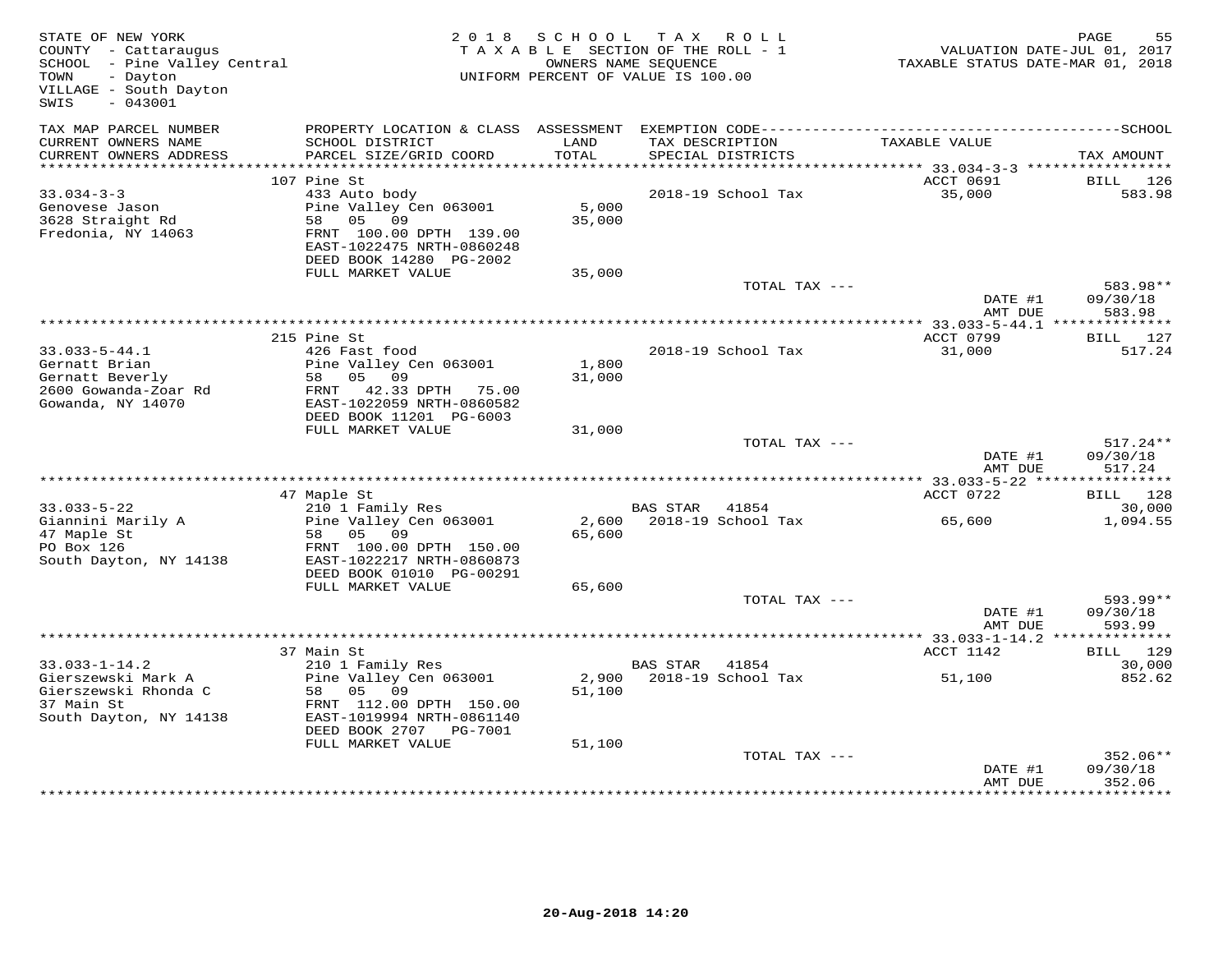| STATE OF NEW YORK<br>COUNTY - Cattaraugus<br>SCHOOL - Pine Valley Central<br>TOWN<br>- Dayton<br>VILLAGE - South Dayton<br>SWIS<br>$-043001$ |                                                                                   | 2018 SCHOOL     | TAX ROLL<br>TAXABLE SECTION OF THE ROLL - 1<br>OWNERS NAME SEQUENCE<br>UNIFORM PERCENT OF VALUE IS 100.00 | VALUATION DATE-JUL 01, 2017<br>TAXABLE STATUS DATE-MAR 01, 2018 | PAGE<br>56                     |
|----------------------------------------------------------------------------------------------------------------------------------------------|-----------------------------------------------------------------------------------|-----------------|-----------------------------------------------------------------------------------------------------------|-----------------------------------------------------------------|--------------------------------|
| TAX MAP PARCEL NUMBER<br>CURRENT OWNERS NAME<br>CURRENT OWNERS ADDRESS                                                                       | SCHOOL DISTRICT<br>PARCEL SIZE/GRID COORD                                         | LAND<br>TOTAL   | TAX DESCRIPTION<br>SPECIAL DISTRICTS                                                                      | TAXABLE VALUE                                                   | TAX AMOUNT                     |
| ***********************                                                                                                                      |                                                                                   |                 |                                                                                                           |                                                                 |                                |
|                                                                                                                                              | 116 Maple St                                                                      |                 |                                                                                                           | ACCT 0731                                                       | BILL 130                       |
| $33.033 - 4 - 16$<br>Goode Christian Paul<br>14146 Mill St<br>Collins, NY 14034                                                              | 210 1 Family Res<br>Pine Valley Cen 063001<br>58 05 09<br>FRNT 100.00 DPTH 150.00 | 2,600<br>59,000 | 2018-19 School Tax                                                                                        | 59,000                                                          | 984.43                         |
|                                                                                                                                              | 032<br>BANK<br>EAST-1021812 NRTH-0861426<br>DEED BOOK 27126 PG-5001               |                 |                                                                                                           |                                                                 |                                |
|                                                                                                                                              | FULL MARKET VALUE                                                                 | 59,000          |                                                                                                           |                                                                 |                                |
|                                                                                                                                              |                                                                                   |                 | TOTAL TAX ---                                                                                             | DATE #1<br>AMT DUE                                              | 984.43**<br>09/30/18<br>984.43 |
|                                                                                                                                              |                                                                                   |                 |                                                                                                           |                                                                 | ***********                    |
|                                                                                                                                              | 210 Maple St                                                                      |                 |                                                                                                           | ACCT 0912                                                       | <b>BILL</b> 131                |
| $33.033 - 3 - 18$<br>Gould Donald J II                                                                                                       | 311 Res vac land<br>Pine Valley Cen 063001                                        | 3,600           | 2018-19 School Tax                                                                                        | 3,600                                                           | 60.07                          |
| 206 Maple St<br>PO Box 166<br>South Dayton, NY 14138                                                                                         | 58 05 09<br>FRNT 100.00 DPTH 150.00<br>EAST-1021363 NRTH-0861746                  | 3,600           |                                                                                                           |                                                                 |                                |
|                                                                                                                                              | DEED BOOK 25185 PG-2001<br>FULL MARKET VALUE                                      | 3,600           |                                                                                                           |                                                                 |                                |
|                                                                                                                                              |                                                                                   |                 | TOTAL TAX ---                                                                                             |                                                                 | $60.07**$                      |
|                                                                                                                                              |                                                                                   |                 |                                                                                                           | DATE #1<br>AMT DUE                                              | 09/30/18<br>60.07              |
|                                                                                                                                              |                                                                                   |                 |                                                                                                           |                                                                 | ***********                    |
|                                                                                                                                              | 206 Maple St                                                                      |                 |                                                                                                           | ACCT 0706                                                       | BILL 132                       |
| $33.033 - 3 - 17$                                                                                                                            | 210 1 Family Res                                                                  |                 | BAS STAR 41854                                                                                            |                                                                 | 30,000                         |
| Gould Donald John II<br>206 Maple St<br>PO Box 166                                                                                           | Pine Valley Cen 063001<br>58 05 09<br>FRNT 50.00 DPTH 150.00                      | 1,300<br>50,000 | 2018-19 School Tax                                                                                        | 50,000                                                          | 834.26                         |
| South Dayton, NY 14138                                                                                                                       | EAST-1021424 NRTH-0861703<br>DEED BOOK 22263 PG-6001                              |                 |                                                                                                           |                                                                 |                                |
|                                                                                                                                              | FULL MARKET VALUE                                                                 | 50,000          |                                                                                                           |                                                                 |                                |
|                                                                                                                                              |                                                                                   |                 | TOTAL TAX ---                                                                                             | DATE #1<br>AMT DUE                                              | 333.70**<br>09/30/18<br>333.70 |
|                                                                                                                                              |                                                                                   |                 |                                                                                                           |                                                                 |                                |
|                                                                                                                                              | 27 Cherry St                                                                      |                 |                                                                                                           | ACCT 5026                                                       | BILL 133                       |
| $33.033 - 4 - 20$                                                                                                                            | 311 Res vac land                                                                  |                 | 2018-19 School Tax                                                                                        | 2,500                                                           | 41.71                          |
| Griffin Mark G<br>Griffin Kristen H                                                                                                          | Pine Valley Cen 063001                                                            | 2,500<br>2,500  |                                                                                                           |                                                                 |                                |
| 27 Cherry St                                                                                                                                 | - 1112 valicy<br>58 05 09<br>FRNT 75.00<br>FRNT 75.00 DPTH 150.00                 |                 |                                                                                                           |                                                                 |                                |
| PO Box 27                                                                                                                                    | EAST-1021768 NRTH-0861643                                                         |                 |                                                                                                           |                                                                 |                                |
| South Dayton, NY 14138                                                                                                                       | DEED BOOK 14981 PG-4001                                                           |                 |                                                                                                           |                                                                 |                                |
|                                                                                                                                              | FULL MARKET VALUE                                                                 | 2,500           |                                                                                                           |                                                                 |                                |
|                                                                                                                                              |                                                                                   |                 | TOTAL TAX ---                                                                                             | DATE #1                                                         | $41.71**$<br>09/30/18          |
|                                                                                                                                              |                                                                                   |                 |                                                                                                           | AMT DUE                                                         | 41.71<br>* * * * * * * * * *   |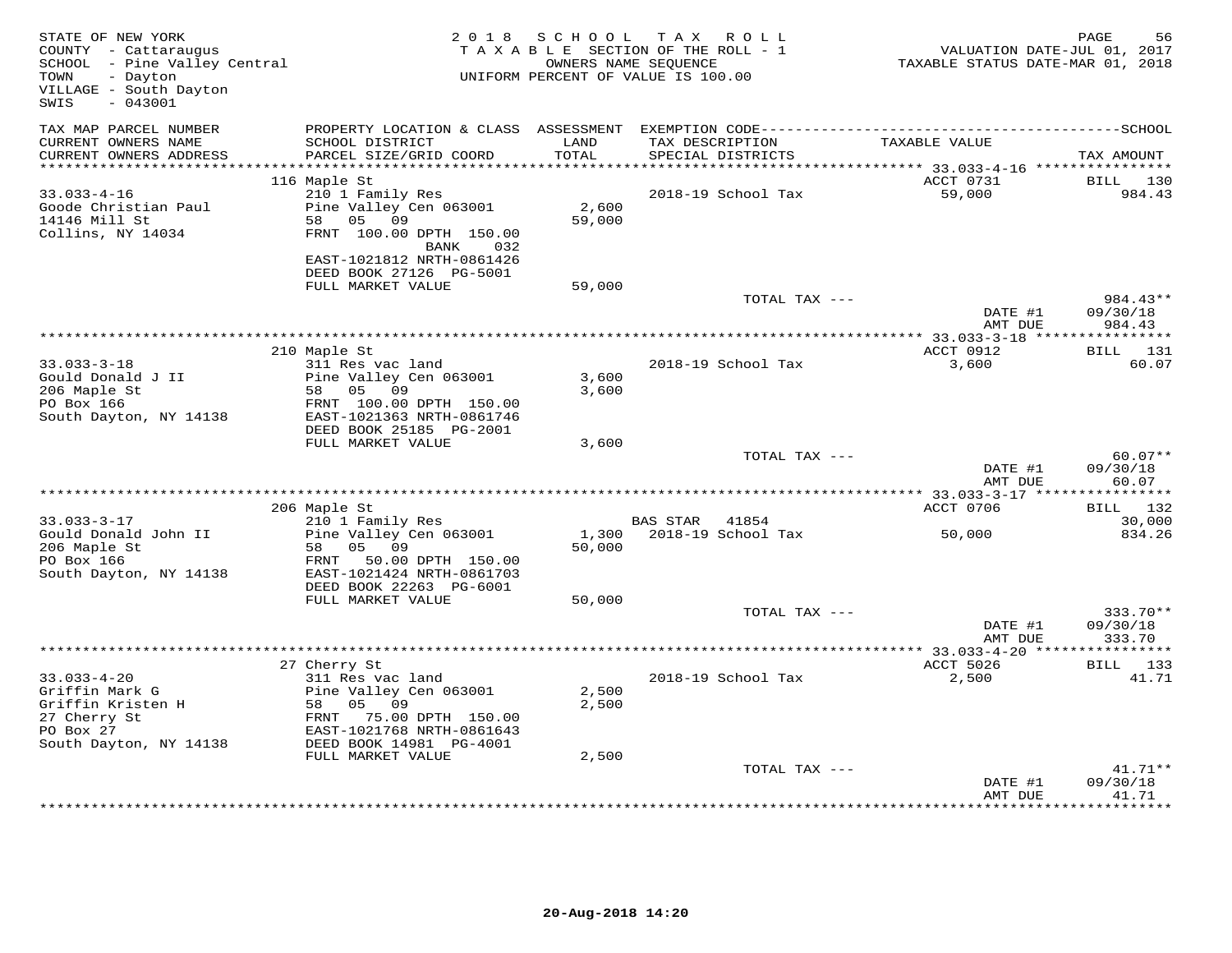| STATE OF NEW YORK<br>COUNTY - Cattaraugus<br>SCHOOL - Pine Valley Central<br>TOWN<br>- Dayton<br>VILLAGE - South Dayton<br>$-043001$<br>SWIS |                                     |        | 2018 SCHOOL TAX ROLL<br>TAXABLE SECTION OF THE ROLL - 1<br>OWNERS NAME SEQUENCE<br>UNIFORM PERCENT OF VALUE IS 100.00 | VALUATION DATE-JUL 01, 2017<br>TAXABLE STATUS DATE-MAR 01, 2018 | PAGE<br>57 |
|----------------------------------------------------------------------------------------------------------------------------------------------|-------------------------------------|--------|-----------------------------------------------------------------------------------------------------------------------|-----------------------------------------------------------------|------------|
| TAX MAP PARCEL NUMBER<br>CURRENT OWNERS NAME                                                                                                 | SCHOOL DISTRICT                     | LAND   | TAX DESCRIPTION                                                                                                       | TAXABLE VALUE                                                   |            |
| CURRENT OWNERS ADDRESS<br>*********************                                                                                              | PARCEL SIZE/GRID COORD              | TOTAL  | SPECIAL DISTRICTS                                                                                                     |                                                                 | TAX AMOUNT |
|                                                                                                                                              | 27 Cherry St                        |        |                                                                                                                       | ACCT 0703                                                       | BILL 134   |
| $33.033 - 4 - 21$                                                                                                                            | 210 1 Family Res                    |        | BAS STAR 41854                                                                                                        |                                                                 | 30,000     |
| Griffin Mark G                                                                                                                               | Pine Valley Cen 063001              |        | 2,600 2018-19 School Tax                                                                                              | 53,800                                                          | 897.67     |
| Griffin Kristen H                                                                                                                            | 58 05 09                            | 53,800 |                                                                                                                       |                                                                 |            |
| 27 Cherry St                                                                                                                                 | FRNT 101.30 DPTH 150.00             |        |                                                                                                                       |                                                                 |            |
| PO Box 27                                                                                                                                    | EAST-1021698 NRTH-0861693           |        |                                                                                                                       |                                                                 |            |
| South Dayton, NY 14138                                                                                                                       | DEED BOOK 14981 PG-4001             |        |                                                                                                                       |                                                                 |            |
|                                                                                                                                              | FULL MARKET VALUE                   | 53,800 |                                                                                                                       |                                                                 |            |
|                                                                                                                                              |                                     |        | TOTAL TAX ---                                                                                                         |                                                                 | 397.11**   |
|                                                                                                                                              |                                     |        |                                                                                                                       | DATE #1                                                         | 09/30/18   |
|                                                                                                                                              |                                     |        |                                                                                                                       | AMT DUE                                                         | 397.11     |
|                                                                                                                                              |                                     |        |                                                                                                                       |                                                                 |            |
|                                                                                                                                              | 75 First Ave                        |        |                                                                                                                       | ACCT 0772                                                       | BILL 135   |
| $33.033 - 6 - 29$                                                                                                                            | 210 1 Family Res                    |        | 2018-19 School Tax                                                                                                    | 29,300                                                          | 488.88     |
| Halftown Nathan                                                                                                                              | Pine Valley Cen 063001              | 3,100  |                                                                                                                       |                                                                 |            |
| 124 Buffalo St<br>Gowanda, NY 14070                                                                                                          | 58 05 09<br>FRNT 120.00 DPTH 150.00 | 29,300 |                                                                                                                       |                                                                 |            |
|                                                                                                                                              | EAST-1021600 NRTH-0859963           |        |                                                                                                                       |                                                                 |            |
|                                                                                                                                              | DEED BOOK 27904 PG-6006             |        |                                                                                                                       |                                                                 |            |
|                                                                                                                                              | FULL MARKET VALUE                   | 29,300 |                                                                                                                       |                                                                 |            |
|                                                                                                                                              |                                     |        | TOTAL TAX ---                                                                                                         |                                                                 | 488.88**   |
|                                                                                                                                              |                                     |        |                                                                                                                       | DATE #1                                                         | 09/30/18   |
|                                                                                                                                              |                                     |        |                                                                                                                       | AMT DUE                                                         | 488.88     |
|                                                                                                                                              |                                     |        |                                                                                                                       |                                                                 |            |
|                                                                                                                                              | 309 Pine St                         |        |                                                                                                                       | ACCT 0735                                                       | BILL 136   |
| $33.033 - 5 - 14$                                                                                                                            | 210 1 Family Res                    |        | ENH STAR<br>41834                                                                                                     |                                                                 | 65,900     |
| Halloran James Life Us                                                                                                                       | Pine Valley Cen 063001              |        | 1,000 2018-19 School Tax                                                                                              | 65,900                                                          | 1,099.56   |
| Astry Mary                                                                                                                                   | 58 05 09                            | 65,900 |                                                                                                                       |                                                                 |            |
| PO Box 197                                                                                                                                   | FRNT 40.00 DPTH 150.00              |        |                                                                                                                       |                                                                 |            |
| South Dayton, NY 14138                                                                                                                       | EAST-1021654 NRTH-0860825           |        |                                                                                                                       |                                                                 |            |
|                                                                                                                                              | DEED BOOK 00933 PG-00919            |        |                                                                                                                       |                                                                 |            |
|                                                                                                                                              | FULL MARKET VALUE                   | 65,900 |                                                                                                                       |                                                                 |            |
|                                                                                                                                              |                                     |        | TOTAL TAX ---                                                                                                         |                                                                 | $0.00**$   |
|                                                                                                                                              | 103 Maple St                        |        |                                                                                                                       | ACCT 0738                                                       | BILL 137   |
| $33.033 - 4 - 23$                                                                                                                            | 210 1 Family Res                    |        | <b>BAS STAR</b><br>41854                                                                                              |                                                                 | 30,000     |
| Hansen Minnie                                                                                                                                | Pine Valley Cen 063001              |        | 3,900 2018-19 School Tax                                                                                              | 55,000                                                          | 917.69     |
| Henderson Jerry R Jr                                                                                                                         | 58 05 09                            | 55,000 |                                                                                                                       |                                                                 |            |
| 9424 62 Rte                                                                                                                                  | FRNT 150.00 DPTH 150.00             |        |                                                                                                                       |                                                                 |            |
| Gowanda, NY 14070                                                                                                                            | EAST-1021951 NRTH-0861061           |        |                                                                                                                       |                                                                 |            |
|                                                                                                                                              | DEED BOOK 21240 PG-5001             |        |                                                                                                                       |                                                                 |            |
|                                                                                                                                              | FULL MARKET VALUE                   | 55,000 |                                                                                                                       |                                                                 |            |
|                                                                                                                                              |                                     |        | TOTAL TAX ---                                                                                                         |                                                                 | $417.13**$ |
|                                                                                                                                              |                                     |        |                                                                                                                       | DATE #1                                                         | 09/30/18   |
|                                                                                                                                              |                                     |        |                                                                                                                       | AMT DUE                                                         | 417.13     |
|                                                                                                                                              |                                     |        |                                                                                                                       |                                                                 |            |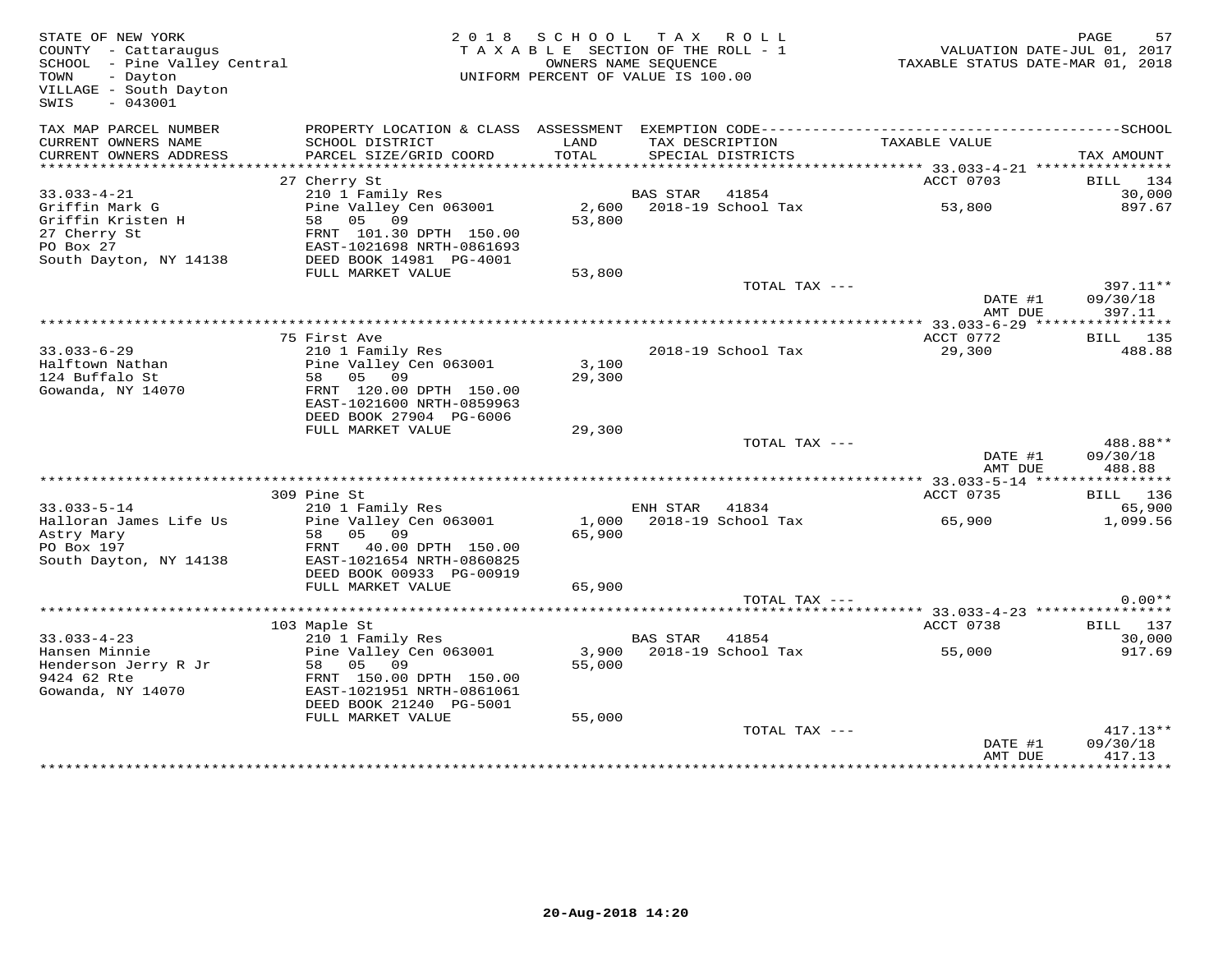| STATE OF NEW YORK<br>COUNTY - Cattaraugus<br>SCHOOL - Pine Valley Central<br>- Dayton<br>TOWN<br>VILLAGE - South Dayton<br>$-043001$<br>SWIS |                                                                                             | 2018 SCHOOL<br>TAXABLE SECTION OF THE ROLL - 1<br>OWNERS NAME SEQUENCE<br>UNIFORM PERCENT OF VALUE IS 100.00 |                | TAX ROLL                 | TAXABLE STATUS DATE-MAR 01, 2018 | PAGE<br>58<br>VALUATION DATE-JUL 01, 2017 |
|----------------------------------------------------------------------------------------------------------------------------------------------|---------------------------------------------------------------------------------------------|--------------------------------------------------------------------------------------------------------------|----------------|--------------------------|----------------------------------|-------------------------------------------|
| TAX MAP PARCEL NUMBER<br>CURRENT OWNERS NAME                                                                                                 | PROPERTY LOCATION & CLASS ASSESSMENT EXEMPTION CODE---------------------<br>SCHOOL DISTRICT | LAND                                                                                                         |                | TAX DESCRIPTION          | TAXABLE VALUE                    | --------------SCHOOL                      |
| CURRENT OWNERS ADDRESS                                                                                                                       | PARCEL SIZE/GRID COORD                                                                      | TOTAL                                                                                                        |                | SPECIAL DISTRICTS        |                                  | TAX AMOUNT                                |
| ***********************                                                                                                                      |                                                                                             |                                                                                                              |                |                          |                                  |                                           |
| $33.033 - 3 - 3$                                                                                                                             | 114 Main St<br>210 1 Family Res                                                             |                                                                                                              | BAS STAR 41854 |                          | ACCT 0790                        | BILL 138<br>30,000                        |
| Hardy Gary E                                                                                                                                 | Pine Valley Cen 063001                                                                      |                                                                                                              |                | 2,600 2018-19 School Tax | 68,400                           | 1,141.27                                  |
| Hardy Janet L                                                                                                                                | 58 05<br>09                                                                                 | 68,400                                                                                                       |                |                          |                                  |                                           |
| 114 Main St                                                                                                                                  | FRNT 100.00 DPTH 235.00                                                                     |                                                                                                              |                |                          |                                  |                                           |
| PO Box 189                                                                                                                                   | EAST-1020997 NRTH-0861758                                                                   |                                                                                                              |                |                          |                                  |                                           |
| South Dayton, NY 14138                                                                                                                       | DEED BOOK 00994 PG-00665                                                                    |                                                                                                              |                |                          |                                  |                                           |
|                                                                                                                                              | FULL MARKET VALUE                                                                           | 68,400                                                                                                       |                | TOTAL TAX ---            |                                  | 640.71**                                  |
|                                                                                                                                              |                                                                                             |                                                                                                              |                |                          | DATE #1<br>AMT DUE               | 09/30/18<br>640.71                        |
|                                                                                                                                              |                                                                                             |                                                                                                              |                |                          |                                  |                                           |
|                                                                                                                                              | 213 Maple St                                                                                |                                                                                                              |                |                          | ACCT 0819                        | 139<br>BILL                               |
| $33.033 - 3 - 19$                                                                                                                            | 210 1 Family Res                                                                            |                                                                                                              | ENH STAR       | 41834                    |                                  | 66,800                                    |
| Hardy Lawrence C<br>Hardy Barbara                                                                                                            | Pine Valley Cen 063001<br>58 05 09                                                          | 4,900<br>110,000                                                                                             |                | 2018-19 School Tax       | 110,000                          | 1,835.38                                  |
| 213                                                                                                                                          | FRNT 150.00 DPTH 150.00                                                                     |                                                                                                              |                |                          |                                  |                                           |
| PO Box 191                                                                                                                                   | EAST-1021138 NRTH-0861643                                                                   |                                                                                                              |                |                          |                                  |                                           |
| South Dayton, NY 14138                                                                                                                       | DEED BOOK 860<br>PG-00650                                                                   |                                                                                                              |                |                          |                                  |                                           |
|                                                                                                                                              | FULL MARKET VALUE                                                                           | 110,000                                                                                                      |                |                          |                                  |                                           |
|                                                                                                                                              |                                                                                             |                                                                                                              |                | TOTAL TAX ---            | DATE #1                          | $720.80**$<br>09/30/18                    |
|                                                                                                                                              |                                                                                             |                                                                                                              |                |                          | AMT DUE                          | 720.80                                    |
|                                                                                                                                              | 414 Pine St                                                                                 |                                                                                                              |                |                          | ACCT 0818                        | BILL 140                                  |
| $33.033 - 3 - 24$                                                                                                                            | 311 Res vac land                                                                            |                                                                                                              |                | 2018-19 School Tax       | 4,300                            | 71.75                                     |
| Hardy Lawrence C                                                                                                                             | Pine Valley Cen 063001                                                                      | 4,300                                                                                                        |                |                          |                                  |                                           |
| Hardy Barbara                                                                                                                                | 58 05 09                                                                                    | 4,300                                                                                                        |                |                          |                                  |                                           |
| PO Box 191                                                                                                                                   | FRNT 150.00 DPTH 150.00                                                                     |                                                                                                              |                |                          |                                  |                                           |
| South Dayton, NY 14138                                                                                                                       | EAST-1021090 NRTH-0861491<br>DEED BOOK 868<br>PG-00088                                      |                                                                                                              |                |                          |                                  |                                           |
|                                                                                                                                              | FULL MARKET VALUE                                                                           | 4,300                                                                                                        |                |                          |                                  |                                           |
|                                                                                                                                              |                                                                                             |                                                                                                              |                | TOTAL TAX ---            |                                  | $71.75**$                                 |
|                                                                                                                                              |                                                                                             |                                                                                                              |                |                          | DATE #1<br>AMT DUE               | 09/30/18<br>71.75                         |
|                                                                                                                                              |                                                                                             |                                                                                                              |                |                          |                                  |                                           |
|                                                                                                                                              | Mill St                                                                                     |                                                                                                              |                |                          | ACCT 0650                        | BILL 141                                  |
| $33.034 - 1 - 18$                                                                                                                            | 312 Vac w/imprv                                                                             |                                                                                                              |                | 2018-19 School Tax       | 46,000                           | 767.52                                    |
| Harry Austin Milling INC<br>PO Box 287                                                                                                       | Pine Valley Cen 063001<br>58 05 09                                                          | 4,200<br>46,000                                                                                              |                |                          |                                  |                                           |
| South Dayton, NY 14138                                                                                                                       | ACRES<br>1.55                                                                               |                                                                                                              |                |                          |                                  |                                           |
|                                                                                                                                              | EAST-1022976 NRTH-0860730                                                                   |                                                                                                              |                |                          |                                  |                                           |
|                                                                                                                                              | FULL MARKET VALUE                                                                           | 46,000                                                                                                       |                |                          |                                  |                                           |
|                                                                                                                                              |                                                                                             |                                                                                                              |                | TOTAL TAX ---            |                                  | $767.52**$                                |
|                                                                                                                                              |                                                                                             |                                                                                                              |                |                          | DATE #1<br>AMT DUE               | 09/30/18<br>767.52                        |
|                                                                                                                                              |                                                                                             |                                                                                                              |                |                          |                                  |                                           |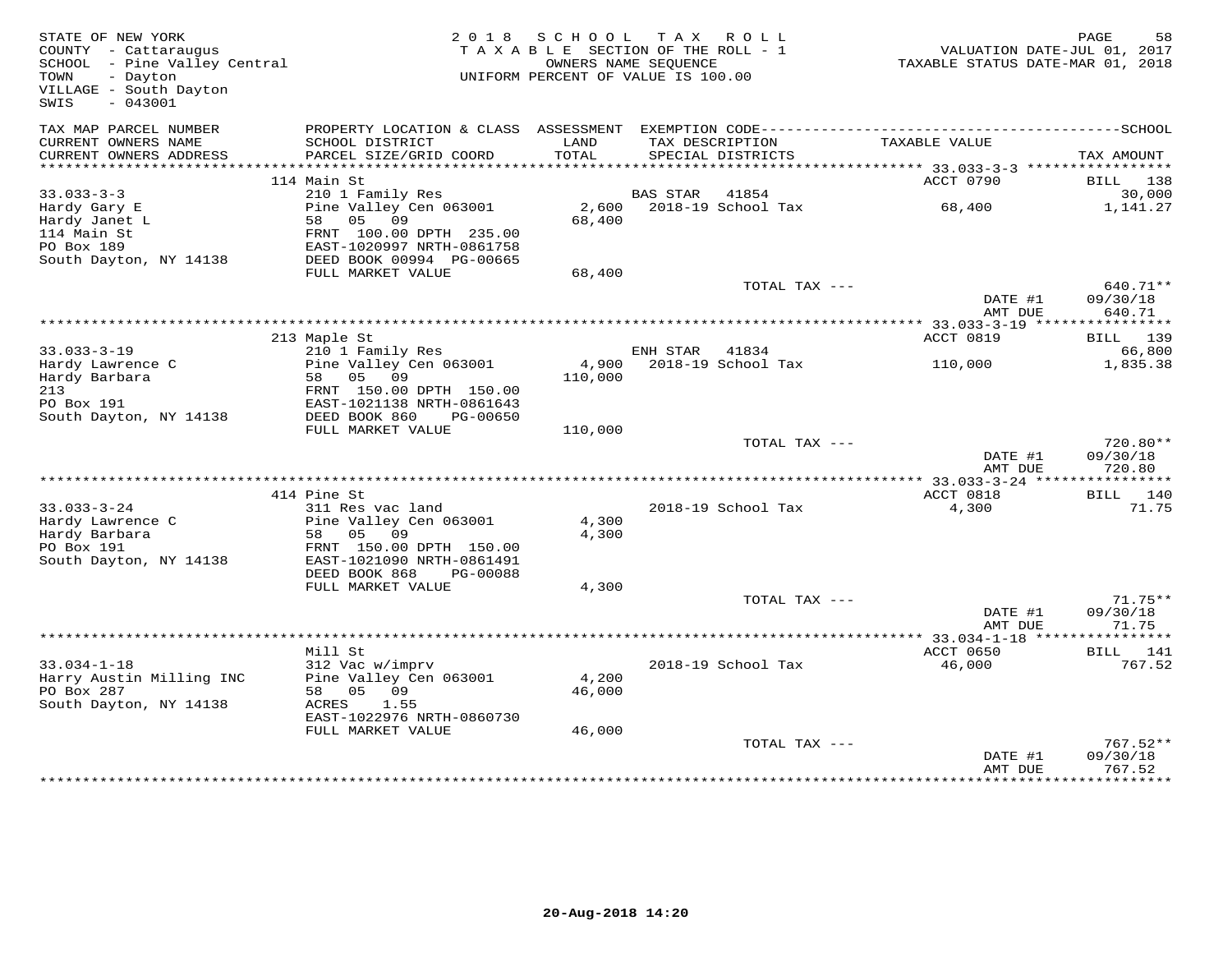| STATE OF NEW YORK<br>COUNTY - Cattaraugus<br>SCHOOL - Pine Valley Central<br>- Dayton<br>TOWN<br>VILLAGE - South Dayton<br>$-043001$<br>SWIS |                                                      | OWNERS NAME SEQUENCE | 2018 SCHOOL TAX ROLL<br>TAXABLE SECTION OF THE ROLL - 1<br>UNIFORM PERCENT OF VALUE IS 100.00 | VALUATION DATE-JUL 01, 2017<br>TAXABLE STATUS DATE-MAR 01, 2018 | PAGE<br>59         |
|----------------------------------------------------------------------------------------------------------------------------------------------|------------------------------------------------------|----------------------|-----------------------------------------------------------------------------------------------|-----------------------------------------------------------------|--------------------|
| TAX MAP PARCEL NUMBER<br>CURRENT OWNERS NAME<br>CURRENT OWNERS ADDRESS                                                                       | SCHOOL DISTRICT<br>PARCEL SIZE/GRID COORD            | LAND<br>TOTAL        | TAX DESCRIPTION<br>SPECIAL DISTRICTS                                                          | TAXABLE VALUE                                                   | TAX AMOUNT         |
|                                                                                                                                              |                                                      |                      |                                                                                               |                                                                 |                    |
|                                                                                                                                              | 112 E Railroad St                                    |                      |                                                                                               | ACCT 0651                                                       | BILL 142           |
| $33.034 - 3 - 5$                                                                                                                             | 443 Feed sales                                       |                      | 2018-19 School Tax                                                                            | 163,000                                                         | 2,719.69           |
| Harry Austin Milling INC<br>PO Box 287                                                                                                       | Pine Valley Cen 063001<br>58 05 09                   | 6,000<br>163,000     |                                                                                               |                                                                 |                    |
| South Dayton, NY 14138                                                                                                                       | FRNT 210.00 DPTH 100.00                              |                      |                                                                                               |                                                                 |                    |
|                                                                                                                                              | EAST-1022697 NRTH-0860496                            |                      |                                                                                               |                                                                 |                    |
|                                                                                                                                              | FULL MARKET VALUE                                    | 163,000              |                                                                                               |                                                                 |                    |
|                                                                                                                                              |                                                      |                      | TOTAL TAX ---                                                                                 |                                                                 | $2,719.69**$       |
|                                                                                                                                              |                                                      |                      |                                                                                               | DATE #1                                                         | 09/30/18           |
|                                                                                                                                              |                                                      |                      |                                                                                               | AMT DUE                                                         | 2,719.69           |
|                                                                                                                                              | 109 Mill St                                          |                      |                                                                                               | ACCT 0687                                                       | BILL 143           |
| $33.034 - 3 - 6$                                                                                                                             | 210 1 Family Res                                     |                      | 2018-19 School Tax                                                                            | 49,000                                                          | 817.58             |
| Harry Austin Milling Inc                                                                                                                     | Pine Valley Cen 063001                               | 4,100                |                                                                                               |                                                                 |                    |
| PO Box 287                                                                                                                                   | 58 05 09                                             | 49,000               |                                                                                               |                                                                 |                    |
| South Dayton, NY 14138                                                                                                                       | FRNT 150.00 DPTH 100.00<br>EAST-1022800 NRTH-0860460 |                      |                                                                                               |                                                                 |                    |
|                                                                                                                                              | DEED BOOK 00960 PG-00004                             |                      |                                                                                               |                                                                 |                    |
|                                                                                                                                              | FULL MARKET VALUE                                    | 49,000               |                                                                                               |                                                                 |                    |
|                                                                                                                                              |                                                      |                      | TOTAL TAX ---                                                                                 |                                                                 | $817.58**$         |
|                                                                                                                                              |                                                      |                      |                                                                                               | DATE #1                                                         | 09/30/18           |
|                                                                                                                                              |                                                      |                      |                                                                                               | AMT DUE                                                         | 817.58             |
|                                                                                                                                              | 238 Mill St                                          |                      |                                                                                               | ACCT 0833                                                       | <b>BILL</b> 144    |
| $33.034 - 3 - 7$                                                                                                                             | 312 Vac w/imprv                                      |                      | 2018-19 School Tax                                                                            | 15,500                                                          | 258.62             |
| Harry Austin Milling Inc                                                                                                                     | Pine Valley Cen 063001                               | 2,500                |                                                                                               |                                                                 |                    |
| PO Box 287                                                                                                                                   | 58 05 09                                             | 15,500               |                                                                                               |                                                                 |                    |
| South Dayton, NY 14138                                                                                                                       | FRNT 70.00 DPTH 100.00<br>EAST-1022726 NRTH-0860377  |                      |                                                                                               |                                                                 |                    |
|                                                                                                                                              | DEED BOOK 00922 PG-01033                             |                      |                                                                                               |                                                                 |                    |
|                                                                                                                                              | FULL MARKET VALUE                                    | 15,500               |                                                                                               |                                                                 |                    |
|                                                                                                                                              |                                                      |                      | TOTAL TAX ---                                                                                 |                                                                 | $258.62**$         |
|                                                                                                                                              |                                                      |                      |                                                                                               | DATE #1                                                         | 09/30/18           |
|                                                                                                                                              |                                                      |                      |                                                                                               | AMT DUE                                                         | 258.62             |
|                                                                                                                                              | 27 First St                                          |                      |                                                                                               | ACCT 0714                                                       | BILL 145           |
| $33.033 - 6 - 13$                                                                                                                            | 210 1 Family Res                                     |                      | BAS STAR 41854                                                                                |                                                                 | 30,000             |
| Harter Gary R                                                                                                                                | Pine Valley Cen 063001                               |                      | 1,900 2018-19 School Tax                                                                      | 55,800                                                          | 931.04             |
| Harter Beverly                                                                                                                               | 58 05 09                                             | 55,800               |                                                                                               |                                                                 |                    |
| PO Box 367<br>South Dayton, NY 14138                                                                                                         | 70.00 DPTH 150.00<br>FRNT<br>BANK<br>012             |                      |                                                                                               |                                                                 |                    |
|                                                                                                                                              | EAST-1021517 NRTH-0860453                            |                      |                                                                                               |                                                                 |                    |
|                                                                                                                                              | DEED BOOK 00968 PG-00679                             |                      |                                                                                               |                                                                 |                    |
|                                                                                                                                              | FULL MARKET VALUE                                    | 55,800               |                                                                                               |                                                                 |                    |
|                                                                                                                                              |                                                      |                      | TOTAL TAX ---                                                                                 |                                                                 | 430.48**           |
|                                                                                                                                              |                                                      |                      |                                                                                               | DATE #1<br>AMT DUE                                              | 09/30/18<br>430.48 |
|                                                                                                                                              |                                                      |                      |                                                                                               |                                                                 |                    |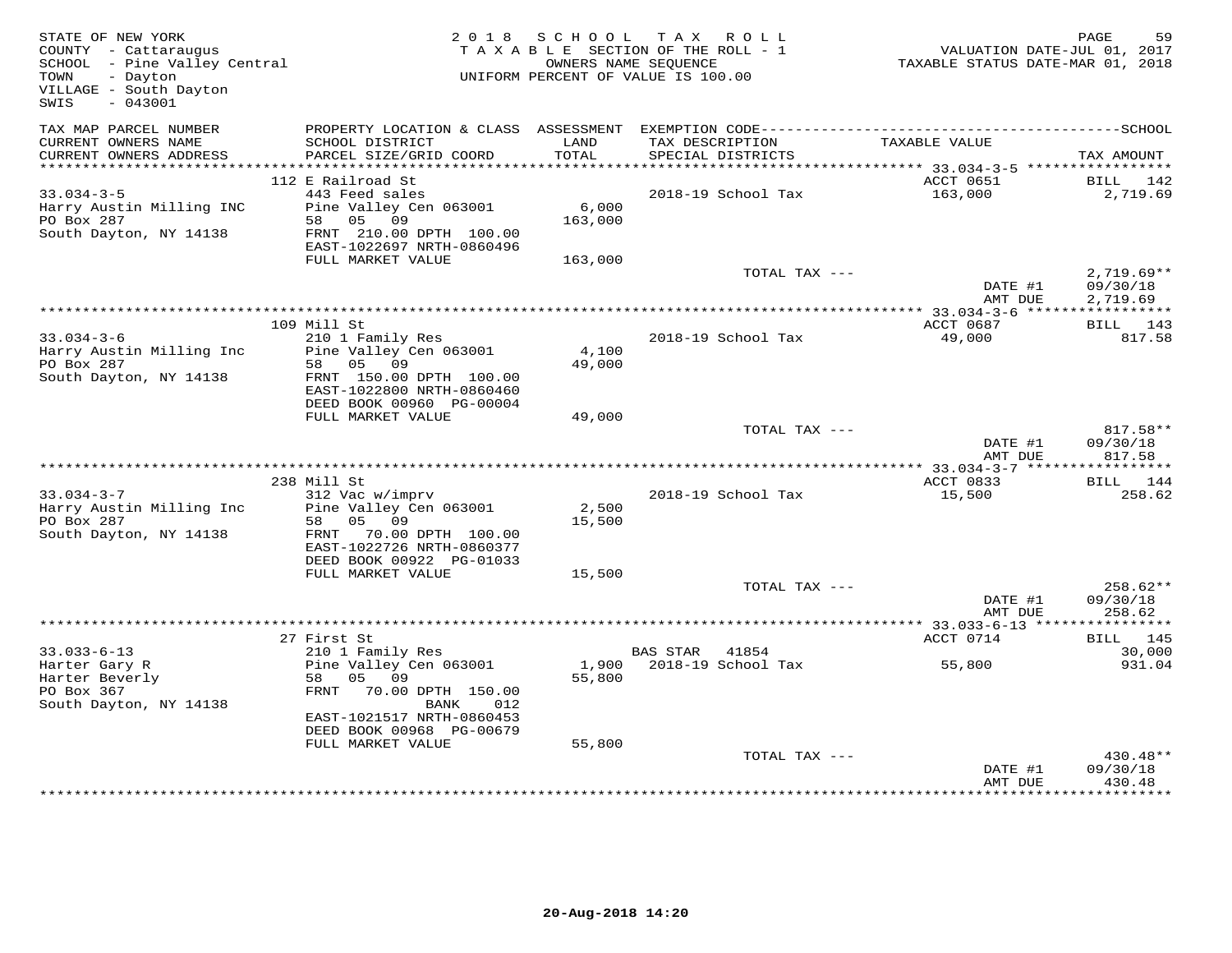| STATE OF NEW YORK<br>COUNTY - Cattaraugus<br>SCHOOL - Pine Valley Central<br>TOWN<br>- Dayton<br>VILLAGE - South Dayton<br>SWIS<br>$-043001$ | 2 0 1 8                                                                                                                                       | S C H O O L     | T A X<br>ROLL<br>TAXABLE SECTION OF THE ROLL - 1<br>OWNERS NAME SEQUENCE<br>UNIFORM PERCENT OF VALUE IS 100.00 | VALUATION DATE-JUL 01, 2017<br>TAXABLE STATUS DATE-MAR 01, 2018 | PAGE<br>60                      |
|----------------------------------------------------------------------------------------------------------------------------------------------|-----------------------------------------------------------------------------------------------------------------------------------------------|-----------------|----------------------------------------------------------------------------------------------------------------|-----------------------------------------------------------------|---------------------------------|
| TAX MAP PARCEL NUMBER                                                                                                                        | PROPERTY LOCATION & CLASS ASSESSMENT                                                                                                          |                 |                                                                                                                |                                                                 |                                 |
| CURRENT OWNERS NAME<br>CURRENT OWNERS ADDRESS                                                                                                | SCHOOL DISTRICT<br>PARCEL SIZE/GRID COORD                                                                                                     | LAND<br>TOTAL   | TAX DESCRIPTION<br>SPECIAL DISTRICTS                                                                           | TAXABLE VALUE                                                   | TAX AMOUNT                      |
|                                                                                                                                              |                                                                                                                                               |                 |                                                                                                                |                                                                 |                                 |
|                                                                                                                                              | 214 Maple St                                                                                                                                  |                 |                                                                                                                | ACCT 0864                                                       | BILL<br>146                     |
| $33.033 - 3 - 4$<br>Heilman Eugene<br>7819 Farrington Hollow Rd<br>Cherry Creek, NY 14723                                                    | 210 1 Family Res<br>Pine Valley Cen 063001<br>05 09<br>58<br>FRNT 100.00 DPTH 150.00<br>EAST-1021283 NRTH-0861805<br>DEED BOOK 00964 PG-00073 | 2,600<br>18,600 | 2018-19 School Tax                                                                                             | 18,600                                                          | 310.35                          |
|                                                                                                                                              | FULL MARKET VALUE                                                                                                                             | 18,600          |                                                                                                                |                                                                 |                                 |
|                                                                                                                                              |                                                                                                                                               |                 | TOTAL TAX ---                                                                                                  | DATE #1                                                         | $310.35**$<br>09/30/18          |
|                                                                                                                                              | ****************                                                                                                                              |                 |                                                                                                                | AMT DUE<br>************ 33.033-5-42 ****                        | 310.35<br>* * * * * * * * * * * |
|                                                                                                                                              | 126 Oak St                                                                                                                                    |                 |                                                                                                                | ACCT 0841                                                       | BILL 147                        |
| $33.033 - 5 - 42$                                                                                                                            | 210 1 Family Res                                                                                                                              |                 | BAS STAR<br>41854                                                                                              |                                                                 | 30,000                          |
| Himes Brian K                                                                                                                                | Pine Valley Cen 063001                                                                                                                        | 1,700           | 2018-19 School Tax                                                                                             | 43,400                                                          | 724.14                          |
| Himes Kim M<br>126 Oak St                                                                                                                    | 05 09<br>58<br>FRNT<br>66.00 DPTH 150.00                                                                                                      | 43,400          |                                                                                                                |                                                                 |                                 |
| South Dayton, NY 14138                                                                                                                       | EAST-1022008 NRTH-0860405                                                                                                                     |                 |                                                                                                                |                                                                 |                                 |
|                                                                                                                                              | DEED BOOK 00977 PG-00754                                                                                                                      |                 |                                                                                                                |                                                                 |                                 |
|                                                                                                                                              | FULL MARKET VALUE                                                                                                                             | 43,400          | TOTAL TAX ---                                                                                                  |                                                                 | $223.58**$                      |
|                                                                                                                                              |                                                                                                                                               |                 |                                                                                                                | DATE #1<br>AMT DUE                                              | 09/30/18<br>223.58              |
|                                                                                                                                              |                                                                                                                                               |                 |                                                                                                                |                                                                 |                                 |
|                                                                                                                                              | 25 First St                                                                                                                                   |                 |                                                                                                                | ACCT 0739                                                       | 148<br>BILL                     |
| $33.033 - 6 - 10$                                                                                                                            | 210 1 Family Res                                                                                                                              |                 | 2018-19 School Tax                                                                                             | 37,700                                                          | 629.03                          |
| Hinds Nelson G<br>4806 W Main Rd                                                                                                             | Pine Valley Cen 063001<br>05<br>09<br>58                                                                                                      | 1,600<br>37,700 |                                                                                                                |                                                                 |                                 |
| Fredonia, NY 14063                                                                                                                           | FRNT<br>60.00 DPTH 150.00<br>EAST-1021472 NRTH-0860386                                                                                        |                 |                                                                                                                |                                                                 |                                 |
|                                                                                                                                              | DEED BOOK 62<br>PG-6002<br>FULL MARKET VALUE                                                                                                  | 37,700          |                                                                                                                |                                                                 |                                 |
|                                                                                                                                              |                                                                                                                                               |                 | TOTAL TAX ---                                                                                                  |                                                                 | $629.03**$                      |
|                                                                                                                                              |                                                                                                                                               |                 |                                                                                                                | DATE #1<br>AMT DUE                                              | 09/30/18<br>629.03              |
|                                                                                                                                              |                                                                                                                                               |                 |                                                                                                                | ************ 33.034-1-13.1 ***************                      |                                 |
|                                                                                                                                              | 285 Mill St                                                                                                                                   |                 |                                                                                                                | ACCT 0642                                                       | BILL<br>149                     |
| $33.034 - 1 - 13.1$                                                                                                                          | 210 1 Family Res                                                                                                                              |                 | 2018-19 School Tax                                                                                             | 58,000                                                          | 967.74                          |
| Hohl Brian J                                                                                                                                 | Pine Valley Cen 063001                                                                                                                        | 5,000           |                                                                                                                |                                                                 |                                 |
| Hohl Melissa L                                                                                                                               | 58 05 09                                                                                                                                      | 58,000          |                                                                                                                |                                                                 |                                 |
| 285 Mill St<br>South Dayton, NY 14138                                                                                                        | FRNT 148.30 DPTH 123.00<br>EAST-1024276 NRTH-0862132                                                                                          |                 |                                                                                                                |                                                                 |                                 |
|                                                                                                                                              | DEED BOOK 12263 PG-3001<br>FULL MARKET VALUE                                                                                                  | 58,000          |                                                                                                                |                                                                 |                                 |
|                                                                                                                                              |                                                                                                                                               |                 | TOTAL TAX ---                                                                                                  |                                                                 | $967.74**$                      |
|                                                                                                                                              |                                                                                                                                               |                 |                                                                                                                | DATE #1<br>AMT DUE                                              | 09/30/18<br>967.74              |
|                                                                                                                                              |                                                                                                                                               |                 |                                                                                                                |                                                                 |                                 |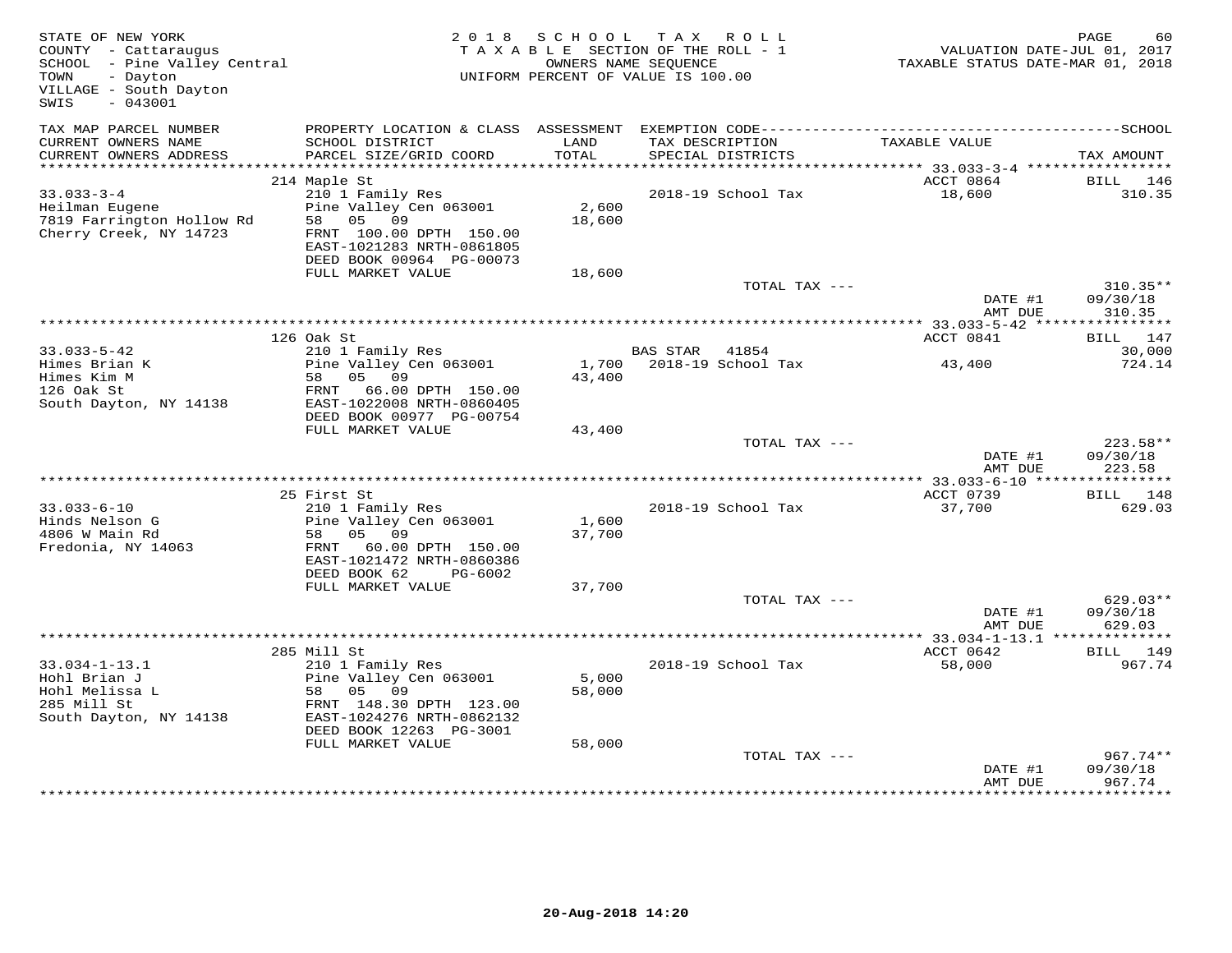| STATE OF NEW YORK<br>COUNTY - Cattaraugus<br>SCHOOL - Pine Valley Central<br>- Dayton<br>TOWN<br>VILLAGE - South Dayton<br>$-043001$<br>SWIS |                                                                                     | 2018 SCHOOL      | TAX ROLL<br>TAXABLE SECTION OF THE ROLL - 1<br>OWNERS NAME SEQUENCE<br>UNIFORM PERCENT OF VALUE IS 100.00 | VALUATION DATE-JUL 01, 2017<br>TAXABLE STATUS DATE-MAR 01, 2018 | PAGE<br>61             |
|----------------------------------------------------------------------------------------------------------------------------------------------|-------------------------------------------------------------------------------------|------------------|-----------------------------------------------------------------------------------------------------------|-----------------------------------------------------------------|------------------------|
| TAX MAP PARCEL NUMBER                                                                                                                        |                                                                                     |                  |                                                                                                           |                                                                 |                        |
| CURRENT OWNERS NAME<br>CURRENT OWNERS ADDRESS                                                                                                | SCHOOL DISTRICT<br>PARCEL SIZE/GRID COORD                                           | LAND<br>TOTAL    | TAX DESCRIPTION<br>SPECIAL DISTRICTS                                                                      | TAXABLE VALUE                                                   | TAX AMOUNT             |
| ***********************                                                                                                                      |                                                                                     |                  |                                                                                                           |                                                                 |                        |
| $33.033 - 6 - 27.2$                                                                                                                          | 79 First Ave<br>210 1 Family Res                                                    |                  | 2018-19 School Tax                                                                                        | ACCT 1372<br>59,900                                             | BILL 150<br>999.45     |
| Horvath Danielle M                                                                                                                           | Pine Valley Cen 063001                                                              | 2,600            |                                                                                                           |                                                                 |                        |
| 79 First Ave                                                                                                                                 | 58 05<br>09                                                                         | 59,900           |                                                                                                           |                                                                 |                        |
| South Dayton, NY 14138                                                                                                                       | FRNT 180.00 DPTH 150.00<br>ACRES<br>$0.34$ BANK<br>017<br>EAST-1021687 NRTH-0860086 |                  |                                                                                                           |                                                                 |                        |
|                                                                                                                                              | DEED BOOK 22916 PG-6001<br>FULL MARKET VALUE                                        | 59,900           |                                                                                                           |                                                                 |                        |
|                                                                                                                                              |                                                                                     |                  | TOTAL TAX ---                                                                                             |                                                                 | $999.45**$             |
|                                                                                                                                              |                                                                                     |                  |                                                                                                           | DATE #1<br>AMT DUE                                              | 09/30/18<br>999.45     |
|                                                                                                                                              |                                                                                     |                  |                                                                                                           |                                                                 |                        |
|                                                                                                                                              | 111 Maple St                                                                        |                  |                                                                                                           | ACCT 0820                                                       | BILL 151<br>68.41      |
| $33.033 - 4 - 26$<br>Howard Christopher                                                                                                      | 311 Res vac land<br>Pine Valley Cen 063001                                          | 4,100            | 2018-19 School Tax                                                                                        | 4,100                                                           |                        |
| Howard Jessica                                                                                                                               | 58 05 09                                                                            | 4,100            |                                                                                                           |                                                                 |                        |
| PO Box 90                                                                                                                                    | FRNT 100.00 DPTH 150.00                                                             |                  |                                                                                                           |                                                                 |                        |
| S. Dayton, NY 14138                                                                                                                          | EAST-1021851 NRTH-0861134                                                           |                  |                                                                                                           |                                                                 |                        |
|                                                                                                                                              | DEED BOOK 8806 PG-5001                                                              |                  |                                                                                                           |                                                                 |                        |
|                                                                                                                                              | FULL MARKET VALUE                                                                   | 4,100            | TOTAL TAX ---                                                                                             |                                                                 | 68.41**                |
|                                                                                                                                              |                                                                                     |                  |                                                                                                           | DATE #1                                                         | 09/30/18               |
|                                                                                                                                              |                                                                                     |                  |                                                                                                           | AMT DUE                                                         | 68.41                  |
|                                                                                                                                              |                                                                                     |                  |                                                                                                           |                                                                 | ***********            |
|                                                                                                                                              | 310 Pine St                                                                         |                  |                                                                                                           | ACCT 0712                                                       | BILL 152               |
| $33.033 - 4 - 27$<br>Howard Christopher                                                                                                      | 210 1 Family Res<br>Pine Valley Cen 063001                                          |                  | BAS STAR 41854<br>2,000 2018-19 School Tax                                                                | 79,100                                                          | 30,000<br>1,319.80     |
| Howard Jessica                                                                                                                               | 58 05 09                                                                            | 79,100           |                                                                                                           |                                                                 |                        |
| PO Box 90                                                                                                                                    | FRNT 75.00 DPTH 150.00                                                              |                  |                                                                                                           |                                                                 |                        |
| S. Dayton, NY 14138                                                                                                                          | EAST-1021753 NRTH-0861018                                                           |                  |                                                                                                           |                                                                 |                        |
|                                                                                                                                              | DEED BOOK 8806 PG-5001                                                              |                  |                                                                                                           |                                                                 |                        |
|                                                                                                                                              | FULL MARKET VALUE                                                                   | 79,100           | TOTAL TAX ---                                                                                             |                                                                 | 819.25**               |
|                                                                                                                                              |                                                                                     |                  |                                                                                                           | DATE #1                                                         | 09/30/18               |
|                                                                                                                                              |                                                                                     |                  |                                                                                                           | AMT DUE                                                         | 819.25                 |
|                                                                                                                                              |                                                                                     |                  |                                                                                                           |                                                                 |                        |
|                                                                                                                                              | Oaks Rd                                                                             |                  |                                                                                                           | ACCT 0749                                                       | BILL 153               |
| $33.033 - 1 - 3.1$                                                                                                                           | 312 Vac w/imprv                                                                     |                  | 2018-19 School Tax                                                                                        | 45,200                                                          | 754.17                 |
| Howard David R<br>79 Allegany Rd                                                                                                             | Pine Valley Cen 063001<br>58 05 09                                                  | 17,300<br>45,200 |                                                                                                           |                                                                 |                        |
| South Dayton, NY 14138                                                                                                                       | 9.50<br>ACRES                                                                       |                  |                                                                                                           |                                                                 |                        |
|                                                                                                                                              | EAST-1019599 NRTH-0860139                                                           |                  |                                                                                                           |                                                                 |                        |
|                                                                                                                                              | DEED BOOK 01000 PG-00101                                                            |                  |                                                                                                           |                                                                 |                        |
|                                                                                                                                              | FULL MARKET VALUE                                                                   | 45,200           |                                                                                                           |                                                                 |                        |
|                                                                                                                                              |                                                                                     |                  | TOTAL TAX ---                                                                                             | DATE #1                                                         | $754.17**$<br>09/30/18 |
|                                                                                                                                              |                                                                                     |                  |                                                                                                           | AMT DUE                                                         | 754.17                 |
|                                                                                                                                              |                                                                                     |                  |                                                                                                           |                                                                 | ***********            |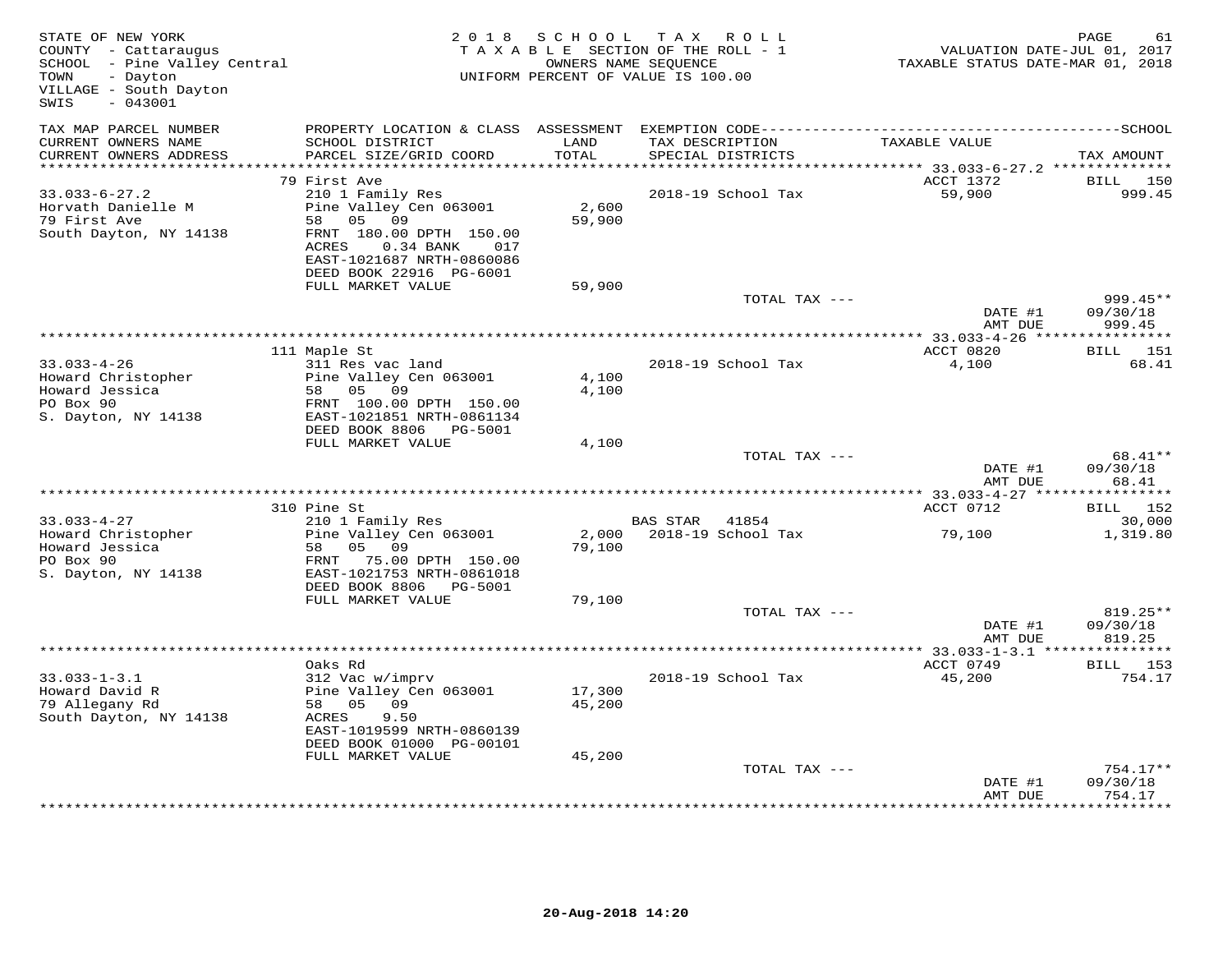| STATE OF NEW YORK<br>COUNTY - Cattaraugus<br>$SCH OOL$ - Pine Valley Central<br>- Dayton<br>TOWN<br>VILLAGE - South Dayton<br>SWIS<br>$-043001$ | 2 0 1 8                                        | SCHOOL TAX ROLL<br>TAXABLE SECTION OF THE ROLL - 1<br>OWNERS NAME SEQUENCE<br>UNIFORM PERCENT OF VALUE IS 100.00 |                |                    | 92 PAGE 62<br>VALUATION DATE-JUL 01, 2017<br>TAXARLE STATUS DATE 111 | TAXABLE STATUS DATE-MAR 01, 2018 |
|-------------------------------------------------------------------------------------------------------------------------------------------------|------------------------------------------------|------------------------------------------------------------------------------------------------------------------|----------------|--------------------|----------------------------------------------------------------------|----------------------------------|
| TAX MAP PARCEL NUMBER                                                                                                                           |                                                |                                                                                                                  |                |                    |                                                                      |                                  |
| CURRENT OWNERS NAME                                                                                                                             | SCHOOL DISTRICT                                | LAND                                                                                                             |                | TAX DESCRIPTION    | TAXABLE VALUE                                                        |                                  |
| CURRENT OWNERS ADDRESS                                                                                                                          | PARCEL SIZE/GRID COORD                         | TOTAL                                                                                                            |                | SPECIAL DISTRICTS  |                                                                      | TAX AMOUNT                       |
|                                                                                                                                                 | 18 Main St                                     |                                                                                                                  |                |                    | ACCT 0988                                                            | BILL 154                         |
| $33.033 - 1 - 3.2$                                                                                                                              | 210 1 Family Res                               |                                                                                                                  | ENH STAR       | 41834              |                                                                      | 63,300                           |
| Howard David R                                                                                                                                  | Pine Valley Cen 063001                         | 6,500                                                                                                            |                | 2018-19 School Tax | 63,300                                                               | 1,056.18                         |
| Howard Nancy G                                                                                                                                  | 58 05 09                                       | 63,300                                                                                                           |                |                    |                                                                      |                                  |
| 18 Main St                                                                                                                                      | FRNT 250.00 DPTH 190.00                        |                                                                                                                  |                |                    |                                                                      |                                  |
| South Dayton, NY 14138                                                                                                                          | EAST-1019709 NRTH-0860622                      |                                                                                                                  |                |                    |                                                                      |                                  |
|                                                                                                                                                 | DEED BOOK 786<br>PG-00730                      |                                                                                                                  |                |                    |                                                                      |                                  |
|                                                                                                                                                 | FULL MARKET VALUE                              | 63,300                                                                                                           |                | TOTAL TAX ---      |                                                                      | $0.00**$                         |
|                                                                                                                                                 |                                                |                                                                                                                  |                |                    |                                                                      |                                  |
|                                                                                                                                                 | 52 Main St                                     |                                                                                                                  |                |                    | ACCT 0745                                                            | BILL 155                         |
| $33.033 - 2 - 4$                                                                                                                                | 210 1 Family Res                               |                                                                                                                  | ENH STAR 41834 |                    |                                                                      | 66,800                           |
| Howard Donald                                                                                                                                   | Pine Valley Cen 063001                         | 2,600                                                                                                            |                | 2018-19 School Tax | 85,900                                                               | 1,433.26                         |
| Howard Carol                                                                                                                                    | 58 05 09                                       | 85,900                                                                                                           |                |                    |                                                                      |                                  |
| PO Box 302                                                                                                                                      | FRNT 100.00 DPTH 200.00                        |                                                                                                                  |                |                    |                                                                      |                                  |
| South Dayton, NY 14138                                                                                                                          | EAST-1020435 NRTH-0861224<br>FULL MARKET VALUE | 85,900                                                                                                           |                |                    |                                                                      |                                  |
|                                                                                                                                                 |                                                |                                                                                                                  |                | TOTAL TAX ---      |                                                                      | $318.69**$                       |
|                                                                                                                                                 |                                                |                                                                                                                  |                |                    | DATE #1                                                              | 09/30/18                         |
|                                                                                                                                                 |                                                |                                                                                                                  |                |                    | AMT DUE                                                              | 318.69                           |
|                                                                                                                                                 |                                                |                                                                                                                  |                |                    |                                                                      |                                  |
|                                                                                                                                                 | 303 Oak St                                     |                                                                                                                  |                |                    | ACCT 0780                                                            | <b>BILL</b> 156                  |
| $33.033 - 2 - 8$                                                                                                                                | 210 1 Family Res                               |                                                                                                                  | ENH STAR 41834 |                    |                                                                      | 64,000                           |
| Howard Harriet M<br>PO Box 5                                                                                                                    | Pine Valley Cen 063001<br>58 05 09             | 2,600<br>64,000                                                                                                  |                | 2018-19 School Tax | 64,000                                                               | 1,067.86                         |
| South Dayton, NY 14138                                                                                                                          | FRNT 100.00 DPTH 125.00                        |                                                                                                                  |                |                    |                                                                      |                                  |
|                                                                                                                                                 | EAST-1020983 NRTH-0860939                      |                                                                                                                  |                |                    |                                                                      |                                  |
|                                                                                                                                                 | DEED BOOK 795<br>PG-00661                      |                                                                                                                  |                |                    |                                                                      |                                  |
|                                                                                                                                                 | FULL MARKET VALUE                              | 64,000                                                                                                           |                |                    |                                                                      |                                  |
|                                                                                                                                                 |                                                |                                                                                                                  |                | TOTAL TAX ---      |                                                                      | $0.00**$                         |
|                                                                                                                                                 |                                                |                                                                                                                  |                |                    |                                                                      |                                  |
| $33.025 - 1 - 10$                                                                                                                               | 118 Prospect St<br>210 1 Family Res            |                                                                                                                  | BAS STAR 41854 |                    | ACCT 0667                                                            | BILL 157<br>30,000               |
| Howard Joshua D                                                                                                                                 | Pine Valley Cen 063001                         | 13,000                                                                                                           |                | 2018-19 School Tax | 58,200                                                               | 971.08                           |
| 118 Prospect St                                                                                                                                 | 58 05 09                                       | 58,200                                                                                                           |                |                    |                                                                      |                                  |
| South Dayton, NY 14138                                                                                                                          | ACRES<br>3.68 BANK 032                         |                                                                                                                  |                |                    |                                                                      |                                  |
|                                                                                                                                                 | EAST-1021643 NRTH-0862624                      |                                                                                                                  |                |                    |                                                                      |                                  |
|                                                                                                                                                 | DEED BOOK 20221 PG-9001                        |                                                                                                                  |                |                    |                                                                      |                                  |
|                                                                                                                                                 | FULL MARKET VALUE                              | 58,200                                                                                                           |                |                    |                                                                      |                                  |
|                                                                                                                                                 |                                                |                                                                                                                  |                | TOTAL TAX ---      |                                                                      | 470.52**                         |
|                                                                                                                                                 |                                                |                                                                                                                  |                |                    | DATE #1<br>AMT DUE                                                   | 09/30/18<br>470.52               |
|                                                                                                                                                 |                                                |                                                                                                                  |                |                    |                                                                      |                                  |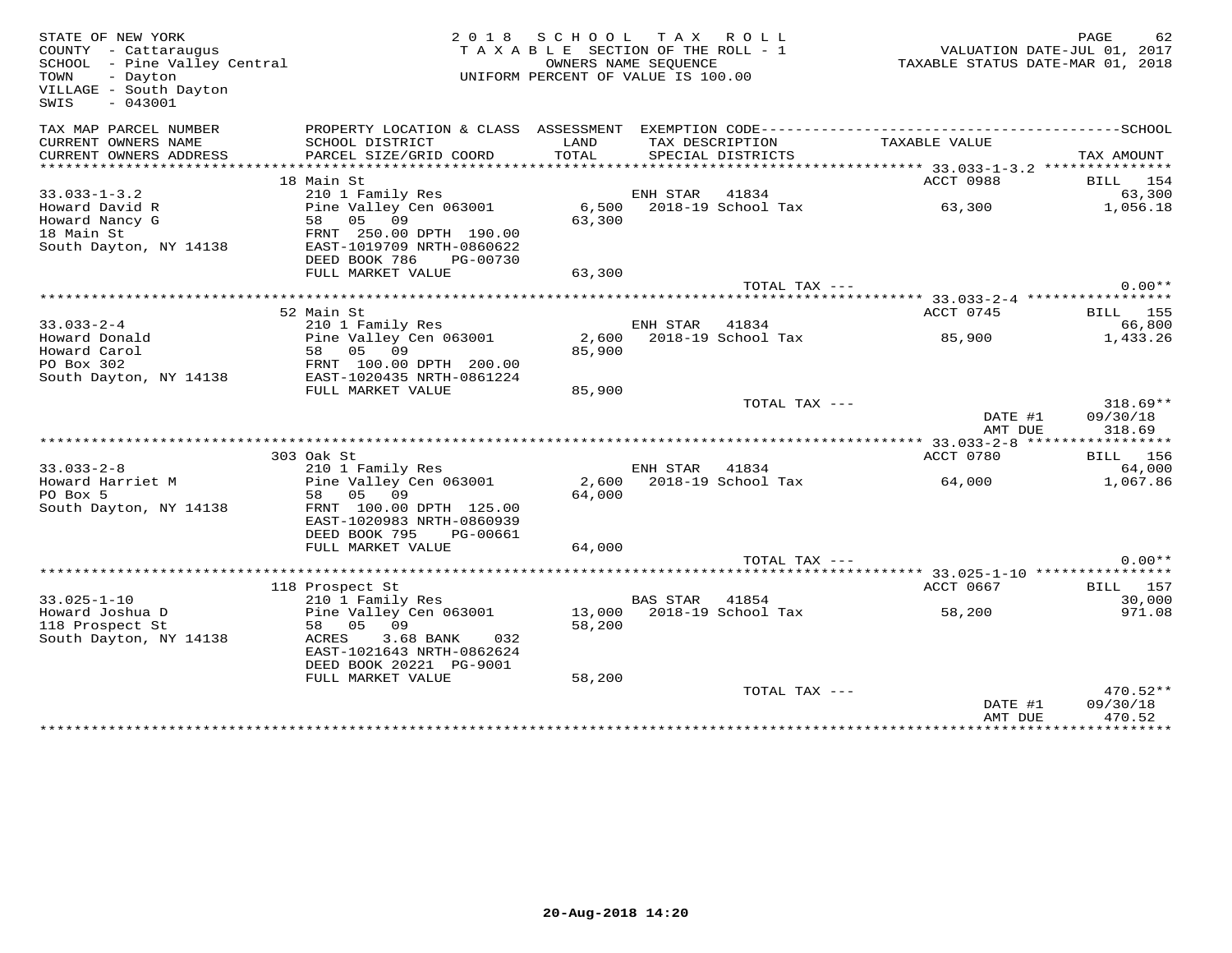| STATE OF NEW YORK<br>COUNTY - Cattaraugus<br>SCHOOL - Pine Valley Central<br>- Dayton<br>TOWN<br>VILLAGE - South Dayton<br>$-043001$<br>SWIS |                                            | 2018 SCHOOL TAX ROLL<br>TAXABLE SECTION OF THE ROLL - 1<br>UNIFORM PERCENT OF VALUE IS 100.00 | OWNERS NAME SEQUENCE      |                          | VALUATION DATE-JUL 01, 2017<br>TAXABLE STATUS DATE-MAR 01, 2018<br>TAXABLE STATUS DATE-MAR 01, 2018 | PAGE              | 63                        |
|----------------------------------------------------------------------------------------------------------------------------------------------|--------------------------------------------|-----------------------------------------------------------------------------------------------|---------------------------|--------------------------|-----------------------------------------------------------------------------------------------------|-------------------|---------------------------|
| TAX MAP PARCEL NUMBER                                                                                                                        |                                            |                                                                                               |                           |                          |                                                                                                     |                   |                           |
| CURRENT OWNERS NAME<br>CURRENT OWNERS ADDRESS                                                                                                | SCHOOL DISTRICT<br>PARCEL SIZE/GRID COORD  | LAND<br>TOTAL                                                                                 | TAX DESCRIPTION           | SPECIAL DISTRICTS        | TAXABLE VALUE                                                                                       | TAX AMOUNT        |                           |
|                                                                                                                                              |                                            |                                                                                               |                           |                          | ACCT 0748                                                                                           |                   |                           |
| $33.033 - 5 - 5$                                                                                                                             | 224 Oak St<br>210 1 Family Res             |                                                                                               | ENH STAR                  | 41834                    |                                                                                                     |                   | BILL 158<br>50,300        |
| Howard Leslie H                                                                                                                              | Pine Valley Cen 063001                     |                                                                                               |                           | 2,500 2018-19 School Tax | 50,300                                                                                              |                   | 839.27                    |
| Howard Sylvia J                                                                                                                              | 58 05 09                                   | 50,300                                                                                        |                           |                          |                                                                                                     |                   |                           |
| PO Box 124                                                                                                                                   | FRNT<br>95.00 DPTH 125.00                  |                                                                                               |                           |                          |                                                                                                     |                   |                           |
| South Dayton, NY 14138                                                                                                                       | EAST-1021250 NRTH-0860947                  |                                                                                               |                           |                          |                                                                                                     |                   |                           |
|                                                                                                                                              | DEED BOOK 6201 PG-2001                     |                                                                                               |                           |                          |                                                                                                     |                   |                           |
|                                                                                                                                              | FULL MARKET VALUE                          | 50,300                                                                                        |                           |                          |                                                                                                     |                   |                           |
|                                                                                                                                              |                                            |                                                                                               |                           | TOTAL TAX ---            |                                                                                                     |                   | $0.00**$                  |
|                                                                                                                                              |                                            |                                                                                               |                           |                          |                                                                                                     |                   |                           |
| $33.033 - 2 - 7$                                                                                                                             | 46 Main St<br>210 1 Family Res             |                                                                                               | AGED C/T/S 41800          |                          | ACCT 0747                                                                                           |                   | <b>BILL</b> 159<br>26,350 |
| Howard Margaret Estate L                                                                                                                     | Pine Valley Cen 063001                     |                                                                                               | 23,300 ENH STAR 41834     |                          |                                                                                                     |                   | 26,350                    |
| Ritcher Betty Lou                                                                                                                            | 58 05<br>09                                |                                                                                               | 52,700 2018-19 School Tax |                          | 26,350                                                                                              |                   | 439.66                    |
| Anna Colvin                                                                                                                                  | Life Use 8/17/94 by will                   |                                                                                               |                           |                          |                                                                                                     |                   |                           |
| 8041 Milestrip Rd                                                                                                                            | ACRES 23.14                                |                                                                                               |                           |                          |                                                                                                     |                   |                           |
| South Dayton, NY 14138                                                                                                                       | EAST-1020518 NRTH-0860579                  |                                                                                               |                           |                          |                                                                                                     |                   |                           |
|                                                                                                                                              | DEED BOOK 409 PG-00377                     |                                                                                               |                           |                          |                                                                                                     |                   |                           |
|                                                                                                                                              | FULL MARKET VALUE                          | 52,700                                                                                        |                           |                          |                                                                                                     |                   |                           |
|                                                                                                                                              |                                            |                                                                                               |                           | TOTAL TAX ---            |                                                                                                     |                   | $0.00**$                  |
|                                                                                                                                              |                                            |                                                                                               |                           |                          |                                                                                                     |                   |                           |
|                                                                                                                                              | 72 Pine St                                 |                                                                                               |                           |                          | ACCT 1015                                                                                           |                   | <b>BILL</b> 160           |
| $33.034 - 3 - 13.2$<br>Howard Ronald                                                                                                         | 210 1 Family Res<br>Pine Valley Cen 063001 | 3,500                                                                                         |                           | 2018-19 School Tax       | 28,000                                                                                              |                   | 467.19                    |
| 63 Main St Apt 109                                                                                                                           | 58 05 09                                   | 28,000                                                                                        |                           |                          |                                                                                                     |                   |                           |
| South Dayton, NY 14138                                                                                                                       | 85.00 DPTH 125.00<br>FRNT                  |                                                                                               |                           |                          |                                                                                                     |                   |                           |
|                                                                                                                                              | EAST-1022811 NRTH-0860228                  |                                                                                               |                           |                          |                                                                                                     |                   |                           |
|                                                                                                                                              | DEED BOOK 23122 PG-9001                    |                                                                                               |                           |                          |                                                                                                     |                   |                           |
|                                                                                                                                              | FULL MARKET VALUE                          | 28,000                                                                                        |                           |                          |                                                                                                     |                   |                           |
|                                                                                                                                              |                                            |                                                                                               |                           | TOTAL TAX ---            |                                                                                                     |                   | $467.19**$                |
|                                                                                                                                              |                                            |                                                                                               |                           |                          | DATE #1                                                                                             | 09/30/18          |                           |
|                                                                                                                                              |                                            |                                                                                               |                           |                          | AMT DUE                                                                                             |                   | 467.19                    |
|                                                                                                                                              |                                            |                                                                                               |                           |                          |                                                                                                     |                   |                           |
|                                                                                                                                              | 225 Oak St                                 |                                                                                               |                           |                          | ACCT 0751                                                                                           |                   | BILL 161                  |
| $33.033 - 2 - 10$<br>Hunt Eli R                                                                                                              | 210 1 Family Res<br>Pine Valley Cen 063001 | 1,800                                                                                         |                           | 2018-19 School Tax       | 32,000                                                                                              |                   | 533.93                    |
|                                                                                                                                              | 05 09<br>58                                | 32,000                                                                                        |                           |                          |                                                                                                     |                   |                           |
| Hunt Sara Rose<br>225 Oak St                                                                                                                 | 70.00 DPTH 125.00<br>FRNT                  |                                                                                               |                           |                          |                                                                                                     |                   |                           |
| South Dayton, NY 14138                                                                                                                       | EAST-1021141 NRTH-0860810                  |                                                                                               |                           |                          |                                                                                                     |                   |                           |
|                                                                                                                                              | DEED BOOK 27726 PG-2002                    |                                                                                               |                           |                          |                                                                                                     |                   |                           |
|                                                                                                                                              | FULL MARKET VALUE                          | 32,000                                                                                        |                           |                          |                                                                                                     |                   |                           |
|                                                                                                                                              |                                            |                                                                                               |                           | TOTAL TAX ---            |                                                                                                     |                   | 533.93**                  |
|                                                                                                                                              |                                            |                                                                                               |                           |                          | DATE #1                                                                                             | 09/30/18          |                           |
|                                                                                                                                              |                                            |                                                                                               |                           |                          | AMT DUE<br><b>++++++++++++++++</b>                                                                  | <b>++++++++++</b> | 533.93                    |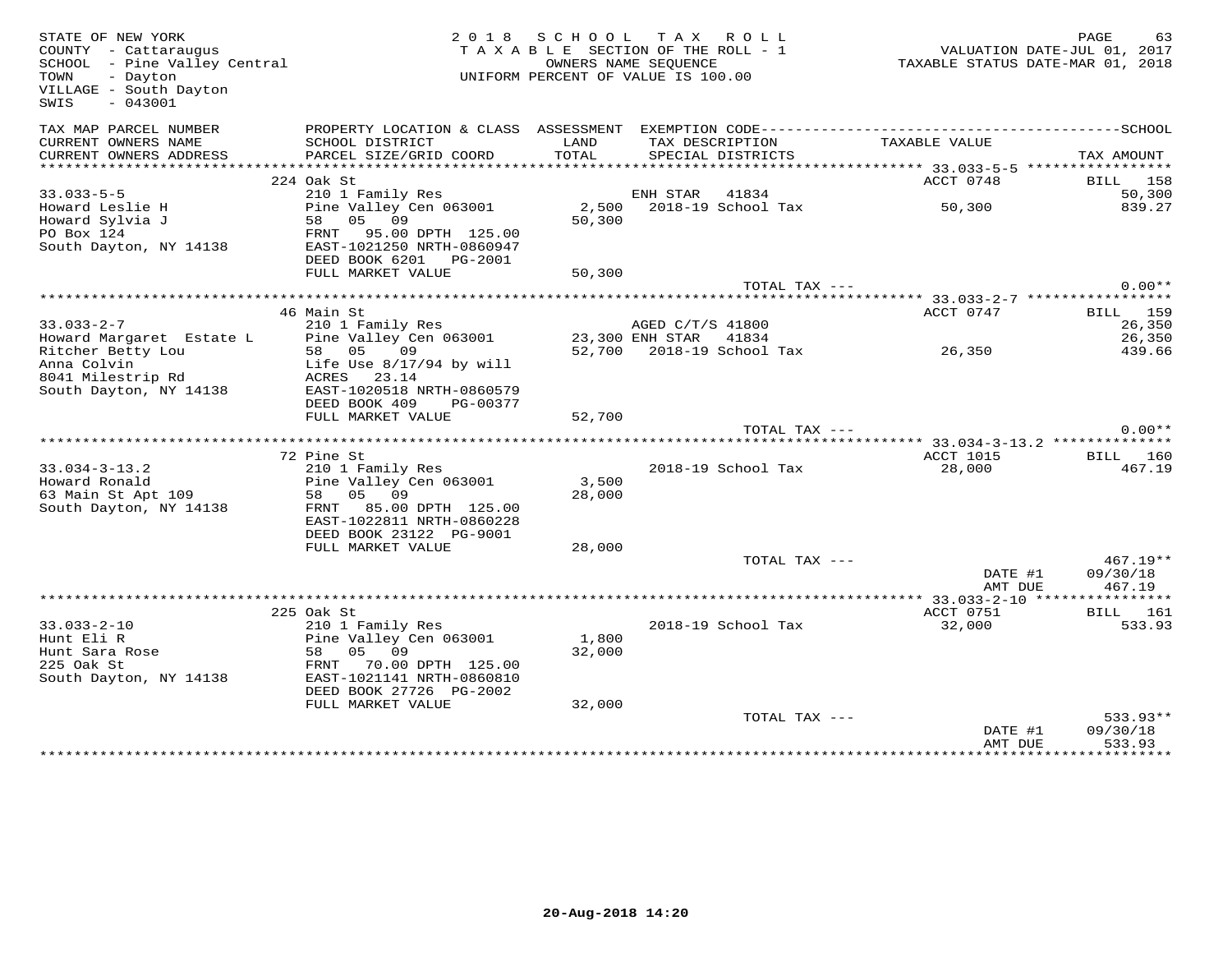| STATE OF NEW YORK<br>COUNTY - Cattaraugus<br>SCHOOL - Pine Valley Central<br>TOWN<br>- Dayton<br>VILLAGE - South Dayton<br>SWIS<br>$-043001$ |                                                                                                                 |        | 2018 SCHOOL TAX ROLL<br>TAXABLE SECTION OF THE ROLL - 1<br>OWNERS NAME SEQUENCE<br>UNIFORM PERCENT OF VALUE IS 100.00 | VALUATION DATE-JUL 01, 2017<br>TAXABLE STATUS DATE-MAR 01, 2018 | PAGE                   |
|----------------------------------------------------------------------------------------------------------------------------------------------|-----------------------------------------------------------------------------------------------------------------|--------|-----------------------------------------------------------------------------------------------------------------------|-----------------------------------------------------------------|------------------------|
| TAX MAP PARCEL NUMBER<br>CURRENT OWNERS NAME                                                                                                 | PROPERTY LOCATION & CLASS ASSESSMENT EXEMPTION CODE-----------------------------------SCHOOL<br>SCHOOL DISTRICT | LAND   | TAX DESCRIPTION                                                                                                       | TAXABLE VALUE                                                   |                        |
| CURRENT OWNERS ADDRESS                                                                                                                       | PARCEL SIZE/GRID COORD                                                                                          | TOTAL  | SPECIAL DISTRICTS                                                                                                     |                                                                 | TAX AMOUNT             |
| ***********************                                                                                                                      |                                                                                                                 |        |                                                                                                                       |                                                                 |                        |
|                                                                                                                                              | 59 Pine St                                                                                                      |        |                                                                                                                       | ACCT 0759                                                       | BILL 162               |
| $33.034 - 3 - 18$<br>Johnson Charles H Jr                                                                                                    | 210 1 Family Res<br>Pine Valley Cen 063001                                                                      | 3,600  | 2018-19 School Tax                                                                                                    | 20,700                                                          | 345.38                 |
| Johnson Bonnie                                                                                                                               | 58 05 09                                                                                                        | 20,700 |                                                                                                                       |                                                                 |                        |
| 8476 Wolfe Rd                                                                                                                                | FRNT 57.00 DPTH 302.00                                                                                          |        |                                                                                                                       |                                                                 |                        |
| Cattaraugus, NY 14719                                                                                                                        | EAST-1022908 NRTH-0859854                                                                                       |        |                                                                                                                       |                                                                 |                        |
|                                                                                                                                              | DEED BOOK 874<br>PG-00778                                                                                       |        |                                                                                                                       |                                                                 |                        |
|                                                                                                                                              | FULL MARKET VALUE                                                                                               | 20,700 |                                                                                                                       |                                                                 |                        |
|                                                                                                                                              |                                                                                                                 |        | TOTAL TAX ---                                                                                                         |                                                                 | 345.38**               |
|                                                                                                                                              |                                                                                                                 |        |                                                                                                                       | DATE #1                                                         | 09/30/18               |
|                                                                                                                                              |                                                                                                                 |        |                                                                                                                       | AMT DUE                                                         | 345.38                 |
|                                                                                                                                              | OFF Main St                                                                                                     |        |                                                                                                                       | ACCT 1286                                                       | BILL 163               |
| $33.026 - 1 - 2.2$                                                                                                                           | 311 Res vac land                                                                                                |        | 2018-19 School Tax                                                                                                    | 2,900                                                           | 48.39                  |
| Johnston Gas Service Inc                                                                                                                     | Pine Valley Cen 063001                                                                                          | 2,900  |                                                                                                                       |                                                                 |                        |
| 182 Main St                                                                                                                                  | 50 58 05 09                                                                                                     | 2,900  |                                                                                                                       |                                                                 |                        |
| South Dayton, NY 14138                                                                                                                       | ACRES<br>4.80                                                                                                   |        |                                                                                                                       |                                                                 |                        |
|                                                                                                                                              | EAST-1022969 NRTH-0863053<br>DEED BOOK 00979 PG-01023                                                           |        |                                                                                                                       |                                                                 |                        |
|                                                                                                                                              | FULL MARKET VALUE                                                                                               | 2,900  |                                                                                                                       |                                                                 |                        |
|                                                                                                                                              |                                                                                                                 |        | TOTAL TAX ---                                                                                                         |                                                                 | 48.39**                |
|                                                                                                                                              |                                                                                                                 |        |                                                                                                                       | DATE #1                                                         | 09/30/18               |
|                                                                                                                                              |                                                                                                                 |        |                                                                                                                       | AMT DUE                                                         | 48.39                  |
|                                                                                                                                              |                                                                                                                 |        |                                                                                                                       |                                                                 |                        |
|                                                                                                                                              | 314 Oak St                                                                                                      |        |                                                                                                                       | ACCT 0836                                                       | BILL 164               |
| $33.033 - 3 - 33$<br>Kahabka Thomas                                                                                                          | 210 1 Family Res<br>Pine Valley Cen 063001                                                                      |        | BAS STAR<br>41854<br>3,000 2018-19 School Tax                                                                         | 37,100                                                          | 30,000<br>619.02       |
| 314 Oak St                                                                                                                                   | 58 05 09                                                                                                        | 37,100 |                                                                                                                       |                                                                 |                        |
| PO Box 196                                                                                                                                   | FRNT 117.97 DPTH 78.87                                                                                          |        |                                                                                                                       |                                                                 |                        |
| South Dayton, NY 14138                                                                                                                       | 080<br>BANK                                                                                                     |        |                                                                                                                       |                                                                 |                        |
|                                                                                                                                              | EAST-1020921 NRTH-0861220                                                                                       |        |                                                                                                                       |                                                                 |                        |
|                                                                                                                                              | DEED BOOK 14253 PG-7001                                                                                         |        |                                                                                                                       |                                                                 |                        |
|                                                                                                                                              | FULL MARKET VALUE                                                                                               | 37,100 |                                                                                                                       |                                                                 |                        |
|                                                                                                                                              |                                                                                                                 |        | TOTAL TAX ---                                                                                                         | DATE #1                                                         | $118.47**$<br>09/30/18 |
|                                                                                                                                              |                                                                                                                 |        |                                                                                                                       | AMT DUE                                                         | 118.47                 |
|                                                                                                                                              |                                                                                                                 |        |                                                                                                                       |                                                                 |                        |
|                                                                                                                                              | 135 Oaks Rd                                                                                                     |        |                                                                                                                       | ACCT 1302                                                       | BILL 165               |
| $33.033 - 1 - 4.2$                                                                                                                           | 210 1 Family Res                                                                                                |        | BAS STAR 41854                                                                                                        |                                                                 | 30,000                 |
| Keefe Gregory M                                                                                                                              | Pine Valley Cen 063001                                                                                          |        | 7,700 2018-19 School Tax                                                                                              | 49,300                                                          | 822.58                 |
| Keefe Crystal G                                                                                                                              | 58 05 09                                                                                                        | 49,300 |                                                                                                                       |                                                                 |                        |
| 135 Oaks Rd                                                                                                                                  | FRNT 295.00 DPTH 230.00<br>EAST-1019357 NRTH-0861458                                                            |        |                                                                                                                       |                                                                 |                        |
| South Dayton, NY 14138                                                                                                                       | DEED BOOK 00996 PG-00144                                                                                        |        |                                                                                                                       |                                                                 |                        |
|                                                                                                                                              | FULL MARKET VALUE                                                                                               | 49,300 |                                                                                                                       |                                                                 |                        |
|                                                                                                                                              |                                                                                                                 |        | TOTAL TAX ---                                                                                                         |                                                                 | $322.03**$             |
|                                                                                                                                              |                                                                                                                 |        |                                                                                                                       | DATE #1                                                         | 09/30/18               |
|                                                                                                                                              |                                                                                                                 |        |                                                                                                                       | AMT DUE                                                         | 322.03                 |
|                                                                                                                                              |                                                                                                                 |        |                                                                                                                       |                                                                 |                        |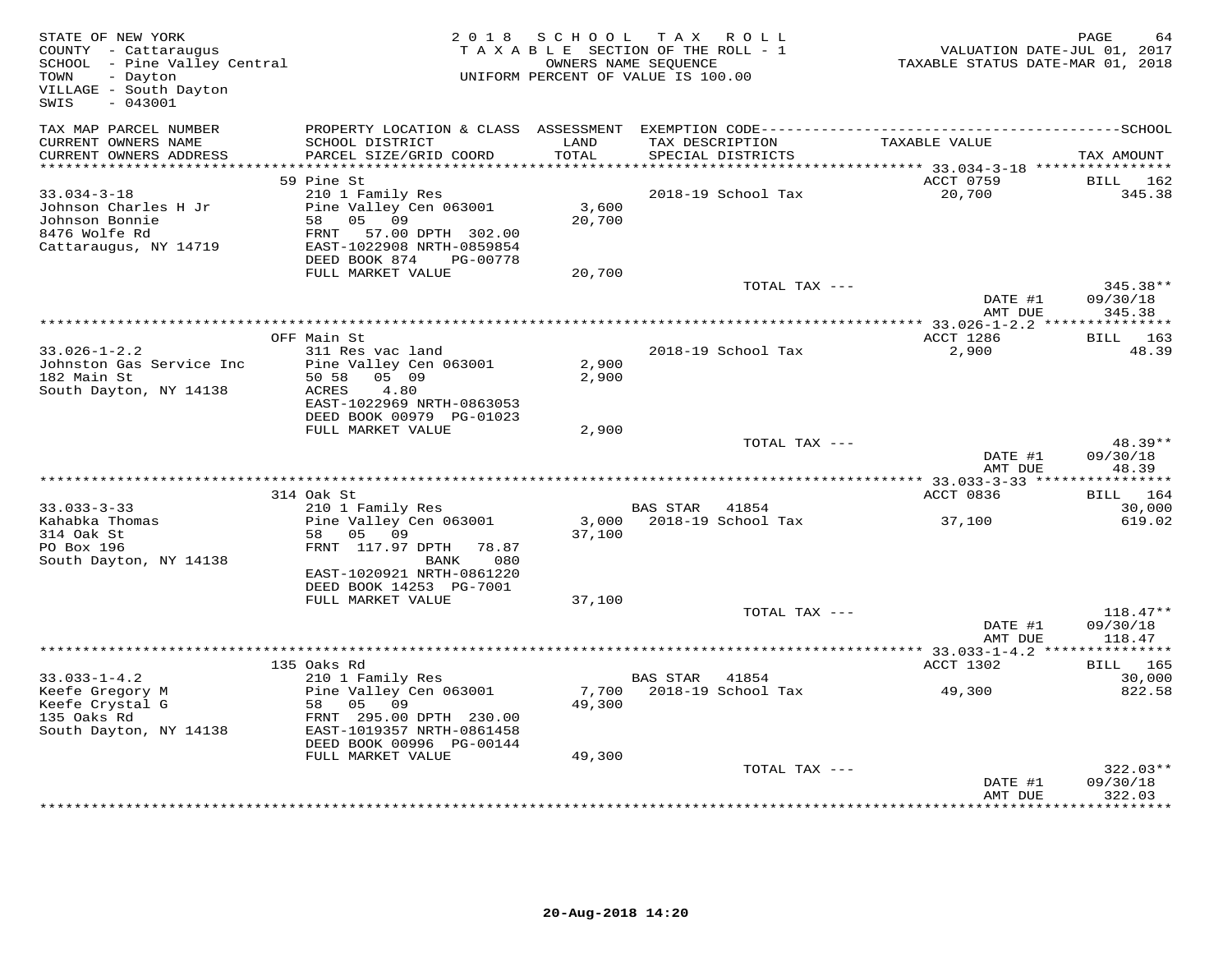| STATE OF NEW YORK<br>COUNTY - Cattaraugus<br>SCHOOL - Pine Valley Central<br>- Dayton<br>TOWN<br>VILLAGE - South Dayton<br>$-043001$<br>SWIS |                                            | 2018 SCHOOL TAX ROLL<br>TAXABLE SECTION OF THE ROLL - 1<br>UNIFORM PERCENT OF VALUE IS 100.00 | OWNERS NAME SEQUENCE |                                      | VALUATION DATE-JUL 01, 2017<br>TAXABLE STATUS DATE-MAR 01, 2018 | PAGE<br>65           |
|----------------------------------------------------------------------------------------------------------------------------------------------|--------------------------------------------|-----------------------------------------------------------------------------------------------|----------------------|--------------------------------------|-----------------------------------------------------------------|----------------------|
| TAX MAP PARCEL NUMBER<br>CURRENT OWNERS NAME<br>CURRENT OWNERS ADDRESS                                                                       | SCHOOL DISTRICT<br>PARCEL SIZE/GRID COORD  | LAND<br>TOTAL                                                                                 |                      | TAX DESCRIPTION<br>SPECIAL DISTRICTS | TAXABLE VALUE                                                   | TAX AMOUNT           |
|                                                                                                                                              |                                            |                                                                                               |                      |                                      |                                                                 |                      |
|                                                                                                                                              | 322 Pine St                                |                                                                                               |                      |                                      | ACCT 0775                                                       | BILL 166             |
| $33.033 - 4 - 34$                                                                                                                            | 210 1 Family Res                           |                                                                                               | BAS STAR 41854       |                                      |                                                                 | 30,000               |
| Kelley Frank E<br>Kelley Kathy                                                                                                               | Pine Valley Cen 063001<br>05 09<br>58      | 67,900                                                                                        |                      | 2,000 2018-19 School Tax             | 67,900                                                          | 1,132.93             |
| 322 Pine St                                                                                                                                  | 75.00 DPTH 150.00<br>FRNT                  |                                                                                               |                      |                                      |                                                                 |                      |
| PO Box 425                                                                                                                                   | EAST-1021508 NRTH-0861193                  |                                                                                               |                      |                                      |                                                                 |                      |
| S. Dayton, NY 14138                                                                                                                          | DEED BOOK 8468 PG-3002                     |                                                                                               |                      |                                      |                                                                 |                      |
|                                                                                                                                              | FULL MARKET VALUE                          | 67,900                                                                                        |                      |                                      |                                                                 |                      |
|                                                                                                                                              |                                            |                                                                                               |                      | TOTAL TAX ---                        | DATE #1                                                         | 632.37**<br>09/30/18 |
|                                                                                                                                              |                                            |                                                                                               |                      |                                      | AMT DUE                                                         | 632.37               |
|                                                                                                                                              |                                            |                                                                                               |                      |                                      | ************ 33.033-2-9 ******                                  | ***********          |
|                                                                                                                                              | 227 Oak St                                 |                                                                                               |                      |                                      | ACCT 0845                                                       | BILL 167             |
| $33.033 - 2 - 9$                                                                                                                             | 210 1 Family Res                           |                                                                                               |                      | 2018-19 School Tax                   | 45,800                                                          | 764.18               |
| Keppel Estate Herbert Sr<br>Keppel Estate May                                                                                                | Pine Valley Cen 063001<br>58 05 09         | 3,100<br>45,800                                                                               |                      |                                      |                                                                 |                      |
| PO Box 274                                                                                                                                   | FRNT 120.00 DPTH 125.00                    |                                                                                               |                      |                                      |                                                                 |                      |
| South Dayton, NY 14138                                                                                                                       | 017<br>BANK                                |                                                                                               |                      |                                      |                                                                 |                      |
|                                                                                                                                              | EAST-1021065 NRTH-0860867                  |                                                                                               |                      |                                      |                                                                 |                      |
|                                                                                                                                              | DEED BOOK 12577 PG-5001                    |                                                                                               |                      |                                      |                                                                 |                      |
|                                                                                                                                              | FULL MARKET VALUE                          | 45,800                                                                                        |                      | TOTAL TAX ---                        |                                                                 | 764.18**             |
|                                                                                                                                              |                                            |                                                                                               |                      |                                      | DATE #1                                                         | 09/30/18             |
|                                                                                                                                              |                                            |                                                                                               |                      |                                      | AMT DUE                                                         | 764.18               |
|                                                                                                                                              |                                            |                                                                                               |                      |                                      |                                                                 |                      |
|                                                                                                                                              | 105 First St                               |                                                                                               |                      |                                      | ACCT 0762                                                       | <b>BILL</b> 168      |
| $33.033 - 5 - 18$                                                                                                                            | 210 1 Family Res                           |                                                                                               | ENH STAR 41834       |                                      |                                                                 | 28,800<br>480.54     |
| Keppel Leila<br>PO Box 157                                                                                                                   | Pine Valley Cen 063001<br>05 09<br>58      | 28,800                                                                                        |                      | 2,300 2018-19 School Tax             | 28,800                                                          |                      |
| South Dayton, NY 14138                                                                                                                       | 90.00 DPTH 96.00<br>FRNT                   |                                                                                               |                      |                                      |                                                                 |                      |
|                                                                                                                                              | EAST-1021676 NRTH-0860624                  |                                                                                               |                      |                                      |                                                                 |                      |
|                                                                                                                                              | DEED BOOK 460<br>PG-00100                  |                                                                                               |                      |                                      |                                                                 |                      |
|                                                                                                                                              | FULL MARKET VALUE                          | 28,800                                                                                        |                      |                                      |                                                                 |                      |
|                                                                                                                                              |                                            |                                                                                               |                      | TOTAL TAX ---                        |                                                                 | $0.00**$             |
|                                                                                                                                              | 15 Second Ave                              |                                                                                               |                      |                                      | ACCT 0763                                                       | BILL 169             |
| $33.033 - 2 - 15.1$                                                                                                                          | 210 1 Family Res                           |                                                                                               |                      | 2018-19 School Tax                   | 26,000                                                          | 433.82               |
| Kerr Alwin                                                                                                                                   | Pine Valley Cen 063001                     | 7,400                                                                                         |                      |                                      |                                                                 |                      |
| 43 Second Ave                                                                                                                                | 58 05 09                                   | 26,000                                                                                        |                      |                                      |                                                                 |                      |
| PO Box 61<br>South Dayton, NY 14138                                                                                                          | ACRES<br>1.10<br>EAST-1020876 NRTH-0860163 |                                                                                               |                      |                                      |                                                                 |                      |
|                                                                                                                                              | DEED BOOK 24556 PG-6001                    |                                                                                               |                      |                                      |                                                                 |                      |
|                                                                                                                                              | FULL MARKET VALUE                          | 26,000                                                                                        |                      |                                      |                                                                 |                      |
|                                                                                                                                              |                                            |                                                                                               |                      | TOTAL TAX ---                        |                                                                 | 433.82**             |
|                                                                                                                                              |                                            |                                                                                               |                      |                                      | DATE #1                                                         | 09/30/18             |
|                                                                                                                                              |                                            |                                                                                               |                      |                                      | AMT DUE                                                         | 433.82               |
|                                                                                                                                              |                                            |                                                                                               |                      |                                      |                                                                 |                      |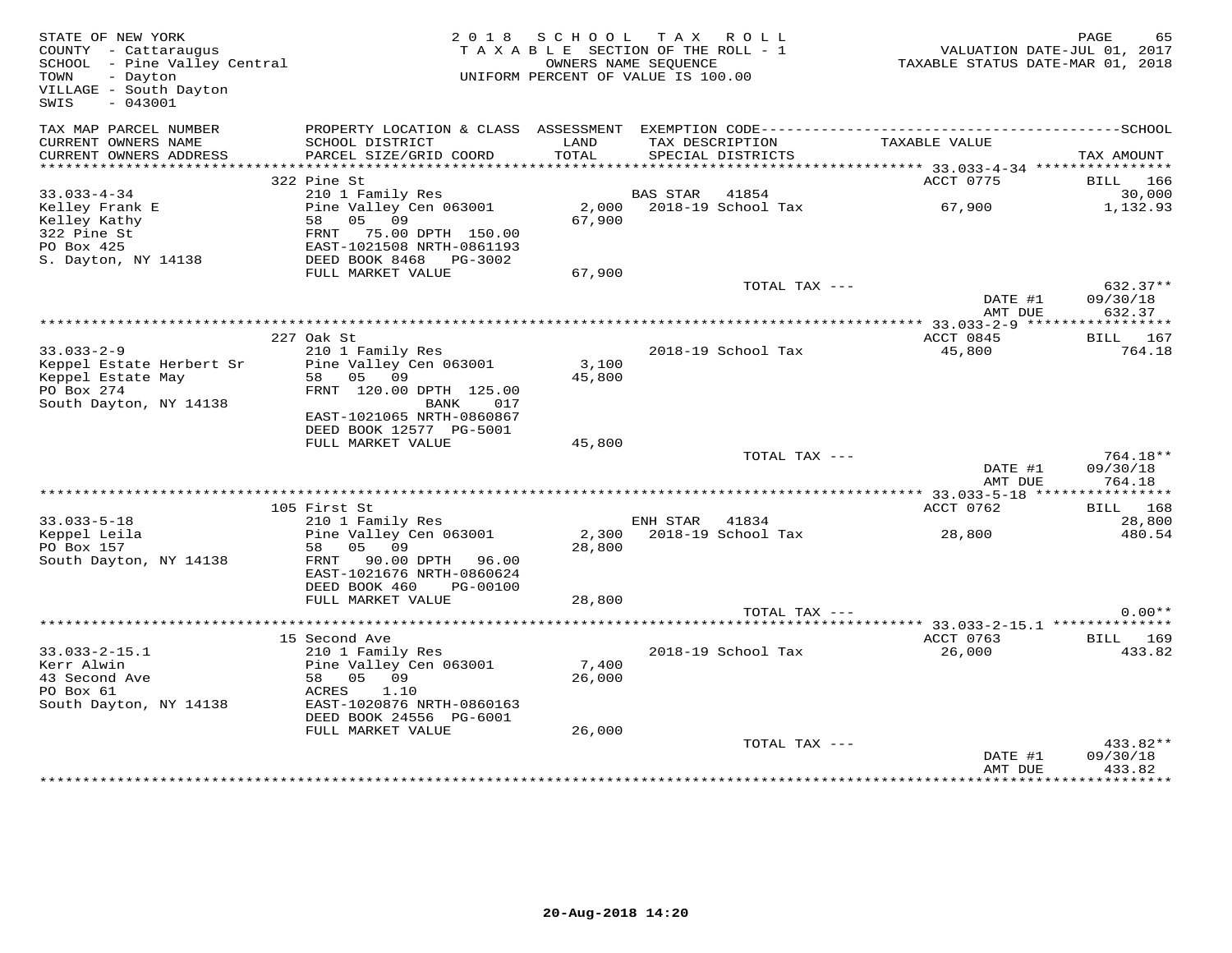| TAX MAP PARCEL NUMBER<br>CURRENT OWNERS NAME<br>SCHOOL DISTRICT<br>LAND<br>TAX DESCRIPTION<br>TAXABLE VALUE<br>TOTAL<br>CURRENT OWNERS ADDRESS<br>PARCEL SIZE/GRID COORD<br>SPECIAL DISTRICTS<br>***********************<br>Second Ave<br>ACCT 1236<br>BILL 170<br>$33.033 - 2 - 15.2$<br>311 Res vac land<br>2018-19 School Tax<br>2,500<br>Pine Valley Cen 063001<br>2,500<br>Kerr Alwin<br>58 05 09<br>2,500<br>43 Second Ave<br>PO Box 61<br>FRNT 125.00 DPTH 151.39<br>South Dayton, NY 14138<br>EAST-1021009 NRTH-0860344<br>DEED BOOK 24556 PG-6001<br>FULL MARKET VALUE<br>2,500<br>TOTAL TAX ---<br>DATE #1<br>AMT DUE<br>ACCT 0727<br>Second Ave<br>BILL 171<br>2,000<br>$33.033 - 2 - 16$<br>311 Res vac land<br>2018-19 School Tax<br>Kerr Alwin<br>Pine Valley Cen 063001<br>2,000<br>43 Second Ave<br>58 05 09<br>2,000<br>PO Box 61<br>FRNT 140.12 DPTH 155.40<br>South Dayton, 14183<br>EAST-1020739 NRTH-0859977<br>DEED BOOK 24556 PG-6001<br>2,000<br>FULL MARKET VALUE<br>TOTAL TAX ---<br>DATE #1<br>AMT DUE<br>ACCT 0700<br>18 Second Ave<br>BILL 172<br>270 Mfg housing<br>$33.033 - 6 - 3$<br>2018-19 School Tax<br>7,600<br>Kerr Alwin<br>Pine Valley Cen 063001<br>3,800<br>58 05 09<br>43 Second Ave<br>7,600<br>FRNT 145.20 DPTH 305.00<br>PO Box 61<br>South Dayton, NY 14138<br>EAST-1021116 NRTH-0860020<br>DEED BOOK 24556 PG-6001<br>7,600<br>FULL MARKET VALUE<br>TOTAL TAX ---<br>DATE #1<br>AMT DUE<br>ACCT 0654<br>104 Maple St<br>BILL 173<br>$33.033 - 4 - 11$<br>210 1 Family Res<br>BAS STAR 41854<br>30,000<br>44,900<br>2,600 2018-19 School Tax<br>Kerr Melody L<br>Pine Valley Cen 063001<br>PO Box 129<br>58 05 09<br>44,900<br>FRNT 100.00 DPTH 150.00<br>S. Dayton, NY 14138<br>EAST-1022097 NRTH-0861223<br>DEED BOOK 11999 PG-3001<br>FULL MARKET VALUE<br>44,900<br>TOTAL TAX ---<br>DATE #1 | STATE OF NEW YORK<br>COUNTY - Cattaraugus<br>SCHOOL - Pine Valley Central<br>TOWN<br>- Dayton<br>VILLAGE - South Dayton<br>$-043001$<br>SWIS | 2018 SCHOOL | TAX ROLL<br>TAXABLE SECTION OF THE ROLL - 1<br>OWNERS NAME SEQUENCE<br>UNIFORM PERCENT OF VALUE IS 100.00 | VALUATION DATE-JUL 01, 2017<br>TAXABLE STATUS DATE-MAR 01, 2018 | PAGE<br>66                       |
|-------------------------------------------------------------------------------------------------------------------------------------------------------------------------------------------------------------------------------------------------------------------------------------------------------------------------------------------------------------------------------------------------------------------------------------------------------------------------------------------------------------------------------------------------------------------------------------------------------------------------------------------------------------------------------------------------------------------------------------------------------------------------------------------------------------------------------------------------------------------------------------------------------------------------------------------------------------------------------------------------------------------------------------------------------------------------------------------------------------------------------------------------------------------------------------------------------------------------------------------------------------------------------------------------------------------------------------------------------------------------------------------------------------------------------------------------------------------------------------------------------------------------------------------------------------------------------------------------------------------------------------------------------------------------------------------------------------------------------------------------------------------------------------------------------------------------------------------------|----------------------------------------------------------------------------------------------------------------------------------------------|-------------|-----------------------------------------------------------------------------------------------------------|-----------------------------------------------------------------|----------------------------------|
|                                                                                                                                                                                                                                                                                                                                                                                                                                                                                                                                                                                                                                                                                                                                                                                                                                                                                                                                                                                                                                                                                                                                                                                                                                                                                                                                                                                                                                                                                                                                                                                                                                                                                                                                                                                                                                                 |                                                                                                                                              |             |                                                                                                           |                                                                 | TAX AMOUNT                       |
|                                                                                                                                                                                                                                                                                                                                                                                                                                                                                                                                                                                                                                                                                                                                                                                                                                                                                                                                                                                                                                                                                                                                                                                                                                                                                                                                                                                                                                                                                                                                                                                                                                                                                                                                                                                                                                                 |                                                                                                                                              |             |                                                                                                           |                                                                 |                                  |
|                                                                                                                                                                                                                                                                                                                                                                                                                                                                                                                                                                                                                                                                                                                                                                                                                                                                                                                                                                                                                                                                                                                                                                                                                                                                                                                                                                                                                                                                                                                                                                                                                                                                                                                                                                                                                                                 |                                                                                                                                              |             |                                                                                                           |                                                                 | 41.71                            |
|                                                                                                                                                                                                                                                                                                                                                                                                                                                                                                                                                                                                                                                                                                                                                                                                                                                                                                                                                                                                                                                                                                                                                                                                                                                                                                                                                                                                                                                                                                                                                                                                                                                                                                                                                                                                                                                 |                                                                                                                                              |             |                                                                                                           |                                                                 |                                  |
|                                                                                                                                                                                                                                                                                                                                                                                                                                                                                                                                                                                                                                                                                                                                                                                                                                                                                                                                                                                                                                                                                                                                                                                                                                                                                                                                                                                                                                                                                                                                                                                                                                                                                                                                                                                                                                                 |                                                                                                                                              |             |                                                                                                           |                                                                 | $41.71**$<br>09/30/18<br>41.71   |
|                                                                                                                                                                                                                                                                                                                                                                                                                                                                                                                                                                                                                                                                                                                                                                                                                                                                                                                                                                                                                                                                                                                                                                                                                                                                                                                                                                                                                                                                                                                                                                                                                                                                                                                                                                                                                                                 |                                                                                                                                              |             |                                                                                                           |                                                                 |                                  |
|                                                                                                                                                                                                                                                                                                                                                                                                                                                                                                                                                                                                                                                                                                                                                                                                                                                                                                                                                                                                                                                                                                                                                                                                                                                                                                                                                                                                                                                                                                                                                                                                                                                                                                                                                                                                                                                 |                                                                                                                                              |             |                                                                                                           |                                                                 | 33.37                            |
|                                                                                                                                                                                                                                                                                                                                                                                                                                                                                                                                                                                                                                                                                                                                                                                                                                                                                                                                                                                                                                                                                                                                                                                                                                                                                                                                                                                                                                                                                                                                                                                                                                                                                                                                                                                                                                                 |                                                                                                                                              |             |                                                                                                           |                                                                 |                                  |
|                                                                                                                                                                                                                                                                                                                                                                                                                                                                                                                                                                                                                                                                                                                                                                                                                                                                                                                                                                                                                                                                                                                                                                                                                                                                                                                                                                                                                                                                                                                                                                                                                                                                                                                                                                                                                                                 |                                                                                                                                              |             |                                                                                                           |                                                                 | $33.37**$<br>09/30/18<br>33.37   |
|                                                                                                                                                                                                                                                                                                                                                                                                                                                                                                                                                                                                                                                                                                                                                                                                                                                                                                                                                                                                                                                                                                                                                                                                                                                                                                                                                                                                                                                                                                                                                                                                                                                                                                                                                                                                                                                 |                                                                                                                                              |             |                                                                                                           |                                                                 |                                  |
|                                                                                                                                                                                                                                                                                                                                                                                                                                                                                                                                                                                                                                                                                                                                                                                                                                                                                                                                                                                                                                                                                                                                                                                                                                                                                                                                                                                                                                                                                                                                                                                                                                                                                                                                                                                                                                                 |                                                                                                                                              |             |                                                                                                           |                                                                 | 126.81                           |
|                                                                                                                                                                                                                                                                                                                                                                                                                                                                                                                                                                                                                                                                                                                                                                                                                                                                                                                                                                                                                                                                                                                                                                                                                                                                                                                                                                                                                                                                                                                                                                                                                                                                                                                                                                                                                                                 |                                                                                                                                              |             |                                                                                                           |                                                                 |                                  |
|                                                                                                                                                                                                                                                                                                                                                                                                                                                                                                                                                                                                                                                                                                                                                                                                                                                                                                                                                                                                                                                                                                                                                                                                                                                                                                                                                                                                                                                                                                                                                                                                                                                                                                                                                                                                                                                 |                                                                                                                                              |             |                                                                                                           |                                                                 | $126.81**$<br>09/30/18<br>126.81 |
|                                                                                                                                                                                                                                                                                                                                                                                                                                                                                                                                                                                                                                                                                                                                                                                                                                                                                                                                                                                                                                                                                                                                                                                                                                                                                                                                                                                                                                                                                                                                                                                                                                                                                                                                                                                                                                                 |                                                                                                                                              |             |                                                                                                           |                                                                 |                                  |
|                                                                                                                                                                                                                                                                                                                                                                                                                                                                                                                                                                                                                                                                                                                                                                                                                                                                                                                                                                                                                                                                                                                                                                                                                                                                                                                                                                                                                                                                                                                                                                                                                                                                                                                                                                                                                                                 |                                                                                                                                              |             |                                                                                                           |                                                                 |                                  |
|                                                                                                                                                                                                                                                                                                                                                                                                                                                                                                                                                                                                                                                                                                                                                                                                                                                                                                                                                                                                                                                                                                                                                                                                                                                                                                                                                                                                                                                                                                                                                                                                                                                                                                                                                                                                                                                 |                                                                                                                                              |             |                                                                                                           |                                                                 | 749.17                           |
|                                                                                                                                                                                                                                                                                                                                                                                                                                                                                                                                                                                                                                                                                                                                                                                                                                                                                                                                                                                                                                                                                                                                                                                                                                                                                                                                                                                                                                                                                                                                                                                                                                                                                                                                                                                                                                                 |                                                                                                                                              |             |                                                                                                           |                                                                 |                                  |
| 248.61<br>AMT DUE                                                                                                                                                                                                                                                                                                                                                                                                                                                                                                                                                                                                                                                                                                                                                                                                                                                                                                                                                                                                                                                                                                                                                                                                                                                                                                                                                                                                                                                                                                                                                                                                                                                                                                                                                                                                                               |                                                                                                                                              |             |                                                                                                           |                                                                 | 248.61**<br>09/30/18<br>******** |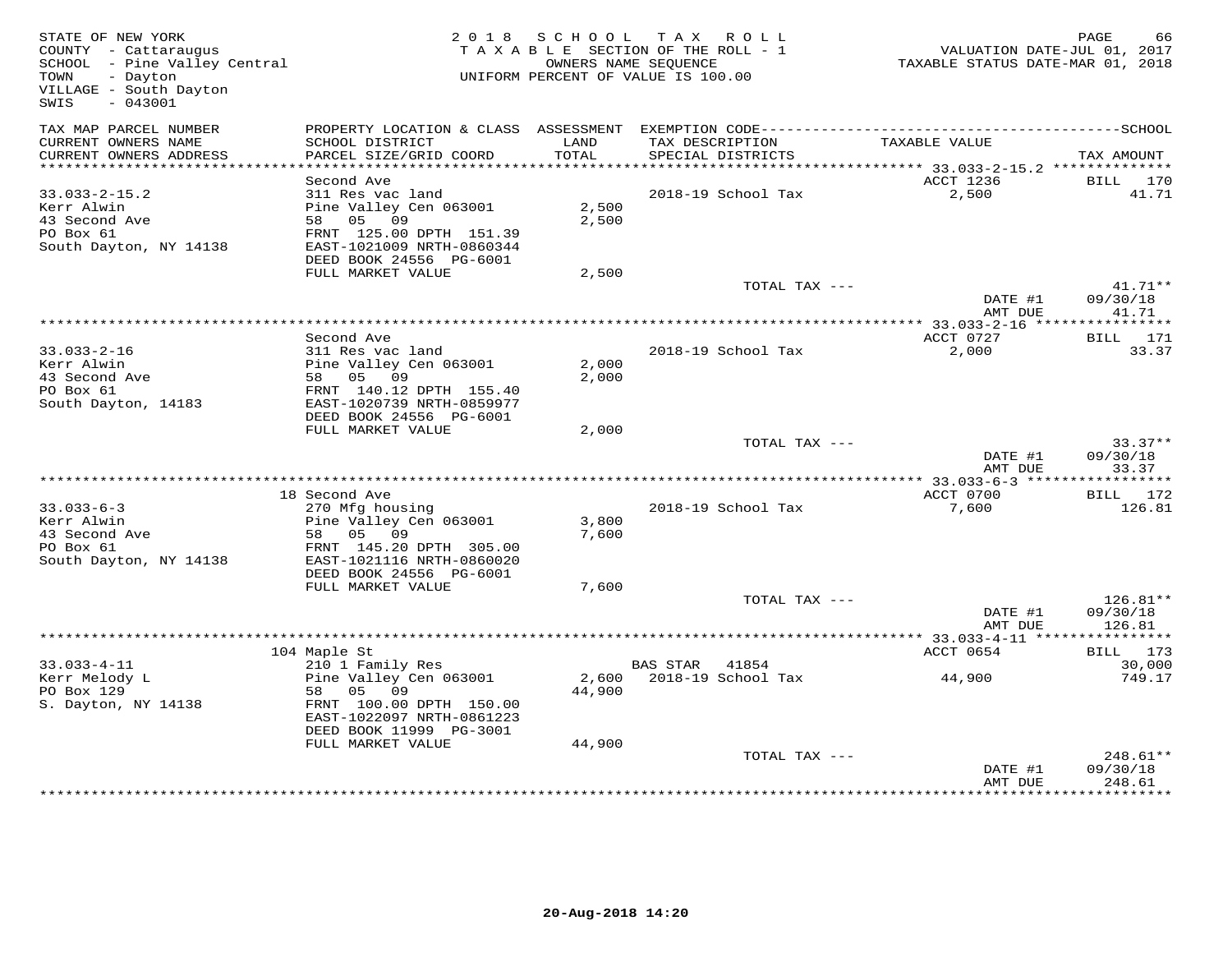| STATE OF NEW YORK<br>COUNTY - Cattaraugus<br>SCHOOL - Pine Valley Central<br>TOWN<br>- Dayton<br>VILLAGE - South Dayton<br>$-043001$<br>SWIS |                                                                                                     | 2018 SCHOOL<br>TAXABLE SECTION OF THE ROLL - 1<br>UNIFORM PERCENT OF VALUE IS 100.00 | TAX ROLL<br>OWNERS NAME SEQUENCE |                             | TAXABLE STATUS DATE-MAR 01, 2018 | PAGE<br>67<br>VALUATION DATE-JUL 01, 2017 |
|----------------------------------------------------------------------------------------------------------------------------------------------|-----------------------------------------------------------------------------------------------------|--------------------------------------------------------------------------------------|----------------------------------|-----------------------------|----------------------------------|-------------------------------------------|
| TAX MAP PARCEL NUMBER<br>CURRENT OWNERS NAME<br>CURRENT OWNERS ADDRESS                                                                       | SCHOOL DISTRICT<br>PARCEL SIZE/GRID COORD                                                           | LAND<br>TOTAL                                                                        | TAX DESCRIPTION                  | SPECIAL DISTRICTS           | TAXABLE VALUE                    | TAX AMOUNT                                |
| ***********************                                                                                                                      |                                                                                                     |                                                                                      |                                  |                             |                                  |                                           |
|                                                                                                                                              | 30 Maple St                                                                                         |                                                                                      |                                  |                             | ACCT 0909                        | BILL<br>174                               |
| $33.034 - 1 - 1$<br>Kerr Rev Trust I Carl L                                                                                                  | 481 Att row bldg<br>Pine Valley Cen 063001                                                          | 3,400                                                                                | ENH STAR                         | 41834<br>2018-19 School Tax | 25,000                           | 15,000<br>417.13                          |
| 30 Maple St<br>South Dayton, NY 14138                                                                                                        | 05<br>09<br>58<br>FRNT<br>67.00 DPTH 151.00<br>EAST-1022661 NRTH-0860827<br>DEED BOOK 19374 PG-7001 | 25,000                                                                               |                                  |                             |                                  |                                           |
|                                                                                                                                              | FULL MARKET VALUE                                                                                   | 25,000                                                                               |                                  |                             |                                  |                                           |
|                                                                                                                                              |                                                                                                     |                                                                                      |                                  | TOTAL TAX ---               | DATE #1                          | 166.85**<br>09/30/18                      |
|                                                                                                                                              |                                                                                                     |                                                                                      |                                  |                             | AMT DUE                          | 166.85                                    |
|                                                                                                                                              | 311 Pine St                                                                                         |                                                                                      |                                  |                             | ACCT 0757                        | BILL 175                                  |
| $33.033 - 5 - 12$                                                                                                                            | 210 1 Family Res                                                                                    |                                                                                      | BAS STAR 41854                   |                             |                                  | 30,000                                    |
| Kerr Scott                                                                                                                                   | Pine Valley Cen 063001                                                                              | 2,300                                                                                |                                  | 2018-19 School Tax          | 77,800                           | 1,298.11                                  |
| 311 Pine St                                                                                                                                  | 05<br>09<br>58                                                                                      | 77,800                                                                               |                                  |                             |                                  |                                           |
| South Dayton, NY 14138                                                                                                                       | 88.00 DPTH 150.00<br>FRNT<br>EAST-1021605 NRTH-0860861                                              |                                                                                      |                                  |                             |                                  |                                           |
|                                                                                                                                              | DEED BOOK 19410 PG-3001                                                                             |                                                                                      |                                  |                             |                                  |                                           |
|                                                                                                                                              | FULL MARKET VALUE                                                                                   | 77,800                                                                               |                                  |                             |                                  |                                           |
|                                                                                                                                              |                                                                                                     |                                                                                      |                                  | TOTAL TAX ---               | DATE #1<br>AMT DUE               | $797.55**$<br>09/30/18<br>797.55          |
|                                                                                                                                              |                                                                                                     |                                                                                      |                                  |                             |                                  |                                           |
|                                                                                                                                              | Prospect Ave                                                                                        |                                                                                      |                                  |                             | ACCT 5043                        | BILL 176                                  |
| $33.033 - 4 - 5.2$                                                                                                                           | 310 Res Vac                                                                                         |                                                                                      |                                  | 2018-19 School Tax          | 4,500                            | 75.08                                     |
| Killock Estate Ronald                                                                                                                        | Pine Valley Cen 063001                                                                              | 4,500                                                                                |                                  |                             |                                  |                                           |
| Killock Barbara                                                                                                                              | 58 05 09                                                                                            | 4,500                                                                                |                                  |                             |                                  |                                           |
| 2301 SE 29 th St<br>Okeechobee, FL 34974                                                                                                     | $3/9$ --merged $4-3.2$ into pr<br>FRNT 200.00 DPTH 150.00                                           |                                                                                      |                                  |                             |                                  |                                           |
|                                                                                                                                              | EAST-1022141 NRTH-0861753                                                                           |                                                                                      |                                  |                             |                                  |                                           |
|                                                                                                                                              | DEED BOOK 15895 PG-4001                                                                             |                                                                                      |                                  |                             |                                  |                                           |
|                                                                                                                                              | FULL MARKET VALUE                                                                                   | 4,500                                                                                |                                  |                             |                                  |                                           |
|                                                                                                                                              |                                                                                                     |                                                                                      |                                  | TOTAL TAX ---               |                                  | $75.08**$                                 |
|                                                                                                                                              |                                                                                                     |                                                                                      |                                  |                             | DATE #1<br>AMT DUE               | 09/30/18<br>75.08                         |
|                                                                                                                                              |                                                                                                     |                                                                                      |                                  |                             |                                  | ***********                               |
| $33.033 - 3 - 7$                                                                                                                             | 224 Maple St<br>312 Vac w/imprv                                                                     |                                                                                      |                                  | 2018-19 School Tax          | ACCT 0771<br>10,500              | BILL 177<br>175.20                        |
| Killock Robert W                                                                                                                             | Pine Valley Cen 063001                                                                              | 4,500                                                                                |                                  |                             |                                  |                                           |
| Killock Robert & Patricia L/U 58 05 09                                                                                                       |                                                                                                     | 10,500                                                                               |                                  |                             |                                  |                                           |
| PO Box 359                                                                                                                                   | FRNT 123.00 DPTH 150.00                                                                             |                                                                                      |                                  |                             |                                  |                                           |
| South Dayton, NY 14138                                                                                                                       | EAST-1021071 NRTH-0861957                                                                           |                                                                                      |                                  |                             |                                  |                                           |
|                                                                                                                                              | DEED BOOK 20877 PG-4001                                                                             |                                                                                      |                                  |                             |                                  |                                           |
|                                                                                                                                              | FULL MARKET VALUE                                                                                   | 10,500                                                                               |                                  |                             |                                  |                                           |
|                                                                                                                                              |                                                                                                     |                                                                                      |                                  | TOTAL TAX ---               | DATE #1                          | $175.20**$<br>09/30/18                    |
|                                                                                                                                              |                                                                                                     |                                                                                      |                                  |                             | AMT DUE                          | 175.20                                    |
|                                                                                                                                              |                                                                                                     |                                                                                      |                                  |                             |                                  |                                           |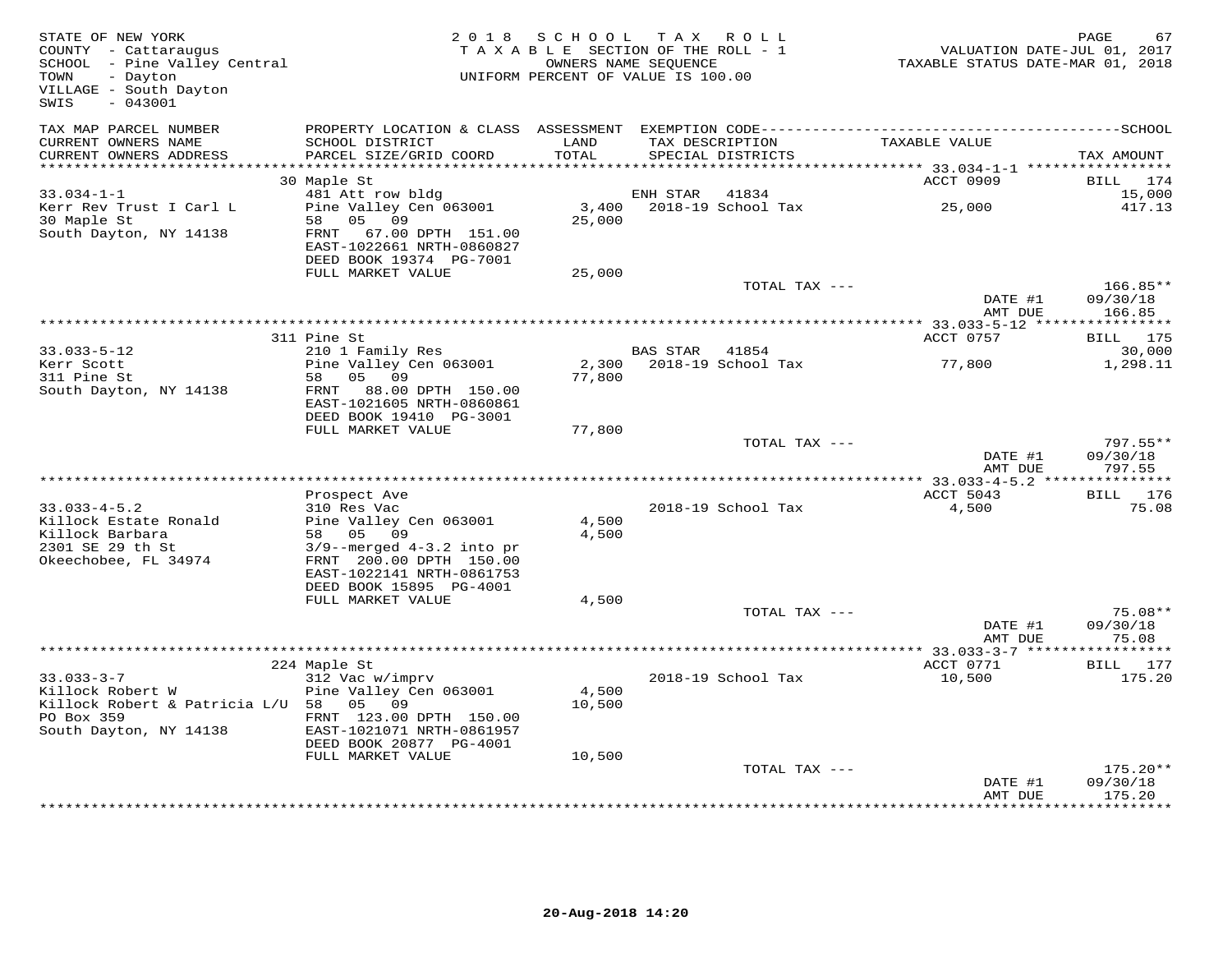| STATE OF NEW YORK<br>COUNTY - Cattaraugus<br>SCHOOL - Pine Valley Central<br>TOWN<br>- Dayton<br>VILLAGE - South Dayton<br>$-043001$<br>SWIS |                                                       | 2018 SCHOOL TAX ROLL<br>TAXABLE SECTION OF THE ROLL - 1<br>UNIFORM PERCENT OF VALUE IS 100.00 | OWNERS NAME SEQUENCE |                          | VALUATION DATE-JUL 01, 2017<br>TAXABLE STATUS DATE-MAR 01, 2018 | PAGE<br>68         |
|----------------------------------------------------------------------------------------------------------------------------------------------|-------------------------------------------------------|-----------------------------------------------------------------------------------------------|----------------------|--------------------------|-----------------------------------------------------------------|--------------------|
| TAX MAP PARCEL NUMBER<br>CURRENT OWNERS NAME                                                                                                 | SCHOOL DISTRICT                                       | LAND                                                                                          |                      | TAX DESCRIPTION          | TAXABLE VALUE                                                   |                    |
| CURRENT OWNERS ADDRESS                                                                                                                       | PARCEL SIZE/GRID COORD                                | TOTAL                                                                                         |                      | SPECIAL DISTRICTS        |                                                                 | TAX AMOUNT         |
|                                                                                                                                              |                                                       |                                                                                               |                      |                          |                                                                 |                    |
|                                                                                                                                              | 121 Cherry St                                         |                                                                                               |                      |                          | ACCT 0770                                                       | BILL 178           |
| $33.033 - 3 - 9$<br>Killock Robert W                                                                                                         | 210 1 Family Res<br>Pine Valley Cen 063001            |                                                                                               | BAS STAR 41854       | 2,000 2018-19 School Tax | 88,100                                                          | 30,000<br>1,469.97 |
| Killock Patrica                                                                                                                              | 58 05 09                                              | 88,100                                                                                        |                      |                          |                                                                 |                    |
| 121 Cherry St                                                                                                                                | FRNT 75.00 DPTH 150.00                                |                                                                                               |                      |                          |                                                                 |                    |
| PO Box 359                                                                                                                                   | EAST-1021196 NRTH-0862047                             |                                                                                               |                      |                          |                                                                 |                    |
| South Dayton, NY 14138                                                                                                                       | DEED BOOK 20877 PG-4001                               |                                                                                               |                      |                          |                                                                 |                    |
|                                                                                                                                              | FULL MARKET VALUE                                     | 88,100                                                                                        |                      | TOTAL TAX ---            |                                                                 | $969.41**$         |
|                                                                                                                                              |                                                       |                                                                                               |                      |                          | DATE #1                                                         | 09/30/18           |
|                                                                                                                                              |                                                       |                                                                                               |                      |                          | AMT DUE                                                         | 969.41             |
|                                                                                                                                              |                                                       |                                                                                               |                      |                          |                                                                 |                    |
| $33.042 - 1 - 2.1$                                                                                                                           | Dredge Rd<br>311 Res vac land                         |                                                                                               |                      | 2018-19 School Tax       | ACCT 0767<br>3,000                                              | BILL 179<br>50.06  |
| Killock Rosina M                                                                                                                             | Pine Valley Cen 063001                                | 3,000                                                                                         |                      |                          |                                                                 |                    |
| Blair Milly                                                                                                                                  | 50 05 09                                              | 3,000                                                                                         |                      |                          |                                                                 |                    |
| 12307 Bentley Rd                                                                                                                             | ACRES<br>2.80                                         |                                                                                               |                      |                          |                                                                 |                    |
| South Dayton, NY 14138                                                                                                                       | EAST-1023266 NRTH-0859426<br>DEED BOOK 01003 PG-00260 |                                                                                               |                      |                          |                                                                 |                    |
|                                                                                                                                              | FULL MARKET VALUE                                     | 3,000                                                                                         |                      |                          |                                                                 |                    |
|                                                                                                                                              |                                                       |                                                                                               |                      | TOTAL TAX ---            |                                                                 | $50.06**$          |
|                                                                                                                                              |                                                       |                                                                                               |                      |                          | DATE #1                                                         | 09/30/18           |
|                                                                                                                                              |                                                       |                                                                                               |                      |                          | AMT DUE                                                         | 50.06              |
|                                                                                                                                              | 216 Oak St                                            |                                                                                               |                      |                          | ACCT 0894                                                       | BILL 180           |
| $33.033 - 5 - 9$                                                                                                                             | 210 1 Family Res                                      |                                                                                               |                      | 2018-19 School Tax       | 56,000                                                          | 934.37             |
| Klepfer Bonnie C                                                                                                                             | Pine Valley Cen 063001                                | 2,000                                                                                         |                      |                          |                                                                 |                    |
| Klepfer Justin W                                                                                                                             | 58 05 09                                              | 56,000                                                                                        |                      |                          |                                                                 |                    |
| 2206 Main St                                                                                                                                 | FRNT 75.00 DPTH 125.00<br>EAST-1021410 NRTH-0860832   |                                                                                               |                      |                          |                                                                 |                    |
| Collins, NY 14034                                                                                                                            | DEED BOOK 24795 PG-5001                               |                                                                                               |                      |                          |                                                                 |                    |
|                                                                                                                                              | FULL MARKET VALUE                                     | 56,000                                                                                        |                      |                          |                                                                 |                    |
|                                                                                                                                              |                                                       |                                                                                               |                      | TOTAL TAX ---            |                                                                 | $934.37**$         |
|                                                                                                                                              |                                                       |                                                                                               |                      |                          | DATE #1                                                         | 09/30/18           |
|                                                                                                                                              |                                                       |                                                                                               |                      |                          | AMT DUE                                                         | 934.37             |
|                                                                                                                                              | Mill St                                               |                                                                                               |                      |                          | ACCT 0774                                                       | BILL 181           |
| $33.026 - 1 - 4$                                                                                                                             | 311 Res vac land                                      |                                                                                               |                      | 2018-19 School Tax       | 2,000                                                           | 33.37              |
| Kraemer Gary A                                                                                                                               | Pine Valley Cen 063001                                | 2,000                                                                                         |                      |                          |                                                                 |                    |
| Kraemer Linda A                                                                                                                              | 58 05 09                                              | 2,000                                                                                         |                      |                          |                                                                 |                    |
| 8406 Mill St<br>South Dayton, NY 14138                                                                                                       | ACRES<br>1.97<br>EAST-1024410 NRTH-0862379            |                                                                                               |                      |                          |                                                                 |                    |
|                                                                                                                                              | DEED BOOK 768<br>PG-00372                             |                                                                                               |                      |                          |                                                                 |                    |
|                                                                                                                                              | FULL MARKET VALUE                                     | 2,000                                                                                         |                      |                          |                                                                 |                    |
|                                                                                                                                              |                                                       |                                                                                               |                      | TOTAL TAX ---            |                                                                 | $33.37**$          |
|                                                                                                                                              |                                                       |                                                                                               |                      |                          | DATE #1<br>AMT DUE                                              | 09/30/18<br>33.37  |
|                                                                                                                                              |                                                       |                                                                                               |                      |                          |                                                                 |                    |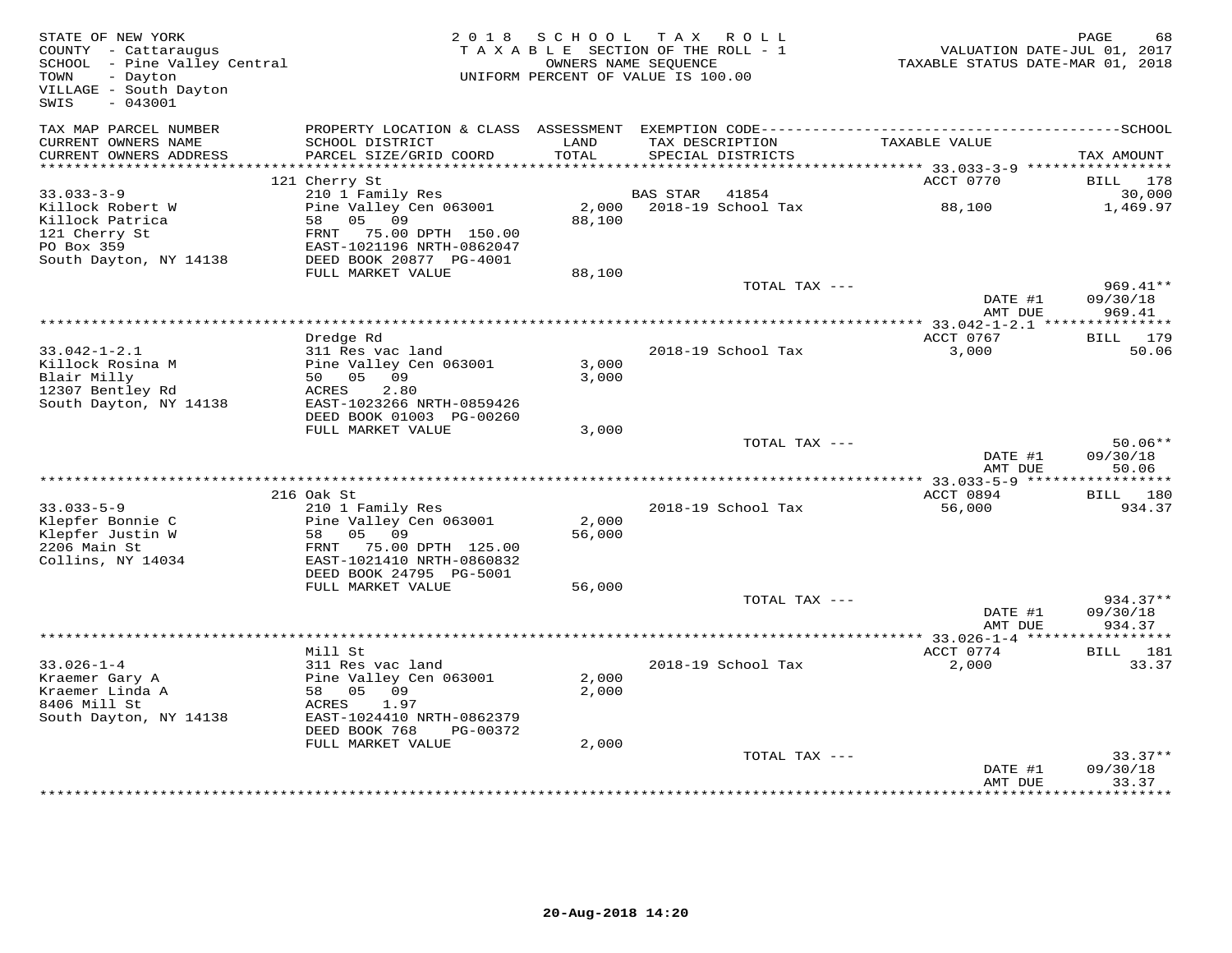| STATE OF NEW YORK<br>COUNTY - Cattaraugus<br>SCHOOL - Pine Valley Central<br>- Dayton<br>TOWN<br>VILLAGE - South Dayton<br>$-043001$<br>SWIS | 2 0 1 8                                                                                                                                                                      | S C H O O L<br>OWNERS NAME SEQUENCE | TAX ROLL<br>TAXABLE SECTION OF THE ROLL - 1<br>UNIFORM PERCENT OF VALUE IS 100.00 | VALUATION DATE-JUL 01, 2017<br>TAXABLE STATUS DATE-MAR 01, 2018 | PAGE<br>69                           |
|----------------------------------------------------------------------------------------------------------------------------------------------|------------------------------------------------------------------------------------------------------------------------------------------------------------------------------|-------------------------------------|-----------------------------------------------------------------------------------|-----------------------------------------------------------------|--------------------------------------|
| TAX MAP PARCEL NUMBER<br>CURRENT OWNERS NAME<br>CURRENT OWNERS ADDRESS                                                                       | SCHOOL DISTRICT<br>PARCEL SIZE/GRID COORD                                                                                                                                    | LAND<br>TOTAL                       | TAX DESCRIPTION<br>SPECIAL DISTRICTS                                              | TAXABLE VALUE                                                   | TAX AMOUNT                           |
|                                                                                                                                              |                                                                                                                                                                              |                                     |                                                                                   |                                                                 |                                      |
| $33.034 - 3 - 9$<br>Kutschke Heidi<br>112 Mill St<br>South Dayton, NY 14138                                                                  | 112 Mill St<br>210 1 Family Res<br>Pine Valley Cen 063001<br>58 05 09<br>FRNT 116.00 DPTH 125.00<br>EAST-1022945 NRTH-0860379<br>DEED BOOK 19307 PG-7001                     | 3,000<br>29,200                     | 2018-19 School Tax                                                                | ACCT 0804<br>29,200                                             | BILL<br>182<br>487.21                |
|                                                                                                                                              | FULL MARKET VALUE                                                                                                                                                            | 29,200                              |                                                                                   |                                                                 |                                      |
|                                                                                                                                              |                                                                                                                                                                              |                                     | TOTAL TAX ---                                                                     | DATE #1<br>AMT DUE                                              | 487.21**<br>09/30/18<br>487.21       |
|                                                                                                                                              |                                                                                                                                                                              |                                     |                                                                                   |                                                                 |                                      |
| $33.033 - 2 - 11$<br>Lachut Aimee<br>221 Oak St<br>South Dayton, NY 14138                                                                    | 221 Oak St<br>210 1 Family Res<br>Pine Valley Cen 063001<br>58 05 09<br>FRNT 70.00 DPTH 125.00<br>EAST-1021196 NRTH-0860769<br>DEED BOOK 29220 PG-9001                       | 1,800<br>65,700                     | 2018-19 School Tax                                                                | ACCT 0732<br>65,700                                             | <b>BILL</b> 183<br>1,096.22          |
|                                                                                                                                              | FULL MARKET VALUE                                                                                                                                                            | 65,700                              |                                                                                   |                                                                 |                                      |
|                                                                                                                                              |                                                                                                                                                                              |                                     | TOTAL TAX ---                                                                     | DATE #1<br>AMT DUE                                              | $1,096.22**$<br>09/30/18<br>1,096.22 |
|                                                                                                                                              | 413 Pine St                                                                                                                                                                  |                                     |                                                                                   | ACCT 0837                                                       | BILL 184                             |
| $33.033 - 3 - 34$<br>Lambert Thomas J<br>8503 Falls Rd<br>West Falls, NY 14170                                                               | 433 Auto body<br>Pine Valley Cen 063001<br>58 05 09<br>FRNT 67.50 DPTH 131.00<br>EAST-1020963 NRTH-0861328<br>DEED BOOK 904<br>PG-00561                                      | 3,200<br>28,000                     | 2018-19 School Tax                                                                | 28,000                                                          | 467.19                               |
|                                                                                                                                              | FULL MARKET VALUE                                                                                                                                                            | 28,000                              | TOTAL TAX ---                                                                     |                                                                 | $467.19**$                           |
|                                                                                                                                              |                                                                                                                                                                              |                                     |                                                                                   | DATE #1<br>AMT DUE                                              | 09/30/18<br>467.19                   |
|                                                                                                                                              |                                                                                                                                                                              |                                     |                                                                                   | ************* 33.033-6-35 ****                                  | * * * * * * * * * * *                |
| $33.033 - 6 - 35$<br>Laquay Lisa M<br>8585 Cottage Rd<br>South Dayton, NY 14138                                                              | 123 Oak St<br>311 Res vac land<br>Pine Valley Cen 063001<br>58 05 09<br>FRNT 60.00 DPTH 125.00<br>EAST-1021973 NRTH-0860216<br>DEED BOOK 00946 PG-01028<br>FULL MARKET VALUE | 2,600<br>2,600<br>2,600             | 2018-19 School Tax                                                                | ACCT 0893<br>2,600                                              | BILL 185<br>43.38                    |
|                                                                                                                                              |                                                                                                                                                                              |                                     | TOTAL TAX ---                                                                     | DATE #1<br>AMT DUE                                              | $43.38**$<br>09/30/18<br>43.38       |
|                                                                                                                                              |                                                                                                                                                                              |                                     |                                                                                   |                                                                 |                                      |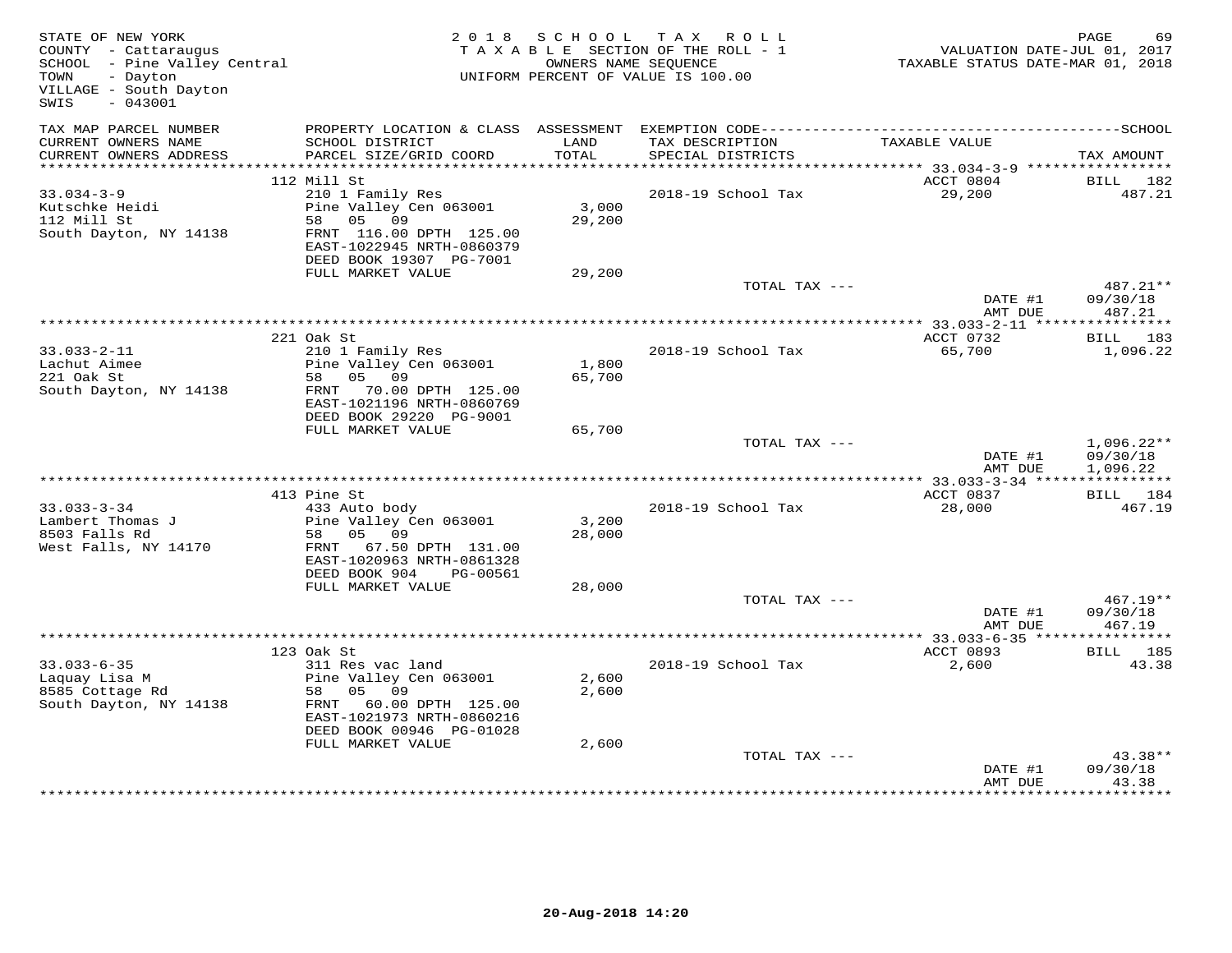| STATE OF NEW YORK<br>COUNTY - Cattaraugus<br>SCHOOL - Pine Valley Central<br>TOWN<br>- Dayton<br>VILLAGE - South Dayton<br>$-043001$<br>SWIS | 2 0 1 8                                                                           | S C H O O L     | TAX ROLL<br>TAXABLE SECTION OF THE ROLL - 1<br>OWNERS NAME SEQUENCE<br>UNIFORM PERCENT OF VALUE IS 100.00 | VALUATION DATE-JUL 01, 2017<br>TAXABLE STATUS DATE-MAR 01, 2018 | PAGE<br>70            |
|----------------------------------------------------------------------------------------------------------------------------------------------|-----------------------------------------------------------------------------------|-----------------|-----------------------------------------------------------------------------------------------------------|-----------------------------------------------------------------|-----------------------|
| TAX MAP PARCEL NUMBER<br>CURRENT OWNERS NAME<br>CURRENT OWNERS ADDRESS                                                                       | PROPERTY LOCATION & CLASS ASSESSMENT<br>SCHOOL DISTRICT<br>PARCEL SIZE/GRID COORD | LAND<br>TOTAL   | TAX DESCRIPTION<br>SPECIAL DISTRICTS                                                                      | TAXABLE VALUE                                                   | TAX AMOUNT            |
| ***********************                                                                                                                      |                                                                                   |                 |                                                                                                           |                                                                 |                       |
|                                                                                                                                              | 33 Pine St                                                                        |                 |                                                                                                           | ACCT 0657                                                       | BILL<br>186           |
| $33.042 - 1 - 3.1$                                                                                                                           | 210 1 Family Res                                                                  |                 | 41854<br>BAS STAR                                                                                         |                                                                 | 30,000                |
| Lawton Henry J Jr<br>Rugg Victoria L<br>33 Pine St                                                                                           | Pine Valley Cen 063001<br>05<br>49<br>09<br><b>ACRES</b><br>1.16 BANK<br>084      | 7,500<br>62,000 | 2018-19 School Tax                                                                                        | 62,000                                                          | 1,034.49              |
| PO Box 71                                                                                                                                    | EAST-1023566 NRTH-0859571                                                         |                 |                                                                                                           |                                                                 |                       |
| S. Dayton, NY 14138                                                                                                                          | DEED BOOK 8053 PG-8001                                                            |                 |                                                                                                           |                                                                 |                       |
|                                                                                                                                              | FULL MARKET VALUE                                                                 | 62,000          |                                                                                                           |                                                                 |                       |
|                                                                                                                                              |                                                                                   |                 | TOTAL TAX ---                                                                                             |                                                                 | 533.93**              |
|                                                                                                                                              |                                                                                   |                 |                                                                                                           | DATE #1                                                         | 09/30/18              |
|                                                                                                                                              |                                                                                   |                 |                                                                                                           | AMT DUE<br>*** 33.033-4-17 ****************                     | 533.93                |
|                                                                                                                                              | 15 Cherry St                                                                      |                 |                                                                                                           | ACCT 0778                                                       | BILL 187              |
| $33.033 - 4 - 17$                                                                                                                            | 210 1 Family Res                                                                  |                 | 2018-19 School Tax                                                                                        | 68,600                                                          | 1,144.61              |
| Leach Evelyn                                                                                                                                 | Pine Valley Cen 063001                                                            | 2,600           |                                                                                                           |                                                                 |                       |
| Nobles Joan M                                                                                                                                | 58 05 09                                                                          | 68,600          |                                                                                                           |                                                                 |                       |
| Leach Evelyn Estate                                                                                                                          | FRNT 100.00 DPTH 150.00                                                           |                 |                                                                                                           |                                                                 |                       |
| 7978 83 Rte                                                                                                                                  | EAST-1021941 NRTH-0861519                                                         |                 |                                                                                                           |                                                                 |                       |
| South Dayton, NY 14138                                                                                                                       | DEED BOOK 20408 PG-3002                                                           |                 |                                                                                                           |                                                                 |                       |
|                                                                                                                                              | FULL MARKET VALUE                                                                 | 68,600          |                                                                                                           |                                                                 |                       |
|                                                                                                                                              |                                                                                   |                 | TOTAL TAX ---                                                                                             |                                                                 | $1,144.61**$          |
|                                                                                                                                              |                                                                                   |                 |                                                                                                           | DATE #1<br>AMT DUE                                              | 09/30/18<br>1,144.61  |
|                                                                                                                                              |                                                                                   |                 |                                                                                                           | ***************** 33.034-2-2 ******                             | ***********           |
|                                                                                                                                              | 110 Mechanic St                                                                   |                 |                                                                                                           | ACCT 0744                                                       | BILL 188              |
| $33.034 - 2 - 2$                                                                                                                             | 270 Mfg housing                                                                   |                 | 2018-19 School Tax                                                                                        | 4,600                                                           | 76.75                 |
| Legacy Acres, LLC                                                                                                                            | Pine Valley Cen 063001                                                            | 1,900           |                                                                                                           |                                                                 |                       |
| 8568 Silver Creek Rd                                                                                                                         | 58<br>05<br>09                                                                    | 4,600           |                                                                                                           |                                                                 |                       |
| South Dayton, NY 14138                                                                                                                       | FRNT 200.00 DPTH 162.00                                                           |                 |                                                                                                           |                                                                 |                       |
|                                                                                                                                              | 0.38<br>ACRES                                                                     |                 |                                                                                                           |                                                                 |                       |
|                                                                                                                                              | EAST-1023105 NRTH-0860126<br>DEED BOOK 20961 PG-9002                              |                 |                                                                                                           |                                                                 |                       |
|                                                                                                                                              | FULL MARKET VALUE                                                                 | 4,600           |                                                                                                           |                                                                 |                       |
|                                                                                                                                              |                                                                                   |                 | TOTAL TAX ---                                                                                             |                                                                 | $76.75**$             |
|                                                                                                                                              |                                                                                   |                 |                                                                                                           | DATE #1                                                         | 09/30/18              |
|                                                                                                                                              |                                                                                   |                 |                                                                                                           | AMT DUE                                                         | 76.75                 |
|                                                                                                                                              |                                                                                   |                 |                                                                                                           |                                                                 | * * * * * * * * * * * |
|                                                                                                                                              | 202 Mechanic St                                                                   |                 |                                                                                                           | ACCT 0743                                                       | BILL 189              |
| $33.034 - 2 - 11$                                                                                                                            | 105 Vac farmland                                                                  |                 | AG DIST<br>41720                                                                                          |                                                                 | 11,182                |
| Legacy Acres, LLC                                                                                                                            | Pine Valley Cen 063001                                                            |                 | 20,500 SILO T/C/S 42100                                                                                   |                                                                 | 2,000                 |
| 8568 Silver Creek Rd                                                                                                                         | 58<br>05 09                                                                       |                 | 28,200 2018-19 School Tax                                                                                 | 15,018                                                          | 250.58                |
| South Dayton, NY 14138                                                                                                                       | ACRES 17.99                                                                       |                 |                                                                                                           |                                                                 |                       |
| MAY BE SUBJECT TO PAYMENT                                                                                                                    | EAST-1023906 NRTH-0860539<br>DEED BOOK 20961 PG-9002                              |                 |                                                                                                           |                                                                 |                       |
| UNDER AGDIST LAW TIL 2022                                                                                                                    | FULL MARKET VALUE                                                                 | 28,200          |                                                                                                           |                                                                 |                       |
|                                                                                                                                              |                                                                                   |                 | TOTAL TAX ---                                                                                             |                                                                 | $250.58**$            |
|                                                                                                                                              |                                                                                   |                 |                                                                                                           | DATE #1                                                         | 09/30/18              |
|                                                                                                                                              |                                                                                   |                 |                                                                                                           | AMT DUE                                                         | 250.58                |
|                                                                                                                                              |                                                                                   |                 |                                                                                                           |                                                                 |                       |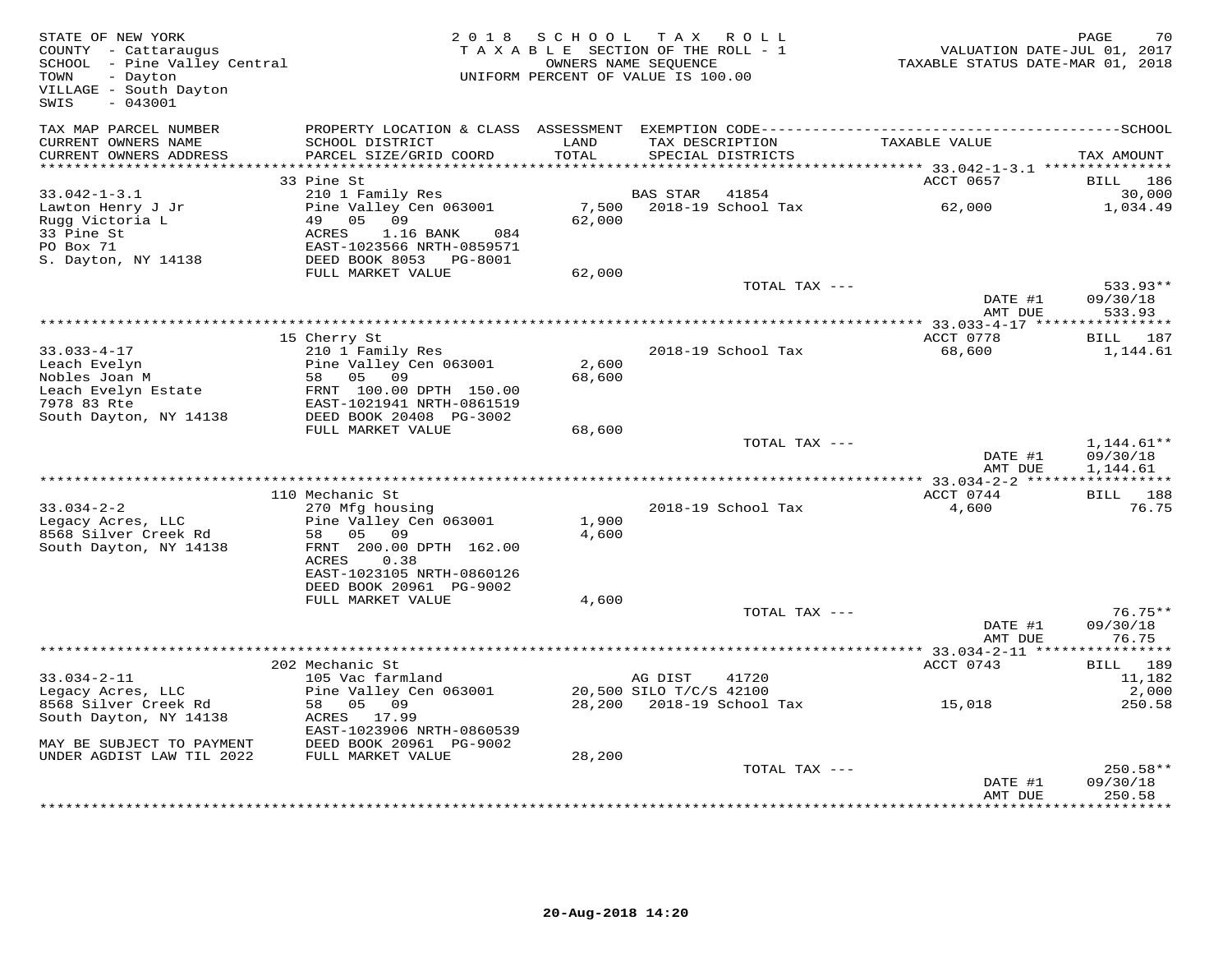| STATE OF NEW YORK<br>COUNTY - Cattaraugus<br>SCHOOL - Pine Valley Central<br>- Dayton<br>TOWN<br>VILLAGE - South Dayton<br>SWIS<br>$-043001$ |                                                                                                                   | 2018 SCHOOL<br>TAXABLE SECTION OF THE ROLL - 1<br>UNIFORM PERCENT OF VALUE IS 100.00 | TAX ROLL<br>OWNERS NAME SEQUENCE |                                      | TAXABLE STATUS DATE-JUL 01, 2017<br>TAXABLE STATUS DATE-MAR 01, 2018 | PAGE<br>71                     |
|----------------------------------------------------------------------------------------------------------------------------------------------|-------------------------------------------------------------------------------------------------------------------|--------------------------------------------------------------------------------------|----------------------------------|--------------------------------------|----------------------------------------------------------------------|--------------------------------|
| TAX MAP PARCEL NUMBER<br>CURRENT OWNERS NAME<br>CURRENT OWNERS ADDRESS                                                                       | SCHOOL DISTRICT<br>PARCEL SIZE/GRID COORD                                                                         | LAND<br>TOTAL                                                                        |                                  | TAX DESCRIPTION<br>SPECIAL DISTRICTS | TAXABLE VALUE                                                        | TAX AMOUNT                     |
| ************************                                                                                                                     | 47 Second Ave                                                                                                     |                                                                                      |                                  |                                      | ACCT 0652                                                            | BILL 190                       |
| $33.033 - 2 - 12$<br>Lillie Brian S                                                                                                          | 210 1 Family Res<br>Pine Valley Cen 063001                                                                        |                                                                                      | BAS STAR                         | 41854<br>3,600 2018-19 School Tax    | 89,000                                                               | 30,000<br>1,484.99             |
| PO Box 204<br>South Dayton, NY 14138                                                                                                         | 58 05 09<br>FRNT 140.00 DPTH 125.00<br>EAST-1021282 NRTH-0860709<br>DEED BOOK 01001 PG-01196<br>FULL MARKET VALUE | 89,000                                                                               |                                  |                                      |                                                                      |                                |
|                                                                                                                                              |                                                                                                                   | 89,000                                                                               |                                  | TOTAL TAX ---                        |                                                                      | 984.43**                       |
|                                                                                                                                              |                                                                                                                   |                                                                                      |                                  |                                      | DATE #1<br>AMT DUE                                                   | 09/30/18<br>984.43             |
|                                                                                                                                              |                                                                                                                   |                                                                                      |                                  |                                      |                                                                      |                                |
| $33.033 - 2 - 13.2$                                                                                                                          | Second St<br>311 Res vac land                                                                                     |                                                                                      |                                  | 2018-19 School Tax                   | <b>ACCT 1319</b><br>900                                              | <b>BILL</b> 191<br>15.02       |
| Lillie Brian S                                                                                                                               | Pine Valley Cen 063001                                                                                            | 900                                                                                  |                                  |                                      |                                                                      |                                |
| PO Box 204                                                                                                                                   | 58 05 09                                                                                                          | 900                                                                                  |                                  |                                      |                                                                      |                                |
| South Dayton, NY 14138                                                                                                                       | FRNT 120.00 DPTH 150.00<br>EAST-1021205 NRTH-0860611<br>DEED BOOK 01001 PG-01196                                  |                                                                                      |                                  |                                      |                                                                      |                                |
|                                                                                                                                              | FULL MARKET VALUE                                                                                                 | 900                                                                                  |                                  |                                      |                                                                      |                                |
|                                                                                                                                              |                                                                                                                   |                                                                                      |                                  | TOTAL TAX ---                        | DATE #1<br>AMT DUE                                                   | $15.02**$<br>09/30/18<br>15.02 |
|                                                                                                                                              |                                                                                                                   |                                                                                      |                                  |                                      |                                                                      |                                |
|                                                                                                                                              | 112 Maple St                                                                                                      |                                                                                      |                                  |                                      | ACCT 0718                                                            | <b>BILL</b> 192                |
| $33.033 - 4 - 14$<br>Lucas Jean<br>(Brown) D                                                                                                 | 210 1 Family Res<br>Pine Valley Cen 063001                                                                        |                                                                                      | BAS STAR                         | 41854<br>2,600 2018-19 School Tax    | 37,800                                                               | 30,000<br>630.70               |
| PO Box 125<br>South Dayton, NY 14138                                                                                                         | 58 05 09<br>FRNT 100.00 DPTH 150.00                                                                               | 37,800                                                                               |                                  |                                      |                                                                      |                                |
|                                                                                                                                              | EAST-1021894 NRTH-0861367<br>DEED BOOK 00948 PG-00903                                                             |                                                                                      |                                  |                                      |                                                                      |                                |
|                                                                                                                                              | FULL MARKET VALUE                                                                                                 | 37,800                                                                               |                                  |                                      |                                                                      |                                |
|                                                                                                                                              |                                                                                                                   |                                                                                      |                                  | TOTAL TAX ---                        | DATE #1                                                              | 130.14**<br>09/30/18           |
|                                                                                                                                              |                                                                                                                   |                                                                                      |                                  |                                      | AMT DUE                                                              | 130.14                         |
|                                                                                                                                              | 14 Cherry St                                                                                                      |                                                                                      |                                  |                                      | ACCT 0777                                                            | BILL 193                       |
| $33.033 - 4 - 5.1$                                                                                                                           | 210 1 Family Res                                                                                                  |                                                                                      | ENH STAR 41834                   |                                      |                                                                      | 66,800                         |
| Lycett John T<br>Lycett Prisilla S<br>14 Cherry St<br>PO Box 221<br>S. Dayton, NY 14138                                                      | Pine Valley Cen 063001<br>58 05 09<br>$3/9$ --merged $4-3.2$ into pr<br>FRNT 125.00 DPTH 150.00<br>BANK<br>017    | 3,300<br>87,900                                                                      |                                  | 2018-19 School Tax                   | 87,900                                                               | 1,466.63                       |
|                                                                                                                                              | EAST-1022141 NRTH-0861663<br>DEED BOOK 15895 PG-4001                                                              |                                                                                      |                                  |                                      |                                                                      |                                |
|                                                                                                                                              | FULL MARKET VALUE                                                                                                 | 87,900                                                                               |                                  |                                      |                                                                      |                                |
|                                                                                                                                              |                                                                                                                   |                                                                                      |                                  | TOTAL TAX ---                        | DATE #1                                                              | $352.06**$<br>09/30/18         |
|                                                                                                                                              |                                                                                                                   |                                                                                      |                                  |                                      | AMT DUE<br>+ + + + + + + + +                                         | 352.06<br>********             |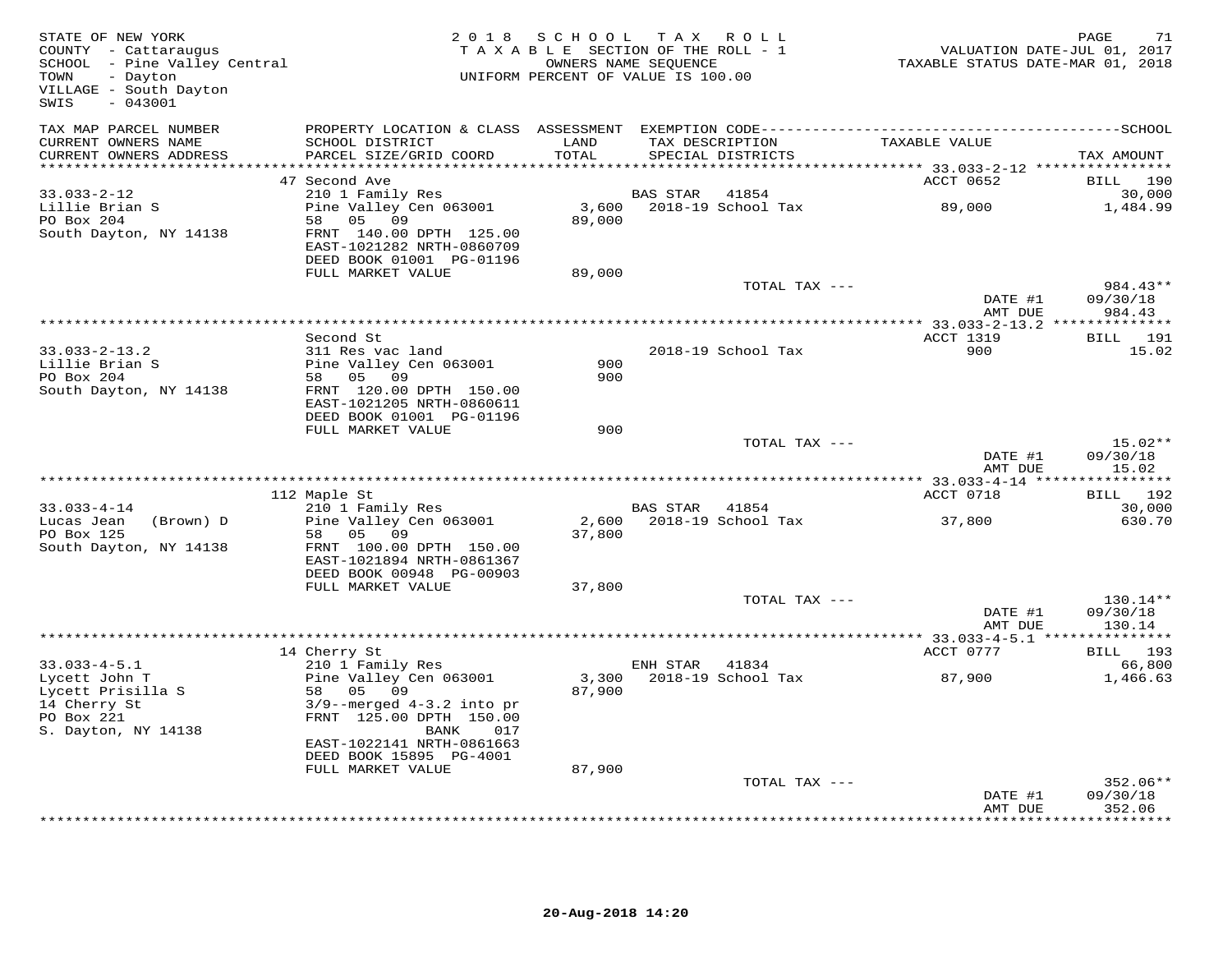| STATE OF NEW YORK<br>COUNTY - Cattaraugus<br>SCHOOL - Pine Valley Central<br>- Dayton<br>TOWN<br>VILLAGE - South Dayton<br>$-043001$<br>SWIS | 2 0 1 8                                                                                                                                                                      |                           | SCHOOL TAX ROLL<br>TAXABLE SECTION OF THE ROLL - 1<br>OWNERS NAME SEQUENCE<br>UNIFORM PERCENT OF VALUE IS 100.00 | TAXABLE STATUS DATE-MAR 01, 2018                                 | PAGE<br>72<br>VALUATION DATE-JUL 01, 2017       |
|----------------------------------------------------------------------------------------------------------------------------------------------|------------------------------------------------------------------------------------------------------------------------------------------------------------------------------|---------------------------|------------------------------------------------------------------------------------------------------------------|------------------------------------------------------------------|-------------------------------------------------|
| TAX MAP PARCEL NUMBER<br>CURRENT OWNERS NAME<br>CURRENT OWNERS ADDRESS<br>*****************                                                  | PROPERTY LOCATION & CLASS ASSESSMENT<br>SCHOOL DISTRICT<br>PARCEL SIZE/GRID COORD<br>*****************************                                                           | LAND<br>TOTAL             | TAX DESCRIPTION<br>SPECIAL DISTRICTS                                                                             | TAXABLE VALUE<br>***************** 33.033-5-30 ***************** | TAX AMOUNT                                      |
| $33.033 - 5 - 30$<br>Macakanja Paul<br>Macakanja Linda<br>10412 Mosher Rd<br>Cattaraugus, NY 14719                                           | 11 Park St<br>482 Det row bldg<br>Pine Valley Cen 063001<br>58 05 09<br>FRNT 42.50 DPTH 91.00<br>EAST-1022347 NRTH-0860700<br>DEED BOOK 1028 PG-234                          | 3,000<br>40,000           | 2018-19 School Tax                                                                                               | ACCT 0715<br>40,000                                              | BILL 194<br>667.41                              |
|                                                                                                                                              | FULL MARKET VALUE                                                                                                                                                            | 40,000                    | TOTAL TAX ---                                                                                                    | DATE #1<br>AMT DUE                                               | 667.41**<br>09/30/18<br>667.41                  |
|                                                                                                                                              | 29 Main St                                                                                                                                                                   |                           |                                                                                                                  | ACCT 1288                                                        | <b>BILL</b> 195                                 |
| $33.033 - 1 - 14.3$<br>Manners Theodore A<br>Manners Margaret E<br>2560 62 nd Ave Lot 340<br>St. Petersburg, FL 33702                        | 270 Mfg housing<br>Pine Valley Cen 063001<br>58 05 09<br>FRNT 140.00 DPTH 231.80<br>EAST-1019880 NRTH-0861090<br>DEED BOOK 8079 PG-8003                                      | 27,100                    | ENH STAR 41834<br>3,600 2018-19 School Tax                                                                       | 27,100                                                           | 27,100<br>452.17                                |
|                                                                                                                                              | FULL MARKET VALUE                                                                                                                                                            | 27,100                    | TOTAL TAX ---                                                                                                    |                                                                  | $0.00**$                                        |
|                                                                                                                                              |                                                                                                                                                                              |                           |                                                                                                                  |                                                                  |                                                 |
| $33.025 - 1 - 14$<br>Marcey Diane M<br>132 Main St<br>S. Dayton, NY 14138                                                                    | 132 Main St<br>210 1 Family Res<br>Pine Valley Cen 063001<br>58 05 09<br>FRNT 100.00 DPTH 100.00<br>EAST-1021219 NRTH-0862245                                                | 2,600<br>36,500           | BAS STAR<br>41854<br>2018-19 School Tax                                                                          | ACCT 0649<br>36,500                                              | <b>BILL</b> 196<br>30,000<br>609.01             |
|                                                                                                                                              | DEED BOOK 11044 PG-6002<br>FULL MARKET VALUE                                                                                                                                 | 36,500                    | TOTAL TAX ---                                                                                                    | DATE #1                                                          | 108.45**<br>09/30/18                            |
|                                                                                                                                              |                                                                                                                                                                              |                           |                                                                                                                  | AMT DUE                                                          | 108.45                                          |
| $33.025 - 1 - 27$<br>Mardino Debra L<br>530 Pine St.<br>South Dayton, NY 14138                                                               | 530 Pine St<br>270 Mfg housing<br>Pine Valley Cen 063001<br>58 05 09<br>FRNT 195.34 DPTH 190.00<br>EAST-1020132 NRTH-0862168<br>DEED BOOK 24217 PG-4001<br>FULL MARKET VALUE | 5,100<br>13,500<br>13,500 | 2018-19 School Tax                                                                                               | ACCT 0877<br>13,500                                              | BILL 197<br>225.25                              |
|                                                                                                                                              |                                                                                                                                                                              |                           | TOTAL TAX ---                                                                                                    | DATE #1<br>AMT DUE                                               | $225.25**$<br>09/30/18<br>225.25<br>*********** |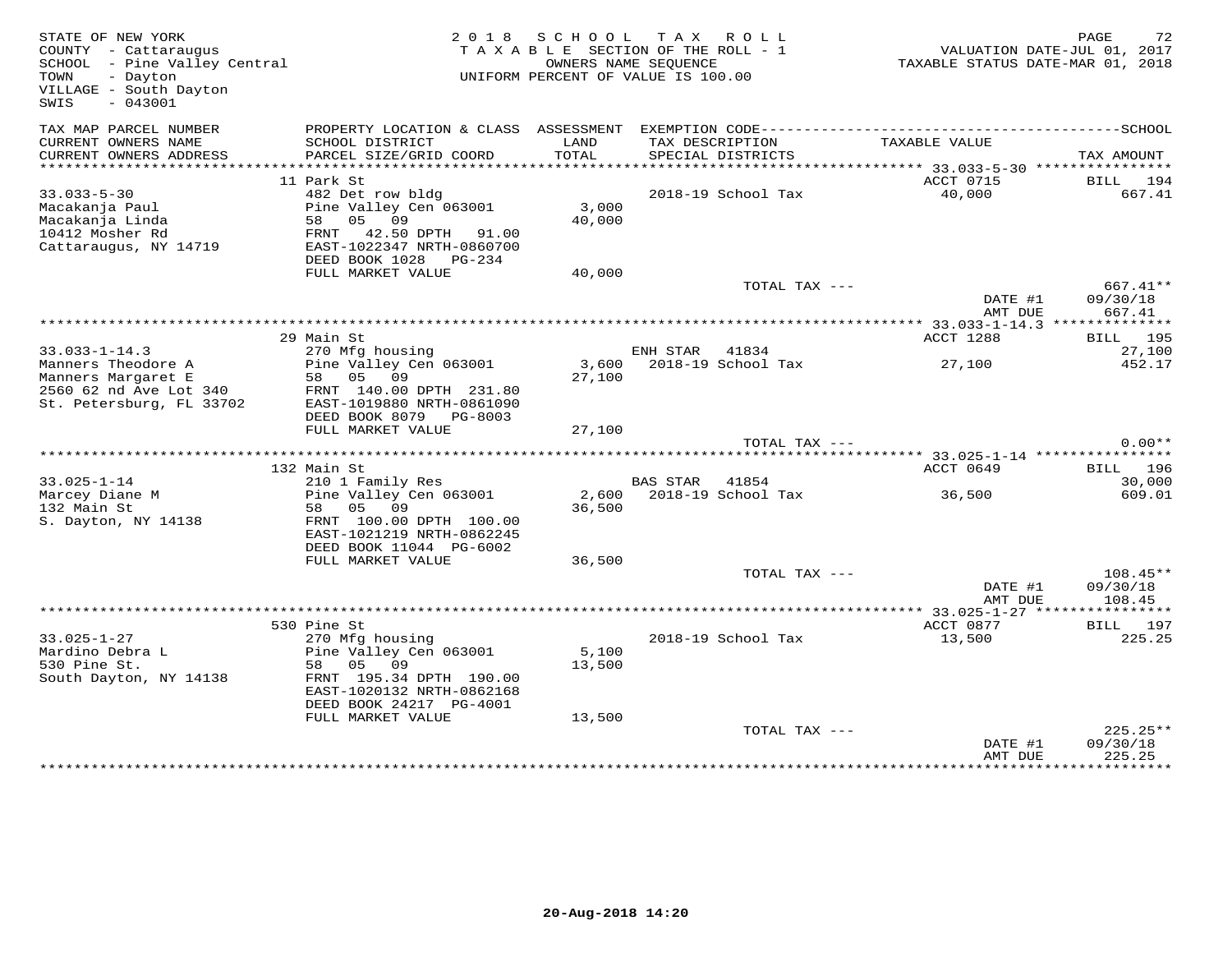| STATE OF NEW YORK<br>COUNTY - Cattaraugus<br>SCHOOL - Pine Valley Central<br>TOWN<br>- Dayton<br>VILLAGE - South Dayton<br>$-043001$<br>SWIS |                                                                                                                                                   | 2018 SCHOOL<br>TAXABLE SECTION OF THE ROLL - 1<br>UNIFORM PERCENT OF VALUE IS 100.00 | OWNERS NAME SEQUENCE | TAX ROLL                             | 75.<br>VALUATION DATE-JUL 01, 2017<br>TAXABLE STATUS DATE-MAR 01, 2018 | PAGE<br>73                                   |
|----------------------------------------------------------------------------------------------------------------------------------------------|---------------------------------------------------------------------------------------------------------------------------------------------------|--------------------------------------------------------------------------------------|----------------------|--------------------------------------|------------------------------------------------------------------------|----------------------------------------------|
| TAX MAP PARCEL NUMBER<br>CURRENT OWNERS NAME<br>CURRENT OWNERS ADDRESS                                                                       | SCHOOL DISTRICT<br>PARCEL SIZE/GRID COORD                                                                                                         | LAND<br>TOTAL                                                                        |                      | TAX DESCRIPTION<br>SPECIAL DISTRICTS | TAXABLE VALUE                                                          | TAX AMOUNT                                   |
|                                                                                                                                              | 508 Pine St                                                                                                                                       |                                                                                      |                      |                                      | ACCT 0854                                                              | BILL 198                                     |
| $33.025 - 1 - 25.1$<br>Martin Rhona<br>508 Pine St<br>South Dayton, NY 14138                                                                 | 210 1 Family Res<br>Pine Valley Cen 063001<br>58 05 09<br>ACRES<br>1.34<br>EAST-1020555 NRTH-0861938                                              | 83,900                                                                               | BAS STAR             | 41854<br>9,500 2018-19 School Tax    | 83,900                                                                 | 30,000<br>1,399.89                           |
|                                                                                                                                              | DEED BOOK 24860 PG-5001<br>FULL MARKET VALUE                                                                                                      | 83,900                                                                               |                      |                                      |                                                                        |                                              |
|                                                                                                                                              |                                                                                                                                                   |                                                                                      |                      | TOTAL TAX ---                        | DATE #1                                                                | 899.33**<br>09/30/18                         |
|                                                                                                                                              |                                                                                                                                                   |                                                                                      |                      |                                      | AMT DUE                                                                | 899.33                                       |
|                                                                                                                                              | 9 Third St                                                                                                                                        |                                                                                      |                      |                                      | ACCT 0709                                                              | BILL 199                                     |
| $33.025 - 1 - 13$                                                                                                                            | 210 1 Family Res                                                                                                                                  |                                                                                      | BAS STAR 41854       |                                      |                                                                        | 30,000                                       |
| Mathews Neal R<br>Mathews Trudy A<br>9 Third St<br>So Dayton, NY 14062                                                                       | Pine Valley Cen 063001<br>58 05 09<br>FRNT<br>97.00 DPTH 232.00<br>BANK<br>017<br>EAST-1021314 NRTH-0862298                                       | 104,500                                                                              |                      | 2,500 2018-19 School Tax             | 104,500                                                                | 1,743.61                                     |
|                                                                                                                                              | DEED BOOK 00954 PG-00266                                                                                                                          |                                                                                      |                      |                                      |                                                                        |                                              |
|                                                                                                                                              | FULL MARKET VALUE                                                                                                                                 | 104,500                                                                              |                      | TOTAL TAX ---                        | DATE #1<br>AMT DUE                                                     | $1,243.05**$<br>09/30/18<br>1,243.05         |
|                                                                                                                                              |                                                                                                                                                   |                                                                                      |                      |                                      |                                                                        |                                              |
| $33.033 - 3 - 1$<br>Matta Abisai<br>PO Box 26<br>South Dayton, NY 14138                                                                      | 106 Main St<br>434 Auto carwash<br>Pine Valley Cen 063001<br>58 05 09<br>also 424 Pine St<br>FRNT 125.00 DPTH 150.00<br>EAST-1020841 NRTH-0861655 | 2,000<br>66,200                                                                      |                      | 2018-19 School Tax                   | ACCT 0789<br>66,200                                                    | BILL 200<br>1,104.56                         |
|                                                                                                                                              | DEED BOOK 729<br>PG-00904<br>FULL MARKET VALUE                                                                                                    | 66,200                                                                               |                      |                                      |                                                                        |                                              |
|                                                                                                                                              |                                                                                                                                                   |                                                                                      |                      | TOTAL TAX ---                        | DATE #1<br>AMT DUE                                                     | $1,104.56**$<br>09/30/18<br>1,104.56         |
|                                                                                                                                              | 108 Oak St                                                                                                                                        |                                                                                      |                      |                                      | ACCT 0869                                                              | <b>BILL</b> 201                              |
| $33.034 - 3 - 1.1$<br>Matta Abisai<br>PO Box 26<br>South Dayton, NY 14138                                                                    | 270 Mfg housing<br>Pine Valley Cen 063001<br>58 05 09<br>FRNT 200.00 DPTH 69.50<br>EAST-1022402 NRTH-0860091<br>DEED BOOK 868<br>PG-00484         | 5,200<br>25,200                                                                      |                      | 2018-19 School Tax                   | 25,200                                                                 | 420.47                                       |
|                                                                                                                                              | FULL MARKET VALUE                                                                                                                                 | 25,200                                                                               |                      |                                      |                                                                        |                                              |
|                                                                                                                                              |                                                                                                                                                   |                                                                                      |                      | TOTAL TAX ---                        | DATE #1<br>AMT DUE                                                     | 420.47**<br>09/30/18<br>420.47<br>********** |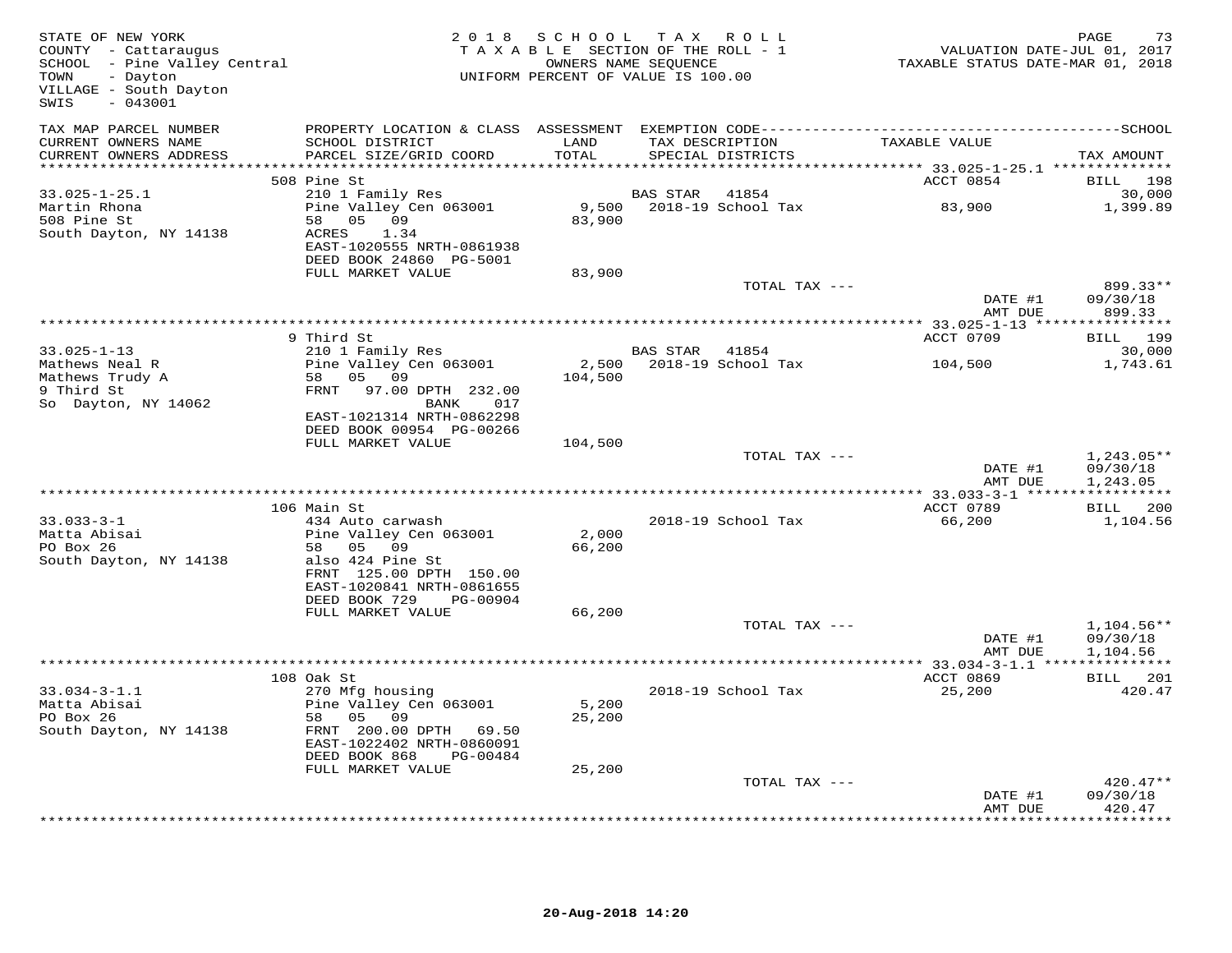| STATE OF NEW YORK<br>COUNTY - Cattaraugus<br>SCHOOL - Pine Valley Central<br>- Dayton<br>TOWN<br>VILLAGE - South Dayton<br>$-043001$<br>SWIS |                                              |                                      | 2018 SCHOOL TAX ROLL<br>TAXABLE SECTION OF THE ROLL - 1<br>OWNERS NAME SEQUENCE<br>UNIFORM PERCENT OF VALUE IS 100.00 | VALUATION DATE-JUL 01, 2017<br>TAXABLE STATUS DATE-MAR 01, 2018 | PAGE<br>74                |
|----------------------------------------------------------------------------------------------------------------------------------------------|----------------------------------------------|--------------------------------------|-----------------------------------------------------------------------------------------------------------------------|-----------------------------------------------------------------|---------------------------|
| TAX MAP PARCEL NUMBER<br>CURRENT OWNERS NAME                                                                                                 |                                              |                                      |                                                                                                                       | TAXABLE VALUE                                                   |                           |
| CURRENT OWNERS ADDRESS                                                                                                                       | SCHOOL DISTRICT<br>PARCEL SIZE/GRID COORD    | LAND<br>TOTAL<br>* * * * * * * * * * | TAX DESCRIPTION<br>SPECIAL DISTRICTS                                                                                  |                                                                 | TAX AMOUNT                |
|                                                                                                                                              | 130 Oaks Rd                                  |                                      |                                                                                                                       | *********** 33.033-1-7.4 ****************<br>ACCT 1223          | <b>BILL</b><br>202        |
| $33.033 - 1 - 7.4$                                                                                                                           | 311 Res vac land                             |                                      | 2018-19 School Tax                                                                                                    | 10,100                                                          | 168.52                    |
| Matta Abisai P                                                                                                                               | Pine Valley Cen 063001                       | 10,100                               |                                                                                                                       |                                                                 |                           |
| 41 Main St                                                                                                                                   | 58 05 09                                     | 10,100                               |                                                                                                                       |                                                                 |                           |
| PO Box 41                                                                                                                                    | land contract Woltz                          |                                      |                                                                                                                       |                                                                 |                           |
| South Dayton, NY 14138                                                                                                                       | ACRES<br>2.15                                |                                      |                                                                                                                       |                                                                 |                           |
|                                                                                                                                              | EAST-1019795 NRTH-0861811                    |                                      |                                                                                                                       |                                                                 |                           |
|                                                                                                                                              | DEED BOOK 27717 PG-4002<br>FULL MARKET VALUE | 10,100                               |                                                                                                                       |                                                                 |                           |
|                                                                                                                                              |                                              |                                      | TOTAL TAX ---                                                                                                         |                                                                 | 168.52**                  |
|                                                                                                                                              |                                              |                                      |                                                                                                                       | DATE #1                                                         | 09/30/18                  |
|                                                                                                                                              |                                              |                                      |                                                                                                                       | AMT DUE                                                         | 168.52                    |
|                                                                                                                                              |                                              |                                      |                                                                                                                       | *************** 33.033-1-9 ****                                 | ***********               |
|                                                                                                                                              | Pine St                                      |                                      |                                                                                                                       | ACCT 5006                                                       | BILL 203                  |
| $33.033 - 1 - 9$<br>Matta Abisai P                                                                                                           | 312 Vac w/imprv<br>Pine Valley Cen 063001    | 6,900                                | 2018-19 School Tax                                                                                                    | 7,200                                                           | 120.13                    |
| PO Box 26                                                                                                                                    | 58 05 09                                     | 7,200                                |                                                                                                                       |                                                                 |                           |
| South Dayton, NY 14138                                                                                                                       | Pumphouse                                    |                                      |                                                                                                                       |                                                                 |                           |
|                                                                                                                                              | ACRES<br>1.15                                |                                      |                                                                                                                       |                                                                 |                           |
|                                                                                                                                              | EAST-1020032 NRTH-0861618                    |                                      |                                                                                                                       |                                                                 |                           |
|                                                                                                                                              | DEED BOOK 10959 PG-7001<br>FULL MARKET VALUE | 7,200                                |                                                                                                                       |                                                                 |                           |
|                                                                                                                                              |                                              |                                      | TOTAL TAX ---                                                                                                         |                                                                 | $120.13**$                |
|                                                                                                                                              |                                              |                                      |                                                                                                                       | DATE #1<br>AMT DUE                                              | 09/30/18<br>120.13        |
|                                                                                                                                              |                                              |                                      |                                                                                                                       | ***************** 33.033-1-10.1 *                               | * * * * * * * * * * * * * |
|                                                                                                                                              | 43 Main St                                   |                                      |                                                                                                                       | ACCT 0881                                                       | BILL 204                  |
| $33.033 - 1 - 10.1$<br>Matta Abisai P                                                                                                        | 310 Res Vac                                  | 4,000                                | 2018-19 School Tax                                                                                                    | 4,000                                                           | 66.74                     |
| PO Box 26                                                                                                                                    | Pine Valley Cen 063001<br>58 05 09           | 4,000                                |                                                                                                                       |                                                                 |                           |
| South Dayton, NY 14138                                                                                                                       | ACRES<br>1.00                                |                                      |                                                                                                                       |                                                                 |                           |
|                                                                                                                                              | EAST-1019972 NRTH-0861333                    |                                      |                                                                                                                       |                                                                 |                           |
| PRIOR OWNER ON 3/01/2018                                                                                                                     | DEED BOOK 27717 PG-4002                      |                                      |                                                                                                                       |                                                                 |                           |
| Matta Abisai P                                                                                                                               | FULL MARKET VALUE                            | 4,000                                |                                                                                                                       |                                                                 |                           |
|                                                                                                                                              |                                              |                                      | TOTAL TAX ---                                                                                                         | DATE #1                                                         | 66.74**<br>09/30/18       |
|                                                                                                                                              |                                              |                                      |                                                                                                                       | AMT DUE                                                         | 66.74                     |
|                                                                                                                                              |                                              |                                      |                                                                                                                       |                                                                 |                           |
|                                                                                                                                              | 219 Pine St                                  |                                      |                                                                                                                       | ACCT 0752                                                       | BILL 205                  |
| $33.033 - 5 - 48$                                                                                                                            | 210 1 Family Res                             |                                      | 2018-19 School Tax                                                                                                    | 58,000                                                          | 967.74                    |
| McAlpine Estate Gary J                                                                                                                       | Pine Valley Cen 063001<br>58 05 09           | 3,300<br>58,000                      |                                                                                                                       |                                                                 |                           |
| Kerry Gonzales<br>10811 Mayers Dr                                                                                                            | FRNT 65.00 DPTH 150.00                       |                                      |                                                                                                                       |                                                                 |                           |
| Whitter, CA 90604                                                                                                                            | EAST-1021951 NRTH-0860612                    |                                      |                                                                                                                       |                                                                 |                           |
|                                                                                                                                              | DEED BOOK 1022 PG-942                        |                                      |                                                                                                                       |                                                                 |                           |
|                                                                                                                                              | FULL MARKET VALUE                            | 58,000                               |                                                                                                                       |                                                                 |                           |
|                                                                                                                                              |                                              |                                      | TOTAL TAX ---                                                                                                         |                                                                 | 967.74**                  |
|                                                                                                                                              |                                              |                                      |                                                                                                                       | DATE #1                                                         | 09/30/18                  |
|                                                                                                                                              |                                              |                                      |                                                                                                                       | AMT DUE                                                         | 967.74<br>*********       |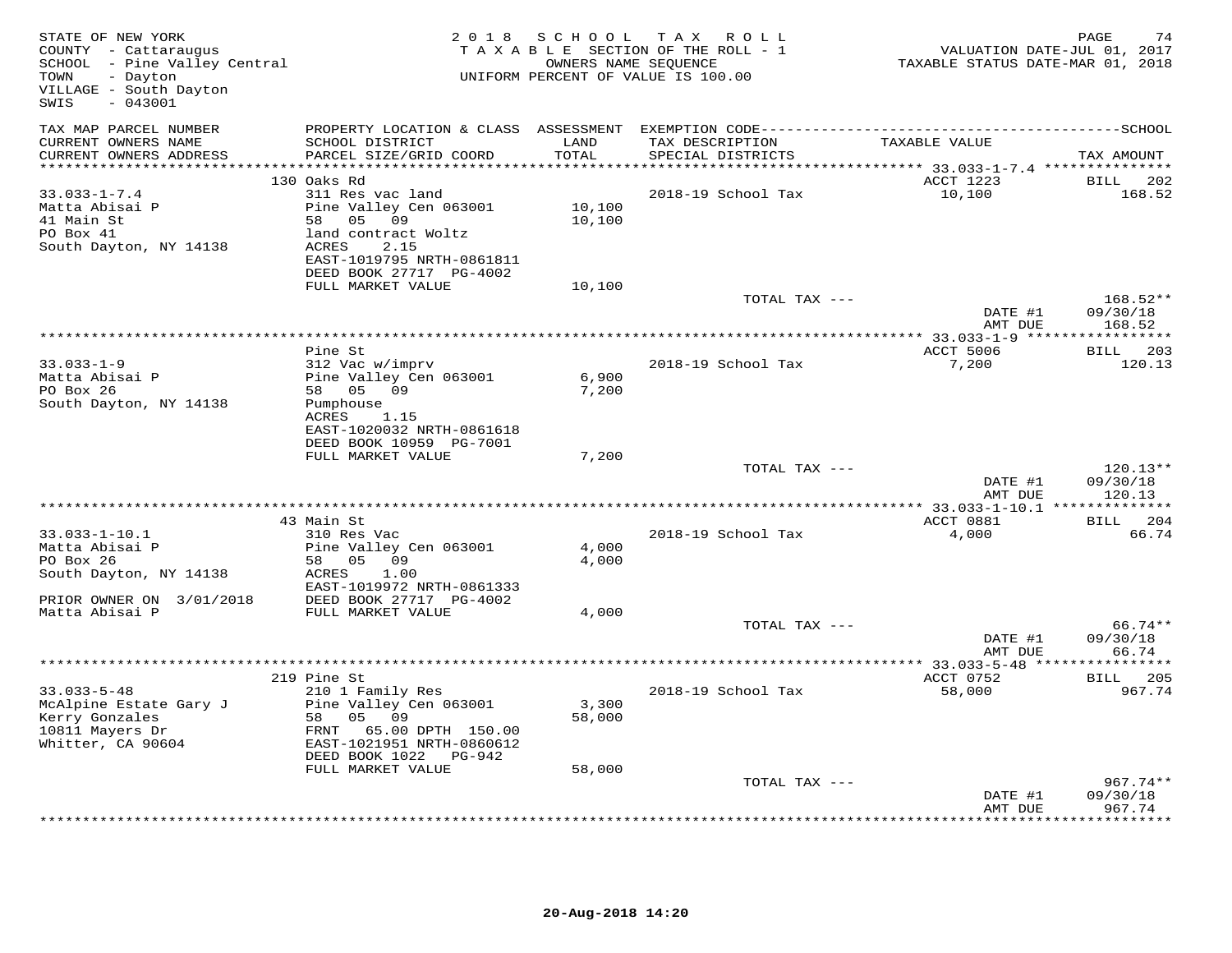| STATE OF NEW YORK<br>COUNTY - Cattaraugus<br>SCHOOL - Pine Valley Central<br>- Dayton<br>TOWN<br>VILLAGE - South Dayton<br>$-043001$<br>SWIS |                                            | 2018 SCHOOL<br>TAXABLE SECTION OF THE ROLL - 1<br>OWNERS NAME SEQUENCE<br>UNIFORM PERCENT OF VALUE IS 100.00 |                 | TAX ROLL                             | VALUATION DATE-JUL 01, 2017<br>TAXABLE STATUS DATE-MAR 01, 2018 | PAGE<br>75            |
|----------------------------------------------------------------------------------------------------------------------------------------------|--------------------------------------------|--------------------------------------------------------------------------------------------------------------|-----------------|--------------------------------------|-----------------------------------------------------------------|-----------------------|
| TAX MAP PARCEL NUMBER                                                                                                                        |                                            |                                                                                                              |                 |                                      |                                                                 |                       |
| CURRENT OWNERS NAME<br>CURRENT OWNERS ADDRESS                                                                                                | SCHOOL DISTRICT<br>PARCEL SIZE/GRID COORD  | LAND<br>TOTAL                                                                                                |                 | TAX DESCRIPTION<br>SPECIAL DISTRICTS | TAXABLE VALUE                                                   | TAX AMOUNT            |
| ***********************                                                                                                                      |                                            |                                                                                                              |                 |                                      |                                                                 |                       |
| $33.034 - 3 - 12$                                                                                                                            | 108 Mill St                                |                                                                                                              |                 | 2018-19 School Tax                   | ACCT 0724<br>39,500                                             | 206<br>BILL<br>659.07 |
| McCracken Kristina                                                                                                                           | 210 1 Family Res<br>Pine Valley Cen 063001 | 1,700                                                                                                        |                 |                                      |                                                                 |                       |
| McCracken Charles Jr                                                                                                                         | 58 05 09                                   | 39,500                                                                                                       |                 |                                      |                                                                 |                       |
| 108 Mill St                                                                                                                                  | FRNT 64.00 DPTH 125.00                     |                                                                                                              |                 |                                      |                                                                 |                       |
| South Dayton, NY 14138                                                                                                                       | EAST-1022885 NRTH-0860313                  |                                                                                                              |                 |                                      |                                                                 |                       |
|                                                                                                                                              | DEED BOOK 26564 PG-4001                    |                                                                                                              |                 |                                      |                                                                 |                       |
|                                                                                                                                              | FULL MARKET VALUE                          | 39,500                                                                                                       |                 |                                      |                                                                 |                       |
|                                                                                                                                              |                                            |                                                                                                              |                 | TOTAL TAX ---                        |                                                                 | 659.07**              |
|                                                                                                                                              |                                            |                                                                                                              |                 |                                      | DATE #1                                                         | 09/30/18              |
|                                                                                                                                              |                                            |                                                                                                              |                 |                                      | AMT DUE                                                         | 659.07                |
|                                                                                                                                              |                                            |                                                                                                              |                 |                                      |                                                                 |                       |
| $33.033 - 6 - 30.1$                                                                                                                          | 12 First St                                |                                                                                                              | BAS STAR 41854  |                                      | ACCT 0733                                                       | BILL 207<br>30,000    |
| McPeek Rebecca J                                                                                                                             | 210 1 Family Res<br>Pine Valley Cen 063001 |                                                                                                              |                 | 6,000 2018-19 School Tax             | 85,000                                                          | 1,418.25              |
| 12 First St                                                                                                                                  | 58 05<br>09                                | 85,000                                                                                                       |                 |                                      |                                                                 |                       |
| PO Box 46                                                                                                                                    | FRNT 230.00 DPTH 150.00                    |                                                                                                              |                 |                                      |                                                                 |                       |
| South Dayton, NY 14138                                                                                                                       | EAST-1021440 NRTH-0859998                  |                                                                                                              |                 |                                      |                                                                 |                       |
|                                                                                                                                              | DEED BOOK 01013 PG-00940                   |                                                                                                              |                 |                                      |                                                                 |                       |
|                                                                                                                                              | FULL MARKET VALUE                          | 85,000                                                                                                       |                 |                                      |                                                                 |                       |
|                                                                                                                                              |                                            |                                                                                                              |                 | TOTAL TAX ---                        |                                                                 | $917.69**$            |
|                                                                                                                                              |                                            |                                                                                                              |                 |                                      | DATE #1                                                         | 09/30/18              |
|                                                                                                                                              |                                            |                                                                                                              |                 |                                      | AMT DUE                                                         | 917.69                |
|                                                                                                                                              | 405 Pine St                                |                                                                                                              |                 |                                      | ACCT 0720                                                       | BILL 208              |
| $33.033 - 3 - 29$                                                                                                                            | 210 1 Family Res                           |                                                                                                              | <b>BAS STAR</b> | 41854                                |                                                                 | 30,000                |
| Meacham Tim A                                                                                                                                | Pine Valley Cen 063001                     |                                                                                                              |                 | 1,300 2018-19 School Tax             | 66,400                                                          | 1,107.90              |
| Meacham Dawn M                                                                                                                               | 58 05 09                                   | 66,400                                                                                                       |                 |                                      |                                                                 |                       |
| PO Box 210                                                                                                                                   | FRNT 50.00 DPTH 150.00                     |                                                                                                              |                 |                                      |                                                                 |                       |
| South Dayton, NY 14138                                                                                                                       | BANK<br>017                                |                                                                                                              |                 |                                      |                                                                 |                       |
|                                                                                                                                              | EAST-1021110 NRTH-0861219                  |                                                                                                              |                 |                                      |                                                                 |                       |
|                                                                                                                                              | DEED BOOK 00975 PG-00942                   |                                                                                                              |                 |                                      |                                                                 |                       |
|                                                                                                                                              | FULL MARKET VALUE                          | 66,400                                                                                                       |                 |                                      |                                                                 |                       |
|                                                                                                                                              |                                            |                                                                                                              |                 | TOTAL TAX ---                        |                                                                 | 607.34**              |
|                                                                                                                                              |                                            |                                                                                                              |                 |                                      | DATE #1<br>AMT DUE                                              | 09/30/18<br>607.34    |
|                                                                                                                                              |                                            |                                                                                                              |                 |                                      |                                                                 |                       |
|                                                                                                                                              | 5 Prospect St                              |                                                                                                              |                 |                                      | ACCT 0867                                                       | BILL 209              |
| $33.033 - 4 - 8$                                                                                                                             | 311 Res vac land                           |                                                                                                              |                 | 2018-19 School Tax                   | 17,500                                                          | 291.99                |
| Mead Alice Estate                                                                                                                            | Pine Valley Cen 063001                     | 4,100                                                                                                        |                 |                                      |                                                                 |                       |
| Attn: % Fred Mead                                                                                                                            | 58 05 09                                   | 17,500                                                                                                       |                 |                                      |                                                                 |                       |
| 111 Andrus St Ct                                                                                                                             | FRNT 100.00 DPTH 150.00                    |                                                                                                              |                 |                                      |                                                                 |                       |
| Silver Creek, NY 14136-1251                                                                                                                  | EAST-1022392 NRTH-0861631                  |                                                                                                              |                 |                                      |                                                                 |                       |
|                                                                                                                                              | DEED BOOK 805<br>PG-00199                  |                                                                                                              |                 |                                      |                                                                 |                       |
|                                                                                                                                              | FULL MARKET VALUE                          | 17,500                                                                                                       |                 |                                      |                                                                 |                       |
|                                                                                                                                              |                                            |                                                                                                              |                 | TOTAL TAX ---                        |                                                                 | 291.99**              |
|                                                                                                                                              |                                            |                                                                                                              |                 |                                      | DATE #1<br>AMT DUE                                              | 09/30/18<br>291.99    |
|                                                                                                                                              |                                            |                                                                                                              |                 |                                      |                                                                 |                       |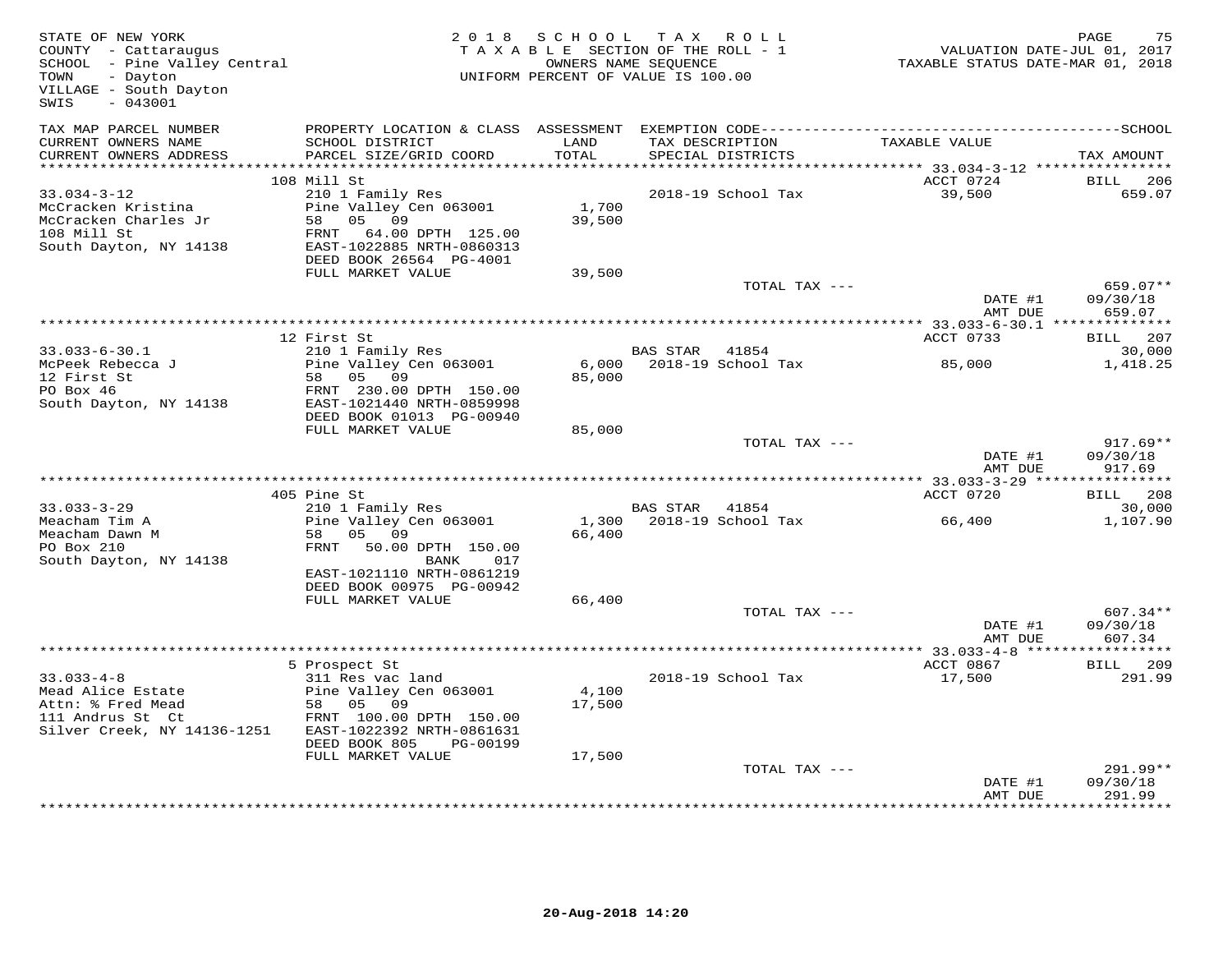| STATE OF NEW YORK<br>COUNTY - Cattaraugus<br>SCHOOL - Pine Valley Central<br>- Dayton<br>TOWN<br>VILLAGE - South Dayton<br>$-043001$<br>SWIS |                                                                                                                                          | 2018 SCHOOL     | T A X<br>ROLL<br>TAXABLE SECTION OF THE ROLL - 1<br>OWNERS NAME SEQUENCE<br>UNIFORM PERCENT OF VALUE IS 100.00 | VALUATION DATE-JUL 01, 2017<br>TAXABLE STATUS DATE-MAR 01, 2018 | PAGE<br>76                     |
|----------------------------------------------------------------------------------------------------------------------------------------------|------------------------------------------------------------------------------------------------------------------------------------------|-----------------|----------------------------------------------------------------------------------------------------------------|-----------------------------------------------------------------|--------------------------------|
| TAX MAP PARCEL NUMBER<br>CURRENT OWNERS NAME<br>CURRENT OWNERS ADDRESS                                                                       | SCHOOL DISTRICT<br>PARCEL SIZE/GRID COORD                                                                                                | LAND<br>TOTAL   | TAX DESCRIPTION<br>SPECIAL DISTRICTS                                                                           | TAXABLE VALUE                                                   | TAX AMOUNT                     |
|                                                                                                                                              |                                                                                                                                          |                 |                                                                                                                |                                                                 |                                |
|                                                                                                                                              | 41 Maple St                                                                                                                              |                 |                                                                                                                | ACCT 0754                                                       | BILL<br>210                    |
| $33.033 - 5 - 24$<br>Merrill Anna<br>3528 14 th St W Lot L7<br>Bradenton, FL 34205                                                           | 220 2 Family Res<br>Pine Valley Cen 063001<br>58 05 09<br>Part Of Sublot 18 & 20<br>FRNT 100.00 DPTH 150.00<br>EAST-1022298 NRTH-0860815 | 2,600<br>40,900 | 2018-19 School Tax                                                                                             | 40,900                                                          | 682.43                         |
|                                                                                                                                              | DEED BOOK 00934 PG-01008                                                                                                                 |                 |                                                                                                                |                                                                 |                                |
|                                                                                                                                              | FULL MARKET VALUE                                                                                                                        | 40,900          | TOTAL TAX ---                                                                                                  |                                                                 | 682.43**                       |
|                                                                                                                                              |                                                                                                                                          |                 |                                                                                                                | DATE #1<br>AMT DUE                                              | 09/30/18<br>682.43             |
|                                                                                                                                              |                                                                                                                                          |                 |                                                                                                                |                                                                 |                                |
|                                                                                                                                              | 5 First St                                                                                                                               |                 |                                                                                                                | ACCT 0689                                                       | <b>BILL</b> 211                |
| $33.033 - 6 - 2$                                                                                                                             | 210 1 Family Res                                                                                                                         |                 | ENH STAR 41834                                                                                                 |                                                                 | 63,600                         |
| Meyer Mary                                                                                                                                   | Pine Valley Cen 063001                                                                                                                   |                 | 4,100 2018-19 School Tax                                                                                       | 63,600                                                          | 1,061.18                       |
| Corkwell Tina M<br>PO Box 183                                                                                                                | 58 05<br>09<br>FRNT 158.00 DPTH 193.00                                                                                                   | 63,600          |                                                                                                                |                                                                 |                                |
| South Dayton, NY 14138                                                                                                                       | EAST-1021068 NRTH-0859834                                                                                                                |                 |                                                                                                                |                                                                 |                                |
|                                                                                                                                              | DEED BOOK 1032 PG-877                                                                                                                    |                 |                                                                                                                |                                                                 |                                |
|                                                                                                                                              | FULL MARKET VALUE                                                                                                                        | 63,600          |                                                                                                                |                                                                 |                                |
|                                                                                                                                              |                                                                                                                                          |                 | TOTAL TAX ---                                                                                                  |                                                                 | $0.00**$                       |
|                                                                                                                                              |                                                                                                                                          |                 |                                                                                                                | *********** 33.033-5-35 ***************                         |                                |
| $33.033 - 5 - 35$                                                                                                                            | 203 Pine St<br>414 Hotel                                                                                                                 |                 | 2018-19 School Tax                                                                                             | ACCT 0916<br>76,000                                             | BILL 212<br>1,268.08           |
| Meyers Karen                                                                                                                                 | Pine Valley Cen 063001                                                                                                                   | 4,300           |                                                                                                                |                                                                 |                                |
| PO Box 251                                                                                                                                   | 58 05 09                                                                                                                                 | 76,000          |                                                                                                                |                                                                 |                                |
| South Dayton, NY 14138-0251                                                                                                                  | By Will                                                                                                                                  |                 |                                                                                                                |                                                                 |                                |
|                                                                                                                                              | 70.00 DPTH 277.00<br>FRNT                                                                                                                |                 |                                                                                                                |                                                                 |                                |
|                                                                                                                                              | EAST-1022214 NRTH-0860337<br>DEED BOOK 00922 PG-01158                                                                                    |                 |                                                                                                                |                                                                 |                                |
|                                                                                                                                              | FULL MARKET VALUE                                                                                                                        | 76,000          |                                                                                                                |                                                                 |                                |
|                                                                                                                                              |                                                                                                                                          |                 | TOTAL TAX ---                                                                                                  |                                                                 | $1,268.08**$                   |
|                                                                                                                                              |                                                                                                                                          |                 |                                                                                                                | DATE #1                                                         | 09/30/18                       |
|                                                                                                                                              |                                                                                                                                          |                 |                                                                                                                | AMT DUE                                                         | 1,268.08                       |
|                                                                                                                                              |                                                                                                                                          |                 |                                                                                                                |                                                                 |                                |
| $33.033 - 5 - 36$                                                                                                                            | 207 Pine St<br>484 1 use sm bld                                                                                                          |                 | 2018-19 School Tax                                                                                             | ACCT 0914<br>10,000                                             | BILL 213<br>166.85             |
| Meyers Karen L                                                                                                                               | Pine Valley Cen 063001                                                                                                                   | 2,000           |                                                                                                                |                                                                 |                                |
| PO Box 251                                                                                                                                   | 58 05 09                                                                                                                                 | 10,000          |                                                                                                                |                                                                 |                                |
| South Dayton, NY 14138-0251                                                                                                                  | 37.00 DPTH 150.00<br>FRNT<br>EAST-1022223 NRTH-0860417                                                                                   |                 |                                                                                                                |                                                                 |                                |
|                                                                                                                                              | DEED BOOK 00922 PG-01160                                                                                                                 |                 |                                                                                                                |                                                                 |                                |
|                                                                                                                                              | FULL MARKET VALUE                                                                                                                        | 10,000          |                                                                                                                |                                                                 |                                |
|                                                                                                                                              |                                                                                                                                          |                 | TOTAL TAX ---                                                                                                  | DATE #1<br>AMT DUE                                              | 166.85**<br>09/30/18<br>166.85 |
|                                                                                                                                              |                                                                                                                                          |                 |                                                                                                                |                                                                 |                                |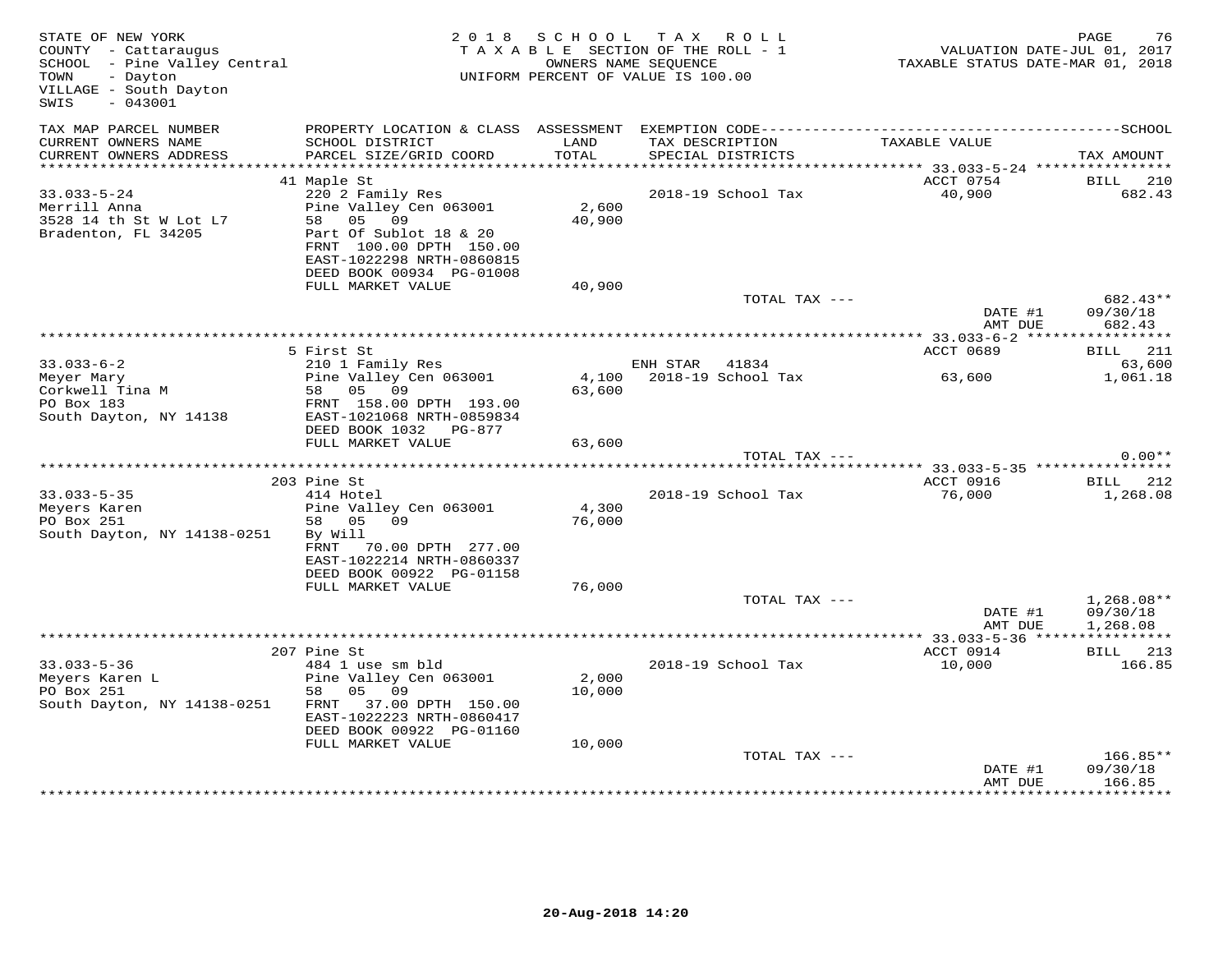| STATE OF NEW YORK<br>COUNTY - Cattaraugus<br>SCHOOL - Pine Valley Central<br>- Dayton<br>TOWN<br>VILLAGE - South Dayton<br>SWIS<br>$-043001$ |                                              | 2018 SCHOOL   | TAX ROLL<br>TAXABLE SECTION OF THE ROLL - 1<br>OWNERS NAME SEQUENCE<br>UNIFORM PERCENT OF VALUE IS 100.00 | <br>VALUATION DATE-JUL 01, 2017<br>TAXABLE STATUS DATE-MAR 01, 2018 | PAGE<br>77               |
|----------------------------------------------------------------------------------------------------------------------------------------------|----------------------------------------------|---------------|-----------------------------------------------------------------------------------------------------------|---------------------------------------------------------------------|--------------------------|
| TAX MAP PARCEL NUMBER                                                                                                                        |                                              |               |                                                                                                           |                                                                     |                          |
| CURRENT OWNERS NAME<br>CURRENT OWNERS ADDRESS                                                                                                | SCHOOL DISTRICT<br>PARCEL SIZE/GRID COORD    | LAND<br>TOTAL | TAX DESCRIPTION<br>SPECIAL DISTRICTS                                                                      | TAXABLE VALUE                                                       | TAX AMOUNT               |
| *************************                                                                                                                    |                                              |               |                                                                                                           |                                                                     |                          |
| $33.033 - 4 - 9$                                                                                                                             | 4 Cherry St<br>210 1 Family Res              |               | 2018-19 School Tax                                                                                        | ACCT 0695<br>62,800                                                 | BILL 214<br>1,047.83     |
| Miller Christopher R                                                                                                                         | Pine Valley Cen 063001                       | 2,600         |                                                                                                           |                                                                     |                          |
| 4 Cherry St                                                                                                                                  | 58 05 09                                     | 62,800        |                                                                                                           |                                                                     |                          |
| South Dayton, NY 14138                                                                                                                       | FRNT 100.00 DPTH 150.00                      |               |                                                                                                           |                                                                     |                          |
|                                                                                                                                              | BANK<br>017                                  |               |                                                                                                           |                                                                     |                          |
|                                                                                                                                              | EAST-1022303 NRTH-0861508                    |               |                                                                                                           |                                                                     |                          |
|                                                                                                                                              | DEED BOOK 27665 PG-2001                      |               |                                                                                                           |                                                                     |                          |
|                                                                                                                                              | FULL MARKET VALUE                            | 62,800        |                                                                                                           |                                                                     |                          |
|                                                                                                                                              |                                              |               |                                                                                                           | TOTAL TAX ---<br>DATE #1                                            | $1,047.83**$<br>09/30/18 |
|                                                                                                                                              |                                              |               |                                                                                                           | AMT DUE                                                             | 1,047.83                 |
|                                                                                                                                              | 108 Cherry St                                |               |                                                                                                           | ACCT 0796                                                           | <b>BILL</b> 215          |
| $33.025 - 1 - 22$                                                                                                                            | 210 1 Family Res                             |               | ENH STAR<br>41834                                                                                         |                                                                     | 66,300                   |
| Miller Jeffery B                                                                                                                             | Pine Valley Cen 063001                       | 4,600         | 2018-19 School Tax                                                                                        | 66,300                                                              | 1,106.23                 |
| Miller Linda M                                                                                                                               | 58 05 09                                     | 66,300        |                                                                                                           |                                                                     |                          |
| PO Box 243                                                                                                                                   | FRNT 175.00 DPTH 150.00                      |               |                                                                                                           |                                                                     |                          |
| South Dayton, NY 14138                                                                                                                       | EAST-1021659 NRTH-0861966                    |               |                                                                                                           |                                                                     |                          |
|                                                                                                                                              | DEED BOOK 901 PG-00421                       |               |                                                                                                           |                                                                     |                          |
|                                                                                                                                              | FULL MARKET VALUE                            | 66,300        |                                                                                                           |                                                                     |                          |
|                                                                                                                                              |                                              |               |                                                                                                           | TOTAL TAX ---                                                       | $0.00**$                 |
|                                                                                                                                              | 118 Oaks Rd                                  |               |                                                                                                           | ACCT 0881                                                           | BILL 216                 |
| $33.033 - 1 - 10.3$                                                                                                                          | 210 1 Family Res                             |               | 2018-19 School Tax                                                                                        | 150,000                                                             | 2,502.79                 |
| Mitchell Keith                                                                                                                               | Pine Valley Cen 063001                       | 9,500         |                                                                                                           |                                                                     |                          |
| 8890 Cottage Rd                                                                                                                              | 58 05 09                                     | 150,000       |                                                                                                           |                                                                     |                          |
| South Dayton, NY 14138                                                                                                                       | ACRES<br>2.70                                |               |                                                                                                           |                                                                     |                          |
|                                                                                                                                              | EAST-1019694 NRTH-0861298                    |               |                                                                                                           |                                                                     |                          |
|                                                                                                                                              | DEED BOOK 27717 PG-4002                      |               |                                                                                                           |                                                                     |                          |
|                                                                                                                                              | FULL MARKET VALUE                            | 150,000       |                                                                                                           |                                                                     |                          |
|                                                                                                                                              |                                              |               |                                                                                                           | TOTAL TAX ---                                                       | $2,502.79**$             |
|                                                                                                                                              |                                              |               |                                                                                                           | DATE #1<br>AMT DUE                                                  | 09/30/18<br>2,502.79     |
|                                                                                                                                              |                                              |               |                                                                                                           |                                                                     |                          |
|                                                                                                                                              | 130 Oaks Rd                                  |               |                                                                                                           | ACCT 1223                                                           | BILL 217                 |
| $33.033 - 1 - 7.7$                                                                                                                           | 271 Mfg housings                             |               | 2018-19 School Tax                                                                                        | 46,800                                                              | 780.87                   |
| Mitchell Keith H                                                                                                                             | Pine Valley Cen 063001                       | 3,700         |                                                                                                           |                                                                     |                          |
| 8890 Cottage Rd                                                                                                                              | 58 05 09                                     | 46,800        |                                                                                                           |                                                                     |                          |
| South Dayton, NY 14138                                                                                                                       | land contract Woltz                          |               |                                                                                                           |                                                                     |                          |
|                                                                                                                                              | FRNT<br>40.00 DPTH 288.00                    |               |                                                                                                           |                                                                     |                          |
|                                                                                                                                              | ACRES<br>0.80                                |               |                                                                                                           |                                                                     |                          |
|                                                                                                                                              | EAST-1019584 NRTH-0861617                    |               |                                                                                                           |                                                                     |                          |
|                                                                                                                                              | DEED BOOK 27717 PG-4002<br>FULL MARKET VALUE | 46,800        |                                                                                                           |                                                                     |                          |
|                                                                                                                                              |                                              |               |                                                                                                           | TOTAL TAX ---                                                       | 780.87**                 |
|                                                                                                                                              |                                              |               |                                                                                                           | DATE #1                                                             | 09/30/18                 |
|                                                                                                                                              |                                              |               |                                                                                                           | AMT DUE                                                             | 780.87                   |
|                                                                                                                                              |                                              |               |                                                                                                           |                                                                     |                          |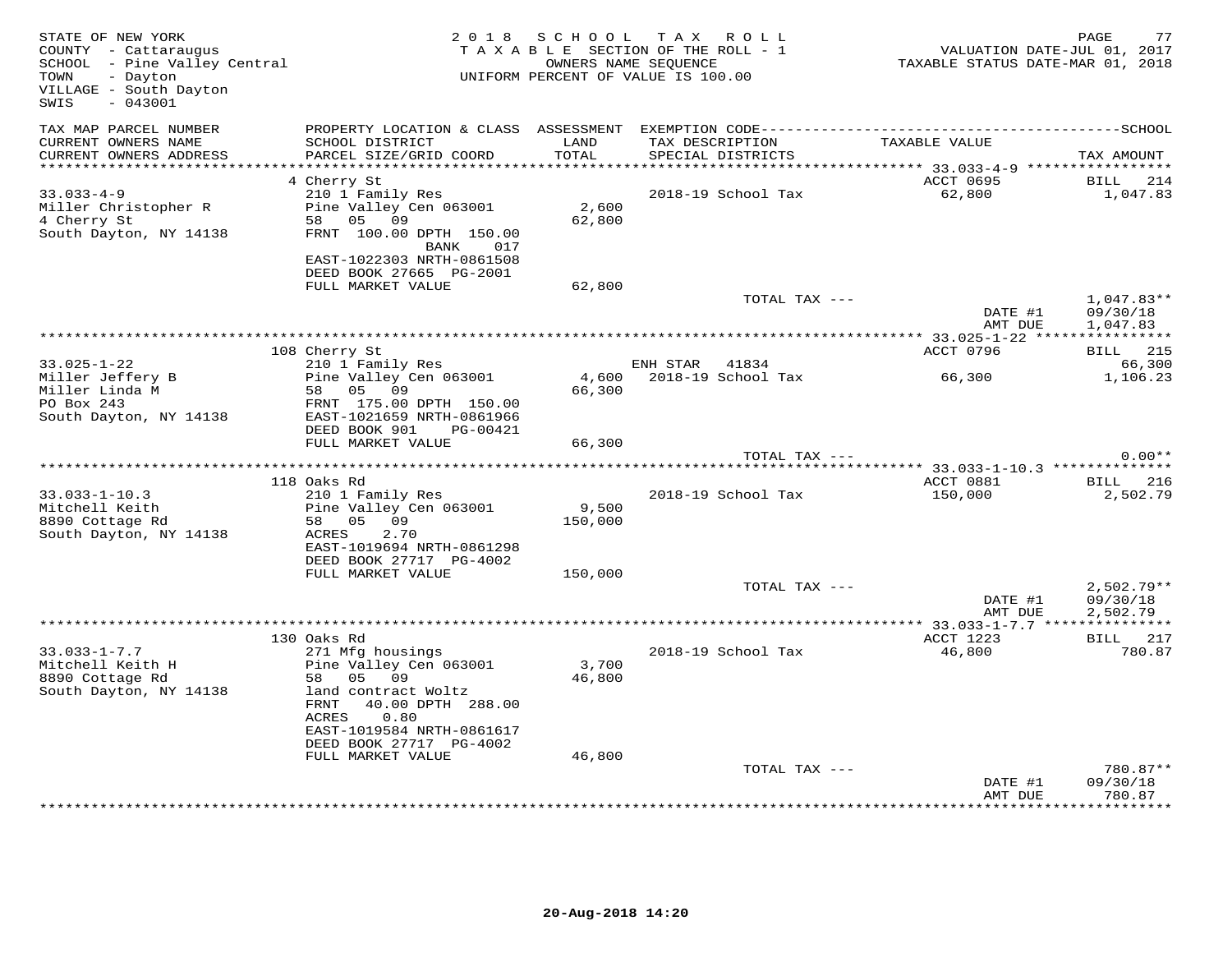| STATE OF NEW YORK<br>COUNTY - Cattaraugus<br>SCHOOL - Pine Valley Central<br>- Dayton<br>TOWN<br>VILLAGE - South Dayton<br>SWIS<br>$-043001$ | 2 0 1 8                                                                                                                                                    | S C H O O L     | TAX ROLL<br>TAXABLE SECTION OF THE ROLL - 1<br>OWNERS NAME SEQUENCE<br>UNIFORM PERCENT OF VALUE IS 100.00 | VALUATION DATE-JUL 01, 2017<br>TAXABLE STATUS DATE-MAR 01, 2018 | PAGE<br>78                       |
|----------------------------------------------------------------------------------------------------------------------------------------------|------------------------------------------------------------------------------------------------------------------------------------------------------------|-----------------|-----------------------------------------------------------------------------------------------------------|-----------------------------------------------------------------|----------------------------------|
| TAX MAP PARCEL NUMBER<br>CURRENT OWNERS NAME<br>CURRENT OWNERS ADDRESS                                                                       | SCHOOL DISTRICT<br>PARCEL SIZE/GRID COORD                                                                                                                  | LAND<br>TOTAL   | TAX DESCRIPTION<br>SPECIAL DISTRICTS                                                                      | TAXABLE VALUE                                                   | TAX AMOUNT                       |
|                                                                                                                                              |                                                                                                                                                            |                 |                                                                                                           |                                                                 |                                  |
| $33.033 - 1 - 14.1$<br>Mitchell Keith H<br>8890 Cottage Rd<br>South Dayton, NY 14138                                                         | 29 Main St<br>271 Mfg housings<br>Pine Valley Cen 063001<br>05 09<br>58<br>FRNT 139.30 DPTH 211.20<br>EAST-1019795 NRTH-0860996<br>DEED BOOK 27717 PG-4002 | 3,600<br>21,600 | 2018-19 School Tax                                                                                        | ACCT 0734<br>21,600                                             | BILL<br>218<br>360.40            |
|                                                                                                                                              | FULL MARKET VALUE                                                                                                                                          | 21,600          |                                                                                                           |                                                                 |                                  |
|                                                                                                                                              |                                                                                                                                                            |                 | TOTAL TAX ---                                                                                             | DATE #1<br>AMT DUE                                              | $360.40**$<br>09/30/18<br>360.40 |
|                                                                                                                                              |                                                                                                                                                            |                 | *********************************                                                                         | **** 33.034-1-16 *****                                          | ***********                      |
| $33.034 - 1 - 16$<br>Mitchell Keith H<br>8890 Cottage Rd<br>South Dayton, NY 14138                                                           | 227 Mill St<br>310 Res Vac<br>Pine Valley Cen 063001<br>58 05 09<br>FRNT 160.00 DPTH 220.00<br>EAST-1023259 NRTH-0861083<br>DEED BOOK 27797 PG-9010        | 5,600<br>6,600  | 2018-19 School Tax                                                                                        | ACCT 0850<br>6,600                                              | BILL 219<br>110.12               |
|                                                                                                                                              | FULL MARKET VALUE                                                                                                                                          | 6,600           |                                                                                                           |                                                                 |                                  |
|                                                                                                                                              |                                                                                                                                                            |                 | TOTAL TAX ---                                                                                             | DATE #1<br>AMT DUE                                              | $110.12**$<br>09/30/18<br>110.12 |
|                                                                                                                                              |                                                                                                                                                            |                 |                                                                                                           |                                                                 |                                  |
| $33.033 - 3 - 6$<br>Mosher (Utley) Tammy<br>12504 Dredge Rd<br>South Dayton, NY 14138                                                        | 220 Maple St<br>210 1 Family Res<br>Pine Valley Cen 063001<br>05 09<br>58<br>75.00 DPTH 150.00<br>FRNT                                                     | 2,000<br>31,800 | 2018-19 School Tax                                                                                        | ACCT 0782<br>31,800                                             | BILL 220<br>530.59               |
|                                                                                                                                              | EAST-1021152 NRTH-0861898<br>DEED BOOK 23135 PG-6001<br>FULL MARKET VALUE                                                                                  | 31,800          |                                                                                                           |                                                                 |                                  |
|                                                                                                                                              |                                                                                                                                                            |                 | TOTAL TAX ---                                                                                             | DATE #1<br>AMT DUE                                              | $530.59**$<br>09/30/18<br>530.59 |
|                                                                                                                                              |                                                                                                                                                            |                 |                                                                                                           |                                                                 |                                  |
|                                                                                                                                              | 106 Maple St                                                                                                                                               |                 |                                                                                                           | ACCT 0810                                                       | <b>BILL</b> 221                  |
| $33.033 - 4 - 12$<br>Mosher (Utley) Tammy<br>12504 Dredge Rd<br>South Dayton, NY 14138                                                       | 210 1 Family Res<br>Pine Valley Cen 063001<br>58<br>05 09<br>50.00 DPTH 150.00<br>FRNT<br>EAST-1022035 NRTH-0861266<br>DEED BOOK 18364 PG-6001             | 1,300<br>32,900 | 2018-19 School Tax                                                                                        | 32,900                                                          | 548.94                           |
|                                                                                                                                              | FULL MARKET VALUE                                                                                                                                          | 32,900          | TOTAL TAX ---                                                                                             | DATE #1                                                         | 548.94**<br>09/30/18             |
|                                                                                                                                              |                                                                                                                                                            |                 |                                                                                                           | AMT DUE                                                         | 548.94                           |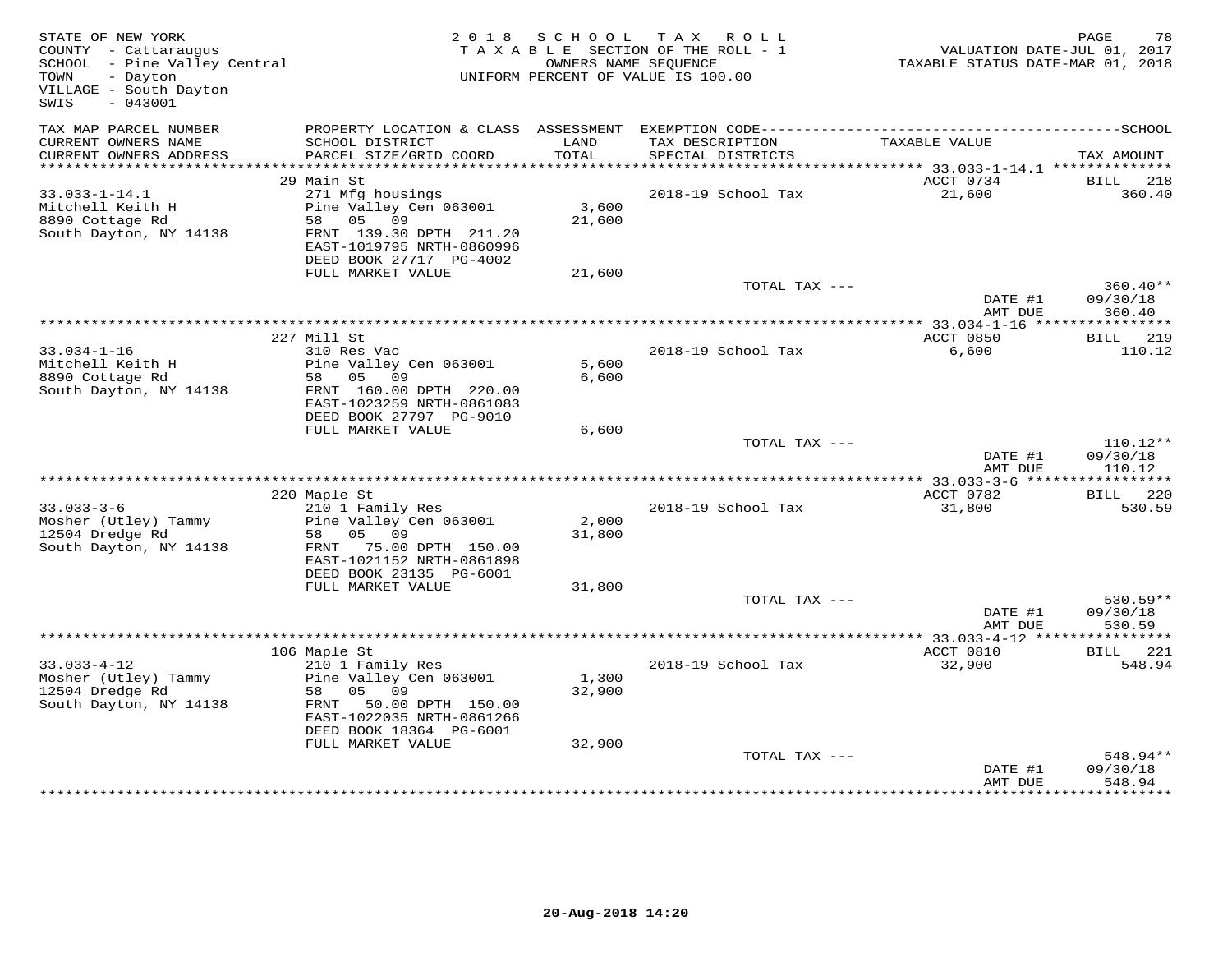| STATE OF NEW YORK<br>COUNTY - Cattaraugus<br>SCHOOL - Pine Valley Central<br>- Dayton<br>TOWN<br>VILLAGE - South Dayton<br>$-043001$<br>SWIS |                                                                                               | 2018 SCHOOL TAX ROLL<br>TAXABLE SECTION OF THE ROLL - 1<br>UNIFORM PERCENT OF VALUE IS 100.00 | OWNERS NAME SEQUENCE |                                      | VALUATION DATE-JUL 01, 2017<br>TAXABLE STATUS DATE-MAR 01, 2018 | PAGE<br>79           |
|----------------------------------------------------------------------------------------------------------------------------------------------|-----------------------------------------------------------------------------------------------|-----------------------------------------------------------------------------------------------|----------------------|--------------------------------------|-----------------------------------------------------------------|----------------------|
| TAX MAP PARCEL NUMBER                                                                                                                        |                                                                                               |                                                                                               |                      |                                      |                                                                 |                      |
| CURRENT OWNERS NAME<br>CURRENT OWNERS ADDRESS                                                                                                | SCHOOL DISTRICT<br>PARCEL SIZE/GRID COORD                                                     | LAND<br>TOTAL                                                                                 |                      | TAX DESCRIPTION<br>SPECIAL DISTRICTS | TAXABLE VALUE                                                   | TAX AMOUNT           |
| **********************                                                                                                                       |                                                                                               |                                                                                               |                      |                                      |                                                                 |                      |
| $33.033 - 5 - 7$                                                                                                                             | 220 Oak St                                                                                    |                                                                                               | BAS STAR 41854       |                                      | ACCT 0716                                                       | BILL 222<br>30,000   |
| Mosher (Utley) Tammy                                                                                                                         | 210 1 Family Res<br>Pine Valley Cen 063001                                                    |                                                                                               |                      | 3,000 2018-19 School Tax             | 59,500                                                          | 992.77               |
| 12504 Dredge Rd<br>South Dayton, NY 14138                                                                                                    | 58 05 09<br>FRNT 115.00 DPTH 125.00<br>EAST-1021333 NRTH-0860888                              | 59,500                                                                                        |                      |                                      |                                                                 |                      |
|                                                                                                                                              | DEED BOOK 01000 PG-00704<br>FULL MARKET VALUE                                                 | 59,500                                                                                        |                      |                                      |                                                                 |                      |
|                                                                                                                                              |                                                                                               |                                                                                               |                      | TOTAL TAX ---                        |                                                                 | 492.21**             |
|                                                                                                                                              |                                                                                               |                                                                                               |                      |                                      | DATE #1<br>AMT DUE                                              | 09/30/18<br>492.21   |
|                                                                                                                                              |                                                                                               |                                                                                               |                      |                                      |                                                                 |                      |
|                                                                                                                                              | 139 Main St                                                                                   |                                                                                               |                      |                                      | ACCT 0806                                                       | BILL 223             |
| $33.025 - 1 - 4$<br>Nagel Richard A                                                                                                          | 210 1 Family Res<br>Pine Valley Cen 063001                                                    |                                                                                               | ENH STAR 41834       | 10,800 2018-19 School Tax            | 75,000                                                          | 66,800<br>1,251.39   |
| Nagel Marlene R                                                                                                                              | 58 05 09                                                                                      | 75,000                                                                                        |                      |                                      |                                                                 |                      |
| 139 Main St                                                                                                                                  | 2.39<br>ACRES                                                                                 |                                                                                               |                      |                                      |                                                                 |                      |
| South Dayton, NY 14138                                                                                                                       | EAST-1021030 NRTH-0862518                                                                     |                                                                                               |                      |                                      |                                                                 |                      |
|                                                                                                                                              | DEED BOOK 756<br>PG-00086                                                                     |                                                                                               |                      |                                      |                                                                 |                      |
|                                                                                                                                              | FULL MARKET VALUE                                                                             | 75,000                                                                                        |                      |                                      |                                                                 |                      |
|                                                                                                                                              |                                                                                               |                                                                                               |                      | TOTAL TAX ---                        | DATE #1                                                         | 136.82**<br>09/30/18 |
|                                                                                                                                              |                                                                                               |                                                                                               |                      |                                      | AMT DUE                                                         | 136.82               |
|                                                                                                                                              |                                                                                               |                                                                                               |                      |                                      |                                                                 |                      |
|                                                                                                                                              | 408 Pine St                                                                                   |                                                                                               |                      |                                      | ACCT 0741                                                       | BILL 224             |
| $33.033 - 3 - 25$                                                                                                                            | 210 1 Family Res                                                                              |                                                                                               | ENH STAR 41834       |                                      |                                                                 | 50,700               |
| Newcomb Gene A                                                                                                                               | Pine Valley Cen 063001                                                                        |                                                                                               |                      | 2,600 2018-19 School Tax             | 50,700                                                          | 845.94               |
| PO Box 75<br>South Dayton, NY 14138                                                                                                          | 58 05 09<br>FRNT 100.00 DPTH 150.00<br>EAST-1021193 NRTH-0861418<br>DEED BOOK 5906    PG-7001 | 50,700                                                                                        |                      |                                      |                                                                 |                      |
|                                                                                                                                              | FULL MARKET VALUE                                                                             | 50,700                                                                                        |                      |                                      |                                                                 |                      |
|                                                                                                                                              |                                                                                               |                                                                                               |                      | TOTAL TAX ---                        |                                                                 | $0.00**$             |
|                                                                                                                                              |                                                                                               |                                                                                               |                      |                                      |                                                                 |                      |
|                                                                                                                                              | Pine St                                                                                       |                                                                                               |                      |                                      | ACCT 0831                                                       | <b>BILL</b> 225      |
| $33.034 - 2 - 12.1$                                                                                                                          | 105 Vac farmland<br>Pine Valley Cen 063001                                                    |                                                                                               | AG DIST              | 41720<br>16,800 2018-19 School Tax   | 5,743                                                           | 11,057<br>95.82      |
| Nobles Nelson B<br>7690 Rte 83                                                                                                               | $58 - 05 - 09$                                                                                | 16,800                                                                                        |                      |                                      |                                                                 |                      |
| South Dayton, NY 14138                                                                                                                       | ACRES 12.00                                                                                   |                                                                                               |                      |                                      |                                                                 |                      |
|                                                                                                                                              | EAST-1024045 NRTH-0859969                                                                     |                                                                                               |                      |                                      |                                                                 |                      |
| MAY BE SUBJECT TO PAYMENT                                                                                                                    | DEED BOOK 25688 PG-9002                                                                       |                                                                                               |                      |                                      |                                                                 |                      |
| UNDER AGDIST LAW TIL 2022                                                                                                                    | FULL MARKET VALUE                                                                             | 16,800                                                                                        |                      |                                      |                                                                 |                      |
|                                                                                                                                              |                                                                                               |                                                                                               |                      | TOTAL TAX ---                        |                                                                 | 95.82**              |
|                                                                                                                                              |                                                                                               |                                                                                               |                      |                                      | DATE #1                                                         | 09/30/18<br>95.82    |
|                                                                                                                                              |                                                                                               |                                                                                               |                      |                                      | AMT DUE                                                         |                      |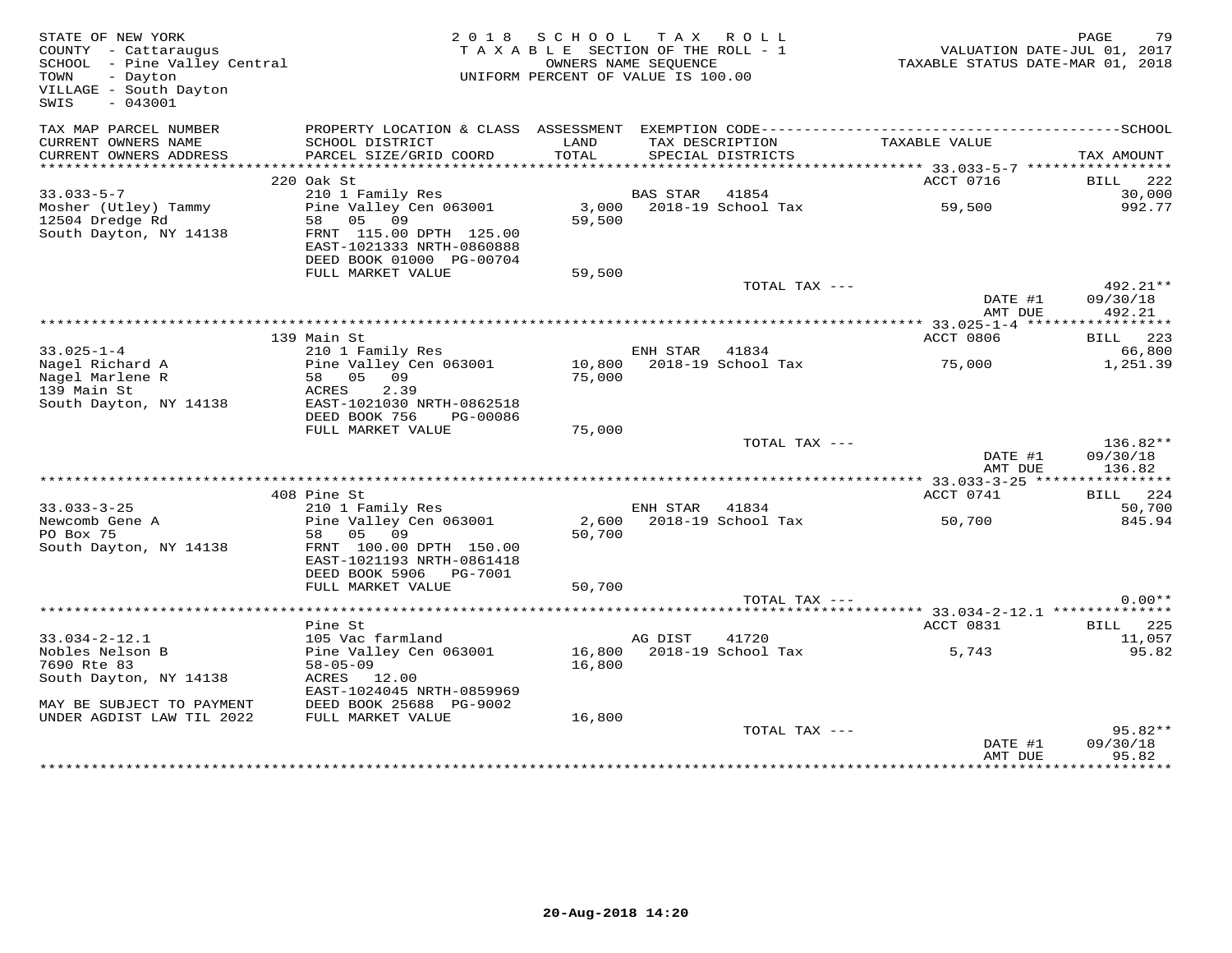| STATE OF NEW YORK<br>COUNTY - Cattaraugus<br>SCHOOL - Pine Valley Central<br>- Dayton<br>TOWN<br>VILLAGE - South Dayton<br>$-043001$<br>SWIS |                                                                                               |                 | 2018 SCHOOL TAX ROLL<br>TAXABLE SECTION OF THE ROLL - 1<br>OWNERS NAME SEQUENCE<br>UNIFORM PERCENT OF VALUE IS 100.00 | VALUATION DATE-JUL 01, 2017<br>TAXABLE STATUS DATE-MAR 01, 2018 | 80<br>PAGE                       |
|----------------------------------------------------------------------------------------------------------------------------------------------|-----------------------------------------------------------------------------------------------|-----------------|-----------------------------------------------------------------------------------------------------------------------|-----------------------------------------------------------------|----------------------------------|
| TAX MAP PARCEL NUMBER<br>CURRENT OWNERS NAME                                                                                                 | SCHOOL DISTRICT                                                                               | LAND            | TAX DESCRIPTION                                                                                                       | TAXABLE VALUE                                                   |                                  |
| CURRENT OWNERS ADDRESS                                                                                                                       | PARCEL SIZE/GRID COORD                                                                        | TOTAL           | SPECIAL DISTRICTS                                                                                                     |                                                                 | TAX AMOUNT                       |
|                                                                                                                                              | 3 Third St                                                                                    |                 |                                                                                                                       | ACCT 0882                                                       | 226<br>BILL                      |
| $33.025 - 1 - 15$<br>O Hara John<br>Mallaber Melissa A<br>7007 Farrington Hollow Rd<br>Cherry Creek, NY 14723                                | 210 1 Family Res<br>Pine Valley Cen 063001<br>58 05 09<br>FRNT 100.00 DPTH 112.50<br>BANK 017 | 2,600<br>76,800 | 2018-19 School Tax                                                                                                    | 76,800                                                          | 1,281.43                         |
|                                                                                                                                              | EAST-1021303 NRTH-0862184<br>DEED BOOK 13584 PG-2001<br>FULL MARKET VALUE                     | 76,800          |                                                                                                                       |                                                                 |                                  |
|                                                                                                                                              |                                                                                               |                 | TOTAL TAX ---                                                                                                         |                                                                 | $1,281.43**$                     |
|                                                                                                                                              |                                                                                               |                 |                                                                                                                       | DATE #1<br>AMT DUE                                              | 09/30/18<br>1,281.43             |
|                                                                                                                                              |                                                                                               |                 |                                                                                                                       | ACCT 0661                                                       | BILL 227                         |
| $33.033 - 5 - 16$                                                                                                                            | 206 Oak St<br>210 1 Family Res                                                                |                 | BAS STAR 41854                                                                                                        |                                                                 | 30,000                           |
| Panton Jan M                                                                                                                                 | Pine Valley Cen 063001                                                                        | 1,300           | 2018-19 School Tax                                                                                                    | 43,800                                                          | 730.81                           |
| PO Box 213<br>So Dayton, NY 14138                                                                                                            | 58 05 09<br>FRNT 50.00 DPTH 125.00<br>EAST-1021626 NRTH-0860676<br>DEED BOOK 12540 PG-8001    | 43,800          |                                                                                                                       |                                                                 |                                  |
|                                                                                                                                              | FULL MARKET VALUE                                                                             | 43,800          |                                                                                                                       |                                                                 |                                  |
|                                                                                                                                              |                                                                                               |                 | TOTAL TAX ---                                                                                                         | DATE #1<br>AMT DUE                                              | $230.26**$<br>09/30/18<br>230.26 |
|                                                                                                                                              |                                                                                               |                 |                                                                                                                       |                                                                 |                                  |
| $33.033 - 4 - 4$                                                                                                                             | 18 Cherry St<br>210 1 Family Res                                                              |                 | 41854<br>BAS STAR                                                                                                     | ACCT 0753                                                       | BILL 228<br>30,000               |
| Partyka Andrea J                                                                                                                             | Pine Valley Cen 063001                                                                        |                 | 3,300 2018-19 School Tax                                                                                              | 72,800                                                          | 1,214.69                         |
| 18 Cherry St<br>PO Box 371<br>South Dayton, NY 14138                                                                                         | 58 05 09<br>FRNT 125.00 DPTH 150.00<br>BANK<br>017                                            | 72,800          |                                                                                                                       |                                                                 |                                  |
|                                                                                                                                              | EAST-1021987 NRTH-0861736<br>DEED BOOK 01017 PG-00956                                         |                 |                                                                                                                       |                                                                 |                                  |
|                                                                                                                                              | FULL MARKET VALUE                                                                             | 72,800          |                                                                                                                       |                                                                 |                                  |
|                                                                                                                                              |                                                                                               |                 | TOTAL TAX ---                                                                                                         | DATE #1                                                         | $714.13**$<br>09/30/18           |
|                                                                                                                                              |                                                                                               |                 |                                                                                                                       | AMT DUE                                                         | 714.13                           |
|                                                                                                                                              | 45 Main St                                                                                    |                 |                                                                                                                       | ACCT 0785                                                       | BILL 229                         |
| $33.033 - 1 - 13$<br>Petersen Francis R                                                                                                      | 210 1 Family Res<br>Pine Valley Cen 063001                                                    | 4,500           | BAS STAR<br>41854<br>2018-19 School Tax                                                                               | 76,400                                                          | 30,000<br>1,274.75               |
| Petersen Lori K<br>45 Main St<br>South Dayton, NY 14138                                                                                      | 58 05 09<br>merged 1-12.1 into parcl<br>ACRES<br>1.05<br>EAST-1020186 NRTH-0861313            | 76,400          |                                                                                                                       |                                                                 |                                  |
|                                                                                                                                              | DEED BOOK 6513 PG-4001<br>FULL MARKET VALUE                                                   | 76,400          |                                                                                                                       |                                                                 |                                  |
|                                                                                                                                              |                                                                                               |                 | TOTAL TAX ---                                                                                                         |                                                                 | $774.20**$                       |
|                                                                                                                                              |                                                                                               |                 |                                                                                                                       | DATE #1<br>AMT DUE                                              | 09/30/18<br>774.20               |
|                                                                                                                                              | *****************************                                                                 |                 |                                                                                                                       |                                                                 |                                  |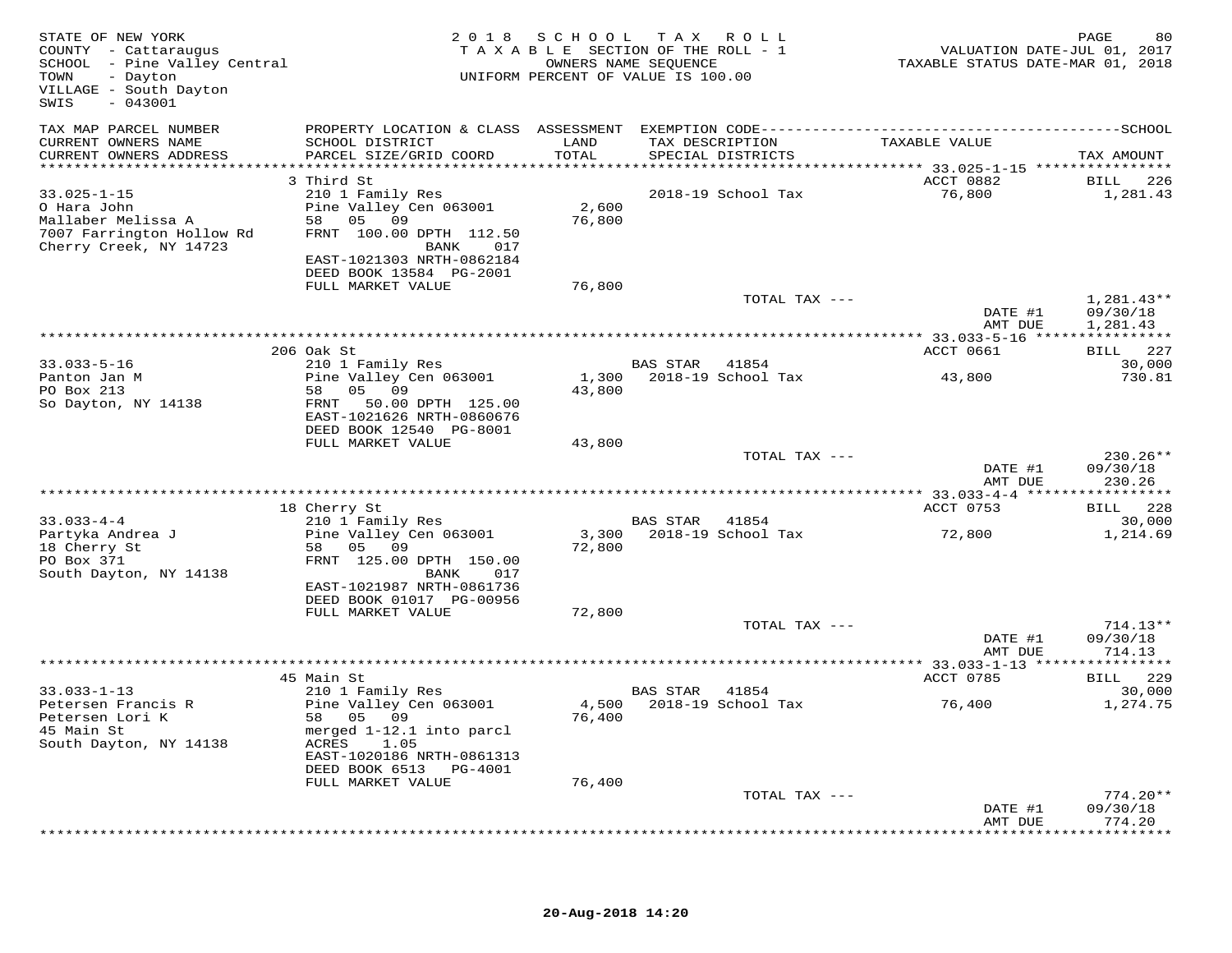| STATE OF NEW YORK<br>COUNTY - Cattaraugus<br>SCHOOL - Pine Valley Central<br>TOWN<br>- Dayton<br>VILLAGE - South Dayton<br>SWIS<br>$-043001$ |                                                                                                                       | 2018 SCHOOL     | TAX ROLL<br>TAXABLE SECTION OF THE ROLL - 1<br>OWNERS NAME SEOUENCE<br>UNIFORM PERCENT OF VALUE IS 100.00 | VALUATION DATE-JUL 01, 2017<br>TAXABLE STATUS DATE-MAR 01, 2018 | PAGE<br>81                           |
|----------------------------------------------------------------------------------------------------------------------------------------------|-----------------------------------------------------------------------------------------------------------------------|-----------------|-----------------------------------------------------------------------------------------------------------|-----------------------------------------------------------------|--------------------------------------|
| TAX MAP PARCEL NUMBER<br>CURRENT OWNERS NAME                                                                                                 | PROPERTY LOCATION & CLASS ASSESSMENT EXEMPTION CODE-----------------------------------SCHOOL<br>SCHOOL DISTRICT       | LAND            | TAX DESCRIPTION                                                                                           | TAXABLE VALUE                                                   |                                      |
| CURRENT OWNERS ADDRESS                                                                                                                       | PARCEL SIZE/GRID COORD                                                                                                | TOTAL           | SPECIAL DISTRICTS                                                                                         |                                                                 | TAX AMOUNT                           |
|                                                                                                                                              | 88 First Ave                                                                                                          |                 |                                                                                                           | ACCT 0880                                                       | BILL<br>230                          |
| $33.033 - 6 - 40$                                                                                                                            | 210 1 Family Res                                                                                                      |                 | 2018-19 School Tax                                                                                        | 66,500                                                          | 1,109.57                             |
| Pfaffenbach Daniel<br>88 First Ave<br>PO Box 25<br>South Dayton, NY 14183                                                                    | Pine Valley Cen 063001<br>58 05 09<br>FRNT 240.00 DPTH 180.00<br>EAST-1021915 NRTH-0860040<br>DEED BOOK 19796 PG-4003 | 6,200<br>66,500 |                                                                                                           |                                                                 |                                      |
|                                                                                                                                              | FULL MARKET VALUE                                                                                                     | 66,500          |                                                                                                           |                                                                 |                                      |
|                                                                                                                                              |                                                                                                                       |                 | TOTAL TAX ---                                                                                             | DATE #1                                                         | $1,109.57**$<br>09/30/18             |
|                                                                                                                                              |                                                                                                                       |                 |                                                                                                           | AMT DUE                                                         | 1,109.57                             |
|                                                                                                                                              | 420 Pine St                                                                                                           |                 |                                                                                                           | ACCT 0827                                                       | BILL 231                             |
| $33.033 - 3 - 22$<br>Plyler Wilma<br>210                                                                                                     | 210 1 Family Res<br>Pine Valley Cen 063001<br>58 05 09                                                                | 2,600<br>62,200 | 2018-19 School Tax                                                                                        | 62,200                                                          | 1,037.82                             |
| South Dayton, NY 14138                                                                                                                       | FRNT 100.00 DPTH 150.00<br>EAST-1020949 NRTH-0861592<br>DEED BOOK 677<br>PG-00148                                     |                 |                                                                                                           |                                                                 |                                      |
|                                                                                                                                              | FULL MARKET VALUE                                                                                                     | 62,200          |                                                                                                           |                                                                 |                                      |
|                                                                                                                                              |                                                                                                                       |                 | TOTAL TAX ---                                                                                             | DATE #1<br>AMT DUE                                              | $1,037.82**$<br>09/30/18<br>1,037.82 |
|                                                                                                                                              | 26 Cherry St                                                                                                          |                 |                                                                                                           | ACCT 0729                                                       | BILL 232                             |
| $33.033 - 4 - 2$                                                                                                                             | 210 1 Family Res                                                                                                      |                 | BAS STAR 41854                                                                                            |                                                                 | 30,000                               |
| Pollock Stephen J<br>Pollock Joetta                                                                                                          | Pine Valley Cen 063001<br>58 05 09                                                                                    | 75,000          | 2,600 2018-19 School Tax                                                                                  | 75,000                                                          | 1,251.39                             |
| 26 Cherry St<br>PO Box 16                                                                                                                    | FRNT 100.00 DPTH 150.00<br>EAST-1021817 NRTH-0861860                                                                  |                 |                                                                                                           |                                                                 |                                      |
| South Dayton, NY 14138                                                                                                                       | DEED BOOK 6062 PG-4001<br>FULL MARKET VALUE                                                                           | 75,000          |                                                                                                           |                                                                 |                                      |
|                                                                                                                                              |                                                                                                                       |                 | TOTAL TAX ---                                                                                             |                                                                 | 750.84**                             |
|                                                                                                                                              |                                                                                                                       |                 |                                                                                                           | DATE #1<br>AMT DUE                                              | 09/30/18<br>750.84                   |
|                                                                                                                                              |                                                                                                                       |                 |                                                                                                           | ***************** 33.042-1-5 *****                              | * * * * * * * * * * *                |
| $33.042 - 1 - 5$                                                                                                                             | Dredge Rd                                                                                                             |                 |                                                                                                           | ACCT 0750                                                       | BILL 233<br>166.85                   |
| Pore David                                                                                                                                   | 323 Vacant rural<br>Pine Valley Cen 063001                                                                            | 10,000          | 2018-19 School Tax                                                                                        | 10,000                                                          |                                      |
| Pore Michele                                                                                                                                 | 49 05 09                                                                                                              | 10,000          |                                                                                                           |                                                                 |                                      |
| 150 Samaj Dr                                                                                                                                 | ACRES 23.20                                                                                                           |                 |                                                                                                           |                                                                 |                                      |
| Kittanning, PA 16201                                                                                                                         | EAST-1024051 NRTH-0858985<br>DEED BOOK 17820 PG-8001                                                                  |                 |                                                                                                           |                                                                 |                                      |
|                                                                                                                                              | FULL MARKET VALUE                                                                                                     | 10,000          |                                                                                                           |                                                                 |                                      |
|                                                                                                                                              |                                                                                                                       |                 | TOTAL TAX ---                                                                                             | DATE #1<br>AMT DUE                                              | 166.85**<br>09/30/18<br>166.85       |
|                                                                                                                                              |                                                                                                                       |                 |                                                                                                           |                                                                 |                                      |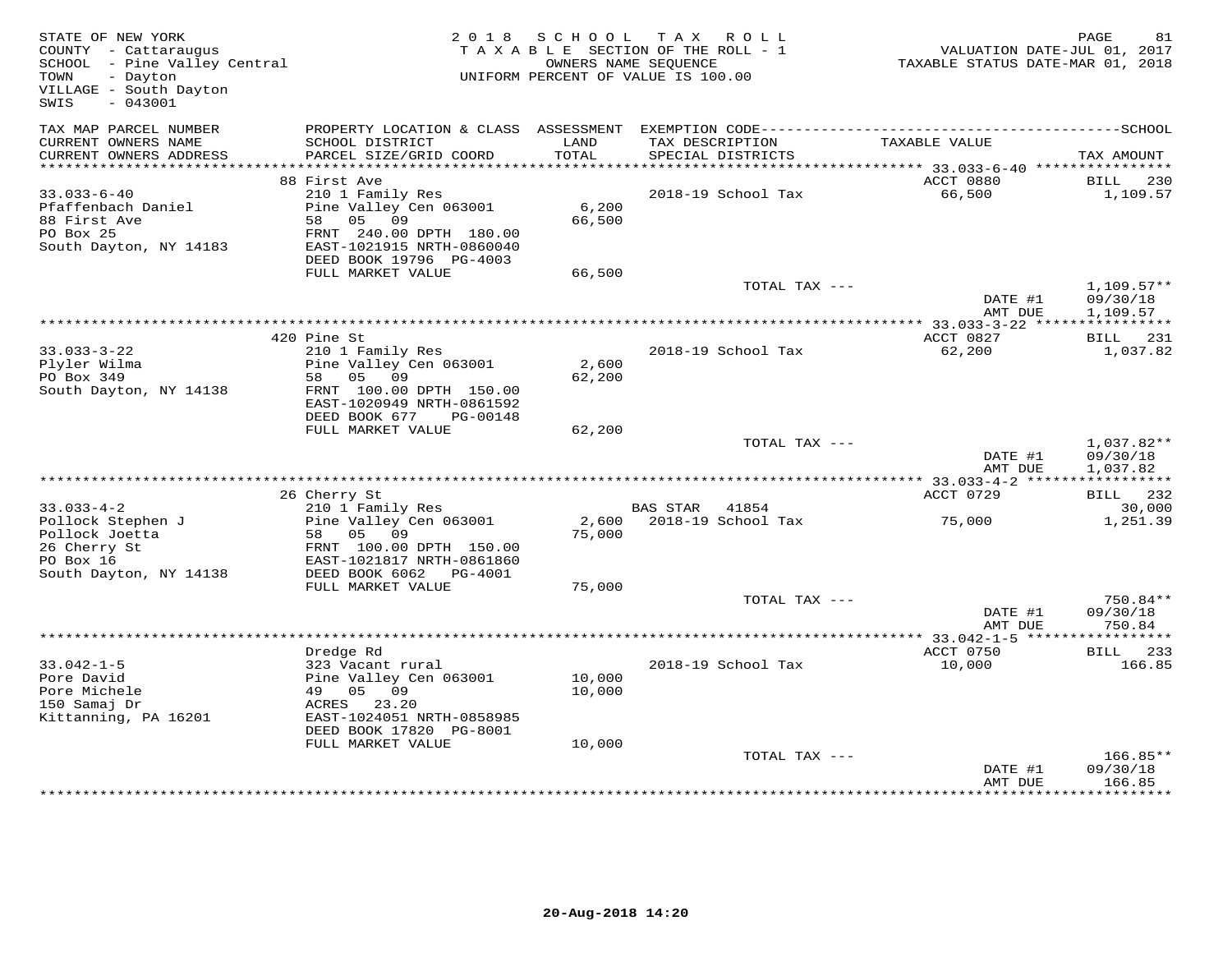| STATE OF NEW YORK<br>COUNTY - Cattaraugus<br>SCHOOL - Pine Valley Central<br>TOWN<br>- Dayton<br>VILLAGE - South Dayton<br>$-043001$<br>SWIS |                                                                                                                                             | 2018 SCHOOL TAX ROLL<br>TAXABLE SECTION OF THE ROLL - 1<br>OWNERS NAME SEQUENCE<br>UNIFORM PERCENT OF VALUE IS 100.00 |                |                          | VALUATION DATE-JUL 01, 2017<br>TAXABLE STATUS DATE-MAR 01, 2018 | PAGE<br>82                     |
|----------------------------------------------------------------------------------------------------------------------------------------------|---------------------------------------------------------------------------------------------------------------------------------------------|-----------------------------------------------------------------------------------------------------------------------|----------------|--------------------------|-----------------------------------------------------------------|--------------------------------|
| TAX MAP PARCEL NUMBER<br>CURRENT OWNERS NAME                                                                                                 | SCHOOL DISTRICT                                                                                                                             | LAND                                                                                                                  |                | TAX DESCRIPTION          | TAXABLE VALUE                                                   |                                |
| CURRENT OWNERS ADDRESS<br>***********************                                                                                            | PARCEL SIZE/GRID COORD                                                                                                                      | TOTAL                                                                                                                 |                | SPECIAL DISTRICTS        |                                                                 | TAX AMOUNT                     |
|                                                                                                                                              | 316 Oak St                                                                                                                                  |                                                                                                                       |                |                          | ACCT 0640                                                       | BILL 234                       |
| $33.033 - 3 - 35$                                                                                                                            | 210 1 Family Res                                                                                                                            |                                                                                                                       | BAS STAR 41854 |                          |                                                                 | 30,000                         |
| Press Mary E<br>316 Oak St<br>PO Box 385<br>South Dayton, NY 14138                                                                           | Pine Valley Cen 063001<br>58 05 09<br>FRNT 60.00 DPTH 109.00<br>EAST-1020863 NRTH-0861296<br>DEED BOOK 5216 PG-6002                         | 32,300                                                                                                                |                | 1,600 2018-19 School Tax | 32,300                                                          | 538.93                         |
|                                                                                                                                              | FULL MARKET VALUE                                                                                                                           | 32,300                                                                                                                |                |                          |                                                                 |                                |
|                                                                                                                                              |                                                                                                                                             |                                                                                                                       |                | TOTAL TAX ---            | DATE #1                                                         | 38.38**<br>09/30/18            |
|                                                                                                                                              |                                                                                                                                             |                                                                                                                       |                |                          | AMT DUE                                                         | 38.38                          |
|                                                                                                                                              | 9 Prospect St                                                                                                                               |                                                                                                                       |                |                          | ACCT 0934                                                       | <b>BILL</b> 235                |
| $33.033 - 4 - 7.2$                                                                                                                           | 271 Mfg housings                                                                                                                            |                                                                                                                       | BAS STAR 41854 |                          |                                                                 | 23,900                         |
| Priest Patricia A<br>9 Prospect St<br>PO Box 330<br>South Dayton, NY 14138                                                                   | Pine Valley Cen 063001<br>58 05 09<br>7 & 9 Prospect<br>FRNT 150.00 DPTH 150.00<br>EAST-1022289 NRTH-0861705                                | 3,900<br>23,900                                                                                                       |                | 2018-19 School Tax       | 23,900                                                          | 398.78                         |
|                                                                                                                                              | DEED BOOK 7455 PG-8001<br>FULL MARKET VALUE                                                                                                 | 23,900                                                                                                                |                |                          |                                                                 |                                |
|                                                                                                                                              |                                                                                                                                             |                                                                                                                       |                | TOTAL TAX ---            |                                                                 | $0.00**$                       |
|                                                                                                                                              | 209 Maple St                                                                                                                                |                                                                                                                       |                |                          | ACCT 0874                                                       | BILL 236                       |
| $33.033 - 3 - 20$                                                                                                                            | 210 1 Family Res                                                                                                                            |                                                                                                                       |                | 2018-19 School Tax       | 52,400                                                          | 874.31                         |
| Pritchard Kimberly A<br>6720 Main St<br>Cherry Creek, NY 14723                                                                               | Pine Valley Cen 063001<br>58 05 09<br>FRNT 100.00 DPTH 150.00<br>EAST-1021239 NRTH-0861570<br>DEED BOOK 21681 PG-8001                       | 2,600<br>52,400                                                                                                       |                |                          |                                                                 |                                |
|                                                                                                                                              | FULL MARKET VALUE                                                                                                                           | 52,400                                                                                                                |                |                          |                                                                 |                                |
|                                                                                                                                              |                                                                                                                                             |                                                                                                                       |                | TOTAL TAX ---            | DATE #1<br>AMT DUE                                              | 874.31**<br>09/30/18<br>874.31 |
|                                                                                                                                              |                                                                                                                                             |                                                                                                                       |                |                          |                                                                 |                                |
|                                                                                                                                              | 308 Pine St                                                                                                                                 |                                                                                                                       |                |                          | ACCT 0802                                                       | BILL 237                       |
| $33.033 - 4 - 25$<br>Pritchard Kimberly A<br>6720 Main St<br>Cherry Creek, NY 14723                                                          | 210 1 Family Res<br>Pine Valley Cen 063001<br>58 05 09<br>75.00 DPTH 150.00<br>FRNT<br>EAST-1021813 NRTH-0860975<br>DEED BOOK 22437 PG-6001 | 2,000<br>37,400                                                                                                       |                | 2018-19 School Tax       | 37,400                                                          | 624.03                         |
|                                                                                                                                              | FULL MARKET VALUE                                                                                                                           | 37,400                                                                                                                |                | TOTAL TAX ---            | DATE #1<br>AMT DUE                                              | 624.03**<br>09/30/18<br>624.03 |
|                                                                                                                                              |                                                                                                                                             |                                                                                                                       |                |                          |                                                                 |                                |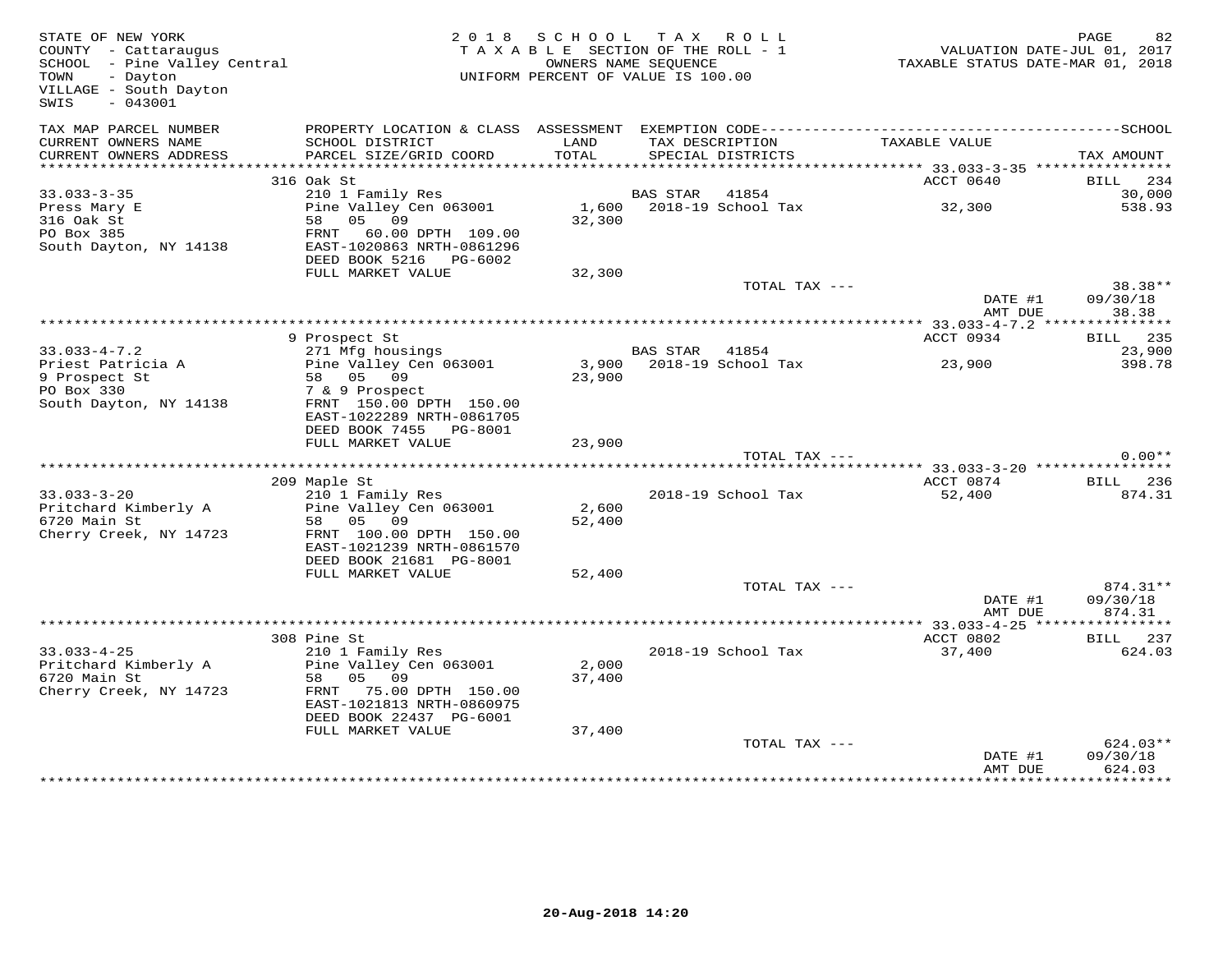| STATE OF NEW YORK<br>COUNTY - Cattaraugus<br>SCHOOL - Pine Valley Central<br>TOWN<br>- Dayton<br>VILLAGE - South Dayton<br>$-043001$<br>SWIS |                                                                                              | 2018 SCHOOL<br>TAXABLE SECTION OF THE ROLL - 1<br>UNIFORM PERCENT OF VALUE IS 100.00 | TAX ROLL<br>OWNERS NAME SEQUENCE |                                      | VALUATION DATE-JUL 01, 2017<br>TAXABLE STATUS DATE-MAR 01, 2018 | PAGE<br>83                           |
|----------------------------------------------------------------------------------------------------------------------------------------------|----------------------------------------------------------------------------------------------|--------------------------------------------------------------------------------------|----------------------------------|--------------------------------------|-----------------------------------------------------------------|--------------------------------------|
| TAX MAP PARCEL NUMBER                                                                                                                        | PROPERTY LOCATION & CLASS ASSESSMENT EXEMPTION CODE-----------------------------------SCHOOL |                                                                                      |                                  |                                      |                                                                 |                                      |
| CURRENT OWNERS NAME<br>CURRENT OWNERS ADDRESS                                                                                                | SCHOOL DISTRICT<br>PARCEL SIZE/GRID COORD                                                    | LAND<br>TOTAL                                                                        |                                  | TAX DESCRIPTION<br>SPECIAL DISTRICTS | TAXABLE VALUE                                                   | TAX AMOUNT                           |
|                                                                                                                                              | 315 Pine St                                                                                  |                                                                                      |                                  |                                      | ACCT 0705                                                       | BILL 238                             |
| 33.033-5-10                                                                                                                                  | 283 Res w/Comuse                                                                             |                                                                                      | BAS STAR                         | 41854                                |                                                                 | 30,000                               |
| Puleff Annette                                                                                                                               | Pine Valley Cen 063001                                                                       |                                                                                      |                                  | 5,500 2018-19 School Tax             | 75,500                                                          | 1,259.74                             |
| 315 Pine St                                                                                                                                  | 58 05 09                                                                                     | 75,500                                                                               |                                  |                                      |                                                                 |                                      |
| PO Box 145                                                                                                                                   | FRNT 117.00 DPTH 150.00                                                                      |                                                                                      |                                  |                                      |                                                                 |                                      |
| South Dayton, NY 14138                                                                                                                       | BANK<br>080<br>EAST-1021524 NRTH-0860919                                                     |                                                                                      |                                  |                                      |                                                                 |                                      |
|                                                                                                                                              | DEED BOOK 1022 PG-62                                                                         |                                                                                      |                                  |                                      |                                                                 |                                      |
|                                                                                                                                              | FULL MARKET VALUE                                                                            | 75,500                                                                               |                                  |                                      |                                                                 |                                      |
|                                                                                                                                              |                                                                                              |                                                                                      |                                  | TOTAL TAX ---                        |                                                                 | 759.18**                             |
|                                                                                                                                              |                                                                                              |                                                                                      |                                  |                                      | DATE #1<br>AMT DUE                                              | 09/30/18<br>759.18                   |
|                                                                                                                                              |                                                                                              |                                                                                      |                                  |                                      |                                                                 |                                      |
|                                                                                                                                              | 22 Cherry St                                                                                 |                                                                                      |                                  |                                      | ACCT 0710                                                       | BILL 239                             |
| $33.033 - 4 - 3.1$                                                                                                                           | 210 1 Family Res                                                                             |                                                                                      |                                  | 2018-19 School Tax                   | 66,600                                                          | 1,111.24                             |
| Ramirez Doris J<br>22 Cherry St                                                                                                              | Pine Valley Cen 063001                                                                       | 2,600<br>66,600                                                                      |                                  |                                      |                                                                 |                                      |
| PO Box 86                                                                                                                                    | 58 05 09<br>FRNT 100.00 DPTH 150.00                                                          |                                                                                      |                                  |                                      |                                                                 |                                      |
| South Dayton, NY 14138                                                                                                                       | EAST-1021967 NRTH-0861851                                                                    |                                                                                      |                                  |                                      |                                                                 |                                      |
|                                                                                                                                              | DEED BOOK 26928 PG-3002                                                                      |                                                                                      |                                  |                                      |                                                                 |                                      |
|                                                                                                                                              | FULL MARKET VALUE                                                                            | 66,600                                                                               |                                  | TOTAL TAX ---                        |                                                                 |                                      |
|                                                                                                                                              |                                                                                              |                                                                                      |                                  |                                      | DATE #1<br>AMT DUE                                              | $1,111.24**$<br>09/30/18<br>1,111.24 |
|                                                                                                                                              |                                                                                              |                                                                                      |                                  |                                      |                                                                 |                                      |
|                                                                                                                                              | 203 Maple St                                                                                 |                                                                                      |                                  |                                      | ACCT 0848                                                       | BILL 240                             |
| $33.033 - 3 - 21$                                                                                                                            | 210 1 Family Res<br>Pine Valley Cen 063001                                                   | 3,900                                                                                | BAS STAR 41854                   | 2018-19 School Tax                   |                                                                 | 30,000                               |
| Reed Matthew A<br>Reed Danielle P                                                                                                            | 58 05 09                                                                                     | 67,000                                                                               |                                  |                                      | 67,000                                                          | 1,117.91                             |
| 203 Maple St                                                                                                                                 | FRNT 150.00 DPTH 150.00                                                                      |                                                                                      |                                  |                                      |                                                                 |                                      |
| PO Box 325                                                                                                                                   | BANK<br>017                                                                                  |                                                                                      |                                  |                                      |                                                                 |                                      |
| South Dayton, NY 14138                                                                                                                       | EAST-1021342 NRTH-0861498                                                                    |                                                                                      |                                  |                                      |                                                                 |                                      |
|                                                                                                                                              | DEED BOOK 16175 PG-20111<br>FULL MARKET VALUE                                                | 67,000                                                                               |                                  |                                      |                                                                 |                                      |
|                                                                                                                                              |                                                                                              |                                                                                      |                                  | TOTAL TAX ---                        |                                                                 | $617.35**$                           |
|                                                                                                                                              |                                                                                              |                                                                                      |                                  |                                      | DATE #1                                                         | 09/30/18                             |
| ****************************                                                                                                                 |                                                                                              |                                                                                      |                                  |                                      | AMT DUE                                                         | 617.35                               |
|                                                                                                                                              | 127 Cherry St                                                                                |                                                                                      |                                  |                                      | ACCT 0677                                                       | BILL 241                             |
| $33.033 - 3 - 8$                                                                                                                             | 210 1 Family Res                                                                             |                                                                                      |                                  | 2018-19 School Tax                   | 53,700                                                          | 896.00                               |
| Reimer Judith M                                                                                                                              | Pine Valley Cen 063001                                                                       | 2,300                                                                                |                                  |                                      |                                                                 |                                      |
| 6721 Riga Rd                                                                                                                                 | 58 05 09                                                                                     | 53,700                                                                               |                                  |                                      |                                                                 |                                      |
| Conewango Valley, NY 14726                                                                                                                   | FRNT 90.00 DPTH 150.00<br>EAST-1021133 NRTH-0862094                                          |                                                                                      |                                  |                                      |                                                                 |                                      |
|                                                                                                                                              | DEED BOOK 00987 PG-01176                                                                     |                                                                                      |                                  |                                      |                                                                 |                                      |
|                                                                                                                                              | FULL MARKET VALUE                                                                            | 53,700                                                                               |                                  |                                      |                                                                 |                                      |
|                                                                                                                                              |                                                                                              |                                                                                      |                                  | TOTAL TAX ---                        |                                                                 | 896.00**                             |
|                                                                                                                                              |                                                                                              |                                                                                      |                                  |                                      | DATE #1<br>AMT DUE                                              | 09/30/18<br>896.00                   |
|                                                                                                                                              |                                                                                              |                                                                                      |                                  |                                      |                                                                 | * * * * * * * * * * *                |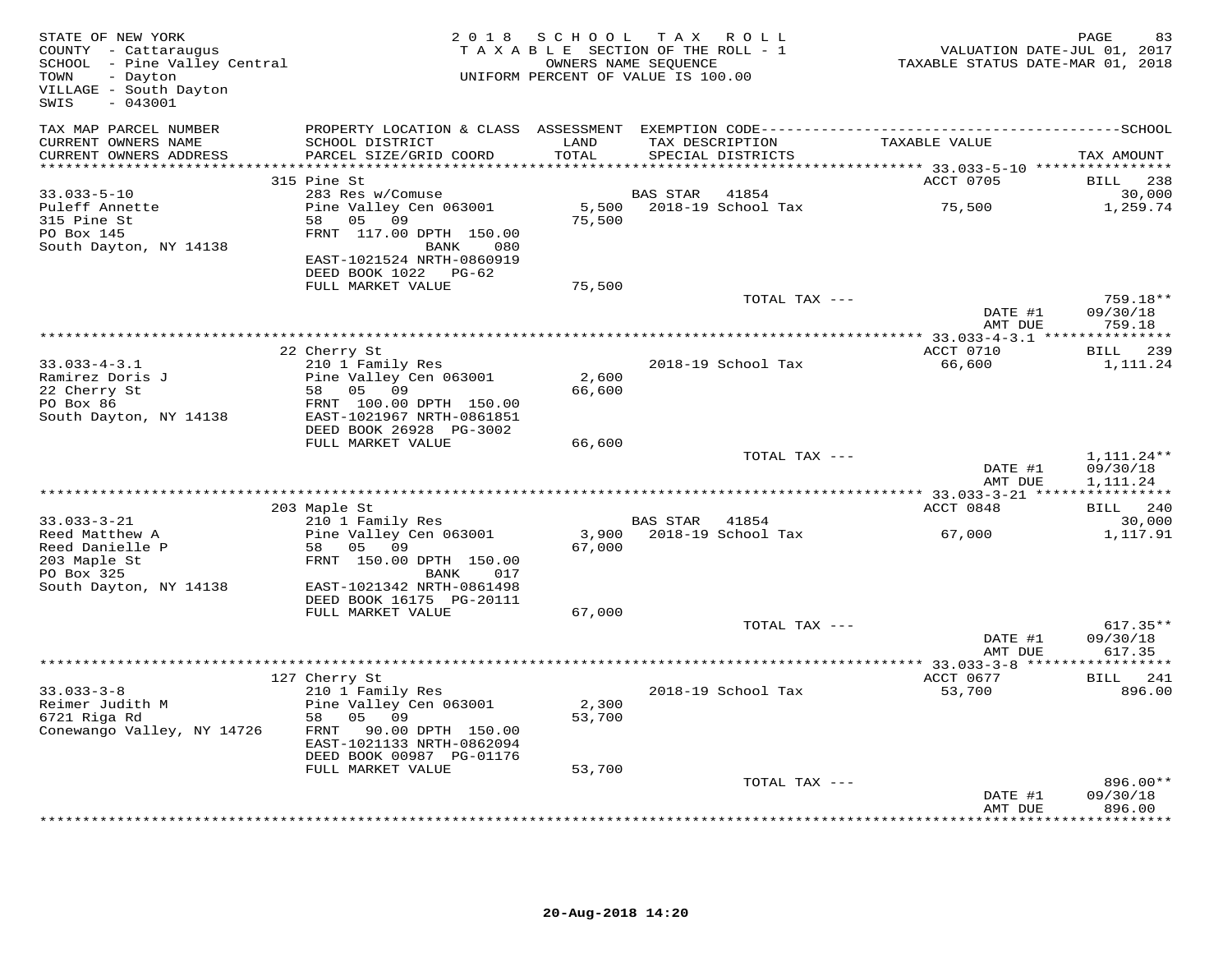| STATE OF NEW YORK<br>COUNTY - Cattaraugus<br>SCHOOL - Pine Valley Central<br>- Dayton<br>TOWN<br>VILLAGE - South Dayton<br>SWIS<br>$-043001$ |                                                                                                                      | 2018 SCHOOL      | TAX ROLL<br>TAXABLE SECTION OF THE ROLL - 1<br>OWNERS NAME SEOUENCE<br>UNIFORM PERCENT OF VALUE IS 100.00 | VALUATION DATE-JUL 01, 2017<br>TAXABLE STATUS DATE-MAR 01, 2018 | PAGE                             |
|----------------------------------------------------------------------------------------------------------------------------------------------|----------------------------------------------------------------------------------------------------------------------|------------------|-----------------------------------------------------------------------------------------------------------|-----------------------------------------------------------------|----------------------------------|
| TAX MAP PARCEL NUMBER<br>CURRENT OWNERS NAME                                                                                                 | SCHOOL DISTRICT                                                                                                      | LAND             | TAX DESCRIPTION                                                                                           | TAXABLE VALUE                                                   |                                  |
| CURRENT OWNERS ADDRESS<br>***********************                                                                                            | PARCEL SIZE/GRID COORD                                                                                               | TOTAL            | SPECIAL DISTRICTS                                                                                         |                                                                 | TAX AMOUNT                       |
|                                                                                                                                              | 417 Pine St                                                                                                          |                  |                                                                                                           | ACCT 0892                                                       | BILL<br>242                      |
| $33.033 - 3 - 36$                                                                                                                            | 210 1 Family Res                                                                                                     |                  | 2018-19 School Tax                                                                                        | 31,300                                                          | 522.25                           |
| Rettig Tammy<br>417 Pine St<br>South Dayton, NY 14138                                                                                        | Pine Valley Cen 063001<br>58 05 09<br>FRNT 60.00 DPTH 100.00<br>EAST-1020920 NRTH-0861380<br>DEED BOOK 28843 PG-9001 | 1,600<br>31,300  |                                                                                                           |                                                                 |                                  |
|                                                                                                                                              | FULL MARKET VALUE                                                                                                    | 31,300           |                                                                                                           |                                                                 |                                  |
|                                                                                                                                              |                                                                                                                      |                  | TOTAL TAX ---                                                                                             | DATE #1<br>AMT DUE                                              | $522.25**$<br>09/30/18<br>522.25 |
|                                                                                                                                              |                                                                                                                      |                  |                                                                                                           |                                                                 |                                  |
|                                                                                                                                              | Pine St                                                                                                              |                  |                                                                                                           | ACCT 2013001                                                    | BILL 243                         |
| $33.033 - 1 - 7.6$<br>RFEC V INVESTMENTS LLC<br>2464 North Clybourn Avenue<br>Chicago, IL 60614                                              | 450 Retail srvce<br>Pine Valley Cen 063001<br>58 05 09<br>ACRES 1.44<br>EAST-1020013 NRTH-0861889                    | 8,500<br>525,400 | 2018-19 School Tax                                                                                        | 525,400                                                         | 8,766.43                         |
|                                                                                                                                              | DEED BOOK 28919 PG-4001                                                                                              |                  |                                                                                                           |                                                                 |                                  |
|                                                                                                                                              | FULL MARKET VALUE                                                                                                    | 525,400          | TOTAL TAX ---                                                                                             | DATE #1                                                         | $8,766.43**$<br>09/30/18         |
|                                                                                                                                              |                                                                                                                      |                  |                                                                                                           | AMT DUE                                                         | 8,766.43                         |
|                                                                                                                                              |                                                                                                                      |                  |                                                                                                           |                                                                 |                                  |
|                                                                                                                                              | 17 Mill St                                                                                                           |                  |                                                                                                           | ACCT 0870<br>50,000                                             | BILL 244<br>834.26               |
| $33.034 - 3 - 1.2$<br>Richter Anthony M                                                                                                      | 270 Mfg housing<br>Pine Valley Cen 063001                                                                            | 1,800            | 2018-19 School Tax                                                                                        |                                                                 |                                  |
| 17 Mill St                                                                                                                                   | 05 09<br>58                                                                                                          | 50,000           |                                                                                                           |                                                                 |                                  |
| South Dayton, NY 14138                                                                                                                       | FRNT 69.50 DPTH 200.00<br>EAST-1022448 NRTH-0860142                                                                  |                  |                                                                                                           |                                                                 |                                  |
| PRIOR OWNER ON 3/01/2018                                                                                                                     | DEED BOOK 29466 PG-5002                                                                                              |                  |                                                                                                           |                                                                 |                                  |
| Tammac Holdings Corporatio                                                                                                                   | FULL MARKET VALUE                                                                                                    | 50,000           | TOTAL TAX ---                                                                                             |                                                                 | 834.26**                         |
|                                                                                                                                              |                                                                                                                      |                  |                                                                                                           | DATE #1<br>AMT DUE                                              | 09/30/18<br>834.26               |
|                                                                                                                                              |                                                                                                                      |                  |                                                                                                           | ********** 33.034-2-12.2 **                                     | ***********                      |
|                                                                                                                                              | 46 Pine St                                                                                                           |                  |                                                                                                           | ACCT 1256                                                       | 245<br>BILL                      |
| $33.034 - 2 - 12.2$<br>Richter Michael R                                                                                                     | 210 1 Family Res                                                                                                     |                  | BAS STAR<br>41854                                                                                         |                                                                 | 30,000                           |
| PO Box 228<br>South Dayton, NY 14138                                                                                                         | Pine Valley Cen 063001<br>$50 - 05 - 09$<br>4.00<br>ACRES<br>EAST-1023369 NRTH-0860010<br>DEED BOOK 00961 PG-00970   | 48,000           | 13,500 2018-19 School Tax                                                                                 | 48,000                                                          | 800.89                           |
|                                                                                                                                              | FULL MARKET VALUE                                                                                                    | 48,000           |                                                                                                           |                                                                 |                                  |
|                                                                                                                                              |                                                                                                                      |                  | TOTAL TAX ---                                                                                             | DATE #1<br>AMT DUE                                              | $300.33**$<br>09/30/18<br>300.33 |
|                                                                                                                                              |                                                                                                                      |                  |                                                                                                           |                                                                 |                                  |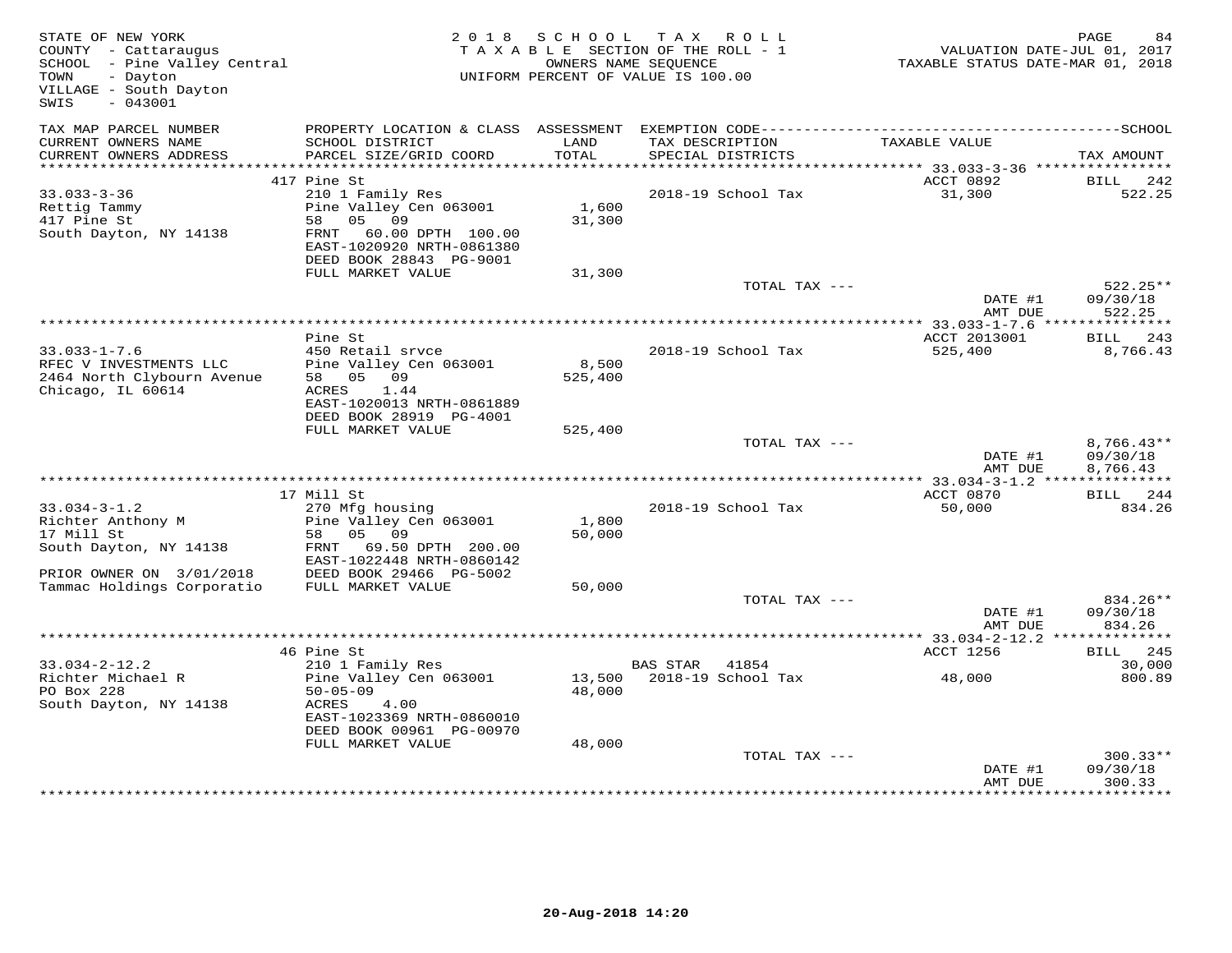| STATE OF NEW YORK<br>COUNTY - Cattaraugus<br>COUNTY - Cattaraugus<br>SCHOOL - Pine Valley Central<br>TOWN - Davton<br>TOWN<br>- Dayton<br>VILLAGE - South Dayton<br>$-043001$<br>SWIS |                                                                                               | 2018 SCHOOL<br>TAXABLE SECTION OF THE ROLL - 1<br>OWNERS NAME SEQUENCE<br>UNIFORM PERCENT OF VALUE IS 100.00 | TAX ROLL       |                                      | VALUATION DATE-JUL 01, 2017<br>TAXABLE STATUS DATE-MAR 01, 2018 | PAGE                           |
|---------------------------------------------------------------------------------------------------------------------------------------------------------------------------------------|-----------------------------------------------------------------------------------------------|--------------------------------------------------------------------------------------------------------------|----------------|--------------------------------------|-----------------------------------------------------------------|--------------------------------|
| TAX MAP PARCEL NUMBER<br>CURRENT OWNERS NAME<br>CURRENT OWNERS ADDRESS                                                                                                                | SCHOOL DISTRICT<br>PARCEL SIZE/GRID COORD                                                     | LAND<br>TOTAL                                                                                                |                | TAX DESCRIPTION<br>SPECIAL DISTRICTS | TAXABLE VALUE                                                   | TAX AMOUNT                     |
| ***********************                                                                                                                                                               |                                                                                               |                                                                                                              |                |                                      |                                                                 |                                |
|                                                                                                                                                                                       | 8 Third St                                                                                    |                                                                                                              |                |                                      | ACCT 0817                                                       | BILL<br>246                    |
| $33.025 - 1 - 17$<br>Riggs Dianne                                                                                                                                                     | 210 1 Family Res<br>Pine Valley Cen 063001                                                    | 3,300                                                                                                        | BAS STAR       | 41854<br>2018-19 School Tax          | 47,000                                                          | 30,000<br>784.21               |
| 12296 Eggbornsville Rd<br>Culpeper, VA 22701                                                                                                                                          | 58 05 09<br>FRNT 125.00 DPTH 150.00<br>EAST-1021516 NRTH-0862176<br>DEED BOOK 13803 PG-8001   | 47,000                                                                                                       |                |                                      |                                                                 |                                |
|                                                                                                                                                                                       | FULL MARKET VALUE                                                                             | 47,000                                                                                                       |                |                                      |                                                                 |                                |
|                                                                                                                                                                                       |                                                                                               |                                                                                                              |                | TOTAL TAX ---                        |                                                                 | $283.65**$                     |
|                                                                                                                                                                                       |                                                                                               |                                                                                                              |                |                                      | DATE #1<br>AMT DUE                                              | 09/30/18<br>283.65             |
|                                                                                                                                                                                       |                                                                                               |                                                                                                              |                |                                      |                                                                 |                                |
|                                                                                                                                                                                       | 10 Cherry St                                                                                  |                                                                                                              |                |                                      | ACCT 0828                                                       | BILL 247                       |
| $33.033 - 4 - 7.1$<br>Rose Shawna M                                                                                                                                                   | 210 1 Family Res<br>Pine Valley Cen 063001                                                    |                                                                                                              | BAS STAR 41854 | 3,900 2018-19 School Tax             | 51,500                                                          | 30,000<br>859.29               |
| PO Box 64<br>South Dayton, NY 14138                                                                                                                                                   | 58 05 09<br>FRNT 150.00 DPTH 150.00<br>EAST-1022201 NRTH-0861582<br>DEED BOOK 4970 PG-6001    | 51,500                                                                                                       |                |                                      |                                                                 |                                |
|                                                                                                                                                                                       | FULL MARKET VALUE                                                                             | 51,500                                                                                                       |                |                                      |                                                                 |                                |
|                                                                                                                                                                                       |                                                                                               |                                                                                                              |                | TOTAL TAX ---                        | DATE #1<br>AMT DUE                                              | 358.73**<br>09/30/18<br>358.73 |
|                                                                                                                                                                                       |                                                                                               |                                                                                                              |                |                                      |                                                                 |                                |
| $33.033 - 1 - 2$                                                                                                                                                                      | 23 Main St<br>210 1 Family Res                                                                |                                                                                                              |                | 2018-19 School Tax                   | ACCT 0835<br>23,100                                             | BILL 248<br>385.43             |
| Rowland Brinton F                                                                                                                                                                     | Pine Valley Cen 063001                                                                        | 2,700                                                                                                        |                |                                      |                                                                 |                                |
| 25 Main St<br>South Dayton, NY 14138                                                                                                                                                  | 58 05 09<br>FRNT 105.00 DPTH 150.00<br>EAST-1019660 NRTH-0860800<br>DEED BOOK 737<br>PG-00389 | 23,100                                                                                                       |                |                                      |                                                                 |                                |
|                                                                                                                                                                                       | FULL MARKET VALUE                                                                             | 23,100                                                                                                       |                |                                      |                                                                 |                                |
|                                                                                                                                                                                       |                                                                                               |                                                                                                              |                | TOTAL TAX ---                        | DATE #1<br>AMT DUE                                              | 385.43**<br>09/30/18<br>385.43 |
|                                                                                                                                                                                       |                                                                                               |                                                                                                              |                |                                      | ********* 33.033-1-1 ****                                       | * * * * * * * * * * *          |
|                                                                                                                                                                                       | 25 Main St                                                                                    |                                                                                                              |                |                                      | ACCT 0889                                                       | BILL 249                       |
| $33.033 - 1 - 1$<br>Rowland Brinton F Jr                                                                                                                                              | 210 1 Family Res<br>Pine Valley Cen 063001                                                    |                                                                                                              | BAS STAR 41854 | 2,900 2018-19 School Tax             | 45,900                                                          | 30,000<br>765.85               |
| 25 Main St<br>South Dayton, NY 14138                                                                                                                                                  | 05 09<br>58<br>FRNT 69.00 DPTH 107.00<br>EAST-1019703 NRTH-0860859                            | 45,900                                                                                                       |                |                                      |                                                                 |                                |
|                                                                                                                                                                                       | DEED BOOK 882<br>PG-00003                                                                     |                                                                                                              |                |                                      |                                                                 |                                |
|                                                                                                                                                                                       | FULL MARKET VALUE                                                                             | 45,900                                                                                                       |                | TOTAL TAX ---                        | DATE #1                                                         | $265.30**$<br>09/30/18         |
|                                                                                                                                                                                       |                                                                                               |                                                                                                              |                |                                      | AMT DUE                                                         | 265.30                         |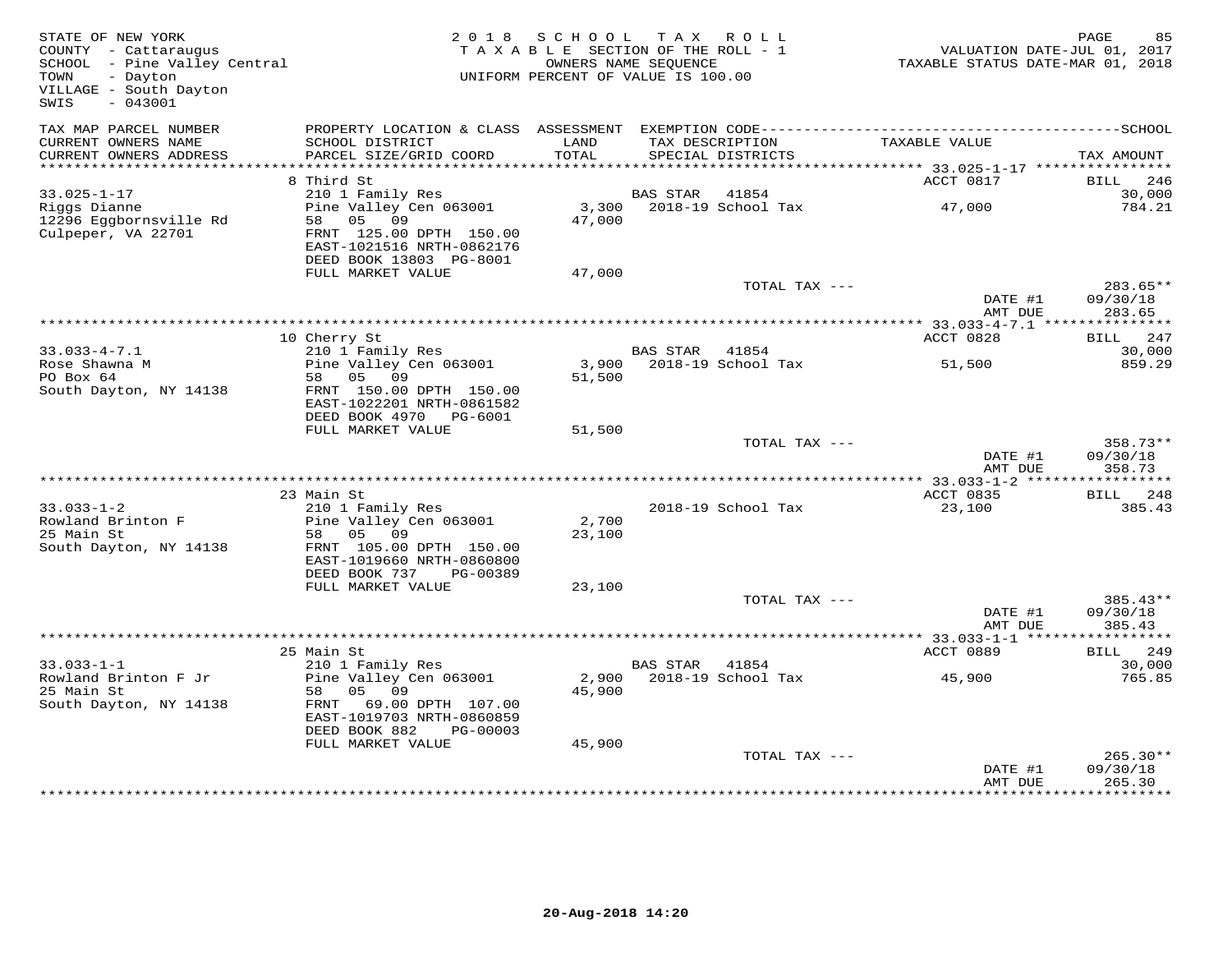| STATE OF NEW YORK<br>COUNTY - Cattaraugus<br>SCHOOL - Pine Valley Central<br>TOWN<br>- Dayton<br>VILLAGE - South Dayton<br>SWIS<br>$-043001$ |                                                     | 2018 SCHOOL TAX ROLL<br>TAXABLE SECTION OF THE ROLL - 1<br>UNIFORM PERCENT OF VALUE IS 100.00 | OWNERS NAME SEQUENCE |                                      | TAXABLE STATUS DATE-MAR 01, 2018                    | PAGE<br>VALUATION DATE-JUL 01, 2017 | 86                                |
|----------------------------------------------------------------------------------------------------------------------------------------------|-----------------------------------------------------|-----------------------------------------------------------------------------------------------|----------------------|--------------------------------------|-----------------------------------------------------|-------------------------------------|-----------------------------------|
| TAX MAP PARCEL NUMBER                                                                                                                        |                                                     |                                                                                               |                      |                                      |                                                     |                                     |                                   |
| CURRENT OWNERS NAME<br>CURRENT OWNERS ADDRESS                                                                                                | SCHOOL DISTRICT<br>PARCEL SIZE/GRID COORD           | LAND<br>TOTAL                                                                                 |                      | TAX DESCRIPTION<br>SPECIAL DISTRICTS | TAXABLE VALUE                                       | TAX AMOUNT                          |                                   |
| ***************                                                                                                                              |                                                     |                                                                                               |                      |                                      | ********************* 33.033-2-1 ****************** |                                     |                                   |
|                                                                                                                                              | 28 Main St                                          |                                                                                               |                      |                                      | ACCT 0834                                           |                                     | BILL 250                          |
| $33.033 - 2 - 1$                                                                                                                             | 210 1 Family Res                                    |                                                                                               | ENH STAR 41834       |                                      |                                                     |                                     | 13,200                            |
| Rowland Sharon                                                                                                                               | Pine Valley Cen 063001<br>58 05 09                  |                                                                                               |                      | 2,800 2018-19 School Tax             | 13,200                                              |                                     | 220.25                            |
| Waite Richard                                                                                                                                |                                                     | 13,200                                                                                        |                      |                                      |                                                     |                                     |                                   |
| 28 Main St<br>PO Box 397                                                                                                                     | FRNT 107.00 DPTH 64.00<br>EAST-1019838 NRTH-0860779 |                                                                                               |                      |                                      |                                                     |                                     |                                   |
| South Dayton, NY 14138                                                                                                                       | DEED BOOK 20224 PG-3001                             |                                                                                               |                      |                                      |                                                     |                                     |                                   |
|                                                                                                                                              | FULL MARKET VALUE                                   | 13,200                                                                                        |                      |                                      |                                                     |                                     |                                   |
|                                                                                                                                              |                                                     |                                                                                               |                      | TOTAL TAX ---                        |                                                     |                                     | $0.00**$                          |
|                                                                                                                                              |                                                     |                                                                                               |                      |                                      |                                                     |                                     |                                   |
|                                                                                                                                              | 34 Second Ave                                       |                                                                                               |                      |                                      | ACCT 0693                                           |                                     | <b>BILL</b> 251                   |
| $33.033 - 6 - 7$                                                                                                                             | 210 1 Family Res                                    |                                                                                               | BAS STAR 41854       |                                      |                                                     |                                     | 23,600                            |
| Ruckh Sharon L                                                                                                                               | Pine Valley Cen 063001                              |                                                                                               |                      | 3,100 2018-19 School Tax             | 23,600                                              |                                     | 393.77                            |
| 34 Second Ave                                                                                                                                | 58 05<br>09                                         | 23,600                                                                                        |                      |                                      |                                                     |                                     |                                   |
| PO Box 132                                                                                                                                   | FRNT 120.00 DPTH 150.50                             |                                                                                               |                      |                                      |                                                     |                                     |                                   |
| South Dayton, NY 14138                                                                                                                       | EAST-1021263 NRTH-0860356                           |                                                                                               |                      |                                      |                                                     |                                     |                                   |
|                                                                                                                                              | DEED BOOK 19628 PG-6001                             |                                                                                               |                      |                                      |                                                     |                                     |                                   |
|                                                                                                                                              | FULL MARKET VALUE                                   | 23,600                                                                                        |                      |                                      |                                                     |                                     | $0.00**$                          |
|                                                                                                                                              |                                                     |                                                                                               |                      | TOTAL TAX ---                        |                                                     |                                     |                                   |
|                                                                                                                                              | 107 Cherry St                                       |                                                                                               |                      |                                      | ACCT 5015                                           |                                     | <b>BILL</b> 252                   |
| $33.033 - 3 - 14$                                                                                                                            | 210 1 Family Res                                    |                                                                                               |                      | 2018-19 School Tax                   | 48,100                                              |                                     | 802.56                            |
| Rugg Kristen                                                                                                                                 | Pine Valley Cen 063001                              | 1,300                                                                                         |                      |                                      |                                                     |                                     |                                   |
| 107 Cherry St                                                                                                                                | 58 05 09                                            | 48,100                                                                                        |                      |                                      |                                                     |                                     |                                   |
| PO Box 330                                                                                                                                   | FRNT<br>50.00 DPTH 150.00                           |                                                                                               |                      |                                      |                                                     |                                     |                                   |
| South Dayton, NY 14138                                                                                                                       | EAST-1021511 NRTH-0861825                           |                                                                                               |                      |                                      |                                                     |                                     |                                   |
|                                                                                                                                              | DEED BOOK 22634 PG-3001                             |                                                                                               |                      |                                      |                                                     |                                     |                                   |
|                                                                                                                                              | FULL MARKET VALUE                                   | 48,100                                                                                        |                      |                                      |                                                     |                                     |                                   |
|                                                                                                                                              |                                                     |                                                                                               |                      | TOTAL TAX ---                        |                                                     |                                     | 802.56**                          |
|                                                                                                                                              |                                                     |                                                                                               |                      |                                      | DATE #1                                             |                                     | 09/30/18                          |
|                                                                                                                                              |                                                     |                                                                                               |                      |                                      | AMT DUE                                             |                                     | 802.56                            |
|                                                                                                                                              | 319 Pine St                                         |                                                                                               |                      |                                      | ACCT 0813                                           | BILL                                | 253                               |
| $33.033 - 5 - 8$                                                                                                                             | 210 1 Family Res                                    |                                                                                               | <b>BAS STAR</b>      | 41854                                |                                                     |                                     | 30,000                            |
| Rugg Ryan T                                                                                                                                  | Pine Valley Cen 063001                              | 2,600                                                                                         |                      | 2018-19 School Tax                   | 73,400                                              |                                     | 1,224.70                          |
| Rugg Elizabeth A                                                                                                                             | 58 05 09                                            | 73,400                                                                                        |                      |                                      |                                                     |                                     |                                   |
| 319 Pine St                                                                                                                                  | FRNT 100.00 DPTH 150.00                             |                                                                                               |                      |                                      |                                                     |                                     |                                   |
| PO Box 177                                                                                                                                   | BANK<br>012                                         |                                                                                               |                      |                                      |                                                     |                                     |                                   |
| S. Dayton, NY 14138                                                                                                                          | EAST-1021435 NRTH-0860982                           |                                                                                               |                      |                                      |                                                     |                                     |                                   |
|                                                                                                                                              | DEED BOOK 7247 PG-5002                              |                                                                                               |                      |                                      |                                                     |                                     |                                   |
|                                                                                                                                              | FULL MARKET VALUE                                   | 73,400                                                                                        |                      |                                      |                                                     |                                     |                                   |
|                                                                                                                                              |                                                     |                                                                                               |                      | TOTAL TAX ---                        |                                                     |                                     | $724.14**$                        |
|                                                                                                                                              |                                                     |                                                                                               |                      |                                      | DATE #1                                             |                                     | 09/30/18                          |
|                                                                                                                                              | *******************************                     |                                                                                               |                      | ++++++++++++++++++++++++++++++++++   | AMT DUE<br><b>++++++++++++++++</b>                  |                                     | 724.14<br>+ + + + + + + + + + + + |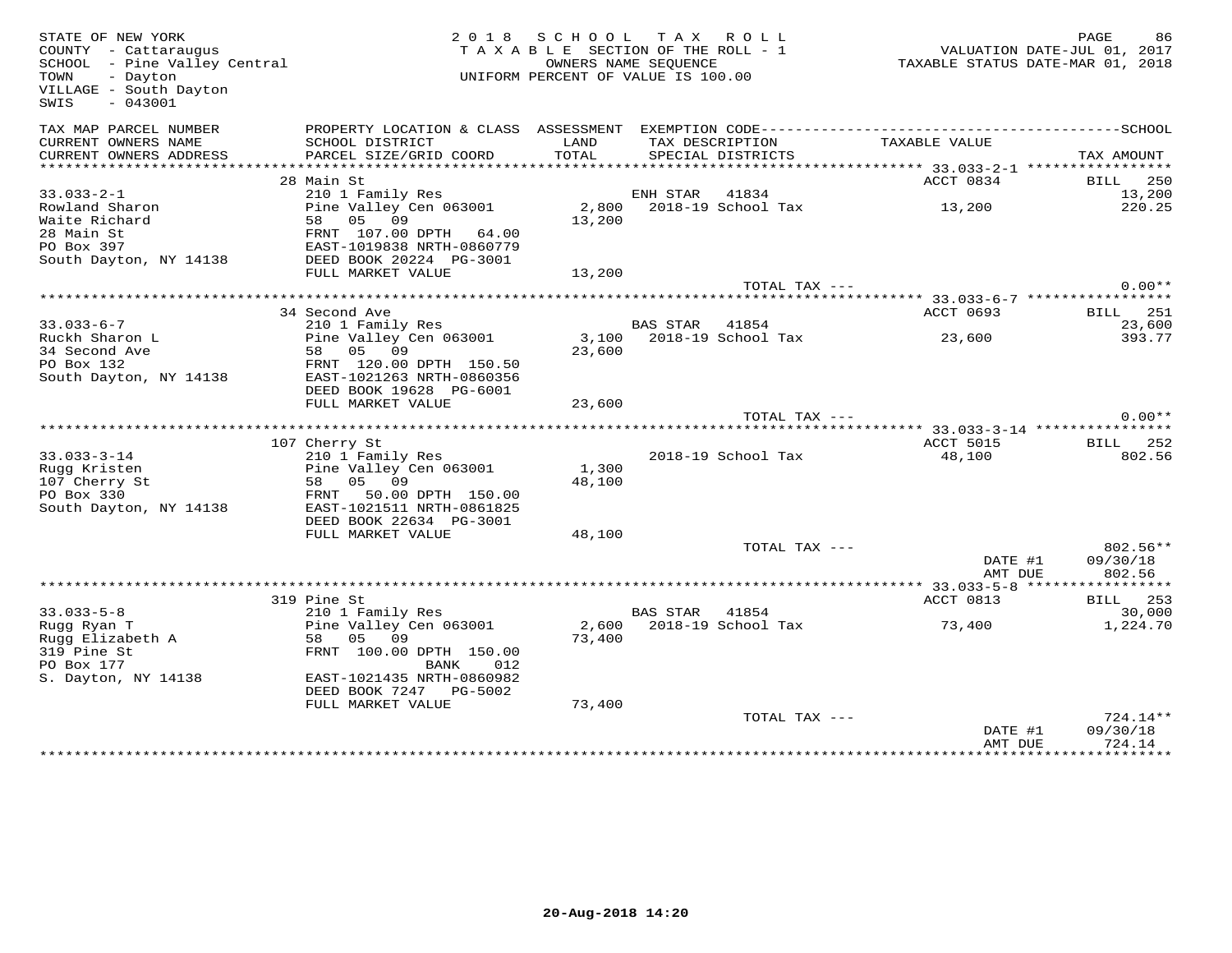| STATE OF NEW YORK<br>COUNTY - Cattaraugus<br>SCHOOL - Pine Valley Central<br>- Dayton<br>TOWN<br>VILLAGE - South Dayton<br>$-043001$<br>SWIS | 2 0 1 8                                                                                      | S C H O O L<br>TAXABLE SECTION OF THE ROLL - 1<br>UNIFORM PERCENT OF VALUE IS 100.00 | T A X<br>OWNERS NAME SEOUENCE | R O L L                     | TAXABLE STATUS DATE-MAR 01, 2018 | PAGE<br>87<br>VALUATION DATE-JUL 01, 2017 |
|----------------------------------------------------------------------------------------------------------------------------------------------|----------------------------------------------------------------------------------------------|--------------------------------------------------------------------------------------|-------------------------------|-----------------------------|----------------------------------|-------------------------------------------|
| TAX MAP PARCEL NUMBER                                                                                                                        | PROPERTY LOCATION & CLASS ASSESSMENT EXEMPTION CODE-----------------------------------SCHOOL |                                                                                      |                               |                             |                                  |                                           |
| CURRENT OWNERS NAME                                                                                                                          | SCHOOL DISTRICT                                                                              | LAND                                                                                 | TAX DESCRIPTION               |                             | TAXABLE VALUE                    |                                           |
| CURRENT OWNERS ADDRESS                                                                                                                       | PARCEL SIZE/GRID COORD                                                                       | TOTAL                                                                                |                               | SPECIAL DISTRICTS           |                                  | TAX AMOUNT                                |
|                                                                                                                                              | 182 Main St                                                                                  |                                                                                      |                               |                             | ACCT 0760                        | 254<br>BILL                               |
| $33.026 - 1 - 2.1$                                                                                                                           | 240 Rural res                                                                                |                                                                                      | AG DIST                       | 41720                       |                                  | 33,176                                    |
| Rupp Lynn                                                                                                                                    | Pine Valley Cen 063001                                                                       |                                                                                      | 49,600 BAS STAR               | 41854                       |                                  | 30,000                                    |
| Rupp Christine M                                                                                                                             | 09<br>58 05                                                                                  |                                                                                      |                               | 85,700 2018-19 School Tax   | 52,524                           | 876.38                                    |
| 182 Main St                                                                                                                                  | 31.55<br>ACRES                                                                               |                                                                                      |                               |                             |                                  |                                           |
| South Dauton, NY 14138                                                                                                                       | EAST-1022552 NRTH-0862895<br>DEED BOOK 00979 PG-01026                                        |                                                                                      |                               |                             |                                  |                                           |
| MAY BE SUBJECT TO PAYMENT<br>UNDER AGDIST LAW TIL 2022                                                                                       | FULL MARKET VALUE                                                                            | 85,700                                                                               |                               |                             |                                  |                                           |
|                                                                                                                                              |                                                                                              |                                                                                      |                               | TOTAL TAX ---               |                                  | $375.82**$                                |
|                                                                                                                                              |                                                                                              |                                                                                      |                               |                             | DATE #1                          | 09/30/18                                  |
|                                                                                                                                              |                                                                                              |                                                                                      |                               |                             | AMT DUE                          | 375.82                                    |
|                                                                                                                                              |                                                                                              |                                                                                      |                               |                             |                                  |                                           |
|                                                                                                                                              | Main St                                                                                      |                                                                                      |                               |                             | ACCT 1287                        | BILL<br>255                               |
| $33.026 - 1 - 2.3$                                                                                                                           | 105 Vac farmland                                                                             |                                                                                      | AG DIST                       | 41720<br>2018-19 School Tax |                                  | $\Omega$                                  |
| Rupp Lynn<br>Rupp Christine M                                                                                                                | Pine Valley Cen 063001<br>58 05 09                                                           | 11,200<br>11,200                                                                     |                               |                             | 11,200                           | 186.87                                    |
| 182 Main St                                                                                                                                  | Inc $33.002 - 1 - 27$ (1.25Ac)                                                               |                                                                                      |                               |                             |                                  |                                           |
| South Dayton, NY 14138                                                                                                                       | Inc $24.004 - 1 - 38$ $(1.68Ac)$                                                             |                                                                                      |                               |                             |                                  |                                           |
|                                                                                                                                              | ACRES<br>29.60                                                                               |                                                                                      |                               |                             |                                  |                                           |
| MAY BE SUBJECT TO PAYMENT                                                                                                                    | EAST-1023478 NRTH-0863055                                                                    |                                                                                      |                               |                             |                                  |                                           |
| UNDER AGDIST LAW TIL 2022                                                                                                                    | DEED BOOK 00979 PG-01026                                                                     |                                                                                      |                               |                             |                                  |                                           |
|                                                                                                                                              | FULL MARKET VALUE                                                                            | 11,200                                                                               |                               |                             |                                  |                                           |
|                                                                                                                                              |                                                                                              |                                                                                      |                               | TOTAL TAX ---               |                                  | 186.87**                                  |
|                                                                                                                                              |                                                                                              |                                                                                      |                               |                             | DATE #1                          | 09/30/18                                  |
|                                                                                                                                              |                                                                                              |                                                                                      |                               |                             | AMT DUE                          | 186.87                                    |
|                                                                                                                                              |                                                                                              |                                                                                      |                               |                             |                                  |                                           |
|                                                                                                                                              | 20 First St                                                                                  |                                                                                      |                               |                             | <b>ACCT 0666</b>                 | 256<br>BILL                               |
| $33.033 - 6 - 28$                                                                                                                            | 210 1 Family Res                                                                             |                                                                                      | <b>BAS STAR</b>               | 41854                       |                                  | 30,000                                    |
| Salzman Scott<br>Salzman Victoria                                                                                                            | Pine Valley Cen 063001<br>09<br>58 05                                                        | 1,800<br>44,700                                                                      |                               | 2018-19 School Tax          | 44,700                           | 745.83                                    |
| 20 First St                                                                                                                                  | merged 6-30.2 into prcl                                                                      |                                                                                      |                               |                             |                                  |                                           |
| PO Box 20                                                                                                                                    | FRNT<br>70.00 DPTH 150.00                                                                    |                                                                                      |                               |                             |                                  |                                           |
| South Dayton, NY 14138                                                                                                                       | BANK<br>017                                                                                  |                                                                                      |                               |                             |                                  |                                           |
|                                                                                                                                              | EAST-1021530 NRTH-0860124                                                                    |                                                                                      |                               |                             |                                  |                                           |
|                                                                                                                                              | DEED BOOK 5975<br>PG-3001                                                                    |                                                                                      |                               |                             |                                  |                                           |
|                                                                                                                                              | FULL MARKET VALUE                                                                            | 44,700                                                                               |                               |                             |                                  |                                           |
|                                                                                                                                              |                                                                                              |                                                                                      |                               | TOTAL TAX ---               |                                  | $245.27**$                                |
|                                                                                                                                              |                                                                                              |                                                                                      |                               |                             | DATE #1                          | 09/30/18                                  |
|                                                                                                                                              |                                                                                              |                                                                                      |                               |                             | AMT DUE<br>***************       | 245.27<br>*************                   |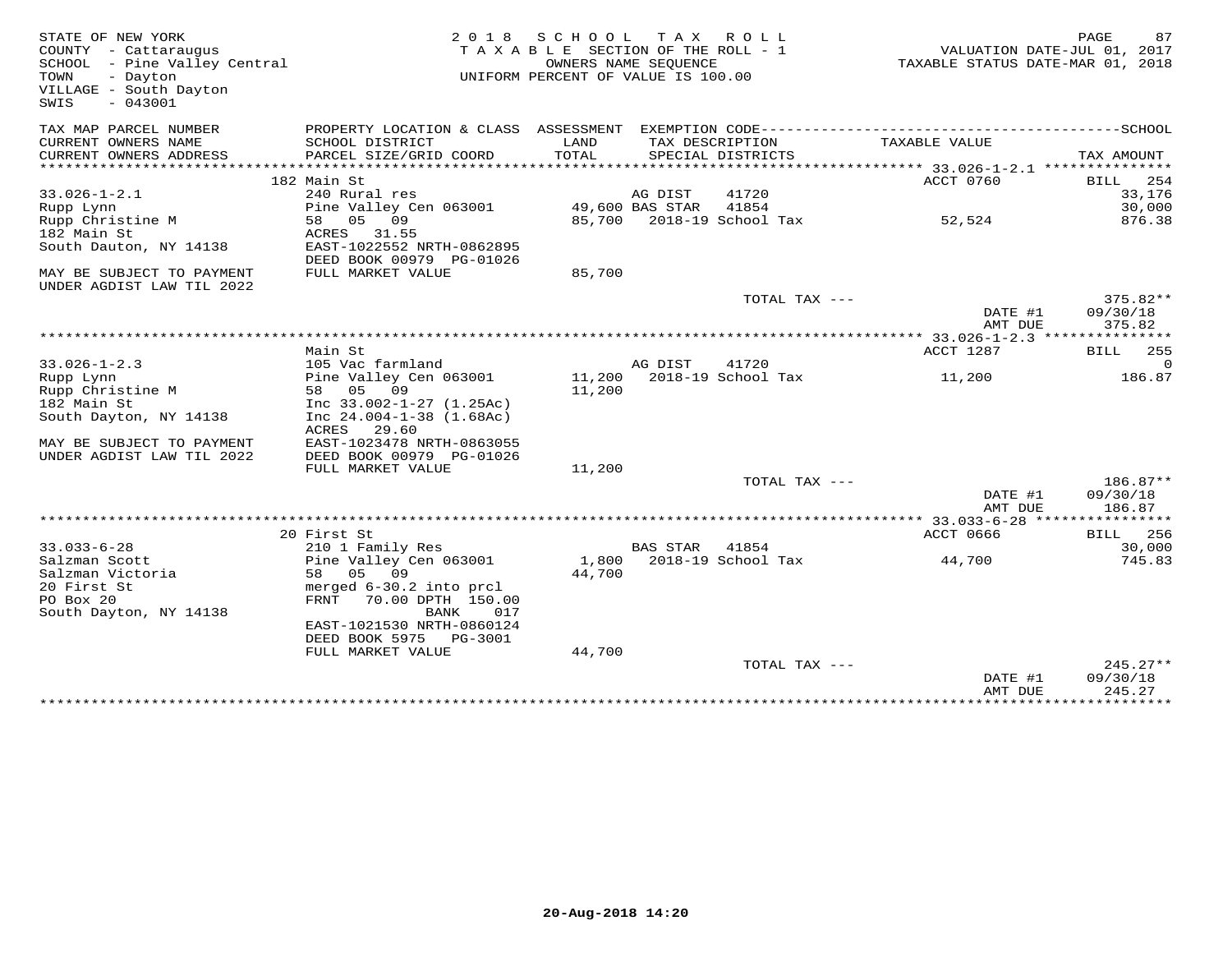| STATE OF NEW YORK<br>COUNTY - Cattaraugus<br>SCHOOL - Pine Valley Central<br>- Dayton<br>TOWN<br>VILLAGE - South Dayton<br>SWIS<br>$-043001$ |                                                                                                                        | 2018 SCHOOL TAX ROLL<br>TAXABLE SECTION OF THE ROLL - 1<br>UNIFORM PERCENT OF VALUE IS 100.00 | OWNERS NAME SEQUENCE |                                    | VALUATION DATE-JUL 01, 2017<br>TAXABLE STATUS DATE-MAR 01, 2018 | PAGE                   | 88       |
|----------------------------------------------------------------------------------------------------------------------------------------------|------------------------------------------------------------------------------------------------------------------------|-----------------------------------------------------------------------------------------------|----------------------|------------------------------------|-----------------------------------------------------------------|------------------------|----------|
| TAX MAP PARCEL NUMBER                                                                                                                        |                                                                                                                        |                                                                                               |                      |                                    |                                                                 |                        |          |
| CURRENT OWNERS NAME<br>CURRENT OWNERS ADDRESS                                                                                                | SCHOOL DISTRICT<br>PARCEL SIZE/GRID COORD                                                                              | LAND<br>TOTAL                                                                                 | TAX DESCRIPTION      | SPECIAL DISTRICTS                  | TAXABLE VALUE                                                   | TAX AMOUNT             |          |
|                                                                                                                                              |                                                                                                                        |                                                                                               |                      |                                    |                                                                 |                        |          |
|                                                                                                                                              | 121 Main St                                                                                                            |                                                                                               |                      |                                    | ACCT 0646                                                       | BILL 257               |          |
| $33.025 - 1 - 5$<br>Sanders Bruce D<br>121 Main St<br>South Dayton, NY 14138                                                                 | 210 1 Family Res<br>Pine Valley Cen 063001<br>58 05 09<br>2.92<br>ACRES<br>EAST-1020887 NRTH-0862225                   | 73,900                                                                                        | BAS STAR             | 41854<br>11,800 2018-19 School Tax | 73,900                                                          | 1,233.04               | 30,000   |
|                                                                                                                                              | DEED BOOK 20638 PG-5001                                                                                                |                                                                                               |                      |                                    |                                                                 |                        |          |
|                                                                                                                                              | FULL MARKET VALUE                                                                                                      | 73,900                                                                                        |                      | TOTAL TAX ---                      |                                                                 | 732.48**               |          |
|                                                                                                                                              |                                                                                                                        |                                                                                               |                      |                                    | DATE #1                                                         | 09/30/18<br>732.48     |          |
|                                                                                                                                              |                                                                                                                        |                                                                                               |                      |                                    | AMT DUE                                                         |                        |          |
|                                                                                                                                              | 214 Mill St                                                                                                            |                                                                                               |                      |                                    | ACCT 0840                                                       | BILL 258               |          |
| $33.034 - 2 - 7$                                                                                                                             | 210 1 Family Res                                                                                                       |                                                                                               | ENH STAR             | 41834                              |                                                                 |                        | 43,000   |
| Sandy Richard D<br>8904 Silver Creek Rd<br>South Dayton, NY 14138                                                                            | Pine Valley Cen 063001<br>58 05 09<br>FRNT 124.00 DPTH 126.00<br>EAST-1023201 NRTH-0860676<br>DEED BOOK 1021<br>PG-600 | 4,100<br>43,000                                                                               |                      | 2018-19 School Tax                 | 43,000                                                          |                        | 717.47   |
|                                                                                                                                              | FULL MARKET VALUE                                                                                                      | 43,000                                                                                        |                      |                                    |                                                                 |                        |          |
|                                                                                                                                              |                                                                                                                        |                                                                                               |                      | TOTAL TAX ---                      |                                                                 |                        | $0.00**$ |
|                                                                                                                                              | 19 Cherry St                                                                                                           |                                                                                               |                      |                                    | ACCT 0843                                                       | <b>BILL</b> 259        |          |
| $33.033 - 4 - 18$                                                                                                                            | 210 1 Family Res                                                                                                       |                                                                                               | ENH STAR 41834       |                                    |                                                                 |                        | 66,800   |
| Savaree Elaine M Life Us<br>Savaree Estate Vernon Life Us 58 05 09<br>PO Box 96<br>South Dayton, NY 14138                                    | Pine Valley Cen 063001<br>Life Use<br>FRNT 125.00 DPTH 150.00<br>EAST-1021850 NRTH-0861584                             | 79,500                                                                                        |                      | 4,500 2018-19 School Tax           | 79,500                                                          | 1,326.48               |          |
|                                                                                                                                              | DEED BOOK 899<br>PG-00240                                                                                              |                                                                                               |                      |                                    |                                                                 |                        |          |
|                                                                                                                                              | FULL MARKET VALUE                                                                                                      | 79,500                                                                                        |                      |                                    |                                                                 |                        |          |
|                                                                                                                                              |                                                                                                                        |                                                                                               |                      | TOTAL TAX ---                      | DATE #1                                                         | $211.90**$<br>09/30/18 |          |
|                                                                                                                                              |                                                                                                                        |                                                                                               |                      |                                    | AMT DUE                                                         | 211.90                 |          |
|                                                                                                                                              | 87 First Ave                                                                                                           |                                                                                               |                      |                                    | ACCT 0908                                                       | <b>BILL</b> 260        |          |
| $33.033 - 6 - 24$                                                                                                                            | 210 1 Family Res                                                                                                       |                                                                                               | AGED C/T/S 41800     |                                    |                                                                 |                        | 14,250   |
| Saye-Johnson Susan                                                                                                                           | Pine Valley Cen 063001                                                                                                 |                                                                                               | 1,600 ENH STAR       | 41834                              |                                                                 |                        | 14,250   |
| 87 First St                                                                                                                                  | 58 05 09                                                                                                               |                                                                                               |                      | 28,500 2018-19 School Tax          | 14,250                                                          |                        | 237.76   |
| PO Box 56<br>South Dayton, NY 14138                                                                                                          | FRNT<br>60.00 DPTH 150.00<br>EAST-1021791 NRTH-0860234<br>DEED BOOK 00931 PG-00372                                     |                                                                                               |                      |                                    |                                                                 |                        |          |
|                                                                                                                                              | FULL MARKET VALUE                                                                                                      | 28,500                                                                                        |                      |                                    |                                                                 |                        |          |
|                                                                                                                                              |                                                                                                                        |                                                                                               |                      | TOTAL TAX ---                      |                                                                 |                        | $0.00**$ |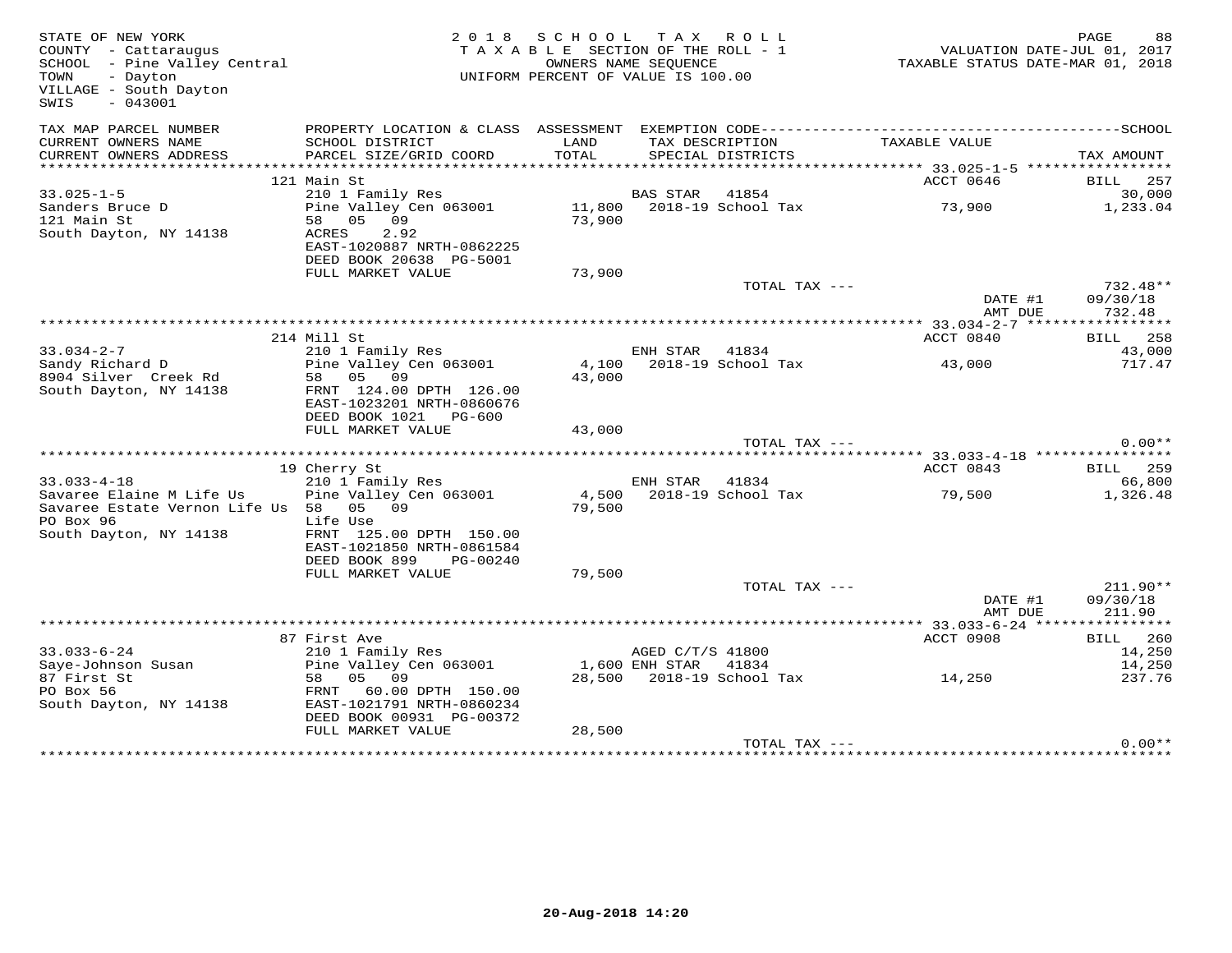| STATE OF NEW YORK<br>COUNTY - Cattaraugus<br>SCHOOL - Pine Valley Central<br>- Dayton<br>TOWN<br>VILLAGE - South Dayton<br>SWIS<br>$-043001$ | 2 0 1 8                                                                                | S C H O O L     | TAX ROLL<br>TAXABLE SECTION OF THE ROLL - 1<br>OWNERS NAME SEOUENCE<br>UNIFORM PERCENT OF VALUE IS 100.00 | VALUATION DATE-JUL 01, 2017<br>TAXABLE STATUS DATE-MAR 01, 2018 | PAGE<br>89                           |
|----------------------------------------------------------------------------------------------------------------------------------------------|----------------------------------------------------------------------------------------|-----------------|-----------------------------------------------------------------------------------------------------------|-----------------------------------------------------------------|--------------------------------------|
| TAX MAP PARCEL NUMBER<br>CURRENT OWNERS NAME<br>CURRENT OWNERS ADDRESS                                                                       | SCHOOL DISTRICT<br>PARCEL SIZE/GRID COORD                                              | LAND<br>TOTAL   | TAX DESCRIPTION<br>SPECIAL DISTRICTS                                                                      | TAXABLE VALUE                                                   | TAX AMOUNT                           |
|                                                                                                                                              |                                                                                        |                 |                                                                                                           |                                                                 |                                      |
|                                                                                                                                              | 211 Mechanic St                                                                        |                 |                                                                                                           | ACCT 0890                                                       | BILL 261                             |
| $33.034 - 2 - 8$<br>Schroeder James<br>PO Box 240<br>S. Dayton, NY 14138                                                                     | 210 1 Family Res<br>Pine Valley Cen 063001<br>05 09<br>58<br>FRNT<br>49.00 DPTH 125.00 | 1,300<br>53,800 | 2018-19 School Tax                                                                                        | 53,800                                                          | 897.67                               |
|                                                                                                                                              | EAST-1023303 NRTH-0860607<br>DEED BOOK 15976 PG-6003                                   |                 |                                                                                                           |                                                                 |                                      |
|                                                                                                                                              | FULL MARKET VALUE                                                                      | 53,800          |                                                                                                           |                                                                 |                                      |
|                                                                                                                                              |                                                                                        |                 | TOTAL TAX ---                                                                                             | DATE #1<br>AMT DUE                                              | 897.67**<br>09/30/18<br>897.67       |
|                                                                                                                                              |                                                                                        |                 |                                                                                                           | ************** 33.033-6-31 *****************                    |                                      |
| $33.033 - 6 - 31$                                                                                                                            | 69 First Ave<br>210 1 Family Res                                                       |                 | 2018-19 School Tax                                                                                        | ACCT 0688<br>39,100                                             | <b>BILL</b> 262<br>652.39            |
| Schwertfager David E<br>Schwertfager Lisa<br>PO Box 35                                                                                       | Pine Valley Cen 063001<br>58 05 09<br>FRNT 120.00 DPTH 150.00                          | 3,100<br>39,100 |                                                                                                           |                                                                 |                                      |
| South Dayton, NY 14138                                                                                                                       | BANK<br>032<br>EAST-1021531 NRTH-0859866<br>DEED BOOK 00951 PG-00252                   |                 |                                                                                                           |                                                                 |                                      |
|                                                                                                                                              | FULL MARKET VALUE                                                                      | 39,100          |                                                                                                           |                                                                 |                                      |
|                                                                                                                                              |                                                                                        |                 | TOTAL TAX ---                                                                                             | DATE #1<br>AMT DUE                                              | 652.39**<br>09/30/18<br>652.39       |
|                                                                                                                                              |                                                                                        |                 |                                                                                                           |                                                                 |                                      |
| $33.034 - 3 - 17$                                                                                                                            | 63 Pine St<br>210 1 Family Res                                                         |                 | BAS STAR<br>41854                                                                                         | ACCT 0858                                                       | <b>BILL</b> 263<br>29,700            |
| Seabolt Wayne<br>Seabolt Helen<br>PO Box 63                                                                                                  | Pine Valley Cen 063001<br>05<br>58<br>09<br>80.00 DPTH 139.00<br>FRNT                  | 29,700          | 2,100 2018-19 School Tax                                                                                  | 29,700                                                          | 495.55                               |
| South Dayton, NY 14070                                                                                                                       | EAST-1022892 NRTH-0859954<br>DEED BOOK 15999 PG-9001<br>FULL MARKET VALUE              | 29,700          |                                                                                                           |                                                                 |                                      |
|                                                                                                                                              |                                                                                        |                 | TOTAL TAX ---                                                                                             |                                                                 | $0.00**$                             |
|                                                                                                                                              | 54 Main St                                                                             |                 |                                                                                                           | ACCT 0807                                                       | BILL 264                             |
| $33.033 - 2 - 5.1$<br>Secretary of Housing and Urban Pine Valley Cen 063001<br>2401 NW 23rd Street, Suite 1D 58<br>Oklahoma City, OK 73107   | 210 1 Family Res<br>05 09<br>FRNT<br>99.00 DPTH 149.32<br>EAST-1020492 NRTH-0861312    | 2,600<br>61,000 | 2018-19 School Tax                                                                                        | 61,000                                                          | 1,017.80                             |
|                                                                                                                                              | DEED BOOK 28798 PG-4001<br>FULL MARKET VALUE                                           | 61,000          |                                                                                                           |                                                                 |                                      |
|                                                                                                                                              |                                                                                        |                 | TOTAL TAX ---                                                                                             | DATE #1<br>AMT DUE                                              | $1,017.80**$<br>09/30/18<br>1,017.80 |
|                                                                                                                                              |                                                                                        |                 |                                                                                                           |                                                                 |                                      |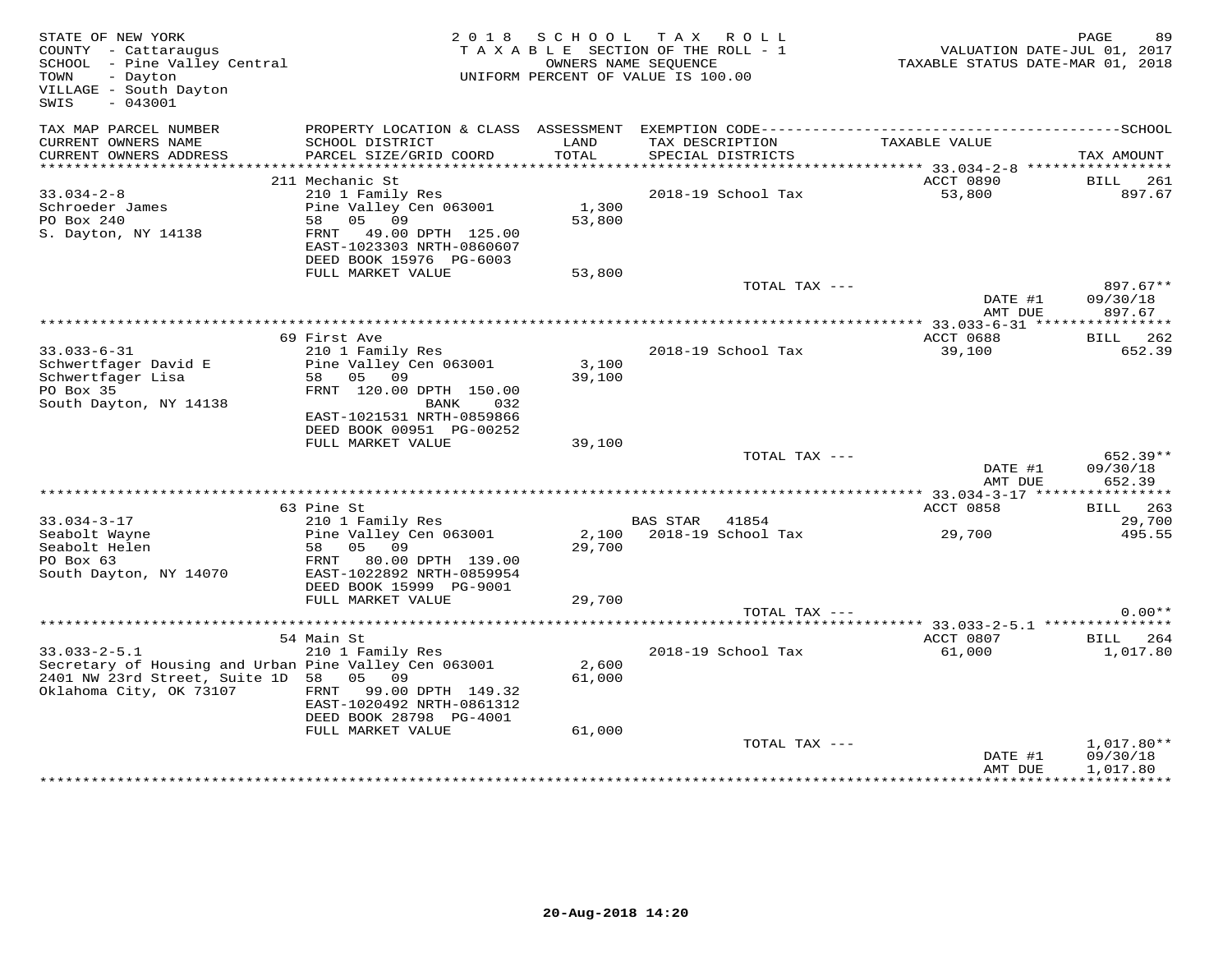| STATE OF NEW YORK<br>COUNTY - Cattaraugus<br>SCHOOL - Pine Valley Central<br>TOWN<br>- Dayton<br>VILLAGE - South Dayton<br>$-043001$<br>SWIS |                                                      | 2018 SCHOOL TAX ROLL<br>TAXABLE SECTION OF THE ROLL - 1<br>OWNERS NAME SEQUENCE<br>UNIFORM PERCENT OF VALUE IS 100.00 |                 |                    | VALUATION DATE-JUL 01, 2017<br>TAXABLE STATUS DATE-MAR 01, 2018 | 90<br>PAGE         |
|----------------------------------------------------------------------------------------------------------------------------------------------|------------------------------------------------------|-----------------------------------------------------------------------------------------------------------------------|-----------------|--------------------|-----------------------------------------------------------------|--------------------|
| TAX MAP PARCEL NUMBER                                                                                                                        |                                                      |                                                                                                                       |                 |                    |                                                                 |                    |
| CURRENT OWNERS NAME                                                                                                                          | SCHOOL DISTRICT                                      | LAND                                                                                                                  |                 | TAX DESCRIPTION    | TAXABLE VALUE                                                   |                    |
| CURRENT OWNERS ADDRESS                                                                                                                       | PARCEL SIZE/GRID COORD                               | TOTAL                                                                                                                 |                 | SPECIAL DISTRICTS  |                                                                 | TAX AMOUNT         |
| **********************                                                                                                                       |                                                      | **********                                                                                                            |                 |                    | *********** 33.033-4-13 *****************                       |                    |
|                                                                                                                                              | 110 Maple St                                         |                                                                                                                       |                 |                    | ACCT 0723                                                       | BILL 265           |
| $33.033 - 4 - 13$                                                                                                                            | 210 1 Family Res                                     |                                                                                                                       |                 | 2018-19 School Tax | 50,600                                                          | 844.27             |
| Secretary of Housing and Urban Pine Valley Cen 063001<br>It's Successors and/or Assigns 58 05 09                                             |                                                      | 2,600<br>50,600                                                                                                       |                 |                    |                                                                 |                    |
| 2401 NW 23rd St                                                                                                                              | FRNT 100.00 DPTH 150.00                              |                                                                                                                       |                 |                    |                                                                 |                    |
| Oklahoma City, OK 73107                                                                                                                      | EAST-1021975 NRTH-0861309<br>DEED BOOK 30016 PG-9002 |                                                                                                                       |                 |                    |                                                                 |                    |
| PRIOR OWNER ON 3/01/2018<br>Wells Fargo Bank N.A.                                                                                            | FULL MARKET VALUE                                    | 50,600                                                                                                                |                 |                    |                                                                 |                    |
|                                                                                                                                              |                                                      |                                                                                                                       |                 | TOTAL TAX ---      |                                                                 | $844.27**$         |
|                                                                                                                                              |                                                      |                                                                                                                       |                 |                    | DATE #1<br>AMT DUE                                              | 09/30/18<br>844.27 |
|                                                                                                                                              |                                                      |                                                                                                                       |                 |                    |                                                                 |                    |
|                                                                                                                                              | 42 Second Ave                                        |                                                                                                                       |                 |                    | ACCT 0868                                                       | BILL 266           |
| $33.033 - 6 - 14$                                                                                                                            | 210 1 Family Res                                     |                                                                                                                       | <b>BAS STAR</b> | 41854              |                                                                 | 30,000             |
| Seward Jason D                                                                                                                               | Pine Valley Cen 063001                               | 1,600                                                                                                                 |                 | 2018-19 School Tax | 55,000                                                          | 917.69             |
| 42 Second Ave                                                                                                                                | 58<br>05 09                                          | 55,000                                                                                                                |                 |                    |                                                                 |                    |
| PO Box 201<br>South Dayton, NY 14138                                                                                                         | FRNT 60.00 DPTH 150.00<br>EAST-1021384 NRTH-0860521  |                                                                                                                       |                 |                    |                                                                 |                    |
|                                                                                                                                              | DEED BOOK 18709 PG-8001                              |                                                                                                                       |                 |                    |                                                                 |                    |
|                                                                                                                                              | FULL MARKET VALUE                                    | 55,000                                                                                                                |                 |                    |                                                                 |                    |
|                                                                                                                                              |                                                      |                                                                                                                       |                 | TOTAL TAX ---      |                                                                 | $417.13**$         |
|                                                                                                                                              |                                                      |                                                                                                                       |                 |                    | DATE #1                                                         | 09/30/18           |
|                                                                                                                                              |                                                      |                                                                                                                       |                 |                    | AMT DUE                                                         | 417.13             |
|                                                                                                                                              |                                                      |                                                                                                                       |                 |                    |                                                                 |                    |
|                                                                                                                                              | 318 Oak St                                           |                                                                                                                       |                 |                    | ACCT 0663                                                       | BILL 267           |
| $33.033 - 3 - 37$                                                                                                                            | 210 1 Family Res                                     |                                                                                                                       |                 | 2018-19 School Tax | 38,000                                                          | 634.04             |
| Shaw Randi N                                                                                                                                 | Pine Valley Cen 063001                               | 3,100                                                                                                                 |                 |                    |                                                                 |                    |
| PO Box 235                                                                                                                                   | 58<br>05 09                                          | 38,000                                                                                                                |                 |                    |                                                                 |                    |
| South Dayton, NY 14138                                                                                                                       | FRNT 120.00 DPTH 98.00<br>EAST-1020800 NRTH-0861347  |                                                                                                                       |                 |                    |                                                                 |                    |
|                                                                                                                                              | DEED BOOK 28544 PG-1                                 |                                                                                                                       |                 |                    |                                                                 |                    |
|                                                                                                                                              | FULL MARKET VALUE                                    | 38,000                                                                                                                |                 |                    |                                                                 |                    |
|                                                                                                                                              |                                                      |                                                                                                                       |                 | TOTAL TAX ---      |                                                                 | 634.04**           |
|                                                                                                                                              |                                                      |                                                                                                                       |                 |                    | DATE #1                                                         | 09/30/18           |
|                                                                                                                                              |                                                      |                                                                                                                       |                 |                    | AMT DUE                                                         | 634.04             |
|                                                                                                                                              |                                                      |                                                                                                                       |                 |                    |                                                                 |                    |
|                                                                                                                                              | 217 Pine St                                          |                                                                                                                       |                 |                    | ACCT 0638                                                       | <b>BILL</b> 268    |
| $33.033 - 5 - 46$                                                                                                                            | 421 Restaurant                                       |                                                                                                                       |                 | 2018-19 School Tax | 45,900                                                          | 765.85             |
| Shaw Randi N                                                                                                                                 | Pine Valley Cen 063001                               | 3,000                                                                                                                 |                 |                    |                                                                 |                    |
| 318 Pine St                                                                                                                                  | 58<br>05 09                                          | 45,900                                                                                                                |                 |                    |                                                                 |                    |
| South Dayton, NY 14138                                                                                                                       | FRNT 53.67 DPTH 150.00                               |                                                                                                                       |                 |                    |                                                                 |                    |
|                                                                                                                                              | EAST-1021998 NRTH-0860578                            |                                                                                                                       |                 |                    |                                                                 |                    |
| PRIOR OWNER ON 3/01/2018<br>Gernatt Brian D                                                                                                  | DEED BOOK 29627 PG-7001                              |                                                                                                                       |                 |                    |                                                                 |                    |
|                                                                                                                                              | FULL MARKET VALUE                                    | 45,900                                                                                                                |                 | TOTAL TAX ---      |                                                                 | 765.85**           |
|                                                                                                                                              |                                                      |                                                                                                                       |                 |                    | DATE #1                                                         | 09/30/18           |
|                                                                                                                                              |                                                      |                                                                                                                       |                 |                    | AMT DUE                                                         | 765.85             |
|                                                                                                                                              |                                                      |                                                                                                                       |                 |                    |                                                                 |                    |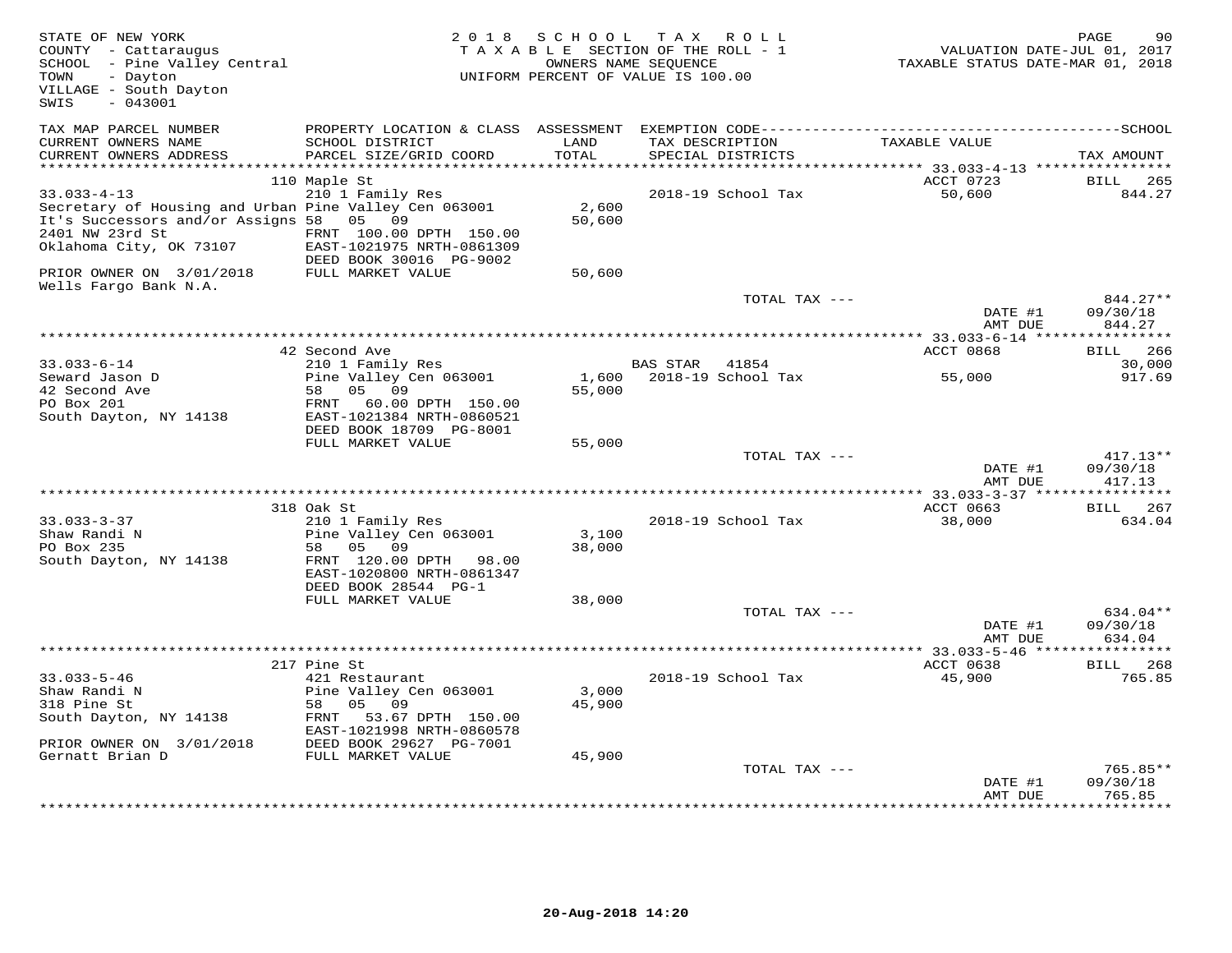| STATE OF NEW YORK<br>COUNTY - Cattaraugus<br>SCHOOL - Pine Valley Central<br>- Dayton<br>TOWN<br>VILLAGE - South Dayton<br>$-043001$<br>SWIS |                                                         | 2018 SCHOOL     | TAX ROLL<br>TAXABLE SECTION OF THE ROLL - 1<br>OWNERS NAME SEQUENCE<br>UNIFORM PERCENT OF VALUE IS 100.00 | VALUATION DATE-JUL 01, 2017<br>TAXABLE STATUS DATE-MAR 01, 2018 | PAGE<br>91         |
|----------------------------------------------------------------------------------------------------------------------------------------------|---------------------------------------------------------|-----------------|-----------------------------------------------------------------------------------------------------------|-----------------------------------------------------------------|--------------------|
| TAX MAP PARCEL NUMBER<br>CURRENT OWNERS NAME                                                                                                 | PROPERTY LOCATION & CLASS ASSESSMENT<br>SCHOOL DISTRICT | LAND            | TAX DESCRIPTION                                                                                           | TAXABLE VALUE                                                   |                    |
| CURRENT OWNERS ADDRESS                                                                                                                       | PARCEL SIZE/GRID COORD                                  | TOTAL           | SPECIAL DISTRICTS                                                                                         |                                                                 | TAX AMOUNT         |
|                                                                                                                                              | 51 Pine St                                              |                 |                                                                                                           | ACCT 0768                                                       | BILL<br>269        |
| $33.034 - 3 - 20$                                                                                                                            | 210 1 Family Res                                        |                 | 2018-19 School Tax                                                                                        | 38,000                                                          | 634.04             |
| Sheldon Peggy L                                                                                                                              | Pine Valley Cen 063001                                  | 5,000           |                                                                                                           |                                                                 |                    |
| Blair Milly                                                                                                                                  | 58<br>05<br>09                                          | 38,000          |                                                                                                           |                                                                 |                    |
| Killock Rosina M Life Use                                                                                                                    | FRNT 338.00 DPTH 259.70                                 |                 |                                                                                                           |                                                                 |                    |
| 12307 Bentley St                                                                                                                             | EAST-1023128 NRTH-0859767                               |                 |                                                                                                           |                                                                 |                    |
| South Dayton, NY 14138                                                                                                                       | DEED BOOK 01003 PG-00260                                |                 |                                                                                                           |                                                                 |                    |
|                                                                                                                                              | FULL MARKET VALUE                                       | 38,000          | TOTAL TAX ---                                                                                             |                                                                 | 634.04**           |
|                                                                                                                                              |                                                         |                 |                                                                                                           | DATE #1                                                         | 09/30/18           |
|                                                                                                                                              |                                                         |                 |                                                                                                           | AMT DUE                                                         | 634.04             |
|                                                                                                                                              |                                                         |                 |                                                                                                           |                                                                 |                    |
|                                                                                                                                              | 67 Pine St                                              |                 |                                                                                                           | ACCT 0811                                                       | BILL 270           |
| $33.034 - 3 - 16$                                                                                                                            | 210 1 Family Res                                        |                 | 2018-19 School Tax                                                                                        | 28,400                                                          | 473.86             |
| Sheldon Timothy A                                                                                                                            | Pine Valley Cen 063001<br>58 05 09                      | 4,200           |                                                                                                           |                                                                 |                    |
| Sheldon Sharlene R<br>Attn: John & Daphne Cortright FRNT 114.00 DPTH 139.00                                                                  |                                                         | 28,400          |                                                                                                           |                                                                 |                    |
| 535 Goldmine Trl                                                                                                                             | BANK<br>017                                             |                 |                                                                                                           |                                                                 |                    |
| Fairbanks, AK 99712                                                                                                                          | EAST-1022813 NRTH-0860010                               |                 |                                                                                                           |                                                                 |                    |
|                                                                                                                                              | DEED BOOK 00926 PG-00064                                |                 |                                                                                                           |                                                                 |                    |
|                                                                                                                                              | FULL MARKET VALUE                                       | 28,400          |                                                                                                           |                                                                 |                    |
|                                                                                                                                              |                                                         |                 | TOTAL TAX ---                                                                                             |                                                                 | 473.86**           |
|                                                                                                                                              |                                                         |                 |                                                                                                           | DATE #1<br>AMT DUE                                              | 09/30/18<br>473.86 |
|                                                                                                                                              | 119 Cherry St                                           |                 |                                                                                                           | ACCT 0876                                                       | BILL 271           |
| $33.033 - 3 - 10$                                                                                                                            | 210 1 Family Res                                        |                 | <b>BAS STAR</b><br>41854                                                                                  |                                                                 | 30,000             |
| Smallback Thomas D                                                                                                                           | Pine Valley Cen 063001                                  | 2,600           | 2018-19 School Tax                                                                                        | 73,800                                                          | 1,231.37           |
| 119 Cherry St                                                                                                                                | 58 05<br>09                                             | 73,800          |                                                                                                           |                                                                 |                    |
| PO Box 115                                                                                                                                   | FRNT 100.00 DPTH 150.00                                 |                 |                                                                                                           |                                                                 |                    |
| South Dayton, NY 14138                                                                                                                       | EAST-1021268 NRTH-0861996                               |                 |                                                                                                           |                                                                 |                    |
|                                                                                                                                              | DEED BOOK 3830 PG-7003<br>FULL MARKET VALUE             | 73,800          |                                                                                                           |                                                                 |                    |
|                                                                                                                                              |                                                         |                 | TOTAL TAX ---                                                                                             |                                                                 | 730.81**           |
|                                                                                                                                              |                                                         |                 |                                                                                                           | DATE #1                                                         | 09/30/18           |
|                                                                                                                                              |                                                         |                 |                                                                                                           | AMT DUE                                                         | 730.81             |
|                                                                                                                                              |                                                         |                 |                                                                                                           |                                                                 |                    |
|                                                                                                                                              | R215 Pine St                                            |                 |                                                                                                           | ACCT 1163                                                       | BILL 272           |
| $33.033 - 5 - 44.2$                                                                                                                          | 220 2 Family Res                                        |                 | 2018-19 School Tax                                                                                        | 52,000                                                          | 867.63             |
| Smith Douglas<br>137 Oak St                                                                                                                  | Pine Valley Cen 063001<br>58<br>05 09                   | 1,100<br>52,000 |                                                                                                           |                                                                 |                    |
| PO Box 144                                                                                                                                   | FRNT 43.00 DPTH 75.00                                   |                 |                                                                                                           |                                                                 |                    |
| South Dayton, NY 14138                                                                                                                       | EAST-1022015 NRTH-0860520                               |                 |                                                                                                           |                                                                 |                    |
|                                                                                                                                              | DEED BOOK 17637 PG-7001                                 |                 |                                                                                                           |                                                                 |                    |
|                                                                                                                                              | FULL MARKET VALUE                                       | 52,000          |                                                                                                           |                                                                 |                    |
|                                                                                                                                              |                                                         |                 | TOTAL TAX ---                                                                                             |                                                                 | 867.63**           |
|                                                                                                                                              |                                                         |                 |                                                                                                           | DATE #1<br>AMT DUE                                              | 09/30/18<br>867.63 |
|                                                                                                                                              |                                                         |                 |                                                                                                           |                                                                 |                    |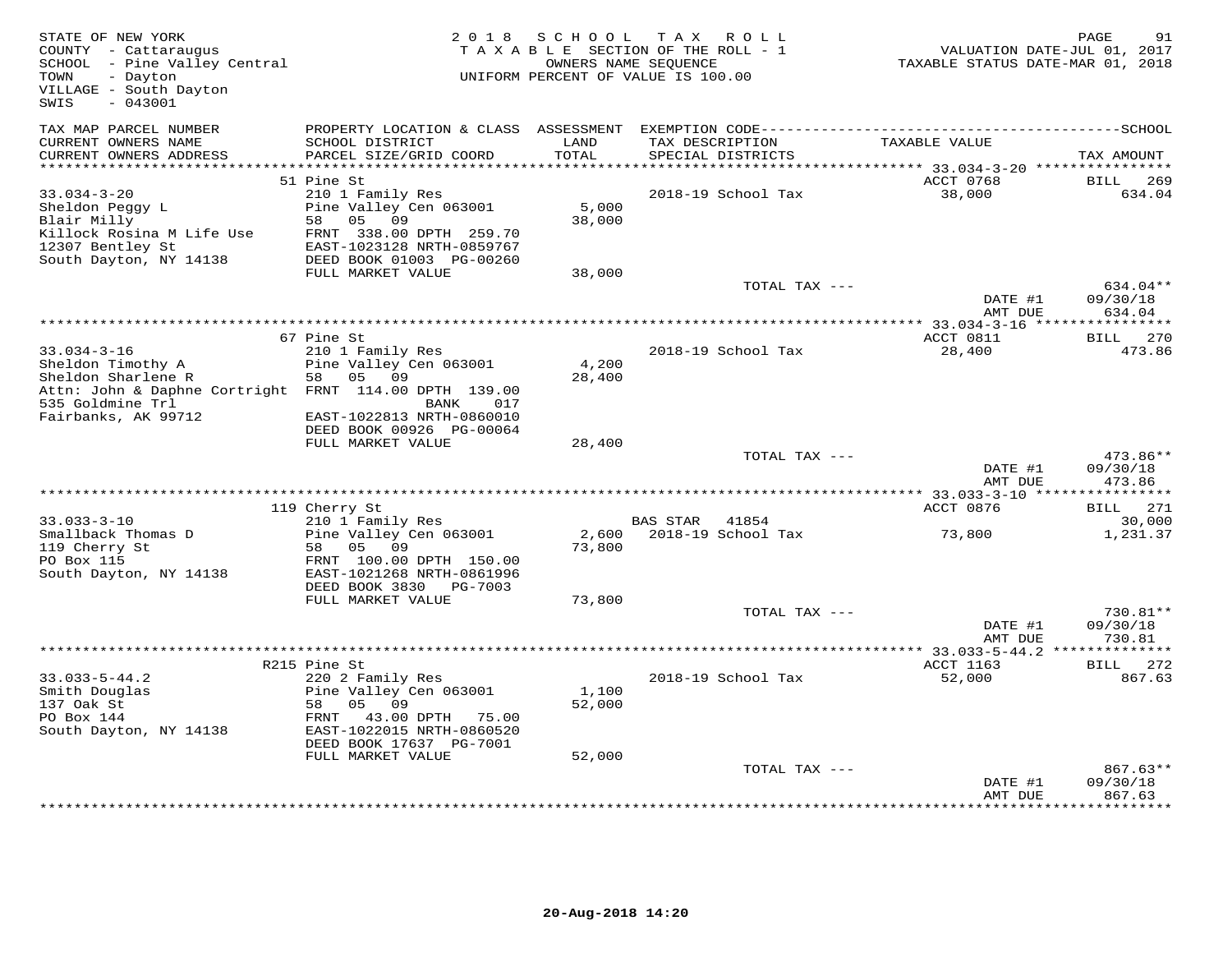| STATE OF NEW YORK<br>COUNTY - Cattaraugus<br>SCHOOL - Pine Valley Central<br>TOWN - Davton<br>- Dayton<br>TOWN<br>VILLAGE - South Dayton<br>$-043001$<br>SWIS |                                                        | 2018 SCHOOL | TAX ROLL<br>TAXABLE SECTION OF THE ROLL - 1<br>OWNERS NAME SEQUENCE<br>UNIFORM PERCENT OF VALUE IS 100.00 | VALUATION DATE-JUL 01, 2017<br>TAXABLE STATUS DATE-MAR 01, 2018 | PAGE<br>92            |
|---------------------------------------------------------------------------------------------------------------------------------------------------------------|--------------------------------------------------------|-------------|-----------------------------------------------------------------------------------------------------------|-----------------------------------------------------------------|-----------------------|
| TAX MAP PARCEL NUMBER                                                                                                                                         |                                                        | LAND        |                                                                                                           |                                                                 |                       |
| CURRENT OWNERS NAME<br>CURRENT OWNERS ADDRESS                                                                                                                 | SCHOOL DISTRICT<br>PARCEL SIZE/GRID COORD              | TOTAL       | TAX DESCRIPTION<br>SPECIAL DISTRICTS                                                                      | TAXABLE VALUE                                                   | TAX AMOUNT            |
| ***********************                                                                                                                                       |                                                        |             |                                                                                                           |                                                                 |                       |
| $33.033 - 5 - 45$                                                                                                                                             | Oak St<br>312 Vac w/imprv                              |             | 2018-19 School Tax                                                                                        | ACCT 0800<br>6,400                                              | BILL<br>273<br>106.79 |
| Smith Douglas                                                                                                                                                 | Pine Valley Cen 063001                                 | 2,500       |                                                                                                           |                                                                 |                       |
| 137 Oak St                                                                                                                                                    | 58 05 09                                               | 6,400       |                                                                                                           |                                                                 |                       |
| PO Box 144                                                                                                                                                    | FRNT 66.00 DPTH 125.00<br>EAST-1021953 NRTH-0860443    |             |                                                                                                           |                                                                 |                       |
| South Dayton, NY 14138                                                                                                                                        | DEED BOOK 17637 PG-7001                                |             |                                                                                                           |                                                                 |                       |
|                                                                                                                                                               | FULL MARKET VALUE                                      | 6,400       |                                                                                                           |                                                                 |                       |
|                                                                                                                                                               |                                                        |             | TOTAL TAX ---                                                                                             |                                                                 | $106.79**$            |
|                                                                                                                                                               |                                                        |             |                                                                                                           | DATE #1<br>AMT DUE                                              | 09/30/18<br>106.79    |
|                                                                                                                                                               |                                                        |             |                                                                                                           |                                                                 |                       |
| $33.033 - 6 - 20$                                                                                                                                             | 137 Oak St<br>210 1 Family Res                         |             | BAS STAR 41854                                                                                            | ACCT 0658                                                       | BILL 274<br>30,000    |
| $53.033 \times -$<br>Smith Douglas D                                                                                                                          | Pine Valley Cen 063001                                 |             | 3,100 2018-19 School Tax                                                                                  | 79,100                                                          | 1,319.80              |
| PO Box 144                                                                                                                                                    | 58 05 09                                               | 79,100      |                                                                                                           |                                                                 |                       |
| South Dayton, NY 14138                                                                                                                                        | FRNT 120.00 DPTH 125.00<br>EAST-1021711 NRTH-0860403   |             |                                                                                                           |                                                                 |                       |
|                                                                                                                                                               | DEED BOOK 897<br>PG-00195<br>FULL MARKET VALUE         | 79,100      |                                                                                                           |                                                                 |                       |
|                                                                                                                                                               |                                                        |             | TOTAL TAX ---                                                                                             |                                                                 | $819.25**$            |
|                                                                                                                                                               |                                                        |             |                                                                                                           | DATE #1                                                         | 09/30/18              |
|                                                                                                                                                               |                                                        |             |                                                                                                           | AMT DUE                                                         | 819.25                |
|                                                                                                                                                               | 212 Oak St                                             |             |                                                                                                           | ACCT 0698                                                       | BILL 275              |
| $33.033 - 5 - 11$                                                                                                                                             | 314 Rural vac<10                                       |             | 2018-19 School Tax                                                                                        | 4,300                                                           | 71.75                 |
| Smith Douglas J                                                                                                                                               | Pine Valley Cen 063001                                 | 4,300       |                                                                                                           |                                                                 |                       |
| Kolodziejewski Stephen                                                                                                                                        | $58$ 05 09                                             | 4,300       |                                                                                                           |                                                                 |                       |
| 201 Oswego Ct                                                                                                                                                 | FRNT 135.00 DPTH 125.00                                |             |                                                                                                           |                                                                 |                       |
| Mt. Laurel, NJ 08054                                                                                                                                          | EAST-1021495 NRTH-0860771<br>DEED BOOK 5275<br>PG-3001 |             |                                                                                                           |                                                                 |                       |
|                                                                                                                                                               | FULL MARKET VALUE                                      | 4,300       |                                                                                                           |                                                                 |                       |
|                                                                                                                                                               |                                                        |             | TOTAL TAX ---                                                                                             |                                                                 | $71.75**$             |
|                                                                                                                                                               |                                                        |             |                                                                                                           | DATE #1                                                         | 09/30/18              |
|                                                                                                                                                               |                                                        |             |                                                                                                           | AMT DUE                                                         | 71.75                 |
|                                                                                                                                                               | Pine St                                                |             |                                                                                                           | ACCT 1366                                                       | BILL 276              |
| $33.025 - 1 - 25.2$                                                                                                                                           | 447 Truck termnl                                       |             | 2018-19 School Tax                                                                                        | 85,000                                                          | 1,418.25              |
| Smith Estate Rolland                                                                                                                                          | Pine Valley Cen 063001                                 | 9,000       |                                                                                                           |                                                                 |                       |
| PO Box 69                                                                                                                                                     | 58 05 09                                               | 85,000      |                                                                                                           |                                                                 |                       |
| South Dayton, NY 14138                                                                                                                                        | 2.20<br>ACRES                                          |             |                                                                                                           |                                                                 |                       |
|                                                                                                                                                               | EAST-1020489 NRTH-0861981<br>DEED BOOK 5783 PG-3003    |             |                                                                                                           |                                                                 |                       |
|                                                                                                                                                               | FULL MARKET VALUE                                      | 85,000      |                                                                                                           |                                                                 |                       |
|                                                                                                                                                               |                                                        |             | TOTAL TAX ---                                                                                             |                                                                 | $1,418.25**$          |
|                                                                                                                                                               |                                                        |             |                                                                                                           | DATE #1                                                         | 09/30/18              |
|                                                                                                                                                               |                                                        |             |                                                                                                           | AMT DUE                                                         | 1,418.25              |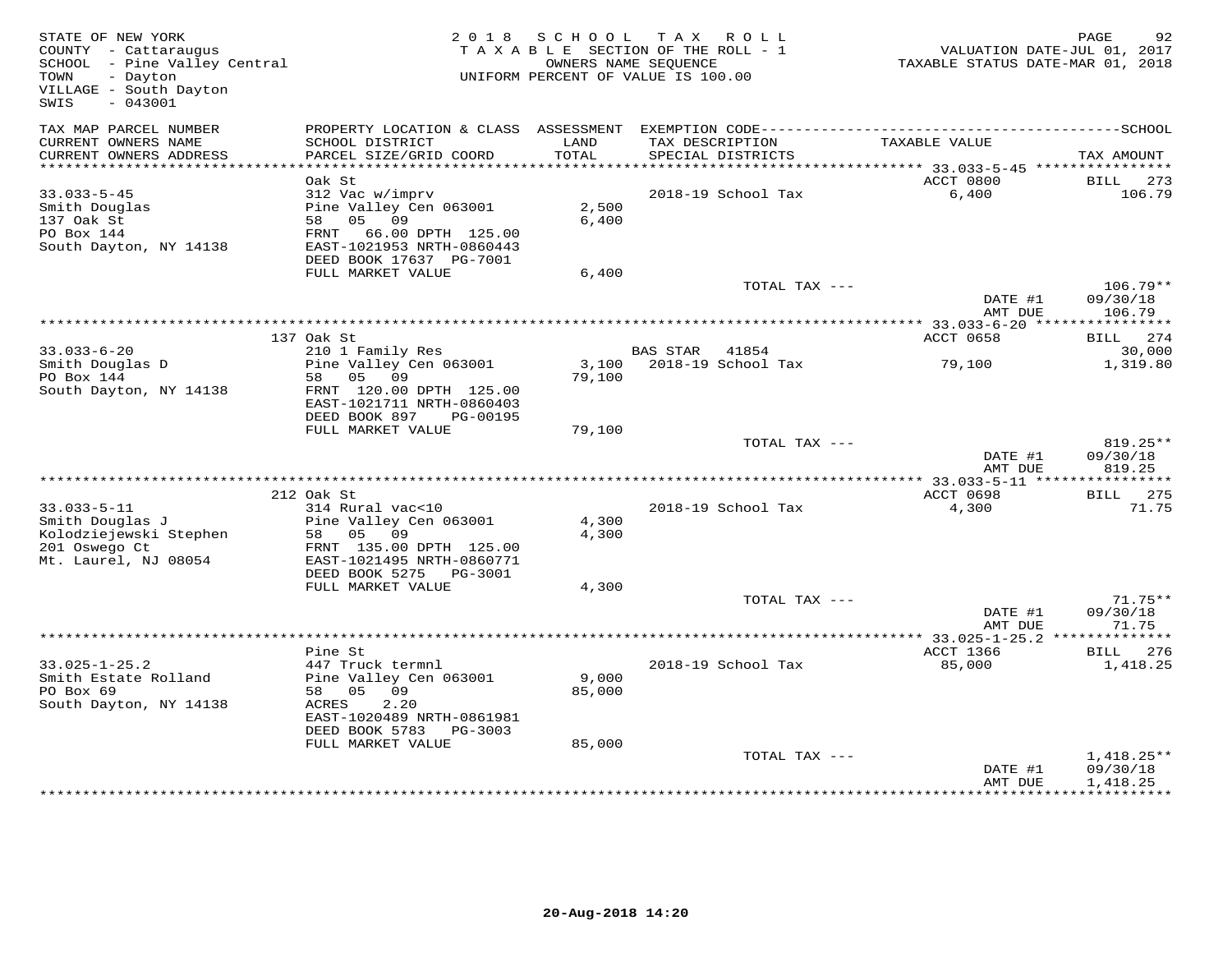| STATE OF NEW YORK<br>COUNTY - Cattaraugus<br>SCHOOL - Pine Valley Central<br>TOWN<br>- Dayton<br>VILLAGE - South Dayton<br>SWIS<br>$-043001$ | 2 0 1 8                                                | SCHOOL TAX ROLL<br>TAXABLE SECTION OF THE ROLL - 1<br>OWNERS NAME SEQUENCE<br>UNIFORM PERCENT OF VALUE IS 100.00 |                 |                          | TAXABLE STATUS DATE-MAR 01, 2018 | PAGE<br>93<br>VALUATION DATE-JUL 01, 2017 |
|----------------------------------------------------------------------------------------------------------------------------------------------|--------------------------------------------------------|------------------------------------------------------------------------------------------------------------------|-----------------|--------------------------|----------------------------------|-------------------------------------------|
| TAX MAP PARCEL NUMBER                                                                                                                        |                                                        |                                                                                                                  |                 |                          |                                  |                                           |
| CURRENT OWNERS NAME                                                                                                                          | SCHOOL DISTRICT                                        | LAND                                                                                                             | TAX DESCRIPTION |                          | TAXABLE VALUE                    |                                           |
| CURRENT OWNERS ADDRESS                                                                                                                       | PARCEL SIZE/GRID COORD                                 | TOTAL                                                                                                            |                 | SPECIAL DISTRICTS        |                                  | TAX AMOUNT                                |
|                                                                                                                                              | 309 First St                                           |                                                                                                                  |                 |                          | ACCT 0816                        | BILL 277                                  |
| $33.033 - 4 - 10$                                                                                                                            | 210 1 Family Res                                       |                                                                                                                  | BAS STAR        | 41854                    |                                  | 30,000                                    |
| Smith Jason R                                                                                                                                | Pine Valley Cen 063001                                 |                                                                                                                  |                 | 5,500 2018-19 School Tax | 78,600                           | 1,311.46                                  |
| 309 First St                                                                                                                                 | 58 05 09                                               | 78,600                                                                                                           |                 |                          |                                  |                                           |
| PO Box 100<br>South Dayton, NY 14138                                                                                                         | FRNT 200.00 DPTH 150.00<br>EAST-1022144 NRTH-0861374   |                                                                                                                  |                 |                          |                                  |                                           |
|                                                                                                                                              | DEED BOOK 00981 PG-00082                               |                                                                                                                  |                 |                          |                                  |                                           |
|                                                                                                                                              | FULL MARKET VALUE                                      | 78,600                                                                                                           |                 |                          |                                  |                                           |
|                                                                                                                                              |                                                        |                                                                                                                  |                 | TOTAL TAX ---            |                                  | $810.90**$                                |
|                                                                                                                                              |                                                        |                                                                                                                  |                 |                          | DATE #1                          | 09/30/18                                  |
|                                                                                                                                              |                                                        |                                                                                                                  |                 |                          | AMT DUE                          | 810.90                                    |
|                                                                                                                                              | 208 Oak St                                             |                                                                                                                  |                 |                          | ACCT 0852                        | BILL 278                                  |
| $33.033 - 5 - 13$                                                                                                                            | 210 1 Family Res                                       |                                                                                                                  | ENH STAR        | 41834                    |                                  | 40,300                                    |
| Smith John                                                                                                                                   | Pine Valley Cen 063001                                 | 1,800                                                                                                            |                 | 2018-19 School Tax       | 40,300                           | 672.42                                    |
| Smith Douglas J<br>Smith Douglas J                                                                                                           | 58 05 09                                               | 40,300                                                                                                           |                 |                          |                                  |                                           |
| South Dayton, NY 14138                                                                                                                       | FRNT 70.00 DPTH 125.00<br>EAST-1021579 NRTH-0860712    |                                                                                                                  |                 |                          |                                  |                                           |
|                                                                                                                                              | DEED BOOK 00995 PG-00353                               |                                                                                                                  |                 |                          |                                  |                                           |
|                                                                                                                                              | FULL MARKET VALUE                                      | 40,300                                                                                                           |                 |                          |                                  |                                           |
|                                                                                                                                              |                                                        |                                                                                                                  |                 | TOTAL TAX ---            |                                  | $0.00**$                                  |
|                                                                                                                                              | 148 Oaks Rd                                            |                                                                                                                  |                 |                          | ACCT 0887                        | BILL 279                                  |
| $33.033 - 1 - 5$                                                                                                                             | 270 Mfg housing                                        |                                                                                                                  | BAS STAR        | 41854                    |                                  | 30,000                                    |
| Smith Keith H                                                                                                                                | Pine Valley Cen 063001                                 |                                                                                                                  |                 | 4,600 2018-19 School Tax | 38,700                           | 645.72                                    |
| Smith Robin M                                                                                                                                | 58 05 09                                               | 38,700                                                                                                           |                 |                          |                                  |                                           |
| 148 Oaks Rd                                                                                                                                  | FRNT 175.00 DPTH 260.00                                |                                                                                                                  |                 |                          |                                  |                                           |
| PO Box 87<br>South Dayton, NY 14138                                                                                                          | EAST-1019351 NRTH-0861959<br>DEED BOOK 830<br>PG-00389 |                                                                                                                  |                 |                          |                                  |                                           |
|                                                                                                                                              | FULL MARKET VALUE                                      | 38,700                                                                                                           |                 |                          |                                  |                                           |
|                                                                                                                                              |                                                        |                                                                                                                  |                 | TOTAL TAX ---            |                                  | $145.16**$                                |
|                                                                                                                                              |                                                        |                                                                                                                  |                 |                          | DATE #1                          | 09/30/18                                  |
|                                                                                                                                              |                                                        |                                                                                                                  |                 |                          | AMT DUE                          | 145.16                                    |
|                                                                                                                                              | 110 Main St                                            |                                                                                                                  |                 |                          | ACCT 0851                        | BILL 280                                  |
| $33.033 - 3 - 2$                                                                                                                             | 210 1 Family Res                                       |                                                                                                                  | ENH STAR        | 41834                    |                                  | 56,500                                    |
| Smith Lucile                                                                                                                                 | Pine Valley Cen 063001                                 | 2,000                                                                                                            |                 | 2018-19 School Tax       | 56,500                           | 942.72                                    |
| PO Box 229                                                                                                                                   | 58<br>05 09                                            | 56,500                                                                                                           |                 |                          |                                  |                                           |
| South Dayton, NY 14138                                                                                                                       | FRNT 75.00 DPTH 146.00                                 |                                                                                                                  |                 |                          |                                  |                                           |
|                                                                                                                                              | EAST-1020902 NRTH-0861735<br>DEED BOOK 551<br>PG-00171 |                                                                                                                  |                 |                          |                                  |                                           |
|                                                                                                                                              | FULL MARKET VALUE                                      | 56,500                                                                                                           |                 |                          |                                  |                                           |
|                                                                                                                                              |                                                        |                                                                                                                  |                 | TOTAL TAX ---            |                                  | $0.00**$                                  |
|                                                                                                                                              |                                                        |                                                                                                                  |                 |                          |                                  |                                           |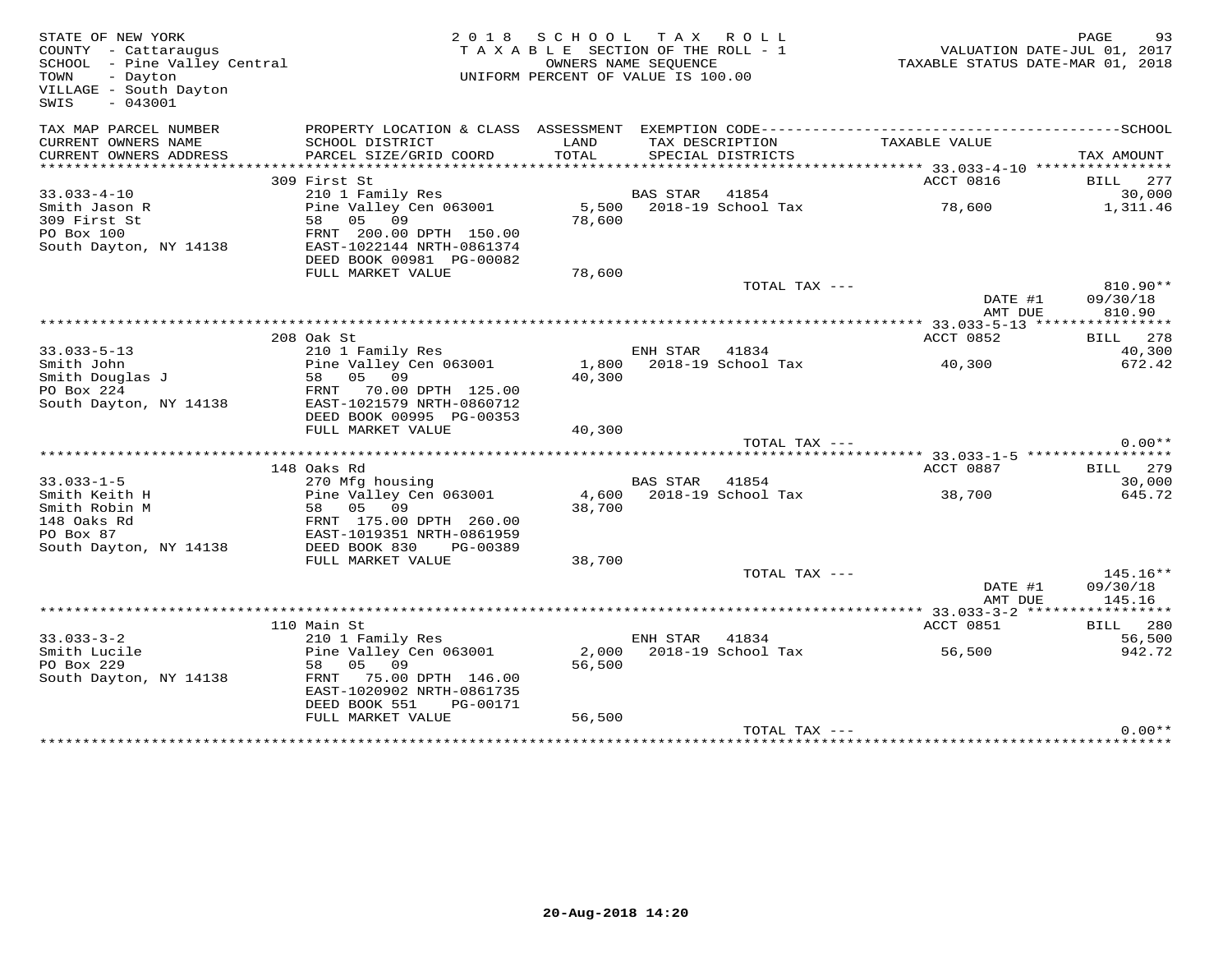| STATE OF NEW YORK<br>COUNTY - Cattaraugus<br>SCHOOL - Pine Valley Central<br>TOWN<br>- Dayton<br>VILLAGE - South Dayton<br>$-043001$<br>SWIS |                                                                                   | 2018 SCHOOL<br>TAXABLE SECTION OF THE ROLL - 1<br>UNIFORM PERCENT OF VALUE IS 100.00 | OWNERS NAME SEQUENCE | TAX ROLL           | VALUATION DATE-JUL 01, 2017<br>TAXABLE STATUS DATE-MAR 01, 2018 | PAGE                             |
|----------------------------------------------------------------------------------------------------------------------------------------------|-----------------------------------------------------------------------------------|--------------------------------------------------------------------------------------|----------------------|--------------------|-----------------------------------------------------------------|----------------------------------|
| TAX MAP PARCEL NUMBER<br>CURRENT OWNERS NAME<br>CURRENT OWNERS ADDRESS                                                                       | PROPERTY LOCATION & CLASS ASSESSMENT<br>SCHOOL DISTRICT<br>PARCEL SIZE/GRID COORD | LAND<br>TOTAL                                                                        | TAX DESCRIPTION      | SPECIAL DISTRICTS  | TAXABLE VALUE                                                   | TAX AMOUNT                       |
|                                                                                                                                              |                                                                                   |                                                                                      |                      |                    |                                                                 |                                  |
|                                                                                                                                              | 103 Pine St                                                                       |                                                                                      |                      |                    | ACCT 0758                                                       | 281<br>BILL                      |
| $33.034 - 3 - 2$                                                                                                                             | 210 1 Family Res                                                                  |                                                                                      | <b>BAS STAR</b>      | 41854              |                                                                 | 30,000                           |
| Smith Ortiz Laurie A<br>103 Pine St                                                                                                          | Pine Valley Cen 063001<br>58 05 09                                                | 2,600<br>67,200                                                                      |                      | 2018-19 School Tax | 67,200                                                          | 1,121.25                         |
| PO Box 426<br>South Dayton, NY 14138                                                                                                         | FRNT 100.00 DPTH 139.00<br>EAST-1022557 NRTH-0860189<br>DEED BOOK 14221 PG-4002   |                                                                                      |                      |                    |                                                                 |                                  |
|                                                                                                                                              | FULL MARKET VALUE                                                                 | 67,200                                                                               |                      |                    |                                                                 |                                  |
|                                                                                                                                              |                                                                                   |                                                                                      |                      | TOTAL TAX ---      |                                                                 | $620.69**$                       |
|                                                                                                                                              |                                                                                   |                                                                                      |                      |                    | DATE #1<br>AMT DUE                                              | 09/30/18<br>620.69               |
|                                                                                                                                              |                                                                                   |                                                                                      |                      |                    |                                                                 |                                  |
|                                                                                                                                              | 116 Cherry St                                                                     |                                                                                      |                      |                    | ACCT 0668                                                       | BILL 282                         |
| $33.025 - 1 - 18$                                                                                                                            | 210 1 Family Res<br>Pine Valley Cen 063001                                        | 2,600                                                                                | BAS STAR 41854       | 2018-19 School Tax |                                                                 | 30,000<br>1,356.51               |
| Smuda Jacquelyn B<br>116 Cherry St                                                                                                           | 58 05 09                                                                          | 81,300                                                                               |                      |                    | 81,300                                                          |                                  |
| South Dayton, NY 14138                                                                                                                       | FRNT 100.00 DPTH 150.00                                                           |                                                                                      |                      |                    |                                                                 |                                  |
|                                                                                                                                              | EAST-1021452 NRTH-0862083<br>DEED BOOK 29246 PG-2001                              |                                                                                      |                      |                    |                                                                 |                                  |
|                                                                                                                                              | FULL MARKET VALUE                                                                 | 81,300                                                                               |                      |                    |                                                                 |                                  |
|                                                                                                                                              |                                                                                   |                                                                                      |                      | TOTAL TAX ---      |                                                                 | 855.95**                         |
|                                                                                                                                              |                                                                                   |                                                                                      |                      |                    | DATE #1<br>AMT DUE                                              | 09/30/18<br>855.95               |
|                                                                                                                                              |                                                                                   |                                                                                      |                      |                    | ACCT 0866                                                       |                                  |
| $33.025 - 1 - 23$                                                                                                                            | 112 Cherry St<br>312 Vac w/imprv                                                  |                                                                                      |                      | 2018-19 School Tax | 10,500                                                          | 283<br>BILL<br>175.20            |
| Smuda Stephen S III                                                                                                                          | Pine Valley Cen 063001                                                            | 7,500                                                                                |                      |                    |                                                                 |                                  |
| 126 Maple St                                                                                                                                 | 58<br>05 09                                                                       | 10,500                                                                               |                      |                    |                                                                 |                                  |
| PO Box 411                                                                                                                                   | FRNT 75.00 DPTH 150.00                                                            |                                                                                      |                      |                    |                                                                 |                                  |
| South Dayton, NY 14138                                                                                                                       | EAST-1021557 NRTH-0862038<br>DEED BOOK 16175 PG-4001                              |                                                                                      |                      |                    |                                                                 |                                  |
| PRIOR OWNER ON 3/01/2018                                                                                                                     | FULL MARKET VALUE                                                                 | 10,500                                                                               |                      |                    |                                                                 |                                  |
| Smuda Stephen S III                                                                                                                          |                                                                                   |                                                                                      |                      |                    |                                                                 |                                  |
|                                                                                                                                              |                                                                                   |                                                                                      |                      | TOTAL TAX ---      | DATE #1<br>AMT DUE                                              | $175.20**$<br>09/30/18<br>175.20 |
|                                                                                                                                              |                                                                                   |                                                                                      |                      |                    |                                                                 | ***********                      |
|                                                                                                                                              | Second Ave                                                                        |                                                                                      |                      |                    | ACCT 0891                                                       | <b>BILL</b> 284                  |
| $33.033 - 6 - 5$                                                                                                                             | 270 Mfg housing                                                                   |                                                                                      |                      | 2018-19 School Tax | 7,100                                                           | 118.47                           |
| Snyder Terry L                                                                                                                               | Pine Valley Cen 063001                                                            | 3,500                                                                                |                      |                    |                                                                 |                                  |
| Ellis Rhoda A                                                                                                                                | 58 05 09                                                                          | 7,100                                                                                |                      |                    |                                                                 |                                  |
| 19 First St                                                                                                                                  | FRNT 140.00 DPTH 150.00                                                           |                                                                                      |                      |                    |                                                                 |                                  |
| PO Box 337                                                                                                                                   | EAST-1021221 NRTH-0860274                                                         |                                                                                      |                      |                    |                                                                 |                                  |
| South Dayton, NY 14138                                                                                                                       | DEED BOOK 13808 PG-3001<br>FULL MARKET VALUE                                      | 7,100                                                                                |                      |                    |                                                                 |                                  |
|                                                                                                                                              |                                                                                   |                                                                                      |                      | TOTAL TAX ---      |                                                                 | $118.47**$                       |
|                                                                                                                                              |                                                                                   |                                                                                      |                      |                    | DATE #1<br>AMT DUE                                              | 09/30/18<br>118.47               |
|                                                                                                                                              |                                                                                   |                                                                                      |                      |                    |                                                                 |                                  |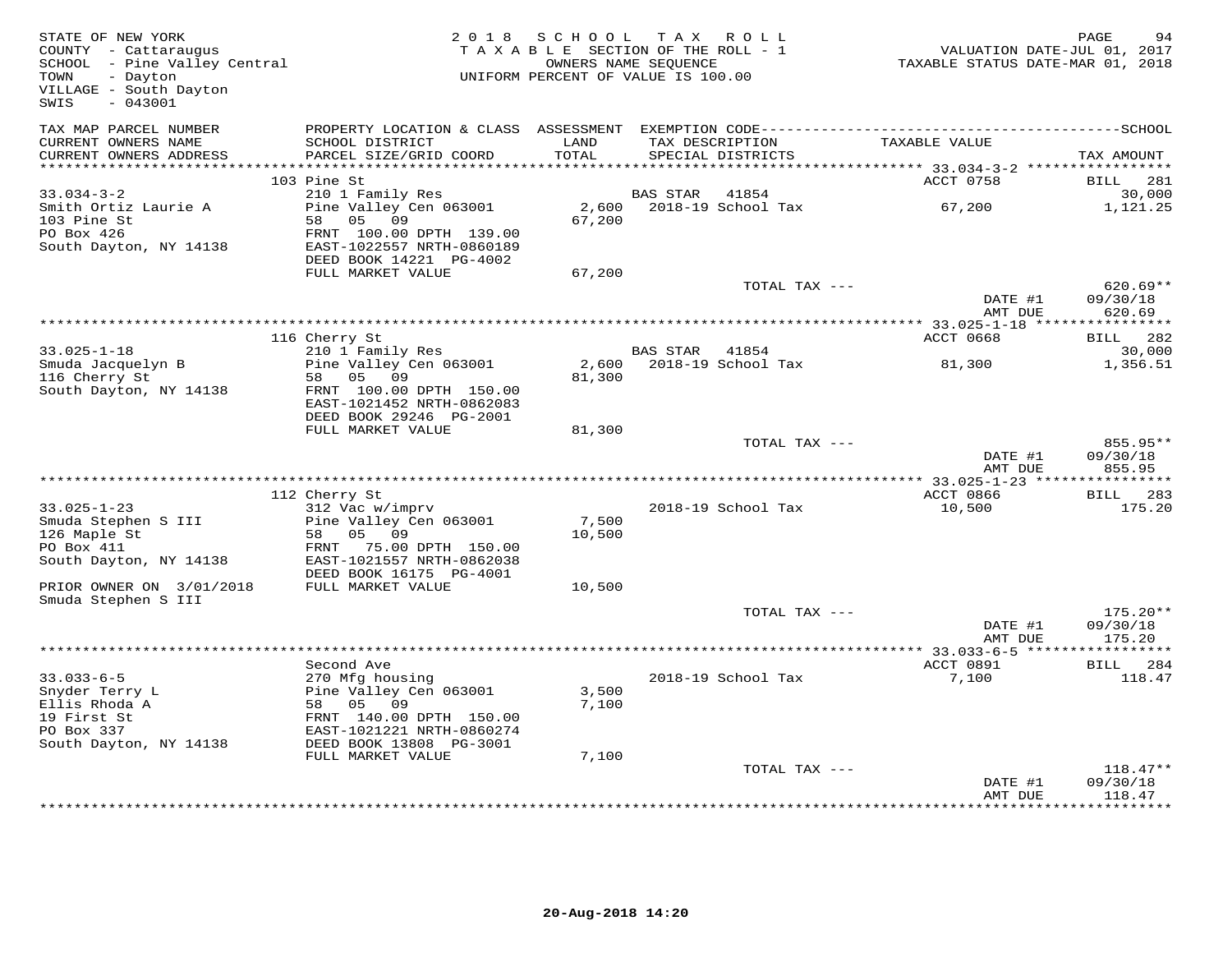| STATE OF NEW YORK<br>COUNTY - Cattaraugus<br>SCHOOL - Pine Valley Central<br>TOWN<br>- Dayton<br>VILLAGE - South Dayton<br>$-043001$<br>SWIS | 2018 SCHOOL<br>TAX ROLL<br>TAXABLE SECTION OF THE ROLL - 1<br>OWNERS NAME SEQUENCE<br>UNIFORM PERCENT OF VALUE IS 100.00                           |                  |          |                                      | PAGE<br>95<br>VALUATION DATE-JUL 01, 2017<br>TAXABLE STATUS DATE-MAR 01, 2018 |                                      |  |
|----------------------------------------------------------------------------------------------------------------------------------------------|----------------------------------------------------------------------------------------------------------------------------------------------------|------------------|----------|--------------------------------------|-------------------------------------------------------------------------------|--------------------------------------|--|
| TAX MAP PARCEL NUMBER                                                                                                                        |                                                                                                                                                    |                  |          |                                      |                                                                               |                                      |  |
| CURRENT OWNERS NAME<br>CURRENT OWNERS ADDRESS                                                                                                | SCHOOL DISTRICT<br>PARCEL SIZE/GRID COORD                                                                                                          | LAND<br>TOTAL    |          | TAX DESCRIPTION<br>SPECIAL DISTRICTS | TAXABLE VALUE                                                                 | TAX AMOUNT                           |  |
| ***********************                                                                                                                      |                                                                                                                                                    |                  |          |                                      |                                                                               |                                      |  |
| $33.033 - 5 - 50$<br>South Dayton Super Market<br>PO Box 254<br>South Dayton, NY 14138                                                       | Pine St & First St<br>438 Parking lot<br>Pine Valley Cen 063001<br>58 05 09<br>Parking Lot<br>FRNT 100.00 DPTH 177.93<br>EAST-1021876 NRTH-0860645 | 3,900<br>7,000   |          | 2018-19 School Tax                   | ACCT 0648<br>7,000                                                            | 285<br>BILL<br>116.80                |  |
|                                                                                                                                              | DEED BOOK 00925 PG-00201                                                                                                                           |                  |          |                                      |                                                                               |                                      |  |
|                                                                                                                                              | FULL MARKET VALUE                                                                                                                                  | 7,000            |          |                                      |                                                                               |                                      |  |
|                                                                                                                                              |                                                                                                                                                    |                  |          | TOTAL TAX ---                        | DATE #1<br>AMT DUE                                                            | $116.80**$<br>09/30/18<br>116.80     |  |
|                                                                                                                                              |                                                                                                                                                    |                  |          |                                      |                                                                               |                                      |  |
| $33.033 - 5 - 17$                                                                                                                            | 303 Pine St<br>454 Supermarket                                                                                                                     |                  |          | 2018-19 School Tax                   | ACCT 0842<br>387,000                                                          | <b>BILL</b><br>286<br>6,457.19       |  |
| South Dayton Supermarket Inc<br>PO Box 254                                                                                                   | Pine Valley Cen 063001<br>$58 - 05 - 09$                                                                                                           | 5,600<br>387,000 |          |                                      |                                                                               |                                      |  |
| South Dayton, NY 14138                                                                                                                       | Includes 33.033-5-15<br>FRNT 160.00 DPTH 179.00<br>EAST-1021732 NRTH-0860757<br>DEED BOOK 809<br>PG-01153                                          |                  |          |                                      |                                                                               |                                      |  |
|                                                                                                                                              | FULL MARKET VALUE                                                                                                                                  | 387,000          |          |                                      |                                                                               |                                      |  |
|                                                                                                                                              |                                                                                                                                                    |                  |          | TOTAL TAX ---                        | DATE #1<br>AMT DUE                                                            | $6,457.19**$<br>09/30/18<br>6,457.19 |  |
| ********************                                                                                                                         |                                                                                                                                                    |                  |          |                                      |                                                                               |                                      |  |
|                                                                                                                                              | 40 Maple St                                                                                                                                        |                  |          |                                      | ACCT 0647                                                                     | BILL 287                             |  |
| $33.034 - 1 - 3$<br>Spence William E Jr                                                                                                      | 210 1 Family Res<br>Pine Valley Cen 063001                                                                                                         |                  | ENH STAR | 41834<br>4,800 2018-19 School Tax    | 88,000                                                                        | 66,800<br>1,468.30                   |  |
| 40 Maple St<br>PO Box 207<br>South Dayton, NY 14138                                                                                          | 58 05 09<br>FRNT 140.00 DPTH 150.00<br>EAST-1022480 NRTH-0860950<br>DEED BOOK 23983 PG-8001                                                        | 88,000           |          |                                      |                                                                               |                                      |  |
|                                                                                                                                              | FULL MARKET VALUE                                                                                                                                  | 88,000           |          |                                      |                                                                               |                                      |  |
|                                                                                                                                              |                                                                                                                                                    |                  |          | TOTAL TAX ---                        | DATE #1<br>AMT DUE                                                            | $353.73**$<br>09/30/18<br>353.73     |  |
|                                                                                                                                              |                                                                                                                                                    |                  |          |                                      |                                                                               |                                      |  |
|                                                                                                                                              | 52 Maple St                                                                                                                                        |                  |          |                                      | ACCT 0639                                                                     | BILL 288                             |  |
| $33.034 - 1 - 8$<br>Spencer Dustin<br>52 Maple St<br>South Dayton, NY 14138                                                                  | 270 Mfg housing<br>Pine Valley Cen 063001<br>58 05<br>09<br>FRNT 90.00 DPTH 150.00                                                                 | 2,300<br>24,800  |          | 2018-19 School Tax                   | 24,800                                                                        | 413.79                               |  |
| PRIOR OWNER ON 3/01/2018                                                                                                                     | EAST-1022213 NRTH-0861138<br>DEED BOOK 29907 PG-4001                                                                                               |                  |          |                                      |                                                                               |                                      |  |
| Dietrich Jeffrey N                                                                                                                           | FULL MARKET VALUE                                                                                                                                  | 24,800           |          |                                      |                                                                               |                                      |  |
|                                                                                                                                              |                                                                                                                                                    |                  |          | TOTAL TAX ---                        | DATE #1                                                                       | $413.79**$<br>09/30/18               |  |
|                                                                                                                                              |                                                                                                                                                    |                  |          |                                      | AMT DUE                                                                       | 413.79<br>* * * * * * * *            |  |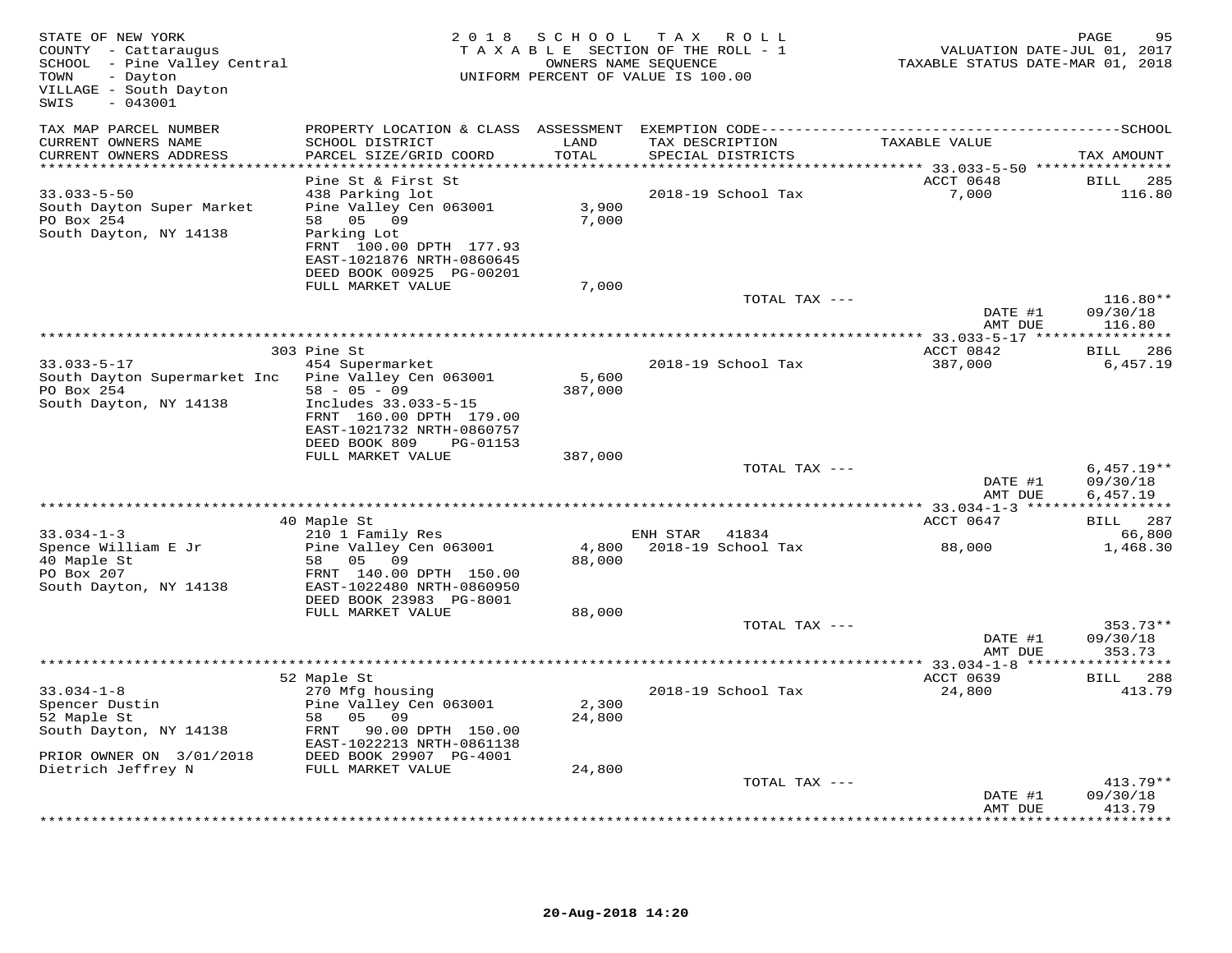| STATE OF NEW YORK<br>COUNTY - Cattaraugus<br>SCHOOL - Pine Valley Central<br>TOWN<br>- Dayton<br>VILLAGE - South Dayton<br>$-043001$<br>SWIS |                                                                                             | 2018 SCHOOL TAX ROLL<br>TAXABLE SECTION OF THE ROLL - 1<br>UNIFORM PERCENT OF VALUE IS 100.00 | OWNERS NAME SEQUENCE |                          |                     | PAGE<br>96<br>VALUATION DATE-JUL 01, 2017<br>TAXABLE STATUS DATE-MAR 01, 2018 |
|----------------------------------------------------------------------------------------------------------------------------------------------|---------------------------------------------------------------------------------------------|-----------------------------------------------------------------------------------------------|----------------------|--------------------------|---------------------|-------------------------------------------------------------------------------|
| TAX MAP PARCEL NUMBER<br>CURRENT OWNERS NAME                                                                                                 | SCHOOL DISTRICT                                                                             | LAND                                                                                          |                      | TAX DESCRIPTION          | TAXABLE VALUE       |                                                                               |
| CURRENT OWNERS ADDRESS                                                                                                                       | PARCEL SIZE/GRID COORD                                                                      | TOTAL                                                                                         |                      | SPECIAL DISTRICTS        |                     | TAX AMOUNT                                                                    |
| **********************                                                                                                                       |                                                                                             |                                                                                               |                      |                          |                     |                                                                               |
|                                                                                                                                              | 57 Pine St                                                                                  |                                                                                               |                      |                          | ACCT 0863           | BILL 289                                                                      |
| $33.034 - 3 - 19$<br>Sticek Kenneth                                                                                                          | 210 1 Family Res<br>Pine Valley Cen 063001                                                  |                                                                                               | ENH STAR 41834       | 4,000 2018-19 School Tax | 37,000              | 37,000<br>617.35                                                              |
| 57 Pine St                                                                                                                                   | 58 05 09                                                                                    | 37,000                                                                                        |                      |                          |                     |                                                                               |
| PO Box 103                                                                                                                                   | FRNT 90.00 DPTH 302.00                                                                      |                                                                                               |                      |                          |                     |                                                                               |
| South Dayton, NY 14138                                                                                                                       | EAST-1022968 NRTH-0859808                                                                   |                                                                                               |                      |                          |                     |                                                                               |
|                                                                                                                                              | DEED BOOK 799<br>PG-00547                                                                   |                                                                                               |                      |                          |                     |                                                                               |
|                                                                                                                                              | FULL MARKET VALUE                                                                           | 37,000                                                                                        |                      |                          |                     |                                                                               |
|                                                                                                                                              |                                                                                             |                                                                                               |                      | TOTAL TAX ---            |                     | $0.00**$                                                                      |
|                                                                                                                                              | 13 Third St                                                                                 |                                                                                               |                      |                          | ACCT 0886           | <b>BILL</b> 290                                                               |
| $33.025 - 1 - 11$                                                                                                                            | 210 1 Family Res                                                                            |                                                                                               | ENH STAR             | 41834                    |                     | 66,800                                                                        |
| Stockman Timmie                                                                                                                              | Pine Valley Cen 063001                                                                      | 7,600                                                                                         |                      | 2018-19 School Tax       | 84,000              | 1,401.56                                                                      |
| Stockman Paula                                                                                                                               | 58 05 09                                                                                    | 84,000                                                                                        |                      |                          |                     |                                                                               |
| PO Box 195<br>South Dayton, NY 14138                                                                                                         | ACRES<br>1.20<br>EAST-1021397 NRTH-0862504                                                  |                                                                                               |                      |                          |                     |                                                                               |
|                                                                                                                                              | DEED BOOK 801<br>PG-00089                                                                   |                                                                                               |                      |                          |                     |                                                                               |
|                                                                                                                                              | FULL MARKET VALUE                                                                           | 84,000                                                                                        |                      |                          |                     |                                                                               |
|                                                                                                                                              |                                                                                             |                                                                                               |                      | TOTAL TAX ---            |                     | $286.99**$                                                                    |
|                                                                                                                                              |                                                                                             |                                                                                               |                      |                          | DATE #1<br>AMT DUE  | 09/30/18<br>286.99                                                            |
|                                                                                                                                              |                                                                                             |                                                                                               |                      |                          |                     |                                                                               |
| $33.033 - 4 - 22$                                                                                                                            | 126 Maple St<br>210 1 Family Res                                                            |                                                                                               |                      | 2018-19 School Tax       | ACCT 5027<br>88,000 | BILL 291<br>1,468.30                                                          |
| Stoltenberg Family Trust I Pine Valley Cen 063001                                                                                            |                                                                                             | 4,900                                                                                         |                      |                          |                     |                                                                               |
| Steven Paul Stoltenberg Truste 58 05 09                                                                                                      |                                                                                             | 88,000                                                                                        |                      |                          |                     |                                                                               |
| 12233 Route 322                                                                                                                              | FRNT 150.00 DPTH 150.00                                                                     |                                                                                               |                      |                          |                     |                                                                               |
| South Dayton, NY 14138                                                                                                                       | EAST-1021631 NRTH-0861555                                                                   |                                                                                               |                      |                          |                     |                                                                               |
|                                                                                                                                              | DEED BOOK 28699 PG-8001<br>FULL MARKET VALUE                                                |                                                                                               |                      |                          |                     |                                                                               |
|                                                                                                                                              |                                                                                             | 88,000                                                                                        |                      | TOTAL TAX ---            |                     | $1,468.30**$                                                                  |
|                                                                                                                                              |                                                                                             |                                                                                               |                      |                          | DATE #1             | 09/30/18                                                                      |
|                                                                                                                                              |                                                                                             |                                                                                               |                      |                          | AMT DUE             | 1,468.30                                                                      |
|                                                                                                                                              |                                                                                             |                                                                                               |                      |                          |                     |                                                                               |
|                                                                                                                                              | 121 Oak St                                                                                  |                                                                                               |                      |                          | ACCT 0915           | BILL 292                                                                      |
| $33.033 - 6 - 36$<br>Stoltenberg Family Trust I                                                                                              | 210 1 Family Res<br>Pine Valley Cen 063001                                                  | 3,200                                                                                         |                      | 2018-19 School Tax       | 32,300              | 538.93                                                                        |
| Stoltenberg Steven Paul Truste 58 05 09                                                                                                      |                                                                                             | 32,300                                                                                        |                      |                          |                     |                                                                               |
| Stoltenberg Steve Paul                                                                                                                       | FRNT 60.00 DPTH 150.00                                                                      |                                                                                               |                      |                          |                     |                                                                               |
| Trustee                                                                                                                                      | EAST-1022023 NRTH-0860181                                                                   |                                                                                               |                      |                          |                     |                                                                               |
| 12233 Route 322                                                                                                                              | EAST-1022023 NRTH-0860181<br>DEED BOOK 28699 PG-8001<br>DEED MARKET VALUE TULL MARKET VALUE |                                                                                               |                      |                          |                     |                                                                               |
| South Dayton, NY 14138                                                                                                                       |                                                                                             | 32,300                                                                                        |                      |                          |                     |                                                                               |
|                                                                                                                                              |                                                                                             |                                                                                               |                      | TOTAL TAX ---            | DATE #1             | $538.93**$<br>09/30/18                                                        |
|                                                                                                                                              |                                                                                             |                                                                                               |                      |                          | AMT DUE             | 538.93                                                                        |
|                                                                                                                                              |                                                                                             |                                                                                               |                      |                          |                     | **********                                                                    |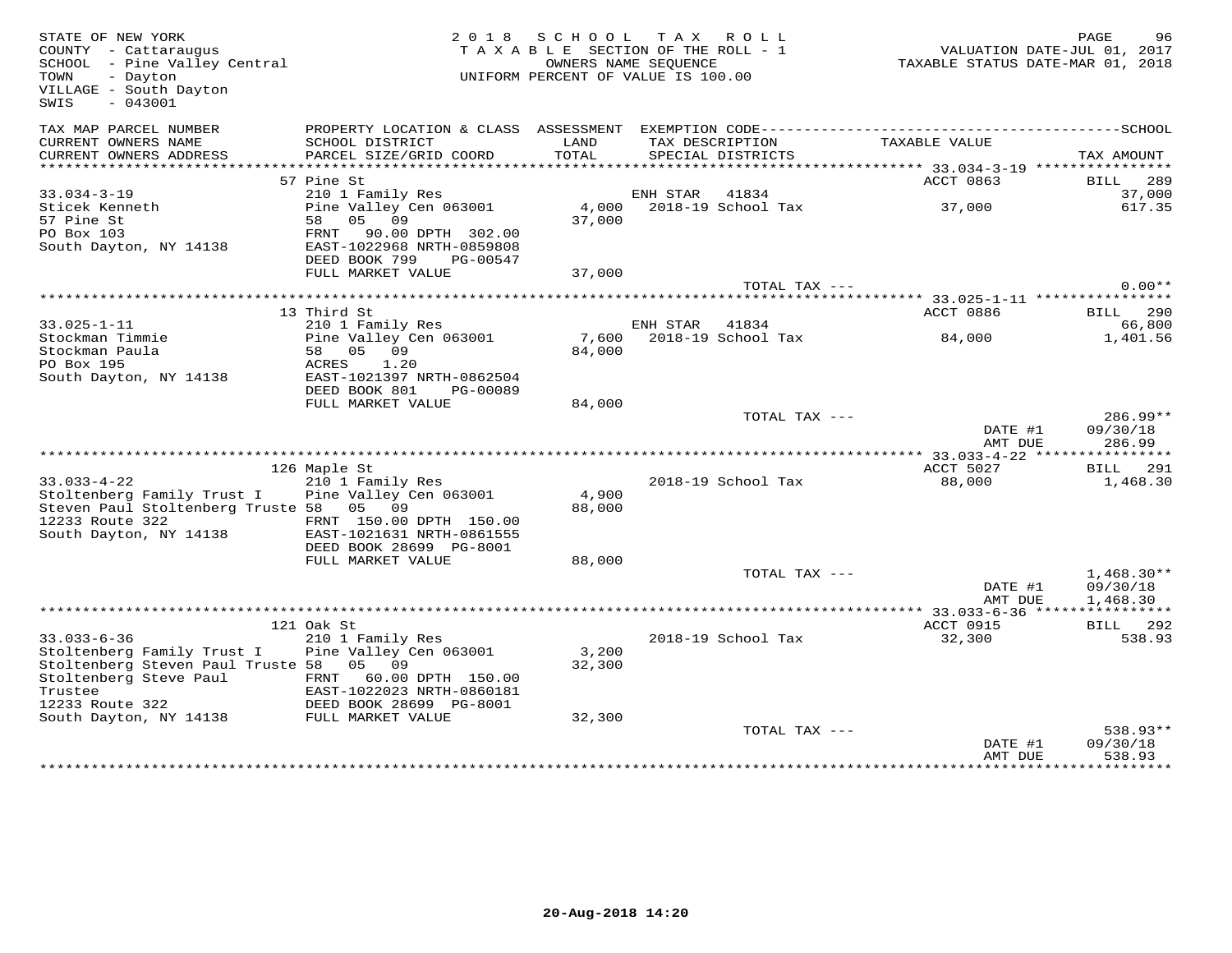| STATE OF NEW YORK<br>COUNTY - Cattaraugus<br>SCHOOL - Pine Valley Central<br>TOWN<br>- Dayton<br>VILLAGE - South Dayton<br>$-043001$<br>SWIS |                                                                               |                 | 2018 SCHOOL TAX ROLL<br>TAXABLE SECTION OF THE ROLL - 1<br>OWNERS NAME SEQUENCE<br>UNIFORM PERCENT OF VALUE IS 100.00 | VALUATION DATE-JUL 01, 2017<br>TAXABLE STATUS DATE-MAR 01, 2018 | PAGE<br>97                           |
|----------------------------------------------------------------------------------------------------------------------------------------------|-------------------------------------------------------------------------------|-----------------|-----------------------------------------------------------------------------------------------------------------------|-----------------------------------------------------------------|--------------------------------------|
| TAX MAP PARCEL NUMBER<br>CURRENT OWNERS NAME<br>CURRENT OWNERS ADDRESS                                                                       | SCHOOL DISTRICT<br>PARCEL SIZE/GRID COORD                                     | LAND<br>TOTAL   | TAX DESCRIPTION<br>SPECIAL DISTRICTS                                                                                  | TAXABLE VALUE                                                   | TAX AMOUNT                           |
|                                                                                                                                              |                                                                               |                 |                                                                                                                       |                                                                 |                                      |
|                                                                                                                                              | 74 First Ave                                                                  |                 |                                                                                                                       | ACCT 0672                                                       | <b>BILL</b> 293                      |
| $33.033 - 6 - 42$                                                                                                                            | 210 1 Family Res                                                              |                 | ENH STAR 41834                                                                                                        |                                                                 | 61,000                               |
| Strickland Jessie D<br>Strickland Karen A<br>PO Box 58<br>South Dayton, NY 14138                                                             | Pine Valley Cen 063001<br>58 05 09<br>FRNT 110.00 DPTH 250.46<br>BANK 017     | 61,000          | 4,800 2018-19 School Tax                                                                                              | 61,000                                                          | 1,017.80                             |
|                                                                                                                                              | EAST-1021766 NRTH-0859780<br>DEED BOOK 795 PG-01061<br>FULL MARKET VALUE      | 61,000          |                                                                                                                       |                                                                 |                                      |
|                                                                                                                                              |                                                                               |                 | TOTAL TAX ---                                                                                                         |                                                                 | $0.00**$                             |
|                                                                                                                                              |                                                                               |                 |                                                                                                                       |                                                                 |                                      |
| $33.033 - 5 - 31$                                                                                                                            | 9 Park St<br>482 Det row bldg                                                 |                 | 2018-19 School Tax                                                                                                    | ACCT 0897<br>21,600                                             | BILL 294<br>360.40                   |
| Sunnyvale Properties LLC<br>PO Box 193                                                                                                       | Pine Valley Cen 063001<br>58 05 09                                            | 2,000<br>21,600 |                                                                                                                       |                                                                 |                                      |
| South Dayton, NY 14138                                                                                                                       | FRNT 25.00 DPTH 91.00<br>EAST-1022319 NRTH-0860661<br>DEED BOOK 22927 PG-5001 |                 |                                                                                                                       |                                                                 |                                      |
|                                                                                                                                              | FULL MARKET VALUE                                                             | 21,600          |                                                                                                                       |                                                                 |                                      |
|                                                                                                                                              |                                                                               |                 | TOTAL TAX ---                                                                                                         | DATE #1<br>AMT DUE                                              | $360.40**$<br>09/30/18<br>360.40     |
|                                                                                                                                              |                                                                               |                 |                                                                                                                       |                                                                 |                                      |
|                                                                                                                                              | 15 Park St                                                                    |                 |                                                                                                                       | ACCT 0736                                                       | <b>BILL</b> 295                      |
| $33.033 - 5 - 28$<br>Sunnyvale Properties, LLC<br>PO Box 193                                                                                 | 421 Restaurant<br>Pine Valley Cen 063001<br>58 05 09                          | 3,000<br>77,800 | 2018-19 School Tax                                                                                                    | 77,800                                                          | 1,298.11                             |
| South Dayton, NY 14138                                                                                                                       | FRNT 58.00 DPTH 91.00<br>EAST-1022376 NRTH-0860742<br>DEED BOOK 27886 PG-6001 |                 |                                                                                                                       |                                                                 |                                      |
|                                                                                                                                              | FULL MARKET VALUE                                                             | 77,800          |                                                                                                                       |                                                                 |                                      |
|                                                                                                                                              |                                                                               |                 | TOTAL TAX ---                                                                                                         | DATE #1<br>AMT DUE                                              | $1,298.11**$<br>09/30/18<br>1,298.11 |
|                                                                                                                                              |                                                                               |                 |                                                                                                                       |                                                                 |                                      |
| $33.033 - 6 - 34$                                                                                                                            | 67 First Ave<br>210 1 Family Res                                              |                 | 2018-19 School Tax                                                                                                    | ACCT 0791<br>37,800                                             | <b>BILL</b> 296<br>630.70            |
| Swank Katarina S<br>67 Frist Ave<br>South Dayton, NY 14138                                                                                   | Pine Valley Cen 063001<br>58 05 09<br>50.00 DPTH 149.00<br>FRNT               | 1,300<br>37,800 |                                                                                                                       |                                                                 |                                      |
|                                                                                                                                              | EAST-1021469 NRTH-0859776<br>DEED BOOK 24485 PG-2<br>FULL MARKET VALUE        | 37,800          |                                                                                                                       |                                                                 |                                      |
|                                                                                                                                              |                                                                               |                 | TOTAL TAX ---                                                                                                         | DATE #1<br>AMT DUE                                              | $630.70**$<br>09/30/18<br>630.70     |
|                                                                                                                                              |                                                                               |                 |                                                                                                                       |                                                                 | * * * * * * * * * *                  |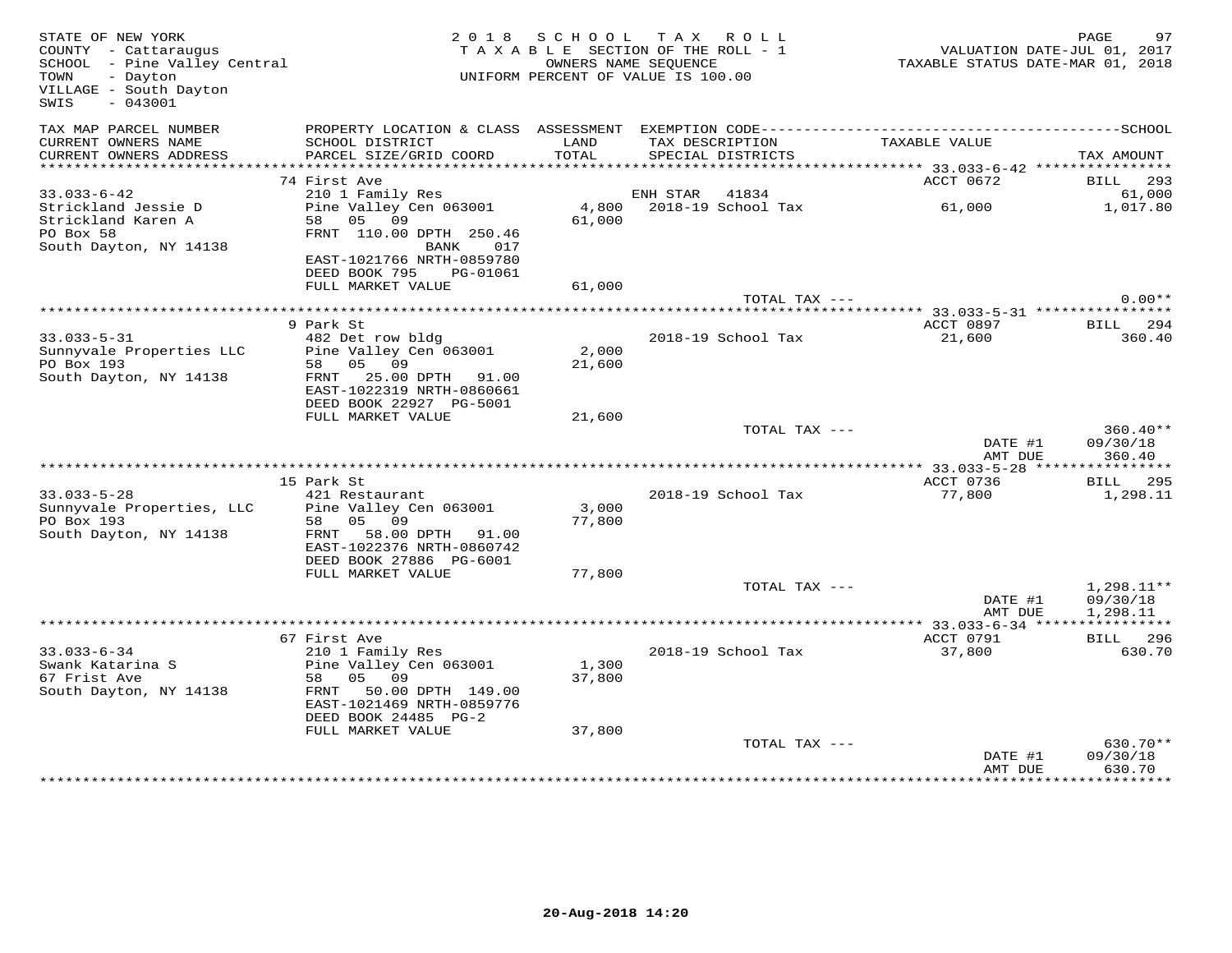| STATE OF NEW YORK<br>COUNTY - Cattaraugus<br>SCHOOL - Pine Valley Central<br>TOWN<br>- Dayton<br>VILLAGE - South Dayton<br>$-043001$<br>SWIS |                                                                                                                                                | 2018 SCHOOL TAX ROLL<br>TAXABLE SECTION OF THE ROLL - 1<br>OWNERS NAME SEQUENCE<br>UNIFORM PERCENT OF VALUE IS 100.00 |                |                                      | VALUATION DATE-JUL 01, 2017<br>TAXABLE STATUS DATE-MAR 01, 2018 | PAGE<br>98                       |
|----------------------------------------------------------------------------------------------------------------------------------------------|------------------------------------------------------------------------------------------------------------------------------------------------|-----------------------------------------------------------------------------------------------------------------------|----------------|--------------------------------------|-----------------------------------------------------------------|----------------------------------|
| TAX MAP PARCEL NUMBER<br>CURRENT OWNERS NAME<br>CURRENT OWNERS ADDRESS                                                                       | SCHOOL DISTRICT<br>PARCEL SIZE/GRID COORD                                                                                                      | LAND<br>TOTAL                                                                                                         |                | TAX DESCRIPTION<br>SPECIAL DISTRICTS | TAXABLE VALUE                                                   | TAX AMOUNT                       |
|                                                                                                                                              |                                                                                                                                                |                                                                                                                       |                |                                      |                                                                 |                                  |
|                                                                                                                                              | 191 Main St                                                                                                                                    |                                                                                                                       |                |                                      | ACCT 1176                                                       | <b>BILL</b> 297                  |
| $33.025 - 1 - 2.2$                                                                                                                           | 210 1 Family Res                                                                                                                               |                                                                                                                       | BAS STAR       | 41854                                |                                                                 | 30,000                           |
| Swanson Kevin R<br>Swanson Kellie<br>191 Main St<br>South Dayton, NY 14138                                                                   | Pine Valley Cen 063001<br>58 05 09<br>Inc $33.002 - 1 - 26$ (1A)<br>ACRES<br>2.85 BANK<br>017<br>EAST-1021447 NRTH-0863636                     | 78,000                                                                                                                |                | 11,700 2018-19 School Tax            | 78,000                                                          | 1,301.45                         |
|                                                                                                                                              | DEED BOOK 884<br>PG-01141<br>FULL MARKET VALUE                                                                                                 | 78,000                                                                                                                |                |                                      |                                                                 |                                  |
|                                                                                                                                              |                                                                                                                                                |                                                                                                                       |                | TOTAL TAX ---                        | DATE #1<br>AMT DUE                                              | $800.89**$<br>09/30/18<br>800.89 |
|                                                                                                                                              |                                                                                                                                                |                                                                                                                       |                |                                      |                                                                 |                                  |
|                                                                                                                                              | 12 Third St                                                                                                                                    |                                                                                                                       |                |                                      | ACCT 0673                                                       | <b>BILL</b> 298                  |
| $33.025 - 1 - 16$                                                                                                                            | 210 1 Family Res                                                                                                                               |                                                                                                                       | BAS STAR       | 41854                                |                                                                 | 30,000                           |
| Szymanski Deborah S<br>PO Box 30<br>South Dayton, NY 14138                                                                                   | Pine Valley Cen 063001<br>05 09<br>58<br>75.00 DPTH 150.00<br>FRNT<br>EAST-1021572 NRTH-0862257<br>DEED BOOK 894<br>PG-00938                   | 66,100                                                                                                                |                | 2,000 2018-19 School Tax             | 66,100                                                          | 1,102.89                         |
|                                                                                                                                              | FULL MARKET VALUE                                                                                                                              | 66,100                                                                                                                |                |                                      |                                                                 |                                  |
|                                                                                                                                              |                                                                                                                                                |                                                                                                                       |                | TOTAL TAX ---                        | DATE #1<br>AMT DUE                                              | 602.34**<br>09/30/18<br>602.34   |
|                                                                                                                                              |                                                                                                                                                |                                                                                                                       |                |                                      |                                                                 |                                  |
| $33.025 - 1 - 19$                                                                                                                            | 111 Prospect St<br>210 1 Family Res                                                                                                            |                                                                                                                       |                | 2018-19 School Tax                   | ACCT 0844<br>50,000                                             | <b>BILL</b> 299<br>834.26        |
| Szymanski Derek<br>PO Box 141<br>South Dayton, NY 14138                                                                                      | Pine Valley Cen 063001<br>58 05 09<br>FRNT 75.00 DPTH 150.00<br>EAST-1021642 NRTH-0862161<br>DEED BOOK 28265 PG-4001                           | 2,000<br>50,000                                                                                                       |                |                                      |                                                                 |                                  |
|                                                                                                                                              | FULL MARKET VALUE                                                                                                                              | 50,000                                                                                                                |                | TOTAL TAX ---                        |                                                                 | 834.26**                         |
|                                                                                                                                              |                                                                                                                                                |                                                                                                                       |                |                                      | DATE #1<br>AMT DUE                                              | 09/30/18<br>834.26               |
|                                                                                                                                              |                                                                                                                                                |                                                                                                                       |                |                                      |                                                                 |                                  |
|                                                                                                                                              | 46 Maple St                                                                                                                                    |                                                                                                                       |                |                                      | ACCT 0879                                                       | BILL 300                         |
| $33.034 - 1 - 6$<br>Tabak Gerd W<br>Tabak Kathy A<br>PO Box 66<br>South Dayton, NY 14138                                                     | 210 1 Family Res<br>Pine Valley Cen 063001<br>05 09<br>58<br>FRNT 100.00 DPTH 150.00<br>EAST-1022321 NRTH-0861063<br>DEED BOOK 762<br>PG-00366 | 3,000<br>55,600                                                                                                       | ENH STAR 41834 | 2018-19 School Tax                   | 55,600                                                          | 55,600<br>927.70                 |
|                                                                                                                                              | FULL MARKET VALUE                                                                                                                              | 55,600                                                                                                                |                |                                      |                                                                 |                                  |
|                                                                                                                                              |                                                                                                                                                |                                                                                                                       |                | TOTAL TAX ---                        |                                                                 | $0.00**$                         |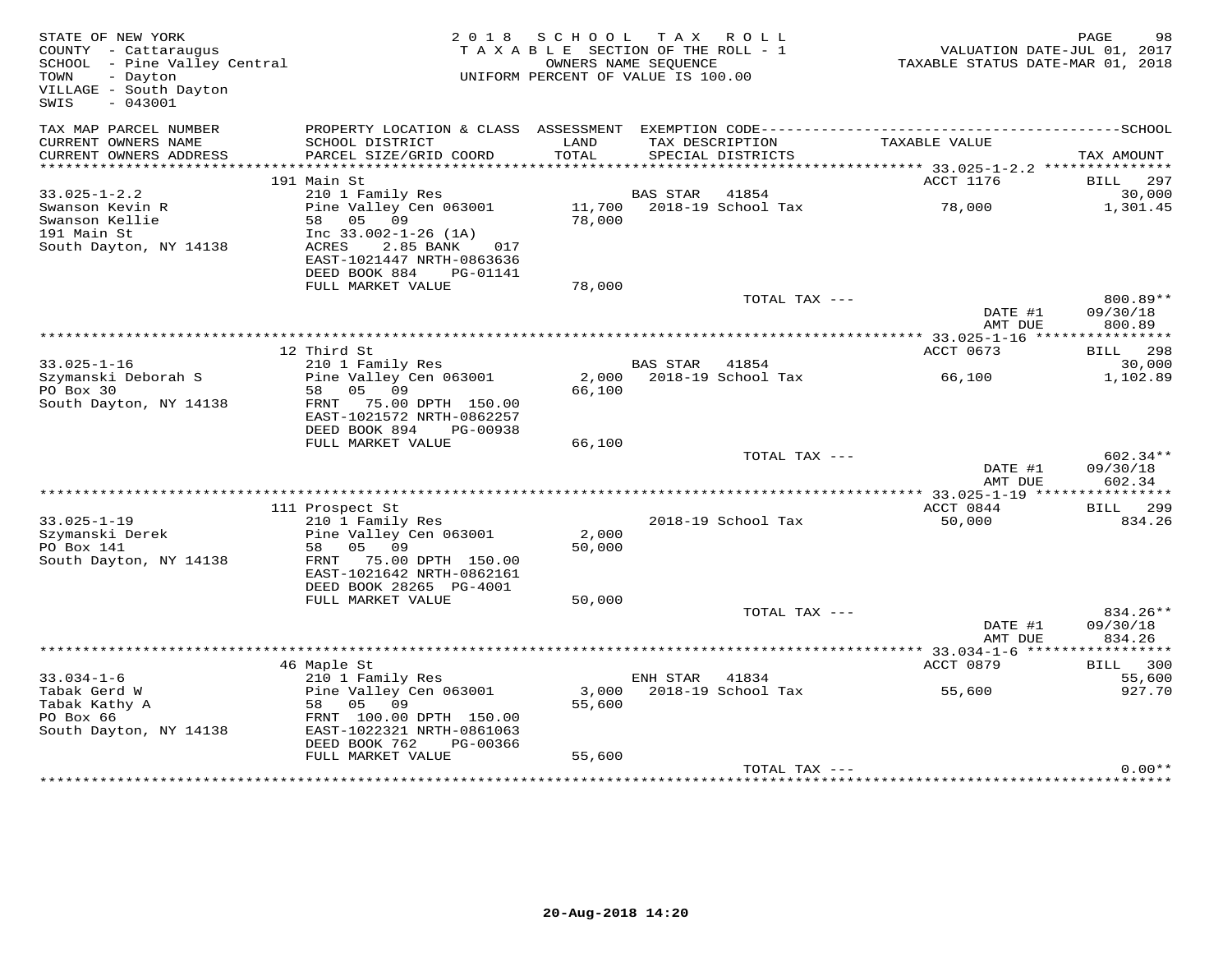| TAX MAP PARCEL NUMBER<br>CURRENT OWNERS NAME<br>SCHOOL DISTRICT<br>LAND<br>TAX DESCRIPTION<br>TAXABLE VALUE<br>CURRENT OWNERS ADDRESS<br>PARCEL SIZE/GRID COORD<br>TOTAL<br>SPECIAL DISTRICTS<br>TAX AMOUNT<br>ACCT 1299<br>48 Maple St<br>BILL 301<br>$33.034 - 1 - 7$<br>BAS STAR 41854<br>30,000<br>210 1 Family Res<br>Tabak Heath G<br>Pine Valley Cen 063001<br>1,600 2018-19 School Tax<br>40,700<br>679.09<br>PO Box 431<br>58 05 09<br>40,700<br>South Dayton, NY 14138<br>FRNT 60.00 DPTH 150.00<br>EAST-1022275 NRTH-0861094<br>DEED BOOK 00992 PG-00539<br>FULL MARKET VALUE<br>40,700<br>178.53**<br>TOTAL TAX ---<br>DATE #1<br>09/30/18<br>AMT DUE<br>178.53<br>ACCT 0900<br>BILL 302<br>312 Pine St<br>210 1 Family Res<br>$33.033 - 4 - 29$<br>36,000<br>AGED C/T/S 41800<br>Tiller Ella M Life Us<br>Pine Valley Cen 063001<br>3,300 ENH STAR 41834<br>36,000<br>72,000 2018-19 School Tax 36,000<br>58 05 09<br>Sawyer Roberta May<br>600.67<br>PO Box 65<br>FRNT 62.50 DPTH 150.00<br>South Dayton, NY 14138<br>EAST-1021697 NRTH-0861058<br>DEED BOOK 1426    PG-7001<br>FULL MARKET VALUE<br>72,000<br>$0.00**$<br>TOTAL TAX ---<br>First St & Maple St<br>ACCT 5024<br>BILL 303<br>$33.033 - 5 - 20$<br>312 Vac w/imprv<br>2018-19 School Tax<br>13,400<br>223.58<br>4,900<br>Pine Valley Cen 063001<br>Tore Realty Holdings LLC<br>440 E Sanford Blvd Unit 3722<br>58 05 09<br>13,400<br>Mt. Vernon, NY 10553<br>FRNT 150.00 DPTH 150.00<br>EAST-1022115 NRTH-0860946<br>DEED BOOK 22186 PG-5001<br>FULL MARKET VALUE<br>13,400<br>223.58**<br>TOTAL TAX ---<br>DATE #1<br>09/30/18<br>AMT DUE<br>223.58<br>ACCT 5030<br>222 Pine St<br>BILL 304<br>464 Office bldg.<br>$33.033 - 5 - 51$<br>2018-19 School Tax<br>26,000<br>433.82<br>Tore Realty Holdings LLC<br>2,300<br>Pine Valley Cen 063001<br>440 E Sanford Blvd Unit 3722 58 05 09<br>26,000<br>Mt. Vernon, NY 10553<br>FRNT 39.00 DPTH 150.00<br>EAST-1022033 NRTH-0860820<br>DEED BOOK 22186 PG-5001<br>FULL MARKET VALUE<br>26,000<br>TOTAL TAX ---<br>433.82**<br>09/30/18<br>DATE #1<br>433.82<br>AMT DUE | STATE OF NEW YORK<br>COUNTY - Cattaraugus<br>SCHOOL - Pine Valley Central<br>TOWN<br>- Dayton<br>VILLAGE - South Dayton<br>$-043001$<br>SWIS |  | 2018 SCHOOL TAX ROLL<br>TAXABLE SECTION OF THE ROLL - 1<br>OWNERS NAME SEQUENCE<br>UNIFORM PERCENT OF VALUE IS 100.00 | VALUATION DATE-JUL 01, 2017<br>TAXABLE STATUS DATE-MAR 01, 2018 | PAGE<br>99 |
|-------------------------------------------------------------------------------------------------------------------------------------------------------------------------------------------------------------------------------------------------------------------------------------------------------------------------------------------------------------------------------------------------------------------------------------------------------------------------------------------------------------------------------------------------------------------------------------------------------------------------------------------------------------------------------------------------------------------------------------------------------------------------------------------------------------------------------------------------------------------------------------------------------------------------------------------------------------------------------------------------------------------------------------------------------------------------------------------------------------------------------------------------------------------------------------------------------------------------------------------------------------------------------------------------------------------------------------------------------------------------------------------------------------------------------------------------------------------------------------------------------------------------------------------------------------------------------------------------------------------------------------------------------------------------------------------------------------------------------------------------------------------------------------------------------------------------------------------------------------------------------------------------------------------------------------------------------------------------------------------------------------------------------------------------------------------------------------------------|----------------------------------------------------------------------------------------------------------------------------------------------|--|-----------------------------------------------------------------------------------------------------------------------|-----------------------------------------------------------------|------------|
|                                                                                                                                                                                                                                                                                                                                                                                                                                                                                                                                                                                                                                                                                                                                                                                                                                                                                                                                                                                                                                                                                                                                                                                                                                                                                                                                                                                                                                                                                                                                                                                                                                                                                                                                                                                                                                                                                                                                                                                                                                                                                                 |                                                                                                                                              |  |                                                                                                                       |                                                                 |            |
|                                                                                                                                                                                                                                                                                                                                                                                                                                                                                                                                                                                                                                                                                                                                                                                                                                                                                                                                                                                                                                                                                                                                                                                                                                                                                                                                                                                                                                                                                                                                                                                                                                                                                                                                                                                                                                                                                                                                                                                                                                                                                                 |                                                                                                                                              |  |                                                                                                                       |                                                                 |            |
|                                                                                                                                                                                                                                                                                                                                                                                                                                                                                                                                                                                                                                                                                                                                                                                                                                                                                                                                                                                                                                                                                                                                                                                                                                                                                                                                                                                                                                                                                                                                                                                                                                                                                                                                                                                                                                                                                                                                                                                                                                                                                                 |                                                                                                                                              |  |                                                                                                                       |                                                                 |            |
|                                                                                                                                                                                                                                                                                                                                                                                                                                                                                                                                                                                                                                                                                                                                                                                                                                                                                                                                                                                                                                                                                                                                                                                                                                                                                                                                                                                                                                                                                                                                                                                                                                                                                                                                                                                                                                                                                                                                                                                                                                                                                                 |                                                                                                                                              |  |                                                                                                                       |                                                                 |            |
|                                                                                                                                                                                                                                                                                                                                                                                                                                                                                                                                                                                                                                                                                                                                                                                                                                                                                                                                                                                                                                                                                                                                                                                                                                                                                                                                                                                                                                                                                                                                                                                                                                                                                                                                                                                                                                                                                                                                                                                                                                                                                                 |                                                                                                                                              |  |                                                                                                                       |                                                                 |            |
|                                                                                                                                                                                                                                                                                                                                                                                                                                                                                                                                                                                                                                                                                                                                                                                                                                                                                                                                                                                                                                                                                                                                                                                                                                                                                                                                                                                                                                                                                                                                                                                                                                                                                                                                                                                                                                                                                                                                                                                                                                                                                                 |                                                                                                                                              |  |                                                                                                                       |                                                                 |            |
|                                                                                                                                                                                                                                                                                                                                                                                                                                                                                                                                                                                                                                                                                                                                                                                                                                                                                                                                                                                                                                                                                                                                                                                                                                                                                                                                                                                                                                                                                                                                                                                                                                                                                                                                                                                                                                                                                                                                                                                                                                                                                                 |                                                                                                                                              |  |                                                                                                                       |                                                                 |            |
|                                                                                                                                                                                                                                                                                                                                                                                                                                                                                                                                                                                                                                                                                                                                                                                                                                                                                                                                                                                                                                                                                                                                                                                                                                                                                                                                                                                                                                                                                                                                                                                                                                                                                                                                                                                                                                                                                                                                                                                                                                                                                                 |                                                                                                                                              |  |                                                                                                                       |                                                                 |            |
|                                                                                                                                                                                                                                                                                                                                                                                                                                                                                                                                                                                                                                                                                                                                                                                                                                                                                                                                                                                                                                                                                                                                                                                                                                                                                                                                                                                                                                                                                                                                                                                                                                                                                                                                                                                                                                                                                                                                                                                                                                                                                                 |                                                                                                                                              |  |                                                                                                                       |                                                                 |            |
|                                                                                                                                                                                                                                                                                                                                                                                                                                                                                                                                                                                                                                                                                                                                                                                                                                                                                                                                                                                                                                                                                                                                                                                                                                                                                                                                                                                                                                                                                                                                                                                                                                                                                                                                                                                                                                                                                                                                                                                                                                                                                                 |                                                                                                                                              |  |                                                                                                                       |                                                                 |            |
|                                                                                                                                                                                                                                                                                                                                                                                                                                                                                                                                                                                                                                                                                                                                                                                                                                                                                                                                                                                                                                                                                                                                                                                                                                                                                                                                                                                                                                                                                                                                                                                                                                                                                                                                                                                                                                                                                                                                                                                                                                                                                                 |                                                                                                                                              |  |                                                                                                                       |                                                                 |            |
|                                                                                                                                                                                                                                                                                                                                                                                                                                                                                                                                                                                                                                                                                                                                                                                                                                                                                                                                                                                                                                                                                                                                                                                                                                                                                                                                                                                                                                                                                                                                                                                                                                                                                                                                                                                                                                                                                                                                                                                                                                                                                                 |                                                                                                                                              |  |                                                                                                                       |                                                                 |            |
|                                                                                                                                                                                                                                                                                                                                                                                                                                                                                                                                                                                                                                                                                                                                                                                                                                                                                                                                                                                                                                                                                                                                                                                                                                                                                                                                                                                                                                                                                                                                                                                                                                                                                                                                                                                                                                                                                                                                                                                                                                                                                                 |                                                                                                                                              |  |                                                                                                                       |                                                                 |            |
|                                                                                                                                                                                                                                                                                                                                                                                                                                                                                                                                                                                                                                                                                                                                                                                                                                                                                                                                                                                                                                                                                                                                                                                                                                                                                                                                                                                                                                                                                                                                                                                                                                                                                                                                                                                                                                                                                                                                                                                                                                                                                                 |                                                                                                                                              |  |                                                                                                                       |                                                                 |            |
|                                                                                                                                                                                                                                                                                                                                                                                                                                                                                                                                                                                                                                                                                                                                                                                                                                                                                                                                                                                                                                                                                                                                                                                                                                                                                                                                                                                                                                                                                                                                                                                                                                                                                                                                                                                                                                                                                                                                                                                                                                                                                                 |                                                                                                                                              |  |                                                                                                                       |                                                                 |            |
|                                                                                                                                                                                                                                                                                                                                                                                                                                                                                                                                                                                                                                                                                                                                                                                                                                                                                                                                                                                                                                                                                                                                                                                                                                                                                                                                                                                                                                                                                                                                                                                                                                                                                                                                                                                                                                                                                                                                                                                                                                                                                                 |                                                                                                                                              |  |                                                                                                                       |                                                                 |            |
|                                                                                                                                                                                                                                                                                                                                                                                                                                                                                                                                                                                                                                                                                                                                                                                                                                                                                                                                                                                                                                                                                                                                                                                                                                                                                                                                                                                                                                                                                                                                                                                                                                                                                                                                                                                                                                                                                                                                                                                                                                                                                                 |                                                                                                                                              |  |                                                                                                                       |                                                                 |            |
|                                                                                                                                                                                                                                                                                                                                                                                                                                                                                                                                                                                                                                                                                                                                                                                                                                                                                                                                                                                                                                                                                                                                                                                                                                                                                                                                                                                                                                                                                                                                                                                                                                                                                                                                                                                                                                                                                                                                                                                                                                                                                                 |                                                                                                                                              |  |                                                                                                                       |                                                                 |            |
|                                                                                                                                                                                                                                                                                                                                                                                                                                                                                                                                                                                                                                                                                                                                                                                                                                                                                                                                                                                                                                                                                                                                                                                                                                                                                                                                                                                                                                                                                                                                                                                                                                                                                                                                                                                                                                                                                                                                                                                                                                                                                                 |                                                                                                                                              |  |                                                                                                                       |                                                                 |            |
|                                                                                                                                                                                                                                                                                                                                                                                                                                                                                                                                                                                                                                                                                                                                                                                                                                                                                                                                                                                                                                                                                                                                                                                                                                                                                                                                                                                                                                                                                                                                                                                                                                                                                                                                                                                                                                                                                                                                                                                                                                                                                                 |                                                                                                                                              |  |                                                                                                                       |                                                                 |            |
|                                                                                                                                                                                                                                                                                                                                                                                                                                                                                                                                                                                                                                                                                                                                                                                                                                                                                                                                                                                                                                                                                                                                                                                                                                                                                                                                                                                                                                                                                                                                                                                                                                                                                                                                                                                                                                                                                                                                                                                                                                                                                                 |                                                                                                                                              |  |                                                                                                                       |                                                                 |            |
|                                                                                                                                                                                                                                                                                                                                                                                                                                                                                                                                                                                                                                                                                                                                                                                                                                                                                                                                                                                                                                                                                                                                                                                                                                                                                                                                                                                                                                                                                                                                                                                                                                                                                                                                                                                                                                                                                                                                                                                                                                                                                                 |                                                                                                                                              |  |                                                                                                                       |                                                                 |            |
|                                                                                                                                                                                                                                                                                                                                                                                                                                                                                                                                                                                                                                                                                                                                                                                                                                                                                                                                                                                                                                                                                                                                                                                                                                                                                                                                                                                                                                                                                                                                                                                                                                                                                                                                                                                                                                                                                                                                                                                                                                                                                                 |                                                                                                                                              |  |                                                                                                                       |                                                                 |            |
|                                                                                                                                                                                                                                                                                                                                                                                                                                                                                                                                                                                                                                                                                                                                                                                                                                                                                                                                                                                                                                                                                                                                                                                                                                                                                                                                                                                                                                                                                                                                                                                                                                                                                                                                                                                                                                                                                                                                                                                                                                                                                                 |                                                                                                                                              |  |                                                                                                                       |                                                                 |            |
|                                                                                                                                                                                                                                                                                                                                                                                                                                                                                                                                                                                                                                                                                                                                                                                                                                                                                                                                                                                                                                                                                                                                                                                                                                                                                                                                                                                                                                                                                                                                                                                                                                                                                                                                                                                                                                                                                                                                                                                                                                                                                                 |                                                                                                                                              |  |                                                                                                                       |                                                                 |            |
|                                                                                                                                                                                                                                                                                                                                                                                                                                                                                                                                                                                                                                                                                                                                                                                                                                                                                                                                                                                                                                                                                                                                                                                                                                                                                                                                                                                                                                                                                                                                                                                                                                                                                                                                                                                                                                                                                                                                                                                                                                                                                                 |                                                                                                                                              |  |                                                                                                                       |                                                                 |            |
|                                                                                                                                                                                                                                                                                                                                                                                                                                                                                                                                                                                                                                                                                                                                                                                                                                                                                                                                                                                                                                                                                                                                                                                                                                                                                                                                                                                                                                                                                                                                                                                                                                                                                                                                                                                                                                                                                                                                                                                                                                                                                                 |                                                                                                                                              |  |                                                                                                                       |                                                                 |            |
|                                                                                                                                                                                                                                                                                                                                                                                                                                                                                                                                                                                                                                                                                                                                                                                                                                                                                                                                                                                                                                                                                                                                                                                                                                                                                                                                                                                                                                                                                                                                                                                                                                                                                                                                                                                                                                                                                                                                                                                                                                                                                                 |                                                                                                                                              |  |                                                                                                                       |                                                                 |            |
|                                                                                                                                                                                                                                                                                                                                                                                                                                                                                                                                                                                                                                                                                                                                                                                                                                                                                                                                                                                                                                                                                                                                                                                                                                                                                                                                                                                                                                                                                                                                                                                                                                                                                                                                                                                                                                                                                                                                                                                                                                                                                                 |                                                                                                                                              |  |                                                                                                                       |                                                                 |            |
|                                                                                                                                                                                                                                                                                                                                                                                                                                                                                                                                                                                                                                                                                                                                                                                                                                                                                                                                                                                                                                                                                                                                                                                                                                                                                                                                                                                                                                                                                                                                                                                                                                                                                                                                                                                                                                                                                                                                                                                                                                                                                                 |                                                                                                                                              |  |                                                                                                                       |                                                                 |            |
|                                                                                                                                                                                                                                                                                                                                                                                                                                                                                                                                                                                                                                                                                                                                                                                                                                                                                                                                                                                                                                                                                                                                                                                                                                                                                                                                                                                                                                                                                                                                                                                                                                                                                                                                                                                                                                                                                                                                                                                                                                                                                                 |                                                                                                                                              |  |                                                                                                                       |                                                                 |            |
|                                                                                                                                                                                                                                                                                                                                                                                                                                                                                                                                                                                                                                                                                                                                                                                                                                                                                                                                                                                                                                                                                                                                                                                                                                                                                                                                                                                                                                                                                                                                                                                                                                                                                                                                                                                                                                                                                                                                                                                                                                                                                                 |                                                                                                                                              |  |                                                                                                                       |                                                                 |            |
|                                                                                                                                                                                                                                                                                                                                                                                                                                                                                                                                                                                                                                                                                                                                                                                                                                                                                                                                                                                                                                                                                                                                                                                                                                                                                                                                                                                                                                                                                                                                                                                                                                                                                                                                                                                                                                                                                                                                                                                                                                                                                                 |                                                                                                                                              |  |                                                                                                                       |                                                                 |            |
|                                                                                                                                                                                                                                                                                                                                                                                                                                                                                                                                                                                                                                                                                                                                                                                                                                                                                                                                                                                                                                                                                                                                                                                                                                                                                                                                                                                                                                                                                                                                                                                                                                                                                                                                                                                                                                                                                                                                                                                                                                                                                                 |                                                                                                                                              |  |                                                                                                                       |                                                                 |            |
|                                                                                                                                                                                                                                                                                                                                                                                                                                                                                                                                                                                                                                                                                                                                                                                                                                                                                                                                                                                                                                                                                                                                                                                                                                                                                                                                                                                                                                                                                                                                                                                                                                                                                                                                                                                                                                                                                                                                                                                                                                                                                                 |                                                                                                                                              |  |                                                                                                                       |                                                                 |            |
|                                                                                                                                                                                                                                                                                                                                                                                                                                                                                                                                                                                                                                                                                                                                                                                                                                                                                                                                                                                                                                                                                                                                                                                                                                                                                                                                                                                                                                                                                                                                                                                                                                                                                                                                                                                                                                                                                                                                                                                                                                                                                                 |                                                                                                                                              |  |                                                                                                                       |                                                                 |            |
|                                                                                                                                                                                                                                                                                                                                                                                                                                                                                                                                                                                                                                                                                                                                                                                                                                                                                                                                                                                                                                                                                                                                                                                                                                                                                                                                                                                                                                                                                                                                                                                                                                                                                                                                                                                                                                                                                                                                                                                                                                                                                                 |                                                                                                                                              |  |                                                                                                                       |                                                                 |            |
|                                                                                                                                                                                                                                                                                                                                                                                                                                                                                                                                                                                                                                                                                                                                                                                                                                                                                                                                                                                                                                                                                                                                                                                                                                                                                                                                                                                                                                                                                                                                                                                                                                                                                                                                                                                                                                                                                                                                                                                                                                                                                                 |                                                                                                                                              |  |                                                                                                                       |                                                                 |            |
|                                                                                                                                                                                                                                                                                                                                                                                                                                                                                                                                                                                                                                                                                                                                                                                                                                                                                                                                                                                                                                                                                                                                                                                                                                                                                                                                                                                                                                                                                                                                                                                                                                                                                                                                                                                                                                                                                                                                                                                                                                                                                                 |                                                                                                                                              |  |                                                                                                                       |                                                                 |            |
|                                                                                                                                                                                                                                                                                                                                                                                                                                                                                                                                                                                                                                                                                                                                                                                                                                                                                                                                                                                                                                                                                                                                                                                                                                                                                                                                                                                                                                                                                                                                                                                                                                                                                                                                                                                                                                                                                                                                                                                                                                                                                                 |                                                                                                                                              |  |                                                                                                                       |                                                                 |            |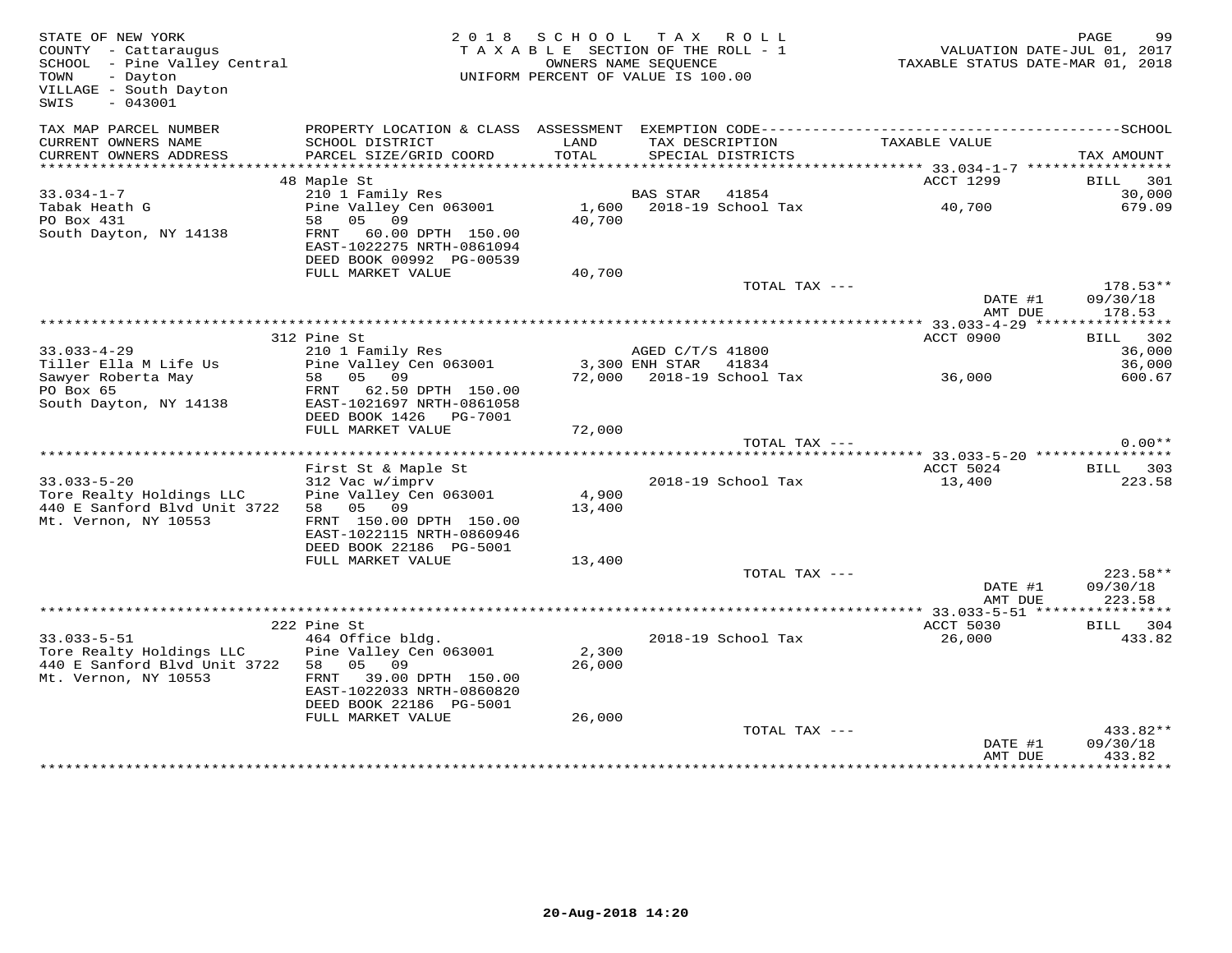| STATE OF NEW YORK<br>COUNTY - Cattaraugus<br>COUNTY - Cattaraugus<br>SCHOOL - Pine Valley Central<br>TOWN - Dayton<br>TOWN<br>- Dayton<br>VILLAGE - South Dayton<br>$-043001$<br>SWIS |                                                                                                                 | 2018 SCHOOL<br>TAXABLE SECTION OF THE ROLL - 1<br>UNIFORM PERCENT OF VALUE IS 100.00 | OWNERS NAME SEQUENCE | TAX ROLL                       | VALUATION DATE-JUL 01, 2017<br>TAXABLE STATUS DATE-MAR 01, 2018 | 100<br>PAGE           |
|---------------------------------------------------------------------------------------------------------------------------------------------------------------------------------------|-----------------------------------------------------------------------------------------------------------------|--------------------------------------------------------------------------------------|----------------------|--------------------------------|-----------------------------------------------------------------|-----------------------|
| TAX MAP PARCEL NUMBER<br>CURRENT OWNERS NAME                                                                                                                                          | PROPERTY LOCATION & CLASS ASSESSMENT EXEMPTION CODE-----------------------------------SCHOOL<br>SCHOOL DISTRICT | LAND                                                                                 |                      | TAX DESCRIPTION                | TAXABLE VALUE                                                   |                       |
| CURRENT OWNERS ADDRESS                                                                                                                                                                | PARCEL SIZE/GRID COORD                                                                                          | TOTAL                                                                                |                      | SPECIAL DISTRICTS              |                                                                 | TAX AMOUNT            |
|                                                                                                                                                                                       |                                                                                                                 |                                                                                      |                      |                                |                                                                 |                       |
|                                                                                                                                                                                       | 111 Cherry St                                                                                                   |                                                                                      |                      |                                | ACCT 0873                                                       | BILL<br>305           |
| $33.033 - 3 - 13$<br>Troutman Richard L                                                                                                                                               | 210 1 Family Res<br>Pine Valley Cen 063001                                                                      | 2,600                                                                                | BAS STAR             | 41854<br>2018-19 School Tax    | 73,500                                                          | 30,000<br>1,226.37    |
| Troutman Jill M                                                                                                                                                                       | 58 05 09                                                                                                        | 73,500                                                                               |                      |                                |                                                                 |                       |
| 111 Cherry St                                                                                                                                                                         | FRNT 100.00 DPTH 150.00                                                                                         |                                                                                      |                      |                                |                                                                 |                       |
| PO Box 492                                                                                                                                                                            | EAST-1021450 NRTH-0861868                                                                                       |                                                                                      |                      |                                |                                                                 |                       |
| South Dayton, NY 14138                                                                                                                                                                | DEED BOOK 1431 PG-7002                                                                                          |                                                                                      |                      |                                |                                                                 |                       |
|                                                                                                                                                                                       | FULL MARKET VALUE                                                                                               | 73,500                                                                               |                      |                                |                                                                 | 725.81**              |
|                                                                                                                                                                                       |                                                                                                                 |                                                                                      |                      | TOTAL TAX ---                  | DATE #1                                                         | 09/30/18              |
|                                                                                                                                                                                       |                                                                                                                 |                                                                                      |                      |                                | AMT DUE                                                         | 725.81                |
|                                                                                                                                                                                       |                                                                                                                 |                                                                                      |                      |                                |                                                                 |                       |
|                                                                                                                                                                                       | 206 Mill St                                                                                                     |                                                                                      |                      |                                | ACCT 0913                                                       | <b>BILL</b> 306       |
| $33.034 - 2 - 5$                                                                                                                                                                      | 210 1 Family Res                                                                                                |                                                                                      | ENH STAR             | 41834                          | 78,000                                                          | 66,800                |
| Tyma Richard L Sr<br>Tyma Linda                                                                                                                                                       | Pine Valley Cen 063001<br>58 05 09                                                                              | 78,000                                                                               |                      | 4,100    2018-19    School Tax |                                                                 | 1,301.45              |
| PO Box 17                                                                                                                                                                             | FRNT 120.00 DPTH 125.00                                                                                         |                                                                                      |                      |                                |                                                                 |                       |
| South Dayton, NY 14138                                                                                                                                                                | EAST-1023062 NRTH-0860532                                                                                       |                                                                                      |                      |                                |                                                                 |                       |
|                                                                                                                                                                                       | DEED BOOK 833<br>PG-625                                                                                         |                                                                                      |                      |                                |                                                                 |                       |
|                                                                                                                                                                                       | FULL MARKET VALUE                                                                                               | 78,000                                                                               |                      | TOTAL TAX ---                  |                                                                 |                       |
|                                                                                                                                                                                       |                                                                                                                 |                                                                                      |                      |                                | DATE #1                                                         | 186.87**<br>09/30/18  |
|                                                                                                                                                                                       |                                                                                                                 |                                                                                      |                      |                                | AMT DUE                                                         | 186.87                |
|                                                                                                                                                                                       |                                                                                                                 |                                                                                      |                      |                                |                                                                 |                       |
|                                                                                                                                                                                       | 73 Pine St                                                                                                      |                                                                                      |                      |                                | ACCT 1134                                                       | BILL 307              |
| $33.034 - 3 - 21.2$<br>VanHorn Todd                                                                                                                                                   | 210 1 Family Res<br>Pine Valley Cen 063001                                                                      | 6,200                                                                                |                      | 2018-19 School Tax             | 59,000                                                          | 984.43                |
| PO Box 97                                                                                                                                                                             | 58 05 09                                                                                                        | 59,000                                                                               |                      |                                |                                                                 |                       |
| South Dayton, NY 14138                                                                                                                                                                | 1.20 BANK<br>ACRES<br>017                                                                                       |                                                                                      |                      |                                |                                                                 |                       |
|                                                                                                                                                                                       | EAST-1022708 NRTH-0859973                                                                                       |                                                                                      |                      |                                |                                                                 |                       |
|                                                                                                                                                                                       | DEED BOOK 29313 PG-6002                                                                                         |                                                                                      |                      |                                |                                                                 |                       |
|                                                                                                                                                                                       | FULL MARKET VALUE                                                                                               | 59,000                                                                               |                      | TOTAL TAX ---                  |                                                                 | $984.43**$            |
|                                                                                                                                                                                       |                                                                                                                 |                                                                                      |                      |                                | DATE #1                                                         | 09/30/18              |
|                                                                                                                                                                                       |                                                                                                                 |                                                                                      |                      |                                | AMT DUE                                                         | 984.43                |
|                                                                                                                                                                                       |                                                                                                                 |                                                                                      |                      |                                | *********** 33.034-3-8 ***                                      | * * * * * * * * * * * |
|                                                                                                                                                                                       | 108 Pine St                                                                                                     |                                                                                      |                      |                                | ACCT 0875                                                       | BILL<br>308           |
| $33.034 - 3 - 8$<br>Volk Rodney                                                                                                                                                       | 230 3 Family Res<br>Pine Valley Cen 063001                                                                      |                                                                                      | BAS STAR 41854       | 5,500 2018-19 School Tax       | 60,000                                                          | 30,000<br>1,001.11    |
| PO Box 182                                                                                                                                                                            | 58 05<br>09                                                                                                     | 60,000                                                                               |                      |                                |                                                                 |                       |
| South Dayton, NY 14138                                                                                                                                                                | FRNT 200.00 DPTH 80.00                                                                                          |                                                                                      |                      |                                |                                                                 |                       |
|                                                                                                                                                                                       | EAST-1022634 NRTH-0860353                                                                                       |                                                                                      |                      |                                |                                                                 |                       |
|                                                                                                                                                                                       | DEED BOOK 694<br>PG-00881                                                                                       |                                                                                      |                      |                                |                                                                 |                       |
|                                                                                                                                                                                       | FULL MARKET VALUE                                                                                               | 60,000                                                                               |                      | TOTAL TAX ---                  |                                                                 | $500.56**$            |
|                                                                                                                                                                                       |                                                                                                                 |                                                                                      |                      |                                | DATE #1                                                         | 09/30/18              |
|                                                                                                                                                                                       |                                                                                                                 |                                                                                      |                      |                                | AMT DUE                                                         | 500.56                |
|                                                                                                                                                                                       |                                                                                                                 |                                                                                      |                      |                                |                                                                 |                       |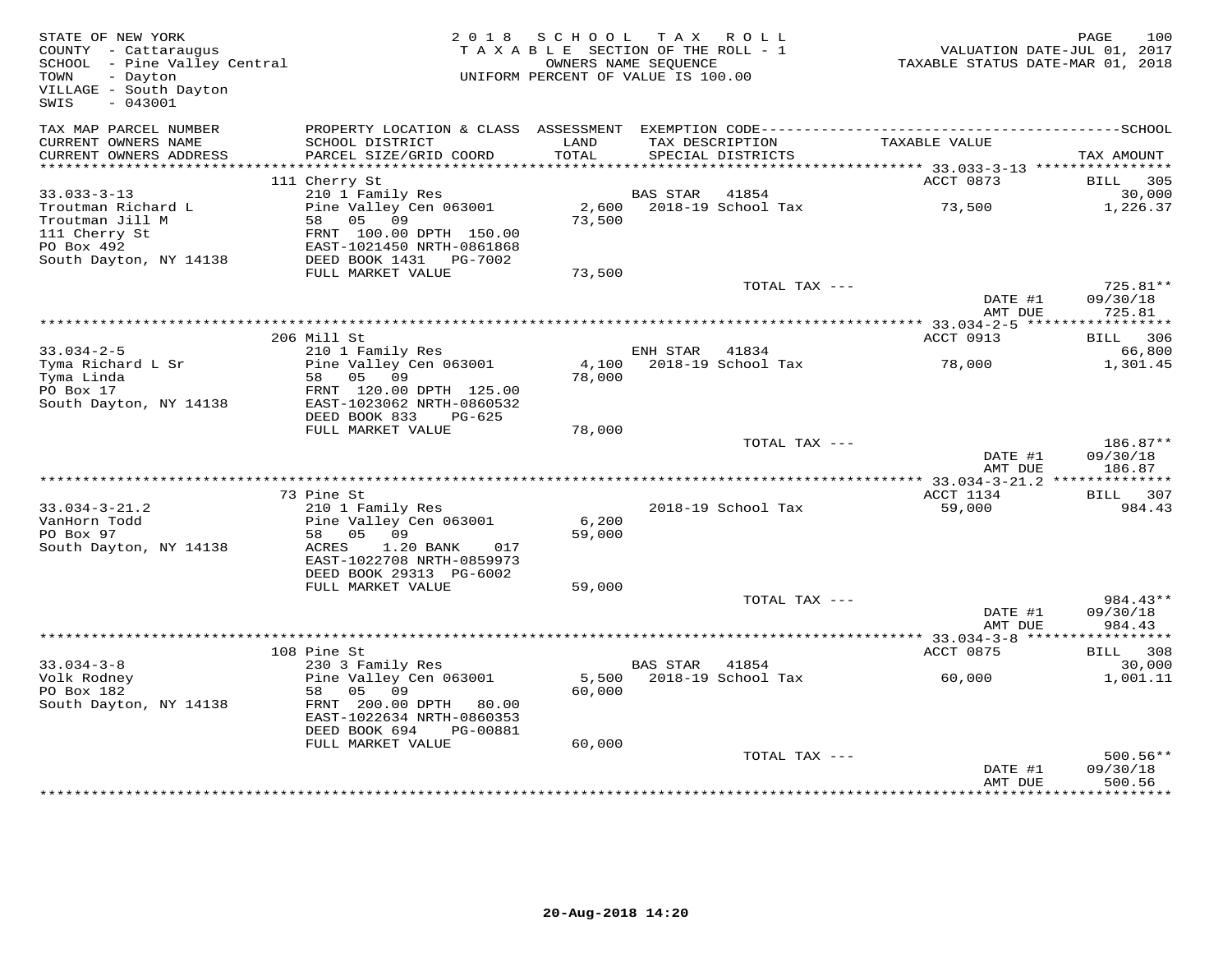| STATE OF NEW YORK<br>COUNTY - Cattaraugus<br>COUNTY - Cattaraugus<br>SCHOOL - Pine Valley Central<br>TOUR<br>TOWN<br>- Dayton<br>VILLAGE - South Dayton<br>$-043001$<br>SWIS |                                                      | 2018 SCHOOL<br>TAXABLE SECTION OF THE ROLL - 1<br>OWNERS NAME SEQUENCE<br>UNIFORM PERCENT OF VALUE IS 100.00 | TAX ROLL       |                          | 1.001 ,<br>7017 - VALUATION DATE<br>712 TAXABLE STATUS DATE-MAR 01, 2018 | 101<br>PAGE           |
|------------------------------------------------------------------------------------------------------------------------------------------------------------------------------|------------------------------------------------------|--------------------------------------------------------------------------------------------------------------|----------------|--------------------------|--------------------------------------------------------------------------|-----------------------|
| TAX MAP PARCEL NUMBER<br>CURRENT OWNERS NAME                                                                                                                                 | SCHOOL DISTRICT                                      | LAND                                                                                                         |                | TAX DESCRIPTION          | TAXABLE VALUE                                                            |                       |
| CURRENT OWNERS ADDRESS                                                                                                                                                       | PARCEL SIZE/GRID COORD                               | TOTAL                                                                                                        |                | SPECIAL DISTRICTS        |                                                                          | TAX AMOUNT            |
| ***********************                                                                                                                                                      |                                                      |                                                                                                              |                |                          |                                                                          |                       |
| $33.033 - 5 - 47$                                                                                                                                                            | Oak St<br>312 Vac w/imprv                            |                                                                                                              |                | 2018-19 School Tax       | ACCT 0884<br>5,100                                                       | BILL 309<br>85.09     |
| Walters Kenneth                                                                                                                                                              | Pine Valley Cen 063001                               | 3,100                                                                                                        |                |                          |                                                                          |                       |
| Walters Jessie M                                                                                                                                                             | 58 05 09                                             | 5,100                                                                                                        |                |                          |                                                                          |                       |
| 136 Oak St                                                                                                                                                                   | FRNT 66.00 DPTH 125.00                               |                                                                                                              |                |                          |                                                                          |                       |
| South Dayton, NY 14138                                                                                                                                                       | EAST-1021898 NRTH-0860483<br>DEED BOOK 28842 PG-3001 |                                                                                                              |                |                          |                                                                          |                       |
|                                                                                                                                                                              | FULL MARKET VALUE                                    | 5,100                                                                                                        |                |                          |                                                                          |                       |
|                                                                                                                                                                              |                                                      |                                                                                                              |                | TOTAL TAX ---            |                                                                          | $85.09**$             |
|                                                                                                                                                                              |                                                      |                                                                                                              |                |                          | DATE #1<br>AMT DUE                                                       | 09/30/18<br>85.09     |
|                                                                                                                                                                              |                                                      |                                                                                                              |                |                          |                                                                          |                       |
|                                                                                                                                                                              | 136 Oak St                                           |                                                                                                              |                |                          | ACCT 0769                                                                | BILL 310              |
| $33.033 - 5 - 49$                                                                                                                                                            | 210 1 Family Res                                     |                                                                                                              | BAS STAR 41854 |                          |                                                                          | 30,000                |
| Walters Kenneth                                                                                                                                                              | Pine Valley Cen 063001<br>58 05 09                   | 31,800                                                                                                       |                | 3,400 2018-19 School Tax | 31,800                                                                   | 530.59                |
| Walters Jessie M<br>136 Oak St<br>136 Oak St                                                                                                                                 | FRNT 132.00 DPTH 97.00                               |                                                                                                              |                |                          |                                                                          |                       |
| South Dayton, NY 14138                                                                                                                                                       | EAST-1021810 NRTH-0860529                            |                                                                                                              |                |                          |                                                                          |                       |
|                                                                                                                                                                              | DEED BOOK 28842 PG-3001<br>FULL MARKET VALUE         | 31,800                                                                                                       |                |                          |                                                                          |                       |
|                                                                                                                                                                              |                                                      |                                                                                                              |                | TOTAL TAX ---            |                                                                          | $30.03**$             |
|                                                                                                                                                                              |                                                      |                                                                                                              |                |                          | DATE #1                                                                  | 09/30/18              |
|                                                                                                                                                                              |                                                      |                                                                                                              |                |                          | AMT DUE                                                                  | 30.03                 |
|                                                                                                                                                                              | 18 Prospect St                                       |                                                                                                              |                |                          | ACCT 0898                                                                | BILL 311              |
| $33.026 - 1 - 1$                                                                                                                                                             | 210 1 Family Res                                     |                                                                                                              |                | 2018-19 School Tax       | 97,500                                                                   | 1,626.81              |
| Westlake Edgar George<br>PO Box 323                                                                                                                                          | Pine Valley Cen 063001<br>58 05 09                   | 19,000                                                                                                       |                |                          |                                                                          |                       |
| South Dayton, NY 14138                                                                                                                                                       | ACRES 10.15                                          | 97,500                                                                                                       |                |                          |                                                                          |                       |
|                                                                                                                                                                              | EAST-1022506 NRTH-0862322                            |                                                                                                              |                |                          |                                                                          |                       |
|                                                                                                                                                                              | DEED BOOK 28632 PG-8003                              |                                                                                                              |                |                          |                                                                          |                       |
|                                                                                                                                                                              | FULL MARKET VALUE                                    | 97,500                                                                                                       |                | TOTAL TAX ---            |                                                                          | $1,626.81**$          |
|                                                                                                                                                                              |                                                      |                                                                                                              |                |                          | DATE #1                                                                  | 09/30/18              |
|                                                                                                                                                                              |                                                      |                                                                                                              |                |                          | AMT DUE                                                                  | 1,626.81              |
|                                                                                                                                                                              | 226 Oak St                                           |                                                                                                              |                |                          | ************ 33.033-5-1 ******************<br>ACCT 0822                  | BILL 312              |
| $33.033 - 5 - 1$                                                                                                                                                             | 210 1 Family Res                                     |                                                                                                              | BAS STAR 41854 |                          |                                                                          | 30,000                |
| Westling Joseph                                                                                                                                                              | Pine Valley Cen 063001                               |                                                                                                              |                | 2,000 2018-19 School Tax | 34,300                                                                   | 572.30                |
| were welling Betty Jo                                                                                                                                                        | 21<br>Pine<br>58<br>FRNT<br>T<br>05 09               | 34,300                                                                                                       |                |                          |                                                                          |                       |
| 226 Oak St<br>PO Box 433                                                                                                                                                     | FRNT 75.00 DPTH 125.00<br>EAST-1021183 NRTH-0860995  |                                                                                                              |                |                          |                                                                          |                       |
| South Dayton, NY 14138                                                                                                                                                       | DEED BOOK 4829    PG-2001                            |                                                                                                              |                |                          |                                                                          |                       |
|                                                                                                                                                                              | FULL MARKET VALUE                                    | 34,300                                                                                                       |                |                          |                                                                          |                       |
|                                                                                                                                                                              |                                                      |                                                                                                              |                | TOTAL TAX ---            | DATE #1                                                                  | $71.75**$<br>09/30/18 |
|                                                                                                                                                                              |                                                      |                                                                                                              |                |                          | AMT DUE                                                                  | 71.75                 |
|                                                                                                                                                                              |                                                      |                                                                                                              |                |                          |                                                                          |                       |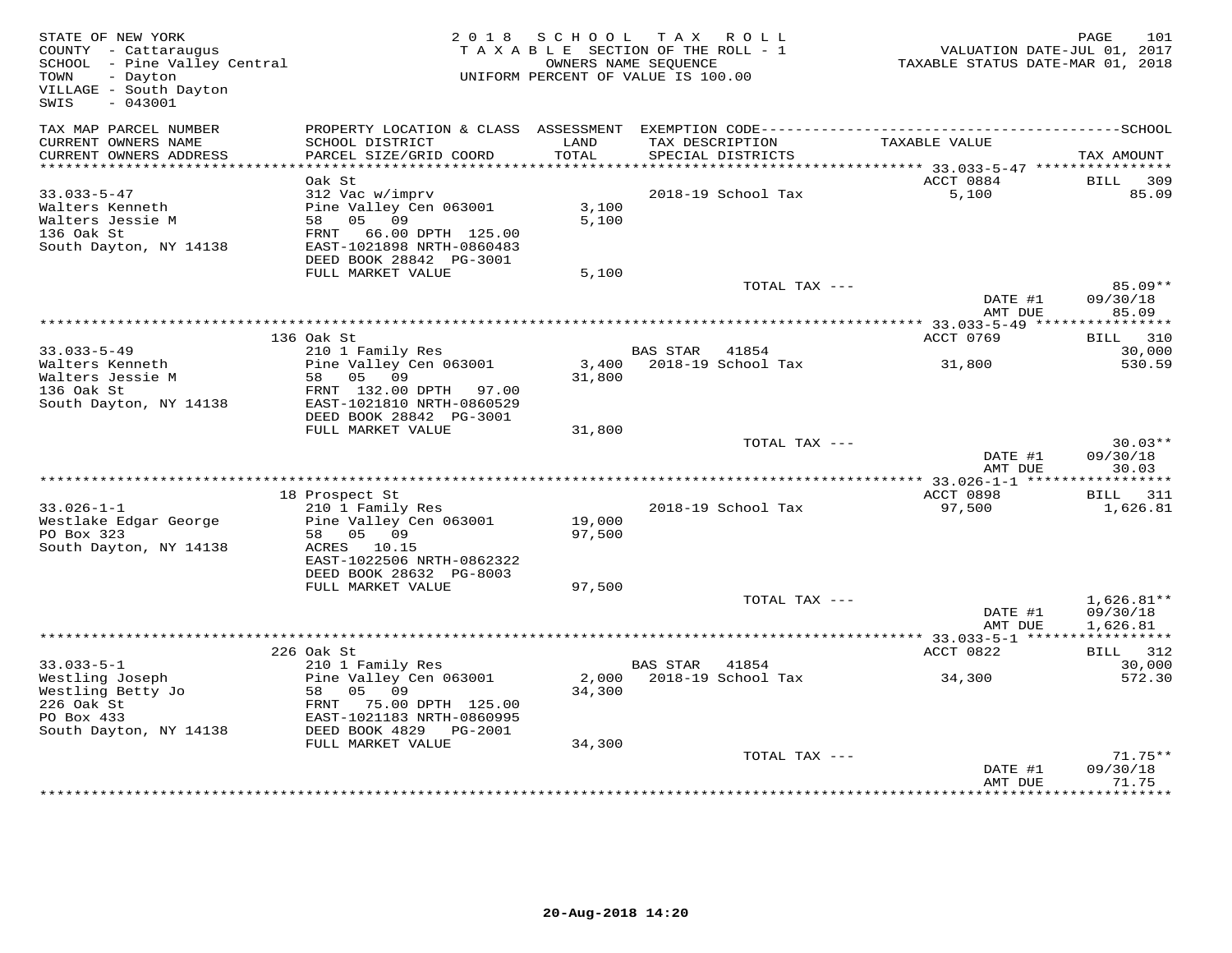| STATE OF NEW YORK<br>COUNTY - Cattaraugus<br>SCHOOL - Pine Valley Central<br>TOWN<br>- Dayton<br>VILLAGE - South Dayton<br>$-043001$<br>SWIS |                                                                                                                                                                                  |                           | 2018 SCHOOL TAX ROLL<br>TAXABLE SECTION OF THE ROLL - 1<br>OWNERS NAME SEQUENCE<br>UNIFORM PERCENT OF VALUE IS 100.00 | TAXABLE STATUS DATE-MAR 01, 2018                | PAGE<br>102<br>VALUATION DATE-JUL 01, 2017 |
|----------------------------------------------------------------------------------------------------------------------------------------------|----------------------------------------------------------------------------------------------------------------------------------------------------------------------------------|---------------------------|-----------------------------------------------------------------------------------------------------------------------|-------------------------------------------------|--------------------------------------------|
| TAX MAP PARCEL NUMBER<br>CURRENT OWNERS NAME<br>CURRENT OWNERS ADDRESS                                                                       | PROPERTY LOCATION & CLASS ASSESSMENT<br>SCHOOL DISTRICT<br>PARCEL SIZE/GRID COORD                                                                                                | LAND<br>TOTAL             | TAX DESCRIPTION<br>SPECIAL DISTRICTS                                                                                  | TAXABLE VALUE                                   | TAX AMOUNT                                 |
| ******************                                                                                                                           |                                                                                                                                                                                  |                           |                                                                                                                       | ***************** 33.034-3-15 ***************** |                                            |
| $33.034 - 3 - 15$<br>Wickmark Bradley E<br>Wickmark Janet L<br>11246 Leon Rd<br>Cattaraugus, NY 14719                                        | 69 Pine St<br>270 Mfg housing<br>Pine Valley Cen 063001<br>58 05 09<br>FRNT 55.50 DPTH 139.00<br>EAST-1022744 NRTH-0860059<br>DEED BOOK 8058 PG-2001                             | 1,400<br>21,800           | 2018-19 School Tax                                                                                                    | ACCT 0660<br>21,800                             | BILL 313<br>363.74                         |
|                                                                                                                                              | FULL MARKET VALUE                                                                                                                                                                | 21,800                    |                                                                                                                       |                                                 |                                            |
|                                                                                                                                              |                                                                                                                                                                                  |                           | TOTAL TAX ---                                                                                                         | DATE #1<br>AMT DUE                              | 363.74**<br>09/30/18<br>363.74             |
|                                                                                                                                              | 211 Oak St                                                                                                                                                                       |                           |                                                                                                                       | ACCT 0704                                       | BILL 314                                   |
| $33.033 - 6 - 15$<br>Wightman Jace H<br>211 Oak St<br>PO Box 383                                                                             | 210 1 Family Res<br>Pine Valley Cen 063001<br>58 05 09<br>FRNT 60.00 DPTH 125.00                                                                                                 | 26,800                    | BAS STAR 41854<br>1,600 2018-19 School Tax                                                                            | 26,800                                          | 26,800<br>447.16                           |
| S. Dayton, NY 14138                                                                                                                          | EAST-1021402 NRTH-0860622<br>DEED BOOK 9465 PG-8001<br>FULL MARKET VALUE                                                                                                         | 26,800                    |                                                                                                                       |                                                 |                                            |
|                                                                                                                                              |                                                                                                                                                                                  |                           | TOTAL TAX ---                                                                                                         |                                                 | $0.00**$                                   |
|                                                                                                                                              | 78 First Ave                                                                                                                                                                     |                           |                                                                                                                       | ACCT 0856                                       | <b>BILL</b> 315                            |
| $33.033 - 6 - 41$<br>Wilkey Edward P<br>Wilkey Judy A<br>PO Box 186<br>South Dayton, NY 14138-0186                                           | 210 1 Family Res<br>Pine Valley Cen 063001<br>58 05 09<br>FRNT 120.00 DPTH 208.00<br>EAST-1021825 NRTH-0859883<br>DEED BOOK 00958 PG-01124                                       | 61,800                    | BAS STAR<br>41854<br>4,900 2018-19 School Tax                                                                         | 61,800                                          | 30,000<br>1,031.15                         |
|                                                                                                                                              | FULL MARKET VALUE                                                                                                                                                                | 61,800                    |                                                                                                                       |                                                 |                                            |
|                                                                                                                                              |                                                                                                                                                                                  |                           | TOTAL TAX ---                                                                                                         | DATE #1<br>AMT DUE                              | $530.59**$<br>09/30/18<br>530.59           |
|                                                                                                                                              |                                                                                                                                                                                  |                           |                                                                                                                       |                                                 |                                            |
| $33.033 - 5 - 40$<br>Williams Helen<br>PO Box 233<br>South Dayton, NY 14138                                                                  | 124 Oak St<br>210 1 Family Res<br>Pine Valley Cen 063001<br>58<br>05 09<br>FRNT 60.00 DPTH 125.00<br>EAST-1022058 NRTH-0860368<br>DEED BOOK 561<br>PG-00410<br>FULL MARKET VALUE | 1,600<br>35,300<br>35,300 | 2018-19 School Tax                                                                                                    | ACCT 0899<br>35,300                             | BILL 316<br>588.99                         |
|                                                                                                                                              |                                                                                                                                                                                  |                           | TOTAL TAX ---                                                                                                         | DATE #1<br>AMT DUE                              | 588.99**<br>09/30/18<br>588.99             |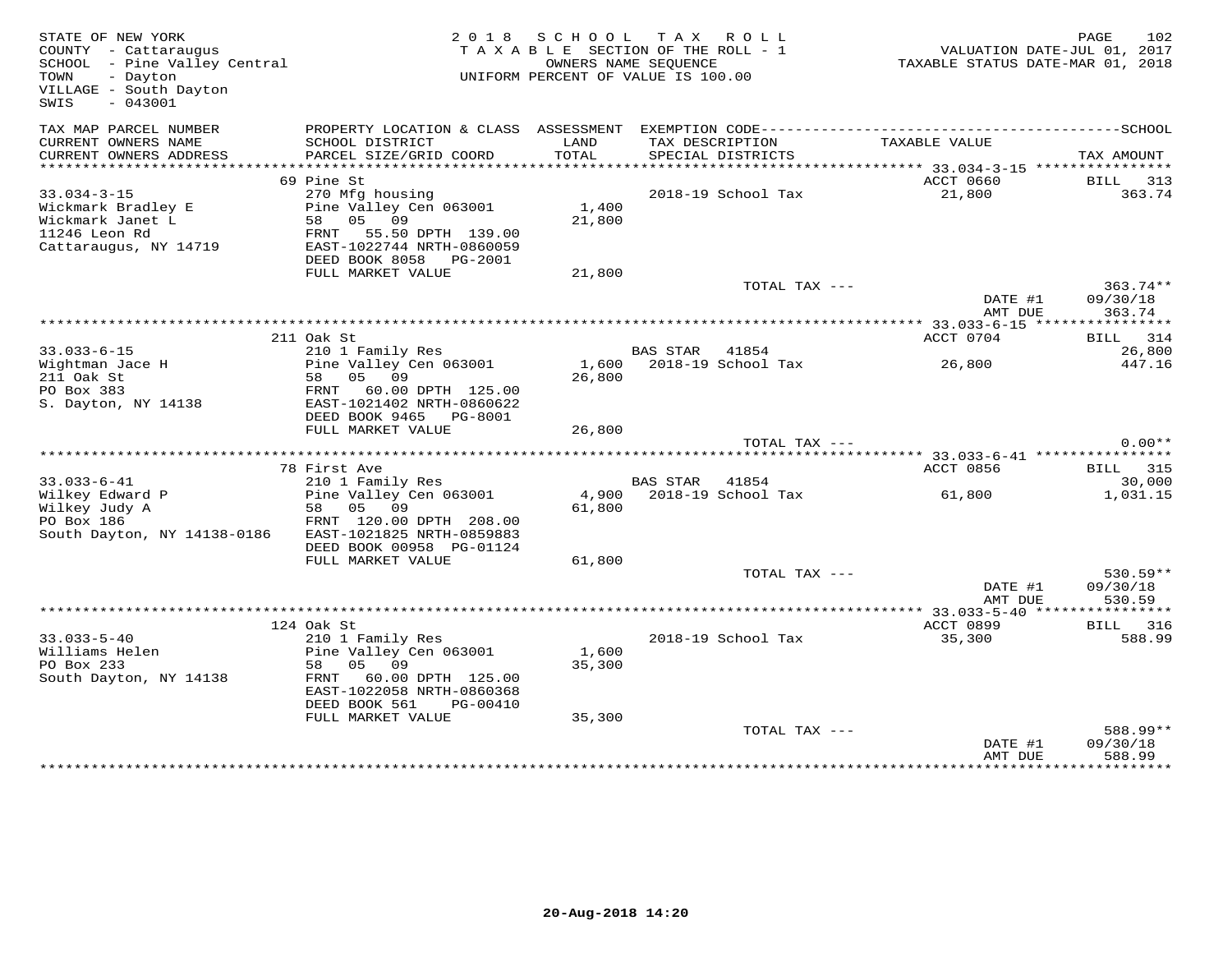| STATE OF NEW YORK<br>COUNTY - Cattaraugus<br>SCHOOL - Pine Valley Central<br>- Dayton<br>TOWN<br>VILLAGE - South Dayton<br>SWIS<br>$-043001$ | 2 0 1 8                                                                                                                                              | S C H O O L     | TAX ROLL<br>TAXABLE SECTION OF THE ROLL - 1<br>OWNERS NAME SEQUENCE<br>UNIFORM PERCENT OF VALUE IS 100.00 | VALUATION DATE-JUL 01, 2017<br>TAXABLE STATUS DATE-MAR 01, 2018 | 103<br>PAGE                        |
|----------------------------------------------------------------------------------------------------------------------------------------------|------------------------------------------------------------------------------------------------------------------------------------------------------|-----------------|-----------------------------------------------------------------------------------------------------------|-----------------------------------------------------------------|------------------------------------|
| TAX MAP PARCEL NUMBER<br>CURRENT OWNERS NAME<br>CURRENT OWNERS ADDRESS                                                                       | SCHOOL DISTRICT<br>PARCEL SIZE/GRID COORD                                                                                                            | LAND<br>TOTAL   | TAX DESCRIPTION<br>SPECIAL DISTRICTS                                                                      | TAXABLE VALUE                                                   | TAX AMOUNT                         |
|                                                                                                                                              |                                                                                                                                                      |                 |                                                                                                           |                                                                 |                                    |
| $33.033 - 5 - 34$<br>Winship Craig<br>9508 Cottage Road<br>South Dayton, NY 14138                                                            | 3 Park St<br>482 Det row bldg<br>Pine Valley Cen 063001<br>58 05 09<br>FRNT 35.10 DPTH 95.00<br>EAST-1022264 NRTH-0860581<br>DEED BOOK 21002 PG-6002 | 3,000<br>47,400 | 2018-19 School Tax                                                                                        | ACCT 0719<br>47,400                                             | BILL<br>317<br>790.88              |
|                                                                                                                                              | FULL MARKET VALUE                                                                                                                                    | 47,400          | TOTAL TAX ---                                                                                             |                                                                 | 790.88**                           |
|                                                                                                                                              |                                                                                                                                                      |                 |                                                                                                           | DATE #1<br>AMT DUE                                              | 09/30/18<br>790.88                 |
|                                                                                                                                              |                                                                                                                                                      |                 |                                                                                                           | ******** 33.033-5-33 ****************                           |                                    |
| $33.033 - 5 - 33$<br>Winship Craig B<br>9508 Cottage Road<br>South Dayton, NY 14138                                                          | 5 Park St<br>464 Office bldg.<br>Pine Valley Cen 063001<br>58 05 09<br>FRNT 37.00 DPTH 91.00<br>EAST-1022281 NRTH-0860622<br>DEED BOOK 21002 PG-6002 | 3,000<br>67,600 | 2018-19 School Tax                                                                                        | ACCT 0902<br>67,600                                             | BILL 318<br>1,127.92               |
|                                                                                                                                              | FULL MARKET VALUE                                                                                                                                    | 67,600          |                                                                                                           |                                                                 |                                    |
|                                                                                                                                              |                                                                                                                                                      |                 | TOTAL TAX ---                                                                                             | DATE #1<br>AMT DUE                                              | 1,127.92**<br>09/30/18<br>1,127.92 |
|                                                                                                                                              |                                                                                                                                                      |                 |                                                                                                           |                                                                 |                                    |
| $33.026 - 1 - 3$<br>Winship Don B<br>PO Box 271<br>South Dayton, NY 14138                                                                    | Main St<br>323 Vacant rural<br>Pine Valley Cen 063001<br>58 05 09<br>ACRES 18.33<br>EAST-1023855 NRTH-0863467                                        | 6,500<br>6,500  | 2018-19 School Tax                                                                                        | ACCT 0903<br>6,500                                              | BILL 319<br>108.45                 |
|                                                                                                                                              | DEED BOOK 760<br>PG-00095<br>FULL MARKET VALUE                                                                                                       | 6,500           |                                                                                                           |                                                                 |                                    |
|                                                                                                                                              |                                                                                                                                                      |                 | TOTAL TAX ---                                                                                             | DATE #1<br>AMT DUE                                              | $108.45**$<br>09/30/18<br>108.45   |
|                                                                                                                                              |                                                                                                                                                      |                 |                                                                                                           |                                                                 |                                    |
|                                                                                                                                              | 125 Maple St                                                                                                                                         |                 |                                                                                                           | ACCT 0814                                                       | BILL 320                           |
| $33.033 - 4 - 35$<br>Witherell Gloria<br>PO Box 18<br>South Dayton, NY 14138                                                                 | 210 1 Family Res<br>Pine Valley Cen 063001<br>58 05<br>09<br>FRNT 150.00 DPTH 150.00<br>EAST-1021506 NRTH-0861380<br>DEED BOOK 864<br>PG-00112       | 3,900<br>68,000 | BAS STAR<br>41854<br>2018-19 School Tax                                                                   | 68,000                                                          | 30,000<br>1,134.60                 |
|                                                                                                                                              | FULL MARKET VALUE                                                                                                                                    | 68,000          | TOTAL TAX ---                                                                                             | DATE #1                                                         | 634.04**<br>09/30/18               |
|                                                                                                                                              |                                                                                                                                                      |                 |                                                                                                           | AMT DUE                                                         | 634.04                             |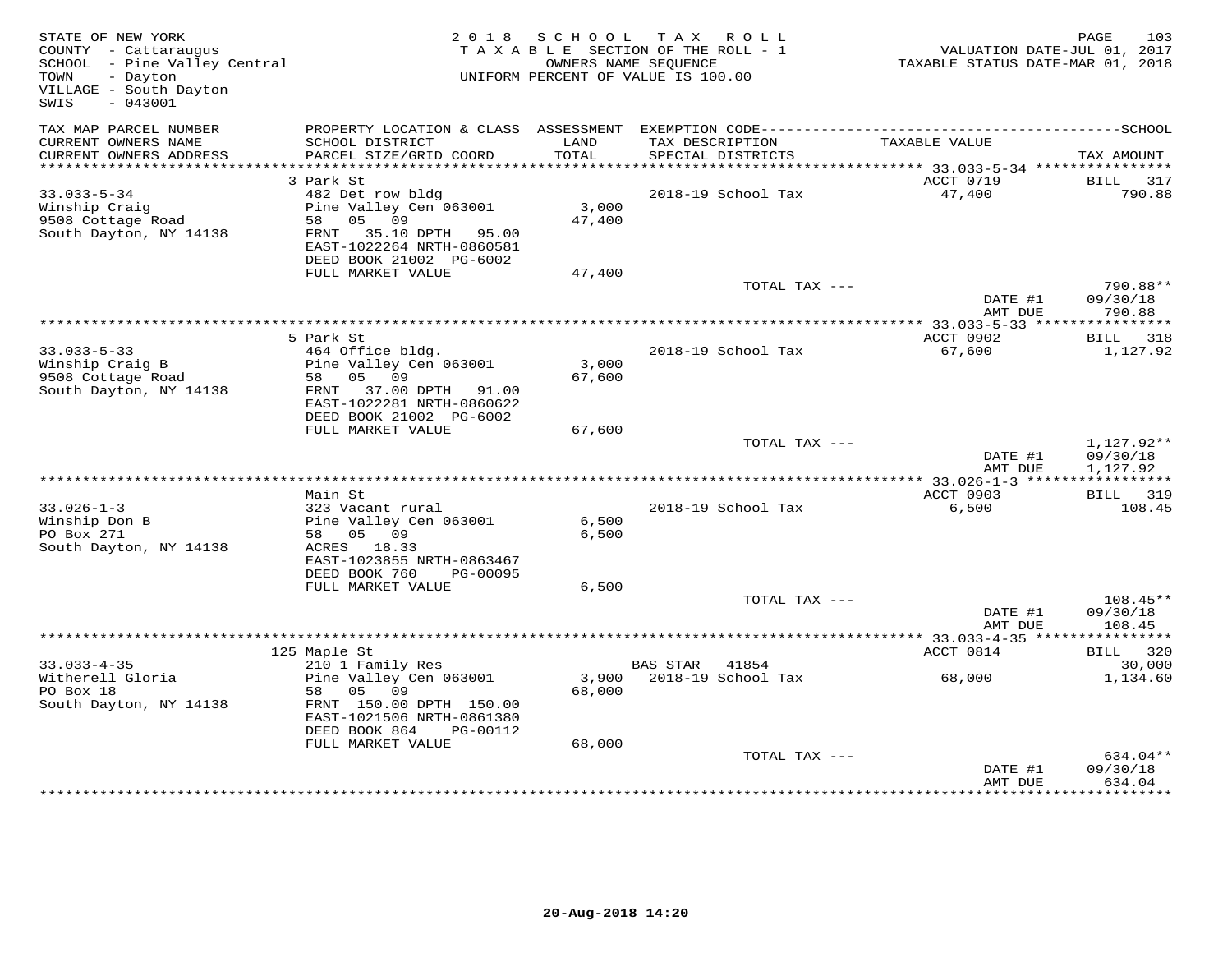| STATE OF NEW YORK<br>COUNTY - Cattaraugus<br>SCHOOL - Pine Valley Central<br>TOWN<br>- Dayton<br>VILLAGE - South Dayton<br>$-043001$<br>SWIS | 2 0 1 8                                                | SCHOOL TAX ROLL<br>TAXABLE SECTION OF THE ROLL - 1<br>UNIFORM PERCENT OF VALUE IS 100.00 | OWNERS NAME SEQUENCE |                          | TAXABLE STATUS DATE-MAR 01, 2018 | PAGE<br>VALUATION DATE-JUL 01, 2017 | 104                |
|----------------------------------------------------------------------------------------------------------------------------------------------|--------------------------------------------------------|------------------------------------------------------------------------------------------|----------------------|--------------------------|----------------------------------|-------------------------------------|--------------------|
| TAX MAP PARCEL NUMBER                                                                                                                        |                                                        |                                                                                          |                      |                          |                                  |                                     |                    |
| CURRENT OWNERS NAME                                                                                                                          | SCHOOL DISTRICT                                        | LAND                                                                                     | TAX DESCRIPTION      |                          | TAXABLE VALUE                    |                                     |                    |
| CURRENT OWNERS ADDRESS                                                                                                                       | PARCEL SIZE/GRID COORD                                 | TOTAL                                                                                    |                      | SPECIAL DISTRICTS        |                                  | TAX AMOUNT                          |                    |
|                                                                                                                                              | Mill St                                                |                                                                                          |                      |                          | <b>ACCT 0905</b>                 | <b>BILL</b>                         | 321                |
| $33.034 - 3 - 13.1$                                                                                                                          | 312 Vac w/imprv                                        |                                                                                          |                      | 2018-19 School Tax       | 4,000                            |                                     | 66.74              |
| Witherell Margaret                                                                                                                           | Pine Valley Cen 063001                                 | 2,800                                                                                    |                      |                          |                                  |                                     |                    |
| 10341 Rte 62                                                                                                                                 | 58 05 09                                               | 4,000                                                                                    |                      |                          |                                  |                                     |                    |
| Gowanda, NY 14070                                                                                                                            | FRNT 35.00 DPTH 125.00<br>EAST-1022851 NRTH-0860275    |                                                                                          |                      |                          |                                  |                                     |                    |
|                                                                                                                                              | DEED BOOK 892<br>PG-01007<br>FULL MARKET VALUE         | 4,000                                                                                    |                      |                          |                                  |                                     |                    |
|                                                                                                                                              |                                                        |                                                                                          |                      | TOTAL TAX ---            |                                  |                                     | $66.74**$          |
|                                                                                                                                              |                                                        |                                                                                          |                      |                          | DATE #1                          | 09/30/18                            |                    |
|                                                                                                                                              |                                                        |                                                                                          |                      |                          | AMT DUE                          |                                     | 66.74              |
|                                                                                                                                              | 23 First St                                            |                                                                                          |                      |                          | ACCT 0825                        |                                     |                    |
| $33.033 - 6 - 8$                                                                                                                             | 210 1 Family Res                                       |                                                                                          | ENH STAR             | 41834                    |                                  |                                     | BILL 322<br>36,000 |
| Woltz Betty B                                                                                                                                | Pine Valley Cen 063001                                 |                                                                                          |                      | 3,200 2018-19 School Tax | 36,000                           |                                     | 600.67             |
| Woltz Martin D                                                                                                                               | 58<br>05 09                                            | 36,000                                                                                   |                      |                          |                                  |                                     |                    |
| 23 First St                                                                                                                                  | FRNT<br>60.00 DPTH 150.00                              |                                                                                          |                      |                          |                                  |                                     |                    |
| PO Box 164                                                                                                                                   | BANK<br>032                                            |                                                                                          |                      |                          |                                  |                                     |                    |
| South Dayton, NY 14138                                                                                                                       | EAST-1021437 NRTH-0860337                              |                                                                                          |                      |                          |                                  |                                     |                    |
|                                                                                                                                              | DEED BOOK 10559 PG-3001<br>FULL MARKET VALUE           | 36,000                                                                                   |                      |                          |                                  |                                     |                    |
|                                                                                                                                              |                                                        |                                                                                          |                      | TOTAL TAX ---            |                                  |                                     | $0.00**$           |
|                                                                                                                                              |                                                        |                                                                                          |                      |                          |                                  |                                     |                    |
|                                                                                                                                              | 24 Second Ave                                          |                                                                                          |                      |                          | ACCT 0885                        |                                     | BILL 323           |
| $33.033 - 6 - 4$                                                                                                                             | 210 1 Family Res                                       |                                                                                          | ENH STAR 41834       |                          |                                  |                                     | 43,000             |
| Wutz Thomas M                                                                                                                                | Pine Valley Cen 063001                                 | 7,600                                                                                    |                      | 2018-19 School Tax       | 43,000                           |                                     | 717.47             |
| Wutz Mary Ann                                                                                                                                | 09<br>58 05                                            | 43,000                                                                                   |                      |                          |                                  |                                     |                    |
| PO Box 68                                                                                                                                    | ACRES<br>1.20                                          |                                                                                          |                      |                          |                                  |                                     |                    |
| South Dayton, NY 14138                                                                                                                       | EAST-1021217 NRTH-0860143<br>DEED BOOK 867<br>PG-00663 |                                                                                          |                      |                          |                                  |                                     |                    |
|                                                                                                                                              | FULL MARKET VALUE                                      | 43,000                                                                                   |                      |                          |                                  |                                     |                    |
|                                                                                                                                              |                                                        |                                                                                          |                      | TOTAL TAX ---            |                                  |                                     | $0.00**$           |
|                                                                                                                                              |                                                        |                                                                                          |                      |                          |                                  |                                     |                    |
|                                                                                                                                              | Mechanic St                                            |                                                                                          |                      |                          | ACCT 1241                        |                                     | BILL 324           |
| $33.034 - 3 - 10.2$                                                                                                                          | 210 1 Family Res                                       |                                                                                          | ENH STAR             | 41834                    |                                  |                                     | 53,000             |
| Youmans Claudia                                                                                                                              | Pine Valley Cen 063001                                 | 4,100                                                                                    |                      | 2018-19 School Tax       | 53,000                           |                                     | 884.32             |
| PO Box 345                                                                                                                                   | 58 05<br>09                                            | 53,000                                                                                   |                      |                          |                                  |                                     |                    |
| South Dayton, NY 14138                                                                                                                       | FRNT 120.00 DPTH 125.00<br>EAST-1023007 NRTH-0860263   |                                                                                          |                      |                          |                                  |                                     |                    |
|                                                                                                                                              | DEED BOOK 00935 PG-00717                               |                                                                                          |                      |                          |                                  |                                     |                    |
|                                                                                                                                              | FULL MARKET VALUE                                      | 53,000                                                                                   |                      |                          |                                  |                                     |                    |
|                                                                                                                                              |                                                        |                                                                                          |                      | TOTAL TAX ---            |                                  |                                     | $0.00**$           |
|                                                                                                                                              |                                                        |                                                                                          |                      |                          |                                  |                                     |                    |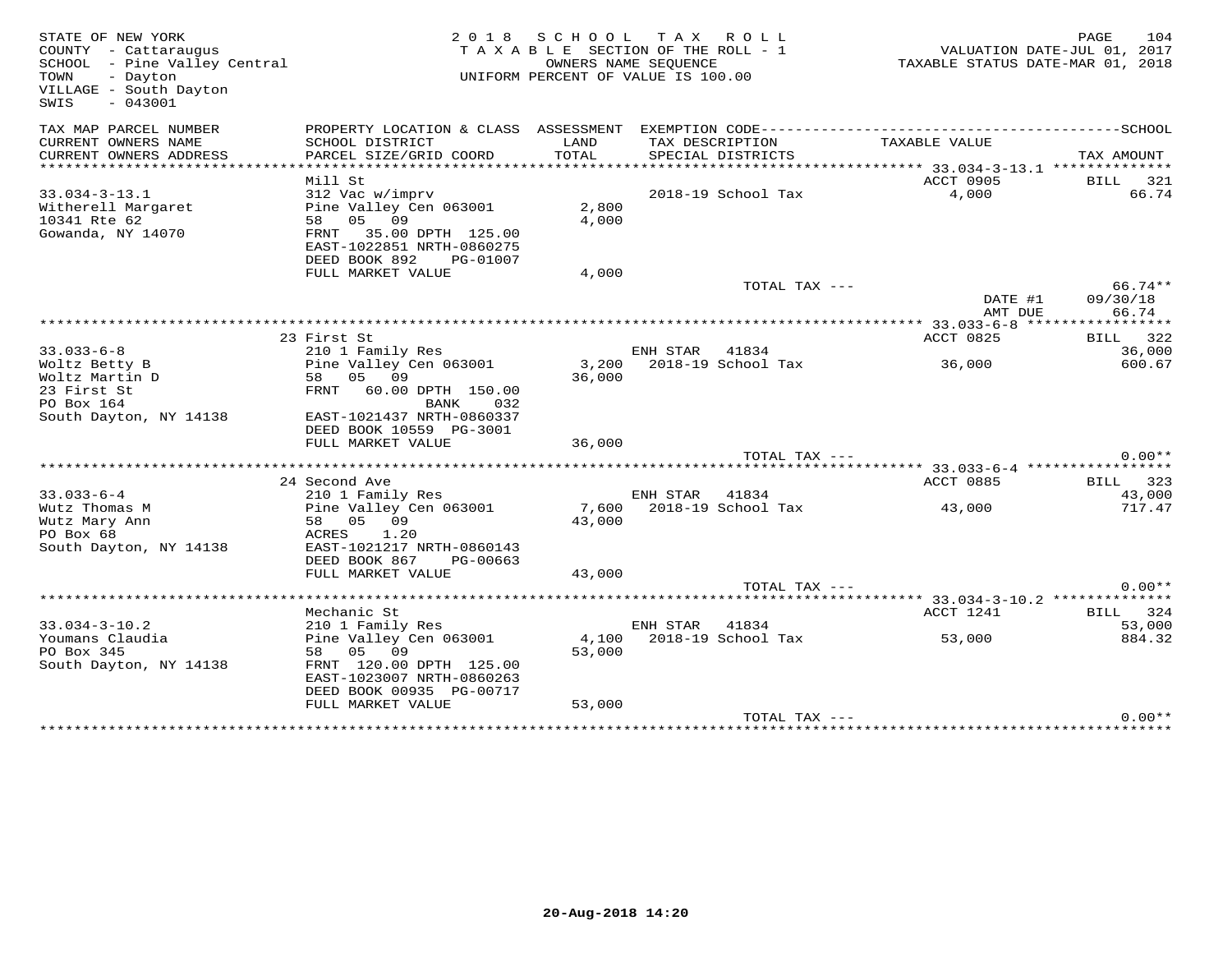| STATE OF NEW YORK<br>COUNTY - Cattaraugus<br>SCHOOL - Pine Valley Central<br>TOWN<br>- Dayton<br>VILLAGE - South Dayton<br>SWIS<br>$-043001$ |                                                                                                                                            | 2018 SCHOOL     | TAX ROLL<br>TAXABLE SECTION OF THE ROLL - 1<br>OWNERS NAME SEQUENCE<br>UNIFORM PERCENT OF VALUE IS 100.00 | VALUATION DATE-JUL 01, 2017<br>TAXABLE STATUS DATE-MAR 01, 2018 | 105<br>PAGE                      |
|----------------------------------------------------------------------------------------------------------------------------------------------|--------------------------------------------------------------------------------------------------------------------------------------------|-----------------|-----------------------------------------------------------------------------------------------------------|-----------------------------------------------------------------|----------------------------------|
| TAX MAP PARCEL NUMBER<br>CURRENT OWNERS NAME                                                                                                 | SCHOOL DISTRICT                                                                                                                            | LAND<br>TOTAL   | TAX DESCRIPTION                                                                                           | TAXABLE VALUE                                                   |                                  |
| CURRENT OWNERS ADDRESS<br>***********************                                                                                            | PARCEL SIZE/GRID COORD                                                                                                                     |                 | SPECIAL DISTRICTS                                                                                         |                                                                 | TAX AMOUNT                       |
|                                                                                                                                              | 111 Maple St                                                                                                                               |                 |                                                                                                           | ACCT 0783                                                       | BILL<br>325                      |
| $33.034 - 3 - 10.1$<br>Youmans Claudia J<br>111 Mechanic St<br>PO Box 345<br>South Dayton, NY 14138                                          | 312 Vac w/imprv<br>Pine Valley Cen 063001<br>58 05 09<br>FRNT 60.00 DPTH 125.00<br>EAST-1023065 NRTH-0860330<br>DEED BOOK 00992 PG-00916   | 2,000<br>4,600  | 2018-19 School Tax                                                                                        | 4,600                                                           | 76.75                            |
|                                                                                                                                              | FULL MARKET VALUE                                                                                                                          | 4,600           |                                                                                                           |                                                                 |                                  |
|                                                                                                                                              |                                                                                                                                            |                 | TOTAL TAX ---                                                                                             | DATE #1                                                         | $76.75**$<br>09/30/18            |
|                                                                                                                                              |                                                                                                                                            |                 |                                                                                                           | AMT DUE                                                         | 76.75                            |
|                                                                                                                                              | 28 Prospect St                                                                                                                             |                 |                                                                                                           | ACCT 0910                                                       | BILL 326                         |
| $33.025 - 1 - 7$                                                                                                                             | 210 1 Family Res                                                                                                                           |                 | ENH STAR<br>41834                                                                                         |                                                                 | 66,800                           |
| Young Judson J<br>Young Joanne K<br>28 Prospect St<br>PO Box 102                                                                             | Pine Valley Cen 063001<br>58 05 09<br>FRNT 200.00 DPTH 150.00<br>EAST-1022013 NRTH-0862147                                                 | 5,200<br>82,000 | 2018-19 School Tax                                                                                        | 82,000                                                          | 1,368.19                         |
| South Dayton, NY 14138                                                                                                                       | DEED BOOK 708<br>PG-00975<br>FULL MARKET VALUE                                                                                             | 82,000          |                                                                                                           |                                                                 |                                  |
|                                                                                                                                              |                                                                                                                                            |                 | TOTAL TAX ---                                                                                             | DATE #1<br>AMT DUE                                              | $253.62**$<br>09/30/18<br>253.62 |
|                                                                                                                                              |                                                                                                                                            |                 |                                                                                                           |                                                                 |                                  |
| $33.025 - 1 - 8$<br>Young Judson J<br>Young Joanne K<br>28 Prospect St<br>PO Box 102                                                         | Prospect St<br>314 Rural vac<10<br>Pine Valley Cen 063001<br>58 05 09<br>6.70<br>ACRES<br>EAST-1022092 NRTH-0862500                        | 7,800<br>7,800  | 2018-19 School Tax                                                                                        | ACCT 0911<br>7,800                                              | BILL 327<br>130.14               |
| South Dayton, NY 14138                                                                                                                       | DEED BOOK 708<br>PG-00975                                                                                                                  |                 |                                                                                                           |                                                                 |                                  |
|                                                                                                                                              | FULL MARKET VALUE                                                                                                                          | 7,800           |                                                                                                           |                                                                 |                                  |
|                                                                                                                                              |                                                                                                                                            |                 | TOTAL TAX ---                                                                                             | DATE #1<br>AMT DUE                                              | $130.14**$<br>09/30/18<br>130.14 |
|                                                                                                                                              |                                                                                                                                            |                 |                                                                                                           | ************ 33.033-3-11 ****************                       |                                  |
|                                                                                                                                              | 115 Cherry St                                                                                                                              |                 |                                                                                                           | ACCT 0906                                                       | <b>BILL</b><br>328               |
| $33.033 - 3 - 11$<br>Youngman Christine A<br>Meacham Birt<br>PO Box 146<br>South Dayton, NY 14138                                            | 210 1 Family Res<br>Pine Valley Cen 063001<br>05 09<br>58<br>FRNT 75.00 DPTH 150.00<br>EAST-1021338 NRTH-0861947<br>DEED BOOK 3362 PG-7002 | 57,100          | BAS STAR<br>41854<br>2,000 2018-19 School Tax                                                             | 57,100                                                          | 30,000<br>952.73                 |
|                                                                                                                                              | FULL MARKET VALUE                                                                                                                          | 57,100          |                                                                                                           |                                                                 |                                  |
|                                                                                                                                              |                                                                                                                                            |                 | TOTAL TAX ---                                                                                             | DATE #1<br>AMT DUE                                              | 452.17**<br>09/30/18<br>452.17   |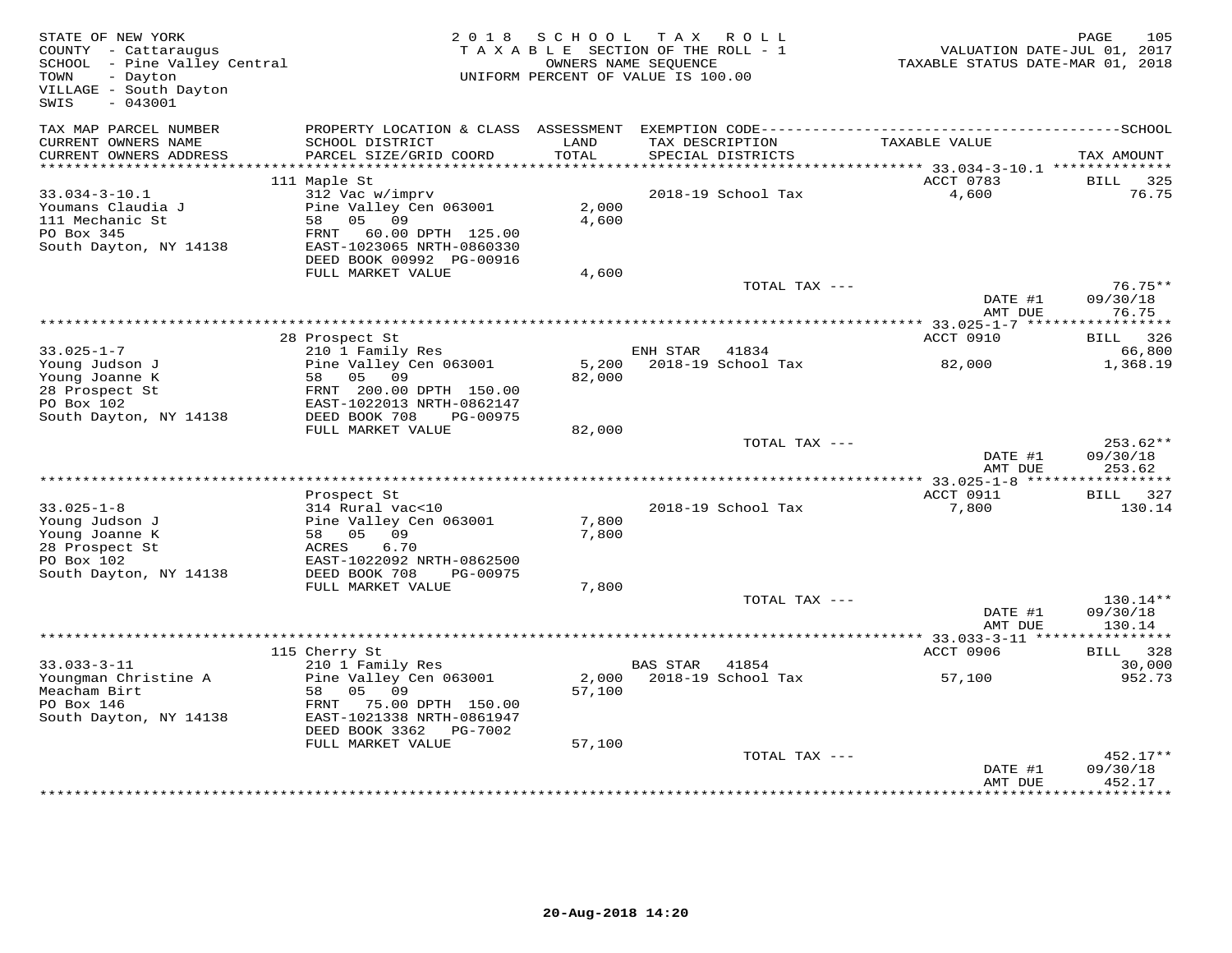| STATE OF NEW YORK<br>COUNTY - Cattaraugus<br>COUNTY - Cattaraugus<br>SCHOOL - Pine Valley Central<br>- Dayton<br>TOWN<br>VILLAGE - South Dayton<br>$-043001$<br>SWIS |                                                                                             | 2018 SCHOOL TAX ROLL<br>TAXABLE SECTION OF THE ROLL - 1<br>UNIFORM PERCENT OF VALUE IS 100.00 | OWNERS NAME SEQUENCE |                                      | VALUATION DATE-JUL 01, 2017<br>TAXABLE STATUS DATE-MAR 01, 2018 | PAGE        | 106                            |
|----------------------------------------------------------------------------------------------------------------------------------------------------------------------|---------------------------------------------------------------------------------------------|-----------------------------------------------------------------------------------------------|----------------------|--------------------------------------|-----------------------------------------------------------------|-------------|--------------------------------|
| TAX MAP PARCEL NUMBER<br>CURRENT OWNERS NAME<br>CURRENT OWNERS ADDRESS                                                                                               | SCHOOL DISTRICT<br>PARCEL SIZE/GRID COORD                                                   | LAND<br>TOTAL                                                                                 |                      | TAX DESCRIPTION<br>SPECIAL DISTRICTS | TAXABLE VALUE                                                   | TAX AMOUNT  |                                |
|                                                                                                                                                                      |                                                                                             |                                                                                               |                      |                                      |                                                                 |             |                                |
|                                                                                                                                                                      | 4 Maple St                                                                                  |                                                                                               |                      |                                      | ACCT 0645                                                       |             | BILL 329                       |
| $33.034 - 2 - 3$<br>Zollinger Geist Melanie<br>4 Maple St<br>PO Box 123                                                                                              | 210 1 Family Res<br>Pine Valley Cen 063001<br>50/58 05 09<br>FRNT 240.00 DPTH 125.00        | 36,000                                                                                        | BAS STAR 41854       | 6,200 2018-19 School Tax             | 36,000                                                          |             | 30,000<br>600.67               |
| South Dayton, NY 14138                                                                                                                                               | EAST-1023229 NRTH-0860500<br>DEED BOOK 00849 PG-00901                                       |                                                                                               |                      |                                      |                                                                 |             |                                |
|                                                                                                                                                                      | FULL MARKET VALUE                                                                           | 36,000                                                                                        |                      | TOTAL TAX ---                        |                                                                 |             | $100.11**$                     |
|                                                                                                                                                                      |                                                                                             |                                                                                               |                      |                                      | DATE #1<br>AMT DUE                                              | 09/30/18    | 100.11                         |
|                                                                                                                                                                      | 219 Mill St                                                                                 |                                                                                               |                      |                                      | ********** 33.034-1-17 ****                                     | *********** |                                |
| $33.034 - 1 - 17$                                                                                                                                                    | 210 1 Family Res                                                                            |                                                                                               | BAS STAR 41854       |                                      | ACCT 0878                                                       |             | BILL 330<br>30,000             |
| Zollinger Jason L<br>219 Mill St<br>S. Dayton, NY 14138                                                                                                              | Pine Valley Cen 063001<br>58 05 09<br>Lot 50                                                | 7,000<br>38,000                                                                               |                      | 2018-19 School Tax                   | 38,000                                                          |             | 634.04                         |
|                                                                                                                                                                      | ACRES<br>1.00<br>EAST-1023164 NRTH-0860938<br>DEED BOOK 9688 PG-6001                        |                                                                                               |                      |                                      |                                                                 |             |                                |
|                                                                                                                                                                      | FULL MARKET VALUE                                                                           | 38,000                                                                                        |                      | TOTAL TAX ---                        |                                                                 |             | 133.48**                       |
|                                                                                                                                                                      |                                                                                             |                                                                                               |                      |                                      | DATE #1<br>AMT DUE                                              | 09/30/18    | 133.48                         |
|                                                                                                                                                                      | 210 Mill St                                                                                 |                                                                                               |                      |                                      | ACCT 0812                                                       |             | BILL 331                       |
| $33.034 - 2 - 6$                                                                                                                                                     | 210 1 Family Res                                                                            |                                                                                               | ENH STAR 41834       |                                      |                                                                 |             | 41,900                         |
| Zollinger Leroy<br>PO Box 38<br>South Dayton, NY 14138                                                                                                               | Pine Valley Cen 063001<br>58 05 09<br>FRNT 90.00 DPTH 125.00                                | 41,900                                                                                        |                      | 2,300 2018-19 School Tax             | 41,900                                                          |             | 699.11                         |
|                                                                                                                                                                      | EAST-1023135 NRTH-0860599<br>DEED BOOK 785<br>PG-00444<br>FULL MARKET VALUE                 | 41,900                                                                                        |                      |                                      |                                                                 |             |                                |
|                                                                                                                                                                      |                                                                                             |                                                                                               |                      | TOTAL TAX ---                        |                                                                 |             | $0.00**$                       |
|                                                                                                                                                                      | 38 Main St                                                                                  |                                                                                               |                      |                                      | ACCT 0917                                                       |             | BILL 332                       |
| $33.033 - 2 - 2$<br>Zynda Arthur Robert<br>PO Box 311                                                                                                                | 312 Vac w/imprv<br>Pine Valley Cen 063001<br>58 05 09                                       | 13,100<br>31,200                                                                              |                      | 2018-19 School Tax                   | 31,200                                                          |             | 520.58                         |
| South Dayton, NY 14138                                                                                                                                               | ACRES<br>3.76<br>EAST-1020067 NRTH-0860825<br>DEED BOOK 00992 PG-00642<br>FULL MARKET VALUE | 31,200                                                                                        |                      |                                      |                                                                 |             |                                |
|                                                                                                                                                                      |                                                                                             |                                                                                               |                      | TOTAL TAX ---                        | DATE #1<br>AMT DUE                                              | 09/30/18    | $520.58**$<br>520.58<br>****** |
|                                                                                                                                                                      |                                                                                             |                                                                                               |                      |                                      |                                                                 |             |                                |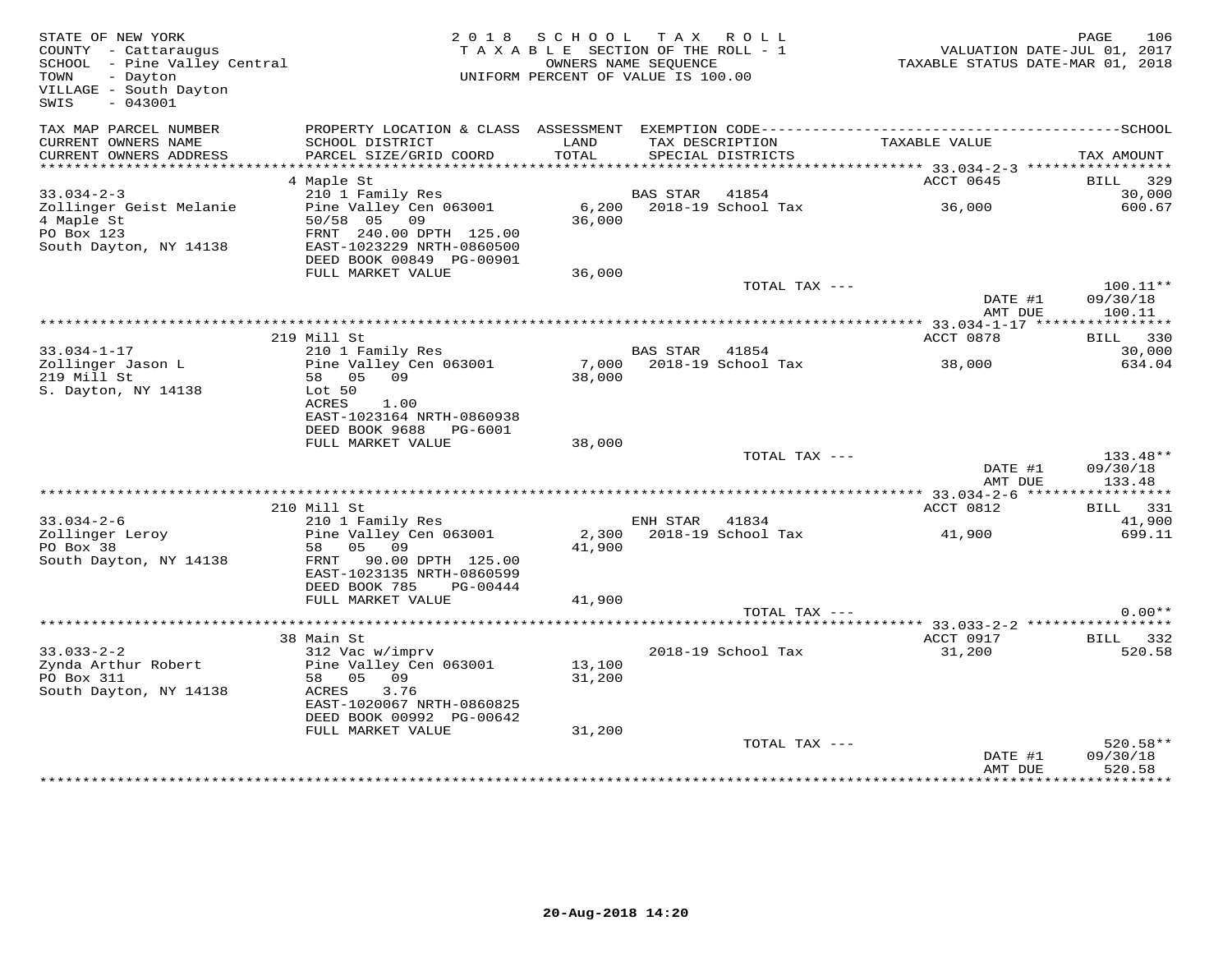| STATE OF NEW YORK<br>COUNTY<br>- Cattaraugus<br>SCHOOL<br>- Pine Valley Central<br>TOWN<br>- Dayton<br>VILLAGE<br>- South Dayton<br>$-043001$<br>SWIS | 2 0 1 8                     | SCHOOL<br>OWNERS NAME SEOUENCE | T A X<br>R O L L<br>TAXABLE SECTION OF THE ROLL - 1<br>UNIFORM PERCENT OF VALUE IS 100.00 | TAXABLE STATUS DATE-MAR 01, | 107<br>PAGE<br>VALUATION DATE-JUL 01,<br>2017<br>2018 |
|-------------------------------------------------------------------------------------------------------------------------------------------------------|-----------------------------|--------------------------------|-------------------------------------------------------------------------------------------|-----------------------------|-------------------------------------------------------|
| TAX MAP PARCEL NUMBER                                                                                                                                 | PROPERTY LOCATION & CLASS   | ASSESSMENT                     | EXEMPTION CODE--                                                                          |                             | ----------SCHOOL                                      |
| CURRENT OWNERS NAME                                                                                                                                   | SCHOOL DISTRICT             | LAND                           | TAX DESCRIPTION                                                                           | TAXABLE VALUE               |                                                       |
| CURRENT OWNERS ADDRESS                                                                                                                                | PARCEL SIZE/GRID COORD      | TOTAL                          | SPECIAL DISTRICTS                                                                         |                             | TAX AMOUNT                                            |
|                                                                                                                                                       |                             |                                |                                                                                           | ********** 33.033-3-30      | ****************                                      |
|                                                                                                                                                       | 308 Oak St                  |                                |                                                                                           | ACCT 0918                   | 333<br>BILL                                           |
| $33.033 - 3 - 30$                                                                                                                                     | 210 1 Family Res            |                                | 2018-19 School Tax                                                                        | 57,000                      | 951.06                                                |
| Zynda Thomas C                                                                                                                                        | Pine Valley Cen 063001      | 2,400                          |                                                                                           |                             |                                                       |
| Zynda Kathleen M                                                                                                                                      | 05<br>09<br>58              | 57,000                         |                                                                                           |                             |                                                       |
| 308 Oak St                                                                                                                                            | 93.00 DPTH<br>FRNT<br>95.40 |                                |                                                                                           |                             |                                                       |
| South Dayton, NY 14138                                                                                                                                | EAST-1021005 NRTH-0861144   |                                |                                                                                           |                             |                                                       |
|                                                                                                                                                       | DEED BOOK 29979<br>PG-2001  |                                |                                                                                           |                             |                                                       |
| PRIOR OWNER ON 3/01/2018                                                                                                                              | FULL MARKET VALUE           | 57,000                         |                                                                                           |                             |                                                       |
| Zynda Kathleen M                                                                                                                                      |                             |                                |                                                                                           |                             |                                                       |
|                                                                                                                                                       |                             |                                | TOTAL TAX ---                                                                             |                             | $951.06**$                                            |
|                                                                                                                                                       |                             |                                |                                                                                           | DATE #1                     | 09/30/18                                              |
|                                                                                                                                                       |                             |                                |                                                                                           | AMT DUE                     | 951.06                                                |
|                                                                                                                                                       |                             |                                |                                                                                           |                             |                                                       |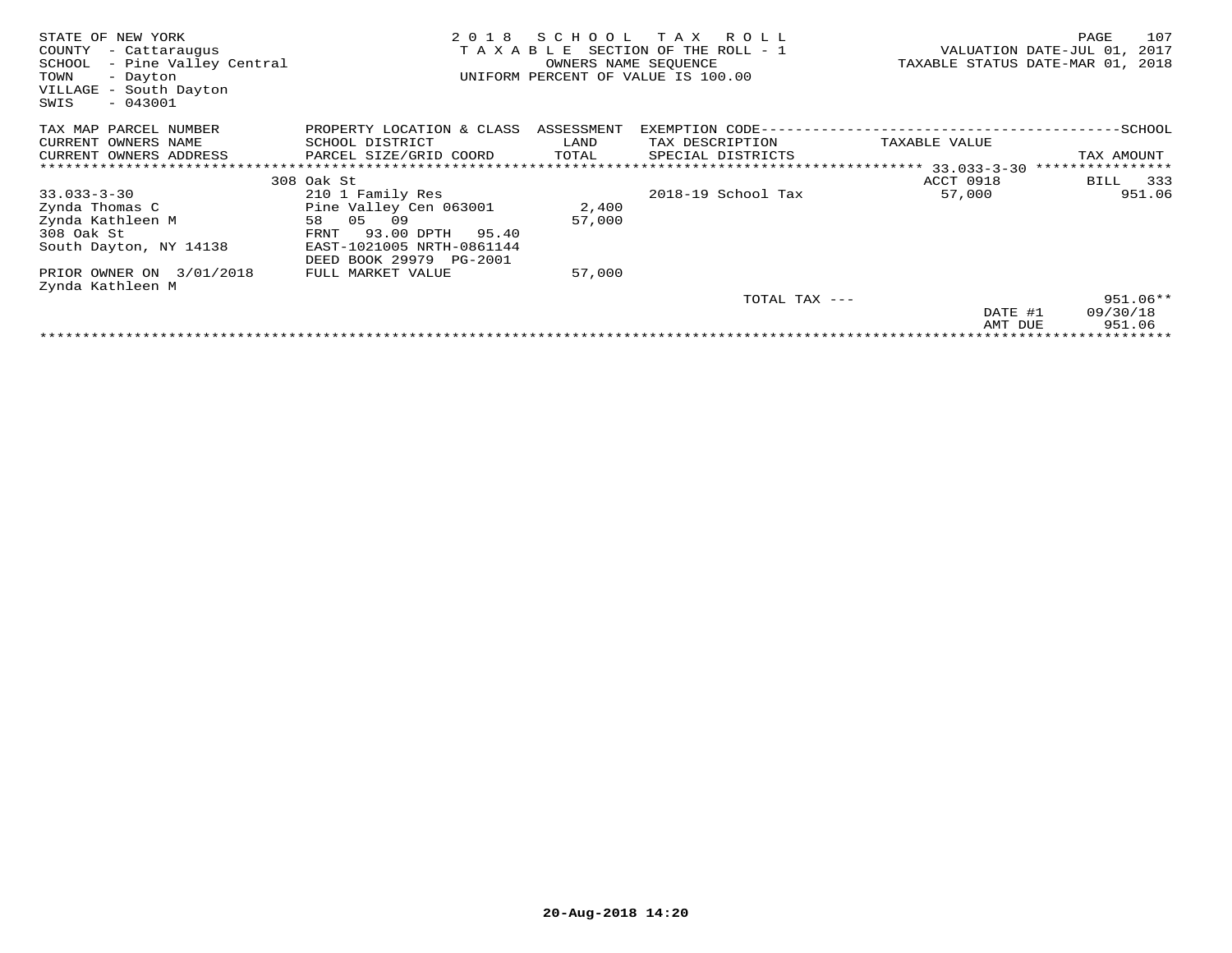| STATE OF NEW YORK            | 2018 SCHOOL TAX ROLL                  | 108<br>PAGE                      |
|------------------------------|---------------------------------------|----------------------------------|
| COUNTY - Cattaraugus         | T A X A B L E SECTION OF THE ROLL - 1 | VALUATION DATE-JUL 01, 2017      |
| SCHOOL - Pine Valley Central |                                       | TAXABLE STATUS DATE-MAR 01, 2018 |
| TOWN - Dayton                | UNIFORM PERCENT OF VALUE IS 100.00    | RPS155/V04/L015                  |
| VILLAGE - South Dayton       |                                       | CURRENT DATE 8/20/2018           |
| SWIS - 043001                |                                       |                                  |
|                              | ROLL SUB SECTION- - TOTALS            |                                  |

# \*\*\* S P E C I A L D I S T R I C T S U M M A R Y \*\*\*

|      |      | momn:<br>LUIAI | $\pi$<br>. JN | .     | : יהם קבר <i>ב</i><br>ΑL | תסאה <i>צ</i> י |                       | TOTA.      |
|------|------|----------------|---------------|-------|--------------------------|-----------------|-----------------------|------------|
| CODE | NAME | PARTPT         | mvnt          | VALUE |                          | <b>AMOUNT</b>   | ,,, , ,, <del>,</del> | TAY<br>∸∽∸ |

#### NO SPECIAL DISTRICTS AT THIS LEVEL

\*\*\* S C H O O L D I S T R I C T S U M M A R Y \*\*\*

| CODE   | DISTRICT NAME                    | TOTAL<br>PARCELS | ASSESSED<br>LAND | ASSESSED<br>TOTAL | EXEMPT<br>AMOUNT | TOTAL<br>TAXABLE |            |
|--------|----------------------------------|------------------|------------------|-------------------|------------------|------------------|------------|
|        |                                  |                  |                  |                   | STAR AMOUNT      | STAR TAXABLE     | TOTAL TAX  |
|        | Pine Valley Central              | 292              | 1370,700         | 15533,400         | 179,864          | 15, 353, 536     |            |
| 063001 |                                  |                  |                  |                   | 4597,000         | 10,756,536       | 179,475.41 |
|        | SUB-TOTAL                        | 292              | 1370,700         | 15533,400         | 179,864          | 15, 353, 536     |            |
|        | $S \cup B - T \cup T A L (CONT)$ |                  |                  |                   | 4597,000         | 10,756,536       | 179,475.41 |
|        | TOTAL                            | 292              | 1370,700         | 15533,400         | 179,864          | 15, 353, 536     |            |
|        | T O T A L (CONT)                 |                  |                  |                   | 4597,000         | 10,756,536       | 179,475.41 |

## \*\*\* S Y S T E M C O D E S S U M M A R Y \*\*\*

### NO SYSTEM EXEMPTIONS AT THIS LEVEL

# \*\*\* E X E M P T I O N S U M M A R Y \*\*\*

| CODE  | DESCRIPTION     | TOTAL<br>PARCELS | SCHOOL   |
|-------|-----------------|------------------|----------|
| 41720 | AG DIST         | 9                | 69,664   |
| 41800 | AGED C/T/S      | 4                | 106,200  |
| 41834 | ENH STAR        | 39               | 1973,000 |
| 41854 | <b>BAS STAR</b> | 88               | 2624,000 |
| 42100 | SILO T/C/S      | 2                | 4,000    |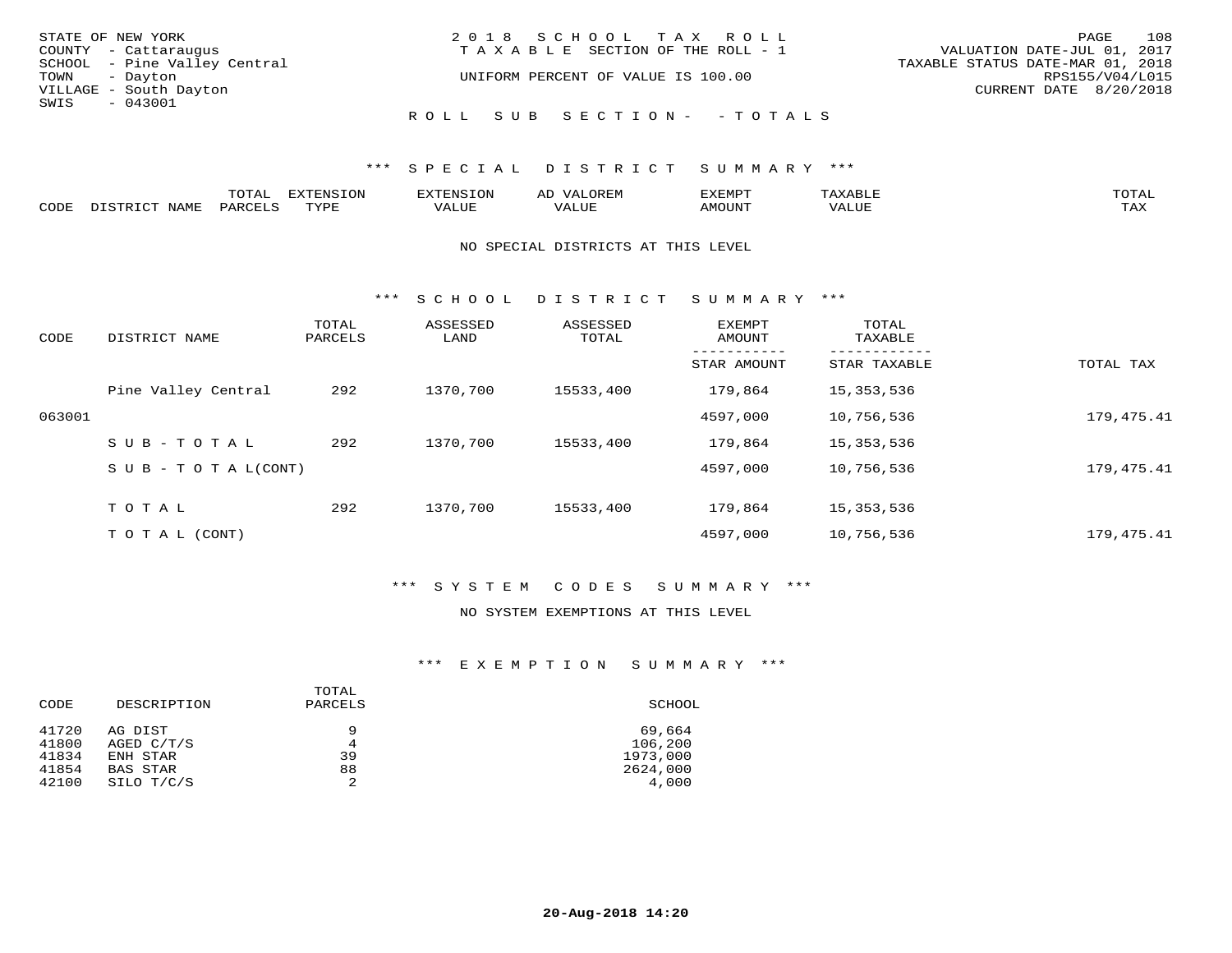| STATE OF NEW YORK            | 2018 SCHOOL TAX ROLL                  | 109<br>PAGE                      |
|------------------------------|---------------------------------------|----------------------------------|
| COUNTY - Cattaraugus         | T A X A B L E SECTION OF THE ROLL - 1 | VALUATION DATE-JUL 01, 2017      |
| SCHOOL - Pine Valley Central |                                       | TAXABLE STATUS DATE-MAR 01, 2018 |
| TOWN - Dayton                | UNIFORM PERCENT OF VALUE IS 100.00    | RPS155/V04/L015                  |
| VILLAGE - South Dayton       |                                       | CURRENT DATE 8/20/2018           |
| SWIS<br>$-043001$            |                                       |                                  |
|                              | ROLL SUB SECTION- - TOTALS            |                                  |

| CODE | DESCRIPTION | TOTAL<br>PARCELS | SCHOOL   |
|------|-------------|------------------|----------|
|      | TOTAL       | 142              | 4776,864 |

| ROLL<br>SEC | DESCRIPTION                | TOTAL<br>PARCELS | ASSESSED<br>LAND | ASSESSED<br>TOTAL | <b>EXEMPT</b><br>AMOUNT<br>STAR AMOUNT | TOTAL<br>TAXABLE<br>STAR TAXABLE | TAX<br>RATE | TOTAL<br>TAX |
|-------------|----------------------------|------------------|------------------|-------------------|----------------------------------------|----------------------------------|-------------|--------------|
|             | 2018-19 School Tax         |                  | 1370,700         | 15533,400         | 179,864<br>4597,000                    | 15,353,536<br>10,756,536         |             | 179,475.41   |
|             | SPEC DIST TAXES<br>TAXABLE | 292              |                  |                   |                                        |                                  |             | 179,475.41   |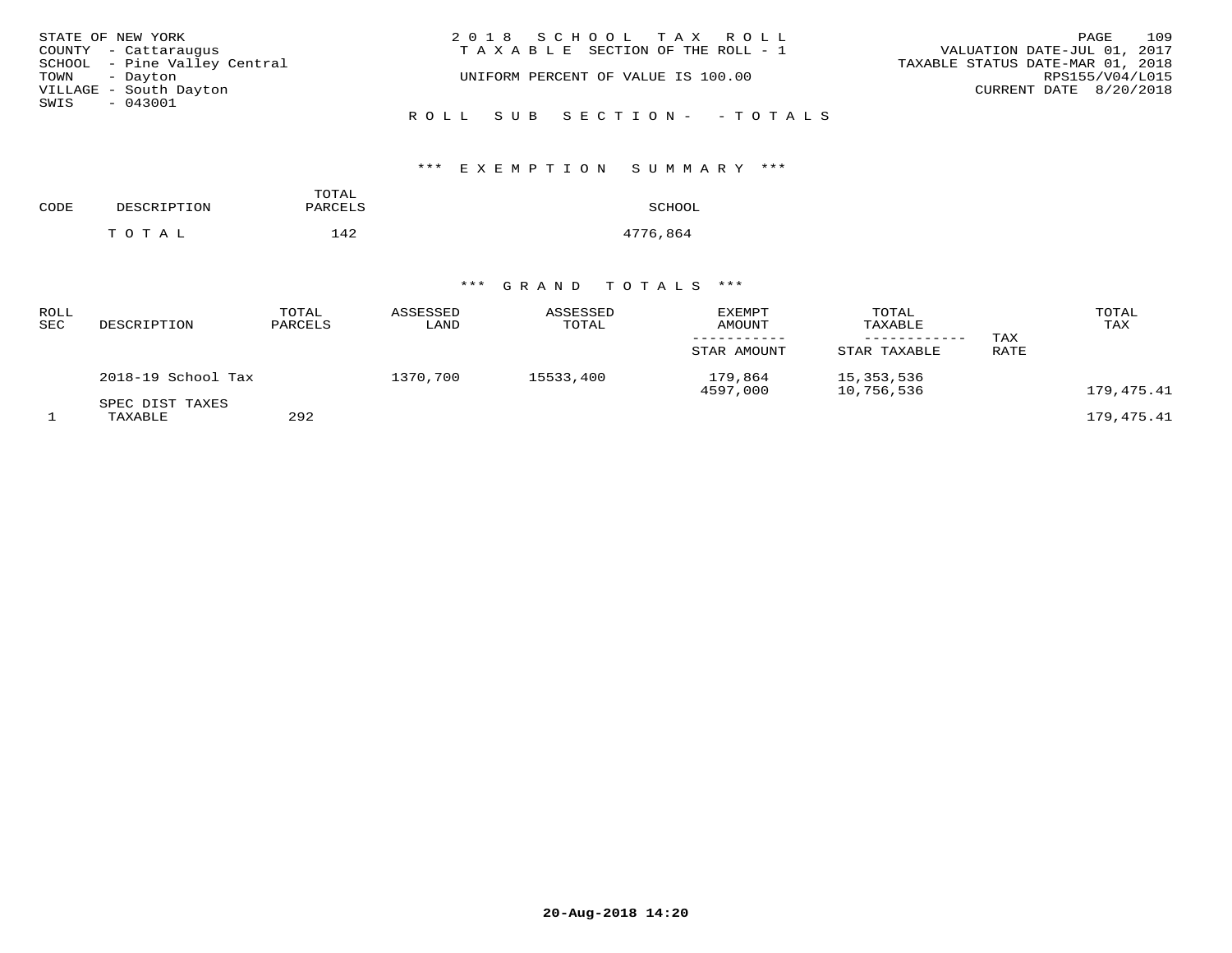| STATE OF NEW YORK<br>COUNTY - Cattaraugus<br>SCHOOL - Pine Valley Central<br>TOWN<br>- Dayton<br>VILLAGE - South Dayton<br>$-043001$<br>SWIS | 2 0 1 8                                | OWNERS NAME SEOUENCE | SCHOOL TAX ROLL<br>T A X A B L E SECTION OF THE ROLL - 1<br>UNIFORM PERCENT OF VALUE IS 100.00 | SUB-SECT - 1 VALUATION DATE-JUL 01, 2017<br>TAXABLE STATUS DATE-MAR 01, 2018 | PAGE<br>110         |
|----------------------------------------------------------------------------------------------------------------------------------------------|----------------------------------------|----------------------|------------------------------------------------------------------------------------------------|------------------------------------------------------------------------------|---------------------|
| TAX MAP PARCEL NUMBER                                                                                                                        | PROPERTY LOCATION & CLASS              | ASSESSMENT           | EXEMPTION CODE-----------                                                                      |                                                                              | -----------SCHOOL   |
| CURRENT OWNERS NAME                                                                                                                          | SCHOOL DISTRICT                        | LAND                 | TAX DESCRIPTION                                                                                | TAXABLE VALUE                                                                |                     |
| CURRENT OWNERS ADDRESS                                                                                                                       | PARCEL SIZE/GRID COORD                 | TOTAL                | SPECIAL DISTRICTS                                                                              |                                                                              | TAX AMOUNT          |
|                                                                                                                                              |                                        |                      |                                                                                                | **************** 33.026-1-2./1                                               | **************      |
|                                                                                                                                              | Gas Well Robert Johnston               |                      | 2018-19 School Tax                                                                             | ACCT 1249<br>188                                                             | 334<br>BILL<br>3.14 |
| $33.026 - 1 - 2.71$<br>Johnston Gas Service Inc                                                                                              | 733 Gas well<br>Pine Valley Cen 063001 | $\circ$              |                                                                                                |                                                                              |                     |
| 182 Main St                                                                                                                                  | mcf 310                                | 188                  |                                                                                                |                                                                              |                     |
| South Dayton, NY 14138                                                                                                                       | $31 - 009 - 1825A$                     |                      |                                                                                                |                                                                              |                     |
|                                                                                                                                              | 0.01<br>ACRES                          |                      |                                                                                                |                                                                              |                     |
|                                                                                                                                              | EAST-1023360 NRTH-0862935              |                      |                                                                                                |                                                                              |                     |
|                                                                                                                                              | FULL MARKET VALUE                      | 188                  |                                                                                                |                                                                              |                     |
|                                                                                                                                              |                                        |                      | TOTAL TAX ---                                                                                  |                                                                              | $3.14**$            |
|                                                                                                                                              |                                        |                      |                                                                                                | DATE #1                                                                      | 09/30/18            |
|                                                                                                                                              |                                        |                      |                                                                                                | AMT DUE<br>$****33.026 - 1 - 2.72****************$                           | 3.14                |
|                                                                                                                                              | Gas Well Robert Johnston               |                      |                                                                                                | <b>ACCT 1250</b>                                                             | 335<br>BILL         |
| $33.026 - 1 - 2.72$                                                                                                                          | 733 Gas well                           |                      | 2018-19 School Tax                                                                             | 0.00                                                                         | 0.00                |
| Johnston Gas Service Inc                                                                                                                     | Pine Valley Cen 063001                 | 0                    |                                                                                                |                                                                              |                     |
| 182 Main St                                                                                                                                  | Mcf 310                                | 0                    |                                                                                                |                                                                              |                     |
| South Dayton, NY 14138                                                                                                                       | 31-009-18939                           |                      |                                                                                                |                                                                              |                     |
|                                                                                                                                              | 0.01<br>ACRES                          |                      |                                                                                                |                                                                              |                     |
|                                                                                                                                              | EAST-1023360 NRTH-0862935              |                      |                                                                                                |                                                                              |                     |
|                                                                                                                                              | FULL MARKET VALUE                      | $\mathbf 0$          | TOTAL TAX $---$                                                                                |                                                                              | $0.00**$            |
|                                                                                                                                              | ********************************       |                      |                                                                                                |                                                                              |                     |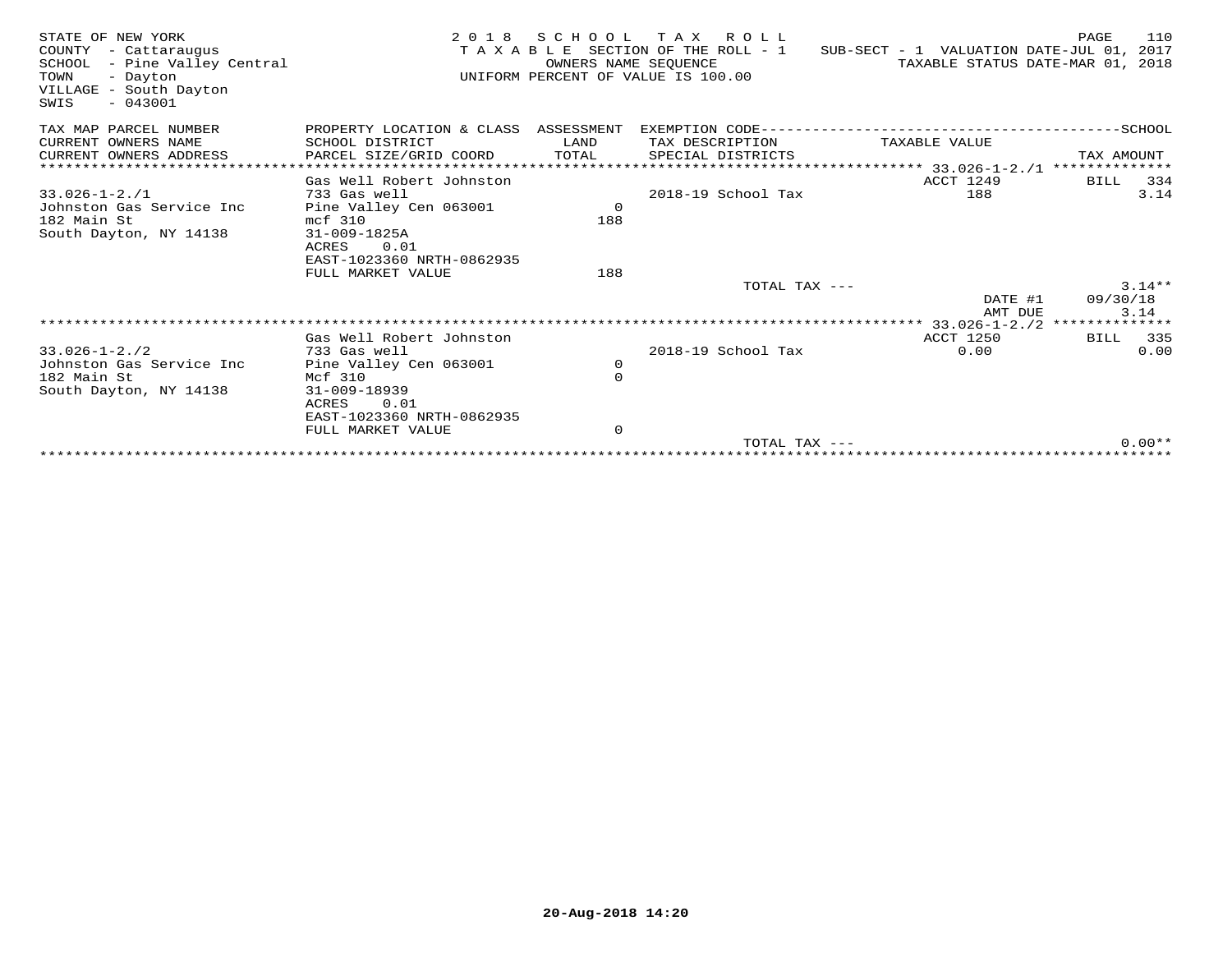| STATE OF NEW YORK |                              | 2018 SCHOOL TAX ROLL               | 111<br>PAGE                              |
|-------------------|------------------------------|------------------------------------|------------------------------------------|
|                   | COUNTY - Cattaraugus         | TAXABLE SECTION OF THE ROLL - 1    | SUB-SECT - 1 VALUATION DATE-JUL 01, 2017 |
|                   | SCHOOL - Pine Valley Central |                                    | TAXABLE STATUS DATE-MAR 01, 2018         |
| TOWN - Dayton     |                              | UNIFORM PERCENT OF VALUE IS 100.00 | RPS155/V04/L015                          |
|                   | VILLAGE - South Dayton       |                                    | CURRENT DATE 8/20/2018                   |
| SWIS              | $-043001$                    |                                    |                                          |
|                   |                              | ROLL SUB SECTION-1-TOTALS          |                                          |

### \*\*\* SPECIAL DISTRICT SUMMARY \*\*\*

|      |              | ™∩ͲϪ<br>بمحمد ب | -OP,             | <b>FNC</b> | ΑL    | ֿישו          |       |                    |
|------|--------------|-----------------|------------------|------------|-------|---------------|-------|--------------------|
| CODE | NAME<br>– a- | PART            | mynne<br>- - - - | ALUF       | 'ALUE | <b>IMOUNT</b> | VALUE | <b>TRAV</b><br>∸∽∸ |

### NO SPECIAL DISTRICTS AT THIS LEVEL

\*\*\* S C H O O L D I S T R I C T S U M M A R Y \*\*\*

| CODE   | DISTRICT NAME                    | TOTAL<br>PARCELS | ASSESSED<br>LAND | ASSESSED<br>TOTAL | EXEMPT<br>AMOUNT         | TOTAL<br>TAXABLE |           |
|--------|----------------------------------|------------------|------------------|-------------------|--------------------------|------------------|-----------|
|        |                                  |                  |                  |                   | $- - - -$<br>STAR AMOUNT | STAR TAXABLE     | TOTAL TAX |
|        | Pine Valley Central              | 2                |                  | 188               |                          | 188              |           |
| 063001 |                                  |                  |                  |                   |                          | 188              | 3.14      |
|        | SUB-TOTAL                        | 2                |                  | 188               |                          | 188              |           |
|        | $S \cup B - T \cup T A L (CONT)$ |                  |                  |                   |                          | 188              | 3.14      |
|        | TOTAL                            | 2                |                  | 188               |                          | 188              |           |
|        |                                  |                  |                  |                   |                          |                  |           |
|        | TO TAL (CONT)                    |                  |                  |                   |                          | 188              | 3.14      |

\*\*\* S Y S T E M C O D E S S U M M A R Y \*\*\*

NO SYSTEM EXEMPTIONS AT THIS LEVEL

\*\*\* E X E M P T I O N S U M M A R Y \*\*\*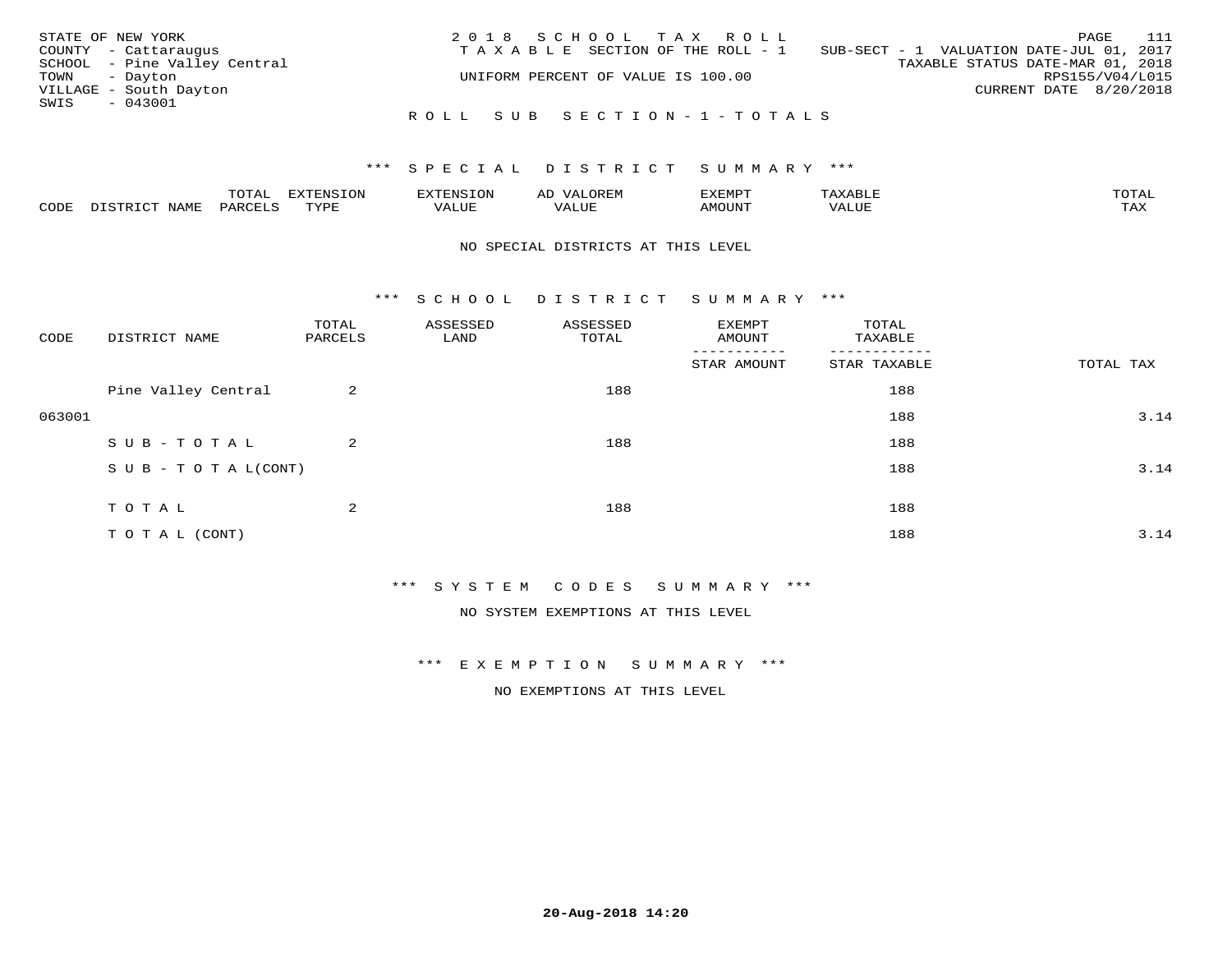| STATE OF NEW YORK            | 2018 SCHOOL TAX ROLL                  | 112<br>PAGE                              |
|------------------------------|---------------------------------------|------------------------------------------|
| COUNTY - Cattaraugus         | T A X A B L E SECTION OF THE ROLL - 1 | SUB-SECT - 1 VALUATION DATE-JUL 01, 2017 |
| SCHOOL - Pine Valley Central |                                       | TAXABLE STATUS DATE-MAR 01, 2018         |
| TOWN - Dayton                | UNIFORM PERCENT OF VALUE IS 100.00    | RPS155/V04/L015                          |
| VILLAGE - South Dayton       |                                       | CURRENT DATE 8/20/2018                   |
| SWIS<br>$-043001$            |                                       |                                          |
|                              | ROLL SUB SECTION-1-TOTALS             |                                          |

| ROLL<br>SEC | DESCRIPTION        | TOTAL<br>PARCELS | ASSESSED<br>LAND | ASSESSED<br>TOTAL | <b>EXEMPT</b><br>AMOUNT<br>STAR AMOUNT | TOTAL<br>TAXABLE<br>------------<br>STAR TAXABLE | TAX<br>RATE | TOTAL<br>TAX |
|-------------|--------------------|------------------|------------------|-------------------|----------------------------------------|--------------------------------------------------|-------------|--------------|
|             | 2018-19 School Tax |                  |                  | 188               |                                        | 188                                              |             |              |
|             | SPEC DIST TAXES    |                  |                  |                   |                                        | 188                                              |             | 3.14         |
|             | TAXABLE            |                  |                  |                   |                                        |                                                  |             | 3.14         |

**20-Aug-2018 14:20**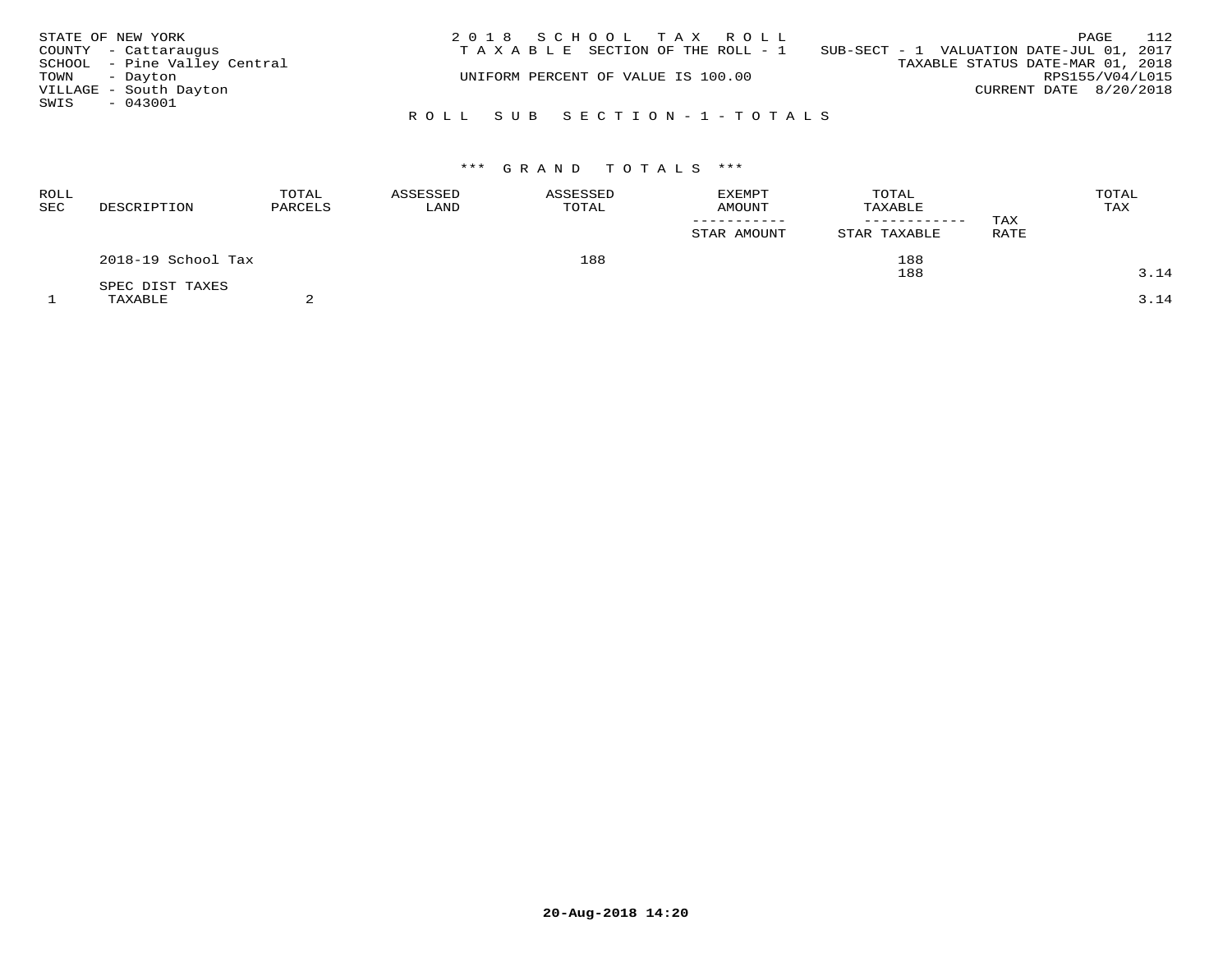| STATE OF NEW YORK            | 2018 SCHOOL TAX ROLL                  | 113<br>PAGE                      |
|------------------------------|---------------------------------------|----------------------------------|
| COUNTY - Cattaraugus         | T A X A B L E SECTION OF THE ROLL - 1 | VALUATION DATE-JUL 01, 2017      |
| SCHOOL - Pine Valley Central |                                       | TAXABLE STATUS DATE-MAR 01, 2018 |
| TOWN - Dayton                | UNIFORM PERCENT OF VALUE IS 100.00    | RPS155/V04/L015                  |
| VILLAGE - South Dayton       |                                       | CURRENT DATE 8/20/2018           |
| SWIS<br>$-043001$            |                                       |                                  |
|                              | ROLL SECTION TOTALS                   |                                  |

|      |                    | ----<br>◡∸∸ | EXTENSION |                              | ىد.        | יים אים יי    | <b>TOTA1</b><br>. U 1 1 1 1 |
|------|--------------------|-------------|-----------|------------------------------|------------|---------------|-----------------------------|
| CODE | <b>BAT</b><br>---- | ם דהדרות ה  | mvnt      | . <del>.</del><br>$\sqrt{ }$ | <b>TTT</b> | <b>MOTINT</b> | $m \times r$<br>1.732       |

### NO SPECIAL DISTRICTS AT THIS LEVEL

\*\*\* S C H O O L D I S T R I C T S U M M A R Y \*\*\*

| CODE   | DISTRICT NAME                    | TOTAL<br>PARCELS | ASSESSED<br>LAND | ASSESSED<br>TOTAL | <b>EXEMPT</b><br>AMOUNT | TOTAL<br>TAXABLE |            |
|--------|----------------------------------|------------------|------------------|-------------------|-------------------------|------------------|------------|
|        |                                  |                  |                  |                   | STAR AMOUNT             | STAR TAXABLE     | TOTAL TAX  |
|        | Pine Valley Central              | 294              | 1370,700         | 15533,588         | 179,864                 | 15, 353, 724     |            |
| 063001 |                                  |                  |                  |                   | 4597,000                | 10,756,724       | 179,478.55 |
|        | SUB-TOTAL                        | 294              | 1370,700         | 15533,588         | 179,864                 | 15,353,724       |            |
|        | $S \cup B - T \cup T A L (CONT)$ |                  |                  |                   | 4597,000                | 10,756,724       | 179,478.55 |
|        | TOTAL                            | 294              | 1370,700         | 15533,588         | 179,864                 | 15, 353, 724     |            |
|        | T O T A L (CONT)                 |                  |                  |                   | 4597,000                | 10,756,724       | 179,478.55 |

## \*\*\* S Y S T E M C O D E S S U M M A R Y \*\*\*

### NO SYSTEM EXEMPTIONS AT THIS LEVEL

## \*\*\* E X E M P T I O N S U M M A R Y \*\*\*

| CODE  | DESCRIPTION     | TOTAL<br>PARCELS | SCHOOL   |
|-------|-----------------|------------------|----------|
| 41720 | AG DIST         | 9                | 69,664   |
| 41800 | AGED C/T/S      | 4                | 106,200  |
| 41834 | ENH STAR        | 39               | 1973,000 |
| 41854 | <b>BAS STAR</b> | 88               | 2624,000 |
| 42100 | SILO T/C/S      | 2                | 4,000    |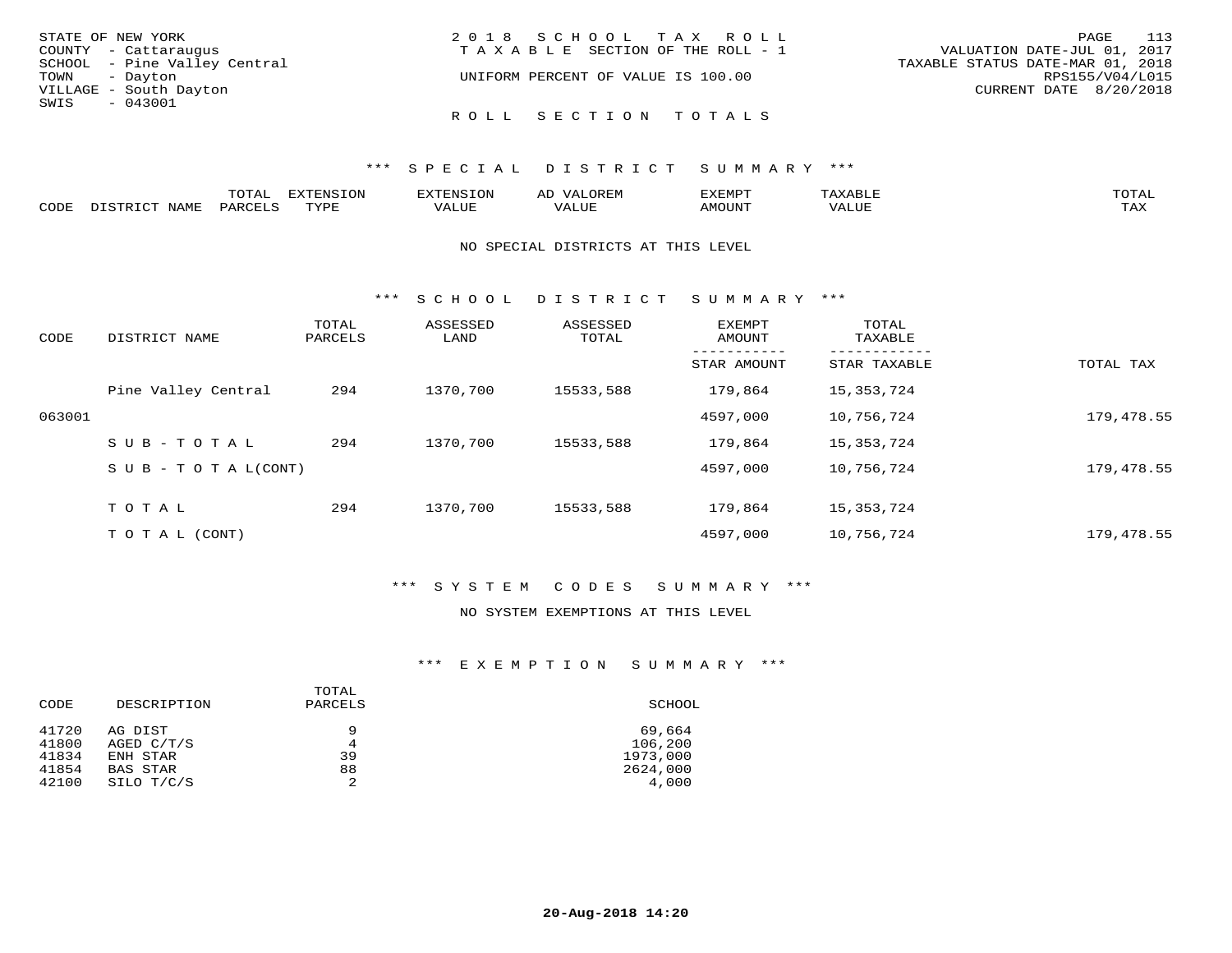| STATE OF NEW YORK            | 2018 SCHOOL TAX ROLL                  | 114<br>PAGE                      |
|------------------------------|---------------------------------------|----------------------------------|
| COUNTY - Cattaraugus         | T A X A B L E SECTION OF THE ROLL - 1 | VALUATION DATE-JUL 01, 2017      |
| SCHOOL - Pine Valley Central |                                       | TAXABLE STATUS DATE-MAR 01, 2018 |
| TOWN - Dayton                | UNIFORM PERCENT OF VALUE IS 100.00    | RPS155/V04/L015                  |
| VILLAGE - South Dayton       |                                       | CURRENT DATE 8/20/2018           |
| SWIS<br>- 043001             |                                       |                                  |
|                              | ROLL SECTION TOTALS                   |                                  |

| CODE | DESCRIPTION | TOTAL<br>PARCELS | SCHOOL   |
|------|-------------|------------------|----------|
|      | TOTAL       | 142              | 4776,864 |

| ROLL<br>SEC | DESCRIPTION                | TOTAL<br>PARCELS | ASSESSED<br>LAND | ASSESSED<br>TOTAL | <b>EXEMPT</b><br>AMOUNT<br>STAR AMOUNT | TOTAL<br>TAXABLE<br>STAR TAXABLE | TAX<br>RATE | TOTAL<br>TAX |
|-------------|----------------------------|------------------|------------------|-------------------|----------------------------------------|----------------------------------|-------------|--------------|
|             | 2018-19 School Tax         |                  | 1370,700         | 15533,588         | 179,864<br>4597,000                    | 15, 353, 724<br>10,756,724       |             | 179,478.55   |
|             | SPEC DIST TAXES<br>TAXABLE | 294              |                  |                   |                                        |                                  |             | 179,478.55   |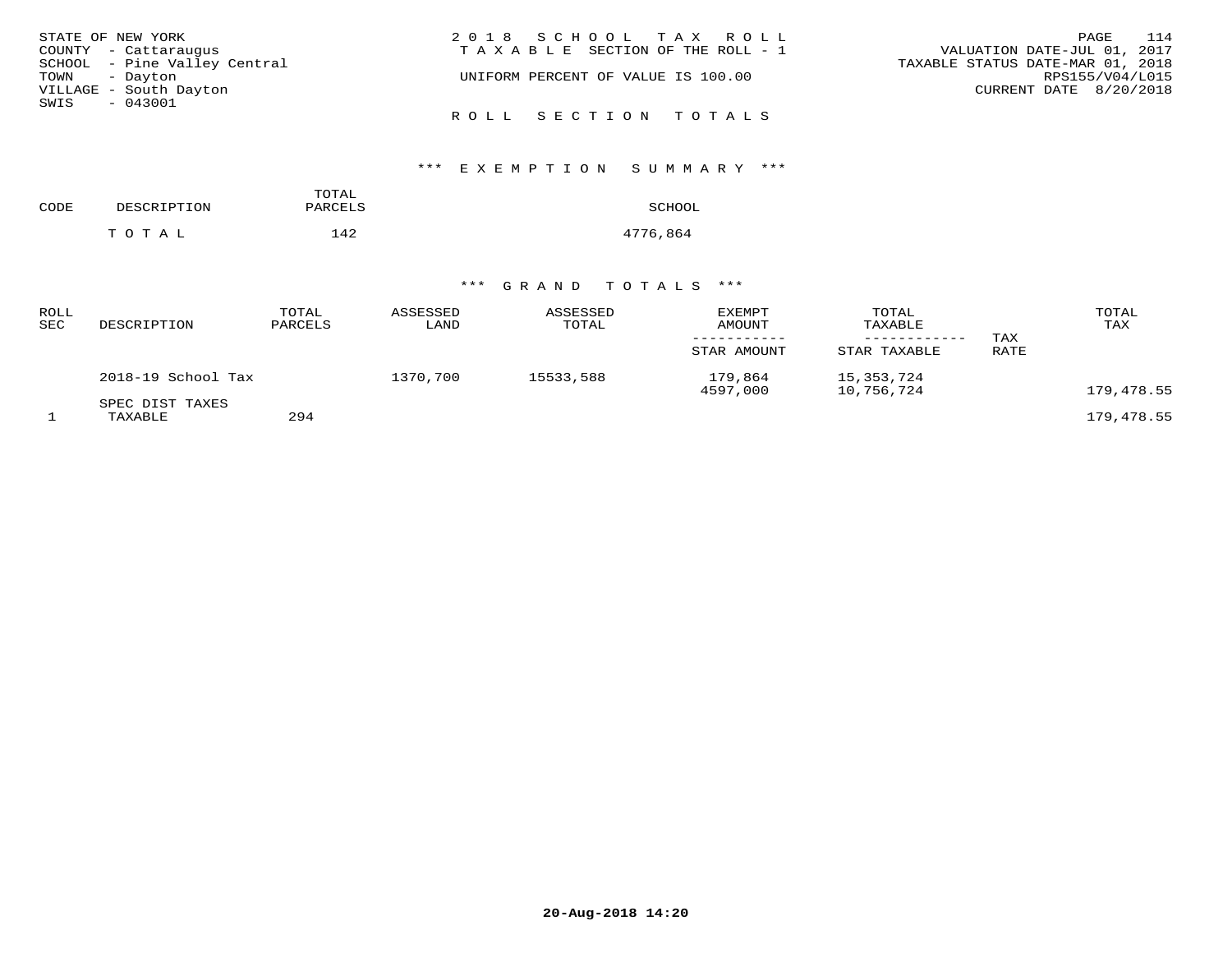| STATE OF NEW YORK<br>COUNTY - Cattaraugus<br>SCHOOL - Pine Valley Central<br>TOWN<br>- Dayton<br>VILLAGE - South Dayton<br>$-043001$<br>SWIS | 2 0 1 8                                                                                                        | S C H O O L           | T A X<br>R O L L<br>SPECIAL FRANCHISE SECTION OF THE ROLL - 5<br>OWNERS NAME SEQUENCE<br>UNIFORM PERCENT OF VALUE IS 100.00 | VALUATION DATE-JUL 01, 2017<br>TAXABLE STATUS DATE-MAR 01, 2018 | PAGE<br>115                          |
|----------------------------------------------------------------------------------------------------------------------------------------------|----------------------------------------------------------------------------------------------------------------|-----------------------|-----------------------------------------------------------------------------------------------------------------------------|-----------------------------------------------------------------|--------------------------------------|
| TAX MAP PARCEL NUMBER                                                                                                                        | PROPERTY LOCATION & CLASS ASSESSMENT                                                                           |                       |                                                                                                                             |                                                                 |                                      |
| CURRENT OWNERS NAME<br>CURRENT OWNERS ADDRESS                                                                                                | SCHOOL DISTRICT<br>PARCEL SIZE/GRID COORD                                                                      | LAND<br>TOTAL         | TAX DESCRIPTION<br>SPECIAL DISTRICTS                                                                                        | TAXABLE VALUE                                                   | TAX AMOUNT                           |
| ***********************                                                                                                                      |                                                                                                                |                       |                                                                                                                             |                                                                 |                                      |
| 530.001-9916-131.600/188<br>Nys Electric & Gas Corp<br>Attn: Utility Shared Services<br>Freeport Building                                    | Special Franchise<br>861 Elec & gas<br>Pine Valley Cen 063001<br>Village Of South Dayton<br>1.0000 Pine Valley | $\Omega$<br>293,783   | 2018-19 School Tax                                                                                                          | ACCT 0997<br>293,783                                            | <b>BILL</b><br>336<br>4,901.84       |
| 70 Farm View Dr                                                                                                                              | <b>ACRES</b><br>0.01                                                                                           |                       |                                                                                                                             |                                                                 |                                      |
| New Gloucester, ME 04260                                                                                                                     | FULL MARKET VALUE                                                                                              | 293,783               |                                                                                                                             |                                                                 |                                      |
|                                                                                                                                              |                                                                                                                |                       | TOTAL TAX $---$                                                                                                             | DATE #1<br>AMT DUE                                              | $4,901.84**$<br>09/30/18<br>4,901.84 |
|                                                                                                                                              |                                                                                                                |                       |                                                                                                                             | **** 530.001-9916-901.300/188 ***                               |                                      |
|                                                                                                                                              | Special Franchise                                                                                              |                       |                                                                                                                             | ACCT 1221                                                       | <b>BILL</b><br>337                   |
| 530.001-9916-901.300/188<br>Time Warner Cable Tax Dept                                                                                       | 869 Television<br>Pine Valley Cen 063001                                                                       | $\circ$               | 2018-19 School Tax                                                                                                          | 12,069                                                          | 201.37                               |
| PO Box 7467<br>Charlotte, NC 28241-7467                                                                                                      | Village Of South Dayton<br>1.0000 Pine Valley<br>0.01<br>ACRES                                                 | 12,069                |                                                                                                                             |                                                                 |                                      |
|                                                                                                                                              | FULL MARKET VALUE                                                                                              | 12,069                |                                                                                                                             |                                                                 |                                      |
|                                                                                                                                              |                                                                                                                |                       | TOTAL TAX ---                                                                                                               | DATE #1<br>AMT DUE                                              | $201.37**$<br>09/30/18<br>201.37     |
|                                                                                                                                              |                                                                                                                |                       |                                                                                                                             | 530.001-9916-631.900/188 ***                                    |                                      |
| 530.001-9916-631.900/188                                                                                                                     | Special Franchise<br>866 Telephone                                                                             |                       | 2018-19 School Tax                                                                                                          | <b>ACCT 0996</b><br>38,709                                      | BILL 338<br>645.87                   |
| Verizon New York Inc<br>$C/O$ Duff & Phelps<br>PO Box 2749<br>Addison, TX 75001                                                              | Pine Valley Cen 063001<br>Village Of South Dayton<br>1.0000 Pine Valley<br>0.01<br>ACRES                       | $\mathbf 0$<br>38,709 |                                                                                                                             |                                                                 |                                      |
|                                                                                                                                              | FULL MARKET VALUE                                                                                              | 38,709                |                                                                                                                             |                                                                 |                                      |
|                                                                                                                                              |                                                                                                                |                       | TOTAL TAX ---                                                                                                               | DATE #1<br>AMT DUE                                              | $645.87**$<br>09/30/18<br>645.87     |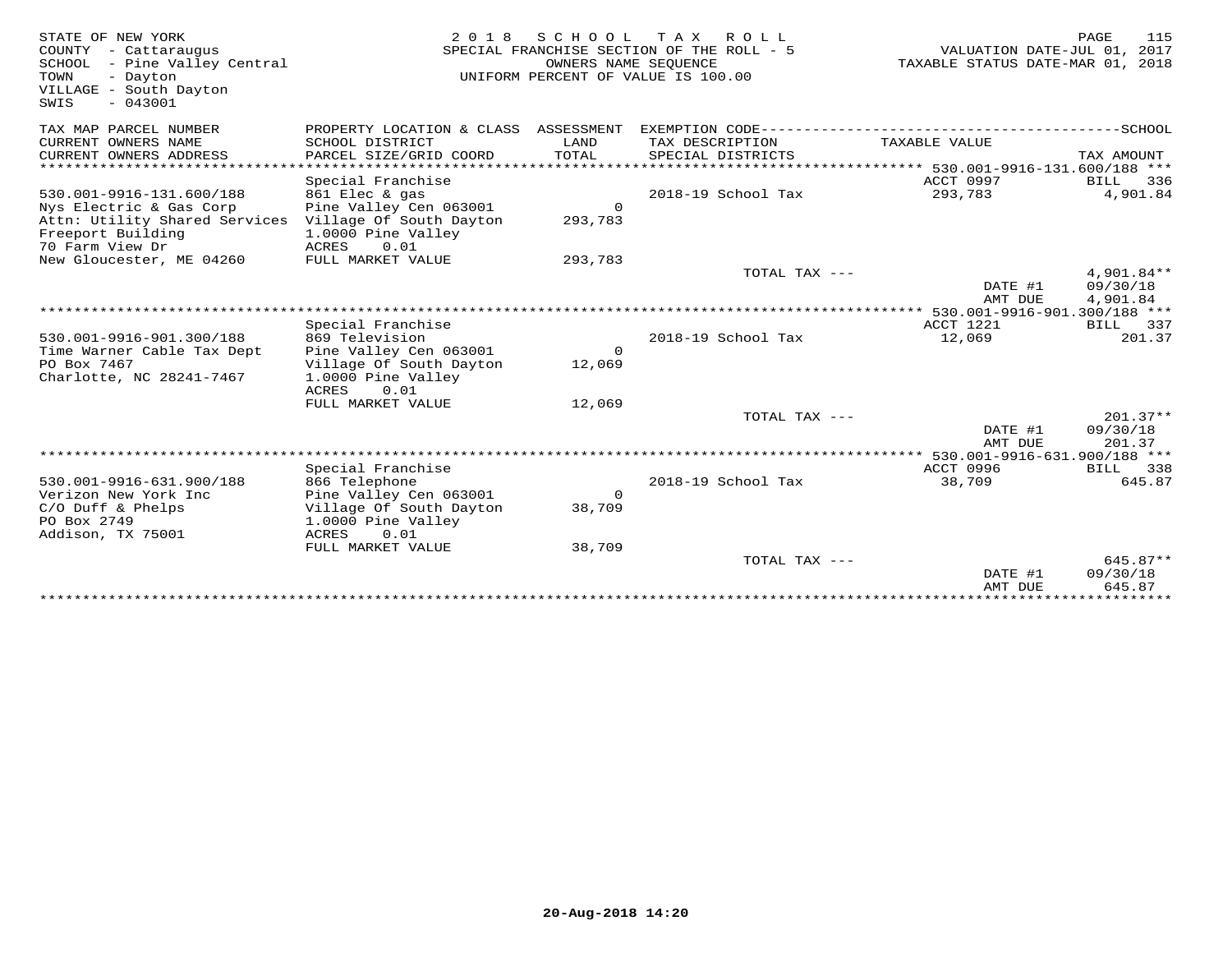|      | STATE OF NEW YORK            | 2018 SCHOOL TAX ROLL                      | PAGE                             | 116 |
|------|------------------------------|-------------------------------------------|----------------------------------|-----|
|      | COUNTY - Cattaraugus         | SPECIAL FRANCHISE SECTION OF THE ROLL - 5 | VALUATION DATE-JUL 01, 2017      |     |
|      | SCHOOL - Pine Valley Central |                                           | TAXABLE STATUS DATE-MAR 01, 2018 |     |
|      | TOWN - Dayton                |                                           | RPS155/V04/L015                  |     |
|      | VILLAGE - South Dayton       |                                           | CURRENT DATE 8/20/2018           |     |
| SWIS | $-043001$                    |                                           |                                  |     |
|      |                              | ROLL SUB SECTION- - TOTALS                |                                  |     |

### \*\*\* SPECIAL DISTRICT SUMMARY \*\*\*

|                         |      | m^m |      | 'NT C     |           | ∟ו∨ו          |              |                             |
|-------------------------|------|-----|------|-----------|-----------|---------------|--------------|-----------------------------|
| $\bigcap_{\Pi}$<br>◡◡◡ュ | мдмь |     | TVDF | ۳۰ تاللاد | $- - - -$ | 550T<br>IUUN. | ALUE<br>77 T | $m \times r$<br>- - - - - - |

### NO SPECIAL DISTRICTS AT THIS LEVEL

\*\*\* S C H O O L D I S T R I C T S U M M A R Y \*\*\*

| CODE   | DISTRICT NAME                    | TOTAL<br>PARCELS | ASSESSED<br>LAND | ASSESSED<br>TOTAL | EXEMPT<br>AMOUNT | TOTAL<br>TAXABLE |           |
|--------|----------------------------------|------------------|------------------|-------------------|------------------|------------------|-----------|
|        |                                  |                  |                  |                   | STAR AMOUNT      | STAR TAXABLE     | TOTAL TAX |
|        | Pine Valley Central              | 3                |                  | 344,561           |                  | 344,561          |           |
| 063001 |                                  |                  |                  |                   |                  | 344,561          | 5,749.08  |
|        | SUB-TOTAL                        | 3                |                  | 344,561           |                  | 344,561          |           |
|        | $S \cup B - T \cup T A L (CONT)$ |                  |                  |                   |                  | 344,561          | 5,749.08  |
|        | T O T A L                        | 3                |                  | 344,561           |                  | 344,561          |           |
|        | T O T A L (CONT)                 |                  |                  |                   |                  | 344,561          | 5,749.08  |

### \*\*\* S Y S T E M C O D E S S U M M A R Y \*\*\*

### NO SYSTEM EXEMPTIONS AT THIS LEVEL

\*\*\* E X E M P T I O N S U M M A R Y \*\*\*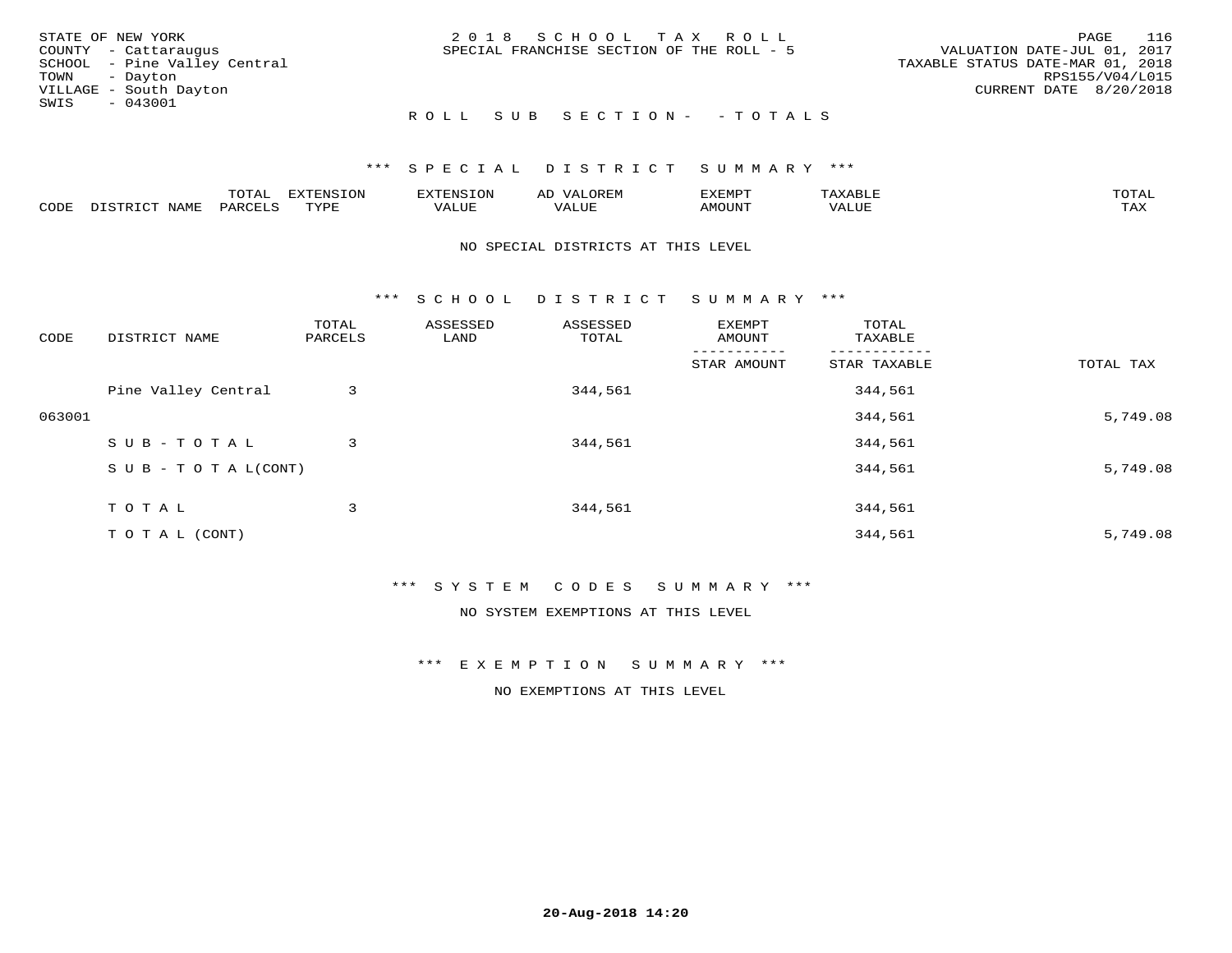| STATE OF NEW YORK      |                              |                           | 2018 SCHOOL TAX ROLL                      |  |                                  | PAGE                   | 117 |
|------------------------|------------------------------|---------------------------|-------------------------------------------|--|----------------------------------|------------------------|-----|
| COUNTY - Cattaraugus   |                              |                           | SPECIAL FRANCHISE SECTION OF THE ROLL - 5 |  | VALUATION DATE-JUL 01, 2017      |                        |     |
|                        | SCHOOL - Pine Valley Central |                           |                                           |  | TAXABLE STATUS DATE-MAR 01, 2018 |                        |     |
| TOWN - Dayton          |                              |                           |                                           |  |                                  | RPS155/V04/L015        |     |
| VILLAGE - South Dayton |                              |                           |                                           |  |                                  | CURRENT DATE 8/20/2018 |     |
| SWIS<br>- 043001       |                              |                           |                                           |  |                                  |                        |     |
|                        |                              | ROLL SUB SECTION- -TOTALS |                                           |  |                                  |                        |     |

| ROLL<br>SEC | DESCRIPTION        | TOTAL<br>PARCELS | ASSESSED<br>LAND | ASSESSED<br>TOTAL | <b>EXEMPT</b><br>AMOUNT | TOTAL<br>TAXABLE<br>------------ | TAX  | TOTAL<br>TAX |
|-------------|--------------------|------------------|------------------|-------------------|-------------------------|----------------------------------|------|--------------|
|             |                    |                  |                  |                   | STAR AMOUNT             | STAR TAXABLE                     | RATE |              |
|             | 2018-19 School Tax |                  |                  | 344,561           |                         | 344,561                          |      |              |
|             | SPEC DIST TAXES    |                  |                  |                   |                         | 344,561                          |      | 5,749.08     |
|             | SPECIAL FRANCHISE  |                  |                  |                   |                         |                                  |      | 5,749.08     |

**20-Aug-2018 14:20**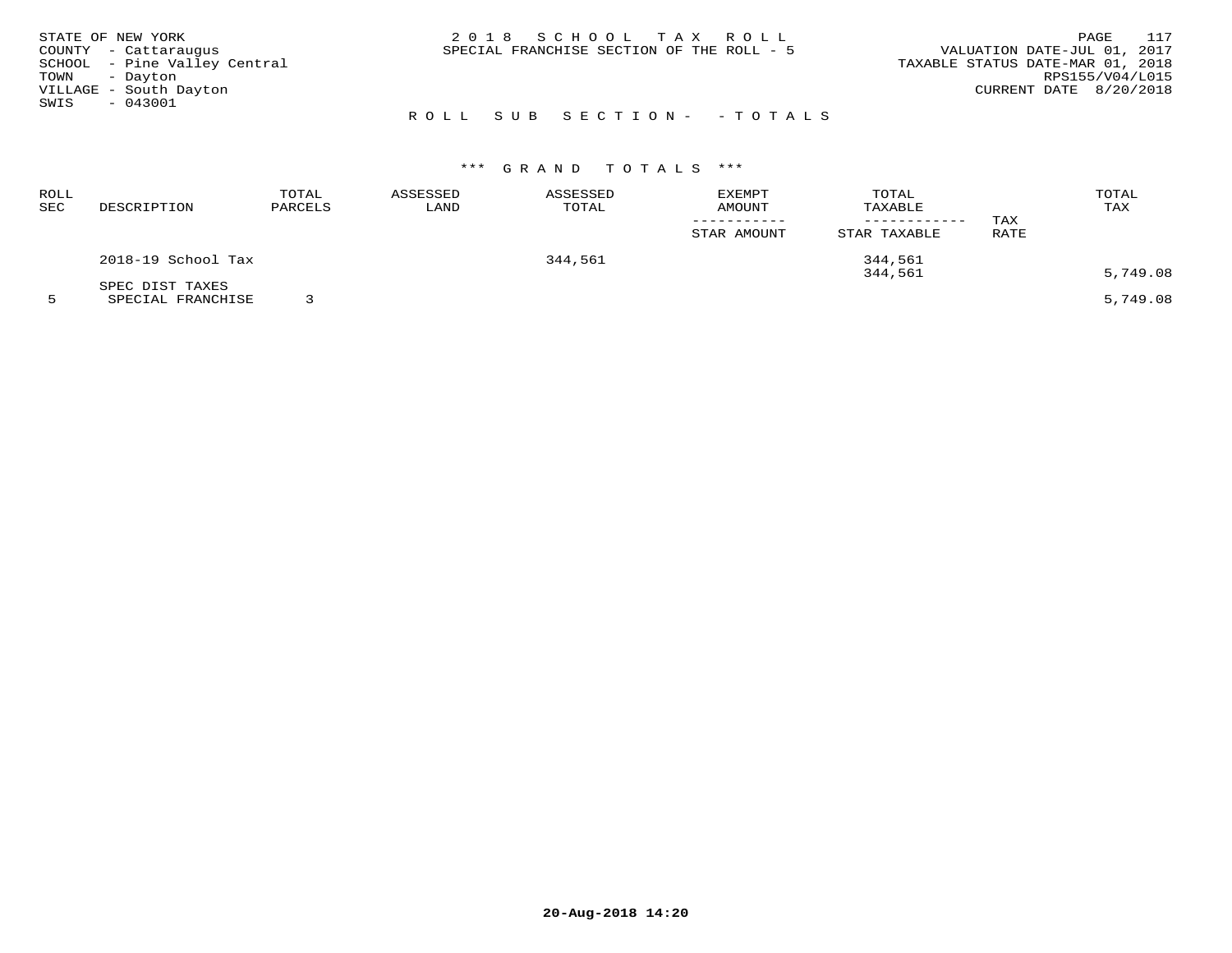|      | STATE OF NEW YORK            | 2018 SCHOOL TAX ROLL                      | 118<br>PAGE                      |
|------|------------------------------|-------------------------------------------|----------------------------------|
|      | COUNTY - Cattaraugus         | SPECIAL FRANCHISE SECTION OF THE ROLL - 5 | VALUATION DATE-JUL 01, 2017      |
|      | SCHOOL - Pine Valley Central |                                           | TAXABLE STATUS DATE-MAR 01, 2018 |
|      | TOWN - Dayton                |                                           | RPS155/V04/L015                  |
|      | VILLAGE - South Dayton       |                                           | CURRENT DATE 8/20/2018           |
| SWIS | $-043001$                    |                                           |                                  |
|      |                              | ROLL SECTION TOTALS                       |                                  |

|      |                               | <b>TOTAL</b> | EXTENSION       | XTENSION:                         | $T$ $\cap$ $\cap$ $\cap$<br>ΑIJ<br>UK LI <sup>w</sup> | 7325110 <del>00</del><br>∵ ب اب<br>. عەمدىك | $max$ is $n + r$<br>AXABLE | $m \wedge m \wedge r$ |
|------|-------------------------------|--------------|-----------------|-----------------------------------|-------------------------------------------------------|---------------------------------------------|----------------------------|-----------------------|
| CODE | <b>NAME</b><br>$ -$<br>DISTR. | PARCELS      | TVDF<br>- - - - | , <del>,</del> , , , , ,<br>ALUF. | VALUE                                                 | <b>MOUNT</b>                                | VALUE                      | <b>TAY</b><br>⊥⇔∆     |

### NO SPECIAL DISTRICTS AT THIS LEVEL

\*\*\* S C H O O L D I S T R I C T S U M M A R Y \*\*\*

| CODE   | DISTRICT NAME                    | TOTAL<br>PARCELS | ASSESSED<br>LAND | ASSESSED<br>TOTAL | EXEMPT<br>AMOUNT | TOTAL<br>TAXABLE |           |
|--------|----------------------------------|------------------|------------------|-------------------|------------------|------------------|-----------|
|        |                                  |                  |                  |                   | STAR AMOUNT      | STAR TAXABLE     | TOTAL TAX |
|        | Pine Valley Central              | 3                |                  | 344,561           |                  | 344,561          |           |
| 063001 |                                  |                  |                  |                   |                  | 344,561          | 5,749.08  |
|        | SUB-TOTAL                        | 3                |                  | 344,561           |                  | 344,561          |           |
|        | $S \cup B - T \cup T A L (CONT)$ |                  |                  |                   |                  | 344,561          | 5,749.08  |
|        | TOTAL                            | 3                |                  | 344,561           |                  | 344,561          |           |
|        | T O T A L (CONT)                 |                  |                  |                   |                  | 344,561          | 5,749.08  |

## \*\*\* S Y S T E M C O D E S S U M M A R Y \*\*\*

NO SYSTEM EXEMPTIONS AT THIS LEVEL

\*\*\* E X E M P T I O N S U M M A R Y \*\*\*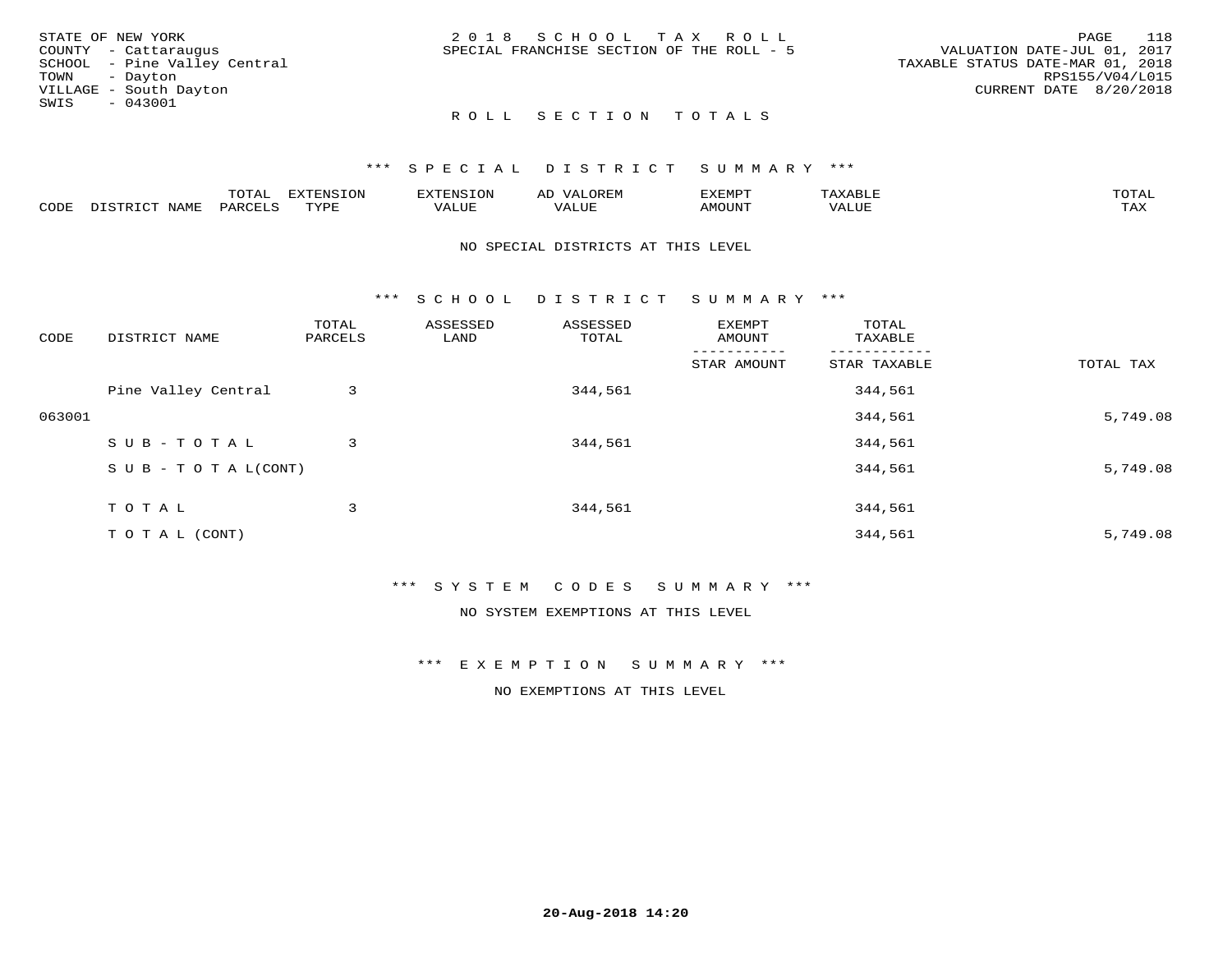|               | STATE OF NEW YORK            | 2018 SCHOOL TAX ROLL                      | 119<br>PAGE                      |
|---------------|------------------------------|-------------------------------------------|----------------------------------|
|               | COUNTY - Cattaraugus         | SPECIAL FRANCHISE SECTION OF THE ROLL - 5 | VALUATION DATE-JUL 01, 2017      |
|               | SCHOOL - Pine Valley Central |                                           | TAXABLE STATUS DATE-MAR 01, 2018 |
| TOWN - Dayton |                              |                                           | RPS155/V04/L015                  |
|               | VILLAGE - South Dayton       |                                           | CURRENT DATE 8/20/2018           |
| SWIS          | $-043001$                    |                                           |                                  |
|               |                              | ROLL SECTION TOTALS                       |                                  |

| ROLL<br>SEC | DESCRIPTION        | TOTAL<br>PARCELS | ASSESSED<br>LAND | ASSESSED<br>TOTAL | <b>EXEMPT</b><br>AMOUNT | TOTAL<br>TAXABLE | TAX  | TOTAL<br>TAX |
|-------------|--------------------|------------------|------------------|-------------------|-------------------------|------------------|------|--------------|
|             |                    |                  |                  |                   | STAR AMOUNT             | STAR TAXABLE     | RATE |              |
|             | 2018-19 School Tax |                  |                  | 344,561           |                         | 344,561          |      |              |
|             | SPEC DIST TAXES    |                  |                  |                   |                         | 344,561          |      | 5,749.08     |
|             | SPECIAL FRANCHISE  |                  |                  |                   |                         |                  |      | 5,749.08     |

**20-Aug-2018 14:20**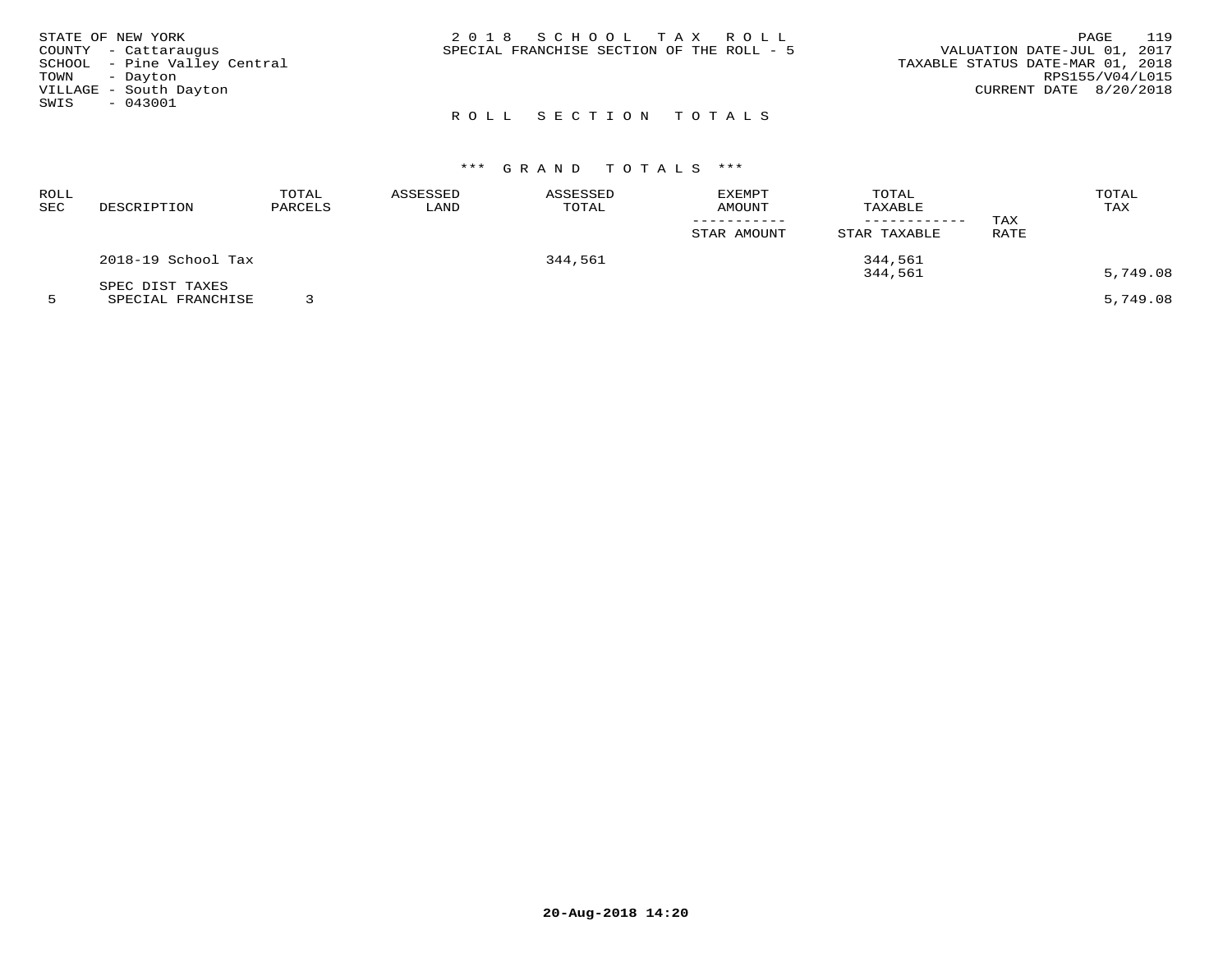| STATE OF NEW YORK<br>COUNTY - Cattaraugus<br>SCHOOL - Pine Valley Central<br>- Dayton<br>TOWN<br>VILLAGE - South Dayton<br>$-043001$<br>SWIS |                                                     | 2018 SCHOOL<br>OWNERS NAME SEQUENCE | TAX ROLL<br>UTILITY & R.R. SECTION OF THE ROLL - 6<br>UNIFORM PERCENT OF VALUE IS 100.00 | VALUATION DATE-JUL 01, 2017<br>TAXABLE STATUS DATE-MAR 01, 2018 | 120<br>PAGE           |
|----------------------------------------------------------------------------------------------------------------------------------------------|-----------------------------------------------------|-------------------------------------|------------------------------------------------------------------------------------------|-----------------------------------------------------------------|-----------------------|
| TAX MAP PARCEL NUMBER                                                                                                                        | PROPERTY LOCATION & CLASS ASSESSMENT                |                                     |                                                                                          |                                                                 |                       |
| CURRENT OWNERS NAME<br>CURRENT OWNERS ADDRESS<br>**********************                                                                      | SCHOOL DISTRICT<br>PARCEL SIZE/GRID COORD           | LAND<br>TOTAL                       | TAX DESCRIPTION<br>SPECIAL DISTRICTS                                                     | TAXABLE VALUE                                                   | TAX AMOUNT            |
|                                                                                                                                              | First St                                            |                                     |                                                                                          | ACCT 1310                                                       | 339<br>BILL           |
| $33.033 - 6 - 33$                                                                                                                            | 311 Res vac land                                    |                                     | 2018-19 School Tax                                                                       | 2,400                                                           | 40.04                 |
| Nys Electric & Gas Corp<br>Attn: Utility Shared Services                                                                                     | Pine Valley Cen 063001<br>FRNT<br>60.00 DPTH 123.00 | 2,400<br>2,400                      |                                                                                          |                                                                 |                       |
| Tax Dept                                                                                                                                     | EAST-1021258 NRTH-0859764                           |                                     |                                                                                          |                                                                 |                       |
| 70 Farm View Dr Freeport Bld<br>New Gloucester, ME 04260                                                                                     | FULL MARKET VALUE                                   | 2,400                               |                                                                                          |                                                                 |                       |
|                                                                                                                                              |                                                     |                                     | TOTAL TAX ---                                                                            | DATE #1                                                         | $40.04**$<br>09/30/18 |
|                                                                                                                                              |                                                     |                                     |                                                                                          | AMT DUE                                                         | 40.04<br>*********    |
|                                                                                                                                              | 38 Oaks Rd                                          |                                     |                                                                                          | ACCT 1001                                                       | 340<br>BILL           |
| $33.041 - 1 - 2$                                                                                                                             | 872 Elec-Substation                                 |                                     | 2018-19 School Tax                                                                       | 170,019                                                         | 2,836.81              |
| Nys Electric & Gas Corp                                                                                                                      | Pine Valley Cen 063001                              | 10,350                              |                                                                                          |                                                                 |                       |
| Attn: Utility Shared Services Loc #001859                                                                                                    |                                                     | 170,019                             |                                                                                          |                                                                 |                       |
| Tax Dept<br>70 Farm View Dr                                                                                                                  | 1.0000 Pine Valley<br>Frog Val Rd Substation        |                                     |                                                                                          |                                                                 |                       |
| New Gloucester, ME 04260                                                                                                                     | ACRES<br>3.26                                       |                                     |                                                                                          |                                                                 |                       |
|                                                                                                                                              | EAST-1020395 NRTH-0859654                           |                                     |                                                                                          |                                                                 |                       |
|                                                                                                                                              | DEED BOOK 694<br>PG-00808                           |                                     |                                                                                          |                                                                 |                       |
|                                                                                                                                              | FULL MARKET VALUE                                   | 170,019                             | TOTAL TAX ---                                                                            |                                                                 | $2,836.81**$          |
|                                                                                                                                              |                                                     |                                     |                                                                                          | DATE #1                                                         | 09/30/18              |
|                                                                                                                                              |                                                     |                                     |                                                                                          | AMT DUE                                                         | 2,836.81              |
|                                                                                                                                              |                                                     |                                     |                                                                                          | ********** 630.001-9916-131.600/100 ***                         |                       |
|                                                                                                                                              | Elec Trans Line                                     |                                     |                                                                                          | ACCT 1320                                                       | BILL 341              |
| 630.001-9916-131.600/100<br>Nys Electric & Gas Corp                                                                                          | 882 Elec Trans Imp<br>Pine Valley Cen 063001        | $\Omega$                            | 2018-19 School Tax                                                                       | 131,699                                                         | 2,197.43              |
| Attn: Utility Shared Services                                                                                                                | Loc #000080                                         | 131,699                             |                                                                                          |                                                                 |                       |
| Freeport Building                                                                                                                            | 1.0000 Pine Valley                                  |                                     |                                                                                          |                                                                 |                       |
| 70 Farm View Dr                                                                                                                              | Lancaster Gr Trans Line                             |                                     |                                                                                          |                                                                 |                       |
| New Gloucester, ME 04260                                                                                                                     | ACRES<br>0.01                                       |                                     |                                                                                          |                                                                 |                       |
|                                                                                                                                              | FULL MARKET VALUE                                   | 131,699                             | TOTAL TAX ---                                                                            |                                                                 | $2,197.43**$          |
|                                                                                                                                              |                                                     |                                     |                                                                                          | DATE #1                                                         | 09/30/18              |
|                                                                                                                                              |                                                     |                                     |                                                                                          | AMT DUE                                                         | 2,197.43              |
|                                                                                                                                              |                                                     |                                     |                                                                                          |                                                                 |                       |
|                                                                                                                                              | Utility Outside Plant                               |                                     |                                                                                          | ACCT 1322                                                       | BILL 342              |
| 630.001-9916-131.600/188<br>Nys Electric & Gas Corp                                                                                          | 884 Elec Dist Out<br>Pine Valley Cen 063001         | $\Omega$                            | 2018-19 School Tax                                                                       | 144,898                                                         | 2,417.66              |
| % Avangrid Management Co                                                                                                                     | Loc #888888                                         | 144,898                             |                                                                                          |                                                                 |                       |
| Local Tax                                                                                                                                    | 1.0000 Pine Valley                                  |                                     |                                                                                          |                                                                 |                       |
| 1 City Center 5th Floor                                                                                                                      | Elec Dist                                           |                                     |                                                                                          |                                                                 |                       |
| Portland, ME 04101                                                                                                                           | ACRES<br>0.01                                       |                                     |                                                                                          |                                                                 |                       |
|                                                                                                                                              | FULL MARKET VALUE                                   | 144,898                             | TOTAL TAX ---                                                                            |                                                                 | $2,417.66**$          |
|                                                                                                                                              |                                                     |                                     |                                                                                          | DATE #1                                                         | 09/30/18              |
|                                                                                                                                              |                                                     |                                     |                                                                                          | AMT DUE                                                         | 2,417.66              |
|                                                                                                                                              |                                                     |                                     |                                                                                          |                                                                 |                       |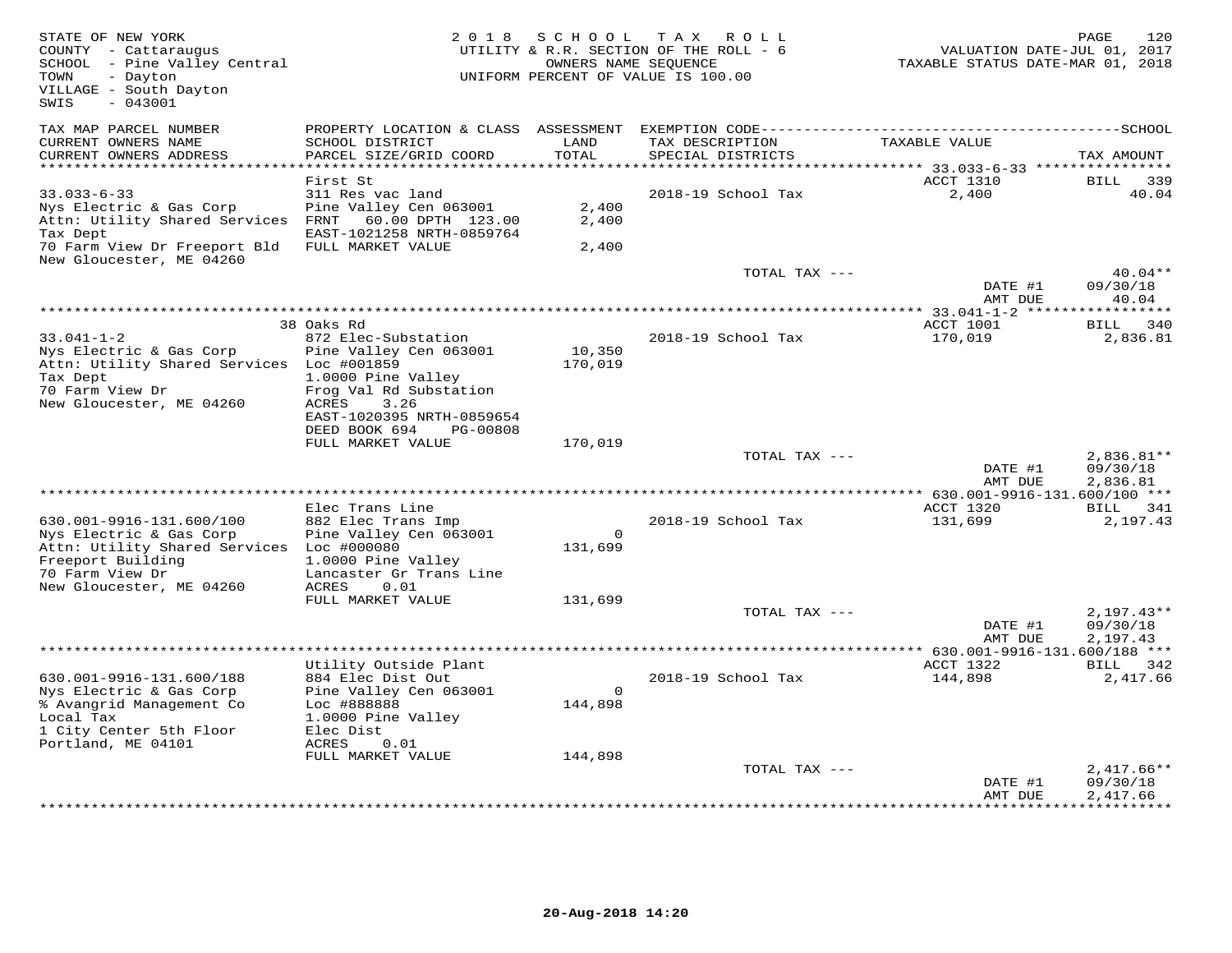| STATE OF NEW YORK<br>COUNTY - Cattaraugus<br>SCHOOL - Pine Valley Central<br>TOWN<br>- Dayton<br>VILLAGE - South Dayton<br>$-043001$<br>SWIS | 2 0 1 8                                                | SCHOOL<br>OWNERS NAME SEQUENCE | T A X<br>ROLL<br>UTILITY & R.R. SECTION OF THE ROLL - 6<br>UNIFORM PERCENT OF VALUE IS 100.00 | TAXABLE STATUS DATE-MAR 01, 2018 | 121<br>PAGE<br>VALUATION DATE-JUL 01, 2017 |
|----------------------------------------------------------------------------------------------------------------------------------------------|--------------------------------------------------------|--------------------------------|-----------------------------------------------------------------------------------------------|----------------------------------|--------------------------------------------|
| TAX MAP PARCEL NUMBER                                                                                                                        | PROPERTY LOCATION & CLASS ASSESSMENT                   |                                | EXEMPTION CODE----------------------------                                                    |                                  | --------------SCHOOL                       |
| CURRENT OWNERS NAME                                                                                                                          | SCHOOL DISTRICT                                        | LAND                           | TAX DESCRIPTION                                                                               | TAXABLE VALUE                    |                                            |
| CURRENT OWNERS ADDRESS                                                                                                                       | PARCEL SIZE/GRID COORD                                 | TOTAL                          | SPECIAL DISTRICTS                                                                             |                                  | TAX AMOUNT                                 |
|                                                                                                                                              | 416 Pine St                                            |                                |                                                                                               | ACCT 0922                        | BILL<br>343                                |
| $33.033 - 3 - 23$<br>Verizon New York Inc                                                                                                    | 831 Tele Comm<br>Pine Valley Cen 063001                | 3,000                          | 2018-19 School Tax                                                                            | 44,133                           | 736.37                                     |
| C/O Duff & Phelps                                                                                                                            | 58 05 09                                               | 44,133                         |                                                                                               |                                  |                                            |
| PO Box 2749<br>Irving, TX 75001                                                                                                              | 1.0000 Pine Valley<br>Building & Land                  |                                |                                                                                               |                                  |                                            |
|                                                                                                                                              | 50.00 DPTH 150.00<br>FRNT<br>EAST-1021009 NRTH-0861549 |                                |                                                                                               |                                  |                                            |
|                                                                                                                                              | FULL MARKET VALUE                                      | 44,133                         |                                                                                               |                                  |                                            |
|                                                                                                                                              |                                                        |                                | TOTAL TAX ---                                                                                 | DATE #1                          | $736.37**$<br>09/30/18                     |
|                                                                                                                                              |                                                        |                                |                                                                                               | AMT DUE                          | 736.37                                     |
|                                                                                                                                              |                                                        |                                |                                                                                               |                                  |                                            |
|                                                                                                                                              | Utility Outside Plant                                  |                                |                                                                                               | ACCT 1000                        | BILL 344                                   |
| 630.001-9916-631.900/188<br>Verizon New York Inc                                                                                             | 836 Telecom. eq.<br>Pine Valley Cen 063001             | $\circ$                        | 2018-19 School Tax                                                                            | 19,131                           | 319.21                                     |
| $C/O$ Duff & Phelps                                                                                                                          | Loc #888888                                            | 19,131                         |                                                                                               |                                  |                                            |
| PO Box 2749                                                                                                                                  | 1.0000 Pine Valley                                     |                                |                                                                                               |                                  |                                            |
| Addison, TX 75001                                                                                                                            | Poles, Wire, Cable, etc<br>0.01<br>ACRES               |                                |                                                                                               |                                  |                                            |
|                                                                                                                                              | FULL MARKET VALUE                                      | 19,131                         |                                                                                               |                                  |                                            |
|                                                                                                                                              |                                                        |                                | TOTAL TAX ---                                                                                 |                                  | $319.21**$                                 |
|                                                                                                                                              |                                                        |                                |                                                                                               | DATE #1                          | 09/30/18                                   |
|                                                                                                                                              |                                                        |                                |                                                                                               | AMT DUE                          | 319.21                                     |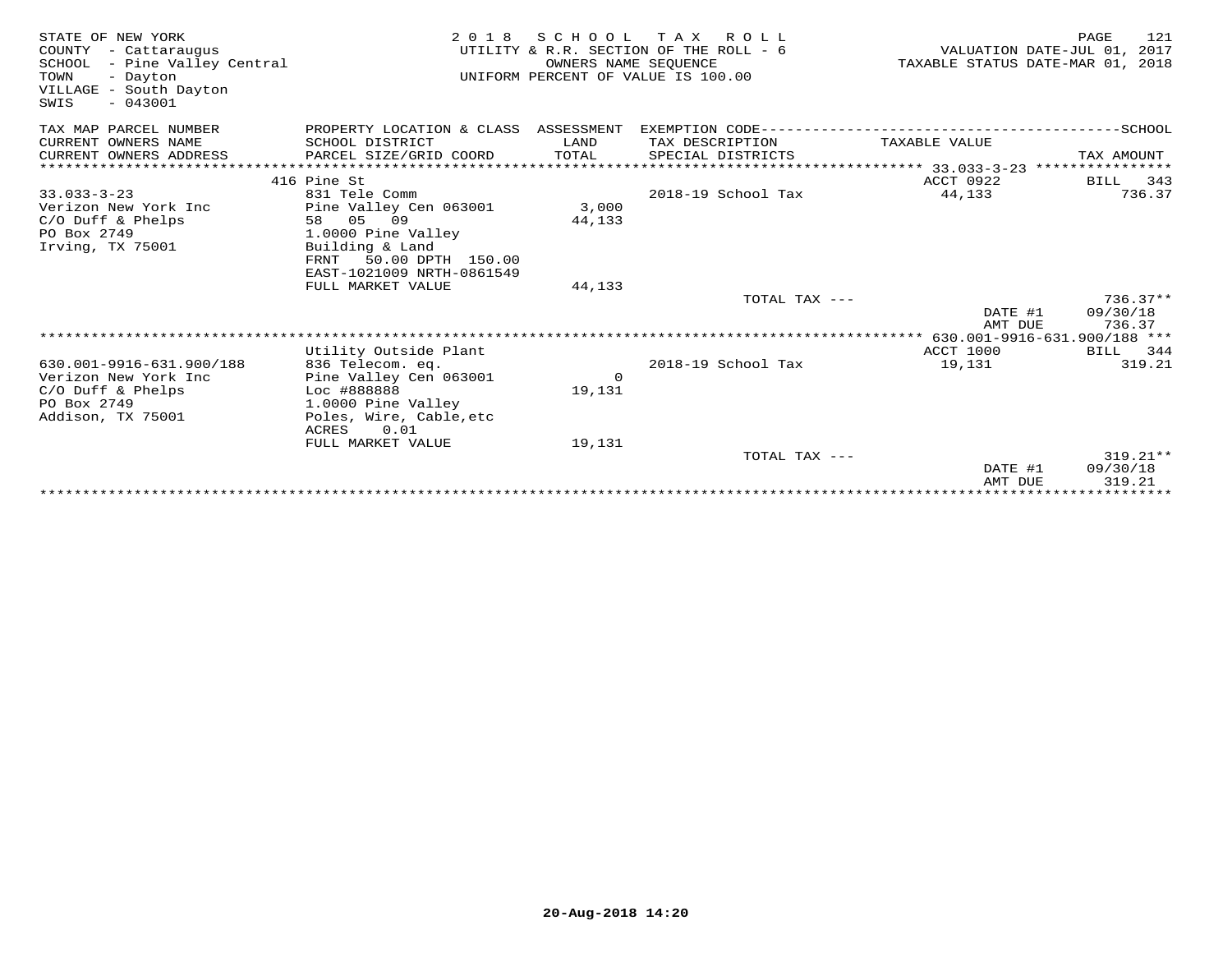| STATE OF NEW YORK            | 2018 SCHOOL TAX ROLL                   | 122<br>PAGE                      |
|------------------------------|----------------------------------------|----------------------------------|
| COUNTY - Cattaraugus         | UTILITY & R.R. SECTION OF THE ROLL - 6 | VALUATION DATE-JUL 01, 2017      |
| SCHOOL - Pine Valley Central |                                        | TAXABLE STATUS DATE-MAR 01, 2018 |
| TOWN - Dayton                | UNIFORM PERCENT OF VALUE IS 100.00     | RPS155/V04/L015                  |
| VILLAGE - South Dayton       |                                        | CURRENT DATE 8/20/2018           |
| SWIS - 043001                |                                        |                                  |
|                              | ROLL SUB SECTION- - TOTALS             |                                  |

|      | $n \wedge m \wedge n$ |                 | <b>MARINE</b>  | ΑL                           |                          |                    |                           |
|------|-----------------------|-----------------|----------------|------------------------------|--------------------------|--------------------|---------------------------|
| CODE | ΆR                    | $m \tau \tau n$ | اللالما للديات | $\cdots$<br>اللاقات المتحدين | <b>MOTTNTO</b><br>'UUN'. | <b>- ---</b><br>∕∆ | $m \times r$<br>- - - - - |

#### NO SPECIAL DISTRICTS AT THIS LEVEL

\*\*\* S C H O O L D I S T R I C T S U M M A R Y \*\*\*

| CODE   | DISTRICT NAME                    | TOTAL<br>PARCELS | ASSESSED<br>LAND | ASSESSED<br>TOTAL | EXEMPT<br>AMOUNT | TOTAL<br>TAXABLE |           |
|--------|----------------------------------|------------------|------------------|-------------------|------------------|------------------|-----------|
|        |                                  |                  |                  |                   | STAR AMOUNT      | STAR TAXABLE     | TOTAL TAX |
|        | Pine Valley Central              | 6                | 15,750           | 512,280           |                  | 512,280          |           |
| 063001 |                                  |                  |                  |                   |                  | 512,280          | 8,547.52  |
|        | SUB-TOTAL                        | 6                | 15,750           | 512,280           |                  | 512,280          |           |
|        | $S \cup B - T \cup T A L (CONT)$ |                  |                  |                   |                  | 512,280          | 8,547.52  |
|        | TOTAL                            | 6                | 15,750           | 512,280           |                  | 512,280          |           |
|        | T O T A L (CONT)                 |                  |                  |                   |                  | 512,280          | 8,547.52  |

## \*\*\* S Y S T E M C O D E S S U M M A R Y \*\*\*

NO SYSTEM EXEMPTIONS AT THIS LEVEL

\*\*\* E X E M P T I O N S U M M A R Y \*\*\*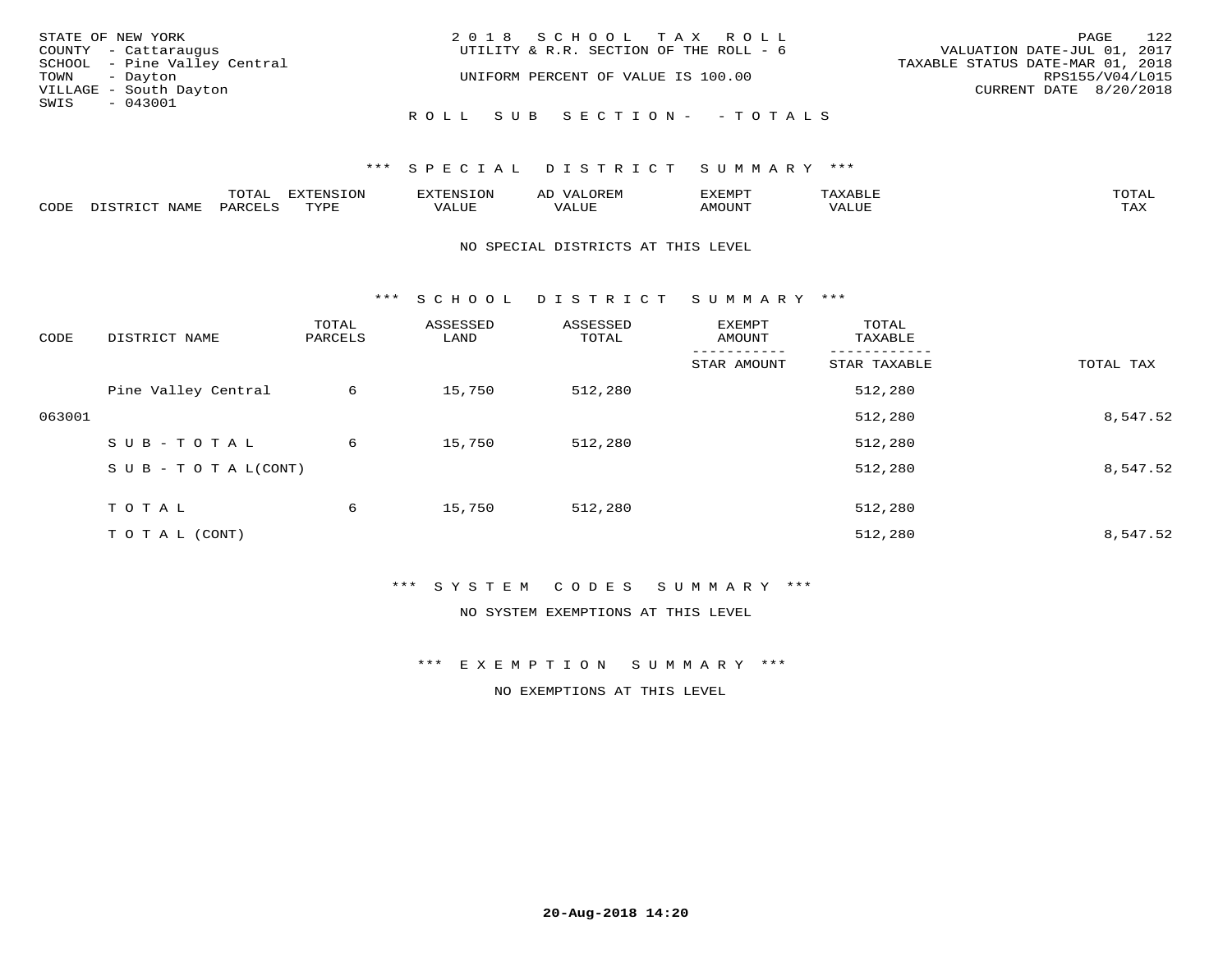|               | STATE OF NEW YORK            | 2018 SCHOOL TAX ROLL                   | 123<br>PAGE                      |
|---------------|------------------------------|----------------------------------------|----------------------------------|
|               | COUNTY - Cattaraugus         | UTILITY & R.R. SECTION OF THE ROLL - 6 | VALUATION DATE-JUL 01, 2017      |
|               | SCHOOL - Pine Valley Central |                                        | TAXABLE STATUS DATE-MAR 01, 2018 |
| TOWN - Dayton |                              | UNIFORM PERCENT OF VALUE IS 100.00     | RPS155/V04/L015                  |
|               | VILLAGE - South Dayton       |                                        | CURRENT DATE 8/20/2018           |
| SWIS          | - 043001                     |                                        |                                  |
|               |                              | ROLL SUB SECTION- - TOTALS             |                                  |

| ROLL<br>SEC | DESCRIPTION                         | TOTAL<br>PARCELS | ASSESSED<br>LAND | ASSESSED<br>TOTAL | EXEMPT<br><b>AMOUNT</b> | TOTAL<br>TAXABLE<br>--------- | TAX  | TOTAL<br>TAX |
|-------------|-------------------------------------|------------------|------------------|-------------------|-------------------------|-------------------------------|------|--------------|
|             |                                     |                  |                  |                   | STAR AMOUNT             | STAR TAXABLE                  | RATE |              |
|             | 2018-19 School Tax                  |                  | 15,750           | 512,280           |                         | 512,280<br>512,280            |      | 8,547.52     |
| 6           | SPEC DIST TAXES<br>UTILITIES & N.C. |                  |                  |                   |                         |                               |      | 8,547.52     |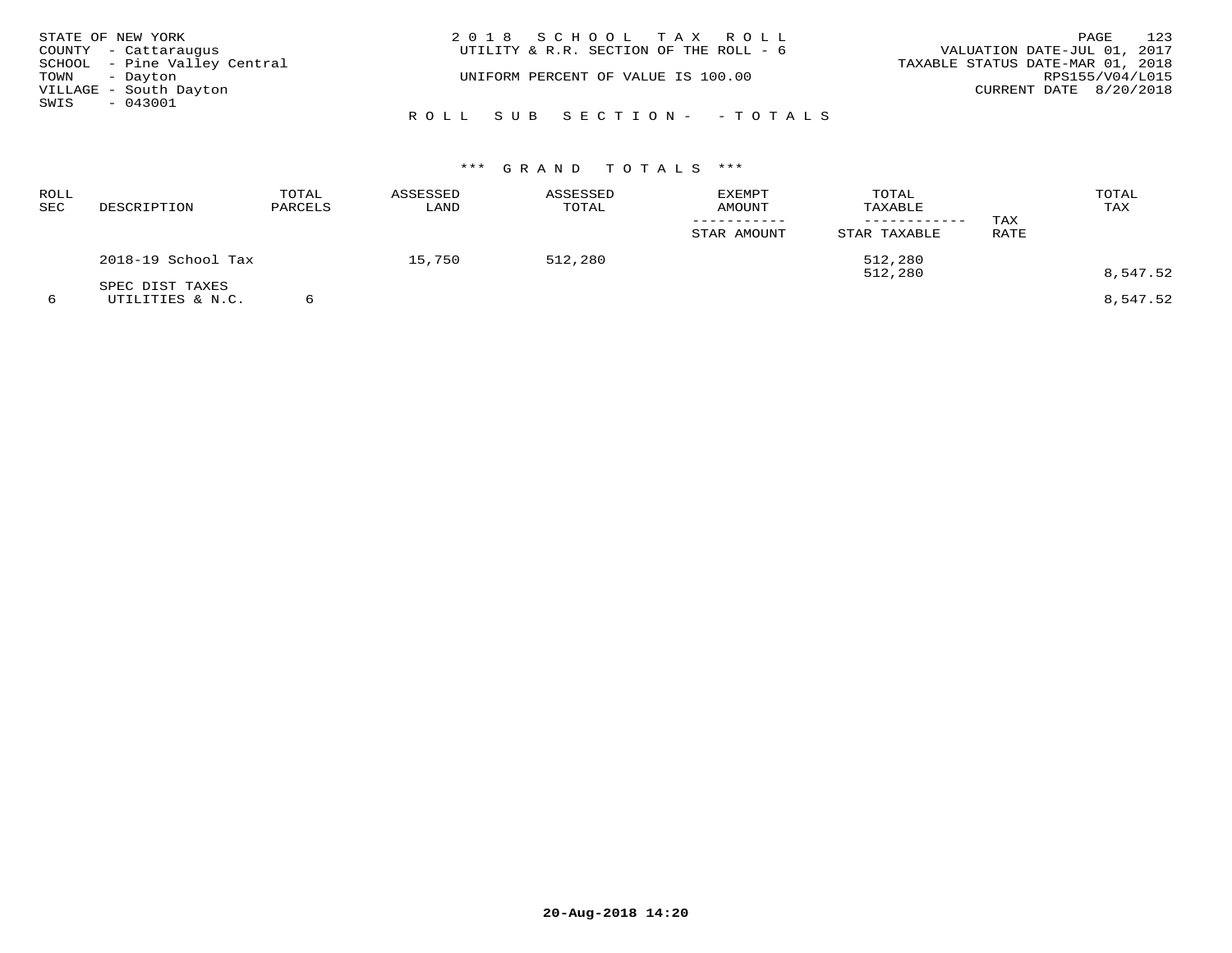| STATE OF NEW YORK            | 2018 SCHOOL TAX ROLL                   | 124<br>PAGE                      |
|------------------------------|----------------------------------------|----------------------------------|
| COUNTY - Cattaraugus         | UTILITY & R.R. SECTION OF THE ROLL - 6 | VALUATION DATE-JUL 01, 2017      |
| SCHOOL - Pine Valley Central |                                        | TAXABLE STATUS DATE-MAR 01, 2018 |
| TOWN - Dayton                | UNIFORM PERCENT OF VALUE IS 100.00     | RPS155/V04/L015                  |
| VILLAGE - South Dayton       |                                        | CURRENT DATE 8/20/2018           |
| SWIS<br>- 043001             |                                        |                                  |
|                              | ROLL SECTION TOTALS                    |                                  |

|               | $m \wedge m$ | --------<br>.UI | $\sim$ | . ب            |              |                             |
|---------------|--------------|-----------------|--------|----------------|--------------|-----------------------------|
| $\sim$<br>ັບມ |              | TVDL            | Alur   | <b>MOTTNTT</b> | י ב <i>ו</i> | $m \times r$<br>- - - - - - |

### NO SPECIAL DISTRICTS AT THIS LEVEL

\*\*\* S C H O O L D I S T R I C T S U M M A R Y \*\*\*

| CODE   | DISTRICT NAME                    | TOTAL<br>PARCELS | ASSESSED<br>LAND | ASSESSED<br>TOTAL | EXEMPT<br>AMOUNT | TOTAL<br>TAXABLE |           |
|--------|----------------------------------|------------------|------------------|-------------------|------------------|------------------|-----------|
|        |                                  |                  |                  |                   | STAR AMOUNT      | STAR TAXABLE     | TOTAL TAX |
|        | Pine Valley Central              | 6                | 15,750           | 512,280           |                  | 512,280          |           |
| 063001 |                                  |                  |                  |                   |                  | 512,280          | 8,547.52  |
|        | SUB-TOTAL                        | 6                | 15,750           | 512,280           |                  | 512,280          |           |
|        | $S \cup B - T \cup T A L (CONT)$ |                  |                  |                   |                  | 512,280          | 8,547.52  |
|        | T O T A L                        | 6                | 15,750           | 512,280           |                  | 512,280          |           |
|        | T O T A L (CONT)                 |                  |                  |                   |                  | 512,280          | 8,547.52  |

## \*\*\* S Y S T E M C O D E S S U M M A R Y \*\*\*

NO SYSTEM EXEMPTIONS AT THIS LEVEL

\*\*\* E X E M P T I O N S U M M A R Y \*\*\*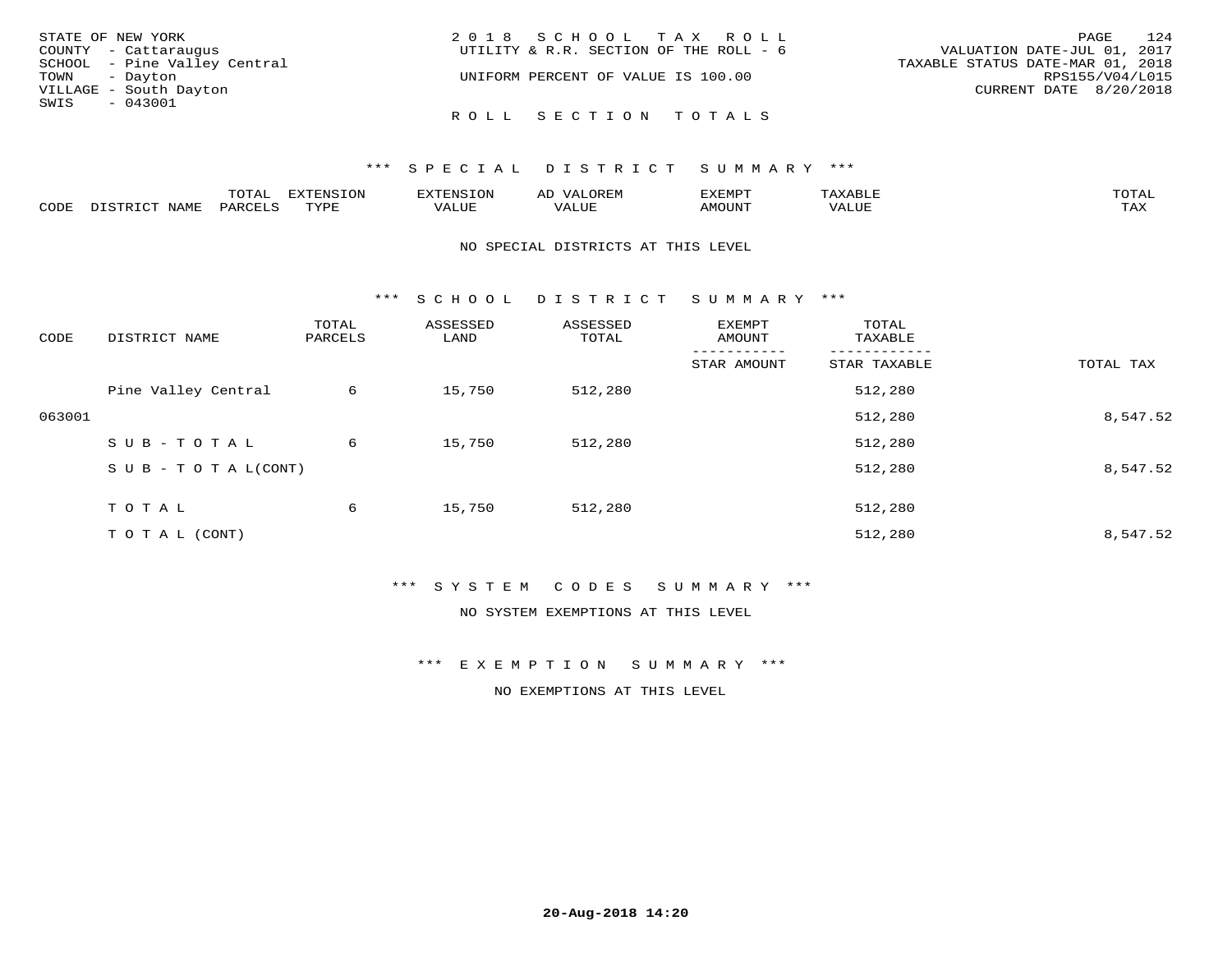| STATE OF NEW YORK            | 2018 SCHOOL TAX ROLL                   | 125<br>PAGE                      |
|------------------------------|----------------------------------------|----------------------------------|
| COUNTY - Cattaraugus         | UTILITY & R.R. SECTION OF THE ROLL - 6 | VALUATION DATE-JUL 01, 2017      |
| SCHOOL - Pine Valley Central |                                        | TAXABLE STATUS DATE-MAR 01, 2018 |
| TOWN - Dayton                | UNIFORM PERCENT OF VALUE IS 100.00     | RPS155/V04/L015                  |
| VILLAGE - South Dayton       |                                        | CURRENT DATE 8/20/2018           |
| SWIS<br>$-043001$            |                                        |                                  |
|                              | ROLL SECTION TOTALS                    |                                  |

| <b>ROLL</b><br>SEC | DESCRIPTION                         | TOTAL<br>PARCELS | ASSESSED<br>LAND | ASSESSED<br>TOTAL | <b>EXEMPT</b><br>AMOUNT<br>STAR AMOUNT | TOTAL<br>TAXABLE<br>STAR TAXABLE | TAX<br>RATE | TOTAL<br>TAX |
|--------------------|-------------------------------------|------------------|------------------|-------------------|----------------------------------------|----------------------------------|-------------|--------------|
|                    | 2018-19 School Tax                  |                  | 15,750           | 512,280           |                                        | 512,280<br>512,280               |             | 8,547.52     |
| 6                  | SPEC DIST TAXES<br>UTILITIES & N.C. |                  |                  |                   |                                        |                                  |             | 8,547.52     |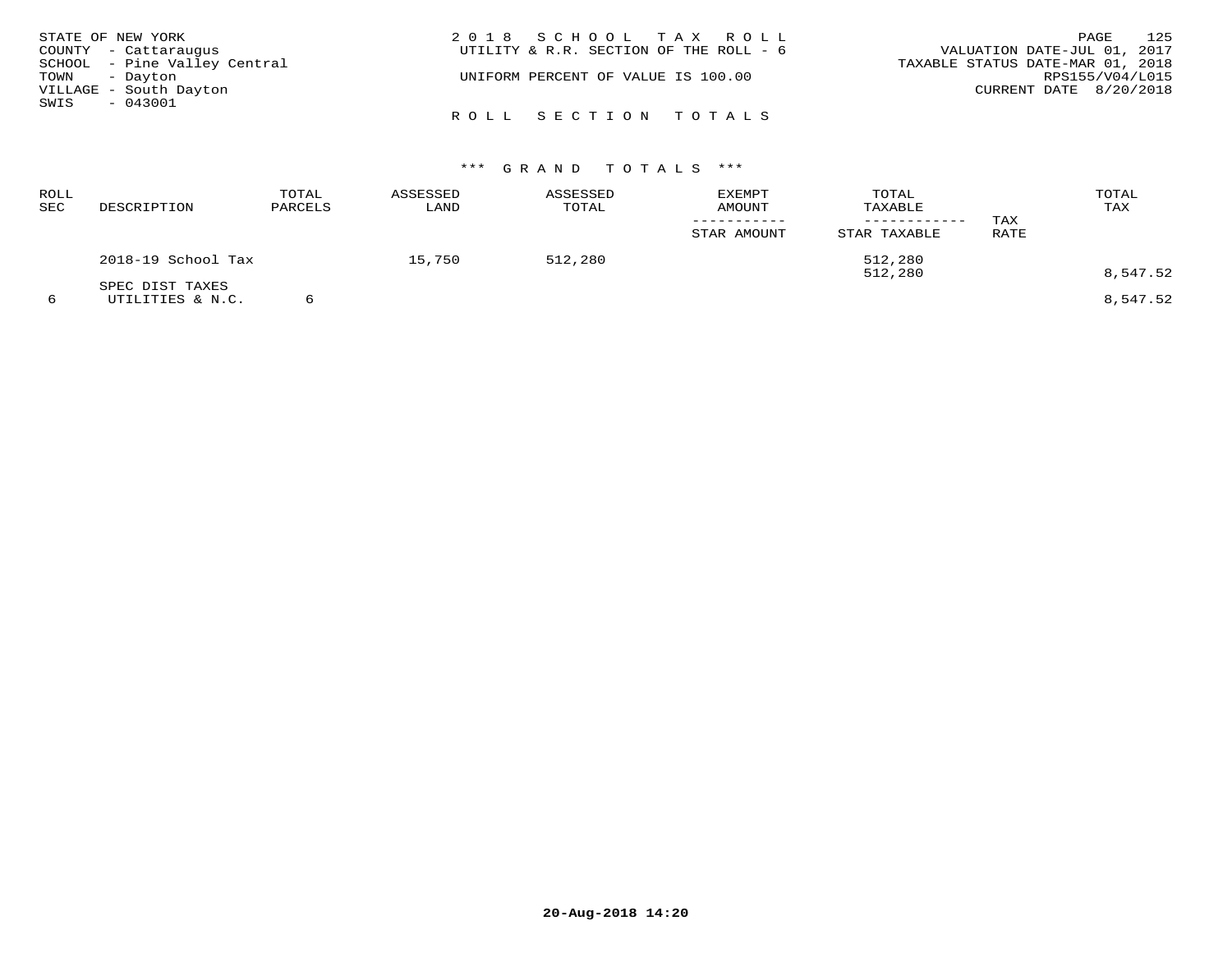| STATE OF NEW YORK<br>COUNTY - Cattaraugus<br>SCHOOL - Pine Valley Central<br>TOWN<br>- Dayton<br>VILLAGE - South Dayton<br>$-043001$<br>SWIS | 2 0 1 8<br>S C H O O L<br>TAX ROLL<br>WHOLLY EXEMPT SECTION OF THE ROLL - 8<br>OWNERS NAME SEOUENCE<br>UNIFORM PERCENT OF VALUE IS 100.00 |            |                 |                      | PAGE<br>126<br>VALUATION DATE-JUL 01, 2017<br>TAXABLE STATUS DATE-MAR 01, 2018 |            |          |
|----------------------------------------------------------------------------------------------------------------------------------------------|-------------------------------------------------------------------------------------------------------------------------------------------|------------|-----------------|----------------------|--------------------------------------------------------------------------------|------------|----------|
| TAX MAP PARCEL NUMBER<br>CURRENT OWNERS NAME                                                                                                 | SCHOOL DISTRICT                                                                                                                           | LAND       | TAX DESCRIPTION |                      | TAXABLE VALUE                                                                  |            |          |
| CURRENT OWNERS ADDRESS                                                                                                                       | PARCEL SIZE/GRID COORD                                                                                                                    | TOTAL      |                 | SPECIAL DISTRICTS    |                                                                                | TAX AMOUNT |          |
| ***********************                                                                                                                      |                                                                                                                                           |            |                 |                      |                                                                                |            |          |
|                                                                                                                                              | Maple St                                                                                                                                  |            |                 |                      | ACCT 0998                                                                      |            |          |
| $33.034 - 1 - 11.1$                                                                                                                          | 843 Non-ceil. rr                                                                                                                          |            | IND DEV         | 18020                |                                                                                |            | 86,333   |
| Cattaraugus County IDA                                                                                                                       | Pine Valley Cen 063001                                                                                                                    | 33,000     |                 | 2018-19 School Tax   | 0.00                                                                           |            | 0.00     |
| 3 E Washington St<br>PO Box 1749                                                                                                             | 58 05 09<br>Vill 1.019 Mi Trk Etc                                                                                                         | 86,333     |                 |                      |                                                                                |            |          |
| Ellicottville, NY 14731                                                                                                                      | 54% Village                                                                                                                               |            |                 |                      |                                                                                |            |          |
|                                                                                                                                              | ACRES 13.00                                                                                                                               |            |                 |                      |                                                                                |            |          |
|                                                                                                                                              | EAST-1022808 NRTH-0860730                                                                                                                 |            |                 |                      |                                                                                |            |          |
|                                                                                                                                              | DEED BOOK 823<br>PG-00486                                                                                                                 |            |                 |                      |                                                                                |            |          |
|                                                                                                                                              | FULL MARKET VALUE                                                                                                                         | 86,333     |                 |                      |                                                                                |            |          |
|                                                                                                                                              | ****************                                                                                                                          | ********** |                 | TOTAL TAX ---        |                                                                                |            | $0.00**$ |
|                                                                                                                                              | Pine St                                                                                                                                   |            |                 |                      | **** 33.033-5-39 ****                                                          |            |          |
| $33.033 - 5 - 39$                                                                                                                            | 620 Religious                                                                                                                             |            | RELIGIOUS 25110 |                      | ACCT 0675                                                                      |            | 3,000    |
| Family Church of Cattaraugus C Pine Valley Cen 063001                                                                                        |                                                                                                                                           | 3,000      |                 | 2018-19 School Tax   | 0.00                                                                           |            | 0.00     |
| PO Box 199                                                                                                                                   | 05 09<br>58                                                                                                                               | 3,000      |                 |                      |                                                                                |            |          |
| South Dayton, NY 14138                                                                                                                       | 50.00 DPTH 150.00<br>FRNT                                                                                                                 |            |                 |                      |                                                                                |            |          |
|                                                                                                                                              | EAST-1022147 NRTH-0860473                                                                                                                 |            |                 |                      |                                                                                |            |          |
|                                                                                                                                              | DEED BOOK 18737 PG-7002                                                                                                                   |            |                 |                      |                                                                                |            |          |
|                                                                                                                                              | FULL MARKET VALUE                                                                                                                         | 3,000      |                 |                      |                                                                                |            |          |
|                                                                                                                                              |                                                                                                                                           |            |                 | TOTAL TAX ---        |                                                                                |            | $0.00**$ |
|                                                                                                                                              | 213 Pine St                                                                                                                               |            |                 |                      | ACCT 0838                                                                      |            |          |
| $33.033 - 5 - 43$                                                                                                                            | 620 Religious                                                                                                                             |            | WHOLLY EX 50000 |                      |                                                                                |            | 78,000   |
| Family Church of Cattaraugus C Pine Valley Cen 063001                                                                                        |                                                                                                                                           | 3,900      |                 | $2018-19$ School Tax | 0.00                                                                           |            | 0.00     |
| PO Box 199                                                                                                                                   | 58<br>05 09                                                                                                                               | 78,000     |                 |                      |                                                                                |            |          |
| South Dayton, NY 14138                                                                                                                       | FRNT<br>89.00 DPTH 150.00                                                                                                                 |            |                 |                      |                                                                                |            |          |
|                                                                                                                                              | EAST-1022090 NRTH-0860512                                                                                                                 |            |                 |                      |                                                                                |            |          |
|                                                                                                                                              | DEED BOOK 18737 PG-7002                                                                                                                   |            |                 |                      |                                                                                |            |          |
|                                                                                                                                              | FULL MARKET VALUE                                                                                                                         | 78,000     |                 | TOTAL TAX ---        |                                                                                |            | $0.00**$ |
|                                                                                                                                              | *********************************                                                                                                         |            |                 |                      |                                                                                |            |          |
|                                                                                                                                              | Second St                                                                                                                                 |            |                 |                      | ACCT 0824                                                                      |            |          |
| $33.033 - 5 - 2$                                                                                                                             | 620 Religious                                                                                                                             |            | RELIGIOUS 25110 |                      |                                                                                |            | 7,000    |
| Free Methodist                                                                                                                               | Pine Valley Cen 063001                                                                                                                    | 7,000      |                 | 2018-19 School Tax   | 0.00                                                                           |            | 0.00     |
| Church Of Pine Valley                                                                                                                        | 05 09<br>58                                                                                                                               | 7,000      |                 |                      |                                                                                |            |          |
| 261                                                                                                                                          | 50.00 DPTH 100.00<br>FRNT                                                                                                                 |            |                 |                      |                                                                                |            |          |
| South Dayton, NY ?                                                                                                                           | 0.13<br>ACRES                                                                                                                             |            |                 |                      |                                                                                |            |          |
|                                                                                                                                              | EAST-1021245 NRTH-0861057                                                                                                                 |            |                 |                      |                                                                                |            |          |
|                                                                                                                                              | DEED BOOK 767<br>PG-01163<br>FULL MARKET VALUE                                                                                            | 7,000      |                 |                      |                                                                                |            |          |
|                                                                                                                                              |                                                                                                                                           |            |                 | TOTAL TAX ---        |                                                                                |            | $0.00**$ |
|                                                                                                                                              |                                                                                                                                           |            |                 |                      |                                                                                |            |          |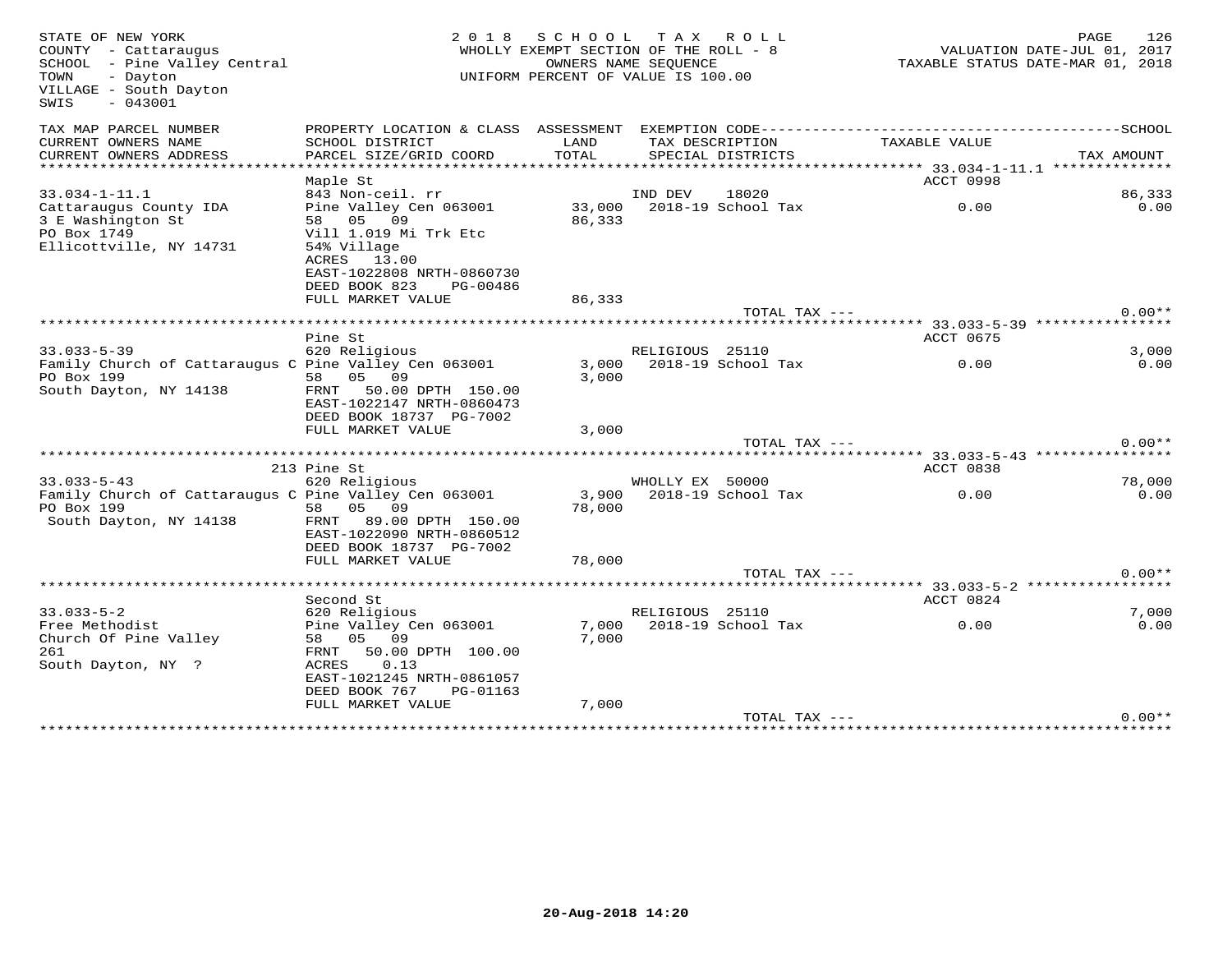| STATE OF NEW YORK<br>COUNTY - Cattaraugus<br>SCHOOL - Pine Valley Central<br>- Dayton<br>TOWN<br>VILLAGE - South Dayton<br>$-043001$<br>SWIS | 2 0 1 8                                                                                      | SCHOOL TAX ROLL<br>WHOLLY EXEMPT SECTION OF THE ROLL - 8<br>OWNERS NAME SEQUENCE<br>UNIFORM PERCENT OF VALUE IS 100.00 |                 |                          | PAGE 127<br>VALUATION DATE-JUL 01, 2017<br>TAXABLE STATIO DATE :<br>TAXABLE STATUS DATE-MAR 01, 2018 |            |          |
|----------------------------------------------------------------------------------------------------------------------------------------------|----------------------------------------------------------------------------------------------|------------------------------------------------------------------------------------------------------------------------|-----------------|--------------------------|------------------------------------------------------------------------------------------------------|------------|----------|
| TAX MAP PARCEL NUMBER                                                                                                                        | PROPERTY LOCATION & CLASS ASSESSMENT EXEMPTION CODE-----------------------------------SCHOOL |                                                                                                                        |                 |                          |                                                                                                      |            |          |
| CURRENT OWNERS NAME                                                                                                                          | SCHOOL DISTRICT                                                                              | LAND                                                                                                                   | TAX DESCRIPTION |                          | TAXABLE VALUE                                                                                        |            |          |
| CURRENT OWNERS ADDRESS                                                                                                                       | PARCEL SIZE/GRID COORD                                                                       | TOTAL                                                                                                                  |                 | SPECIAL DISTRICTS        |                                                                                                      | TAX AMOUNT |          |
|                                                                                                                                              | 327 Pine St                                                                                  |                                                                                                                        |                 |                          | ACCT 5014                                                                                            |            |          |
| $33.033 - 5 - 3$                                                                                                                             | 620 Religious                                                                                |                                                                                                                        | RELIGIOUS 25110 |                          |                                                                                                      |            | 150,000  |
| Free Methodist Church                                                                                                                        | Pine Valley Cen 063001                                                                       |                                                                                                                        |                 | 5,000 2018-19 School Tax | 0.00                                                                                                 |            | 0.00     |
| PO Box 261                                                                                                                                   | 58 05 09                                                                                     | 150,000                                                                                                                |                 |                          |                                                                                                      |            |          |
| South Dayton, NY 14138                                                                                                                       | 50.00 DPTH 100.00<br>FRNT                                                                    |                                                                                                                        |                 |                          |                                                                                                      |            |          |
|                                                                                                                                              | EAST-1021268 NRTH-0861133                                                                    |                                                                                                                        |                 |                          |                                                                                                      |            |          |
|                                                                                                                                              | DEED BOOK 00947 PG-00964                                                                     |                                                                                                                        |                 |                          |                                                                                                      |            |          |
|                                                                                                                                              | FULL MARKET VALUE                                                                            | 150,000                                                                                                                |                 | TOTAL TAX ---            |                                                                                                      |            | $0.00**$ |
|                                                                                                                                              |                                                                                              |                                                                                                                        |                 |                          | ********** 33.033-3-27 ****************                                                              |            |          |
|                                                                                                                                              | 403 Pine St                                                                                  |                                                                                                                        |                 |                          | ACCT 0839                                                                                            |            |          |
| $33.033 - 3 - 27$                                                                                                                            | 311 Res vac land                                                                             |                                                                                                                        | RELIGIOUS 25110 |                          |                                                                                                      |            | 2,900    |
| Free Methodist Church Of                                                                                                                     | Pine Valley Cen 063001                                                                       | 2,900                                                                                                                  |                 | 2018-19 School Tax       | 0.00                                                                                                 |            | 0.00     |
| North America                                                                                                                                | 58 05 09                                                                                     | 2,900                                                                                                                  |                 |                          |                                                                                                      |            |          |
| PO Box 261                                                                                                                                   | FRNT 75.00 DPTH 135.00                                                                       |                                                                                                                        |                 |                          |                                                                                                      |            |          |
| South Dayton, NY 14138                                                                                                                       | EAST-1021166 NRTH-0861188<br>DEED BOOK 825<br>PG-00418                                       |                                                                                                                        |                 |                          |                                                                                                      |            |          |
|                                                                                                                                              | FULL MARKET VALUE                                                                            | 2,900                                                                                                                  |                 |                          |                                                                                                      |            |          |
|                                                                                                                                              |                                                                                              |                                                                                                                        |                 | TOTAL TAX ---            |                                                                                                      |            | $0.00**$ |
|                                                                                                                                              |                                                                                              |                                                                                                                        |                 |                          |                                                                                                      |            |          |
|                                                                                                                                              | 325 Pine St                                                                                  |                                                                                                                        |                 |                          | ACCT 0684                                                                                            |            |          |
| $33.033 - 5 - 4$                                                                                                                             | 210 1 Family Res                                                                             |                                                                                                                        | RELIGIOUS 25110 |                          |                                                                                                      |            | 48,000   |
| Free Methodist Church of SDay Pine Valley Cen 063001                                                                                         |                                                                                              | 2,500                                                                                                                  |                 | 2018-19 School Tax       | 0.00                                                                                                 |            | 0.00     |
| PO Box 261                                                                                                                                   | 58 05 09                                                                                     | 48,000                                                                                                                 |                 |                          |                                                                                                      |            |          |
| South Dayton, NY 14138                                                                                                                       | 50.00 DPTH 100.00<br>FRNT<br>EAST-1021311 NRTH-0861102                                       |                                                                                                                        |                 |                          |                                                                                                      |            |          |
|                                                                                                                                              | DEED BOOK 00944 PG-00706                                                                     |                                                                                                                        |                 |                          |                                                                                                      |            |          |
|                                                                                                                                              | FULL MARKET VALUE                                                                            | 48,000                                                                                                                 |                 |                          |                                                                                                      |            |          |
|                                                                                                                                              |                                                                                              |                                                                                                                        |                 | TOTAL TAX ---            |                                                                                                      |            | $0.00**$ |
|                                                                                                                                              |                                                                                              |                                                                                                                        |                 |                          |                                                                                                      |            |          |
|                                                                                                                                              | 11 Third St                                                                                  |                                                                                                                        |                 |                          | ACCT 5018                                                                                            |            |          |
| $33.025 - 1 - 12$                                                                                                                            | 210 1 Family Res                                                                             |                                                                                                                        | RELIGIOUS 25110 |                          |                                                                                                      |            | 70,100   |
| Free Methodist Parsonage                                                                                                                     | Pine Valley Cen 063001                                                                       |                                                                                                                        |                 | 3,500 2018-19 School Tax | 0.00                                                                                                 |            | 0.00     |
| PO Box 261<br>South Dayton, NY 14138                                                                                                         | 58 05 09                                                                                     | 70,100                                                                                                                 |                 |                          |                                                                                                      |            |          |
|                                                                                                                                              | Parsonage<br>FRNT<br>55.00 DPTH 244.00                                                       |                                                                                                                        |                 |                          |                                                                                                      |            |          |
|                                                                                                                                              | EAST-1021351 NRTH-0862364                                                                    |                                                                                                                        |                 |                          |                                                                                                      |            |          |
|                                                                                                                                              | FULL MARKET VALUE                                                                            | 70,100                                                                                                                 |                 |                          |                                                                                                      |            |          |
|                                                                                                                                              |                                                                                              |                                                                                                                        |                 | TOTAL TAX ---            |                                                                                                      |            | $0.00**$ |
|                                                                                                                                              |                                                                                              |                                                                                                                        |                 |                          |                                                                                                      |            |          |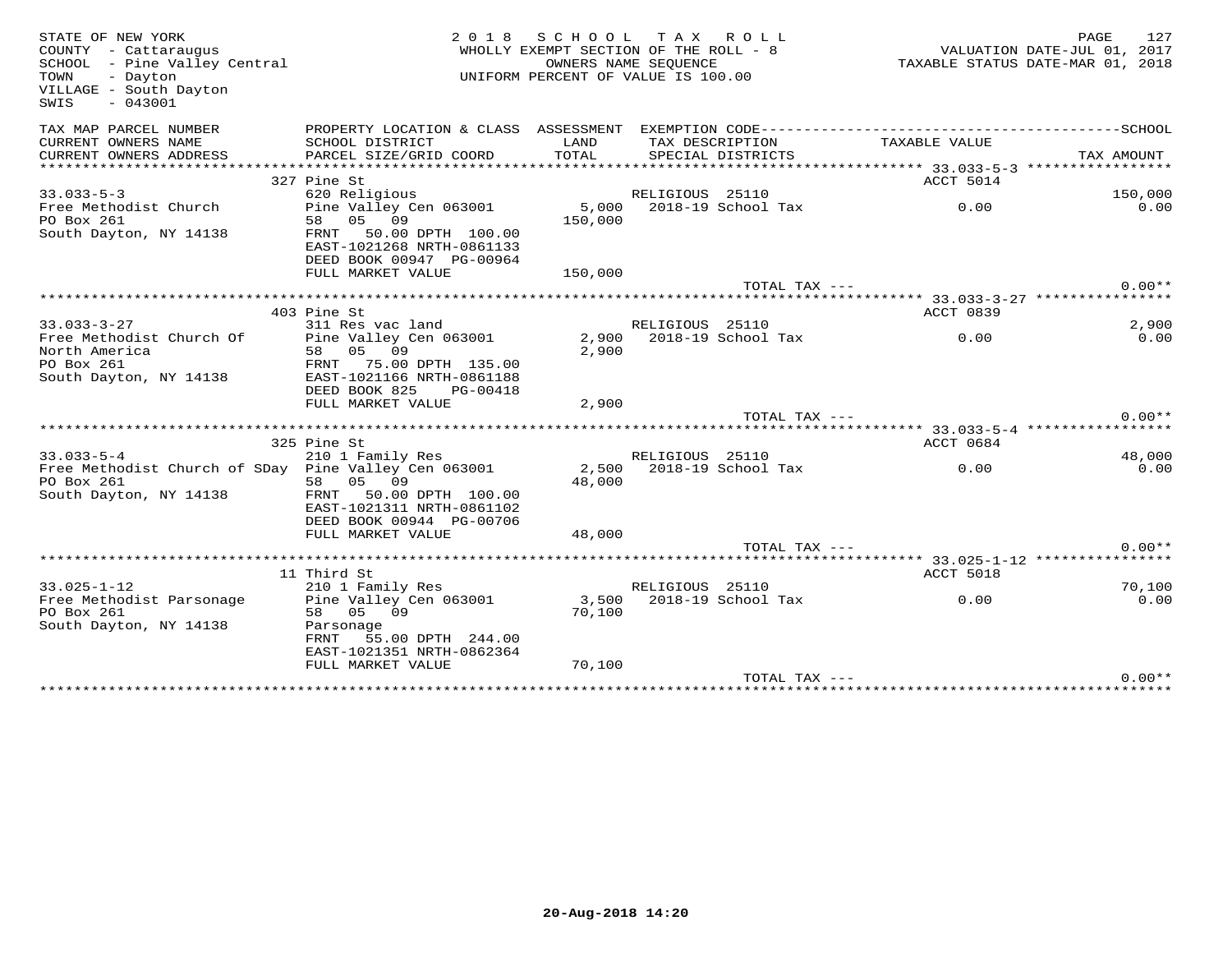| STATE OF NEW YORK<br>COUNTY - Cattaraugus<br>SCHOOL - Pine Valley Central<br>TOWN<br>- Dayton<br>VILLAGE - South Dayton<br>SWIS<br>$-043001$ |                                                                            |                 | 2018 SCHOOL TAX ROLL<br>WHOLLY EXEMPT SECTION OF THE ROLL - 8<br>OWNERS NAME SEOUENCE<br>UNIFORM PERCENT OF VALUE IS 100.00 | VALUATION DATE-JUL 01, 2017<br>TAXABLE STATUS DATE-MAR 01, 2018 | PAGE<br>128    |
|----------------------------------------------------------------------------------------------------------------------------------------------|----------------------------------------------------------------------------|-----------------|-----------------------------------------------------------------------------------------------------------------------------|-----------------------------------------------------------------|----------------|
| TAX MAP PARCEL NUMBER<br>CURRENT OWNERS NAME<br>CURRENT OWNERS ADDRESS                                                                       | SCHOOL DISTRICT<br>PARCEL SIZE/GRID COORD                                  | LAND<br>TOTAL   | SPECIAL DISTRICTS                                                                                                           | TAX DESCRIPTION TAXABLE VALUE                                   | TAX AMOUNT     |
|                                                                                                                                              |                                                                            |                 |                                                                                                                             |                                                                 |                |
|                                                                                                                                              | 214 Pine St                                                                |                 |                                                                                                                             | ACCT 0904                                                       |                |
| $33.033 - 5 - 26$                                                                                                                            | 432 Gas station                                                            |                 | Withdrawal 29700                                                                                                            |                                                                 | 52,000         |
| Giannini Robert<br>PO Box 126                                                                                                                | Pine Valley Cen 063001<br>58 05 09<br>FRNT 100.00 DPTH 150.00              | 4,100<br>52,000 | 2018-19 School Tax                                                                                                          | 0.00                                                            | 0.00           |
| South Dayton, NY 14138                                                                                                                       | EAST-1022211 NRTH-0860691<br>DEED BOOK 00968 PG-00083<br>FULL MARKET VALUE | 52,000          |                                                                                                                             |                                                                 |                |
|                                                                                                                                              |                                                                            |                 |                                                                                                                             | TOTAL TAX ---                                                   | $0.00**$       |
|                                                                                                                                              |                                                                            |                 |                                                                                                                             |                                                                 |                |
|                                                                                                                                              | 328 Pine St                                                                |                 |                                                                                                                             | ACCT 5011                                                       |                |
| $33.033 - 4 - 37$                                                                                                                            | 620 Religious                                                              |                 | RELIGIOUS 25110                                                                                                             |                                                                 | 140,000        |
| Methodist Church Of                                                                                                                          | Pine Valley Cen 063001                                                     |                 | 3,000 2018-19 School Tax                                                                                                    | 0.00                                                            | 0.00           |
| South Dayton                                                                                                                                 | 58 05 09                                                                   | 140,000         |                                                                                                                             |                                                                 |                |
| Attn: Betty Wickham FROM 50.00 DPTH 150.00<br>624 Rte 83                                                                                     |                                                                            |                 |                                                                                                                             |                                                                 |                |
| 624 Rte 83                                                                                                                                   | EAST-1021377 NRTH-0861286<br>FULL MARKET VALUE                             | 140,000         |                                                                                                                             |                                                                 |                |
| South Dayton, NY 14138                                                                                                                       |                                                                            |                 |                                                                                                                             | TOTAL TAX ---                                                   | $0.00**$       |
|                                                                                                                                              |                                                                            |                 |                                                                                                                             |                                                                 |                |
|                                                                                                                                              | 63 Main St                                                                 |                 |                                                                                                                             | <b>ACCT 1179</b>                                                |                |
| $33.033 - 1 - 10.2$                                                                                                                          | 411 Apartment                                                              |                 | NON-PROFIT 25130                                                                                                            |                                                                 | 179,300        |
| PV Housing Dev. Fund Co. Inc. Pine Valley Cen 063001                                                                                         |                                                                            |                 | 7,100 2018-19 School Tax                                                                                                    | 0.00                                                            | 0.00           |
| 715 Central Ave                                                                                                                              | 58 05 09                                                                   | 179,300         |                                                                                                                             |                                                                 |                |
| Dunkirk, NY 14048                                                                                                                            | 2.10<br>ACRES                                                              |                 |                                                                                                                             |                                                                 |                |
|                                                                                                                                              | EAST-1020373 NRTH-0861604<br>DEED BOOK 7286    PG-9001                     |                 |                                                                                                                             |                                                                 |                |
|                                                                                                                                              | FULL MARKET VALUE                                                          | 179,300         |                                                                                                                             |                                                                 |                |
|                                                                                                                                              |                                                                            |                 | TOTAL TAX ---                                                                                                               |                                                                 | $0.00**$       |
|                                                                                                                                              |                                                                            |                 |                                                                                                                             |                                                                 |                |
|                                                                                                                                              | OFF Mill St                                                                |                 |                                                                                                                             | ACCT 1281                                                       |                |
| $33.042 - 1 - 1.2$                                                                                                                           | 534 Social org.                                                            |                 | VETORG CTS 26100                                                                                                            |                                                                 | 70,000         |
| South Dayton American Legion Pine Valley Cen 063001                                                                                          |                                                                            | 10,000          | 2018-19 School Tax                                                                                                          | $\overline{0.00}$                                               | 0.00           |
| Post 1593 Inc<br>22 Pine St                                                                                                                  | 57 05 09<br>ACRES<br>5.00                                                  | 70,000          |                                                                                                                             |                                                                 |                |
| South Dayton, NY 14138                                                                                                                       | EAST-1022936 NRTH-0859400                                                  |                 |                                                                                                                             |                                                                 |                |
|                                                                                                                                              | DEED BOOK 00978 PG-00286                                                   |                 |                                                                                                                             |                                                                 |                |
|                                                                                                                                              | FULL MARKET VALUE                                                          | 70,000          |                                                                                                                             |                                                                 |                |
|                                                                                                                                              |                                                                            |                 | TOTAL TAX ---                                                                                                               |                                                                 | $0.00**$       |
|                                                                                                                                              |                                                                            |                 |                                                                                                                             | ********** 33.034-1-2 **************                            |                |
|                                                                                                                                              | Maple St                                                                   |                 |                                                                                                                             | ACCT 0674                                                       |                |
| $33.034 - 1 - 2$<br>South Dayton Vol Fire Co                                                                                                 | 312 Vac w/imprv<br>Pine Valley Cen 063001                                  |                 | FIRE-DEPT 26400<br>2,500 2018-19 School Tax                                                                                 | 0.00                                                            | 13,100<br>0.00 |
| Number 1 Inc                                                                                                                                 | 58 05 09                                                                   | 13,100          |                                                                                                                             |                                                                 |                |
| Box 88                                                                                                                                       | FRNT 110.00 DPTH 230.00                                                    |                 |                                                                                                                             |                                                                 |                |
| South Dayton, NY 14138                                                                                                                       | EAST-1022607 NRTH-0860912                                                  |                 |                                                                                                                             |                                                                 |                |
|                                                                                                                                              | DEED BOOK 825<br>PG-00648                                                  |                 |                                                                                                                             |                                                                 |                |
|                                                                                                                                              | FULL MARKET VALUE                                                          | 13,100          |                                                                                                                             |                                                                 |                |
|                                                                                                                                              |                                                                            |                 | TOTAL TAX ---                                                                                                               |                                                                 | $0.00**$       |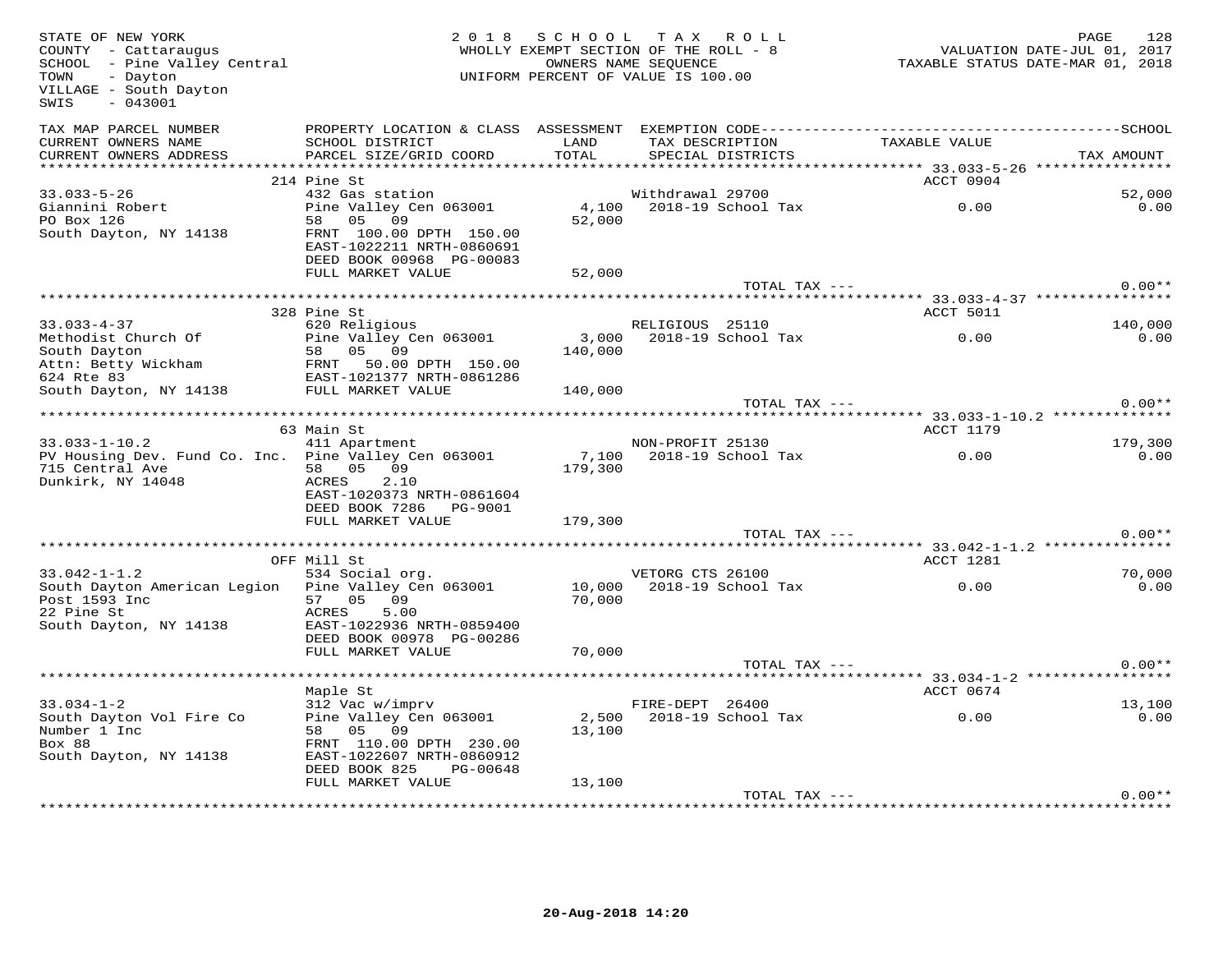| STATE OF NEW YORK<br>COUNTY - Cattaraugus<br>SCHOOL - Pine Valley Central<br>TOWN<br>- Dayton<br>VILLAGE - South Dayton<br>$-043001$<br>SWIS | 2 0 1 8                                                                                                      |         | SCHOOL TAX ROLL<br>WHOLLY EXEMPT SECTION OF THE ROLL - 8<br>OWNERS NAME SEOUENCE<br>UNIFORM PERCENT OF VALUE IS 100.00 |               | ریں۔<br>2017 VALUATION DATE-JUL 01, 2017<br>2018 TAXABLE STATUS DATE-MAR | PAGE<br>129     |
|----------------------------------------------------------------------------------------------------------------------------------------------|--------------------------------------------------------------------------------------------------------------|---------|------------------------------------------------------------------------------------------------------------------------|---------------|--------------------------------------------------------------------------|-----------------|
| TAX MAP PARCEL NUMBER                                                                                                                        |                                                                                                              |         |                                                                                                                        |               |                                                                          |                 |
| CURRENT OWNERS NAME                                                                                                                          | SCHOOL DISTRICT                                                                                              | LAND    | TAX DESCRIPTION                                                                                                        |               | TAXABLE VALUE                                                            |                 |
| CURRENT OWNERS ADDRESS                                                                                                                       | PARCEL SIZE/GRID COORD                                                                                       | TOTAL   | SPECIAL DISTRICTS                                                                                                      |               |                                                                          | TAX AMOUNT      |
|                                                                                                                                              | 34 First St                                                                                                  |         |                                                                                                                        |               | ACCT 0678                                                                |                 |
| $33.034 - 1 - 10.1$                                                                                                                          | 662 Police/fire                                                                                              |         | FIRE-DEPT 26400                                                                                                        |               |                                                                          | 292,300         |
| South Dayton Vol Fire Co                                                                                                                     | Pine Valley Cen 063001                                                                                       |         | 12,100 2018-19 School Tax                                                                                              |               | 0.00                                                                     | 0.00            |
| Number 1 Inc                                                                                                                                 | 58 05 09                                                                                                     | 292,300 |                                                                                                                        |               |                                                                          |                 |
| PO Box 88                                                                                                                                    | ACRES<br>7.10                                                                                                |         |                                                                                                                        |               |                                                                          |                 |
| South Dayton, NY 14138                                                                                                                       | EAST-1022894 NRTH-0861410                                                                                    |         |                                                                                                                        |               |                                                                          |                 |
|                                                                                                                                              | DEED BOOK 825<br>PG-00646                                                                                    |         |                                                                                                                        |               |                                                                          |                 |
|                                                                                                                                              | FULL MARKET VALUE                                                                                            | 292,300 |                                                                                                                        |               |                                                                          |                 |
|                                                                                                                                              |                                                                                                              |         |                                                                                                                        | TOTAL TAX --- |                                                                          | $0.00**$        |
|                                                                                                                                              |                                                                                                              |         |                                                                                                                        |               |                                                                          |                 |
|                                                                                                                                              | Main St                                                                                                      |         |                                                                                                                        |               | ACCT 5005                                                                |                 |
| $33.025 - 1 - 29$                                                                                                                            | nain be<br>822 Water supply<br>Pine Valley Cen 063001                                                        |         | VG-INSIDE 13650<br>3,200 2018-19 School Tax                                                                            |               | 0.00                                                                     | 495,000<br>0.00 |
| Village Of South Dayton<br>PO Box 269                                                                                                        | 59 05 09                                                                                                     | 495,000 |                                                                                                                        |               |                                                                          |                 |
| South Dayton, NY 14138                                                                                                                       | Water Tower On 33.025-1-2<br>FRNT 100.00 DPTH 92.70<br>EAST-1021644 NRTH-0863546<br>DEED BOOK 00346 PG-00187 |         |                                                                                                                        |               |                                                                          |                 |
|                                                                                                                                              | FULL MARKET VALUE                                                                                            | 495,000 |                                                                                                                        |               |                                                                          |                 |
|                                                                                                                                              |                                                                                                              |         |                                                                                                                        | TOTAL TAX --- |                                                                          | $0.00**$        |
|                                                                                                                                              | 547 Pine St                                                                                                  |         |                                                                                                                        |               | ACCT 1196                                                                |                 |
| $33.033 - 1 - 7.3$                                                                                                                           | 440 Warehouse                                                                                                |         | WHOLLY EX 50000                                                                                                        |               |                                                                          | 118,000         |
| Village of South Dayton                                                                                                                      | Pine Valley Cen 063001                                                                                       |         |                                                                                                                        |               |                                                                          | 0.00            |
| 17 Park St                                                                                                                                   | 58 05 09                                                                                                     | 118,000 |                                                                                                                        |               |                                                                          |                 |
| South Dayton, NY 14138                                                                                                                       | 2.85<br>ACRES<br>EAST-1019690 NRTH-0862080<br>DEED BOOK 20912 PG-6002                                        |         |                                                                                                                        |               |                                                                          |                 |
|                                                                                                                                              | FULL MARKET VALUE                                                                                            | 118,000 |                                                                                                                        |               |                                                                          |                 |
|                                                                                                                                              |                                                                                                              |         |                                                                                                                        | TOTAL TAX --- |                                                                          | $0.00**$        |
|                                                                                                                                              |                                                                                                              |         |                                                                                                                        |               |                                                                          |                 |
|                                                                                                                                              | Oaks Rd                                                                                                      |         |                                                                                                                        |               | ACCT 1224                                                                |                 |
| $33.033 - 1 - 7.5$                                                                                                                           | 311 Res vac land                                                                                             |         | WHOLLY EX 50000                                                                                                        |               |                                                                          | 4,300           |
| Village of South Dayton                                                                                                                      | Pine Valley Cen 063001                                                                                       |         | 4,300 2018-19 School Tax                                                                                               |               | 0.00                                                                     | 0.00            |
| 17 Park St<br>South Dayton, NY 14138                                                                                                         | 58 05 09<br>2.35                                                                                             | 4,300   |                                                                                                                        |               |                                                                          |                 |
|                                                                                                                                              | ACRES<br>EAST-1019475 NRTH-0861881<br>DEED BOOK 5783 PG-3003                                                 |         |                                                                                                                        |               |                                                                          |                 |
|                                                                                                                                              | FULL MARKET VALUE                                                                                            | 4,300   |                                                                                                                        |               |                                                                          |                 |
|                                                                                                                                              |                                                                                                              |         |                                                                                                                        | TOTAL TAX --- |                                                                          | $0.00**$        |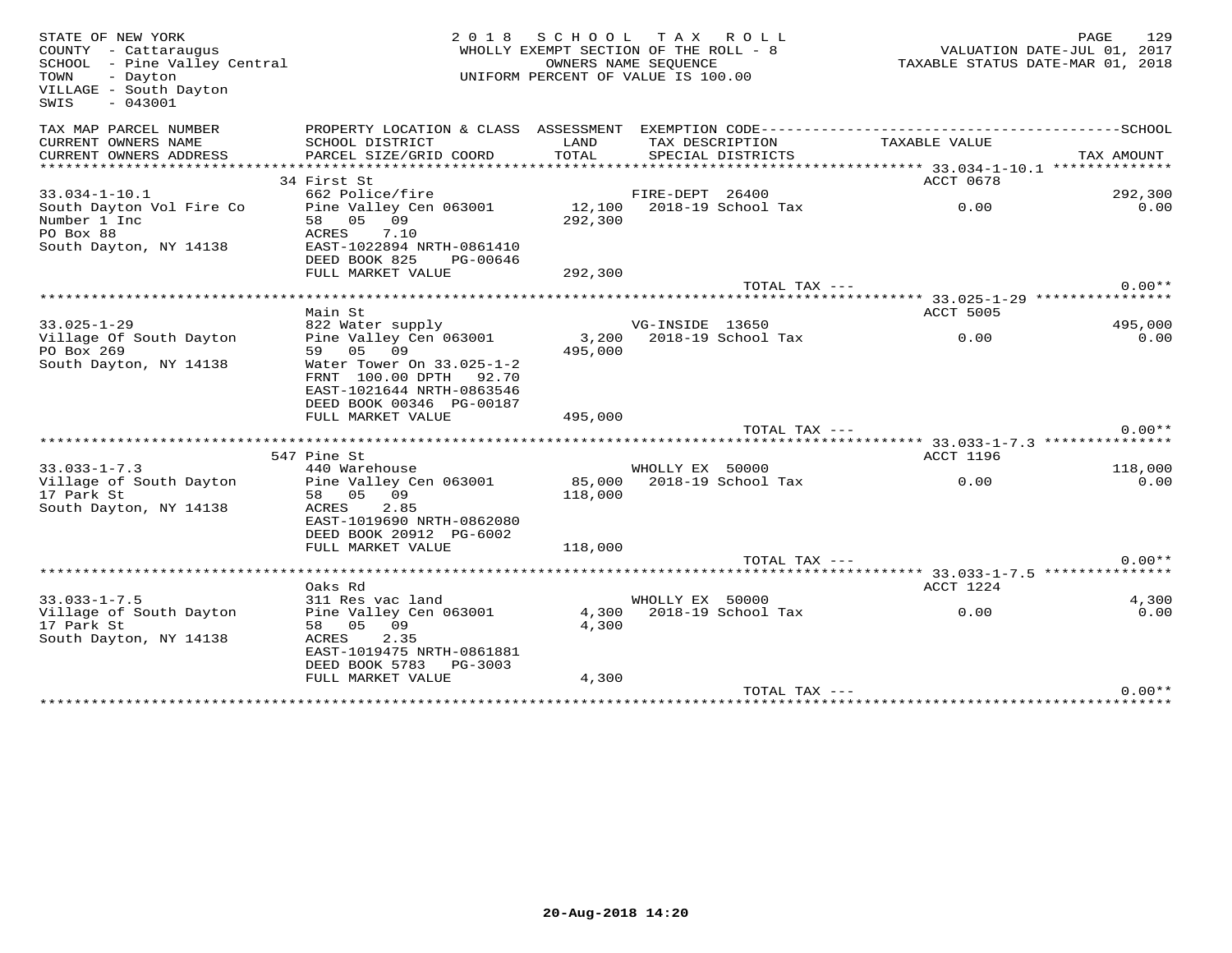| STATE OF NEW YORK<br>COUNTY - Cattaraugus<br>COONII - Cactaraugus<br>SCHOOL - Pine Valley Central<br>- Dayton<br>TOWN<br>VILLAGE - South Dayton<br>$-043001$<br>SWIS |                                                                                                                                                                 | 2018 SCHOOL TAX ROLL<br>WHOLLY EXEMPT SECTION OF THE ROLL - 8<br>OWNERS NAME SEQUENCE<br>UNIFORM PERCENT OF VALUE IS 100.00 |                 |                                      | 1302<br>TAXABLE STATUS DATE-JUL 01, 2017<br>TAXABLE STATUS DATE-MAR 01, 2018 | PAGE<br>130   |
|----------------------------------------------------------------------------------------------------------------------------------------------------------------------|-----------------------------------------------------------------------------------------------------------------------------------------------------------------|-----------------------------------------------------------------------------------------------------------------------------|-----------------|--------------------------------------|------------------------------------------------------------------------------|---------------|
| TAX MAP PARCEL NUMBER<br>CURRENT OWNERS NAME<br>CURRENT OWNERS ADDRESS                                                                                               | SCHOOL DISTRICT<br>PARCEL SIZE/GRID COORD                                                                                                                       | LAND<br>TOTAL                                                                                                               |                 | TAX DESCRIPTION<br>SPECIAL DISTRICTS | TAXABLE VALUE                                                                | TAX AMOUNT    |
|                                                                                                                                                                      |                                                                                                                                                                 |                                                                                                                             |                 |                                      |                                                                              |               |
| $33.033 - 5 - 27$                                                                                                                                                    | 17 Park St                                                                                                                                                      |                                                                                                                             |                 |                                      | ACCT 5002                                                                    | 95,000        |
| Village Of South Dayton<br>PO Box 269<br>South Dayton, NY 14138                                                                                                      | 652 Govt bldgs<br>052 Gove Diugs<br>Pine Valley Cen 063001<br>58 05 09<br>FRNT 66.00 DPTH 91.00<br>EAST-1022410 NRTH-0860791                                    | 95,000                                                                                                                      | VG-INSIDE 13650 | 2,600 2018-19 School Tax             | 0.00                                                                         | 0.00          |
|                                                                                                                                                                      | FULL MARKET VALUE                                                                                                                                               | 95,000                                                                                                                      |                 |                                      |                                                                              |               |
|                                                                                                                                                                      |                                                                                                                                                                 |                                                                                                                             |                 | TOTAL TAX ---                        |                                                                              | $0.00**$      |
|                                                                                                                                                                      |                                                                                                                                                                 |                                                                                                                             |                 |                                      | ************************* 33.034-1-9 ****************                        |               |
| $33.034 - 1 - 9$                                                                                                                                                     | First St<br>963 Municpl park                                                                                                                                    |                                                                                                                             | VG-INSIDE 13650 |                                      | ACCT 5003                                                                    | 20,600        |
| Village Of South Dayton<br>PO Box 269                                                                                                                                | Pine Valley Cen 063001<br>58 05 09                                                                                                                              | 20,600                                                                                                                      |                 | 12,600 2018-19 School Tax            | 0.00                                                                         | 0.00          |
| South Dayton, NY 14138                                                                                                                                               | ACRES<br>5.05<br>EAST-1022546 NRTH-0861299<br>DEED BOOK 410<br>PG-00292<br>FULL MARKET VALUE                                                                    | 20,600                                                                                                                      |                 |                                      |                                                                              |               |
|                                                                                                                                                                      |                                                                                                                                                                 |                                                                                                                             |                 | TOTAL TAX ---                        |                                                                              | $0.00**$      |
|                                                                                                                                                                      |                                                                                                                                                                 |                                                                                                                             |                 |                                      |                                                                              |               |
|                                                                                                                                                                      | First St                                                                                                                                                        |                                                                                                                             |                 |                                      | ACCT 1201                                                                    |               |
| $33.034 - 1 - 10.2$                                                                                                                                                  | 311 Res vac land                                                                                                                                                |                                                                                                                             | VG-INSIDE 13650 |                                      |                                                                              | 900           |
| Village Of South Dayton<br>PO Box 269<br>South Dayton, NY 14138                                                                                                      | Pine Valley Cen 063001<br>58 05 09<br>FRNT 50.00 DPTH 316.00<br>EAST-1022626 NRTH-0861739<br>DEED BOOK 908<br>PG-00019                                          | 900<br>900                                                                                                                  |                 | 2018-19 School Tax                   | 0.00                                                                         | 0.00          |
|                                                                                                                                                                      | FULL MARKET VALUE                                                                                                                                               | 900                                                                                                                         |                 |                                      |                                                                              | $0.00**$      |
|                                                                                                                                                                      |                                                                                                                                                                 |                                                                                                                             |                 | TOTAL TAX ---                        |                                                                              |               |
|                                                                                                                                                                      | Maple St (Off)                                                                                                                                                  |                                                                                                                             |                 |                                      | ACCT 1202                                                                    |               |
| $33.034 - 1 - 10.3$<br>Village Of South Dayton<br>PO Box 269<br>South Dayton, NY 14138                                                                               | 311 Res vac land<br>Pine Valley Cen 063001<br>58 05 09<br>FRNT 46.82 DPTH 271.75<br>EAST-1023234 NRTH-0861383<br>DEED BOOK 908<br>PG-00021<br>FULL MARKET VALUE | 800<br>800                                                                                                                  | VG-INSIDE 13650 | 800 2018-19 School Tax               | 0.00                                                                         | 800<br>0.00   |
|                                                                                                                                                                      |                                                                                                                                                                 |                                                                                                                             |                 | TOTAL TAX ---                        |                                                                              | $0.00**$      |
|                                                                                                                                                                      |                                                                                                                                                                 |                                                                                                                             |                 |                                      |                                                                              |               |
|                                                                                                                                                                      | Pine St                                                                                                                                                         |                                                                                                                             |                 |                                      |                                                                              |               |
| $33.034 - 1 - 11.2$<br>Village of South Dayton<br>17 Park St<br>South Dayton, NY 14138                                                                               | 341 Ind vac w/im<br>Pine Valley Cen 063001<br>FRNT 301.00 DPTH 43.00<br>EAST-1022528 NRTH-0860541<br>DEED BOOK 7334 PG-8001                                     | 3,500                                                                                                                       | VG-INSIDE 13650 | 3,000 2018-19 School Tax             | $\sim$ 0.00                                                                  | 3,500<br>0.00 |
|                                                                                                                                                                      | FULL MARKET VALUE                                                                                                                                               | 3,500                                                                                                                       |                 |                                      |                                                                              |               |
|                                                                                                                                                                      |                                                                                                                                                                 |                                                                                                                             |                 | TOTAL TAX ---                        |                                                                              | $0.00**$      |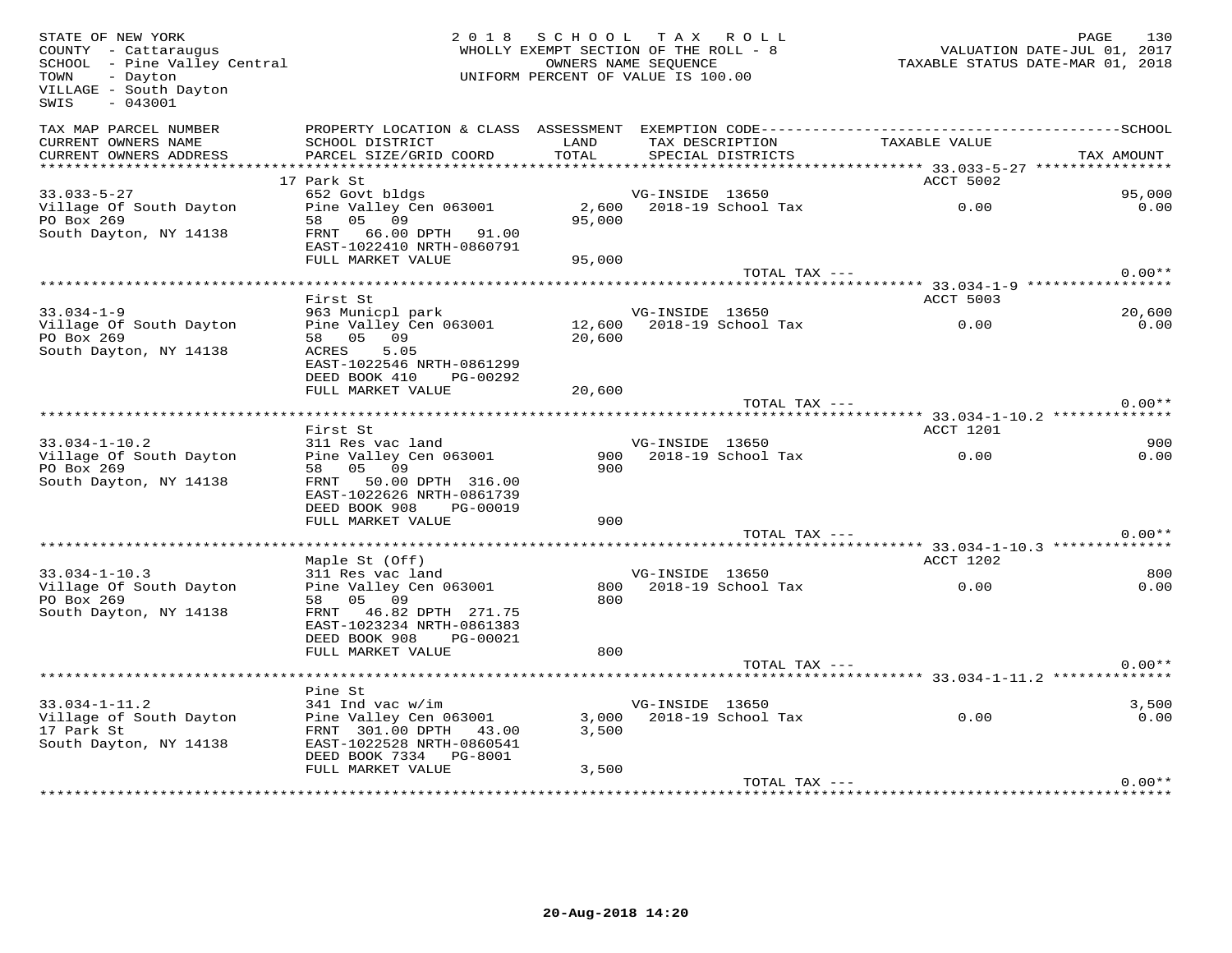| STATE OF NEW YORK<br>COUNTY - Cattaraugus<br>SCHOOL - Pine Valley Central<br>- Dayton<br>TOWN<br>VILLAGE - South Dayton<br>$-043001$<br>SWIS | 2 0 1 8                                                                                                                                          | SCHOOL TAX ROLL<br>WHOLLY EXEMPT SECTION OF THE ROLL - 8<br>UNIFORM PERCENT OF VALUE IS 100.00 | OWNERS NAME SEQUENCE |                                      |                                                     | PAGE<br>VALUATION DATE-JUL 01, 2017<br>TAXABLE STATUS DATE-MAR 01, 2018 | 131           |
|----------------------------------------------------------------------------------------------------------------------------------------------|--------------------------------------------------------------------------------------------------------------------------------------------------|------------------------------------------------------------------------------------------------|----------------------|--------------------------------------|-----------------------------------------------------|-------------------------------------------------------------------------|---------------|
| TAX MAP PARCEL NUMBER<br>CURRENT OWNERS NAME<br>CURRENT OWNERS ADDRESS                                                                       | PROPERTY LOCATION & CLASS ASSESSMENT EXEMPTION CODE--------------------------<br>SCHOOL DISTRICT<br>PARCEL SIZE/GRID COORD                       | LAND<br>TOTAL                                                                                  |                      | TAX DESCRIPTION<br>SPECIAL DISTRICTS | TAXABLE VALUE                                       | --------------SCHOOL<br>TAX AMOUNT                                      |               |
| ***********************                                                                                                                      |                                                                                                                                                  |                                                                                                |                      |                                      |                                                     |                                                                         |               |
|                                                                                                                                              | Park St                                                                                                                                          |                                                                                                |                      |                                      | ACCT 5004                                           |                                                                         |               |
| $33.034 - 3 - 4$<br>Village Of South Dayton<br>PO Box 269<br>South Dayton, NY 14138                                                          | 312 Vac w/imprv<br>Pine Valley Cen 063001<br>58 05 09<br>Village Park<br>FRNT 110.00 DPTH 301.00                                                 | 5,400                                                                                          | VG-INSIDE 13650      | 3,200 2018-19 School Tax             | 0.00                                                |                                                                         | 5,400<br>0.00 |
|                                                                                                                                              | ACRES<br>0.55<br>EAST-1022464 NRTH-0860618<br>DEED BOOK 00982 PG-00487<br>FULL MARKET VALUE                                                      | 5,400                                                                                          |                      |                                      |                                                     |                                                                         |               |
|                                                                                                                                              |                                                                                                                                                  |                                                                                                |                      | TOTAL TAX ---                        |                                                     | $0.00**$                                                                |               |
|                                                                                                                                              | Mill St                                                                                                                                          |                                                                                                |                      |                                      | ACCT 1328                                           |                                                                         |               |
| $33.034 - 3 - 21.3$                                                                                                                          | 330 Vacant comm                                                                                                                                  |                                                                                                | VG-INSIDE 13650      |                                      |                                                     |                                                                         | 200           |
| Village Of South Dayton<br>PO Box 269<br>South Dayton, NY 14138                                                                              | Pine Valley Cen 063001<br>49/57 05 09<br>83.00 DPTH 100.00<br>FRNT<br>EAST-1022331 NRTH-0859744<br>DEED BOOK 01010 PG-00627<br>FULL MARKET VALUE | 200<br>200<br>200                                                                              |                      | 2018-19 School Tax                   | 0.00                                                |                                                                         | 0.00          |
|                                                                                                                                              |                                                                                                                                                  |                                                                                                |                      | TOTAL TAX ---                        |                                                     | $0.00**$                                                                |               |
|                                                                                                                                              | Mill St                                                                                                                                          |                                                                                                |                      |                                      | ********* 33.041-1-1.3 ***************<br>ACCT 1205 |                                                                         |               |
| $33.041 - 1 - 1.3$                                                                                                                           | 330 Vacant comm                                                                                                                                  |                                                                                                | VG-INSIDE 13650      |                                      |                                                     |                                                                         | 1,300         |
| Village Of South Dayton<br>PO Box 269<br>South Dayton, NY 14138                                                                              | Pine Valley Cen 063001<br>57 05 09<br>ACRES<br>1.26<br>EAST-1021601 NRTH-0858549<br>DEED BOOK 911<br>PG-00357                                    | 1,300                                                                                          |                      | 1,300 2018-19 School Tax             | 0.00                                                |                                                                         | 0.00          |
|                                                                                                                                              | FULL MARKET VALUE                                                                                                                                | 1,300                                                                                          |                      |                                      |                                                     |                                                                         |               |
|                                                                                                                                              |                                                                                                                                                  |                                                                                                |                      | TOTAL TAX ---                        |                                                     | $0.00**$                                                                |               |
|                                                                                                                                              | 50 First Ave                                                                                                                                     |                                                                                                |                      |                                      | ACCT 0681                                           |                                                                         |               |
| $33.041 - 1 - 5$                                                                                                                             | 710 Manufacture                                                                                                                                  |                                                                                                | VG-INSIDE 13650      |                                      |                                                     | 205,000                                                                 |               |
| Village of South Dayton<br>17 Park Street<br>PO Box 269<br>South Dayton, NY 14138                                                            | Pine Valley Cen 063001<br>58 05 09<br>ACRES<br>3.86<br>EAST-1021448 NRTH-0859248<br>DEED BOOK 23968 PG-5001                                      | 205,000                                                                                        |                      | 13,900 2018-19 School Tax            | 0.00                                                |                                                                         | 0.00          |
|                                                                                                                                              | FULL MARKET VALUE                                                                                                                                | 205,000                                                                                        |                      |                                      |                                                     |                                                                         |               |
|                                                                                                                                              |                                                                                                                                                  |                                                                                                |                      | TOTAL TAX ---                        |                                                     | $0.00**$                                                                |               |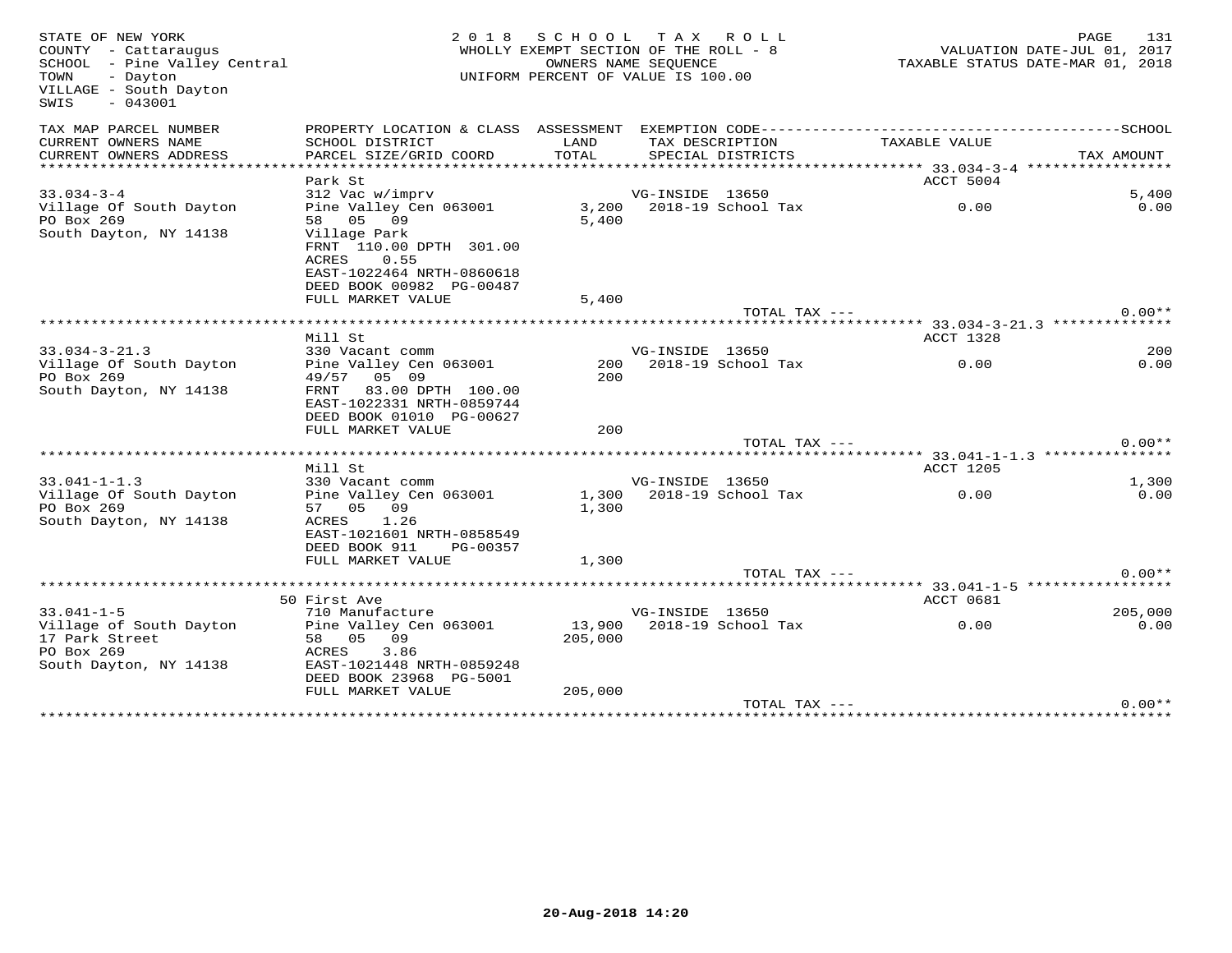| STATE OF NEW YORK<br>COUNTY - Cattaraugus<br>SCHOOL - Pine Valley Central<br>- Dayton<br>TOWN<br>VILLAGE - South Dayton<br>SWIS<br>$-043001$ |                                                                                                                       | 2018 SCHOOL TAX ROLL<br>WHOLLY EXEMPT SECTION OF THE ROLL - 8<br>UNIFORM PERCENT OF VALUE IS 100.00 | OWNERS NAME SEOUENCE |                                      | 752 1727<br>TAXABLE STATUS DATE-JUL 01, 2017<br>TAXABLE STATUS DATE-MAR 01, 2018 | PAGE<br>132   |
|----------------------------------------------------------------------------------------------------------------------------------------------|-----------------------------------------------------------------------------------------------------------------------|-----------------------------------------------------------------------------------------------------|----------------------|--------------------------------------|----------------------------------------------------------------------------------|---------------|
| TAX MAP PARCEL NUMBER<br>CURRENT OWNERS NAME<br>CURRENT OWNERS ADDRESS                                                                       | SCHOOL DISTRICT<br>PARCEL SIZE/GRID COORD                                                                             | LAND<br>TOTAL                                                                                       |                      | TAX DESCRIPTION<br>SPECIAL DISTRICTS | TAXABLE VALUE                                                                    | TAX AMOUNT    |
|                                                                                                                                              |                                                                                                                       |                                                                                                     |                      |                                      |                                                                                  |               |
| $33.041 - 1 - 6$                                                                                                                             | First Ave<br>330 Vacant comm                                                                                          |                                                                                                     | VG-INSIDE 13650      |                                      | ACCT 0680                                                                        | 4,400         |
| Village of South Dayton<br>17 Park Street<br>PO Box 269<br>South Dayton, NY 14138                                                            | Pine Valley Cen 063001<br>57 05 09<br>FRNT 104.00 DPTH 270.00<br>EAST-1021673 NRTH-0859580<br>DEED BOOK 23968 PG-5001 | 4,400                                                                                               |                      | 4,400 2018-19 School Tax             | 0.00                                                                             | 0.00          |
|                                                                                                                                              | FULL MARKET VALUE                                                                                                     | 4,400                                                                                               |                      |                                      |                                                                                  |               |
|                                                                                                                                              |                                                                                                                       |                                                                                                     |                      | TOTAL TAX ---                        |                                                                                  | $0.00**$      |
|                                                                                                                                              | First Ave                                                                                                             |                                                                                                     |                      |                                      | <b>ACCT 5009</b>                                                                 |               |
| $33.041 - 1 - 7$                                                                                                                             | 312 Vac w/imprv                                                                                                       |                                                                                                     | VG-INSIDE 13650      |                                      |                                                                                  | 4,900         |
| Village Of South Dayton<br>PO Box 269                                                                                                        | Pine Valley Cen 063001<br>57/58 05 09                                                                                 | 4,900                                                                                               |                      |                                      | 3,300 2018-19 School Tax 0.00                                                    | 0.00          |
| South Dayton, NY 14138                                                                                                                       | FRNT 153.00 DPTH 155.00<br>EAST-1021657 NRTH-0859697                                                                  |                                                                                                     |                      |                                      |                                                                                  |               |
|                                                                                                                                              | FULL MARKET VALUE                                                                                                     | 4,900                                                                                               |                      | TOTAL TAX ---                        |                                                                                  | $0.00**$      |
|                                                                                                                                              |                                                                                                                       |                                                                                                     |                      |                                      |                                                                                  |               |
|                                                                                                                                              | Mill St                                                                                                               |                                                                                                     |                      |                                      | ACCT 1329                                                                        |               |
| $33.042 - 1 - 1.3$                                                                                                                           | 822 Water supply                                                                                                      |                                                                                                     | VG-INSIDE 13650      |                                      |                                                                                  | 50,000        |
| Village Of South Dayton<br>PO Box 269<br>South Dayton, NY 14138                                                                              | Pine Valley Cen 063001<br>ACRES 12.00<br>EAST-1022805 NRTH-0858831<br>DEED BOOK 01010 PG-00627                        | 50,000                                                                                              |                      | 12,000 2018-19 School Tax            | 0.00                                                                             | 0.00          |
|                                                                                                                                              | FULL MARKET VALUE                                                                                                     | 50,000                                                                                              |                      |                                      |                                                                                  |               |
|                                                                                                                                              |                                                                                                                       |                                                                                                     |                      | TOTAL TAX ---                        |                                                                                  | $0.00**$      |
|                                                                                                                                              | Dredge Rd                                                                                                             |                                                                                                     |                      |                                      | ACCT 1323                                                                        |               |
| $33.042 - 1 - 2.2$<br>Village Of South Dayton<br>PO Box 269<br>South Dayton, NY 14138                                                        | 311 Res vac land<br>Pine Valley Cen 063001<br>49 05 09<br>ACRES<br>2.75                                               | 3,000                                                                                               | VG-INSIDE 13650      |                                      | 3,000 2018-19 School Tax 0.00                                                    | 3.000<br>0.00 |
|                                                                                                                                              | EAST-1023301 NRTH-0858991<br>DEED BOOK 01002 PG-00839<br>FULL MARKET VALUE                                            | 3,000                                                                                               |                      | TOTAL TAX ---                        |                                                                                  | $0.00**$      |
|                                                                                                                                              |                                                                                                                       |                                                                                                     |                      |                                      |                                                                                  |               |
|                                                                                                                                              | Pine St                                                                                                               |                                                                                                     |                      |                                      | ACCT 5028                                                                        |               |
| $33.042 - 1 - 3.2$                                                                                                                           | 314 Rural vac<10                                                                                                      |                                                                                                     | VG-INSIDE 13650      |                                      |                                                                                  | 3,300         |
| Village Of South Dayton<br>PO Box 269                                                                                                        | Pine Valley Cen 063001<br>49 05 09                                                                                    | 3,300                                                                                               |                      | 3,300 2018-19 School Tax             | 0.00                                                                             | 0.00          |
| South Dayton, NY 14138                                                                                                                       | 3.30<br>ACRES<br>EAST-1023922 NRTH-0859505<br>DEED BOOK 789<br>PG-01152                                               |                                                                                                     |                      |                                      |                                                                                  |               |
|                                                                                                                                              | FULL MARKET VALUE                                                                                                     | 3,300                                                                                               |                      |                                      |                                                                                  |               |
|                                                                                                                                              |                                                                                                                       |                                                                                                     |                      | TOTAL TAX ---                        |                                                                                  | $0.00**$      |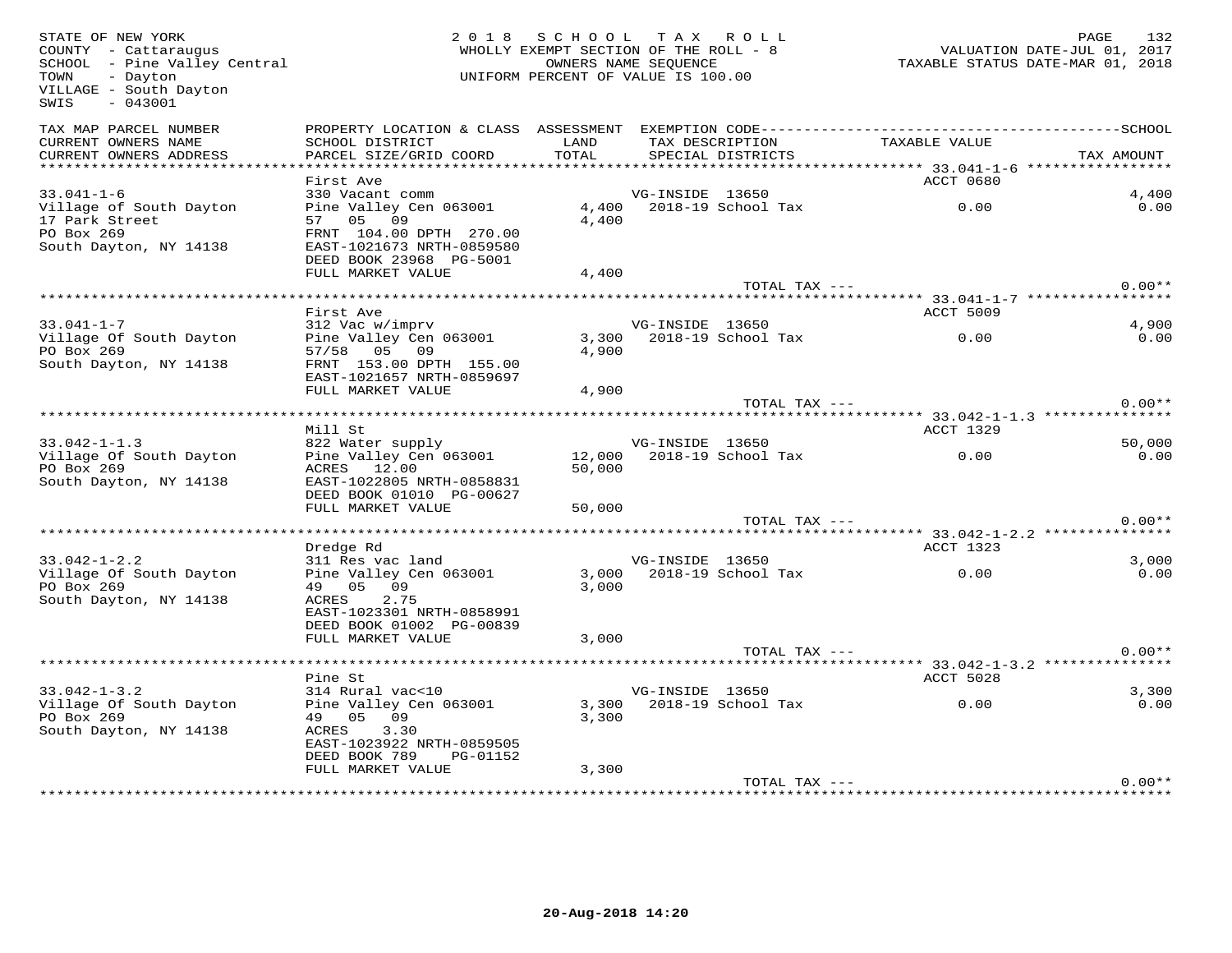| STATE OF NEW YORK<br>COUNTY<br>- Cattaraugus<br>- Pine Valley Central<br>SCHOOL<br>- Dayton<br>TOWN<br>VILLAGE - South Dayton<br>$-043001$<br>SWIS | 2018                      | SCHOOL<br>OWNERS NAME SEOUENCE | T A X<br>R O L L<br>WHOLLY EXEMPT SECTION OF THE ROLL - 8<br>UNIFORM PERCENT OF VALUE IS 100.00 |                                                   | 133<br>PAGE<br>2017<br>VALUATION DATE-JUL 01,<br>TAXABLE STATUS DATE-MAR 01,<br>2018 |
|----------------------------------------------------------------------------------------------------------------------------------------------------|---------------------------|--------------------------------|-------------------------------------------------------------------------------------------------|---------------------------------------------------|--------------------------------------------------------------------------------------|
| TAX MAP PARCEL NUMBER                                                                                                                              | PROPERTY LOCATION & CLASS | ASSESSMENT                     | EXEMPTION CODE---                                                                               |                                                   | -SCHOOL                                                                              |
| CURRENT OWNERS NAME                                                                                                                                | SCHOOL DISTRICT           | LAND                           | TAX DESCRIPTION                                                                                 | TAXABLE VALUE                                     |                                                                                      |
| CURRENT OWNERS ADDRESS                                                                                                                             | PARCEL SIZE/GRID COORD    | TOTAL                          | SPECIAL DISTRICTS                                                                               |                                                   | TAX AMOUNT                                                                           |
|                                                                                                                                                    |                           |                                |                                                                                                 | ******************** 630.001-9916-999.988/288 *** |                                                                                      |
|                                                                                                                                                    | W. Of R.r.                |                                |                                                                                                 | ACCT 1115                                         |                                                                                      |
| 630.001-9916-999.988/288                                                                                                                           | 744 Petro prod            |                                | VG-INSIDE 13650                                                                                 |                                                   | 20,000                                                                               |
| Village Of South Dayton                                                                                                                            | Pine Valley Cen 063001    | 0                              | 2018-19 School Tax                                                                              | 0.00                                              | 0.00                                                                                 |
| PO Box 269                                                                                                                                         | 3950 Ft Of 4 In Plastic   | 20,000                         |                                                                                                 |                                                   |                                                                                      |
| South Dayton, NY 14138                                                                                                                             | 0.01<br>ACRES             |                                |                                                                                                 |                                                   |                                                                                      |
|                                                                                                                                                    | DEED BOOK 899<br>PG-00926 |                                |                                                                                                 |                                                   |                                                                                      |
|                                                                                                                                                    | FULL MARKET VALUE         | 20,000                         |                                                                                                 |                                                   |                                                                                      |
|                                                                                                                                                    |                           |                                |                                                                                                 | TOTAL TAX ---                                     | $0.00**$                                                                             |
|                                                                                                                                                    |                           |                                |                                                                                                 |                                                   |                                                                                      |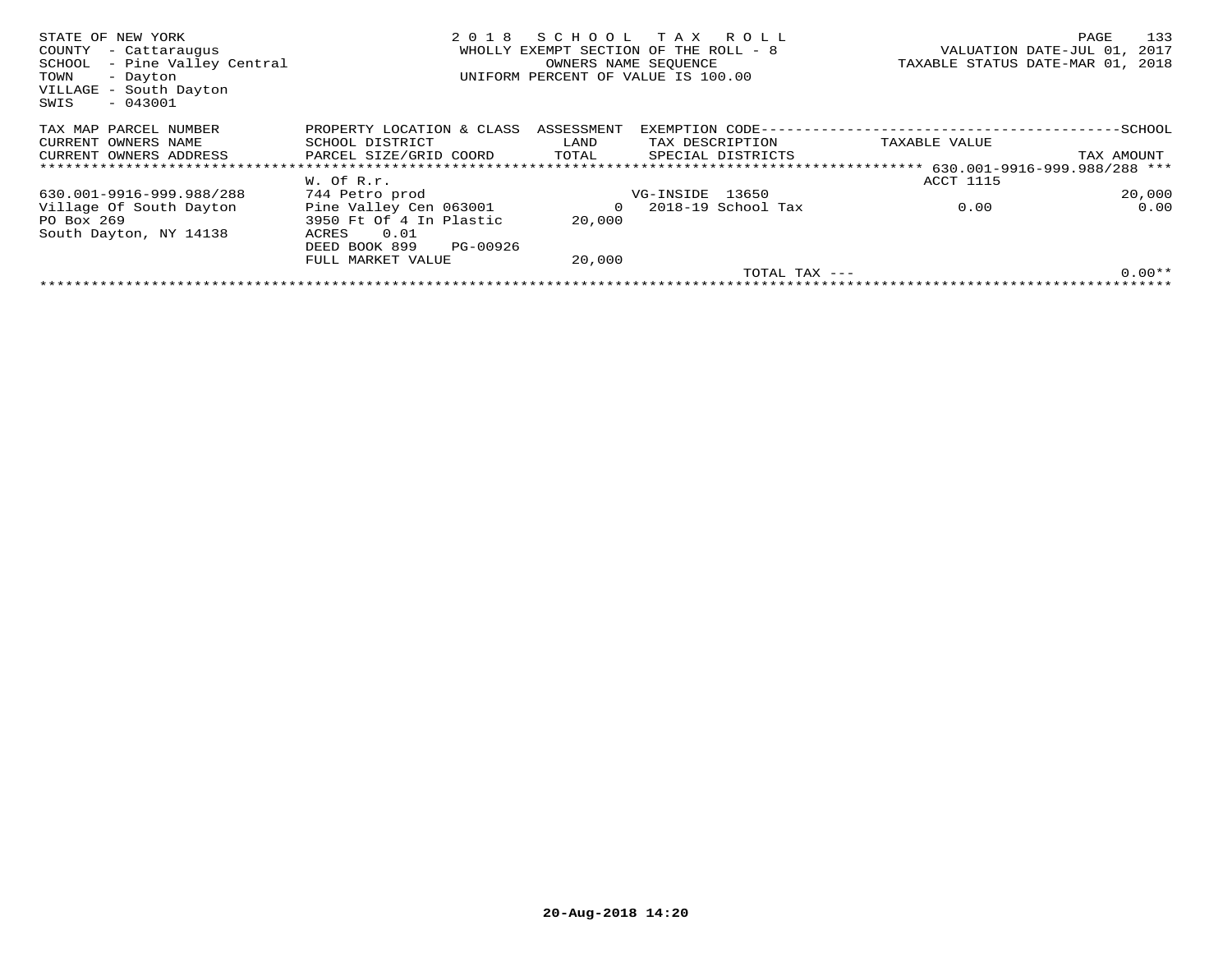| STATE OF NEW YORK            | 2018 SCHOOL TAX ROLL                  | 134<br>PAGE                      |
|------------------------------|---------------------------------------|----------------------------------|
| COUNTY - Cattaraugus         | WHOLLY EXEMPT SECTION OF THE ROLL - 8 | VALUATION DATE-JUL 01, 2017      |
| SCHOOL - Pine Valley Central |                                       | TAXABLE STATUS DATE-MAR 01, 2018 |
| TOWN - Dayton                | UNIFORM PERCENT OF VALUE IS 100.00    | RPS155/V04/L015                  |
| VILLAGE - South Dayton       |                                       | CURRENT DATE 8/20/2018           |
| SWIS<br>- 043001             |                                       |                                  |
|                              | ROLL SUB SECTION- - TOTALS            |                                  |

|      |      | $m \wedge m \wedge n$<br>- ∪ + <del>∩</del> | $\Box$<br>L V JIN |              | است  | 'XEMP.    |        | $T$ $\cap$ $T$ $\Delta$ T<br>◡∸ғ |
|------|------|---------------------------------------------|-------------------|--------------|------|-----------|--------|----------------------------------|
| CODE | NAMF |                                             | mvnt              | 77 T<br>ALUE | ALUF | 0.5077370 | '/ALUE | max x<br>⊥ <i>Γ</i> 1∡}          |

#### NO SPECIAL DISTRICTS AT THIS LEVEL

\*\*\* S C H O O L D I S T R I C T S U M M A R Y \*\*\*

| CODE   | DISTRICT NAME             | TOTAL<br>PARCELS | ASSESSED<br>LAND | ASSESSED<br>TOTAL | EXEMPT<br>AMOUNT | TOTAL<br>TAXABLE |           |
|--------|---------------------------|------------------|------------------|-------------------|------------------|------------------|-----------|
|        |                           |                  |                  |                   | STAR AMOUNT      | STAR TAXABLE     | TOTAL TAX |
|        | Pine Valley Central       | 32               | 256,600          | 2227,633          | 2227,633         |                  |           |
| 063001 |                           |                  |                  |                   |                  |                  |           |
|        | SUB-TOTAL                 | 32               | 256,600          | 2227,633          | 2227,633         |                  |           |
|        | S U B - T O T A $L(CONT)$ |                  |                  |                   |                  |                  |           |
|        |                           |                  |                  |                   |                  |                  |           |
|        | TOTAL                     | 32               | 256,600          | 2227,633          | 2227,633         |                  |           |
|        | T O T A L (CONT)          |                  |                  |                   |                  |                  |           |

### \*\*\* S Y S T E M C O D E S S U M M A R Y \*\*\*

| CODE  | DESCRIPTION        | TOTAL<br>PARCELS | SCHOOL             |
|-------|--------------------|------------------|--------------------|
| 50000 | WHOLLY EX<br>TOTAL |                  | 200,300<br>200,300 |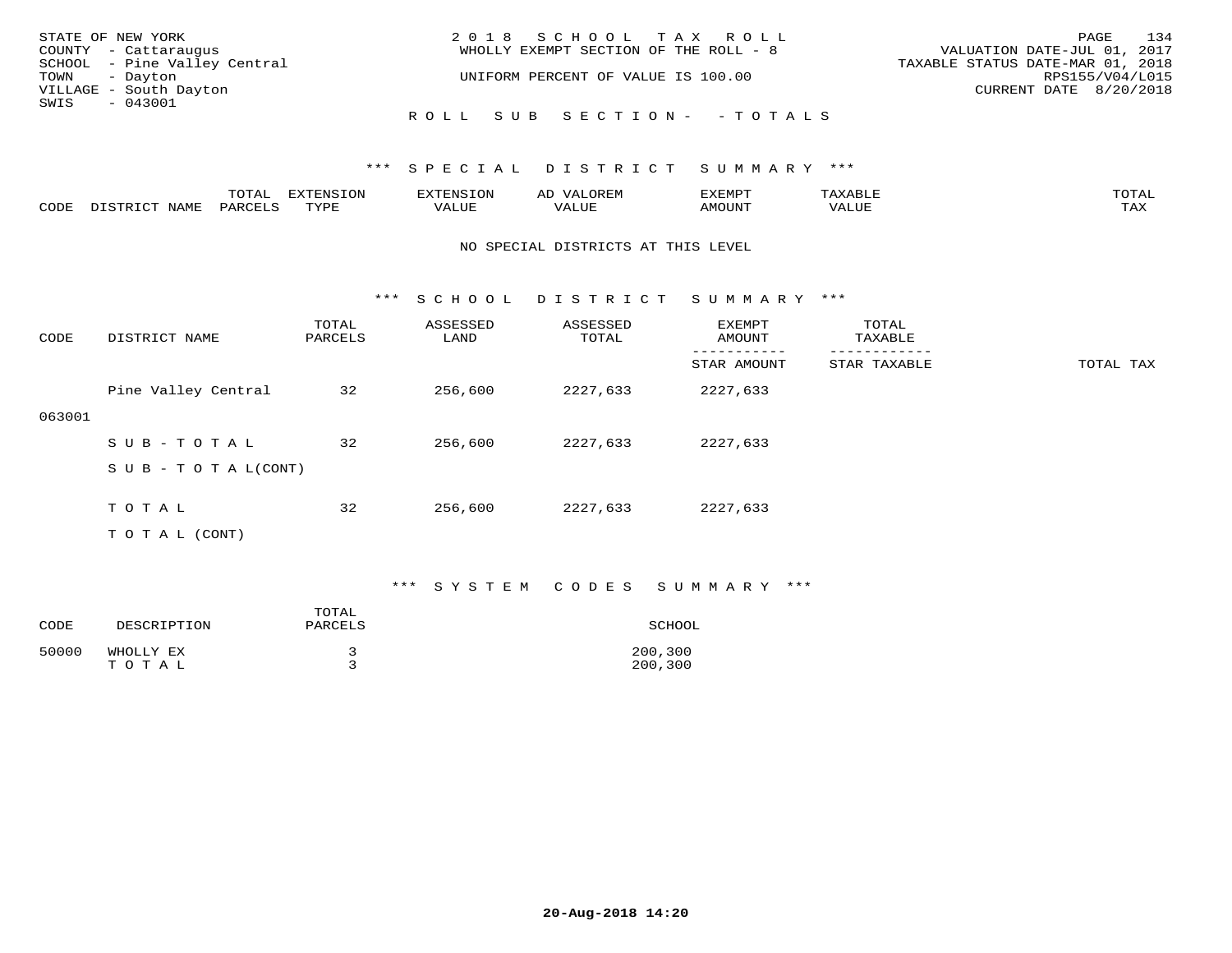| STATE OF NEW YORK            | 2018 SCHOOL TAX ROLL                  | 135<br>PAGE                      |
|------------------------------|---------------------------------------|----------------------------------|
| COUNTY - Cattaraugus         | WHOLLY EXEMPT SECTION OF THE ROLL - 8 | VALUATION DATE-JUL 01, 2017      |
| SCHOOL - Pine Valley Central |                                       | TAXABLE STATUS DATE-MAR 01, 2018 |
| TOWN<br>- Dayton             | UNIFORM PERCENT OF VALUE IS 100.00    | RPS155/V04/L015                  |
| VILLAGE - South Dayton       |                                       | CURRENT DATE 8/20/2018           |
| SWIS<br>$-043001$            |                                       |                                  |
|                              | ROLL SUB SECTION- - TOTALS            |                                  |
|                              |                                       |                                  |

| CODE  | DESCRIPTION | TOTAL<br>PARCELS | SCHOOL   |
|-------|-------------|------------------|----------|
| 13650 | VG-INSIDE   | 16               | 913,300  |
| 18020 | IND DEV     |                  | 86,333   |
| 25110 | RELIGIOUS   | ⇁                | 421,000  |
| 25130 | NON-PROFIT  |                  | 179,300  |
| 26100 | VETORG CTS  |                  | 70,000   |
| 26400 | FIRE-DEPT   | 2                | 305,400  |
| 29700 | Withdrawal  |                  | 52,000   |
|       | TOTAL       | 29               | 2027,333 |

## \*\*\* G R A N D T O T A L S \*\*\*

| ROLL<br>SEC | DESCRIPTION                   | TOTAL<br>PARCELS | ASSESSED<br>LAND | ASSESSED<br>TOTAL | EXEMPT<br>AMOUNT<br>STAR AMOUNT | TOTAL<br>TAXABLE<br>-----------<br>STAR TAXABLE | TAX<br>RATE | TOTAL<br>TAX |
|-------------|-------------------------------|------------------|------------------|-------------------|---------------------------------|-------------------------------------------------|-------------|--------------|
|             | RS 8 TOTAL<br>SPEC DIST TAXES | $ -$             | 256,600          | 2227,633          | 2,227,633                       |                                                 |             |              |

8 WHOLLY EXEMPT 32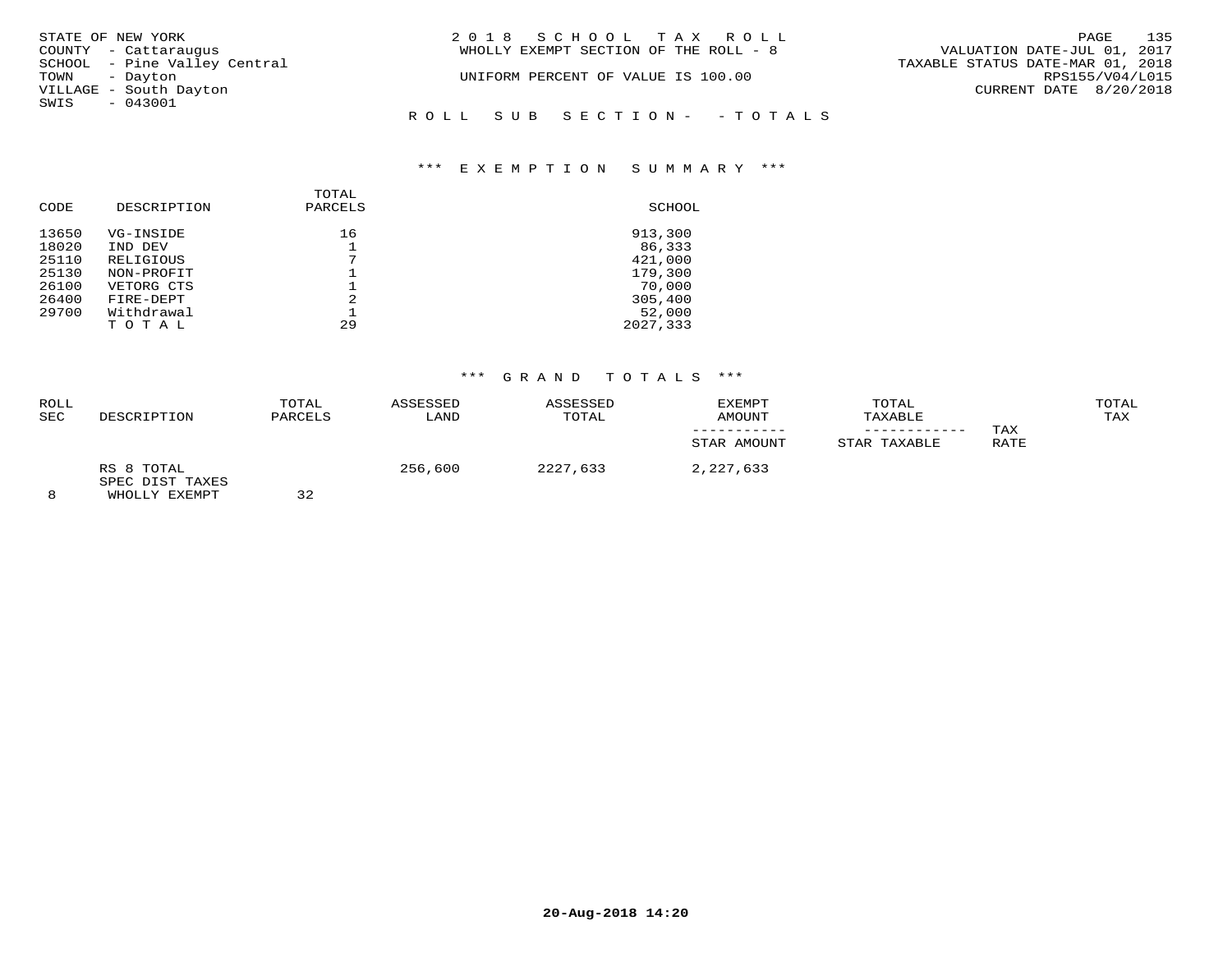| STATE OF NEW YORK            | 2018 SCHOOL TAX ROLL                  | 136<br>PAGE                      |
|------------------------------|---------------------------------------|----------------------------------|
| COUNTY - Cattaraugus         | WHOLLY EXEMPT SECTION OF THE ROLL - 8 | VALUATION DATE-JUL 01, 2017      |
| SCHOOL - Pine Valley Central |                                       | TAXABLE STATUS DATE-MAR 01, 2018 |
| TOWN - Dayton                | UNIFORM PERCENT OF VALUE IS 100.00    | RPS155/V04/L015                  |
| VILLAGE - South Dayton       |                                       | CURRENT DATE 8/20/2018           |
| SWIS<br>- 043001             |                                       |                                  |
|                              | ROLL SECTION TOTALS                   |                                  |

|      |      | $m \wedge m \wedge n$<br>. А I<br>- 777 | EXTENSION |       | UREF                                     | SXEMP. |       | TOTAI       |
|------|------|-----------------------------------------|-----------|-------|------------------------------------------|--------|-------|-------------|
| CODE | NAMF | DARCTIC                                 | TVDL      | 'ALUE | , <del>,</del> , , , , , ,<br>$\sqrt{ }$ |        | 'ALUE | max z<br>-∽ |

### NO SPECIAL DISTRICTS AT THIS LEVEL

\*\*\* S C H O O L D I S T R I C T S U M M A R Y \*\*\*

| CODE   | DISTRICT NAME             | TOTAL<br>PARCELS | ASSESSED<br>LAND | ASSESSED<br>TOTAL | EXEMPT<br>AMOUNT | TOTAL<br>TAXABLE |           |
|--------|---------------------------|------------------|------------------|-------------------|------------------|------------------|-----------|
|        |                           |                  |                  |                   | STAR AMOUNT      | STAR TAXABLE     | TOTAL TAX |
|        | Pine Valley Central       | 32               | 256,600          | 2227,633          | 2227,633         |                  |           |
| 063001 |                           |                  |                  |                   |                  |                  |           |
|        | SUB-TOTAL                 | 32               | 256,600          | 2227,633          | 2227,633         |                  |           |
|        | S U B - T O T A $L(CONT)$ |                  |                  |                   |                  |                  |           |
|        |                           |                  |                  |                   |                  |                  |           |
|        | TOTAL                     | 32               | 256,600          | 2227,633          | 2227,633         |                  |           |
|        | T O T A L (CONT)          |                  |                  |                   |                  |                  |           |

### \*\*\* S Y S T E M C O D E S S U M M A R Y \*\*\*

| CODE  | DESCRIPTION        | TOTAL<br>PARCELS | SCHOOL             |
|-------|--------------------|------------------|--------------------|
| 50000 | WHOLLY EX<br>TOTAL |                  | 200,300<br>200,300 |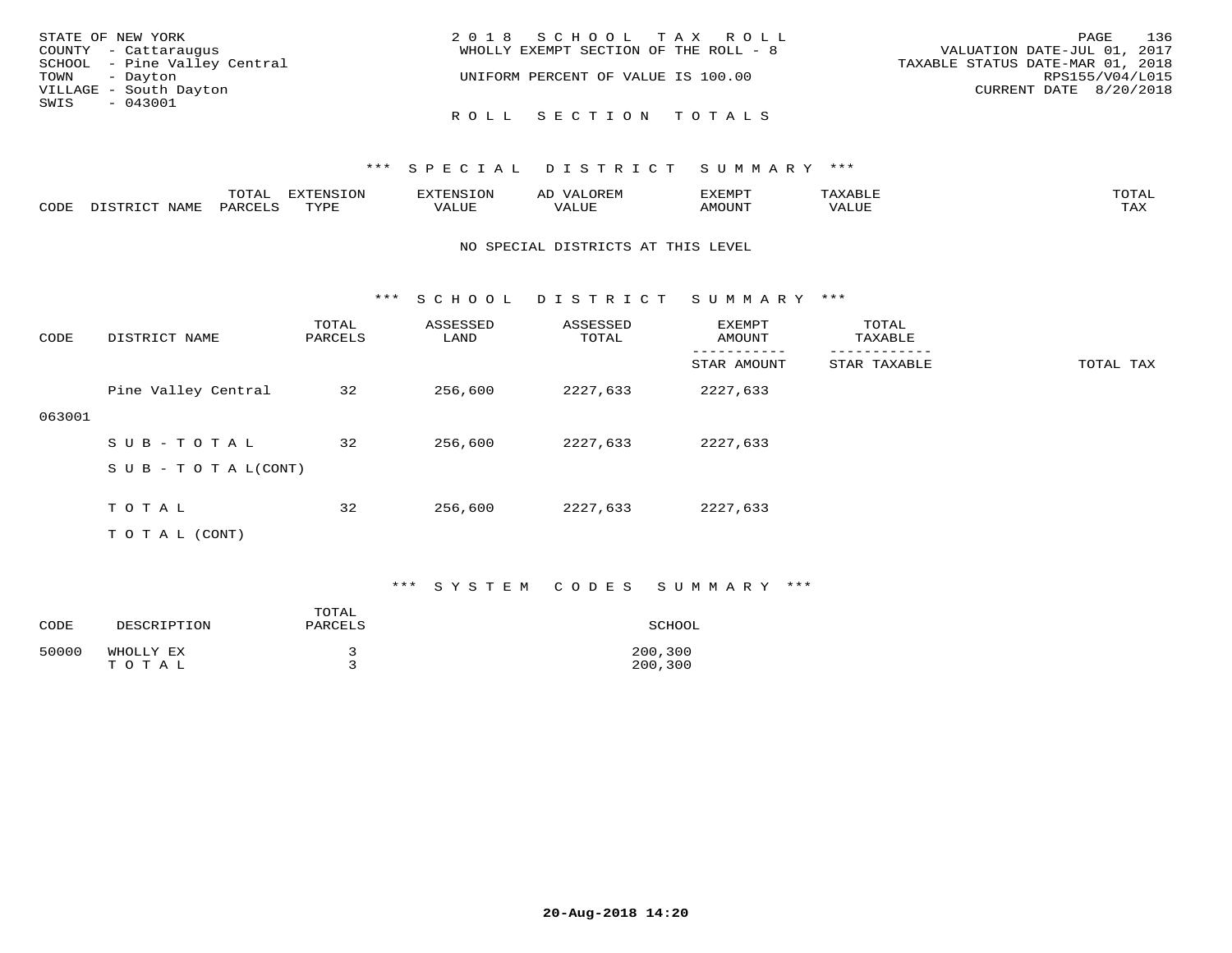| STATE OF NEW YORK |                              | 2018 SCHOOL TAX ROLL                                                 | PAGE 137        |  |
|-------------------|------------------------------|----------------------------------------------------------------------|-----------------|--|
|                   | COUNTY - Cattaraugus         | VALUATION DATE-JUL 01, 2017<br>WHOLLY EXEMPT SECTION OF THE ROLL - 8 |                 |  |
|                   | SCHOOL - Pine Valley Central | TAXABLE STATUS DATE-MAR 01, 2018                                     |                 |  |
| TOWN - Dayton     |                              | UNIFORM PERCENT OF VALUE IS 100.00                                   | RPS155/V04/L015 |  |
|                   | VILLAGE - South Dayton       | CURRENT DATE 8/20/2018                                               |                 |  |
| SWIS - 043001     |                              |                                                                      |                 |  |
|                   |                              | ROLL SECTION TOTALS                                                  |                 |  |

| CODE  | DESCRIPTION | TOTAL<br>PARCELS | SCHOOL   |
|-------|-------------|------------------|----------|
| 13650 | VG-INSIDE   | 16               | 913,300  |
| 18020 | IND DEV     |                  | 86,333   |
| 25110 | RELIGIOUS   | 7                | 421,000  |
| 25130 | NON-PROFIT  |                  | 179,300  |
| 26100 | VETORG CTS  |                  | 70,000   |
| 26400 | FIRE-DEPT   | 2                | 305,400  |
| 29700 | Withdrawal  |                  | 52,000   |
|       | TOTAL       | 29               | 2027,333 |

# \*\*\* G R A N D T O T A L S \*\*\*

| <b>ROLL</b><br><b>SEC</b> | DESCRIPTION                   | TOTAL<br>PARCELS | ASSESSED<br>LAND | ASSESSED<br>TOTAL | EXEMPT<br>AMOUNT<br>STAR AMOUNT | TOTAL<br>TAXABLE<br>STAR TAXABLE | TAX<br>RATE | TOTAL<br>TAX |
|---------------------------|-------------------------------|------------------|------------------|-------------------|---------------------------------|----------------------------------|-------------|--------------|
|                           | RS 8 TOTAL<br>SPEC DIST TAXES | $ -$             | 256,600          | 2227,633          | 2,227,633                       |                                  |             |              |

8 WHOLLY EXEMPT 32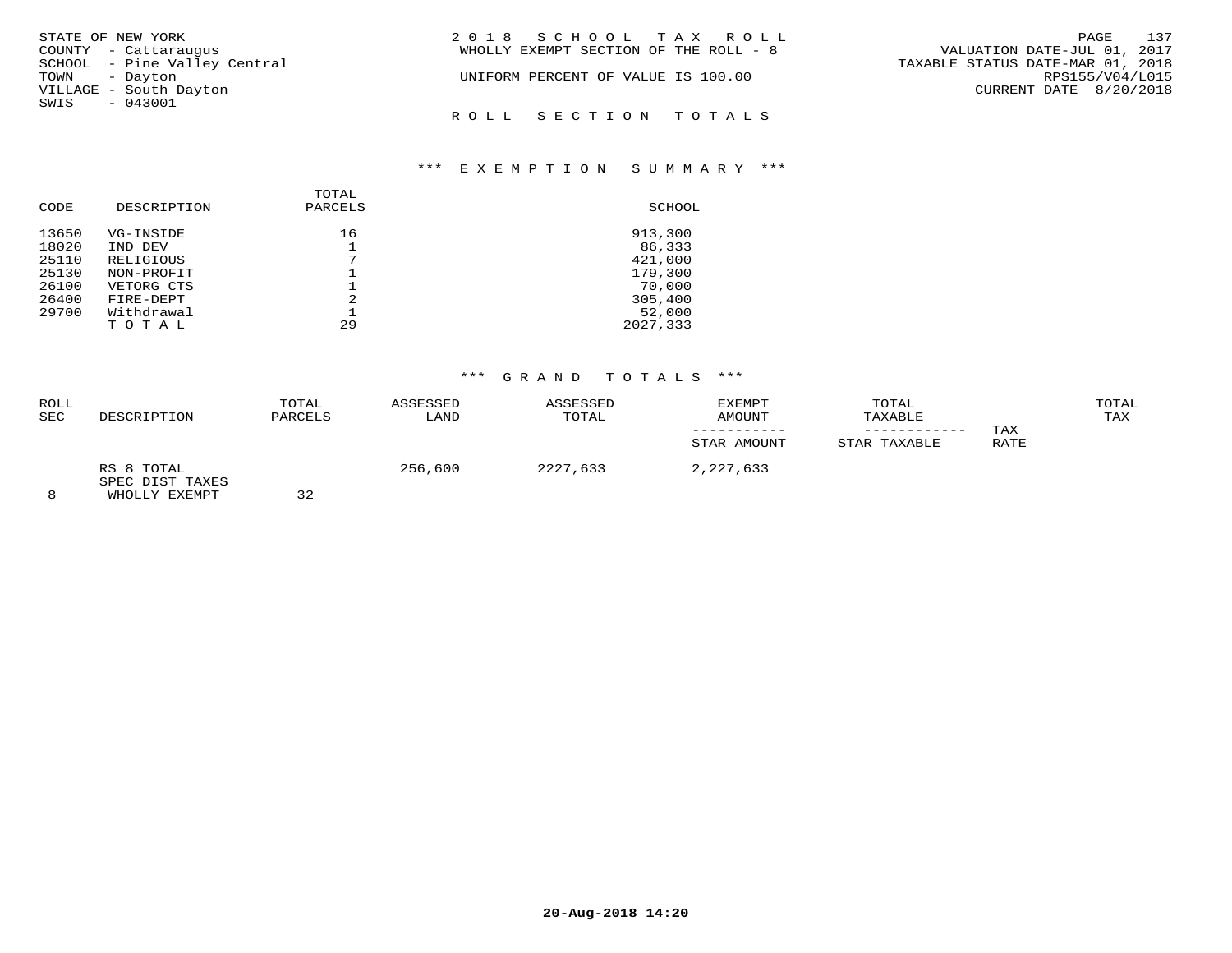| STATE OF NEW YORK            | 2018 SCHOOL TAX ROLL | PAGE                             | 138             |
|------------------------------|----------------------|----------------------------------|-----------------|
| COUNTY - Cattaraugus         |                      | VALUATION DATE-JUL 01, 2017      |                 |
| SCHOOL - Pine Valley Central | SWIS TOTALS          | TAXABLE STATUS DATE-MAR 01, 2018 |                 |
| TOWN - Dayton                |                      |                                  | RPS155/V04/L015 |
| VILLAGE - South Dayton       |                      | CURRENT DATE 8/20/2018           |                 |
| SWIS<br>$-043001$            |                      |                                  |                 |

|      |      | m^m* | <b>CENCTON</b> |      | $\rightarrow$ |     | TAX | TOTA |
|------|------|------|----------------|------|---------------|-----|-----|------|
| CODE | VAMF | ┘△ト  | $\n  T T T$    | ∖∟∟≀ | $\cdots$      | / Δ |     |      |

### NO SPECIAL DISTRICTS AT THIS LEVEL

\*\*\* S C H O O L D I S T R I C T S U M M A R Y \*\*\*

| CODE   | DISTRICT NAME              | TOTAL<br>PARCELS | ASSESSED<br>LAND | ASSESSED<br>TOTAL | EXEMPT<br>AMOUNT | TOTAL<br>TAXABLE         |           |            |
|--------|----------------------------|------------------|------------------|-------------------|------------------|--------------------------|-----------|------------|
|        |                            |                  |                  |                   | STAR AMOUNT      | --------<br>STAR TAXABLE | TAX RATE  | TOTAL TAX  |
|        | Pine Valley Central        | 335              | 1643,050         | 18618,062         | 2407,497         | 16,210,565               |           |            |
| 063001 |                            |                  |                  |                   | 4597,000         | 11,613,565               | 16.685244 | 193,775.15 |
|        | $SUB - TO TAL$             | 335              | 1643,050         | 18618,062         | 2407,497         | 16,210,565               |           |            |
|        | S U B - T O T A $L$ (CONT) |                  |                  |                   | 4597,000         | 11,613,565               |           | 193,775.15 |
|        | TOTAL                      | 335              | 1643,050         | 18618,062         | 2407,497         | 16,210,565               |           |            |
|        |                            |                  |                  |                   |                  |                          |           |            |
|        | T O T A L (CONT)           |                  |                  |                   | 4597,000         | 11,613,565               |           | 193,775.15 |

## \*\*\* S Y S T E M C O D E S S U M M A R Y \*\*\*

| CODE  | DESCRIPTION        | TOTAL<br>PARCELS | SCHOOL             |
|-------|--------------------|------------------|--------------------|
| 50000 | WHOLLY EX<br>TOTAL |                  | 200,300<br>200,300 |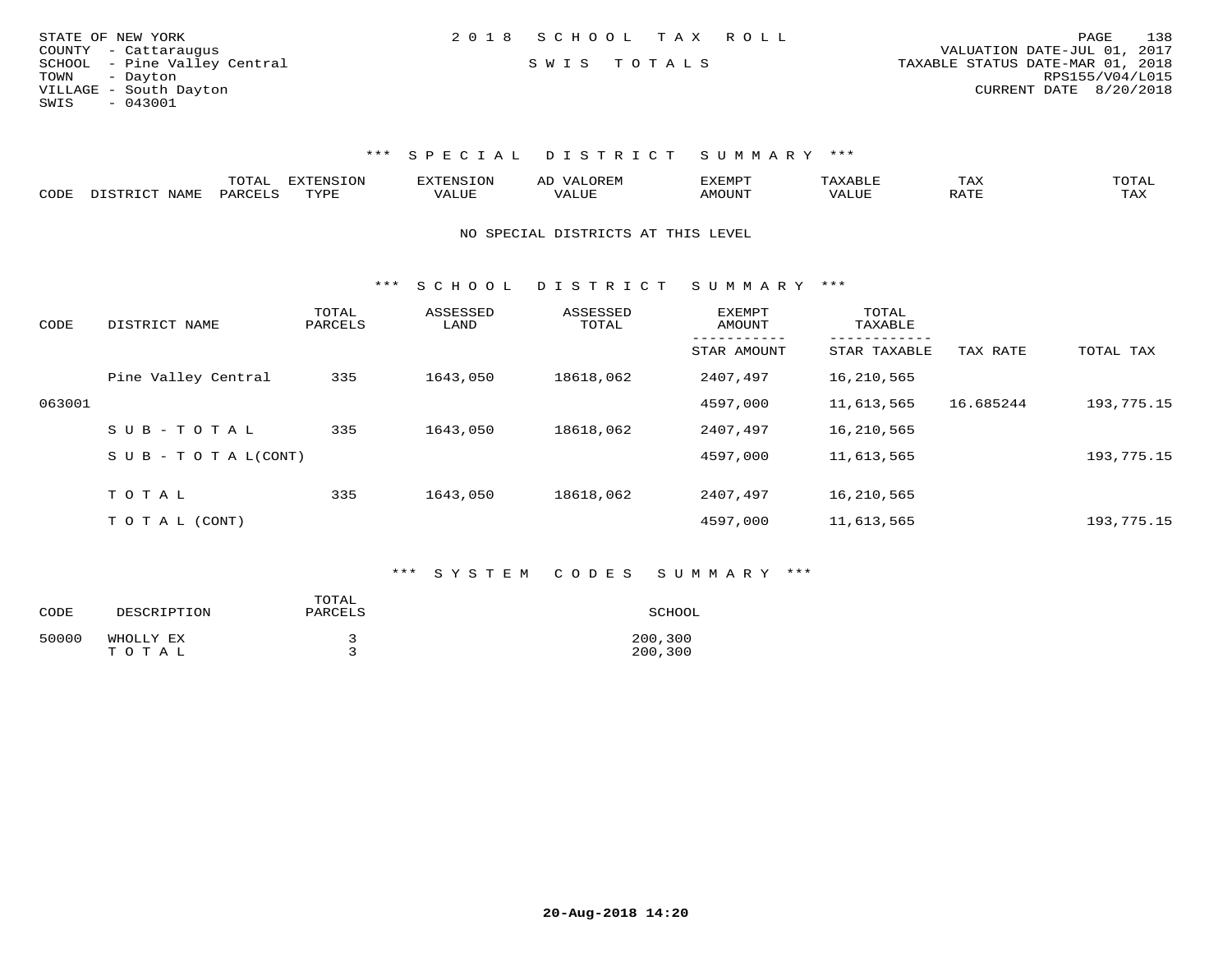SWIS - 043001

### \*\*\* E X E M P T I O N S U M M A R Y \*\*\*

|       |                 | TOTAL   |          |
|-------|-----------------|---------|----------|
| CODE  | DESCRIPTION     | PARCELS | SCHOOL   |
| 13650 | VG-INSIDE       | 16      | 913,300  |
| 18020 | IND DEV         |         | 86,333   |
| 25110 | RELIGIOUS       | 7       | 421,000  |
| 25130 | NON-PROFIT      |         | 179,300  |
| 26100 | VETORG CTS      |         | 70,000   |
| 26400 | FIRE-DEPT       | 2       | 305,400  |
| 29700 | Withdrawal      |         | 52,000   |
| 41720 | AG DIST         | 9       | 69,664   |
| 41800 | AGED $C/T/S$    | 4       | 106,200  |
| 41834 | ENH STAR        | 39      | 1973,000 |
| 41854 | <b>BAS STAR</b> | 88      | 2624,000 |
| 42100 | SILO T/C/S      | 2       | 4,000    |
|       | тотаь           | 171     | 6804,197 |

| <b>ROLL</b><br>SEC | DESCRIPTION                          | TOTAL<br>PARCELS | ASSESSED<br>LAND | ASSESSED<br>TOTAL | <b>EXEMPT</b><br>AMOUNT | TOTAL<br>TAXABLE         | TAX       |                      |
|--------------------|--------------------------------------|------------------|------------------|-------------------|-------------------------|--------------------------|-----------|----------------------|
|                    |                                      |                  |                  |                   | STAR AMOUNT             | STAR TAXABLE             | RATE      |                      |
|                    | 2018-19 School Tax                   |                  | 1370,700         | 15533,588         | 179,864<br>4597,000     | 15,353,724<br>10,756,724 | 16.685244 | 179,478.55           |
| $\mathbf{1}$       | SPEC DIST TAXES<br>TAXABLE           | 294              |                  |                   |                         |                          |           | 179,478.55           |
|                    | 2018-19 School Tax                   |                  |                  | 344,561           |                         | 344,561                  |           |                      |
| 5                  | SPEC DIST TAXES<br>SPECIAL FRANCHISE | 3                |                  |                   |                         | 344,561                  | 16.685244 | 5,749.08<br>5,749.08 |
|                    | 2018-19 School Tax                   |                  | 15,750           | 512,280           |                         | 512,280<br>512,280       | 16.685244 | 8,547.52             |
| 6                  | SPEC DIST TAXES<br>UTILITIES & N.C.  | 6                |                  |                   |                         |                          |           | 8,547.52             |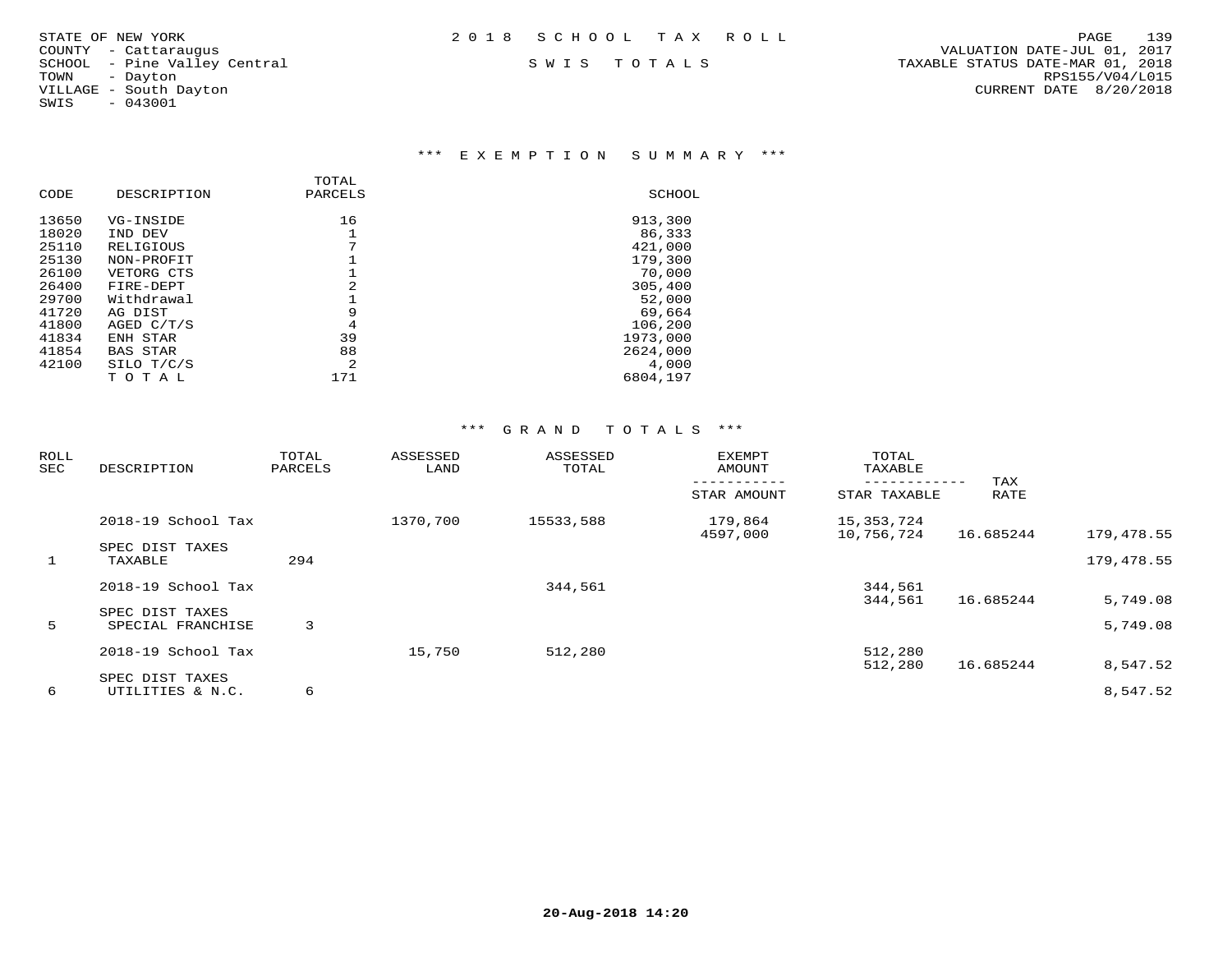| STATE OF NEW YORK            | 2018 SCHOOL TAX ROLL | 140<br>PAGE                      |
|------------------------------|----------------------|----------------------------------|
| COUNTY - Cattaraugus         |                      | VALUATION DATE-JUL 01, 2017      |
| SCHOOL - Pine Valley Central | SWIS TOTALS          | TAXABLE STATUS DATE-MAR 01, 2018 |
| TOWN<br>- Dayton             |                      | RPS155/V04/L015                  |
| VILLAGE - South Dayton       |                      | CURRENT DATE 8/20/2018           |
| $-043001$<br>SWIS            |                      |                                  |
|                              |                      |                                  |

| ROLL<br>SEC | DESCRIPTION                           | TOTAL<br>PARCELS | ASSESSED<br>LAND | ASSESSED<br>TOTAL | <b>EXEMPT</b><br>AMOUNT | TOTAL<br>TAXABLE         | TAX       |            |
|-------------|---------------------------------------|------------------|------------------|-------------------|-------------------------|--------------------------|-----------|------------|
|             |                                       |                  |                  |                   | STAR AMOUNT             | STAR TAXABLE             | RATE      |            |
| 8           | SPEC DIST TAXES<br>WHOLLY EXEMPT      | 32               |                  |                   | 2227,633                |                          |           |            |
|             | 2018-19 School Tax<br>SPEC DIST TAXES |                  | 1643,050         | 18618,062         | 2,407,497<br>4597,000   | 16,210,565<br>11,613,565 | 16.685244 | 193,775.15 |
| $\star$     | TOTAL<br>SUB                          | 335              |                  |                   |                         |                          |           | 193,775.15 |
|             | 2018-19 School Tax<br>SPEC DIST TAXES |                  | 1643,050         | 18618,062         | 2,407,497<br>4597,000   | 16,210,565<br>11,613,565 | 16.685244 | 193,775.15 |
| $***$       | GRAND TOTAL                           | 335              |                  |                   |                         |                          |           | 193,775.15 |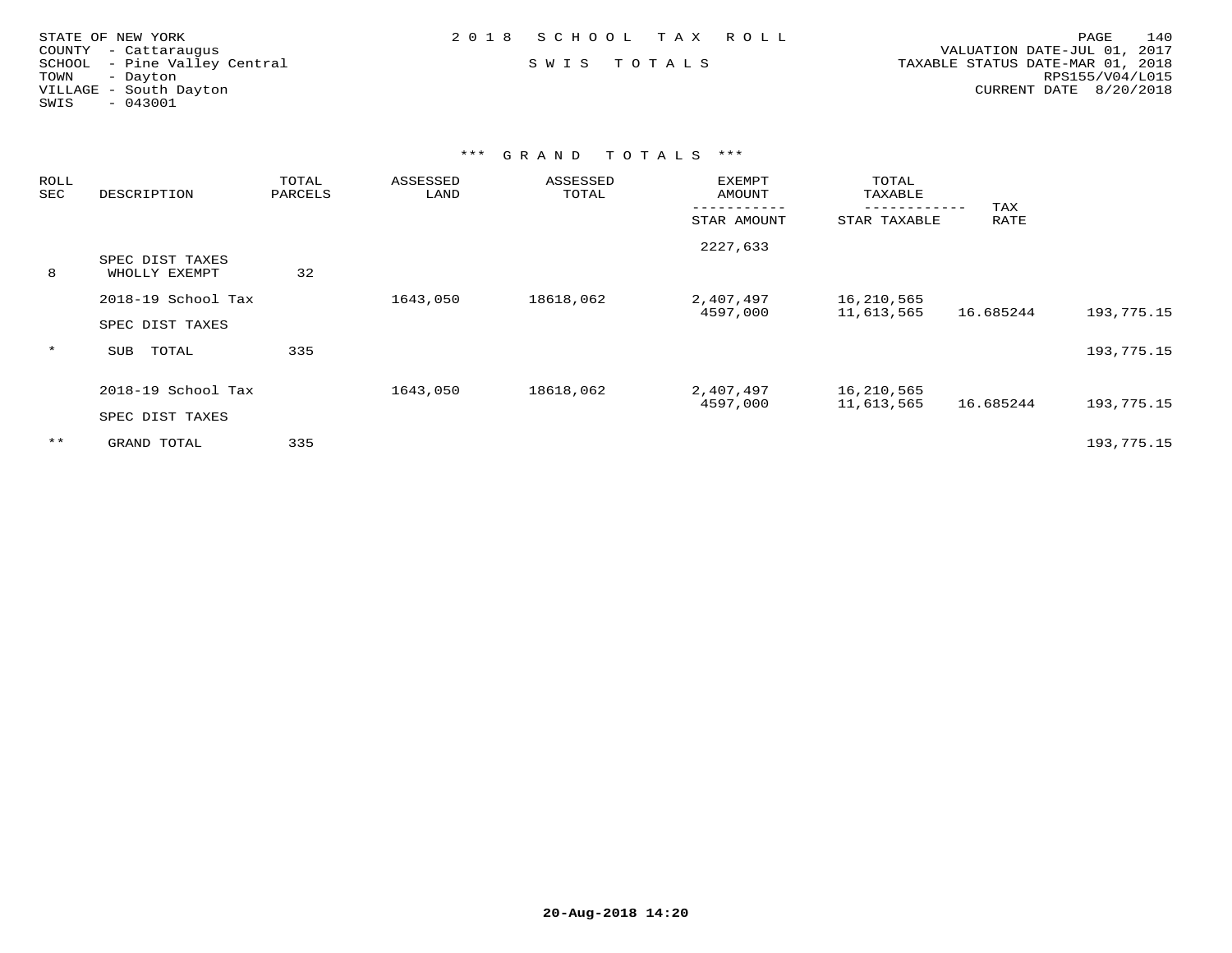| STATE OF NEW YORK<br>COUNTY - Cattaraugus<br>SCHOOL - Pine Valley Central<br>TOWN<br>- Dayton<br>$-043089$<br>SWIS |                                                                     | 2018 SCHOOL   | TAX ROLL<br>TAXABLE SECTION OF THE ROLL - 1<br>OWNERS NAME SEQUENCE<br>UNIFORM PERCENT OF VALUE IS 100.00 | VALUATION DATE-JUL 01, 2017<br>TAXABLE STATUS DATE-MAR 01, 2018 | PAGE<br>141              |
|--------------------------------------------------------------------------------------------------------------------|---------------------------------------------------------------------|---------------|-----------------------------------------------------------------------------------------------------------|-----------------------------------------------------------------|--------------------------|
| TAX MAP PARCEL NUMBER                                                                                              |                                                                     |               |                                                                                                           |                                                                 |                          |
| CURRENT OWNERS NAME<br>CURRENT OWNERS ADDRESS                                                                      | SCHOOL DISTRICT<br>PARCEL SIZE/GRID COORD                           | LAND<br>TOTAL | TAX DESCRIPTION<br>SPECIAL DISTRICTS                                                                      | TAXABLE VALUE                                                   | TAX AMOUNT               |
| **********************                                                                                             |                                                                     |               |                                                                                                           |                                                                 |                          |
|                                                                                                                    | 8689 Cottage-South Dayton Rd                                        |               |                                                                                                           | ACCT 0001                                                       | BILL 345                 |
| $24.004 - 1 - 25$<br>Abbey Kevin R                                                                                 | 112 Dairy farm<br>Pine Valley Cen 063001 112,000 2018-19 School Tax |               | <b>BAS STAR</b><br>41854                                                                                  | 168,000                                                         | 30,000<br>2,803.12       |
| $8689$ Cottage Rd                                                                                                  | 59/60 05 09                                                         | 168,000       |                                                                                                           |                                                                 |                          |
| South Dayton, NY 14138                                                                                             | ACRES 234.38                                                        |               |                                                                                                           |                                                                 |                          |
|                                                                                                                    | EAST-1021372 NRTH-0867525                                           |               |                                                                                                           |                                                                 |                          |
|                                                                                                                    | DEED BOOK 00973 PG-00380                                            |               |                                                                                                           |                                                                 |                          |
|                                                                                                                    | FULL MARKET VALUE                                                   | 168,000       |                                                                                                           |                                                                 |                          |
|                                                                                                                    |                                                                     |               | TOTAL TAX ---                                                                                             |                                                                 | $2,302.56**$             |
|                                                                                                                    |                                                                     |               |                                                                                                           | DATE #1<br>AMT DUE                                              | 09/30/18                 |
|                                                                                                                    |                                                                     |               |                                                                                                           |                                                                 | 2,302.56                 |
|                                                                                                                    | 8683 Cottage-South Dayton Rd                                        |               |                                                                                                           | ACCT 1232                                                       | BILL 346                 |
| $24.004 - 1 - 25.72$                                                                                               | 210 1 Family Res                                                    |               | 2018-19 School Tax                                                                                        | 63,100                                                          | 1,052.84                 |
| Abbey Kevin R                                                                                                      | Pine Valley Cen 063001                                              | 7,000         |                                                                                                           |                                                                 |                          |
| 8689 Cottage Rd                                                                                                    | 59/60 05 09                                                         | 63,100        |                                                                                                           |                                                                 |                          |
| South Dayton, NY 14138                                                                                             | ACRES<br>1.00                                                       |               |                                                                                                           |                                                                 |                          |
|                                                                                                                    | EAST-1021460 NRTH-0867645                                           |               |                                                                                                           |                                                                 |                          |
|                                                                                                                    | FULL MARKET VALUE                                                   | 63,100        |                                                                                                           |                                                                 |                          |
|                                                                                                                    |                                                                     |               | TOTAL TAX ---                                                                                             | DATE #1                                                         | $1,052.84**$<br>09/30/18 |
|                                                                                                                    |                                                                     |               |                                                                                                           | AMT DUE                                                         | 1,052.84                 |
|                                                                                                                    |                                                                     |               |                                                                                                           | *********** 25.001-2-27.3 **************                        |                          |
|                                                                                                                    | 9150 Rte 62                                                         |               |                                                                                                           | ACCT 0967                                                       | BILL 347                 |
| $25.001 - 2 - 27.3$                                                                                                | 270 Mfg housing                                                     |               | BAS STAR<br>41854                                                                                         |                                                                 | 11,400                   |
| Abreu Mariano                                                                                                      | Pine Valley Cen 063001                                              |               | 6,200 2018-19 School Tax                                                                                  | 11,400                                                          | 190.21                   |
| 9150 Rte 62                                                                                                        | 29 05 09                                                            | 11,400        |                                                                                                           |                                                                 |                          |
| Gowanda, NY 14070                                                                                                  | FRNT 115.00 DPTH 278.00<br>EAST-1036057 NRTH-0874381                |               |                                                                                                           |                                                                 |                          |
|                                                                                                                    | DEED BOOK 20462 PG-3001                                             |               |                                                                                                           |                                                                 |                          |
|                                                                                                                    | FULL MARKET VALUE                                                   | 11,400        |                                                                                                           |                                                                 |                          |
|                                                                                                                    |                                                                     |               | TOTAL TAX ---                                                                                             |                                                                 | $0.00**$                 |
|                                                                                                                    |                                                                     |               |                                                                                                           | ******* 33.002-1-9 *****************                            |                          |
|                                                                                                                    | Rte 322                                                             |               |                                                                                                           | ACCT 0150                                                       | BILL 348                 |
| $33.002 - 1 - 9$                                                                                                   | 323 Vacant rural                                                    |               | 2018-19 School Tax                                                                                        | 90,000                                                          | 1,501.67                 |
| Adams David                                                                                                        | Pine Valley Cen 063001                                              | 90,000        |                                                                                                           |                                                                 |                          |
| 4284 Elm Creek Rd                                                                                                  | 41 05 09                                                            | 90,000        |                                                                                                           |                                                                 |                          |
| Randolph, NY 14772                                                                                                 | ACRES 143.37<br>EAST-1028960 NRTH-0856575                           |               |                                                                                                           |                                                                 |                          |
|                                                                                                                    | DEED BOOK 11828 PG-6006                                             |               |                                                                                                           |                                                                 |                          |
|                                                                                                                    | FULL MARKET VALUE                                                   | 90,000        |                                                                                                           |                                                                 |                          |
|                                                                                                                    |                                                                     |               | TOTAL TAX ---                                                                                             |                                                                 | $1,501.67**$             |
|                                                                                                                    |                                                                     |               |                                                                                                           | DATE #1                                                         | 09/30/18                 |
|                                                                                                                    |                                                                     |               |                                                                                                           | AMT DUE                                                         | 1,501.67                 |
|                                                                                                                    |                                                                     |               |                                                                                                           |                                                                 |                          |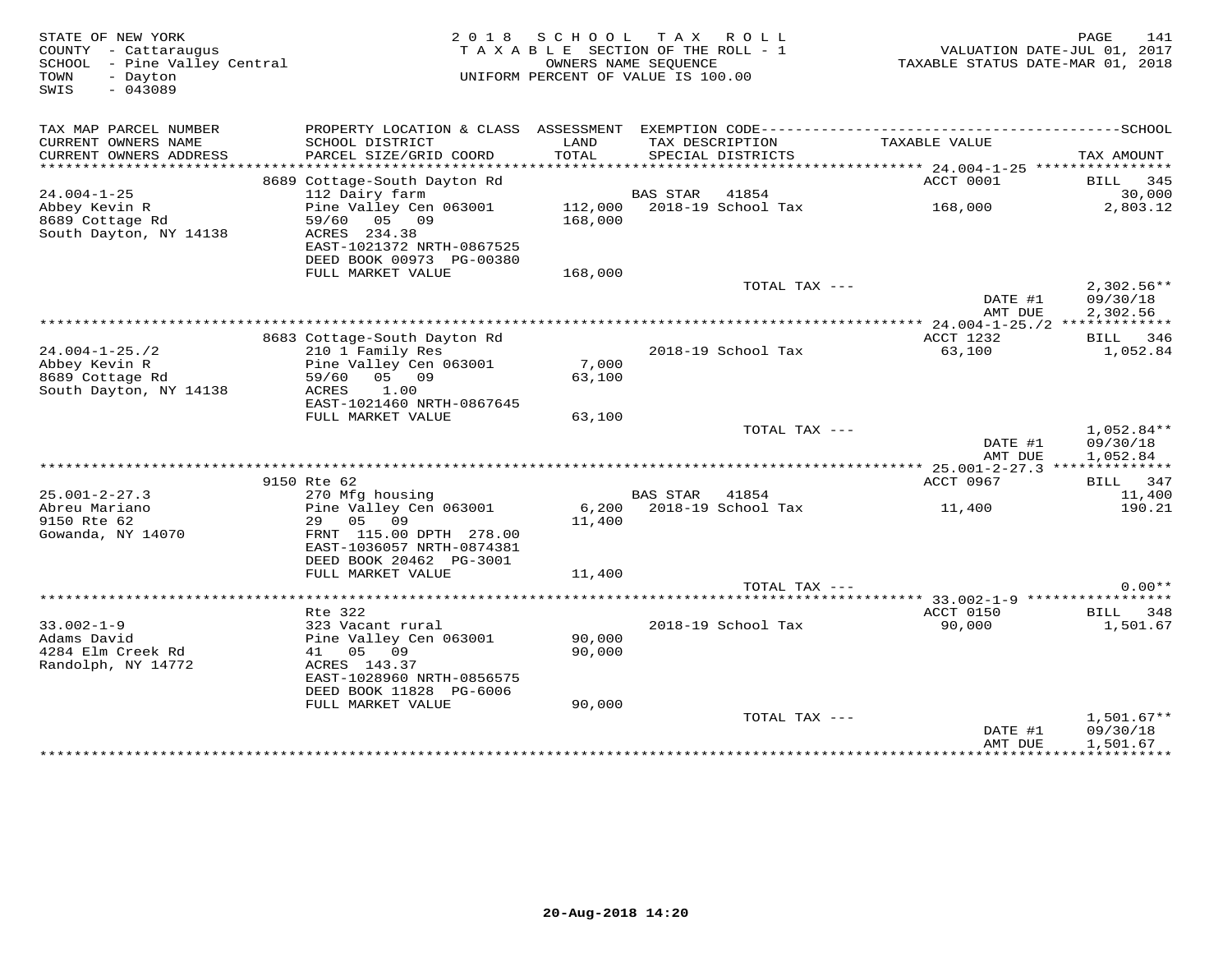| STATE OF NEW YORK<br>COUNTY - Cattaraugus<br>SCHOOL - Pine Valley Central<br>- Dayton<br>TOWN<br>$-043089$<br>SWIS |                                                                                              | 2018 SCHOOL<br>TAXABLE SECTION OF THE ROLL - 1<br>UNIFORM PERCENT OF VALUE IS 100.00 | TAX ROLL<br>OWNERS NAME SEOUENCE     |                    | TAXABLE STATUS DATE-MAR 01, 2018 | 142<br>PAGE<br>VALUATION DATE-JUL 01, 2017 |
|--------------------------------------------------------------------------------------------------------------------|----------------------------------------------------------------------------------------------|--------------------------------------------------------------------------------------|--------------------------------------|--------------------|----------------------------------|--------------------------------------------|
| TAX MAP PARCEL NUMBER                                                                                              | PROPERTY LOCATION & CLASS ASSESSMENT EXEMPTION CODE-----------------------------------SCHOOL |                                                                                      |                                      |                    |                                  |                                            |
| CURRENT OWNERS NAME                                                                                                | SCHOOL DISTRICT                                                                              | LAND                                                                                 | TAX DESCRIPTION                      |                    | TAXABLE VALUE                    |                                            |
| CURRENT OWNERS ADDRESS                                                                                             | PARCEL SIZE/GRID COORD                                                                       | TOTAL                                                                                | SPECIAL DISTRICTS                    |                    |                                  | TAX AMOUNT                                 |
|                                                                                                                    | Rte 62                                                                                       |                                                                                      |                                      |                    | ACCT 1363                        | 349<br>BILL                                |
| $34.001 - 1 - 28.3$                                                                                                | 100 Agricultural                                                                             |                                                                                      | AG DIST                              | 41720              |                                  | 60,368                                     |
| Adams David                                                                                                        | Pine Valley Cen 063001                                                                       | 92,400                                                                               |                                      | 2018-19 School Tax | 32,032                           | 534.46                                     |
| 4284 Elm Creek Rd                                                                                                  | 66.00<br>ACRES                                                                               | 92,400                                                                               |                                      |                    |                                  |                                            |
| Randolph, NY 14772                                                                                                 | EAST-1033443 NRTH-0857436<br>DEED BOOK 13843 PG-3002                                         |                                                                                      |                                      |                    |                                  |                                            |
| MAY BE SUBJECT TO PAYMENT                                                                                          | FULL MARKET VALUE                                                                            | 92,400                                                                               |                                      |                    |                                  |                                            |
| UNDER AGDIST LAW TIL 2022                                                                                          |                                                                                              |                                                                                      |                                      |                    |                                  |                                            |
|                                                                                                                    |                                                                                              |                                                                                      |                                      | TOTAL TAX ---      |                                  | $534.46**$                                 |
|                                                                                                                    |                                                                                              |                                                                                      |                                      |                    | DATE #1                          | 09/30/18                                   |
|                                                                                                                    |                                                                                              |                                                                                      |                                      |                    | AMT DUE                          | 534.46<br>***********                      |
|                                                                                                                    | Rte 322                                                                                      |                                                                                      |                                      |                    | ACCT 0398                        | 350<br><b>BILL</b>                         |
| $34.001 - 1 - 29$                                                                                                  | 105 Vac farmland                                                                             |                                                                                      | AG DIST                              | 41720              |                                  | 70,108                                     |
| Adams David                                                                                                        | Pine Valley Cen 063001                                                                       | 123,100                                                                              |                                      | 2018-19 School Tax | 52,992                           | 884.18                                     |
| Adams Lisa A                                                                                                       | 33 05 09<br>ACRES 99.94                                                                      | 123,100                                                                              |                                      |                    |                                  |                                            |
| 4284 Elm Creek Rd<br>Randolph, NY 14772                                                                            | EAST-1032391 NRTH-0857610                                                                    |                                                                                      |                                      |                    |                                  |                                            |
|                                                                                                                    | DEED BOOK 6794 PG-3003                                                                       |                                                                                      |                                      |                    |                                  |                                            |
| MAY BE SUBJECT TO PAYMENT                                                                                          | FULL MARKET VALUE                                                                            | 123,100                                                                              |                                      |                    |                                  |                                            |
| UNDER AGDIST LAW TIL 2022                                                                                          |                                                                                              |                                                                                      |                                      |                    |                                  |                                            |
|                                                                                                                    |                                                                                              |                                                                                      |                                      | TOTAL TAX ---      | DATE #1                          | 884.18**<br>09/30/18                       |
|                                                                                                                    |                                                                                              |                                                                                      |                                      |                    | AMT DUE                          | 884.18                                     |
|                                                                                                                    |                                                                                              |                                                                                      |                                      |                    |                                  |                                            |
|                                                                                                                    | Rte 322                                                                                      |                                                                                      |                                      |                    | ACCT 0986                        | BILL 351                                   |
| $34.001 - 1 - 30.2$<br>Adams David                                                                                 | 105 Vac farmland<br>Pine Valley Cen 063001                                                   |                                                                                      | AG DIST<br>28,100 2018-19 School Tax | 41720              |                                  | 18,076<br>167.25                           |
| Adams Lisa A                                                                                                       | 33 05 09                                                                                     | 28,100                                                                               |                                      |                    | 10,024                           |                                            |
| 4284 Elm Creek Rd                                                                                                  | ACRES 21.79                                                                                  |                                                                                      |                                      |                    |                                  |                                            |
| Randolph, NY 14772                                                                                                 | EAST-1031714 NRTH-0857385                                                                    |                                                                                      |                                      |                    |                                  |                                            |
|                                                                                                                    | DEED BOOK 6794 PG-3003                                                                       |                                                                                      |                                      |                    |                                  |                                            |
| MAY BE SUBJECT TO PAYMENT<br>UNDER AGDIST LAW TIL 2022                                                             | FULL MARKET VALUE                                                                            | 28,100                                                                               |                                      |                    |                                  |                                            |
|                                                                                                                    |                                                                                              |                                                                                      |                                      | TOTAL TAX ---      |                                  | $167.25**$                                 |
|                                                                                                                    |                                                                                              |                                                                                      |                                      |                    | DATE #1                          | 09/30/18                                   |
|                                                                                                                    |                                                                                              |                                                                                      |                                      |                    | AMT DUE                          | 167.25                                     |
|                                                                                                                    | Rte 322                                                                                      |                                                                                      |                                      |                    | ACCT 0990                        | BILL 352                                   |
| $34.001 - 1 - 31.2$                                                                                                | 105 Vac farmland                                                                             |                                                                                      | AG DIST                              | 41720              |                                  | 24,906                                     |
| Adams David                                                                                                        | Pine Valley Cen 063001                                                                       | 38,900                                                                               |                                      | 2018-19 School Tax | 13,994                           | 233.49                                     |
| Adams Lisa A                                                                                                       | 33 05<br>09                                                                                  | 38,900                                                                               |                                      |                    |                                  |                                            |
| 4284 Elm Creek Rd                                                                                                  | ACRES 29.24                                                                                  |                                                                                      |                                      |                    |                                  |                                            |
| Randolph, NY 14772                                                                                                 | EAST-1031300 NRTH-0857030<br>DEED BOOK 6794<br>PG-3003                                       |                                                                                      |                                      |                    |                                  |                                            |
| MAY BE SUBJECT TO PAYMENT                                                                                          | FULL MARKET VALUE                                                                            | 38,900                                                                               |                                      |                    |                                  |                                            |
| UNDER AGDIST LAW TIL 2022                                                                                          |                                                                                              |                                                                                      |                                      |                    |                                  |                                            |
|                                                                                                                    |                                                                                              |                                                                                      |                                      | TOTAL TAX ---      |                                  | $233.49**$                                 |
|                                                                                                                    |                                                                                              |                                                                                      |                                      |                    | DATE #1                          | 09/30/18                                   |
|                                                                                                                    |                                                                                              |                                                                                      |                                      |                    | AMT DUE                          | 233.49<br>* * * * * * * * * * * *          |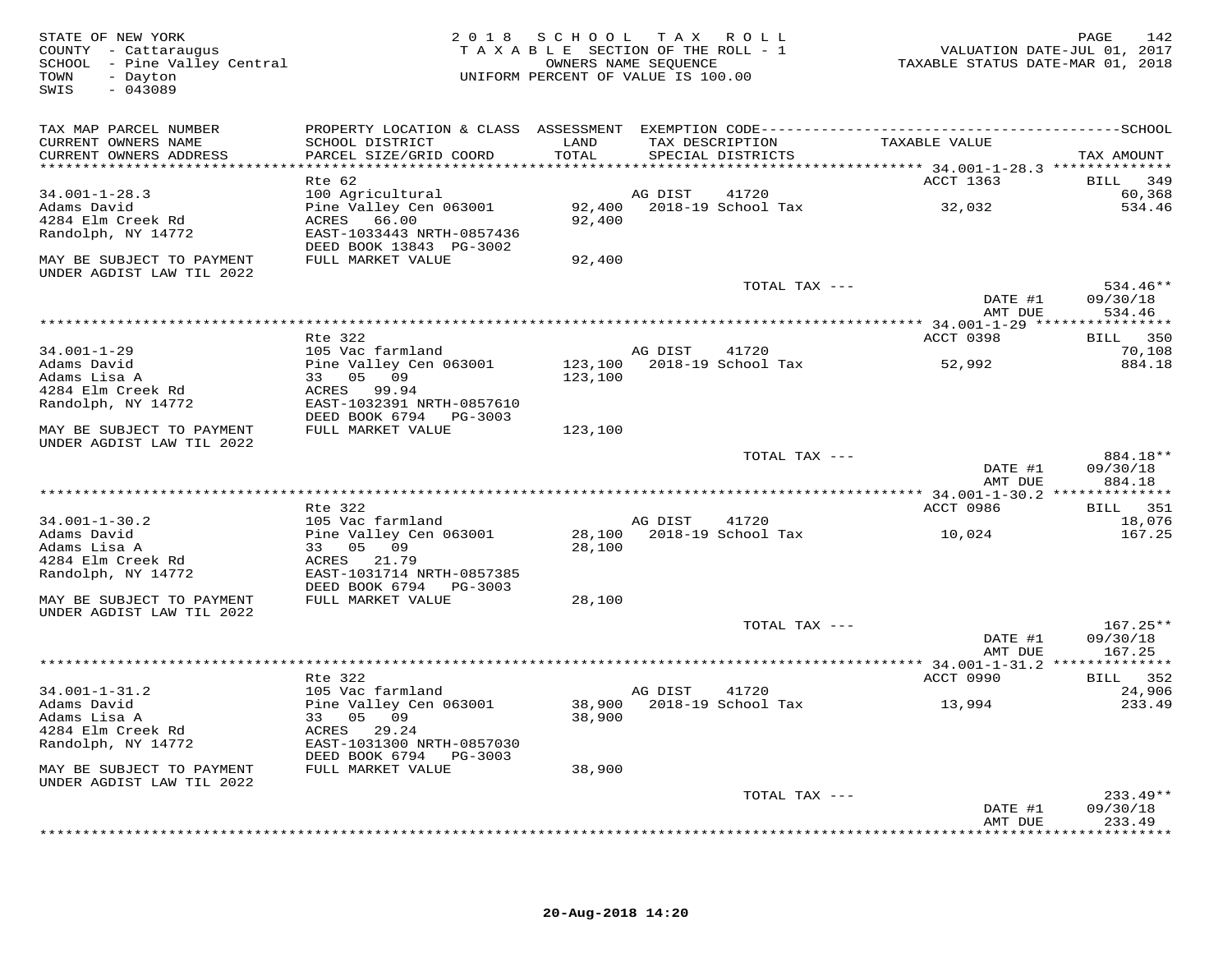| STATE OF NEW YORK<br>COUNTY - Cattaraugus<br>SCHOOL - Pine Valley Central<br>- Dayton<br>TOWN<br>$-043089$<br>SWIS |                                                                                                                 | 2018 SCHOOL<br>TAXABLE SECTION OF THE ROLL - 1<br>UNIFORM PERCENT OF VALUE IS 100.00 | OWNERS NAME SEQUENCE | TAX ROLL           | VALUATION DATE-JUL 01, 2017<br>TAXABLE STATUS DATE-MAR 01, 2018 | PAGE<br>143                          |
|--------------------------------------------------------------------------------------------------------------------|-----------------------------------------------------------------------------------------------------------------|--------------------------------------------------------------------------------------|----------------------|--------------------|-----------------------------------------------------------------|--------------------------------------|
| TAX MAP PARCEL NUMBER<br>CURRENT OWNERS NAME                                                                       | PROPERTY LOCATION & CLASS ASSESSMENT EXEMPTION CODE-----------------------------------SCHOOL<br>SCHOOL DISTRICT | LAND                                                                                 |                      | TAX DESCRIPTION    | TAXABLE VALUE                                                   |                                      |
| CURRENT OWNERS ADDRESS                                                                                             | PARCEL SIZE/GRID COORD                                                                                          | TOTAL                                                                                |                      | SPECIAL DISTRICTS  |                                                                 | TAX AMOUNT                           |
| **********************                                                                                             | 8659 Rte 62                                                                                                     | **********                                                                           |                      |                    | ACCT 0193                                                       | BILL<br>353                          |
| $25.003 - 1 - 22$<br>Adams Penny J<br>Pagett James N<br>5016 Elm Creek Rd<br>Randolph, NY 14772                    | 210 1 Family Res<br>Pine Valley Cen 063001<br>35 05<br>09<br>ACRES<br>1.15<br>EAST-1034894 NRTH-0866692         | 7,500<br>18,000                                                                      |                      | 2018-19 School Tax | 18,000                                                          | 300.33                               |
|                                                                                                                    | DEED BOOK 27850 PG-9001<br>FULL MARKET VALUE                                                                    | 18,000                                                                               |                      |                    |                                                                 |                                      |
|                                                                                                                    |                                                                                                                 |                                                                                      |                      | TOTAL TAX ---      | DATE #1                                                         | $300.33**$<br>09/30/18               |
|                                                                                                                    |                                                                                                                 |                                                                                      |                      |                    | AMT DUE                                                         | 300.33                               |
|                                                                                                                    | 11810 Markham-Wesley Rd                                                                                         |                                                                                      |                      |                    | ACCT 0040                                                       | BILL 354                             |
| $25.001 - 2 - 22$                                                                                                  | 120 Field crops                                                                                                 |                                                                                      | AG DIST              | 41720              |                                                                 | 156,132                              |
| Adams Robert J Sr                                                                                                  | Pine Valley Cen 063001                                                                                          |                                                                                      | 109,700 BAS STAR     | 41854              |                                                                 | 30,000                               |
| Adams Apryl D<br>11810 Markham-Wesley Rd<br>Gowanda, NY 14070                                                      | $21/29$ 05 09<br>ACRES 109.65<br>EAST-1039558 NRTH-0873222                                                      | 259,700                                                                              |                      | 2018-19 School Tax | 103,568                                                         | 1,728.06                             |
|                                                                                                                    | DEED BOOK 00973 PG-00670                                                                                        |                                                                                      |                      |                    |                                                                 |                                      |
| MAY BE SUBJECT TO PAYMENT<br>UNDER AGDIST LAW TIL 2022                                                             | FULL MARKET VALUE                                                                                               | 259,700                                                                              |                      |                    |                                                                 |                                      |
|                                                                                                                    |                                                                                                                 |                                                                                      |                      | TOTAL TAX ---      | DATE #1<br>AMT DUE                                              | $1,227.50**$<br>09/30/18<br>1,227.50 |
|                                                                                                                    |                                                                                                                 |                                                                                      |                      |                    |                                                                 |                                      |
| $24.002 - 1 - 9$                                                                                                   | 12308 Bentley Rd<br>240 Rural res                                                                               |                                                                                      |                      | 2018-19 School Tax | ACCT 0035<br>70,800                                             | BILL 355<br>1,181.32                 |
| Allenbrand Diane L<br>6525 Andrews Rd                                                                              | Pine Valley Cen 063001<br>45 05<br>09                                                                           | 56,000<br>70,800                                                                     |                      |                    |                                                                 |                                      |
| Sinclairville, NY 14782                                                                                            | ACRES 183.90<br>EAST-1029320 NRTH-0873579<br>DEED BOOK 01017 PG-01131                                           |                                                                                      |                      |                    |                                                                 |                                      |
|                                                                                                                    | FULL MARKET VALUE                                                                                               | 70,800                                                                               |                      |                    |                                                                 |                                      |
|                                                                                                                    |                                                                                                                 |                                                                                      |                      | TOTAL TAX ---      |                                                                 | 1,181.32**                           |
|                                                                                                                    |                                                                                                                 |                                                                                      |                      |                    | DATE #1<br>AMT DUE                                              | 09/30/18<br>1,181.32                 |
|                                                                                                                    |                                                                                                                 |                                                                                      |                      |                    |                                                                 |                                      |
|                                                                                                                    | White Rd                                                                                                        |                                                                                      |                      |                    | ACCT 0009                                                       | 356<br><b>BILL</b>                   |
| $33.002 - 1 - 2$                                                                                                   | 105 Vac farmland                                                                                                |                                                                                      | AG DIST              | 41720              |                                                                 | 104,440                              |
| Bartlett Donald L Jr<br>Bartlett Janice L<br>258 Mill St                                                           | Pine Valley Cen 063001<br>42/50 05 09<br>ACRES 150.93                                                           | 172,300<br>172,300                                                                   |                      | 2018-19 School Tax | 67,860                                                          | 1,132.26                             |
| South Dayton, NY 14138                                                                                             | EAST-1026561 NRTH-0861986<br>DEED BOOK 00994 PG-00217                                                           |                                                                                      |                      |                    |                                                                 |                                      |
| MAY BE SUBJECT TO PAYMENT<br>UNDER AGDIST LAW TIL 2022                                                             | FULL MARKET VALUE                                                                                               | 172,300                                                                              |                      |                    |                                                                 |                                      |
|                                                                                                                    |                                                                                                                 |                                                                                      |                      | TOTAL TAX ---      |                                                                 | 1,132.26**                           |
|                                                                                                                    |                                                                                                                 |                                                                                      |                      |                    | DATE #1<br>AMT DUE                                              | 09/30/18<br>1,132.26                 |
|                                                                                                                    |                                                                                                                 |                                                                                      |                      |                    |                                                                 | * * * * * * * * * *                  |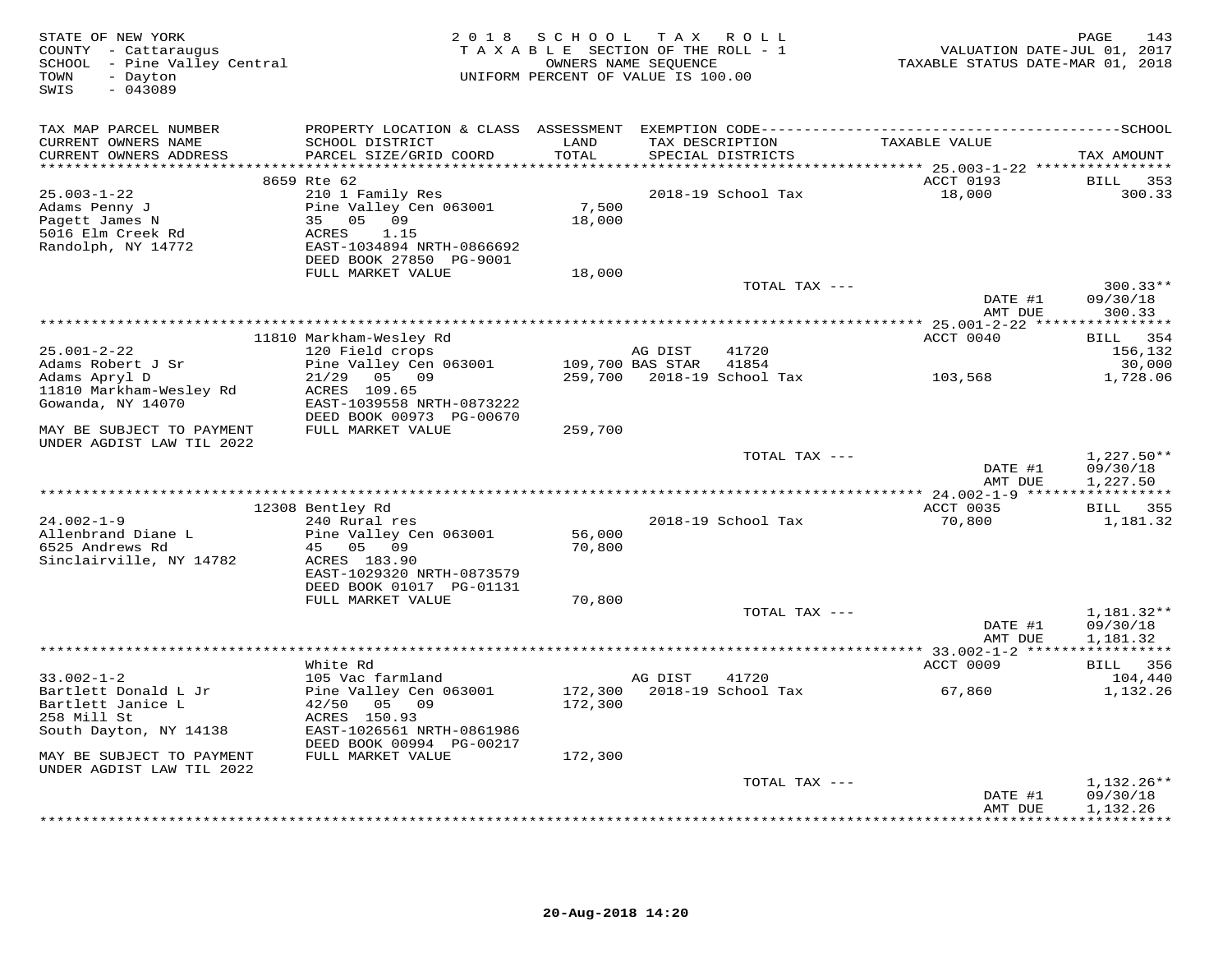| STATE OF NEW YORK<br>COUNTY - Cattaraugus<br>SCHOOL - Pine Valley Central<br>TOWN<br>- Dayton<br>SWIS<br>$-043089$ | 2 0 1 8                                               | SCHOOL<br>TAX ROLL<br>TAXABLE SECTION OF THE ROLL - 1<br>OWNERS NAME SEQUENCE<br>UNIFORM PERCENT OF VALUE IS 100.00 |                 |                    |  | 144<br>PAGE<br>VALUATION DATE-JUL 01, 2017<br>TAXABLE STATUS DATE-MAR 01, 2018 |                        |  |
|--------------------------------------------------------------------------------------------------------------------|-------------------------------------------------------|---------------------------------------------------------------------------------------------------------------------|-----------------|--------------------|--|--------------------------------------------------------------------------------|------------------------|--|
| TAX MAP PARCEL NUMBER<br>CURRENT OWNERS NAME                                                                       | SCHOOL DISTRICT                                       | LAND                                                                                                                |                 | TAX DESCRIPTION    |  | TAXABLE VALUE                                                                  |                        |  |
| CURRENT OWNERS ADDRESS<br>******************************                                                           | PARCEL SIZE/GRID COORD                                | TOTAL                                                                                                               |                 | SPECIAL DISTRICTS  |  |                                                                                | TAX AMOUNT             |  |
|                                                                                                                    | White Rd                                              |                                                                                                                     |                 |                    |  | ACCT 0010                                                                      | 357<br>BILL            |  |
| $33.002 - 1 - 5$                                                                                                   | 105 Vac farmland                                      |                                                                                                                     | AG DIST         | 41720              |  |                                                                                | 7,133                  |  |
| Bartlett Donald L Jr                                                                                               | Pine Valley Cen 063001                                | 20,000                                                                                                              |                 | 2018-19 School Tax |  | 12,867                                                                         | 214.69                 |  |
| Bartlett Janice L                                                                                                  | 42 05 09                                              | 20,000                                                                                                              |                 |                    |  |                                                                                |                        |  |
| 258 Mill St                                                                                                        | ACRES<br>30.00                                        |                                                                                                                     |                 |                    |  |                                                                                |                        |  |
| South Dayton, NY 14138                                                                                             | EAST-1027803 NRTH-0863186                             |                                                                                                                     |                 |                    |  |                                                                                |                        |  |
|                                                                                                                    | DEED BOOK 00994 PG-00217                              |                                                                                                                     |                 |                    |  |                                                                                |                        |  |
| MAY BE SUBJECT TO PAYMENT<br>UNDER AGDIST LAW TIL 2022                                                             | FULL MARKET VALUE                                     | 20,000                                                                                                              |                 |                    |  |                                                                                |                        |  |
|                                                                                                                    |                                                       |                                                                                                                     |                 | TOTAL TAX ---      |  | DATE #1                                                                        | $214.69**$<br>09/30/18 |  |
|                                                                                                                    |                                                       |                                                                                                                     |                 |                    |  | AMT DUE                                                                        | 214.69                 |  |
|                                                                                                                    | 9222 Cottage-South Dayton Rd                          |                                                                                                                     |                 |                    |  | ACCT 0384                                                                      | 358<br><b>BILL</b>     |  |
| $24.002 - 1 - 16$                                                                                                  | 210 1 Family Res                                      |                                                                                                                     | ENH STAR        | 41834              |  |                                                                                | 45,000                 |  |
| Bennett Leon F                                                                                                     | Pine Valley Cen 063001                                | 9,000                                                                                                               |                 | 2018-19 School Tax |  | 45,000                                                                         | 750.84                 |  |
| Bennett Ruth                                                                                                       | 53<br>05 09                                           | 45,000                                                                                                              |                 |                    |  |                                                                                |                        |  |
| 9222 Cottage Rd                                                                                                    | ACRES<br>1.66                                         |                                                                                                                     |                 |                    |  |                                                                                |                        |  |
| South Dayton, NY 14138                                                                                             | EAST-1024337 NRTH-0875207                             |                                                                                                                     |                 |                    |  |                                                                                |                        |  |
|                                                                                                                    | DEED BOOK 21512 PG-4001                               |                                                                                                                     |                 |                    |  |                                                                                |                        |  |
|                                                                                                                    | FULL MARKET VALUE                                     | 45,000                                                                                                              |                 | TOTAL TAX ---      |  |                                                                                | $0.00**$               |  |
|                                                                                                                    |                                                       |                                                                                                                     |                 |                    |  |                                                                                |                        |  |
|                                                                                                                    | 8045 Wolfe Rd                                         |                                                                                                                     |                 |                    |  | ACCT 0390                                                                      | 359<br>BILL            |  |
| $34.001 - 1 - 18$                                                                                                  | 210 1 Family Res                                      |                                                                                                                     | <b>BAS STAR</b> | 41854              |  |                                                                                | 30,000                 |  |
| Bennett Raymond K                                                                                                  | Pine Valley Cen 063001                                | 7,800                                                                                                               |                 | 2018-19 School Tax |  | 72,100                                                                         | 1,203.01               |  |
| 8045 Wolfe Rd                                                                                                      | 25<br>05 09                                           | 72,100                                                                                                              |                 |                    |  |                                                                                |                        |  |
| S. Dayton, NY 14138                                                                                                | 1.28<br>ACRES                                         |                                                                                                                     |                 |                    |  |                                                                                |                        |  |
|                                                                                                                    | EAST-1038929 NRTH-0856580<br>DEED BOOK 01014 PG-00616 |                                                                                                                     |                 |                    |  |                                                                                |                        |  |
|                                                                                                                    | FULL MARKET VALUE                                     | 72,100                                                                                                              |                 |                    |  |                                                                                |                        |  |
|                                                                                                                    |                                                       |                                                                                                                     |                 | TOTAL TAX ---      |  |                                                                                | $702.45**$             |  |
|                                                                                                                    |                                                       |                                                                                                                     |                 |                    |  | DATE #1                                                                        | 09/30/18               |  |
|                                                                                                                    |                                                       |                                                                                                                     |                 |                    |  | AMT DUE                                                                        | 702.45                 |  |
|                                                                                                                    |                                                       |                                                                                                                     |                 |                    |  | *** 24.004-1-11.2                                                              | *********              |  |
| $24.004 - 1 - 11.2$                                                                                                | 8782 Cottage-South Dayton Rd<br>210 1 Family Res      |                                                                                                                     | <b>BAS STAR</b> | 41854              |  | ACCT 1147                                                                      | BILL<br>360<br>30,000  |  |
| Bentham Thomas D                                                                                                   | Pine Valley Cen 063001                                | 11,700                                                                                                              |                 | 2018-19 School Tax |  | 94,600                                                                         | 1,578.42               |  |
| Bentham Kendrick D                                                                                                 | 09<br>52<br>05                                        | 94,600                                                                                                              |                 |                    |  |                                                                                |                        |  |
| 8782 Cottage Rd                                                                                                    | 2.85<br>ACRES                                         |                                                                                                                     |                 |                    |  |                                                                                |                        |  |
| South Dayton, NY 14138                                                                                             | EAST-1024153 NRTH-0868302                             |                                                                                                                     |                 |                    |  |                                                                                |                        |  |
|                                                                                                                    | DEED BOOK 857<br>PG-00798                             |                                                                                                                     |                 |                    |  |                                                                                |                        |  |
|                                                                                                                    | FULL MARKET VALUE                                     | 94,600                                                                                                              |                 | TOTAL TAX ---      |  |                                                                                | $1,077.87**$           |  |
|                                                                                                                    |                                                       |                                                                                                                     |                 |                    |  | DATE #1                                                                        | 09/30/18               |  |
|                                                                                                                    |                                                       |                                                                                                                     |                 |                    |  | AMT DUE                                                                        | 1,077.87               |  |
|                                                                                                                    |                                                       |                                                                                                                     |                 |                    |  | ***************                                                                | * * * * * * * * * * *  |  |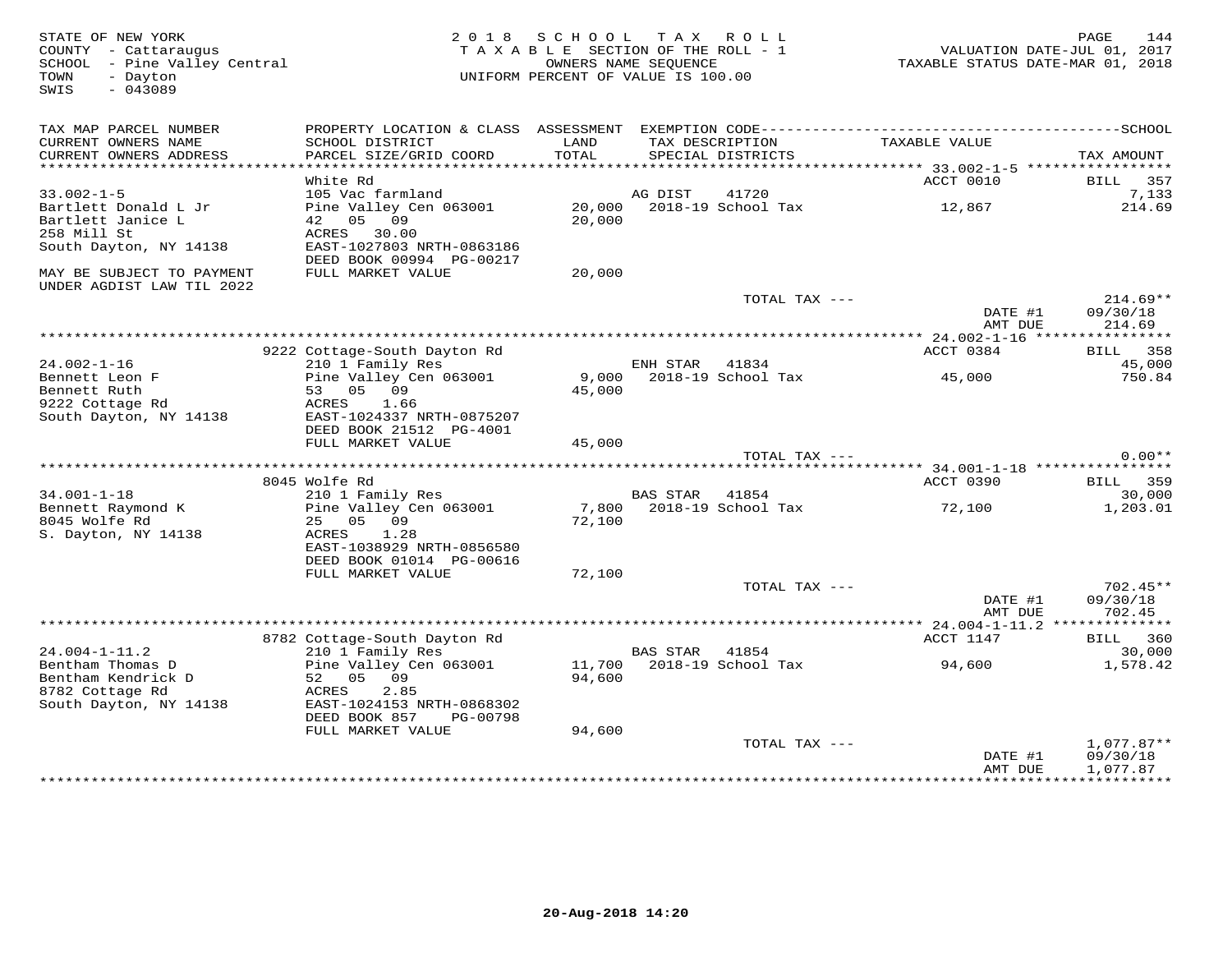| STATE OF NEW YORK<br>COUNTY - Cattaraugus<br>SCHOOL - Pine Valley Central<br>TOWN<br>- Dayton<br>$-043089$<br>SWIS                                      | 2 0 1 8                                                                                                        | SCHOOL<br>TAXABLE SECTION OF THE ROLL - 1<br>OWNERS NAME SEQUENCE<br>UNIFORM PERCENT OF VALUE IS 100.00 | T A X           | R O L L                              | VALUATION DATE-JUL 01, 2017<br>TAXABLE STATUS DATE-MAR 01, 2018 | PAGE<br>145                          |
|---------------------------------------------------------------------------------------------------------------------------------------------------------|----------------------------------------------------------------------------------------------------------------|---------------------------------------------------------------------------------------------------------|-----------------|--------------------------------------|-----------------------------------------------------------------|--------------------------------------|
| TAX MAP PARCEL NUMBER                                                                                                                                   |                                                                                                                |                                                                                                         |                 |                                      |                                                                 |                                      |
| CURRENT OWNERS NAME<br>CURRENT OWNERS ADDRESS                                                                                                           | SCHOOL DISTRICT<br>PARCEL SIZE/GRID COORD                                                                      | LAND<br>TOTAL                                                                                           |                 | TAX DESCRIPTION<br>SPECIAL DISTRICTS | TAXABLE VALUE                                                   | TAX AMOUNT                           |
|                                                                                                                                                         | Rte 62                                                                                                         |                                                                                                         |                 |                                      | ACCT 0036                                                       | BILL<br>361                          |
| $25.001 - 1 - 7$                                                                                                                                        | 100 Agricultural                                                                                               |                                                                                                         | AG DIST         | 41720                                |                                                                 | 7,913                                |
| Bentley Joint Rev Trust I Gord Pine Valley Cen 063001<br>Bentley Joint Rev Trust I Anit 29 05 09<br>12050 Markhams Cottage Rd<br>South Dayton, NY 14138 | ACRES 17.44<br>EAST-1035580 NRTH-0875054                                                                       | 22,900<br>22,900                                                                                        |                 | 2018-19 School Tax                   | 14,987                                                          | 250.06                               |
| MAY BE SUBJECT TO PAYMENT                                                                                                                               | DEED BOOK 15566 PG-4002<br>FULL MARKET VALUE                                                                   | 22,900                                                                                                  |                 |                                      |                                                                 |                                      |
| UNDER AGDIST LAW TIL 2022                                                                                                                               |                                                                                                                |                                                                                                         |                 |                                      |                                                                 |                                      |
|                                                                                                                                                         |                                                                                                                |                                                                                                         |                 | TOTAL TAX ---                        | DATE #1                                                         | $250.06**$<br>09/30/18               |
|                                                                                                                                                         |                                                                                                                |                                                                                                         |                 |                                      | AMT DUE                                                         | 250.06                               |
|                                                                                                                                                         | 12050 Markham Rd                                                                                               |                                                                                                         |                 |                                      | ACCT 0039                                                       | BILL 362                             |
| $25.001 - 1 - 29$                                                                                                                                       | 210 1 Family Res                                                                                               |                                                                                                         | <b>BAS STAR</b> | 41854                                |                                                                 | 30,000                               |
| Bentley Joint Rev Trust I Gord Pine Valley Cen 063001<br>Bentley Joint Rev Trust I Anit 37 05 09<br>12050 Markhams Rd<br>South Dayton, NY 14138         | FRNT 224.00 DPTH 240.00<br>EAST-1034550 NRTH-0874472<br>DEED BOOK 15566 PG-4002                                | 7,700<br>92,700                                                                                         |                 | 2018-19 School Tax                   | 92,700                                                          | 1,546.72                             |
| PRIOR OWNER ON 3/01/2018                                                                                                                                | FULL MARKET VALUE                                                                                              | 92,700                                                                                                  |                 |                                      |                                                                 |                                      |
| Bentley Joint Rev Trust I Gord                                                                                                                          |                                                                                                                |                                                                                                         |                 |                                      |                                                                 |                                      |
|                                                                                                                                                         |                                                                                                                |                                                                                                         |                 | TOTAL TAX ---                        | DATE #1<br>AMT DUE                                              | $1,046.16**$<br>09/30/18<br>1,046.16 |
|                                                                                                                                                         |                                                                                                                |                                                                                                         |                 |                                      |                                                                 |                                      |
|                                                                                                                                                         | Markham Rd                                                                                                     |                                                                                                         |                 |                                      | ACCT 0037                                                       | 363<br>BILL                          |
| $25.001 - 1 - 30$                                                                                                                                       | 100 Agricultural                                                                                               |                                                                                                         |                 | 2018-19 School Tax                   | 57,600                                                          | 961.07                               |
| Bentley Joint Rev Trust I Gord Pine Valley Cen 063001<br>Bentley Joint Rev Trust I Anit 37 05 09<br>12050 Markhams Rd<br>South Dayton, NY 14138         | ACRES 44.57<br>EAST-1034135 NRTH-0874874                                                                       | 57,600<br>57,600                                                                                        |                 |                                      |                                                                 |                                      |
|                                                                                                                                                         | DEED BOOK 15566 PG-4002                                                                                        |                                                                                                         |                 |                                      |                                                                 |                                      |
| PRIOR OWNER ON 3/01/2018                                                                                                                                | FULL MARKET VALUE                                                                                              | 57,600                                                                                                  |                 |                                      |                                                                 |                                      |
| Bentley Joint Rev Trust I Gord                                                                                                                          |                                                                                                                |                                                                                                         |                 |                                      |                                                                 |                                      |
|                                                                                                                                                         |                                                                                                                |                                                                                                         |                 | TOTAL TAX ---                        | DATE #1<br>AMT DUE                                              | $961.07**$<br>09/30/18<br>961.07     |
|                                                                                                                                                         |                                                                                                                |                                                                                                         |                 |                                      |                                                                 |                                      |
|                                                                                                                                                         | 12059 Markham Rd                                                                                               |                                                                                                         |                 |                                      | ACCT 0038                                                       | BILL<br>364                          |
| $25.001 - 1 - 31$<br>Bentley Robert H<br>1280 Brookfield Ave<br>Sunnyvale, CA 94287                                                                     | 105 Vac farmland<br>Pine Valley Cen 063001<br>37 05 09<br>Life Use<br>ACRES 44.84<br>EAST-1033267 NRTH-0873728 | 51,100<br>51,100                                                                                        |                 | 2018-19 School Tax                   | 51,100                                                          | 852.62                               |
|                                                                                                                                                         | DEED BOOK 24061 PG-5002                                                                                        |                                                                                                         |                 |                                      |                                                                 |                                      |
|                                                                                                                                                         | FULL MARKET VALUE                                                                                              | 51,100                                                                                                  |                 |                                      |                                                                 |                                      |
|                                                                                                                                                         |                                                                                                                |                                                                                                         |                 | TOTAL TAX ---                        | DATE #1                                                         | 852.62**<br>09/30/18                 |
|                                                                                                                                                         |                                                                                                                |                                                                                                         |                 |                                      | AMT DUE                                                         | 852.62                               |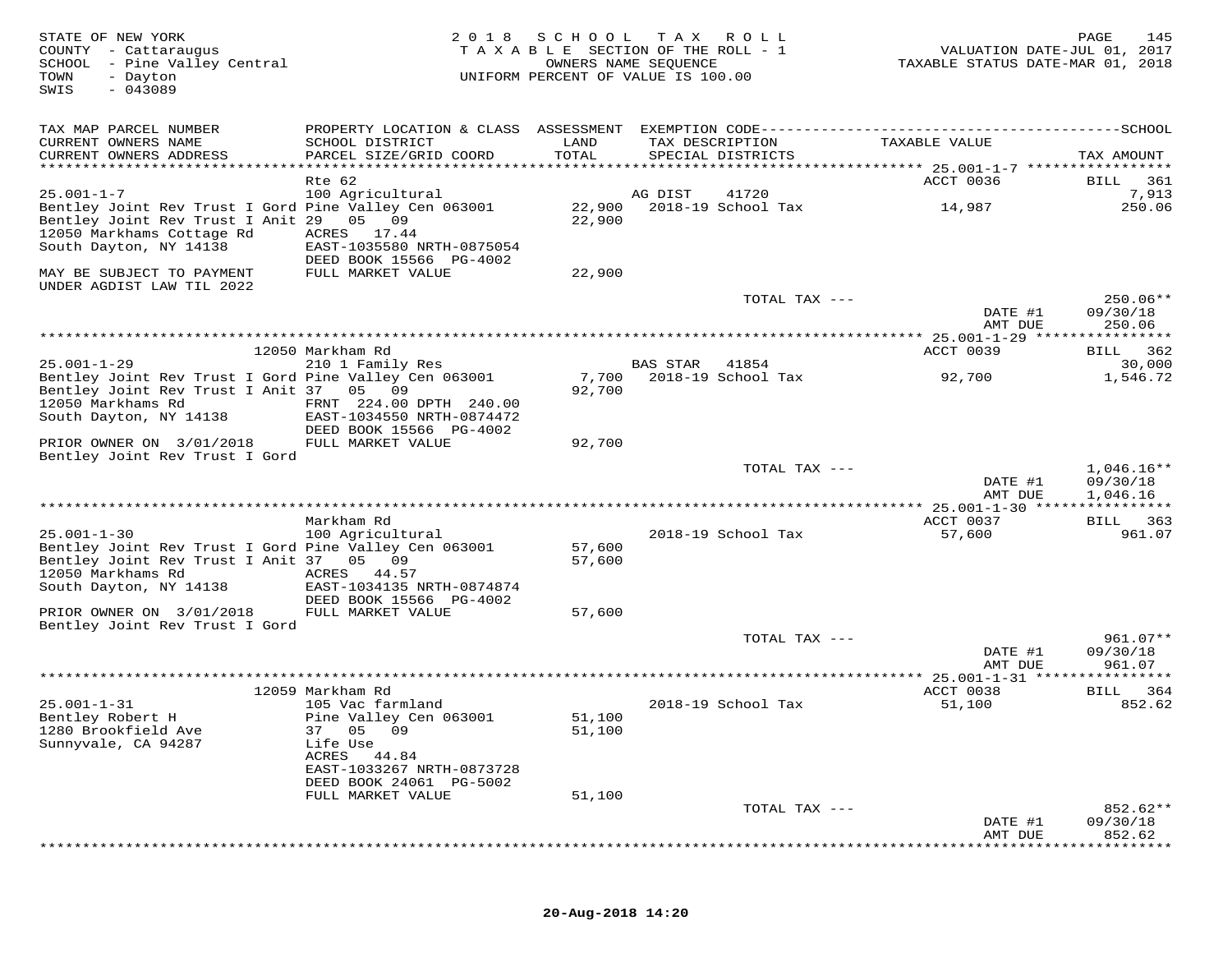| STATE OF NEW YORK<br>COUNTY - Cattaraugus<br>SCHOOL - Pine Valley Central<br>- Dayton<br>TOWN<br>$-043089$<br>SWIS | 2 0 1 8                                                                                                     | S C H O O L<br>TAXABLE SECTION OF THE ROLL - 1<br>UNIFORM PERCENT OF VALUE IS 100.00 | T A X<br>OWNERS NAME SEQUENCE        | ROLL ROLL                   | VALUATION DATE-JUL 01, 2017<br>TAXABLE STATUS DATE-MAR 01, 2018  | 146<br>PAGE                    |
|--------------------------------------------------------------------------------------------------------------------|-------------------------------------------------------------------------------------------------------------|--------------------------------------------------------------------------------------|--------------------------------------|-----------------------------|------------------------------------------------------------------|--------------------------------|
| TAX MAP PARCEL NUMBER<br>CURRENT OWNERS NAME<br>CURRENT OWNERS ADDRESS<br>**********************                   | SCHOOL DISTRICT<br>PARCEL SIZE/GRID COORD                                                                   | LAND<br>TOTAL                                                                        | TAX DESCRIPTION                      | SPECIAL DISTRICTS           | TAXABLE VALUE                                                    | TAX AMOUNT                     |
|                                                                                                                    | Meyers Corners Rd                                                                                           |                                                                                      |                                      |                             | ACCT 0041                                                        | 365<br>BILL                    |
| $34.001 - 1 - 25.1$<br>Berg Douglas<br>Berg Lois<br>11850 E Leon Rd<br>South Dayton, NY 14138                      | 105 Vac farmland<br>Pine Valley Cen 063001<br>05<br>09<br>25<br>ACRES<br>70.52<br>EAST-1036334 NRTH-0857309 | 76,300<br>76,300                                                                     | AG DIST                              | 41720<br>2018-19 School Tax | 47,105                                                           | 29,195<br>785.96               |
|                                                                                                                    | DEED BOOK 744<br>PG-01123                                                                                   |                                                                                      |                                      |                             |                                                                  |                                |
| MAY BE SUBJECT TO PAYMENT<br>UNDER AGDIST LAW TIL 2022                                                             | FULL MARKET VALUE                                                                                           | 76,300                                                                               |                                      |                             |                                                                  |                                |
|                                                                                                                    |                                                                                                             |                                                                                      |                                      | TOTAL TAX ---               | DATE #1                                                          | 785.96**<br>09/30/18           |
|                                                                                                                    |                                                                                                             |                                                                                      |                                      |                             | AMT DUE                                                          | 785.96                         |
|                                                                                                                    | 11850 E Leon Rd                                                                                             |                                                                                      |                                      |                             | ACCT 0106                                                        | 366<br><b>BILL</b>             |
| $34.001 - 1 - 22.1$<br>Berg Douglas C                                                                              | 112 Dairy farm<br>Pine Valley Cen 063001<br>25<br>05<br>09                                                  |                                                                                      | AG DIST<br>130,700 AGED C/T/S 41800  | 41720                       |                                                                  | 81,969<br>61,341               |
| Berg Lois A<br>11850 E Leon Rd<br>South Dayton, NY 14138                                                           | ACRES<br>98.25<br>EAST-1037459 NRTH-0857532<br>DEED BOOK 836<br>PG-00890                                    |                                                                                      | 212,000 SILO T/C/S 42100<br>ENH STAR | 41834<br>2018-19 School Tax | 61,340                                                           | 7,350<br>61,340<br>1,023.47    |
| MAY BE SUBJECT TO PAYMENT<br>UNDER AGDIST LAW TIL 2022                                                             | FULL MARKET VALUE                                                                                           | 212,000                                                                              |                                      |                             |                                                                  |                                |
|                                                                                                                    |                                                                                                             |                                                                                      |                                      | TOTAL TAX ---               |                                                                  | $0.00**$                       |
|                                                                                                                    | Meyers Corners Rd                                                                                           |                                                                                      |                                      |                             | ********************* 34.001-1-26 *****************<br>ACCT 1039 | 367<br><b>BILL</b>             |
| $34.001 - 1 - 26$                                                                                                  | 105 Vac farmland                                                                                            |                                                                                      | AG DIST                              | 41720                       |                                                                  | 9,846                          |
| Berg Douglas C<br>Berg Lois A<br>11850 E Leon Rd                                                                   | Pine Valley Cen 063001<br>05<br>09<br>25<br>ACRES<br>15.60                                                  | 20,100<br>20,100                                                                     |                                      | 2018-19 School Tax          | 10,254                                                           | 171.09                         |
| South Dayton, NY 14138                                                                                             | EAST-1035670 NRTH-0857058<br>DEED BOOK 836<br>PG-00890                                                      |                                                                                      |                                      |                             |                                                                  |                                |
| MAY BE SUBJECT TO PAYMENT                                                                                          | FULL MARKET VALUE                                                                                           | 20,100                                                                               |                                      |                             |                                                                  |                                |
| UNDER AGDIST LAW TIL 2022                                                                                          |                                                                                                             |                                                                                      |                                      | TOTAL TAX ---               | DATE #1<br>AMT DUE                                               | 171.09**<br>09/30/18<br>171.09 |
|                                                                                                                    |                                                                                                             |                                                                                      |                                      |                             | **** 24.002-1-26 ***                                             |                                |
|                                                                                                                    | 12990 Dye Rd                                                                                                |                                                                                      |                                      |                             | ACCT 0176                                                        | 368<br><b>BILL</b>             |
| $24.002 - 1 - 26$<br>Bergy Judy M<br>12990 Dye Rd                                                                  | 280 Res Multiple<br>Pine Valley Cen 063001<br>05 09<br>61                                                   | 30,200<br>98,000                                                                     | ENH STAR                             | 41834<br>2018-19 School Tax | 98,000                                                           | 66,800<br>1,635.15             |
| South Dayton, NY 14138                                                                                             | ACRES 14.46<br>EAST-1019785 NRTH-0872114<br>DEED BOOK 00929 PG-00400                                        |                                                                                      |                                      |                             |                                                                  |                                |
|                                                                                                                    | FULL MARKET VALUE                                                                                           | 98,000                                                                               |                                      |                             |                                                                  |                                |
|                                                                                                                    |                                                                                                             |                                                                                      |                                      | TOTAL TAX ---               | DATE #1<br>AMT DUE                                               | 520.58**<br>09/30/18<br>520.58 |
|                                                                                                                    |                                                                                                             |                                                                                      |                                      |                             | ************                                                     | * * * * * * * * ·              |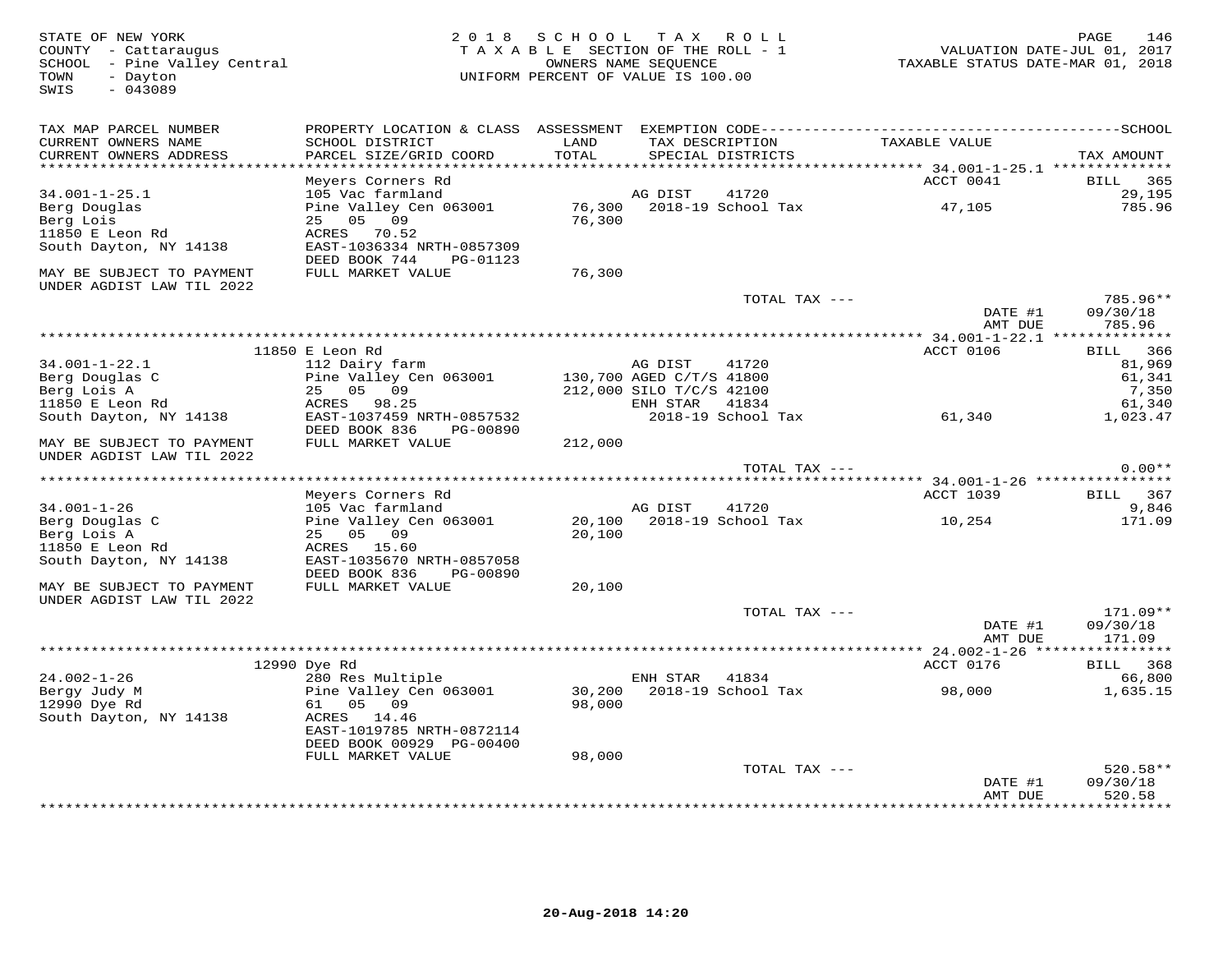| STATE OF NEW YORK<br>COUNTY - Cattaraugus<br>SCHOOL - Pine Valley Central<br>- Davton<br>TOWN<br>SWIS<br>$-043089$                                           | 2 0 1 8                                                                                                                                                 | SCHOOL                     | T A X<br>R O L L<br>TAXABLE SECTION OF THE ROLL - 1<br>OWNERS NAME SEQUENCE<br>UNIFORM PERCENT OF VALUE IS 100.00 | VALUATION DATE-JUL 01, 2017<br>TAXABLE STATUS DATE-MAR 01, 2018 | 147<br>PAGE                               |
|--------------------------------------------------------------------------------------------------------------------------------------------------------------|---------------------------------------------------------------------------------------------------------------------------------------------------------|----------------------------|-------------------------------------------------------------------------------------------------------------------|-----------------------------------------------------------------|-------------------------------------------|
| TAX MAP PARCEL NUMBER                                                                                                                                        |                                                                                                                                                         |                            |                                                                                                                   |                                                                 |                                           |
| CURRENT OWNERS NAME<br>CURRENT OWNERS ADDRESS                                                                                                                | SCHOOL DISTRICT<br>PARCEL SIZE/GRID COORD                                                                                                               | LAND<br>TOTAL              | TAX DESCRIPTION<br>SPECIAL DISTRICTS                                                                              | TAXABLE VALUE                                                   | TAX AMOUNT                                |
| ***********************                                                                                                                                      | Earl Hill Rd                                                                                                                                            |                            |                                                                                                                   | ACCT 0048                                                       | <b>BILL</b><br>369                        |
| $34.001 - 1 - 17$<br>Bierfeldt Trustee Christopher Pine Valley Cen 063001<br>Bierfeldt L & P Family Tr I<br>4104 Bucktooth Run Rd<br>Little Valley, NY 14755 | 322 Rural vac>10<br>25 05 09<br>ACRES 14.18<br>EAST-1038564 NRTH-0855802<br>DEED BOOK 23162 PG-7001                                                     | 5.000<br>5,000             | 2018-19 School Tax                                                                                                | 5,000                                                           | 83.43                                     |
|                                                                                                                                                              | FULL MARKET VALUE                                                                                                                                       | 5,000                      |                                                                                                                   |                                                                 |                                           |
|                                                                                                                                                              |                                                                                                                                                         |                            | TOTAL TAX ---                                                                                                     | DATE #1<br>AMT DUE                                              | $83.43**$<br>09/30/18<br>83.43            |
|                                                                                                                                                              | *************                                                                                                                                           |                            | *************************************                                                                             | *********** 25.001-1-14 *****                                   | ***********                               |
| $25.001 - 1 - 14$<br>Bogardus Pamela D<br>9114 Rte 62<br>PO Box 1<br>Dayton, NY 14041                                                                        | 9114 Rte 62<br>210 1 Family Res<br>Pine Valley Cen 063001<br>29 05 09<br>FRNT 180.00 DPTH 170.00<br>EAST-1035485 NRTH-0873963                           | 6,000<br>57,200            | 2018-19 School Tax                                                                                                | ACCT 0222<br>57,200                                             | BILL 370<br>954.40                        |
|                                                                                                                                                              | DEED BOOK 27526 PG-5001                                                                                                                                 |                            |                                                                                                                   |                                                                 |                                           |
|                                                                                                                                                              | FULL MARKET VALUE                                                                                                                                       | 57,200                     |                                                                                                                   |                                                                 |                                           |
|                                                                                                                                                              |                                                                                                                                                         |                            | TOTAL TAX ---                                                                                                     | DATE #1<br>AMT DUE                                              | $954.40**$<br>09/30/18<br>954.40          |
|                                                                                                                                                              |                                                                                                                                                         |                            |                                                                                                                   |                                                                 |                                           |
| $34.001 - 1 - 37.2$<br>Britt Patrick E<br>8325 Rte 62<br>South Dayton, NY 14138                                                                              | 8325 Rte 62<br>210 1 Family Res<br>Pine Valley Cen 063001<br>34 05 09<br>1.15<br>ACRES<br>EAST-1034853 NRTH-0861190                                     | 7,500<br>66,800            | 2018-19 School Tax                                                                                                | ACCT 1213<br>66,800                                             | BILL 371<br>1,114.57                      |
|                                                                                                                                                              | DEED BOOK 17673 PG-6001                                                                                                                                 |                            |                                                                                                                   |                                                                 |                                           |
|                                                                                                                                                              | FULL MARKET VALUE                                                                                                                                       | 66,800                     |                                                                                                                   |                                                                 |                                           |
|                                                                                                                                                              |                                                                                                                                                         |                            | TOTAL TAX ---                                                                                                     | DATE #1<br>AMT DUE                                              | $1,114.57**$<br>09/30/18<br>1,114.57      |
|                                                                                                                                                              |                                                                                                                                                         |                            |                                                                                                                   |                                                                 |                                           |
|                                                                                                                                                              | 9213 Cottage-South Dayton Rd                                                                                                                            |                            |                                                                                                                   | ACCT 0061                                                       | BILL<br>372                               |
| $24.002 - 1 - 17$<br>Brown Dennis C<br>Brown Rhodella M<br>805 E French Ave<br>Orange City, FL 32763                                                         | 270 Mfg housing<br>Pine Valley Cen 063001<br>53<br>05 09<br>ACRES<br>15.67<br>EAST-1023714 NRTH-0875268<br>DEED BOOK 13662 PG-7001<br>FULL MARKET VALUE | 31,000<br>49,800<br>49,800 | 2018-19 School Tax                                                                                                | 49,800                                                          | 830.93                                    |
|                                                                                                                                                              |                                                                                                                                                         |                            | TOTAL TAX ---                                                                                                     |                                                                 | $830.93**$                                |
|                                                                                                                                                              |                                                                                                                                                         |                            |                                                                                                                   | DATE #1<br>AMT DUE<br>***********                               | 09/30/18<br>830.93<br>* * * * * * * * * * |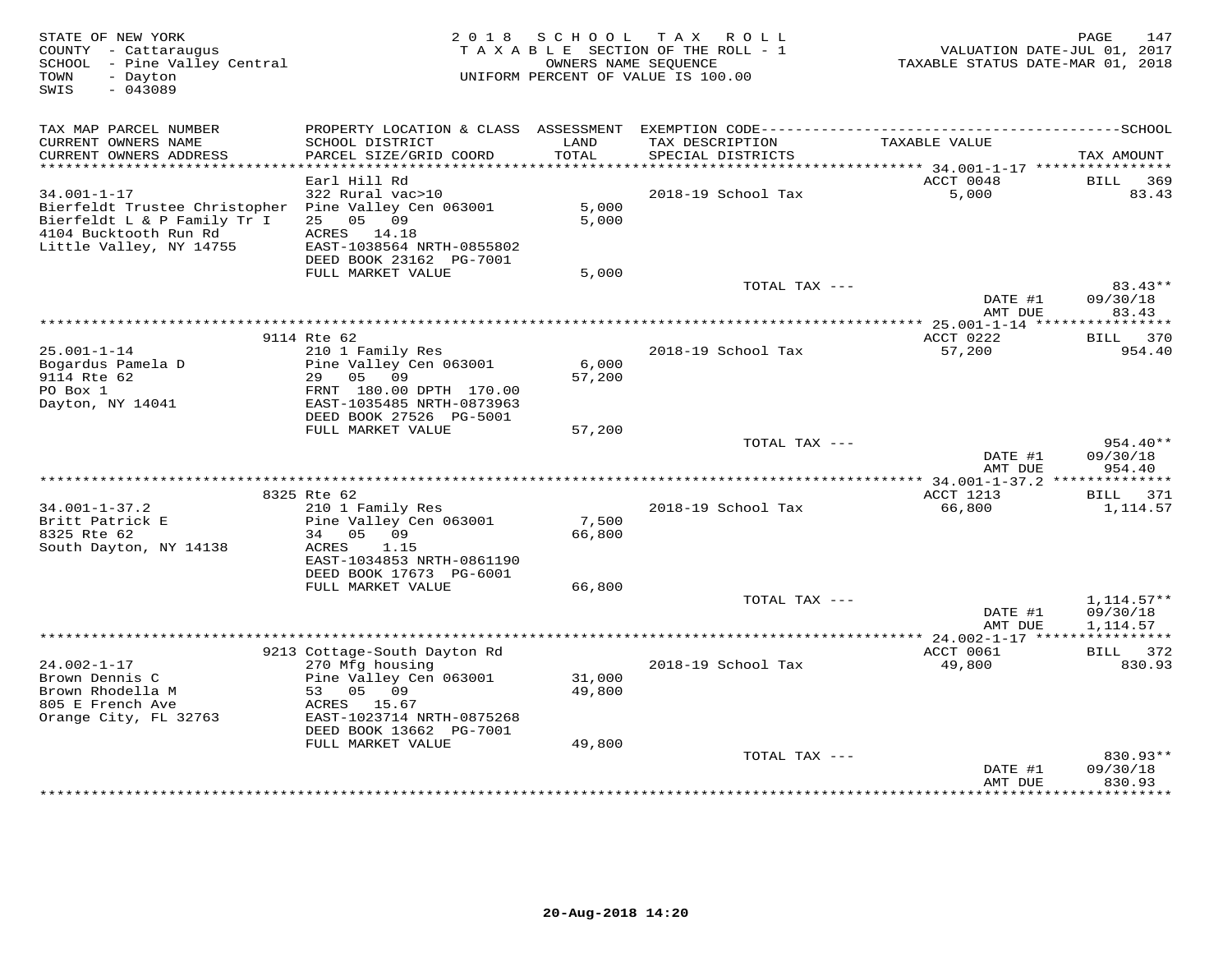| STATE OF NEW YORK<br>COUNTY - Cattaraugus<br>SCHOOL - Pine Valley Central<br>- Dayton<br>TOWN<br>$-043089$<br>SWIS |                                                                                                                                                  |                  | 2018 SCHOOL TAX ROLL<br>TAXABLE SECTION OF THE ROLL - 1<br>OWNERS NAME SEQUENCE<br>UNIFORM PERCENT OF VALUE IS 100.00 | VALUATION DATE-JUL 01, 2017<br>TAXABLE STATUS DATE-MAR 01, 2018 | 148<br>PAGE            |
|--------------------------------------------------------------------------------------------------------------------|--------------------------------------------------------------------------------------------------------------------------------------------------|------------------|-----------------------------------------------------------------------------------------------------------------------|-----------------------------------------------------------------|------------------------|
| TAX MAP PARCEL NUMBER<br>CURRENT OWNERS NAME<br>CURRENT OWNERS ADDRESS                                             | SCHOOL DISTRICT<br>PARCEL SIZE/GRID COORD                                                                                                        | LAND<br>TOTAL    | TAX DESCRIPTION<br>SPECIAL DISTRICTS                                                                                  | TAXABLE VALUE                                                   | TAX AMOUNT             |
| *********************                                                                                              |                                                                                                                                                  | ***********      |                                                                                                                       |                                                                 |                        |
| $24.004 - 1 - 37$<br>Brown Edna B<br>8744 S Dayton-Silver Cr Rd<br>South Dayton, NY 14138                          | Cottage Rd<br>323 Vacant rural<br>Pine Valley Cen 063001<br>60 05 09<br>ACRES<br>48.68<br>EAST-1019823 NRTH-0868755<br>DEED BOOK 620<br>PG-00020 | 13,000<br>13,000 | 2018-19 School Tax                                                                                                    | ACCT 0065<br>13,000                                             | BILL<br>373<br>216.91  |
|                                                                                                                    | FULL MARKET VALUE                                                                                                                                | 13,000           | TOTAL TAX ---                                                                                                         |                                                                 | $216.91**$             |
|                                                                                                                    |                                                                                                                                                  |                  |                                                                                                                       | DATE #1<br>AMT DUE                                              | 09/30/18<br>216.91     |
|                                                                                                                    |                                                                                                                                                  |                  |                                                                                                                       |                                                                 |                        |
|                                                                                                                    | 12888 Rice Rd                                                                                                                                    |                  |                                                                                                                       | ACCT 0549                                                       | BILL 374               |
| $24.004 - 1 - 36$<br>Brown Jamie M<br>12888 Rice Rd                                                                | 312 Vac w/imprv<br>Pine Valley Cen 063001<br>59 05 09                                                                                            | 7,100<br>16,500  | 2018-19 School Tax                                                                                                    | 16,500                                                          | 275.31                 |
| South Dayton, NY 14138                                                                                             | ACRES<br>1.03<br>EAST-1021021 NRTH-0865257<br>DEED BOOK 22651 PG-6001<br>FULL MARKET VALUE                                                       | 16,500           |                                                                                                                       |                                                                 |                        |
|                                                                                                                    |                                                                                                                                                  |                  | TOTAL TAX $---$                                                                                                       | DATE #1                                                         | $275.31**$<br>09/30/18 |
|                                                                                                                    |                                                                                                                                                  |                  |                                                                                                                       | AMT DUE                                                         | 275.31                 |
|                                                                                                                    | 8403 Rte 62                                                                                                                                      |                  |                                                                                                                       | ACCT 1265                                                       | BILL 375               |
| $34.001 - 1 - 41.4$<br>Burchalewski Arnold                                                                         | 423 Snack bar<br>Pine Valley Cen 063001                                                                                                          | 6,000            | 2018-19 School Tax                                                                                                    | 29,000                                                          | 483.87                 |
| Burchalewski Christine<br>11740 Youngs Rd<br>Conewango Valley, NY 14726                                            | 34 05 09<br>ACRES<br>2.40<br>EAST-1034794 NRTH-0862528                                                                                           | 29,000           |                                                                                                                       |                                                                 |                        |
|                                                                                                                    | DEED BOOK 00979 PG-00151<br>FULL MARKET VALUE                                                                                                    | 29,000           |                                                                                                                       |                                                                 |                        |
|                                                                                                                    |                                                                                                                                                  |                  | TOTAL TAX ---                                                                                                         | DATE #1                                                         | 483.87**<br>09/30/18   |
|                                                                                                                    |                                                                                                                                                  |                  |                                                                                                                       | AMT DUE                                                         | 483.87                 |
|                                                                                                                    |                                                                                                                                                  |                  |                                                                                                                       | **** 34.001-1-41.2 **************                               |                        |
|                                                                                                                    | 8397 Rte 62                                                                                                                                      |                  |                                                                                                                       | ACCT 1011                                                       | BILL 376               |
| $34.001 - 1 - 41.2$<br>Burchalewski Frances                                                                        | 210 1 Family Res<br>Pine Valley Cen 063001                                                                                                       | 6,800            | 2018-19 School Tax                                                                                                    | 73,000                                                          | 1,218.02               |
| 30 Green Ter                                                                                                       | 05 09<br>34                                                                                                                                      | 73,000           |                                                                                                                       |                                                                 |                        |
| Depew, NY 14043                                                                                                    | 98.00 DPTH 400.00<br>FRNT<br>0.92<br>ACRES                                                                                                       |                  |                                                                                                                       |                                                                 |                        |
|                                                                                                                    | EAST-1034793 NRTH-0862354<br>DEED BOOK 00989 PG-00053                                                                                            |                  |                                                                                                                       |                                                                 |                        |
|                                                                                                                    | FULL MARKET VALUE                                                                                                                                | 73,000           |                                                                                                                       |                                                                 |                        |
|                                                                                                                    |                                                                                                                                                  |                  | TOTAL TAX ---                                                                                                         |                                                                 | $1,218.02**$           |
|                                                                                                                    |                                                                                                                                                  |                  |                                                                                                                       | DATE #1<br>AMT DUE                                              | 09/30/18<br>1,218.02   |
|                                                                                                                    |                                                                                                                                                  |                  |                                                                                                                       |                                                                 | **********             |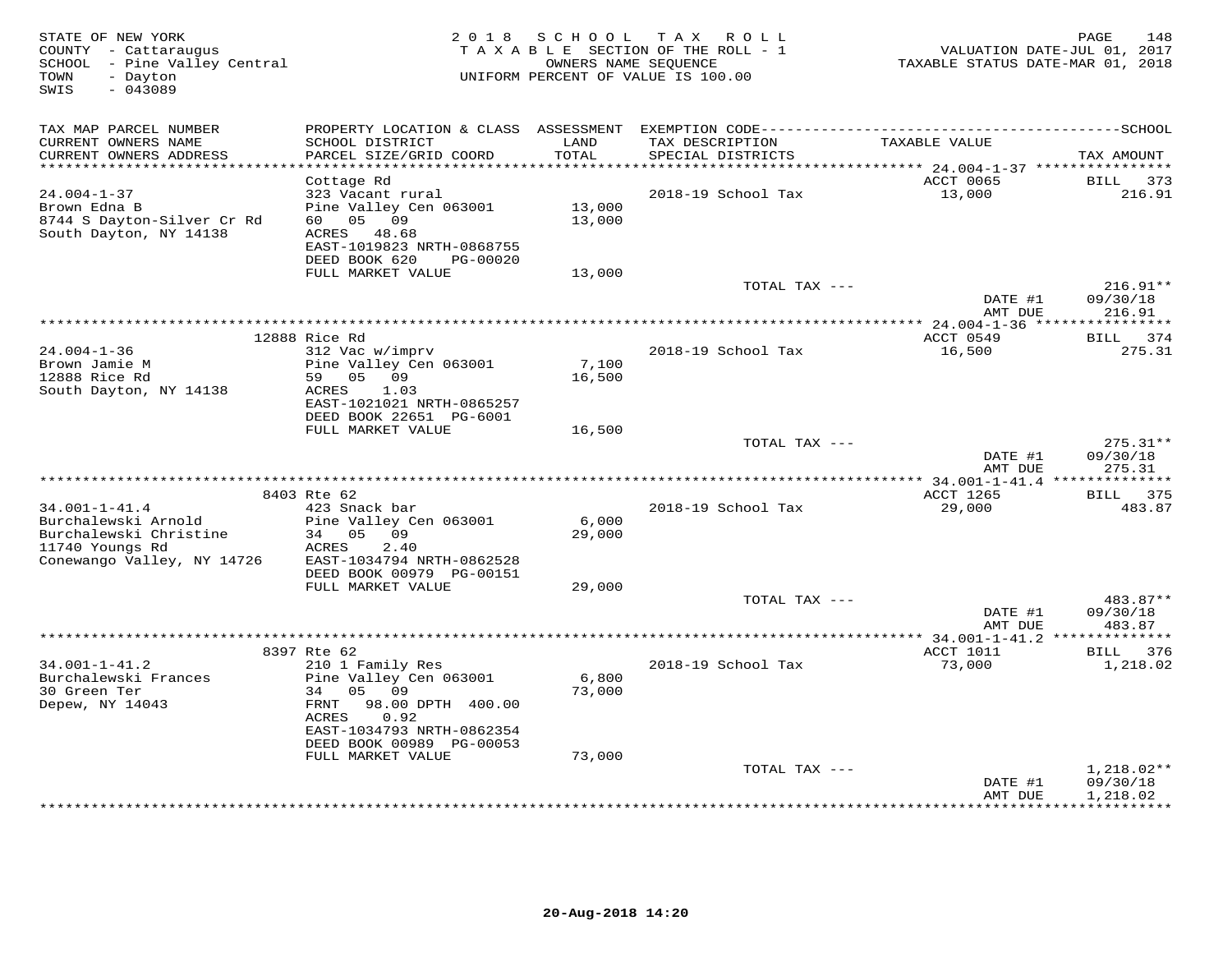| STATE OF NEW YORK<br>COUNTY - Cattaraugus<br>SCHOOL - Pine Valley Central<br>- Dayton<br>TOWN<br>SWIS<br>$-043089$ |                                                       | 2018 SCHOOL   | TAX ROLL<br>TAXABLE SECTION OF THE ROLL - 1<br>OWNERS NAME SEOUENCE<br>UNIFORM PERCENT OF VALUE IS 100.00 | TAXABLE STATUS DATE-MAR 01, 2018              | 149<br>PAGE<br>VALUATION DATE-JUL 01, 2017 |
|--------------------------------------------------------------------------------------------------------------------|-------------------------------------------------------|---------------|-----------------------------------------------------------------------------------------------------------|-----------------------------------------------|--------------------------------------------|
| TAX MAP PARCEL NUMBER                                                                                              |                                                       |               |                                                                                                           |                                               |                                            |
| CURRENT OWNERS NAME<br>CURRENT OWNERS ADDRESS<br>***********************                                           | SCHOOL DISTRICT<br>PARCEL SIZE/GRID COORD             | LAND<br>TOTAL | TAX DESCRIPTION<br>SPECIAL DISTRICTS                                                                      | TAXABLE VALUE                                 | TAX AMOUNT                                 |
|                                                                                                                    | Rte 62                                                |               |                                                                                                           | ACCT 1262                                     | BILL<br>377                                |
| $34.001 - 1 - 41.3$                                                                                                | 311 Res vac land                                      |               | 2018-19 School Tax                                                                                        | 4,600                                         | 76.75                                      |
| Burchalewski Frances                                                                                               | Pine Valley Cen 063001                                | 4,600         |                                                                                                           |                                               |                                            |
| 30 Green Ter                                                                                                       | 34 05 09                                              | 4,600         |                                                                                                           |                                               |                                            |
| Depew, NY 14043                                                                                                    | ACRES<br>$1.80$ BANK<br>032                           |               |                                                                                                           |                                               |                                            |
|                                                                                                                    | EAST-1034775 NRTH-0862193<br>DEED BOOK 00989 PG-00053 |               |                                                                                                           |                                               |                                            |
|                                                                                                                    | FULL MARKET VALUE                                     | 4,600         |                                                                                                           |                                               |                                            |
|                                                                                                                    |                                                       |               | TOTAL TAX ---                                                                                             |                                               | $76.75**$                                  |
|                                                                                                                    |                                                       |               |                                                                                                           | DATE #1<br>AMT DUE                            | 09/30/18<br>76.75                          |
|                                                                                                                    | Rte 322                                               |               |                                                                                                           | ACCT 1141                                     |                                            |
| $33.002 - 1 - 8.2$                                                                                                 | 270 Mfg housing                                       |               | 2018-19 School Tax                                                                                        | 36,000                                        | BILL 378<br>600.67                         |
| Busch David E                                                                                                      | Pine Valley Cen 063001                                | 27,800        |                                                                                                           |                                               |                                            |
| Busch James E                                                                                                      | 41 05 09                                              | 36,000        |                                                                                                           |                                               |                                            |
| 18 E Main St                                                                                                       | ACRES 31.10                                           |               |                                                                                                           |                                               |                                            |
| Hamburg, NY 14075                                                                                                  | EAST-1030849 NRTH-0857321                             |               |                                                                                                           |                                               |                                            |
|                                                                                                                    | DEED BOOK 22922 PG-6001<br>FULL MARKET VALUE          | 36,000        |                                                                                                           |                                               |                                            |
|                                                                                                                    |                                                       |               | TOTAL TAX ---                                                                                             |                                               | $600.67**$                                 |
|                                                                                                                    |                                                       |               |                                                                                                           | DATE #1                                       | 09/30/18                                   |
|                                                                                                                    |                                                       |               |                                                                                                           | AMT DUE                                       | 600.67                                     |
|                                                                                                                    |                                                       |               |                                                                                                           |                                               |                                            |
| $34.001 - 1 - 31.3$                                                                                                | Rte 322<br>314 Rural vac<10                           |               | 2018-19 School Tax                                                                                        | ACCT 1279<br>6,800                            | BILL 379<br>113.46                         |
| Busch David E                                                                                                      | Pine Valley Cen 063001                                | 6,800         |                                                                                                           |                                               |                                            |
| Busch James E                                                                                                      | 33 05 09                                              | 6,800         |                                                                                                           |                                               |                                            |
| 18 E Main St                                                                                                       | 6.25<br>ACRES                                         |               |                                                                                                           |                                               |                                            |
| Hamburg, NY 14075                                                                                                  | EAST-1031222 NRTH-0858828                             |               |                                                                                                           |                                               |                                            |
|                                                                                                                    | DEED BOOK 22922 PG-6001<br>FULL MARKET VALUE          | 6,800         |                                                                                                           |                                               |                                            |
|                                                                                                                    |                                                       |               | TOTAL TAX ---                                                                                             |                                               | 113.46**                                   |
|                                                                                                                    |                                                       |               |                                                                                                           | DATE #1                                       | 09/30/18                                   |
|                                                                                                                    |                                                       |               |                                                                                                           | AMT DUE                                       | 113.46                                     |
|                                                                                                                    |                                                       |               |                                                                                                           | *************** 24.002-1-13.3 *************** |                                            |
|                                                                                                                    | Merrill Dr                                            |               |                                                                                                           | ACCT 1192                                     | BILL 380                                   |
| $24.002 - 1 - 13.3$<br>Caparco Jeffery S                                                                           | 314 Rural vac<10<br>Pine Valley Cen 063001            | 3,700         | 2018-19 School Tax                                                                                        | 3,700                                         | 61.74                                      |
| 9365 Merrill Dr                                                                                                    | 62 05 09                                              | 3,700         |                                                                                                           |                                               |                                            |
| South Dayton, NY 14138                                                                                             | ACRES<br>1.90 BANK<br>017                             |               |                                                                                                           |                                               |                                            |
|                                                                                                                    | EAST-1023047 NRTH-0875817                             |               |                                                                                                           |                                               |                                            |
|                                                                                                                    | DEED BOOK 22828 PG-2001                               |               |                                                                                                           |                                               |                                            |
|                                                                                                                    | FULL MARKET VALUE                                     | 3,700         | TOTAL TAX ---                                                                                             |                                               | $61.74**$                                  |
|                                                                                                                    |                                                       |               |                                                                                                           | DATE #1                                       | 09/30/18                                   |
|                                                                                                                    |                                                       |               |                                                                                                           | AMT DUE                                       | 61.74                                      |
|                                                                                                                    |                                                       |               |                                                                                                           |                                               | .                                          |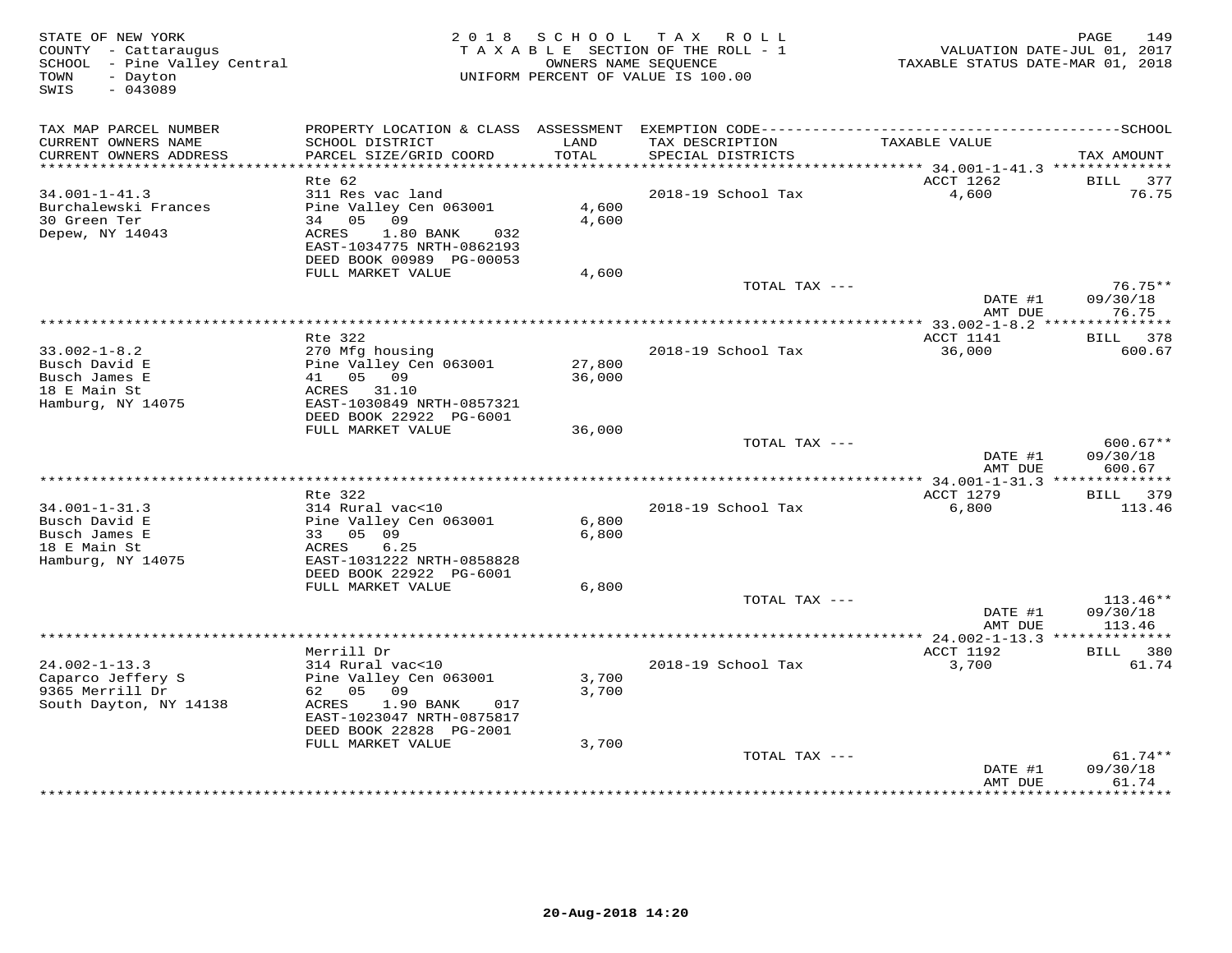| STATE OF NEW YORK<br>COUNTY - Cattaraugus<br>SCHOOL - Pine Valley Central<br>- Dayton<br>TOWN<br>$-043089$<br>SWIS |                                                                                                                                                                  | 2018 SCHOOL      | TAX ROLL<br>TAXABLE SECTION OF THE ROLL - 1<br>OWNERS NAME SEQUENCE<br>UNIFORM PERCENT OF VALUE IS 100.00 | VALUATION DATE-JUL 01, 2017<br>TAXABLE STATUS DATE-MAR 01, 2018 | PAGE<br>150                          |
|--------------------------------------------------------------------------------------------------------------------|------------------------------------------------------------------------------------------------------------------------------------------------------------------|------------------|-----------------------------------------------------------------------------------------------------------|-----------------------------------------------------------------|--------------------------------------|
| TAX MAP PARCEL NUMBER<br>CURRENT OWNERS NAME<br>CURRENT OWNERS ADDRESS                                             | SCHOOL DISTRICT<br>PARCEL SIZE/GRID COORD                                                                                                                        | LAND<br>TOTAL    | TAX DESCRIPTION<br>SPECIAL DISTRICTS                                                                      | TAXABLE VALUE                                                   | TAX AMOUNT                           |
| ************************                                                                                           | 9365 Merrill Dr                                                                                                                                                  |                  |                                                                                                           | ACCT 0502                                                       | BILL<br>381                          |
| $24.002 - 1 - 31$<br>Caparco Jeffery S<br>9365 Merrill Dr<br>South Daytoin, NY 14138                               | 210 1 Family Res<br>Pine Valley Cen 063001<br>62 05 09<br>ACRES<br>1.51 BANK<br>017<br>EAST-1023047 NRTH-0876022<br>DEED BOOK 22828 PG-2001<br>FULL MARKET VALUE | 8,500<br>123,700 | 2018-19 School Tax                                                                                        | 123,700                                                         | 2,063.96                             |
|                                                                                                                    |                                                                                                                                                                  | 123,700          | TOTAL TAX ---                                                                                             |                                                                 | $2,063.96**$                         |
|                                                                                                                    |                                                                                                                                                                  |                  |                                                                                                           | DATE #1<br>AMT DUE                                              | 09/30/18<br>2,063.96                 |
|                                                                                                                    |                                                                                                                                                                  |                  |                                                                                                           |                                                                 |                                      |
| $34.001 - 1 - 33$<br>Charles Lewellyn<br>12215 Rte 322 Rd<br>South Dayton, NY 14138                                | 12215 Rte 322<br>210 1 Family Res<br>Pine Valley Cen 063001<br>33 05<br>09<br>ACRES<br>3.95<br>EAST-1031222 NRTH-0859413<br>DEED BOOK 24695 PG-7002              | 13,400<br>65,900 | 2018-19 School Tax                                                                                        | ACCT 0294<br>65,900                                             | BILL 382<br>1,099.56                 |
|                                                                                                                    | FULL MARKET VALUE                                                                                                                                                | 65,900           |                                                                                                           |                                                                 |                                      |
|                                                                                                                    |                                                                                                                                                                  |                  | TOTAL TAX ---                                                                                             | DATE #1<br>AMT DUE                                              | $1,099.56**$<br>09/30/18<br>1,099.56 |
|                                                                                                                    |                                                                                                                                                                  |                  |                                                                                                           |                                                                 | ***********                          |
|                                                                                                                    | Rte 322                                                                                                                                                          |                  |                                                                                                           | ACCT 0003                                                       | BILL 383                             |
| $33.002 - 1 - 6$<br>Chase Ronald E<br>Chase Cheryl A<br>12350 Rte 322<br>South Dayton, NY 14138                    | 105 Vac farmland<br>Pine Valley Cen 063001<br>42 05 09<br>ACRES 37.98<br>EAST-1029307 NRTH-0863162<br>DEED BOOK 13838 PG-6002                                    | 45,600<br>45,600 | 2018-19 School Tax                                                                                        | 45,600                                                          | 760.85                               |
|                                                                                                                    | FULL MARKET VALUE                                                                                                                                                | 45,600           |                                                                                                           |                                                                 |                                      |
|                                                                                                                    |                                                                                                                                                                  |                  | TOTAL TAX ---                                                                                             | DATE #1<br>AMT DUE                                              | 760.85**<br>09/30/18<br>760.85       |
|                                                                                                                    |                                                                                                                                                                  |                  |                                                                                                           |                                                                 |                                      |
|                                                                                                                    | Rte 322                                                                                                                                                          |                  |                                                                                                           | ACCT 0005                                                       | BILL 384                             |
| $33.002 - 1 - 7$<br>Chase Ronald E<br>Chase Cheryl A<br>12350 Rte 322<br>South Dayton, NY 14138                    | 105 Vac farmland<br>Pine Valley Cen 063001<br>42 05 09<br>ACRES 123.78<br>EAST-1030362 NRTH-0861558<br>DEED BOOK 13838 PG-6002                                   | 92,000<br>92,000 | AG DIST<br>41720<br>2018-19 School Tax                                                                    | 60,826                                                          | 31,174<br>1,014.90                   |
| MAY BE SUBJECT TO PAYMENT                                                                                          | FULL MARKET VALUE                                                                                                                                                | 92,000           |                                                                                                           |                                                                 |                                      |
| UNDER AGDIST LAW TIL 2022                                                                                          |                                                                                                                                                                  |                  |                                                                                                           |                                                                 |                                      |
|                                                                                                                    |                                                                                                                                                                  |                  | TOTAL TAX ---                                                                                             | DATE #1<br>AMT DUE                                              | 1,014.90**<br>09/30/18<br>1,014.90   |
|                                                                                                                    |                                                                                                                                                                  |                  |                                                                                                           |                                                                 | **********                           |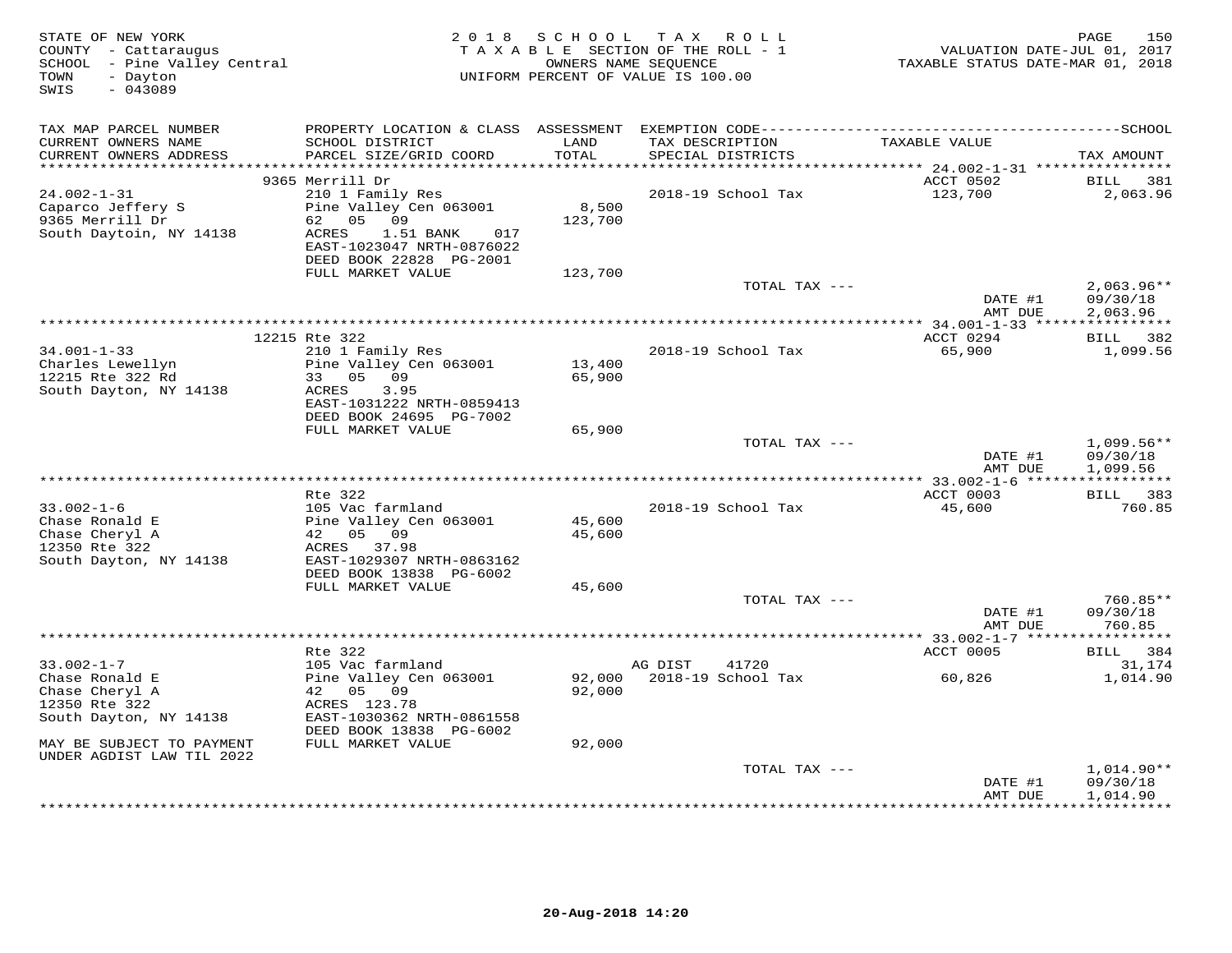| STATE OF NEW YORK<br>COUNTY - Cattaraugus<br>SCHOOL - Pine Valley Central<br>TOWN<br>- Dayton<br>$-043089$<br>SWIS | 2 0 1 8                                                                                      | SCHOOL<br>TAXABLE SECTION OF THE ROLL - 1<br>UNIFORM PERCENT OF VALUE IS 100.00 | T A X<br>OWNERS NAME SEQUENCE | R O L L                              | VALUATION DATE-JUL 01, 2017<br>TAXABLE STATUS DATE-MAR 01, 2018 | PAGE<br>151                          |
|--------------------------------------------------------------------------------------------------------------------|----------------------------------------------------------------------------------------------|---------------------------------------------------------------------------------|-------------------------------|--------------------------------------|-----------------------------------------------------------------|--------------------------------------|
| TAX MAP PARCEL NUMBER                                                                                              | PROPERTY LOCATION & CLASS ASSESSMENT EXEMPTION CODE-----------------------------------SCHOOL |                                                                                 |                               |                                      |                                                                 |                                      |
| CURRENT OWNERS NAME<br>CURRENT OWNERS ADDRESS                                                                      | SCHOOL DISTRICT<br>PARCEL SIZE/GRID COORD                                                    | LAND<br>TOTAL                                                                   |                               | TAX DESCRIPTION<br>SPECIAL DISTRICTS | TAXABLE VALUE                                                   | TAX AMOUNT                           |
|                                                                                                                    |                                                                                              |                                                                                 |                               |                                      |                                                                 |                                      |
| $33.002 - 1 - 10$                                                                                                  | 12321 Rte 322<br>112 Dairy farm                                                              |                                                                                 | AG BLDG                       |                                      | ACCT 0004                                                       | 385<br>BILL<br>1,000                 |
| Chase Ronald E                                                                                                     | Pine Valley Cen 063001                                                                       |                                                                                 | 238,500 AG DIST               | 41700<br>41720                       |                                                                 | 148,532                              |
| Chase Cheryl A                                                                                                     | 05 09<br>41                                                                                  |                                                                                 | 336,200 SILO T/C/S 42100      |                                      |                                                                 | 2,600                                |
| 12350 Rte 322                                                                                                      | ACRES 177.25                                                                                 |                                                                                 |                               | 2018-19 School Tax                   | 184,068                                                         | 3,071.22                             |
| South Dayton, NY 14138                                                                                             | EAST-1028827 NRTH-0858471<br>DEED BOOK 13838 PG-6002                                         |                                                                                 |                               |                                      |                                                                 |                                      |
| MAY BE SUBJECT TO PAYMENT<br>UNDER AGDIST LAW TIL 2022                                                             | FULL MARKET VALUE                                                                            | 336,200                                                                         |                               |                                      |                                                                 |                                      |
|                                                                                                                    |                                                                                              |                                                                                 |                               | TOTAL TAX ---                        | DATE #1<br>AMT DUE                                              | $3,071.22**$<br>09/30/18<br>3,071.22 |
|                                                                                                                    |                                                                                              |                                                                                 |                               |                                      |                                                                 |                                      |
|                                                                                                                    | 12350 Rte 322                                                                                |                                                                                 |                               |                                      | ACCT 0006                                                       | BILL 386                             |
| $33.002 - 1 - 11.1$                                                                                                | 105 Vac farmland                                                                             |                                                                                 | AG DIST                       | 41720                                |                                                                 | 32,820                               |
| Chase Ronald E                                                                                                     | Pine Valley Cen 063001                                                                       | 80,000                                                                          |                               | 2018-19 School Tax                   | 47,180                                                          | 787.21                               |
| Chase Cheryl A<br>12350 Rte 322                                                                                    | 42 05 09<br>ACRES 101.00                                                                     | 80,000                                                                          |                               |                                      |                                                                 |                                      |
| South Dayton, NY 14138                                                                                             | EAST-1028729 NRTH-0860997                                                                    |                                                                                 |                               |                                      |                                                                 |                                      |
|                                                                                                                    | DEED BOOK 13838 PG-6002                                                                      |                                                                                 |                               |                                      |                                                                 |                                      |
| MAY BE SUBJECT TO PAYMENT                                                                                          | FULL MARKET VALUE                                                                            | 80,000                                                                          |                               |                                      |                                                                 |                                      |
| UNDER AGDIST LAW TIL 2022                                                                                          |                                                                                              |                                                                                 |                               |                                      |                                                                 |                                      |
|                                                                                                                    |                                                                                              |                                                                                 |                               | TOTAL TAX ---                        |                                                                 | 787.21**                             |
|                                                                                                                    |                                                                                              |                                                                                 |                               |                                      | DATE #1<br>AMT DUE                                              | 09/30/18<br>787.21                   |
|                                                                                                                    |                                                                                              |                                                                                 |                               |                                      | ********** 33.002-1-13 *****                                    | ********                             |
|                                                                                                                    | Rte 322                                                                                      |                                                                                 |                               |                                      | ACCT 0007                                                       | 387<br>BILL                          |
| $33.002 - 1 - 13$                                                                                                  | 105 Vac farmland                                                                             |                                                                                 | AG DIST                       | 41720                                |                                                                 | 10,845                               |
| Chase Ronald E<br>Chase Cheryl A                                                                                   | Pine Valley Cen 063001<br>05 09<br>41/49                                                     | 36,000<br>36,000                                                                |                               | 2018-19 School Tax                   | 25,155                                                          | 419.72                               |
| 12350 Rte 322                                                                                                      | ACRES<br>53.06                                                                               |                                                                                 |                               |                                      |                                                                 |                                      |
| South Dayton, NY 14138                                                                                             | EAST-1026434 NRTH-0858955                                                                    |                                                                                 |                               |                                      |                                                                 |                                      |
|                                                                                                                    | DEED BOOK 13838 PG-6002                                                                      |                                                                                 |                               |                                      |                                                                 |                                      |
| MAY BE SUBJECT TO PAYMENT                                                                                          | FULL MARKET VALUE                                                                            | 36,000                                                                          |                               |                                      |                                                                 |                                      |
| UNDER AGDIST LAW TIL 2022                                                                                          |                                                                                              |                                                                                 |                               |                                      |                                                                 |                                      |
|                                                                                                                    |                                                                                              |                                                                                 |                               | TOTAL TAX ---                        |                                                                 | 419.72**                             |
|                                                                                                                    |                                                                                              |                                                                                 |                               |                                      | DATE #1<br>AMT DUE                                              | 09/30/18<br>419.72                   |
|                                                                                                                    |                                                                                              |                                                                                 |                               |                                      | *********** 33.002-1-3 ******************                       |                                      |
|                                                                                                                    | White Rd                                                                                     |                                                                                 |                               |                                      | ACCT 0407                                                       | 388<br>BILL                          |
| $33.002 - 1 - 3$                                                                                                   | 105 Vac farmland                                                                             |                                                                                 | AG DIST                       | 41720                                |                                                                 | 11,740                               |
| Chase Ronald E II                                                                                                  | Pine Valley Cen 063001                                                                       |                                                                                 |                               | 29,000 2018-19 School Tax            | 17,260                                                          | 287.99                               |
| Chase Cheryl A                                                                                                     | 50 05 09                                                                                     | 29,000                                                                          |                               |                                      |                                                                 |                                      |
| 12350 Rte 322                                                                                                      | ACRES 38.11                                                                                  |                                                                                 |                               |                                      |                                                                 |                                      |
| South Dayton, NY 14138                                                                                             | EAST-1025808 NRTH-0861170<br>DEED BOOK 18931 PG-8001                                         |                                                                                 |                               |                                      |                                                                 |                                      |
| MAY BE SUBJECT TO PAYMENT<br>UNDER AGDIST LAW TIL 2022                                                             | FULL MARKET VALUE                                                                            | 29,000                                                                          |                               |                                      |                                                                 |                                      |
|                                                                                                                    |                                                                                              |                                                                                 |                               | TOTAL TAX ---                        |                                                                 | 287.99**                             |
|                                                                                                                    |                                                                                              |                                                                                 |                               |                                      | DATE #1                                                         | 09/30/18                             |
|                                                                                                                    |                                                                                              |                                                                                 |                               |                                      | AMT DUE                                                         | 287.99                               |
|                                                                                                                    |                                                                                              |                                                                                 |                               |                                      |                                                                 |                                      |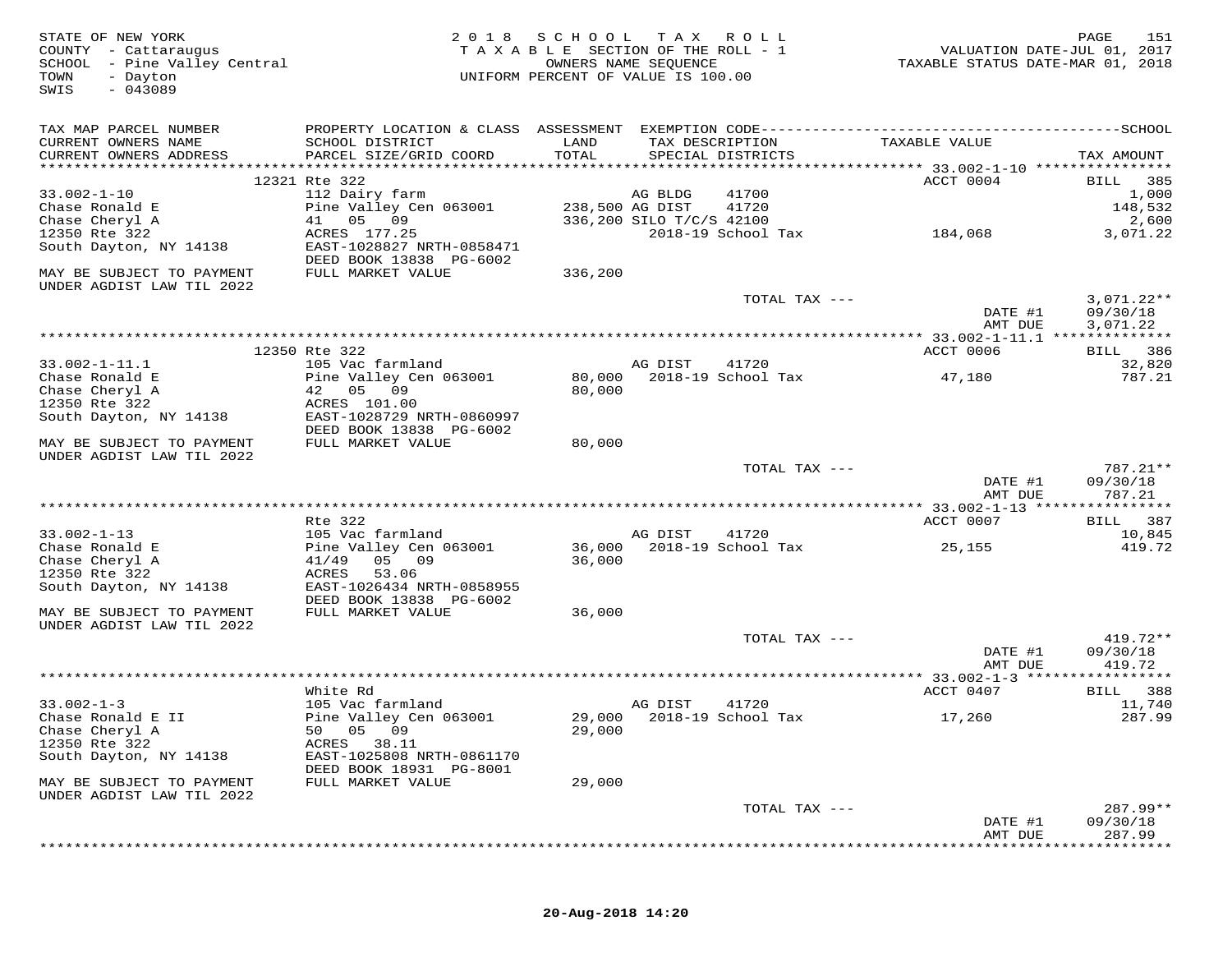| STATE OF NEW YORK<br>COUNTY - Cattaraugus<br>SCHOOL - Pine Valley Central<br>- Dayton<br>TOWN<br>SWIS<br>$-043089$ | 2 0 1 8                                               | SCHOOL<br>TAXABLE SECTION OF THE ROLL - 1<br>OWNERS NAME SEQUENCE<br>UNIFORM PERCENT OF VALUE IS 100.00 | T A X           | ROLL                                 | TAXABLE STATUS DATE-MAR 01, 2018  | 152<br>PAGE<br>VALUATION DATE-JUL 01, 2017 |
|--------------------------------------------------------------------------------------------------------------------|-------------------------------------------------------|---------------------------------------------------------------------------------------------------------|-----------------|--------------------------------------|-----------------------------------|--------------------------------------------|
| TAX MAP PARCEL NUMBER                                                                                              |                                                       |                                                                                                         |                 |                                      |                                   |                                            |
| CURRENT OWNERS NAME<br>CURRENT OWNERS ADDRESS<br>************************                                          | SCHOOL DISTRICT<br>PARCEL SIZE/GRID COORD             | LAND<br>TOTAL                                                                                           |                 | TAX DESCRIPTION<br>SPECIAL DISTRICTS | TAXABLE VALUE                     | TAX AMOUNT                                 |
|                                                                                                                    | 12350 Rte 322                                         |                                                                                                         |                 |                                      | ACCT 1327                         | <b>BILL</b><br>389                         |
| $33.002 - 1 - 11.2$                                                                                                | 210 1 Family Res                                      |                                                                                                         | <b>BAS STAR</b> | 41854                                |                                   | 30,000                                     |
| Chase Ronald E II<br>Chase Cheryl A                                                                                | Pine Valley Cen 063001<br>05 09<br>42                 | 14,500<br>78,900                                                                                        |                 | 2018-19 School Tax                   | 78,900                            | 1,316.47                                   |
| 12350 Rte 322<br>South Dayton, NY 14138                                                                            | ACRES<br>4.65<br>EAST-1028750 NRTH-0859905            |                                                                                                         |                 |                                      |                                   |                                            |
|                                                                                                                    | DEED BOOK 13376 PG-3001<br>FULL MARKET VALUE          | 78,900                                                                                                  |                 |                                      |                                   |                                            |
|                                                                                                                    |                                                       |                                                                                                         |                 | TOTAL TAX ---                        | DATE #1                           | 815.91**<br>09/30/18                       |
|                                                                                                                    |                                                       |                                                                                                         |                 |                                      | AMT DUE                           | 815.91                                     |
|                                                                                                                    | Dredge Rd                                             |                                                                                                         |                 |                                      | ** 33.002-1-16 *****<br>ACCT 0479 | ***********<br>BILL 390                    |
| $33.002 - 1 - 16$                                                                                                  | 323 Vacant rural                                      |                                                                                                         |                 | 2018-19 School Tax                   | 21,900                            | 365.41                                     |
| Cherry Creek Woodcrafters Inc Pine Valley Cen 063001                                                               |                                                       | 21,900                                                                                                  |                 |                                      |                                   |                                            |
| PO Box 267                                                                                                         | 49 05 09                                              | 21,900                                                                                                  |                 |                                      |                                   |                                            |
| South Dayton, NY 14138                                                                                             | ACRES 69.31                                           |                                                                                                         |                 |                                      |                                   |                                            |
|                                                                                                                    | EAST-1025463 NRTH-0856194<br>DEED BOOK 00958 PG-01109 |                                                                                                         |                 |                                      |                                   |                                            |
|                                                                                                                    | FULL MARKET VALUE                                     | 21,900                                                                                                  |                 |                                      |                                   |                                            |
|                                                                                                                    |                                                       |                                                                                                         |                 | TOTAL TAX ---                        |                                   | $365.41**$                                 |
|                                                                                                                    |                                                       |                                                                                                         |                 |                                      | DATE #1                           | 09/30/18                                   |
|                                                                                                                    |                                                       |                                                                                                         |                 |                                      | AMT DUE                           | 365.41                                     |
|                                                                                                                    | Dredge Rd                                             |                                                                                                         |                 |                                      | ACCT 0478                         | 391<br><b>BILL</b>                         |
| $33.002 - 1 - 17$                                                                                                  | 322 Rural vac>10                                      |                                                                                                         |                 | 2018-19 School Tax                   | 7,600                             | 126.81                                     |
| Cherry Creek Woodcrafters Inc Pine Valley Cen 063001                                                               |                                                       | 7,600                                                                                                   |                 |                                      |                                   |                                            |
| PO Box 267                                                                                                         | 45 05 09                                              | 7,600                                                                                                   |                 |                                      |                                   |                                            |
| South Dayton, NY 14138                                                                                             | ACRES 12.56                                           |                                                                                                         |                 |                                      |                                   |                                            |
|                                                                                                                    | EAST-1023381 NRTH-0857911<br>DEED BOOK 00958 PG-01109 |                                                                                                         |                 |                                      |                                   |                                            |
|                                                                                                                    | FULL MARKET VALUE                                     | 7,600                                                                                                   |                 |                                      |                                   |                                            |
|                                                                                                                    |                                                       |                                                                                                         |                 | TOTAL TAX ---                        |                                   | $126.81**$                                 |
|                                                                                                                    |                                                       |                                                                                                         |                 |                                      | DATE #1                           | 09/30/18                                   |
|                                                                                                                    |                                                       |                                                                                                         |                 |                                      | AMT DUE                           | 126.81                                     |
|                                                                                                                    | 8555 Cottage-South Dayton Rd                          |                                                                                                         |                 |                                      |                                   | BILL 392                                   |
| $24.004 - 1 - 31.2$                                                                                                | 120 Field crops                                       |                                                                                                         |                 | 2018-19 School Tax                   | 77,600                            | 1,294.77                                   |
| Circle M Energy, Inc.                                                                                              | Pine Valley Cen 063001                                | 77,600                                                                                                  |                 |                                      |                                   |                                            |
| 8555 Cottage Road                                                                                                  | 59<br>05 09                                           | 77,600                                                                                                  |                 |                                      |                                   |                                            |
| South Dayton, NY 14138                                                                                             | ACRES 102.05<br>EAST-1020204 NRTH-0864955             |                                                                                                         |                 |                                      |                                   |                                            |
|                                                                                                                    | DEED BOOK 26073 PG-5001                               |                                                                                                         |                 |                                      |                                   |                                            |
|                                                                                                                    | FULL MARKET VALUE                                     | 77,600                                                                                                  |                 |                                      |                                   |                                            |
|                                                                                                                    |                                                       |                                                                                                         |                 | TOTAL TAX ---                        |                                   | $1,294.77**$                               |
|                                                                                                                    |                                                       |                                                                                                         |                 |                                      | DATE #1<br>AMT DUE                | 09/30/18<br>1,294.77                       |
|                                                                                                                    |                                                       |                                                                                                         |                 |                                      | *************                     | **********                                 |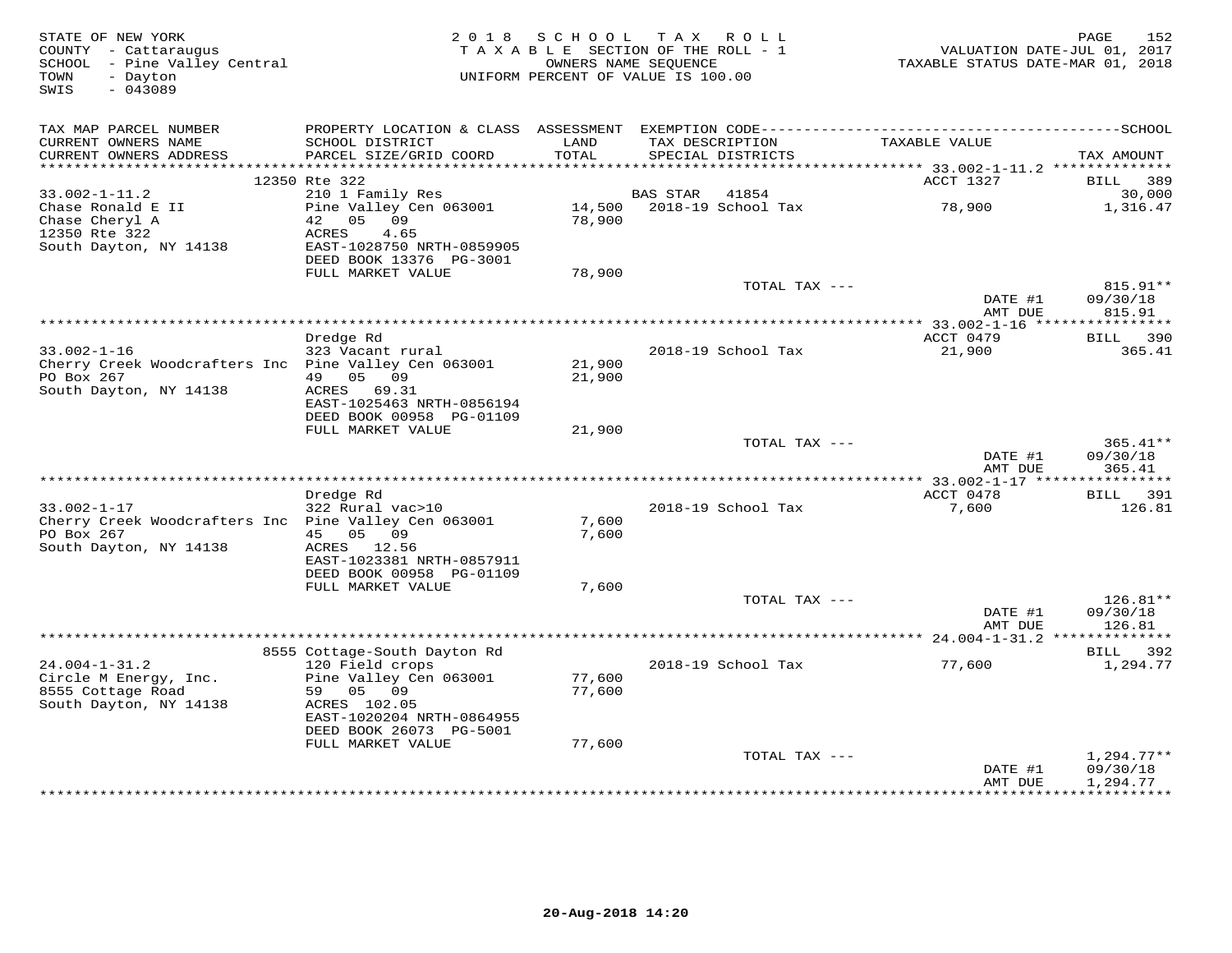| STATE OF NEW YORK<br>COUNTY - Cattaraugus<br>SCHOOL - Pine Valley Central<br>TOWN<br>- Dayton<br>$-043089$<br>SWIS |                                                      |               | 2018 SCHOOL TAX ROLL<br>TAXABLE SECTION OF THE ROLL - 1<br>OWNERS NAME SEQUENCE<br>UNIFORM PERCENT OF VALUE IS 100.00 | VALUATION DATE-JUL 01, 2017<br>TAXABLE STATUS DATE-MAR 01, 2018 | PAGE<br>153        |
|--------------------------------------------------------------------------------------------------------------------|------------------------------------------------------|---------------|-----------------------------------------------------------------------------------------------------------------------|-----------------------------------------------------------------|--------------------|
| TAX MAP PARCEL NUMBER                                                                                              |                                                      |               |                                                                                                                       |                                                                 |                    |
| CURRENT OWNERS NAME<br>CURRENT OWNERS ADDRESS                                                                      | SCHOOL DISTRICT<br>PARCEL SIZE/GRID COORD            | LAND<br>TOTAL | TAX DESCRIPTION<br>SPECIAL DISTRICTS                                                                                  | TAXABLE VALUE                                                   | TAX AMOUNT         |
|                                                                                                                    |                                                      |               |                                                                                                                       |                                                                 |                    |
|                                                                                                                    | 8923 Cottage-South Dayton Rd                         |               |                                                                                                                       | ACCT 0507<br>300                                                | BILL 393           |
| $24.004 - 1 - 3.4$<br>Coia David N Jr                                                                              | 300 Vacant Land<br>Pine Valley Cen 063001            | 300           | 2018-19 School Tax                                                                                                    |                                                                 | 5.01               |
| 8907 Cottage Rd                                                                                                    | 52 05 09                                             | 300           |                                                                                                                       |                                                                 |                    |
| South Dayton, NY 14183                                                                                             | FRNT 197.20 DPTH                                     |               |                                                                                                                       |                                                                 |                    |
|                                                                                                                    | ACRES<br>0.09                                        |               |                                                                                                                       |                                                                 |                    |
| MAY BE SUBJECT TO PAYMENT                                                                                          | EAST-1044028 NRTH-0870451                            |               |                                                                                                                       |                                                                 |                    |
| UNDER AGDIST LAW TIL 2019                                                                                          | DEED BOOK 2013 PG-5002                               |               |                                                                                                                       |                                                                 |                    |
|                                                                                                                    | FULL MARKET VALUE                                    | 300           |                                                                                                                       |                                                                 |                    |
|                                                                                                                    |                                                      |               | TOTAL TAX ---                                                                                                         |                                                                 | $5.01**$           |
|                                                                                                                    |                                                      |               |                                                                                                                       | DATE #1                                                         | 09/30/18           |
|                                                                                                                    |                                                      |               |                                                                                                                       | AMT DUE                                                         | 5.01               |
|                                                                                                                    | 8907 Cottage-South Dayton Rd                         |               |                                                                                                                       | ACCT 0509                                                       | BILL 394           |
| $24.004 - 1 - 7$                                                                                                   | 210 1 Family Res                                     |               | 2018-19 School Tax                                                                                                    | 87,200                                                          | 1,454.95           |
| Coia David N Jr                                                                                                    | Pine Valley Cen 063001                               | 6,200         |                                                                                                                       |                                                                 |                    |
| 8907 Cottage                                                                                                       | 60 05 09                                             | 87,200        |                                                                                                                       |                                                                 |                    |
| South Dayton, NY 14138                                                                                             | FRNT 240.00 DPTH 140.00                              |               |                                                                                                                       |                                                                 |                    |
|                                                                                                                    | BANK<br>017                                          |               |                                                                                                                       |                                                                 |                    |
|                                                                                                                    | EAST-1024114 NRTH-0870465<br>DEED BOOK 20139 PG-5002 |               |                                                                                                                       |                                                                 |                    |
|                                                                                                                    | FULL MARKET VALUE                                    | 87,200        |                                                                                                                       |                                                                 |                    |
|                                                                                                                    |                                                      |               | TOTAL TAX ---                                                                                                         |                                                                 | $1,454.95**$       |
|                                                                                                                    |                                                      |               |                                                                                                                       | DATE #1                                                         | 09/30/18           |
|                                                                                                                    |                                                      |               |                                                                                                                       | AMT DUE                                                         | 1,454.95           |
|                                                                                                                    |                                                      |               |                                                                                                                       |                                                                 |                    |
|                                                                                                                    | 12059 Markham Rd                                     |               |                                                                                                                       | ACCT 0143                                                       | BILL 395           |
| $25.001 - 1 - 28$                                                                                                  | 210 1 Family Res                                     |               | BAS STAR 41854<br>10,700 2018-19 School Tax                                                                           |                                                                 | 30,000             |
| Cole Tricia<br>12059 Markham Rd                                                                                    | Pine Valley Cen 063001<br>37 05 09                   | 74,400        |                                                                                                                       | 74,400                                                          | 1,241.38           |
| South Dayton, NY 14138                                                                                             | Life Use                                             |               |                                                                                                                       |                                                                 |                    |
|                                                                                                                    | ACRES<br>2.34 BANK<br>017                            |               |                                                                                                                       |                                                                 |                    |
| PRIOR OWNER ON 3/01/2018                                                                                           | EAST-1034478 NRTH-0874078                            |               |                                                                                                                       |                                                                 |                    |
| Cole Tricia                                                                                                        | DEED BOOK 23084 PG-4001                              |               |                                                                                                                       |                                                                 |                    |
|                                                                                                                    | FULL MARKET VALUE                                    | 74,400        |                                                                                                                       |                                                                 |                    |
|                                                                                                                    |                                                      |               | TOTAL TAX ---                                                                                                         |                                                                 | 740.82**           |
|                                                                                                                    |                                                      |               |                                                                                                                       | DATE #1<br>AMT DUE                                              | 09/30/18<br>740.82 |
|                                                                                                                    |                                                      |               |                                                                                                                       |                                                                 |                    |
|                                                                                                                    | 11863 E Leon Rd                                      |               |                                                                                                                       | ACCT 0107                                                       | BILL 396           |
| $34.001 - 1 - 22.2$                                                                                                | 210 1 Family Res                                     |               | 2018-19 School Tax                                                                                                    | 20,000                                                          | 333.70             |
| Colson Joyce C                                                                                                     | Pine Valley Cen 063001                               | 4,800         |                                                                                                                       |                                                                 |                    |
| 11850 E Leon Rd                                                                                                    | 25 05 09                                             | 20,000        |                                                                                                                       |                                                                 |                    |
| South Dayton, NY 14138                                                                                             | FRNT 140.00 DPTH 153.25                              |               |                                                                                                                       |                                                                 |                    |
|                                                                                                                    | EAST-1037261 NRTH-0856150                            |               |                                                                                                                       |                                                                 |                    |
|                                                                                                                    | DEED BOOK 874<br>PG-00646<br>FULL MARKET VALUE       | 20,000        |                                                                                                                       |                                                                 |                    |
|                                                                                                                    |                                                      |               | TOTAL TAX ---                                                                                                         |                                                                 | $333.70**$         |
|                                                                                                                    |                                                      |               |                                                                                                                       | DATE #1                                                         | 09/30/18           |
|                                                                                                                    |                                                      |               |                                                                                                                       | AMT DUE                                                         | 333.70             |
|                                                                                                                    |                                                      |               |                                                                                                                       |                                                                 | *********          |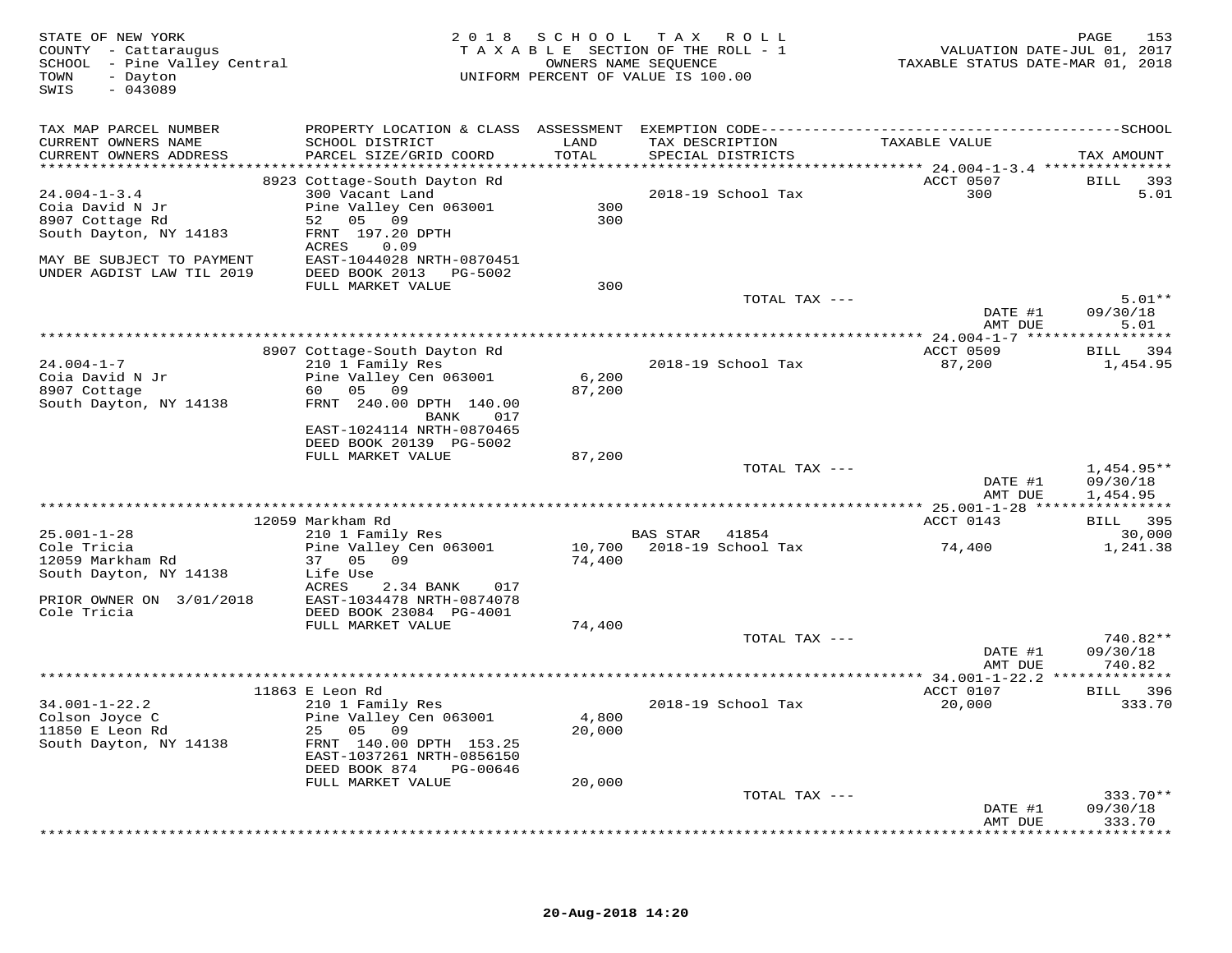| STATE OF NEW YORK<br>COUNTY - Cattaraugus<br>SCHOOL - Pine Valley Central<br>- Dayton<br>TOWN<br>$-043089$<br>SWIS |                                                       | 2018 SCHOOL TAX ROLL<br>TAXABLE SECTION OF THE ROLL - 1<br>OWNERS NAME SEQUENCE<br>UNIFORM PERCENT OF VALUE IS 100.00 |                |                                      | VALUATION DATE-JUL 01, 2017<br>TAXABLE STATUS DATE-MAR 01, 2018 | 154<br>PAGE           |
|--------------------------------------------------------------------------------------------------------------------|-------------------------------------------------------|-----------------------------------------------------------------------------------------------------------------------|----------------|--------------------------------------|-----------------------------------------------------------------|-----------------------|
| TAX MAP PARCEL NUMBER                                                                                              |                                                       |                                                                                                                       |                |                                      |                                                                 |                       |
| CURRENT OWNERS NAME<br>CURRENT OWNERS ADDRESS                                                                      | SCHOOL DISTRICT<br>PARCEL SIZE/GRID COORD             | LAND<br>TOTAL                                                                                                         |                | TAX DESCRIPTION<br>SPECIAL DISTRICTS | TAXABLE VALUE                                                   | TAX AMOUNT            |
|                                                                                                                    |                                                       |                                                                                                                       |                |                                      |                                                                 |                       |
| $24.004 - 1 - 35.2$                                                                                                | 12858 Rice Rd<br>210 1 Family Res                     |                                                                                                                       | BAS STAR       | 41854                                | ACCT 1326                                                       | BILL<br>397<br>30,000 |
| Corkwell Christopher S                                                                                             | Pine Valley Cen 063001                                | 9,700                                                                                                                 |                | 2018-19 School Tax                   | 32,700                                                          | 545.61                |
| 12858 Rice Rd<br>South Dayton, NY 14138                                                                            | 59 05 09<br>ACRES<br>1.90                             | 32,700                                                                                                                |                |                                      |                                                                 |                       |
|                                                                                                                    | EAST-1021506 NRTH-0865298<br>DEED BOOK 01009 PG-00032 |                                                                                                                       |                |                                      |                                                                 |                       |
|                                                                                                                    | FULL MARKET VALUE                                     | 32,700                                                                                                                |                |                                      |                                                                 |                       |
|                                                                                                                    |                                                       |                                                                                                                       |                | TOTAL TAX ---                        |                                                                 | 45.05**               |
|                                                                                                                    |                                                       |                                                                                                                       |                |                                      | DATE #1<br>AMT DUE                                              | 09/30/18<br>45.05     |
|                                                                                                                    |                                                       |                                                                                                                       |                |                                      |                                                                 |                       |
|                                                                                                                    | 12846 Rice Rd                                         |                                                                                                                       |                |                                      | ACCT 0112                                                       | BILL 398              |
| $24.004 - 1 - 35.1$<br>Corkwell Douglas C                                                                          | 210 1 Family Res<br>Pine Valley Cen 063001            |                                                                                                                       | ENH STAR       | 41834<br>51,400 2018-19 School Tax   | 120,900                                                         | 66,800<br>2,017.25    |
| 12846 Rice Rd                                                                                                      | 58 05 09                                              | 120,900                                                                                                               |                |                                      |                                                                 |                       |
| South Dayton, NY 14138                                                                                             | ACRES 33.40                                           |                                                                                                                       |                |                                      |                                                                 |                       |
|                                                                                                                    | EAST-1021725 NRTH-0865670                             |                                                                                                                       |                |                                      |                                                                 |                       |
|                                                                                                                    | DEED BOOK 01009 PG-00032<br>FULL MARKET VALUE         |                                                                                                                       |                |                                      |                                                                 |                       |
|                                                                                                                    |                                                       | 120,900                                                                                                               |                | TOTAL TAX ---                        |                                                                 | $902.67**$            |
|                                                                                                                    |                                                       |                                                                                                                       |                |                                      | DATE #1                                                         | 09/30/18              |
|                                                                                                                    |                                                       |                                                                                                                       |                |                                      | AMT DUE                                                         | 902.67                |
|                                                                                                                    |                                                       |                                                                                                                       |                |                                      |                                                                 |                       |
| $24.002 - 1 - 24$                                                                                                  | 9137 Merrill Dr<br>240 Rural res                      |                                                                                                                       | ENH STAR 41834 |                                      | ACCT 0937                                                       | BILL 399<br>66,800    |
| Cortright Deborah A                                                                                                | Pine Valley Cen 063001                                |                                                                                                                       |                | 23,000 2018-19 School Tax            | 131,400                                                         | 2,192.44              |
| PO Box 303                                                                                                         | 53 05 09                                              | 131,400                                                                                                               |                |                                      |                                                                 |                       |
| South Dayton, NY 14138                                                                                             | ACRES 10.35                                           |                                                                                                                       |                |                                      |                                                                 |                       |
|                                                                                                                    | EAST-1023737 NRTH-0872456                             |                                                                                                                       |                |                                      |                                                                 |                       |
|                                                                                                                    | DEED BOOK 19705 PG-8001<br>FULL MARKET VALUE          | 131,400                                                                                                               |                |                                      |                                                                 |                       |
|                                                                                                                    |                                                       |                                                                                                                       |                | TOTAL TAX ---                        |                                                                 | $1,077.87**$          |
|                                                                                                                    |                                                       |                                                                                                                       |                |                                      | DATE #1                                                         | 09/30/18              |
|                                                                                                                    |                                                       |                                                                                                                       |                |                                      | AMT DUE                                                         | 1,077.87              |
|                                                                                                                    |                                                       |                                                                                                                       |                |                                      |                                                                 |                       |
| $25.003 - 1 - 20.2$                                                                                                | Rte 62                                                |                                                                                                                       | AG DIST        | 41720                                | ACCT 1031                                                       | BILL 400<br>12,564    |
| Country Side Sand & Gravel                                                                                         | 321 Abandoned ag<br>Pine Valley Cen 063001            |                                                                                                                       |                | 43,700 2018-19 School Tax            | 31,136                                                          | 519.51                |
| 13870 Taylor Hollow Rd                                                                                             | 27 05 09                                              | 43,700                                                                                                                |                |                                      |                                                                 |                       |
| Collins, NY 14034                                                                                                  | ACRES<br>64.50                                        |                                                                                                                       |                |                                      |                                                                 |                       |
|                                                                                                                    | EAST-1037523 NRTH-0865616                             |                                                                                                                       |                |                                      |                                                                 |                       |
| MAY BE SUBJECT TO PAYMENT<br>UNDER AGDIST LAW TIL 2022                                                             | DEED BOOK 810<br>PG-00233<br>FULL MARKET VALUE        | 43,700                                                                                                                |                |                                      |                                                                 |                       |
|                                                                                                                    |                                                       |                                                                                                                       |                | TOTAL TAX ---                        |                                                                 | 519.51**              |
|                                                                                                                    |                                                       |                                                                                                                       |                |                                      | DATE #1                                                         | 09/30/18              |
|                                                                                                                    |                                                       |                                                                                                                       |                |                                      | AMT DUE                                                         | 519.51                |
|                                                                                                                    |                                                       |                                                                                                                       |                |                                      |                                                                 |                       |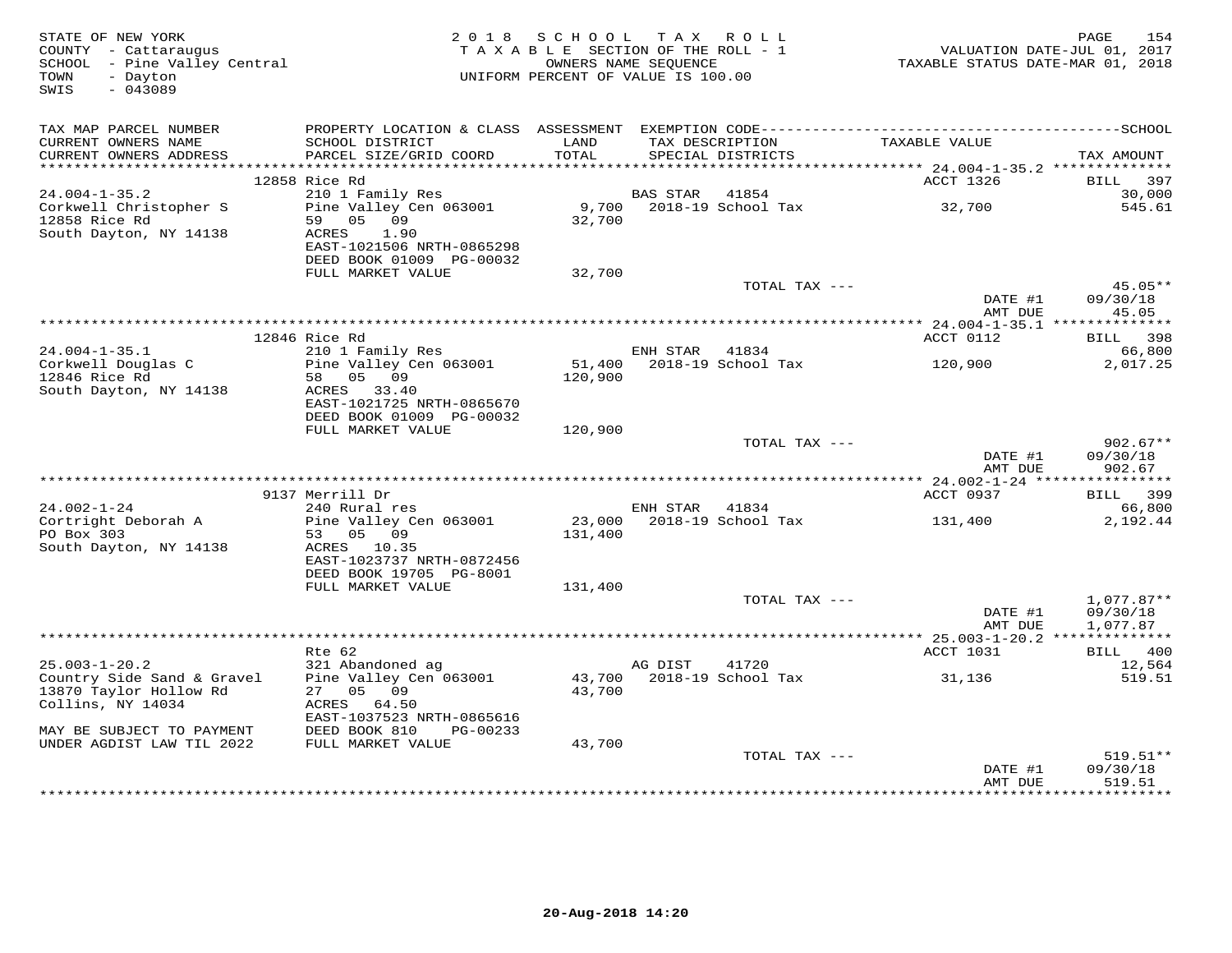| STATE OF NEW YORK<br>COUNTY - Cattaraugus<br>SCHOOL - Pine Valley Central<br>TOWN<br>- Dayton<br>SWIS<br>$-043089$ |                                                                                                                                                      | 2018 SCHOOL                   | TAX ROLL<br>TAXABLE SECTION OF THE ROLL - 1<br>OWNERS NAME SEQUENCE<br>UNIFORM PERCENT OF VALUE IS 100.00 | TAXABLE STATUS DATE-MAR 01, 2018 | 155<br>PAGE<br>VALUATION DATE-JUL 01, 2017 |
|--------------------------------------------------------------------------------------------------------------------|------------------------------------------------------------------------------------------------------------------------------------------------------|-------------------------------|-----------------------------------------------------------------------------------------------------------|----------------------------------|--------------------------------------------|
| TAX MAP PARCEL NUMBER<br>CURRENT OWNERS NAME<br>CURRENT OWNERS ADDRESS                                             | SCHOOL DISTRICT<br>PARCEL SIZE/GRID COORD                                                                                                            | LAND<br>TOTAL                 | TAX DESCRIPTION<br>SPECIAL DISTRICTS                                                                      | TAXABLE VALUE                    | TAX AMOUNT                                 |
|                                                                                                                    |                                                                                                                                                      |                               |                                                                                                           |                                  |                                            |
|                                                                                                                    | 8458 Rte 62                                                                                                                                          |                               |                                                                                                           | ACCT 0120                        | BILL<br>401                                |
| $34.001 - 1 - 1$<br>Country Side Sand & Gravel<br>13870 Taylor Hollow Rd<br>Collins, NY 14034                      | 720 Mine/quarry<br>Pine Valley Cen 063001<br>26 05 09<br>Gas Well-Private<br>ACRES 107.06<br>EAST-1036807 NRTH-0862742<br>DEED BOOK 661<br>PG-00105  | 312,600<br>312,600            | 2018-19 School Tax                                                                                        | 312,600                          | 5,215.81                                   |
|                                                                                                                    | FULL MARKET VALUE                                                                                                                                    | 312,600                       |                                                                                                           |                                  |                                            |
|                                                                                                                    |                                                                                                                                                      |                               | TOTAL TAX ---                                                                                             | DATE #1<br>AMT DUE               | $5.215.81**$<br>09/30/18<br>5,215.81       |
|                                                                                                                    |                                                                                                                                                      |                               |                                                                                                           |                                  |                                            |
|                                                                                                                    | Rte 62                                                                                                                                               |                               |                                                                                                           | ACCT 0097                        | BILL 402                                   |
| $34.001 - 1 - 2$<br>Country Side Sand & Gravel<br>13870 Taylor Hollow Rd<br>Collins, NY 14034                      | 340 Vacant indus<br>Pine Valley Cen 063001<br>18  05  09<br>ACRES 26.38<br>EAST-1037104 NRTH-0862026                                                 | 44,400<br>44,400              | 2018-19 School Tax                                                                                        | 44,400                           | 740.82                                     |
|                                                                                                                    | DEED BOOK 794<br>PG-00105<br>FULL MARKET VALUE                                                                                                       | 44,400                        |                                                                                                           |                                  |                                            |
|                                                                                                                    |                                                                                                                                                      |                               | TOTAL TAX ---                                                                                             | DATE #1<br>AMT DUE               | 740.82**<br>09/30/18<br>740.82             |
|                                                                                                                    |                                                                                                                                                      |                               |                                                                                                           |                                  |                                            |
|                                                                                                                    | $Rte$ 62                                                                                                                                             |                               |                                                                                                           | ACCT 0118                        | 403<br>BILL                                |
| $34.001 - 1 - 3.1$<br>Country Side Sand & Gravel<br>13870 Taylor Hollow Rd                                         | 323 Vacant rural<br>Pine Valley Cen 063001<br>19 05 09                                                                                               | 37,500<br>37,500              | 2018-19 School Tax                                                                                        | 37,500                           | 625.70                                     |
| Collins, NY 14034                                                                                                  | ACRES 68.50<br>EAST-1038467 NRTH-0862916                                                                                                             |                               |                                                                                                           |                                  |                                            |
|                                                                                                                    | FULL MARKET VALUE                                                                                                                                    | 37,500                        |                                                                                                           |                                  |                                            |
|                                                                                                                    |                                                                                                                                                      |                               | TOTAL TAX ---                                                                                             | DATE #1<br>AMT DUE               | 625.70**<br>09/30/18<br>625.70             |
|                                                                                                                    |                                                                                                                                                      |                               |                                                                                                           | ********** 34.001-1-23 ****      | *********                                  |
|                                                                                                                    | 8260 Rte 62                                                                                                                                          |                               |                                                                                                           | ACCT 0095                        | BILL<br>404                                |
| $34.001 - 1 - 23$<br>Country Side Sand & Gravel<br>13870 Taylor Hollow Rd<br>Collins, NY 14034                     | 116 Other stock<br>Pine Valley Cen 063001<br>26 05 09<br>ACRES 218.00<br>EAST-1037082 NRTH-0860722<br>DEED BOOK 794<br>PG-00105<br>FULL MARKET VALUE | 334,300<br>434,300<br>434,300 | 2018-19 School Tax                                                                                        | 434,300                          | 7,246.40                                   |
|                                                                                                                    |                                                                                                                                                      |                               | TOTAL TAX ---                                                                                             | DATE #1<br>AMT DUE               | $7,246.40**$<br>09/30/18<br>7,246.40       |
|                                                                                                                    |                                                                                                                                                      |                               |                                                                                                           |                                  | **********                                 |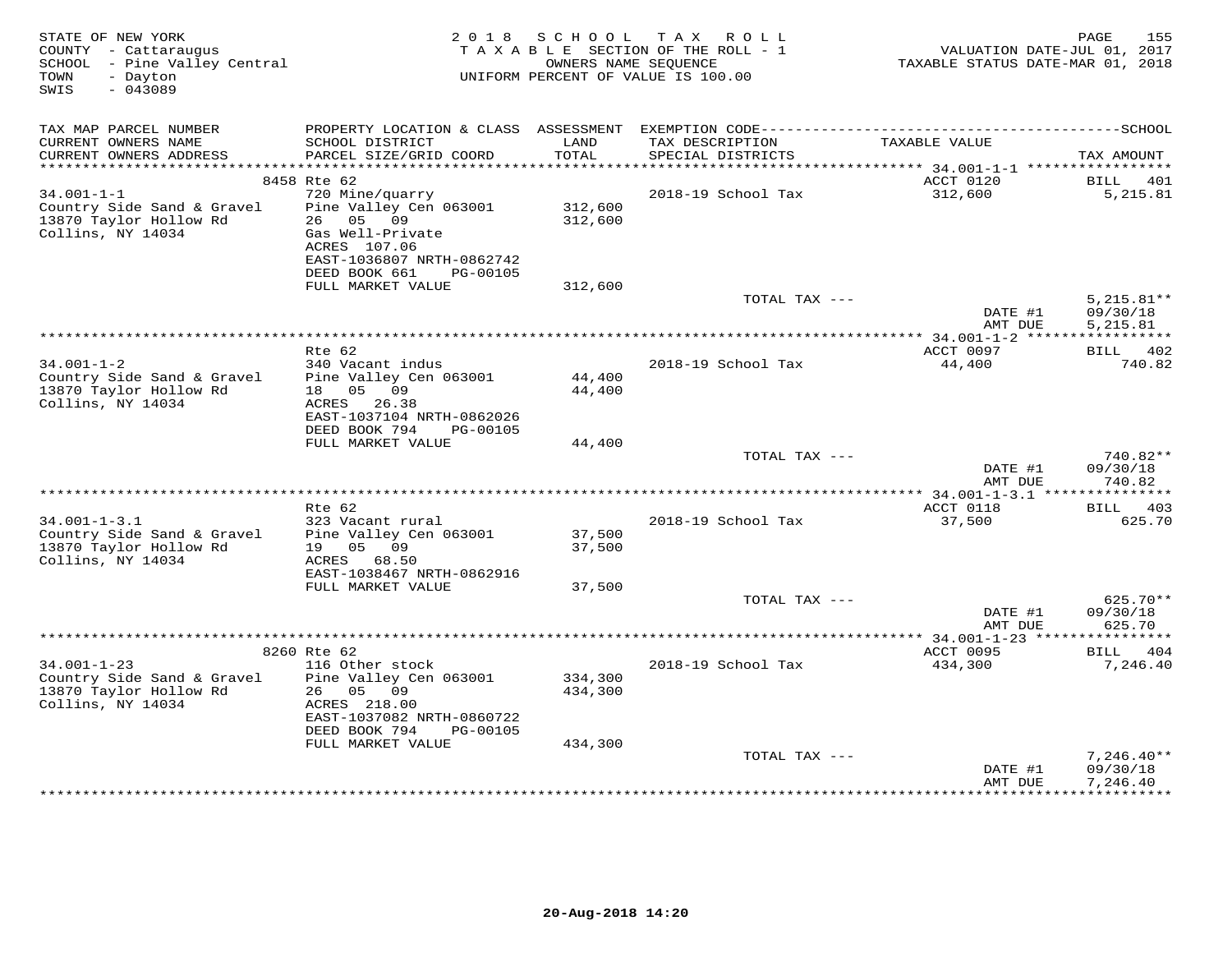| STATE OF NEW YORK<br>COUNTY - Cattaraugus<br>SCHOOL - Pine Valley Central<br>TOWN<br>- Dayton<br>$-043089$ | 2 0 1 8                                              | SCHOOL | TAX ROLL<br>TAXABLE SECTION OF THE ROLL - 1<br>OWNERS NAME SEOUENCE<br>UNIFORM PERCENT OF VALUE IS 100.00 | TAXABLE STATUS DATE-MAR 01, 2018     | 156<br>PAGE<br>VALUATION DATE-JUL 01, 2017 |
|------------------------------------------------------------------------------------------------------------|------------------------------------------------------|--------|-----------------------------------------------------------------------------------------------------------|--------------------------------------|--------------------------------------------|
| SWIS                                                                                                       |                                                      |        |                                                                                                           |                                      |                                            |
| TAX MAP PARCEL NUMBER<br>CURRENT OWNERS NAME                                                               | SCHOOL DISTRICT                                      | LAND   | TAX DESCRIPTION                                                                                           | TAXABLE VALUE                        |                                            |
| CURRENT OWNERS ADDRESS<br>*****************************                                                    | PARCEL SIZE/GRID COORD                               | TOTAL  | SPECIAL DISTRICTS                                                                                         |                                      | TAX AMOUNT                                 |
|                                                                                                            | Rte 62                                               |        |                                                                                                           | ACCT 0098                            | BILL<br>405                                |
| $34.001 - 1 - 24$                                                                                          | 323 Vacant rural                                     |        | 2018-19 School Tax                                                                                        | 17,500                               | 291.99                                     |
| Country Side Sand & Gravel                                                                                 | Pine Valley Cen 063001                               | 17,500 |                                                                                                           |                                      |                                            |
| 13870 Taylor Hollow Rd<br>Collins, NY 14034                                                                | 25<br>05<br>09<br>ACRES<br>23.04                     | 17,500 |                                                                                                           |                                      |                                            |
|                                                                                                            | EAST-1036353 NRTH-0859151                            |        |                                                                                                           |                                      |                                            |
|                                                                                                            | DEED BOOK 808<br>PG-01158                            |        |                                                                                                           |                                      |                                            |
|                                                                                                            | FULL MARKET VALUE                                    | 17,500 |                                                                                                           |                                      |                                            |
|                                                                                                            |                                                      |        | TOTAL TAX ---                                                                                             | DATE #1                              | 291.99**<br>09/30/18                       |
|                                                                                                            |                                                      |        |                                                                                                           | AMT DUE                              | 291.99                                     |
|                                                                                                            |                                                      |        | *************************                                                                                 | ******* 34.001-1-27.1 ************** |                                            |
| $34.001 - 1 - 27.1$                                                                                        | 8047 Rte 62<br>105 Vac farmland                      |        | 2018-19 School Tax                                                                                        | ACCT 0585<br>81,900                  | BILL 406<br>1,366.52                       |
| Country Side Sand & Gravel                                                                                 | Pine Valley Cen 063001                               | 81,900 |                                                                                                           |                                      |                                            |
| 13870 Taylor Hollow Rd                                                                                     | 05 09<br>25/33                                       | 81,900 |                                                                                                           |                                      |                                            |
| Collins, NY 14034                                                                                          | ACRES<br>58.45                                       |        |                                                                                                           |                                      |                                            |
|                                                                                                            | EAST-1035341 NRTH-0857814<br>DEED BOOK 15480 PG-9003 |        |                                                                                                           |                                      |                                            |
|                                                                                                            | FULL MARKET VALUE                                    | 81,900 |                                                                                                           |                                      |                                            |
|                                                                                                            |                                                      |        | TOTAL TAX ---                                                                                             |                                      | $1,366.52**$                               |
|                                                                                                            |                                                      |        |                                                                                                           | DATE #1<br>AMT DUE                   | 09/30/18<br>1,366.52                       |
|                                                                                                            |                                                      |        |                                                                                                           |                                      |                                            |
|                                                                                                            | Rte 62                                               |        |                                                                                                           | ACCT 0128                            | BILL 407                                   |
| $34.001 - 1 - 36.1$                                                                                        | 105 Vac farmland<br>Pine Valley Cen 063001           | 81,700 | AG DISTOUT 41730<br>2018-19 School Tax                                                                    |                                      | 44,316<br>623.76                           |
| Country Side Sand & Gravel<br>13870 Taylor Hollow Rd                                                       | 34 05 09                                             | 81,700 |                                                                                                           | 37,384                               |                                            |
| Collins, NY 14034                                                                                          | ACRES 78.01                                          |        |                                                                                                           |                                      |                                            |
|                                                                                                            | EAST-1032969 NRTH-0860616                            |        |                                                                                                           |                                      |                                            |
| MAY BE SUBJECT TO PAYMENT<br>UNDER AGDIST LAW TIL 2025                                                     | DEED BOOK 747<br>PG-00880<br>FULL MARKET VALUE       | 81,700 |                                                                                                           |                                      |                                            |
|                                                                                                            |                                                      |        | TOTAL TAX ---                                                                                             |                                      | 623.76**                                   |
|                                                                                                            |                                                      |        |                                                                                                           | DATE #1                              | 09/30/18                                   |
| ******************************                                                                             |                                                      |        |                                                                                                           | AMT DUE                              | 623.76                                     |
|                                                                                                            | Rte 62                                               |        |                                                                                                           | ACCT 0429                            | <b>BILL</b><br>408                         |
| $34.001 - 1 - 37.1$                                                                                        | 323 Vacant rural                                     |        | AG DISTOUT 41730                                                                                          |                                      | 42,484                                     |
| Country Side Sand & Gravel                                                                                 | Pine Valley Cen 063001                               | 73,800 | 2018-19 School Tax                                                                                        | 31,316                               | 522.52                                     |
| 13870 Taylor Hollow Rd<br>Collins, NY 14034                                                                | 05<br>09<br>34<br>ACRES<br>65.95                     | 73,800 |                                                                                                           |                                      |                                            |
|                                                                                                            | EAST-1032899 NRTH-0861442                            |        |                                                                                                           |                                      |                                            |
| MAY BE SUBJECT TO PAYMENT                                                                                  | DEED BOOK 00987 PG-00355                             |        |                                                                                                           |                                      |                                            |
| UNDER AGDIST LAW TIL 2025                                                                                  | FULL MARKET VALUE                                    | 73,800 | TOTAL TAX ---                                                                                             |                                      | $522.52**$                                 |
|                                                                                                            |                                                      |        |                                                                                                           | DATE #1                              | 09/30/18                                   |
|                                                                                                            |                                                      |        |                                                                                                           | AMT DUE                              | 522.52                                     |
|                                                                                                            |                                                      |        |                                                                                                           | * * * * * * * * * * * * * * * * *    | **********                                 |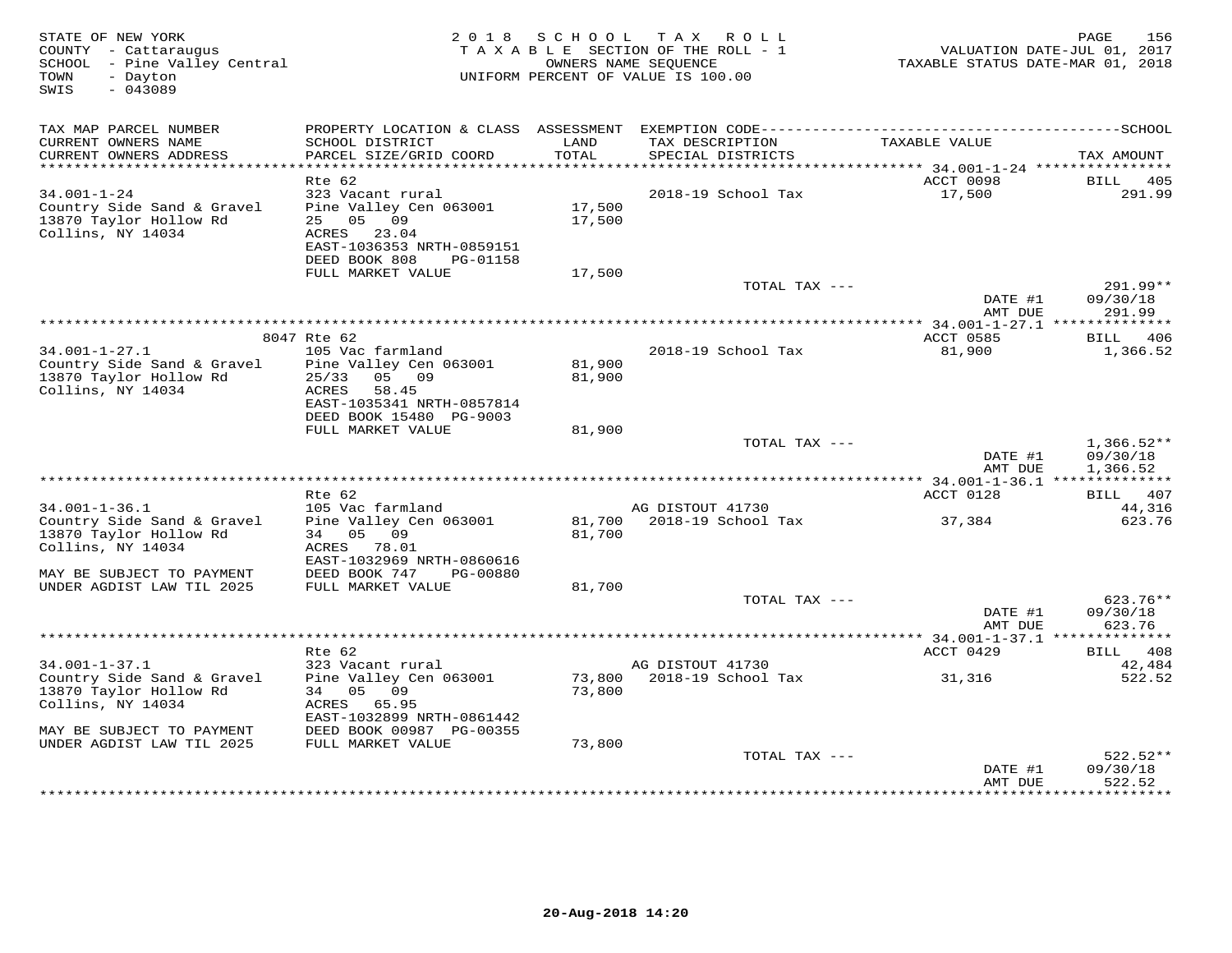| STATE OF NEW YORK<br>COUNTY - Cattaraugus<br>SCHOOL - Pine Valley Central<br>- Dayton<br>TOWN<br>SWIS<br>$-043089$ | 2 0 1 8<br>SCHOOL<br>TAX ROLL<br>TAXABLE SECTION OF THE ROLL - 1<br>OWNERS NAME SEOUENCE<br>UNIFORM PERCENT OF VALUE IS 100.00 |                  |                  | 157<br>PAGE<br>VALUATION DATE-JUL 01, 2017<br>TAXABLE STATUS DATE-MAR 01, 2018 |                    |                                      |
|--------------------------------------------------------------------------------------------------------------------|--------------------------------------------------------------------------------------------------------------------------------|------------------|------------------|--------------------------------------------------------------------------------|--------------------|--------------------------------------|
| TAX MAP PARCEL NUMBER                                                                                              |                                                                                                                                |                  |                  |                                                                                |                    |                                      |
| CURRENT OWNERS NAME<br>CURRENT OWNERS ADDRESS<br>**************************                                        | SCHOOL DISTRICT<br>PARCEL SIZE/GRID COORD                                                                                      | LAND<br>TOTAL    |                  | TAX DESCRIPTION<br>SPECIAL DISTRICTS                                           | TAXABLE VALUE      | TAX AMOUNT                           |
|                                                                                                                    | Rte 62                                                                                                                         |                  |                  |                                                                                | ACCT 0427          | 409<br>BILL                          |
| $34.001 - 1 - 41.1$                                                                                                | 323 Vacant rural                                                                                                               |                  | AG DIST          | 41720                                                                          |                    | 47,024                               |
| Country Side Sand & Gravel<br>13870 Taylor Hollow Rd                                                               | Pine Valley Cen 063001<br>34 05 09                                                                                             | 77,200<br>77,200 |                  | 2018-19 School Tax                                                             | 30,176             | 503.49                               |
| Collins, NY 14034                                                                                                  | ACRES<br>70.90<br>EAST-1032864 NRTH-0862247                                                                                    |                  |                  |                                                                                |                    |                                      |
| MAY BE SUBJECT TO PAYMENT<br>UNDER AGDIST LAW TIL 2022                                                             | DEED BOOK 00987 PG-00355<br>FULL MARKET VALUE                                                                                  | 77,200           |                  |                                                                                |                    |                                      |
|                                                                                                                    |                                                                                                                                |                  |                  | TOTAL TAX ---                                                                  | DATE #1            | $503.49**$<br>09/30/18               |
|                                                                                                                    |                                                                                                                                |                  |                  |                                                                                | AMT DUE            | 503.49                               |
|                                                                                                                    | 8501 Rte 62                                                                                                                    |                  |                  |                                                                                | ACCT 0425          | BILL 410                             |
| $34.001 - 1 - 42.1$                                                                                                | 449 Other Storag                                                                                                               |                  | AG DISTOUT 41730 |                                                                                |                    | 27,810                               |
| Country Side Sand & Gravel<br>13870 Taylor Hollow Rd<br>Collins, NY 14034                                          | Pine Valley Cen 063001<br>34/35<br>05 09<br>ACRES 144.25                                                                       | 108,000          |                  | 78,000 2018-19 School Tax                                                      | 80,190             | 1,337.99                             |
| MAY BE SUBJECT TO PAYMENT                                                                                          | EAST-1032997 NRTH-0863460<br>DEED BOOK 00987 PG-00355                                                                          |                  |                  |                                                                                |                    |                                      |
| UNDER AGDIST LAW TIL 2025                                                                                          | FULL MARKET VALUE                                                                                                              | 108,000          |                  |                                                                                |                    |                                      |
|                                                                                                                    |                                                                                                                                |                  |                  | TOTAL TAX ---                                                                  | DATE #1<br>AMT DUE | $1,337.99**$<br>09/30/18<br>1,337.99 |
|                                                                                                                    |                                                                                                                                |                  |                  |                                                                                |                    |                                      |
|                                                                                                                    | Rte 62                                                                                                                         |                  |                  |                                                                                | ACCT 0075          | BILL 411                             |
| $25.003 - 1 - 9$                                                                                                   | 323 Vacant rural                                                                                                               |                  |                  | 2018-19 School Tax                                                             | 35,900             | 599.00                               |
| Country Side Sand & Gravel, In Pine Valley Cen 063001<br>13870 Taylor Hollow Rd<br>Collins, NY 14034               | 19 05 09<br>ACRES 47.86                                                                                                        | 35,900<br>35,900 |                  |                                                                                |                    |                                      |
|                                                                                                                    | EAST-1039915 NRTH-0864197<br>DEED BOOK 22089 PG-7003                                                                           |                  |                  |                                                                                |                    |                                      |
|                                                                                                                    | FULL MARKET VALUE                                                                                                              | 35,900           |                  | TOTAL TAX ---                                                                  |                    | 599.00**                             |
|                                                                                                                    |                                                                                                                                |                  |                  |                                                                                | DATE #1<br>AMT DUE | 09/30/18<br>599.00                   |
|                                                                                                                    |                                                                                                                                |                  |                  |                                                                                |                    | ***********                          |
|                                                                                                                    | Rte 62                                                                                                                         |                  |                  |                                                                                | ACCT 0074          | BILL 412                             |
| $25.003 - 1 - 15$<br>Country Side Sand & Gravel, In Pine Valley Cen 063001<br>13870 Taylor Hollow Rd               | 323 Vacant rural<br>27 05 09                                                                                                   | 66,100<br>66,100 |                  | 2018-19 School Tax                                                             | 66,100             | 1,102.89                             |
| Collins, NY 14034                                                                                                  | ACRES 55.00<br>EAST-1037176 NRTH-0864846<br>DEED BOOK 22089 PG-7003                                                            |                  |                  |                                                                                |                    |                                      |
|                                                                                                                    | FULL MARKET VALUE                                                                                                              | 66,100           |                  |                                                                                |                    |                                      |
|                                                                                                                    |                                                                                                                                |                  |                  | TOTAL TAX ---                                                                  | DATE #1<br>AMT DUE | 1,102.89**<br>09/30/18<br>1,102.89   |
|                                                                                                                    |                                                                                                                                |                  |                  |                                                                                |                    | .                                    |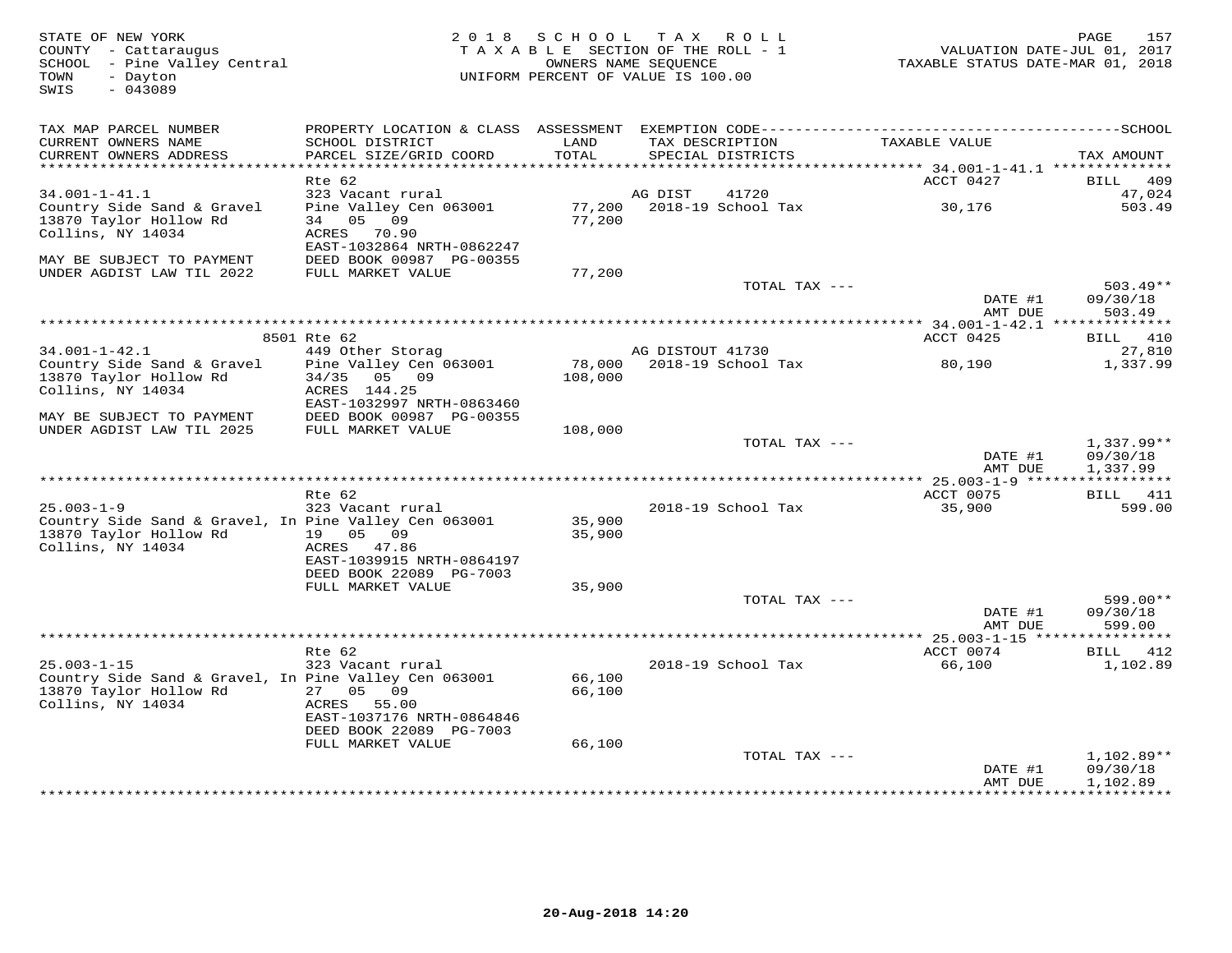| STATE OF NEW YORK<br>COUNTY - Cattaraugus<br>SCHOOL - Pine Valley Central<br>TOWN<br>- Dayton | 2 0 1 8                                        | SCHOOL          | TAX ROLL<br>TAXABLE SECTION OF THE ROLL - 1<br>OWNERS NAME SEQUENCE<br>UNIFORM PERCENT OF VALUE IS 100.00 | VALUATION DATE-JUL 01, 2017<br>TAXABLE STATUS DATE-MAR 01, 2018 | 158<br>PAGE           |
|-----------------------------------------------------------------------------------------------|------------------------------------------------|-----------------|-----------------------------------------------------------------------------------------------------------|-----------------------------------------------------------------|-----------------------|
| $-043089$<br>SWIS                                                                             |                                                |                 |                                                                                                           |                                                                 |                       |
| TAX MAP PARCEL NUMBER                                                                         |                                                |                 |                                                                                                           |                                                                 |                       |
| CURRENT OWNERS NAME<br>CURRENT OWNERS ADDRESS<br>**********************                       | SCHOOL DISTRICT<br>PARCEL SIZE/GRID COORD      | LAND<br>TOTAL   | TAX DESCRIPTION<br>SPECIAL DISTRICTS                                                                      | TAXABLE VALUE                                                   | TAX AMOUNT            |
|                                                                                               | $Rte$ 62                                       |                 |                                                                                                           | ACCT 0117                                                       | <b>BILL</b><br>413    |
| $25.003 - 1 - 10.1$                                                                           | 323 Vacant rural                               |                 | 2018-19 School Tax                                                                                        | 49,300                                                          | 822.58                |
| Country Side Sand And Gravel                                                                  | Pine Valley Cen 063001                         | 49,300          |                                                                                                           |                                                                 |                       |
| 13870 Taylor Hollow Rd                                                                        | 05<br>09<br>27                                 | 49,300          |                                                                                                           |                                                                 |                       |
| Collins, NY 14034                                                                             | ACRES<br>78.00                                 |                 |                                                                                                           |                                                                 |                       |
|                                                                                               | EAST-1036810 NRTH-0864079                      |                 |                                                                                                           |                                                                 |                       |
|                                                                                               | DEED BOOK 656<br>PG-00555<br>FULL MARKET VALUE | 49,300          |                                                                                                           |                                                                 |                       |
|                                                                                               |                                                |                 | TOTAL TAX ---                                                                                             |                                                                 | 822.58**              |
|                                                                                               |                                                |                 |                                                                                                           | DATE #1                                                         | 09/30/18              |
|                                                                                               |                                                |                 |                                                                                                           | AMT DUE                                                         | 822.58                |
|                                                                                               |                                                |                 | ***********************************                                                                       | ************ 25.003-1-12.1 **************                       |                       |
| $25.003 - 1 - 12.1$                                                                           | Rte 62<br>321 Abandoned ag                     |                 | AG DISTOUT 41730                                                                                          | ACCT 0426                                                       | 414<br>BILL<br>44,883 |
| Country Side Sand And Gravel                                                                  | Pine Valley Cen 063001                         | 74,600          | 2018-19 School Tax                                                                                        | 29,717                                                          | 495.84                |
| 13870 Taylor Hollow Rd                                                                        | 35 05 09                                       | 74,600          |                                                                                                           |                                                                 |                       |
| Collins, NY 14034                                                                             | ACRES 67.15                                    |                 |                                                                                                           |                                                                 |                       |
|                                                                                               | EAST-1032948 NRTH-0864622                      |                 |                                                                                                           |                                                                 |                       |
| MAY BE SUBJECT TO PAYMENT<br>UNDER AGDIST LAW TIL 2025                                        | DEED BOOK 00987 PG-00355<br>FULL MARKET VALUE  | 74,600          |                                                                                                           |                                                                 |                       |
|                                                                                               |                                                |                 | TOTAL TAX ---                                                                                             |                                                                 | 495.84**              |
|                                                                                               |                                                |                 |                                                                                                           | DATE #1                                                         | 09/30/18              |
|                                                                                               |                                                |                 |                                                                                                           | AMT DUE                                                         | 495.84                |
|                                                                                               |                                                |                 |                                                                                                           |                                                                 |                       |
|                                                                                               | 11986 School St                                |                 |                                                                                                           | ACCT 0378                                                       | <b>BILL</b> 415       |
| $25.001 - 1 - 19$<br>Crisanti Stephen W                                                       | 210 1 Family Res<br>Pine Valley Cen 063001     | 10,700          | <b>BAS STAR</b><br>41854<br>2018-19 School Tax                                                            | 60,500                                                          | 30,000<br>1,009.46    |
| 11986 School St                                                                               | 29 05<br>09                                    | 60,500          |                                                                                                           |                                                                 |                       |
| Gowanda, NY 14070                                                                             | ACRES<br>2.33                                  |                 |                                                                                                           |                                                                 |                       |
|                                                                                               | EAST-1035450 NRTH-0873449                      |                 |                                                                                                           |                                                                 |                       |
|                                                                                               | DEED BOOK 00941 PG-00111                       |                 |                                                                                                           |                                                                 |                       |
|                                                                                               | FULL MARKET VALUE                              | 60,500          | TOTAL TAX ---                                                                                             |                                                                 | $508.90**$            |
|                                                                                               |                                                |                 |                                                                                                           | DATE #1                                                         | 09/30/18              |
|                                                                                               |                                                |                 |                                                                                                           | AMT DUE                                                         | 508.90                |
|                                                                                               |                                                |                 |                                                                                                           | ****************** 25.001-1-18 *****                            |                       |
|                                                                                               | 11982 School St                                |                 |                                                                                                           | ACCT 0158                                                       | 416<br>BILL           |
| $25.001 - 1 - 18$                                                                             | 210 1 Family Res                               |                 | 2018-19 School Tax                                                                                        | 38,100                                                          | 635.71                |
| Crisanti Steven<br>11986 School St                                                            | Pine Valley Cen 063001<br>29<br>05<br>09       | 4,100<br>38,100 |                                                                                                           |                                                                 |                       |
| Gowanda, NY 14070                                                                             | FRNT 152.00 DPTH 115.00                        |                 |                                                                                                           |                                                                 |                       |
|                                                                                               | EAST-1035777 NRTH-0873608                      |                 |                                                                                                           |                                                                 |                       |
|                                                                                               | DEED BOOK 13205 PG-7001                        |                 |                                                                                                           |                                                                 |                       |
|                                                                                               | FULL MARKET VALUE                              | 38,100          |                                                                                                           |                                                                 |                       |
|                                                                                               |                                                |                 | TOTAL TAX ---                                                                                             |                                                                 | 635.71**              |
|                                                                                               |                                                |                 |                                                                                                           | DATE #1<br>AMT DUE                                              | 09/30/18<br>635.71    |
|                                                                                               |                                                |                 |                                                                                                           | **********                                                      | *********             |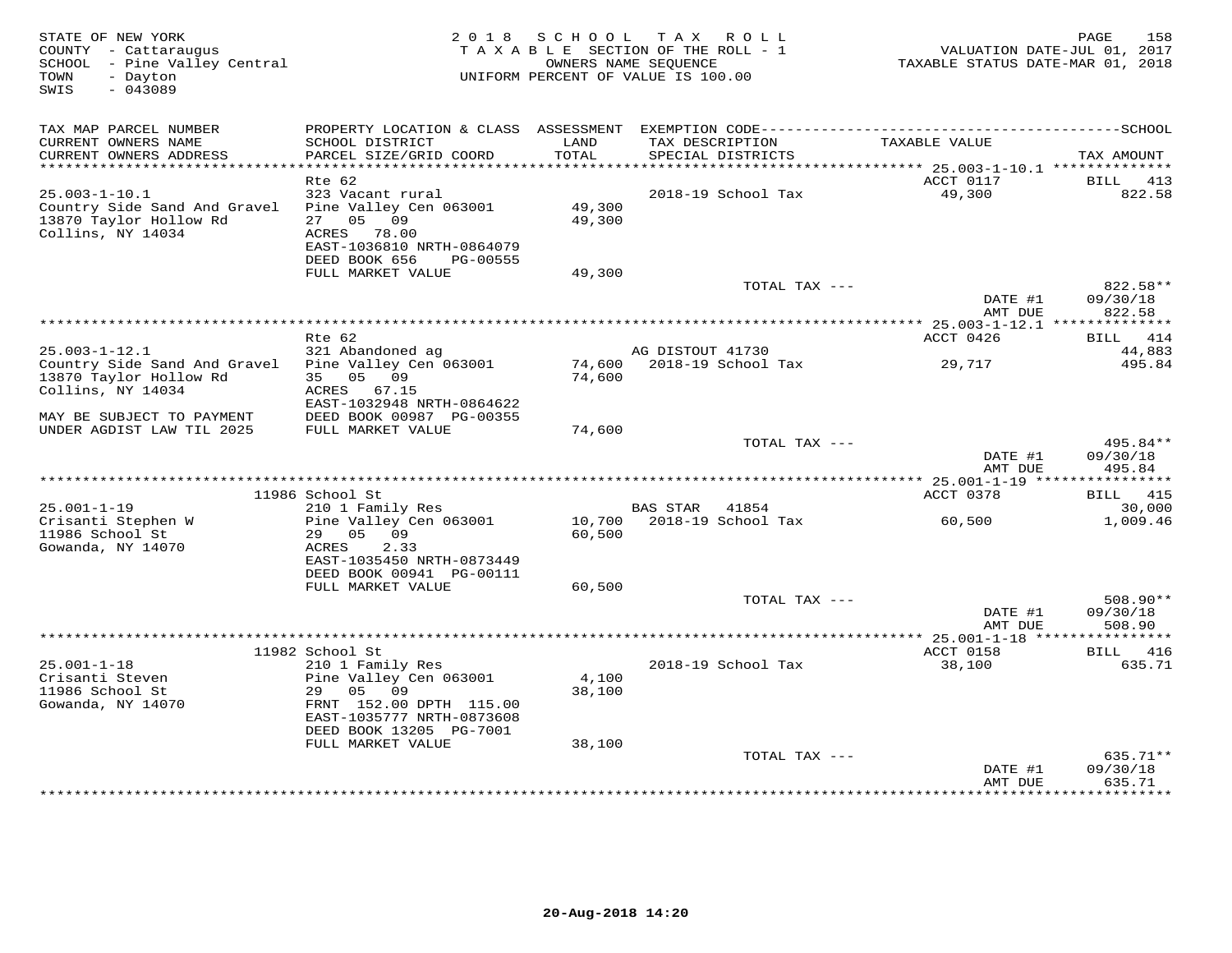| STATE OF NEW YORK<br>COUNTY - Cattaraugus<br>SCHOOL - Pine Valley Central<br>- Dayton<br>TOWN<br>SWIS<br>$-043089$ |                                               | 2018 SCHOOL      | T A X<br>R O L L<br>TAXABLE SECTION OF THE ROLL - 1<br>OWNERS NAME SEQUENCE<br>UNIFORM PERCENT OF VALUE IS 100.00 | VALUATION DATE-JUL 01, 2017<br>TAXABLE STATUS DATE-MAR 01, 2018 | 159<br>PAGE                         |
|--------------------------------------------------------------------------------------------------------------------|-----------------------------------------------|------------------|-------------------------------------------------------------------------------------------------------------------|-----------------------------------------------------------------|-------------------------------------|
| TAX MAP PARCEL NUMBER                                                                                              |                                               |                  |                                                                                                                   |                                                                 |                                     |
| CURRENT OWNERS NAME<br>CURRENT OWNERS ADDRESS                                                                      | SCHOOL DISTRICT<br>PARCEL SIZE/GRID COORD     | LAND<br>TOTAL    | TAX DESCRIPTION<br>SPECIAL DISTRICTS                                                                              | TAXABLE VALUE                                                   | TAX AMOUNT                          |
|                                                                                                                    | 9189 Merrill Dr                               |                  |                                                                                                                   | ACCT 0252                                                       | BILL 417                            |
| $24.002 - 1 - 29.1$                                                                                                | 260 Seasonal res                              |                  | 2018-19 School Tax                                                                                                | 78,000                                                          | 1,301.45                            |
| Czora Douglas J                                                                                                    | Pine Valley Cen 063001                        | 72,000           |                                                                                                                   |                                                                 |                                     |
| Czora Brian                                                                                                        | 61 05 09                                      | 78,000           |                                                                                                                   |                                                                 |                                     |
| 1989 Aries Ave                                                                                                     | ACRES 118.36                                  |                  |                                                                                                                   |                                                                 |                                     |
| Derby, NY 14047                                                                                                    | EAST-1021093 NRTH-0874381                     |                  |                                                                                                                   |                                                                 |                                     |
|                                                                                                                    | DEED BOOK 00999 PG-00645<br>FULL MARKET VALUE | 78,000           |                                                                                                                   |                                                                 |                                     |
|                                                                                                                    |                                               |                  | TOTAL TAX ---                                                                                                     |                                                                 | $1,301.45**$                        |
|                                                                                                                    |                                               |                  |                                                                                                                   | DATE #1                                                         | 09/30/18                            |
|                                                                                                                    |                                               |                  |                                                                                                                   | AMT DUE                                                         | 1,301.45                            |
|                                                                                                                    |                                               |                  |                                                                                                                   |                                                                 |                                     |
|                                                                                                                    | Merrill Dr                                    |                  |                                                                                                                   | ACCT 0954                                                       | BILL 418                            |
| $24.002 - 1 - 29.2$<br>Czora Douglas J                                                                             | 321 Abandoned ag<br>Pine Valley Cen 063001    | 7,400            | 2018-19 School Tax                                                                                                | 7,400                                                           | 123.47                              |
| Czora James                                                                                                        | 61 05 09                                      | 7,400            |                                                                                                                   |                                                                 |                                     |
| 1989 Aries Rd                                                                                                      | ACRES 12.76                                   |                  |                                                                                                                   |                                                                 |                                     |
| Derby, NY 14047                                                                                                    | EAST-1022737 NRTH-0874829                     |                  |                                                                                                                   |                                                                 |                                     |
|                                                                                                                    | DEED BOOK 00999 PG-00645                      |                  |                                                                                                                   |                                                                 |                                     |
|                                                                                                                    | FULL MARKET VALUE                             | 7,400            | TOTAL TAX ---                                                                                                     |                                                                 | $123.47**$                          |
|                                                                                                                    |                                               |                  |                                                                                                                   | DATE #1                                                         | 09/30/18                            |
|                                                                                                                    |                                               |                  |                                                                                                                   | AMT DUE                                                         | 123.47                              |
|                                                                                                                    |                                               |                  |                                                                                                                   |                                                                 |                                     |
|                                                                                                                    | Merrill Dr                                    |                  |                                                                                                                   | ACCT 0049                                                       | <b>BILL</b> 419                     |
| $24.002 - 1 - 30$                                                                                                  | 323 Vacant rural                              |                  | 2018-19 School Tax                                                                                                | 69,600                                                          | 1,161.29                            |
| Danzer Forestland, Inc.<br>119 A.I.D. Dr                                                                           | Pine Valley Cen 063001<br>61 05 09            | 69,600<br>69,600 |                                                                                                                   |                                                                 |                                     |
| Darlington, PA 16115                                                                                               | ACRES 51.88                                   |                  |                                                                                                                   |                                                                 |                                     |
|                                                                                                                    | EAST-1021271 NRTH-0875424                     |                  |                                                                                                                   |                                                                 |                                     |
|                                                                                                                    | DEED BOOK 153<br>PG-4002                      |                  |                                                                                                                   |                                                                 |                                     |
|                                                                                                                    | FULL MARKET VALUE                             | 69,600           |                                                                                                                   |                                                                 |                                     |
|                                                                                                                    |                                               |                  | TOTAL TAX ---                                                                                                     |                                                                 | $1,161.29**$                        |
|                                                                                                                    |                                               |                  |                                                                                                                   | DATE #1<br>AMT DUE                                              | 09/30/18<br>1,161.29                |
|                                                                                                                    |                                               |                  |                                                                                                                   | ********** 24.002-1-11.1 ***                                    | ***********                         |
|                                                                                                                    | 9160 Cottage Rd                               |                  |                                                                                                                   | ACCT 0416                                                       | BILL 420                            |
| 24.002-1-11.1                                                                                                      | 210 1 Family Res                              |                  | 41854<br>BAS STAR                                                                                                 |                                                                 | 30,000                              |
| Degroot Garry L                                                                                                    | Pine Valley Cen 063001                        | 54,500           | 2018-19 School Tax                                                                                                | 155,000                                                         | 2,586.21                            |
| Degroot Cynthia C                                                                                                  | 05 09<br>45/53                                | 155,000          |                                                                                                                   |                                                                 |                                     |
| 9160 Cottage Rd<br>South Dayton, NY 14138                                                                          | 76.80<br>ACRES<br>EAST-1026204 NRTH-0874215   |                  |                                                                                                                   |                                                                 |                                     |
|                                                                                                                    | DEED BOOK 00984 PG-01071                      |                  |                                                                                                                   |                                                                 |                                     |
|                                                                                                                    | FULL MARKET VALUE                             | 155,000          |                                                                                                                   |                                                                 |                                     |
|                                                                                                                    |                                               |                  | TOTAL TAX ---                                                                                                     |                                                                 | $2,085.66**$                        |
|                                                                                                                    |                                               |                  |                                                                                                                   | DATE #1                                                         | 09/30/18                            |
|                                                                                                                    |                                               |                  | ***************************                                                                                       | AMT DUE<br>**************                                       | 2,085.66<br>* * * * * * * * * * * * |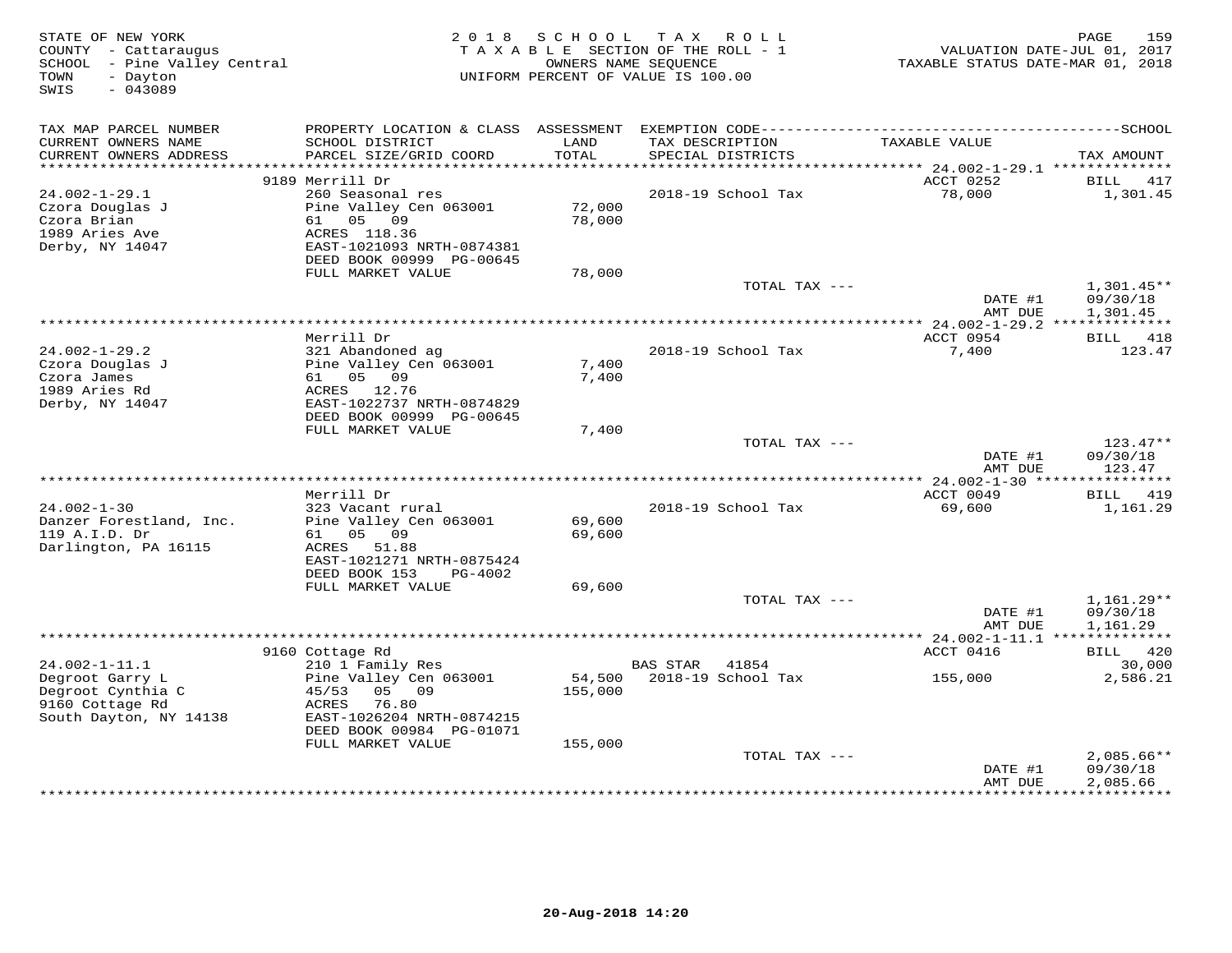| STATE OF NEW YORK<br>COUNTY - Cattaraugus<br>SCHOOL - Pine Valley Central<br>- Dayton<br>TOWN<br>$-043089$<br>SWIS | 2 0 1 8                                              | SCHOOL  | TAX ROLL<br>TAXABLE SECTION OF THE ROLL - 1<br>OWNERS NAME SEQUENCE<br>UNIFORM PERCENT OF VALUE IS 100.00 | TAXABLE STATUS DATE-MAR 01, 2018 | 160<br>PAGE<br>VALUATION DATE-JUL 01, 2017 |
|--------------------------------------------------------------------------------------------------------------------|------------------------------------------------------|---------|-----------------------------------------------------------------------------------------------------------|----------------------------------|--------------------------------------------|
| TAX MAP PARCEL NUMBER<br>CURRENT OWNERS NAME                                                                       | SCHOOL DISTRICT                                      | LAND    | TAX DESCRIPTION                                                                                           | TAXABLE VALUE                    |                                            |
| CURRENT OWNERS ADDRESS<br>**********************                                                                   | PARCEL SIZE/GRID COORD                               | TOTAL   | SPECIAL DISTRICTS                                                                                         |                                  | TAX AMOUNT                                 |
|                                                                                                                    | 8143 Oaks Rd                                         |         |                                                                                                           | ACCT 0145                        | 421<br>BILL                                |
| $33.002 - 1 - 18.1$                                                                                                | 112 Dairy farm                                       |         | AG DIST<br>41720                                                                                          |                                  | 136,011                                    |
| Dye Timothy P                                                                                                      | Pine Valley Cen 063001                               |         | 107,300 SILO T/C/S 42100                                                                                  |                                  | 5,000                                      |
| Dye Phyllis                                                                                                        | 57<br>05<br>09                                       |         | 239,300 2018-19 School Tax                                                                                | 98,289                           | 1,639.98                                   |
| 7 Allegany Rd<br>South Dayton, NY 14138                                                                            | Life Use<br>ACRES 82.75                              |         |                                                                                                           |                                  |                                            |
|                                                                                                                    | EAST-1021262 NRTH-0857975                            |         |                                                                                                           |                                  |                                            |
| MAY BE SUBJECT TO PAYMENT                                                                                          | DEED BOOK 911<br>PG-00887                            |         |                                                                                                           |                                  |                                            |
| UNDER AGDIST LAW TIL 2022                                                                                          | FULL MARKET VALUE                                    | 239,300 |                                                                                                           |                                  |                                            |
|                                                                                                                    |                                                      |         | TOTAL TAX ---                                                                                             |                                  | $1,639.98**$                               |
|                                                                                                                    |                                                      |         |                                                                                                           | DATE #1<br>AMT DUE               | 09/30/18<br>1,639.98                       |
| ******************************                                                                                     |                                                      |         |                                                                                                           |                                  |                                            |
|                                                                                                                    | Dredge Rd                                            |         |                                                                                                           | ACCT 0260                        | BILL 422                                   |
| $33.002 - 1 - 19.1$                                                                                                | 105 Vac farmland                                     |         | AG DIST<br>41720                                                                                          |                                  | 48,890                                     |
| Dye Timothy P<br>7 Allegany Rd                                                                                     | Pine Valley Cen 063001<br>49/57<br>05 09             | 81,400  | 81,400 2018-19 School Tax                                                                                 | 32,510                           | 542.44                                     |
| South Dayton, NY 14138                                                                                             | ACRES<br>56.45                                       |         |                                                                                                           |                                  |                                            |
|                                                                                                                    | EAST-1022048 NRTH-0856565                            |         |                                                                                                           |                                  |                                            |
| MAY BE SUBJECT TO PAYMENT                                                                                          | DEED BOOK 28512 PG-4001                              |         |                                                                                                           |                                  |                                            |
| UNDER AGDIST LAW TIL 2022                                                                                          | FULL MARKET VALUE                                    | 81,400  | TOTAL TAX ---                                                                                             |                                  | 542.44**                                   |
|                                                                                                                    |                                                      |         |                                                                                                           | DATE #1                          | 09/30/18                                   |
|                                                                                                                    |                                                      |         |                                                                                                           | AMT DUE                          | 542.44                                     |
|                                                                                                                    |                                                      |         |                                                                                                           |                                  |                                            |
| $34.001 - 1 - 27.2$                                                                                                | 8047 Rte 62<br>240 Rural res                         |         | ENH STAR<br>41834                                                                                         | ACCT 1293                        | BILL 423<br>66,800                         |
| Dzierzanowski Edward R                                                                                             | Pine Valley Cen 063001                               | 39,100  | 2018-19 School Tax                                                                                        | 80,700                           | 1,346.50                                   |
| Dzierzanowski Kenneth E. and K 25&33                                                                               | 04 09                                                | 80,700  |                                                                                                           |                                  |                                            |
| 8047 62 Rte                                                                                                        | ACRES<br>68.20                                       |         |                                                                                                           |                                  |                                            |
| Dayton, NY 14138                                                                                                   | EAST-1034431 NRTH-0856937<br>DEED BOOK 22453 PG-8001 |         |                                                                                                           |                                  |                                            |
|                                                                                                                    | FULL MARKET VALUE                                    | 80,700  |                                                                                                           |                                  |                                            |
|                                                                                                                    |                                                      |         | TOTAL TAX ---                                                                                             |                                  | 231.92**                                   |
|                                                                                                                    |                                                      |         |                                                                                                           | DATE #1                          | 09/30/18                                   |
|                                                                                                                    |                                                      |         |                                                                                                           | AMT DUE                          | 231.92                                     |
|                                                                                                                    | Dye Rd                                               |         |                                                                                                           | ACCT 0152                        | BILL 424                                   |
| $24.004 - 1 - 1$                                                                                                   | 120 Field crops                                      |         | AG DIST<br>41720                                                                                          |                                  | 21,761                                     |
| Emke Dwayne R                                                                                                      | Pine Valley Cen 063001                               | 45,200  | 2018-19 School Tax                                                                                        | 23,439                           | 391.09                                     |
| Emke Cathy R                                                                                                       | 60 05 09                                             | 45,200  |                                                                                                           |                                  |                                            |
| 351 Rte 39<br>Forestville, NY 14062                                                                                | ACRES 37.33<br>EAST-1019696 NRTH-0870740             |         |                                                                                                           |                                  |                                            |
|                                                                                                                    | DEED BOOK 18949 PG-3002                              |         |                                                                                                           |                                  |                                            |
| MAY BE SUBJECT TO PAYMENT                                                                                          | FULL MARKET VALUE                                    | 45,200  |                                                                                                           |                                  |                                            |
| UNDER AGDIST LAW TIL 2022                                                                                          |                                                      |         |                                                                                                           |                                  |                                            |
|                                                                                                                    |                                                      |         | TOTAL TAX ---                                                                                             | DATE #1                          | $391.09**$<br>09/30/18                     |
|                                                                                                                    |                                                      |         |                                                                                                           | AMT DUE                          | 391.09                                     |
|                                                                                                                    |                                                      |         |                                                                                                           |                                  | ********                                   |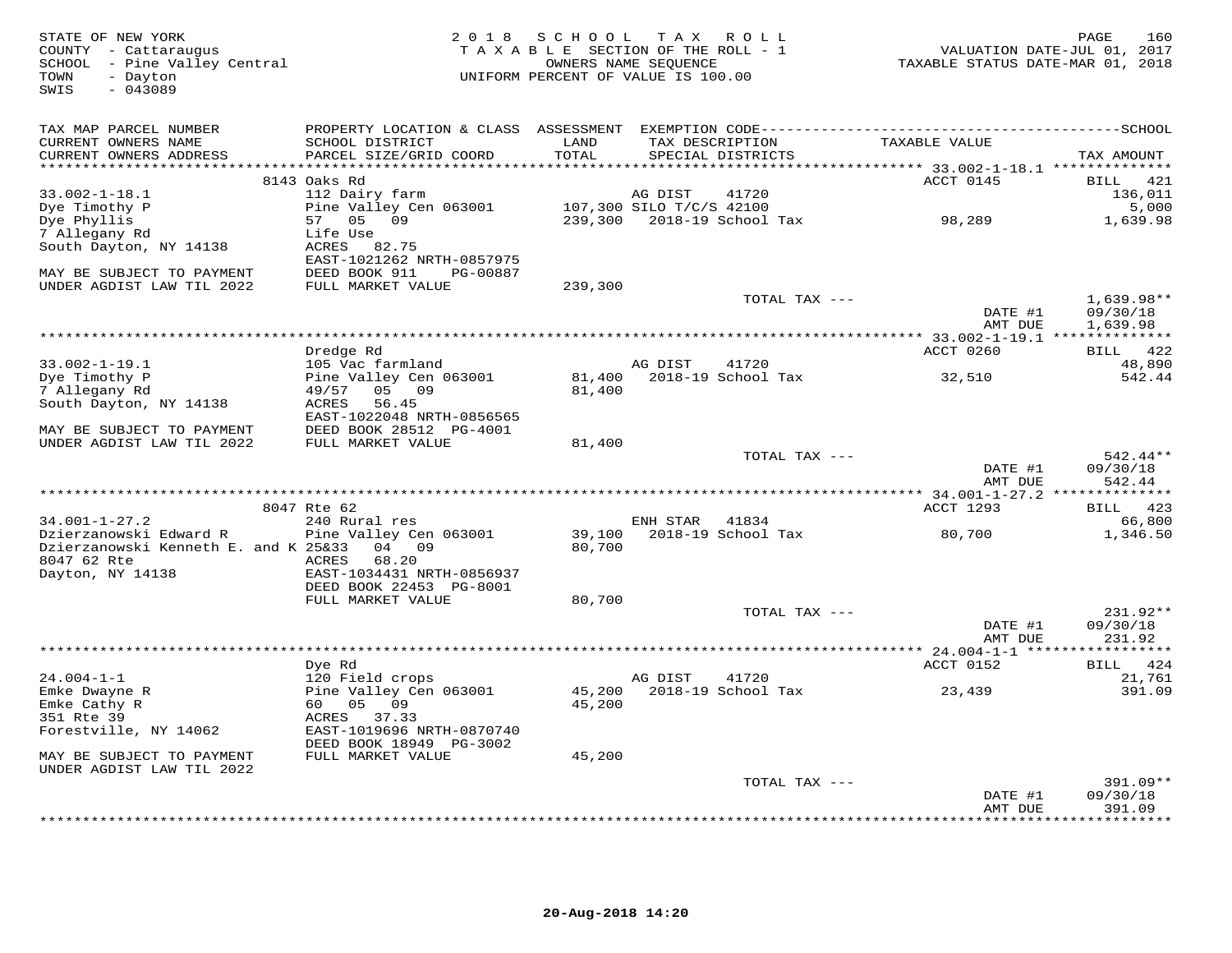| STATE OF NEW YORK<br>COUNTY - Cattaraugus<br>SCHOOL - Pine Valley Central<br>- Dayton<br>TOWN<br>$-043089$<br>SWIS |                                                      | 2018 SCHOOL       | TAX ROLL<br>TAXABLE SECTION OF THE ROLL - 1<br>OWNERS NAME SEQUENCE<br>UNIFORM PERCENT OF VALUE IS 100.00 | TAXABLE STATUS DATE-MAR 01, 2018 | 161<br>PAGE<br>VALUATION DATE-JUL 01, 2017 |
|--------------------------------------------------------------------------------------------------------------------|------------------------------------------------------|-------------------|-----------------------------------------------------------------------------------------------------------|----------------------------------|--------------------------------------------|
| TAX MAP PARCEL NUMBER<br>CURRENT OWNERS NAME                                                                       | SCHOOL DISTRICT                                      | LAND              | TAX DESCRIPTION                                                                                           | TAXABLE VALUE                    |                                            |
| CURRENT OWNERS ADDRESS                                                                                             | PARCEL SIZE/GRID COORD                               | TOTAL             | SPECIAL DISTRICTS                                                                                         |                                  | TAX AMOUNT                                 |
|                                                                                                                    | 8675 Rte 62                                          |                   |                                                                                                           | ACCT 0192                        | BILL<br>425                                |
| $25.003 - 1 - 23$                                                                                                  | 270 Mfg housing                                      |                   | 2018-19 School Tax                                                                                        | 77,300                           | 1,289.77                                   |
| Falk Sherman G<br>Wodzinski Karen<br>1609 S Bend Ln                                                                | Pine Valley Cen 063001<br>35 05 09<br>ACRES 33.21    | 51,200<br>77,300  |                                                                                                           |                                  |                                            |
| Lake View, NY 14085                                                                                                | EAST-1034073 NRTH-0867150<br>DEED BOOK 15181 PG-9001 |                   |                                                                                                           |                                  |                                            |
|                                                                                                                    | FULL MARKET VALUE                                    | 77,300            |                                                                                                           |                                  |                                            |
|                                                                                                                    |                                                      |                   | TOTAL TAX ---                                                                                             | DATE #1<br>AMT DUE               | $1,289.77**$<br>09/30/18<br>1,289.77       |
|                                                                                                                    |                                                      |                   |                                                                                                           |                                  |                                            |
|                                                                                                                    | 9273 Cottage-South Dayton Rd                         |                   |                                                                                                           | ACCT 0966                        | BILL 426                                   |
| $24.002 - 1 - 13.2$                                                                                                | 210 1 Family Res                                     |                   | ENH STAR<br>41834                                                                                         |                                  | 66,800                                     |
| Fancher Charles<br>Fancher Orianne<br>9273 Cottage Rd                                                              | Pine Valley Cen 063001<br>54 05 09<br>ACRES 14.20    | 120,000           | 28,800    2018-19    School Tax                                                                           | 120,000                          | 2,002.23                                   |
| South Dayton, NY 14138                                                                                             | EAST-1023973 NRTH-0876018                            |                   |                                                                                                           |                                  |                                            |
|                                                                                                                    | DEED BOOK 767<br>PG-01185<br>FULL MARKET VALUE       | 120,000           |                                                                                                           |                                  |                                            |
|                                                                                                                    |                                                      |                   | TOTAL TAX ---                                                                                             |                                  | 887.65**                                   |
|                                                                                                                    |                                                      |                   |                                                                                                           | DATE #1<br>AMT DUE               | 09/30/18<br>887.65                         |
|                                                                                                                    |                                                      |                   |                                                                                                           |                                  |                                            |
|                                                                                                                    | 9429 Merrill Dr                                      |                   |                                                                                                           | ACCT 1194                        | BILL 427                                   |
| $24.002 - 1 - 13.5$<br>Fancher Mark D                                                                              | 240 Rural res<br>Pine Valley Cen 063001              |                   | BAS STAR<br>41854<br>94,700 2018-19 School Tax                                                            | 175,000                          | 30,000<br>2,919.92                         |
| 9429 Merrill Dr                                                                                                    | 62 05 09                                             | 175,000           |                                                                                                           |                                  |                                            |
| South Dayton, NY 14138                                                                                             | ACRES 94.15                                          |                   |                                                                                                           |                                  |                                            |
|                                                                                                                    | EAST-1021127 NRTH-0876271                            |                   |                                                                                                           |                                  |                                            |
|                                                                                                                    | DEED BOOK 905<br>PG-01013                            |                   |                                                                                                           |                                  |                                            |
|                                                                                                                    | FULL MARKET VALUE                                    | 175,000           | TOTAL TAX ---                                                                                             |                                  |                                            |
|                                                                                                                    |                                                      |                   |                                                                                                           | DATE #1                          | $2,419.36**$<br>09/30/18                   |
|                                                                                                                    |                                                      |                   |                                                                                                           | AMT DUE                          | 2,419.36                                   |
|                                                                                                                    |                                                      |                   |                                                                                                           |                                  |                                            |
|                                                                                                                    | 9266 Cottage-South Dayton Rd                         |                   |                                                                                                           | ACCT 0375                        | BILL 428                                   |
| $24.002 - 1 - 13.1$                                                                                                | 240 Rural res                                        |                   | 2018-19 School Tax                                                                                        | 110,000                          | 1,835.38                                   |
| Fancher Orianne L<br>9273 Cottage Rd                                                                               | Pine Valley Cen 063001<br>05 09<br>54/62             | 48,200<br>110,000 |                                                                                                           |                                  |                                            |
| South Dayton, NY 14138                                                                                             | ACRES<br>38.75                                       |                   |                                                                                                           |                                  |                                            |
|                                                                                                                    | EAST-1025685 NRTH-0875890                            |                   |                                                                                                           |                                  |                                            |
|                                                                                                                    | DEED BOOK 905<br>PG-01009                            |                   |                                                                                                           |                                  |                                            |
|                                                                                                                    | FULL MARKET VALUE                                    | 110,000           |                                                                                                           |                                  |                                            |
|                                                                                                                    |                                                      |                   | TOTAL TAX ---                                                                                             | DATE #1                          | $1,835.38**$<br>09/30/18                   |
|                                                                                                                    |                                                      |                   |                                                                                                           | AMT DUE                          | 1,835.38                                   |
|                                                                                                                    |                                                      |                   |                                                                                                           |                                  |                                            |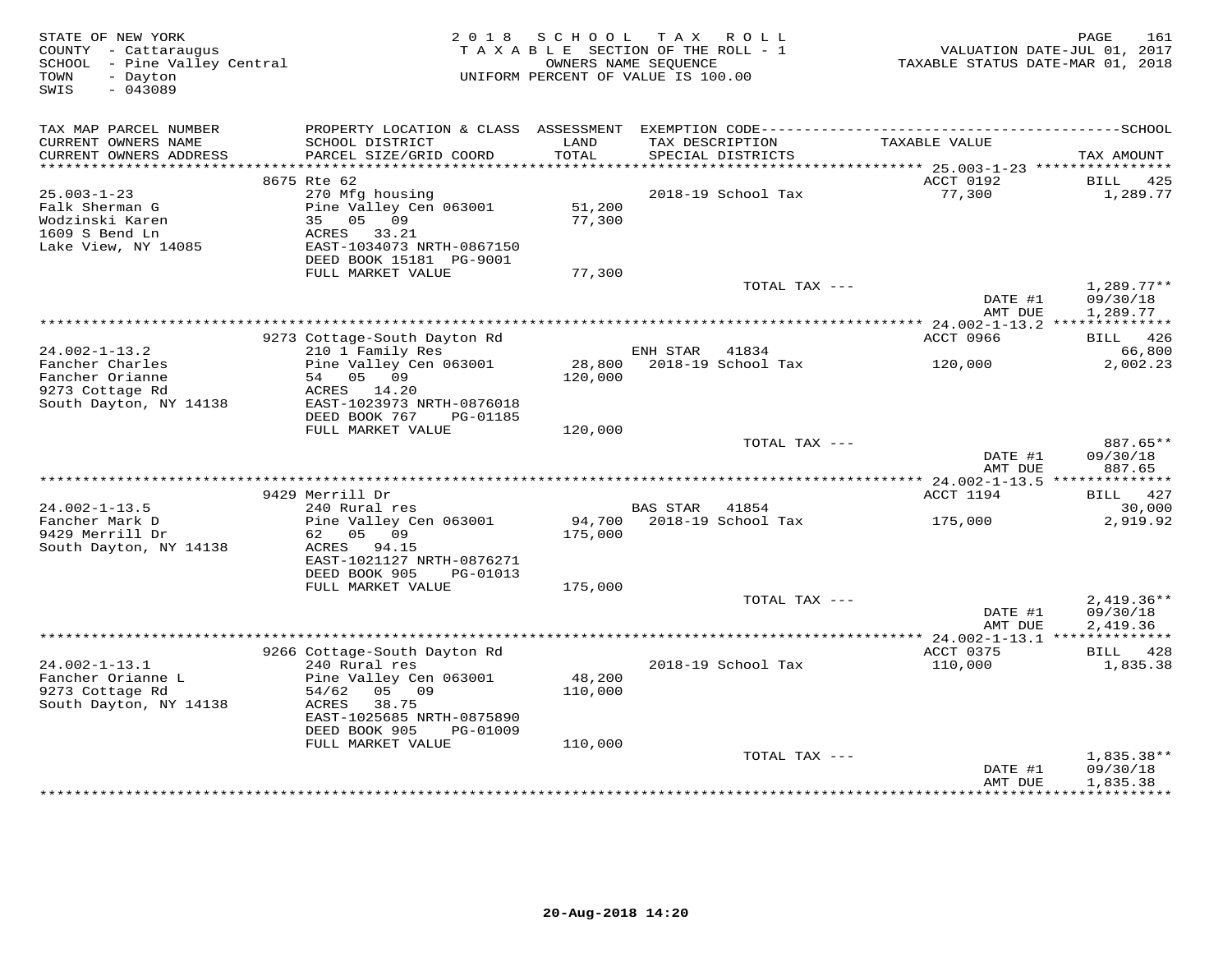| STATE OF NEW YORK<br>COUNTY - Cattaraugus<br>SCHOOL - Pine Valley Central<br>TOWN<br>- Dayton<br>$-043089$<br>SWIS |                                                                                   | 2018 SCHOOL<br>TAXABLE SECTION OF THE ROLL - 1<br>OWNERS NAME SEQUENCE<br>UNIFORM PERCENT OF VALUE IS 100.00 |                | TAX ROLL                             | VALUATION DATE-JUL 01, 2017<br>TAXABLE STATUS DATE-MAR 01, 2018 | PAGE<br>162                  |
|--------------------------------------------------------------------------------------------------------------------|-----------------------------------------------------------------------------------|--------------------------------------------------------------------------------------------------------------|----------------|--------------------------------------|-----------------------------------------------------------------|------------------------------|
| TAX MAP PARCEL NUMBER                                                                                              |                                                                                   |                                                                                                              |                |                                      |                                                                 |                              |
| CURRENT OWNERS NAME<br>CURRENT OWNERS ADDRESS                                                                      | SCHOOL DISTRICT<br>PARCEL SIZE/GRID COORD                                         | LAND<br>TOTAL                                                                                                |                | TAX DESCRIPTION<br>SPECIAL DISTRICTS | TAXABLE VALUE                                                   | TAX AMOUNT                   |
|                                                                                                                    |                                                                                   |                                                                                                              |                |                                      |                                                                 |                              |
| $25.001 - 1 - 16$                                                                                                  | 11965 Markham-Wesley Rd<br>210 1 Family Res                                       |                                                                                                              | ENH STAR 41834 |                                      | ACCT 0083                                                       | <b>BILL</b> 429<br>54,000    |
| Farley Robert A                                                                                                    | Pine Valley Cen 063001                                                            |                                                                                                              |                | 4,300 2018-19 School Tax             | 54,000                                                          | 901.00                       |
| Farley Lydia                                                                                                       | 29 05 09                                                                          | 54,000                                                                                                       |                |                                      |                                                                 |                              |
| 11965 Markhams-Wesley Rd<br>South Dayton, NY 14138                                                                 | FRNT 119.00 DPTH 158.00<br>EAST-1035687 NRTH-0873989<br>DEED BOOK 788<br>PG-00883 |                                                                                                              |                |                                      |                                                                 |                              |
|                                                                                                                    | FULL MARKET VALUE                                                                 | 54,000                                                                                                       |                |                                      |                                                                 |                              |
|                                                                                                                    |                                                                                   |                                                                                                              |                | TOTAL TAX ---                        |                                                                 | $0.00**$                     |
|                                                                                                                    |                                                                                   |                                                                                                              |                |                                      |                                                                 |                              |
| $25.001 - 1 - 11$                                                                                                  | 9127 Rte 62<br>210 1 Family Res                                                   |                                                                                                              |                | 2018-19 School Tax                   | ACCT 0627<br>27,200                                             | BILL 430<br>453.84           |
| Feger Paul J                                                                                                       | Pine Valley Cen 063001                                                            | 6,300                                                                                                        |                |                                      |                                                                 |                              |
| 2015 South Park Ave                                                                                                | 29 05 09                                                                          | 27,200                                                                                                       |                |                                      |                                                                 |                              |
| Buffalo, NY 14220                                                                                                  | FRNT 158.00 DPTH 206.00                                                           |                                                                                                              |                |                                      |                                                                 |                              |
|                                                                                                                    | EAST-1035570 NRTH-0874264                                                         |                                                                                                              |                |                                      |                                                                 |                              |
|                                                                                                                    | DEED BOOK 00982 PG-01140                                                          |                                                                                                              |                |                                      |                                                                 |                              |
|                                                                                                                    | FULL MARKET VALUE                                                                 | 27,200                                                                                                       |                | TOTAL TAX ---                        |                                                                 | 453.84**                     |
|                                                                                                                    |                                                                                   |                                                                                                              |                |                                      | DATE #1<br>AMT DUE                                              | 09/30/18<br>453.84           |
|                                                                                                                    |                                                                                   |                                                                                                              |                |                                      |                                                                 |                              |
|                                                                                                                    | 9120 Cottage-South Dayton Rd                                                      |                                                                                                              |                |                                      | ACCT 0392                                                       | BILL 431                     |
| $24.002 - 1 - 20$                                                                                                  | 210 1 Family Res                                                                  |                                                                                                              | ENH STAR       | 41834                                |                                                                 | 66,800                       |
| G & S Morey Family Trust Glen Pine Valley Cen 063001<br>3120 Cottage Rd                                            | 53 05 09                                                                          | 90,000                                                                                                       |                | 10,100 2018-19 School Tax            | 90,000                                                          | 1,501.67                     |
| South Dayton, NY 14138                                                                                             | 2.07<br>ACRES                                                                     |                                                                                                              |                |                                      |                                                                 |                              |
|                                                                                                                    | EAST-1024490 NRTH-0873505                                                         |                                                                                                              |                |                                      |                                                                 |                              |
|                                                                                                                    | DEED BOOK 26589 PG-5001                                                           |                                                                                                              |                |                                      |                                                                 |                              |
|                                                                                                                    | FULL MARKET VALUE                                                                 | 90,000                                                                                                       |                |                                      |                                                                 |                              |
|                                                                                                                    |                                                                                   |                                                                                                              |                | TOTAL TAX ---                        |                                                                 | 387.10**                     |
|                                                                                                                    |                                                                                   |                                                                                                              |                |                                      | DATE #1<br>AMT DUE                                              | 09/30/18<br>387.10           |
|                                                                                                                    |                                                                                   |                                                                                                              |                |                                      |                                                                 |                              |
|                                                                                                                    | Dye Rd                                                                            |                                                                                                              |                |                                      | ACCT 1303                                                       | BILL 432                     |
| $24.002 - 1 - 28.2$                                                                                                | 105 Vac farmland                                                                  |                                                                                                              | AG DIST        | 41720                                |                                                                 | 58,312                       |
| G & S Morey Family Trust Glen  Pine Valley Cen 063001                                                              |                                                                                   |                                                                                                              |                | 100,000 2018-19 School Tax           | 41,688                                                          | 695.57                       |
| 3120 Cottage Rd<br>South Dayton, NY 14138                                                                          | 60 05 09<br>ACRES 100.55                                                          | 100,000                                                                                                      |                |                                      |                                                                 |                              |
|                                                                                                                    | EAST-1021132 NRTH-0873048                                                         |                                                                                                              |                |                                      |                                                                 |                              |
| MAY BE SUBJECT TO PAYMENT                                                                                          | DEED BOOK 26589 PG-5001                                                           |                                                                                                              |                |                                      |                                                                 |                              |
| UNDER AGDIST LAW TIL 2022                                                                                          | FULL MARKET VALUE                                                                 | 100,000                                                                                                      |                |                                      |                                                                 |                              |
|                                                                                                                    |                                                                                   |                                                                                                              |                | TOTAL TAX ---                        |                                                                 | $695.57**$                   |
|                                                                                                                    |                                                                                   |                                                                                                              |                |                                      | DATE #1                                                         | 09/30/18                     |
|                                                                                                                    |                                                                                   |                                                                                                              |                |                                      | AMT DUE                                                         | 695.57<br><b>***********</b> |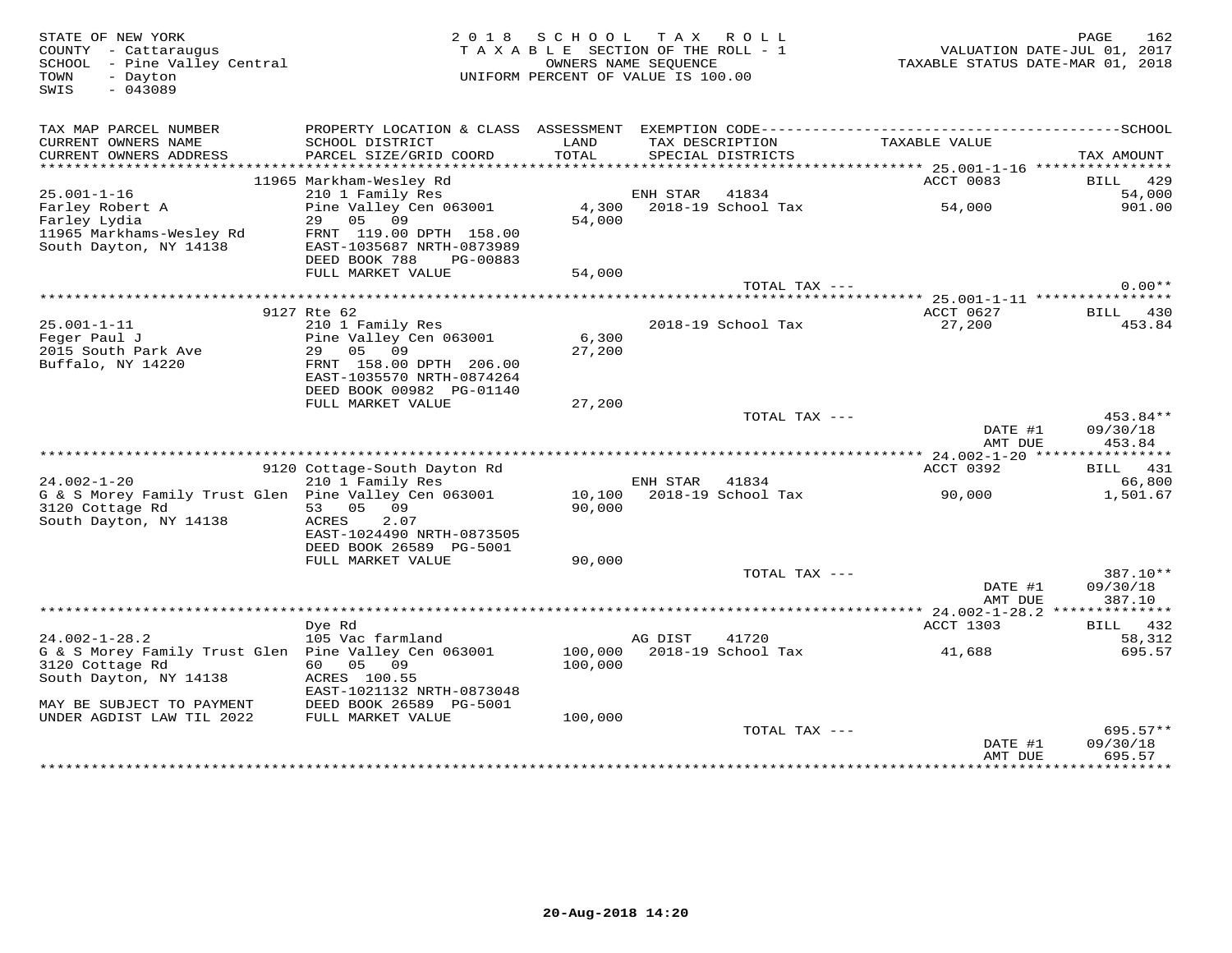| STATE OF NEW YORK<br>COUNTY - Cattaraugus<br>SCHOOL - Pine Valley Central<br>TOWN<br>- Dayton<br>$-043089$<br>SWIS |                                                                                                                                           | 2018 SCHOOL      | TAX ROLL<br>TAXABLE SECTION OF THE ROLL - 1<br>OWNERS NAME SEQUENCE<br>UNIFORM PERCENT OF VALUE IS 100.00 | VALUATION DATE-JUL 01, 2017<br>TAXABLE STATUS DATE-MAR 01, 2018 | <b>PAGE</b><br>163               |
|--------------------------------------------------------------------------------------------------------------------|-------------------------------------------------------------------------------------------------------------------------------------------|------------------|-----------------------------------------------------------------------------------------------------------|-----------------------------------------------------------------|----------------------------------|
| TAX MAP PARCEL NUMBER<br>CURRENT OWNERS NAME<br>CURRENT OWNERS ADDRESS                                             | PROPERTY LOCATION & CLASS ASSESSMENT EXEMPTION CODE-----------------------------------SCHOOL<br>SCHOOL DISTRICT<br>PARCEL SIZE/GRID COORD | LAND<br>TOTAL    | TAX DESCRIPTION<br>SPECIAL DISTRICTS                                                                      | TAXABLE VALUE                                                   | TAX AMOUNT                       |
|                                                                                                                    |                                                                                                                                           |                  |                                                                                                           |                                                                 |                                  |
| $34.001 - 1 - 40$                                                                                                  | 8393 Rte 62                                                                                                                               |                  | 2018-19 School Tax                                                                                        | ACCT 0594<br>41,700                                             | BILL 433<br>695.77               |
| Gabel Grant<br>Hubbard Rebecca<br>27 W Main St<br>Gowanda, NY 14070                                                | 210 1 Family Res<br>Pine Valley Cen 063001<br>34 05 09<br>FRNT 80.00 DPTH 130.00<br>EAST-1034933 NRTH-0862268<br>DEED BOOK 10684 PG-4001  | 2,700<br>41,700  |                                                                                                           |                                                                 |                                  |
|                                                                                                                    | FULL MARKET VALUE                                                                                                                         | 41,700           |                                                                                                           |                                                                 |                                  |
|                                                                                                                    |                                                                                                                                           |                  | TOTAL TAX ---                                                                                             | DATE #1<br>AMT DUE                                              | $695.77**$<br>09/30/18<br>695.77 |
|                                                                                                                    |                                                                                                                                           |                  |                                                                                                           |                                                                 |                                  |
|                                                                                                                    | 12723 Dye Rd                                                                                                                              |                  |                                                                                                           | ACCT 0249                                                       | BILL 434                         |
| $24.004 - 1 - 4$<br>Gage James<br>12723 Dye Rd<br>South Dayton, NY 14138                                           | 210 1 Family Res<br>Pine Valley Cen 063001<br>60 05<br>09<br>FRNT 105.00 DPTH 165.00<br>EAST-1023834 NRTH-0871628                         | 2,700<br>32,200  | 2018-19 School Tax                                                                                        | 32,200                                                          | 537.26                           |
|                                                                                                                    | DEED BOOK 18522 PG-5001<br>FULL MARKET VALUE                                                                                              | 32,200           |                                                                                                           |                                                                 |                                  |
|                                                                                                                    |                                                                                                                                           |                  | TOTAL TAX ---                                                                                             | DATE #1<br>AMT DUE                                              | $537.26**$<br>09/30/18<br>537.26 |
|                                                                                                                    |                                                                                                                                           |                  |                                                                                                           | ** 24.002-1-12.2 ***************<br>ACCT 1245                   | BILL 435                         |
| $24.002 - 1 - 12.2$<br>Gage Ronald H                                                                               | 9214 Cottage-South Dayton Rd<br>270 Mfg housing<br>Pine Valley Cen 063001                                                                 |                  | BAS STAR 41854<br>12,200 2018-19 School Tax                                                               | 51,500                                                          | 30,000<br>859.29                 |
| 9214 Cottage Rd<br>South Dayton, NY 14138                                                                          | 09<br>53 05<br>3.10<br>ACRES<br>EAST-1025739 NRTH-0875071<br>DEED BOOK 7546 PG-2001<br>FULL MARKET VALUE                                  | 51,500<br>51,500 |                                                                                                           |                                                                 |                                  |
|                                                                                                                    |                                                                                                                                           |                  | TOTAL TAX ---                                                                                             |                                                                 | 358.73**                         |
|                                                                                                                    |                                                                                                                                           |                  |                                                                                                           | DATE #1<br>AMT DUE                                              | 09/30/18<br>358.73               |
|                                                                                                                    |                                                                                                                                           |                  |                                                                                                           |                                                                 |                                  |
| $24.002 - 1 - 12.3$                                                                                                | 9214 Cottage-South Dayton Rd<br>323 Vacant rural                                                                                          |                  | 2018-19 School Tax                                                                                        | ACCT 1389<br>41,000                                             | <b>BILL</b> 436<br>684.10        |
| Gage Ronald H<br>9214 Cottage Rd<br>South Dayton, NY 14138                                                         | Pine Valley Cen 063001<br>53 05<br>09<br>ACRES 69.65                                                                                      | 41,000<br>41,000 |                                                                                                           |                                                                 |                                  |
|                                                                                                                    | EAST-1025739 NRTH-0875071<br>DEED BOOK 7352 PG-9001                                                                                       | 41,000           |                                                                                                           |                                                                 |                                  |
|                                                                                                                    | FULL MARKET VALUE                                                                                                                         |                  | TOTAL TAX ---                                                                                             |                                                                 | 684.10**                         |
|                                                                                                                    |                                                                                                                                           |                  |                                                                                                           | DATE #1<br>AMT DUE                                              | 09/30/18<br>684.10<br>********** |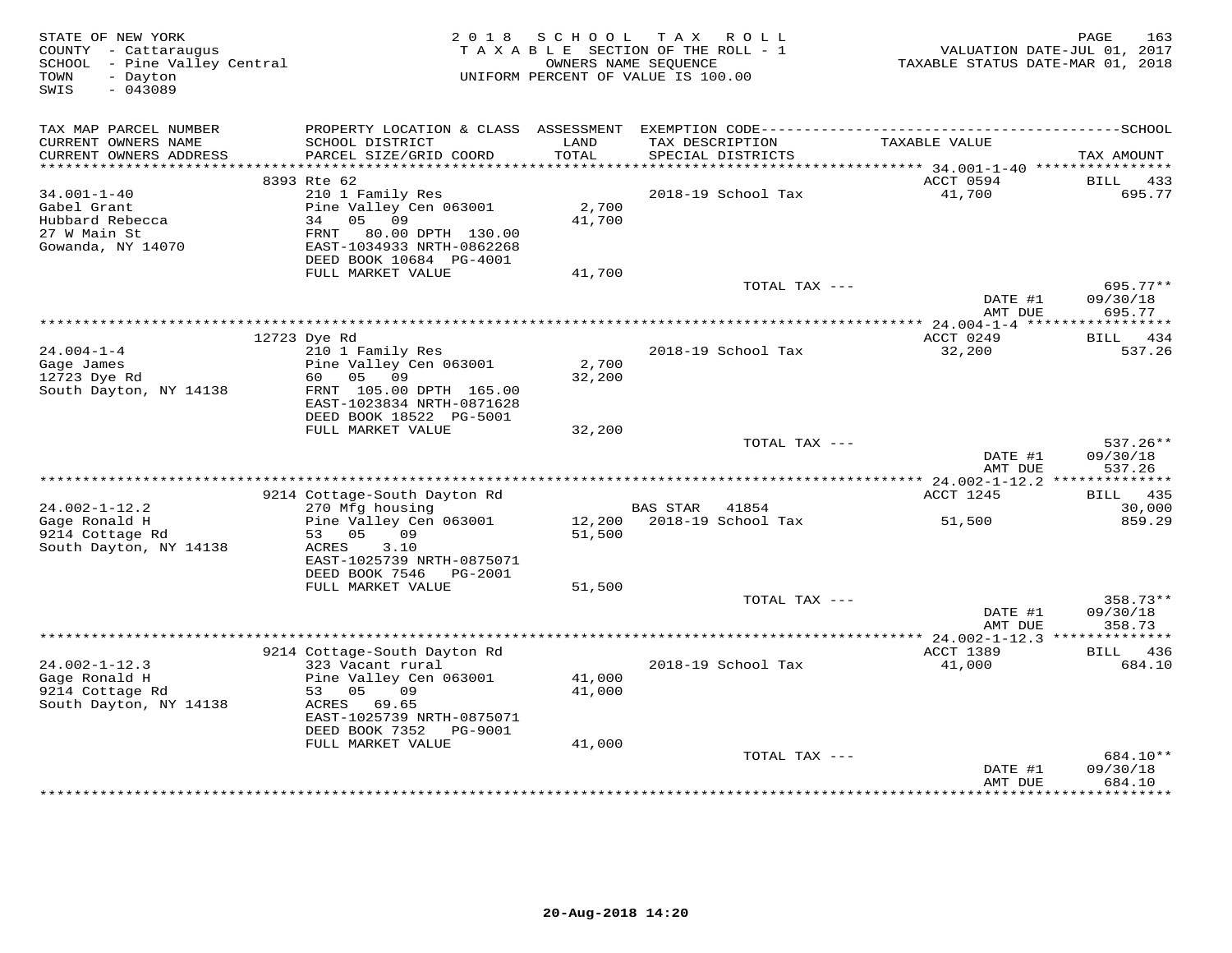| STATE OF NEW YORK<br>COUNTY - Cattaraugus<br>SCHOOL - Pine Valley Central<br>TOWN<br>- Dayton<br>$-043089$<br>SWIS | 2 0 1 8                                                                          |                 | SCHOOL TAX ROLL<br>TAXABLE SECTION OF THE ROLL - 1<br>OWNERS NAME SEOUENCE<br>UNIFORM PERCENT OF VALUE IS 100.00 | TAXABLE STATUS DATE-MAR 01, 2018 | 164<br>PAGE<br>VALUATION DATE-JUL 01, 2017 |
|--------------------------------------------------------------------------------------------------------------------|----------------------------------------------------------------------------------|-----------------|------------------------------------------------------------------------------------------------------------------|----------------------------------|--------------------------------------------|
| TAX MAP PARCEL NUMBER<br>CURRENT OWNERS NAME<br>CURRENT OWNERS ADDRESS                                             | SCHOOL DISTRICT<br>PARCEL SIZE/GRID COORD                                        | LAND<br>TOTAL   | TAX DESCRIPTION<br>SPECIAL DISTRICTS                                                                             | TAXABLE VALUE                    | TAX AMOUNT                                 |
| ******************************                                                                                     |                                                                                  |                 |                                                                                                                  |                                  |                                            |
|                                                                                                                    | Rte 62                                                                           |                 |                                                                                                                  | ACCT 0096                        | BILL 437                                   |
| $25.003 - 1 - 18$                                                                                                  | 321 Abandoned ag                                                                 |                 | AG DISTOUT 41730                                                                                                 |                                  | 16,362                                     |
| Gernatt Asphalt Products Inc<br>13870 Taylor Hollow Rd<br>Collins, NY 14034                                        | Pine Valley Cen 063001<br>35 05 09<br>ACRES 33.70<br>EAST-1032833 NRTH-0865203   | 32,200          |                                                                                                                  | 15,838                           | 264.26                                     |
| MAY BE SUBJECT TO PAYMENT                                                                                          | DEED BOOK 00987 PG-00355                                                         |                 |                                                                                                                  |                                  |                                            |
| UNDER AGDIST LAW TIL 2025                                                                                          | FULL MARKET VALUE                                                                | 32,200          |                                                                                                                  |                                  |                                            |
|                                                                                                                    |                                                                                  |                 | TOTAL TAX ---                                                                                                    | DATE #1<br>AMT DUE               | 264.26**<br>09/30/18<br>264.26             |
|                                                                                                                    |                                                                                  |                 |                                                                                                                  |                                  |                                            |
|                                                                                                                    | Rte 62                                                                           |                 |                                                                                                                  | ACCT 1350                        | BILL 438                                   |
| $34.001 - 1 - 37.4$                                                                                                | 311 Res vac land                                                                 |                 | 2018-19 School Tax                                                                                               | 3,800                            | 63.40                                      |
| Gott Patrick                                                                                                       | Pine Valley Cen 063001                                                           | 3,800           |                                                                                                                  |                                  |                                            |
| 5129 S Orchard<br>Hamburg, NY 14075                                                                                | FRNT 147.70 DPTH 275.00<br>EAST-1034855 NRTH-0861512                             | 3,800           |                                                                                                                  |                                  |                                            |
|                                                                                                                    | FULL MARKET VALUE                                                                | 3,800           |                                                                                                                  |                                  |                                            |
|                                                                                                                    |                                                                                  |                 | TOTAL TAX ---                                                                                                    | DATE #1<br>AMT DUE               | $63.40**$<br>09/30/18<br>63.40             |
|                                                                                                                    |                                                                                  |                 |                                                                                                                  |                                  |                                            |
|                                                                                                                    | 8509 Cottage-South Dayton Rd                                                     |                 |                                                                                                                  | ACCT 0204                        | BILL 439                                   |
| $24.004 - 1 - 30$                                                                                                  | 210 1 Family Res                                                                 |                 | ENH STAR<br>41834                                                                                                |                                  | 66,800                                     |
| Gould Donald J<br>Gould Vivian D<br>PO Box 85<br>South Dayton, NY 14138                                            | Pine Valley Cen 063001<br>59 05 09<br>ACRES<br>1.92<br>EAST-1021642 NRTH-0863927 | 9,800<br>96,000 | 2018-19 School Tax                                                                                               | 96,000                           | 1,601.78                                   |
|                                                                                                                    | DEED BOOK 00941 PG-00229                                                         |                 |                                                                                                                  |                                  |                                            |
|                                                                                                                    | FULL MARKET VALUE                                                                | 96,000          |                                                                                                                  |                                  |                                            |
|                                                                                                                    |                                                                                  |                 | TOTAL TAX ---                                                                                                    | DATE #1<br>AMT DUE               | 487.21**<br>09/30/18<br>487.21             |
|                                                                                                                    |                                                                                  |                 |                                                                                                                  |                                  |                                            |
|                                                                                                                    | 8065 Oaks Rd                                                                     |                 |                                                                                                                  | ACCT 1248                        | BILL 440                                   |
| $33.002 - 1 - 22.2$                                                                                                | 270 Mfg housing                                                                  |                 | <b>BAS STAR</b><br>41854                                                                                         |                                  | 30,000                                     |
| Granger Jon E<br>Granger Jody<br>8065 Oaks Rd<br>South Dayton, NY 14138                                            | Pine Valley Cen 063001<br>57 05 09<br>ACRES<br>1.60<br>EAST-1020100 NRTH-0856800 | 53,300          | 8,800 2018-19 School Tax                                                                                         | 53,300                           | 889.32                                     |
|                                                                                                                    | DEED BOOK 00942 PG-00167                                                         |                 |                                                                                                                  |                                  |                                            |
|                                                                                                                    | FULL MARKET VALUE                                                                | 53,300          |                                                                                                                  |                                  |                                            |
|                                                                                                                    |                                                                                  |                 | TOTAL TAX ---                                                                                                    | DATE #1                          | 388.77**<br>09/30/18                       |
|                                                                                                                    |                                                                                  |                 |                                                                                                                  | AMT DUE                          | 388.77                                     |
|                                                                                                                    |                                                                                  |                 |                                                                                                                  |                                  | ************                               |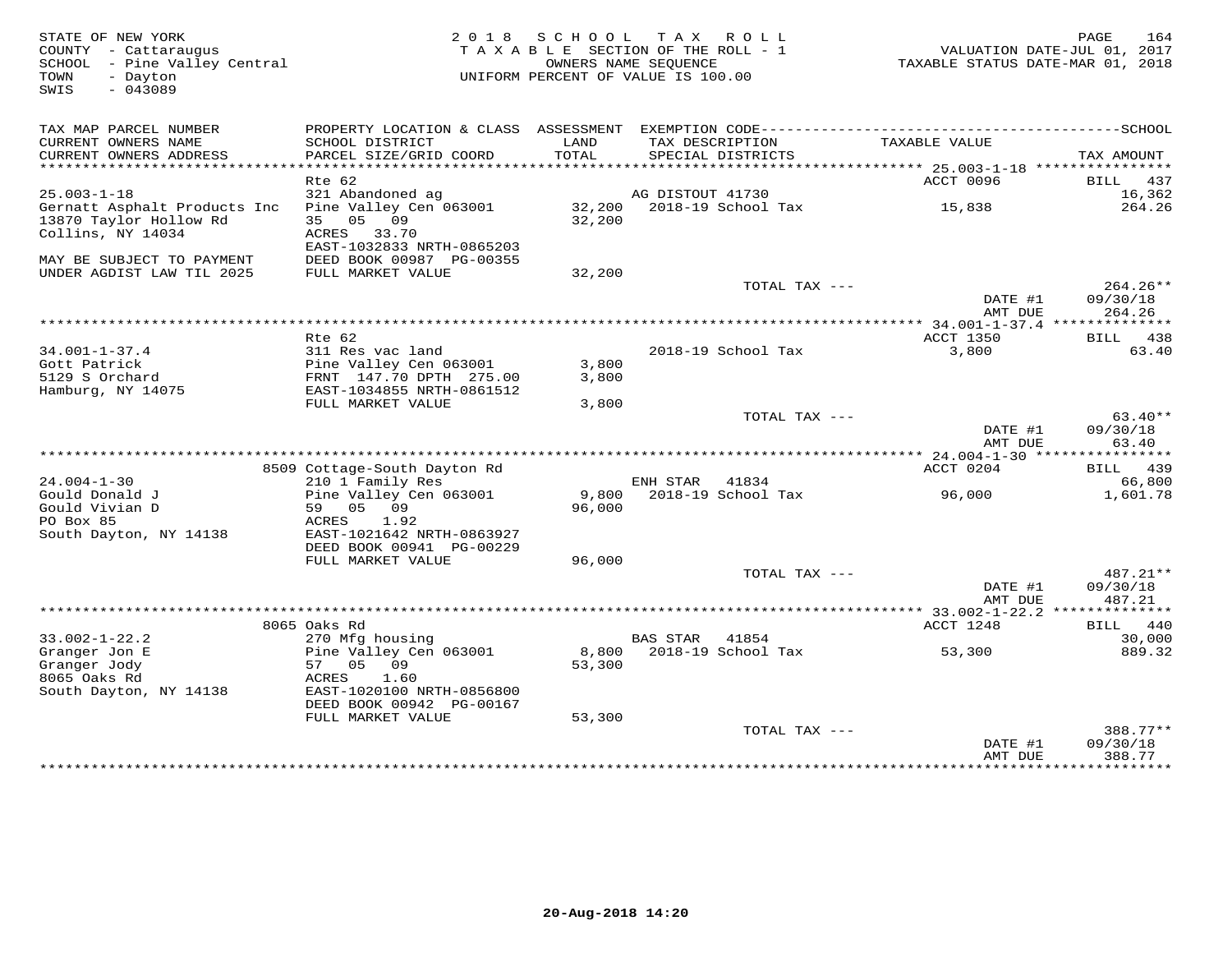| STATE OF NEW YORK<br>COUNTY - Cattaraugus<br>- Pine Valley Central<br>SCHOOL<br>TOWN<br>- Dayton<br>$-043089$<br>SWIS | 2 0 1 8                                              | SCHOOL          | T A X<br>R O L L<br>TAXABLE SECTION OF THE ROLL - 1<br>OWNERS NAME SEOUENCE<br>UNIFORM PERCENT OF VALUE IS 100.00 | TAXABLE STATUS DATE-MAR 01, 2018 | 165<br>PAGE<br>VALUATION DATE-JUL 01, 2017 |
|-----------------------------------------------------------------------------------------------------------------------|------------------------------------------------------|-----------------|-------------------------------------------------------------------------------------------------------------------|----------------------------------|--------------------------------------------|
| TAX MAP PARCEL NUMBER                                                                                                 | PROPERTY LOCATION & CLASS ASSESSMENT                 |                 |                                                                                                                   |                                  |                                            |
| CURRENT OWNERS NAME<br>CURRENT OWNERS ADDRESS                                                                         | SCHOOL DISTRICT<br>PARCEL SIZE/GRID COORD            | LAND<br>TOTAL   | TAX DESCRIPTION<br>SPECIAL DISTRICTS                                                                              | TAXABLE VALUE                    | TAX AMOUNT                                 |
| ***********************                                                                                               |                                                      |                 |                                                                                                                   |                                  |                                            |
|                                                                                                                       | Oaks Rd                                              |                 |                                                                                                                   | ACCT 0513                        | BILL 441                                   |
| $33.002 - 1 - 24$                                                                                                     | 314 Rural vac<10                                     |                 | 2018-19 School Tax                                                                                                | 10,000                           | 166.85                                     |
| Granger Jon E                                                                                                         | Pine Valley Cen 063001                               | 10,000          |                                                                                                                   |                                  |                                            |
| Granger Jody<br>8065 Oakes Rd                                                                                         | 07<br>57 05<br>4.64                                  | 10,000          |                                                                                                                   |                                  |                                            |
| South Dayton, NY 14138                                                                                                | ACRES<br>EAST-1020367 NRTH-0857235                   |                 |                                                                                                                   |                                  |                                            |
|                                                                                                                       | DEED BOOK 18864 PG-6002                              |                 |                                                                                                                   |                                  |                                            |
|                                                                                                                       | FULL MARKET VALUE                                    | 10,000          |                                                                                                                   |                                  |                                            |
|                                                                                                                       |                                                      |                 |                                                                                                                   | TOTAL TAX ---                    | $166.85**$                                 |
|                                                                                                                       |                                                      |                 |                                                                                                                   | DATE #1                          | 09/30/18                                   |
|                                                                                                                       |                                                      |                 |                                                                                                                   | AMT DUE                          | 166.85                                     |
|                                                                                                                       | 8077 Oaks Rd                                         |                 |                                                                                                                   | ACCT 0208                        | 442<br>BILL                                |
| $33.002 - 1 - 22.1$                                                                                                   | 280 Res Multiple                                     |                 | <b>BAS STAR</b><br>41854                                                                                          |                                  | 30,000                                     |
| Granger Keith                                                                                                         | Pine Valley Cen 063001                               | 19,000          | 2018-19 School Tax                                                                                                | 68,100                           | 1,136.27                                   |
| 8077 Oaks Rd                                                                                                          | 57<br>05<br>09                                       | 68,100          |                                                                                                                   |                                  |                                            |
| South Dayton, NY 14138                                                                                                | ACRES 16.35                                          |                 |                                                                                                                   |                                  |                                            |
|                                                                                                                       | EAST-1019661 NRTH-0857081<br>DEED BOOK 10799 PG-2001 |                 |                                                                                                                   |                                  |                                            |
|                                                                                                                       | FULL MARKET VALUE                                    | 68,100          |                                                                                                                   |                                  |                                            |
|                                                                                                                       |                                                      |                 |                                                                                                                   | TOTAL TAX ---                    | 635.71**                                   |
|                                                                                                                       |                                                      |                 |                                                                                                                   | DATE #1                          | 09/30/18                                   |
|                                                                                                                       |                                                      |                 |                                                                                                                   | AMT DUE                          | 635.71                                     |
|                                                                                                                       | 9419 Merrill Dr                                      |                 |                                                                                                                   | *********** 24.002-1-33 ****     |                                            |
| $24.002 - 1 - 33$                                                                                                     | 210 1 Family Res                                     |                 | <b>BAS STAR</b><br>41854                                                                                          | ACCT 0374                        | 443<br><b>BILL</b><br>30,000               |
| Grossman Samuel W                                                                                                     | Pine Valley Cen 063001                               | 10,500          | 2018-19 School Tax                                                                                                | 77,900                           | 1,299.78                                   |
| 9419 Merrill Dr                                                                                                       | 62<br>05<br>09                                       | 77,900          |                                                                                                                   |                                  |                                            |
| South Dayton, NY 14138                                                                                                | ACRES<br>2.24                                        |                 |                                                                                                                   |                                  |                                            |
|                                                                                                                       | EAST-1023045 NRTH-0876673                            |                 |                                                                                                                   |                                  |                                            |
|                                                                                                                       | DEED BOOK 00921 PG-00836                             |                 |                                                                                                                   |                                  |                                            |
|                                                                                                                       | FULL MARKET VALUE                                    | 77,900          |                                                                                                                   | TOTAL TAX ---                    | $799.22**$                                 |
|                                                                                                                       |                                                      |                 |                                                                                                                   | DATE #1                          | 09/30/18                                   |
|                                                                                                                       |                                                      |                 |                                                                                                                   | AMT DUE                          | 799.22                                     |
|                                                                                                                       |                                                      |                 |                                                                                                                   |                                  |                                            |
|                                                                                                                       | 9146 Rte 62                                          |                 |                                                                                                                   | ACCT 1114                        | 444<br>BILL                                |
| $25.001 - 2 - 27.4$                                                                                                   | 210 1 Family Res                                     |                 | ENH STAR<br>41834                                                                                                 |                                  | 39,200                                     |
| Grover Gary E<br>Grover Judy R                                                                                        | Pine Valley Cen 063001<br>05<br>09<br>29             | 6,800<br>39,200 | 2018-19 School Tax                                                                                                | 39,200                           | 654.06                                     |
| 9146 Rte 62                                                                                                           | FRNT 190.00 DPTH 215.00                              |                 |                                                                                                                   |                                  |                                            |
| Gowanda, NY 14070                                                                                                     | EAST-1035947 NRTH-0874340                            |                 |                                                                                                                   |                                  |                                            |
|                                                                                                                       | DEED BOOK 835<br>PG-00847                            |                 |                                                                                                                   |                                  |                                            |
|                                                                                                                       | FULL MARKET VALUE                                    | 39,200          |                                                                                                                   |                                  |                                            |
|                                                                                                                       |                                                      |                 |                                                                                                                   | TOTAL TAX ---                    | $0.00**$                                   |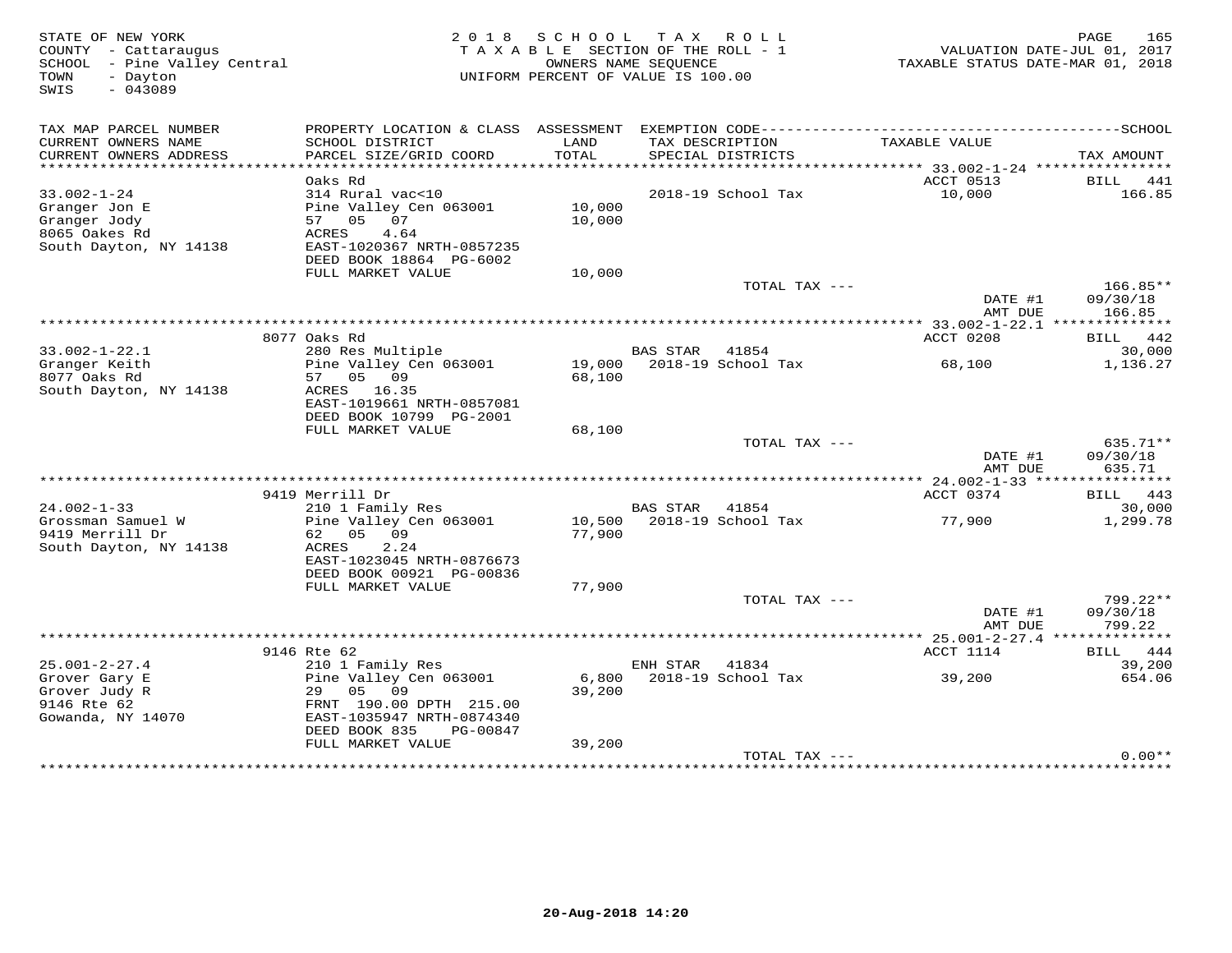| STATE OF NEW YORK<br>COUNTY - Cattaraugus<br>- Pine Valley Central<br>SCHOOL<br>- Dayton<br>TOWN<br>SWIS<br>$-043089$ | 2 0 1 8                                                                     | SCHOOL<br>TAXABLE SECTION OF THE ROLL - 1<br>OWNERS NAME SEQUENCE<br>UNIFORM PERCENT OF VALUE IS 100.00 | T A X                 | ROLL                                 | TAXABLE STATUS DATE-MAR 01, 2018 | 166<br>PAGE<br>VALUATION DATE-JUL 01, 2017 |
|-----------------------------------------------------------------------------------------------------------------------|-----------------------------------------------------------------------------|---------------------------------------------------------------------------------------------------------|-----------------------|--------------------------------------|----------------------------------|--------------------------------------------|
| TAX MAP PARCEL NUMBER                                                                                                 | PROPERTY LOCATION & CLASS                                                   |                                                                                                         |                       |                                      |                                  |                                            |
| CURRENT OWNERS NAME<br>CURRENT OWNERS ADDRESS                                                                         | SCHOOL DISTRICT<br>PARCEL SIZE/GRID COORD                                   | LAND<br>TOTAL                                                                                           |                       | TAX DESCRIPTION<br>SPECIAL DISTRICTS | TAXABLE VALUE                    | TAX AMOUNT                                 |
| ***********************                                                                                               |                                                                             |                                                                                                         |                       |                                      |                                  |                                            |
| $24.004 - 1 - 23.2$                                                                                                   | 8737 Cottage-South Dayton Rd<br>240 Rural res                               |                                                                                                         | <b>BAS STAR</b>       | 41854                                | ACCT 1308                        | 445<br>BILL<br>30,000                      |
| Gruszynski Sherry                                                                                                     | Pine Valley Cen 063001                                                      | 11,200                                                                                                  |                       | 2018-19 School Tax                   | 44,900                           | 749.17                                     |
| 8737 Cottage Rd<br>So Dayton, NY 14138                                                                                | $51 - 52$<br>05<br>09<br><b>ACRES</b><br>11.80<br>EAST-1023471 NRTH-0867730 | 44,900                                                                                                  |                       |                                      |                                  |                                            |
|                                                                                                                       | DEED BOOK 00997 PG-00485<br>FULL MARKET VALUE                               | 44,900                                                                                                  |                       |                                      |                                  |                                            |
|                                                                                                                       |                                                                             |                                                                                                         |                       | TOTAL TAX ---                        |                                  | 248.61**                                   |
|                                                                                                                       |                                                                             |                                                                                                         |                       |                                      | DATE #1<br>AMT DUE               | 09/30/18<br>248.61                         |
|                                                                                                                       |                                                                             |                                                                                                         | * * * * * * * * * * * |                                      | ** 25.001-2-17 ****              | * * * * * * * * * * *                      |
|                                                                                                                       | Markham-Wesley Rd                                                           |                                                                                                         |                       |                                      | ACCT 0533                        | BILL 446                                   |
| $25.001 - 2 - 17$<br>Hassanwalia Harry                                                                                | 323 Vacant rural<br>Pine Valley Cen 063001                                  | 13,900                                                                                                  |                       | 2018-19 School Tax                   | 13,900                           | 231.92                                     |
| 151 Buffalo Ave Ste 606                                                                                               | 22 05 09                                                                    | 13,900                                                                                                  |                       |                                      |                                  |                                            |
| Niagara Falls, NY 14303                                                                                               | ACRES 39.07                                                                 |                                                                                                         |                       |                                      |                                  |                                            |
|                                                                                                                       | EAST-1039842 NRTH-0875942                                                   |                                                                                                         |                       |                                      |                                  |                                            |
|                                                                                                                       | DEED BOOK 28815 PG-6002<br>FULL MARKET VALUE                                | 13,900                                                                                                  |                       |                                      |                                  |                                            |
|                                                                                                                       |                                                                             |                                                                                                         |                       | TOTAL TAX ---                        |                                  | 231.92**                                   |
|                                                                                                                       |                                                                             |                                                                                                         |                       |                                      | DATE #1                          | 09/30/18                                   |
| ******************************                                                                                        |                                                                             |                                                                                                         |                       |                                      | AMT DUE                          | 231.92<br>**************                   |
|                                                                                                                       | Markham-Wesley Rd                                                           |                                                                                                         |                       |                                      | ACCT 0534                        | 447<br>BILL                                |
| $25.001 - 2 - 24.1$                                                                                                   | 323 Vacant rural                                                            |                                                                                                         |                       | 2018-19 School Tax                   | 58,200                           | 971.08                                     |
| Hassanwalia Harry                                                                                                     | Pine Valley Cen 063001                                                      | 58,200                                                                                                  |                       |                                      |                                  |                                            |
| 151 Buffalo Ave Apt 606                                                                                               | 05<br>09<br>29                                                              | 58,200                                                                                                  |                       |                                      |                                  |                                            |
| Niagara Falls, NY 14303                                                                                               | ACRES 113.22<br>EAST-1037781 NRTH-0874384                                   |                                                                                                         |                       |                                      |                                  |                                            |
|                                                                                                                       | DEED BOOK 28815 PG-6002                                                     |                                                                                                         |                       |                                      |                                  |                                            |
|                                                                                                                       | FULL MARKET VALUE                                                           | 58,200                                                                                                  |                       |                                      |                                  |                                            |
|                                                                                                                       |                                                                             |                                                                                                         |                       | TOTAL TAX ---                        |                                  | $971.08**$                                 |
|                                                                                                                       |                                                                             |                                                                                                         |                       |                                      | DATE #1<br>AMT DUE               | 09/30/18<br>971.08                         |
|                                                                                                                       |                                                                             |                                                                                                         |                       |                                      | ************** 25.001-2-30 ****  |                                            |
|                                                                                                                       | Markham-Wesley Rd                                                           |                                                                                                         |                       |                                      | ACCT 0536                        | 448<br>BILL                                |
| $25.001 - 2 - 30$                                                                                                     | 323 Vacant rural                                                            |                                                                                                         |                       | 2018-19 School Tax                   | 6,400                            | 106.79                                     |
| Hassanwalia Harry                                                                                                     | Pine Valley Cen 063001                                                      | 6,400                                                                                                   |                       |                                      |                                  |                                            |
| 151 Buffalo Ave Apt 606<br>Niagara Falls, NY 14303                                                                    | 05<br>09<br>30<br>ACRES<br>20.02                                            | 6,400                                                                                                   |                       |                                      |                                  |                                            |
|                                                                                                                       | EAST-1038472 NRTH-0875669                                                   |                                                                                                         |                       |                                      |                                  |                                            |
|                                                                                                                       | DEED BOOK 28815 PG-6002                                                     |                                                                                                         |                       |                                      |                                  |                                            |
|                                                                                                                       | FULL MARKET VALUE                                                           | 6,400                                                                                                   |                       |                                      |                                  |                                            |
|                                                                                                                       |                                                                             |                                                                                                         |                       | TOTAL TAX ---                        |                                  | $106.79**$                                 |
|                                                                                                                       |                                                                             |                                                                                                         |                       |                                      | DATE #1<br>AMT DUE               | 09/30/18<br>106.79                         |
|                                                                                                                       |                                                                             |                                                                                                         |                       |                                      |                                  | *********                                  |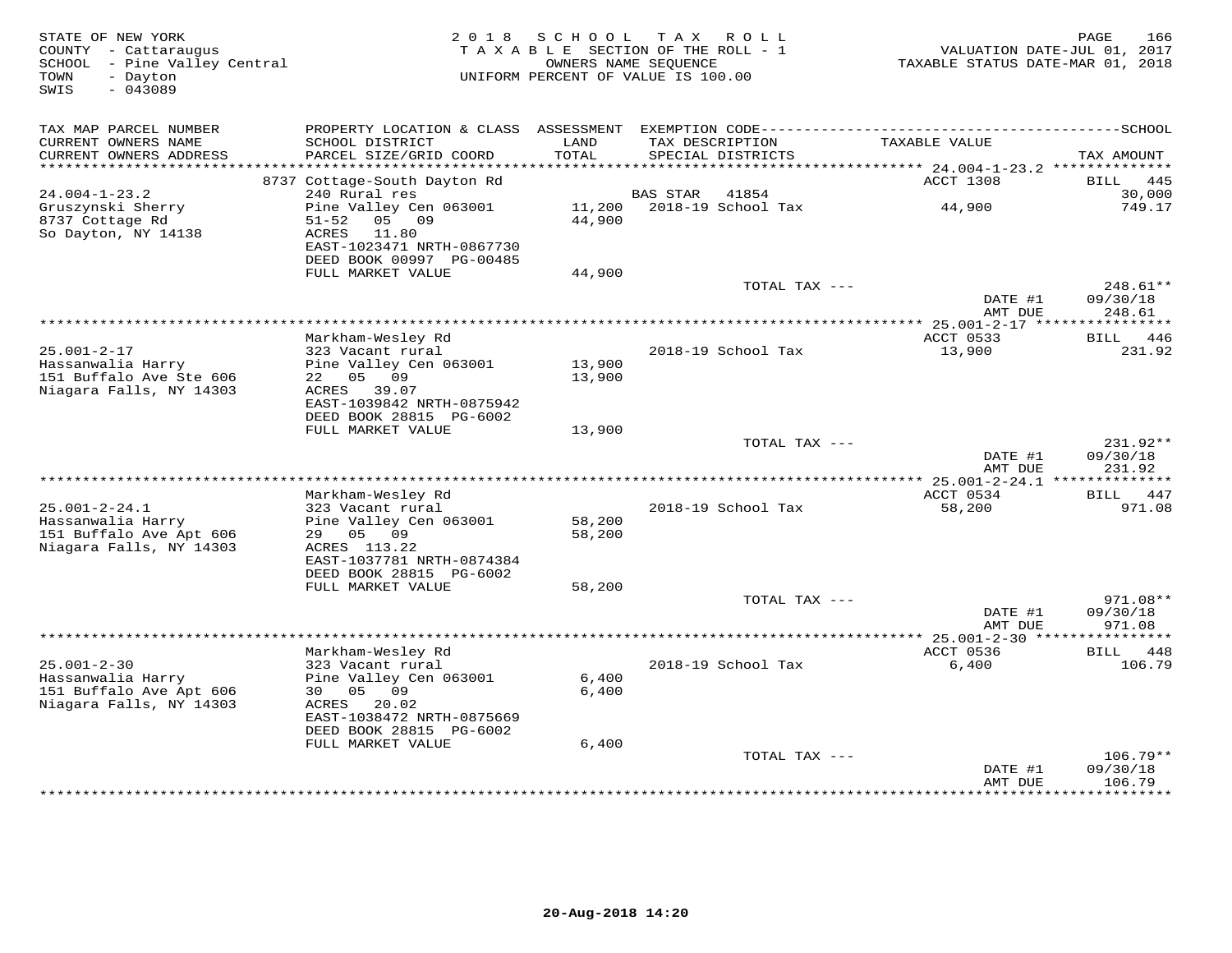| STATE OF NEW YORK<br>COUNTY - Cattaraugus<br>SCHOOL - Pine Valley Central<br>- Dayton<br>TOWN<br>$-043089$<br>SWIS | 2018 SCHOOL TAX ROLL<br>TAXABLE SECTION OF THE ROLL - 1<br>OWNERS NAME SEOUENCE<br>UNIFORM PERCENT OF VALUE IS 100.00             |                  |          |                            | 167<br>PAGE<br>7.002 1.07<br>TAXABLE STATUS DATE-JUL 01, 2017<br>TAXABLE STATUS DATE-MAR 01, 2018 |                                    |
|--------------------------------------------------------------------------------------------------------------------|-----------------------------------------------------------------------------------------------------------------------------------|------------------|----------|----------------------------|---------------------------------------------------------------------------------------------------|------------------------------------|
| TAX MAP PARCEL NUMBER<br>CURRENT OWNERS NAME<br>CURRENT OWNERS ADDRESS                                             | SCHOOL DISTRICT<br>PARCEL SIZE/GRID COORD                                                                                         | LAND<br>TOTAL    |          | SPECIAL DISTRICTS          | TAX DESCRIPTION TAXABLE VALUE                                                                     | TAX AMOUNT                         |
|                                                                                                                    |                                                                                                                                   |                  |          |                            |                                                                                                   |                                    |
| $24.004 - 1 - 16.2$                                                                                                | 8596 White Rd<br>240 Rural res                                                                                                    |                  | BAS STAR | 41854                      | ACCT 0989                                                                                         | BILL 449<br>30,000                 |
| Heath Francis<br>Heath Ruth<br>8596 White Rd<br>South Dayton, NY 14138                                             | Pine Valley Cen 063001<br>43 05 09<br>ACRES 117.83<br>EAST-1029621 NRTH-0866640                                                   | 132,000          |          | 100,300 2018-19 School Tax | 132,000                                                                                           | 2,202.45                           |
|                                                                                                                    | DEED BOOK 791<br>PG-00220<br>FULL MARKET VALUE                                                                                    | 132,000          |          |                            |                                                                                                   |                                    |
|                                                                                                                    |                                                                                                                                   |                  |          | TOTAL TAX ---              | DATE #1<br>AMT DUE                                                                                | 1,701.89**<br>09/30/18<br>1,701.89 |
|                                                                                                                    |                                                                                                                                   |                  |          |                            |                                                                                                   |                                    |
|                                                                                                                    | 8564 White Rd                                                                                                                     |                  |          |                            | ACCT 0240                                                                                         | BILL 450                           |
| $24.004 - 1 - 16.1$<br>Heath Shirly J                                                                              | 240 Rural res<br>Pine Valley Cen 063001                                                                                           |                  | ENH STAR | 41834                      | 33,200 2018-19 School Tax 69,200                                                                  | 66,800<br>1,154.62                 |
| 8564 White Rd<br>South Dayton, NY 14138                                                                            | 43 05 09<br>ACRES 55.85<br>EAST-1028869 NRTH-0865145<br>DEED BOOK 9770 PG-2002                                                    | 69,200           |          |                            |                                                                                                   |                                    |
|                                                                                                                    | FULL MARKET VALUE                                                                                                                 | 69,200           |          |                            |                                                                                                   |                                    |
|                                                                                                                    |                                                                                                                                   |                  |          | TOTAL TAX ---              | DATE #1<br>AMT DUE                                                                                | $40.04**$<br>09/30/18<br>40.04     |
|                                                                                                                    |                                                                                                                                   |                  |          |                            |                                                                                                   |                                    |
| $24.004 - 1 - 16.3$<br>24.004-1-10.00<br>Heath Shirly J<br>$F_1$ of                                                | White Rd<br>105 Vac farmland<br>105 Vac farmland<br>Pine Valley Cen 063001<br>ACRES 176.55                                        | 15,000<br>15,000 |          | 2018-19 School Tax         | ACCT 1338<br>15,000                                                                               | BILL 451<br>250.28                 |
| South Dayton, NY 14138                                                                                             | EAST-1029294 NRTH-0864685<br>DEED BOOK 1026 PG-905<br>FULL MARKET VALUE                                                           | 15,000           |          |                            |                                                                                                   |                                    |
|                                                                                                                    |                                                                                                                                   |                  |          | TOTAL TAX ---              | DATE #1                                                                                           | $250.28**$<br>09/30/18             |
|                                                                                                                    |                                                                                                                                   |                  |          |                            | AMT DUE                                                                                           | 250.28                             |
|                                                                                                                    | 9168 Rte 62                                                                                                                       |                  |          |                            | ACCT 0026                                                                                         | <b>BILL</b> 452                    |
| $25.001 - 2 - 28$                                                                                                  | 210 1 Family Res                                                                                                                  |                  | BAS STAR | 41854                      |                                                                                                   | 30,000                             |
| Heitzenrater George W<br>Heitzenrater Teresa<br>9168 Rte 62<br>Gowanda, NY 14070                                   | Pine Valley Cen 063001<br>25 05 09<br>ACRES<br>3.36<br>EAST-1036512 NRTH-0874722<br>DEED BOOK 00989 PG-00370<br>FULL MARKET VALUE | 64,500<br>64,500 |          | 12,500 2018-19 School Tax  | 64,500                                                                                            | 1,076.20                           |
|                                                                                                                    |                                                                                                                                   |                  |          | TOTAL TAX ---              | DATE #1                                                                                           | $575.64**$<br>09/30/18             |
|                                                                                                                    |                                                                                                                                   |                  |          |                            | AMT DUE                                                                                           | 575.64                             |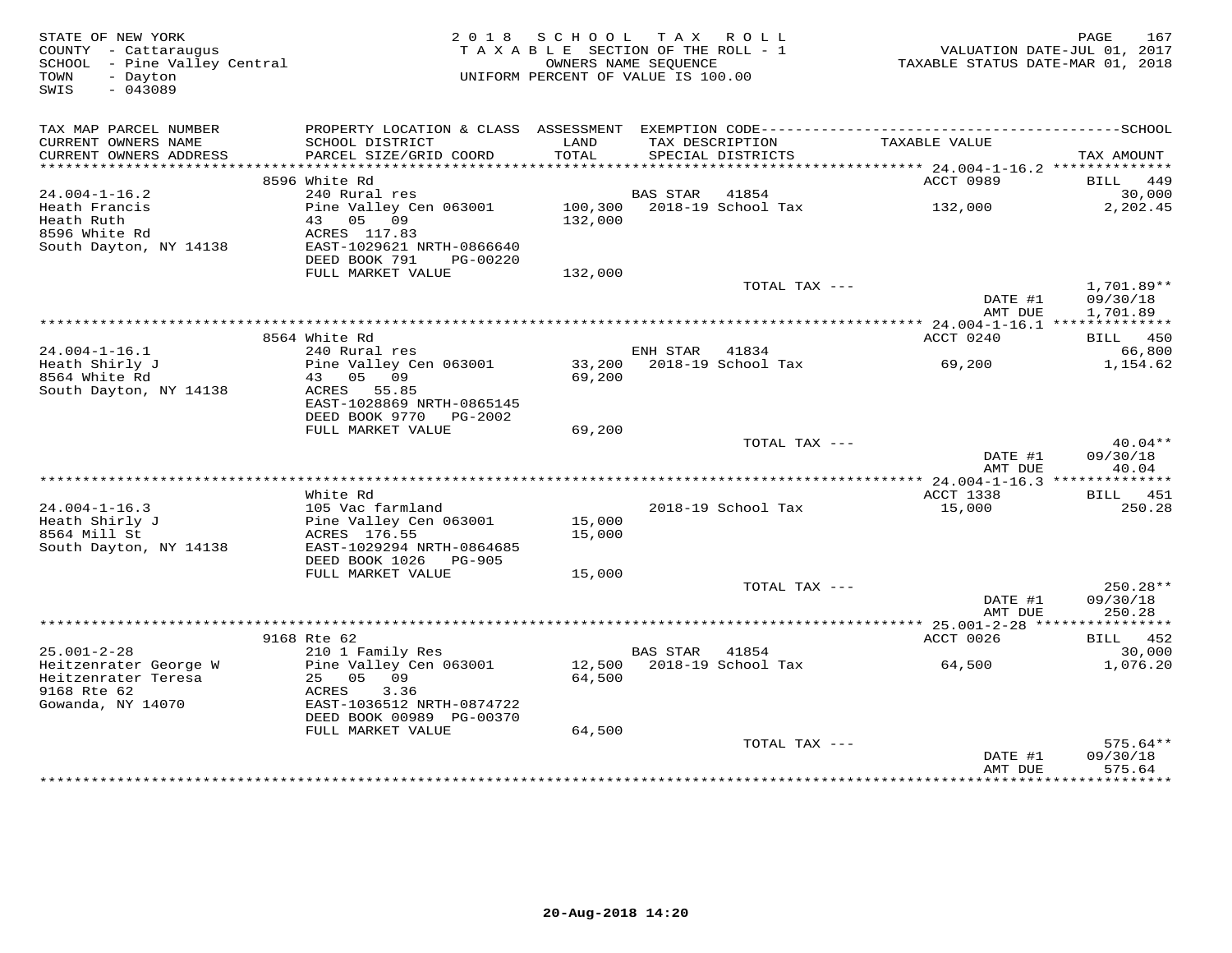| STATE OF NEW YORK<br>COUNTY - Cattaraugus<br>SCHOOL - Pine Valley Central<br>TOWN<br>- Dayton<br>SWIS<br>$-043089$ | 2 0 1 8                                            | S C H O O L      | T A X<br>R O L L<br>TAXABLE SECTION OF THE ROLL - 1<br>OWNERS NAME SEQUENCE<br>UNIFORM PERCENT OF VALUE IS 100.00 | VALUATION DATE-JUL 01, 2017<br>TAXABLE STATUS DATE-MAR 01, 2018 | PAGE<br>168            |
|--------------------------------------------------------------------------------------------------------------------|----------------------------------------------------|------------------|-------------------------------------------------------------------------------------------------------------------|-----------------------------------------------------------------|------------------------|
| TAX MAP PARCEL NUMBER                                                                                              | PROPERTY LOCATION & CLASS ASSESSMENT               |                  |                                                                                                                   |                                                                 |                        |
| CURRENT OWNERS NAME<br>CURRENT OWNERS ADDRESS<br>*************************                                         | SCHOOL DISTRICT<br>PARCEL SIZE/GRID COORD          | LAND<br>TOTAL    | TAX DESCRIPTION<br>SPECIAL DISTRICTS                                                                              | TAXABLE VALUE                                                   | TAX AMOUNT             |
|                                                                                                                    | Dredge Rd                                          |                  |                                                                                                                   | ACCT 0260                                                       | BILL<br>453            |
| $33.002 - 1 - 19.3$                                                                                                | 105 Vac farmland                                   |                  | 2018-19 School Tax                                                                                                | 81,400                                                          | 1,358.18               |
| Hershberger Alvin R                                                                                                | Pine Valley Cen 063001                             | 81,400           |                                                                                                                   |                                                                 |                        |
| Hershberger Orrie J                                                                                                | 49/57<br>05 09                                     | 81,400           |                                                                                                                   |                                                                 |                        |
| 7994 Frog Valley Rd<br>South Dayton, NY 14138                                                                      | <b>ACRES</b><br>78.20<br>EAST-1022048 NRTH-0856565 |                  |                                                                                                                   |                                                                 |                        |
|                                                                                                                    | DEED BOOK 28512 PG-4001                            |                  |                                                                                                                   |                                                                 |                        |
| MAY BE SUBJECT TO PAYMENT<br>UNDER AGDIST LAW TIL 2022                                                             | FULL MARKET VALUE                                  | 81,400           |                                                                                                                   |                                                                 |                        |
|                                                                                                                    |                                                    |                  | TOTAL TAX ---                                                                                                     |                                                                 | $1,358.18**$           |
|                                                                                                                    |                                                    |                  |                                                                                                                   | DATE #1<br>AMT DUE                                              | 09/30/18<br>1,358.18   |
|                                                                                                                    |                                                    |                  |                                                                                                                   |                                                                 |                        |
|                                                                                                                    | Oaks Rd                                            |                  |                                                                                                                   | ACCT 0417                                                       | BILL 454               |
| $33.002 - 1 - 21$                                                                                                  | 105 Vac farmland                                   |                  | 2018-19 School Tax                                                                                                | 15,700                                                          | 261.96                 |
| Hershberger Ammon<br>Hershberger Lydia                                                                             | Pine Valley Cen 063001<br>57 05<br>09              | 15,700<br>15,700 |                                                                                                                   |                                                                 |                        |
| 8110 Milestrip Rd                                                                                                  | ACRES 14.61                                        |                  |                                                                                                                   |                                                                 |                        |
| South Dayton, NY 14138                                                                                             | EAST-1019641 NRTH-0856239                          |                  |                                                                                                                   |                                                                 |                        |
|                                                                                                                    | DEED BOOK 20494 PG-4002                            |                  |                                                                                                                   |                                                                 |                        |
|                                                                                                                    | FULL MARKET VALUE                                  | 15,700           | TOTAL TAX ---                                                                                                     |                                                                 | 261.96**               |
|                                                                                                                    |                                                    |                  |                                                                                                                   | DATE #1                                                         | 09/30/18               |
|                                                                                                                    |                                                    |                  |                                                                                                                   | AMT DUE                                                         | 261.96                 |
|                                                                                                                    |                                                    |                  |                                                                                                                   |                                                                 |                        |
|                                                                                                                    | Dye Rd                                             |                  |                                                                                                                   | ACCT 1370                                                       | 455<br>BILL            |
| $24.004 - 1 - 3.2$<br>Hershberger Daniel H                                                                         | 240 Rural res<br>Pine Valley Cen 063001            | 54,400           | 2018-19 School Tax                                                                                                | 98,000                                                          | 1,635.15               |
| Hershberger Henry R                                                                                                | 52<br>05<br>09                                     | 98,000           |                                                                                                                   |                                                                 |                        |
| 8796 Cottage South Dayton Rd                                                                                       | 36.40<br>ACRES                                     |                  |                                                                                                                   |                                                                 |                        |
| South Dayton, NY 14138                                                                                             | EAST-1022759 NRTH-8701935                          |                  |                                                                                                                   |                                                                 |                        |
|                                                                                                                    | DEED BOOK 21554 PG-2003                            |                  |                                                                                                                   |                                                                 |                        |
|                                                                                                                    | FULL MARKET VALUE                                  | 98,000           | TOTAL TAX ---                                                                                                     |                                                                 | $1,635.15**$           |
|                                                                                                                    |                                                    |                  |                                                                                                                   | DATE #1                                                         | 09/30/18               |
|                                                                                                                    |                                                    |                  |                                                                                                                   | AMT DUE                                                         | 1,635.15               |
|                                                                                                                    |                                                    |                  |                                                                                                                   |                                                                 |                        |
| $24.004 - 1 - 11.5$                                                                                                | 8796 Cottage-South Dayton Rd                       |                  | 41854                                                                                                             | ACCT 1356                                                       | <b>BILL</b> 456        |
| Hershberger Daniel H                                                                                               | 113 Cattle farm<br>Pine Valley Cen 063001          | 33,500           | BAS STAR<br>2018-19 School Tax                                                                                    | 135,000                                                         | 30,000<br>2,252.51     |
| Hershberger Henry R                                                                                                | 21.35<br>ACRES                                     | 135,000          |                                                                                                                   |                                                                 |                        |
| 8796 Cottage South Dayton Rd                                                                                       | EAST-1024414 NRTH-0868925                          |                  |                                                                                                                   |                                                                 |                        |
| South Dayton, NY 14138                                                                                             | DEED BOOK 21554 PG-2003                            |                  |                                                                                                                   |                                                                 |                        |
|                                                                                                                    | FULL MARKET VALUE                                  | 135,000          |                                                                                                                   |                                                                 |                        |
|                                                                                                                    |                                                    |                  | TOTAL TAX ---                                                                                                     | DATE #1                                                         | 1,751.95**<br>09/30/18 |
|                                                                                                                    |                                                    |                  |                                                                                                                   | AMT DUE                                                         | 1,751.95               |
|                                                                                                                    |                                                    |                  |                                                                                                                   | ******************************                                  |                        |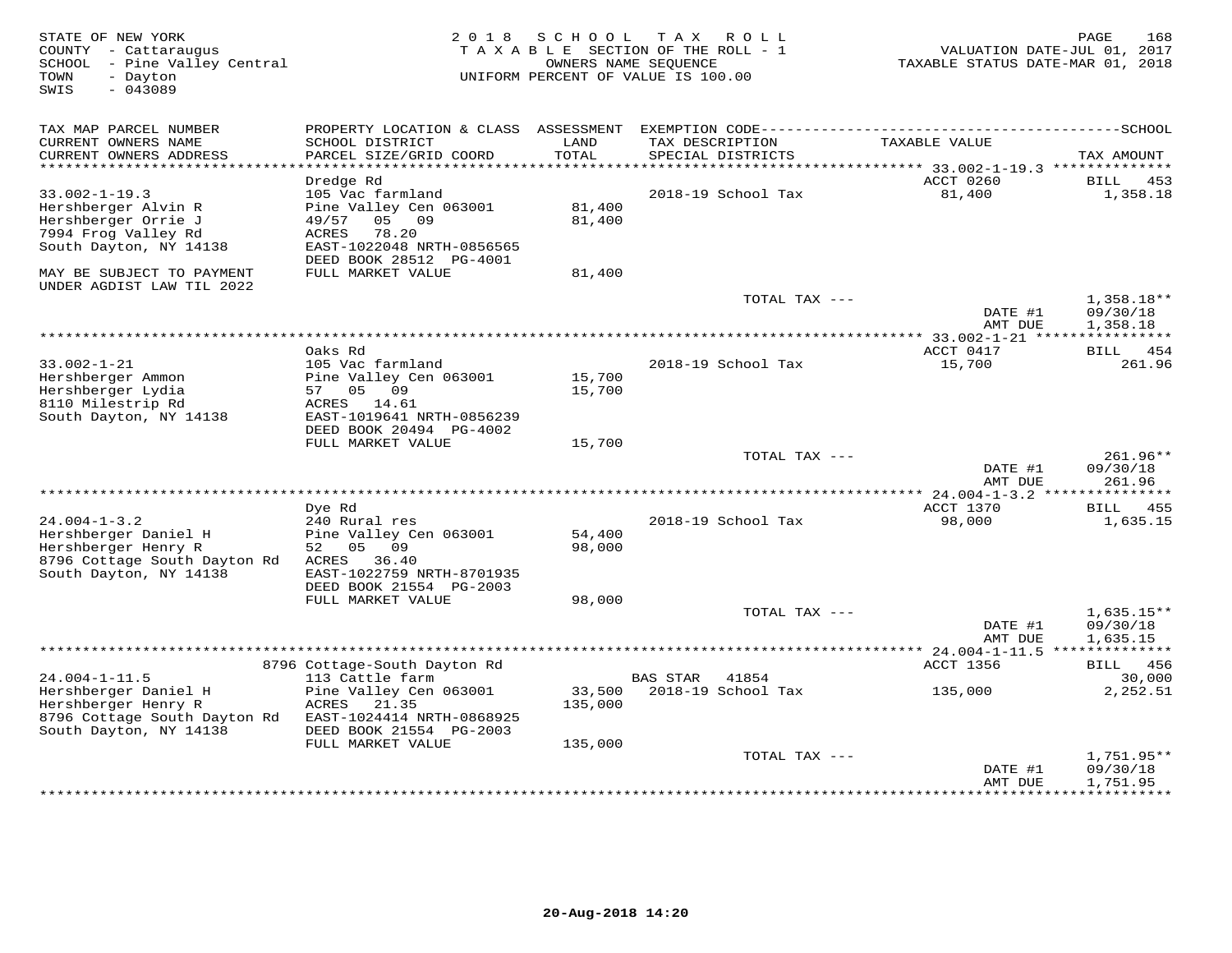| STATE OF NEW YORK<br>COUNTY - Cattaraugus<br>SCHOOL - Pine Valley Central<br>TOWN<br>- Dayton<br>$-043089$<br>SWIS                 | 2 0 1 8                                                                                                                                                     | S C H O O L             | TAX ROLL<br>TAXABLE SECTION OF THE ROLL - 1<br>OWNERS NAME SEQUENCE<br>UNIFORM PERCENT OF VALUE IS 100.00 | TAXABLE STATUS DATE-MAR 01, 2018                 | 169<br>PAGE<br>VALUATION DATE-JUL 01, 2017 |
|------------------------------------------------------------------------------------------------------------------------------------|-------------------------------------------------------------------------------------------------------------------------------------------------------------|-------------------------|-----------------------------------------------------------------------------------------------------------|--------------------------------------------------|--------------------------------------------|
| TAX MAP PARCEL NUMBER                                                                                                              |                                                                                                                                                             |                         |                                                                                                           |                                                  |                                            |
| CURRENT OWNERS NAME<br>CURRENT OWNERS ADDRESS                                                                                      | SCHOOL DISTRICT<br>PARCEL SIZE/GRID COORD                                                                                                                   | LAND<br>TOTAL<br>****** | TAX DESCRIPTION<br>SPECIAL DISTRICTS                                                                      | TAXABLE VALUE                                    | TAX AMOUNT                                 |
|                                                                                                                                    | 9186 Rte 62                                                                                                                                                 |                         |                                                                                                           | ****** 25.001-2-29 ****************<br>ACCT 0598 | <b>BILL</b><br>457                         |
| 25.001-2-29<br>Hickin Betty L<br>925 Florida Ave<br>Dundee, FL 33838                                                               | 270 Mfg housing<br>Pine Valley Cen 063001<br>29<br>05<br>09<br>ACRES<br>1.44<br>EAST-1036816 NRTH-0874950<br>DEED BOOK 16385 PG-6001                        | 8,300<br>20,000         | 2018-19 School Tax                                                                                        | 20,000                                           | 333.70                                     |
|                                                                                                                                    | FULL MARKET VALUE                                                                                                                                           | 20,000                  |                                                                                                           |                                                  |                                            |
|                                                                                                                                    |                                                                                                                                                             |                         | TOTAL TAX ---                                                                                             |                                                  | 333.70**                                   |
|                                                                                                                                    |                                                                                                                                                             |                         |                                                                                                           | DATE #1<br>AMT DUE                               | 09/30/18<br>333.70                         |
|                                                                                                                                    |                                                                                                                                                             |                         |                                                                                                           | *** 33.002-1-14.1 **************                 |                                            |
|                                                                                                                                    | Rte 322                                                                                                                                                     |                         |                                                                                                           | ACCT 0267                                        | 458<br>BILL                                |
| $33.002 - 1 - 14.1$<br>Howard Donald R<br>Richard Howard J<br>PO Box 302<br>South Dayton, NY 14138                                 | 105 Vac farmland<br>Pine Valley Cen 063001<br>49 05 09<br>ACRES<br>22.70<br>EAST-1025308 NRTH-0858918                                                       | 12,500<br>12,500        | 2018-19 School Tax                                                                                        | 12,500                                           | 208.57                                     |
|                                                                                                                                    | DEED BOOK 20903 PG-8001                                                                                                                                     |                         |                                                                                                           |                                                  |                                            |
|                                                                                                                                    | FULL MARKET VALUE                                                                                                                                           | 12,500                  | TOTAL TAX ---                                                                                             | DATE #1<br>AMT DUE                               | $208.57**$<br>09/30/18<br>208.57           |
|                                                                                                                                    |                                                                                                                                                             |                         | *********************************                                                                         | ** 33.002-1-14.2 *****                           | *********                                  |
|                                                                                                                                    | Rte 322                                                                                                                                                     |                         |                                                                                                           | ACCT 1186                                        | 459<br><b>BILL</b>                         |
| $33.002 - 1 - 14.2$<br>Howard Donald R<br>PO Box 302<br>South Dayton, NY 14138                                                     | 105 Vac farmland<br>Pine Valley Cen 063001<br>49 05 09<br>ACRES 81.40<br>EAST-1025152 NRTH-0858060<br>DEED BOOK 20903 PG-8001                               | 27,200<br>27,200        | 2018-19 School Tax                                                                                        | 27,200                                           | 453.84                                     |
|                                                                                                                                    | FULL MARKET VALUE                                                                                                                                           | 27,200                  |                                                                                                           |                                                  |                                            |
|                                                                                                                                    |                                                                                                                                                             |                         | TOTAL TAX ---                                                                                             | DATE #1<br>AMT DUE                               | 453.84**<br>09/30/18<br>453.84             |
|                                                                                                                                    | 11940 Markham-Wesley Rd                                                                                                                                     |                         |                                                                                                           | ACCT 0190                                        | 460<br><b>BILL</b>                         |
| $25.001 - 2 - 23.1$                                                                                                                | 312 Vac w/imprv                                                                                                                                             |                         | AG DIST<br>41720                                                                                          |                                                  | 36,478                                     |
| Ippolito Curt N<br>Ippolito Cari A<br>6135 Salt Rd<br>Clarence, NY 14031<br>MAY BE SUBJECT TO PAYMENT<br>UNDER AGDIST LAW TIL 2022 | Pine Valley Cen 063001<br>29 05<br>09<br>9/2008-split off 1.09 acr<br>$12.45$ acres<br>ACRES 108.00<br>EAST-1037696 NRTH-0872811<br>DEED BOOK 10867 PG-8001 | 76,500<br>83,900        | 2018-19 School Tax                                                                                        | 47,422                                           | 791.25                                     |
|                                                                                                                                    | FULL MARKET VALUE                                                                                                                                           | 83,900                  | TOTAL TAX ---                                                                                             |                                                  | $791.25**$                                 |
|                                                                                                                                    |                                                                                                                                                             |                         |                                                                                                           | DATE #1<br>AMT DUE                               | 09/30/18<br>791.25                         |
|                                                                                                                                    |                                                                                                                                                             |                         |                                                                                                           |                                                  | * * * * * * * *                            |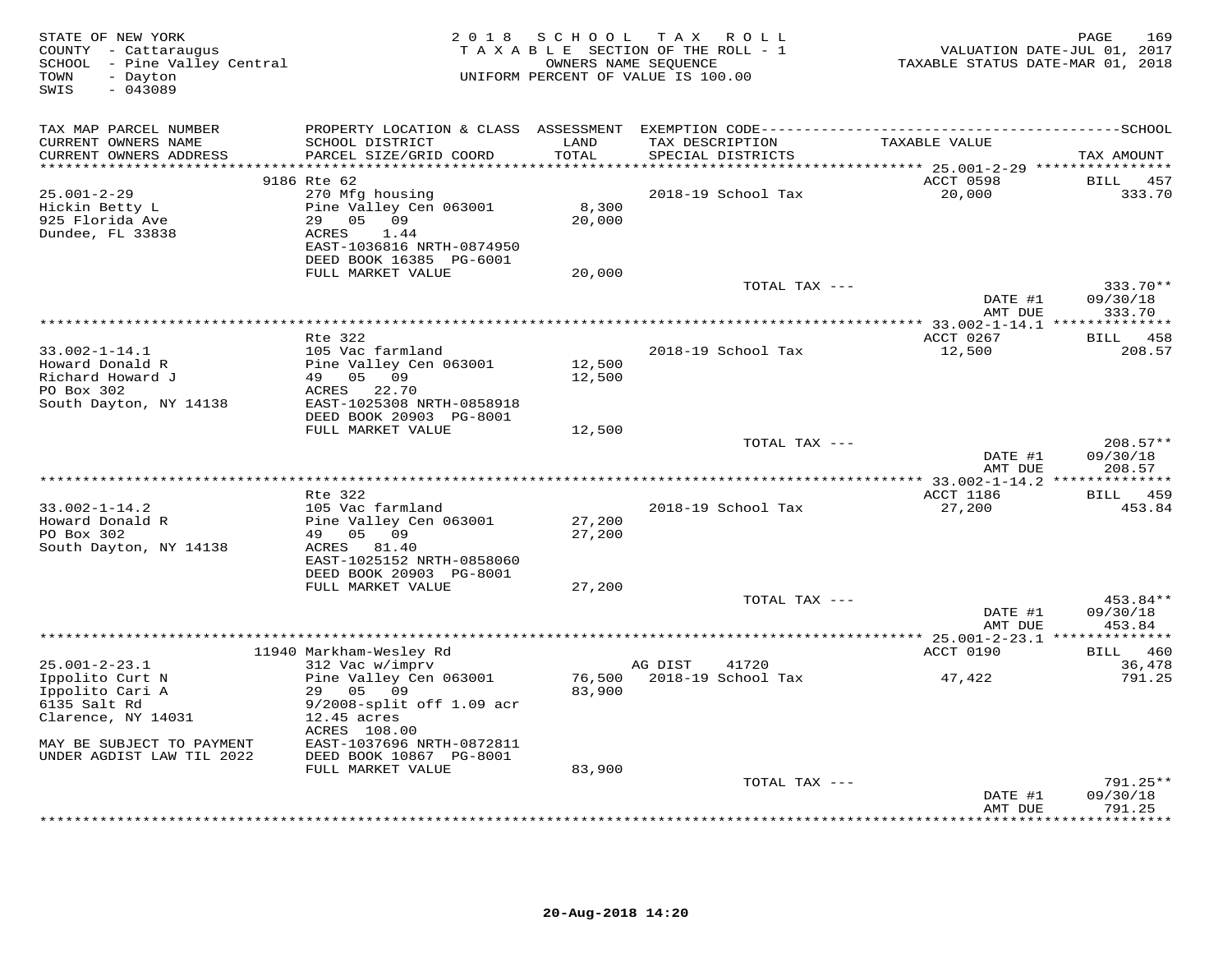| STATE OF NEW YORK<br>COUNTY - Cattaraugus<br>SCHOOL - Pine Valley Central<br>TOWN<br>- Dayton<br>SWIS<br>$-043089$ | 2 0 1 8                                                                   | S C H O O L<br>TAXABLE SECTION OF THE ROLL - 1<br>UNIFORM PERCENT OF VALUE IS 100.00 | T A X<br>OWNERS NAME SEQUENCE | ROLL                          | VALUATION DATE-JUL 01, 2017<br>TAXABLE STATUS DATE-MAR 01, 2018 | 170<br>PAGE                    |
|--------------------------------------------------------------------------------------------------------------------|---------------------------------------------------------------------------|--------------------------------------------------------------------------------------|-------------------------------|-------------------------------|-----------------------------------------------------------------|--------------------------------|
| TAX MAP PARCEL NUMBER                                                                                              |                                                                           |                                                                                      |                               |                               |                                                                 |                                |
| CURRENT OWNERS NAME<br>CURRENT OWNERS ADDRESS<br>***********************                                           | SCHOOL DISTRICT<br>PARCEL SIZE/GRID COORD<br>**************************** | LAND<br>TOTAL<br>****************                                                    | TAX DESCRIPTION               | SPECIAL DISTRICTS             | TAXABLE VALUE                                                   | TAX AMOUNT                     |
|                                                                                                                    | 9189 Rte 62                                                               |                                                                                      |                               |                               | ACCT 0414                                                       | 461<br>BILL                    |
| $25.001 - 1 - 8$                                                                                                   | 210 1 Family Res                                                          |                                                                                      | <b>BAS STAR</b>               | 41854                         |                                                                 | 30,000                         |
| Johnson Stacy<br>9189 Rte 62                                                                                       | Pine Valley Cen 063001<br>05<br>09<br>29                                  | 8,200<br>69,600                                                                      |                               | 2018-19 School Tax            | 69,600                                                          | 1,161.29                       |
| Gowanda, NY 14070                                                                                                  | FRNT 530.00 DPTH 240.00<br>1.40<br>ACRES                                  |                                                                                      |                               |                               |                                                                 |                                |
|                                                                                                                    | EAST-1036539 NRTH-0875145<br>DEED BOOK 19389 PG-6001                      |                                                                                      |                               |                               |                                                                 |                                |
|                                                                                                                    | FULL MARKET VALUE                                                         | 69,600                                                                               |                               | TOTAL TAX ---                 |                                                                 | 660.74**                       |
|                                                                                                                    |                                                                           |                                                                                      |                               |                               | DATE #1<br>AMT DUE                                              | 09/30/18<br>660.74             |
|                                                                                                                    |                                                                           |                                                                                      |                               |                               |                                                                 |                                |
| $33.002 - 1 - 15$                                                                                                  | 8950 Dredge Rd<br>260 Seasonal res                                        |                                                                                      |                               |                               | ACCT 0046                                                       | 462<br><b>BILL</b><br>517.24   |
| Kane Mark J                                                                                                        | Pine Valley Cen 063001                                                    | 14,900                                                                               |                               | 2018-19 School Tax            | 31,000                                                          |                                |
| 2051 Transit Rd                                                                                                    | 49 05 09                                                                  | 31,000                                                                               |                               |                               |                                                                 |                                |
| Elma, NY 14059                                                                                                     | ACRES<br>56.26                                                            |                                                                                      |                               |                               |                                                                 |                                |
|                                                                                                                    | EAST-1025413 NRTH-0857066                                                 |                                                                                      |                               |                               |                                                                 |                                |
|                                                                                                                    | DEED BOOK 01003 PG-00075<br>FULL MARKET VALUE                             | 31,000                                                                               |                               |                               |                                                                 |                                |
|                                                                                                                    |                                                                           |                                                                                      |                               | TOTAL TAX ---                 |                                                                 | $517.24**$                     |
|                                                                                                                    |                                                                           |                                                                                      |                               |                               | DATE #1<br>AMT DUE                                              | 09/30/18<br>517.24             |
|                                                                                                                    |                                                                           |                                                                                      |                               |                               | *********** 25.001-2-25 ****                                    | ***********                    |
| $25.001 - 2 - 25$                                                                                                  | 11966 Markham-Wesley Rd                                                   |                                                                                      | <b>BAS STAR</b>               | 41854                         | ACCT 0319                                                       | BILL 463<br>30,000             |
| Kaylor Mary                                                                                                        | 210 1 Family Res<br>Pine Valley Cen 063001                                | 11,300                                                                               |                               | 2018-19 School Tax            | 71,900                                                          | 1,199.67                       |
| Kaylor Estate Robert E<br>11966 Markhams-Wesley Rd<br>Gowanda, NY 14070                                            | 29<br>05<br>09<br>2.65<br>ACRES<br>EAST-1035947 NRTH-0873928              | 71,900                                                                               |                               |                               |                                                                 |                                |
|                                                                                                                    | DEED BOOK 728<br>PG-01157                                                 |                                                                                      |                               |                               |                                                                 |                                |
|                                                                                                                    | FULL MARKET VALUE                                                         | 71,900                                                                               |                               |                               |                                                                 |                                |
|                                                                                                                    |                                                                           |                                                                                      |                               | TOTAL TAX ---                 | DATE #1<br>AMT DUE                                              | 699.11**<br>09/30/18<br>699.11 |
|                                                                                                                    |                                                                           |                                                                                      |                               |                               |                                                                 | *********                      |
|                                                                                                                    | 9145 Cottage-South Dayton Rd                                              |                                                                                      |                               |                               | ACCT 1187                                                       | 464<br>BILL                    |
| $24.002 - 1 - 11.2$                                                                                                | 210 1 Family Res                                                          |                                                                                      | <b>BAS STAR</b>               | 41854                         |                                                                 | 30,000                         |
| Kennison John E Jr                                                                                                 | Pine Valley Cen 063001<br>53                                              | 12,500                                                                               |                               | 2018-19 School Tax            | 54,000                                                          | 901.00                         |
| 9145 Cottage Rd<br>South Dayton, NY 14138                                                                          | 05<br>09<br>ACRES 13.80                                                   | 54,000                                                                               |                               |                               |                                                                 |                                |
|                                                                                                                    | EAST-1023788 NRTH-0873953                                                 |                                                                                      |                               |                               |                                                                 |                                |
|                                                                                                                    | DEED BOOK 01017 PG-00831                                                  |                                                                                      |                               |                               |                                                                 |                                |
|                                                                                                                    | FULL MARKET VALUE                                                         | 54,000                                                                               |                               |                               |                                                                 |                                |
|                                                                                                                    |                                                                           |                                                                                      |                               | TOTAL TAX ---                 | DATE #1                                                         | $400.45**$<br>09/30/18         |
|                                                                                                                    |                                                                           |                                                                                      |                               | ***************************** | AMT DUE                                                         | 400.45<br>* * * * * * * * *    |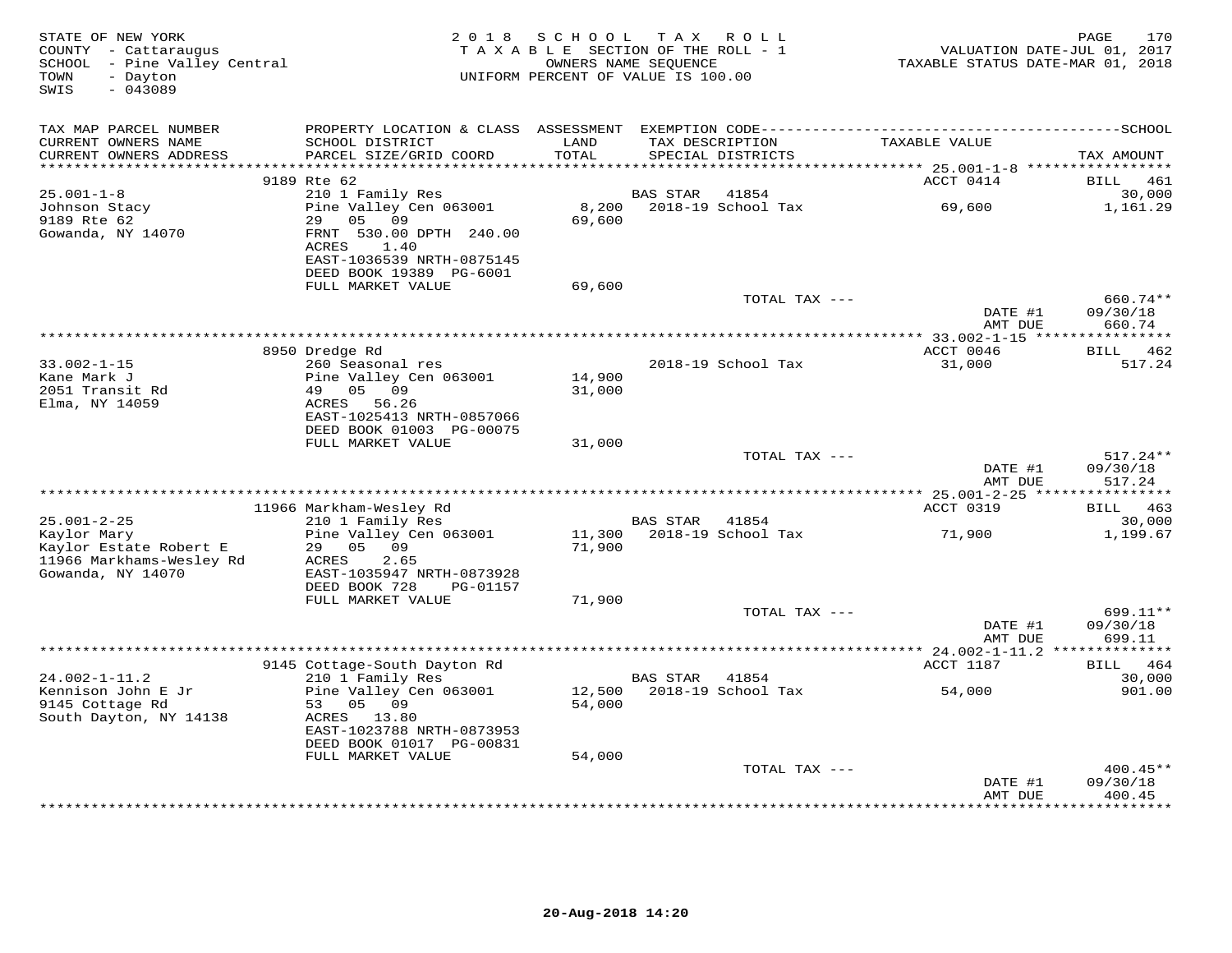| STATE OF NEW YORK<br>COUNTY - Cattaraugus<br>COUNTY - Cattaraugus<br>SCHOOL - Pine Valley Central<br>- Dayton<br>TOWN<br>$-043089$<br>SWIS |                                                                                              | 2018 SCHOOL<br>TAXABLE SECTION OF THE ROLL - 1<br>OWNERS NAME SEQUENCE<br>UNIFORM PERCENT OF VALUE IS 100.00 |                  | TAX ROLL                           | , VALUATION DATE-JUL V1, 2018<br>TAXABLE STATUS DATE-MAR 01, 2018 | 171<br>PAGE            |
|--------------------------------------------------------------------------------------------------------------------------------------------|----------------------------------------------------------------------------------------------|--------------------------------------------------------------------------------------------------------------|------------------|------------------------------------|-------------------------------------------------------------------|------------------------|
| TAX MAP PARCEL NUMBER<br>CURRENT OWNERS NAME                                                                                               | SCHOOL DISTRICT                                                                              | LAND                                                                                                         |                  | TAX DESCRIPTION                    | TAXABLE VALUE                                                     |                        |
| CURRENT OWNERS ADDRESS                                                                                                                     | PARCEL SIZE/GRID COORD                                                                       | TOTAL                                                                                                        |                  | SPECIAL DISTRICTS                  |                                                                   | TAX AMOUNT             |
|                                                                                                                                            |                                                                                              |                                                                                                              |                  |                                    |                                                                   |                        |
|                                                                                                                                            | 8143 Oaks Rd                                                                                 |                                                                                                              |                  |                                    | ACCT 5044                                                         | BILL 465               |
| $33.002 - 1 - 18.3$                                                                                                                        | 210 1 Family Res                                                                             |                                                                                                              | BAS STAR 41854   |                                    |                                                                   | 30,000                 |
| King Micheal P                                                                                                                             | Pine Valley Cen 063001                                                                       |                                                                                                              |                  | 7,000 2018-19 School Tax<br>45,000 | 45,000                                                            | 750.84                 |
| King Rebecca E                                                                                                                             | 57 05 09                                                                                     |                                                                                                              |                  |                                    |                                                                   |                        |
| 8143 Oaks Rd<br>Dayton, NY 14138                                                                                                           | Life Use<br>FRNT 210.00 DPTH 161.50<br>EAST-1020058 NRTH-0858416<br>DEED BOOK 15213 PG-4001  |                                                                                                              |                  |                                    |                                                                   |                        |
|                                                                                                                                            | FULL MARKET VALUE                                                                            | 45,000                                                                                                       |                  |                                    |                                                                   |                        |
|                                                                                                                                            |                                                                                              |                                                                                                              |                  | TOTAL TAX ---                      |                                                                   | 250.28**               |
|                                                                                                                                            |                                                                                              |                                                                                                              |                  |                                    | DATE #1<br>AMT DUE                                                | 09/30/18<br>250.28     |
|                                                                                                                                            |                                                                                              |                                                                                                              |                  |                                    |                                                                   |                        |
|                                                                                                                                            | 11969 Markham-Wesley Rd                                                                      |                                                                                                              |                  |                                    | ACCT 0454                                                         | BILL 466               |
| $25.001 - 1 - 15$                                                                                                                          | 210 1 Family Res                                                                             | AGED C/T,<br>7,700 ENH STAR<br>39,100 0000                                                                   | AGED C/T/S 41800 |                                    |                                                                   | 19,550                 |
| Kittle Barbara A                                                                                                                           | Pine Valley Cen 063001                                                                       |                                                                                                              |                  | 41834<br>39,100 2018-19 School Tax | 19,550                                                            | 19,550                 |
| 11969 Markhams-Wesley Rd<br>Gowanda, NY 14070                                                                                              | 29 05 09<br>FRNT 315.00 DPTH 170.00<br>EAST-1035637 NRTH-0874088<br>DEED BOOK 00981 PG-00219 |                                                                                                              |                  |                                    |                                                                   | 326.20                 |
|                                                                                                                                            | FULL MARKET VALUE                                                                            | 39,100                                                                                                       |                  | TOTAL TAX ---                      |                                                                   | $0.00**$               |
|                                                                                                                                            |                                                                                              |                                                                                                              |                  |                                    |                                                                   |                        |
|                                                                                                                                            | 9177 Rte 62                                                                                  |                                                                                                              |                  |                                    | ACCT 0146                                                         | BILL 467               |
| $25.001 - 1 - 9$                                                                                                                           | 210 1 Family Res                                                                             |                                                                                                              | BAS STAR 41854   |                                    |                                                                   | 30,000                 |
| x3:001 1 5<br>Kittle Rocky<br>Kittle Marsha J<br>Kittle Marsha J                                                                           | Pine Valley Cen 063001<br>29 05 09                                                           | 5,600<br>55,000                                                                                              |                  |                                    | 2018-19 School Tax 55,000                                         | 917.69                 |
| 9177 Rte 62                                                                                                                                | FRNT 110.00 DPTH 253.00                                                                      |                                                                                                              |                  |                                    |                                                                   |                        |
| Gowanda, NY 14070                                                                                                                          | EAST-1036393 NRTH-0875030<br>DEED BOOK 01000 PG-00090                                        |                                                                                                              |                  |                                    |                                                                   |                        |
|                                                                                                                                            | FULL MARKET VALUE                                                                            | 55,000                                                                                                       |                  |                                    |                                                                   |                        |
|                                                                                                                                            |                                                                                              |                                                                                                              |                  | TOTAL TAX ---                      | DATE #1                                                           | $417.13**$<br>09/30/18 |
|                                                                                                                                            |                                                                                              |                                                                                                              |                  |                                    | AMT DUE                                                           | 417.13                 |
|                                                                                                                                            |                                                                                              |                                                                                                              |                  |                                    |                                                                   |                        |
|                                                                                                                                            | 8776 Cottage-South Dayton Rd                                                                 |                                                                                                              |                  |                                    | ACCT 1391                                                         | BILL 468               |
| $24.004 - 1 - 23.3$                                                                                                                        | 210 1 Family Res                                                                             |                                                                                                              | BAS STAR 41854   |                                    |                                                                   | 30,000                 |
| Kohler David J<br>Kohler Kristy                                                                                                            | Pine Valley Cen 063001<br>ACRES<br>2.80                                                      | 11,600<br>115,700                                                                                            |                  |                                    | 2018-19 School Tax 115,700                                        | 1,930.48               |
| 8776 Cottage-S. Dayton Rd<br>S. Dayton, NY 14138                                                                                           | EAST-1024048 NRTH-0867982                                                                    |                                                                                                              |                  |                                    |                                                                   |                        |
| S. Dayton, NY 14138                                                                                                                        | DEED BOOK 11122 PG-9001                                                                      |                                                                                                              |                  |                                    |                                                                   |                        |
|                                                                                                                                            | FULL MARKET VALUE                                                                            | 115,700                                                                                                      |                  |                                    |                                                                   |                        |
|                                                                                                                                            |                                                                                              |                                                                                                              |                  | TOTAL TAX ---                      |                                                                   | $1,429.93**$           |
|                                                                                                                                            |                                                                                              |                                                                                                              |                  |                                    | DATE #1                                                           | 09/30/18               |
|                                                                                                                                            |                                                                                              |                                                                                                              |                  |                                    | AMT DUE                                                           | 1,429.93               |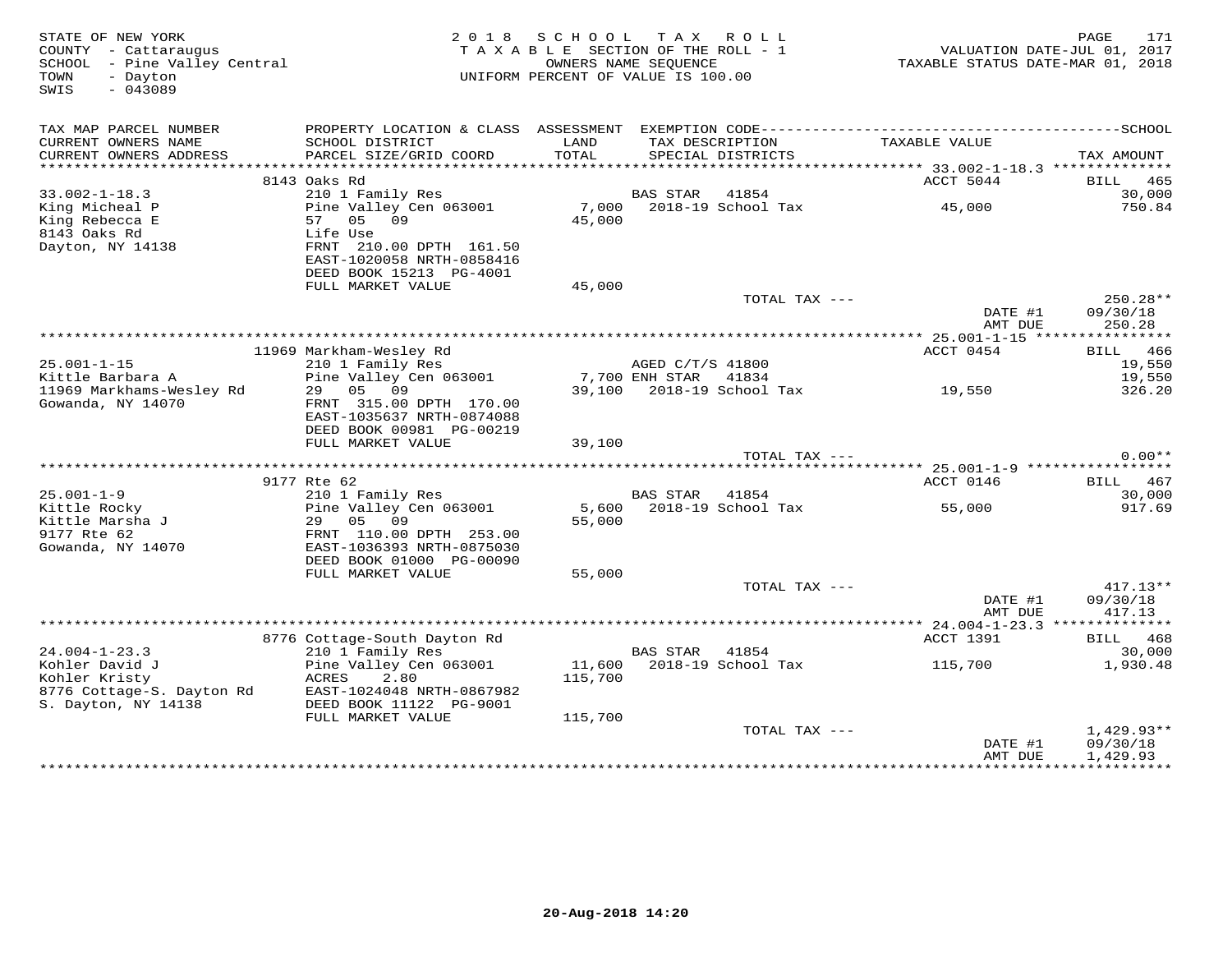| STATE OF NEW YORK<br>COUNTY - Cattaraugus<br>SCHOOL - Pine Valley Central<br>TOWN<br>- Dayton<br>SWIS<br>$-043089$ | 2 0 1 8<br>TAXABLE SECTION OF THE ROLL - 1<br>UNIFORM PERCENT OF VALUE IS 100.00                                                                                                  | 172<br>PAGE<br>VALUATION DATE-JUL 01, 2017<br>TAXABLE STATUS DATE-MAR 01, 2018 |          |                                      |                     |                                      |
|--------------------------------------------------------------------------------------------------------------------|-----------------------------------------------------------------------------------------------------------------------------------------------------------------------------------|--------------------------------------------------------------------------------|----------|--------------------------------------|---------------------|--------------------------------------|
| TAX MAP PARCEL NUMBER<br>CURRENT OWNERS NAME<br>CURRENT OWNERS ADDRESS                                             | SCHOOL DISTRICT<br>PARCEL SIZE/GRID COORD                                                                                                                                         | LAND<br>TOTAL                                                                  |          | TAX DESCRIPTION<br>SPECIAL DISTRICTS | TAXABLE VALUE       | TAX AMOUNT                           |
|                                                                                                                    |                                                                                                                                                                                   |                                                                                |          |                                      |                     |                                      |
| $24.004 - 1 - 20$                                                                                                  | 8406 White Rd<br>240 Rural res                                                                                                                                                    |                                                                                | BAS STAR | 41854                                | ACCT 0329           | BILL 469<br>30,000                   |
| Kraemer Gary A<br>Kraemer Linda A<br>8406 White Rd<br>South Dayton, NY 14138                                       | Pine Valley Cen 063001<br>50/51<br>05 09<br>ACRES<br>49.33<br>EAST-1026348 NRTH-0863825<br>DEED BOOK 768<br>PG-00372                                                              | 43,500<br>105,900                                                              |          | 2018-19 School Tax                   | 105,900             | 1,766.97                             |
|                                                                                                                    | FULL MARKET VALUE                                                                                                                                                                 | 105,900                                                                        |          |                                      |                     |                                      |
|                                                                                                                    |                                                                                                                                                                                   |                                                                                |          | TOTAL TAX ---                        | DATE #1<br>AMT DUE  | $1,266.41**$<br>09/30/18<br>1,266.41 |
|                                                                                                                    |                                                                                                                                                                                   |                                                                                |          |                                      |                     |                                      |
|                                                                                                                    | White Rd                                                                                                                                                                          |                                                                                |          |                                      | ACCT 0328           | BILL 470                             |
| $33.002 - 1 - 1$<br>Kraemer Gary A<br>Kraemer Linda A<br>8406 White Rd<br>South Dayton, NY 14138                   | 300 Vacant Land<br>Pine Valley Cen 063001<br>50 05 09<br>ACRES<br>5.63<br>EAST-1024851 NRTH-0862839<br>DEED BOOK 768<br>PG-00372                                                  | 4,000<br>4,000                                                                 |          | 2018-19 School Tax                   | 4,000               | 66.74                                |
|                                                                                                                    | FULL MARKET VALUE                                                                                                                                                                 | 4,000                                                                          |          |                                      |                     |                                      |
|                                                                                                                    |                                                                                                                                                                                   |                                                                                |          | TOTAL TAX ---                        | DATE #1<br>AMT DUE  | 66.74**<br>09/30/18<br>66.74         |
|                                                                                                                    |                                                                                                                                                                                   |                                                                                |          |                                      |                     |                                      |
| $25.001 - 2 - 23.3$<br>Kruchten Ippolito Elaine<br>Wilbur David<br>70 Hill St                                      | Markham-Wesley Rd<br>322 Rural vac>10<br>Pine Valley Cen 063001<br>ACRES 12.45<br>EAST-1035608 NRTH-0872964                                                                       | 20,700<br>20,700                                                               |          | 2018-19 School Tax                   | ACCT 1525<br>20,700 | BILL 471<br>345.38                   |
| Tonawanda, NY 14150                                                                                                | FULL MARKET VALUE                                                                                                                                                                 | 20,700                                                                         |          |                                      |                     |                                      |
|                                                                                                                    |                                                                                                                                                                                   |                                                                                |          | TOTAL TAX ---                        | DATE #1<br>AMT DUE  | 345.38**<br>09/30/18<br>345.38       |
|                                                                                                                    |                                                                                                                                                                                   |                                                                                |          |                                      |                     |                                      |
|                                                                                                                    | 8637 Rte 62                                                                                                                                                                       |                                                                                |          |                                      | ACCT 0257           | BILL 472                             |
| $25.003 - 1 - 19.1$<br>Kruszka George F Jr<br>8637 Rte 62<br>PO Box 273<br>South Dayton, NY 14138                  | 120 Field crops<br>Pine Valley Cen 063001<br>35 05<br>09<br>9/2008-split off 11.65 ac<br>ACRES 155.00<br>EAST-1033059 NRTH-0866385<br>DEED BOOK 1019 PG-1173<br>FULL MARKET VALUE | 148,100<br>209,100<br>209,100                                                  |          | 2018-19 School Tax                   | 209,100             | 3,488.88                             |
|                                                                                                                    |                                                                                                                                                                                   |                                                                                |          | TOTAL TAX ---                        | DATE #1             | $3,488.88**$<br>09/30/18             |
|                                                                                                                    |                                                                                                                                                                                   |                                                                                |          |                                      | AMT DUE             | 3,488.88                             |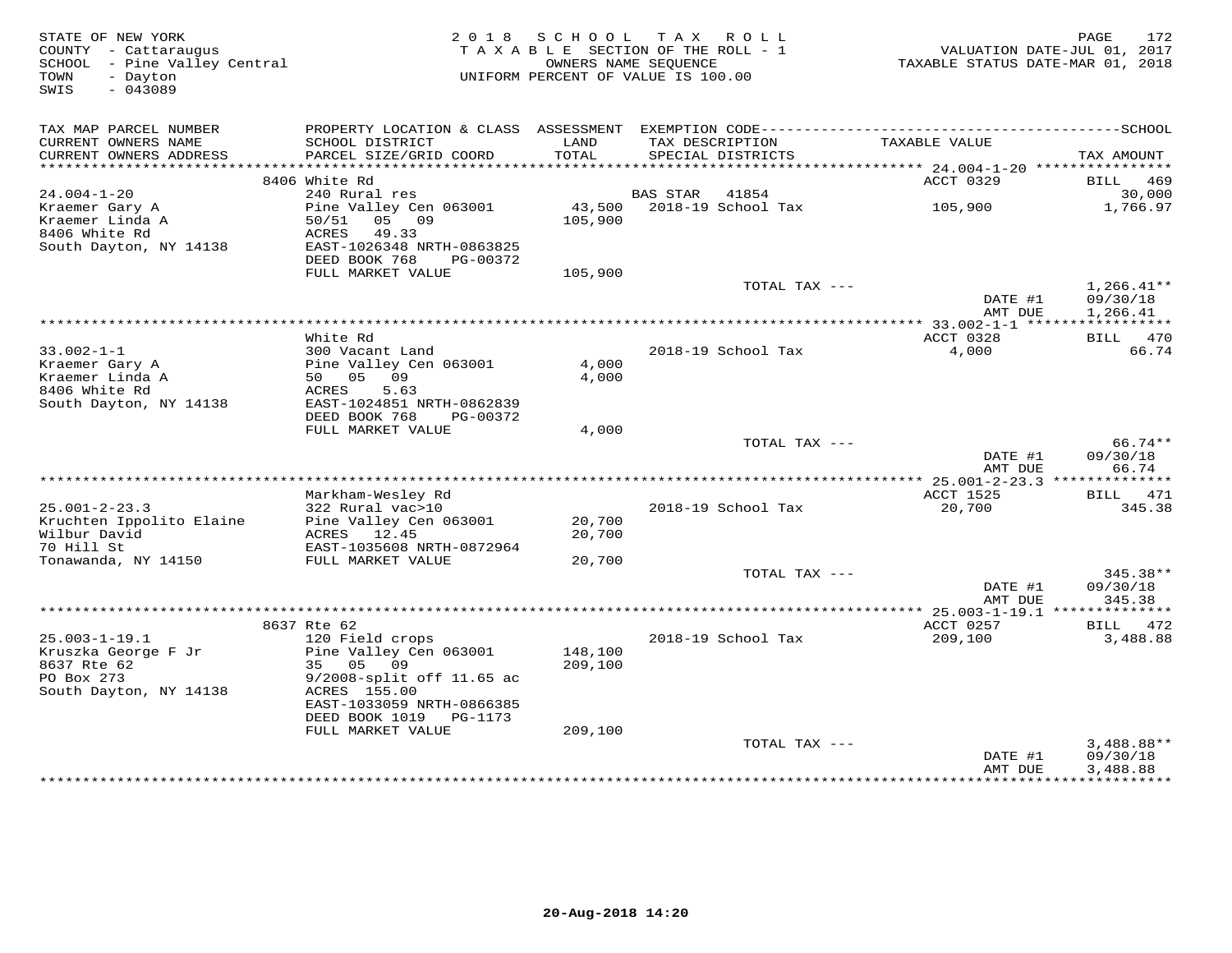| STATE OF NEW YORK<br>COUNTY - Cattaraugus<br>SCHOOL - Pine Valley Central<br>- Dayton<br>TOWN<br>SWIS<br>$-043089$ | 2 0 1 8                                                                                                      | SCHOOL<br>TAXABLE SECTION OF THE ROLL - 1<br>OWNERS NAME SEQUENCE<br>UNIFORM PERCENT OF VALUE IS 100.00 | T A X           | ROLL                                 | VALUATION DATE-JUL 01, 2017<br>TAXABLE STATUS DATE-MAR 01, 2018 | 173<br>PAGE                  |
|--------------------------------------------------------------------------------------------------------------------|--------------------------------------------------------------------------------------------------------------|---------------------------------------------------------------------------------------------------------|-----------------|--------------------------------------|-----------------------------------------------------------------|------------------------------|
| TAX MAP PARCEL NUMBER                                                                                              |                                                                                                              |                                                                                                         |                 |                                      |                                                                 |                              |
| CURRENT OWNERS NAME<br>CURRENT OWNERS ADDRESS<br>***********************                                           | SCHOOL DISTRICT<br>PARCEL SIZE/GRID COORD                                                                    | LAND<br>TOTAL                                                                                           |                 | TAX DESCRIPTION<br>SPECIAL DISTRICTS | TAXABLE VALUE                                                   | TAX AMOUNT                   |
|                                                                                                                    | 8621 Rte 62                                                                                                  |                                                                                                         |                 |                                      | ACCT 1523                                                       | BILL<br>473                  |
| $25.003 - 1 - 19.2$                                                                                                | 210 1 Family Res                                                                                             |                                                                                                         | <b>BAS STAR</b> | 41854                                |                                                                 | 30,000                       |
| Kruszka George F Jr<br>Kruszka Rose M<br>PO Box 273                                                                | Pine Valley Cen 063001<br>$9/2008$ -split off $1-19$<br>ACRES 11.65 BANK<br>032                              | 25,000<br>99,500                                                                                        |                 | 2018-19 School Tax                   | 99,500                                                          | 1,660.18                     |
| South Dayton, NY 14138                                                                                             | EAST-1034490 NRTH-0865819<br>DEED BOOK 10845 PG-5002                                                         |                                                                                                         |                 |                                      |                                                                 |                              |
|                                                                                                                    | FULL MARKET VALUE                                                                                            | 99,500                                                                                                  |                 | TOTAL TAX ---                        |                                                                 | $1,159.62**$                 |
|                                                                                                                    |                                                                                                              |                                                                                                         |                 |                                      | DATE #1<br>AMT DUE                                              | 09/30/18<br>1,159.62         |
|                                                                                                                    |                                                                                                              | ************************************                                                                    |                 |                                      | ********** 25.003-1-17 ****************                         |                              |
|                                                                                                                    | 8563 Rte 62                                                                                                  |                                                                                                         |                 |                                      | ACCT 0442                                                       | BILL 474                     |
| $25.003 - 1 - 17$                                                                                                  | 210 1 Family Res                                                                                             |                                                                                                         | <b>BAS STAR</b> | 41854                                |                                                                 | 30,000                       |
| Lang Pamela F<br>432 Nevins St<br>Dunkirk, NY 14048                                                                | Pine Valley Cen 063001<br>35 05 09<br>ACRES<br>3.65<br>EAST-1034775 NRTH-0865150<br>DEED BOOK 00937 PG-00520 | 13,000<br>61,400                                                                                        |                 | 2018-19 School Tax                   | 61,400                                                          | 1,024.47                     |
|                                                                                                                    | FULL MARKET VALUE                                                                                            | 61,400                                                                                                  |                 |                                      |                                                                 |                              |
|                                                                                                                    |                                                                                                              |                                                                                                         |                 | TOTAL TAX ---                        | DATE #1                                                         | 523.92**<br>09/30/18         |
|                                                                                                                    |                                                                                                              |                                                                                                         |                 |                                      | AMT DUE                                                         | 523.92                       |
|                                                                                                                    | 8585 Cottage-South Dayton Rd                                                                                 |                                                                                                         |                 |                                      | ACCT 0258                                                       | BILL 475                     |
| $24.004 - 1 - 32$                                                                                                  | 210 1 Family Res                                                                                             |                                                                                                         | BAS STAR        | 41854                                |                                                                 | 30,000                       |
| LaQuay Lisa M<br>LaOuay Nancy L                                                                                    | Pine Valley Cen 063001<br>59 05 09                                                                           | 8,200<br>125,500                                                                                        |                 | 2018-19 School Tax                   | 125,500                                                         | 2,094.00                     |
| 8585 Cottage Rd<br>S. Dayton, NY 14138                                                                             | ACRES<br>1.41 BANK<br>017<br>EAST-1022363 NRTH-0865180<br>DEED BOOK 8464<br>PG-5001                          |                                                                                                         |                 |                                      |                                                                 |                              |
|                                                                                                                    | FULL MARKET VALUE                                                                                            | 125,500                                                                                                 |                 |                                      |                                                                 |                              |
|                                                                                                                    |                                                                                                              |                                                                                                         |                 | TOTAL TAX ---                        |                                                                 | $1,593.44**$                 |
|                                                                                                                    |                                                                                                              |                                                                                                         |                 |                                      | DATE #1<br>AMT DUE                                              | 09/30/18<br>1,593.44         |
|                                                                                                                    |                                                                                                              |                                                                                                         |                 |                                      |                                                                 | ***********                  |
| $34.001 - 1 - 39$                                                                                                  | 8387 Rte 62<br>312 Vac w/imprv                                                                               |                                                                                                         |                 | 2018-19 School Tax                   | ACCT 0024<br>5,900                                              | 476<br>BILL<br>98.44         |
| Laska Lonny                                                                                                        | Pine Valley Cen 063001                                                                                       | 3,900                                                                                                   |                 |                                      |                                                                 |                              |
| 1440 Ellicott Creek Rd<br>Tonawanda, NY 14150                                                                      | 34<br>0.509<br>FRNT 100.00 DPTH 166.00<br>EAST-1034916 NRTH-0862041                                          | 5,900                                                                                                   |                 |                                      |                                                                 |                              |
|                                                                                                                    | DEED BOOK 00942 PG-00418                                                                                     |                                                                                                         |                 |                                      |                                                                 |                              |
|                                                                                                                    | FULL MARKET VALUE                                                                                            | 5,900                                                                                                   |                 |                                      |                                                                 |                              |
|                                                                                                                    |                                                                                                              |                                                                                                         |                 | TOTAL TAX ---                        | DATE #1<br>AMT DUE                                              | 98.44**<br>09/30/18<br>98.44 |
|                                                                                                                    |                                                                                                              |                                                                                                         |                 |                                      |                                                                 | <b>++++++++</b>              |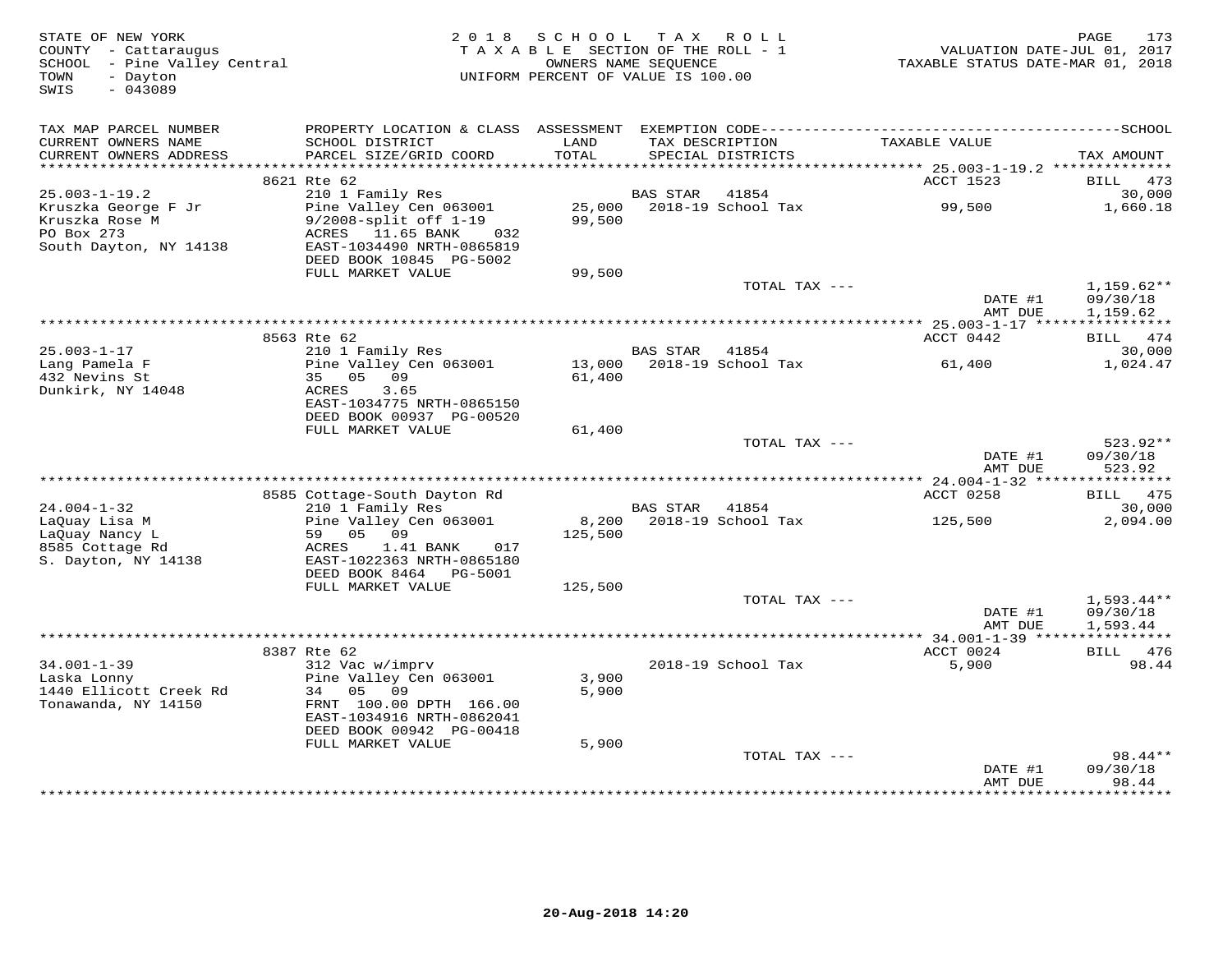| STATE OF NEW YORK<br>COUNTY - Cattaraugus<br>SCHOOL - Pine Valley Central<br>- Dayton<br>TOWN<br>SWIS<br>$-043089$ | 2 0 1 8                                      | SCHOOL<br>TAXABLE SECTION OF THE ROLL - 1<br>OWNERS NAME SEQUENCE<br>UNIFORM PERCENT OF VALUE IS 100.00 | T A X           | ROLL ROLL                            | VALUATION DATE-JUL 01, 2017<br>TAXABLE STATUS DATE-MAR 01, 2018 | PAGE<br>174              |
|--------------------------------------------------------------------------------------------------------------------|----------------------------------------------|---------------------------------------------------------------------------------------------------------|-----------------|--------------------------------------|-----------------------------------------------------------------|--------------------------|
| TAX MAP PARCEL NUMBER                                                                                              |                                              |                                                                                                         |                 |                                      |                                                                 |                          |
| CURRENT OWNERS NAME<br>CURRENT OWNERS ADDRESS                                                                      | SCHOOL DISTRICT<br>PARCEL SIZE/GRID COORD    | LAND<br>TOTAL                                                                                           |                 | TAX DESCRIPTION<br>SPECIAL DISTRICTS | TAXABLE VALUE                                                   | TAX AMOUNT               |
|                                                                                                                    | 12885 Dye Rd                                 |                                                                                                         |                 |                                      | ACCT 0028                                                       | 477<br>BILL              |
| $24.004 - 1 - 2$                                                                                                   | 240 Rural res                                |                                                                                                         | BAS STAR        | 41854                                |                                                                 | 30,000                   |
| Latshaw John E                                                                                                     | Pine Valley Cen 063001                       | 62,400                                                                                                  |                 | 2018-19 School Tax                   | 157,000                                                         | 2,619.58                 |
| Latshaw Jacqueline L                                                                                               | 60/61<br>05 09                               | 157,000                                                                                                 |                 |                                      |                                                                 |                          |
| 12885 Dye Rd                                                                                                       | ACRES<br>52.35                               |                                                                                                         |                 |                                      |                                                                 |                          |
| South Dayton, NY 14138                                                                                             | EAST-1020703 NRTH-0870864                    |                                                                                                         |                 |                                      |                                                                 |                          |
|                                                                                                                    | DEED BOOK 890<br>PG-00687                    |                                                                                                         |                 |                                      |                                                                 |                          |
|                                                                                                                    | FULL MARKET VALUE                            | 157,000                                                                                                 |                 |                                      |                                                                 |                          |
|                                                                                                                    |                                              |                                                                                                         |                 | TOTAL TAX ---                        | DATE #1                                                         | $2,119.03**$<br>09/30/18 |
|                                                                                                                    |                                              |                                                                                                         |                 |                                      | AMT DUE                                                         | 2,119.03                 |
|                                                                                                                    |                                              |                                                                                                         |                 |                                      |                                                                 |                          |
|                                                                                                                    | 8856 Cottage-South Dayton Rd                 |                                                                                                         |                 |                                      | ACCT 1357                                                       | BILL 478                 |
| $24.004 - 1 - 11.6$                                                                                                | 112 Dairy farm                               |                                                                                                         | AG DIST         | 41720                                |                                                                 | 39,444                   |
| Lawler Brett Z                                                                                                     | Pine Valley Cen 063001                       |                                                                                                         | 93,900 BAS STAR | 41854                                |                                                                 | 30,000                   |
| Lawler Kristie L                                                                                                   | ACRES<br>94.70                               | 190,000                                                                                                 |                 | 2018-19 School Tax                   | 150,556                                                         | 2,512.06                 |
| 8856 Cottage-South Dayton Rd                                                                                       | EAST-1025752 NRTH-0869000                    |                                                                                                         |                 |                                      |                                                                 |                          |
| South Dayton, NY 14138                                                                                             | DEED BOOK 20279 PG-2001<br>FULL MARKET VALUE | 190,000                                                                                                 |                 |                                      |                                                                 |                          |
| MAY BE SUBJECT TO PAYMENT<br>UNDER AGDIST LAW TIL 2022                                                             |                                              |                                                                                                         |                 |                                      |                                                                 |                          |
|                                                                                                                    |                                              |                                                                                                         |                 | TOTAL TAX ---                        |                                                                 | $2,011.51**$             |
|                                                                                                                    |                                              |                                                                                                         |                 |                                      | DATE #1<br>AMT DUE                                              | 09/30/18<br>2,011.51     |
|                                                                                                                    |                                              |                                                                                                         |                 |                                      | ******** 33.002-1-4 ******************                          |                          |
|                                                                                                                    | White Rd                                     |                                                                                                         |                 |                                      | ACCT 0266                                                       | BILL 479                 |
| $33.002 - 1 - 4$                                                                                                   | 105 Vac farmland                             |                                                                                                         | AG DIST         | 41720                                |                                                                 | 31,050                   |
| Legacy Acres LLC                                                                                                   | Pine Valley Cen 063001                       | 48,000<br>48,000                                                                                        |                 | 2018-19 School Tax                   | 16,950                                                          | 282.81                   |
| 8568 Silver Creek Rd<br>South Dayton, NY 14138                                                                     | 50 05 09<br>ACRES 36.96                      |                                                                                                         |                 |                                      |                                                                 |                          |
|                                                                                                                    | EAST-1025812 NRTH-0860542                    |                                                                                                         |                 |                                      |                                                                 |                          |
| MAY BE SUBJECT TO PAYMENT                                                                                          | DEED BOOK 20961 PG-9002                      |                                                                                                         |                 |                                      |                                                                 |                          |
| UNDER AGDIST LAW TIL 2022                                                                                          | FULL MARKET VALUE                            | 48,000                                                                                                  |                 |                                      |                                                                 |                          |
|                                                                                                                    |                                              |                                                                                                         |                 | TOTAL TAX ---                        |                                                                 | 282.81**                 |
|                                                                                                                    |                                              |                                                                                                         |                 |                                      | DATE #1                                                         | 09/30/18                 |
|                                                                                                                    |                                              |                                                                                                         |                 |                                      | AMT DUE                                                         | 282.81                   |
|                                                                                                                    | 9212 Rte 62                                  |                                                                                                         |                 |                                      | ***** 25.001-2-31 ****<br>ACCT 0486                             | <b>BILL</b>              |
| $25.001 - 2 - 31$                                                                                                  | 210 1 Family Res                             |                                                                                                         |                 | 2018-19 School Tax                   | 35,500                                                          | 480<br>592.33            |
| LSF9 Master Part. Trust                                                                                            | Pine Valley Cen 063001                       | 9,200                                                                                                   |                 |                                      |                                                                 |                          |
| 13801 Wireless Way                                                                                                 | 30  05  09                                   | 35,500                                                                                                  |                 |                                      |                                                                 |                          |
| Oklahoma City, OK 73134                                                                                            | ACRES<br>1.73                                |                                                                                                         |                 |                                      |                                                                 |                          |
|                                                                                                                    | EAST-1036791 NRTH-0875773                    |                                                                                                         |                 |                                      |                                                                 |                          |
| PRIOR OWNER ON 3/01/2018                                                                                           | DEED BOOK 29472 PG-3001                      |                                                                                                         |                 |                                      |                                                                 |                          |
| Castallano Samuel S II                                                                                             | FULL MARKET VALUE                            | 35,500                                                                                                  |                 |                                      |                                                                 |                          |
|                                                                                                                    |                                              |                                                                                                         |                 | TOTAL TAX ---                        |                                                                 | $592.33**$               |
|                                                                                                                    |                                              |                                                                                                         |                 |                                      | DATE #1<br>AMT DUE                                              | 09/30/18<br>592.33       |
|                                                                                                                    |                                              |                                                                                                         |                 | ************************             | ************                                                    | *********                |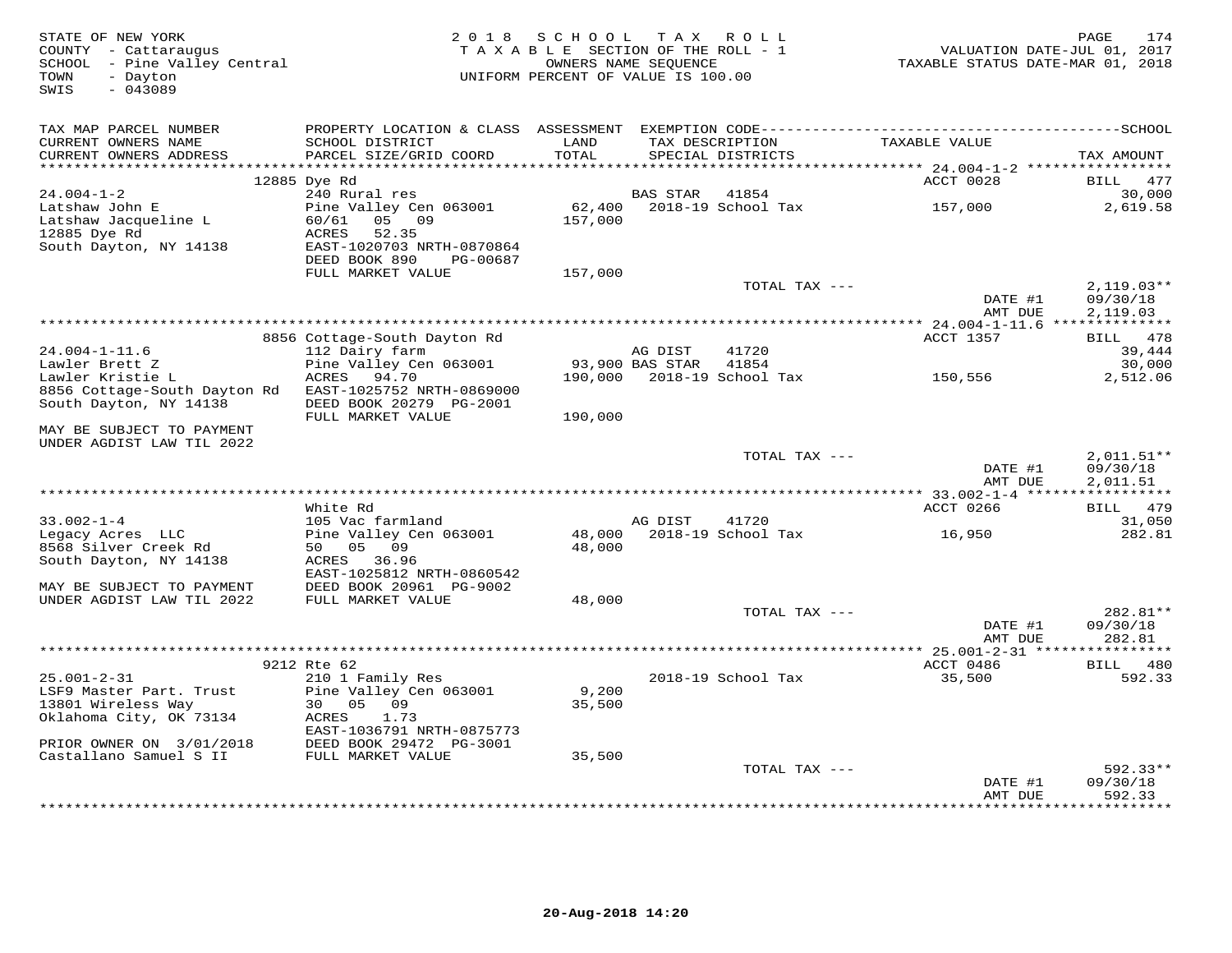| STATE OF NEW YORK<br>COUNTY - Cattaraugus<br>SCHOOL - Pine Valley Central<br>- Dayton<br>TOWN<br>$-043089$<br>SWIS | 2 0 1 8                                                                                                 | S C H O O L<br>TAXABLE SECTION OF THE ROLL - 1<br>UNIFORM PERCENT OF VALUE IS 100.00 | T A X<br>OWNERS NAME SEQUENCE       | R O L L                     | VALUATION DATE-JUL 01, 2017<br>TAXABLE STATUS DATE-MAR 01, 2018 | PAGE<br>175                    |
|--------------------------------------------------------------------------------------------------------------------|---------------------------------------------------------------------------------------------------------|--------------------------------------------------------------------------------------|-------------------------------------|-----------------------------|-----------------------------------------------------------------|--------------------------------|
| TAX MAP PARCEL NUMBER                                                                                              |                                                                                                         |                                                                                      |                                     |                             |                                                                 |                                |
| CURRENT OWNERS NAME<br>CURRENT OWNERS ADDRESS                                                                      | SCHOOL DISTRICT<br>PARCEL SIZE/GRID COORD                                                               | LAND<br>TOTAL                                                                        | TAX DESCRIPTION                     | SPECIAL DISTRICTS           | TAXABLE VALUE                                                   | TAX AMOUNT                     |
|                                                                                                                    |                                                                                                         | **********                                                                           |                                     |                             | ********* 25.001-2-27.1 **************                          |                                |
| $25.001 - 2 - 27.1$<br>Luine Doris E<br>Attn: Henderson Gary L<br>Hendersons Acre Rnch                             | Rte 62<br>321 Abandoned ag<br>Pine Valley Cen 063001<br>29 05<br>09<br>Life Use                         | 100<br>100                                                                           |                                     | 2018-19 School Tax          | ACCT 0359<br>100                                                | BILL<br>481<br>1.67            |
| PO Box 698<br>Ravenel, SC 29470-0698                                                                               | FRNT<br>77.00 DPTH 52.00<br>EAST-1035861 NRTH-0874292<br>DEED BOOK 825<br>PG-00251<br>FULL MARKET VALUE | 100                                                                                  |                                     |                             |                                                                 |                                |
|                                                                                                                    |                                                                                                         |                                                                                      |                                     | TOTAL TAX ---               |                                                                 | $1.67**$                       |
|                                                                                                                    |                                                                                                         |                                                                                      |                                     |                             | DATE #1<br>AMT DUE                                              | 09/30/18<br>1.67               |
|                                                                                                                    | ***********************************                                                                     |                                                                                      |                                     |                             | ********** 24.004-1-10 ****                                     | *********                      |
| $24.004 - 1 - 10$                                                                                                  | 8857 Cottage-South Dayton Rd<br>210 1 Family Res                                                        |                                                                                      | <b>BAS STAR</b>                     | 41854                       | ACCT 0465                                                       | 482<br>BILL<br>30,000          |
| Lulas Donald R<br>Lulas Michelle L<br>8857 Cottage Rd                                                              | Pine Valley Cen 063001<br>52<br>05<br>09<br>ACRES<br>1.01 BANK<br>017                                   | 7,000<br>63,800                                                                      |                                     | 2018-19 School Tax          | 63,800                                                          | 1,064.52                       |
| S. Dayton, NY 14138                                                                                                | EAST-1023973 NRTH-0869613<br>DEED BOOK 13314 PG-6001<br>FULL MARKET VALUE                               |                                                                                      |                                     |                             |                                                                 |                                |
|                                                                                                                    |                                                                                                         | 63,800                                                                               |                                     | TOTAL TAX ---               |                                                                 | $563.96**$                     |
|                                                                                                                    |                                                                                                         |                                                                                      |                                     |                             | DATE #1<br>AMT DUE                                              | 09/30/18<br>563.96             |
|                                                                                                                    | 12039 Markham Rd                                                                                        |                                                                                      |                                     |                             | ACCT 0032                                                       | BILL 483                       |
| $25.001 - 1 - 27$                                                                                                  | 210 1 Family Res                                                                                        |                                                                                      | <b>BAS STAR</b>                     | 41854                       |                                                                 | 30,000                         |
| Mac Donald Patrick D<br>Mac Donald Jacqueline M<br>12039 Markham Rd                                                | Pine Valley Cen 063001<br>37 05 09<br>ACRES<br>1.76 BANK<br>017                                         | 9,300<br>77,700                                                                      |                                     | 2018-19 School Tax          | 77,700                                                          | 1,296.44                       |
| South Dayton, NY 14138                                                                                             | EAST-1034717 NRTH-0874192<br>DEED BOOK 01008 PG-00755<br>FULL MARKET VALUE                              | 77,700                                                                               |                                     |                             |                                                                 |                                |
|                                                                                                                    |                                                                                                         |                                                                                      |                                     | TOTAL TAX ---               | DATE #1                                                         | $795.89**$<br>09/30/18         |
|                                                                                                                    |                                                                                                         |                                                                                      |                                     |                             | AMT DUE                                                         | 795.89                         |
|                                                                                                                    |                                                                                                         |                                                                                      |                                     |                             |                                                                 |                                |
| $25.003 - 1 - 1$<br>Markham Charles Jr                                                                             | 11751 Markham-Wesley Rd<br>120 Field crops<br>Pine Valley Cen 063001                                    |                                                                                      | AG DIST<br>196,600 TMP GHOUSE 42120 | 41720                       | ACCT 0590                                                       | 484<br>BILL<br>90,776<br>6,000 |
| Markham Janet<br>11751 Markhams-Wesley Rd<br>Gowanda, NY 14070                                                     | 28/29<br>05 09<br>ACRES 170.73<br>EAST-1037705 NRTH-0869866<br>DEED BOOK 762<br>PG-01045                |                                                                                      | 281,100 BAS STAR                    | 41854<br>2018-19 School Tax | 184,324                                                         | 30,000<br>3,075.49             |
| MAY BE SUBJECT TO PAYMENT<br>UNDER AGDIST LAW TIL 2022                                                             | FULL MARKET VALUE                                                                                       | 281,100                                                                              |                                     |                             |                                                                 |                                |
|                                                                                                                    |                                                                                                         |                                                                                      |                                     | TOTAL TAX ---               |                                                                 | $2,574.93**$                   |
|                                                                                                                    |                                                                                                         |                                                                                      |                                     |                             | DATE #1<br>AMT DUE                                              | 09/30/18<br>2,574.93           |
|                                                                                                                    |                                                                                                         |                                                                                      |                                     |                             |                                                                 | * * * * * * * * * *            |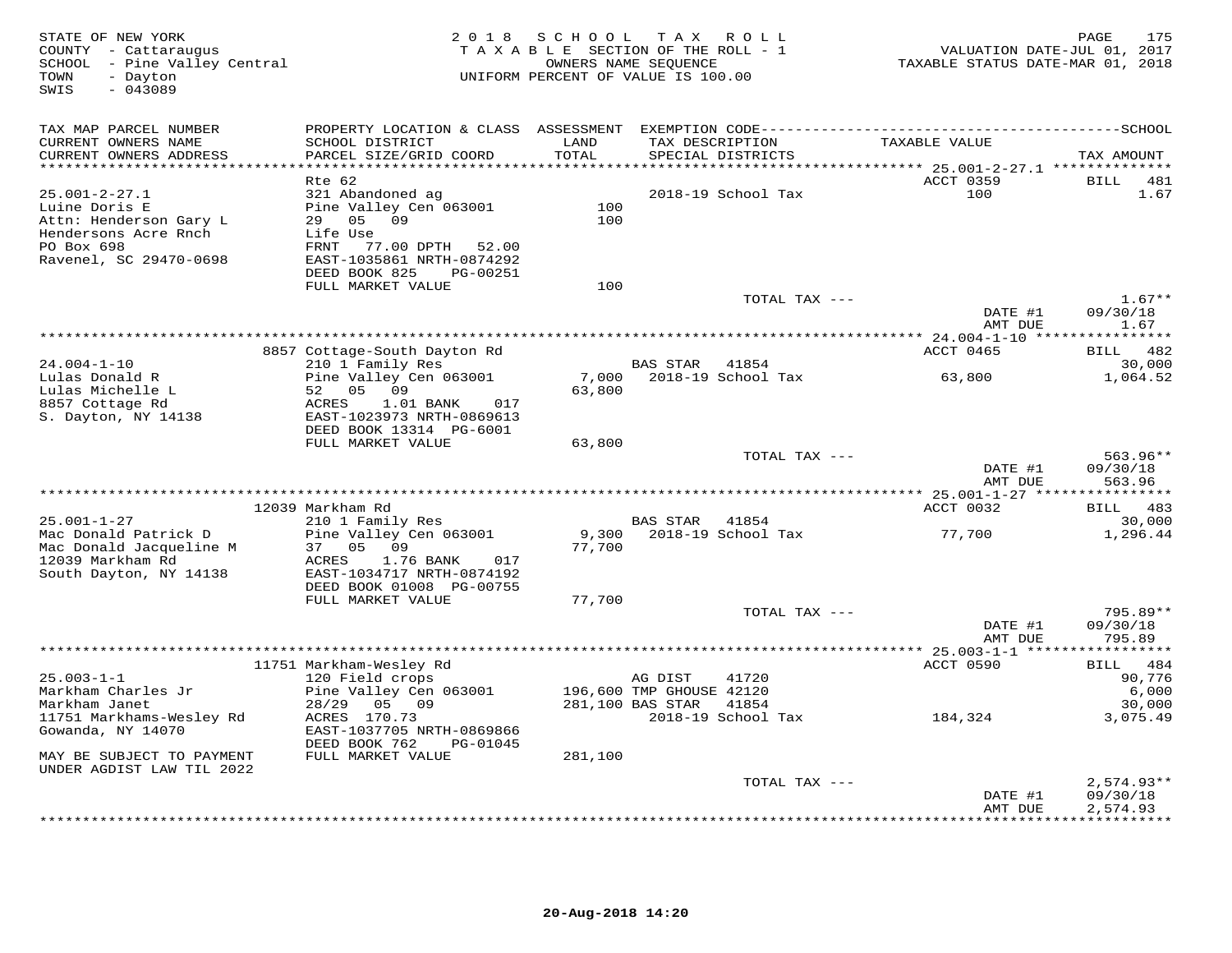| STATE OF NEW YORK<br>COUNTY - Cattaraugus<br>SCHOOL - Pine Valley Central<br>- Dayton<br>TOWN<br>$-043089$<br>SWIS | 2 0 1 8                                                                                      | SCHOOL TAX<br>TAXABLE SECTION OF THE ROLL - 1<br>OWNERS NAME SEQUENCE<br>UNIFORM PERCENT OF VALUE IS 100.00 |          | R O L L                              | TAXABLE STATUS DATE-MAR 01, 2018 | PAGE<br>176<br>VALUATION DATE-JUL 01, 2017 |
|--------------------------------------------------------------------------------------------------------------------|----------------------------------------------------------------------------------------------|-------------------------------------------------------------------------------------------------------------|----------|--------------------------------------|----------------------------------|--------------------------------------------|
| TAX MAP PARCEL NUMBER                                                                                              | PROPERTY LOCATION & CLASS ASSESSMENT EXEMPTION CODE-----------------------------------SCHOOL |                                                                                                             |          |                                      |                                  |                                            |
| CURRENT OWNERS NAME<br>CURRENT OWNERS ADDRESS                                                                      | SCHOOL DISTRICT<br>PARCEL SIZE/GRID COORD                                                    | LAND<br>TOTAL                                                                                               |          | TAX DESCRIPTION<br>SPECIAL DISTRICTS | TAXABLE VALUE                    | TAX AMOUNT                                 |
|                                                                                                                    |                                                                                              |                                                                                                             |          |                                      |                                  |                                            |
| $24.004 - 1 - 22.1$                                                                                                | 8644 Cottage-South Dayton Rd                                                                 |                                                                                                             | AG DIST  | 41720                                | ACCT 0521                        | BILL 485<br>48,502                         |
| Masters Anthony John                                                                                               | 112 Dairy farm<br>Pine Valley Cen 063001                                                     | 95,000                                                                                                      |          | 2018-19 School Tax                   | 106,498                          | 1,776.95                                   |
| 8644 Cottage Road                                                                                                  | 51/59 05 09                                                                                  | 155,000                                                                                                     |          |                                      |                                  |                                            |
| South Dayton, NY 14138                                                                                             | ACRES 158.55                                                                                 |                                                                                                             |          |                                      |                                  |                                            |
|                                                                                                                    | EAST-1025067 NRTH-0865777                                                                    |                                                                                                             |          |                                      |                                  |                                            |
| MAY BE SUBJECT TO PAYMENT                                                                                          | DEED BOOK 19693 PG-8001                                                                      |                                                                                                             |          |                                      |                                  |                                            |
| UNDER AGDIST LAW TIL 2022                                                                                          | FULL MARKET VALUE                                                                            | 155,000                                                                                                     |          |                                      |                                  |                                            |
|                                                                                                                    |                                                                                              |                                                                                                             |          | TOTAL TAX ---                        |                                  | $1,776.95**$                               |
|                                                                                                                    |                                                                                              |                                                                                                             |          |                                      | DATE #1                          | 09/30/18                                   |
|                                                                                                                    |                                                                                              |                                                                                                             |          |                                      | AMT DUE                          | 1,776.95                                   |
|                                                                                                                    | 8626 Cottage-South Dayton Rd                                                                 |                                                                                                             |          |                                      | ACCT 0522                        | <b>BILL</b> 486                            |
| $24.004 - 1 - 27$                                                                                                  | 270 Mfg housing                                                                              |                                                                                                             | AG DIST  | 41720                                |                                  | 13,638                                     |
| Masters Anthony John                                                                                               | Pine Valley Cen 063001                                                                       | 19,000 ENH STAR                                                                                             |          | 41834                                |                                  | 13,862                                     |
| 8644 Cottage Road                                                                                                  | 59 05 09                                                                                     |                                                                                                             |          | 27,500 2018-19 School Tax            | 13,862                           | 231.29                                     |
| South Dayton, NY 14138                                                                                             | ACRES 11.54                                                                                  |                                                                                                             |          |                                      |                                  |                                            |
|                                                                                                                    | EAST-1022912 NRTH-0865327                                                                    |                                                                                                             |          |                                      |                                  |                                            |
| MAY BE SUBJECT TO PAYMENT                                                                                          | DEED BOOK 19693 PG-8001                                                                      |                                                                                                             |          |                                      |                                  |                                            |
| UNDER AGDIST LAW TIL 2022                                                                                          | FULL MARKET VALUE                                                                            | 27,500                                                                                                      |          |                                      |                                  |                                            |
|                                                                                                                    |                                                                                              |                                                                                                             |          | TOTAL TAX ---                        |                                  | $0.00**$                                   |
|                                                                                                                    | 12272 Bentley Rd                                                                             |                                                                                                             |          |                                      | ACCT 0034                        | BILL 487                                   |
| $24.002 - 1 - 7$                                                                                                   | 240 Rural res                                                                                |                                                                                                             |          | 2018-19 School Tax                   | 46,800                           | 780.87                                     |
| Masters Monika A                                                                                                   | Pine Valley Cen 063001                                                                       | 24,000                                                                                                      |          |                                      |                                  |                                            |
| 12272 Bentley Rd                                                                                                   | 45 05 09                                                                                     | 46,800                                                                                                      |          |                                      |                                  |                                            |
| South Dayton, NY 14136                                                                                             | ACRES 84.63                                                                                  |                                                                                                             |          |                                      |                                  |                                            |
|                                                                                                                    | EAST-1030487 NRTH-0873224                                                                    |                                                                                                             |          |                                      |                                  |                                            |
|                                                                                                                    | DEED BOOK 24702 PG-9001                                                                      |                                                                                                             |          |                                      |                                  |                                            |
|                                                                                                                    | FULL MARKET VALUE                                                                            | 46,800                                                                                                      |          |                                      |                                  |                                            |
|                                                                                                                    |                                                                                              |                                                                                                             |          | TOTAL TAX ---                        | DATE #1                          | 780.87**<br>09/30/18                       |
|                                                                                                                    |                                                                                              |                                                                                                             |          |                                      | AMT DUE                          | 780.87                                     |
|                                                                                                                    |                                                                                              |                                                                                                             |          |                                      |                                  |                                            |
|                                                                                                                    | 12189 Rte 322                                                                                |                                                                                                             |          |                                      | ACCT 0219                        | BILL 488                                   |
| $34.001 - 1 - 30.1$                                                                                                | 210 1 Family Res                                                                             |                                                                                                             | ENH STAR | 41834                                |                                  | 46,000                                     |
| Mayers James                                                                                                       | Pine Valley Cen 063001                                                                       | 11,700                                                                                                      |          | 2018-19 School Tax                   | 46,000                           | 767.52                                     |
| Mayers Deborah                                                                                                     | 09<br>33 05                                                                                  | 46,000                                                                                                      |          |                                      |                                  |                                            |
| 12189 Rte 322                                                                                                      | 2.85<br>ACRES                                                                                |                                                                                                             |          |                                      |                                  |                                            |
| South Dayton, NY 14138                                                                                             | EAST-1031721 NRTH-0859417                                                                    |                                                                                                             |          |                                      |                                  |                                            |
|                                                                                                                    | DEED BOOK 878<br>PG-01086<br>FULL MARKET VALUE                                               | 46,000                                                                                                      |          |                                      |                                  |                                            |
|                                                                                                                    |                                                                                              |                                                                                                             |          | TOTAL TAX ---                        |                                  | $0.00**$                                   |
|                                                                                                                    |                                                                                              |                                                                                                             |          |                                      |                                  |                                            |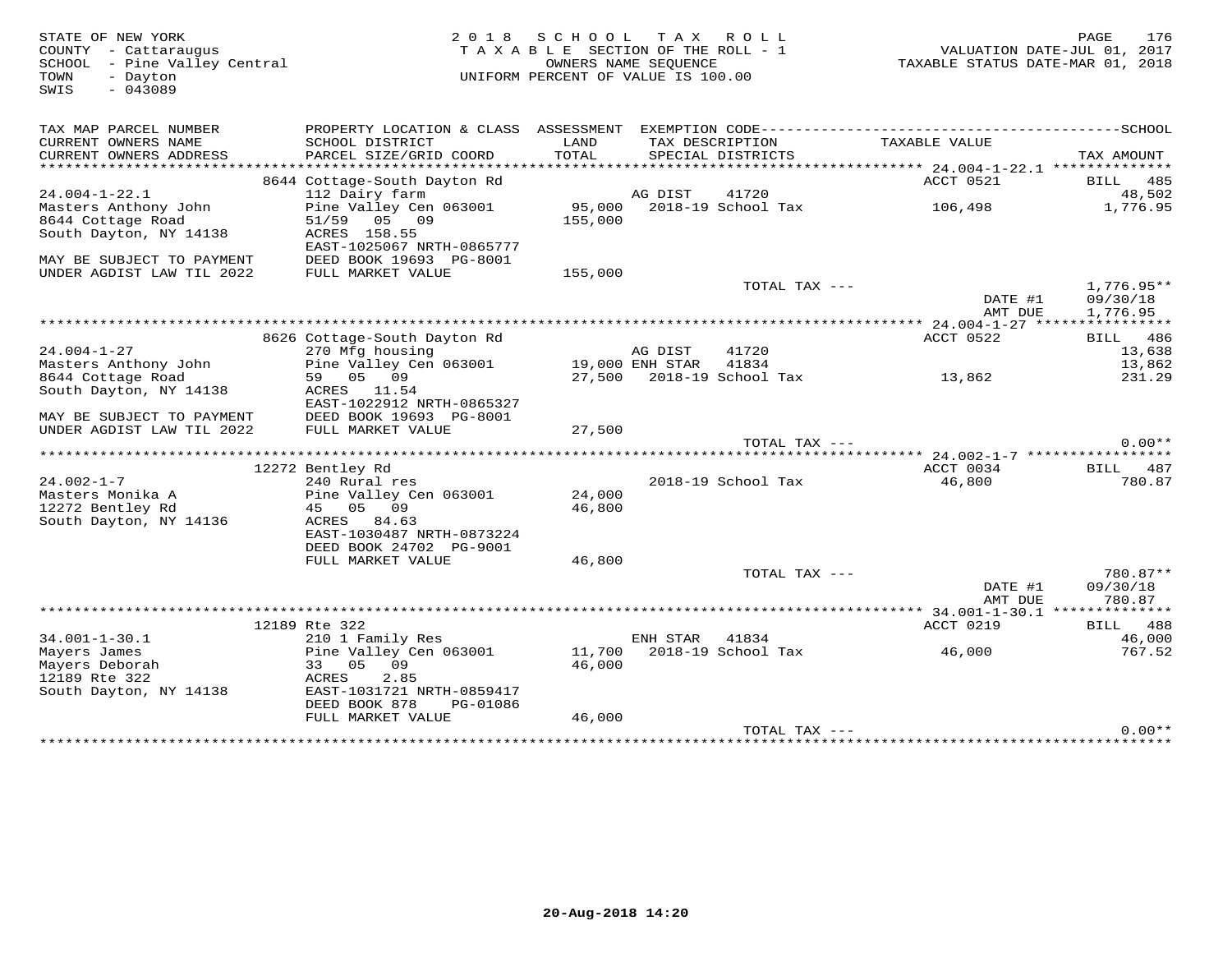| STATE OF NEW YORK<br>COUNTY - Cattaraugus<br>SCHOOL - Pine Valley Central<br>- Dayton<br>TOWN<br>$-043089$<br>SWIS | 2 0 1 8                                                                           | S C H O O L<br>TAXABLE SECTION OF THE ROLL - 1<br>UNIFORM PERCENT OF VALUE IS 100.00 | TAX ROLL<br>OWNERS NAME SEQUENCE |                    | TAXABLE STATUS DATE-MAR 01, 2018 | 177<br>PAGE<br>VALUATION DATE-JUL 01, 2017 |
|--------------------------------------------------------------------------------------------------------------------|-----------------------------------------------------------------------------------|--------------------------------------------------------------------------------------|----------------------------------|--------------------|----------------------------------|--------------------------------------------|
| TAX MAP PARCEL NUMBER                                                                                              |                                                                                   |                                                                                      |                                  |                    |                                  |                                            |
| CURRENT OWNERS NAME<br>CURRENT OWNERS ADDRESS<br>***********************                                           | SCHOOL DISTRICT<br>PARCEL SIZE/GRID COORD                                         | LAND<br>TOTAL                                                                        | TAX DESCRIPTION                  | SPECIAL DISTRICTS  | TAXABLE VALUE                    | TAX AMOUNT                                 |
|                                                                                                                    | 8361 Rte 62                                                                       |                                                                                      |                                  |                    | ACCT 0428                        | 489<br>BILL                                |
| $34.001 - 1 - 38$                                                                                                  | 271 Mfg housings                                                                  |                                                                                      | <b>BAS STAR</b>                  | 41854              |                                  | 30,000                                     |
| Meacham Deanna M<br>8361 Rte 62<br>South Dayton, NY 14138                                                          | Pine Valley Cen 063001<br>34 05<br>09<br>8371 also on site<br>ACRES<br>2.50       | 11,000<br>40,600                                                                     |                                  | 2018-19 School Tax | 40,600                           | 677.42                                     |
|                                                                                                                    | EAST-1034865 NRTH-0861786<br>DEED BOOK 881<br>PG-00082                            |                                                                                      |                                  |                    |                                  |                                            |
|                                                                                                                    | FULL MARKET VALUE                                                                 | 40,600                                                                               |                                  |                    |                                  |                                            |
|                                                                                                                    |                                                                                   |                                                                                      |                                  | TOTAL TAX ---      | DATE #1<br>AMT DUE               | 176.86**<br>09/30/18<br>176.86             |
|                                                                                                                    |                                                                                   |                                                                                      |                                  |                    |                                  |                                            |
| $34.001 - 1 - 20.1$                                                                                                | E Leon Rd<br>105 Vac farmland                                                     |                                                                                      |                                  | 2018-19 School Tax | ACCT 0372<br>69,500              | BILL 490<br>1,159.62                       |
| Mecca Bros. Inc<br>PO Box 541779                                                                                   | Pine Valley Cen 063001<br>17/25<br>05 09                                          | 69,500<br>69,500                                                                     |                                  |                    |                                  |                                            |
| Lake Worth, FL 33454                                                                                               | ACRES<br>84.85<br>EAST-1038589 NRTH-0857901                                       |                                                                                      |                                  |                    |                                  |                                            |
|                                                                                                                    | DEED BOOK 6527 PG-3009<br>FULL MARKET VALUE                                       | 69,500                                                                               |                                  |                    |                                  |                                            |
|                                                                                                                    |                                                                                   |                                                                                      |                                  | TOTAL TAX ---      |                                  | $1,159.62**$                               |
|                                                                                                                    |                                                                                   |                                                                                      |                                  |                    | DATE #1<br>AMT DUE               | 09/30/18<br>1,159.62                       |
|                                                                                                                    | 8637 Cottage-South Dayton Rd                                                      |                                                                                      |                                  |                    | ACCT 0025                        | BILL 491                                   |
| $24.004 - 1 - 34$                                                                                                  | 210 1 Family Res                                                                  |                                                                                      | BAS STAR                         | 41854              |                                  | 30,000                                     |
| Meier Paul R<br>Warnes Donna M                                                                                     | Pine Valley Cen 063001<br>59<br>05<br>09                                          | 14,700<br>160,000                                                                    |                                  | 2018-19 School Tax | 160,000                          | 2,669.64                                   |
| 8637 Cottage South Dayton Rd<br>South Dayton, NY 14138                                                             | ACRES<br>4.78 BANK<br>017<br>EAST-1022632 NRTH-0865821<br>DEED BOOK 20764 PG-9002 |                                                                                      |                                  |                    |                                  |                                            |
|                                                                                                                    | FULL MARKET VALUE                                                                 | 160,000                                                                              |                                  |                    |                                  |                                            |
|                                                                                                                    |                                                                                   |                                                                                      |                                  | TOTAL TAX ---      | DATE #1                          | $2,169.08**$<br>09/30/18                   |
|                                                                                                                    |                                                                                   |                                                                                      |                                  |                    | AMT DUE                          | 2,169.08                                   |
|                                                                                                                    | 8865 Cottage-South Dayton Rd                                                      |                                                                                      |                                  |                    | ACCT 1266                        | BILL 492                                   |
| $24.004 - 1 - 11.3$                                                                                                | 210 1 Family Res                                                                  |                                                                                      | <b>BAS STAR</b>                  | 41854              |                                  | 30,000                                     |
| Merrill Kevin D<br>Merrill Kristine L<br>8865 Cottage Rd                                                           | Pine Valley Cen 063001<br>52 05 09<br>ACRES 11.90                                 | 25,400<br>145,700                                                                    |                                  | 2018-19 School Tax | 145,700                          | 2,431.04                                   |
| PO Box 44<br>South Dayton, NY 14138                                                                                | EAST-1023623 NRTH-0869965<br>DEED BOOK 00967 PG-01046                             |                                                                                      |                                  |                    |                                  |                                            |
|                                                                                                                    | FULL MARKET VALUE                                                                 | 145,700                                                                              |                                  |                    |                                  |                                            |
|                                                                                                                    |                                                                                   |                                                                                      |                                  | TOTAL TAX ---      | DATE #1<br>AMT DUE               | 1,930.48**<br>09/30/18<br>1,930.48         |
|                                                                                                                    |                                                                                   |                                                                                      |                                  |                    |                                  | ************                               |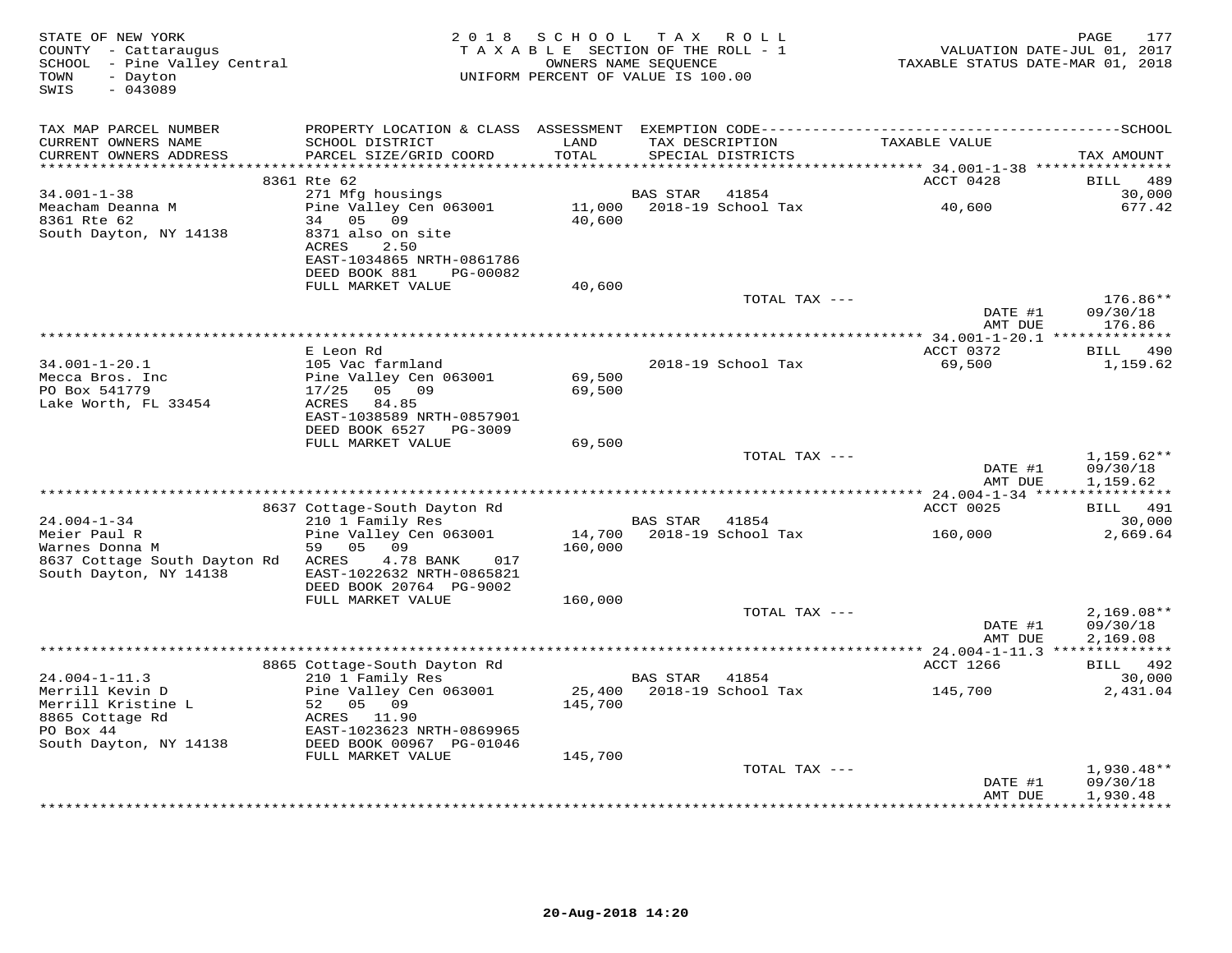| STATE OF NEW YORK<br>COUNTY - Cattaraugus<br>SCHOOL - Pine Valley Central<br>- Dayton<br>TOWN<br>SWIS<br>$-043089$ | 2 0 1 8                                                                                                                                                                          | S C H O O L                | T A X<br>ROLL ROLL<br>TAXABLE SECTION OF THE ROLL - 1<br>OWNERS NAME SEQUENCE<br>UNIFORM PERCENT OF VALUE IS 100.00 | VALUATION DATE-JUL 01, 2017<br>TAXABLE STATUS DATE-MAR 01, 2018 | 178<br>PAGE                           |
|--------------------------------------------------------------------------------------------------------------------|----------------------------------------------------------------------------------------------------------------------------------------------------------------------------------|----------------------------|---------------------------------------------------------------------------------------------------------------------|-----------------------------------------------------------------|---------------------------------------|
| TAX MAP PARCEL NUMBER<br>CURRENT OWNERS NAME<br>CURRENT OWNERS ADDRESS                                             | SCHOOL DISTRICT<br>PARCEL SIZE/GRID COORD                                                                                                                                        | LAND<br>TOTAL              | TAX DESCRIPTION<br>SPECIAL DISTRICTS                                                                                | TAXABLE VALUE                                                   | TAX AMOUNT                            |
| $25.001 - 1 - 37$<br>Milks Douglas W<br>12193 Cottage-Markhams Rd<br>South Dayton, NY 14138                        | 12193 Cottage Markham Rd<br>210 1 Family Res<br>Pine Valley Cen 063001<br>38 05 09<br>FRNT 250.00 DPTH 209.00<br>EAST-1032117 NRTH-0876471                                       | 7,600<br>89,300            | 2018-19 School Tax                                                                                                  | ACCT 0379<br>89,300                                             | 493<br>BILL<br>1,489.99               |
|                                                                                                                    | DEED BOOK 29239 PG-3001<br>FULL MARKET VALUE                                                                                                                                     | 89,300                     | TOTAL TAX ---                                                                                                       | DATE #1                                                         | $1,489.99**$<br>09/30/18              |
|                                                                                                                    |                                                                                                                                                                                  |                            |                                                                                                                     | AMT DUE                                                         | 1,489.99                              |
|                                                                                                                    | Cottage Markham Rd                                                                                                                                                               |                            |                                                                                                                     | ACCT 0380                                                       | BILL 494                              |
| $24.002 - 1 - 6$<br>Milks Family Farms<br>2436 Lenox Rd<br>Collins, NY 14034                                       | 112 Dairy farm<br>Pine Valley Cen 063001<br>37/38/46 05 09<br>ACRES 469.21                                                                                                       | 182,500<br>210,000         | SILO T/C/S 42100<br>2018-19 School Tax                                                                              | 204,000                                                         | 6,000<br>3,403.79                     |
|                                                                                                                    | EAST-1030472 NRTH-0877467<br>DEED BOOK 11540 PG-3001                                                                                                                             |                            |                                                                                                                     |                                                                 |                                       |
|                                                                                                                    | FULL MARKET VALUE                                                                                                                                                                | 210,000                    | TOTAL TAX ---                                                                                                       | DATE #1<br>AMT DUE                                              | $3,403.79**$<br>09/30/18<br>3,403.79  |
|                                                                                                                    |                                                                                                                                                                                  |                            |                                                                                                                     | ************* 25.003-1-11 *****************                     |                                       |
| $25.003 - 1 - 11$<br>Miller Daniel<br>Miller Lydia L<br>8484 Route 62<br>S. Dayton, NY 14138                       | 8484 Rte 62<br>210 1 Family Res<br>Pine Valley Cen 063001<br>09<br>27<br>05<br>land contract Dan Miller<br>ACRES<br>1.35<br>EAST-1035133 NRTH-0863563<br>DEED BOOK 10286 PG-4001 | 8,100<br>43,800            | 41854<br>BAS STAR<br>2018-19 School Tax                                                                             | ACCT 0062<br>43,800                                             | BILL 495<br>30,000<br>730.81          |
|                                                                                                                    | FULL MARKET VALUE                                                                                                                                                                | 43,800                     | TOTAL TAX ---                                                                                                       |                                                                 | 230.26**                              |
|                                                                                                                    |                                                                                                                                                                                  |                            |                                                                                                                     | DATE #1<br>AMT DUE                                              | 09/30/18<br>230.26                    |
|                                                                                                                    | 8510 Rte 62                                                                                                                                                                      |                            |                                                                                                                     | ** 25.003-1-14 ****<br>ACCT 0437                                | <b>BILL</b> 496                       |
| $25.003 - 1 - 14$<br>Miller Daniel L<br>Miller Lydia L<br>8484 Rte 62<br>South Dayton, NY 14138                    | 311 Res vac land<br>Pine Valley Cen 063001<br>27 05<br>09<br>6.00<br>ACRES<br>EAST-1035244 NRTH-0864163<br>DEED BOOK 19900 PG-8007<br>FULL MARKET VALUE                          | 10,000<br>10,000<br>10,000 | 2018-19 School Tax                                                                                                  | 10,000                                                          | 166.85                                |
|                                                                                                                    |                                                                                                                                                                                  |                            | TOTAL TAX ---                                                                                                       |                                                                 | $166.85**$                            |
|                                                                                                                    |                                                                                                                                                                                  |                            |                                                                                                                     | DATE #1<br>AMT DUE                                              | 09/30/18<br>166.85<br>* * * * * * * * |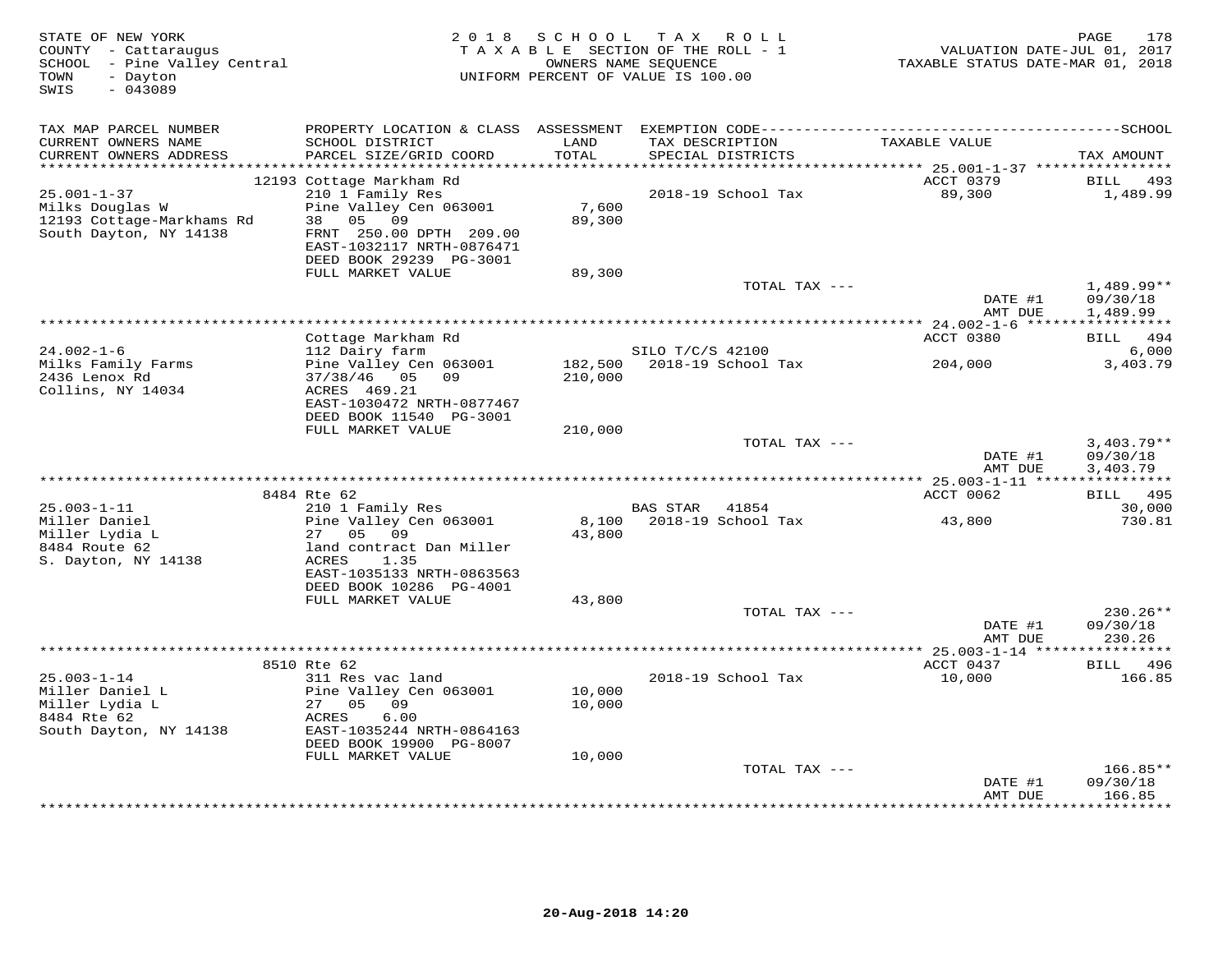| $-043089$<br>SWIS                                                            |                                                                                                              | UNIFORM PERCENT OF VALUE IS 100.00 | OWNERS NAME SEQUENCE |                                      | TAXABLE STATUS DATE-MAR 01, 2018 | VALUATION DATE-JUL 01, 2017                        |
|------------------------------------------------------------------------------|--------------------------------------------------------------------------------------------------------------|------------------------------------|----------------------|--------------------------------------|----------------------------------|----------------------------------------------------|
| TAX MAP PARCEL NUMBER                                                        |                                                                                                              |                                    |                      |                                      |                                  |                                                    |
| CURRENT OWNERS NAME<br>CURRENT OWNERS ADDRESS                                | SCHOOL DISTRICT<br>PARCEL SIZE/GRID COORD                                                                    | LAND<br>TOTAL                      |                      | TAX DESCRIPTION<br>SPECIAL DISTRICTS | TAXABLE VALUE                    | TAX AMOUNT                                         |
|                                                                              | 8592 Rte 62                                                                                                  |                                    |                      |                                      | ACCT 0500                        | 497<br>BILL                                        |
| $25.003 - 1 - 20.1$                                                          | 240 Rural res                                                                                                |                                    |                      | 2018-19 School Tax                   | 93,400                           | 1,558.40                                           |
| Miller Daniel R<br>Miller Ella D<br>8592 62 Rte<br>South Dayton, NY 14138    | Pine Valley Cen 063001<br>27<br>05 09<br>ACRES 17.25<br>EAST-1035499 NRTH-0865639<br>DEED BOOK 24697 PG-8001 | 33,400<br>93,400                   |                      |                                      |                                  |                                                    |
|                                                                              | FULL MARKET VALUE                                                                                            | 93,400                             |                      |                                      |                                  |                                                    |
|                                                                              |                                                                                                              |                                    |                      | TOTAL TAX ---                        | DATE #1<br>AMT DUE               | $1,558.40**$<br>09/30/18<br>1,558.40               |
|                                                                              |                                                                                                              |                                    |                      |                                      |                                  |                                                    |
|                                                                              | 12671 Bentley Rd                                                                                             |                                    |                      |                                      | <b>ACCT 1355</b>                 | BILL 498                                           |
| $24.004 - 1 - 11.4$                                                          | 240 Rural res<br>Pine Valley Cen 063001                                                                      | 49,800 AG BLDG                     | AG BLDG              | 41700<br>41700                       |                                  | 6,000<br>7,000                                     |
| Miller Harvey R<br>Miller Tena<br>12535 Bentley Rd<br>South Dayton, NY 14138 | Wengerd-12535 Bentley lan<br>ACRES 26.64<br>EAST-1026281 NRTH-0869850                                        |                                    |                      | 150,000 2018-19 School Tax           | 137,000                          | 2,285.88                                           |
|                                                                              | DEED BOOK 26450 PG-9001                                                                                      |                                    |                      |                                      |                                  |                                                    |
|                                                                              | FULL MARKET VALUE                                                                                            | 150,000                            |                      |                                      |                                  |                                                    |
|                                                                              |                                                                                                              |                                    |                      | TOTAL TAX ---                        | DATE #1<br>AMT DUE               | 2,285.88**<br>09/30/18<br>2,285.88                 |
|                                                                              |                                                                                                              |                                    |                      |                                      | ACCT 0520                        | BILL 499                                           |
| $24.002 - 1 - 19$                                                            | 9117 Cottage-South Dayton Rd<br>210 1 Family Res                                                             |                                    | ENH STAR             | 41834                                |                                  | 66,800                                             |
| Miller John R<br>Miller Jane E                                               | Pine Valley Cen 063001<br>53 05 09                                                                           | 79,500                             |                      | 14,800 2018-19 School Tax            | 79,500                           | 1,326.48                                           |
| 9117 Cottage Rd<br>South Dayton, NY 14138                                    | 4.86<br>ACRES<br>EAST-1023899 NRTH-0873529<br>DEED BOOK 808<br>PG-01162                                      |                                    |                      |                                      |                                  |                                                    |
|                                                                              | FULL MARKET VALUE                                                                                            | 79,500                             |                      |                                      |                                  |                                                    |
|                                                                              |                                                                                                              |                                    |                      | TOTAL TAX ---                        |                                  | $211.90**$                                         |
|                                                                              |                                                                                                              |                                    |                      |                                      | DATE #1<br>AMT DUE               | 09/30/18<br>211.90                                 |
|                                                                              | 8522 Cottage-South Dayton Rd                                                                                 |                                    |                      |                                      | ACCT 0588                        | 500<br>BILL                                        |
| $24.004 - 1 - 29$                                                            | 210 1 Family Res                                                                                             |                                    |                      | 2018-19 School Tax                   | 86,000                           | 1,434.93                                           |
| Milliman Brittany<br>8522 Cottage Rd<br>South Datyon, NY 14138               | Pine Valley Cen 063001<br>50/59<br>05 09<br>9.85 BANK<br>ACRES<br>017<br>EAST-1022998 NRTH-0864050           | 22,300<br>86,000                   |                      |                                      |                                  |                                                    |
|                                                                              | DEED BOOK 21851 PG-9006                                                                                      |                                    |                      |                                      |                                  |                                                    |
|                                                                              | FULL MARKET VALUE                                                                                            | 86,000                             |                      |                                      |                                  |                                                    |
|                                                                              |                                                                                                              |                                    |                      | TOTAL TAX ---                        | DATE #1<br>AMT DUE               | $1,434.93**$<br>09/30/18<br>1,434.93<br>********** |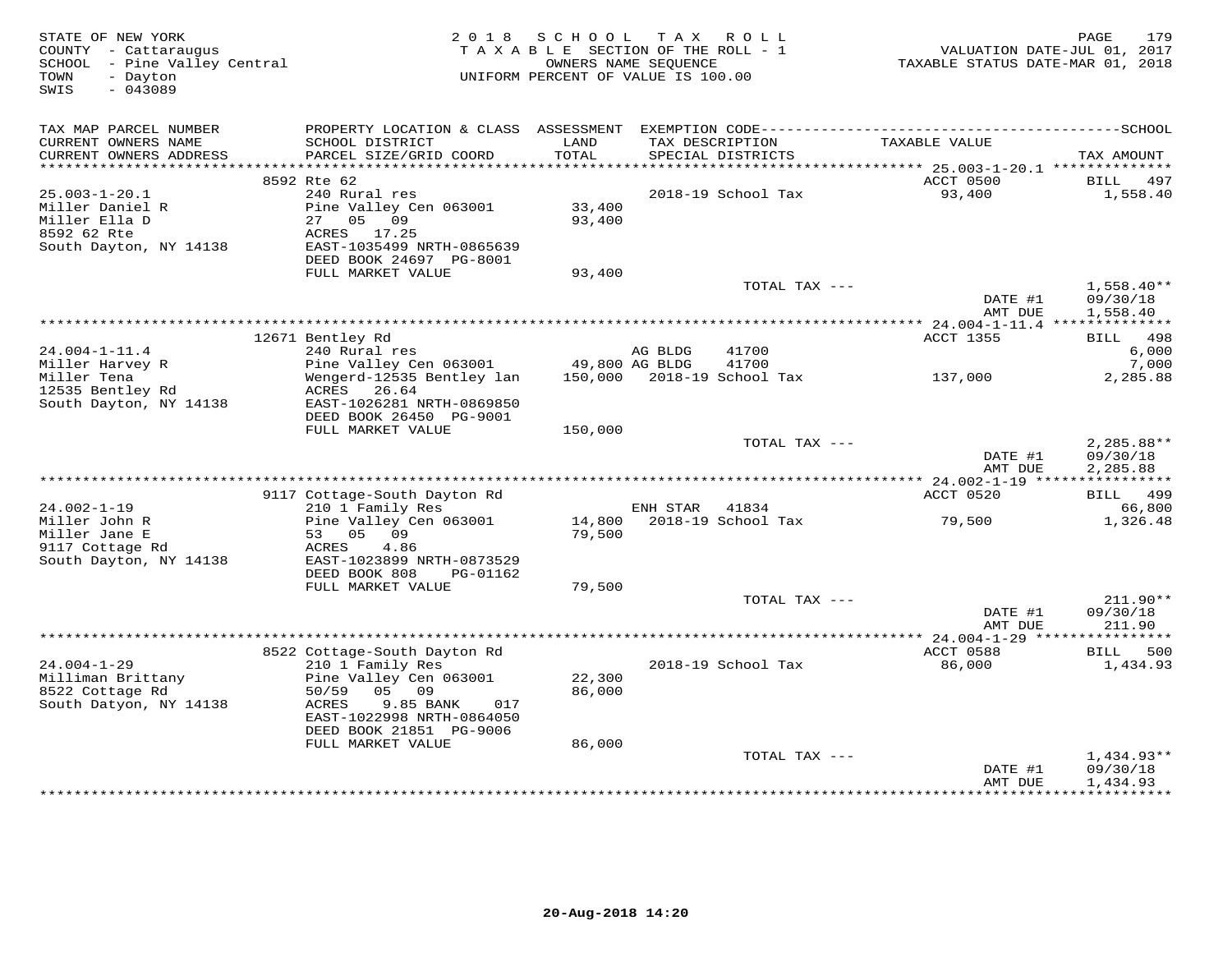| STATE OF NEW YORK<br>COUNTY - Cattaraugus<br>SCHOOL - Pine Valley Central<br>TOWN<br>- Dayton<br>SWIS<br>$-043089$ | 2 0 1 8                                     | SCHOOL           | T A X<br>ROLL ROLL<br>TAXABLE SECTION OF THE ROLL - 1<br>OWNERS NAME SEQUENCE<br>UNIFORM PERCENT OF VALUE IS 100.00 | VALUATION DATE-JUL 01, 2017<br>TAXABLE STATUS DATE-MAR 01, 2018 | PAGE<br>180          |
|--------------------------------------------------------------------------------------------------------------------|---------------------------------------------|------------------|---------------------------------------------------------------------------------------------------------------------|-----------------------------------------------------------------|----------------------|
| TAX MAP PARCEL NUMBER                                                                                              |                                             |                  |                                                                                                                     |                                                                 |                      |
| CURRENT OWNERS NAME<br>CURRENT OWNERS ADDRESS<br>***********************                                           | SCHOOL DISTRICT<br>PARCEL SIZE/GRID COORD   | LAND<br>TOTAL    | TAX DESCRIPTION<br>SPECIAL DISTRICTS                                                                                | TAXABLE VALUE                                                   | TAX AMOUNT           |
|                                                                                                                    | 8890 Cottage-South Dayton Rd                |                  |                                                                                                                     | ACCT 0313                                                       | 501<br><b>BILL</b>   |
| $24.004 - 1 - 9$                                                                                                   | 210 1 Family Res                            |                  | 2018-19 School Tax                                                                                                  | 142,900                                                         | 2,384.32             |
| Mitchell Keith                                                                                                     | Pine Valley Cen 063001                      | 11,300           |                                                                                                                     |                                                                 |                      |
| 8890 Cottage Rd                                                                                                    | 05<br>09<br>52                              | 142,900          |                                                                                                                     |                                                                 |                      |
| S. Dayton, NY 14138                                                                                                | land contract<br>ACRES<br>2.64              |                  |                                                                                                                     |                                                                 |                      |
|                                                                                                                    | EAST-1024443 NRTH-0870226                   |                  |                                                                                                                     |                                                                 |                      |
|                                                                                                                    | DEED BOOK 14134 PG-5001                     |                  |                                                                                                                     |                                                                 |                      |
|                                                                                                                    | FULL MARKET VALUE                           | 142,900          |                                                                                                                     |                                                                 |                      |
|                                                                                                                    |                                             |                  | TOTAL TAX ---                                                                                                       |                                                                 | $2,384.32**$         |
|                                                                                                                    |                                             |                  |                                                                                                                     | DATE #1<br>AMT DUE                                              | 09/30/18<br>2,384.32 |
|                                                                                                                    |                                             |                  |                                                                                                                     | *********** 24.002-1-10.2 **************                        |                      |
|                                                                                                                    | 9010 Cottage South Dayton Rd                |                  |                                                                                                                     | ACCT 1305                                                       | BILL 502             |
| $24.002 - 1 - 10.2$                                                                                                | 312 Vac w/imprv                             |                  | AG DIST<br>41720                                                                                                    |                                                                 | 59,115               |
| Morey Dean H                                                                                                       | Pine Valley Cen 063001                      | 117,900          | 2018-19 School Tax                                                                                                  | 76,185                                                          | 1,271.17             |
| 9009 Cottage Rd<br>South Dayton, NY 14138                                                                          | 45/53<br>05 09<br>ACRES 103.95              | 135,300          |                                                                                                                     |                                                                 |                      |
|                                                                                                                    | EAST-1026300 NRTH-0872239                   |                  |                                                                                                                     |                                                                 |                      |
| MAY BE SUBJECT TO PAYMENT                                                                                          | DEED BOOK 00997 PG-00118                    |                  |                                                                                                                     |                                                                 |                      |
| UNDER AGDIST LAW TIL 2022                                                                                          | FULL MARKET VALUE                           | 135,300          |                                                                                                                     |                                                                 |                      |
|                                                                                                                    |                                             |                  | TOTAL TAX ---                                                                                                       | DATE #1                                                         | $1,271.17**$         |
|                                                                                                                    |                                             |                  |                                                                                                                     | AMT DUE                                                         | 09/30/18<br>1,271.17 |
|                                                                                                                    |                                             |                  |                                                                                                                     | ******** 24.002-1-28.1 ***************                          |                      |
|                                                                                                                    | Dye Rd                                      |                  |                                                                                                                     | ACCT 0393                                                       | 503<br><b>BILL</b>   |
| $24.002 - 1 - 28.1$                                                                                                | 312 Vac w/imprv                             |                  | AG DIST<br>41720                                                                                                    |                                                                 | 19,638               |
| Morey Erwin H<br>641 Route 83                                                                                      | Pine Valley Cen 063001<br>60  05  09        | 38,000<br>39,000 | 2018-19 School Tax                                                                                                  | 19,362                                                          | 323.06               |
| South Dayton, NY 14138                                                                                             | ACRES 44.25                                 |                  |                                                                                                                     |                                                                 |                      |
|                                                                                                                    | EAST-1022285 NRTH-0872336                   |                  |                                                                                                                     |                                                                 |                      |
| MAY BE SUBJECT TO PAYMENT                                                                                          | DEED BOOK 00997 PG-00122                    |                  |                                                                                                                     |                                                                 |                      |
| UNDER AGDIST LAW TIL 2022                                                                                          | FULL MARKET VALUE                           | 39,000           |                                                                                                                     |                                                                 |                      |
|                                                                                                                    |                                             |                  | TOTAL TAX ---                                                                                                       | DATE #1                                                         | 323.06**<br>09/30/18 |
|                                                                                                                    |                                             |                  |                                                                                                                     | AMT DUE                                                         | 323.06               |
|                                                                                                                    |                                             |                  |                                                                                                                     | *** 24.004-1-5 *****                                            |                      |
|                                                                                                                    | Cottage Rd                                  |                  |                                                                                                                     | ACCT 0394                                                       | 504<br>BILL          |
| $24.004 - 1 - 5$                                                                                                   | 105 Vac farmland                            |                  | AG DIST<br>41720                                                                                                    |                                                                 | 20,944               |
| Morey Erwin H<br>641 Rte 83                                                                                        | Pine Valley Cen 063001<br>$^{\circ}2$ 05 09 | 35,400<br>35,400 | 2018-19 School Tax                                                                                                  | 14,456                                                          | 241.20               |
| South Dayton, NY 14138                                                                                             | ACRES 29.50                                 |                  |                                                                                                                     |                                                                 |                      |
|                                                                                                                    | EAST-1025251 NRTH-0871521                   |                  |                                                                                                                     |                                                                 |                      |
| MAY BE SUBJECT TO PAYMENT                                                                                          | DEED BOOK 00997 PG-00120                    |                  |                                                                                                                     |                                                                 |                      |
| UNDER AGDIST LAW TIL 2022                                                                                          | FULL MARKET VALUE                           | 35,400           | TOTAL TAX ---                                                                                                       |                                                                 | 241.20**             |
|                                                                                                                    |                                             |                  |                                                                                                                     | DATE #1                                                         | 09/30/18             |
|                                                                                                                    |                                             |                  |                                                                                                                     | AMT DUE                                                         | 241.20               |
|                                                                                                                    |                                             |                  |                                                                                                                     |                                                                 | * * * * * * * * *    |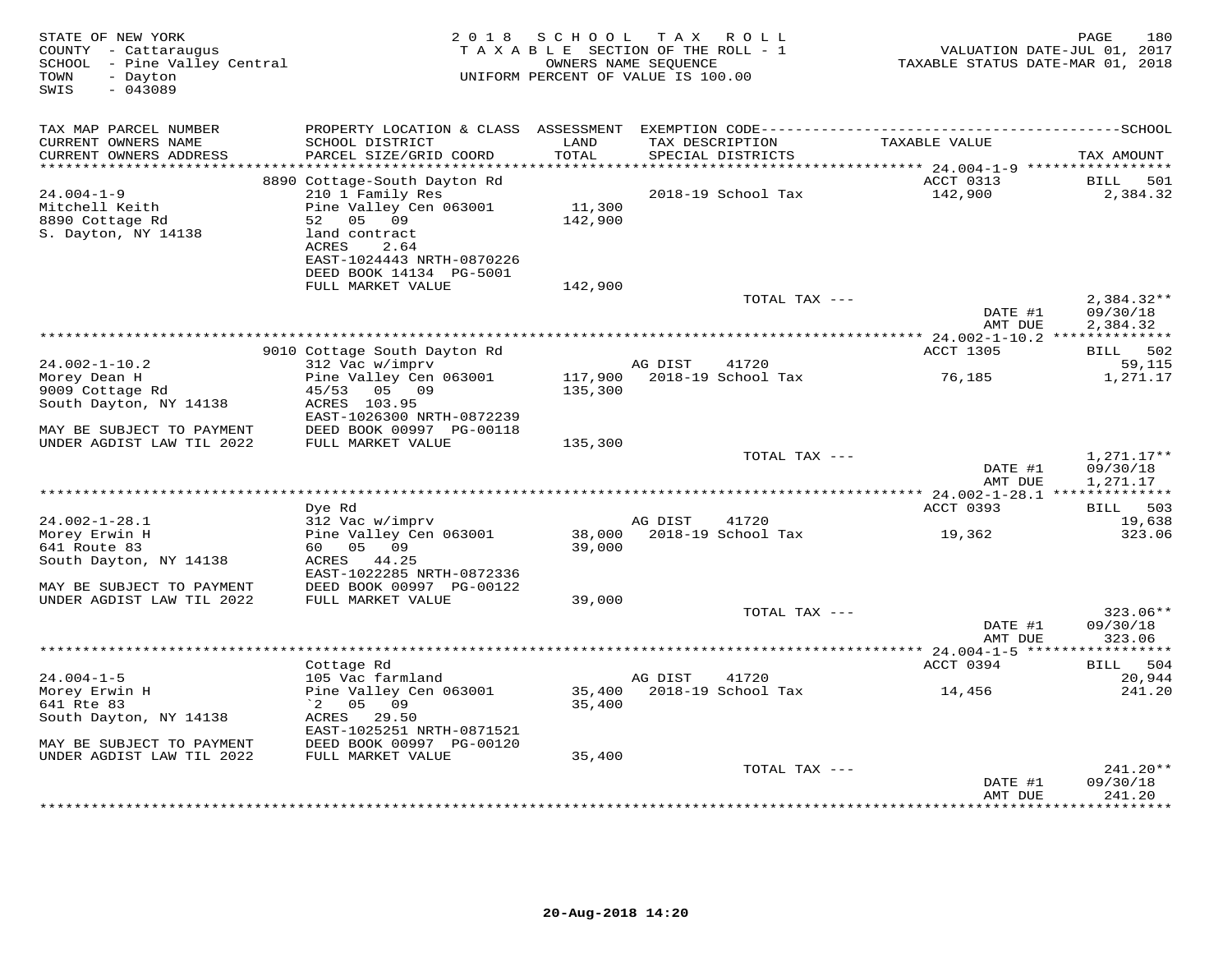| STATE OF NEW YORK<br>COUNTY - Cattaraugus<br>SCHOOL - Pine Valley Central<br>TOWN<br>- Dayton<br>SWIS<br>$-043089$ |                                                                        | 2018 SCHOOL<br>TAXABLE SECTION OF THE ROLL - 1<br>UNIFORM PERCENT OF VALUE IS 100.00 | OWNERS NAME SEQUENCE | TAX ROLL                        | TAXABLE STATUS DATE-MAR 01, 2018 | 181<br>PAGE<br>VALUATION DATE-JUL 01, 2017 |
|--------------------------------------------------------------------------------------------------------------------|------------------------------------------------------------------------|--------------------------------------------------------------------------------------|----------------------|---------------------------------|----------------------------------|--------------------------------------------|
| TAX MAP PARCEL NUMBER<br>CURRENT OWNERS NAME                                                                       | SCHOOL DISTRICT                                                        | LAND                                                                                 |                      | TAX DESCRIPTION                 | TAXABLE VALUE                    |                                            |
| CURRENT OWNERS ADDRESS                                                                                             | PARCEL SIZE/GRID COORD                                                 | TOTAL                                                                                |                      | SPECIAL DISTRICTS               |                                  | TAX AMOUNT                                 |
|                                                                                                                    | 12868 Dye Rd                                                           |                                                                                      |                      |                                 | ACCT 1325                        | BILL 505                                   |
| $24.002 - 1 - 28.3$                                                                                                | 210 1 Family Res                                                       |                                                                                      | <b>BAS STAR</b>      | 41854                           |                                  | 30,000                                     |
| Morey Harland A                                                                                                    | Pine Valley Cen 063001                                                 | 7,400                                                                                |                      | 2018-19 School Tax              | 125,100                          | 2,087.32                                   |
| 12868 Dye Rd                                                                                                       | 61 05 09                                                               | 125,100                                                                              |                      |                                 |                                  |                                            |
| South Dayton, NY 14138                                                                                             | ACRES<br>3.75<br>EAST-1021658 NRTH-0871956<br>DEED BOOK 01004 PG-00283 |                                                                                      |                      |                                 |                                  |                                            |
|                                                                                                                    | FULL MARKET VALUE                                                      | 125,100                                                                              |                      |                                 |                                  |                                            |
|                                                                                                                    |                                                                        |                                                                                      |                      | TOTAL TAX ---                   |                                  | $1,586.77**$                               |
|                                                                                                                    |                                                                        |                                                                                      |                      |                                 | DATE #1                          | 09/30/18                                   |
|                                                                                                                    |                                                                        |                                                                                      |                      |                                 | AMT DUE                          | 1,586.77                                   |
|                                                                                                                    | 9009 Cottage South Dayton Rd                                           |                                                                                      |                      |                                 | ACCT 0395                        | BILL 506                                   |
| $24.002 - 1 - 10.1$                                                                                                | 312 Vac w/imprv                                                        |                                                                                      |                      | 2018-19 School Tax              | 120,100                          | 2,003.90                                   |
| Morey Marvin                                                                                                       | Pine Valley Cen 063001                                                 | 106,300                                                                              |                      |                                 |                                  |                                            |
| 4303 Gates Rd                                                                                                      | 53 05 09                                                               | 120,100                                                                              |                      |                                 |                                  |                                            |
| Jamesville, NY 13708                                                                                               | ACRES 104.30                                                           |                                                                                      |                      |                                 |                                  |                                            |
|                                                                                                                    | EAST-1026841 NRTH-0873615                                              |                                                                                      |                      |                                 |                                  |                                            |
|                                                                                                                    | DEED BOOK 00997 PG-00116                                               |                                                                                      |                      |                                 |                                  |                                            |
|                                                                                                                    | FULL MARKET VALUE                                                      | 120,100                                                                              |                      | TOTAL TAX ---                   |                                  | $2,003.90**$                               |
|                                                                                                                    |                                                                        |                                                                                      |                      |                                 | DATE #1                          | 09/30/18                                   |
|                                                                                                                    |                                                                        |                                                                                      |                      |                                 | AMT DUE                          | 2,003.90                                   |
|                                                                                                                    |                                                                        |                                                                                      |                      |                                 |                                  |                                            |
|                                                                                                                    | 9009 Cottage South Dayton Rd                                           |                                                                                      |                      |                                 | ACCT 1306                        | BILL 507                                   |
| $24.002 - 1 - 10.3$                                                                                                | 210 1 Family Res                                                       |                                                                                      | ENH STAR             | 41834                           |                                  | 51,100                                     |
| Morey Marvin A<br>Morey Dean H                                                                                     | Pine Valley Cen 063001<br>53 05 09                                     | 51,100                                                                               |                      | 25,800    2018-19    School Tax | 51,100                           | 852.62                                     |
| 9009 Cottage Rd                                                                                                    | ACRES 12.20                                                            |                                                                                      |                      |                                 |                                  |                                            |
| South Dayton, NY 14138                                                                                             | EAST-1023724 NRTH-0871986                                              |                                                                                      |                      |                                 |                                  |                                            |
|                                                                                                                    | DEED BOOK 00997 PG-00126                                               |                                                                                      |                      |                                 |                                  |                                            |
|                                                                                                                    | FULL MARKET VALUE                                                      | 51,100                                                                               |                      |                                 |                                  |                                            |
|                                                                                                                    |                                                                        |                                                                                      |                      | TOTAL TAX ---                   |                                  | $0.00**$                                   |
|                                                                                                                    |                                                                        |                                                                                      |                      |                                 |                                  |                                            |
| $25.001 - 1 - 20$                                                                                                  | 9068 Rte 62<br>210 1 Family Res                                        |                                                                                      |                      | 2018-19 School Tax              | ACCT 0020<br>37,500              | BILL 508<br>625.70                         |
| Morton Eula A                                                                                                      | Pine Valley Cen 063001                                                 | 7,700                                                                                |                      |                                 |                                  |                                            |
| Morton Ricky D                                                                                                     | 29 05 09                                                               | 37,500                                                                               |                      |                                 |                                  |                                            |
| 5069 353 Rte                                                                                                       | FRNT 380.00 DPTH 140.00                                                |                                                                                      |                      |                                 |                                  |                                            |
| Salamanca, NY 14779                                                                                                | BANK<br>012                                                            |                                                                                      |                      |                                 |                                  |                                            |
|                                                                                                                    | EAST-1035172 NRTH-0873474                                              |                                                                                      |                      |                                 |                                  |                                            |
|                                                                                                                    | DEED BOOK 00978 PG-00063                                               |                                                                                      |                      |                                 |                                  |                                            |
|                                                                                                                    | FULL MARKET VALUE                                                      | 37,500                                                                               |                      |                                 |                                  |                                            |
|                                                                                                                    |                                                                        |                                                                                      |                      | TOTAL TAX ---                   | DATE #1                          | 625.70**<br>09/30/18                       |
|                                                                                                                    |                                                                        |                                                                                      |                      |                                 | AMT DUE                          | 625.70                                     |
|                                                                                                                    |                                                                        |                                                                                      |                      |                                 |                                  |                                            |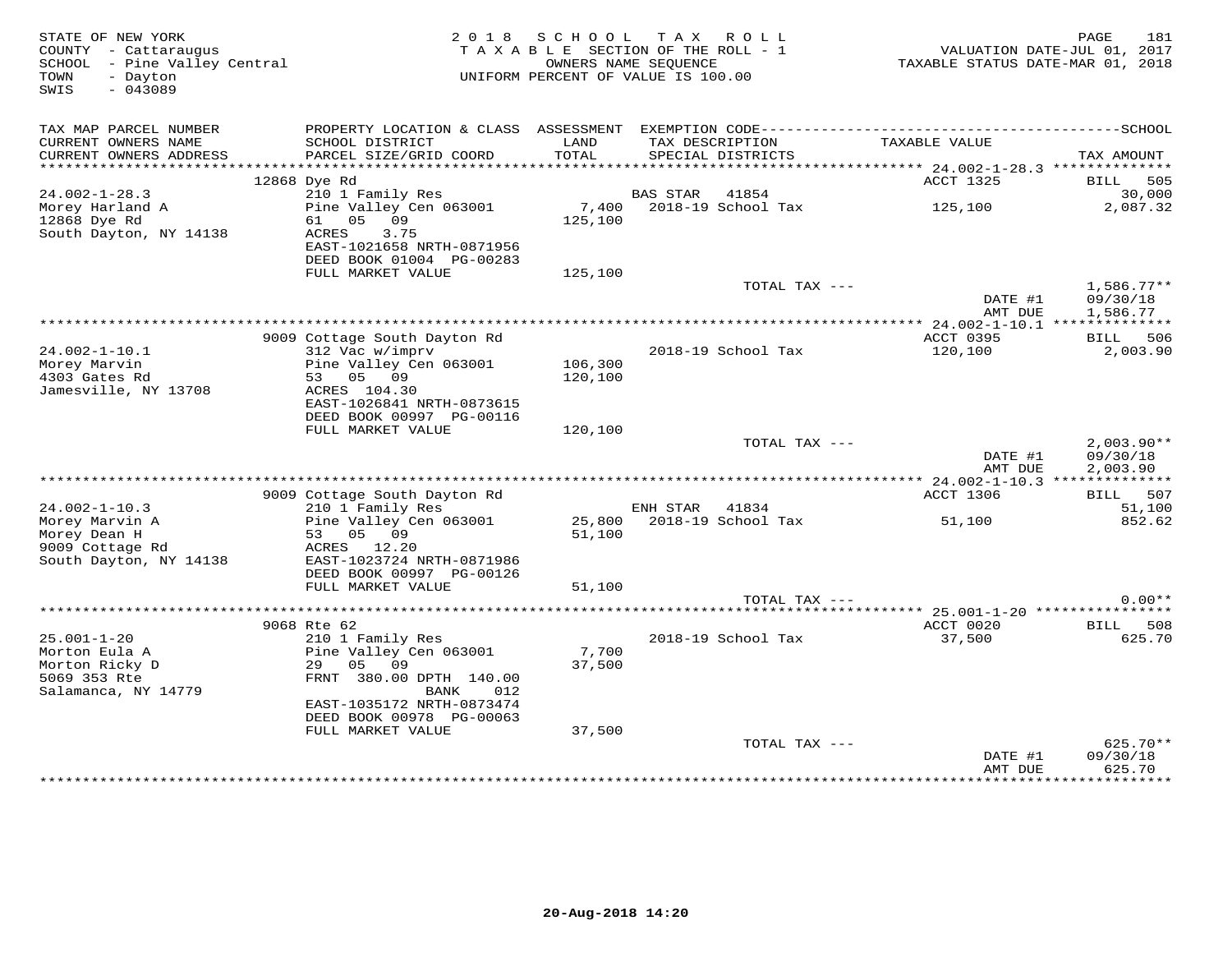| STATE OF NEW YORK<br>COUNTY - Cattaraugus<br>SCHOOL - Pine Valley Central<br>- Dayton<br>TOWN<br>$-043089$<br>SWIS | 2018 SCHOOL<br>TAX ROLL<br>TAXABLE SECTION OF THE ROLL - 1<br>OWNERS NAME SEQUENCE<br>UNIFORM PERCENT OF VALUE IS 100.00 |                   |                 |                                      | 182<br>PAGE<br>VALUATION DATE-JUL 01, 2017<br>TAXABLE STATUS DATE-MAR 01, 2018 |                                      |  |
|--------------------------------------------------------------------------------------------------------------------|--------------------------------------------------------------------------------------------------------------------------|-------------------|-----------------|--------------------------------------|--------------------------------------------------------------------------------|--------------------------------------|--|
| TAX MAP PARCEL NUMBER                                                                                              |                                                                                                                          |                   |                 |                                      |                                                                                |                                      |  |
| CURRENT OWNERS NAME<br>CURRENT OWNERS ADDRESS<br>************************                                          | SCHOOL DISTRICT<br>PARCEL SIZE/GRID COORD                                                                                | LAND<br>TOTAL     |                 | TAX DESCRIPTION<br>SPECIAL DISTRICTS | TAXABLE VALUE                                                                  | TAX AMOUNT                           |  |
|                                                                                                                    | 11974 Markhams Rd                                                                                                        |                   |                 |                                      | ACCT 0424                                                                      | 509<br>BILL                          |  |
| $25.001 - 2 - 26$                                                                                                  | 210 1 Family Res                                                                                                         |                   | <b>BAS STAR</b> | 41854                                |                                                                                | 30,000                               |  |
| Mosher Dorothy L<br>11974 Markham-Wesley Rd<br>Gowanda, NY 14070                                                   | Pine Valley Cen 063001<br>29<br>05<br>09<br>ACRES<br>1.71                                                                | 9,100<br>92,000   |                 | 2018-19 School Tax                   | 92,000                                                                         | 1,535.04                             |  |
|                                                                                                                    | EAST-1036042 NRTH-0874188<br>DEED BOOK 01014 PG-00932<br>FULL MARKET VALUE                                               | 92,000            |                 |                                      |                                                                                |                                      |  |
|                                                                                                                    |                                                                                                                          |                   |                 | TOTAL TAX ---                        |                                                                                | $1,034.49**$                         |  |
|                                                                                                                    |                                                                                                                          |                   |                 |                                      | DATE #1<br>AMT DUE                                                             | 09/30/18<br>1,034.49                 |  |
|                                                                                                                    |                                                                                                                          |                   |                 |                                      |                                                                                |                                      |  |
|                                                                                                                    | 8555 Cottage-South Dayton Rd                                                                                             |                   |                 |                                      |                                                                                | BILL 510                             |  |
| $24.004 - 1 - 31.1$<br>Mosher Family Trust K&B<br>Mark K. Mosher, Trustee                                          | 113 Cattle farm<br>Pine Valley Cen 063001<br>59 05 09                                                                    | 33,300<br>115,300 |                 | 2018-19 School Tax                   | 115,300                                                                        | 1,923.81                             |  |
| 8555 Cottage Road<br>South Dayton, NY 14138                                                                        | ACRES 21.25<br>EAST-1021648 NRTH-0864448                                                                                 |                   |                 |                                      |                                                                                |                                      |  |
|                                                                                                                    | DEED BOOK 26730 PG-2001                                                                                                  |                   |                 |                                      |                                                                                |                                      |  |
|                                                                                                                    | FULL MARKET VALUE                                                                                                        | 115,300           |                 | TOTAL TAX ---                        |                                                                                |                                      |  |
|                                                                                                                    |                                                                                                                          |                   |                 |                                      | DATE #1<br>AMT DUE                                                             | $1,923.81**$<br>09/30/18<br>1,923.81 |  |
|                                                                                                                    |                                                                                                                          |                   |                 |                                      |                                                                                |                                      |  |
| $24.002 - 1 - 32$                                                                                                  | 9389 Merrill Dr<br>210 1 Family Res                                                                                      |                   |                 | 2018-19 School Tax                   | ACCT 0338<br>155,000                                                           | BILL 511<br>2,586.21                 |  |
| Moss Danielle M                                                                                                    | Pine Valley Cen 063001                                                                                                   | 9,100             |                 |                                      |                                                                                |                                      |  |
| 9389 Merrill Dr                                                                                                    | 62 05 09                                                                                                                 | 155,000           |                 |                                      |                                                                                |                                      |  |
| South Dayton, NY 14138                                                                                             | ACRES<br>1.71<br>EAST-1023039 NRTH-0876224                                                                               |                   |                 |                                      |                                                                                |                                      |  |
|                                                                                                                    | DEED BOOK 28073 PG-2003                                                                                                  |                   |                 |                                      |                                                                                |                                      |  |
|                                                                                                                    | FULL MARKET VALUE                                                                                                        | 155,000           |                 | TOTAL TAX ---                        |                                                                                | $2,586.21**$                         |  |
|                                                                                                                    |                                                                                                                          |                   |                 |                                      | DATE #1                                                                        | 09/30/18                             |  |
|                                                                                                                    |                                                                                                                          |                   |                 |                                      | AMT DUE                                                                        | 2,586.21                             |  |
|                                                                                                                    | $Rte$ 62                                                                                                                 |                   |                 |                                      | ACCT 0413                                                                      | BILL 512                             |  |
| $25.001 - 2 - 32.1$                                                                                                | 105 Vac farmland                                                                                                         |                   |                 | 2018-19 School Tax                   | 28,000                                                                         | 467.19                               |  |
| Nelson Garry L                                                                                                     | Pine Valley Cen 063001                                                                                                   | 28,000            |                 |                                      |                                                                                |                                      |  |
| Nelson Gay Lynn                                                                                                    | 30<br>05<br>09                                                                                                           | 28,000            |                 |                                      |                                                                                |                                      |  |
| 6126 McKinley Pkwy<br>Hamburg, NY 14075                                                                            | ACRES<br>40.75<br>EAST-1037851 NRTH-0876081<br>DEED BOOK 10901 PG-8001                                                   |                   |                 |                                      |                                                                                |                                      |  |
|                                                                                                                    | FULL MARKET VALUE                                                                                                        | 28,000            |                 |                                      |                                                                                |                                      |  |
|                                                                                                                    |                                                                                                                          |                   |                 | TOTAL TAX ---                        |                                                                                | $467.19**$                           |  |
|                                                                                                                    |                                                                                                                          |                   |                 |                                      | DATE #1<br>AMT DUE                                                             | 09/30/18<br>467.19                   |  |
|                                                                                                                    |                                                                                                                          |                   |                 |                                      |                                                                                | **********                           |  |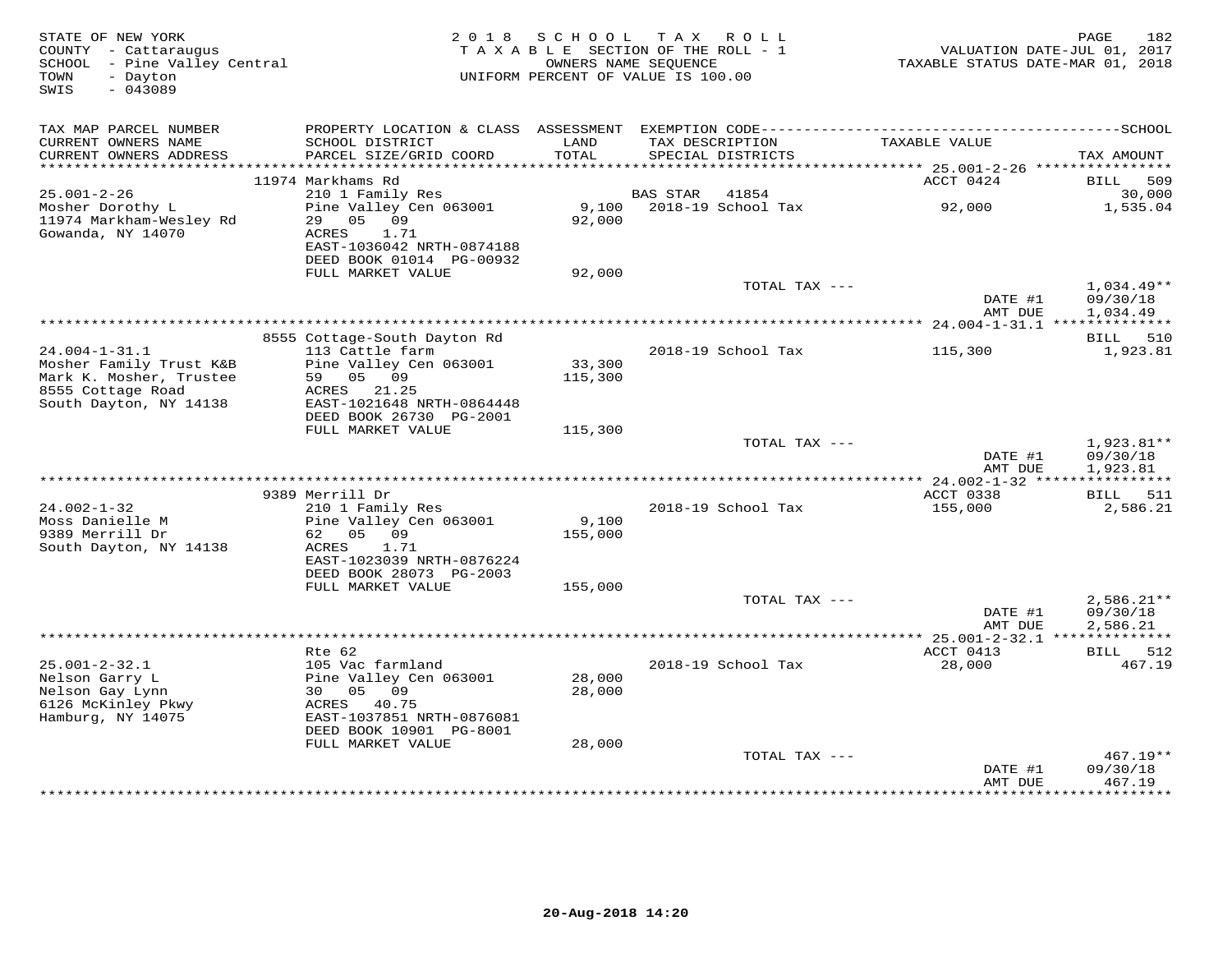| STATE OF NEW YORK<br>COUNTY - Cattaraugus<br>SCHOOL - Pine Valley Central | 2 0 1 8                                                |                  | SCHOOL TAX ROLL<br>TAXABLE SECTION OF THE ROLL - 1<br>OWNERS NAME SEQUENCE | VALUATION DATE-JUL 01, 2017<br>TAXABLE STATUS DATE-MAR 01, 2018 | PAGE<br>183         |
|---------------------------------------------------------------------------|--------------------------------------------------------|------------------|----------------------------------------------------------------------------|-----------------------------------------------------------------|---------------------|
| - Dayton<br>TOWN<br>$-043089$<br>SWIS                                     |                                                        |                  | UNIFORM PERCENT OF VALUE IS 100.00                                         |                                                                 |                     |
| TAX MAP PARCEL NUMBER                                                     |                                                        |                  |                                                                            |                                                                 |                     |
| CURRENT OWNERS NAME<br>CURRENT OWNERS ADDRESS                             | SCHOOL DISTRICT<br>PARCEL SIZE/GRID COORD              | LAND<br>TOTAL    | TAX DESCRIPTION<br>SPECIAL DISTRICTS                                       | TAXABLE VALUE                                                   | TAX AMOUNT          |
|                                                                           | 12011 Rte 322                                          |                  |                                                                            | ACCT 0361                                                       | 513<br>BILL         |
| $34.001 - 1 - 28.1$                                                       | 311 Res vac land                                       |                  | 2018-19 School Tax                                                         | 13,400                                                          | 223.58              |
| Nicholas John E                                                           | Pine Valley Cen 063001                                 | 13,400           |                                                                            |                                                                 |                     |
| Nicholas Linda A                                                          | 33 05 09                                               | 13,400           |                                                                            |                                                                 |                     |
| 6940 Bailey Hill Rd<br>Cattaraugus, NY 14719                              | ACRES<br>3.95<br>EAST-1034844 NRTH-0859189             |                  |                                                                            |                                                                 |                     |
|                                                                           | DEED BOOK 559<br>PG-2001                               |                  |                                                                            |                                                                 |                     |
|                                                                           | FULL MARKET VALUE                                      | 13,400           |                                                                            |                                                                 |                     |
|                                                                           |                                                        |                  | TOTAL TAX ---                                                              |                                                                 | 223.58**            |
|                                                                           |                                                        |                  |                                                                            | DATE #1<br>AMT DUE                                              | 09/30/18<br>223.58  |
|                                                                           |                                                        |                  |                                                                            |                                                                 |                     |
|                                                                           | Rte 322                                                |                  |                                                                            | ACCT 0498                                                       | BILL 514            |
| $33.002 - 1 - 12$                                                         | 105 Vac farmland                                       |                  | AG DIST<br>41720<br>2018-19 School Tax                                     |                                                                 | 22,826              |
| Nobles Nelson B<br>7690 83 Rte                                            | Pine Valley Cen 063001<br>58 05 09                     | 37,300<br>37,300 |                                                                            | 14,474                                                          | 241.50              |
| South Dayton, NY 14138                                                    | ACRES 32.78                                            |                  |                                                                            |                                                                 |                     |
|                                                                           | EAST-1025802 NRTH-0859967                              |                  |                                                                            |                                                                 |                     |
| MAY BE SUBJECT TO PAYMENT<br>UNDER AGDIST LAW TIL 2022                    | DEED BOOK 25688 PG-9002<br>FULL MARKET VALUE           | 37,300           |                                                                            |                                                                 |                     |
|                                                                           |                                                        |                  | TOTAL TAX ---                                                              |                                                                 | 241.50**            |
|                                                                           |                                                        |                  |                                                                            | DATE #1<br>AMT DUE                                              | 09/30/18<br>241.50  |
|                                                                           |                                                        |                  |                                                                            |                                                                 |                     |
|                                                                           | Rte 322                                                |                  |                                                                            | ACCT 1175                                                       | BILL 515            |
| $34.001 - 1 - 35.2$                                                       | 312 Vac w/imprv                                        |                  | 2018-19 School Tax                                                         | 31,800                                                          | 530.59              |
| O'Donnell Joseph C                                                        | Pine Valley Cen 063001                                 | 31,800           |                                                                            |                                                                 |                     |
| 218 Cumberland Ave                                                        | 34 05 09                                               | 31,800           |                                                                            |                                                                 |                     |
| Buffalo, NY 14220                                                         | ACRES 16.20<br>EAST-1031719 NRTH-0859945               |                  |                                                                            |                                                                 |                     |
|                                                                           | DEED BOOK 24135 PG-2002                                |                  |                                                                            |                                                                 |                     |
|                                                                           | FULL MARKET VALUE                                      | 31,800           |                                                                            |                                                                 |                     |
|                                                                           |                                                        |                  | TOTAL TAX ---                                                              |                                                                 | 530.59**            |
|                                                                           |                                                        |                  |                                                                            | DATE #1                                                         | 09/30/18            |
|                                                                           |                                                        |                  |                                                                            | AMT DUE                                                         | 530.59              |
|                                                                           | 12012 Dole St                                          |                  |                                                                            | ACCT 0017                                                       | BILL 516            |
| $25.001 - 1 - 12$                                                         | 210 1 Family Res                                       |                  | ENH STAR<br>41834                                                          |                                                                 | 66,800              |
| Osterstuck Judy A                                                         | Pine Valley Cen 063001                                 | 13,800           | 2018-19 School Tax                                                         | 70,000                                                          | 1,167.97            |
| 12012 Dole St                                                             | 29/37<br>05 09                                         | 70,000           |                                                                            |                                                                 |                     |
| South Dayton, NY 14138                                                    | 4.23 BANK<br>ACRES<br>017                              |                  |                                                                            |                                                                 |                     |
|                                                                           | EAST-1035207 NRTH-0874095<br>DEED BOOK 861<br>PG-00738 |                  |                                                                            |                                                                 |                     |
|                                                                           | FULL MARKET VALUE                                      | 70,000           |                                                                            |                                                                 |                     |
|                                                                           |                                                        |                  | TOTAL TAX ---                                                              |                                                                 | $53.39**$           |
|                                                                           |                                                        |                  |                                                                            | DATE #1                                                         | 09/30/18            |
|                                                                           |                                                        |                  |                                                                            | AMT DUE                                                         | 53.39<br>********** |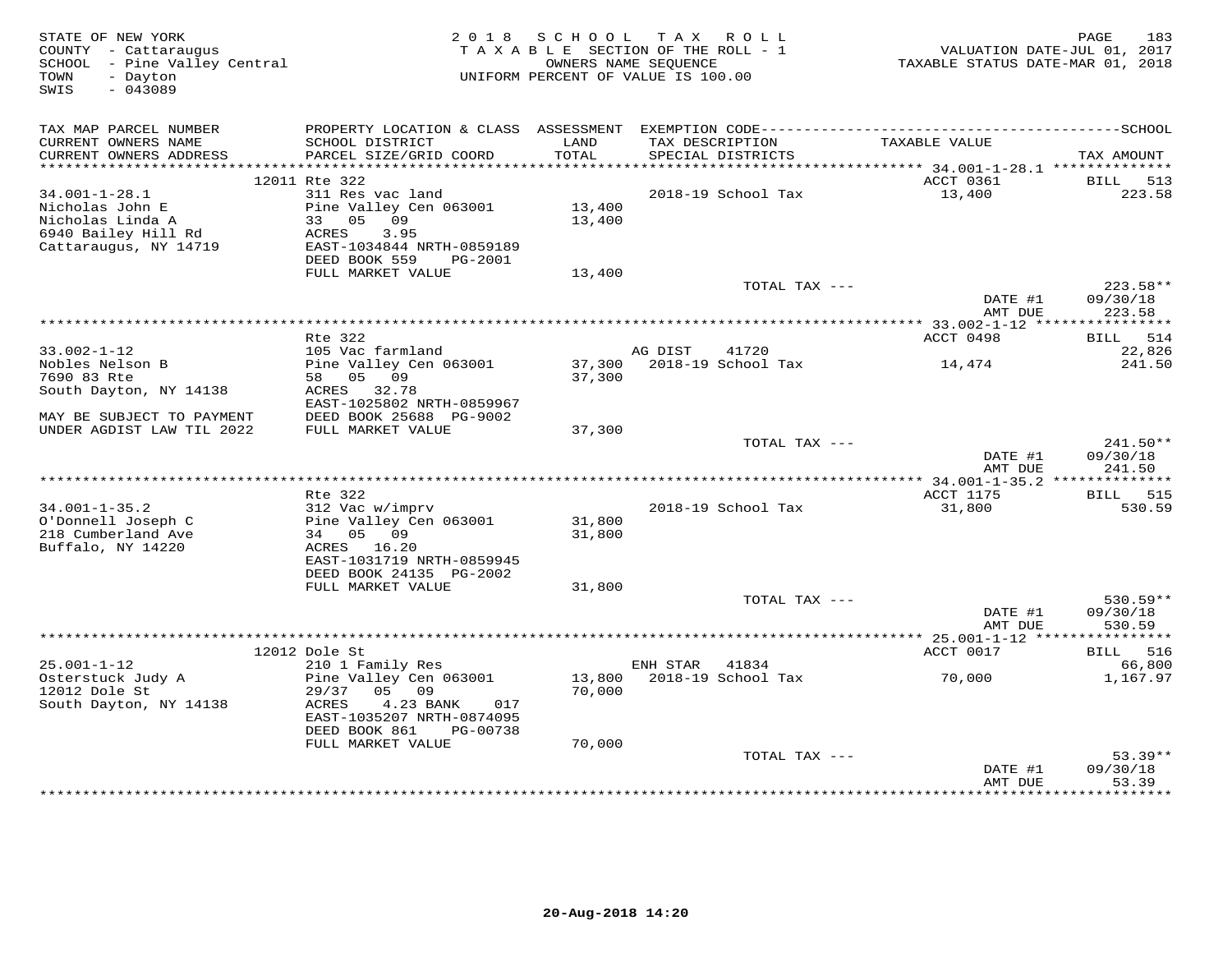| STATE OF NEW YORK<br>COUNTY - Cattaraugus<br>SCHOOL - Pine Valley Central<br>- Dayton<br>TOWN<br>$-043089$<br>SWIS |                                                                                | 2018 SCHOOL TAX ROLL<br>TAXABLE SECTION OF THE ROLL - 1<br>UNIFORM PERCENT OF VALUE IS 100.00 | OWNERS NAME SEQUENCE                       |                                      | VALUATION DATE-JUL 01, 2017<br>TAXABLE STATUS DATE-MAR 01, 2018 | 184<br>PAGE                             |
|--------------------------------------------------------------------------------------------------------------------|--------------------------------------------------------------------------------|-----------------------------------------------------------------------------------------------|--------------------------------------------|--------------------------------------|-----------------------------------------------------------------|-----------------------------------------|
| TAX MAP PARCEL NUMBER<br>CURRENT OWNERS NAME<br>CURRENT OWNERS ADDRESS                                             | SCHOOL DISTRICT<br>PARCEL SIZE/GRID COORD                                      | LAND<br>TOTAL                                                                                 |                                            | TAX DESCRIPTION<br>SPECIAL DISTRICTS | TAXABLE VALUE                                                   | TAX AMOUNT                              |
|                                                                                                                    | 8793 Rte 62                                                                    |                                                                                               |                                            |                                      | ACCT 0436                                                       | BILL<br>517                             |
| $25.003 - 1 - 24$<br>Pagett James N<br>8793 Rte 62                                                                 | 112 Dairy farm<br>Pine Valley Cen 063001 185,000 AG BLDG<br>36 05 09           | 210,000 AG DIST                                                                               | AG BLDG                                    | 41700<br>41700<br>41720              |                                                                 | 5,100<br>29,500<br>93,271               |
| South Dayton, NY 14138                                                                                             | ACRES 219.50<br>EAST-1033060 NRTH-0868742                                      |                                                                                               | SILO T/C/S 42100<br>SILO T/C/S<br>BAS STAR | 41854                                |                                                                 | 4,000<br>30,000                         |
| MAY BE SUBJECT TO PAYMENT<br>UNDER AGDIST LAW TIL 2023                                                             | DEED BOOK 00997 PG-00685<br>FULL MARKET VALUE                                  | 210,000                                                                                       |                                            | TOTAL TAX ---                        | 2018-19 School Tax         78,129                               | 1,303.60<br>803.04**                    |
|                                                                                                                    |                                                                                |                                                                                               |                                            |                                      | DATE #1<br>AMT DUE                                              | 09/30/18<br>803.04                      |
| **************************                                                                                         |                                                                                |                                                                                               |                                            |                                      |                                                                 |                                         |
| $25.001 - 1 - 25$<br>Pagett Phillip<br>Pagett Catherine                                                            | 9047 Rte 62<br>112 Dairy farm<br>Pine Valley Cen 063001<br>27/36/37 05 09      | 220,900 AG BLDG<br>302,300 AG DIST                                                            | AG BLDG                                    | 41700<br>41700<br>41720              | ACCT 0101                                                       | BILL 518<br>40,000<br>35,000<br>120,195 |
| 9047 Rte 62<br>South Dayton, NY 14138                                                                              | ACRES 198.63<br>EAST-1033916 NRTH-0871357<br>DEED BOOK 810 PG-00727            |                                                                                               | SILO T/C/S 42100<br>ENH STAR 41834         |                                      | 2018-19 School Tax 102,105                                      | 5,000<br>66,800<br>1,703.65             |
| MAY BE SUBJECT TO PAYMENT<br>UNDER AGDIST LAW TIL 2027                                                             | FULL MARKET VALUE                                                              | 302,300                                                                                       |                                            |                                      |                                                                 |                                         |
|                                                                                                                    |                                                                                |                                                                                               |                                            | TOTAL TAX ---                        | DATE #1<br>AMT DUE                                              | 589.07**<br>09/30/18<br>589.07          |
|                                                                                                                    |                                                                                |                                                                                               |                                            |                                      |                                                                 |                                         |
| $25.003 - 1 - 26$<br>Pagett Phillip                                                                                | Rte 62<br>105 Vac farmland<br>Pine Valley Cen 063001 32,100 2018-19 School Tax |                                                                                               | AG DIST                                    | 41720                                | ACCT 0435<br>14,694                                             | BILL 519<br>17,406<br>245.17            |
| Pagett Catherine<br>9047 Us Rte 62<br>South Dayton, NY 14138                                                       | 28 05 09<br>ACRES 50.41<br>EAST-1036536 NRTH-0867856                           | 32,100                                                                                        |                                            |                                      |                                                                 |                                         |
| MAY BE SUBJECT TO PAYMENT<br>UNDER AGDIST LAW TIL 2022                                                             | DEED BOOK 00961 PG-01189<br>FULL MARKET VALUE                                  | 32,100                                                                                        |                                            |                                      |                                                                 |                                         |
|                                                                                                                    |                                                                                |                                                                                               |                                            | TOTAL TAX ---                        | DATE #1<br>AMT DUE                                              | $245.17**$<br>09/30/18<br>245.17        |
|                                                                                                                    |                                                                                |                                                                                               |                                            |                                      |                                                                 |                                         |
| $25.001 - 1 - 26$                                                                                                  | Rte 62<br>105 Vac farmland                                                     |                                                                                               | AG DIST                                    | 41720                                | ACCT 0099                                                       | BILL 520<br>5,428                       |
| Pagett Phillip C<br>Pagett Catherine J<br>9047 Rte 62<br>South Dayton, NY 14138                                    | Pine Valley Cen 063001<br>37 05 09<br>ACRES 10.47<br>EAST-1034705 NRTH-0873549 | 14,200                                                                                        |                                            |                                      |                                                                 | 146.36                                  |
| MAY BE SUBJECT TO PAYMENT<br>UNDER AGDIST LAW TIL 2022                                                             | DEED BOOK 810<br>PG-00727<br>FULL MARKET VALUE                                 | 14,200                                                                                        |                                            |                                      |                                                                 |                                         |
|                                                                                                                    |                                                                                |                                                                                               |                                            | TOTAL TAX ---                        | DATE #1<br>AMT DUE                                              | $146.36**$<br>09/30/18<br>146.36        |
|                                                                                                                    |                                                                                |                                                                                               |                                            |                                      |                                                                 | **********                              |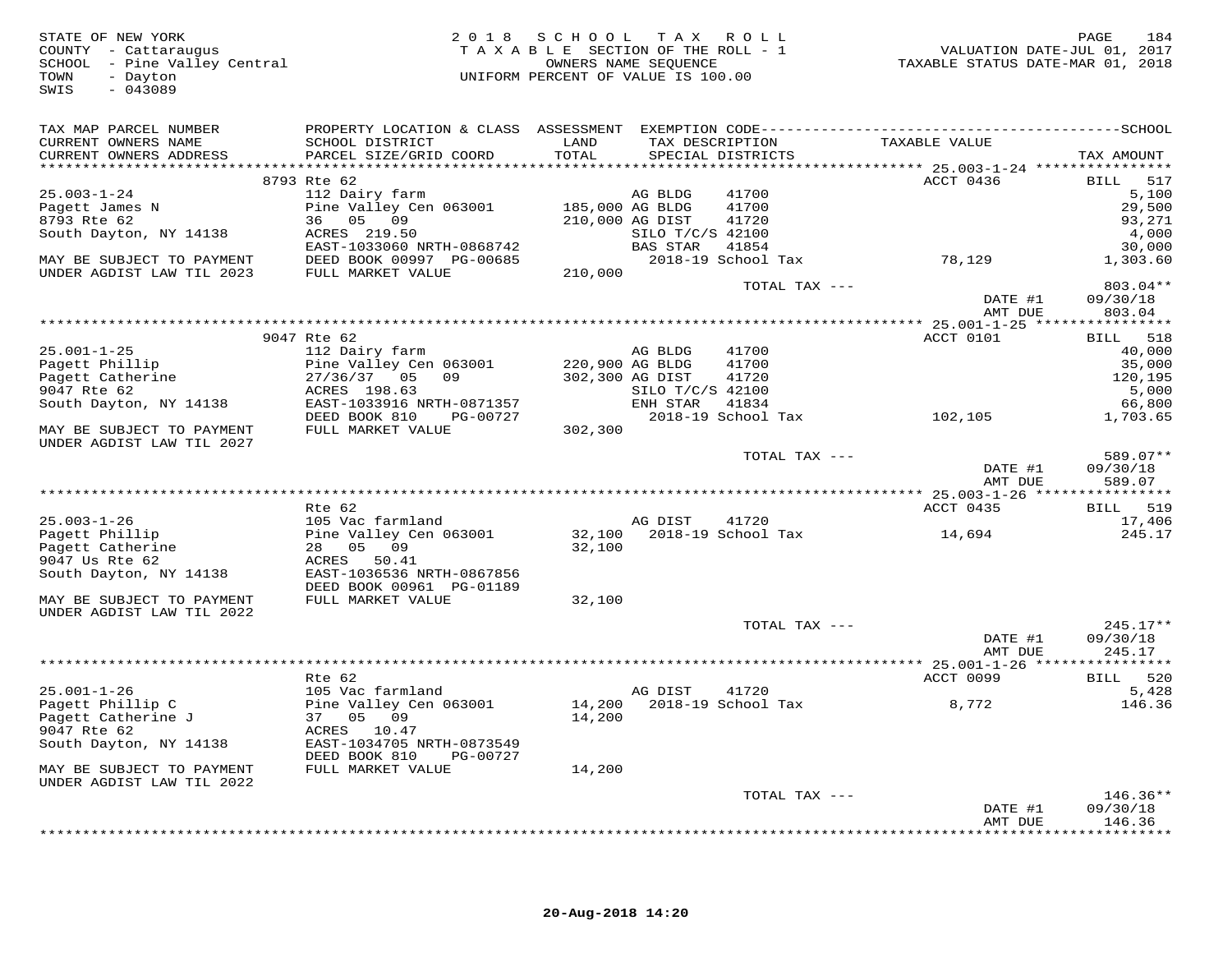| STATE OF NEW YORK<br>COUNTY - Cattaraugus<br>SCHOOL - Pine Valley Central<br>- Dayton<br>TOWN<br>$-043089$<br>SWIS | 2 0 1 8                                               | S C H O O L<br>TAXABLE SECTION OF THE ROLL - 1<br>OWNERS NAME SEQUENCE<br>UNIFORM PERCENT OF VALUE IS 100.00 | T A X   | ROLL                                 | VALUATION DATE-JUL 01, 2017<br>TAXABLE STATUS DATE-MAR 01, 2018 | PAGE<br>185                     |
|--------------------------------------------------------------------------------------------------------------------|-------------------------------------------------------|--------------------------------------------------------------------------------------------------------------|---------|--------------------------------------|-----------------------------------------------------------------|---------------------------------|
| TAX MAP PARCEL NUMBER                                                                                              |                                                       |                                                                                                              |         |                                      |                                                                 |                                 |
| CURRENT OWNERS NAME<br>CURRENT OWNERS ADDRESS                                                                      | SCHOOL DISTRICT<br>PARCEL SIZE/GRID COORD             | LAND<br>TOTAL                                                                                                |         | TAX DESCRIPTION<br>SPECIAL DISTRICTS | TAXABLE VALUE                                                   | TAX AMOUNT                      |
| **********************                                                                                             | Cottage Markham Rd                                    | *********                                                                                                    |         |                                      | ACCT 0439                                                       | 521<br>BILL                     |
| $25.001 - 1 - 34$                                                                                                  | 105 Vac farmland                                      |                                                                                                              | AG DIST | 41720                                |                                                                 | 24,255                          |
| Pagett Phillip C                                                                                                   | Pine Valley Cen 063001                                |                                                                                                              |         | 40,200 2018-19 School Tax            | 15,945                                                          | 266.05                          |
| Pagett Catherine J                                                                                                 | 37 05 09                                              | 40,200                                                                                                       |         |                                      |                                                                 |                                 |
| 9047 Us Rte 62                                                                                                     | ACRES 32.41<br>EAST-1032064 NRTH-0874731              |                                                                                                              |         |                                      |                                                                 |                                 |
| South Dayton, NY 14138                                                                                             | DEED BOOK 850<br>PG-00464                             |                                                                                                              |         |                                      |                                                                 |                                 |
| MAY BE SUBJECT TO PAYMENT<br>UNDER AGDIST LAW TIL 2022                                                             | FULL MARKET VALUE                                     | 40,200                                                                                                       |         |                                      |                                                                 |                                 |
|                                                                                                                    |                                                       |                                                                                                              |         | TOTAL TAX ---                        |                                                                 | $266.05**$                      |
|                                                                                                                    |                                                       |                                                                                                              |         |                                      | DATE #1                                                         | 09/30/18                        |
|                                                                                                                    |                                                       |                                                                                                              |         |                                      | AMT DUE<br>*********** 25.003-1-21 ****                         | 266.05<br>* * * * * * * * * * * |
|                                                                                                                    | 8514 Rte 62                                           |                                                                                                              |         |                                      | ACCT 0434                                                       | 522<br><b>BILL</b>              |
| $25.003 - 1 - 21$                                                                                                  | 105 Vac farmland                                      |                                                                                                              | AG DIST | 41720                                |                                                                 | 69,777                          |
| Pagett Phillip C                                                                                                   | Pine Valley Cen 063001                                |                                                                                                              |         | 116,900 2018-19 School Tax           | 47,123                                                          | 786.26                          |
| Pagett Cathrine J<br>9047 Rte 62                                                                                   | 27 05 09<br>ACRES 131.60                              | 116,900                                                                                                      |         |                                      |                                                                 |                                 |
| South Dayton, NY 14138                                                                                             | EAST-1037098 NRTH-0866781                             |                                                                                                              |         |                                      |                                                                 |                                 |
|                                                                                                                    | DEED BOOK 00961 PG-01189                              |                                                                                                              |         |                                      |                                                                 |                                 |
| MAY BE SUBJECT TO PAYMENT                                                                                          | FULL MARKET VALUE                                     | 116,900                                                                                                      |         |                                      |                                                                 |                                 |
| UNDER AGDIST LAW TIL 2022                                                                                          |                                                       |                                                                                                              |         |                                      |                                                                 |                                 |
|                                                                                                                    |                                                       |                                                                                                              |         | TOTAL TAX ---                        | DATE #1                                                         | 786.26**<br>09/30/18            |
|                                                                                                                    |                                                       |                                                                                                              |         |                                      | AMT DUE                                                         | 786.26                          |
|                                                                                                                    | ***********************************                   |                                                                                                              |         |                                      | ********* 25.003-1-27.1 **                                      | * * * * * * * * * * *           |
|                                                                                                                    | 8788 Rte 62                                           |                                                                                                              |         |                                      | ACCT 0440                                                       | BILL 523                        |
| $25.003 - 1 - 27.1$<br>Pagett Phillip C                                                                            | 112 Dairy farm<br>Pine Valley Cen 063001              |                                                                                                              | AG DIST | 41720<br>65,600 2018-19 School Tax   | 58,318                                                          | 36,682<br>973.05                |
| 9047 Rte 62                                                                                                        | 28 05 09                                              | 95,000                                                                                                       |         |                                      |                                                                 |                                 |
| South Dayton, NY 14138                                                                                             | ACRES 49.69                                           |                                                                                                              |         |                                      |                                                                 |                                 |
|                                                                                                                    | EAST-1036573 NRTH-0868594                             |                                                                                                              |         |                                      |                                                                 |                                 |
| MAY BE SUBJECT TO PAYMENT<br>UNDER RPTL483 UNTIL 2028                                                              | DEED BOOK 00770 PG-00291<br>FULL MARKET VALUE         | 95,000                                                                                                       |         |                                      |                                                                 |                                 |
|                                                                                                                    |                                                       |                                                                                                              |         | TOTAL TAX ---                        |                                                                 | $973.05**$                      |
|                                                                                                                    |                                                       |                                                                                                              |         |                                      | DATE #1                                                         | 09/30/18                        |
|                                                                                                                    |                                                       |                                                                                                              |         |                                      | AMT DUE                                                         | 973.05                          |
|                                                                                                                    | Rte 62                                                |                                                                                                              |         |                                      | ACCT 1030                                                       | BILL 524                        |
| $25.003 - 1 - 27.2$                                                                                                | 105 Vac farmland                                      |                                                                                                              | AG DIST | 41720                                |                                                                 | 38,131                          |
| Pagett Phillip C                                                                                                   | Pine Valley Cen 063001                                | 71,500                                                                                                       |         | 2018-19 School Tax                   | 33,369                                                          | 556.77                          |
| 9047 Us Rte 62                                                                                                     | 28 05 09                                              | 71,500                                                                                                       |         |                                      |                                                                 |                                 |
| South Dayton, NY 14138                                                                                             | ACRES 87.87                                           |                                                                                                              |         |                                      |                                                                 |                                 |
| MAY BE SUBJECT TO PAYMENT                                                                                          | EAST-1035837 NRTH-0870261<br>DEED BOOK 00770 PG-00291 |                                                                                                              |         |                                      |                                                                 |                                 |
| UNDER AGDIST LAW TIL 2022                                                                                          | FULL MARKET VALUE                                     | 71,500                                                                                                       |         |                                      |                                                                 |                                 |
|                                                                                                                    |                                                       |                                                                                                              |         | TOTAL TAX ---                        |                                                                 | $556.77**$                      |
|                                                                                                                    |                                                       |                                                                                                              |         |                                      | DATE #1                                                         | 09/30/18                        |
|                                                                                                                    |                                                       |                                                                                                              |         |                                      | AMT DUE                                                         | 556.77<br>* * * * * * * *       |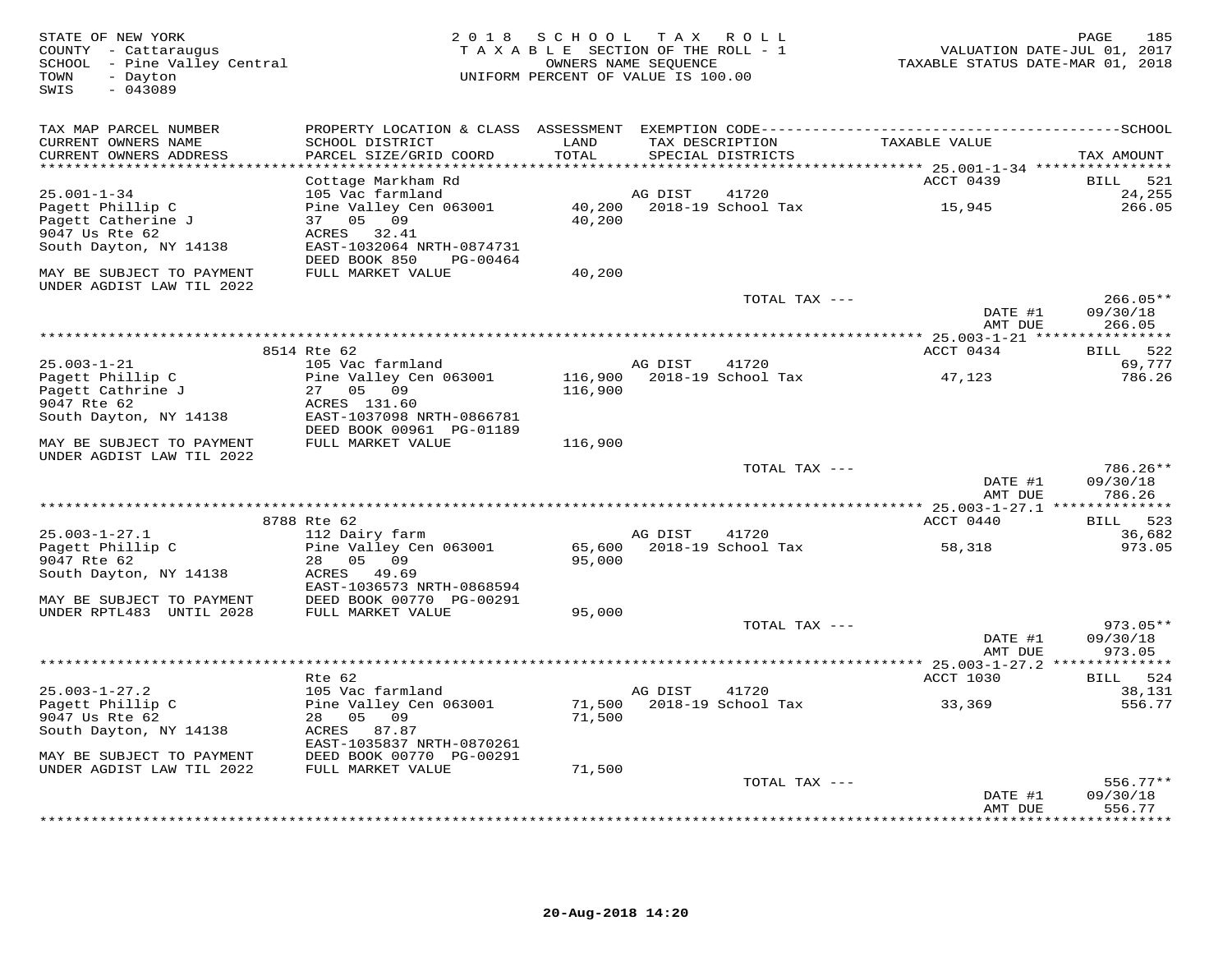| STATE OF NEW YORK<br>COUNTY - Cattaraugus<br>SCHOOL - Pine Valley Central<br>- Dayton<br>TOWN<br>$-043089$<br>SWIS | 2 0 1 8                                          | SCHOOL<br>TAXABLE SECTION OF THE ROLL - 1<br>OWNERS NAME SEOUENCE<br>UNIFORM PERCENT OF VALUE IS 100.00 |          | TAX ROLL                             | VALUATION DATE-JUL 01, 2017<br>TAXABLE STATUS DATE-MAR 01, 2018 | 186<br>PAGE                     |
|--------------------------------------------------------------------------------------------------------------------|--------------------------------------------------|---------------------------------------------------------------------------------------------------------|----------|--------------------------------------|-----------------------------------------------------------------|---------------------------------|
| TAX MAP PARCEL NUMBER                                                                                              |                                                  |                                                                                                         |          |                                      |                                                                 |                                 |
| CURRENT OWNERS NAME<br>CURRENT OWNERS ADDRESS                                                                      | SCHOOL DISTRICT<br>PARCEL SIZE/GRID COORD        | LAND<br>TOTAL                                                                                           |          | TAX DESCRIPTION<br>SPECIAL DISTRICTS | TAXABLE VALUE                                                   | TAX AMOUNT                      |
|                                                                                                                    | 11705 E Leon Rd                                  |                                                                                                         |          |                                      | ACCT 0432                                                       | 525<br>BILL                     |
| $34.001 - 1 - 16$                                                                                                  | 271 Mfg housings                                 |                                                                                                         | BAS STAR | 41854                                |                                                                 | 30,000                          |
| Pasinski Brandon<br>30 Cutoff Rd                                                                                   | Pine Valley Cen 063001<br>17 05 09               | 10,000<br>35,000                                                                                        |          | 2018-19 School Tax                   | 35,000                                                          | 583.98                          |
| Dunn, NC 28334                                                                                                     | 7.88<br>ACRES<br>EAST-1039571 NRTH-0855714       |                                                                                                         |          |                                      |                                                                 |                                 |
| PRIOR OWNER ON 3/01/2018<br>Pasinski Joseph P                                                                      | DEED BOOK 29550 PG-8001<br>FULL MARKET VALUE     | 35,000                                                                                                  |          |                                      |                                                                 |                                 |
|                                                                                                                    |                                                  |                                                                                                         |          | TOTAL TAX ---                        | DATE #1<br>AMT DUE                                              | 83.43**<br>09/30/18<br>83.43    |
|                                                                                                                    |                                                  |                                                                                                         |          |                                      |                                                                 |                                 |
|                                                                                                                    | 8305 Rte 62                                      |                                                                                                         |          |                                      | ACCT 0965                                                       | BILL 526                        |
| $34.001 - 1 - 36.2$                                                                                                | 210 1 Family Res                                 |                                                                                                         |          | 2018-19 School Tax                   | 56,200                                                          | 937.71                          |
| Pfleuger David<br>8305 62 Rte                                                                                      | Pine Valley Cen 063001<br>34 05 09               | 9,400<br>56,200                                                                                         |          |                                      |                                                                 |                                 |
| South Dayton, NY 14138                                                                                             | 1.81<br>ACRES                                    |                                                                                                         |          |                                      |                                                                 |                                 |
|                                                                                                                    | EAST-1034847 NRTH-0860892                        |                                                                                                         |          |                                      |                                                                 |                                 |
|                                                                                                                    | DEED BOOK 15649 PG-2001                          |                                                                                                         |          |                                      |                                                                 |                                 |
|                                                                                                                    | FULL MARKET VALUE                                | 56,200                                                                                                  |          | TOTAL TAX ---                        |                                                                 | $937.71**$                      |
|                                                                                                                    |                                                  |                                                                                                         |          |                                      | DATE #1                                                         | 09/30/18                        |
|                                                                                                                    |                                                  |                                                                                                         |          |                                      | AMT DUE                                                         | 937.71                          |
|                                                                                                                    |                                                  |                                                                                                         |          |                                      |                                                                 |                                 |
| $24.004 - 1 - 24$                                                                                                  | 8781 Cottage-South Dayton Rd<br>920 Priv Hunt/Fi |                                                                                                         |          | 2018-19 School Tax                   | ACCT 0462<br>18,900                                             | BILL 527<br>315.35              |
| Pine Valley Rod & Gun Club                                                                                         | Pine Valley Cen 063001                           | 14,900                                                                                                  |          |                                      |                                                                 |                                 |
| PO Box 9                                                                                                           | 05 09<br>52/60                                   | 18,900                                                                                                  |          |                                      |                                                                 |                                 |
| South Dayton, NY 14138                                                                                             | 4.93<br>ACRES                                    |                                                                                                         |          |                                      |                                                                 |                                 |
|                                                                                                                    | EAST-1023452 NRTH-0868298                        |                                                                                                         |          |                                      |                                                                 |                                 |
|                                                                                                                    | DEED BOOK 690<br>PG-00593<br>FULL MARKET VALUE   | 18,900                                                                                                  |          |                                      |                                                                 |                                 |
|                                                                                                                    |                                                  |                                                                                                         |          | TOTAL TAX ---                        |                                                                 | $315.35**$                      |
|                                                                                                                    |                                                  |                                                                                                         |          |                                      | DATE #1                                                         | 09/30/18                        |
|                                                                                                                    |                                                  |                                                                                                         |          |                                      | AMT DUE                                                         | 315.35                          |
|                                                                                                                    |                                                  |                                                                                                         |          |                                      |                                                                 |                                 |
| $24.002 - 1 - 27$                                                                                                  | Dye Rd<br>105 Vac farmland                       |                                                                                                         |          | 2018-19 School Tax                   | ACCT 0557<br>8,500                                              | BILL<br>528<br>141.82           |
| Pollock Stephen J                                                                                                  | Pine Valley Cen 063001                           | 8,500                                                                                                   |          |                                      |                                                                 |                                 |
| Pollock Joetta                                                                                                     | 61<br>0.5 0.9                                    | 8,500                                                                                                   |          |                                      |                                                                 |                                 |
| 26 Cherry St                                                                                                       | ACRES 10.00                                      |                                                                                                         |          |                                      |                                                                 |                                 |
| PO Box 16                                                                                                          | EAST-1019785 NRTH-0872661                        |                                                                                                         |          |                                      |                                                                 |                                 |
| South Dayton, NY 14138                                                                                             | DEED BOOK 00989 PG-00475<br>FULL MARKET VALUE    | 8,500                                                                                                   |          |                                      |                                                                 |                                 |
|                                                                                                                    |                                                  |                                                                                                         |          | TOTAL TAX ---                        |                                                                 | 141.82**                        |
|                                                                                                                    |                                                  |                                                                                                         |          |                                      | DATE #1                                                         | 09/30/18                        |
|                                                                                                                    |                                                  |                                                                                                         |          |                                      | AMT DUE                                                         | 141.82<br>* * * * * * * * * * * |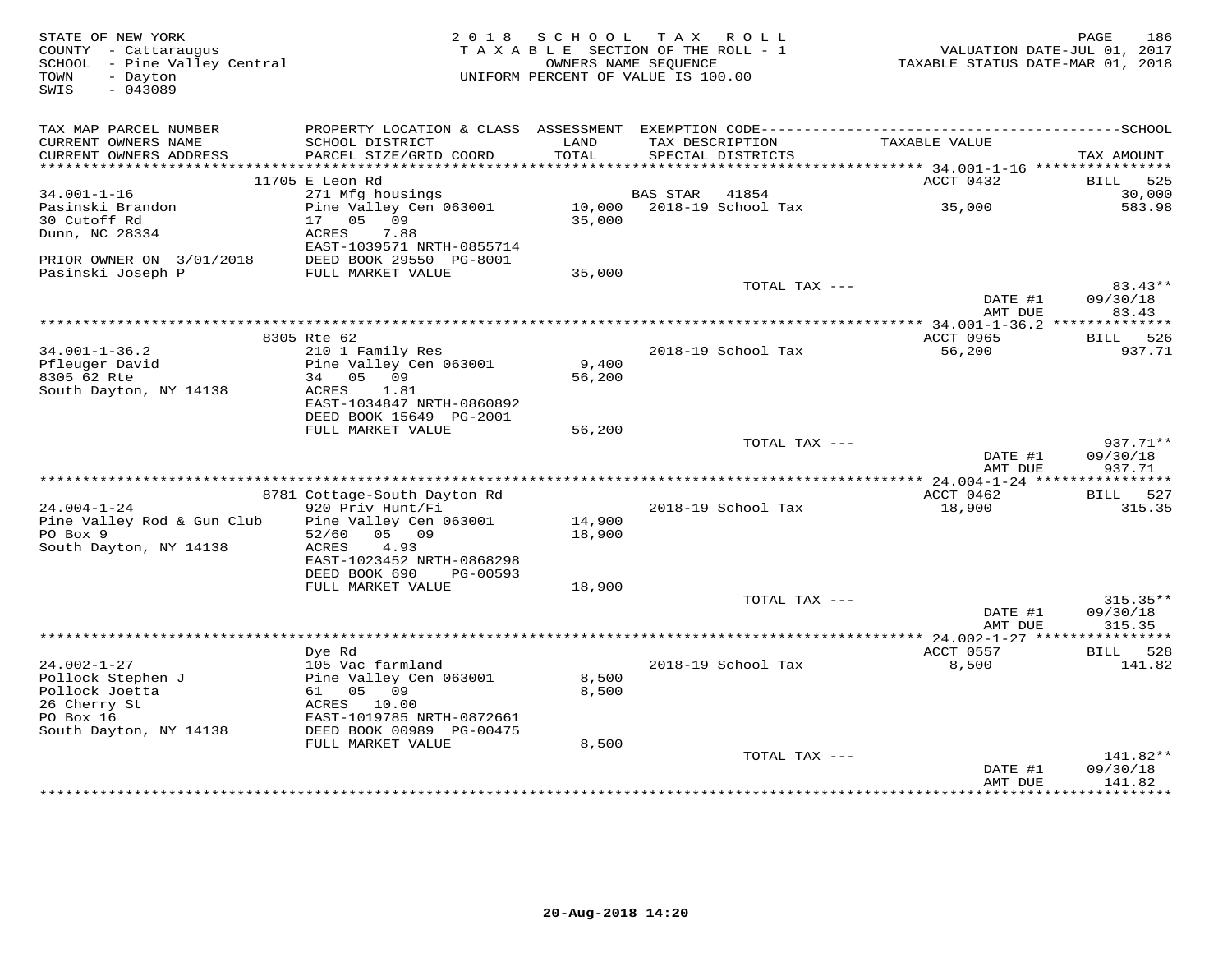| STATE OF NEW YORK<br>COUNTY - Cattaraugus<br>SCHOOL - Pine Valley Central<br>TOWN<br>- Dayton<br>$-043089$<br>SWIS |                                                                                    | 2018 SCHOOL TAX ROLL<br>TAXABLE SECTION OF THE ROLL - 1<br>UNIFORM PERCENT OF VALUE IS 100.00 | OWNERS NAME SEQUENCE |                                      | VALUATION DATE-JUL 01, 2017<br>TAXABLE STATUS DATE-MAR 01, 2018 | 187<br>PAGE                        |
|--------------------------------------------------------------------------------------------------------------------|------------------------------------------------------------------------------------|-----------------------------------------------------------------------------------------------|----------------------|--------------------------------------|-----------------------------------------------------------------|------------------------------------|
| TAX MAP PARCEL NUMBER<br>CURRENT OWNERS NAME<br>CURRENT OWNERS ADDRESS                                             | SCHOOL DISTRICT<br>PARCEL SIZE/GRID COORD                                          | LAND<br>TOTAL                                                                                 |                      | TAX DESCRIPTION<br>SPECIAL DISTRICTS | TAXABLE VALUE                                                   | TAX AMOUNT                         |
|                                                                                                                    |                                                                                    |                                                                                               |                      |                                      |                                                                 |                                    |
|                                                                                                                    | 12197 Rte 322                                                                      |                                                                                               |                      |                                      | ACCT 0467                                                       | BILL 529                           |
| $34.001 - 1 - 31.1$<br>Priest Margaret                                                                             | 271 Mfg housings<br>Pine Valley Cen 063001<br>33 05 09                             |                                                                                               | ENH STAR 41834       | 14,700    2018-19    School Tax      | 43,400                                                          | 43,400<br>724.14                   |
| 12197 Rte 322<br>South Dayton, NY 14138                                                                            | ACRES<br>4.80<br>EAST-1031492 NRTH-0859031<br>DEED BOOK 27493 PG-9001              | 43,400                                                                                        |                      |                                      |                                                                 |                                    |
|                                                                                                                    | FULL MARKET VALUE                                                                  | 43,400                                                                                        |                      |                                      |                                                                 |                                    |
|                                                                                                                    |                                                                                    |                                                                                               |                      | TOTAL TAX ---                        |                                                                 | $0.00**$                           |
|                                                                                                                    | Rte 322                                                                            |                                                                                               |                      |                                      | ACCT 1228                                                       | 530                                |
| $34.001 - 1 - 34$<br>Priest Margaret                                                                               | 323 Vacant rural<br>Pine Valley Cen 063001                                         | 500                                                                                           |                      | 2018-19 School Tax                   | 500                                                             | <b>BILL</b><br>8.34                |
| Priest Michael C<br>12197 Rte 322                                                                                  | 33 05 09<br>FRNT 50.00 DPTH 158.00                                                 | 500                                                                                           |                      |                                      |                                                                 |                                    |
| South Dayton, NY 14138                                                                                             | EAST-1031427 NRTH-0859569<br>DEED BOOK 27493 PG-9001                               |                                                                                               |                      |                                      |                                                                 |                                    |
|                                                                                                                    | FULL MARKET VALUE                                                                  | 500                                                                                           |                      |                                      |                                                                 |                                    |
|                                                                                                                    |                                                                                    |                                                                                               |                      | TOTAL TAX ---                        | DATE #1<br>AMT DUE                                              | $8.34**$<br>09/30/18<br>8.34       |
|                                                                                                                    |                                                                                    |                                                                                               |                      |                                      |                                                                 |                                    |
|                                                                                                                    | 11742 Markham-Wesley Rd                                                            |                                                                                               |                      |                                      | ACCT 0199                                                       | BILL 531                           |
| $25.003 - 1 - 2$                                                                                                   | 210 1 Family Res                                                                   |                                                                                               | BAS STAR             | 41854                                |                                                                 | 30,000                             |
| Raby David E<br>Raby Patrica A<br>11742 Markhams Rd                                                                | Pine Valley Cen 063001<br>05 09<br>20/28<br>ACRES<br>65.51                         | 116,600                                                                                       |                      | 47,000 2018-19 School Tax            | 116,600                                                         | 1,945.50                           |
| Gowanda, NY 14070                                                                                                  | EAST-1040614 NRTH-0870476<br>DEED BOOK 01016 PG-00175                              |                                                                                               |                      |                                      |                                                                 |                                    |
|                                                                                                                    | FULL MARKET VALUE                                                                  | 116,600                                                                                       |                      |                                      |                                                                 |                                    |
|                                                                                                                    |                                                                                    |                                                                                               |                      | TOTAL TAX ---                        | DATE #1<br>AMT DUE                                              | 1,444.94**<br>09/30/18<br>1,444.94 |
|                                                                                                                    |                                                                                    |                                                                                               |                      |                                      |                                                                 |                                    |
|                                                                                                                    | 9162 Rte 62                                                                        |                                                                                               |                      |                                      | ACCT 0951                                                       | BILL 532                           |
| $25.001 - 2 - 27.2$                                                                                                | 210 1 Family Res                                                                   |                                                                                               | BAS STAR             | 41854                                |                                                                 | 30,000                             |
| Raiport Stephen G<br>Raiport Stacey                                                                                | Pine Valley Cen 063001<br>29 05 09                                                 | 84,200                                                                                        |                      | 8,900 2018-19 School Tax             | 84,200                                                          | 1,404.90                           |
| 9162 Rte 62<br>Gowanda, NY 14070                                                                                   | ACRES<br>1.63 BANK<br>026<br>EAST-1036209 NRTH-0874439<br>DEED BOOK 00959 PG-01026 |                                                                                               |                      |                                      |                                                                 |                                    |
|                                                                                                                    | FULL MARKET VALUE                                                                  | 84,200                                                                                        |                      |                                      |                                                                 |                                    |
|                                                                                                                    |                                                                                    |                                                                                               |                      | TOTAL TAX ---                        | DATE #1                                                         | $904.34**$<br>09/30/18             |
|                                                                                                                    |                                                                                    |                                                                                               |                      |                                      | AMT DUE                                                         | 904.34<br>*********                |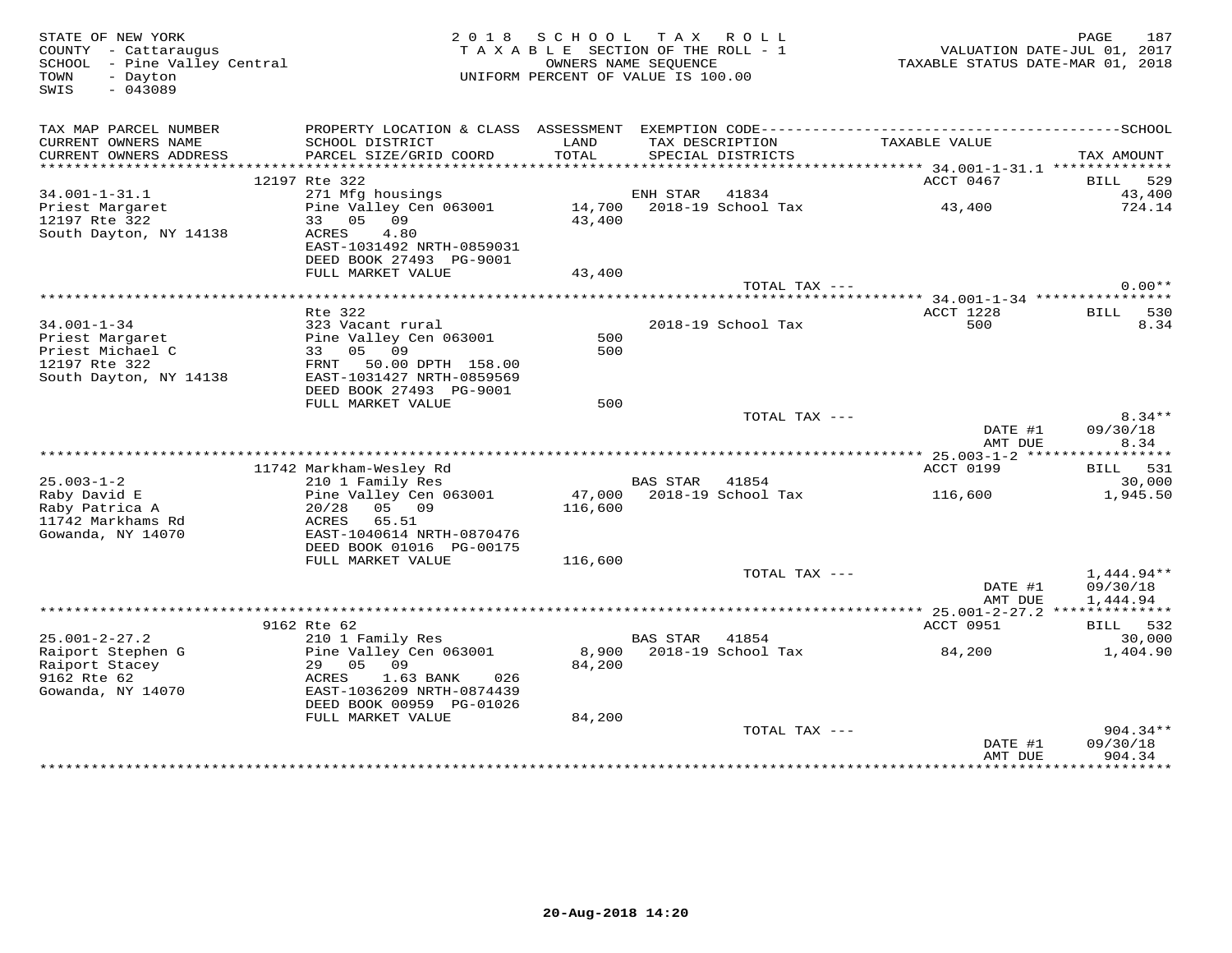| STATE OF NEW YORK<br>COUNTY - Cattaraugus<br>SCHOOL - Pine Valley Central<br>- Dayton<br>TOWN<br>SWIS<br>$-043089$ |                                                                                              | 2018 SCHOOL TAX ROLL<br>TAXABLE SECTION OF THE ROLL - 1<br>UNIFORM PERCENT OF VALUE IS 100.00 | OWNERS NAME SEOUENCE |                            | VALUATION DATE-JUL 01, 2017<br>TAXABLE STATUS DATE-MAR 01, 2018 | 188<br>PAGE                      |
|--------------------------------------------------------------------------------------------------------------------|----------------------------------------------------------------------------------------------|-----------------------------------------------------------------------------------------------|----------------------|----------------------------|-----------------------------------------------------------------|----------------------------------|
| TAX MAP PARCEL NUMBER                                                                                              | PROPERTY LOCATION & CLASS ASSESSMENT EXEMPTION CODE-----------------------------------SCHOOL |                                                                                               |                      |                            |                                                                 |                                  |
| CURRENT OWNERS NAME<br>CURRENT OWNERS ADDRESS                                                                      | SCHOOL DISTRICT<br>PARCEL SIZE/GRID COORD                                                    | LAND<br>TOTAL                                                                                 |                      | SPECIAL DISTRICTS          | TAX DESCRIPTION TAXABLE VALUE                                   | TAX AMOUNT                       |
|                                                                                                                    |                                                                                              |                                                                                               |                      |                            |                                                                 |                                  |
|                                                                                                                    | 11798 Markham-Wesley Rd                                                                      |                                                                                               |                      |                            | ACCT 0482                                                       | BILL 533                         |
| $25.001 - 2 - 21$                                                                                                  | 113 Cattle farm                                                                              | 85,800 ENH STAR                                                                               | AG DIST              | 41720                      |                                                                 | 98,890                           |
| Ranke David<br>Ranke Ruth                                                                                          | Pine Valley Cen 063001<br>20/21/28 04 09                                                     |                                                                                               |                      | 41834                      | 223,100 2018-19 School Tax 124,210                              | 66,800<br>2,072.47               |
| 11798 Markham Rd                                                                                                   | ACRES 125.00                                                                                 |                                                                                               |                      |                            |                                                                 |                                  |
| Gowanda, NY 14070                                                                                                  | EAST-1040484 NRTH-0872037<br>DEED BOOK 23842 PG-2001                                         |                                                                                               |                      |                            |                                                                 |                                  |
| MAY BE SUBJECT TO PAYMENT<br>UNDER AGDIST LAW TIL 2022                                                             | FULL MARKET VALUE                                                                            | 223,100                                                                                       |                      |                            |                                                                 |                                  |
|                                                                                                                    |                                                                                              |                                                                                               |                      | TOTAL TAX ---              | DATE #1<br>AMT DUE                                              | $957.90**$<br>09/30/18<br>957.90 |
|                                                                                                                    |                                                                                              |                                                                                               |                      |                            |                                                                 |                                  |
|                                                                                                                    | 11780 E Leon Rd                                                                              |                                                                                               |                      |                            | ACCT 1040                                                       | BILL 534                         |
| $34.001 - 1 - 20.2$                                                                                                | 270 Mfg housing                                                                              |                                                                                               | ENH STAR             | 41834                      |                                                                 | 44,400                           |
| Roselle Cynthia                                                                                                    | Pine Valley Cen 063001 12,600 2018-19 School Tax 44,400                                      |                                                                                               |                      |                            |                                                                 | 740.82                           |
| Roselle (DEC) Howard C Jr                                                                                          | 25 05 09                                                                                     | 44,400                                                                                        |                      |                            |                                                                 |                                  |
| 11780 E Leon Rd<br>South Dayton, NY 14138                                                                          | 3.40<br>ACRES                                                                                |                                                                                               |                      |                            |                                                                 |                                  |
|                                                                                                                    | EAST-1038353 NRTH-0856847<br>DEED BOOK 825<br>PG-00318                                       |                                                                                               |                      |                            |                                                                 |                                  |
|                                                                                                                    | FULL MARKET VALUE                                                                            | 44,400                                                                                        |                      |                            |                                                                 |                                  |
|                                                                                                                    |                                                                                              |                                                                                               |                      | TOTAL TAX ---              |                                                                 | $0.00**$                         |
|                                                                                                                    |                                                                                              |                                                                                               |                      |                            |                                                                 |                                  |
|                                                                                                                    | 8040 Oaks Rd                                                                                 |                                                                                               |                      |                            | ACCT 0542                                                       | BILL 535                         |
| $33.002 - 1 - 20$                                                                                                  | 210 1 Family Res                                                                             |                                                                                               |                      | 2018-19 School Tax         | 65,000                                                          | 1,084.54                         |
| Roselle Howard III<br>Roselle Traci                                                                                | Pine Valley Cen 063001<br>57 05 09                                                           | 6,900<br>65,000                                                                               |                      |                            |                                                                 |                                  |
| 8040 Oaks Rd                                                                                                       | FRNT 165.00 DPTH 255.00                                                                      |                                                                                               |                      |                            |                                                                 |                                  |
| South Dayton, NY 14138                                                                                             | EAST-1020523 NRTH-0856510                                                                    |                                                                                               |                      |                            |                                                                 |                                  |
|                                                                                                                    | DEED BOOK 00940 PG-00023                                                                     |                                                                                               |                      |                            |                                                                 |                                  |
|                                                                                                                    | FULL MARKET VALUE                                                                            | 65,000                                                                                        |                      |                            |                                                                 |                                  |
|                                                                                                                    |                                                                                              |                                                                                               |                      | TOTAL TAX ---              |                                                                 | $1,084.54**$                     |
|                                                                                                                    |                                                                                              |                                                                                               |                      |                            | DATE #1<br>AMT DUE                                              | 09/30/18<br>1,084.54             |
|                                                                                                                    |                                                                                              |                                                                                               |                      |                            |                                                                 |                                  |
|                                                                                                                    | 8845 Cottage-South Dayton Rd                                                                 |                                                                                               |                      |                            | ACCT 0526                                                       | BILL 536                         |
| $24.004 - 1 - 11.1$                                                                                                | 112 Dairy farm                                                                               |                                                                                               | SILO T/C/S 42100     |                            |                                                                 | 3,000                            |
| Scott Arthur                                                                                                       | Pine Valley Cen 063001                                                                       | 106,800 ENH STAR                                                                              |                      | 41834                      |                                                                 | 66,800                           |
| Scott Delores                                                                                                      | 52 05 09                                                                                     |                                                                                               |                      | 175,500 2018-19 School Tax | 172,500                                                         | 2,878.20                         |
| 8845 Cottage Rd<br>South Dayton, NY 14138                                                                          | ACRES 82.80<br>EAST-1024589 NRTH-0869255                                                     |                                                                                               |                      |                            |                                                                 |                                  |
|                                                                                                                    | DEED BOOK 685<br>PG-00242                                                                    |                                                                                               |                      |                            |                                                                 |                                  |
|                                                                                                                    | FULL MARKET VALUE                                                                            | 175,500                                                                                       |                      |                            |                                                                 |                                  |
|                                                                                                                    |                                                                                              |                                                                                               |                      | TOTAL TAX ---              |                                                                 | $1,763.63**$                     |
|                                                                                                                    |                                                                                              |                                                                                               |                      |                            | DATE #1                                                         | 09/30/18                         |
|                                                                                                                    |                                                                                              |                                                                                               |                      |                            | AMT DUE                                                         | 1,763.63                         |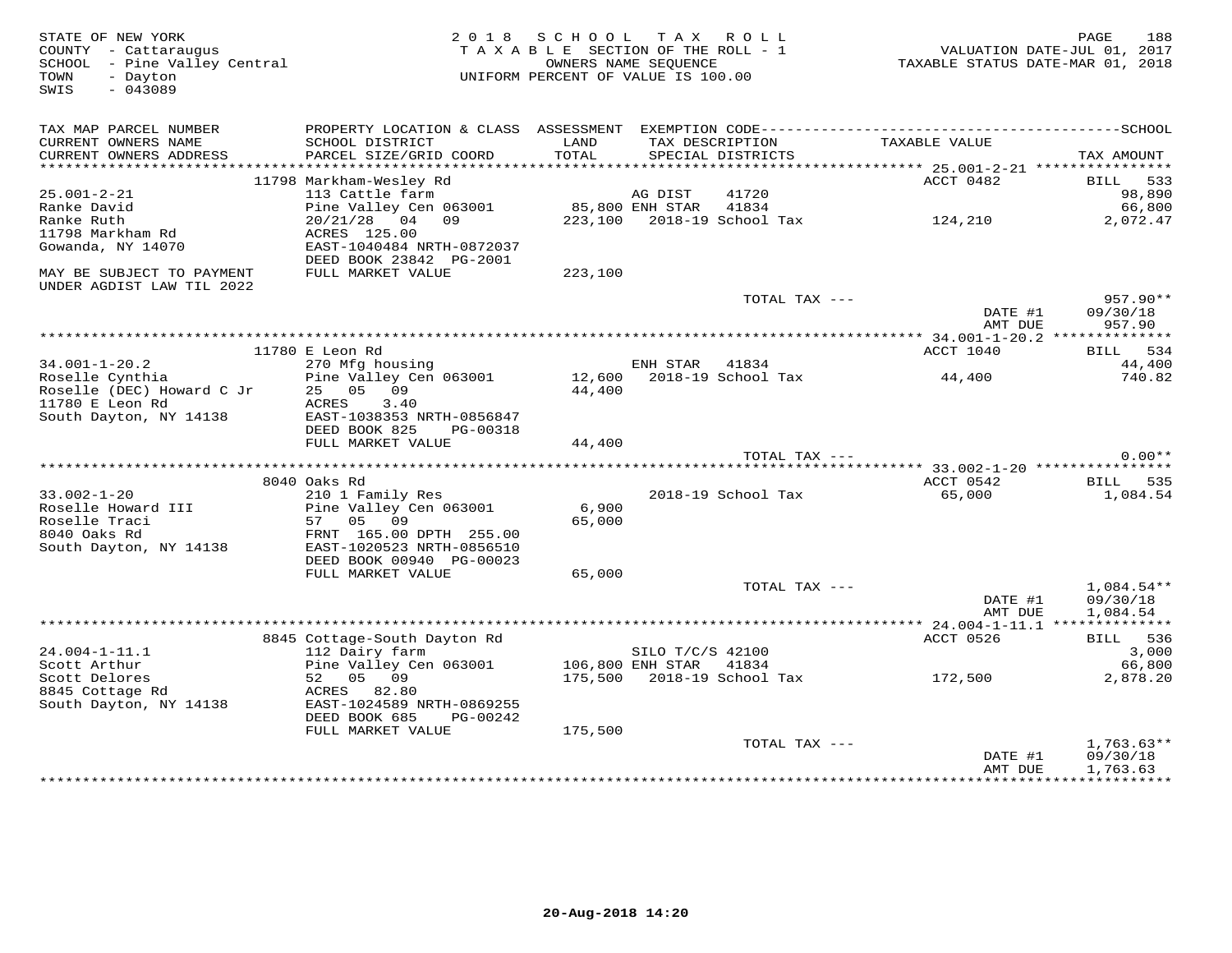| TAX MAP PARCEL NUMBER<br>CURRENT OWNERS NAME<br>SCHOOL DISTRICT<br>LAND<br>TAX DESCRIPTION<br>TAXABLE VALUE<br>PARCEL SIZE/GRID COORD<br>TOTAL<br>CURRENT OWNERS ADDRESS<br>SPECIAL DISTRICTS<br>ACCT 1358<br>Cottage-South Dayton Rd<br>$24.004 - 1 - 11.7$<br>2018-19 School Tax<br>311 Res vac land<br>5,800<br>Scott Arthur H<br>Pine Valley Cen 063001<br>5,800<br>Scott Delores J<br>ACRES<br>2.75<br>5,800<br>8845 Cottage-South Dayton Rd<br>EAST-1024411 NRTH-0869987<br>South Dayton, NY 14138<br>FULL MARKET VALUE<br>5,800<br>TOTAL TAX ---<br>DATE #1<br>AMT DUE<br>12011 Rte 62<br>ACCT 0015<br>$34.001 - 1 - 35.1$<br>240 Rural res<br>BAS STAR 41854<br>2018-19 School Tax<br>Scott Robert L<br>Pine Valley Cen 063001<br>38,000<br>63,200<br>Scott Kathy L<br>34 05 09<br>63,200<br>8237 Rte 62<br>ACRES 30.55<br>South Dayton, NY 14138<br>EAST-1033679 NRTH-0859907 | STATE OF NEW YORK<br>COUNTY - Cattaraugus<br>SCHOOL - Pine Valley Central<br>TOWN<br>- Dayton<br>SWIS<br>$-043089$ |                         | 2018 SCHOOL | TAX ROLL<br>TAXABLE SECTION OF THE ROLL - 1<br>OWNERS NAME SEOUENCE<br>UNIFORM PERCENT OF VALUE IS 100.00 | PAGE<br>189<br>VALUATION DATE-JUL 01, 2017<br>TAXABLE STATUS DATE-MAR 01, 2018 |
|----------------------------------------------------------------------------------------------------------------------------------------------------------------------------------------------------------------------------------------------------------------------------------------------------------------------------------------------------------------------------------------------------------------------------------------------------------------------------------------------------------------------------------------------------------------------------------------------------------------------------------------------------------------------------------------------------------------------------------------------------------------------------------------------------------------------------------------------------------------------------------------|--------------------------------------------------------------------------------------------------------------------|-------------------------|-------------|-----------------------------------------------------------------------------------------------------------|--------------------------------------------------------------------------------|
|                                                                                                                                                                                                                                                                                                                                                                                                                                                                                                                                                                                                                                                                                                                                                                                                                                                                                        |                                                                                                                    |                         |             |                                                                                                           |                                                                                |
|                                                                                                                                                                                                                                                                                                                                                                                                                                                                                                                                                                                                                                                                                                                                                                                                                                                                                        |                                                                                                                    |                         |             |                                                                                                           | TAX AMOUNT                                                                     |
|                                                                                                                                                                                                                                                                                                                                                                                                                                                                                                                                                                                                                                                                                                                                                                                                                                                                                        |                                                                                                                    |                         |             |                                                                                                           | BILL 537<br>96.77                                                              |
|                                                                                                                                                                                                                                                                                                                                                                                                                                                                                                                                                                                                                                                                                                                                                                                                                                                                                        |                                                                                                                    |                         |             |                                                                                                           | $96.77**$<br>09/30/18                                                          |
|                                                                                                                                                                                                                                                                                                                                                                                                                                                                                                                                                                                                                                                                                                                                                                                                                                                                                        |                                                                                                                    |                         |             |                                                                                                           | 96.77                                                                          |
|                                                                                                                                                                                                                                                                                                                                                                                                                                                                                                                                                                                                                                                                                                                                                                                                                                                                                        |                                                                                                                    |                         |             |                                                                                                           | BILL 538<br>30,000                                                             |
|                                                                                                                                                                                                                                                                                                                                                                                                                                                                                                                                                                                                                                                                                                                                                                                                                                                                                        |                                                                                                                    | DEED BOOK 24414 PG-9001 |             |                                                                                                           | 1,054.51                                                                       |
| FULL MARKET VALUE<br>63,200<br>TOTAL TAX ---                                                                                                                                                                                                                                                                                                                                                                                                                                                                                                                                                                                                                                                                                                                                                                                                                                           |                                                                                                                    |                         |             |                                                                                                           | $553.95**$                                                                     |
| DATE #1<br>AMT DUE                                                                                                                                                                                                                                                                                                                                                                                                                                                                                                                                                                                                                                                                                                                                                                                                                                                                     |                                                                                                                    |                         |             |                                                                                                           | 09/30/18<br>553.95                                                             |
| ACCT 0441<br>Rte 62                                                                                                                                                                                                                                                                                                                                                                                                                                                                                                                                                                                                                                                                                                                                                                                                                                                                    |                                                                                                                    |                         |             |                                                                                                           | BILL 539                                                                       |
| $25.003 - 1 - 10.2$<br>311 Res vac land<br>2018-19 School Tax<br>4,800<br>Seybold Priscilla Pagett<br>Pine Valley Cen 063001<br>4,800<br>8664 N Hill Rd<br>26/27<br>05 09<br>4,800<br>2.25<br>South Dayton, NY 14138<br>ACRES<br>EAST-1035309 NRTH-0863564<br>DEED BOOK 635<br>PG-00485                                                                                                                                                                                                                                                                                                                                                                                                                                                                                                                                                                                                |                                                                                                                    |                         |             |                                                                                                           | 80.09                                                                          |
| 4,800<br>FULL MARKET VALUE                                                                                                                                                                                                                                                                                                                                                                                                                                                                                                                                                                                                                                                                                                                                                                                                                                                             |                                                                                                                    |                         |             |                                                                                                           |                                                                                |
| TOTAL TAX ---<br>DATE #1<br>AMT DUE                                                                                                                                                                                                                                                                                                                                                                                                                                                                                                                                                                                                                                                                                                                                                                                                                                                    |                                                                                                                    |                         |             |                                                                                                           | $80.09**$<br>09/30/18<br>80.09                                                 |
|                                                                                                                                                                                                                                                                                                                                                                                                                                                                                                                                                                                                                                                                                                                                                                                                                                                                                        |                                                                                                                    |                         |             |                                                                                                           |                                                                                |
| 12307 Bentley Rd<br>ACCT 0365<br>$24.002 - 1 - 8$<br>210 1 Family Res<br>ENH STAR<br>41834<br>Sheldon Peggy<br>2,800<br>2018-19 School Tax<br>58,000<br>Pine Valley Cen 063001<br>12307 Bentley Rd<br>45 05 09<br>58,000<br>South Dayton, NY 14138<br>FRNT 106.00 DPTH 175.00<br>EAST-1030663 NRTH-0872347<br>DEED BOOK 1004 PG-234                                                                                                                                                                                                                                                                                                                                                                                                                                                                                                                                                    |                                                                                                                    |                         |             |                                                                                                           | BILL 540<br>58,000<br>967.74                                                   |
| 58,000<br>FULL MARKET VALUE<br>TOTAL TAX ---                                                                                                                                                                                                                                                                                                                                                                                                                                                                                                                                                                                                                                                                                                                                                                                                                                           |                                                                                                                    |                         |             |                                                                                                           | $0.00**$                                                                       |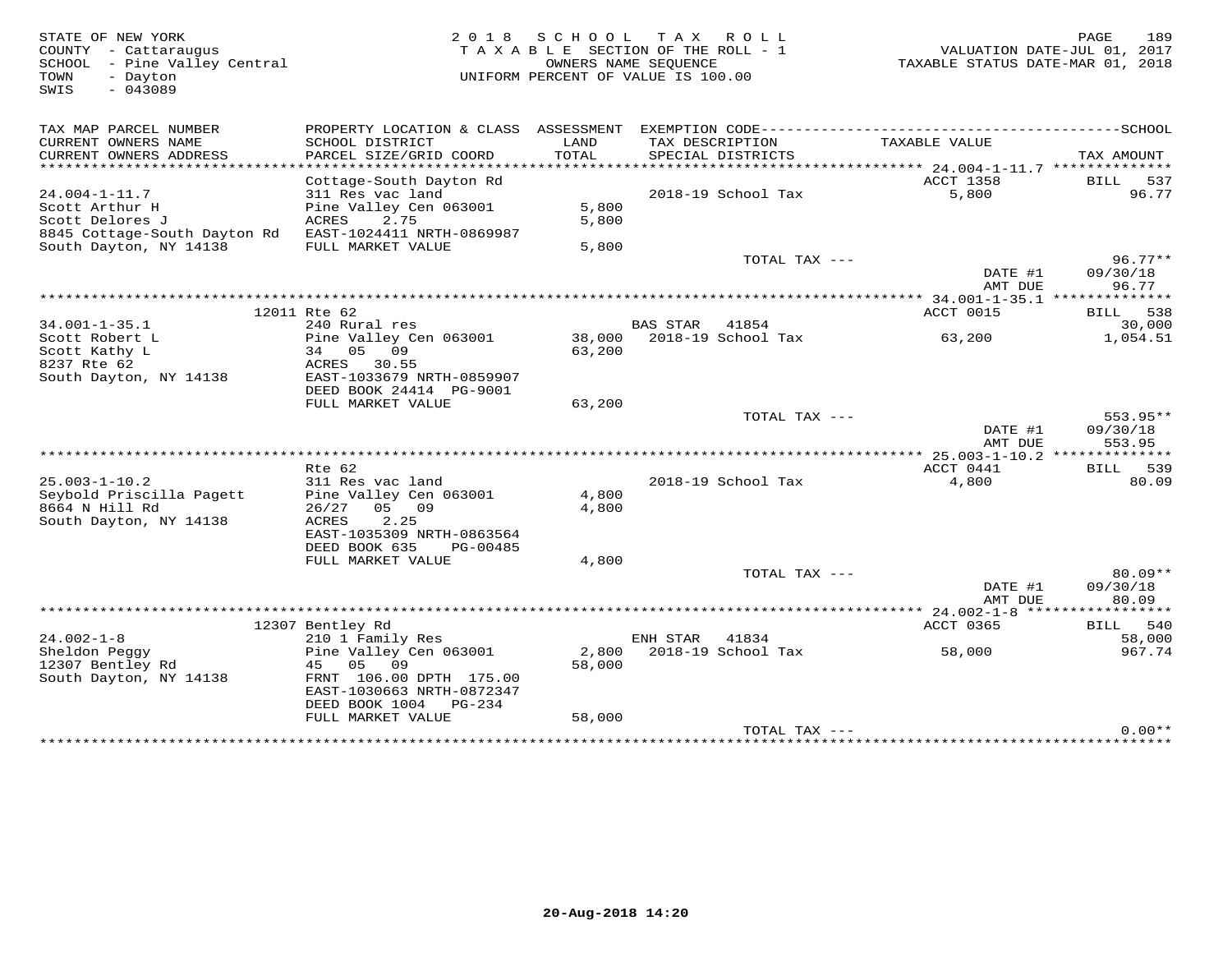| STATE OF NEW YORK<br>COUNTY - Cattaraugus<br>SCHOOL - Pine Valley Central<br>- Dayton<br>TOWN<br>SWIS<br>$-043089$ | 2 0 1 8                                                                                                                               | SCHOOL TAX ROLL<br>TAXABLE SECTION OF THE ROLL - 1<br>OWNERS NAME SEQUENCE<br>UNIFORM PERCENT OF VALUE IS 100.00 |          |                                      | VALUATION DATE-JUL 01, 2017<br>TAXABLE STATUS DATE-MAR 01, 2018 | 190<br>PAGE                      |
|--------------------------------------------------------------------------------------------------------------------|---------------------------------------------------------------------------------------------------------------------------------------|------------------------------------------------------------------------------------------------------------------|----------|--------------------------------------|-----------------------------------------------------------------|----------------------------------|
| TAX MAP PARCEL NUMBER<br>CURRENT OWNERS NAME<br>CURRENT OWNERS ADDRESS                                             | SCHOOL DISTRICT<br>PARCEL SIZE/GRID COORD                                                                                             | LAND<br>TOTAL                                                                                                    |          | TAX DESCRIPTION<br>SPECIAL DISTRICTS | TAXABLE VALUE                                                   | TAX AMOUNT                       |
|                                                                                                                    |                                                                                                                                       |                                                                                                                  |          |                                      | ACCT 0220                                                       |                                  |
| $25.001 - 1 - 10$                                                                                                  | Rte 62<br>105 Vac farmland                                                                                                            |                                                                                                                  | AG DIST  | 41720                                |                                                                 | BILL 541<br>9,712                |
| Silk JoAnn<br>43 N Butts Ave W<br>Jamestown, NY 14701                                                              | Pine Valley Cen 063001 14,400 2018-19 School Tax<br>29 05 09<br>By Will<br>6.25<br>ACRES                                              | 14,400                                                                                                           |          |                                      | 4,688                                                           | 78.22                            |
| MAY BE SUBJECT TO PAYMENT<br>UNDER AGDIST LAW TIL 2022                                                             | EAST-1035893 NRTH-0874660<br>DEED BOOK 4188 PG-2005<br>FULL MARKET VALUE                                                              | 14,400                                                                                                           |          | TOTAL TAX ---                        |                                                                 | 78.22**                          |
|                                                                                                                    |                                                                                                                                       |                                                                                                                  |          |                                      | DATE #1<br>AMT DUE                                              | 09/30/18<br>78.22                |
|                                                                                                                    |                                                                                                                                       |                                                                                                                  |          |                                      |                                                                 |                                  |
|                                                                                                                    | 12065 Rte 322                                                                                                                         |                                                                                                                  |          |                                      | ACCT 1373                                                       | BILL 542                         |
| $34.001 - 1 - 28.4$<br>Silleman Chad<br>8548 Rte 62<br>South Dayton, NY 14138                                      | 270 Mfg housing<br>Pine Valley Cen 063001<br>ACRES<br>1.30<br>EAST-1033039 NRTH-0859452                                               | 14,800                                                                                                           | BAS STAR | 41854<br>7,900 2018-19 School Tax    | 14,800                                                          | 14,800<br>246.94                 |
|                                                                                                                    | DEED BOOK 19513 PG-2011                                                                                                               |                                                                                                                  |          |                                      |                                                                 |                                  |
|                                                                                                                    | FULL MARKET VALUE                                                                                                                     | 14,800                                                                                                           |          | TOTAL TAX ---                        |                                                                 | $0.00**$                         |
|                                                                                                                    |                                                                                                                                       |                                                                                                                  |          |                                      |                                                                 |                                  |
|                                                                                                                    | 8548 Rte 62                                                                                                                           |                                                                                                                  |          |                                      | ACCT 0105                                                       | BILL 543                         |
| $25.003 - 1 - 16$                                                                                                  | 210 1 Family Res                                                                                                                      |                                                                                                                  | BAS STAR | 41854                                |                                                                 | 30,000                           |
| Silleman Chad D<br>Johnson Rebecca A<br>8548 Rte 62<br>South Dayton, NY 14138                                      | Pine Valley Cen 063001<br>27 05 09<br>2.75<br>ACRES<br>EAST-1035240 NRTH-0864814<br>DEED BOOK 18001 PG-5001                           | 58,300                                                                                                           |          | 11,500 2018-19 School Tax            | 58,300                                                          | 972.75                           |
|                                                                                                                    | FULL MARKET VALUE                                                                                                                     | 58,300                                                                                                           |          |                                      |                                                                 |                                  |
|                                                                                                                    |                                                                                                                                       |                                                                                                                  |          | TOTAL TAX ---                        | DATE #1<br>AMT DUE                                              | $472.19**$<br>09/30/18<br>472.19 |
|                                                                                                                    | 11923 E Leon Rd                                                                                                                       |                                                                                                                  |          |                                      | ACCT 0980                                                       | BILL 544                         |
| $34.001 - 1 - 25.2$                                                                                                | 210 1 Family Res                                                                                                                      |                                                                                                                  | ENH STAR | 41834                                |                                                                 | 66,800                           |
| Silleman Charles<br>Silleman Joan<br>11923 E Leon Rd<br>South Dayton, NY 14138                                     | Pine Valley Cen 063001<br>25 05<br>09<br>ACRES<br>7.57<br>EAST-1036489 NRTH-0855736<br>DEED BOOK 774<br>PG-00081<br>FULL MARKET VALUE | 76,600<br>76,600                                                                                                 |          | 18,900 2018-19 School Tax            | 76,600                                                          | 1,278.09                         |
|                                                                                                                    |                                                                                                                                       |                                                                                                                  |          | TOTAL TAX ---                        | DATE #1                                                         | $163.52**$<br>09/30/18           |
|                                                                                                                    |                                                                                                                                       |                                                                                                                  |          |                                      | AMT DUE                                                         | 163.52<br>*************          |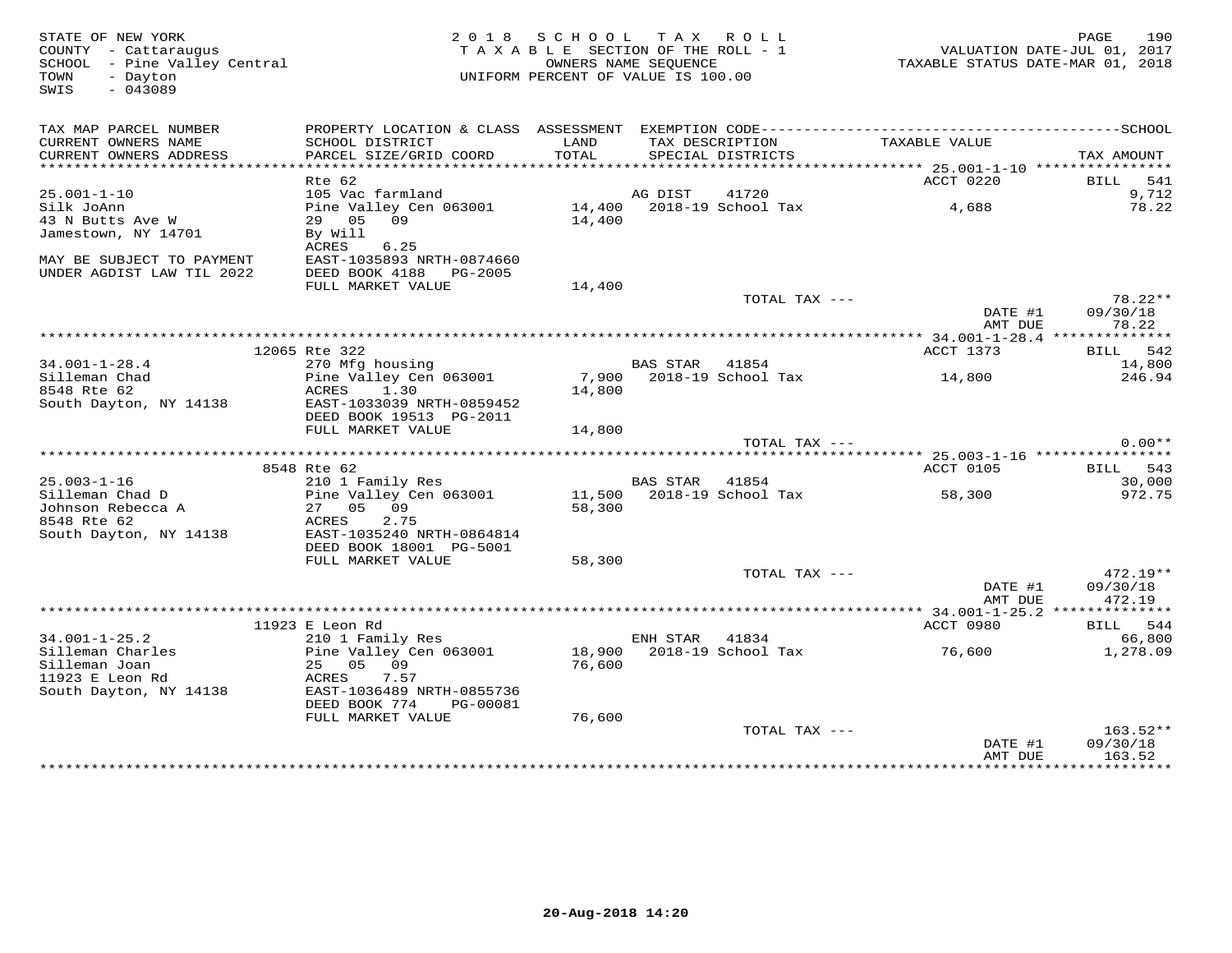| STATE OF NEW YORK<br>COUNTY - Cattaraugus<br>SCHOOL - Pine Valley Central<br>- Dayton<br>TOWN<br>SWIS<br>$-043089$ | 2 0 1 8                                               | SCHOOL<br>TAXABLE SECTION OF THE ROLL - 1<br>OWNERS NAME SEQUENCE<br>UNIFORM PERCENT OF VALUE IS 100.00 | T A X           | ROLL ROLL                            | TAXABLE STATUS DATE-MAR 01, 2018 | PAGE<br>191<br>VALUATION DATE-JUL 01, 2017 |
|--------------------------------------------------------------------------------------------------------------------|-------------------------------------------------------|---------------------------------------------------------------------------------------------------------|-----------------|--------------------------------------|----------------------------------|--------------------------------------------|
| TAX MAP PARCEL NUMBER                                                                                              |                                                       |                                                                                                         |                 |                                      |                                  |                                            |
| CURRENT OWNERS NAME<br>CURRENT OWNERS ADDRESS<br>***********************                                           | SCHOOL DISTRICT<br>PARCEL SIZE/GRID COORD             | LAND<br>TOTAL                                                                                           |                 | TAX DESCRIPTION<br>SPECIAL DISTRICTS | TAXABLE VALUE                    | TAX AMOUNT                                 |
|                                                                                                                    | Rte 322                                               |                                                                                                         |                 |                                      | ACCT 0956                        | 545<br><b>BILL</b>                         |
| $34.001 - 1 - 28.2$                                                                                                | 322 Rural vac>10                                      |                                                                                                         |                 | 2018-19 School Tax                   | 20,500                           | 342.05                                     |
| Silleman Charles                                                                                                   | Pine Valley Cen 063001                                | 20,500                                                                                                  |                 |                                      |                                  |                                            |
| Silleman Joan                                                                                                      | 05 09<br>33                                           | 20,500                                                                                                  |                 |                                      |                                  |                                            |
| 11923 East Leon Rd                                                                                                 | 41.35<br>ACRES                                        |                                                                                                         |                 |                                      |                                  |                                            |
| South Dayton, NY 14139                                                                                             | EAST-1033576 NRTH-0857942<br>DEED BOOK 00965 PG-00271 |                                                                                                         |                 |                                      |                                  |                                            |
|                                                                                                                    | FULL MARKET VALUE                                     | 20,500                                                                                                  |                 |                                      |                                  |                                            |
|                                                                                                                    |                                                       |                                                                                                         |                 | TOTAL TAX ---                        |                                  | 342.05**                                   |
|                                                                                                                    |                                                       |                                                                                                         |                 |                                      | DATE #1                          | 09/30/18                                   |
|                                                                                                                    |                                                       |                                                                                                         |                 |                                      | AMT DUE                          | 342.05                                     |
|                                                                                                                    |                                                       |                                                                                                         |                 |                                      |                                  |                                            |
| $34.001 - 1 - 37.3$                                                                                                | 8331 Rte 62<br>210 1 Family Res                       |                                                                                                         | BAS STAR 41854  |                                      | ACCT 1280                        | BILL 546<br>30,000                         |
| Silleman Lisa A                                                                                                    | Pine Valley Cen 063001                                | 2,900                                                                                                   |                 | 2018-19 School Tax                   | 76,800                           | 1,281.43                                   |
| 8331 Rte 62                                                                                                        | 34 05 09                                              | 76,800                                                                                                  |                 |                                      |                                  |                                            |
| South Dayton, NY 14138                                                                                             | ACRES<br>0.96                                         |                                                                                                         |                 |                                      |                                  |                                            |
|                                                                                                                    | EAST-1034857 NRTH-0861431                             |                                                                                                         |                 |                                      |                                  |                                            |
|                                                                                                                    | DEED BOOK 19002 PG-7001                               |                                                                                                         |                 |                                      |                                  |                                            |
|                                                                                                                    | FULL MARKET VALUE                                     | 76,800                                                                                                  |                 | TOTAL TAX ---                        |                                  | 780.87**                                   |
|                                                                                                                    |                                                       |                                                                                                         |                 |                                      | DATE #1                          | 09/30/18                                   |
|                                                                                                                    |                                                       |                                                                                                         |                 |                                      | AMT DUE                          | 780.87                                     |
|                                                                                                                    |                                                       |                                                                                                         |                 |                                      |                                  |                                            |
|                                                                                                                    | 12534 Bentley Rd                                      |                                                                                                         |                 |                                      | ACCT 1260                        | 547<br>BILL                                |
| $24.004 - 1 - 12.2$                                                                                                | 210 1 Family Res                                      |                                                                                                         | <b>BAS STAR</b> | 41854                                |                                  | 30,000                                     |
| Snyder Larry B<br>Snyder Cynthia S                                                                                 | Pine Valley Cen 063001<br>$44 - 05 - 09$              | 3,000<br>56,300                                                                                         |                 | 2018-19 School Tax                   | 56,300                           | 939.38                                     |
| 12534 Bentley Rd                                                                                                   | FRNT 117.10 DPTH 320.00                               |                                                                                                         |                 |                                      |                                  |                                            |
| South Dayton, NY 14138                                                                                             | 084<br>BANK                                           |                                                                                                         |                 |                                      |                                  |                                            |
|                                                                                                                    | EAST-1027228 NRTH-0870578                             |                                                                                                         |                 |                                      |                                  |                                            |
|                                                                                                                    | DEED BOOK 962<br><b>PG-916</b>                        |                                                                                                         |                 |                                      |                                  |                                            |
|                                                                                                                    | FULL MARKET VALUE                                     | 56,300                                                                                                  |                 |                                      |                                  |                                            |
|                                                                                                                    |                                                       |                                                                                                         |                 | TOTAL TAX ---                        | DATE #1                          | 438.82**<br>09/30/18                       |
|                                                                                                                    |                                                       |                                                                                                         |                 |                                      | AMT DUE                          | 438.82                                     |
|                                                                                                                    |                                                       |                                                                                                         |                 |                                      | ** $24.004 - 1 - 14.2$ *         |                                            |
|                                                                                                                    | Bentley Rd                                            |                                                                                                         |                 |                                      | ACCT 1332                        | BILL 548                                   |
| $24.004 - 1 - 14.2$                                                                                                | 105 Vac farmland                                      |                                                                                                         |                 | 2018-19 School Tax                   | 60,700                           | 1,012.79                                   |
| Snyder Larry B                                                                                                     | Pine Valley Cen 063001                                | 60,700                                                                                                  |                 |                                      |                                  |                                            |
| Snyder Cnythia                                                                                                     | 44 05 09                                              | 60,700                                                                                                  |                 |                                      |                                  |                                            |
| 12534 Bentley Rd<br>South Dayton, NY 14138                                                                         | ACRES 44.60<br>EAST-1028021 NRTH-0871089              |                                                                                                         |                 |                                      |                                  |                                            |
|                                                                                                                    | DEED BOOK 01011 PG-00047                              |                                                                                                         |                 |                                      |                                  |                                            |
|                                                                                                                    | FULL MARKET VALUE                                     | 60,700                                                                                                  |                 |                                      |                                  |                                            |
|                                                                                                                    |                                                       |                                                                                                         |                 | TOTAL TAX ---                        |                                  | $1,012.79**$                               |
|                                                                                                                    |                                                       |                                                                                                         |                 |                                      | DATE #1                          | 09/30/18                                   |
|                                                                                                                    |                                                       |                                                                                                         |                 | ********************************     | AMT DUE                          | 1,012.79<br>**********                     |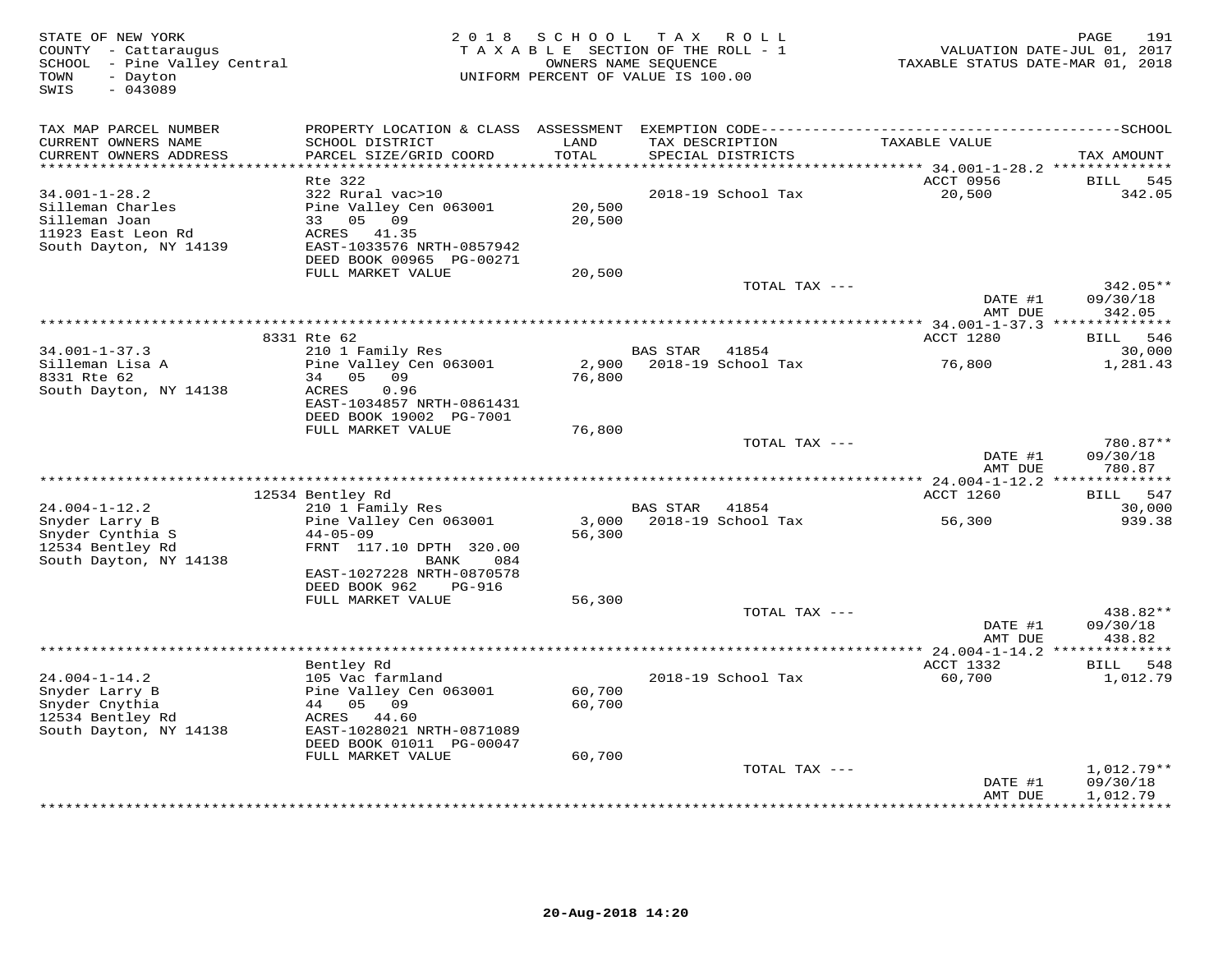| STATE OF NEW YORK<br>COUNTY - Cattaraugus<br>SCHOOL - Pine Valley Central<br>- Dayton<br>TOWN<br>SWIS<br>$-043089$ | 2 0 1 8                                                                                                                                                                                          | SCHOOL                     | T A X<br>ROLL<br>TAXABLE SECTION OF THE ROLL - 1<br>OWNERS NAME SEQUENCE<br>UNIFORM PERCENT OF VALUE IS 100.00 | TAXABLE STATUS DATE-MAR 01, 2018                 | PAGE<br>192<br>VALUATION DATE-JUL 01, 2017 |
|--------------------------------------------------------------------------------------------------------------------|--------------------------------------------------------------------------------------------------------------------------------------------------------------------------------------------------|----------------------------|----------------------------------------------------------------------------------------------------------------|--------------------------------------------------|--------------------------------------------|
| TAX MAP PARCEL NUMBER<br>CURRENT OWNERS NAME<br>CURRENT OWNERS ADDRESS<br>***********************                  | SCHOOL DISTRICT<br>PARCEL SIZE/GRID COORD                                                                                                                                                        | LAND<br>TOTAL              | TAX DESCRIPTION<br>SPECIAL DISTRICTS                                                                           | TAXABLE VALUE                                    | TAX AMOUNT                                 |
|                                                                                                                    | 12475 Bentley Rd                                                                                                                                                                                 |                            |                                                                                                                | ACCT 1530                                        | 549<br>BILL                                |
| $24.004 - 1 - 14.4$                                                                                                | 210 1 Family Res                                                                                                                                                                                 |                            | ENH STAR<br>41834                                                                                              |                                                  | 66,800                                     |
| Snyder Larry G<br>Gage Gretchen<br>12475 Bentley Rd<br>S Dayton, NY 14138                                          | Pine Valley Cen 063001<br>$7/10$ -splt off $1-14.3$<br>ACRES<br>1.60<br>EAST-1028319 NRTH-0870345<br>DEED BOOK 14426 PG-7001                                                                     | 8,500<br>70,000            | 2018-19 School Tax                                                                                             | 70,000                                           | 1,167.97                                   |
|                                                                                                                    | FULL MARKET VALUE                                                                                                                                                                                | 70,000                     | TOTAL TAX ---                                                                                                  |                                                  | $53.39**$                                  |
|                                                                                                                    |                                                                                                                                                                                                  |                            |                                                                                                                | DATE #1<br>AMT DUE                               | 09/30/18<br>53.39                          |
|                                                                                                                    |                                                                                                                                                                                                  |                            |                                                                                                                |                                                  |                                            |
| $24.004 - 1 - 14.3$<br>Snyder Larry G.<br>Snyder Larry B<br>12534 Bentley Rd<br>S. Dayton, NY 14138                | 12475 Bentley Rd<br>100 Agricultural<br>Pine Valley Cen 063001<br>7/10-splt 1.5 acre to Gag<br>ACRES 56.30<br>EAST-1028421 NRTH-0869122<br>DEED BOOK 14426 PG-7002                               | 69,500<br>76,500           | 2018-19 School Tax                                                                                             | ACCT 1341<br>76,500                              | BILL 550<br>1,276.42                       |
|                                                                                                                    | FULL MARKET VALUE                                                                                                                                                                                | 76,500                     |                                                                                                                |                                                  |                                            |
|                                                                                                                    |                                                                                                                                                                                                  |                            | TOTAL TAX ---                                                                                                  | DATE #1<br>AMT DUE                               | $1,276.42**$<br>09/30/18<br>1,276.42       |
|                                                                                                                    |                                                                                                                                                                                                  |                            |                                                                                                                | ****************** 24.004-1-14.1 *************** |                                            |
| $24.004 - 1 - 14.1$                                                                                                | 12533 Bentley Rd<br>312 Vac w/imprv                                                                                                                                                              |                            | SILO T/C/S 42100                                                                                               | ACCT 0558                                        | BILL 551<br>7,000                          |
| Snyder Larry G. & Jane<br>Snyder Larry B<br>12534 Bentley Rd<br>S. Dayton, NY 14138                                | Pine Valley Cen 063001<br>$44 - 05 - 09$<br>ACRES<br>52.85<br>EAST-1028030 NRTH-0869031<br>DEED BOOK 14426 PG-7002                                                                               | 57,000<br>112,000          | 2018-19 School Tax                                                                                             | 105,000                                          | 1,751.95                                   |
|                                                                                                                    | FULL MARKET VALUE                                                                                                                                                                                | 112,000                    |                                                                                                                |                                                  |                                            |
|                                                                                                                    |                                                                                                                                                                                                  |                            | TOTAL TAX ---                                                                                                  | DATE #1<br>AMT DUE                               | 1,751.95**<br>09/30/18<br>1,751.95         |
|                                                                                                                    |                                                                                                                                                                                                  |                            |                                                                                                                |                                                  |                                            |
| $24.004 - 1 - 6$<br>Snyder Matthew<br>8895 Cottage South Dayton Rd<br>South Dayton, NY 14138                       | 8895 Cottage-South Dayton Rd<br>210 1 Family Res<br>Pine Valley Cen 063001<br>52 05 09<br>Life Use<br>ACRES<br>2.65<br>EAST-1023929 NRTH-0870216<br>DEED BOOK 25883 PG-9003<br>FULL MARKET VALUE | 11,300<br>66,800<br>66,800 | 2018-19 School Tax                                                                                             | ACCT 0587<br>66,800                              | BILL 552<br>1,114.57                       |
|                                                                                                                    |                                                                                                                                                                                                  |                            | TOTAL TAX ---                                                                                                  |                                                  | $1,114.57**$                               |
|                                                                                                                    |                                                                                                                                                                                                  |                            |                                                                                                                | DATE #1<br>AMT DUE                               | 09/30/18<br>1,114.57<br>**********         |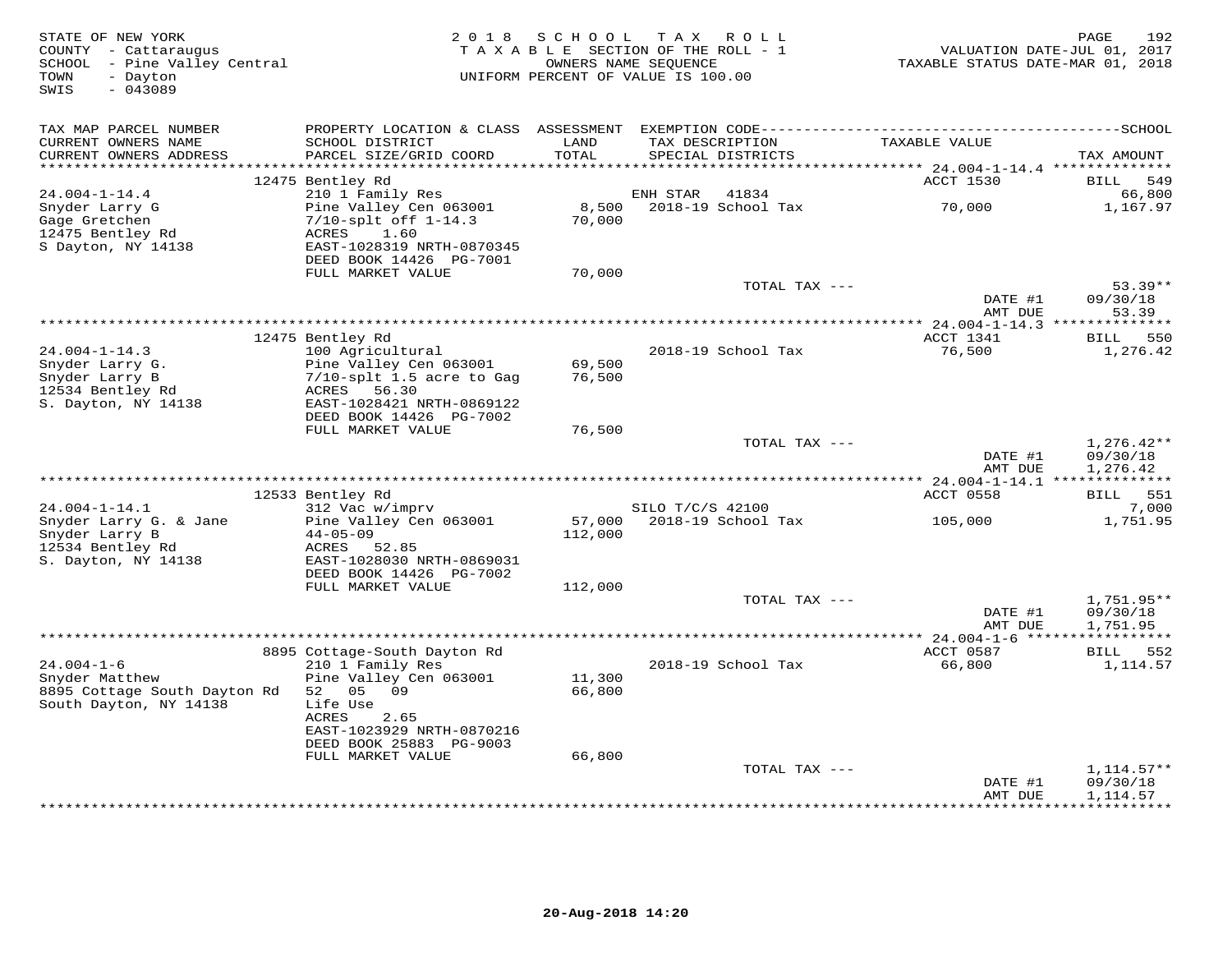| STATE OF NEW YORK<br>COUNTY - Cattaraugus<br>SCHOOL - Pine Valley Central<br>- Dayton<br>TOWN<br>SWIS<br>$-043089$ | 2 0 1 8                                                                                             | SCHOOL<br>TAXABLE SECTION OF THE ROLL - 1<br>OWNERS NAME SEQUENCE<br>UNIFORM PERCENT OF VALUE IS 100.00 | T A X           | ROLL                             | VALUATION DATE-JUL 01, 2017<br>TAXABLE STATUS DATE-MAR 01, 2018 | 193<br>PAGE                    |
|--------------------------------------------------------------------------------------------------------------------|-----------------------------------------------------------------------------------------------------|---------------------------------------------------------------------------------------------------------|-----------------|----------------------------------|-----------------------------------------------------------------|--------------------------------|
| TAX MAP PARCEL NUMBER<br>CURRENT OWNERS NAME                                                                       | SCHOOL DISTRICT                                                                                     | LAND                                                                                                    |                 | TAX DESCRIPTION                  | TAXABLE VALUE                                                   |                                |
| CURRENT OWNERS ADDRESS                                                                                             | PARCEL SIZE/GRID COORD                                                                              | TOTAL                                                                                                   |                 | SPECIAL DISTRICTS                |                                                                 | TAX AMOUNT                     |
|                                                                                                                    | 8535 Rte 62                                                                                         |                                                                                                         |                 |                                  | ACCT 0422                                                       | 553<br>BILL                    |
| $25.003 - 1 - 13$                                                                                                  | 210 1 Family Res                                                                                    |                                                                                                         | BAS STAR        | 41854                            |                                                                 | 30,000                         |
| Spire Anthony J<br>Spire Monica S<br>8535 Rte 62<br>South Dayton, NY 14138                                         | Pine Valley Cen 063001<br>35<br>05<br>09<br>ACRES<br>2.01 BANK<br>017<br>EAST-1034887 NRTH-0864685  | 10,000<br>71,600                                                                                        |                 | 2018-19 School Tax               | 71,600                                                          | 1,194.66                       |
|                                                                                                                    | DEED BOOK 12727 PG-9001<br>FULL MARKET VALUE                                                        | 71,600                                                                                                  |                 |                                  |                                                                 |                                |
|                                                                                                                    |                                                                                                     |                                                                                                         |                 | TOTAL TAX ---                    | DATE #1                                                         | 694.11**<br>09/30/18           |
|                                                                                                                    |                                                                                                     |                                                                                                         |                 |                                  | AMT DUE                                                         | 694.11                         |
|                                                                                                                    | 12233 Rte 322                                                                                       |                                                                                                         |                 |                                  | ACCT 0360                                                       | BILL 554                       |
| $33.002 - 1 - 8.1$<br>Stoltenberg Family Trust I                                                                   | 210 1 Family Res<br>Pine Valley Cen 063001                                                          | 16,500                                                                                                  | <b>BAS STAR</b> | 41854<br>2018-19 School Tax      | 82,000                                                          | 30,000<br>1,368.19             |
| 12233 Rte 322<br>PO Box 57<br>South Dayton, NY 14138                                                               | 41 05 09<br>ACRES<br>6.00<br>EAST-1030802 NRTH-0859226<br>DEED BOOK 28699 PG-1                      | 82,000                                                                                                  |                 |                                  |                                                                 |                                |
|                                                                                                                    | FULL MARKET VALUE                                                                                   | 82,000                                                                                                  |                 |                                  |                                                                 |                                |
|                                                                                                                    |                                                                                                     |                                                                                                         |                 | TOTAL TAX ---                    | DATE #1<br>AMT DUE                                              | 867.63**<br>09/30/18<br>867.63 |
|                                                                                                                    | 8601 Cottage-South Dayton Rd                                                                        |                                                                                                         |                 |                                  | ACCT 0302                                                       | BILL 555                       |
| $24.004 - 1 - 33$                                                                                                  | 210 1 Family Res                                                                                    |                                                                                                         | BAS STAR 41854  |                                  |                                                                 | 30,000                         |
| Sweda Donna<br>Attn: Donna Paternostro                                                                             | Pine Valley Cen 063001<br>58 05 09                                                                  | 4,200<br>119,100                                                                                        |                 | 2018-19 School Tax               | 119,100                                                         | 1,987.21                       |
| 8601 Cottage Rd<br>South Dayton, NY 14138                                                                          | FRNT 160.00 DPTH 195.00<br>EAST-1022472 NRTH-0865399                                                |                                                                                                         |                 |                                  |                                                                 |                                |
|                                                                                                                    | DEED BOOK 00998 PG-00208<br>FULL MARKET VALUE                                                       | 119,100                                                                                                 |                 |                                  |                                                                 |                                |
|                                                                                                                    |                                                                                                     |                                                                                                         |                 | TOTAL TAX ---                    |                                                                 | 1,486.66**                     |
|                                                                                                                    |                                                                                                     |                                                                                                         |                 |                                  | DATE #1<br>AMT DUE                                              | 09/30/18<br>1,486.66           |
|                                                                                                                    | 8658 Cottage-South Dayton Rd                                                                        |                                                                                                         |                 |                                  | ACCT 0358                                                       | BILL 556                       |
| $24.004 - 1 - 26$                                                                                                  | 210 1 Family Res                                                                                    |                                                                                                         | <b>BAS STAR</b> | 41854                            |                                                                 | 30,000                         |
| Szymanski Cathryn<br>8658 Cottage-S Dayton Rd<br>South Dayton, NY 14138                                            | Pine Valley Cen 063001<br>57/59<br>09<br>05<br>FRNT 110.00 DPTH 155.00<br>EAST-1023123 NRTH-0866237 | 2,900<br>51,100                                                                                         |                 | 2018-19 School Tax               | 51,100                                                          | 852.62                         |
|                                                                                                                    | DEED BOOK 00973 PG-00107                                                                            |                                                                                                         |                 |                                  |                                                                 |                                |
|                                                                                                                    | FULL MARKET VALUE                                                                                   | 51,100                                                                                                  |                 |                                  |                                                                 |                                |
|                                                                                                                    |                                                                                                     |                                                                                                         |                 | TOTAL TAX ---                    | DATE #1<br>AMT DUE                                              | 352.06**<br>09/30/18<br>352.06 |
|                                                                                                                    |                                                                                                     |                                                                                                         |                 | ******************************** | * * * * * * * * * * * * * *                                     | * * * * * * * * *              |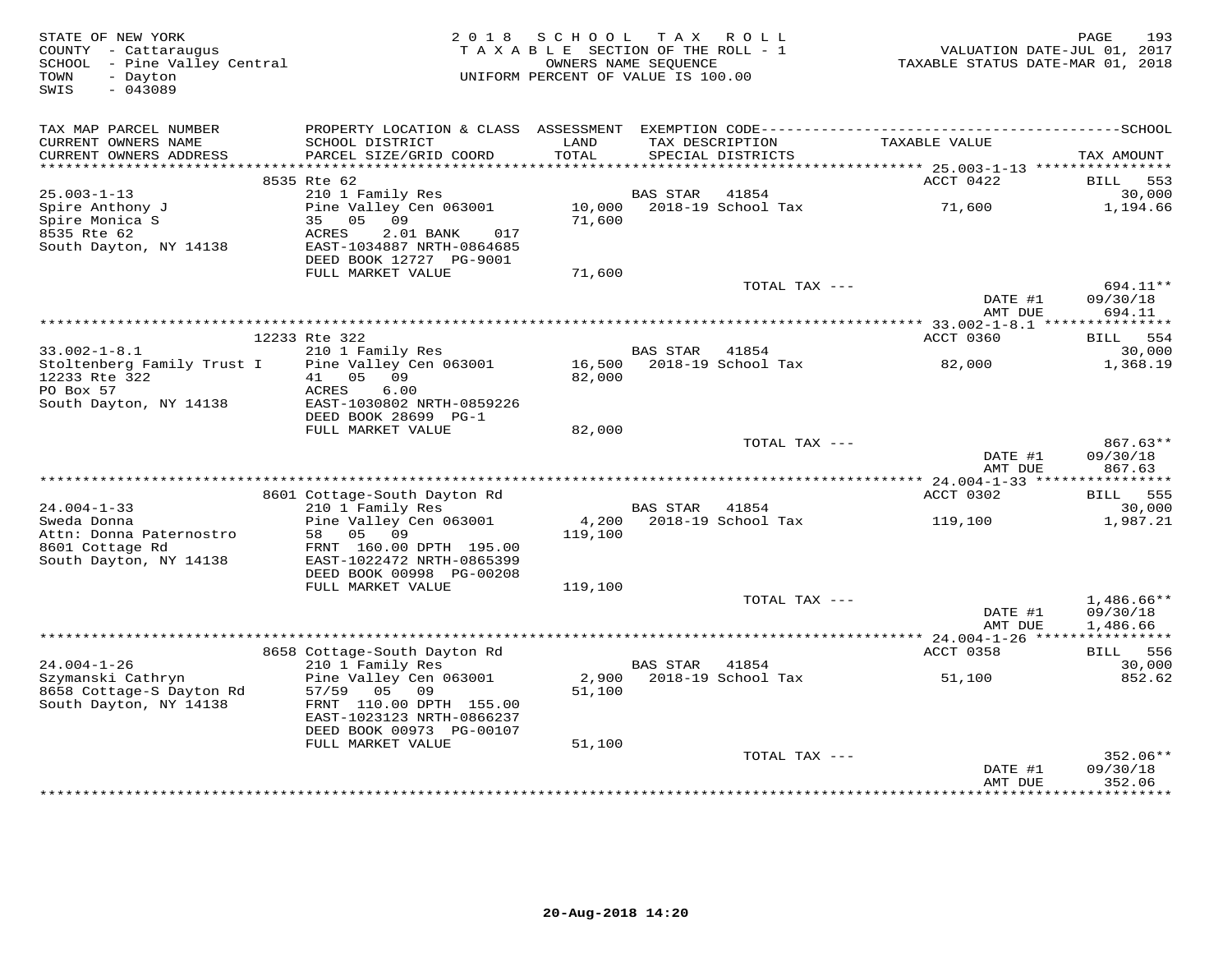| STATE OF NEW YORK<br>COUNTY - Cattaraugus<br>SCHOOL - Pine Valley Central<br>- Dayton<br>TOWN<br>$-043089$<br>SWIS | 2 0 1 8                                               | SCHOOL TAX<br>TAXABLE SECTION OF THE ROLL - 1<br>OWNERS NAME SEQUENCE<br>UNIFORM PERCENT OF VALUE IS 100.00 |                 | ROLL                                 | VALUATION DATE-JUL 01, 2017<br>TAXABLE STATUS DATE-MAR 01, 2018 | 194<br>PAGE                    |
|--------------------------------------------------------------------------------------------------------------------|-------------------------------------------------------|-------------------------------------------------------------------------------------------------------------|-----------------|--------------------------------------|-----------------------------------------------------------------|--------------------------------|
| TAX MAP PARCEL NUMBER<br>CURRENT OWNERS NAME<br>CURRENT OWNERS ADDRESS                                             | SCHOOL DISTRICT<br>PARCEL SIZE/GRID COORD             | LAND<br>TOTAL                                                                                               |                 | TAX DESCRIPTION<br>SPECIAL DISTRICTS | TAXABLE VALUE                                                   | TAX AMOUNT                     |
|                                                                                                                    |                                                       |                                                                                                             |                 |                                      |                                                                 |                                |
|                                                                                                                    | 8923 Cottage-South Dayton Rd                          |                                                                                                             |                 |                                      | ACCT 0507                                                       | 557<br>BILL                    |
| $24.004 - 1 - 3.1$                                                                                                 | 240 Rural res                                         |                                                                                                             | AG DIST         | 41720                                |                                                                 | 17,149                         |
| Szymanski Helen R                                                                                                  | Pine Valley Cen 063001                                |                                                                                                             | 57,000 ENH STAR | 41834                                |                                                                 | 54,851                         |
| Young Julie S<br>8923 Cottage Rd                                                                                   | 52 05 09<br>ACRES 88.90                               |                                                                                                             |                 | 72,000 2018-19 School Tax            | 54,851                                                          | 915.20                         |
| South Dayton, NY 14138                                                                                             | EAST-1025460 NRTH-0870917                             |                                                                                                             |                 |                                      |                                                                 |                                |
|                                                                                                                    | DEED BOOK 20139 PG-5002                               |                                                                                                             |                 |                                      |                                                                 |                                |
| MAY BE SUBJECT TO PAYMENT<br>UNDER AGDIST LAW TIL 2022                                                             | FULL MARKET VALUE                                     | 72,000                                                                                                      |                 |                                      |                                                                 |                                |
|                                                                                                                    |                                                       |                                                                                                             |                 | TOTAL TAX ---                        |                                                                 | $0.00**$                       |
|                                                                                                                    |                                                       |                                                                                                             |                 |                                      |                                                                 |                                |
|                                                                                                                    | Dye Rd                                                |                                                                                                             |                 |                                      | ACCT 1371                                                       | BILL<br>558                    |
| $24.004 - 1 - 3.3$<br>Szymanski Janis R                                                                            | 322 Rural vac>10<br>Pine Valley Cen 063001            | 41,000                                                                                                      |                 | 2018-19 School Tax                   | 41,000                                                          | 684.10                         |
| 8923 Cottage St                                                                                                    | 52 05 09                                              | 41,000                                                                                                      |                 |                                      |                                                                 |                                |
| South Dayton, NY 14783                                                                                             | ACRES<br>36.70                                        |                                                                                                             |                 |                                      |                                                                 |                                |
|                                                                                                                    | EAST-1021840 NRTH-0870809                             |                                                                                                             |                 |                                      |                                                                 |                                |
|                                                                                                                    | DEED BOOK 18646 PG-6001                               |                                                                                                             |                 |                                      |                                                                 |                                |
|                                                                                                                    | FULL MARKET VALUE                                     | 41,000                                                                                                      |                 |                                      |                                                                 |                                |
|                                                                                                                    |                                                       |                                                                                                             |                 | TOTAL TAX ---                        | DATE #1<br>AMT DUE                                              | 684.10**<br>09/30/18<br>684.10 |
|                                                                                                                    |                                                       |                                                                                                             |                 |                                      |                                                                 | ***********                    |
|                                                                                                                    | 12411 Bentley Rd                                      |                                                                                                             |                 |                                      | ACCT 0619                                                       | BILL 559                       |
| $24.004 - 1 - 15$                                                                                                  | 240 Rural res                                         |                                                                                                             | <b>BAS STAR</b> | 41854                                |                                                                 | 30,000                         |
| Thompson Mark                                                                                                      | Pine Valley Cen 063001                                | 51,000                                                                                                      |                 | 2018-19 School Tax                   | 78,000                                                          | 1,301.45                       |
| 12411 Bentley Rd                                                                                                   | 44 05 09                                              | 78,000                                                                                                      |                 |                                      |                                                                 |                                |
| South Dayton, NY 14138                                                                                             | ACRES 181.96                                          |                                                                                                             |                 |                                      |                                                                 |                                |
|                                                                                                                    | EAST-1030053 NRTH-0869492<br>DEED BOOK 00984 PG-00814 |                                                                                                             |                 |                                      |                                                                 |                                |
|                                                                                                                    | FULL MARKET VALUE                                     | 78,000                                                                                                      |                 |                                      |                                                                 |                                |
|                                                                                                                    |                                                       |                                                                                                             |                 | TOTAL TAX ---                        |                                                                 | 800.89**                       |
|                                                                                                                    |                                                       |                                                                                                             |                 |                                      | DATE #1                                                         | 09/30/18                       |
|                                                                                                                    |                                                       |                                                                                                             |                 |                                      | AMT DUE                                                         | 800.89                         |
|                                                                                                                    |                                                       |                                                                                                             |                 |                                      | *********** 33.002-1-23 ****                                    | **********                     |
|                                                                                                                    | 8052 Oaks Rd                                          |                                                                                                             |                 |                                      | ACCT 0463                                                       | BILL<br>560                    |
| $33.002 - 1 - 23$<br>Thuman Kim                                                                                    | 270 Mfg housing<br>Pine Valley Cen 063001             | 14,400                                                                                                      | BAS STAR        | 41854<br>2018-19 School Tax          | 77,000                                                          | 30,000<br>1,284.76             |
| Thuman John                                                                                                        | 57 05 09                                              | 77,000                                                                                                      |                 |                                      |                                                                 |                                |
| 8052 Oaks Rd                                                                                                       | ACRES<br>4.61                                         |                                                                                                             |                 |                                      |                                                                 |                                |
| South Dayton, NY 14138                                                                                             | EAST-1020662 NRTH-0856934                             |                                                                                                             |                 |                                      |                                                                 |                                |
|                                                                                                                    | DEED BOOK 01003 PG-00083                              |                                                                                                             |                 |                                      |                                                                 |                                |
|                                                                                                                    | FULL MARKET VALUE                                     | 77,000                                                                                                      |                 |                                      |                                                                 |                                |
|                                                                                                                    |                                                       |                                                                                                             |                 | TOTAL TAX ---                        |                                                                 | 784.21**<br>09/30/18           |
|                                                                                                                    |                                                       |                                                                                                             |                 |                                      | DATE #1<br>AMT DUE                                              | 784.21                         |
|                                                                                                                    |                                                       |                                                                                                             |                 |                                      |                                                                 | *********                      |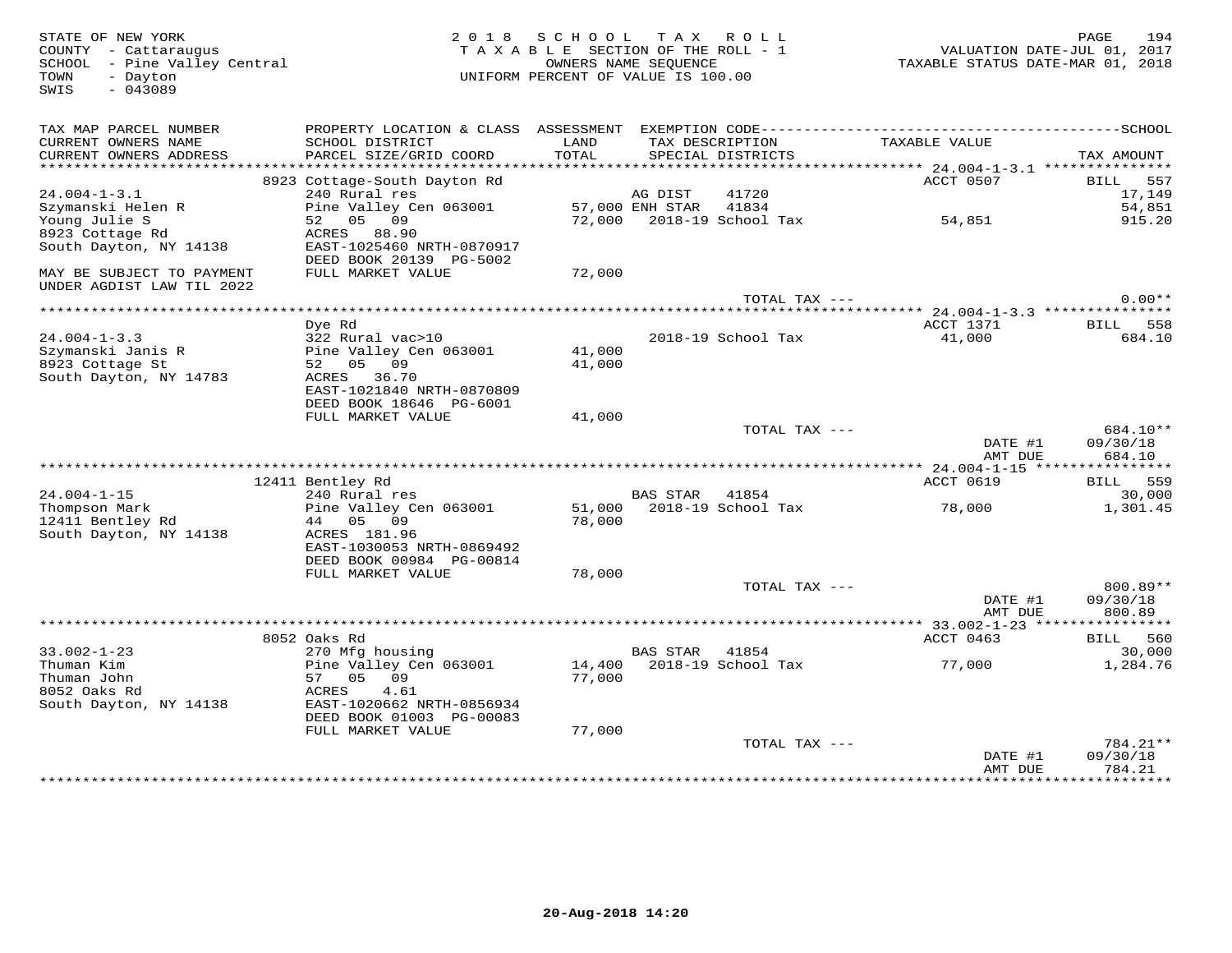| STATE OF NEW YORK<br>COUNTY - Cattaraugus<br>SCHOOL - Pine Valley Central<br>- Dayton<br>TOWN<br>$-043089$<br>SWIS | 2 0 1 8                                                                        | S C H O O L<br>TAXABLE SECTION OF THE ROLL - 1<br>OWNERS NAME SEQUENCE<br>UNIFORM PERCENT OF VALUE IS 100.00 | T A X           | ROLL                                 | TAXABLE STATUS DATE-MAR 01, 2018 | 195<br>PAGE<br>VALUATION DATE-JUL 01, 2017 |
|--------------------------------------------------------------------------------------------------------------------|--------------------------------------------------------------------------------|--------------------------------------------------------------------------------------------------------------|-----------------|--------------------------------------|----------------------------------|--------------------------------------------|
| TAX MAP PARCEL NUMBER                                                                                              |                                                                                |                                                                                                              |                 |                                      |                                  |                                            |
| CURRENT OWNERS NAME<br>CURRENT OWNERS ADDRESS                                                                      | SCHOOL DISTRICT<br>PARCEL SIZE/GRID COORD                                      | LAND<br>TOTAL                                                                                                |                 | TAX DESCRIPTION<br>SPECIAL DISTRICTS | TAXABLE VALUE                    | TAX AMOUNT                                 |
|                                                                                                                    |                                                                                |                                                                                                              |                 |                                      |                                  |                                            |
| $25.001 - 1 - 21$                                                                                                  | 11995 School St<br>210 1 Family Res                                            |                                                                                                              | <b>BAS STAR</b> | 41854                                | ACCT 0104                        | BILL<br>561<br>30,000                      |
| Towne Kevin L                                                                                                      | Pine Valley Cen 063001                                                         | 4,200                                                                                                        |                 | 2018-19 School Tax                   | 48,200                           | 804.23                                     |
| PO Box 211                                                                                                         | 29<br>05<br>09                                                                 | 48,200                                                                                                       |                 |                                      |                                  |                                            |
| Dayton, NY 14041-0211                                                                                              | FRNT 130.00 DPTH 140.00<br>EAST-1035370 NRTH-0873194<br>DEED BOOK 1756 PG-9001 |                                                                                                              |                 |                                      |                                  |                                            |
|                                                                                                                    | FULL MARKET VALUE                                                              | 48,200                                                                                                       |                 | TOTAL TAX ---                        |                                  | $303.67**$                                 |
|                                                                                                                    |                                                                                |                                                                                                              |                 |                                      | DATE #1<br>AMT DUE               | 09/30/18<br>303.67                         |
|                                                                                                                    |                                                                                |                                                                                                              |                 |                                      |                                  |                                            |
|                                                                                                                    | 9069 Cottage-South Dayton Rd                                                   |                                                                                                              |                 |                                      | ACCT 0602                        | <b>BILL</b> 562                            |
| $24.002 - 1 - 23.1$                                                                                                | 312 Vac w/imprv                                                                |                                                                                                              |                 | 2018-19 School Tax                   | 35,600                           | 593.99                                     |
| Trombley Carol A                                                                                                   | Pine Valley Cen 063001                                                         | 11,500                                                                                                       |                 |                                      |                                  |                                            |
| 9081 Cottage Rd<br>South Dayton, NY 14138                                                                          | 53 05 09<br>ACRES<br>6.31                                                      | 35,600                                                                                                       |                 |                                      |                                  |                                            |
|                                                                                                                    | EAST-1023717 NRTH-0872789                                                      |                                                                                                              |                 |                                      |                                  |                                            |
|                                                                                                                    | DEED BOOK 00984 PG-00722                                                       |                                                                                                              |                 |                                      |                                  |                                            |
|                                                                                                                    | FULL MARKET VALUE                                                              | 35,600                                                                                                       |                 |                                      |                                  |                                            |
|                                                                                                                    |                                                                                |                                                                                                              |                 | TOTAL TAX ---                        |                                  | $593.99**$                                 |
|                                                                                                                    |                                                                                |                                                                                                              |                 |                                      | DATE #1                          | 09/30/18                                   |
|                                                                                                                    |                                                                                |                                                                                                              |                 |                                      | AMT DUE                          | 593.99                                     |
|                                                                                                                    | 9081 Cottage Rd                                                                |                                                                                                              |                 |                                      | ACCT 0599                        | BILL 563                                   |
| $24.002 - 1 - 22$                                                                                                  | 210 1 Family Res                                                               |                                                                                                              | BAS STAR        | 41854                                |                                  | 30,000                                     |
| Trombley David                                                                                                     | Pine Valley Cen 063001                                                         |                                                                                                              |                 | 8,800 2018-19 School Tax             | 115,000                          | 1,918.80                                   |
| Trombley Carol                                                                                                     | 45 05<br>09                                                                    | 115,000                                                                                                      |                 |                                      |                                  |                                            |
| 9081 Cottage Rd                                                                                                    | ACRES<br>1.60                                                                  |                                                                                                              |                 |                                      |                                  |                                            |
| South Dayton, NY 14138                                                                                             | EAST-1024095 NRTH-0872999<br>DEED BOOK 617<br>PG-00285                         |                                                                                                              |                 |                                      |                                  |                                            |
|                                                                                                                    | FULL MARKET VALUE                                                              | 115,000                                                                                                      |                 |                                      |                                  |                                            |
|                                                                                                                    |                                                                                |                                                                                                              |                 | TOTAL TAX ---                        |                                  | $1,418.25**$                               |
|                                                                                                                    |                                                                                |                                                                                                              |                 |                                      | DATE #1                          | 09/30/18                                   |
|                                                                                                                    |                                                                                |                                                                                                              |                 |                                      | AMT DUE                          | 1,418.25                                   |
|                                                                                                                    |                                                                                |                                                                                                              |                 |                                      |                                  |                                            |
| $24.002 - 1 - 23.2$                                                                                                | 9077 Merrill Dr<br>210 1 Family Res                                            |                                                                                                              | <b>BAS STAR</b> | 41854                                | ACCT 1157                        | BILL 564<br>30,000                         |
| Trombley David                                                                                                     | Pine Valley Cen 063001                                                         | 12,200                                                                                                       |                 | 2018-19 School Tax                   | 114,300                          | 1,907.12                                   |
| Trombley Amy                                                                                                       | 53 05<br>09                                                                    | 114,300                                                                                                      |                 |                                      |                                  |                                            |
| 9077 Merrill Dr                                                                                                    | ACRES<br>3.10                                                                  |                                                                                                              |                 |                                      |                                  |                                            |
| South Dayton, NY 14138                                                                                             | EAST-1023560 NRTH-0873019                                                      |                                                                                                              |                 |                                      |                                  |                                            |
|                                                                                                                    | DEED BOOK 00963 PG-00640                                                       |                                                                                                              |                 |                                      |                                  |                                            |
|                                                                                                                    | FULL MARKET VALUE                                                              | 114,300                                                                                                      |                 | TOTAL TAX ---                        |                                  | $1,406.57**$                               |
|                                                                                                                    |                                                                                |                                                                                                              |                 |                                      | DATE #1                          | 09/30/18                                   |
|                                                                                                                    |                                                                                |                                                                                                              |                 |                                      | AMT DUE                          | 1,406.57                                   |
|                                                                                                                    |                                                                                |                                                                                                              |                 |                                      |                                  |                                            |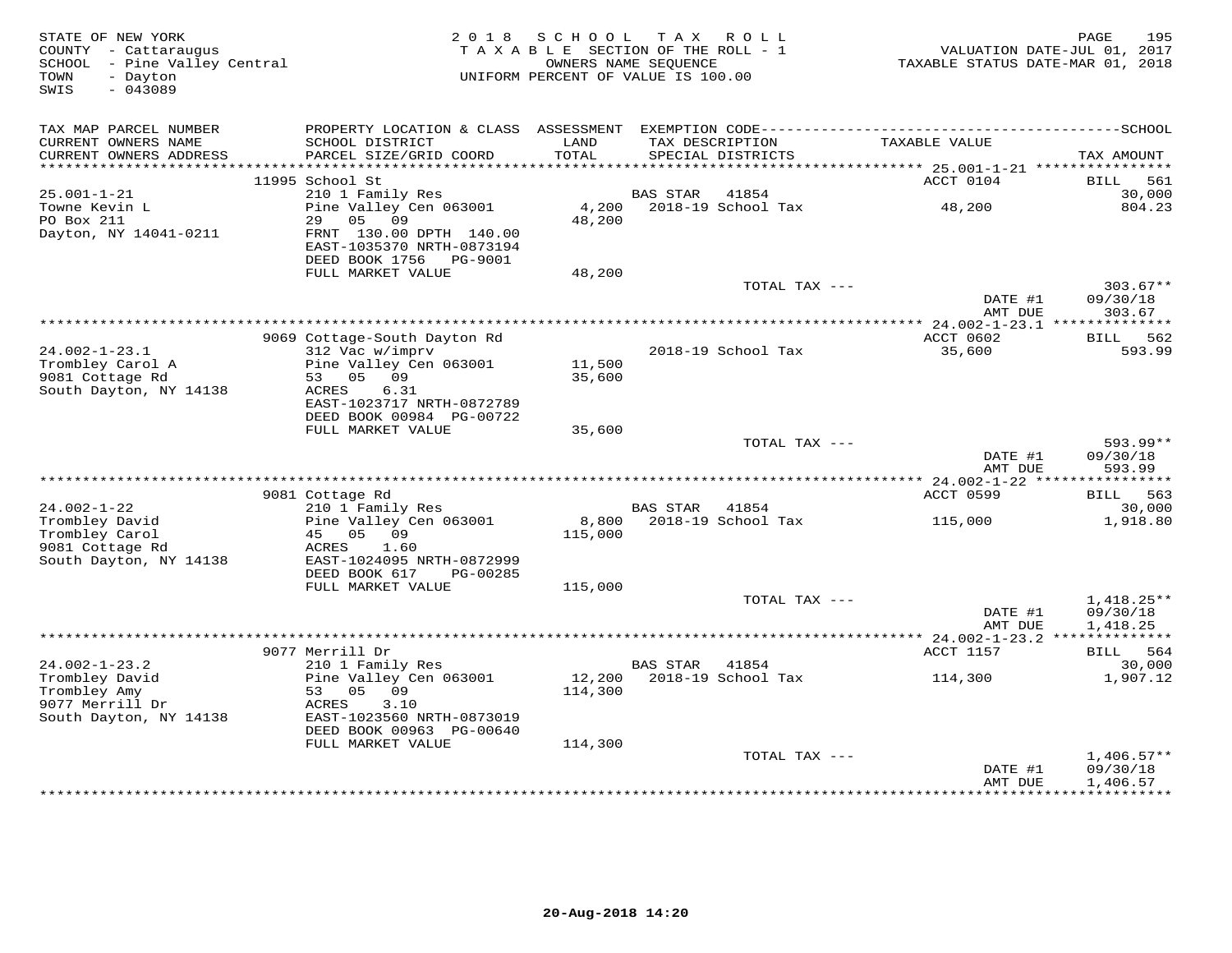| STATE OF NEW YORK<br>COUNTY - Cattaraugus<br>SCHOOL - Pine Valley Central<br>- Dayton<br>TOWN<br>$-043089$<br>SWIS |                                                                                                                                                  | 2018 SCHOOL                | TAX ROLL<br>TAXABLE SECTION OF THE ROLL - 1<br>OWNERS NAME SEQUENCE<br>UNIFORM PERCENT OF VALUE IS 100.00 | VALUATION DATE-JUL 01, 2017<br>TAXABLE STATUS DATE-MAR 01, 2018 | PAGE<br>196                      |
|--------------------------------------------------------------------------------------------------------------------|--------------------------------------------------------------------------------------------------------------------------------------------------|----------------------------|-----------------------------------------------------------------------------------------------------------|-----------------------------------------------------------------|----------------------------------|
| TAX MAP PARCEL NUMBER<br>CURRENT OWNERS NAME<br>CURRENT OWNERS ADDRESS                                             | PROPERTY LOCATION & CLASS ASSESSMENT EXEMPTION CODE-----------------------------------SCHOOL<br>SCHOOL DISTRICT<br>PARCEL SIZE/GRID COORD        | LAND<br>TOTAL              | TAX DESCRIPTION<br>SPECIAL DISTRICTS                                                                      | TAXABLE VALUE                                                   | TAX AMOUNT                       |
| ************************                                                                                           |                                                                                                                                                  |                            |                                                                                                           |                                                                 |                                  |
|                                                                                                                    | 9062 Merrill Dr                                                                                                                                  |                            |                                                                                                           | ACCT 0972                                                       | BILL<br>565                      |
| $24.002 - 1 - 21.3$<br>Trombley David A<br>Trombley Carol A<br>9081 Cottage Rd<br>South Dayton, NY 14138           | 271 Mfg housings<br>Pine Valley Cen 063001<br>53 05 09<br>FRNT 185.25 DPTH 225.00<br>EAST-1024187 NRTH-0873267<br>DEED BOOK 29077 PG-6002        | 4,800<br>24,400            | 2018-19 School Tax                                                                                        | 24,400                                                          | 407.12                           |
|                                                                                                                    | FULL MARKET VALUE                                                                                                                                | 24,400                     |                                                                                                           |                                                                 |                                  |
|                                                                                                                    |                                                                                                                                                  |                            | TOTAL TAX ---                                                                                             | DATE #1<br>AMT DUE                                              | $407.12**$<br>09/30/18<br>407.12 |
|                                                                                                                    |                                                                                                                                                  |                            |                                                                                                           |                                                                 |                                  |
|                                                                                                                    | 9088 Merrill Dr                                                                                                                                  |                            |                                                                                                           | ACCT 0973                                                       | BILL 566                         |
| $24.002 - 1 - 21.2$<br>Trombley David J<br>9077 Merrill Dr<br>S. Dayton, NY 14138                                  | 270 Mfg housing<br>Pine Valley Cen 063001<br>53 05 09<br>ACRES 1.84<br>EAST-1023929 NRTH-0873280<br>DEED BOOK 14870 PG-5001                      | 9,500<br>11,000            | 2018-19 School Tax                                                                                        | 11,000                                                          | 183.54                           |
|                                                                                                                    | FULL MARKET VALUE                                                                                                                                | 11,000                     |                                                                                                           |                                                                 |                                  |
|                                                                                                                    |                                                                                                                                                  |                            | TOTAL TAX ---                                                                                             | DATE #1<br>AMT DUE                                              | 183.54**<br>09/30/18<br>183.54   |
|                                                                                                                    | 9209 Rte 62                                                                                                                                      |                            |                                                                                                           | ACCT 0603                                                       | BILL 567                         |
| $25.001 - 1 - 6.1$                                                                                                 | 240 Rural res                                                                                                                                    |                            | BAS STAR 41854                                                                                            |                                                                 | 30,000                           |
| Troutman Raymond L<br>9209 Rte 62<br>Gowanda, NY 14070                                                             | Pine Valley Cen 063001<br>30  05  09<br>ACRES 41.88<br>EAST-1035853 NRTH-0876006<br>DEED BOOK 01013 PG-00047                                     | 61,000                     | 36,000 2018-19 School Tax                                                                                 | 61,000                                                          | 1,017.80                         |
|                                                                                                                    | FULL MARKET VALUE                                                                                                                                | 61,000                     | TOTAL TAX ---                                                                                             |                                                                 | $517.24**$                       |
|                                                                                                                    |                                                                                                                                                  |                            |                                                                                                           | DATE #1<br>AMT DUE                                              | 09/30/18<br>517.24               |
|                                                                                                                    |                                                                                                                                                  |                            |                                                                                                           |                                                                 |                                  |
|                                                                                                                    | 9191 Cottage-South Dayton Rd                                                                                                                     |                            |                                                                                                           | ACCT 0605                                                       | 568<br>BILL                      |
| $24.002 - 1 - 18$<br>Turnbull Jay E<br>Turnbull Bruce<br>9191 Cottage Rd<br>South Dayton, NY 14138                 | 240 Rural res<br>Pine Valley Cen 063001<br>53 05 09<br>ACRES 15.32<br>EAST-1023754 NRTH-0874562<br>DEED BOOK 00963 PG-00267<br>FULL MARKET VALUE | 18,000<br>53,500<br>53,500 | 2018-19 School Tax                                                                                        | 53,500                                                          | 892.66                           |
|                                                                                                                    |                                                                                                                                                  |                            | TOTAL TAX ---                                                                                             |                                                                 | 892.66**                         |
|                                                                                                                    |                                                                                                                                                  |                            |                                                                                                           | DATE #1<br>AMT DUE                                              | 09/30/18<br>892.66<br>********** |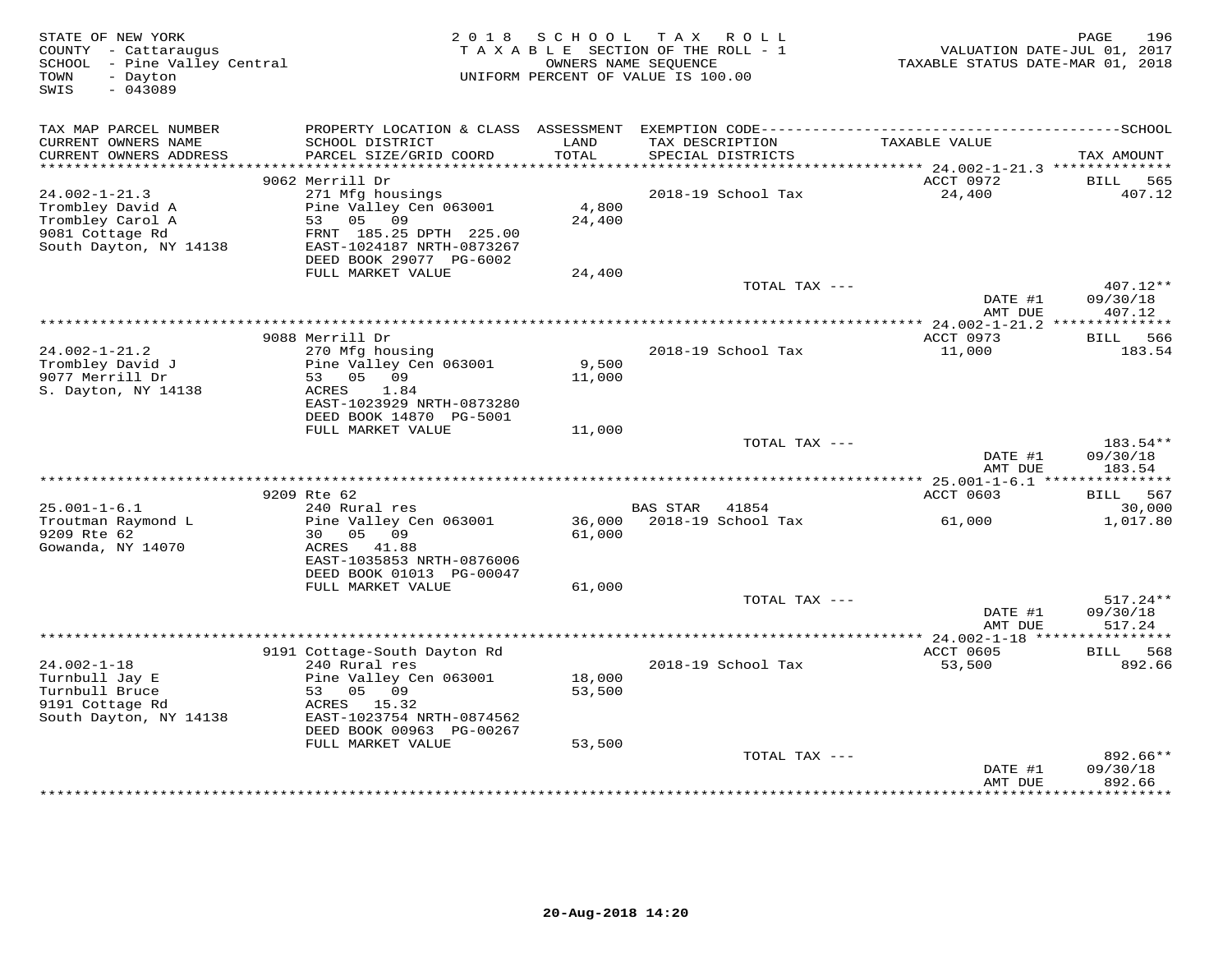| STATE OF NEW YORK<br>COUNTY - Cattaraugus<br>SCHOOL - Pine Valley Central<br>- Dayton<br>TOWN<br>$-043089$<br>SWIS |                                                                                     | 2018 SCHOOL TAX ROLL<br>TAXABLE SECTION OF THE ROLL - 1<br>OWNERS NAME SEQUENCE<br>UNIFORM PERCENT OF VALUE IS 100.00 |                |                                      | VALUATION DATE-JUL 01, 2017<br>TAXABLE STATUS DATE-MAR 01, 2018 | 197<br>PAGE                      |
|--------------------------------------------------------------------------------------------------------------------|-------------------------------------------------------------------------------------|-----------------------------------------------------------------------------------------------------------------------|----------------|--------------------------------------|-----------------------------------------------------------------|----------------------------------|
| TAX MAP PARCEL NUMBER<br>CURRENT OWNERS NAME<br>CURRENT OWNERS ADDRESS                                             | SCHOOL DISTRICT<br>PARCEL SIZE/GRID COORD                                           | LAND<br>TOTAL                                                                                                         |                | TAX DESCRIPTION<br>SPECIAL DISTRICTS | TAXABLE VALUE                                                   | TAX AMOUNT                       |
|                                                                                                                    |                                                                                     |                                                                                                                       |                |                                      |                                                                 |                                  |
| 24.004-1-18                                                                                                        | 8514 White Rd<br>270 Mfg housing                                                    |                                                                                                                       | BAS STAR       | 41854                                | ACCT 0552                                                       | BILL 569<br>13,000               |
| Tyma Daniel J<br>8514 White Rd<br>South Daytoin, NY 14138                                                          | Pine Valley Cen 063001<br>51 05 09<br>ACRES<br>2.02                                 | 13,000                                                                                                                |                | 7,000 2018-19 School Tax             | 13,000                                                          | 216.91                           |
|                                                                                                                    | EAST-1026994 NRTH-0864883<br>DEED BOOK 3363 PG-4003                                 |                                                                                                                       |                |                                      |                                                                 |                                  |
|                                                                                                                    | FULL MARKET VALUE                                                                   | 13,000                                                                                                                |                |                                      |                                                                 |                                  |
|                                                                                                                    |                                                                                     |                                                                                                                       |                | TOTAL TAX ---                        |                                                                 | $0.00**$                         |
|                                                                                                                    |                                                                                     |                                                                                                                       |                |                                      |                                                                 |                                  |
| $25.003 - 1 - 12.2$<br>Van Wormer Margaret A                                                                       | 8551 Rte 62<br>312 Vac w/imprv<br>Pine Valley Cen 063001                            | 2,700                                                                                                                 |                | 2018-19 School Tax                   | ACCT 1148<br>6,900                                              | BILL 570<br>115.13               |
| PO Box 107<br>South Dayton, NY 14138                                                                               | 35 05 09<br>ACRES<br>1.05<br>EAST-1034776 NRTH-0864927<br>DEED BOOK 858<br>PG-01013 | 6,900                                                                                                                 |                |                                      |                                                                 |                                  |
|                                                                                                                    | FULL MARKET VALUE                                                                   | 6,900                                                                                                                 |                |                                      |                                                                 |                                  |
|                                                                                                                    |                                                                                     |                                                                                                                       |                | TOTAL TAX ---                        | DATE #1<br>AMT DUE                                              | $115.13**$<br>09/30/18<br>115.13 |
|                                                                                                                    |                                                                                     |                                                                                                                       |                |                                      |                                                                 |                                  |
|                                                                                                                    | 9116 Merrill Dr                                                                     |                                                                                                                       |                |                                      | ACCT 0332                                                       | BILL 571                         |
| $24.002 - 1 - 21.1$                                                                                                | 210 1 Family Res                                                                    |                                                                                                                       | BAS STAR 41854 |                                      |                                                                 | 30,000                           |
| Vanzile David J<br>Vanzile Cheryl A<br>9116 Merrill Dr<br>South Dayton, NY 14138                                   | Pine Valley Cen 063001<br>53 05 09<br>ACRES<br>4.56<br>EAST-1023467 NRTH-0873373    | 133,100                                                                                                               |                | 14,300 2018-19 School Tax            | 133,100                                                         | 2,220.81                         |
|                                                                                                                    | DEED BOOK 00925 PG-00690<br>FULL MARKET VALUE                                       | 133,100                                                                                                               |                |                                      |                                                                 |                                  |
|                                                                                                                    |                                                                                     |                                                                                                                       |                | TOTAL TAX ---                        | DATE #1                                                         | $1,720.25**$<br>09/30/18         |
|                                                                                                                    |                                                                                     |                                                                                                                       |                |                                      | AMT DUE                                                         | 1,720.25                         |
|                                                                                                                    | 8738 Cottage-South Dayton Rd                                                        |                                                                                                                       |                |                                      | ACCT 0622                                                       | BILL 572                         |
| $24.004 - 1 - 23.1$                                                                                                | 120 Field crops                                                                     |                                                                                                                       |                | 2018-19 School Tax                   | 158,600                                                         | 2,646.28                         |
| Volk Frederick A<br>Volk Joanne L<br>131 Frederick Dr<br>Lynchburg, VA 24502                                       | Pine Valley Cen 063001<br>51/52 05 09<br>split 2.8 acres 10/08-Koh<br>ACRES 109.10  | 134,400<br>158,600                                                                                                    |                |                                      |                                                                 |                                  |
|                                                                                                                    | EAST-1025424 NRTH-0867394                                                           |                                                                                                                       |                |                                      |                                                                 |                                  |
|                                                                                                                    | DEED BOOK 1086 PG-6001<br>FULL MARKET VALUE                                         | 158,600                                                                                                               |                |                                      |                                                                 |                                  |
|                                                                                                                    |                                                                                     |                                                                                                                       |                | TOTAL TAX ---                        |                                                                 | $2,646.28**$                     |
|                                                                                                                    |                                                                                     |                                                                                                                       |                |                                      | DATE #1<br>AMT DUE                                              | 09/30/18<br>2,646.28             |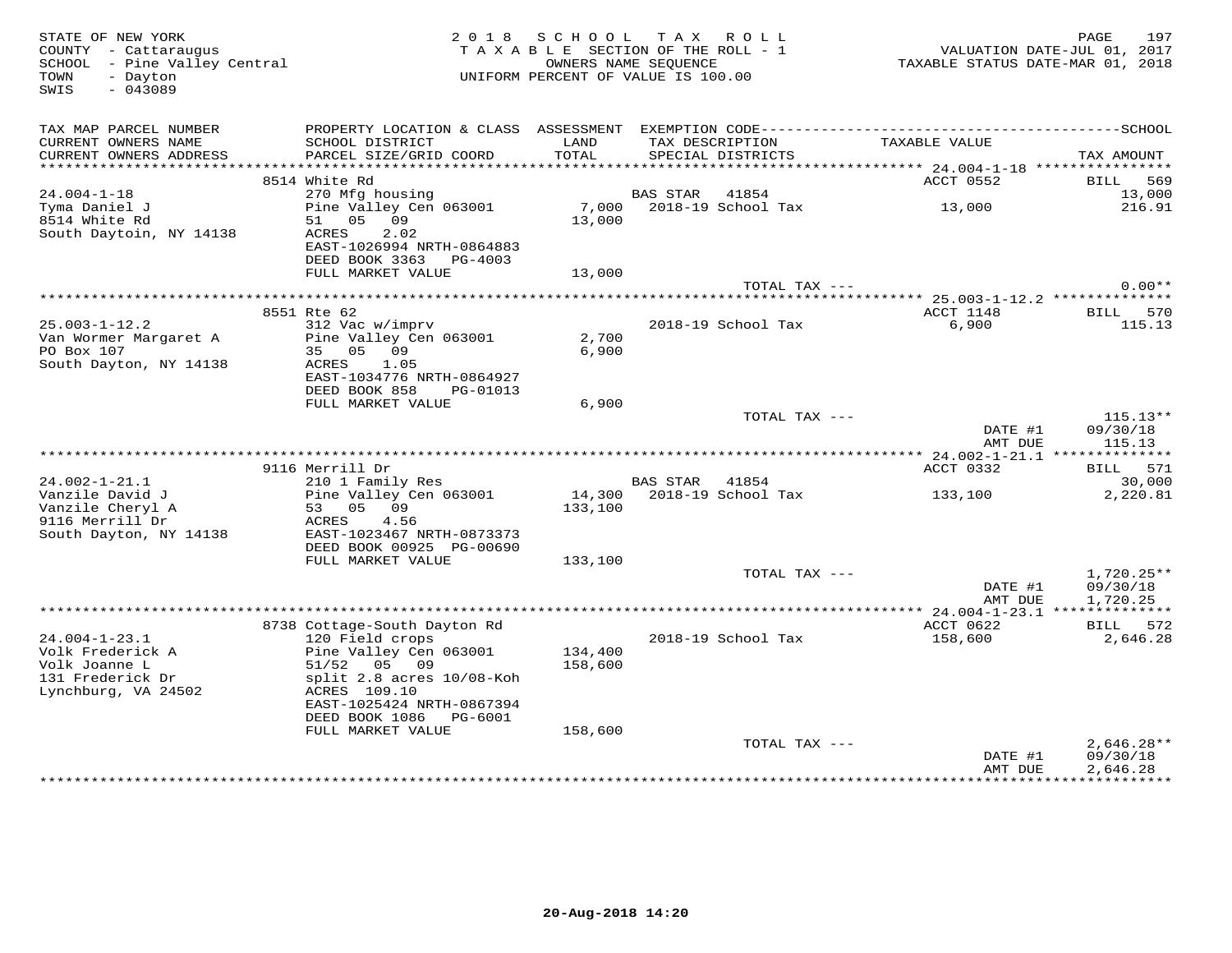| STATE OF NEW YORK<br>COUNTY - Cattaraugus<br>SCHOOL - Pine Valley Central<br>- Dayton<br>TOWN<br>$-043089$<br>SWIS | 2 0 1 8                                                | SCHOOL<br>TAXABLE SECTION OF THE ROLL - 1<br>UNIFORM PERCENT OF VALUE IS 100.00 | OWNERS NAME SEQUENCE | TAX ROLL           | VALUATION DATE-JUL 01, 2017<br>TAXABLE STATUS DATE-MAR 01, 2018 | 198<br>PAGE              |
|--------------------------------------------------------------------------------------------------------------------|--------------------------------------------------------|---------------------------------------------------------------------------------|----------------------|--------------------|-----------------------------------------------------------------|--------------------------|
| TAX MAP PARCEL NUMBER                                                                                              |                                                        |                                                                                 |                      |                    |                                                                 |                          |
| CURRENT OWNERS NAME                                                                                                | SCHOOL DISTRICT                                        | LAND                                                                            |                      | TAX DESCRIPTION    | TAXABLE VALUE                                                   |                          |
| CURRENT OWNERS ADDRESS<br>**********************                                                                   | PARCEL SIZE/GRID COORD<br>*******************          | TOTAL<br>*********                                                              |                      | SPECIAL DISTRICTS  | ******* 24.004-1-12.3 **************                            | TAX AMOUNT               |
|                                                                                                                    | Bentley Rd                                             |                                                                                 |                      |                    | ACCT 1277                                                       | <b>BILL</b><br>573       |
| $24.004 - 1 - 12.3$                                                                                                | 312 Vac w/imprv                                        |                                                                                 |                      | 2018-19 School Tax | 22,700                                                          | 378.76                   |
| Weber Jerod M                                                                                                      | Pine Valley Cen 063001                                 | 5,200                                                                           |                      |                    |                                                                 |                          |
| 12507 Bentley Rd                                                                                                   | 05 09<br>44                                            | 22,700                                                                          |                      |                    |                                                                 |                          |
| South Dayton, NY 14138                                                                                             | 1.90<br>ACRES<br>EAST-1027762 NRTH-0870226             |                                                                                 |                      |                    |                                                                 |                          |
|                                                                                                                    | DEED BOOK 16062 PG-2001                                |                                                                                 |                      |                    |                                                                 |                          |
|                                                                                                                    | FULL MARKET VALUE                                      | 22,700                                                                          |                      |                    |                                                                 |                          |
|                                                                                                                    |                                                        |                                                                                 |                      | TOTAL TAX ---      |                                                                 | 378.76**                 |
|                                                                                                                    |                                                        |                                                                                 |                      |                    | DATE #1                                                         | 09/30/18                 |
|                                                                                                                    |                                                        |                                                                                 |                      |                    | AMT DUE                                                         | 378.76                   |
|                                                                                                                    | 12507 Bentley Rd                                       |                                                                                 |                      |                    | ACCT 0113                                                       | BILL 574                 |
| $24.004 - 1 - 13$                                                                                                  | 210 1 Family Res                                       |                                                                                 | BAS STAR             | 41854              |                                                                 | 30,000                   |
| Weber Jerod M                                                                                                      | Pine Valley Cen 063001                                 | 2,100                                                                           |                      | 2018-19 School Tax | 68,000                                                          | 1,134.60                 |
| 12507 Bentley Rd                                                                                                   | 44 05<br>09                                            | 68,000                                                                          |                      |                    |                                                                 |                          |
| South Dayton, NY 14138                                                                                             | FRNT<br>81.00 DPTH 200.00<br>EAST-1027751 NRTH-0870322 |                                                                                 |                      |                    |                                                                 |                          |
|                                                                                                                    | DEED BOOK 16062 PG-2001                                |                                                                                 |                      |                    |                                                                 |                          |
|                                                                                                                    | FULL MARKET VALUE                                      | 68,000                                                                          |                      |                    |                                                                 |                          |
|                                                                                                                    |                                                        |                                                                                 |                      | TOTAL TAX ---      |                                                                 | 634.04**                 |
|                                                                                                                    |                                                        |                                                                                 |                      |                    | DATE #1                                                         | 09/30/18                 |
|                                                                                                                    |                                                        |                                                                                 |                      |                    | AMT DUE<br>************ 25.001-2-23.2 ***************           | 634.04                   |
|                                                                                                                    | 11939 Markham-Wesley Rd                                |                                                                                 |                      |                    | ACCT 1524                                                       | 575<br><b>BILL</b>       |
| $25.001 - 2 - 23.2$                                                                                                | 210 1 Family Res                                       |                                                                                 | ENH STAR             | 41834              |                                                                 | 66,800                   |
| Wilbur David                                                                                                       | Pine Valley Cen 063001                                 | 7,300                                                                           |                      | 2018-19 School Tax | 75,000                                                          | 1,251.39                 |
| 70 Hill St                                                                                                         | $9/2008$ -split off $2-23$                             | 75,000                                                                          |                      |                    |                                                                 |                          |
| Tonawanda, NY 14150                                                                                                | ACRES<br>1.09<br>EAST-1035806 NRTH-0873379             |                                                                                 |                      |                    |                                                                 |                          |
|                                                                                                                    | DEED BOOK 10867 PG-8002                                |                                                                                 |                      |                    |                                                                 |                          |
|                                                                                                                    | FULL MARKET VALUE                                      | 75,000                                                                          |                      |                    |                                                                 |                          |
|                                                                                                                    |                                                        |                                                                                 |                      | TOTAL TAX ---      |                                                                 | 136.82**                 |
|                                                                                                                    |                                                        |                                                                                 |                      |                    | DATE #1                                                         | 09/30/18<br>136.82       |
|                                                                                                                    |                                                        |                                                                                 |                      |                    | AMT DUE                                                         |                          |
|                                                                                                                    | 8508 Cottage-South Dayton Rd                           |                                                                                 |                      |                    | ACCT 0630                                                       | BILL 576                 |
| $24.004 - 1 - 21$                                                                                                  | 280 Res Multiple                                       |                                                                                 |                      | 2018-19 School Tax | 220,000                                                         | 3,670.75                 |
| Winship Don B                                                                                                      | Pine Valley Cen 063001                                 | 131,900                                                                         |                      |                    |                                                                 |                          |
| PO Box 271<br>South Dayton, NY 14138                                                                               | 50/51/58/59 05 09<br>873/468,830/139                   | 220,000                                                                         |                      |                    |                                                                 |                          |
|                                                                                                                    | 8570 also on site                                      |                                                                                 |                      |                    |                                                                 |                          |
|                                                                                                                    | ACRES<br>97.65                                         |                                                                                 |                      |                    |                                                                 |                          |
|                                                                                                                    | EAST-1024076 NRTH-0864311                              |                                                                                 |                      |                    |                                                                 |                          |
|                                                                                                                    | DEED BOOK 760<br>PG-00095                              |                                                                                 |                      |                    |                                                                 |                          |
|                                                                                                                    | FULL MARKET VALUE                                      | 220,000                                                                         |                      |                    |                                                                 |                          |
|                                                                                                                    |                                                        |                                                                                 |                      | TOTAL TAX ---      | DATE #1                                                         | $3,670.75**$<br>09/30/18 |
|                                                                                                                    |                                                        |                                                                                 |                      |                    | AMT DUE                                                         | 3,670.75                 |
|                                                                                                                    |                                                        |                                                                                 |                      |                    |                                                                 | * * * * * * * * *        |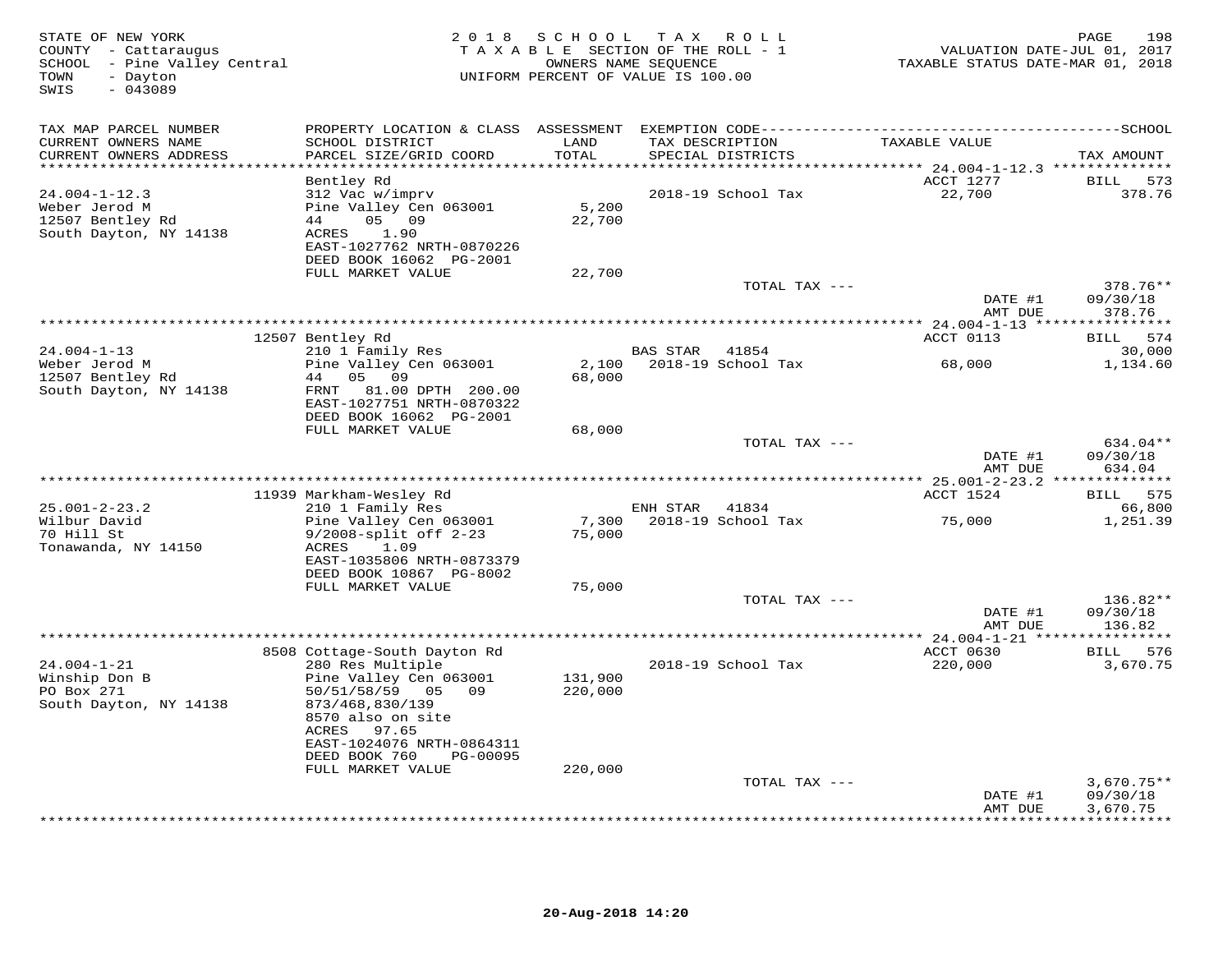| STATE OF NEW YORK<br>COUNTY - Cattaraugus<br>SCHOOL - Pine Valley Central<br>- Dayton<br>TOWN<br>$-043089$<br>SWIS | 2018                                                                                                            | SCHOOL<br>TAXABLE SECTION OF THE ROLL - 1<br>UNIFORM PERCENT OF VALUE IS 100.00 | T A X<br>OWNERS NAME SEQUENCE | R O L L                     | VALUATION DATE-JUL 01, 2017<br>TAXABLE STATUS DATE-MAR 01, 2018 | 199<br>PAGE             |
|--------------------------------------------------------------------------------------------------------------------|-----------------------------------------------------------------------------------------------------------------|---------------------------------------------------------------------------------|-------------------------------|-----------------------------|-----------------------------------------------------------------|-------------------------|
| TAX MAP PARCEL NUMBER<br>CURRENT OWNERS NAME                                                                       | PROPERTY LOCATION & CLASS ASSESSMENT EXEMPTION CODE-----------------------------------SCHOOL<br>SCHOOL DISTRICT | LAND                                                                            |                               | TAX DESCRIPTION             | TAXABLE VALUE                                                   |                         |
| CURRENT OWNERS ADDRESS                                                                                             | PARCEL SIZE/GRID COORD                                                                                          | TOTAL                                                                           |                               | SPECIAL DISTRICTS           |                                                                 | TAX AMOUNT              |
| ************************                                                                                           | 12163 Cottage Markham Rd                                                                                        |                                                                                 |                               |                             | ACCT 0634                                                       | 577<br>BILL             |
| $25.001 - 1 - 35$                                                                                                  | 240 Rural res                                                                                                   |                                                                                 | BAS STAR                      | 41854                       |                                                                 | 30,000                  |
| Wood Robert H<br>Wood Joyce F                                                                                      | Pine Valley Cen 063001<br>05 09<br>37                                                                           | 36,600<br>78,000                                                                |                               | 2018-19 School Tax          | 78,000                                                          | 1,301.45                |
| 12163 Cottage-Markhams Rd<br>South Dayton, NY 14138                                                                | ACRES 19.41<br>EAST-1032457 NRTH-0875295<br>DEED BOOK 744<br>PG-00317                                           |                                                                                 |                               |                             |                                                                 |                         |
|                                                                                                                    | FULL MARKET VALUE                                                                                               | 78,000                                                                          |                               |                             |                                                                 |                         |
|                                                                                                                    |                                                                                                                 |                                                                                 |                               | TOTAL TAX ---               |                                                                 | 800.89**                |
|                                                                                                                    |                                                                                                                 |                                                                                 |                               |                             | DATE #1<br>AMT DUE                                              | 09/30/18<br>800.89      |
|                                                                                                                    |                                                                                                                 |                                                                                 |                               |                             | ************* 25.001-1-38 *****<br><b>ACCT 1017</b>             | ***********<br>BILL 578 |
| $25.001 - 1 - 38$                                                                                                  | 12182 Cottage Markham Rd<br>210 1 Family Res                                                                    |                                                                                 | <b>BAS STAR</b>               | 41854                       |                                                                 | 30,000                  |
| Wood Trevor R                                                                                                      | Pine Valley Cen 063001                                                                                          | 6,700                                                                           |                               | 2018-19 School Tax          | 63,400                                                          | 1,057.84                |
| 12182 Cottage Markhams Rd                                                                                          | 38 05 09                                                                                                        | 63,400                                                                          |                               |                             |                                                                 |                         |
| South Dayton, NY 14138                                                                                             | FRNT 180.00 DPTH 215.00<br>EAST-1032540 NRTH-0875868                                                            |                                                                                 |                               |                             |                                                                 |                         |
|                                                                                                                    | DEED BOOK 5623 PG-7001<br>FULL MARKET VALUE                                                                     | 63,400                                                                          |                               |                             |                                                                 |                         |
|                                                                                                                    |                                                                                                                 |                                                                                 |                               | TOTAL TAX ---               |                                                                 | $557.29**$              |
|                                                                                                                    |                                                                                                                 |                                                                                 |                               |                             | DATE #1<br>AMT DUE                                              | 09/30/18<br>557.29      |
|                                                                                                                    |                                                                                                                 |                                                                                 |                               |                             |                                                                 |                         |
| $25.001 - 1 - 39$                                                                                                  | 12193 Cottage Markham Rd                                                                                        |                                                                                 |                               |                             |                                                                 | BILL 579<br>520.58      |
| Wood Trevor R                                                                                                      | 100 Agricultural<br>Pine Valley Cen 063001                                                                      | 31,200                                                                          |                               | 2018-19 School Tax          | 31,200                                                          |                         |
| Wood Jaclyn S                                                                                                      | 37/38/46 05<br>09                                                                                               | 31,200                                                                          |                               |                             |                                                                 |                         |
| 12182 Cottage Markhams Rd                                                                                          | 21.50<br>ACRES                                                                                                  |                                                                                 |                               |                             |                                                                 |                         |
| South Dayton, NY 14138                                                                                             | EAST-1032285 NRTH-0875682                                                                                       |                                                                                 |                               |                             |                                                                 |                         |
|                                                                                                                    | DEED BOOK 23165 PG-5003<br>FULL MARKET VALUE                                                                    | 31,200                                                                          |                               |                             |                                                                 |                         |
|                                                                                                                    |                                                                                                                 |                                                                                 |                               | TOTAL TAX ---               |                                                                 | $520.58**$              |
|                                                                                                                    |                                                                                                                 |                                                                                 |                               |                             | DATE #1<br>AMT DUE                                              | 09/30/18<br>520.58      |
|                                                                                                                    |                                                                                                                 |                                                                                 |                               |                             |                                                                 |                         |
|                                                                                                                    | 8491 Rte 62                                                                                                     |                                                                                 |                               |                             | ACCT 1214                                                       | 580<br>BILL             |
| $34.001 - 1 - 42.2$<br>Woodarek Ronda A                                                                            | 210 1 Family Res<br>Pine Valley Cen 063001                                                                      | 8,000                                                                           | BAS STAR                      | 41854<br>2018-19 School Tax | 32,700                                                          | 30,000<br>545.61        |
| 8491 Rte 62                                                                                                        | 34<br>05<br>09                                                                                                  | 32,700                                                                          |                               |                             |                                                                 |                         |
| South Dayton, NY 14138                                                                                             | ACRES<br>2.00<br>EAST-1034907 NRTH-0863746                                                                      |                                                                                 |                               |                             |                                                                 |                         |
|                                                                                                                    | DEED BOOK 10668 PG-6001                                                                                         |                                                                                 |                               |                             |                                                                 |                         |
|                                                                                                                    | FULL MARKET VALUE                                                                                               | 32,700                                                                          |                               |                             |                                                                 |                         |
|                                                                                                                    |                                                                                                                 |                                                                                 |                               | TOTAL TAX ---               | DATE #1                                                         | $45.05**$<br>09/30/18   |
|                                                                                                                    |                                                                                                                 |                                                                                 |                               |                             | AMT DUE<br>***************                                      | 45.05<br>**********     |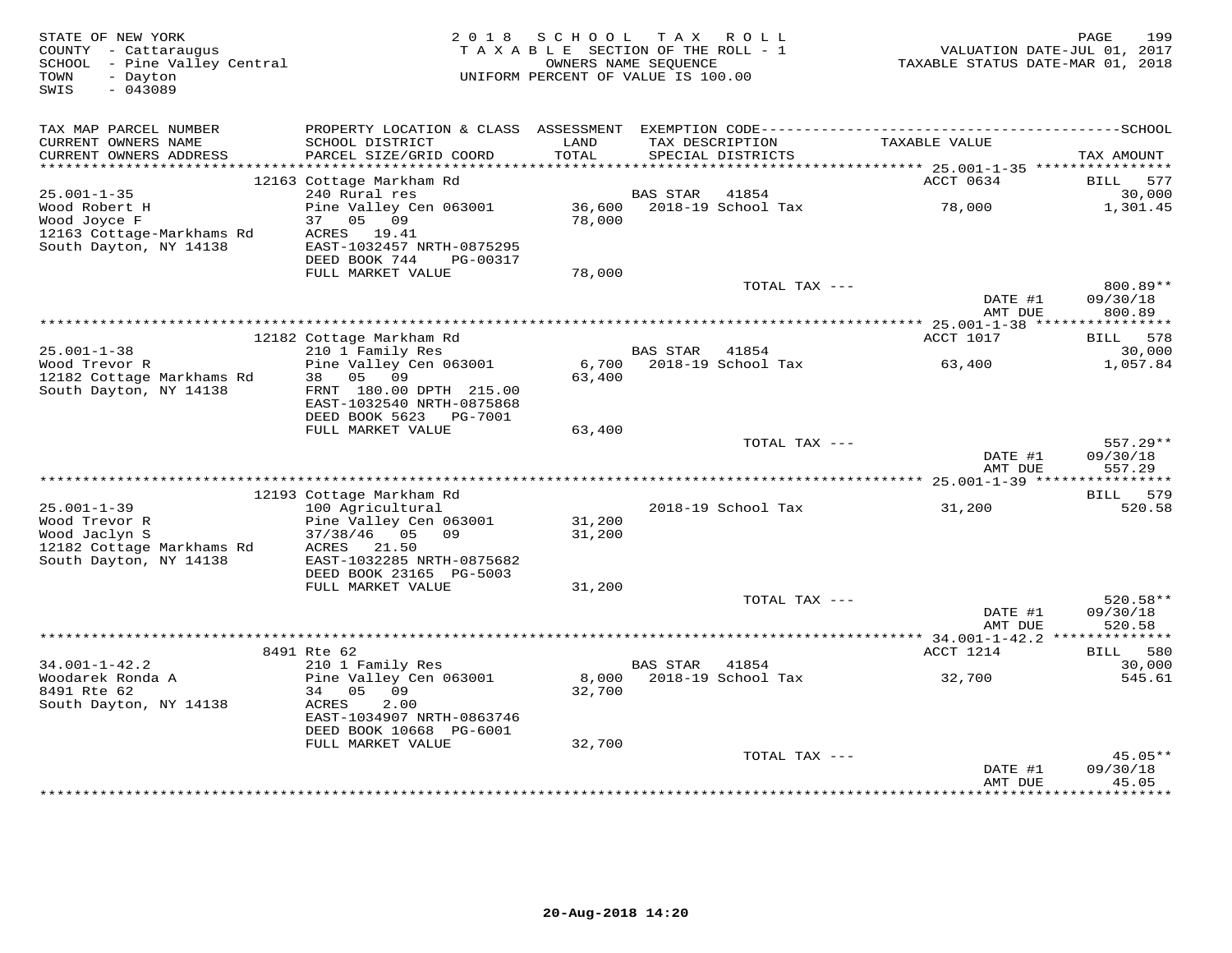| STATE OF NEW YORK<br>COUNTY<br>- Cattaraugus<br>- Pine Valley Central<br>SCHOOL<br>TOWN<br>- Dayton<br>$-043089$<br>SWIS | 2 0 1 8                              | SCHOOL TAX ROLL<br>TAXABLE SECTION OF THE ROLL - 1<br>UNIFORM PERCENT OF VALUE IS 100.00 | OWNERS NAME SEOUENCE |                    | TAXABLE STATUS DATE-MAR 01, 2018              | PAGE<br>200<br>VALUATION DATE-JUL 01, 2017 |
|--------------------------------------------------------------------------------------------------------------------------|--------------------------------------|------------------------------------------------------------------------------------------|----------------------|--------------------|-----------------------------------------------|--------------------------------------------|
| TAX MAP PARCEL NUMBER                                                                                                    | PROPERTY LOCATION & CLASS ASSESSMENT |                                                                                          |                      |                    |                                               |                                            |
| CURRENT OWNERS NAME                                                                                                      | SCHOOL DISTRICT                      | LAND                                                                                     | TAX DESCRIPTION      |                    | TAXABLE VALUE                                 |                                            |
| CURRENT OWNERS ADDRESS                                                                                                   | PARCEL SIZE/GRID COORD               | TOTAL                                                                                    |                      | SPECIAL DISTRICTS  |                                               | TAX AMOUNT                                 |
| ******************                                                                                                       | ***************************          |                                                                                          |                      |                    | ***************** 24.004-1-11.8               | **************                             |
| $24.004 - 1 - 11.8$                                                                                                      | 12535 Bentley Rd<br>240 Rural res    |                                                                                          | <b>BAS STAR</b>      | 41854              | <b>ACCT 1355</b>                              | BILL 581<br>30,000                         |
| Yoder Benny J                                                                                                            | Pine Valley Cen 063001               | 14,500                                                                                   |                      | 2018-19 School Tax | 40,200                                        | 670.75                                     |
| Yoder Edna D                                                                                                             | Wengerd-12535 Bentley lan            | 40,200                                                                                   |                      |                    |                                               |                                            |
| 12535 Bentley Rd                                                                                                         | ACRES<br>7.35                        |                                                                                          |                      |                    |                                               |                                            |
| South Dayton, NY 14138                                                                                                   | EAST-1026910 NRTH-0869653            |                                                                                          |                      |                    |                                               |                                            |
|                                                                                                                          | DEED BOOK 26450 PG-9001              |                                                                                          |                      |                    |                                               |                                            |
| MAY BE SUBJECT TO PAYMENT                                                                                                | FULL MARKET VALUE                    | 40,200                                                                                   |                      |                    |                                               |                                            |
| UNDER RPTL483<br>UNTIL 2018                                                                                              |                                      |                                                                                          |                      |                    |                                               |                                            |
|                                                                                                                          |                                      |                                                                                          |                      | TOTAL TAX ---      |                                               | $170.19**$                                 |
|                                                                                                                          |                                      |                                                                                          |                      |                    | DATE #1                                       | 09/30/18                                   |
|                                                                                                                          |                                      |                                                                                          |                      |                    | AMT DUE<br>**** 25.001-1-33 ***************** | 170.19                                     |
|                                                                                                                          | 12154 Bentley Rd                     |                                                                                          |                      |                    | ACCT 0217                                     | BILL 582                                   |
| $25.001 - 1 - 33$                                                                                                        | 240 Rural res                        |                                                                                          |                      | 2018-19 School Tax | 185,900                                       | 3,101.79                                   |
| Ziolkowski Michael R                                                                                                     | Pine Valley Cen 063001               | 41,800                                                                                   |                      |                    |                                               |                                            |
| 12154 Bentley Rd                                                                                                         | 37 05 09                             | 185,900                                                                                  |                      |                    |                                               |                                            |
| South Dayton, NY 14138                                                                                                   | 30.03<br>ACRES                       |                                                                                          |                      |                    |                                               |                                            |
|                                                                                                                          | EAST-1031843 NRTH-0873980            |                                                                                          |                      |                    |                                               |                                            |
|                                                                                                                          | DEED BOOK 24831 PG-2                 |                                                                                          |                      |                    |                                               |                                            |
|                                                                                                                          | FULL MARKET VALUE                    | 185,900                                                                                  |                      |                    |                                               |                                            |
|                                                                                                                          |                                      |                                                                                          |                      | TOTAL TAX ---      |                                               | $3,101.79**$                               |
|                                                                                                                          |                                      |                                                                                          |                      |                    | DATE #1                                       | 09/30/18                                   |
|                                                                                                                          |                                      |                                                                                          |                      |                    | AMT DUE                                       | 3,101.79                                   |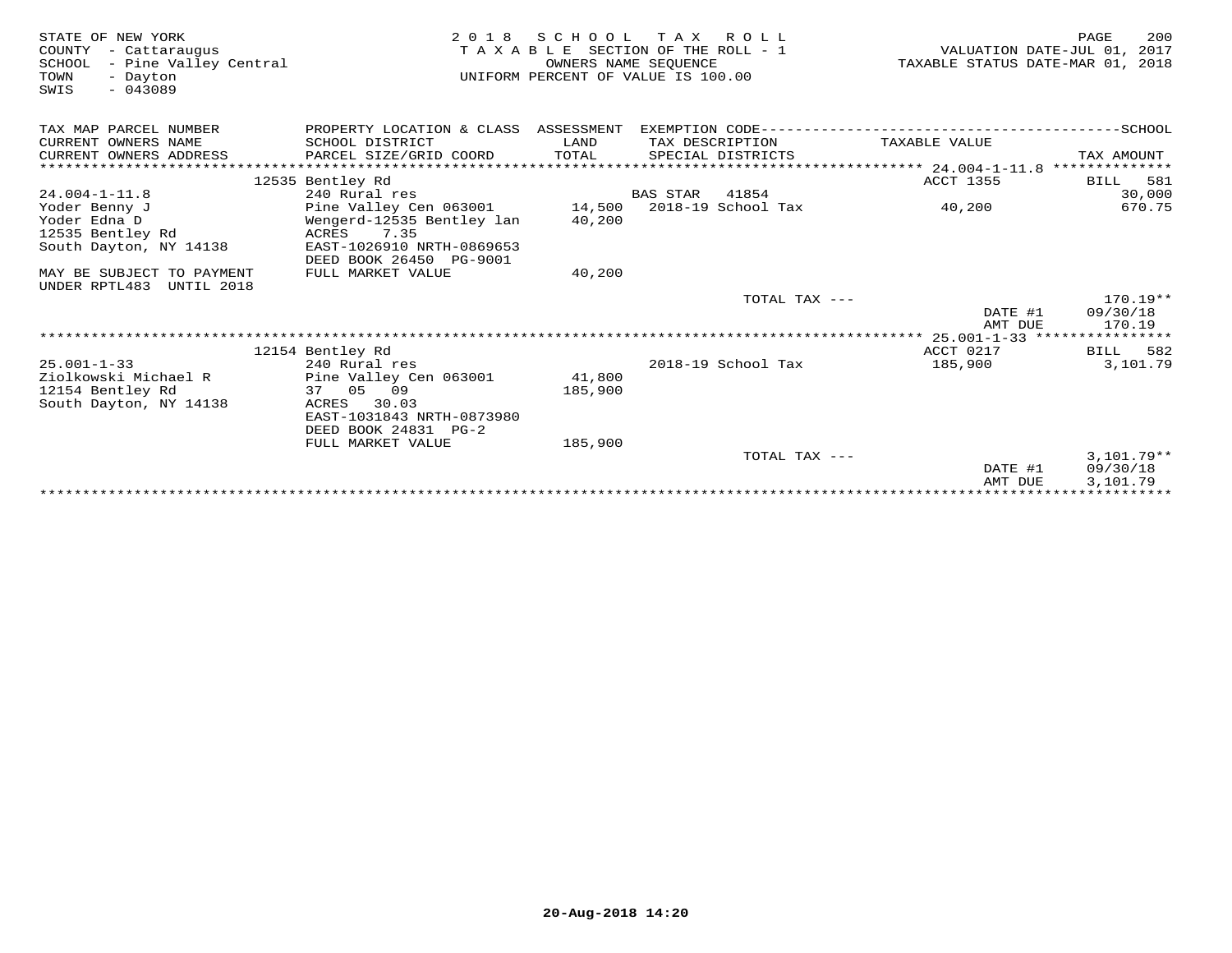|      | STATE OF NEW YORK            | 2018 SCHOOL TAX ROLL                  |  |                                  | PAGE            | - 201 |
|------|------------------------------|---------------------------------------|--|----------------------------------|-----------------|-------|
|      | COUNTY - Cattaraugus         | T A X A B L E SECTION OF THE ROLL - 1 |  | VALUATION DATE-JUL 01, 2017      |                 |       |
|      | SCHOOL - Pine Valley Central |                                       |  | TAXABLE STATUS DATE-MAR 01, 2018 |                 |       |
| TOWN | - Davton                     |                                       |  |                                  | RPS155/V04/L015 |       |
| SWIS | - 043089                     |                                       |  | CURRENT DATE 8/20/2018           |                 |       |
|      |                              |                                       |  |                                  |                 |       |

## ROLL SUB SECTION - - TOTALS

## \*\*\* S P E C I A L D I S T R I C T S U M M A R Y \*\*\*

|      |                   | -----<br>◡⊥▱ | <b>FYTFNSION</b><br>. v | H'NL'     |                          | .XEMP" | $\Delta$<br>.       | TOTAL |
|------|-------------------|--------------|-------------------------|-----------|--------------------------|--------|---------------------|-------|
| CODE | NTAM <sup>T</sup> | PARC         | $m \times r \cap \tau$  | تلالالتدك | , <del>,</del> , , , , , | MOUN.  | <b>TITT</b><br>ALUL | TAX   |

#### NO SPECIAL DISTRICTS AT THIS LEVEL

\*\*\* S C H O O L D I S T R I C T S U M M A R Y \*\*\*

| CODE   | DISTRICT NAME                    | TOTAL<br>PARCELS | ASSESSED<br>LAND | ASSESSED<br>TOTAL | EXEMPT<br>AMOUNT | TOTAL<br>TAXABLE |            |
|--------|----------------------------------|------------------|------------------|-------------------|------------------|------------------|------------|
|        |                                  |                  |                  |                   | STAR AMOUNT      | STAR TAXABLE     | TOTAL TAX  |
|        | Pine Valley Central              | 238              | 9199,100         | 17814,100         | 2469,362         | 15, 344, 738     |            |
| 063001 |                                  |                  |                  |                   | 3558,703         | 11,786,035       | 196,652.85 |
|        | SUB-TOTAL                        | 238              | 9199,100         | 17814,100         | 2469,362         | 15,344,738       |            |
|        | $S \cup B - T \cup T A L (CONT)$ |                  |                  |                   | 3558,703         | 11,786,035       | 196,652.85 |
|        | TOTAL                            | 238              | 9199,100         | 17814,100         | 2469,362         | 15,344,738       |            |
|        | T O T A L (CONT)                 |                  |                  |                   | 3558,703         | 11,786,035       | 196,652.85 |

## \*\*\* S Y S T E M C O D E S S U M M A R Y \*\*\*

#### NO SYSTEM EXEMPTIONS AT THIS LEVEL

## \*\*\* E X E M P T I O N S U M M A R Y \*\*\*

| CODE                                      | DESCRIPTION                                                | TOTAL<br>PARCELS   | SCHOOL                                               |
|-------------------------------------------|------------------------------------------------------------|--------------------|------------------------------------------------------|
| 41700<br>41720<br>41730<br>41800<br>41834 | AG BLDG<br>AG DIST<br>AG DISTOUT<br>AGED C/T/S<br>ENH STAR | 4<br>43<br>5<br>28 | 123,600<br>2043,066<br>175,855<br>80,891<br>1599,503 |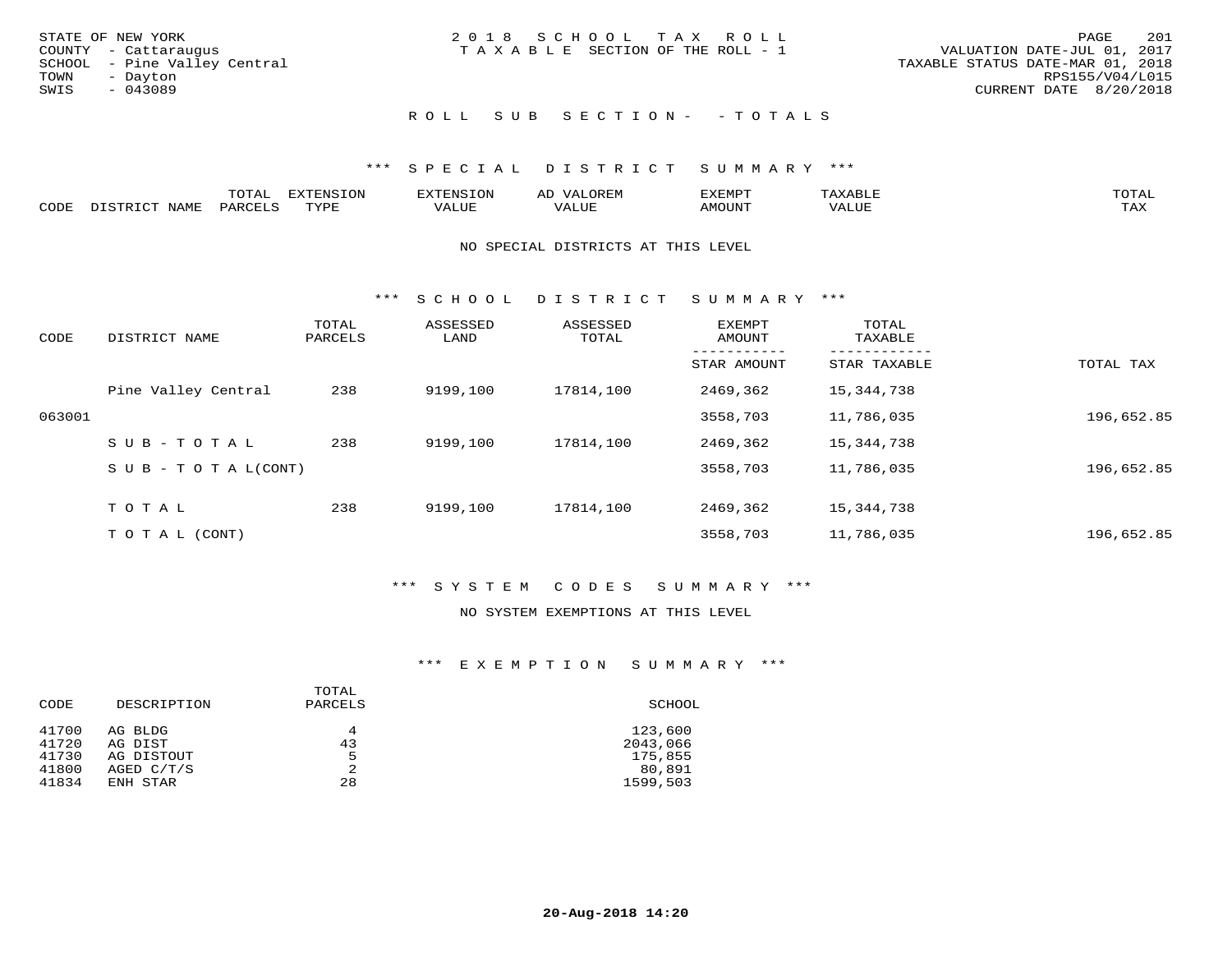| STATE OF NEW YORK            | 2018 SCHOOL TAX ROLL            | 202<br>PAGE                      |
|------------------------------|---------------------------------|----------------------------------|
| COUNTY - Cattarauqus         | TAXABLE SECTION OF THE ROLL - 1 | VALUATION DATE-JUL 01, 2017      |
| SCHOOL - Pine Valley Central |                                 | TAXABLE STATUS DATE-MAR 01, 2018 |
| TOWN<br>- Davton             |                                 | RPS155/V04/L015                  |
| SWIS<br>$-043089$            |                                 | CURRENT DATE 8/20/2018           |
|                              |                                 |                                  |
|                              | ROLL SUB SECTION- - TOTALS      |                                  |

# \*\*\* E X E M P T I O N S U M M A R Y \*\*\*

| CODE  | DESCRIPTION | TOTAL<br>PARCELS | SCHOOL   |
|-------|-------------|------------------|----------|
| 41854 | BAS STAR    | 67               | 1959,200 |
| 42100 | SILO T/C/S  | 8                | 39,950   |
| 42120 | TMP GHOUSE  |                  | 6.000    |
|       | TOTAL       | 158              | 6028,065 |

| <b>ROLL</b><br>SEC | DESCRIPTION                | TOTAL<br>PARCELS | ASSESSED<br>LAND | ASSESSED<br>TOTAL | EXEMPT<br>AMOUNT<br>STAR AMOUNT | TOTAL<br>TAXABLE<br>STAR TAXABLE | TAX<br>RATE | TOTAL<br>TAX |
|--------------------|----------------------------|------------------|------------------|-------------------|---------------------------------|----------------------------------|-------------|--------------|
|                    | 2018-19 School Tax         |                  | 9199,100         | 17814,100         | 2,469,362<br>3558,703           | 15,344,738<br>11,786,035         |             | 196,652.85   |
|                    | SPEC DIST TAXES<br>TAXABLE | 238              |                  |                   |                                 |                                  |             | 196,652.85   |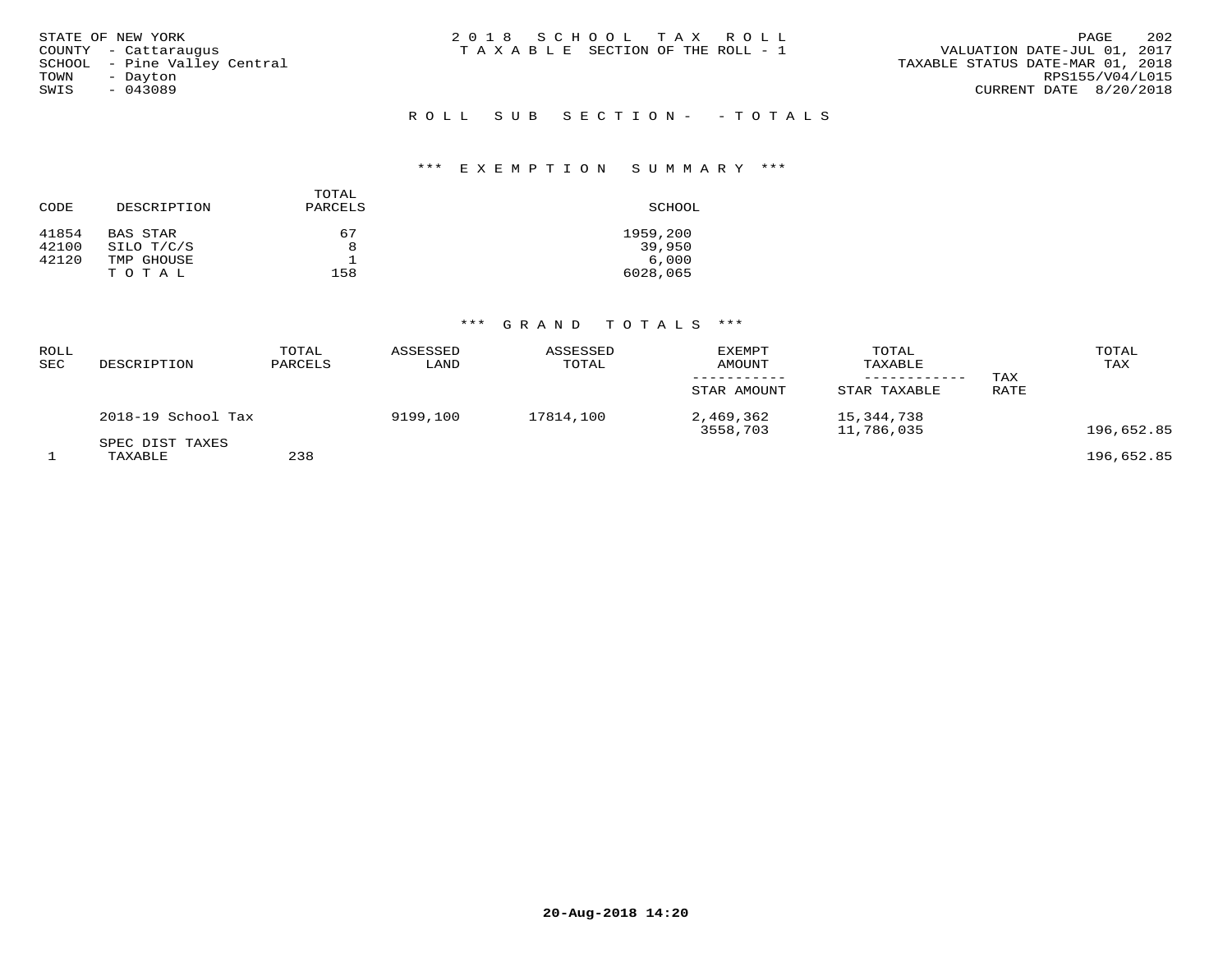| STATE OF NEW YORK<br>COUNTY - Cattaraugus<br>SCHOOL - Pine Valley Central<br>TOWN<br>- Dayton<br>SWIS<br>$-043089$     | 2 0 1 8                                                             |                            | SCHOOL TAX ROLL<br>TAXABLE SECTION OF THE ROLL - 1<br>OWNERS NAME SEOUENCE<br>UNIFORM PERCENT OF VALUE IS 100.00 | SUB-SECT - 1 VALUATION DATE-JUL 01, 2017 | 203<br>PAGE<br>TAXABLE STATUS DATE-MAR 01, 2018 |
|------------------------------------------------------------------------------------------------------------------------|---------------------------------------------------------------------|----------------------------|------------------------------------------------------------------------------------------------------------------|------------------------------------------|-------------------------------------------------|
| TAX MAP PARCEL NUMBER                                                                                                  |                                                                     |                            |                                                                                                                  |                                          |                                                 |
| CURRENT OWNERS NAME<br>CURRENT OWNERS ADDRESS<br>************************                                              | SCHOOL DISTRICT<br>PARCEL SIZE/GRID COORD                           | LAND<br>TOTAL              | TAX DESCRIPTION<br>SPECIAL DISTRICTS                                                                             | TAXABLE VALUE                            | TAX AMOUNT                                      |
| $24.002 - 1 - 11. / 1$<br>Chautauqua Energy Inc                                                                        | Gas Well Nenno #1<br>733 Gas well<br>Pine Valley Cen 063001         | $\Omega$                   | 2018-19 School Tax                                                                                               | ACCT 1143<br>0.00                        | 583<br>BILL<br>0.00                             |
| PO Box 100<br>Westfield, NY 14787                                                                                      | $Mcf$ 0<br>#18605<br>$31 - 009$<br>ACRES<br>0.01                    | $\Omega$                   |                                                                                                                  |                                          |                                                 |
|                                                                                                                        | EAST-1026270 NRTH-0874195<br>FULL MARKET VALUE                      | $\circ$                    |                                                                                                                  |                                          |                                                 |
|                                                                                                                        |                                                                     |                            | TOTAL TAX ---                                                                                                    |                                          | $0.00**$                                        |
|                                                                                                                        | Gas Well Nenno #2                                                   |                            |                                                                                                                  | ACCT 1144                                | BILL<br>584                                     |
| $24.002 - 1 - 11.72$                                                                                                   | 733 Gas well                                                        |                            | 2018-19 School Tax                                                                                               | 0.00                                     | 0.00                                            |
| Chautauqua Energy Inc<br>8850 W 20 Rte<br>PO Box 100<br>Westfield, NY 14787                                            | Pine Valley Cen 063001<br>Mcf 139<br>#19338<br>$31 - 009$           | $\circ$<br>$\Omega$        |                                                                                                                  |                                          |                                                 |
|                                                                                                                        | ACRES<br>0.01<br>EAST-1026270 NRTH-0874195<br>FULL MARKET VALUE     | $\Omega$                   |                                                                                                                  |                                          |                                                 |
|                                                                                                                        |                                                                     |                            | TOTAL TAX ---                                                                                                    |                                          | $0.00**$                                        |
|                                                                                                                        |                                                                     |                            |                                                                                                                  |                                          | *** 34.001-1-36.1/1 ************                |
| $34.001 - 1 - 36.1/1$                                                                                                  | 25104 GasW-CountrysideS&G 2<br>733 Gas well                         |                            | 2018-19 School Tax                                                                                               | ACCT 1527<br>2,670                       | <b>BILL</b><br>585<br>44.55                     |
| Country Side Sand & Gravel<br>13870 Taylor Hollow Rd<br>Collins, NY 14034                                              | Pine Valley Cen 063001<br>31009251040000<br>FULL MARKET VALUE       | $\Omega$<br>2,670<br>2,670 |                                                                                                                  |                                          |                                                 |
|                                                                                                                        |                                                                     |                            | TOTAL TAX ---                                                                                                    | DATE #1<br>AMT DUE                       | $44.55**$<br>09/30/18<br>44.55                  |
|                                                                                                                        |                                                                     |                            | ***********************                                                                                          |                                          | * 25.003-1-19./1 *************                  |
|                                                                                                                        | Gas Well Hills G #1                                                 |                            |                                                                                                                  | ACCT 1088                                | 586<br><b>BILL</b><br>0.00                      |
| $25.003 - 1 - 19.1$<br>Energy Vest<br>Raymond Austin<br>8643 Cottage Rd So. Dayton NY 31-009<br>South Dayton, NY 14138 | 733 Gas well<br>Pine Valley Cen 063001<br>Mcf 3225<br>ACRES<br>0.01 | $\Omega$<br>$\Omega$       | 2018-19 School Tax                                                                                               | 0.00                                     |                                                 |
|                                                                                                                        | EAST-1032730 NRTH-0866295<br>FULL MARKET VALUE                      | $\mathbf 0$                |                                                                                                                  |                                          |                                                 |
|                                                                                                                        |                                                                     |                            | TOTAL TAX ---<br>***********************************                                                             |                                          | $0.00**$                                        |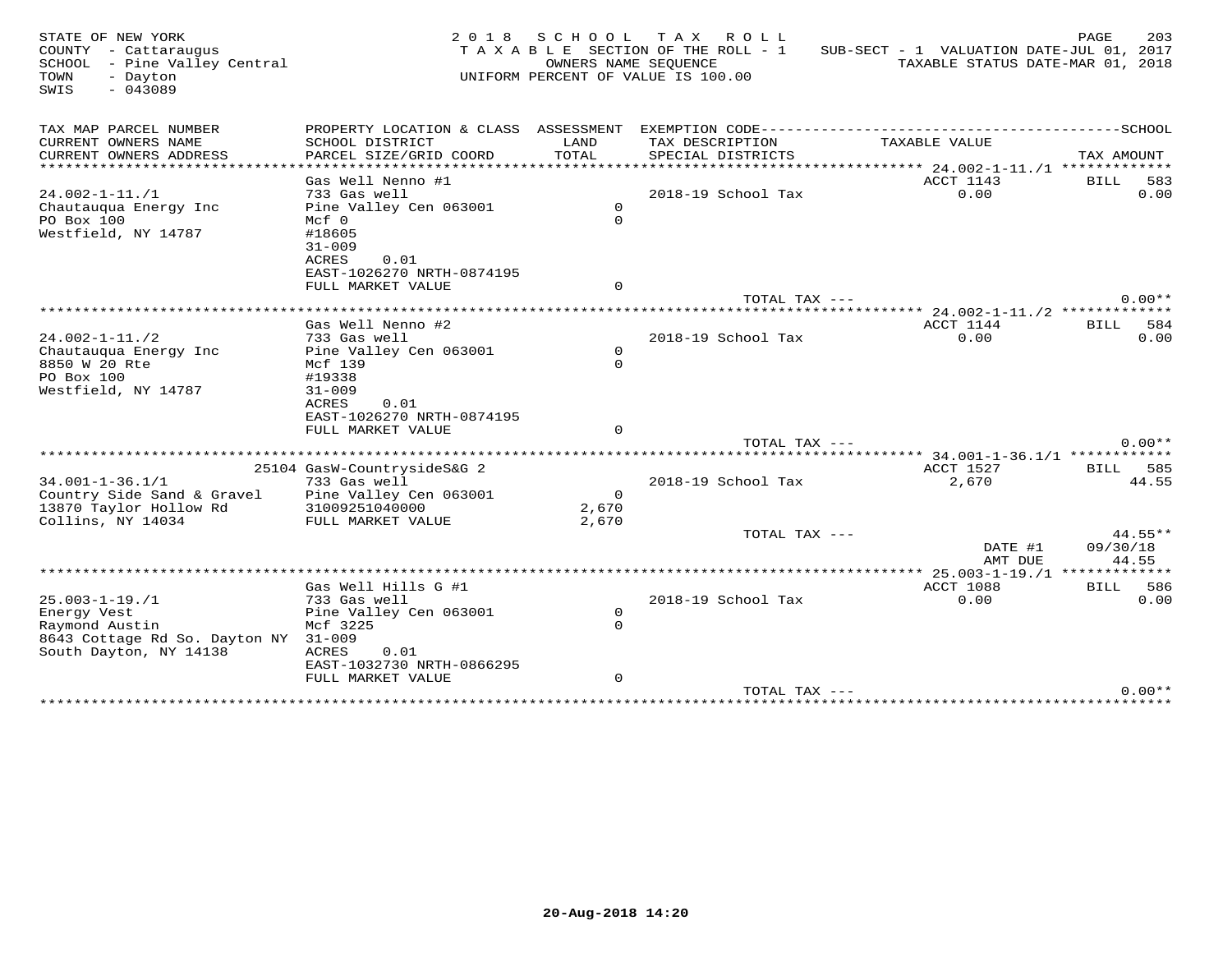| STATE OF NEW YORK<br>COUNTY - Cattaraugus<br>SCHOOL - Pine Valley Central<br>- Dayton<br>TOWN<br>$-043089$<br>SWIS |                                                                                                                           |                          | 2018 SCHOOL TAX ROLL<br>TAXABLE SECTION OF THE ROLL - 1<br>OWNERS NAME SEOUENCE<br>UNIFORM PERCENT OF VALUE IS 100.00 | SUB-SECT - 1 VALUATION DATE-JUL 01, 2017<br>TAXABLE STATUS DATE-MAR 01, 2018 | 204<br>PAGE                      |
|--------------------------------------------------------------------------------------------------------------------|---------------------------------------------------------------------------------------------------------------------------|--------------------------|-----------------------------------------------------------------------------------------------------------------------|------------------------------------------------------------------------------|----------------------------------|
| TAX MAP PARCEL NUMBER<br>CURRENT OWNERS NAME<br>CURRENT OWNERS ADDRESS                                             | SCHOOL DISTRICT<br>PARCEL SIZE/GRID COORD                                                                                 | LAND<br>TOTAL            | TAX DESCRIPTION<br>SPECIAL DISTRICTS                                                                                  | TAXABLE VALUE                                                                | TAX AMOUNT                       |
| ***********************                                                                                            |                                                                                                                           |                          |                                                                                                                       |                                                                              |                                  |
| $33.002 - 1 - 19.1$<br>Enervest<br>300 Capitol St Ste 200<br>Charleston, WV 25301                                  | Gas Well-Dye #1 Rd<br>733 Gas well<br>Pine Valley Cen 063001<br>Mcf 19273<br>31009-24224000<br>Dye $# 1$<br>0.01<br>ACRES | $\overline{0}$<br>38,987 | 2018-19 School Tax                                                                                                    | ACCT 1364<br>38,987                                                          | 587<br>BILL<br>650.51            |
|                                                                                                                    | FULL MARKET VALUE                                                                                                         | 38,987                   |                                                                                                                       |                                                                              |                                  |
|                                                                                                                    |                                                                                                                           |                          | TOTAL TAX ---                                                                                                         | DATE #1<br>AMT DUE                                                           | $650.51**$<br>09/30/18<br>650.51 |
|                                                                                                                    |                                                                                                                           |                          |                                                                                                                       |                                                                              |                                  |
| $24.002 - 1 - 6.71$                                                                                                | Gas Well Milks, Jr #2 #63<br>733 Gas well                                                                                 |                          | 2018-19 School Tax                                                                                                    | ACCT 1108<br>4,990                                                           | BILL 588<br>83.26                |
| Nucomer Energy LLC<br>558 W 6 th St Ste 100<br>Erie, PA 16507                                                      | Pine Valley Cen 063001<br>Mcf 281<br>31-009-18801<br>ACRES<br>0.01<br>EAST-1029200 NRTH-0877095                           | $\overline{0}$<br>4,990  |                                                                                                                       |                                                                              |                                  |
|                                                                                                                    | FULL MARKET VALUE                                                                                                         | 4,990                    |                                                                                                                       |                                                                              |                                  |
|                                                                                                                    |                                                                                                                           |                          | TOTAL TAX ---                                                                                                         | DATE #1<br>AMT DUE                                                           | $83.26**$<br>09/30/18<br>83.26   |
|                                                                                                                    | Gas Well Cooper #225                                                                                                      |                          |                                                                                                                       | ACCT 1051                                                                    | BILL 589                         |
| $25.001 - 1 - 32.71$                                                                                               | 733 Gas well                                                                                                              |                          | 2018-19 School Tax                                                                                                    | 3,560                                                                        | 59.40                            |
| Nucomer Energy LLC<br>558 6 th St Ste 100<br>Erie, PA 16507                                                        | Pine Valley Cen 063001<br>Mcf 793<br>31-009-17239                                                                         | $\bigcap$<br>3,560       |                                                                                                                       |                                                                              |                                  |
|                                                                                                                    | ACRES 0.01<br>EAST-1032330 NRTH-0872705                                                                                   |                          |                                                                                                                       |                                                                              |                                  |
|                                                                                                                    | FULL MARKET VALUE                                                                                                         | 3,560                    |                                                                                                                       |                                                                              |                                  |
|                                                                                                                    |                                                                                                                           |                          | TOTAL TAX ---                                                                                                         | DATE #1<br>AMT DUE                                                           | $59.40**$<br>09/30/18<br>59.40   |
|                                                                                                                    |                                                                                                                           |                          |                                                                                                                       |                                                                              |                                  |
| $25.003 - 1 - 3.71$<br>Nucomer Energy LLC                                                                          | Gas Well Wile #237<br>733 Gas well<br>Pine Valley Cen 063001                                                              | $\Omega$                 | 2018-19 School Tax                                                                                                    | ACCT 1054<br>3,220                                                           | BILL 590<br>53.73                |
| 558 W 6 th St Ste 100<br>Erie, PA 16507                                                                            | Mcf 267<br>31-009-17637<br>ACRES<br>0.01<br>EAST-1042090 NRTH-0868335                                                     | 3,220                    |                                                                                                                       |                                                                              |                                  |
|                                                                                                                    | FULL MARKET VALUE                                                                                                         | 3,220                    |                                                                                                                       |                                                                              |                                  |
|                                                                                                                    |                                                                                                                           |                          | TOTAL TAX ---                                                                                                         | DATE #1<br>AMT DUE                                                           | $53.73**$<br>09/30/18<br>53.73   |
|                                                                                                                    |                                                                                                                           |                          |                                                                                                                       |                                                                              | ***********                      |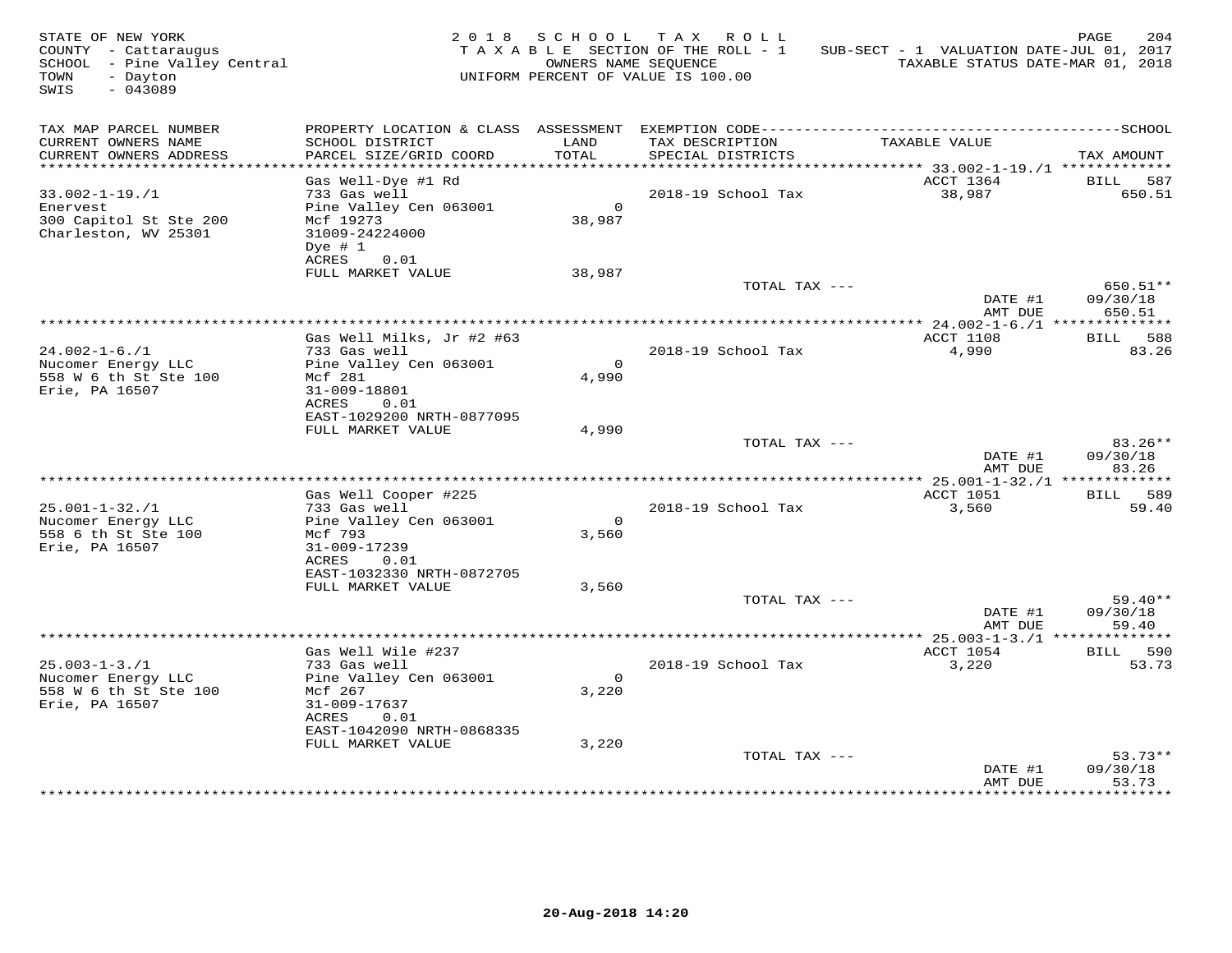| STATE OF NEW YORK<br>COUNTY - Cattaraugus<br>SCHOOL - Pine Valley Central<br>TOWN<br>- Dayton<br>$-043089$<br>SWIS |                                                    |                          | 2018 SCHOOL TAX ROLL<br>TAXABLE SECTION OF THE ROLL - 1<br>OWNERS NAME SEOUENCE<br>UNIFORM PERCENT OF VALUE IS 100.00 | SUB-SECT - 1 VALUATION DATE-JUL 01, 2017<br>TAXABLE STATUS DATE-MAR 01, 2018 | 205<br>PAGE       |
|--------------------------------------------------------------------------------------------------------------------|----------------------------------------------------|--------------------------|-----------------------------------------------------------------------------------------------------------------------|------------------------------------------------------------------------------|-------------------|
| TAX MAP PARCEL NUMBER<br>CURRENT OWNERS NAME                                                                       |                                                    | LAND                     | TAX DESCRIPTION                                                                                                       | TAXABLE VALUE                                                                |                   |
| CURRENT OWNERS ADDRESS                                                                                             | SCHOOL DISTRICT<br>PARCEL SIZE/GRID COORD          | TOTAL                    | SPECIAL DISTRICTS                                                                                                     |                                                                              | TAX AMOUNT        |
|                                                                                                                    |                                                    |                          |                                                                                                                       |                                                                              |                   |
|                                                                                                                    | Gas Well P Pagett #224                             |                          |                                                                                                                       | ACCT 1055                                                                    | BILL 591          |
| $25.003 - 1 - 25.1/1$<br>Nucomer Energy LLC                                                                        | 733 Gas well<br>Pine Valley Cen 063001             | $\overline{0}$           | 2018-19 School Tax                                                                                                    | 2,450                                                                        | 40.88             |
| 558 W 6 th St Ste 100<br>Erie, PA 16507                                                                            | Mcf 34<br>31-009-17180<br>ACRES<br>0.01            | 2,450                    |                                                                                                                       |                                                                              |                   |
|                                                                                                                    | EAST-1033020 NRTH-0869225                          |                          |                                                                                                                       |                                                                              |                   |
|                                                                                                                    | FULL MARKET VALUE                                  | 2,450                    |                                                                                                                       |                                                                              |                   |
|                                                                                                                    |                                                    |                          | TOTAL TAX ---                                                                                                         |                                                                              | 40.88**           |
|                                                                                                                    |                                                    |                          |                                                                                                                       | DATE #1<br>AMT DUE                                                           | 09/30/18<br>40.88 |
|                                                                                                                    |                                                    |                          |                                                                                                                       |                                                                              |                   |
|                                                                                                                    | Gas Well C Pagett #223                             |                          |                                                                                                                       | ACCT 1056                                                                    | BILL 592          |
| $25.003 - 1 - 27.2/1$                                                                                              | 733 Gas well                                       |                          | 2018-19 School Tax                                                                                                    | 4,140                                                                        | 69.08             |
| Nucomer Energy LLC<br>558 W 6 th St Ste 100                                                                        | Pine Valley Cen 063001<br>Mcf 854                  | $\mathbf{O}$<br>4,140    |                                                                                                                       |                                                                              |                   |
| Erie, PA 16507                                                                                                     | 31-009-17220                                       |                          |                                                                                                                       |                                                                              |                   |
|                                                                                                                    | ACRES<br>0.01                                      |                          |                                                                                                                       |                                                                              |                   |
|                                                                                                                    | EAST-1035860 NRTH-0869905<br>FULL MARKET VALUE     |                          |                                                                                                                       |                                                                              |                   |
|                                                                                                                    |                                                    | 4,140                    | TOTAL TAX ---                                                                                                         |                                                                              | 69.08**           |
|                                                                                                                    |                                                    |                          |                                                                                                                       | DATE #1<br>AMT DUE                                                           | 09/30/18<br>69.08 |
|                                                                                                                    | 20924 Wolfe Rd                                     |                          |                                                                                                                       | ACCT 1263                                                                    |                   |
| $34.001 - 1 - 20.1/1$                                                                                              | 733 Gas well                                       |                          | 2018-19 School Tax                                                                                                    | 4,160                                                                        | BILL 593<br>69.41 |
| Nucomer Energy LLC                                                                                                 | Pine Valley Cen 063001                             | $\overline{0}$           |                                                                                                                       |                                                                              |                   |
| 558 W 6 th St Ste 100<br>Erie, PA 16507                                                                            | 31-009-20924<br>Mcf 1690<br>Mecca                  | 4,160                    |                                                                                                                       |                                                                              |                   |
|                                                                                                                    | FULL MARKET VALUE                                  | 4,160                    |                                                                                                                       |                                                                              |                   |
|                                                                                                                    |                                                    |                          | TOTAL TAX ---                                                                                                         |                                                                              | $69.41**$         |
|                                                                                                                    |                                                    |                          |                                                                                                                       | DATE #1                                                                      | 09/30/18          |
|                                                                                                                    |                                                    |                          |                                                                                                                       | AMT DUE                                                                      | 69.41             |
|                                                                                                                    | 20840 Gas Well E Leon                              |                          |                                                                                                                       | ACCT 1264                                                                    | BILL 594          |
| $34.001 - 1 - 22.1/1$                                                                                              | 733 Gas well                                       |                          | 2018-19 School Tax                                                                                                    | 15,120                                                                       | 252.28            |
| Nucomer Energy LLC<br>558 W 6 th St Ste 100<br>Erie, PA 16507                                                      | Pine Valley Cen 063001<br>31-009-20840<br>Mcf 3881 | $\overline{0}$<br>15,120 |                                                                                                                       |                                                                              |                   |
|                                                                                                                    | Berg                                               |                          |                                                                                                                       |                                                                              |                   |
|                                                                                                                    | ACRES<br>0.01<br>FULL MARKET VALUE                 | 15,120                   |                                                                                                                       |                                                                              |                   |
|                                                                                                                    |                                                    |                          | TOTAL TAX ---                                                                                                         |                                                                              | $252.28**$        |
|                                                                                                                    |                                                    |                          |                                                                                                                       | DATE #1                                                                      | 09/30/18          |
|                                                                                                                    |                                                    |                          |                                                                                                                       | AMT DUE                                                                      | 252.28            |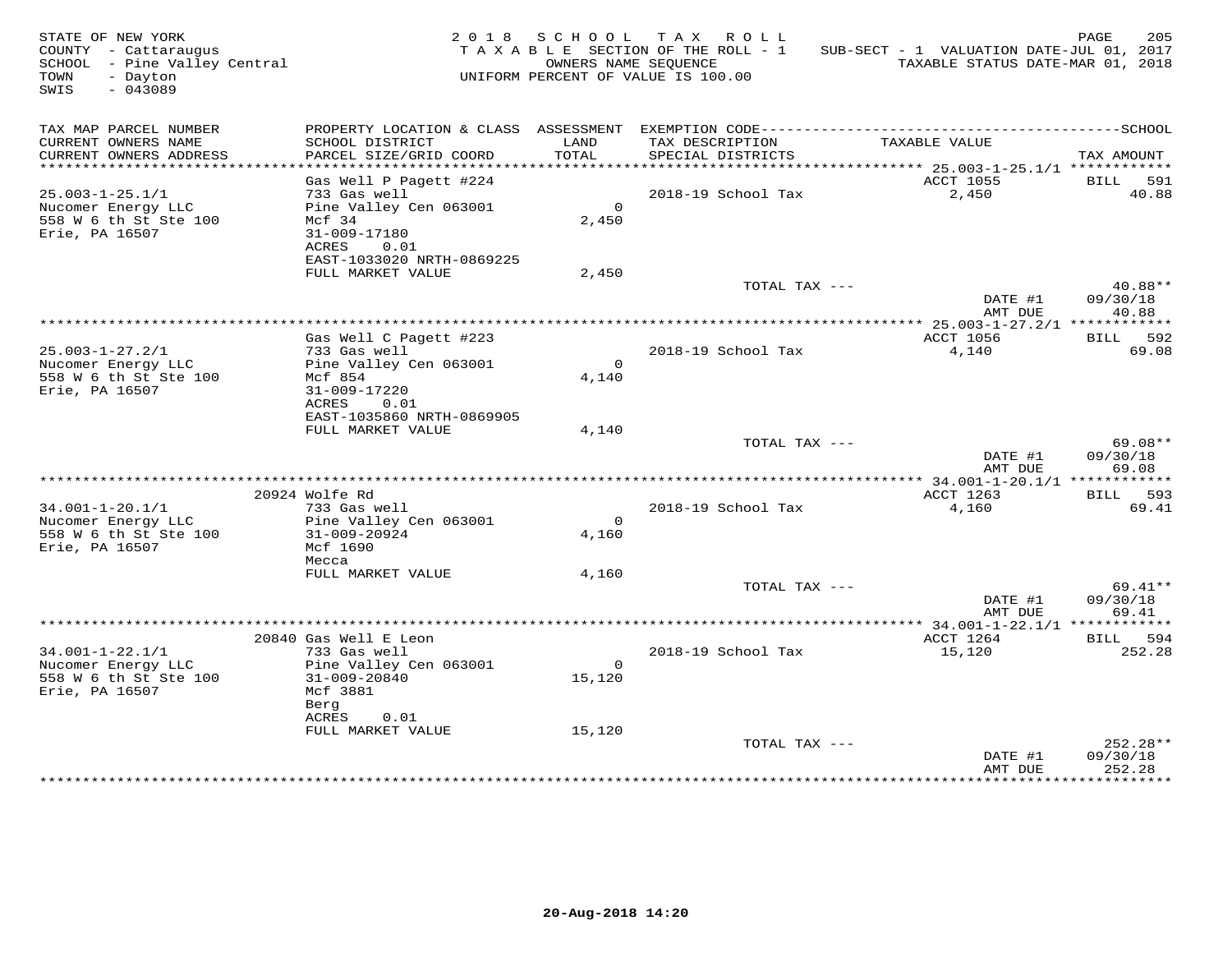| STATE OF NEW YORK<br>COUNTY<br>- Cattaraugus<br>- Pine Valley Central<br>SCHOOL<br>TOWN<br>- Dayton<br>$-043089$<br>SWIS | 2 0 1 8                              | S C H O O L<br>OWNERS NAME SEOUENCE | TAX ROLL<br>T A X A B L E SECTION OF THE ROLL - 1<br>UNIFORM PERCENT OF VALUE IS 100.00 | SUB-SECT - 1 VALUATION DATE-JUL 01, 2017<br>TAXABLE STATUS DATE-MAR 01, 2018 | 206<br>PAGE        |
|--------------------------------------------------------------------------------------------------------------------------|--------------------------------------|-------------------------------------|-----------------------------------------------------------------------------------------|------------------------------------------------------------------------------|--------------------|
| TAX MAP PARCEL NUMBER                                                                                                    | PROPERTY LOCATION & CLASS ASSESSMENT |                                     |                                                                                         |                                                                              |                    |
| CURRENT OWNERS NAME                                                                                                      | SCHOOL DISTRICT                      | LAND                                | TAX DESCRIPTION                                                                         | TAXABLE VALUE                                                                |                    |
| CURRENT OWNERS ADDRESS                                                                                                   | PARCEL SIZE/GRID COORD               | TOTAL                               | SPECIAL DISTRICTS                                                                       |                                                                              | TAX AMOUNT         |
|                                                                                                                          |                                      |                                     |                                                                                         | ****************** 34.001-1-23./1 *************                              |                    |
|                                                                                                                          | 17210 Gas Well CountrysideGrave      |                                     |                                                                                         | ACCT 1067                                                                    | 595<br><b>BILL</b> |
| $34.001 - 1 - 23.71$                                                                                                     | 733 Gas well                         |                                     | 2018-19 School Tax                                                                      | 4,090                                                                        | 68.24              |
| Nucomer Energy LLC                                                                                                       | Pine Valley Cen 063001               | $\Omega$                            |                                                                                         |                                                                              |                    |
| 558 W 6 th St Ste 100                                                                                                    | Mcf 1682 231                         | 4,090                               |                                                                                         |                                                                              |                    |
| Erie, PA 16507                                                                                                           | 31-009-17210                         |                                     |                                                                                         |                                                                              |                    |
|                                                                                                                          | 0.01<br>ACRES                        |                                     |                                                                                         |                                                                              |                    |
|                                                                                                                          | EAST-1037030 NRTH-0860815            |                                     |                                                                                         |                                                                              |                    |
|                                                                                                                          | FULL MARKET VALUE                    | 4,090                               |                                                                                         |                                                                              |                    |
|                                                                                                                          |                                      |                                     | TOTAL TAX ---                                                                           |                                                                              | 68.24 **           |
|                                                                                                                          |                                      |                                     |                                                                                         | DATE #1                                                                      | 09/30/18<br>68.24  |
|                                                                                                                          |                                      |                                     |                                                                                         | AMT DUE                                                                      |                    |
|                                                                                                                          | 25499 Gas Well David #2              |                                     |                                                                                         | <b>ACCT 1528</b>                                                             | BILL 596           |
| $34.001 - 1 - 29.71$                                                                                                     | 733 Gas well                         |                                     | 2018-19 School Tax                                                                      | 27,270                                                                       | 455.01             |
| Pan Energy Company Inc                                                                                                   | Pine Valley Cen 063001               | $\overline{0}$                      |                                                                                         |                                                                              |                    |
| 7301 Mile Strip Rd                                                                                                       | $31 - 009 - 25500 * - 00 - 01$       | 27,270                              |                                                                                         |                                                                              |                    |
| Orchard Park, NY 14127                                                                                                   | FULL MARKET VALUE                    | 27,270                              |                                                                                         |                                                                              |                    |
|                                                                                                                          |                                      |                                     | TOTAL TAX ---                                                                           |                                                                              | $455.01**$         |
|                                                                                                                          |                                      |                                     |                                                                                         | DATE #1                                                                      | 09/30/18           |
|                                                                                                                          |                                      |                                     |                                                                                         | AMT DUE                                                                      | 455.01             |
|                                                                                                                          |                                      |                                     |                                                                                         |                                                                              |                    |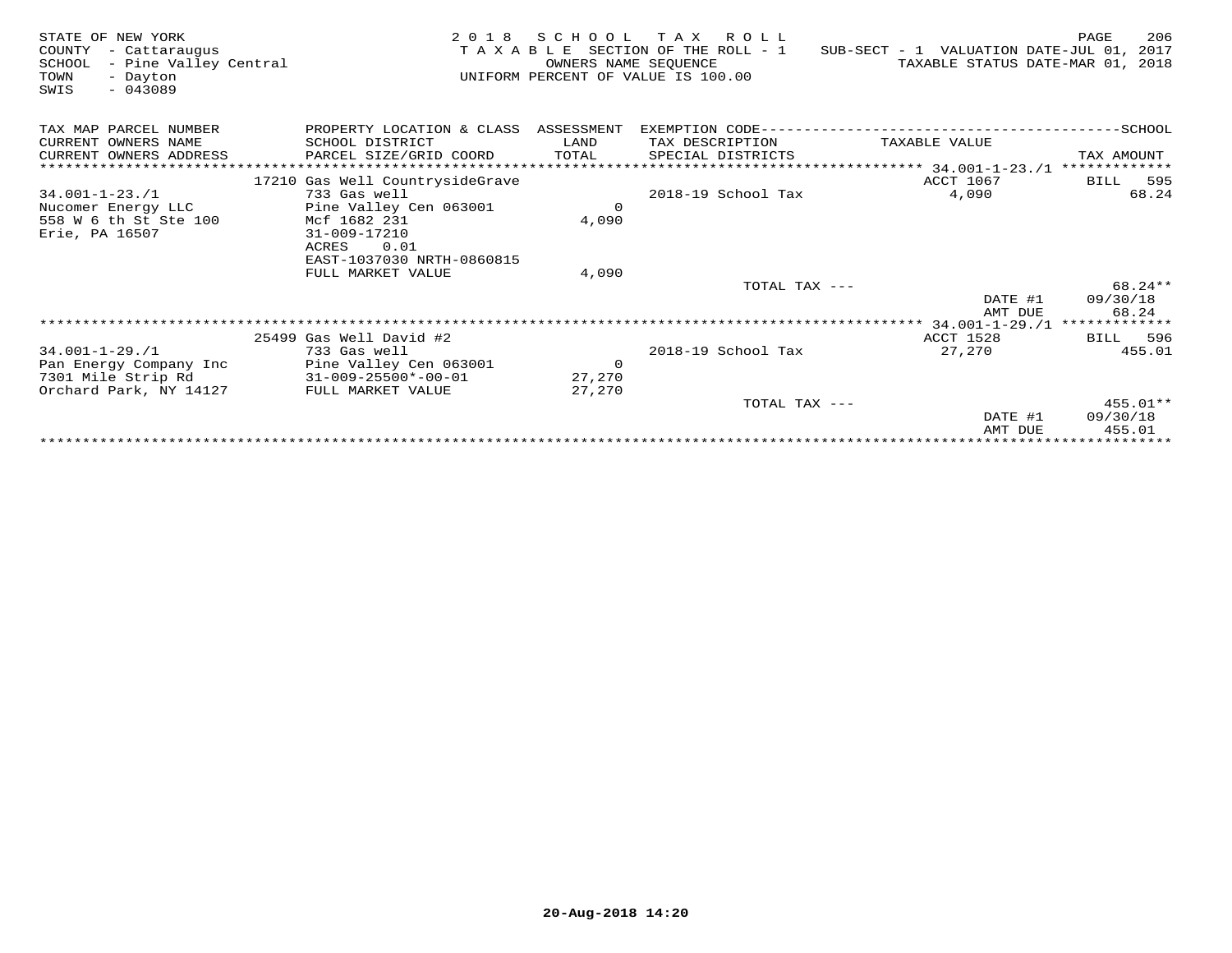|      | STATE OF NEW YORK            |  |  | 2018 SCHOOL TAX ROLL                  |                                          |                                  |                        | PAGE | 207 |
|------|------------------------------|--|--|---------------------------------------|------------------------------------------|----------------------------------|------------------------|------|-----|
|      | COUNTY - Cattaraugus         |  |  | T A X A B L E SECTION OF THE ROLL - 1 | SUB-SECT - 1 VALUATION DATE-JUL 01, 2017 |                                  |                        |      |     |
|      | SCHOOL - Pine Valley Central |  |  |                                       |                                          | TAXABLE STATUS DATE-MAR 01, 2018 |                        |      |     |
| TOWN | - Dayton                     |  |  |                                       |                                          |                                  | RPS155/V04/L015        |      |     |
| SWIS | $-043089$                    |  |  |                                       |                                          |                                  | CURRENT DATE 8/20/2018 |      |     |
|      |                              |  |  |                                       |                                          |                                  |                        |      |     |

# R O L L S U B S E C T I O N - 1 - T O T A L S

## \*\*\* S P E C I A L D I S T R I C T S U M M A R Y \*\*\*

|      |              | ---- | ח 77 | F.N.S             | ΑL | דסMדאי        |       | $m \wedge m \wedge n$ |
|------|--------------|------|------|-------------------|----|---------------|-------|-----------------------|
| CODE | - --<br>NAME | 'AKV | TVDF | $+ + + +$<br>ALUE |    | <b>MOTIN'</b> | T T T | ГAX                   |

#### NO SPECIAL DISTRICTS AT THIS LEVEL

\*\*\* S C H O O L D I S T R I C T S U M M A R Y \*\*\*

| TOTAL TAX |
|-----------|
|           |
| 1,846.35  |
|           |
| 1,846.35  |
|           |
| 1,846.35  |
|           |

## \*\*\* S Y S T E M C O D E S S U M M A R Y \*\*\*

NO SYSTEM EXEMPTIONS AT THIS LEVEL

\*\*\* E X E M P T I O N S U M M A R Y \*\*\*

NO EXEMPTIONS AT THIS LEVEL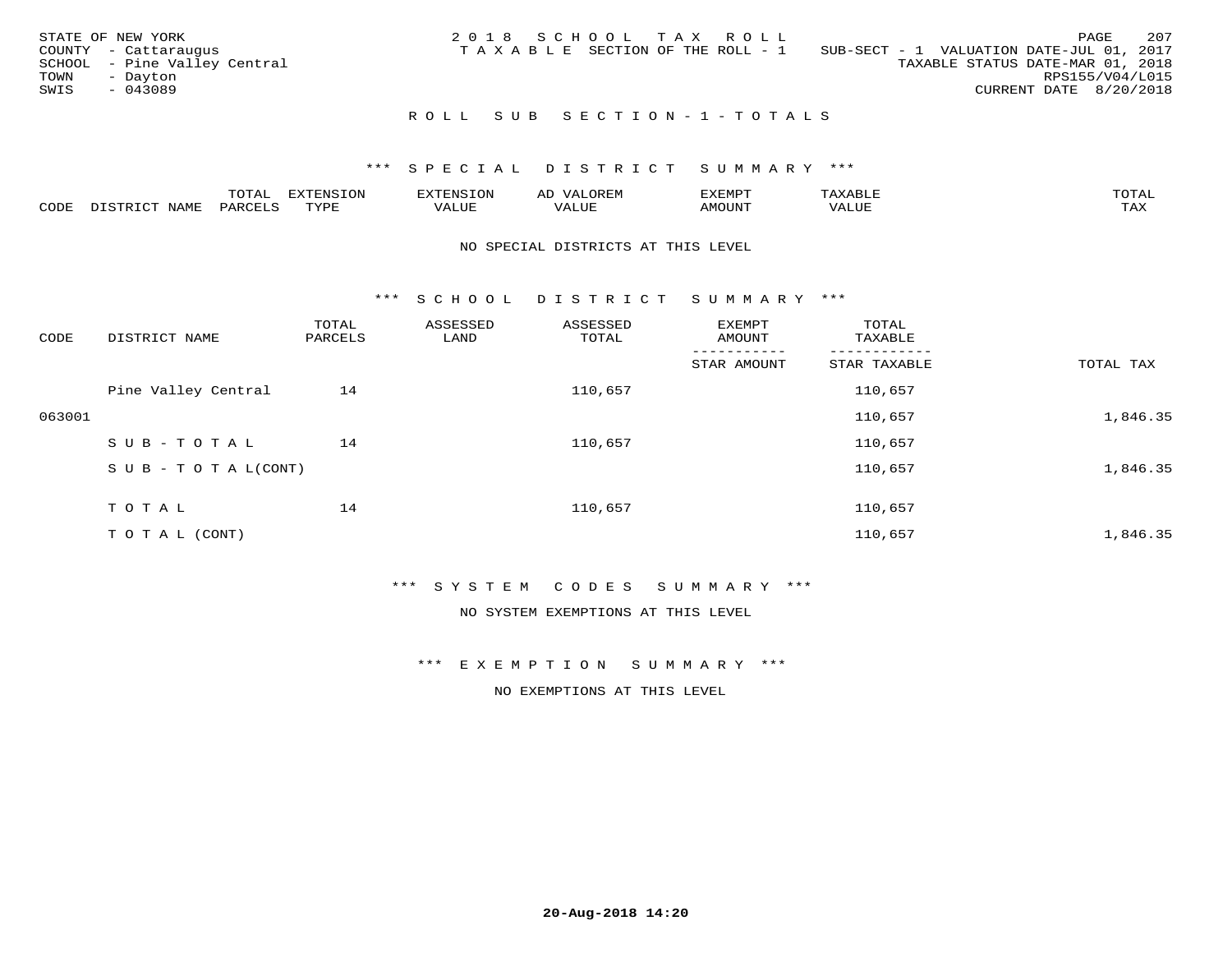| STATE OF NEW YORK<br>COUNTY - Cattaraugus<br>SCHOOL - Pine Valley Central<br>TOWN<br>- Dayton<br>SWIS<br>$-043089$ | 2018 SCHOOL TAX ROLL<br>SUB-SECT - 1 VALUATION DATE-JUL 01, 2017<br>TAXABLE SECTION OF THE ROLL - 1 | 208<br>PAGE<br>TAXABLE STATUS DATE-MAR 01, 2018<br>RPS155/V04/L015<br>CURRENT DATE 8/20/2018 |
|--------------------------------------------------------------------------------------------------------------------|-----------------------------------------------------------------------------------------------------|----------------------------------------------------------------------------------------------|
|                                                                                                                    | ROLL SUB SECTION-1-TOTALS                                                                           |                                                                                              |

# \*\*\* G R A N D T O T A L S \*\*\*

| <b>ROLL</b><br>$_{\rm{SEC}}$ | DESCRIPTION                | TOTAL<br>PARCELS | ASSESSED<br>LAND | ASSESSED<br>TOTAL | <b>EXEMPT</b><br>AMOUNT<br>STAR AMOUNT | TOTAL<br>TAXABLE<br>STAR TAXABLE | TAX<br><b>RATE</b> | TOTAL<br>TAX |
|------------------------------|----------------------------|------------------|------------------|-------------------|----------------------------------------|----------------------------------|--------------------|--------------|
|                              | 2018-19 School Tax         |                  |                  | 110,657           |                                        | 110,657<br>110,657               |                    | 1,846.35     |
|                              | SPEC DIST TAXES<br>TAXABLE | 14               |                  |                   |                                        |                                  |                    | 1,846.35     |

**20-Aug-2018 14:20**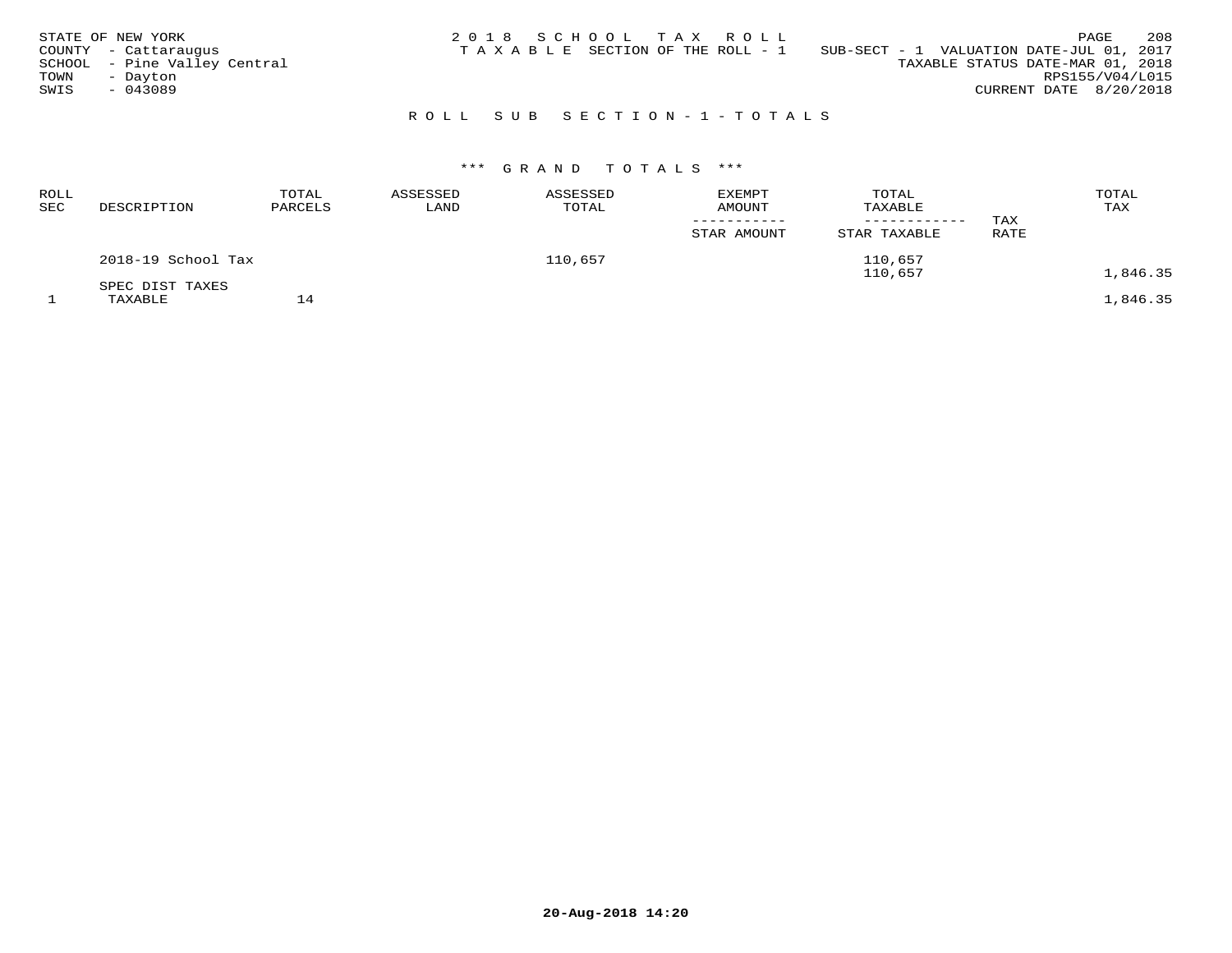| STATE OF NEW YORK<br>COUNTY<br>- Cattaraugus<br>- Pine Valley Central<br>SCHOOL<br>TOWN<br>- Dayton<br>SWIS<br>$-043089$          | TAXABLE                                                                                                                                      | OWNERS NAME SEQUENCE | 2018 SCHOOL TAX ROLL<br>SECTION OF THE ROLL - 1<br>UNIFORM PERCENT OF VALUE IS 100.00 | $SUB-SECTION - A$ VALUATION DATE-JUL 01, | 209<br>PAGE<br>2017<br>TAXABLE STATUS DATE-MAR 01, 2018 |
|-----------------------------------------------------------------------------------------------------------------------------------|----------------------------------------------------------------------------------------------------------------------------------------------|----------------------|---------------------------------------------------------------------------------------|------------------------------------------|---------------------------------------------------------|
| TAX MAP PARCEL NUMBER<br>CURRENT OWNERS NAME<br>CURRENT OWNERS ADDRESS                                                            | PROPERTY LOCATION & CLASS ASSESSMENT<br>SCHOOL DISTRICT<br>PARCEL SIZE/GRID COORD                                                            | LAND<br>TOTAL        | EXEMPTION CODE---<br>TAX DESCRIPTION<br>SPECIAL DISTRICTS                             | TAXABLE VALUE                            | -----------SCHOOL<br>TAX AMOUNT                         |
|                                                                                                                                   |                                                                                                                                              |                      |                                                                                       |                                          |                                                         |
| $25.001 - 1 - 32$<br>Peter Cooper Markhams, LLC<br>Michael P Joy, Esq.<br>Reed Smith Ctr<br>225 Fifth Ave<br>Pittsburgh, PA 15222 | Bentley Rd<br>321 Abandoned ag<br>Pine Valley Cen 063001<br>36 05 09<br>ACRES 106.24<br>EAST-1032045 NRTH-0872215<br>DEED BOOK 14034 PG-8002 | 102,000<br>102,000   | 2018-19 School Tax                                                                    | ACCT 0448<br>102,000                     | BILL 597<br>1,701.89                                    |
|                                                                                                                                   | FULL MARKET VALUE                                                                                                                            | 102,000              | TOTAL TAX ---                                                                         |                                          | $1,701.89**$                                            |
|                                                                                                                                   |                                                                                                                                              |                      |                                                                                       | DATE #1                                  | 09/30/18                                                |
|                                                                                                                                   |                                                                                                                                              |                      |                                                                                       | AMT DUE                                  | 1,701.89                                                |
|                                                                                                                                   |                                                                                                                                              |                      |                                                                                       |                                          |                                                         |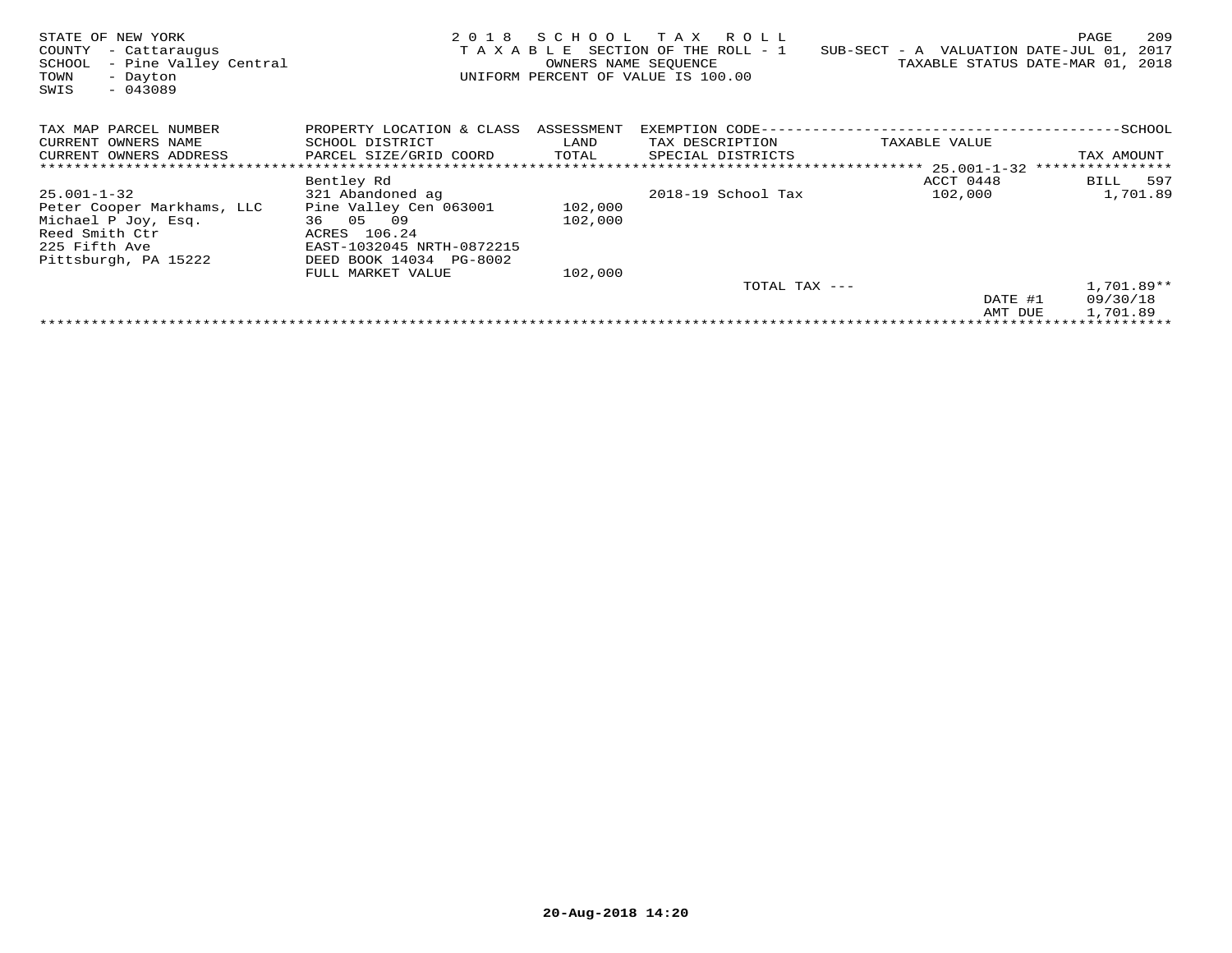| STATE OF NEW YORK<br>TOWN<br>SWIS | COUNTY - Cattaraugus<br>SCHOOL - Pine Valley Central<br>- Dayton<br>$-043089$ | 2018 SCHOOL TAX ROLL<br>TAXABLE SECTION OF THE ROLL - 1<br>UNIFORM PERCENT OF VALUE IS 100.00 | 210<br>PAGE<br>SUB-SECT - A VALUATION DATE-JUL 01, 2017<br>TAXABLE STATUS DATE-MAR 01, 2018<br>RPS155/V04/L015<br>CURRENT DATE 8/20/2018 |
|-----------------------------------|-------------------------------------------------------------------------------|-----------------------------------------------------------------------------------------------|------------------------------------------------------------------------------------------------------------------------------------------|
|                                   |                                                                               | ROLL SUB SECTION-A-TOTALS                                                                     |                                                                                                                                          |

#### \*\*\* S P E C I A L D I S T R I C T S U M M A R Y \*\*\*

|      |              | ™∩ͲϪ<br>بمحمد ب | -OP,             | <b>FNC</b> | ΑL    | ֿישוע         |       |                    |
|------|--------------|-----------------|------------------|------------|-------|---------------|-------|--------------------|
| CODE | NAME<br>– a- | PART            | mynne<br>- - - - | ALUF       | 'ALUE | <b>IMOUNT</b> | VALUE | <b>TRAV</b><br>∸∽∸ |

#### NO SPECIAL DISTRICTS AT THIS LEVEL

\*\*\* S C H O O L D I S T R I C T S U M M A R Y \*\*\*

| CODE   | DISTRICT NAME                    | TOTAL<br>PARCELS | ASSESSED<br>LAND | ASSESSED<br>TOTAL | EXEMPT<br>AMOUNT | TOTAL<br>TAXABLE |           |
|--------|----------------------------------|------------------|------------------|-------------------|------------------|------------------|-----------|
|        |                                  |                  |                  |                   | STAR AMOUNT      | STAR TAXABLE     | TOTAL TAX |
|        | Pine Valley Central              |                  | 102,000          | 102,000           |                  | 102,000          |           |
| 063001 |                                  |                  |                  |                   |                  | 102,000          | 1,701.89  |
|        | SUB-TOTAL                        |                  | 102,000          | 102,000           |                  | 102,000          |           |
|        | $S \cup B - T \cup T A L (CONT)$ |                  |                  |                   |                  | 102,000          | 1,701.89  |
|        | T O T A L                        |                  | 102,000          | 102,000           |                  | 102,000          |           |
|        | T O T A L (CONT)                 |                  |                  |                   |                  | 102,000          | 1,701.89  |

## \*\*\* S Y S T E M C O D E S S U M M A R Y \*\*\*

NO SYSTEM EXEMPTIONS AT THIS LEVEL

\*\*\* E X E M P T I O N S U M M A R Y \*\*\*

NO EXEMPTIONS AT THIS LEVEL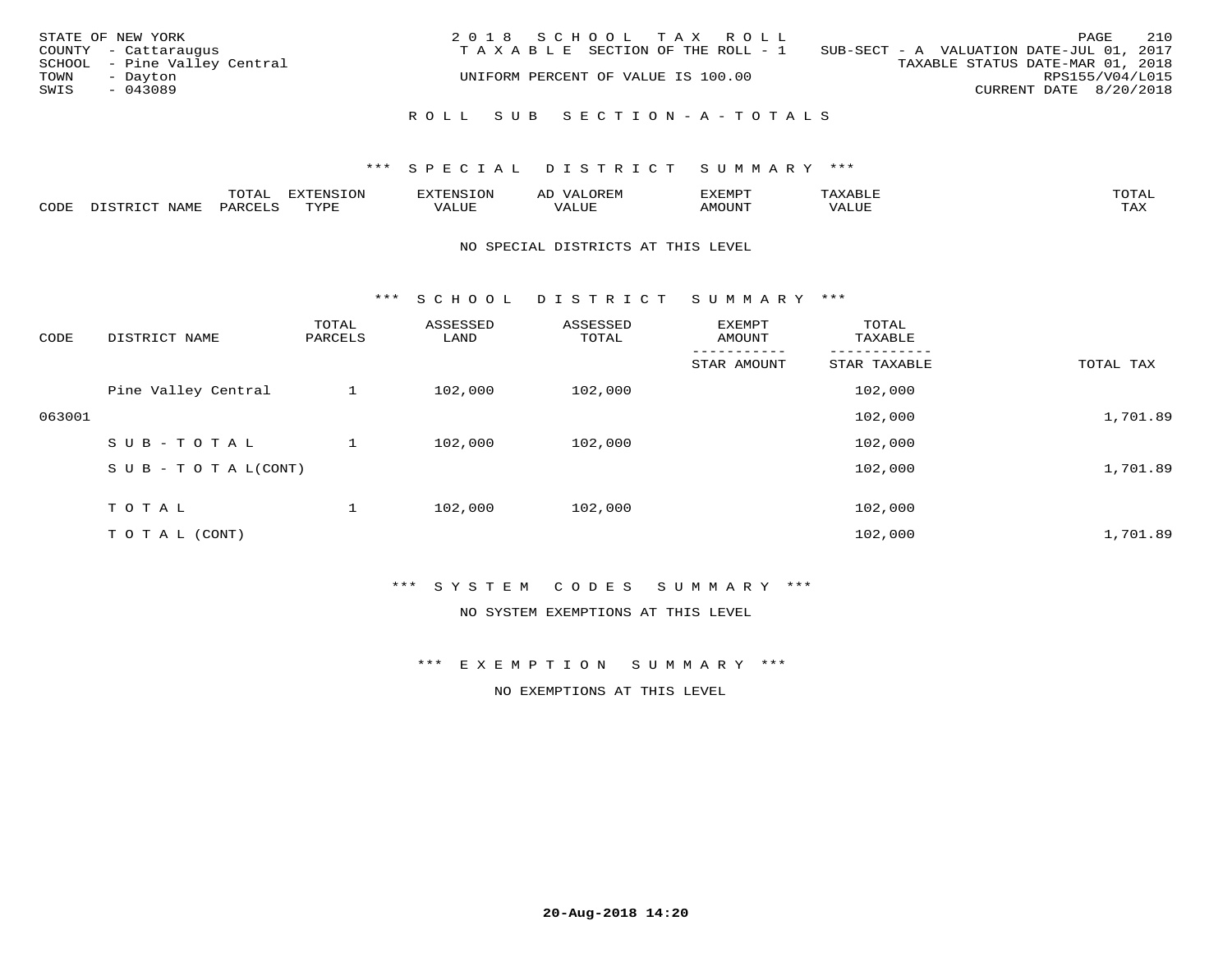|      | STATE OF NEW YORK            | 2018 SCHOOL TAX ROLL                                                           |                                  |                        | PAGE | 211 |
|------|------------------------------|--------------------------------------------------------------------------------|----------------------------------|------------------------|------|-----|
|      | COUNTY - Cattaraugus         | T A X A B L E SECTION OF THE ROLL - 1 SUB-SECT - A VALUATION DATE-JUL 01, 2017 |                                  |                        |      |     |
|      | SCHOOL - Pine Valley Central |                                                                                | TAXABLE STATUS DATE-MAR 01, 2018 |                        |      |     |
| TOWN | - Dayton                     | UNIFORM PERCENT OF VALUE IS 100.00                                             |                                  | RPS155/V04/L015        |      |     |
| SWIS | $-043089$                    |                                                                                |                                  | CURRENT DATE 8/20/2018 |      |     |
|      |                              |                                                                                |                                  |                        |      |     |
|      |                              | ROLL SUB SECTION-A-TOTALS                                                      |                                  |                        |      |     |

| ROLL<br>SEC | DESCRIPTION                | TOTAL<br>PARCELS | ASSESSED<br>LAND | ASSESSED<br>TOTAL | <b>EXEMPT</b><br><b>AMOUNT</b><br>STAR AMOUNT | TOTAL<br>TAXABLE<br>------------<br>STAR TAXABLE | TAX<br>RATE | TOTAL<br>TAX |
|-------------|----------------------------|------------------|------------------|-------------------|-----------------------------------------------|--------------------------------------------------|-------------|--------------|
|             | 2018-19 School Tax         |                  | 102,000          | 102,000           |                                               | 102,000<br>102,000                               |             | 1,701.89     |
|             | SPEC DIST TAXES<br>TAXABLE |                  |                  |                   |                                               |                                                  |             | 1,701.89     |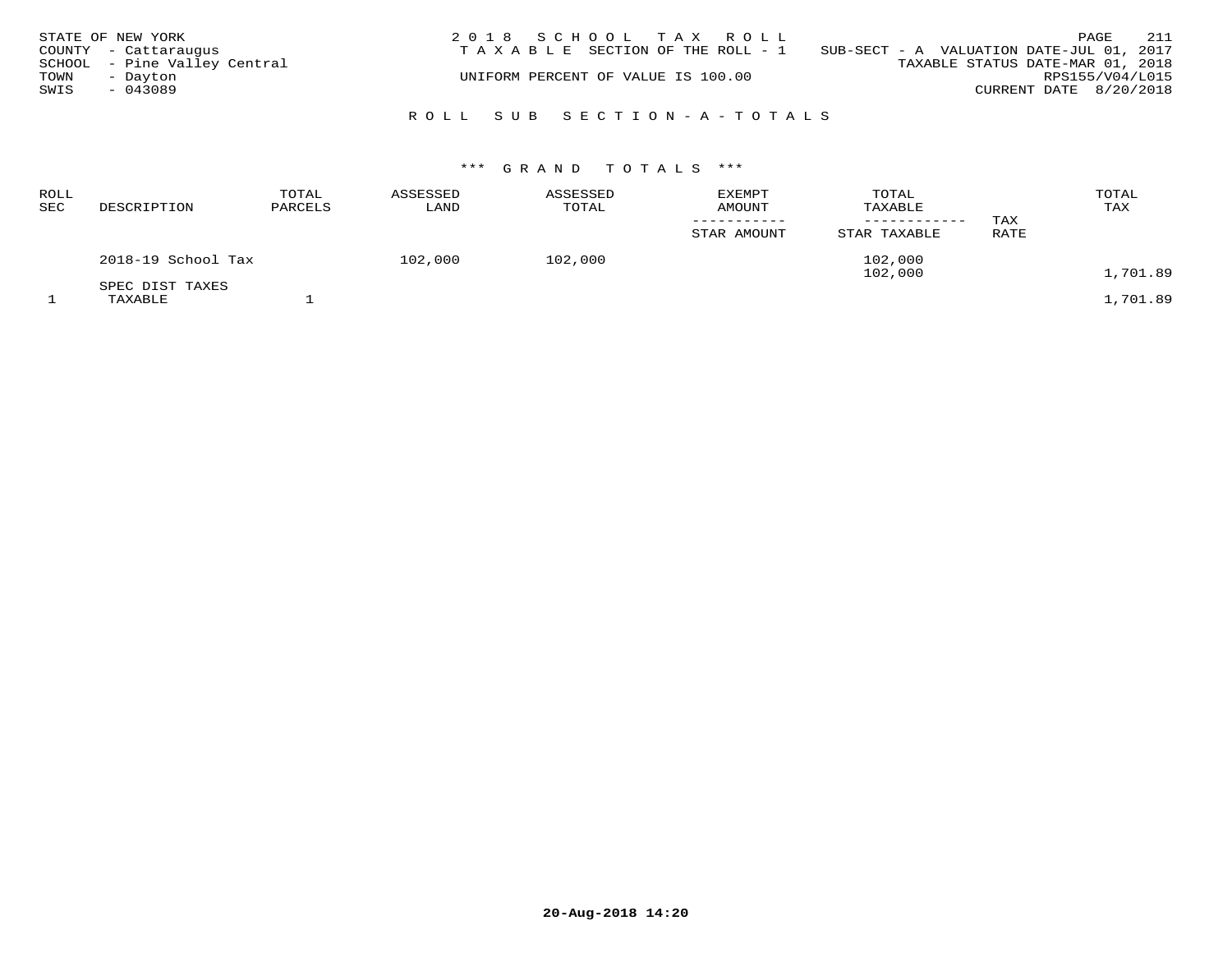| STATE OF NEW YORK            | 2018 SCHOOL TAX ROLL               | 212<br>PAGE                      |
|------------------------------|------------------------------------|----------------------------------|
| COUNTY - Cattaraugus         | TAXABLE SECTION OF THE ROLL - 1    | VALUATION DATE-JUL 01, 2017      |
| SCHOOL - Pine Valley Central |                                    | TAXABLE STATUS DATE-MAR 01, 2018 |
| TOWN<br>- Dayton             | UNIFORM PERCENT OF VALUE IS 100.00 | RPS155/V04/L015                  |
| SWIS<br>$-043089$            |                                    | CURRENT DATE 8/20/2018           |
|                              | ROLL SECTION TOTALS                |                                  |

## \*\*\* S P E C I A L D I S T R I C T S U M M A R Y \*\*\*

|      | ◡∸ғ      | ---<br>$\tau$ on<br><b>L'VIC</b> |                           | ∽     |       | <b>TOTA</b>               |
|------|----------|----------------------------------|---------------------------|-------|-------|---------------------------|
| CODE | $\cdots$ | PVDI                             | $777$ $777$<br>$\sqrt{ }$ | T T T | MOUNT | $m \times r$<br>- - - - - |

#### NO SPECIAL DISTRICTS AT THIS LEVEL

\*\*\* S C H O O L D I S T R I C T S U M M A R Y \*\*\*

| CODE   | DISTRICT NAME                    | TOTAL<br>PARCELS | ASSESSED<br>LAND | ASSESSED<br>TOTAL | EXEMPT<br>AMOUNT | TOTAL<br>TAXABLE |            |
|--------|----------------------------------|------------------|------------------|-------------------|------------------|------------------|------------|
|        |                                  |                  |                  |                   | STAR AMOUNT      | STAR TAXABLE     | TOTAL TAX  |
|        | Pine Valley Central              | 253              | 9301,100         | 18026,757         | 2469,362         | 15,557,395       |            |
| 063001 |                                  |                  |                  |                   | 3558,703         | 11,998,692       | 200,201.09 |
|        | SUB-TOTAL                        | 253              | 9301,100         | 18026,757         | 2469,362         | 15,557,395       |            |
|        | $S \cup B - T \cup T A L (CONT)$ |                  |                  |                   | 3558,703         | 11,998,692       | 200,201.09 |
|        | TOTAL                            | 253              | 9301,100         | 18026,757         | 2469,362         | 15,557,395       |            |
|        |                                  |                  |                  |                   |                  |                  |            |
|        | T O T A L (CONT)                 |                  |                  |                   | 3558,703         | 11,998,692       | 200,201.09 |

## \*\*\* S Y S T E M C O D E S S U M M A R Y \*\*\*

### NO SYSTEM EXEMPTIONS AT THIS LEVEL

## \*\*\* E X E M P T I O N S U M M A R Y \*\*\*

| CODE                                      | DESCRIPTION                                                | TOTAL<br>PARCELS   | SCHOOL                                               |
|-------------------------------------------|------------------------------------------------------------|--------------------|------------------------------------------------------|
| 41700<br>41720<br>41730<br>41800<br>41834 | AG BLDG<br>AG DIST<br>AG DISTOUT<br>AGED C/T/S<br>ENH STAR | 4<br>43<br>5<br>28 | 123,600<br>2043,066<br>175,855<br>80,891<br>1599,503 |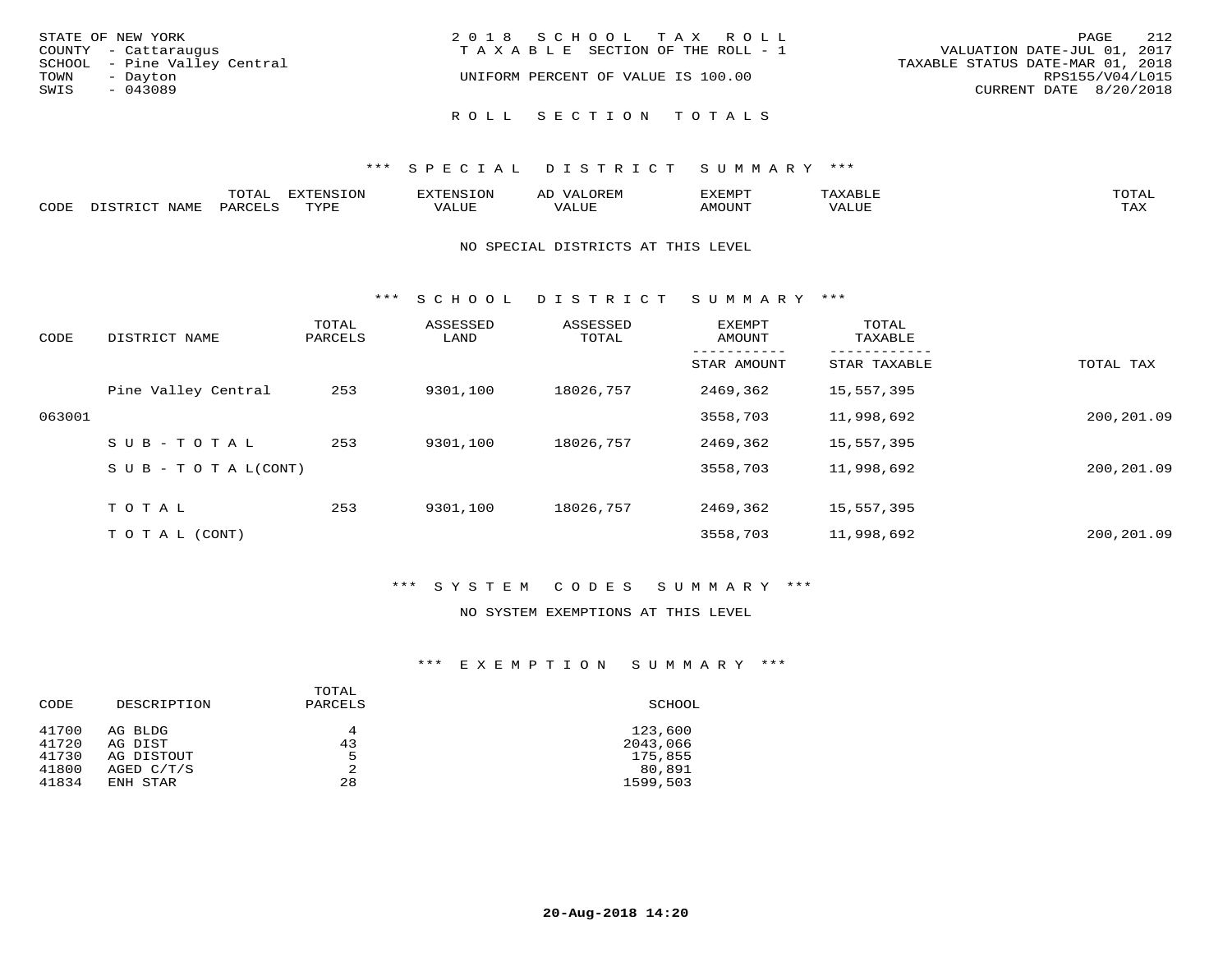| STATE OF NEW YORK            | 2018 SCHOOL TAX ROLL                  | 213<br>PAGE                      |
|------------------------------|---------------------------------------|----------------------------------|
| COUNTY - Cattaraugus         | T A X A B L E SECTION OF THE ROLL - 1 | VALUATION DATE-JUL 01, 2017      |
| SCHOOL - Pine Valley Central |                                       | TAXABLE STATUS DATE-MAR 01, 2018 |
| TOWN<br>- Dayton             | UNIFORM PERCENT OF VALUE IS 100.00    | RPS155/V04/L015                  |
| SWIS<br>$-043089$            |                                       | CURRENT DATE 8/20/2018           |
|                              | ROLL SECTION TOTALS                   |                                  |

# \*\*\* E X E M P T I O N S U M M A R Y \*\*\*

| CODE  | DESCRIPTION | TOTAL<br>PARCELS | SCHOOL   |
|-------|-------------|------------------|----------|
| 41854 | BAS STAR    | 67               | 1959,200 |
| 42100 | SILO T/C/S  | 8                | 39,950   |
| 42120 | TMP GHOUSE  |                  | 6,000    |
|       | TOTAL       | 158              | 6028,065 |

| <b>ROLL</b><br><b>SEC</b> | DESCRIPTION                | TOTAL<br>PARCELS | ASSESSED<br>LAND | ASSESSED<br>TOTAL | <b>EXEMPT</b><br>AMOUNT<br>STAR AMOUNT | TOTAL<br>TAXABLE<br>STAR TAXABLE | TAX<br>RATE | TOTAL<br>TAX |
|---------------------------|----------------------------|------------------|------------------|-------------------|----------------------------------------|----------------------------------|-------------|--------------|
|                           | 2018-19 School Tax         |                  | 9301,100         | 18026,757         | 2,469,362<br>3558,703                  | 15,557,395<br>11,998,692         |             | 200,201.09   |
|                           | SPEC DIST TAXES<br>TAXABLE | 253              |                  |                   |                                        |                                  |             | 200,201.09   |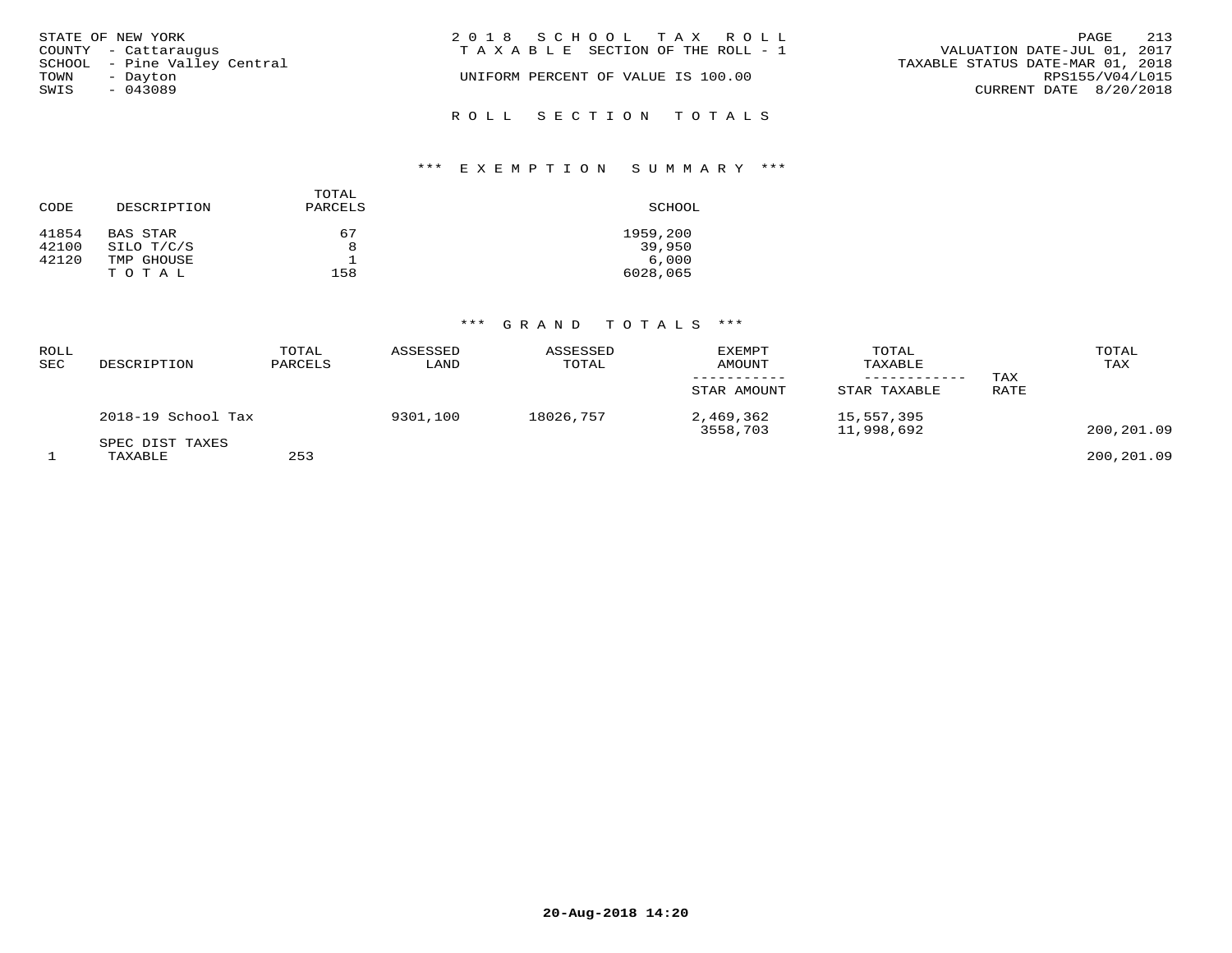| STATE OF NEW YORK<br>COUNTY - Cattaraugus<br>- Pine Valley Central<br>SCHOOL<br>TOWN<br>- Dayton<br>$-043089$<br>SWIS | 2 0 1 8                                   | OWNERS NAME SEQUENCE | SCHOOL TAX ROLL<br>SPECIAL FRANCHISE SECTION OF THE ROLL - 5<br>UNIFORM PERCENT OF VALUE IS 100.00 | VALUATION DATE-JUL 01, 2017<br>TAXABLE STATUS DATE-MAR 01, 2018 | PAGE<br>214             |
|-----------------------------------------------------------------------------------------------------------------------|-------------------------------------------|----------------------|----------------------------------------------------------------------------------------------------|-----------------------------------------------------------------|-------------------------|
| TAX MAP PARCEL NUMBER                                                                                                 | PROPERTY LOCATION & CLASS ASSESSMENT      |                      |                                                                                                    |                                                                 |                         |
| CURRENT OWNERS NAME<br>CURRENT OWNERS ADDRESS                                                                         | SCHOOL DISTRICT<br>PARCEL SIZE/GRID COORD | LAND<br>TOTAL        | TAX DESCRIPTION<br>SPECIAL DISTRICTS                                                               | TAXABLE VALUE                                                   | TAX AMOUNT              |
|                                                                                                                       |                                           |                      |                                                                                                    |                                                                 |                         |
|                                                                                                                       | Special Franchise                         |                      |                                                                                                    | ACCT 1006                                                       | BILL<br>598             |
| 530.089-9916-131.600/188                                                                                              | 861 Elec & gas                            |                      | 2018-19 School Tax                                                                                 | 234,642                                                         | 3,915.06                |
| Nys Electric & Gas Corp                                                                                               | Pine Valley Cen 063001                    | $\Omega$             |                                                                                                    |                                                                 |                         |
| Attn: Utility Shared Services                                                                                         | Town Of Dayton                            | 234,642              |                                                                                                    |                                                                 |                         |
| Freeport Building                                                                                                     | 0.5700 Pine Valley                        |                      |                                                                                                    |                                                                 |                         |
| 70 Farm View Dr                                                                                                       | ACRES<br>0.01                             |                      |                                                                                                    |                                                                 |                         |
| New Gloucester, ME 14852-3287                                                                                         | FULL MARKET VALUE                         | 234,642              |                                                                                                    |                                                                 |                         |
|                                                                                                                       |                                           |                      | TOTAL TAX $---$                                                                                    |                                                                 | $3,915.06**$            |
|                                                                                                                       |                                           |                      |                                                                                                    | DATE #1                                                         | 09/30/18                |
| ******************************                                                                                        |                                           |                      |                                                                                                    | AMT DUE                                                         | 3,915.06                |
|                                                                                                                       | Special Franchise                         |                      |                                                                                                    | ACCT 1365                                                       | BILL 599                |
| 530.089-9916-901.300/188                                                                                              | 869 Television                            |                      | 2018-19 School Tax                                                                                 | 50,000                                                          | 834.26                  |
| Time Warner Cable Tax Dept.                                                                                           | Pine Valley Cen 063001                    | $\circ$              |                                                                                                    |                                                                 |                         |
| PO Box 7467                                                                                                           | 8.6 miles of cable                        | 50,000               |                                                                                                    |                                                                 |                         |
| Charlotte, NC 28241-7467                                                                                              | 0.01<br>ACRES                             |                      |                                                                                                    |                                                                 |                         |
|                                                                                                                       | FULL MARKET VALUE                         | 50,000               |                                                                                                    |                                                                 |                         |
|                                                                                                                       |                                           |                      | TOTAL TAX $---$                                                                                    |                                                                 | 834.26**                |
|                                                                                                                       |                                           |                      |                                                                                                    | DATE #1                                                         | 09/30/18                |
|                                                                                                                       |                                           |                      |                                                                                                    | AMT DUE                                                         | 834.26                  |
|                                                                                                                       |                                           |                      |                                                                                                    |                                                                 |                         |
|                                                                                                                       | Special Franchise                         |                      |                                                                                                    | ACCT 1007                                                       | BILL<br>600             |
| 530.089-9916-631.900/188                                                                                              | 861 Elec & gas                            |                      | 2018-19 School Tax                                                                                 | 72,313                                                          | 1,206.56                |
| Verizon New York Inc                                                                                                  | Pine Valley Cen 063001                    | $\Omega$             |                                                                                                    |                                                                 |                         |
| $C/O$ Duff & Phelps                                                                                                   | Town Of Dayton                            | 72,313               |                                                                                                    |                                                                 |                         |
| PO Box 2749                                                                                                           | 0.3900 Pine Valley                        |                      |                                                                                                    |                                                                 |                         |
| Addison, TX 75001                                                                                                     | 0.01<br>ACRES                             |                      |                                                                                                    |                                                                 |                         |
|                                                                                                                       | FULL MARKET VALUE                         | 72,313               |                                                                                                    |                                                                 |                         |
|                                                                                                                       |                                           |                      | TOTAL TAX ---                                                                                      |                                                                 | $1,206.56**$            |
|                                                                                                                       |                                           |                      |                                                                                                    | DATE #1                                                         | 09/30/18                |
|                                                                                                                       |                                           |                      |                                                                                                    | AMT DUE                                                         | 1,206.56<br>*********** |
|                                                                                                                       |                                           |                      |                                                                                                    |                                                                 |                         |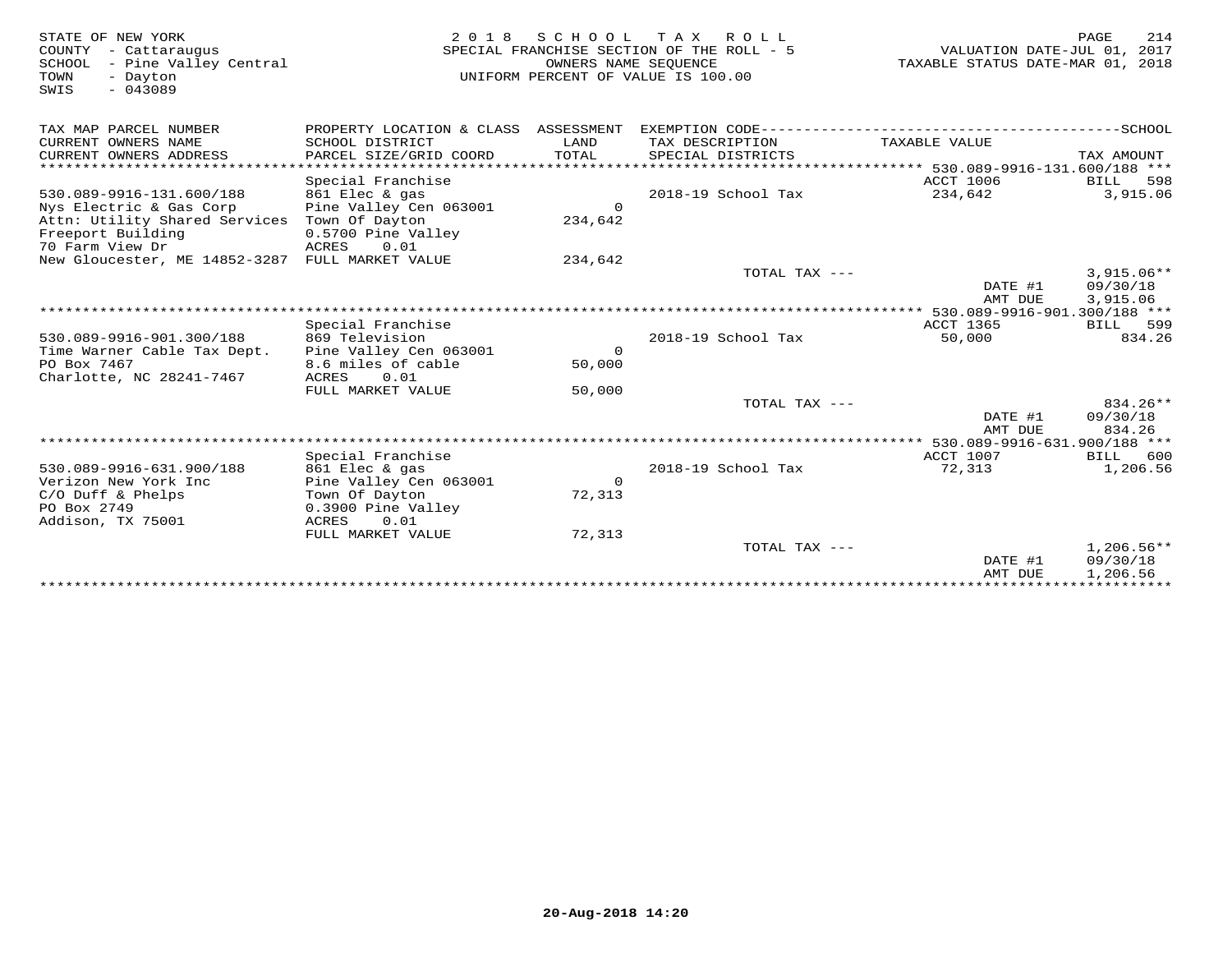|      | STATE OF NEW YORK            | 2018 SCHOOL TAX ROLL                                                     | PAGE            | 215 |
|------|------------------------------|--------------------------------------------------------------------------|-----------------|-----|
|      | COUNTY - Cattaraugus         | VALUATION DATE-JUL 01, 2017<br>SPECIAL FRANCHISE SECTION OF THE ROLL - 5 |                 |     |
|      | SCHOOL - Pine Valley Central | TAXABLE STATUS DATE-MAR 01, 2018                                         |                 |     |
| TOWN | - Davton                     |                                                                          | RPS155/V04/L015 |     |
| SWIS | - 043089                     | CURRENT DATE 8/20/2018                                                   |                 |     |
|      |                              |                                                                          |                 |     |

# ROLL SUB SECTION - - TOTALS

## \*\*\* S P E C I A L D I S T R I C T S U M M A R Y \*\*\*

|      |                            | ----<br>$\overline{\phantom{a}}$ | EXTENSION | <b>ENS</b>         | AL<br>$\cdots$ | דסאים אי     |                       | momn. |
|------|----------------------------|----------------------------------|-----------|--------------------|----------------|--------------|-----------------------|-------|
| CODE | $ \sim$ $-$<br><b>NAMP</b> | $\Omega$<br>'ARI                 | TVDF      | <b><i>ALUE</i></b> | 'ALUE          | <b>MOUNT</b> | . <del>.</del><br>JUI | TAX   |

#### NO SPECIAL DISTRICTS AT THIS LEVEL

\*\*\* S C H O O L D I S T R I C T S U M M A R Y \*\*\*

| CODE   | DISTRICT NAME                    | TOTAL<br>PARCELS | ASSESSED<br>LAND | ASSESSED<br>TOTAL | EXEMPT<br>AMOUNT | TOTAL<br>TAXABLE |           |
|--------|----------------------------------|------------------|------------------|-------------------|------------------|------------------|-----------|
|        |                                  |                  |                  |                   | STAR AMOUNT      | STAR TAXABLE     | TOTAL TAX |
|        | Pine Valley Central              | 3                |                  | 356,955           |                  | 356,955          |           |
| 063001 |                                  |                  |                  |                   |                  | 356,955          | 5,955.88  |
|        | SUB-TOTAL                        | 3                |                  | 356,955           |                  | 356,955          |           |
|        | $S \cup B - T \cup T A L (CONT)$ |                  |                  |                   |                  | 356,955          | 5,955.88  |
|        | T O T A L                        | 3                |                  | 356,955           |                  | 356,955          |           |
|        |                                  |                  |                  |                   |                  |                  |           |
|        | TO TAL (CONT)                    |                  |                  |                   |                  | 356,955          | 5,955.88  |

### \*\*\* S Y S T E M C O D E S S U M M A R Y \*\*\*

NO SYSTEM EXEMPTIONS AT THIS LEVEL

\*\*\* E X E M P T I O N S U M M A R Y \*\*\*

NO EXEMPTIONS AT THIS LEVEL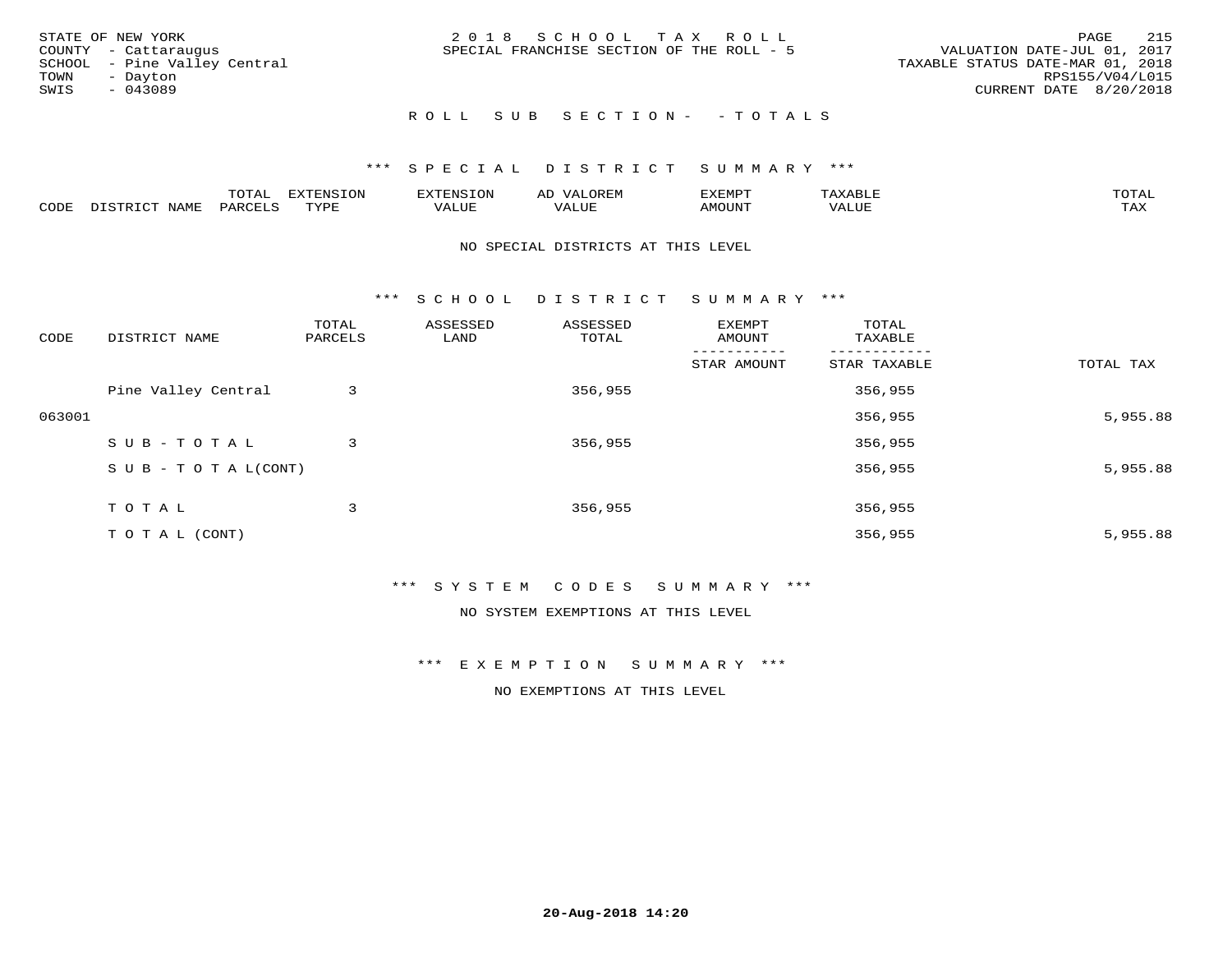| STATE OF NEW YORK<br>COUNTY - Cattaraugus<br>SCHOOL - Pine Valley Central<br>TOWN<br>- Dayton<br>SWIS<br>- 043089 | 2018 SCHOOL TAX ROLL<br>SPECIAL FRANCHISE SECTION OF THE ROLL - 5 | 216<br>PAGE<br>VALUATION DATE-JUL 01, 2017<br>TAXABLE STATUS DATE-MAR 01, 2018<br>RPS155/V04/L015<br>CURRENT DATE 8/20/2018 |
|-------------------------------------------------------------------------------------------------------------------|-------------------------------------------------------------------|-----------------------------------------------------------------------------------------------------------------------------|
|                                                                                                                   | ROLL SUB SECTION- - TOTALS                                        |                                                                                                                             |

| ROLL<br>SEC | DESCRIPTION                          | TOTAL<br>PARCELS | ASSESSED<br>LAND | ASSESSED<br>TOTAL | <b>EXEMPT</b><br>AMOUNT<br>STAR AMOUNT | TOTAL<br>TAXABLE<br>------------<br>STAR TAXABLE | TAX<br>RATE | TOTAL<br>TAX |
|-------------|--------------------------------------|------------------|------------------|-------------------|----------------------------------------|--------------------------------------------------|-------------|--------------|
|             | 2018-19 School Tax                   |                  |                  | 356,955           |                                        | 356,955<br>356,955                               |             | 5,955.88     |
|             | SPEC DIST TAXES<br>SPECIAL FRANCHISE |                  |                  |                   |                                        |                                                  |             | 5,955.88     |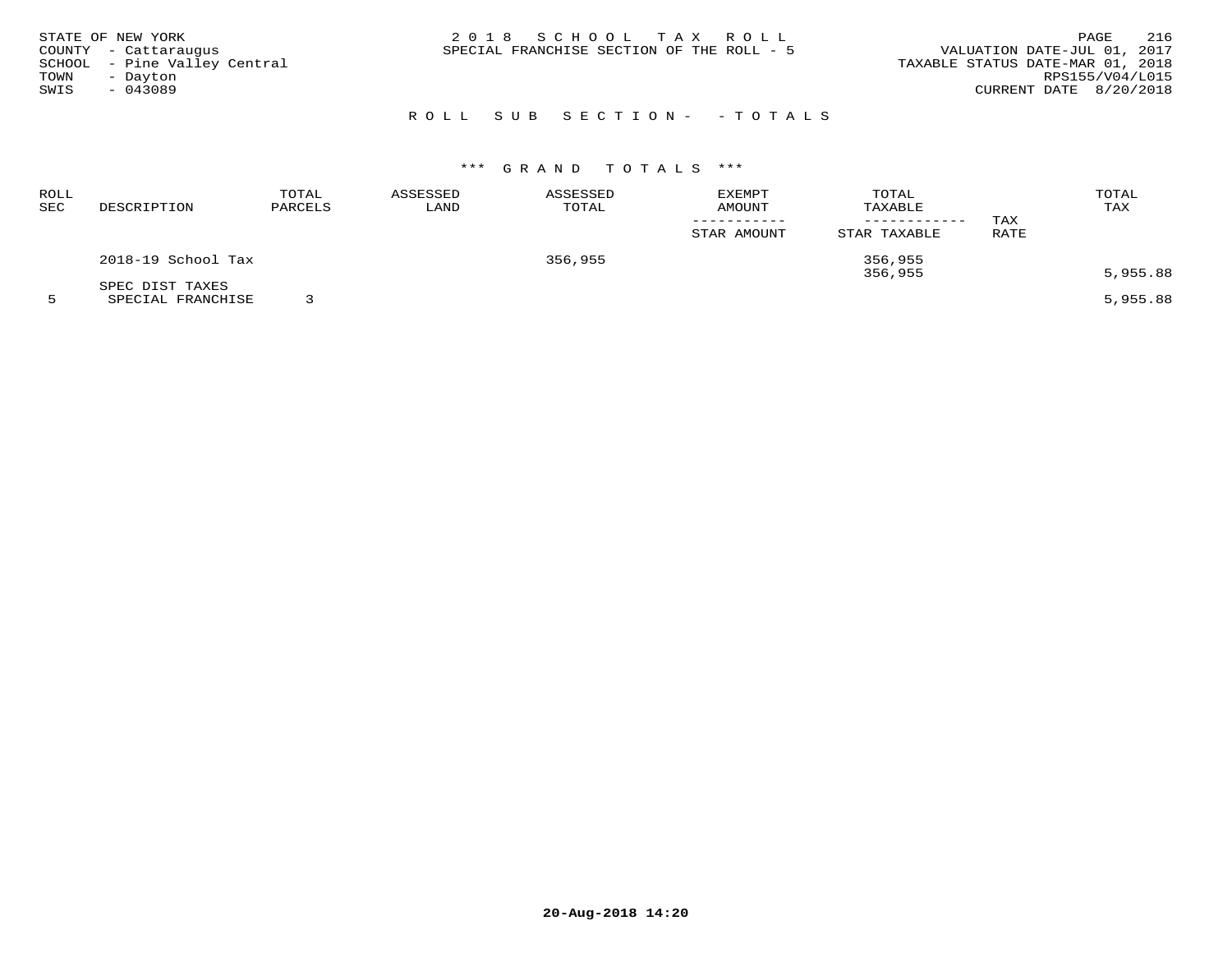| STATE OF NEW YORK            | 2018 SCHOOL TAX ROLL                      | 217<br>PAGE                      |
|------------------------------|-------------------------------------------|----------------------------------|
| COUNTY - Cattaraugus         | SPECIAL FRANCHISE SECTION OF THE ROLL - 5 | VALUATION DATE-JUL 01, 2017      |
| SCHOOL - Pine Valley Central |                                           | TAXABLE STATUS DATE-MAR 01, 2018 |
| TOWN<br>- Davton             |                                           | RPS155/V04/L015                  |
| SWIS<br>$-043089$            |                                           | CURRENT DATE 8/20/2018           |
|                              |                                           |                                  |

# ROLL SECTION TOTALS

#### \*\*\* S P E C I A L D I S T R I C T S U M M A R Y \*\*\*

|      |                          | momn.<br>LUIAL     | <b>EXTENSION</b> | $117$ mm $170707$<br>אי | ΑD<br>.JREN      | 33773850<br>ivi D'<br>ניומיום בי | $max$ and $max$ | $m \wedge m \wedge n$ |
|------|--------------------------|--------------------|------------------|-------------------------|------------------|----------------------------------|-----------------|-----------------------|
| CODE | <b>NAME</b><br>DISTO TOT | PARCE <sup>T</sup> | TVDF             | VALUE                   | -- - ---<br>ALUE | TUUOM4                           | VALUE           | <b>TAY</b><br>⊥⇔∆     |

#### NO SPECIAL DISTRICTS AT THIS LEVEL

\*\*\* S C H O O L D I S T R I C T S U M M A R Y \*\*\*

| CODE   | DISTRICT NAME                    | TOTAL<br>PARCELS | ASSESSED<br>LAND | ASSESSED<br>TOTAL | EXEMPT<br>AMOUNT | TOTAL<br>TAXABLE |           |
|--------|----------------------------------|------------------|------------------|-------------------|------------------|------------------|-----------|
|        |                                  |                  |                  |                   | STAR AMOUNT      | STAR TAXABLE     | TOTAL TAX |
|        | Pine Valley Central              | 3                |                  | 356,955           |                  | 356,955          |           |
| 063001 |                                  |                  |                  |                   |                  | 356,955          | 5,955.88  |
|        | SUB-TOTAL                        | 3                |                  | 356,955           |                  | 356,955          |           |
|        | $S \cup B - T \cup T A L (CONT)$ |                  |                  |                   |                  | 356,955          | 5,955.88  |
|        | TOTAL                            | 3                |                  | 356,955           |                  | 356,955          |           |
|        | T O T A L (CONT)                 |                  |                  |                   |                  | 356,955          | 5,955.88  |

#### \*\*\* S Y S T E M C O D E S S U M M A R Y \*\*\*

NO SYSTEM EXEMPTIONS AT THIS LEVEL

\*\*\* E X E M P T I O N S U M M A R Y \*\*\*

NO EXEMPTIONS AT THIS LEVEL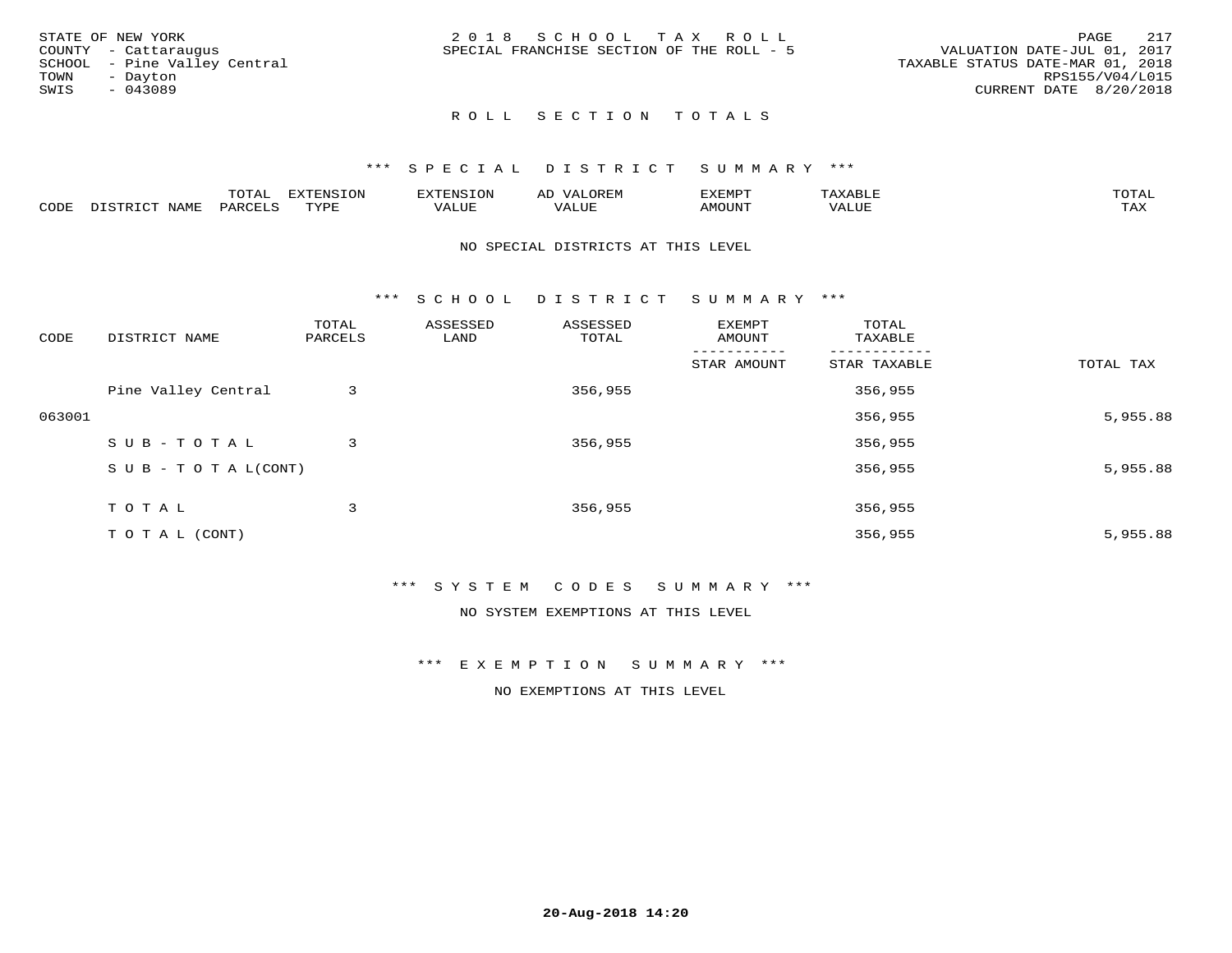| STATE OF NEW YORK<br>COUNTY - Cattaraugus<br>SCHOOL - Pine Valley Central<br>TOWN<br>- Dayton<br>SWIS<br>$-043089$ | 2018 SCHOOL TAX ROLL<br>SPECIAL FRANCHISE SECTION OF THE ROLL - 5 | 218<br>PAGE<br>VALUATION DATE-JUL 01, 2017<br>TAXABLE STATUS DATE-MAR 01, 2018<br>RPS155/V04/L015<br>CURRENT DATE 8/20/2018 |
|--------------------------------------------------------------------------------------------------------------------|-------------------------------------------------------------------|-----------------------------------------------------------------------------------------------------------------------------|
|                                                                                                                    | ROLL SECTION TOTALS                                               |                                                                                                                             |

| ROLL<br>SEC | DESCRIPTION                          | TOTAL<br>PARCELS | ASSESSED<br>LAND | ASSESSED<br>TOTAL | <b>EXEMPT</b><br><b>AMOUNT</b> | TOTAL<br>TAXABLE<br>---------- | TAX  | TOTAL<br>TAX |
|-------------|--------------------------------------|------------------|------------------|-------------------|--------------------------------|--------------------------------|------|--------------|
|             |                                      |                  |                  |                   | STAR AMOUNT                    | STAR TAXABLE                   | RATE |              |
|             | 2018-19 School Tax                   |                  |                  | 356,955           |                                | 356,955<br>356,955             |      | 5,955.88     |
|             | SPEC DIST TAXES<br>SPECIAL FRANCHISE |                  |                  |                   |                                |                                |      | 5,955.88     |

**20-Aug-2018 14:20**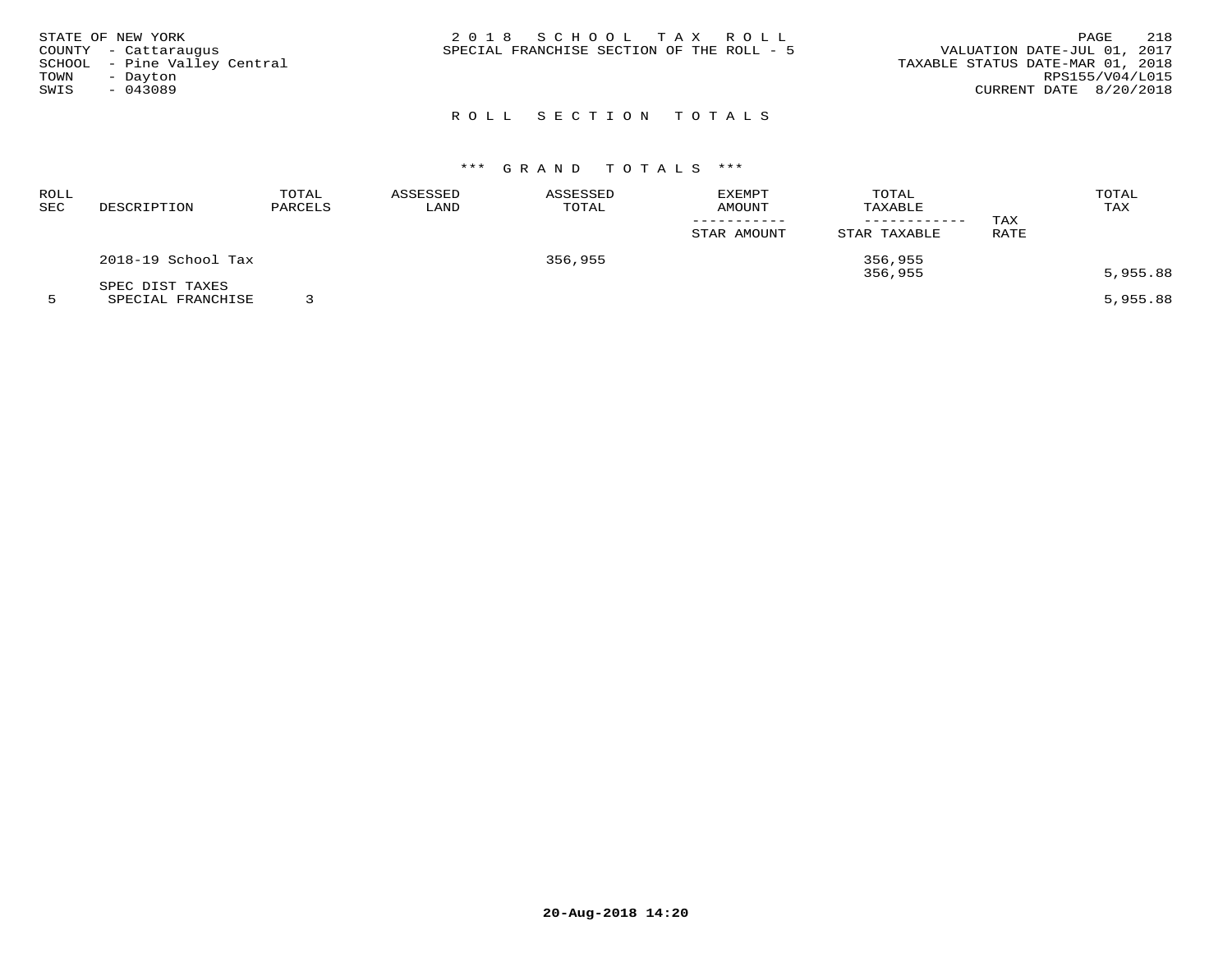| STATE OF NEW YORK<br>COUNTY - Cattaraugus<br>SCHOOL<br>- Pine Valley Central<br>TOWN<br>- Dayton<br>$-043089$<br>SWIS |                                           | OWNERS NAME SEOUENCE | 2018 SCHOOL TAX ROLL<br>UTILITY & R.R. SECTION OF THE ROLL - 6<br>UNIFORM PERCENT OF VALUE IS 100.00 | VALUATION DATE-JUL 01, 2017<br>TAXABLE STATUS DATE-MAR 01, 2018 | 219<br>PAGE  |
|-----------------------------------------------------------------------------------------------------------------------|-------------------------------------------|----------------------|------------------------------------------------------------------------------------------------------|-----------------------------------------------------------------|--------------|
| TAX MAP PARCEL NUMBER                                                                                                 | PROPERTY LOCATION & CLASS ASSESSMENT      |                      |                                                                                                      |                                                                 |              |
| CURRENT OWNERS NAME<br>CURRENT OWNERS ADDRESS                                                                         | SCHOOL DISTRICT<br>PARCEL SIZE/GRID COORD | LAND<br>TOTAL        | TAX DESCRIPTION<br>SPECIAL DISTRICTS                                                                 | TAXABLE VALUE                                                   | TAX AMOUNT   |
| ************************                                                                                              |                                           |                      |                                                                                                      |                                                                 |              |
|                                                                                                                       | Outside Plant                             |                      |                                                                                                      | ACCT 1100                                                       | BILL<br>601  |
| 630.089-9916-810.500/288                                                                                              | 883 Gas Trans Impr                        |                      | 2018-19 School Tax                                                                                   | 213,347                                                         | 3,559.75     |
| Emkey Gathering                                                                                                       | Pine Valley Cen 063001                    | $\circ$              |                                                                                                      |                                                                 |              |
| 558 W 6 th St Ste 200<br>Erie, PA 16507                                                                               | Loc #888888<br>1.0000 Pine Valley         | 213,347              |                                                                                                      |                                                                 |              |
|                                                                                                                       | Gas Trans                                 |                      |                                                                                                      |                                                                 |              |
|                                                                                                                       | ACRES<br>0.01                             |                      |                                                                                                      |                                                                 |              |
|                                                                                                                       | FULL MARKET VALUE                         | 213,347              |                                                                                                      |                                                                 |              |
|                                                                                                                       |                                           |                      | TOTAL TAX ---                                                                                        |                                                                 | $3,559.75**$ |
|                                                                                                                       |                                           |                      |                                                                                                      | DATE #1                                                         | 09/30/18     |
|                                                                                                                       |                                           |                      |                                                                                                      | AMT DUE                                                         | 3,559.75     |
|                                                                                                                       |                                           |                      |                                                                                                      | ********** 630.089-9916-131.600/188 ***                         |              |
|                                                                                                                       | Gas Supply                                |                      |                                                                                                      | ACCT 1024                                                       | BILL 602     |
| 630.089-9916-131.600/188                                                                                              | 884 Elec Dist Out                         |                      | 2018-19 School Tax                                                                                   | 339,659                                                         | 5,667.29     |
| Nys Electric & Gas Corp                                                                                               | Pine Valley Cen 063001                    | $\Omega$             |                                                                                                      |                                                                 |              |
| Attn: Utility Shared Services Loc #888888<br>Freeport Building                                                        | 0.5500 Pine Valley                        | 339,659              |                                                                                                      |                                                                 |              |
| 70 Farm View Dr                                                                                                       | Elec Dist                                 |                      |                                                                                                      |                                                                 |              |
| New Gloucester, ME 04260                                                                                              | ACRES<br>0.01                             |                      |                                                                                                      |                                                                 |              |
|                                                                                                                       | FULL MARKET VALUE                         | 339,659              |                                                                                                      |                                                                 |              |
|                                                                                                                       |                                           |                      | TOTAL TAX ---                                                                                        |                                                                 | $5,667.29**$ |
|                                                                                                                       |                                           |                      |                                                                                                      | DATE #1                                                         | 09/30/18     |
|                                                                                                                       |                                           |                      |                                                                                                      | AMT DUE                                                         | 5,667.29     |
|                                                                                                                       |                                           |                      |                                                                                                      |                                                                 |              |
|                                                                                                                       | Outside Plant                             |                      |                                                                                                      | ACCT 1021                                                       | BILL 603     |
| 630.089-0000-631.900/1883                                                                                             | 836 Telecom. eq.                          |                      | Mass Telec 47100                                                                                     |                                                                 | 77,448       |
| Verizon New York Inc                                                                                                  | Pine Valley Cen 063001                    | $\circ$              | 2018-19 School Tax                                                                                   | 75,773                                                          | 1,264.29     |
| $C/O$ Duff & Phepls<br>PO Box 2749                                                                                    | Loc #888888<br>0.5500 Pine Valley         | 153,221              |                                                                                                      |                                                                 |              |
| Addison, TX 75001                                                                                                     | Poles, Wire, Cable, Etc                   |                      |                                                                                                      |                                                                 |              |
|                                                                                                                       | ACRES<br>0.01                             |                      |                                                                                                      |                                                                 |              |
|                                                                                                                       | FULL MARKET VALUE                         | 153,221              |                                                                                                      |                                                                 |              |
|                                                                                                                       |                                           |                      | TOTAL TAX $---$                                                                                      |                                                                 | $1,264.29**$ |
|                                                                                                                       |                                           |                      |                                                                                                      | DATE #1                                                         | 09/30/18     |
|                                                                                                                       |                                           |                      |                                                                                                      | AMT DUE                                                         | 1,264.29     |
|                                                                                                                       |                                           |                      |                                                                                                      |                                                                 |              |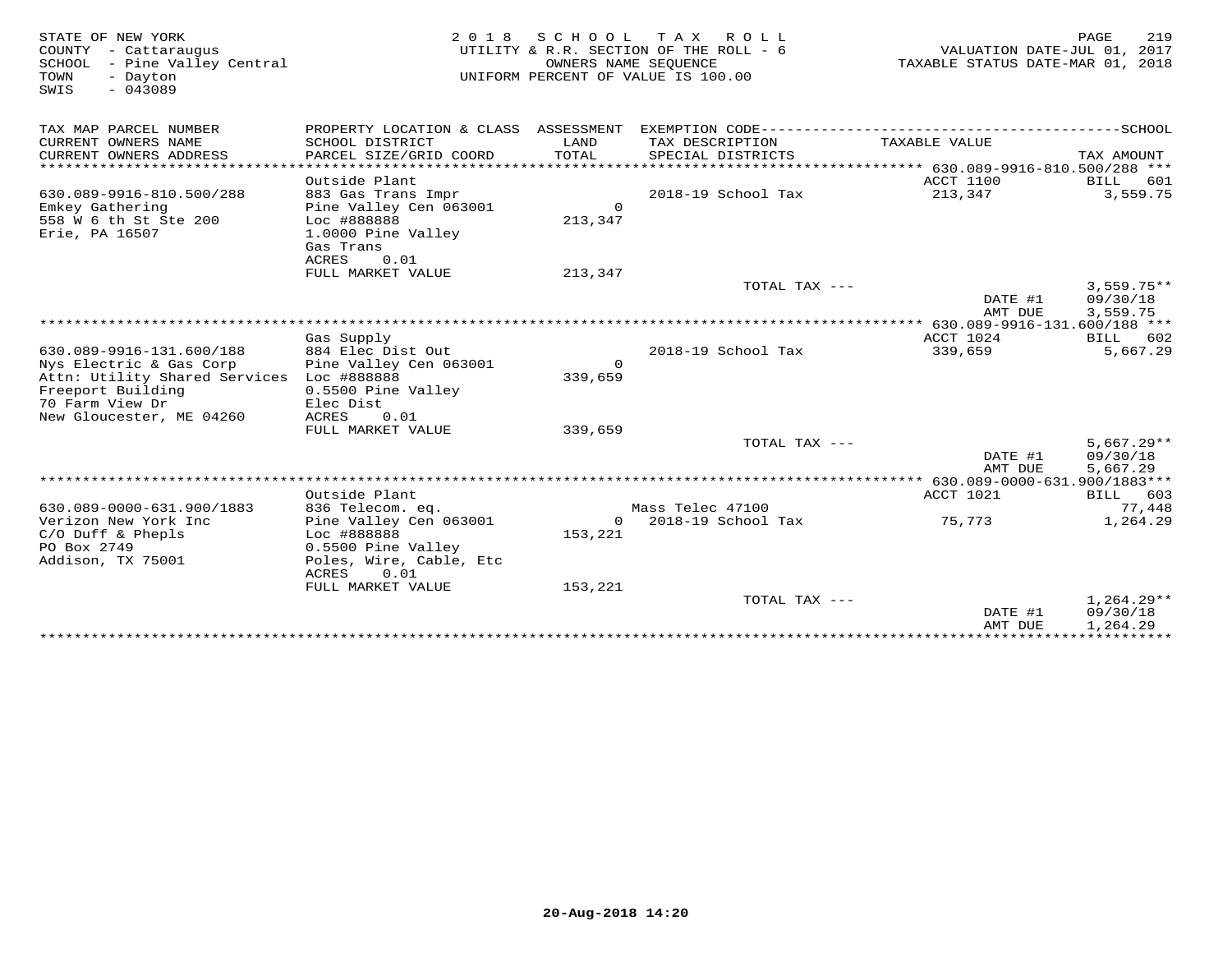| STATE OF NEW YORK<br>COUNTY - Cattaraugus<br>SCHOOL - Pine Valley Central<br>TOWN<br>- Dayton<br>SWIS<br>$-043089$ | 2018 SCHOOL TAX ROLL<br>UTILITY & R.R. SECTION OF THE ROLL - 6 | 2.20<br>PAGE<br>VALUATION DATE-JUL 01, 2017<br>TAXABLE STATUS DATE-MAR 01, 2018<br>RPS155/V04/L015<br>CURRENT DATE 8/20/2018 |
|--------------------------------------------------------------------------------------------------------------------|----------------------------------------------------------------|------------------------------------------------------------------------------------------------------------------------------|
|                                                                                                                    | ROLL SUB SECTION- - TOTALS                                     |                                                                                                                              |

## \*\*\* S P E C I A L D I S T R I C T S U M M A R Y \*\*\*

|      |                          | $m \wedge m \wedge n$<br>$\overline{\phantom{a}}$<br>◡⊥▱ | EXTENSION   | <b>EXTENSION</b>    | $\cdot$ / $\Delta$ .<br>ΑL | EXEMPT | הדרות העירה<br>xд          | TOTAL |
|------|--------------------------|----------------------------------------------------------|-------------|---------------------|----------------------------|--------|----------------------------|-------|
| CODE | NAME<br>$  -$<br>DICTPD. | PARCELS                                                  | <b>TYPE</b> | <b><i>TALUE</i></b> | VALUE                      | AMOUNT | , , , , , , , , ,<br>/ALUE | TAX   |

#### NO SPECIAL DISTRICTS AT THIS LEVEL

\*\*\* S C H O O L D I S T R I C T S U M M A R Y \*\*\*

| CODE   | DISTRICT NAME                    | TOTAL<br>PARCELS | ASSESSED<br>LAND | ASSESSED<br>TOTAL | EXEMPT<br>AMOUNT | TOTAL<br>TAXABLE |           |
|--------|----------------------------------|------------------|------------------|-------------------|------------------|------------------|-----------|
|        |                                  |                  |                  |                   | STAR AMOUNT      | STAR TAXABLE     | TOTAL TAX |
|        | Pine Valley Central              | 3                |                  | 706,227           | 77,448           | 628,779          |           |
| 063001 |                                  |                  |                  |                   |                  | 628,779          | 10,491.33 |
|        | SUB-TOTAL                        | 3                |                  | 706,227           | 77,448           | 628,779          |           |
|        | $S \cup B - T \cup T A L (CONT)$ |                  |                  |                   |                  | 628,779          | 10,491.33 |
|        | TOTAL                            | 3                |                  | 706,227           | 77,448           | 628,779          |           |
|        | T O T A L (CONT)                 |                  |                  |                   |                  | 628,779          | 10,491.33 |

# \*\*\* S Y S T E M C O D E S S U M M A R Y \*\*\*

#### NO SYSTEM EXEMPTIONS AT THIS LEVEL

| CODE  | DESCRIPTION         | TOTAL<br>PARCELS | SCHOOL           |
|-------|---------------------|------------------|------------------|
| 47100 | Mass Telec<br>TOTAL |                  | 77,448<br>77,448 |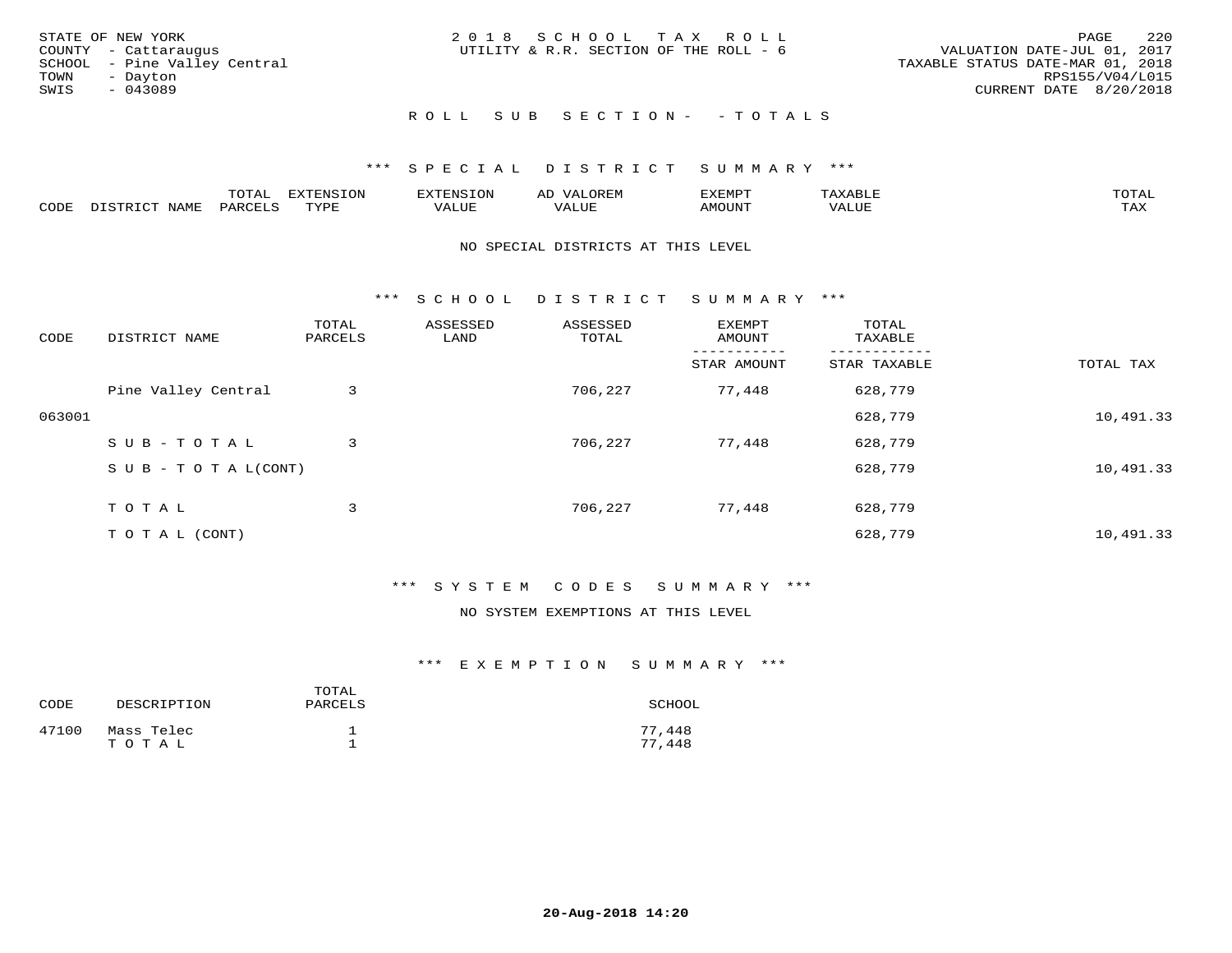| STATE OF NEW YORK<br>COUNTY - Cattaraugus<br>SCHOOL - Pine Valley Central<br>TOWN<br>- Dayton<br>SWIS<br>$-043089$ | 2018 SCHOOL TAX ROLL<br>UTILITY & R.R. SECTION OF THE ROLL - 6 | 221<br>PAGE<br>VALUATION DATE-JUL 01, 2017<br>TAXABLE STATUS DATE-MAR 01, 2018<br>RPS155/V04/L015<br>CURRENT DATE 8/20/2018 |
|--------------------------------------------------------------------------------------------------------------------|----------------------------------------------------------------|-----------------------------------------------------------------------------------------------------------------------------|
|                                                                                                                    | ROLL SUB SECTION- - TOTALS                                     |                                                                                                                             |

| <b>ROLL</b><br>SEC | DESCRIPTION                         | TOTAL<br>PARCELS | ASSESSED<br>LAND | ASSESSED<br>TOTAL | <b>EXEMPT</b><br>AMOUNT<br>STAR AMOUNT | TOTAL<br>TAXABLE<br>STAR TAXABLE | TAX<br>RATE | TOTAL<br>TAX |
|--------------------|-------------------------------------|------------------|------------------|-------------------|----------------------------------------|----------------------------------|-------------|--------------|
|                    | 2018-19 School Tax                  |                  |                  | 706,227           | 77,448                                 | 628,779<br>628,779               |             | 10,491.33    |
| 6                  | SPEC DIST TAXES<br>UTILITIES & N.C. |                  |                  |                   |                                        |                                  |             | 10,491.33    |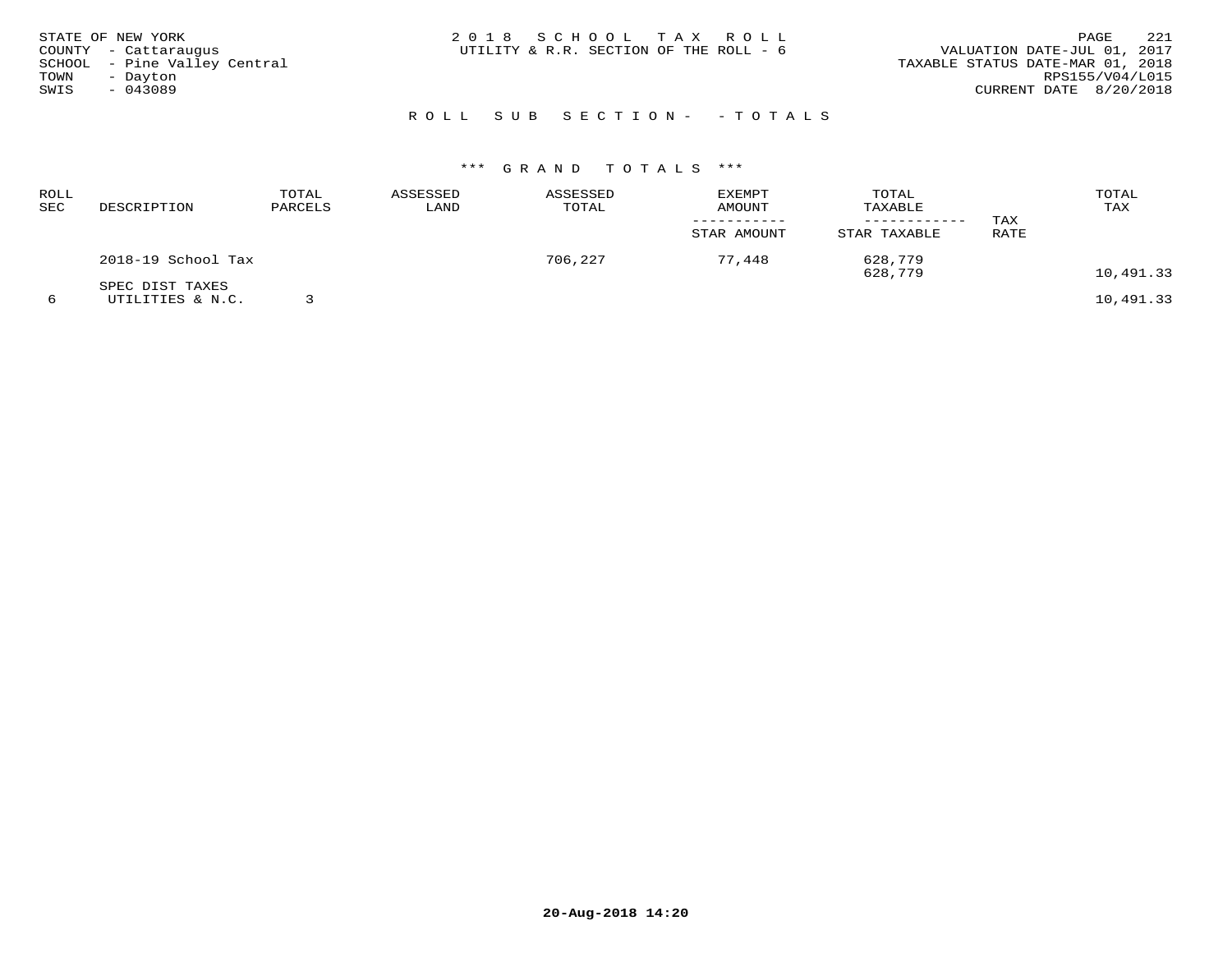|      | STATE OF NEW YORK            | 2018 SCHOOL TAX ROLL                   |  |  |                                  |                        | PAGE | -222 |
|------|------------------------------|----------------------------------------|--|--|----------------------------------|------------------------|------|------|
|      | COUNTY - Cattaraugus         | UTILITY & R.R. SECTION OF THE ROLL - 6 |  |  | VALUATION DATE-JUL 01, 2017      |                        |      |      |
|      | SCHOOL - Pine Valley Central |                                        |  |  | TAXABLE STATUS DATE-MAR 01, 2018 |                        |      |      |
| TOWN | - Davton                     |                                        |  |  |                                  | RPS155/V04/L015        |      |      |
| SWIS | - 043089                     |                                        |  |  |                                  | CURRENT DATE 8/20/2018 |      |      |
|      |                              |                                        |  |  |                                  |                        |      |      |

# ROLL SECTION TOTALS

### \*\*\* S P E C I A L D I S T R I C T S U M M A R Y \*\*\*

|      |                  | momm <sup>.</sup><br>TOTAT | <b>ELIMENT OF ONT</b><br>T OTA | 'ENS   | OREM                     | CXEMPT        | $max$ and $max$          | $m \wedge m \wedge n$ |
|------|------------------|----------------------------|--------------------------------|--------|--------------------------|---------------|--------------------------|-----------------------|
| CODE | NAME<br>DISTRICT | PARCELS                    | TVDF<br>.                      | 7ALUE. | . <del>.</del><br>. ALUF | <b>AMOUNT</b> | * * * * * * * *<br>'ALUL | <b>TAY</b><br>⊥⇔∆     |

#### NO SPECIAL DISTRICTS AT THIS LEVEL

\*\*\* S C H O O L D I S T R I C T S U M M A R Y \*\*\*

| CODE   | DISTRICT NAME                    | TOTAL<br>PARCELS | ASSESSED<br>LAND | ASSESSED<br>TOTAL | EXEMPT<br>AMOUNT | TOTAL<br>TAXABLE |           |
|--------|----------------------------------|------------------|------------------|-------------------|------------------|------------------|-----------|
|        |                                  |                  |                  |                   | STAR AMOUNT      | STAR TAXABLE     | TOTAL TAX |
|        | Pine Valley Central              | 3                |                  | 706,227           | 77,448           | 628,779          |           |
| 063001 |                                  |                  |                  |                   |                  | 628,779          | 10,491.33 |
|        | SUB-TOTAL                        | 3                |                  | 706,227           | 77,448           | 628,779          |           |
|        | $S \cup B - T \cup T A L (CONT)$ |                  |                  |                   |                  | 628,779          | 10,491.33 |
|        | TOTAL                            | 3                |                  | 706,227           | 77,448           | 628,779          |           |
|        | T O T A L (CONT)                 |                  |                  |                   |                  | 628,779          | 10,491.33 |

## \*\*\* S Y S T E M C O D E S S U M M A R Y \*\*\*

# NO SYSTEM EXEMPTIONS AT THIS LEVEL

| CODE  | DESCRIPTION         | TOTAL<br>PARCELS | SCHOOL           |
|-------|---------------------|------------------|------------------|
| 47100 | Mass Telec<br>TOTAL |                  | 77,448<br>77,448 |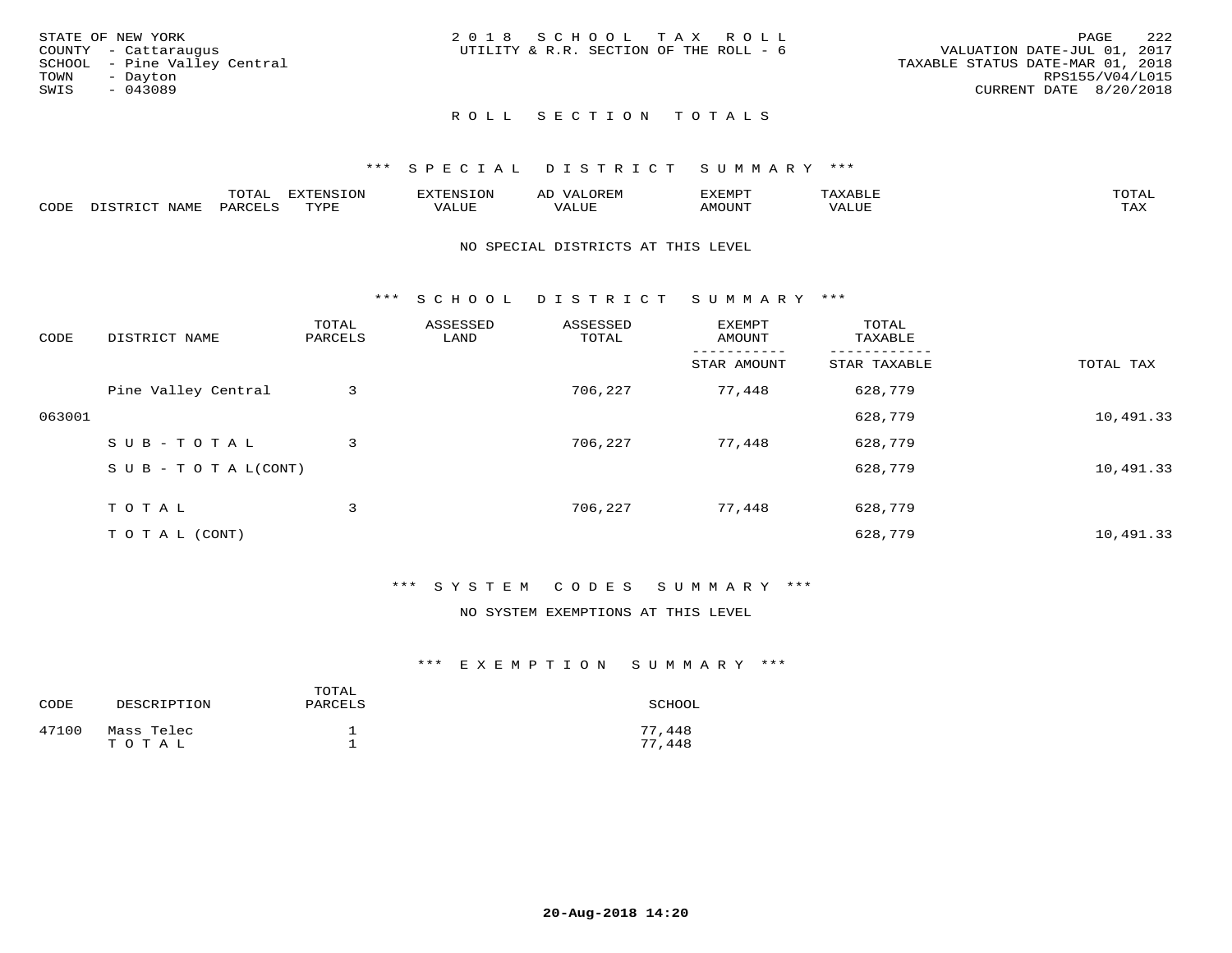| STATE OF NEW YORK<br>COUNTY - Cattaraugus<br>SCHOOL - Pine Valley Central<br>TOWN<br>- Dayton<br>SWIS<br>$-043089$ | 2018 SCHOOL TAX ROLL<br>UTILITY & R.R. SECTION OF THE ROLL - 6 | 2.2.3<br>PAGE<br>VALUATION DATE-JUL 01, 2017<br>TAXABLE STATUS DATE-MAR 01, 2018<br>RPS155/V04/L015<br>CURRENT DATE 8/20/2018 |
|--------------------------------------------------------------------------------------------------------------------|----------------------------------------------------------------|-------------------------------------------------------------------------------------------------------------------------------|
|                                                                                                                    | ROLL SECTION TOTALS                                            |                                                                                                                               |

| ROLL<br>SEC | DESCRIPTION                         | TOTAL<br>PARCELS | ASSESSED<br>LAND | ASSESSED<br>TOTAL | <b>EXEMPT</b><br><b>AMOUNT</b><br>STAR AMOUNT | TOTAL<br>TAXABLE<br>----------<br>STAR TAXABLE | TAX<br>RATE | TOTAL<br>TAX |
|-------------|-------------------------------------|------------------|------------------|-------------------|-----------------------------------------------|------------------------------------------------|-------------|--------------|
|             | 2018-19 School Tax                  |                  |                  | 706,227           | 77,448                                        | 628,779<br>628,779                             |             | 10,491.33    |
|             | SPEC DIST TAXES<br>UTILITIES & N.C. |                  |                  |                   |                                               |                                                |             | 10,491.33    |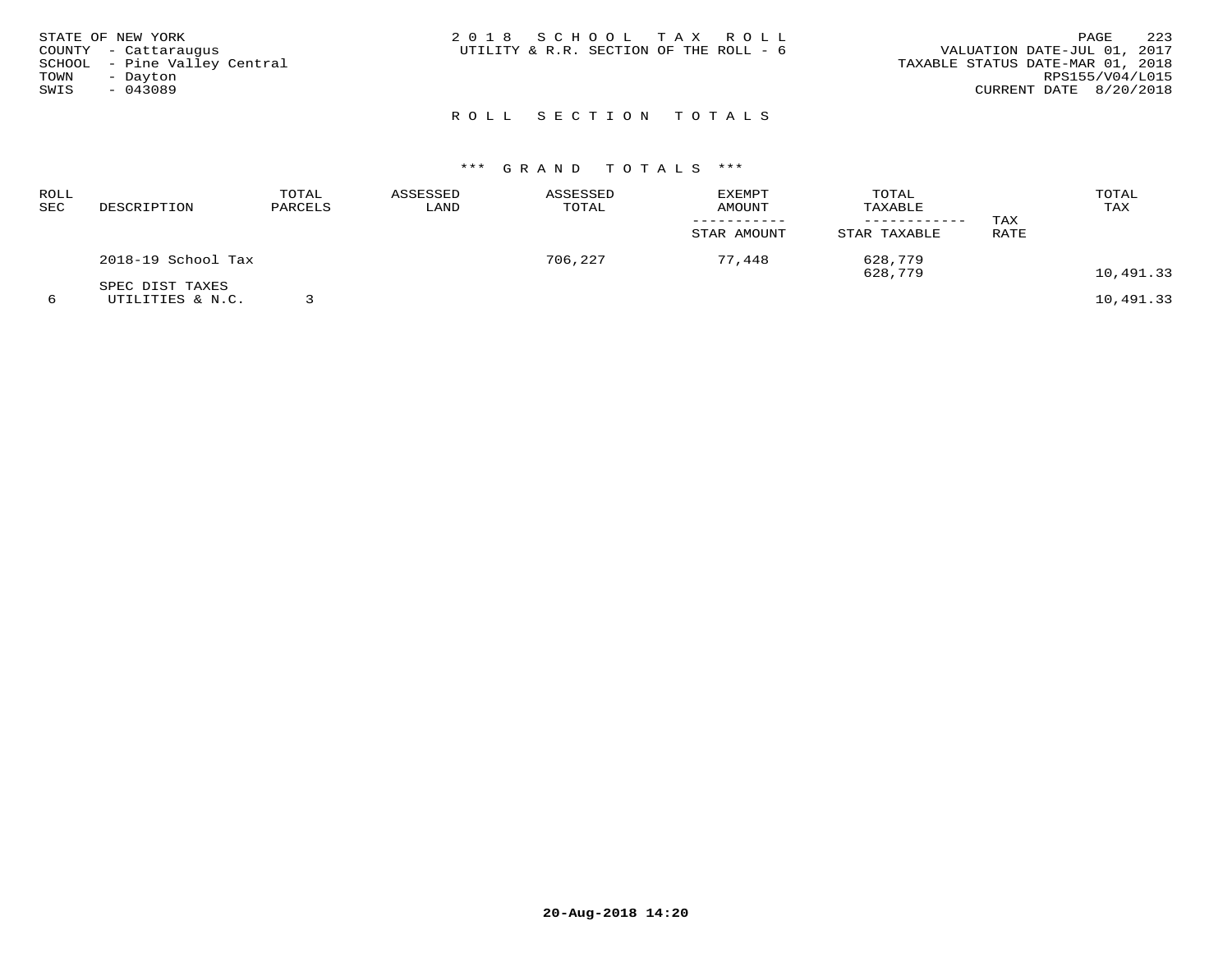STATE OF NEW YORK MORE 224 (229 MHOLLY EXEMPLE 20 MHOLLY EXEMPLE 20 MHOLLY EXEMPLE 20 MHOLLY EXEMPLE 20 MHOLLY EXEMPLE COUNTY - Cattary ORTE-JUL 01, 2017<br>SCHOOL - Pine Valley Central (2017 - 2018) MHOLLY EXEMPT SECTION OF SWIS - 043089TAX MAP PARCEL NUMBER PROPERTY LOCATION & CLASS ASSESSMENT EXEMPTION CODE------------------------------------------SCHOOL CURRENT OWNERS NAME SCHOOL DISTRICT LAND TAX DESCRIPTION TAXABLE VALUE CURRENT OWNERS ADDRESS PARCEL SIZE/GRID COORD TOTAL SPECIAL DISTRICTS TAX AMOUNT \*\*\*\*\*\*\*\*\*\*\*\*\*\*\*\*\*\*\*\*\*\*\*\*\*\*\*\*\*\*\*\*\*\*\*\*\*\*\*\*\*\*\*\*\*\*\*\*\*\*\*\*\*\*\*\*\*\*\*\*\*\*\*\*\*\*\*\*\*\*\*\*\*\*\*\*\*\*\*\*\*\*\*\*\*\*\*\*\*\*\*\*\*\*\*\*\*\*\*\*\*\*\* 25.001-2-24.2 \*\*\*\*\*\*\*\*\*\*\*\*\*\*Rte 62 ACCT 5000 ACCT 5000 ACCT 5000 ACCT 5000 ACCT 5000 ACCT 5000 ACCT 5000 ACCT 5000 ACCT 5000 ACCT 5000 ACCT 25.001-2-24.2 651 Highway gar COUNTY 13100 87,400 $\cap$   $\cap$ Cattaraugus County Pine Valley Cen 063001 7,000 2018-19 School Tax 0.00 0.00Little Valley, NY 14755 29 05 09 87,400 ACRES 2.21 EAST-1036823 NRTH-0875201 DEED BOOK 00541 PG-00278 FULL MARKET VALUE 87,400 TOTAL TAX --- 0.00\*\* \*\*\*\*\*\*\*\*\*\*\*\*\*\*\*\*\*\*\*\*\*\*\*\*\*\*\*\*\*\*\*\*\*\*\*\*\*\*\*\*\*\*\*\*\*\*\*\*\*\*\*\*\*\*\*\*\*\*\*\*\*\*\*\*\*\*\*\*\*\*\*\*\*\*\*\*\*\*\*\*\*\*\*\*\*\*\*\*\*\*\*\*\*\*\*\*\*\*\*\*\*\*\* 25.001-2-32.2 \*\*\*\*\*\*\*\*\*\*\*\*\*\*221,200 Rte 62 ACCT 1208 25.001-2-32.2 642 Health bldg NON-PROFIT 25300 221,200 $0.00$ Jn Adam Developmental Ctr Pine Valley Cen 063001 8,000 2018-19 School Tax 0.00 0.009262 Us Rte 62 30 05 09 221,200 Dayton, NY 14041 ACRES 3.30 EAST-1036976 NRTH-0876438 DEED BOOK 912 PG-01123 FULL MARKET VALUE 221,200TOTAL TAX  $---$  0.00\*\* \*\*\*\*\*\*\*\*\*\*\*\*\*\*\*\*\*\*\*\*\*\*\*\*\*\*\*\*\*\*\*\*\*\*\*\*\*\*\*\*\*\*\*\*\*\*\*\*\*\*\*\*\*\*\*\*\*\*\*\*\*\*\*\*\*\*\*\*\*\*\*\*\*\*\*\*\*\*\*\*\*\*\*\*\*\*\*\*\*\*\*\*\*\*\*\*\*\*\*\*\*\*\* 25.001-1-22 \*\*\*\*\*\*\*\*\*\*\*\*\*\*\*\*School St Accredit Superintensity of the School State of the School State of the School State of the School St  $0.00$ 25.001-1-22 311 Res vac land CEMETERY 27350 2,500 $0.00$ Markams German Cemetery Pine Valley Cen 063001 2,500 2018-19 School Tax 0.00 0.009100 Route 62 30 05 09 2,500 South Dayton, NY 14138 FRNT 160.00 DPTH 165.00 EAST-1035443 NRTH-0873057 FULL MARKET VALUE 2,500 TOTAL TAX --- 0.00\*\* \*\*\*\*\*\*\*\*\*\*\*\*\*\*\*\*\*\*\*\*\*\*\*\*\*\*\*\*\*\*\*\*\*\*\*\*\*\*\*\*\*\*\*\*\*\*\*\*\*\*\*\*\*\*\*\*\*\*\*\*\*\*\*\*\*\*\*\*\*\*\*\*\*\*\*\*\*\*\*\*\*\*\*\*\*\*\*\*\*\*\*\*\*\*\*\*\*\*\*\*\*\*\* 25.001-1-6.2 \*\*\*\*\*\*\*\*\*\*\*\*\*\*\* Rte 62 ACCT 5021 25.001-1-6.2 311 Res vac land CEMETERY 27350 3,600 $0.00$ Markham Cemetery Pine Valley Cen 063001 3,600 2018-19 School Tax 0.00 0.00Joan Greenlee 30 05 09 3,600 10701 Markham Dr ACRES 1.67 Gowanda, NY 14070 EAST-1036466 NRTH-0876037 DEED BOOK 804 PG-01153 FULL MARKET VALUE 3,600 TOTAL TAX --- 0.00\*\* \*\*\*\*\*\*\*\*\*\*\*\*\*\*\*\*\*\*\*\*\*\*\*\*\*\*\*\*\*\*\*\*\*\*\*\*\*\*\*\*\*\*\*\*\*\*\*\*\*\*\*\*\*\*\*\*\*\*\*\*\*\*\*\*\*\*\*\*\*\*\*\*\*\*\*\*\*\*\*\*\*\*\*\*\*\*\*\*\*\*\*\*\*\*\*\*\*\*\*\*\*\*\* 34.001-1-21 \*\*\*\*\*\*\*\*\*\*\*\*\*\*\*\* 11920 E Leon Rd ACCT 0593 34.001-1-21 210 1 Family Res NYS OWNED 12100 92,600 $0.00$ State Of Ny Pine Valley Cen 063001 3,100 2018-19 School Tax 0.00 0.00Attn: Office Mental Retardatio 25 05 09 92,600 Developmental Disability ACRES 1.20 44 Holland Ave EAST-1036394 NRTH-0856101 Albany, NY 12212 DEED BOOK 00926 PG-00059 FULL MARKET VALUE 92,600 TOTAL TAX --- 0.00\*\*

\*\*\*\*\*\*\*\*\*\*\*\*\*\*\*\*\*\*\*\*\*\*\*\*\*\*\*\*\*\*\*\*\*\*\*\*\*\*\*\*\*\*\*\*\*\*\*\*\*\*\*\*\*\*\*\*\*\*\*\*\*\*\*\*\*\*\*\*\*\*\*\*\*\*\*\*\*\*\*\*\*\*\*\*\*\*\*\*\*\*\*\*\*\*\*\*\*\*\*\*\*\*\*\*\*\*\*\*\*\*\*\*\*\*\*\*\*\*\*\*\*\*\*\*\*\*\*\*\*\*\*\*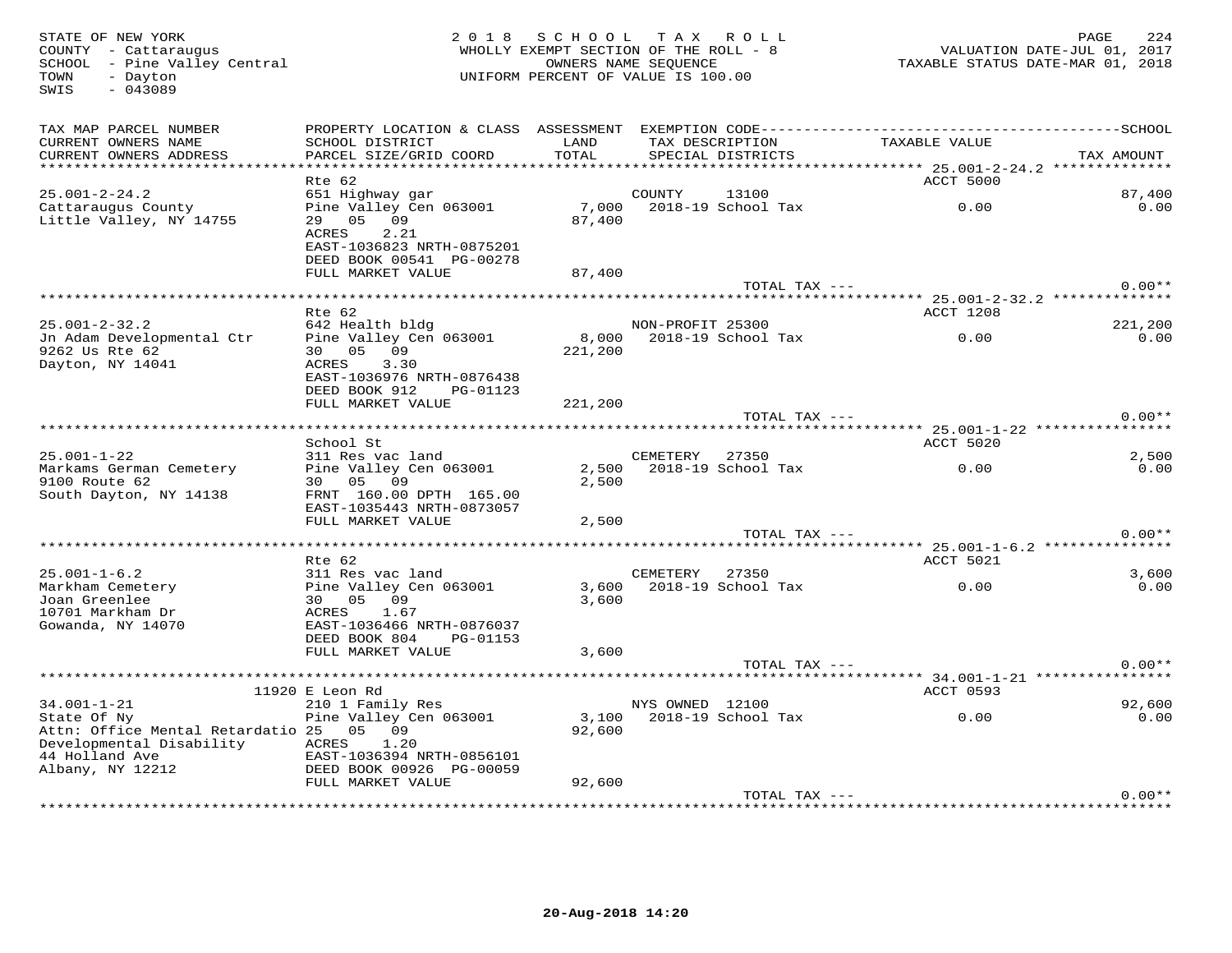SWIS - 043089

#### STATE OF NEW YORK PORT AND ROSE AND LOCULLY EXEMPT SECTION OF THE ROLL AS A COUNTY - Cattaraugus (225 MHOLLY EXEMPT SECTION OF THE ROLL - 8 WALUATION DATE-JUL 01, 2017<br>SCHOOL - Pine Valley Central (2018) WHOLLY EXEMPT SECT WHOLLY EXEMPT SECTION OF THE ROLL - 8 SCHOOL – Pine Valley Central OWNERS NAME SEQUENCE TAXABLE STATUS DATE-MAR 01, 2018 TOWN - Dayton UNIFORM PERCENT OF VALUE IS 100.00

| TAX MAP PARCEL NUMBER<br>CURRENT OWNERS NAME                 | PROPERTY LOCATION & CLASS ASSESSMENT<br>SCHOOL DISTRICT                                                       | LAND           | TAX DESCRIPTION          | TAXABLE VALUE    |            |
|--------------------------------------------------------------|---------------------------------------------------------------------------------------------------------------|----------------|--------------------------|------------------|------------|
| CURRENT OWNERS ADDRESS                                       | PARCEL SIZE/GRID COORD                                                                                        | TOTAL          | SPECIAL DISTRICTS        |                  | TAX AMOUNT |
|                                                              | Rte 62                                                                                                        |                |                          | ACCT 0346        |            |
| $25.001 - 1 - 13$                                            | 651 Highway gar                                                                                               |                | TOWN-PROP 13500          |                  | 230,000    |
| Town Of Dayton<br>South Dayton, NY 14138                     | Pine Valley Cen 063001<br>29 05 09<br>2.90<br>ACRES<br>EAST-1035346 NRTH-0873692<br>DEED BOOK 767<br>PG-00828 | 230,000        | 7,900 2018-19 School Tax | 0.00             | 0.00       |
|                                                              | FULL MARKET VALUE                                                                                             | 230,000        |                          |                  |            |
|                                                              |                                                                                                               |                | TOTAL TAX ---            |                  | $0.00**$   |
|                                                              | Markhams Rd                                                                                                   |                |                          | ACCT 0084        |            |
| $25.001 - 1 - 17$                                            | 311 Res vac land                                                                                              |                | TOWN-PROP 13500          |                  | 3,700      |
| Town Of Dayton<br>South Dayton, NY 14138                     | Pine Valley Cen 063001<br>29 05 09<br>ACRES<br>1.71<br>EAST-1035644 NRTH-0873770<br>DEED BOOK 794<br>PG-00312 | 3,700          | 3,700 2018-19 School Tax | 0.00             | 0.00       |
|                                                              | FULL MARKET VALUE                                                                                             | 3,700          |                          |                  |            |
|                                                              |                                                                                                               |                | TOTAL TAX ---            |                  | $0.00**$   |
|                                                              |                                                                                                               |                |                          |                  |            |
| $33.002 - 1 - 19.2$                                          | Oaks Rd<br>314 Rural vac<10                                                                                   |                | TOWN-PROP 13500          | ACCT 1376        | 1,300      |
| Town of Dayton                                               | Pine Valley Cen 063001                                                                                        |                | 1,300 2018-19 School Tax | 0.00             | 0.00       |
| 9100 Route 62<br>South Dayton, NY 14138                      | FRNT 200.00 DPTH 62.00<br>EAST-1020430 NRTH-0856249                                                           | 1,300          |                          |                  |            |
|                                                              | FULL MARKET VALUE                                                                                             | 1,300          |                          |                  |            |
|                                                              |                                                                                                               |                | TOTAL TAX ---            |                  | $0.00**$   |
|                                                              | White Rd                                                                                                      |                |                          | ACCT 5029        |            |
| $24.004 - 1 - 17$                                            | 314 Rural vac<10                                                                                              |                | VG-OUTSIDE 13740         |                  | 3,100      |
| Village Of South Dayton<br>South Dayton, NY 14138            | Pine Valley Cen 063001<br>51 05 09<br>ACRES<br>5.00<br>EAST-1026830 NRTH-0865104<br>DEED BOOK 696<br>PG-00527 | 3,100<br>3.100 | 2018-19 School Tax       | 0.00             | 0.00       |
|                                                              | FULL MARKET VALUE                                                                                             | 3,100          |                          |                  |            |
|                                                              |                                                                                                               |                | TOTAL TAX ---            |                  | $0.00**$   |
|                                                              | Oaks Rd                                                                                                       |                |                          | <b>ACCT 1207</b> |            |
| $33.002 - 1 - 18.2$                                          | 314 Rural vac<10                                                                                              |                | VG-OUTSIDE 13740         |                  | 1,300      |
| Village Of South Dayton<br>Park St<br>South Dayton, NY 14138 | Pine Valley Cen 063001<br>57 05 09<br>ACRES<br>1.73<br>EAST-1021528 NRTH-0858417<br>DEED BOOK 911<br>PG-00357 | 1,300          | 1,300 2018-19 School Tax | 0.00             | 0.00       |
|                                                              | FULL MARKET VALUE                                                                                             | 1,300          |                          |                  |            |
|                                                              |                                                                                                               |                | TOTAL TAX ---            |                  | $0.00**$   |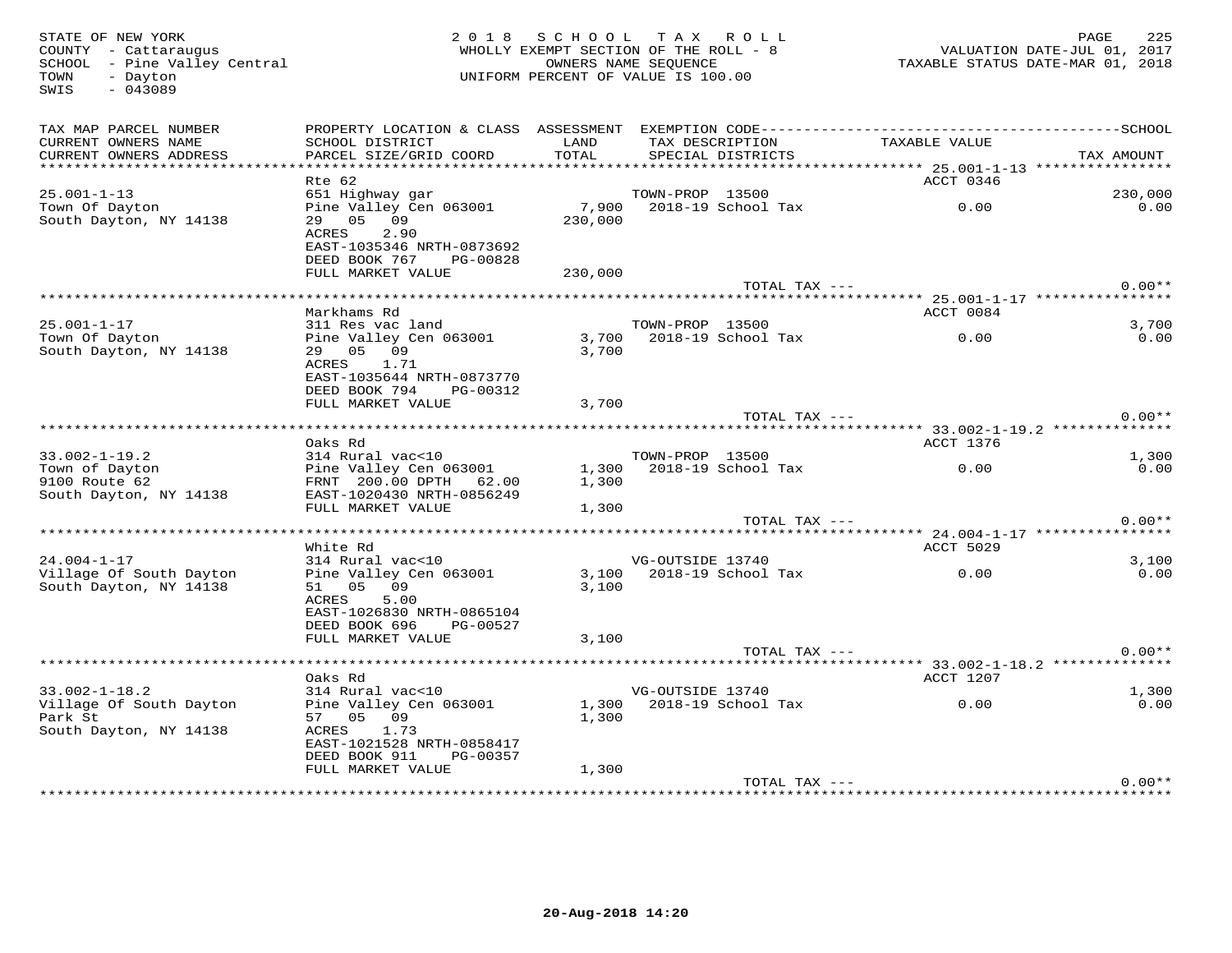| STATE OF NEW YORK            | 2018 SCHOOL TAX ROLL                  | 226<br>PAGE                      |
|------------------------------|---------------------------------------|----------------------------------|
| COUNTY - Cattaraugus         | WHOLLY EXEMPT SECTION OF THE ROLL - 8 | VALUATION DATE-JUL 01, 2017      |
| SCHOOL - Pine Valley Central |                                       | TAXABLE STATUS DATE-MAR 01, 2018 |
| TOWN<br>- Dayton             |                                       | RPS155/V04/L015                  |
| SWIS<br>- 043089             |                                       | CURRENT DATE 8/20/2018           |
|                              | ROLL SUB SECTION- - TOTALS            |                                  |

# \*\*\* S P E C I A L D I S T R I C T S U M M A R Y \*\*\*

|      |      | momn.<br>- JIAF | $\pi$<br>$\sim$ |       |       | ידס אידי | .     | momm <sup>.</sup><br>$\sim$ |
|------|------|-----------------|-----------------|-------|-------|----------|-------|-----------------------------|
| CODE | NAMF | PARO            | TVDI<br>.       | 'ALUE | - --- | AMOUNT   | 'ALUE | ma v<br>⊥ ∠∡∡               |

#### NO SPECIAL DISTRICTS AT THIS LEVEL

\*\*\* S C H O O L D I S T R I C T S U M M A R Y \*\*\*

| CODE   | DISTRICT NAME             | TOTAL<br>PARCELS | ASSESSED<br>LAND | ASSESSED<br>TOTAL | <b>EXEMPT</b><br>AMOUNT | TOTAL<br>TAXABLE |           |
|--------|---------------------------|------------------|------------------|-------------------|-------------------------|------------------|-----------|
|        |                           |                  |                  |                   | STAR AMOUNT             | STAR TAXABLE     | TOTAL TAX |
|        | Pine Valley Central       | 10               | 41,500           | 646,700           | 646,700                 |                  |           |
| 063001 |                           |                  |                  |                   |                         |                  |           |
|        | SUB-TOTAL                 | 10               | 41,500           | 646,700           | 646,700                 |                  |           |
|        | S U B - T O T A $L(CONT)$ |                  |                  |                   |                         |                  |           |
|        |                           |                  |                  |                   |                         |                  |           |
|        | TOTAL                     | 10               | 41,500           | 646,700           | 646,700                 |                  |           |
|        | T O T A L (CONT)          |                  |                  |                   |                         |                  |           |

## \*\*\* S Y S T E M C O D E S S U M M A R Y \*\*\*

#### NO SYSTEM EXEMPTIONS AT THIS LEVEL

| DESCRIPTION              | PARCELS | SCHOOL           |
|--------------------------|---------|------------------|
| NYS OWNED<br>COUNTY      |         | 92,600<br>87,400 |
| TOWN-PROP                |         | 235,000          |
| VG-OUTSIDE<br>NON-PROFIT | 2       | 4,400<br>221,200 |
|                          |         | TOTAL            |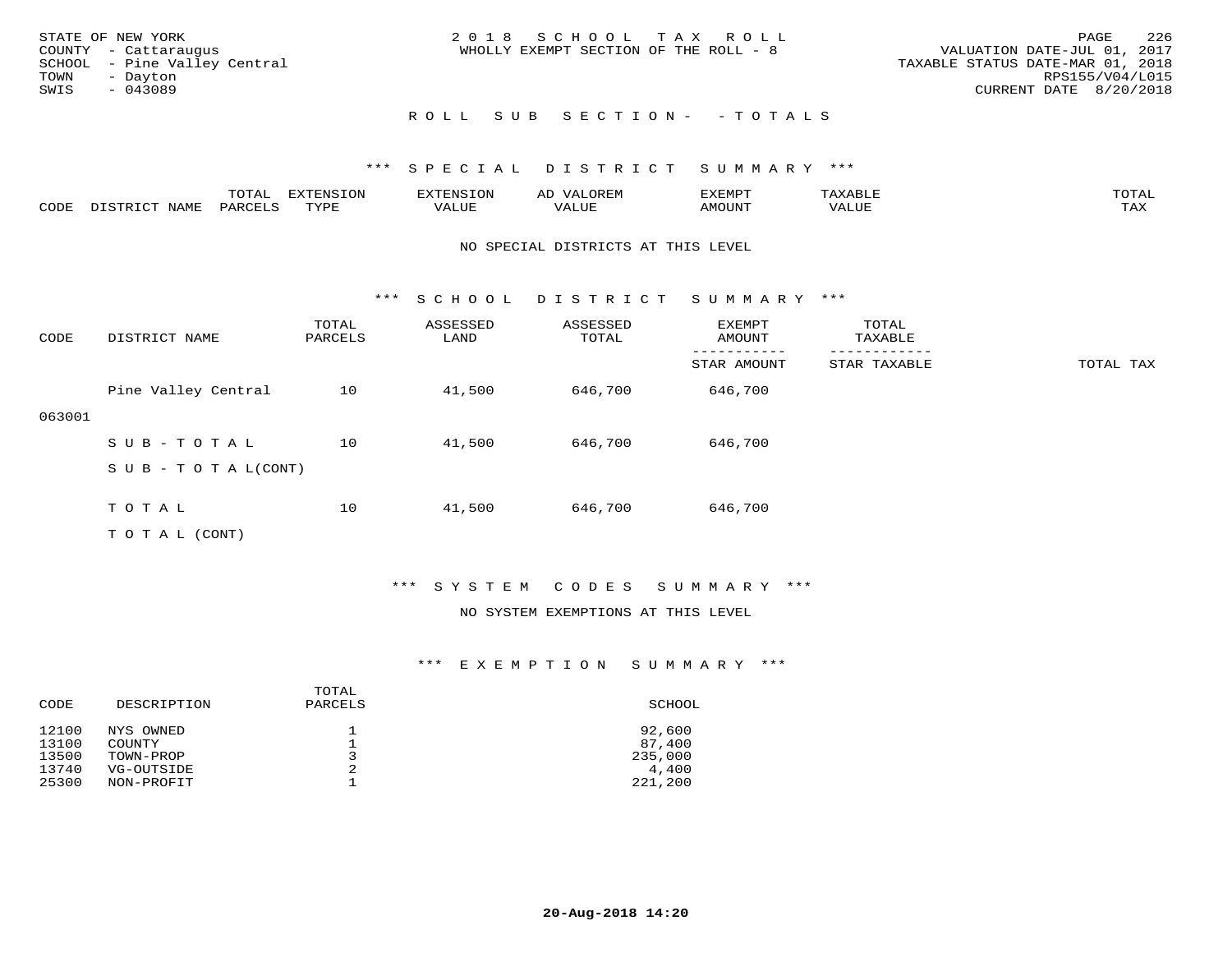| STATE OF NEW YORK            | 2018 SCHOOL TAX ROLL                  | 22.7<br>PAGE                     |
|------------------------------|---------------------------------------|----------------------------------|
| COUNTY - Cattaraugus         | WHOLLY EXEMPT SECTION OF THE ROLL - 8 | VALUATION DATE-JUL 01, 2017      |
| SCHOOL - Pine Valley Central |                                       | TAXABLE STATUS DATE-MAR 01, 2018 |
| TOWN<br>- Dayton             |                                       | RPS155/V04/L015                  |
| SWIS<br>- 043089             |                                       | CURRENT DATE 8/20/2018           |
|                              | ROLL SUB SECTION- - TOTALS            |                                  |

#### \*\*\* E X E M P T I O N S U M M A R Y \*\*\*

| CODE  | DESCRIPTION       | TOTAL<br>PARCELS | SCHOOL           |
|-------|-------------------|------------------|------------------|
| 27350 | CEMETERY<br>TOTAL | 10               | 6,100<br>646,700 |

| ROLL<br>SEC | DESCRIPTION                                    | TOTAL<br>PARCELS | ASSESSED<br>LAND | ASSESSED<br>TOTAL | EXEMPT<br>AMOUNT | TOTAL<br>TAXABLE | TAX  | TOTAL<br>TAX |
|-------------|------------------------------------------------|------------------|------------------|-------------------|------------------|------------------|------|--------------|
|             |                                                |                  |                  |                   | STAR AMOUNT      | STAR TAXABLE     | RATE |              |
|             | RS 8 TOTAL<br>SPEC DIST TAXES<br>WHOLLY EXEMPT | ΤU               | 41,500           | 646,700           | 646,700          |                  |      |              |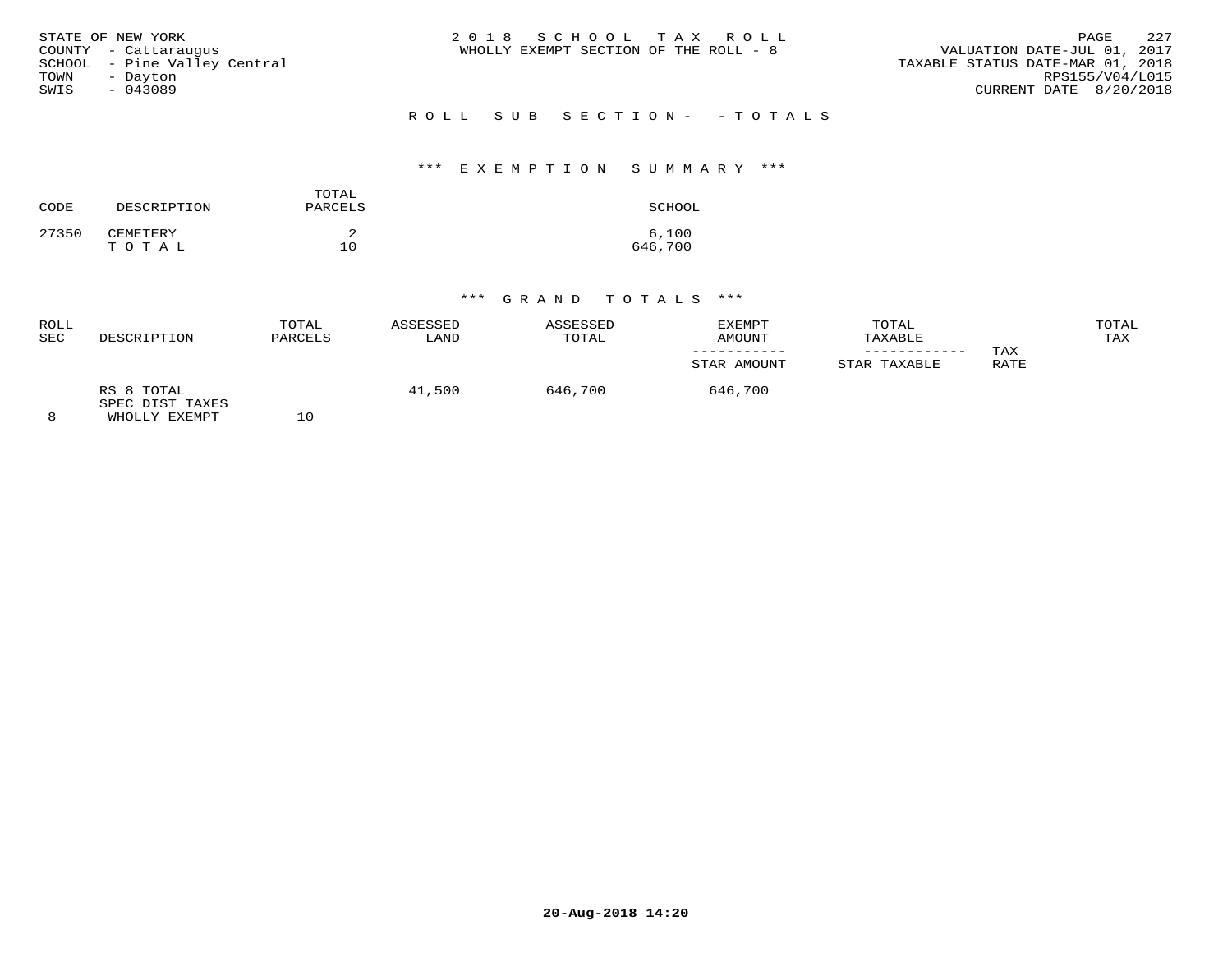|      | STATE OF NEW YORK            | 2018 SCHOOL TAX ROLL                                                 | PAGE            | 2.2.8 |
|------|------------------------------|----------------------------------------------------------------------|-----------------|-------|
|      | COUNTY - Cattaraugus         | VALUATION DATE-JUL 01, 2017<br>WHOLLY EXEMPT SECTION OF THE ROLL - 8 |                 |       |
|      | SCHOOL - Pine Valley Central | TAXABLE STATUS DATE-MAR 01, 2018                                     |                 |       |
| TOWN | - Davton                     |                                                                      | RPS155/V04/L015 |       |
| SWIS | - 043089                     | CURRENT DATE 8/20/2018                                               |                 |       |
|      |                              |                                                                      |                 |       |

# ROLL SECTION TOTALS

### \*\*\* S P E C I A L D I S T R I C T S U M M A R Y \*\*\*

|      | ----<br>◡∸ғ | ---<br>ENSION         |                            | AL'<br>∵⊔ت⊥د⊥ر |       | $m \wedge m$       |
|------|-------------|-----------------------|----------------------------|----------------|-------|--------------------|
| CODE |             | $m \times r \times r$ | , <del>,</del> , , , , , , |                | MOUN. | $- - - -$<br>. ris |

#### NO SPECIAL DISTRICTS AT THIS LEVEL

\*\*\* S C H O O L D I S T R I C T S U M M A R Y \*\*\*

| CODE   | DISTRICT NAME                    | TOTAL<br>PARCELS | ASSESSED<br>LAND | ASSESSED<br>TOTAL | EXEMPT<br>AMOUNT | TOTAL<br>TAXABLE |           |
|--------|----------------------------------|------------------|------------------|-------------------|------------------|------------------|-----------|
|        |                                  |                  |                  |                   | STAR AMOUNT      | STAR TAXABLE     | TOTAL TAX |
|        | Pine Valley Central              | 10               | 41,500           | 646,700           | 646,700          |                  |           |
| 063001 |                                  |                  |                  |                   |                  |                  |           |
|        | SUB-TOTAL                        | 10               | 41,500           | 646,700           | 646,700          |                  |           |
|        | $S \cup B - T \cup T A L (CONT)$ |                  |                  |                   |                  |                  |           |
|        | TOTAL                            | 10               | 41,500           | 646,700           | 646,700          |                  |           |

T O T A L (CONT)

## \*\*\* S Y S T E M C O D E S S U M M A R Y \*\*\*

#### NO SYSTEM EXEMPTIONS AT THIS LEVEL

| CODE  | DESCRIPTION | TOTAL<br>PARCELS | SCHOOL  |
|-------|-------------|------------------|---------|
| 12100 | NYS OWNED   |                  | 92,600  |
| 13100 | COUNTY      |                  | 87,400  |
| 13500 | TOWN-PROP   |                  | 235,000 |
| 13740 | VG-OUTSIDE  | 2                | 4,400   |
| 25300 | NON-PROFIT  |                  | 221,200 |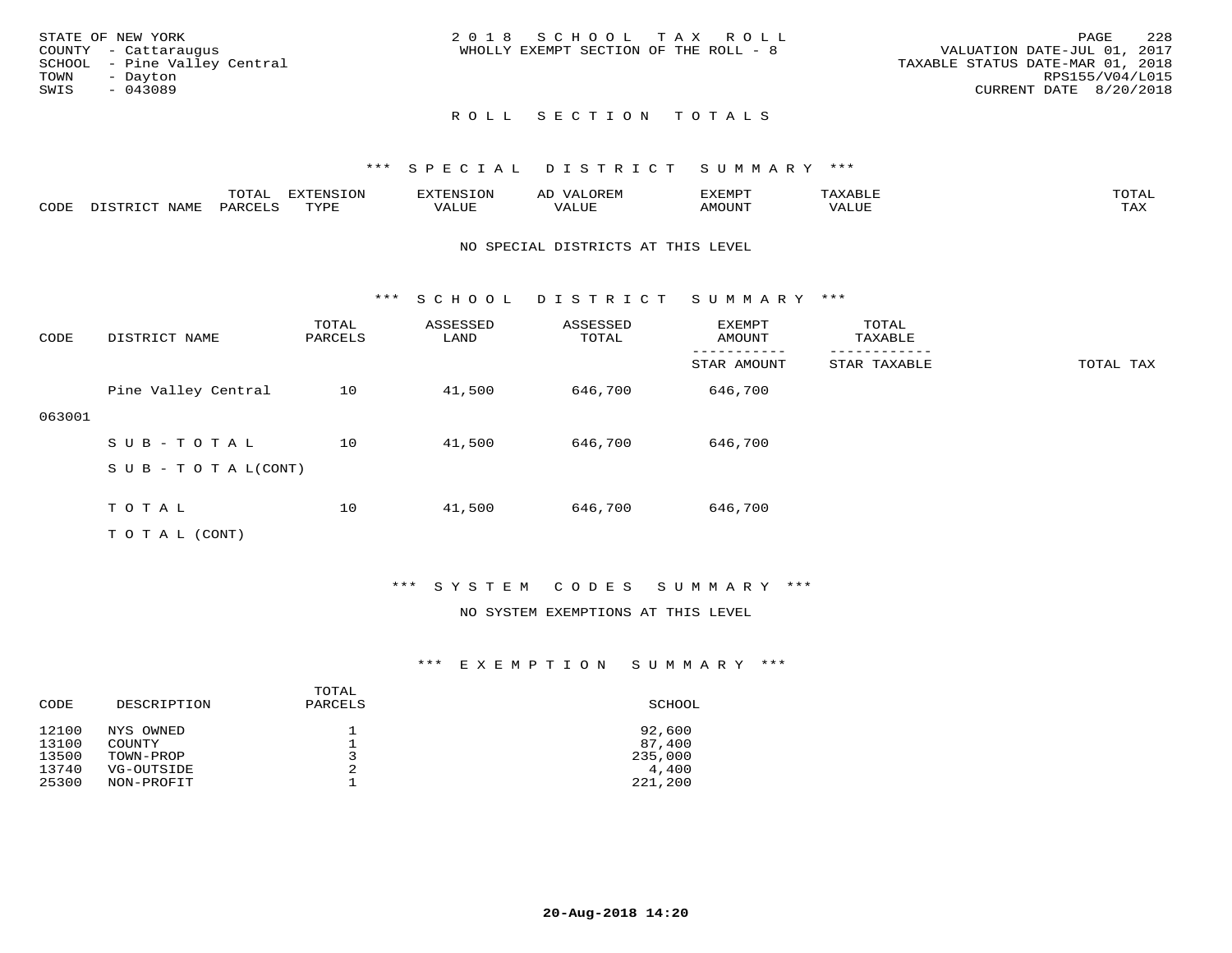|      | STATE OF NEW YORK            | 2018 SCHOOL TAX ROLL                                                 | PAGE                   | 229 |
|------|------------------------------|----------------------------------------------------------------------|------------------------|-----|
|      | COUNTY - Cattaraugus         | VALUATION DATE-JUL 01, 2017<br>WHOLLY EXEMPT SECTION OF THE ROLL - 8 |                        |     |
|      | SCHOOL - Pine Valley Central | TAXABLE STATUS DATE-MAR 01, 2018                                     |                        |     |
| TOWN | - Davton                     |                                                                      | RPS155/V04/L015        |     |
| SWIS | - 043089                     |                                                                      | CURRENT DATE 8/20/2018 |     |
|      |                              |                                                                      |                        |     |

# R O L L S E C T I O N T O T A L S

## \*\*\* E X E M P T I O N S U M M A R Y \*\*\*

| CODE  | DESCRIPTION       | TOTAL<br>PARCELS | SCHOOL           |
|-------|-------------------|------------------|------------------|
| 27350 | CEMETERY<br>TOTAL | 10               | 6,100<br>646,700 |

| ROLL<br><b>SEC</b> | DESCRIPTION                                    | TOTAL<br>PARCELS | ASSESSED<br>LAND | ASSESSED<br>TOTAL | EXEMPT<br>AMOUNT | TOTAL<br>TAXABLE |             | TOTAL<br>TAX |
|--------------------|------------------------------------------------|------------------|------------------|-------------------|------------------|------------------|-------------|--------------|
|                    |                                                |                  |                  |                   | STAR AMOUNT      | STAR TAXABLE     | TAX<br>RATE |              |
| 8                  | RS 8 TOTAL<br>SPEC DIST TAXES<br>WHOLLY EXEMPT | 10               | 41,500           | 646,700           | 646,700          |                  |             |              |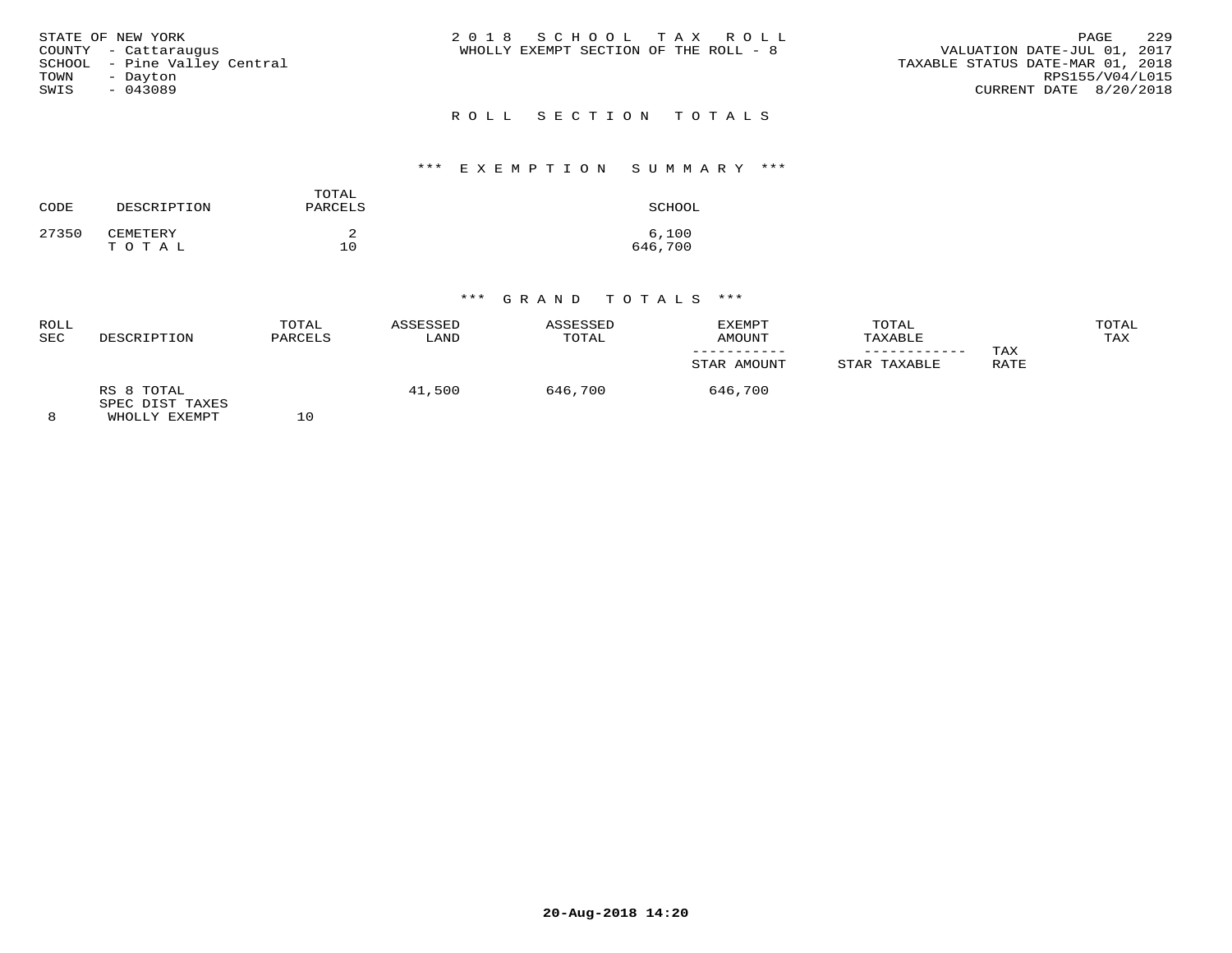| STATE OF NEW YORK            | 2018 SCHOOL TAX ROLL | PAGE                             | 230 |
|------------------------------|----------------------|----------------------------------|-----|
| COUNTY - Cattaraugus         |                      | VALUATION DATE-JUL 01, 2017      |     |
| SCHOOL - Pine Valley Central | SWIS TOTALS          | TAXABLE STATUS DATE-MAR 01, 2018 |     |
| TOWN<br>- Davton             |                      | RPS155/V04/L015                  |     |
| SWIS<br>- 043089             |                      | CURRENT DATE 8/20/2018           |     |
|                              |                      |                                  |     |

# \*\*\* S P E C I A L D I S T R I C T S U M M A R Y \*\*\*

|      | ----- |       | $\sim$ | רס אי די | ⊥⊷∆     |                      |
|------|-------|-------|--------|----------|---------|----------------------|
| CODE |       | ורזאר |        |          | $n \pi$ | $m \times r$<br>---- |

#### NO SPECIAL DISTRICTS AT THIS LEVEL

\*\*\* S C H O O L D I S T R I C T S U M M A R Y \*\*\*

| CODE   | DISTRICT NAME                    | TOTAL<br>PARCELS | ASSESSED<br>LAND | ASSESSED<br>TOTAL | <b>EXEMPT</b><br>AMOUNT | TOTAL<br>TAXABLE |           |            |
|--------|----------------------------------|------------------|------------------|-------------------|-------------------------|------------------|-----------|------------|
|        |                                  |                  |                  |                   | STAR AMOUNT             | STAR TAXABLE     | TAX RATE  | TOTAL TAX  |
|        | Pine Valley Central              | 269              | 9342,600         | 19736,639         | 3193,510                | 16,543,129       |           |            |
| 063001 |                                  |                  |                  |                   | 3558,703                | 12,984,426       | 16.685244 | 216,648.30 |
|        | SUB-TOTAL                        | 269              | 9342,600         | 19736,639         | 3193,510                | 16,543,129       |           |            |
|        | $S \cup B - T \cup T A L (CONT)$ |                  |                  |                   | 3558,703                | 12,984,426       |           | 216,648.30 |
|        | TOTAL                            | 269              | 9342,600         | 19736,639         | 3193,510                | 16,543,129       |           |            |
|        |                                  |                  |                  |                   |                         |                  |           |            |
|        | T O T A L (CONT)                 |                  |                  |                   | 3558,703                | 12,984,426       |           | 216,648.30 |

## \*\*\* S Y S T E M C O D E S S U M M A R Y \*\*\*

#### NO SYSTEM EXEMPTIONS AT THIS LEVEL

| CODE  | DESCRIPTION   | TOTAL<br>PARCELS | SCHOOL  |
|-------|---------------|------------------|---------|
| 12100 | NYS OWNED     | ᅩ                | 92,600  |
| 13100 | <b>COUNTY</b> |                  | 87,400  |
| 13500 | TOWN-PROP     | 3                | 235,000 |
| 13740 | VG-OUTSIDE    | 2                | 4,400   |
| 25300 | NON-PROFIT    |                  | 221,200 |
|       |               |                  |         |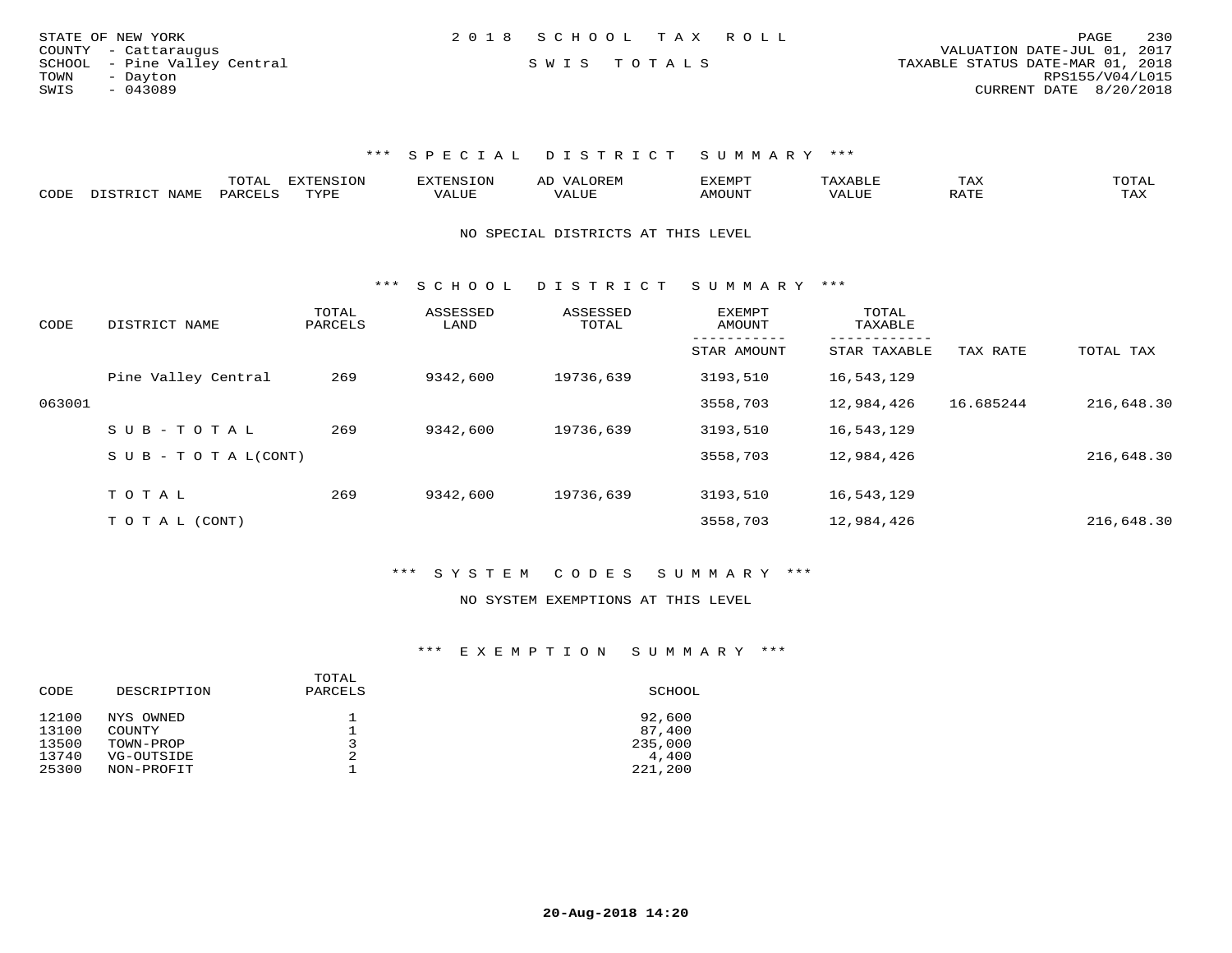\*\*\* E X E M P T I O N S U M M A R Y \*\*\*

|       |                 | TOTAL          |          |
|-------|-----------------|----------------|----------|
| CODE  | DESCRIPTION     | PARCELS        | SCHOOL   |
| 27350 | CEMETERY        | 2              | 6,100    |
| 41700 | AG BLDG         | 4              | 123,600  |
| 41720 | AG DIST         | 43             | 2043,066 |
| 41730 | AG DISTOUT      | 5              | 175,855  |
| 41800 | AGED C/T/S      | $\mathfrak{D}$ | 80,891   |
| 41834 | ENH STAR        | 28             | 1599,503 |
| 41854 | <b>BAS STAR</b> | 67             | 1959,200 |
| 42100 | SILO T/C/S      | 8              | 39,950   |
| 42120 | TMP GHOUSE      |                | 6,000    |
| 47100 | Mass Telec      |                | 77,448   |
|       | TOTAL           | 169            | 6752,213 |
|       |                 |                |          |

| ROLL<br>SEC | DESCRIPTION                          | TOTAL<br>PARCELS | ASSESSED<br>LAND | ASSESSED<br>TOTAL | <b>EXEMPT</b><br>AMOUNT | TOTAL<br>TAXABLE         |             |            |
|-------------|--------------------------------------|------------------|------------------|-------------------|-------------------------|--------------------------|-------------|------------|
|             |                                      |                  |                  |                   | STAR AMOUNT             | STAR TAXABLE             | TAX<br>RATE |            |
|             | 2018-19 School Tax                   |                  | 9301,100         | 18026,757         | 2,469,362<br>3558,703   | 15,557,395<br>11,998,692 | 16.685244   | 200,201.09 |
|             | SPEC DIST TAXES                      |                  |                  |                   |                         |                          |             |            |
| 1           | TAXABLE                              | 253              |                  |                   |                         |                          |             | 200,201.09 |
|             | 2018-19 School Tax                   |                  |                  | 356,955           |                         | 356,955                  |             |            |
|             |                                      |                  |                  |                   |                         | 356,955                  | 16.685244   | 5,955.88   |
| 5           | SPEC DIST TAXES<br>SPECIAL FRANCHISE | 3                |                  |                   |                         |                          |             | 5,955.88   |
|             | 2018-19 School Tax                   |                  |                  | 706,227           | 77,448                  | 628,779                  |             |            |
|             |                                      |                  |                  |                   |                         | 628,779                  | 16.685244   | 10,491.33  |
|             | SPEC DIST TAXES                      |                  |                  |                   |                         |                          |             |            |
| 6           | UTILITIES & N.C.                     | 3                |                  |                   |                         |                          |             | 10,491.33  |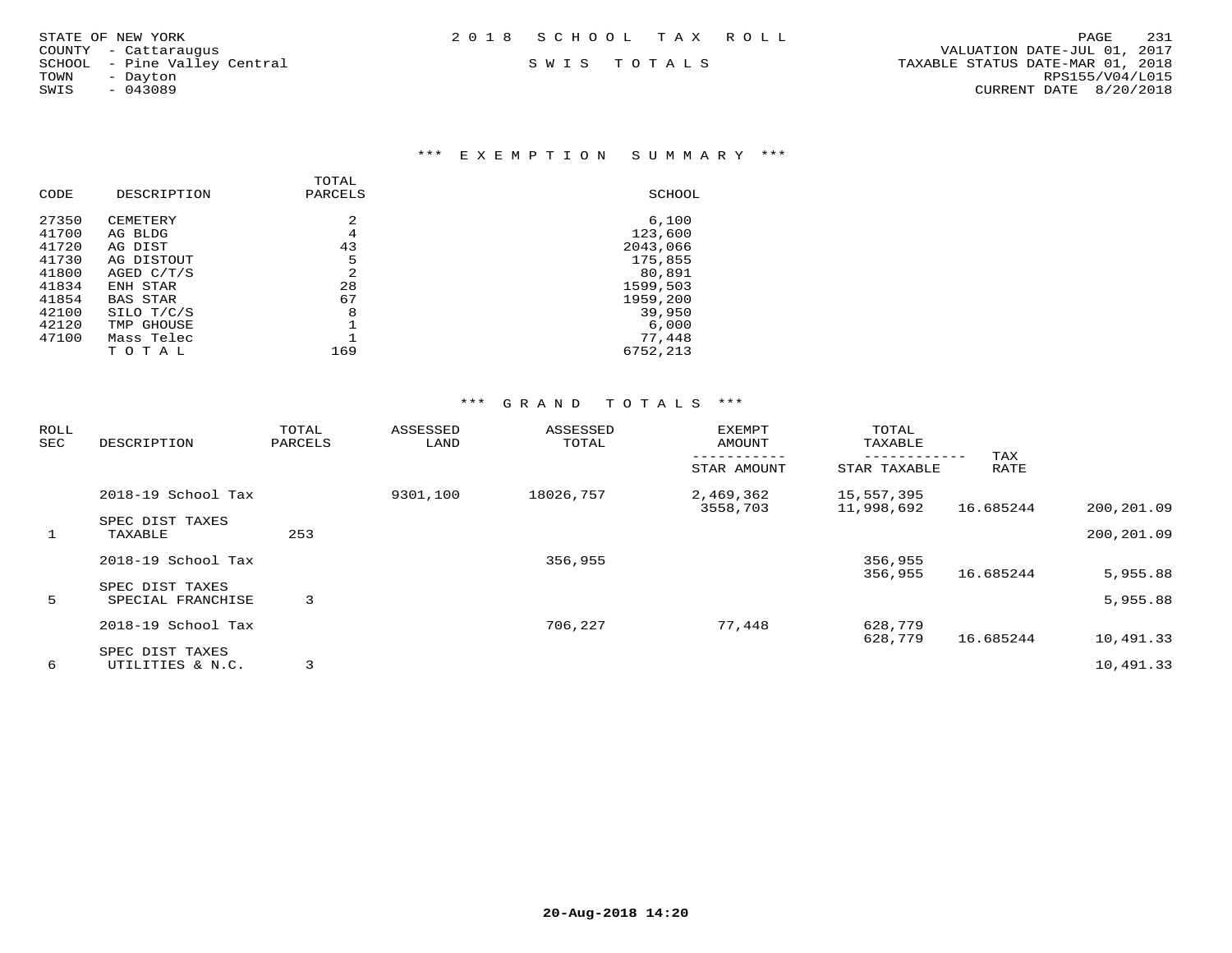|      | STATE OF NEW YORK            | 2018 SCHOOL TAX ROLL |  |                                  | PAGE                   | 232 |
|------|------------------------------|----------------------|--|----------------------------------|------------------------|-----|
|      | COUNTY - Cattaraugus         |                      |  | VALUATION DATE-JUL 01, 2017      |                        |     |
|      | SCHOOL - Pine Valley Central | SWIS TOTALS          |  | TAXABLE STATUS DATE-MAR 01, 2018 |                        |     |
| TOWN | - Davton                     |                      |  |                                  | RPS155/V04/L015        |     |
| SWIS | $-043089$                    |                      |  |                                  | CURRENT DATE 8/20/2018 |     |
|      |                              |                      |  |                                  |                        |     |

| ROLL<br>SEC | DESCRIPTION                           | TOTAL<br>PARCELS | ASSESSED<br>LAND | ASSESSED<br>TOTAL | <b>EXEMPT</b><br>AMOUNT | TOTAL<br>TAXABLE         | TAX       |            |
|-------------|---------------------------------------|------------------|------------------|-------------------|-------------------------|--------------------------|-----------|------------|
|             |                                       |                  |                  |                   | STAR AMOUNT             | STAR TAXABLE             | RATE      |            |
| 8           | SPEC DIST TAXES<br>WHOLLY EXEMPT      | 10               |                  |                   | 646,700                 |                          |           |            |
|             | 2018-19 School Tax                    |                  | 9342,600         | 19736,639         | 3,193,510<br>3558,703   | 16,543,129<br>12,984,426 | 16.685244 | 216,648.30 |
|             | SPEC DIST TAXES                       |                  |                  |                   |                         |                          |           |            |
| $\star$     | TOTAL<br>SUB                          | 269              |                  |                   |                         |                          |           | 216,648.30 |
|             | 2018-19 School Tax<br>SPEC DIST TAXES |                  | 9342,600         | 19736,639         | 3,193,510<br>3558,703   | 16,543,129<br>12,984,426 | 16.685244 | 216,648.30 |
| $***$       | GRAND TOTAL                           | 269              |                  |                   |                         |                          |           | 216,648.30 |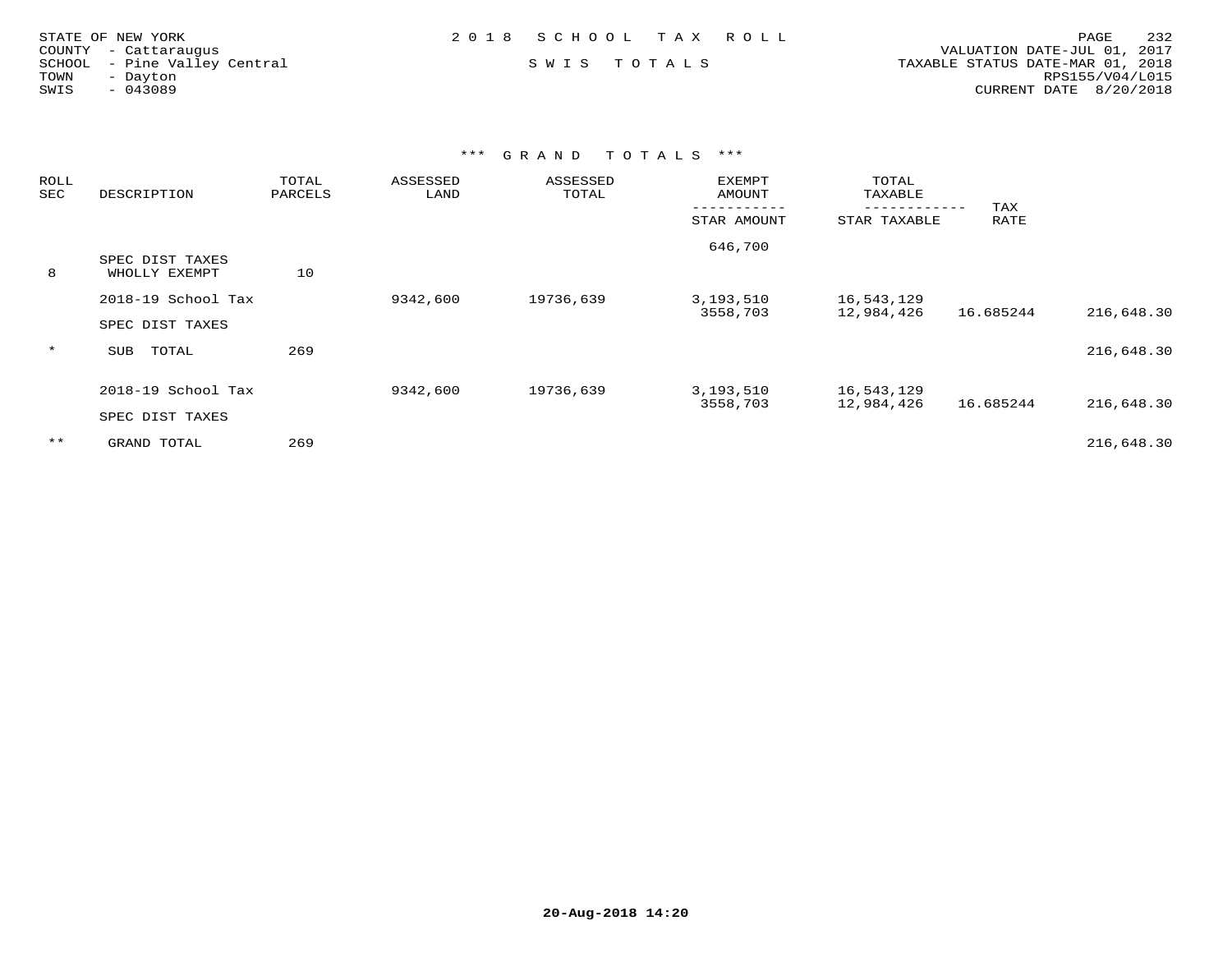| STATE OF NEW YORK<br>COUNTY - Cattaraugus<br>SCHOOL - Pine Valley Central<br>TOWN<br>- Leon<br>$-045200$<br>SWIS |                                                   |               | 2018 SCHOOL TAX ROLL<br>TAXABLE SECTION OF THE ROLL - 1<br>OWNERS NAME SEQUENCE<br>UNIFORM PERCENT OF VALUE IS 092.00 | VALUATION DATE-JUL 01, 2017<br>TAXABLE STATUS DATE-MAR 01, 2018 | 233<br>PAGE            |
|------------------------------------------------------------------------------------------------------------------|---------------------------------------------------|---------------|-----------------------------------------------------------------------------------------------------------------------|-----------------------------------------------------------------|------------------------|
| TAX MAP PARCEL NUMBER                                                                                            |                                                   |               |                                                                                                                       |                                                                 |                        |
| CURRENT OWNERS NAME<br>CURRENT OWNERS ADDRESS                                                                    | SCHOOL DISTRICT<br>PARCEL SIZE/GRID COORD         | LAND<br>TOTAL | TAX DESCRIPTION<br>SPECIAL DISTRICTS                                                                                  | TAXABLE VALUE                                                   | TAX AMOUNT             |
|                                                                                                                  | 12565 Smith Rd                                    |               |                                                                                                                       |                                                                 | BILL 604               |
| $33.004 - 1 - 16$                                                                                                | 120 Field crops                                   |               | AG DIST 41720                                                                                                         | ACCT 0262                                                       | 34,438                 |
| 12565 Swamp LLC                                                                                                  | Pine Valley Cen 063001 127,800 2018-19 School Tax |               |                                                                                                                       | 176,762                                                         | 3,205.78               |
| 12727 Smith Road                                                                                                 | 47/54 04 09                                       | 211,200       |                                                                                                                       |                                                                 |                        |
| South Dayton, NY 14138                                                                                           | Ff 700.00                                         |               |                                                                                                                       |                                                                 |                        |
|                                                                                                                  | ACRES 164.25                                      |               |                                                                                                                       |                                                                 |                        |
| MAY BE SUBJECT TO PAYMENT                                                                                        | EAST-1025498 NRTH-0847486                         |               |                                                                                                                       |                                                                 |                        |
| UNDER AGDIST LAW TIL 2022                                                                                        | DEED BOOK 27836 PG-7001<br>FULL MARKET VALUE      | 229,565       |                                                                                                                       |                                                                 |                        |
|                                                                                                                  |                                                   |               | TOTAL TAX ---                                                                                                         |                                                                 | $3,205.78**$           |
|                                                                                                                  |                                                   |               |                                                                                                                       | DATE #1                                                         | 09/30/18               |
|                                                                                                                  |                                                   |               |                                                                                                                       | AMT DUE                                                         | 3,205.78               |
|                                                                                                                  |                                                   |               |                                                                                                                       |                                                                 |                        |
|                                                                                                                  | Cross Rd                                          |               |                                                                                                                       | ACCT 0052                                                       | BILL 605<br>253.91     |
| $33.004 - 2 - 12$                                                                                                | 322 Rural vac>10<br>Pine Valley Cen 063001        | 14,000        | 2018-19 School Tax                                                                                                    | 14,000                                                          |                        |
|                                                                                                                  | 47 04 07                                          | 14,000        |                                                                                                                       |                                                                 |                        |
| Abers Jerry D<br>Abers Holly M<br>12550 Smith Rd<br>12550 Smith Rd                                               | ACRES 14.00                                       |               |                                                                                                                       |                                                                 |                        |
| S. Dayton, NY 14138                                                                                              | EAST-1027743 NRTH-0847957                         |               |                                                                                                                       |                                                                 |                        |
|                                                                                                                  | DEED BOOK 24040 PG-2002                           |               |                                                                                                                       |                                                                 |                        |
|                                                                                                                  | FULL MARKET VALUE                                 | 15,217        |                                                                                                                       |                                                                 |                        |
|                                                                                                                  |                                                   |               | TOTAL TAX ---                                                                                                         | DATE #1                                                         | $253.91**$<br>09/30/18 |
|                                                                                                                  |                                                   |               |                                                                                                                       | AMT DUE                                                         | 253.91                 |
|                                                                                                                  |                                                   |               |                                                                                                                       |                                                                 |                        |
|                                                                                                                  | 12550 Smith Rd                                    |               |                                                                                                                       | ACCT 0666                                                       | BILL 606               |
| $42.002 - 1 - 8.2$                                                                                               | 210 1 Family Res                                  |               | BAS STAR 41854                                                                                                        |                                                                 | 27,300                 |
| Abers Jerry D                                                                                                    | Pine Valley Cen 063001                            |               | 13,300 2018-19 School Tax                                                                                             | 161,000                                                         | 2,919.92               |
| Abers Holly M<br>12550 Smith Rd                                                                                  | 46 04 09<br>FRNT 750.00 DPTH                      | 161,000       |                                                                                                                       |                                                                 |                        |
| S. Dayton, NY 14138                                                                                              | ACRES 7.35                                        |               |                                                                                                                       |                                                                 |                        |
|                                                                                                                  | EAST-1027539 NRTH-0847420                         |               |                                                                                                                       |                                                                 |                        |
|                                                                                                                  | DEED BOOK 24040 PG-2002                           |               |                                                                                                                       |                                                                 |                        |
|                                                                                                                  | FULL MARKET VALUE                                 | 175,000       |                                                                                                                       |                                                                 |                        |
|                                                                                                                  |                                                   |               | TOTAL TAX ---                                                                                                         |                                                                 | $2,424.80**$           |
|                                                                                                                  |                                                   |               |                                                                                                                       | DATE #1<br>AMT DUE                                              | 09/30/18<br>2,424.80   |
|                                                                                                                  |                                                   |               |                                                                                                                       |                                                                 |                        |
|                                                                                                                  |                                                   |               |                                                                                                                       | ACCT 0090                                                       | BILL 607               |
| $42.004 - 2 - 13$                                                                                                | 12385 Cherry Creek Hill Rd<br>210 1 Family Res    |               | ENH STAR 41834                                                                                                        |                                                                 | 60,790                 |
| Ackley Gary I<br>Ackley Pamela M                                                                                 | Pine Valley Cen 063001                            |               | 25,300 2018-19 School Tax 122,000                                                                                     |                                                                 | 2,212.61               |
|                                                                                                                  | 43 04 09                                          | 122,000       |                                                                                                                       |                                                                 |                        |
| 12385 Cherry Creek Hill Rd. St FRNT 275.00 DPTH<br>Conewango Valley, NY 14726                                    |                                                   |               |                                                                                                                       |                                                                 |                        |
|                                                                                                                  | ACRES 12.23<br>EAST-1029221 NRTH-0835232          |               |                                                                                                                       |                                                                 |                        |
|                                                                                                                  | DEED BOOK 1016 PG-165                             |               |                                                                                                                       |                                                                 |                        |
|                                                                                                                  | FULL MARKET VALUE                                 | 132,609       |                                                                                                                       |                                                                 |                        |
|                                                                                                                  |                                                   |               | TOTAL TAX ---                                                                                                         |                                                                 | $1,110.11**$           |
|                                                                                                                  |                                                   |               |                                                                                                                       | DATE #1                                                         | 09/30/18               |
|                                                                                                                  |                                                   |               |                                                                                                                       | AMT DUE                                                         | 1,110.11               |
|                                                                                                                  |                                                   |               |                                                                                                                       |                                                                 |                        |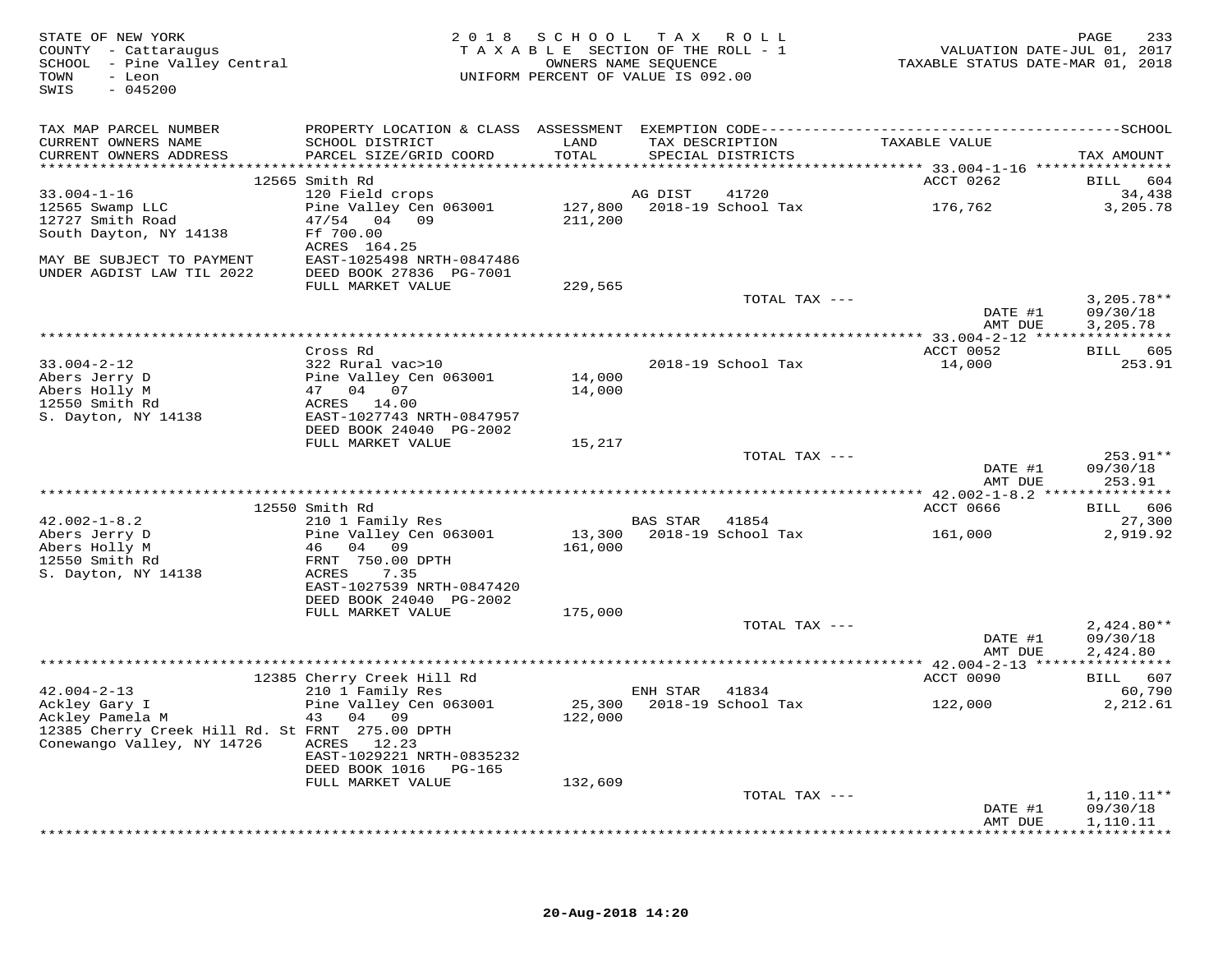| STATE OF NEW YORK<br>COUNTY - Cattaraugus<br>SCHOOL - Pine Valley Central<br>TOWN<br>- Leon<br>$-045200$<br>SWIS | 2 0 1 8                                                                                      | SCHOOL TAX ROLL<br>TAXABLE SECTION OF THE ROLL - 1<br>UNIFORM PERCENT OF VALUE IS 092.00 | OWNERS NAME SEQUENCE                 |                    | VALUATION DATE-JUL 01, 2017<br>TAXABLE STATUS DATE-MAR 01, 2018 | PAGE<br>234                      |
|------------------------------------------------------------------------------------------------------------------|----------------------------------------------------------------------------------------------|------------------------------------------------------------------------------------------|--------------------------------------|--------------------|-----------------------------------------------------------------|----------------------------------|
| TAX MAP PARCEL NUMBER                                                                                            | PROPERTY LOCATION & CLASS ASSESSMENT EXEMPTION CODE-----------------------------------SCHOOL |                                                                                          |                                      |                    |                                                                 |                                  |
| CURRENT OWNERS NAME<br>CURRENT OWNERS ADDRESS                                                                    | SCHOOL DISTRICT<br>PARCEL SIZE/GRID COORD                                                    | LAND<br>TOTAL                                                                            | TAX DESCRIPTION<br>SPECIAL DISTRICTS |                    | TAXABLE VALUE                                                   | TAX AMOUNT                       |
|                                                                                                                  | 11554 Youngs Rd                                                                              |                                                                                          |                                      |                    | ACCT 0106                                                       | BILL 608                         |
| $52.001 - 1 - 16$                                                                                                | 120 Field crops                                                                              |                                                                                          | AG DIST                              | 41720              |                                                                 | 19,097                           |
| Adams Kenneth Revoc Trust<br>111292 Youngs Rd                                                                    | Pine Valley Cen 063001<br>17<br>04<br>09                                                     | 28,500                                                                                   | 28,500 2018-19 School Tax            |                    | 9,403                                                           | 170.53                           |
| Cattaraugus, NY 14719<br>MAY BE SUBJECT TO PAYMENT                                                               | FRNT 1550.00 DPTH<br>ACRES<br>24.19<br>EAST-1042154 NRTH-0824530                             |                                                                                          |                                      |                    |                                                                 |                                  |
| UNDER AGDIST LAW TIL 2022                                                                                        | DEED BOOK 22592 PG-1                                                                         |                                                                                          |                                      |                    |                                                                 |                                  |
|                                                                                                                  | FULL MARKET VALUE                                                                            | 30,978                                                                                   |                                      |                    |                                                                 |                                  |
|                                                                                                                  |                                                                                              |                                                                                          |                                      | TOTAL TAX $---$    |                                                                 | $170.53**$                       |
|                                                                                                                  |                                                                                              |                                                                                          |                                      |                    | DATE #1                                                         | 09/30/18                         |
|                                                                                                                  |                                                                                              |                                                                                          |                                      |                    | AMT DUE<br>*********** 52.002-1-31 *****************            | 170.53                           |
|                                                                                                                  | Youngs Rd                                                                                    |                                                                                          |                                      |                    | ACCT 0008                                                       | BILL 609                         |
| $52.002 - 1 - 31$                                                                                                | 120 Field crops                                                                              |                                                                                          | AG DIST                              | 41720              |                                                                 | 10,426                           |
| Kenneth Revoc Trust<br>Adams<br>111292 Youngs Rd                                                                 | Pine Valley Cen 063001<br>09 04 09                                                           | 34,500<br>81,400                                                                         | 2018-19 School Tax                   |                    | 70,974                                                          | 1,287.19                         |
| Cattaraugus, NY 14719                                                                                            | Ff 3835.00<br>ACRES 40.94                                                                    |                                                                                          |                                      |                    |                                                                 |                                  |
| MAY BE SUBJECT TO PAYMENT<br>UNDER AGDIST LAW TIL 2022                                                           | EAST-1044343 NRTH-0824050<br>DEED BOOK 22592 PG-1<br>FULL MARKET VALUE                       | 88,478                                                                                   |                                      |                    |                                                                 |                                  |
|                                                                                                                  |                                                                                              |                                                                                          |                                      | TOTAL TAX ---      |                                                                 | 1,287.19**                       |
|                                                                                                                  |                                                                                              |                                                                                          |                                      |                    | DATE #1<br>AMT DUE                                              | 09/30/18<br>1,287.19             |
|                                                                                                                  |                                                                                              |                                                                                          |                                      |                    |                                                                 |                                  |
| $52.002 - 1 - 33$                                                                                                | Adams Rd<br>105 Vac farmland                                                                 |                                                                                          | AG DIST                              | 41720              | ACCT 0012                                                       | BILL 610<br>11,611               |
| Adams<br>Kenneth Revoc Trust<br>111292 Youngs Rd                                                                 | Pine Valley Cen 063001<br>01 04 09                                                           | 23,000<br>23,000                                                                         |                                      | 2018-19 School Tax | 11,389                                                          | 206.55                           |
| Cattaraugus, NY 14719                                                                                            | Ff 1200.00 Duqway Rd<br>Ff 1050.00 Eldredge Rd                                               |                                                                                          |                                      |                    |                                                                 |                                  |
| MAY BE SUBJECT TO PAYMENT<br>UNDER AGDIST LAW TIL 2022                                                           | 29.86<br>ACRES<br>EAST-1047301 NRTH-0827170<br>DEED BOOK 22592 PG-1                          |                                                                                          |                                      |                    |                                                                 |                                  |
|                                                                                                                  | FULL MARKET VALUE                                                                            | 25,000                                                                                   |                                      |                    |                                                                 |                                  |
|                                                                                                                  |                                                                                              |                                                                                          |                                      | TOTAL TAX ---      | DATE #1<br>AMT DUE                                              | $206.55**$<br>09/30/18<br>206.55 |
|                                                                                                                  |                                                                                              |                                                                                          |                                      |                    |                                                                 |                                  |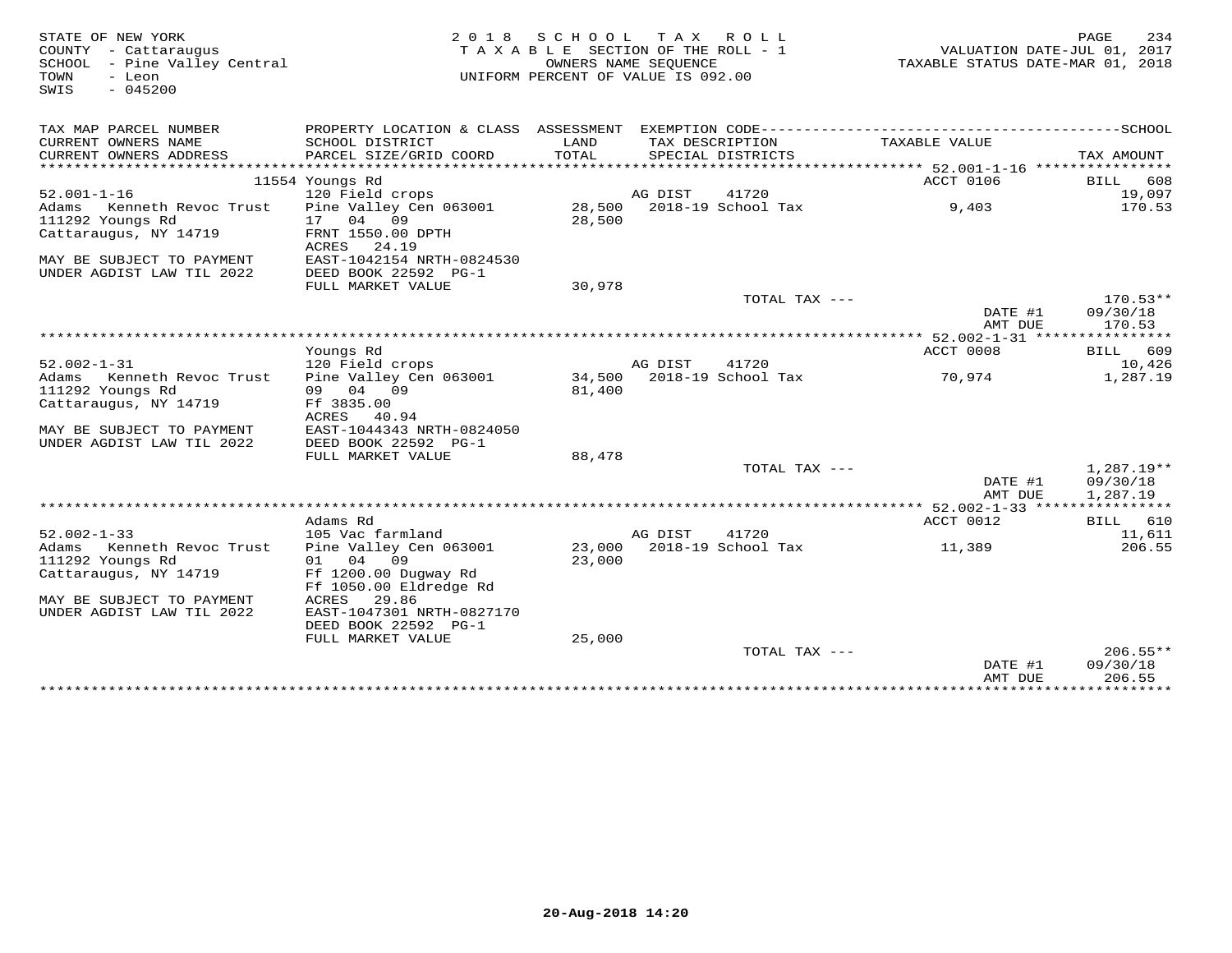| STATE OF NEW YORK<br>COUNTY - Cattaraugus<br>SCHOOL - Pine Valley Central<br>TOWN<br>- Leon<br>$-045200$<br>SWIS | 2 0 1 8                                           | SCHOOL           | T A X<br>R O L L<br>TAXABLE SECTION OF THE ROLL - 1<br>OWNERS NAME SEQUENCE<br>UNIFORM PERCENT OF VALUE IS 092.00 | VALUATION DATE-JUL 01, 2017<br>TAXABLE STATUS DATE-MAR 01, 2018 | PAGE<br>235           |
|------------------------------------------------------------------------------------------------------------------|---------------------------------------------------|------------------|-------------------------------------------------------------------------------------------------------------------|-----------------------------------------------------------------|-----------------------|
| TAX MAP PARCEL NUMBER                                                                                            |                                                   |                  |                                                                                                                   |                                                                 |                       |
| CURRENT OWNERS NAME<br>CURRENT OWNERS ADDRESS                                                                    | SCHOOL DISTRICT<br>PARCEL SIZE/GRID COORD         | LAND<br>TOTAL    | TAX DESCRIPTION<br>SPECIAL DISTRICTS                                                                              | TAXABLE VALUE                                                   | TAX AMOUNT            |
| ******************************                                                                                   |                                                   |                  |                                                                                                                   |                                                                 |                       |
| $52.002 - 1 - 39$                                                                                                | Fancher Rd                                        |                  | AG DIST                                                                                                           | ACCT 0610                                                       | BILL<br>611           |
| Adams<br>Kenneth Revoc Trust                                                                                     | 105 Vac farmland<br>Pine Valley Cen 063001        | 61,300           | 41720<br>2018-19 School Tax                                                                                       | 35,823                                                          | 25,477<br>649.69      |
| 111292 Youngs Rd                                                                                                 | 09<br>04<br>10                                    | 61,300           |                                                                                                                   |                                                                 |                       |
| Cattaraugus, NY 14719                                                                                            | Ff 1400.30 Eldredge Rd                            |                  |                                                                                                                   |                                                                 |                       |
|                                                                                                                  | Ff 1590.00 Fancher Rd                             |                  |                                                                                                                   |                                                                 |                       |
| MAY BE SUBJECT TO PAYMENT<br>UNDER AGDIST LAW TIL 2022                                                           | ACRES<br>86.30                                    |                  |                                                                                                                   |                                                                 |                       |
|                                                                                                                  | EAST-1044683 NRTH-0829199<br>DEED BOOK 22592 PG-1 |                  |                                                                                                                   |                                                                 |                       |
|                                                                                                                  | FULL MARKET VALUE                                 | 66,630           |                                                                                                                   |                                                                 |                       |
|                                                                                                                  |                                                   |                  | TOTAL TAX ---                                                                                                     |                                                                 | $649.69**$            |
|                                                                                                                  |                                                   |                  |                                                                                                                   | DATE #1                                                         | 09/30/18              |
|                                                                                                                  |                                                   |                  | ************************                                                                                          | AMT DUE<br>********* 33.004-1-23.2 **************               | 649.69                |
|                                                                                                                  | 7829 Frog Valley Rd                               |                  |                                                                                                                   | ACCT 0743                                                       | 612<br>BILL           |
| $33.004 - 1 - 23.2$                                                                                              | 322 Rural vac>10                                  |                  | AG DIST<br>41720                                                                                                  |                                                                 | 18,661                |
| Adams David                                                                                                      | Pine Valley Cen 063001                            | 41,700           | 2018-19 School Tax                                                                                                | 23,039                                                          | 417.84                |
| Adams Lisa                                                                                                       | 63<br>04<br>09                                    | 41,700           |                                                                                                                   |                                                                 |                       |
| 4284 Elm Creek Rd<br>Randolph, NY 14772                                                                          | 49.15<br>ACRES<br>EAST-1019888 NRTH-0852868       |                  |                                                                                                                   |                                                                 |                       |
|                                                                                                                  | DEED BOOK 10414 PG-6003                           |                  |                                                                                                                   |                                                                 |                       |
| MAY BE SUBJECT TO PAYMENT                                                                                        | FULL MARKET VALUE                                 | 45,326           |                                                                                                                   |                                                                 |                       |
| UNDER AGDIST LAW TIL 2022                                                                                        |                                                   |                  |                                                                                                                   |                                                                 |                       |
|                                                                                                                  |                                                   |                  | TOTAL TAX ---                                                                                                     | DATE #1                                                         | 417.84**<br>09/30/18  |
|                                                                                                                  |                                                   |                  |                                                                                                                   | AMT DUE                                                         | 417.84                |
|                                                                                                                  |                                                   |                  |                                                                                                                   |                                                                 |                       |
|                                                                                                                  | Dredge Rd                                         |                  |                                                                                                                   | ACCT 0120                                                       | 613<br>BILL           |
| $33.004 - 2 - 1$                                                                                                 | 910 Priv forest                                   |                  | 2018-19 School Tax                                                                                                | 60,800                                                          | 1,102.68              |
| Adams David<br>4284 Elm Creek Rd                                                                                 | Pine Valley Cen 063001<br>48 04<br>- 09           | 60,800<br>60,800 |                                                                                                                   |                                                                 |                       |
| Randolph, NY 14772                                                                                               | ACRES 142.34                                      |                  |                                                                                                                   |                                                                 |                       |
|                                                                                                                  | EAST-1028157 NRTH-0855014                         |                  |                                                                                                                   |                                                                 |                       |
|                                                                                                                  | DEED BOOK 11828 PG-6006                           |                  |                                                                                                                   |                                                                 |                       |
|                                                                                                                  | FULL MARKET VALUE                                 | 66,087           | TOTAL TAX ---                                                                                                     |                                                                 | $1,102.68**$          |
|                                                                                                                  |                                                   |                  |                                                                                                                   | DATE #1                                                         | 09/30/18              |
|                                                                                                                  |                                                   |                  |                                                                                                                   | AMT DUE                                                         | 1,102.68              |
|                                                                                                                  |                                                   |                  |                                                                                                                   |                                                                 | * * * * * * * * * * * |
|                                                                                                                  | Cross Rd                                          |                  |                                                                                                                   | ACCT 0313                                                       | 614<br>BILL           |
| $33.004 - 2 - 13$<br>Adams David                                                                                 | 105 Vac farmland<br>Pine Valley Cen 063001        |                  | AG DIST<br>41720<br>34,100 2018-19 School Tax                                                                     | 23,736                                                          | 10,364<br>430.48      |
| Adams Lisa A                                                                                                     | 47 04 09                                          | 34,100           |                                                                                                                   |                                                                 |                       |
| 4284 Elm Creek Rd                                                                                                | FRNT 1820.00 DPTH                                 |                  |                                                                                                                   |                                                                 |                       |
| Randolph, NY 14772                                                                                               | ACRES<br>49.26                                    |                  |                                                                                                                   |                                                                 |                       |
|                                                                                                                  | EAST-1026631 NRTH-0848539                         |                  |                                                                                                                   |                                                                 |                       |
| MAY BE SUBJECT TO PAYMENT<br>UNDER AGDIST LAW TIL 2022                                                           | DEED BOOK 6794<br>PG-3003<br>FULL MARKET VALUE    | 37,065           |                                                                                                                   |                                                                 |                       |
|                                                                                                                  |                                                   |                  | TOTAL TAX ---                                                                                                     |                                                                 | 430.48**              |
|                                                                                                                  |                                                   |                  |                                                                                                                   | DATE #1                                                         | 09/30/18              |
|                                                                                                                  |                                                   |                  |                                                                                                                   | AMT DUE                                                         | 430.48                |

\*\*\*\*\*\*\*\*\*\*\*\*\*\*\*\*\*\*\*\*\*\*\*\*\*\*\*\*\*\*\*\*\*\*\*\*\*\*\*\*\*\*\*\*\*\*\*\*\*\*\*\*\*\*\*\*\*\*\*\*\*\*\*\*\*\*\*\*\*\*\*\*\*\*\*\*\*\*\*\*\*\*\*\*\*\*\*\*\*\*\*\*\*\*\*\*\*\*\*\*\*\*\*\*\*\*\*\*\*\*\*\*\*\*\*\*\*\*\*\*\*\*\*\*\*\*\*\*\*\*\*\*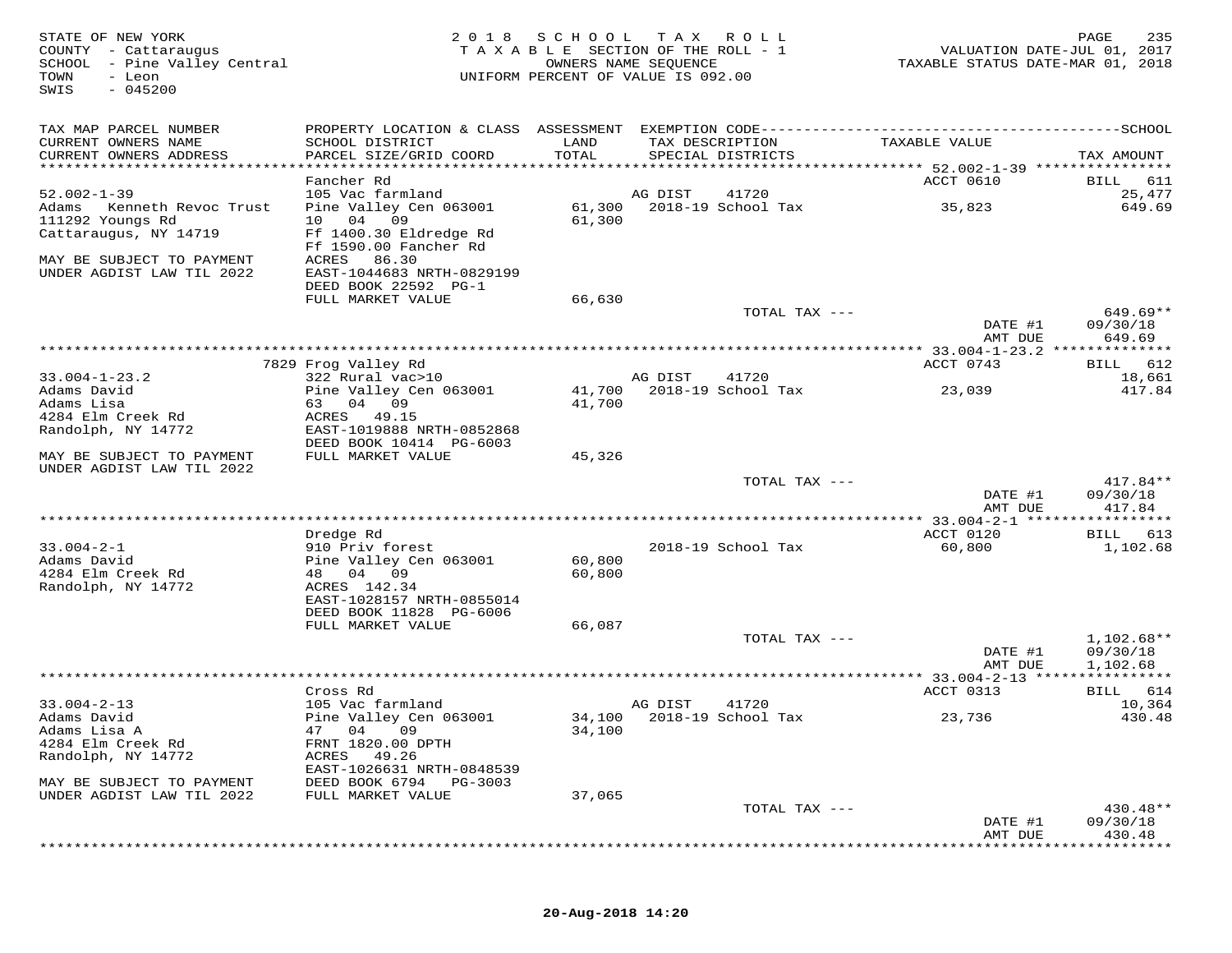| STATE OF NEW YORK<br>COUNTY - Cattaraugus<br>SCHOOL - Pine Valley Central<br>TOWN<br>- Leon<br>$-045200$<br>SWIS | 2 0 1 8                             | S C H O O L | TAX ROLL<br>TAXABLE SECTION OF THE ROLL - 1<br>OWNERS NAME SEQUENCE<br>UNIFORM PERCENT OF VALUE IS 092.00 | VALUATION DATE-JUL 01, 2017<br>TAXABLE STATUS DATE-MAR 01, 2018 | PAGE<br>236          |
|------------------------------------------------------------------------------------------------------------------|-------------------------------------|-------------|-----------------------------------------------------------------------------------------------------------|-----------------------------------------------------------------|----------------------|
|                                                                                                                  |                                     |             |                                                                                                           |                                                                 |                      |
| TAX MAP PARCEL NUMBER<br>CURRENT OWNERS NAME                                                                     | SCHOOL DISTRICT                     | LAND        | TAX DESCRIPTION                                                                                           | TAXABLE VALUE                                                   |                      |
| CURRENT OWNERS ADDRESS                                                                                           | PARCEL SIZE/GRID COORD              | TOTAL       | SPECIAL DISTRICTS                                                                                         |                                                                 | TAX AMOUNT           |
|                                                                                                                  |                                     |             |                                                                                                           |                                                                 |                      |
|                                                                                                                  | 7906 Rte 62                         |             |                                                                                                           | ACCT 0302                                                       | BILL 615             |
| $34.003 - 1 - 1$                                                                                                 | 112 Dairy farm                      |             | AG DIST<br>41720                                                                                          |                                                                 | 61,184               |
| Adams David                                                                                                      | Pine Valley Cen 063001              | 245,800     | 2018-19 School Tax                                                                                        | 1076,616                                                        | 19,525.65            |
| Adams Lisa A                                                                                                     | 48/40 04 09                         | 1137,800    |                                                                                                           |                                                                 |                      |
| 4284 Elm Creek Rd                                                                                                | Ff 3850.00 Us Rte 62                |             |                                                                                                           |                                                                 |                      |
| Randolph, NY 14772                                                                                               | Ff 495.00 Dredge Rd<br>ACRES 335.10 |             |                                                                                                           |                                                                 |                      |
| MAY BE SUBJECT TO PAYMENT                                                                                        | EAST-1031168 NRTH-0853854           |             |                                                                                                           |                                                                 |                      |
| UNDER AGDIST LAW TIL 2022                                                                                        | DEED BOOK 6794<br>PG-3003           |             |                                                                                                           |                                                                 |                      |
|                                                                                                                  | FULL MARKET VALUE                   | 1236,739    |                                                                                                           |                                                                 |                      |
|                                                                                                                  |                                     |             | TOTAL TAX ---                                                                                             |                                                                 | $19,525.65**$        |
|                                                                                                                  |                                     |             |                                                                                                           | DATE #1                                                         | 09/30/18             |
|                                                                                                                  |                                     |             |                                                                                                           | AMT DUE                                                         | 19,525.65            |
|                                                                                                                  |                                     |             |                                                                                                           |                                                                 |                      |
| $34.003 - 1 - 2$                                                                                                 | Rte 62<br>105 Vac farmland          |             | AG DIST<br>41720                                                                                          | ACCT 0301                                                       | BILL 616             |
| Adams David                                                                                                      | Pine Valley Cen 063001              |             | 36,700 2018-19 School Tax                                                                                 | 24,960                                                          | 11,740<br>452.68     |
| Adams Lisa A                                                                                                     | 40 04 09                            | 36,700      |                                                                                                           |                                                                 |                      |
| 4284 Elm Creek Rd                                                                                                | FRNT 200.00 DPTH                    |             |                                                                                                           |                                                                 |                      |
| Randolph, NY 14772                                                                                               | ACRES<br>55.60                      |             |                                                                                                           |                                                                 |                      |
|                                                                                                                  | EAST-1033983 NRTH-0852373           |             |                                                                                                           |                                                                 |                      |
| MAY BE SUBJECT TO PAYMENT                                                                                        | DEED BOOK 6794 PG-3003              |             |                                                                                                           |                                                                 |                      |
| UNDER AGDIST LAW TIL 2022                                                                                        | FULL MARKET VALUE                   | 39,891      |                                                                                                           |                                                                 |                      |
|                                                                                                                  |                                     |             | TOTAL TAX ---                                                                                             | DATE #1                                                         | 452.68**<br>09/30/18 |
|                                                                                                                  |                                     |             |                                                                                                           | AMT DUE                                                         | 452.68               |
|                                                                                                                  | 7906 Rte 62                         |             |                                                                                                           | ACCT 0304                                                       | BILL 617             |
| $34.003 - 1 - 33.1$                                                                                              | 105 Vac farmland                    |             | AG DIST<br>41720                                                                                          |                                                                 | 22,743               |
| Adams David                                                                                                      | Pine Valley Cen 063001              |             | 73,700 2018-19 School Tax                                                                                 | 50,957                                                          | 924.16               |
| Adams Lisa A                                                                                                     | 39<br>04<br>09                      | 73,700      |                                                                                                           |                                                                 |                      |
| 4284 Elm Creek Rd                                                                                                | FRNT 989.97 DPTH                    |             |                                                                                                           |                                                                 |                      |
| Randolph, NY 14772                                                                                               | ACRES<br>96.30                      |             |                                                                                                           |                                                                 |                      |
|                                                                                                                  | EAST-1033268 NRTH-0851147           |             |                                                                                                           |                                                                 |                      |
| MAY BE SUBJECT TO PAYMENT                                                                                        | DEED BOOK 6794<br>PG-3003           |             |                                                                                                           |                                                                 |                      |
| UNDER AGDIST LAW TIL 2022                                                                                        | FULL MARKET VALUE                   | 80,109      | TOTAL TAX ---                                                                                             |                                                                 | $924.16**$           |
|                                                                                                                  |                                     |             |                                                                                                           | DATE #1                                                         | 09/30/18             |
|                                                                                                                  |                                     |             |                                                                                                           | AMT DUE                                                         | 924.16               |
|                                                                                                                  |                                     |             | ***********************************                                                                       | *****************************                                   |                      |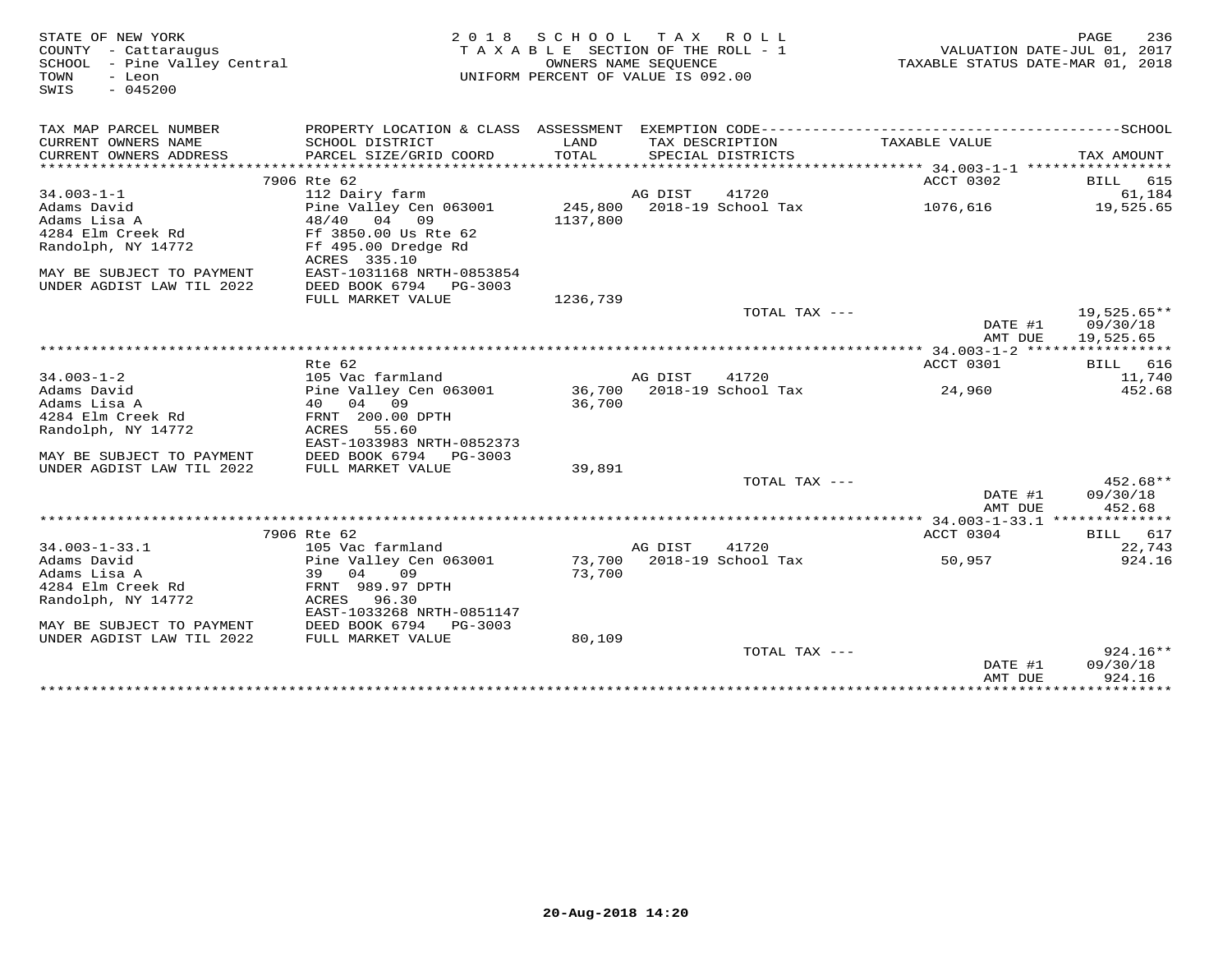FATE OF NEW YORK PAGE 237<br>COUNTY - Cattaraugus (2018 SCHOOL TAX ROLL-1) WALUATION DATE-JUL 01, 2017<br>SCHOOL - Pine Valley Central (2017 - 2018 ) OWNERS NAME SEQUENCE<br>TOWN - Leon (2018 - 2018 ) UNIFORM PERCENT OF VALUE IS 09 SWIS - 045200TAX MAP PARCEL NUMBER PROPERTY LOCATION & CLASS ASSESSMENT EXEMPTION CODE------------------------------------------SCHOOL CURRENT OWNERS NAME SCHOOL DISTRICT LAND TAX DESCRIPTION TAXABLE VALUE CURRENT OWNERS ADDRESS PARCEL SIZE/GRID COORD TOTAL SPECIAL DISTRICTS TAX AMOUNT \*\*\*\*\*\*\*\*\*\*\*\*\*\*\*\*\*\*\*\*\*\*\*\*\*\*\*\*\*\*\*\*\*\*\*\*\*\*\*\*\*\*\*\*\*\*\*\*\*\*\*\*\*\*\*\*\*\*\*\*\*\*\*\*\*\*\*\*\*\*\*\*\*\*\*\*\*\*\*\*\*\*\*\*\*\*\*\*\*\*\*\*\*\*\*\*\*\*\*\*\*\*\* 42.002-1-1.2 \*\*\*\*\*\*\*\*\*\*\*\*\*\*\*ROCT 0726 BILL 618 Kent Switch Rd ACCT 0726 BILL 618 $7,532$ 42.002-1-1.2 105 Vac farmland AG DIST 41720 7,532 851 82 Adams David Pine Valley Cen 063001 54,500 2018-19 School Tax 46,968 851.82Adams Lisa A 61/62 04 09 54,500 4284 Elm Creek Rd ACRES 101.25 Randolph, NY 14772 EAST-1020438 NRTH-0848638 DEED BOOK 6794 PG-3003 MAY BE SUBJECT TO PAYMENT FULL MARKET VALUE 59,239UNDER AGDIST LAW TIL 2022 TOTAL TAX --- 851.82\*\* DATE #1 09/30/18 AMT DUE 851.82 \*\*\*\*\*\*\*\*\*\*\*\*\*\*\*\*\*\*\*\*\*\*\*\*\*\*\*\*\*\*\*\*\*\*\*\*\*\*\*\*\*\*\*\*\*\*\*\*\*\*\*\*\*\*\*\*\*\*\*\*\*\*\*\*\*\*\*\*\*\*\*\*\*\*\*\*\*\*\*\*\*\*\*\*\*\*\*\*\*\*\*\*\*\*\*\*\*\*\*\*\*\*\* 42.002-1-6.1 \*\*\*\*\*\*\*\*\*\*\*\*\*\*\*42.002-1-6.1 Cross Rd<br>
Adams David DiS Vec farmland AG DIST 41720<br>
Adams Lisa A 54 04 09 4,200 2018-19 School Tax 4,200 76.17<br>
Adams Lisa A 54 04 09 4,200<br>
Randolph, NY 14772 ACRES 7.28<br>
MAY BE SUBJECT TO PAYMENT DEED BOO DATE #1 09/30/18<br>NMT pure 26.17 AMT DUE 76.17 \*\*\*\*\*\*\*\*\*\*\*\*\*\*\*\*\*\*\*\*\*\*\*\*\*\*\*\*\*\*\*\*\*\*\*\*\*\*\*\*\*\*\*\*\*\*\*\*\*\*\*\*\*\*\*\*\*\*\*\*\*\*\*\*\*\*\*\*\*\*\*\*\*\*\*\*\*\*\*\*\*\*\*\*\*\*\*\*\*\*\*\*\*\*\*\*\*\*\*\*\*\*\* 42.002-1-7 \*\*\*\*\*\*\*\*\*\*\*\*\*\*\*\*\*ACCT 0241 BILL 620 Chicken Rd ACCT 0241 BILL 62020,855 42.002-1-7 105 Vac farmland AG DIST 41720 20,855864.10 Adams David Pine Valley Cen 063001 68,500 2018-19 School Tax 47,645 864.10Adams Lisa A 54 04 09 68,500 4284 Elm Creek Rd FRNT 1955.00 DPTH Randolph, NY 14772 ACRES 101.42 EAST-1025994 NRTH-0844654 MAY BE SUBJECT TO PAYMENT DEED BOOK 6794 PG-3001 UNDER AGDIST LAW TIL 2022 FULL MARKET VALUE 74,457 TOTAL TAX --- 864.10\*\* DATE #1 09/30/18amt due to a second term of the second second second second second second second second second second second s \*\*\*\*\*\*\*\*\*\*\*\*\*\*\*\*\*\*\*\*\*\*\*\*\*\*\*\*\*\*\*\*\*\*\*\*\*\*\*\*\*\*\*\*\*\*\*\*\*\*\*\*\*\*\*\*\*\*\*\*\*\*\*\*\*\*\*\*\*\*\*\*\*\*\*\*\*\*\*\*\*\*\*\*\*\*\*\*\*\*\*\*\*\*\*\*\*\*\*\*\*\*\* 42.002-1-8.1 \*\*\*\*\*\*\*\*\*\*\*\*\*\*\*ACCT 0303 BILL 621 Smith Rd ACCT 0303 BILL 621 $6,395$ 42.002-1-8.1 105 Vac farmland AG DIST 41720 6,395460.75 Adams David Pine Valley Cen 063001 31,800 2018-19 School Tax 25,405 460.75Adams Lisa A 46 04 09 31,800 4284 Elm Creek Rd Chicken Rd Ff - 1015' Randolph, NY 14772 Gulf Rd Ff - 680' FRNT 1900.00 DPTH MAY BE SUBJECT TO PAYMENT ACRES 41.95 UNDER AGDIST LAW TIL 2022 EAST-1027985 NRTH-0846862 DEED BOOK 6795 PG-3003 FULL MARKET VALUE 34,565 TOTAL TAX --- 460.75\*\* DATE #1 09/30/18 AMT DUE 460.75\*\*\*\*\*\*\*\*\*\*\*\*\*\*\*\*\*\*\*\*\*\*\*\*\*\*\*\*\*\*\*\*\*\*\*\*\*\*\*\*\*\*\*\*\*\*\*\*\*\*\*\*\*\*\*\*\*\*\*\*\*\*\*\*\*\*\*\*\*\*\*\*\*\*\*\*\*\*\*\*\*\*\*\*\*\*\*\*\*\*\*\*\*\*\*\*\*\*\*\*\*\*\*\*\*\*\*\*\*\*\*\*\*\*\*\*\*\*\*\*\*\*\*\*\*\*\*\*\*\*\*\*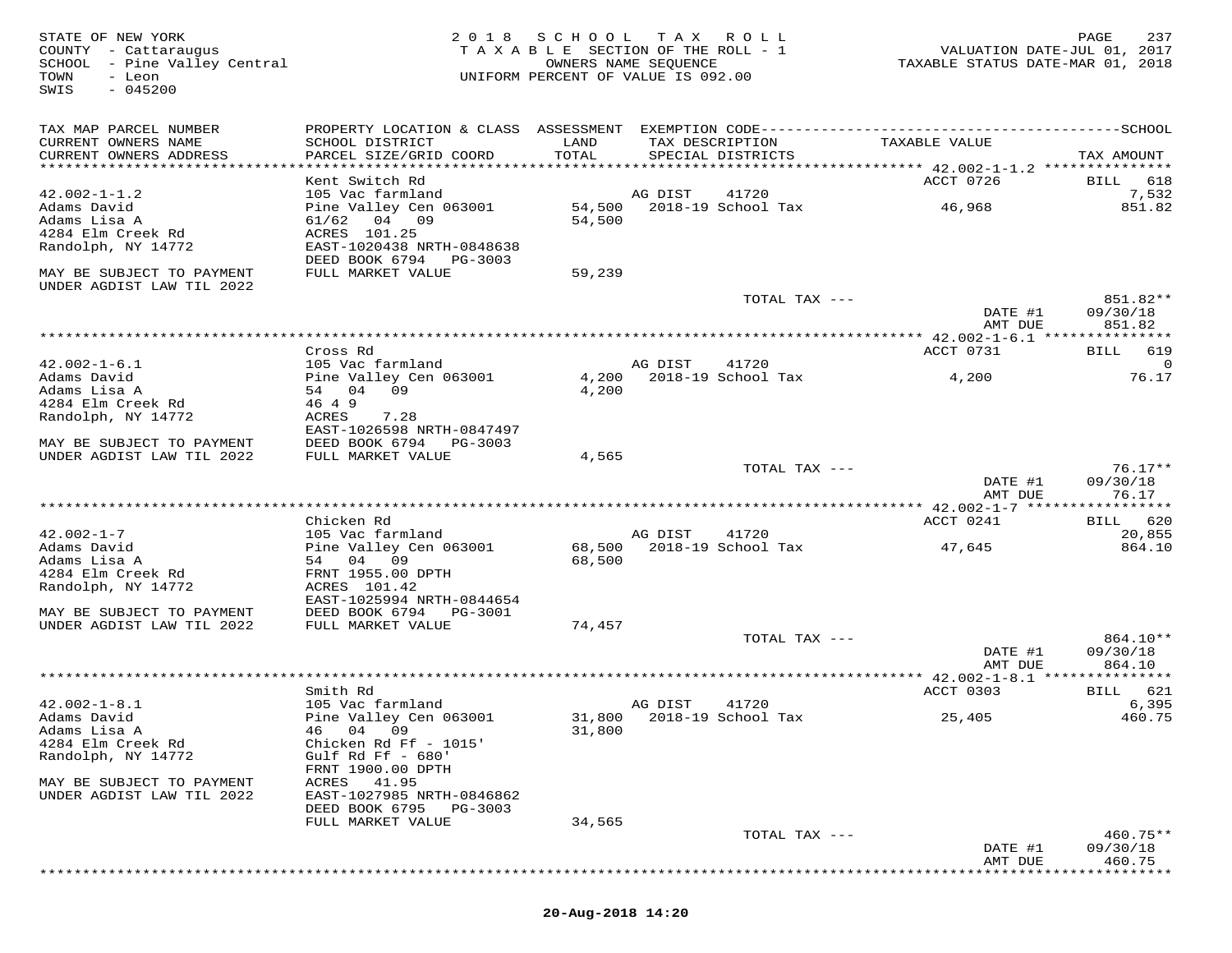| STATE OF NEW YORK<br>COUNTY - Cattaraugus<br>SCHOOL - Pine Valley Central<br>TOWN<br>- Leon<br>$-045200$<br>SWIS | 2 0 1 8                                                                                      | S C H O O L<br>TAXABLE SECTION OF THE ROLL - 1<br>OWNERS NAME SEQUENCE<br>UNIFORM PERCENT OF VALUE IS 092.00 | T A X    | ROLL                                 | VALUATION DATE-JUL 01, 2017<br>TAXABLE STATUS DATE-MAR 01, 2018 | PAGE<br>238             |
|------------------------------------------------------------------------------------------------------------------|----------------------------------------------------------------------------------------------|--------------------------------------------------------------------------------------------------------------|----------|--------------------------------------|-----------------------------------------------------------------|-------------------------|
| TAX MAP PARCEL NUMBER                                                                                            | PROPERTY LOCATION & CLASS ASSESSMENT EXEMPTION CODE-----------------------------------SCHOOL |                                                                                                              |          |                                      |                                                                 |                         |
| CURRENT OWNERS NAME<br>CURRENT OWNERS ADDRESS                                                                    | SCHOOL DISTRICT<br>PARCEL SIZE/GRID COORD                                                    | LAND<br>TOTAL                                                                                                |          | TAX DESCRIPTION<br>SPECIAL DISTRICTS | TAXABLE VALUE                                                   | TAX AMOUNT              |
|                                                                                                                  | 7829 Frog Valley Rd                                                                          |                                                                                                              |          |                                      | ACCT 0744                                                       | 622<br>BILL             |
| $33.004 - 1 - 23.3$                                                                                              | 240 Rural res                                                                                |                                                                                                              | BAS STAR | 41854                                |                                                                 | 27,300                  |
| Adams David A.<br>Adams Lisa                                                                                     | Pine Valley Cen 063001<br>04 09<br>63                                                        | 14,600<br>95,000                                                                                             |          | 2018-19 School Tax                   | 95,000                                                          | 1,722.93                |
| 4284 Elm Creek Road                                                                                              | ACRES<br>4.80                                                                                |                                                                                                              |          |                                      |                                                                 |                         |
| Randolph, NY 14772                                                                                               | EAST-1020546 NRTH-0852594                                                                    |                                                                                                              |          |                                      |                                                                 |                         |
|                                                                                                                  | DEED BOOK 23068 PG-7001<br>FULL MARKET VALUE                                                 | 103,261                                                                                                      |          |                                      |                                                                 |                         |
|                                                                                                                  |                                                                                              |                                                                                                              |          | TOTAL TAX ---                        |                                                                 | 1,227.82**              |
|                                                                                                                  |                                                                                              |                                                                                                              |          |                                      | DATE #1                                                         | 09/30/18                |
|                                                                                                                  |                                                                                              |                                                                                                              |          |                                      | AMT DUE                                                         | 1,227.82                |
|                                                                                                                  | 12468 Youngs Rd                                                                              |                                                                                                              |          |                                      | ACCT 0270                                                       | 623<br>BILL             |
| $51.002 - 2 - 13.1$                                                                                              | 105 Vac farmland                                                                             |                                                                                                              | AG DIST  | 41720                                |                                                                 | 41,396                  |
| Adams Kenneth L                                                                                                  | Pine Valley Cen 063001                                                                       | 119,200                                                                                                      |          | 2018-19 School Tax                   | 77,804                                                          | 1,411.06                |
| Adams Stephen L<br>11292 Youngs Rd                                                                               | 41 04 09<br>Ff 2598.00                                                                       | 119,200                                                                                                      |          |                                      |                                                                 |                         |
| Cattaraugus, NY 14719                                                                                            | ACRES 176.40                                                                                 |                                                                                                              |          |                                      |                                                                 |                         |
|                                                                                                                  | EAST-1029218 NRTH-0825426                                                                    |                                                                                                              |          |                                      |                                                                 |                         |
| MAY BE SUBJECT TO PAYMENT<br>UNDER AGDIST LAW TIL 2022                                                           | DEED BOOK 00970 PG-01017<br>FULL MARKET VALUE                                                | 129,565                                                                                                      |          |                                      |                                                                 |                         |
|                                                                                                                  |                                                                                              |                                                                                                              |          | TOTAL TAX ---                        |                                                                 | 1,411.06**              |
|                                                                                                                  |                                                                                              |                                                                                                              |          |                                      | DATE #1<br>AMT DUE                                              | 09/30/18<br>1,411.06    |
| ******************************                                                                                   |                                                                                              |                                                                                                              |          |                                      | ACCT 0233                                                       |                         |
| $52.002 - 1 - 4$                                                                                                 | Dugway Rd<br>105 Vac farmland                                                                |                                                                                                              |          | 2018-19 School Tax                   | 85,800                                                          | BILL<br>624<br>1,556.08 |
| Adams Kenneth L                                                                                                  | Pine Valley Cen 063001                                                                       | 85,800                                                                                                       |          |                                      |                                                                 |                         |
| Adams Stephen L                                                                                                  | $02/03$ 04<br>09                                                                             | 85,800                                                                                                       |          |                                      |                                                                 |                         |
| 11292 Youngs Rd<br>Cattaraugus, NY 14719                                                                         | Ff 4675.00 Dugway<br>Ff 1750.00 Co Rd 6                                                      |                                                                                                              |          |                                      |                                                                 |                         |
|                                                                                                                  | ACRES 212.70                                                                                 |                                                                                                              |          |                                      |                                                                 |                         |
|                                                                                                                  | EAST-1047747 NRTH-0830375                                                                    |                                                                                                              |          |                                      |                                                                 |                         |
|                                                                                                                  | DEED BOOK 4013<br>PG-952<br>FULL MARKET VALUE                                                | 93,261                                                                                                       |          |                                      |                                                                 |                         |
|                                                                                                                  |                                                                                              |                                                                                                              |          | TOTAL TAX ---                        |                                                                 | $1,556.08**$            |
|                                                                                                                  |                                                                                              |                                                                                                              |          |                                      | DATE #1                                                         | 09/30/18                |
|                                                                                                                  |                                                                                              |                                                                                                              |          |                                      | AMT DUE<br>***** 52.002-1-36 ****                               | 1,556.08                |
|                                                                                                                  | 11343 Fancher Rd                                                                             |                                                                                                              |          |                                      | ACCT 0028                                                       | BILL<br>625             |
| $52.002 - 1 - 36$                                                                                                | 240 Rural res                                                                                |                                                                                                              |          | 2018-19 School Tax                   | 74,500                                                          | 1,351.14                |
| Adams Kenneth L                                                                                                  | Pine Valley Cen 063001                                                                       | 25,700                                                                                                       |          |                                      |                                                                 |                         |
| Adams Stephen L<br>11292 Youngs Rd                                                                               | 10 04 09<br>Ff 531.00 Eldredge Rd                                                            | 74,500                                                                                                       |          |                                      |                                                                 |                         |
| Cattaraugus, NY 14719                                                                                            | FRNT 880.00 DPTH                                                                             |                                                                                                              |          |                                      |                                                                 |                         |
|                                                                                                                  | 24.32<br>ACRES                                                                               |                                                                                                              |          |                                      |                                                                 |                         |
|                                                                                                                  | EAST-1045661 NRTH-0828811<br>DEED BOOK 1021<br>$PG-100$                                      |                                                                                                              |          |                                      |                                                                 |                         |
|                                                                                                                  | FULL MARKET VALUE                                                                            | 80,978                                                                                                       |          |                                      |                                                                 |                         |
|                                                                                                                  |                                                                                              |                                                                                                              |          | TOTAL TAX ---                        |                                                                 | 1,351.14**              |
|                                                                                                                  |                                                                                              |                                                                                                              |          |                                      | DATE #1<br>AMT DUE                                              | 09/30/18<br>1,351.14    |
|                                                                                                                  |                                                                                              |                                                                                                              |          |                                      |                                                                 |                         |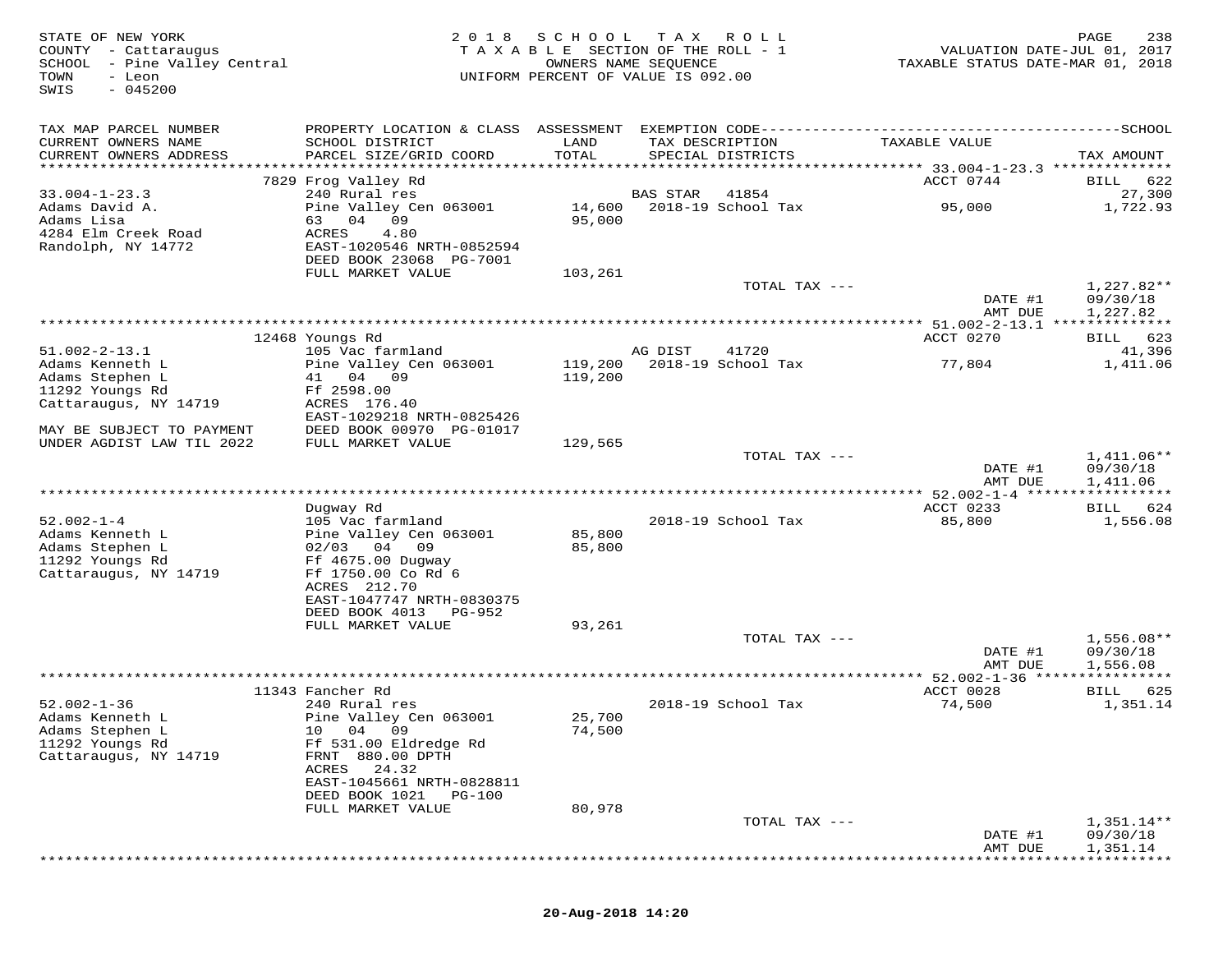| STATE OF NEW YORK<br>COUNTY - Cattaraugus<br>SCHOOL - Pine Valley Central<br>TOWN<br>- Leon<br>$-045200$<br>SWIS | 2 0 1 8                                        | S C H O O L   | T A X<br>ROLL<br>TAXABLE SECTION OF THE ROLL - 1<br>OWNERS NAME SEQUENCE<br>UNIFORM PERCENT OF VALUE IS 092.00 | VALUATION DATE-JUL 01, 2017<br>TAXABLE STATUS DATE-MAR 01, 2018 | PAGE<br>239            |
|------------------------------------------------------------------------------------------------------------------|------------------------------------------------|---------------|----------------------------------------------------------------------------------------------------------------|-----------------------------------------------------------------|------------------------|
| TAX MAP PARCEL NUMBER                                                                                            |                                                |               |                                                                                                                |                                                                 |                        |
| CURRENT OWNERS NAME<br>CURRENT OWNERS ADDRESS                                                                    | SCHOOL DISTRICT<br>PARCEL SIZE/GRID COORD      | LAND<br>TOTAL | TAX DESCRIPTION<br>SPECIAL DISTRICTS                                                                           | TAXABLE VALUE                                                   | TAX AMOUNT             |
|                                                                                                                  |                                                |               |                                                                                                                |                                                                 |                        |
| $52.002 - 1 - 40$                                                                                                | Fancher Rd<br>105 Vac farmland                 |               |                                                                                                                | ACCT 0854                                                       | BILL<br>626            |
| Adams Kenneth L                                                                                                  | Pine Valley Cen 063001                         | 24,400        | 41720<br>AG DIST<br>2018-19 School Tax                                                                         | 12,080                                                          | 12,320<br>219.08       |
| Adams Steven L                                                                                                   | $10 - 4 - 9$                                   | 24,400        |                                                                                                                |                                                                 |                        |
| 11292' Youngs Rd                                                                                                 | ACRES<br>30.45                                 |               |                                                                                                                |                                                                 |                        |
| Cattaraugus, NY 14719                                                                                            | EAST-1043735 NRTH-0829442                      |               |                                                                                                                |                                                                 |                        |
|                                                                                                                  | DEED BOOK 7381<br>PG-6003                      |               |                                                                                                                |                                                                 |                        |
| MAY BE SUBJECT TO PAYMENT                                                                                        | FULL MARKET VALUE                              | 26,522        |                                                                                                                |                                                                 |                        |
| UNDER AGDIST LAW TIL 2022                                                                                        |                                                |               |                                                                                                                |                                                                 |                        |
|                                                                                                                  |                                                |               | TOTAL TAX ---                                                                                                  | DATE #1                                                         | $219.08**$<br>09/30/18 |
|                                                                                                                  |                                                |               |                                                                                                                | AMT DUE                                                         | 219.08                 |
|                                                                                                                  |                                                |               |                                                                                                                |                                                                 |                        |
|                                                                                                                  | Fancher Rd                                     |               |                                                                                                                | ACCT 0378                                                       | 627<br>BILL            |
| $43.003 - 1 - 12.1$                                                                                              | 311 Res vac land                               |               | 2018-19 School Tax                                                                                             | 63,900                                                          | 1,158.90               |
| Adams Lumber Co Inc                                                                                              | Pine Valley Cen 063001                         | 63,900        |                                                                                                                |                                                                 |                        |
| 6052 Adams Rd                                                                                                    | 18/19<br>04 09                                 | 63,900        |                                                                                                                |                                                                 |                        |
| Cattaraugus, NY 14719                                                                                            | Co Rd 6 Ff - 310'<br>FRNT 650.00 DPTH          |               |                                                                                                                |                                                                 |                        |
|                                                                                                                  | 94.15<br>ACRES                                 |               |                                                                                                                |                                                                 |                        |
|                                                                                                                  | EAST-1040333 NRTH-0831515                      |               |                                                                                                                |                                                                 |                        |
|                                                                                                                  | DEED BOOK 327<br>PG-6002                       |               |                                                                                                                |                                                                 |                        |
|                                                                                                                  | FULL MARKET VALUE                              | 69,457        |                                                                                                                |                                                                 |                        |
|                                                                                                                  |                                                |               | TOTAL TAX ---                                                                                                  |                                                                 | 1,158.90**             |
|                                                                                                                  |                                                |               |                                                                                                                | DATE #1                                                         | 09/30/18               |
|                                                                                                                  |                                                |               |                                                                                                                | AMT DUE                                                         | 1,158.90               |
|                                                                                                                  | Eldredge Rd (Off)                              |               |                                                                                                                | ACCT 0188                                                       | BILL 628               |
| $52.001 - 1 - 12$                                                                                                | 910 Priv forest                                |               | 2018-19 School Tax                                                                                             | 21,000                                                          | 380.86                 |
| Adams Lumber Co Inc                                                                                              | Pine Valley Cen 063001                         | 21,000        |                                                                                                                |                                                                 |                        |
| 6052 Adams Rd                                                                                                    | 18/26<br>04 09                                 | 21,000        |                                                                                                                |                                                                 |                        |
| Cattaraugus, NY 14719                                                                                            | 27.00<br>ACRES                                 |               |                                                                                                                |                                                                 |                        |
|                                                                                                                  | EAST-1039236 NRTH-0831029                      |               |                                                                                                                |                                                                 |                        |
|                                                                                                                  | DEED BOOK 767<br>PG-00775<br>FULL MARKET VALUE | 22,826        |                                                                                                                |                                                                 |                        |
|                                                                                                                  |                                                |               | TOTAL TAX ---                                                                                                  |                                                                 | 380.86**               |
|                                                                                                                  |                                                |               |                                                                                                                | DATE #1                                                         | 09/30/18               |
|                                                                                                                  |                                                |               |                                                                                                                | AMT DUE                                                         | 380.86                 |
|                                                                                                                  |                                                |               |                                                                                                                |                                                                 | ********               |
|                                                                                                                  | 11867 Eldredge Rd                              |               |                                                                                                                | ACCT 0205                                                       | 629<br>BILL            |
| $52.001 - 1 - 25$<br>Adams Lumber Co Inc                                                                         | 910 Priv forest                                | 68,000        | 2018-19 School Tax                                                                                             | 68,000                                                          | 1,233.26               |
| 6052 Adams Rd                                                                                                    | Pine Valley Cen 063001<br>25 04 09             | 68,000        |                                                                                                                |                                                                 |                        |
| Cattaraugus, NY 14719                                                                                            | FRNT 1317.36 DPTH                              |               |                                                                                                                |                                                                 |                        |
|                                                                                                                  | ACRES<br>68.25                                 |               |                                                                                                                |                                                                 |                        |
|                                                                                                                  | EAST-1038261 NRTH-0826659                      |               |                                                                                                                |                                                                 |                        |
|                                                                                                                  | DEED BOOK 00908 PG-01078                       |               |                                                                                                                |                                                                 |                        |
|                                                                                                                  | FULL MARKET VALUE                              | 73,913        |                                                                                                                |                                                                 |                        |
|                                                                                                                  |                                                |               | TOTAL TAX ---                                                                                                  |                                                                 | $1,233.26**$           |
|                                                                                                                  |                                                |               |                                                                                                                | DATE #1<br>AMT DUE                                              | 09/30/18<br>1,233.26   |
|                                                                                                                  |                                                |               |                                                                                                                |                                                                 |                        |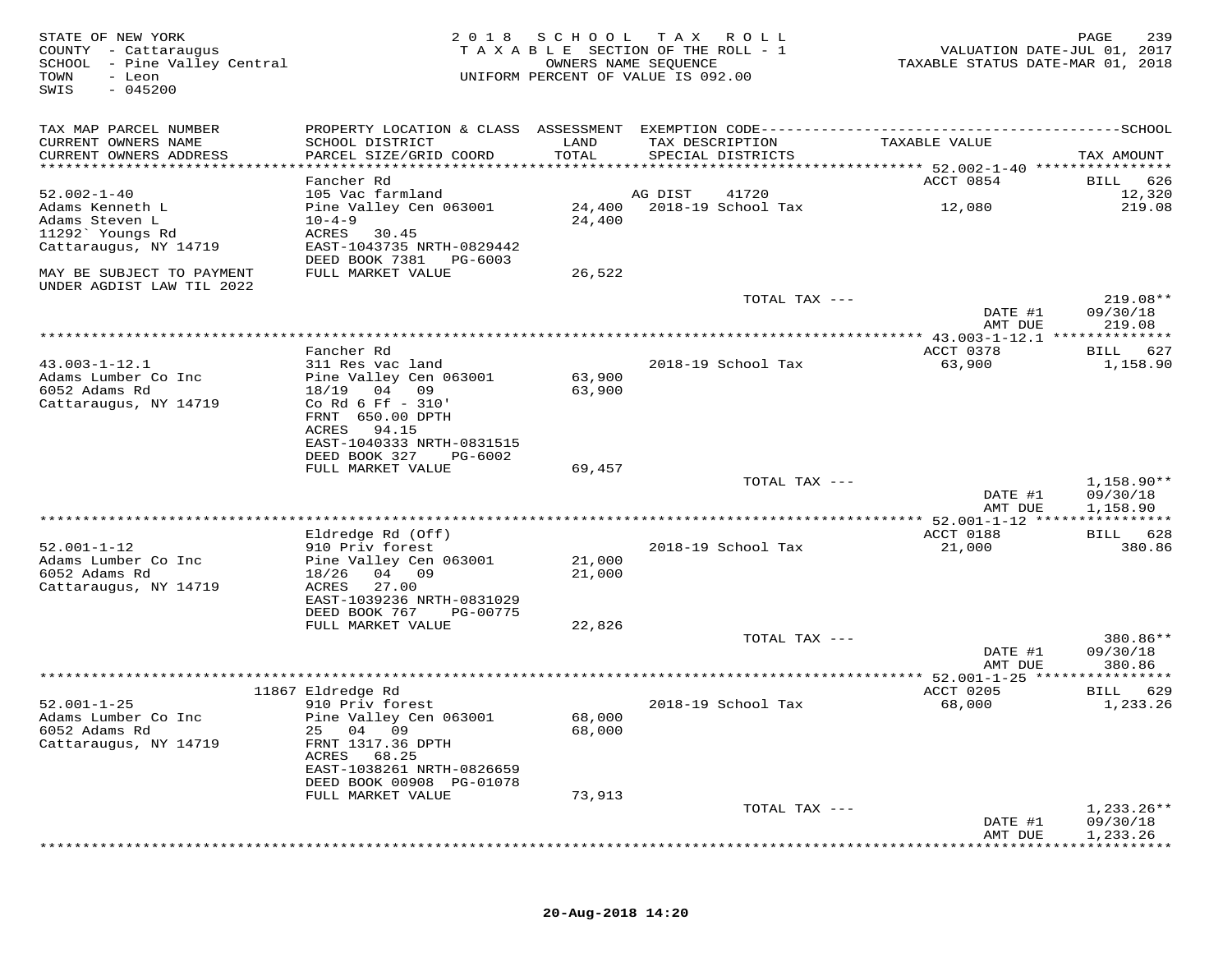| STATE OF NEW YORK<br>COUNTY - Cattaraugus<br>SCHOOL - Pine Valley Central<br>TOWN<br>- Leon<br>$-045200$<br>SWIS | 2 0 1 8                                                           | SCHOOL<br>OWNERS NAME SEQUENCE  | T A X<br>R O L L<br>T A X A B L E SECTION OF THE ROLL - 1<br>UNIFORM PERCENT OF VALUE IS 092.00 | VALUATION DATE-JUL 01, 2017<br>TAXABLE STATUS DATE-MAR 01, 2018 | 240<br>PAGE                        |
|------------------------------------------------------------------------------------------------------------------|-------------------------------------------------------------------|---------------------------------|-------------------------------------------------------------------------------------------------|-----------------------------------------------------------------|------------------------------------|
| TAX MAP PARCEL NUMBER                                                                                            | PROPERTY LOCATION & CLASS ASSESSMENT                              |                                 |                                                                                                 |                                                                 |                                    |
| CURRENT OWNERS NAME<br>CURRENT OWNERS ADDRESS                                                                    | SCHOOL DISTRICT<br>PARCEL SIZE/GRID COORD                         | LAND<br>TOTAL                   | TAX DESCRIPTION<br>SPECIAL DISTRICTS                                                            | TAXABLE VALUE                                                   | TAX AMOUNT                         |
| **********************                                                                                           | ************************                                          | * * * * * * * * * * * * * * * * |                                                                                                 | ********************************* 52.002-1-27.1 **************  |                                    |
| $52.002 - 1 - 27.1$                                                                                              | Peters Rd<br>322 Rural vac>10                                     |                                 | 2018-19 School Tax                                                                              | ACCT 0417<br>64,600                                             | BILL<br>630<br>1,171.59            |
| Adams Lumber Co Inc<br>6052 Adams Rd<br>Cattaraugus, NY 14719                                                    | Pine Valley Cen 063001<br>04<br>09<br>01 —<br>Ff 350.00 Peters Rd | 64,600<br>64,600                |                                                                                                 |                                                                 |                                    |
|                                                                                                                  | Ff 2885 Eldredge Rd<br>ACRES 107.75<br>EAST-1049000 NRTH-0826060  |                                 |                                                                                                 |                                                                 |                                    |
|                                                                                                                  | DEED BOOK 00962 PG-00448                                          |                                 |                                                                                                 |                                                                 |                                    |
|                                                                                                                  | FULL MARKET VALUE                                                 | 70,217                          |                                                                                                 |                                                                 |                                    |
|                                                                                                                  |                                                                   |                                 | TOTAL TAX ---                                                                                   | DATE #1<br>AMT DUE                                              | 1,171.59**<br>09/30/18<br>1,171.59 |
|                                                                                                                  |                                                                   |                                 |                                                                                                 |                                                                 |                                    |
|                                                                                                                  | Peters Rd (Off)                                                   |                                 |                                                                                                 | ACCT 0725                                                       | 631<br>BILL                        |
| $52.002 - 1 - 27.4$                                                                                              | 322 Rural vac>10                                                  |                                 | 2018-19 School Tax                                                                              | 62,000                                                          | 1,124.44                           |
| Adams Lumber Co Inc<br>6052 Adams Rd                                                                             | Pine Valley Cen 063001<br>04 09                                   | 62,000                          |                                                                                                 |                                                                 |                                    |
| Cattaraugus, NY 14719                                                                                            | 01<br>ACRES<br>99.50                                              | 62,000                          |                                                                                                 |                                                                 |                                    |
|                                                                                                                  | EAST-1049319 NRTH-0824482                                         |                                 |                                                                                                 |                                                                 |                                    |
|                                                                                                                  | DEED BOOK 00958 PG-00953                                          |                                 |                                                                                                 |                                                                 |                                    |
|                                                                                                                  | FULL MARKET VALUE                                                 | 67,391                          |                                                                                                 |                                                                 |                                    |
|                                                                                                                  |                                                                   |                                 | TOTAL TAX ---                                                                                   | DATE #1                                                         | 1,124.44**<br>09/30/18             |
|                                                                                                                  |                                                                   |                                 |                                                                                                 | AMT DUE                                                         | 1,124.44                           |
|                                                                                                                  |                                                                   |                                 |                                                                                                 |                                                                 |                                    |
|                                                                                                                  | Adams Rd                                                          |                                 |                                                                                                 | ACCT 0011                                                       | 632<br>BILL                        |
| $52.002 - 1 - 29$<br>Adams Lumber Co Inc                                                                         | 910 Priv forest<br>Pine Valley Cen 063001                         | 52,650                          | 2018-19 School Tax                                                                              | 52,650                                                          | 954.87                             |
| 6052 Adams Rd                                                                                                    | 01 04<br>09                                                       | 52,650                          |                                                                                                 |                                                                 |                                    |
| Cattaraugus, NY 14719                                                                                            | FRNT 1500.00 DPTH                                                 |                                 |                                                                                                 |                                                                 |                                    |
|                                                                                                                  | ACRES<br>52.65                                                    |                                 |                                                                                                 |                                                                 |                                    |
|                                                                                                                  | EAST-1047367 NRTH-0825420<br>DEED BOOK 894<br>PG-00207            |                                 |                                                                                                 |                                                                 |                                    |
|                                                                                                                  | FULL MARKET VALUE                                                 | 57,228                          |                                                                                                 |                                                                 |                                    |
|                                                                                                                  |                                                                   |                                 | TOTAL TAX ---                                                                                   |                                                                 | 954.87**                           |
|                                                                                                                  |                                                                   |                                 |                                                                                                 | DATE #1                                                         | 09/30/18                           |
|                                                                                                                  |                                                                   |                                 |                                                                                                 | AMT DUE                                                         | 954.87                             |
|                                                                                                                  | 6052 Adams Rd                                                     |                                 |                                                                                                 | ACCT 0014                                                       | 633<br>BILL                        |
| $52.002 - 1 - 30$                                                                                                | 444 Lumber yd/ml                                                  |                                 | 2018-19 School Tax                                                                              | 289,800                                                         | 5,255.85                           |
| Adams Lumber Co Inc                                                                                              | Pine Valley Cen 063001                                            | 29,700                          |                                                                                                 |                                                                 |                                    |
| 6052 Adams Rd<br>Cattaraugus, NY 14719                                                                           | 01 04 09<br>Ff 200.00 Adams                                       | 289,800                         |                                                                                                 |                                                                 |                                    |
|                                                                                                                  | Ff 910 Dugway Rd                                                  |                                 |                                                                                                 |                                                                 |                                    |
|                                                                                                                  | 19.50<br>ACRES                                                    |                                 |                                                                                                 |                                                                 |                                    |
|                                                                                                                  | EAST-1047026 NRTH-0824416                                         |                                 |                                                                                                 |                                                                 |                                    |
|                                                                                                                  | DEED BOOK 737<br>PG-00515<br>FULL MARKET VALUE                    | 315,000                         |                                                                                                 |                                                                 |                                    |
|                                                                                                                  |                                                                   |                                 | TOTAL TAX ---                                                                                   |                                                                 | $5,255.85**$                       |
|                                                                                                                  |                                                                   |                                 |                                                                                                 | DATE #1                                                         | 09/30/18                           |
|                                                                                                                  |                                                                   |                                 |                                                                                                 | AMT DUE                                                         | 5,255.85                           |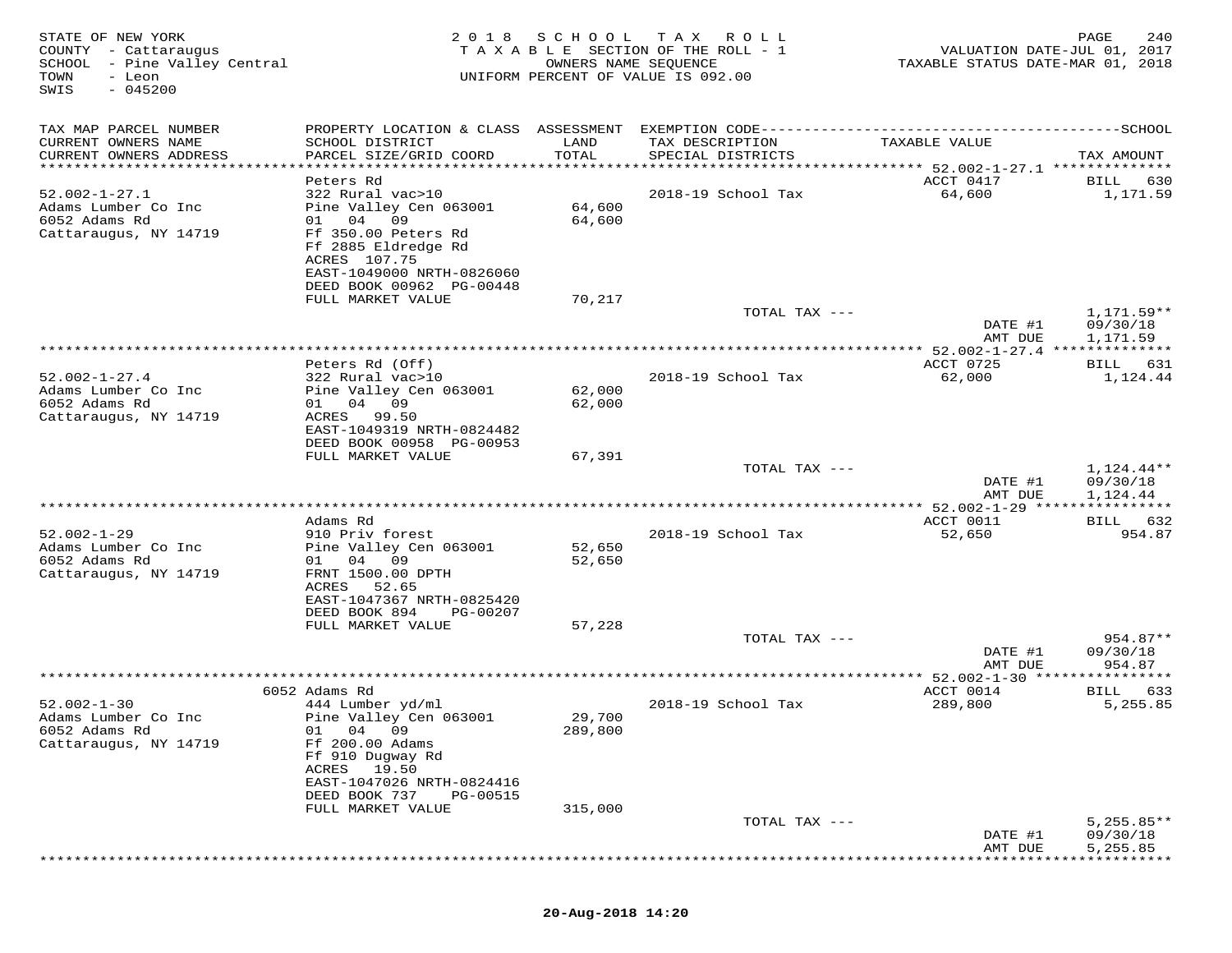| STATE OF NEW YORK<br>COUNTY - Cattaraugus<br>SCHOOL - Pine Valley Central<br>- Leon<br>TOWN<br>$-045200$<br>SWIS | 2 0 1 8                                  | <b>SCHOOL</b><br>T A X A B L E SECTION OF THE ROLL - 1<br>UNIFORM PERCENT OF VALUE IS 092.00 | T A X<br>OWNERS NAME SEOUENCE | ROLL                       |                                       | PAGE<br>241<br>VALUATION DATE-JUL 01, 2017<br>TAXABLE STATUS DATE-MAR 01, 2018 |
|------------------------------------------------------------------------------------------------------------------|------------------------------------------|----------------------------------------------------------------------------------------------|-------------------------------|----------------------------|---------------------------------------|--------------------------------------------------------------------------------|
| TAX MAP PARCEL NUMBER                                                                                            | PROPERTY LOCATION & CLASS ASSESSMENT     |                                                                                              |                               | EXEMPTION CODE------------ |                                       | -----------SCHOOL                                                              |
| CURRENT OWNERS NAME                                                                                              | SCHOOL DISTRICT                          | LAND                                                                                         | TAX DESCRIPTION               |                            | TAXABLE VALUE                         |                                                                                |
| CURRENT OWNERS ADDRESS                                                                                           | PARCEL SIZE/GRID COORD                   | TOTAL                                                                                        | SPECIAL DISTRICTS             |                            |                                       | TAX AMOUNT                                                                     |
|                                                                                                                  |                                          |                                                                                              |                               |                            |                                       |                                                                                |
| $52.001 - 1 - 13.1$                                                                                              | 11583 Fancher Rd<br>210 1 Family Res     |                                                                                              |                               | 2018-19 School Tax         | ACCT 0321<br>40,400                   | BILL<br>634<br>732.70                                                          |
| Adams Lumber Co, Inc.                                                                                            | Pine Valley Cen 063001                   | 40,400                                                                                       |                               |                            |                                       |                                                                                |
| 6052 Adams Rd                                                                                                    | 18/19<br>04 09                           | 40,400                                                                                       |                               |                            |                                       |                                                                                |
| Cattaraugus, NY 14719                                                                                            | Ff 778.00                                |                                                                                              |                               |                            |                                       |                                                                                |
|                                                                                                                  | ACRES<br>46.58                           |                                                                                              |                               |                            |                                       |                                                                                |
|                                                                                                                  | EAST-1041654 NRTH-0831821                |                                                                                              |                               |                            |                                       |                                                                                |
|                                                                                                                  | DEED BOOK 6536<br>PG-7002                |                                                                                              |                               |                            |                                       |                                                                                |
|                                                                                                                  | FULL MARKET VALUE                        | 43,913                                                                                       |                               | TOTAL TAX $---$            |                                       | $732.70**$                                                                     |
|                                                                                                                  |                                          |                                                                                              |                               |                            | DATE #1                               | 09/30/18                                                                       |
|                                                                                                                  |                                          |                                                                                              |                               |                            | AMT DUE                               | 732.70                                                                         |
|                                                                                                                  |                                          |                                                                                              |                               |                            |                                       |                                                                                |
|                                                                                                                  | 11045 Eldredge Rd                        |                                                                                              |                               |                            | ACCT 0748                             | 635<br>BILL                                                                    |
| $52.002 - 1 - 27.8$                                                                                              | 210 1 Family Res                         |                                                                                              |                               | 2018-19 School Tax         | 80,600                                | 1,461.77                                                                       |
| Adkins Josh<br>Adkins Amanda                                                                                     | Pine Valley Cen 063001<br>04 09<br>01    | 10,600<br>80,600                                                                             |                               |                            |                                       |                                                                                |
| 11045 Eldredge Rd                                                                                                | Lot $#3$                                 |                                                                                              |                               |                            |                                       |                                                                                |
| Cattaraugus, NY 14719                                                                                            | Ff 330.00                                |                                                                                              |                               |                            |                                       |                                                                                |
|                                                                                                                  | ACRES<br>4.80                            |                                                                                              |                               |                            |                                       |                                                                                |
|                                                                                                                  | EAST-1050148 NRTH-0827446                |                                                                                              |                               |                            |                                       |                                                                                |
|                                                                                                                  | DEED BOOK 18451 PG-3002                  |                                                                                              |                               |                            |                                       |                                                                                |
|                                                                                                                  | FULL MARKET VALUE                        | 87,609                                                                                       |                               | TOTAL TAX $---$            |                                       | $1,461.77**$                                                                   |
|                                                                                                                  |                                          |                                                                                              |                               |                            | DATE #1                               | 09/30/18                                                                       |
|                                                                                                                  |                                          |                                                                                              |                               |                            | AMT DUE                               | 1,461.77                                                                       |
|                                                                                                                  |                                          |                                                                                              |                               |                            | ******** 52.001-1-17 **************** |                                                                                |
|                                                                                                                  | 11642 Youngs Rd                          |                                                                                              |                               |                            | ACCT 0016                             | BILL<br>636                                                                    |
| $52.001 - 1 - 17$                                                                                                | 240 Rural res                            |                                                                                              | <b>BAS STAR</b>               | 41854                      |                                       | 27,300                                                                         |
| Alessi Mark<br>11642 Youngs Rd                                                                                   | Pine Valley Cen 063001<br>17<br>04<br>09 | 77,400<br>87,400                                                                             |                               | 2018-19 School Tax         | 87,400                                | 1,585.10                                                                       |
| Conewango Valley, NY 14726                                                                                       | Life Use                                 |                                                                                              |                               |                            |                                       |                                                                                |
|                                                                                                                  | Ff 1120 Youngs; 1750 Eldre               |                                                                                              |                               |                            |                                       |                                                                                |
|                                                                                                                  | ACRES 137.03                             |                                                                                              |                               |                            |                                       |                                                                                |
|                                                                                                                  | EAST-1040757 NRTH-0825988                |                                                                                              |                               |                            |                                       |                                                                                |
|                                                                                                                  | DEED BOOK 00940 PG-00473                 |                                                                                              |                               |                            |                                       |                                                                                |
|                                                                                                                  | FULL MARKET VALUE                        | 95,000                                                                                       |                               | TOTAL TAX $---$            |                                       | $1,089.98**$                                                                   |
|                                                                                                                  |                                          |                                                                                              |                               |                            | DATE #1                               | 09/30/18                                                                       |
|                                                                                                                  |                                          |                                                                                              |                               |                            | AMT DUE                               | 1,089.98                                                                       |
|                                                                                                                  |                                          |                                                                                              |                               |                            |                                       | ***************************                                                    |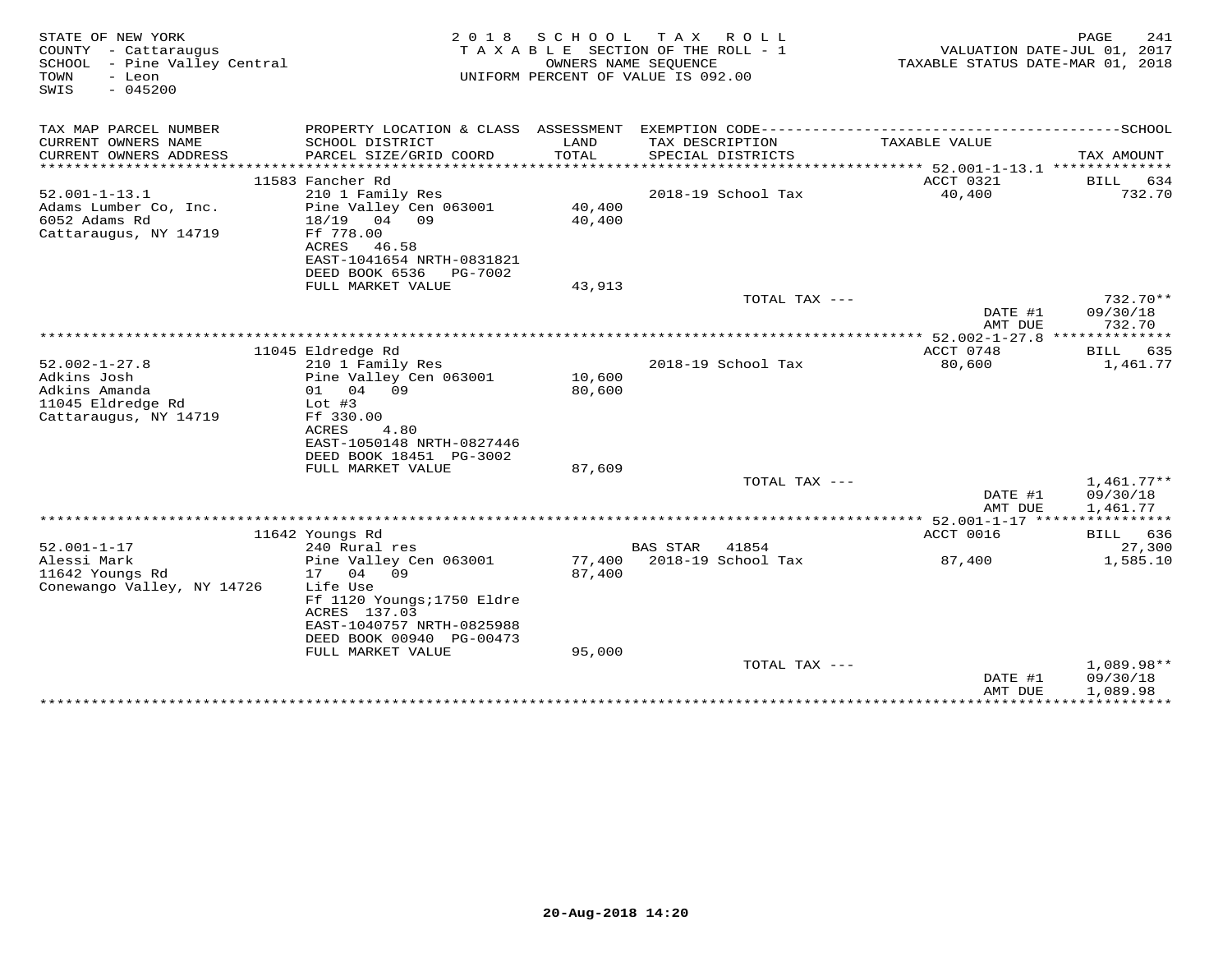| STATE OF NEW YORK<br>COUNTY - Cattaraugus<br>SCHOOL - Pine Valley Central<br>- Leon<br>TOWN<br>$-045200$<br>SWIS                                               |                                                                                          | 2018 SCHOOL TAX ROLL<br>TAXABLE SECTION OF THE ROLL - 1<br>OWNERS NAME SEQUENCE<br>UNIFORM PERCENT OF VALUE IS 092.00 |                |                                      | 742<br>710 VALUATION DATE-JUL 01, 2017<br>712 TAXABLE STATUS DATE-MAR 01, 2018 | PAGE<br>242                          |
|----------------------------------------------------------------------------------------------------------------------------------------------------------------|------------------------------------------------------------------------------------------|-----------------------------------------------------------------------------------------------------------------------|----------------|--------------------------------------|--------------------------------------------------------------------------------|--------------------------------------|
| TAX MAP PARCEL NUMBER<br>CURRENT OWNERS NAME<br>CURRENT OWNERS ADDRESS                                                                                         | SCHOOL DISTRICT<br>PARCEL SIZE/GRID COORD                                                | LAND<br>TOTAL                                                                                                         |                | TAX DESCRIPTION<br>SPECIAL DISTRICTS | TAXABLE VALUE                                                                  | TAX AMOUNT                           |
|                                                                                                                                                                | 12124 Leon-New Albion Rd                                                                 |                                                                                                                       |                |                                      | ACCT 0162                                                                      | BILL 637                             |
| $42.020 - 1 - 24.1$<br>Allen Lindalee<br>Morey Leo H<br>12124 Leon New Albion Rd                                                                               | 210 1 Family Res<br>Pine Valley Cen 063001<br>36 04 09<br>Ff 370.00                      | 84,000                                                                                                                | ENH STAR 41834 |                                      | 6,500 2018-19 School Tax 64,000                                                | 60,790<br>1,523.44                   |
| PO Box 15<br>Leon, NY 14751                                                                                                                                    | FRNT 80.00 DPTH 215.80<br>EAST-1033113 NRTH-0835869<br>DEED BOOK 5194    PG-9001         |                                                                                                                       |                |                                      |                                                                                |                                      |
|                                                                                                                                                                | FULL MARKET VALUE                                                                        | 91,304                                                                                                                |                | TOTAL TAX ---                        |                                                                                | $420.94**$                           |
|                                                                                                                                                                |                                                                                          |                                                                                                                       |                |                                      | DATE #1<br>AMT DUE                                                             | 09/30/18<br>420.94                   |
|                                                                                                                                                                |                                                                                          |                                                                                                                       |                |                                      |                                                                                |                                      |
| $42.002 - 1 - 3.1$<br>Amanda Austin, Trustee N & K M Pine Valley Cen 063001<br>Trust I $u/a$ dtd November $\_\_\_$ 54/60 04 09                                 | Smith Rd<br>910 Priv forest                                                              | 75,300<br>75,300                                                                                                      |                | 2018-19 School Tax                   | ACCT 0260<br>75,300                                                            | BILL 638<br>1,365.65                 |
| 12727 Smith Road<br>South Dayton, NY 14138                                                                                                                     | FRNT 440.00 DPTH<br>ACRES 250.90<br>EAST-1022463 NRTH-0844202<br>DEED BOOK 26672 PG-5001 |                                                                                                                       |                |                                      |                                                                                |                                      |
|                                                                                                                                                                | FULL MARKET VALUE                                                                        | 81,848                                                                                                                |                |                                      |                                                                                |                                      |
|                                                                                                                                                                |                                                                                          |                                                                                                                       |                | TOTAL TAX ---                        | DATE #1<br>AMT DUE                                                             | $1,365.65**$<br>09/30/18<br>1,365.65 |
|                                                                                                                                                                |                                                                                          |                                                                                                                       |                |                                      |                                                                                |                                      |
| $42.002 - 1 - 3.2$                                                                                                                                             | 12727 Smith Rd<br>210 1 Family Res                                                       |                                                                                                                       | ENH STAR 41834 |                                      | ACCT 0503                                                                      | BILL 639<br>53,000                   |
| Amanda Austin, Trustee N & K M Pine Valley Cen 063001<br>Trust I u/a dtd November __ 54 04 09<br>12727 Smith Road<br>South Dayton, NY 14138                    | FRNT 500.00 DPTH<br>ACRES 4.73                                                           | 53,000                                                                                                                |                | 14,500 2018-19 School Tax            | 53,000                                                                         | 961.22                               |
|                                                                                                                                                                | EAST-1023568 NRTH-0847156<br>DEED BOOK 26672 PG-5001<br>FULL MARKET VALUE                | 57,609                                                                                                                |                | TOTAL TAX ---                        |                                                                                | $0.00**$                             |
|                                                                                                                                                                |                                                                                          |                                                                                                                       |                |                                      |                                                                                |                                      |
|                                                                                                                                                                | 7437 Smith Rd                                                                            |                                                                                                                       |                |                                      | ACCT 0229                                                                      | <b>BILL</b> 640                      |
| $42.002 - 1 - 9$<br>Amanda Austin, Trustee N & K M Pine Valley Cen 063001<br>Trust I u/a dtd November _ 46 04 09<br>12727 Smith Road<br>South Dayton, NY 14138 | 312 Vac w/imprv<br>Ff 535.00<br>ACRES 18.13<br>EAST-1027849 NRTH-0845891                 | 14,000<br>14,400                                                                                                      |                | 2018-19 School Tax                   | 14,400                                                                         | 261.16                               |
|                                                                                                                                                                | DEED BOOK 26672 PG-5001<br>FULL MARKET VALUE                                             | 15,652                                                                                                                |                |                                      |                                                                                |                                      |
|                                                                                                                                                                |                                                                                          |                                                                                                                       |                | TOTAL TAX ---                        | DATE #1                                                                        | $261.16**$<br>09/30/18               |
|                                                                                                                                                                |                                                                                          |                                                                                                                       |                |                                      | AMT DUE                                                                        | 261.16<br>.                          |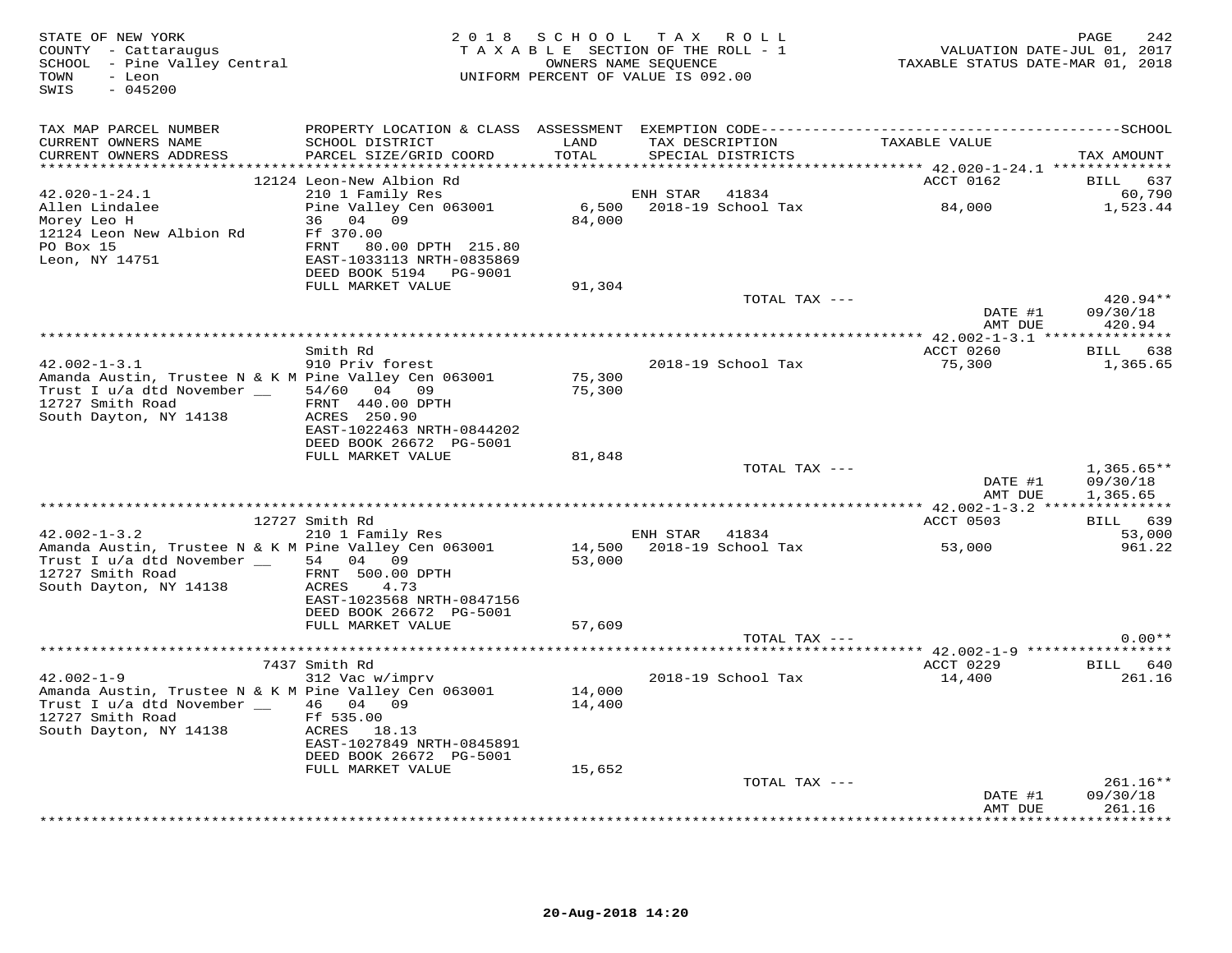| STATE OF NEW YORK<br>COUNTY - Cattaraugus<br>SCHOOL - Pine Valley Central<br>TOWN<br>- Leon<br>$-045200$<br>SWIS | 2018                                                                            | S C H O O L<br>TAXABLE SECTION OF THE ROLL - 1<br>UNIFORM PERCENT OF VALUE IS 092.00 | T A X<br>OWNERS NAME SEQUENCE | R O L L            | TAXABLE STATUS DATE-MAR 01, 2018                        |                    | PAGE<br>243<br>VALUATION DATE-JUL 01, 2017 |
|------------------------------------------------------------------------------------------------------------------|---------------------------------------------------------------------------------|--------------------------------------------------------------------------------------|-------------------------------|--------------------|---------------------------------------------------------|--------------------|--------------------------------------------|
| TAX MAP PARCEL NUMBER                                                                                            |                                                                                 |                                                                                      |                               |                    |                                                         |                    |                                            |
| CURRENT OWNERS NAME                                                                                              | SCHOOL DISTRICT                                                                 | LAND                                                                                 |                               | TAX DESCRIPTION    | TAXABLE VALUE                                           |                    |                                            |
| CURRENT OWNERS ADDRESS                                                                                           | PARCEL SIZE/GRID COORD                                                          | TOTAL                                                                                |                               | SPECIAL DISTRICTS  |                                                         |                    | TAX AMOUNT                                 |
|                                                                                                                  | 11055 Leon-New Albion Rd (Co 6)                                                 |                                                                                      |                               |                    | ACCT 0203                                               |                    | 641<br>BILL                                |
| $52.002 - 1 - 6$                                                                                                 | 210 1 Family Res                                                                |                                                                                      | AGED C/T/S 41800              |                    |                                                         |                    | 25,850                                     |
| Anderson Christine                                                                                               | Pine Valley Cen 063001                                                          |                                                                                      | 12,500 ENH STAR               | 41834              |                                                         |                    | 25,850                                     |
| 11055 Leon-New Albion Rd<br>Cattaraugus, NY 14719                                                                | $02/03$ 04 09<br>$L/u$ - Thomas Kelly<br>Ff 100.00<br>ACRES<br>3.75 BANK<br>017 | 51,700                                                                               |                               | 2018-19 School Tax | 25,850                                                  |                    | 468.82                                     |
|                                                                                                                  | EAST-1049761 NRTH-0831627<br>DEED BOOK 00993 PG-00731                           |                                                                                      |                               |                    |                                                         |                    |                                            |
|                                                                                                                  | FULL MARKET VALUE                                                               | 56,196                                                                               |                               |                    |                                                         |                    |                                            |
|                                                                                                                  |                                                                                 |                                                                                      |                               | TOTAL TAX ---      |                                                         |                    | $0.00**$                                   |
|                                                                                                                  | 6742 Rte 62                                                                     |                                                                                      |                               |                    | ACCT 0007                                               |                    | 642<br><b>BILL</b>                         |
| $42.020 - 1 - 36$                                                                                                | 210 1 Family Res                                                                |                                                                                      | <b>BAS STAR</b>               | 41854              |                                                         |                    | 27,300                                     |
| Andula Linda                                                                                                     | Pine Valley Cen 063001                                                          | 6,100                                                                                |                               | 2018-19 School Tax | 38,600                                                  |                    | 700.05                                     |
| 6742 Rte 62                                                                                                      | 35<br>04<br>09                                                                  | 38,600                                                                               |                               |                    |                                                         |                    |                                            |
| Conewango Valley, NY 14726                                                                                       | FRNT 136.00 DPTH 77.88<br>EAST-1031188 NRTH-0835473<br>DEED BOOK 10887 PG-7001  |                                                                                      |                               |                    |                                                         |                    |                                            |
|                                                                                                                  | FULL MARKET VALUE                                                               | 41,957                                                                               |                               |                    |                                                         |                    |                                            |
|                                                                                                                  |                                                                                 |                                                                                      |                               | TOTAL TAX ---      |                                                         |                    | $204.94**$                                 |
|                                                                                                                  |                                                                                 |                                                                                      |                               |                    |                                                         | DATE #1<br>AMT DUE | 09/30/18<br>204.94                         |
|                                                                                                                  | 6715 Bailey Hill Rd                                                             |                                                                                      |                               |                    | ************ 43.004-1-12 *****************<br>ACCT 0029 |                    | 643<br>BILL                                |
| $43.004 - 1 - 12$                                                                                                | 240 Rural res                                                                   |                                                                                      | ENH STAR                      | 41834              |                                                         |                    | 60,790                                     |
| Bailey Chris A.                                                                                                  | Pine Valley Cen 063001                                                          | 28,700                                                                               |                               | 2018-19 School Tax | 117,400                                                 |                    | 2,129.18                                   |
| 6715 Bailey Hill Rd<br>Cattaraugus, NY 14719                                                                     | 03 04 09<br>Lee Bailey Jr has life us<br>Ff 1660.00<br>ACRES 17.82              | 117,400                                                                              |                               |                    |                                                         |                    |                                            |
|                                                                                                                  | EAST-1048417 NRTH-0835205                                                       |                                                                                      |                               |                    |                                                         |                    |                                            |
|                                                                                                                  | DEED BOOK 28122 PG-8001                                                         |                                                                                      |                               |                    |                                                         |                    |                                            |
|                                                                                                                  | FULL MARKET VALUE                                                               | 127,609                                                                              |                               | TOTAL TAX ---      |                                                         |                    | $1,026.69**$                               |
|                                                                                                                  |                                                                                 |                                                                                      |                               |                    |                                                         | DATE #1            | 09/30/18                                   |
|                                                                                                                  |                                                                                 |                                                                                      |                               |                    |                                                         | AMT DUE            | 1,026.69                                   |
|                                                                                                                  | 6918 Bailey Hill Rd                                                             |                                                                                      |                               |                    | ACCT 0020                                               |                    | BILL<br>644                                |
| $43.004 - 1 - 4$                                                                                                 | 210 1 Family Res                                                                |                                                                                      |                               | 2018-19 School Tax | 56,400                                                  |                    | 1,022.88                                   |
| Bailey Joshua A.                                                                                                 | Pine Valley Cen 063001                                                          | 6,600                                                                                |                               |                    |                                                         |                    |                                            |
| Bailey Ashley M.                                                                                                 | 04 04 09                                                                        | 56,400                                                                               |                               |                    |                                                         |                    |                                            |
| 6918 Bailey Hill Road<br>Cattaraugus, NY 14719                                                                   | Life Use<br>FRNT 132.00 DPTH 180.00<br>017<br>BANK                              |                                                                                      |                               |                    |                                                         |                    |                                            |
|                                                                                                                  | EAST-1049199 NRTH-0838660                                                       |                                                                                      |                               |                    |                                                         |                    |                                            |
|                                                                                                                  | DEED BOOK 19533 PG-3001                                                         |                                                                                      |                               |                    |                                                         |                    |                                            |
|                                                                                                                  | FULL MARKET VALUE                                                               | 61,304                                                                               |                               | TOTAL TAX ---      |                                                         |                    | 1,022.88**                                 |
|                                                                                                                  |                                                                                 |                                                                                      |                               |                    |                                                         | DATE #1            | 09/30/18                                   |
|                                                                                                                  |                                                                                 |                                                                                      |                               |                    |                                                         | AMT DUE            | 1,022.88                                   |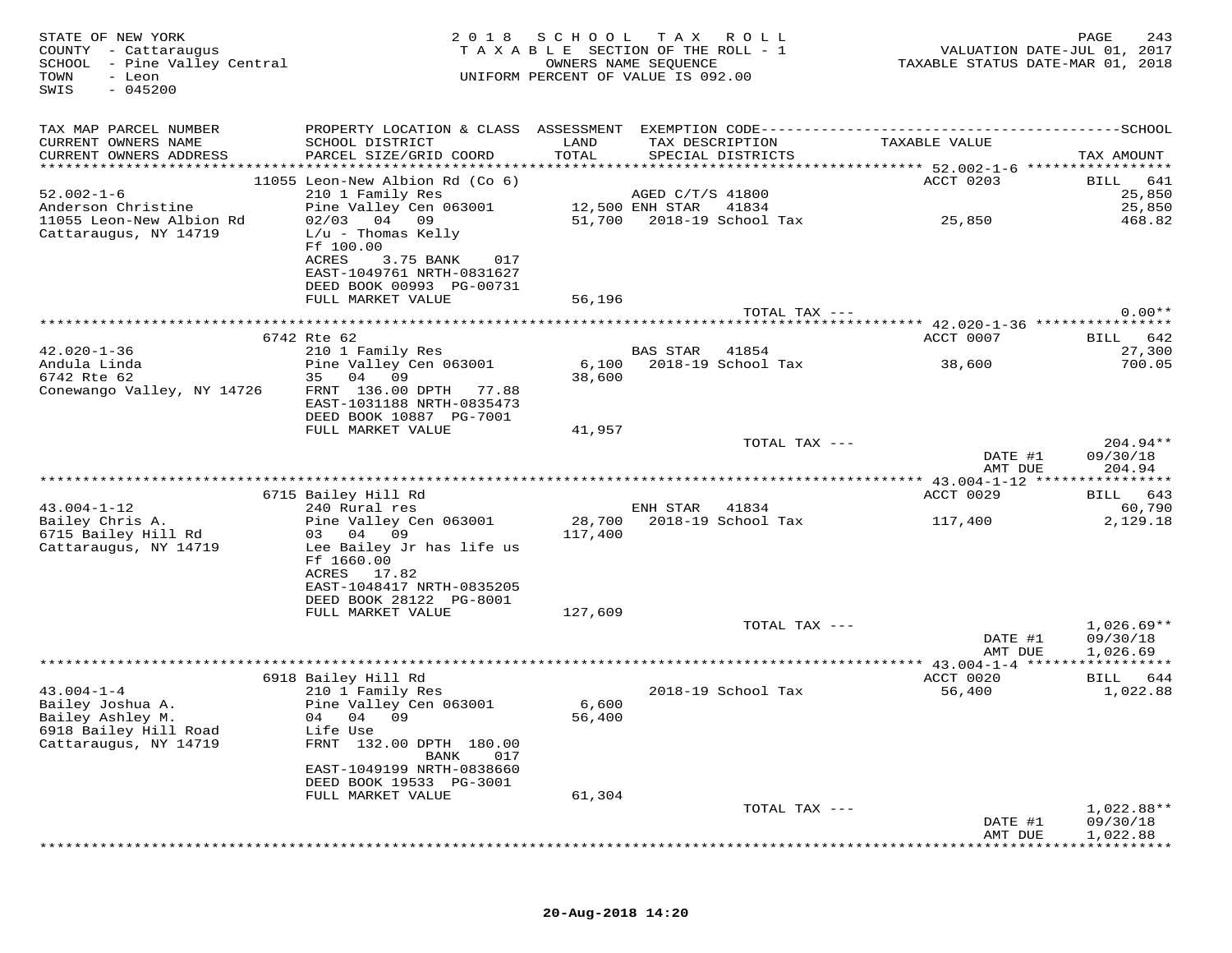| PROPERTY LOCATION & CLASS ASSESSMENT EXEMPTION CODE-----------------------------------SCHOOL<br>TAX MAP PARCEL NUMBER<br>TAXABLE VALUE<br>CURRENT OWNERS NAME<br>SCHOOL DISTRICT<br>LAND<br>TAX DESCRIPTION<br>TOTAL<br>CURRENT OWNERS ADDRESS<br>PARCEL SIZE/GRID COORD<br>SPECIAL DISTRICTS<br>TAX AMOUNT<br>12286 Cherry Creek Hill Rd<br>ACCT 0087<br>BILL<br>645<br>$42.004 - 2 - 14$<br>210 1 Family Res<br>2018-19 School Tax<br>52,100<br>944.89<br>Pine Valley Cen 063001<br>Baker James A<br>19,500<br>Baker Diane E<br>04 09<br>52,100<br>44<br>12284 Cherry Creek Hill<br>FRNT 1300.00 DPTH<br>Conewango Valley, NY 14726<br>ACRES<br>7.81<br>EAST-1030030 NRTH-0835933<br>DEED BOOK 801<br>PG-00995<br>FULL MARKET VALUE<br>56,630<br>TOTAL TAX ---<br>944.89**<br>DATE #1<br>09/30/18<br>AMT DUE<br>944.89<br>12284 Cherry Creek Hill Rd<br>ACCT 0091<br>646<br>BILL<br>$42.020 - 1 - 1$<br>56,700<br>210 1 Family Res<br>ENH STAR<br>41834<br>Baker James A<br>Pine Valley Cen 063001<br>2018-19 School Tax<br>1,028.32<br>6,500<br>56,700<br>Baker Diane E<br>44 04 09<br>56,700<br>12284 Leon New Abion Rd<br>FRNT 66.00 DPTH 290.00<br>Conewango Valley, NY 14726<br>BANK<br>017<br>EAST-1030567 NRTH-0835939<br>DEED BOOK 896<br>PG-00011<br>FULL MARKET VALUE<br>61,630<br>TOTAL TAX ---<br>$0.00**$<br>11583 Fancher Rd<br>ACCT 0957<br>BILL 647<br>$52.001 - 1 - 13.2$<br>210 1 Family Res<br>2018-19 School Tax<br>62,500<br>1,133.51<br>Baker Pamela<br>Pine Valley Cen 063001<br>15,000<br>11583 Fancher Rd<br>18/19<br>04<br>09<br>62,500<br>Cattaraugus, NY 14719<br>Ff 778.00<br>ACRES<br>5.00 BANK<br>017<br>EAST-1041567 NRTH-0832932<br>DEED BOOK 24240 PG-9001<br>FULL MARKET VALUE<br>67,935<br>TOTAL TAX ---<br>$1,133.51**$<br>DATE #1<br>09/30/18<br>AMT DUE<br>1,133.51<br>*********** 42.020-1-48 ****<br>***********<br>6757 Co Rd 6 & Rte 62<br>ACCT 0135<br>BILL 648<br>$42.020 - 1 - 48$<br>210 1 Family Res<br>ENH STAR<br>41834<br>60,790<br>Balling James E Sr.<br>Pine Valley Cen 063001<br>6,700<br>2018-19 School Tax<br>96,000<br>1,741.07<br>Balling Mary Ann<br>43 04 09<br>96,000<br>6757 Rte 62<br>FRNT 214.00 DPTH 118.80<br>Conewango Valley, NY 14726<br>EAST-1030967 NRTH-0835676<br>DEED BOOK 12020 PG-6001<br>FULL MARKET VALUE<br>104,348<br>638.57**<br>TOTAL TAX ---<br>09/30/18<br>DATE #1<br>638.57<br>AMT DUE<br>*************<br>* * * * * * * * * | STATE OF NEW YORK<br>COUNTY - Cattaraugus<br>SCHOOL - Pine Valley Central<br>TOWN<br>- Leon<br>$-045200$<br>SWIS |  | 2018 SCHOOL TAX ROLL<br>TAXABLE SECTION OF THE ROLL - 1<br>OWNERS NAME SEQUENCE<br>UNIFORM PERCENT OF VALUE IS 092.00 | TAXABLE STATUS DATE-MAR 01, 2018 | 244<br>PAGE<br>VALUATION DATE-JUL 01, 2017 |
|----------------------------------------------------------------------------------------------------------------------------------------------------------------------------------------------------------------------------------------------------------------------------------------------------------------------------------------------------------------------------------------------------------------------------------------------------------------------------------------------------------------------------------------------------------------------------------------------------------------------------------------------------------------------------------------------------------------------------------------------------------------------------------------------------------------------------------------------------------------------------------------------------------------------------------------------------------------------------------------------------------------------------------------------------------------------------------------------------------------------------------------------------------------------------------------------------------------------------------------------------------------------------------------------------------------------------------------------------------------------------------------------------------------------------------------------------------------------------------------------------------------------------------------------------------------------------------------------------------------------------------------------------------------------------------------------------------------------------------------------------------------------------------------------------------------------------------------------------------------------------------------------------------------------------------------------------------------------------------------------------------------------------------------------------------------------------------------------------------------------------------------------------------------------------------------------------------------------------------------------------------------------------------------------------------------------------------------------------------------------------------------------------------------------|------------------------------------------------------------------------------------------------------------------|--|-----------------------------------------------------------------------------------------------------------------------|----------------------------------|--------------------------------------------|
|                                                                                                                                                                                                                                                                                                                                                                                                                                                                                                                                                                                                                                                                                                                                                                                                                                                                                                                                                                                                                                                                                                                                                                                                                                                                                                                                                                                                                                                                                                                                                                                                                                                                                                                                                                                                                                                                                                                                                                                                                                                                                                                                                                                                                                                                                                                                                                                                                      |                                                                                                                  |  |                                                                                                                       |                                  |                                            |
|                                                                                                                                                                                                                                                                                                                                                                                                                                                                                                                                                                                                                                                                                                                                                                                                                                                                                                                                                                                                                                                                                                                                                                                                                                                                                                                                                                                                                                                                                                                                                                                                                                                                                                                                                                                                                                                                                                                                                                                                                                                                                                                                                                                                                                                                                                                                                                                                                      |                                                                                                                  |  |                                                                                                                       |                                  |                                            |
|                                                                                                                                                                                                                                                                                                                                                                                                                                                                                                                                                                                                                                                                                                                                                                                                                                                                                                                                                                                                                                                                                                                                                                                                                                                                                                                                                                                                                                                                                                                                                                                                                                                                                                                                                                                                                                                                                                                                                                                                                                                                                                                                                                                                                                                                                                                                                                                                                      |                                                                                                                  |  |                                                                                                                       |                                  |                                            |
|                                                                                                                                                                                                                                                                                                                                                                                                                                                                                                                                                                                                                                                                                                                                                                                                                                                                                                                                                                                                                                                                                                                                                                                                                                                                                                                                                                                                                                                                                                                                                                                                                                                                                                                                                                                                                                                                                                                                                                                                                                                                                                                                                                                                                                                                                                                                                                                                                      |                                                                                                                  |  |                                                                                                                       |                                  |                                            |
|                                                                                                                                                                                                                                                                                                                                                                                                                                                                                                                                                                                                                                                                                                                                                                                                                                                                                                                                                                                                                                                                                                                                                                                                                                                                                                                                                                                                                                                                                                                                                                                                                                                                                                                                                                                                                                                                                                                                                                                                                                                                                                                                                                                                                                                                                                                                                                                                                      |                                                                                                                  |  |                                                                                                                       |                                  |                                            |
|                                                                                                                                                                                                                                                                                                                                                                                                                                                                                                                                                                                                                                                                                                                                                                                                                                                                                                                                                                                                                                                                                                                                                                                                                                                                                                                                                                                                                                                                                                                                                                                                                                                                                                                                                                                                                                                                                                                                                                                                                                                                                                                                                                                                                                                                                                                                                                                                                      |                                                                                                                  |  |                                                                                                                       |                                  |                                            |
|                                                                                                                                                                                                                                                                                                                                                                                                                                                                                                                                                                                                                                                                                                                                                                                                                                                                                                                                                                                                                                                                                                                                                                                                                                                                                                                                                                                                                                                                                                                                                                                                                                                                                                                                                                                                                                                                                                                                                                                                                                                                                                                                                                                                                                                                                                                                                                                                                      |                                                                                                                  |  |                                                                                                                       |                                  |                                            |
|                                                                                                                                                                                                                                                                                                                                                                                                                                                                                                                                                                                                                                                                                                                                                                                                                                                                                                                                                                                                                                                                                                                                                                                                                                                                                                                                                                                                                                                                                                                                                                                                                                                                                                                                                                                                                                                                                                                                                                                                                                                                                                                                                                                                                                                                                                                                                                                                                      |                                                                                                                  |  |                                                                                                                       |                                  |                                            |
|                                                                                                                                                                                                                                                                                                                                                                                                                                                                                                                                                                                                                                                                                                                                                                                                                                                                                                                                                                                                                                                                                                                                                                                                                                                                                                                                                                                                                                                                                                                                                                                                                                                                                                                                                                                                                                                                                                                                                                                                                                                                                                                                                                                                                                                                                                                                                                                                                      |                                                                                                                  |  |                                                                                                                       |                                  |                                            |
|                                                                                                                                                                                                                                                                                                                                                                                                                                                                                                                                                                                                                                                                                                                                                                                                                                                                                                                                                                                                                                                                                                                                                                                                                                                                                                                                                                                                                                                                                                                                                                                                                                                                                                                                                                                                                                                                                                                                                                                                                                                                                                                                                                                                                                                                                                                                                                                                                      |                                                                                                                  |  |                                                                                                                       |                                  |                                            |
|                                                                                                                                                                                                                                                                                                                                                                                                                                                                                                                                                                                                                                                                                                                                                                                                                                                                                                                                                                                                                                                                                                                                                                                                                                                                                                                                                                                                                                                                                                                                                                                                                                                                                                                                                                                                                                                                                                                                                                                                                                                                                                                                                                                                                                                                                                                                                                                                                      |                                                                                                                  |  |                                                                                                                       |                                  |                                            |
|                                                                                                                                                                                                                                                                                                                                                                                                                                                                                                                                                                                                                                                                                                                                                                                                                                                                                                                                                                                                                                                                                                                                                                                                                                                                                                                                                                                                                                                                                                                                                                                                                                                                                                                                                                                                                                                                                                                                                                                                                                                                                                                                                                                                                                                                                                                                                                                                                      |                                                                                                                  |  |                                                                                                                       |                                  |                                            |
|                                                                                                                                                                                                                                                                                                                                                                                                                                                                                                                                                                                                                                                                                                                                                                                                                                                                                                                                                                                                                                                                                                                                                                                                                                                                                                                                                                                                                                                                                                                                                                                                                                                                                                                                                                                                                                                                                                                                                                                                                                                                                                                                                                                                                                                                                                                                                                                                                      |                                                                                                                  |  |                                                                                                                       |                                  |                                            |
|                                                                                                                                                                                                                                                                                                                                                                                                                                                                                                                                                                                                                                                                                                                                                                                                                                                                                                                                                                                                                                                                                                                                                                                                                                                                                                                                                                                                                                                                                                                                                                                                                                                                                                                                                                                                                                                                                                                                                                                                                                                                                                                                                                                                                                                                                                                                                                                                                      |                                                                                                                  |  |                                                                                                                       |                                  |                                            |
|                                                                                                                                                                                                                                                                                                                                                                                                                                                                                                                                                                                                                                                                                                                                                                                                                                                                                                                                                                                                                                                                                                                                                                                                                                                                                                                                                                                                                                                                                                                                                                                                                                                                                                                                                                                                                                                                                                                                                                                                                                                                                                                                                                                                                                                                                                                                                                                                                      |                                                                                                                  |  |                                                                                                                       |                                  |                                            |
|                                                                                                                                                                                                                                                                                                                                                                                                                                                                                                                                                                                                                                                                                                                                                                                                                                                                                                                                                                                                                                                                                                                                                                                                                                                                                                                                                                                                                                                                                                                                                                                                                                                                                                                                                                                                                                                                                                                                                                                                                                                                                                                                                                                                                                                                                                                                                                                                                      |                                                                                                                  |  |                                                                                                                       |                                  |                                            |
|                                                                                                                                                                                                                                                                                                                                                                                                                                                                                                                                                                                                                                                                                                                                                                                                                                                                                                                                                                                                                                                                                                                                                                                                                                                                                                                                                                                                                                                                                                                                                                                                                                                                                                                                                                                                                                                                                                                                                                                                                                                                                                                                                                                                                                                                                                                                                                                                                      |                                                                                                                  |  |                                                                                                                       |                                  |                                            |
|                                                                                                                                                                                                                                                                                                                                                                                                                                                                                                                                                                                                                                                                                                                                                                                                                                                                                                                                                                                                                                                                                                                                                                                                                                                                                                                                                                                                                                                                                                                                                                                                                                                                                                                                                                                                                                                                                                                                                                                                                                                                                                                                                                                                                                                                                                                                                                                                                      |                                                                                                                  |  |                                                                                                                       |                                  |                                            |
|                                                                                                                                                                                                                                                                                                                                                                                                                                                                                                                                                                                                                                                                                                                                                                                                                                                                                                                                                                                                                                                                                                                                                                                                                                                                                                                                                                                                                                                                                                                                                                                                                                                                                                                                                                                                                                                                                                                                                                                                                                                                                                                                                                                                                                                                                                                                                                                                                      |                                                                                                                  |  |                                                                                                                       |                                  |                                            |
|                                                                                                                                                                                                                                                                                                                                                                                                                                                                                                                                                                                                                                                                                                                                                                                                                                                                                                                                                                                                                                                                                                                                                                                                                                                                                                                                                                                                                                                                                                                                                                                                                                                                                                                                                                                                                                                                                                                                                                                                                                                                                                                                                                                                                                                                                                                                                                                                                      |                                                                                                                  |  |                                                                                                                       |                                  |                                            |
|                                                                                                                                                                                                                                                                                                                                                                                                                                                                                                                                                                                                                                                                                                                                                                                                                                                                                                                                                                                                                                                                                                                                                                                                                                                                                                                                                                                                                                                                                                                                                                                                                                                                                                                                                                                                                                                                                                                                                                                                                                                                                                                                                                                                                                                                                                                                                                                                                      |                                                                                                                  |  |                                                                                                                       |                                  |                                            |
|                                                                                                                                                                                                                                                                                                                                                                                                                                                                                                                                                                                                                                                                                                                                                                                                                                                                                                                                                                                                                                                                                                                                                                                                                                                                                                                                                                                                                                                                                                                                                                                                                                                                                                                                                                                                                                                                                                                                                                                                                                                                                                                                                                                                                                                                                                                                                                                                                      |                                                                                                                  |  |                                                                                                                       |                                  |                                            |
|                                                                                                                                                                                                                                                                                                                                                                                                                                                                                                                                                                                                                                                                                                                                                                                                                                                                                                                                                                                                                                                                                                                                                                                                                                                                                                                                                                                                                                                                                                                                                                                                                                                                                                                                                                                                                                                                                                                                                                                                                                                                                                                                                                                                                                                                                                                                                                                                                      |                                                                                                                  |  |                                                                                                                       |                                  |                                            |
|                                                                                                                                                                                                                                                                                                                                                                                                                                                                                                                                                                                                                                                                                                                                                                                                                                                                                                                                                                                                                                                                                                                                                                                                                                                                                                                                                                                                                                                                                                                                                                                                                                                                                                                                                                                                                                                                                                                                                                                                                                                                                                                                                                                                                                                                                                                                                                                                                      |                                                                                                                  |  |                                                                                                                       |                                  |                                            |
|                                                                                                                                                                                                                                                                                                                                                                                                                                                                                                                                                                                                                                                                                                                                                                                                                                                                                                                                                                                                                                                                                                                                                                                                                                                                                                                                                                                                                                                                                                                                                                                                                                                                                                                                                                                                                                                                                                                                                                                                                                                                                                                                                                                                                                                                                                                                                                                                                      |                                                                                                                  |  |                                                                                                                       |                                  |                                            |
|                                                                                                                                                                                                                                                                                                                                                                                                                                                                                                                                                                                                                                                                                                                                                                                                                                                                                                                                                                                                                                                                                                                                                                                                                                                                                                                                                                                                                                                                                                                                                                                                                                                                                                                                                                                                                                                                                                                                                                                                                                                                                                                                                                                                                                                                                                                                                                                                                      |                                                                                                                  |  |                                                                                                                       |                                  |                                            |
|                                                                                                                                                                                                                                                                                                                                                                                                                                                                                                                                                                                                                                                                                                                                                                                                                                                                                                                                                                                                                                                                                                                                                                                                                                                                                                                                                                                                                                                                                                                                                                                                                                                                                                                                                                                                                                                                                                                                                                                                                                                                                                                                                                                                                                                                                                                                                                                                                      |                                                                                                                  |  |                                                                                                                       |                                  |                                            |
|                                                                                                                                                                                                                                                                                                                                                                                                                                                                                                                                                                                                                                                                                                                                                                                                                                                                                                                                                                                                                                                                                                                                                                                                                                                                                                                                                                                                                                                                                                                                                                                                                                                                                                                                                                                                                                                                                                                                                                                                                                                                                                                                                                                                                                                                                                                                                                                                                      |                                                                                                                  |  |                                                                                                                       |                                  |                                            |
|                                                                                                                                                                                                                                                                                                                                                                                                                                                                                                                                                                                                                                                                                                                                                                                                                                                                                                                                                                                                                                                                                                                                                                                                                                                                                                                                                                                                                                                                                                                                                                                                                                                                                                                                                                                                                                                                                                                                                                                                                                                                                                                                                                                                                                                                                                                                                                                                                      |                                                                                                                  |  |                                                                                                                       |                                  |                                            |
|                                                                                                                                                                                                                                                                                                                                                                                                                                                                                                                                                                                                                                                                                                                                                                                                                                                                                                                                                                                                                                                                                                                                                                                                                                                                                                                                                                                                                                                                                                                                                                                                                                                                                                                                                                                                                                                                                                                                                                                                                                                                                                                                                                                                                                                                                                                                                                                                                      |                                                                                                                  |  |                                                                                                                       |                                  |                                            |
|                                                                                                                                                                                                                                                                                                                                                                                                                                                                                                                                                                                                                                                                                                                                                                                                                                                                                                                                                                                                                                                                                                                                                                                                                                                                                                                                                                                                                                                                                                                                                                                                                                                                                                                                                                                                                                                                                                                                                                                                                                                                                                                                                                                                                                                                                                                                                                                                                      |                                                                                                                  |  |                                                                                                                       |                                  |                                            |
|                                                                                                                                                                                                                                                                                                                                                                                                                                                                                                                                                                                                                                                                                                                                                                                                                                                                                                                                                                                                                                                                                                                                                                                                                                                                                                                                                                                                                                                                                                                                                                                                                                                                                                                                                                                                                                                                                                                                                                                                                                                                                                                                                                                                                                                                                                                                                                                                                      |                                                                                                                  |  |                                                                                                                       |                                  |                                            |
|                                                                                                                                                                                                                                                                                                                                                                                                                                                                                                                                                                                                                                                                                                                                                                                                                                                                                                                                                                                                                                                                                                                                                                                                                                                                                                                                                                                                                                                                                                                                                                                                                                                                                                                                                                                                                                                                                                                                                                                                                                                                                                                                                                                                                                                                                                                                                                                                                      |                                                                                                                  |  |                                                                                                                       |                                  |                                            |
|                                                                                                                                                                                                                                                                                                                                                                                                                                                                                                                                                                                                                                                                                                                                                                                                                                                                                                                                                                                                                                                                                                                                                                                                                                                                                                                                                                                                                                                                                                                                                                                                                                                                                                                                                                                                                                                                                                                                                                                                                                                                                                                                                                                                                                                                                                                                                                                                                      |                                                                                                                  |  |                                                                                                                       |                                  |                                            |
|                                                                                                                                                                                                                                                                                                                                                                                                                                                                                                                                                                                                                                                                                                                                                                                                                                                                                                                                                                                                                                                                                                                                                                                                                                                                                                                                                                                                                                                                                                                                                                                                                                                                                                                                                                                                                                                                                                                                                                                                                                                                                                                                                                                                                                                                                                                                                                                                                      |                                                                                                                  |  |                                                                                                                       |                                  |                                            |
|                                                                                                                                                                                                                                                                                                                                                                                                                                                                                                                                                                                                                                                                                                                                                                                                                                                                                                                                                                                                                                                                                                                                                                                                                                                                                                                                                                                                                                                                                                                                                                                                                                                                                                                                                                                                                                                                                                                                                                                                                                                                                                                                                                                                                                                                                                                                                                                                                      |                                                                                                                  |  |                                                                                                                       |                                  |                                            |
|                                                                                                                                                                                                                                                                                                                                                                                                                                                                                                                                                                                                                                                                                                                                                                                                                                                                                                                                                                                                                                                                                                                                                                                                                                                                                                                                                                                                                                                                                                                                                                                                                                                                                                                                                                                                                                                                                                                                                                                                                                                                                                                                                                                                                                                                                                                                                                                                                      |                                                                                                                  |  |                                                                                                                       |                                  |                                            |
|                                                                                                                                                                                                                                                                                                                                                                                                                                                                                                                                                                                                                                                                                                                                                                                                                                                                                                                                                                                                                                                                                                                                                                                                                                                                                                                                                                                                                                                                                                                                                                                                                                                                                                                                                                                                                                                                                                                                                                                                                                                                                                                                                                                                                                                                                                                                                                                                                      |                                                                                                                  |  |                                                                                                                       |                                  |                                            |
|                                                                                                                                                                                                                                                                                                                                                                                                                                                                                                                                                                                                                                                                                                                                                                                                                                                                                                                                                                                                                                                                                                                                                                                                                                                                                                                                                                                                                                                                                                                                                                                                                                                                                                                                                                                                                                                                                                                                                                                                                                                                                                                                                                                                                                                                                                                                                                                                                      |                                                                                                                  |  |                                                                                                                       |                                  |                                            |
|                                                                                                                                                                                                                                                                                                                                                                                                                                                                                                                                                                                                                                                                                                                                                                                                                                                                                                                                                                                                                                                                                                                                                                                                                                                                                                                                                                                                                                                                                                                                                                                                                                                                                                                                                                                                                                                                                                                                                                                                                                                                                                                                                                                                                                                                                                                                                                                                                      |                                                                                                                  |  |                                                                                                                       |                                  |                                            |
|                                                                                                                                                                                                                                                                                                                                                                                                                                                                                                                                                                                                                                                                                                                                                                                                                                                                                                                                                                                                                                                                                                                                                                                                                                                                                                                                                                                                                                                                                                                                                                                                                                                                                                                                                                                                                                                                                                                                                                                                                                                                                                                                                                                                                                                                                                                                                                                                                      |                                                                                                                  |  |                                                                                                                       |                                  |                                            |
|                                                                                                                                                                                                                                                                                                                                                                                                                                                                                                                                                                                                                                                                                                                                                                                                                                                                                                                                                                                                                                                                                                                                                                                                                                                                                                                                                                                                                                                                                                                                                                                                                                                                                                                                                                                                                                                                                                                                                                                                                                                                                                                                                                                                                                                                                                                                                                                                                      |                                                                                                                  |  |                                                                                                                       |                                  |                                            |
|                                                                                                                                                                                                                                                                                                                                                                                                                                                                                                                                                                                                                                                                                                                                                                                                                                                                                                                                                                                                                                                                                                                                                                                                                                                                                                                                                                                                                                                                                                                                                                                                                                                                                                                                                                                                                                                                                                                                                                                                                                                                                                                                                                                                                                                                                                                                                                                                                      |                                                                                                                  |  |                                                                                                                       |                                  |                                            |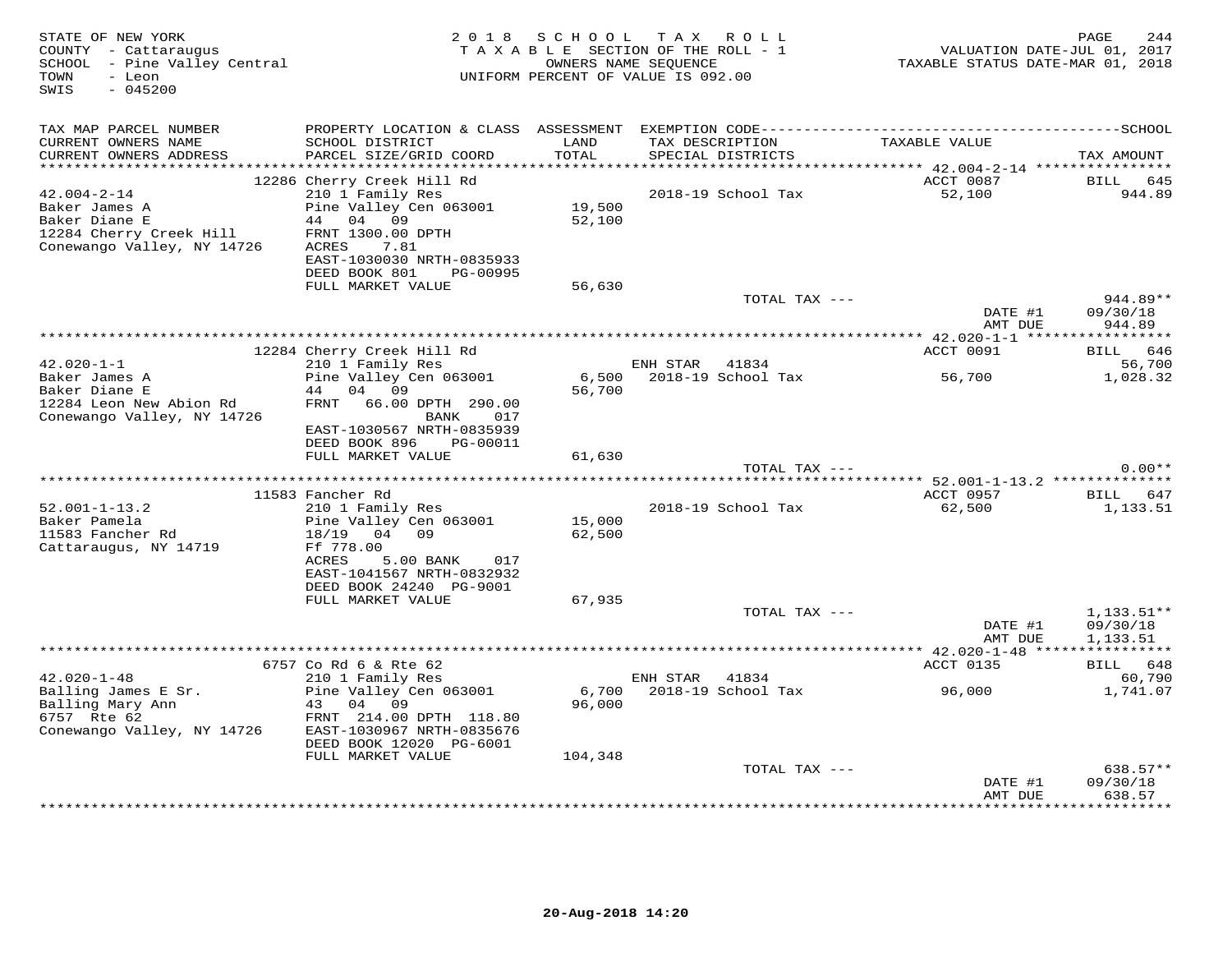| STATE OF NEW YORK<br>COUNTY - Cattaraugus<br>SCHOOL - Pine Valley Central<br>- Leon<br>TOWN<br>SWIS<br>$-045200$ |                                                                                  | 2018 SCHOOL      | TAX ROLL<br>TAXABLE SECTION OF THE ROLL - 1<br>OWNERS NAME SEQUENCE<br>UNIFORM PERCENT OF VALUE IS 092.00 | VALUATION DATE-JUL 01, 2017<br>TAXABLE STATUS DATE-MAR 01, 2018 | 245<br>PAGE              |
|------------------------------------------------------------------------------------------------------------------|----------------------------------------------------------------------------------|------------------|-----------------------------------------------------------------------------------------------------------|-----------------------------------------------------------------|--------------------------|
| TAX MAP PARCEL NUMBER                                                                                            |                                                                                  |                  |                                                                                                           |                                                                 |                          |
| CURRENT OWNERS NAME<br>CURRENT OWNERS ADDRESS<br>************************                                        | SCHOOL DISTRICT<br>PARCEL SIZE/GRID COORD                                        | LAND<br>TOTAL    | TAX DESCRIPTION<br>SPECIAL DISTRICTS                                                                      | TAXABLE VALUE                                                   | TAX AMOUNT               |
|                                                                                                                  | 10291 Ruckh Hill Rd                                                              |                  |                                                                                                           | ACCT 0728                                                       | BILL<br>649              |
| $34.003 - 1 - 27.5$                                                                                              | 260 Seasonal res                                                                 |                  | 2018-19 School Tax                                                                                        | 22,700                                                          | 411.69                   |
| Bannister Thomas M<br>Bannister Laura<br>2707 Lakewood Ave<br>Hamburg, NY 14075                                  | Pine Valley Cen 063001<br>39 04 09<br>3.85<br>ACRES<br>EAST-1033906 NRTH-0847970 | 12,700<br>22,700 |                                                                                                           |                                                                 |                          |
|                                                                                                                  | DEED BOOK 9905 PG-7001                                                           |                  |                                                                                                           |                                                                 |                          |
|                                                                                                                  | FULL MARKET VALUE                                                                | 24,674           | TOTAL TAX ---                                                                                             |                                                                 | $411.69**$               |
|                                                                                                                  |                                                                                  |                  |                                                                                                           | DATE #1<br>AMT DUE                                              | 09/30/18<br>411.69       |
|                                                                                                                  |                                                                                  |                  |                                                                                                           | *********** 34.003-1-27.6 **************                        |                          |
|                                                                                                                  | 10291 Ruckh Hill Rd                                                              |                  |                                                                                                           | ACCT 0777                                                       | BILL 650                 |
| $34.003 - 1 - 27.6$                                                                                              | 314 Rural vac<10                                                                 |                  | 2018-19 School Tax                                                                                        | 4,000                                                           | 72.54                    |
| Bannister Thomas M<br>Bannister Laura                                                                            | Pine Valley Cen 063001<br>39/4/9                                                 | 4,000<br>4,000   |                                                                                                           |                                                                 |                          |
| 2707 Lakewood Ave                                                                                                | ACRES<br>3.95                                                                    |                  |                                                                                                           |                                                                 |                          |
| Hamburg, NY 14075                                                                                                | EAST-1033971 NRTH-0848363                                                        |                  |                                                                                                           |                                                                 |                          |
|                                                                                                                  | DEED BOOK 9905 PG-7001                                                           |                  |                                                                                                           |                                                                 |                          |
|                                                                                                                  | FULL MARKET VALUE                                                                | 4,348            | TOTAL TAX ---                                                                                             |                                                                 | $72.54**$                |
|                                                                                                                  |                                                                                  |                  |                                                                                                           | DATE #1<br>AMT DUE                                              | 09/30/18<br>72.54        |
|                                                                                                                  |                                                                                  |                  |                                                                                                           |                                                                 |                          |
|                                                                                                                  | 12122 Ruckh Hill Rd                                                              |                  |                                                                                                           | ACCT 0729                                                       | BILL 651                 |
| $34.003 - 1 - 29.8$                                                                                              | 314 Rural vac<10                                                                 |                  | 2018-19 School Tax                                                                                        | 9,600                                                           | 174.11                   |
| Barrett Zachery<br>12128 Ruckh Hill Rd                                                                           | Pine Valley Cen 063001<br>39 04 09                                               | 9,600<br>9,600   |                                                                                                           |                                                                 |                          |
| South Dayton, NY 14138                                                                                           | 4.30<br>ACRES                                                                    |                  |                                                                                                           |                                                                 |                          |
|                                                                                                                  | EAST-1032782 NRTH-0848262                                                        |                  |                                                                                                           |                                                                 |                          |
|                                                                                                                  | DEED BOOK 26921 PG-5001                                                          |                  |                                                                                                           |                                                                 |                          |
|                                                                                                                  | FULL MARKET VALUE                                                                | 10,435           |                                                                                                           |                                                                 |                          |
|                                                                                                                  |                                                                                  |                  | TOTAL TAX ---                                                                                             | DATE #1                                                         | $174.11**$<br>09/30/18   |
|                                                                                                                  |                                                                                  |                  |                                                                                                           | AMT DUE                                                         | 174.11                   |
|                                                                                                                  |                                                                                  |                  |                                                                                                           |                                                                 |                          |
|                                                                                                                  | 12128 Ruckh Hill Rd                                                              |                  |                                                                                                           | ACCT 0740                                                       | BILL 652                 |
| $34.003 - 1 - 29.9$                                                                                              | 210 1 Family Res                                                                 | 7,900            | 2018-19 School Tax                                                                                        | 58,600                                                          | 1,062.78                 |
| Barrett Zachery<br>12128 Ruckh Hill Rd                                                                           | Pine Valley Cen 063001<br>39 04 09                                               | 58,600           |                                                                                                           |                                                                 |                          |
| South Dayton, NY 14138                                                                                           | ACRES<br>1.45                                                                    |                  |                                                                                                           |                                                                 |                          |
|                                                                                                                  | EAST-1033072 NRTH-0848073                                                        |                  |                                                                                                           |                                                                 |                          |
|                                                                                                                  | DEED BOOK 26921 PG-5001                                                          |                  |                                                                                                           |                                                                 |                          |
|                                                                                                                  | FULL MARKET VALUE                                                                | 63,696           |                                                                                                           |                                                                 |                          |
|                                                                                                                  |                                                                                  |                  | TOTAL TAX ---                                                                                             | DATE #1                                                         | $1,062.78**$<br>09/30/18 |
|                                                                                                                  |                                                                                  |                  |                                                                                                           | AMT DUE                                                         | 1,062.78                 |
|                                                                                                                  |                                                                                  |                  |                                                                                                           |                                                                 |                          |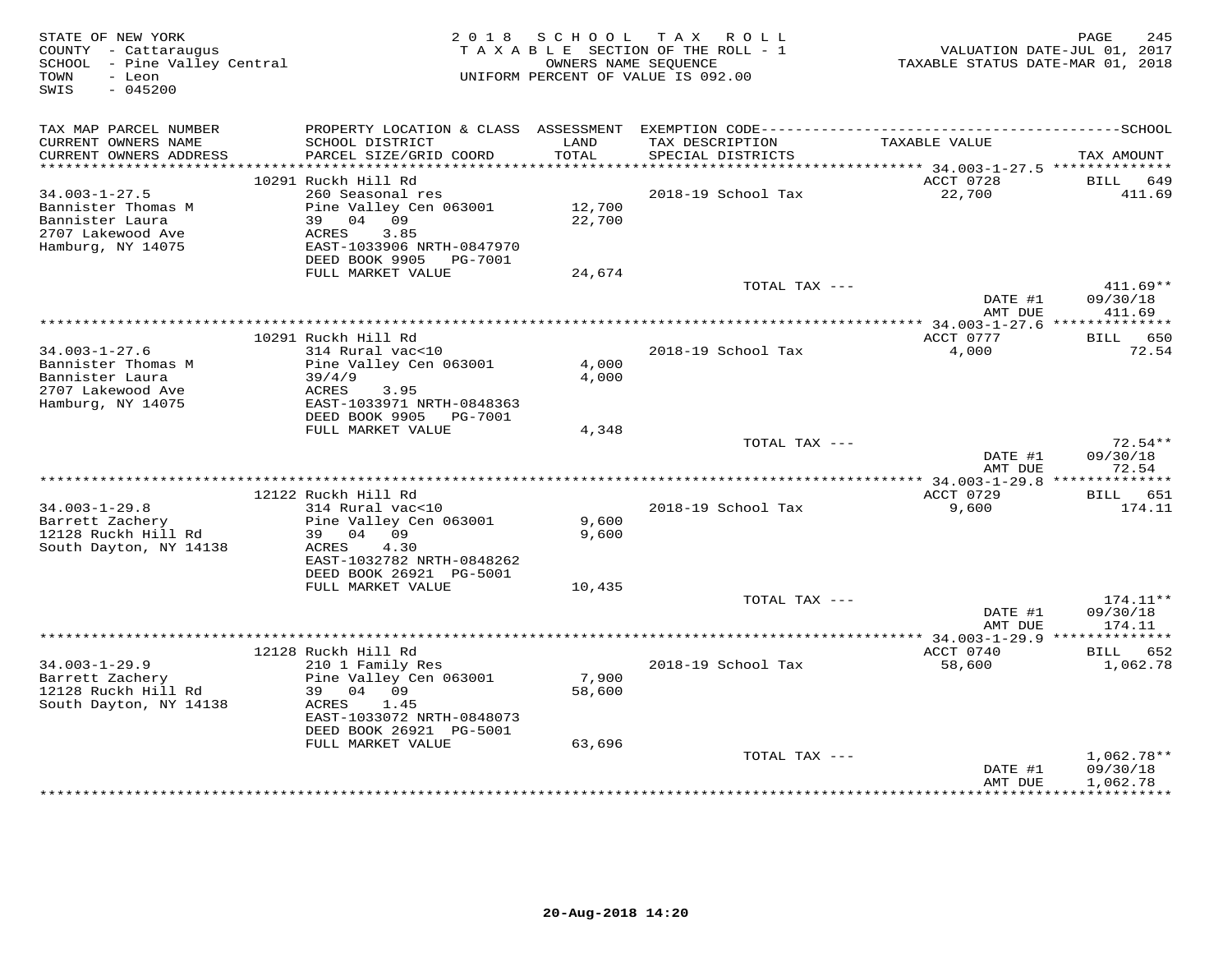| STATE OF NEW YORK<br>COUNTY - Cattaraugus<br>SCHOOL - Pine Valley Central<br>TOWN<br>- Leon<br>$-045200$<br>SWIS | 2 0 1 8                                              | SCHOOL<br>OWNERS NAME SEQUENCE | T A X<br>R O L L<br>TAXABLE SECTION OF THE ROLL - 1<br>UNIFORM PERCENT OF VALUE IS 092.00 | VALUATION DATE-JUL 01, 2017<br>TAXABLE STATUS DATE-MAR 01, 2018 | PAGE<br>246            |
|------------------------------------------------------------------------------------------------------------------|------------------------------------------------------|--------------------------------|-------------------------------------------------------------------------------------------|-----------------------------------------------------------------|------------------------|
| TAX MAP PARCEL NUMBER                                                                                            |                                                      |                                |                                                                                           |                                                                 |                        |
| CURRENT OWNERS NAME<br>CURRENT OWNERS ADDRESS                                                                    | SCHOOL DISTRICT<br>PARCEL SIZE/GRID COORD            | LAND<br>TOTAL                  | TAX DESCRIPTION<br>SPECIAL DISTRICTS                                                      | TAXABLE VALUE                                                   | TAX AMOUNT             |
| *************************                                                                                        |                                                      |                                |                                                                                           |                                                                 |                        |
|                                                                                                                  | Ruckh Hill Rd                                        |                                |                                                                                           | ACCT 0741                                                       | <b>BILL</b><br>653     |
| $34.003 - 1 - 29.10$<br>Barrett Zachery                                                                          | 314 Rural vac<10<br>Pine Valley Cen 063001           | 6,800                          | 2018-19 School Tax                                                                        | 6,800                                                           | 123.33                 |
| 12128 Ruckh Hill Rd                                                                                              | 39 04<br>09                                          | 6,800                          |                                                                                           |                                                                 |                        |
| South Dayton, NY 14138                                                                                           | 2.90<br>ACRES                                        |                                |                                                                                           |                                                                 |                        |
|                                                                                                                  | EAST-1033013 NRTH-0848534<br>DEED BOOK 26921 PG-5001 |                                |                                                                                           |                                                                 |                        |
|                                                                                                                  | FULL MARKET VALUE                                    | 7,391                          |                                                                                           |                                                                 |                        |
|                                                                                                                  |                                                      |                                | TOTAL TAX ---                                                                             | DATE #1                                                         | $123.33**$<br>09/30/18 |
|                                                                                                                  |                                                      |                                |                                                                                           | AMT DUE                                                         | 123.33                 |
|                                                                                                                  |                                                      |                                |                                                                                           |                                                                 |                        |
| $43.001 - 1 - 22$                                                                                                | 7138 Kellogg Hill Rd<br>240 Rural res                |                                | ENH STAR<br>41834                                                                         | ACCT 0171                                                       | BILL 654<br>60,790     |
| Barter Bradford G                                                                                                | Pine Valley Cen 063001                               | 66,300                         | 2018-19 School Tax                                                                        | 140,000                                                         | 2,539.06               |
| Barter Helen                                                                                                     | 21 04 09                                             | 140,000                        |                                                                                           |                                                                 |                        |
| 7138 Kellogg Hill Rd<br>Conewango Valley, NY 14726                                                               | Alderbottom Rd Ff - 290'<br>ACRES 100.36             |                                |                                                                                           |                                                                 |                        |
|                                                                                                                  | EAST-1039624 NRTH-0841548                            |                                |                                                                                           |                                                                 |                        |
|                                                                                                                  | DEED BOOK 787<br>PG-00766                            |                                |                                                                                           |                                                                 |                        |
|                                                                                                                  | FULL MARKET VALUE                                    | 152,174                        | TOTAL TAX ---                                                                             |                                                                 | $1,436.56**$           |
|                                                                                                                  |                                                      |                                |                                                                                           | DATE #1                                                         | 09/30/18               |
|                                                                                                                  |                                                      |                                |                                                                                           | AMT DUE                                                         | 1,436.56               |
|                                                                                                                  | 11027 Leon-New Albion Rd                             |                                |                                                                                           | ACCT 0085                                                       | BILL 655               |
| $43.004 - 1 - 8.3$                                                                                               | 240 Rural res                                        |                                | BAS STAR<br>41854                                                                         |                                                                 | 27,300                 |
| Beck David E<br>Beck Nancy M                                                                                     | Pine Valley Cen 063001<br>03 04 09                   | 37,600<br>133,900              | 2018-19 School Tax                                                                        | 133,900                                                         | 2,428.43               |
| 11027 Leon Rd                                                                                                    | David Beck House                                     |                                |                                                                                           |                                                                 |                        |
| Cattaraugus, NY 14719                                                                                            | ACRES<br>33.04                                       |                                |                                                                                           |                                                                 |                        |
|                                                                                                                  | EAST-1050482 NRTH-0833127<br>DEED BOOK 17565 PG-6002 |                                |                                                                                           |                                                                 |                        |
|                                                                                                                  | FULL MARKET VALUE                                    | 145,543                        |                                                                                           |                                                                 |                        |
|                                                                                                                  |                                                      |                                | TOTAL TAX ---                                                                             |                                                                 | $1,933.31**$           |
|                                                                                                                  |                                                      |                                |                                                                                           | DATE #1<br>AMT DUE                                              | 09/30/18<br>1,933.31   |
|                                                                                                                  |                                                      |                                |                                                                                           | *** 33.004-1-20 ****                                            | **********             |
|                                                                                                                  | 7594 Frog Valley Rd                                  |                                |                                                                                           | ACCT 0437                                                       | BILL 656               |
| $33.004 - 1 - 20$<br>Beck David P.                                                                               | 312 Vac w/imprv<br>Pine Valley Cen 063001            | 24,300                         | 2018-19 School Tax                                                                        | 39,200                                                          | 710.94                 |
| Beck Michele M.                                                                                                  | 55 04 09                                             | 39,200                         |                                                                                           |                                                                 |                        |
| 2891 Lockport Rd<br>Sanborn, NY 14132                                                                            | Life Use - Casimera<br>FRNT 436.00 DPTH              |                                |                                                                                           |                                                                 |                        |
|                                                                                                                  | 10.83<br>ACRES                                       |                                |                                                                                           |                                                                 |                        |
|                                                                                                                  | EAST-1022257 NRTH-0848702                            |                                |                                                                                           |                                                                 |                        |
|                                                                                                                  | DEED BOOK 24679 PG-4001<br>FULL MARKET VALUE         | 42,609                         |                                                                                           |                                                                 |                        |
|                                                                                                                  |                                                      |                                | TOTAL TAX ---                                                                             |                                                                 | 710.94**               |
|                                                                                                                  |                                                      |                                |                                                                                           | DATE #1                                                         | 09/30/18               |
|                                                                                                                  |                                                      |                                |                                                                                           | AMT DUE                                                         | 710.94                 |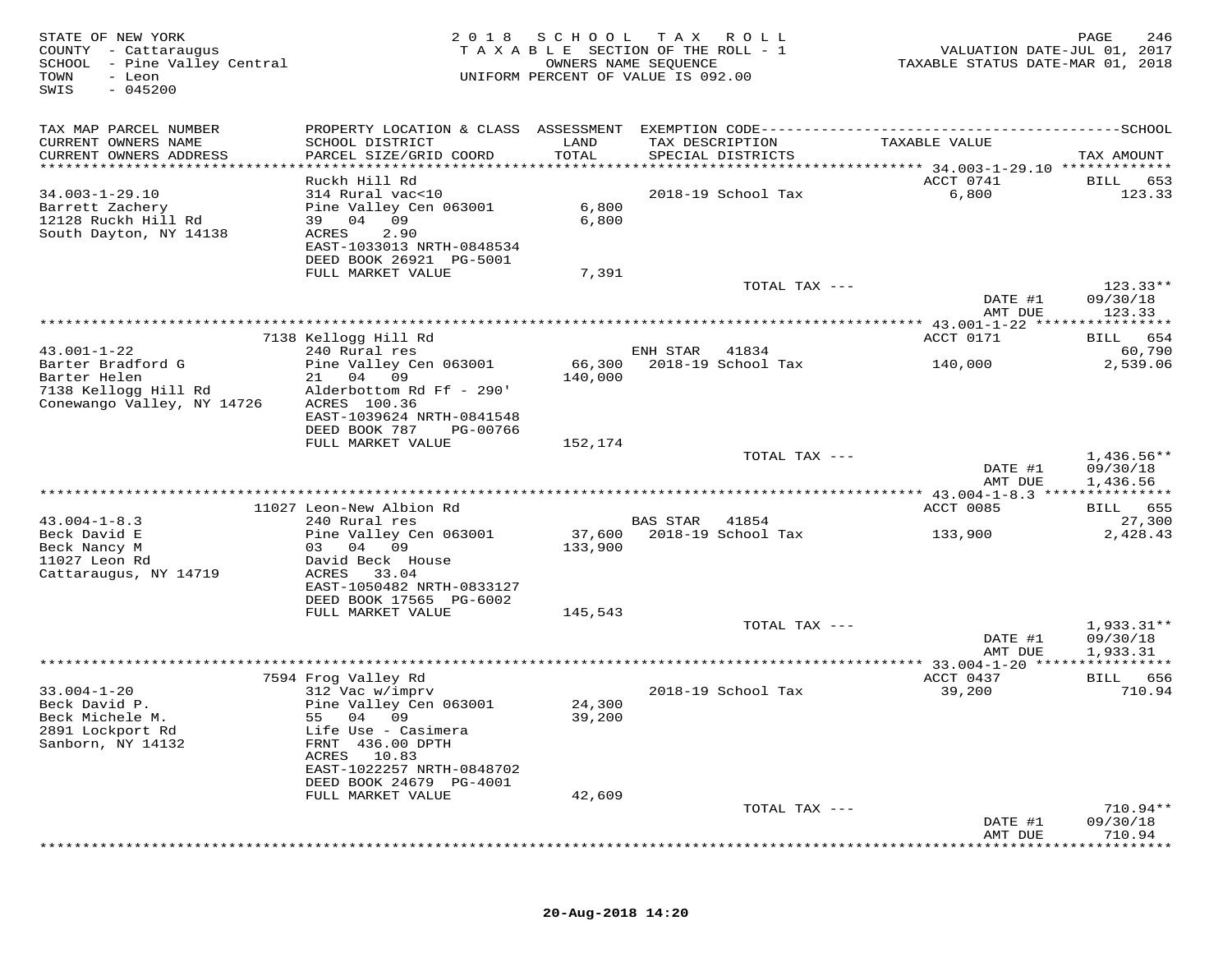| PROPERTY LOCATION & CLASS ASSESSMENT<br>TAX MAP PARCEL NUMBER<br>CURRENT OWNERS NAME<br>SCHOOL DISTRICT<br>LAND<br>TAX DESCRIPTION<br>TAXABLE VALUE<br>TOTAL<br>CURRENT OWNERS ADDRESS<br>PARCEL SIZE/GRID COORD<br>SPECIAL DISTRICTS<br>***********************<br>ACCT 0190<br>7923 Frog Valley Rd<br>BILL<br>$33.004 - 1 - 2.1$<br>314 Rural vac<10<br>1,000<br>2018-19 School Tax<br>Becker Michael E<br>Pine Valley Cen 063001<br>1,000<br>64 04 09<br>1,000<br>7855 Frog Valley Rd.<br>S. Dayton, NY 14138<br>ACRES<br>0.25<br>EAST-1020621 NRTH-0855214<br>DEED BOOK 14535 PG-2001<br>FULL MARKET VALUE<br>1,087<br>TOTAL TAX ---<br>$18.14**$<br>DATE #1<br>AMT DUE<br>************** 33.004-1-24.3 ***************<br>7855 Frog Valley Rd<br>ACCT 0518<br>210 1 Family Res<br><b>BAS STAR</b><br>$33.004 - 1 - 24.3$<br>41854<br>Becker Michael E<br>Pine Valley Cen 063001<br>2018-19 School Tax<br>6,600<br>53,000<br>7855 Frog Valley Rd<br>64 04 09<br>53,000<br>South Dayton, NY 14138<br>FRNT 700.00 DPTH 30.00<br>EAST-1020606 NRTH-0853329<br>DEED BOOK 00964 PG-00997<br>FULL MARKET VALUE<br>57,609<br>TOTAL TAX ---<br>DATE #1<br>AMT DUE<br>ACCT 0909<br>Frog Valley<br>BILL 659<br>$33.004 - 1 - 26$<br>2018-19 School Tax<br>270 Mfg housing<br>18,300<br>4,600<br>Becker Michael E<br>Pine Valley Cen 063001<br>Becker Annmarie<br>ACRES<br>1.90<br>18,300<br>7855 FROG VALLEY ROAD<br>EAST-1020495 NRTH-0854278<br>DEED BOOK 21893 PG-9001<br>SOUTH DAYTON, NY 14138<br>FULL MARKET VALUE<br>19,891<br>TOTAL TAX ---<br>DATE #1<br>AMT DUE<br>7029 Rte 62<br>ACCT 0718<br>$42.002 - 1 - 23.7$<br>240 Rural res<br>BAS STAR<br>41854<br>Berg Linda<br>38,800<br>2018-19 School Tax<br>Pine Valley Cen 063001<br>98,400<br>7029 Rte 62<br>45 04 09<br>98,400<br>Conewango Valley, NY 14726<br>Ff 704.00<br>ACRES<br>35.40<br>EAST-1030002 NRTH-0840033<br>DEED BOOK 5688<br>PG-3001<br>FULL MARKET VALUE<br>106,957 | STATE OF NEW YORK<br>COUNTY - Cattaraugus<br>SCHOOL - Pine Valley Central<br>- Leon<br>TOWN<br>$-045200$<br>SWIS | 2018 | SCHOOL | T A X<br>R O L L<br>TAXABLE SECTION OF THE ROLL - 1<br>OWNERS NAME SEOUENCE<br>UNIFORM PERCENT OF VALUE IS 092.00 | VALUATION DATE-JUL 01, 2017<br>TAXABLE STATUS DATE-MAR 01, 2018 | 247<br>PAGE                          |
|--------------------------------------------------------------------------------------------------------------------------------------------------------------------------------------------------------------------------------------------------------------------------------------------------------------------------------------------------------------------------------------------------------------------------------------------------------------------------------------------------------------------------------------------------------------------------------------------------------------------------------------------------------------------------------------------------------------------------------------------------------------------------------------------------------------------------------------------------------------------------------------------------------------------------------------------------------------------------------------------------------------------------------------------------------------------------------------------------------------------------------------------------------------------------------------------------------------------------------------------------------------------------------------------------------------------------------------------------------------------------------------------------------------------------------------------------------------------------------------------------------------------------------------------------------------------------------------------------------------------------------------------------------------------------------------------------------------------------------------------------------------------------------------------------------------------------------------------------------------------------------------------------------------------------------------------|------------------------------------------------------------------------------------------------------------------|------|--------|-------------------------------------------------------------------------------------------------------------------|-----------------------------------------------------------------|--------------------------------------|
|                                                                                                                                                                                                                                                                                                                                                                                                                                                                                                                                                                                                                                                                                                                                                                                                                                                                                                                                                                                                                                                                                                                                                                                                                                                                                                                                                                                                                                                                                                                                                                                                                                                                                                                                                                                                                                                                                                                                            |                                                                                                                  |      |        |                                                                                                                   |                                                                 | TAX AMOUNT                           |
|                                                                                                                                                                                                                                                                                                                                                                                                                                                                                                                                                                                                                                                                                                                                                                                                                                                                                                                                                                                                                                                                                                                                                                                                                                                                                                                                                                                                                                                                                                                                                                                                                                                                                                                                                                                                                                                                                                                                            |                                                                                                                  |      |        |                                                                                                                   |                                                                 | 657                                  |
|                                                                                                                                                                                                                                                                                                                                                                                                                                                                                                                                                                                                                                                                                                                                                                                                                                                                                                                                                                                                                                                                                                                                                                                                                                                                                                                                                                                                                                                                                                                                                                                                                                                                                                                                                                                                                                                                                                                                            |                                                                                                                  |      |        |                                                                                                                   |                                                                 | 18.14                                |
|                                                                                                                                                                                                                                                                                                                                                                                                                                                                                                                                                                                                                                                                                                                                                                                                                                                                                                                                                                                                                                                                                                                                                                                                                                                                                                                                                                                                                                                                                                                                                                                                                                                                                                                                                                                                                                                                                                                                            |                                                                                                                  |      |        |                                                                                                                   |                                                                 |                                      |
|                                                                                                                                                                                                                                                                                                                                                                                                                                                                                                                                                                                                                                                                                                                                                                                                                                                                                                                                                                                                                                                                                                                                                                                                                                                                                                                                                                                                                                                                                                                                                                                                                                                                                                                                                                                                                                                                                                                                            |                                                                                                                  |      |        |                                                                                                                   |                                                                 | 09/30/18<br>18.14                    |
|                                                                                                                                                                                                                                                                                                                                                                                                                                                                                                                                                                                                                                                                                                                                                                                                                                                                                                                                                                                                                                                                                                                                                                                                                                                                                                                                                                                                                                                                                                                                                                                                                                                                                                                                                                                                                                                                                                                                            |                                                                                                                  |      |        |                                                                                                                   |                                                                 |                                      |
|                                                                                                                                                                                                                                                                                                                                                                                                                                                                                                                                                                                                                                                                                                                                                                                                                                                                                                                                                                                                                                                                                                                                                                                                                                                                                                                                                                                                                                                                                                                                                                                                                                                                                                                                                                                                                                                                                                                                            |                                                                                                                  |      |        |                                                                                                                   |                                                                 | BILL 658                             |
|                                                                                                                                                                                                                                                                                                                                                                                                                                                                                                                                                                                                                                                                                                                                                                                                                                                                                                                                                                                                                                                                                                                                                                                                                                                                                                                                                                                                                                                                                                                                                                                                                                                                                                                                                                                                                                                                                                                                            |                                                                                                                  |      |        |                                                                                                                   |                                                                 | 27,300<br>961.22                     |
|                                                                                                                                                                                                                                                                                                                                                                                                                                                                                                                                                                                                                                                                                                                                                                                                                                                                                                                                                                                                                                                                                                                                                                                                                                                                                                                                                                                                                                                                                                                                                                                                                                                                                                                                                                                                                                                                                                                                            |                                                                                                                  |      |        |                                                                                                                   |                                                                 |                                      |
|                                                                                                                                                                                                                                                                                                                                                                                                                                                                                                                                                                                                                                                                                                                                                                                                                                                                                                                                                                                                                                                                                                                                                                                                                                                                                                                                                                                                                                                                                                                                                                                                                                                                                                                                                                                                                                                                                                                                            |                                                                                                                  |      |        |                                                                                                                   |                                                                 | 466.10**<br>09/30/18<br>466.10       |
|                                                                                                                                                                                                                                                                                                                                                                                                                                                                                                                                                                                                                                                                                                                                                                                                                                                                                                                                                                                                                                                                                                                                                                                                                                                                                                                                                                                                                                                                                                                                                                                                                                                                                                                                                                                                                                                                                                                                            |                                                                                                                  |      |        |                                                                                                                   |                                                                 |                                      |
|                                                                                                                                                                                                                                                                                                                                                                                                                                                                                                                                                                                                                                                                                                                                                                                                                                                                                                                                                                                                                                                                                                                                                                                                                                                                                                                                                                                                                                                                                                                                                                                                                                                                                                                                                                                                                                                                                                                                            |                                                                                                                  |      |        |                                                                                                                   |                                                                 | 331.89                               |
|                                                                                                                                                                                                                                                                                                                                                                                                                                                                                                                                                                                                                                                                                                                                                                                                                                                                                                                                                                                                                                                                                                                                                                                                                                                                                                                                                                                                                                                                                                                                                                                                                                                                                                                                                                                                                                                                                                                                            |                                                                                                                  |      |        |                                                                                                                   |                                                                 |                                      |
|                                                                                                                                                                                                                                                                                                                                                                                                                                                                                                                                                                                                                                                                                                                                                                                                                                                                                                                                                                                                                                                                                                                                                                                                                                                                                                                                                                                                                                                                                                                                                                                                                                                                                                                                                                                                                                                                                                                                            |                                                                                                                  |      |        |                                                                                                                   |                                                                 | 331.89**<br>09/30/18<br>331.89       |
|                                                                                                                                                                                                                                                                                                                                                                                                                                                                                                                                                                                                                                                                                                                                                                                                                                                                                                                                                                                                                                                                                                                                                                                                                                                                                                                                                                                                                                                                                                                                                                                                                                                                                                                                                                                                                                                                                                                                            |                                                                                                                  |      |        |                                                                                                                   |                                                                 | BILL 660                             |
|                                                                                                                                                                                                                                                                                                                                                                                                                                                                                                                                                                                                                                                                                                                                                                                                                                                                                                                                                                                                                                                                                                                                                                                                                                                                                                                                                                                                                                                                                                                                                                                                                                                                                                                                                                                                                                                                                                                                            |                                                                                                                  |      |        |                                                                                                                   |                                                                 | 27,300                               |
|                                                                                                                                                                                                                                                                                                                                                                                                                                                                                                                                                                                                                                                                                                                                                                                                                                                                                                                                                                                                                                                                                                                                                                                                                                                                                                                                                                                                                                                                                                                                                                                                                                                                                                                                                                                                                                                                                                                                            |                                                                                                                  |      |        |                                                                                                                   |                                                                 | 1,784.60                             |
|                                                                                                                                                                                                                                                                                                                                                                                                                                                                                                                                                                                                                                                                                                                                                                                                                                                                                                                                                                                                                                                                                                                                                                                                                                                                                                                                                                                                                                                                                                                                                                                                                                                                                                                                                                                                                                                                                                                                            |                                                                                                                  |      |        |                                                                                                                   |                                                                 |                                      |
| TOTAL TAX ---<br>DATE #1<br>AMT DUE                                                                                                                                                                                                                                                                                                                                                                                                                                                                                                                                                                                                                                                                                                                                                                                                                                                                                                                                                                                                                                                                                                                                                                                                                                                                                                                                                                                                                                                                                                                                                                                                                                                                                                                                                                                                                                                                                                        |                                                                                                                  |      |        |                                                                                                                   |                                                                 | $1,289.48**$<br>09/30/18<br>1,289.48 |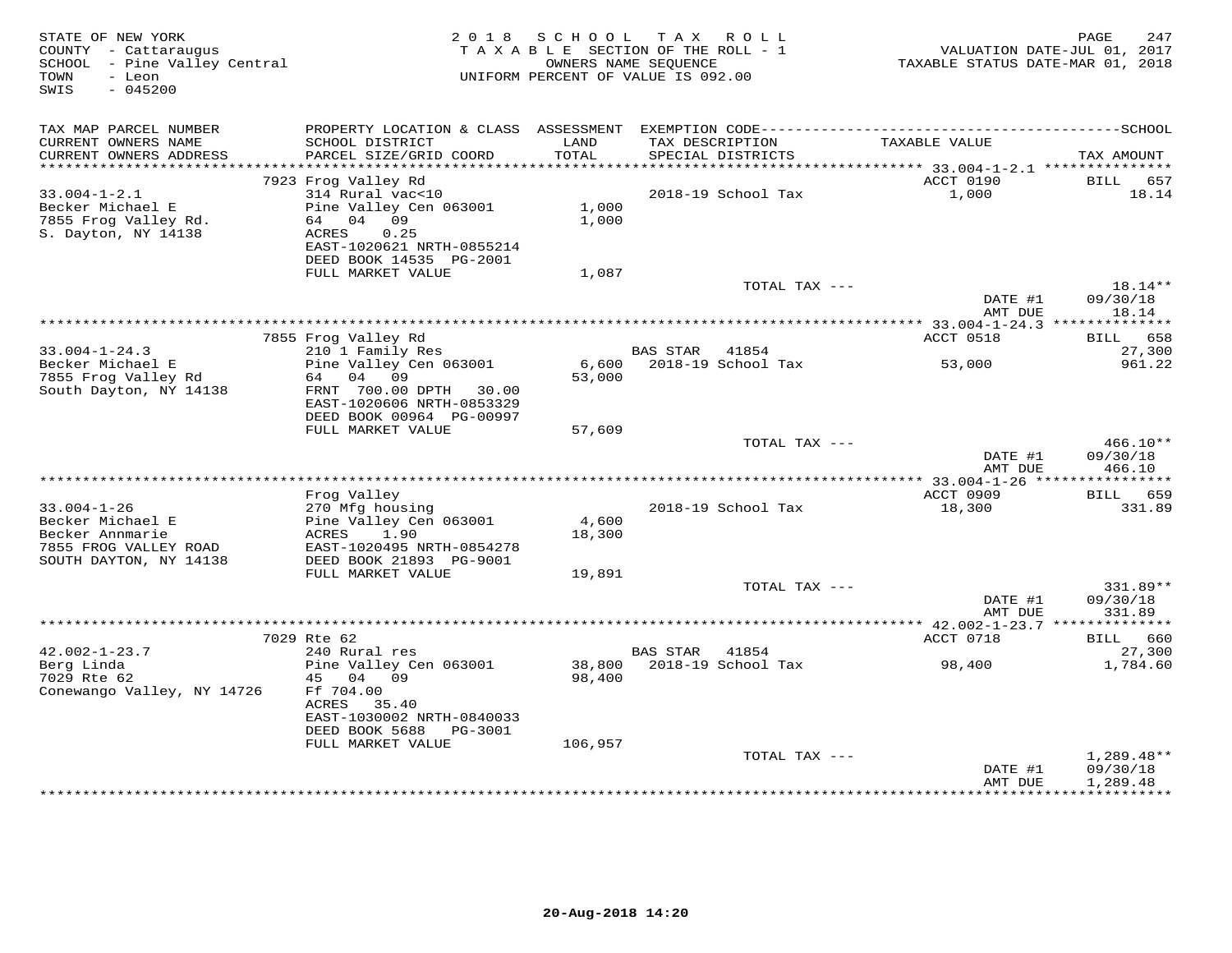| STATE OF NEW YORK<br>COUNTY - Cattaraugus<br>SCHOOL - Pine Valley Central<br>- Leon<br>TOWN<br>$-045200$<br>SWIS | 2 0 1 8                                              | SCHOOL          | TAX ROLL<br>TAXABLE SECTION OF THE ROLL - 1<br>OWNERS NAME SEQUENCE<br>UNIFORM PERCENT OF VALUE IS 092.00 | VALUATION DATE-JUL 01, 2017<br>TAXABLE STATUS DATE-MAR 01, 2018 | PAGE<br>248              |
|------------------------------------------------------------------------------------------------------------------|------------------------------------------------------|-----------------|-----------------------------------------------------------------------------------------------------------|-----------------------------------------------------------------|--------------------------|
| TAX MAP PARCEL NUMBER                                                                                            |                                                      |                 |                                                                                                           |                                                                 |                          |
| CURRENT OWNERS NAME<br>CURRENT OWNERS ADDRESS                                                                    | SCHOOL DISTRICT<br>PARCEL SIZE/GRID COORD            | LAND<br>TOTAL   | TAX DESCRIPTION<br>SPECIAL DISTRICTS                                                                      | TAXABLE VALUE                                                   | TAX AMOUNT               |
| ***********************                                                                                          | ***********<br>12209 Leon-New Albion Rd              |                 |                                                                                                           | ACCT 0596                                                       | BILL 661                 |
| $42.020 - 1 - 31.2$                                                                                              | 311 Res vac land                                     |                 | 2018-19 School Tax                                                                                        | 7,000                                                           | 126.95                   |
| Besse Robert P                                                                                                   | Pine Valley Cen 063001                               | 7,000           |                                                                                                           |                                                                 |                          |
| 512 Childers St                                                                                                  | 35 04 09                                             | 7,000           |                                                                                                           |                                                                 |                          |
| Pulaski, TN 38478                                                                                                | FRNT 145.00 DPTH 307.50<br>EAST-1031712 NRTH-0835297 |                 |                                                                                                           |                                                                 |                          |
|                                                                                                                  | DEED BOOK 1000 PG-725<br>FULL MARKET VALUE           | 7,609           |                                                                                                           |                                                                 |                          |
|                                                                                                                  |                                                      |                 | TOTAL TAX ---                                                                                             |                                                                 | $126.95**$               |
|                                                                                                                  |                                                      |                 |                                                                                                           | DATE #1                                                         | 09/30/18                 |
|                                                                                                                  |                                                      |                 |                                                                                                           | AMT DUE                                                         | 126.95                   |
|                                                                                                                  | 7231 Alderbottom Rd                                  |                 |                                                                                                           | ACCT 0238                                                       | BILL 662                 |
| $43.001 - 1 - 12.1$                                                                                              | 312 Vac w/imprv                                      |                 | 2018-19 School Tax                                                                                        | 36,800                                                          | 667.41                   |
| BISSELL STEPHEN                                                                                                  | Pine Valley Cen 063001                               | 27,800          |                                                                                                           |                                                                 |                          |
| KURDZIEL CAROLYN                                                                                                 | 21 04 09                                             | 36,800          |                                                                                                           |                                                                 |                          |
| 7231 ALDERBOTTOM ROAD<br>CONEWANGO VALLEY, NY 77581                                                              | Ff 690.00<br>ACRES 16.25                             |                 |                                                                                                           |                                                                 |                          |
|                                                                                                                  | EAST-1042096 NRTH-0842363                            |                 |                                                                                                           |                                                                 |                          |
|                                                                                                                  | DEED BOOK 27780 PG-9001                              |                 |                                                                                                           |                                                                 |                          |
|                                                                                                                  | FULL MARKET VALUE                                    | 40,000          |                                                                                                           |                                                                 |                          |
|                                                                                                                  |                                                      |                 | TOTAL TAX ---                                                                                             | DATE #1                                                         | $667.41**$<br>09/30/18   |
|                                                                                                                  |                                                      |                 |                                                                                                           | AMT DUE                                                         | 667.41                   |
|                                                                                                                  |                                                      |                 |                                                                                                           |                                                                 |                          |
|                                                                                                                  | 7231 Alderbottom Rd                                  |                 |                                                                                                           | ACCT 0613                                                       | BILL 663                 |
| $43.001 - 1 - 12.2$<br>BISSELL STEPHEN                                                                           | 240 Rural res<br>Pine Valley Cen 063001              | 34,300          | 2018-19 School Tax                                                                                        | 72,100                                                          | 1,307.62                 |
| KURDZIEL CAROLYN                                                                                                 | 21 04 09                                             | 72,100          |                                                                                                           |                                                                 |                          |
| 7231 ALDERBOTTOM ROAD                                                                                            | FRNT 675.00 DPTH                                     |                 |                                                                                                           |                                                                 |                          |
| CONEWANGO VALLEY, NY 77581                                                                                       | ACRES 27.15                                          |                 |                                                                                                           |                                                                 |                          |
|                                                                                                                  | EAST-1040794 NRTH-0842559<br>DEED BOOK 27780 PG-9001 |                 |                                                                                                           |                                                                 |                          |
|                                                                                                                  | FULL MARKET VALUE                                    | 78,370          |                                                                                                           |                                                                 |                          |
|                                                                                                                  |                                                      |                 | TOTAL TAX ---                                                                                             |                                                                 | $1,307.62**$             |
|                                                                                                                  |                                                      |                 |                                                                                                           | DATE #1                                                         | 09/30/18                 |
|                                                                                                                  |                                                      |                 |                                                                                                           | AMT DUE                                                         | 1,307.62                 |
|                                                                                                                  | 6528 Town Hill Rd                                    |                 |                                                                                                           | ACCT 0779                                                       | BILL 664                 |
| $43.003 - 1 - 18.3$                                                                                              | 120 Field crops                                      |                 | 41700<br>AG BLDG                                                                                          |                                                                 | 21,000                   |
| Bobseine Katy-Jan                                                                                                | Pine Valley Cen 063001                               | 34,300 BAS STAR | 41854                                                                                                     |                                                                 | 27,300                   |
| 6528 Town Hill Rd<br>Conewango Valley, NY 14726                                                                  | 27 4 9<br>ACRES 41.40                                |                 | 120,000 2018-19 School Tax                                                                                | 99,000                                                          | 1,795.48                 |
|                                                                                                                  | EAST-1036107 NRTH-0832610                            |                 |                                                                                                           |                                                                 |                          |
| MAY BE SUBJECT TO PAYMENT                                                                                        | DEED BOOK 18352 PG-7001                              |                 |                                                                                                           |                                                                 |                          |
| UNDER RPTL483 UNTIL 2019                                                                                         | FULL MARKET VALUE                                    | 130,435         |                                                                                                           |                                                                 |                          |
|                                                                                                                  |                                                      |                 | TOTAL TAX ---                                                                                             | DATE #1                                                         | $1,300.36**$<br>09/30/18 |
|                                                                                                                  |                                                      |                 |                                                                                                           | AMT DUE                                                         | 1,300.36                 |
|                                                                                                                  |                                                      |                 |                                                                                                           |                                                                 | <b>+++++++++++</b>       |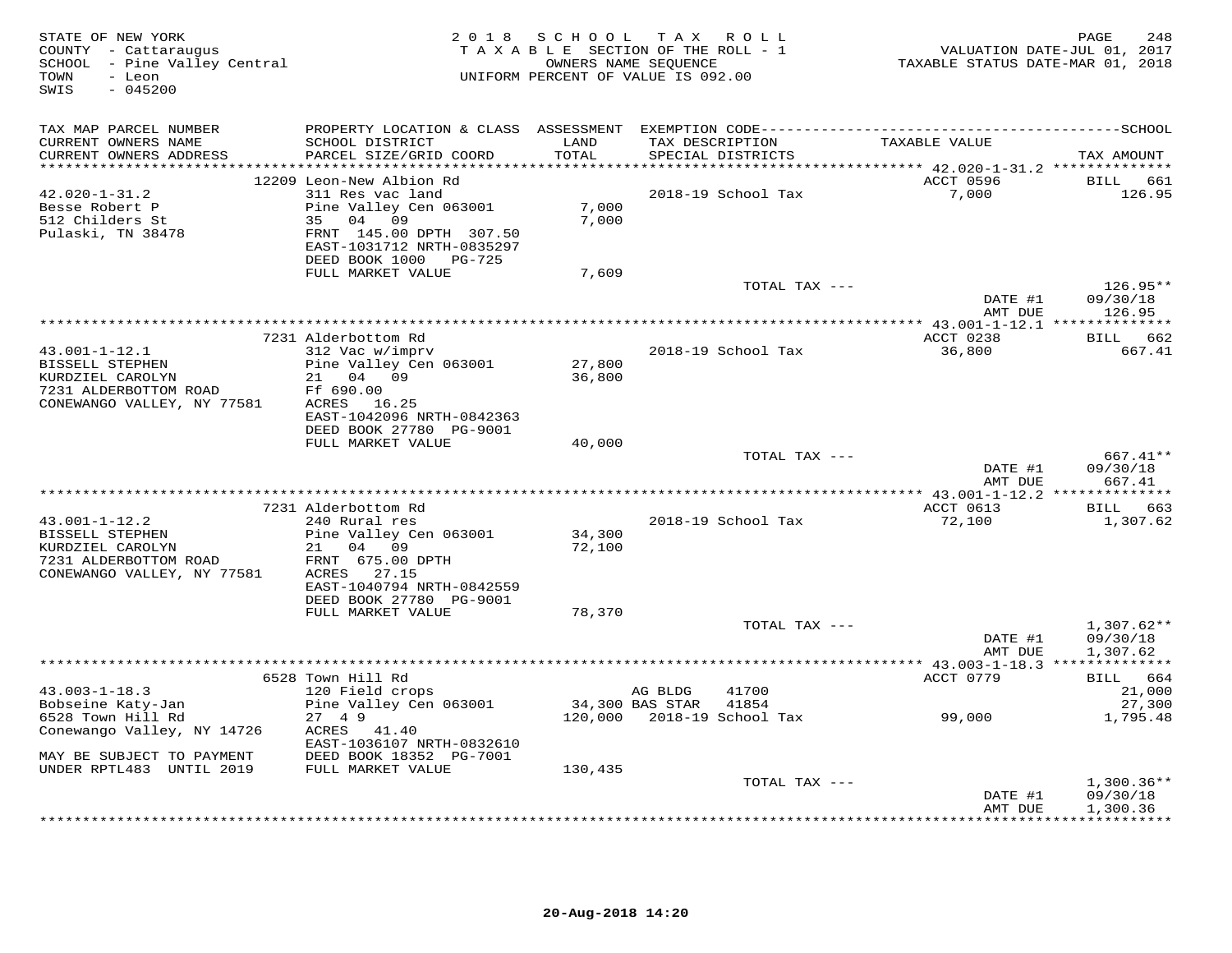STATE OF NEW YORK 2 0 1 8 S C H O O L T A X R O L L PAGE 249 COUNTY - Cattaraugus T A X A B L E SECTION OF THE ROLL - 1 VALUATION DATE-JUL 01, 2017 SCHOOL - Pine Valley Central OWNERS NAME SEQUENCE TAXABLE STATUS DATE-MAR 01, 2018 TOWN - Leon UNIFORM PERCENT OF VALUE IS 092.00SWIS - 045200TAX MAP PARCEL NUMBER PROPERTY LOCATION & CLASS ASSESSMENT EXEMPTION CODE------------------------------------------SCHOOL CURRENT OWNERS NAME SCHOOL DISTRICT LAND TAX DESCRIPTION TAXABLE VALUE CURRENT OWNERS ADDRESS PARCEL SIZE/GRID COORD TOTAL SPECIAL DISTRICTS TAX AMOUNT \*\*\*\*\*\*\*\*\*\*\*\*\*\*\*\*\*\*\*\*\*\*\*\*\*\*\*\*\*\*\*\*\*\*\*\*\*\*\*\*\*\*\*\*\*\*\*\*\*\*\*\*\*\*\*\*\*\*\*\*\*\*\*\*\*\*\*\*\*\*\*\*\*\*\*\*\*\*\*\*\*\*\*\*\*\*\*\*\*\*\*\*\*\*\*\*\*\*\*\*\*\*\* 52.001-1-6 \*\*\*\*\*\*\*\*\*\*\*\*\*\*\*\*\* Town Hill Rd ACCT 0358 BILL 665 52.001-1-6 311 Res vac land 2018-19 School Tax 500 9.07Bobseine Katy-Jan Pine Valley Cen 063001 500 Quamme Jacob 26 04 09 500 6528 Town Hill Road FRNT 150.00 DPTH 150.00 Conewango Valley, NY 14726 EAST-1035085 NRTH-0830756 DEED BOOK 24950 PG-8001 FULL MARKET VALUE 543 TOTAL TAX --- 9.07\*\* DATE #1 09/30/18 AMT DUE 9.07 \*\*\*\*\*\*\*\*\*\*\*\*\*\*\*\*\*\*\*\*\*\*\*\*\*\*\*\*\*\*\*\*\*\*\*\*\*\*\*\*\*\*\*\*\*\*\*\*\*\*\*\*\*\*\*\*\*\*\*\*\*\*\*\*\*\*\*\*\*\*\*\*\*\*\*\*\*\*\*\*\*\*\*\*\*\*\*\*\*\*\*\*\*\*\*\*\*\*\*\*\*\*\* 52.001-1-7.1 \*\*\*\*\*\*\*\*\*\*\*\*\*\*\*ACCT 0281 BILL 666 6440 Town Hill Rd ACCT 0281 BILL 6669,166 52.001-1-7.1 112 Dairy farm AG DISTOUT 41730 9,166809.49 Bobseine Katy-Jan Pine Valley Cen 063001 30,800 2018-19 School Tax 44,634 809.49Quamme Jacob 26 04 09 53,800<br>6528 Town Hill Road Ff 975.00 53,800<br>Conewango Valley, NY 14726 ACRES 48.80<br>MAY BE SUBJECT TO PAYMENT DEED BOOK 24950 PG-8001 58,478 TOTAL TAX --- 809.49\*\* 809.49\*\* DATE #1 09/30/18809.49 AMT DUE 809.49 \*\*\*\*\*\*\*\*\*\*\*\*\*\*\*\*\*\*\*\*\*\*\*\*\*\*\*\*\*\*\*\*\*\*\*\*\*\*\*\*\*\*\*\*\*\*\*\*\*\*\*\*\*\*\*\*\*\*\*\*\*\*\*\*\*\*\*\*\*\*\*\*\*\*\*\*\*\*\*\*\*\*\*\*\*\*\*\*\*\*\*\*\*\*\*\*\*\*\*\*\*\*\* 52.001-1-8 \*\*\*\*\*\*\*\*\*\*\*\*\*\*\*\*\*Town Hill Rd (Off) ACCT 0139 BILL 667 52.001-1-8 910 Priv forest 2018-19 School Tax 16,000 290.18Bobseine Katy-Jan Pine Valley Cen 063001 16,000 Quamme Jacob 26 04 09 16,000 6528 Town Hill Rd ACRES 29.06 Conewango Valley, NY 14726 EAST-1038205 NRTH-0831237 DEED BOOK 24950 PG-8002 FULL MARKET VALUE 17,391 TOTAL TAX --- 290.18\*\* DATE #1 09/30/18 AMT DUE 290.18\*\*\*\*\*\*\*\*\*\*\*\*\*\*\*\*\*\*\*\*\*\*\*\*\*\*\*\*\*\*\*\*\*\*\*\*\*\*\*\*\*\*\*\*\*\*\*\*\*\*\*\*\*\*\*\*\*\*\*\*\*\*\*\*\*\*\*\*\*\*\*\*\*\*\*\*\*\*\*\*\*\*\*\*\*\*\*\*\*\*\*\*\*\*\*\*\*\*\*\*\*\*\* 33.004-2-8 \*\*\*\*\*\*\*\*\*\*\*\*\*\*\*\*\*7667 Rte 62<br>Borda William (1720 Mg) 20 Field crops (120 Field crops (120 Field Crops (120 Mg) 2018<br>T667 Rte 62 (1790 Mg) 47 (1899 Mg) 106,800 ENH STAR 41834<br>South Dayton, NY 14138 (1990 Mg) 142,000 2018-19 School Tax (135, MAY BE SUBJECT TO PAYMENT ACRES 186.71 UNDER AGDIST LAW TIL 2022 EAST-1029664 NRTH-0850149 DEED BOOK 719 PG-00146FULL MARKET VALUE 154,348 TOTAL TAX --- 1,351.38\*\* DATE #1 09/30/18AMT DUE 1,351.38 AMT DUE 1,351.38 \*\*\*\*\*\*\*\*\*\*\*\*\*\*\*\*\*\*\*\*\*\*\*\*\*\*\*\*\*\*\*\*\*\*\*\*\*\*\*\*\*\*\*\*\*\*\*\*\*\*\*\*\*\*\*\*\*\*\*\*\*\*\*\*\*\*\*\*\*\*\*\*\*\*\*\*\*\*\*\*\*\*\*\*\*\*\*\*\*\*\*\*\*\*\*\*\*\*\*\*\*\*\*\*\*\*\*\*\*\*\*\*\*\*\*\*\*\*\*\*\*\*\*\*\*\*\*\*\*\*\*\*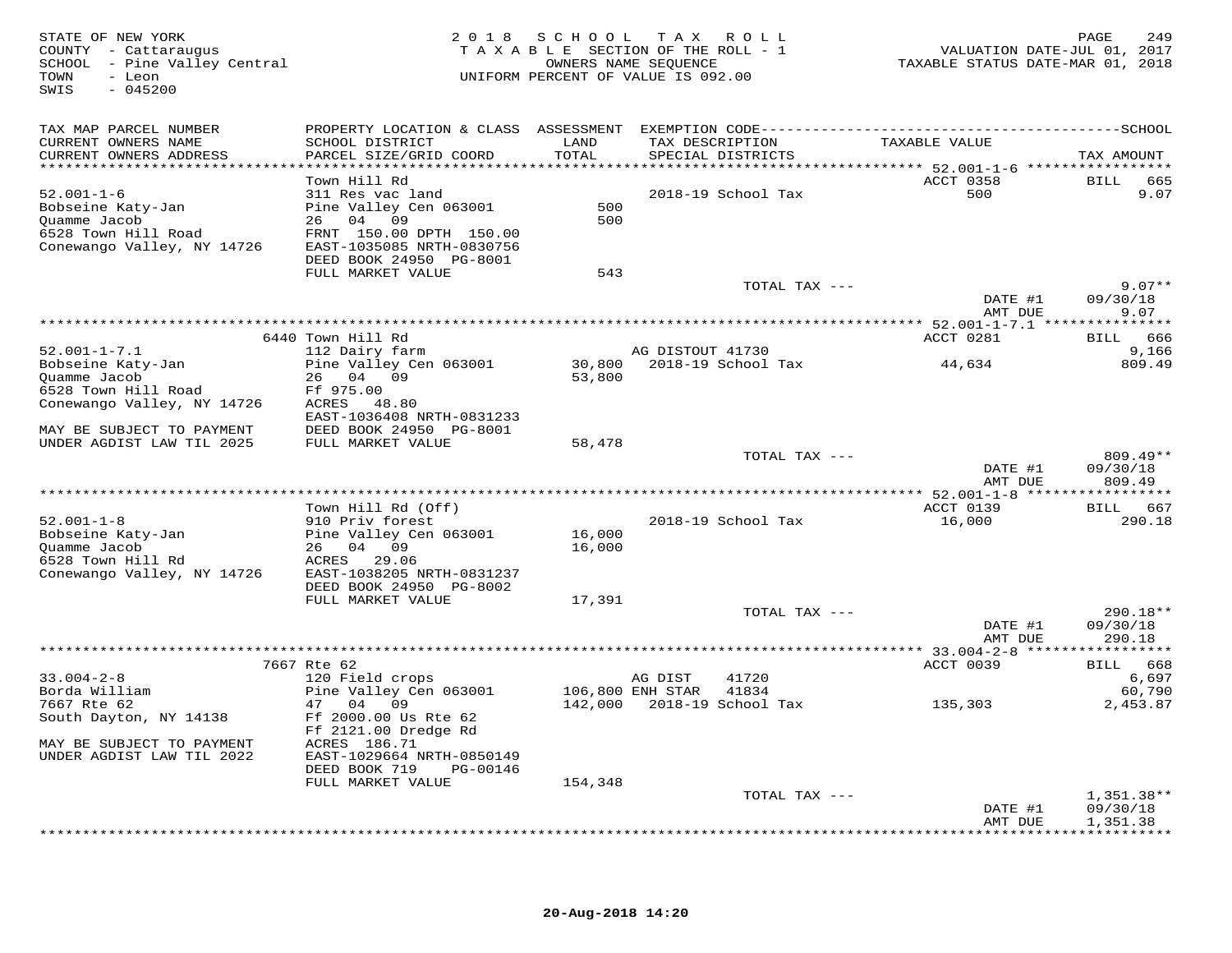| STATE OF NEW YORK<br>COUNTY - Cattaraugus<br>SCHOOL - Pine Valley Central<br>- Leon<br>TOWN<br>$-045200$<br>SWIS | 2 0 1 8                                                | SCHOOL TAX<br>TAXABLE SECTION OF THE ROLL - 1<br>OWNERS NAME SEQUENCE<br>UNIFORM PERCENT OF VALUE IS 092.00 |          | R O L L                              | VALUATION DATE-JUL 01, 2017<br>TAXABLE STATUS DATE-MAR 01, 2018 | 250<br>PAGE                  |
|------------------------------------------------------------------------------------------------------------------|--------------------------------------------------------|-------------------------------------------------------------------------------------------------------------|----------|--------------------------------------|-----------------------------------------------------------------|------------------------------|
| TAX MAP PARCEL NUMBER                                                                                            |                                                        |                                                                                                             |          |                                      |                                                                 |                              |
| CURRENT OWNERS NAME<br>CURRENT OWNERS ADDRESS                                                                    | SCHOOL DISTRICT<br>PARCEL SIZE/GRID COORD              | LAND<br>TOTAL                                                                                               |          | TAX DESCRIPTION<br>SPECIAL DISTRICTS | TAXABLE VALUE                                                   | TAX AMOUNT                   |
|                                                                                                                  |                                                        |                                                                                                             |          |                                      |                                                                 |                              |
| $52.002 - 1 - 17.3$                                                                                              | 11130 Eldredge Rd<br>210 1 Family Res                  |                                                                                                             | ENH STAR | 41834                                | ACCT 0557                                                       | BILL<br>669<br>60,790        |
| Boskat Arthur                                                                                                    | Pine Valley Cen 063001                                 | 8,900                                                                                                       |          | 2018-19 School Tax                   | 70,700                                                          | 1,282.22                     |
| Boskat Anna L                                                                                                    | 02 04 09                                               | 70,700                                                                                                      |          |                                      |                                                                 |                              |
| 11130 Eldredge Rd                                                                                                | FRNT 200.00 DPTH                                       |                                                                                                             |          |                                      |                                                                 |                              |
| Cattaraugus, NY 14719                                                                                            | ACRES<br>1.95                                          |                                                                                                             |          |                                      |                                                                 |                              |
|                                                                                                                  | EAST-1048719 NRTH-0828038                              |                                                                                                             |          |                                      |                                                                 |                              |
|                                                                                                                  | DEED BOOK 848<br>PG-00099<br>FULL MARKET VALUE         | 76,848                                                                                                      |          |                                      |                                                                 |                              |
|                                                                                                                  |                                                        |                                                                                                             |          | TOTAL TAX ---                        |                                                                 | $179.73**$                   |
|                                                                                                                  |                                                        |                                                                                                             |          |                                      | DATE #1                                                         | 09/30/18                     |
|                                                                                                                  |                                                        |                                                                                                             |          |                                      | AMT DUE                                                         | 179.73                       |
|                                                                                                                  |                                                        |                                                                                                             |          |                                      |                                                                 |                              |
|                                                                                                                  | 11880 Ruckh Hill Rd                                    |                                                                                                             |          |                                      | ACCT 0800                                                       | BILL 670                     |
| $34.003 - 1 - 26.2$                                                                                              | 210 1 Family Res                                       |                                                                                                             | BAS STAR | 41854<br>2018-19 School Tax          |                                                                 | 27,300                       |
| Bradigan Guglielmi Lori A<br>11078 Peters Rd                                                                     | Pine Valley Cen 063001<br>$31 - 4 - 9$                 | 10,300<br>50,000                                                                                            |          |                                      | 50,000                                                          | 906.81                       |
| Cattaraugus, NY 14719                                                                                            | ACRES<br>2.65 BANK<br>017                              |                                                                                                             |          |                                      |                                                                 |                              |
|                                                                                                                  | EAST-1036770 NRTH-0847795                              |                                                                                                             |          |                                      |                                                                 |                              |
|                                                                                                                  | DEED BOOK 1006 PG-857                                  |                                                                                                             |          |                                      |                                                                 |                              |
|                                                                                                                  | FULL MARKET VALUE                                      | 54,348                                                                                                      |          |                                      |                                                                 |                              |
|                                                                                                                  |                                                        |                                                                                                             |          | TOTAL TAX ---                        |                                                                 | $411.69**$                   |
|                                                                                                                  |                                                        |                                                                                                             |          |                                      | DATE #1<br>AMT DUE                                              | 09/30/18<br>411.69           |
|                                                                                                                  |                                                        |                                                                                                             |          |                                      |                                                                 |                              |
|                                                                                                                  | 6304 Riga Rd                                           |                                                                                                             |          |                                      | ACCT 0473                                                       | BILL 671                     |
| $51.002 - 2 - 24.2$                                                                                              | 270 Mfg housing                                        |                                                                                                             | BAS STAR | 41854                                |                                                                 | 27,300                       |
| Bradigan David B                                                                                                 | Pine Valley Cen 063001                                 |                                                                                                             |          | 7,200 2018-19 School Tax             | 72,400                                                          | 1,313.06                     |
| Bradigan Tammy M                                                                                                 | 42 04<br>09                                            | 72,400                                                                                                      |          |                                      |                                                                 |                              |
| 6304 Riga Rd                                                                                                     | FRNT 196.80 DPTH 255.00                                |                                                                                                             |          |                                      |                                                                 |                              |
| Conewango Valley, NY 14726                                                                                       | EAST-1027281 NRTH-0829242<br>DEED BOOK 00948 PG-00873  |                                                                                                             |          |                                      |                                                                 |                              |
|                                                                                                                  | FULL MARKET VALUE                                      | 78,696                                                                                                      |          |                                      |                                                                 |                              |
|                                                                                                                  |                                                        |                                                                                                             |          | TOTAL TAX ---                        |                                                                 | 817.94**                     |
|                                                                                                                  |                                                        |                                                                                                             |          |                                      | DATE #1                                                         | 09/30/18                     |
|                                                                                                                  |                                                        |                                                                                                             |          |                                      | AMT DUE                                                         | 817.94                       |
|                                                                                                                  |                                                        |                                                                                                             |          |                                      |                                                                 |                              |
| $52.002 - 1 - 27.15$                                                                                             | 11078 Peters Rd<br>210 1 Family Res                    |                                                                                                             | AG BLDG  | 41700                                | ACCT 0755                                                       | 672<br><b>BILL</b><br>15,000 |
| Bradigan Thomas R                                                                                                | Pine Valley Cen 063001                                 | 14,800 BAS STAR                                                                                             |          | 41854                                |                                                                 | 27,300                       |
| 11078 Peters Rd                                                                                                  | 01 04 09                                               |                                                                                                             |          | 97,600 2018-19 School Tax            | 82,600                                                          | 1,498.04                     |
| Cattaraugus, NY 14719                                                                                            | Lot $#11$                                              |                                                                                                             |          |                                      |                                                                 |                              |
|                                                                                                                  | Ff 315.00                                              |                                                                                                             |          |                                      |                                                                 |                              |
| MAY BE SUBJECT TO PAYMENT                                                                                        | ACRES<br>4.90 BANK<br>032                              |                                                                                                             |          |                                      |                                                                 |                              |
| UNDER RPTL483 UNTIL 2020                                                                                         | EAST-1049571 NRTH-0826939<br>DEED BOOK 2720<br>PG-8005 |                                                                                                             |          |                                      |                                                                 |                              |
|                                                                                                                  | FULL MARKET VALUE                                      | 106,087                                                                                                     |          |                                      |                                                                 |                              |
|                                                                                                                  |                                                        |                                                                                                             |          | TOTAL TAX ---                        |                                                                 | $1,002.93**$                 |
|                                                                                                                  |                                                        |                                                                                                             |          |                                      | DATE #1                                                         | 09/30/18                     |
|                                                                                                                  |                                                        |                                                                                                             |          |                                      | AMT DUE                                                         | 1,002.93                     |
|                                                                                                                  |                                                        |                                                                                                             |          |                                      |                                                                 | * * * * * * * * * *          |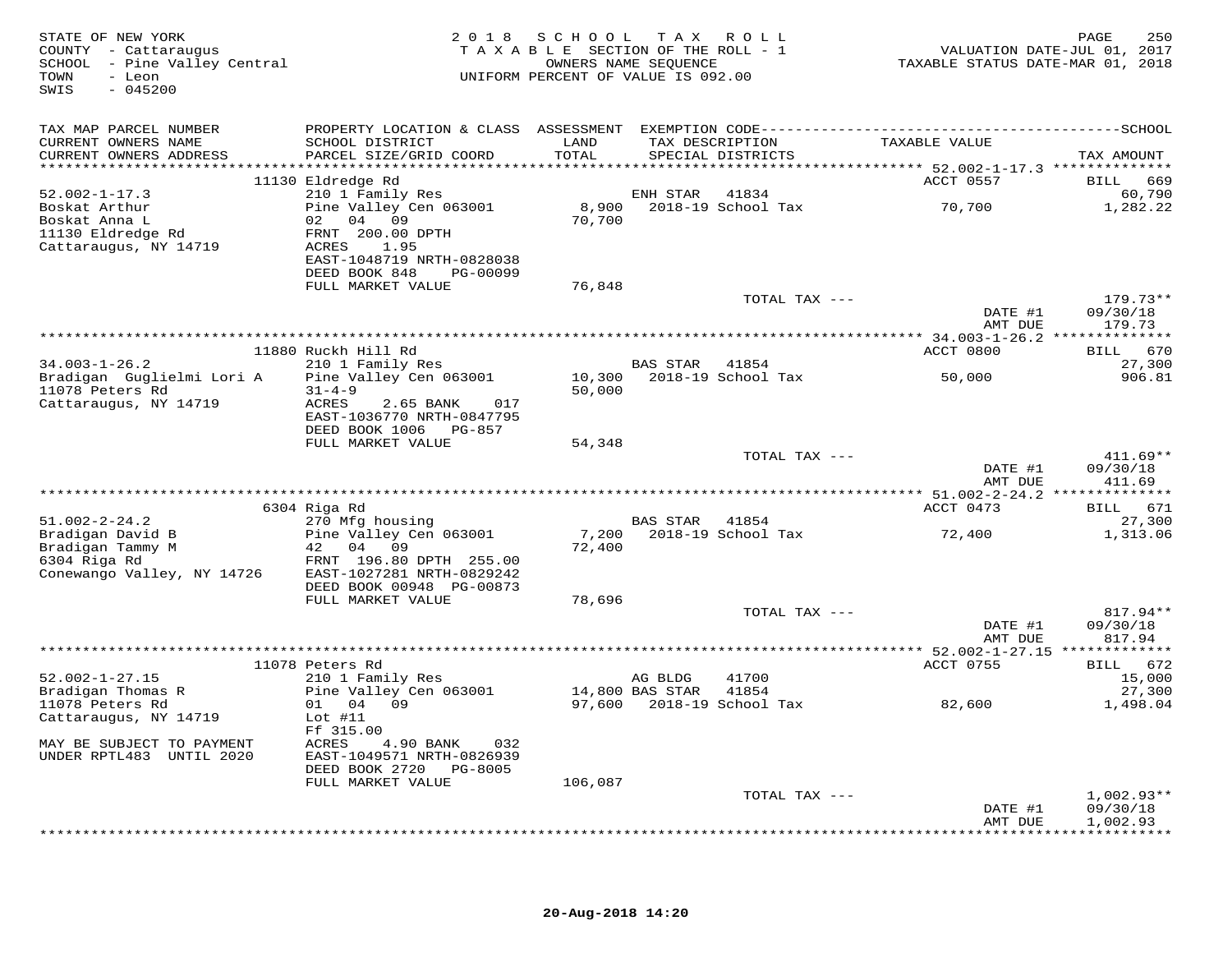| STATE OF NEW YORK<br>COUNTY - Cattaraugus  | 2 0 1 8                                      | SCHOOL                           | T A X<br>R O L L<br>T A X A B L E SECTION OF THE ROLL - 1 | VALUATION DATE-JUL 01, 2017              | PAGE<br>251                  |
|--------------------------------------------|----------------------------------------------|----------------------------------|-----------------------------------------------------------|------------------------------------------|------------------------------|
| SCHOOL - Pine Valley Central               |                                              | TAXABLE STATUS DATE-MAR 01, 2018 |                                                           |                                          |                              |
| - Leon<br>TOWN<br>SWIS<br>$-045200$        |                                              |                                  | UNIFORM PERCENT OF VALUE IS 092.00                        |                                          |                              |
| TAX MAP PARCEL NUMBER                      | PROPERTY LOCATION & CLASS ASSESSMENT         |                                  |                                                           |                                          |                              |
| CURRENT OWNERS NAME                        | SCHOOL DISTRICT                              | LAND                             | TAX DESCRIPTION                                           | TAXABLE VALUE                            |                              |
| CURRENT OWNERS ADDRESS                     | PARCEL SIZE/GRID COORD                       | TOTAL                            | SPECIAL DISTRICTS                                         |                                          | TAX AMOUNT                   |
| **********************                     |                                              |                                  |                                                           |                                          |                              |
| $42.020 - 1 - 25$                          | 12125 Leon-New Albion Rd<br>210 1 Family Res |                                  | ENH STAR<br>41834                                         | ACCT 0368                                | 673<br><b>BILL</b><br>56,000 |
| Bromley Carol B                            | Pine Valley Cen 063001                       | 7,900                            | 2018-19 School Tax                                        | 56,000                                   | 1,015.62                     |
| Bromley Jeffery                            | 04 09<br>35                                  | 56,000                           |                                                           |                                          |                              |
| 12125 Leon-New Albion Rd                   | Ff 400.00                                    |                                  |                                                           |                                          |                              |
| PO Box 218                                 | ACRES<br>1.45                                |                                  |                                                           |                                          |                              |
| Leon, NY 14726                             | EAST-1033217 NRTH-0835642                    |                                  |                                                           |                                          |                              |
|                                            | DEED BOOK 17300 PG-8001                      |                                  |                                                           |                                          |                              |
|                                            | FULL MARKET VALUE                            | 60,870                           |                                                           |                                          |                              |
|                                            |                                              |                                  | TOTAL TAX ---                                             |                                          | $0.00**$                     |
|                                            |                                              |                                  |                                                           |                                          |                              |
|                                            | 12091 Ruckh Hill Rd                          |                                  |                                                           | ACCT 0565                                | BILL<br>674                  |
| $43.001 - 1 - 1.2$                         | 210 1 Family Res                             |                                  | ENH STAR<br>41834                                         |                                          | 60,790                       |
| Bromley Jeffrey E                          | Pine Valley Cen 063001                       | 12,000                           | 2018-19 School Tax                                        | 105,840                                  | 1,919.53                     |
| Bromley Patricia L                         | 38 04 09                                     | 105,840                          |                                                           |                                          |                              |
| 12091 Ruckh Hill Rd<br>S. Dayton, NY 14138 | Life Use<br>Ff 1966.14                       |                                  |                                                           |                                          |                              |
|                                            | ACRES<br>3.50                                |                                  |                                                           |                                          |                              |
|                                            | EAST-1033497 NRTH-0847475                    |                                  |                                                           |                                          |                              |
|                                            | DEED BOOK 15937 PG-8001                      |                                  |                                                           |                                          |                              |
|                                            | FULL MARKET VALUE                            | 115,043                          |                                                           |                                          |                              |
|                                            |                                              |                                  | TOTAL TAX ---                                             |                                          | $817.03**$                   |
|                                            |                                              |                                  |                                                           | DATE #1                                  | 09/30/18                     |
|                                            |                                              |                                  |                                                           | AMT DUE                                  | 817.03                       |
|                                            |                                              |                                  |                                                           |                                          |                              |
|                                            | Ruckh Hill Rd                                |                                  |                                                           | ACCT 0960                                | BILL 675                     |
| $43.001 - 1 - 1.6$                         | 320 Rural vacant                             |                                  | 2018-19 School Tax                                        | 5,000                                    | 90.68                        |
| Bromley Jeffrey E                          | Pine Valley Cen 063001                       | 5,000                            |                                                           |                                          |                              |
| Bromley Patricia L<br>6924 Rt 62           | 04 09<br>38                                  | 5,000                            |                                                           |                                          |                              |
| Conewango Valley, NY 14726                 | Life Use<br>Ff 1966.14                       |                                  |                                                           |                                          |                              |
|                                            | ACRES 12.35                                  |                                  |                                                           |                                          |                              |
|                                            | EAST-1034852 NRTH-0845570                    |                                  |                                                           |                                          |                              |
|                                            | DEED BOOK 15937 PG-8001                      |                                  |                                                           |                                          |                              |
|                                            | FULL MARKET VALUE                            | 5,435                            |                                                           |                                          |                              |
|                                            |                                              |                                  | TOTAL TAX ---                                             |                                          | $90.68**$                    |
|                                            |                                              |                                  |                                                           | DATE #1                                  | 09/30/18                     |
|                                            |                                              |                                  |                                                           | AMT DUE<br>***************************** | 90.68                        |
|                                            |                                              |                                  |                                                           |                                          |                              |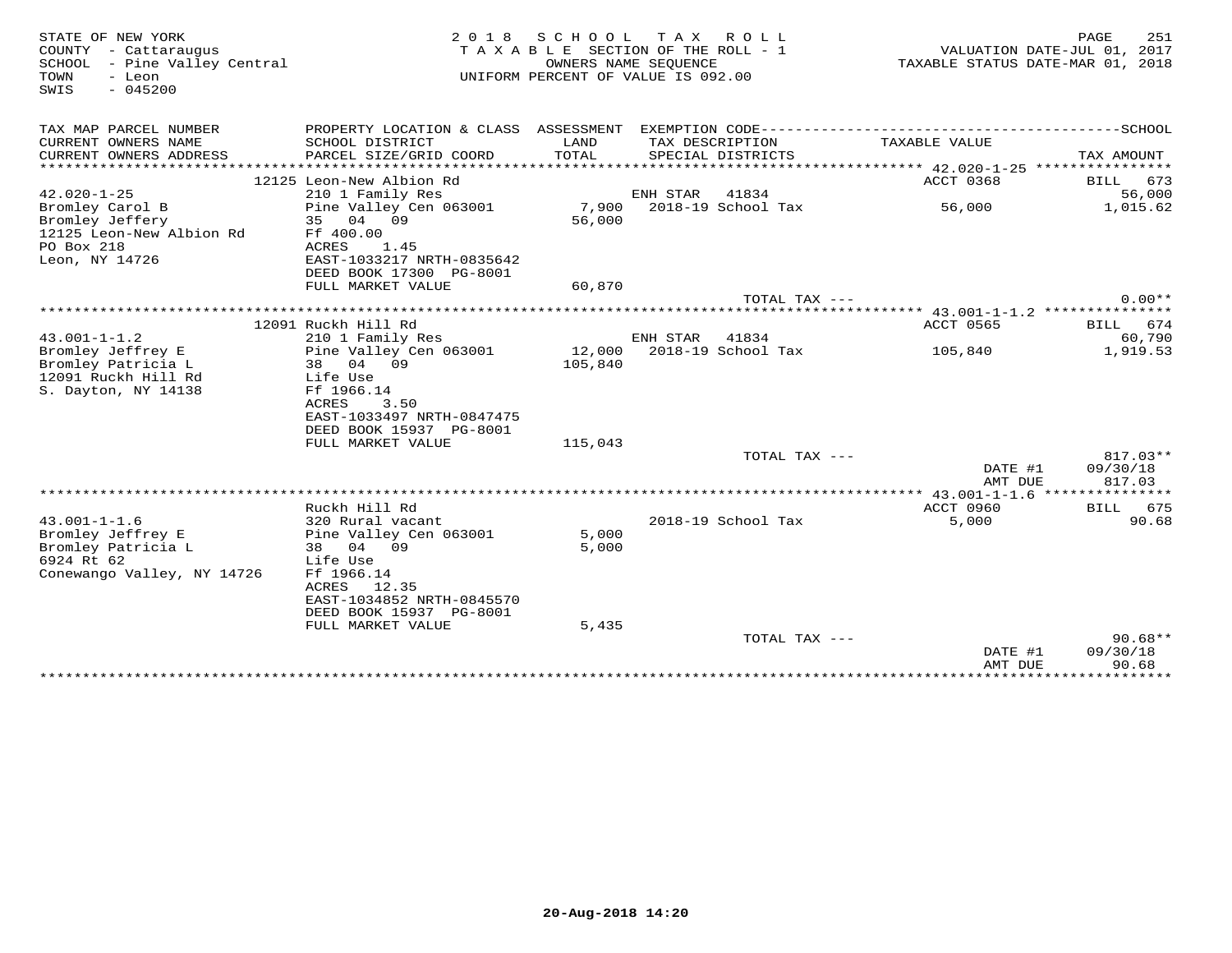| STATE OF NEW YORK<br>COUNTY - Cattaraugus<br>SCHOOL - Pine Valley Central<br>- Leon<br>TOWN<br>$-045200$<br>SWIS | 2 0 1 8                                              | S C H O O L<br>TAXABLE SECTION OF THE ROLL - 1<br>UNIFORM PERCENT OF VALUE IS 092.00 | T A X<br>OWNERS NAME SEQUENCE | R O L L                              | VALUATION DATE-JUL 01, 2017<br>TAXABLE STATUS DATE-MAR 01, 2018 | PAGE<br>252                  |
|------------------------------------------------------------------------------------------------------------------|------------------------------------------------------|--------------------------------------------------------------------------------------|-------------------------------|--------------------------------------|-----------------------------------------------------------------|------------------------------|
| TAX MAP PARCEL NUMBER                                                                                            |                                                      |                                                                                      |                               |                                      |                                                                 |                              |
| CURRENT OWNERS NAME<br>CURRENT OWNERS ADDRESS                                                                    | SCHOOL DISTRICT<br>PARCEL SIZE/GRID COORD            | LAND<br>TOTAL                                                                        |                               | TAX DESCRIPTION<br>SPECIAL DISTRICTS | TAXABLE VALUE                                                   | TAX AMOUNT                   |
|                                                                                                                  |                                                      |                                                                                      |                               |                                      |                                                                 |                              |
|                                                                                                                  | 12569 Dredge Rd                                      |                                                                                      |                               |                                      | ACCT 0045                                                       | <b>BILL</b><br>676           |
| $33.004 - 2 - 14$                                                                                                | 120 Field crops                                      |                                                                                      | AG DIST                       | 41720                                |                                                                 | 10,259                       |
| Bromley Jerry L                                                                                                  | Pine Valley Cen 063001                               |                                                                                      | 52,000 BAS STAR               | 41854                                |                                                                 | 27,300                       |
| Bromley Tammy L                                                                                                  | 47<br>04<br>09                                       | 132,000                                                                              |                               | 2018-19 School Tax                   | 121,741                                                         | 2,207.91                     |
| 12569 Dredge Rd                                                                                                  | Ff 1190.00 Dredge Rd<br>Ff 2175.00 Crossroad         |                                                                                      |                               |                                      |                                                                 |                              |
| South Dayton, NY 14138                                                                                           | 62.86<br>ACRES                                       |                                                                                      |                               |                                      |                                                                 |                              |
| MAY BE SUBJECT TO PAYMENT                                                                                        | EAST-1026680 NRTH-0850548                            |                                                                                      |                               |                                      |                                                                 |                              |
| UNDER AGDIST LAW TIL 2022                                                                                        | DEED BOOK 429<br>PG-4003                             |                                                                                      |                               |                                      |                                                                 |                              |
|                                                                                                                  | FULL MARKET VALUE                                    | 143,478                                                                              |                               |                                      |                                                                 |                              |
|                                                                                                                  |                                                      |                                                                                      |                               | TOTAL TAX ---                        |                                                                 | 1,712.79**                   |
|                                                                                                                  |                                                      |                                                                                      |                               |                                      | DATE #1                                                         | 09/30/18                     |
|                                                                                                                  |                                                      |                                                                                      |                               |                                      | AMT DUE                                                         | 1,712.79                     |
|                                                                                                                  | 6903 Kellogg Hill Rd                                 |                                                                                      |                               |                                      | ACCT 0727                                                       | BILL 677                     |
| $43.003 - 1 - 7.3$                                                                                               | 240 Rural res                                        |                                                                                      | AG DIST                       | 41720                                |                                                                 | 7,630                        |
| Bromley John K                                                                                                   | Pine Valley Cen 063001                               |                                                                                      | 24,600 BAS STAR               | 41854                                |                                                                 | 27,300                       |
| 6903 Kellogg Hill Rd                                                                                             | 28<br>04 09                                          | 96,400                                                                               |                               | 2018-19 School Tax                   | 88,770                                                          | 1,609.94                     |
| Conewango Valley, NY 14726                                                                                       | ACRES<br>28.45                                       |                                                                                      |                               |                                      |                                                                 |                              |
| MAY BE SUBJECT TO PAYMENT                                                                                        | EAST-1037984 NRTH-0838325<br>DEED BOOK 12657 PG-7002 |                                                                                      |                               |                                      |                                                                 |                              |
| UNDER AGDIST LAW TIL 2022                                                                                        | FULL MARKET VALUE                                    | 104,783                                                                              |                               |                                      |                                                                 |                              |
|                                                                                                                  |                                                      |                                                                                      |                               | TOTAL TAX ---                        |                                                                 | $1,114.83**$                 |
|                                                                                                                  |                                                      |                                                                                      |                               |                                      | DATE #1                                                         | 09/30/18                     |
|                                                                                                                  |                                                      |                                                                                      |                               |                                      | AMT DUE                                                         | 1,114.83                     |
|                                                                                                                  | 12091 Ruckh Hill Rd                                  |                                                                                      |                               |                                      | ACCT 0959                                                       |                              |
| $43.001 - 1 - 1.5$                                                                                               | 320 Rural vacant                                     |                                                                                      | AG DIST                       | 41720                                |                                                                 | 678<br><b>BILL</b><br>10,593 |
| Bromley Katy Lane                                                                                                | Pine Valley Cen 063001                               | 20,160                                                                               |                               | 2018-19 School Tax                   | 9,567                                                           | 173.51                       |
| 6312 West Rd                                                                                                     | 38<br>04 09                                          | 20,160                                                                               |                               |                                      |                                                                 |                              |
| Conewango, NY 14726                                                                                              | Life Use                                             |                                                                                      |                               |                                      |                                                                 |                              |
|                                                                                                                  | Ff 1966.14                                           |                                                                                      |                               |                                      |                                                                 |                              |
| MAY BE SUBJECT TO PAYMENT                                                                                        | ACRES<br>22.30                                       |                                                                                      |                               |                                      |                                                                 |                              |
| UNDER AGDIST LAW TIL 2022                                                                                        | EAST-1034626 NRTH-0847180<br>DEED BOOK 17589 PG-9001 |                                                                                      |                               |                                      |                                                                 |                              |
|                                                                                                                  | FULL MARKET VALUE                                    | 21,913                                                                               |                               |                                      |                                                                 |                              |
|                                                                                                                  |                                                      |                                                                                      |                               | TOTAL TAX ---                        |                                                                 | $173.51**$                   |
|                                                                                                                  |                                                      |                                                                                      |                               |                                      | DATE #1                                                         | 09/30/18                     |
|                                                                                                                  |                                                      |                                                                                      |                               |                                      | AMT DUE                                                         | 173.51                       |
|                                                                                                                  |                                                      |                                                                                      |                               |                                      |                                                                 |                              |
| $43.003 - 1 - 3$                                                                                                 | 12121 Slew Rd<br>314 Rural vac<10                    |                                                                                      |                               | 2018-19 School Tax                   | ACCT 0297<br>4,900                                              | 679<br>BILL<br>88.87         |
| Bromley Londa C                                                                                                  | Pine Valley Cen 063001                               | 4,900                                                                                |                               |                                      |                                                                 |                              |
| 6737 Alterbottom Rd                                                                                              | 04 09<br>36/28                                       | 4,900                                                                                |                               |                                      |                                                                 |                              |
| Conewango Valley, NY 14726                                                                                       | 4.87<br>ACRES                                        |                                                                                      |                               |                                      |                                                                 |                              |
|                                                                                                                  | EAST-1033782 NRTH-0839285                            |                                                                                      |                               |                                      |                                                                 |                              |
|                                                                                                                  | DEED BOOK 13693 PG-3001                              |                                                                                      |                               |                                      |                                                                 |                              |
|                                                                                                                  | FULL MARKET VALUE                                    | 5,326                                                                                |                               | TOTAL TAX ---                        |                                                                 | 88.87**                      |
|                                                                                                                  |                                                      |                                                                                      |                               |                                      | DATE #1                                                         | 09/30/18                     |
|                                                                                                                  |                                                      |                                                                                      |                               |                                      | AMT DUE                                                         | 88.87                        |
|                                                                                                                  |                                                      |                                                                                      |                               |                                      |                                                                 |                              |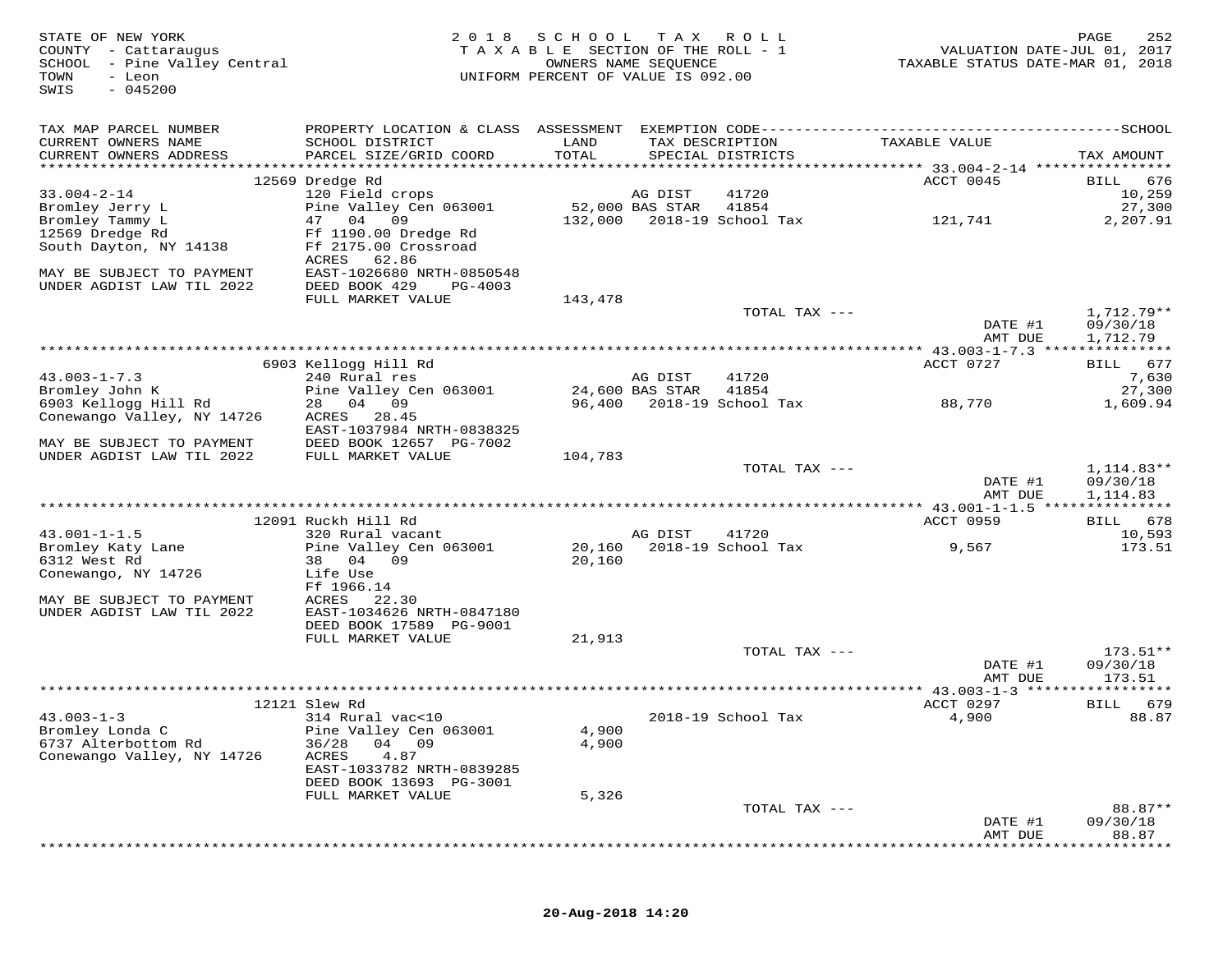| STATE OF NEW YORK<br>COUNTY<br>- Cattaraugus<br>SCHOOL<br>- Pine Valley Central<br>TOWN<br>- Leon<br>$-045200$<br>SWIS | 2 0 1 8                                                | SCHOOL<br>OWNERS NAME SEQUENCE | T A X<br>R O L L<br>TAXABLE SECTION OF THE ROLL - 1<br>UNIFORM PERCENT OF VALUE IS 092.00 | VALUATION DATE-JUL 01, 2017<br>TAXABLE STATUS DATE-MAR 01, 2018 | PAGE<br>253            |
|------------------------------------------------------------------------------------------------------------------------|--------------------------------------------------------|--------------------------------|-------------------------------------------------------------------------------------------|-----------------------------------------------------------------|------------------------|
| TAX MAP PARCEL NUMBER                                                                                                  | PROPERTY LOCATION & CLASS ASSESSMENT                   |                                | EXEMPTION CODE----------------------------                                                |                                                                 | -----------SCHOOL      |
| CURRENT OWNERS NAME                                                                                                    | SCHOOL DISTRICT                                        | LAND                           | TAX DESCRIPTION                                                                           | TAXABLE VALUE                                                   |                        |
| CURRENT OWNERS ADDRESS<br>**********************                                                                       | PARCEL SIZE/GRID COORD                                 | TOTAL                          | SPECIAL DISTRICTS                                                                         |                                                                 | TAX AMOUNT             |
|                                                                                                                        | 6369 Canyon Dr                                         |                                |                                                                                           | ACCT 0457                                                       | 680<br>BILL            |
| $52.002 - 1 - 7.1$                                                                                                     | 314 Rural vac<10                                       |                                | 2018-19 School Tax                                                                        | 5,300                                                           | 96.12                  |
| Brown Gary P                                                                                                           | Pine Valley Cen 063001<br>09                           | 5,300                          |                                                                                           |                                                                 |                        |
| 12 Green St<br>Randolph, NY 14772                                                                                      | 02 04<br>$Lot-17$                                      | 5,300                          |                                                                                           |                                                                 |                        |
|                                                                                                                        | Ff 304.00                                              |                                |                                                                                           |                                                                 |                        |
|                                                                                                                        | ACRES<br>2.16                                          |                                |                                                                                           |                                                                 |                        |
|                                                                                                                        | EAST-1048791 NRTH-0830049<br>DEED BOOK 00963 PG-00199  |                                |                                                                                           |                                                                 |                        |
|                                                                                                                        | FULL MARKET VALUE                                      | 5,761                          |                                                                                           |                                                                 |                        |
|                                                                                                                        |                                                        |                                | TOTAL TAX ---                                                                             |                                                                 | $96.12**$              |
|                                                                                                                        |                                                        |                                |                                                                                           | DATE #1<br>AMT DUE                                              | 09/30/18<br>96.12      |
|                                                                                                                        |                                                        |                                |                                                                                           | **************** 52.002-1-7.2 ***************                   |                        |
| $52.002 - 1 - 7.2$                                                                                                     | 6369 Canyon Dr                                         |                                |                                                                                           | ACCT 0569                                                       | 681<br>BILL            |
| Brown Gary P                                                                                                           | 312 Vac w/imprv<br>Pine Valley Cen 063001              | 11,200                         | 2018-19 School Tax                                                                        | 20,000                                                          | 362.72                 |
| 12 Green St                                                                                                            | 02 04<br>09                                            | 20,000                         |                                                                                           |                                                                 |                        |
| Randolph, NY 14772                                                                                                     | Ff 304.00                                              |                                |                                                                                           |                                                                 |                        |
|                                                                                                                        | ACRES<br>3.08<br>EAST-1048780 NRTH-0829822             |                                |                                                                                           |                                                                 |                        |
|                                                                                                                        | DEED BOOK 00963 PG-00199                               |                                |                                                                                           |                                                                 |                        |
|                                                                                                                        | FULL MARKET VALUE                                      | 21,739                         |                                                                                           |                                                                 |                        |
|                                                                                                                        |                                                        |                                | TOTAL TAX ---                                                                             | DATE #1                                                         | $362.72**$<br>09/30/18 |
|                                                                                                                        |                                                        |                                |                                                                                           | AMT DUE                                                         | 362.72                 |
|                                                                                                                        |                                                        |                                |                                                                                           |                                                                 |                        |
| $43.004 - 1 - 18$                                                                                                      | 11224 Leon-New Albion Rd<br>260 Seasonal res           |                                | 2018-19 School Tax                                                                        | ACCT 0178<br>21,900                                             | 682<br>BILL<br>397.18  |
| Brundage Melvin F                                                                                                      | Pine Valley Cen 063001                                 | 6,700                          |                                                                                           |                                                                 |                        |
| Brundage Jean M                                                                                                        | 03<br>04<br>09                                         | 21,900                         |                                                                                           |                                                                 |                        |
| 181 Frederick Rd<br>Tonawanda, NY 14150                                                                                | FRNT<br>99.00 DPTH 260.00<br>EAST-1046882 NRTH-0833253 |                                |                                                                                           |                                                                 |                        |
|                                                                                                                        | DEED BOOK 00930 PG-00735                               |                                |                                                                                           |                                                                 |                        |
|                                                                                                                        | FULL MARKET VALUE                                      | 23,804                         |                                                                                           |                                                                 |                        |
|                                                                                                                        |                                                        |                                | TOTAL TAX ---                                                                             | DATE #1                                                         | $397.18**$<br>09/30/18 |
|                                                                                                                        |                                                        |                                |                                                                                           | AMT DUE                                                         | 397.18                 |
|                                                                                                                        |                                                        |                                |                                                                                           | ** $42.002 - 1 - 13.3$                                          |                        |
| $42.002 - 1 - 13.3$                                                                                                    | Rte 62<br>322 Rural vac>10                             |                                | 2018-19 School Tax                                                                        | ACCT 0916<br>22,700                                             | 683<br>BILL<br>411.69  |
| Bugman Chad                                                                                                            | Pine Valley Cen 063001                                 | 22,700                         |                                                                                           |                                                                 |                        |
| 14 Massachusetts St                                                                                                    | 46 04 09                                               | 22,700                         |                                                                                           |                                                                 |                        |
| PO Box 131<br>Dalton, NY 14836                                                                                         | Ff 1625.00<br>ACRES                                    |                                |                                                                                           |                                                                 |                        |
|                                                                                                                        | 23.95<br>EAST-1030525 NRTH-0845664                     |                                |                                                                                           |                                                                 |                        |
|                                                                                                                        | DEED BOOK 794<br>PG-00308                              |                                |                                                                                           |                                                                 |                        |
|                                                                                                                        | FULL MARKET VALUE                                      | 24,674                         | TOTAL TAX ---                                                                             |                                                                 | $411.69**$             |
|                                                                                                                        |                                                        |                                |                                                                                           | DATE #1                                                         | 09/30/18               |
|                                                                                                                        |                                                        |                                |                                                                                           | AMT DUE                                                         | 411.69                 |
|                                                                                                                        |                                                        |                                |                                                                                           |                                                                 |                        |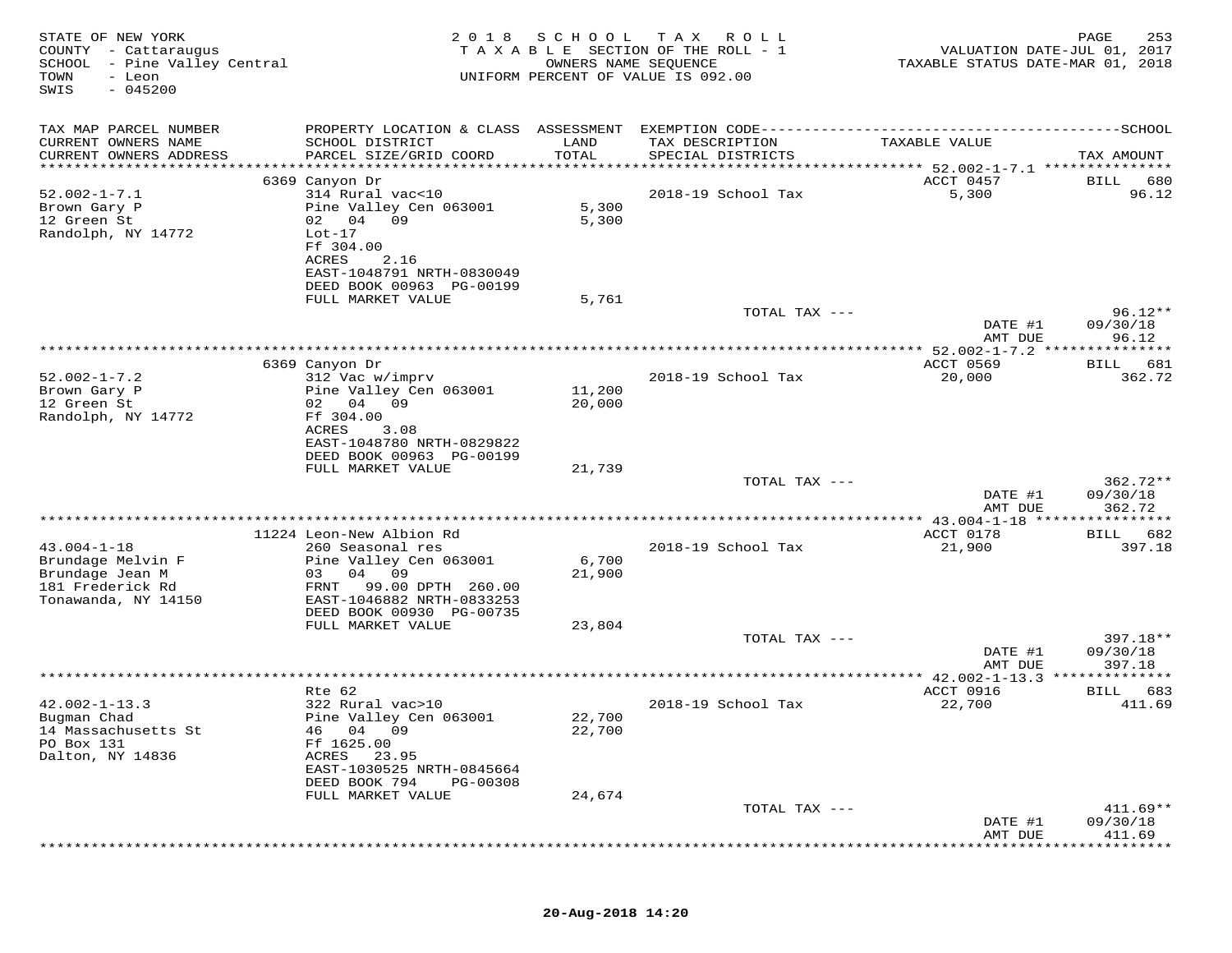| STATE OF NEW YORK<br>COUNTY - Cattaraugus<br>SCHOOL - Pine Valley Central<br>TOWN<br>- Leon<br>$-045200$<br>SWIS |                                                                                                                                                                       | 2018 SCHOOL                  | TAX ROLL<br>TAXABLE SECTION OF THE ROLL - 1<br>OWNERS NAME SEQUENCE<br>UNIFORM PERCENT OF VALUE IS 092.00 | VALUATION DATE-JUL 01, 2017<br>TAXABLE STATUS DATE-MAR 01, 2018 | PAGE<br>254                     |
|------------------------------------------------------------------------------------------------------------------|-----------------------------------------------------------------------------------------------------------------------------------------------------------------------|------------------------------|-----------------------------------------------------------------------------------------------------------|-----------------------------------------------------------------|---------------------------------|
| TAX MAP PARCEL NUMBER<br>CURRENT OWNERS NAME<br>CURRENT OWNERS ADDRESS<br>**********************                 | SCHOOL DISTRICT<br>PARCEL SIZE/GRID COORD                                                                                                                             | LAND<br>TOTAL<br>*********** | TAX DESCRIPTION<br>SPECIAL DISTRICTS                                                                      | TAXABLE VALUE                                                   | TAX AMOUNT                      |
| $43.003 - 1 - 6.3$<br>Bugman Chad<br>PO Box 131<br>Dalton, NY 14836                                              | Leon-New Albion Rd<br>312 Vac w/imprv<br>Pine Valley Cen 063001<br>28/27 04 09<br>Ff 460.00<br>ACRES<br>30.10<br>EAST-1035430 NRTH-0837881<br>DEED BOOK 12671 PG-3001 | 21,100<br>31,100             | ************************************** 43.003-1-6.3 ***************<br>2018-19 School Tax                 | ACCT 0914<br>31,100                                             | <b>BILL</b><br>684<br>564.03    |
|                                                                                                                  | FULL MARKET VALUE                                                                                                                                                     | 33,804                       | TOTAL TAX ---                                                                                             | DATE #1                                                         | 564.03**<br>09/30/18            |
| $34.003 - 1 - 27.3$                                                                                              | 12081 Ruckh Hill Rd<br>312 Vac w/imprv                                                                                                                                |                              | 2018-19 School Tax                                                                                        | AMT DUE<br>ACCT 0544<br>24,900                                  | 564.03<br>BILL 685<br>451.59    |
| Bugman James<br>163 Mariemont Ave<br>Buffalo, NY 14220                                                           | Pine Valley Cen 063001<br>39 04 09<br>FRNT 10.00 DPTH<br>ACRES<br>9.94<br>EAST-1033499 NRTH-0848319<br>DEED BOOK 878<br>PG-01121                                      | 22,900<br>24,900             |                                                                                                           |                                                                 |                                 |
|                                                                                                                  | FULL MARKET VALUE                                                                                                                                                     | 27,065                       | TOTAL TAX ---                                                                                             | DATE #1                                                         | 451.59**<br>09/30/18            |
|                                                                                                                  |                                                                                                                                                                       |                              |                                                                                                           | AMT DUE                                                         | 451.59                          |
|                                                                                                                  | 11037 Leon-New Albion Rd                                                                                                                                              |                              |                                                                                                           | ACCT 0955                                                       | BILL 686                        |
| $43.004 - 1 - 8.2$<br>Burdick Tammy J<br>11037 Leon Rd<br>Cattaraugus, NY 14719                                  | 240 Rural res<br>Pine Valley Cen 063001<br>03 04 09<br>David Beck House<br>ACRES 33.05<br>EAST-1049999 NRTH-0833127                                                   | 37,600<br>113,800            | BAS STAR 41854<br>2018-19 School Tax                                                                      | 113,800                                                         | 27,300<br>2,063.89              |
|                                                                                                                  | DEED BOOK 17565 PG-6001<br>FULL MARKET VALUE                                                                                                                          | 123,696                      | TOTAL TAX ---                                                                                             | DATE #1                                                         | $1,568.78**$<br>09/30/18        |
|                                                                                                                  |                                                                                                                                                                       |                              |                                                                                                           | AMT DUE                                                         | 1,568.78                        |
|                                                                                                                  |                                                                                                                                                                       |                              | ************************                                                                                  | ** 33.004-2-2 ******************                                |                                 |
| $33.004 - 2 - 2$<br>Busch James E<br>18 East Main St<br>Hamburg, NY 14075                                        | Dredge Rd<br>120 Field crops<br>Pine Valley Cen 063001<br>48 04 09<br>ACRES 14.30<br>EAST-1030913 NRTH-0855024<br>DEED BOOK 22922 PG-6001                             | 11,400<br>11,400             | 2018-19 School Tax                                                                                        | ACCT 0242<br>11,400                                             | BILL 687<br>206.75              |
|                                                                                                                  | FULL MARKET VALUE                                                                                                                                                     | 12,391                       | TOTAL TAX ---                                                                                             |                                                                 | $206.75**$                      |
|                                                                                                                  |                                                                                                                                                                       |                              |                                                                                                           | DATE #1<br>AMT DUE                                              | 09/30/18<br>206.75<br>********* |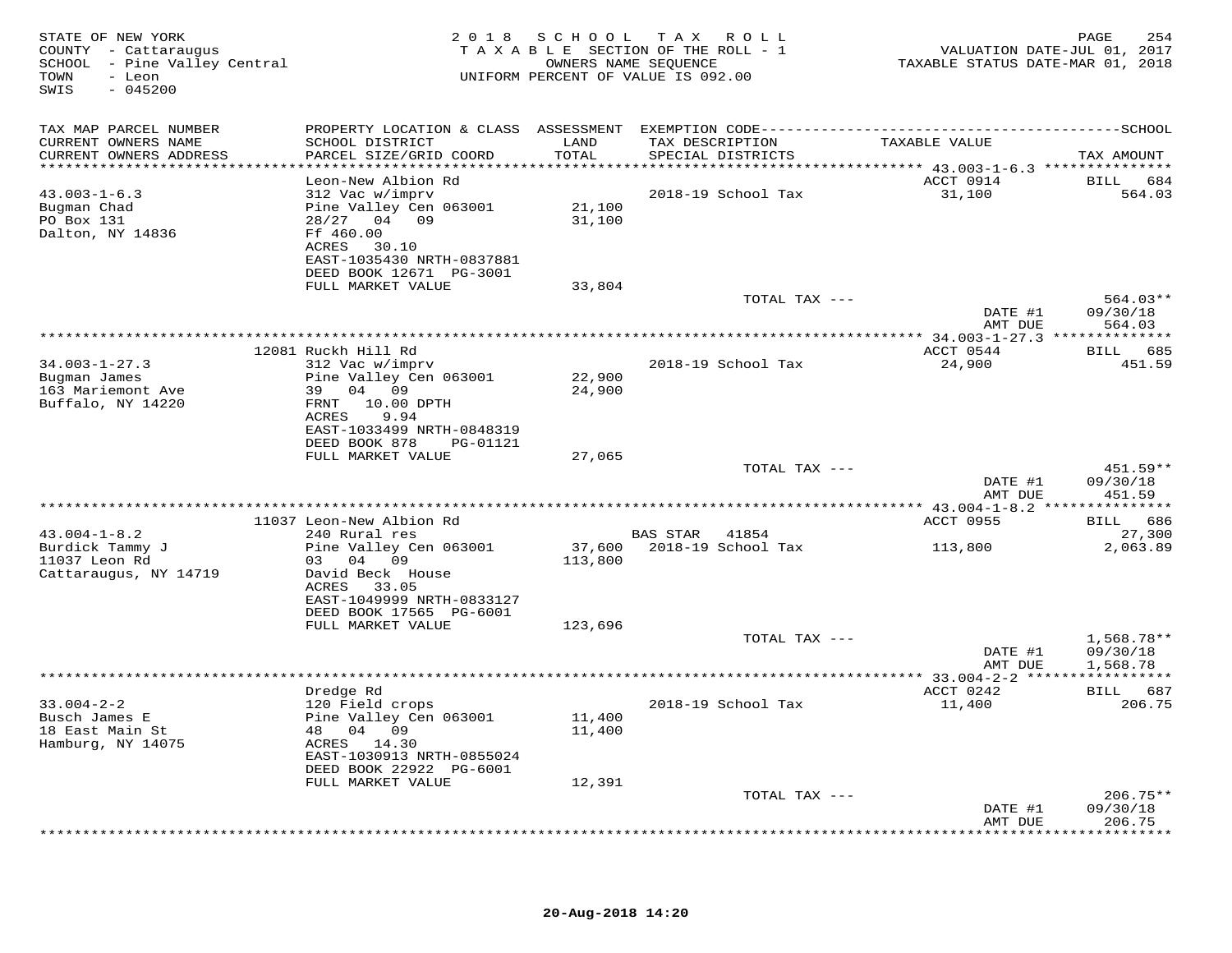| TAX MAP PARCEL NUMBER<br>CURRENT OWNERS NAME<br>TAXABLE VALUE<br>SCHOOL DISTRICT<br>LAND<br>TAX DESCRIPTION<br>TOTAL<br>CURRENT OWNERS ADDRESS<br>PARCEL SIZE/GRID COORD<br>SPECIAL DISTRICTS<br>TAX AMOUNT<br>12811 Cherry Creek Hill Rd<br>ACCT 0814<br>688<br>BILL<br>$42.004 - 2 - 3.2$<br>2018-19 School Tax<br>240 Rural res<br>32,500<br>589.42<br>8,100<br>Byler Andy L<br>Pine Valley Cen 063001<br>Byler Elizabeth J<br>58/4/9<br>32,500<br>12811 Cherry Creek-Leon RD<br>ACRES<br>1.55<br>Conewango Creek, NY 14726<br>EAST-1022496 NRTH-0835631<br>DEED BOOK 24068 PG-6004<br>FULL MARKET VALUE<br>35,326<br>589.42**<br>TOTAL TAX ---<br>DATE #1<br>09/30/18<br>589.42<br>AMT DUE<br>******************<br>ACCT 0810<br>6733 West Road<br>BILL 689<br>$42.004 - 2 - 3.3$<br>314 Rural vac<10<br>2018-19 School Tax<br>3,400<br>61.66<br>Byler Andy L<br>Pine Valley Cen 063001<br>3,400<br>Byler Elizabeth J<br>$58 - 4 - 9$<br>3,400<br>12811 Cherry Creek-Leon RD<br>ACRES<br>1.20<br>Conewango Creek, NY 14726<br>EAST-1022234 NRTH-0835632<br>DEED BOOK 24068 PG-6004<br>FULL MARKET VALUE<br>3,696<br>$61.66**$<br>TOTAL TAX ---<br>DATE #1<br>09/30/18<br>61.66<br>AMT DUE<br>*********** 52.001-1-26.2<br>**************<br>11883 Eldredge Rd<br>ACCT 0858<br>BILL 690<br>$52.001 - 1 - 26.2$<br>41720<br>8,993<br>112 Dairy farm<br>AG DIST<br>Byler Eli D<br>Pine Valley Cen 063001<br>35,200 BAS STAR<br>41854<br>27,300<br>Byler Mattie<br>127,600<br>2018-19 School Tax<br>2,151.07<br>$25 - 4 - 9$<br>118,607<br>11883 Eldredge Rd<br>ACRES<br>44.14<br>Conewango Valley, NY 14726<br>EAST-1037130 NRTH-0826416<br>DEED BOOK 10155 PG-4001<br>MAY BE SUBJECT TO PAYMENT<br>FULL MARKET VALUE<br>138,696<br>UNDER AGDIST LAW TIL 2022<br>$1,655.96**$<br>TOTAL TAX ---<br>09/30/18<br>DATE #1<br>AMT DUE<br>1,655.96<br>********* 52.001-1-26.1 **************<br>ACCT 0252<br>11883 Eldredge Rd<br>BILL 691<br>$52.001 - 1 - 26.1$<br>270 Mfg housing<br>ENH STAR<br>41834<br>50,000<br>Byler Eli D.<br>Pine Valley Cen 063001<br>16,000<br>2018-19 School Tax<br>50,000<br>906.81<br>Byler Mattie E.<br>25 04<br>09<br>50,000<br>11883 Eldredge Rd<br>Ff 960.00<br>Conewango Valley, NY 14726<br>ACRES<br>10.00<br>EAST-1037122 NRTH-0826545<br>DEED BOOK 26434 PG-2002<br>FULL MARKET VALUE<br>54,348<br>$0.00**$<br>TOTAL TAX --- | STATE OF NEW YORK<br>COUNTY - Cattaraugus<br>- Pine Valley Central<br>SCHOOL<br>TOWN<br>- Leon<br>SWIS<br>$-045200$ | 2 0 1 8 | SCHOOL<br>TAXABLE SECTION OF THE ROLL - 1<br>UNIFORM PERCENT OF VALUE IS 092.00 | T A X<br>OWNERS NAME SEQUENCE | R O L L | VALUATION DATE-JUL 01, 2017<br>TAXABLE STATUS DATE-MAR 01, 2018 | 255<br>PAGE |
|----------------------------------------------------------------------------------------------------------------------------------------------------------------------------------------------------------------------------------------------------------------------------------------------------------------------------------------------------------------------------------------------------------------------------------------------------------------------------------------------------------------------------------------------------------------------------------------------------------------------------------------------------------------------------------------------------------------------------------------------------------------------------------------------------------------------------------------------------------------------------------------------------------------------------------------------------------------------------------------------------------------------------------------------------------------------------------------------------------------------------------------------------------------------------------------------------------------------------------------------------------------------------------------------------------------------------------------------------------------------------------------------------------------------------------------------------------------------------------------------------------------------------------------------------------------------------------------------------------------------------------------------------------------------------------------------------------------------------------------------------------------------------------------------------------------------------------------------------------------------------------------------------------------------------------------------------------------------------------------------------------------------------------------------------------------------------------------------------------------------------------------------------------------------------------------------------------------------------------------------------------------------------------------------------------------------------------------------------------------|---------------------------------------------------------------------------------------------------------------------|---------|---------------------------------------------------------------------------------|-------------------------------|---------|-----------------------------------------------------------------|-------------|
|                                                                                                                                                                                                                                                                                                                                                                                                                                                                                                                                                                                                                                                                                                                                                                                                                                                                                                                                                                                                                                                                                                                                                                                                                                                                                                                                                                                                                                                                                                                                                                                                                                                                                                                                                                                                                                                                                                                                                                                                                                                                                                                                                                                                                                                                                                                                                                |                                                                                                                     |         |                                                                                 |                               |         |                                                                 |             |
|                                                                                                                                                                                                                                                                                                                                                                                                                                                                                                                                                                                                                                                                                                                                                                                                                                                                                                                                                                                                                                                                                                                                                                                                                                                                                                                                                                                                                                                                                                                                                                                                                                                                                                                                                                                                                                                                                                                                                                                                                                                                                                                                                                                                                                                                                                                                                                |                                                                                                                     |         |                                                                                 |                               |         |                                                                 |             |
|                                                                                                                                                                                                                                                                                                                                                                                                                                                                                                                                                                                                                                                                                                                                                                                                                                                                                                                                                                                                                                                                                                                                                                                                                                                                                                                                                                                                                                                                                                                                                                                                                                                                                                                                                                                                                                                                                                                                                                                                                                                                                                                                                                                                                                                                                                                                                                |                                                                                                                     |         |                                                                                 |                               |         |                                                                 |             |
|                                                                                                                                                                                                                                                                                                                                                                                                                                                                                                                                                                                                                                                                                                                                                                                                                                                                                                                                                                                                                                                                                                                                                                                                                                                                                                                                                                                                                                                                                                                                                                                                                                                                                                                                                                                                                                                                                                                                                                                                                                                                                                                                                                                                                                                                                                                                                                |                                                                                                                     |         |                                                                                 |                               |         |                                                                 |             |
|                                                                                                                                                                                                                                                                                                                                                                                                                                                                                                                                                                                                                                                                                                                                                                                                                                                                                                                                                                                                                                                                                                                                                                                                                                                                                                                                                                                                                                                                                                                                                                                                                                                                                                                                                                                                                                                                                                                                                                                                                                                                                                                                                                                                                                                                                                                                                                |                                                                                                                     |         |                                                                                 |                               |         |                                                                 |             |
|                                                                                                                                                                                                                                                                                                                                                                                                                                                                                                                                                                                                                                                                                                                                                                                                                                                                                                                                                                                                                                                                                                                                                                                                                                                                                                                                                                                                                                                                                                                                                                                                                                                                                                                                                                                                                                                                                                                                                                                                                                                                                                                                                                                                                                                                                                                                                                |                                                                                                                     |         |                                                                                 |                               |         |                                                                 |             |
|                                                                                                                                                                                                                                                                                                                                                                                                                                                                                                                                                                                                                                                                                                                                                                                                                                                                                                                                                                                                                                                                                                                                                                                                                                                                                                                                                                                                                                                                                                                                                                                                                                                                                                                                                                                                                                                                                                                                                                                                                                                                                                                                                                                                                                                                                                                                                                |                                                                                                                     |         |                                                                                 |                               |         |                                                                 |             |
|                                                                                                                                                                                                                                                                                                                                                                                                                                                                                                                                                                                                                                                                                                                                                                                                                                                                                                                                                                                                                                                                                                                                                                                                                                                                                                                                                                                                                                                                                                                                                                                                                                                                                                                                                                                                                                                                                                                                                                                                                                                                                                                                                                                                                                                                                                                                                                |                                                                                                                     |         |                                                                                 |                               |         |                                                                 |             |
|                                                                                                                                                                                                                                                                                                                                                                                                                                                                                                                                                                                                                                                                                                                                                                                                                                                                                                                                                                                                                                                                                                                                                                                                                                                                                                                                                                                                                                                                                                                                                                                                                                                                                                                                                                                                                                                                                                                                                                                                                                                                                                                                                                                                                                                                                                                                                                |                                                                                                                     |         |                                                                                 |                               |         |                                                                 |             |
|                                                                                                                                                                                                                                                                                                                                                                                                                                                                                                                                                                                                                                                                                                                                                                                                                                                                                                                                                                                                                                                                                                                                                                                                                                                                                                                                                                                                                                                                                                                                                                                                                                                                                                                                                                                                                                                                                                                                                                                                                                                                                                                                                                                                                                                                                                                                                                |                                                                                                                     |         |                                                                                 |                               |         |                                                                 |             |
|                                                                                                                                                                                                                                                                                                                                                                                                                                                                                                                                                                                                                                                                                                                                                                                                                                                                                                                                                                                                                                                                                                                                                                                                                                                                                                                                                                                                                                                                                                                                                                                                                                                                                                                                                                                                                                                                                                                                                                                                                                                                                                                                                                                                                                                                                                                                                                |                                                                                                                     |         |                                                                                 |                               |         |                                                                 |             |
|                                                                                                                                                                                                                                                                                                                                                                                                                                                                                                                                                                                                                                                                                                                                                                                                                                                                                                                                                                                                                                                                                                                                                                                                                                                                                                                                                                                                                                                                                                                                                                                                                                                                                                                                                                                                                                                                                                                                                                                                                                                                                                                                                                                                                                                                                                                                                                |                                                                                                                     |         |                                                                                 |                               |         |                                                                 |             |
|                                                                                                                                                                                                                                                                                                                                                                                                                                                                                                                                                                                                                                                                                                                                                                                                                                                                                                                                                                                                                                                                                                                                                                                                                                                                                                                                                                                                                                                                                                                                                                                                                                                                                                                                                                                                                                                                                                                                                                                                                                                                                                                                                                                                                                                                                                                                                                |                                                                                                                     |         |                                                                                 |                               |         |                                                                 |             |
|                                                                                                                                                                                                                                                                                                                                                                                                                                                                                                                                                                                                                                                                                                                                                                                                                                                                                                                                                                                                                                                                                                                                                                                                                                                                                                                                                                                                                                                                                                                                                                                                                                                                                                                                                                                                                                                                                                                                                                                                                                                                                                                                                                                                                                                                                                                                                                |                                                                                                                     |         |                                                                                 |                               |         |                                                                 |             |
|                                                                                                                                                                                                                                                                                                                                                                                                                                                                                                                                                                                                                                                                                                                                                                                                                                                                                                                                                                                                                                                                                                                                                                                                                                                                                                                                                                                                                                                                                                                                                                                                                                                                                                                                                                                                                                                                                                                                                                                                                                                                                                                                                                                                                                                                                                                                                                |                                                                                                                     |         |                                                                                 |                               |         |                                                                 |             |
|                                                                                                                                                                                                                                                                                                                                                                                                                                                                                                                                                                                                                                                                                                                                                                                                                                                                                                                                                                                                                                                                                                                                                                                                                                                                                                                                                                                                                                                                                                                                                                                                                                                                                                                                                                                                                                                                                                                                                                                                                                                                                                                                                                                                                                                                                                                                                                |                                                                                                                     |         |                                                                                 |                               |         |                                                                 |             |
|                                                                                                                                                                                                                                                                                                                                                                                                                                                                                                                                                                                                                                                                                                                                                                                                                                                                                                                                                                                                                                                                                                                                                                                                                                                                                                                                                                                                                                                                                                                                                                                                                                                                                                                                                                                                                                                                                                                                                                                                                                                                                                                                                                                                                                                                                                                                                                |                                                                                                                     |         |                                                                                 |                               |         |                                                                 |             |
|                                                                                                                                                                                                                                                                                                                                                                                                                                                                                                                                                                                                                                                                                                                                                                                                                                                                                                                                                                                                                                                                                                                                                                                                                                                                                                                                                                                                                                                                                                                                                                                                                                                                                                                                                                                                                                                                                                                                                                                                                                                                                                                                                                                                                                                                                                                                                                |                                                                                                                     |         |                                                                                 |                               |         |                                                                 |             |
|                                                                                                                                                                                                                                                                                                                                                                                                                                                                                                                                                                                                                                                                                                                                                                                                                                                                                                                                                                                                                                                                                                                                                                                                                                                                                                                                                                                                                                                                                                                                                                                                                                                                                                                                                                                                                                                                                                                                                                                                                                                                                                                                                                                                                                                                                                                                                                |                                                                                                                     |         |                                                                                 |                               |         |                                                                 |             |
|                                                                                                                                                                                                                                                                                                                                                                                                                                                                                                                                                                                                                                                                                                                                                                                                                                                                                                                                                                                                                                                                                                                                                                                                                                                                                                                                                                                                                                                                                                                                                                                                                                                                                                                                                                                                                                                                                                                                                                                                                                                                                                                                                                                                                                                                                                                                                                |                                                                                                                     |         |                                                                                 |                               |         |                                                                 |             |
|                                                                                                                                                                                                                                                                                                                                                                                                                                                                                                                                                                                                                                                                                                                                                                                                                                                                                                                                                                                                                                                                                                                                                                                                                                                                                                                                                                                                                                                                                                                                                                                                                                                                                                                                                                                                                                                                                                                                                                                                                                                                                                                                                                                                                                                                                                                                                                |                                                                                                                     |         |                                                                                 |                               |         |                                                                 |             |
|                                                                                                                                                                                                                                                                                                                                                                                                                                                                                                                                                                                                                                                                                                                                                                                                                                                                                                                                                                                                                                                                                                                                                                                                                                                                                                                                                                                                                                                                                                                                                                                                                                                                                                                                                                                                                                                                                                                                                                                                                                                                                                                                                                                                                                                                                                                                                                |                                                                                                                     |         |                                                                                 |                               |         |                                                                 |             |
|                                                                                                                                                                                                                                                                                                                                                                                                                                                                                                                                                                                                                                                                                                                                                                                                                                                                                                                                                                                                                                                                                                                                                                                                                                                                                                                                                                                                                                                                                                                                                                                                                                                                                                                                                                                                                                                                                                                                                                                                                                                                                                                                                                                                                                                                                                                                                                |                                                                                                                     |         |                                                                                 |                               |         |                                                                 |             |
|                                                                                                                                                                                                                                                                                                                                                                                                                                                                                                                                                                                                                                                                                                                                                                                                                                                                                                                                                                                                                                                                                                                                                                                                                                                                                                                                                                                                                                                                                                                                                                                                                                                                                                                                                                                                                                                                                                                                                                                                                                                                                                                                                                                                                                                                                                                                                                |                                                                                                                     |         |                                                                                 |                               |         |                                                                 |             |
|                                                                                                                                                                                                                                                                                                                                                                                                                                                                                                                                                                                                                                                                                                                                                                                                                                                                                                                                                                                                                                                                                                                                                                                                                                                                                                                                                                                                                                                                                                                                                                                                                                                                                                                                                                                                                                                                                                                                                                                                                                                                                                                                                                                                                                                                                                                                                                |                                                                                                                     |         |                                                                                 |                               |         |                                                                 |             |
|                                                                                                                                                                                                                                                                                                                                                                                                                                                                                                                                                                                                                                                                                                                                                                                                                                                                                                                                                                                                                                                                                                                                                                                                                                                                                                                                                                                                                                                                                                                                                                                                                                                                                                                                                                                                                                                                                                                                                                                                                                                                                                                                                                                                                                                                                                                                                                |                                                                                                                     |         |                                                                                 |                               |         |                                                                 |             |
|                                                                                                                                                                                                                                                                                                                                                                                                                                                                                                                                                                                                                                                                                                                                                                                                                                                                                                                                                                                                                                                                                                                                                                                                                                                                                                                                                                                                                                                                                                                                                                                                                                                                                                                                                                                                                                                                                                                                                                                                                                                                                                                                                                                                                                                                                                                                                                |                                                                                                                     |         |                                                                                 |                               |         |                                                                 |             |
|                                                                                                                                                                                                                                                                                                                                                                                                                                                                                                                                                                                                                                                                                                                                                                                                                                                                                                                                                                                                                                                                                                                                                                                                                                                                                                                                                                                                                                                                                                                                                                                                                                                                                                                                                                                                                                                                                                                                                                                                                                                                                                                                                                                                                                                                                                                                                                |                                                                                                                     |         |                                                                                 |                               |         |                                                                 |             |
|                                                                                                                                                                                                                                                                                                                                                                                                                                                                                                                                                                                                                                                                                                                                                                                                                                                                                                                                                                                                                                                                                                                                                                                                                                                                                                                                                                                                                                                                                                                                                                                                                                                                                                                                                                                                                                                                                                                                                                                                                                                                                                                                                                                                                                                                                                                                                                |                                                                                                                     |         |                                                                                 |                               |         |                                                                 |             |
|                                                                                                                                                                                                                                                                                                                                                                                                                                                                                                                                                                                                                                                                                                                                                                                                                                                                                                                                                                                                                                                                                                                                                                                                                                                                                                                                                                                                                                                                                                                                                                                                                                                                                                                                                                                                                                                                                                                                                                                                                                                                                                                                                                                                                                                                                                                                                                |                                                                                                                     |         |                                                                                 |                               |         |                                                                 |             |
|                                                                                                                                                                                                                                                                                                                                                                                                                                                                                                                                                                                                                                                                                                                                                                                                                                                                                                                                                                                                                                                                                                                                                                                                                                                                                                                                                                                                                                                                                                                                                                                                                                                                                                                                                                                                                                                                                                                                                                                                                                                                                                                                                                                                                                                                                                                                                                |                                                                                                                     |         |                                                                                 |                               |         |                                                                 |             |
|                                                                                                                                                                                                                                                                                                                                                                                                                                                                                                                                                                                                                                                                                                                                                                                                                                                                                                                                                                                                                                                                                                                                                                                                                                                                                                                                                                                                                                                                                                                                                                                                                                                                                                                                                                                                                                                                                                                                                                                                                                                                                                                                                                                                                                                                                                                                                                |                                                                                                                     |         |                                                                                 |                               |         |                                                                 |             |
|                                                                                                                                                                                                                                                                                                                                                                                                                                                                                                                                                                                                                                                                                                                                                                                                                                                                                                                                                                                                                                                                                                                                                                                                                                                                                                                                                                                                                                                                                                                                                                                                                                                                                                                                                                                                                                                                                                                                                                                                                                                                                                                                                                                                                                                                                                                                                                |                                                                                                                     |         |                                                                                 |                               |         |                                                                 |             |
|                                                                                                                                                                                                                                                                                                                                                                                                                                                                                                                                                                                                                                                                                                                                                                                                                                                                                                                                                                                                                                                                                                                                                                                                                                                                                                                                                                                                                                                                                                                                                                                                                                                                                                                                                                                                                                                                                                                                                                                                                                                                                                                                                                                                                                                                                                                                                                |                                                                                                                     |         |                                                                                 |                               |         |                                                                 |             |
|                                                                                                                                                                                                                                                                                                                                                                                                                                                                                                                                                                                                                                                                                                                                                                                                                                                                                                                                                                                                                                                                                                                                                                                                                                                                                                                                                                                                                                                                                                                                                                                                                                                                                                                                                                                                                                                                                                                                                                                                                                                                                                                                                                                                                                                                                                                                                                |                                                                                                                     |         |                                                                                 |                               |         |                                                                 |             |
|                                                                                                                                                                                                                                                                                                                                                                                                                                                                                                                                                                                                                                                                                                                                                                                                                                                                                                                                                                                                                                                                                                                                                                                                                                                                                                                                                                                                                                                                                                                                                                                                                                                                                                                                                                                                                                                                                                                                                                                                                                                                                                                                                                                                                                                                                                                                                                |                                                                                                                     |         |                                                                                 |                               |         |                                                                 |             |
|                                                                                                                                                                                                                                                                                                                                                                                                                                                                                                                                                                                                                                                                                                                                                                                                                                                                                                                                                                                                                                                                                                                                                                                                                                                                                                                                                                                                                                                                                                                                                                                                                                                                                                                                                                                                                                                                                                                                                                                                                                                                                                                                                                                                                                                                                                                                                                |                                                                                                                     |         |                                                                                 |                               |         |                                                                 |             |
|                                                                                                                                                                                                                                                                                                                                                                                                                                                                                                                                                                                                                                                                                                                                                                                                                                                                                                                                                                                                                                                                                                                                                                                                                                                                                                                                                                                                                                                                                                                                                                                                                                                                                                                                                                                                                                                                                                                                                                                                                                                                                                                                                                                                                                                                                                                                                                |                                                                                                                     |         |                                                                                 |                               |         |                                                                 |             |
|                                                                                                                                                                                                                                                                                                                                                                                                                                                                                                                                                                                                                                                                                                                                                                                                                                                                                                                                                                                                                                                                                                                                                                                                                                                                                                                                                                                                                                                                                                                                                                                                                                                                                                                                                                                                                                                                                                                                                                                                                                                                                                                                                                                                                                                                                                                                                                |                                                                                                                     |         |                                                                                 |                               |         |                                                                 |             |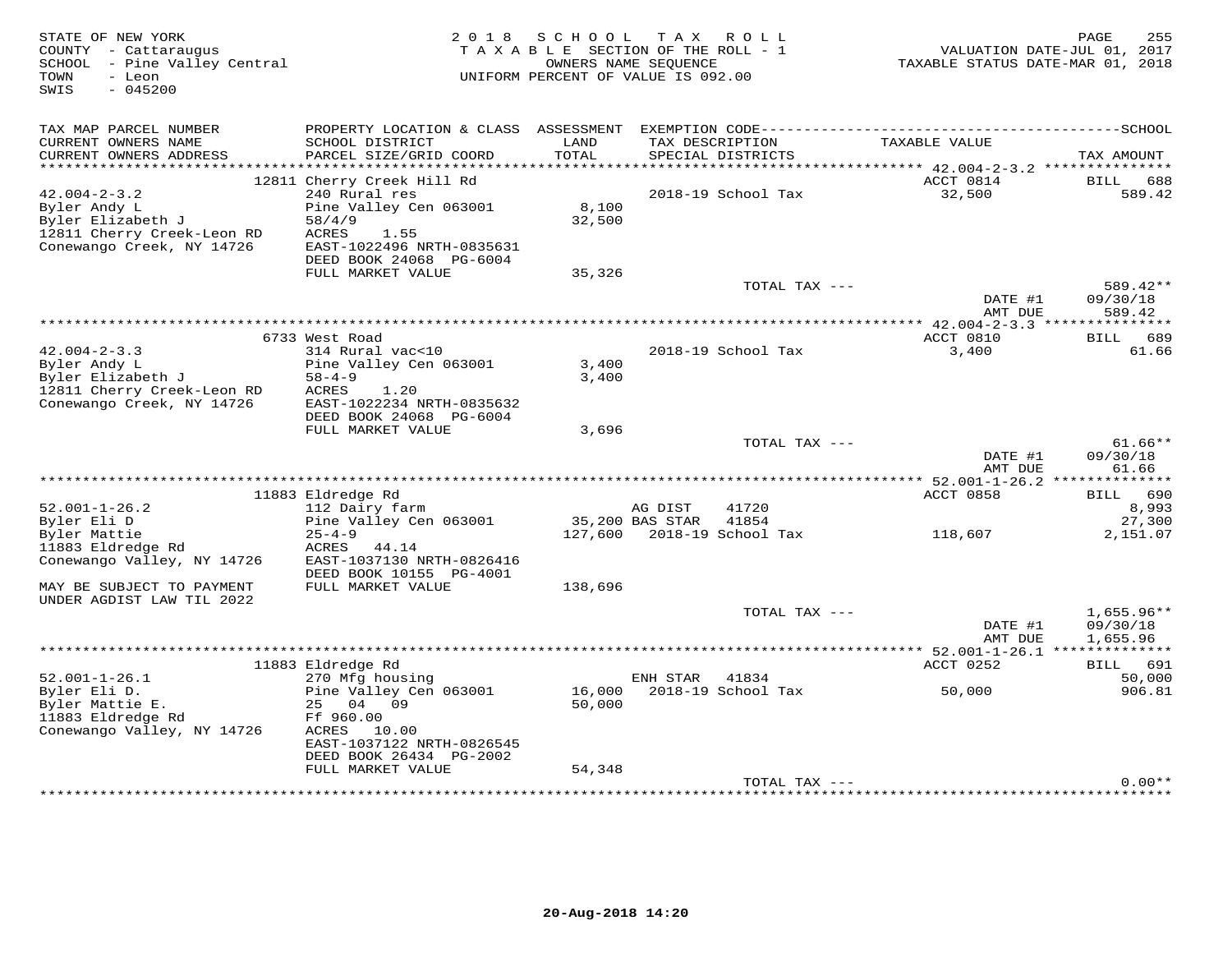| STATE OF NEW YORK<br>COUNTY - Cattaraugus<br>SCHOOL<br>- Pine Valley Central<br>TOWN<br>- Leon<br>$-045200$<br>SWIS | 2 0 1 8                                                                                                                    | SCHOOL<br>TAXABLE SECTION OF THE ROLL - 1<br>OWNERS NAME SEQUENCE<br>UNIFORM PERCENT OF VALUE IS 092.00 | T A X           | R O L L            | VALUATION DATE-JUL 01, 2017<br>TAXABLE STATUS DATE-MAR 01, 2018    | PAGE<br>256             |
|---------------------------------------------------------------------------------------------------------------------|----------------------------------------------------------------------------------------------------------------------------|---------------------------------------------------------------------------------------------------------|-----------------|--------------------|--------------------------------------------------------------------|-------------------------|
| TAX MAP PARCEL NUMBER                                                                                               |                                                                                                                            |                                                                                                         |                 |                    |                                                                    |                         |
| CURRENT OWNERS NAME                                                                                                 | SCHOOL DISTRICT                                                                                                            | LAND                                                                                                    | TAX DESCRIPTION |                    | TAXABLE VALUE                                                      |                         |
| CURRENT OWNERS ADDRESS                                                                                              | PARCEL SIZE/GRID COORD                                                                                                     | TOTAL                                                                                                   |                 | SPECIAL DISTRICTS  |                                                                    | TAX AMOUNT              |
|                                                                                                                     | 12270 Cherry Creek Hill Rd                                                                                                 |                                                                                                         |                 |                    | ACCT 0123                                                          | 692<br>BILL             |
| $42.020 - 1 - 3$                                                                                                    | 210 1 Family Res                                                                                                           |                                                                                                         | <b>BAS STAR</b> | 41854              |                                                                    | 27,300                  |
| Campbell Benjie J.<br>1178 Lone Elm Rd<br>Wakahachie, TX 75167                                                      | Pine Valley Cen 063001<br>04 09<br>44<br>82.00 DPTH 290.00<br>FRNT<br>EAST-1030797 NRTH-0835938<br>DEED BOOK 22253 PG-5001 | 6,600<br>64,300                                                                                         |                 | 2018-19 School Tax | 64,300                                                             | 1,166.15                |
|                                                                                                                     | FULL MARKET VALUE                                                                                                          | 69,891                                                                                                  |                 |                    |                                                                    |                         |
|                                                                                                                     |                                                                                                                            |                                                                                                         |                 | TOTAL TAX ---      | DATE #1                                                            | 671.04**<br>09/30/18    |
|                                                                                                                     |                                                                                                                            | *************************************                                                                   |                 |                    | AMT DUE                                                            | 671.04                  |
|                                                                                                                     | 11466 Fancher Rd                                                                                                           |                                                                                                         |                 |                    | ***************** 52.001-1-14.2 **************<br><b>ACCT 0605</b> | BILL<br>693             |
| $52.001 - 1 - 14.2$                                                                                                 | 112 Dairy farm                                                                                                             |                                                                                                         |                 | 2018-19 School Tax | 324,000                                                            | 5,876.11                |
| Carnrite Farms LLC                                                                                                  | Pine Valley Cen 063001                                                                                                     | 117,600                                                                                                 |                 |                    |                                                                    |                         |
| 5375 Lakeside Rd<br>Dunkirk, NY 14048                                                                               | 10/11/18/19<br>04 09<br>Ff 6960.00<br>ACRES 184.60                                                                         | 324,000                                                                                                 |                 |                    |                                                                    |                         |
|                                                                                                                     | EAST-1043441 NRTH-0830720                                                                                                  |                                                                                                         |                 |                    |                                                                    |                         |
|                                                                                                                     | DEED BOOK 24368 PG-6001<br>FULL MARKET VALUE                                                                               | 352,174                                                                                                 |                 |                    |                                                                    |                         |
|                                                                                                                     |                                                                                                                            |                                                                                                         |                 | TOTAL TAX ---      |                                                                    | $5,876.11**$            |
|                                                                                                                     |                                                                                                                            |                                                                                                         |                 |                    | DATE #1<br>AMT DUE                                                 | 09/30/18<br>5,876.11    |
|                                                                                                                     | 11172 Leon-New Albion Rd                                                                                                   |                                                                                                         |                 |                    | ACCT 0024                                                          | BILL 694                |
| $43.004 - 1 - 14$                                                                                                   | 210 1 Family Res                                                                                                           |                                                                                                         | BAS STAR        | 41854              |                                                                    | 27,300                  |
| Carter Michael Sr<br>Carter Susan                                                                                   | Pine Valley Cen 063001<br>03 04 09                                                                                         | 9,700<br>95,000                                                                                         |                 | 2018-19 School Tax | 95,000                                                             | 1,722.93                |
| 11172 Leon-New Albion Rd<br>Cattaraugus, NY 14719                                                                   | Ff 203.00<br>ACRES<br>2.36<br>EAST-1047814 NRTH-0833334<br>DEED BOOK 795<br>PG-00269                                       |                                                                                                         |                 |                    |                                                                    |                         |
|                                                                                                                     | FULL MARKET VALUE                                                                                                          | 103,261                                                                                                 |                 |                    |                                                                    |                         |
|                                                                                                                     |                                                                                                                            |                                                                                                         |                 | TOTAL TAX ---      |                                                                    | 1,227.82**              |
|                                                                                                                     |                                                                                                                            |                                                                                                         |                 |                    | DATE #1<br>AMT DUE                                                 | 09/30/18                |
|                                                                                                                     |                                                                                                                            | *********************************                                                                       |                 |                    | **** $42.004 - 2 - 11$ ****                                        | 1,227.82<br>*********** |
|                                                                                                                     | 6720 Riga Rd                                                                                                               |                                                                                                         |                 |                    | ACCT 0351                                                          | BILL 695                |
| $42.004 - 2 - 11$                                                                                                   | 240 Rural res                                                                                                              |                                                                                                         | ENH STAR        | 41834              |                                                                    | 60,790                  |
| Caughel David A<br>Caughel Martha C<br>6720 Riga Rd                                                                 | Pine Valley Cen 063001<br>43 04 09<br>Raggie Rd Ff - 740'                                                                  | 30,000<br>172,000                                                                                       |                 | 2018-19 School Tax | 172,000                                                            | 3, 119. 42              |
| Conewango Valley, NY 14726                                                                                          | FRNT 1153.10 DPTH<br>20.06<br>ACRES<br>EAST-1027754 NRTH-0835386                                                           |                                                                                                         |                 |                    |                                                                    |                         |
|                                                                                                                     | DEED BOOK 883<br>PG-01062                                                                                                  |                                                                                                         |                 |                    |                                                                    |                         |
|                                                                                                                     | FULL MARKET VALUE                                                                                                          | 186,957                                                                                                 |                 | TOTAL TAX ---      |                                                                    | $2,016.92**$            |
|                                                                                                                     |                                                                                                                            |                                                                                                         |                 |                    | DATE #1<br>AMT DUE                                                 | 09/30/18<br>2,016.92    |
|                                                                                                                     |                                                                                                                            |                                                                                                         |                 |                    |                                                                    |                         |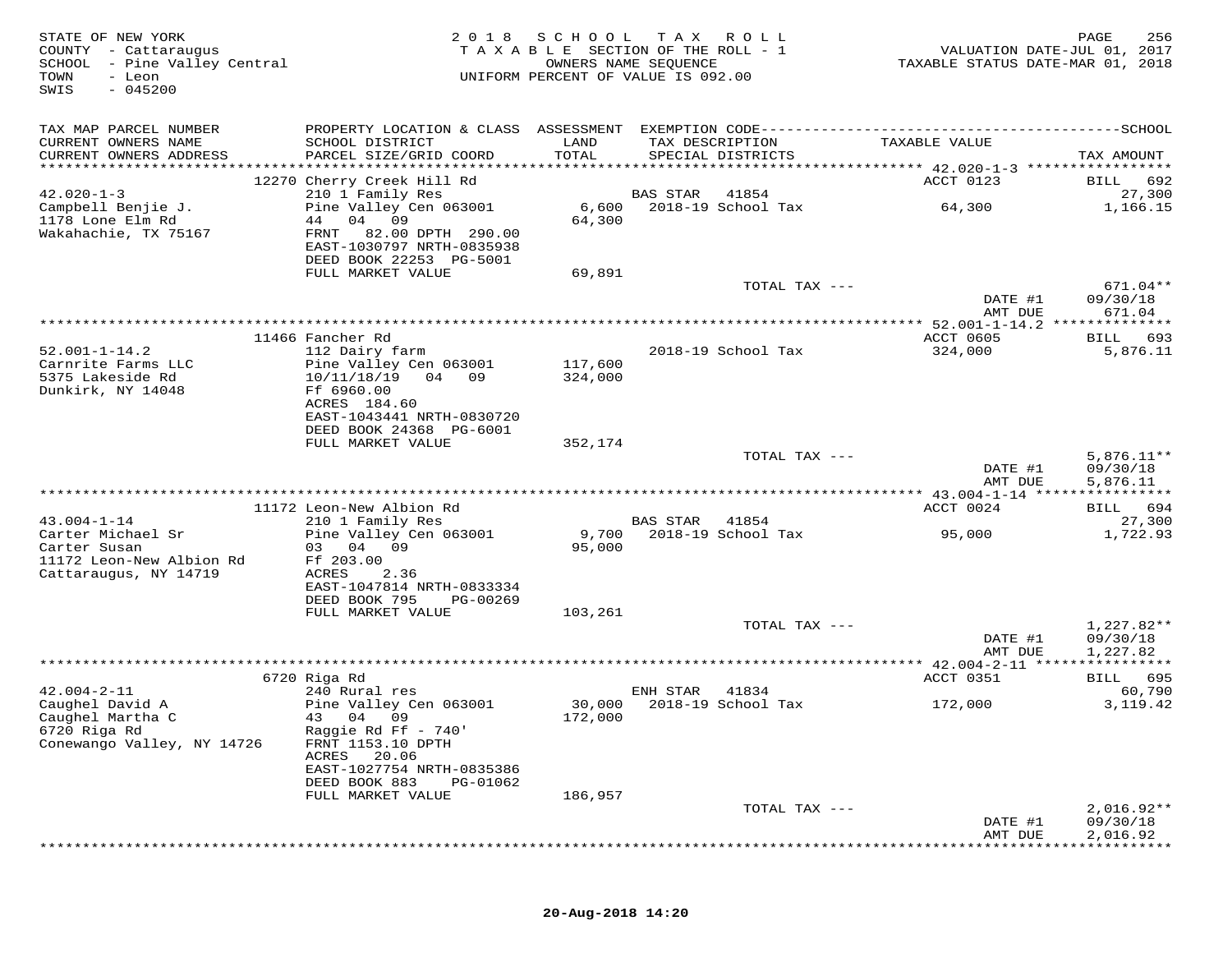| STATE OF NEW YORK<br>COUNTY - Cattaraugus<br>SCHOOL - Pine Valley Central<br>TOWN<br>- Leon<br>$-045200$<br>SWIS |                                                      | 2018 SCHOOL TAX<br>TAXABLE SECTION OF THE ROLL - 1<br>OWNERS NAME SEOUENCE<br>UNIFORM PERCENT OF VALUE IS 092.00 | 257<br>PAGE<br>VALUATION DATE-JUL 01, 2017<br>TAXABLE STATUS DATE-MAR 01, 2018 |               |                        |
|------------------------------------------------------------------------------------------------------------------|------------------------------------------------------|------------------------------------------------------------------------------------------------------------------|--------------------------------------------------------------------------------|---------------|------------------------|
| TAX MAP PARCEL NUMBER                                                                                            |                                                      |                                                                                                                  |                                                                                |               |                        |
| CURRENT OWNERS NAME<br>CURRENT OWNERS ADDRESS                                                                    | SCHOOL DISTRICT<br>PARCEL SIZE/GRID COORD            | LAND<br>TOTAL                                                                                                    | TAX DESCRIPTION<br>SPECIAL DISTRICTS                                           | TAXABLE VALUE | TAX AMOUNT             |
|                                                                                                                  | Dredge Rd                                            |                                                                                                                  |                                                                                | ACCT 0063     | BILL 696               |
| $33.004 - 1 - 9$                                                                                                 | 322 Rural vac>10                                     |                                                                                                                  | 2018-19 School Tax                                                             | 22,100        | 400.81                 |
| Chaffin Donald M Jr                                                                                              | Pine Valley Cen 063001                               | 22,100                                                                                                           |                                                                                |               |                        |
| Chaffin Michelle L<br>148 Rte 62                                                                                 | 64 04 09<br>Ff 870.00                                | 22,100                                                                                                           |                                                                                |               |                        |
| Conewango Valley, NY 14726                                                                                       | ACRES 13.50                                          |                                                                                                                  |                                                                                |               |                        |
|                                                                                                                  | EAST-1024813 NRTH-0852635                            |                                                                                                                  |                                                                                |               |                        |
|                                                                                                                  | DEED BOOK 7678    PG-5001                            |                                                                                                                  |                                                                                |               |                        |
|                                                                                                                  | FULL MARKET VALUE                                    | 24,022                                                                                                           |                                                                                |               |                        |
|                                                                                                                  |                                                      |                                                                                                                  | TOTAL TAX ---                                                                  | DATE #1       | $400.81**$<br>09/30/18 |
|                                                                                                                  |                                                      |                                                                                                                  |                                                                                | AMT DUE       | 400.81                 |
|                                                                                                                  |                                                      |                                                                                                                  |                                                                                |               |                        |
|                                                                                                                  | 7982 Dredge Rd                                       |                                                                                                                  |                                                                                | ACCT 0101     | BILL 697               |
| $33.004 - 1 - 5$<br>Checko Raymond Jr                                                                            | 312 Vac w/imprv                                      |                                                                                                                  | 2018-19 School Tax                                                             | 34,700        | 629.32                 |
| Checko Dawn M                                                                                                    | Pine Valley Cen 063001<br>64 04 09                   | 26,900<br>34,700                                                                                                 |                                                                                |               |                        |
| 5128 Olympic Ave                                                                                                 | Ff 435.00                                            |                                                                                                                  |                                                                                |               |                        |
| Blasdell, NY 14219                                                                                               | ACRES 17.81                                          |                                                                                                                  |                                                                                |               |                        |
|                                                                                                                  | EAST-1025007 NRTH-0855484                            |                                                                                                                  |                                                                                |               |                        |
|                                                                                                                  | DEED BOOK 00949 PG-00134<br>FULL MARKET VALUE        | 37,717                                                                                                           |                                                                                |               |                        |
|                                                                                                                  |                                                      |                                                                                                                  | TOTAL TAX ---                                                                  |               | 629.32**               |
|                                                                                                                  |                                                      |                                                                                                                  |                                                                                | DATE #1       | 09/30/18               |
|                                                                                                                  |                                                      |                                                                                                                  |                                                                                | AMT DUE       | 629.32                 |
|                                                                                                                  |                                                      |                                                                                                                  |                                                                                |               |                        |
| $43.003 - 1 - 16.1$                                                                                              | 6737 Alderbottom Rd<br>270 Mfg housing               |                                                                                                                  | BAS STAR 41854                                                                 | ACCT 0288     | BILL 698<br>27,300     |
| Clark James L                                                                                                    | Pine Valley Cen 063001                               | 6,500                                                                                                            | 2018-19 School Tax                                                             | 42,000        | 761.72                 |
| 6737 Alderbottom Rd                                                                                              | 27 04 09                                             | 42,000                                                                                                           |                                                                                |               |                        |
| Leon, NY 14751                                                                                                   | FRNT 200.00 DPTH 100.00                              |                                                                                                                  |                                                                                |               |                        |
|                                                                                                                  | EAST-1038450 NRTH-0835341                            |                                                                                                                  |                                                                                |               |                        |
|                                                                                                                  | DEED BOOK 10096 PG-8002<br>FULL MARKET VALUE         | 45,652                                                                                                           |                                                                                |               |                        |
|                                                                                                                  |                                                      |                                                                                                                  | TOTAL TAX ---                                                                  |               | $266.60**$             |
|                                                                                                                  |                                                      |                                                                                                                  |                                                                                | DATE #1       | 09/30/18               |
|                                                                                                                  |                                                      |                                                                                                                  |                                                                                | AMT DUE       | 266.60                 |
|                                                                                                                  |                                                      |                                                                                                                  |                                                                                | ACCT 0216     | BILL 699               |
| $34.003 - 1 - 22$                                                                                                | 7775 Kellogg Hill Rd<br>260 Seasonal res             |                                                                                                                  | 2018-19 School Tax                                                             | 40,300        | 730.89                 |
| Clemens Patrick P                                                                                                | Pine Valley Cen 063001                               | 9,200                                                                                                            |                                                                                |               |                        |
| 5041 Clearview Dr                                                                                                | 31 04 09                                             | 40,300                                                                                                           |                                                                                |               |                        |
| Williamsville, NY 14221                                                                                          | FRNT 185.00 DPTH                                     |                                                                                                                  |                                                                                |               |                        |
|                                                                                                                  | 2.09<br>ACRES                                        |                                                                                                                  |                                                                                |               |                        |
|                                                                                                                  | EAST-1038884 NRTH-0851638<br>DEED BOOK 11656 PG-6001 |                                                                                                                  |                                                                                |               |                        |
|                                                                                                                  | FULL MARKET VALUE                                    | 43,804                                                                                                           |                                                                                |               |                        |
|                                                                                                                  |                                                      |                                                                                                                  | TOTAL TAX ---                                                                  |               | $730.89**$             |
|                                                                                                                  |                                                      |                                                                                                                  |                                                                                | DATE #1       | 09/30/18               |
|                                                                                                                  |                                                      |                                                                                                                  |                                                                                | AMT DUE       | 730.89<br>**********   |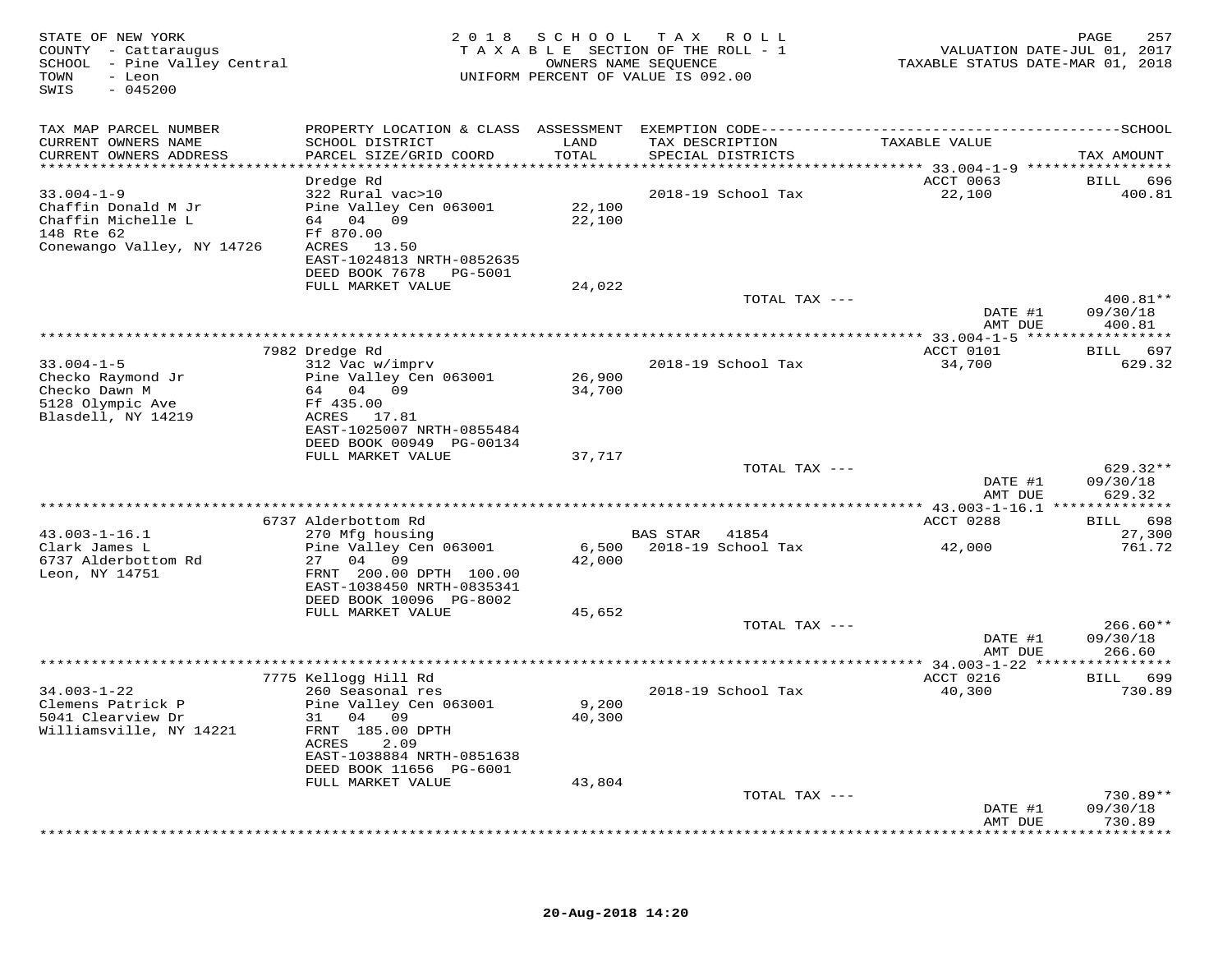| STATE OF NEW YORK<br>COUNTY - Cattaraugus<br>SCHOOL - Pine Valley Central<br>TOWN<br>- Leon<br>$-045200$<br>SWIS | 2 0 1 8                                                                                                          | S C H O O L      | T A X<br>R O L L<br>TAXABLE SECTION OF THE ROLL - 1<br>OWNERS NAME SEQUENCE<br>UNIFORM PERCENT OF VALUE IS 092.00 |               | VALUATION DATE-JUL 01, 2017<br>TAXABLE STATUS DATE-MAR 01, 2018 | PAGE<br>258                        |
|------------------------------------------------------------------------------------------------------------------|------------------------------------------------------------------------------------------------------------------|------------------|-------------------------------------------------------------------------------------------------------------------|---------------|-----------------------------------------------------------------|------------------------------------|
| TAX MAP PARCEL NUMBER                                                                                            |                                                                                                                  |                  |                                                                                                                   |               |                                                                 |                                    |
| CURRENT OWNERS NAME<br>CURRENT OWNERS ADDRESS                                                                    | SCHOOL DISTRICT<br>PARCEL SIZE/GRID COORD                                                                        | LAND<br>TOTAL    | TAX DESCRIPTION<br>SPECIAL DISTRICTS                                                                              |               | TAXABLE VALUE                                                   | TAX AMOUNT                         |
| ******************                                                                                               |                                                                                                                  |                  |                                                                                                                   |               |                                                                 |                                    |
| $42.020 - 1 - 12$                                                                                                | 12232 Leon-New Albion Rd<br>210 1 Family Res                                                                     |                  | BAS STAR<br>41854                                                                                                 |               | ACCT 0069                                                       | 700<br>BILL<br>27,300              |
| Cleveland June M<br>12232 Leon-New Abion Rd<br>Conewango Valley, NY 14726                                        | Pine Valley Cen 063001<br>36 04 09<br>Life Use - Doris<br>FRNT<br>56.10 DPTH 332.72<br>EAST-1031401 NRTH-0835949 | 6,500<br>45,400  | 2018-19 School Tax                                                                                                |               | 45,400                                                          | 823.38                             |
|                                                                                                                  | DEED BOOK 00968 PG-01060<br>FULL MARKET VALUE                                                                    | 49,348           |                                                                                                                   |               |                                                                 |                                    |
|                                                                                                                  |                                                                                                                  |                  |                                                                                                                   | TOTAL TAX --- | DATE #1                                                         | $328.26**$<br>09/30/18             |
|                                                                                                                  |                                                                                                                  |                  |                                                                                                                   |               | AMT DUE                                                         | 328.26                             |
|                                                                                                                  | 7120 Rte 62                                                                                                      |                  |                                                                                                                   |               | ACCT 0114                                                       | 701<br>BILL                        |
| $43.001 - 1 - 28$<br>Coblentz Henry<br>Coblentz Tena<br>5464 Myers Rd                                            | 210 1 Family Res<br>Pine Valley Cen 063001<br>37 04 09<br>FRNT 482.00 DPTH                                       | 7,600<br>21,600  | 2018-19 School Tax                                                                                                |               | 21,600                                                          | 391.74                             |
| Conewango Valley, NY 14726                                                                                       | ACRES<br>1.28<br>EAST-1031240 NRTH-0841565<br>DEED BOOK 26414 PG-2001<br>FULL MARKET VALUE                       | 23,478           |                                                                                                                   |               |                                                                 |                                    |
|                                                                                                                  |                                                                                                                  |                  |                                                                                                                   | TOTAL TAX --- |                                                                 | 391.74**                           |
|                                                                                                                  |                                                                                                                  |                  |                                                                                                                   |               | DATE #1<br>AMT DUE                                              | 09/30/18<br>391.74                 |
|                                                                                                                  |                                                                                                                  |                  |                                                                                                                   |               |                                                                 |                                    |
| $43.001 - 1 - 29.2$                                                                                              | 7250 Rte 62<br>210 1 Family Res                                                                                  |                  | BAS STAR<br>41854                                                                                                 |               | ACCT 0558                                                       | BILL 702<br>27,300                 |
| Coblentz Henry<br>Coblentz Tena<br>7250 Rte 62<br>South Dayton, NY 14138                                         | Pine Valley Cen 063001<br>37/38<br>04 09<br>FRNT 257.00 DPTH<br>ACRES<br>8.00                                    | 19,800<br>90,000 | 2018-19 School Tax                                                                                                |               | 90,000                                                          | 1,632.25                           |
|                                                                                                                  | EAST-1031673 NRTH-0843618<br>DEED BOOK 24839 PG-4001                                                             |                  |                                                                                                                   |               |                                                                 |                                    |
|                                                                                                                  | FULL MARKET VALUE                                                                                                | 97,826           |                                                                                                                   |               |                                                                 |                                    |
|                                                                                                                  |                                                                                                                  |                  |                                                                                                                   | TOTAL TAX --- | DATE #1<br>AMT DUE                                              | 1,137.14**<br>09/30/18<br>1,137.14 |
|                                                                                                                  |                                                                                                                  |                  |                                                                                                                   |               |                                                                 |                                    |
|                                                                                                                  | 7138 Rte 62                                                                                                      |                  |                                                                                                                   |               | ACCT 0022                                                       | 703<br>BILL                        |
| $43.001 - 1 - 29.4$<br>Coblentz Henry<br>Coblentz Tena<br>5464 Myers Rd<br>Conewango Valley, NY 14726            | 311 Res vac land<br>Pine Valley Cen 063001<br>37/38 04 09<br>Ff 1600.00 Us Rte 62<br>Ff 170.00 Slew Rd           | 2,000<br>2,000   | 2018-19 School Tax                                                                                                |               | 2,000                                                           | 36.27                              |
|                                                                                                                  | ACRES<br>1.00<br>EAST-1033144 NRTH-0842656<br>DEED BOOK 27662 PG-4001<br>FULL MARKET VALUE                       | 2,174            |                                                                                                                   |               |                                                                 |                                    |
|                                                                                                                  |                                                                                                                  |                  |                                                                                                                   | TOTAL TAX --- |                                                                 | $36.27**$                          |
|                                                                                                                  |                                                                                                                  |                  |                                                                                                                   |               | DATE #1<br>AMT DUE                                              | 09/30/18<br>36.27                  |
|                                                                                                                  |                                                                                                                  |                  |                                                                                                                   |               |                                                                 |                                    |

## **20-Aug-2018 14:20**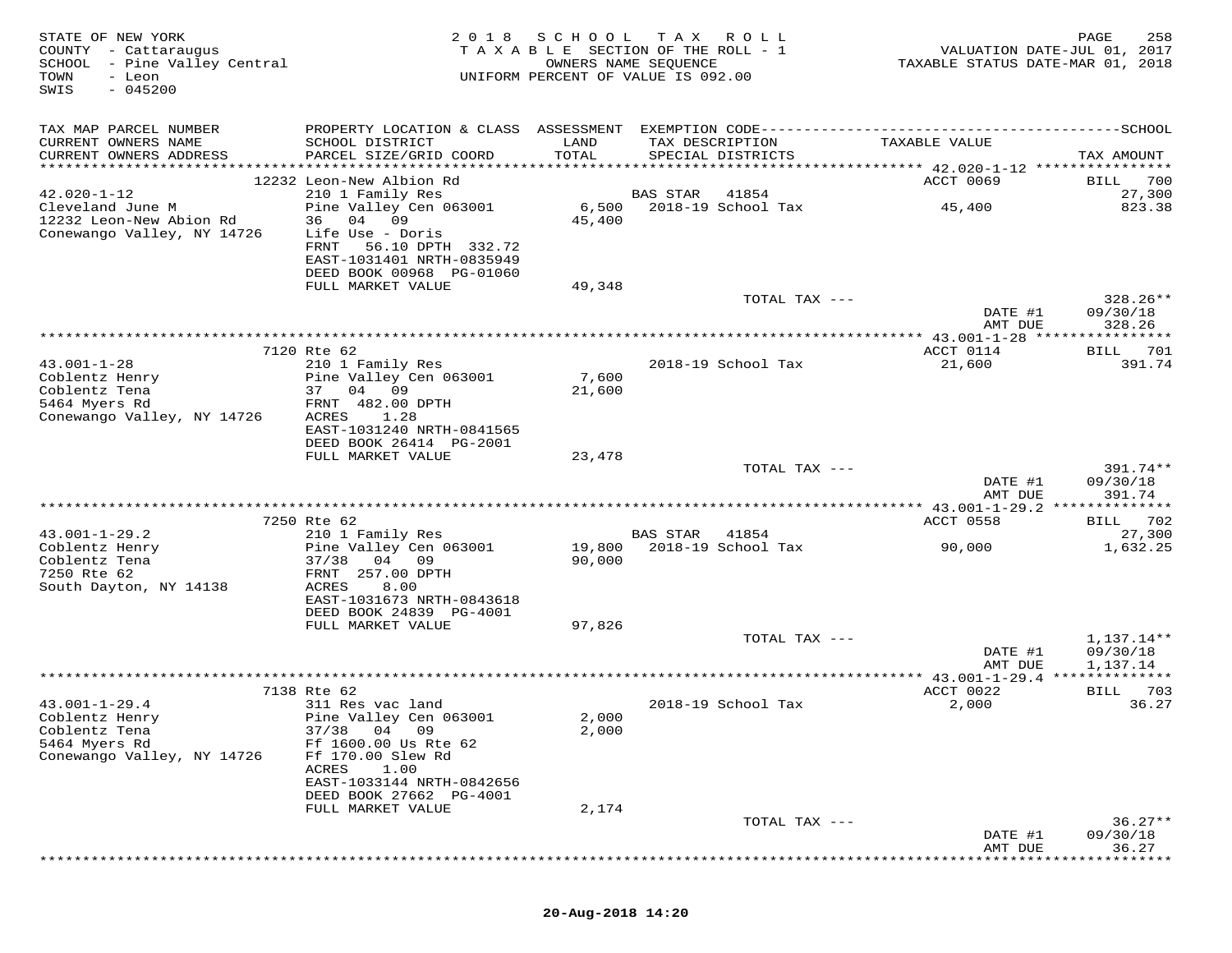| STATE OF NEW YORK<br>COUNTY - Cattaraugus<br>SCHOOL - Pine Valley Central<br>TOWN<br>- Leon<br>SWIS<br>$-045200$ | 2 0 1 8                                                | SCHOOL TAX ROLL<br>TAXABLE SECTION OF THE ROLL - 1<br>OWNERS NAME SEQUENCE<br>UNIFORM PERCENT OF VALUE IS 092.00 |                |                                      | VALUATION DATE-JUL 01, 2017<br>TAXABLE STATUS DATE-MAR 01, 2018 | 259<br>PAGE                   |
|------------------------------------------------------------------------------------------------------------------|--------------------------------------------------------|------------------------------------------------------------------------------------------------------------------|----------------|--------------------------------------|-----------------------------------------------------------------|-------------------------------|
| TAX MAP PARCEL NUMBER                                                                                            |                                                        |                                                                                                                  |                |                                      |                                                                 |                               |
| CURRENT OWNERS NAME<br>CURRENT OWNERS ADDRESS                                                                    | SCHOOL DISTRICT<br>PARCEL SIZE/GRID COORD              | LAND<br>TOTAL                                                                                                    |                | TAX DESCRIPTION<br>SPECIAL DISTRICTS | TAXABLE VALUE                                                   | TAX AMOUNT                    |
|                                                                                                                  |                                                        |                                                                                                                  |                |                                      |                                                                 |                               |
|                                                                                                                  | 6728 Rte 62                                            |                                                                                                                  |                |                                      | ACCT 0400                                                       | BILL 704                      |
| 42.020-1-52                                                                                                      | 210 1 Family Res                                       |                                                                                                                  | BAS STAR       | 41854                                |                                                                 | 27,300                        |
|                                                                                                                  | Pine Valley Cen 063001                                 |                                                                                                                  |                | 6,300 2018-19 School Tax             | 30,000                                                          | 544.08                        |
| Colburn Cheri L<br>6728 Rte 62                                                                                   | 35 04 09                                               | 30,000                                                                                                           |                |                                      |                                                                 |                               |
| Conewango Valley, NY 14726                                                                                       | FRNT<br>99.00 DPTH 110.00<br>EAST-1031172 NRTH-0835186 |                                                                                                                  |                |                                      |                                                                 |                               |
|                                                                                                                  | DEED BOOK 2576 PG-4001                                 |                                                                                                                  |                |                                      |                                                                 |                               |
|                                                                                                                  | FULL MARKET VALUE                                      | 32,609                                                                                                           |                |                                      |                                                                 |                               |
|                                                                                                                  |                                                        |                                                                                                                  |                | TOTAL TAX ---                        |                                                                 | $48.97**$                     |
|                                                                                                                  |                                                        |                                                                                                                  |                |                                      | DATE #1<br>AMT DUE                                              | 09/30/18<br>48.97             |
|                                                                                                                  | 6829 Rte 62                                            |                                                                                                                  |                |                                      | ACCT 0571                                                       | BILL 705                      |
| $42.004 - 1 - 13.4$                                                                                              | 210 1 Family Res                                       |                                                                                                                  | BAS STAR 41854 |                                      |                                                                 | 27,300                        |
|                                                                                                                  | Pine Valley Cen 063001                                 |                                                                                                                  |                |                                      |                                                                 | 1,779.15                      |
| Colvin Kathryn<br>6829 Rte 62<br>6829 Rte 62                                                                     | 44 04 09                                               | 98,100                                                                                                           |                |                                      |                                                                 |                               |
| Conewango Valley, NY 14726                                                                                       | FRNT 173.53 DPTH 215.68                                |                                                                                                                  |                |                                      |                                                                 |                               |
|                                                                                                                  | EAST-1030976 NRTH-0836817                              |                                                                                                                  |                |                                      |                                                                 |                               |
|                                                                                                                  | DEED BOOK 3186 PG-2002                                 |                                                                                                                  |                |                                      |                                                                 |                               |
|                                                                                                                  | FULL MARKET VALUE                                      | 106,630                                                                                                          |                |                                      |                                                                 |                               |
|                                                                                                                  |                                                        |                                                                                                                  |                | TOTAL TAX ---                        |                                                                 | $1,284.04**$                  |
|                                                                                                                  |                                                        |                                                                                                                  |                |                                      | DATE #1                                                         | 09/30/18                      |
|                                                                                                                  |                                                        |                                                                                                                  |                |                                      | AMT DUE                                                         | 1,284.04                      |
|                                                                                                                  | Alderbottom Rd                                         |                                                                                                                  |                |                                      | ACCT 0073                                                       | BILL 706                      |
| $43.003 - 1 - 9$                                                                                                 | 323 Vacant rural                                       |                                                                                                                  |                | 2018-19 School Tax                   | 7,700                                                           | 139.65                        |
| Connelly Edith                                                                                                   | Pine Valley Cen 063001                                 | 7,700                                                                                                            |                |                                      |                                                                 |                               |
| Attn: David Snyder                                                                                               | 20 04 09                                               | 7,700                                                                                                            |                |                                      |                                                                 |                               |
| 12476 Leon-Cherry Creek Rd                                                                                       | ACRES<br>5.00                                          |                                                                                                                  |                |                                      |                                                                 |                               |
| Conewango Valley, NY 14726                                                                                       | EAST-1040962 NRTH-0839146                              |                                                                                                                  |                |                                      |                                                                 |                               |
|                                                                                                                  | DEED BOOK 616<br>PG-00103                              |                                                                                                                  |                |                                      |                                                                 |                               |
|                                                                                                                  | FULL MARKET VALUE                                      | 8,370                                                                                                            |                |                                      |                                                                 |                               |
|                                                                                                                  |                                                        |                                                                                                                  |                | TOTAL TAX ---                        |                                                                 | 139.65**                      |
|                                                                                                                  |                                                        |                                                                                                                  |                |                                      | DATE #1                                                         | 09/30/18                      |
|                                                                                                                  |                                                        |                                                                                                                  |                |                                      | AMT DUE                                                         | 139.65                        |
|                                                                                                                  | 7268 Rte 62                                            |                                                                                                                  |                |                                      | ACCT 0328                                                       | BILL 707                      |
| $43.001 - 1 - 30$                                                                                                | 210 1 Family Res                                       |                                                                                                                  | BAS STAR 41854 |                                      |                                                                 | 27,300                        |
| Cooper Robert Jr                                                                                                 | Pine Valley Cen 063001                                 |                                                                                                                  |                |                                      |                                                                 | 1,242.33                      |
| Covert Sharon                                                                                                    | 38 04 09                                               | 68,500                                                                                                           |                |                                      |                                                                 |                               |
| 7268 Rte 62                                                                                                      | FRNT 185.00 DPTH 203.00                                |                                                                                                                  |                |                                      |                                                                 |                               |
| So. Dayton, NY 14138                                                                                             | BANK<br>017                                            |                                                                                                                  |                |                                      |                                                                 |                               |
|                                                                                                                  | EAST-1031302 NRTH-0843748                              |                                                                                                                  |                |                                      |                                                                 |                               |
|                                                                                                                  | DEED BOOK 6700 PG-6001                                 |                                                                                                                  |                |                                      |                                                                 |                               |
|                                                                                                                  | FULL MARKET VALUE                                      | 74,457                                                                                                           |                |                                      |                                                                 |                               |
|                                                                                                                  |                                                        |                                                                                                                  |                | TOTAL TAX ---                        |                                                                 | $747.21**$                    |
|                                                                                                                  |                                                        |                                                                                                                  |                |                                      | DATE #1                                                         | 09/30/18                      |
|                                                                                                                  |                                                        |                                                                                                                  |                |                                      | AMT DUE                                                         | 747.21<br>* * * * * * * * * * |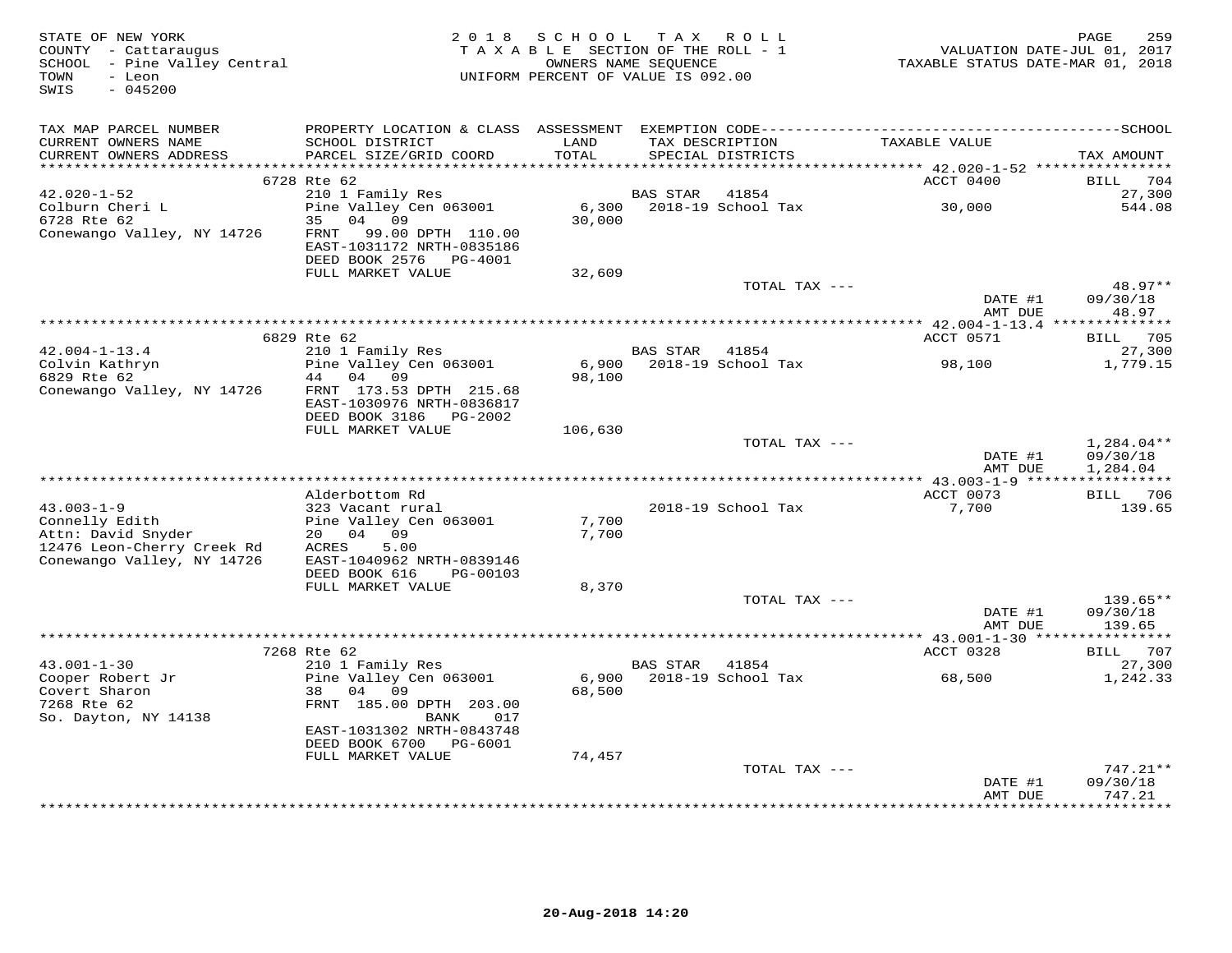| STATE OF NEW YORK<br>COUNTY - Cattaraugus<br>SCHOOL - Pine Valley Central<br>TOWN<br>- Leon<br>$-045200$<br>SWIS |                                                                                              | 2018 SCHOOL<br>TAXABLE SECTION OF THE ROLL - 1<br>OWNERS NAME SEQUENCE<br>UNIFORM PERCENT OF VALUE IS 092.00 |                | TAX ROLL                             | TAXABLE STATUS DATE-MAR 01, 2018 | 260<br>PAGE<br>VALUATION DATE-JUL 01, 2017 |
|------------------------------------------------------------------------------------------------------------------|----------------------------------------------------------------------------------------------|--------------------------------------------------------------------------------------------------------------|----------------|--------------------------------------|----------------------------------|--------------------------------------------|
| TAX MAP PARCEL NUMBER                                                                                            | PROPERTY LOCATION & CLASS ASSESSMENT EXEMPTION CODE-----------------------------------SCHOOL |                                                                                                              |                |                                      |                                  |                                            |
| CURRENT OWNERS NAME<br>CURRENT OWNERS ADDRESS                                                                    | SCHOOL DISTRICT<br>PARCEL SIZE/GRID COORD                                                    | LAND<br>TOTAL                                                                                                |                | TAX DESCRIPTION<br>SPECIAL DISTRICTS | TAXABLE VALUE                    | TAX AMOUNT                                 |
|                                                                                                                  | 12222 Leon-New Albion Rd                                                                     |                                                                                                              |                |                                      | ACCT 0342                        | BILL 708                                   |
| $42.020 - 1 - 14$                                                                                                | 312 Vac w/imprv                                                                              |                                                                                                              |                | 2018-19 School Tax                   | 1,400                            | 25.39                                      |
| Corson Timothy                                                                                                   | Pine Valley Cen 063001                                                                       | 1,200                                                                                                        |                |                                      |                                  |                                            |
| Schmitt Joseph B                                                                                                 | 36 04 09                                                                                     | 1,400                                                                                                        |                |                                      |                                  |                                            |
| PO Box 82                                                                                                        | FRNT 105.00 DPTH 120.00                                                                      |                                                                                                              |                |                                      |                                  |                                            |
| Leon, NY 14751                                                                                                   | EAST-1031572 NRTH-0835825                                                                    |                                                                                                              |                |                                      |                                  |                                            |
|                                                                                                                  | DEED BOOK 25265 PG-4001                                                                      |                                                                                                              |                |                                      |                                  |                                            |
|                                                                                                                  | FULL MARKET VALUE                                                                            | 1,522                                                                                                        |                | TOTAL TAX ---                        |                                  | $25.39**$                                  |
|                                                                                                                  |                                                                                              |                                                                                                              |                |                                      | DATE #1                          | 09/30/18                                   |
|                                                                                                                  |                                                                                              |                                                                                                              |                |                                      | AMT DUE                          | 25.39                                      |
|                                                                                                                  |                                                                                              |                                                                                                              |                |                                      |                                  |                                            |
|                                                                                                                  | 12229 Leon-New Albion Rd                                                                     |                                                                                                              |                |                                      | ACCT 0154                        | BILL 709                                   |
| $42.020 - 1 - 32$                                                                                                | 210 1 Family Res                                                                             |                                                                                                              | BAS STAR 41854 |                                      |                                  | 27,300                                     |
| Corson Timothy J                                                                                                 | Pine Valley Cen 063001                                                                       | 6,800                                                                                                        |                | 2018-19 School Tax                   | 61,100                           | 1,108.12                                   |
| Schmitt Joseph B                                                                                                 | 35 04 09                                                                                     | 61,100                                                                                                       |                |                                      |                                  |                                            |
| PO Box 82                                                                                                        | FRNT 263.00 DPTH 122.00                                                                      |                                                                                                              |                |                                      |                                  |                                            |
| Leon, NY 14751                                                                                                   | EAST-1031509 NRTH-0835670<br>DEED BOOK 19895 PG-6001                                         |                                                                                                              |                |                                      |                                  |                                            |
|                                                                                                                  | FULL MARKET VALUE                                                                            | 66,413                                                                                                       |                |                                      |                                  |                                            |
|                                                                                                                  |                                                                                              |                                                                                                              |                | TOTAL TAX ---                        |                                  | $613.00**$                                 |
|                                                                                                                  |                                                                                              |                                                                                                              |                |                                      | DATE #1                          | 09/30/18                                   |
|                                                                                                                  |                                                                                              |                                                                                                              |                |                                      | AMT DUE                          | 613.00                                     |
|                                                                                                                  |                                                                                              |                                                                                                              |                |                                      |                                  |                                            |
|                                                                                                                  | Rte 62 & Youngs Rd                                                                           |                                                                                                              |                |                                      | ACCT 0719                        | BILL 710                                   |
| $51.002 - 2 - 16.2$                                                                                              | 721 Sand&gravel                                                                              |                                                                                                              | AG DIST        | 41720                                |                                  | 38,317                                     |
| Country Side Sand & Gravel Inc Pine Valley Cen 063001<br>13870 Taylor Hollow Rd                                  | 49 04 09                                                                                     | 180,000<br>180,000                                                                                           |                | 2018-19 School Tax                   | 141,683                          | 2,569.58                                   |
| Collins, NY 14034                                                                                                | Ff 1665.00 Us Rte 62                                                                         |                                                                                                              |                |                                      |                                  |                                            |
|                                                                                                                  | Ff 1470.00 Youngs Rd                                                                         |                                                                                                              |                |                                      |                                  |                                            |
| MAY BE SUBJECT TO PAYMENT                                                                                        | ACRES<br>39.00                                                                               |                                                                                                              |                |                                      |                                  |                                            |
| UNDER AGDIST LAW TIL 2022                                                                                        | EAST-1026172 NRTH-0824695                                                                    |                                                                                                              |                |                                      |                                  |                                            |
|                                                                                                                  | DEED BOOK 00950 PG-00283                                                                     |                                                                                                              |                |                                      |                                  |                                            |
|                                                                                                                  | FULL MARKET VALUE                                                                            | 195,652                                                                                                      |                |                                      |                                  |                                            |
|                                                                                                                  |                                                                                              |                                                                                                              |                | TOTAL TAX ---                        |                                  | $2,569.58**$                               |
|                                                                                                                  |                                                                                              |                                                                                                              |                |                                      | DATE #1                          | 09/30/18                                   |
|                                                                                                                  |                                                                                              |                                                                                                              |                |                                      | AMT DUE                          | 2,569.58                                   |
|                                                                                                                  | West Rd                                                                                      |                                                                                                              |                |                                      | ACCT 0149                        | BILL 711                                   |
| $42.002 - 1 - 23.1$                                                                                              | 105 Vac farmland                                                                             |                                                                                                              | AG DIST        | 41720                                |                                  | 18,320                                     |
| Countryside Sand & Gravel Inc Pine Valley Cen 063001                                                             |                                                                                              | 62,100                                                                                                       |                | 2018-19 School Tax                   | 43,780                           | 794.00                                     |
| 13870 Taylor Hollow Rd                                                                                           | 45 04 09                                                                                     | 62,100                                                                                                       |                |                                      |                                  |                                            |
| Collins, NY 14034                                                                                                | FRNT 1340.00 DPTH<br>62.60<br>ACRES                                                          |                                                                                                              |                |                                      |                                  |                                            |
| MAY BE SUBJECT TO PAYMENT                                                                                        | EAST-1028278 NRTH-0840634                                                                    |                                                                                                              |                |                                      |                                  |                                            |
| UNDER AGDIST LAW TIL 2022                                                                                        | DEED BOOK 752<br>PG-00944                                                                    |                                                                                                              |                |                                      |                                  |                                            |
|                                                                                                                  | FULL MARKET VALUE                                                                            | 67,500                                                                                                       |                |                                      |                                  |                                            |
|                                                                                                                  |                                                                                              |                                                                                                              |                | TOTAL TAX ---                        |                                  | 794.00**                                   |
|                                                                                                                  |                                                                                              |                                                                                                              |                |                                      | DATE #1                          | 09/30/18                                   |
|                                                                                                                  |                                                                                              |                                                                                                              |                |                                      | AMT DUE                          | 794.00                                     |
|                                                                                                                  |                                                                                              |                                                                                                              |                |                                      |                                  | * * * * * * * * * *                        |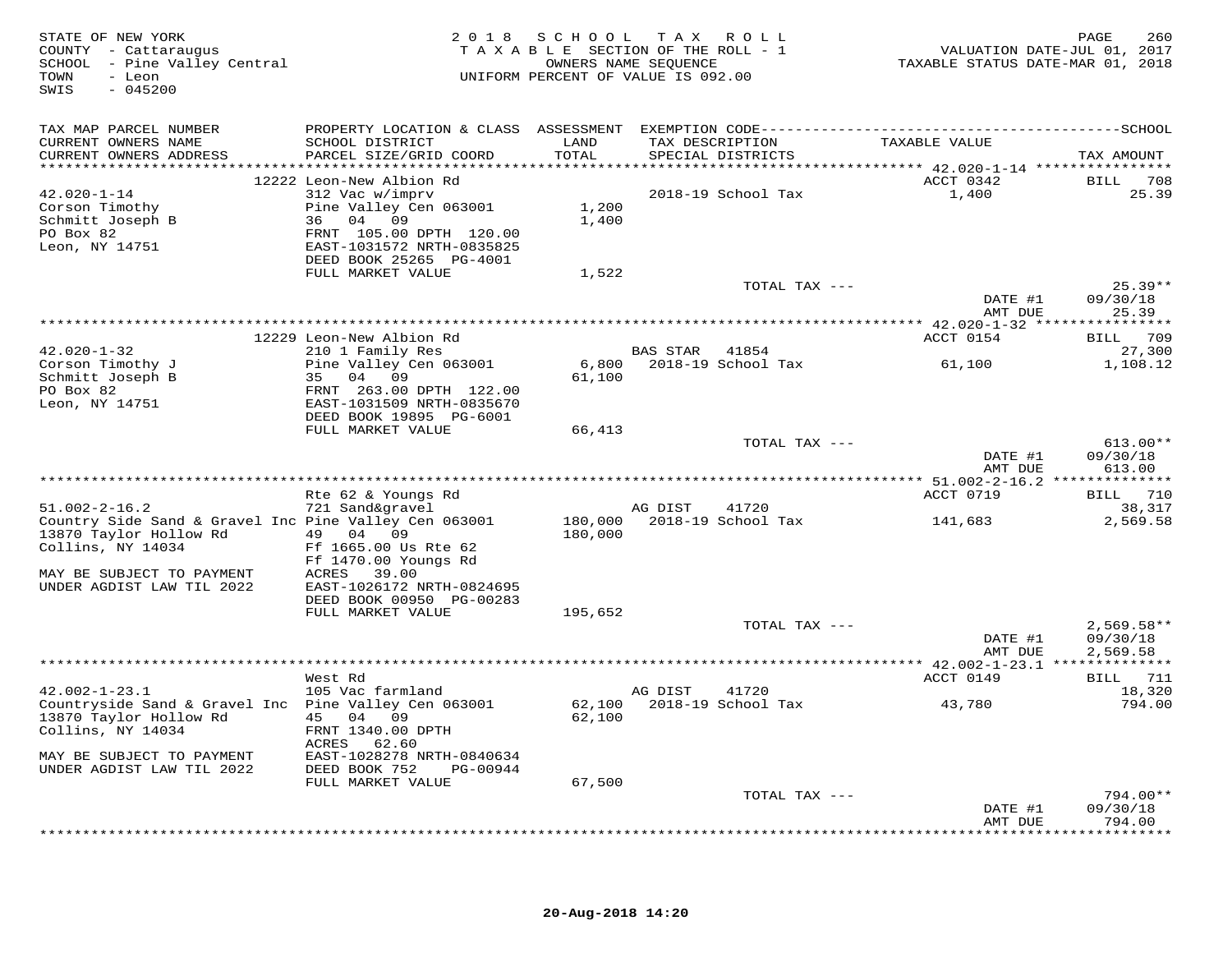| STATE OF NEW YORK<br>COUNTY - Cattaraugus<br>SCHOOL<br>- Pine Valley Central<br>TOWN<br>- Leon<br>SWIS<br>$-045200$ | 2 0 1 8                                                                                                                                        | SCHOOL          | T A X<br>R O L L<br>TAXABLE SECTION OF THE ROLL - 1<br>OWNERS NAME SEQUENCE<br>UNIFORM PERCENT OF VALUE IS 092.00 | TAXABLE STATUS DATE-MAR 01, 2018 | PAGE<br>261<br>VALUATION DATE-JUL 01, 2017 |
|---------------------------------------------------------------------------------------------------------------------|------------------------------------------------------------------------------------------------------------------------------------------------|-----------------|-------------------------------------------------------------------------------------------------------------------|----------------------------------|--------------------------------------------|
| TAX MAP PARCEL NUMBER                                                                                               |                                                                                                                                                |                 |                                                                                                                   |                                  |                                            |
| CURRENT OWNERS NAME<br>CURRENT OWNERS ADDRESS                                                                       | SCHOOL DISTRICT<br>PARCEL SIZE/GRID COORD                                                                                                      | LAND<br>TOTAL   | TAX DESCRIPTION<br>SPECIAL DISTRICTS                                                                              | TAXABLE VALUE                    | TAX AMOUNT                                 |
| ***********************                                                                                             | 11078 Eldredge Rd                                                                                                                              |                 |                                                                                                                   | ACCT 0664                        | BILL<br>712                                |
| $52.002 - 1 - 21.4$<br>Cox Robert L<br>Cox Donna L<br>11078 Eldredge Rd<br>Cattaraugus, NY 14719                    | 210 1 Family Res<br>Pine Valley Cen 063001<br>02 04 09<br>Ff 163.30<br>ACRES<br>1.40                                                           | 7,800<br>37,600 | 2018-19 School Tax                                                                                                | 37,600                           | 681.92                                     |
|                                                                                                                     | EAST-1049581 NRTH-0828022                                                                                                                      |                 |                                                                                                                   |                                  |                                            |
|                                                                                                                     | DEED BOOK 00929 PG-00592<br>FULL MARKET VALUE                                                                                                  | 40,870          |                                                                                                                   |                                  |                                            |
|                                                                                                                     |                                                                                                                                                |                 | TOTAL TAX ---                                                                                                     |                                  | 681.92**                                   |
|                                                                                                                     |                                                                                                                                                |                 |                                                                                                                   | DATE #1<br>AMT DUE               | 09/30/18<br>681.92                         |
|                                                                                                                     |                                                                                                                                                |                 |                                                                                                                   |                                  |                                            |
|                                                                                                                     | 11100 Eldredge Rd &Blue Bird Ln                                                                                                                |                 |                                                                                                                   | ACCT 0001                        | <b>BILL</b><br>713                         |
| $52.002 - 1 - 21.1$<br>Cox Theresa                                                                                  | 270 Mfg housing<br>Pine Valley Cen 063001                                                                                                      | 11,900          | <b>BAS STAR</b><br>41854<br>2018-19 School Tax                                                                    | 53,100                           | 27,300<br>963.03                           |
| 11100 Eldredge Rd                                                                                                   | 04 09<br>02                                                                                                                                    | 53,100          |                                                                                                                   |                                  |                                            |
| Cattaraugus, NY 14719                                                                                               | Ff 370 Blue Bird Lane<br>Ff 380 Eldredge Rd<br>3.45<br>ACRES<br>EAST-1049335 NRTH-0828004<br>DEED BOOK 1017 PG-1109                            |                 |                                                                                                                   |                                  |                                            |
|                                                                                                                     | FULL MARKET VALUE                                                                                                                              | 57,717          | TOTAL TAX ---                                                                                                     |                                  | $467.91**$                                 |
|                                                                                                                     |                                                                                                                                                |                 |                                                                                                                   | DATE #1<br>AMT DUE               | 09/30/18<br>467.91                         |
|                                                                                                                     |                                                                                                                                                |                 |                                                                                                                   | ** 52.002-1-20.2 **************  |                                            |
|                                                                                                                     | Bluebird Ln                                                                                                                                    |                 |                                                                                                                   | ACCT 0591                        | 714<br>BILL                                |
| $52.002 - 1 - 20.2$<br>Cox Timothy L<br>Cox Susan L<br>11068 Eldredge Rd<br>Cattaraugus, NY 14719                   | 314 Rural vac<10<br>Pine Valley Cen 063001<br>02 04 09<br>Ff 500.00<br>ACRES<br>3.95<br>EAST-1049705 NRTH-0828392<br>DEED BOOK 880<br>PG-01147 | 8,900<br>8,900  | 2018-19 School Tax                                                                                                | 8,900                            | 161.41                                     |
|                                                                                                                     | FULL MARKET VALUE                                                                                                                              | 9,674           |                                                                                                                   |                                  |                                            |
|                                                                                                                     |                                                                                                                                                |                 | TOTAL TAX ---                                                                                                     | DATE #1<br>AMT DUE               | 161.41**<br>09/30/18<br>161.41             |
|                                                                                                                     |                                                                                                                                                |                 |                                                                                                                   | *************                    | **************                             |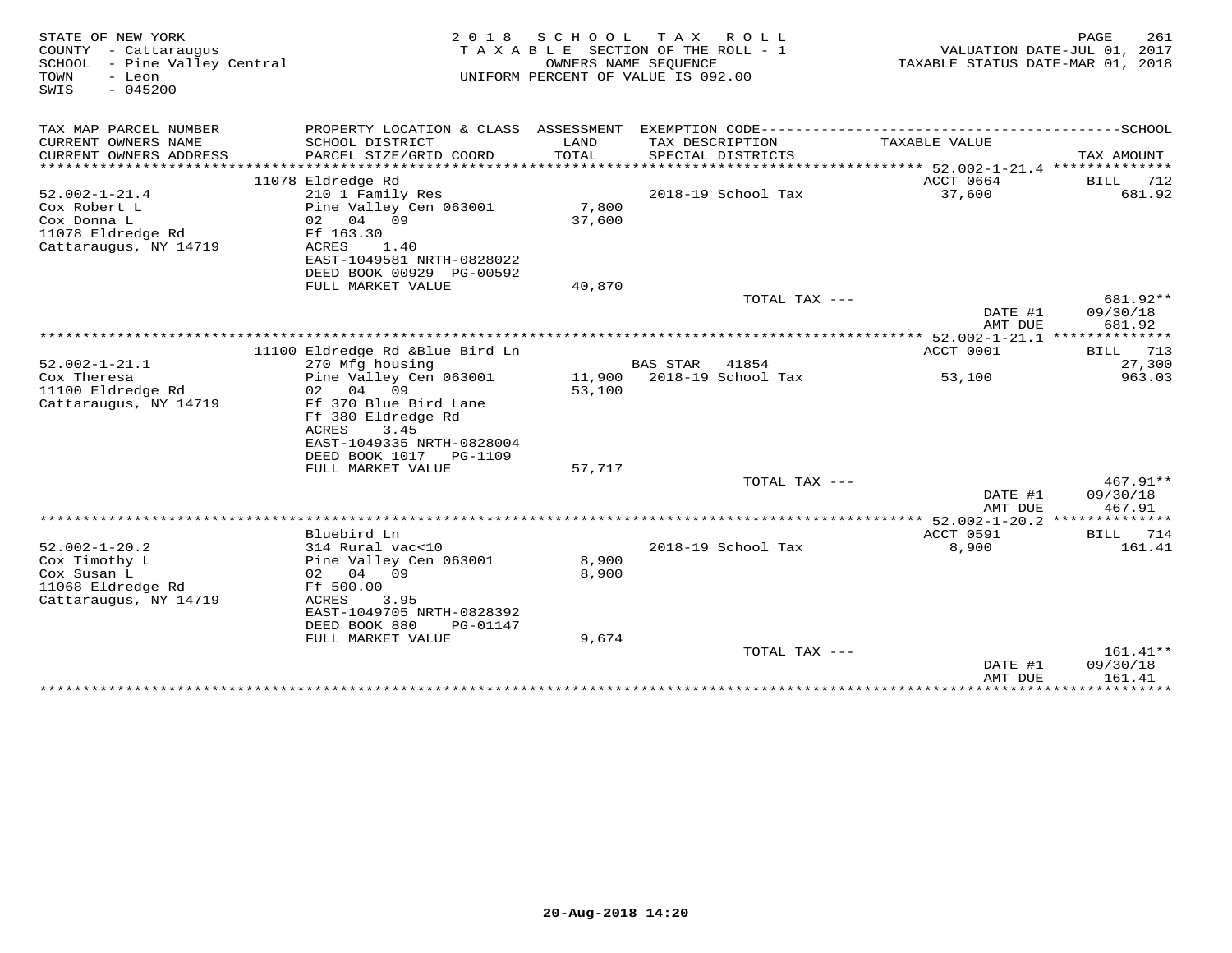| STATE OF NEW YORK<br>COUNTY - Cattaraugus<br>SCHOOL - Pine Valley Central<br>TOWN<br>- Leon<br>$-045200$<br>SWIS | 2 0 1 8                                               | SCHOOL<br>TAXABLE SECTION OF THE ROLL - 1<br>OWNERS NAME SEQUENCE<br>UNIFORM PERCENT OF VALUE IS 092.00 | T A X           | ROLL                                 | TAXABLE STATUS DATE-MAR 01, 2018                          | PAGE<br>262<br>VALUATION DATE-JUL 01, 2017 |
|------------------------------------------------------------------------------------------------------------------|-------------------------------------------------------|---------------------------------------------------------------------------------------------------------|-----------------|--------------------------------------|-----------------------------------------------------------|--------------------------------------------|
| TAX MAP PARCEL NUMBER                                                                                            |                                                       |                                                                                                         |                 |                                      |                                                           |                                            |
| CURRENT OWNERS NAME<br>CURRENT OWNERS ADDRESS                                                                    | SCHOOL DISTRICT<br>PARCEL SIZE/GRID COORD             | LAND<br>TOTAL                                                                                           |                 | TAX DESCRIPTION<br>SPECIAL DISTRICTS | TAXABLE VALUE                                             | TAX AMOUNT                                 |
| ***********************                                                                                          | 11068 Eldredge Rd                                     |                                                                                                         |                 |                                      | ACCT 0665                                                 | 715<br>BILL                                |
| $52.002 - 1 - 21.5$                                                                                              | 210 1 Family Res                                      |                                                                                                         | <b>BAS STAR</b> | 41854                                |                                                           | 27,300                                     |
| Cox Timothy L                                                                                                    | Pine Valley Cen 063001                                | 7,800                                                                                                   |                 | 2018-19 School Tax                   | 35,400                                                    | 642.02                                     |
| Cox Susan L                                                                                                      | 02<br>04 09                                           | 35,400                                                                                                  |                 |                                      |                                                           |                                            |
| 11068 Eldredge Rd                                                                                                | Ff 163.30                                             |                                                                                                         |                 |                                      |                                                           |                                            |
| Cattaraugus, NY 14719                                                                                            | ACRES<br>1.40                                         |                                                                                                         |                 |                                      |                                                           |                                            |
|                                                                                                                  | EAST-1049747 NRTH-0828020<br>DEED BOOK 00929 PG-00594 |                                                                                                         |                 |                                      |                                                           |                                            |
|                                                                                                                  | FULL MARKET VALUE                                     | 38,478                                                                                                  |                 |                                      |                                                           |                                            |
|                                                                                                                  |                                                       |                                                                                                         |                 | TOTAL TAX ---                        |                                                           | $146.90**$                                 |
|                                                                                                                  |                                                       |                                                                                                         |                 |                                      | DATE #1<br>AMT DUE                                        | 09/30/18<br>146.90                         |
|                                                                                                                  |                                                       |                                                                                                         |                 |                                      |                                                           |                                            |
|                                                                                                                  | 11156 Leon-New Albion Rd                              |                                                                                                         |                 |                                      | ACCT 0258                                                 | 716<br>BILL                                |
| $43.004 - 1 - 11$<br>Criss Monet L                                                                               | 240 Rural res<br>Pine Valley Cen 063001               | 11,800                                                                                                  | <b>BAS STAR</b> | 41854<br>2018-19 School Tax          | 37,800                                                    | 27,300<br>685.55                           |
| Criss Mary S                                                                                                     | 03<br>04<br>09                                        | 37,800                                                                                                  |                 |                                      |                                                           |                                            |
| 11156 Leon-New Albion Rd                                                                                         | Ff 337.00                                             |                                                                                                         |                 |                                      |                                                           |                                            |
| Cattaraugus, NY 14719                                                                                            | ACRES<br>3.42                                         |                                                                                                         |                 |                                      |                                                           |                                            |
|                                                                                                                  | EAST-1048069 NRTH-0833285                             |                                                                                                         |                 |                                      |                                                           |                                            |
|                                                                                                                  | FULL MARKET VALUE                                     | 41,087                                                                                                  |                 |                                      |                                                           |                                            |
|                                                                                                                  |                                                       |                                                                                                         |                 | TOTAL TAX ---                        | DATE #1                                                   | $190.43**$<br>09/30/18                     |
|                                                                                                                  |                                                       |                                                                                                         |                 |                                      | AMT DUE                                                   | 190.43                                     |
|                                                                                                                  | 12412 Cherry Creek Hill Rd                            |                                                                                                         |                 |                                      | *************** 42.004-1-17.2 **************<br>ACCT 0489 | 717<br>BILL                                |
| $42.004 - 1 - 17.2$                                                                                              | 210 1 Family Res                                      |                                                                                                         | <b>BAS STAR</b> | 41854                                |                                                           | 27,300                                     |
| Cross Margaret M                                                                                                 | Pine Valley Cen 063001                                | 6,400                                                                                                   |                 | 2018-19 School Tax                   | 145,000                                                   | 2,629.74                                   |
| 12412 Cherry Creek Hill                                                                                          | 44<br>04<br>09                                        | 145,000                                                                                                 |                 |                                      |                                                           |                                            |
| Conewango Valley, NY 14726                                                                                       | FRNT 130.00 DPTH 125.00                               |                                                                                                         |                 |                                      |                                                           |                                            |
|                                                                                                                  | EAST-1028660 NRTH-0835859                             |                                                                                                         |                 |                                      |                                                           |                                            |
|                                                                                                                  | DEED BOOK 00937 PG-00599<br>FULL MARKET VALUE         | 157,609                                                                                                 |                 |                                      |                                                           |                                            |
|                                                                                                                  |                                                       |                                                                                                         |                 | TOTAL TAX ---                        |                                                           | $2,134.62**$                               |
|                                                                                                                  |                                                       |                                                                                                         |                 |                                      | DATE #1                                                   | 09/30/18                                   |
|                                                                                                                  |                                                       |                                                                                                         |                 |                                      | AMT DUE                                                   | 2,134.62                                   |
|                                                                                                                  |                                                       |                                                                                                         |                 |                                      |                                                           |                                            |
|                                                                                                                  | 12416 Cherry Creek Hill Rd                            |                                                                                                         |                 |                                      | ACCT 0116                                                 | BILL 718                                   |
| $42.004 - 1 - 17.1$<br>Cross Ralph                                                                               | 312 Vac w/imprv<br>Pine Valley Cen 063001             | 2,500                                                                                                   |                 | 2018-19 School Tax                   | 9,600                                                     | 174.11                                     |
| Cross Margaret                                                                                                   | 44 04 09                                              | 9,600                                                                                                   |                 |                                      |                                                           |                                            |
| 12412 Cherry Creek Hill Rd                                                                                       | FRNT 130.00 DPTH 125.00                               |                                                                                                         |                 |                                      |                                                           |                                            |
| Conewango, NY 14726                                                                                              | EAST-1028534 NRTH-0835859                             |                                                                                                         |                 |                                      |                                                           |                                            |
|                                                                                                                  | DEED BOOK 1109<br>PG-7001                             |                                                                                                         |                 |                                      |                                                           |                                            |
|                                                                                                                  | FULL MARKET VALUE                                     | 10,435                                                                                                  |                 |                                      |                                                           |                                            |
|                                                                                                                  |                                                       |                                                                                                         |                 | TOTAL TAX ---                        | DATE #1                                                   | 174.11**<br>09/30/18                       |
|                                                                                                                  |                                                       |                                                                                                         |                 |                                      | AMT DUE                                                   | 174.11                                     |
|                                                                                                                  |                                                       |                                                                                                         |                 |                                      |                                                           | *********                                  |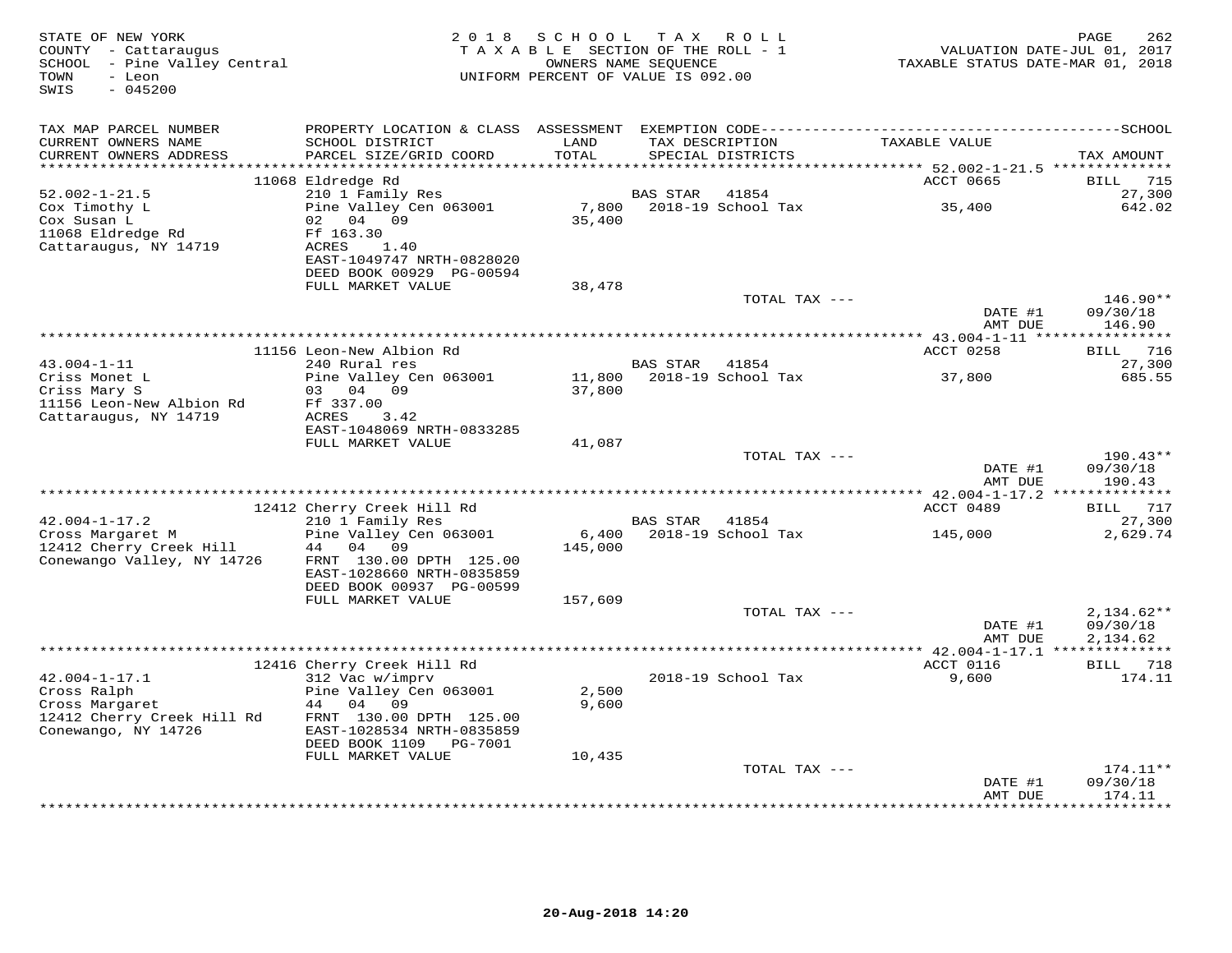| STATE OF NEW YORK<br>COUNTY - Cattaraugus<br>SCHOOL - Pine Valley Central<br>- Leon<br>TOWN<br>$-045200$<br>SWIS      | 2 0 1 8                                                                                                                                                    |                  | SCHOOL TAX ROLL<br>TAXABLE SECTION OF THE ROLL - 1<br>OWNERS NAME SEQUENCE<br>UNIFORM PERCENT OF VALUE IS 092.00 | VALUATION DATE-JUL 01, 2017<br>TAXABLE STATUS DATE-MAR 01, 2018 | 263<br>PAGE                          |
|-----------------------------------------------------------------------------------------------------------------------|------------------------------------------------------------------------------------------------------------------------------------------------------------|------------------|------------------------------------------------------------------------------------------------------------------|-----------------------------------------------------------------|--------------------------------------|
| TAX MAP PARCEL NUMBER                                                                                                 |                                                                                                                                                            |                  |                                                                                                                  |                                                                 |                                      |
| CURRENT OWNERS NAME<br>CURRENT OWNERS ADDRESS                                                                         | SCHOOL DISTRICT<br>PARCEL SIZE/GRID COORD                                                                                                                  | LAND<br>TOTAL    | TAX DESCRIPTION<br>SPECIAL DISTRICTS                                                                             | TAXABLE VALUE                                                   | TAX AMOUNT                           |
| $42.004 - 1 - 16.1$<br>Cross Ralph M<br>Cross Margaretq M<br>12412 Cherry Creek Hill Rd<br>Conewango Valley, NY 14726 | 12392 Cherry Creek Hill Rd<br>270 Mfg housing<br>Pine Valley Cen 063001<br>44/4/9<br>ACRES<br>8.95<br>EAST-1028912 NRTH-0836329<br>DEED BOOK 26904 PG-9002 | 21,300<br>40,000 | 2018-19 School Tax                                                                                               | ACCT 0846<br>40,000                                             | BILL 719<br>725.45                   |
|                                                                                                                       | FULL MARKET VALUE                                                                                                                                          | 43,478           |                                                                                                                  |                                                                 |                                      |
|                                                                                                                       |                                                                                                                                                            |                  | TOTAL TAX ---                                                                                                    | DATE #1                                                         | $725.45**$<br>09/30/18               |
| *****************************                                                                                         |                                                                                                                                                            |                  |                                                                                                                  | AMT DUE                                                         | 725.45                               |
|                                                                                                                       | 12392 Cherry Creek Hill Rd                                                                                                                                 |                  |                                                                                                                  | ACCT 0830                                                       | BILL 720                             |
| $42.004 - 1 - 16.2$<br>Cross Ralph M<br>Cross Margaret M<br>12412 Cherry Creek Hill Rd<br>Conewango Valley, NY 14726  | 314 Rural vac<10<br>Pine Valley Cen 063001<br>44 04 09<br>60.00 DPTH 125.00<br>FRNT<br>EAST-1028748 NRTH-0835871                                           | 800<br>800       | 2018-19 School Tax                                                                                               | 800                                                             | 14.51                                |
|                                                                                                                       | DEED BOOK 808<br>PG-5001<br>FULL MARKET VALUE                                                                                                              | 870              |                                                                                                                  |                                                                 |                                      |
|                                                                                                                       |                                                                                                                                                            |                  | TOTAL TAX ---                                                                                                    | DATE #1<br>AMT DUE                                              | $14.51**$<br>09/30/18<br>14.51       |
|                                                                                                                       |                                                                                                                                                            |                  |                                                                                                                  |                                                                 |                                      |
| $34.003 - 1 - 6$<br>Crouse Family Trust I                                                                             | 7968 Rte 62<br>210 1 Family Res<br>Pine Valley Cen 063001                                                                                                  | 11,100           | ENH STAR 41834<br>2018-19 School Tax                                                                             | ACCT 0306<br>125,600                                            | BILL 721<br>60,790<br>2,277.90       |
| Crouse (L/U) Dennis G Sr<br>7928 Route 62<br>S. Dayton, NY 14138                                                      | 40 04 09<br>FRNT 1050.00 DPTH<br>ACRES<br>7.95<br>EAST-1034881 NRTH-0854700<br>DEED BOOK 15316 PG-7002                                                     | 125,600          |                                                                                                                  |                                                                 |                                      |
|                                                                                                                       | FULL MARKET VALUE                                                                                                                                          | 136,522          |                                                                                                                  |                                                                 |                                      |
|                                                                                                                       |                                                                                                                                                            |                  | TOTAL TAX ---                                                                                                    | DATE #1<br>AMT DUE                                              | $1,175.40**$<br>09/30/18<br>1,175.40 |
|                                                                                                                       |                                                                                                                                                            |                  |                                                                                                                  |                                                                 |                                      |
| $34.003 - 1 - 4$                                                                                                      | 7928 Rte 62<br>105 Vac farmland                                                                                                                            |                  | 41720<br>AG DIST                                                                                                 | ACCT 0305                                                       | BILL 722<br>4,013                    |
| Crouse Stephen R<br>PO Box 156<br>South Dayton, NY 14138                                                              | Pine Valley Cen 063001<br>40 04 09<br>Ff 865.00<br>ACRES<br>26.39                                                                                          | 20,100<br>20,100 | 2018-19 School Tax                                                                                               | 16,087                                                          | 291.76                               |
| MAY BE SUBJECT TO PAYMENT<br>UNDER AGDIST LAW TIL 2022                                                                | EAST-1034134 NRTH-0855215<br>DEED BOOK 1020 PG-648                                                                                                         |                  |                                                                                                                  |                                                                 |                                      |
|                                                                                                                       | FULL MARKET VALUE                                                                                                                                          | 21,848           | TOTAL TAX ---                                                                                                    |                                                                 | 291.76**                             |
|                                                                                                                       |                                                                                                                                                            |                  |                                                                                                                  | DATE #1<br>AMT DUE                                              | 09/30/18<br>291.76                   |
|                                                                                                                       |                                                                                                                                                            |                  |                                                                                                                  |                                                                 | ********                             |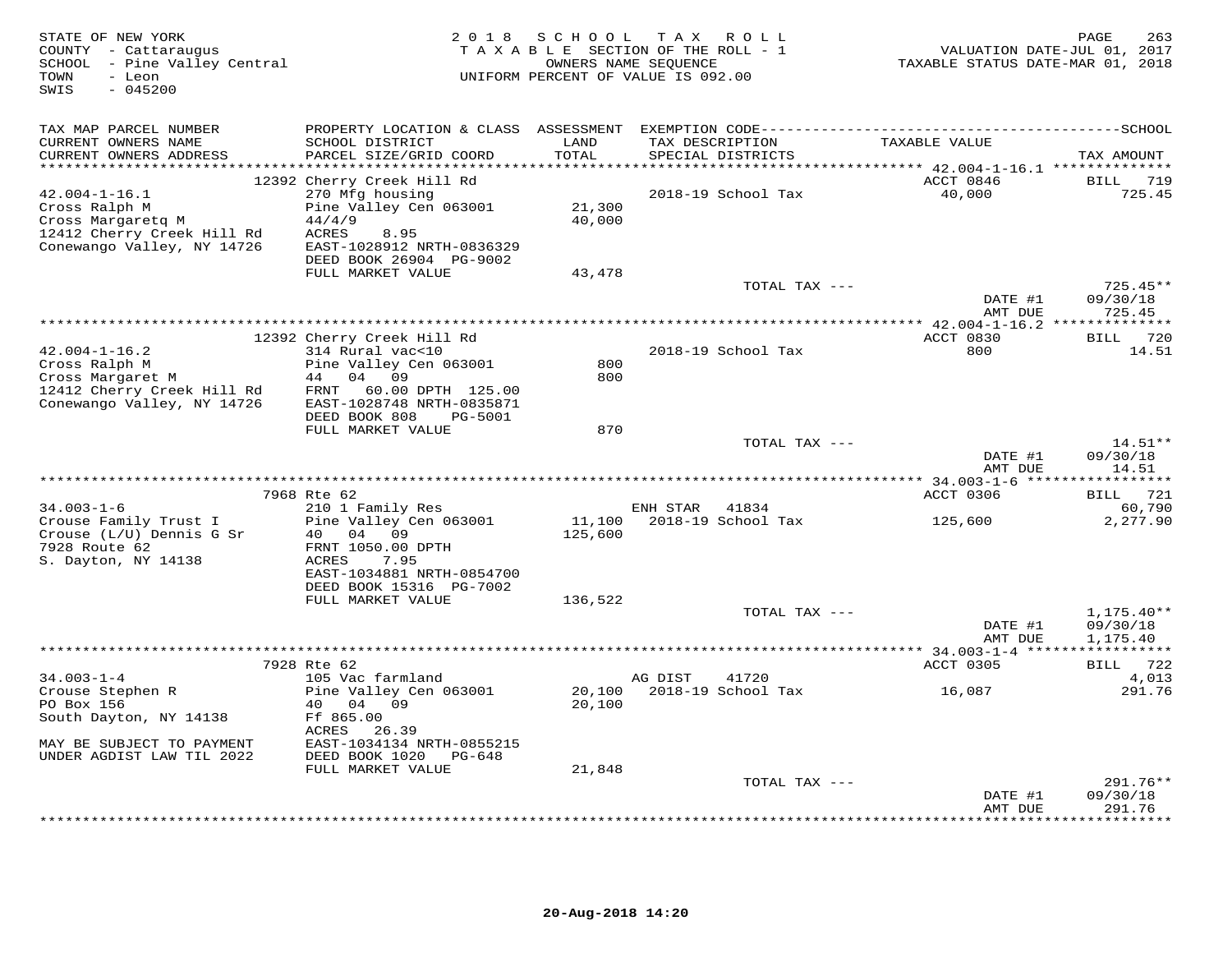| STATE OF NEW YORK<br>COUNTY - Cattaraugus<br>SCHOOL - Pine Valley Central<br>TOWN<br>- Leon<br>$-045200$<br>SWIS |                                              | 2018 SCHOOL TAX ROLL<br>TAXABLE SECTION OF THE ROLL - 1<br>UNIFORM PERCENT OF VALUE IS 092.00 | OWNERS NAME SEQUENCE |                            | TAXABLE STATUS DATE-MAR 01, 2018 | 264<br>PAGE<br>VALUATION DATE-JUL 01, 2017 |
|------------------------------------------------------------------------------------------------------------------|----------------------------------------------|-----------------------------------------------------------------------------------------------|----------------------|----------------------------|----------------------------------|--------------------------------------------|
| TAX MAP PARCEL NUMBER                                                                                            |                                              |                                                                                               |                      |                            |                                  |                                            |
| CURRENT OWNERS NAME<br>CURRENT OWNERS ADDRESS                                                                    | SCHOOL DISTRICT<br>PARCEL SIZE/GRID COORD    | LAND<br>TOTAL                                                                                 | TAX DESCRIPTION      | SPECIAL DISTRICTS          | TAXABLE VALUE                    | TAX AMOUNT                                 |
|                                                                                                                  | 7928 Rte 62                                  |                                                                                               |                      |                            | ACCT 0307                        | BILL 723                                   |
| $34.003 - 1 - 7$                                                                                                 | 120 Field crops                              |                                                                                               | AG DIST              | 41720                      |                                  | 5,088                                      |
| Crouse Stephen R                                                                                                 | Pine Valley Cen 063001 40,600 BAS STAR 41854 |                                                                                               |                      |                            |                                  | 27,300                                     |
| PO Box 156                                                                                                       | 40 04 09                                     |                                                                                               |                      | 141,000 2018-19 School Tax | 135,912                          | 2,464.92                                   |
| South Dayton, NY 14138                                                                                           | FRNT 700.00 DPTH                             |                                                                                               |                      |                            |                                  |                                            |
| MAY BE SUBJECT TO PAYMENT                                                                                        | ACRES 56.24<br>EAST-1035261 NRTH-0853364     |                                                                                               |                      |                            |                                  |                                            |
| UNDER AGDIST LAW TIL 2022                                                                                        | DEED BOOK 1020 PG-648                        |                                                                                               |                      |                            |                                  |                                            |
|                                                                                                                  | FULL MARKET VALUE                            | 153,261                                                                                       |                      |                            |                                  |                                            |
|                                                                                                                  |                                              |                                                                                               |                      | TOTAL TAX ---              |                                  | $1,969.80**$                               |
|                                                                                                                  |                                              |                                                                                               |                      |                            | DATE #1                          | 09/30/18                                   |
|                                                                                                                  |                                              |                                                                                               |                      |                            | AMT DUE                          | 1,969.80                                   |
|                                                                                                                  | Riga Rd                                      |                                                                                               |                      |                            | ACCT 0760                        | BILL 724                                   |
| $42.004 - 2 - 28.2$                                                                                              | 837 Cell Tower                               |                                                                                               | AG DIST              | 41720                      |                                  | 14,387                                     |
| Crown Atlantic Company Ll                                                                                        | Pine Valley Cen 063001                       |                                                                                               |                      | 32,300 2018-19 School Tax  | 359,913                          | 6,527.43                                   |
| 4017 Washington Rd                                                                                               | 43 04 09                                     | 374,300                                                                                       |                      |                            |                                  |                                            |
| Mc Murray, PA 15317                                                                                              | Ff 719.00<br>ACRES 23.85                     |                                                                                               |                      |                            |                                  |                                            |
| MAY BE SUBJECT TO PAYMENT                                                                                        | EAST-1027911 NRTH-0834649                    |                                                                                               |                      |                            |                                  |                                            |
| UNDER AGDIST LAW TIL 2022                                                                                        | DEED BOOK 999<br>PG-207                      |                                                                                               |                      |                            |                                  |                                            |
|                                                                                                                  | FULL MARKET VALUE                            | 406,848                                                                                       |                      |                            |                                  |                                            |
|                                                                                                                  |                                              |                                                                                               |                      | TOTAL TAX ---              |                                  | $6,527.43**$                               |
|                                                                                                                  |                                              |                                                                                               |                      |                            | DATE #1<br>AMT DUE               | 09/30/18<br>6,527.43                       |
|                                                                                                                  |                                              |                                                                                               |                      |                            |                                  |                                            |
|                                                                                                                  | 12166 Leon-New Albion Rd                     |                                                                                               |                      |                            | ACCT 0547                        | BILL 725                                   |
| $42.020 - 1 - 20.2$                                                                                              | 314 Rural vac<10                             |                                                                                               |                      | 2018-19 School Tax         | 2,300                            | 41.71                                      |
| Cullen Eugene                                                                                                    | Pine Valley Cen 063001                       | 2,300                                                                                         |                      |                            |                                  |                                            |
| 12148 Leon-New Albion Rd<br>Conewango Valley, NY 14726                                                           | 36 04 09<br>FRNT 106.90 DPTH 409.30          | 2,300                                                                                         |                      |                            |                                  |                                            |
|                                                                                                                  | EAST-1032461 NRTH-0835971                    |                                                                                               |                      |                            |                                  |                                            |
|                                                                                                                  | DEED BOOK 00984 PG-01129                     |                                                                                               |                      |                            |                                  |                                            |
|                                                                                                                  | FULL MARKET VALUE                            | 2,500                                                                                         |                      |                            |                                  |                                            |
|                                                                                                                  |                                              |                                                                                               |                      | TOTAL TAX ---              |                                  | $41.71**$                                  |
|                                                                                                                  |                                              |                                                                                               |                      |                            | DATE #1<br>AMT DUE               | 09/30/18<br>41.71                          |
|                                                                                                                  |                                              |                                                                                               |                      |                            |                                  |                                            |
|                                                                                                                  | 6358 Riga Rd                                 |                                                                                               |                      |                            | ACCT 0739                        | BILL 726                                   |
| $51.002 - 2 - 24.3$                                                                                              | 312 Vac w/imprv                              |                                                                                               | BAS STAR             | 41854                      |                                  | 20,691                                     |
| Cullen Glenn E                                                                                                   | Pine Valley Cen 063001                       |                                                                                               |                      | 12,900 2018-19 School Tax  | 20,900                           | 379.05                                     |
| 6358 Riga Rd<br>Conewango Valley, NY 14726                                                                       | 42 04 09<br>FRNT 730.00 DPTH                 | 20,900                                                                                        |                      |                            |                                  |                                            |
|                                                                                                                  | ACRES<br>6.20                                |                                                                                               |                      |                            |                                  |                                            |
|                                                                                                                  | EAST-0037923 NRTH-0082949                    |                                                                                               |                      |                            |                                  |                                            |
|                                                                                                                  | DEED BOOK 00975 PG-00562                     |                                                                                               |                      |                            |                                  |                                            |
|                                                                                                                  | FULL MARKET VALUE                            | 22,717                                                                                        |                      |                            |                                  |                                            |
|                                                                                                                  |                                              |                                                                                               |                      | TOTAL TAX ---              | DATE #1                          | $3.79**$<br>09/30/18                       |
|                                                                                                                  |                                              |                                                                                               |                      |                            | AMT DUE                          | 3.79                                       |
|                                                                                                                  |                                              |                                                                                               |                      |                            |                                  |                                            |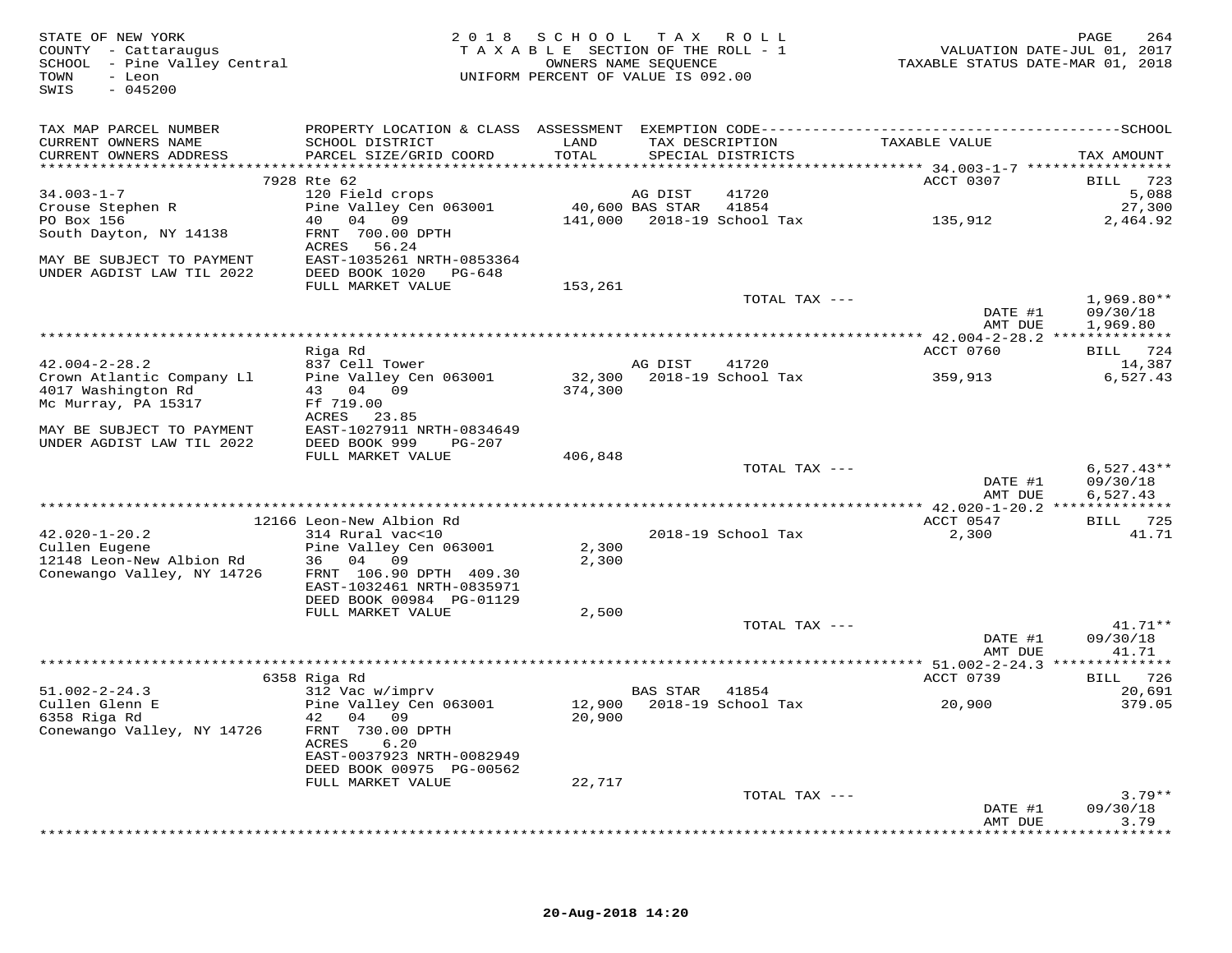| STATE OF NEW YORK<br>COUNTY - Cattaraugus<br>SCHOOL - Pine Valley Central<br>- Leon<br>TOWN<br>$-045200$<br>SWIS |                                                                                              |                 | 2018 SCHOOL TAX ROLL<br>TAXABLE SECTION OF THE ROLL - 1<br>OWNERS NAME SEQUENCE<br>UNIFORM PERCENT OF VALUE IS 092.00 |                     | 265<br>PAGE<br>VALUATION DATE-JUL 01, 2017<br>TAXABLE STATUS DATE-MAR 01, 2018 |
|------------------------------------------------------------------------------------------------------------------|----------------------------------------------------------------------------------------------|-----------------|-----------------------------------------------------------------------------------------------------------------------|---------------------|--------------------------------------------------------------------------------|
| TAX MAP PARCEL NUMBER                                                                                            | PROPERTY LOCATION & CLASS ASSESSMENT EXEMPTION CODE-----------------------------------SCHOOL |                 |                                                                                                                       |                     |                                                                                |
| CURRENT OWNERS NAME<br>CURRENT OWNERS ADDRESS                                                                    | SCHOOL DISTRICT<br>PARCEL SIZE/GRID COORD                                                    | LAND<br>TOTAL   | TAX DESCRIPTION<br>SPECIAL DISTRICTS                                                                                  | TAXABLE VALUE       | TAX AMOUNT                                                                     |
|                                                                                                                  | 11104 Leon-New Albion Rd                                                                     |                 |                                                                                                                       | ACCT 0369           | BILL 727                                                                       |
| $43.004 - 1 - 9$                                                                                                 | 270 Mfg housing                                                                              |                 | AGED C/T/S 41800                                                                                                      |                     | 28,950                                                                         |
| Cullen Linda                                                                                                     | Pine Valley Cen 063001                                                                       | 17,400 ENH STAR | 41834                                                                                                                 |                     | 28,950                                                                         |
| PO Box 476                                                                                                       | 03 04 09                                                                                     |                 | 57,900 2018-19 School Tax                                                                                             | 28,950              | 525.04                                                                         |
| South Dayton, NY 14138                                                                                           | Ff 1035.00<br>ACRES<br>6.53<br>EAST-1049282 NRTH-0832618<br>DEED BOOK 896<br>PG-00485        |                 |                                                                                                                       |                     |                                                                                |
|                                                                                                                  | FULL MARKET VALUE                                                                            | 62,935          |                                                                                                                       |                     |                                                                                |
|                                                                                                                  |                                                                                              |                 |                                                                                                                       | TOTAL TAX ---       | $0.00**$                                                                       |
|                                                                                                                  |                                                                                              |                 |                                                                                                                       |                     |                                                                                |
| $42.004 - 2 - 1$                                                                                                 | 12999 Cherry Creek Hill Rd<br>210 1 Family Res                                               |                 | 2018-19 School Tax                                                                                                    | ACCT 0132<br>88,000 | BILL 728<br>1,595.98                                                           |
| Czajkowski Joanne                                                                                                | Pine Valley Cen 063001                                                                       | 24,600          |                                                                                                                       |                     |                                                                                |
| 226 Dupont Ave<br>Tonawanda, NY 14150                                                                            | 58 04<br>09<br>Ff 1560.00<br>42.19<br>ACRES                                                  | 88,000          |                                                                                                                       |                     |                                                                                |
|                                                                                                                  | EAST-1019973 NRTH-0835149                                                                    |                 |                                                                                                                       |                     |                                                                                |
|                                                                                                                  | DEED BOOK 00964 PG-00553                                                                     |                 |                                                                                                                       |                     |                                                                                |
|                                                                                                                  | FULL MARKET VALUE                                                                            | 95,652          |                                                                                                                       | TOTAL TAX ---       | 1,595.98**                                                                     |
|                                                                                                                  |                                                                                              |                 |                                                                                                                       |                     | DATE #1<br>09/30/18                                                            |
|                                                                                                                  |                                                                                              |                 |                                                                                                                       |                     | AMT DUE<br>1,595.98                                                            |
|                                                                                                                  |                                                                                              |                 |                                                                                                                       |                     |                                                                                |
| $43.003 - 1 - 7.2$                                                                                               | Alderbottom Rd                                                                               |                 |                                                                                                                       | ACCT 0690           | BILL 729                                                                       |
| Danzer Forestland Inc                                                                                            | 910 Priv forest<br>Pine Valley Cen 063001                                                    | 134,000         | 2018-19 School Tax                                                                                                    | 134,000             | 2,430.24                                                                       |
| 119 A.I.D. Dr                                                                                                    | 20/28<br>04 09                                                                               | 134,000         |                                                                                                                       |                     |                                                                                |
| Darlington, PA 16115                                                                                             | Alderbottom Rd Ff - 4150'                                                                    |                 |                                                                                                                       |                     |                                                                                |
|                                                                                                                  | ACRES 111.75                                                                                 |                 |                                                                                                                       |                     |                                                                                |
|                                                                                                                  | EAST-1038759 NRTH-0837804                                                                    |                 |                                                                                                                       |                     |                                                                                |
|                                                                                                                  | DEED BOOK 9327 PG-3001                                                                       |                 |                                                                                                                       |                     |                                                                                |
|                                                                                                                  | FULL MARKET VALUE                                                                            | 145,652         |                                                                                                                       |                     |                                                                                |
|                                                                                                                  |                                                                                              |                 |                                                                                                                       | TOTAL TAX ---       | $2,430.24**$                                                                   |
|                                                                                                                  | *******************                                                                          |                 |                                                                                                                       |                     | DATE #1<br>09/30/18<br>AMT DUE<br>2,430.24                                     |
|                                                                                                                  | 11804 Slew Rd                                                                                |                 |                                                                                                                       | ACCT 0143           | BILL 730                                                                       |
| $43.001 - 1 - 24$                                                                                                | 210 1 Family Res                                                                             |                 | ENH STAR<br>41834                                                                                                     |                     | 45,000                                                                         |
| Davies Ralph                                                                                                     | Pine Valley Cen 063001                                                                       |                 | 15,800 2018-19 School Tax                                                                                             | 45,000              | 816.13                                                                         |
| 11804 Slew                                                                                                       | 29 04 09                                                                                     | 45,000          |                                                                                                                       |                     |                                                                                |
| Conewango Valley, NY 14726                                                                                       | FRNT 660.00 DPTH<br>ACRES<br>5.51<br>EAST-1037937 NRTH-0841753                               |                 |                                                                                                                       |                     |                                                                                |
|                                                                                                                  | DEED BOOK 830<br>PG-00934                                                                    |                 |                                                                                                                       |                     |                                                                                |
|                                                                                                                  | FULL MARKET VALUE                                                                            | 48,913          |                                                                                                                       |                     |                                                                                |
|                                                                                                                  |                                                                                              |                 |                                                                                                                       | TOTAL TAX ---       | $0.00**$                                                                       |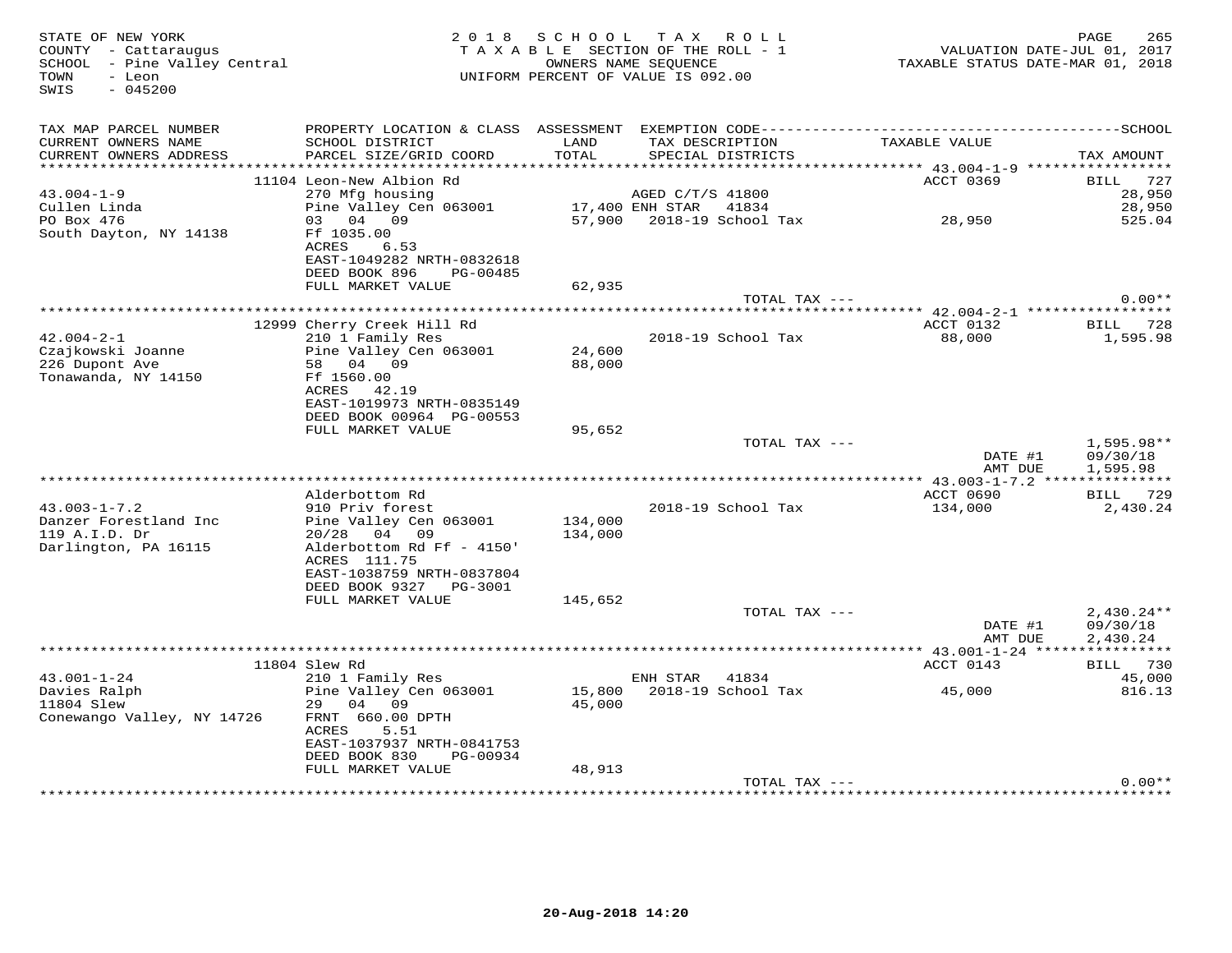SWIS - 045200

## STATE OF NEW YORK 2 0 1 8 S C H O O L T A X R O L L PAGE 266 COUNTY - Cattaraugus T A X A B L E SECTION OF THE ROLL - 1 VALUATION DATE-JUL 01, 2017 SCHOOL - Pine Valley Central OWNERS NAME SEQUENCE TAXABLE STATUS DATE-MAR 01, 2018 TOWN - Leon UNIFORM PERCENT OF VALUE IS 092.00

| TAX MAP PARCEL NUMBER<br>CURRENT OWNERS NAME<br>CURRENT OWNERS ADDRESS       | PROPERTY LOCATION & CLASS ASSESSMENT<br>SCHOOL DISTRICT<br>PARCEL SIZE/GRID COORD               | LAND<br>TOTAL  | TAX DESCRIPTION         | EXEMPTION CODE----------<br>SPECIAL DISTRICTS | TAXABLE VALUE                                       | $-----SCHOOL$<br>TAX AMOUNT |
|------------------------------------------------------------------------------|-------------------------------------------------------------------------------------------------|----------------|-------------------------|-----------------------------------------------|-----------------------------------------------------|-----------------------------|
| *********************                                                        |                                                                                                 | ***********    |                         |                                               | **************************** 42.002-1-15.8 ******** |                             |
|                                                                              | off US Route 62                                                                                 |                |                         |                                               | ACCT 0932                                           | BILL<br>731                 |
| $42.002 - 1 - 15.8$<br>Detweiler Benny<br>Detweiler Malinda<br>7363 Smith Rd | 105 Vac farmland<br>Pine Valley Cen 063001<br>6.96<br><b>ACRES</b><br>EAST-1029666 NRTH-0844616 | 3,500<br>3,500 |                         | 2018-19 School Tax                            | 3,500                                               | 63.48                       |
| South Dayton, NY 14138                                                       | DEED BOOK 24206 PG-5001<br>FULL MARKET VALUE                                                    | 3,804          |                         |                                               |                                                     |                             |
|                                                                              |                                                                                                 |                |                         | TOTAL TAX ---                                 |                                                     | $63.48**$                   |
|                                                                              |                                                                                                 |                |                         |                                               | DATE #1                                             | 09/30/18                    |
|                                                                              |                                                                                                 |                |                         |                                               | AMT DUE                                             | 63.48                       |
|                                                                              |                                                                                                 |                |                         |                                               | ************ 42.002-1-16.2                          | **************              |
|                                                                              | 7363 Smith Rd                                                                                   |                |                         |                                               | ACCT 0831                                           | 732<br>BILL                 |
| $42.002 - 1 - 16.2$                                                          | 112 Dairy farm                                                                                  |                | AG BLDG                 | 41700                                         |                                                     | 46,000                      |
| Detweiler Benny                                                              | Pine Valley Cen 063001                                                                          |                | 61,400 AG DIST          | 41720                                         |                                                     | 24,378                      |
| Detweiler Malinda                                                            | 46<br>04<br>09                                                                                  |                | 160,000 BAS STAR        | 41854                                         |                                                     | 27,300                      |
| 7363 Smith Rd                                                                | Chicken Rd Ff - 1460'                                                                           |                |                         | 2018-19 School Tax                            | 89,622                                              | 1,625.40                    |
| South Dayton, NY 14138                                                       | ACRES<br>80.70                                                                                  |                |                         |                                               |                                                     |                             |
|                                                                              | EAST-1028239 NRTH-0844729                                                                       |                |                         |                                               |                                                     |                             |
| MAY BE SUBJECT TO PAYMENT<br>UNDER AGDIST LAW TIL 2022                       | DEED BOOK 24206 PG-5001<br>FULL MARKET VALUE                                                    | 173,913        |                         |                                               |                                                     |                             |
|                                                                              |                                                                                                 |                |                         | TOTAL TAX ---                                 |                                                     | $1,130.28**$                |
|                                                                              |                                                                                                 |                |                         |                                               | DATE #1                                             | 09/30/18                    |
|                                                                              |                                                                                                 |                |                         |                                               | AMT DUE                                             | 1,130.28                    |
|                                                                              |                                                                                                 |                |                         |                                               |                                                     | *****                       |
|                                                                              | Rte 62                                                                                          |                |                         |                                               | ACCT 0848                                           | <b>BILL</b><br>733          |
| $51.002 - 2 - 9.2$                                                           | 105 Vac farmland                                                                                |                |                         | 2018-19 School Tax                            | 22,200                                              | 402.62                      |
| Detweiler Emanuel                                                            | Pine Valley Cen 063001                                                                          | 22,200         |                         |                                               |                                                     |                             |
| Detweiler Katie                                                              | 41 49 4 9                                                                                       | 22,200         |                         |                                               |                                                     |                             |
| 6141 Cooper Road                                                             | 34.00<br>ACRES                                                                                  |                |                         |                                               |                                                     |                             |
| Conewango Valley, NY 14726                                                   | EAST-1029127 NRTH-9284130                                                                       |                |                         |                                               |                                                     |                             |
|                                                                              | DEED BOOK 27026 PG-2001                                                                         |                |                         |                                               |                                                     |                             |
|                                                                              | FULL MARKET VALUE                                                                               | 24,130         |                         | TOTAL TAX ---                                 |                                                     | $402.62**$                  |
|                                                                              |                                                                                                 |                |                         |                                               | DATE #1                                             | 09/30/18                    |
|                                                                              |                                                                                                 |                |                         |                                               | AMT DUE                                             | 402.62                      |
|                                                                              |                                                                                                 |                | *********************** |                                               | ** 51.002-2-16.1 ***************                    |                             |
|                                                                              | 6143 Cooper Rd                                                                                  |                |                         |                                               | ACCT 0179                                           | BILL<br>734                 |
| $51.002 - 2 - 16.1$                                                          | 112 Dairy farm                                                                                  |                |                         | 2018-19 School Tax                            | 158,800                                             | 2,880.02                    |
| Detweiler Emanuel                                                            | Pine Valley Cen 063001                                                                          | 38,100         |                         |                                               |                                                     |                             |
| Detweiler Katie                                                              | 04 09<br>49                                                                                     | 158,800        |                         |                                               |                                                     |                             |
| 6141 Cooper Road                                                             | Ff 1160.00 Cooper Rd                                                                            |                |                         |                                               |                                                     |                             |
| Conewango Valley, NY 14726                                                   | ACRES<br>41.30                                                                                  |                |                         |                                               |                                                     |                             |
|                                                                              | EAST-1026155 NRTH-0825951                                                                       |                |                         |                                               |                                                     |                             |
|                                                                              | DEED BOOK 27026 PG-2001                                                                         |                |                         |                                               |                                                     |                             |
|                                                                              | FULL MARKET VALUE                                                                               | 172,609        |                         | TOTAL TAX ---                                 |                                                     | $2,880.02**$                |
|                                                                              |                                                                                                 |                |                         |                                               | DATE #1                                             | 09/30/18                    |
|                                                                              |                                                                                                 |                |                         |                                               | AMT DUE                                             | 2,880.02                    |
|                                                                              |                                                                                                 |                |                         |                                               |                                                     | * * * * * * * * * *         |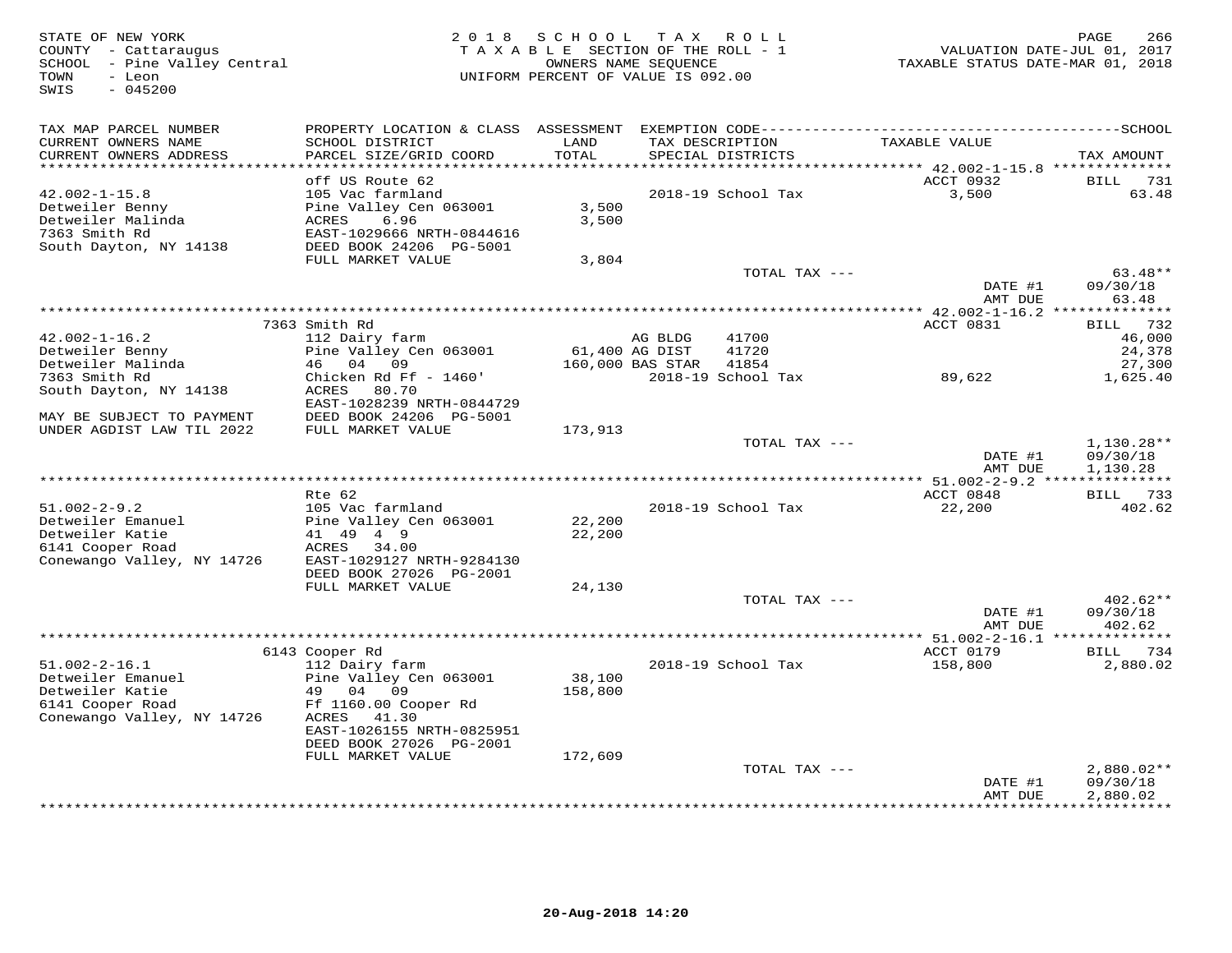| STATE OF NEW YORK<br>COUNTY - Cattaraugus<br>SCHOOL - Pine Valley Central<br>TOWN<br>- Leon<br>SWIS<br>$-045200$ | 2 0 1 8                                               | S C H O O L    | T A X<br>R O L L<br>TAXABLE SECTION OF THE ROLL - 1<br>OWNERS NAME SEOUENCE<br>UNIFORM PERCENT OF VALUE IS 092.00 | TAXABLE STATUS DATE-MAR 01, 2018        | 267<br>PAGE<br>VALUATION DATE-JUL 01, 2017 |
|------------------------------------------------------------------------------------------------------------------|-------------------------------------------------------|----------------|-------------------------------------------------------------------------------------------------------------------|-----------------------------------------|--------------------------------------------|
| TAX MAP PARCEL NUMBER                                                                                            |                                                       |                |                                                                                                                   |                                         |                                            |
| CURRENT OWNERS NAME                                                                                              | SCHOOL DISTRICT                                       | LAND           | TAX DESCRIPTION                                                                                                   | TAXABLE VALUE                           |                                            |
| CURRENT OWNERS ADDRESS<br>***********************                                                                | PARCEL SIZE/GRID COORD<br>*************************** | TOTAL          | SPECIAL DISTRICTS                                                                                                 |                                         | TAX AMOUNT                                 |
|                                                                                                                  | 7163 Smith Rd                                         |                |                                                                                                                   | ACCT 0049                               | BILL<br>735                                |
| $42.002 - 1 - 20.1$                                                                                              | 105 Vac farmland                                      |                | 2018-19 School Tax                                                                                                | 4,000                                   | 72.54                                      |
| Detweiler Emanuel N                                                                                              | Pine Valley Cen 063001                                | 4,000          |                                                                                                                   |                                         |                                            |
| Detweiler Katie J                                                                                                | 45 04 09                                              | 4,000          |                                                                                                                   |                                         |                                            |
| 7363 Smith Rd<br>South Dayton, NY 14738                                                                          | Ff 330.00<br>ACRES<br>8.05 BANK<br>007                |                |                                                                                                                   |                                         |                                            |
|                                                                                                                  | EAST-1030170 NRTH-0842807                             |                |                                                                                                                   |                                         |                                            |
|                                                                                                                  | DEED BOOK 16116 PG-6001                               |                |                                                                                                                   |                                         |                                            |
|                                                                                                                  | FULL MARKET VALUE                                     | 4,348          |                                                                                                                   |                                         |                                            |
|                                                                                                                  |                                                       |                | TOTAL TAX ---                                                                                                     |                                         | $72.54**$                                  |
|                                                                                                                  |                                                       |                |                                                                                                                   | DATE #1<br>AMT DUE                      | 09/30/18<br>72.54                          |
|                                                                                                                  |                                                       |                |                                                                                                                   | ** 42.002-1-24.3 ***************        |                                            |
|                                                                                                                  | 7163 West Rd                                          |                |                                                                                                                   | ACCT 0947                               | 736<br>BILL                                |
| $42.002 - 1 - 24.3$                                                                                              | 120 Field crops                                       |                | 2018-19 School Tax                                                                                                | 15,300                                  | 277.48                                     |
| Detweiler Emanuel N                                                                                              | Pine Valley Cen 063001                                | 15,300         |                                                                                                                   |                                         |                                            |
| Detweiler Katie J<br>7363 Smith Rd                                                                               | 45<br>04<br>09<br>Smith Ff 2080; West Ff              | 15,300         |                                                                                                                   |                                         |                                            |
| South Dayton, NY 14738                                                                                           | 2785; Chicken Ff 1980                                 |                |                                                                                                                   |                                         |                                            |
|                                                                                                                  | 19.10<br>ACRES                                        |                |                                                                                                                   |                                         |                                            |
|                                                                                                                  | EAST-1030261 NRTH-0842190                             |                |                                                                                                                   |                                         |                                            |
|                                                                                                                  | DEED BOOK 16116 PG-6001                               |                |                                                                                                                   |                                         |                                            |
|                                                                                                                  | FULL MARKET VALUE                                     | 16,630         |                                                                                                                   |                                         |                                            |
|                                                                                                                  |                                                       |                | TOTAL TAX ---                                                                                                     | DATE #1                                 | $277.48**$<br>09/30/18                     |
|                                                                                                                  |                                                       |                |                                                                                                                   | AMT DUE                                 | 277.48                                     |
|                                                                                                                  |                                                       |                |                                                                                                                   | ********** 51.002-2-18.3 ************** |                                            |
|                                                                                                                  | 12546 Flat Iron Rd                                    |                |                                                                                                                   | ACCT 0207                               | 737<br>BILL                                |
| $51.002 - 2 - 18.3$                                                                                              | 105 Vac farmland                                      |                | AG DISTOUT 41730                                                                                                  |                                         | 2,869                                      |
| Detweiler Emanuel N<br>Detweiler Katie J                                                                         | Pine Valley Cen 063001<br>04<br>09<br>49              | 5,600<br>5,600 | 2018-19 School Tax                                                                                                | 2,731                                   | 49.53                                      |
| 6141 Cooper Rd                                                                                                   | Life Use                                              |                |                                                                                                                   |                                         |                                            |
| Conewango Valley, NY 14726                                                                                       | Ff 1800 Flat Iron; 1260 Us                            |                |                                                                                                                   |                                         |                                            |
|                                                                                                                  | ACRES<br>5.20                                         |                |                                                                                                                   |                                         |                                            |
| MAY BE SUBJECT TO PAYMENT                                                                                        | EAST-1026209 NRTH-0827033                             |                |                                                                                                                   |                                         |                                            |
| UNDER AGDIST LAW TIL 2025                                                                                        | DEED BOOK 27583 PG-8001<br>FULL MARKET VALUE          | 6,087          |                                                                                                                   |                                         |                                            |
|                                                                                                                  |                                                       |                | TOTAL TAX ---                                                                                                     |                                         | $49.53**$                                  |
|                                                                                                                  |                                                       |                |                                                                                                                   | DATE #1                                 | 09/30/18                                   |
|                                                                                                                  |                                                       |                |                                                                                                                   | AMT DUE                                 | 49.53                                      |
|                                                                                                                  |                                                       |                |                                                                                                                   | **************                          | *********                                  |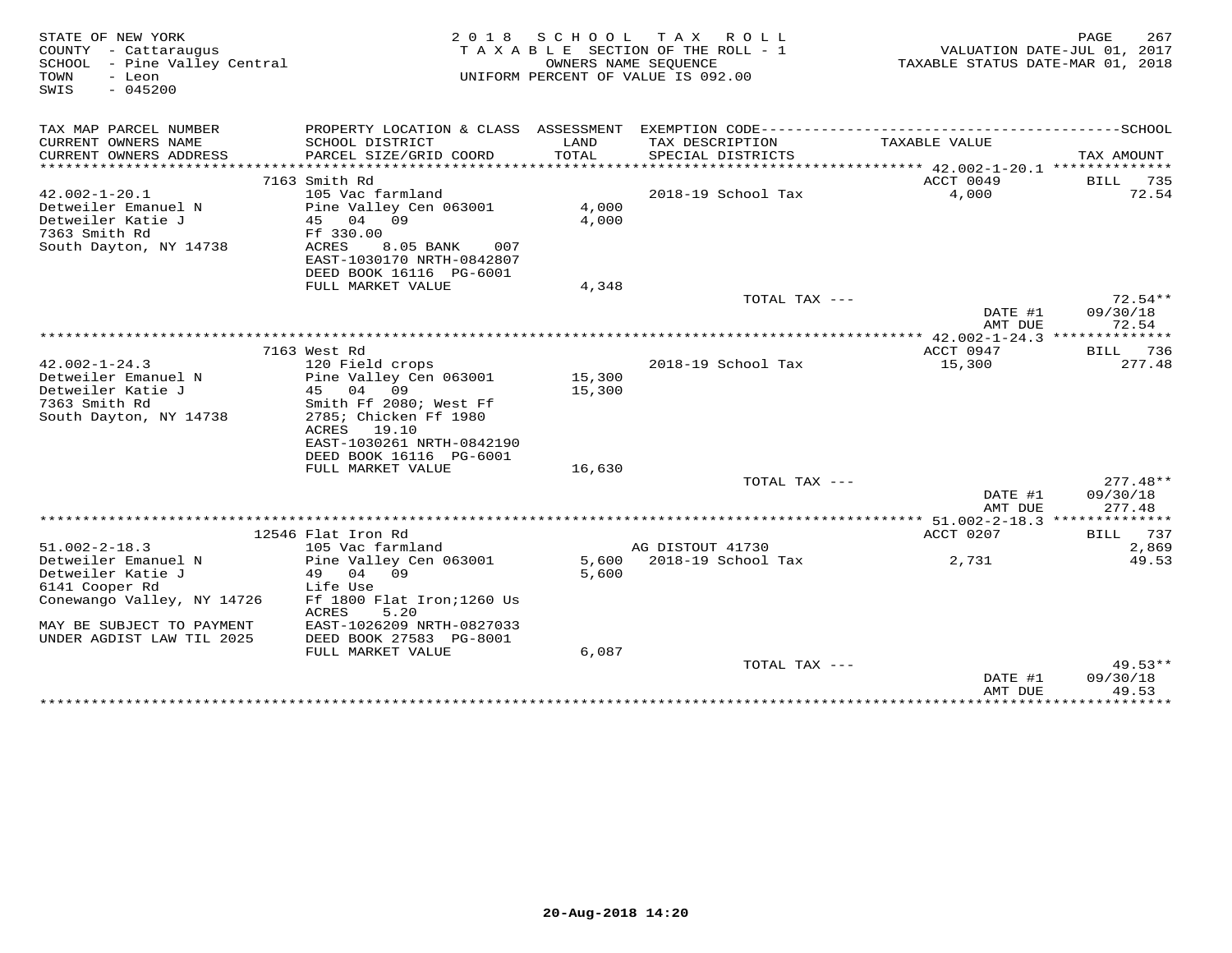| STATE OF NEW YORK<br>COUNTY - Cattaraugus<br>SCHOOL - Pine Valley Central<br>TOWN<br>- Leon<br>SWIS<br>$-045200$ |                                                                                                                                               | 2018 SCHOOL      | TAX ROLL<br>TAXABLE SECTION OF THE ROLL - 1<br>OWNERS NAME SEQUENCE<br>UNIFORM PERCENT OF VALUE IS 092.00 | TAXABLE STATUS DATE-MAR 01, 2018 | PAGE<br>268<br>VALUATION DATE-JUL 01, 2017 |
|------------------------------------------------------------------------------------------------------------------|-----------------------------------------------------------------------------------------------------------------------------------------------|------------------|-----------------------------------------------------------------------------------------------------------|----------------------------------|--------------------------------------------|
| TAX MAP PARCEL NUMBER<br>CURRENT OWNERS NAME<br>CURRENT OWNERS ADDRESS<br>***********************                | SCHOOL DISTRICT<br>PARCEL SIZE/GRID COORD                                                                                                     | LAND<br>TOTAL    | TAX DESCRIPTION<br>SPECIAL DISTRICTS                                                                      | TAXABLE VALUE                    | TAX AMOUNT                                 |
|                                                                                                                  | 6742 Kellogg Hill Rd                                                                                                                          |                  |                                                                                                           | ACCT 0496                        | BILL 738                                   |
| $43.003 - 1 - 16.2$<br>Detweiler Levi E<br>Detweiler Anna N                                                      | 112 Dairy farm<br>Pine Valley Cen 063001<br>27 04<br>09                                                                                       | 74,300           | AG DISTOUT 41730<br>24,100 2018-19 School Tax                                                             | 68,998                           | 5,302<br>1,251.36                          |
| 5861 Chaney Road<br>Conewango Valley, NY 14726                                                                   | Alderbottom Rd Ff - 430'<br>Kellogg Hill Rd Ff - 690'<br>FRNT 1155.00 DPTH                                                                    |                  |                                                                                                           |                                  |                                            |
| MAY BE SUBJECT TO PAYMENT<br>UNDER AGDIST LAW TIL 2025                                                           | ACRES 25.34<br>EAST-1037813 NRTH-0835315<br>DEED BOOK 20935 PG-3002                                                                           |                  |                                                                                                           |                                  |                                            |
|                                                                                                                  | FULL MARKET VALUE                                                                                                                             | 80,761           | TOTAL TAX ---                                                                                             |                                  | $1,251.36**$                               |
|                                                                                                                  |                                                                                                                                               |                  |                                                                                                           | DATE #1<br>AMT DUE               | 09/30/18<br>1,251.36                       |
|                                                                                                                  | 11884 Leon-New Albion Rd                                                                                                                      |                  |                                                                                                           | ACCT 0497                        | BILL 739                                   |
| $43.003 - 1 - 16.3$                                                                                              | 113 Cattle farm                                                                                                                               |                  | AG BLDG<br>41700                                                                                          |                                  | 5,000                                      |
| Detweiler Levi E                                                                                                 | Pine Valley Cen 063001                                                                                                                        |                  | 22,000 AG DISTOUT 41730                                                                                   |                                  | 207                                        |
| Detweiler Anna M<br>6742 Kellogg Hill Rd<br>Conewango Valley, NY 14776                                           | 27 04 09<br>Leon-New Albion Ff - 320'<br>FRNT 800.00 DPTH<br>22.80<br>ACRES                                                                   |                  | 82,000 2018-19 School Tax                                                                                 | 76,793                           | 1,392.73                                   |
| MAY BE SUBJECT TO PAYMENT<br>UNDER AGDIST LAW TIL 2025                                                           | EAST-1036901 NRTH-0835064<br>DEED BOOK 24544 PG-7001<br>FULL MARKET VALUE                                                                     | 89,130           |                                                                                                           |                                  |                                            |
|                                                                                                                  |                                                                                                                                               |                  | TOTAL TAX ---                                                                                             | DATE #1<br>AMT DUE               | $1,392.73**$<br>09/30/18<br>1,392.73       |
|                                                                                                                  |                                                                                                                                               |                  |                                                                                                           |                                  |                                            |
|                                                                                                                  | west Rd                                                                                                                                       |                  |                                                                                                           | ACCT 9000                        | BILL 740                                   |
| $42.004 - 1 - 6.1/3$<br>Detweiler Noah                                                                           | 210 1 Family Res<br>Pine Valley Cen 063001                                                                                                    |                  | ENH STAR<br>41834<br>$0 \t 2018-19$ School Tax                                                            | 23,600                           | 23,600<br>428.01                           |
| Hostetler Raymond<br>west Rd                                                                                     | 0.01<br>ACRES<br>FULL MARKET VALUE                                                                                                            | 23,600<br>25,652 |                                                                                                           |                                  |                                            |
| Leon, NY                                                                                                         |                                                                                                                                               |                  | TOTAL TAX ---                                                                                             |                                  | $0.00**$                                   |
|                                                                                                                  |                                                                                                                                               |                  |                                                                                                           |                                  |                                            |
|                                                                                                                  | Alderbottom Rd                                                                                                                                |                  |                                                                                                           | ACCT 0098                        | <b>BILL</b> 741                            |
| $43.001 - 1 - 18$<br>Dole John<br>15 Willard Ave<br>Phelps, NY 14532                                             | 322 Rural vac>10<br>Pine Valley Cen 063001<br>21 04 09<br>Ff 300.00<br>ACRES<br>20.98<br>EAST-1041595 NRTH-0839742<br>DEED BOOK 21945 PG-9002 | 21,000<br>21,000 | 2018-19 School Tax                                                                                        | 21,000                           | 380.86                                     |
|                                                                                                                  | FULL MARKET VALUE                                                                                                                             | 22,826           |                                                                                                           |                                  |                                            |
|                                                                                                                  |                                                                                                                                               |                  | TOTAL TAX ---                                                                                             | DATE #1<br>AMT DUE               | 380.86**<br>09/30/18<br>380.86             |
|                                                                                                                  |                                                                                                                                               |                  |                                                                                                           |                                  | * * * * * * * *                            |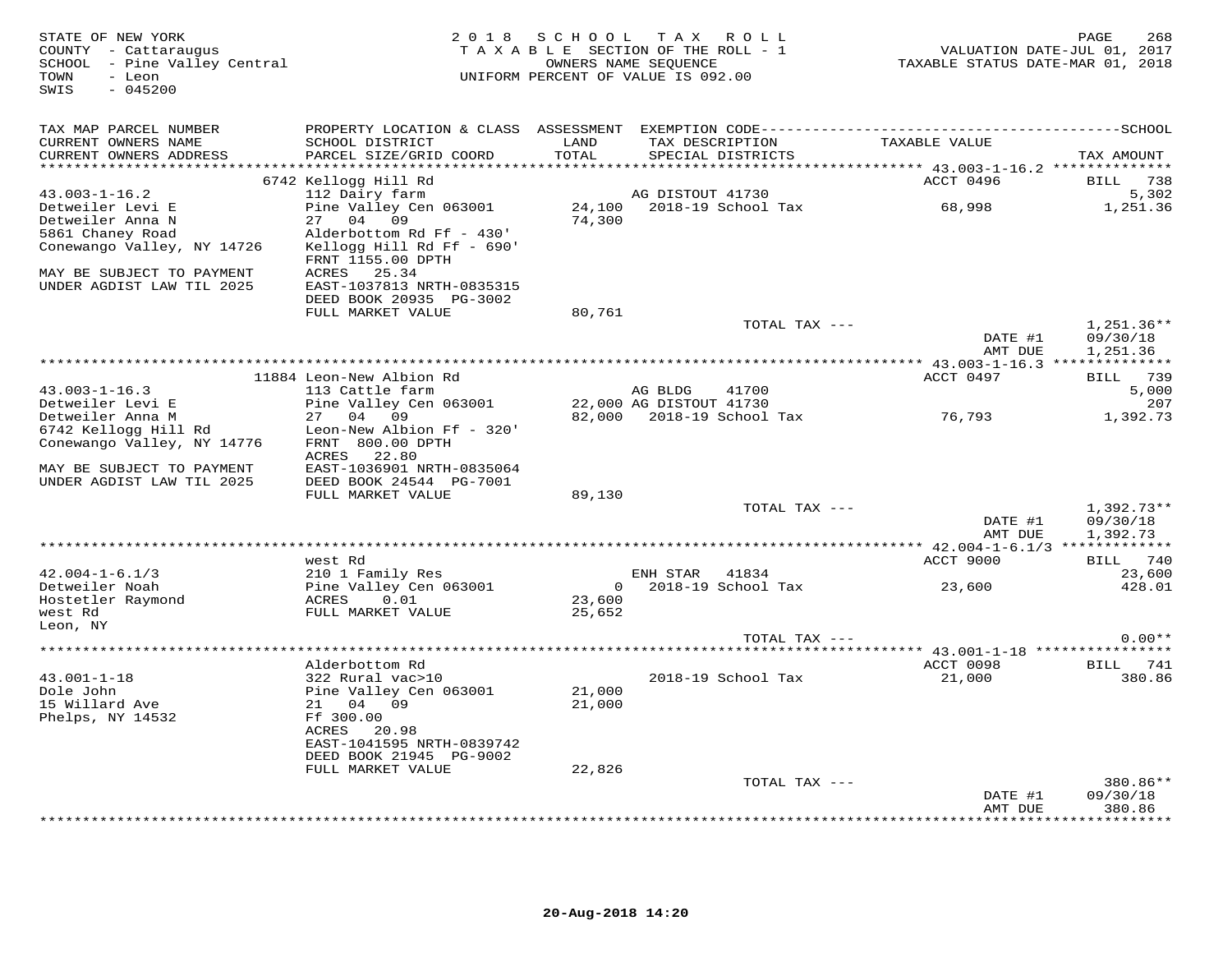| STATE OF NEW YORK<br>COUNTY - Cattaraugus<br>SCHOOL - Pine Valley Central<br>TOWN<br>- Leon<br>$-045200$<br>SWIS |                                                                                                                | 2018 SCHOOL<br>TAXABLE SECTION OF THE ROLL - 1<br>UNIFORM PERCENT OF VALUE IS 092.00 | OWNERS NAME SEQUENCE       | TAX ROLL                             | VALUATION DATE-JUL 01, 2017<br>TAXABLE STATUS DATE-MAR 01, 2018 | PAGE<br>269                        |
|------------------------------------------------------------------------------------------------------------------|----------------------------------------------------------------------------------------------------------------|--------------------------------------------------------------------------------------|----------------------------|--------------------------------------|-----------------------------------------------------------------|------------------------------------|
| TAX MAP PARCEL NUMBER                                                                                            |                                                                                                                |                                                                                      |                            |                                      |                                                                 |                                    |
| CURRENT OWNERS NAME<br>CURRENT OWNERS ADDRESS                                                                    | SCHOOL DISTRICT<br>PARCEL SIZE/GRID COORD                                                                      | LAND<br>TOTAL                                                                        |                            | TAX DESCRIPTION<br>SPECIAL DISTRICTS | TAXABLE VALUE                                                   | TAX AMOUNT                         |
|                                                                                                                  |                                                                                                                |                                                                                      |                            |                                      |                                                                 |                                    |
|                                                                                                                  | 6720 Fox Turn Rd                                                                                               |                                                                                      |                            |                                      | ACCT 0165                                                       | BILL<br>742                        |
| $42.020 - 1 - 40$                                                                                                | 240 Rural res                                                                                                  |                                                                                      | BAS STAR                   | 41854                                |                                                                 | 27,300                             |
| Doner Sarah J<br>6720 Fox Turn Rd<br>Leon, NY 14751                                                              | Pine Valley Cen 063001<br>35 04 09<br>FRNT 100.00 DPTH<br>ACRES 18.76 BANK<br>017<br>EAST-1031720 NRTH-0834952 | 29,300<br>60,000                                                                     |                            | 2018-19 School Tax                   | 60,000                                                          | 1,088.17                           |
|                                                                                                                  | DEED BOOK 10262 PG-6004                                                                                        |                                                                                      |                            |                                      |                                                                 |                                    |
|                                                                                                                  | FULL MARKET VALUE                                                                                              | 65,217                                                                               |                            |                                      |                                                                 |                                    |
|                                                                                                                  |                                                                                                                |                                                                                      |                            | TOTAL TAX ---                        | DATE #1<br>AMT DUE                                              | 593.05**<br>09/30/18<br>593.05     |
|                                                                                                                  |                                                                                                                |                                                                                      |                            |                                      |                                                                 |                                    |
|                                                                                                                  | 11194 Leon-New Albion & Bailey                                                                                 |                                                                                      |                            |                                      | ACCT 0231                                                       | <b>BILL</b> 743                    |
| $43.004 - 1 - 15$                                                                                                | 210 1 Family Res                                                                                               |                                                                                      | BAS STAR 41854             |                                      |                                                                 | 27,300                             |
| Dorman David<br>6583 Bailey Hill Rd                                                                              | Pine Valley Cen 063001<br>03 04<br>09                                                                          | 35,000                                                                               |                            | 7,000 2018-19 School Tax             | 35,000                                                          | 634.76                             |
| Cattaraugus, NY 14719                                                                                            | FRNT 100.00 DPTH 440.00                                                                                        |                                                                                      |                            |                                      |                                                                 |                                    |
|                                                                                                                  | EAST-1047380 NRTH-0833298                                                                                      |                                                                                      |                            |                                      |                                                                 |                                    |
|                                                                                                                  | DEED BOOK 1020 PG-1160                                                                                         |                                                                                      |                            |                                      |                                                                 |                                    |
|                                                                                                                  | FULL MARKET VALUE                                                                                              | 38,043                                                                               |                            |                                      |                                                                 |                                    |
|                                                                                                                  |                                                                                                                |                                                                                      |                            | TOTAL TAX ---                        |                                                                 | $139.65**$                         |
|                                                                                                                  |                                                                                                                |                                                                                      |                            |                                      | DATE #1<br>AMT DUE                                              | 09/30/18<br>139.65                 |
|                                                                                                                  |                                                                                                                | ********************************                                                     |                            |                                      | ******** 43.004-1-19 **                                         | ***********                        |
|                                                                                                                  | 11232 Leon-New Albion Rd                                                                                       |                                                                                      |                            |                                      | ACCT 0102                                                       | BILL<br>744                        |
| $43.004 - 1 - 19$                                                                                                | 210 1 Family Res                                                                                               |                                                                                      | ENH STAR                   | 41834                                |                                                                 | 55,700                             |
| Dorman Leo G                                                                                                     | Pine Valley Cen 063001                                                                                         |                                                                                      |                            | 8,400 2018-19 School Tax             | 55,700                                                          | 1,010.18                           |
| Dorman Louise B                                                                                                  | 11 04 09                                                                                                       | 55,700                                                                               |                            |                                      |                                                                 |                                    |
| 11232 Leon-New Albion Rd<br>Cattaraugus, NY 14719                                                                | FRNT 200.00 DPTH 375.00<br>EAST-1046761 NRTH-0833229<br>DEED BOOK 17285 PG-2002                                |                                                                                      |                            |                                      |                                                                 |                                    |
|                                                                                                                  | FULL MARKET VALUE                                                                                              | 60,543                                                                               |                            |                                      |                                                                 |                                    |
|                                                                                                                  |                                                                                                                |                                                                                      |                            | TOTAL TAX ---                        |                                                                 | $0.00**$                           |
|                                                                                                                  |                                                                                                                |                                                                                      |                            |                                      |                                                                 |                                    |
|                                                                                                                  | 6317 Town Hill Rd                                                                                              |                                                                                      |                            |                                      | ACCT 0316                                                       | <b>BILL</b> 745                    |
| $52.001 - 1 - 4$<br>Dumond Janine L                                                                              | 210 1 Family Res                                                                                               |                                                                                      | AG BLDG<br>10,300 BAS STAR | 41700<br>41854                       |                                                                 | 30,000<br>27,300                   |
| Hintermeier Ann L                                                                                                | Pine Valley Cen 063001<br>34 04 09                                                                             |                                                                                      |                            |                                      | 163,000 2018-19 School Tax 133,000                              | 2,412.11                           |
| 6317 Town Hill Rd                                                                                                | Ff 830.00                                                                                                      |                                                                                      |                            |                                      |                                                                 |                                    |
| Conewango Valley, NY 14726                                                                                       | ACRES<br>2.65 BANK<br>089                                                                                      |                                                                                      |                            |                                      |                                                                 |                                    |
|                                                                                                                  | EAST-1034807 NRTH-0829480                                                                                      |                                                                                      |                            |                                      |                                                                 |                                    |
| MAY BE SUBJECT TO PAYMENT                                                                                        | DEED BOOK 994<br>$PG-369$                                                                                      |                                                                                      |                            |                                      |                                                                 |                                    |
| UNDER RPTL483 UNTIL 2019                                                                                         | FULL MARKET VALUE                                                                                              | 177,174                                                                              |                            |                                      |                                                                 |                                    |
|                                                                                                                  |                                                                                                                |                                                                                      |                            | TOTAL TAX ---                        | DATE #1<br>AMT DUE                                              | 1,916.99**<br>09/30/18<br>1,916.99 |
|                                                                                                                  |                                                                                                                |                                                                                      |                            |                                      |                                                                 |                                    |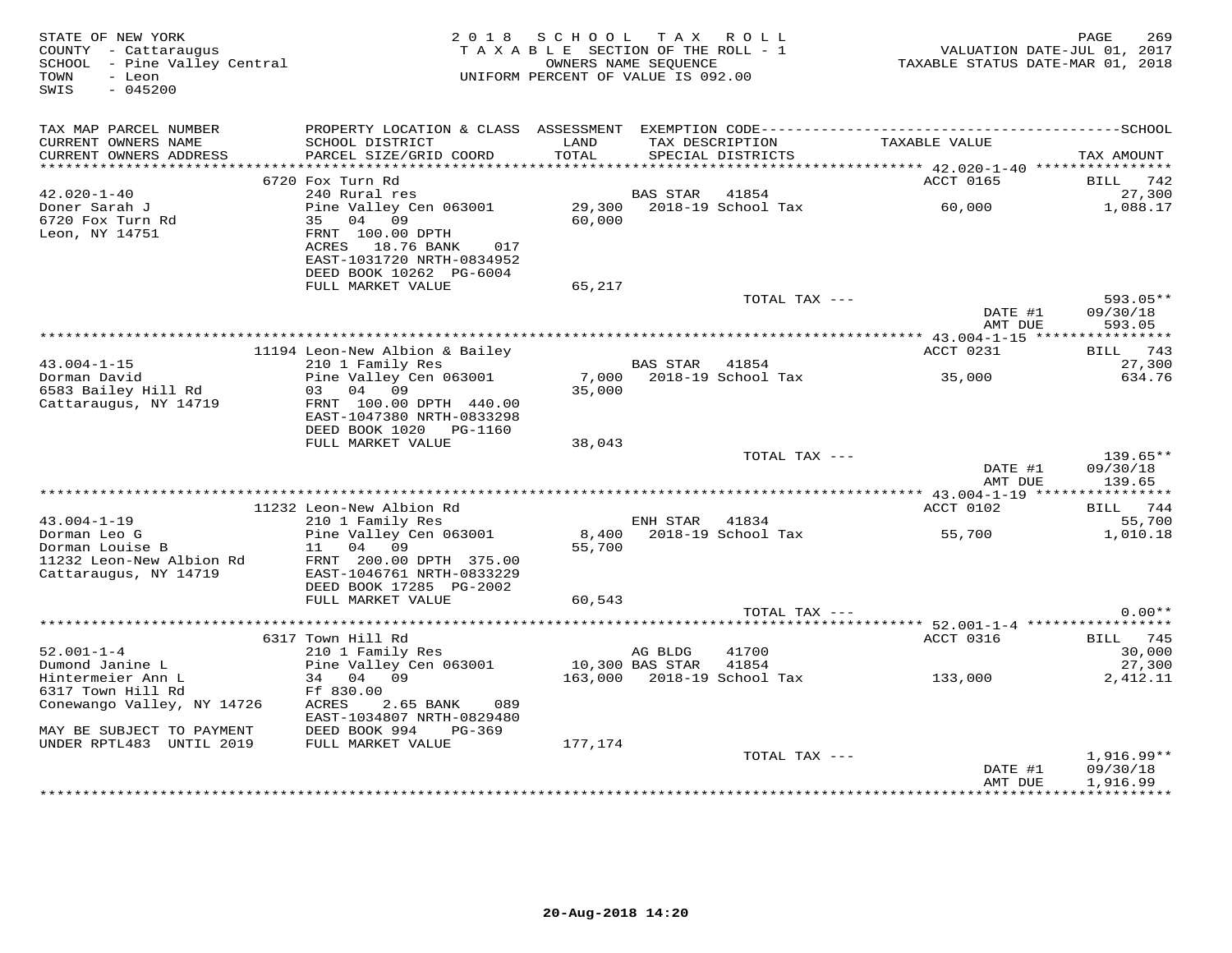| STATE OF NEW YORK<br>COUNTY - Cattaraugus<br>SCHOOL - Pine Valley Central<br>- Leon<br>TOWN<br>$-045200$<br>SWIS |                                                                                              | 2018 SCHOOL TAX ROLL<br>TAXABLE SECTION OF THE ROLL - 1<br>UNIFORM PERCENT OF VALUE IS 092.00 | OWNERS NAME SEQUENCE |                                      | VALUATION DATE-JUL 01, 2017<br>TAXABLE STATUS DATE-MAR 01, 2018 | 270<br>PAGE              |
|------------------------------------------------------------------------------------------------------------------|----------------------------------------------------------------------------------------------|-----------------------------------------------------------------------------------------------|----------------------|--------------------------------------|-----------------------------------------------------------------|--------------------------|
| TAX MAP PARCEL NUMBER                                                                                            | PROPERTY LOCATION & CLASS ASSESSMENT EXEMPTION CODE-----------------------------------SCHOOL |                                                                                               |                      |                                      |                                                                 |                          |
| CURRENT OWNERS NAME<br>CURRENT OWNERS ADDRESS                                                                    | SCHOOL DISTRICT<br>PARCEL SIZE/GRID COORD                                                    | LAND<br>TOTAL                                                                                 |                      | TAX DESCRIPTION<br>SPECIAL DISTRICTS | TAXABLE VALUE                                                   | TAX AMOUNT               |
|                                                                                                                  | 7078 Rte 62                                                                                  |                                                                                               |                      |                                      | ACCT 0464                                                       | 746<br>BILL              |
| $43.001 - 1 - 26.2$<br>Durfey Jennifer                                                                           | 270 Mfg housing<br>Pine Valley Cen 063001                                                    | 19,700                                                                                        |                      | 2018-19 School Tax                   | 60,000                                                          | 1,088.17                 |
| 7078 Route 62<br>Conewango Valley, NY 14726                                                                      | 04 09<br>37<br>FRNT 551.00 DPTH<br>ACRES<br>7.93<br>EAST-1031497 NRTH-0841042                | 60,000                                                                                        |                      |                                      |                                                                 |                          |
|                                                                                                                  | DEED BOOK 25850 PG-3002<br>FULL MARKET VALUE                                                 | 65,217                                                                                        |                      |                                      |                                                                 |                          |
|                                                                                                                  |                                                                                              |                                                                                               |                      | TOTAL TAX ---                        | DATE #1                                                         | $1,088.17**$<br>09/30/18 |
|                                                                                                                  |                                                                                              |                                                                                               |                      |                                      | AMT DUE                                                         | 1,088.17                 |
|                                                                                                                  | 7357 Rte 62                                                                                  |                                                                                               |                      |                                      | ACCT 0040                                                       | BILL 747                 |
| $42.002 - 1 - 14$                                                                                                | 270 Mfg housing                                                                              |                                                                                               | BAS STAR             | 41854                                |                                                                 | 25,000                   |
| Durham Kenneth<br>7357 Route 62                                                                                  | Pine Valley Cen 063001<br>46 04 09                                                           | 7,200<br>25,000                                                                               |                      | 2018-19 School Tax                   | 25,000                                                          | 453.40                   |
| South Dayton, NY 14138                                                                                           | FRNT 264.00 DPTH<br>ACRES<br>1.08<br>EAST-1031052 NRTH-0844995<br>DEED BOOK 16071 PG-4002    |                                                                                               |                      |                                      |                                                                 |                          |
|                                                                                                                  | FULL MARKET VALUE                                                                            | 27,174                                                                                        |                      | TOTAL TAX ---                        |                                                                 | $0.00**$                 |
|                                                                                                                  |                                                                                              |                                                                                               |                      |                                      |                                                                 |                          |
|                                                                                                                  | 11876 Ruckh Hill Rd                                                                          |                                                                                               |                      |                                      | ACCT 0349                                                       | 748<br>BILL              |
| $34.003 - 1 - 26.1$                                                                                              | 210 1 Family Res                                                                             |                                                                                               | ENH STAR             | 41834                                |                                                                 | 51,000                   |
| Durolek Stanley W<br>Durolek Marilyn<br>11876 Ruckh Hill Rd                                                      | Pine Valley Cen 063001<br>31<br>04 09<br>FRNT 655.00 DPTH                                    | 18,800<br>51,000                                                                              |                      | 2018-19 School Tax                   | 51,000                                                          | 924.94                   |
| South Dayton, NY 14138                                                                                           | ACRES<br>7.35<br>EAST-1037020 NRTH-0847991                                                   |                                                                                               |                      |                                      |                                                                 |                          |
|                                                                                                                  | DEED BOOK 858<br>PG-00830<br>FULL MARKET VALUE                                               | 55,435                                                                                        |                      |                                      |                                                                 |                          |
|                                                                                                                  |                                                                                              |                                                                                               |                      | TOTAL TAX ---                        |                                                                 | $0.00**$                 |
|                                                                                                                  |                                                                                              |                                                                                               |                      |                                      | ************************** 52.002-1-15.2 **************         |                          |
|                                                                                                                  | 6328 Canyon Dr                                                                               |                                                                                               |                      |                                      | ACCT 0485                                                       | BILL 749                 |
| $52.002 - 1 - 15.2$<br>DURRETT Gregory A.                                                                        | 260 Seasonal res<br>Pine Valley Cen 063001                                                   | 9,300                                                                                         |                      | 2018-19 School Tax                   | 40,600                                                          | 736.33                   |
| DURRETT ALBERT E.                                                                                                | 02 04 09                                                                                     | 40,600                                                                                        |                      |                                      |                                                                 |                          |
| 4385 ROBIN LANE                                                                                                  | Larchmont<br>East-Lot 14                                                                     |                                                                                               |                      |                                      |                                                                 |                          |
| HAMBURG, NY 14075                                                                                                | Ff 425 Canyon; bb Ln 520'<br>ACRES<br>2.14                                                   |                                                                                               |                      |                                      |                                                                 |                          |
|                                                                                                                  | EAST-1049393 NRTH-0829479<br>DEED BOOK 26008 PG-5001                                         |                                                                                               |                      |                                      |                                                                 |                          |
|                                                                                                                  | FULL MARKET VALUE                                                                            | 44,130                                                                                        |                      |                                      |                                                                 |                          |
|                                                                                                                  |                                                                                              |                                                                                               |                      | TOTAL TAX ---                        | DATE #1                                                         | $736.33**$<br>09/30/18   |
|                                                                                                                  |                                                                                              |                                                                                               |                      |                                      | AMT DUE<br>**********                                           | 736.33<br>*********      |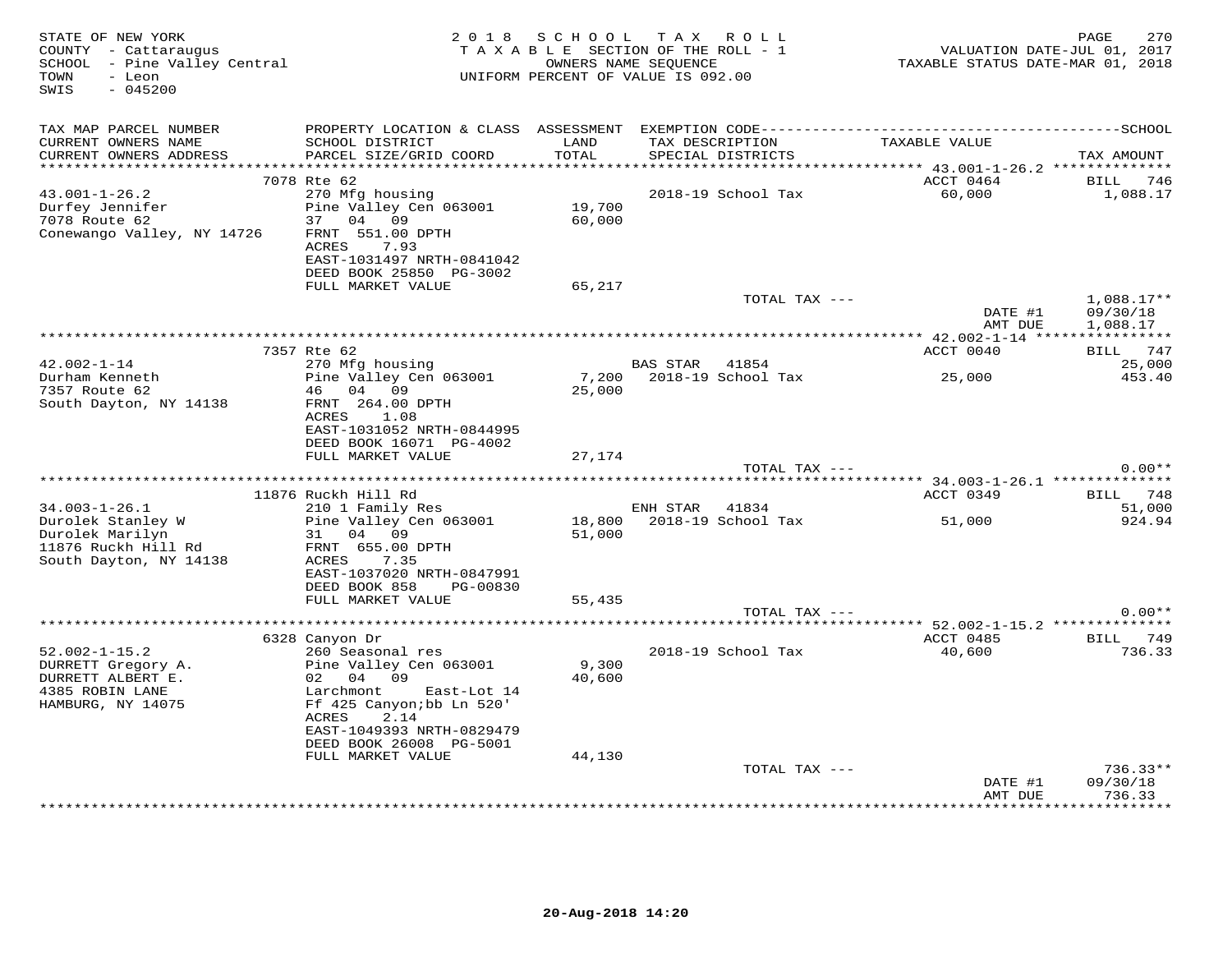| STATE OF NEW YORK<br>COUNTY - Cattaraugus<br>SCHOOL - Pine Valley Central<br>- Leon<br>TOWN<br>$-045200$<br>SWIS |                                            |                | 2018 SCHOOL TAX ROLL<br>TAXABLE SECTION OF THE ROLL - 1<br>OWNERS NAME SEOUENCE<br>UNIFORM PERCENT OF VALUE IS 092.00 | VALUATION DATE-JUL 01, 2017<br>TAXABLE STATUS DATE-MAR 01, 2018 | 271<br>PAGE               |
|------------------------------------------------------------------------------------------------------------------|--------------------------------------------|----------------|-----------------------------------------------------------------------------------------------------------------------|-----------------------------------------------------------------|---------------------------|
| TAX MAP PARCEL NUMBER<br>CURRENT OWNERS NAME                                                                     | SCHOOL DISTRICT                            | LAND           | TAX DESCRIPTION                                                                                                       | TAXABLE VALUE                                                   |                           |
| CURRENT OWNERS ADDRESS                                                                                           | PARCEL SIZE/GRID COORD                     | TOTAL          | SPECIAL DISTRICTS                                                                                                     |                                                                 | TAX AMOUNT                |
|                                                                                                                  |                                            |                |                                                                                                                       |                                                                 |                           |
| $34.003 - 1 - 27.1$                                                                                              | 12008 Ruckh Hill Rd<br>240 Rural res       |                | BAS STAR 41854                                                                                                        | ACCT 0107                                                       | <b>BILL</b> 750<br>27,300 |
| Dustin Est Alwood W                                                                                              | Pine Valley Cen 063001                     |                |                                                                                                                       | 86,800                                                          | 1,574.22                  |
| Mary Ann Dustin                                                                                                  | 39 04 09                                   | 86,800         |                                                                                                                       |                                                                 |                           |
| 12008 Ruckh Hill Rd                                                                                              | Ff 938.13                                  |                |                                                                                                                       |                                                                 |                           |
| South Dayton, NY 14138                                                                                           | ACRES 26.05<br>EAST-1034607 NRTH-0848185   |                |                                                                                                                       |                                                                 |                           |
|                                                                                                                  | DEED BOOK 726<br>PG-00241                  |                |                                                                                                                       |                                                                 |                           |
|                                                                                                                  | FULL MARKET VALUE                          | 94,348         |                                                                                                                       |                                                                 |                           |
|                                                                                                                  |                                            |                | TOTAL TAX ---                                                                                                         |                                                                 | $1,079.10**$              |
|                                                                                                                  |                                            |                |                                                                                                                       | DATE #1<br>AMT DUE                                              | 09/30/18<br>1,079.10      |
|                                                                                                                  |                                            |                |                                                                                                                       |                                                                 |                           |
|                                                                                                                  | Ruckh Hill Rd                              |                |                                                                                                                       | ACCT 0545                                                       | BILL 751                  |
| $34.003 - 1 - 27.4$                                                                                              | 314 Rural vac<10                           |                | 2018-19 School Tax                                                                                                    | 3,000                                                           | 54.41                     |
| Dustin Alwood<br>Dustin, Est                                                                                     | Pine Valley Cen 063001<br>39 04 09         | 3,000<br>3,000 |                                                                                                                       |                                                                 |                           |
| 12008 Ruchk Hill Rd                                                                                              | FRNT 150.00 DPTH 266.00                    |                |                                                                                                                       |                                                                 |                           |
| South Dayton, NY 14138                                                                                           | EAST-1034634 NRTH-0847765                  |                |                                                                                                                       |                                                                 |                           |
|                                                                                                                  | DEED BOOK 1016 PG-205<br>FULL MARKET VALUE | 3,261          |                                                                                                                       |                                                                 |                           |
|                                                                                                                  |                                            |                | TOTAL TAX ---                                                                                                         |                                                                 | 54.41**                   |
|                                                                                                                  |                                            |                |                                                                                                                       | DATE #1                                                         | 09/30/18                  |
|                                                                                                                  |                                            |                |                                                                                                                       | AMT DUE                                                         | 54.41                     |
|                                                                                                                  | 7105 Alderbottom Rd                        |                |                                                                                                                       | ACCT 0237                                                       | <b>BILL</b> 752           |
| $43.001 - 1 - 20$                                                                                                | 260 Seasonal res                           |                | 2018-19 School Tax                                                                                                    | 26,300                                                          | 476.98                    |
| Dybalski Robert                                                                                                  | Pine Valley Cen 063001                     | 14,100         |                                                                                                                       |                                                                 |                           |
| McCarthy Yvonne                                                                                                  | 21 04 09                                   | 26,300         |                                                                                                                       |                                                                 |                           |
| 4 Drake Ave<br>Silver Creek, NY 14136                                                                            | FRNT 345.00 DPTH<br>4.56<br>ACRES          |                |                                                                                                                       |                                                                 |                           |
|                                                                                                                  | EAST-1040492 NRTH-0840710                  |                |                                                                                                                       |                                                                 |                           |
|                                                                                                                  | DEED BOOK 24700 PG-9001                    |                |                                                                                                                       |                                                                 |                           |
|                                                                                                                  | FULL MARKET VALUE                          | 28,587         |                                                                                                                       |                                                                 |                           |
|                                                                                                                  |                                            |                | TOTAL TAX ---                                                                                                         | DATE #1                                                         | 476.98**<br>09/30/18      |
|                                                                                                                  |                                            |                |                                                                                                                       | AMT DUE                                                         | 476.98                    |
|                                                                                                                  |                                            |                |                                                                                                                       |                                                                 |                           |
| $34.003 - 1 - 8.1$                                                                                               | Kellogg Hill Rd<br>322 Rural vac>10        |                |                                                                                                                       | <b>ACCT 0109</b>                                                | BILL 753                  |
| Dye James N.K.                                                                                                   | Pine Valley Cen 063001                     |                | AG DIST<br>41720<br>40,100 2018-19 School Tax                                                                         | 25,465                                                          | 14,635<br>461.84          |
| Dye Jennifer J.                                                                                                  | 32 04 09                                   | 40,100         |                                                                                                                       |                                                                 |                           |
| 8568 Silver Creek Rd.                                                                                            | Ff 697.00                                  |                |                                                                                                                       |                                                                 |                           |
| South Dayton, NY 14138                                                                                           | ACRES 45.90<br>EAST-1037895 NRTH-0854051   |                |                                                                                                                       |                                                                 |                           |
| MAY BE SUBJECT TO PAYMENT                                                                                        | DEED BOOK 26207 PG-3001                    |                |                                                                                                                       |                                                                 |                           |
| UNDER AGDIST LAW TIL 2022                                                                                        | FULL MARKET VALUE                          | 43,587         |                                                                                                                       |                                                                 |                           |
|                                                                                                                  |                                            |                | TOTAL TAX ---                                                                                                         |                                                                 | 461.84**                  |
|                                                                                                                  |                                            |                |                                                                                                                       | DATE #1<br>AMT DUE                                              | 09/30/18<br>461.84        |
|                                                                                                                  |                                            |                |                                                                                                                       |                                                                 | **********                |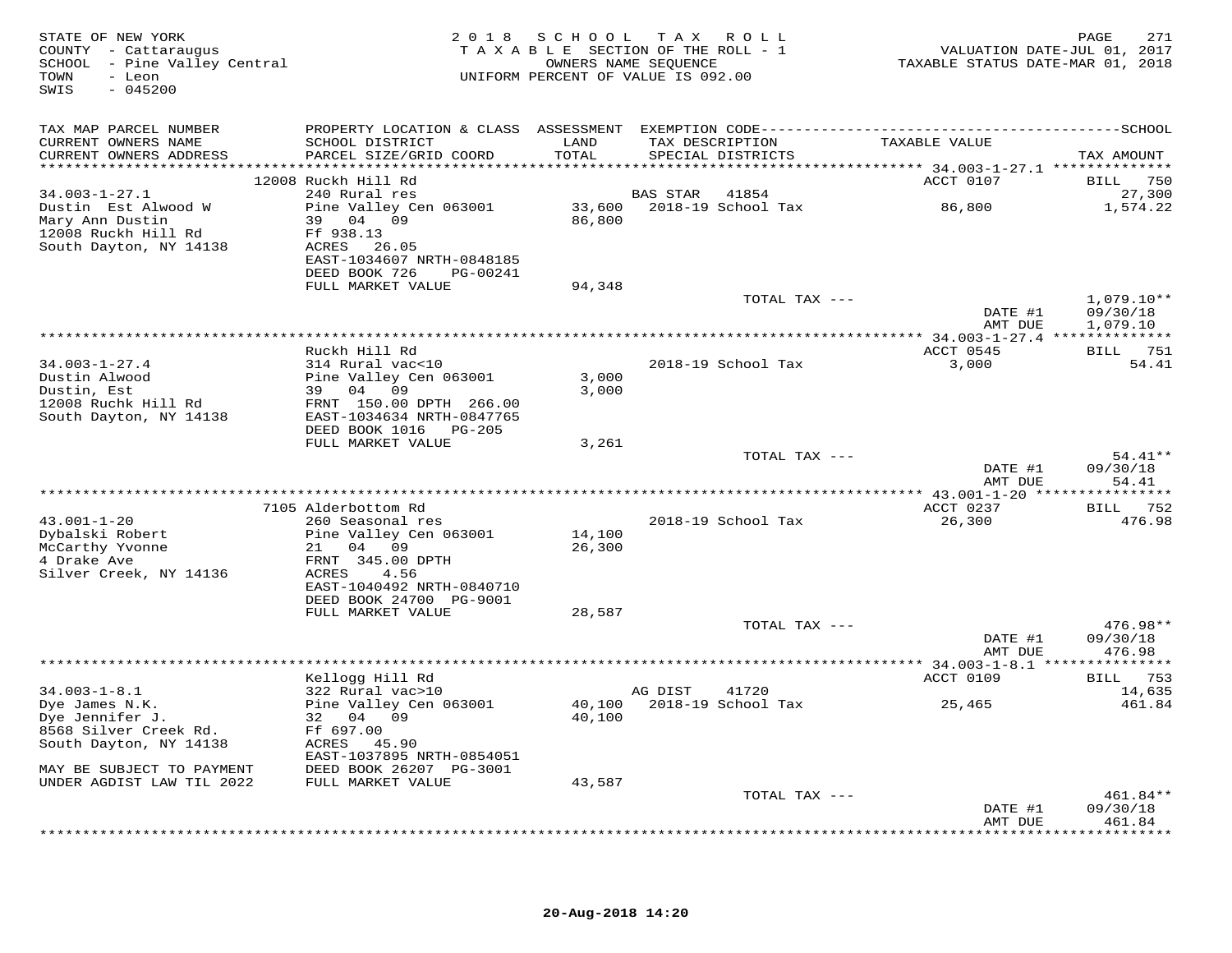| STATE OF NEW YORK<br>COUNTY - Cattaraugus<br>SCHOOL - Pine Valley Central<br>TOWN<br>- Leon<br>$-045200$<br>SWIS                                     |                                                                                                   | OWNERS NAME SEQUENCE | 2018 SCHOOL TAX ROLL<br>TAXABLE SECTION OF THE ROLL - 1<br>UNIFORM PERCENT OF VALUE IS 092.00 | VALUATION DATE-JUL 01, 2017<br>TAXABLE STATUS DATE-MAR 01, 2018 | 272<br>PAGE                      |
|------------------------------------------------------------------------------------------------------------------------------------------------------|---------------------------------------------------------------------------------------------------|----------------------|-----------------------------------------------------------------------------------------------|-----------------------------------------------------------------|----------------------------------|
| TAX MAP PARCEL NUMBER                                                                                                                                |                                                                                                   |                      |                                                                                               |                                                                 |                                  |
| CURRENT OWNERS NAME<br>CURRENT OWNERS ADDRESS                                                                                                        | SCHOOL DISTRICT<br>PARCEL SIZE/GRID COORD                                                         | LAND<br><b>TOTAL</b> | TAX DESCRIPTION<br>SPECIAL DISTRICTS                                                          | TAXABLE VALUE                                                   | TAX AMOUNT                       |
|                                                                                                                                                      |                                                                                                   |                      |                                                                                               |                                                                 |                                  |
| $52.002 - 1 - 17.2$                                                                                                                                  | 6277 Canyon Dr<br>260 Seasonal res                                                                |                      | 2018-19 School Tax                                                                            | ACCT 0541<br>27,900                                             | BILL 754<br>506.00               |
| Dziengielewski David F<br>260 Canton St<br>Depew, NY 14043                                                                                           | Pine Valley Cen 063001<br>02 04 09<br>Larchmont                                                   | 20,900<br>27,900     |                                                                                               |                                                                 |                                  |
|                                                                                                                                                      | Ff 360.00<br>ACRES<br>2.90<br>EAST-1048798 NRTH-0828733                                           |                      |                                                                                               |                                                                 |                                  |
|                                                                                                                                                      | DEED BOOK 00982 PG-00790                                                                          |                      |                                                                                               |                                                                 |                                  |
|                                                                                                                                                      | FULL MARKET VALUE                                                                                 | 30,326               | TOTAL TAX ---                                                                                 |                                                                 | $506.00**$                       |
|                                                                                                                                                      |                                                                                                   |                      |                                                                                               | DATE #1<br>AMT DUE                                              | 09/30/18<br>506.00               |
|                                                                                                                                                      |                                                                                                   |                      |                                                                                               |                                                                 |                                  |
|                                                                                                                                                      | 8047 Rte 62                                                                                       |                      |                                                                                               | ACCT 0375                                                       | 755<br>BILL                      |
| $34.003 - 1 - 5$<br>Dzierzanowski Edward R. and Ma Pine Valley Cen 063001<br>Dzierzanowski Kenneth E. and K 32/40<br>8047 62 Rte<br>Dayton, NY 14138 | 314 Rural vac<10<br>04<br>09<br>Co Rd 35 Ff 400.00<br>FRNT 425.00 DPTH<br>ACRES<br>2.67           | 6,300<br>6,300       | 2018-19 School Tax                                                                            | 6,300                                                           | 114.26                           |
|                                                                                                                                                      | EAST-1035042 NRTH-0855458<br>DEED BOOK 22453 PG-8001                                              |                      |                                                                                               |                                                                 |                                  |
|                                                                                                                                                      | FULL MARKET VALUE                                                                                 | 6,848                |                                                                                               |                                                                 |                                  |
|                                                                                                                                                      |                                                                                                   |                      | TOTAL TAX ---                                                                                 | DATE #1<br>AMT DUE                                              | $114.26**$<br>09/30/18<br>114.26 |
|                                                                                                                                                      |                                                                                                   |                      |                                                                                               |                                                                 |                                  |
|                                                                                                                                                      | 6651 Rte 62                                                                                       |                      |                                                                                               | ACCT 0111                                                       | BILL<br>756                      |
| $42.004 - 2 - 17.3$<br>Ebel Gary M<br>Baker Katherine M<br>6793 Riga Rd<br>Conewango Valley, NY 14726                                                | 240 Rural res<br>Pine Valley Cen 063001<br>43 04 09<br>ACRES<br>1.00<br>EAST-1030256 NRTH-0834256 | 7,000<br>32,000      | 2018-19 School Tax                                                                            | 32,000                                                          | 580.36                           |
|                                                                                                                                                      | DEED BOOK 26742 PG-2001<br>FULL MARKET VALUE                                                      | 34,783               |                                                                                               |                                                                 |                                  |
|                                                                                                                                                      |                                                                                                   |                      | TOTAL TAX ---                                                                                 |                                                                 | 580.36**                         |
|                                                                                                                                                      |                                                                                                   |                      | **************************                                                                    | DATE #1<br>AMT DUE                                              | 09/30/18<br>580.36               |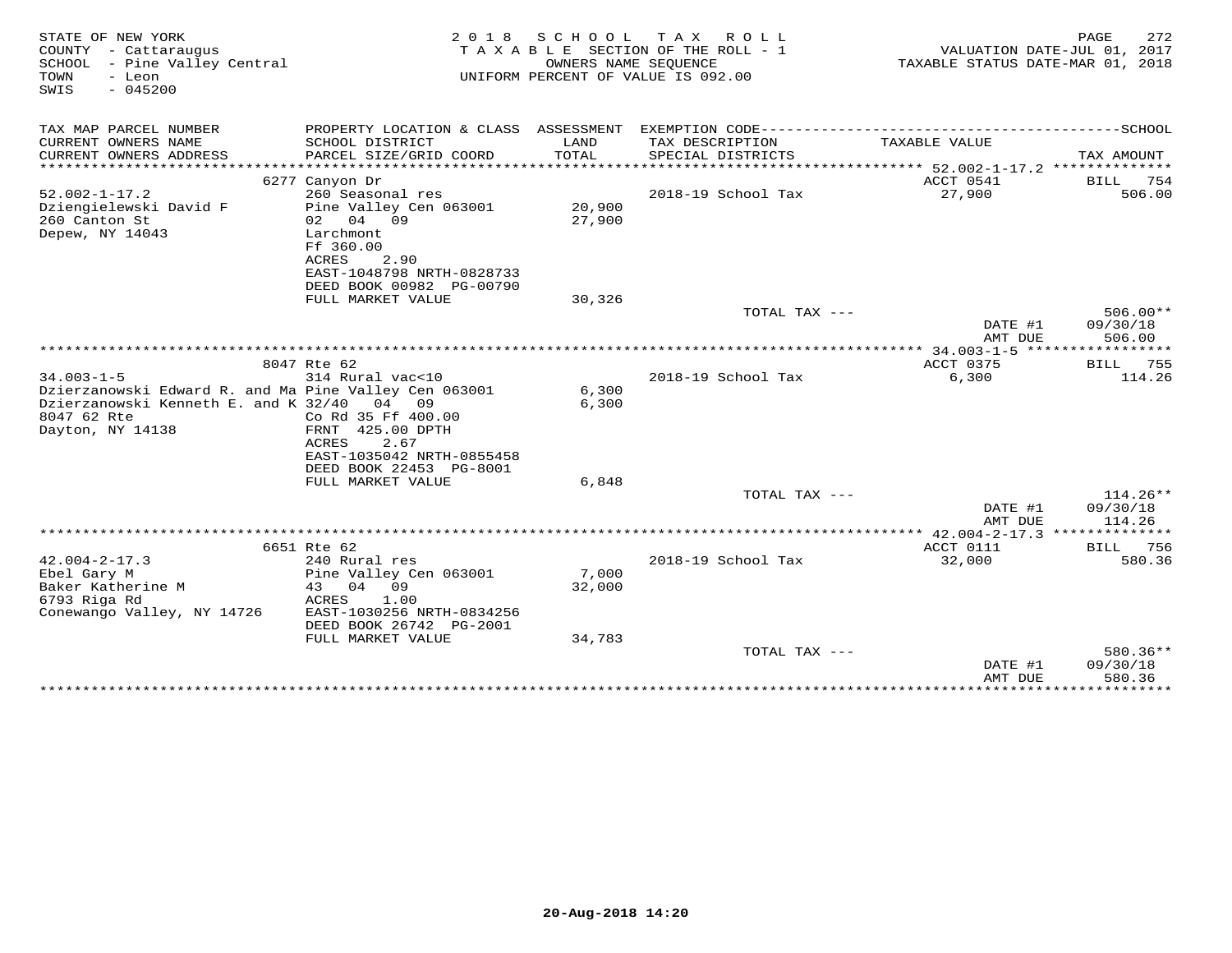| STATE OF NEW YORK<br>COUNTY - Cattaraugus<br>SCHOOL - Pine Valley Central<br>SCHOOL - Pine Valley Central<br>COUNTY - Toon<br>COUNTY - Toon<br>COUNTY - Toon<br>COUNTY - Toon<br>COUNTY - COUNTY CENTRAL PERCENT OF VALUE IS 092.00 |                                                                                                                   |               |                |                    | 273 PAGE<br>2017 VALUATION DATE-JUL<br>2018 TAXABLE STATUS DATE-MAR |                        |
|-------------------------------------------------------------------------------------------------------------------------------------------------------------------------------------------------------------------------------------|-------------------------------------------------------------------------------------------------------------------|---------------|----------------|--------------------|---------------------------------------------------------------------|------------------------|
| TAX MAP PARCEL NUMBER                                                                                                                                                                                                               |                                                                                                                   |               |                |                    |                                                                     |                        |
| CURRENT OWNERS NAME<br>CURRENT OWNERS ADDRESS                                                                                                                                                                                       | SCHOOL DISTRICT<br>PARCEL SIZE/GRID COORD                                                                         | LAND<br>TOTAL |                | SPECIAL DISTRICTS  | TAX DESCRIPTION TAXABLE VALUE                                       | TAX AMOUNT             |
|                                                                                                                                                                                                                                     |                                                                                                                   |               |                |                    |                                                                     |                        |
|                                                                                                                                                                                                                                     | 6623 Rte 62                                                                                                       |               |                |                    | <b>ACCT 0053</b>                                                    | <b>BILL</b> 757        |
| $42.004 - 2 - 18$                                                                                                                                                                                                                   | 210 1 Family Res<br>210 1 Family Res 68 BAS 31AR 41694<br>Pine Valley Cen 063001 37,400 2018-19 School Tax 97,100 |               | BAS STAR 41854 |                    |                                                                     | 27,300<br>1,761.02     |
| Ebel Gary M<br>Baker Katherine<br>6623 Rte 62                                                                                                                                                                                       | 43 04 09                                                                                                          | 97,100        |                |                    |                                                                     |                        |
|                                                                                                                                                                                                                                     | FRNT 210.00 DPTH                                                                                                  |               |                |                    |                                                                     |                        |
| Conewango Valley, NY 14726 ACRES 32.60                                                                                                                                                                                              |                                                                                                                   |               |                |                    |                                                                     |                        |
|                                                                                                                                                                                                                                     | EAST-1030017 NRTH-0834061                                                                                         |               |                |                    |                                                                     |                        |
|                                                                                                                                                                                                                                     | DEED BOOK 815 PG-00905                                                                                            |               |                |                    |                                                                     |                        |
|                                                                                                                                                                                                                                     | FULL MARKET VALUE                                                                                                 | 105,543       |                |                    |                                                                     |                        |
|                                                                                                                                                                                                                                     |                                                                                                                   |               |                | TOTAL TAX ---      |                                                                     | 1,265.90**             |
|                                                                                                                                                                                                                                     |                                                                                                                   |               |                |                    | DATE #1                                                             | 09/30/18               |
|                                                                                                                                                                                                                                     |                                                                                                                   |               |                |                    | AMT DUE                                                             | 1,265.90               |
|                                                                                                                                                                                                                                     |                                                                                                                   |               |                |                    |                                                                     |                        |
|                                                                                                                                                                                                                                     | 6793 Riga Rd                                                                                                      |               |                |                    | ACCT 0110                                                           | BILL 758               |
| $42.004 - 1 - 9$                                                                                                                                                                                                                    | %% xiga x<br>210 1 Family Res<br>Pine Valley Cen 063001                                                           |               | ENH STAR 41834 |                    |                                                                     | 60,790                 |
|                                                                                                                                                                                                                                     |                                                                                                                   |               |                |                    |                                                                     | 1,360.21               |
| Ebel James<br>Ebel Barbara A<br>6793 Riga Rd                                                                                                                                                                                        | 44 04 09                                                                                                          | 75,000        |                |                    |                                                                     |                        |
| Conewango Valley, NY 14726                                                                                                                                                                                                          | FRNT 222.00 DPTH<br>ACRES 1.49                                                                                    |               |                |                    |                                                                     |                        |
|                                                                                                                                                                                                                                     | EAST-1026971 NRTH-0836342                                                                                         |               |                |                    |                                                                     |                        |
|                                                                                                                                                                                                                                     | DEED BOOK 838 PG-00616                                                                                            |               |                |                    |                                                                     |                        |
|                                                                                                                                                                                                                                     | FULL MARKET VALUE                                                                                                 | 81,522        |                |                    |                                                                     |                        |
|                                                                                                                                                                                                                                     |                                                                                                                   |               |                | TOTAL TAX ---      | DATE #1                                                             | $257.71**$             |
|                                                                                                                                                                                                                                     |                                                                                                                   |               |                |                    |                                                                     | 09/30/18               |
|                                                                                                                                                                                                                                     |                                                                                                                   |               |                |                    | AMT DUE                                                             | 257.71                 |
|                                                                                                                                                                                                                                     |                                                                                                                   |               |                |                    |                                                                     |                        |
|                                                                                                                                                                                                                                     | 6661 Rte 62                                                                                                       |               |                |                    | ACCT 0175                                                           | BILL 759               |
| $42.004 - 2 - 16$                                                                                                                                                                                                                   | 210 1 Family Res                                                                                                  |               | BAS STAR 41854 |                    |                                                                     | 27,300                 |
|                                                                                                                                                                                                                                     | Pine Valley Cen $063001$ 14,100 2018-19 School Tax                                                                |               |                |                    | 97,000                                                              | 1,759.21               |
|                                                                                                                                                                                                                                     |                                                                                                                   | 97,000        |                |                    |                                                                     |                        |
|                                                                                                                                                                                                                                     |                                                                                                                   |               |                |                    |                                                                     |                        |
| Ebel John A<br>Ebel John A<br>Ebel Kelly J<br>6661 Rte 62<br>Leon, NY 14751<br>2007 - 20130431 NRTH-0834576<br>2014 PG-5001<br>2014 PG-5001<br>2014 PG-5001<br>2014 PG-5001                                                         |                                                                                                                   |               |                |                    |                                                                     |                        |
|                                                                                                                                                                                                                                     | DEED BOOK 20549 PG-5001<br>FULL MARKET VALUE                                                                      |               |                |                    |                                                                     |                        |
|                                                                                                                                                                                                                                     |                                                                                                                   | 105,435       |                | TOTAL TAX ---      |                                                                     | $1,264.09**$           |
|                                                                                                                                                                                                                                     |                                                                                                                   |               |                |                    | DATE #1                                                             | 09/30/18               |
|                                                                                                                                                                                                                                     |                                                                                                                   |               |                |                    | AMT DUE                                                             | 1,264.09               |
|                                                                                                                                                                                                                                     |                                                                                                                   |               |                |                    |                                                                     |                        |
|                                                                                                                                                                                                                                     | 6576 Riga Rd                                                                                                      |               |                |                    | ACCT 0027                                                           | BILL 760               |
|                                                                                                                                                                                                                                     | 322 Rural vac>10                                                                                                  |               |                | 2018-19 School Tax | 31,600                                                              | 573.10                 |
|                                                                                                                                                                                                                                     | Pine Valley Cen 063001 31,600                                                                                     |               |                |                    |                                                                     |                        |
|                                                                                                                                                                                                                                     | 43 04 09                                                                                                          | 31,600        |                |                    |                                                                     |                        |
|                                                                                                                                                                                                                                     | FRNT 640.00 DPTH                                                                                                  |               |                |                    |                                                                     |                        |
| Conewango Valley, NY 14726 ACRES 29.40                                                                                                                                                                                              |                                                                                                                   |               |                |                    |                                                                     |                        |
|                                                                                                                                                                                                                                     | EAST-1028178 NRTH-0832817                                                                                         |               |                |                    |                                                                     |                        |
|                                                                                                                                                                                                                                     | DEED BOOK 00980 PG-00890                                                                                          |               |                |                    |                                                                     |                        |
|                                                                                                                                                                                                                                     | FULL MARKET VALUE                                                                                                 | 34,348        |                |                    |                                                                     |                        |
|                                                                                                                                                                                                                                     |                                                                                                                   |               |                | TOTAL TAX ---      |                                                                     | $573.10**$<br>09/30/18 |
|                                                                                                                                                                                                                                     |                                                                                                                   |               |                |                    | DATE #1<br>AMT DUE                                                  | 573.10                 |
|                                                                                                                                                                                                                                     |                                                                                                                   |               |                |                    |                                                                     | ***********            |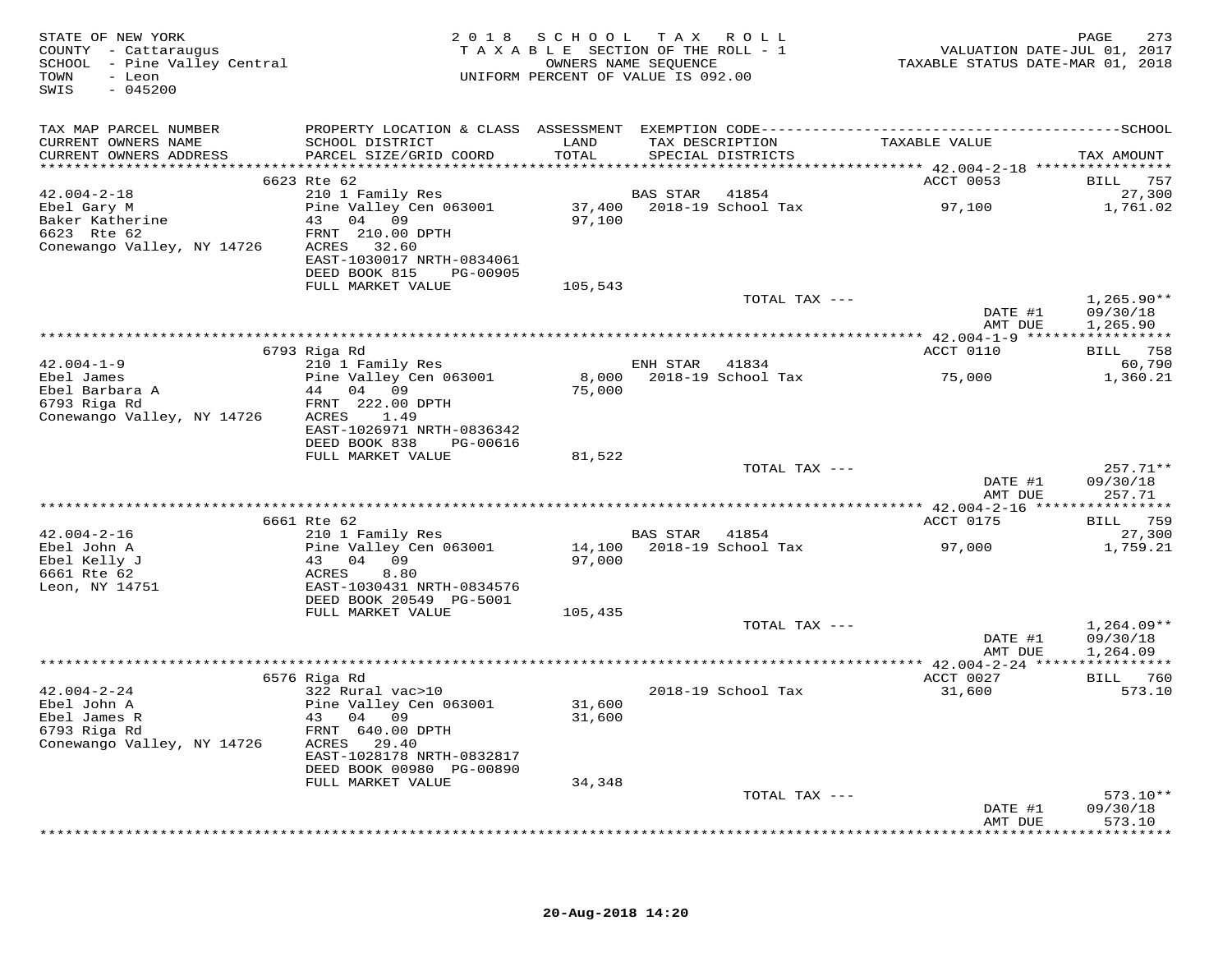| STATE OF NEW YORK<br>COUNTY - Cattaraugus<br>SCHOOL - Pine Valley Central<br>TOWN<br>- Leon<br>$-045200$<br>SWIS | 2 0 1 8                                                                                      | SCHOOL TAX | R O L L<br>TAXABLE SECTION OF THE ROLL - 1<br>OWNERS NAME SEOUENCE<br>UNIFORM PERCENT OF VALUE IS 092.00 |                 | TAXABLE STATUS DATE-MAR 01, 2018 | 274<br>PAGE<br>VALUATION DATE-JUL 01, 2017 |
|------------------------------------------------------------------------------------------------------------------|----------------------------------------------------------------------------------------------|------------|----------------------------------------------------------------------------------------------------------|-----------------|----------------------------------|--------------------------------------------|
| TAX MAP PARCEL NUMBER                                                                                            | PROPERTY LOCATION & CLASS ASSESSMENT EXEMPTION CODE-----------------------------------SCHOOL |            |                                                                                                          |                 |                                  |                                            |
| CURRENT OWNERS NAME                                                                                              | SCHOOL DISTRICT                                                                              | LAND       | TAX DESCRIPTION                                                                                          |                 | TAXABLE VALUE                    |                                            |
| CURRENT OWNERS ADDRESS                                                                                           | PARCEL SIZE/GRID COORD                                                                       | TOTAL      | SPECIAL DISTRICTS                                                                                        |                 |                                  | TAX AMOUNT                                 |
|                                                                                                                  | Cross Rd                                                                                     |            |                                                                                                          |                 | ACCT 0510                        | BILL 761                                   |
| $33.004 - 1 - 15$                                                                                                | 105 Vac farmland                                                                             |            | AG DIST<br>41720                                                                                         |                 |                                  | 14,293                                     |
| Eden Valley Farm, LLC                                                                                            | Pine Valley Cen 063001                                                                       | 42,100     | 2018-19 School Tax                                                                                       |                 | 27,807                           | 504.31                                     |
| 3940 Hardt Rd                                                                                                    | 47 04 09                                                                                     | 42,100     |                                                                                                          |                 |                                  |                                            |
| Eden, NY 14057                                                                                                   | FRNT 1115.00 DPTH                                                                            |            |                                                                                                          |                 |                                  |                                            |
|                                                                                                                  | ACRES 62.41                                                                                  |            |                                                                                                          |                 |                                  |                                            |
| MAY BE SUBJECT TO PAYMENT                                                                                        | EAST-1024814 NRTH-0849975                                                                    |            |                                                                                                          |                 |                                  |                                            |
| UNDER AGDIST LAW TIL 2022                                                                                        | DEED BOOK 24591 PG-9001                                                                      |            |                                                                                                          |                 |                                  |                                            |
|                                                                                                                  | FULL MARKET VALUE                                                                            | 45,761     |                                                                                                          | TOTAL TAX ---   |                                  | $504.31**$                                 |
|                                                                                                                  |                                                                                              |            |                                                                                                          |                 | DATE #1                          | 09/30/18                                   |
|                                                                                                                  |                                                                                              |            |                                                                                                          |                 | AMT DUE                          | 504.31                                     |
|                                                                                                                  |                                                                                              |            |                                                                                                          |                 |                                  |                                            |
|                                                                                                                  | Dredge Rd                                                                                    |            |                                                                                                          |                 | ACCT 0377                        | 762<br>BILL                                |
| $33.004 - 2 - 15.1$                                                                                              | 112 Dairy farm                                                                               |            | AG BLDG<br>41700                                                                                         |                 |                                  | 10,000                                     |
| Eden Valley Farm, LLC                                                                                            | Pine Valley Cen 063001                                                                       |            | 61,300 AG DIST<br>41720                                                                                  |                 |                                  | 10,400                                     |
| 3940 Hardt Rd                                                                                                    | 48,64/4/9<br>ACRES 90.80                                                                     |            | 165,500 TMP GHOUSE 42120<br>TMP GHOUSE 42120                                                             |                 |                                  | 8,000<br>10,000                            |
| Eden, NY 14057                                                                                                   | EAST-1026063 NRTH-0852701                                                                    |            | 2018-19 School Tax                                                                                       |                 | 127,100                          | 2,305.10                                   |
| MAY BE SUBJECT TO PAYMENT                                                                                        | DEED BOOK 24591 PG-9001                                                                      |            |                                                                                                          |                 |                                  |                                            |
| UNDER AGDIST LAW TIL 2023                                                                                        | FULL MARKET VALUE                                                                            | 179,891    |                                                                                                          |                 |                                  |                                            |
|                                                                                                                  |                                                                                              |            |                                                                                                          | TOTAL TAX ---   |                                  | $2,305.10**$                               |
|                                                                                                                  |                                                                                              |            |                                                                                                          |                 | DATE #1                          | 09/30/18                                   |
|                                                                                                                  |                                                                                              |            |                                                                                                          |                 | AMT DUE                          | 2,305.10                                   |
|                                                                                                                  | 7138 Rte 62                                                                                  |            |                                                                                                          |                 | ACCT 0022                        |                                            |
| $43.001 - 1 - 29.1$                                                                                              | 112 Dairy farm                                                                               |            | 2018-19 School Tax                                                                                       |                 | 159,000                          | BILL 763<br>2,883.65                       |
| Eden Valley Farm, LLC                                                                                            | Pine Valley Cen 063001                                                                       | 100,000    |                                                                                                          |                 |                                  |                                            |
| 3940 4930 Hardt Road                                                                                             | 37/38 04 09                                                                                  | 159,000    |                                                                                                          |                 |                                  |                                            |
| Eden, NY 14057                                                                                                   | Ff 1600.00 Us Rte 62                                                                         |            |                                                                                                          |                 |                                  |                                            |
|                                                                                                                  | Ff 170.00 Slew Rd                                                                            |            |                                                                                                          |                 |                                  |                                            |
|                                                                                                                  | ACRES 176.19                                                                                 |            |                                                                                                          |                 |                                  |                                            |
|                                                                                                                  | EAST-1033144 NRTH-0842656<br>DEED BOOK 26093 PG-2001                                         |            |                                                                                                          |                 |                                  |                                            |
|                                                                                                                  | FULL MARKET VALUE                                                                            | 172,826    |                                                                                                          |                 |                                  |                                            |
|                                                                                                                  |                                                                                              |            |                                                                                                          | TOTAL TAX $---$ |                                  | $2.883.65**$                               |
|                                                                                                                  |                                                                                              |            |                                                                                                          |                 | DATE #1                          | 09/30/18                                   |
|                                                                                                                  |                                                                                              |            |                                                                                                          |                 | AMT DUE                          | 2,883.65                                   |
|                                                                                                                  |                                                                                              |            |                                                                                                          |                 |                                  |                                            |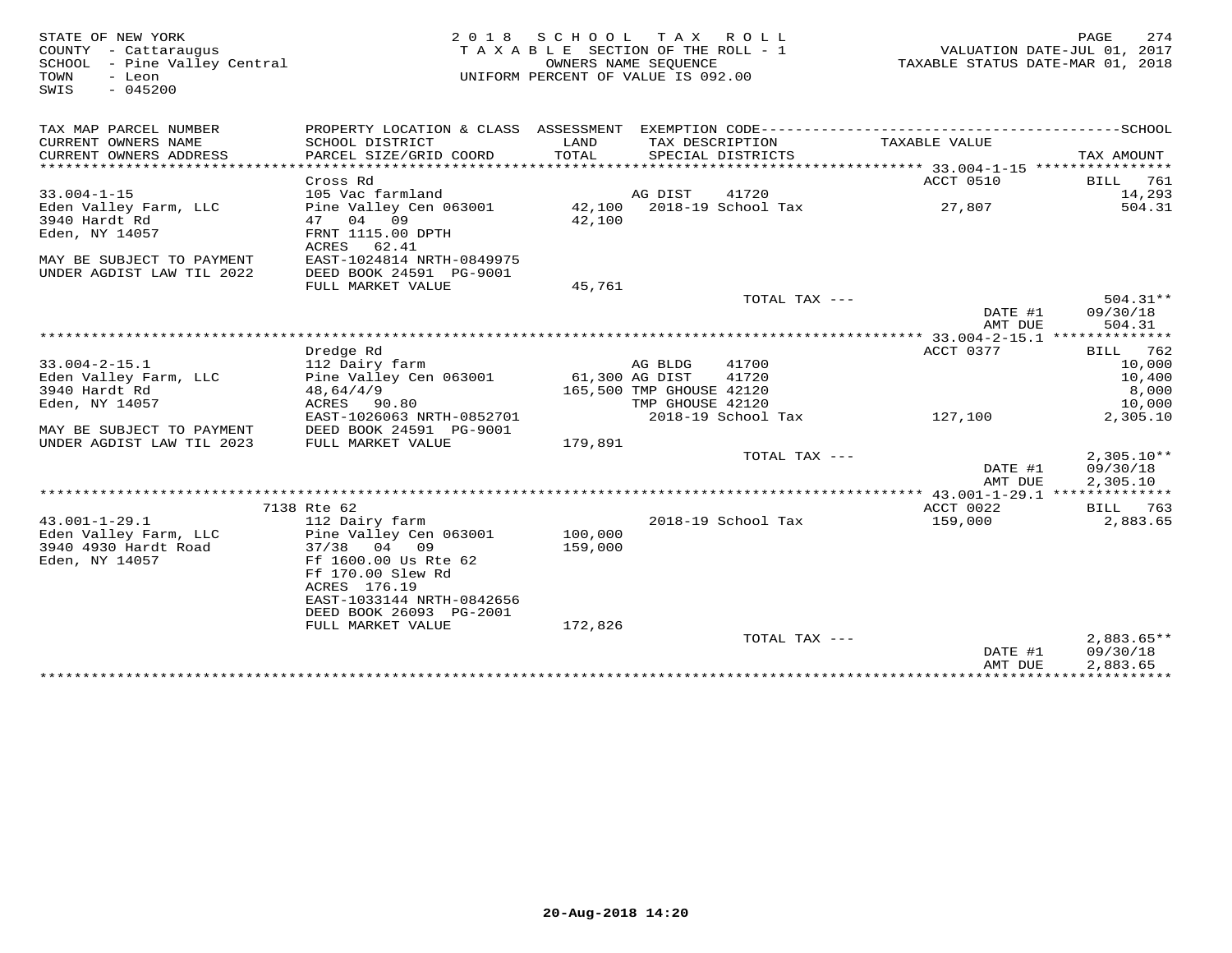| STATE OF NEW YORK<br>COUNTY - Cattaraugus<br>SCHOOL - Pine Valley Central<br>TOWN<br>- Leon<br>$-045200$<br>SWIS | 2 0 1 8                                                                                                                                 | SCHOOL<br>TAXABLE SECTION OF THE ROLL - 1<br>UNIFORM PERCENT OF VALUE IS 092.00 | T A X<br>OWNERS NAME SEQUENCE | R O L L                     | VALUATION DATE-JUL 01, 2017<br>TAXABLE STATUS DATE-MAR 01, 2018 | 275<br>PAGE                      |
|------------------------------------------------------------------------------------------------------------------|-----------------------------------------------------------------------------------------------------------------------------------------|---------------------------------------------------------------------------------|-------------------------------|-----------------------------|-----------------------------------------------------------------|----------------------------------|
| TAX MAP PARCEL NUMBER<br>CURRENT OWNERS NAME<br>CURRENT OWNERS ADDRESS                                           | PROPERTY LOCATION & CLASS ASSESSMENT<br>SCHOOL DISTRICT<br>PARCEL SIZE/GRID COORD                                                       | LAND<br>TOTAL                                                                   | TAX DESCRIPTION               | SPECIAL DISTRICTS           | TAXABLE VALUE                                                   | TAX AMOUNT                       |
| ***********************                                                                                          |                                                                                                                                         |                                                                                 |                               |                             |                                                                 |                                  |
| $43.003 - 1 - 11.2$                                                                                              | 11649 Leon-New Albion Rd<br>210 1 Family Res                                                                                            |                                                                                 | AGED S                        | 41804                       | ACCT 0602                                                       | 764<br>BILL<br>26,700            |
| Eganski Herman                                                                                                   | Pine Valley Cen 063001                                                                                                                  |                                                                                 | 9,600 ENH STAR                | 41834                       |                                                                 | 26,700                           |
| 11649 Leon-New Albion Rd<br>Cattaraugus, NY 14719                                                                | 19 04<br>09<br>Leon-New Albion Ff - 500'<br>FRNT 540.00 DPTH<br>ACRES<br>2.30<br>EAST-1040729 NRTH-0833862<br>DEED BOOK 901<br>PG-00992 | 53,400                                                                          |                               | 2018-19 School Tax          | 26,700                                                          | 484.23                           |
|                                                                                                                  | FULL MARKET VALUE                                                                                                                       | 58,043                                                                          |                               |                             |                                                                 |                                  |
|                                                                                                                  |                                                                                                                                         |                                                                                 |                               | TOTAL TAX ---               |                                                                 | $0.00**$                         |
|                                                                                                                  | ****************                                                                                                                        | *******************                                                             |                               |                             | ***** 43.003-1-11.3 **********                                  |                                  |
| $43.003 - 1 - 11.3$<br>Eganski Herman                                                                            | 11634 Leon-New Albion Rd<br>270 Mfg housing<br>Pine Valley Cen 063001                                                                   | 8,700                                                                           |                               | 2018-19 School Tax          | ACCT 0604<br>18,800                                             | 765<br>BILL<br>340.96            |
| 11649 Leon-New Albion Rd<br>Cattaraugus, NY 14719                                                                | 19 04<br>09<br>FRNT 280.00 DPTH<br>ACRES<br>1.85<br>EAST-1040823 NRTH-0834142<br>DEED BOOK 911<br>PG-00823                              | 18,800                                                                          |                               |                             |                                                                 |                                  |
|                                                                                                                  | FULL MARKET VALUE                                                                                                                       | 20,435                                                                          |                               | TOTAL TAX ---               |                                                                 | $340.96**$                       |
|                                                                                                                  |                                                                                                                                         |                                                                                 |                               |                             | DATE #1<br>AMT DUE                                              | 09/30/18<br>340.96               |
|                                                                                                                  |                                                                                                                                         |                                                                                 |                               |                             | *** 42.020-1-21 *****                                           |                                  |
| $42.020 - 1 - 21$<br>Eller Tanya E.                                                                              | 12148 Leon-New Albion Rd<br>314 Rural vac<10<br>Pine Valley Cen 063001                                                                  | 4,200                                                                           |                               | 2018-19 School Tax          | ACCT 0035<br>4,200                                              | 766<br>BILL<br>76.17             |
| 12148 Leon-New Albion Rd<br>Leon, NY 14726                                                                       | 36 04<br>09<br>Life Use<br>FRNT 161.40 DPTH<br>ACRES<br>2.09                                                                            | 4,200                                                                           |                               |                             |                                                                 |                                  |
|                                                                                                                  | EAST-1032637 NRTH-0835994<br>DEED BOOK 28088 PG-8001                                                                                    |                                                                                 |                               |                             |                                                                 |                                  |
|                                                                                                                  | FULL MARKET VALUE                                                                                                                       | 4,565                                                                           |                               |                             |                                                                 |                                  |
|                                                                                                                  |                                                                                                                                         |                                                                                 |                               | TOTAL TAX ---               | DATE #1<br>AMT DUE                                              | $76.17**$<br>09/30/18<br>76.17   |
|                                                                                                                  |                                                                                                                                         |                                                                                 |                               |                             |                                                                 |                                  |
|                                                                                                                  | 12148 Leon-New Albion Rd                                                                                                                |                                                                                 |                               |                             | ACCT 0126                                                       | 767<br>BILL                      |
| $42.020 - 1 - 22$<br>Eller Tanya E.<br>12148 Leon-New Albion Rd                                                  | 210 1 Family Res<br>Pine Valley Cen 063001<br>36 04 09                                                                                  | 7,800<br>76,000                                                                 | ENH STAR                      | 41834<br>2018-19 School Tax | 76,000                                                          | 60,790<br>1,378.35               |
| Leon, NY 14726                                                                                                   | Ff 170.00<br>ACRES<br>1.38<br>EAST-1032819 NRTH-0835943<br>DEED BOOK 28088 PG-8001                                                      |                                                                                 |                               |                             |                                                                 |                                  |
|                                                                                                                  | FULL MARKET VALUE                                                                                                                       | 82,609                                                                          |                               |                             |                                                                 |                                  |
|                                                                                                                  |                                                                                                                                         |                                                                                 |                               | TOTAL TAX ---               | DATE #1<br>AMT DUE                                              | $275.85**$<br>09/30/18<br>275.85 |
|                                                                                                                  |                                                                                                                                         |                                                                                 |                               |                             |                                                                 |                                  |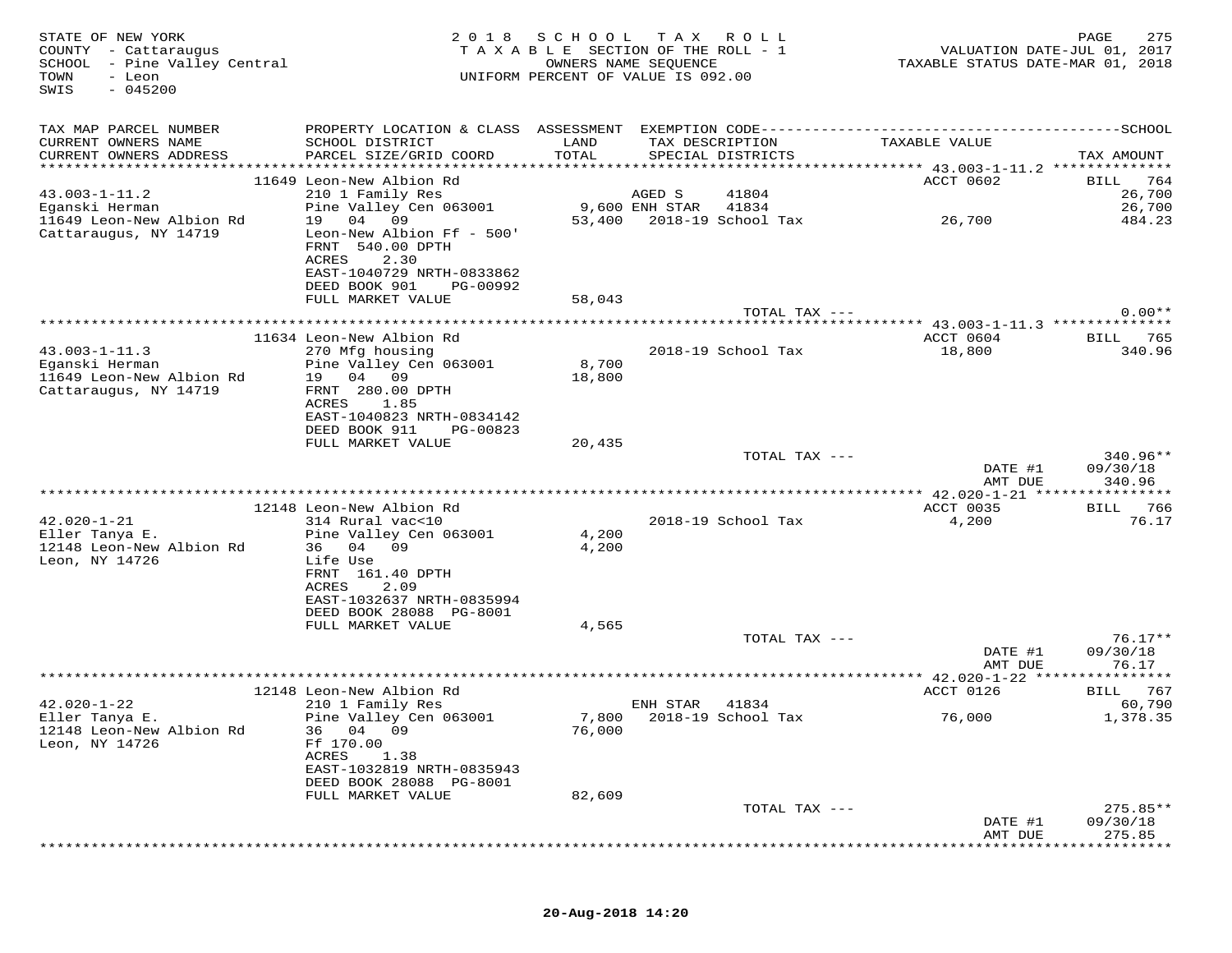| STATE OF NEW YORK<br>STATE OF NEW YORA<br>COUNTY - Cattaraugus<br>SCHOOL - Pine Valley Central<br>$-045200$<br>SWIS |                                                                       | 2018 SCHOOL TAX ROLL<br>UNIFORM PERCENT OF VALUE IS 092.00 |                  | T A X A B L E SECTION OF THE ROLL - 1<br>OWNERS NAME SEQUENCE |                    | 276<br>PAGE            |
|---------------------------------------------------------------------------------------------------------------------|-----------------------------------------------------------------------|------------------------------------------------------------|------------------|---------------------------------------------------------------|--------------------|------------------------|
| TAX MAP PARCEL NUMBER<br>CURRENT OWNERS NAME                                                                        | SCHOOL DISTRICT                                                       | LAND                                                       |                  | TAX DESCRIPTION                                               | TAXABLE VALUE      |                        |
| CURRENT OWNERS ADDRESS                                                                                              | PARCEL SIZE/GRID COORD                                                | TOTAL                                                      |                  | SPECIAL DISTRICTS                                             |                    | TAX AMOUNT             |
| ***********************                                                                                             | 7233 Rte 62                                                           |                                                            |                  |                                                               |                    |                        |
| $42.002 - 1 - 19$                                                                                                   | 210 1 Family Res                                                      |                                                            | ENH STAR         | 41834                                                         | ACCT 0113          | BILL 768<br>60,790     |
| Elliott Orlo & Elizabeth L/U Pine Valley Cen 063001<br>Brainard Cindy L<br>7233 Route 62                            | 45 04 09                                                              | 76,000                                                     |                  | 8,200 2018-19 School Tax 76,000                               |                    | 1,378.35               |
| 7233 Route 62<br>South Dayton, NY 14138                                                                             | 1.60<br>ACRES<br>EAST-1030924 NRTH-0843212<br>DEED BOOK 25725 PG-2001 |                                                            |                  |                                                               |                    |                        |
|                                                                                                                     | FULL MARKET VALUE                                                     | 82,609                                                     |                  |                                                               |                    |                        |
|                                                                                                                     |                                                                       |                                                            |                  | TOTAL TAX ---                                                 | DATE #1            | $275.85**$<br>09/30/18 |
|                                                                                                                     |                                                                       |                                                            |                  |                                                               | AMT DUE            | 275.85                 |
|                                                                                                                     |                                                                       |                                                            |                  |                                                               |                    |                        |
|                                                                                                                     | 7233 Rte 62                                                           |                                                            |                  |                                                               | ACCT 0692          | BILL 769               |
| $42.002 - 1 - 20.2$                                                                                                 | 270 Mfg housing                                                       |                                                            |                  | 2018-19 School Tax                                            | 25,700             | 466.10                 |
| Elliott Orlo K L/U<br>Elliott Elizabeth L/U                                                                         | Pine Valley Cen 063001<br>45 04 09                                    | 6,900<br>25,700                                            |                  |                                                               |                    |                        |
| 7233 Route 62                                                                                                       | Ff 360.30                                                             |                                                            |                  |                                                               |                    |                        |
| South Dayton, NY 14138                                                                                              | FRNT 150.00 DPTH 260.00<br>EAST-1030989 NRTH-0842862                  |                                                            |                  |                                                               |                    |                        |
|                                                                                                                     | DEED BOOK 25725 PG-2001                                               |                                                            |                  |                                                               |                    |                        |
|                                                                                                                     | FULL MARKET VALUE                                                     | 27,935                                                     |                  |                                                               |                    |                        |
|                                                                                                                     |                                                                       |                                                            |                  | TOTAL TAX ---                                                 |                    | $466.10**$             |
|                                                                                                                     |                                                                       |                                                            |                  |                                                               | DATE #1<br>AMT DUE | 09/30/18<br>466.10     |
|                                                                                                                     |                                                                       |                                                            |                  |                                                               |                    |                        |
|                                                                                                                     | 11969 Ruckh Hill Rd                                                   |                                                            |                  |                                                               | ACCT 0125          | BILL 770               |
| $43.001 - 1 - 2.1$                                                                                                  | 240 Rural res                                                         | 78,300 AG DIST                                             | AG BLDG          | 41700                                                         |                    | 15,000                 |
| Ellis Carol<br>PO Box 105                                                                                           | Pine Valley Cen 063001<br>29/30 04 09                                 |                                                            | 210,900 ENH STAR | 41720<br>41834                                                |                    | 22,615<br>60,790       |
| Leon, NY 14751                                                                                                      | ACRES 117.75                                                          |                                                            |                  | 2018-19 School Tax                                            | 173,285            | 3, 142. 72             |
|                                                                                                                     | EAST-1035650 NRTH-0845636                                             |                                                            |                  |                                                               |                    |                        |
| MAY BE SUBJECT TO PAYMENT                                                                                           | DEED BOOK 735 PG-00521                                                |                                                            |                  |                                                               |                    |                        |
| UNDER AGDIST LAW TIL 2022                                                                                           | FULL MARKET VALUE                                                     | 229,239                                                    |                  | TOTAL TAX ---                                                 |                    | $2,040.22**$           |
|                                                                                                                     |                                                                       |                                                            |                  |                                                               | DATE #1            | 09/30/18               |
|                                                                                                                     |                                                                       |                                                            |                  |                                                               | AMT DUE            | 2,040.22               |
|                                                                                                                     |                                                                       |                                                            |                  |                                                               |                    |                        |
|                                                                                                                     | 6794 Rte 62                                                           |                                                            |                  |                                                               | ACCT 0326          | BILL 771               |
| $43.003 - 1 - 25$<br>Ellis Christopher P                                                                            | 210 1 Family Res<br>Pine Valley Cen 063001                            |                                                            | BAS STAR 41854   | 13,900 2018-19 School Tax 42,300                              |                    | 27,300<br>767.16       |
| PO Box 105<br>Leon, NY 14751                                                                                        | 36 04 09<br>Ff 299.00                                                 | 42,300                                                     |                  |                                                               |                    |                        |
|                                                                                                                     | ACRES<br>4.47 BANK<br>017<br>EAST-1031491 NRTH-0836389                |                                                            |                  |                                                               |                    |                        |
|                                                                                                                     | DEED BOOK 8812 PG-7001                                                |                                                            |                  |                                                               |                    |                        |
|                                                                                                                     | FULL MARKET VALUE                                                     | 45,978                                                     |                  | TOTAL TAX ---                                                 |                    | $272.04**$             |
|                                                                                                                     |                                                                       |                                                            |                  |                                                               | DATE #1            | 09/30/18               |
|                                                                                                                     |                                                                       |                                                            |                  |                                                               | AMT DUE            | 272.04<br>********     |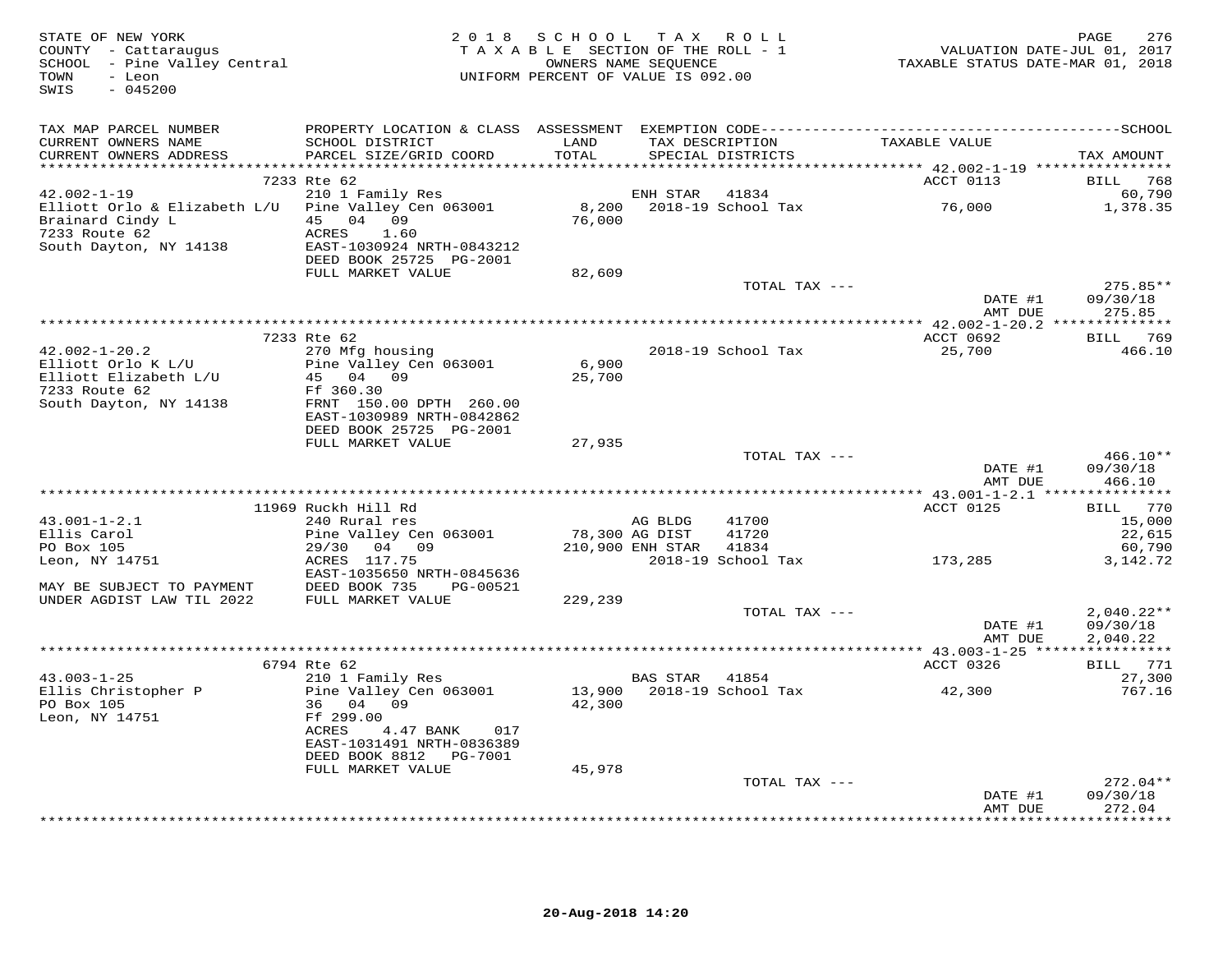| STATE OF NEW YORK<br>COUNTY - Cattaraugus<br>SCHOOL - Pine Valley Central<br>TOWN<br>- Leon<br>SWIS<br>$-045200$ | 2 0 1 8                                                                         | SCHOOL          | TAX ROLL<br>TAXABLE SECTION OF THE ROLL - 1<br>OWNERS NAME SEQUENCE<br>UNIFORM PERCENT OF VALUE IS 092.00 | VALUATION DATE-JUL 01, 2017<br>TAXABLE STATUS DATE-MAR 01, 2018 | 277<br>PAGE                 |
|------------------------------------------------------------------------------------------------------------------|---------------------------------------------------------------------------------|-----------------|-----------------------------------------------------------------------------------------------------------|-----------------------------------------------------------------|-----------------------------|
| TAX MAP PARCEL NUMBER                                                                                            |                                                                                 |                 |                                                                                                           |                                                                 |                             |
| CURRENT OWNERS NAME<br>CURRENT OWNERS ADDRESS                                                                    | SCHOOL DISTRICT<br>PARCEL SIZE/GRID COORD                                       | LAND<br>TOTAL   | TAX DESCRIPTION<br>SPECIAL DISTRICTS                                                                      | TAXABLE VALUE                                                   | TAX AMOUNT                  |
| ***************                                                                                                  | 12204 Leon-New Albion Rd                                                        | ******          |                                                                                                           | ******** 42.020-1-16 *****************<br>ACCT 0005             | BILL<br>772                 |
| $42.020 - 1 - 16$                                                                                                | 240 Rural res                                                                   |                 | ENH STAR<br>41834                                                                                         |                                                                 | 60,790                      |
| Ellis Diane M<br>Ellis Rhoda                                                                                     | Pine Valley Cen 063001<br>04<br>09<br>36                                        | 7,000<br>83,250 | 2018-19 School Tax                                                                                        | 83,250                                                          | 1,509.83                    |
| 12204 Leon-New Albion Rd<br>Conewango Valley, NY 14726                                                           | FRNT 112.80 DPTH 363.70<br>EAST-1031874 NRTH-0835959<br>DEED BOOK 12115 PG-3001 |                 |                                                                                                           |                                                                 |                             |
|                                                                                                                  | FULL MARKET VALUE                                                               | 90,489          |                                                                                                           |                                                                 |                             |
|                                                                                                                  |                                                                                 |                 | TOTAL TAX ---                                                                                             |                                                                 | $407.34**$                  |
|                                                                                                                  |                                                                                 |                 |                                                                                                           | DATE #1                                                         | 09/30/18                    |
|                                                                                                                  |                                                                                 |                 |                                                                                                           | AMT DUE                                                         | 407.34<br>* * * * * * * * * |
|                                                                                                                  | 6712 Fox Turn Rd                                                                |                 |                                                                                                           | ACCT 0619                                                       | 773<br>BILL                 |
| $42.020 - 1 - 39$                                                                                                | 312 Vac w/imprv                                                                 |                 | 2018-19 School Tax                                                                                        | 4,100                                                           | 74.36                       |
| Ellis Ellicott J Jr                                                                                              | Pine Valley Cen 063001                                                          | 3,800           |                                                                                                           |                                                                 |                             |
| 9979 New Albion Rd<br>Cattaraugus, NY 14719                                                                      | 35 04 09<br>Land Contract                                                       | 4,100           |                                                                                                           |                                                                 |                             |
|                                                                                                                  | FRNT 179.52 DPTH 198.00                                                         |                 |                                                                                                           |                                                                 |                             |
|                                                                                                                  | EAST-1031206 NRTH-0834949                                                       |                 |                                                                                                           |                                                                 |                             |
|                                                                                                                  | DEED BOOK 10689 PG-2001                                                         |                 |                                                                                                           |                                                                 |                             |
|                                                                                                                  | FULL MARKET VALUE                                                               | 4,457           | TOTAL TAX ---                                                                                             |                                                                 | 74.36**                     |
|                                                                                                                  |                                                                                 |                 |                                                                                                           | DATE #1<br>AMT DUE                                              | 09/30/18<br>74.36           |
|                                                                                                                  |                                                                                 |                 |                                                                                                           |                                                                 |                             |
|                                                                                                                  | 12240 Leon-New Albion Rd                                                        |                 |                                                                                                           | ACCT 0068                                                       | BILL 774                    |
| $42.020 - 1 - 10$                                                                                                | 210 1 Family Res                                                                |                 | ENH STAR<br>41834                                                                                         |                                                                 | 60,790                      |
| Ellis Jerome C<br>Ellis Cheryl J                                                                                 | Pine Valley Cen 063001<br>36<br>04<br>09                                        | 6,800<br>73,700 | 2018-19 School Tax                                                                                        | 73,700                                                          | 1,336.63                    |
| PO Box 17                                                                                                        | 87.00 DPTH 332.72<br>FRNT                                                       |                 |                                                                                                           |                                                                 |                             |
| Leon, NY 14751                                                                                                   | BANK<br>017                                                                     |                 |                                                                                                           |                                                                 |                             |
|                                                                                                                  | EAST-1031274 NRTH-0835953                                                       |                 |                                                                                                           |                                                                 |                             |
|                                                                                                                  | DEED BOOK 890<br>PG-00655<br>FULL MARKET VALUE                                  | 80,109          |                                                                                                           |                                                                 |                             |
|                                                                                                                  |                                                                                 |                 | TOTAL TAX ---                                                                                             |                                                                 | $234.14**$                  |
|                                                                                                                  |                                                                                 |                 |                                                                                                           | DATE #1                                                         | 09/30/18                    |
|                                                                                                                  |                                                                                 |                 |                                                                                                           | AMT DUE                                                         | 234.14                      |
|                                                                                                                  | 7961 Dredge Rd                                                                  |                 |                                                                                                           | ACCT 0842                                                       | BILL 775                    |
| $33.004 - 1 - 3.3$                                                                                               | 240 Rural res                                                                   |                 | 2018-19 School Tax                                                                                        | 32,580                                                          | 590.88                      |
| Ellis Rhoda A                                                                                                    | Pine Valley Cen 063001                                                          | 15,300          |                                                                                                           |                                                                 |                             |
| Snyder Talon L<br>19 First St                                                                                    | $64 - 4 - 9$<br>ACRES 15.55                                                     | 32,580          |                                                                                                           |                                                                 |                             |
| South Dayton, NY 14138                                                                                           | EAST-1023041 NRTH-0855017                                                       |                 |                                                                                                           |                                                                 |                             |
|                                                                                                                  | DEED BOOK 18780 PG-9001                                                         |                 |                                                                                                           |                                                                 |                             |
|                                                                                                                  | FULL MARKET VALUE                                                               | 35,413          |                                                                                                           |                                                                 |                             |
|                                                                                                                  |                                                                                 |                 | TOTAL TAX ---                                                                                             | DATE #1                                                         | 590.88**<br>09/30/18        |
|                                                                                                                  |                                                                                 |                 |                                                                                                           | AMT DUE                                                         | 590.88                      |
|                                                                                                                  |                                                                                 |                 |                                                                                                           |                                                                 | - + + + + + + +             |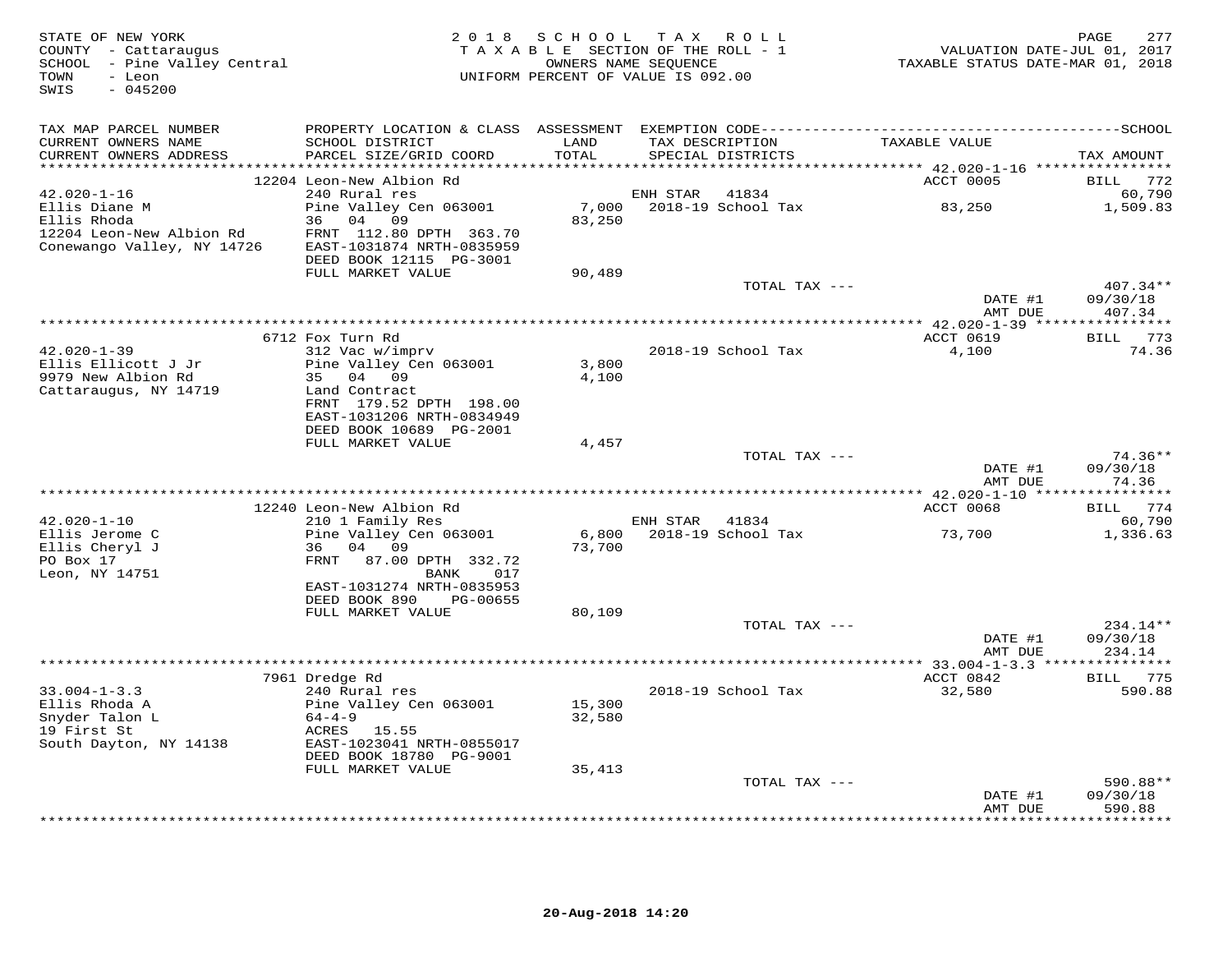| STATE OF NEW YORK<br>COUNTY - Cattaraugus<br>SCHOOL - Pine Valley Central<br>- Leon<br>TOWN<br>$-045200$<br>SWIS |                                                     |        | 2018 SCHOOL TAX ROLL<br>TAXABLE SECTION OF THE ROLL - 1<br>OWNERS NAME SEQUENCE<br>UNIFORM PERCENT OF VALUE IS 092.00 | VALUATION DATE-JUL 01, 2017<br>TAXABLE STATUS DATE-MAR 01, 2018 | 278<br>PAGE        |
|------------------------------------------------------------------------------------------------------------------|-----------------------------------------------------|--------|-----------------------------------------------------------------------------------------------------------------------|-----------------------------------------------------------------|--------------------|
| TAX MAP PARCEL NUMBER                                                                                            |                                                     |        |                                                                                                                       |                                                                 |                    |
| CURRENT OWNERS NAME                                                                                              | SCHOOL DISTRICT                                     | LAND   | TAX DESCRIPTION                                                                                                       | TAXABLE VALUE                                                   |                    |
| CURRENT OWNERS ADDRESS                                                                                           | PARCEL SIZE/GRID COORD                              | TOTAL  | SPECIAL DISTRICTS                                                                                                     |                                                                 | TAX AMOUNT         |
|                                                                                                                  | 12188 Leon-New Albion Rd                            |        |                                                                                                                       | ACCT 0330                                                       | BILL 776           |
| $42.020 - 1 - 18$                                                                                                | 210 1 Family Res                                    |        | BAS STAR<br>41854                                                                                                     |                                                                 | 27,300             |
| Ellis Robert                                                                                                     | Pine Valley Cen 063001                              | 6,800  | 2018-19 School Tax                                                                                                    | 73,800                                                          | 1,338.45           |
| Ellis Jacqueline                                                                                                 | 36 04 09                                            | 73,800 |                                                                                                                       |                                                                 |                    |
| 12188 Leon-New Abion Rd<br>Conewango Valley, NY 14726                                                            | FRNT 82.50 DPTH 380.90<br>EAST-1032145 NRTH-0835968 |        |                                                                                                                       |                                                                 |                    |
|                                                                                                                  | DEED BOOK 874<br>PG-00965                           |        |                                                                                                                       |                                                                 |                    |
|                                                                                                                  | FULL MARKET VALUE                                   | 80,217 |                                                                                                                       |                                                                 |                    |
|                                                                                                                  |                                                     |        | TOTAL TAX ---                                                                                                         |                                                                 | 843.33**           |
|                                                                                                                  |                                                     |        |                                                                                                                       | DATE #1                                                         | 09/30/18           |
|                                                                                                                  |                                                     |        |                                                                                                                       | AMT DUE                                                         | 843.33             |
|                                                                                                                  | Leon-New Albion Rd                                  |        |                                                                                                                       | ACCT 0004                                                       | BILL 777           |
| $43.003 - 1 - 24.1$                                                                                              | 323 Vacant rural                                    |        | 2018-19 School Tax                                                                                                    | 6,800                                                           | 123.33             |
| Ellis Robert                                                                                                     | Pine Valley Cen 063001                              | 6,800  |                                                                                                                       |                                                                 |                    |
| 12188 Leon-New Albion Rd                                                                                         | 36 04 09                                            | 6,800  |                                                                                                                       |                                                                 |                    |
| Conewango Valley, NY 14726                                                                                       | ACRES<br>3.90<br>EAST-1032037 NRTH-0836328          |        |                                                                                                                       |                                                                 |                    |
|                                                                                                                  | DEED BOOK 3233 PG-3001                              |        |                                                                                                                       |                                                                 |                    |
|                                                                                                                  | FULL MARKET VALUE                                   | 7,391  |                                                                                                                       |                                                                 |                    |
|                                                                                                                  |                                                     |        | TOTAL TAX ---                                                                                                         |                                                                 | $123.33**$         |
|                                                                                                                  |                                                     |        |                                                                                                                       | DATE #1<br>AMT DUE                                              | 09/30/18<br>123.33 |
|                                                                                                                  |                                                     |        |                                                                                                                       |                                                                 |                    |
| $52.002 - 1 - 27.3$                                                                                              | Peters Rd<br>312 Vac w/imprv                        |        | 2018-19 School Tax                                                                                                    | ACCT 0724<br>11,400                                             | BILL 778<br>206.75 |
| Emke Wendy                                                                                                       | Pine Valley Cen 063001                              | 11,000 |                                                                                                                       |                                                                 |                    |
| 301 Allen St                                                                                                     | 01 04 09                                            | 11,400 |                                                                                                                       |                                                                 |                    |
| Jamestown, NY 14701                                                                                              | $lot$ #7                                            |        |                                                                                                                       |                                                                 |                    |
|                                                                                                                  | Ff 440.00                                           |        |                                                                                                                       |                                                                 |                    |
|                                                                                                                  | ACRES<br>3.00<br>EAST-1048389 NRTH-0827615          |        |                                                                                                                       |                                                                 |                    |
|                                                                                                                  | DEED BOOK 14423 PG-2001                             |        |                                                                                                                       |                                                                 |                    |
|                                                                                                                  | FULL MARKET VALUE                                   | 12,391 |                                                                                                                       |                                                                 |                    |
|                                                                                                                  |                                                     |        | TOTAL TAX ---                                                                                                         |                                                                 | 206.75**           |
|                                                                                                                  |                                                     |        |                                                                                                                       | DATE #1<br>AMT DUE                                              | 09/30/18           |
|                                                                                                                  |                                                     |        |                                                                                                                       |                                                                 | 206.75             |
|                                                                                                                  | 6770 Rte 62                                         |        |                                                                                                                       | ACCT 0410                                                       | BILL 779           |
| $42.020 - 1 - 7.1$                                                                                               | 210 1 Family Res                                    |        | 2018-19 School Tax                                                                                                    | 12,900                                                          | 233.96             |
| Emmick Ryan                                                                                                      | Pine Valley Cen 063001                              | 7,900  |                                                                                                                       |                                                                 |                    |
| 6786 62 Rte                                                                                                      | 36 04 09                                            | 12,900 |                                                                                                                       |                                                                 |                    |
| Conewango Valley, NY 14751                                                                                       | FRNT 65.66 DPTH<br>ACRES<br>1.45                    |        |                                                                                                                       |                                                                 |                    |
|                                                                                                                  | EAST-1031511 NRTH-0836167                           |        |                                                                                                                       |                                                                 |                    |
|                                                                                                                  | DEED BOOK 16067 PG-7004                             |        |                                                                                                                       |                                                                 |                    |
|                                                                                                                  | FULL MARKET VALUE                                   | 14,022 |                                                                                                                       |                                                                 |                    |
|                                                                                                                  |                                                     |        | TOTAL TAX ---                                                                                                         |                                                                 | 233.96**           |
|                                                                                                                  |                                                     |        |                                                                                                                       | DATE #1<br>AMT DUE                                              | 09/30/18<br>233.96 |
|                                                                                                                  |                                                     |        |                                                                                                                       |                                                                 | ***********        |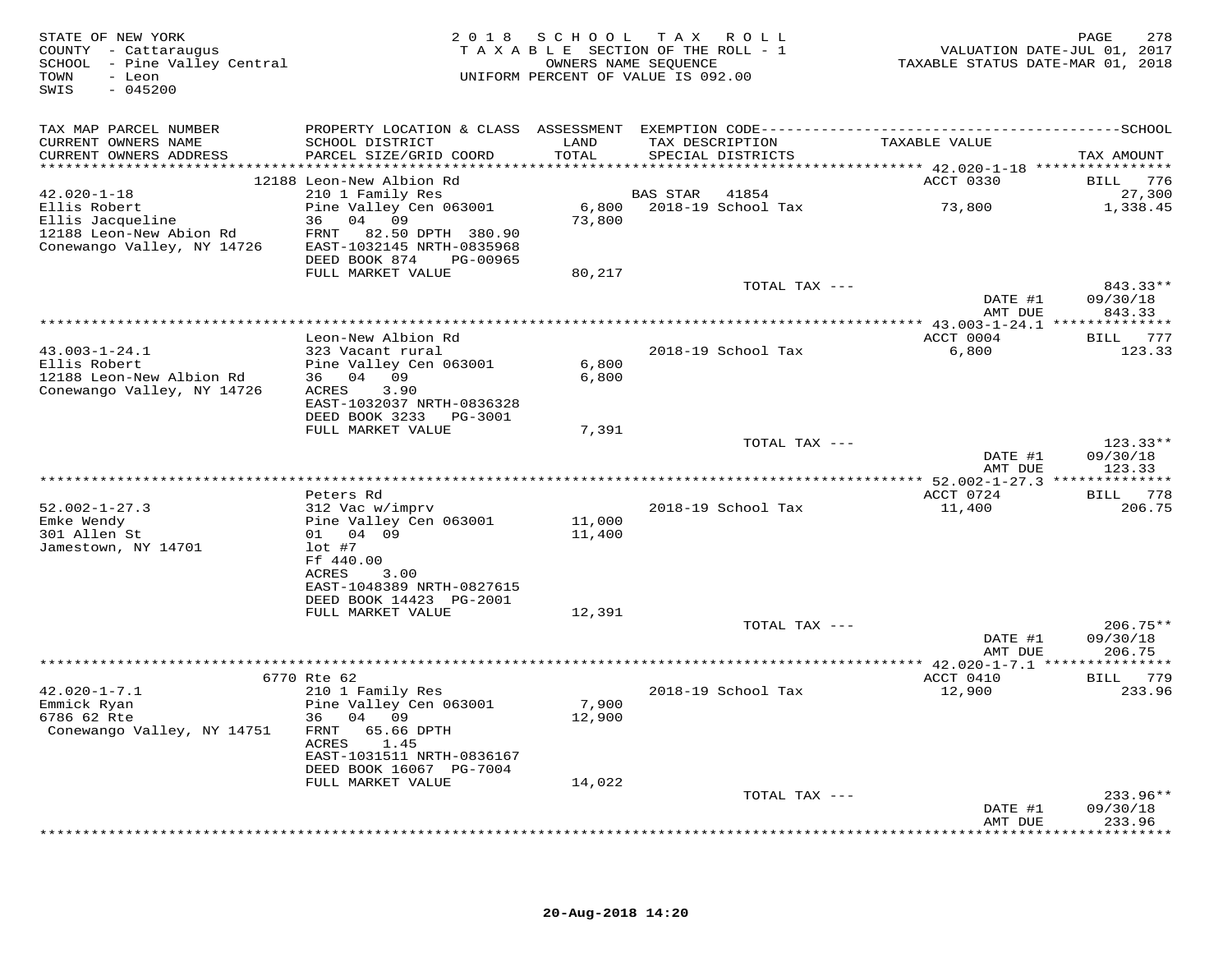| STATE OF NEW YORK<br>COUNTY - Cattaraugus<br>SCHOOL - Pine Valley Central<br>TOWN - Leon<br>TOWN<br>- Leon<br>$-045200$<br>SWIS |                                                    |         | 2018 SCHOOL TAX ROLL<br>TAXABLE SECTION OF THE ROLL - 1<br>OWNERS NAME SEQUENCE<br>UNIFORM PERCENT OF VALUE IS 092.00 | PAGE 279<br>VALUATION DATE-JUL 01, 2017<br>TAXABLE STATUS DATE-MAR 01, 2018 |                                        |
|---------------------------------------------------------------------------------------------------------------------------------|----------------------------------------------------|---------|-----------------------------------------------------------------------------------------------------------------------|-----------------------------------------------------------------------------|----------------------------------------|
| TAX MAP PARCEL NUMBER                                                                                                           |                                                    |         |                                                                                                                       |                                                                             |                                        |
| CURRENT OWNERS NAME                                                                                                             | SCHOOL DISTRICT                                    | LAND    |                                                                                                                       | TAX DESCRIPTION TAXABLE VALUE                                               |                                        |
| CURRENT OWNERS ADDRESS                                                                                                          | PARCEL SIZE/GRID COORD                             | TOTAL   | SPECIAL DISTRICTS                                                                                                     |                                                                             | TAX AMOUNT                             |
|                                                                                                                                 | 6786 Rte 62                                        |         |                                                                                                                       | ACCT 0483                                                                   | BILL 780                               |
| $42.020 - 1 - 7.2$                                                                                                              | 210 1 Family Res                                   |         | BAS STAR 41854                                                                                                        |                                                                             | 27,300                                 |
| Emmick Ryan                                                                                                                     | Pine Valley Cen 063001                             |         |                                                                                                                       | 6,300 2018-19 School Tax 65,000                                             | 1,178.85                               |
| 6786 Rte 62                                                                                                                     | 36 04 09                                           | 65,000  |                                                                                                                       |                                                                             |                                        |
| Leon, NY 14751                                                                                                                  | FRNT 90.00 DPTH 142.00                             |         |                                                                                                                       |                                                                             |                                        |
|                                                                                                                                 | BANK 017<br>EAST-1031225 NRTH-0836182              |         |                                                                                                                       |                                                                             |                                        |
|                                                                                                                                 | DEED BOOK 6956 PG-3002                             |         |                                                                                                                       |                                                                             |                                        |
|                                                                                                                                 | FULL MARKET VALUE                                  | 70,652  |                                                                                                                       |                                                                             |                                        |
|                                                                                                                                 |                                                    |         | TOTAL TAX ---                                                                                                         |                                                                             | 683.73**                               |
|                                                                                                                                 |                                                    |         |                                                                                                                       | DATE #1                                                                     | 09/30/18                               |
|                                                                                                                                 |                                                    |         |                                                                                                                       | AMT DUE                                                                     | 683.73                                 |
|                                                                                                                                 | Rte 62                                             |         |                                                                                                                       | ACCT 0411                                                                   | <b>BILL</b> 781                        |
| $42.020 - 1 - 8$                                                                                                                | 311 Res vac land                                   |         | 2018-19 School Tax                                                                                                    | 1,100                                                                       | 19.95                                  |
| Emmick Ryan                                                                                                                     | Pine Valley Cen 063001                             | 1,100   |                                                                                                                       |                                                                             |                                        |
| 6786 62 Rte                                                                                                                     | 36 04 09                                           | 1,100   |                                                                                                                       |                                                                             |                                        |
| Conewango Valley, NY 14751                                                                                                      | FRNT 73.85 DPTH 66.00<br>EAST-1031188 NRTH-0836034 |         |                                                                                                                       |                                                                             |                                        |
|                                                                                                                                 | DEED BOOK 16067 PG-7004                            |         |                                                                                                                       |                                                                             |                                        |
|                                                                                                                                 | FULL MARKET VALUE                                  | 1,196   |                                                                                                                       |                                                                             |                                        |
|                                                                                                                                 |                                                    |         | TOTAL TAX ---                                                                                                         |                                                                             | $19.95**$                              |
|                                                                                                                                 |                                                    |         |                                                                                                                       | DATE #1                                                                     | 09/30/18                               |
|                                                                                                                                 |                                                    |         |                                                                                                                       | AMT DUE                                                                     | 19.95                                  |
|                                                                                                                                 | 12722 Flat Iron Rd                                 |         |                                                                                                                       | ACCT 0130                                                                   | BILL 782                               |
| $51.002 - 1 - 8$                                                                                                                | 210 1 Family Res                                   |         | <b>BAS STAR 41854</b>                                                                                                 |                                                                             | 27,300                                 |
| Ennis Anne                                                                                                                      | Pine Valley Cen 063001                             |         | 11,300 2018-19 School Tax                                                                                             | 65,000                                                                      | 1,178.85                               |
| 12722 Flat Iron Rd                                                                                                              | 49 04 09                                           | 65,000  |                                                                                                                       |                                                                             |                                        |
| Conewango Valley, NY 14726                                                                                                      | Ff 471.00                                          |         |                                                                                                                       |                                                                             |                                        |
|                                                                                                                                 | ACRES<br>3.15<br>EAST-1023666 NRTH-0827492         |         |                                                                                                                       |                                                                             |                                        |
|                                                                                                                                 | DEED BOOK 9615 PG-4001                             |         |                                                                                                                       |                                                                             |                                        |
|                                                                                                                                 | FULL MARKET VALUE                                  | 70,652  |                                                                                                                       |                                                                             |                                        |
|                                                                                                                                 |                                                    |         | TOTAL TAX ---                                                                                                         |                                                                             | 683.73**                               |
|                                                                                                                                 |                                                    |         |                                                                                                                       | DATE #1                                                                     | 09/30/18                               |
|                                                                                                                                 |                                                    |         |                                                                                                                       | AMT DUE                                                                     | 683.73                                 |
|                                                                                                                                 | 6312 West Rd                                       |         |                                                                                                                       | ACCT 0221                                                                   | BILL 783                               |
| $51.002 - 1 - 4$                                                                                                                | 113 Cattle farm                                    |         | BAS STAR 41854                                                                                                        |                                                                             | 27,300                                 |
| Ennis Jason                                                                                                                     | Pine Valley Cen 063001                             |         |                                                                                                                       | 45,500 2018-19 School Tax 132,300                                           | 2,399.41                               |
| 6312 West Rd                                                                                                                    | 50 04 09                                           | 132,300 |                                                                                                                       |                                                                             |                                        |
| Conewango Valley, NY 14726                                                                                                      | Ff 520.00                                          |         |                                                                                                                       |                                                                             |                                        |
|                                                                                                                                 | ACRES 62.66<br>EAST-1024389 NRTH-0829461           |         |                                                                                                                       |                                                                             |                                        |
|                                                                                                                                 | DEED BOOK 9615 PG-2001                             |         |                                                                                                                       |                                                                             |                                        |
|                                                                                                                                 | FULL MARKET VALUE                                  | 143,804 |                                                                                                                       |                                                                             |                                        |
|                                                                                                                                 |                                                    |         | TOTAL TAX ---                                                                                                         |                                                                             | $1,904.29**$                           |
|                                                                                                                                 |                                                    |         |                                                                                                                       | DATE #1                                                                     | 09/30/18                               |
|                                                                                                                                 |                                                    |         |                                                                                                                       | AMT DUE                                                                     | 1,904.29<br>************************** |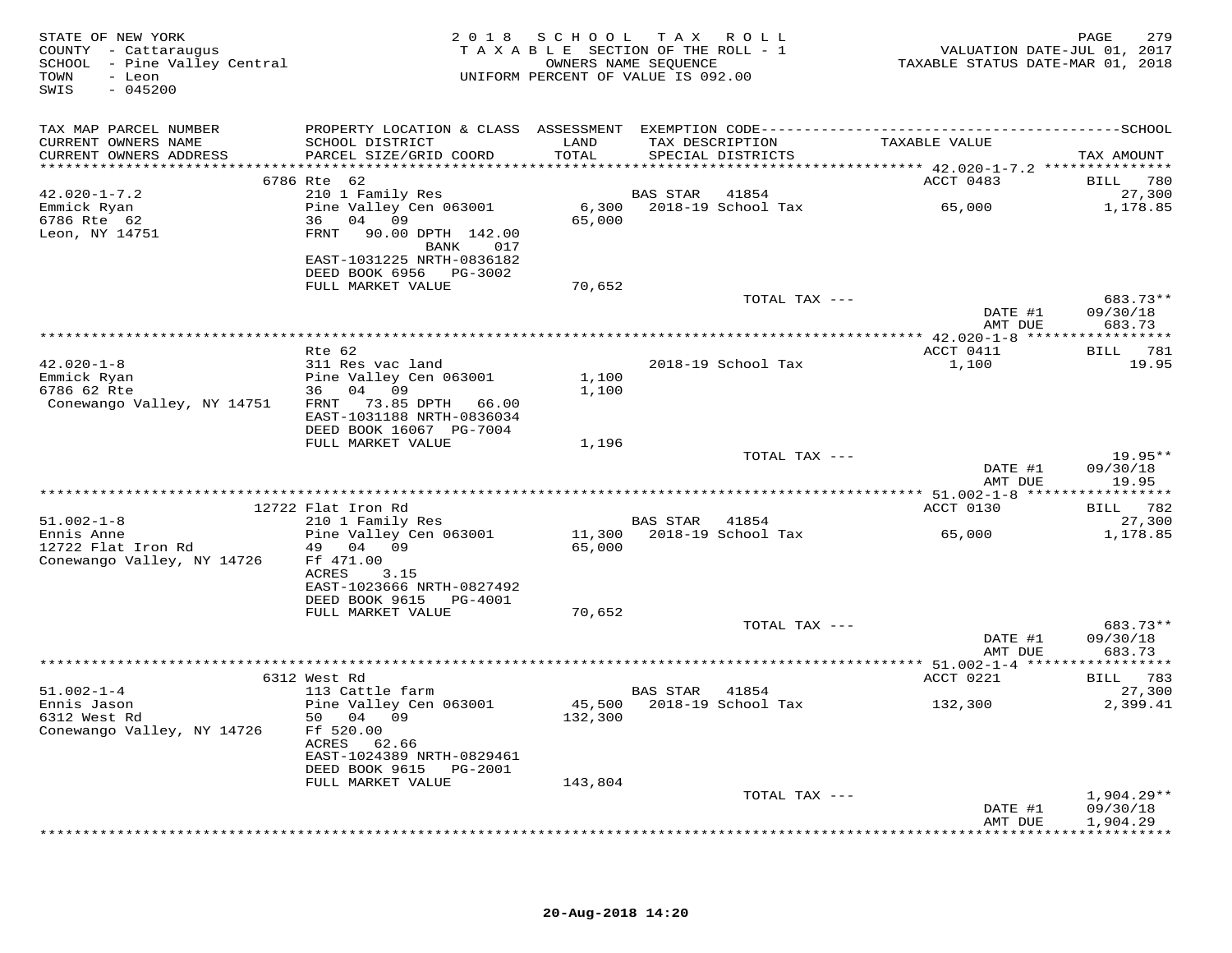| STATE OF NEW YORK<br>COUNTY - Cattaraugus<br>SCHOOL - Pine Valley Central<br>TOWN<br>- Leon<br>$-045200$<br>SWIS | 2 0 1 8                                                                              | SCHOOL<br>TAXABLE SECTION OF THE ROLL - 1<br>OWNERS NAME SEQUENCE<br>UNIFORM PERCENT OF VALUE IS 092.00 | T A X           | R O L L                              | VALUATION DATE-JUL 01, 2017<br>TAXABLE STATUS DATE-MAR 01, 2018 | 280<br>PAGE                 |
|------------------------------------------------------------------------------------------------------------------|--------------------------------------------------------------------------------------|---------------------------------------------------------------------------------------------------------|-----------------|--------------------------------------|-----------------------------------------------------------------|-----------------------------|
| TAX MAP PARCEL NUMBER                                                                                            |                                                                                      |                                                                                                         |                 |                                      |                                                                 |                             |
| CURRENT OWNERS NAME<br>CURRENT OWNERS ADDRESS                                                                    | SCHOOL DISTRICT<br>PARCEL SIZE/GRID COORD                                            | LAND<br>TOTAL                                                                                           |                 | TAX DESCRIPTION<br>SPECIAL DISTRICTS | TAXABLE VALUE                                                   | TAX AMOUNT                  |
|                                                                                                                  | 6741 Rte 62                                                                          |                                                                                                         |                 |                                      | ACCT 0361                                                       | 784<br>BILL                 |
| $42.020 - 1 - 51$                                                                                                | 240 Rural res                                                                        |                                                                                                         | BAS STAR        | 41854                                |                                                                 | 27,300                      |
| Ennis Joshua G<br>Ennis Nicole                                                                                   | Pine Valley Cen 063001<br>04<br>43<br>09                                             | 35,700<br>110,000                                                                                       |                 | 2018-19 School Tax                   | 110,000                                                         | 1,994.97                    |
| Rte 62<br>PO Box 131                                                                                             | Co Rd 6 Ff 170.00<br>Ff 295.00                                                       |                                                                                                         |                 |                                      |                                                                 |                             |
| Leon, NY 14751                                                                                                   | ACRES<br>29.50 BANK<br>017<br>EAST-1030177 NRTH-0835306<br>DEED BOOK 8341<br>PG-9005 |                                                                                                         |                 |                                      |                                                                 |                             |
|                                                                                                                  | FULL MARKET VALUE                                                                    | 119,565                                                                                                 |                 |                                      |                                                                 |                             |
|                                                                                                                  |                                                                                      |                                                                                                         |                 | TOTAL TAX ---                        | DATE #1                                                         | $1,499.86**$<br>09/30/18    |
|                                                                                                                  |                                                                                      |                                                                                                         |                 |                                      | AMT DUE                                                         | 1,499.86                    |
|                                                                                                                  | 12236 Leon-New Albion Rd                                                             |                                                                                                         |                 |                                      | ************** 42.020-1-11 *****************<br>ACCT 0334       | BILL 785                    |
| $42.020 - 1 - 11$                                                                                                | 210 1 Family Res                                                                     |                                                                                                         | <b>BAS STAR</b> | 41854                                |                                                                 | 27,300                      |
| Estes Jill                                                                                                       | Pine Valley Cen 063001                                                               | 6,500                                                                                                   |                 | 2018-19 School Tax                   | 42,700                                                          | 774.41                      |
| 12236 Leon-New Albion Rd                                                                                         | 04 09<br>36                                                                          | 42,700                                                                                                  |                 |                                      |                                                                 |                             |
| Leon, NY 14751                                                                                                   | 56.10 DPTH 332.72<br>FRNT                                                            |                                                                                                         |                 |                                      |                                                                 |                             |
|                                                                                                                  | EAST-1031348 NRTH-0835952<br>DEED BOOK 10237 PG-3003                                 |                                                                                                         |                 |                                      |                                                                 |                             |
|                                                                                                                  | FULL MARKET VALUE                                                                    | 46,413                                                                                                  |                 |                                      |                                                                 |                             |
|                                                                                                                  |                                                                                      |                                                                                                         |                 | TOTAL TAX ---                        |                                                                 | $279.30**$                  |
|                                                                                                                  |                                                                                      |                                                                                                         |                 |                                      | DATE #1                                                         | 09/30/18                    |
|                                                                                                                  |                                                                                      |                                                                                                         |                 |                                      | AMT DUE                                                         | 279.30<br>*********         |
|                                                                                                                  | 11926 Leon-New Albion Rd                                                             |                                                                                                         |                 |                                      | ACCT 0134                                                       | 786<br>BILL                 |
| $43.003 - 1 - 19$                                                                                                | 210 1 Family Res                                                                     |                                                                                                         | ENH STAR        | 41834                                |                                                                 | 60,790                      |
| Exford Linda                                                                                                     | Pine Valley Cen 063001                                                               | 25,000                                                                                                  |                 | 2018-19 School Tax                   | 78,000                                                          | 1,414.62                    |
| 11926 Leon-New Albion Rd                                                                                         | 27 04 09                                                                             | 78,000                                                                                                  |                 |                                      |                                                                 |                             |
| Conewango Valley, NY 14726                                                                                       | FRNT 940.00 DPTH                                                                     |                                                                                                         |                 |                                      |                                                                 |                             |
|                                                                                                                  | ACRES<br>11.74<br>EAST-1036320 NRTH-0835405                                          |                                                                                                         |                 |                                      |                                                                 |                             |
|                                                                                                                  | DEED BOOK 689<br>PG-00313                                                            |                                                                                                         |                 |                                      |                                                                 |                             |
|                                                                                                                  | FULL MARKET VALUE                                                                    | 84,783                                                                                                  |                 |                                      |                                                                 |                             |
|                                                                                                                  |                                                                                      |                                                                                                         |                 | TOTAL TAX ---                        |                                                                 | 312.12**                    |
|                                                                                                                  |                                                                                      |                                                                                                         |                 |                                      | DATE #1                                                         | 09/30/18                    |
|                                                                                                                  |                                                                                      |                                                                                                         |                 |                                      | AMT DUE                                                         | 312.12<br>* * * * * * * * * |
|                                                                                                                  | 12950 Cherry Creek Hill Rd                                                           |                                                                                                         |                 |                                      | ACCT 0100                                                       | 787<br>BILL                 |
| $42.004 - 1 - 1$                                                                                                 | 312 Vac w/imprv                                                                      |                                                                                                         |                 | 2018-19 School Tax                   | 40,900                                                          | 741.77                      |
| Fair Michael                                                                                                     | Pine Valley Cen 063001                                                               | 33,100                                                                                                  |                 |                                      |                                                                 |                             |
| 5670 Deer Creek Dr                                                                                               | 59 04 09                                                                             | 40,900                                                                                                  |                 |                                      |                                                                 |                             |
| Willoughby, OH 44094                                                                                             | Ff 675.00<br>ACRES<br>25.11                                                          |                                                                                                         |                 |                                      |                                                                 |                             |
|                                                                                                                  | EAST-1019536 NRTH-0836591                                                            |                                                                                                         |                 |                                      |                                                                 |                             |
|                                                                                                                  | DEED BOOK 00958 PG-01058                                                             |                                                                                                         |                 |                                      |                                                                 |                             |
|                                                                                                                  | FULL MARKET VALUE                                                                    | 44,457                                                                                                  |                 |                                      |                                                                 |                             |
|                                                                                                                  |                                                                                      |                                                                                                         |                 | TOTAL TAX ---                        |                                                                 | $741.77**$                  |
|                                                                                                                  |                                                                                      |                                                                                                         |                 |                                      | DATE #1<br>AMT DUE                                              | 09/30/18<br>741.77          |
|                                                                                                                  |                                                                                      |                                                                                                         |                 |                                      |                                                                 |                             |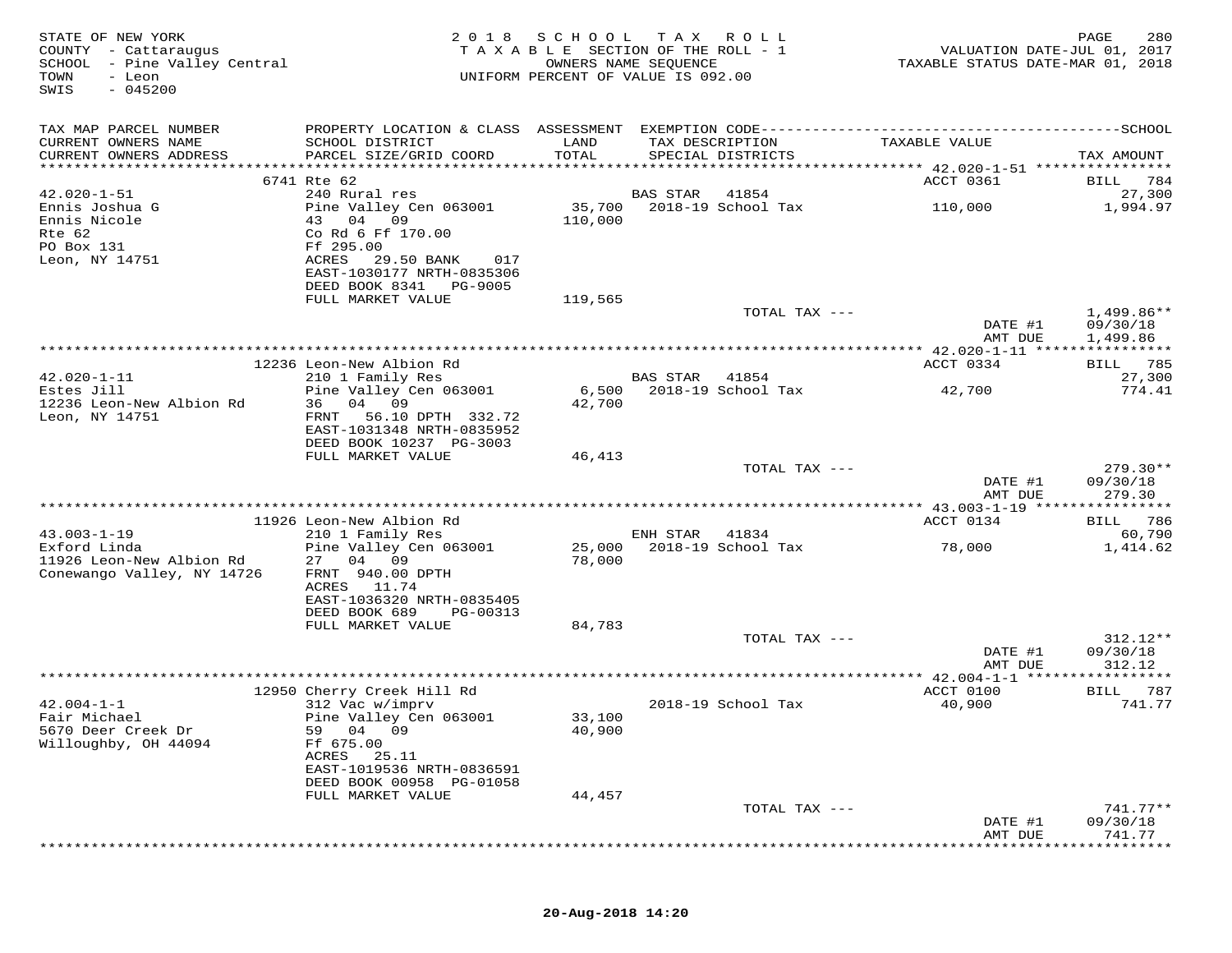| STATE OF NEW YORK<br>COUNTY - Cattaraugus<br>SCHOOL - Pine Valley Central<br>- Leon<br>TOWN<br>SWIS<br>$-045200$ |                                                                                                                                   | 2018 SCHOOL TAX ROLL<br>TAXABLE SECTION OF THE ROLL - 1<br>UNIFORM PERCENT OF VALUE IS 092.00 | OWNERS NAME SEQUENCE     |                                      | VALUATION DATE-JUL 01, 2017<br>TAXABLE STATUS DATE-MAR 01, 2018 | PAGE<br>281                          |
|------------------------------------------------------------------------------------------------------------------|-----------------------------------------------------------------------------------------------------------------------------------|-----------------------------------------------------------------------------------------------|--------------------------|--------------------------------------|-----------------------------------------------------------------|--------------------------------------|
| TAX MAP PARCEL NUMBER                                                                                            |                                                                                                                                   |                                                                                               |                          |                                      |                                                                 |                                      |
| CURRENT OWNERS NAME<br>CURRENT OWNERS ADDRESS                                                                    | SCHOOL DISTRICT<br>PARCEL SIZE/GRID COORD                                                                                         | LAND<br>TOTAL                                                                                 |                          | TAX DESCRIPTION<br>SPECIAL DISTRICTS | TAXABLE VALUE                                                   | TAX AMOUNT                           |
|                                                                                                                  | 7985 Kellogg Hill Rd                                                                                                              |                                                                                               |                          |                                      | ACCT 0567                                                       | 788<br>BILL                          |
| $34.003 - 1 - 8.3$                                                                                               | 120 Field crops                                                                                                                   |                                                                                               | <b>BAS STAR</b>          | 41854                                |                                                                 | 27,300                               |
| Farner Michael<br>7985 Kellogg Hill Rd<br>South Dayton, NY 14138                                                 | Pine Valley Cen 063001<br>32<br>04<br>09<br>Ff 1078.00<br>ACRES<br>58.30<br>EAST-1037911 NRTH-0854998<br>DEED BOOK 00981 PG-00355 | 44,200<br>107,400                                                                             |                          | 2018-19 School Tax                   | 107,400                                                         | 1,947.82                             |
|                                                                                                                  | FULL MARKET VALUE                                                                                                                 | 116,739                                                                                       |                          |                                      |                                                                 |                                      |
|                                                                                                                  |                                                                                                                                   |                                                                                               |                          | TOTAL TAX ---                        | DATE #1<br>AMT DUE                                              | $1.452.70**$<br>09/30/18<br>1,452.70 |
|                                                                                                                  |                                                                                                                                   |                                                                                               |                          |                                      |                                                                 |                                      |
|                                                                                                                  | 6782 Alderbottom Rd                                                                                                               |                                                                                               |                          |                                      | ACCT 0030                                                       | <b>BILL</b> 789                      |
| $43.003 - 1 - 8$<br>Farnham Chris T<br>6734 Main St<br>Cherry Creek, NY 14723                                    | 280 Res Multiple<br>Pine Valley Cen 063001<br>04 09<br>20/28<br>FRNT 2770.00 DPTH<br>73.40<br>ACRES                               | 55,400<br>85,400                                                                              | BAS STAR                 | 41854<br>2018-19 School Tax          | 85,400                                                          | 27,300<br>1,548.83                   |
|                                                                                                                  | EAST-1039775 NRTH-0836930<br>DEED BOOK 7870<br>PG-7001                                                                            |                                                                                               |                          |                                      |                                                                 |                                      |
|                                                                                                                  | FULL MARKET VALUE                                                                                                                 | 92,826                                                                                        |                          |                                      |                                                                 |                                      |
|                                                                                                                  |                                                                                                                                   |                                                                                               |                          | TOTAL TAX ---                        | DATE #1                                                         | $1,053.71**$<br>09/30/18             |
|                                                                                                                  |                                                                                                                                   |                                                                                               |                          |                                      | AMT DUE<br>*************** 34.003-1-31 *****************        | 1,053.71                             |
|                                                                                                                  | 7640 Rte 62                                                                                                                       |                                                                                               |                          |                                      | ACCT 0348                                                       | 790<br>BILL                          |
| $34.003 - 1 - 31$                                                                                                | 112 Dairy farm                                                                                                                    |                                                                                               | AG DIST                  | 41720                                |                                                                 | 16,652                               |
| Felton Kathleen<br>135 Richmond Rd<br>Warwick, MA 01378                                                          | Pine Valley Cen 063001<br>39 04 09<br>Ff 946.60                                                                                   | 65,100<br>85,100                                                                              |                          | 2018-19 School Tax                   | 68,448                                                          | 1,241.38                             |
| MAY BE SUBJECT TO PAYMENT                                                                                        | ACRES 89.10<br>EAST-1033183 NRTH-0849209                                                                                          |                                                                                               |                          |                                      |                                                                 |                                      |
| UNDER AGDIST LAW TIL 2022                                                                                        | FULL MARKET VALUE                                                                                                                 | 92,500                                                                                        |                          | TOTAL TAX ---                        |                                                                 | 1,241.38**                           |
|                                                                                                                  |                                                                                                                                   |                                                                                               |                          |                                      | DATE #1<br>AMT DUE                                              | 09/30/18<br>1,241.38                 |
|                                                                                                                  |                                                                                                                                   |                                                                                               |                          |                                      |                                                                 |                                      |
|                                                                                                                  | 12180 Leon-New Albion Rd                                                                                                          |                                                                                               |                          |                                      | ACCT 0033                                                       | BILL 791                             |
| $42.020 - 1 - 19$<br>Fiebelkorn Elwyn & Ida LU                                                                   | 210 1 Family Res<br>Pine Valley Cen 063001                                                                                        |                                                                                               | AGED S<br>7,000 ENH STAR | 41804<br>41834                       |                                                                 | 21,300<br>21,300                     |
| Fiebelkorn Craig/Joel<br>12180 Leon-New Albion Rd<br>Leon, NY 14751                                              | 36<br>04<br>09<br>FRNT 107.00 DPTH 373.00<br>EAST-1032244 NRTH-0835964<br>DEED BOOK 27722 PG-7001                                 |                                                                                               |                          | 42,600 2018-19 School Tax            | 21,300                                                          | 386.30                               |
|                                                                                                                  | FULL MARKET VALUE                                                                                                                 | 46,304                                                                                        |                          |                                      |                                                                 |                                      |
|                                                                                                                  |                                                                                                                                   |                                                                                               |                          | TOTAL TAX ---                        |                                                                 | $0.00**$                             |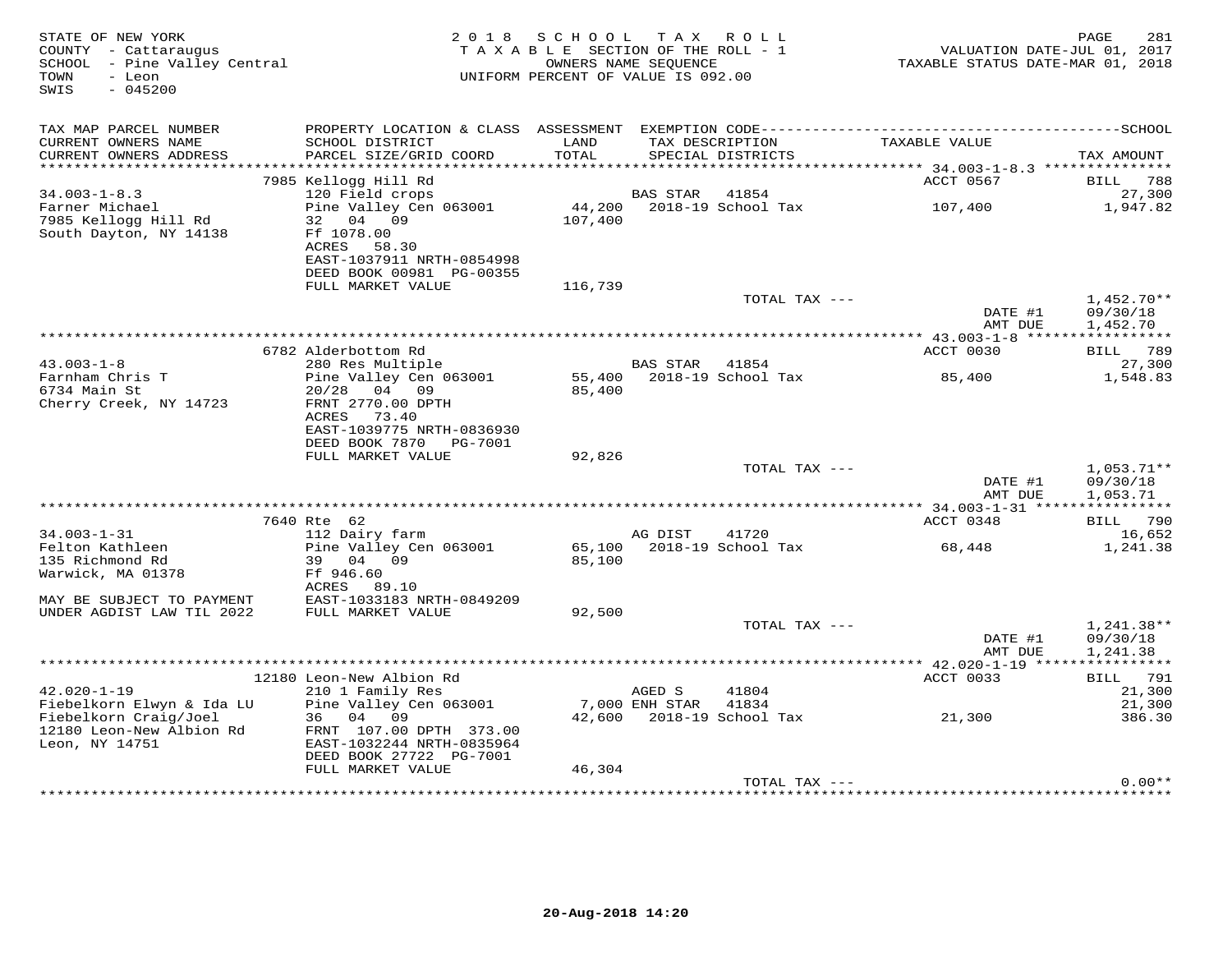| STATE OF NEW YORK<br>COUNTY - Cattaraugus<br>SCHOOL - Pine Valley Central<br>- Leon<br>TOWN<br>SWIS<br>$-045200$ |                                              | 2018 SCHOOL      | T A X<br>R O L L<br>TAXABLE SECTION OF THE ROLL - 1<br>OWNERS NAME SEQUENCE<br>UNIFORM PERCENT OF VALUE IS 092.00 | VALUATION DATE-JUL 01, 2017<br>TAXABLE STATUS DATE-MAR 01, 2018 | PAGE<br>282              |
|------------------------------------------------------------------------------------------------------------------|----------------------------------------------|------------------|-------------------------------------------------------------------------------------------------------------------|-----------------------------------------------------------------|--------------------------|
| TAX MAP PARCEL NUMBER                                                                                            |                                              |                  |                                                                                                                   |                                                                 |                          |
| CURRENT OWNERS NAME<br>CURRENT OWNERS ADDRESS<br>*************************                                       | SCHOOL DISTRICT<br>PARCEL SIZE/GRID COORD    | LAND<br>TOTAL    | TAX DESCRIPTION<br>SPECIAL DISTRICTS                                                                              | TAXABLE VALUE                                                   | TAX AMOUNT               |
|                                                                                                                  | Kellogg Hill Rd                              |                  |                                                                                                                   | ACCT 0374                                                       | 792<br>BILL              |
| $34.003 - 1 - 20$                                                                                                | 322 Rural vac>10                             |                  | AG DIST<br>41720                                                                                                  |                                                                 | 13,151                   |
| Fiebelkorn Joel                                                                                                  | Pine Valley Cen 063001                       |                  | 51,700 2018-19 School Tax                                                                                         | 38,549                                                          | 699.13                   |
| Fiebelkorn Sheila<br>7765 Kellogg Hill Rd                                                                        | 31 04 09<br>FRNT 645.00 DPTH                 | 51,700           |                                                                                                                   |                                                                 |                          |
| South Dayton, NY 14138                                                                                           | ACRES 73.72                                  |                  |                                                                                                                   |                                                                 |                          |
|                                                                                                                  | EAST-1037519 NRTH-0851140                    |                  |                                                                                                                   |                                                                 |                          |
| MAY BE SUBJECT TO PAYMENT                                                                                        | DEED BOOK 23283 PG-9002                      |                  |                                                                                                                   |                                                                 |                          |
| UNDER AGDIST LAW TIL 2022                                                                                        | FULL MARKET VALUE                            | 56,196           |                                                                                                                   |                                                                 |                          |
|                                                                                                                  |                                              |                  | TOTAL TAX ---                                                                                                     | DATE #1                                                         | $699.13**$<br>09/30/18   |
|                                                                                                                  |                                              |                  |                                                                                                                   | AMT DUE                                                         | 699.13                   |
|                                                                                                                  |                                              |                  |                                                                                                                   | ************* 42.020-1-35 *****                                 | ***********              |
|                                                                                                                  | 6750 Rte 62                                  |                  |                                                                                                                   | ACCT 0092                                                       | BILL 793                 |
| $42.020 - 1 - 35$                                                                                                | 432 Gas station                              |                  | 2018-19 School Tax                                                                                                | 64,300                                                          | 1,166.15                 |
| Fiebelkorn Joel<br>Fiebelkorn Sheila M                                                                           | Pine Valley Cen 063001<br>35 04 09           | 5,100<br>64,300  |                                                                                                                   |                                                                 |                          |
| 7765 Kellogg Hill Rd                                                                                             | FRNT 104.00 DPTH 85.00                       |                  |                                                                                                                   |                                                                 |                          |
| South Dayton, NY 14138                                                                                           | EAST-1031192 NRTH-0835590                    |                  |                                                                                                                   |                                                                 |                          |
|                                                                                                                  | DEED BOOK 00967 PG-01017                     |                  |                                                                                                                   |                                                                 |                          |
|                                                                                                                  | FULL MARKET VALUE                            | 69,891           |                                                                                                                   |                                                                 |                          |
|                                                                                                                  |                                              |                  | TOTAL TAX ---                                                                                                     | DATE #1                                                         | $1,166.15**$<br>09/30/18 |
|                                                                                                                  |                                              |                  |                                                                                                                   | AMT DUE                                                         | 1,166.15                 |
|                                                                                                                  |                                              |                  |                                                                                                                   |                                                                 |                          |
|                                                                                                                  | 7765 Kellogg Hill Rd                         |                  |                                                                                                                   | ACCT 0019                                                       | BILL 794                 |
| $34.003 - 1 - 21$                                                                                                | 210 1 Family Res                             |                  | BAS STAR<br>41854                                                                                                 |                                                                 | 27,300                   |
| Fiebelkorn Joel A<br>Fiebelkorn Sheila M                                                                         | Pine Valley Cen 063001<br>31<br>04 09        | 10,800<br>80,000 | 2018-19 School Tax                                                                                                | 80,000                                                          | 1,450.89                 |
| 7765 Kellogg Hill Rd                                                                                             | FRNT 265.00 DPTH                             |                  |                                                                                                                   |                                                                 |                          |
| South Dayton, NY 14138                                                                                           | ACRES<br>2.88                                |                  |                                                                                                                   |                                                                 |                          |
|                                                                                                                  | EAST-1038884 NRTH-0851408                    |                  |                                                                                                                   |                                                                 |                          |
|                                                                                                                  | DEED BOOK 995<br>PG-581                      |                  |                                                                                                                   |                                                                 |                          |
|                                                                                                                  | FULL MARKET VALUE                            | 86,957           | TOTAL TAX ---                                                                                                     |                                                                 | $955.77**$               |
|                                                                                                                  |                                              |                  |                                                                                                                   | DATE #1                                                         | 09/30/18                 |
|                                                                                                                  |                                              |                  |                                                                                                                   | AMT DUE                                                         | 955.77                   |
|                                                                                                                  |                                              |                  |                                                                                                                   |                                                                 |                          |
|                                                                                                                  | 6435 Town Hill Rd                            |                  |                                                                                                                   | ACCT 0071                                                       | 795<br>BILL              |
| $52.001 - 1 - 3$<br>Filey Patrick J.                                                                             | 210 1 Family Res<br>Pine Valley Cen 063001   | 17,700           | 2018-19 School Tax                                                                                                | 82,700                                                          | 1,499.86                 |
| Filey Jocelyn M.                                                                                                 | 34 04 09                                     | 82,700           |                                                                                                                   |                                                                 |                          |
| 292 Southwood Dr.                                                                                                | Ff 1275.00                                   |                  |                                                                                                                   |                                                                 |                          |
| Buffalo, NY 14223                                                                                                | ACRES<br>9.90                                |                  |                                                                                                                   |                                                                 |                          |
|                                                                                                                  | EAST-1034797 NRTH-0831251                    |                  |                                                                                                                   |                                                                 |                          |
|                                                                                                                  | DEED BOOK 20559 PG-8002<br>FULL MARKET VALUE | 89,891           |                                                                                                                   |                                                                 |                          |
|                                                                                                                  |                                              |                  | TOTAL TAX ---                                                                                                     |                                                                 | $1,499.86**$             |
|                                                                                                                  |                                              |                  |                                                                                                                   | DATE #1                                                         | 09/30/18                 |
|                                                                                                                  |                                              |                  |                                                                                                                   | AMT DUE                                                         | 1,499.86                 |
|                                                                                                                  |                                              |                  |                                                                                                                   |                                                                 | * * * * * * * * *        |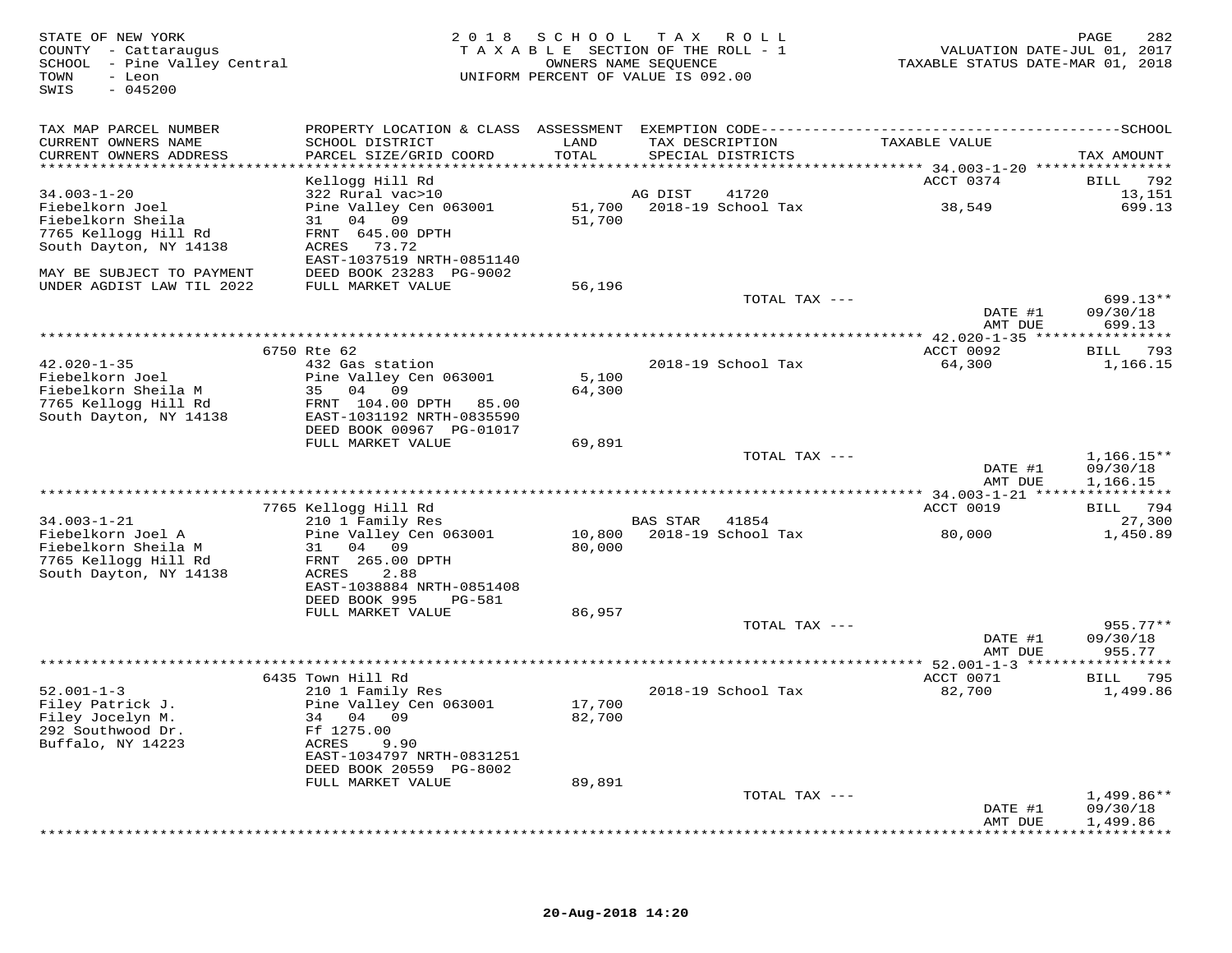| TAX MAP PARCEL NUMBER<br>TAXABLE VALUE<br>CURRENT OWNERS NAME<br>SCHOOL DISTRICT<br>LAND<br>TAX DESCRIPTION<br>PARCEL SIZE/GRID COORD<br>TOTAL<br>CURRENT OWNERS ADDRESS<br>SPECIAL DISTRICTS<br>TAX AMOUNT<br>ACCT 0399<br>12174 Leon-New Albion Rd<br>$42.020 - 1 - 20.1$<br>210 1 Family Res<br>BAS STAR<br>41854<br>70,000<br>Filock Fredrick S<br>Pine Valley Cen 063001<br>6,900 2018-19 School Tax<br>36 04 09<br>70,000<br>Filock Margaret M<br>12174 Leon-New Albion Rd<br>12174 VY 14726<br>FRNT 92.00 DPTH 387.50<br>EAST-1032352 NRTH-0835978<br>DEED BOOK 10798 PG-7001<br>FULL MARKET VALUE<br>76,087<br>TOTAL TAX ---<br>DATE #1<br>09/30/18<br>AMT DUE<br>ACCT 0435<br>Alderbottom Rd<br>$43.001 - 1 - 13$<br>2018-19 School Tax<br>7,200<br>314 Rural vac<10<br>Finiki Richard P<br>Pine Valley Cen 063001<br>7,200<br>101 Wheatfield St<br>21 04 09<br>7,200<br>North Tonawanda, NY 14120-6826 FRNT 275.00 DPTH<br>ACRES 3.12<br>EAST-1041269 NRTH-0842182<br>DEED BOOK 901<br>PG-00179<br>7,826<br>FULL MARKET VALUE<br>TOTAL TAX ---<br>DATE #1<br>AMT DUE<br>***************************<br>*********** 43.001-1-3 *****<br>* * * * * * * * * * * *<br>11899 Ruckh Hill Rd<br>ACCT 0137<br>BILL 798<br>$43.001 - 1 - 3$<br>240 Rural res<br>BAS STAR 41854<br>89,000<br>Flagg Frances L/U B<br>Pine Valley Cen 063001<br>55,000 2018-19 School Tax<br>Flagg Jacob<br>30 04 09<br>89,000<br>11899 Ruckh Hill Rd<br>Ff 740.00<br>South Dayton, NY 14138<br>ACRES 72.09<br>EAST-1036573 NRTH-0845556<br>DEED BOOK 22435 PG-9001<br>FULL MARKET VALUE<br>96,739<br>TOTAL TAX ---<br>DATE #1<br>AMT DUE | 283<br>VALUATION DATE-JUL 01, 2017<br>TAXABLE STATUS DATE-MAR 01, 2018 |
|-------------------------------------------------------------------------------------------------------------------------------------------------------------------------------------------------------------------------------------------------------------------------------------------------------------------------------------------------------------------------------------------------------------------------------------------------------------------------------------------------------------------------------------------------------------------------------------------------------------------------------------------------------------------------------------------------------------------------------------------------------------------------------------------------------------------------------------------------------------------------------------------------------------------------------------------------------------------------------------------------------------------------------------------------------------------------------------------------------------------------------------------------------------------------------------------------------------------------------------------------------------------------------------------------------------------------------------------------------------------------------------------------------------------------------------------------------------------------------------------------------------------------------------------------------------------------------------------------------------------------|------------------------------------------------------------------------|
|                                                                                                                                                                                                                                                                                                                                                                                                                                                                                                                                                                                                                                                                                                                                                                                                                                                                                                                                                                                                                                                                                                                                                                                                                                                                                                                                                                                                                                                                                                                                                                                                                         |                                                                        |
|                                                                                                                                                                                                                                                                                                                                                                                                                                                                                                                                                                                                                                                                                                                                                                                                                                                                                                                                                                                                                                                                                                                                                                                                                                                                                                                                                                                                                                                                                                                                                                                                                         |                                                                        |
|                                                                                                                                                                                                                                                                                                                                                                                                                                                                                                                                                                                                                                                                                                                                                                                                                                                                                                                                                                                                                                                                                                                                                                                                                                                                                                                                                                                                                                                                                                                                                                                                                         | BILL 796                                                               |
|                                                                                                                                                                                                                                                                                                                                                                                                                                                                                                                                                                                                                                                                                                                                                                                                                                                                                                                                                                                                                                                                                                                                                                                                                                                                                                                                                                                                                                                                                                                                                                                                                         | 27,300<br>1,269.53                                                     |
|                                                                                                                                                                                                                                                                                                                                                                                                                                                                                                                                                                                                                                                                                                                                                                                                                                                                                                                                                                                                                                                                                                                                                                                                                                                                                                                                                                                                                                                                                                                                                                                                                         |                                                                        |
|                                                                                                                                                                                                                                                                                                                                                                                                                                                                                                                                                                                                                                                                                                                                                                                                                                                                                                                                                                                                                                                                                                                                                                                                                                                                                                                                                                                                                                                                                                                                                                                                                         | $774.41**$                                                             |
|                                                                                                                                                                                                                                                                                                                                                                                                                                                                                                                                                                                                                                                                                                                                                                                                                                                                                                                                                                                                                                                                                                                                                                                                                                                                                                                                                                                                                                                                                                                                                                                                                         | 774.41                                                                 |
|                                                                                                                                                                                                                                                                                                                                                                                                                                                                                                                                                                                                                                                                                                                                                                                                                                                                                                                                                                                                                                                                                                                                                                                                                                                                                                                                                                                                                                                                                                                                                                                                                         | BILL 797                                                               |
|                                                                                                                                                                                                                                                                                                                                                                                                                                                                                                                                                                                                                                                                                                                                                                                                                                                                                                                                                                                                                                                                                                                                                                                                                                                                                                                                                                                                                                                                                                                                                                                                                         | 130.58                                                                 |
|                                                                                                                                                                                                                                                                                                                                                                                                                                                                                                                                                                                                                                                                                                                                                                                                                                                                                                                                                                                                                                                                                                                                                                                                                                                                                                                                                                                                                                                                                                                                                                                                                         |                                                                        |
|                                                                                                                                                                                                                                                                                                                                                                                                                                                                                                                                                                                                                                                                                                                                                                                                                                                                                                                                                                                                                                                                                                                                                                                                                                                                                                                                                                                                                                                                                                                                                                                                                         |                                                                        |
|                                                                                                                                                                                                                                                                                                                                                                                                                                                                                                                                                                                                                                                                                                                                                                                                                                                                                                                                                                                                                                                                                                                                                                                                                                                                                                                                                                                                                                                                                                                                                                                                                         | $130.58**$                                                             |
|                                                                                                                                                                                                                                                                                                                                                                                                                                                                                                                                                                                                                                                                                                                                                                                                                                                                                                                                                                                                                                                                                                                                                                                                                                                                                                                                                                                                                                                                                                                                                                                                                         | 09/30/18<br>130.58                                                     |
|                                                                                                                                                                                                                                                                                                                                                                                                                                                                                                                                                                                                                                                                                                                                                                                                                                                                                                                                                                                                                                                                                                                                                                                                                                                                                                                                                                                                                                                                                                                                                                                                                         |                                                                        |
|                                                                                                                                                                                                                                                                                                                                                                                                                                                                                                                                                                                                                                                                                                                                                                                                                                                                                                                                                                                                                                                                                                                                                                                                                                                                                                                                                                                                                                                                                                                                                                                                                         | 27,300                                                                 |
|                                                                                                                                                                                                                                                                                                                                                                                                                                                                                                                                                                                                                                                                                                                                                                                                                                                                                                                                                                                                                                                                                                                                                                                                                                                                                                                                                                                                                                                                                                                                                                                                                         | 1,614.12                                                               |
|                                                                                                                                                                                                                                                                                                                                                                                                                                                                                                                                                                                                                                                                                                                                                                                                                                                                                                                                                                                                                                                                                                                                                                                                                                                                                                                                                                                                                                                                                                                                                                                                                         |                                                                        |
|                                                                                                                                                                                                                                                                                                                                                                                                                                                                                                                                                                                                                                                                                                                                                                                                                                                                                                                                                                                                                                                                                                                                                                                                                                                                                                                                                                                                                                                                                                                                                                                                                         |                                                                        |
|                                                                                                                                                                                                                                                                                                                                                                                                                                                                                                                                                                                                                                                                                                                                                                                                                                                                                                                                                                                                                                                                                                                                                                                                                                                                                                                                                                                                                                                                                                                                                                                                                         | $1,119.00**$<br>09/30/18                                               |
|                                                                                                                                                                                                                                                                                                                                                                                                                                                                                                                                                                                                                                                                                                                                                                                                                                                                                                                                                                                                                                                                                                                                                                                                                                                                                                                                                                                                                                                                                                                                                                                                                         | 1,119.00                                                               |
| ACCT 0204<br>12213 Leon-New Albion Rd                                                                                                                                                                                                                                                                                                                                                                                                                                                                                                                                                                                                                                                                                                                                                                                                                                                                                                                                                                                                                                                                                                                                                                                                                                                                                                                                                                                                                                                                                                                                                                                   | BILL 799                                                               |
| $42.020 - 1 - 15$<br>2018-19 School Tax<br>4,700<br>311 Res vac land<br>France Lloyd E<br>Pine Valley Cen 063001<br>4,700                                                                                                                                                                                                                                                                                                                                                                                                                                                                                                                                                                                                                                                                                                                                                                                                                                                                                                                                                                                                                                                                                                                                                                                                                                                                                                                                                                                                                                                                                               | 85.24                                                                  |
| France Shawn P<br>36 04 09<br>4,700<br>12213 Leon-New Albion Rd<br>FRNT 180.00 DPTH<br>Leon, NY 14751<br>ACRES 1.85                                                                                                                                                                                                                                                                                                                                                                                                                                                                                                                                                                                                                                                                                                                                                                                                                                                                                                                                                                                                                                                                                                                                                                                                                                                                                                                                                                                                                                                                                                     |                                                                        |
| EAST-1031695 NRTH-0835962<br>DEED BOOK 1516    PG-8002<br>FULL MARKET VALUE<br>5,109                                                                                                                                                                                                                                                                                                                                                                                                                                                                                                                                                                                                                                                                                                                                                                                                                                                                                                                                                                                                                                                                                                                                                                                                                                                                                                                                                                                                                                                                                                                                    |                                                                        |
| TOTAL TAX ---                                                                                                                                                                                                                                                                                                                                                                                                                                                                                                                                                                                                                                                                                                                                                                                                                                                                                                                                                                                                                                                                                                                                                                                                                                                                                                                                                                                                                                                                                                                                                                                                           | $85.24**$                                                              |
| 09/30/18<br>DATE #1<br>AMT DUE                                                                                                                                                                                                                                                                                                                                                                                                                                                                                                                                                                                                                                                                                                                                                                                                                                                                                                                                                                                                                                                                                                                                                                                                                                                                                                                                                                                                                                                                                                                                                                                          | 85.24<br>* * * * * * *                                                 |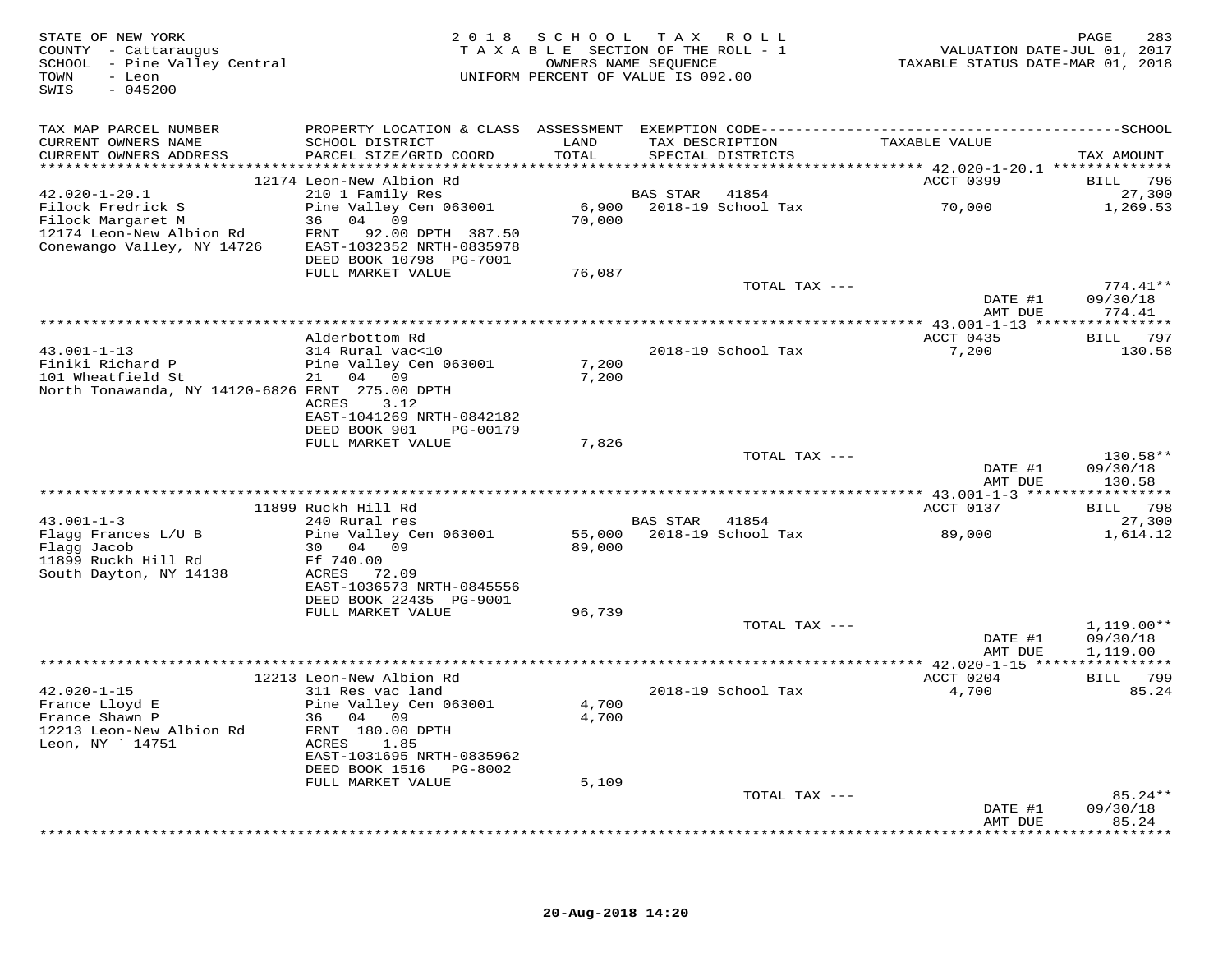| STATE OF NEW YORK<br>COUNTY - Cattaraugus<br>SCHOOL - Pine Valley Central<br>TOWN<br>- Leon<br>$-045200$<br>SWIS |                                                                                   | 2018 SCHOOL TAX ROLL<br>TAXABLE SECTION OF THE ROLL - 1<br>OWNERS NAME SEQUENCE<br>UNIFORM PERCENT OF VALUE IS 092.00 |                |                                                          |                                                           | 284<br>PAGE<br>VALUATION DATE-JUL 01, 2017<br>TAXABLE STATUS DATE-MAR 01, 2018 |
|------------------------------------------------------------------------------------------------------------------|-----------------------------------------------------------------------------------|-----------------------------------------------------------------------------------------------------------------------|----------------|----------------------------------------------------------|-----------------------------------------------------------|--------------------------------------------------------------------------------|
| TAX MAP PARCEL NUMBER                                                                                            |                                                                                   |                                                                                                                       |                |                                                          |                                                           |                                                                                |
| CURRENT OWNERS NAME<br>CURRENT OWNERS ADDRESS<br>***************                                                 | SCHOOL DISTRICT<br>PARCEL SIZE/GRID COORD                                         | LAND<br>TOTAL<br>*******                                                                                              |                | TAX DESCRIPTION<br>SPECIAL DISTRICTS<br>**************** | TAXABLE VALUE<br>********** 42.020-1-31.1 *************** | TAX AMOUNT                                                                     |
|                                                                                                                  | 12213 Leon-New Albion Rd                                                          |                                                                                                                       |                |                                                          | ACCT 0037                                                 | <b>BILL</b><br>800                                                             |
| $42.020 - 1 - 31.1$                                                                                              | 210 1 Family Res                                                                  |                                                                                                                       | AGED S         | 41804                                                    |                                                           | 16,100                                                                         |
| France Lloyd E                                                                                                   | Pine Valley Cen 063001                                                            |                                                                                                                       | 7,000 ENH STAR | 41834                                                    |                                                           | 16,100                                                                         |
| France Shawn P                                                                                                   | 04<br>35<br>09                                                                    |                                                                                                                       |                | 32,200 2018-19 School Tax                                | 16,100                                                    | 291.99                                                                         |
| 12213 Leon-New Albion Rd<br>Conewango Valley, NY ` 14726                                                         | FRNT 145.00 DPTH 295.00<br>EAST-1031716 NRTH-0835590<br>DEED BOOK 1516    PG-8002 |                                                                                                                       |                |                                                          |                                                           |                                                                                |
|                                                                                                                  | FULL MARKET VALUE                                                                 | 35,000                                                                                                                |                |                                                          |                                                           |                                                                                |
|                                                                                                                  |                                                                                   |                                                                                                                       |                | TOTAL TAX ---                                            |                                                           | $0.00**$                                                                       |
|                                                                                                                  |                                                                                   |                                                                                                                       |                |                                                          |                                                           |                                                                                |
|                                                                                                                  | 6658 West Rd                                                                      |                                                                                                                       |                |                                                          | ACCT 0291                                                 | 801<br>BILL                                                                    |
| $42.004 - 2 - 32$                                                                                                | 314 Rural vac<10                                                                  | 4,700                                                                                                                 |                | 2018-19 School Tax                                       | 4,700                                                     | 85.24                                                                          |
| Francis James<br>Francis Adrienne U                                                                              | Pine Valley Cen 063001<br>04 09<br>51                                             | 4,700                                                                                                                 |                |                                                          |                                                           |                                                                                |
| 4048 McLaughlin Dr                                                                                               | FRNT 250.00 DPTH                                                                  |                                                                                                                       |                |                                                          |                                                           |                                                                                |
| Tallahassee, FL 32309                                                                                            | ACRES<br>1.83                                                                     |                                                                                                                       |                |                                                          |                                                           |                                                                                |
|                                                                                                                  | EAST-1023322 NRTH-0833748                                                         |                                                                                                                       |                |                                                          |                                                           |                                                                                |
|                                                                                                                  | DEED BOOK 7438<br>PG-7003                                                         |                                                                                                                       |                |                                                          |                                                           |                                                                                |
|                                                                                                                  | FULL MARKET VALUE                                                                 | 5,109                                                                                                                 |                | TOTAL TAX ---                                            |                                                           | 85.24**                                                                        |
|                                                                                                                  |                                                                                   |                                                                                                                       |                |                                                          | DATE #1<br>AMT DUE                                        | 09/30/18<br>85.24                                                              |
|                                                                                                                  |                                                                                   |                                                                                                                       |                |                                                          |                                                           |                                                                                |
|                                                                                                                  | 6658 West Rd                                                                      |                                                                                                                       |                |                                                          | ACCT 0289                                                 | BILL 802                                                                       |
| $42.004 - 2 - 33$<br>Francis James                                                                               | 210 1 Family Res<br>Pine Valley Cen 063001                                        | 12,300                                                                                                                |                | 2018-19 School Tax                                       | 90,700                                                    | 1,644.95                                                                       |
| Francis Adrienne U                                                                                               | 51<br>04 09                                                                       | 90,700                                                                                                                |                |                                                          |                                                           |                                                                                |
| 4048 McLaughlin Dr                                                                                               | FRNT 495.00 DPTH                                                                  |                                                                                                                       |                |                                                          |                                                           |                                                                                |
| Tallahassee, FL 32309                                                                                            | 3.65<br>ACRES                                                                     |                                                                                                                       |                |                                                          |                                                           |                                                                                |
|                                                                                                                  | EAST-1023322 NRTH-0834096                                                         |                                                                                                                       |                |                                                          |                                                           |                                                                                |
|                                                                                                                  | DEED BOOK 7438<br>PG-7003<br>FULL MARKET VALUE                                    | 98,587                                                                                                                |                |                                                          |                                                           |                                                                                |
|                                                                                                                  |                                                                                   |                                                                                                                       |                | TOTAL TAX ---                                            |                                                           | $1,644.95**$                                                                   |
|                                                                                                                  |                                                                                   |                                                                                                                       |                |                                                          | DATE #1                                                   | 09/30/18                                                                       |
|                                                                                                                  |                                                                                   |                                                                                                                       |                |                                                          | AMT DUE                                                   | 1,644.95                                                                       |
|                                                                                                                  |                                                                                   |                                                                                                                       |                |                                                          |                                                           |                                                                                |
|                                                                                                                  | $11018$ Pine Dr                                                                   |                                                                                                                       |                |                                                          | ACCT 0453                                                 | BILL 803                                                                       |
| $52.002 - 1 - 12$<br>Fronczak David C                                                                            | 210 1 Family Res<br>Pine Valley Cen 063001                                        | 16,000                                                                                                                | ENH STAR       | 41834<br>2018-19 School Tax                              | 120,200                                                   | 60,790<br>2,179.96                                                             |
| Fronczak Margaret A                                                                                              | 02 04 09                                                                          | 120,200                                                                                                               |                |                                                          |                                                           |                                                                                |
| $11018$ Pine Dr                                                                                                  | $Lot-8$                                                                           |                                                                                                                       |                |                                                          |                                                           |                                                                                |
| Cattaraugus, NY 14719                                                                                            | FRNT 204.00 DPTH                                                                  |                                                                                                                       |                |                                                          |                                                           |                                                                                |
|                                                                                                                  | ACRES<br>5.60                                                                     |                                                                                                                       |                |                                                          |                                                           |                                                                                |
|                                                                                                                  | EAST-1050556 NRTH-0829586<br>DEED BOOK 7957 PG-7001                               |                                                                                                                       |                |                                                          |                                                           |                                                                                |
|                                                                                                                  | FULL MARKET VALUE                                                                 | 130,652                                                                                                               |                |                                                          |                                                           |                                                                                |
|                                                                                                                  |                                                                                   |                                                                                                                       |                | TOTAL TAX ---                                            |                                                           | $1,077.47**$                                                                   |
|                                                                                                                  |                                                                                   |                                                                                                                       |                |                                                          | DATE #1                                                   | 09/30/18                                                                       |
|                                                                                                                  |                                                                                   |                                                                                                                       |                |                                                          | AMT DUE                                                   | 1,077.47<br><b>+++++++++</b>                                                   |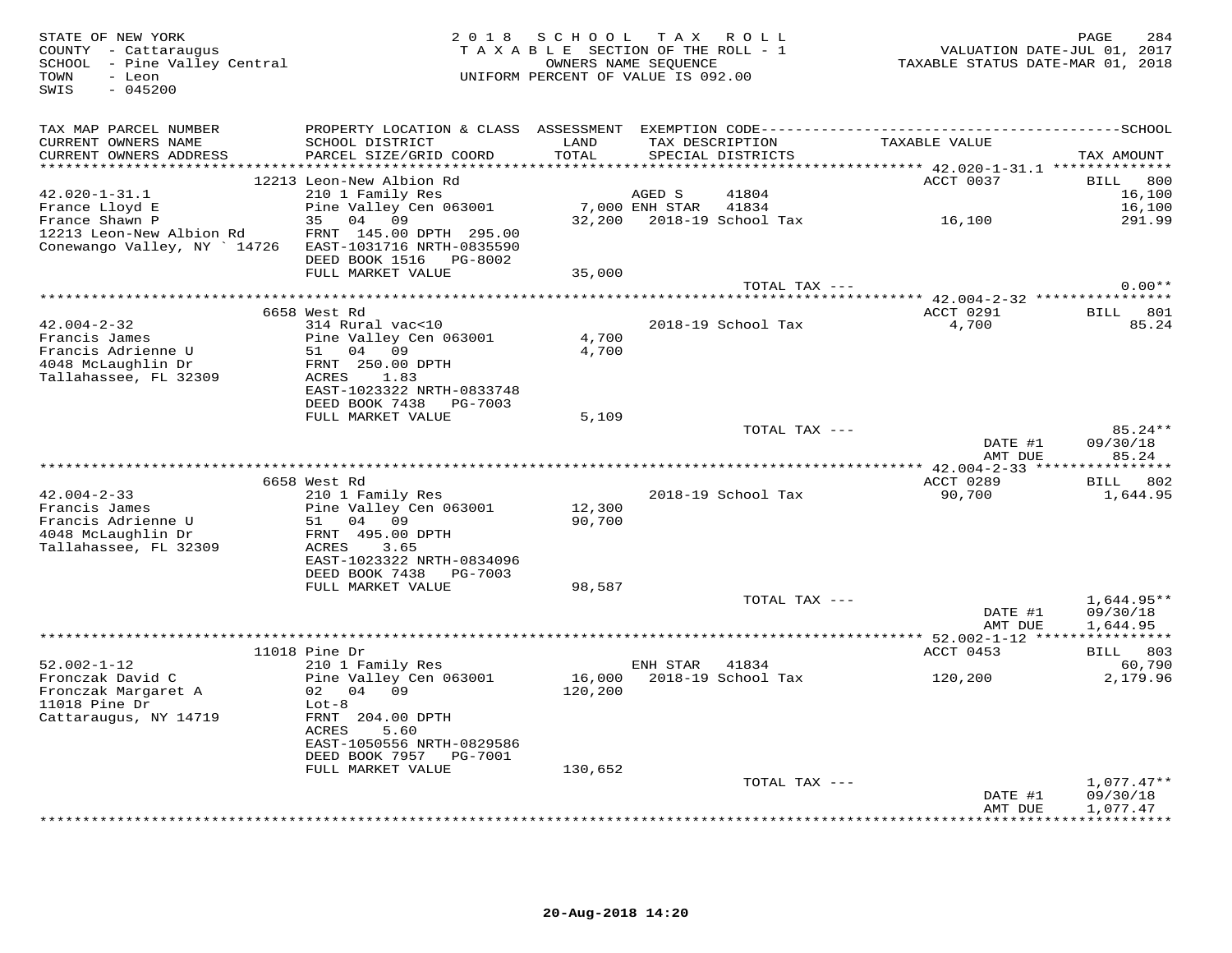| STATE OF NEW YORK<br>COUNTY - Cattaraugus<br>SCHOOL - Pine Valley Central<br>- Leon<br>TOWN |                                                                                              | 2018 SCHOOL TAX ROLL<br>TAXABLE SECTION OF THE ROLL - 1<br>UNIFORM PERCENT OF VALUE IS 092.00 | OWNERS NAME SEOUENCE |                                      | TAXABLE STATUS DATE-MAR 01, 2018            | PAGE<br>285<br>VALUATION DATE-JUL 01, 2017 |
|---------------------------------------------------------------------------------------------|----------------------------------------------------------------------------------------------|-----------------------------------------------------------------------------------------------|----------------------|--------------------------------------|---------------------------------------------|--------------------------------------------|
| $-045200$<br>SWIS                                                                           |                                                                                              |                                                                                               |                      |                                      |                                             |                                            |
| TAX MAP PARCEL NUMBER                                                                       | PROPERTY LOCATION & CLASS ASSESSMENT EXEMPTION CODE-----------------------------------SCHOOL |                                                                                               |                      |                                      |                                             |                                            |
| CURRENT OWNERS NAME<br>CURRENT OWNERS ADDRESS                                               | SCHOOL DISTRICT<br>PARCEL SIZE/GRID COORD                                                    | LAND<br>TOTAL                                                                                 |                      | TAX DESCRIPTION<br>SPECIAL DISTRICTS | TAXABLE VALUE                               | TAX AMOUNT                                 |
|                                                                                             |                                                                                              |                                                                                               |                      |                                      |                                             |                                            |
| $42.004 - 1 - 13.2$                                                                         | 6843 Rte 62<br>210 1 Family Res                                                              |                                                                                               | <b>BAS STAR</b>      | 41854                                | ACCT 0520                                   | 804<br>BILL<br>27,300                      |
| Frost Barry D                                                                               | Pine Valley Cen 063001                                                                       | 7,200                                                                                         |                      | 2018-19 School Tax                   | 71,000                                      | 1,287.67                                   |
| Frost Doreen                                                                                | 44 04 09                                                                                     | 71,000                                                                                        |                      |                                      |                                             |                                            |
| 6843 Rte 62                                                                                 | FRNT 222.00 DPTH 222.00                                                                      |                                                                                               |                      |                                      |                                             |                                            |
| Conewango Valley, NY 14726                                                                  | EAST-1030977 NRTH-0836997                                                                    |                                                                                               |                      |                                      |                                             |                                            |
|                                                                                             | DEED BOOK 00936 PG-00163                                                                     |                                                                                               |                      |                                      |                                             |                                            |
|                                                                                             | FULL MARKET VALUE                                                                            | 77,174                                                                                        |                      | TOTAL TAX ---                        |                                             | $792.55**$                                 |
|                                                                                             |                                                                                              |                                                                                               |                      |                                      | DATE #1                                     | 09/30/18                                   |
|                                                                                             |                                                                                              |                                                                                               |                      |                                      | AMT DUE                                     | 792.55                                     |
|                                                                                             |                                                                                              |                                                                                               |                      |                                      | ************* 34.003-1-27.2 *************** |                                            |
|                                                                                             | Ruckh Hill Rd                                                                                |                                                                                               |                      |                                      | ACCT 0474                                   | BILL 805                                   |
| $34.003 - 1 - 27.2$<br>Frost Phillip 0                                                      | 312 Vac w/imprv<br>Pine Valley Cen 063001                                                    | 2,800                                                                                         |                      | 2018-19 School Tax                   | 4,100                                       | 74.36                                      |
| 12618 Cottage Rd                                                                            | 09 04 09                                                                                     | 4,100                                                                                         |                      |                                      |                                             |                                            |
| South Dayton, NY 14138                                                                      | FRNT 159.00 DPTH 175.00                                                                      |                                                                                               |                      |                                      |                                             |                                            |
|                                                                                             | EAST-1033680 NRTH-0847720                                                                    |                                                                                               |                      |                                      |                                             |                                            |
|                                                                                             | DEED BOOK 766<br>PG-00691                                                                    |                                                                                               |                      |                                      |                                             |                                            |
|                                                                                             | FULL MARKET VALUE                                                                            | 4,457                                                                                         |                      | TOTAL TAX ---                        |                                             | $74.36**$                                  |
|                                                                                             |                                                                                              |                                                                                               |                      |                                      | DATE #1                                     | 09/30/18                                   |
|                                                                                             |                                                                                              |                                                                                               |                      |                                      | AMT DUE                                     | 74.36                                      |
|                                                                                             |                                                                                              |                                                                                               |                      |                                      |                                             |                                            |
|                                                                                             | 12132 Leon-New Albion Rd                                                                     |                                                                                               |                      |                                      | ACCT 0821                                   | BILL 806                                   |
| $42.020 - 1 - 24.2$<br>Gabel Michelle M                                                     | 210 1 Family Res<br>Pine Valley Cen 063001                                                   |                                                                                               | BAS STAR 41854       | 6,600 2018-19 School Tax             | 69,600                                      | 27,300<br>1,262.27                         |
| 12132 Leon-New Albion                                                                       | 36/4/9                                                                                       | 69,600                                                                                        |                      |                                      |                                             |                                            |
| Conewango Valley, NY 14726                                                                  | FRNT 130.00 DPTH 165.00                                                                      |                                                                                               |                      |                                      |                                             |                                            |
|                                                                                             | EAST-1033210 NRTH-0835875                                                                    |                                                                                               |                      |                                      |                                             |                                            |
|                                                                                             | DEED BOOK 1184    PG-5001                                                                    |                                                                                               |                      |                                      |                                             |                                            |
|                                                                                             | FULL MARKET VALUE                                                                            | 75,652                                                                                        |                      | TOTAL TAX ---                        |                                             | $767.16**$                                 |
|                                                                                             |                                                                                              |                                                                                               |                      |                                      | DATE #1                                     | 09/30/18                                   |
|                                                                                             |                                                                                              |                                                                                               |                      |                                      | AMT DUE                                     | 767.16                                     |
|                                                                                             |                                                                                              |                                                                                               |                      |                                      |                                             |                                            |
|                                                                                             | 6266 Bluebird Ln                                                                             |                                                                                               |                      |                                      | ACCT 0458                                   | BILL 807                                   |
| $52.002 - 1 - 20.1$                                                                         | 260 Seasonal res                                                                             |                                                                                               |                      | 2018-19 School Tax                   | 23,900                                      | 433.45                                     |
| Gaglani Rainy<br>Gaglani Judith                                                             | Pine Valley Cen 063001<br>02 04 09                                                           | 6,900<br>23,900                                                                               |                      |                                      |                                             |                                            |
| RR 5 Hagersville Ont Can                                                                    | FRNT 200.00 DPTH 190.00                                                                      |                                                                                               |                      |                                      |                                             |                                            |
| NOA 1H0,                                                                                    | EAST-1049401 NRTH-0828317                                                                    |                                                                                               |                      |                                      |                                             |                                            |
|                                                                                             | DEED BOOK 00917 PG-00224                                                                     |                                                                                               |                      |                                      |                                             |                                            |
|                                                                                             | FULL MARKET VALUE                                                                            | 25,978                                                                                        |                      |                                      |                                             |                                            |
|                                                                                             |                                                                                              |                                                                                               |                      | TOTAL TAX ---                        |                                             | $433.45**$                                 |
|                                                                                             |                                                                                              |                                                                                               |                      |                                      | DATE #1<br>AMT DUE                          | 09/30/18<br>433.45                         |
|                                                                                             |                                                                                              |                                                                                               |                      |                                      | ****************                            | **********                                 |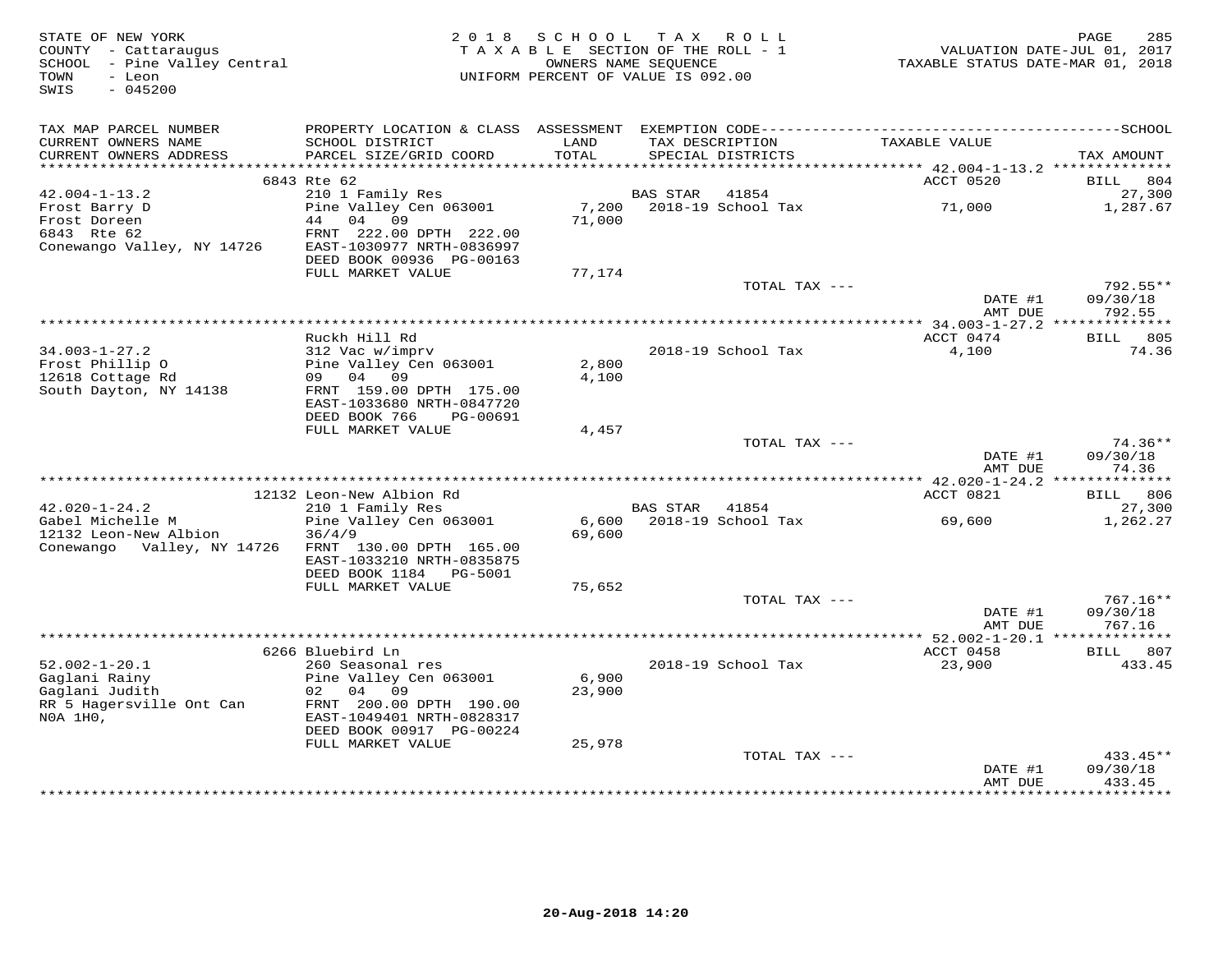| STATE OF NEW YORK<br>COUNTY - Cattaraugus<br>SCHOOL - Pine Valley Central<br>TOWN<br>- Leon<br>SWIS<br>$-045200$ | 2 0 1 8                                             | S C H O O L<br>OWNERS NAME SEOUENCE | T A X<br>R O L L<br>TAXABLE SECTION OF THE ROLL - 1<br>UNIFORM PERCENT OF VALUE IS 092.00 | VALUATION DATE-JUL 01, 2017<br>TAXABLE STATUS DATE-MAR 01, 2018 | PAGE<br>286           |
|------------------------------------------------------------------------------------------------------------------|-----------------------------------------------------|-------------------------------------|-------------------------------------------------------------------------------------------|-----------------------------------------------------------------|-----------------------|
| TAX MAP PARCEL NUMBER                                                                                            |                                                     |                                     |                                                                                           |                                                                 |                       |
| CURRENT OWNERS NAME<br>CURRENT OWNERS ADDRESS                                                                    | SCHOOL DISTRICT<br>PARCEL SIZE/GRID COORD           | LAND<br>TOTAL                       | TAX DESCRIPTION<br>SPECIAL DISTRICTS                                                      | TAXABLE VALUE                                                   | TAX AMOUNT            |
|                                                                                                                  |                                                     |                                     |                                                                                           |                                                                 |                       |
|                                                                                                                  | 6257 Larch Ln                                       |                                     |                                                                                           | ACCT 0441                                                       | <b>BILL</b><br>808    |
| $52.002 - 1 - 23$                                                                                                | 210 1 Family Res                                    |                                     | 2018-19 School Tax                                                                        | 44,500                                                          | 807.06                |
| Gailor Edward D                                                                                                  | Pine Valley Cen 063001                              | 10,500                              |                                                                                           |                                                                 |                       |
| 61 Ardmore PL                                                                                                    | 09<br>02 04                                         | 44,500                              |                                                                                           |                                                                 |                       |
| Buffalo, NY 14213                                                                                                | $Lot-E18$<br>FRNT 340.00 DPTH                       |                                     |                                                                                           |                                                                 |                       |
|                                                                                                                  | ACRES<br>2.76                                       |                                     |                                                                                           |                                                                 |                       |
|                                                                                                                  | EAST-1050280 NRTH-0828387                           |                                     |                                                                                           |                                                                 |                       |
|                                                                                                                  | DEED BOOK 28720 PG-5001                             |                                     |                                                                                           |                                                                 |                       |
|                                                                                                                  | FULL MARKET VALUE                                   | 48,370                              |                                                                                           |                                                                 |                       |
|                                                                                                                  |                                                     |                                     | TOTAL TAX ---                                                                             |                                                                 | 807.06**              |
|                                                                                                                  |                                                     |                                     |                                                                                           | DATE #1<br>AMT DUE                                              | 09/30/18<br>807.06    |
|                                                                                                                  |                                                     |                                     |                                                                                           | *************** 34.003-1-17 *****************                   |                       |
|                                                                                                                  | 7500 Kellogg Hill Rd                                |                                     |                                                                                           | ACCT 0145                                                       | 809<br>BILL           |
| $34.003 - 1 - 17$                                                                                                | 312 Vac w/imprv                                     |                                     | 2018-19 School Tax                                                                        | 99,900                                                          | 1,811.80              |
| Gardner Donald J                                                                                                 | Pine Valley Cen 063001                              | 92,400                              |                                                                                           |                                                                 |                       |
| Gardner Linda A                                                                                                  | 23/31 04 09                                         | 99,900                              |                                                                                           |                                                                 |                       |
| PO Box 128<br>Grand Island, NY 14072                                                                             | Kellogg Hill Ff - 2585'<br>Monkey-2020';Ruckh-1100' |                                     |                                                                                           |                                                                 |                       |
|                                                                                                                  | ACRES 200.32                                        |                                     |                                                                                           |                                                                 |                       |
|                                                                                                                  | EAST-1039963 NRTH-0848914                           |                                     |                                                                                           |                                                                 |                       |
|                                                                                                                  | DEED BOOK 16290 PG-4002                             |                                     |                                                                                           |                                                                 |                       |
|                                                                                                                  | FULL MARKET VALUE                                   | 108,587                             |                                                                                           |                                                                 |                       |
|                                                                                                                  |                                                     |                                     | TOTAL TAX $---$                                                                           |                                                                 | $1,811.80**$          |
|                                                                                                                  |                                                     |                                     |                                                                                           | DATE #1<br>AMT DUE                                              | 09/30/18<br>1,811.80  |
|                                                                                                                  |                                                     |                                     |                                                                                           | **** $43.001 - 1 - 7$ *****************                         |                       |
|                                                                                                                  | Kellogg Hill Rd                                     |                                     |                                                                                           | ACCT 0144                                                       | BILL 810              |
| $43.001 - 1 - 7$                                                                                                 | 320 Rural vacant                                    |                                     | 2018-19 School Tax                                                                        | 51,700                                                          | 937.64                |
| Gardner Donald J                                                                                                 | Pine Valley Cen 063001                              | 51,700                              |                                                                                           |                                                                 |                       |
| Gardner Linda A                                                                                                  | 30 04 09                                            | 51,700                              |                                                                                           |                                                                 |                       |
| PO Box 128                                                                                                       | Kellogg Hill Rd Ff 3020.0                           |                                     |                                                                                           |                                                                 |                       |
| Grand Island, NY 14072                                                                                           | ACRES<br>73.74<br>EAST-1038546 NRTH-0845074         |                                     |                                                                                           |                                                                 |                       |
|                                                                                                                  | DEED BOOK 16290 PG-4002                             |                                     |                                                                                           |                                                                 |                       |
|                                                                                                                  | FULL MARKET VALUE                                   | 56,196                              |                                                                                           |                                                                 |                       |
|                                                                                                                  |                                                     |                                     | TOTAL TAX $---$                                                                           |                                                                 | $937.64**$            |
|                                                                                                                  |                                                     |                                     |                                                                                           | DATE #1                                                         | 09/30/18              |
|                                                                                                                  |                                                     |                                     |                                                                                           | AMT DUE<br>***************                                      | 937.64<br>*********** |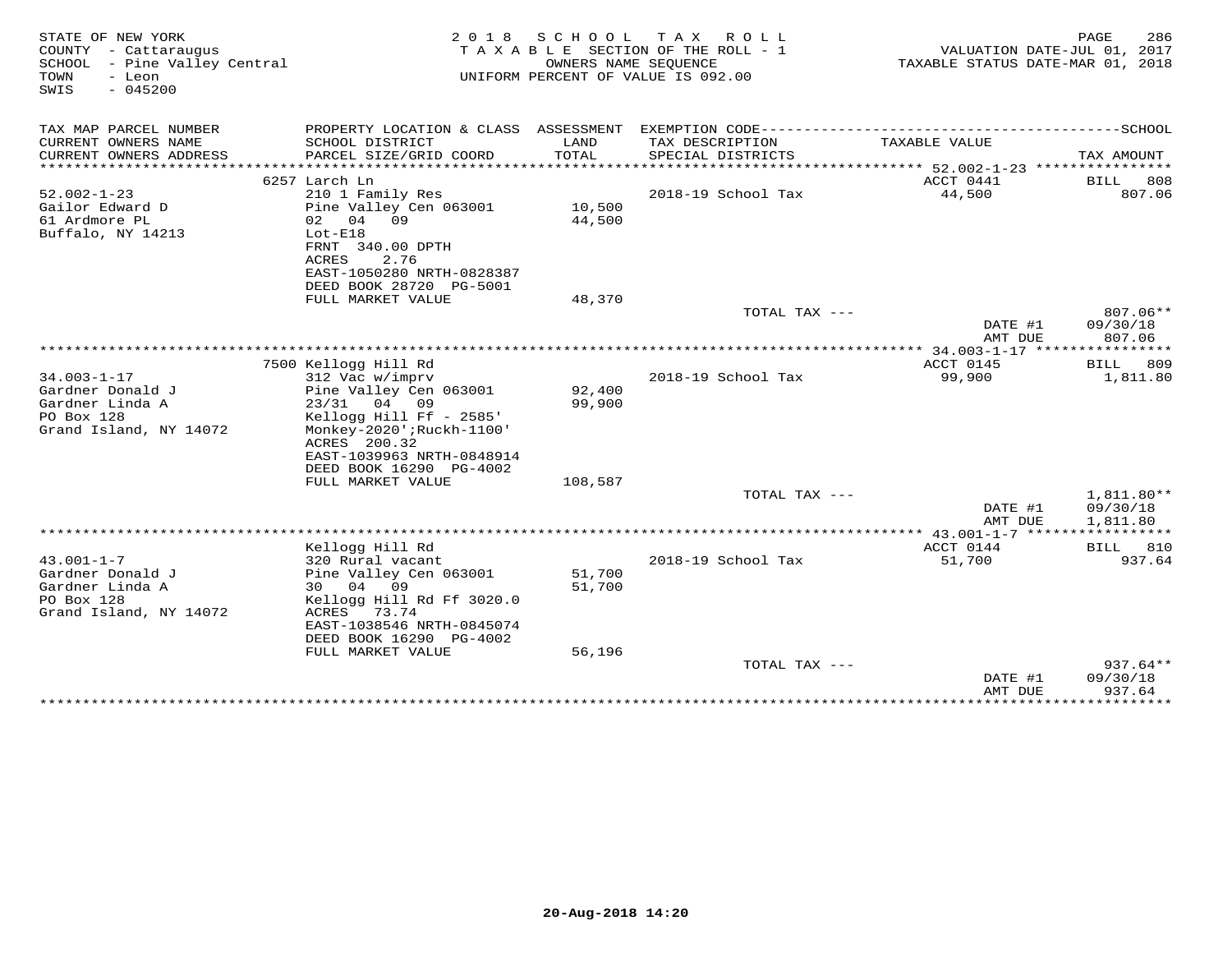| STATE OF NEW YORK<br>COUNTY - Cattaraugus<br>SCHOOL - Pine Valley Central<br>TOWN<br>- Leon<br>$-045200$<br>SWIS | 2 0 1 8                                    | SCHOOL<br>TAXABLE SECTION OF THE ROLL - 1<br>UNIFORM PERCENT OF VALUE IS 092.00 | T A X<br>OWNERS NAME SEQUENCE | R O L L               | VALUATION DATE-JUL 01, 2017<br>TAXABLE STATUS DATE-MAR 01, 2018 | 287<br>PAGE         |
|------------------------------------------------------------------------------------------------------------------|--------------------------------------------|---------------------------------------------------------------------------------|-------------------------------|-----------------------|-----------------------------------------------------------------|---------------------|
| TAX MAP PARCEL NUMBER                                                                                            | PROPERTY LOCATION & CLASS ASSESSMENT       |                                                                                 |                               |                       | EXEMPTION CODE-----------------------------                     | -------------SCHOOL |
| CURRENT OWNERS NAME<br>CURRENT OWNERS ADDRESS                                                                    | SCHOOL DISTRICT<br>PARCEL SIZE/GRID COORD  | LAND<br>TOTAL                                                                   | TAX DESCRIPTION               | SPECIAL DISTRICTS     | TAXABLE VALUE                                                   | TAX AMOUNT          |
| ********************                                                                                             | *********************                      | ****************                                                                |                               | ********************* | ******** 43.001-1-8 *****************                           |                     |
|                                                                                                                  | Kellogg Hill Rd                            |                                                                                 |                               |                       | ACCT 0146                                                       | 811<br>BILL         |
| $43.001 - 1 - 8$                                                                                                 | 321 Abandoned ag                           |                                                                                 |                               | 2018-19 School Tax    | 81,400                                                          | 1,476.28            |
| Gardner Donald J<br>Gardner Linda A                                                                              | Pine Valley Cen 063001<br>$22/29$ 04 09    | 81,400<br>81,400                                                                |                               |                       |                                                                 |                     |
| PO Box 128                                                                                                       | Kellogg Hill Rd Ff - 5925                  |                                                                                 |                               |                       |                                                                 |                     |
| Grand Island, NY 14072                                                                                           | Slew Rd Ff - 795'                          |                                                                                 |                               |                       |                                                                 |                     |
|                                                                                                                  | ACRES 163.52                               |                                                                                 |                               |                       |                                                                 |                     |
|                                                                                                                  | EAST-1039182 NRTH-0844473                  |                                                                                 |                               |                       |                                                                 |                     |
|                                                                                                                  | DEED BOOK 16290 PG-4002                    |                                                                                 |                               |                       |                                                                 |                     |
|                                                                                                                  | FULL MARKET VALUE                          | 88,478                                                                          |                               | TOTAL TAX ---         |                                                                 | 1,476.28**          |
|                                                                                                                  |                                            |                                                                                 |                               |                       | DATE #1                                                         | 09/30/18            |
|                                                                                                                  |                                            |                                                                                 |                               |                       | AMT DUE                                                         | 1,476.28            |
|                                                                                                                  |                                            |                                                                                 |                               |                       | ********* 43.001-1-11.2 **************                          |                     |
|                                                                                                                  | 7252 Alderbottom Rd                        |                                                                                 |                               |                       | ACCT 0540                                                       | 812<br>BILL         |
| $43.001 - 1 - 11.2$<br>Gerlach Grant A                                                                           | 260 Seasonal res<br>Pine Valley Cen 063001 | 55,300                                                                          |                               | 2018-19 School Tax    | 114,400                                                         | 2,074.77            |
| Gerlach Joan M                                                                                                   | 21/22<br>04<br>09                          | 114,400                                                                         |                               |                       |                                                                 |                     |
| S-5679 Apollo Dr                                                                                                 | Ff 1080.00                                 |                                                                                 |                               |                       |                                                                 |                     |
| Lakeview, NY 14085                                                                                               | ACRES<br>36.30                             |                                                                                 |                               |                       |                                                                 |                     |
|                                                                                                                  | EAST-1042122 NRTH-0843213                  |                                                                                 |                               |                       |                                                                 |                     |
|                                                                                                                  | DEED BOOK 830<br>PG-00998                  |                                                                                 |                               |                       |                                                                 |                     |
|                                                                                                                  | FULL MARKET VALUE                          | 124,348                                                                         |                               | TOTAL TAX ---         |                                                                 | $2,074.77**$        |
|                                                                                                                  |                                            |                                                                                 |                               |                       | DATE #1                                                         | 09/30/18            |
|                                                                                                                  |                                            |                                                                                 |                               |                       | AMT DUE                                                         | 2,074.77            |
|                                                                                                                  |                                            |                                                                                 |                               |                       |                                                                 |                     |
|                                                                                                                  | 11490 Eldredge Rd                          |                                                                                 |                               |                       | ACCT 0853                                                       | BILL 813            |
| $52.001 - 1 - 14.7$<br>Gingerich Dannie D Jr                                                                     | 112 Dairy farm<br>Pine Valley Cen 063001   |                                                                                 | AG DIST<br>81,900 BAS STAR    | 41720<br>41854        |                                                                 | 32,393<br>27,300    |
| Gingerich Fannie S                                                                                               | $10 - 11 - 18$ , $19 - 4 - 9$              | 220,000                                                                         |                               | 2018-19 School Tax    | 187,607                                                         | 3,402.47            |
| 11490 Eldredge Rd                                                                                                | ACRES 109.80                               |                                                                                 |                               |                       |                                                                 |                     |
| Conewango Valley, NY 14726                                                                                       | EAST-1042735 NRTH-0829263                  |                                                                                 |                               |                       |                                                                 |                     |
|                                                                                                                  | DEED BOOK 7381<br>PG-6001                  |                                                                                 |                               |                       |                                                                 |                     |
| MAY BE SUBJECT TO PAYMENT                                                                                        | FULL MARKET VALUE                          | 239,130                                                                         |                               |                       |                                                                 |                     |
| UNDER AGDIST LAW TIL 2022                                                                                        |                                            |                                                                                 |                               | TOTAL TAX ---         |                                                                 | $2,907.35**$        |
|                                                                                                                  |                                            |                                                                                 |                               |                       | DATE #1                                                         | 09/30/18            |
|                                                                                                                  |                                            |                                                                                 |                               |                       | AMT DUE                                                         | 2,907.35            |
|                                                                                                                  |                                            |                                                                                 |                               |                       | ** 43.002-1-11                                                  |                     |
|                                                                                                                  | Bailey Hill Rd                             |                                                                                 |                               |                       | ACCT 0057                                                       | BILL<br>814         |
| $43.002 - 1 - 11$                                                                                                | 312 Vac w/imprv                            |                                                                                 |                               | 2018-19 School Tax    | 9,200                                                           | 166.85              |
| Gorski Tammy L<br>1624 Olean Rd                                                                                  | Pine Valley Cen 063001<br>04<br>05<br>09   | 7,500<br>9,200                                                                  |                               |                       |                                                                 |                     |
| South Wales, NY 14139                                                                                            | ACRES<br>1.25                              |                                                                                 |                               |                       |                                                                 |                     |
|                                                                                                                  | EAST-1049002 NRTH-0839807                  |                                                                                 |                               |                       |                                                                 |                     |
|                                                                                                                  | DEED BOOK 1013<br>PG-118                   |                                                                                 |                               |                       |                                                                 |                     |
|                                                                                                                  | FULL MARKET VALUE                          | 10,000                                                                          |                               |                       |                                                                 |                     |
|                                                                                                                  |                                            |                                                                                 |                               | TOTAL TAX ---         |                                                                 | $166.85**$          |
|                                                                                                                  |                                            |                                                                                 |                               |                       | DATE #1<br>AMT DUE                                              | 09/30/18<br>166.85  |
|                                                                                                                  |                                            |                                                                                 |                               |                       |                                                                 |                     |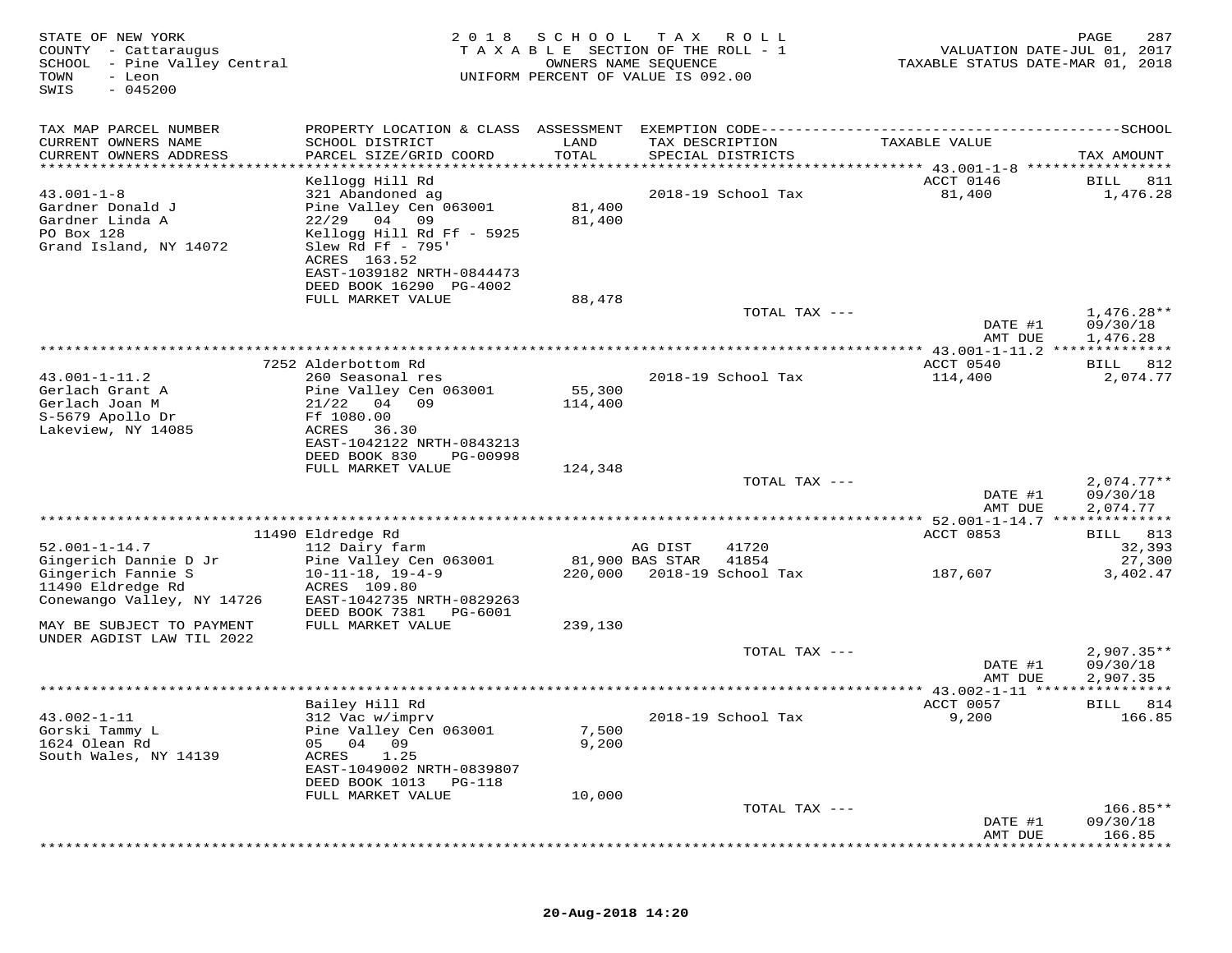|                                                                                                          |                                                                                                   |                   | OWNERS NAME SEQUENCE<br>UNIFORM PERCENT OF VALUE IS 092.00 |                    | TAXABLE STATUS DATE-MAR 01, 2018 | VALUATION DATE-JUL 01, 2017          |
|----------------------------------------------------------------------------------------------------------|---------------------------------------------------------------------------------------------------|-------------------|------------------------------------------------------------|--------------------|----------------------------------|--------------------------------------|
| TAX MAP PARCEL NUMBER                                                                                    |                                                                                                   |                   |                                                            |                    |                                  |                                      |
| CURRENT OWNERS NAME<br>CURRENT OWNERS ADDRESS                                                            | SCHOOL DISTRICT<br>PARCEL SIZE/GRID COORD                                                         | LAND<br>TOTAL     | TAX DESCRIPTION<br>SPECIAL DISTRICTS                       |                    | TAXABLE VALUE                    | TAX AMOUNT                           |
|                                                                                                          | 7308 Rte 62                                                                                       |                   |                                                            |                    | ACCT 0573                        | BILL 815                             |
| $43.001 - 1 - 31.2$                                                                                      | 112 Dairy farm                                                                                    |                   | BAS STAR                                                   | 41854              |                                  | 27,300                               |
| Green Christopher P.<br>7308 Route 62<br>South Dayton, NY 14138                                          | Pine Valley Cen 063001<br>38 04 09<br>Ff 270.00<br>ACRES 53.60<br>EAST-1033215 NRTH-0844142       | 41,600<br>133,700 | 2018-19 School Tax                                         |                    | 133,700                          | 2,424.80                             |
|                                                                                                          | DEED BOOK 21570 PG-7001<br>FULL MARKET VALUE                                                      | 145,326           |                                                            |                    |                                  |                                      |
|                                                                                                          |                                                                                                   |                   |                                                            | TOTAL TAX ---      | DATE #1                          | $1,929.68**$<br>09/30/18             |
|                                                                                                          |                                                                                                   |                   |                                                            |                    | AMT DUE                          | 1,929.68                             |
|                                                                                                          |                                                                                                   |                   |                                                            |                    |                                  |                                      |
| $43.001 - 1 - 31.1$                                                                                      | 7296 Rte 62<br>270 Mfg housing                                                                    |                   |                                                            | 2018-19 School Tax | ACCT 0124<br>21,700              | BILL 816<br>393.55                   |
| Green Christopher Perry<br>7308 Rte 62<br>S. Dayton, NY 14138                                            | Pine Valley Cen 063001<br>38 04 09<br>FRNT 357.00 DPTH<br>ACRES<br>1.85                           | 8,700<br>21,700   |                                                            |                    |                                  |                                      |
|                                                                                                          | EAST-1031311 NRTH-0844018<br>DEED BOOK 27281 PG-6001<br>FULL MARKET VALUE                         | 23,587            |                                                            |                    |                                  |                                      |
|                                                                                                          |                                                                                                   |                   |                                                            | TOTAL TAX ---      | DATE #1                          | 393.55**<br>09/30/18                 |
|                                                                                                          |                                                                                                   |                   |                                                            |                    | AMT DUE                          | 393.55                               |
|                                                                                                          | 6721 Riga Rd                                                                                      |                   |                                                            |                    | ACCT 0164                        | BILL 817                             |
| $42.004 - 2 - 9$                                                                                         | 210 1 Family Res                                                                                  |                   | ENH STAR 41834                                             |                    |                                  | 18,400                               |
| Green Clarence<br>6721 Riga Rd<br>Conewango Valley, NY 14726                                             | Pine Valley Cen 063001<br>51 04 09<br>FRNT 264.00 DPTH 135.00<br>EAST-1027062 NRTH-0835260        | 6,900<br>18,400   | 2018-19 School Tax                                         |                    | 18,400                           | 333.70                               |
|                                                                                                          | DEED BOOK 536<br>PG-00032                                                                         |                   |                                                            |                    |                                  |                                      |
|                                                                                                          | FULL MARKET VALUE                                                                                 | 20,000            |                                                            | TOTAL TAX ---      |                                  | $0.00**$                             |
|                                                                                                          |                                                                                                   |                   |                                                            |                    |                                  |                                      |
|                                                                                                          | 11585 Fancher Rd                                                                                  |                   |                                                            |                    | ACCT 0605                        | BILL 818                             |
| $52.001 - 1 - 14.9$<br>Green Cole J.<br>Covert Alicia<br>11585 Fancher Hill Rd.<br>Cattaraugus, NY 14719 | 220 2 Family Res<br>Pine Valley Cen 063001<br>10/11/18/19<br>04 09<br>Ff 6960.00<br>ACRES<br>2.15 | 8,400<br>128,800  | 2018-19 School Tax                                         |                    | 128,800                          | 2,335.93                             |
|                                                                                                          | EAST-1043441 NRTH-0830720<br>DEED BOOK 29033 PG-4001                                              |                   |                                                            |                    |                                  |                                      |
|                                                                                                          | FULL MARKET VALUE                                                                                 | 140,000           |                                                            |                    |                                  |                                      |
|                                                                                                          |                                                                                                   |                   |                                                            | TOTAL TAX ---      | DATE #1<br>AMT DUE               | $2,335.93**$<br>09/30/18<br>2,335.93 |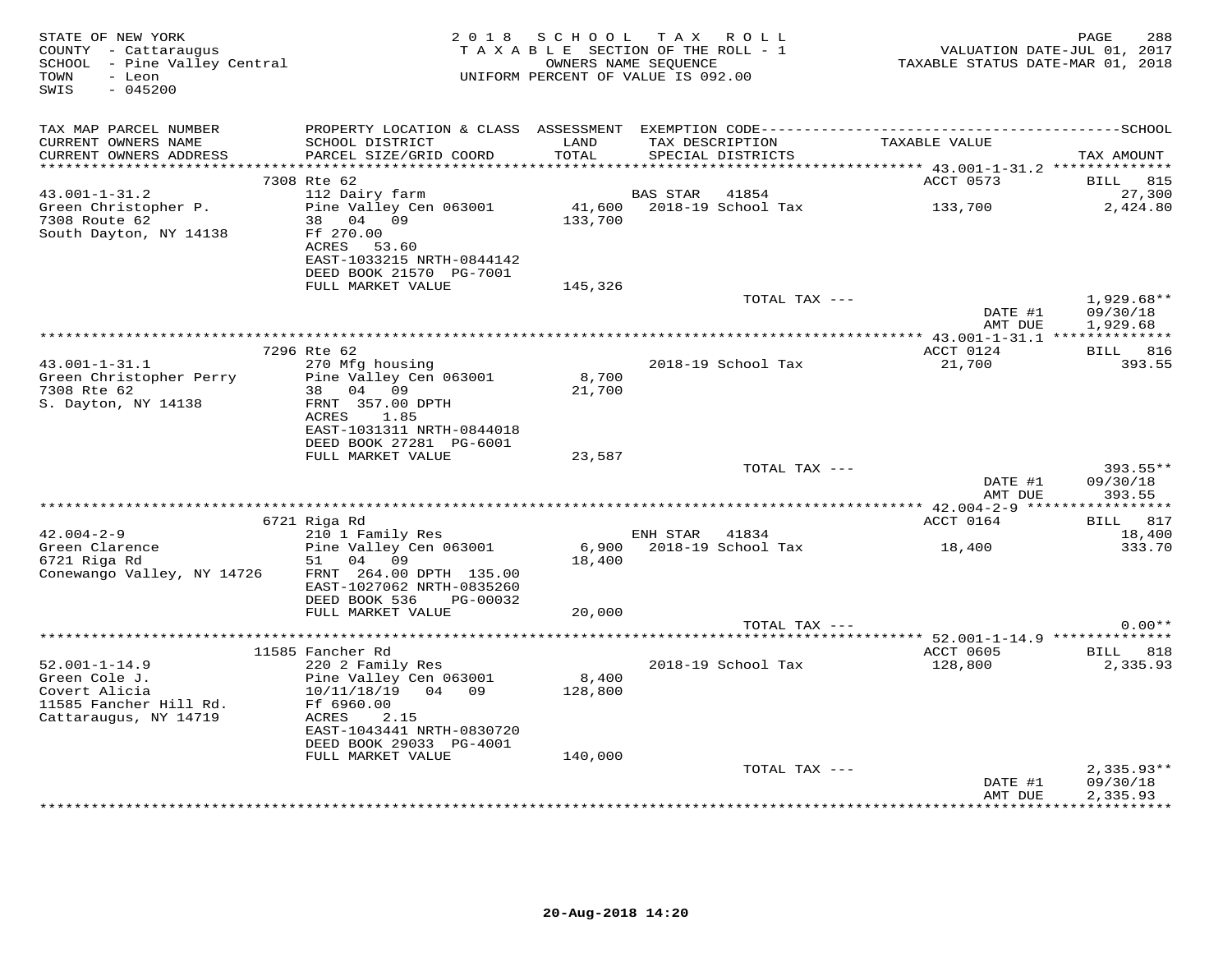SWIS - 045200

## STATE OF NEW YORK MESS PAGE 289<br>COUNTY - Cattaraugus had the section of the Roll - 1 when the NALUATION DATE-JUL 01, 2017<br>SCHOOL - Pine Valley Central Material Management of the SECTION OF THE ROLL - 1 when the VALUATION D

| TAX MAP PARCEL NUMBER<br>CURRENT OWNERS NAME<br>CURRENT OWNERS ADDRESS | PROPERTY LOCATION & CLASS ASSESSMENT<br>SCHOOL DISTRICT<br>PARCEL SIZE/GRID COORD | LAND<br>TOTAL | TAX DESCRIPTION | SPECIAL DISTRICTS  | TAXABLE VALUE                            | TAX AMOUNT            |
|------------------------------------------------------------------------|-----------------------------------------------------------------------------------|---------------|-----------------|--------------------|------------------------------------------|-----------------------|
| *************************                                              |                                                                                   |               |                 |                    |                                          |                       |
|                                                                        | 12273 Cherry Creek Hill Rd                                                        |               |                 |                    | ACCT 0080                                | 819<br>BILL           |
| $42.020 - 1 - 50$                                                      | 210 1 Family Res                                                                  |               | AGED S          | 41804              |                                          | 28,000                |
| Green Janet E                                                          | Pine Valley Cen 063001                                                            |               | 6,500 ENH STAR  | 41834              |                                          | 28,000                |
| 12273 Cherry Creek Hill                                                | 43 04 09                                                                          | 56,000        |                 | 2018-19 School Tax | 28,000                                   | 507.81                |
| Conewango Valley, NY 14726                                             | FRNT 107.00 DPTH 175.00                                                           |               |                 |                    |                                          |                       |
|                                                                        | EAST-1030702 NRTH-0835658                                                         |               |                 |                    |                                          |                       |
|                                                                        | DEED BOOK 1004<br>PG-583                                                          |               |                 |                    |                                          |                       |
|                                                                        |                                                                                   |               |                 |                    |                                          |                       |
|                                                                        | FULL MARKET VALUE                                                                 | 60,870        |                 | TOTAL TAX ---      |                                          | $0.00**$              |
|                                                                        |                                                                                   |               |                 |                    |                                          |                       |
|                                                                        |                                                                                   |               |                 |                    |                                          |                       |
|                                                                        | 12269 Cherry Creek Hill Rd                                                        |               |                 |                    | <b>ACCT 0169</b>                         | 820<br>BILL           |
| $42.020 - 1 - 49$                                                      | 210 1 Family Res                                                                  |               | ENH STAR        | 41834              |                                          | 54,500                |
| Grover Ruth E                                                          | Pine Valley Cen 063001                                                            | 6,600         |                 | 2018-19 School Tax | 54,500                                   | 988.42                |
| Anderson Brenda J                                                      | 04<br>09<br>43                                                                    | 54,500        |                 |                    |                                          |                       |
| 12269 Cherry Creek Hill Rd                                             | FRNT 116.00 DPTH 175.00                                                           |               |                 |                    |                                          |                       |
| Conewango Valley, NY 14726                                             | EAST-1030803 NRTH-0835670                                                         |               |                 |                    |                                          |                       |
|                                                                        | DEED BOOK 18255 PG-8001                                                           |               |                 |                    |                                          |                       |
|                                                                        | FULL MARKET VALUE                                                                 | 59,239        |                 |                    |                                          |                       |
|                                                                        |                                                                                   |               |                 | TOTAL TAX ---      |                                          | $0.00**$              |
|                                                                        |                                                                                   |               |                 |                    | ********** 43.003-1-22.6 *************** |                       |
|                                                                        | 12041 Leon-New Albion Rd                                                          |               |                 |                    | ACCT 0801                                | BILL<br>821           |
| $43.003 - 1 - 22.6$                                                    | 210 1 Family Res                                                                  |               | <b>BAS STAR</b> | 41854              |                                          | 27,300                |
| Gugino Frank P                                                         | Pine Valley Cen 063001                                                            | 7,000         |                 | 2018-19 School Tax | 80,000                                   | 1,450.89              |
| Gugino Deborah                                                         | 35/4/9                                                                            | 80,000        |                 |                    |                                          |                       |
| 12041 Leon-New Albion Rd                                               | ACRES<br>1.00 BANK<br>017                                                         |               |                 |                    |                                          |                       |
| Conewango Valley, NY 14726                                             | EAST-1034413 NRTH-0835618                                                         |               |                 |                    |                                          |                       |
|                                                                        | DEED BOOK 1007<br>PG-329                                                          |               |                 |                    |                                          |                       |
|                                                                        | FULL MARKET VALUE                                                                 | 86,957        |                 |                    |                                          |                       |
|                                                                        |                                                                                   |               |                 | TOTAL TAX ---      |                                          | $955.77**$            |
|                                                                        |                                                                                   |               |                 |                    | DATE #1                                  | 09/30/18              |
|                                                                        |                                                                                   |               |                 |                    | AMT DUE                                  | 955.77                |
|                                                                        |                                                                                   |               |                 |                    |                                          | **************        |
|                                                                        | Rte 62                                                                            |               |                 |                    | ACCT 0912                                | BILL<br>822           |
| $42.002 - 1 - 20.5$                                                    | 311 Res vac land                                                                  |               |                 | 2018-19 School Tax | 6,600                                    | 119.70                |
| Gutkowski Anthony                                                      | Pine Valley Cen 063001                                                            | 6,600         |                 |                    |                                          |                       |
| Gutkowski Anne                                                         | 45 04 09                                                                          | 6,600         |                 |                    |                                          |                       |
| 7209 Route 62                                                          | Ff 360.30                                                                         |               |                 |                    |                                          |                       |
|                                                                        |                                                                                   |               |                 |                    |                                          |                       |
| South Dayton, NY 14138                                                 | FRNT 150.00 DPTH 147.70<br>EAST-1030790 NRTH-0842709                              |               |                 |                    |                                          |                       |
|                                                                        |                                                                                   |               |                 |                    |                                          |                       |
|                                                                        | DEED BOOK 12571 PG-7001                                                           |               |                 |                    |                                          |                       |
|                                                                        | FULL MARKET VALUE                                                                 | 7,174         |                 |                    |                                          |                       |
|                                                                        |                                                                                   |               |                 | TOTAL TAX ---      |                                          | $119.70**$            |
|                                                                        |                                                                                   |               |                 |                    | DATE #1                                  | 09/30/18              |
|                                                                        |                                                                                   |               |                 |                    | AMT DUE<br>***********************       | 119.70<br>*********** |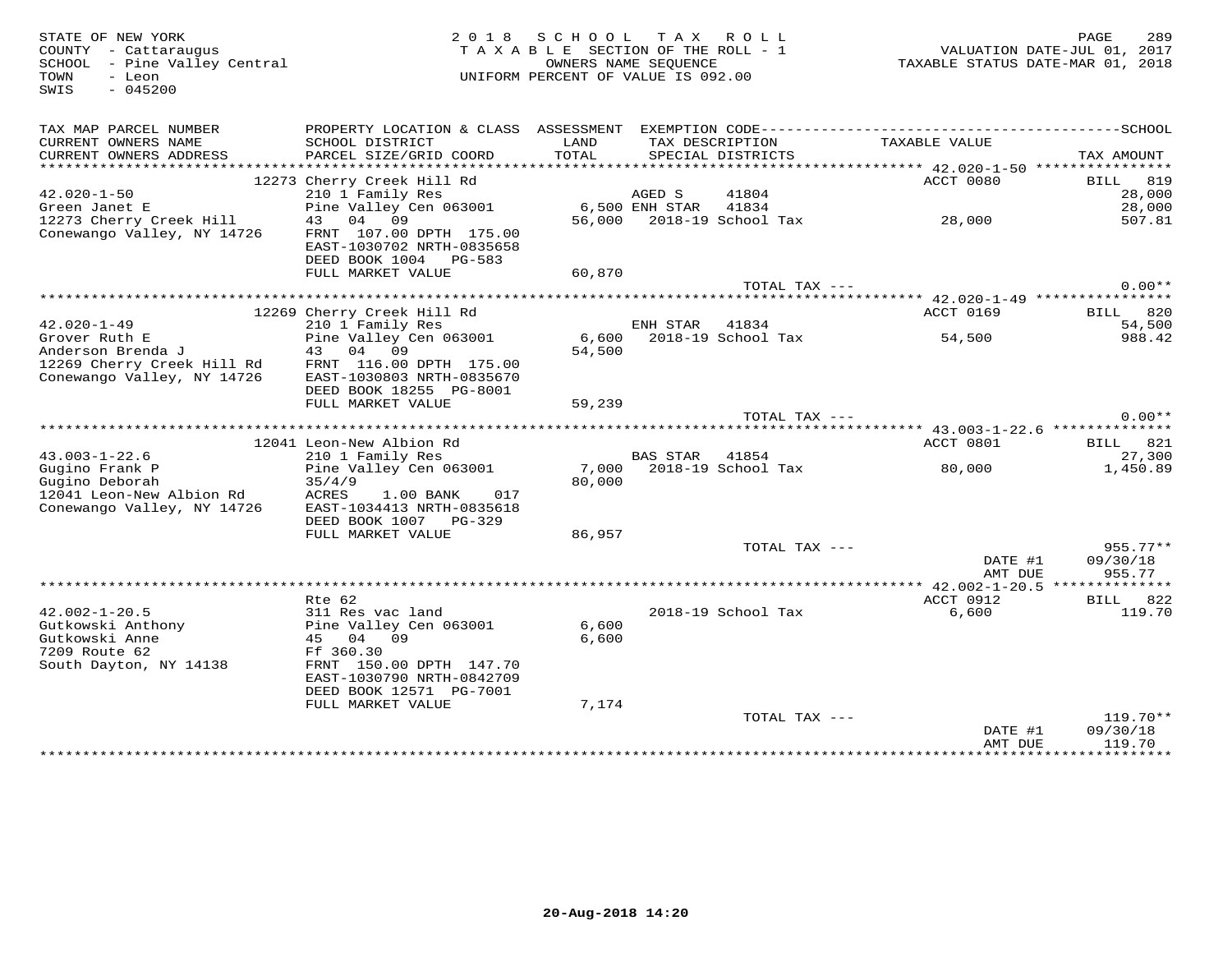| STATE OF NEW YORK<br>COUNTY - Cattaraugus<br>SCHOOL - Pine Valley Central<br>TOWN<br>- Leon<br>SWIS<br>$-045200$ | 2018 SCHOOL TAX ROLL<br>TAXABLE SECTION OF THE ROLL - 1<br>OWNERS NAME SEQUENCE<br>UNIFORM PERCENT OF VALUE IS 092.00 |        |                 | 290<br>PAGE<br>VALUATION DATE-JUL 01, 2017<br>TAXABLE STATUS DATE-MAR 01, 2018 |                    |                              |
|------------------------------------------------------------------------------------------------------------------|-----------------------------------------------------------------------------------------------------------------------|--------|-----------------|--------------------------------------------------------------------------------|--------------------|------------------------------|
| TAX MAP PARCEL NUMBER<br>CURRENT OWNERS NAME                                                                     | SCHOOL DISTRICT                                                                                                       | LAND   |                 |                                                                                | TAXABLE VALUE      |                              |
| CURRENT OWNERS ADDRESS                                                                                           | PARCEL SIZE/GRID COORD                                                                                                | TOTAL  | TAX DESCRIPTION | SPECIAL DISTRICTS                                                              |                    | TAX AMOUNT                   |
| ***********************                                                                                          |                                                                                                                       |        |                 |                                                                                |                    |                              |
| $42.002 - 1 - 20.3$                                                                                              | 7209 Rte 62<br>270 Mfg housing                                                                                        |        | <b>BAS STAR</b> | 41854                                                                          | ACCT 0693          | 823<br><b>BILL</b><br>27,300 |
| Gutkowski Anthony F                                                                                              | Pine Valley Cen 063001                                                                                                | 6,900  |                 | 2018-19 School Tax                                                             | 39,200             | 710.94                       |
| 7209 Route 62                                                                                                    | 45<br>04 09                                                                                                           | 39,200 |                 |                                                                                |                    |                              |
| South Dayton, NY 14138                                                                                           | FRNT 150.00 DPTH 265.00                                                                                               |        |                 |                                                                                |                    |                              |
|                                                                                                                  | EAST-1030991 NRTH-0842705                                                                                             |        |                 |                                                                                |                    |                              |
|                                                                                                                  | DEED BOOK 16611 PG-6001                                                                                               |        |                 |                                                                                |                    |                              |
|                                                                                                                  | FULL MARKET VALUE                                                                                                     | 42,609 |                 | TOTAL TAX ---                                                                  |                    |                              |
|                                                                                                                  |                                                                                                                       |        |                 |                                                                                | DATE #1            | $215.82**$<br>09/30/18       |
|                                                                                                                  |                                                                                                                       |        |                 |                                                                                | AMT DUE            | 215.82                       |
|                                                                                                                  |                                                                                                                       |        |                 |                                                                                |                    |                              |
|                                                                                                                  | Cherry Creek Hill Rd                                                                                                  |        |                 |                                                                                | ACCT 0172          | BILL 824                     |
| $42.004 - 1 - 2$                                                                                                 | 323 Vacant rural                                                                                                      |        |                 | 2018-19 School Tax                                                             | 28,700             | 520.51                       |
| Hackney John H                                                                                                   | Pine Valley Cen 063001<br>59 04 09                                                                                    | 28,700 |                 |                                                                                |                    |                              |
| 50 Hewitt Ave<br>Buffalo, NY 14215                                                                               | FRNT 1330.00 DPTH                                                                                                     | 28,700 |                 |                                                                                |                    |                              |
|                                                                                                                  | ACRES 50.35                                                                                                           |        |                 |                                                                                |                    |                              |
|                                                                                                                  | EAST-1020528 NRTH-0836598                                                                                             |        |                 |                                                                                |                    |                              |
|                                                                                                                  | DEED BOOK 722<br>PG-00969                                                                                             |        |                 |                                                                                |                    |                              |
|                                                                                                                  | FULL MARKET VALUE                                                                                                     | 31,196 |                 |                                                                                |                    |                              |
|                                                                                                                  |                                                                                                                       |        |                 | TOTAL TAX ---                                                                  |                    | $520.51**$<br>09/30/18       |
|                                                                                                                  |                                                                                                                       |        |                 |                                                                                | DATE #1<br>AMT DUE | 520.51                       |
|                                                                                                                  |                                                                                                                       |        |                 |                                                                                |                    |                              |
| $34.003 - 1 - 29.1$                                                                                              | 12158 Ruckh Hill Rd<br>210 1 Family Res                                                                               |        | ENH STAR        | 41834                                                                          | ACCT 0194          | BILL 825<br>39,300           |
| Haeberle James                                                                                                   | Pine Valley Cen 063001                                                                                                | 14,800 |                 | 2018-19 School Tax                                                             | 39,300             | 712.75                       |
| Haeberle Gwendolyn                                                                                               | 39 04 09                                                                                                              | 39,300 |                 |                                                                                |                    |                              |
| 12158 Ruckh Hill Rd                                                                                              | FRNT 330.00 DPTH                                                                                                      |        |                 |                                                                                |                    |                              |
| South Dayton, NY 14138                                                                                           | ACRES<br>4.90                                                                                                         |        |                 |                                                                                |                    |                              |
|                                                                                                                  | EAST-1032750 NRTH-0847905                                                                                             |        |                 |                                                                                |                    |                              |
|                                                                                                                  | DEED BOOK 00925 PG-00152<br>FULL MARKET VALUE                                                                         | 42,717 |                 |                                                                                |                    |                              |
|                                                                                                                  |                                                                                                                       |        |                 | TOTAL TAX ---                                                                  |                    | $0.00**$                     |
|                                                                                                                  |                                                                                                                       |        |                 |                                                                                |                    |                              |
|                                                                                                                  | 12012 Leon-New Albion Rd                                                                                              |        |                 |                                                                                | ACCT 0176          | BILL 826                     |
| $43.003 - 1 - 4.1$                                                                                               | 210 1 Family Res                                                                                                      |        | BAS STAR 41854  |                                                                                |                    | 27,300                       |
| Hallett Clyde III                                                                                                | Pine Valley Cen 063001                                                                                                | 9,500  |                 | 2018-19 School Tax                                                             | 73,100             | 1,325.75                     |
| Hallett Yvonne<br>12012 Leon-New Albion Rd                                                                       | 36 04 09<br>FRNT 440.00 DPTH                                                                                          | 73,100 |                 |                                                                                |                    |                              |
| Conewango Valley, NY 14726                                                                                       | ACRES<br>2.25 BANK<br>017                                                                                             |        |                 |                                                                                |                    |                              |
|                                                                                                                  | EAST-1034972 NRTH-0835862                                                                                             |        |                 |                                                                                |                    |                              |
|                                                                                                                  | DEED BOOK 00929 PG-00798                                                                                              |        |                 |                                                                                |                    |                              |
|                                                                                                                  | FULL MARKET VALUE                                                                                                     | 79,457 |                 |                                                                                |                    |                              |
|                                                                                                                  |                                                                                                                       |        |                 | TOTAL TAX ---                                                                  |                    | 830.63**                     |
|                                                                                                                  |                                                                                                                       |        |                 |                                                                                | DATE #1            | 09/30/18                     |
|                                                                                                                  |                                                                                                                       |        |                 |                                                                                | AMT DUE            | 830.63<br>********           |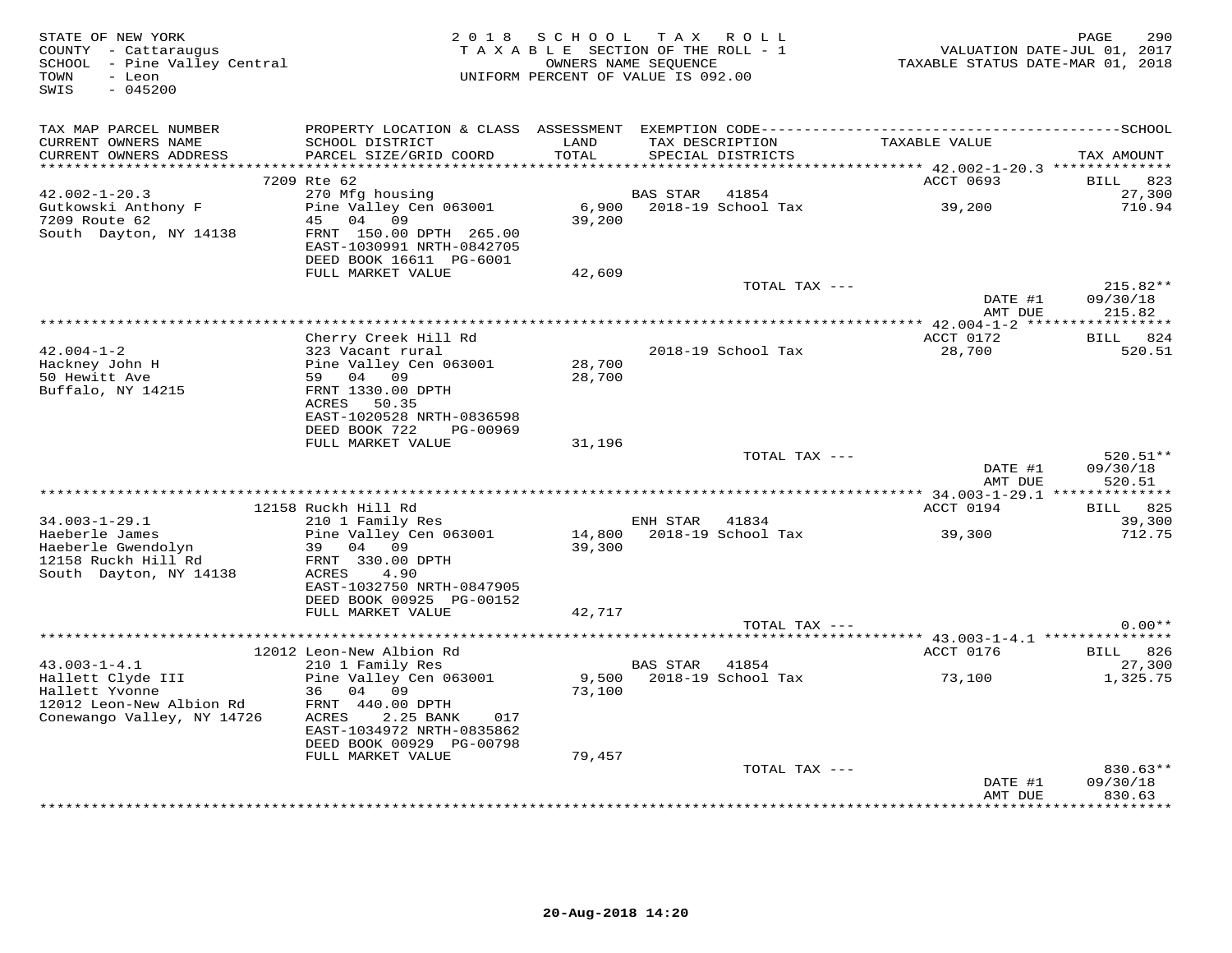| STATE OF NEW YORK<br>2 0 1 8<br>S C H O O L<br>T A X<br>R O L L<br>SECTION OF THE ROLL - 1<br>COUNTY<br>- Cattaraugus<br>TAXABLE<br>SCHOOL<br>- Pine Valley Central<br>OWNERS NAME SEOUENCE<br>TOWN<br>- Leon<br>UNIFORM PERCENT OF VALUE IS 092.00<br>$-045200$<br>SWIS |                                                                   |                  |                                      | 291<br>PAGE<br>VALUATION DATE-JUL 01, 2017<br>TAXABLE STATUS DATE-MAR 01, 2018 |                        |  |
|--------------------------------------------------------------------------------------------------------------------------------------------------------------------------------------------------------------------------------------------------------------------------|-------------------------------------------------------------------|------------------|--------------------------------------|--------------------------------------------------------------------------------|------------------------|--|
| TAX MAP PARCEL NUMBER                                                                                                                                                                                                                                                    | PROPERTY LOCATION & CLASS ASSESSMENT                              |                  |                                      |                                                                                |                        |  |
| CURRENT OWNERS NAME<br>CURRENT OWNERS ADDRESS<br>**********************                                                                                                                                                                                                  | SCHOOL DISTRICT<br>PARCEL SIZE/GRID COORD                         | LAND<br>TOTAL    | TAX DESCRIPTION<br>SPECIAL DISTRICTS | TAXABLE VALUE                                                                  | TAX AMOUNT             |  |
|                                                                                                                                                                                                                                                                          | 12026 Leon-New Albion Rd                                          |                  |                                      | ACCT 0611                                                                      | BILL<br>827            |  |
| $43.003 - 1 - 4.3$                                                                                                                                                                                                                                                       | 314 Rural vac<10                                                  |                  | 2018-19 School Tax                   | 2,300                                                                          | 41.71                  |  |
| Hallett Clyde III                                                                                                                                                                                                                                                        | Pine Valley Cen 063001                                            | 2,300            |                                      |                                                                                |                        |  |
| Hallett Yvonne<br>12026 Leon-New Albion Rd<br>Conewango Valley, NY 14726                                                                                                                                                                                                 | 04<br>09<br>36<br>46.20 DPTH 228.27<br><b>FRNT</b><br>017<br>BANK | 2,300            |                                      |                                                                                |                        |  |
|                                                                                                                                                                                                                                                                          | EAST-1034726 NRTH-0835886                                         |                  |                                      |                                                                                |                        |  |
|                                                                                                                                                                                                                                                                          | DEED BOOK 881<br>PG-01033                                         |                  |                                      |                                                                                |                        |  |
|                                                                                                                                                                                                                                                                          | FULL MARKET VALUE                                                 | 2,500            |                                      |                                                                                |                        |  |
|                                                                                                                                                                                                                                                                          |                                                                   |                  | TOTAL TAX $---$                      |                                                                                | $41.71**$              |  |
|                                                                                                                                                                                                                                                                          |                                                                   |                  |                                      | DATE #1<br>AMT DUE                                                             | 09/30/18<br>41.71      |  |
|                                                                                                                                                                                                                                                                          |                                                                   |                  | ***********************              | $** 52.002 - 1 - 27.6$                                                         | * * * * * * *          |  |
|                                                                                                                                                                                                                                                                          | 11101 Eldredge Rd                                                 |                  |                                      | ACCT 0746                                                                      | 828<br>BILL            |  |
| $52.002 - 1 - 27.6$                                                                                                                                                                                                                                                      | 260 Seasonal res                                                  |                  | 2018-19 School Tax                   | 40,000                                                                         | 725.45                 |  |
| Hart Aaron                                                                                                                                                                                                                                                               | Pine Valley Cen 063001                                            | 14,400           |                                      |                                                                                |                        |  |
| Hart Lynnette<br>11101 Eldredge Rd.                                                                                                                                                                                                                                      | 04 09<br>01<br>$1$ ot #5                                          | 40,000           |                                      |                                                                                |                        |  |
| Cattaraugus, NY 14719                                                                                                                                                                                                                                                    | Ff 515.00                                                         |                  |                                      |                                                                                |                        |  |
|                                                                                                                                                                                                                                                                          | <b>ACRES</b><br>4.70                                              |                  |                                      |                                                                                |                        |  |
|                                                                                                                                                                                                                                                                          | EAST-1049303 NRTH-0827574                                         |                  |                                      |                                                                                |                        |  |
|                                                                                                                                                                                                                                                                          | DEED BOOK 23021 PG-6002                                           |                  |                                      |                                                                                |                        |  |
|                                                                                                                                                                                                                                                                          | FULL MARKET VALUE                                                 | 43,478           |                                      |                                                                                |                        |  |
|                                                                                                                                                                                                                                                                          |                                                                   |                  | TOTAL TAX $---$                      | DATE #1                                                                        | $725.45**$<br>09/30/18 |  |
|                                                                                                                                                                                                                                                                          |                                                                   |                  |                                      | AMT DUE                                                                        | 725.45                 |  |
|                                                                                                                                                                                                                                                                          |                                                                   |                  |                                      | ******** 52.002-1-27.7 *****                                                   | ********               |  |
|                                                                                                                                                                                                                                                                          | Eldredge Rd                                                       |                  |                                      | ACCT 0747                                                                      | 829<br>BILL            |  |
| $52.002 - 1 - 27.7$                                                                                                                                                                                                                                                      | 314 Rural vac<10                                                  |                  | 2018-19 School Tax                   | 10,500                                                                         | 190.43                 |  |
| Hart Aaron<br>Hart Lynnette                                                                                                                                                                                                                                              | Pine Valley Cen 063001<br>01 04<br>09                             | 10,500<br>10,500 |                                      |                                                                                |                        |  |
| 11101 Eldredge Rd.                                                                                                                                                                                                                                                       | $1$ ot #4                                                         |                  |                                      |                                                                                |                        |  |
| Cattaraugus, NY 14719                                                                                                                                                                                                                                                    | Ff 425.00                                                         |                  |                                      |                                                                                |                        |  |
|                                                                                                                                                                                                                                                                          | <b>ACRES</b><br>4.75                                              |                  |                                      |                                                                                |                        |  |
|                                                                                                                                                                                                                                                                          | EAST-1049788 NRTH-0827516                                         |                  |                                      |                                                                                |                        |  |
|                                                                                                                                                                                                                                                                          | DEED BOOK 23021 PG-6002<br>FULL MARKET VALUE                      | 11,413           |                                      |                                                                                |                        |  |
|                                                                                                                                                                                                                                                                          |                                                                   |                  | TOTAL TAX ---                        |                                                                                | 190.43**               |  |
|                                                                                                                                                                                                                                                                          |                                                                   |                  |                                      | DATE #1                                                                        | 09/30/18               |  |
|                                                                                                                                                                                                                                                                          |                                                                   |                  |                                      | AMT DUE                                                                        | 190.43                 |  |
|                                                                                                                                                                                                                                                                          |                                                                   |                  |                                      | *************                                                                  | *********              |  |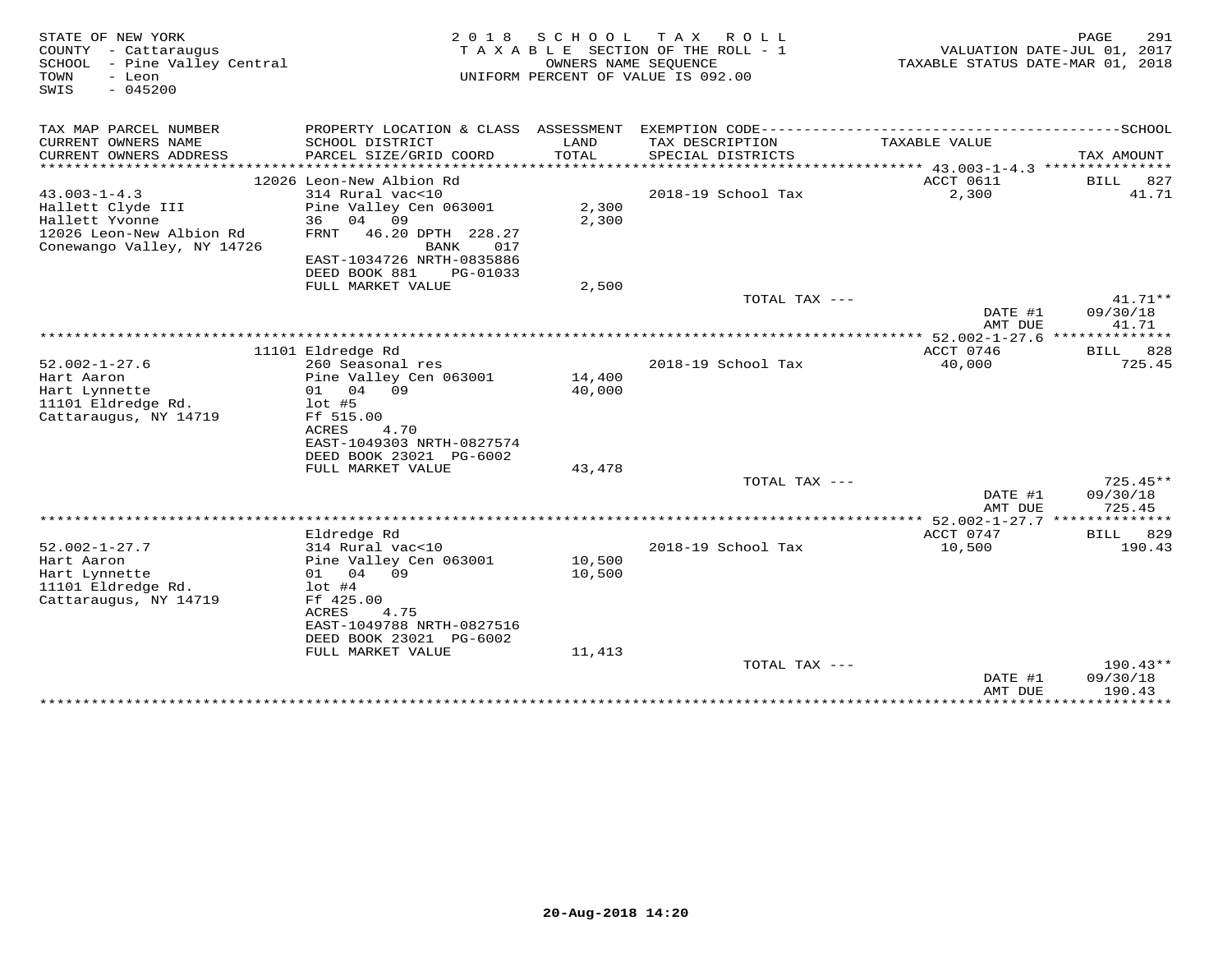| STATE OF NEW YORK<br>COUNTY - Cattaraugus<br>SCHOOL - Pine Valley Central<br>TOWN<br>- Leon<br>$-045200$<br>SWIS |                                            | 2018 SCHOOL<br>TAXABLE SECTION OF THE ROLL - 1<br>OWNERS NAME SEQUENCE<br>UNIFORM PERCENT OF VALUE IS 092.00 |                 | TAX ROLL                    | VALUATION DATE-JUL 01, 2017<br>TAXABLE STATUS DATE-MAR 01, 2018 | 292<br>PAGE          |
|------------------------------------------------------------------------------------------------------------------|--------------------------------------------|--------------------------------------------------------------------------------------------------------------|-----------------|-----------------------------|-----------------------------------------------------------------|----------------------|
| TAX MAP PARCEL NUMBER                                                                                            |                                            |                                                                                                              |                 |                             |                                                                 |                      |
| CURRENT OWNERS NAME                                                                                              | SCHOOL DISTRICT                            | LAND                                                                                                         |                 | TAX DESCRIPTION             | TAXABLE VALUE                                                   |                      |
| CURRENT OWNERS ADDRESS                                                                                           | PARCEL SIZE/GRID COORD                     | TOTAL                                                                                                        |                 | SPECIAL DISTRICTS           |                                                                 | TAX AMOUNT           |
|                                                                                                                  | 6749 Rte 62                                |                                                                                                              |                 |                             | ACCT 0115                                                       | 830<br><b>BILL</b>   |
| $42.020 - 1 - 47$                                                                                                | 210 1 Family Res                           |                                                                                                              | BAS STAR        | 41854                       |                                                                 | 27,300               |
| Haskins Scott T.                                                                                                 | Pine Valley Cen 063001                     |                                                                                                              |                 | 6,400 2018-19 School Tax    | 42,000                                                          | 761.72               |
| 6749 Route 62                                                                                                    | 43 04 09                                   | 42,000                                                                                                       |                 |                             |                                                                 |                      |
| Conewango Valley, NY 14726                                                                                       | FRNT<br>56.10 DPTH 263.90                  |                                                                                                              |                 |                             |                                                                 |                      |
|                                                                                                                  | BANK<br>017<br>EAST-1030951 NRTH-0835593   |                                                                                                              |                 |                             |                                                                 |                      |
|                                                                                                                  | DEED BOOK 23904 PG-6001                    |                                                                                                              |                 |                             |                                                                 |                      |
|                                                                                                                  | FULL MARKET VALUE                          | 45,652                                                                                                       |                 |                             |                                                                 |                      |
|                                                                                                                  |                                            |                                                                                                              |                 | TOTAL TAX ---               |                                                                 | $266.60**$           |
|                                                                                                                  |                                            |                                                                                                              |                 |                             | DATE #1                                                         | 09/30/18             |
|                                                                                                                  |                                            |                                                                                                              |                 |                             | AMT DUE                                                         | 266.60               |
|                                                                                                                  | 12692 Flat Iron Rd                         |                                                                                                              |                 |                             | ACCT 0329                                                       | BILL 831             |
| $51.002 - 1 - 9$                                                                                                 | 210 1 Family Res                           |                                                                                                              | AGED S          | 41804                       |                                                                 | 29,400               |
| Haynes Shirley M                                                                                                 | Pine Valley Cen 063001                     |                                                                                                              | 16,400 ENH STAR | 41834                       |                                                                 | 29,400               |
| 12692 Flat Iron Rd                                                                                               | 49 04 09                                   |                                                                                                              |                 | 58,800 2018-19 School Tax   | 29,400                                                          | 533.20               |
| Conewango Valley, NY 14726                                                                                       | FRNT 450.00 DPTH                           |                                                                                                              |                 |                             |                                                                 |                      |
|                                                                                                                  | 5.87<br>ACRES<br>EAST-1024075 NRTH-0827577 |                                                                                                              |                 |                             |                                                                 |                      |
|                                                                                                                  | DEED BOOK 2980    PG-7001                  |                                                                                                              |                 |                             |                                                                 |                      |
|                                                                                                                  | FULL MARKET VALUE                          | 63,913                                                                                                       |                 |                             |                                                                 |                      |
|                                                                                                                  |                                            |                                                                                                              |                 | TOTAL TAX ---               |                                                                 | $0.00**$             |
|                                                                                                                  |                                            |                                                                                                              |                 |                             |                                                                 |                      |
| $42.002 - 1 - 16.3$                                                                                              | 7396 Smith Rd<br>270 Mfg housing           |                                                                                                              | BAS STAR 41854  |                             | ACCT 0834                                                       | BILL 832<br>27,300   |
| Herman Brian J                                                                                                   | Pine Valley Cen 063001                     | 9,500                                                                                                        |                 | 2018-19 School Tax          | 63,600                                                          | 1,153.46             |
| 7396 Smith Rd                                                                                                    | 46 4 9                                     | 63,600                                                                                                       |                 |                             |                                                                 |                      |
| South Dayton, NY 14138                                                                                           | ACRES<br>2.25 BANK<br>089                  |                                                                                                              |                 |                             |                                                                 |                      |
|                                                                                                                  | EAST-1029018 NRTH-0845538                  |                                                                                                              |                 |                             |                                                                 |                      |
|                                                                                                                  | DEED BOOK 8994 PG-8001                     | 69,130                                                                                                       |                 |                             |                                                                 |                      |
|                                                                                                                  | FULL MARKET VALUE                          |                                                                                                              |                 | TOTAL TAX ---               |                                                                 | 658.34**             |
|                                                                                                                  |                                            |                                                                                                              |                 |                             | DATE #1                                                         | 09/30/18             |
|                                                                                                                  |                                            |                                                                                                              |                 |                             | AMT DUE                                                         | 658.34               |
|                                                                                                                  |                                            |                                                                                                              |                 |                             |                                                                 |                      |
| $42.002 - 1 - 24.1$                                                                                              | 7163 West Rd<br>240 Rural res              |                                                                                                              |                 |                             | ACCT 0048                                                       | BILL 833<br>10,000   |
| Herman Kevin                                                                                                     | Pine Valley Cen 063001                     | 17,200                                                                                                       | AG BLDG         | 41700<br>2018-19 School Tax | 120,000                                                         | 2,176.34             |
| Herman Jennifer                                                                                                  | 45 04 09                                   | 130,000                                                                                                      |                 |                             |                                                                 |                      |
| 7163 Smith Rd                                                                                                    | Smith Ff 2080; West Ff                     |                                                                                                              |                 |                             |                                                                 |                      |
| South Dayton, NY 14138                                                                                           | 2785; Chicken Ff 1980<br>ACRES 17.10       |                                                                                                              |                 |                             |                                                                 |                      |
| MAY BE SUBJECT TO PAYMENT                                                                                        | EAST-1028968 NRTH-0842197                  |                                                                                                              |                 |                             |                                                                 |                      |
| UNDER RPTL483 UNTIL 2019                                                                                         | DEED BOOK 25461 PG-7002                    |                                                                                                              |                 |                             |                                                                 |                      |
|                                                                                                                  | FULL MARKET VALUE                          | 141,304                                                                                                      |                 |                             |                                                                 |                      |
|                                                                                                                  |                                            |                                                                                                              |                 | TOTAL TAX ---               |                                                                 | $2,176.34**$         |
|                                                                                                                  |                                            |                                                                                                              |                 |                             | DATE #1<br>AMT DUE                                              | 09/30/18<br>2,176.34 |
|                                                                                                                  |                                            |                                                                                                              |                 |                             |                                                                 | <b>++++++++++</b>    |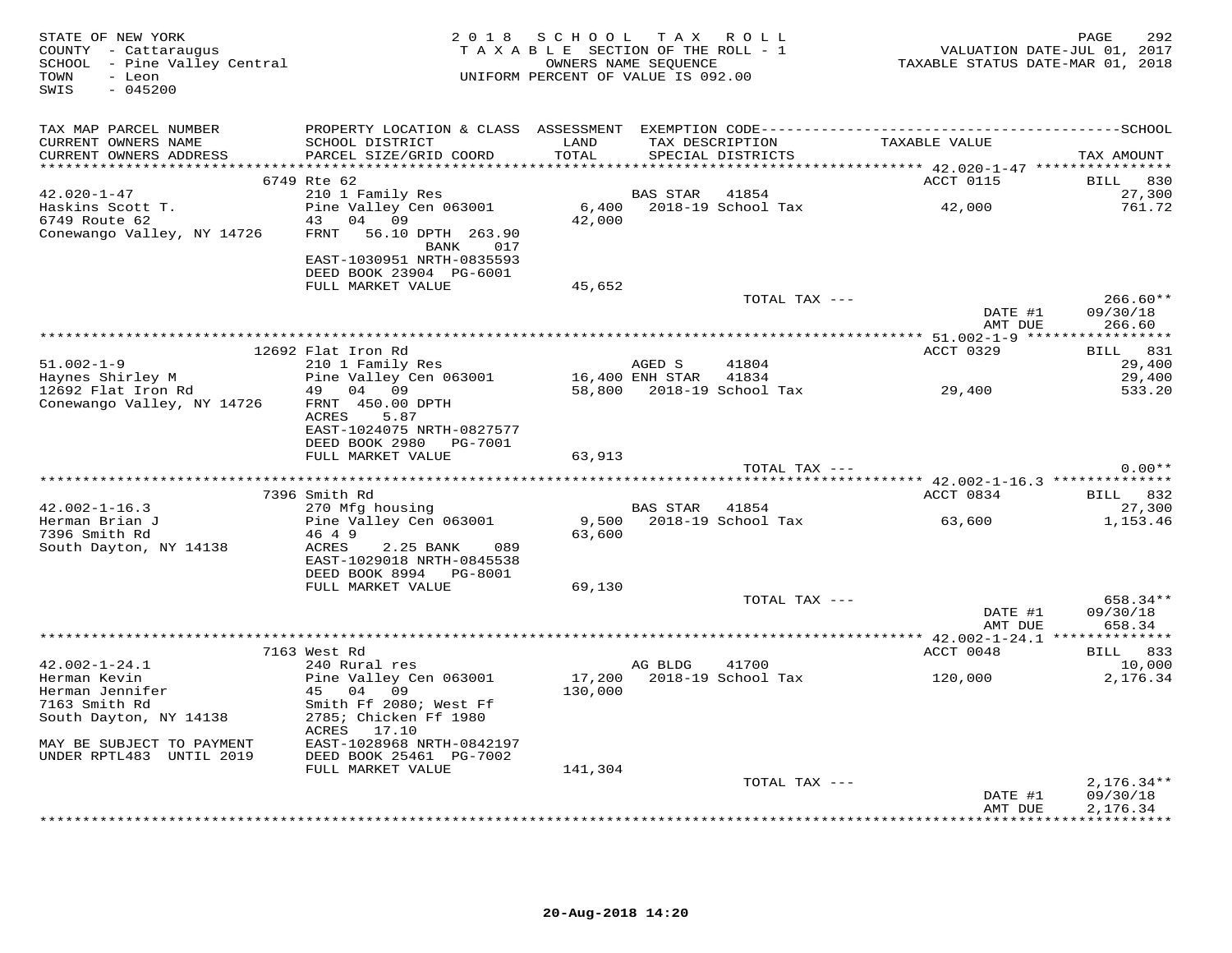| STATE OF NEW YORK<br>COUNTY - Cattaraugus<br>SCHOOL - Pine Valley Central<br>- Leon<br>TOWN<br>$-045200$<br>SWIS |                                                       |                | 2018 SCHOOL TAX ROLL<br>TAXABLE SECTION OF THE ROLL - 1<br>OWNERS NAME SEQUENCE<br>UNIFORM PERCENT OF VALUE IS 092.00 | VALUATION DATE-JUL 01, 2017<br>TAXABLE STATUS DATE-MAR 01, 2018 | 293<br>PAGE            |
|------------------------------------------------------------------------------------------------------------------|-------------------------------------------------------|----------------|-----------------------------------------------------------------------------------------------------------------------|-----------------------------------------------------------------|------------------------|
| TAX MAP PARCEL NUMBER                                                                                            |                                                       |                |                                                                                                                       |                                                                 |                        |
| CURRENT OWNERS NAME                                                                                              | SCHOOL DISTRICT                                       | LAND           | TAX DESCRIPTION                                                                                                       | TAXABLE VALUE                                                   |                        |
| CURRENT OWNERS ADDRESS<br>*****************************                                                          | PARCEL SIZE/GRID COORD                                | TOTAL          | SPECIAL DISTRICTS                                                                                                     |                                                                 | TAX AMOUNT             |
|                                                                                                                  | Fancher Rd                                            |                |                                                                                                                       | ACCT 0112                                                       | BILL 834               |
| $52.001 - 1 - 14.1$                                                                                              | 314 Rural vac<10                                      |                | 2018-19 School Tax                                                                                                    | 2,400                                                           | 43.53                  |
| Hershberger Adam R                                                                                               | Pine Valley Cen 063001                                | 2,400          |                                                                                                                       |                                                                 |                        |
| Hershberger Ella M<br>11884 Leon-New Albion Rd                                                                   | 19 04 09<br>Ff 640.00                                 | 2,400          |                                                                                                                       |                                                                 |                        |
| Conewango Valley, NY 14726                                                                                       | ACRES<br>4.75                                         |                |                                                                                                                       |                                                                 |                        |
|                                                                                                                  | EAST-1042349 NRTH-0832768                             |                |                                                                                                                       |                                                                 |                        |
|                                                                                                                  | DEED BOOK 14321 PG-7001                               |                |                                                                                                                       |                                                                 |                        |
|                                                                                                                  | FULL MARKET VALUE                                     | 2,609          | TOTAL TAX ---                                                                                                         |                                                                 | $43.53**$              |
|                                                                                                                  |                                                       |                |                                                                                                                       | DATE #1                                                         | 09/30/18               |
|                                                                                                                  |                                                       |                |                                                                                                                       | AMT DUE                                                         | 43.53                  |
|                                                                                                                  | 7994 Frog Valley Rd                                   |                |                                                                                                                       | ACCT 0580                                                       | BILL 835               |
| $33.004 - 1 - 2.2$                                                                                               | 210 1 Family Res                                      |                | AG BLDG<br>41700                                                                                                      |                                                                 | 6,600                  |
| HERSHBERGER ALVIN R.                                                                                             | Pine Valley Cen 063001                                | 20,500 AG DIST | 41720                                                                                                                 |                                                                 | 10,224                 |
| HERSHBERGER ORRIE J.<br>7994 FROG VALLEY ROAD                                                                    | 63/64 04 09<br>Ff 435.00 Dredge Rd                    |                | 130,000 2018-19 School Tax                                                                                            | 113,176                                                         | 2,052.58               |
| SOUTH DAYTON, NY 14138                                                                                           | ACRES 76.75                                           |                |                                                                                                                       |                                                                 |                        |
|                                                                                                                  | EAST-1020915 NRTH-0855000                             |                |                                                                                                                       |                                                                 |                        |
| MAY BE SUBJECT TO PAYMENT                                                                                        | DEED BOOK 28512 PG-4001                               |                |                                                                                                                       |                                                                 |                        |
| UNDER AGDIST LAW TIL 2022                                                                                        | FULL MARKET VALUE                                     | 141,304        | TOTAL TAX ---                                                                                                         |                                                                 | $2,052.58**$           |
|                                                                                                                  |                                                       |                |                                                                                                                       | DATE #1                                                         | 09/30/18               |
|                                                                                                                  |                                                       |                |                                                                                                                       | AMT DUE                                                         | 2,052.58               |
|                                                                                                                  | Frog Valley Rd                                        |                |                                                                                                                       | ACCT 0317                                                       | BILL 836               |
| $33.004 - 1 - 1$                                                                                                 | 314 Rural vac<10                                      |                | 2018-19 School Tax                                                                                                    | 5,780                                                           | 104.83                 |
| HERSHBERGER AMMON                                                                                                | Pine Valley Cen 063001                                | 5,780          |                                                                                                                       |                                                                 |                        |
| HERSHBERGER LYDIA                                                                                                | 63 04 09                                              | 5,780          |                                                                                                                       |                                                                 |                        |
| 8110 MILESTRIP ROAD<br>S. DAYTON, NY 14138                                                                       | 5.78<br>ACRES<br>EAST-1019432 NRTH-0855438            |                |                                                                                                                       |                                                                 |                        |
|                                                                                                                  | DEED BOOK 20494 PG-4002                               |                |                                                                                                                       |                                                                 |                        |
|                                                                                                                  | FULL MARKET VALUE                                     | 6,283          |                                                                                                                       |                                                                 |                        |
|                                                                                                                  |                                                       |                | TOTAL TAX ---                                                                                                         | DATE #1                                                         | $104.83**$<br>09/30/18 |
|                                                                                                                  |                                                       |                |                                                                                                                       | AMT DUE                                                         | 104.83                 |
|                                                                                                                  |                                                       |                |                                                                                                                       |                                                                 |                        |
|                                                                                                                  | 12083 Eldredge Rd                                     |                |                                                                                                                       | ACCT 0284                                                       | BILL 837               |
| $52.001 - 1 - 31$<br>Hershberger Henry                                                                           | 112 Dairy farm<br>Pine Valley Cen 063001              | 66,500         | <b>BAS STAR</b><br>41854<br>2018-19 School Tax                                                                        | 164,900                                                         | 27,300<br>2,990.65     |
| Hershberger Malinda                                                                                              | 33 04 09                                              | 164,900        |                                                                                                                       |                                                                 |                        |
| 12083 Eldredge Rd                                                                                                | Ff 1520.00                                            |                |                                                                                                                       |                                                                 |                        |
| Conewango Valley, NY 14726                                                                                       | ACRES 99.97                                           |                |                                                                                                                       |                                                                 |                        |
|                                                                                                                  | EAST-1033459 NRTH-0826404<br>DEED BOOK 00956 PG-00032 |                |                                                                                                                       |                                                                 |                        |
|                                                                                                                  | FULL MARKET VALUE                                     | 179,239        |                                                                                                                       |                                                                 |                        |
|                                                                                                                  |                                                       |                | TOTAL TAX ---                                                                                                         |                                                                 | $2,495.53**$           |
|                                                                                                                  |                                                       |                |                                                                                                                       | DATE #1                                                         | 09/30/18<br>2,495.53   |
|                                                                                                                  |                                                       |                |                                                                                                                       | AMT DUE                                                         |                        |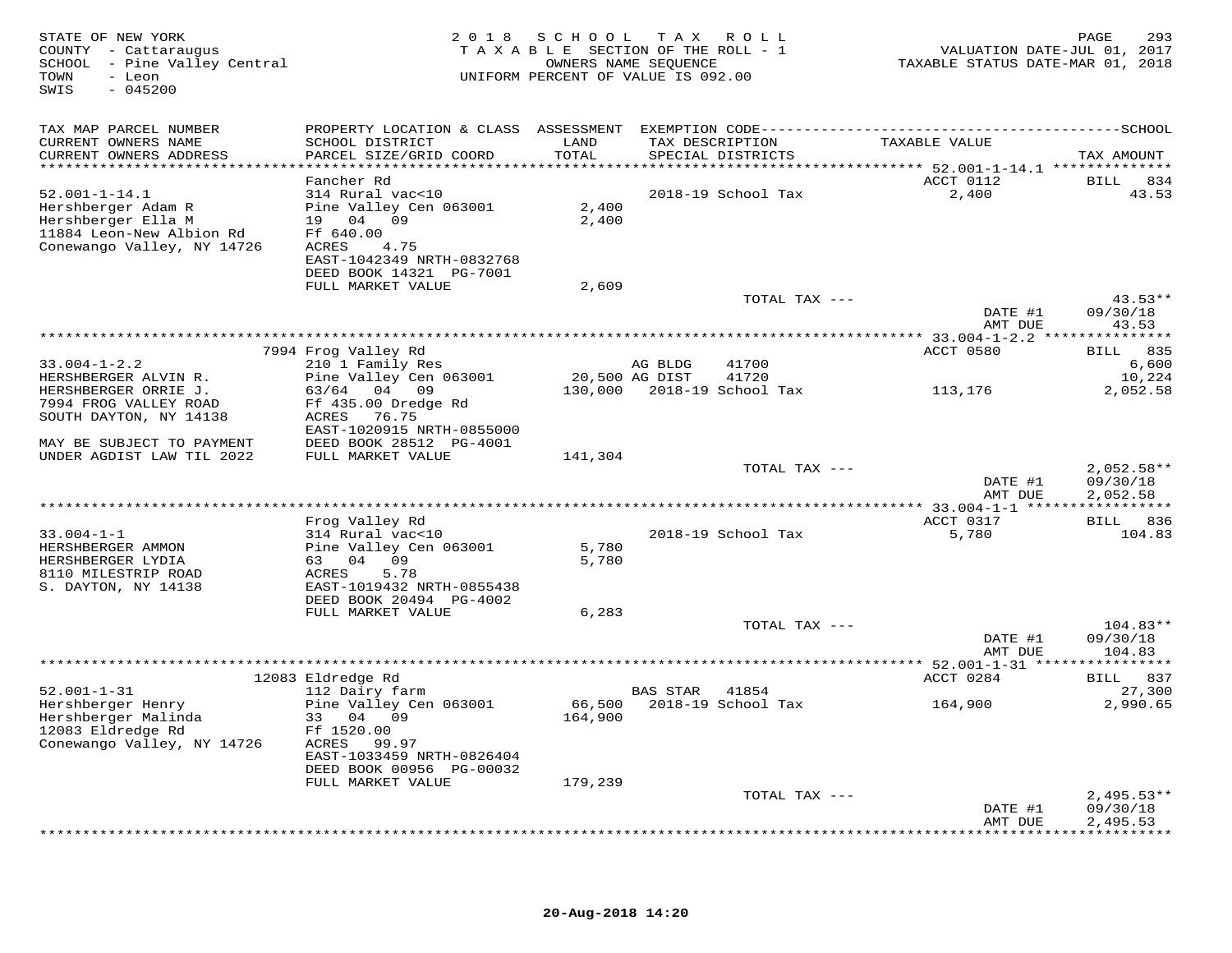| STATE OF NEW YORK<br>COUNTY - Cattaraugus<br>SCHOOL - Pine Valley Central<br>- Leon<br>TOWN<br>$-045200$<br>SWIS     |                                                                                                   | SCHOOL TAX ROLL<br>2 0 1 8<br>TAXABLE SECTION OF THE ROLL - 1<br>OWNERS NAME SEQUENCE<br>UNIFORM PERCENT OF VALUE IS 092.00 |                                        | VALUATION DATE-JUL 01, 2017<br>TAXABLE STATUS DATE-MAR 01, 2018 | PAGE<br>294                          |
|----------------------------------------------------------------------------------------------------------------------|---------------------------------------------------------------------------------------------------|-----------------------------------------------------------------------------------------------------------------------------|----------------------------------------|-----------------------------------------------------------------|--------------------------------------|
| TAX MAP PARCEL NUMBER                                                                                                |                                                                                                   |                                                                                                                             |                                        |                                                                 |                                      |
| CURRENT OWNERS NAME<br>CURRENT OWNERS ADDRESS                                                                        | SCHOOL DISTRICT<br>PARCEL SIZE/GRID COORD                                                         | LAND<br>TOTAL                                                                                                               | TAX DESCRIPTION<br>SPECIAL DISTRICTS   | TAXABLE VALUE                                                   | TAX AMOUNT                           |
| $52.001 - 1 - 30.3$<br>Hershberger Henry R<br>Hershberger Malinda<br>12083 Eldridge Rd<br>Conewango Valley, NY 14726 | 11850 Eldredge Rd<br>210 1 Family Res<br>Pine Valley Cen 063001<br>33 04 09<br>Ff 314.00<br>ACRES | 10,600<br>38,600                                                                                                            | 2018-19 School Tax                     | ACCT 0624<br>38,600                                             | BILL 838<br>700.05                   |
|                                                                                                                      | 2.80<br>EAST-1034373 NRTH-0827631<br>DEED BOOK 21298 PG-9002<br>FULL MARKET VALUE                 | 41,957                                                                                                                      |                                        |                                                                 |                                      |
|                                                                                                                      |                                                                                                   |                                                                                                                             | TOTAL TAX ---                          | DATE #1<br>AMT DUE                                              | $700.05**$<br>09/30/18<br>700.05     |
|                                                                                                                      | * * * * * * * * *                                                                                 |                                                                                                                             |                                        | ************ 42.002-1-13.4 ***************                      |                                      |
| $42.002 - 1 - 13.4$<br>Hershberger John<br>Hersheberger Edna                                                         | Rte 62<br>322 Rural vac>10<br>Pine Valley Cen 063001<br>46 04 09                                  | 10,000<br>10,000                                                                                                            | 2018-19 School Tax                     | ACCT 0916<br>10,000                                             | BILL 839<br>181.36                   |
| 12636 Flat Iron<br>Conewango Valley, NY 14726                                                                        | Ff 1625.00<br>ACRES 10.80<br>EAST-1030525 NRTH-0845664<br>DEED BOOK 25095 PG-7001                 |                                                                                                                             |                                        |                                                                 |                                      |
|                                                                                                                      | FULL MARKET VALUE                                                                                 | 10,870                                                                                                                      | TOTAL TAX ---                          | DATE #1                                                         | 181.36**<br>09/30/18                 |
|                                                                                                                      |                                                                                                   |                                                                                                                             |                                        | AMT DUE                                                         | 181.36                               |
|                                                                                                                      | 7364 Rte 62                                                                                       |                                                                                                                             |                                        | ACCT 0246                                                       | BILL 840                             |
| $43.001 - 1 - 33$<br>Hershberger John R                                                                              | 120 Field crops<br>Pine Valley Cen 063001                                                         | 32,900                                                                                                                      | AG BLDG<br>41700<br>2018-19 School Tax | 60,800                                                          | 29,000<br>1,102.68                   |
| Hershberger Edna N<br>7364 Route 62<br>South Dayton, NY 14138                                                        | 38 04 09<br>FRNT 930.00 DPTH<br>60.63<br>ACRES<br>EAST-1032645 NRTH-0844923                       | 89,800                                                                                                                      |                                        |                                                                 |                                      |
| MAY BE SUBJECT TO PAYMENT<br>UNDER RPTL483 UNTIL 2020                                                                | DEED BOOK 29185 PG-7001<br>FULL MARKET VALUE                                                      | 97,609                                                                                                                      |                                        |                                                                 |                                      |
|                                                                                                                      |                                                                                                   |                                                                                                                             | TOTAL TAX ---                          | DATE #1<br>AMT DUE                                              | $1,102.68**$<br>09/30/18<br>1,102.68 |
|                                                                                                                      |                                                                                                   |                                                                                                                             |                                        |                                                                 |                                      |
| $51.002 - 1 - 10$                                                                                                    | 12620 Flat Iron Rd<br>311 Res vac land                                                            |                                                                                                                             | 2018-19 School Tax                     | ACCT 0388                                                       | BILL 841<br>125.14                   |
| Hershberger John R<br>Hershberger Edna<br>12620 Flat Iron Rd<br>Conewango Valley, NY 14726                           | Pine Valley Cen 063001<br>50 04 09<br>FRNT 270.00 DPTH 140.00<br>EAST-1025239 NRTH-0827114        | 6,900<br>6,900                                                                                                              |                                        | 6,900                                                           |                                      |
|                                                                                                                      | DEED BOOK 00928 PG-00813<br>FULL MARKET VALUE                                                     | 7,500                                                                                                                       |                                        |                                                                 |                                      |
|                                                                                                                      |                                                                                                   |                                                                                                                             | TOTAL TAX ---                          |                                                                 | $125.14**$                           |
|                                                                                                                      |                                                                                                   |                                                                                                                             |                                        | DATE #1<br>AMT DUE                                              | 09/30/18<br>125.14                   |
|                                                                                                                      |                                                                                                   |                                                                                                                             |                                        |                                                                 | **********                           |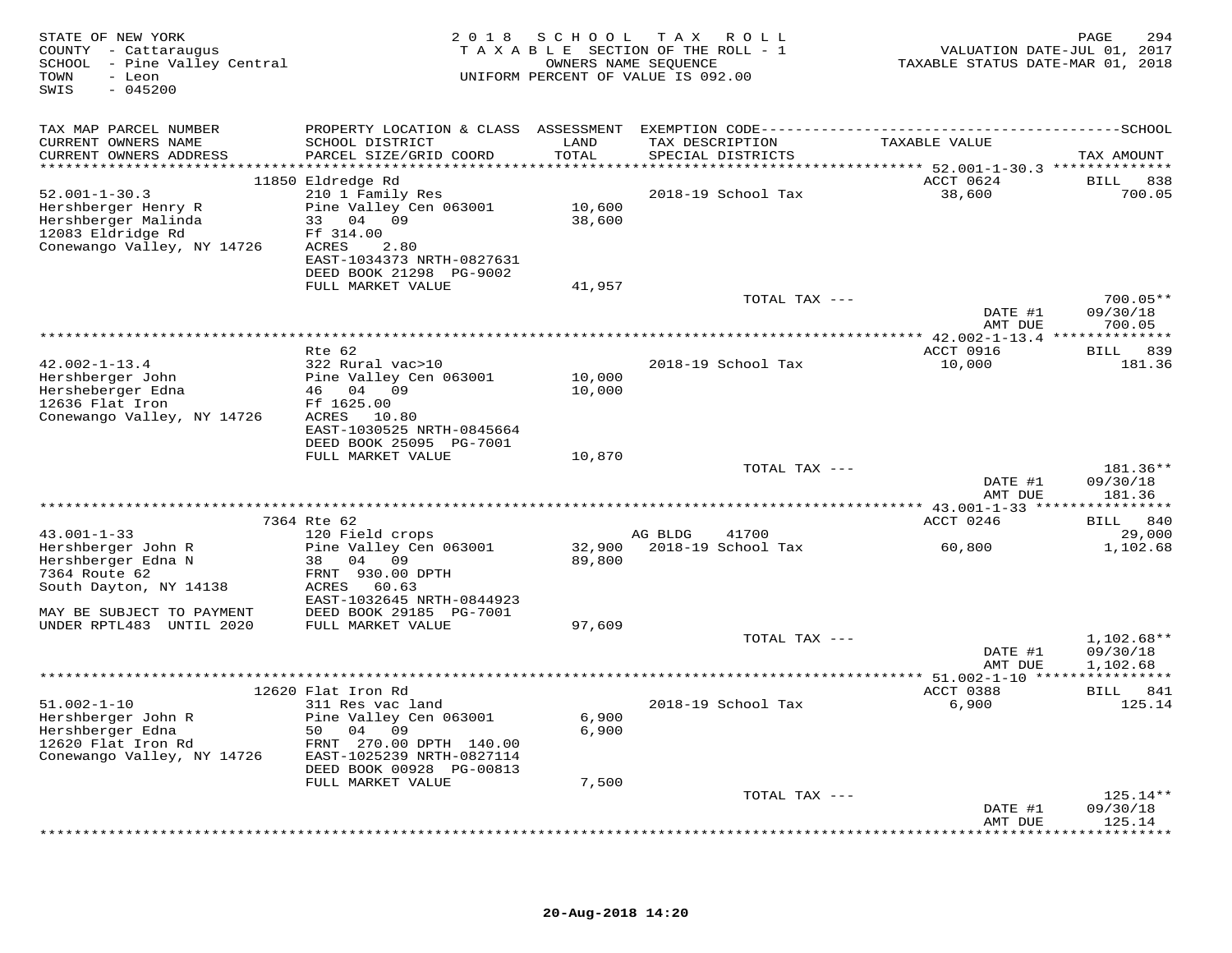| STATE OF NEW YORK<br>COUNTY - Cattaraugus<br>SCHOOL - Pine Valley Central<br>TOWN<br>- Leon<br>$-045200$<br>SWIS | 2 0 1 8                                                                                       |                  | SCHOOL TAX ROLL<br>TAXABLE SECTION OF THE ROLL - 1<br>OWNERS NAME SEQUENCE<br>UNIFORM PERCENT OF VALUE IS 092.00 | VALUATION DATE-JUL 01, 2017<br>TAXABLE STATUS DATE-MAR 01, 2018 | 295<br>PAGE                          |
|------------------------------------------------------------------------------------------------------------------|-----------------------------------------------------------------------------------------------|------------------|------------------------------------------------------------------------------------------------------------------|-----------------------------------------------------------------|--------------------------------------|
| TAX MAP PARCEL NUMBER                                                                                            |                                                                                               |                  |                                                                                                                  |                                                                 |                                      |
| CURRENT OWNERS NAME<br>CURRENT OWNERS ADDRESS                                                                    | SCHOOL DISTRICT<br>PARCEL SIZE/GRID COORD                                                     | LAND<br>TOTAL    | TAX DESCRIPTION<br>SPECIAL DISTRICTS                                                                             | TAXABLE VALUE                                                   | TAX AMOUNT                           |
|                                                                                                                  | ******************************                                                                |                  |                                                                                                                  | ********** 51.002-1-11.2 **************                         |                                      |
|                                                                                                                  | 12636 Flat Iron Rd                                                                            |                  |                                                                                                                  | ACCT 0475                                                       | BILL<br>842                          |
| $51.002 - 1 - 11.2$                                                                                              | 210 1 Family Res                                                                              |                  | BAS STAR<br>41854                                                                                                |                                                                 | 27,300                               |
| Hershberger John R<br>Hershberger Edna<br>12636 Flat Iron Rd<br>Conewango Valley, NY 14726                       | Pine Valley Cen 063001<br>49 04 09<br>Ff 105.00<br>ACRES<br>2.11<br>EAST-1025183 NRTH-0827269 | 9,200<br>49,300  | 2018-19 School Tax                                                                                               | 49,300                                                          | 894.11                               |
|                                                                                                                  | DEED BOOK 891<br>PG-01199                                                                     |                  |                                                                                                                  |                                                                 |                                      |
|                                                                                                                  | FULL MARKET VALUE                                                                             | 53,587           |                                                                                                                  |                                                                 |                                      |
|                                                                                                                  |                                                                                               |                  | TOTAL TAX ---                                                                                                    | DATE #1<br>AMT DUE                                              | $398.99**$<br>09/30/18<br>398.99     |
|                                                                                                                  |                                                                                               |                  |                                                                                                                  |                                                                 |                                      |
|                                                                                                                  | 7676 Rte 62                                                                                   |                  |                                                                                                                  | ACCT 0824                                                       | 843<br>BILL<br>$\Omega$              |
| $34.003 - 1 - 32.2$<br>Hershberger Raymond A.                                                                    | 120 Field crops<br>Pine Valley Cen 063001                                                     | 46,000           | AG DISTOUT 41730<br>2018-19 School Tax                                                                           | 125,000                                                         | 2,267.02                             |
| Hershberger Ada E.                                                                                               | 39 04 09                                                                                      | 125,000          |                                                                                                                  |                                                                 |                                      |
| 7676 Route 62                                                                                                    | ACRES<br>69.50                                                                                |                  |                                                                                                                  |                                                                 |                                      |
| South Dayton, NY 14138                                                                                           | EAST-1033170 NRTH-0850152                                                                     |                  |                                                                                                                  |                                                                 |                                      |
| MAY BE SUBJECT TO PAYMENT<br>UNDER AGDIST LAW TIL 2025                                                           | DEED BOOK 25986 PG-2001<br>FULL MARKET VALUE                                                  | 135,870          |                                                                                                                  |                                                                 |                                      |
|                                                                                                                  |                                                                                               |                  | TOTAL TAX ---                                                                                                    | DATE #1<br>AMT DUE<br>*********** 42.002-1-15.10 ************** | $2,267.02**$<br>09/30/18<br>2,267.02 |
|                                                                                                                  | 7323 Rte 62                                                                                   |                  |                                                                                                                  | ACCT 0954                                                       | BILL 844                             |
| $42.002 - 1 - 15.10$                                                                                             | 240 Rural res                                                                                 |                  | BAS STAR 41854                                                                                                   |                                                                 | 27,300                               |
| Hershberger Raymond J.<br>Hershberger Emma                                                                       | Pine Valley Cen 063001<br>46 04 09                                                            | 65,000           | 15,500 2018-19 School Tax                                                                                        | 65,000                                                          | 1,178.85                             |
| 7323 Route 62<br>South Dayton, NY 14138                                                                          | ACRES<br>8.65<br>EAST-0103053 NRTH-0844564<br>DEED BOOK 24298 PG-5001                         |                  |                                                                                                                  |                                                                 |                                      |
|                                                                                                                  | FULL MARKET VALUE                                                                             | 70,652           |                                                                                                                  |                                                                 |                                      |
|                                                                                                                  |                                                                                               |                  | TOTAL TAX ---                                                                                                    |                                                                 | 683.73**                             |
|                                                                                                                  |                                                                                               |                  |                                                                                                                  | DATE #1<br>AMT DUE                                              | 09/30/18<br>683.73                   |
|                                                                                                                  |                                                                                               |                  |                                                                                                                  |                                                                 | ***********                          |
| $42.020 - 1 - 29$                                                                                                | 12189 Leon-New Albion Rd<br>210 1 Family Res                                                  |                  | BAS STAR<br>41854                                                                                                | ACCT 0082                                                       | BILL 845<br>27,300                   |
| Hill Adam P<br>12189 Leon-New Alboin Rd                                                                          | Pine Valley Cen 063001<br>35 04 09                                                            | 15,100<br>78,600 | 2018-19 School Tax                                                                                               | 78,600                                                          | 1,425.50                             |
| Conewango Valley, NY 14726                                                                                       | Ff 151.10<br>5.04<br>ACRES<br>EAST-1032268 NRTH-0835390<br>DEED BOOK 16757 PG-6001            |                  |                                                                                                                  |                                                                 |                                      |
|                                                                                                                  | FULL MARKET VALUE                                                                             | 85,435           |                                                                                                                  |                                                                 |                                      |
|                                                                                                                  |                                                                                               |                  | TOTAL TAX ---                                                                                                    | DATE #1<br>AMT DUE                                              | $930.38**$<br>09/30/18<br>930.38     |
|                                                                                                                  |                                                                                               |                  |                                                                                                                  |                                                                 |                                      |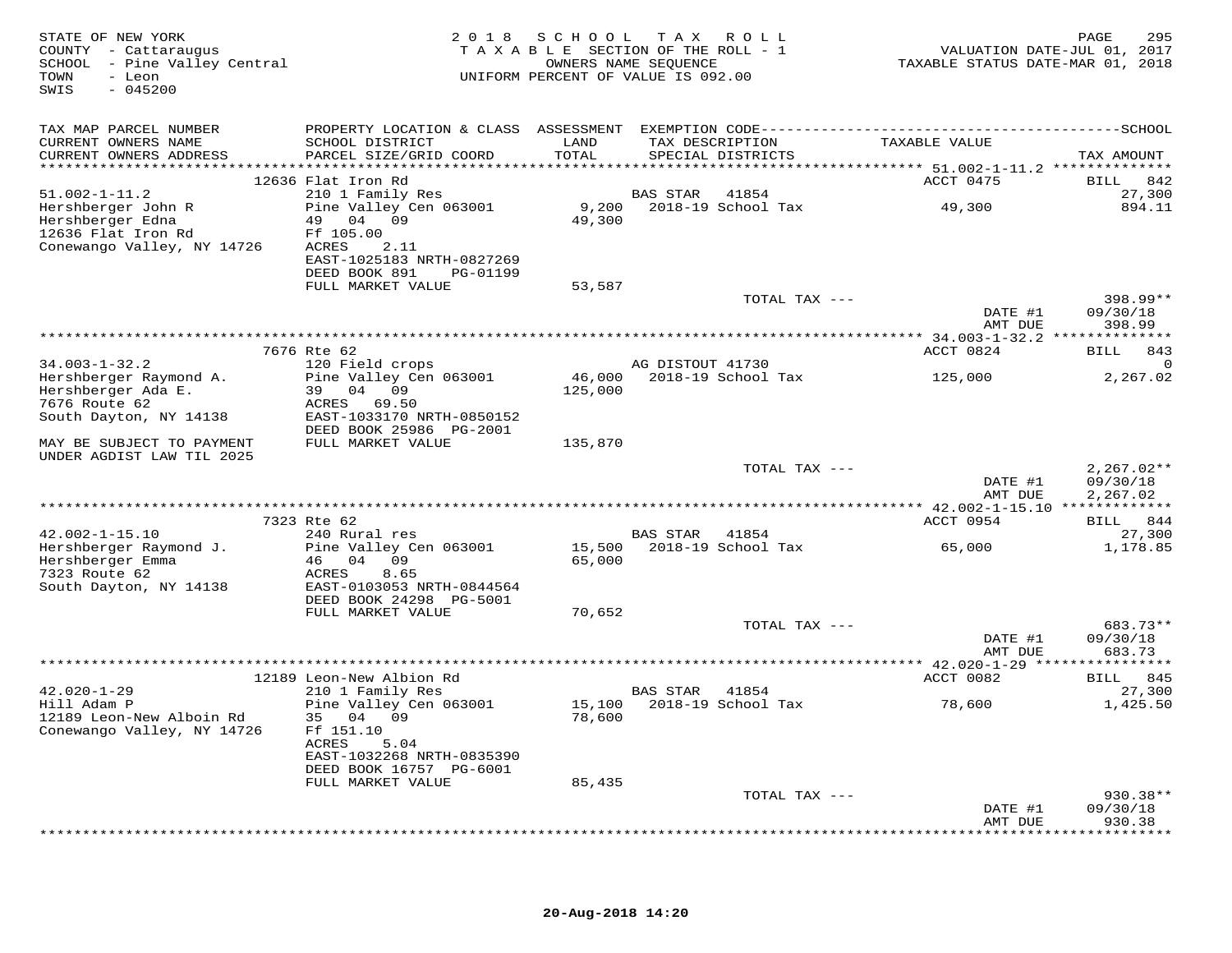| STATE OF NEW YORK<br>COUNTY - Cattaraugus<br>SCHOOL - Pine Valley Central<br>TOWN<br>- Leon<br>$-045200$<br>SWIS |                                                                                                                         |               | 2018 SCHOOL TAX ROLL<br>TAXABLE SECTION OF THE ROLL - 1<br>OWNERS NAME SEOUENCE<br>UNIFORM PERCENT OF VALUE IS 092.00 | VALUATION DATE-JUL 01, 2017<br>TAXABLE STATUS DATE-MAR 01, 2018 | 296<br>PAGE                      |
|------------------------------------------------------------------------------------------------------------------|-------------------------------------------------------------------------------------------------------------------------|---------------|-----------------------------------------------------------------------------------------------------------------------|-----------------------------------------------------------------|----------------------------------|
| TAX MAP PARCEL NUMBER                                                                                            |                                                                                                                         |               |                                                                                                                       |                                                                 |                                  |
| CURRENT OWNERS NAME<br>CURRENT OWNERS ADDRESS                                                                    | SCHOOL DISTRICT<br>PARCEL SIZE/GRID COORD                                                                               | LAND<br>TOTAL | TAX DESCRIPTION<br>SPECIAL DISTRICTS                                                                                  | TAXABLE VALUE                                                   | TAX AMOUNT                       |
|                                                                                                                  |                                                                                                                         |               |                                                                                                                       |                                                                 |                                  |
|                                                                                                                  | 12173 Leon-New Albion Rd                                                                                                |               |                                                                                                                       | ACCT 0183                                                       | <b>BILL</b><br>846               |
| $42.020 - 1 - 28$                                                                                                | 220 2 Family Res                                                                                                        |               | ENH STAR 41834                                                                                                        |                                                                 | 60,790                           |
| Hill Loris<br>12173 Leon-New Albion Rd<br>Conewango Valley, NY 14726                                             | Pine Valley Cen 063001<br>35 04 09<br>Ff 315.00<br>ACRES<br>1.17<br>EAST-1032364 NRTH-0835645<br>DEED BOOK 740 PG-00164 | 82,900        |                                                                                                                       | 7,300 2018-19 School Tax 32,900                                 | 1,503.49                         |
|                                                                                                                  | FULL MARKET VALUE                                                                                                       | 90,109        |                                                                                                                       |                                                                 |                                  |
|                                                                                                                  |                                                                                                                         |               | TOTAL TAX ---                                                                                                         | DATE #1<br>AMT DUE                                              | 400.99**<br>09/30/18<br>400.99   |
|                                                                                                                  |                                                                                                                         |               |                                                                                                                       |                                                                 |                                  |
|                                                                                                                  | 12854 Cherry Creek Hill Rd                                                                                              |               |                                                                                                                       | ACCT 0136                                                       | BILL 847                         |
| $42.004 - 1 - 4$                                                                                                 | 210 1 Family Res                                                                                                        |               | BAS STAR 41854                                                                                                        |                                                                 | 27,300                           |
| Hilton Timothy T<br>Hilton Kathy L                                                                               | Pine Valley Cen 063001<br>59 04 09                                                                                      | 58,700        | 23,400 2018-19 School Tax                                                                                             | 58,700                                                          | 1,064.59                         |
| 12854 Leon-Cherry Creek Rd<br>Conewang Valley, NY 14726                                                          | Ff 263.00<br>ACRES 10.22<br>EAST-1021593 NRTH-0836607<br>DEED BOOK 00958 PG-00856                                       |               |                                                                                                                       |                                                                 |                                  |
|                                                                                                                  | FULL MARKET VALUE                                                                                                       | 63,804        |                                                                                                                       |                                                                 |                                  |
|                                                                                                                  |                                                                                                                         |               | TOTAL TAX ---                                                                                                         | DATE #1<br>AMT DUE                                              | $569.47**$<br>09/30/18<br>569.47 |
|                                                                                                                  |                                                                                                                         |               |                                                                                                                       |                                                                 |                                  |
|                                                                                                                  | 6844 Rte 62                                                                                                             |               |                                                                                                                       | ACCT 0521                                                       | BILL 848                         |
| $43.003 - 1 - 28.2$                                                                                              | 270 Mfg housing                                                                                                         |               | BAS STAR 41854                                                                                                        |                                                                 | 27,300                           |
| Hinkley Karen M<br>Hinkley Arthur H                                                                              | Pine Valley Cen 063001<br>36 04 09                                                                                      | 38,000        | 7,500 2018-19 School Tax                                                                                              | 38,000                                                          | 689.17                           |
| PO Box 85<br>Leon, NY 14751                                                                                      | FRNT 200.00 DPTH<br>1.25<br>ACRES<br>EAST-1031293 NRTH-0837168<br>DEED BOOK 1017 PG-758                                 |               |                                                                                                                       |                                                                 |                                  |
|                                                                                                                  | FULL MARKET VALUE                                                                                                       | 41,304        |                                                                                                                       |                                                                 |                                  |
|                                                                                                                  |                                                                                                                         |               | TOTAL TAX ---                                                                                                         | DATE #1<br>AMT DUE                                              | 194.06**<br>09/30/18<br>194.06   |
|                                                                                                                  |                                                                                                                         |               |                                                                                                                       |                                                                 |                                  |
|                                                                                                                  | Alderbottom Rd                                                                                                          |               |                                                                                                                       | ACCT 0696                                                       | BILL 849                         |
| $43.001 - 1 - 9.4$                                                                                               | 311 Res vac land                                                                                                        |               | 2018-19 School Tax                                                                                                    | 20,700                                                          | 375.42                           |
| Hipp Jeffrey P                                                                                                   | Pine Valley Cen 063001                                                                                                  | 20,700        |                                                                                                                       |                                                                 |                                  |
| 4240 Route 316 West<br>Ashville, OH 43103                                                                        | 22 04 09<br>ACRES 16.45                                                                                                 | 20,700        |                                                                                                                       |                                                                 |                                  |
|                                                                                                                  | EAST-1041352 NRTH-0845663<br>DEED BOOK 14611 PG-6001                                                                    |               |                                                                                                                       |                                                                 |                                  |
|                                                                                                                  | FULL MARKET VALUE                                                                                                       | 22,500        |                                                                                                                       |                                                                 |                                  |
|                                                                                                                  |                                                                                                                         |               | TOTAL TAX ---                                                                                                         | DATE #1                                                         | $375.42**$<br>09/30/18           |
|                                                                                                                  |                                                                                                                         |               |                                                                                                                       | AMT DUE                                                         | 375.42<br>************           |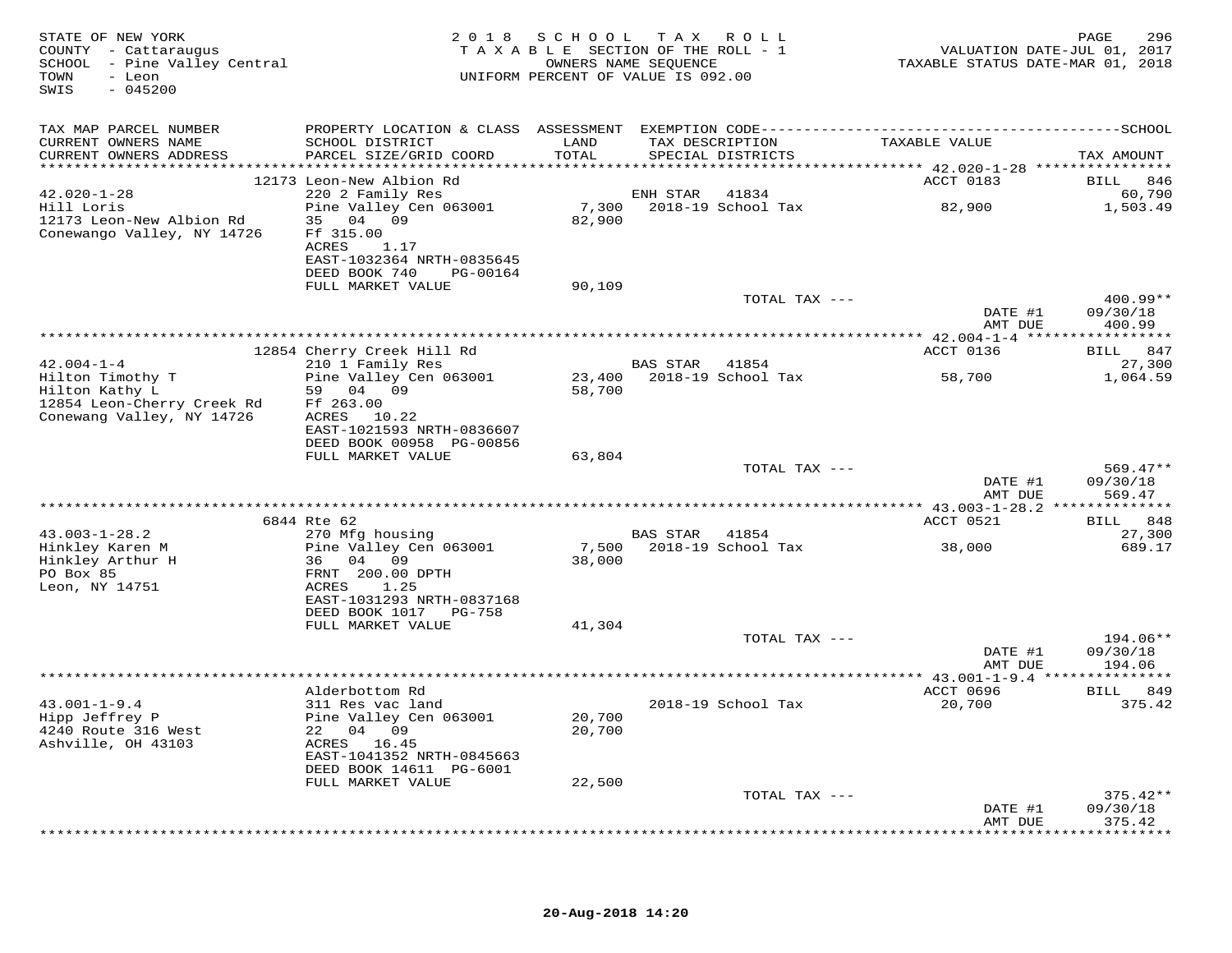| STATE OF NEW YORK<br>COUNTY - Cattaraugus<br>SCHOOL - Pine Valley Central<br>TOWN<br>- Leon<br>$-045200$<br>SWIS | 2018 SCHOOL<br>TAX ROLL<br>TAXABLE SECTION OF THE ROLL - 1<br>OWNERS NAME SEQUENCE<br>UNIFORM PERCENT OF VALUE IS 092.00 |               |                                      | PAGE<br>297<br>VALUATION DATE-JUL 01, 2017<br>TAXABLE STATUS DATE-MAR 01, 2018 |                                   |  |
|------------------------------------------------------------------------------------------------------------------|--------------------------------------------------------------------------------------------------------------------------|---------------|--------------------------------------|--------------------------------------------------------------------------------|-----------------------------------|--|
| TAX MAP PARCEL NUMBER                                                                                            |                                                                                                                          |               |                                      |                                                                                |                                   |  |
| CURRENT OWNERS NAME<br>CURRENT OWNERS ADDRESS<br>***********************                                         | SCHOOL DISTRICT<br>PARCEL SIZE/GRID COORD                                                                                | LAND<br>TOTAL | TAX DESCRIPTION<br>SPECIAL DISTRICTS | TAXABLE VALUE                                                                  | TAX AMOUNT                        |  |
|                                                                                                                  | 12025 Leon-New Albion Rd                                                                                                 |               |                                      | ACCT 0856                                                                      | BILL<br>850                       |  |
| $43.003 - 1 - 22.7$                                                                                              | 449 Other Storag                                                                                                         |               | BUS C/T/S 47610                      |                                                                                | 11,111                            |  |
| Hirschman Development LLC                                                                                        | Pine Valley Cen 063001                                                                                                   |               | 14,700 2018-19 School Tax            | 220,139                                                                        | 3,992.47                          |  |
| 6585 Town Hill Rd                                                                                                | 35 4 9                                                                                                                   | 231,250       |                                      |                                                                                |                                   |  |
| Conewango Valley, NY 14726                                                                                       | ACRES<br>4.85<br>EAST-1034663 NRTH-0835455                                                                               |               |                                      |                                                                                |                                   |  |
|                                                                                                                  | DEED BOOK 10346 PG-83545                                                                                                 |               |                                      |                                                                                |                                   |  |
|                                                                                                                  | FULL MARKET VALUE                                                                                                        | 251,359       |                                      |                                                                                |                                   |  |
|                                                                                                                  |                                                                                                                          |               | TOTAL TAX ---                        |                                                                                | $3,992.47**$                      |  |
|                                                                                                                  |                                                                                                                          |               |                                      | DATE #1                                                                        | 09/30/18                          |  |
|                                                                                                                  |                                                                                                                          |               |                                      | AMT DUE                                                                        | 3,992.47                          |  |
|                                                                                                                  | 12033 Leon-New Albion Rd                                                                                                 |               |                                      | ACCT 0778                                                                      | BILL 851                          |  |
| $43.003 - 1 - 22.5$                                                                                              | 312 Vac w/imprv                                                                                                          |               | 2018-19 School Tax                   | 10,000                                                                         | 181.36                            |  |
| Hirschman Development, Inc.                                                                                      | Pine Valley Cen 063001                                                                                                   | 7,000         |                                      |                                                                                |                                   |  |
| 6585 Town Hill Rd                                                                                                | 1.00<br>ACRES                                                                                                            | 10,000        |                                      |                                                                                |                                   |  |
| Conewango Valley, NY 14726                                                                                       | EAST-1034640 NRTH-0835613<br>DEED BOOK 22816 PG-2001                                                                     |               |                                      |                                                                                |                                   |  |
|                                                                                                                  | FULL MARKET VALUE                                                                                                        | 10,870        |                                      |                                                                                |                                   |  |
|                                                                                                                  |                                                                                                                          |               | TOTAL TAX ---                        |                                                                                | 181.36**                          |  |
|                                                                                                                  |                                                                                                                          |               |                                      | DATE #1<br>AMT DUE                                                             | 09/30/18<br>181.36                |  |
|                                                                                                                  |                                                                                                                          |               |                                      | *** 42.020-1-38 *****************                                              |                                   |  |
| $42.020 - 1 - 38$                                                                                                | 6732 Rte 62<br>210 1 Family Res                                                                                          |               | 2018-19 School Tax                   | ACCT 0031<br>36,200                                                            | <b>BILL</b><br>852<br>656.53      |  |
| Hitchcock Brenda L                                                                                               | Pine Valley Cen 063001                                                                                                   | 5,200         |                                      |                                                                                |                                   |  |
| 50 Summervale Dr                                                                                                 | 35 04<br>09                                                                                                              | 36,200        |                                      |                                                                                |                                   |  |
| Randolph, NY 14772                                                                                               | 99.00 DPTH 92.00<br>FRNT                                                                                                 |               |                                      |                                                                                |                                   |  |
|                                                                                                                  | EAST-1031183 NRTH-0835289                                                                                                |               |                                      |                                                                                |                                   |  |
|                                                                                                                  | DEED BOOK 1187    PG-5001<br>FULL MARKET VALUE                                                                           | 39,348        |                                      |                                                                                |                                   |  |
|                                                                                                                  |                                                                                                                          |               | TOTAL TAX ---                        |                                                                                | 656.53**                          |  |
|                                                                                                                  |                                                                                                                          |               |                                      | DATE #1                                                                        | 09/30/18                          |  |
|                                                                                                                  |                                                                                                                          |               |                                      | AMT DUE                                                                        | 656.53                            |  |
|                                                                                                                  | Pine Dr                                                                                                                  |               |                                      | ********* 52.002-1-24.1 ***<br>ACCT 0443                                       | ***********<br><b>BILL</b><br>853 |  |
| $52.002 - 1 - 24.1$                                                                                              | 314 Rural vac<10                                                                                                         |               | 2018-19 School Tax                   | 11,700                                                                         | 212.19                            |  |
| Holevinski Richard A                                                                                             | Pine Valley Cen 063001                                                                                                   | 11,700        |                                      |                                                                                |                                   |  |
| Holevinski Steven                                                                                                | 02 04 09                                                                                                                 | 11,700        |                                      |                                                                                |                                   |  |
| 174 Delaware St                                                                                                  | Lot 6                                                                                                                    |               |                                      |                                                                                |                                   |  |
| Tonawanda, NY 14150                                                                                              | Ff 290 Larch; 410 Pike<br>ACRES<br>5.45                                                                                  |               |                                      |                                                                                |                                   |  |
|                                                                                                                  | EAST-1050754 NRTH-0829577                                                                                                |               |                                      |                                                                                |                                   |  |
|                                                                                                                  | DEED BOOK 00951 PG-00407                                                                                                 |               |                                      |                                                                                |                                   |  |
|                                                                                                                  | FULL MARKET VALUE                                                                                                        | 12,717        |                                      |                                                                                |                                   |  |
|                                                                                                                  |                                                                                                                          |               | TOTAL TAX ---                        |                                                                                | $212.19**$                        |  |
|                                                                                                                  |                                                                                                                          |               |                                      | DATE #1<br>AMT DUE                                                             | 09/30/18<br>212.19                |  |
|                                                                                                                  |                                                                                                                          |               |                                      |                                                                                | * * * * * * * *                   |  |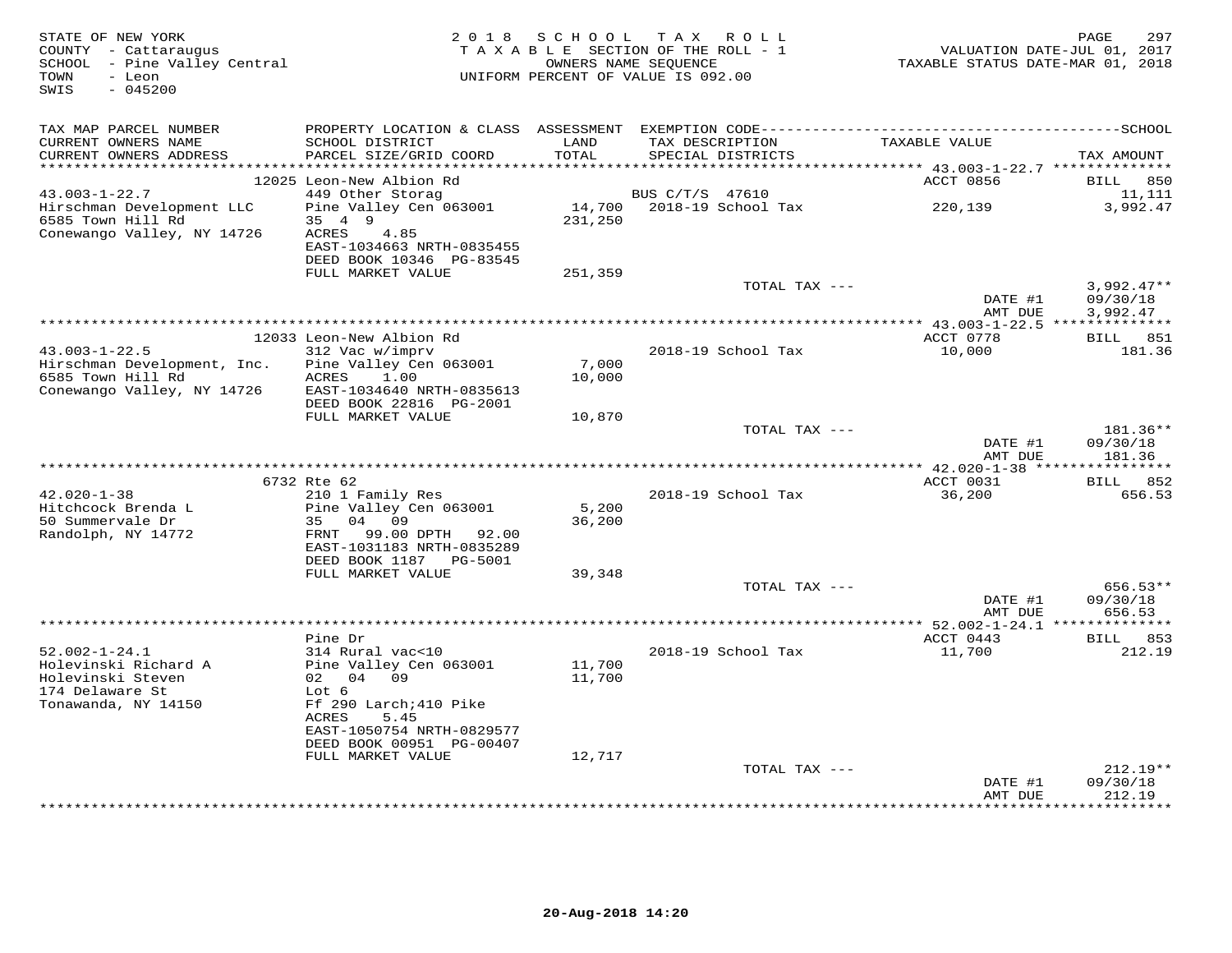| STATE OF NEW YORK<br>COUNTY - Cattaraugus<br>SCHOOL - Pine Valley Central<br>TAXABLE SECTION OF INE ROUENCE<br>OWNERS NAME SEQUENCE<br>UNIFORM PERCENT OF VALUE IS 092.00             |                                                                                                               | TAXABLE SECTION OF THE ROLL - 1 |         | " <sup>-</sup> תחמא<br>אסדי | PAGE 298<br>2017 VALUATION DATE-JUL 01, 2017<br>2018 TAXABLE STATUS DATE-MAR | 298<br>PAGE                   |
|---------------------------------------------------------------------------------------------------------------------------------------------------------------------------------------|---------------------------------------------------------------------------------------------------------------|---------------------------------|---------|-----------------------------|------------------------------------------------------------------------------|-------------------------------|
| TAX MAP PARCEL NUMBER                                                                                                                                                                 |                                                                                                               |                                 |         |                             |                                                                              |                               |
| CURRENT OWNERS NAME                                                                                                                                                                   | SCHOOL DISTRICT                                                                                               | LAND                            |         |                             | EXEMPTION CODE----------<br>TAX DESCRIPTION TAXABLE VALUE                    |                               |
| CURRENT OWNERS ADDRESS                                                                                                                                                                | PARCEL SIZE/GRID COORD                                                                                        | TOTAL                           |         |                             |                                                                              | TAX AMOUNT                    |
|                                                                                                                                                                                       | 6704 Riga Rd                                                                                                  |                                 |         |                             | <b>ACCT 0170</b>                                                             | BILL 854                      |
| $42.004 - 2 - 10$                                                                                                                                                                     |                                                                                                               |                                 |         |                             |                                                                              | 23,600                        |
| Hornburg Elmer A<br>Green Marla J                                                                                                                                                     | 270 Mfg housing<br>Pine Valley Cen 063001 (2018-19 School Tax (23,600)<br>23,600 (2018-19 School Tax (23,600) |                                 |         |                             |                                                                              | 428.01                        |
|                                                                                                                                                                                       |                                                                                                               |                                 |         |                             |                                                                              |                               |
| Green Marla J<br>Attn: Marla Green<br>PO Box 293<br>Cherry Creek, NY 14723<br>The EAST-1027321 NRTH-0834914<br>The Same Constant Creek, NY 14723<br>The Same Constant Creek, NY 14723 |                                                                                                               |                                 |         |                             |                                                                              |                               |
|                                                                                                                                                                                       |                                                                                                               |                                 |         |                             |                                                                              |                               |
|                                                                                                                                                                                       | DEED BOOK 882<br>PG-00836                                                                                     |                                 |         |                             |                                                                              |                               |
|                                                                                                                                                                                       | FULL MARKET VALUE                                                                                             | 25,652                          |         |                             |                                                                              |                               |
|                                                                                                                                                                                       |                                                                                                               |                                 |         | TOTAL TAX ---               |                                                                              | $0.00**$                      |
|                                                                                                                                                                                       |                                                                                                               |                                 |         |                             | ACCT 0950 BILL 855                                                           |                               |
| $52.001 - 1 - 7.2$                                                                                                                                                                    | 6440 Town Hill Rd<br>112 Dairy farm                                                                           |                                 |         | 2018-19 School Tax          | 81,000                                                                       | 1,469.03                      |
|                                                                                                                                                                                       | 112 Dairy farm<br>Pine Valley Cen 063001 14,200                                                               |                                 |         |                             |                                                                              |                               |
|                                                                                                                                                                                       |                                                                                                               | 81,000                          |         |                             |                                                                              |                               |
|                                                                                                                                                                                       |                                                                                                               |                                 |         |                             |                                                                              |                               |
| Hostetler Andy<br>Hostetler Ada<br>11739 Pope Rd<br>Randolph, NY 14772<br>Randolph, NY 14772<br>EAST-1036408 P                                                                        |                                                                                                               |                                 |         |                             |                                                                              |                               |
|                                                                                                                                                                                       | EAST-1036408 NRTH-0831233                                                                                     |                                 |         |                             |                                                                              |                               |
| MAY BE SUBJECT TO PAYMENT DEED BOOK 28919 PG-7002<br>UNDER AGDIST LAW TIL 2019 FULL MARKET VALUE                                                                                      |                                                                                                               | 88,043                          |         |                             |                                                                              |                               |
|                                                                                                                                                                                       |                                                                                                               |                                 |         | TOTAL TAX ---               |                                                                              | $1,469.03**$                  |
|                                                                                                                                                                                       |                                                                                                               |                                 |         |                             | DATE #1<br>AMT DUE                                                           | 09/30/18<br>1,469.03          |
|                                                                                                                                                                                       |                                                                                                               |                                 |         |                             |                                                                              |                               |
|                                                                                                                                                                                       | 6427 West Rd                                                                                                  |                                 |         |                             | ACCT 0607                                                                    | BILL 856                      |
| $51.002 - 1 - 1.3$                                                                                                                                                                    | 112 Dairy farm<br>112 Dairy Iarm<br>Pine Valley Cen 063001 - 54,100 BAS STAR - 41854                          |                                 | AG DIST | 41720                       |                                                                              | 14,470                        |
| Hostetler Bennie B                                                                                                                                                                    | 57 04 09                                                                                                      |                                 |         |                             | 138,100 2018-19 School Tax 123,630                                           | 27,300                        |
| Hostetler Sarah<br>6427 West Rd                                                                                                                                                       | Ff 675.00                                                                                                     |                                 |         |                             |                                                                              | 2,242.17                      |
| Conewango Valley, NY 14726                                                                                                                                                            | ACRES 76.07                                                                                                   |                                 |         |                             |                                                                              |                               |
|                                                                                                                                                                                       | EAST-1021840 NRTH-0830585                                                                                     |                                 |         |                             |                                                                              |                               |
| MAY BE SUBJECT TO PAYMENT                                                                                                                                                             | DEED BOOK 903 PG-00443                                                                                        |                                 |         |                             |                                                                              |                               |
| UNDER AGDIST LAW TIL 2022                                                                                                                                                             | FULL MARKET VALUE                                                                                             | 150,109                         |         | TOTAL TAX ---               |                                                                              | 1,747.05**                    |
|                                                                                                                                                                                       |                                                                                                               |                                 |         |                             | DATE #1                                                                      | 09/30/18                      |
|                                                                                                                                                                                       |                                                                                                               |                                 |         |                             | AMT DUE                                                                      | 1,747.05                      |
|                                                                                                                                                                                       |                                                                                                               |                                 |         |                             |                                                                              |                               |
|                                                                                                                                                                                       | 11030 Peters Rd                                                                                               |                                 |         |                             | ACCT 0752                                                                    | BILL 857                      |
| $52.002 - 1 - 27.12$<br>Hostetler Crist                                                                                                                                               | 210 1 Family Res                                                                                              |                                 | AG BLDG |                             |                                                                              | 23,000<br>27,300              |
| Hostetler Susie                                                                                                                                                                       | 210 1 Family Res<br>Pine Valley Cen 063001 29,000 BAS STAR 41854<br>95,000 2018-19 School Tax 72,000 72,000   |                                 |         |                             |                                                                              | 1,305.80                      |
| 11030 Peters Rd                                                                                                                                                                       | Lot $#14$                                                                                                     |                                 |         |                             |                                                                              |                               |
| Cattaraugus, NY 14719                                                                                                                                                                 | Ff 340.00                                                                                                     |                                 |         |                             |                                                                              |                               |
|                                                                                                                                                                                       | ACRES 18.25                                                                                                   |                                 |         |                             |                                                                              |                               |
| MAY BE SUBJECT TO PAYMENT<br>UNDER RPTL483 UNTIL 2020                                                                                                                                 | EAST-1050376 NRTH-0826592<br>DEED BOOK 11260 PG-3001                                                          |                                 |         |                             |                                                                              |                               |
|                                                                                                                                                                                       | FULL MARKET VALUE                                                                                             | 103,261                         |         |                             |                                                                              |                               |
|                                                                                                                                                                                       |                                                                                                               |                                 |         | TOTAL TAX ---               |                                                                              | $810.69**$                    |
|                                                                                                                                                                                       |                                                                                                               |                                 |         |                             | DATE #1                                                                      | 09/30/18                      |
|                                                                                                                                                                                       |                                                                                                               |                                 |         |                             | AMT DUE                                                                      | 810.69<br>* * * * * * * * * * |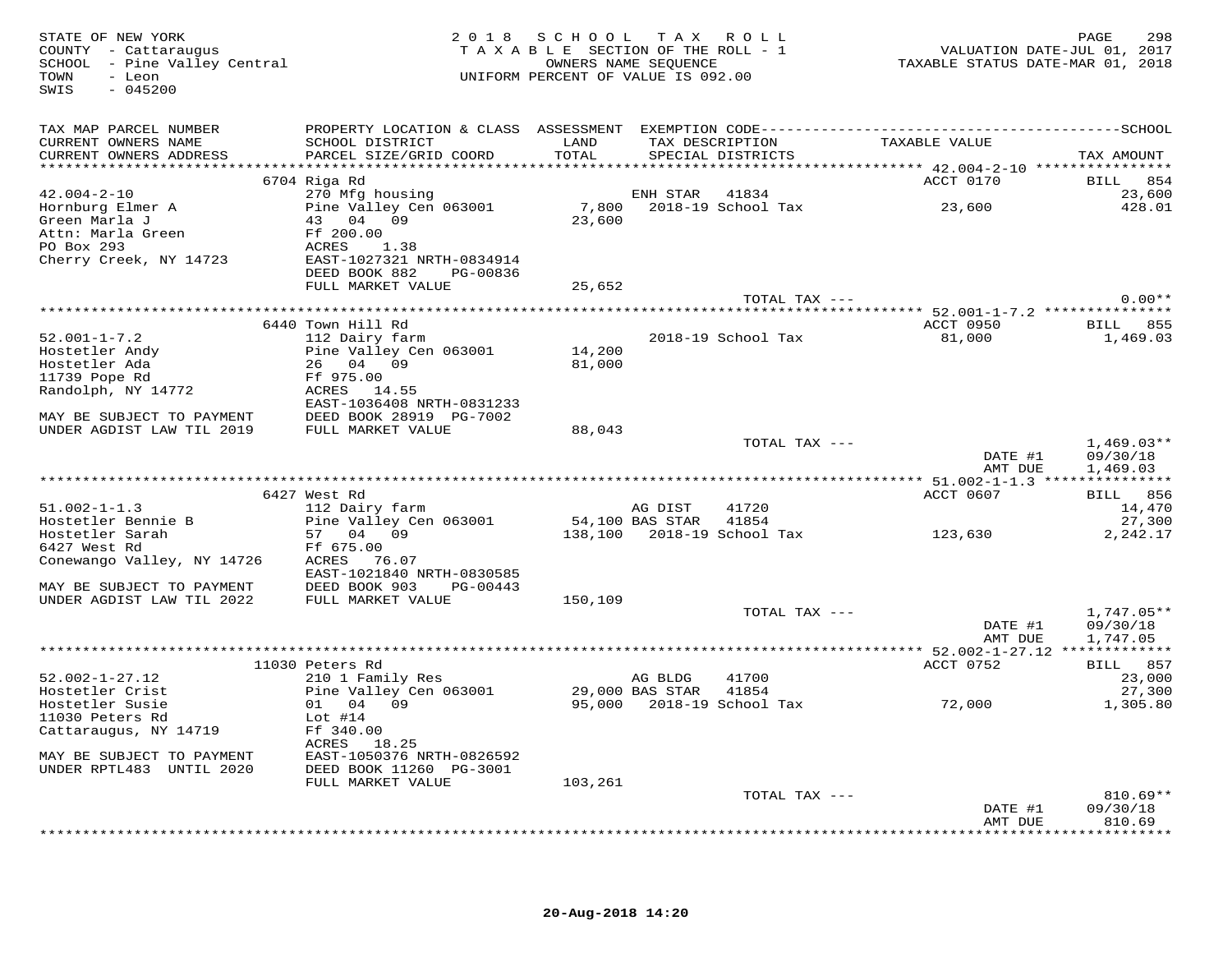| STATE OF NEW YORK<br>COUNTY - Cattaraugus<br>SCHOOL - Pine Valley Central<br>TOWN<br>- Leon<br>$-045200$<br>SWIS |                                           | 2018 SCHOOL<br>TAXABLE SECTION OF THE ROLL - 1<br>UNIFORM PERCENT OF VALUE IS 092.00 | OWNERS NAME SEQUENCE | TAX ROLL                   | VALUATION DATE-JUL 01, 2017<br>TAXABLE STATUS DATE-MAR 01, 2018 | PAGE<br>299            |
|------------------------------------------------------------------------------------------------------------------|-------------------------------------------|--------------------------------------------------------------------------------------|----------------------|----------------------------|-----------------------------------------------------------------|------------------------|
| TAX MAP PARCEL NUMBER                                                                                            |                                           |                                                                                      |                      |                            |                                                                 |                        |
| CURRENT OWNERS NAME                                                                                              | SCHOOL DISTRICT                           | LAND                                                                                 | TAX DESCRIPTION      |                            | TAXABLE VALUE                                                   |                        |
| CURRENT OWNERS ADDRESS                                                                                           | PARCEL SIZE/GRID COORD                    | TOTAL                                                                                |                      | SPECIAL DISTRICTS          |                                                                 | TAX AMOUNT             |
|                                                                                                                  | 6533 West Rd                              |                                                                                      |                      |                            | ACCT 0405                                                       | BILL 858               |
| $42.004 - 2 - 34$                                                                                                | 112 Dairy farm                            |                                                                                      | AG DISTOUT 41730     |                            |                                                                 | 19,930                 |
| Hostetler Eli                                                                                                    | Pine Valley Cen 063001                    |                                                                                      | 85,100 ENH STAR      | 41834                      |                                                                 | 60,790                 |
| Hostetler Emma                                                                                                   | 58 04 09                                  |                                                                                      |                      | 138,000 2018-19 School Tax | 118,070                                                         | 2,141.33               |
| 304 Kent Switch Rd                                                                                               | FRNT 1380.00 DPTH                         |                                                                                      |                      |                            |                                                                 |                        |
| South Dayton, NY 14138                                                                                           | ACRES 121.80<br>EAST-1021177 NRTH-0832827 |                                                                                      |                      |                            |                                                                 |                        |
| MAY BE SUBJECT TO PAYMENT                                                                                        | DEED BOOK 25743 PG-6001                   |                                                                                      |                      |                            |                                                                 |                        |
| UNDER AGDIST LAW TIL 2025                                                                                        | FULL MARKET VALUE                         | 150,000                                                                              |                      |                            |                                                                 |                        |
|                                                                                                                  |                                           |                                                                                      |                      | TOTAL TAX ---              | DATE #1<br>AMT DUE                                              | 1,038.84**<br>09/30/18 |
|                                                                                                                  |                                           |                                                                                      |                      |                            |                                                                 | 1,038.84               |
|                                                                                                                  | 6896 Riga Rd                              |                                                                                      |                      |                            | ACCT 0275                                                       | BILL 859               |
| $42.004 - 1 - 10$                                                                                                | 112 Dairy farm                            |                                                                                      | AG DIST              | 41720                      |                                                                 | 11,678                 |
| Hostetler Eli C                                                                                                  | Pine Valley Cen 063001                    | 51,000 BAS STAR                                                                      |                      | 41854                      |                                                                 | 27,300                 |
| Hostetler Rachel I                                                                                               | 44 04 09                                  |                                                                                      |                      | 124,000 2018-19 School Tax | 112,322                                                         | 2,037.09               |
| 6896 Riga Rd<br>Conewango Valley, NY 14726                                                                       | FRNT 3450.00 DPTH<br>ACRES 72.20          |                                                                                      |                      |                            |                                                                 |                        |
|                                                                                                                  | EAST-1027394 NRTH-0838550                 |                                                                                      |                      |                            |                                                                 |                        |
| MAY BE SUBJECT TO PAYMENT                                                                                        | DEED BOOK 00930 PG-01149                  |                                                                                      |                      |                            |                                                                 |                        |
| UNDER AGDIST LAW TIL 2022                                                                                        | FULL MARKET VALUE                         | 134,783                                                                              |                      | TOTAL TAX ---              |                                                                 | 1,541.97**             |
|                                                                                                                  |                                           |                                                                                      |                      |                            | DATE #1<br>AMT DUE                                              | 09/30/18<br>1,541.97   |
|                                                                                                                  |                                           |                                                                                      |                      |                            | **************** 51.002-1-13 *****************                  |                        |
|                                                                                                                  | Flat Iron Rd                              |                                                                                      |                      |                            | ACCT 0192                                                       | 860<br>BILL            |
| $51.002 - 1 - 13$                                                                                                | 105 Vac farmland                          |                                                                                      | AG DISTOUT 41730     |                            |                                                                 | 773                    |
| Hostetler Eli Y                                                                                                  | Pine Valley Cen 063001                    |                                                                                      |                      | 11,100 2018-19 School Tax  | 10,327                                                          | 187.29                 |
| Hostetler Martha<br>Flat Iron Rd                                                                                 | 49 04 09<br>Life Use                      | 11,100                                                                               |                      |                            |                                                                 |                        |
| Conewango Valley, NY 14726                                                                                       | Ff 950.00                                 |                                                                                      |                      |                            |                                                                 |                        |
|                                                                                                                  | ACRES 22.15                               |                                                                                      |                      |                            |                                                                 |                        |
| MAY BE SUBJECT TO PAYMENT                                                                                        | EAST-1023699 NRTH-0824366                 |                                                                                      |                      |                            |                                                                 |                        |
| UNDER AGDIST LAW TIL 2025                                                                                        | DEED BOOK 00926 PG-00518                  |                                                                                      |                      |                            |                                                                 |                        |
|                                                                                                                  | FULL MARKET VALUE                         | 12,065                                                                               |                      |                            |                                                                 |                        |
|                                                                                                                  |                                           |                                                                                      |                      | TOTAL TAX ---              | DATE #1                                                         | 187.29**<br>09/30/18   |
|                                                                                                                  |                                           |                                                                                      |                      |                            | AMT DUE                                                         | 187.29                 |
|                                                                                                                  |                                           |                                                                                      |                      |                            |                                                                 |                        |
|                                                                                                                  | 12539 Youngs Rd                           |                                                                                      |                      |                            | ACCT 0808                                                       | BILL<br>861            |
| $51.002 - 1 - 12.3$                                                                                              | 314 Rural vac<10                          |                                                                                      |                      | 2018-19 School Tax         | 1,000                                                           | 18.14                  |
| Hostetler Harvey E                                                                                               | Pine Valley Cen 063001                    | 1,000                                                                                |                      |                            |                                                                 |                        |
| Hostetler Drusilla L<br>12433 Youngs Rd                                                                          | 49/4/9<br>ACRES<br>2.45                   | 1,000                                                                                |                      |                            |                                                                 |                        |
| Conewango Valley, NY 14726                                                                                       | EAST-1025965 NRTH-0823991                 |                                                                                      |                      |                            |                                                                 |                        |
|                                                                                                                  | DEED BOOK 22116 PG-7002                   |                                                                                      |                      |                            |                                                                 |                        |
|                                                                                                                  | FULL MARKET VALUE                         | 1,087                                                                                |                      |                            |                                                                 |                        |
|                                                                                                                  |                                           |                                                                                      |                      | TOTAL TAX ---              |                                                                 | $18.14**$              |
|                                                                                                                  |                                           |                                                                                      |                      |                            | DATE #1                                                         | 09/30/18               |
|                                                                                                                  |                                           |                                                                                      |                      |                            | AMT DUE                                                         | 18.14                  |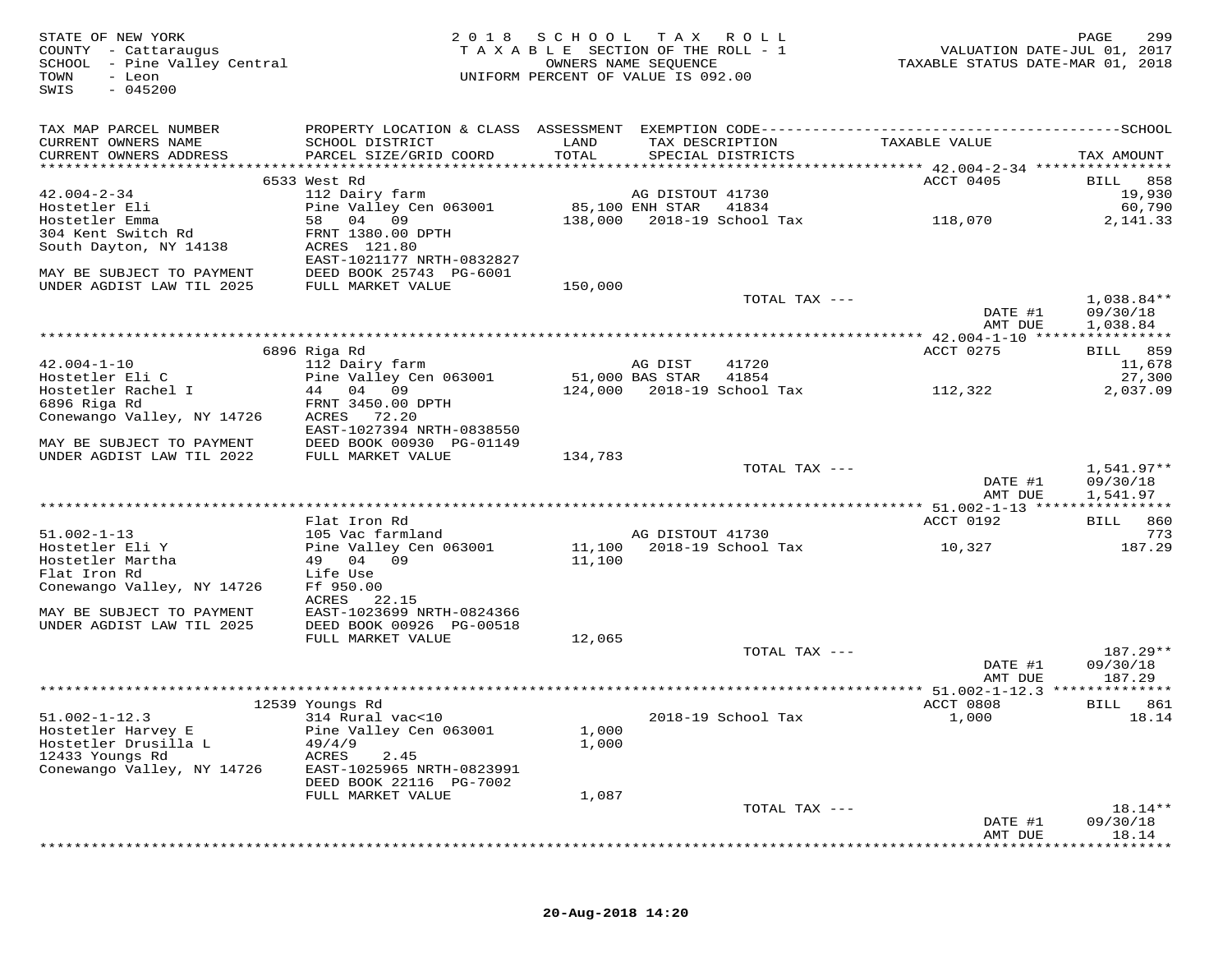| STATE OF NEW YORK<br>COUNTY - Cattaraugus<br>SCHOOL - Pine Valley Central<br>TOWN<br>- Leon<br>$-045200$<br>SWIS | 2 0 1 8                                   | S C H O O L<br>TAXABLE SECTION OF THE ROLL - 1<br>UNIFORM PERCENT OF VALUE IS 092.00 | OWNERS NAME SEQUENCE | TAX ROLL                             | VALUATION DAIL-000 01, 2018<br>TAXABLE STATUS DATE-MAR 01, 2018 | 300<br>PAGE                          |
|------------------------------------------------------------------------------------------------------------------|-------------------------------------------|--------------------------------------------------------------------------------------|----------------------|--------------------------------------|-----------------------------------------------------------------|--------------------------------------|
|                                                                                                                  |                                           |                                                                                      |                      |                                      |                                                                 |                                      |
| TAX MAP PARCEL NUMBER                                                                                            |                                           |                                                                                      |                      |                                      |                                                                 |                                      |
| CURRENT OWNERS NAME<br>CURRENT OWNERS ADDRESS                                                                    | SCHOOL DISTRICT<br>PARCEL SIZE/GRID COORD | LAND<br>TOTAL                                                                        |                      | TAX DESCRIPTION<br>SPECIAL DISTRICTS | TAXABLE VALUE                                                   | TAX AMOUNT                           |
|                                                                                                                  |                                           |                                                                                      |                      |                                      |                                                                 |                                      |
|                                                                                                                  | 6514 West Rd                              |                                                                                      |                      |                                      | ACCT 0376                                                       | BILL 862                             |
| $51.002 - 1 - 2$                                                                                                 | 112 Dairy farm                            |                                                                                      | AG DIST              | 41720                                |                                                                 | 22,416                               |
| Hostetler John                                                                                                   | Pine Valley Cen 063001                    |                                                                                      | 67,200 BAS STAR      | 41854                                |                                                                 | 27,300                               |
| Hostetler Elizabeth                                                                                              | 50/51 04 09                               |                                                                                      |                      | 120,000 2018-19 School Tax           | 97,584                                                          | 1,769.80                             |
| 6514 West Rd                                                                                                     | Ff 1790.00                                |                                                                                      |                      |                                      |                                                                 |                                      |
| Conewango Valley, NY 14726                                                                                       | ACRES 79.28                               |                                                                                      |                      |                                      |                                                                 |                                      |
|                                                                                                                  | EAST-1024163 NRTH-0831193                 |                                                                                      |                      |                                      |                                                                 |                                      |
| MAY BE SUBJECT TO PAYMENT                                                                                        | DEED BOOK 00965 PG-00073                  |                                                                                      |                      |                                      |                                                                 |                                      |
| UNDER AGDIST LAW TIL 2022                                                                                        | FULL MARKET VALUE                         | 130,435                                                                              |                      |                                      |                                                                 |                                      |
|                                                                                                                  |                                           |                                                                                      |                      | TOTAL TAX ---                        | DATE #1<br>AMT DUE                                              | $1,274.68**$<br>09/30/18<br>1,274.68 |
|                                                                                                                  |                                           |                                                                                      |                      |                                      | ************** 52.001-1-37 *****************                    |                                      |
|                                                                                                                  | 12166 Eldredge Rd                         |                                                                                      |                      |                                      | ACCT 0403                                                       | BILL 863                             |
| $52.001 - 1 - 37$                                                                                                | 112 Dairy farm                            |                                                                                      | AG DIST              | 41720                                |                                                                 | 15,230                               |
| Hostetler John B                                                                                                 | Pine Valley Cen 063001                    |                                                                                      |                      | 62,600 2018-19 School Tax            | 59,770                                                          | 1,084.00                             |
| Hostetler Elizabeth M                                                                                            | 33 04 09                                  | 75,000                                                                               |                      |                                      |                                                                 |                                      |
| 12163 Eldredge Rd                                                                                                | Ff 1130.00                                |                                                                                      |                      |                                      |                                                                 |                                      |
| Conewango Valley, NY 14726                                                                                       | ACRES 92.42                               |                                                                                      |                      |                                      |                                                                 |                                      |
|                                                                                                                  | EAST-1031994 NRTH-0826280                 |                                                                                      |                      |                                      |                                                                 |                                      |
| MAY BE SUBJECT TO PAYMENT                                                                                        | DEED BOOK 15698 PG-2001                   |                                                                                      |                      |                                      |                                                                 |                                      |
| UNDER AGDIST LAW TIL 2022                                                                                        | FULL MARKET VALUE                         | 81,522                                                                               |                      |                                      |                                                                 |                                      |
|                                                                                                                  |                                           |                                                                                      |                      | TOTAL TAX ---                        |                                                                 | $1.084.00**$                         |
|                                                                                                                  |                                           |                                                                                      |                      |                                      | DATE #1<br>AMT DUE                                              | 09/30/18<br>1,084.00                 |
|                                                                                                                  |                                           |                                                                                      |                      |                                      | ************** 52.001-1-38 *****************                    |                                      |
|                                                                                                                  | 12163 Eldredge Rd                         |                                                                                      |                      |                                      | ACCT 0404                                                       | BILL 864                             |
| $52.001 - 1 - 38$                                                                                                | 112 Dairy farm                            |                                                                                      | AG DIST              | 41720                                |                                                                 | 11,852                               |
| Hostetler John B                                                                                                 | Pine Valley Cen 063001                    | 46,000 BAS STAR                                                                      |                      | 41854                                |                                                                 | 27,300                               |
| Hostetler Elizabeth M                                                                                            | 34 04 09                                  |                                                                                      |                      | 89,000 2018-19 School Tax            | 77,148                                                          | 1,399.17                             |
| 12163 Eldredge Rd                                                                                                | Ff 2140.00                                |                                                                                      |                      |                                      |                                                                 |                                      |
| Conewango Valley, NY 14726                                                                                       | ACRES 75.00                               |                                                                                      |                      |                                      |                                                                 |                                      |
|                                                                                                                  | EAST-1032553 NRTH-0828716                 |                                                                                      |                      |                                      |                                                                 |                                      |
| MAY BE SUBJECT TO PAYMENT                                                                                        | DEED BOOK 15698 PG-2001                   |                                                                                      |                      |                                      |                                                                 |                                      |
| UNDER AGDIST LAW TIL 2022                                                                                        | FULL MARKET VALUE                         | 96,739                                                                               |                      |                                      |                                                                 |                                      |
|                                                                                                                  |                                           |                                                                                      |                      | TOTAL TAX ---                        |                                                                 | $904.05**$                           |
|                                                                                                                  |                                           |                                                                                      |                      |                                      | DATE #1                                                         | 09/30/18                             |
|                                                                                                                  |                                           |                                                                                      |                      |                                      | AMT DUE                                                         | 904.05                               |
|                                                                                                                  |                                           |                                                                                      |                      |                                      |                                                                 |                                      |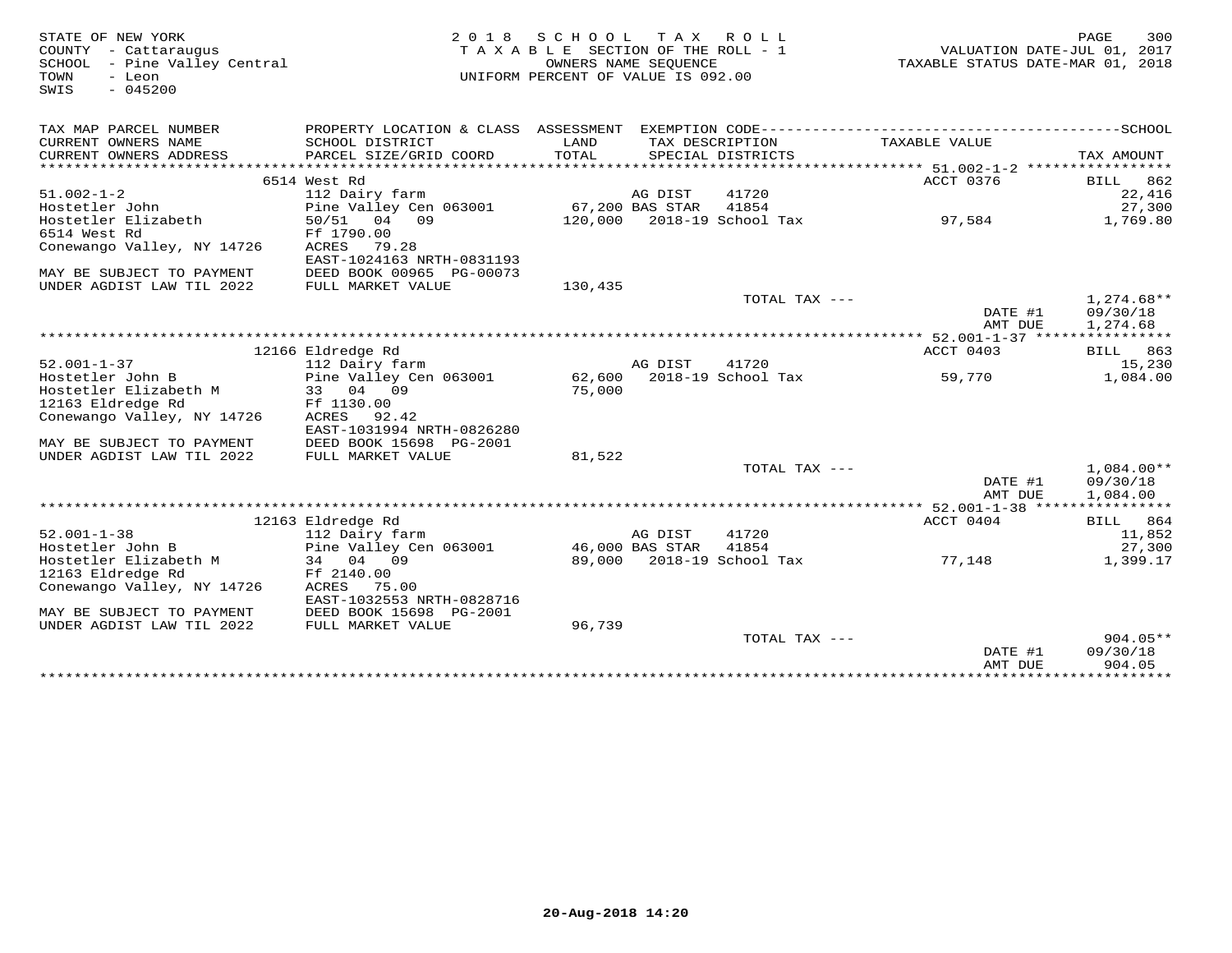| STATE OF NEW YORK<br>COUNTY - Cattaraugus<br>SCHOOL - Pine Valley Central<br>TOWN<br>- Leon<br>$-045200$<br>SWIS | 2 0 1 8                                                                                                           | SCHOOL<br>TAXABLE SECTION OF THE ROLL - 1<br>OWNERS NAME SEQUENCE<br>UNIFORM PERCENT OF VALUE IS 092.00 | T A X            | R O L L                              | TAXABLE STATUS DATE-MAR 01, 2018         | PAGE<br>301<br>VALUATION DATE-JUL 01, 2017 |
|------------------------------------------------------------------------------------------------------------------|-------------------------------------------------------------------------------------------------------------------|---------------------------------------------------------------------------------------------------------|------------------|--------------------------------------|------------------------------------------|--------------------------------------------|
| TAX MAP PARCEL NUMBER                                                                                            |                                                                                                                   |                                                                                                         |                  |                                      |                                          |                                            |
| CURRENT OWNERS NAME<br>CURRENT OWNERS ADDRESS                                                                    | SCHOOL DISTRICT<br>PARCEL SIZE/GRID COORD                                                                         | LAND<br>TOTAL                                                                                           |                  | TAX DESCRIPTION<br>SPECIAL DISTRICTS | TAXABLE VALUE                            | TAX AMOUNT                                 |
|                                                                                                                  |                                                                                                                   |                                                                                                         |                  |                                      |                                          |                                            |
|                                                                                                                  | 7137 Rte 62                                                                                                       |                                                                                                         |                  |                                      | ACCT 0389                                | 865<br><b>BILL</b>                         |
| $42.002 - 1 - 21$                                                                                                | 210 1 Family Res<br>Pine Valley Cen 063001                                                                        |                                                                                                         | BUS C/T/S 47610  |                                      |                                          | 3,000                                      |
| Hostetler Joseph C<br>Hostetler Christ J                                                                         | 45 04 09                                                                                                          | 80,000                                                                                                  | 18,600 BAS STAR  | 41854<br>2018-19 School Tax          | 77,000                                   | 27,300<br>1,396.48                         |
| 7137 Rte 62<br>South Dayton, NY 14138                                                                            | West Rd Ff 410.00<br>Us Rte 62 Ff 990.00<br>ACRES<br>9.66<br>EAST-1030918 NRTH-0842139<br>DEED BOOK 22178 PG-5001 |                                                                                                         |                  |                                      |                                          |                                            |
|                                                                                                                  | FULL MARKET VALUE                                                                                                 | 86,957                                                                                                  |                  |                                      |                                          |                                            |
|                                                                                                                  |                                                                                                                   |                                                                                                         |                  | TOTAL TAX ---                        | DATE #1                                  | $901.37**$<br>09/30/18                     |
|                                                                                                                  |                                                                                                                   |                                                                                                         |                  |                                      | AMT DUE                                  | 901.37                                     |
|                                                                                                                  |                                                                                                                   |                                                                                                         |                  |                                      | ********** 42.004-1-6.1 **************** |                                            |
| $42.004 - 1 - 6.1$                                                                                               | 6910 West Rd<br>112 Dairy farm                                                                                    |                                                                                                         | AG DIST          | 41720                                | ACCT 0097                                | BILL 866<br>29,442                         |
| Hostetler Raymond B                                                                                              | Pine Valley Cen 063001                                                                                            |                                                                                                         | 125,400 BAS STAR | 41854                                |                                          | 27,300                                     |
| Hostetler Mary N                                                                                                 | 52 04 09                                                                                                          | 164,600                                                                                                 |                  | 2018-19 School Tax                   | 135,158                                  | 2,451.24                                   |
| 6910 West Rd                                                                                                     | Raggie Rd Ff - 990'                                                                                               |                                                                                                         |                  |                                      |                                          |                                            |
| Conewango Valley, NY 14726                                                                                       | FRNT 3100.00 DPTH                                                                                                 |                                                                                                         |                  |                                      |                                          |                                            |
|                                                                                                                  | ACRES 220.27                                                                                                      |                                                                                                         |                  |                                      |                                          |                                            |
| MAY BE SUBJECT TO PAYMENT                                                                                        | EAST-1024513 NRTH-0838970                                                                                         |                                                                                                         |                  |                                      |                                          |                                            |
| UNDER AGDIST LAW TIL 2022                                                                                        | DEED BOOK 996<br>PG-154<br>FULL MARKET VALUE                                                                      | 178,913                                                                                                 |                  |                                      |                                          |                                            |
|                                                                                                                  |                                                                                                                   |                                                                                                         |                  | TOTAL TAX ---                        |                                          | $1,956.13**$                               |
|                                                                                                                  |                                                                                                                   |                                                                                                         |                  |                                      | DATE #1                                  | 09/30/18                                   |
|                                                                                                                  |                                                                                                                   |                                                                                                         |                  |                                      | AMT DUE                                  | 1,956.13                                   |
|                                                                                                                  |                                                                                                                   |                                                                                                         |                  |                                      | ********** 42.004-1-37 ***************** |                                            |
|                                                                                                                  | West Rd                                                                                                           |                                                                                                         |                  |                                      | ACCT 0802                                | BILL 867                                   |
| $42.004 - 1 - 37$                                                                                                | 105 Vac farmland                                                                                                  |                                                                                                         |                  | 2018-19 School Tax                   | 7,600                                    | 137.83                                     |
| Hostetler Raymond B<br>6910 West Rd                                                                              | Pine Valley Cen 063001<br>ACRES<br>25.34                                                                          | 7,600<br>7,600                                                                                          |                  |                                      |                                          |                                            |
| Conewango Valley, NY 14726                                                                                       | EAST-1022211 NRTH-0839402                                                                                         |                                                                                                         |                  |                                      |                                          |                                            |
|                                                                                                                  | DEED BOOK 1004 PG-623                                                                                             |                                                                                                         |                  |                                      |                                          |                                            |
|                                                                                                                  | FULL MARKET VALUE                                                                                                 | 8,261                                                                                                   |                  |                                      |                                          |                                            |
|                                                                                                                  |                                                                                                                   |                                                                                                         |                  | TOTAL TAX ---                        |                                          | $137.83**$                                 |
|                                                                                                                  |                                                                                                                   |                                                                                                         |                  |                                      | DATE #1                                  | 09/30/18                                   |
|                                                                                                                  |                                                                                                                   |                                                                                                         |                  |                                      | AMT DUE                                  | 137.83                                     |
|                                                                                                                  |                                                                                                                   |                                                                                                         |                  |                                      |                                          | * * * * * * * * *<br><b>BILL</b> 868       |
| $51.002 - 1 - 1.1$                                                                                               | 6491 West Rd<br>112 Dairy farm                                                                                    |                                                                                                         | AG BLDG          | 41700                                | ACCT 0282                                | 25,000                                     |
| Hostetler Raymond B                                                                                              | Pine Valley Cen 063001                                                                                            |                                                                                                         |                  | 38,100 2018-19 School Tax            | 95,600                                   | 1,733.81                                   |
| Hostetler Emma J                                                                                                 | 57 04 09                                                                                                          | 120,600                                                                                                 |                  |                                      |                                          |                                            |
| 6491 West Rd                                                                                                     | Ff 500.00                                                                                                         |                                                                                                         |                  |                                      |                                          |                                            |
| Conewango Valley, NY 14726                                                                                       | ACRES<br>49.15<br>EAST-1021112 NRTH-0831893                                                                       |                                                                                                         |                  |                                      |                                          |                                            |
| MAY BE SUBJECT TO PAYMENT                                                                                        | DEED BOOK 27038 PG-9001                                                                                           |                                                                                                         |                  |                                      |                                          |                                            |
| UNDER RPTL483 UNTIL 2019                                                                                         | FULL MARKET VALUE                                                                                                 | 131,087                                                                                                 |                  |                                      |                                          |                                            |
|                                                                                                                  |                                                                                                                   |                                                                                                         |                  | TOTAL TAX ---                        |                                          | 1,733.81**                                 |
|                                                                                                                  |                                                                                                                   |                                                                                                         |                  |                                      | DATE #1                                  | 09/30/18                                   |
|                                                                                                                  |                                                                                                                   |                                                                                                         |                  |                                      | AMT DUE                                  | 1,733.81                                   |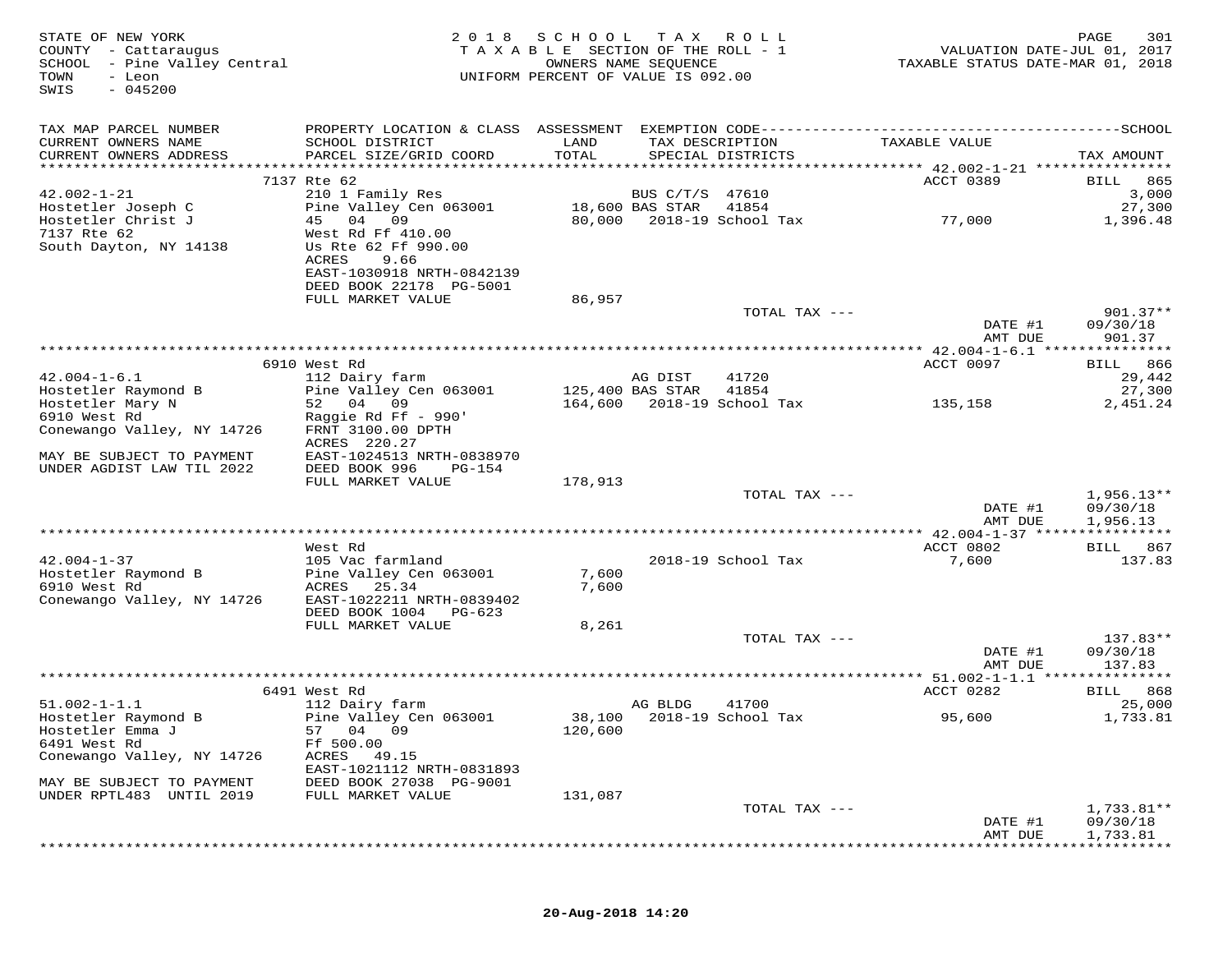| STATE OF NEW YORK<br>COUNTY - Cattaraugus<br>SCHOOL - Pine Valley Central<br>- Leon<br>TOWN<br>SWIS<br>$-045200$ |                                            | 2018 SCHOOL TAX ROLL<br>TAXABLE SECTION OF THE ROLL - 1<br>UNIFORM PERCENT OF VALUE IS 092.00 | OWNERS NAME SEQUENCE    |                                   | TAXABLE STATUS DATE-MAR 01, 2018 | 302<br>PAGE<br>VALUATION DATE-JUL 01, 2017 |
|------------------------------------------------------------------------------------------------------------------|--------------------------------------------|-----------------------------------------------------------------------------------------------|-------------------------|-----------------------------------|----------------------------------|--------------------------------------------|
| TAX MAP PARCEL NUMBER                                                                                            |                                            |                                                                                               |                         |                                   |                                  |                                            |
| CURRENT OWNERS NAME<br>CURRENT OWNERS ADDRESS                                                                    | SCHOOL DISTRICT<br>PARCEL SIZE/GRID COORD  | LAND<br>TOTAL                                                                                 | TAX DESCRIPTION         | SPECIAL DISTRICTS                 | TAXABLE VALUE                    | TAX AMOUNT                                 |
|                                                                                                                  |                                            |                                                                                               |                         |                                   |                                  |                                            |
|                                                                                                                  | 12322 Cherry Creek Hill Rd                 |                                                                                               |                         |                                   | ACCT 0833                        | 869<br>BILL                                |
| $42.004 - 1 - 15.3$<br>Howard Alvin                                                                              | 210 1 Family Res<br>Pine Valley Cen 063001 |                                                                                               | ENH STAR                | 41834<br>9,000 2018-19 School Tax | 80,000                           | 60,790<br>1,450.89                         |
| Howard Lucy                                                                                                      | 44/4/9                                     | 80,000                                                                                        |                         |                                   |                                  |                                            |
| 12322 Cherry Creek Hill Rd                                                                                       | ACRES<br>2.00                              |                                                                                               |                         |                                   |                                  |                                            |
| Conewango Valley, NY 14726                                                                                       | EAST-1030082 NRTH-0836330                  |                                                                                               |                         |                                   |                                  |                                            |
|                                                                                                                  | DEED BOOK 2154 PG-6001                     |                                                                                               |                         |                                   |                                  |                                            |
|                                                                                                                  | FULL MARKET VALUE                          | 86,957                                                                                        |                         |                                   |                                  |                                            |
|                                                                                                                  |                                            |                                                                                               |                         | TOTAL TAX ---                     |                                  | $348.40**$                                 |
|                                                                                                                  |                                            |                                                                                               |                         |                                   | DATE #1                          | 09/30/18                                   |
|                                                                                                                  |                                            |                                                                                               |                         |                                   | AMT DUE                          | 348.40                                     |
|                                                                                                                  |                                            |                                                                                               |                         |                                   |                                  |                                            |
|                                                                                                                  | 7280 Smith Rd                              |                                                                                               | BAS STAR 41854          |                                   | ACCT 0476                        | BILL 870                                   |
| $42.002 - 1 - 15.3$<br>Howard Scott                                                                              | 270 Mfg housing<br>Pine Valley Cen 063001  | 8,700                                                                                         |                         | 2018-19 School Tax                | 66,000                           | 27,300<br>1,196.98                         |
| Howard Leslie A                                                                                                  | 46 04 09                                   | 66,000                                                                                        |                         |                                   |                                  |                                            |
| 7280 Xura Smith Rd                                                                                               | Ff 305.00                                  |                                                                                               |                         |                                   |                                  |                                            |
| South Dayton, NY 14138                                                                                           | ACRES<br>1.87                              |                                                                                               |                         |                                   |                                  |                                            |
|                                                                                                                  | EAST-1029361 NRTH-0843995                  |                                                                                               |                         |                                   |                                  |                                            |
|                                                                                                                  | DEED BOOK 00980 PG-01157                   |                                                                                               |                         |                                   |                                  |                                            |
|                                                                                                                  | FULL MARKET VALUE                          | 71,739                                                                                        |                         |                                   |                                  |                                            |
|                                                                                                                  |                                            |                                                                                               |                         | TOTAL TAX ---                     |                                  | $701.87**$                                 |
|                                                                                                                  |                                            |                                                                                               |                         |                                   | DATE #1<br>AMT DUE               | 09/30/18                                   |
|                                                                                                                  |                                            |                                                                                               |                         |                                   |                                  | 701.87                                     |
|                                                                                                                  | off US Route 62                            |                                                                                               |                         |                                   | ACCT 0903                        | BILL 871                                   |
| $42.002 - 1 - 15.7$                                                                                              | 311 Res vac land                           |                                                                                               |                         | 2018-19 School Tax                | 12,200                           | 221.26                                     |
| Howard Scott C                                                                                                   | Pine Valley Cen 063001                     | 12,200                                                                                        |                         |                                   |                                  |                                            |
| 7280 Smith Hill Rd                                                                                               | ACRES<br>5.72                              | 12,200                                                                                        |                         |                                   |                                  |                                            |
| South Dayton, NY 14138                                                                                           | EAST-1029677 NRTH-0844123                  |                                                                                               |                         |                                   |                                  |                                            |
|                                                                                                                  | DEED BOOK 12154 PG-5002                    |                                                                                               |                         |                                   |                                  |                                            |
|                                                                                                                  | FULL MARKET VALUE                          | 13,261                                                                                        |                         |                                   |                                  |                                            |
|                                                                                                                  |                                            |                                                                                               |                         | TOTAL TAX ---                     |                                  | 221.26**                                   |
|                                                                                                                  |                                            |                                                                                               |                         |                                   | DATE #1<br>AMT DUE               | 09/30/18<br>221.26                         |
|                                                                                                                  |                                            |                                                                                               |                         |                                   |                                  |                                            |
|                                                                                                                  | 7424 Rte 62                                |                                                                                               |                         |                                   | ACCT 0493                        | 872<br><b>BILL</b>                         |
| $43.001 - 1 - 35$                                                                                                | 210 1 Family Res                           |                                                                                               | CW_10_VET/ 41150        |                                   |                                  | $\Omega$                                   |
| Izzio Joseph E                                                                                                   | Pine Valley Cen 063001                     |                                                                                               | 52,200 AG DISTOUT 41730 |                                   |                                  | 13,293                                     |
| Rizzo Lisa C                                                                                                     | 38 04 09                                   |                                                                                               | 173,200 BAS STAR        | 41854                             |                                  | 27,300                                     |
| 7424 Rte 62                                                                                                      | Ff 885.00                                  |                                                                                               |                         | 2018-19 School Tax                | 159,907                          | 2,900.09                                   |
| South Dayton, NY 14138                                                                                           | ACRES 69.10 BANK<br>017                    |                                                                                               |                         |                                   |                                  |                                            |
|                                                                                                                  | EAST-1032751 NRTH-0846130                  |                                                                                               |                         |                                   |                                  |                                            |
| MAY BE SUBJECT TO PAYMENT<br>UNDER AGDIST LAW TIL 2025                                                           | DEED BOOK 1016 PG-788<br>FULL MARKET VALUE | 188,261                                                                                       |                         |                                   |                                  |                                            |
|                                                                                                                  |                                            |                                                                                               |                         | TOTAL TAX ---                     |                                  | $2,404.98**$                               |
|                                                                                                                  |                                            |                                                                                               |                         |                                   | DATE #1                          | 09/30/18                                   |
|                                                                                                                  |                                            |                                                                                               |                         |                                   | AMT DUE                          | 2,404.98                                   |
|                                                                                                                  |                                            |                                                                                               |                         |                                   |                                  | * * * * * * * * * * * * *                  |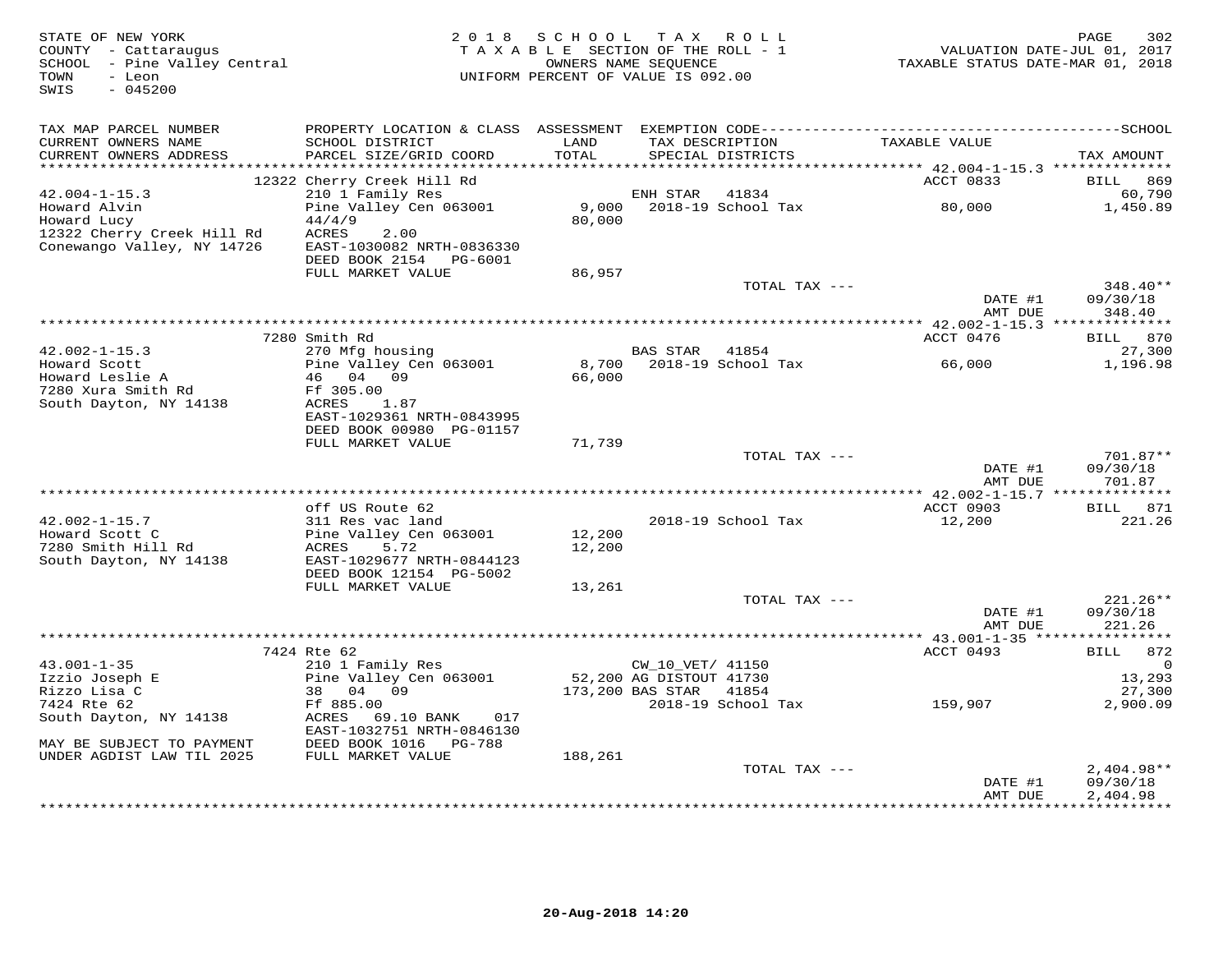| STATE OF NEW YORK<br>COUNTY - Cattaraugus<br>SCHOOL<br>- Pine Valley Central<br>TOWN<br>- Leon<br>SWIS<br>$-045200$ | 2 0 1 8                                    | S C H O O L<br>TAXABLE SECTION OF THE ROLL - 1<br>UNIFORM PERCENT OF VALUE IS 092.00 | T A X<br>OWNERS NAME SEOUENCE | R O L L            | VALUATION DATE-JUL 01, 2017<br>TAXABLE STATUS DATE-MAR 01, 2018 | PAGE        | 303        |
|---------------------------------------------------------------------------------------------------------------------|--------------------------------------------|--------------------------------------------------------------------------------------|-------------------------------|--------------------|-----------------------------------------------------------------|-------------|------------|
| TAX MAP PARCEL NUMBER                                                                                               |                                            |                                                                                      |                               |                    |                                                                 |             |            |
| CURRENT OWNERS NAME<br>CURRENT OWNERS ADDRESS                                                                       | SCHOOL DISTRICT<br>PARCEL SIZE/GRID COORD  | LAND<br>TOTAL                                                                        | TAX DESCRIPTION               | SPECIAL DISTRICTS  | TAXABLE VALUE                                                   | TAX AMOUNT  |            |
| ***********************                                                                                             | **************************                 |                                                                                      |                               |                    |                                                                 |             |            |
|                                                                                                                     | 6520 Riga Rd                               |                                                                                      |                               |                    | ACCT 0463                                                       | BILL        | 873        |
| $42.004 - 2 - 21$                                                                                                   | 312 Vac w/imprv                            |                                                                                      |                               | 2018-19 School Tax | 20,900                                                          |             | 379.05     |
| Jaworek David                                                                                                       | Pine Valley Cen 063001                     | 18,200                                                                               |                               |                    |                                                                 |             |            |
| Jaworek Beverly A                                                                                                   | 04<br>43<br>09                             | 20,900                                                                               |                               |                    |                                                                 |             |            |
| PO Box 1288                                                                                                         | Raggie Rd Ff - 160'                        |                                                                                      |                               |                    |                                                                 |             |            |
| Buffalo, NY 14226-7288                                                                                              | FRNT 200.00 DPTH<br>ACRES<br>7.00          |                                                                                      |                               |                    |                                                                 |             |            |
|                                                                                                                     | EAST-1028146 NRTH-0832247                  |                                                                                      |                               |                    |                                                                 |             |            |
|                                                                                                                     | DEED BOOK 00935 PG-00628                   |                                                                                      |                               |                    |                                                                 |             |            |
|                                                                                                                     | FULL MARKET VALUE                          | 22,717                                                                               |                               |                    |                                                                 |             |            |
|                                                                                                                     |                                            |                                                                                      |                               | TOTAL TAX ---      |                                                                 |             | $379.05**$ |
|                                                                                                                     |                                            |                                                                                      |                               |                    | DATE #1                                                         | 09/30/18    |            |
|                                                                                                                     |                                            |                                                                                      |                               |                    | AMT DUE                                                         |             | 379.05     |
|                                                                                                                     |                                            |                                                                                      | ********************          |                    | $*$ 52.001-1-15.3 $**$                                          |             |            |
|                                                                                                                     | Eldredge Rd                                |                                                                                      |                               |                    | ACCT 0736                                                       | BILL        | 874        |
| $52.001 - 1 - 15.3$                                                                                                 | 314 Rural vac<10                           |                                                                                      |                               | 2018-19 School Tax | 5,900                                                           |             | 107.00     |
| Jennal John                                                                                                         | Pine Valley Cen 063001                     | 5,900                                                                                |                               |                    |                                                                 |             |            |
| Jennal Pamela J                                                                                                     | 04<br>09<br>17                             | 5,900                                                                                |                               |                    |                                                                 |             |            |
| 6440 Stevens                                                                                                        | Ff 582.00                                  |                                                                                      |                               |                    |                                                                 |             |            |
| Hamburg, NY 14075                                                                                                   | 2.45<br>ACRES<br>EAST-1042758 NRTH-0827635 |                                                                                      |                               |                    |                                                                 |             |            |
|                                                                                                                     | DEED BOOK 00974 PG-00657                   |                                                                                      |                               |                    |                                                                 |             |            |
|                                                                                                                     | FULL MARKET VALUE                          | 6,413                                                                                |                               |                    |                                                                 |             |            |
|                                                                                                                     |                                            |                                                                                      |                               | TOTAL TAX ---      |                                                                 |             | 107.00**   |
|                                                                                                                     |                                            |                                                                                      |                               |                    | DATE #1                                                         | 09/30/18    |            |
|                                                                                                                     |                                            |                                                                                      |                               |                    | AMT DUE                                                         |             | 107.00     |
|                                                                                                                     |                                            |                                                                                      |                               |                    | ******* 34.003-1-16 ****************                            |             |            |
|                                                                                                                     | 7559 Alderbottom Rd                        |                                                                                      |                               |                    | ACCT 0340                                                       | <b>BILL</b> | 875        |
| $34.003 - 1 - 16$                                                                                                   | 240 Rural res                              |                                                                                      | <b>BAS STAR</b>               | 41854              |                                                                 |             | 27,300     |
| Jimerson Marijo O                                                                                                   | Pine Valley Cen 063001                     | 33,100                                                                               |                               | 2018-19 School Tax | 55,000                                                          |             | 997.49     |
| 7559 Alderbottom Rd                                                                                                 | 23/22<br>04<br>09                          | 55,000                                                                               |                               |                    |                                                                 |             |            |
| Conewango Valley, NY 14726                                                                                          | Alderbottom Rd Ff - 630'                   |                                                                                      |                               |                    |                                                                 |             |            |
|                                                                                                                     | FRNT 805.00 DPTH<br>ACRES<br>25.09         |                                                                                      |                               |                    |                                                                 |             |            |
|                                                                                                                     | EAST-1041467 NRTH-0848045                  |                                                                                      |                               |                    |                                                                 |             |            |
|                                                                                                                     | DEED BOOK 1015<br>PG-426                   |                                                                                      |                               |                    |                                                                 |             |            |
|                                                                                                                     | FULL MARKET VALUE                          | 59,783                                                                               |                               |                    |                                                                 |             |            |
|                                                                                                                     |                                            |                                                                                      |                               | TOTAL TAX ---      |                                                                 |             | $502.37**$ |
|                                                                                                                     |                                            |                                                                                      |                               |                    | DATE #1                                                         | 09/30/18    |            |
|                                                                                                                     |                                            |                                                                                      |                               |                    | AMT DUE                                                         |             | 502.37     |
|                                                                                                                     |                                            |                                                                                      |                               |                    | ***************                                                 |             | *********  |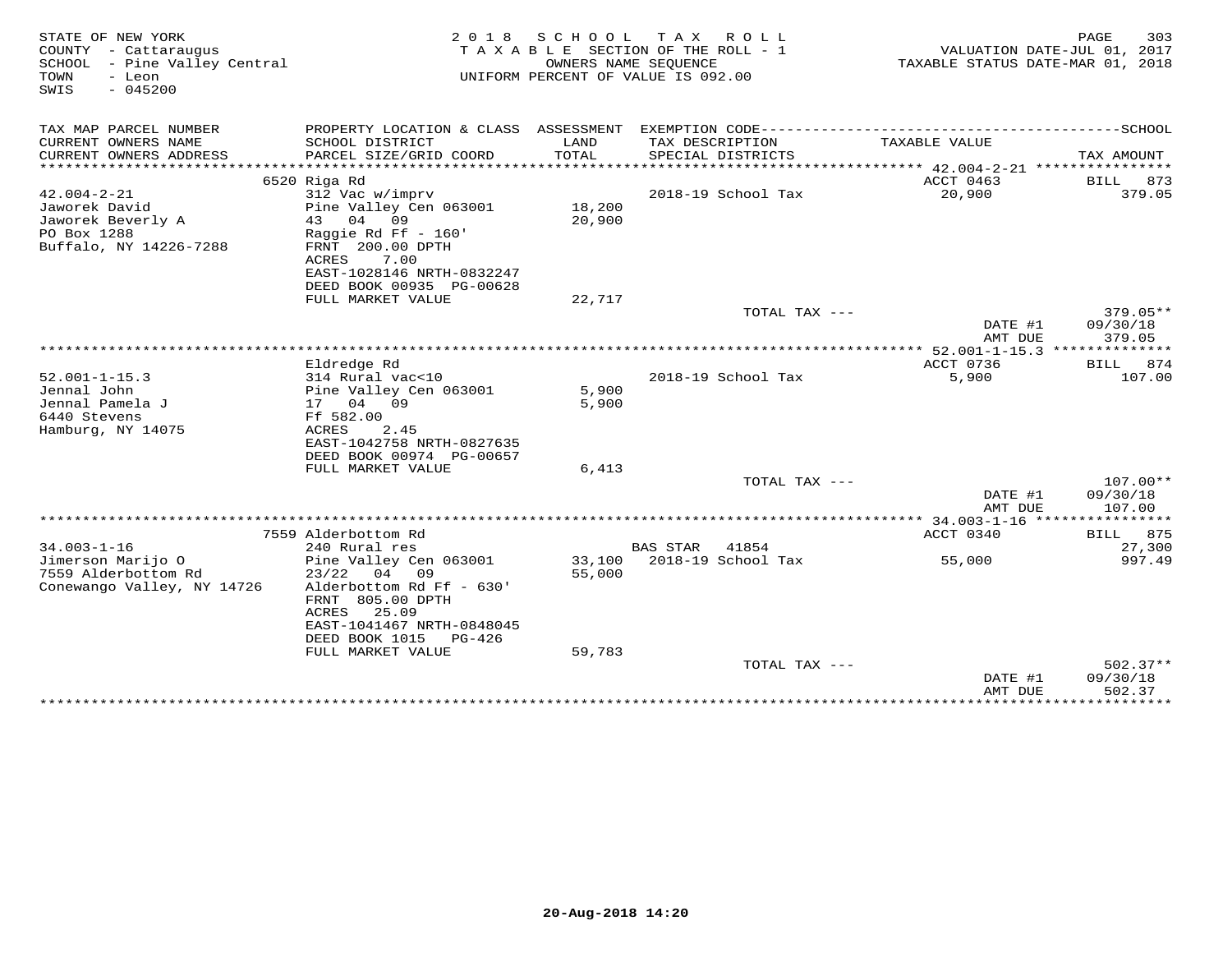| STATE OF NEW YORK<br>COUNTY - Cattaraugus<br>SCHOOL<br>- Pine Valley Central<br>TOWN<br>- Leon<br>$-045200$<br>SWIS | 2 0 1 8                                                                                                                                                                  | SCHOOL<br>TAXABLE SECTION OF THE ROLL - 1<br>UNIFORM PERCENT OF VALUE IS 092.00 | T A X<br>OWNERS NAME SEOUENCE | R O L L                              | VALUATION DATE-JUL 01, 2017<br>TAXABLE STATUS DATE-MAR 01, 2018 | 304<br>PAGE          |
|---------------------------------------------------------------------------------------------------------------------|--------------------------------------------------------------------------------------------------------------------------------------------------------------------------|---------------------------------------------------------------------------------|-------------------------------|--------------------------------------|-----------------------------------------------------------------|----------------------|
| TAX MAP PARCEL NUMBER                                                                                               | PROPERTY LOCATION & CLASS ASSESSMENT EXEMPTION CODE-----------------------------------SCHOOL                                                                             |                                                                                 |                               |                                      |                                                                 |                      |
| CURRENT OWNERS NAME<br>CURRENT OWNERS ADDRESS                                                                       | SCHOOL DISTRICT<br>PARCEL SIZE/GRID COORD                                                                                                                                | LAND<br><b>TOTAL</b>                                                            |                               | TAX DESCRIPTION<br>SPECIAL DISTRICTS | TAXABLE VALUE                                                   | TAX AMOUNT           |
|                                                                                                                     |                                                                                                                                                                          |                                                                                 |                               |                                      |                                                                 |                      |
| $33.004 - 1 - 19$<br>Johnson Charles M<br>Johnson Constance M<br>11578 Shaw Rd<br>Perrysburg, NY 14129              | 7548 Frog Valley Rd<br>311 Res vac land<br>Pine Valley Cen 063001<br>55<br>04<br>09<br>Xura Rd Ff - 215'<br>FRNT 700.00 DPTH<br>ACRES 14.70<br>EAST-1022181 NRTH-0848185 | 10,500<br>10,500                                                                |                               | 2018-19 School Tax                   | ACCT 0439<br>10,500                                             | BILL 876<br>190.43   |
|                                                                                                                     | DEED BOOK 21438 PG-2001                                                                                                                                                  |                                                                                 |                               |                                      |                                                                 |                      |
|                                                                                                                     | FULL MARKET VALUE                                                                                                                                                        | 11,413                                                                          |                               | TOTAL TAX $---$                      |                                                                 | $190.43**$           |
|                                                                                                                     |                                                                                                                                                                          |                                                                                 |                               |                                      | DATE #1<br>AMT DUE                                              | 09/30/18<br>190.43   |
|                                                                                                                     |                                                                                                                                                                          |                                                                                 |                               |                                      | *************** $43.001 - 1 - 9.2$ ****************             |                      |
|                                                                                                                     | Alderbottom Rd                                                                                                                                                           |                                                                                 |                               |                                      | ACCT 0694                                                       | 877<br>BILL          |
| $43.001 - 1 - 9.2$                                                                                                  | 240 Rural res                                                                                                                                                            |                                                                                 | ENH STAR                      | 41834                                |                                                                 | 60,790               |
| Johnson Sandra L<br>Harris Deborah<br>7529 Alderbottom Rd<br>Conewango Valley, NY 14726                             | Pine Valley Cen 063001<br>22<br>04<br>09<br>ACRES<br>38.30 BANK<br>017<br>EAST-1040928 NRTH-0846884<br>DEED BOOK 00941 PG-00853                                          | 28,000<br>118,300                                                               |                               | 2018-19 School Tax                   | 118,300                                                         | 2,145.50             |
|                                                                                                                     | FULL MARKET VALUE                                                                                                                                                        | 128,587                                                                         |                               | TOTAL TAX ---                        |                                                                 | $1,043.01**$         |
|                                                                                                                     |                                                                                                                                                                          |                                                                                 |                               |                                      | DATE #1<br>AMT DUE                                              | 09/30/18<br>1,043.01 |
|                                                                                                                     |                                                                                                                                                                          |                                                                                 |                               |                                      |                                                                 |                      |
|                                                                                                                     | 6896 Bailey Hill Rd                                                                                                                                                      |                                                                                 |                               |                                      | ACCT 0021                                                       | BILL 878             |
| $43.004 - 1 - 5$<br>Josh Bailey LLC<br>6896 Bailey Hill Rd<br>Cattaraugus, NY 14719<br>MAY BE SUBJECT TO PAYMENT    | 112 Dairy farm<br>Pine Valley Cen 063001<br>04 04 09<br>Ff 3265 Bailey Hill Rd<br>Ff 1595 Tug Hill Rd<br>ACRES 136.47                                                    | 105,800<br>228,800                                                              | AG DIST                       | 41720<br>2018-19 School Tax          | 191,904                                                         | 36,896<br>3,480.40   |
| UNDER AGDIST LAW TIL 2022                                                                                           | EAST-1049992 NRTH-0837338<br>DEED BOOK 27018 PG-7003                                                                                                                     |                                                                                 |                               |                                      |                                                                 |                      |
|                                                                                                                     | FULL MARKET VALUE                                                                                                                                                        | 248,696                                                                         |                               | TOTAL TAX $---$                      |                                                                 | $3,480.40**$         |
|                                                                                                                     |                                                                                                                                                                          |                                                                                 |                               |                                      | DATE #1<br>AMT DUE<br>****************************              | 09/30/18<br>3,480.40 |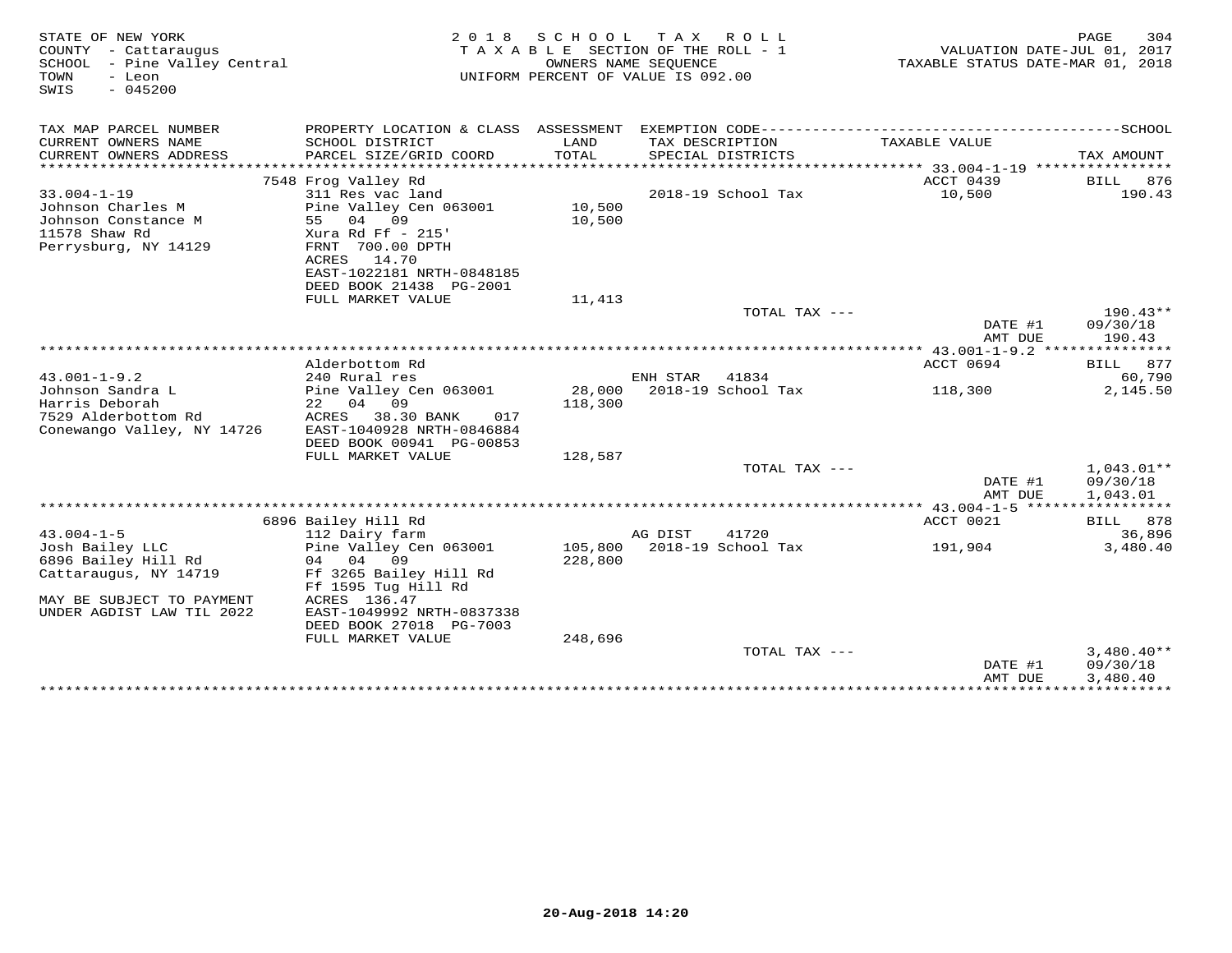| STATE OF NEW YORK<br>COUNTY - Cattaraugus<br>SCHOOL - Pine Valley Central<br>- Leon<br>TOWN<br>$-045200$<br>SWIS |                                              | OWNERS NAME SEQUENCE | 2018 SCHOOL TAX ROLL<br>TAXABLE SECTION OF THE ROLL - 1<br>UNIFORM PERCENT OF VALUE IS 092.00 | VALUATION DATE-JUL 01, 2017<br>TAXABLE STATUS DATE-MAR 01, 2018 | 305<br>PAGE        |
|------------------------------------------------------------------------------------------------------------------|----------------------------------------------|----------------------|-----------------------------------------------------------------------------------------------|-----------------------------------------------------------------|--------------------|
| TAX MAP PARCEL NUMBER                                                                                            |                                              |                      |                                                                                               |                                                                 |                    |
| CURRENT OWNERS NAME<br>CURRENT OWNERS ADDRESS                                                                    | SCHOOL DISTRICT<br>PARCEL SIZE/GRID COORD    | LAND<br>TOTAL        | TAX DESCRIPTION<br>SPECIAL DISTRICTS                                                          | TAXABLE VALUE                                                   | TAX AMOUNT         |
|                                                                                                                  | 11077 Leon-New Albion Rd                     |                      |                                                                                               | ACCT 0323                                                       | BILL 879           |
| $52.002 - 1 - 5$                                                                                                 | 270 Mfg housing                              |                      | FOREST/A74 47460                                                                              |                                                                 | 32,920             |
| Kashuba Daniel R. L/U                                                                                            | Pine Valley Cen 063001                       |                      | 50,700 2018-19 School Tax                                                                     | 44,080                                                          | 799.44             |
| Kashuba Keith M.                                                                                                 | 02/03 04 09                                  | 77,000               |                                                                                               |                                                                 |                    |
| 55 North Seine Drive                                                                                             | Ff 770.00 Co Rd 6<br>ACRES 100.51            |                      |                                                                                               |                                                                 |                    |
| Cheektowaga, NY 14227                                                                                            | EAST-1049750 NRTH-0831122                    |                      |                                                                                               |                                                                 |                    |
| MAY BE SUBJECT TO PAYMENT                                                                                        | DEED BOOK 23007 PG-7001                      |                      |                                                                                               |                                                                 |                    |
| UNDER RPTL480A UNTIL 2027                                                                                        | FULL MARKET VALUE                            | 83,696               |                                                                                               |                                                                 |                    |
|                                                                                                                  |                                              |                      | TOTAL TAX ---                                                                                 |                                                                 | 799.44**           |
|                                                                                                                  |                                              |                      |                                                                                               | DATE #1<br>AMT DUE                                              | 09/30/18<br>799.44 |
|                                                                                                                  |                                              |                      |                                                                                               |                                                                 |                    |
|                                                                                                                  | Town Hill Rd                                 |                      |                                                                                               | ACCT 0009                                                       | BILL 880           |
| $52.001 - 1 - 2$                                                                                                 | 322 Rural vac>10                             |                      | 2018-19 School Tax                                                                            | 57,800                                                          | 1,048.27           |
| Kenneth L. Adams, Trustee of t Pine Valley Cen 063001<br>Kenneth L.Adams Revocable Trus 34 04 09                 |                                              | 57,800<br>57,800     |                                                                                               |                                                                 |                    |
| 111292 Youngs Road                                                                                               | Ff 700.00                                    |                      |                                                                                               |                                                                 |                    |
| Cattaraugus, NY 14719                                                                                            | ACRES 88.95                                  |                      |                                                                                               |                                                                 |                    |
|                                                                                                                  | EAST-1033798 NRTH-0830779                    |                      |                                                                                               |                                                                 |                    |
|                                                                                                                  | DEED BOOK 22346 PG-7001<br>FULL MARKET VALUE | 62,826               |                                                                                               |                                                                 |                    |
|                                                                                                                  |                                              |                      | TOTAL TAX ---                                                                                 |                                                                 | $1,048.27**$       |
|                                                                                                                  |                                              |                      |                                                                                               | DATE #1                                                         | 09/30/18           |
|                                                                                                                  |                                              |                      |                                                                                               | AMT DUE                                                         | 1,048.27           |
|                                                                                                                  | Eldredge Rd                                  |                      |                                                                                               | ACCT 0010                                                       | BILL 881           |
| $52.001 - 1 - 40$                                                                                                | 910 Priv forest                              |                      | 2018-19 School Tax                                                                            | 18,500                                                          | 335.52             |
| Kenneth L. Adams, Trustee of t Pine Valley Cen 063001                                                            |                                              | 18,500               |                                                                                               |                                                                 |                    |
| Kenneth L.Adams Revocable Trus 34 04 09                                                                          |                                              | 18,500               |                                                                                               |                                                                 |                    |
| 111292 Youngs Road<br>Cattaraugus, NY 14719                                                                      | ACRES 22.07<br>EAST-1033250 NRTH-0829403     |                      |                                                                                               |                                                                 |                    |
|                                                                                                                  | DEED BOOK 22346 PG-7001                      |                      |                                                                                               |                                                                 |                    |
|                                                                                                                  | FULL MARKET VALUE                            | 20,109               |                                                                                               |                                                                 |                    |
|                                                                                                                  |                                              |                      | TOTAL TAX ---                                                                                 |                                                                 | 335.52**           |
|                                                                                                                  |                                              |                      |                                                                                               | DATE #1<br>AMT DUE                                              | 09/30/18<br>335.52 |
|                                                                                                                  |                                              |                      |                                                                                               |                                                                 |                    |
|                                                                                                                  | 12122 Ruckh Hill Rd                          |                      |                                                                                               | ACCT 0038                                                       | BILL 882           |
| $34.003 - 1 - 28$                                                                                                | 210 1 Family Res                             |                      | 2018-19 School Tax                                                                            | 176,900                                                         | 3,208.28           |
| Kenninson John M<br>12122 Ruckh Hill Rd                                                                          | Pine Valley Cen 063001<br>39 04 09           | 12,500<br>176,900    |                                                                                               |                                                                 |                    |
| South Dayton, NY 14138                                                                                           | FRNT 417.50 DPTH                             |                      |                                                                                               |                                                                 |                    |
|                                                                                                                  | ACRES<br>3.76                                |                      |                                                                                               |                                                                 |                    |
|                                                                                                                  | EAST-1033387 NRTH-0847827                    |                      |                                                                                               |                                                                 |                    |
|                                                                                                                  | DEED BOOK 26966 PG-4001                      |                      |                                                                                               |                                                                 |                    |
|                                                                                                                  | FULL MARKET VALUE                            | 192,283              | TOTAL TAX ---                                                                                 |                                                                 | $3,208.28**$       |
|                                                                                                                  |                                              |                      |                                                                                               | DATE #1                                                         | 09/30/18           |
|                                                                                                                  |                                              |                      |                                                                                               | AMT DUE                                                         | 3,208.28           |
|                                                                                                                  |                                              |                      |                                                                                               |                                                                 |                    |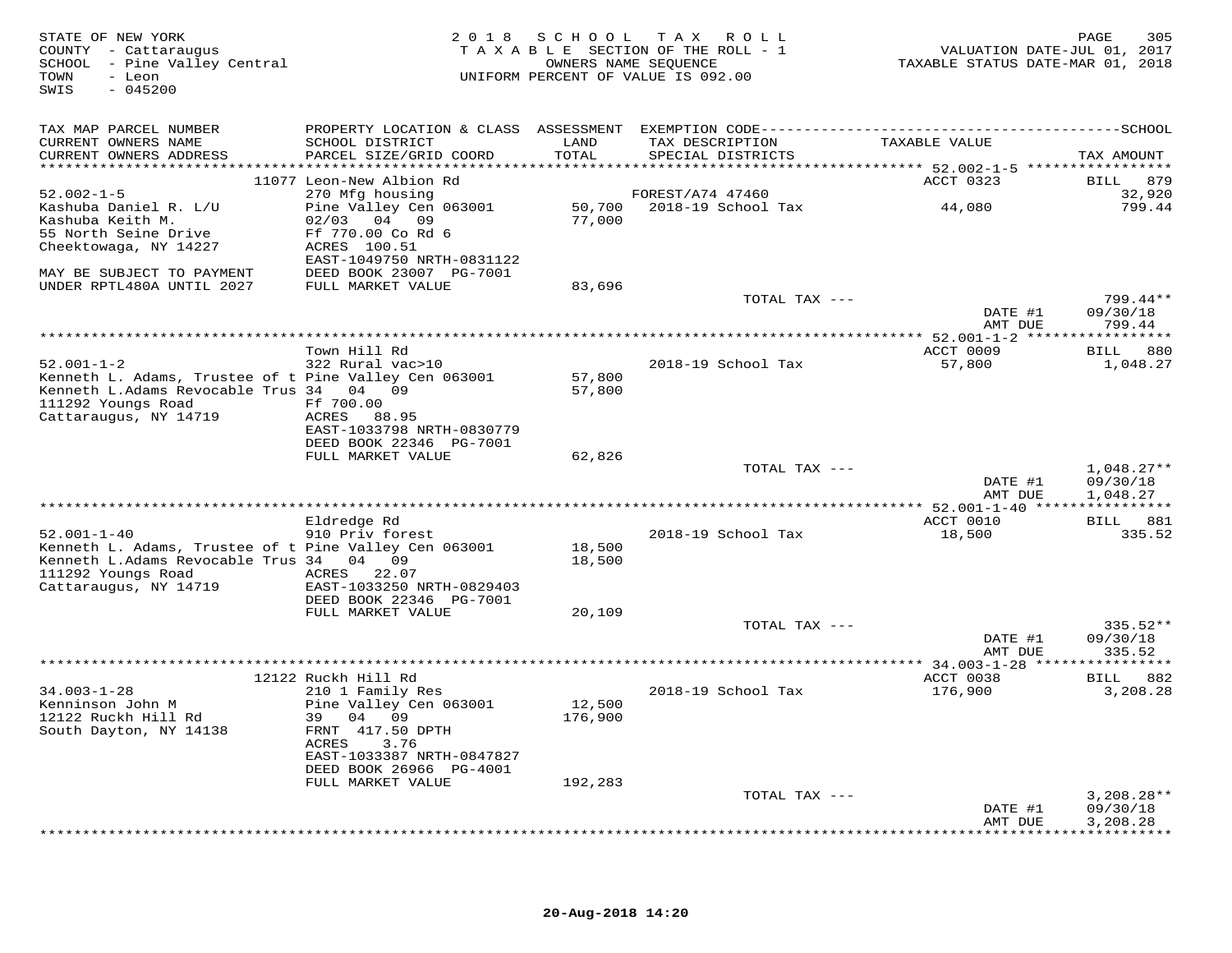| TAX MAP PARCEL NUMBER<br>CURRENT OWNERS NAME<br>SCHOOL DISTRICT<br>TAXABLE VALUE<br>LAND<br>TAX DESCRIPTION<br>PARCEL SIZE/GRID COORD<br>TOTAL<br>CURRENT OWNERS ADDRESS<br>SPECIAL DISTRICTS<br>ACCT 0617<br>12122 Ruckh Hill Rd<br>2018-19 School Tax<br>3,000<br>$34.003 - 1 - 29.6$<br>314 Rural vac<10<br>Pine Valley Cen 063001<br>3,000<br>Kenninson John M<br>12122 Ruckh Hill Rd<br>39 04 09<br>3,000<br>South Dayton, NY 14138<br>1.10<br>ACRES<br>EAST-1033108 NRTH-0847798<br>DEED BOOK 26966 PG-4001<br>FULL MARKET VALUE<br>3,261<br>TOTAL TAX ---<br>DATE #1<br>09/30/18<br>AMT DUE<br>54.41<br>12148 Cherry Creek Hill Rd<br>ACCT 0574<br>BILL<br>210 1 Family Res<br>$42.004 - 1 - 18.2$<br>BAS STAR<br>41854<br>Pine Valley Cen 063001<br>2018-19 School Tax<br>79,000<br>Keppel Douglas<br>6,500<br>04 09<br>79,000<br>PO Box 125<br>44<br>Leon, NY 14751<br>FRNT 152.00 DPTH 125.00<br>EAST-1028393 NRTH-0835858<br>DEED BOOK 00953 PG-00558<br>FULL MARKET VALUE<br>85,870<br>TOTAL TAX ---<br>937.64**<br>DATE #1<br>09/30/18<br>AMT DUE<br>937.64<br>ACCT 0491<br>6345 Riga Rd<br>210 1 Family Res<br>$51.002 - 2 - 25.3$<br>BAS STAR 41854<br>27,300<br>2018-19 School Tax<br>Kickbush Jean M<br>Pine Valley Cen 063001<br>40,000<br>70,200<br>1,273.16<br>6345 Riga Rd<br>50 04 09<br>70,200<br>Conewango Valley, NY 14726<br>Ff 250.00<br>ACRES<br>51.96<br>EAST-1026193 NRTH-0829345<br>DEED BOOK 17717 PG-5001<br>FULL MARKET VALUE<br>76,304<br>TOTAL TAX ---<br>778.04**<br>DATE #1<br>09/30/18<br>778.04<br>AMT DUE<br>ACCT 0207<br>12546 Flat Iron Rd<br><b>BILL</b> 886<br>312 Vac w/imprv<br>AG DISTOUT 41730<br>$51.002 - 2 - 18.1$<br>2,981<br>21,800<br>2018-19 School Tax<br>Kickbush Stacy L<br>Pine Valley Cen 063001<br>30,019<br>544.43<br>Kickbush Andrea G<br>49 04 09<br>33,000<br>12532 Flatiron Rd<br>Life Use<br>Conewango Valley, NY 14726<br>Ff 1800 Flat Iron; 1260 Us<br>ACRES<br>25.94<br>MAY BE SUBJECT TO PAYMENT<br>EAST-1026209 NRTH-0827033<br>UNDER AGDIST LAW TIL 2025<br>DEED BOOK 27583 PG-8001<br>FULL MARKET VALUE<br>35,870<br>TOTAL TAX --- | STATE OF NEW YORK<br>COUNTY - Cattaraugus<br>SCHOOL - Pine Valley Central<br>- Leon<br>TOWN<br>SWIS<br>$-045200$ | 2018 SCHOOL TAX ROLL<br>TAXABLE SECTION OF THE ROLL - 1<br>UNIFORM PERCENT OF VALUE IS 092.00 | OWNERS NAME SEQUENCE | TAXABLE STATUS DATE-MAR 01, 2018 | PAGE<br>306<br>VALUATION DATE-JUL 01, 2017 |
|---------------------------------------------------------------------------------------------------------------------------------------------------------------------------------------------------------------------------------------------------------------------------------------------------------------------------------------------------------------------------------------------------------------------------------------------------------------------------------------------------------------------------------------------------------------------------------------------------------------------------------------------------------------------------------------------------------------------------------------------------------------------------------------------------------------------------------------------------------------------------------------------------------------------------------------------------------------------------------------------------------------------------------------------------------------------------------------------------------------------------------------------------------------------------------------------------------------------------------------------------------------------------------------------------------------------------------------------------------------------------------------------------------------------------------------------------------------------------------------------------------------------------------------------------------------------------------------------------------------------------------------------------------------------------------------------------------------------------------------------------------------------------------------------------------------------------------------------------------------------------------------------------------------------------------------------------------------------------------------------------------------------------------------------------------------------------------------------------------------|------------------------------------------------------------------------------------------------------------------|-----------------------------------------------------------------------------------------------|----------------------|----------------------------------|--------------------------------------------|
|                                                                                                                                                                                                                                                                                                                                                                                                                                                                                                                                                                                                                                                                                                                                                                                                                                                                                                                                                                                                                                                                                                                                                                                                                                                                                                                                                                                                                                                                                                                                                                                                                                                                                                                                                                                                                                                                                                                                                                                                                                                                                                               |                                                                                                                  |                                                                                               |                      |                                  |                                            |
|                                                                                                                                                                                                                                                                                                                                                                                                                                                                                                                                                                                                                                                                                                                                                                                                                                                                                                                                                                                                                                                                                                                                                                                                                                                                                                                                                                                                                                                                                                                                                                                                                                                                                                                                                                                                                                                                                                                                                                                                                                                                                                               |                                                                                                                  |                                                                                               |                      |                                  | TAX AMOUNT                                 |
|                                                                                                                                                                                                                                                                                                                                                                                                                                                                                                                                                                                                                                                                                                                                                                                                                                                                                                                                                                                                                                                                                                                                                                                                                                                                                                                                                                                                                                                                                                                                                                                                                                                                                                                                                                                                                                                                                                                                                                                                                                                                                                               |                                                                                                                  |                                                                                               |                      |                                  | BILL 883                                   |
|                                                                                                                                                                                                                                                                                                                                                                                                                                                                                                                                                                                                                                                                                                                                                                                                                                                                                                                                                                                                                                                                                                                                                                                                                                                                                                                                                                                                                                                                                                                                                                                                                                                                                                                                                                                                                                                                                                                                                                                                                                                                                                               |                                                                                                                  |                                                                                               |                      |                                  | 54.41                                      |
|                                                                                                                                                                                                                                                                                                                                                                                                                                                                                                                                                                                                                                                                                                                                                                                                                                                                                                                                                                                                                                                                                                                                                                                                                                                                                                                                                                                                                                                                                                                                                                                                                                                                                                                                                                                                                                                                                                                                                                                                                                                                                                               |                                                                                                                  |                                                                                               |                      |                                  |                                            |
|                                                                                                                                                                                                                                                                                                                                                                                                                                                                                                                                                                                                                                                                                                                                                                                                                                                                                                                                                                                                                                                                                                                                                                                                                                                                                                                                                                                                                                                                                                                                                                                                                                                                                                                                                                                                                                                                                                                                                                                                                                                                                                               |                                                                                                                  |                                                                                               |                      |                                  |                                            |
|                                                                                                                                                                                                                                                                                                                                                                                                                                                                                                                                                                                                                                                                                                                                                                                                                                                                                                                                                                                                                                                                                                                                                                                                                                                                                                                                                                                                                                                                                                                                                                                                                                                                                                                                                                                                                                                                                                                                                                                                                                                                                                               |                                                                                                                  |                                                                                               |                      |                                  |                                            |
|                                                                                                                                                                                                                                                                                                                                                                                                                                                                                                                                                                                                                                                                                                                                                                                                                                                                                                                                                                                                                                                                                                                                                                                                                                                                                                                                                                                                                                                                                                                                                                                                                                                                                                                                                                                                                                                                                                                                                                                                                                                                                                               |                                                                                                                  |                                                                                               |                      |                                  |                                            |
|                                                                                                                                                                                                                                                                                                                                                                                                                                                                                                                                                                                                                                                                                                                                                                                                                                                                                                                                                                                                                                                                                                                                                                                                                                                                                                                                                                                                                                                                                                                                                                                                                                                                                                                                                                                                                                                                                                                                                                                                                                                                                                               |                                                                                                                  |                                                                                               |                      |                                  |                                            |
|                                                                                                                                                                                                                                                                                                                                                                                                                                                                                                                                                                                                                                                                                                                                                                                                                                                                                                                                                                                                                                                                                                                                                                                                                                                                                                                                                                                                                                                                                                                                                                                                                                                                                                                                                                                                                                                                                                                                                                                                                                                                                                               |                                                                                                                  |                                                                                               |                      |                                  | $54.41**$                                  |
|                                                                                                                                                                                                                                                                                                                                                                                                                                                                                                                                                                                                                                                                                                                                                                                                                                                                                                                                                                                                                                                                                                                                                                                                                                                                                                                                                                                                                                                                                                                                                                                                                                                                                                                                                                                                                                                                                                                                                                                                                                                                                                               |                                                                                                                  |                                                                                               |                      |                                  |                                            |
|                                                                                                                                                                                                                                                                                                                                                                                                                                                                                                                                                                                                                                                                                                                                                                                                                                                                                                                                                                                                                                                                                                                                                                                                                                                                                                                                                                                                                                                                                                                                                                                                                                                                                                                                                                                                                                                                                                                                                                                                                                                                                                               |                                                                                                                  |                                                                                               |                      |                                  | 884                                        |
|                                                                                                                                                                                                                                                                                                                                                                                                                                                                                                                                                                                                                                                                                                                                                                                                                                                                                                                                                                                                                                                                                                                                                                                                                                                                                                                                                                                                                                                                                                                                                                                                                                                                                                                                                                                                                                                                                                                                                                                                                                                                                                               |                                                                                                                  |                                                                                               |                      |                                  | 27,300                                     |
|                                                                                                                                                                                                                                                                                                                                                                                                                                                                                                                                                                                                                                                                                                                                                                                                                                                                                                                                                                                                                                                                                                                                                                                                                                                                                                                                                                                                                                                                                                                                                                                                                                                                                                                                                                                                                                                                                                                                                                                                                                                                                                               |                                                                                                                  |                                                                                               |                      |                                  | 1,432.75                                   |
|                                                                                                                                                                                                                                                                                                                                                                                                                                                                                                                                                                                                                                                                                                                                                                                                                                                                                                                                                                                                                                                                                                                                                                                                                                                                                                                                                                                                                                                                                                                                                                                                                                                                                                                                                                                                                                                                                                                                                                                                                                                                                                               |                                                                                                                  |                                                                                               |                      |                                  |                                            |
|                                                                                                                                                                                                                                                                                                                                                                                                                                                                                                                                                                                                                                                                                                                                                                                                                                                                                                                                                                                                                                                                                                                                                                                                                                                                                                                                                                                                                                                                                                                                                                                                                                                                                                                                                                                                                                                                                                                                                                                                                                                                                                               |                                                                                                                  |                                                                                               |                      |                                  |                                            |
|                                                                                                                                                                                                                                                                                                                                                                                                                                                                                                                                                                                                                                                                                                                                                                                                                                                                                                                                                                                                                                                                                                                                                                                                                                                                                                                                                                                                                                                                                                                                                                                                                                                                                                                                                                                                                                                                                                                                                                                                                                                                                                               |                                                                                                                  |                                                                                               |                      |                                  |                                            |
|                                                                                                                                                                                                                                                                                                                                                                                                                                                                                                                                                                                                                                                                                                                                                                                                                                                                                                                                                                                                                                                                                                                                                                                                                                                                                                                                                                                                                                                                                                                                                                                                                                                                                                                                                                                                                                                                                                                                                                                                                                                                                                               |                                                                                                                  |                                                                                               |                      |                                  |                                            |
|                                                                                                                                                                                                                                                                                                                                                                                                                                                                                                                                                                                                                                                                                                                                                                                                                                                                                                                                                                                                                                                                                                                                                                                                                                                                                                                                                                                                                                                                                                                                                                                                                                                                                                                                                                                                                                                                                                                                                                                                                                                                                                               |                                                                                                                  |                                                                                               |                      |                                  |                                            |
|                                                                                                                                                                                                                                                                                                                                                                                                                                                                                                                                                                                                                                                                                                                                                                                                                                                                                                                                                                                                                                                                                                                                                                                                                                                                                                                                                                                                                                                                                                                                                                                                                                                                                                                                                                                                                                                                                                                                                                                                                                                                                                               |                                                                                                                  |                                                                                               |                      |                                  |                                            |
|                                                                                                                                                                                                                                                                                                                                                                                                                                                                                                                                                                                                                                                                                                                                                                                                                                                                                                                                                                                                                                                                                                                                                                                                                                                                                                                                                                                                                                                                                                                                                                                                                                                                                                                                                                                                                                                                                                                                                                                                                                                                                                               |                                                                                                                  |                                                                                               |                      |                                  | BILL 885                                   |
|                                                                                                                                                                                                                                                                                                                                                                                                                                                                                                                                                                                                                                                                                                                                                                                                                                                                                                                                                                                                                                                                                                                                                                                                                                                                                                                                                                                                                                                                                                                                                                                                                                                                                                                                                                                                                                                                                                                                                                                                                                                                                                               |                                                                                                                  |                                                                                               |                      |                                  |                                            |
|                                                                                                                                                                                                                                                                                                                                                                                                                                                                                                                                                                                                                                                                                                                                                                                                                                                                                                                                                                                                                                                                                                                                                                                                                                                                                                                                                                                                                                                                                                                                                                                                                                                                                                                                                                                                                                                                                                                                                                                                                                                                                                               |                                                                                                                  |                                                                                               |                      |                                  |                                            |
|                                                                                                                                                                                                                                                                                                                                                                                                                                                                                                                                                                                                                                                                                                                                                                                                                                                                                                                                                                                                                                                                                                                                                                                                                                                                                                                                                                                                                                                                                                                                                                                                                                                                                                                                                                                                                                                                                                                                                                                                                                                                                                               |                                                                                                                  |                                                                                               |                      |                                  |                                            |
|                                                                                                                                                                                                                                                                                                                                                                                                                                                                                                                                                                                                                                                                                                                                                                                                                                                                                                                                                                                                                                                                                                                                                                                                                                                                                                                                                                                                                                                                                                                                                                                                                                                                                                                                                                                                                                                                                                                                                                                                                                                                                                               |                                                                                                                  |                                                                                               |                      |                                  |                                            |
|                                                                                                                                                                                                                                                                                                                                                                                                                                                                                                                                                                                                                                                                                                                                                                                                                                                                                                                                                                                                                                                                                                                                                                                                                                                                                                                                                                                                                                                                                                                                                                                                                                                                                                                                                                                                                                                                                                                                                                                                                                                                                                               |                                                                                                                  |                                                                                               |                      |                                  |                                            |
|                                                                                                                                                                                                                                                                                                                                                                                                                                                                                                                                                                                                                                                                                                                                                                                                                                                                                                                                                                                                                                                                                                                                                                                                                                                                                                                                                                                                                                                                                                                                                                                                                                                                                                                                                                                                                                                                                                                                                                                                                                                                                                               |                                                                                                                  |                                                                                               |                      |                                  |                                            |
|                                                                                                                                                                                                                                                                                                                                                                                                                                                                                                                                                                                                                                                                                                                                                                                                                                                                                                                                                                                                                                                                                                                                                                                                                                                                                                                                                                                                                                                                                                                                                                                                                                                                                                                                                                                                                                                                                                                                                                                                                                                                                                               |                                                                                                                  |                                                                                               |                      |                                  |                                            |
|                                                                                                                                                                                                                                                                                                                                                                                                                                                                                                                                                                                                                                                                                                                                                                                                                                                                                                                                                                                                                                                                                                                                                                                                                                                                                                                                                                                                                                                                                                                                                                                                                                                                                                                                                                                                                                                                                                                                                                                                                                                                                                               |                                                                                                                  |                                                                                               |                      |                                  |                                            |
|                                                                                                                                                                                                                                                                                                                                                                                                                                                                                                                                                                                                                                                                                                                                                                                                                                                                                                                                                                                                                                                                                                                                                                                                                                                                                                                                                                                                                                                                                                                                                                                                                                                                                                                                                                                                                                                                                                                                                                                                                                                                                                               |                                                                                                                  |                                                                                               |                      |                                  |                                            |
|                                                                                                                                                                                                                                                                                                                                                                                                                                                                                                                                                                                                                                                                                                                                                                                                                                                                                                                                                                                                                                                                                                                                                                                                                                                                                                                                                                                                                                                                                                                                                                                                                                                                                                                                                                                                                                                                                                                                                                                                                                                                                                               |                                                                                                                  |                                                                                               |                      |                                  |                                            |
|                                                                                                                                                                                                                                                                                                                                                                                                                                                                                                                                                                                                                                                                                                                                                                                                                                                                                                                                                                                                                                                                                                                                                                                                                                                                                                                                                                                                                                                                                                                                                                                                                                                                                                                                                                                                                                                                                                                                                                                                                                                                                                               |                                                                                                                  |                                                                                               |                      |                                  |                                            |
|                                                                                                                                                                                                                                                                                                                                                                                                                                                                                                                                                                                                                                                                                                                                                                                                                                                                                                                                                                                                                                                                                                                                                                                                                                                                                                                                                                                                                                                                                                                                                                                                                                                                                                                                                                                                                                                                                                                                                                                                                                                                                                               |                                                                                                                  |                                                                                               |                      |                                  |                                            |
|                                                                                                                                                                                                                                                                                                                                                                                                                                                                                                                                                                                                                                                                                                                                                                                                                                                                                                                                                                                                                                                                                                                                                                                                                                                                                                                                                                                                                                                                                                                                                                                                                                                                                                                                                                                                                                                                                                                                                                                                                                                                                                               |                                                                                                                  |                                                                                               |                      |                                  |                                            |
|                                                                                                                                                                                                                                                                                                                                                                                                                                                                                                                                                                                                                                                                                                                                                                                                                                                                                                                                                                                                                                                                                                                                                                                                                                                                                                                                                                                                                                                                                                                                                                                                                                                                                                                                                                                                                                                                                                                                                                                                                                                                                                               |                                                                                                                  |                                                                                               |                      |                                  |                                            |
|                                                                                                                                                                                                                                                                                                                                                                                                                                                                                                                                                                                                                                                                                                                                                                                                                                                                                                                                                                                                                                                                                                                                                                                                                                                                                                                                                                                                                                                                                                                                                                                                                                                                                                                                                                                                                                                                                                                                                                                                                                                                                                               |                                                                                                                  |                                                                                               |                      |                                  |                                            |
|                                                                                                                                                                                                                                                                                                                                                                                                                                                                                                                                                                                                                                                                                                                                                                                                                                                                                                                                                                                                                                                                                                                                                                                                                                                                                                                                                                                                                                                                                                                                                                                                                                                                                                                                                                                                                                                                                                                                                                                                                                                                                                               |                                                                                                                  |                                                                                               |                      |                                  | 544.43**                                   |
| DATE #1<br>09/30/18<br>AMT DUE<br>544.43<br>************************************                                                                                                                                                                                                                                                                                                                                                                                                                                                                                                                                                                                                                                                                                                                                                                                                                                                                                                                                                                                                                                                                                                                                                                                                                                                                                                                                                                                                                                                                                                                                                                                                                                                                                                                                                                                                                                                                                                                                                                                                                              |                                                                                                                  |                                                                                               |                      |                                  | * * * * * * * *                            |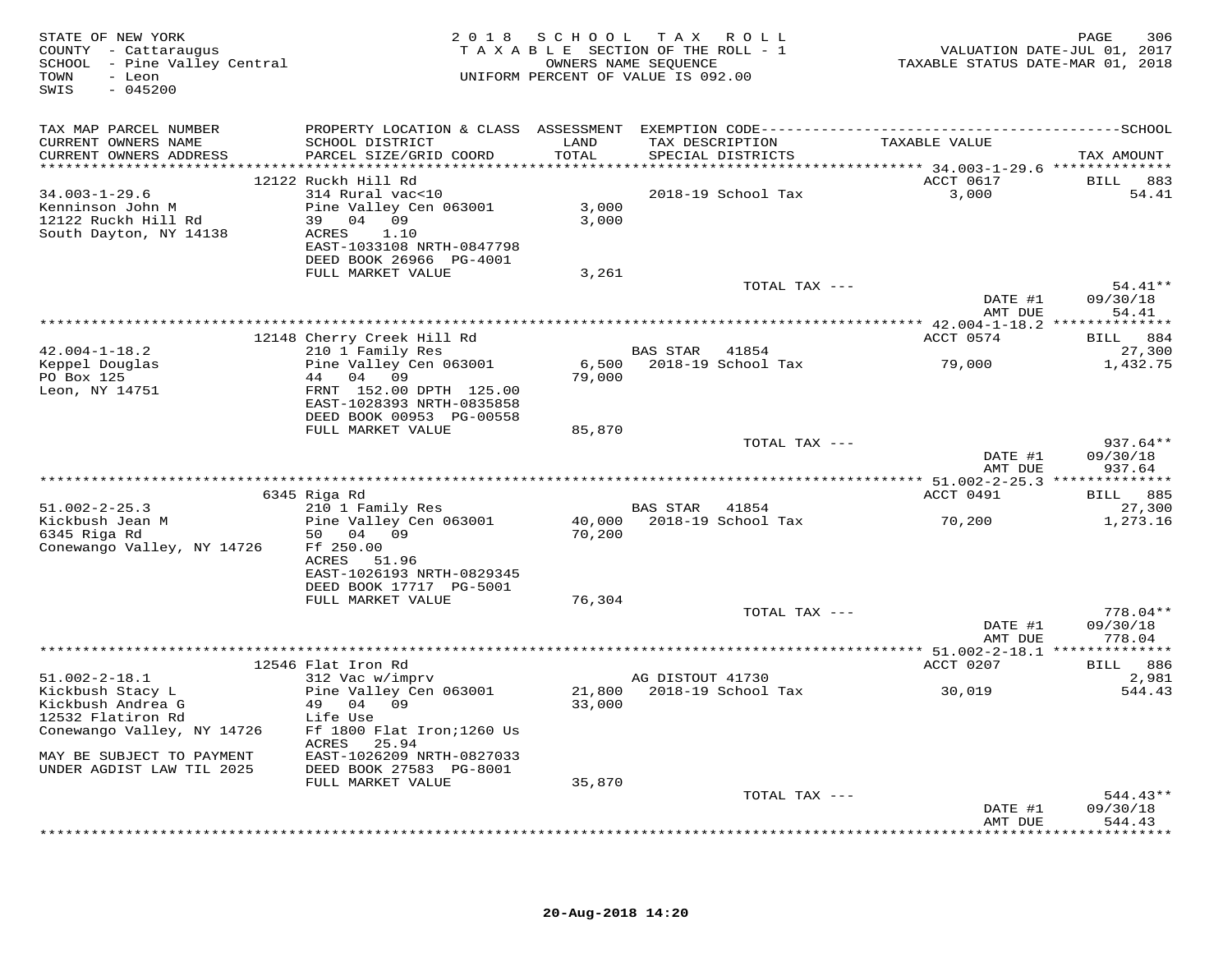| STATE OF NEW YORK<br>COUNTY - Cattaraugus<br>SCHOOL - Pine Valley Central<br>TOWN<br>- Leon<br>$-045200$<br>SWIS | 2 0 1 8                                            | S C H O O L<br>OWNERS NAME SEQUENCE | T A X<br>ROLL ROLL<br>TAXABLE SECTION OF THE ROLL - 1<br>UNIFORM PERCENT OF VALUE IS 092.00 | VALUATION DATE-JUL 01, 2017<br>TAXABLE STATUS DATE-MAR 01, 2018 | PAGE<br>307                 |
|------------------------------------------------------------------------------------------------------------------|----------------------------------------------------|-------------------------------------|---------------------------------------------------------------------------------------------|-----------------------------------------------------------------|-----------------------------|
| TAX MAP PARCEL NUMBER                                                                                            |                                                    |                                     |                                                                                             |                                                                 |                             |
| CURRENT OWNERS NAME                                                                                              | SCHOOL DISTRICT                                    | LAND                                | TAX DESCRIPTION                                                                             | TAXABLE VALUE                                                   |                             |
| CURRENT OWNERS ADDRESS                                                                                           | PARCEL SIZE/GRID COORD                             | TOTAL                               | SPECIAL DISTRICTS                                                                           |                                                                 | TAX AMOUNT                  |
|                                                                                                                  | 12532 Flat Iron Rd                                 |                                     |                                                                                             | ACCT 0467                                                       | BILL 887                    |
| $51.002 - 2 - 18.2$                                                                                              | 210 1 Family Res                                   |                                     | ENH STAR<br>41834                                                                           |                                                                 | 60,790                      |
| Kickbush Stacy L<br>Kickbush Andrea                                                                              | Pine Valley Cen 063001<br>49 04 09                 | 7,100<br>93,800                     | 2018-19 School Tax                                                                          | 93,800                                                          | 1,701.17                    |
| 12532 Flat Iron Rd                                                                                               | FRNT 160.00 DPTH 290.00                            |                                     |                                                                                             |                                                                 |                             |
| Conewango Valley, NY 14726                                                                                       | EAST-1026642 NRTH-0827666                          |                                     |                                                                                             |                                                                 |                             |
|                                                                                                                  | DEED BOOK 760<br>PG-01067                          |                                     |                                                                                             |                                                                 |                             |
|                                                                                                                  | FULL MARKET VALUE                                  | 101,957                             | TOTAL TAX ---                                                                               |                                                                 | $598.67**$                  |
|                                                                                                                  |                                                    |                                     |                                                                                             | DATE #1                                                         | 09/30/18                    |
|                                                                                                                  |                                                    |                                     |                                                                                             | AMT DUE                                                         | 598.67                      |
|                                                                                                                  | 6360 Canyon Dr                                     |                                     |                                                                                             | ACCT 0448                                                       | BILL<br>888                 |
| $52.002 - 1 - 8$                                                                                                 | 314 Rural vac<10                                   |                                     | 2018-19 School Tax                                                                          | 10,700                                                          | 194.06                      |
| Kiendl Stephen R                                                                                                 | Pine Valley Cen 063001                             | 10,700                              |                                                                                             |                                                                 |                             |
| Box 503<br>Ellington, NY 14732                                                                                   | 02 04 09<br>$Lot-13$                               | 10,700                              |                                                                                             |                                                                 |                             |
|                                                                                                                  | Ff360 Canyon;80 Blue Bird                          |                                     |                                                                                             |                                                                 |                             |
|                                                                                                                  | ACRES<br>4.86                                      |                                     |                                                                                             |                                                                 |                             |
|                                                                                                                  | EAST-1049190 NRTH-0829993<br>DEED BOOK 1016 PG-634 |                                     |                                                                                             |                                                                 |                             |
|                                                                                                                  | FULL MARKET VALUE                                  | 11,630                              |                                                                                             |                                                                 |                             |
|                                                                                                                  |                                                    |                                     | TOTAL TAX ---                                                                               |                                                                 | 194.06**                    |
|                                                                                                                  |                                                    |                                     |                                                                                             | DATE #1<br>AMT DUE                                              | 09/30/18<br>194.06          |
|                                                                                                                  |                                                    |                                     |                                                                                             | ********** 43.001-1-9.3 ***************                         |                             |
|                                                                                                                  | Alderbottom Rd                                     |                                     |                                                                                             | ACCT 0695                                                       | 889<br>BILL                 |
| $43.001 - 1 - 9.3$<br>KIFNER CHRISTOPHER P.                                                                      | 311 Res vac land<br>Pine Valley Cen 063001         | 12,900                              | 2018-19 School Tax                                                                          | 12,900                                                          | 233.96                      |
| 101 Jamestown Street                                                                                             | 22 04 09                                           | 12,900                              |                                                                                             |                                                                 |                             |
| Gowanda, NY 14070                                                                                                | ACRES 12.75                                        |                                     |                                                                                             |                                                                 |                             |
|                                                                                                                  | EAST-1041639 NRTH-0846019                          |                                     |                                                                                             |                                                                 |                             |
|                                                                                                                  | DEED BOOK 27883 PG-6001<br>FULL MARKET VALUE       | 14,022                              |                                                                                             |                                                                 |                             |
|                                                                                                                  |                                                    |                                     | TOTAL TAX ---                                                                               |                                                                 | $233.96**$                  |
|                                                                                                                  |                                                    |                                     |                                                                                             | DATE #1                                                         | 09/30/18                    |
|                                                                                                                  |                                                    |                                     | ***********************                                                                     | AMT DUE<br>*** 51.002-2-21 ***                                  | 233.96<br>* * * * * * * * * |
|                                                                                                                  | 12512 Flat Iron Rd                                 |                                     |                                                                                             | ACCT 0015                                                       | 890<br>BILL                 |
| $51.002 - 2 - 21$                                                                                                | 312 Vac w/imprv                                    |                                     | 2018-19 School Tax                                                                          | 9,000                                                           | 163.23                      |
| Kilmer Derek L<br>431 Arborshade Dr                                                                              | Pine Valley Cen 063001<br>49 04 09                 | 4,200<br>9,000                      |                                                                                             |                                                                 |                             |
| Inwood, WV 25428                                                                                                 | Conewango Valley Plant                             |                                     |                                                                                             |                                                                 |                             |
|                                                                                                                  | Ff 440.00                                          |                                     |                                                                                             |                                                                 |                             |
|                                                                                                                  | ACRES<br>1.34<br>EAST-1026841 NRTH-0827757         |                                     |                                                                                             |                                                                 |                             |
|                                                                                                                  | DEED BOOK 22378 PG-8001                            |                                     |                                                                                             |                                                                 |                             |
|                                                                                                                  | FULL MARKET VALUE                                  | 9,783                               |                                                                                             |                                                                 |                             |
|                                                                                                                  |                                                    |                                     | TOTAL TAX ---                                                                               |                                                                 | $163.23**$<br>09/30/18      |
|                                                                                                                  |                                                    |                                     |                                                                                             | DATE #1<br>AMT DUE                                              | 163.23                      |
|                                                                                                                  |                                                    |                                     |                                                                                             |                                                                 |                             |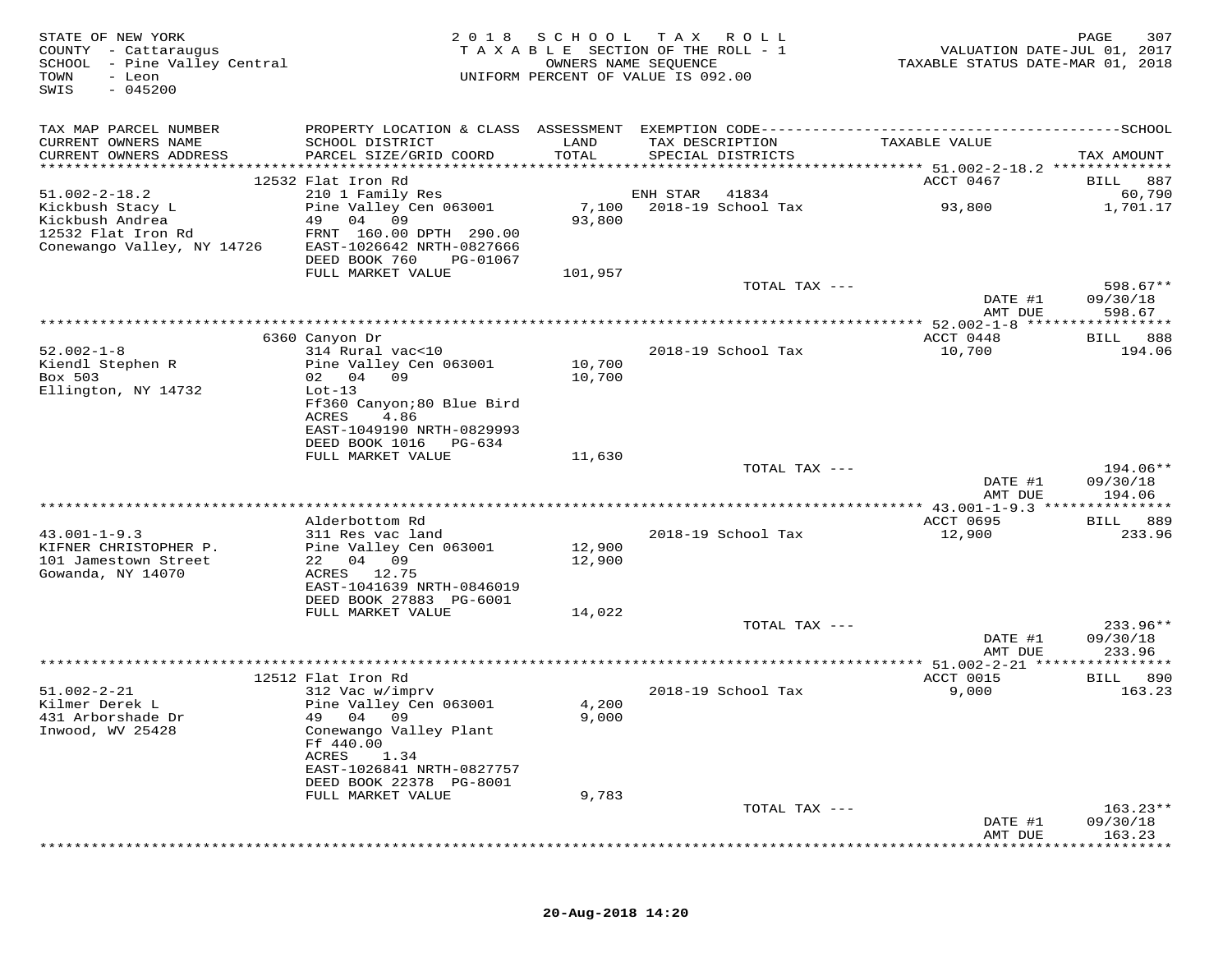| COUNTY - Cattaraugus<br>SCHOOL - Pine Valley Central<br>TOWN<br>- Leon<br>$-045200$<br>SWIS |                                                                                            | 2018<br>SCHOOL<br>OWNERS NAME SEQUENCE | T A X<br>R O L L<br>TAXABLE SECTION OF THE ROLL - 1<br>UNIFORM PERCENT OF VALUE IS 092.00 | VALUATION DATE-JUL 01, 2017<br>TAXABLE STATUS DATE-MAR 01, 2018 | 308<br>PAGE                          |
|---------------------------------------------------------------------------------------------|--------------------------------------------------------------------------------------------|----------------------------------------|-------------------------------------------------------------------------------------------|-----------------------------------------------------------------|--------------------------------------|
| TAX MAP PARCEL NUMBER                                                                       |                                                                                            |                                        |                                                                                           |                                                                 |                                      |
| CURRENT OWNERS NAME<br>CURRENT OWNERS ADDRESS                                               | SCHOOL DISTRICT<br>PARCEL SIZE/GRID COORD                                                  | LAND<br>TOTAL                          | TAX DESCRIPTION<br>SPECIAL DISTRICTS                                                      | TAXABLE VALUE                                                   | TAX AMOUNT                           |
|                                                                                             | 7920 Kellogg Hill Rd                                                                       |                                        |                                                                                           | ACCT 0592                                                       | <b>BILL</b><br>891                   |
| $34.003 - 1 - 8.4$                                                                          | 120 Field crops                                                                            |                                        | 41854<br>BAS STAR                                                                         |                                                                 | 27,300                               |
| Klaus Mary C<br>Slattery Kathleen<br>7920 Kellogg Hill Rd<br>South Dayton, NY 14138         | Pine Valley Cen 063001<br>24 04<br>09<br>Ff 1925.00<br>ACRES<br>48.15 BANK<br>055          | 36,100<br>167,200                      | 2018-19 School Tax                                                                        | 167,200                                                         | 3,032.36                             |
|                                                                                             | EAST-1039689 NRTH-0854563<br>DEED BOOK 00960 PG-00422                                      |                                        |                                                                                           |                                                                 |                                      |
|                                                                                             | FULL MARKET VALUE                                                                          | 181,739                                |                                                                                           |                                                                 |                                      |
|                                                                                             |                                                                                            |                                        | TOTAL TAX ---                                                                             | DATE #1<br>AMT DUE                                              | $2,537.25**$<br>09/30/18<br>2,537.25 |
|                                                                                             |                                                                                            |                                        |                                                                                           |                                                                 |                                      |
|                                                                                             | 11046 Eldredge Rd                                                                          |                                        |                                                                                           | ACCT 0584                                                       | 892<br>BILL                          |
| $52.002 - 1 - 21.2$<br>Korzen David R<br>11046 Eldredge Rd                                  | 210 1 Family Res<br>Pine Valley Cen 063001<br>02 04<br>09                                  | 11,000<br>94,400                       | 2018-19 School Tax                                                                        | 94,400                                                          | 1,712.05                             |
| Cattaraugus, NY 14719                                                                       | Ff 350.00<br>ACRES<br>3.00<br>EAST-1050008 NRTH-0828018                                    |                                        |                                                                                           |                                                                 |                                      |
|                                                                                             | DEED BOOK 883<br>PG-00514                                                                  |                                        |                                                                                           |                                                                 |                                      |
|                                                                                             | FULL MARKET VALUE                                                                          | 102,609                                |                                                                                           |                                                                 |                                      |
|                                                                                             |                                                                                            |                                        | TOTAL TAX ---                                                                             | DATE #1<br>AMT DUE                                              | $1,712.05**$<br>09/30/18<br>1,712.05 |
|                                                                                             |                                                                                            |                                        |                                                                                           |                                                                 |                                      |
|                                                                                             | 11484 Leon-New Albion Rd                                                                   |                                        |                                                                                           | ACCT 0215                                                       | BILL 893                             |
| $43.004 - 1 - 22.1$<br>Krysztof Rodney J<br>Krysztof Cynthia<br>1841 N Forest Rd            | 260 Seasonal res<br>Pine Valley Cen 063001<br>11/19<br>04<br>09<br>Ff 2875 Leon-New Albion | 72,300<br>92,300                       | 2018-19 School Tax                                                                        | 92,300                                                          | 1,673.97                             |
| Williamsville, NY 14221                                                                     | Ff 1580 Kysor Hill Rd<br>ACRES 119.90<br>EAST-1043878 NRTH-0834235                         |                                        |                                                                                           |                                                                 |                                      |
|                                                                                             | DEED BOOK 804<br>PG-01050                                                                  |                                        |                                                                                           |                                                                 |                                      |
|                                                                                             | FULL MARKET VALUE                                                                          | 100,326                                | TOTAL TAX ---                                                                             |                                                                 | $1,673.97**$                         |
|                                                                                             |                                                                                            |                                        |                                                                                           | DATE #1<br>AMT DUE                                              | 09/30/18<br>1,673.97                 |
|                                                                                             | 6756 Leon-New Albion Rd                                                                    |                                        |                                                                                           | ACCT 0006                                                       | 894<br><b>BILL</b>                   |
| $42.020 - 1 - 33$<br>Krzanowicz Kathleen M                                                  | 330 Vacant comm<br>Pine Valley Cen 063001                                                  | 2,600                                  | 2018-19 School Tax                                                                        | 2,600                                                           | 47.15                                |
| 11763 Ruckh Hill Rd<br>South Dayton, NY 14138                                               | 04<br>09<br>35<br>FRNT 147.00 DPTH 122.00<br>EAST-1031305 NRTH-0835673                     | 2,600                                  |                                                                                           |                                                                 |                                      |
|                                                                                             | DEED BOOK 825<br>PG-00824<br>FULL MARKET VALUE                                             | 2,826                                  |                                                                                           |                                                                 |                                      |
|                                                                                             |                                                                                            |                                        | TOTAL TAX ---                                                                             |                                                                 | $47.15**$                            |
|                                                                                             |                                                                                            |                                        |                                                                                           | DATE #1<br>AMT DUE                                              | 09/30/18<br>47.15                    |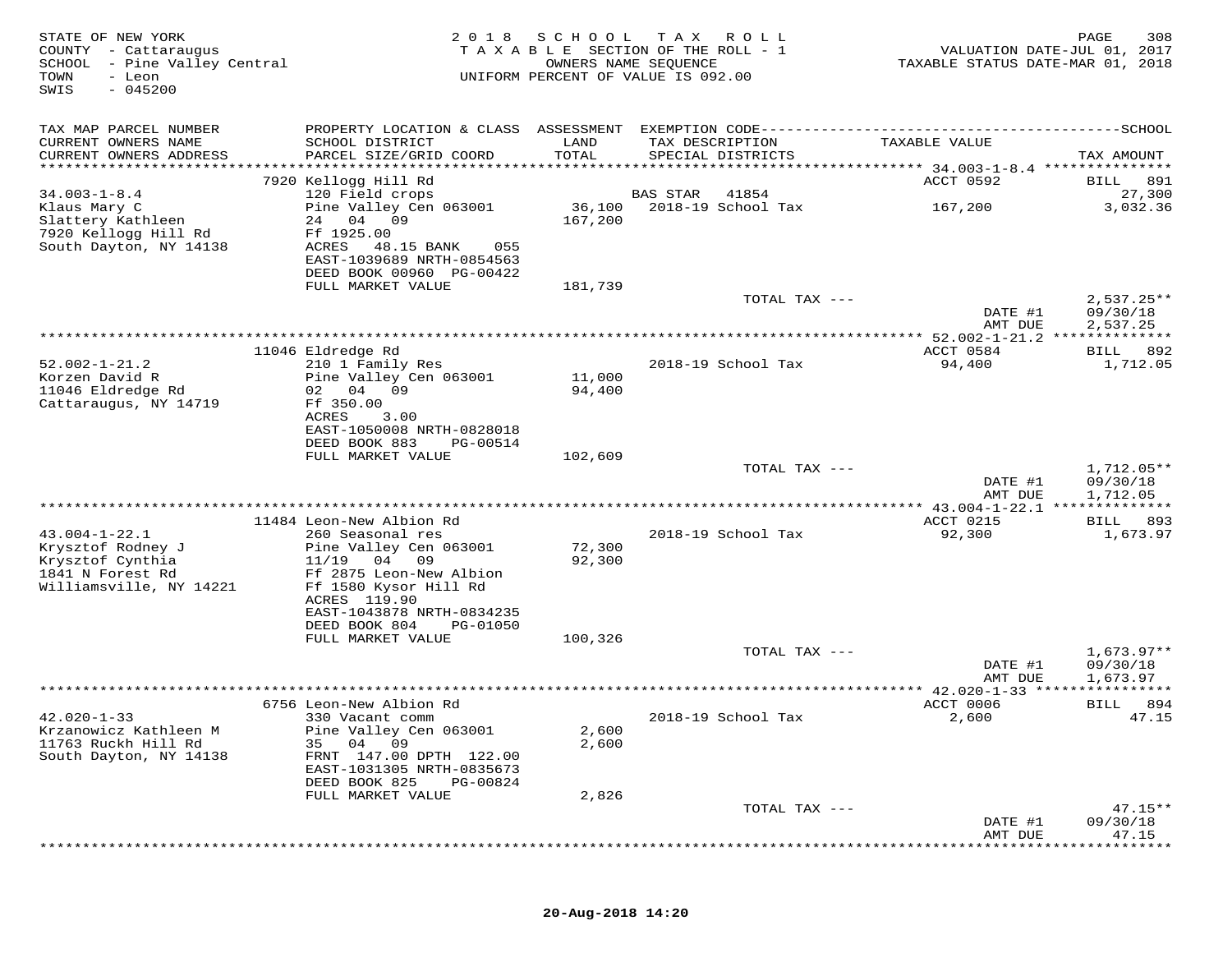| STATE OF NEW YORK<br>COUNTY - Cattaraugus<br>SCHOOL - Pine Valley Central<br>- Leon<br>TOWN<br>$-045200$<br>SWIS |                                                                                                                       |                 | 2018 SCHOOL TAX ROLL<br>TAXABLE SECTION OF THE ROLL - 1<br>OWNERS NAME SEQUENCE<br>UNIFORM PERCENT OF VALUE IS 092.00 | VALUATION DATE-JUL 01, 2017<br>TAXABLE STATUS DATE-MAR 01, 2018 | 309<br>PAGE                          |
|------------------------------------------------------------------------------------------------------------------|-----------------------------------------------------------------------------------------------------------------------|-----------------|-----------------------------------------------------------------------------------------------------------------------|-----------------------------------------------------------------|--------------------------------------|
| TAX MAP PARCEL NUMBER                                                                                            |                                                                                                                       |                 |                                                                                                                       |                                                                 |                                      |
| CURRENT OWNERS NAME<br>CURRENT OWNERS ADDRESS                                                                    | SCHOOL DISTRICT<br>PARCEL SIZE/GRID COORD                                                                             | LAND<br>TOTAL   | TAX DESCRIPTION<br>SPECIAL DISTRICTS                                                                                  | TAXABLE VALUE                                                   | TAX AMOUNT                           |
|                                                                                                                  | 6756 Co Rd 6 & Us Rte 62                                                                                              |                 |                                                                                                                       | ACCT 0167                                                       | BILL 895                             |
| $42.020 - 1 - 34$                                                                                                | $425$ Bar                                                                                                             |                 | 2018-19 School Tax                                                                                                    | 55,000                                                          | 997.49                               |
| Krzanowicz Kathleen M<br>11763 Ruckh Hill Rd<br>South Dayton, NY 14138                                           | Pine Valley Cen 063001<br>35 04 09<br>FRNT 84.48 DPTH 80.22<br>EAST-1031193 NRTH-0835688<br>DEED BOOK 825<br>PG-00824 | 3,900<br>55,000 |                                                                                                                       |                                                                 |                                      |
|                                                                                                                  | FULL MARKET VALUE                                                                                                     | 59,783          |                                                                                                                       |                                                                 |                                      |
|                                                                                                                  |                                                                                                                       |                 | TOTAL TAX ---                                                                                                         | DATE #1<br>AMT DUE                                              | 997.49**<br>09/30/18<br>997.49       |
|                                                                                                                  |                                                                                                                       |                 |                                                                                                                       |                                                                 |                                      |
|                                                                                                                  | 11763 Ruckh Hill Rd                                                                                                   |                 |                                                                                                                       | ACCT 0249                                                       | 896<br>BILL                          |
| $43.001 - 1 - 6$<br>Krzanowicz Kathleen M                                                                        | 210 1 Family Res                                                                                                      |                 | ENH STAR 41834<br>36,900    2018-19    School Tax                                                                     | 122,000                                                         | 60,790<br>2,212.61                   |
| 11763 Ruckh Hill Rd<br>South Dayton, NY 14138                                                                    | Pine Valley Cen 063001<br>30 04 09<br>FRNT 1845.00 DPTH                                                               | 122,000         |                                                                                                                       |                                                                 |                                      |
|                                                                                                                  | ACRES 20.81 BANK<br>084<br>EAST-1038640 NRTH-0847051<br>DEED BOOK 00925 PG-00922                                      |                 |                                                                                                                       |                                                                 |                                      |
|                                                                                                                  | FULL MARKET VALUE                                                                                                     | 132,609         |                                                                                                                       |                                                                 |                                      |
|                                                                                                                  |                                                                                                                       |                 | TOTAL TAX ---                                                                                                         | DATE #1<br>AMT DUE                                              | $1,110.11**$<br>09/30/18<br>1,110.11 |
|                                                                                                                  |                                                                                                                       |                 | ************************************                                                                                  | *********** 42.004-2-7 ******************                       |                                      |
|                                                                                                                  | 12671 Cherry Creek Hill Rd                                                                                            |                 |                                                                                                                       | ACCT 0140                                                       | BILL 897                             |
| $42.004 - 2 - 7$<br>Lampack Matthew R.                                                                           | 210 1 Family Res<br>Pine Valley Cen 063001                                                                            | 19,500          | 2018-19 School Tax                                                                                                    | 197,800                                                         | 3,587.33                             |
| Lampack Denise E.                                                                                                | 04 09<br>51                                                                                                           | 197,800         |                                                                                                                       |                                                                 |                                      |
| 12671 Cherry Creek Hill Road<br>Conewango Valley (LeoNY 14726 ACRES                                              | Ff 270.00<br>7.79                                                                                                     |                 |                                                                                                                       |                                                                 |                                      |
|                                                                                                                  | EAST-1024510 NRTH-0835355<br>DEED BOOK 27804 PG-6001                                                                  |                 |                                                                                                                       |                                                                 |                                      |
|                                                                                                                  | FULL MARKET VALUE                                                                                                     | 215,000         |                                                                                                                       |                                                                 |                                      |
|                                                                                                                  |                                                                                                                       |                 | TOTAL TAX ---                                                                                                         |                                                                 | $3,587.33**$                         |
|                                                                                                                  |                                                                                                                       |                 |                                                                                                                       | DATE #1<br>AMT DUE                                              | 09/30/18<br>3,587.33                 |
|                                                                                                                  | 11850 Ruckh Hill Rd                                                                                                   |                 |                                                                                                                       | ACCT 0219                                                       | BILL 898                             |
| $34.003 - 1 - 19$                                                                                                | 240 Rural res                                                                                                         |                 | 2018-19 School Tax                                                                                                    | 116,900                                                         | 2,120.11                             |
| Lamprecht James                                                                                                  | Pine Valley Cen 063001                                                                                                | 46,900          |                                                                                                                       |                                                                 |                                      |
| Lamprecht Christine<br>7 Gregory Ct                                                                              | 31 04 09<br>FRNT 700.00 DPTH                                                                                          | 116,900         |                                                                                                                       |                                                                 |                                      |
| Depew, NY 14043                                                                                                  | ACRES<br>51.85<br>EAST-1037645 NRTH-0849120                                                                           |                 |                                                                                                                       |                                                                 |                                      |
|                                                                                                                  | DEED BOOK 793<br>PG-01066                                                                                             |                 |                                                                                                                       |                                                                 |                                      |
|                                                                                                                  | FULL MARKET VALUE                                                                                                     | 127,065         | TOTAL TAX ---                                                                                                         |                                                                 | $2,120.11**$                         |
|                                                                                                                  |                                                                                                                       |                 |                                                                                                                       | DATE #1<br>AMT DUE                                              | 09/30/18<br>2,120.11                 |
|                                                                                                                  |                                                                                                                       |                 |                                                                                                                       |                                                                 | * * * * * * * * * * *                |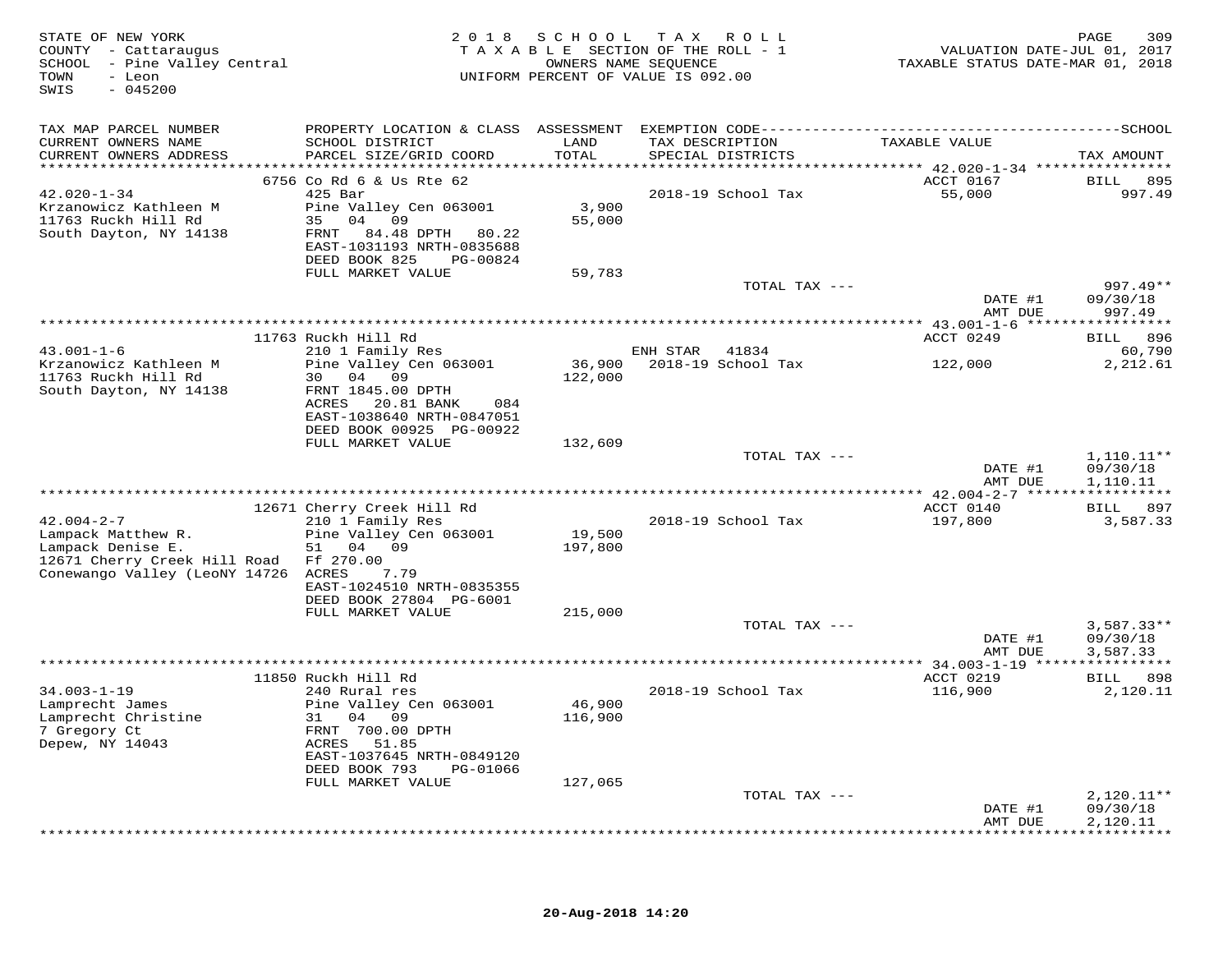| TAX MAP PARCEL NUMBER<br>CURRENT OWNERS NAME<br>SCHOOL DISTRICT<br>LAND<br>TAX DESCRIPTION<br>TAXABLE VALUE<br>CURRENT OWNERS ADDRESS<br>PARCEL SIZE/GRID COORD<br>TOTAL<br>SPECIAL DISTRICTS<br>TAX AMOUNT<br>***********************<br>11926 Ruckh Hill Rd<br>ACCT 0333<br>BILL<br>$34.003 - 1 - 25$<br>312 Vac w/imprv<br>2018-19 School Tax<br>84,700<br>1,536.13<br>Pine Valley Cen 063001<br>74,300<br>Lamprecht James<br>Lamprecht Christine<br>04 09<br>84,700<br>31<br>7 Gregory Ct<br>FRNT 1515.00 DPTH<br>Depew, NY 14043<br>ACRES 140.10<br>EAST-1036146 NRTH-0849189<br>DEED BOOK 760<br>PG-00147<br>FULL MARKET VALUE<br>92,065<br>$1,536.13**$<br>TOTAL TAX ---<br>DATE #1<br>09/30/18<br>1,536.13<br>AMT DUE<br>***************<br>ACCT 0088<br>Riga Rd<br>BILL<br>$42.004 - 2 - 28.1$<br>323 Vacant rural<br>2018-19 School Tax<br>9,200<br>166.85<br>9,200<br>Lampson Louise H<br>Pine Valley Cen 063001<br>12346 Eldredge Rd<br>43 04 09<br>9,200<br>Conewango Valley, NY 14726<br>12.95<br>ACRES | 310<br>VALUATION DATE-JUL 01, 2017<br>TAXABLE STATUS DATE-MAR 01, 2018 |
|-----------------------------------------------------------------------------------------------------------------------------------------------------------------------------------------------------------------------------------------------------------------------------------------------------------------------------------------------------------------------------------------------------------------------------------------------------------------------------------------------------------------------------------------------------------------------------------------------------------------------------------------------------------------------------------------------------------------------------------------------------------------------------------------------------------------------------------------------------------------------------------------------------------------------------------------------------------------------------------------------------------------------|------------------------------------------------------------------------|
|                                                                                                                                                                                                                                                                                                                                                                                                                                                                                                                                                                                                                                                                                                                                                                                                                                                                                                                                                                                                                       |                                                                        |
|                                                                                                                                                                                                                                                                                                                                                                                                                                                                                                                                                                                                                                                                                                                                                                                                                                                                                                                                                                                                                       |                                                                        |
|                                                                                                                                                                                                                                                                                                                                                                                                                                                                                                                                                                                                                                                                                                                                                                                                                                                                                                                                                                                                                       |                                                                        |
|                                                                                                                                                                                                                                                                                                                                                                                                                                                                                                                                                                                                                                                                                                                                                                                                                                                                                                                                                                                                                       | 899                                                                    |
|                                                                                                                                                                                                                                                                                                                                                                                                                                                                                                                                                                                                                                                                                                                                                                                                                                                                                                                                                                                                                       |                                                                        |
|                                                                                                                                                                                                                                                                                                                                                                                                                                                                                                                                                                                                                                                                                                                                                                                                                                                                                                                                                                                                                       |                                                                        |
|                                                                                                                                                                                                                                                                                                                                                                                                                                                                                                                                                                                                                                                                                                                                                                                                                                                                                                                                                                                                                       |                                                                        |
|                                                                                                                                                                                                                                                                                                                                                                                                                                                                                                                                                                                                                                                                                                                                                                                                                                                                                                                                                                                                                       |                                                                        |
|                                                                                                                                                                                                                                                                                                                                                                                                                                                                                                                                                                                                                                                                                                                                                                                                                                                                                                                                                                                                                       |                                                                        |
|                                                                                                                                                                                                                                                                                                                                                                                                                                                                                                                                                                                                                                                                                                                                                                                                                                                                                                                                                                                                                       |                                                                        |
|                                                                                                                                                                                                                                                                                                                                                                                                                                                                                                                                                                                                                                                                                                                                                                                                                                                                                                                                                                                                                       |                                                                        |
|                                                                                                                                                                                                                                                                                                                                                                                                                                                                                                                                                                                                                                                                                                                                                                                                                                                                                                                                                                                                                       |                                                                        |
|                                                                                                                                                                                                                                                                                                                                                                                                                                                                                                                                                                                                                                                                                                                                                                                                                                                                                                                                                                                                                       |                                                                        |
|                                                                                                                                                                                                                                                                                                                                                                                                                                                                                                                                                                                                                                                                                                                                                                                                                                                                                                                                                                                                                       | 900                                                                    |
|                                                                                                                                                                                                                                                                                                                                                                                                                                                                                                                                                                                                                                                                                                                                                                                                                                                                                                                                                                                                                       |                                                                        |
|                                                                                                                                                                                                                                                                                                                                                                                                                                                                                                                                                                                                                                                                                                                                                                                                                                                                                                                                                                                                                       |                                                                        |
|                                                                                                                                                                                                                                                                                                                                                                                                                                                                                                                                                                                                                                                                                                                                                                                                                                                                                                                                                                                                                       |                                                                        |
| EAST-1028557 NRTH-0834419<br>DEED BOOK 00962 PG-00918                                                                                                                                                                                                                                                                                                                                                                                                                                                                                                                                                                                                                                                                                                                                                                                                                                                                                                                                                                 |                                                                        |
| FULL MARKET VALUE<br>10,000                                                                                                                                                                                                                                                                                                                                                                                                                                                                                                                                                                                                                                                                                                                                                                                                                                                                                                                                                                                           |                                                                        |
| $166.85**$<br>TOTAL TAX ---                                                                                                                                                                                                                                                                                                                                                                                                                                                                                                                                                                                                                                                                                                                                                                                                                                                                                                                                                                                           |                                                                        |
| 09/30/18<br>DATE #1<br>166.85<br>AMT DUE                                                                                                                                                                                                                                                                                                                                                                                                                                                                                                                                                                                                                                                                                                                                                                                                                                                                                                                                                                              |                                                                        |
| ** 51.002-2-8.1 ****************                                                                                                                                                                                                                                                                                                                                                                                                                                                                                                                                                                                                                                                                                                                                                                                                                                                                                                                                                                                      |                                                                        |
| ACCT 0002<br>Eldredge Rd<br>BILL                                                                                                                                                                                                                                                                                                                                                                                                                                                                                                                                                                                                                                                                                                                                                                                                                                                                                                                                                                                      | 901                                                                    |
| $51.002 - 2 - 8.1$<br>314 Rural vac<10<br>2018-19 School Tax<br>8,000<br>Lampson Louise H<br>Pine Valley Cen 063001<br>8,000                                                                                                                                                                                                                                                                                                                                                                                                                                                                                                                                                                                                                                                                                                                                                                                                                                                                                          | 145.09                                                                 |
| 12346 Eldridge Rd<br>42 04 09<br>8,000                                                                                                                                                                                                                                                                                                                                                                                                                                                                                                                                                                                                                                                                                                                                                                                                                                                                                                                                                                                |                                                                        |
| Conewango Valley, NY 14726<br>Life Use                                                                                                                                                                                                                                                                                                                                                                                                                                                                                                                                                                                                                                                                                                                                                                                                                                                                                                                                                                                |                                                                        |
| Ff 600.00<br>ACRES<br>3.50                                                                                                                                                                                                                                                                                                                                                                                                                                                                                                                                                                                                                                                                                                                                                                                                                                                                                                                                                                                            |                                                                        |
| EAST-1029379 NRTH-0827981                                                                                                                                                                                                                                                                                                                                                                                                                                                                                                                                                                                                                                                                                                                                                                                                                                                                                                                                                                                             |                                                                        |
| DEED BOOK 843<br>PG-00398                                                                                                                                                                                                                                                                                                                                                                                                                                                                                                                                                                                                                                                                                                                                                                                                                                                                                                                                                                                             |                                                                        |
| FULL MARKET VALUE<br>8,696<br>145.09**                                                                                                                                                                                                                                                                                                                                                                                                                                                                                                                                                                                                                                                                                                                                                                                                                                                                                                                                                                                |                                                                        |
| TOTAL TAX ---<br>DATE #1<br>09/30/18                                                                                                                                                                                                                                                                                                                                                                                                                                                                                                                                                                                                                                                                                                                                                                                                                                                                                                                                                                                  |                                                                        |
| 145.09<br>AMT DUE                                                                                                                                                                                                                                                                                                                                                                                                                                                                                                                                                                                                                                                                                                                                                                                                                                                                                                                                                                                                     |                                                                        |
| *********** 51.002-2-8.6 ******<br>* * * * * * * * *                                                                                                                                                                                                                                                                                                                                                                                                                                                                                                                                                                                                                                                                                                                                                                                                                                                                                                                                                                  |                                                                        |
| 12346 Eldredge Rd<br>ACCT 0583<br>BILL<br>$51.002 - 2 - 8.6$<br>240 Rural res<br>ENH STAR<br>41834                                                                                                                                                                                                                                                                                                                                                                                                                                                                                                                                                                                                                                                                                                                                                                                                                                                                                                                    | 902<br>60,790                                                          |
| Pine Valley Cen 063001<br>20,200 2018-19 School Tax<br>116,300<br>2,109.23<br>Lampson Louise H                                                                                                                                                                                                                                                                                                                                                                                                                                                                                                                                                                                                                                                                                                                                                                                                                                                                                                                        |                                                                        |
| Lampson Edmon D<br>04 09<br>116,300<br>42                                                                                                                                                                                                                                                                                                                                                                                                                                                                                                                                                                                                                                                                                                                                                                                                                                                                                                                                                                             |                                                                        |
| 12346 Eldredge Rd<br>Ff 1100.00<br>Conewango Valley, NY 14726<br>ACRES<br>27.33                                                                                                                                                                                                                                                                                                                                                                                                                                                                                                                                                                                                                                                                                                                                                                                                                                                                                                                                       |                                                                        |
| EAST-1029583 NRTH-0828716                                                                                                                                                                                                                                                                                                                                                                                                                                                                                                                                                                                                                                                                                                                                                                                                                                                                                                                                                                                             |                                                                        |
| DEED BOOK 00962 PG-00918                                                                                                                                                                                                                                                                                                                                                                                                                                                                                                                                                                                                                                                                                                                                                                                                                                                                                                                                                                                              |                                                                        |
| FULL MARKET VALUE<br>126,413<br>$1,006.74**$<br>TOTAL TAX ---                                                                                                                                                                                                                                                                                                                                                                                                                                                                                                                                                                                                                                                                                                                                                                                                                                                                                                                                                         |                                                                        |
| 09/30/18<br>DATE #1                                                                                                                                                                                                                                                                                                                                                                                                                                                                                                                                                                                                                                                                                                                                                                                                                                                                                                                                                                                                   |                                                                        |
| 1,006.74<br>AMT DUE                                                                                                                                                                                                                                                                                                                                                                                                                                                                                                                                                                                                                                                                                                                                                                                                                                                                                                                                                                                                   |                                                                        |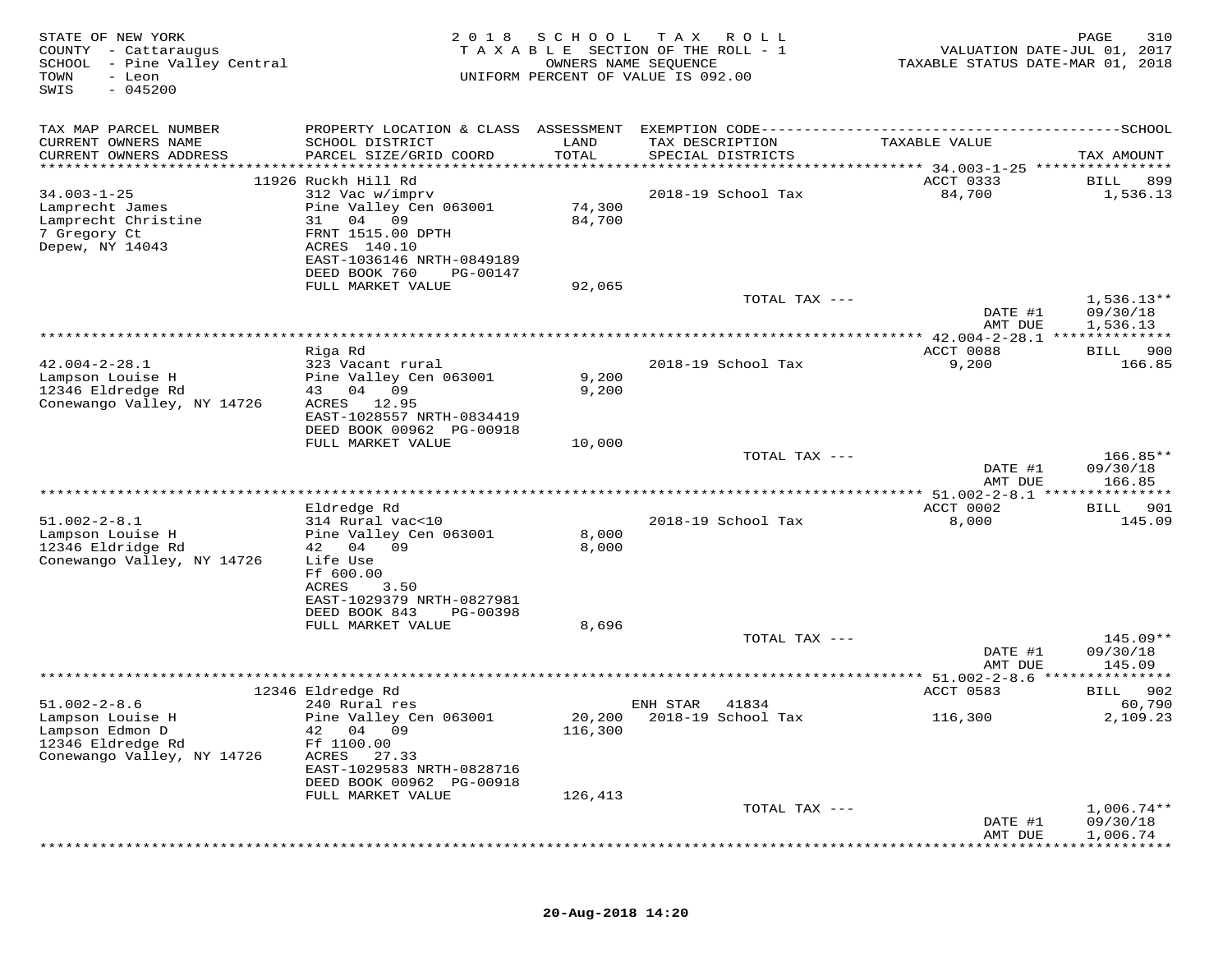| STATE OF NEW YORK<br>COUNTY - Cattaraugus<br>SCHOOL - Pine Valley Central<br>- Leon<br>TOWN<br>$-045200$<br>SWIS | 2 0 1 8                                               | S C H O O L     | T A X<br>R O L L<br>TAXABLE SECTION OF THE ROLL - 1<br>OWNERS NAME SEQUENCE<br>UNIFORM PERCENT OF VALUE IS 092.00 | TAXABLE STATUS DATE-MAR 01, 2018            | PAGE<br>311<br>VALUATION DATE-JUL 01, 2017 |
|------------------------------------------------------------------------------------------------------------------|-------------------------------------------------------|-----------------|-------------------------------------------------------------------------------------------------------------------|---------------------------------------------|--------------------------------------------|
| TAX MAP PARCEL NUMBER                                                                                            |                                                       |                 |                                                                                                                   |                                             |                                            |
| CURRENT OWNERS NAME<br>CURRENT OWNERS ADDRESS                                                                    | SCHOOL DISTRICT<br>PARCEL SIZE/GRID COORD             | LAND<br>TOTAL   | TAX DESCRIPTION<br>SPECIAL DISTRICTS                                                                              | TAXABLE VALUE                               | TAX AMOUNT                                 |
| *************************                                                                                        |                                                       |                 |                                                                                                                   |                                             |                                            |
|                                                                                                                  | Riga Rd                                               |                 |                                                                                                                   | ACCT 0222                                   | BILL<br>903                                |
| $51.002 - 2 - 23$                                                                                                | 105 Vac farmland                                      |                 | 2018-19 School Tax                                                                                                | 28,400                                      | 515.07                                     |
| Lampson Louise H                                                                                                 | Pine Valley Cen 063001                                | 28,400          |                                                                                                                   |                                             |                                            |
| 12346 Eldredge Rd                                                                                                | 50 04 09                                              | 28,400          |                                                                                                                   |                                             |                                            |
| Conewango Valley, NY 14726                                                                                       | Ff 680.00                                             |                 |                                                                                                                   |                                             |                                            |
|                                                                                                                  | ACRES<br>37.60                                        |                 |                                                                                                                   |                                             |                                            |
|                                                                                                                  | EAST-1026148 NRTH-0828318<br>DEED BOOK 00962 PG-00918 |                 |                                                                                                                   |                                             |                                            |
|                                                                                                                  | FULL MARKET VALUE                                     | 30,870          |                                                                                                                   |                                             |                                            |
|                                                                                                                  |                                                       |                 | TOTAL TAX ---                                                                                                     |                                             | $515.07**$                                 |
|                                                                                                                  |                                                       |                 |                                                                                                                   | DATE #1                                     | 09/30/18                                   |
|                                                                                                                  |                                                       |                 |                                                                                                                   | AMT DUE                                     | 515.07                                     |
|                                                                                                                  |                                                       |                 |                                                                                                                   | ************* 42.020-1-46 ***************** |                                            |
|                                                                                                                  | 6747 Rte 62                                           |                 |                                                                                                                   | ACCT 0199                                   | 904<br>BILL                                |
| $42.020 - 1 - 46$                                                                                                | 220 2 Family Res                                      |                 | 2018-19 School Tax                                                                                                | 40,000                                      | 725.45                                     |
| Lange Kevin M<br>6747 Rte 62                                                                                     | Pine Valley Cen 063001<br>04 09<br>43                 | 5,200<br>40,000 |                                                                                                                   |                                             |                                            |
| Leon, NY 14751                                                                                                   | $L/p$ 986-1054                                        |                 |                                                                                                                   |                                             |                                            |
|                                                                                                                  | 73.20 DPTH 122.70<br>FRNT                             |                 |                                                                                                                   |                                             |                                            |
|                                                                                                                  | 017<br><b>BANK</b>                                    |                 |                                                                                                                   |                                             |                                            |
|                                                                                                                  | EAST-1031019 NRTH-0835531                             |                 |                                                                                                                   |                                             |                                            |
|                                                                                                                  | DEED BOOK 5108 PG-8002                                |                 |                                                                                                                   |                                             |                                            |
|                                                                                                                  | FULL MARKET VALUE                                     | 43,478          |                                                                                                                   |                                             |                                            |
|                                                                                                                  |                                                       |                 | TOTAL TAX ---                                                                                                     |                                             | $725.45**$                                 |
|                                                                                                                  |                                                       |                 |                                                                                                                   | DATE #1<br>AMT DUE                          | 09/30/18<br>725.45                         |
|                                                                                                                  |                                                       |                 |                                                                                                                   |                                             |                                            |
|                                                                                                                  | 12778 Smith Rd                                        |                 |                                                                                                                   | ACCT 0367                                   | <b>BILL</b> 905                            |
| $33.004 - 1 - 17.3$                                                                                              | 210 1 Family Res                                      |                 | <b>BAS STAR</b><br>41854                                                                                          |                                             | 27,300                                     |
| Langless Elizabeth M                                                                                             | Pine Valley Cen 063001                                | 5,300           | 2018-19 School Tax                                                                                                | 69,700                                      | 1,264.09                                   |
| 12778 Smith Rd                                                                                                   | 54 04 09                                              | 69,700          |                                                                                                                   |                                             |                                            |
| South Dayton, NY 14138                                                                                           | Ff 950.00                                             |                 |                                                                                                                   |                                             |                                            |
|                                                                                                                  | ACRES<br>1.15                                         |                 |                                                                                                                   |                                             |                                            |
|                                                                                                                  | EAST-1022780 NRTH-0847569                             |                 |                                                                                                                   |                                             |                                            |
|                                                                                                                  | DEED BOOK 23412 PG-9001                               | 75,761          |                                                                                                                   |                                             |                                            |
|                                                                                                                  | FULL MARKET VALUE                                     |                 | TOTAL TAX ---                                                                                                     |                                             | 768.97**                                   |
|                                                                                                                  |                                                       |                 |                                                                                                                   | DATE #1                                     | 09/30/18                                   |
|                                                                                                                  |                                                       |                 |                                                                                                                   | AMT DUE                                     | 768.97                                     |
|                                                                                                                  |                                                       |                 |                                                                                                                   |                                             | ****************************               |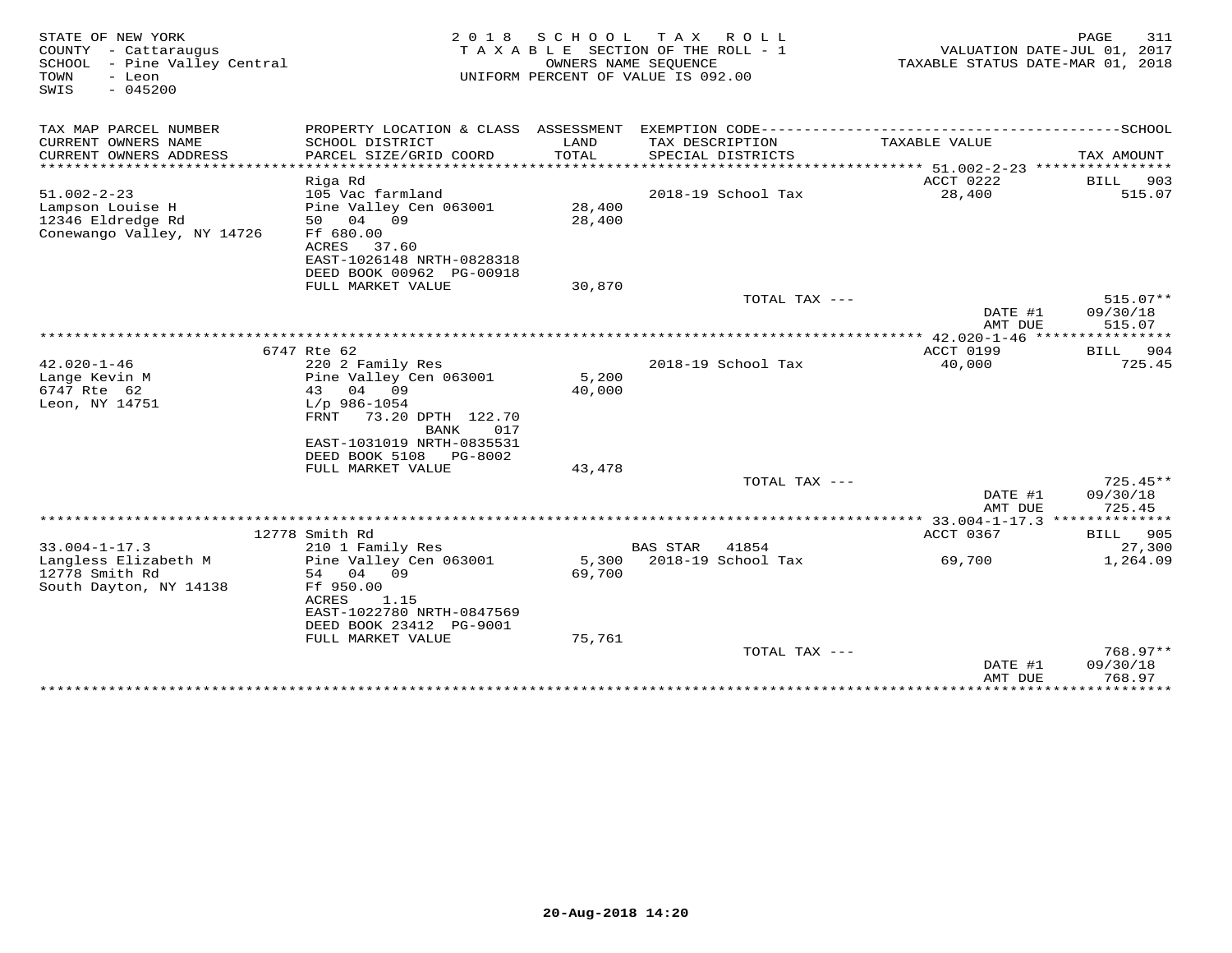| STATE OF NEW YORK<br>COUNTY - Cattaraugus<br>SCHOOL<br>- Pine Valley Central<br>TOWN<br>- Leon<br>$-045200$<br>SWIS | 2 0 1 8                                                           | S C H O O L<br>TAXABLE SECTION OF THE ROLL - 1<br>OWNERS NAME SEQUENCE<br>UNIFORM PERCENT OF VALUE IS 092.00 | T A X   | R O L L                              | TAXABLE STATUS DATE-MAR 01, 2018            | 312<br>PAGE<br>VALUATION DATE-JUL 01, 2017 |
|---------------------------------------------------------------------------------------------------------------------|-------------------------------------------------------------------|--------------------------------------------------------------------------------------------------------------|---------|--------------------------------------|---------------------------------------------|--------------------------------------------|
| TAX MAP PARCEL NUMBER                                                                                               | PROPERTY LOCATION & CLASS ASSESSMENT                              |                                                                                                              |         |                                      |                                             |                                            |
| CURRENT OWNERS NAME<br>CURRENT OWNERS ADDRESS<br>********************                                               | SCHOOL DISTRICT<br>PARCEL SIZE/GRID COORD                         | LAND<br>TOTAL                                                                                                |         | TAX DESCRIPTION<br>SPECIAL DISTRICTS | TAXABLE VALUE                               | TAX AMOUNT<br>* * * * *                    |
| $33.004 - 1 - 11$                                                                                                   | Frog Valley Rd<br>322 Rural vac>10                                |                                                                                                              | AG DIST | 41720                                | ACCT 0159                                   | 906<br>BILL<br>$\Omega$                    |
| Legacy Acres, LLC<br>8568 Silver CreeK Rd<br>South Dayton, NY 14138                                                 | Pine Valley Cen 063001<br>64 04 09<br>Ff 455.00<br>ACRES<br>31.49 | 14,400<br>14,400                                                                                             |         | 2018-19 School Tax                   | 14,400                                      | 261.16                                     |
| MAY BE SUBJECT TO PAYMENT<br>UNDER AGDIST LAW TIL 2022                                                              | EAST-1022365 NRTH-0852810<br>DEED BOOK 24310 PG-6002              |                                                                                                              |         |                                      |                                             |                                            |
|                                                                                                                     | FULL MARKET VALUE                                                 | 15,652                                                                                                       |         |                                      |                                             |                                            |
|                                                                                                                     |                                                                   |                                                                                                              |         | TOTAL TAX $---$                      | DATE #1<br>AMT DUE                          | $261.16**$<br>09/30/18<br>261.16           |
|                                                                                                                     |                                                                   |                                                                                                              |         |                                      | **** 33.004-1-12.1 ***************          |                                            |
| $33.004 - 1 - 12.1$                                                                                                 | 7815 Dredge Rd<br>105 Vac farmland                                |                                                                                                              | AG DIST | 41720                                | ACCT 0160                                   | 907<br>BILL<br>0                           |
| Legacy Acres, LLC                                                                                                   | Pine Valley Cen 063001                                            | 36,200                                                                                                       |         | 2018-19 School Tax                   | 36,200                                      | 656.53                                     |
| 8568 Silver CreeK Rd                                                                                                | 64 04<br>09                                                       | 36,200                                                                                                       |         |                                      |                                             |                                            |
| South Dayton, NY 14138                                                                                              | Dredge Rd Ff 455.22<br>Frog Valley Ff 470.00                      |                                                                                                              |         |                                      |                                             |                                            |
| MAY BE SUBJECT TO PAYMENT                                                                                           | ACRES<br>35.36                                                    |                                                                                                              |         |                                      |                                             |                                            |
| UNDER AGDIST LAW TIL 2022                                                                                           | EAST-1022576 NRTH-0852366                                         |                                                                                                              |         |                                      |                                             |                                            |
|                                                                                                                     | DEED BOOK 24310 PG-6002<br>FULL MARKET VALUE                      | 39,348                                                                                                       |         |                                      |                                             |                                            |
|                                                                                                                     |                                                                   |                                                                                                              |         | TOTAL TAX ---                        | DATE #1                                     | $656.53**$<br>09/30/18                     |
|                                                                                                                     |                                                                   |                                                                                                              |         |                                      | AMT DUE                                     | 656.53                                     |
|                                                                                                                     |                                                                   |                                                                                                              |         |                                      | ********** 33.004-1-13.1 *****<br>ACCT 0108 | * * * * * * *<br>908                       |
| $33.004 - 1 - 13.1$                                                                                                 | 7784 Dredge Rd<br>312 Vac w/imprv                                 |                                                                                                              | AG DIST | 41720                                |                                             | <b>BILL</b><br>15,398                      |
| Legacy Acres, LLC                                                                                                   | Pine Valley Cen 063001                                            | 34,100                                                                                                       |         | 2018-19 School Tax                   | 27,602                                      | 500.59                                     |
| 8568 Silver Creek Rd                                                                                                | 64 04 09                                                          | 43,000                                                                                                       |         |                                      |                                             |                                            |
| South Dayton, NY 14138                                                                                              | Ff 2750.00<br>ACRES<br>34.85                                      |                                                                                                              |         |                                      |                                             |                                            |
| MAY BE SUBJECT TO PAYMENT                                                                                           | EAST-1022803 NRTH-0851874                                         |                                                                                                              |         |                                      |                                             |                                            |
| UNDER AGDIST LAW TIL 2022                                                                                           | DEED BOOK 20855 PG-3001                                           |                                                                                                              |         |                                      |                                             |                                            |
|                                                                                                                     | FULL MARKET VALUE                                                 | 46,739                                                                                                       |         | TOTAL TAX $---$                      |                                             | $500.59**$                                 |
|                                                                                                                     |                                                                   |                                                                                                              |         |                                      | DATE #1<br>AMT DUE                          | 09/30/18<br>500.59                         |
|                                                                                                                     |                                                                   |                                                                                                              |         |                                      | ****************************                |                                            |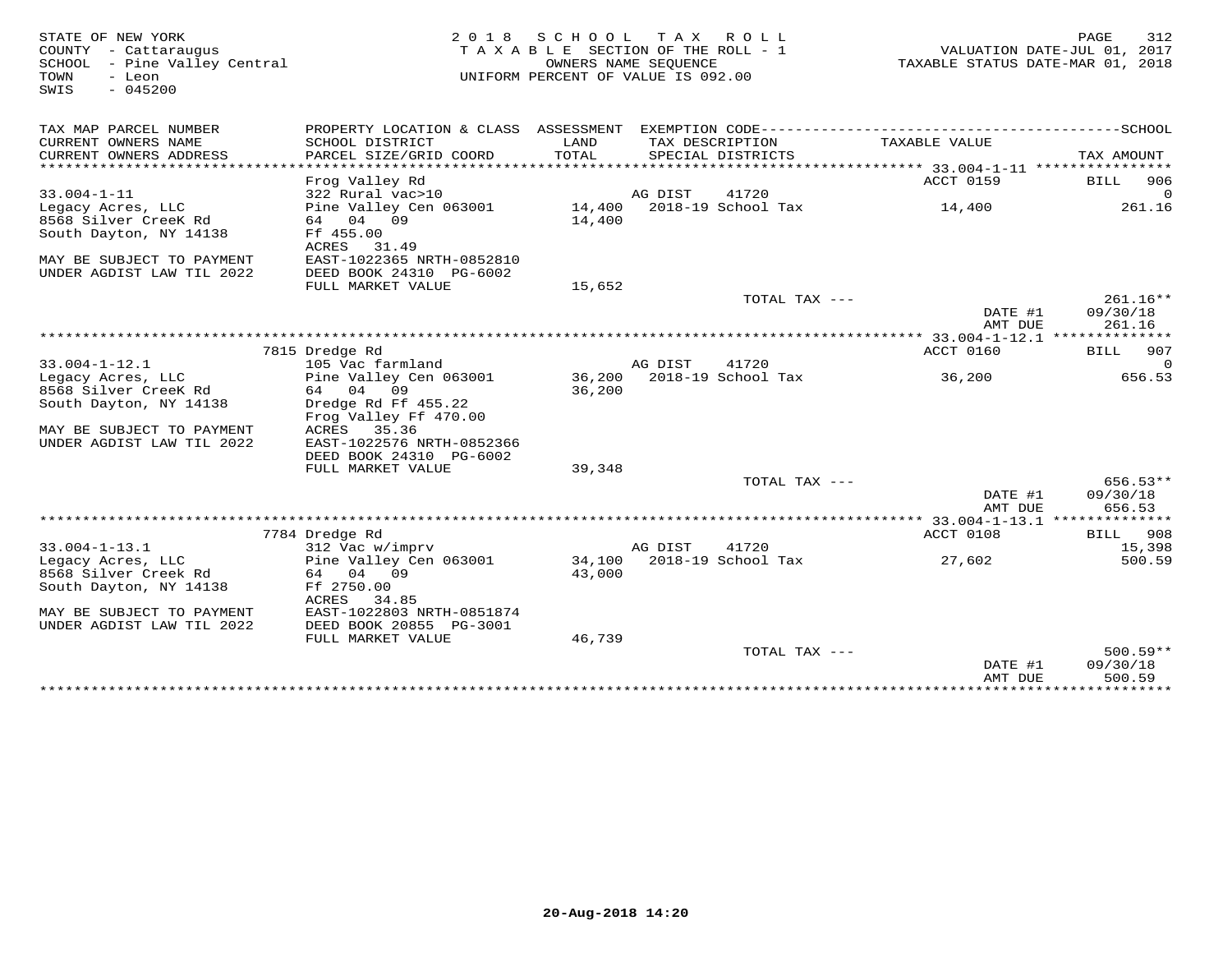| STATE OF NEW YORK<br>COUNTY - Cattaraugus<br>SCHOOL - Pine Valley Central<br>TOWN<br>- Leon<br>$-045200$<br>SWIS | 2 0 1 8                                               | SCHOOL<br>TAXABLE SECTION OF THE ROLL - 1<br>OWNERS NAME SEQUENCE<br>UNIFORM PERCENT OF VALUE IS 092.00 | T A X          | ROLL                        | VALUATION DATE-JUL 01, 2017<br>TAXABLE STATUS DATE-MAR 01, 2018 | PAGE<br>313           |
|------------------------------------------------------------------------------------------------------------------|-------------------------------------------------------|---------------------------------------------------------------------------------------------------------|----------------|-----------------------------|-----------------------------------------------------------------|-----------------------|
| TAX MAP PARCEL NUMBER                                                                                            |                                                       |                                                                                                         |                |                             |                                                                 |                       |
| CURRENT OWNERS NAME                                                                                              | SCHOOL DISTRICT                                       | LAND                                                                                                    |                | TAX DESCRIPTION             | TAXABLE VALUE                                                   |                       |
| CURRENT OWNERS ADDRESS                                                                                           | PARCEL SIZE/GRID COORD                                | TOTAL                                                                                                   |                | SPECIAL DISTRICTS           |                                                                 | TAX AMOUNT            |
|                                                                                                                  | 6531 Riga Rd                                          |                                                                                                         |                |                             | ACCT 0572                                                       | 909<br>BILL           |
| $51.002 - 2 - 1.2$                                                                                               | 210 1 Family Res                                      |                                                                                                         | AGED S         | 41804                       |                                                                 | 34,850                |
| Lengerich Alta<br>6531 Riga Rd                                                                                   | Pine Valley Cen 063001<br>51 04 09                    | 69,700                                                                                                  | 8,700 ENH STAR | 41834<br>2018-19 School Tax | 34,850                                                          | 34,850<br>632.04      |
| Conewango Valley, NY 14726                                                                                       | Ff 250.00                                             |                                                                                                         |                |                             |                                                                 |                       |
|                                                                                                                  | ACRES<br>1.85                                         |                                                                                                         |                |                             |                                                                 |                       |
|                                                                                                                  | EAST-1026978 NRTH-0832375                             |                                                                                                         |                |                             |                                                                 |                       |
|                                                                                                                  | DEED BOOK 869<br>PG-00417<br>FULL MARKET VALUE        | 75,761                                                                                                  |                |                             |                                                                 |                       |
|                                                                                                                  |                                                       |                                                                                                         |                | TOTAL TAX ---               |                                                                 | $0.00**$              |
|                                                                                                                  |                                                       |                                                                                                         |                |                             | ***************** 52.002-1-16 *****************                 |                       |
| $52.002 - 1 - 16$                                                                                                | Bluebird Ln<br>314 Rural vac<10                       |                                                                                                         |                | 2018-19 School Tax          | ACCT 0450<br>13,700                                             | 910<br>BILL<br>248.47 |
| Lewis Lale                                                                                                       | Pine Valley Cen 063001                                | 13,700                                                                                                  |                |                             |                                                                 |                       |
| 97 Elaine Court                                                                                                  | 02 04 09                                              | 13,700                                                                                                  |                |                             |                                                                 |                       |
| Cheektowaga, NY 14225                                                                                            | $Lot-11$<br>Ff 800 Bb Ln; 227 Pike Dr                 |                                                                                                         |                |                             |                                                                 |                       |
|                                                                                                                  | ACRES<br>6.68                                         |                                                                                                         |                |                             |                                                                 |                       |
|                                                                                                                  | EAST-1049845 NRTH-0829400                             |                                                                                                         |                |                             |                                                                 |                       |
|                                                                                                                  | DEED BOOK 00930 PG-00001<br>FULL MARKET VALUE         | 14,891                                                                                                  |                |                             |                                                                 |                       |
|                                                                                                                  |                                                       |                                                                                                         |                | TOTAL TAX ---               |                                                                 | $248.47**$            |
|                                                                                                                  |                                                       |                                                                                                         |                |                             | DATE #1                                                         | 09/30/18              |
|                                                                                                                  |                                                       |                                                                                                         |                |                             | AMT DUE                                                         | 248.47                |
|                                                                                                                  | 6329 Canyon Dr                                        |                                                                                                         |                |                             | ACCT 0454                                                       | 911<br>BILL           |
| $52.002 - 1 - 15.1$                                                                                              | 260 Seasonal res                                      |                                                                                                         |                | 2018-19 School Tax          | 46,500                                                          | 843.33                |
| Lewis William                                                                                                    | Pine Valley Cen 063001                                | 12,300                                                                                                  |                |                             |                                                                 |                       |
| Lewis Joseph<br>97 Elaine Court                                                                                  | 02 04 09<br>$Lot-14$                                  | 46,500                                                                                                  |                |                             |                                                                 |                       |
| Cheektowaga, NY 14225                                                                                            | Ff 675.00                                             |                                                                                                         |                |                             |                                                                 |                       |
|                                                                                                                  | 2.88<br>ACRES                                         |                                                                                                         |                |                             |                                                                 |                       |
|                                                                                                                  | EAST-1049065 NRTH-0829565<br>DEED BOOK 997<br>$PG-99$ |                                                                                                         |                |                             |                                                                 |                       |
|                                                                                                                  | FULL MARKET VALUE                                     | 50,543                                                                                                  |                |                             |                                                                 |                       |
|                                                                                                                  |                                                       |                                                                                                         |                | TOTAL TAX ---               |                                                                 | 843.33**              |
|                                                                                                                  |                                                       |                                                                                                         |                |                             | DATE #1<br>AMT DUE                                              | 09/30/18<br>843.33    |
|                                                                                                                  |                                                       |                                                                                                         |                |                             | ********* 43.001-1-19 *****                                     | ********              |
|                                                                                                                  | Alderbottom Rd                                        |                                                                                                         |                |                             | ACCT 0099                                                       | 912<br>BILL           |
| $43.001 - 1 - 19$<br>Liszkiewicz Michael                                                                         | 312 Vac w/imprv<br>Pine Valley Cen 063001             | 5,200                                                                                                   |                | 2018-19 School Tax          | 15,000                                                          | 272.04                |
| Laudisio Michael                                                                                                 | 21 04 09                                              | 15,000                                                                                                  |                |                             |                                                                 |                       |
| 9688 Dutch Hill Rd                                                                                               | FRNT 125.00 DPTH                                      |                                                                                                         |                |                             |                                                                 |                       |
| West Valley, NY 14171                                                                                            | 1.26<br>ACRES<br>EAST-1040469 NRTH-0840200            |                                                                                                         |                |                             |                                                                 |                       |
|                                                                                                                  | DEED BOOK 26567 PG-6001                               |                                                                                                         |                |                             |                                                                 |                       |
|                                                                                                                  | FULL MARKET VALUE                                     | 16,304                                                                                                  |                |                             |                                                                 |                       |
|                                                                                                                  |                                                       |                                                                                                         |                | TOTAL TAX ---               |                                                                 | $272.04**$            |
|                                                                                                                  |                                                       |                                                                                                         |                |                             | DATE #1<br>AMT DUE                                              | 09/30/18<br>272.04    |
|                                                                                                                  |                                                       |                                                                                                         |                |                             |                                                                 |                       |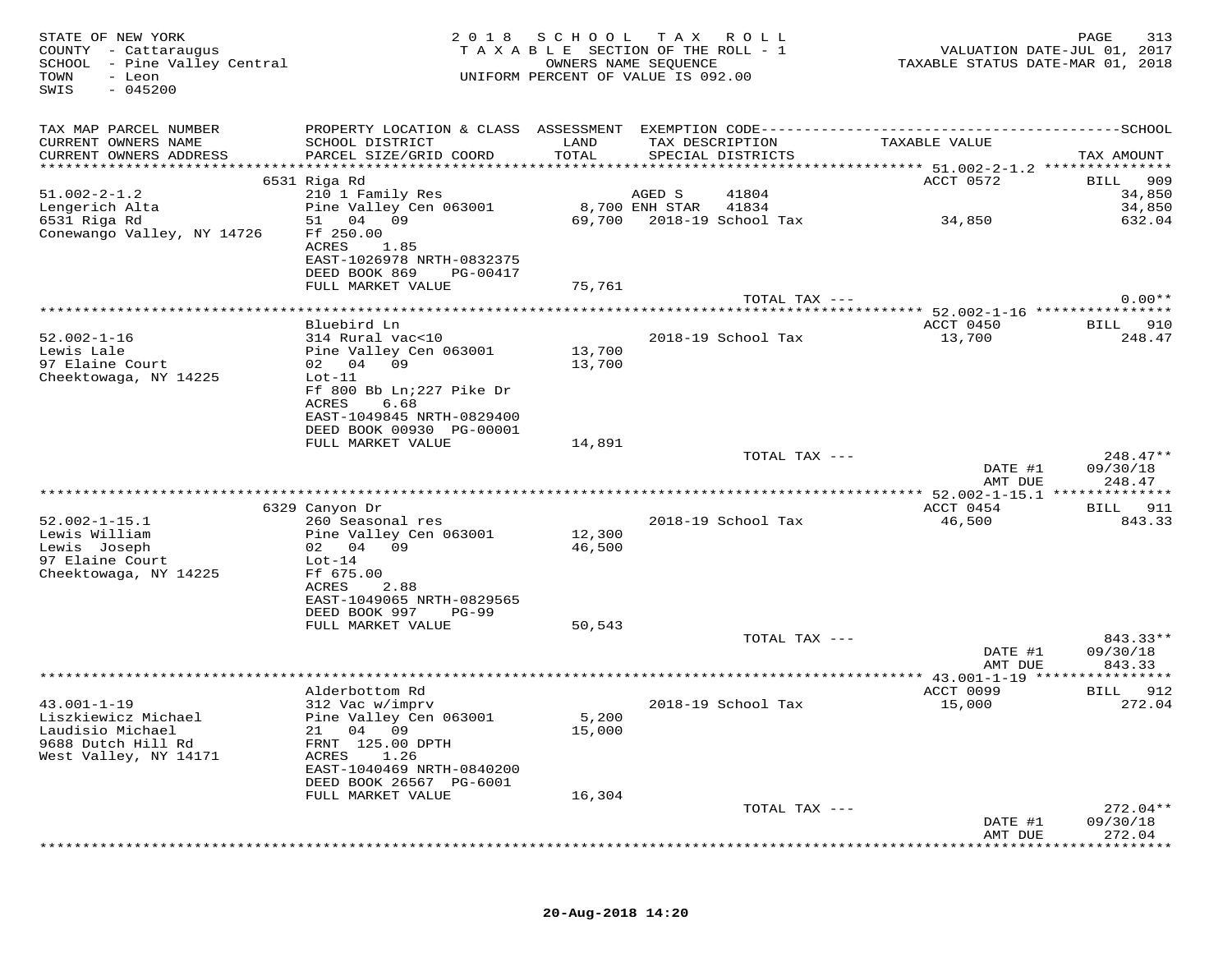| TAX MAP PARCEL NUMBER<br>CURRENT OWNERS NAME<br>SCHOOL DISTRICT<br>LAND<br>TAX DESCRIPTION<br>TAXABLE VALUE<br>CURRENT OWNERS ADDRESS<br>PARCEL SIZE/GRID COORD<br>TOTAL<br>SPECIAL DISTRICTS<br>***********************<br>Alderbottom Rd<br>ACCT 0341<br>BILL<br>$43.001 - 1 - 14$<br>322 Rural vac>10<br>2018-19 School Tax<br>39,400<br>Liszkiewicz Michael P<br>Pine Valley Cen 063001<br>39,400<br>Laudisio Michael<br>21 04 09<br>39,400<br>9688 Dutch Hill<br>Ff 975.00<br>West Valley, NY 14171<br>ACRES<br>44.55<br>EAST-1041512 NRTH-0841639<br>DEED BOOK 12909 PG-2002<br>42,826<br>FULL MARKET VALUE<br>TOTAL TAX ---<br>09/30/18<br>DATE #1<br>AMT DUE<br>************ 42.004-2-19.5 *****<br>* * * * * * * * *<br>6608 Rte 62<br>ACCT 0601<br>914<br>BILL<br>$42.004 - 2 - 19.5$<br>260 Seasonal res<br>2018-19 School Tax<br>18,700<br>4,900<br>Lovallo Christopher<br>Pine Valley Cen 063001<br>Mays Lauren A<br>43 04 09<br>18,700<br>46 Montfort Dr<br>Ff 200.00<br>Cheektowaga, NY 14225<br>ACRES<br>1.70<br>EAST-1029813 NRTH-0833045<br>DEED BOOK 12274 PG-8002<br>FULL MARKET VALUE<br>20,326<br>TOTAL TAX ---<br>DATE #1<br>AMT DUE<br>339.15<br>* * * * * * * *<br>7760 Kellogg Hill Rd<br>ACCT 0373<br>BILL<br>$34.003 - 1 - 13$<br>240 Rural res<br>2018-19 School Tax<br>77,600<br>47,000<br>Luce Kale<br>Pine Valley Cen 063001<br>Luce Christina<br>23 04 09<br>77,600<br>104 South St<br>Life Use<br>Cattaraugus, NY 14719<br>FRNT 785.00 DPTH<br>ACRES<br>51.90 BANK<br>017<br>EAST-1040592 NRTH-0851325<br>DEED BOOK 24399 PG-2002<br>FULL MARKET VALUE<br>84,348<br>TOTAL TAX ---<br>DATE #1<br>1,407.36<br>AMT DUE<br>************ 42.002-1-4 ******************<br>12681 Smith Rd<br>ACCT 0240<br>BILL<br>$42.002 - 1 - 4$<br>105 Vac farmland<br>2018-19 School Tax<br>28,800<br>Lugowski Richard J<br>Pine Valley Cen 063001<br>28,800<br>28,800<br>12681 Smith Rd<br>54<br>04 09<br>South Dayton, NY 14138<br>Ff 550.00<br>50.79<br>ACRES<br>EAST-1024067 NRTH-0845639<br>DEED BOOK 16246 PG-4003<br>31,304<br>FULL MARKET VALUE<br>TOTAL TAX ---<br>DATE #1<br>09/30/18<br>AMT DUE | STATE OF NEW YORK<br>COUNTY - Cattaraugus<br>SCHOOL - Pine Valley Central<br>TOWN<br>- Leon<br>$-045200$<br>SWIS | 2018 SCHOOL<br>OWNERS NAME SEQUENCE | T A X<br>R O L L<br>TAXABLE SECTION OF THE ROLL - 1<br>UNIFORM PERCENT OF VALUE IS 092.00 | VALUATION DATE-JUL 01, 2017<br>TAXABLE STATUS DATE-MAR 01, 2018 | 314<br>PAGE              |
|----------------------------------------------------------------------------------------------------------------------------------------------------------------------------------------------------------------------------------------------------------------------------------------------------------------------------------------------------------------------------------------------------------------------------------------------------------------------------------------------------------------------------------------------------------------------------------------------------------------------------------------------------------------------------------------------------------------------------------------------------------------------------------------------------------------------------------------------------------------------------------------------------------------------------------------------------------------------------------------------------------------------------------------------------------------------------------------------------------------------------------------------------------------------------------------------------------------------------------------------------------------------------------------------------------------------------------------------------------------------------------------------------------------------------------------------------------------------------------------------------------------------------------------------------------------------------------------------------------------------------------------------------------------------------------------------------------------------------------------------------------------------------------------------------------------------------------------------------------------------------------------------------------------------------------------------------------------------------------------------------------------------------------------------------------------------------------------------------------------------------|------------------------------------------------------------------------------------------------------------------|-------------------------------------|-------------------------------------------------------------------------------------------|-----------------------------------------------------------------|--------------------------|
|                                                                                                                                                                                                                                                                                                                                                                                                                                                                                                                                                                                                                                                                                                                                                                                                                                                                                                                                                                                                                                                                                                                                                                                                                                                                                                                                                                                                                                                                                                                                                                                                                                                                                                                                                                                                                                                                                                                                                                                                                                                                                                                            |                                                                                                                  |                                     |                                                                                           |                                                                 | TAX AMOUNT               |
|                                                                                                                                                                                                                                                                                                                                                                                                                                                                                                                                                                                                                                                                                                                                                                                                                                                                                                                                                                                                                                                                                                                                                                                                                                                                                                                                                                                                                                                                                                                                                                                                                                                                                                                                                                                                                                                                                                                                                                                                                                                                                                                            |                                                                                                                  |                                     |                                                                                           |                                                                 |                          |
|                                                                                                                                                                                                                                                                                                                                                                                                                                                                                                                                                                                                                                                                                                                                                                                                                                                                                                                                                                                                                                                                                                                                                                                                                                                                                                                                                                                                                                                                                                                                                                                                                                                                                                                                                                                                                                                                                                                                                                                                                                                                                                                            |                                                                                                                  |                                     |                                                                                           |                                                                 | 913<br>714.56            |
|                                                                                                                                                                                                                                                                                                                                                                                                                                                                                                                                                                                                                                                                                                                                                                                                                                                                                                                                                                                                                                                                                                                                                                                                                                                                                                                                                                                                                                                                                                                                                                                                                                                                                                                                                                                                                                                                                                                                                                                                                                                                                                                            |                                                                                                                  |                                     |                                                                                           |                                                                 | $714.56**$               |
|                                                                                                                                                                                                                                                                                                                                                                                                                                                                                                                                                                                                                                                                                                                                                                                                                                                                                                                                                                                                                                                                                                                                                                                                                                                                                                                                                                                                                                                                                                                                                                                                                                                                                                                                                                                                                                                                                                                                                                                                                                                                                                                            |                                                                                                                  |                                     |                                                                                           |                                                                 |                          |
|                                                                                                                                                                                                                                                                                                                                                                                                                                                                                                                                                                                                                                                                                                                                                                                                                                                                                                                                                                                                                                                                                                                                                                                                                                                                                                                                                                                                                                                                                                                                                                                                                                                                                                                                                                                                                                                                                                                                                                                                                                                                                                                            |                                                                                                                  |                                     |                                                                                           |                                                                 | 714.56                   |
|                                                                                                                                                                                                                                                                                                                                                                                                                                                                                                                                                                                                                                                                                                                                                                                                                                                                                                                                                                                                                                                                                                                                                                                                                                                                                                                                                                                                                                                                                                                                                                                                                                                                                                                                                                                                                                                                                                                                                                                                                                                                                                                            |                                                                                                                  |                                     |                                                                                           |                                                                 |                          |
|                                                                                                                                                                                                                                                                                                                                                                                                                                                                                                                                                                                                                                                                                                                                                                                                                                                                                                                                                                                                                                                                                                                                                                                                                                                                                                                                                                                                                                                                                                                                                                                                                                                                                                                                                                                                                                                                                                                                                                                                                                                                                                                            |                                                                                                                  |                                     |                                                                                           |                                                                 | 339.15                   |
|                                                                                                                                                                                                                                                                                                                                                                                                                                                                                                                                                                                                                                                                                                                                                                                                                                                                                                                                                                                                                                                                                                                                                                                                                                                                                                                                                                                                                                                                                                                                                                                                                                                                                                                                                                                                                                                                                                                                                                                                                                                                                                                            |                                                                                                                  |                                     |                                                                                           |                                                                 |                          |
|                                                                                                                                                                                                                                                                                                                                                                                                                                                                                                                                                                                                                                                                                                                                                                                                                                                                                                                                                                                                                                                                                                                                                                                                                                                                                                                                                                                                                                                                                                                                                                                                                                                                                                                                                                                                                                                                                                                                                                                                                                                                                                                            |                                                                                                                  |                                     |                                                                                           |                                                                 | 339.15**                 |
|                                                                                                                                                                                                                                                                                                                                                                                                                                                                                                                                                                                                                                                                                                                                                                                                                                                                                                                                                                                                                                                                                                                                                                                                                                                                                                                                                                                                                                                                                                                                                                                                                                                                                                                                                                                                                                                                                                                                                                                                                                                                                                                            |                                                                                                                  |                                     |                                                                                           |                                                                 | 09/30/18                 |
|                                                                                                                                                                                                                                                                                                                                                                                                                                                                                                                                                                                                                                                                                                                                                                                                                                                                                                                                                                                                                                                                                                                                                                                                                                                                                                                                                                                                                                                                                                                                                                                                                                                                                                                                                                                                                                                                                                                                                                                                                                                                                                                            |                                                                                                                  |                                     |                                                                                           |                                                                 | 915                      |
|                                                                                                                                                                                                                                                                                                                                                                                                                                                                                                                                                                                                                                                                                                                                                                                                                                                                                                                                                                                                                                                                                                                                                                                                                                                                                                                                                                                                                                                                                                                                                                                                                                                                                                                                                                                                                                                                                                                                                                                                                                                                                                                            |                                                                                                                  |                                     |                                                                                           |                                                                 | 1,407.36                 |
|                                                                                                                                                                                                                                                                                                                                                                                                                                                                                                                                                                                                                                                                                                                                                                                                                                                                                                                                                                                                                                                                                                                                                                                                                                                                                                                                                                                                                                                                                                                                                                                                                                                                                                                                                                                                                                                                                                                                                                                                                                                                                                                            |                                                                                                                  |                                     |                                                                                           |                                                                 |                          |
|                                                                                                                                                                                                                                                                                                                                                                                                                                                                                                                                                                                                                                                                                                                                                                                                                                                                                                                                                                                                                                                                                                                                                                                                                                                                                                                                                                                                                                                                                                                                                                                                                                                                                                                                                                                                                                                                                                                                                                                                                                                                                                                            |                                                                                                                  |                                     |                                                                                           |                                                                 |                          |
|                                                                                                                                                                                                                                                                                                                                                                                                                                                                                                                                                                                                                                                                                                                                                                                                                                                                                                                                                                                                                                                                                                                                                                                                                                                                                                                                                                                                                                                                                                                                                                                                                                                                                                                                                                                                                                                                                                                                                                                                                                                                                                                            |                                                                                                                  |                                     |                                                                                           |                                                                 | $1,407.36**$<br>09/30/18 |
|                                                                                                                                                                                                                                                                                                                                                                                                                                                                                                                                                                                                                                                                                                                                                                                                                                                                                                                                                                                                                                                                                                                                                                                                                                                                                                                                                                                                                                                                                                                                                                                                                                                                                                                                                                                                                                                                                                                                                                                                                                                                                                                            |                                                                                                                  |                                     |                                                                                           |                                                                 |                          |
|                                                                                                                                                                                                                                                                                                                                                                                                                                                                                                                                                                                                                                                                                                                                                                                                                                                                                                                                                                                                                                                                                                                                                                                                                                                                                                                                                                                                                                                                                                                                                                                                                                                                                                                                                                                                                                                                                                                                                                                                                                                                                                                            |                                                                                                                  |                                     |                                                                                           |                                                                 | 916                      |
|                                                                                                                                                                                                                                                                                                                                                                                                                                                                                                                                                                                                                                                                                                                                                                                                                                                                                                                                                                                                                                                                                                                                                                                                                                                                                                                                                                                                                                                                                                                                                                                                                                                                                                                                                                                                                                                                                                                                                                                                                                                                                                                            |                                                                                                                  |                                     |                                                                                           |                                                                 | 522.32                   |
|                                                                                                                                                                                                                                                                                                                                                                                                                                                                                                                                                                                                                                                                                                                                                                                                                                                                                                                                                                                                                                                                                                                                                                                                                                                                                                                                                                                                                                                                                                                                                                                                                                                                                                                                                                                                                                                                                                                                                                                                                                                                                                                            |                                                                                                                  |                                     |                                                                                           |                                                                 | $522.32**$               |
|                                                                                                                                                                                                                                                                                                                                                                                                                                                                                                                                                                                                                                                                                                                                                                                                                                                                                                                                                                                                                                                                                                                                                                                                                                                                                                                                                                                                                                                                                                                                                                                                                                                                                                                                                                                                                                                                                                                                                                                                                                                                                                                            |                                                                                                                  |                                     |                                                                                           |                                                                 | 522.32                   |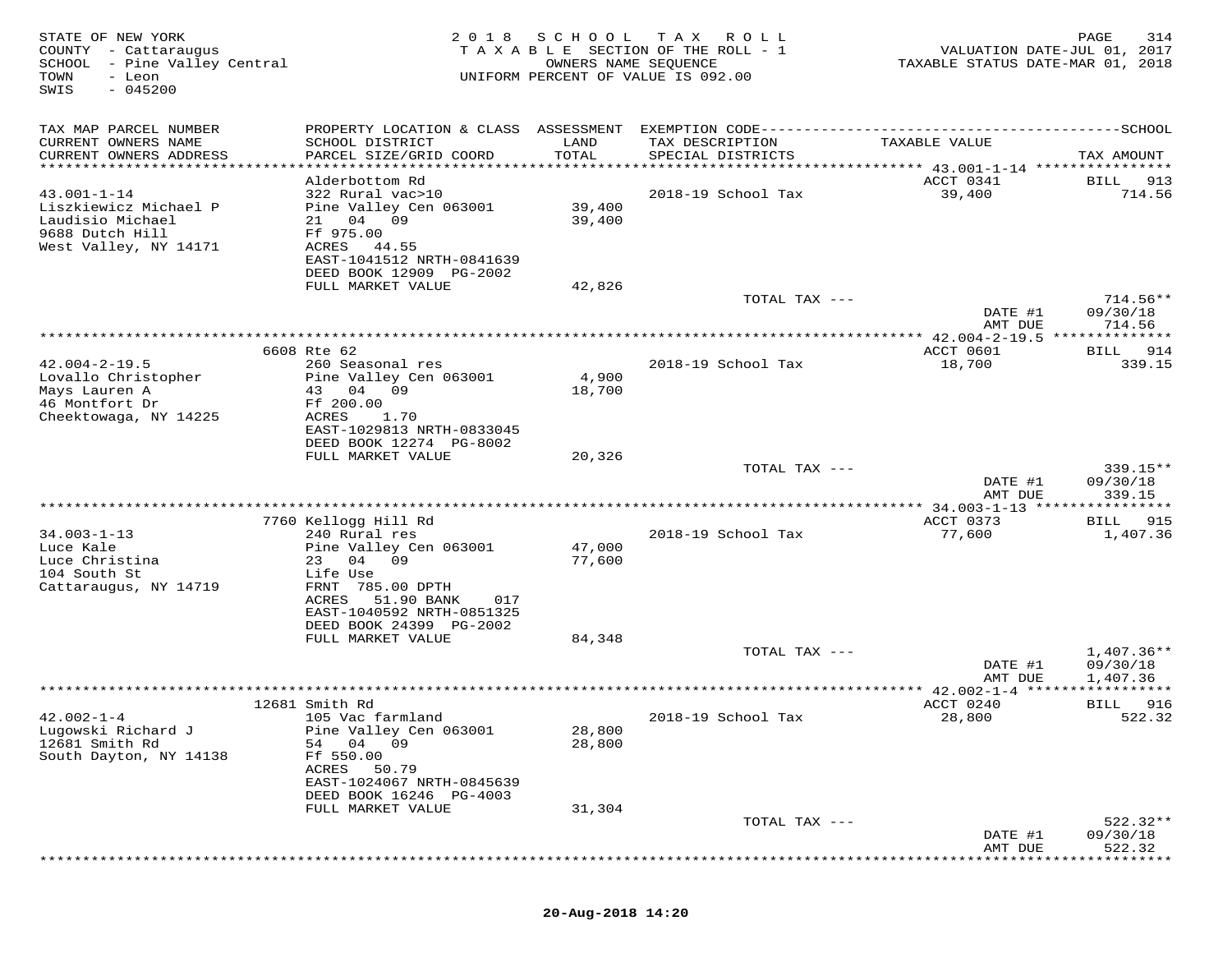| STATE OF NEW YORK<br>COUNTY - Cattaraugus<br>SCHOOL - Pine Valley Central<br>TOWN<br>- Leon<br>$-045200$<br>SWIS | 2018                                                                   | SCHOOL<br>TAXABLE SECTION OF THE ROLL - 1<br>OWNERS NAME SEQUENCE<br>UNIFORM PERCENT OF VALUE IS 092.00 | T A X           | R O L L                              |                                      | 315<br>PAGE<br>VALUATION DATE-JUL 01, 2017<br>TAXABLE STATUS DATE-MAR 01, 2018 |
|------------------------------------------------------------------------------------------------------------------|------------------------------------------------------------------------|---------------------------------------------------------------------------------------------------------|-----------------|--------------------------------------|--------------------------------------|--------------------------------------------------------------------------------|
| TAX MAP PARCEL NUMBER                                                                                            |                                                                        |                                                                                                         |                 |                                      |                                      |                                                                                |
| CURRENT OWNERS NAME<br>CURRENT OWNERS ADDRESS                                                                    | SCHOOL DISTRICT<br>PARCEL SIZE/GRID COORD                              | LAND<br>TOTAL                                                                                           |                 | TAX DESCRIPTION<br>SPECIAL DISTRICTS | TAXABLE VALUE                        | TAX AMOUNT                                                                     |
|                                                                                                                  |                                                                        |                                                                                                         |                 |                                      |                                      |                                                                                |
|                                                                                                                  | 12681 Smith Rd                                                         |                                                                                                         |                 |                                      | ACCT 0239                            | 917<br>BILL                                                                    |
| $42.002 - 1 - 5$                                                                                                 | 240 Rural res                                                          |                                                                                                         | BAS STAR        | 41854                                |                                      | 27,300                                                                         |
| Lugowski Richard J<br>12681 Smith Rd<br>South Dayton, NY 14138                                                   | Pine Valley Cen 063001<br>54 04<br>09<br>Ff 555.00                     | 47,100<br>63,200                                                                                        |                 | 2018-19 School Tax                   | 63,200                               | 1,146.20                                                                       |
|                                                                                                                  | 52.25<br>ACRES<br>EAST-1024621 NRTH-0845629<br>DEED BOOK 16246 PG-4003 |                                                                                                         |                 |                                      |                                      |                                                                                |
|                                                                                                                  | FULL MARKET VALUE                                                      | 68,696                                                                                                  |                 |                                      |                                      |                                                                                |
|                                                                                                                  |                                                                        |                                                                                                         |                 | TOTAL TAX ---                        | DATE #1                              | 651.09**<br>09/30/18                                                           |
|                                                                                                                  |                                                                        |                                                                                                         |                 |                                      | AMT DUE                              | 651.09                                                                         |
|                                                                                                                  | 6762 Leon-New Albion Rd                                                |                                                                                                         |                 |                                      | ACCT 0086                            | 918<br>BILL                                                                    |
| $42.020 - 1 - 9$                                                                                                 | 485 >luse sm bld                                                       |                                                                                                         | <b>BAS STAR</b> | 41854                                |                                      | 27,300                                                                         |
| Lulas Donald L<br>PO Box 42                                                                                      | Pine Valley Cen 063001<br>36 04 09                                     | 6,400<br>78,500                                                                                         |                 | 2018-19 School Tax                   | 78,500                               | 1,423.69                                                                       |
| Leon, NY 14751                                                                                                   | Co Rd 6 Ff - 72'                                                       |                                                                                                         |                 |                                      |                                      |                                                                                |
|                                                                                                                  | FRNT 207.01 DPTH<br>72.00                                              |                                                                                                         |                 |                                      |                                      |                                                                                |
|                                                                                                                  | EAST-1031192 NRTH-0835887<br>DEED BOOK 2604                            |                                                                                                         |                 |                                      |                                      |                                                                                |
|                                                                                                                  | PG-8001<br>FULL MARKET VALUE                                           | 85,326                                                                                                  |                 |                                      |                                      |                                                                                |
|                                                                                                                  |                                                                        |                                                                                                         |                 | TOTAL TAX ---                        |                                      | 928.57**                                                                       |
|                                                                                                                  |                                                                        |                                                                                                         |                 |                                      | DATE #1<br>AMT DUE                   | 09/30/18<br>928.57                                                             |
|                                                                                                                  |                                                                        |                                                                                                         |                 |                                      |                                      |                                                                                |
| $51.002 - 2 - 19$                                                                                                | 12570 Flat Iron Rd<br>240 Rural res                                    |                                                                                                         | ENH STAR        | 41834                                | ACCT 0189                            | 919<br>BILL<br>60,790                                                          |
| Lumia Apryl                                                                                                      | Pine Valley Cen 063001                                                 | 25,100                                                                                                  |                 | 2018-19 School Tax                   | 99,600                               | 1,806.36                                                                       |
| Mansfield Melodee A<br>35 N Ralph Ave                                                                            | 49<br>04<br>09<br>FRNT 870.00 DPTH                                     | 99,600                                                                                                  |                 |                                      |                                      |                                                                                |
| Falconer, NY 14733                                                                                               | ACRES<br>11.87<br>EAST-1025745 NRTH-0827504                            |                                                                                                         |                 |                                      |                                      |                                                                                |
|                                                                                                                  | DEED BOOK 20737 PG-9001                                                |                                                                                                         |                 |                                      |                                      |                                                                                |
|                                                                                                                  | FULL MARKET VALUE                                                      | 108,261                                                                                                 |                 | TOTAL TAX ---                        |                                      | 703.86**                                                                       |
|                                                                                                                  |                                                                        |                                                                                                         |                 |                                      | DATE #1<br>AMT DUE                   | 09/30/18<br>703.86                                                             |
|                                                                                                                  | * * * * * * * * * * * * * * * *                                        | **********************************                                                                      |                 |                                      | ******* 42.020-1-27.1 ************** |                                                                                |
|                                                                                                                  | 12157 Leon-New Albion Rd                                               |                                                                                                         |                 |                                      | ACCT 0103                            | 920<br>BILL                                                                    |
| $42.020 - 1 - 27.1$                                                                                              | 210 1 Family Res                                                       |                                                                                                         | BAS STAR        | 41854                                |                                      | 27,300                                                                         |
| Lyndsley Christina L<br>12157 Leon New albion Rd<br>Leon, NY 14726                                               | Pine Valley Cen 063001<br>35 04 09<br>FRNT 305.00 DPTH                 | 80,000                                                                                                  |                 | 7,800 2018-19 School Tax             | 80,000                               | 1,450.89                                                                       |
|                                                                                                                  | ACRES<br>1.39<br>EAST-1032685 NRTH-0835623<br>DEED BOOK 16165 PG-3001  |                                                                                                         |                 |                                      |                                      |                                                                                |
|                                                                                                                  | FULL MARKET VALUE                                                      | 86,957                                                                                                  |                 |                                      |                                      |                                                                                |
|                                                                                                                  |                                                                        |                                                                                                         |                 | TOTAL TAX ---                        |                                      | $955.77**$                                                                     |
|                                                                                                                  |                                                                        |                                                                                                         |                 |                                      | DATE #1<br>AMT DUE                   | 09/30/18<br>955.77                                                             |
|                                                                                                                  |                                                                        |                                                                                                         |                 |                                      |                                      |                                                                                |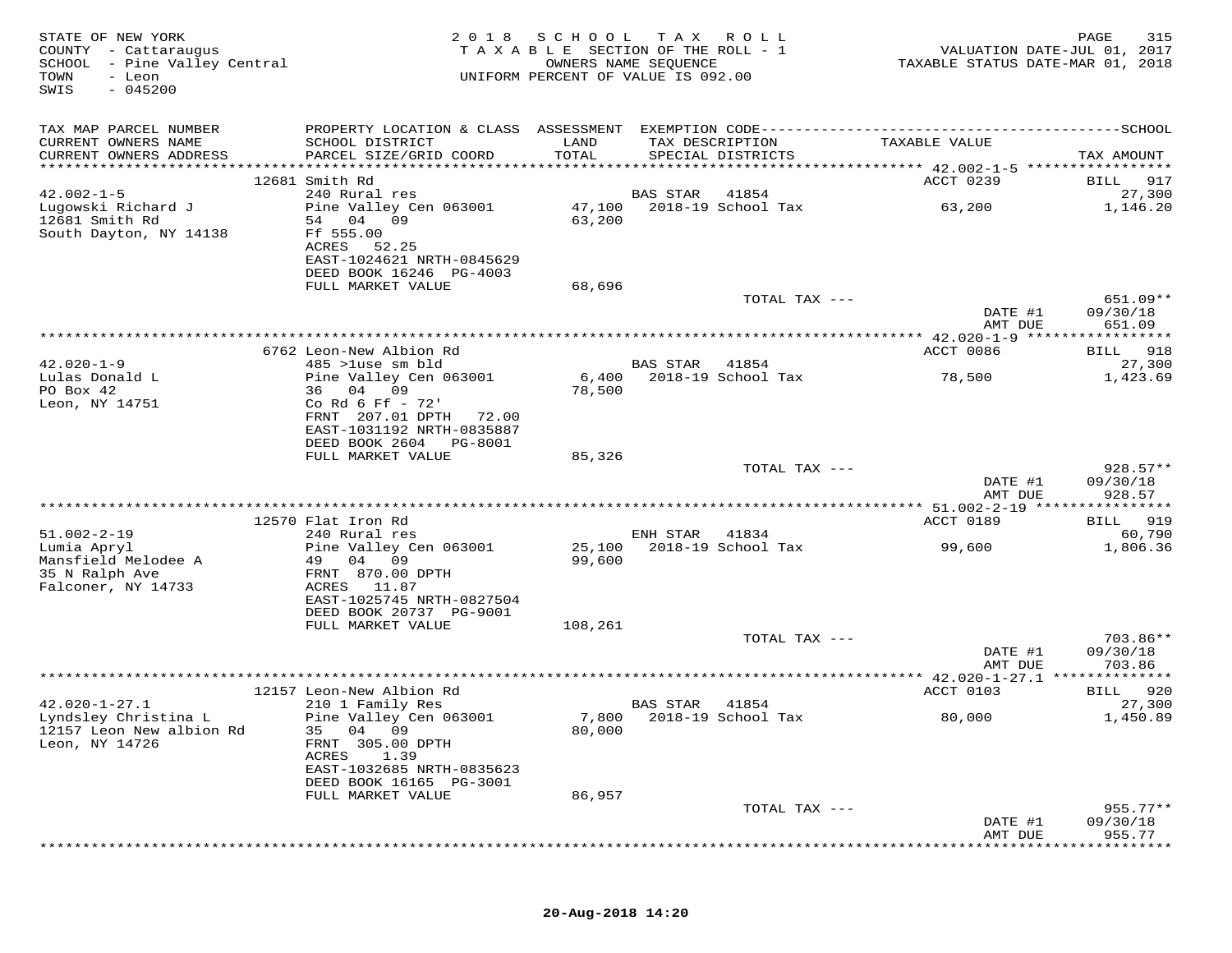| STATE OF NEW YORK<br>COUNTY - Cattaraugus<br>SCHOOL<br>- Pine Valley Central<br>- Leon<br>TOWN<br>$-045200$<br>SWIS | 2 0 1 8                                             | S C H O O L      | T A X<br>R O L L<br>TAXABLE SECTION OF THE ROLL - 1<br>OWNERS NAME SEQUENCE<br>UNIFORM PERCENT OF VALUE IS 092.00 | VALUATION DATE-JUL 01, 2017<br>TAXABLE STATUS DATE-MAR 01, 2018 | PAGE<br>316        |
|---------------------------------------------------------------------------------------------------------------------|-----------------------------------------------------|------------------|-------------------------------------------------------------------------------------------------------------------|-----------------------------------------------------------------|--------------------|
| TAX MAP PARCEL NUMBER                                                                                               | PROPERTY LOCATION & CLASS ASSESSMENT                |                  |                                                                                                                   |                                                                 |                    |
| CURRENT OWNERS NAME<br>CURRENT OWNERS ADDRESS                                                                       | SCHOOL DISTRICT                                     | LAND<br>TOTAL    | TAX DESCRIPTION<br>SPECIAL DISTRICTS                                                                              | TAXABLE VALUE                                                   |                    |
| **********************                                                                                              | PARCEL SIZE/GRID COORD                              |                  |                                                                                                                   |                                                                 | TAX AMOUNT         |
|                                                                                                                     | 6771 Rte 62                                         |                  |                                                                                                                   | ACCT 0243                                                       | 921<br>BILL        |
| $42.020 - 1 - 4$                                                                                                    | 210 1 Family Res                                    |                  | 2018-19 School Tax                                                                                                | 42,600                                                          | 772.60             |
| Lyons John K                                                                                                        | Pine Valley Cen 063001                              | 7,600            |                                                                                                                   |                                                                 |                    |
| Lyons Kirk N                                                                                                        | 44<br>04 09                                         | 42,600           |                                                                                                                   |                                                                 |                    |
| 9652 Rte 62<br>PO Box 124                                                                                           | FRNT 224.78 DPTH<br>ACRES<br>1.30                   |                  |                                                                                                                   |                                                                 |                    |
| Dayton, NY 14041                                                                                                    | EAST-1030964 NRTH-0835975                           |                  |                                                                                                                   |                                                                 |                    |
|                                                                                                                     | DEED BOOK 23084 PG-9001                             |                  |                                                                                                                   |                                                                 |                    |
|                                                                                                                     | FULL MARKET VALUE                                   | 46,304           |                                                                                                                   |                                                                 |                    |
|                                                                                                                     |                                                     |                  | TOTAL TAX ---                                                                                                     |                                                                 | $772.60**$         |
|                                                                                                                     |                                                     |                  |                                                                                                                   | DATE #1                                                         | 09/30/18           |
|                                                                                                                     |                                                     |                  |                                                                                                                   | AMT DUE<br>************ 33.004-1-3.1 ****************           | 772.60             |
|                                                                                                                     | Dredge Rd                                           |                  |                                                                                                                   | ACCT 0157                                                       | BILL<br>922        |
| $33.004 - 1 - 3.1$                                                                                                  | 312 Vac w/imprv                                     |                  | 2018-19 School Tax                                                                                                | 21,000                                                          | 380.86             |
| Machovina Timothy R                                                                                                 | Pine Valley Cen 063001                              | 16,100           |                                                                                                                   |                                                                 |                    |
| 4053 Saponac Dr                                                                                                     | 64 04 09                                            | 21,000           |                                                                                                                   |                                                                 |                    |
| Crossville, TN 38572                                                                                                | Ff 480.00                                           |                  |                                                                                                                   |                                                                 |                    |
|                                                                                                                     | ACRES<br>5.70                                       |                  |                                                                                                                   |                                                                 |                    |
|                                                                                                                     | EAST-1023171 NRTH-0855047<br>DEED BOOK 3867 PG-3001 |                  |                                                                                                                   |                                                                 |                    |
|                                                                                                                     | FULL MARKET VALUE                                   | 22,826           |                                                                                                                   |                                                                 |                    |
|                                                                                                                     |                                                     |                  | TOTAL TAX ---                                                                                                     |                                                                 | 380.86**           |
|                                                                                                                     |                                                     |                  |                                                                                                                   | DATE #1<br>AMT DUE                                              | 09/30/18<br>380.86 |
|                                                                                                                     |                                                     |                  |                                                                                                                   | **** 52.002-1-27.5 *****                                        | *********          |
|                                                                                                                     | 11133 Eldredge Rd                                   |                  |                                                                                                                   | ACCT 0745                                                       | 923<br><b>BILL</b> |
| $52.002 - 1 - 27.5$                                                                                                 | 260 Seasonal res                                    |                  | 2018-19 School Tax                                                                                                | 40,700                                                          | 738.14             |
| Maciuba Rodney R<br>Maciuba Colleen M                                                                               | Pine Valley Cen 063001<br>01 04 09                  | 11,600<br>40,700 |                                                                                                                   |                                                                 |                    |
| 190 Broadway St                                                                                                     | Lot $#6$                                            |                  |                                                                                                                   |                                                                 |                    |
| West Seneca, NY 14224                                                                                               | Ff 455.00                                           |                  |                                                                                                                   |                                                                 |                    |
|                                                                                                                     | ACRES<br>3.30                                       |                  |                                                                                                                   |                                                                 |                    |
|                                                                                                                     | EAST-1048793 NRTH-0827620                           |                  |                                                                                                                   |                                                                 |                    |
|                                                                                                                     | DEED BOOK 1007<br>PG-643                            |                  |                                                                                                                   |                                                                 |                    |
|                                                                                                                     | FULL MARKET VALUE                                   | 44,239           | TOTAL TAX ---                                                                                                     |                                                                 | 738.14**           |
|                                                                                                                     |                                                     |                  |                                                                                                                   | DATE #1                                                         | 09/30/18           |
|                                                                                                                     |                                                     |                  |                                                                                                                   | AMT DUE                                                         | 738.14             |
|                                                                                                                     |                                                     |                  |                                                                                                                   | ***************                                                 | ***********        |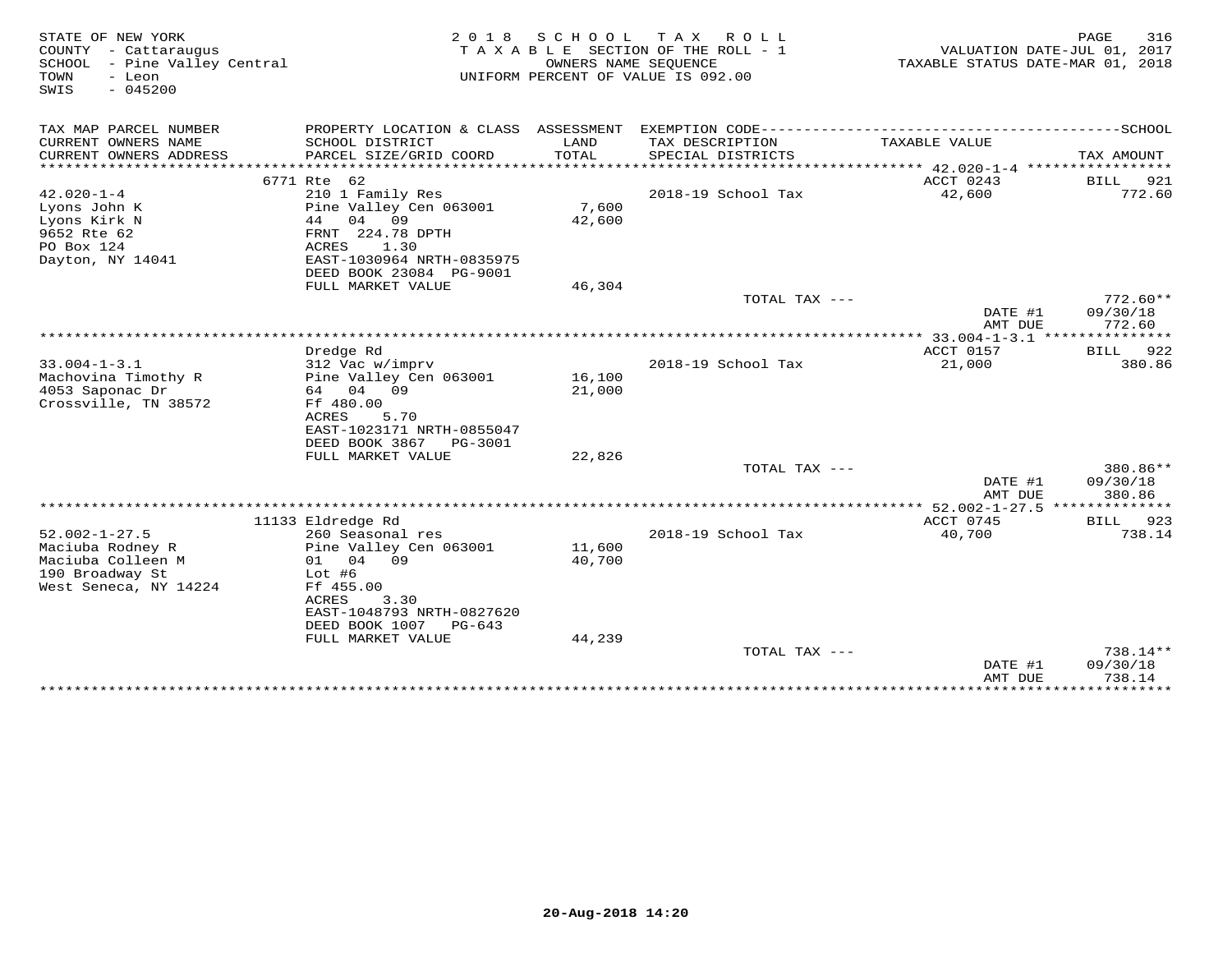| STATE OF NEW YORK<br>COUNTY - Cattaraugus<br>SCHOOL - Pine Valley Central<br>- Leon<br>TOWN<br>$-045200$<br>SWIS |                                                        |        | 2018 SCHOOL TAX ROLL<br>TAXABLE SECTION OF THE ROLL - 1<br>OWNERS NAME SEQUENCE<br>UNIFORM PERCENT OF VALUE IS 092.00 | VALUATION DATE-JUL 01, 2017<br>TAXABLE STATUS DATE-MAR 01, 2018 | 317<br>PAGE                 |
|------------------------------------------------------------------------------------------------------------------|--------------------------------------------------------|--------|-----------------------------------------------------------------------------------------------------------------------|-----------------------------------------------------------------|-----------------------------|
| TAX MAP PARCEL NUMBER                                                                                            |                                                        |        |                                                                                                                       |                                                                 |                             |
| CURRENT OWNERS NAME                                                                                              | SCHOOL DISTRICT                                        | LAND   | TAX DESCRIPTION                                                                                                       | TAXABLE VALUE                                                   |                             |
| CURRENT OWNERS ADDRESS                                                                                           | PARCEL SIZE/GRID COORD                                 | TOTAL  | SPECIAL DISTRICTS                                                                                                     |                                                                 | TAX AMOUNT                  |
|                                                                                                                  |                                                        |        |                                                                                                                       |                                                                 |                             |
| $42.002 - 1 - 15.9$                                                                                              | 7323 Rte 62<br>120 Field crops                         |        | AG DIST<br>41720                                                                                                      | ACCT 0949                                                       | 924<br><b>BILL</b><br>5,030 |
| Mammoser Gerald                                                                                                  | Pine Valley Cen 063001                                 | 12,000 | 2018-19 School Tax                                                                                                    | 6,970                                                           | 126.41                      |
| Mammoser Ronald                                                                                                  | 46 04 09                                               | 12,000 |                                                                                                                       |                                                                 |                             |
| 3940 Hardt Rd                                                                                                    | ACRES 11.95                                            |        |                                                                                                                       |                                                                 |                             |
| Eden, NY 14057                                                                                                   | EAST-1030769 NRTH-0844256                              |        |                                                                                                                       |                                                                 |                             |
|                                                                                                                  | DEED BOOK 16112 PG-4002                                |        |                                                                                                                       |                                                                 |                             |
| MAY BE SUBJECT TO PAYMENT<br>UNDER AGDIST LAW TIL 2022                                                           | FULL MARKET VALUE                                      | 13,043 |                                                                                                                       |                                                                 |                             |
|                                                                                                                  |                                                        |        | TOTAL TAX ---                                                                                                         |                                                                 | $126.41**$                  |
|                                                                                                                  |                                                        |        |                                                                                                                       | DATE #1<br>AMT DUE                                              | 09/30/18<br>126.41          |
|                                                                                                                  | 6960 Bailey Hill Rd                                    |        |                                                                                                                       | ACCT 0645                                                       | BILL 925                    |
| $43.002 - 1 - 10.3$                                                                                              | 260 Seasonal res                                       |        | 2018-19 School Tax                                                                                                    | 44,900                                                          | 814.31                      |
| Marquardt James R                                                                                                | Pine Valley Cen 063001                                 | 21,200 |                                                                                                                       |                                                                 |                             |
| 9554 Keller Rd                                                                                                   | 04 04 09                                               | 44,900 |                                                                                                                       |                                                                 |                             |
| PO Box 291                                                                                                       | ACRES<br>8.90                                          |        |                                                                                                                       |                                                                 |                             |
| Clarence, NY 14031                                                                                               | EAST-1049975 NRTH-0840496                              |        |                                                                                                                       |                                                                 |                             |
|                                                                                                                  | DEED BOOK 4175 PG-7001                                 |        |                                                                                                                       |                                                                 |                             |
|                                                                                                                  | FULL MARKET VALUE                                      | 48,804 | TOTAL TAX ---                                                                                                         |                                                                 | 814.31**                    |
|                                                                                                                  |                                                        |        |                                                                                                                       | DATE #1                                                         | 09/30/18                    |
|                                                                                                                  |                                                        |        |                                                                                                                       | AMT DUE                                                         | 814.31                      |
|                                                                                                                  |                                                        |        |                                                                                                                       |                                                                 |                             |
|                                                                                                                  | Frog Valley Rd                                         |        |                                                                                                                       | ACCT 0723                                                       | BILL 926                    |
| $33.004 - 1 - 13.2$                                                                                              | 314 Rural vac<10                                       |        | 2018-19 School Tax                                                                                                    | 7,000                                                           | 126.95                      |
| Martin Peter                                                                                                     | Pine Valley Cen 063001                                 | 7,000  |                                                                                                                       |                                                                 |                             |
| 10017 Jolls Rd<br>Perrysburg, NY 14129                                                                           | 64 04 09<br>Ff 290.00                                  | 7,000  |                                                                                                                       |                                                                 |                             |
|                                                                                                                  | ACRES<br>3.00                                          |        |                                                                                                                       |                                                                 |                             |
|                                                                                                                  | EAST-1021177 NRTH-0852008                              |        |                                                                                                                       |                                                                 |                             |
|                                                                                                                  | DEED BOOK 00978 PG-00076                               |        |                                                                                                                       |                                                                 |                             |
|                                                                                                                  | FULL MARKET VALUE                                      | 7,609  |                                                                                                                       |                                                                 |                             |
|                                                                                                                  |                                                        |        | TOTAL TAX ---                                                                                                         |                                                                 | 126.95**                    |
|                                                                                                                  |                                                        |        |                                                                                                                       | DATE #1                                                         | 09/30/18                    |
|                                                                                                                  |                                                        |        |                                                                                                                       | AMT DUE                                                         | 126.95                      |
|                                                                                                                  | 6268 Canyon Dr & Blue Bird Ln                          |        |                                                                                                                       | ACCT 0440                                                       | BILL 927                    |
| $52.002 - 1 - 19$                                                                                                | 260 Seasonal res                                       |        | 2018-19 School Tax                                                                                                    | 39,900                                                          | 723.63                      |
| Martin Robert                                                                                                    | Pine Valley Cen 063001                                 | 13,800 |                                                                                                                       |                                                                 |                             |
| 6502 Omphalius Rd                                                                                                | 02 04 09                                               | 39,900 |                                                                                                                       |                                                                 |                             |
| Colden, NY 14033                                                                                                 | Ff 720 Canyon; 760 Bb Lane<br>ACRES<br>4.38            |        |                                                                                                                       |                                                                 |                             |
|                                                                                                                  | EAST-1049140 NRTH-0828373<br>DEED BOOK 801<br>PG-01018 |        |                                                                                                                       |                                                                 |                             |
|                                                                                                                  | FULL MARKET VALUE                                      | 43,370 |                                                                                                                       |                                                                 |                             |
|                                                                                                                  |                                                        |        | TOTAL TAX ---                                                                                                         |                                                                 | $723.63**$                  |
|                                                                                                                  |                                                        |        |                                                                                                                       | DATE #1                                                         | 09/30/18                    |
|                                                                                                                  |                                                        |        |                                                                                                                       | AMT DUE                                                         | 723.63<br>***********       |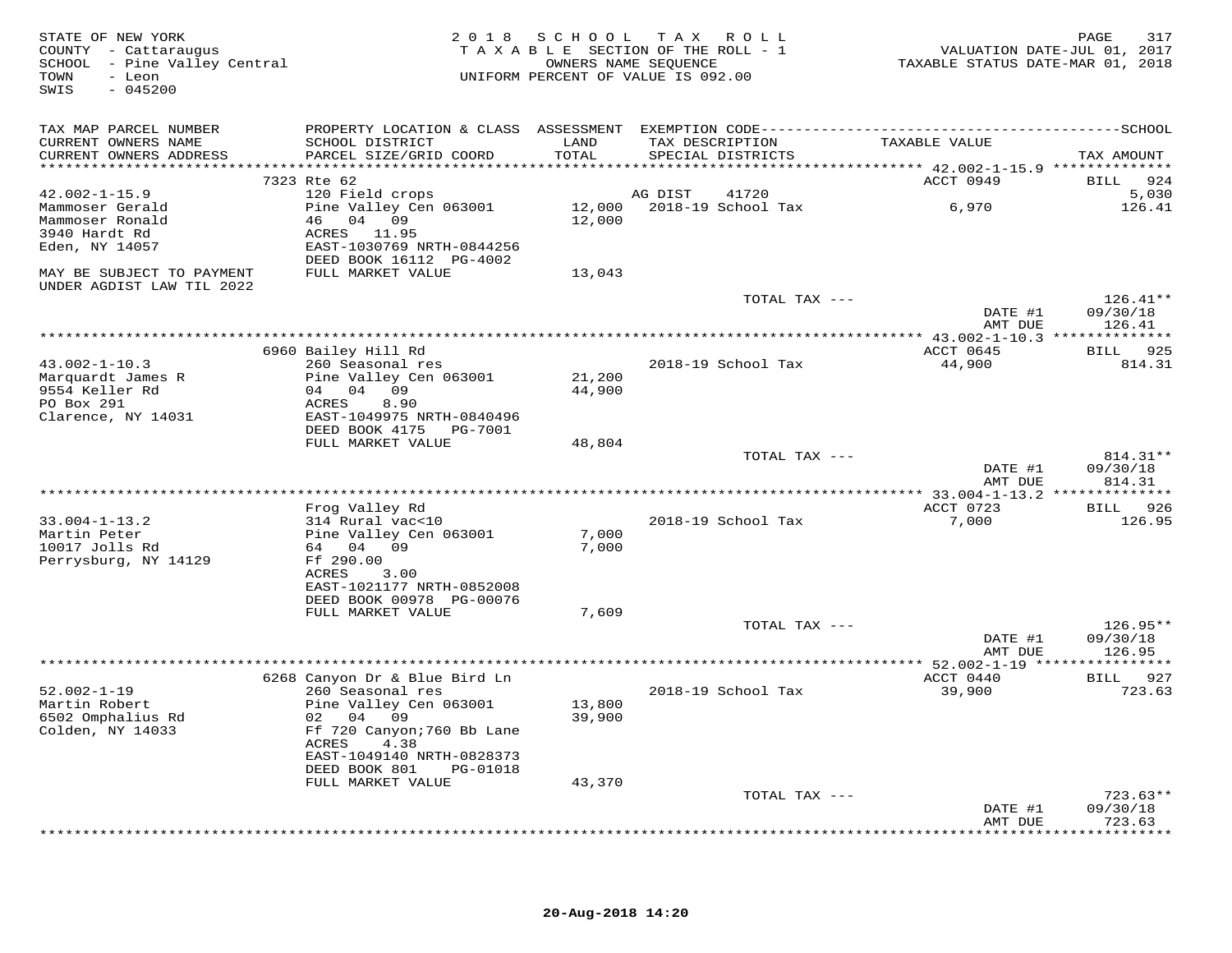| STATE OF NEW YORK<br>COUNTY - Cattaraugus<br>SCHOOL - Pine Valley Central<br>TOWN<br>- Leon<br>$-045200$<br>SWIS | 2 0 1 8                                                                                                                                                    | SCHOOL            | T A X<br>R O L L<br>TAXABLE SECTION OF THE ROLL - 1<br>OWNERS NAME SEQUENCE<br>UNIFORM PERCENT OF VALUE IS 092.00 | VALUATION DATE-JUL 01, 2017<br>TAXABLE STATUS DATE-MAR 01, 2018 | PAGE<br>318                          |
|------------------------------------------------------------------------------------------------------------------|------------------------------------------------------------------------------------------------------------------------------------------------------------|-------------------|-------------------------------------------------------------------------------------------------------------------|-----------------------------------------------------------------|--------------------------------------|
| TAX MAP PARCEL NUMBER                                                                                            |                                                                                                                                                            |                   |                                                                                                                   |                                                                 |                                      |
| CURRENT OWNERS NAME<br>CURRENT OWNERS ADDRESS                                                                    | SCHOOL DISTRICT<br>PARCEL SIZE/GRID COORD                                                                                                                  | LAND<br>TOTAL     | TAX DESCRIPTION<br>SPECIAL DISTRICTS                                                                              | TAXABLE VALUE                                                   | TAX AMOUNT                           |
|                                                                                                                  | 11032 Eldredge Rd                                                                                                                                          |                   |                                                                                                                   | ACCT 0461                                                       | BILL<br>928                          |
| $52.002 - 1 - 25$                                                                                                | 210 1 Family Res                                                                                                                                           |                   | ENH STAR<br>41834                                                                                                 |                                                                 | 60,000                               |
| Mazauski Stephen J<br>Mazauski Anne E<br>11032 Eldredge Rd<br>Cattaraugus, NY 14719                              | Pine Valley Cen 063001<br>09<br>02 04<br>$Lot-E19$<br>Ff 320 Eldredge; 415 Larch                                                                           | 19,900<br>60,000  | 2018-19 School Tax                                                                                                | 60,000                                                          | 1,088.17                             |
|                                                                                                                  | ACRES<br>8.04<br>EAST-1050442 NRTH-0827670<br>DEED BOOK 00931 PG-00822                                                                                     |                   |                                                                                                                   |                                                                 |                                      |
|                                                                                                                  | FULL MARKET VALUE                                                                                                                                          | 65,217            |                                                                                                                   |                                                                 |                                      |
|                                                                                                                  |                                                                                                                                                            |                   | TOTAL TAX ---                                                                                                     |                                                                 | $0.00**$                             |
|                                                                                                                  | 11529 Youngs Rd                                                                                                                                            |                   |                                                                                                                   | ACCT 0589                                                       | BILL 929                             |
| $52.001 - 1 - 15.2$<br>Mccroskey George<br>Mccroskey Barbara<br>6 Parkway<br>Silver Creek, NY 14136              | 312 Vac w/imprv<br>Pine Valley Cen 063001<br>09/17 04 09<br>FRNT 115.00 DPTH<br>ACRES 182.60                                                               | 87,100<br>109,100 | 2018-19 School Tax                                                                                                | 109,100                                                         | 1,978.65                             |
|                                                                                                                  | EAST-1042916 NRTH-0826070<br>DEED BOOK 880<br>PG-00407<br>FULL MARKET VALUE                                                                                | 118,587           |                                                                                                                   |                                                                 |                                      |
|                                                                                                                  |                                                                                                                                                            |                   | TOTAL TAX ---                                                                                                     | DATE #1<br>AMT DUE                                              | $1,978.65**$<br>09/30/18<br>1,978.65 |
|                                                                                                                  |                                                                                                                                                            |                   |                                                                                                                   |                                                                 |                                      |
|                                                                                                                  | 12043 Gulf Rd                                                                                                                                              |                   |                                                                                                                   | ACCT 0161                                                       | BILL 930                             |
| $42.002 - 1 - 10$<br>Metzger David A                                                                             | 281 Multiple res<br>Pine Valley Cen 063001                                                                                                                 |                   | B STAR MH 41864<br>48,400 2018-19 School Tax                                                                      | 259,200                                                         | 27,300<br>4,700.89                   |
| Metzger Carolanne<br>12403 Gulf Rd<br>South Dayton, NY 14138                                                     | 09<br>46 04<br>Ff 1065 Zura Smith Rd<br>Ff 1335 Gulf Rd<br>ACRES<br>28.98 BANK<br>012<br>EAST-1029012 NRTH-0846417<br>DEED BOOK 16679 PG-6002              | 259,200           |                                                                                                                   |                                                                 |                                      |
|                                                                                                                  | FULL MARKET VALUE                                                                                                                                          | 281,739           |                                                                                                                   |                                                                 |                                      |
|                                                                                                                  |                                                                                                                                                            |                   | TOTAL TAX ---                                                                                                     | DATE #1<br>AMT DUE                                              | $4,205.77**$<br>09/30/18<br>4,205.77 |
|                                                                                                                  | Rte 62                                                                                                                                                     |                   |                                                                                                                   | ACCT 0163                                                       | BILL<br>931                          |
| $42.002 - 1 - 12$<br>Metzger David A<br>Metzger Carolanne<br>12403 Gulf Rd<br>South Dayton, NY 14138             | 280 Res Multiple<br>Pine Valley Cen 063001<br>46 04 09<br>Rte 62 Ff - 835'<br>FRNT 1750.00 DPTH<br>ACRES<br>34.64 BANK<br>012<br>EAST-1030284 NRTH-0847175 | 44,900<br>323,400 | 2018-19 School Tax                                                                                                | 323,400                                                         | 5,865.23                             |
|                                                                                                                  | DEED BOOK 16679 PG-6002                                                                                                                                    |                   |                                                                                                                   |                                                                 |                                      |
|                                                                                                                  | FULL MARKET VALUE                                                                                                                                          | 351,522           |                                                                                                                   |                                                                 |                                      |
|                                                                                                                  |                                                                                                                                                            |                   | TOTAL TAX ---                                                                                                     | DATE #1<br>AMT DUE                                              | $5,865.23**$<br>09/30/18<br>5,865.23 |

\*\*\*\*\*\*\*\*\*\*\*\*\*\*\*\*\*\*\*\*\*\*\*\*\*\*\*\*\*\*\*\*\*\*\*\*\*\*\*\*\*\*\*\*\*\*\*\*\*\*\*\*\*\*\*\*\*\*\*\*\*\*\*\*\*\*\*\*\*\*\*\*\*\*\*\*\*\*\*\*\*\*\*\*\*\*\*\*\*\*\*\*\*\*\*\*\*\*\*\*\*\*\*\*\*\*\*\*\*\*\*\*\*\*\*\*\*\*\*\*\*\*\*\*\*\*\*\*\*\*\*\*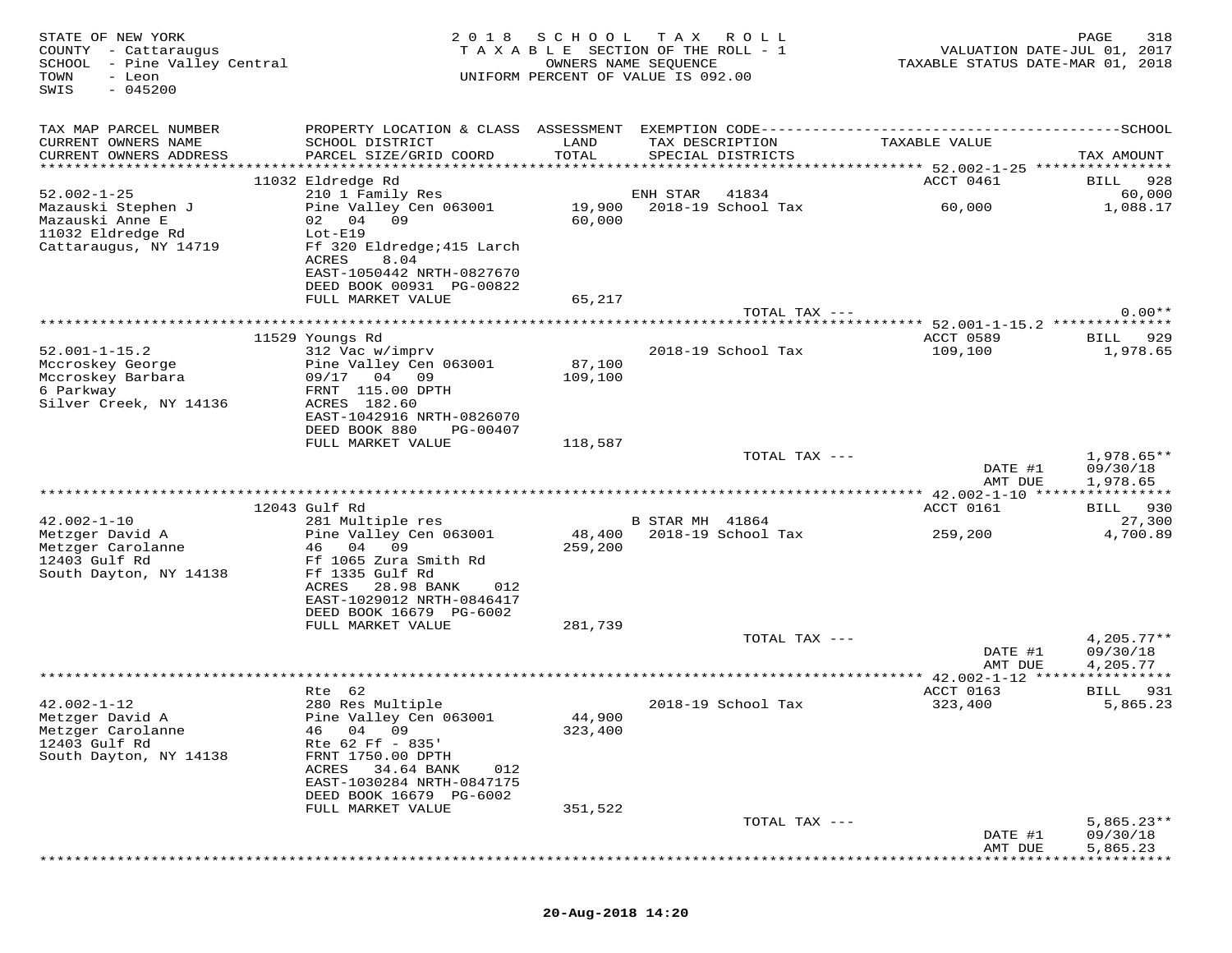| STATE OF NEW YORK<br>COUNTY - Cattaraugus<br>SCHOOL - Pine Valley Central<br>- Leon<br>TOWN<br>SWIS<br>$-045200$ |                                                         |         | 2018 SCHOOL TAX ROLL<br>TAXABLE SECTION OF THE ROLL - 1<br>OWNERS NAME SEQUENCE<br>UNIFORM PERCENT OF VALUE IS 092.00 |               | TAXABLE STATUS DATE-MAR 01, 2018 | 319<br>PAGE<br>VALUATION DATE-JUL 01, 2017 |
|------------------------------------------------------------------------------------------------------------------|---------------------------------------------------------|---------|-----------------------------------------------------------------------------------------------------------------------|---------------|----------------------------------|--------------------------------------------|
| TAX MAP PARCEL NUMBER                                                                                            |                                                         |         |                                                                                                                       |               |                                  |                                            |
| CURRENT OWNERS NAME                                                                                              | SCHOOL DISTRICT                                         | LAND    | TAX DESCRIPTION                                                                                                       |               | TAXABLE VALUE                    |                                            |
| CURRENT OWNERS ADDRESS<br>******************************                                                         | PARCEL SIZE/GRID COORD                                  | TOTAL   | SPECIAL DISTRICTS                                                                                                     |               |                                  | TAX AMOUNT                                 |
|                                                                                                                  | Gulf Rd                                                 |         |                                                                                                                       |               | ACCT 0646                        | 932<br>BILL                                |
| $42.002 - 1 - 13.2$                                                                                              | 330 Vacant comm                                         |         | 2018-19 School Tax                                                                                                    |               | 26,100                           | 473.35                                     |
| Metzger David A                                                                                                  | Pine Valley Cen 063001                                  | 26,100  |                                                                                                                       |               |                                  |                                            |
| Metzger Carolanne                                                                                                | 46 04 09                                                | 26,100  |                                                                                                                       |               |                                  |                                            |
| 12403 Gulf Rd<br>South Dayton, NY 14138                                                                          | ACRES<br>24.20 BANK<br>012<br>EAST-1029694 NRTH-0845937 |         |                                                                                                                       |               |                                  |                                            |
|                                                                                                                  | DEED BOOK 16679 PG-6002                                 |         |                                                                                                                       |               |                                  |                                            |
|                                                                                                                  | FULL MARKET VALUE                                       | 28,370  |                                                                                                                       |               |                                  |                                            |
|                                                                                                                  |                                                         |         |                                                                                                                       | TOTAL TAX --- |                                  | $473.35**$                                 |
|                                                                                                                  |                                                         |         |                                                                                                                       |               | DATE #1                          | 09/30/18                                   |
|                                                                                                                  |                                                         |         |                                                                                                                       |               | AMT DUE                          | 473.35                                     |
|                                                                                                                  | 12650 Smith Rd                                          |         |                                                                                                                       |               | ACCT 0759                        | 933<br><b>BILL</b>                         |
| $42.002 - 1 - 34$                                                                                                | 270 Mfg housing                                         |         | <b>BAS STAR</b>                                                                                                       | 41854         |                                  | 27,300                                     |
| Meyers Amy                                                                                                       | Pine Valley Cen 063001                                  | 7,000   | 2018-19 School Tax                                                                                                    |               | 41,800                           | 758.09                                     |
| Granger Jason                                                                                                    | 54 04 09                                                | 41,800  |                                                                                                                       |               |                                  |                                            |
| 12650 Smith Rd                                                                                                   | Ff 300.00                                               |         |                                                                                                                       |               |                                  |                                            |
| South Dayton, NY 14138                                                                                           | ACRES<br>1.00<br>EAST-1025069 NRTH-0847495              |         |                                                                                                                       |               |                                  |                                            |
|                                                                                                                  | DEED BOOK 00985 PG-00553                                |         |                                                                                                                       |               |                                  |                                            |
|                                                                                                                  | FULL MARKET VALUE                                       | 45,435  |                                                                                                                       |               |                                  |                                            |
|                                                                                                                  |                                                         |         |                                                                                                                       | TOTAL TAX --- |                                  | $262.97**$                                 |
|                                                                                                                  |                                                         |         |                                                                                                                       |               | DATE #1<br>AMT DUE               | 09/30/18<br>262.97                         |
|                                                                                                                  |                                                         |         |                                                                                                                       |               |                                  |                                            |
|                                                                                                                  | 12615 Smith Rd                                          |         |                                                                                                                       |               | ACCT 0603                        | <b>BILL</b><br>934                         |
| $42.002 - 1 - 33$                                                                                                | 210 1 Family Res                                        |         | <b>BAS STAR</b>                                                                                                       | 41854         |                                  | 27,300                                     |
| Meyers John H                                                                                                    | Pine Valley Cen 063001                                  | 17,000  | 2018-19 School Tax                                                                                                    |               | 67,300                           | 1,220.56                                   |
| Meyers Linda<br>12615 Xura Smith Rd                                                                              | 54 04 09<br>FRNT 807.00 DPTH                            | 67,300  |                                                                                                                       |               |                                  |                                            |
| South Dayton, NY 14138                                                                                           | ACRES<br>6.25                                           |         |                                                                                                                       |               |                                  |                                            |
|                                                                                                                  | EAST-1025304 NRTH-0847201                               |         |                                                                                                                       |               |                                  |                                            |
|                                                                                                                  | DEED BOOK 902<br>PG-00737                               |         |                                                                                                                       |               |                                  |                                            |
|                                                                                                                  | FULL MARKET VALUE                                       | 73,152  |                                                                                                                       |               |                                  |                                            |
|                                                                                                                  |                                                         |         |                                                                                                                       | TOTAL TAX --- | DATE #1                          | $725.45**$                                 |
|                                                                                                                  |                                                         |         |                                                                                                                       |               | AMT DUE                          | 09/30/18<br>725.45                         |
|                                                                                                                  |                                                         |         |                                                                                                                       |               |                                  |                                            |
|                                                                                                                  | 12756 Smith Rd                                          |         |                                                                                                                       |               | ACCT 0621                        | BILL 935                                   |
| $33.004 - 1 - 17.2$                                                                                              | 112 Dairy farm                                          |         | AG DIST                                                                                                               | 41720         |                                  | 18,081                                     |
| Meyers Matthew N.<br>12756 Smith Rd                                                                              | Pine Valley Cen 063001<br>54/55/47 01 09                |         | 61,850 BAS STAR<br>200,750    2018-19    School Tax                                                                   | 41854         | 182,669                          | 27,300<br>3,312.91                         |
| South Dayton, NY 14138                                                                                           | Ff 690.00                                               |         |                                                                                                                       |               |                                  |                                            |
|                                                                                                                  | ACRES 83.53 BANK<br>017                                 |         |                                                                                                                       |               |                                  |                                            |
| MAY BE SUBJECT TO PAYMENT                                                                                        | EAST-1023091 NRTH-0848743                               |         |                                                                                                                       |               |                                  |                                            |
| UNDER AGDIST LAW TIL 2022                                                                                        | DEED BOOK 21960 PG-2001                                 |         |                                                                                                                       |               |                                  |                                            |
|                                                                                                                  | FULL MARKET VALUE                                       | 218,207 |                                                                                                                       |               |                                  |                                            |
|                                                                                                                  |                                                         |         |                                                                                                                       | TOTAL TAX --- | DATE #1                          | $2,817.79**$<br>09/30/18                   |
|                                                                                                                  |                                                         |         |                                                                                                                       |               | AMT DUE                          | 2,817.79                                   |
|                                                                                                                  |                                                         |         |                                                                                                                       |               |                                  | * * * * * * * * * *                        |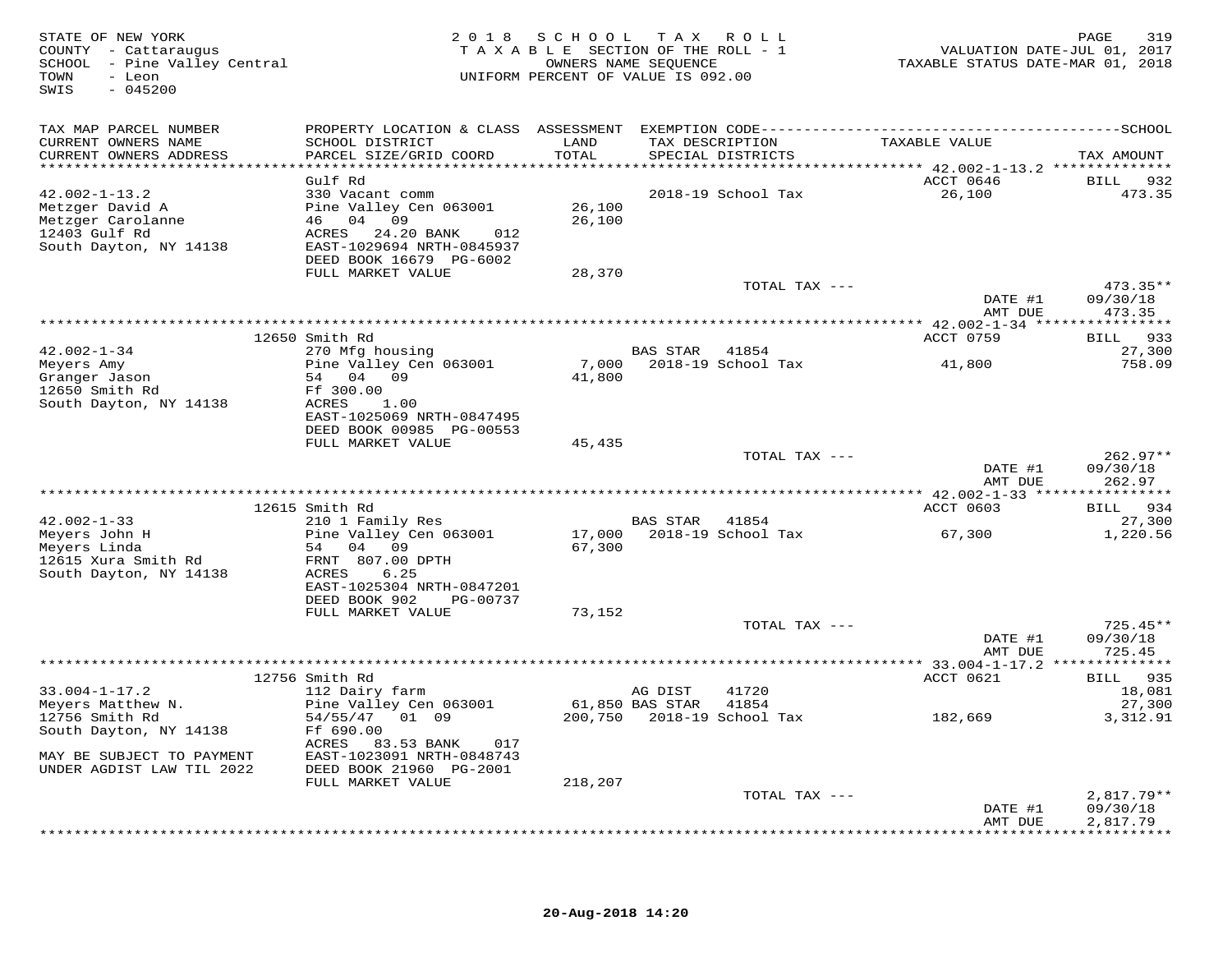| STATE OF NEW YORK<br>COUNTY - Cattaraugus<br>SCHOOL - Pine Valley Central<br>TOWN<br>- Leon<br>$-045200$<br>SWIS       | 2 0 1 8                                                                                                                                                         | SCHOOL TAX<br>TAXABLE SECTION OF THE ROLL - 1<br>OWNERS NAME SEQUENCE<br>UNIFORM PERCENT OF VALUE IS 092.00 |          | ROLL                        | TAXABLE STATUS DATE-MAR 01, 2018                | PAGE<br>320<br>VALUATION DATE-JUL 01, 2017 |
|------------------------------------------------------------------------------------------------------------------------|-----------------------------------------------------------------------------------------------------------------------------------------------------------------|-------------------------------------------------------------------------------------------------------------|----------|-----------------------------|-------------------------------------------------|--------------------------------------------|
| TAX MAP PARCEL NUMBER<br>CURRENT OWNERS NAME                                                                           | SCHOOL DISTRICT                                                                                                                                                 | LAND                                                                                                        |          | TAX DESCRIPTION             | TAXABLE VALUE                                   |                                            |
| CURRENT OWNERS ADDRESS<br>********************                                                                         | PARCEL SIZE/GRID COORD                                                                                                                                          | TOTAL<br>****************                                                                                   |          | SPECIAL DISTRICTS           |                                                 | TAX AMOUNT                                 |
| $43.001 - 1 - 2.2$<br>Mihalko Paul J.<br>Mihalko Kerry L.<br>PO Box 174<br>Cherry Creek, NY 14723                      | 11939 Ruckh Hill Rd<br>210 1 Family Res<br>Pine Valley Cen 063001<br>04 09<br>29/30<br>ACRES<br>1.90 BANK<br>005<br>EAST-1036124 NRTH-0847331                   | 8,800<br>161,600                                                                                            |          | 2018-19 School Tax          | ACCT 0911<br>161,600                            | BILL<br>936<br>2,930.80                    |
|                                                                                                                        | DEED BOOK 20898 PG-4002                                                                                                                                         |                                                                                                             |          |                             |                                                 |                                            |
|                                                                                                                        | FULL MARKET VALUE                                                                                                                                               | 175,652                                                                                                     |          | TOTAL TAX ---               | DATE #1                                         | $2,930.80**$<br>09/30/18                   |
|                                                                                                                        |                                                                                                                                                                 |                                                                                                             |          |                             | AMT DUE                                         | 2,930.80                                   |
| $43.001 - 1 - 29.3$                                                                                                    | 7138 Rte 62<br>240 Rural res                                                                                                                                    |                                                                                                             |          | 2018-19 School Tax          | ACCT 0022<br>79,000                             | BILL 937<br>1,432.75                       |
| Miller Adam J.<br>7138 Rte 62<br>South Dayton, NY                                                                      | Pine Valley Cen 063001<br>37/38<br>04 09<br>Ff 1600.00 Us Rte 62<br>Ff 170.00 Slew Rd<br>ACRES<br>13.41<br>EAST-1033144 NRTH-0842656<br>DEED BOOK 27589 PG-3002 | 17,700<br>79,000                                                                                            |          |                             |                                                 |                                            |
|                                                                                                                        | FULL MARKET VALUE                                                                                                                                               | 85,870                                                                                                      |          |                             |                                                 |                                            |
|                                                                                                                        |                                                                                                                                                                 |                                                                                                             |          | TOTAL TAX ---               | DATE #1<br>AMT DUE                              | $1,432.75**$<br>09/30/18<br>1,432.75       |
|                                                                                                                        |                                                                                                                                                                 |                                                                                                             |          |                             |                                                 |                                            |
|                                                                                                                        | 12106 Leon-New Albion Rd                                                                                                                                        |                                                                                                             |          |                             | ACCT 0056                                       | BILL 938                                   |
| $43.003 - 1 - 2$<br>Miller Andrew D<br>Miller Elizabeth A<br>12106 Leon-New Albion Rd<br>Conewango Valley, NY 14726    | 112 Dairy farm<br>Pine Valley Cen 063001<br>36 04 09<br>Slew Rd Ff $-340'$<br>FRNT 610.00 DPTH                                                                  | 38,800<br>112,800                                                                                           | BAS STAR | 41854<br>2018-19 School Tax | 112,800                                         | 27,300<br>2,045.76                         |
|                                                                                                                        | 56.04<br>ACRES<br>EAST-1033544 NRTH-0837445<br>DEED BOOK 12148 PG-2001<br>FULL MARKET VALUE                                                                     | 122,609                                                                                                     |          |                             |                                                 |                                            |
|                                                                                                                        |                                                                                                                                                                 |                                                                                                             |          | TOTAL TAX ---               |                                                 | $1,550.64**$                               |
|                                                                                                                        |                                                                                                                                                                 |                                                                                                             |          |                             | DATE #1<br>AMT DUE<br>** $43.003 - 1 - 24.2$ ** | 09/30/18<br>1,550.64                       |
|                                                                                                                        | 12106 Leon-New Albion Rd                                                                                                                                        |                                                                                                             |          |                             | ACCT 0512                                       | 939<br>BILL                                |
| $43.003 - 1 - 24.2$<br>Miller Andrew D<br>Miller Elizabeth A<br>12106 Leon-New Albion Rd<br>Conewango Valley, NY 14726 | 105 Vac farmland<br>Pine Valley Cen 063001<br>04<br>09<br>36<br>ACRES<br>20.70<br>EAST-1032374 NRTH-0836705<br>DEED BOOK 12148 PG-2001                          | 14,900<br>14,900                                                                                            |          | 2018-19 School Tax          | 14,900                                          | 270.23                                     |
|                                                                                                                        | FULL MARKET VALUE                                                                                                                                               | 16,196                                                                                                      |          |                             |                                                 |                                            |
|                                                                                                                        |                                                                                                                                                                 |                                                                                                             |          | TOTAL TAX ---               | DATE #1<br>AMT DUE                              | $270.23**$<br>09/30/18<br>270.23           |
|                                                                                                                        |                                                                                                                                                                 |                                                                                                             |          |                             |                                                 |                                            |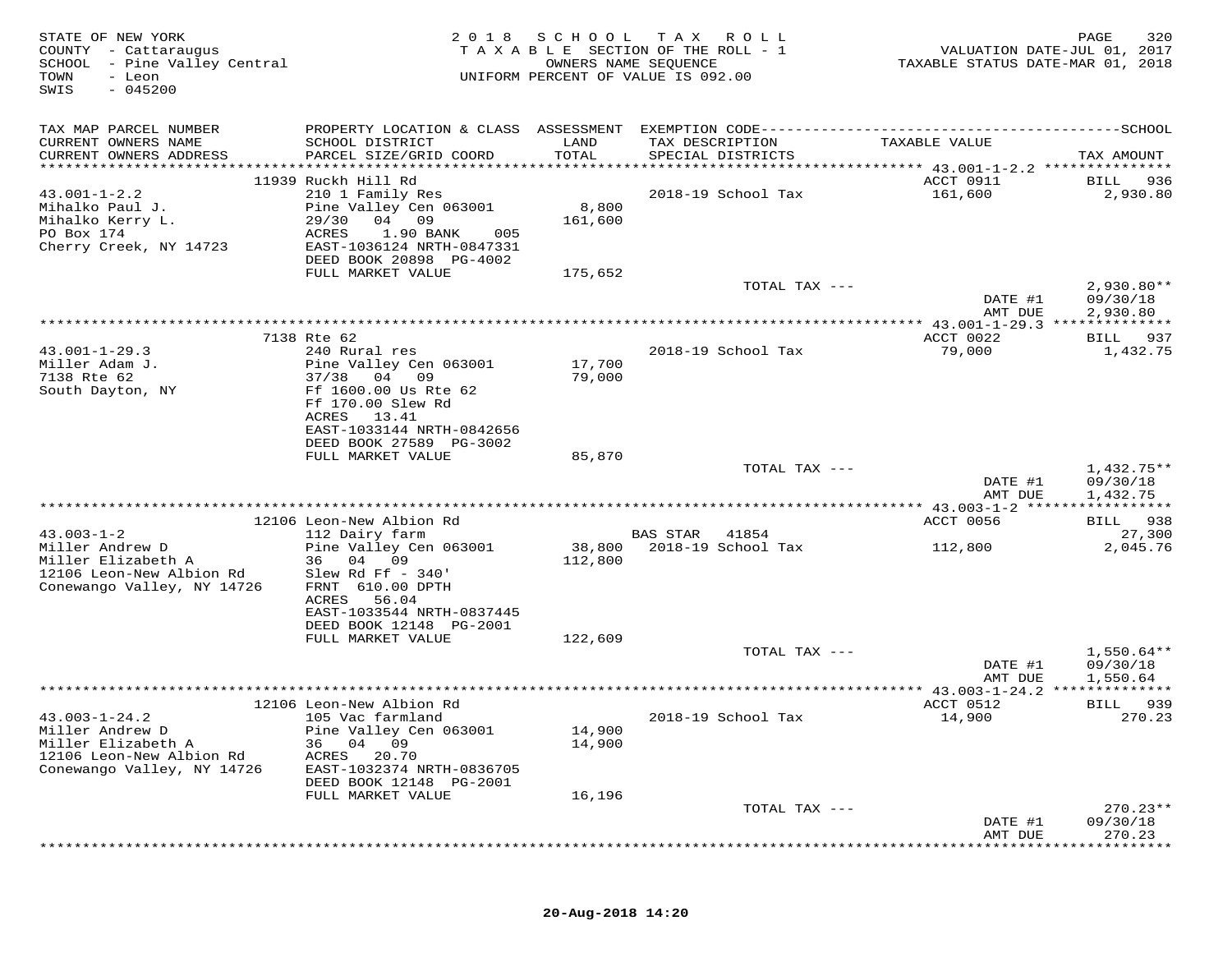| STATE OF NEW YORK<br>COUNTY - Cattaraugus<br>SCHOOL - Pine Valley Central<br>TOWN<br>- Leon<br>$-045200$<br>SWIS | 2 0 1 8                       | S C H O O L<br>TAXABLE SECTION OF THE ROLL - 1<br>UNIFORM PERCENT OF VALUE IS 092.00 | T A X<br>OWNERS NAME SEQUENCE | R O L L                    | TAXABLE STATUS DATE-MAR 01, 2018        | 321<br>PAGE<br>VALUATION DATE-JUL 01, 2017 |
|------------------------------------------------------------------------------------------------------------------|-------------------------------|--------------------------------------------------------------------------------------|-------------------------------|----------------------------|-----------------------------------------|--------------------------------------------|
| TAX MAP PARCEL NUMBER                                                                                            |                               |                                                                                      |                               |                            |                                         |                                            |
| CURRENT OWNERS NAME                                                                                              | SCHOOL DISTRICT               | LAND                                                                                 |                               | TAX DESCRIPTION            | TAXABLE VALUE                           |                                            |
| CURRENT OWNERS ADDRESS                                                                                           | PARCEL SIZE/GRID COORD        | TOTAL                                                                                |                               | SPECIAL DISTRICTS          |                                         | TAX AMOUNT                                 |
|                                                                                                                  |                               |                                                                                      |                               |                            | ACCT 0089                               |                                            |
| $52.002 - 1 - 1$                                                                                                 | Dugway Rd<br>322 Rural vac>10 |                                                                                      |                               | 2018-19 School Tax         | 25,000                                  | BILL 940<br>453.40                         |
| Miller Andy D                                                                                                    | Pine Valley Cen 063001        | 25,000                                                                               |                               |                            |                                         |                                            |
| Miller Elizabeth A                                                                                               | 11 04 09                      | 25,000                                                                               |                               |                            |                                         |                                            |
| 12106 Leon New Albion Road                                                                                       | Ff 970.00                     |                                                                                      |                               |                            |                                         |                                            |
| Conewango Valley, NY 14726                                                                                       | ACRES 27.50                   |                                                                                      |                               |                            |                                         |                                            |
|                                                                                                                  | EAST-1046282 NRTH-0832277     |                                                                                      |                               |                            |                                         |                                            |
|                                                                                                                  | DEED BOOK 22870 PG-3001       |                                                                                      |                               |                            |                                         |                                            |
|                                                                                                                  | FULL MARKET VALUE             | 27,174                                                                               |                               |                            |                                         |                                            |
|                                                                                                                  |                               |                                                                                      |                               | TOTAL TAX ---              |                                         | $453.40**$                                 |
|                                                                                                                  |                               |                                                                                      |                               |                            | DATE #1                                 | 09/30/18                                   |
|                                                                                                                  |                               |                                                                                      |                               |                            | AMT DUE                                 | 453.40                                     |
|                                                                                                                  |                               |                                                                                      |                               |                            | ********** 52.001-1-14.3 ************** |                                            |
|                                                                                                                  | 11598 Eldredge Rd             |                                                                                      |                               |                            | ACCT 0608                               | 941<br>BILL                                |
| $52.001 - 1 - 14.3$                                                                                              | 112 Dairy farm                |                                                                                      | AG BLDG                       | 41700                      |                                         | 20,500                                     |
| Miller Crist C                                                                                                   | Pine Valley Cen 063001        |                                                                                      | 57,700 BAS STAR               | 41854                      |                                         | 27,300                                     |
| Miller Clara E                                                                                                   | 18 04 09                      |                                                                                      |                               | 154,500 2018-19 School Tax | 134,000                                 | 2,430.24                                   |
| 11598 Eldredge Rd<br>Conewango Valley, NY 14726                                                                  | Ff 1145.00<br>ACRES 75.35     |                                                                                      |                               |                            |                                         |                                            |
|                                                                                                                  | EAST-1041280 NRTH-0829216     |                                                                                      |                               |                            |                                         |                                            |
| MAY BE SUBJECT TO PAYMENT                                                                                        | DEED BOOK 903<br>PG-00001     |                                                                                      |                               |                            |                                         |                                            |
| UNDER RPTL483 UNTIL 2019                                                                                         | FULL MARKET VALUE             | 167,935                                                                              |                               |                            |                                         |                                            |
|                                                                                                                  |                               |                                                                                      |                               | TOTAL TAX ---              |                                         | $1,935.13**$                               |
|                                                                                                                  |                               |                                                                                      |                               |                            | DATE #1                                 | 09/30/18                                   |
|                                                                                                                  |                               |                                                                                      |                               |                            | AMT DUE                                 | 1,935.13                                   |
|                                                                                                                  |                               |                                                                                      |                               |                            |                                         |                                            |
|                                                                                                                  | 11670 Eldredge Rd             |                                                                                      |                               |                            | ACCT 0827                               | BILL 942                                   |
| $52.001 - 1 - 14.5$                                                                                              | 112 Dairy farm                |                                                                                      | AG DIST                       | 41720                      |                                         | 12,190                                     |
| Miller Danny A                                                                                                   | Pine Valley Cen 063001        |                                                                                      | 51,600 BAS STAR               | 41854                      |                                         | 27,300                                     |
| Miller Edne L                                                                                                    | 18 04 09                      |                                                                                      |                               | 151,200 2018-19 School Tax | 139,010                                 | 2,521.10                                   |
| 11670 Elredge Rd                                                                                                 | Ff 1250.00                    |                                                                                      |                               |                            |                                         |                                            |
| Conewango Valley, NY 14726                                                                                       | ACRES<br>61.98                |                                                                                      |                               |                            |                                         |                                            |
|                                                                                                                  | EAST-1039526 NRTH-0827279     |                                                                                      |                               |                            |                                         |                                            |
| MAY BE SUBJECT TO PAYMENT                                                                                        | DEED BOOK 12585 PG-7001       |                                                                                      |                               |                            |                                         |                                            |
| UNDER AGDIST LAW TIL 2022                                                                                        | FULL MARKET VALUE             | 164,348                                                                              |                               | TOTAL TAX ---              |                                         | $2,025.99**$                               |
|                                                                                                                  |                               |                                                                                      |                               |                            | DATE #1                                 | 09/30/18                                   |
|                                                                                                                  |                               |                                                                                      |                               |                            | AMT DUE                                 | 2,025.99                                   |
|                                                                                                                  |                               |                                                                                      |                               |                            |                                         |                                            |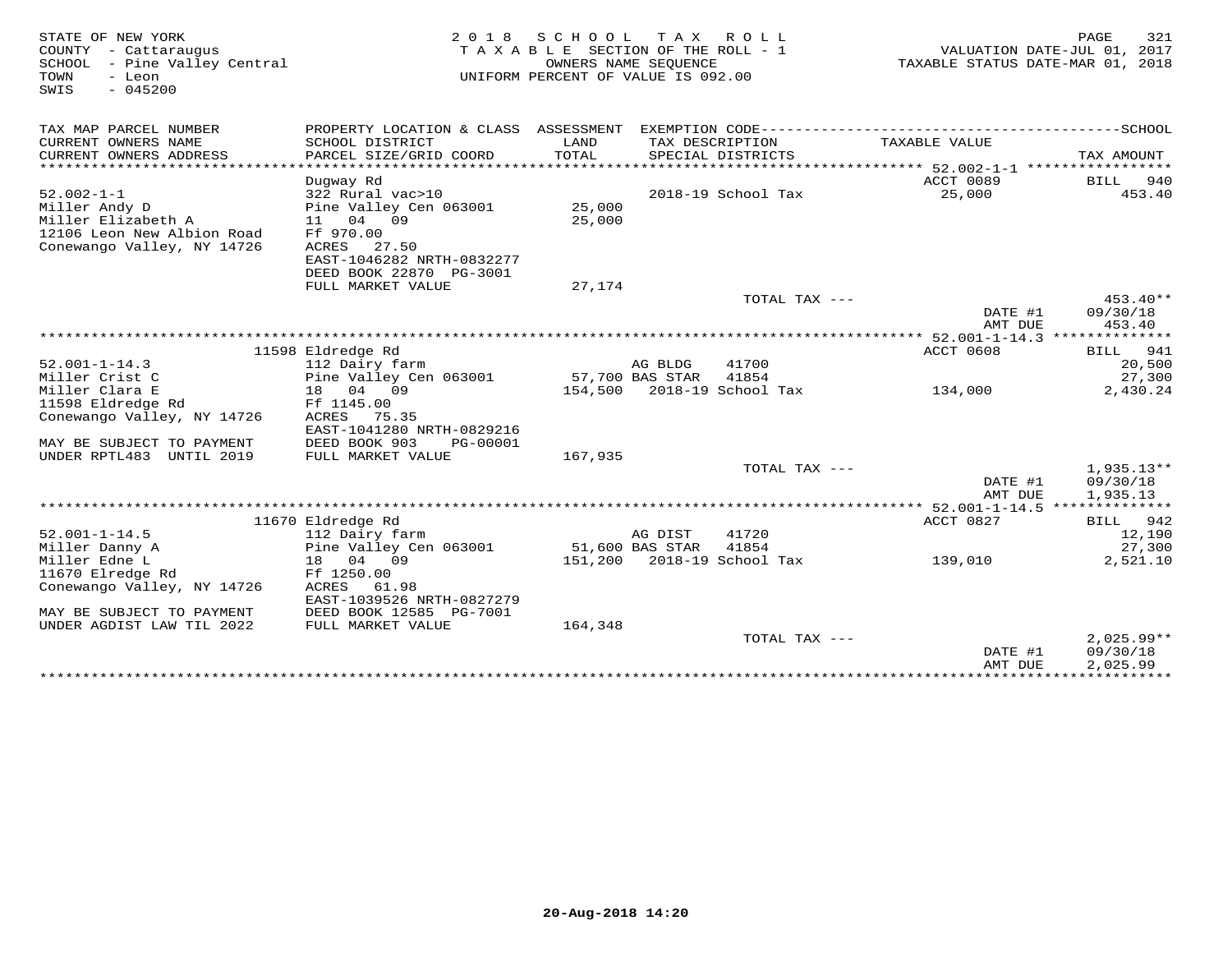STATE OF NEW YORK 2 0 1 8 S C H O O L T A X R O L L PAGE 322 COUNTY - Cattaraugus T A X A B L E SECTION OF THE ROLL - 1 VALUATION DATE-JUL 01, 2017 SCHOOL - Pine Valley Central OWNERS NAME SEQUENCE TAXABLE STATUS DATE-MAR 01, 2018 TOWN - Leon UNIFORM PERCENT OF VALUE IS 092.00 SWIS - 045200TAX MAP PARCEL NUMBER PROPERTY LOCATION & CLASS ASSESSMENT EXEMPTION CODE------------------------------------------SCHOOL CURRENT OWNERS NAME SCHOOL DISTRICT LAND TAX DESCRIPTION TAXABLE VALUE CURRENT OWNERS ADDRESS PARCEL SIZE/GRID COORD TOTAL SPECIAL DISTRICTS TAX AMOUNT \*\*\*\*\*\*\*\*\*\*\*\*\*\*\*\*\*\*\*\*\*\*\*\*\*\*\*\*\*\*\*\*\*\*\*\*\*\*\*\*\*\*\*\*\*\*\*\*\*\*\*\*\*\*\*\*\*\*\*\*\*\*\*\*\*\*\*\*\*\*\*\*\*\*\*\*\*\*\*\*\*\*\*\*\*\*\*\*\*\*\*\*\*\*\*\*\*\*\*\*\*\*\* 42.004-2-29 \*\*\*\*\*\*\*\*\*\*\*\*\*\*\*\* 6704 Riga Rd 17 PCT OF VALUE USED FOR EXEMPTION PURPOSES ACCT 0267 BILL 943 42.004-2-29 112 Dairy farm AG DIST 41720 16,752 Miller Eli DE Pine Valley Cen 063001 73,200 AGED C/T/S 41800 13,286 Miller Mary 51 04 09 156,300 ENH STAR 41834 60,790 6704 Riga Rd Ff 2335.00 B STAR MH 41864 27,300 Conewango Valley, NY 14726 ACRES 99.64 2018-19 School Tax 126,262 2,289.90 EAST-1026202 NRTH-0833762 MAY BE SUBJECT TO PAYMENT DEED BOOK 749 PG-3002 UNDER AGDIST LAW TIL 2022 FULL MARKET VALUE 169,891 TOTAL TAX --- 692.29\*\* DATE #1 09/30/18 AMT DUE 692.29 \*\*\*\*\*\*\*\*\*\*\*\*\*\*\*\*\*\*\*\*\*\*\*\*\*\*\*\*\*\*\*\*\*\*\*\*\*\*\*\*\*\*\*\*\*\*\*\*\*\*\*\*\*\*\*\*\*\*\*\*\*\*\*\*\*\*\*\*\*\*\*\*\*\*\*\*\*\*\*\*\*\*\*\*\*\*\*\*\*\*\*\*\*\*\*\*\*\*\*\*\*\*\* 52.001-1-27.2 \*\*\*\*\*\*\*\*\*\*\*\*\*\* 11935 Eldredge Rd ACCT 0643 BILL 944 52.001-1-27.2 112 Dairy farm AG DIST 41720 27,577 Miller Eli E.E. Pine Valley Cen 063001 76,200 BAS STAR 41854 27,300 Miller Edna M 25 04 09 174,900 2018-19 School Tax 147,323 2,671.87 11935 Eldredge Rd Ff 1400 Town Hill Rd Conewango Valley, NY 14726 FRNT 1640.00 DPTH ACRES 93.40 MAY BE SUBJECT TO PAYMENT EAST-1035896 NRTH-0826522 UNDER AGDIST LAW TIL 2022 DEED BOOK 00919 PG-00506 FULL MARKET VALUE 190,109 TOTAL TAX --- 2,176.75\*\*TOTAL TAX --- AMT DUE 2,176.75 \*\*\*\*\*\*\*\*\*\*\*\*\*\*\*\*\*\*\*\*\*\*\*\*\*\*\*\*\*\*\*\*\*\*\*\*\*\*\*\*\*\*\*\*\*\*\*\*\*\*\*\*\*\*\*\*\*\*\*\*\*\*\*\*\*\*\*\*\*\*\*\*\*\*\*\*\*\*\*\*\*\*\*\*\*\*\*\*\*\*\*\*\*\*\*\*\*\*\*\*\*\*\* 42.004-1-7 \*\*\*\*\*\*\*\*\*\*\*\*\*\*\*\*\* 6793 West Rd ACCT 0265 BILL 945 42.004-1-7 112 Dairy farm E STAR MH 41844 40,000 Miller Eli C Pine Valley Cen 063001 57,200 BAS STAR 41854 27,300 Miller Mattie N 52 04 09 118,000 2018-19 School Tax 118,000 2,140.06 6793 West Rd Ff 1540.00 Co Rd 6 Conewango Valley, NY 14726 Ff 1830.00 West Rd ACRES 79.33 EAST-1024304 NRTH-0836716 DEED BOOK 3635 PG-4001 FULL MARKET VALUE 128,261 TOTAL TAX --- 919.50\*\* $09/30/18$  DATE #1 09/30/18AMT DUE 919.50

\*\*\*\*\*\*\*\*\*\*\*\*\*\*\*\*\*\*\*\*\*\*\*\*\*\*\*\*\*\*\*\*\*\*\*\*\*\*\*\*\*\*\*\*\*\*\*\*\*\*\*\*\*\*\*\*\*\*\*\*\*\*\*\*\*\*\*\*\*\*\*\*\*\*\*\*\*\*\*\*\*\*\*\*\*\*\*\*\*\*\*\*\*\*\*\*\*\*\*\*\*\*\*\*\*\*\*\*\*\*\*\*\*\*\*\*\*\*\*\*\*\*\*\*\*\*\*\*\*\*\*\*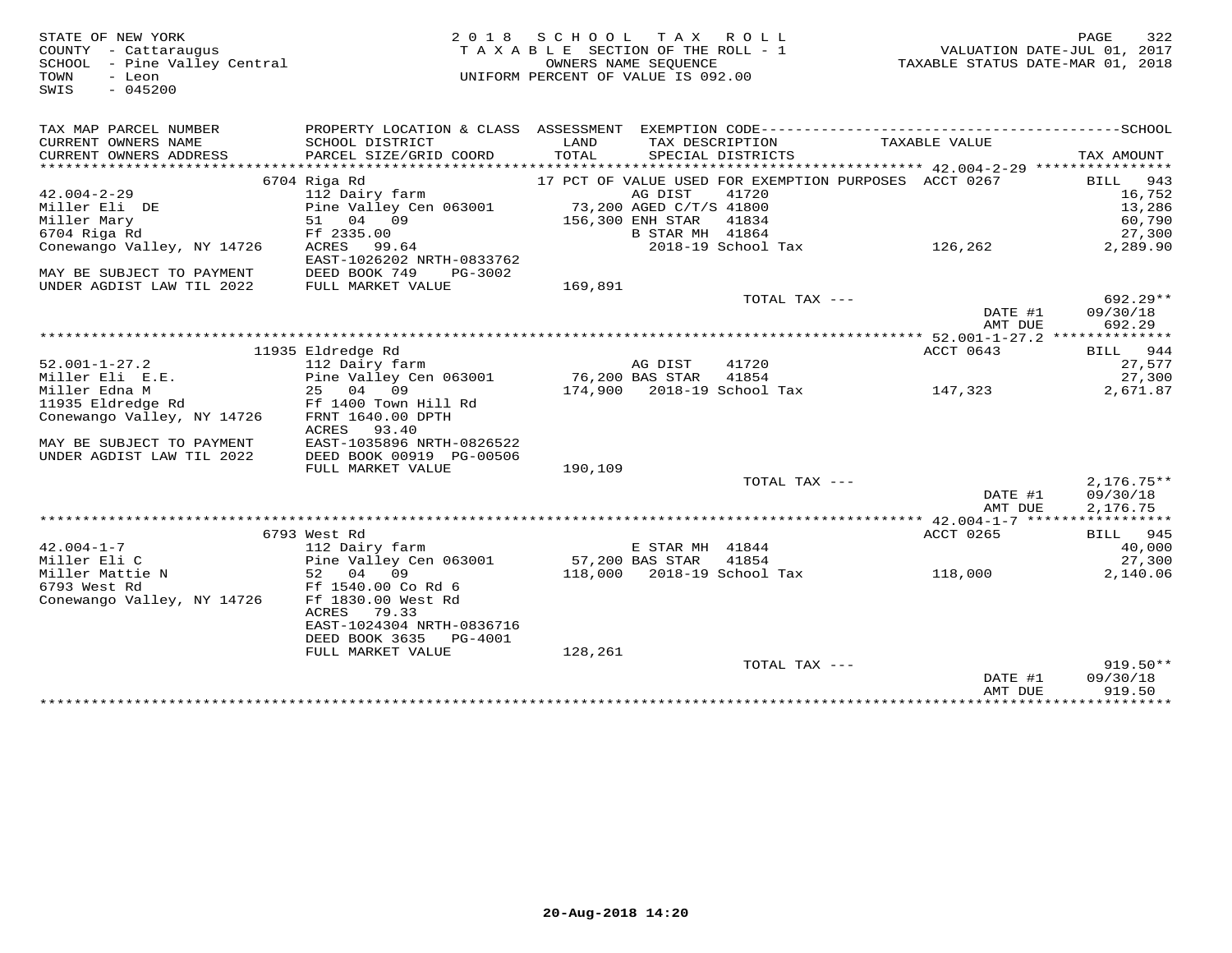| STATE OF NEW YORK<br>COUNTY - Cattaraugus<br>SCHOOL - Pine Valley Central<br>TOWN<br>- Leon<br>$-045200$<br>SWIS | 2 0 1 8                                                                                                                                                                                                     | SCHOOL<br>TAXABLE SECTION OF THE ROLL - 1<br>OWNERS NAME SEQUENCE<br>UNIFORM PERCENT OF VALUE IS 092.00 | T A X           | R O L L                     | VALUATION DATE-JUL 01, 2017<br>TAXABLE STATUS DATE-MAR 01, 2018 | 323<br>PAGE                       |
|------------------------------------------------------------------------------------------------------------------|-------------------------------------------------------------------------------------------------------------------------------------------------------------------------------------------------------------|---------------------------------------------------------------------------------------------------------|-----------------|-----------------------------|-----------------------------------------------------------------|-----------------------------------|
| TAX MAP PARCEL NUMBER<br>CURRENT OWNERS NAME<br>CURRENT OWNERS ADDRESS                                           | SCHOOL DISTRICT<br>PARCEL SIZE/GRID COORD                                                                                                                                                                   | LAND<br>TOTAL                                                                                           | TAX DESCRIPTION | SPECIAL DISTRICTS           | TAXABLE VALUE                                                   | TAX AMOUNT                        |
| $42.004 - 1 - 5.4$<br>Miller Eli C.<br>Miller Mattie N.<br>6793 West Road<br>Conewango Valley, NY 14726          | 6773 Cherry Creek Hill Rd<br>321 Abandoned ag<br>Pine Valley Cen 063001<br>59 04<br>09<br>West Rd Ff $-130'$<br>ACRES<br>20.00<br>EAST-1022922 NRTH-0837515<br>DEED BOOK 20634 PG-7002<br>FULL MARKET VALUE | 20,000<br>20,000<br>21,739                                                                              |                 | 2018-19 School Tax          | ACCT 0780<br>20,000                                             | <b>BILL</b><br>946<br>362.72      |
|                                                                                                                  |                                                                                                                                                                                                             |                                                                                                         |                 | TOTAL TAX ---               | DATE #1                                                         | $362.72**$<br>09/30/18            |
|                                                                                                                  |                                                                                                                                                                                                             |                                                                                                         |                 |                             | AMT DUE                                                         | 362.72<br>* * * * * * * * *       |
| $34.003 - 1 - 33.2$<br>Miller Eli E<br>Miller Mary E<br>7772 Route 62<br>S. Dayton, NY 14138                     | 7772 Rte 62<br>210 1 Family Res<br>Pine Valley Cen 063001<br>39 04 09<br>FRNT 240.00 DPTH<br>ACRES<br>5.38<br>EAST-1032005 NRTH-0851536                                                                     | 15,600<br>78,700                                                                                        | BAS STAR        | 41854<br>2018-19 School Tax | ACCT 0499<br>78,700                                             | 947<br>BILL<br>27,300<br>1,427.31 |
|                                                                                                                  | DEED BOOK 15132 PG-9001<br>FULL MARKET VALUE                                                                                                                                                                | 85,543                                                                                                  |                 | TOTAL TAX ---               | DATE #1<br>AMT DUE                                              | $932.20**$<br>09/30/18<br>932.20  |
|                                                                                                                  |                                                                                                                                                                                                             |                                                                                                         |                 |                             |                                                                 |                                   |
| $42.004 - 1 - 19$<br>Miller Eli I<br>Miller Barbara Y<br>12539 Leon-New Albion Rd<br>Conewango Valley, NY 14726  | 12539 Cherry Creek Hill Rd<br>105 Vac farmland<br>Pine Valley Cen 063001<br>44 04 09<br>FRNT 400.00 DPTH<br>ACRES<br>23.71<br>EAST-1028181 NRTH-0836364<br>DEED BOOK 761<br>PG-00248                        | 19,000<br>19,000                                                                                        |                 | 2018-19 School Tax          | ACCT 0095<br>19,000                                             | 948<br>BILL<br>344.59             |
|                                                                                                                  | FULL MARKET VALUE                                                                                                                                                                                           | 20,652                                                                                                  |                 | TOTAL TAX ---               | DATE #1                                                         | $344.59**$<br>09/30/18            |
|                                                                                                                  |                                                                                                                                                                                                             | ***********************************                                                                     |                 |                             | AMT DUE                                                         | 344.59                            |
| $42.004 - 1 - 21$<br>Miller Eli I<br>Miller Barbara Y<br>12539 Leon-New Albion Rd<br>Conewango Valley, NY 14726  | Cherry Creek Hill Rd<br>105 Vac farmland<br>Pine Valley Cen 063001<br>04 09<br>52<br>Raggie Rd Ff - 440'<br>FRNT 2380.00 DPTH<br>34.24<br>ACRES<br>EAST-1025891 NRTH-0836114                                | 20,300<br>20,300                                                                                        |                 | 2018-19 School Tax          | **** 42.004-1-21<br>ACCT 0393<br>20,300                         | 949<br>BILL<br>368.16             |
|                                                                                                                  | DEED BOOK 785<br>PG-00478<br>FULL MARKET VALUE                                                                                                                                                              | 22,065                                                                                                  |                 | TOTAL TAX ---               |                                                                 | 368.16**                          |
|                                                                                                                  |                                                                                                                                                                                                             |                                                                                                         |                 |                             | DATE #1<br>AMT DUE                                              | 09/30/18<br>368.16                |

## **20-Aug-2018 14:20**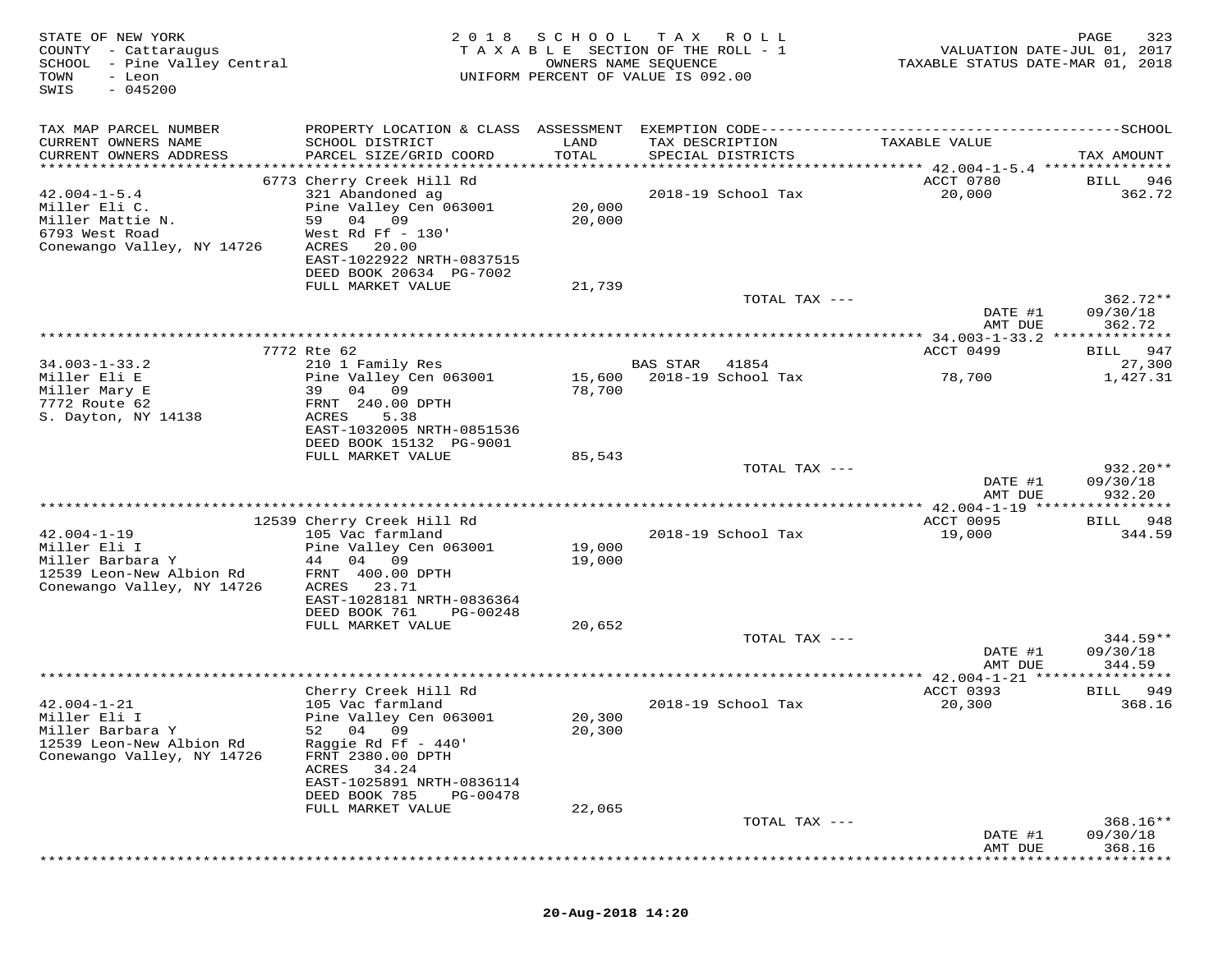| STATE OF NEW YORK<br>COUNTY - Cattaraugus<br>SCHOOL - Pine Valley Central<br>TOWN<br>- Leon<br>$-045200$<br>SWIS | 2 0 1 8                                                                                                                      | SCHOOL<br>OWNERS NAME SEQUENCE | T A X<br>T A X A B L E SECTION OF THE ROLL - 1<br>UNIFORM PERCENT OF VALUE IS 092.00 | R O L L       |                                | PAGE<br>324<br>VALUATION DATE-JUL 01, 2017<br>TAXABLE STATUS DATE-MAR 01, 2018 |
|------------------------------------------------------------------------------------------------------------------|------------------------------------------------------------------------------------------------------------------------------|--------------------------------|--------------------------------------------------------------------------------------|---------------|--------------------------------|--------------------------------------------------------------------------------|
| TAX MAP PARCEL NUMBER                                                                                            | PROPERTY LOCATION & CLASS ASSESSMENT EXEMPTION CODE-----------------------------------SCHOOL                                 |                                |                                                                                      |               |                                |                                                                                |
| CURRENT OWNERS NAME                                                                                              | SCHOOL DISTRICT                                                                                                              | LAND                           | TAX DESCRIPTION                                                                      |               | TAXABLE VALUE                  |                                                                                |
| CURRENT OWNERS ADDRESS<br>************************                                                               | PARCEL SIZE/GRID COORD                                                                                                       | TOTAL                          | SPECIAL DISTRICTS                                                                    |               |                                | TAX AMOUNT                                                                     |
|                                                                                                                  | 12539 Cherry Creek Hill Rd                                                                                                   |                                |                                                                                      |               | ACCT 0094                      | 950<br>BILL                                                                    |
| $42.004 - 2 - 8.1$                                                                                               | 112 Dairy farm                                                                                                               |                                | AGED C/T/S 41800                                                                     |               |                                | 44,750                                                                         |
| Miller Eli I                                                                                                     | Pine Valley Cen 063001<br>04<br>09<br>51                                                                                     |                                | 34,300 ENH STAR<br>2018-19 School Tax                                                | 41834         |                                | 44,750<br>811.59                                                               |
| 12539 Leon-New Albion Rd<br>Conewango Valley, NY 14726                                                           | Ff 655.00 Raggie Rd<br>Ff 1675.00 Leon-Cherry Cr<br>ACRES<br>48.55<br>EAST-1025915 NRTH-0835261<br>DEED BOOK 761<br>PG-00248 | 89,500                         |                                                                                      |               | 44,750                         |                                                                                |
|                                                                                                                  | FULL MARKET VALUE                                                                                                            | 97,283                         |                                                                                      |               |                                |                                                                                |
|                                                                                                                  |                                                                                                                              |                                |                                                                                      | TOTAL TAX --- |                                | $0.00**$                                                                       |
|                                                                                                                  | 12116 Leon-New Albion Rd                                                                                                     |                                |                                                                                      |               | ACCT 0835                      | 951<br>BILL                                                                    |
| $42.020 - 1 - 24.3$                                                                                              | 210 1 Family Res                                                                                                             |                                | 2018-19 School Tax                                                                   |               | 52,000                         | 943.08                                                                         |
| Miller Eli I                                                                                                     | Pine Valley Cen 063001                                                                                                       | 7,000                          |                                                                                      |               |                                |                                                                                |
| Miller Barbara Y<br>12539 Leon-Cherry Creek Rd                                                                   | 36 4 9<br>ACRES<br>1.00                                                                                                      | 52,000                         |                                                                                      |               |                                |                                                                                |
| Conewango Valley, NY 14726                                                                                       | EAST-1033247 NRTH-0835882                                                                                                    |                                |                                                                                      |               |                                |                                                                                |
|                                                                                                                  | DEED BOOK 1476<br>PG-5003                                                                                                    |                                |                                                                                      |               |                                |                                                                                |
|                                                                                                                  | FULL MARKET VALUE                                                                                                            | 56,522                         |                                                                                      |               |                                |                                                                                |
|                                                                                                                  |                                                                                                                              |                                |                                                                                      | TOTAL TAX --- |                                | $943.08**$<br>DATE #1<br>09/30/18                                              |
|                                                                                                                  |                                                                                                                              |                                |                                                                                      |               |                                | 943.08<br>AMT DUE                                                              |
|                                                                                                                  |                                                                                                                              |                                |                                                                                      |               |                                |                                                                                |
| $51.002 - 1 - 14$                                                                                                | 12684 Flat Iron Rd<br>105 Vac farmland                                                                                       |                                | 2018-19 School Tax                                                                   |               | ACCT 0402<br>4,600             | BILL 952<br>83.43                                                              |
| Miller Emanuel D                                                                                                 | Pine Valley Cen 063001                                                                                                       | 4,600                          |                                                                                      |               |                                |                                                                                |
| Miller Ada E                                                                                                     | 09<br>49 04                                                                                                                  | 4,600                          |                                                                                      |               |                                |                                                                                |
| 6063 Flatiron Rd<br>Conewango Valley, NY 14726                                                                   | Ff 510.00 Youngs Rd<br>Ff 1000.00 West Rd                                                                                    |                                |                                                                                      |               |                                |                                                                                |
|                                                                                                                  | ACRES<br>9.15                                                                                                                |                                |                                                                                      |               |                                |                                                                                |
|                                                                                                                  | EAST-1023393 NRTH-0825312                                                                                                    |                                |                                                                                      |               |                                |                                                                                |
|                                                                                                                  | DEED BOOK 11498 PG-6001<br>FULL MARKET VALUE                                                                                 | 5,000                          |                                                                                      |               |                                |                                                                                |
|                                                                                                                  |                                                                                                                              |                                |                                                                                      | TOTAL TAX --- |                                | $83.43**$                                                                      |
|                                                                                                                  |                                                                                                                              |                                |                                                                                      |               |                                | DATE #1<br>09/30/18                                                            |
|                                                                                                                  |                                                                                                                              |                                | *************************************                                                |               |                                | 83.43<br>AMT DUE                                                               |
|                                                                                                                  | 12684 Youngs Rd                                                                                                              |                                |                                                                                      |               | *** 51.002-1-15.1<br>ACCT 0401 | **************<br>953<br>BILL                                                  |
| $51.002 - 1 - 15.1$                                                                                              | 112 Dairy farm                                                                                                               |                                | 2018-19 School Tax                                                                   |               | 87,200                         | 1,581.47                                                                       |
| Miller Emanuel D                                                                                                 | Pine Valley Cen 063001                                                                                                       | 26,000                         |                                                                                      |               |                                |                                                                                |
| Miller Ada E<br>6063 Flatiron Rd                                                                                 | 49 04 09<br>Ff 215.00 West Rd                                                                                                | 87,200                         |                                                                                      |               |                                |                                                                                |
| Conewango Valley, NY 14726                                                                                       | FRNT 1270.00 DPTH                                                                                                            |                                |                                                                                      |               |                                |                                                                                |
|                                                                                                                  | 22.15<br>ACRES                                                                                                               |                                |                                                                                      |               |                                |                                                                                |
|                                                                                                                  | EAST-1023846 NRTH-0826018<br>DEED BOOK 11498 PG-6001                                                                         |                                |                                                                                      |               |                                |                                                                                |
|                                                                                                                  | FULL MARKET VALUE                                                                                                            | 94,783                         |                                                                                      |               |                                |                                                                                |
|                                                                                                                  |                                                                                                                              |                                |                                                                                      | TOTAL TAX --- |                                | $1,581.47**$                                                                   |
|                                                                                                                  |                                                                                                                              |                                |                                                                                      |               |                                | DATE #1<br>09/30/18                                                            |
|                                                                                                                  |                                                                                                                              |                                |                                                                                      |               |                                | 1,581.47<br>AMT DUE                                                            |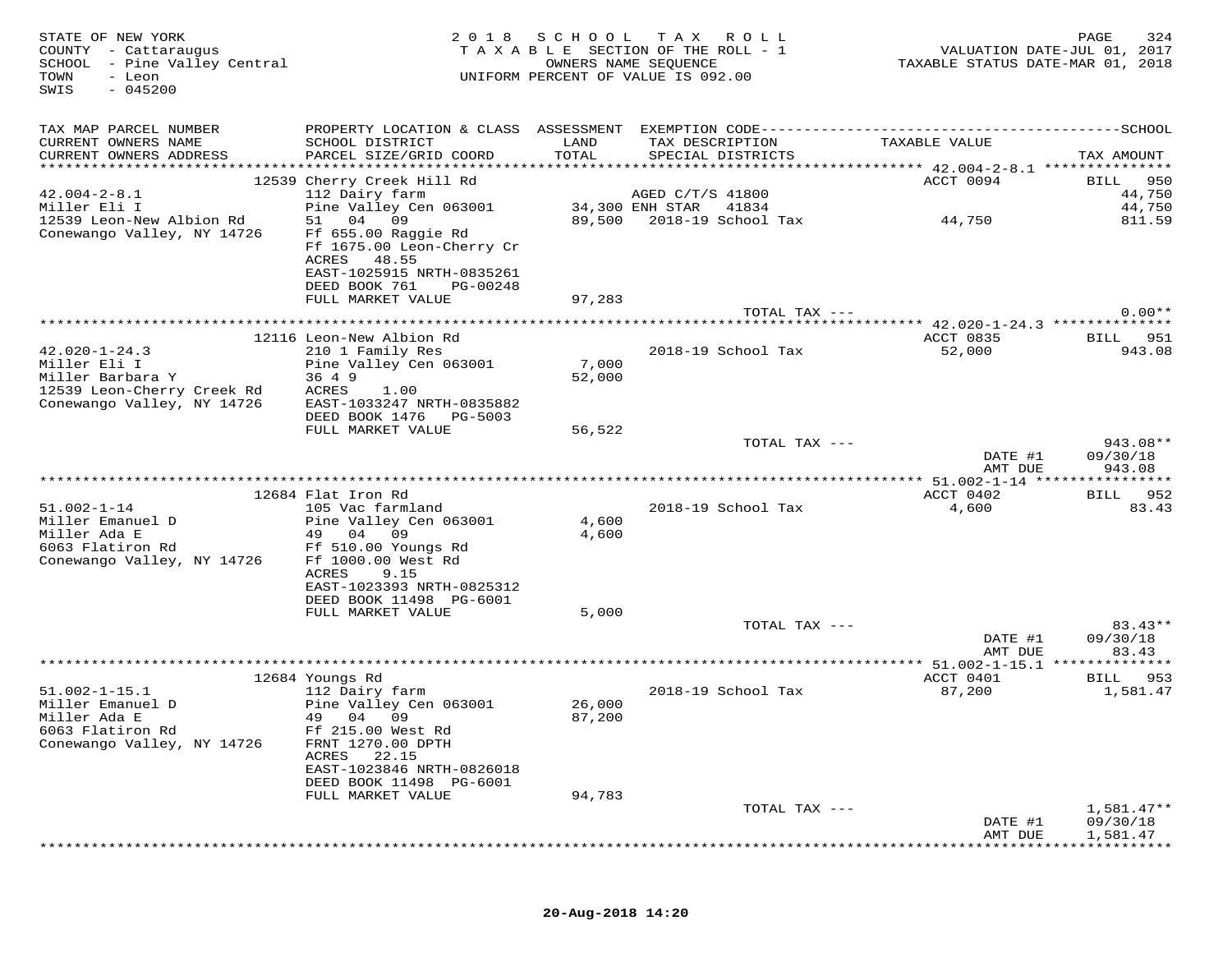| STATE OF NEW YORK<br>COUNTY - Cattaraugus<br>SCHOOL - Pine Valley Central<br>TOWN<br>- Leon<br>$-045200$<br>SWIS |                                             | 2018 SCHOOL TAX ROLL<br>TAXABLE SECTION OF THE ROLL - 1<br>UNIFORM PERCENT OF VALUE IS 092.00 | OWNERS NAME SEQUENCE |                                      | VALUATION DATE-JUL 01, 2017<br>TAXABLE STATUS DATE-MAR 01, 2018 | 325<br>PAGE            |
|------------------------------------------------------------------------------------------------------------------|---------------------------------------------|-----------------------------------------------------------------------------------------------|----------------------|--------------------------------------|-----------------------------------------------------------------|------------------------|
| TAX MAP PARCEL NUMBER                                                                                            |                                             |                                                                                               |                      |                                      |                                                                 |                        |
| CURRENT OWNERS NAME<br>CURRENT OWNERS ADDRESS                                                                    | SCHOOL DISTRICT<br>PARCEL SIZE/GRID COORD   | LAND<br>TOTAL                                                                                 |                      | TAX DESCRIPTION<br>SPECIAL DISTRICTS | TAXABLE VALUE                                                   | TAX AMOUNT             |
|                                                                                                                  |                                             |                                                                                               |                      |                                      |                                                                 |                        |
|                                                                                                                  | 12375 Dredge Rd                             |                                                                                               |                      |                                      | ACCT 0047                                                       | BILL 954               |
| $33.004 - 2 - 7$                                                                                                 | 113 Cattle farm                             |                                                                                               | BAS STAR             | 41854                                |                                                                 | 27,300                 |
| Miller Emanuel L<br>Miller Lizzie J                                                                              | Pine Valley Cen 063001<br>47 04 09          | 98,700                                                                                        |                      | 24,700 2018-19 School Tax            | 98,700                                                          | 1,790.04               |
| 12375 Dredge Rd                                                                                                  | FRNT 1750.00 DPTH                           |                                                                                               |                      |                                      |                                                                 |                        |
| South Dayton, NY 14138                                                                                           | ACRES 47.47                                 |                                                                                               |                      |                                      |                                                                 |                        |
|                                                                                                                  | EAST-1028161 NRTH-0851081                   |                                                                                               |                      |                                      |                                                                 |                        |
|                                                                                                                  | DEED BOOK 18058 PG-5001                     |                                                                                               |                      |                                      |                                                                 |                        |
|                                                                                                                  | FULL MARKET VALUE                           | 107,283                                                                                       |                      |                                      |                                                                 |                        |
|                                                                                                                  |                                             |                                                                                               |                      | TOTAL TAX ---                        |                                                                 | $1,294.92**$           |
|                                                                                                                  |                                             |                                                                                               |                      |                                      | DATE #1                                                         | 09/30/18               |
|                                                                                                                  |                                             |                                                                                               |                      |                                      | AMT DUE                                                         | 1,294.92               |
|                                                                                                                  | 6063 Flat Iron Rd                           |                                                                                               |                      |                                      | ACCT 0286                                                       | BILL 955               |
| $51.002 - 1 - 16$                                                                                                | 112 Dairy farm                              |                                                                                               | AG DIST              | 41720                                |                                                                 | 9,000                  |
| MILLER EMMANUEL D. and ADA                                                                                       | Pine Valley Cen 063001 111,600 BAS STAR     |                                                                                               |                      | 41854                                |                                                                 | 27,300                 |
| MILLER DAVID E.                                                                                                  | 56 04 09                                    |                                                                                               |                      | 177,800 2018-19 School Tax           | 168,800                                                         | 3,061.38               |
| 6063 FLAT IRON ROAD                                                                                              | Ff 1975.00                                  |                                                                                               |                      |                                      |                                                                 |                        |
| LEON, NY 14726                                                                                                   | ACRES 188.46                                |                                                                                               |                      |                                      |                                                                 |                        |
|                                                                                                                  | EAST-1021129 NRTH-0824948                   |                                                                                               |                      |                                      |                                                                 |                        |
| MAY BE SUBJECT TO PAYMENT DEED BOOK 22379 PG-4001<br>UNDER AGDIST LAW TIL 2022 FULL MARKET VALUE                 |                                             | 193,261                                                                                       |                      |                                      |                                                                 |                        |
|                                                                                                                  |                                             |                                                                                               |                      | TOTAL TAX ---                        |                                                                 | $2,566.26**$           |
|                                                                                                                  |                                             |                                                                                               |                      |                                      | DATE #1                                                         | 09/30/18               |
|                                                                                                                  |                                             |                                                                                               |                      |                                      | AMT DUE                                                         | 2,566.26               |
|                                                                                                                  |                                             |                                                                                               |                      |                                      |                                                                 |                        |
|                                                                                                                  | 6257 Town Hill Rd                           |                                                                                               |                      |                                      | ACCT 0268                                                       | BILL 956               |
| $52.001 - 1 - 27.1$<br>Miller Enos E.E.                                                                          | 105 Vac farmland<br>Pine Valley Cen 063001  | 9,600                                                                                         | AG DIST              | 41720<br>2018-19 School Tax          | 6,355                                                           | 3,245<br>115.26        |
| Miller Jemima D                                                                                                  | 25 04 09                                    | 9,600                                                                                         |                      |                                      |                                                                 |                        |
| 6257 Town Hill Rd                                                                                                | Ff 1462.00                                  |                                                                                               |                      |                                      |                                                                 |                        |
| Conewango Valley, NY 14726                                                                                       | ACRES 12.00                                 |                                                                                               |                      |                                      |                                                                 |                        |
|                                                                                                                  | EAST-1035186 NRTH-0825694                   |                                                                                               |                      |                                      |                                                                 |                        |
| MAY BE SUBJECT TO PAYMENT                                                                                        | DEED BOOK 00919 PG-00504                    |                                                                                               |                      |                                      |                                                                 |                        |
| UNDER AGDIST LAW TIL 2022                                                                                        | FULL MARKET VALUE                           | 10,435                                                                                        |                      |                                      |                                                                 |                        |
|                                                                                                                  |                                             |                                                                                               |                      | TOTAL TAX ---                        | DATE #1                                                         | $115.26**$<br>09/30/18 |
|                                                                                                                  |                                             |                                                                                               |                      |                                      | AMT DUE                                                         | 115.26                 |
|                                                                                                                  |                                             |                                                                                               |                      |                                      |                                                                 |                        |
|                                                                                                                  | 11883 Eldredge Rd                           |                                                                                               |                      |                                      | ACCT 0253                                                       | BILL 957               |
| $52.001 - 1 - 10$                                                                                                | 105 Vac farmland                            |                                                                                               | AG DIST              | 41720                                |                                                                 | 6,919                  |
| Miller Enos E.E.                                                                                                 | Pine Valley Cen 063001                      |                                                                                               |                      | 33,000 2018-19 School Tax            | 26,081                                                          | 473.01                 |
| Miller Jemima D                                                                                                  | 26 04 09                                    | 33,000                                                                                        |                      |                                      |                                                                 |                        |
| 6257 Town Hill Rd<br>Conewango Valley, NY 14726                                                                  | Ff 1235.00                                  |                                                                                               |                      |                                      |                                                                 |                        |
|                                                                                                                  | ACRES<br>52.25<br>EAST-1037021 NRTH-0828843 |                                                                                               |                      |                                      |                                                                 |                        |
| MAY BE SUBJECT TO PAYMENT                                                                                        | DEED BOOK 3834<br>PG-9001                   |                                                                                               |                      |                                      |                                                                 |                        |
| UNDER AGDIST LAW TIL 2022                                                                                        | FULL MARKET VALUE                           | 35,870                                                                                        |                      |                                      |                                                                 |                        |
|                                                                                                                  |                                             |                                                                                               |                      | TOTAL TAX ---                        |                                                                 | $473.01**$             |
|                                                                                                                  |                                             |                                                                                               |                      |                                      | DATE #1                                                         | 09/30/18               |
|                                                                                                                  |                                             |                                                                                               |                      |                                      | AMT DUE                                                         | 473.01                 |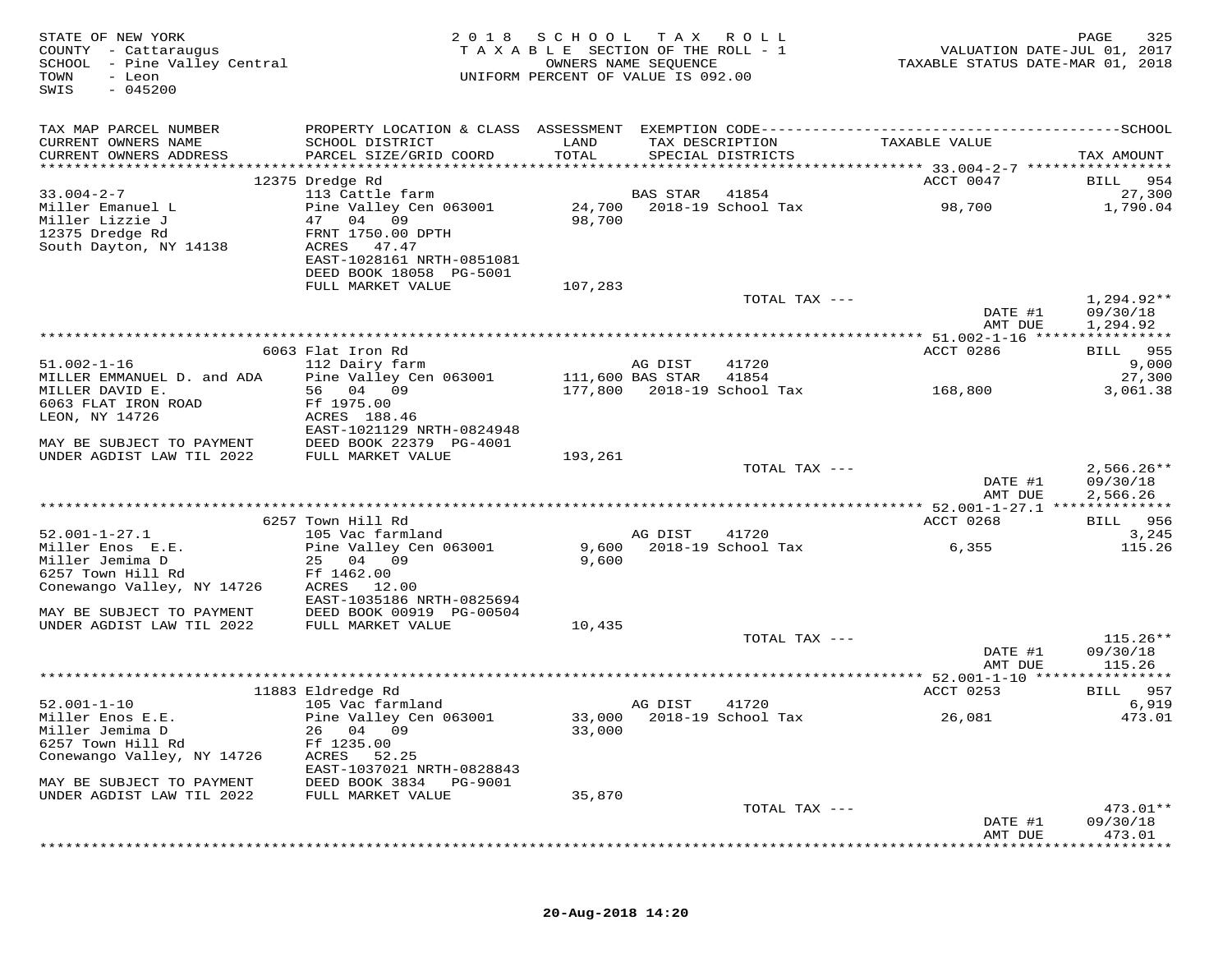| STATE OF NEW YORK<br>COUNTY - Cattaraugus<br>SCHOOL - Pine Valley Central<br>TOWN<br>- Leon<br>SWIS<br>$-045200$ |                                                       | 2018 SCHOOL<br>TAXABLE SECTION OF THE ROLL - 1<br>OWNERS NAME SEQUENCE<br>UNIFORM PERCENT OF VALUE IS 092.00 | TAX ROLL         |                                     | TAXABLE STATUS DATE-MAR 01, 2018          | PAGE<br>326<br>VALUATION DATE-JUL 01, 2017 |
|------------------------------------------------------------------------------------------------------------------|-------------------------------------------------------|--------------------------------------------------------------------------------------------------------------|------------------|-------------------------------------|-------------------------------------------|--------------------------------------------|
| TAX MAP PARCEL NUMBER                                                                                            |                                                       |                                                                                                              |                  |                                     |                                           |                                            |
| CURRENT OWNERS NAME                                                                                              | SCHOOL DISTRICT                                       | LAND<br>TOTAL                                                                                                |                  | TAX DESCRIPTION                     | TAXABLE VALUE                             |                                            |
| CURRENT OWNERS ADDRESS                                                                                           | PARCEL SIZE/GRID COORD                                |                                                                                                              |                  | SPECIAL DISTRICTS                   |                                           | TAX AMOUNT                                 |
|                                                                                                                  | 6257 Town Hill Rd                                     |                                                                                                              |                  |                                     | ACCT 0269                                 | BILL 958                                   |
| $52.001 - 1 - 39$                                                                                                | 112 Dairy farm                                        |                                                                                                              | AG DIST          | 41720                               |                                           | 8,511                                      |
| Miller Enos E.E.                                                                                                 | Pine Valley Cen 063001                                |                                                                                                              | 35,700 BAS STAR  | 41854                               |                                           | 27,300                                     |
| Miller Jemima D                                                                                                  | 34 04 09                                              |                                                                                                              |                  | 127,900 2018-19 School Tax          | 119,389                                   | 2,165.25                                   |
| 6257 Town Hill Rd                                                                                                | Ff 1140.00 Town Hill Rd                               |                                                                                                              |                  |                                     |                                           |                                            |
| Conewango Valley, NY 14726                                                                                       | Ff 1205.00 Eldredge Rd                                |                                                                                                              |                  |                                     |                                           |                                            |
|                                                                                                                  | ACRES<br>49.39                                        |                                                                                                              |                  |                                     |                                           |                                            |
| MAY BE SUBJECT TO PAYMENT<br>UNDER AGDIST LAW TIL 2022                                                           | EAST-1034315 NRTH-0828785<br>DEED BOOK 00919 PG-00504 |                                                                                                              |                  |                                     |                                           |                                            |
|                                                                                                                  | FULL MARKET VALUE                                     | 139,022                                                                                                      |                  |                                     |                                           |                                            |
|                                                                                                                  |                                                       |                                                                                                              |                  | TOTAL TAX ---                       |                                           | $1,670.14**$                               |
|                                                                                                                  |                                                       |                                                                                                              |                  |                                     | DATE #1                                   | 09/30/18                                   |
|                                                                                                                  |                                                       |                                                                                                              |                  |                                     | AMT DUE                                   | 1,670.14                                   |
|                                                                                                                  |                                                       |                                                                                                              |                  |                                     | *********** 42.004-1-8 ****************** |                                            |
|                                                                                                                  | 6846 Riga Rd                                          |                                                                                                              |                  |                                     | ACCT 0278                                 | BILL 959                                   |
| $42.004 - 1 - 8$                                                                                                 | 112 Dairy farm                                        |                                                                                                              | AG DISTOUT 41730 |                                     |                                           | 16,285                                     |
| Miller Enos I<br>Miller Rebecca M                                                                                | Pine Valley Cen 063001<br>52 04 09                    |                                                                                                              | 58,500 BAS STAR  | 41854<br>145,200 2018-19 School Tax |                                           | 27,300<br>2,338.02                         |
| 6846 Riga Rd                                                                                                     | FRNT 1975.00 DPTH                                     |                                                                                                              |                  |                                     | 128,915                                   |                                            |
| Conewango Valley, NY 14726                                                                                       | ACRES<br>75.30                                        |                                                                                                              |                  |                                     |                                           |                                            |
|                                                                                                                  | EAST-1027002 NRTH-0837124                             |                                                                                                              |                  |                                     |                                           |                                            |
| MAY BE SUBJECT TO PAYMENT                                                                                        | DEED BOOK 00930 PG-01151                              |                                                                                                              |                  |                                     |                                           |                                            |
| UNDER AGDIST LAW TIL 2025                                                                                        | FULL MARKET VALUE                                     | 157,826                                                                                                      |                  |                                     |                                           |                                            |
|                                                                                                                  |                                                       |                                                                                                              |                  | TOTAL TAX ---                       | DATE #1<br>AMT DUE                        | $1,842.90**$<br>09/30/18<br>1,842.90       |
|                                                                                                                  |                                                       |                                                                                                              |                  |                                     |                                           |                                            |
|                                                                                                                  | 6455 West Rd                                          |                                                                                                              |                  |                                     | ACCT 0606                                 | <b>BILL</b> 960                            |
| $51.002 - 1 - 1.2$                                                                                               | 112 Dairy farm                                        |                                                                                                              | AG DIST          | 41720                               |                                           | 9,621                                      |
| Miller Ervin                                                                                                     | Pine Valley Cen 063001                                |                                                                                                              |                  | 42,500 2018-19 School Tax           | 89,679                                    | 1,626.43                                   |
| Miller Lovina                                                                                                    | 57 04 09                                              | 99,300                                                                                                       |                  |                                     |                                           |                                            |
| 6455 West Road                                                                                                   | Ff 615.00                                             |                                                                                                              |                  |                                     |                                           |                                            |
| Conewango Valley, NY 14726                                                                                       | ACRES<br>55.50                                        |                                                                                                              |                  |                                     |                                           |                                            |
| MAY BE SUBJECT TO PAYMENT                                                                                        | EAST-1021148 NRTH-0831288<br>DEED BOOK 26406 PG-3001  |                                                                                                              |                  |                                     |                                           |                                            |
| UNDER AGDIST LAW TIL 2022                                                                                        | FULL MARKET VALUE                                     | 107,935                                                                                                      |                  |                                     |                                           |                                            |
|                                                                                                                  |                                                       |                                                                                                              |                  | TOTAL TAX ---                       |                                           | $1,626.43**$                               |
|                                                                                                                  |                                                       |                                                                                                              |                  |                                     | DATE #1<br>AMT DUE                        | 09/30/18<br>1,626.43                       |
|                                                                                                                  |                                                       |                                                                                                              |                  |                                     |                                           |                                            |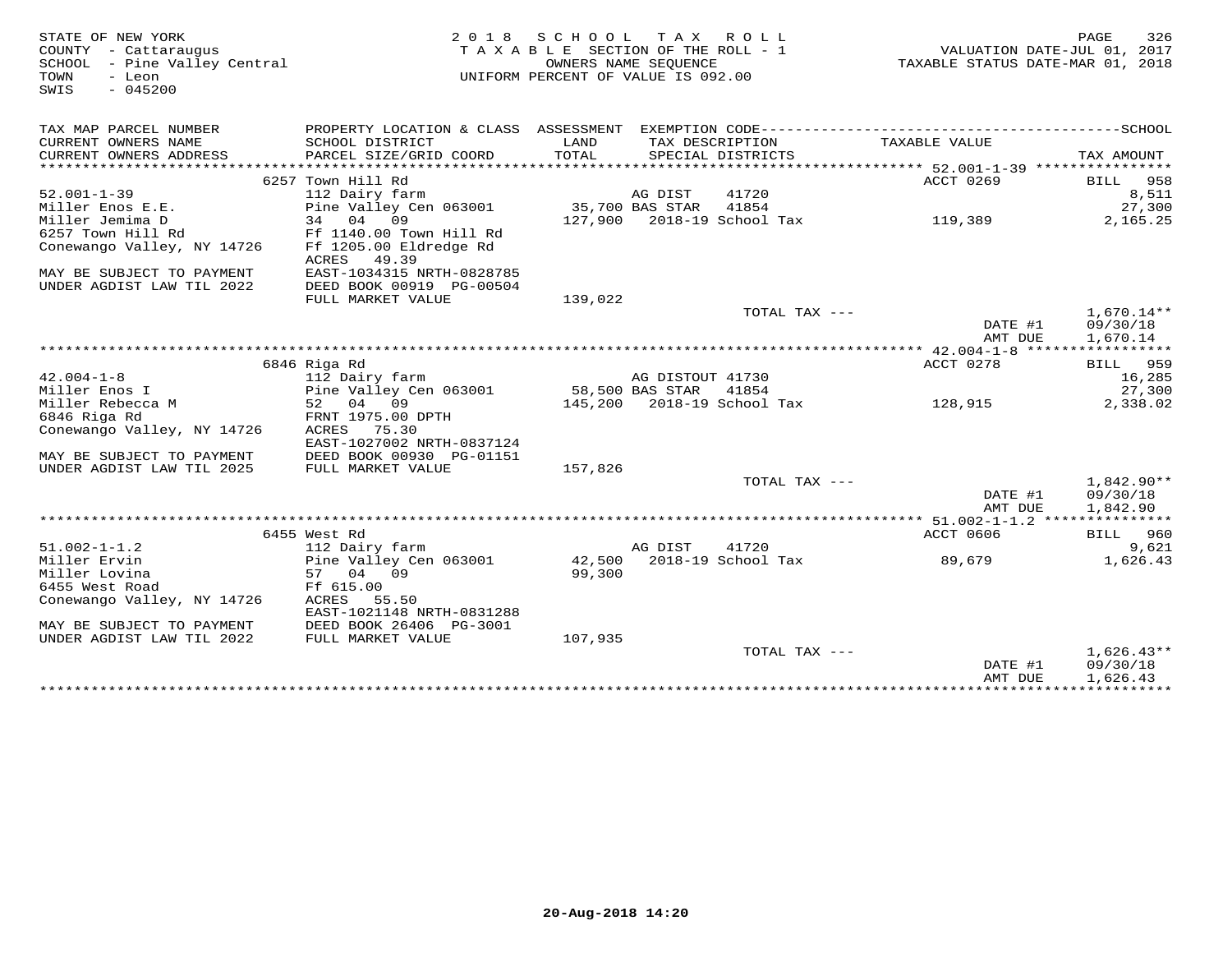| STATE OF NEW YORK<br>COUNTY - Cattaraugus<br>SCHOOL - Pine Valley Central<br>TOWN<br>- Leon<br>$-045200$<br>SWIS | 2 0 1 8                                                                   | S C H O O L       | T A X<br>R O L L<br>TAXABLE SECTION OF THE ROLL - 1<br>OWNERS NAME SEQUENCE<br>UNIFORM PERCENT OF VALUE IS 092.00 | TAXABLE STATUS DATE-MAR 01, 2018             | 327<br>PAGE<br>VALUATION DATE-JUL 01, 2017 |
|------------------------------------------------------------------------------------------------------------------|---------------------------------------------------------------------------|-------------------|-------------------------------------------------------------------------------------------------------------------|----------------------------------------------|--------------------------------------------|
| TAX MAP PARCEL NUMBER                                                                                            |                                                                           |                   |                                                                                                                   |                                              |                                            |
| CURRENT OWNERS NAME<br>CURRENT OWNERS ADDRESS                                                                    | SCHOOL DISTRICT<br>PARCEL SIZE/GRID COORD                                 | LAND<br>TOTAL     | TAX DESCRIPTION<br>SPECIAL DISTRICTS                                                                              | TAXABLE VALUE                                | TAX AMOUNT                                 |
|                                                                                                                  |                                                                           |                   |                                                                                                                   |                                              |                                            |
| $51.002 - 2 - 22$                                                                                                | 6227 Riga Rd<br>210 1 Family Res                                          |                   | <b>BAS STAR</b><br>41854                                                                                          | ACCT 0285                                    | BILL 961<br>27,300                         |
| Miller Ervin J<br>Miller Iva E                                                                                   | Pine Valley Cen 063001<br>50 04 09                                        | 10,100<br>128,100 | 2018-19 School Tax                                                                                                | 128,100                                      | 2,323.24                                   |
| 6227 Riga Rd<br>Conewango Valley, NY 14726                                                                       | Ff 200.00<br>2.57<br>ACRES                                                |                   |                                                                                                                   |                                              |                                            |
|                                                                                                                  | EAST-1026898 NRTH-0827952<br>DEED BOOK 27014 PG-5001<br>FULL MARKET VALUE | 139,239           |                                                                                                                   |                                              |                                            |
|                                                                                                                  |                                                                           |                   | TOTAL TAX ---                                                                                                     |                                              | $1,828.12**$                               |
|                                                                                                                  |                                                                           |                   |                                                                                                                   | DATE #1<br>AMT DUE                           | 09/30/18<br>1,828.12                       |
|                                                                                                                  |                                                                           |                   |                                                                                                                   | ************** 52.001-1-14.6 *************** |                                            |
|                                                                                                                  | 11644 Eldredge Rd                                                         |                   |                                                                                                                   | ACCT 0828                                    | 962<br>BILL                                |
| $52.001 - 1 - 14.6$                                                                                              | 210 1 Family Res                                                          |                   | <b>BAS STAR</b><br>41854                                                                                          |                                              | 27,300                                     |
| Miller Henry E<br>Miller Rachel L                                                                                | Pine Valley Cen 063001<br>18 04 09                                        | 13,400<br>87,600  | 2018-19 School Tax                                                                                                | 87,600                                       | 1,588.73                                   |
| 11644 Eldredge Rd                                                                                                | Ff 1250.00                                                                |                   |                                                                                                                   |                                              |                                            |
| Conewango Valley, NY 14726                                                                                       | ACRES<br>13.85                                                            |                   |                                                                                                                   |                                              |                                            |
|                                                                                                                  | EAST-1040564 NRTH-0828895                                                 |                   |                                                                                                                   |                                              |                                            |
|                                                                                                                  | DEED BOOK 23235 PG-6001                                                   |                   |                                                                                                                   |                                              |                                            |
|                                                                                                                  | FULL MARKET VALUE                                                         | 95,217            |                                                                                                                   |                                              |                                            |
|                                                                                                                  |                                                                           |                   | TOTAL TAX ---                                                                                                     | DATE #1                                      | $1,093.61**$<br>09/30/18                   |
|                                                                                                                  |                                                                           |                   |                                                                                                                   | AMT DUE                                      | 1,093.61                                   |
|                                                                                                                  |                                                                           |                   |                                                                                                                   |                                              |                                            |
|                                                                                                                  | Dredge Rd                                                                 |                   |                                                                                                                   | ACCT 0119                                    | 963<br>BILL                                |
| $33.004 - 1 - 4$                                                                                                 | 105 Vac farmland                                                          |                   | 2018-19 School Tax                                                                                                | 22,000                                       | 398.99                                     |
| Miller Henry E.<br>Miller Franey N.                                                                              | Pine Valley Cen 063001<br>64 04 09                                        | 22,000            |                                                                                                                   |                                              |                                            |
| 12641 Dredge Rd                                                                                                  | FRNT 895.00 DPTH                                                          | 22,000            |                                                                                                                   |                                              |                                            |
| South Dayton, NY 14138                                                                                           | ACRES 37.26                                                               |                   |                                                                                                                   |                                              |                                            |
|                                                                                                                  | EAST-1023312 NRTH-0854353                                                 |                   |                                                                                                                   |                                              |                                            |
|                                                                                                                  | DEED BOOK 23941 PG-4001                                                   |                   |                                                                                                                   |                                              |                                            |
|                                                                                                                  | FULL MARKET VALUE                                                         | 23,913            |                                                                                                                   |                                              |                                            |
|                                                                                                                  |                                                                           |                   | TOTAL TAX ---                                                                                                     | DATE #1                                      | 398.99**<br>09/30/18                       |
|                                                                                                                  |                                                                           |                   |                                                                                                                   | AMT DUE                                      | 398.99                                     |
|                                                                                                                  |                                                                           |                   |                                                                                                                   |                                              |                                            |
|                                                                                                                  | Dredge Rd                                                                 |                   |                                                                                                                   | ACCT 0118                                    | 964<br>BILL                                |
| $33.004 - 1 - 6$                                                                                                 | 105 Vac farmland                                                          |                   | 2018-19 School Tax                                                                                                | 32,500                                       | 589.42                                     |
| Miller Henry E.<br>Miller Franey N.                                                                              | Pine Valley Cen 063001<br>04 09                                           | 32,500<br>32,500  |                                                                                                                   |                                              |                                            |
| 12641 Dredge Rd                                                                                                  | 64<br>FRNT 2225.00 DPTH                                                   |                   |                                                                                                                   |                                              |                                            |
| South Dayton, NY 14138                                                                                           | 53.99<br>ACRES                                                            |                   |                                                                                                                   |                                              |                                            |
|                                                                                                                  | EAST-1024810 NRTH-0854309                                                 |                   |                                                                                                                   |                                              |                                            |
|                                                                                                                  | DEED BOOK 23941 PG-4001                                                   |                   |                                                                                                                   |                                              |                                            |
|                                                                                                                  | FULL MARKET VALUE                                                         | 35,326            |                                                                                                                   |                                              |                                            |
|                                                                                                                  |                                                                           |                   | TOTAL TAX ---                                                                                                     | DATE #1                                      | 589.42**<br>09/30/18                       |
|                                                                                                                  |                                                                           |                   |                                                                                                                   | AMT DUE                                      | 589.42                                     |
|                                                                                                                  |                                                                           |                   |                                                                                                                   |                                              |                                            |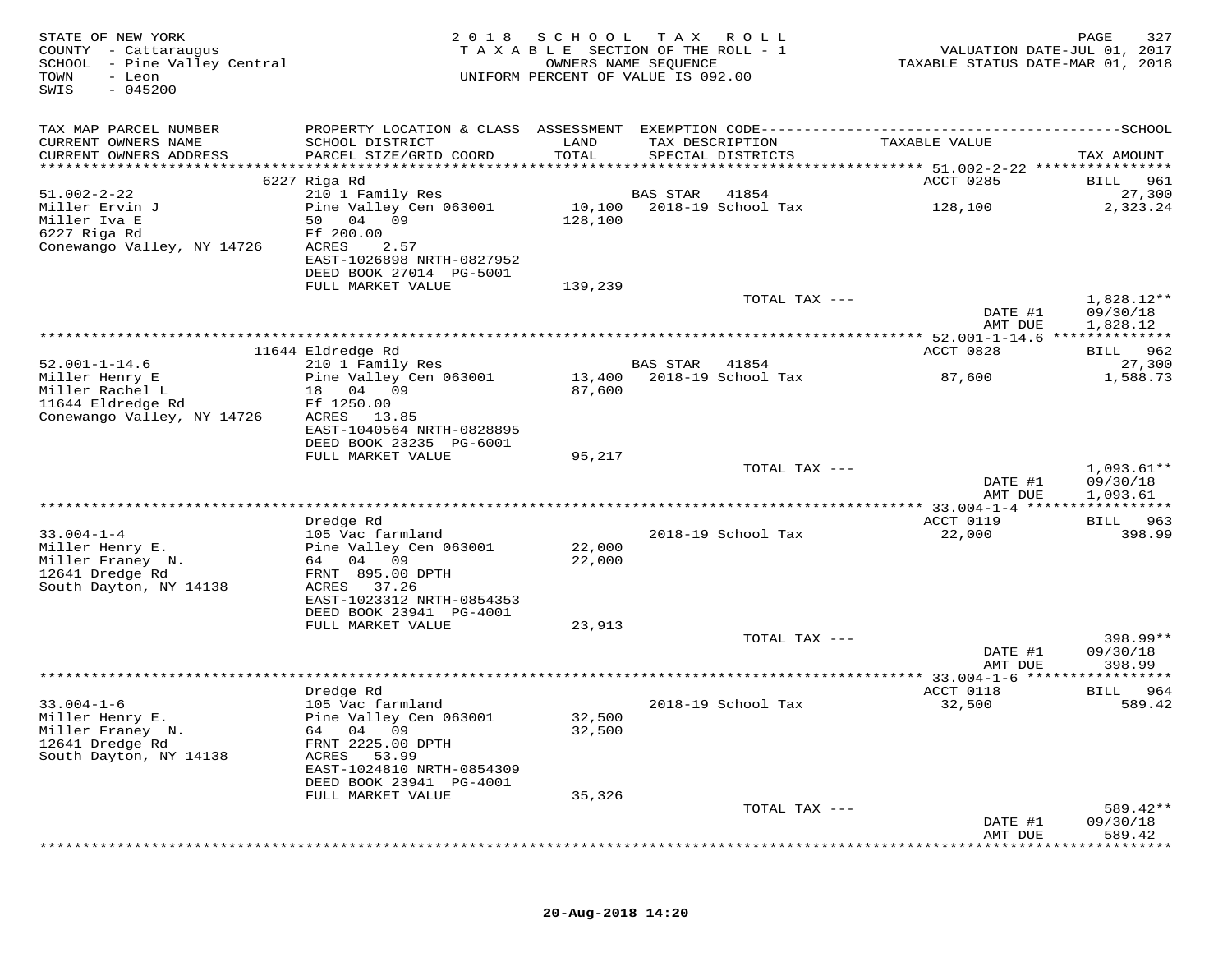| STATE OF NEW YORK<br>COUNTY - Cattaraugus<br>SCHOOL - Pine Valley Central<br>- Leon<br>TOWN<br>SWIS<br>$-045200$ |                                                                                                                                                                 | 2018 SCHOOL TAX ROLL<br>TAXABLE SECTION OF THE ROLL - 1<br>OWNERS NAME SEQUENCE<br>UNIFORM PERCENT OF VALUE IS 092.00 |                           |                                      | TAXABLE STATUS DATE-MAR 01, 2018                      | 328<br>PAGE<br>VALUATION DATE-JUL 01, 2017 |
|------------------------------------------------------------------------------------------------------------------|-----------------------------------------------------------------------------------------------------------------------------------------------------------------|-----------------------------------------------------------------------------------------------------------------------|---------------------------|--------------------------------------|-------------------------------------------------------|--------------------------------------------|
| TAX MAP PARCEL NUMBER                                                                                            |                                                                                                                                                                 |                                                                                                                       |                           |                                      |                                                       |                                            |
| CURRENT OWNERS NAME<br>CURRENT OWNERS ADDRESS                                                                    | SCHOOL DISTRICT<br>PARCEL SIZE/GRID COORD                                                                                                                       | LAND<br>TOTAL                                                                                                         |                           | TAX DESCRIPTION<br>SPECIAL DISTRICTS | TAXABLE VALUE                                         | TAX AMOUNT                                 |
|                                                                                                                  |                                                                                                                                                                 |                                                                                                                       |                           |                                      | ACCT 0117                                             |                                            |
| $33.004 - 1 - 14$<br>Miller Henry E.<br>Miller Franey N.<br>12641 Dredge Rd<br>South Dayton, NY 14138            | 12641 Dredge Rd<br>112 Dairy farm<br>Pine Valley Cen 063001<br>47 04 09<br>Deed Includes Parcel 4&6<br>Crossroad Ff - 1090'<br>FRNT 1440.00 DPTH<br>ACRES 49.91 | 37,900<br>117,800                                                                                                     |                           | 2018-19 School Tax                   | 117,800                                               | BILL 965<br>2,136.44                       |
|                                                                                                                  | EAST-1025036 NRTH-0851048<br>DEED BOOK 23941 PG-4001<br>FULL MARKET VALUE                                                                                       | 128,043                                                                                                               |                           |                                      |                                                       |                                            |
|                                                                                                                  |                                                                                                                                                                 |                                                                                                                       |                           | TOTAL TAX ---                        | DATE #1<br>AMT DUE                                    | $2,136.44**$<br>09/30/18<br>2,136.44       |
|                                                                                                                  |                                                                                                                                                                 |                                                                                                                       |                           |                                      |                                                       |                                            |
| $33.004 - 2 - 15.2$<br>Miller Henry E.<br>Miller Franey N.<br>12641 Dredge Rd                                    | Dredge Rd<br>105 Vac farmland<br>Pine Valley Cen 063001<br>ACRES<br>7.80<br>EAST-1025232 NRTH-0851836                                                           | 6,200<br>6,200                                                                                                        |                           | 2018-19 School Tax                   | ACCT 0804<br>6,200                                    | BILL 966<br>112.44                         |
| South Dayton, NY 14138                                                                                           | DEED BOOK 23941 PG-4001                                                                                                                                         |                                                                                                                       |                           |                                      |                                                       |                                            |
|                                                                                                                  | FULL MARKET VALUE                                                                                                                                               | 6,739                                                                                                                 |                           | TOTAL TAX ---                        |                                                       | $112.44**$                                 |
|                                                                                                                  |                                                                                                                                                                 |                                                                                                                       |                           |                                      | DATE #1<br>AMT DUE                                    | 09/30/18<br>112.44                         |
|                                                                                                                  | ****************                                                                                                                                                |                                                                                                                       |                           |                                      |                                                       |                                            |
|                                                                                                                  | 6584 Riga Rd                                                                                                                                                    |                                                                                                                       |                           |                                      | ACCT 0498                                             | BILL 967                                   |
| $42.004 - 2 - 25.2$<br>Miller John D<br>Miller Katie J<br>6584 Riga Rd<br>Conewango Valley, NY 14726             | 240 Rural res<br>Pine Valley Cen 063001<br>43 04 09<br>Ff 240.00<br>ACRES 10.88<br>EAST-1028181 NRTH-0833262                                                    | 91,800                                                                                                                | BAS STAR                  | 41854<br>26,300 2018-19 School Tax   | 91,800                                                | 27,300<br>1,664.90                         |
|                                                                                                                  | DEED BOOK 25912 PG-7001                                                                                                                                         |                                                                                                                       |                           |                                      |                                                       |                                            |
|                                                                                                                  | FULL MARKET VALUE                                                                                                                                               | 99,783                                                                                                                |                           | TOTAL TAX ---                        | DATE #1                                               | 1,169.78**<br>09/30/18                     |
|                                                                                                                  |                                                                                                                                                                 |                                                                                                                       |                           |                                      | AMT DUE                                               | 1,169.78                                   |
|                                                                                                                  | 6124 Flat Iron Rd                                                                                                                                               |                                                                                                                       |                           |                                      | *********** 51.002-1-15.3 **************<br>ACCT 0523 | BILL 968                                   |
| $51.002 - 1 - 15.3$<br>Miller John M<br>Miller Gertrude J                                                        | 210 1 Family Res<br>Pine Valley Cen 063001<br>49 04 09                                                                                                          | 7,300 AGED S                                                                                                          | CLERGY<br>46,000 ENH STAR | 41400<br>41804<br>41834              |                                                       | 1,500<br>22,250<br>22,250                  |
| 6124 Flat Iron Rd<br>Conewango Valley, NY 14726                                                                  | Ff 140.00<br>ACRES<br>1.15<br>EAST-1023306 NRTH-0826253<br>DEED BOOK 00956 PG-00733<br>FULL MARKET VALUE                                                        | 50,000                                                                                                                |                           | 2018-19 School Tax                   | 22,250                                                | 403.53                                     |
|                                                                                                                  |                                                                                                                                                                 |                                                                                                                       |                           | TOTAL TAX ---                        |                                                       | $0.00**$                                   |
|                                                                                                                  |                                                                                                                                                                 |                                                                                                                       |                           |                                      |                                                       |                                            |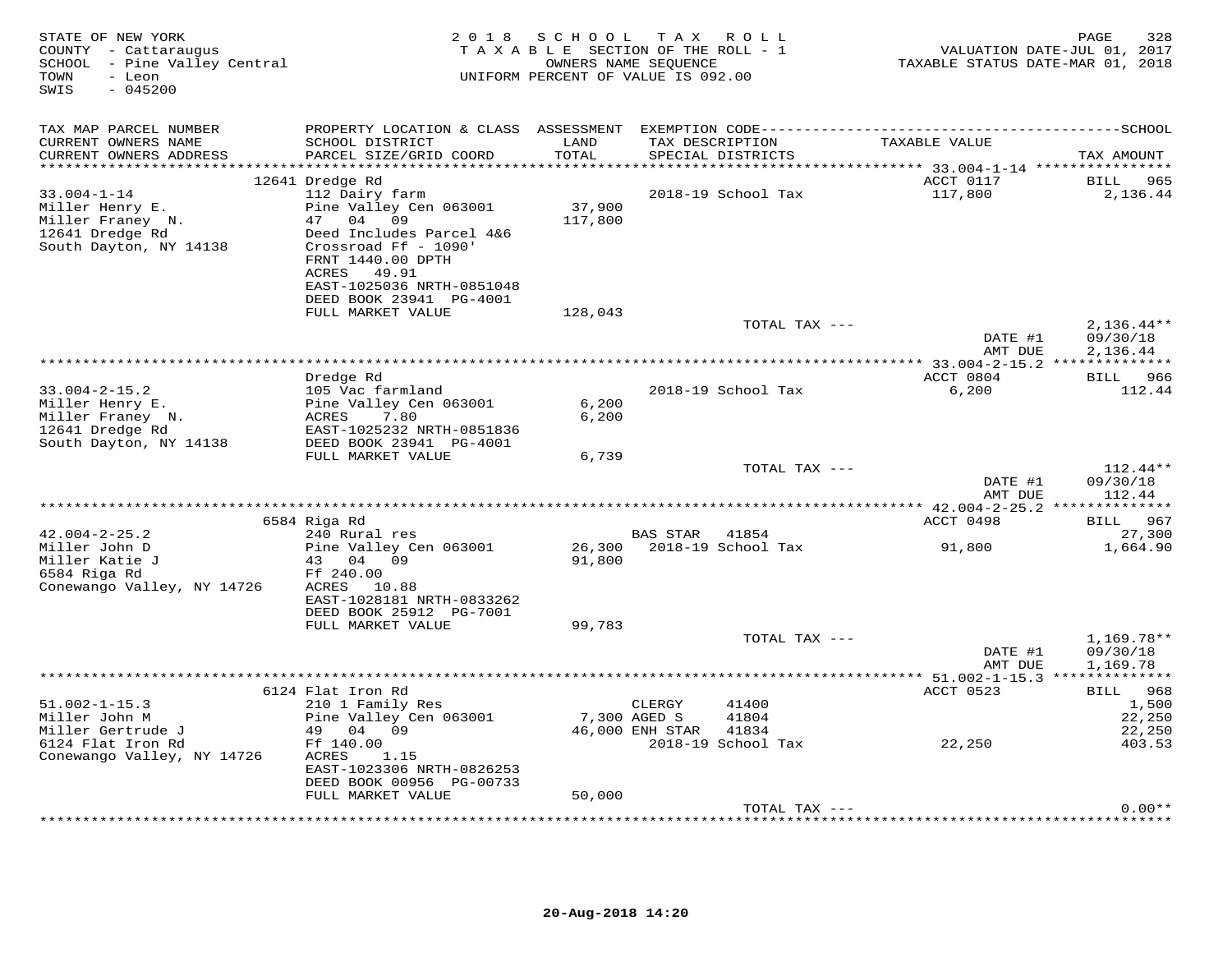| STATE OF NEW YORK<br>COUNTY - Cattaraugus<br>SCHOOL - Pine Valley Central<br>TOWN<br>- Leon<br>$-045200$<br>SWIS |                                                                           | 2018 SCHOOL TAX ROLL<br>TAXABLE SECTION OF THE ROLL - 1<br>UNIFORM PERCENT OF VALUE IS 092.00 | OWNERS NAME SEQUENCE |                                      | VALUATION DATE-JUL 01, 2017<br>TAXABLE STATUS DATE-MAR 01, 2018 | 329<br>PAGE                          |
|------------------------------------------------------------------------------------------------------------------|---------------------------------------------------------------------------|-----------------------------------------------------------------------------------------------|----------------------|--------------------------------------|-----------------------------------------------------------------|--------------------------------------|
| TAX MAP PARCEL NUMBER                                                                                            |                                                                           |                                                                                               |                      |                                      |                                                                 |                                      |
| CURRENT OWNERS NAME<br>CURRENT OWNERS ADDRESS<br>**********************                                          | SCHOOL DISTRICT<br>PARCEL SIZE/GRID COORD<br>**************************** | LAND<br>TOTAL                                                                                 |                      | TAX DESCRIPTION<br>SPECIAL DISTRICTS | TAXABLE VALUE                                                   | TAX AMOUNT                           |
|                                                                                                                  | 6173 Flat Iron Rd                                                         |                                                                                               |                      |                                      | ACCT 0280                                                       | BILL<br>969                          |
| $51.002 - 1 - 18$                                                                                                | 112 Dairy farm                                                            |                                                                                               | TMP GHOUSE 42120     |                                      |                                                                 | 30,000                               |
| Miller John M                                                                                                    | Pine Valley Cen 063001                                                    | 35,800 BUS C/T/S 47610                                                                        |                      |                                      |                                                                 | 1,250                                |
| Miller Gertrude J                                                                                                | 56 04 09                                                                  | 124,200 BAS STAR                                                                              |                      | 41854                                |                                                                 | 27,300                               |
| 6124 Flat Iron Rd<br>Conewango Valley, NY 14726                                                                  | Rabers buying land contra<br>Ff 660.00                                    |                                                                                               |                      | 2018-19 School Tax                   | 92,950                                                          | 1,685.75                             |
|                                                                                                                  | ACRES<br>60.53<br>EAST-1021169 NRTH-0827134                               |                                                                                               |                      |                                      |                                                                 |                                      |
|                                                                                                                  | DEED BOOK 17855 PG-3001                                                   |                                                                                               |                      |                                      |                                                                 |                                      |
|                                                                                                                  | FULL MARKET VALUE                                                         | 135,000                                                                                       |                      | TOTAL TAX ---                        | DATE #1                                                         | $1,190.64**$<br>09/30/18             |
|                                                                                                                  |                                                                           |                                                                                               |                      |                                      | AMT DUE                                                         | 1,190.64                             |
|                                                                                                                  |                                                                           |                                                                                               |                      |                                      |                                                                 |                                      |
|                                                                                                                  | 6630 Riga Rd                                                              |                                                                                               |                      |                                      | ACCT 0447                                                       | BILL 970                             |
| $42.004 - 2 - 26$                                                                                                | 210 1 Family Res                                                          |                                                                                               | BAS STAR             | 41854                                |                                                                 | 27,300                               |
| Miller Joseph                                                                                                    | Pine Valley Cen 063001                                                    |                                                                                               |                      | 20,400 2018-19 School Tax            | 70,400                                                          | 1,276.78                             |
| Miller Mattie                                                                                                    | 43 04 09                                                                  | 70,400                                                                                        |                      |                                      |                                                                 |                                      |
| 6630 Riga Rd                                                                                                     | Ff 232.60                                                                 |                                                                                               |                      |                                      |                                                                 |                                      |
| Conewango Valley, NY 14726                                                                                       | ACRES 21.85                                                               |                                                                                               |                      |                                      |                                                                 |                                      |
|                                                                                                                  | EAST-1028139 NRTH-0833856                                                 |                                                                                               |                      |                                      |                                                                 |                                      |
|                                                                                                                  | DEED BOOK 1817 PG-5001                                                    |                                                                                               |                      |                                      |                                                                 |                                      |
|                                                                                                                  | FULL MARKET VALUE                                                         | 76,522                                                                                        |                      |                                      |                                                                 |                                      |
|                                                                                                                  |                                                                           |                                                                                               |                      | TOTAL TAX ---                        |                                                                 | $781.67**$                           |
|                                                                                                                  |                                                                           |                                                                                               |                      |                                      | DATE #1<br>AMT DUE                                              | 09/30/18<br>781.67                   |
|                                                                                                                  |                                                                           |                                                                                               |                      |                                      |                                                                 |                                      |
| $42.004 - 2 - 5.2$                                                                                               | 6678 West Rd                                                              |                                                                                               | <b>BAS STAR</b>      | 41854                                | ACCT 0472                                                       | BILL 971                             |
|                                                                                                                  | 112 Dairy farm                                                            |                                                                                               |                      |                                      |                                                                 | 27,300                               |
| Miller Joseph C<br>Miller Edna J                                                                                 | Pine Valley Cen 063001<br>51 04<br>09                                     | 88,600                                                                                        |                      | 31,100 2018-19 School Tax            | 88,600                                                          | 1,606.86                             |
| 6678 West Rd                                                                                                     | L/p 735-1058 Ff 1390 West                                                 |                                                                                               |                      |                                      |                                                                 |                                      |
| Conewango Valley, NY 14726                                                                                       | Ff 1155 Co Rd 6<br>ACRES 34.85                                            |                                                                                               |                      |                                      |                                                                 |                                      |
|                                                                                                                  | EAST-1023735 NRTH-0835110                                                 |                                                                                               |                      |                                      |                                                                 |                                      |
|                                                                                                                  | DEED BOOK 487<br>PG-9001                                                  |                                                                                               |                      |                                      |                                                                 |                                      |
|                                                                                                                  | FULL MARKET VALUE                                                         | 96,304                                                                                        |                      |                                      |                                                                 |                                      |
|                                                                                                                  |                                                                           |                                                                                               |                      | TOTAL TAX ---                        | DATE #1<br>AMT DUE                                              | $1,111.75**$<br>09/30/18<br>1,111.75 |
|                                                                                                                  |                                                                           |                                                                                               |                      |                                      |                                                                 |                                      |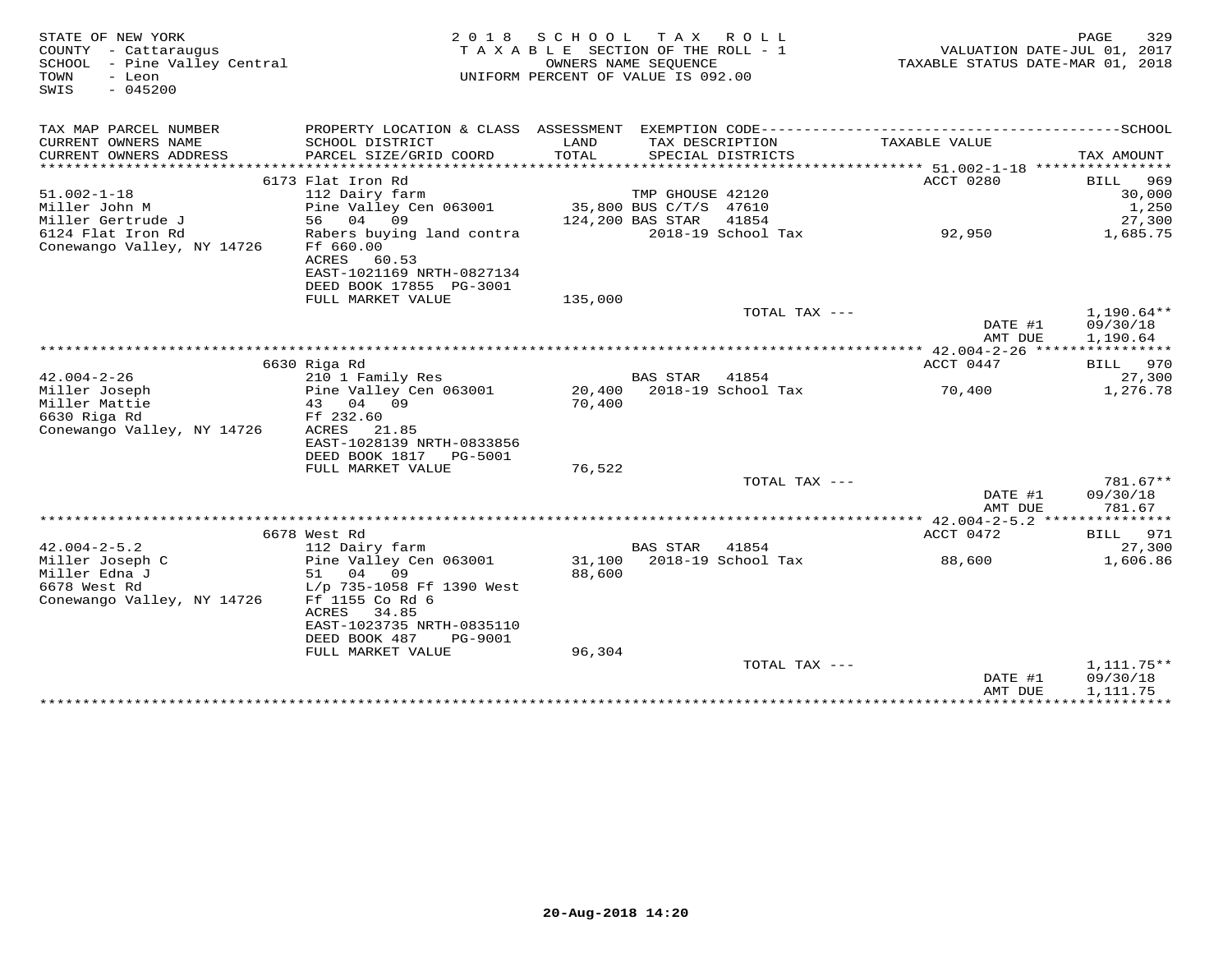| STATE OF NEW YORK<br>COUNTY - Cattaraugus<br>SCHOOL - Pine Valley Central<br>TOWN<br>- Leon<br>$-045200$<br>SWIS | 2 0 1 8                                                                     | SCHOOL<br>TAXABLE SECTION OF THE ROLL - 1<br>UNIFORM PERCENT OF VALUE IS 092.00 | T A X<br>OWNERS NAME SEQUENCE | R O L L                    | TAXABLE STATUS DATE-MAR 01, 2018 | PAGE<br>VALUATION DATE-JUL 01, 2017 | 330                     |
|------------------------------------------------------------------------------------------------------------------|-----------------------------------------------------------------------------|---------------------------------------------------------------------------------|-------------------------------|----------------------------|----------------------------------|-------------------------------------|-------------------------|
| TAX MAP PARCEL NUMBER                                                                                            | PROPERTY LOCATION & CLASS ASSESSMENT EXEMPTION CODE------------------------ |                                                                                 |                               |                            |                                  | -------------SCHOOL                 |                         |
| CURRENT OWNERS NAME                                                                                              | SCHOOL DISTRICT                                                             | LAND                                                                            |                               | TAX DESCRIPTION            | TAXABLE VALUE                    |                                     |                         |
| CURRENT OWNERS ADDRESS                                                                                           | PARCEL SIZE/GRID COORD                                                      | TOTAL                                                                           |                               | SPECIAL DISTRICTS          |                                  | TAX AMOUNT                          |                         |
|                                                                                                                  | 6602 Riga Rd                                                                |                                                                                 |                               |                            | ACCT 0459                        | BILL                                | 972                     |
| $42.004 - 2 - 25.1$                                                                                              | 210 1 Family Res                                                            |                                                                                 | TMP GHOUSE 42120              |                            |                                  |                                     | 25,000                  |
| Miller Levi D                                                                                                    | Pine Valley Cen 063001                                                      |                                                                                 | 24,400 BAS STAR               | 41854                      |                                  |                                     | 27,300                  |
| Miller Mary D                                                                                                    | 43 04 09                                                                    |                                                                                 |                               | 101,600 2018-19 School Tax | 76,600                           |                                     | 1,389.23                |
| 6602 Riga Rd                                                                                                     | FRNT 240.00 DPTH                                                            |                                                                                 |                               |                            |                                  |                                     |                         |
| Conewango Valley, NY 14726                                                                                       | ACRES<br>10.88<br>EAST-1028162 NRTH-0833501                                 |                                                                                 |                               |                            |                                  |                                     |                         |
|                                                                                                                  | DEED BOOK 26955 PG-3001                                                     |                                                                                 |                               |                            |                                  |                                     |                         |
|                                                                                                                  | FULL MARKET VALUE                                                           | 110,435                                                                         |                               |                            |                                  |                                     |                         |
|                                                                                                                  |                                                                             |                                                                                 |                               | TOTAL TAX ---              |                                  |                                     | 894.11**                |
|                                                                                                                  |                                                                             |                                                                                 |                               |                            | DATE #1                          |                                     | 09/30/18                |
|                                                                                                                  |                                                                             |                                                                                 |                               |                            | AMT DUE                          |                                     | 894.11                  |
|                                                                                                                  | 6413 Riga Rd                                                                |                                                                                 |                               |                            | ACCT 0003                        | <b>BILL</b>                         | 973                     |
| $51.002 - 2 - 1.1$                                                                                               | 112 Dairy farm                                                              |                                                                                 | AG BLDG                       | 41700                      |                                  |                                     | 21,600                  |
| Miller Levi E                                                                                                    | Pine Valley Cen 063001                                                      |                                                                                 | 75,300 AG DIST                | 41720                      |                                  |                                     | 19,375                  |
| Miller Sarah N                                                                                                   | 50/51 04 09                                                                 |                                                                                 | 186,500 BAS STAR              | 41854                      |                                  |                                     | 27,300                  |
| 6413 Riga Rd                                                                                                     | Ff 2280.00                                                                  |                                                                                 |                               | 2018-19 School Tax         | 145,525                          |                                     | 2,639.26                |
| Conewango Valley, NY 14726                                                                                       | ACRES 106.10                                                                |                                                                                 |                               |                            |                                  |                                     |                         |
| MAY BE SUBJECT TO PAYMENT                                                                                        | EAST-1026218 NRTH-0831162<br>DEED BOOK 877<br>PG-01014                      |                                                                                 |                               |                            |                                  |                                     |                         |
| UNDER AGDIST LAW TIL 2022                                                                                        | FULL MARKET VALUE                                                           | 202,717                                                                         |                               |                            |                                  |                                     |                         |
|                                                                                                                  |                                                                             |                                                                                 |                               | TOTAL TAX ---              |                                  |                                     | $2,144.14**$            |
|                                                                                                                  |                                                                             |                                                                                 |                               |                            | DATE #1                          |                                     | 09/30/18                |
|                                                                                                                  |                                                                             |                                                                                 |                               |                            | AMT DUE                          |                                     | 2,144.14                |
|                                                                                                                  | 12580 Smith Rd                                                              |                                                                                 |                               |                            | ACCT 0564                        |                                     | BILL 974                |
| $42.002 - 1 - 6.3$                                                                                               | 210 1 Family Res                                                            |                                                                                 | <b>BAS STAR</b>               | 41854                      |                                  |                                     | 27,300                  |
| Miller Levi P                                                                                                    | Pine Valley Cen 063001                                                      | 7,700                                                                           |                               | 2018-19 School Tax         | 40,100                           |                                     | 727.26                  |
| Miller Mattie J                                                                                                  | 54 04 09                                                                    | 40,100                                                                          |                               |                            |                                  |                                     |                         |
| 12580 Smith Rd                                                                                                   | Xura Smith Rd Ff-1160.00                                                    |                                                                                 |                               |                            |                                  |                                     |                         |
| S. Dayton, NY 14138                                                                                              | Crossroad Ff - 85'<br>ACRES<br>1.35                                         |                                                                                 |                               |                            |                                  |                                     |                         |
|                                                                                                                  | EAST-1026462 NRTH-0847352                                                   |                                                                                 |                               |                            |                                  |                                     |                         |
|                                                                                                                  | DEED BOOK 15906 PG-2002                                                     |                                                                                 |                               |                            |                                  |                                     |                         |
|                                                                                                                  | FULL MARKET VALUE                                                           | 43,587                                                                          |                               |                            |                                  |                                     |                         |
|                                                                                                                  |                                                                             |                                                                                 |                               | TOTAL TAX ---              |                                  |                                     | $232.14**$              |
|                                                                                                                  |                                                                             |                                                                                 |                               |                            | DATE #1<br>AMT DUE               | 09/30/18                            | 232.14                  |
|                                                                                                                  |                                                                             |                                                                                 |                               |                            | ***************                  |                                     | * * * * * * * * * * * * |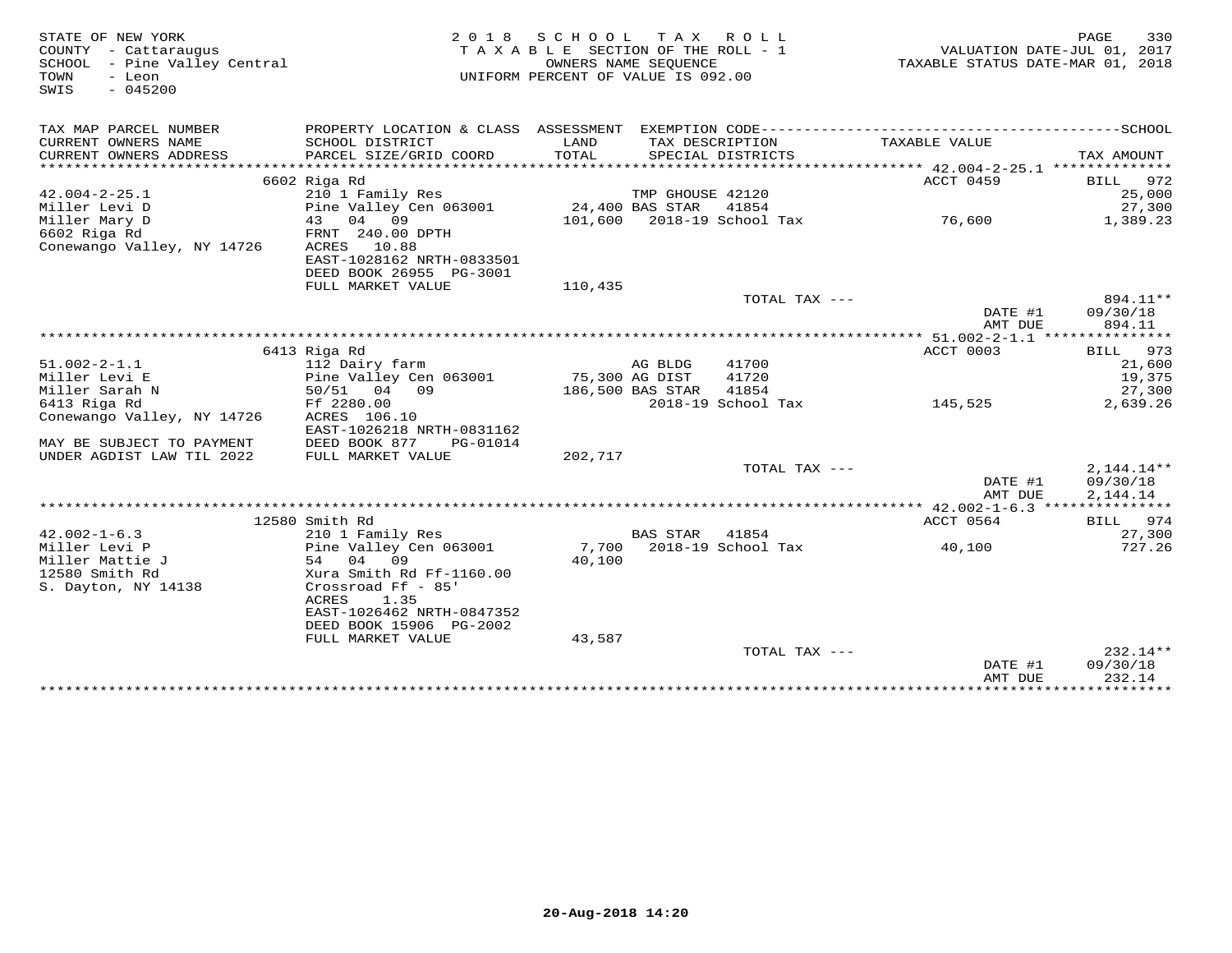| STATE OF NEW YORK<br>STATE OF NEW IONA<br>COUNTY - Cattaraugus<br>SCHOOL - Pine Valley Central<br>$-045200$<br>SWIS |                                                                                                                     | 2018 SCHOOL TAX ROLL                     |         | T A X A B L E SECTION OF THE ROLL - 1<br>OWNERS NAME SEQUENCE<br>UNIFORM PERCENT OF VALUE IS 092.00 | rage<br>710 VALUATION DATE-JUL 01, 2017<br>712 TAXABLE STATUS DATE-MAR 01, 2018 | 331<br>PAGE          |
|---------------------------------------------------------------------------------------------------------------------|---------------------------------------------------------------------------------------------------------------------|------------------------------------------|---------|-----------------------------------------------------------------------------------------------------|---------------------------------------------------------------------------------|----------------------|
| TAX MAP PARCEL NUMBER                                                                                               |                                                                                                                     |                                          |         |                                                                                                     |                                                                                 |                      |
| CURRENT OWNERS NAME<br>CURRENT OWNERS ADDRESS                                                                       | SCHOOL DISTRICT<br>PARCEL SIZE/GRID COORD                                                                           | LAND<br>TOTAL                            |         | TAX DESCRIPTION TAXABLE VALUE<br>SERCIAL DISTRICTS<br>SPECIAL DISTRICTS                             |                                                                                 | TAX AMOUNT           |
|                                                                                                                     | 12369 West Rd                                                                                                       |                                          |         |                                                                                                     | ACCT 0495                                                                       | BILL 975             |
| $42.002 - 1 - 23.3$                                                                                                 | 210 1 Family Res<br>Pine Valley Cen 063001 11,500 2018-19 School Tax 60,000<br>45 04 09 60,000 60,000               |                                          |         |                                                                                                     |                                                                                 | 27,300               |
| Miller Menno EE                                                                                                     |                                                                                                                     |                                          |         |                                                                                                     |                                                                                 | 1,088.17             |
| Miller Martha H<br>12369 West Rd                                                                                    | 45 04 09<br>ACRES 10.40                                                                                             |                                          |         |                                                                                                     |                                                                                 |                      |
| Conewango Valley, NY 14726 EAST-1029555 NRTH-0840618                                                                |                                                                                                                     |                                          |         |                                                                                                     |                                                                                 |                      |
|                                                                                                                     | DEED BOOK 00949 PG-01119                                                                                            |                                          |         |                                                                                                     |                                                                                 |                      |
|                                                                                                                     | FULL MARKET VALUE                                                                                                   | 65,217                                   |         |                                                                                                     |                                                                                 |                      |
|                                                                                                                     |                                                                                                                     |                                          |         | TOTAL TAX ---                                                                                       |                                                                                 | 593.05**             |
|                                                                                                                     |                                                                                                                     |                                          |         |                                                                                                     | DATE #1<br>AMT DUE                                                              | 09/30/18<br>593.05   |
|                                                                                                                     |                                                                                                                     |                                          |         |                                                                                                     |                                                                                 |                      |
|                                                                                                                     | 11201 Leon-New Albion Rd                                                                                            |                                          |         |                                                                                                     | ACCT 0345                                                                       | BILL 976             |
| $52.002 - 1 - 3$                                                                                                    |                                                                                                                     |                                          |         |                                                                                                     |                                                                                 | 27,300               |
| Miller Michelle<br>Rowland Genevieve                                                                                |                                                                                                                     |                                          |         |                                                                                                     | 58,000                                                                          | 1,051.90             |
| 11201 Leon-New Albion Rd                                                                                            | 18.000 Eleon-New Albion Ku<br>210 1 Family Res<br>Pine Valley Cen 063001 18,800 2018-19 School Tax<br>58,000 58,000 |                                          |         |                                                                                                     |                                                                                 |                      |
| Cattaraugus, NY 14719                                                                                               | ACRES 7.35                                                                                                          |                                          |         |                                                                                                     |                                                                                 |                      |
|                                                                                                                     | EAST-1047005 NRTH-0832817                                                                                           |                                          |         |                                                                                                     |                                                                                 |                      |
|                                                                                                                     | DEED BOOK 1984    PG-4002                                                                                           |                                          |         |                                                                                                     |                                                                                 |                      |
|                                                                                                                     | FULL MARKET VALUE                                                                                                   | 63,043                                   |         |                                                                                                     |                                                                                 |                      |
|                                                                                                                     |                                                                                                                     |                                          |         | TOTAL TAX ---                                                                                       | DATE $\sharp$ <sup>1</sup>                                                      | 556.78**<br>09/30/18 |
|                                                                                                                     |                                                                                                                     |                                          |         |                                                                                                     | AMT DUE                                                                         | 556.78               |
|                                                                                                                     |                                                                                                                     |                                          |         |                                                                                                     |                                                                                 |                      |
|                                                                                                                     | 11792 Eldredge Rd                                                                                                   |                                          |         |                                                                                                     | ACCT 0096                                                                       | BILL 977             |
| $52.001 - 1 - 11$<br>Miller Roman D                                                                                 | 112 Dairy farm<br>Pine Valley Cen 063001                                                                            | AG BLDG 41700<br>93,300 AG DISTOUT 41730 |         | 41700                                                                                               |                                                                                 | 35,400<br>40,127     |
| Miller Sarah D                                                                                                      | 26 04 09                                                                                                            |                                          |         |                                                                                                     | 155,300 2018-19 School Tax 79,773                                               | 1,446.77             |
| 11806 Eldredge Rd                                                                                                   | Ff 1360.00                                                                                                          |                                          |         |                                                                                                     |                                                                                 |                      |
| Conewango Valley, NY 14726 ACRES 118.70                                                                             |                                                                                                                     |                                          |         |                                                                                                     |                                                                                 |                      |
|                                                                                                                     | EAST-1038969 NRTH-0829000                                                                                           |                                          |         |                                                                                                     |                                                                                 |                      |
| MAY BE SUBJECT TO PAYMENT DEED BOOK 26022 PG-7001<br>UNDER AGDIST LAW TIL 2025 FULL MARKET VALUE                    |                                                                                                                     | 168,804                                  |         |                                                                                                     |                                                                                 |                      |
|                                                                                                                     |                                                                                                                     |                                          |         | TOTAL TAX ---                                                                                       |                                                                                 | $1,446.77**$         |
|                                                                                                                     |                                                                                                                     |                                          |         |                                                                                                     | DATE #1                                                                         | 09/30/18             |
|                                                                                                                     |                                                                                                                     |                                          |         |                                                                                                     | AMT DUE                                                                         | 1,446.77             |
|                                                                                                                     |                                                                                                                     |                                          |         |                                                                                                     | 40 PCT OF VALUE USED FOR EXEMPTION PURPOSES ACCT 0200                           |                      |
| $51.002 - 1 - 12.1$                                                                                                 | 12654 Youngs Rd<br>112 Dairy farm                                                                                   |                                          | AG DIST | 41720                                                                                               |                                                                                 | BILL 978<br>4,162    |
| Miller Samuel D                                                                                                     | AG DIST 41720<br>Pine Valley Cen 063001 55,300 AGED C/T/S 41800<br>49 04 09 209,800 ENH STAR 41834<br>Ff 3200 00    |                                          |         |                                                                                                     |                                                                                 | 41,960               |
| Miller Naomi                                                                                                        |                                                                                                                     |                                          |         |                                                                                                     |                                                                                 | 60,790               |
| 12654 Youngs Rd                                                                                                     | Ff 3200.00                                                                                                          |                                          |         |                                                                                                     | 2018-19 School Tax 163,678                                                      | 2,968.49             |
| Conewango Valley, NY 14726                                                                                          | ACRES 61.45<br>EAST-1024755 NRTH-0824847                                                                            |                                          |         |                                                                                                     |                                                                                 |                      |
| EAST-1024755 NRTH-0824847<br>MAY BE SUBJECT TO PAYMENT DEED BOOK 1011 PG-1041                                       |                                                                                                                     |                                          |         |                                                                                                     |                                                                                 |                      |
| UNDER AGDIST LAW TIL 2022                                                                                           | FULL MARKET VALUE                                                                                                   | 228,043                                  |         |                                                                                                     |                                                                                 |                      |
|                                                                                                                     |                                                                                                                     |                                          |         | TOTAL TAX ---                                                                                       |                                                                                 | $1,865.99**$         |
|                                                                                                                     |                                                                                                                     |                                          |         |                                                                                                     | DATE #1                                                                         | 09/30/18             |
|                                                                                                                     |                                                                                                                     |                                          |         |                                                                                                     | AMT DUE                                                                         | 1,865.99             |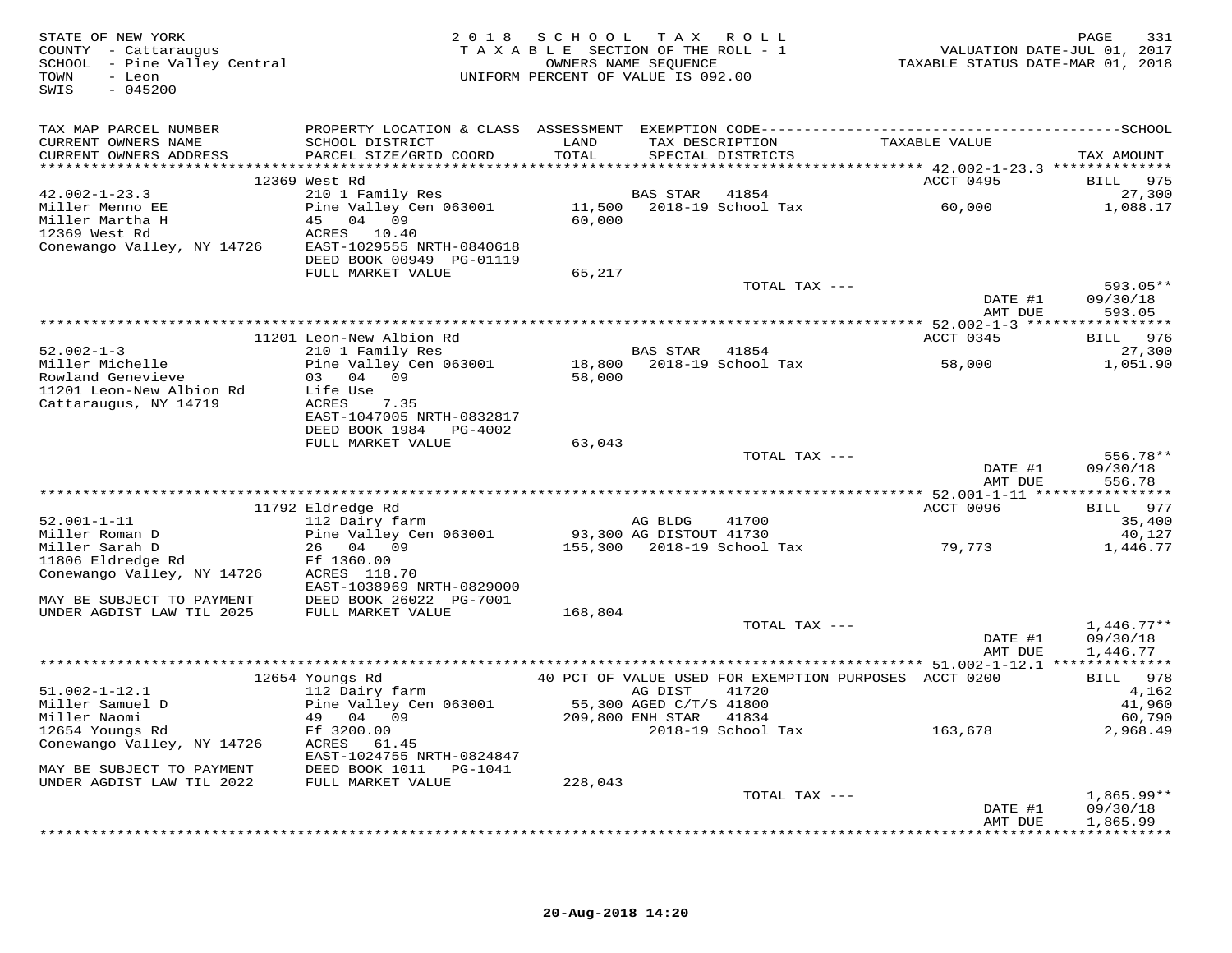| STATE OF NEW YORK<br>COUNTY - Cattaraugus<br>SCHOOL - Pine Valley Central<br>- Leon<br>TOWN<br>$-045200$<br>SWIS | 2 0 1 8<br>TAXABLE SECTION OF THE ROLL - 1<br>UNIFORM PERCENT OF VALUE IS 092.00                                                                                  | VALUATION DATE-JUL 01, 2017<br>TAXABLE STATUS DATE-MAR 01, 2018 | 332<br>PAGE |                                      |                                                    |                                  |
|------------------------------------------------------------------------------------------------------------------|-------------------------------------------------------------------------------------------------------------------------------------------------------------------|-----------------------------------------------------------------|-------------|--------------------------------------|----------------------------------------------------|----------------------------------|
| TAX MAP PARCEL NUMBER                                                                                            |                                                                                                                                                                   |                                                                 |             |                                      |                                                    |                                  |
| CURRENT OWNERS NAME<br>CURRENT OWNERS ADDRESS<br>****************                                                | SCHOOL DISTRICT<br>PARCEL SIZE/GRID COORD                                                                                                                         | LAND<br>TOTAL<br>******                                         |             | TAX DESCRIPTION<br>SPECIAL DISTRICTS | TAXABLE VALUE                                      | TAX AMOUNT                       |
|                                                                                                                  | $Rte$ 62 (Off)                                                                                                                                                    |                                                                 |             |                                      | ******* 42.020-1-54 *****************<br>ACCT 0121 | <b>BILL</b><br>979               |
| $42.020 - 1 - 54$<br>Milliman Calvin M<br>6666 Town Hill Rd<br>Conewango VAlley, NY 14726                        | 314 Rural vac<10<br>Pine Valley Cen 063001<br>35 04 09<br>ACRES<br>5.15<br>EAST-1031262 NRTH-0834153<br>DEED BOOK 43<br>PG-1001                                   | 4,900<br>4,900                                                  |             | 2018-19 School Tax                   | 4,900                                              | 88.87                            |
|                                                                                                                  | FULL MARKET VALUE                                                                                                                                                 | 5,326                                                           |             |                                      |                                                    |                                  |
|                                                                                                                  |                                                                                                                                                                   |                                                                 |             | TOTAL TAX ---                        | DATE #1                                            | 88.87**<br>09/30/18              |
|                                                                                                                  |                                                                                                                                                                   |                                                                 |             |                                      | AMT DUE                                            | 88.87                            |
|                                                                                                                  | 6666 Town Hill Rd                                                                                                                                                 |                                                                 |             |                                      | ACCT 0862                                          | 980<br>BILL                      |
| $43.003 - 1 - 18.6$                                                                                              | 210 1 Family Res                                                                                                                                                  |                                                                 | BAS STAR    | 41854                                |                                                    | 27,300                           |
| Milliman Calvin M.<br>Milliman Ashley E.<br>6666 Town Hill Road<br>Conewango Valley, NY 14726                    | Pine Valley Cen 063001<br>$27 - 4 - 9$<br>ACRES 13.75<br>EAST-1036525 NRTH-0834285                                                                                | 17,200<br>55,000                                                |             | 2018-19 School Tax                   | 55,000                                             | 997.49                           |
|                                                                                                                  | DEED BOOK 23276 PG-2001<br>FULL MARKET VALUE                                                                                                                      | 59,783                                                          |             |                                      |                                                    |                                  |
|                                                                                                                  |                                                                                                                                                                   |                                                                 |             | TOTAL TAX ---                        | DATE #1<br>AMT DUE                                 | $502.37**$<br>09/30/18<br>502.37 |
|                                                                                                                  |                                                                                                                                                                   | ***********************************                             |             |                                      | ******** 43.003-1-11.5 **************              |                                  |
| $43.003 - 1 - 11.5$                                                                                              | 6627 Kysor Hill Rd<br>240 Rural res                                                                                                                               |                                                                 | BAS STAR    | 41854                                | ACCT 0668                                          | 981<br><b>BILL</b><br>27,300     |
| Milliman Lane C<br>6627 Kysor Hill Rd<br>Cattaraugus, NY 14719                                                   | Pine Valley Cen 063001<br>19 04 09<br>Ff 1625.00<br>ACRES 18.10<br>EAST-1042466 NRTH-0834928                                                                      | 24,800<br>109,000                                               |             | 2018-19 School Tax                   | 109,000                                            | 1,976.84                         |
|                                                                                                                  | DEED BOOK 00953 PG-00071                                                                                                                                          |                                                                 |             |                                      |                                                    |                                  |
|                                                                                                                  | FULL MARKET VALUE                                                                                                                                                 | 118,478                                                         |             | TOTAL TAX ---                        |                                                    |                                  |
|                                                                                                                  |                                                                                                                                                                   |                                                                 |             |                                      | DATE #1                                            | 1,481.72**<br>09/30/18           |
|                                                                                                                  |                                                                                                                                                                   |                                                                 |             |                                      | AMT DUE<br>********** 43.003-1-14 **************** | 1,481.72                         |
|                                                                                                                  | 11664 Leon-New Albion Rd                                                                                                                                          |                                                                 |             |                                      | ACCT 0054                                          | 982<br><b>BILL</b>               |
| $43.003 - 1 - 14$<br>MILLIMAN LEE<br>MILLIMAN DEBORA<br>11720 LEON-NEW ABLION ROAD<br>LEON, NY 14751             | 311 Res vac land<br>Pine Valley Cen 063001<br>19 04 09<br>Ff 196.00<br>ACRES<br>1.00<br>EAST-1040289 NRTH-0834043<br>DEED BOOK 26552 PG-9002<br>FULL MARKET VALUE | 3,000<br>3,000<br>3,261                                         |             | 2018-19 School Tax                   | 3,000                                              | 54.41                            |
|                                                                                                                  |                                                                                                                                                                   |                                                                 |             | TOTAL TAX ---                        |                                                    | $54.41**$                        |
|                                                                                                                  |                                                                                                                                                                   |                                                                 |             |                                      | DATE #1<br>AMT DUE                                 | 09/30/18<br>54.41                |
|                                                                                                                  |                                                                                                                                                                   |                                                                 |             |                                      |                                                    | .                                |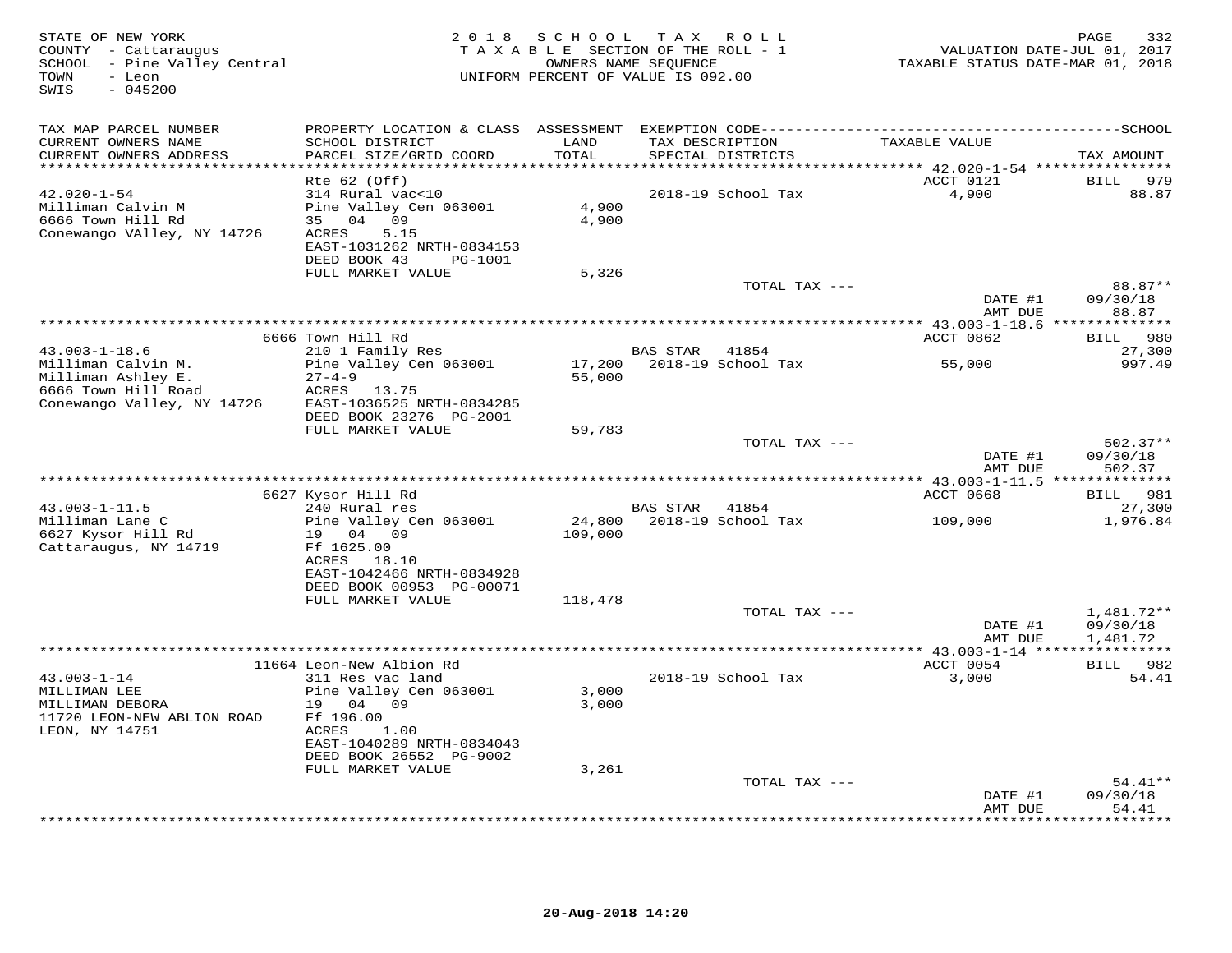| STATE OF NEW YORK<br>COUNTY - Cattaraugus<br>SCHOOL - Pine Valley Central<br>TOWN<br>- Leon<br>$-045200$<br>SWIS |                                                                     | 2018 SCHOOL<br>TAXABLE SECTION OF THE ROLL - 1<br>UNIFORM PERCENT OF VALUE IS 092.00 | OWNERS NAME SEQUENCE | TAX ROLL                             | TAXABLE STATUS DATE-MAR 01, 2018 | 333<br>PAGE<br>VALUATION DATE-JUL 01, 2017 |
|------------------------------------------------------------------------------------------------------------------|---------------------------------------------------------------------|--------------------------------------------------------------------------------------|----------------------|--------------------------------------|----------------------------------|--------------------------------------------|
| TAX MAP PARCEL NUMBER                                                                                            |                                                                     |                                                                                      |                      |                                      |                                  |                                            |
| CURRENT OWNERS NAME<br>CURRENT OWNERS ADDRESS<br>********************                                            | SCHOOL DISTRICT<br>PARCEL SIZE/GRID COORD<br>********************** | LAND<br>TOTAL                                                                        |                      | TAX DESCRIPTION<br>SPECIAL DISTRICTS | TAXABLE VALUE                    | TAX AMOUNT                                 |
|                                                                                                                  | 11720 Leon-New Albion Rd                                            |                                                                                      |                      |                                      | ACCT 0412                        | 983<br>BILL                                |
| $43.003 - 1 - 11.1$                                                                                              | 105 Vac farmland                                                    |                                                                                      | AG DIST              | 41720                                |                                  | 21,404                                     |
| Milliman Lee C<br>Milliman Debora A<br>11720 Leon-New Albion Rd                                                  | Pine Valley Cen 063001<br>19/20 04 09<br>Ff 1520'                   | 59,100                                                                               |                      | 59,100 2018-19 School Tax            | 37,696                           | 683.66                                     |
| Cattaraugus, NY 14719                                                                                            | ACRES 90.45<br>EAST-1041436 NRTH-0835035                            |                                                                                      |                      |                                      |                                  |                                            |
| MAY BE SUBJECT TO PAYMENT<br>UNDER AGDIST LAW TIL 2022                                                           | DEED BOOK 00932 PG-00751<br>FULL MARKET VALUE                       | 64,239                                                                               |                      |                                      |                                  |                                            |
|                                                                                                                  |                                                                     |                                                                                      |                      | TOTAL TAX ---                        |                                  | 683.66**                                   |
|                                                                                                                  |                                                                     |                                                                                      |                      |                                      | DATE #1<br>AMT DUE               | 09/30/18<br>683.66                         |
|                                                                                                                  |                                                                     |                                                                                      |                      |                                      |                                  |                                            |
|                                                                                                                  | 11720 Leon-New Albion Rd                                            |                                                                                      |                      |                                      | ACCT 0186                        | BILL 984                                   |
| $43.003 - 1 - 13$                                                                                                | 120 Field crops                                                     |                                                                                      | AG DIST              | 41720                                |                                  | 11,722                                     |
| Milliman Lee C                                                                                                   | Pine Valley Cen 063001                                              |                                                                                      | 88,200 BAS STAR      | 41854                                |                                  | 27,300                                     |
| Milliman Debora                                                                                                  | 19 04 09                                                            |                                                                                      |                      | 220,000 2018-19 School Tax           | 208,278                          | 3,777.36                                   |
| 11720 Leon-New Albion Rd<br>Cattaraugus, NY 14719                                                                | FRNT 1300.00 DPTH<br>ACRES 123.65<br>EAST-1039672 NRTH-0833738      |                                                                                      |                      |                                      |                                  |                                            |
| MAY BE SUBJECT TO PAYMENT                                                                                        | DEED BOOK 846<br>PG-00499                                           |                                                                                      |                      |                                      |                                  |                                            |
| UNDER AGDIST LAW TIL 2022                                                                                        | FULL MARKET VALUE                                                   | 239,130                                                                              |                      |                                      |                                  |                                            |
|                                                                                                                  |                                                                     |                                                                                      |                      | TOTAL TAX ---                        | DATE #1                          | $3,282.24**$<br>09/30/18                   |
|                                                                                                                  |                                                                     |                                                                                      |                      |                                      | AMT DUE                          | 3,282.24                                   |
|                                                                                                                  |                                                                     |                                                                                      |                      |                                      |                                  |                                            |
|                                                                                                                  | 11720 Leon-New Albion Rd                                            |                                                                                      |                      |                                      | ACCT 0187                        | BILL 985                                   |
| $43.003 - 1 - 18.1$<br>Milliman Lee C                                                                            | 120 Field crops<br>Pine Valley Cen 063001                           | 107,400                                                                              | AG DIST              | 41720<br>2018-19 School Tax          |                                  | 31,963<br>1,368.14                         |
| Milliman Debora A                                                                                                | 27 04 09                                                            | 107,400                                                                              |                      |                                      | 75,437                           |                                            |
| 11720 Leon-New Albion Rd                                                                                         | Alderbottom Rd Ff - 1350'                                           |                                                                                      |                      |                                      |                                  |                                            |
| Cattaraugus, NY 14719                                                                                            | Town Hill Rd Ff - 3320'                                             |                                                                                      |                      |                                      |                                  |                                            |
|                                                                                                                  | FRNT 2880.00 DPTH                                                   |                                                                                      |                      |                                      |                                  |                                            |
| MAY BE SUBJECT TO PAYMENT                                                                                        | ACRES 161.45                                                        |                                                                                      |                      |                                      |                                  |                                            |
| UNDER AGDIST LAW TIL 2022                                                                                        | EAST-1037711 NRTH-0833298                                           |                                                                                      |                      |                                      |                                  |                                            |
|                                                                                                                  | DEED BOOK 846<br>PG-00499                                           |                                                                                      |                      |                                      |                                  |                                            |
|                                                                                                                  | FULL MARKET VALUE                                                   | 116,739                                                                              |                      |                                      |                                  |                                            |
|                                                                                                                  |                                                                     |                                                                                      |                      | TOTAL TAX ---                        | DATE #1<br>AMT DUE               | $1,368.14**$<br>09/30/18<br>1,368.14       |
|                                                                                                                  |                                                                     |                                                                                      |                      |                                      |                                  |                                            |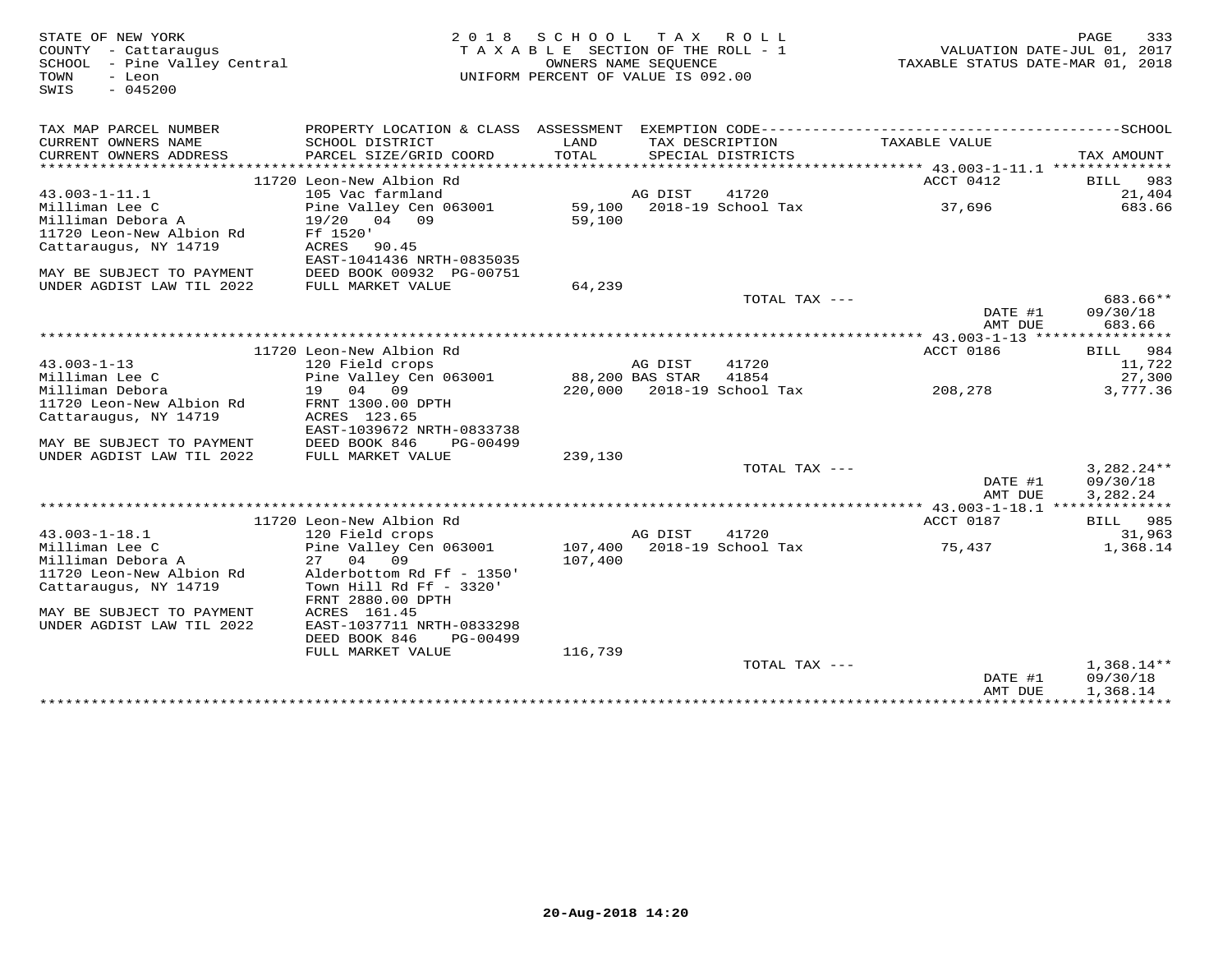| TAX MAP PARCEL NUMBER<br>PROPERTY LOCATION & CLASS ASSESSMENT<br>CURRENT OWNERS NAME<br>SCHOOL DISTRICT<br>LAND<br>TAXABLE VALUE<br>TAX DESCRIPTION<br>TOTAL<br>CURRENT OWNERS ADDRESS<br>PARCEL SIZE/GRID COORD<br>SPECIAL DISTRICTS<br>TAX AMOUNT<br>**********************<br>****************************<br>******************<br>7494 Rte 62<br>ACCT 0595<br>986<br>BILL<br>240 Rural res<br><b>BAS STAR</b><br>41854<br>27,300<br>$43.001 - 1 - 1.3$<br>Pine Valley Cen 063001<br>31,400<br>2018-19 School Tax<br>120,000<br>2,176.34<br>Milliman Lyle C<br>120,000<br>Milliman Leslie J<br>38 04 09<br>Ff 1990.00<br>7494 Rte 62<br>South Dayton, NY 14138<br>ACRES 22.25<br>EAST-1031793 NRTH-0847171<br>DEED BOOK 895<br>PG-00730<br>FULL MARKET VALUE<br>130,435<br>TOTAL TAX ---<br>$1,681.22**$<br>DATE #1<br>09/30/18<br>AMT DUE<br>1,681.22<br>ACCT 0217<br>Alderbottom Rd<br>BILL 987<br>$43.003 - 1 - 10$<br>2018-19 School Tax<br>6,120<br>110.99<br>323 Vacant rural<br>6,120<br>Milliman Lyle C<br>Pine Valley Cen 063001<br>Milliman Leslie J<br>20 04 09<br>6,120<br>7494 Rte 62<br>ACRES 15.00<br>South Dayton, NY 14138<br>EAST-1041480 NRTH-0839050<br>DEED BOOK 897<br>PG-00898<br>FULL MARKET VALUE<br>6,652<br>$110.99**$<br>TOTAL TAX ---<br>DATE #1<br>09/30/18<br>AMT DUE<br>110.99<br>Kysor Hill Rd<br>ACCT 0551<br>BILL 988<br>$43.003 - 1 - 30$<br>2018-19 School Tax<br>65,280<br>1,183.93<br>105 Vac farmland<br>Milliman Lyle C<br>Pine Valley Cen 063001<br>65,280<br>Milliman Leslie J<br>20 04 09<br>65,280<br>7494 Rte 62<br>ACRES 160.00<br>South Dayton, NY 14138<br>EAST-1041990 NRTH-0837573<br>DEED BOOK 897<br>PG-00898<br>FULL MARKET VALUE<br>70,957<br>TOTAL TAX ---<br>$1,183.93**$<br>DATE #1<br>09/30/18<br>1,183.93<br>AMT DUE<br>Kysor Hill Rd<br>ACCT 0552<br>BILL 989<br>$43.003 - 1 - 31$<br>323 Vacant rural<br>2018-19 School Tax<br>9,120<br>165.40<br>Milliman Lyle C<br>9,120<br>Pine Valley Cen 063001<br>Milliman Leslie J<br>20  04  09<br>9,120<br>7494 Rte 62<br>ACRES 22.35<br>EAST-1040618 NRTH-0837151<br>South Dayton, NY 14138<br>DEED BOOK 897<br>PG-00898<br>FULL MARKET VALUE<br>9,913<br>TOTAL TAX ---<br>$165.40**$<br>DATE #1<br>09/30/18<br>AMT DUE<br>165.40 | STATE OF NEW YORK<br>COUNTY - Cattaraugus<br>SCHOOL - Pine Valley Central<br>TOWN<br>- Leon<br>$-045200$<br>SWIS | 2018 SCHOOL TAX ROLL<br>TAXABLE SECTION OF THE ROLL - 1<br>UNIFORM PERCENT OF VALUE IS 092.00 | 334<br>PAGE<br>VALUATION DATE-JUL 01, 2017<br>TAXABLE STATUS DATE-MAR 01, 2018 |                |                     |
|-----------------------------------------------------------------------------------------------------------------------------------------------------------------------------------------------------------------------------------------------------------------------------------------------------------------------------------------------------------------------------------------------------------------------------------------------------------------------------------------------------------------------------------------------------------------------------------------------------------------------------------------------------------------------------------------------------------------------------------------------------------------------------------------------------------------------------------------------------------------------------------------------------------------------------------------------------------------------------------------------------------------------------------------------------------------------------------------------------------------------------------------------------------------------------------------------------------------------------------------------------------------------------------------------------------------------------------------------------------------------------------------------------------------------------------------------------------------------------------------------------------------------------------------------------------------------------------------------------------------------------------------------------------------------------------------------------------------------------------------------------------------------------------------------------------------------------------------------------------------------------------------------------------------------------------------------------------------------------------------------------------------------------------------------------------------------------------------------------------------------------------------------------------------------------------------------------------------------------------------------|------------------------------------------------------------------------------------------------------------------|-----------------------------------------------------------------------------------------------|--------------------------------------------------------------------------------|----------------|---------------------|
|                                                                                                                                                                                                                                                                                                                                                                                                                                                                                                                                                                                                                                                                                                                                                                                                                                                                                                                                                                                                                                                                                                                                                                                                                                                                                                                                                                                                                                                                                                                                                                                                                                                                                                                                                                                                                                                                                                                                                                                                                                                                                                                                                                                                                                               |                                                                                                                  |                                                                                               |                                                                                |                |                     |
|                                                                                                                                                                                                                                                                                                                                                                                                                                                                                                                                                                                                                                                                                                                                                                                                                                                                                                                                                                                                                                                                                                                                                                                                                                                                                                                                                                                                                                                                                                                                                                                                                                                                                                                                                                                                                                                                                                                                                                                                                                                                                                                                                                                                                                               |                                                                                                                  |                                                                                               |                                                                                |                |                     |
|                                                                                                                                                                                                                                                                                                                                                                                                                                                                                                                                                                                                                                                                                                                                                                                                                                                                                                                                                                                                                                                                                                                                                                                                                                                                                                                                                                                                                                                                                                                                                                                                                                                                                                                                                                                                                                                                                                                                                                                                                                                                                                                                                                                                                                               |                                                                                                                  |                                                                                               |                                                                                |                |                     |
|                                                                                                                                                                                                                                                                                                                                                                                                                                                                                                                                                                                                                                                                                                                                                                                                                                                                                                                                                                                                                                                                                                                                                                                                                                                                                                                                                                                                                                                                                                                                                                                                                                                                                                                                                                                                                                                                                                                                                                                                                                                                                                                                                                                                                                               |                                                                                                                  |                                                                                               |                                                                                |                |                     |
|                                                                                                                                                                                                                                                                                                                                                                                                                                                                                                                                                                                                                                                                                                                                                                                                                                                                                                                                                                                                                                                                                                                                                                                                                                                                                                                                                                                                                                                                                                                                                                                                                                                                                                                                                                                                                                                                                                                                                                                                                                                                                                                                                                                                                                               |                                                                                                                  |                                                                                               |                                                                                |                |                     |
|                                                                                                                                                                                                                                                                                                                                                                                                                                                                                                                                                                                                                                                                                                                                                                                                                                                                                                                                                                                                                                                                                                                                                                                                                                                                                                                                                                                                                                                                                                                                                                                                                                                                                                                                                                                                                                                                                                                                                                                                                                                                                                                                                                                                                                               |                                                                                                                  |                                                                                               |                                                                                |                |                     |
|                                                                                                                                                                                                                                                                                                                                                                                                                                                                                                                                                                                                                                                                                                                                                                                                                                                                                                                                                                                                                                                                                                                                                                                                                                                                                                                                                                                                                                                                                                                                                                                                                                                                                                                                                                                                                                                                                                                                                                                                                                                                                                                                                                                                                                               |                                                                                                                  |                                                                                               |                                                                                |                |                     |
|                                                                                                                                                                                                                                                                                                                                                                                                                                                                                                                                                                                                                                                                                                                                                                                                                                                                                                                                                                                                                                                                                                                                                                                                                                                                                                                                                                                                                                                                                                                                                                                                                                                                                                                                                                                                                                                                                                                                                                                                                                                                                                                                                                                                                                               |                                                                                                                  |                                                                                               |                                                                                |                |                     |
|                                                                                                                                                                                                                                                                                                                                                                                                                                                                                                                                                                                                                                                                                                                                                                                                                                                                                                                                                                                                                                                                                                                                                                                                                                                                                                                                                                                                                                                                                                                                                                                                                                                                                                                                                                                                                                                                                                                                                                                                                                                                                                                                                                                                                                               |                                                                                                                  |                                                                                               |                                                                                |                |                     |
|                                                                                                                                                                                                                                                                                                                                                                                                                                                                                                                                                                                                                                                                                                                                                                                                                                                                                                                                                                                                                                                                                                                                                                                                                                                                                                                                                                                                                                                                                                                                                                                                                                                                                                                                                                                                                                                                                                                                                                                                                                                                                                                                                                                                                                               |                                                                                                                  |                                                                                               |                                                                                |                |                     |
|                                                                                                                                                                                                                                                                                                                                                                                                                                                                                                                                                                                                                                                                                                                                                                                                                                                                                                                                                                                                                                                                                                                                                                                                                                                                                                                                                                                                                                                                                                                                                                                                                                                                                                                                                                                                                                                                                                                                                                                                                                                                                                                                                                                                                                               |                                                                                                                  |                                                                                               |                                                                                |                |                     |
|                                                                                                                                                                                                                                                                                                                                                                                                                                                                                                                                                                                                                                                                                                                                                                                                                                                                                                                                                                                                                                                                                                                                                                                                                                                                                                                                                                                                                                                                                                                                                                                                                                                                                                                                                                                                                                                                                                                                                                                                                                                                                                                                                                                                                                               |                                                                                                                  |                                                                                               |                                                                                |                |                     |
|                                                                                                                                                                                                                                                                                                                                                                                                                                                                                                                                                                                                                                                                                                                                                                                                                                                                                                                                                                                                                                                                                                                                                                                                                                                                                                                                                                                                                                                                                                                                                                                                                                                                                                                                                                                                                                                                                                                                                                                                                                                                                                                                                                                                                                               |                                                                                                                  |                                                                                               |                                                                                |                |                     |
|                                                                                                                                                                                                                                                                                                                                                                                                                                                                                                                                                                                                                                                                                                                                                                                                                                                                                                                                                                                                                                                                                                                                                                                                                                                                                                                                                                                                                                                                                                                                                                                                                                                                                                                                                                                                                                                                                                                                                                                                                                                                                                                                                                                                                                               |                                                                                                                  |                                                                                               |                                                                                |                |                     |
|                                                                                                                                                                                                                                                                                                                                                                                                                                                                                                                                                                                                                                                                                                                                                                                                                                                                                                                                                                                                                                                                                                                                                                                                                                                                                                                                                                                                                                                                                                                                                                                                                                                                                                                                                                                                                                                                                                                                                                                                                                                                                                                                                                                                                                               |                                                                                                                  |                                                                                               |                                                                                |                |                     |
|                                                                                                                                                                                                                                                                                                                                                                                                                                                                                                                                                                                                                                                                                                                                                                                                                                                                                                                                                                                                                                                                                                                                                                                                                                                                                                                                                                                                                                                                                                                                                                                                                                                                                                                                                                                                                                                                                                                                                                                                                                                                                                                                                                                                                                               |                                                                                                                  |                                                                                               |                                                                                |                |                     |
|                                                                                                                                                                                                                                                                                                                                                                                                                                                                                                                                                                                                                                                                                                                                                                                                                                                                                                                                                                                                                                                                                                                                                                                                                                                                                                                                                                                                                                                                                                                                                                                                                                                                                                                                                                                                                                                                                                                                                                                                                                                                                                                                                                                                                                               |                                                                                                                  |                                                                                               |                                                                                |                |                     |
|                                                                                                                                                                                                                                                                                                                                                                                                                                                                                                                                                                                                                                                                                                                                                                                                                                                                                                                                                                                                                                                                                                                                                                                                                                                                                                                                                                                                                                                                                                                                                                                                                                                                                                                                                                                                                                                                                                                                                                                                                                                                                                                                                                                                                                               |                                                                                                                  |                                                                                               |                                                                                |                |                     |
|                                                                                                                                                                                                                                                                                                                                                                                                                                                                                                                                                                                                                                                                                                                                                                                                                                                                                                                                                                                                                                                                                                                                                                                                                                                                                                                                                                                                                                                                                                                                                                                                                                                                                                                                                                                                                                                                                                                                                                                                                                                                                                                                                                                                                                               |                                                                                                                  |                                                                                               |                                                                                |                |                     |
|                                                                                                                                                                                                                                                                                                                                                                                                                                                                                                                                                                                                                                                                                                                                                                                                                                                                                                                                                                                                                                                                                                                                                                                                                                                                                                                                                                                                                                                                                                                                                                                                                                                                                                                                                                                                                                                                                                                                                                                                                                                                                                                                                                                                                                               |                                                                                                                  |                                                                                               |                                                                                |                |                     |
|                                                                                                                                                                                                                                                                                                                                                                                                                                                                                                                                                                                                                                                                                                                                                                                                                                                                                                                                                                                                                                                                                                                                                                                                                                                                                                                                                                                                                                                                                                                                                                                                                                                                                                                                                                                                                                                                                                                                                                                                                                                                                                                                                                                                                                               |                                                                                                                  |                                                                                               |                                                                                |                |                     |
|                                                                                                                                                                                                                                                                                                                                                                                                                                                                                                                                                                                                                                                                                                                                                                                                                                                                                                                                                                                                                                                                                                                                                                                                                                                                                                                                                                                                                                                                                                                                                                                                                                                                                                                                                                                                                                                                                                                                                                                                                                                                                                                                                                                                                                               |                                                                                                                  |                                                                                               |                                                                                |                |                     |
|                                                                                                                                                                                                                                                                                                                                                                                                                                                                                                                                                                                                                                                                                                                                                                                                                                                                                                                                                                                                                                                                                                                                                                                                                                                                                                                                                                                                                                                                                                                                                                                                                                                                                                                                                                                                                                                                                                                                                                                                                                                                                                                                                                                                                                               |                                                                                                                  |                                                                                               |                                                                                |                |                     |
|                                                                                                                                                                                                                                                                                                                                                                                                                                                                                                                                                                                                                                                                                                                                                                                                                                                                                                                                                                                                                                                                                                                                                                                                                                                                                                                                                                                                                                                                                                                                                                                                                                                                                                                                                                                                                                                                                                                                                                                                                                                                                                                                                                                                                                               |                                                                                                                  |                                                                                               |                                                                                |                |                     |
|                                                                                                                                                                                                                                                                                                                                                                                                                                                                                                                                                                                                                                                                                                                                                                                                                                                                                                                                                                                                                                                                                                                                                                                                                                                                                                                                                                                                                                                                                                                                                                                                                                                                                                                                                                                                                                                                                                                                                                                                                                                                                                                                                                                                                                               |                                                                                                                  |                                                                                               |                                                                                |                |                     |
|                                                                                                                                                                                                                                                                                                                                                                                                                                                                                                                                                                                                                                                                                                                                                                                                                                                                                                                                                                                                                                                                                                                                                                                                                                                                                                                                                                                                                                                                                                                                                                                                                                                                                                                                                                                                                                                                                                                                                                                                                                                                                                                                                                                                                                               |                                                                                                                  |                                                                                               |                                                                                |                |                     |
|                                                                                                                                                                                                                                                                                                                                                                                                                                                                                                                                                                                                                                                                                                                                                                                                                                                                                                                                                                                                                                                                                                                                                                                                                                                                                                                                                                                                                                                                                                                                                                                                                                                                                                                                                                                                                                                                                                                                                                                                                                                                                                                                                                                                                                               |                                                                                                                  |                                                                                               |                                                                                |                |                     |
|                                                                                                                                                                                                                                                                                                                                                                                                                                                                                                                                                                                                                                                                                                                                                                                                                                                                                                                                                                                                                                                                                                                                                                                                                                                                                                                                                                                                                                                                                                                                                                                                                                                                                                                                                                                                                                                                                                                                                                                                                                                                                                                                                                                                                                               |                                                                                                                  |                                                                                               |                                                                                |                |                     |
|                                                                                                                                                                                                                                                                                                                                                                                                                                                                                                                                                                                                                                                                                                                                                                                                                                                                                                                                                                                                                                                                                                                                                                                                                                                                                                                                                                                                                                                                                                                                                                                                                                                                                                                                                                                                                                                                                                                                                                                                                                                                                                                                                                                                                                               |                                                                                                                  |                                                                                               |                                                                                |                |                     |
|                                                                                                                                                                                                                                                                                                                                                                                                                                                                                                                                                                                                                                                                                                                                                                                                                                                                                                                                                                                                                                                                                                                                                                                                                                                                                                                                                                                                                                                                                                                                                                                                                                                                                                                                                                                                                                                                                                                                                                                                                                                                                                                                                                                                                                               |                                                                                                                  |                                                                                               |                                                                                |                |                     |
|                                                                                                                                                                                                                                                                                                                                                                                                                                                                                                                                                                                                                                                                                                                                                                                                                                                                                                                                                                                                                                                                                                                                                                                                                                                                                                                                                                                                                                                                                                                                                                                                                                                                                                                                                                                                                                                                                                                                                                                                                                                                                                                                                                                                                                               |                                                                                                                  |                                                                                               |                                                                                |                |                     |
|                                                                                                                                                                                                                                                                                                                                                                                                                                                                                                                                                                                                                                                                                                                                                                                                                                                                                                                                                                                                                                                                                                                                                                                                                                                                                                                                                                                                                                                                                                                                                                                                                                                                                                                                                                                                                                                                                                                                                                                                                                                                                                                                                                                                                                               |                                                                                                                  |                                                                                               |                                                                                |                |                     |
|                                                                                                                                                                                                                                                                                                                                                                                                                                                                                                                                                                                                                                                                                                                                                                                                                                                                                                                                                                                                                                                                                                                                                                                                                                                                                                                                                                                                                                                                                                                                                                                                                                                                                                                                                                                                                                                                                                                                                                                                                                                                                                                                                                                                                                               |                                                                                                                  |                                                                                               |                                                                                |                |                     |
|                                                                                                                                                                                                                                                                                                                                                                                                                                                                                                                                                                                                                                                                                                                                                                                                                                                                                                                                                                                                                                                                                                                                                                                                                                                                                                                                                                                                                                                                                                                                                                                                                                                                                                                                                                                                                                                                                                                                                                                                                                                                                                                                                                                                                                               |                                                                                                                  |                                                                                               |                                                                                |                |                     |
|                                                                                                                                                                                                                                                                                                                                                                                                                                                                                                                                                                                                                                                                                                                                                                                                                                                                                                                                                                                                                                                                                                                                                                                                                                                                                                                                                                                                                                                                                                                                                                                                                                                                                                                                                                                                                                                                                                                                                                                                                                                                                                                                                                                                                                               |                                                                                                                  |                                                                                               |                                                                                |                |                     |
|                                                                                                                                                                                                                                                                                                                                                                                                                                                                                                                                                                                                                                                                                                                                                                                                                                                                                                                                                                                                                                                                                                                                                                                                                                                                                                                                                                                                                                                                                                                                                                                                                                                                                                                                                                                                                                                                                                                                                                                                                                                                                                                                                                                                                                               |                                                                                                                  |                                                                                               |                                                                                |                |                     |
|                                                                                                                                                                                                                                                                                                                                                                                                                                                                                                                                                                                                                                                                                                                                                                                                                                                                                                                                                                                                                                                                                                                                                                                                                                                                                                                                                                                                                                                                                                                                                                                                                                                                                                                                                                                                                                                                                                                                                                                                                                                                                                                                                                                                                                               |                                                                                                                  |                                                                                               |                                                                                | ************** | * * * * * * * * * * |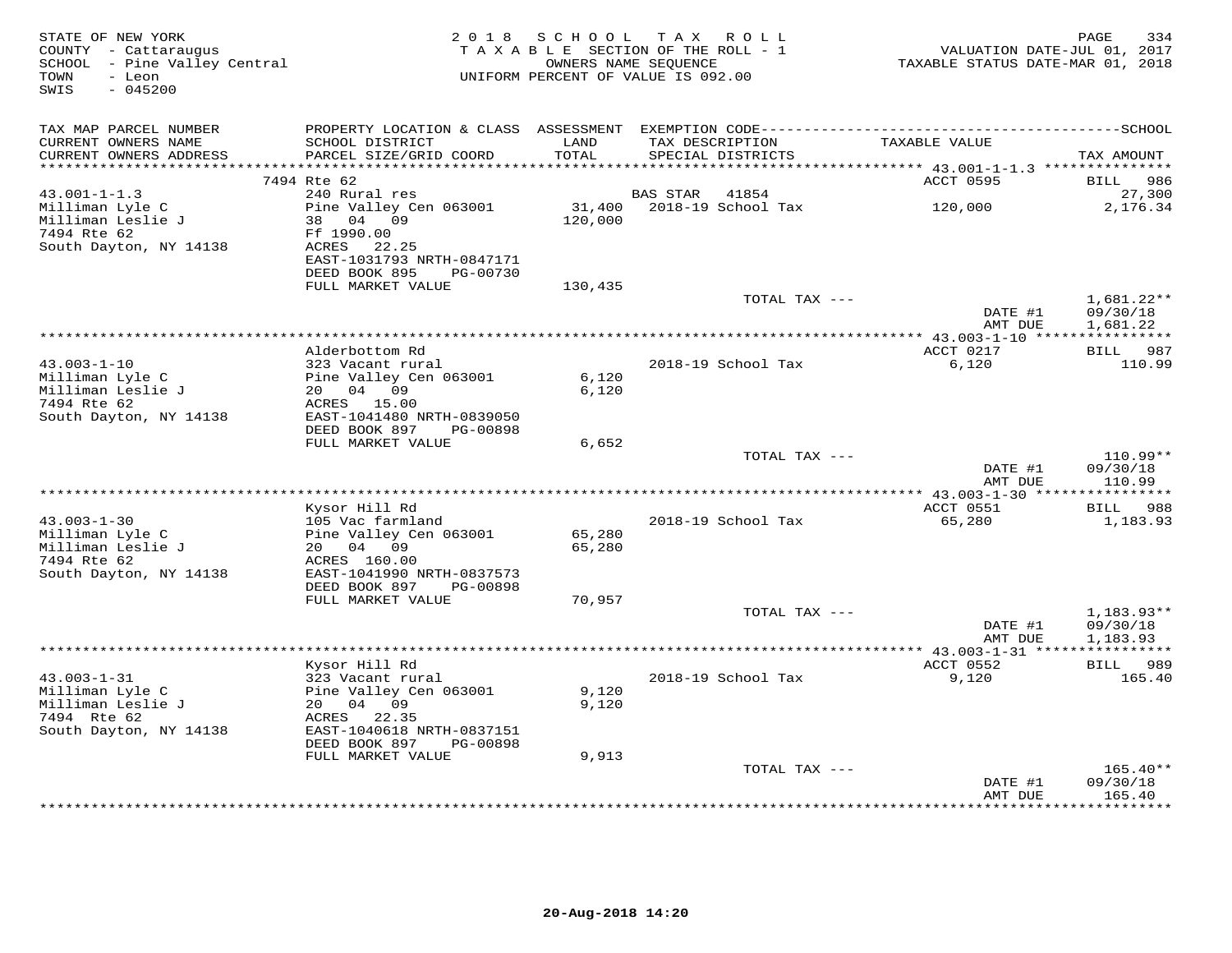| STATE OF NEW YORK<br>COUNTY - Cattaraugus<br>SCHOOL - Pine Valley Central<br>TOWN<br>- Leon<br>$-045200$<br>SWIS | 2 0 1 8                                                                                                        | SCHOOL<br>TAXABLE SECTION OF THE ROLL - 1<br>OWNERS NAME SEQUENCE<br>UNIFORM PERCENT OF VALUE IS 092.00 | T A X    | R O L L                              | TAXABLE STATUS DATE-MAR 01, 2018             | PAGE<br>335<br>VALUATION DATE-JUL 01, 2017 |
|------------------------------------------------------------------------------------------------------------------|----------------------------------------------------------------------------------------------------------------|---------------------------------------------------------------------------------------------------------|----------|--------------------------------------|----------------------------------------------|--------------------------------------------|
| TAX MAP PARCEL NUMBER                                                                                            |                                                                                                                |                                                                                                         |          |                                      |                                              |                                            |
| CURRENT OWNERS NAME<br>CURRENT OWNERS ADDRESS                                                                    | SCHOOL DISTRICT<br>PARCEL SIZE/GRID COORD                                                                      | LAND<br>TOTAL                                                                                           |          | TAX DESCRIPTION<br>SPECIAL DISTRICTS | TAXABLE VALUE                                | TAX AMOUNT                                 |
|                                                                                                                  | 11600 Fancher Rd                                                                                               |                                                                                                         |          |                                      | ACCT 0667                                    | 990<br>BILL                                |
| $43.003 - 1 - 11.4$                                                                                              | 240 Rural res                                                                                                  |                                                                                                         | BAS STAR | 41854                                |                                              | 27,300                                     |
| Milliman Lynn                                                                                                    | Pine Valley Cen 063001                                                                                         | 37,000                                                                                                  |          | 2018-19 School Tax                   | 135,000                                      | 2,448.38                                   |
| Milliman Lisa<br>11600 Fancher Hill                                                                              | 19 04 09                                                                                                       | 135,000                                                                                                 |          |                                      |                                              |                                            |
| Cattaraugus, NY 14719                                                                                            | Ff 2100.00 Leon-New Albio<br>Ff 1230.00 Fancher Rd<br>ACRES<br>31.75<br>EAST-1042100 NRTH-0833390              |                                                                                                         |          |                                      |                                              |                                            |
|                                                                                                                  | DEED BOOK 00932 PG-00753                                                                                       |                                                                                                         |          |                                      |                                              |                                            |
|                                                                                                                  | FULL MARKET VALUE                                                                                              | 146,739                                                                                                 |          | TOTAL TAX ---                        |                                              | $1,953.26**$                               |
|                                                                                                                  |                                                                                                                |                                                                                                         |          |                                      | DATE #1                                      | 09/30/18                                   |
|                                                                                                                  |                                                                                                                |                                                                                                         |          |                                      | AMT DUE                                      | 1,953.26                                   |
|                                                                                                                  |                                                                                                                |                                                                                                         |          |                                      |                                              |                                            |
| $42.002 - 1 - 29$                                                                                                | West Rd<br>910 Priv forest                                                                                     |                                                                                                         |          | 2018-19 School Tax                   | <b>ACCT 0335</b><br>147,200                  | BILL 991<br>2,669.64                       |
| Mingle Andy J                                                                                                    | Pine Valley Cen 063001                                                                                         | 147,200                                                                                                 |          |                                      |                                              |                                            |
| Green Linda Harrison                                                                                             | 59/60<br>04 09                                                                                                 | 147,200                                                                                                 |          |                                      |                                              |                                            |
| 9303 Teepee Trail<br>Houston, TX 77064                                                                           | ACRES 284.17<br>EAST-1020499 NRTH-0839839                                                                      |                                                                                                         |          |                                      |                                              |                                            |
|                                                                                                                  | DEED BOOK 27916 PG-5002                                                                                        |                                                                                                         |          |                                      |                                              |                                            |
|                                                                                                                  | FULL MARKET VALUE                                                                                              | 160,000                                                                                                 |          |                                      |                                              |                                            |
|                                                                                                                  |                                                                                                                |                                                                                                         |          | TOTAL TAX ---                        | DATE #1<br>AMT DUE                           | $2,669.64**$<br>09/30/18<br>2,669.64       |
|                                                                                                                  |                                                                                                                |                                                                                                         |          |                                      | ************ 34.003-1-14 *****************   |                                            |
|                                                                                                                  | 7702 Kellogg Hill Rd                                                                                           |                                                                                                         |          |                                      | ACCT 0293                                    | BILL 992                                   |
| $34.003 - 1 - 14$                                                                                                | 240 Rural res                                                                                                  |                                                                                                         | BAS STAR | 41854                                |                                              | 27,300                                     |
| Moffit Eric L<br>Moffit Richard C<br>7702 Kellogg Hill Rd<br>South Dayton, NY 14138                              | Pine Valley Cen 063001<br>23 04 09<br>Life Use<br>FRNT 750.00 DPTH<br>ACRES 48.89<br>EAST-1040587 NRTH-0850558 | 86,100                                                                                                  |          | 45,500 2018-19 School Tax            | 86,100                                       | 1,561.52                                   |
|                                                                                                                  | DEED BOOK 910<br>PG-00939                                                                                      |                                                                                                         |          |                                      |                                              |                                            |
|                                                                                                                  | FULL MARKET VALUE                                                                                              | 93,587                                                                                                  |          | TOTAL TAX ---                        |                                              | $1,066.40**$                               |
|                                                                                                                  |                                                                                                                |                                                                                                         |          |                                      | DATE #1                                      | 09/30/18                                   |
|                                                                                                                  |                                                                                                                |                                                                                                         |          |                                      | AMT DUE                                      | 1,066.40                                   |
|                                                                                                                  |                                                                                                                |                                                                                                         |          |                                      |                                              |                                            |
| $42.004 - 2 - 19.1$                                                                                              | 6612 Rte 62<br>105 Vac farmland                                                                                |                                                                                                         |          | 2018-19 School Tax                   | ACCT 0344<br>61,360                          | BILL<br>993<br>1,112.83                    |
| Moffit Richard C Jr                                                                                              | Pine Valley Cen 063001                                                                                         | 61,360                                                                                                  |          |                                      |                                              |                                            |
| 6608 Rte 62                                                                                                      | $35/43$ 04 09                                                                                                  | 61,360                                                                                                  |          |                                      |                                              |                                            |
| Conewango Valley, NY 14726                                                                                       | Life Use - Genevieve<br>FRNT 760.00 DPTH<br>ACRES 121.80                                                       |                                                                                                         |          |                                      |                                              |                                            |
|                                                                                                                  | EAST-1030995 NRTH-0832858                                                                                      |                                                                                                         |          |                                      |                                              |                                            |
|                                                                                                                  | DEED BOOK 00949 PG-00031<br>FULL MARKET VALUE                                                                  | 66,696                                                                                                  |          |                                      |                                              |                                            |
|                                                                                                                  |                                                                                                                |                                                                                                         |          | TOTAL TAX ---                        |                                              | 1,112.83**                                 |
|                                                                                                                  |                                                                                                                |                                                                                                         |          |                                      | DATE #1                                      | 09/30/18                                   |
|                                                                                                                  |                                                                                                                |                                                                                                         |          |                                      | AMT DUE<br>********************************* | 1,112.83                                   |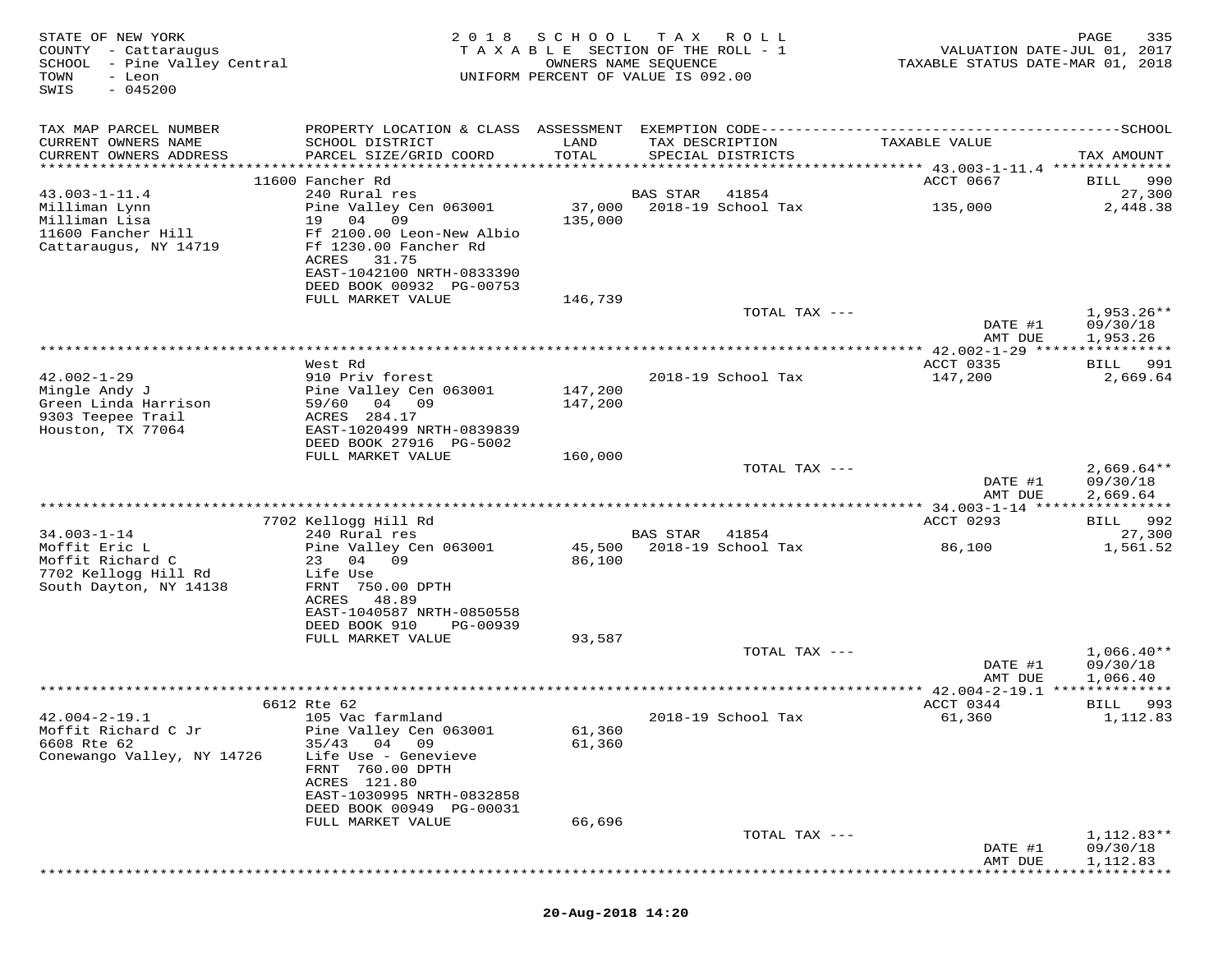| STATE OF NEW YORK<br>COUNTY - Cattaraugus<br>SCHOOL - Pine Valley Central<br>- Leon<br>TOWN<br>$-045200$<br>SWIS | 2018 SCHOOL TAX ROLL<br>TAXABLE SECTION OF THE ROLL - 1<br>UNIFORM PERCENT OF VALUE IS 092.00 | VALUATION DATE-JUL 01, 2017<br>TAXABLE STATUS DATE-MAR 01, 2018 | PAGE<br>336     |                           |                     |                                |
|------------------------------------------------------------------------------------------------------------------|-----------------------------------------------------------------------------------------------|-----------------------------------------------------------------|-----------------|---------------------------|---------------------|--------------------------------|
| TAX MAP PARCEL NUMBER                                                                                            |                                                                                               |                                                                 |                 |                           |                     |                                |
| CURRENT OWNERS NAME<br>CURRENT OWNERS ADDRESS                                                                    | SCHOOL DISTRICT<br>PARCEL SIZE/GRID COORD                                                     | LAND<br>TOTAL                                                   | TAX DESCRIPTION | SPECIAL DISTRICTS         | TAXABLE VALUE       | TAX AMOUNT                     |
|                                                                                                                  |                                                                                               |                                                                 |                 |                           |                     |                                |
|                                                                                                                  | 6608 Rte 62                                                                                   |                                                                 |                 |                           | ACCT 0735           | 994<br>BILL                    |
| $42.004 - 2 - 19.6$                                                                                              | 210 1 Family Res                                                                              |                                                                 | <b>BAS STAR</b> | 41854                     |                     | 27,300                         |
| Moffit Richard C Jr<br>6608 Rte 62<br>Conewango Valley, NY 14726                                                 | Pine Valley Cen 063001<br>43 04 09<br>Ff 800.00                                               | 62,700                                                          |                 | 17,000 2018-19 School Tax | 62,700              | 1,137.14                       |
|                                                                                                                  | ACRES<br>6.70<br>EAST-1030066 NRTH-0833478<br>DEED BOOK 00973 PG-00998                        |                                                                 |                 |                           |                     |                                |
|                                                                                                                  | FULL MARKET VALUE                                                                             | 68,152                                                          |                 | TOTAL TAX ---             |                     | 642.02**                       |
|                                                                                                                  |                                                                                               |                                                                 |                 |                           | DATE #1<br>AMT DUE  | 09/30/18<br>642.02             |
|                                                                                                                  |                                                                                               |                                                                 |                 |                           |                     |                                |
| $34.003 - 1 - 18$                                                                                                | Kellogg Hill Rd<br>270 Mfg housing                                                            |                                                                 | ENH STAR 41834  |                           | ACCT 0294           | BILL 995<br>60,790             |
| Moffitt Richard L/U                                                                                              | Pine Valley Cen 063001                                                                        | 33,400                                                          |                 | 2018-19 School Tax        | 77,000              | 1,396.48                       |
| Miller Michelle                                                                                                  | 31 04 09                                                                                      | 77,000                                                          |                 |                           |                     |                                |
| 7585 Kellog Hill Rd                                                                                              | FRNT 1000.00 DPTH                                                                             |                                                                 |                 |                           |                     |                                |
| South Dayton, NY 14138                                                                                           | ACRES 25.63                                                                                   |                                                                 |                 |                           |                     |                                |
|                                                                                                                  | EAST-1038566 NRTH-0850129                                                                     |                                                                 |                 |                           |                     |                                |
|                                                                                                                  | DEED BOOK 22263 PG-9001<br>FULL MARKET VALUE                                                  | 83,696                                                          |                 |                           |                     |                                |
|                                                                                                                  |                                                                                               |                                                                 |                 | TOTAL TAX ---             |                     | $293.99**$                     |
|                                                                                                                  |                                                                                               |                                                                 |                 |                           | DATE #1<br>AMT DUE  | 09/30/18<br>293.99             |
|                                                                                                                  |                                                                                               |                                                                 |                 |                           |                     |                                |
| $43.001 - 1 - 1.4$                                                                                               | 12169 Ruckh Hill Rd                                                                           |                                                                 |                 | 2018-19 School Tax        | ACCT 0809<br>21,000 | BILL 996<br>380.86             |
| Mora Marsha J                                                                                                    | 270 Mfg housing<br>Pine Valley Cen 063001                                                     | 7,000                                                           |                 |                           |                     |                                |
| 180 Little Creek Rd                                                                                              | 38/4/9                                                                                        | 21,000                                                          |                 |                           |                     |                                |
| Squel, CA 95073                                                                                                  | ACRES<br>1.00                                                                                 |                                                                 |                 |                           |                     |                                |
|                                                                                                                  | EAST-1032495 NRTH-0847499                                                                     |                                                                 |                 |                           |                     |                                |
|                                                                                                                  | DEED BOOK 1011 PG-807                                                                         | 22,826                                                          |                 |                           |                     |                                |
|                                                                                                                  | FULL MARKET VALUE                                                                             |                                                                 |                 | TOTAL TAX ---             |                     | 380.86**                       |
|                                                                                                                  |                                                                                               |                                                                 |                 |                           | DATE #1             | 09/30/18                       |
|                                                                                                                  |                                                                                               |                                                                 |                 |                           | AMT DUE             | 380.86                         |
|                                                                                                                  |                                                                                               |                                                                 |                 |                           |                     |                                |
|                                                                                                                  | 11276 Leon-New Albion Rd                                                                      |                                                                 |                 |                           | ACCT 0355           | BILL 997                       |
| $43.004 - 1 - 20$<br>Morgan Tricia E                                                                             | 210 1 Family Res<br>Pine Valley Cen 063001                                                    | 7,700                                                           |                 | 2018-19 School Tax        | 37,000              | 671.04                         |
| 11276 Leon Rd                                                                                                    | 11 04 09                                                                                      | 37,000                                                          |                 |                           |                     |                                |
| Cattaraugus, NY 14719                                                                                            | Ff 480.00<br>ACRES<br>1.35                                                                    |                                                                 |                 |                           |                     |                                |
|                                                                                                                  | EAST-1046167 NRTH-0832982<br>DEED BOOK 24549 PG-2001                                          |                                                                 |                 |                           |                     |                                |
|                                                                                                                  | FULL MARKET VALUE                                                                             | 40,217                                                          |                 |                           |                     |                                |
|                                                                                                                  |                                                                                               |                                                                 |                 | TOTAL TAX ---             | DATE #1<br>AMT DUE  | 671.04**<br>09/30/18<br>671.04 |
|                                                                                                                  |                                                                                               |                                                                 |                 |                           |                     | ***********                    |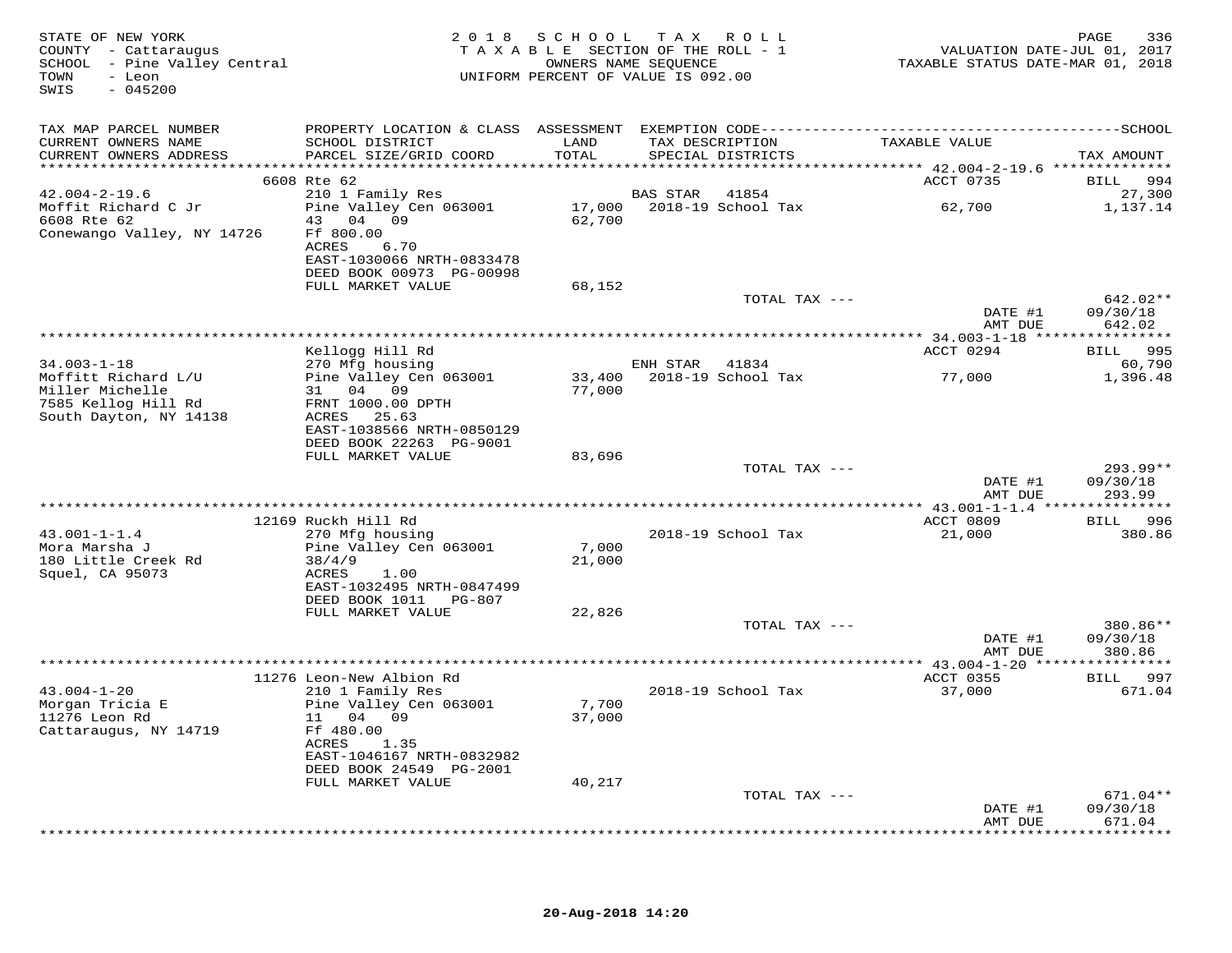| STATE OF NEW YORK<br>COUNTY - Cattaraugus<br>SCHOOL - Pine Valley Central<br>TOWN<br>- Leon<br>$-045200$<br>SWIS | 2 0 1 8                                                                                                                              | SCHOOL             | T A X<br>R O L L<br>TAXABLE SECTION OF THE ROLL - 1<br>OWNERS NAME SEQUENCE<br>UNIFORM PERCENT OF VALUE IS 092.00 | VALUATION DATE-JUL 01, 2017<br>TAXABLE STATUS DATE-MAR 01, 2018 | 337<br>PAGE                        |
|------------------------------------------------------------------------------------------------------------------|--------------------------------------------------------------------------------------------------------------------------------------|--------------------|-------------------------------------------------------------------------------------------------------------------|-----------------------------------------------------------------|------------------------------------|
| TAX MAP PARCEL NUMBER<br>CURRENT OWNERS NAME<br>CURRENT OWNERS ADDRESS                                           | PROPERTY LOCATION & CLASS ASSESSMENT EXEMPTION CODE---------------------------<br>SCHOOL DISTRICT<br>PARCEL SIZE/GRID COORD          | LAND<br>TOTAL      | TAX DESCRIPTION<br>SPECIAL DISTRICTS                                                                              | TAXABLE VALUE                                                   | -------------SCHOOL<br>TAX AMOUNT  |
| ********************                                                                                             | **********************                                                                                                               | ****************** |                                                                                                                   | ********************************* 43.001-1-21 ***************** |                                    |
| $43.001 - 1 - 21$<br>Mortellaro Paul F<br>Mortellaro Sheila<br>5081 Stewart Rd<br>Blasdell, NY 14219             | Alderbottom Rd<br>260 Seasonal res<br>Pine Valley Cen 063001<br>21 04 09<br>Ff 720.00<br>ACRES<br>14.40<br>EAST-1040627 NRTH-0841190 | 26,600<br>54,400   | 2018-19 School Tax                                                                                                | ACCT 0236<br>54,400                                             | 998<br>BILL<br>986.61              |
|                                                                                                                  | DEED BOOK 00991 PG-00205                                                                                                             |                    |                                                                                                                   |                                                                 |                                    |
|                                                                                                                  | FULL MARKET VALUE                                                                                                                    | 59,130             | TOTAL TAX ---                                                                                                     |                                                                 | 986.61**                           |
|                                                                                                                  |                                                                                                                                      |                    |                                                                                                                   | DATE #1                                                         | 09/30/18                           |
|                                                                                                                  |                                                                                                                                      |                    |                                                                                                                   | AMT DUE                                                         | 986.61                             |
|                                                                                                                  | 12330 Gulf Rd                                                                                                                        |                    |                                                                                                                   | ACCT 0543                                                       | 999<br>BILL                        |
| $33.004 - 2 - 10.2$<br>Mosher Diana L                                                                            | 210 1 Family Res<br>Pine Valley Cen 063001                                                                                           | 10,400             | <b>BAS STAR</b><br>41854<br>2018-19 School Tax                                                                    | 106,000                                                         | 27,300<br>1,922.43                 |
| 12330 Gulf Rd<br>South Dayton, NY 14138                                                                          | 47 04<br>09<br>Ff 630.00<br>ACRES<br>2.70<br>EAST-1029826 NRTH-0847739<br>DEED BOOK 00982 PG-00344                                   | 106,000            |                                                                                                                   |                                                                 |                                    |
|                                                                                                                  | FULL MARKET VALUE                                                                                                                    | 115,217            | TOTAL TAX ---                                                                                                     |                                                                 | $1,427.31**$                       |
|                                                                                                                  |                                                                                                                                      |                    |                                                                                                                   | DATE #1<br>AMT DUE                                              | 09/30/18<br>1,427.31               |
|                                                                                                                  | 12270 Dredge Rd                                                                                                                      |                    |                                                                                                                   | ACCT 0046                                                       | <b>BILL</b> 1000                   |
| $33.004 - 2 - 4.1$                                                                                               | 112 Dairy farm                                                                                                                       |                    | 41720<br>AG DIST                                                                                                  |                                                                 | 28,158                             |
| Mosher Elizabeth O<br>12296 Gulf Rd<br>S. Dayton, NY 14138                                                       | Pine Valley Cen 063001<br>48 04 09<br>Bromley                                                                                        | 89,500<br>128,500  | 2018-19 School Tax                                                                                                | 100,342                                                         | 1,819.82                           |
| MAY BE SUBJECT TO PAYMENT<br>UNDER AGDIST LAW TIL 2022                                                           | FRNT 2214.40 DPTH<br>ACRES 104.17<br>EAST-1030011 NRTH-0852704<br>DEED BOOK 8152 PG-9004                                             |                    |                                                                                                                   |                                                                 |                                    |
|                                                                                                                  | FULL MARKET VALUE                                                                                                                    | 139,674            |                                                                                                                   |                                                                 |                                    |
|                                                                                                                  |                                                                                                                                      |                    | TOTAL TAX ---                                                                                                     | DATE #1<br>AMT DUE                                              | 1,819.82**<br>09/30/18<br>1,819.82 |
|                                                                                                                  | Dredge Rd                                                                                                                            |                    |                                                                                                                   | *** 33.004-2-4.2<br>ACCT 0428                                   | **********<br><b>BILL</b> 1001     |
| $33.004 - 2 - 4.2$<br>Mosher Elizabeth O<br>12296 Gulf Rd                                                        | 312 Vac w/imprv<br>Pine Valley Cen 063001<br>Loc #Unknown                                                                            | 2,200<br>3,100     | 2018-19 School Tax                                                                                                | 3,100                                                           | 56.22                              |
| South Dayton, NY 14138                                                                                           | 1.0000 Pine Valley<br>Land & Building<br>FRNT 100.00 DPTH 100.00                                                                     |                    |                                                                                                                   |                                                                 |                                    |
|                                                                                                                  | EAST-1028994 NRTH-0851777<br>DEED BOOK 8152<br>PG-9004                                                                               |                    |                                                                                                                   |                                                                 |                                    |
|                                                                                                                  | FULL MARKET VALUE                                                                                                                    | 3,370              |                                                                                                                   |                                                                 |                                    |
|                                                                                                                  |                                                                                                                                      |                    | TOTAL TAX ---                                                                                                     | DATE #1<br>AMT DUE                                              | $56.22**$<br>09/30/18<br>56.22     |
|                                                                                                                  |                                                                                                                                      |                    |                                                                                                                   |                                                                 |                                    |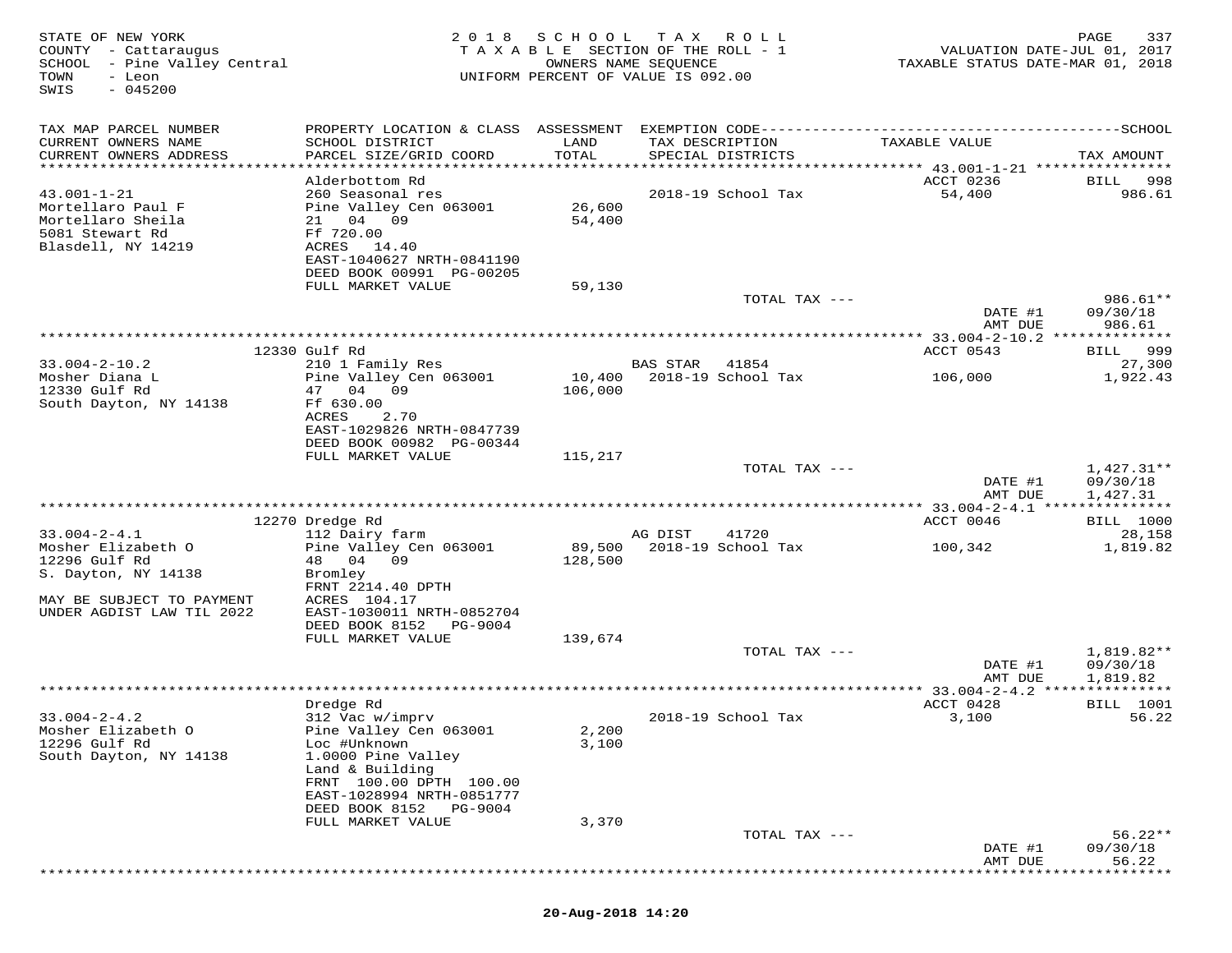| STATE OF NEW YORK<br>COUNTY - Cattaraugus<br>SCHOOL - Pine Valley Central<br>TOWN<br>- Leon<br>$-045200$<br>SWIS |                                                                                              | 2018 SCHOOL TAX ROLL<br>TAXABLE SECTION OF THE ROLL - 1<br>OWNERS NAME SEQUENCE<br>UNIFORM PERCENT OF VALUE IS 092.00 |          |                           | TAXABLE STATUS DATE-MAR 01, 2018 | 338<br>PAGE<br>VALUATION DATE-JUL 01, 2017 |
|------------------------------------------------------------------------------------------------------------------|----------------------------------------------------------------------------------------------|-----------------------------------------------------------------------------------------------------------------------|----------|---------------------------|----------------------------------|--------------------------------------------|
| TAX MAP PARCEL NUMBER                                                                                            | PROPERTY LOCATION & CLASS ASSESSMENT EXEMPTION CODE-----------------------------------SCHOOL |                                                                                                                       |          |                           |                                  |                                            |
| CURRENT OWNERS NAME                                                                                              | SCHOOL DISTRICT                                                                              | LAND                                                                                                                  |          | TAX DESCRIPTION           | TAXABLE VALUE                    |                                            |
| CURRENT OWNERS ADDRESS                                                                                           | PARCEL SIZE/GRID COORD                                                                       | TOTAL                                                                                                                 |          | SPECIAL DISTRICTS         |                                  | TAX AMOUNT                                 |
|                                                                                                                  | 12296 Rte 62                                                                                 |                                                                                                                       |          |                           | ACCT 0332                        | BILL 1002                                  |
| $33.004 - 2 - 10.1$                                                                                              | 105 Vac farmland                                                                             |                                                                                                                       | AG DIST  | 41720                     |                                  | 20,815                                     |
| Mosher Elizabeth O                                                                                               | Pine Valley Cen 063001                                                                       |                                                                                                                       |          | 61,100 2018-19 School Tax | 40,285                           | 730.61                                     |
| 12296 Gulf Rd                                                                                                    | 04 09<br>47                                                                                  | 61,100                                                                                                                |          |                           |                                  |                                            |
| South Dayton, NY 14138                                                                                           | Rte 62 Rr - 1000'<br>$Ff - 1035'$                                                            |                                                                                                                       |          |                           |                                  |                                            |
| MAY BE SUBJECT TO PAYMENT<br>UNDER AGDIST LAW TIL 2022                                                           | ACRES 99.85<br>EAST-1029036 NRTH-0848509                                                     |                                                                                                                       |          |                           |                                  |                                            |
|                                                                                                                  | DEED BOOK 18324 PG-9001                                                                      |                                                                                                                       |          |                           |                                  |                                            |
|                                                                                                                  | FULL MARKET VALUE                                                                            | 66,413                                                                                                                |          |                           |                                  |                                            |
|                                                                                                                  |                                                                                              |                                                                                                                       |          | TOTAL TAX ---             |                                  | $730.61**$                                 |
|                                                                                                                  |                                                                                              |                                                                                                                       |          |                           | DATE #1                          | 09/30/18                                   |
|                                                                                                                  |                                                                                              |                                                                                                                       |          |                           | AMT DUE                          | 730.61                                     |
|                                                                                                                  | 12296 Gulf Rd                                                                                |                                                                                                                       |          |                           | ACCT 0837                        | BILL 1003                                  |
| $33.004 - 2 - 10.3$                                                                                              | 210 1 Family Res                                                                             |                                                                                                                       | ENH STAR | 41834                     |                                  | 60,790                                     |
| Mosher Everett N                                                                                                 | Pine Valley Cen 063001                                                                       |                                                                                                                       |          | 7,700 2018-19 School Tax  | 104,800                          | 1,900.67                                   |
| Mosher Elizabeth O                                                                                               | $047 - 04 - 09$                                                                              | 104,800                                                                                                               |          |                           |                                  |                                            |
| 12296 Gulf Rd                                                                                                    | split from 10.1 11/2000                                                                      |                                                                                                                       |          |                           |                                  |                                            |
| South Dayton, NY 14138                                                                                           | ACRES<br>1.35                                                                                |                                                                                                                       |          |                           |                                  |                                            |
|                                                                                                                  | EAST-0381938 NRTH-0847683                                                                    |                                                                                                                       |          |                           |                                  |                                            |
|                                                                                                                  | DEED BOOK 00998 PG-00255                                                                     |                                                                                                                       |          |                           |                                  |                                            |
|                                                                                                                  | FULL MARKET VALUE                                                                            | 113,913                                                                                                               |          |                           |                                  |                                            |
|                                                                                                                  |                                                                                              |                                                                                                                       |          | TOTAL TAX ---             |                                  | 798.17**                                   |
|                                                                                                                  |                                                                                              |                                                                                                                       |          |                           | DATE #1<br>AMT DUE               | 09/30/18<br>798.17                         |
|                                                                                                                  |                                                                                              |                                                                                                                       |          |                           |                                  |                                            |
|                                                                                                                  | 12504 Dredge Rd                                                                              |                                                                                                                       |          |                           | ACCT 0244                        | BILL 1004                                  |
| $33.004 - 2 - 5$                                                                                                 | 105 Vac farmland                                                                             |                                                                                                                       | AG DIST  | 41720                     |                                  | 4,678                                      |
| Mosher Everett N Jr                                                                                              | Pine Valley Cen 063001                                                                       |                                                                                                                       |          | 23,900 2018-19 School Tax | 19,222                           | 348.61                                     |
| 12504 Dredge Rd                                                                                                  | 48 04 09                                                                                     | 23,900                                                                                                                |          |                           |                                  |                                            |
| S. Dayton, NY 14138                                                                                              | FRNT 655.00 DPTH<br>29.90<br>ACRES                                                           |                                                                                                                       |          |                           |                                  |                                            |
| MAY BE SUBJECT TO PAYMENT                                                                                        | EAST-1028521 NRTH-0852692                                                                    |                                                                                                                       |          |                           |                                  |                                            |
| UNDER AGDIST LAW TIL 2022                                                                                        | DEED BOOK 8152<br>PG-9003                                                                    |                                                                                                                       |          |                           |                                  |                                            |
|                                                                                                                  | FULL MARKET VALUE                                                                            | 25,978                                                                                                                |          |                           |                                  |                                            |
|                                                                                                                  |                                                                                              |                                                                                                                       |          | TOTAL TAX $---$           |                                  | $348.61**$                                 |
|                                                                                                                  |                                                                                              |                                                                                                                       |          |                           | DATE #1                          | 09/30/18                                   |
|                                                                                                                  |                                                                                              |                                                                                                                       |          |                           | AMT DUE                          | 348.61                                     |
|                                                                                                                  |                                                                                              |                                                                                                                       |          |                           |                                  |                                            |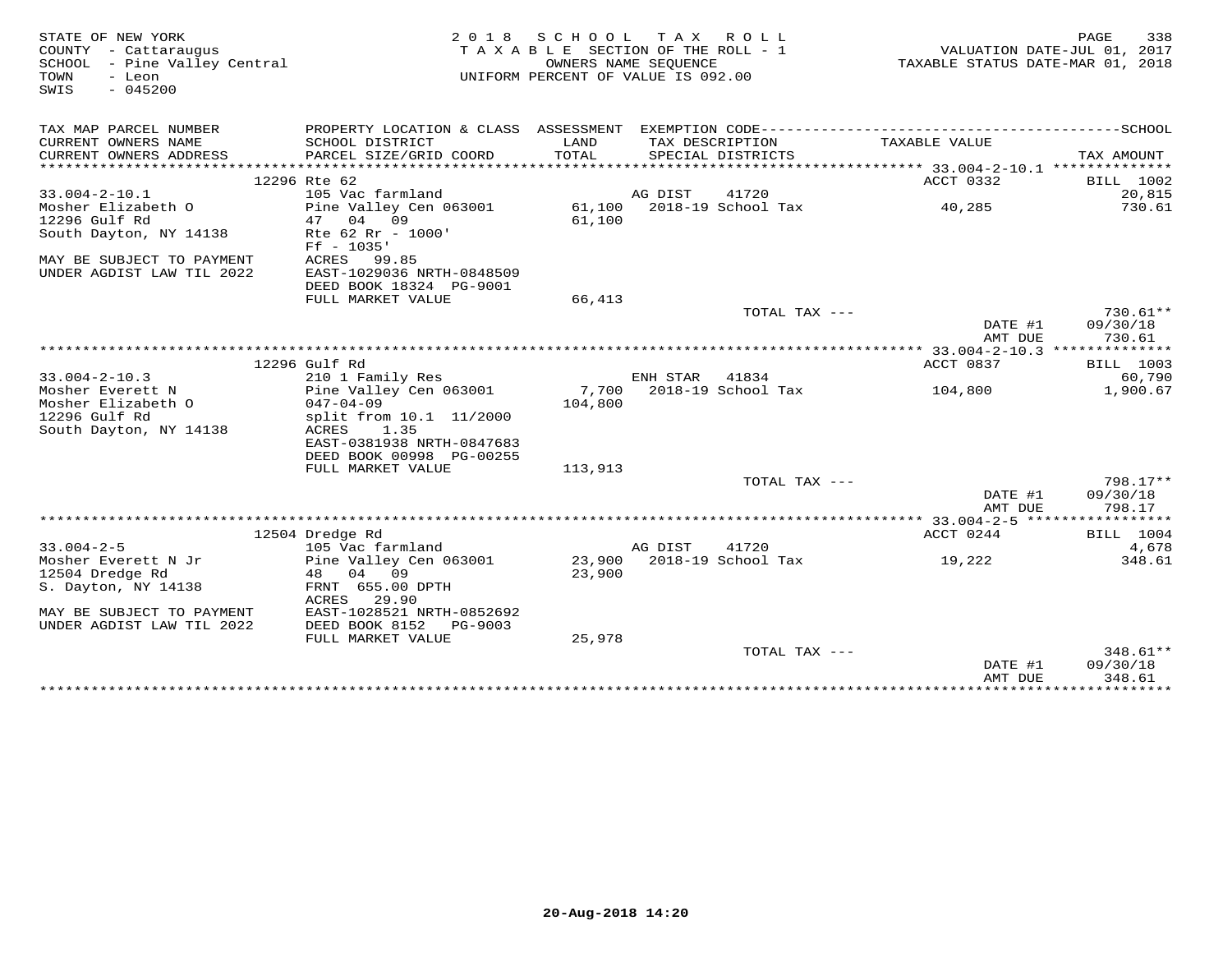| STATE OF NEW YORK<br>COUNTY - Cattaraugus<br>SCHOOL - Pine Valley Central<br>TOWN<br>- Leon<br>$-045200$<br>SWIS | 2 0 1 8                                                | SCHOOL TAX ROLL<br>TAXABLE SECTION OF THE ROLL - 1<br>UNIFORM PERCENT OF VALUE IS 092.00 | OWNERS NAME SEQUENCE |                                      | VALUATION DATE-JUL 01, 2017<br>TAXABLE STATUS DATE-MAR 01, 2018 | PAGE<br>339          |
|------------------------------------------------------------------------------------------------------------------|--------------------------------------------------------|------------------------------------------------------------------------------------------|----------------------|--------------------------------------|-----------------------------------------------------------------|----------------------|
| TAX MAP PARCEL NUMBER                                                                                            |                                                        |                                                                                          |                      |                                      |                                                                 |                      |
| CURRENT OWNERS NAME<br>CURRENT OWNERS ADDRESS                                                                    | SCHOOL DISTRICT<br>PARCEL SIZE/GRID COORD              | LAND<br>TOTAL                                                                            |                      | TAX DESCRIPTION<br>SPECIAL DISTRICTS | TAXABLE VALUE                                                   | TAX AMOUNT           |
|                                                                                                                  | 12504 Dredge Rd                                        |                                                                                          |                      |                                      | ACCT 0245                                                       | <b>BILL</b> 1005     |
| $33.004 - 2 - 6$                                                                                                 | 112 Dairy farm                                         |                                                                                          | AG DIST              | 41720                                |                                                                 | 4,411                |
| Mosher Everett N Jr                                                                                              | Pine Valley Cen 063001                                 |                                                                                          | 38,300 BAS STAR      | 41854                                |                                                                 | 27,300               |
| 12504 Dredge Rd                                                                                                  | 48 04 09                                               | 117,200                                                                                  |                      | 2018-19 School Tax                   | 112,789                                                         | 2,045.56             |
| S. Dayton, NY 14138                                                                                              | Ff 880.00                                              |                                                                                          |                      |                                      |                                                                 |                      |
|                                                                                                                  | 40.17<br>ACRES                                         |                                                                                          |                      |                                      |                                                                 |                      |
| MAY BE SUBJECT TO PAYMENT<br>UNDER AGDIST LAW TIL 2022                                                           | EAST-1027755 NRTH-0852687<br>DEED BOOK 8152<br>PG-9003 |                                                                                          |                      |                                      |                                                                 |                      |
|                                                                                                                  | FULL MARKET VALUE                                      | 127,391                                                                                  |                      |                                      |                                                                 |                      |
|                                                                                                                  |                                                        |                                                                                          |                      | TOTAL TAX ---                        |                                                                 | $1,550.44**$         |
|                                                                                                                  |                                                        |                                                                                          |                      |                                      | DATE #1<br>AMT DUE                                              | 09/30/18<br>1,550.44 |
|                                                                                                                  |                                                        |                                                                                          |                      |                                      | ************ 43.003-1-4.2 ****************                      |                      |
|                                                                                                                  | 12042 Leon-New Albion Rd                               |                                                                                          |                      |                                      | ACCT 0511                                                       | <b>BILL</b> 1006     |
| $43.003 - 1 - 4.2$                                                                                               | 117 Horse farm                                         |                                                                                          | <b>BAS STAR</b>      | 41854                                |                                                                 | 27,300               |
| Mosher Mark K                                                                                                    | Pine Valley Cen 063001                                 | 61,800                                                                                   |                      | 2018-19 School Tax                   | 145,800                                                         | 2,644.25             |
| Mosher Anita L                                                                                                   | 36 04 09                                               | 145,800                                                                                  |                      |                                      |                                                                 |                      |
| 12042 Leon-New Albion Rd                                                                                         | Ff 750.00<br>99.61                                     |                                                                                          |                      |                                      |                                                                 |                      |
| Conewango Valley, NY 14726                                                                                       | ACRES<br>EAST-1034472 NRTH-0837669                     |                                                                                          |                      |                                      |                                                                 |                      |
|                                                                                                                  | DEED BOOK 00961 PG-00354                               |                                                                                          |                      |                                      |                                                                 |                      |
|                                                                                                                  | FULL MARKET VALUE                                      | 158,478                                                                                  |                      |                                      |                                                                 |                      |
|                                                                                                                  |                                                        |                                                                                          |                      | TOTAL TAX ---                        |                                                                 | $2,149.13**$         |
|                                                                                                                  |                                                        |                                                                                          |                      |                                      | DATE #1                                                         | 09/30/18             |
|                                                                                                                  |                                                        |                                                                                          |                      |                                      | AMT DUE                                                         | 2,149.13             |
|                                                                                                                  | Alderbottom Rd                                         |                                                                                          |                      |                                      | ACCT 0738                                                       | <b>BILL</b> 1007     |
| $43.001 - 1 - 9.5$                                                                                               | 311 Res vac land                                       |                                                                                          |                      | 2018-19 School Tax                   | 26,000                                                          | 471.54               |
| Mossop Lucas A                                                                                                   | Pine Valley Cen 063001                                 | 26,000                                                                                   |                      |                                      |                                                                 |                      |
| 8374 Southwestern Blvd                                                                                           | 22 04 09                                               | 26,000                                                                                   |                      |                                      |                                                                 |                      |
| Angola, NY 14006                                                                                                 | FRNT 130.00 DPTH                                       |                                                                                          |                      |                                      |                                                                 |                      |
|                                                                                                                  | ACRES<br>42.75                                         |                                                                                          |                      |                                      |                                                                 |                      |
|                                                                                                                  | EAST-1042359 NRTH-0846859<br>DEED BOOK 25584 PG-9002   |                                                                                          |                      |                                      |                                                                 |                      |
|                                                                                                                  | FULL MARKET VALUE                                      | 28,261                                                                                   |                      |                                      |                                                                 |                      |
|                                                                                                                  |                                                        |                                                                                          |                      | TOTAL TAX ---                        |                                                                 | $471.54**$           |
|                                                                                                                  |                                                        |                                                                                          |                      |                                      | DATE #1                                                         | 09/30/18             |
|                                                                                                                  |                                                        |                                                                                          |                      |                                      | AMT DUE                                                         | 471.54               |
|                                                                                                                  |                                                        |                                                                                          |                      |                                      |                                                                 |                      |
|                                                                                                                  | Alderbottom Rd                                         |                                                                                          |                      |                                      | ACCT 0738                                                       | <b>BILL</b> 1008     |
| $43.001 - 1 - 9.6$<br>Mossop Lucas A                                                                             | 311 Res vac land<br>Pine Valley Cen 063001             | 13,100                                                                                   |                      | 2018-19 School Tax                   | 13,100                                                          | 237.58               |
| 8374 Southwestern Blvd                                                                                           | 22 04 09                                               | 13,100                                                                                   |                      |                                      |                                                                 |                      |
| Angola, NY 14006                                                                                                 | FRNT 130.00 DPTH                                       |                                                                                          |                      |                                      |                                                                 |                      |
|                                                                                                                  | ACRES<br>11.75                                         |                                                                                          |                      |                                      |                                                                 |                      |
|                                                                                                                  | EAST-1042359 NRTH-0846859                              |                                                                                          |                      |                                      |                                                                 |                      |
|                                                                                                                  | DEED BOOK 25584 PG-9002                                |                                                                                          |                      |                                      |                                                                 |                      |
|                                                                                                                  | FULL MARKET VALUE                                      | 14,239                                                                                   |                      |                                      |                                                                 | $237.58**$           |
|                                                                                                                  |                                                        |                                                                                          |                      | TOTAL TAX ---                        | DATE #1                                                         | 09/30/18             |
|                                                                                                                  |                                                        |                                                                                          |                      |                                      | AMT DUE                                                         | 237.58               |
|                                                                                                                  |                                                        |                                                                                          |                      |                                      |                                                                 |                      |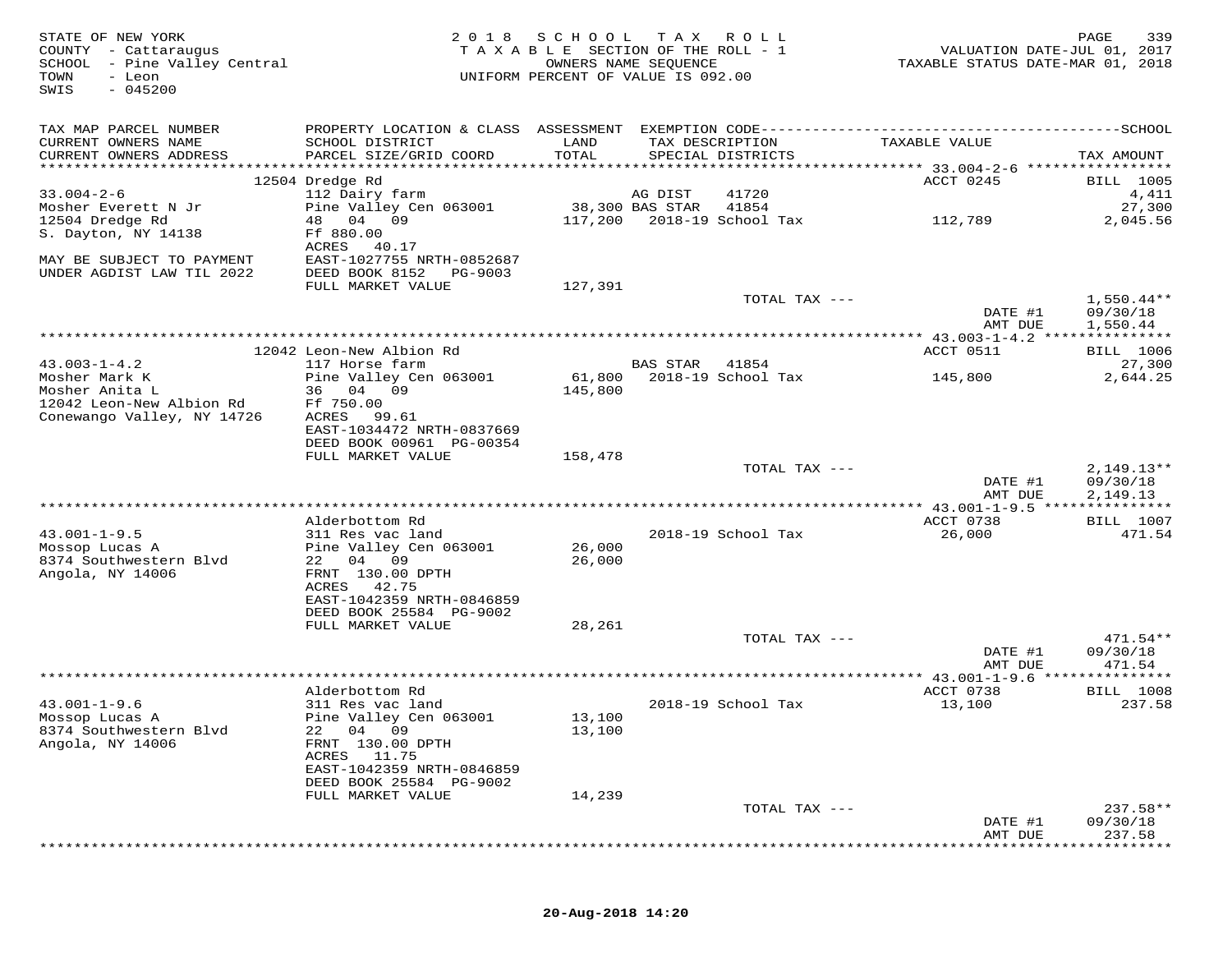| STATE OF NEW YORK<br>COUNTY - Cattaraugus<br>SCHOOL - Pine Valley Central<br>- Leon<br>TOWN<br>$-045200$<br>SWIS |                                               | 2018 SCHOOL   | TAX ROLL<br>TAXABLE SECTION OF THE ROLL - 1<br>OWNERS NAME SEQUENCE<br>UNIFORM PERCENT OF VALUE IS 092.00 | VALUATION DATE-JUL 01, 2017<br>TAXABLE STATUS DATE-MAR 01, 2018 | PAGE<br>340            |
|------------------------------------------------------------------------------------------------------------------|-----------------------------------------------|---------------|-----------------------------------------------------------------------------------------------------------|-----------------------------------------------------------------|------------------------|
| TAX MAP PARCEL NUMBER                                                                                            |                                               |               |                                                                                                           |                                                                 |                        |
| CURRENT OWNERS NAME<br>CURRENT OWNERS ADDRESS<br>************************                                        | SCHOOL DISTRICT<br>PARCEL SIZE/GRID COORD     | LAND<br>TOTAL | TAX DESCRIPTION<br>SPECIAL DISTRICTS                                                                      | TAXABLE VALUE                                                   | TAX AMOUNT             |
|                                                                                                                  | Bailey Hill Rd                                |               |                                                                                                           | ACCT 0687                                                       | BILL 1009              |
| $43.002 - 1 - 10.4$                                                                                              | 322 Rural vac>10                              |               | 2018-19 School Tax                                                                                        | 21,500                                                          | 389.93                 |
| Nadler Charles B                                                                                                 | Pine Valley Cen 063001                        | 21,500        |                                                                                                           |                                                                 |                        |
| 12710 Brucker Rd                                                                                                 | 05 04 09                                      | 21,500        |                                                                                                           |                                                                 |                        |
| Akron, NY 14001                                                                                                  | ACRES 12.50<br>EAST-1050077 NRTH-0840225      |               |                                                                                                           |                                                                 |                        |
|                                                                                                                  | DEED BOOK 00936 PG-00036                      |               |                                                                                                           |                                                                 |                        |
|                                                                                                                  | FULL MARKET VALUE                             | 23,370        |                                                                                                           |                                                                 |                        |
|                                                                                                                  |                                               |               | TOTAL TAX ---                                                                                             |                                                                 | 389.93**               |
|                                                                                                                  |                                               |               |                                                                                                           | DATE #1                                                         | 09/30/18               |
|                                                                                                                  |                                               |               |                                                                                                           | AMT DUE<br>*********** 43.004-1-3.2 ****************            | 389.93                 |
|                                                                                                                  | 6929 Bailey Hill Rd                           |               |                                                                                                           | ACCT 0720                                                       | <b>BILL</b> 1010       |
| $43.004 - 1 - 3.2$                                                                                               | 105 Vac farmland                              |               | 2018-19 School Tax                                                                                        | 83,600                                                          | 1,516.18               |
| Nagle Farm Lp                                                                                                    | Pine Valley Cen 063001                        | 83,600        |                                                                                                           |                                                                 |                        |
| 6929 Bailey Hill Rd<br>Cattaraugus, NY 14719                                                                     | 04 04 09<br>ACRES 190.45                      | 83,600        |                                                                                                           |                                                                 |                        |
|                                                                                                                  | EAST-1047954 NRTH-0837536                     |               |                                                                                                           |                                                                 |                        |
|                                                                                                                  | DEED BOOK 00951 PG-00308                      |               |                                                                                                           |                                                                 |                        |
|                                                                                                                  | FULL MARKET VALUE                             | 90,870        |                                                                                                           |                                                                 |                        |
|                                                                                                                  |                                               |               | TOTAL TAX ---                                                                                             | DATE #1                                                         | 1,516.18**<br>09/30/18 |
|                                                                                                                  |                                               |               |                                                                                                           | AMT DUE                                                         | 1,516.18               |
|                                                                                                                  |                                               |               |                                                                                                           |                                                                 |                        |
|                                                                                                                  | 6929 Bailey Hill Rd                           |               |                                                                                                           | ACCT 0314                                                       | <b>BILL</b> 1011       |
| $43.004 - 1 - 3.1$                                                                                               | 210 1 Family Res                              |               | ENH STAR<br>41834<br>10,500 2018-19 School Tax                                                            |                                                                 | 60,790<br>1,920.62     |
| Nagle Helen S<br>6929 Bailey Hill Rd                                                                             | Pine Valley Cen 063001<br>04 04<br>09         | 105,900       |                                                                                                           | 105,900                                                         |                        |
| Cattaraugus, NY 14719                                                                                            | 2.75<br>ACRES                                 |               |                                                                                                           |                                                                 |                        |
|                                                                                                                  | EAST-1048926 NRTH-0838857                     |               |                                                                                                           |                                                                 |                        |
|                                                                                                                  | DEED BOOK 886<br>PG-00711                     |               |                                                                                                           |                                                                 |                        |
|                                                                                                                  | FULL MARKET VALUE                             | 115,109       | TOTAL TAX ---                                                                                             |                                                                 | 818.12**               |
|                                                                                                                  |                                               |               |                                                                                                           | DATE #1                                                         | 09/30/18               |
|                                                                                                                  |                                               |               |                                                                                                           | AMT DUE                                                         | 818.12                 |
|                                                                                                                  |                                               |               |                                                                                                           |                                                                 |                        |
|                                                                                                                  | 6983 Bailey Hill Rd                           |               |                                                                                                           | ACCT 0142                                                       | BILL 1012              |
| $43.002 - 1 - 10.1$<br>Nicholas John E                                                                           | 240 Rural res<br>Pine Valley Cen 063001       | 42,900        | 2018-19 School Tax                                                                                        | 210,100                                                         | 3,810.40               |
| 6940 Bailey Hill Rd                                                                                              | 04/05<br>04 09                                | 210,100       |                                                                                                           |                                                                 |                        |
| Cattaraugus, NY 14719-9546                                                                                       | ACRES<br>43.60                                |               |                                                                                                           |                                                                 |                        |
|                                                                                                                  | EAST-1050017 NRTH-0839543                     |               |                                                                                                           |                                                                 |                        |
|                                                                                                                  | DEED BOOK 00921 PG-01135<br>FULL MARKET VALUE | 228,370       |                                                                                                           |                                                                 |                        |
|                                                                                                                  |                                               |               | TOTAL TAX ---                                                                                             |                                                                 | $3,810.40**$           |
|                                                                                                                  |                                               |               |                                                                                                           | DATE #1                                                         | 09/30/18               |
|                                                                                                                  |                                               |               |                                                                                                           | AMT DUE                                                         | 3,810.40               |
|                                                                                                                  |                                               |               |                                                                                                           |                                                                 |                        |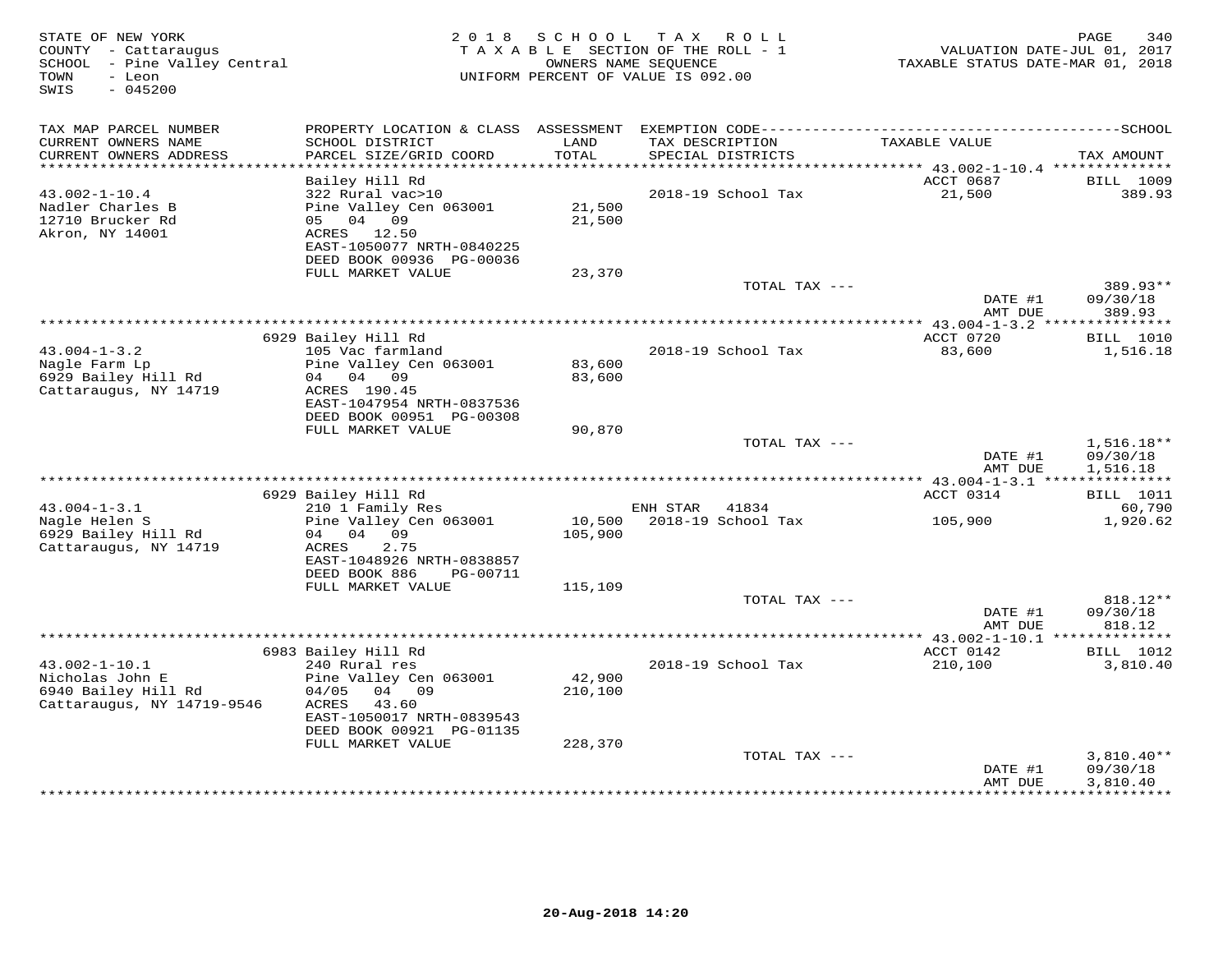| STATE OF NEW YORK<br>COUNTY - Cattaraugus<br>SCHOOL - Pine Valley Central<br>TOWN<br>- Leon<br>$-045200$<br>SWIS | 2 0 1 8                                                                                 | S C H O O L<br>TAXABLE SECTION OF THE ROLL - 1<br>OWNERS NAME SEQUENCE<br>UNIFORM PERCENT OF VALUE IS 092.00 | T A X   | <b>ROLL</b>                          | TAXABLE STATUS DATE-MAR 01, 2018 | PAGE<br>341<br>VALUATION DATE-JUL 01, 2017 |
|------------------------------------------------------------------------------------------------------------------|-----------------------------------------------------------------------------------------|--------------------------------------------------------------------------------------------------------------|---------|--------------------------------------|----------------------------------|--------------------------------------------|
| TAX MAP PARCEL NUMBER                                                                                            |                                                                                         |                                                                                                              |         |                                      |                                  |                                            |
| CURRENT OWNERS NAME<br>CURRENT OWNERS ADDRESS<br>***********************                                         | SCHOOL DISTRICT<br>PARCEL SIZE/GRID COORD                                               | LAND<br>TOTAL                                                                                                |         | TAX DESCRIPTION<br>SPECIAL DISTRICTS | TAXABLE VALUE                    | TAX AMOUNT                                 |
|                                                                                                                  | 6281 Riga Rd                                                                            |                                                                                                              |         |                                      | ACCT 0480                        | BILL 1013                                  |
| $51.002 - 2 - 25.2$<br>Niedbalski Carol<br>662 Taunton Pl<br>Buffalo, NY 14216                                   | 314 Rural vac<10<br>Pine Valley Cen 063001<br>50 04<br>09<br>Ff 270.00<br>ACRES<br>1.52 | 4,000<br>4,000                                                                                               |         | 2018-19 School Tax                   | 4,000                            | 72.54                                      |
|                                                                                                                  | EAST-1027022 NRTH-0828893<br>DEED BOOK 767<br>PG-01041                                  |                                                                                                              |         |                                      |                                  |                                            |
|                                                                                                                  | FULL MARKET VALUE                                                                       | 4,348                                                                                                        |         |                                      |                                  |                                            |
|                                                                                                                  |                                                                                         |                                                                                                              |         | TOTAL TAX ---                        | DATE #1<br>AMT DUE               | $72.54**$<br>09/30/18<br>72.54             |
|                                                                                                                  |                                                                                         |                                                                                                              |         |                                      |                                  |                                            |
|                                                                                                                  | Frog Valley Rd                                                                          |                                                                                                              |         |                                      | ACCT 0494                        | <b>BILL</b> 1014                           |
| $33.004 - 1 - 22.2$<br>Nobles Nelson B                                                                           | 105 Vac farmland                                                                        |                                                                                                              | AG DIST | 41720                                |                                  | 16,107                                     |
| 7690 Rte 83                                                                                                      | Pine Valley Cen 063001<br>62 04 09                                                      | 47,800<br>47,800                                                                                             |         | 2018-19 School Tax                   | 31,693                           | 574.79                                     |
| South Dayton, NY 14138                                                                                           | ACRES 62.90<br>EAST-1020259 NRTH-0850259                                                |                                                                                                              |         |                                      |                                  |                                            |
| MAY BE SUBJECT TO PAYMENT                                                                                        | DEED BOOK 10050 PG-3001                                                                 |                                                                                                              |         |                                      |                                  |                                            |
| UNDER AGDIST LAW TIL 2022                                                                                        | FULL MARKET VALUE                                                                       | 51,957                                                                                                       |         | TOTAL TAX ---                        |                                  | $574.79**$                                 |
|                                                                                                                  |                                                                                         |                                                                                                              |         |                                      | DATE #1<br>AMT DUE               | 09/30/18<br>574.79                         |
|                                                                                                                  |                                                                                         |                                                                                                              |         |                                      |                                  |                                            |
| $42.002 - 1 - 23.2$                                                                                              | 7029 West Rd<br>105 Vac farmland                                                        |                                                                                                              | AG DIST | 41720                                | ACCT 0484                        | BILL 1015<br>14,292                        |
| Nobles Nelson B                                                                                                  | Pine Valley Cen 063001                                                                  | 38,700                                                                                                       |         | 2018-19 School Tax                   | 24,408                           | 442.67                                     |
| 7724 83 Rte                                                                                                      | 45 04<br>09                                                                             | 38,700                                                                                                       |         |                                      |                                  |                                            |
| South Dayton, NY 14138                                                                                           | Ff 2165.00 West Rd<br>Ff 1250.00 Us Rte 62                                              |                                                                                                              |         |                                      |                                  |                                            |
| MAY BE SUBJECT TO PAYMENT<br>UNDER AGDIST LAW TIL 2022                                                           | ACRES<br>52.00<br>EAST-1030145 NRTH-0841099<br>DEED BOOK 25688 PG-9002                  |                                                                                                              |         |                                      |                                  |                                            |
|                                                                                                                  | FULL MARKET VALUE                                                                       | 42,065                                                                                                       |         |                                      |                                  |                                            |
|                                                                                                                  |                                                                                         |                                                                                                              |         | TOTAL TAX ---                        | DATE #1                          | $442.67**$<br>09/30/18                     |
|                                                                                                                  |                                                                                         |                                                                                                              |         |                                      | AMT DUE                          | 442.67                                     |
|                                                                                                                  | West Rd                                                                                 |                                                                                                              |         |                                      | ACCT 0951                        | BILL 1016                                  |
| $42.002 - 1 - 24.4$                                                                                              | 120 Field crops                                                                         |                                                                                                              | AG DIST | 41720                                |                                  | 35,734                                     |
| Nobles Nelson B                                                                                                  | Pine Valley Cen 063001                                                                  |                                                                                                              |         | 65,400 2018-19 School Tax            | 29,666                           | 538.03                                     |
| 7690 Rt 83<br>South Dayton, NY 14738                                                                             | 04 09<br>Smith Ff 2080; West Ff<br>2785; Chicken Ff 1980                                | 65,400                                                                                                       |         |                                      |                                  |                                            |
| MAY BE SUBJECT TO PAYMENT<br>UNDER AGDIST LAW TIL 2022                                                           | 60.00<br>ACRES<br>EAST-1028555 NRTH-0842673                                             |                                                                                                              |         |                                      |                                  |                                            |
|                                                                                                                  | DEED BOOK 16129 PG-5002                                                                 |                                                                                                              |         |                                      |                                  |                                            |
|                                                                                                                  | FULL MARKET VALUE                                                                       | 71,087                                                                                                       |         |                                      |                                  |                                            |
|                                                                                                                  |                                                                                         |                                                                                                              |         | TOTAL TAX ---                        | DATE #1                          | 538.03**<br>09/30/18                       |
|                                                                                                                  |                                                                                         |                                                                                                              |         |                                      | AMT DUE                          | 538.03                                     |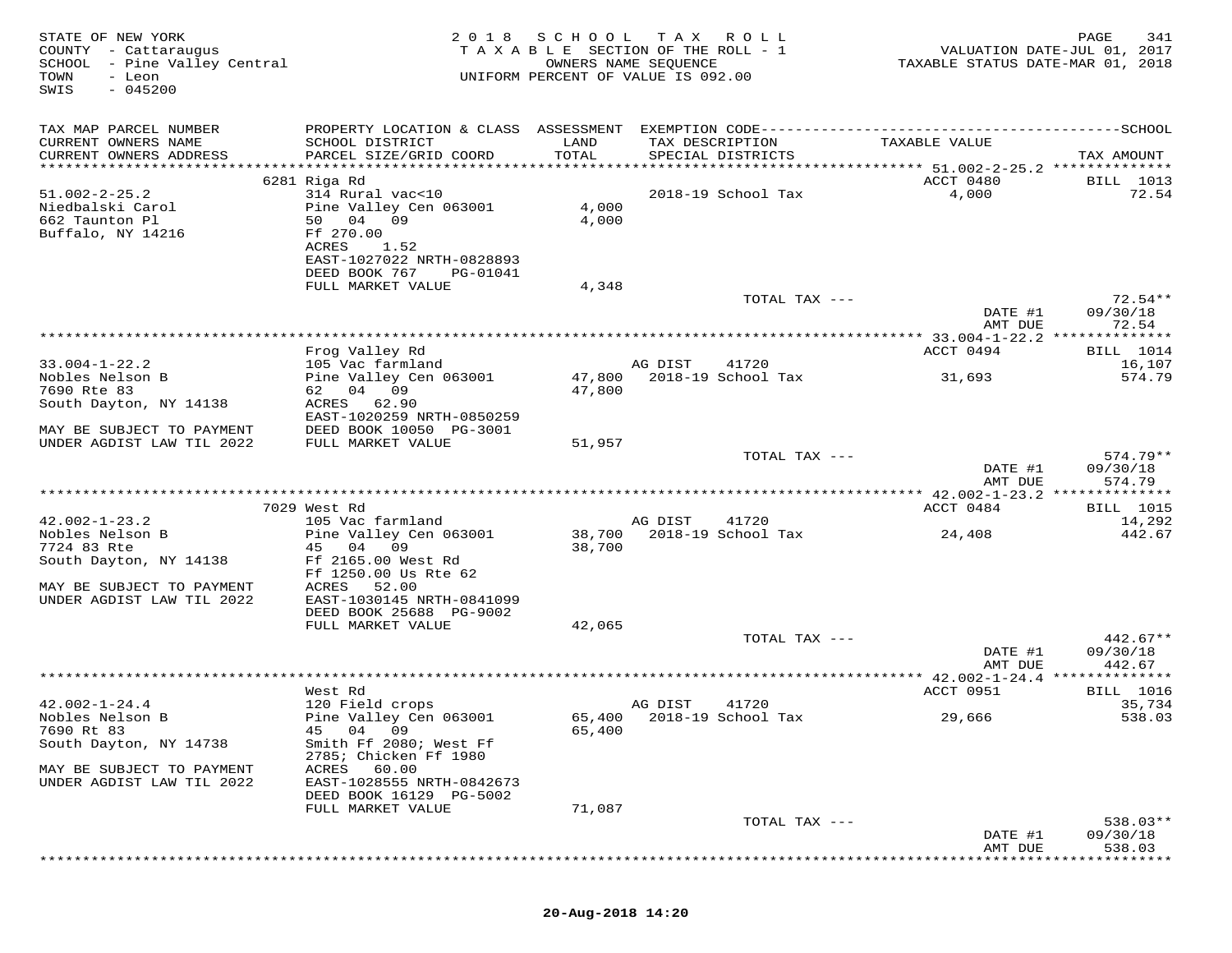| STATE OF NEW YORK<br>COUNTY - Cattaraugus<br>SCHOOL - Pine Valley Central<br>TOWN<br>- Leon<br>$-045200$<br>SWIS | 2 0 1 8                                                                           | SCHOOL           | T A X<br>R O L L<br>TAXABLE SECTION OF THE ROLL - 1<br>OWNERS NAME SEQUENCE<br>UNIFORM PERCENT OF VALUE IS 092.00 |               | VALUATION DATE-JUL 01, 2017<br>TAXABLE STATUS DATE-MAR 01, 2018 | 342<br>PAGE                          |
|------------------------------------------------------------------------------------------------------------------|-----------------------------------------------------------------------------------|------------------|-------------------------------------------------------------------------------------------------------------------|---------------|-----------------------------------------------------------------|--------------------------------------|
| TAX MAP PARCEL NUMBER<br>CURRENT OWNERS NAME<br>CURRENT OWNERS ADDRESS                                           | SCHOOL DISTRICT<br>PARCEL SIZE/GRID COORD                                         | LAND<br>TOTAL    | TAX DESCRIPTION<br>SPECIAL DISTRICTS                                                                              |               | TAXABLE VALUE                                                   | TAX AMOUNT                           |
|                                                                                                                  |                                                                                   |                  |                                                                                                                   |               |                                                                 |                                      |
| $42.004 - 1 - 11$                                                                                                | 6861 Rte 62<br>112 Dairy farm                                                     |                  | 41700<br>AG BLDG                                                                                                  |               | ACCT 0336                                                       | <b>BILL</b> 1017<br>50,000           |
| Nobles Nelson B<br>7724 83 Rte                                                                                   | Pine Valley Cen 063001<br>44 04 09                                                |                  | 110,800 AG DIST<br>41720<br>363,800 TMP GHOUSE 42120                                                              |               |                                                                 | 29,105<br>35,000                     |
| South Dayton, NY 14138<br>MAY BE SUBJECT TO PAYMENT                                                              | Ff 2325.00<br>ACRES 152.53<br>EAST-1029695 NRTH-0838432                           |                  | ENH STAR<br>41834<br>2018-19 School Tax                                                                           |               | 249,695                                                         | 60,790<br>4,528.50                   |
| UNDER AGDIST LAW TIL 2022                                                                                        | DEED BOOK 25688 PG-9002<br>FULL MARKET VALUE                                      | 395,435          |                                                                                                                   |               |                                                                 |                                      |
|                                                                                                                  |                                                                                   |                  |                                                                                                                   | TOTAL TAX --- | DATE #1<br>AMT DUE                                              | $3,426.01**$<br>09/30/18<br>3,426.01 |
|                                                                                                                  |                                                                                   |                  |                                                                                                                   |               | ************** 43.001-1-15 ****************                     |                                      |
|                                                                                                                  | 7118 Alderbottom Rd                                                               |                  |                                                                                                                   |               | ACCT 0070                                                       | <b>BILL</b> 1018                     |
| $43.001 - 1 - 15$<br>$O'Connor$ Thomas $(L/U)$<br>$O'Connor$ Jean $(L/U)$<br>387 Wardman Rd                      | 312 Vac w/imprv<br>Pine Valley Cen 063001<br>21 04 09<br>FRNT 700.00 DPTH         | 32,300<br>52,300 | 2018-19 School Tax                                                                                                |               | 52,300                                                          | 948.52                               |
| Kenmore, NY 14217                                                                                                | ACRES<br>23.80<br>EAST-1041784 NRTH-0840820<br>DEED BOOK 20533 PG-2001            |                  |                                                                                                                   |               |                                                                 |                                      |
|                                                                                                                  | FULL MARKET VALUE                                                                 | 56,848           |                                                                                                                   |               |                                                                 |                                      |
|                                                                                                                  |                                                                                   |                  |                                                                                                                   | TOTAL TAX --- | DATE #1<br>AMT DUE                                              | 948.52**<br>09/30/18<br>948.52       |
|                                                                                                                  |                                                                                   |                  |                                                                                                                   |               |                                                                 |                                      |
|                                                                                                                  | 7225 Rte 62                                                                       |                  |                                                                                                                   |               | ACCT 0937                                                       | <b>BILL</b> 1019                     |
| $42.002 - 1 - 20.6$<br>O'Leary Mary<br>7225 Route 62 RR<br>South Dayton, NY 14138                                | 210 1 Family Res<br>Pine Valley Cen 063001<br>45 04 09<br>Ff 360.30               | 9,600<br>89,200  | 2018-19 School Tax                                                                                                |               | 89,200                                                          | 1,617.74                             |
|                                                                                                                  | ACRES<br>2.30 BANK<br>032<br>EAST-1030888 NRTH-0843032<br>DEED BOOK 24773 PG-5001 |                  |                                                                                                                   |               |                                                                 |                                      |
|                                                                                                                  | FULL MARKET VALUE                                                                 | 96,957           |                                                                                                                   |               |                                                                 |                                      |
|                                                                                                                  |                                                                                   |                  |                                                                                                                   | TOTAL TAX --- | DATE #1<br>AMT DUE                                              | 1,617.74**<br>09/30/18<br>1,617.74   |
|                                                                                                                  |                                                                                   |                  |                                                                                                                   |               |                                                                 |                                      |
| $43.001 - 1 - 1.1$                                                                                               | Ruckh Hill Rd<br>105 Vac farmland                                                 |                  | AG DIST<br>41720                                                                                                  |               | ACCT 0050                                                       | <b>BILL</b> 1020<br>11,812           |
| Oakes Daryl<br>Oakes Jodi<br>6570 Kickbush Hill Rd                                                               | Pine Valley Cen 063001<br>38<br>04 09<br>Ff 750.00                                | 41,300           | 41,300 2018-19 School Tax                                                                                         |               | 29,488                                                          | 534.80                               |
| Cattaraugus, NY 14719<br>MAY BE SUBJECT TO PAYMENT                                                               | ACRES<br>70.00<br>EAST-1033667 NRTH-0846535<br>DEED BOOK 18622 PG-2002            |                  |                                                                                                                   |               |                                                                 |                                      |
| UNDER AGDIST LAW TIL 2022                                                                                        | FULL MARKET VALUE                                                                 | 44,891           |                                                                                                                   |               |                                                                 |                                      |
|                                                                                                                  |                                                                                   |                  |                                                                                                                   | TOTAL TAX --- | DATE #1<br>AMT DUE                                              | 534.80**<br>09/30/18<br>534.80       |
|                                                                                                                  |                                                                                   |                  |                                                                                                                   |               |                                                                 |                                      |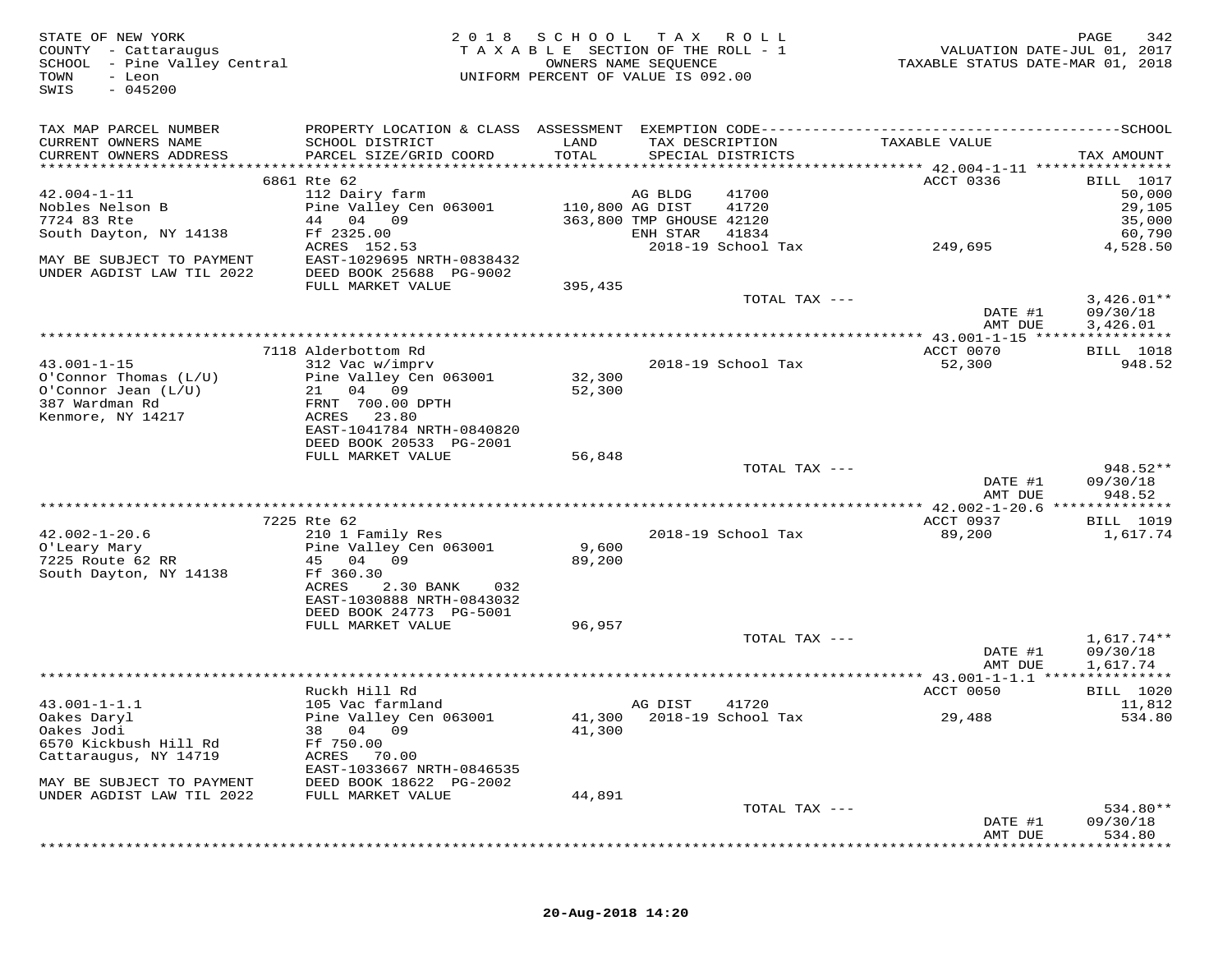| STATE OF NEW YORK<br>COUNTY - Cattaraugus<br>SCHOOL - Pine Valley Central<br>TOWN<br>- Leon<br>SWIS<br>$-045200$ | 2 0 1 8                                      | SCHOOL<br>TAXABLE SECTION OF THE ROLL - 1<br>UNIFORM PERCENT OF VALUE IS 092.00 | T A X<br>OWNERS NAME SEQUENCE | R O L L                    | VALUATION DATE-JUL 01, 2017<br>TAXABLE STATUS DATE-MAR 01, 2018 | PAGE<br>343          |
|------------------------------------------------------------------------------------------------------------------|----------------------------------------------|---------------------------------------------------------------------------------|-------------------------------|----------------------------|-----------------------------------------------------------------|----------------------|
| TAX MAP PARCEL NUMBER                                                                                            |                                              |                                                                                 |                               |                            |                                                                 |                      |
| CURRENT OWNERS NAME<br>CURRENT OWNERS ADDRESS<br>***********************                                         | SCHOOL DISTRICT<br>PARCEL SIZE/GRID COORD    | LAND<br>TOTAL                                                                   | TAX DESCRIPTION               | SPECIAL DISTRICTS          | TAXABLE VALUE                                                   | TAX AMOUNT           |
|                                                                                                                  | 12135 Leon-New Albion Rd                     |                                                                                 |                               |                            | ACCT 0477                                                       | BILL 1021            |
| $42.020 - 1 - 27.2$                                                                                              | 270 Mfg housing                              |                                                                                 |                               | 2018-19 School Tax         | 21,400                                                          | 388.11               |
| Oakes Daryl S                                                                                                    | Pine Valley Cen 063001                       | 6,900                                                                           |                               |                            |                                                                 |                      |
| Oakes Jodi L                                                                                                     | 35 04 09                                     | 21,400                                                                          |                               |                            |                                                                 |                      |
| 6570 Kickbush Hill Rd                                                                                            | rents trailer                                |                                                                                 |                               |                            |                                                                 |                      |
| Cattaraugus, NY 14719                                                                                            | FRNT 194.00 DPTH 200.00                      |                                                                                 |                               |                            |                                                                 |                      |
|                                                                                                                  | EAST-1032939 NRTH-0835623                    |                                                                                 |                               |                            |                                                                 |                      |
|                                                                                                                  | DEED BOOK 11436 PG-5001<br>FULL MARKET VALUE | 23,261                                                                          |                               |                            |                                                                 |                      |
|                                                                                                                  |                                              |                                                                                 |                               | TOTAL TAX ---              |                                                                 | 388.11**             |
|                                                                                                                  |                                              |                                                                                 |                               |                            | DATE #1                                                         | 09/30/18             |
|                                                                                                                  |                                              |                                                                                 |                               |                            | AMT DUE                                                         | 388.11               |
|                                                                                                                  |                                              |                                                                                 |                               |                            |                                                                 |                      |
|                                                                                                                  | 11823 Ruckh Hill Rd                          |                                                                                 |                               |                            | ACCT 0320                                                       | BILL 1022            |
| $43.001 - 1 - 5$                                                                                                 | 240 Rural res                                |                                                                                 |                               | 2018-19 School Tax         | 105,600                                                         | 1,915.18             |
| Osswald Irene E L/U<br>40 Huth Rd                                                                                | Pine Valley Cen 063001<br>30 04 09           | 59,800<br>105,600                                                               |                               |                            |                                                                 |                      |
| Cheektawaga, NY 14225                                                                                            | Ff 935.00                                    |                                                                                 |                               |                            |                                                                 |                      |
|                                                                                                                  | ACRES 83.99                                  |                                                                                 |                               |                            |                                                                 |                      |
|                                                                                                                  | EAST-1037603 NRTH-0845457                    |                                                                                 |                               |                            |                                                                 |                      |
|                                                                                                                  | DEED BOOK 1032<br>PG-1107                    |                                                                                 |                               |                            |                                                                 |                      |
|                                                                                                                  | FULL MARKET VALUE                            | 114,783                                                                         |                               |                            |                                                                 |                      |
|                                                                                                                  |                                              |                                                                                 |                               | TOTAL TAX ---              |                                                                 | 1,915.18**           |
|                                                                                                                  |                                              |                                                                                 |                               |                            | DATE #1<br>AMT DUE                                              | 09/30/18<br>1,915.18 |
|                                                                                                                  |                                              |                                                                                 |                               |                            |                                                                 |                      |
|                                                                                                                  | 12451 Eldredge Rd                            |                                                                                 |                               |                            | <b>ACCT 0575</b>                                                | BILL 1023            |
| $51.002 - 2 - 8.2$                                                                                               | 114 Sheep farm                               |                                                                                 | AG BLDG                       | 41700                      |                                                                 | 24,000               |
| Ouellette Evelyn M                                                                                               | Pine Valley Cen 063001                       |                                                                                 | 30,400 BAS STAR               | 41854                      |                                                                 | 27,300               |
| Ouellette Leonard                                                                                                | $42/41/49$ 04 09                             |                                                                                 |                               | 213,000 2018-19 School Tax | 189,000                                                         | 3,427.73             |
| 12451 Eldredge Rd                                                                                                | Ff 1660.00 Eldredge                          |                                                                                 |                               |                            |                                                                 |                      |
| Conewango Valley, NY 14726                                                                                       | Ff 2370.00 Us Rte 62<br>36.85 BANK<br>017    |                                                                                 |                               |                            |                                                                 |                      |
| MAY BE SUBJECT TO PAYMENT                                                                                        | ACRES<br>EAST-1027909 NRTH-0827928           |                                                                                 |                               |                            |                                                                 |                      |
| UNDER RPTL483 UNTIL 2023                                                                                         | DEED BOOK 5251<br>PG-5001                    |                                                                                 |                               |                            |                                                                 |                      |
|                                                                                                                  | FULL MARKET VALUE                            | 231,522                                                                         |                               |                            |                                                                 |                      |
|                                                                                                                  |                                              |                                                                                 |                               | TOTAL TAX ---              |                                                                 | $2,932.61**$         |
|                                                                                                                  |                                              |                                                                                 |                               |                            | DATE #1                                                         | 09/30/18             |
|                                                                                                                  |                                              |                                                                                 |                               |                            | AMT DUE                                                         | 2,932.61             |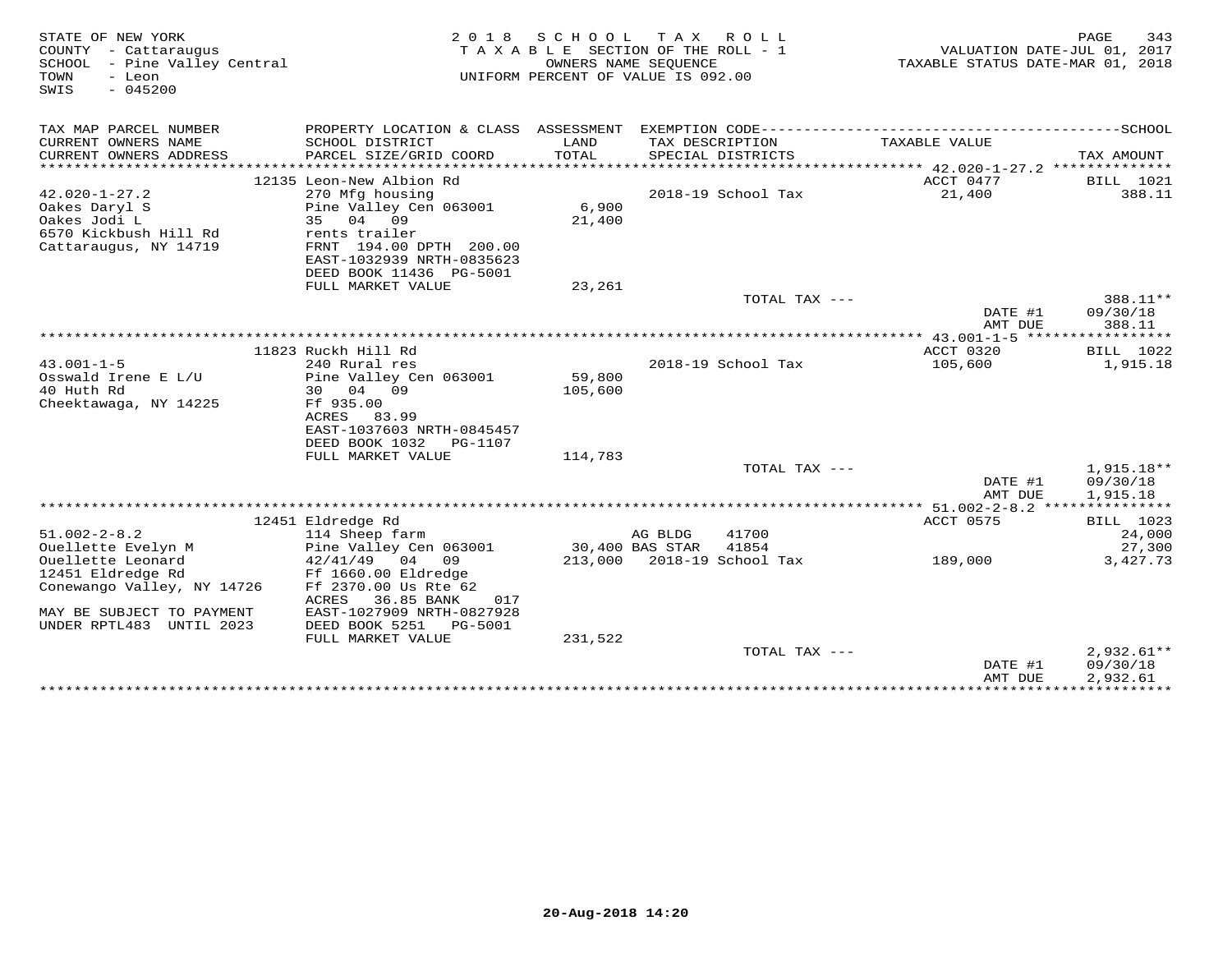| TAX MAP PARCEL NUMBER<br>TAXABLE VALUE<br>CURRENT OWNERS NAME<br>SCHOOL DISTRICT<br>LAND<br>TAX DESCRIPTION                                                                           |                                                            |
|---------------------------------------------------------------------------------------------------------------------------------------------------------------------------------------|------------------------------------------------------------|
| TOTAL<br>CURRENT OWNERS ADDRESS<br>PARCEL SIZE/GRID COORD<br>SPECIAL DISTRICTS                                                                                                        | TAX AMOUNT                                                 |
| 7265 Rte 62<br>ACCT 0298                                                                                                                                                              | <b>BILL</b> 1024                                           |
| 240 Rural res<br>$42.002 - 1 - 15.2$<br>BAS STAR<br>41854<br>36,800 2018-19 School Tax<br>117,600<br>Overturf Rodney A<br>Pine Valley Cen 063001                                      | 27,300<br>2,132.81                                         |
| 45/46 04 09<br>117,600<br>Overturf Roxanne<br>7265 Rte 62<br>Smith Rd Ff $-315'$<br>South Dayton, NY 14138<br>ACRES<br>31.30<br>EAST-1030258 NRTH-0843436<br>DEED BOOK 305<br>PG-7002 |                                                            |
| FULL MARKET VALUE<br>127,826                                                                                                                                                          |                                                            |
| TOTAL TAX ---                                                                                                                                                                         | $1,637.69**$<br>DATE #1<br>09/30/18<br>AMT DUE<br>1,637.69 |
|                                                                                                                                                                                       |                                                            |
| 7839 Kellogg Hill Rd<br>ACCT 0346                                                                                                                                                     | <b>BILL</b> 1025                                           |
| $34.003 - 1 - 12$<br>120 Field crops<br>AG DISTOUT 41730<br>115,900 2018-19 School Tax<br>Pagett Clarence G<br>Pine Valley Cen 063001<br>109,193                                      | 13,407<br>1,980.34                                         |
| 122,600<br>Snyder Hill Rd<br>24/32 04 09                                                                                                                                              |                                                            |
| Cattaraugus, NY 14719<br>FRNT 1900.00 DPTH<br>ACRES 232.13                                                                                                                            |                                                            |
| EAST-1038973 NRTH-0852683<br>MAY BE SUBJECT TO PAYMENT<br>UNDER AGDIST LAW TIL 2025<br>DEED BOOK 904<br>PG-00454<br>FULL MARKET VALUE<br>133,261                                      |                                                            |
| TOTAL TAX ---                                                                                                                                                                         | $1,980.34**$                                               |
|                                                                                                                                                                                       | DATE #1<br>09/30/18<br>AMT DUE<br>1,980.34                 |
| *****************************<br>Kellogg Hill Rd (Off)<br>ACCT 0147                                                                                                                   | <b>BILL</b> 1026                                           |
| $34.003 - 1 - 23$<br>322 Rural vac>10<br>2018-19 School Tax<br>12,800                                                                                                                 | 232.14                                                     |
| 12,800<br>Pagett Clarence G<br>Pine Valley Cen 063001                                                                                                                                 |                                                            |
| Snyder Hill Rd<br>32 04 09<br>12,800<br>ACRES 23.52<br>Cattaraugus, NY 14719<br>EAST-1035717 NRTH-0852163                                                                             |                                                            |
| DEED BOOK 904<br>PG-00454                                                                                                                                                             |                                                            |
| FULL MARKET VALUE<br>13,913<br>TOTAL TAX ---                                                                                                                                          | $232.14**$                                                 |
|                                                                                                                                                                                       | DATE #1<br>09/30/18<br>AMT DUE<br>232.14                   |
|                                                                                                                                                                                       |                                                            |
| Kellogg Hill Rd<br>ACCT 0148<br>$34.003 - 1 - 24$<br>322 Rural vac>10<br>2018-19 School Tax<br>14,300                                                                                 | <b>BILL</b> 1027<br>259.35                                 |
| Pagett Clarence G<br>14,300<br>Pine Valley Cen 063001                                                                                                                                 |                                                            |
| Snyder Hill Rd<br>31 04 09<br>14,300<br>Cattaraugus, NY 14719<br>ACRES 26.60                                                                                                          |                                                            |
| EAST-1035631 NRTH-0851207<br>DEED BOOK 904<br>PG-00454                                                                                                                                |                                                            |
| FULL MARKET VALUE<br>15,543                                                                                                                                                           |                                                            |
| TOTAL TAX ---                                                                                                                                                                         | $259.35**$<br>09/30/18<br>DATE #1                          |
|                                                                                                                                                                                       | 259.35<br>AMT DUE<br><b>++++++++</b>                       |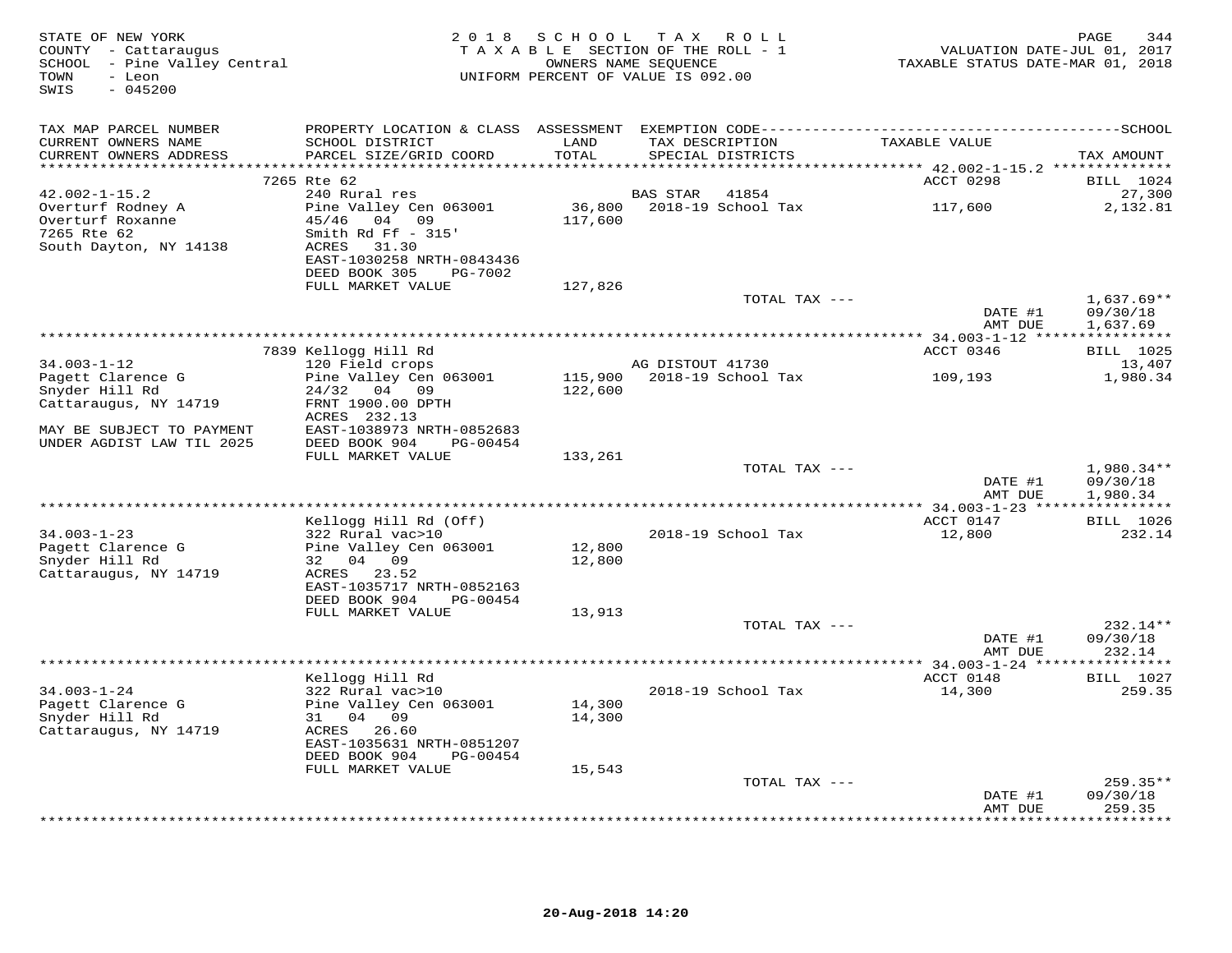| STATE OF NEW YORK<br>COUNTY - Cattaraugus<br>SCHOOL - Pine Valley Central<br>TOWN<br>- Leon<br>$-045200$<br>SWIS | 2 0 1 8                                               |         | SCHOOL TAX ROLL<br>TAXABLE SECTION OF THE ROLL - 1<br>OWNERS NAME SEQUENCE<br>UNIFORM PERCENT OF VALUE IS 092.00 | VALUATION DATE-JUL 01, 2017<br>TAXABLE STATUS DATE-MAR 01, 2018 | 345<br>PAGE        |
|------------------------------------------------------------------------------------------------------------------|-------------------------------------------------------|---------|------------------------------------------------------------------------------------------------------------------|-----------------------------------------------------------------|--------------------|
| TAX MAP PARCEL NUMBER                                                                                            |                                                       |         |                                                                                                                  |                                                                 |                    |
| CURRENT OWNERS NAME                                                                                              | SCHOOL DISTRICT                                       | LAND    | TAX DESCRIPTION                                                                                                  | TAXABLE VALUE                                                   |                    |
| CURRENT OWNERS ADDRESS                                                                                           | PARCEL SIZE/GRID COORD                                | TOTAL   | SPECIAL DISTRICTS                                                                                                |                                                                 | TAX AMOUNT         |
|                                                                                                                  | 7609 Rte 62                                           |         |                                                                                                                  | ACCT 0362                                                       | <b>BILL</b> 1028   |
| $33.004 - 2 - 9$                                                                                                 | 210 1 Family Res                                      |         | 41834<br>ENH STAR                                                                                                |                                                                 | 55,000             |
| Palmer Robert D                                                                                                  | Pine Valley Cen 063001                                |         | 9,000 2018-19 School Tax                                                                                         | 55,000                                                          | 997.49             |
| 7609 Rte 62                                                                                                      | 47 04 09                                              | 55,000  |                                                                                                                  |                                                                 |                    |
| South Dayton, NY 14138-9746                                                                                      | 330.00 Ff                                             |         |                                                                                                                  |                                                                 |                    |
|                                                                                                                  | ACRES<br>2.81                                         |         |                                                                                                                  |                                                                 |                    |
|                                                                                                                  | EAST-1030973 NRTH-0848812<br>DEED BOOK 00944 PG-00851 |         |                                                                                                                  |                                                                 |                    |
|                                                                                                                  | FULL MARKET VALUE                                     | 59,783  |                                                                                                                  |                                                                 |                    |
|                                                                                                                  |                                                       |         | TOTAL TAX ---                                                                                                    |                                                                 | $0.00**$           |
|                                                                                                                  |                                                       |         |                                                                                                                  |                                                                 |                    |
|                                                                                                                  | 7750 Frog Valley Rd                                   |         |                                                                                                                  | ACCT 0616                                                       | BILL 1029          |
| $33.004 - 1 - 22.3$<br>Pannella Georgio                                                                          | 112 Dairy farm<br>Pine Valley Cen 063001              | 77,700  | 2018-19 School Tax                                                                                               | 94,700                                                          | 1,717.49           |
| 7301 Milestrip Rd                                                                                                | 55 04 09                                              | 94,700  |                                                                                                                  |                                                                 |                    |
| Orchard Park, NY 14127                                                                                           | Ff 1455.00                                            |         |                                                                                                                  |                                                                 |                    |
|                                                                                                                  | ACRES 98.35                                           |         |                                                                                                                  |                                                                 |                    |
|                                                                                                                  | EAST-1022748 NRTH-0850815                             |         |                                                                                                                  |                                                                 |                    |
|                                                                                                                  | DEED BOOK 00947 PG-00641                              |         |                                                                                                                  |                                                                 |                    |
|                                                                                                                  | FULL MARKET VALUE                                     | 102,935 | TOTAL TAX ---                                                                                                    |                                                                 | $1,717.49**$       |
|                                                                                                                  |                                                       |         |                                                                                                                  | DATE #1                                                         | 09/30/18           |
|                                                                                                                  |                                                       |         |                                                                                                                  | AMT DUE                                                         | 1,717.49           |
|                                                                                                                  |                                                       |         |                                                                                                                  |                                                                 |                    |
|                                                                                                                  | 7900 Frog Valley Rd                                   |         |                                                                                                                  | ACCT 0471                                                       | <b>BILL</b> 1030   |
| $33.004 - 1 - 24.1$<br>Peterson Klayton B                                                                        | 210 1 Family Res<br>Pine Valley Cen 063001            |         | BAS STAR 41854<br>17,760 2018-19 School Tax                                                                      | 39,000                                                          | 27,300<br>707.31   |
| PO Box 1093                                                                                                      | 64 04 09                                              | 39,000  |                                                                                                                  |                                                                 |                    |
| Buffalo, NY 14207                                                                                                | Ff 250.00                                             |         |                                                                                                                  |                                                                 |                    |
|                                                                                                                  | ACRES<br>9.85                                         |         |                                                                                                                  |                                                                 |                    |
|                                                                                                                  | EAST-1021380 NRTH-0853344                             |         |                                                                                                                  |                                                                 |                    |
|                                                                                                                  | DEED BOOK 1008 PG-513                                 |         |                                                                                                                  |                                                                 |                    |
|                                                                                                                  | FULL MARKET VALUE                                     | 42,391  | TOTAL TAX ---                                                                                                    |                                                                 | $212.19**$         |
|                                                                                                                  |                                                       |         |                                                                                                                  | DATE #1                                                         | 09/30/18           |
|                                                                                                                  |                                                       |         |                                                                                                                  | AMT DUE                                                         | 212.19             |
|                                                                                                                  |                                                       |         |                                                                                                                  |                                                                 |                    |
|                                                                                                                  | 12276 Cherry Creek Hill Rd                            |         |                                                                                                                  | ACCT 0182                                                       | <b>BILL</b> 1031   |
| $42.020 - 1 - 2.1$<br>Pickup Charles R                                                                           | 210 1 Family Res<br>Pine Valley Cen 063001            | 7,100   | BAS STAR 41854<br>2018-19 School Tax                                                                             | 60,500                                                          | 27,300<br>1,097.24 |
| Pickup Marilyn J                                                                                                 | 44 04 09                                              | 60,500  |                                                                                                                  |                                                                 |                    |
| PO Box 48                                                                                                        | FRNT 156.00 DPTH 290.00                               |         |                                                                                                                  |                                                                 |                    |
| Leon, NY 14751                                                                                                   | BANK<br>017                                           |         |                                                                                                                  |                                                                 |                    |
|                                                                                                                  | EAST-1030679 NRTH-0835937                             |         |                                                                                                                  |                                                                 |                    |
|                                                                                                                  | DEED BOOK 1007 PG-968                                 |         |                                                                                                                  |                                                                 |                    |
|                                                                                                                  | FULL MARKET VALUE                                     | 65,761  | TOTAL TAX ---                                                                                                    |                                                                 | $602.12**$         |
|                                                                                                                  |                                                       |         |                                                                                                                  | DATE #1                                                         | 09/30/18           |
|                                                                                                                  |                                                       |         |                                                                                                                  | AMT DUE                                                         | 602.12             |
|                                                                                                                  |                                                       |         |                                                                                                                  |                                                                 | ********           |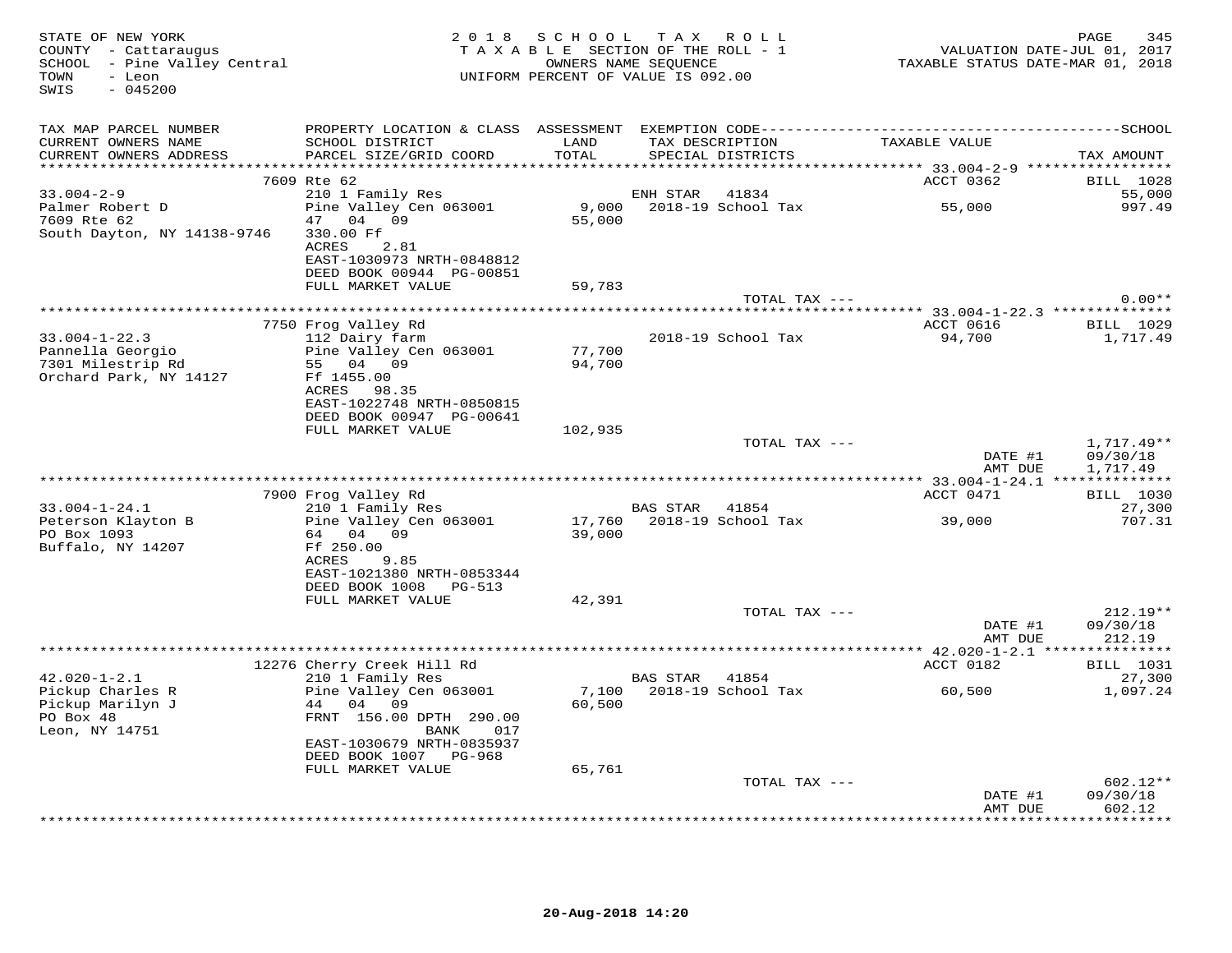| STATE OF NEW YORK<br>COUNTY - Cattaraugus<br>COUNTY - Cattaraugus<br>SCHOOL - Pine Valley Central<br>TOWN<br>- Leon<br>$-045200$<br>SWIS                                                                                                                                                                                                                                                                                                                                                         |                                                        | 2018 SCHOOL TAX ROLL<br>UNIFORM PERCENT OF VALUE IS 092.00 |                      |                                                    | FAGE 346<br>TAXABLE SECTION OF THE ROLL - 1 VALUATION DATE-JUL 01, 2017<br>OWNERS NAME SEQUENCE TAXABLE STATUS DATE-MAR 01, 2018 | PAGE<br>346          |
|--------------------------------------------------------------------------------------------------------------------------------------------------------------------------------------------------------------------------------------------------------------------------------------------------------------------------------------------------------------------------------------------------------------------------------------------------------------------------------------------------|--------------------------------------------------------|------------------------------------------------------------|----------------------|----------------------------------------------------|----------------------------------------------------------------------------------------------------------------------------------|----------------------|
| TAX MAP PARCEL NUMBER                                                                                                                                                                                                                                                                                                                                                                                                                                                                            |                                                        |                                                            |                      |                                                    |                                                                                                                                  |                      |
| CURRENT OWNERS NAME<br>CURRENT OWNERS ADDRESS                                                                                                                                                                                                                                                                                                                                                                                                                                                    | SCHOOL DISTRICT<br>PARCEL SIZE/GRID COORD              | LAND<br>TOTAL                                              |                      | TAX DESCRIPTION TAXABLE VALUE<br>SPECIAL DISTRICTS |                                                                                                                                  | TAX AMOUNT           |
|                                                                                                                                                                                                                                                                                                                                                                                                                                                                                                  | 6266 West Rd                                           |                                                            |                      |                                                    | ACCT 0838                                                                                                                        | BILL 1032            |
| $51.002 - 1 - 5.2$                                                                                                                                                                                                                                                                                                                                                                                                                                                                               | 240 Rural res                                          |                                                            | AG BLDG              | 41700                                              |                                                                                                                                  | 11,100               |
| Pimm Adelia                                                                                                                                                                                                                                                                                                                                                                                                                                                                                      | Pine Valley Cen 063001                                 |                                                            | 6,500 BAS STAR 41854 |                                                    |                                                                                                                                  | 27,300               |
| 6266 West Rd                                                                                                                                                                                                                                                                                                                                                                                                                                                                                     | $50 - 4 - 9$                                           |                                                            |                      | 56,000 2018-19 School Tax 44,900                   |                                                                                                                                  | 814.31               |
| Conewango Valley, NY 14726                                                                                                                                                                                                                                                                                                                                                                                                                                                                       | FRNT<br>55.00 DPTH 313.20<br>EAST-0374983 NRTH-0828259 |                                                            |                      |                                                    |                                                                                                                                  |                      |
| MAY BE SUBJECT TO PAYMENT                                                                                                                                                                                                                                                                                                                                                                                                                                                                        | DEED BOOK 9427 PG-8001                                 |                                                            |                      |                                                    |                                                                                                                                  |                      |
| UNDER RPTL483 UNTIL 2027                                                                                                                                                                                                                                                                                                                                                                                                                                                                         | FULL MARKET VALUE                                      | 60,870                                                     |                      |                                                    |                                                                                                                                  |                      |
|                                                                                                                                                                                                                                                                                                                                                                                                                                                                                                  |                                                        |                                                            |                      | TOTAL TAX ---                                      |                                                                                                                                  | $319.20**$           |
|                                                                                                                                                                                                                                                                                                                                                                                                                                                                                                  |                                                        |                                                            |                      |                                                    | DATE #1                                                                                                                          | 09/30/18             |
|                                                                                                                                                                                                                                                                                                                                                                                                                                                                                                  |                                                        |                                                            |                      |                                                    | AMT DUE                                                                                                                          | 319.20               |
|                                                                                                                                                                                                                                                                                                                                                                                                                                                                                                  |                                                        |                                                            |                      |                                                    |                                                                                                                                  |                      |
|                                                                                                                                                                                                                                                                                                                                                                                                                                                                                                  | 6309 West Rd                                           |                                                            |                      |                                                    | ACCT 0839                                                                                                                        | <b>BILL</b> 1033     |
| $51.002 - 1 - 21.2$                                                                                                                                                                                                                                                                                                                                                                                                                                                                              | 210 1 Family Res                                       |                                                            | AG DIST              | 41720                                              |                                                                                                                                  | 4,219<br>60,790      |
| Pimm Fred E<br>Pimm Alta A                                                                                                                                                                                                                                                                                                                                                                                                                                                                       | Pine Valley Cen 063001<br>$57 - 4 - 9$                 | 12,800 ENH STAR 41834                                      |                      |                                                    | 120,000 2018-19 School Tax 115,781                                                                                               | 2,099.82             |
| 6309 West Rd                                                                                                                                                                                                                                                                                                                                                                                                                                                                                     | 3.90<br>ACRES                                          |                                                            |                      |                                                    |                                                                                                                                  |                      |
| Conewango Valley, NY 14726                                                                                                                                                                                                                                                                                                                                                                                                                                                                       | EAST-1022908 NRTH-0828767                              |                                                            |                      |                                                    |                                                                                                                                  |                      |
|                                                                                                                                                                                                                                                                                                                                                                                                                                                                                                  | DEED BOOK 3048 PG-4001                                 |                                                            |                      |                                                    |                                                                                                                                  |                      |
| MAY BE SUBJECT TO PAYMENT                                                                                                                                                                                                                                                                                                                                                                                                                                                                        | FULL MARKET VALUE                                      | 130,435                                                    |                      |                                                    |                                                                                                                                  |                      |
| UNDER AGDIST LAW TIL 2022                                                                                                                                                                                                                                                                                                                                                                                                                                                                        |                                                        |                                                            |                      |                                                    |                                                                                                                                  |                      |
|                                                                                                                                                                                                                                                                                                                                                                                                                                                                                                  |                                                        |                                                            |                      | TOTAL TAX ---                                      |                                                                                                                                  | $997.32**$           |
|                                                                                                                                                                                                                                                                                                                                                                                                                                                                                                  |                                                        |                                                            |                      |                                                    | DATE #1                                                                                                                          | 09/30/18             |
|                                                                                                                                                                                                                                                                                                                                                                                                                                                                                                  |                                                        |                                                            |                      |                                                    | AMT DUE                                                                                                                          | 997.32               |
|                                                                                                                                                                                                                                                                                                                                                                                                                                                                                                  |                                                        |                                                            |                      |                                                    |                                                                                                                                  |                      |
|                                                                                                                                                                                                                                                                                                                                                                                                                                                                                                  | 6204 West Rd                                           |                                                            |                      |                                                    | ACCT 0128                                                                                                                        | BILL 1034            |
| $51.002 - 1 - 5.1$                                                                                                                                                                                                                                                                                                                                                                                                                                                                               | 112 Dairy farm<br>Pine Valley Cen 063001               |                                                            | AG BLDG              | 41700                                              |                                                                                                                                  | 2,000                |
| Pimmsview Holdings LLC<br>6266 West Rd                                                                                                                                                                                                                                                                                                                                                                                                                                                           | 50 04 09                                               | 24,700 AG DIST                                             |                      | 41720<br>478,400 2018-19 School Tax                | 476,400                                                                                                                          | $\Omega$<br>8,640.05 |
| Conewango Valley, NY 14726                                                                                                                                                                                                                                                                                                                                                                                                                                                                       | Ff 870.00                                              |                                                            |                      |                                                    |                                                                                                                                  |                      |
|                                                                                                                                                                                                                                                                                                                                                                                                                                                                                                  | ACRES 41.65                                            |                                                            |                      |                                                    |                                                                                                                                  |                      |
| MAY BE SUBJECT TO PAYMENT                                                                                                                                                                                                                                                                                                                                                                                                                                                                        | EAST-1024231 NRTH-0828283                              |                                                            |                      |                                                    |                                                                                                                                  |                      |
| UNDER AGDIST LAW TIL 2022                                                                                                                                                                                                                                                                                                                                                                                                                                                                        | DEED BOOK 2969 PG-7001                                 |                                                            |                      |                                                    |                                                                                                                                  |                      |
|                                                                                                                                                                                                                                                                                                                                                                                                                                                                                                  | FULL MARKET VALUE                                      | 520,000                                                    |                      |                                                    |                                                                                                                                  |                      |
|                                                                                                                                                                                                                                                                                                                                                                                                                                                                                                  |                                                        |                                                            |                      | TOTAL TAX ---                                      |                                                                                                                                  | $8,640.05**$         |
|                                                                                                                                                                                                                                                                                                                                                                                                                                                                                                  |                                                        |                                                            |                      |                                                    | DATE #1                                                                                                                          | 09/30/18             |
|                                                                                                                                                                                                                                                                                                                                                                                                                                                                                                  |                                                        |                                                            |                      |                                                    | AMT DUE                                                                                                                          | 8,640.05             |
|                                                                                                                                                                                                                                                                                                                                                                                                                                                                                                  |                                                        |                                                            |                      |                                                    |                                                                                                                                  |                      |
|                                                                                                                                                                                                                                                                                                                                                                                                                                                                                                  | 6309 West Rd                                           |                                                            |                      |                                                    | ACCT 0762                                                                                                                        | <b>BILL</b> 1035     |
| $51.002 - 1 - 6.2$                                                                                                                                                                                                                                                                                                                                                                                                                                                                               | 105 Vac farmland<br>Pine Valley Cen 063001             |                                                            | AG DIST              | 41720                                              |                                                                                                                                  | 35                   |
| Pimmsview Holdings LLC<br>$\label{eq:2.1} \frac{1}{\sqrt{2}}\left(\frac{1}{\sqrt{2}}\right)^{2} \left(\frac{1}{\sqrt{2}}\right)^{2} \left(\frac{1}{\sqrt{2}}\right)^{2} \left(\frac{1}{\sqrt{2}}\right)^{2} \left(\frac{1}{\sqrt{2}}\right)^{2} \left(\frac{1}{\sqrt{2}}\right)^{2} \left(\frac{1}{\sqrt{2}}\right)^{2} \left(\frac{1}{\sqrt{2}}\right)^{2} \left(\frac{1}{\sqrt{2}}\right)^{2} \left(\frac{1}{\sqrt{2}}\right)^{2} \left(\frac{1}{\sqrt{2}}\right)^{2} \left(\$<br>6266 West Rd | 57 04 09                                               | 3,800                                                      |                      | 3,800 2018-19 School Tax                           | 3,765                                                                                                                            | 68.28                |
| Conewango Valley, NY 14726                                                                                                                                                                                                                                                                                                                                                                                                                                                                       | Ff 420.00                                              |                                                            |                      |                                                    |                                                                                                                                  |                      |
|                                                                                                                                                                                                                                                                                                                                                                                                                                                                                                  | ACRES<br>4.75                                          |                                                            |                      |                                                    |                                                                                                                                  |                      |
| MAY BE SUBJECT TO PAYMENT                                                                                                                                                                                                                                                                                                                                                                                                                                                                        | EAST-1023426 NRTH-0827650                              |                                                            |                      |                                                    |                                                                                                                                  |                      |
| UNDER AGDIST LAW TIL 2022                                                                                                                                                                                                                                                                                                                                                                                                                                                                        | DEED BOOK 2969    PG-7001                              |                                                            |                      |                                                    |                                                                                                                                  |                      |
|                                                                                                                                                                                                                                                                                                                                                                                                                                                                                                  | FULL MARKET VALUE                                      | 4,130                                                      |                      |                                                    |                                                                                                                                  |                      |
|                                                                                                                                                                                                                                                                                                                                                                                                                                                                                                  |                                                        |                                                            |                      | TOTAL TAX ---                                      |                                                                                                                                  | $68.28**$            |
|                                                                                                                                                                                                                                                                                                                                                                                                                                                                                                  |                                                        |                                                            |                      |                                                    | DATE #1                                                                                                                          | 09/30/18             |
|                                                                                                                                                                                                                                                                                                                                                                                                                                                                                                  |                                                        |                                                            |                      |                                                    | AMT DUE                                                                                                                          | 68.28                |
|                                                                                                                                                                                                                                                                                                                                                                                                                                                                                                  |                                                        |                                                            |                      |                                                    |                                                                                                                                  | *********            |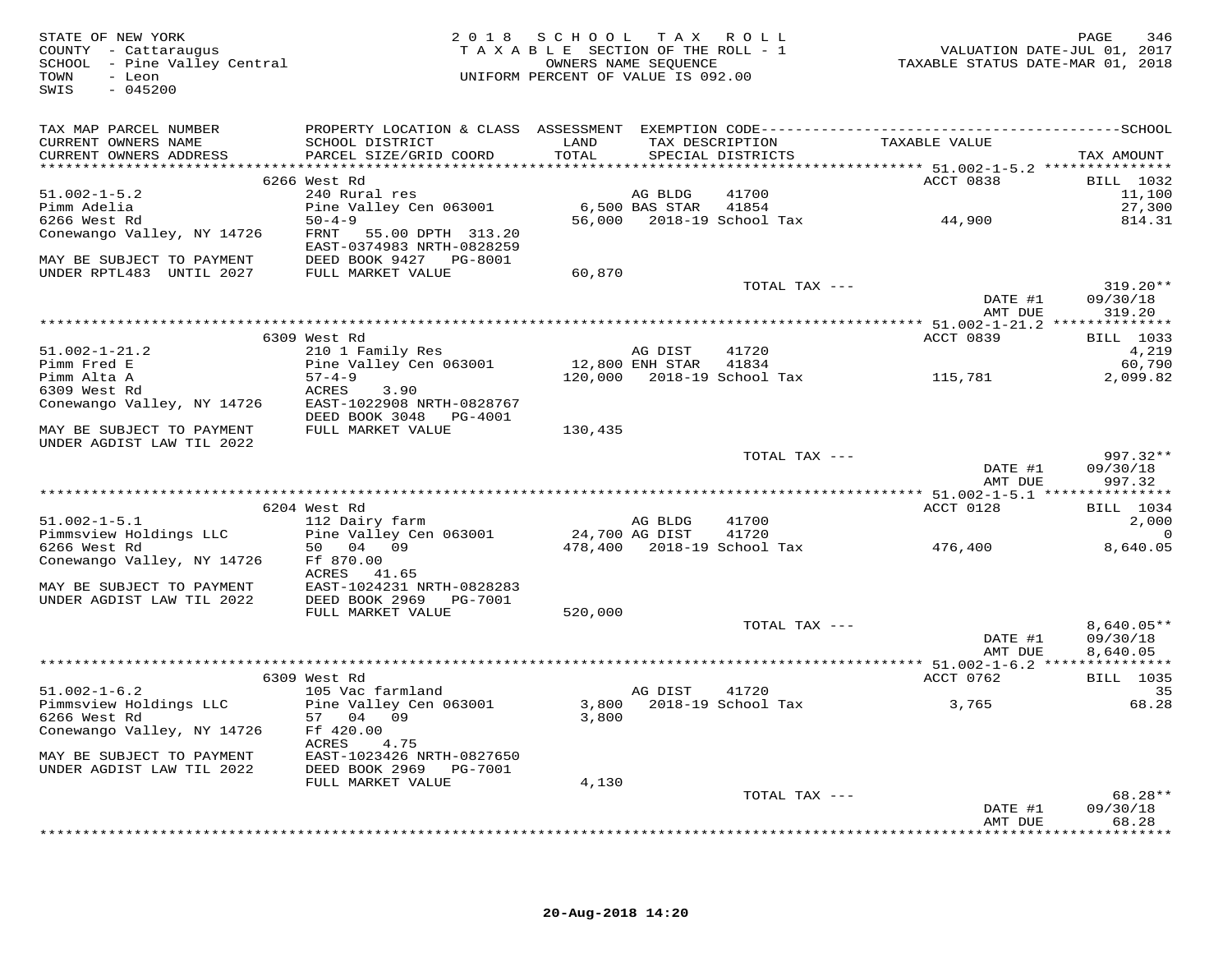| STATE OF NEW YORK<br>COUNTY - Cattaraugus<br>SCHOOL - Pine Valley Central<br>TOWN<br>- Leon<br>SWIS<br>$-045200$ |                                              | 2018 SCHOOL TAX ROLL<br>TAXABLE SECTION OF THE ROLL - 1<br>OWNERS NAME SEQUENCE<br>UNIFORM PERCENT OF VALUE IS 092.00 |               |                                      | VALUATION DATE-JUL 01, 2017<br>TAXABLE STATUS DATE-MAR 01, 2018 | PAGE<br>347               |
|------------------------------------------------------------------------------------------------------------------|----------------------------------------------|-----------------------------------------------------------------------------------------------------------------------|---------------|--------------------------------------|-----------------------------------------------------------------|---------------------------|
| TAX MAP PARCEL NUMBER                                                                                            |                                              |                                                                                                                       |               |                                      |                                                                 |                           |
| CURRENT OWNERS NAME<br>CURRENT OWNERS ADDRESS                                                                    | SCHOOL DISTRICT<br>PARCEL SIZE/GRID COORD    | LAND<br>TOTAL                                                                                                         |               | TAX DESCRIPTION<br>SPECIAL DISTRICTS | TAXABLE VALUE                                                   | TAX AMOUNT                |
|                                                                                                                  | 6167 Flat Iron Rd                            |                                                                                                                       |               |                                      | ACCT 0225                                                       | <b>BILL</b> 1036          |
| $51.002 - 1 - 17.1$                                                                                              | 270 Mfg housing                              |                                                                                                                       | AG DIST       | 41720                                |                                                                 | 1,790                     |
| Pimmsview Holdings LLC                                                                                           | Pine Valley Cen 063001                       |                                                                                                                       |               | 10,900 2018-19 School Tax            | 34,110                                                          | 618.62                    |
| 6266 West Rd                                                                                                     | $56 - 04 - 09$                               | 35,900                                                                                                                |               |                                      |                                                                 |                           |
| Conewango Valley, NY 14726                                                                                       | 5.85<br>ACRES                                |                                                                                                                       |               |                                      |                                                                 |                           |
|                                                                                                                  | EAST-1023001 NRTH-0826351                    |                                                                                                                       |               |                                      |                                                                 |                           |
| MAY BE SUBJECT TO PAYMENT                                                                                        | DEED BOOK 2969 PG-7001                       |                                                                                                                       |               |                                      |                                                                 |                           |
| UNDER AGDIST LAW TIL 2022                                                                                        | FULL MARKET VALUE                            | 39,022                                                                                                                |               | TOTAL TAX ---                        |                                                                 | $618.62**$                |
|                                                                                                                  |                                              |                                                                                                                       |               |                                      | DATE #1                                                         | 09/30/18                  |
|                                                                                                                  |                                              |                                                                                                                       |               |                                      | AMT DUE                                                         | 618.62                    |
|                                                                                                                  |                                              |                                                                                                                       |               |                                      |                                                                 |                           |
|                                                                                                                  | 6167 Flat Iron Rd                            |                                                                                                                       |               |                                      | ACCT 0772                                                       | BILL 1037                 |
| $51.002 - 1 - 17.2$                                                                                              | 105 Vac farmland                             |                                                                                                                       | AG DIST 41720 |                                      |                                                                 | 12,701                    |
| Pimmsview Holdings LLC                                                                                           | Pine Valley Cen 063001                       | 50,300                                                                                                                |               | 2018-19 School Tax                   | 37,599                                                          | 681.90                    |
| 6266 West Rd<br>Conewango Valley, NY 14726                                                                       | ACRES 68.50<br>EAST-1021171 NRTH-0826386     | 50,300                                                                                                                |               |                                      |                                                                 |                           |
|                                                                                                                  | DEED BOOK 2969 PG-7001                       |                                                                                                                       |               |                                      |                                                                 |                           |
| MAY BE SUBJECT TO PAYMENT                                                                                        | FULL MARKET VALUE                            | 54,674                                                                                                                |               |                                      |                                                                 |                           |
| UNDER AGDIST LAW TIL 2022                                                                                        |                                              |                                                                                                                       |               |                                      |                                                                 |                           |
|                                                                                                                  |                                              |                                                                                                                       |               | TOTAL TAX ---                        |                                                                 | 681.90**                  |
|                                                                                                                  |                                              |                                                                                                                       |               |                                      | DATE #1                                                         | 09/30/18                  |
|                                                                                                                  |                                              |                                                                                                                       |               |                                      | AMT DUE                                                         | 681.90                    |
|                                                                                                                  | 6204 West Rd                                 |                                                                                                                       |               |                                      | ACCT 0224                                                       | <b>BILL</b> 1038          |
| $51.002 - 1 - 19$                                                                                                | 105 Vac farmland                             |                                                                                                                       | AG DIST       | 41720                                |                                                                 | 2,864                     |
| Pimmsview Holdings LLC                                                                                           | Pine Valley Cen 063001                       |                                                                                                                       |               | 14,500 2018-19 School Tax            | 11,636                                                          | 211.03                    |
| 6266 West Rd                                                                                                     | 56 04 09                                     | 14,500                                                                                                                |               |                                      |                                                                 |                           |
| Conewango Valley, NY 14726                                                                                       | Ff 365.00                                    |                                                                                                                       |               |                                      |                                                                 |                           |
| MAY BE SUBJECT TO PAYMENT                                                                                        | ACRES 19.18<br>EAST-1022051 NRTH-0827651     |                                                                                                                       |               |                                      |                                                                 |                           |
| UNDER AGDIST LAW TIL 2022                                                                                        | DEED BOOK 2969<br>PG-7001                    |                                                                                                                       |               |                                      |                                                                 |                           |
|                                                                                                                  | FULL MARKET VALUE                            | 15,761                                                                                                                |               |                                      |                                                                 |                           |
|                                                                                                                  |                                              |                                                                                                                       |               | TOTAL TAX ---                        |                                                                 | $211.03**$                |
|                                                                                                                  |                                              |                                                                                                                       |               |                                      | DATE #1                                                         | 09/30/18                  |
|                                                                                                                  |                                              |                                                                                                                       |               |                                      | AMT DUE                                                         | 211.03                    |
|                                                                                                                  |                                              |                                                                                                                       |               |                                      |                                                                 |                           |
| $51.002 - 1 - 20$                                                                                                | West Rd (Off) (Co Rd 44)<br>105 Vac farmland |                                                                                                                       | AG DIST       | 41720                                | ACCT 0127                                                       | <b>BILL</b> 1039<br>5,030 |
| Pimmsview Holdings LLC                                                                                           | Pine Valley Cen 063001                       |                                                                                                                       |               | 11,400 2018-19 School Tax            | 6,370                                                           | 115.53                    |
| 6266 West Rd                                                                                                     | 56 04 09                                     | 11,400                                                                                                                |               |                                      |                                                                 |                           |
| Conewango Valley, NY 14726                                                                                       | ACRES 15.27                                  |                                                                                                                       |               |                                      |                                                                 |                           |
|                                                                                                                  | EAST-1020082 NRTH-0827655                    |                                                                                                                       |               |                                      |                                                                 |                           |
| MAY BE SUBJECT TO PAYMENT                                                                                        | DEED BOOK 2969 PG-7001                       |                                                                                                                       |               |                                      |                                                                 |                           |
| UNDER AGDIST LAW TIL 2022                                                                                        | FULL MARKET VALUE                            | 12,391                                                                                                                |               |                                      |                                                                 |                           |
|                                                                                                                  |                                              |                                                                                                                       |               | TOTAL TAX ---                        | DATE #1                                                         | $115.53**$<br>09/30/18    |
|                                                                                                                  |                                              |                                                                                                                       |               |                                      | AMT DUE                                                         | 115.53                    |
|                                                                                                                  |                                              |                                                                                                                       |               |                                      |                                                                 | . * * * * * * * * *       |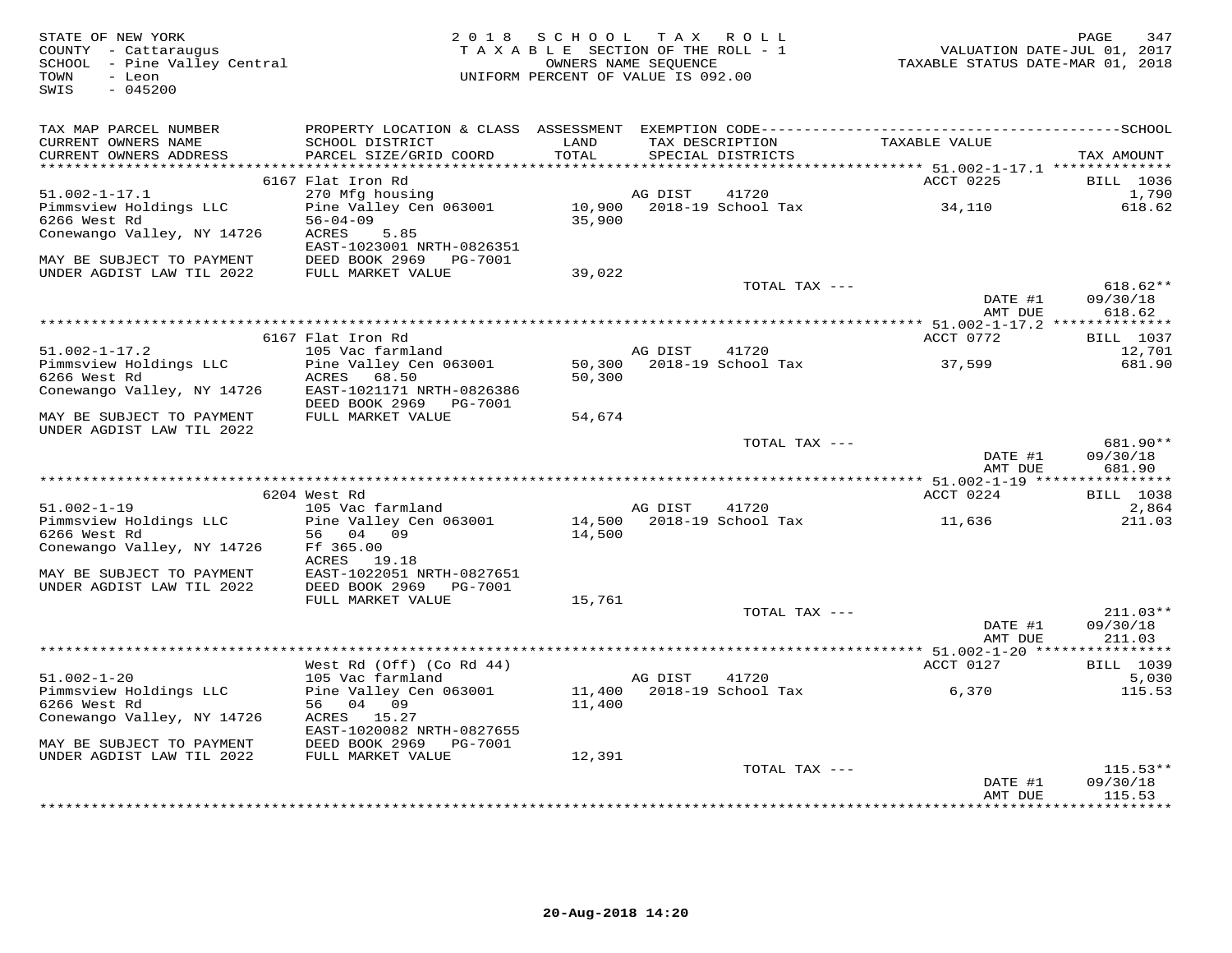| STATE OF NEW YORK<br>COUNTY - Cattaraugus<br>SCHOOL<br>- Pine Valley Central<br>- Leon<br>TOWN<br>$-045200$<br>SWIS | 2 0 1 8                                                                                      | S C H O O L<br>TAXABLE SECTION OF THE ROLL - 1<br>OWNERS NAME SEQUENCE<br>UNIFORM PERCENT OF VALUE IS 092.00 |         | TAX ROLL                             | VALUATION DATE-JUL 01, 2017<br>TAXABLE STATUS DATE-MAR 01, 2018 | 348<br>PAGE         |
|---------------------------------------------------------------------------------------------------------------------|----------------------------------------------------------------------------------------------|--------------------------------------------------------------------------------------------------------------|---------|--------------------------------------|-----------------------------------------------------------------|---------------------|
| TAX MAP PARCEL NUMBER                                                                                               | PROPERTY LOCATION & CLASS ASSESSMENT EXEMPTION CODE-----------------------------------SCHOOL |                                                                                                              |         |                                      |                                                                 |                     |
| CURRENT OWNERS NAME<br>CURRENT OWNERS ADDRESS                                                                       | SCHOOL DISTRICT<br>PARCEL SIZE/GRID COORD                                                    | LAND<br>TOTAL                                                                                                |         | TAX DESCRIPTION<br>SPECIAL DISTRICTS | TAXABLE VALUE                                                   | TAX AMOUNT          |
|                                                                                                                     |                                                                                              |                                                                                                              |         |                                      |                                                                 |                     |
|                                                                                                                     | 6309 West Rd<br>105 Vac farmland                                                             |                                                                                                              |         | 41720                                | ACCT 0129                                                       | BILL 1040<br>32,580 |
| $51.002 - 1 - 21.1$<br>Pimmsview Holdings LLC                                                                       | Pine Valley Cen 063001                                                                       |                                                                                                              | AG DIST | 114,100 2018-19 School Tax           | 81,520                                                          | 1,478.46            |
| 6266 West Rd                                                                                                        | 57 04 09                                                                                     | 114,100                                                                                                      |         |                                      |                                                                 |                     |
| Conewango Valley, NY 14726                                                                                          | Ff 2390.00<br>ACRES 177.37                                                                   |                                                                                                              |         |                                      |                                                                 |                     |
| MAY BE SUBJECT TO PAYMENT                                                                                           | EAST-1021493 NRTH-0828789                                                                    |                                                                                                              |         |                                      |                                                                 |                     |
| UNDER AGDIST LAW TIL 2022                                                                                           | DEED BOOK 2969<br>PG-7001                                                                    |                                                                                                              |         |                                      |                                                                 |                     |
|                                                                                                                     | FULL MARKET VALUE                                                                            | 124,022                                                                                                      |         |                                      |                                                                 |                     |
|                                                                                                                     |                                                                                              |                                                                                                              |         | TOTAL TAX ---                        |                                                                 | $1.478.46**$        |
|                                                                                                                     |                                                                                              |                                                                                                              |         |                                      | DATE #1                                                         | 09/30/18            |
|                                                                                                                     |                                                                                              |                                                                                                              |         |                                      | AMT DUE                                                         | 1,478.46            |
|                                                                                                                     |                                                                                              |                                                                                                              |         |                                      |                                                                 |                     |
|                                                                                                                     | 6204 West Rd                                                                                 |                                                                                                              |         |                                      | ACCT 0223                                                       | <b>BILL</b> 1041    |
| $51.002 - 1 - 22$                                                                                                   | 105 Vac farmland                                                                             |                                                                                                              | AG DIST | 41720                                |                                                                 | 10,275              |
| Pimmsview Holdings LLC<br>6266 West Rd                                                                              | Pine Valley Cen 063001<br>57 04<br>09                                                        | 27,600<br>27,600                                                                                             |         | 2018-19 School Tax                   | 17,325                                                          | 314.21              |
| Conewango Valley, NY 14726                                                                                          | Ff 50.00 West Rd                                                                             |                                                                                                              |         |                                      |                                                                 |                     |
|                                                                                                                     | Ff 200.00 Raggie Rd                                                                          |                                                                                                              |         |                                      |                                                                 |                     |
| MAY BE SUBJECT TO PAYMENT                                                                                           | ACRES<br>41.39                                                                               |                                                                                                              |         |                                      |                                                                 |                     |
| UNDER AGDIST LAW TIL 2022                                                                                           | EAST-1020661 NRTH-0829976                                                                    |                                                                                                              |         |                                      |                                                                 |                     |
|                                                                                                                     | DEED BOOK 2969 PG-7001                                                                       |                                                                                                              |         |                                      |                                                                 |                     |
|                                                                                                                     | FULL MARKET VALUE                                                                            | 30,000                                                                                                       |         |                                      |                                                                 |                     |
|                                                                                                                     |                                                                                              |                                                                                                              |         | TOTAL TAX ---                        |                                                                 | $314.21**$          |
|                                                                                                                     |                                                                                              |                                                                                                              |         |                                      | DATE #1                                                         | 09/30/18            |
|                                                                                                                     |                                                                                              |                                                                                                              |         |                                      | AMT DUE                                                         | 314.21              |
|                                                                                                                     | 11883 Eldredge Rd                                                                            |                                                                                                              |         |                                      | ACCT 0255                                                       | BILL 1042           |
| $51.002 - 2 - 7$                                                                                                    | 105 Vac farmland                                                                             |                                                                                                              | AG DIST | 41720                                |                                                                 | 22,897              |
| Pimmsview Holdings LLC                                                                                              | Pine Valley Cen 063001                                                                       |                                                                                                              |         | 53,500 2018-19 School Tax            | 30,603                                                          | 555.02              |
| 6266 West Rd                                                                                                        | $34/42$ 04 09                                                                                | 53,500                                                                                                       |         |                                      |                                                                 |                     |
| Conewango Valley, NY 14726                                                                                          | Ff 1610.00                                                                                   |                                                                                                              |         |                                      |                                                                 |                     |
|                                                                                                                     | ACRES<br>73.10                                                                               |                                                                                                              |         |                                      |                                                                 |                     |
| MAY BE SUBJECT TO PAYMENT                                                                                           | EAST-1030832 NRTH-0828895                                                                    |                                                                                                              |         |                                      |                                                                 |                     |
| UNDER AGDIST LAW TIL 2022                                                                                           | DEED BOOK 2969<br>PG-7001                                                                    |                                                                                                              |         |                                      |                                                                 |                     |
|                                                                                                                     | FULL MARKET VALUE                                                                            | 58,152                                                                                                       |         |                                      |                                                                 |                     |
|                                                                                                                     |                                                                                              |                                                                                                              |         | TOTAL TAX $---$                      |                                                                 | $555.02**$          |
|                                                                                                                     |                                                                                              |                                                                                                              |         |                                      | DATE #1<br>AMT DUE                                              | 09/30/18<br>555.02  |
|                                                                                                                     |                                                                                              |                                                                                                              |         |                                      |                                                                 |                     |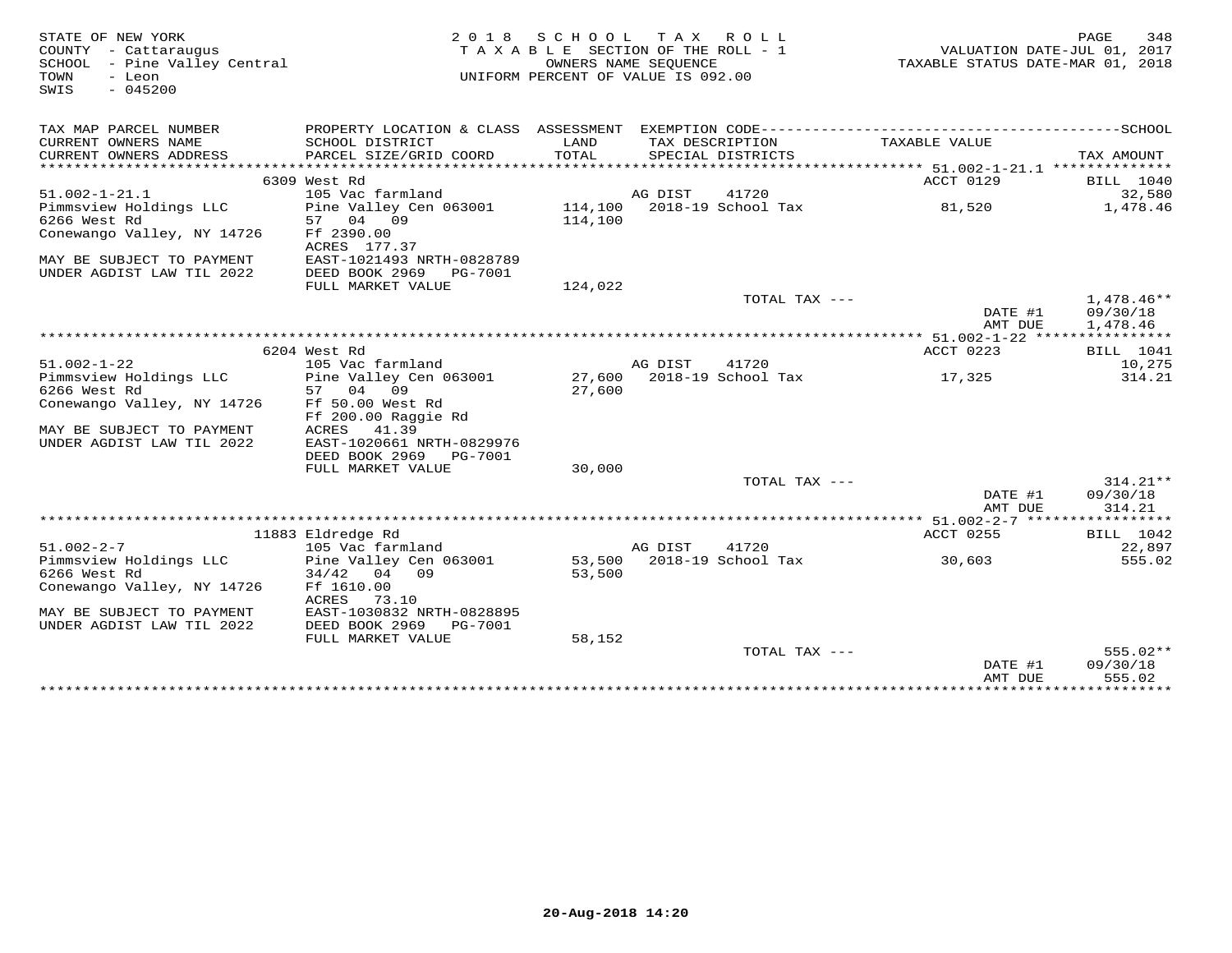| STATE OF NEW YORK<br>COUNTY - Cattaraugus<br>SCHOOL - Pine Valley Central<br>TOWN<br>- Leon<br>$-045200$<br>SWIS |                                                                           |               | 2018 SCHOOL TAX ROLL<br>TAXABLE SECTION OF THE ROLL - 1<br>OWNERS NAME SEQUENCE<br>UNIFORM PERCENT OF VALUE IS 092.00 | VALUATION DATE-JUL 01, 2017<br>TAXABLE STATUS DATE-MAR 01, 2018 | 349<br>PAGE                    |
|------------------------------------------------------------------------------------------------------------------|---------------------------------------------------------------------------|---------------|-----------------------------------------------------------------------------------------------------------------------|-----------------------------------------------------------------|--------------------------------|
| TAX MAP PARCEL NUMBER                                                                                            |                                                                           |               |                                                                                                                       |                                                                 |                                |
| CURRENT OWNERS NAME<br>CURRENT OWNERS ADDRESS                                                                    | SCHOOL DISTRICT<br>PARCEL SIZE/GRID COORD                                 | LAND<br>TOTAL | TAX DESCRIPTION<br>SPECIAL DISTRICTS                                                                                  | TAXABLE VALUE                                                   | TAX AMOUNT                     |
|                                                                                                                  | 7752 Frog Valley Rd                                                       |               |                                                                                                                       | ACCT 0064                                                       | BILL 1043                      |
| $33.004 - 1 - 22.1$                                                                                              | 210 1 Family Res                                                          |               | BAS STAR 41854                                                                                                        |                                                                 | 27,300                         |
| Pionack Gerald M<br>7752 Frog Valley Rd<br>South Dayton, NY 14138                                                | Pine Valley Cen 063001<br>55 04 09<br>FRNT 349.00 DPTH 117.00<br>BANK 017 | 65,200        | 7,000 2018-19 School Tax 65,200                                                                                       |                                                                 | 1,182.48                       |
|                                                                                                                  | EAST-1021211 NRTH-0851448<br>DEED BOOK 6687 PG-2003                       |               |                                                                                                                       |                                                                 |                                |
|                                                                                                                  | FULL MARKET VALUE                                                         | 70,870        |                                                                                                                       |                                                                 |                                |
|                                                                                                                  |                                                                           |               | TOTAL TAX ---                                                                                                         | DATE #1<br>AMT DUE                                              | 687.36**<br>09/30/18<br>687.36 |
|                                                                                                                  |                                                                           |               |                                                                                                                       |                                                                 |                                |
|                                                                                                                  | 12366 Gulf Rd                                                             |               |                                                                                                                       | ACCT 0251                                                       | BILL 1044                      |
| $42.002 - 1 - 11$<br>Prior George                                                                                | 270 Mfg housing<br>Pine Valley Cen 063001                                 | 11,600        | 2018-19 School Tax                                                                                                    | 29,600                                                          | 536.83                         |
| 12346 Gulf Rd                                                                                                    | 46 04 09                                                                  | 29,600        |                                                                                                                       |                                                                 |                                |
| South Dayton, NY 14138'                                                                                          | FRNT 780.00 DPTH                                                          |               |                                                                                                                       |                                                                 |                                |
|                                                                                                                  | ACRES 3.29                                                                |               |                                                                                                                       |                                                                 |                                |
|                                                                                                                  | EAST-1029086 NRTH-0847452<br>DEED BOOK 1014    PG-760                     |               |                                                                                                                       |                                                                 |                                |
|                                                                                                                  | FULL MARKET VALUE                                                         | 32,174        |                                                                                                                       |                                                                 |                                |
|                                                                                                                  |                                                                           |               | TOTAL TAX ---                                                                                                         |                                                                 | $536.83**$                     |
|                                                                                                                  |                                                                           |               |                                                                                                                       | DATE #1                                                         | 09/30/18                       |
|                                                                                                                  |                                                                           |               |                                                                                                                       | AMT DUE                                                         | 536.83                         |
|                                                                                                                  | 12346 Gulf Rd                                                             |               |                                                                                                                       | ACCT 0353                                                       | <b>BILL</b> 1045               |
| $33.004 - 2 - 11$                                                                                                | 240 Rural res                                                             |               | ENH STAR 41834                                                                                                        |                                                                 | 60,790                         |
| Prior George T                                                                                                   | Pine Valley Cen 063001                                                    |               | 15,000    2018-19    School Tax                                                                                       | 78,600                                                          | 1,425.50                       |
| Prior Sandra<br>12346 Gulf Rd                                                                                    | 47 04 09<br>5.02<br>ACRES                                                 | 78,600        |                                                                                                                       |                                                                 |                                |
| South Dayton, NY 14138                                                                                           | EAST-1029134 NRTH-0847773                                                 |               |                                                                                                                       |                                                                 |                                |
|                                                                                                                  | DEED BOOK 00984 PG-00518                                                  |               |                                                                                                                       |                                                                 |                                |
|                                                                                                                  | FULL MARKET VALUE                                                         | 85,435        |                                                                                                                       |                                                                 | 323.00**                       |
|                                                                                                                  |                                                                           |               | TOTAL TAX ---                                                                                                         | DATE #1                                                         | 09/30/18                       |
|                                                                                                                  |                                                                           |               |                                                                                                                       | AMT DUE                                                         | 323.00                         |
|                                                                                                                  |                                                                           |               |                                                                                                                       |                                                                 |                                |
| $42.002 - 1 - 23.6$                                                                                              | 7060 Riga Rd<br>270 Mfg housing                                           |               | 2018-19 School Tax                                                                                                    | ACCT 0553<br>42,000                                             | <b>BILL</b> 1046<br>761.72     |
| Pritchard Susan                                                                                                  | Pine Valley Cen 063001                                                    | 20,000        |                                                                                                                       |                                                                 |                                |
| 7060 Riga Rd                                                                                                     | 45 04 09                                                                  | 42,000        |                                                                                                                       |                                                                 |                                |
| Conewango Valley, NY 14726                                                                                       | FRNT 780.58 DPTH<br>ACRES<br>8.15                                         |               |                                                                                                                       |                                                                 |                                |
|                                                                                                                  | EAST-1027397 NRTH-0840369<br>DEED BOOK 00923 PG-00410                     |               |                                                                                                                       |                                                                 |                                |
|                                                                                                                  | FULL MARKET VALUE                                                         | 45,652        |                                                                                                                       |                                                                 |                                |
|                                                                                                                  |                                                                           |               | TOTAL TAX ---                                                                                                         |                                                                 | 761.72**                       |
|                                                                                                                  |                                                                           |               |                                                                                                                       | DATE #1                                                         | 09/30/18                       |
|                                                                                                                  |                                                                           |               |                                                                                                                       | AMT DUE                                                         | 761.72                         |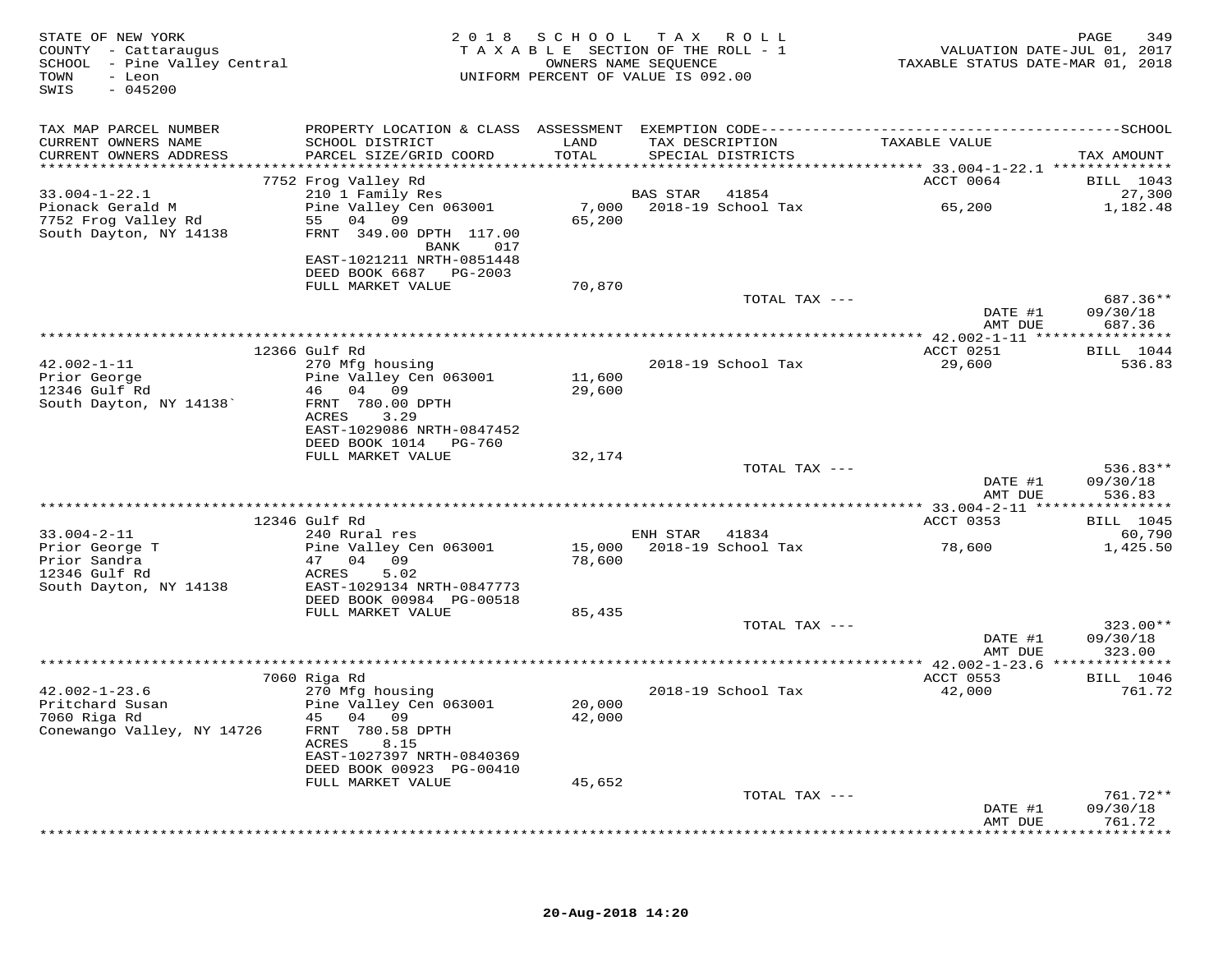| STATE OF NEW YORK<br>COUNTY - Cattaraugus<br>SCHOOL - Pine Valley Central<br>TOWN<br>- Leon<br>$-045200$<br>SWIS | 2 0 1 8                                    | SCHOOL           | T A X<br>ROLL<br>TAXABLE SECTION OF THE ROLL - 1<br>OWNERS NAME SEQUENCE<br>UNIFORM PERCENT OF VALUE IS 092.00 | VALUATION DATE-JUL 01, 2017<br>TAXABLE STATUS DATE-MAR 01, 2018 | PAGE<br>350            |
|------------------------------------------------------------------------------------------------------------------|--------------------------------------------|------------------|----------------------------------------------------------------------------------------------------------------|-----------------------------------------------------------------|------------------------|
| TAX MAP PARCEL NUMBER                                                                                            | PROPERTY LOCATION & CLASS ASSESSMENT       |                  |                                                                                                                |                                                                 |                        |
| CURRENT OWNERS NAME<br>CURRENT OWNERS ADDRESS                                                                    | SCHOOL DISTRICT<br>PARCEL SIZE/GRID COORD  | LAND<br>TOTAL    | TAX DESCRIPTION<br>SPECIAL DISTRICTS                                                                           | TAXABLE VALUE                                                   | TAX AMOUNT             |
| ***********************                                                                                          |                                            |                  |                                                                                                                |                                                                 |                        |
|                                                                                                                  | 6295 Canyon Dr                             |                  |                                                                                                                | ACCT 0456                                                       | <b>BILL</b> 1047       |
| $52.002 - 1 - 14$                                                                                                | 270 Mfg housing                            |                  | 2018-19 School Tax                                                                                             | 19,700                                                          | 357.28                 |
| Probst Mark D                                                                                                    | Pine Valley Cen 063001                     | 17,700           |                                                                                                                |                                                                 |                        |
| Probst Sarah R<br>240 Ridgewood Dr                                                                               | 02 04 09<br>$Lot-16$                       | 19,700           |                                                                                                                |                                                                 |                        |
| Amherst, NY 14226                                                                                                | Ff 426.00                                  |                  |                                                                                                                |                                                                 |                        |
|                                                                                                                  | ACRES<br>5.61                              |                  |                                                                                                                |                                                                 |                        |
|                                                                                                                  | EAST-1048863 NRTH-0829172                  |                  |                                                                                                                |                                                                 |                        |
|                                                                                                                  | DEED BOOK 16014 PG-7001                    |                  |                                                                                                                |                                                                 |                        |
|                                                                                                                  | FULL MARKET VALUE                          | 21,413           |                                                                                                                |                                                                 |                        |
|                                                                                                                  |                                            |                  | TOTAL TAX ---                                                                                                  | DATE #1                                                         | $357.28**$<br>09/30/18 |
|                                                                                                                  |                                            |                  |                                                                                                                | AMT DUE                                                         | 357.28                 |
|                                                                                                                  |                                            |                  |                                                                                                                | ************** 43.003-1-1.6 ****************                    |                        |
|                                                                                                                  | 6954 US Rte 62                             |                  |                                                                                                                | ACCT 0337                                                       | <b>BILL</b> 1048       |
| $43.003 - 1 - 1.6$                                                                                               | 105 Vac farmland                           |                  | AG DISTOUT 41730<br>2018-19 School Tax                                                                         |                                                                 | 5,375                  |
| Proefrock Kari<br>Proefrock Matthew                                                                              | Pine Valley Cen 063001<br>04<br>36<br>09   | 27,200<br>27,200 |                                                                                                                | 21,825                                                          | 395.82                 |
| 17547 Bittinger Road                                                                                             | ACRES<br>45.40                             |                  |                                                                                                                |                                                                 |                        |
| Grantsville, MD 21536                                                                                            | EAST-1032206 NRTH-0838226                  |                  |                                                                                                                |                                                                 |                        |
|                                                                                                                  | DEED BOOK 23979 PG-4001                    |                  |                                                                                                                |                                                                 |                        |
| MAY BE SUBJECT TO PAYMENT                                                                                        | FULL MARKET VALUE                          | 29,565           |                                                                                                                |                                                                 |                        |
| UNDER AGDIST LAW TIL 2025                                                                                        |                                            |                  | TOTAL TAX ---                                                                                                  |                                                                 | 395.82**               |
|                                                                                                                  |                                            |                  |                                                                                                                | DATE #1                                                         | 09/30/18               |
|                                                                                                                  |                                            |                  |                                                                                                                | AMT DUE                                                         | 395.82                 |
|                                                                                                                  |                                            |                  | **********************                                                                                         | ******** 43.001-1-9.7 ***************                           |                        |
|                                                                                                                  | Alderbottom Rd                             |                  |                                                                                                                | ACCT 0694                                                       | <b>BILL</b> 1049       |
| $43.001 - 1 - 9.7$<br>Puleff Annette                                                                             | 314 Rural vac<10<br>Pine Valley Cen 063001 | 12,300           | 2018-19 School Tax                                                                                             | 12,300                                                          | 223.07                 |
| Harris Emily                                                                                                     | 09<br>22<br>04                             | 12,300           |                                                                                                                |                                                                 |                        |
| 315 Pine Str                                                                                                     | ACRES<br>6.60 BANK<br>017                  |                  |                                                                                                                |                                                                 |                        |
| South Dayton, NY 14138                                                                                           | EAST-1040928 NRTH-0846884                  |                  |                                                                                                                |                                                                 |                        |
|                                                                                                                  | DEED BOOK 28956 PG-4001                    |                  |                                                                                                                |                                                                 |                        |
|                                                                                                                  | FULL MARKET VALUE                          | 13,370           |                                                                                                                |                                                                 |                        |
|                                                                                                                  |                                            |                  | TOTAL TAX ---                                                                                                  | DATE #1                                                         | $223.07**$<br>09/30/18 |
|                                                                                                                  |                                            |                  |                                                                                                                | AMT DUE                                                         | 223.07                 |
|                                                                                                                  |                                            |                  |                                                                                                                |                                                                 |                        |
|                                                                                                                  | Cherry Creek Hill Rd                       |                  |                                                                                                                | ACCT 0017                                                       | <b>BILL</b> 1050       |
| $42.004 - 1 - 15.1$                                                                                              | 314 Rural vac<10                           |                  | 2018-19 School Tax                                                                                             | 23,000                                                          | 417.13                 |
| Raber Adam                                                                                                       | Pine Valley Cen 063001<br>44 04 09         | 23,000           |                                                                                                                |                                                                 |                        |
| Raber Sarah<br>6370 Rte 62                                                                                       | Ff 1325.00                                 | 23,000           |                                                                                                                |                                                                 |                        |
| Conewango Valley, NY 14726                                                                                       | ACRES<br>44.05                             |                  |                                                                                                                |                                                                 |                        |
|                                                                                                                  | EAST-1029869 NRTH-0836809                  |                  |                                                                                                                |                                                                 |                        |
|                                                                                                                  | DEED BOOK 2345<br>PG-3001                  |                  |                                                                                                                |                                                                 |                        |
|                                                                                                                  | FULL MARKET VALUE                          | 25,000           |                                                                                                                |                                                                 |                        |
|                                                                                                                  |                                            |                  | TOTAL TAX ---                                                                                                  |                                                                 | $417.13**$<br>09/30/18 |
|                                                                                                                  |                                            |                  |                                                                                                                | DATE #1<br>AMT DUE                                              | 417.13                 |
|                                                                                                                  |                                            |                  |                                                                                                                |                                                                 |                        |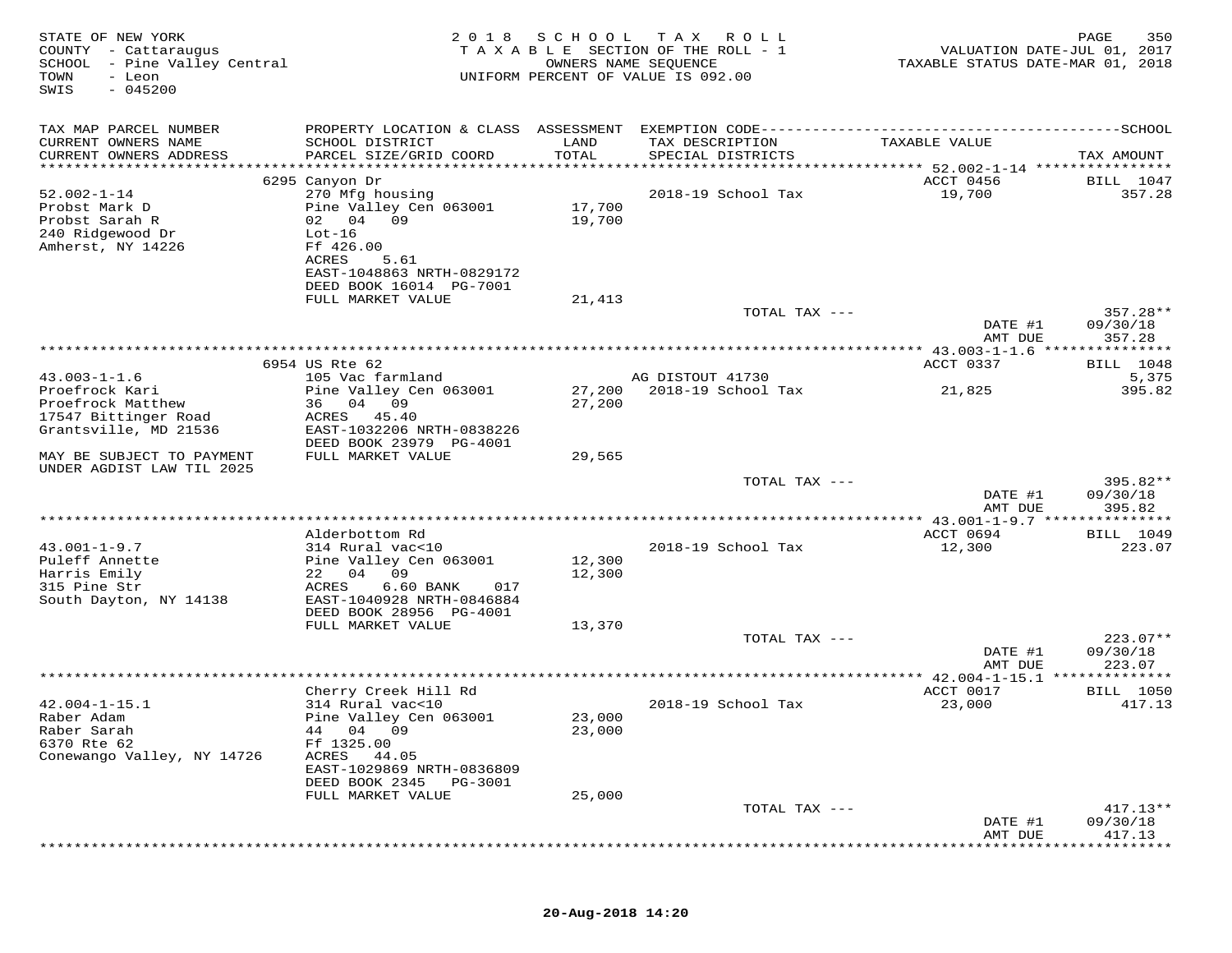| STATE OF NEW YORK<br>STATE OF NEW YOKK<br>COUNTY  – Cattaraugus<br>SCHOOL  – Pine Valley Central<br>TOWN<br>- Leon<br>$-045200$<br>SWIS |                                              | 2018 SCHOOL TAX ROLL<br>TAXABLE SECTION OF THE ROLL - 1 |                  | UNIFORM PERCENT OF VALUE IS 092.00   | VALUATION DATE-JUL 01, 2017<br>TAXABLE STATUS DATE-MAR 01, 2018 | 351<br>PAGE            |
|-----------------------------------------------------------------------------------------------------------------------------------------|----------------------------------------------|---------------------------------------------------------|------------------|--------------------------------------|-----------------------------------------------------------------|------------------------|
| TAX MAP PARCEL NUMBER                                                                                                                   |                                              |                                                         |                  |                                      |                                                                 |                        |
| CURRENT OWNERS NAME<br>CURRENT OWNERS ADDRESS                                                                                           | SCHOOL DISTRICT<br>PARCEL SIZE/GRID COORD    | LAND<br>TOTAL                                           |                  | TAX DESCRIPTION<br>SPECIAL DISTRICTS | TAXABLE VALUE                                                   | TAX AMOUNT             |
|                                                                                                                                         |                                              |                                                         |                  |                                      |                                                                 |                        |
|                                                                                                                                         | 6370 Rte 62 S Rd                             |                                                         |                  |                                      | ACCT 0469                                                       | <b>BILL</b> 1051       |
| $51.002 - 2 - 6$                                                                                                                        | 240 Rural res                                |                                                         | AGED C/T/S 41810 |                                      |                                                                 | 54,000                 |
| Raber Adam                                                                                                                              | Pine Valley Cen 063001 35,700 ENH STAR 41834 |                                                         |                  |                                      |                                                                 | 54,000                 |
| Raber Sarah H                                                                                                                           | 42 04 09                                     |                                                         |                  |                                      | 108,000 2018-19 School Tax 54,000                               | 979.35                 |
| 6370 Rte 62<br>Conewango Valley, NY 14726 Ff 820.00                                                                                     | Cp 240-Blacksmith Shop                       |                                                         |                  |                                      |                                                                 |                        |
|                                                                                                                                         | ACRES<br>58.35                               |                                                         |                  |                                      |                                                                 |                        |
|                                                                                                                                         | EAST-1028693 NRTH-0829326                    |                                                         |                  |                                      |                                                                 |                        |
|                                                                                                                                         | DEED BOOK 970<br>PG-1044                     |                                                         |                  |                                      |                                                                 |                        |
|                                                                                                                                         | FULL MARKET VALUE                            | 117,391                                                 |                  |                                      |                                                                 |                        |
|                                                                                                                                         |                                              |                                                         |                  | TOTAL TAX ---                        |                                                                 | $0.00**$               |
|                                                                                                                                         |                                              |                                                         |                  |                                      |                                                                 |                        |
| $51.002 - 2 - 8.7$                                                                                                                      | 12367 Eldredge Rd<br>210 1 Family Res        |                                                         | BAS STAR 41854   |                                      | ACCT 0859                                                       | BILL 1052<br>27,300    |
| Raber Andy A                                                                                                                            | Pine Valley Cen 063001                       |                                                         |                  |                                      | 78,000                                                          | 1,414.62               |
| Raber Malinda J                                                                                                                         | 41 42 49-4-9                                 |                                                         |                  | 11,300 2018-19 School Tax<br>78,000  |                                                                 |                        |
| 12367 Eldredge Rd                                                                                                                       | ACRES<br>3.15                                |                                                         |                  |                                      |                                                                 |                        |
| Conewangao Valley, NY 14726                                                                                                             | EAST-1028967 NRTH-0828097                    |                                                         |                  |                                      |                                                                 |                        |
|                                                                                                                                         | DEED BOOK 20051 PG-2001                      |                                                         |                  |                                      |                                                                 |                        |
|                                                                                                                                         | FULL MARKET VALUE                            | 84,783                                                  |                  |                                      |                                                                 |                        |
|                                                                                                                                         |                                              |                                                         |                  | TOTAL TAX ---                        | DATE #1                                                         | $919.50**$<br>09/30/18 |
|                                                                                                                                         |                                              |                                                         |                  |                                      | AMT DUE                                                         | 919.50                 |
|                                                                                                                                         |                                              |                                                         |                  |                                      |                                                                 |                        |
|                                                                                                                                         | 6156 Rte 62                                  |                                                         |                  |                                      | ACCT 0201                                                       | <b>BILL</b> 1053       |
| $51.002 - 2 - 9.1$                                                                                                                      | 112 Dairy farm                               |                                                         | BAS STAR 41854   |                                      |                                                                 | 27,300                 |
| Raber Crist A                                                                                                                           | Pine Valley Cen 063001                       |                                                         |                  | 44,500 2018-19 School Tax            | 118,100                                                         | 2,141.88               |
| Raber Mattie L                                                                                                                          | 41/49 04 09                                  | 118,100                                                 |                  |                                      |                                                                 |                        |
| 6156 Route 62<br>Conewango Valley, NY 14726                                                                                             | Ff 80.00<br>ACRES<br>62.50                   |                                                         |                  |                                      |                                                                 |                        |
|                                                                                                                                         | EAST-1028012 NRTH-0826581                    |                                                         |                  |                                      |                                                                 |                        |
|                                                                                                                                         | DEED BOOK 15461 PG-5001                      |                                                         |                  |                                      |                                                                 |                        |
|                                                                                                                                         | FULL MARKET VALUE                            | 128,370                                                 |                  |                                      |                                                                 |                        |
|                                                                                                                                         |                                              |                                                         |                  | TOTAL TAX ---                        |                                                                 | $1,646.76**$           |
|                                                                                                                                         |                                              |                                                         |                  |                                      | DATE #1                                                         | 09/30/18               |
|                                                                                                                                         |                                              |                                                         |                  |                                      | AMT DUE                                                         | 1,646.76               |
|                                                                                                                                         | 6241 Kelly Rd                                |                                                         |                  |                                      | ACCT 0081                                                       | BILL 1054              |
| $51.002 - 2 - 24.1$                                                                                                                     | 210 1 Family Res                             |                                                         | BUS C/T/S 47610  |                                      |                                                                 | 3,000                  |
| Raber Dan                                                                                                                               | Pine Valley Cen 063001 21,100 BAS STAR 41854 |                                                         |                  |                                      |                                                                 | 27,300                 |
|                                                                                                                                         |                                              |                                                         |                  |                                      | 61,700 2018-19 School Tax 58,700                                | 1,064.59               |
| Raber Lizzie Ann (1200)<br>6241 Kelly Rd (1290.00 Us Rte 62                                                                             |                                              |                                                         |                  |                                      |                                                                 |                        |
| Conewango Valley, NY 14726                                                                                                              | Ff 1260 Raggie Rd                            |                                                         |                  |                                      |                                                                 |                        |
|                                                                                                                                         | ACRES<br>8.80                                |                                                         |                  |                                      |                                                                 |                        |
|                                                                                                                                         | EAST-1027391 NRTH-0828800                    |                                                         |                  |                                      |                                                                 |                        |
|                                                                                                                                         | DEED BOOK 20831 PG-9001<br>FULL MARKET VALUE | 67,065                                                  |                  |                                      |                                                                 |                        |
|                                                                                                                                         |                                              |                                                         |                  | TOTAL TAX ---                        |                                                                 | $569.47**$             |
|                                                                                                                                         |                                              |                                                         |                  |                                      | DATE #1                                                         | 09/30/18               |
|                                                                                                                                         |                                              |                                                         |                  |                                      | AMT DUE                                                         | 569.47                 |
|                                                                                                                                         |                                              |                                                         |                  |                                      |                                                                 | **********             |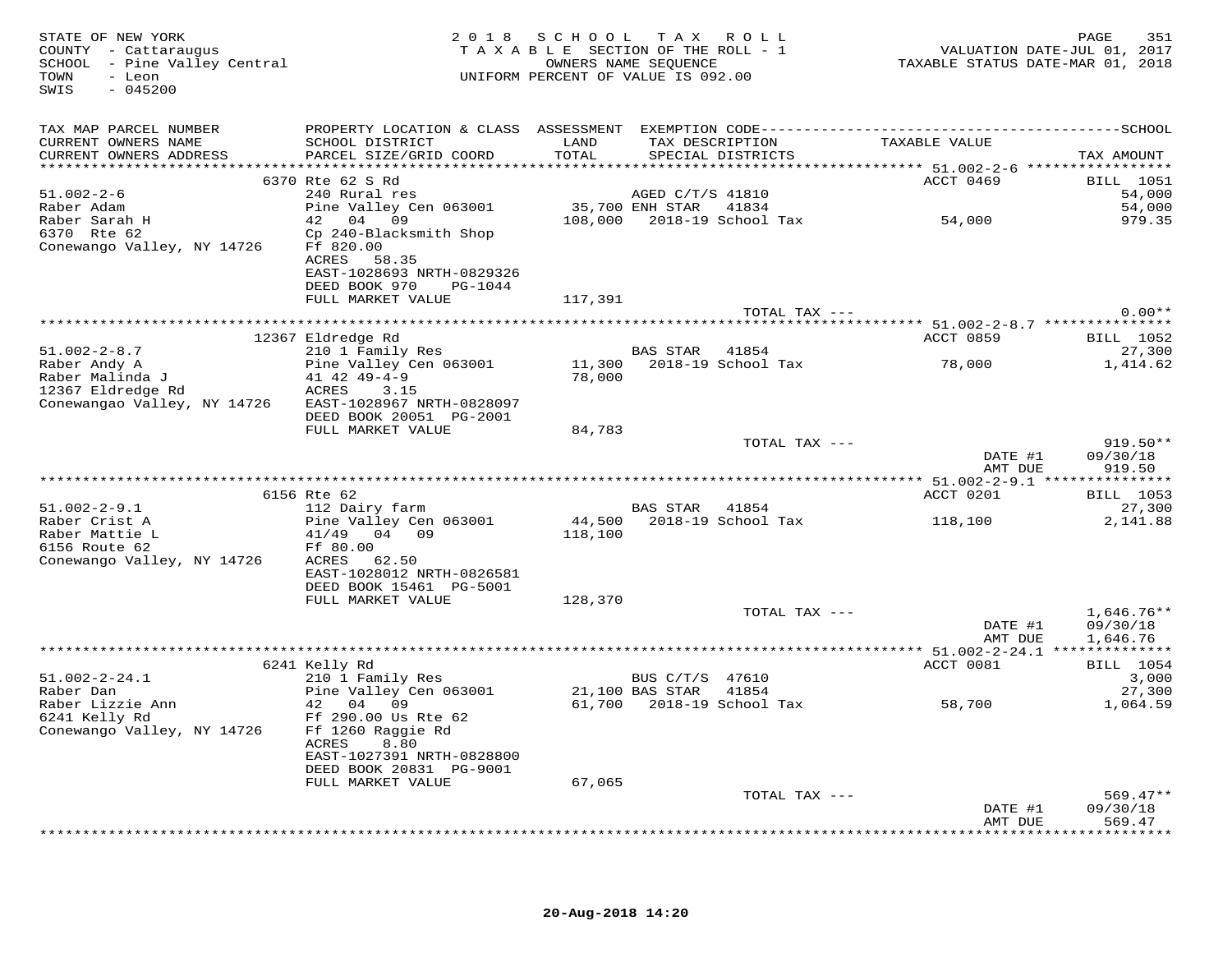| STATE OF NEW YORK<br>COUNTY - Cattaraugus<br>SCHOOL - Pine Valley Central<br>TOWN<br>- Leon<br>$-045200$<br>SWIS |                                                                                                           |                  | 2018 SCHOOL TAX ROLL<br>TAXABLE SECTION OF THE ROLL - 1<br>OWNERS NAME SEQUENCE<br>UNIFORM PERCENT OF VALUE IS 092.00 | VALUATION DATE-JUL 01, 2017<br>TAXABLE STATUS DATE-MAR 01, 2018 | PAGE<br>352                            |
|------------------------------------------------------------------------------------------------------------------|-----------------------------------------------------------------------------------------------------------|------------------|-----------------------------------------------------------------------------------------------------------------------|-----------------------------------------------------------------|----------------------------------------|
| TAX MAP PARCEL NUMBER<br>CURRENT OWNERS NAME<br>CURRENT OWNERS ADDRESS                                           | SCHOOL DISTRICT<br>PARCEL SIZE/GRID COORD                                                                 | LAND<br>TOTAL    | TAX DESCRIPTION<br>SPECIAL DISTRICTS                                                                                  | TAXABLE VALUE                                                   | TAX AMOUNT                             |
|                                                                                                                  |                                                                                                           |                  |                                                                                                                       |                                                                 |                                        |
| $43.003 - 1 - 23$<br>Raber Emanuel E<br>Raber Emma A<br>6535 Town Hill Rd                                        | 6535 Town Hill Rd<br>112 Dairy farm<br>Pine Valley Cen 063001<br>27/35<br>04 09<br>FRNT 1360.00 DPTH      | 53,100<br>97,600 | BAS STAR<br>41854<br>2018-19 School Tax                                                                               | ACCT 0168<br>97,600                                             | <b>BILL</b> 1055<br>27,300<br>1,770.09 |
| Conewango Valley, NY 14726                                                                                       | ACRES<br>82.84<br>EAST-1034062 NRTH-0832616<br>DEED BOOK 00980 PG-01170<br>FULL MARKET VALUE              | 106,087          |                                                                                                                       |                                                                 |                                        |
|                                                                                                                  |                                                                                                           |                  | TOTAL TAX ---                                                                                                         | DATE #1<br>AMT DUE                                              | $1,274.97**$<br>09/30/18<br>1,274.97   |
|                                                                                                                  |                                                                                                           |                  |                                                                                                                       |                                                                 |                                        |
| $43.001 - 1 - 11.3$<br>Rankus Cynthia L<br>1631 Pontiac Rd                                                       | Alderbottom Rd<br>322 Rural vac>10<br>Pine Valley Cen 063001<br>$21/22$ 04 09                             | 26,000<br>26,000 | 2018-19 School Tax                                                                                                    | ACCT 0958<br>26,000                                             | BILL 1056<br>471.54                    |
| Angola, NY 14063                                                                                                 | Ff 1080.00<br>ACRES<br>20.00<br>EAST-1040831 NRTH-0843369<br>DEED BOOK 18242 PG-5001                      |                  |                                                                                                                       |                                                                 |                                        |
|                                                                                                                  | FULL MARKET VALUE                                                                                         | 28,261           |                                                                                                                       |                                                                 |                                        |
|                                                                                                                  |                                                                                                           |                  | TOTAL TAX ---                                                                                                         | DATE #1<br>AMT DUE                                              | $471.54**$<br>09/30/18<br>471.54       |
|                                                                                                                  | $11024$ Pine Dr                                                                                           |                  |                                                                                                                       |                                                                 | <b>BILL</b> 1057                       |
| $52.002 - 1 - 10$<br>Reagle Stephen Lee<br>1532 Brant-N.Collins Rd                                               | 314 Rural vac<10<br>Pine Valley Cen 063001<br>02 04<br>09                                                 | 12,700<br>12,700 | 2018-19 School Tax                                                                                                    | ACCT 0451<br>12,700                                             | 230.33                                 |
| North Colllins, NY 14111                                                                                         | $Lot-10$<br>FRNT 200.00 DPTH<br>ACRES<br>6.04<br>EAST-1050157 NRTH-0829593                                |                  |                                                                                                                       |                                                                 |                                        |
|                                                                                                                  | DEED BOOK 00979 PG-00955<br>FULL MARKET VALUE                                                             | 13,804           |                                                                                                                       |                                                                 |                                        |
|                                                                                                                  |                                                                                                           |                  | TOTAL TAX ---                                                                                                         | DATE #1<br>AMT DUE                                              | $230.33**$<br>09/30/18<br>230.33       |
|                                                                                                                  |                                                                                                           |                  |                                                                                                                       |                                                                 |                                        |
|                                                                                                                  | 12483 Riga Rd                                                                                             |                  |                                                                                                                       | ACCT 0579                                                       | <b>BILL</b> 1058                       |
| $42.002 - 1 - 23.5$<br>Rebmann James D<br>Rebmann Patricia<br>13957 Taylor Hollow Rd<br>Gowanda, NY 14070        | 312 Vac w/imprv<br>Pine Valley Cen 063001<br>45<br>04<br>09<br>West Rd Ff $-455$ '<br>883.00 DPTH<br>FRNT | 17,700<br>35,300 | 2018-19 School Tax                                                                                                    | 35,300                                                          | 640.21                                 |
|                                                                                                                  | ACRES<br>9.20<br>EAST-1027398 NRTH-0841202<br>DEED BOOK 841<br>PG-00284<br>FULL MARKET VALUE              | 38,370           |                                                                                                                       |                                                                 |                                        |
|                                                                                                                  |                                                                                                           |                  | TOTAL TAX ---                                                                                                         | DATE #1<br>AMT DUE                                              | 640.21**<br>09/30/18<br>640.21         |
|                                                                                                                  |                                                                                                           |                  |                                                                                                                       |                                                                 |                                        |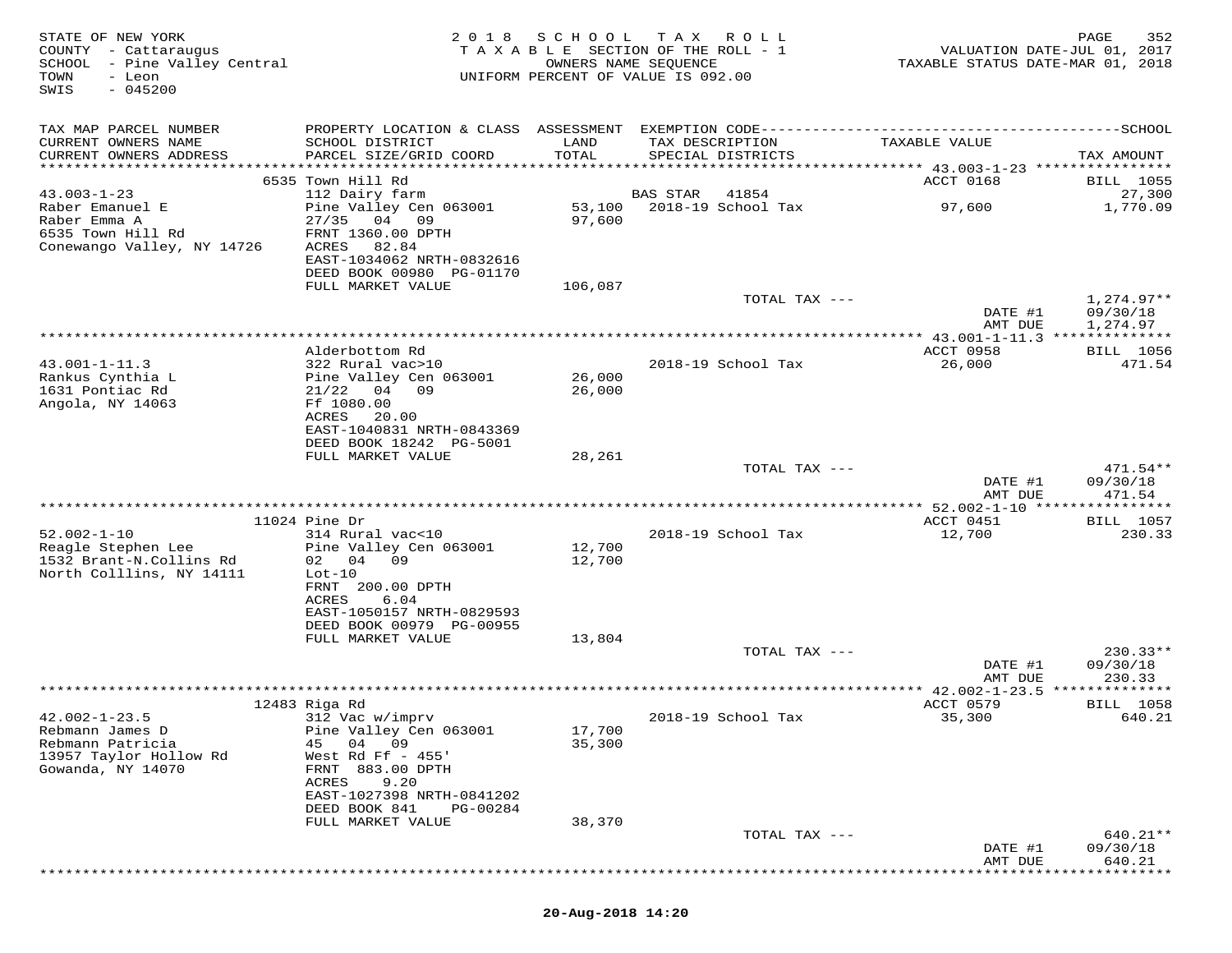| STATE OF NEW YORK<br>COUNTY - Cattaraugus<br>SCHOOL - Pine Valley Central<br>- Leon<br>TOWN<br>SWIS<br>$-045200$ | 2 0 1 8                                                                                          | S C H O O L<br>TAXABLE SECTION OF THE ROLL - 1<br>UNIFORM PERCENT OF VALUE IS 092.00 | OWNERS NAME SEQUENCE | TAX ROLL                             | TAXABLE STATUS DATE-MAR 01, 2018          | 353<br>PAGE<br>VALUATION DATE-JUL 01, 2017 |
|------------------------------------------------------------------------------------------------------------------|--------------------------------------------------------------------------------------------------|--------------------------------------------------------------------------------------|----------------------|--------------------------------------|-------------------------------------------|--------------------------------------------|
| TAX MAP PARCEL NUMBER<br>CURRENT OWNERS NAME<br>CURRENT OWNERS ADDRESS                                           | SCHOOL DISTRICT<br>PARCEL SIZE/GRID COORD                                                        | LAND<br>TOTAL                                                                        |                      | TAX DESCRIPTION<br>SPECIAL DISTRICTS | TAXABLE VALUE                             | TAX AMOUNT                                 |
| *******************                                                                                              |                                                                                                  |                                                                                      |                      |                                      |                                           |                                            |
|                                                                                                                  | 7662 Rte 62                                                                                      |                                                                                      |                      |                                      | ACCT 0235                                 | BILL 1059                                  |
| $34.003 - 1 - 32.1$                                                                                              | 240 Rural res                                                                                    |                                                                                      | <b>BAS STAR</b>      | 41854                                |                                           | 27,300                                     |
| Rebmann Joseph Scott<br>7662 Rte 62                                                                              | Pine Valley Cen 063001<br>39 04 09                                                               | 23,400<br>98,000                                                                     |                      | 2018-19 School Tax                   | 98,000                                    | 1,777.34                                   |
| South Dayton, NY 14138                                                                                           | ACRES 10.25<br>EAST-1031766 NRTH-0849914<br>DEED BOOK 23242 PG-4002                              |                                                                                      |                      |                                      |                                           |                                            |
|                                                                                                                  | FULL MARKET VALUE                                                                                | 106,522                                                                              |                      |                                      |                                           |                                            |
|                                                                                                                  |                                                                                                  |                                                                                      |                      | TOTAL TAX ---                        | DATE #1                                   | 1,282.22**<br>09/30/18                     |
|                                                                                                                  |                                                                                                  | ******************************                                                       |                      |                                      | AMT DUE                                   | 1,282.22<br>***********                    |
|                                                                                                                  | 11082 Tug Hill Rd                                                                                |                                                                                      |                      |                                      | ********** 43.004-1-6 ******<br>ACCT 0436 | BILL 1060                                  |
| $43.004 - 1 - 6$                                                                                                 | 210 1 Family Res                                                                                 |                                                                                      | <b>BAS STAR</b>      | 41854                                |                                           | 27,300                                     |
| Reger Aaron J                                                                                                    | Pine Valley Cen 063001                                                                           | 6,500                                                                                |                      | 2018-19 School Tax                   | 82,000                                    | 1,487.16                                   |
| 11082 Tug Hill Rd<br>Cattaraugus, NY 14719                                                                       | 04<br>04<br>09<br>FRNT 150.00 DPTH 125.00<br>EAST-1049375 NRTH-0835717<br>DEED BOOK 1001 PG-1194 | 82,000                                                                               |                      |                                      |                                           |                                            |
|                                                                                                                  | FULL MARKET VALUE                                                                                | 89,130                                                                               |                      |                                      |                                           |                                            |
|                                                                                                                  |                                                                                                  |                                                                                      |                      | TOTAL TAX ---                        | DATE #1                                   | $992.05**$<br>09/30/18                     |
|                                                                                                                  |                                                                                                  |                                                                                      |                      |                                      | AMT DUE                                   | 992.05                                     |
|                                                                                                                  |                                                                                                  |                                                                                      |                      |                                      |                                           |                                            |
|                                                                                                                  | Bailey Hill Rd                                                                                   |                                                                                      |                      |                                      |                                           | BILL 1061                                  |
| $43.004 - 1 - 7.2$<br>Reger Aaron J                                                                              | 321 Abandoned ag<br>Pine Valley Cen 063001                                                       | 32,000                                                                               |                      | 2018-19 School Tax                   | 32,000                                    | 580.36                                     |
| Reger Robyn                                                                                                      | ACRES 40.00                                                                                      | 32,000                                                                               |                      |                                      |                                           |                                            |
| 11082 Tug Hill Rd<br>Cattaraugus, NY 14719                                                                       | FULL MARKET VALUE                                                                                | 34,783                                                                               |                      |                                      |                                           |                                            |
|                                                                                                                  |                                                                                                  |                                                                                      |                      | TOTAL TAX ---                        |                                           | $580.36**$                                 |
|                                                                                                                  |                                                                                                  |                                                                                      |                      |                                      | DATE #1<br>AMT DUE                        | 09/30/18<br>580.36                         |
|                                                                                                                  |                                                                                                  |                                                                                      |                      |                                      | ** $43.001 - 1 - 16$ ****                 | * * * * * * * * * * *                      |
| $43.001 - 1 - 16$                                                                                                | 7094 Alderbottom Rd<br>312 Vac w/imprv                                                           |                                                                                      |                      | 2018-19 School Tax                   | ACCT 0180<br>53,000                       | BILL 1062<br>961.22                        |
| Rejewski Michael F<br>Rejewski Janice<br>1241 Wisconsin Rd                                                       | Pine Valley Cen 063001<br>04<br>09<br>21<br>FRNT 350.00 DPTH                                     | 28,000<br>53,000                                                                     |                      |                                      |                                           |                                            |
| Derby, NY 14047                                                                                                  | 16.74<br>ACRES<br>EAST-1041408 NRTH-0840384<br>DEED BOOK 00929 PG-00118                          |                                                                                      |                      |                                      |                                           |                                            |
|                                                                                                                  | FULL MARKET VALUE                                                                                | 57,609                                                                               |                      | TOTAL TAX ---                        |                                           | 961.22**                                   |
|                                                                                                                  |                                                                                                  |                                                                                      |                      |                                      | DATE #1<br>AMT DUE                        | 09/30/18<br>961.22                         |
|                                                                                                                  |                                                                                                  |                                                                                      |                      |                                      |                                           |                                            |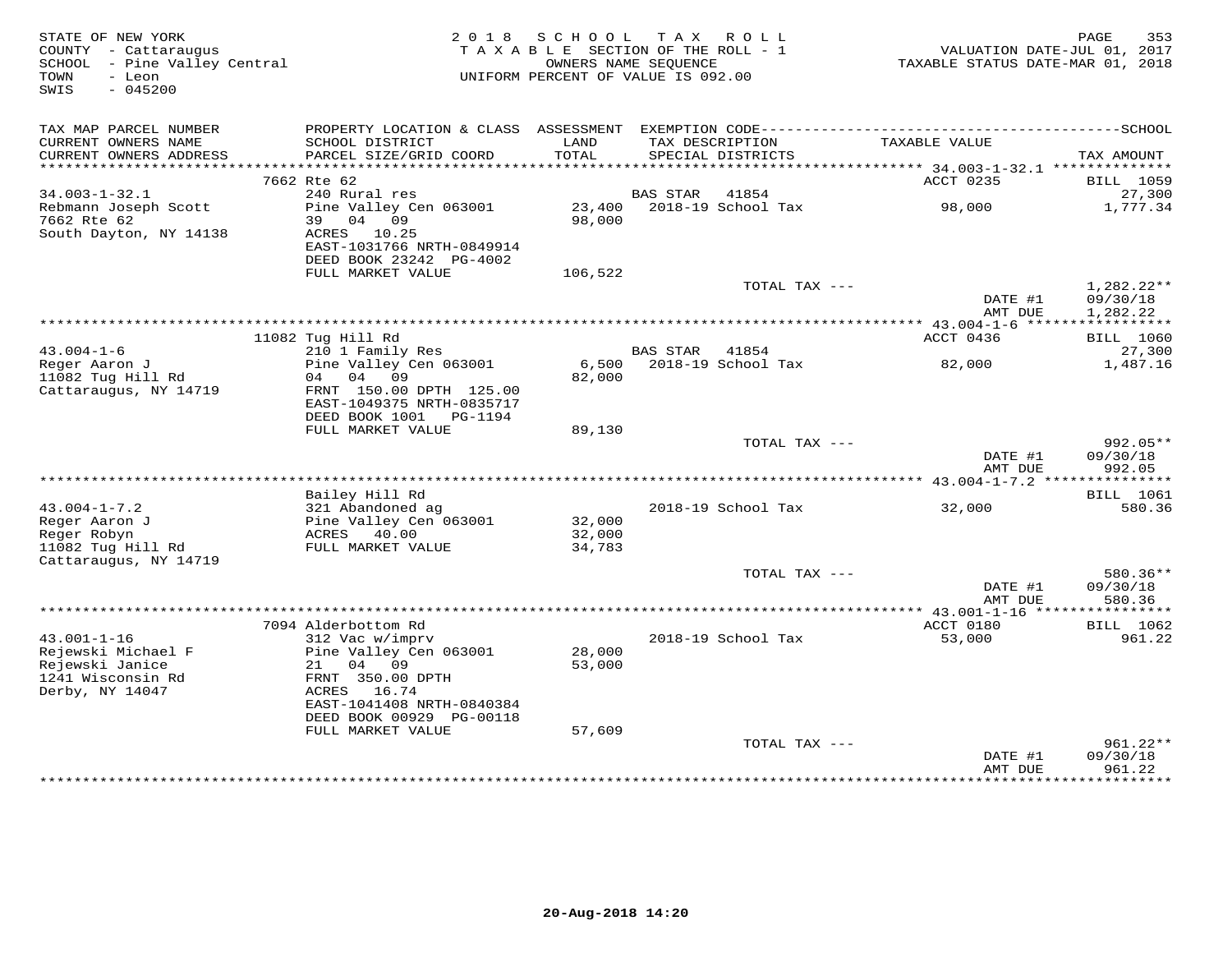| STATE OF NEW YORK<br>COUNTY - Cattaraugus<br>SCHOOL - Pine Valley Central<br>TOWN<br>- Leon<br>SWIS<br>$-045200$ |                                                                                                                                              | 2018 SCHOOL TAX ROLL<br>TAXABLE SECTION OF THE ROLL - 1<br>OWNERS NAME SEQUENCE<br>UNIFORM PERCENT OF VALUE IS 092.00 |                |                                      | VALUATION DATE-JUL 01, 2017<br>TAXABLE STATUS DATE-MAR 01, 2018 | 354<br>PAGE                          |
|------------------------------------------------------------------------------------------------------------------|----------------------------------------------------------------------------------------------------------------------------------------------|-----------------------------------------------------------------------------------------------------------------------|----------------|--------------------------------------|-----------------------------------------------------------------|--------------------------------------|
| TAX MAP PARCEL NUMBER<br>CURRENT OWNERS NAME<br>CURRENT OWNERS ADDRESS                                           | SCHOOL DISTRICT<br>PARCEL SIZE/GRID COORD                                                                                                    | LAND<br>TOTAL                                                                                                         |                | TAX DESCRIPTION<br>SPECIAL DISTRICTS | TAXABLE VALUE                                                   | TAX AMOUNT                           |
|                                                                                                                  | 6705 Rte 62                                                                                                                                  |                                                                                                                       |                |                                      | ACCT 5009                                                       | <b>BILL</b> 1063                     |
| 42.020-1-43<br>Reukauf John<br>Reukauf Alicia<br>6708 Rte 62<br>Conewango Valley, NY 14726                       | 312 Vac w/imprv<br>Pine Valley Cen 063001<br>43 04 09<br>FRNT<br>66.00 DPTH 140.00<br>EAST-1030866 NRTH-0834942<br>DEED BOOK 00932 PG-00599  | 2,000<br>9,000                                                                                                        |                | 2018-19 School Tax                   | 9,000                                                           | 163.23                               |
|                                                                                                                  | FULL MARKET VALUE                                                                                                                            | 9,783                                                                                                                 |                | TOTAL TAX ---                        |                                                                 | $163.23**$                           |
|                                                                                                                  |                                                                                                                                              |                                                                                                                       |                |                                      | DATE #1<br>AMT DUE                                              | 09/30/18<br>163.23                   |
|                                                                                                                  |                                                                                                                                              |                                                                                                                       |                |                                      |                                                                 |                                      |
| $42.020 - 1 - 44$                                                                                                | 6708 Rte 62<br>210 1 Family Res                                                                                                              |                                                                                                                       | BAS STAR 41854 |                                      | ACCT 0138                                                       | <b>BILL</b> 1064<br>27,300           |
| Reukauf John<br>Reukauf Alicia<br>Reukauf Alicia<br>Conewango Valley, NY 14726                                   | Pine Valley Cen 063001<br>43 04 09<br>ACRES<br>1.01<br>EAST-1030922 NRTH-0835076                                                             | 7,000<br>92,000                                                                                                       |                | 2018-19 School Tax                   | 92,000                                                          | 1,668.52                             |
|                                                                                                                  | DEED BOOK 00932 PG-00599                                                                                                                     |                                                                                                                       |                |                                      |                                                                 |                                      |
|                                                                                                                  | FULL MARKET VALUE                                                                                                                            | 100,000                                                                                                               |                | TOTAL TAX ---                        | DATE #1<br>AMT DUE                                              | $1,173.41**$<br>09/30/18<br>1,173.41 |
|                                                                                                                  |                                                                                                                                              |                                                                                                                       |                |                                      | ****************** 42.020-1-42 *****************                |                                      |
| $42.020 - 1 - 42$<br>Reukauf John P<br>Reunaur<br>Reukauf Alicia A<br>6708 Rte 62<br>Conewango Valley, NY 14726  | 6703 Rte 62<br>311 Res vac land<br>Pine Valley Cen 063001<br>43 04 09<br>FRNT 430.00 DPTH<br>ACRES<br>1.27<br>EAST-1030696 NRTH-0834798      | 3,500<br>3,500                                                                                                        |                | 2018-19 School Tax                   | ACCT 0025<br>3,500                                              | <b>BILL</b> 1065<br>63.48            |
|                                                                                                                  | DEED BOOK 878<br>PG-00219                                                                                                                    |                                                                                                                       |                |                                      |                                                                 |                                      |
|                                                                                                                  | FULL MARKET VALUE                                                                                                                            | 3,804                                                                                                                 |                | TOTAL TAX ---                        |                                                                 | $63.48**$                            |
|                                                                                                                  |                                                                                                                                              |                                                                                                                       |                |                                      | DATE #1<br>AMT DUE                                              | 09/30/18<br>63.48                    |
|                                                                                                                  | 6882 Rte 62                                                                                                                                  |                                                                                                                       |                |                                      | ACCT 0034                                                       | <b>BILL</b> 1066                     |
| $43.003 - 1 - 29$<br>Richter Andrew P.<br>6882 Route 62<br>Conewango Valley, NY 14726                            | 210 1 Family Res<br>Pine Valley Cen 063001<br>36 04 09<br>Ff 250.00<br>ACRES<br>1.70<br>EAST-1031305 NRTH-0837704<br>DEED BOOK 26115 PG-5002 | 8,400<br>73,100                                                                                                       |                | 2018-19 School Tax                   | 73,100                                                          | 1,325.75                             |
|                                                                                                                  | FULL MARKET VALUE                                                                                                                            | 79,457                                                                                                                |                |                                      |                                                                 |                                      |
|                                                                                                                  |                                                                                                                                              |                                                                                                                       |                | TOTAL TAX ---                        | DATE #1<br>AMT DUE                                              | $1,325.75**$<br>09/30/18<br>1,325.75 |
|                                                                                                                  |                                                                                                                                              |                                                                                                                       |                |                                      |                                                                 | * * * * * * * * * * * *              |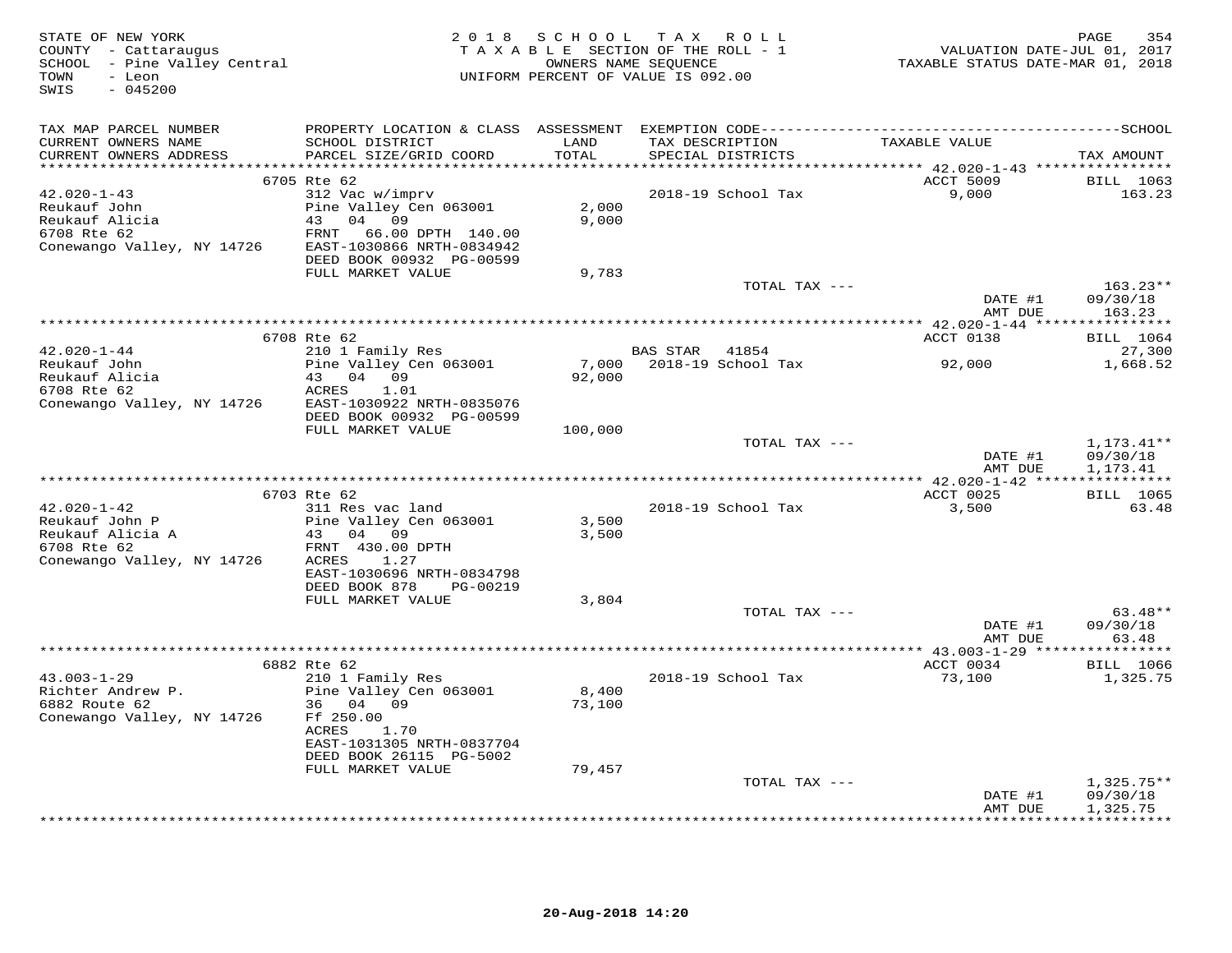| STATE OF NEW YORK<br>COUNTY - Cattaraugus<br>SCHOOL - Pine Valley Central<br>TOWN<br>- Leon<br>$-045200$<br>SWIS | 2 0 1 8                                                                                      | SCHOOL<br>TAXABLE SECTION OF THE ROLL - 1<br>UNIFORM PERCENT OF VALUE IS 092.00 | T A X<br>OWNERS NAME SEQUENCE | ROLL                                 | VALUATION DATE-JUL 01, 2017<br>TAXABLE STATUS DATE-MAR 01, 2018 | PAGE<br>355                  |
|------------------------------------------------------------------------------------------------------------------|----------------------------------------------------------------------------------------------|---------------------------------------------------------------------------------|-------------------------------|--------------------------------------|-----------------------------------------------------------------|------------------------------|
| TAX MAP PARCEL NUMBER                                                                                            | PROPERTY LOCATION & CLASS ASSESSMENT EXEMPTION CODE-----------------------------------SCHOOL |                                                                                 |                               |                                      |                                                                 |                              |
| CURRENT OWNERS NAME<br>CURRENT OWNERS ADDRESS                                                                    | SCHOOL DISTRICT<br>PARCEL SIZE/GRID COORD                                                    | LAND<br>TOTAL                                                                   |                               | TAX DESCRIPTION<br>SPECIAL DISTRICTS | TAXABLE VALUE                                                   | TAX AMOUNT                   |
|                                                                                                                  |                                                                                              |                                                                                 |                               |                                      |                                                                 |                              |
| $34.003 - 1 - 29.2$                                                                                              | 12218 Ruckh<br>270 Mfg housing                                                               |                                                                                 | AG DIST                       | 41720                                | ACCT 0486                                                       | <b>BILL</b> 1067<br>9,654    |
| Richter Patrick H.<br>Richter Fatima                                                                             | Pine Valley Cen 063001<br>39<br>04<br>09                                                     | 29,600<br>99,100                                                                |                               | 2018-19 School Tax                   | 89,446                                                          | 1,622.20                     |
| 12218 Ruckh Hill Road<br>South Dayton, NY 14138                                                                  | Ff 895.00 Us Rte 62<br>Ff 898.00 Ruckh Rd                                                    |                                                                                 |                               |                                      |                                                                 |                              |
| MAY BE SUBJECT TO PAYMENT<br>UNDER AGDIST LAW TIL 2022                                                           | ACRES<br>30.60<br>EAST-1031912 NRTH-0848216<br>DEED BOOK 26115 PG-5001                       |                                                                                 |                               |                                      |                                                                 |                              |
|                                                                                                                  | FULL MARKET VALUE                                                                            | 107,717                                                                         |                               |                                      |                                                                 |                              |
|                                                                                                                  |                                                                                              |                                                                                 |                               | TOTAL TAX ---                        | DATE #1                                                         | $1,622.20**$<br>09/30/18     |
|                                                                                                                  |                                                                                              |                                                                                 |                               |                                      | AMT DUE<br>*********** 52.002-1-27.10 *************             | 1,622.20                     |
|                                                                                                                  | 11003 Eldredge Rd                                                                            |                                                                                 |                               |                                      | ACCT 0750                                                       | BILL 1068                    |
| $52.002 - 1 - 27.10$                                                                                             | 210 1 Family Res                                                                             |                                                                                 | <b>BAS STAR</b>               | 41854                                |                                                                 | 27,300                       |
| Riddle James P<br>11003 Eldredge Rd<br>Cattaraugus, NY 14719                                                     | Pine Valley Cen 063001<br>01 04 09<br>$Lot$ #1                                               | 14,700<br>65,500                                                                |                               | 2018-19 School Tax                   | 65,500                                                          | 1,187.92                     |
|                                                                                                                  | Ff 250.00<br>ACRES<br>4.85<br>EAST-1050715 NRTH-0827334                                      |                                                                                 |                               |                                      |                                                                 |                              |
|                                                                                                                  | DEED BOOK 17434 PG-3001                                                                      |                                                                                 |                               |                                      |                                                                 |                              |
|                                                                                                                  | FULL MARKET VALUE                                                                            | 71,196                                                                          |                               | TOTAL TAX ---                        |                                                                 | 692.80**                     |
|                                                                                                                  |                                                                                              |                                                                                 |                               |                                      | DATE #1<br>AMT DUE                                              | 09/30/18<br>692.80           |
|                                                                                                                  |                                                                                              |                                                                                 |                               |                                      |                                                                 |                              |
|                                                                                                                  | 6954 Rte 62                                                                                  |                                                                                 |                               |                                      | ACCT 0934                                                       | <b>BILL</b> 1069             |
| $43.003 - 1 - 1.1$<br>Riley Danny                                                                                | 210 1 Family Res<br>Pine Valley Cen 063001                                                   | 9,900                                                                           | BAS STAR                      | 41854<br>2018-19 School Tax          | 54,800                                                          | 27,300<br>993.86             |
| 6954 Rte 62<br>Conewango Valley, NY 14726                                                                        | 36 04 09<br>ACRES<br>2.45                                                                    | 54,800                                                                          |                               |                                      |                                                                 |                              |
|                                                                                                                  | EAST-1031301 NRTH-0838980<br>DEED BOOK 13497 PG-3003<br>FULL MARKET VALUE                    |                                                                                 |                               |                                      |                                                                 |                              |
|                                                                                                                  |                                                                                              | 59,565                                                                          |                               | TOTAL TAX ---                        |                                                                 | 498.74**                     |
|                                                                                                                  |                                                                                              |                                                                                 |                               |                                      | DATE #1<br>AMT DUE                                              | 09/30/18<br>498.74           |
|                                                                                                                  |                                                                                              |                                                                                 |                               |                                      |                                                                 |                              |
| $43.003 - 1 - 1.2$                                                                                               | 6996 Slew Rd<br>210 1 Family Res                                                             |                                                                                 |                               | 2018-19 School Tax                   | ACCT 0585<br>66,900                                             | <b>BILL</b> 1070<br>1,213.31 |
| Riley Danny O<br>Riley Catherine                                                                                 | Pine Valley Cen 063001<br>04 09<br>36                                                        | 6,900<br>66,900                                                                 |                               |                                      |                                                                 |                              |
| 6954 Rt 62<br>Conewango Valley, NY 14726                                                                         | FRNT 123.20 DPTH 293.92<br>EAST-1031314 NRTH-0839565                                         |                                                                                 |                               |                                      |                                                                 |                              |
|                                                                                                                  | DEED BOOK 886<br>PG-00069<br>FULL MARKET VALUE                                               | 72,717                                                                          |                               |                                      |                                                                 |                              |
|                                                                                                                  |                                                                                              |                                                                                 |                               | TOTAL TAX ---                        |                                                                 | $1,213.31**$                 |
|                                                                                                                  |                                                                                              |                                                                                 |                               |                                      | DATE #1<br>AMT DUE                                              | 09/30/18<br>1,213.31         |
|                                                                                                                  |                                                                                              |                                                                                 |                               |                                      |                                                                 |                              |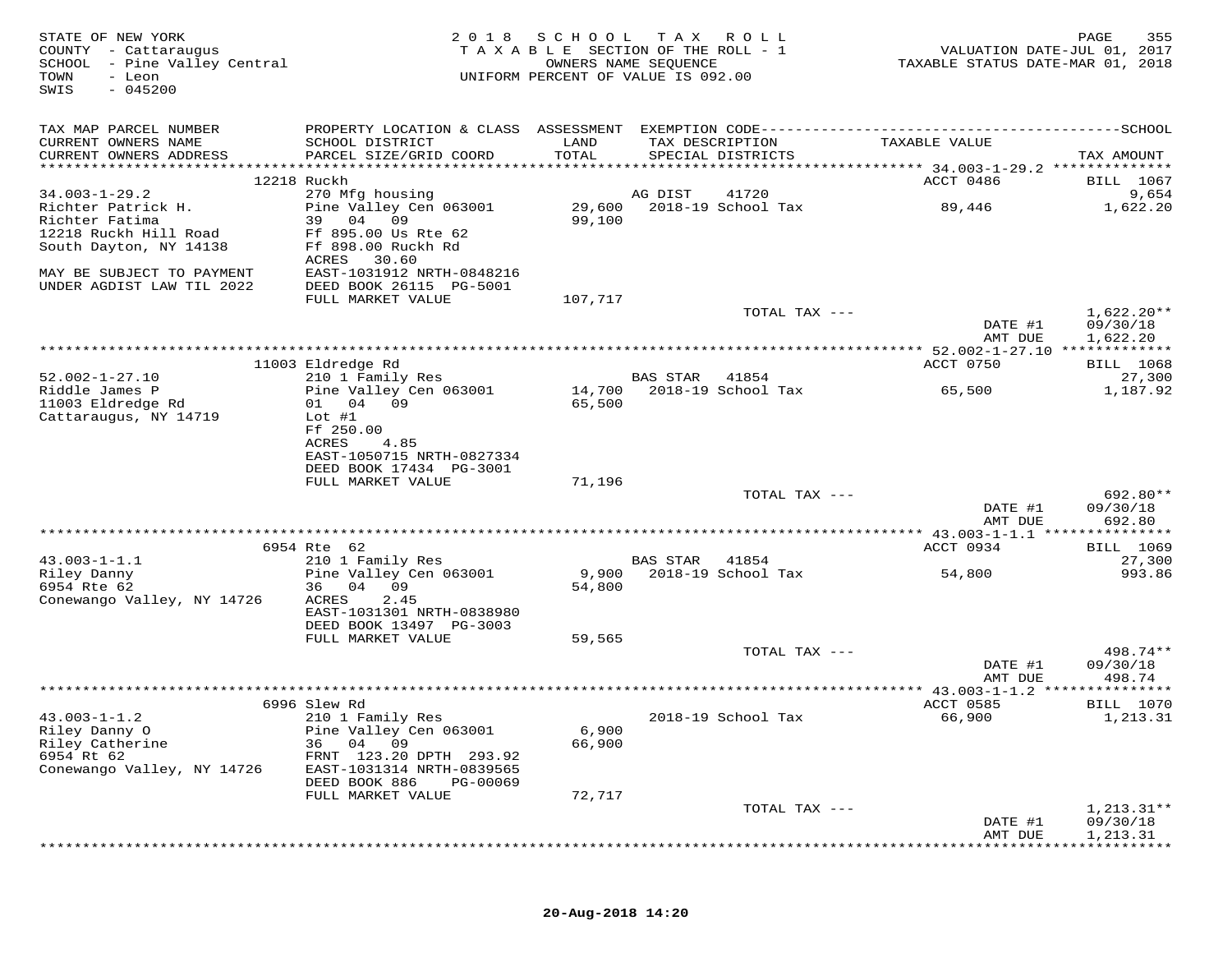| STATE OF NEW YORK<br>COUNTY - Cattaraugus<br>SCHOOL - Pine Valley Central<br>TOWN<br>- Leon<br>$-045200$<br>SWIS |                                                                                                                                 | 2018 SCHOOL     | TAX ROLL<br>TAXABLE SECTION OF THE ROLL - 1<br>OWNERS NAME SEQUENCE<br>UNIFORM PERCENT OF VALUE IS 092.00 | VALUATION DATE-JUL 01, 2017<br>TAXABLE STATUS DATE-MAR 01, 2018 | PAGE<br>356                          |
|------------------------------------------------------------------------------------------------------------------|---------------------------------------------------------------------------------------------------------------------------------|-----------------|-----------------------------------------------------------------------------------------------------------|-----------------------------------------------------------------|--------------------------------------|
| TAX MAP PARCEL NUMBER                                                                                            |                                                                                                                                 |                 |                                                                                                           |                                                                 |                                      |
| CURRENT OWNERS NAME<br>CURRENT OWNERS ADDRESS                                                                    | SCHOOL DISTRICT<br>PARCEL SIZE/GRID COORD                                                                                       | LAND<br>TOTAL   | TAX DESCRIPTION<br>SPECIAL DISTRICTS                                                                      | TAXABLE VALUE                                                   | TAX AMOUNT                           |
| **********************                                                                                           |                                                                                                                                 | ***********     |                                                                                                           | ********* 43.003-1-1.3 ***************                          |                                      |
| $43.003 - 1 - 1.3$<br>Riley Danny O<br>6996 Rte 62<br>Conewango Valley, NY 14726                                 | Rte 62<br>314 Rural vac<10<br>Pine Valley Cen 063001<br>36 04 09<br>FRNT 207.02 DPTH<br>ACRES 1.26<br>EAST-1031304 NRTH-0839412 | 3,500<br>3,500  | 2018-19 School Tax                                                                                        | ACCT 0614<br>3,500                                              | <b>BILL</b> 1071<br>63.48            |
|                                                                                                                  | DEED BOOK 13497 PG-3003                                                                                                         |                 |                                                                                                           |                                                                 |                                      |
|                                                                                                                  | FULL MARKET VALUE                                                                                                               | 3,804           | TOTAL TAX ---                                                                                             |                                                                 | $63.48**$                            |
|                                                                                                                  |                                                                                                                                 |                 |                                                                                                           | DATE #1<br>AMT DUE                                              | 09/30/18<br>63.48                    |
|                                                                                                                  |                                                                                                                                 |                 |                                                                                                           | *********** 43.003-1-1.4 ****                                   | ***********                          |
|                                                                                                                  | Rte 62                                                                                                                          |                 |                                                                                                           | ACCT 0615                                                       | <b>BILL</b> 1072                     |
| $43.003 - 1 - 1.4$<br>Riley Danny O<br>6996 Rte 62<br>Conewango Valley, NY 14726                                 | 314 Rural vac<10<br>Pine Valley Cen 063001<br>36 04 09<br>FRNT 207.02 DPTH                                                      | 3,500<br>3,500  | 2018-19 School Tax                                                                                        | 3,500                                                           | 63.48                                |
|                                                                                                                  | ACRES 1.26<br>EAST-1031308 NRTH-0839224<br>DEED BOOK 13497 PG-3003                                                              |                 |                                                                                                           |                                                                 |                                      |
|                                                                                                                  | FULL MARKET VALUE                                                                                                               | 3,804           |                                                                                                           |                                                                 |                                      |
|                                                                                                                  |                                                                                                                                 |                 | TOTAL TAX ---                                                                                             | DATE #1<br>AMT DUE                                              | $63.48**$<br>09/30/18<br>63.48       |
|                                                                                                                  |                                                                                                                                 |                 |                                                                                                           | *********** 43.003-1-1.5 ***                                    | ***********                          |
|                                                                                                                  | 12201 Slew Rd                                                                                                                   |                 |                                                                                                           | ACCT 0803                                                       | <b>BILL</b> 1073                     |
| $43.003 - 1 - 1.5$<br>Riley Michael J                                                                            | 210 1 Family Res<br>Pine Valley Cen 063001                                                                                      |                 | AG DISTOUT 41730<br>37,700 ENH STAR 41834                                                                 |                                                                 | 6,431<br>60,790                      |
| PO Box 104<br>South Dayton, NY 14138                                                                             | ACRES 45.00<br>EAST-1032394 NRTH-0083908<br>DEED BOOK 1003 PG-851                                                               |                 | 150,800 2018-19 School Tax                                                                                | 144,369                                                         | 2,618.30                             |
| MAY BE SUBJECT TO PAYMENT<br>UNDER AGDIST LAW TIL 2025                                                           | FULL MARKET VALUE                                                                                                               | 163,913         |                                                                                                           |                                                                 |                                      |
|                                                                                                                  |                                                                                                                                 |                 | TOTAL TAX ---                                                                                             | DATE #1<br>AMT DUE                                              | $1,515.80**$<br>09/30/18<br>1,515.80 |
|                                                                                                                  |                                                                                                                                 |                 |                                                                                                           |                                                                 |                                      |
|                                                                                                                  | 6736 Rte 62                                                                                                                     |                 |                                                                                                           | ACCT 0093                                                       | <b>BILL</b> 1074                     |
| $42.020 - 1 - 37$<br>Riley Ryan<br>Riley Mercedes<br>6736 Route 62<br>6736 Route 62<br>Cherry Creek, N 14723     | 210 1 Family Res<br>Pine Valley Cen 063001<br>35 04 09<br>62.00 DPTH 84.00<br>FRNT<br>EAST-1031190 NRTH-0835374                 | 3,000<br>35,000 | 2018-19 School Tax                                                                                        | 35,000                                                          | 634.76                               |
|                                                                                                                  | DEED BOOK 24801 PG-9001                                                                                                         |                 |                                                                                                           |                                                                 |                                      |
|                                                                                                                  | FULL MARKET VALUE                                                                                                               | 38,043          |                                                                                                           |                                                                 |                                      |
|                                                                                                                  |                                                                                                                                 |                 | TOTAL TAX ---                                                                                             | DATE #1<br>AMT DUE                                              | $634.76**$<br>09/30/18<br>634.76     |
|                                                                                                                  |                                                                                                                                 |                 |                                                                                                           |                                                                 | <b>++++++++</b>                      |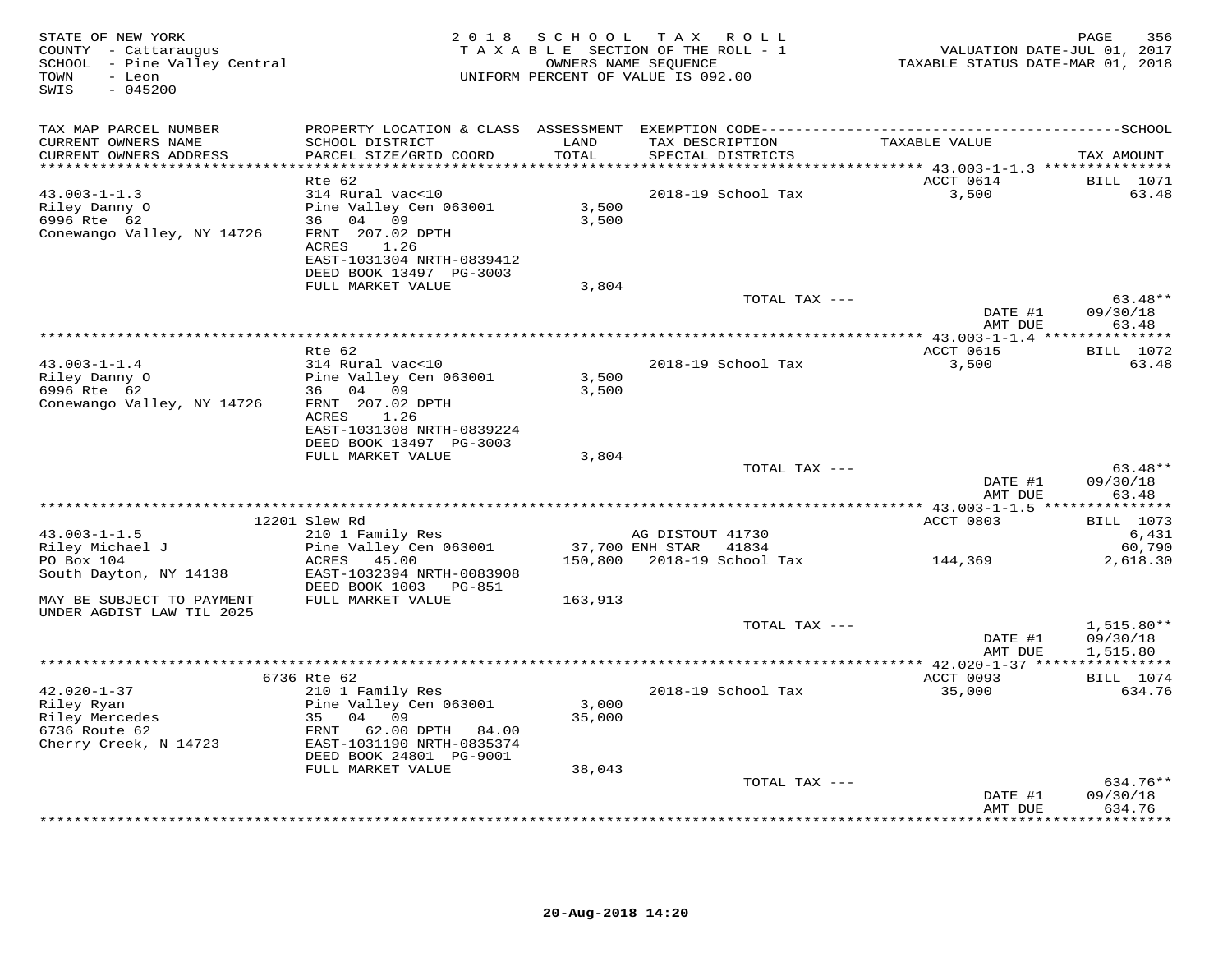| STATE OF NEW YORK<br>COUNTY - Cattaraugus<br>SCHOOL - Pine Valley Central<br>- Leon<br>TOWN<br>$-045200$<br>SWIS | 2018                                      | SCHOOL  | T A X<br>ROLL<br>TAXABLE SECTION OF THE ROLL - 1<br>OWNERS NAME SEOUENCE<br>UNIFORM PERCENT OF VALUE IS 092.00 | VALUATION DATE-JUL 01, 2017<br>TAXABLE STATUS DATE-MAR 01, 2018 | 357<br>PAGE         |
|------------------------------------------------------------------------------------------------------------------|-------------------------------------------|---------|----------------------------------------------------------------------------------------------------------------|-----------------------------------------------------------------|---------------------|
| TAX MAP PARCEL NUMBER                                                                                            | PROPERTY LOCATION & CLASS ASSESSMENT      |         |                                                                                                                |                                                                 |                     |
| CURRENT OWNERS NAME                                                                                              | SCHOOL DISTRICT                           | LAND    | TAX DESCRIPTION                                                                                                | TAXABLE VALUE                                                   |                     |
| CURRENT OWNERS ADDRESS<br>********************                                                                   | PARCEL SIZE/GRID COORD                    | TOTAL   | SPECIAL DISTRICTS                                                                                              |                                                                 | TAX AMOUNT<br>***** |
|                                                                                                                  | Slew Rd                                   |         |                                                                                                                | ACCT 0387                                                       | <b>BILL</b> 1075    |
| $43.001 - 1 - 23$                                                                                                | 910 Priv forest                           |         | FOREST/A74 47460                                                                                               |                                                                 | 243,840             |
| Ro Von Ltd                                                                                                       | Pine Valley Cen 063001                    | 304,800 | 2018-19 School Tax                                                                                             | 60,960                                                          | 1,105.58            |
| R. Volgenau                                                                                                      | 29/37 04<br>09                            | 304,800 |                                                                                                                |                                                                 |                     |
| 2867 Five Mile                                                                                                   | FRNT 5430.00 DPTH                         |         |                                                                                                                |                                                                 |                     |
| Allegany, NY 14706                                                                                               | ACRES 268.92                              |         |                                                                                                                |                                                                 |                     |
|                                                                                                                  | EAST-1036201 NRTH-0841232                 |         |                                                                                                                |                                                                 |                     |
| MAY BE SUBJECT TO PAYMENT                                                                                        | DEED BOOK 859<br>PG-00607                 |         |                                                                                                                |                                                                 |                     |
| UNDER RPTL480A UNTIL 2027                                                                                        | FULL MARKET VALUE                         | 331,304 | TOTAL TAX ---                                                                                                  |                                                                 | $1.105.58**$        |
|                                                                                                                  |                                           |         |                                                                                                                | DATE #1                                                         | 09/30/18            |
|                                                                                                                  |                                           |         |                                                                                                                | AMT DUE                                                         | 1,105.58            |
|                                                                                                                  |                                           |         |                                                                                                                |                                                                 |                     |
|                                                                                                                  | Kysor Hill Rd                             |         |                                                                                                                | ACCT 0774                                                       | <b>BILL</b> 1076    |
| $43.002 - 1 - 13$                                                                                                | 910 Priv forest                           |         | FOREST/A74 47460                                                                                               |                                                                 | 209,600             |
| Ro Von Ltd                                                                                                       | Pine Valley Cen 063001                    | 262,000 | 2018-19 School Tax                                                                                             | 52,400                                                          | 950.33              |
| R Volegnau<br>2867 Five Mile Rd                                                                                  | ACRES 305.29<br>EAST-1044503 NRTH-0841490 | 262,000 |                                                                                                                |                                                                 |                     |
| Allegany, NY 14706                                                                                               | FULL MARKET VALUE                         | 284,783 |                                                                                                                |                                                                 |                     |
|                                                                                                                  |                                           |         |                                                                                                                |                                                                 |                     |
| MAY BE SUBJECT TO PAYMENT                                                                                        |                                           |         |                                                                                                                |                                                                 |                     |
| UNDER RPTL480A UNTIL 2027                                                                                        |                                           |         |                                                                                                                |                                                                 |                     |
|                                                                                                                  |                                           |         | TOTAL TAX ---                                                                                                  |                                                                 | $950.33**$          |
|                                                                                                                  |                                           |         |                                                                                                                | DATE #1                                                         | 09/30/18            |
| ******************************                                                                                   |                                           |         |                                                                                                                | AMT DUE                                                         | 950.33              |
|                                                                                                                  | Kellogg Hill Rd                           |         |                                                                                                                | ACCT 0386                                                       | <b>BILL</b> 1077    |
| $43.003 - 1 - 7.1$                                                                                               | 910 Priv forest                           |         | FOREST/A74 47460                                                                                               |                                                                 | 124,240             |
| Ro Von Ltd                                                                                                       | Pine Valley Cen 063001                    | 155,300 | 2018-19 School Tax                                                                                             | 31,060                                                          | 563.31              |
| R Volgenau                                                                                                       | 28/29 04 09                               | 155,300 |                                                                                                                |                                                                 |                     |
| 2867 Five Mile Rd                                                                                                | Slew Rd Ff $-790$                         |         |                                                                                                                |                                                                 |                     |
| Allegany, NY 14706                                                                                               | FRNT 6210.00 DPTH                         |         |                                                                                                                |                                                                 |                     |
| MAY BE SUBJECT TO PAYMENT                                                                                        | ACRES 146.00<br>EAST-1037714 NRTH-0838857 |         |                                                                                                                |                                                                 |                     |
| UNDER RPTL480A UNTIL 2027                                                                                        | DEED BOOK 859<br>PG-00603                 |         |                                                                                                                |                                                                 |                     |
|                                                                                                                  | FULL MARKET VALUE                         | 168,804 |                                                                                                                |                                                                 |                     |
|                                                                                                                  |                                           |         | TOTAL TAX $---$                                                                                                |                                                                 | $563.31**$          |
|                                                                                                                  |                                           |         |                                                                                                                | DATE #1                                                         | 09/30/18            |
|                                                                                                                  |                                           |         |                                                                                                                | AMT DUE                                                         | 563.31              |
|                                                                                                                  |                                           |         |                                                                                                                |                                                                 |                     |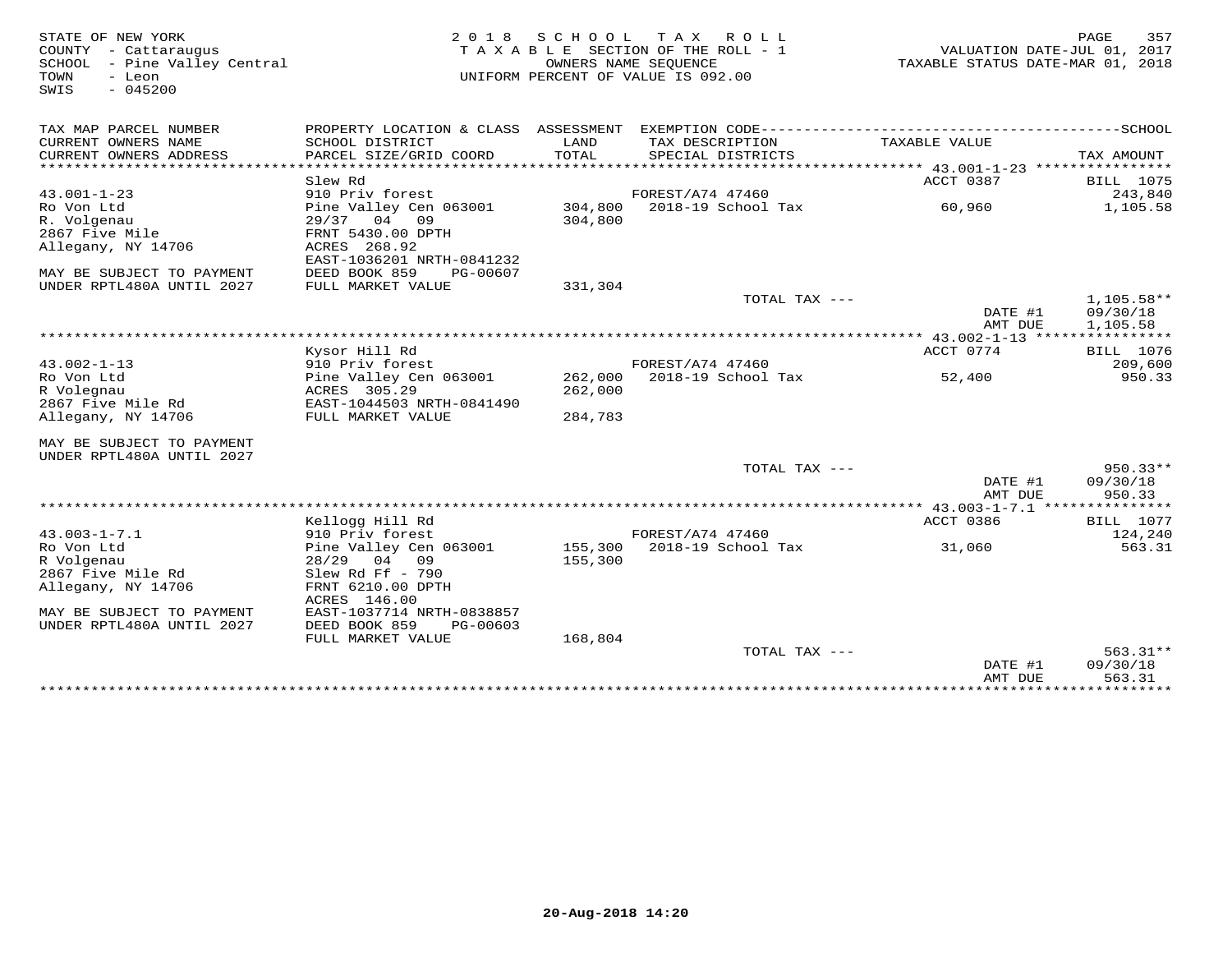| TAX MAP PARCEL NUMBER<br>TAXABLE VALUE<br>CURRENT OWNERS NAME<br>SCHOOL DISTRICT<br>LAND<br>TAX DESCRIPTION<br>CURRENT OWNERS ADDRESS<br>PARCEL SIZE/GRID COORD<br>TOTAL<br>SPECIAL DISTRICTS<br>TAX AMOUNT<br>*************************<br>ACCT 0382<br><b>BILL</b> 1078<br>Kysor Hill Rd<br>$43.004 - 1 - 1$<br>910 Priv forest<br>FOREST/A74 47460<br>82,400<br>Ro Von Ltd<br>Pine Valley Cen 063001<br>103,000 2018-19 School Tax<br>20,600<br>373.60<br>R Volgenau<br>$12/13$ 04 09<br>103,000<br>2867 Five Mile Rd<br>FRNT 2665.00 DPTH<br>Allegany, NY 14706<br>ACRES 93.94<br>EAST-1045812 NRTH-0839395<br>MAY BE SUBJECT TO PAYMENT<br>DEED BOOK 859 PG-00605<br>UNDER RPTL480A UNTIL 2027<br>FULL MARKET VALUE<br>111,957<br>$373.60**$<br>TOTAL TAX ---<br>DATE #1<br>09/30/18<br>373.60<br>AMT DUE<br>**************** 43.004-1-23 *****************<br>BILL 1079<br>Kysor Hill Rd<br>ACCT 0383<br>$43.004 - 1 - 23$<br>910 Priv forest<br>FOREST/A74 47460<br>129,440<br>Ro Von Ltd<br>Pine Valley Cen 063001<br>161,800 2018-19 School Tax<br>32,360<br>586.89<br>R Volgenau<br>12 04 09<br>161,800<br>2867 Five Mile Rd<br>FRNT 4805.00 DPTH<br>Allegany, NY 14706<br>ACRES 161.41<br>EAST-1043941 NRTH-0837572<br>MAY BE SUBJECT TO PAYMENT<br>DEED BOOK 859<br>PG-00605<br>UNDER RPTL480A UNTIL 2027<br>FULL MARKET VALUE<br>175,870<br>TOTAL TAX ---<br>586.89**<br>DATE #1<br>09/30/18<br>AMT DUE<br>586.89<br>12161 Leon-New Albion Rd<br>ACCT 0177<br><b>BILL</b> 1080<br>$42.020 - 1 - 26$<br>210 1 Family Res<br>ENH STAR 41834<br>60,790<br>8,800<br>2018-19 School Tax<br>Rolfe Harold R<br>Pine Valley Cen 063001<br>1,106.30<br>61,000<br>Rolfe Carol<br>35 04 09<br>61,000<br>12161 Leon Rd<br>Ff 15.00<br>Conewango Valley, NY 14726<br>ACRES<br>1.92<br>EAST-1032756 NRTH-0835448<br>DEED BOOK 00953 PG-00326<br>FULL MARKET VALUE<br>66,304<br>$3.81**$<br>TOTAL TAX ---<br>DATE #1<br>09/30/18<br>AMT DUE<br>3.81<br>*******************************<br>** 42.020-1-53 ****************<br>ACCT 0620<br><b>BILL</b> 1081<br>Fox Turn Rd<br>$42.020 - 1 - 53$<br>311 Res vac land<br>2018-19 School Tax<br>600<br>10.88<br>600<br>Rowland Genevieve<br>Pine Valley Cen 063001<br>Mofitt Richard<br>35 04 09<br>600<br>Ellis Elliott Sr & Jr<br>FRNT 33.00 DPTH 428.34<br>6612 Rte 62<br>EAST-1031123 NRTH-0834650<br>Conewango Valley, NY 14726<br>DEED BOOK 813<br>PG-159<br>FULL MARKET VALUE<br>652<br>TOTAL TAX ---<br>$10.88**$<br>09/30/18<br>DATE #1<br>AMT DUE<br>10.88<br>******* | STATE OF NEW YORK<br>COUNTY - Cattaraugus<br>SCHOOL - Pine Valley Central<br>- Leon<br>TOWN<br>SWIS<br>$-045200$ |  | 2018 SCHOOL TAX ROLL<br>TAXABLE SECTION OF THE ROLL - 1<br>OWNERS NAME SEQUENCE<br>UNIFORM PERCENT OF VALUE IS 092.00 | VALUATION DATE-JUL 01, 2017<br>TAXABLE STATUS DATE-MAR 01, 2018 | PAGE<br>358 |
|---------------------------------------------------------------------------------------------------------------------------------------------------------------------------------------------------------------------------------------------------------------------------------------------------------------------------------------------------------------------------------------------------------------------------------------------------------------------------------------------------------------------------------------------------------------------------------------------------------------------------------------------------------------------------------------------------------------------------------------------------------------------------------------------------------------------------------------------------------------------------------------------------------------------------------------------------------------------------------------------------------------------------------------------------------------------------------------------------------------------------------------------------------------------------------------------------------------------------------------------------------------------------------------------------------------------------------------------------------------------------------------------------------------------------------------------------------------------------------------------------------------------------------------------------------------------------------------------------------------------------------------------------------------------------------------------------------------------------------------------------------------------------------------------------------------------------------------------------------------------------------------------------------------------------------------------------------------------------------------------------------------------------------------------------------------------------------------------------------------------------------------------------------------------------------------------------------------------------------------------------------------------------------------------------------------------------------------------------------------------------------------------------------------------------------------------------------------------------------------------------------------------------|------------------------------------------------------------------------------------------------------------------|--|-----------------------------------------------------------------------------------------------------------------------|-----------------------------------------------------------------|-------------|
|                                                                                                                                                                                                                                                                                                                                                                                                                                                                                                                                                                                                                                                                                                                                                                                                                                                                                                                                                                                                                                                                                                                                                                                                                                                                                                                                                                                                                                                                                                                                                                                                                                                                                                                                                                                                                                                                                                                                                                                                                                                                                                                                                                                                                                                                                                                                                                                                                                                                                                                           |                                                                                                                  |  |                                                                                                                       |                                                                 |             |
|                                                                                                                                                                                                                                                                                                                                                                                                                                                                                                                                                                                                                                                                                                                                                                                                                                                                                                                                                                                                                                                                                                                                                                                                                                                                                                                                                                                                                                                                                                                                                                                                                                                                                                                                                                                                                                                                                                                                                                                                                                                                                                                                                                                                                                                                                                                                                                                                                                                                                                                           |                                                                                                                  |  |                                                                                                                       |                                                                 |             |
|                                                                                                                                                                                                                                                                                                                                                                                                                                                                                                                                                                                                                                                                                                                                                                                                                                                                                                                                                                                                                                                                                                                                                                                                                                                                                                                                                                                                                                                                                                                                                                                                                                                                                                                                                                                                                                                                                                                                                                                                                                                                                                                                                                                                                                                                                                                                                                                                                                                                                                                           |                                                                                                                  |  |                                                                                                                       |                                                                 |             |
|                                                                                                                                                                                                                                                                                                                                                                                                                                                                                                                                                                                                                                                                                                                                                                                                                                                                                                                                                                                                                                                                                                                                                                                                                                                                                                                                                                                                                                                                                                                                                                                                                                                                                                                                                                                                                                                                                                                                                                                                                                                                                                                                                                                                                                                                                                                                                                                                                                                                                                                           |                                                                                                                  |  |                                                                                                                       |                                                                 |             |
|                                                                                                                                                                                                                                                                                                                                                                                                                                                                                                                                                                                                                                                                                                                                                                                                                                                                                                                                                                                                                                                                                                                                                                                                                                                                                                                                                                                                                                                                                                                                                                                                                                                                                                                                                                                                                                                                                                                                                                                                                                                                                                                                                                                                                                                                                                                                                                                                                                                                                                                           |                                                                                                                  |  |                                                                                                                       |                                                                 |             |
|                                                                                                                                                                                                                                                                                                                                                                                                                                                                                                                                                                                                                                                                                                                                                                                                                                                                                                                                                                                                                                                                                                                                                                                                                                                                                                                                                                                                                                                                                                                                                                                                                                                                                                                                                                                                                                                                                                                                                                                                                                                                                                                                                                                                                                                                                                                                                                                                                                                                                                                           |                                                                                                                  |  |                                                                                                                       |                                                                 |             |
|                                                                                                                                                                                                                                                                                                                                                                                                                                                                                                                                                                                                                                                                                                                                                                                                                                                                                                                                                                                                                                                                                                                                                                                                                                                                                                                                                                                                                                                                                                                                                                                                                                                                                                                                                                                                                                                                                                                                                                                                                                                                                                                                                                                                                                                                                                                                                                                                                                                                                                                           |                                                                                                                  |  |                                                                                                                       |                                                                 |             |
|                                                                                                                                                                                                                                                                                                                                                                                                                                                                                                                                                                                                                                                                                                                                                                                                                                                                                                                                                                                                                                                                                                                                                                                                                                                                                                                                                                                                                                                                                                                                                                                                                                                                                                                                                                                                                                                                                                                                                                                                                                                                                                                                                                                                                                                                                                                                                                                                                                                                                                                           |                                                                                                                  |  |                                                                                                                       |                                                                 |             |
|                                                                                                                                                                                                                                                                                                                                                                                                                                                                                                                                                                                                                                                                                                                                                                                                                                                                                                                                                                                                                                                                                                                                                                                                                                                                                                                                                                                                                                                                                                                                                                                                                                                                                                                                                                                                                                                                                                                                                                                                                                                                                                                                                                                                                                                                                                                                                                                                                                                                                                                           |                                                                                                                  |  |                                                                                                                       |                                                                 |             |
|                                                                                                                                                                                                                                                                                                                                                                                                                                                                                                                                                                                                                                                                                                                                                                                                                                                                                                                                                                                                                                                                                                                                                                                                                                                                                                                                                                                                                                                                                                                                                                                                                                                                                                                                                                                                                                                                                                                                                                                                                                                                                                                                                                                                                                                                                                                                                                                                                                                                                                                           |                                                                                                                  |  |                                                                                                                       |                                                                 |             |
|                                                                                                                                                                                                                                                                                                                                                                                                                                                                                                                                                                                                                                                                                                                                                                                                                                                                                                                                                                                                                                                                                                                                                                                                                                                                                                                                                                                                                                                                                                                                                                                                                                                                                                                                                                                                                                                                                                                                                                                                                                                                                                                                                                                                                                                                                                                                                                                                                                                                                                                           |                                                                                                                  |  |                                                                                                                       |                                                                 |             |
|                                                                                                                                                                                                                                                                                                                                                                                                                                                                                                                                                                                                                                                                                                                                                                                                                                                                                                                                                                                                                                                                                                                                                                                                                                                                                                                                                                                                                                                                                                                                                                                                                                                                                                                                                                                                                                                                                                                                                                                                                                                                                                                                                                                                                                                                                                                                                                                                                                                                                                                           |                                                                                                                  |  |                                                                                                                       |                                                                 |             |
|                                                                                                                                                                                                                                                                                                                                                                                                                                                                                                                                                                                                                                                                                                                                                                                                                                                                                                                                                                                                                                                                                                                                                                                                                                                                                                                                                                                                                                                                                                                                                                                                                                                                                                                                                                                                                                                                                                                                                                                                                                                                                                                                                                                                                                                                                                                                                                                                                                                                                                                           |                                                                                                                  |  |                                                                                                                       |                                                                 |             |
|                                                                                                                                                                                                                                                                                                                                                                                                                                                                                                                                                                                                                                                                                                                                                                                                                                                                                                                                                                                                                                                                                                                                                                                                                                                                                                                                                                                                                                                                                                                                                                                                                                                                                                                                                                                                                                                                                                                                                                                                                                                                                                                                                                                                                                                                                                                                                                                                                                                                                                                           |                                                                                                                  |  |                                                                                                                       |                                                                 |             |
|                                                                                                                                                                                                                                                                                                                                                                                                                                                                                                                                                                                                                                                                                                                                                                                                                                                                                                                                                                                                                                                                                                                                                                                                                                                                                                                                                                                                                                                                                                                                                                                                                                                                                                                                                                                                                                                                                                                                                                                                                                                                                                                                                                                                                                                                                                                                                                                                                                                                                                                           |                                                                                                                  |  |                                                                                                                       |                                                                 |             |
|                                                                                                                                                                                                                                                                                                                                                                                                                                                                                                                                                                                                                                                                                                                                                                                                                                                                                                                                                                                                                                                                                                                                                                                                                                                                                                                                                                                                                                                                                                                                                                                                                                                                                                                                                                                                                                                                                                                                                                                                                                                                                                                                                                                                                                                                                                                                                                                                                                                                                                                           |                                                                                                                  |  |                                                                                                                       |                                                                 |             |
|                                                                                                                                                                                                                                                                                                                                                                                                                                                                                                                                                                                                                                                                                                                                                                                                                                                                                                                                                                                                                                                                                                                                                                                                                                                                                                                                                                                                                                                                                                                                                                                                                                                                                                                                                                                                                                                                                                                                                                                                                                                                                                                                                                                                                                                                                                                                                                                                                                                                                                                           |                                                                                                                  |  |                                                                                                                       |                                                                 |             |
|                                                                                                                                                                                                                                                                                                                                                                                                                                                                                                                                                                                                                                                                                                                                                                                                                                                                                                                                                                                                                                                                                                                                                                                                                                                                                                                                                                                                                                                                                                                                                                                                                                                                                                                                                                                                                                                                                                                                                                                                                                                                                                                                                                                                                                                                                                                                                                                                                                                                                                                           |                                                                                                                  |  |                                                                                                                       |                                                                 |             |
|                                                                                                                                                                                                                                                                                                                                                                                                                                                                                                                                                                                                                                                                                                                                                                                                                                                                                                                                                                                                                                                                                                                                                                                                                                                                                                                                                                                                                                                                                                                                                                                                                                                                                                                                                                                                                                                                                                                                                                                                                                                                                                                                                                                                                                                                                                                                                                                                                                                                                                                           |                                                                                                                  |  |                                                                                                                       |                                                                 |             |
|                                                                                                                                                                                                                                                                                                                                                                                                                                                                                                                                                                                                                                                                                                                                                                                                                                                                                                                                                                                                                                                                                                                                                                                                                                                                                                                                                                                                                                                                                                                                                                                                                                                                                                                                                                                                                                                                                                                                                                                                                                                                                                                                                                                                                                                                                                                                                                                                                                                                                                                           |                                                                                                                  |  |                                                                                                                       |                                                                 |             |
|                                                                                                                                                                                                                                                                                                                                                                                                                                                                                                                                                                                                                                                                                                                                                                                                                                                                                                                                                                                                                                                                                                                                                                                                                                                                                                                                                                                                                                                                                                                                                                                                                                                                                                                                                                                                                                                                                                                                                                                                                                                                                                                                                                                                                                                                                                                                                                                                                                                                                                                           |                                                                                                                  |  |                                                                                                                       |                                                                 |             |
|                                                                                                                                                                                                                                                                                                                                                                                                                                                                                                                                                                                                                                                                                                                                                                                                                                                                                                                                                                                                                                                                                                                                                                                                                                                                                                                                                                                                                                                                                                                                                                                                                                                                                                                                                                                                                                                                                                                                                                                                                                                                                                                                                                                                                                                                                                                                                                                                                                                                                                                           |                                                                                                                  |  |                                                                                                                       |                                                                 |             |
|                                                                                                                                                                                                                                                                                                                                                                                                                                                                                                                                                                                                                                                                                                                                                                                                                                                                                                                                                                                                                                                                                                                                                                                                                                                                                                                                                                                                                                                                                                                                                                                                                                                                                                                                                                                                                                                                                                                                                                                                                                                                                                                                                                                                                                                                                                                                                                                                                                                                                                                           |                                                                                                                  |  |                                                                                                                       |                                                                 |             |
|                                                                                                                                                                                                                                                                                                                                                                                                                                                                                                                                                                                                                                                                                                                                                                                                                                                                                                                                                                                                                                                                                                                                                                                                                                                                                                                                                                                                                                                                                                                                                                                                                                                                                                                                                                                                                                                                                                                                                                                                                                                                                                                                                                                                                                                                                                                                                                                                                                                                                                                           |                                                                                                                  |  |                                                                                                                       |                                                                 |             |
|                                                                                                                                                                                                                                                                                                                                                                                                                                                                                                                                                                                                                                                                                                                                                                                                                                                                                                                                                                                                                                                                                                                                                                                                                                                                                                                                                                                                                                                                                                                                                                                                                                                                                                                                                                                                                                                                                                                                                                                                                                                                                                                                                                                                                                                                                                                                                                                                                                                                                                                           |                                                                                                                  |  |                                                                                                                       |                                                                 |             |
|                                                                                                                                                                                                                                                                                                                                                                                                                                                                                                                                                                                                                                                                                                                                                                                                                                                                                                                                                                                                                                                                                                                                                                                                                                                                                                                                                                                                                                                                                                                                                                                                                                                                                                                                                                                                                                                                                                                                                                                                                                                                                                                                                                                                                                                                                                                                                                                                                                                                                                                           |                                                                                                                  |  |                                                                                                                       |                                                                 |             |
|                                                                                                                                                                                                                                                                                                                                                                                                                                                                                                                                                                                                                                                                                                                                                                                                                                                                                                                                                                                                                                                                                                                                                                                                                                                                                                                                                                                                                                                                                                                                                                                                                                                                                                                                                                                                                                                                                                                                                                                                                                                                                                                                                                                                                                                                                                                                                                                                                                                                                                                           |                                                                                                                  |  |                                                                                                                       |                                                                 |             |
|                                                                                                                                                                                                                                                                                                                                                                                                                                                                                                                                                                                                                                                                                                                                                                                                                                                                                                                                                                                                                                                                                                                                                                                                                                                                                                                                                                                                                                                                                                                                                                                                                                                                                                                                                                                                                                                                                                                                                                                                                                                                                                                                                                                                                                                                                                                                                                                                                                                                                                                           |                                                                                                                  |  |                                                                                                                       |                                                                 |             |
|                                                                                                                                                                                                                                                                                                                                                                                                                                                                                                                                                                                                                                                                                                                                                                                                                                                                                                                                                                                                                                                                                                                                                                                                                                                                                                                                                                                                                                                                                                                                                                                                                                                                                                                                                                                                                                                                                                                                                                                                                                                                                                                                                                                                                                                                                                                                                                                                                                                                                                                           |                                                                                                                  |  |                                                                                                                       |                                                                 |             |
|                                                                                                                                                                                                                                                                                                                                                                                                                                                                                                                                                                                                                                                                                                                                                                                                                                                                                                                                                                                                                                                                                                                                                                                                                                                                                                                                                                                                                                                                                                                                                                                                                                                                                                                                                                                                                                                                                                                                                                                                                                                                                                                                                                                                                                                                                                                                                                                                                                                                                                                           |                                                                                                                  |  |                                                                                                                       |                                                                 |             |
|                                                                                                                                                                                                                                                                                                                                                                                                                                                                                                                                                                                                                                                                                                                                                                                                                                                                                                                                                                                                                                                                                                                                                                                                                                                                                                                                                                                                                                                                                                                                                                                                                                                                                                                                                                                                                                                                                                                                                                                                                                                                                                                                                                                                                                                                                                                                                                                                                                                                                                                           |                                                                                                                  |  |                                                                                                                       |                                                                 |             |
|                                                                                                                                                                                                                                                                                                                                                                                                                                                                                                                                                                                                                                                                                                                                                                                                                                                                                                                                                                                                                                                                                                                                                                                                                                                                                                                                                                                                                                                                                                                                                                                                                                                                                                                                                                                                                                                                                                                                                                                                                                                                                                                                                                                                                                                                                                                                                                                                                                                                                                                           |                                                                                                                  |  |                                                                                                                       |                                                                 |             |
|                                                                                                                                                                                                                                                                                                                                                                                                                                                                                                                                                                                                                                                                                                                                                                                                                                                                                                                                                                                                                                                                                                                                                                                                                                                                                                                                                                                                                                                                                                                                                                                                                                                                                                                                                                                                                                                                                                                                                                                                                                                                                                                                                                                                                                                                                                                                                                                                                                                                                                                           |                                                                                                                  |  |                                                                                                                       |                                                                 |             |
|                                                                                                                                                                                                                                                                                                                                                                                                                                                                                                                                                                                                                                                                                                                                                                                                                                                                                                                                                                                                                                                                                                                                                                                                                                                                                                                                                                                                                                                                                                                                                                                                                                                                                                                                                                                                                                                                                                                                                                                                                                                                                                                                                                                                                                                                                                                                                                                                                                                                                                                           |                                                                                                                  |  |                                                                                                                       |                                                                 |             |
|                                                                                                                                                                                                                                                                                                                                                                                                                                                                                                                                                                                                                                                                                                                                                                                                                                                                                                                                                                                                                                                                                                                                                                                                                                                                                                                                                                                                                                                                                                                                                                                                                                                                                                                                                                                                                                                                                                                                                                                                                                                                                                                                                                                                                                                                                                                                                                                                                                                                                                                           |                                                                                                                  |  |                                                                                                                       |                                                                 |             |
|                                                                                                                                                                                                                                                                                                                                                                                                                                                                                                                                                                                                                                                                                                                                                                                                                                                                                                                                                                                                                                                                                                                                                                                                                                                                                                                                                                                                                                                                                                                                                                                                                                                                                                                                                                                                                                                                                                                                                                                                                                                                                                                                                                                                                                                                                                                                                                                                                                                                                                                           |                                                                                                                  |  |                                                                                                                       |                                                                 |             |
|                                                                                                                                                                                                                                                                                                                                                                                                                                                                                                                                                                                                                                                                                                                                                                                                                                                                                                                                                                                                                                                                                                                                                                                                                                                                                                                                                                                                                                                                                                                                                                                                                                                                                                                                                                                                                                                                                                                                                                                                                                                                                                                                                                                                                                                                                                                                                                                                                                                                                                                           |                                                                                                                  |  |                                                                                                                       |                                                                 |             |
|                                                                                                                                                                                                                                                                                                                                                                                                                                                                                                                                                                                                                                                                                                                                                                                                                                                                                                                                                                                                                                                                                                                                                                                                                                                                                                                                                                                                                                                                                                                                                                                                                                                                                                                                                                                                                                                                                                                                                                                                                                                                                                                                                                                                                                                                                                                                                                                                                                                                                                                           |                                                                                                                  |  |                                                                                                                       |                                                                 |             |
|                                                                                                                                                                                                                                                                                                                                                                                                                                                                                                                                                                                                                                                                                                                                                                                                                                                                                                                                                                                                                                                                                                                                                                                                                                                                                                                                                                                                                                                                                                                                                                                                                                                                                                                                                                                                                                                                                                                                                                                                                                                                                                                                                                                                                                                                                                                                                                                                                                                                                                                           |                                                                                                                  |  |                                                                                                                       |                                                                 |             |
|                                                                                                                                                                                                                                                                                                                                                                                                                                                                                                                                                                                                                                                                                                                                                                                                                                                                                                                                                                                                                                                                                                                                                                                                                                                                                                                                                                                                                                                                                                                                                                                                                                                                                                                                                                                                                                                                                                                                                                                                                                                                                                                                                                                                                                                                                                                                                                                                                                                                                                                           |                                                                                                                  |  |                                                                                                                       |                                                                 |             |
|                                                                                                                                                                                                                                                                                                                                                                                                                                                                                                                                                                                                                                                                                                                                                                                                                                                                                                                                                                                                                                                                                                                                                                                                                                                                                                                                                                                                                                                                                                                                                                                                                                                                                                                                                                                                                                                                                                                                                                                                                                                                                                                                                                                                                                                                                                                                                                                                                                                                                                                           |                                                                                                                  |  |                                                                                                                       |                                                                 |             |
|                                                                                                                                                                                                                                                                                                                                                                                                                                                                                                                                                                                                                                                                                                                                                                                                                                                                                                                                                                                                                                                                                                                                                                                                                                                                                                                                                                                                                                                                                                                                                                                                                                                                                                                                                                                                                                                                                                                                                                                                                                                                                                                                                                                                                                                                                                                                                                                                                                                                                                                           |                                                                                                                  |  |                                                                                                                       |                                                                 |             |
|                                                                                                                                                                                                                                                                                                                                                                                                                                                                                                                                                                                                                                                                                                                                                                                                                                                                                                                                                                                                                                                                                                                                                                                                                                                                                                                                                                                                                                                                                                                                                                                                                                                                                                                                                                                                                                                                                                                                                                                                                                                                                                                                                                                                                                                                                                                                                                                                                                                                                                                           |                                                                                                                  |  |                                                                                                                       |                                                                 |             |
|                                                                                                                                                                                                                                                                                                                                                                                                                                                                                                                                                                                                                                                                                                                                                                                                                                                                                                                                                                                                                                                                                                                                                                                                                                                                                                                                                                                                                                                                                                                                                                                                                                                                                                                                                                                                                                                                                                                                                                                                                                                                                                                                                                                                                                                                                                                                                                                                                                                                                                                           |                                                                                                                  |  |                                                                                                                       |                                                                 |             |
|                                                                                                                                                                                                                                                                                                                                                                                                                                                                                                                                                                                                                                                                                                                                                                                                                                                                                                                                                                                                                                                                                                                                                                                                                                                                                                                                                                                                                                                                                                                                                                                                                                                                                                                                                                                                                                                                                                                                                                                                                                                                                                                                                                                                                                                                                                                                                                                                                                                                                                                           |                                                                                                                  |  |                                                                                                                       |                                                                 |             |
|                                                                                                                                                                                                                                                                                                                                                                                                                                                                                                                                                                                                                                                                                                                                                                                                                                                                                                                                                                                                                                                                                                                                                                                                                                                                                                                                                                                                                                                                                                                                                                                                                                                                                                                                                                                                                                                                                                                                                                                                                                                                                                                                                                                                                                                                                                                                                                                                                                                                                                                           |                                                                                                                  |  |                                                                                                                       |                                                                 |             |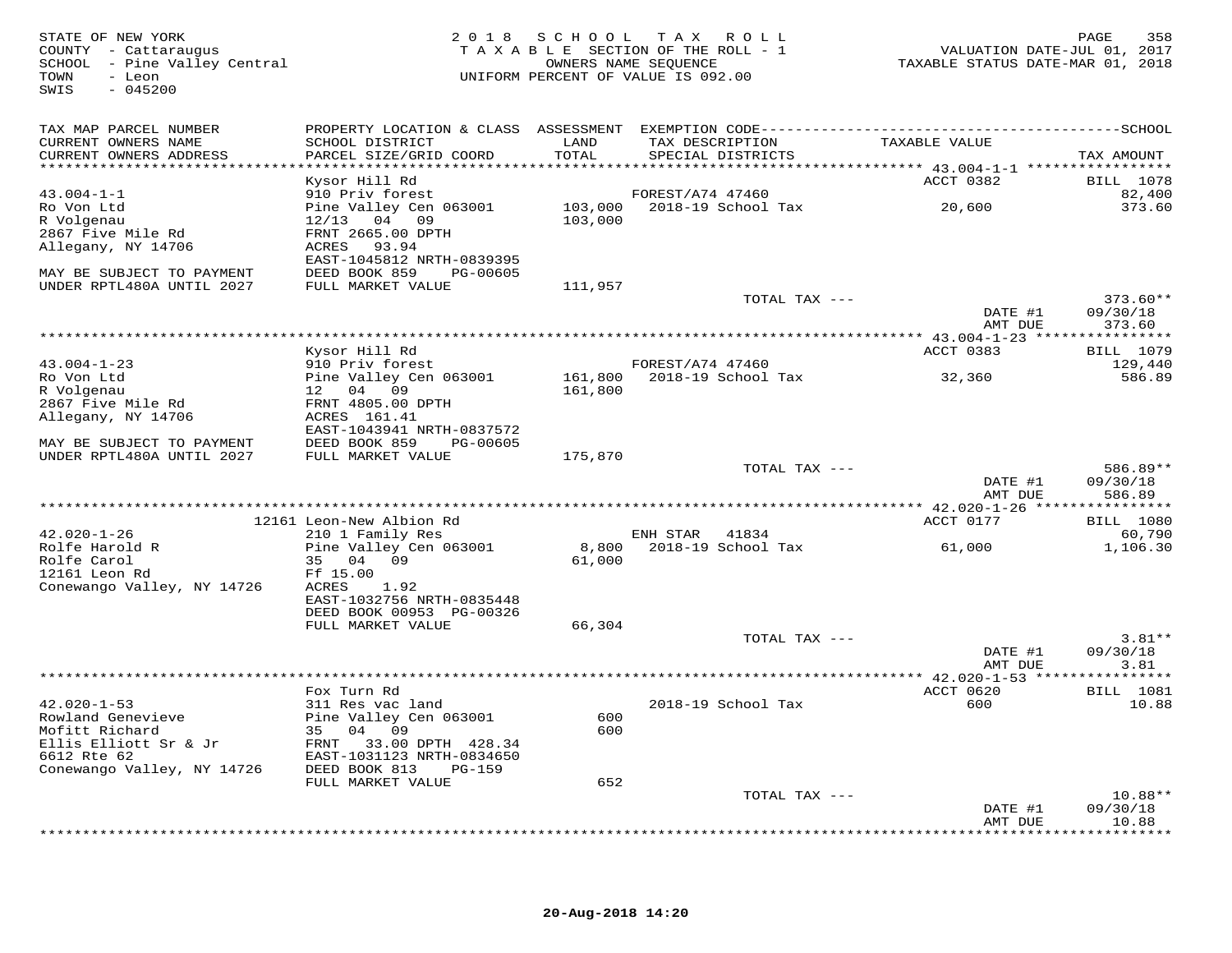| STATE OF NEW YORK<br>COUNTY - Cattaraugus<br>SCHOOL - Pine Valley Central<br>- Leon<br>TOWN<br>$-045200$<br>SWIS                             |                                                                                   |                  | 2018 SCHOOL TAX ROLL<br>TAXABLE SECTION OF THE ROLL - 1<br>OWNERS NAME SEOUENCE<br>UNIFORM PERCENT OF VALUE IS 092.00 | VALUATION DATE-JUL 01, 2017<br>TAXABLE STATUS DATE-MAR 01, 2018 | 359<br>PAGE                    |
|----------------------------------------------------------------------------------------------------------------------------------------------|-----------------------------------------------------------------------------------|------------------|-----------------------------------------------------------------------------------------------------------------------|-----------------------------------------------------------------|--------------------------------|
| TAX MAP PARCEL NUMBER                                                                                                                        |                                                                                   |                  |                                                                                                                       |                                                                 |                                |
| CURRENT OWNERS NAME<br>CURRENT OWNERS ADDRESS                                                                                                | SCHOOL DISTRICT<br>PARCEL SIZE/GRID COORD                                         | LAND<br>TOTAL    | TAX DESCRIPTION<br>SPECIAL DISTRICTS                                                                                  | TAXABLE VALUE                                                   | TAX AMOUNT                     |
|                                                                                                                                              |                                                                                   |                  |                                                                                                                       |                                                                 |                                |
| $42.002 - 1 - 16.1$                                                                                                                          | 7385 Xura Smith Rd<br>210 1 Family Res                                            |                  | ENH STAR 41834                                                                                                        | ACCT 0363                                                       | BILL 1082<br>60,790            |
| Roxanne Schell & Eric Herman, Pine Valley Cen 063001<br>Herman Family Trust I u/a Octo 46 04 09<br>7385 Smith Road<br>South Dayton, NY 14783 | FRNT 2060.00 DPTH<br>ACRES<br>5.00                                                | 178,800          | 15,000 2018-19 School Tax                                                                                             | 178,800                                                         | 3,242.74                       |
|                                                                                                                                              | EAST-1028830 NRTH-0845446<br>DEED BOOK 28567 PG-8001                              |                  |                                                                                                                       |                                                                 |                                |
|                                                                                                                                              | FULL MARKET VALUE                                                                 | 194,348          |                                                                                                                       |                                                                 |                                |
|                                                                                                                                              |                                                                                   |                  | TOTAL TAX ---                                                                                                         | DATE #1                                                         | $2,140.25**$<br>09/30/18       |
|                                                                                                                                              |                                                                                   |                  |                                                                                                                       | AMT DUE                                                         | 2,140.25                       |
|                                                                                                                                              | Rte 62                                                                            |                  |                                                                                                                       | ACCT 0133                                                       | <b>BILL</b> 1083               |
| $42.004 - 2 - 20$                                                                                                                            | 312 Vac w/imprv                                                                   |                  | 2018-19 School Tax                                                                                                    | 46,700                                                          | 846.96                         |
| Rublee Dale A<br>345 W 88th. St. 8th Floor Apt 43 04 09<br>New York, NY 10024                                                                | Pine Valley Cen 063001<br>Ff 1750.00                                              | 29,500<br>46,700 |                                                                                                                       |                                                                 |                                |
|                                                                                                                                              | ACRES 19.10<br>EAST-1029388 NRTH-0833526                                          |                  |                                                                                                                       |                                                                 |                                |
|                                                                                                                                              | DEED BOOK 903<br>PG-00701<br>FULL MARKET VALUE                                    | 50,761           |                                                                                                                       |                                                                 |                                |
|                                                                                                                                              |                                                                                   |                  | TOTAL TAX ---                                                                                                         |                                                                 | 846.96**                       |
|                                                                                                                                              |                                                                                   |                  |                                                                                                                       | DATE #1<br>AMT DUE                                              | 09/30/18<br>846.96             |
|                                                                                                                                              | Us Rte 62                                                                         |                  |                                                                                                                       | ACCT 0587                                                       | BILL 1084                      |
| $42.004 - 2 - 36$                                                                                                                            | 314 Rural vac<10                                                                  |                  | 2018-19 School Tax                                                                                                    | 3,600                                                           | 65.29                          |
| Rublee Dale A                                                                                                                                | Pine Valley Cen 063001                                                            | 3,600            |                                                                                                                       |                                                                 |                                |
| 345 W 88 St. 8th Floor Apt 8F 43 04 09<br>New York, NY 10024                                                                                 | Ff 370.00<br>ACRES<br>1.30                                                        | 3,600            |                                                                                                                       |                                                                 |                                |
|                                                                                                                                              | EAST-1029054 NRTH-0831952<br>DEED BOOK 903<br>PG-00701                            |                  |                                                                                                                       |                                                                 |                                |
|                                                                                                                                              | FULL MARKET VALUE                                                                 | 3,913            |                                                                                                                       |                                                                 |                                |
|                                                                                                                                              |                                                                                   |                  | TOTAL TAX ---                                                                                                         | DATE #1<br>AMT DUE                                              | $65.29**$<br>09/30/18<br>65.29 |
|                                                                                                                                              |                                                                                   |                  |                                                                                                                       |                                                                 |                                |
|                                                                                                                                              | 12566 Dredge Rd                                                                   |                  |                                                                                                                       | ACCT 0962                                                       | <b>BILL</b> 1085               |
| $33.004 - 2 - 15.3$                                                                                                                          | 210 1 Family Res                                                                  |                  | BAS STAR 41854                                                                                                        |                                                                 | 27,300                         |
| Ruszkowski Brian R.<br>12566 Dredge Rd                                                                                                       | Pine Valley Cen 063001<br>48,64/4/9                                               | 73,300           | 8,000 2018-19 School Tax                                                                                              | 73,300                                                          | 1,329.38                       |
| South Dayton, NY 14138                                                                                                                       | ACRES<br>1.50 BANK<br>017<br>EAST-1026703 NRTH-0851782<br>DEED BOOK 22581 PG-7001 |                  |                                                                                                                       |                                                                 |                                |
|                                                                                                                                              | FULL MARKET VALUE                                                                 | 79,674           |                                                                                                                       |                                                                 |                                |
|                                                                                                                                              |                                                                                   |                  | TOTAL TAX ---                                                                                                         |                                                                 | 834.26**                       |
|                                                                                                                                              |                                                                                   |                  |                                                                                                                       | DATE #1<br>AMT DUE                                              | 09/30/18<br>834.26             |
|                                                                                                                                              |                                                                                   |                  |                                                                                                                       |                                                                 |                                |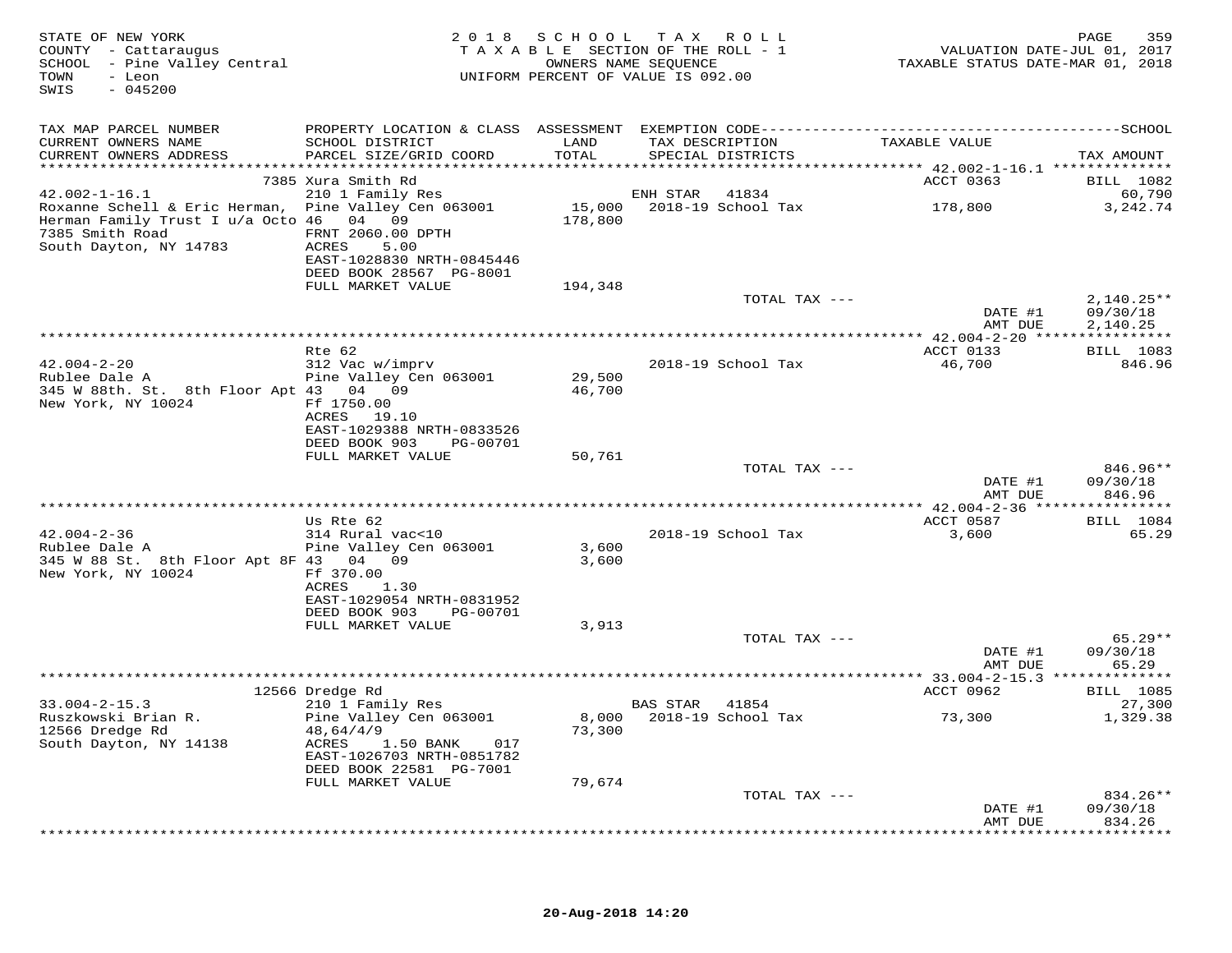| STATE OF NEW YORK<br>COUNTY - Cattaraugus<br>SCHOOL - Pine Valley Central<br>TOWN<br>- Leon<br>$-045200$<br>SWIS |                                                                                                         |               | 2018 SCHOOL TAX ROLL<br>TAXABLE SECTION OF THE ROLL - 1<br>OWNERS NAME SEOUENCE<br>UNIFORM PERCENT OF VALUE IS 092.00 | TAXABLE STATUS DATE-MAR 01, 2018    | PAGE<br>360<br>VALUATION DATE-JUL 01, 2017 |
|------------------------------------------------------------------------------------------------------------------|---------------------------------------------------------------------------------------------------------|---------------|-----------------------------------------------------------------------------------------------------------------------|-------------------------------------|--------------------------------------------|
| TAX MAP PARCEL NUMBER                                                                                            |                                                                                                         |               |                                                                                                                       |                                     |                                            |
| CURRENT OWNERS NAME<br>CURRENT OWNERS ADDRESS                                                                    | SCHOOL DISTRICT<br>PARCEL SIZE/GRID COORD                                                               | LAND<br>TOTAL | TAX DESCRIPTION<br>SPECIAL DISTRICTS                                                                                  | TAXABLE VALUE                       | TAX AMOUNT                                 |
|                                                                                                                  |                                                                                                         |               |                                                                                                                       |                                     |                                            |
| $42.004 - 2 - 12$                                                                                                | 12427 Cherry Creek Hill Rd<br>210 1 Family Res                                                          |               | ENH STAR<br>41834                                                                                                     | ACCT 0380                           | <b>BILL</b> 1086<br>40,000                 |
| Ruth Deryl J                                                                                                     | Pine Valley Cen 063001                                                                                  |               | 22,200 2018-19 School Tax                                                                                             | 40,000                              | 725.45                                     |
| 12427 Cherry Creek Hill Rd<br>Conewango Valley, NY 14726                                                         | 43 04 09<br>Ff 639.54<br>ACRES<br>9.50<br>EAST-1028634 NRTH-0835415<br>DEED BOOK 00990 PG-01114         | 40,000        |                                                                                                                       |                                     |                                            |
|                                                                                                                  | FULL MARKET VALUE                                                                                       | 43,478        |                                                                                                                       |                                     |                                            |
|                                                                                                                  |                                                                                                         |               |                                                                                                                       | TOTAL TAX ---                       | $0.00**$                                   |
|                                                                                                                  |                                                                                                         |               |                                                                                                                       |                                     |                                            |
|                                                                                                                  | 7950 Rte 62                                                                                             |               |                                                                                                                       | ACCT 0153                           | <b>BILL</b> 1087                           |
| $34.003 - 1 - 3$                                                                                                 | 210 1 Family Res                                                                                        |               | BAS STAR 41854                                                                                                        |                                     | 27,300                                     |
| Sadovsky Denice M                                                                                                | Pine Valley Cen 063001                                                                                  | 6,500         | 2018-19 School Tax                                                                                                    | 56,400                              | 1,022.88                                   |
| 7950 Route 62<br>S. Dayton, NY 14138                                                                             | 40 04 09<br>FRNT 121.00 DPTH 144.00<br>EAST-1034307 NRTH-0854299<br>DEED BOOK 14429 PG-7001             | 56,400        |                                                                                                                       |                                     |                                            |
|                                                                                                                  | FULL MARKET VALUE                                                                                       | 61,304        |                                                                                                                       |                                     |                                            |
|                                                                                                                  |                                                                                                         |               |                                                                                                                       | TOTAL TAX ---<br>DATE #1<br>AMT DUE | $527.76**$<br>09/30/18<br>527.76           |
|                                                                                                                  |                                                                                                         |               |                                                                                                                       |                                     |                                            |
|                                                                                                                  | 6849 Rte 62                                                                                             |               |                                                                                                                       | ACCT 0141                           | <b>BILL</b> 1088                           |
| $42.004 - 1 - 12$                                                                                                | 210 1 Family Res                                                                                        |               | <b>BAS STAR</b><br>41854                                                                                              |                                     | 27,300                                     |
| Samuelson Michael<br>6849 Rte 62                                                                                 | Pine Valley Cen 063001<br>44 04 09                                                                      | 69,200        | 6,800 2018-19 School Tax                                                                                              | 69,200                              | 1,255.02                                   |
| Conewango Valley, NY 14726                                                                                       | FRNT 220.00 DPTH 140.00<br>084<br>BANK                                                                  |               |                                                                                                                       |                                     |                                            |
|                                                                                                                  | EAST-1031021 NRTH-0837238<br>DEED BOOK 183<br>PG-6001                                                   |               |                                                                                                                       |                                     |                                            |
|                                                                                                                  | FULL MARKET VALUE                                                                                       | 75,217        |                                                                                                                       |                                     |                                            |
|                                                                                                                  |                                                                                                         |               |                                                                                                                       | TOTAL TAX ---                       | 759.90**                                   |
|                                                                                                                  |                                                                                                         |               |                                                                                                                       | DATE #1<br>AMT DUE                  | 09/30/18<br>759.90                         |
|                                                                                                                  |                                                                                                         |               |                                                                                                                       |                                     |                                            |
|                                                                                                                  | Riga Rd                                                                                                 |               |                                                                                                                       | ACCT 0445                           | <b>BILL</b> 1089                           |
| $42.004 - 2 - 22$<br>Sawyer Edward N                                                                             | 312 Vac w/imprv<br>Pine Valley Cen 063001                                                               | 18,700        | 2018-19 School Tax                                                                                                    | 29,800                              | 540.46                                     |
| 6531 Riga Rd<br>Conewango Valley, NY 14726                                                                       | 43 04<br>09<br>Ff 160.00 Raggie Rd<br>Ff 100.00 Us Rte 62<br>ACRES<br>7.32<br>EAST-1028174 NRTH-0832415 | 29,800        |                                                                                                                       |                                     |                                            |
|                                                                                                                  | DEED BOOK 00961 PG-00281<br>FULL MARKET VALUE                                                           | 32,391        |                                                                                                                       |                                     |                                            |
|                                                                                                                  |                                                                                                         |               |                                                                                                                       | TOTAL TAX ---                       | $540.46**$                                 |
|                                                                                                                  |                                                                                                         |               |                                                                                                                       | DATE #1<br>AMT DUE                  | 09/30/18<br>540.46                         |
|                                                                                                                  |                                                                                                         |               |                                                                                                                       |                                     | ********                                   |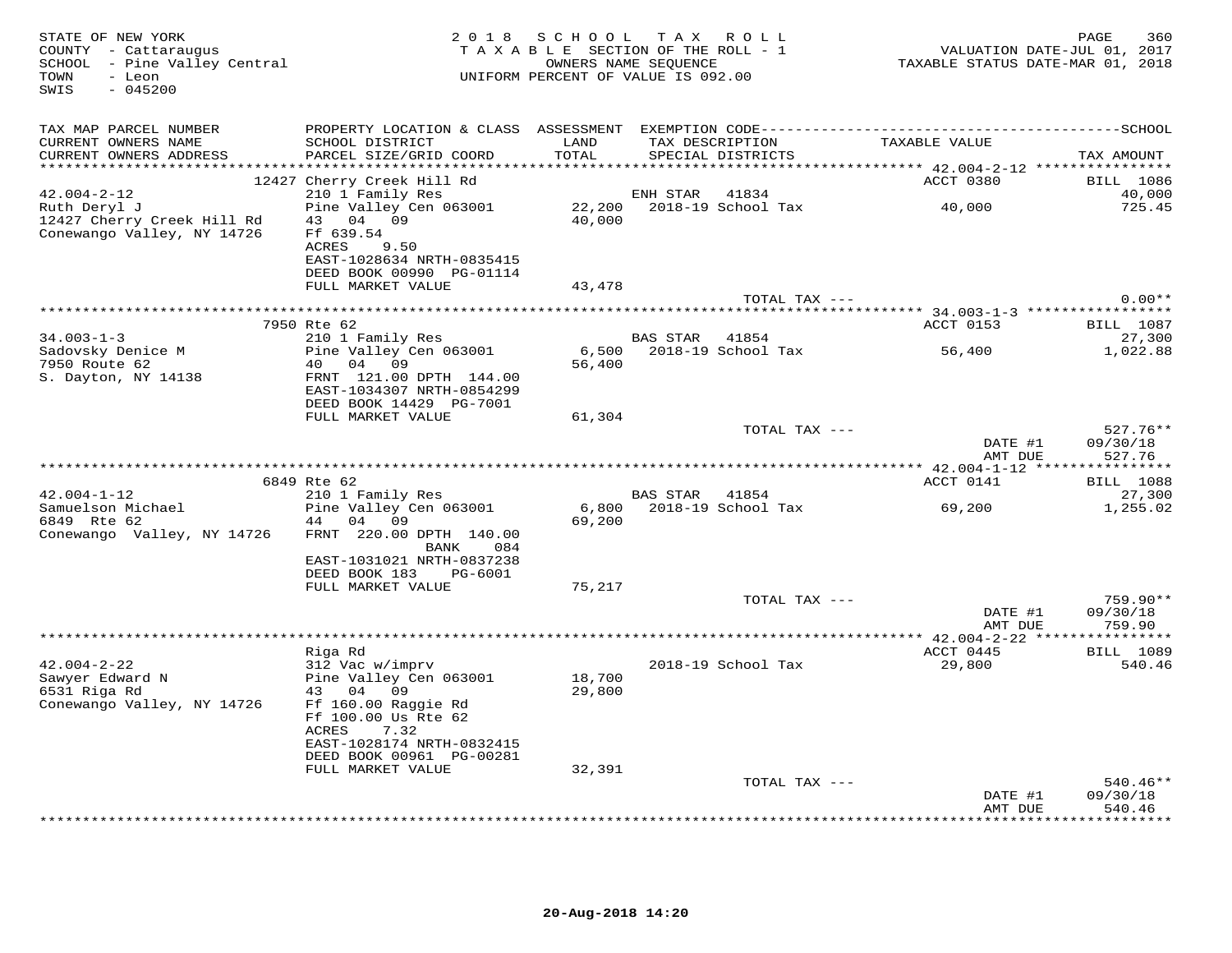| STATE OF NEW YORK<br>COUNTY - Cattaraugus<br>SCHOOL - Pine Valley Central<br>TOWN<br>- Leon<br>$-045200$<br>SWIS |                                                                                 | 2018 SCHOOL TAX ROLL<br>TAXABLE SECTION OF THE ROLL - 1<br>OWNERS NAME SEQUENCE<br>UNIFORM PERCENT OF VALUE IS 092.00 |                |                                      | VALUATION DATE-JUL 01, 2017<br>TAXABLE STATUS DATE-MAR 01, 2018 | PAGE<br>361                      |
|------------------------------------------------------------------------------------------------------------------|---------------------------------------------------------------------------------|-----------------------------------------------------------------------------------------------------------------------|----------------|--------------------------------------|-----------------------------------------------------------------|----------------------------------|
| TAX MAP PARCEL NUMBER                                                                                            |                                                                                 |                                                                                                                       |                |                                      |                                                                 |                                  |
| CURRENT OWNERS NAME<br>CURRENT OWNERS ADDRESS                                                                    | SCHOOL DISTRICT<br>PARCEL SIZE/GRID COORD                                       | LAND<br>TOTAL                                                                                                         |                | TAX DESCRIPTION<br>SPECIAL DISTRICTS | TAXABLE VALUE                                                   | TAX AMOUNT                       |
|                                                                                                                  | 12440 Cherry Creek Hill Rd                                                      |                                                                                                                       |                |                                      | ACCT 0407                                                       | <b>BILL</b> 1090                 |
| $42.004 - 1 - 18.1$<br>Scanlon Samantha K<br>12440 Cherry Creek Hill Rd                                          | 270 Mfg housing<br>Pine Valley Cen 063001<br>44 04 09                           | 6,800<br>33,900                                                                                                       |                | 2018-19 School Tax                   | 33,900                                                          | 614.81                           |
| Conewango Valley, NY 14726                                                                                       | FRNT 238.00 DPTH 125.00<br>EAST-1028197 NRTH-0835857<br>DEED BOOK 25232 PG-6001 |                                                                                                                       |                |                                      |                                                                 |                                  |
|                                                                                                                  | FULL MARKET VALUE                                                               | 36,848                                                                                                                |                |                                      |                                                                 |                                  |
|                                                                                                                  |                                                                                 |                                                                                                                       |                | TOTAL TAX ---                        | DATE #1<br>AMT DUE                                              | $614.81**$<br>09/30/18<br>614.81 |
|                                                                                                                  |                                                                                 |                                                                                                                       |                |                                      |                                                                 |                                  |
| $34.003 - 1 - 10$                                                                                                | 7895 Kellogg Hill Rd<br>210 1 Family Res                                        |                                                                                                                       | BAS STAR       | 41854                                | ACCT 0322                                                       | <b>BILL</b> 1091<br>27,300       |
| Scharf Lloyd P                                                                                                   | Pine Valley Cen 063001                                                          | 6,600                                                                                                                 |                | 2018-19 School Tax                   | 40,800                                                          | 739.95                           |
| Scharf Susan E<br>7895 Kellogg Hill Rd                                                                           | 32 04 09<br>FRNT 150.00 DPTH 140.00                                             | 40,800                                                                                                                |                |                                      |                                                                 |                                  |
| South Dayton, NY 14138-9730                                                                                      | EAST-1039038 NRTH-0853694                                                       |                                                                                                                       |                |                                      |                                                                 |                                  |
|                                                                                                                  | DEED BOOK 00983 PG-01137<br>FULL MARKET VALUE                                   | 44,348                                                                                                                |                |                                      |                                                                 |                                  |
|                                                                                                                  |                                                                                 |                                                                                                                       |                | TOTAL TAX ---                        |                                                                 | $244.84**$                       |
|                                                                                                                  |                                                                                 |                                                                                                                       |                |                                      | DATE #1<br>AMT DUE                                              | 09/30/18<br>244.84               |
|                                                                                                                  |                                                                                 |                                                                                                                       |                |                                      |                                                                 |                                  |
| $42.002 - 1 - 25$                                                                                                | 7111 West Rd<br>240 Rural res                                                   |                                                                                                                       | ENH STAR 41834 |                                      | ACCT 0191                                                       | BILL 1092<br>60,790              |
| Scherman William Charles                                                                                         | Pine Valley Cen 063001                                                          | 35,200                                                                                                                |                | 2018-19 School Tax                   | 120,600                                                         | 2,187.22                         |
| 7111 West Rd<br>Conewango Valley, NY 14726                                                                       | 53 04 09<br>West Rd - $625'$                                                    | 120,600                                                                                                               |                |                                      |                                                                 |                                  |
|                                                                                                                  | FRNT 1980.00 DPTH<br>ACRES<br>28.72                                             |                                                                                                                       |                |                                      |                                                                 |                                  |
|                                                                                                                  | EAST-1026802 NRTH-0842679                                                       |                                                                                                                       |                |                                      |                                                                 |                                  |
|                                                                                                                  | DEED BOOK 811<br>PG-00567<br>FULL MARKET VALUE                                  | 131,087                                                                                                               |                |                                      |                                                                 |                                  |
|                                                                                                                  |                                                                                 |                                                                                                                       |                | TOTAL TAX ---                        |                                                                 | $1,084.72**$                     |
|                                                                                                                  |                                                                                 |                                                                                                                       |                |                                      | DATE #1<br>AMT DUE                                              | 09/30/18<br>1,084.72             |
|                                                                                                                  |                                                                                 |                                                                                                                       |                |                                      |                                                                 |                                  |
| $43.003 - 1 - 21$                                                                                                | 11962 Leon-New Albion Rd<br>210 1 Family Res                                    |                                                                                                                       |                | 2018-19 School Tax                   | ACCT 0356<br>60,000                                             | BILL 1093<br>1,088.17            |
| Schultz Eric E                                                                                                   | Pine Valley Cen 063001                                                          | 9,500                                                                                                                 |                |                                      |                                                                 |                                  |
| Schultz Lisa M<br>11962 Leon-New Albion Rd                                                                       | 27 04 09<br>FRNT 320.00 DPTH                                                    | 60,000                                                                                                                |                |                                      |                                                                 |                                  |
| Conewango Valley, NY 14726                                                                                       | ACRES<br>2.24                                                                   |                                                                                                                       |                |                                      |                                                                 |                                  |
|                                                                                                                  | EAST-1035757 NRTH-0835588<br>DEED BOOK 23198 PG-6002                            |                                                                                                                       |                |                                      |                                                                 |                                  |
|                                                                                                                  | FULL MARKET VALUE                                                               | 65,217                                                                                                                |                |                                      |                                                                 |                                  |
|                                                                                                                  |                                                                                 |                                                                                                                       |                | TOTAL TAX ---                        | DATE #1                                                         | $1,088.17**$<br>09/30/18         |
|                                                                                                                  |                                                                                 |                                                                                                                       |                |                                      | AMT DUE                                                         | 1,088.17                         |
|                                                                                                                  |                                                                                 |                                                                                                                       |                |                                      |                                                                 |                                  |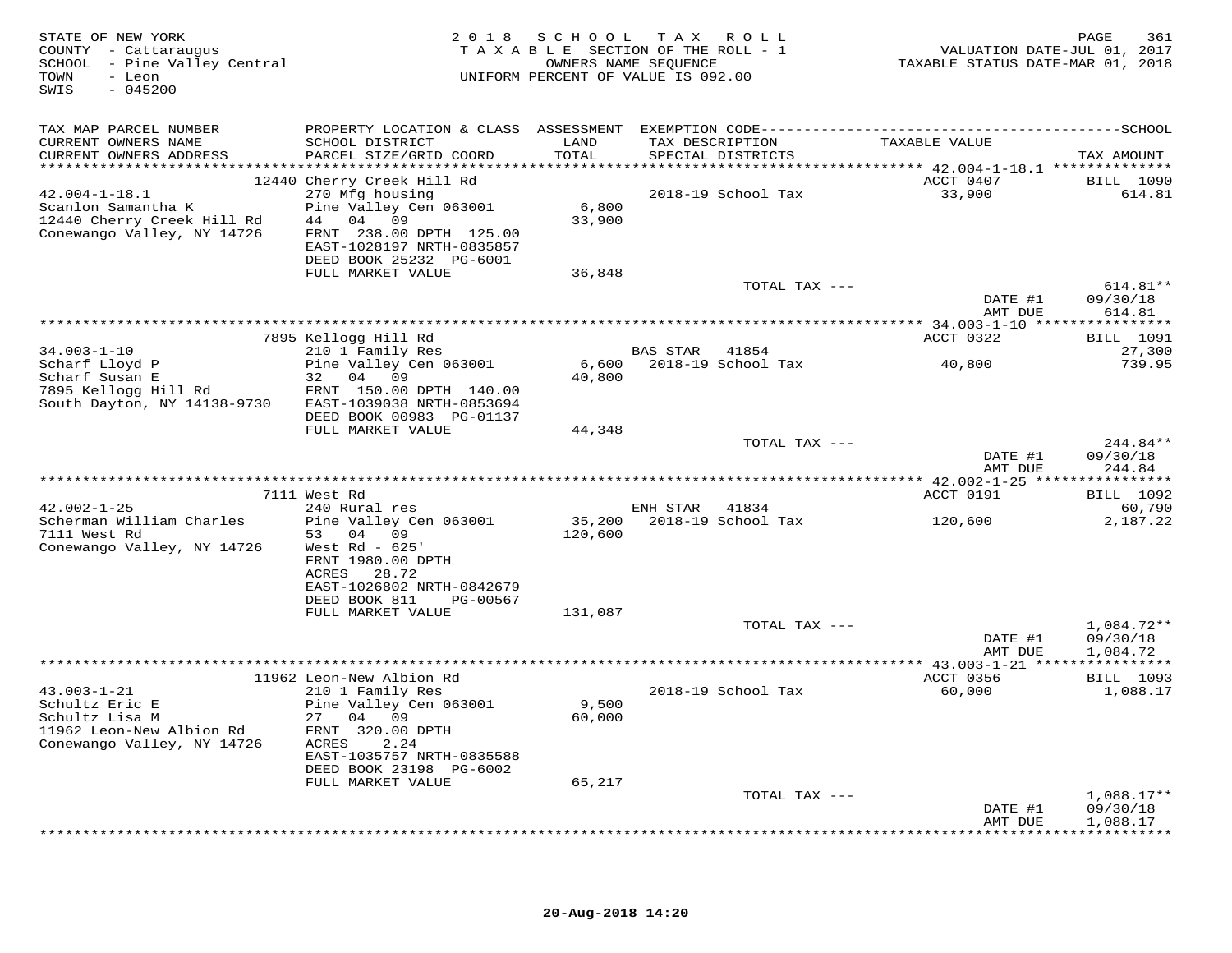| -------------SCHOOL<br>TAX MAP PARCEL NUMBER<br>PROPERTY LOCATION & CLASS ASSESSMENT<br>EXEMPTION CODE----------------------------<br>CURRENT OWNERS NAME<br>SCHOOL DISTRICT<br>LAND<br>TAX DESCRIPTION<br>TAXABLE VALUE<br>PARCEL SIZE/GRID COORD<br>TOTAL<br>CURRENT OWNERS ADDRESS<br>SPECIAL DISTRICTS<br>TAX AMOUNT<br>*************************<br>7396 Rte 62<br>ACCT 0295<br>BILL 1094<br>$43.001 - 1 - 34.1$<br>41834<br>60,790<br>240 Rural res<br>ENH STAR<br>9,000<br>2018-19 School Tax<br>Scriven Janice M.<br>Pine Valley Cen 063001<br>69,000<br>1,251.39<br>7396 Route 62<br>04<br>69,000<br>38<br>03<br>South Dayton, NY 14138<br>FRNT 465.00 DPTH<br>2.00 BANK<br>ACRES<br>017<br>EAST-1031344 NRTH-0845527<br>DEED BOOK 27938 PG-2002<br>FULL MARKET VALUE<br>75,000<br>TOTAL TAX ---<br>148.90**<br>09/30/18<br>DATE #1<br>AMT DUE<br>148.90<br>************** 52.001-1-41 *****************<br>ACCT 0605<br>11466 Fancher Rd<br>BILL 1095<br>$52.001 - 1 - 41$<br>2018-19 School Tax<br>87,000<br>210 1 Family Res<br>1,577.84<br>Searles Margit J.<br>Pine Valley Cen 063001<br>10,400<br>87,000<br>11465 Fancher Hill Rd<br>10/11/18/19 04 09<br>Cattaraugus, NY 14719<br>Ff 6960.00<br>ACRES<br>4.90<br>EAST-1043441 NRTH-0830720<br>DEED BOOK 28160 PG-5002<br>94,565<br>FULL MARKET VALUE<br>TOTAL TAX ---<br>$1,577.84**$<br>DATE #1<br>09/30/18<br>1,577.84<br>AMT DUE<br>ACCT 0226<br>11268 Fancher Rd<br><b>BILL</b> 1096<br>703.68<br>$52.002 - 1 - 35$<br>2018-19 School Tax<br>38,800<br>270 Mfg housing<br>Senn Michael P<br>Pine Valley Cen 063001<br>31,100<br>10 04 09<br>Senn Mary E<br>38,800<br>5676 Ellis Rd<br>Ff 410.00 Eldredge Rd<br>Orchard Park, NY 14127<br>Ff 980 Duqway; 1000 Fanche<br>ACRES<br>21.85<br>EAST-1046334 NRTH-0828554<br>DEED BOOK 00960 PG-01179<br>FULL MARKET VALUE<br>42,174<br>TOTAL TAX ---<br>$703.68**$<br>DATE #1<br>09/30/18<br>703.68<br>AMT DUE<br>***********<br>************ | STATE OF NEW YORK<br>COUNTY - Cattaraugus<br>SCHOOL - Pine Valley Central<br>TOWN<br>- Leon<br>$-045200$<br>SWIS | 2 0 1 8 | SCHOOL | T A X<br>R O L L<br>TAXABLE SECTION OF THE ROLL - 1<br>OWNERS NAME SEQUENCE<br>UNIFORM PERCENT OF VALUE IS 092.00 | TAXABLE STATUS DATE-MAR 01, 2018 | 362<br>PAGE<br>VALUATION DATE-JUL 01, 2017 |
|-------------------------------------------------------------------------------------------------------------------------------------------------------------------------------------------------------------------------------------------------------------------------------------------------------------------------------------------------------------------------------------------------------------------------------------------------------------------------------------------------------------------------------------------------------------------------------------------------------------------------------------------------------------------------------------------------------------------------------------------------------------------------------------------------------------------------------------------------------------------------------------------------------------------------------------------------------------------------------------------------------------------------------------------------------------------------------------------------------------------------------------------------------------------------------------------------------------------------------------------------------------------------------------------------------------------------------------------------------------------------------------------------------------------------------------------------------------------------------------------------------------------------------------------------------------------------------------------------------------------------------------------------------------------------------------------------------------------------------------------------------------------------------------------------------------------------------------------------------------------------------------------------------------------------------------------------------------|------------------------------------------------------------------------------------------------------------------|---------|--------|-------------------------------------------------------------------------------------------------------------------|----------------------------------|--------------------------------------------|
|                                                                                                                                                                                                                                                                                                                                                                                                                                                                                                                                                                                                                                                                                                                                                                                                                                                                                                                                                                                                                                                                                                                                                                                                                                                                                                                                                                                                                                                                                                                                                                                                                                                                                                                                                                                                                                                                                                                                                             |                                                                                                                  |         |        |                                                                                                                   |                                  |                                            |
|                                                                                                                                                                                                                                                                                                                                                                                                                                                                                                                                                                                                                                                                                                                                                                                                                                                                                                                                                                                                                                                                                                                                                                                                                                                                                                                                                                                                                                                                                                                                                                                                                                                                                                                                                                                                                                                                                                                                                             |                                                                                                                  |         |        |                                                                                                                   |                                  |                                            |
|                                                                                                                                                                                                                                                                                                                                                                                                                                                                                                                                                                                                                                                                                                                                                                                                                                                                                                                                                                                                                                                                                                                                                                                                                                                                                                                                                                                                                                                                                                                                                                                                                                                                                                                                                                                                                                                                                                                                                             |                                                                                                                  |         |        |                                                                                                                   |                                  |                                            |
|                                                                                                                                                                                                                                                                                                                                                                                                                                                                                                                                                                                                                                                                                                                                                                                                                                                                                                                                                                                                                                                                                                                                                                                                                                                                                                                                                                                                                                                                                                                                                                                                                                                                                                                                                                                                                                                                                                                                                             |                                                                                                                  |         |        |                                                                                                                   |                                  |                                            |
|                                                                                                                                                                                                                                                                                                                                                                                                                                                                                                                                                                                                                                                                                                                                                                                                                                                                                                                                                                                                                                                                                                                                                                                                                                                                                                                                                                                                                                                                                                                                                                                                                                                                                                                                                                                                                                                                                                                                                             |                                                                                                                  |         |        |                                                                                                                   |                                  |                                            |
|                                                                                                                                                                                                                                                                                                                                                                                                                                                                                                                                                                                                                                                                                                                                                                                                                                                                                                                                                                                                                                                                                                                                                                                                                                                                                                                                                                                                                                                                                                                                                                                                                                                                                                                                                                                                                                                                                                                                                             |                                                                                                                  |         |        |                                                                                                                   |                                  |                                            |
|                                                                                                                                                                                                                                                                                                                                                                                                                                                                                                                                                                                                                                                                                                                                                                                                                                                                                                                                                                                                                                                                                                                                                                                                                                                                                                                                                                                                                                                                                                                                                                                                                                                                                                                                                                                                                                                                                                                                                             |                                                                                                                  |         |        |                                                                                                                   |                                  |                                            |
|                                                                                                                                                                                                                                                                                                                                                                                                                                                                                                                                                                                                                                                                                                                                                                                                                                                                                                                                                                                                                                                                                                                                                                                                                                                                                                                                                                                                                                                                                                                                                                                                                                                                                                                                                                                                                                                                                                                                                             |                                                                                                                  |         |        |                                                                                                                   |                                  |                                            |
|                                                                                                                                                                                                                                                                                                                                                                                                                                                                                                                                                                                                                                                                                                                                                                                                                                                                                                                                                                                                                                                                                                                                                                                                                                                                                                                                                                                                                                                                                                                                                                                                                                                                                                                                                                                                                                                                                                                                                             |                                                                                                                  |         |        |                                                                                                                   |                                  |                                            |
|                                                                                                                                                                                                                                                                                                                                                                                                                                                                                                                                                                                                                                                                                                                                                                                                                                                                                                                                                                                                                                                                                                                                                                                                                                                                                                                                                                                                                                                                                                                                                                                                                                                                                                                                                                                                                                                                                                                                                             |                                                                                                                  |         |        |                                                                                                                   |                                  |                                            |
|                                                                                                                                                                                                                                                                                                                                                                                                                                                                                                                                                                                                                                                                                                                                                                                                                                                                                                                                                                                                                                                                                                                                                                                                                                                                                                                                                                                                                                                                                                                                                                                                                                                                                                                                                                                                                                                                                                                                                             |                                                                                                                  |         |        |                                                                                                                   |                                  |                                            |
|                                                                                                                                                                                                                                                                                                                                                                                                                                                                                                                                                                                                                                                                                                                                                                                                                                                                                                                                                                                                                                                                                                                                                                                                                                                                                                                                                                                                                                                                                                                                                                                                                                                                                                                                                                                                                                                                                                                                                             |                                                                                                                  |         |        |                                                                                                                   |                                  |                                            |
|                                                                                                                                                                                                                                                                                                                                                                                                                                                                                                                                                                                                                                                                                                                                                                                                                                                                                                                                                                                                                                                                                                                                                                                                                                                                                                                                                                                                                                                                                                                                                                                                                                                                                                                                                                                                                                                                                                                                                             |                                                                                                                  |         |        |                                                                                                                   |                                  |                                            |
|                                                                                                                                                                                                                                                                                                                                                                                                                                                                                                                                                                                                                                                                                                                                                                                                                                                                                                                                                                                                                                                                                                                                                                                                                                                                                                                                                                                                                                                                                                                                                                                                                                                                                                                                                                                                                                                                                                                                                             |                                                                                                                  |         |        |                                                                                                                   |                                  |                                            |
|                                                                                                                                                                                                                                                                                                                                                                                                                                                                                                                                                                                                                                                                                                                                                                                                                                                                                                                                                                                                                                                                                                                                                                                                                                                                                                                                                                                                                                                                                                                                                                                                                                                                                                                                                                                                                                                                                                                                                             |                                                                                                                  |         |        |                                                                                                                   |                                  |                                            |
|                                                                                                                                                                                                                                                                                                                                                                                                                                                                                                                                                                                                                                                                                                                                                                                                                                                                                                                                                                                                                                                                                                                                                                                                                                                                                                                                                                                                                                                                                                                                                                                                                                                                                                                                                                                                                                                                                                                                                             |                                                                                                                  |         |        |                                                                                                                   |                                  |                                            |
|                                                                                                                                                                                                                                                                                                                                                                                                                                                                                                                                                                                                                                                                                                                                                                                                                                                                                                                                                                                                                                                                                                                                                                                                                                                                                                                                                                                                                                                                                                                                                                                                                                                                                                                                                                                                                                                                                                                                                             |                                                                                                                  |         |        |                                                                                                                   |                                  |                                            |
|                                                                                                                                                                                                                                                                                                                                                                                                                                                                                                                                                                                                                                                                                                                                                                                                                                                                                                                                                                                                                                                                                                                                                                                                                                                                                                                                                                                                                                                                                                                                                                                                                                                                                                                                                                                                                                                                                                                                                             |                                                                                                                  |         |        |                                                                                                                   |                                  |                                            |
|                                                                                                                                                                                                                                                                                                                                                                                                                                                                                                                                                                                                                                                                                                                                                                                                                                                                                                                                                                                                                                                                                                                                                                                                                                                                                                                                                                                                                                                                                                                                                                                                                                                                                                                                                                                                                                                                                                                                                             |                                                                                                                  |         |        |                                                                                                                   |                                  |                                            |
|                                                                                                                                                                                                                                                                                                                                                                                                                                                                                                                                                                                                                                                                                                                                                                                                                                                                                                                                                                                                                                                                                                                                                                                                                                                                                                                                                                                                                                                                                                                                                                                                                                                                                                                                                                                                                                                                                                                                                             |                                                                                                                  |         |        |                                                                                                                   |                                  |                                            |
|                                                                                                                                                                                                                                                                                                                                                                                                                                                                                                                                                                                                                                                                                                                                                                                                                                                                                                                                                                                                                                                                                                                                                                                                                                                                                                                                                                                                                                                                                                                                                                                                                                                                                                                                                                                                                                                                                                                                                             |                                                                                                                  |         |        |                                                                                                                   |                                  |                                            |
|                                                                                                                                                                                                                                                                                                                                                                                                                                                                                                                                                                                                                                                                                                                                                                                                                                                                                                                                                                                                                                                                                                                                                                                                                                                                                                                                                                                                                                                                                                                                                                                                                                                                                                                                                                                                                                                                                                                                                             |                                                                                                                  |         |        |                                                                                                                   |                                  |                                            |
|                                                                                                                                                                                                                                                                                                                                                                                                                                                                                                                                                                                                                                                                                                                                                                                                                                                                                                                                                                                                                                                                                                                                                                                                                                                                                                                                                                                                                                                                                                                                                                                                                                                                                                                                                                                                                                                                                                                                                             |                                                                                                                  |         |        |                                                                                                                   |                                  |                                            |
|                                                                                                                                                                                                                                                                                                                                                                                                                                                                                                                                                                                                                                                                                                                                                                                                                                                                                                                                                                                                                                                                                                                                                                                                                                                                                                                                                                                                                                                                                                                                                                                                                                                                                                                                                                                                                                                                                                                                                             |                                                                                                                  |         |        |                                                                                                                   |                                  |                                            |
|                                                                                                                                                                                                                                                                                                                                                                                                                                                                                                                                                                                                                                                                                                                                                                                                                                                                                                                                                                                                                                                                                                                                                                                                                                                                                                                                                                                                                                                                                                                                                                                                                                                                                                                                                                                                                                                                                                                                                             |                                                                                                                  |         |        |                                                                                                                   |                                  |                                            |
|                                                                                                                                                                                                                                                                                                                                                                                                                                                                                                                                                                                                                                                                                                                                                                                                                                                                                                                                                                                                                                                                                                                                                                                                                                                                                                                                                                                                                                                                                                                                                                                                                                                                                                                                                                                                                                                                                                                                                             |                                                                                                                  |         |        |                                                                                                                   |                                  |                                            |
|                                                                                                                                                                                                                                                                                                                                                                                                                                                                                                                                                                                                                                                                                                                                                                                                                                                                                                                                                                                                                                                                                                                                                                                                                                                                                                                                                                                                                                                                                                                                                                                                                                                                                                                                                                                                                                                                                                                                                             |                                                                                                                  |         |        |                                                                                                                   |                                  |                                            |
|                                                                                                                                                                                                                                                                                                                                                                                                                                                                                                                                                                                                                                                                                                                                                                                                                                                                                                                                                                                                                                                                                                                                                                                                                                                                                                                                                                                                                                                                                                                                                                                                                                                                                                                                                                                                                                                                                                                                                             |                                                                                                                  |         |        |                                                                                                                   |                                  |                                            |
|                                                                                                                                                                                                                                                                                                                                                                                                                                                                                                                                                                                                                                                                                                                                                                                                                                                                                                                                                                                                                                                                                                                                                                                                                                                                                                                                                                                                                                                                                                                                                                                                                                                                                                                                                                                                                                                                                                                                                             |                                                                                                                  |         |        |                                                                                                                   |                                  |                                            |
|                                                                                                                                                                                                                                                                                                                                                                                                                                                                                                                                                                                                                                                                                                                                                                                                                                                                                                                                                                                                                                                                                                                                                                                                                                                                                                                                                                                                                                                                                                                                                                                                                                                                                                                                                                                                                                                                                                                                                             |                                                                                                                  |         |        |                                                                                                                   |                                  |                                            |
|                                                                                                                                                                                                                                                                                                                                                                                                                                                                                                                                                                                                                                                                                                                                                                                                                                                                                                                                                                                                                                                                                                                                                                                                                                                                                                                                                                                                                                                                                                                                                                                                                                                                                                                                                                                                                                                                                                                                                             |                                                                                                                  |         |        |                                                                                                                   |                                  |                                            |
|                                                                                                                                                                                                                                                                                                                                                                                                                                                                                                                                                                                                                                                                                                                                                                                                                                                                                                                                                                                                                                                                                                                                                                                                                                                                                                                                                                                                                                                                                                                                                                                                                                                                                                                                                                                                                                                                                                                                                             |                                                                                                                  |         |        |                                                                                                                   |                                  |                                            |
|                                                                                                                                                                                                                                                                                                                                                                                                                                                                                                                                                                                                                                                                                                                                                                                                                                                                                                                                                                                                                                                                                                                                                                                                                                                                                                                                                                                                                                                                                                                                                                                                                                                                                                                                                                                                                                                                                                                                                             |                                                                                                                  |         |        |                                                                                                                   |                                  |                                            |
|                                                                                                                                                                                                                                                                                                                                                                                                                                                                                                                                                                                                                                                                                                                                                                                                                                                                                                                                                                                                                                                                                                                                                                                                                                                                                                                                                                                                                                                                                                                                                                                                                                                                                                                                                                                                                                                                                                                                                             |                                                                                                                  |         |        |                                                                                                                   |                                  |                                            |
|                                                                                                                                                                                                                                                                                                                                                                                                                                                                                                                                                                                                                                                                                                                                                                                                                                                                                                                                                                                                                                                                                                                                                                                                                                                                                                                                                                                                                                                                                                                                                                                                                                                                                                                                                                                                                                                                                                                                                             |                                                                                                                  |         |        |                                                                                                                   |                                  |                                            |
|                                                                                                                                                                                                                                                                                                                                                                                                                                                                                                                                                                                                                                                                                                                                                                                                                                                                                                                                                                                                                                                                                                                                                                                                                                                                                                                                                                                                                                                                                                                                                                                                                                                                                                                                                                                                                                                                                                                                                             |                                                                                                                  |         |        |                                                                                                                   |                                  |                                            |
|                                                                                                                                                                                                                                                                                                                                                                                                                                                                                                                                                                                                                                                                                                                                                                                                                                                                                                                                                                                                                                                                                                                                                                                                                                                                                                                                                                                                                                                                                                                                                                                                                                                                                                                                                                                                                                                                                                                                                             |                                                                                                                  |         |        |                                                                                                                   |                                  |                                            |
|                                                                                                                                                                                                                                                                                                                                                                                                                                                                                                                                                                                                                                                                                                                                                                                                                                                                                                                                                                                                                                                                                                                                                                                                                                                                                                                                                                                                                                                                                                                                                                                                                                                                                                                                                                                                                                                                                                                                                             |                                                                                                                  |         |        |                                                                                                                   |                                  |                                            |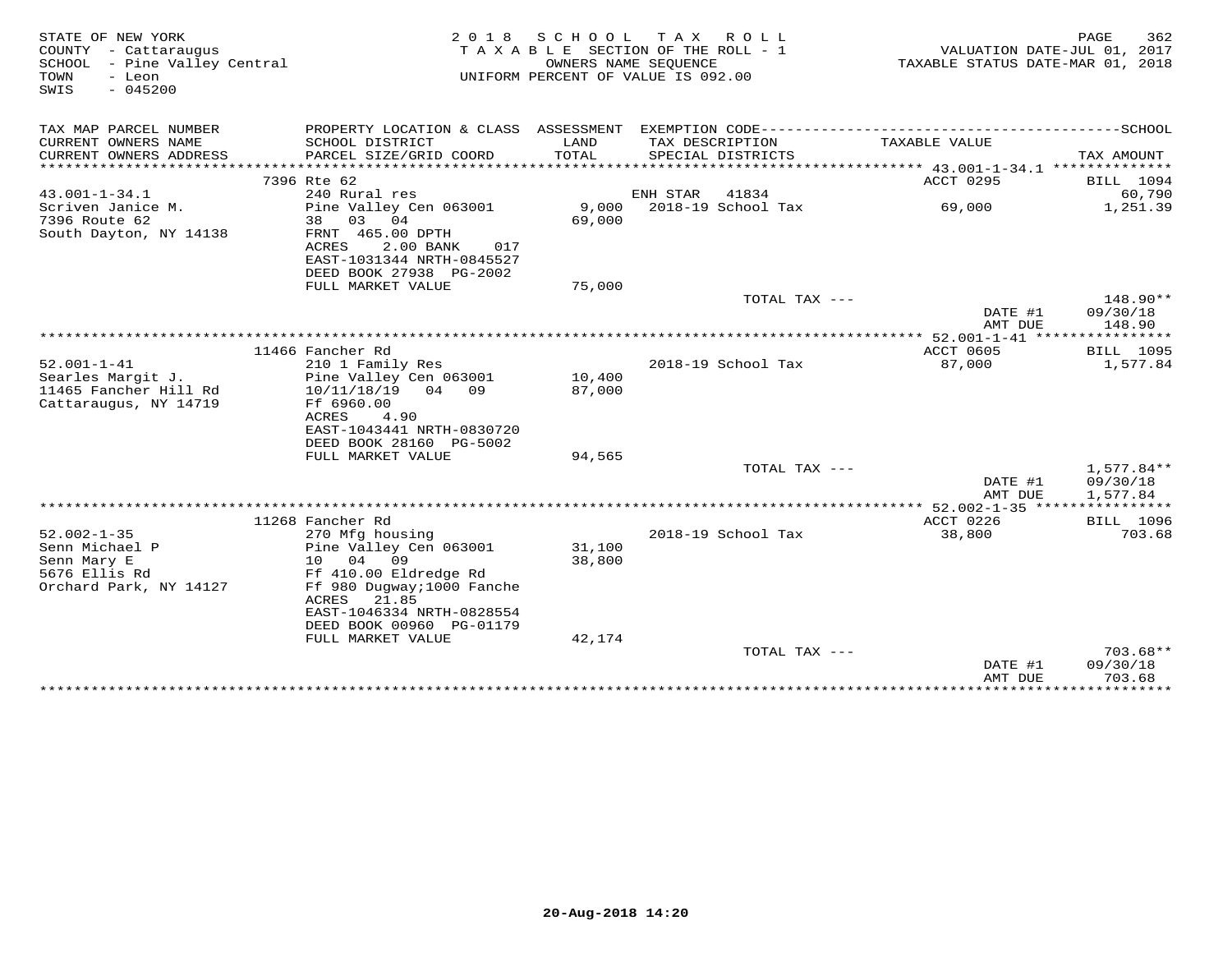| STATE OF NEW YORK<br>COUNTY - Cattaraugus<br>SCHOOL - Pine Valley Central<br>- Leon<br>TOWN<br>$-045200$<br>SWIS |                                                        | OWNERS NAME SEQUENCE | 2018 SCHOOL TAX ROLL<br>TAXABLE SECTION OF THE ROLL - 1<br>UNIFORM PERCENT OF VALUE IS 092.00 |               | TAXABLE STATUS DATE-MAR 01, 2018 | PAGE<br>363<br>VALUATION DATE-JUL 01, 2017 |
|------------------------------------------------------------------------------------------------------------------|--------------------------------------------------------|----------------------|-----------------------------------------------------------------------------------------------|---------------|----------------------------------|--------------------------------------------|
| TAX MAP PARCEL NUMBER                                                                                            |                                                        |                      |                                                                                               |               |                                  |                                            |
| CURRENT OWNERS NAME                                                                                              | SCHOOL DISTRICT                                        | LAND                 | TAX DESCRIPTION                                                                               |               | TAXABLE VALUE                    |                                            |
| CURRENT OWNERS ADDRESS                                                                                           | PARCEL SIZE/GRID COORD                                 | TOTAL                | SPECIAL DISTRICTS                                                                             |               |                                  | TAX AMOUNT                                 |
|                                                                                                                  | 7857 Dredge Rd                                         |                      |                                                                                               |               | ACCT 0352                        | <b>BILL</b> 1097                           |
| $33.004 - 1 - 7$                                                                                                 | 240 Rural res                                          |                      | ENH STAR                                                                                      | 41834         |                                  | 60,790                                     |
| Sercu Carol A                                                                                                    | Pine Valley Cen 063001                                 |                      |                                                                                               |               | 81,400                           | 1,476.28                                   |
| 7841 Dredge Rd<br>South Dayton, NY 14138                                                                         | 64 04 09<br>FRNT 895.00 DPTH<br>ACRES 39.81            | 81,400               |                                                                                               |               |                                  |                                            |
|                                                                                                                  | EAST-1023380 NRTH-0853462<br>DEED BOOK 731<br>PG-00730 |                      |                                                                                               |               |                                  |                                            |
|                                                                                                                  | FULL MARKET VALUE                                      | 88,478               |                                                                                               |               |                                  |                                            |
|                                                                                                                  |                                                        |                      |                                                                                               | TOTAL TAX --- | DATE #1                          | $373.79**$<br>09/30/18                     |
|                                                                                                                  |                                                        |                      |                                                                                               |               | AMT DUE                          | 373.79                                     |
|                                                                                                                  | 7841 Dredge Rd                                         |                      |                                                                                               |               | ACCT 0072                        | <b>BILL</b> 1098                           |
| $33.004 - 1 - 10$                                                                                                | 312 Vac w/imprv                                        |                      | 2018-19 School Tax                                                                            |               | 11,000                           | 199.50                                     |
| Sercu Carol A                                                                                                    | Pine Valley Cen 063001                                 | 9,400                |                                                                                               |               |                                  |                                            |
| 7841 Dredge Rd<br>South Dayton, NY 14138                                                                         | 64 04 09<br>420.00                                     | 11,000               |                                                                                               |               |                                  |                                            |
|                                                                                                                  | ACRES<br>4.02                                          |                      |                                                                                               |               |                                  |                                            |
|                                                                                                                  | EAST-1024197 NRTH-0852802                              |                      |                                                                                               |               |                                  |                                            |
|                                                                                                                  | DEED BOOK 00975 PG-00658<br>FULL MARKET VALUE          | 11,957               |                                                                                               |               |                                  |                                            |
|                                                                                                                  |                                                        |                      |                                                                                               | TOTAL TAX --- |                                  | 199.50**                                   |
|                                                                                                                  |                                                        |                      |                                                                                               |               | DATE #1                          | 09/30/18                                   |
|                                                                                                                  |                                                        |                      |                                                                                               |               | AMT DUE                          | 199.50                                     |
|                                                                                                                  | Rte 62                                                 |                      |                                                                                               |               | ACCT 0296                        | <b>BILL</b> 1099                           |
| $42.002 - 1 - 15.1$                                                                                              | 105 Vac farmland                                       |                      | 2018-19 School Tax                                                                            |               | 5,000                            | 90.68                                      |
| Serwon Michael                                                                                                   | Pine Valley Cen 063001                                 | 5,000                |                                                                                               |               |                                  |                                            |
| 4 Creekside Dr<br>Lackawanna, NY 14218                                                                           | 46 04 09<br>ACRES<br>7.78                              | 5,000                |                                                                                               |               |                                  |                                            |
|                                                                                                                  | EAST-1030250 NRTH-0844182                              |                      |                                                                                               |               |                                  |                                            |
|                                                                                                                  | DEED BOOK 18922 PG-5004                                |                      |                                                                                               |               |                                  |                                            |
|                                                                                                                  | FULL MARKET VALUE                                      | 5,435                |                                                                                               |               |                                  |                                            |
|                                                                                                                  |                                                        |                      |                                                                                               | TOTAL TAX --- | DATE #1                          | $90.68**$<br>09/30/18                      |
|                                                                                                                  |                                                        |                      |                                                                                               |               | AMT DUE                          | 90.68                                      |
|                                                                                                                  |                                                        |                      |                                                                                               |               |                                  |                                            |
| $43.001 - 1 - 10$                                                                                                | 7388 Alderbottom Rd<br>312 Vac w/imprv                 |                      | 2018-19 School Tax                                                                            |               | ACCT 0354<br>62,800              | <b>BILL</b> 1100<br>1,138.95               |
| SHERER BARRY A.                                                                                                  | Pine Valley Cen 063001                                 | 57,800               |                                                                                               |               |                                  |                                            |
| SHERER-YOUNG CHRISTINE A.                                                                                        | 22 04 09                                               | 62,800               |                                                                                               |               |                                  |                                            |
| 11430 HIVIEW COURT                                                                                               | FRNT 1445.00 DPTH                                      |                      |                                                                                               |               |                                  |                                            |
| MARILLA, NY 14102                                                                                                | ACRES 79.02<br>EAST-1041544 NRTH-0844683               |                      |                                                                                               |               |                                  |                                            |
|                                                                                                                  | DEED BOOK 27083 PG-9001                                |                      |                                                                                               |               |                                  |                                            |
|                                                                                                                  | FULL MARKET VALUE                                      | 68,261               |                                                                                               |               |                                  |                                            |
|                                                                                                                  |                                                        |                      |                                                                                               | TOTAL TAX --- | DATE #1                          | $1,138.95**$<br>09/30/18                   |
|                                                                                                                  |                                                        |                      |                                                                                               |               | AMT DUE                          | 1,138.95                                   |
|                                                                                                                  |                                                        |                      |                                                                                               |               |                                  |                                            |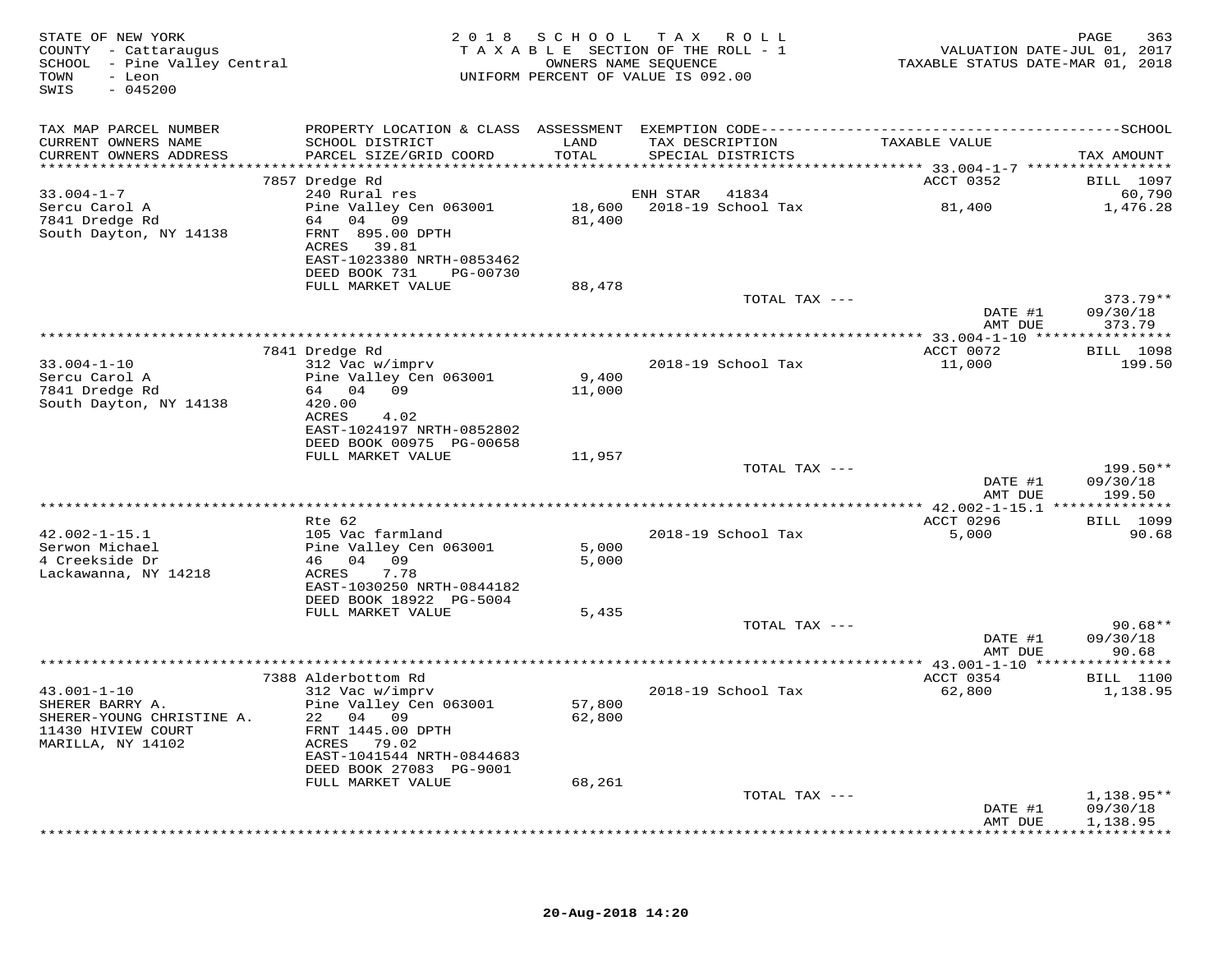| STATE OF NEW YORK<br>COUNTY - Cattaraugus<br>SCHOOL - Pine Valley Central<br>TOWN<br>- Leon<br>$-045200$<br>SWIS | 2 0 1 8                                              | S C H O O L<br>TAXABLE SECTION OF THE ROLL - 1<br>UNIFORM PERCENT OF VALUE IS 092.00 | T A X<br>OWNERS NAME SEQUENCE | ROLL ROLL                   | VALUATION DATE-JUL 01, 2017<br>TAXABLE STATUS DATE-MAR 01, 2018 | PAGE<br>364          |
|------------------------------------------------------------------------------------------------------------------|------------------------------------------------------|--------------------------------------------------------------------------------------|-------------------------------|-----------------------------|-----------------------------------------------------------------|----------------------|
| TAX MAP PARCEL NUMBER                                                                                            |                                                      |                                                                                      |                               |                             |                                                                 |                      |
| CURRENT OWNERS NAME                                                                                              | SCHOOL DISTRICT                                      | LAND                                                                                 | TAX DESCRIPTION               |                             | TAXABLE VALUE                                                   |                      |
| CURRENT OWNERS ADDRESS                                                                                           | PARCEL SIZE/GRID COORD                               | TOTAL                                                                                |                               | SPECIAL DISTRICTS           |                                                                 | TAX AMOUNT           |
|                                                                                                                  | 6370 Town Hill Rd                                    |                                                                                      |                               |                             | ACCT 0279                                                       | <b>BILL</b> 1101     |
| $52.001 - 1 - 9.1$                                                                                               | 112 Dairy farm                                       |                                                                                      | AG BLDG                       | 41700                       |                                                                 | 20,000               |
| Shetler Dannie I                                                                                                 | Pine Valley Cen 063001                               |                                                                                      | 110,400 AG DIST               | 41720                       |                                                                 | 52,172               |
| Shetler Elizabeth D<br>6370 Town Hill Rd                                                                         | 26 04 09<br>FRNT 4170.00 DPTH                        |                                                                                      | 206,800 BAS STAR              | 41854<br>2018-19 School Tax | 134,628                                                         | 27,300<br>2,441.63   |
| Conewango Valley, NY 14726                                                                                       | ACRES 135.85                                         |                                                                                      |                               |                             |                                                                 |                      |
|                                                                                                                  | EAST-1036173 NRTH-0830125                            |                                                                                      |                               |                             |                                                                 |                      |
| MAY BE SUBJECT TO PAYMENT                                                                                        | DEED BOOK 27671 PG-6004                              |                                                                                      |                               |                             |                                                                 |                      |
| UNDER AGDIST LAW TIL 2022                                                                                        | FULL MARKET VALUE                                    | 224,783                                                                              |                               | TOTAL TAX ---               |                                                                 | $1,946.51**$         |
|                                                                                                                  |                                                      |                                                                                      |                               |                             | DATE #1                                                         | 09/30/18             |
|                                                                                                                  |                                                      |                                                                                      |                               |                             | AMT DUE                                                         | 1,946.51             |
|                                                                                                                  |                                                      | ************************************                                                 |                               |                             | **************** 34.003-1-8.2 ***************                   |                      |
| $34.003 - 1 - 8.2$                                                                                               | Earl Hill Rd (Co Rd 35)<br>322 Rural vac>10          |                                                                                      |                               | 2018-19 School Tax          | ACCT 0562<br>45,900                                             | BILL 1102<br>832.45  |
| Silleman Charles L                                                                                               | Pine Valley Cen 063001                               | 45,900                                                                               |                               |                             |                                                                 |                      |
| Silleman Joan                                                                                                    | 32 04 09                                             | 45,900                                                                               |                               |                             |                                                                 |                      |
| 11923 E Leon Rd                                                                                                  | FRNT 610.00 DPTH                                     |                                                                                      |                               |                             |                                                                 |                      |
| South Dayton, NY 14138                                                                                           | ACRES 65.85<br>EAST-1035960 NRTH-0854601             |                                                                                      |                               |                             |                                                                 |                      |
|                                                                                                                  | DEED BOOK 863<br>PG-00592                            |                                                                                      |                               |                             |                                                                 |                      |
|                                                                                                                  | FULL MARKET VALUE                                    | 49,891                                                                               |                               |                             |                                                                 |                      |
|                                                                                                                  |                                                      |                                                                                      |                               | TOTAL TAX ---               | DATE #1                                                         | 832.45**<br>09/30/18 |
|                                                                                                                  |                                                      |                                                                                      |                               |                             | AMT DUE                                                         | 832.45               |
|                                                                                                                  |                                                      |                                                                                      |                               |                             |                                                                 |                      |
|                                                                                                                  | 11621 Fancher Rd                                     |                                                                                      |                               |                             | ACCT 0556                                                       | BILL 1103            |
| $43.003 - 1 - 12.2$<br>Silleman Drew C                                                                           | 210 1 Family Res<br>Pine Valley Cen 063001           | 11,700                                                                               | <b>BAS STAR</b>               | 41854<br>2018-19 School Tax | 114,500                                                         | 27,300<br>2,076.59   |
| Pfaffenbach Darlene D                                                                                            | 19 04 09                                             | 114,500                                                                              |                               |                             |                                                                 |                      |
| 11621 Fancher Rd                                                                                                 | Ff 450.00                                            |                                                                                      |                               |                             |                                                                 |                      |
| Cattaraugus, NY 14719                                                                                            | ACRES<br>3.35 BANK<br>017                            |                                                                                      |                               |                             |                                                                 |                      |
|                                                                                                                  | EAST-1041031 NRTH-0833345<br>DEED BOOK 13090 PG-9001 |                                                                                      |                               |                             |                                                                 |                      |
|                                                                                                                  | FULL MARKET VALUE                                    | 124,457                                                                              |                               |                             |                                                                 |                      |
|                                                                                                                  |                                                      |                                                                                      |                               | TOTAL TAX ---               |                                                                 | $1,581.47**$         |
|                                                                                                                  |                                                      |                                                                                      |                               |                             | DATE #1                                                         | 09/30/18             |
|                                                                                                                  |                                                      |                                                                                      |                               |                             | AMT DUE                                                         | 1,581.47             |
|                                                                                                                  | 7990 Rte 62                                          |                                                                                      |                               |                             | ACCT 0776                                                       | <b>BILL</b> 1104     |
| $34.003 - 1 - 8.6$                                                                                               | 240 Rural res                                        |                                                                                      | BAS STAR                      | 41854                       |                                                                 | 27,300               |
| Silleman Joshua D.<br>7990 Route 62                                                                              | Pine Valley Cen 063001<br>04 09                      | 120,000                                                                              | 12,100 2018-19 School Tax     |                             | 120,000                                                         | 2,176.34             |
| South Dayton, NY 14138                                                                                           | 32<br>off Earl hill Rd                               |                                                                                      |                               |                             |                                                                 |                      |
|                                                                                                                  | 3.55 BANK<br>ACRES<br>017                            |                                                                                      |                               |                             |                                                                 |                      |
|                                                                                                                  | EAST-1035398 NRTH-0855237                            |                                                                                      |                               |                             |                                                                 |                      |
|                                                                                                                  | DEED BOOK 19265 PG-6001<br>FULL MARKET VALUE         | 130,435                                                                              |                               |                             |                                                                 |                      |
|                                                                                                                  |                                                      |                                                                                      |                               | TOTAL TAX ---               |                                                                 | $1,681.22**$         |
|                                                                                                                  |                                                      |                                                                                      |                               |                             | DATE #1                                                         | 09/30/18             |
|                                                                                                                  |                                                      |                                                                                      |                               |                             | AMT DUE                                                         | 1,681.22             |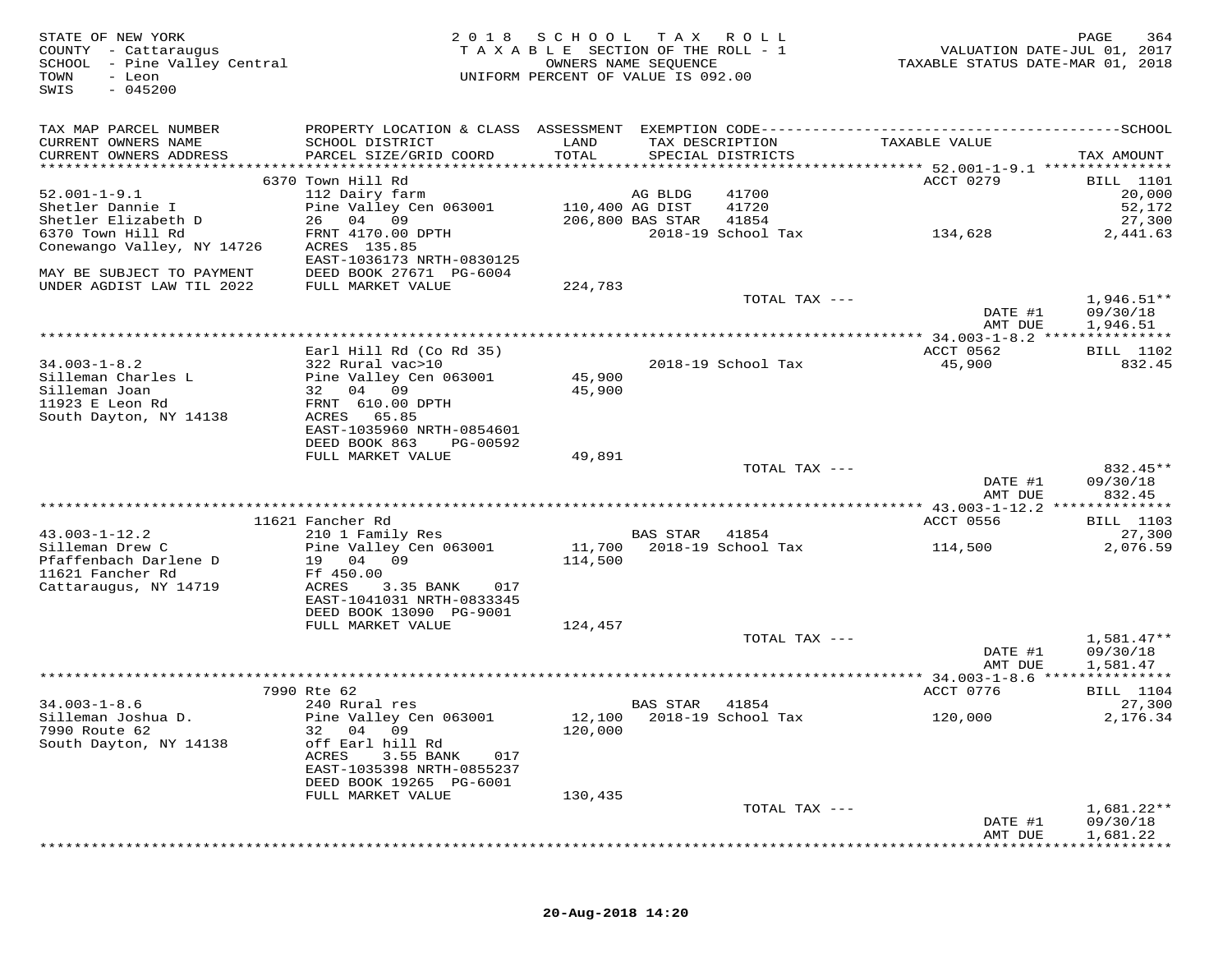| STATE OF NEW YORK<br>COUNTY - Cattaraugus<br>SCHOOL - Pine Valley Central<br>TOWN<br>- Leon<br>$-045200$<br>SWIS | 2018                                                                                                                         | SCHOOL<br>TAXABLE SECTION OF THE ROLL - 1<br>UNIFORM PERCENT OF VALUE IS 092.00 | T A X<br>OWNERS NAME SEQUENCE               | R O L L            | TAXABLE STATUS DATE-MAR 01, 2018 | PAGE<br>365<br>VALUATION DATE-JUL 01, 2017 |
|------------------------------------------------------------------------------------------------------------------|------------------------------------------------------------------------------------------------------------------------------|---------------------------------------------------------------------------------|---------------------------------------------|--------------------|----------------------------------|--------------------------------------------|
| TAX MAP PARCEL NUMBER                                                                                            |                                                                                                                              |                                                                                 |                                             |                    |                                  |                                            |
| CURRENT OWNERS NAME<br>CURRENT OWNERS ADDRESS                                                                    | SCHOOL DISTRICT<br>PARCEL SIZE/GRID COORD                                                                                    | LAND<br>TOTAL                                                                   | TAX DESCRIPTION<br>SPECIAL DISTRICTS        |                    | TAXABLE VALUE                    | TAX AMOUNT                                 |
|                                                                                                                  | 7308 Alderbottom Rd                                                                                                          |                                                                                 |                                             |                    | ACCT 0152                        | <b>BILL</b> 1105                           |
| $43.001 - 1 - 11.1$<br>Sim William G<br>4307 Camp Rd<br>Hamburg, NY 14075                                        | 322 Rural vac>10<br>Pine Valley Cen 063001<br>22<br>04 09<br>FRNT 340.00 DPTH<br>ACRES<br>20.00<br>EAST-1041630 NRTH-0843886 | 26,000<br>26,000                                                                |                                             | 2018-19 School Tax | 26,000                           | 471.54                                     |
|                                                                                                                  | DEED BOOK 00939 PG-01180<br>FULL MARKET VALUE                                                                                | 28,261                                                                          |                                             |                    |                                  |                                            |
|                                                                                                                  |                                                                                                                              |                                                                                 |                                             | TOTAL TAX ---      | DATE #1<br>AMT DUE               | $471.54**$<br>09/30/18<br>471.54           |
|                                                                                                                  |                                                                                                                              |                                                                                 |                                             |                    | ************ 42.002-1-28 ****    | * * * * * * * * *                          |
|                                                                                                                  | 7051 West Rd                                                                                                                 |                                                                                 |                                             |                    | ACCT 0359                        | <b>BILL</b> 1106                           |
| $42.002 - 1 - 28$<br>Slabaugh David D                                                                            | 112 Dairy farm<br>Pine Valley Cen 063001                                                                                     |                                                                                 | AG DISTOUT 41730<br>132,300 BUS C/T/S 47610 |                    |                                  | 30,185<br>2,500                            |
| Slabaugh Verba A                                                                                                 | 53 04 09                                                                                                                     |                                                                                 | 175,000 BAS STAR                            | 41854              |                                  | 27,300                                     |
| 7051 West Rd                                                                                                     | ACRES 230.39                                                                                                                 |                                                                                 |                                             | 2018-19 School Tax | 142,315                          | 2,581.04                                   |
| Conewango Valley, NY 14726                                                                                       | EAST-1024714 NRTH-0842109<br>DEED BOOK 11263 PG-7001                                                                         |                                                                                 |                                             |                    |                                  |                                            |
| MAY BE SUBJECT TO PAYMENT<br>UNDER AGDIST LAW TIL 2025                                                           | FULL MARKET VALUE                                                                                                            | 190,217                                                                         |                                             |                    |                                  |                                            |
|                                                                                                                  |                                                                                                                              |                                                                                 |                                             | TOTAL TAX ---      |                                  | $2,085.93**$                               |
|                                                                                                                  |                                                                                                                              |                                                                                 |                                             |                    |                                  |                                            |
|                                                                                                                  |                                                                                                                              |                                                                                 |                                             |                    | DATE #1<br>AMT DUE               | 09/30/18<br>2,085.93                       |
|                                                                                                                  | 11925 Leon-New Albion Rd                                                                                                     |                                                                                 |                                             |                    | ACCT 0193                        |                                            |
| $43.003 - 1 - 20$                                                                                                | 210 1 Family Res                                                                                                             |                                                                                 | <b>BAS STAR</b>                             | 41854              |                                  | <b>BILL</b> 1107<br>27,300                 |
| Slabaugh Samuel A                                                                                                | Pine Valley Cen 063001                                                                                                       | 6,800                                                                           |                                             | 2018-19 School Tax | 70,000                           | 1,269.53                                   |
| Slabaugh Ella B                                                                                                  | 04<br>09<br>27                                                                                                               | 70,000                                                                          |                                             |                    |                                  |                                            |
| 11926 Leon-New Ablion Rd<br>Conewango Valley, NY 14726                                                           | Slabaugh Land Contract<br>Town Hill Rd Ff - 125'                                                                             |                                                                                 |                                             |                    |                                  |                                            |
|                                                                                                                  | FRNT 253.00 DPTH 125.00                                                                                                      |                                                                                 |                                             |                    |                                  |                                            |
|                                                                                                                  | EAST-1036082 NRTH-0835037                                                                                                    |                                                                                 |                                             |                    |                                  |                                            |
|                                                                                                                  | DEED BOOK 16960 PG-4004<br>FULL MARKET VALUE                                                                                 | 76,087                                                                          |                                             |                    |                                  |                                            |
|                                                                                                                  |                                                                                                                              |                                                                                 |                                             | TOTAL TAX ---      |                                  | $774.41**$                                 |
|                                                                                                                  |                                                                                                                              |                                                                                 |                                             |                    | DATE #1<br>AMT DUE               | 09/30/18<br>774.41                         |
|                                                                                                                  |                                                                                                                              |                                                                                 |                                             |                    |                                  |                                            |
|                                                                                                                  | 11925 Leon-New Albion Rd                                                                                                     |                                                                                 |                                             |                    | ACCT 0581                        | <b>BILL</b> 1108                           |
| $43.003 - 1 - 22.4$<br>Slabaugh Samuel A                                                                         | 105 Vac farmland<br>Pine Valley Cen 063001                                                                                   | 6,200                                                                           |                                             | 2018-19 School Tax | 6,200                            | 112.44                                     |
| Slabaugh Ella B                                                                                                  | 27<br>04<br>09                                                                                                               | 6,200                                                                           |                                             |                    |                                  |                                            |
| 11926 Leon-New Ablion Rd                                                                                         | Slabaugh buying land cont                                                                                                    |                                                                                 |                                             |                    |                                  |                                            |
| Conewango Valley, NY 14726                                                                                       | Co Rd 6 Ff - 700'<br>FRNT 140.00 DPTH                                                                                        |                                                                                 |                                             |                    |                                  |                                            |
|                                                                                                                  | ACRES<br>7.70                                                                                                                |                                                                                 |                                             |                    |                                  |                                            |
|                                                                                                                  | EAST-1035709 NRTH-0835103                                                                                                    |                                                                                 |                                             |                    |                                  |                                            |
|                                                                                                                  | DEED BOOK 16960 PG-4004<br>FULL MARKET VALUE                                                                                 | 6,739                                                                           |                                             |                    |                                  |                                            |
|                                                                                                                  |                                                                                                                              |                                                                                 |                                             | TOTAL TAX ---      |                                  | $112.44**$                                 |
|                                                                                                                  |                                                                                                                              |                                                                                 |                                             |                    | DATE #1<br>AMT DUE               | 09/30/18<br>112.44                         |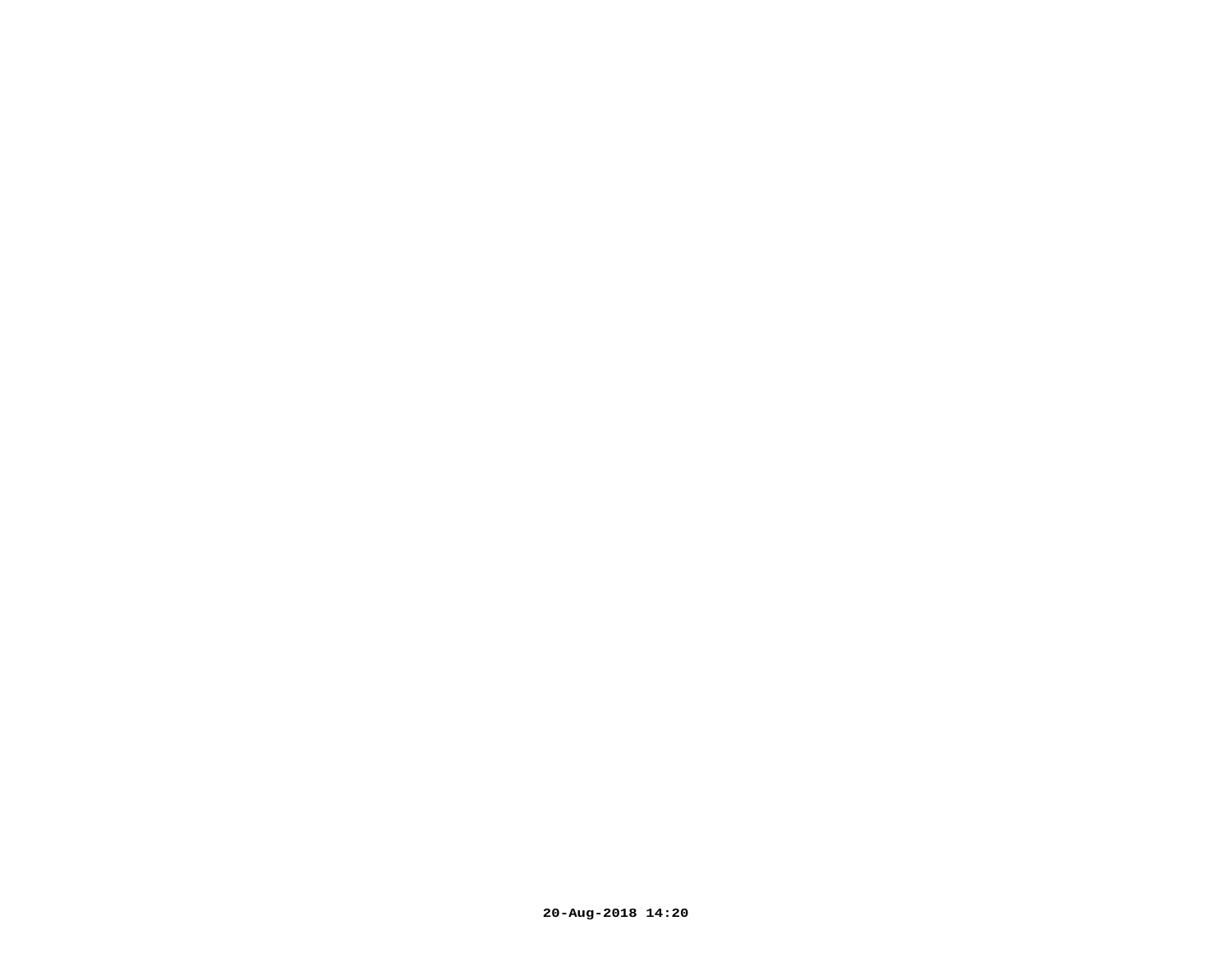| STATE OF NEW YORK<br>COUNTY - Cattaraugus<br>SCHOOL - Pine Valley Central<br>TOWN<br>- Leon<br>$-045200$<br>SWIS        | 2 0 1 8<br>TAXABLE                                                                                                                                                | S C H O O L      | T A X<br>R O L L<br>SECTION OF THE ROLL - 1<br>OWNERS NAME SEOUENCE<br>UNIFORM PERCENT OF VALUE IS 092.00 | VALUATION DATE-JUL 01, 2017<br>TAXABLE STATUS DATE-MAR 01, 2018 | 366<br>PAGE                                 |
|-------------------------------------------------------------------------------------------------------------------------|-------------------------------------------------------------------------------------------------------------------------------------------------------------------|------------------|-----------------------------------------------------------------------------------------------------------|-----------------------------------------------------------------|---------------------------------------------|
| TAX MAP PARCEL NUMBER                                                                                                   | PROPERTY LOCATION & CLASS ASSESSMENT EXEMPTION CODE-----------------------------------SCHOOL                                                                      |                  |                                                                                                           |                                                                 |                                             |
| CURRENT OWNERS NAME<br>CURRENT OWNERS ADDRESS<br>***********************                                                | SCHOOL DISTRICT<br>PARCEL SIZE/GRID COORD                                                                                                                         | LAND<br>TOTAL    | TAX DESCRIPTION<br>SPECIAL DISTRICTS                                                                      | TAXABLE VALUE                                                   | TAX AMOUNT                                  |
| $52.002 - 1 - 27.16$                                                                                                    | 11098 Peters Rd<br>210 1 Family Res                                                                                                                               |                  | <b>BAS STAR</b><br>41854                                                                                  | ACCT 0756                                                       | <b>BILL</b> 1109<br>27,300                  |
| Slavey Sherry<br>11098 Peters Rd<br>Cattaraugus, NY 14719                                                               | Pine Valley Cen 063001<br>04<br>09<br>01<br>$Lot$ #10<br>Ff 400.00<br>ACRES<br>4.80<br>EAST-1049285 NRTH-0827082<br>DEED BOOK 998<br>$PG-103$                     | 14,600<br>61,600 | 2018-19 School Tax                                                                                        | 61,600                                                          | 1,117.19                                    |
|                                                                                                                         | FULL MARKET VALUE                                                                                                                                                 | 66,957           | TOTAL TAX ---                                                                                             |                                                                 | $622.07**$                                  |
|                                                                                                                         |                                                                                                                                                                   |                  |                                                                                                           | DATE #1<br>AMT DUE                                              | 09/30/18<br>622.07                          |
|                                                                                                                         | 11022 Eldredge /Larch Lane Dr R                                                                                                                                   |                  |                                                                                                           | ACCT 0460                                                       | <b>BILL</b> 1110                            |
| $52.002 - 1 - 22$<br>Slavinski Charles F<br>Slavinski Sharon L<br>11022 Eldredge Rd/Larch Lane<br>Cattaraugus, NY 14719 | 260 Seasonal res<br>Pine Valley Cen 063001<br>02 04<br>09<br>$Lot-5$<br>Ff 370 Larch Ln<br>Ff 550 Pike; 350 Bb Lane<br>ACRES<br>6.09<br>EAST-1050092 NRTH-0828686 | 16,700<br>45,000 | 2018-19 School Tax                                                                                        | 45,000                                                          | 816.13                                      |
|                                                                                                                         | DEED BOOK 4516<br>PG-5001<br>FULL MARKET VALUE                                                                                                                    | 48,913           |                                                                                                           |                                                                 |                                             |
|                                                                                                                         |                                                                                                                                                                   |                  | TOTAL TAX $---$                                                                                           | DATE #1<br>AMT DUE                                              | 816.13**<br>09/30/18<br>816.13              |
|                                                                                                                         | Leon-New Albion Rd                                                                                                                                                |                  |                                                                                                           | **** 43.003-1-6.5 ****************<br>ACCT 0914                 | <b>BILL</b> 1111                            |
| $43.003 - 1 - 6.5$<br>Slawek Mark<br>Slawek Laura A.<br>9 Princess Drive<br>Cheektowaga, NY 14225                       | 312 Vac w/imprv<br>Pine Valley Cen 063001<br>$28/27$ 04 09<br>Ff 460.00<br>ACRES<br>28.15<br>EAST-1035430 NRTH-0837881<br>DEED BOOK 21714 PG-5001                 | 30,000<br>30,000 | 2018-19 School Tax                                                                                        | 30,000                                                          | 544.08                                      |
|                                                                                                                         | FULL MARKET VALUE                                                                                                                                                 | 32,609           |                                                                                                           |                                                                 |                                             |
|                                                                                                                         |                                                                                                                                                                   |                  | TOTAL TAX ---                                                                                             | DATE #1<br>AMT DUE<br>***************                           | 544.08**<br>09/30/18<br>544.08<br>********* |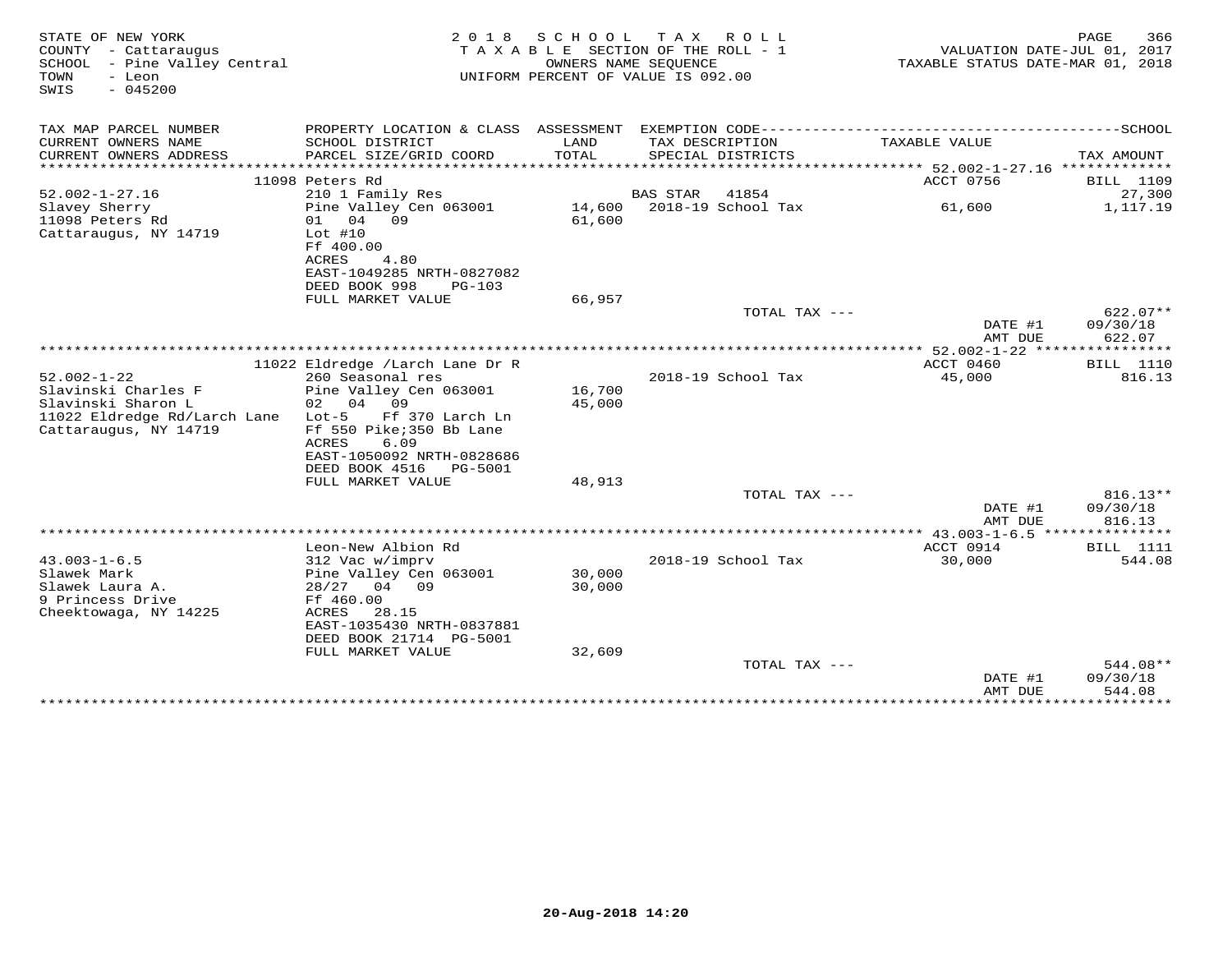| STATE OF NEW YORK<br>COUNTY - Cattaraugus<br>SCHOOL - Pine Valley Central<br>TOWN<br>- Leon<br>SWIS<br>$-045200$ | 2018                                                                                            | SCHOOL           | T A X<br>R O L L<br>TAXABLE SECTION OF THE ROLL - 1<br>OWNERS NAME SEQUENCE<br>UNIFORM PERCENT OF VALUE IS 092.00 | VALUATION DATE-JUL 01, 2017<br>TAXABLE STATUS DATE-MAR 01, 2018 | 367<br>PAGE                  |
|------------------------------------------------------------------------------------------------------------------|-------------------------------------------------------------------------------------------------|------------------|-------------------------------------------------------------------------------------------------------------------|-----------------------------------------------------------------|------------------------------|
| TAX MAP PARCEL NUMBER                                                                                            |                                                                                                 |                  |                                                                                                                   |                                                                 |                              |
| CURRENT OWNERS NAME<br>CURRENT OWNERS ADDRESS                                                                    | SCHOOL DISTRICT<br>PARCEL SIZE/GRID COORD                                                       | LAND<br>TOTAL    | TAX DESCRIPTION<br>SPECIAL DISTRICTS                                                                              | TAXABLE VALUE                                                   | TAX AMOUNT                   |
|                                                                                                                  |                                                                                                 |                  |                                                                                                                   |                                                                 |                              |
| $43.004 - 1 - 21$<br>Sloan Family Trust<br>55 W Royal Pky<br>Williamsville, NY 14221                             | 11356 Leon-New Albion Rd<br>260 Seasonal res<br>Pine Valley Cen 063001<br>11 04 09<br>Ff 820.00 | 45,500<br>57,000 | 2018-19 School Tax                                                                                                | ACCT 0360<br>57,000                                             | <b>BILL</b> 1112<br>1,033.76 |
|                                                                                                                  | ACRES<br>48.86<br>EAST-1045370 NRTH-0834330<br>DEED BOOK 6180<br>PG-5001<br>FULL MARKET VALUE   | 61,957           |                                                                                                                   |                                                                 |                              |
|                                                                                                                  |                                                                                                 |                  | TOTAL TAX ---                                                                                                     |                                                                 | $1,033.76**$                 |
|                                                                                                                  |                                                                                                 |                  |                                                                                                                   | DATE #1<br>AMT DUE                                              | 09/30/18<br>1,033.76         |
|                                                                                                                  |                                                                                                 |                  |                                                                                                                   |                                                                 |                              |
| $43.001 - 1 - 17$                                                                                                | Alderbottom Rd<br>322 Rural vac>10                                                              |                  | 2018-19 School Tax                                                                                                | ACCT 0214<br>23,500                                             | <b>BILL</b> 1113<br>426.20   |
| Smith Alice Kraus                                                                                                | Pine Valley Cen 063001                                                                          | 23,500           |                                                                                                                   |                                                                 |                              |
| PO Box 1030                                                                                                      | 21 04 09                                                                                        | 23,500           |                                                                                                                   |                                                                 |                              |
| Lehigh Acres, FL 33970                                                                                           | FRNT 265.00 DPTH<br>ACRES 15.85                                                                 |                  |                                                                                                                   |                                                                 |                              |
|                                                                                                                  | EAST-1041525 NRTH-0840069                                                                       |                  |                                                                                                                   |                                                                 |                              |
|                                                                                                                  | DEED BOOK 00943 PG-00487                                                                        |                  |                                                                                                                   |                                                                 |                              |
|                                                                                                                  | FULL MARKET VALUE                                                                               | 25,543           |                                                                                                                   |                                                                 |                              |
|                                                                                                                  |                                                                                                 |                  | TOTAL TAX ---                                                                                                     | DATE #1                                                         | 426.20**<br>09/30/18         |
|                                                                                                                  |                                                                                                 |                  |                                                                                                                   | AMT DUE                                                         | 426.20                       |
|                                                                                                                  | 12929 Kent Switch Rd                                                                            |                  |                                                                                                                   | ACCT 0044                                                       | BILL 1114                    |
| $42.002 - 1 - 1.1$                                                                                               | 112 Dairy farm                                                                                  |                  | AG BLDG<br>41700                                                                                                  |                                                                 | 25,000                       |
| Smith Larry<br>12929 Kent Switch Rd                                                                              | Pine Valley Cen 063001<br>61/62<br>04 09                                                        |                  | 80,600 AG DISTOUT 41730<br>174,600 2018-19 School Tax                                                             | 130,571                                                         | 19,029<br>2,368.05           |
| South Dayton, NY 14138                                                                                           | ACRES 110.55<br>EAST-1020055 NRTH-0846311                                                       |                  |                                                                                                                   |                                                                 |                              |
| MAY BE SUBJECT TO PAYMENT                                                                                        | DEED BOOK 1017<br>PG-1181                                                                       |                  |                                                                                                                   |                                                                 |                              |
| UNDER AGDIST LAW TIL 2025                                                                                        | FULL MARKET VALUE                                                                               | 189,783          |                                                                                                                   |                                                                 |                              |
|                                                                                                                  |                                                                                                 |                  | TOTAL TAX ---                                                                                                     | DATE #1                                                         | $2,368.05**$<br>09/30/18     |
|                                                                                                                  |                                                                                                 |                  |                                                                                                                   | AMT DUE                                                         | 2,368.05                     |
|                                                                                                                  | 11116 Eldredge Rd & Canyon Dr                                                                   |                  |                                                                                                                   | ************ 52.002-1-17.1 ***************<br>ACCT 0444         | <b>BILL</b> 1115             |
| $52.002 - 1 - 17.1$                                                                                              | 210 1 Family Res                                                                                |                  | 41834<br>ENH STAR                                                                                                 |                                                                 | 60,790                       |
| Smith Ralph                                                                                                      | Pine Valley Cen 063001                                                                          | 12,100           | 2018-19 School Tax                                                                                                | 72,100                                                          | 1,307.62                     |
| Smith Anne E<br>11116 Eldredge Rd                                                                                | 02 04 09<br>Ff 240.00 Eldredge Rd                                                               | 72,100           |                                                                                                                   |                                                                 |                              |
| Cattaraugus, NY 14719                                                                                            | Ff 840.00 Canyon Dr                                                                             |                  |                                                                                                                   |                                                                 |                              |
|                                                                                                                  | 3.55 BANK<br>ACRES<br>017                                                                       |                  |                                                                                                                   |                                                                 |                              |
|                                                                                                                  | EAST-1048826 NRTH-0828225<br>DEED BOOK 864<br>PG-01095                                          |                  |                                                                                                                   |                                                                 |                              |
|                                                                                                                  | FULL MARKET VALUE                                                                               | 78,370           |                                                                                                                   |                                                                 |                              |
|                                                                                                                  |                                                                                                 |                  | TOTAL TAX ---                                                                                                     |                                                                 | 205.12**                     |
|                                                                                                                  |                                                                                                 |                  |                                                                                                                   | DATE #1<br>AMT DUE                                              | 09/30/18<br>205.12           |
|                                                                                                                  |                                                                                                 |                  |                                                                                                                   |                                                                 |                              |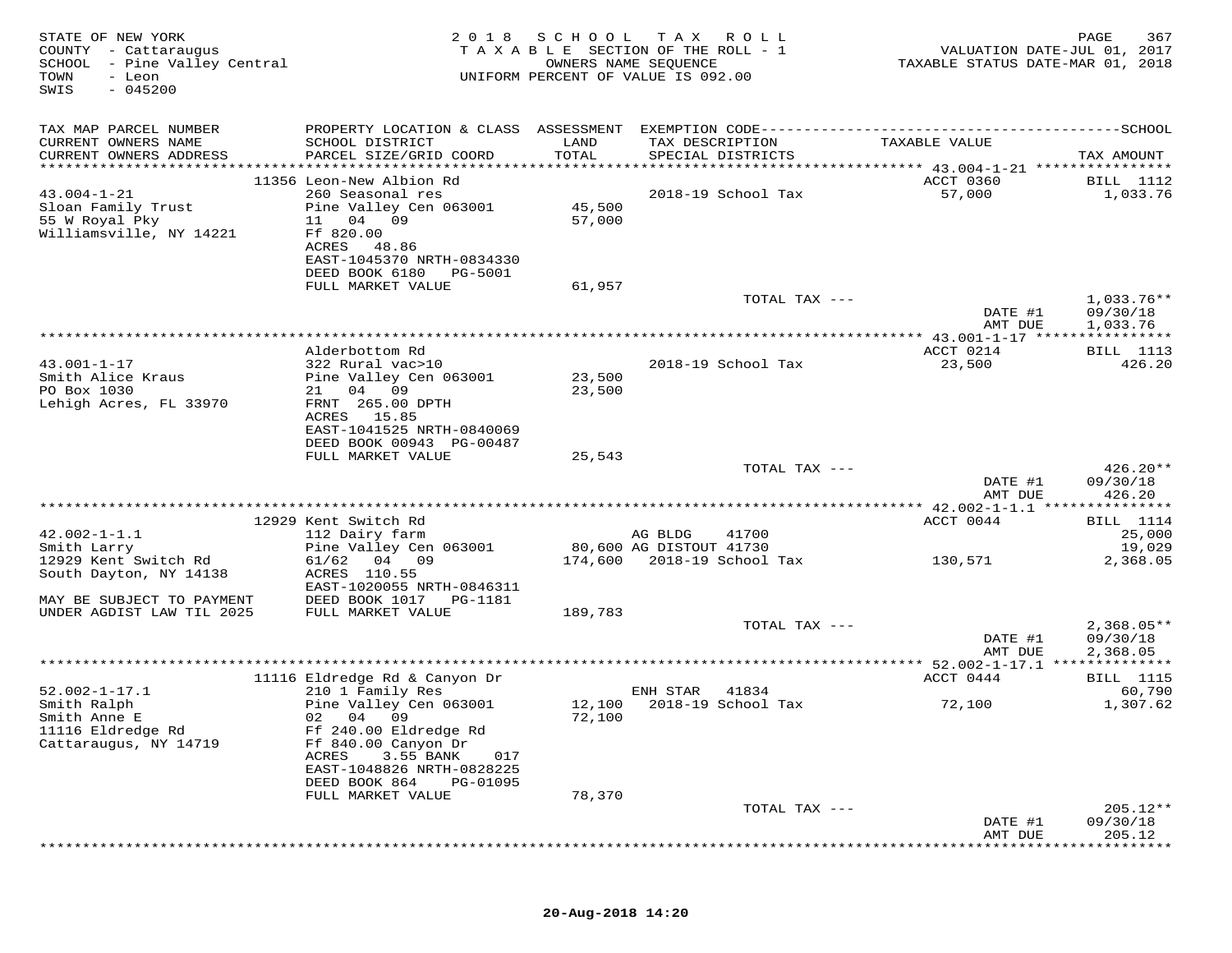| STATE OF NEW YORK<br>COUNTY - Cattaraugus<br>SCHOOL - Pine Valley Central<br>- Leon<br>TOWN<br>$-045200$<br>SWIS | 2 0 1 8                                                | S C H O O L      | T A X<br>R O L L<br>TAXABLE SECTION OF THE ROLL - 1<br>OWNERS NAME SEQUENCE<br>UNIFORM PERCENT OF VALUE IS 092.00 | VALUATION DATE-JUL 01, 2017<br>TAXABLE STATUS DATE-MAR 01, 2018 | PAGE<br>368              |
|------------------------------------------------------------------------------------------------------------------|--------------------------------------------------------|------------------|-------------------------------------------------------------------------------------------------------------------|-----------------------------------------------------------------|--------------------------|
| TAX MAP PARCEL NUMBER                                                                                            |                                                        |                  |                                                                                                                   |                                                                 |                          |
| CURRENT OWNERS NAME                                                                                              | SCHOOL DISTRICT                                        | LAND             | TAX DESCRIPTION                                                                                                   | TAXABLE VALUE                                                   |                          |
| CURRENT OWNERS ADDRESS<br>***********************                                                                | PARCEL SIZE/GRID COORD                                 | TOTAL            | SPECIAL DISTRICTS                                                                                                 |                                                                 | TAX AMOUNT               |
|                                                                                                                  | 6717 Alderbottom Rd                                    |                  |                                                                                                                   | ACCT 0409                                                       | <b>BILL</b> 1116         |
| $43.003 - 1 - 15$                                                                                                | 260 Seasonal res                                       |                  | 2018-19 School Tax                                                                                                | 38,000                                                          | 689.17                   |
| Snyder Daniel                                                                                                    | Pine Valley Cen 063001                                 | 6,500            |                                                                                                                   |                                                                 |                          |
| 2756 Brady Way                                                                                                   | 04 09<br>27                                            | 38,000           |                                                                                                                   |                                                                 |                          |
| Layton, UT 84041                                                                                                 | FRNT 200.00 DPTH 100.00                                |                  |                                                                                                                   |                                                                 |                          |
|                                                                                                                  | EAST-1038286 NRTH-0835215<br>DEED BOOK 8049<br>PG-5001 |                  |                                                                                                                   |                                                                 |                          |
|                                                                                                                  | FULL MARKET VALUE                                      | 41,304           |                                                                                                                   |                                                                 |                          |
|                                                                                                                  |                                                        |                  | TOTAL TAX ---                                                                                                     |                                                                 | 689.17**                 |
|                                                                                                                  |                                                        |                  |                                                                                                                   | DATE #1<br>AMT DUE                                              | 09/30/18<br>689.17       |
|                                                                                                                  |                                                        |                  |                                                                                                                   |                                                                 |                          |
|                                                                                                                  | 12476 Cherry Creek Hill Rd                             |                  |                                                                                                                   | ACCT 0364                                                       | <b>BILL</b> 1117         |
| $42.004 - 1 - 20$                                                                                                | 210 1 Family Res                                       |                  | ENH STAR<br>41834                                                                                                 |                                                                 | 60,790                   |
| Snyder David L<br>Snyder Judith A                                                                                | Pine Valley Cen 063001<br>09<br>44 04                  | 14,700<br>94,400 | 2018-19 School Tax                                                                                                | 94,400                                                          | 1,712.05                 |
| 12476 Cherry Creek Hill Rd                                                                                       | Ff 490.00 Leon-Cherry Cr                               |                  |                                                                                                                   |                                                                 |                          |
| Conewango Valley, NY 14726                                                                                       | Ff 420.00 Raggie Rd                                    |                  |                                                                                                                   |                                                                 |                          |
|                                                                                                                  | 4.85<br>ACRES                                          |                  |                                                                                                                   |                                                                 |                          |
|                                                                                                                  | EAST-1027420 NRTH-0836013                              |                  |                                                                                                                   |                                                                 |                          |
|                                                                                                                  | DEED BOOK 14169 PG-3001                                |                  |                                                                                                                   |                                                                 |                          |
|                                                                                                                  | FULL MARKET VALUE                                      | 102,609          | TOTAL TAX ---                                                                                                     |                                                                 | $609.56**$               |
|                                                                                                                  |                                                        |                  |                                                                                                                   | DATE #1                                                         | 09/30/18                 |
|                                                                                                                  |                                                        |                  |                                                                                                                   | AMT DUE                                                         | 609.56                   |
|                                                                                                                  |                                                        |                  |                                                                                                                   | ****** 51.002-2-2 ******************                            |                          |
|                                                                                                                  | Riga Rd                                                |                  |                                                                                                                   | ACCT 0365                                                       | <b>BILL</b> 1118         |
| $51.002 - 2 - 2$                                                                                                 | 270 Mfg housing                                        |                  | 2018-19 School Tax                                                                                                | 77,900                                                          | 1,412.80                 |
| Sobieraj Edward                                                                                                  | Pine Valley Cen 063001                                 | 54,800           |                                                                                                                   |                                                                 |                          |
| Sobieraj Leona<br>127 Fieldcrest Ct                                                                              | $42/43$ 04 09<br>Ff 2360.00 Raggie Rd                  | 77,900           |                                                                                                                   |                                                                 |                          |
| West Seneca, NY 14224                                                                                            | Ff 2650 Us Rte 62                                      |                  |                                                                                                                   |                                                                 |                          |
|                                                                                                                  | ACRES<br>71.56                                         |                  |                                                                                                                   |                                                                 |                          |
|                                                                                                                  | EAST-1027870 NRTH-0831138                              |                  |                                                                                                                   |                                                                 |                          |
|                                                                                                                  | DEED BOOK 14236 PG-7001                                |                  |                                                                                                                   |                                                                 |                          |
|                                                                                                                  | FULL MARKET VALUE                                      | 84,674           |                                                                                                                   |                                                                 |                          |
|                                                                                                                  |                                                        |                  | TOTAL TAX ---                                                                                                     | DATE #1                                                         | $1,412.80**$<br>09/30/18 |
|                                                                                                                  |                                                        |                  |                                                                                                                   | AMT DUE                                                         | 1,412.80                 |
|                                                                                                                  |                                                        |                  |                                                                                                                   | ***************************                                     |                          |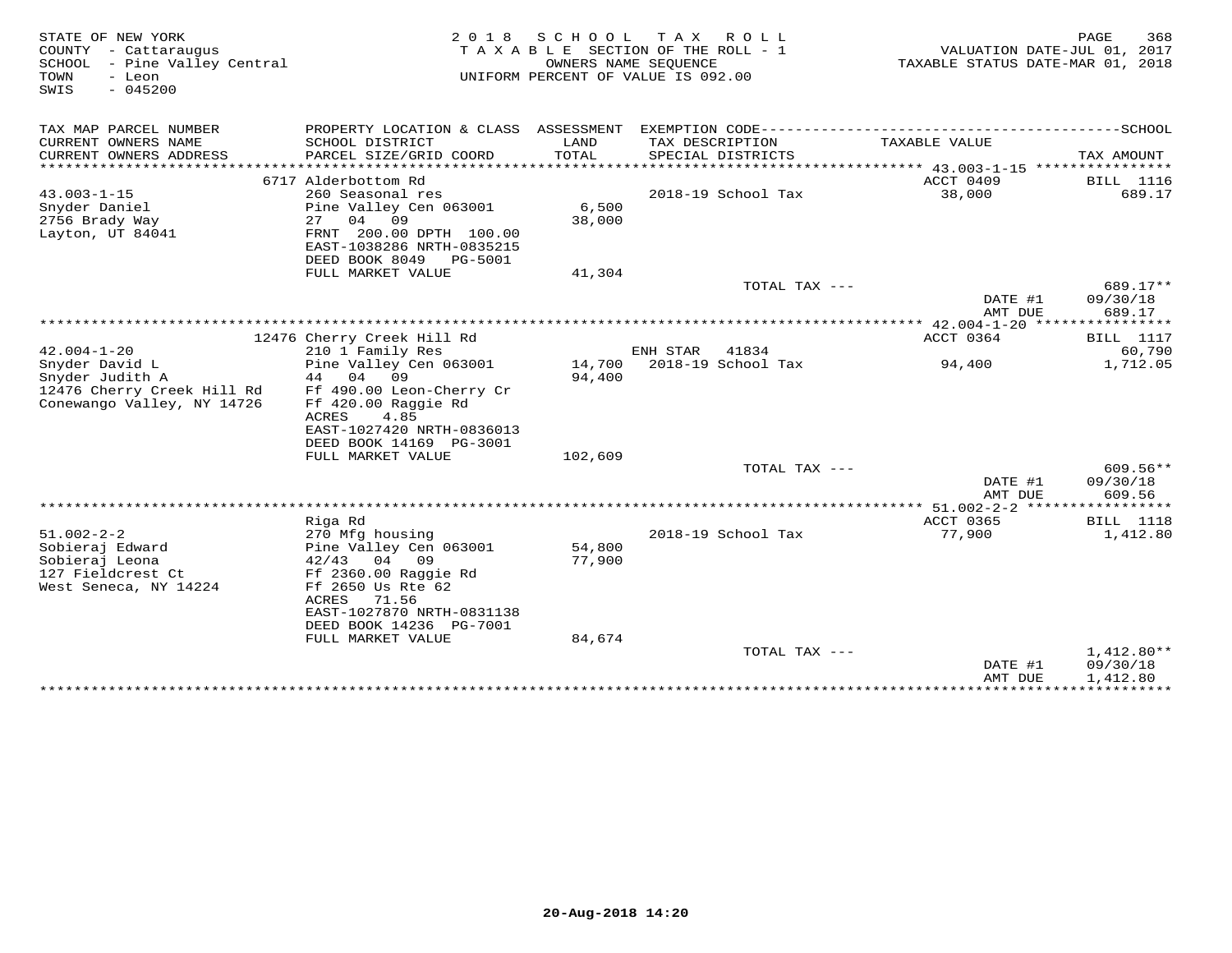| TAX MAP PARCEL NUMBER<br>CURRENT OWNERS NAME<br>SCHOOL DISTRICT<br>LAND<br>TAX DESCRIPTION<br>TAXABLE VALUE<br>CURRENT OWNERS ADDRESS<br>PARCEL SIZE/GRID COORD<br>TOTAL<br>SPECIAL DISTRICTS<br>TAX AMOUNT<br>6585 Town Hill Rd<br>ACCT 0501<br><b>BILL</b> 1119<br>$43.003 - 1 - 22.2$<br>120 Field crops<br>41700<br>35,000<br>AG BLDG<br>Stankey Kathy A<br>Pine Valley Cen 063001<br>153,600 AG DIST<br>41720<br>50,292<br>6585 Town Hill Rd<br>27/35<br>04 09<br>41854<br>27,300<br>350,000 BAS STAR<br>Conewango Valley, NY 14726<br>Ff 450.00<br>2018-19 School Tax<br>264,708<br>4,800.78<br>ACRES 216.60<br>EAST-1033950 NRTH-0834102<br>MAY BE SUBJECT TO PAYMENT<br>UNDER AGDIST LAW TIL 2022<br>DEED BOOK 822<br>PG-00876<br>380,435<br>FULL MARKET VALUE<br>$4,305.66**$<br>TOTAL TAX ---<br>09/30/18<br>DATE #1<br>AMT DUE<br>4,305.66<br>**************** 51.002-2-9.3 ***************<br>Rte 62<br>ACCT 0940<br><b>BILL</b> 1120<br>$51.002 - 2 - 9.3$<br>105 Vac farmland<br>2018-19 School Tax<br>1,200<br>21.76<br>Stankey Randy<br>Pine Valley Cen 063001<br>1,200<br>41 49 4 9<br>12293 Eldredge Rd<br>1,200<br>Conewango Valley, NY 14726<br>ACRES<br>1.50<br>EAST-1029861 NRTH-0827740<br>DEED BOOK 14613 PG-2001<br>FULL MARKET VALUE<br>1,304<br>TOTAL TAX ---<br>$21.76**$<br>DATE #1<br>09/30/18<br>21.76<br>AMT DUE<br>12293 Eldredge Rd<br>ACCT 0287<br>BILL 1121<br>$51.002 - 2 - 10$<br>60,790<br>240 Rural res<br>ENH STAR<br>41834<br>2018-19 School Tax<br>Stankey Randy<br>Pine Valley Cen 063001<br>43,300<br>2,785.71<br>153,600<br>12293 Eldredge Rd<br>$33/41/42$ 04<br>09<br>153,600<br>Conewango Valley, NY 14726<br>Ff 1400.00<br>ACRES<br>44.33<br>EAST-1030815 NRTH-0827277<br>DEED BOOK 764<br>PG-00541<br>FULL MARKET VALUE<br>166,957<br>TOTAL TAX ---<br>$1,683.21**$<br>DATE #1<br>09/30/18<br>AMT DUE<br>1,683.21<br>********** 52.001-1-30.1 **************<br>ACCT 0273<br>6151 Town Hill Rd<br>BILL 1122<br>4,287<br>$52.001 - 1 - 30.1$<br>280 Res Multiple<br>AG DISTOUT 41730<br>Stanton Joanne<br>Pine Valley Cen 063001<br>36,700<br>2018-19 School Tax<br>2,134.86<br>117,713<br>2742 Stanton Hill Rd<br>33 04 09<br>122,000<br>Russell, PA 16345<br>Ff 1400.00 Town Hill Rd<br>Ff 425.00 Eldredge Rd<br>ACRES<br>20.95<br>MAY BE SUBJECT TO PAYMENT<br>EAST-1034615 NRTH-0827049<br>UNDER AGDIST LAW TIL 2025<br>DEED BOOK 00915 PG-00559<br>FULL MARKET VALUE<br>132,609<br>$2,134.86**$<br>TOTAL TAX ---<br>09/30/18<br>DATE #1<br>2,134.86<br>AMT DUE | STATE OF NEW YORK<br>COUNTY - Cattaraugus<br>SCHOOL - Pine Valley Central<br>TOWN<br>- Leon<br>$-045200$<br>SWIS | 2 0 1 8 | SCHOOL<br>TAXABLE SECTION OF THE ROLL - 1<br>UNIFORM PERCENT OF VALUE IS 092.00 | T A X<br>OWNERS NAME SEQUENCE | R O L L | VALUATION DATE-JUL 01, 2017<br>TAXABLE STATUS DATE-MAR 01, 2018 | 369<br>PAGE |
|-----------------------------------------------------------------------------------------------------------------------------------------------------------------------------------------------------------------------------------------------------------------------------------------------------------------------------------------------------------------------------------------------------------------------------------------------------------------------------------------------------------------------------------------------------------------------------------------------------------------------------------------------------------------------------------------------------------------------------------------------------------------------------------------------------------------------------------------------------------------------------------------------------------------------------------------------------------------------------------------------------------------------------------------------------------------------------------------------------------------------------------------------------------------------------------------------------------------------------------------------------------------------------------------------------------------------------------------------------------------------------------------------------------------------------------------------------------------------------------------------------------------------------------------------------------------------------------------------------------------------------------------------------------------------------------------------------------------------------------------------------------------------------------------------------------------------------------------------------------------------------------------------------------------------------------------------------------------------------------------------------------------------------------------------------------------------------------------------------------------------------------------------------------------------------------------------------------------------------------------------------------------------------------------------------------------------------------------------------------------------------------------------------------------------------------------------------------------------------------------------------------------------|------------------------------------------------------------------------------------------------------------------|---------|---------------------------------------------------------------------------------|-------------------------------|---------|-----------------------------------------------------------------|-------------|
|                                                                                                                                                                                                                                                                                                                                                                                                                                                                                                                                                                                                                                                                                                                                                                                                                                                                                                                                                                                                                                                                                                                                                                                                                                                                                                                                                                                                                                                                                                                                                                                                                                                                                                                                                                                                                                                                                                                                                                                                                                                                                                                                                                                                                                                                                                                                                                                                                                                                                                                       |                                                                                                                  |         |                                                                                 |                               |         |                                                                 |             |
|                                                                                                                                                                                                                                                                                                                                                                                                                                                                                                                                                                                                                                                                                                                                                                                                                                                                                                                                                                                                                                                                                                                                                                                                                                                                                                                                                                                                                                                                                                                                                                                                                                                                                                                                                                                                                                                                                                                                                                                                                                                                                                                                                                                                                                                                                                                                                                                                                                                                                                                       |                                                                                                                  |         |                                                                                 |                               |         |                                                                 |             |
|                                                                                                                                                                                                                                                                                                                                                                                                                                                                                                                                                                                                                                                                                                                                                                                                                                                                                                                                                                                                                                                                                                                                                                                                                                                                                                                                                                                                                                                                                                                                                                                                                                                                                                                                                                                                                                                                                                                                                                                                                                                                                                                                                                                                                                                                                                                                                                                                                                                                                                                       |                                                                                                                  |         |                                                                                 |                               |         |                                                                 |             |
|                                                                                                                                                                                                                                                                                                                                                                                                                                                                                                                                                                                                                                                                                                                                                                                                                                                                                                                                                                                                                                                                                                                                                                                                                                                                                                                                                                                                                                                                                                                                                                                                                                                                                                                                                                                                                                                                                                                                                                                                                                                                                                                                                                                                                                                                                                                                                                                                                                                                                                                       |                                                                                                                  |         |                                                                                 |                               |         |                                                                 |             |
|                                                                                                                                                                                                                                                                                                                                                                                                                                                                                                                                                                                                                                                                                                                                                                                                                                                                                                                                                                                                                                                                                                                                                                                                                                                                                                                                                                                                                                                                                                                                                                                                                                                                                                                                                                                                                                                                                                                                                                                                                                                                                                                                                                                                                                                                                                                                                                                                                                                                                                                       |                                                                                                                  |         |                                                                                 |                               |         |                                                                 |             |
|                                                                                                                                                                                                                                                                                                                                                                                                                                                                                                                                                                                                                                                                                                                                                                                                                                                                                                                                                                                                                                                                                                                                                                                                                                                                                                                                                                                                                                                                                                                                                                                                                                                                                                                                                                                                                                                                                                                                                                                                                                                                                                                                                                                                                                                                                                                                                                                                                                                                                                                       |                                                                                                                  |         |                                                                                 |                               |         |                                                                 |             |
|                                                                                                                                                                                                                                                                                                                                                                                                                                                                                                                                                                                                                                                                                                                                                                                                                                                                                                                                                                                                                                                                                                                                                                                                                                                                                                                                                                                                                                                                                                                                                                                                                                                                                                                                                                                                                                                                                                                                                                                                                                                                                                                                                                                                                                                                                                                                                                                                                                                                                                                       |                                                                                                                  |         |                                                                                 |                               |         |                                                                 |             |
|                                                                                                                                                                                                                                                                                                                                                                                                                                                                                                                                                                                                                                                                                                                                                                                                                                                                                                                                                                                                                                                                                                                                                                                                                                                                                                                                                                                                                                                                                                                                                                                                                                                                                                                                                                                                                                                                                                                                                                                                                                                                                                                                                                                                                                                                                                                                                                                                                                                                                                                       |                                                                                                                  |         |                                                                                 |                               |         |                                                                 |             |
|                                                                                                                                                                                                                                                                                                                                                                                                                                                                                                                                                                                                                                                                                                                                                                                                                                                                                                                                                                                                                                                                                                                                                                                                                                                                                                                                                                                                                                                                                                                                                                                                                                                                                                                                                                                                                                                                                                                                                                                                                                                                                                                                                                                                                                                                                                                                                                                                                                                                                                                       |                                                                                                                  |         |                                                                                 |                               |         |                                                                 |             |
|                                                                                                                                                                                                                                                                                                                                                                                                                                                                                                                                                                                                                                                                                                                                                                                                                                                                                                                                                                                                                                                                                                                                                                                                                                                                                                                                                                                                                                                                                                                                                                                                                                                                                                                                                                                                                                                                                                                                                                                                                                                                                                                                                                                                                                                                                                                                                                                                                                                                                                                       |                                                                                                                  |         |                                                                                 |                               |         |                                                                 |             |
|                                                                                                                                                                                                                                                                                                                                                                                                                                                                                                                                                                                                                                                                                                                                                                                                                                                                                                                                                                                                                                                                                                                                                                                                                                                                                                                                                                                                                                                                                                                                                                                                                                                                                                                                                                                                                                                                                                                                                                                                                                                                                                                                                                                                                                                                                                                                                                                                                                                                                                                       |                                                                                                                  |         |                                                                                 |                               |         |                                                                 |             |
|                                                                                                                                                                                                                                                                                                                                                                                                                                                                                                                                                                                                                                                                                                                                                                                                                                                                                                                                                                                                                                                                                                                                                                                                                                                                                                                                                                                                                                                                                                                                                                                                                                                                                                                                                                                                                                                                                                                                                                                                                                                                                                                                                                                                                                                                                                                                                                                                                                                                                                                       |                                                                                                                  |         |                                                                                 |                               |         |                                                                 |             |
|                                                                                                                                                                                                                                                                                                                                                                                                                                                                                                                                                                                                                                                                                                                                                                                                                                                                                                                                                                                                                                                                                                                                                                                                                                                                                                                                                                                                                                                                                                                                                                                                                                                                                                                                                                                                                                                                                                                                                                                                                                                                                                                                                                                                                                                                                                                                                                                                                                                                                                                       |                                                                                                                  |         |                                                                                 |                               |         |                                                                 |             |
|                                                                                                                                                                                                                                                                                                                                                                                                                                                                                                                                                                                                                                                                                                                                                                                                                                                                                                                                                                                                                                                                                                                                                                                                                                                                                                                                                                                                                                                                                                                                                                                                                                                                                                                                                                                                                                                                                                                                                                                                                                                                                                                                                                                                                                                                                                                                                                                                                                                                                                                       |                                                                                                                  |         |                                                                                 |                               |         |                                                                 |             |
|                                                                                                                                                                                                                                                                                                                                                                                                                                                                                                                                                                                                                                                                                                                                                                                                                                                                                                                                                                                                                                                                                                                                                                                                                                                                                                                                                                                                                                                                                                                                                                                                                                                                                                                                                                                                                                                                                                                                                                                                                                                                                                                                                                                                                                                                                                                                                                                                                                                                                                                       |                                                                                                                  |         |                                                                                 |                               |         |                                                                 |             |
|                                                                                                                                                                                                                                                                                                                                                                                                                                                                                                                                                                                                                                                                                                                                                                                                                                                                                                                                                                                                                                                                                                                                                                                                                                                                                                                                                                                                                                                                                                                                                                                                                                                                                                                                                                                                                                                                                                                                                                                                                                                                                                                                                                                                                                                                                                                                                                                                                                                                                                                       |                                                                                                                  |         |                                                                                 |                               |         |                                                                 |             |
|                                                                                                                                                                                                                                                                                                                                                                                                                                                                                                                                                                                                                                                                                                                                                                                                                                                                                                                                                                                                                                                                                                                                                                                                                                                                                                                                                                                                                                                                                                                                                                                                                                                                                                                                                                                                                                                                                                                                                                                                                                                                                                                                                                                                                                                                                                                                                                                                                                                                                                                       |                                                                                                                  |         |                                                                                 |                               |         |                                                                 |             |
|                                                                                                                                                                                                                                                                                                                                                                                                                                                                                                                                                                                                                                                                                                                                                                                                                                                                                                                                                                                                                                                                                                                                                                                                                                                                                                                                                                                                                                                                                                                                                                                                                                                                                                                                                                                                                                                                                                                                                                                                                                                                                                                                                                                                                                                                                                                                                                                                                                                                                                                       |                                                                                                                  |         |                                                                                 |                               |         |                                                                 |             |
|                                                                                                                                                                                                                                                                                                                                                                                                                                                                                                                                                                                                                                                                                                                                                                                                                                                                                                                                                                                                                                                                                                                                                                                                                                                                                                                                                                                                                                                                                                                                                                                                                                                                                                                                                                                                                                                                                                                                                                                                                                                                                                                                                                                                                                                                                                                                                                                                                                                                                                                       |                                                                                                                  |         |                                                                                 |                               |         |                                                                 |             |
|                                                                                                                                                                                                                                                                                                                                                                                                                                                                                                                                                                                                                                                                                                                                                                                                                                                                                                                                                                                                                                                                                                                                                                                                                                                                                                                                                                                                                                                                                                                                                                                                                                                                                                                                                                                                                                                                                                                                                                                                                                                                                                                                                                                                                                                                                                                                                                                                                                                                                                                       |                                                                                                                  |         |                                                                                 |                               |         |                                                                 |             |
|                                                                                                                                                                                                                                                                                                                                                                                                                                                                                                                                                                                                                                                                                                                                                                                                                                                                                                                                                                                                                                                                                                                                                                                                                                                                                                                                                                                                                                                                                                                                                                                                                                                                                                                                                                                                                                                                                                                                                                                                                                                                                                                                                                                                                                                                                                                                                                                                                                                                                                                       |                                                                                                                  |         |                                                                                 |                               |         |                                                                 |             |
|                                                                                                                                                                                                                                                                                                                                                                                                                                                                                                                                                                                                                                                                                                                                                                                                                                                                                                                                                                                                                                                                                                                                                                                                                                                                                                                                                                                                                                                                                                                                                                                                                                                                                                                                                                                                                                                                                                                                                                                                                                                                                                                                                                                                                                                                                                                                                                                                                                                                                                                       |                                                                                                                  |         |                                                                                 |                               |         |                                                                 |             |
|                                                                                                                                                                                                                                                                                                                                                                                                                                                                                                                                                                                                                                                                                                                                                                                                                                                                                                                                                                                                                                                                                                                                                                                                                                                                                                                                                                                                                                                                                                                                                                                                                                                                                                                                                                                                                                                                                                                                                                                                                                                                                                                                                                                                                                                                                                                                                                                                                                                                                                                       |                                                                                                                  |         |                                                                                 |                               |         |                                                                 |             |
|                                                                                                                                                                                                                                                                                                                                                                                                                                                                                                                                                                                                                                                                                                                                                                                                                                                                                                                                                                                                                                                                                                                                                                                                                                                                                                                                                                                                                                                                                                                                                                                                                                                                                                                                                                                                                                                                                                                                                                                                                                                                                                                                                                                                                                                                                                                                                                                                                                                                                                                       |                                                                                                                  |         |                                                                                 |                               |         |                                                                 |             |
|                                                                                                                                                                                                                                                                                                                                                                                                                                                                                                                                                                                                                                                                                                                                                                                                                                                                                                                                                                                                                                                                                                                                                                                                                                                                                                                                                                                                                                                                                                                                                                                                                                                                                                                                                                                                                                                                                                                                                                                                                                                                                                                                                                                                                                                                                                                                                                                                                                                                                                                       |                                                                                                                  |         |                                                                                 |                               |         |                                                                 |             |
|                                                                                                                                                                                                                                                                                                                                                                                                                                                                                                                                                                                                                                                                                                                                                                                                                                                                                                                                                                                                                                                                                                                                                                                                                                                                                                                                                                                                                                                                                                                                                                                                                                                                                                                                                                                                                                                                                                                                                                                                                                                                                                                                                                                                                                                                                                                                                                                                                                                                                                                       |                                                                                                                  |         |                                                                                 |                               |         |                                                                 |             |
|                                                                                                                                                                                                                                                                                                                                                                                                                                                                                                                                                                                                                                                                                                                                                                                                                                                                                                                                                                                                                                                                                                                                                                                                                                                                                                                                                                                                                                                                                                                                                                                                                                                                                                                                                                                                                                                                                                                                                                                                                                                                                                                                                                                                                                                                                                                                                                                                                                                                                                                       |                                                                                                                  |         |                                                                                 |                               |         |                                                                 |             |
|                                                                                                                                                                                                                                                                                                                                                                                                                                                                                                                                                                                                                                                                                                                                                                                                                                                                                                                                                                                                                                                                                                                                                                                                                                                                                                                                                                                                                                                                                                                                                                                                                                                                                                                                                                                                                                                                                                                                                                                                                                                                                                                                                                                                                                                                                                                                                                                                                                                                                                                       |                                                                                                                  |         |                                                                                 |                               |         |                                                                 |             |
|                                                                                                                                                                                                                                                                                                                                                                                                                                                                                                                                                                                                                                                                                                                                                                                                                                                                                                                                                                                                                                                                                                                                                                                                                                                                                                                                                                                                                                                                                                                                                                                                                                                                                                                                                                                                                                                                                                                                                                                                                                                                                                                                                                                                                                                                                                                                                                                                                                                                                                                       |                                                                                                                  |         |                                                                                 |                               |         |                                                                 |             |
|                                                                                                                                                                                                                                                                                                                                                                                                                                                                                                                                                                                                                                                                                                                                                                                                                                                                                                                                                                                                                                                                                                                                                                                                                                                                                                                                                                                                                                                                                                                                                                                                                                                                                                                                                                                                                                                                                                                                                                                                                                                                                                                                                                                                                                                                                                                                                                                                                                                                                                                       |                                                                                                                  |         |                                                                                 |                               |         |                                                                 |             |
|                                                                                                                                                                                                                                                                                                                                                                                                                                                                                                                                                                                                                                                                                                                                                                                                                                                                                                                                                                                                                                                                                                                                                                                                                                                                                                                                                                                                                                                                                                                                                                                                                                                                                                                                                                                                                                                                                                                                                                                                                                                                                                                                                                                                                                                                                                                                                                                                                                                                                                                       |                                                                                                                  |         |                                                                                 |                               |         |                                                                 |             |
|                                                                                                                                                                                                                                                                                                                                                                                                                                                                                                                                                                                                                                                                                                                                                                                                                                                                                                                                                                                                                                                                                                                                                                                                                                                                                                                                                                                                                                                                                                                                                                                                                                                                                                                                                                                                                                                                                                                                                                                                                                                                                                                                                                                                                                                                                                                                                                                                                                                                                                                       |                                                                                                                  |         |                                                                                 |                               |         |                                                                 |             |
|                                                                                                                                                                                                                                                                                                                                                                                                                                                                                                                                                                                                                                                                                                                                                                                                                                                                                                                                                                                                                                                                                                                                                                                                                                                                                                                                                                                                                                                                                                                                                                                                                                                                                                                                                                                                                                                                                                                                                                                                                                                                                                                                                                                                                                                                                                                                                                                                                                                                                                                       |                                                                                                                  |         |                                                                                 |                               |         |                                                                 |             |
|                                                                                                                                                                                                                                                                                                                                                                                                                                                                                                                                                                                                                                                                                                                                                                                                                                                                                                                                                                                                                                                                                                                                                                                                                                                                                                                                                                                                                                                                                                                                                                                                                                                                                                                                                                                                                                                                                                                                                                                                                                                                                                                                                                                                                                                                                                                                                                                                                                                                                                                       |                                                                                                                  |         |                                                                                 |                               |         |                                                                 |             |
|                                                                                                                                                                                                                                                                                                                                                                                                                                                                                                                                                                                                                                                                                                                                                                                                                                                                                                                                                                                                                                                                                                                                                                                                                                                                                                                                                                                                                                                                                                                                                                                                                                                                                                                                                                                                                                                                                                                                                                                                                                                                                                                                                                                                                                                                                                                                                                                                                                                                                                                       |                                                                                                                  |         |                                                                                 |                               |         |                                                                 |             |
|                                                                                                                                                                                                                                                                                                                                                                                                                                                                                                                                                                                                                                                                                                                                                                                                                                                                                                                                                                                                                                                                                                                                                                                                                                                                                                                                                                                                                                                                                                                                                                                                                                                                                                                                                                                                                                                                                                                                                                                                                                                                                                                                                                                                                                                                                                                                                                                                                                                                                                                       |                                                                                                                  |         |                                                                                 |                               |         |                                                                 |             |
|                                                                                                                                                                                                                                                                                                                                                                                                                                                                                                                                                                                                                                                                                                                                                                                                                                                                                                                                                                                                                                                                                                                                                                                                                                                                                                                                                                                                                                                                                                                                                                                                                                                                                                                                                                                                                                                                                                                                                                                                                                                                                                                                                                                                                                                                                                                                                                                                                                                                                                                       |                                                                                                                  |         |                                                                                 |                               |         |                                                                 |             |
|                                                                                                                                                                                                                                                                                                                                                                                                                                                                                                                                                                                                                                                                                                                                                                                                                                                                                                                                                                                                                                                                                                                                                                                                                                                                                                                                                                                                                                                                                                                                                                                                                                                                                                                                                                                                                                                                                                                                                                                                                                                                                                                                                                                                                                                                                                                                                                                                                                                                                                                       |                                                                                                                  |         |                                                                                 |                               |         |                                                                 |             |
|                                                                                                                                                                                                                                                                                                                                                                                                                                                                                                                                                                                                                                                                                                                                                                                                                                                                                                                                                                                                                                                                                                                                                                                                                                                                                                                                                                                                                                                                                                                                                                                                                                                                                                                                                                                                                                                                                                                                                                                                                                                                                                                                                                                                                                                                                                                                                                                                                                                                                                                       |                                                                                                                  |         |                                                                                 |                               |         |                                                                 |             |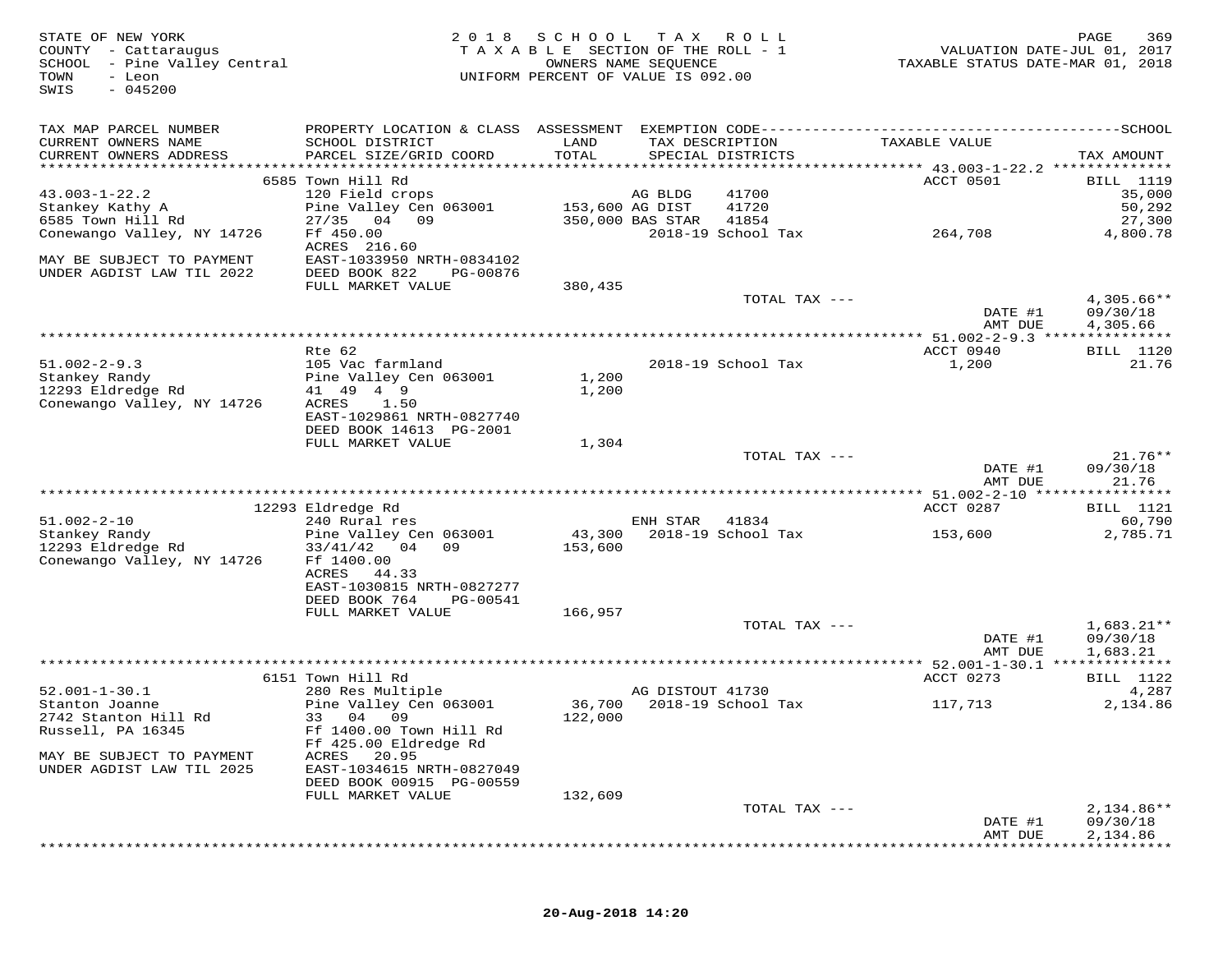| STATE OF NEW YORK<br>COUNTY - Cattaraugus<br>SCHOOL - Pine Valley Central<br>- Leon<br>TOWN<br>SWIS<br>$-045200$ |                                              |               | 2018 SCHOOL TAX ROLL<br>TAXABLE SECTION OF THE ROLL - 1<br>OWNERS NAME SEQUENCE<br>UNIFORM PERCENT OF VALUE IS 092.00 | VALUATION DATE-JUL 01, 2017<br>TAXABLE STATUS DATE-MAR 01, 2018 | 370<br>PAGE                |
|------------------------------------------------------------------------------------------------------------------|----------------------------------------------|---------------|-----------------------------------------------------------------------------------------------------------------------|-----------------------------------------------------------------|----------------------------|
| TAX MAP PARCEL NUMBER                                                                                            |                                              |               |                                                                                                                       |                                                                 |                            |
| CURRENT OWNERS NAME<br>CURRENT OWNERS ADDRESS                                                                    | SCHOOL DISTRICT<br>PARCEL SIZE/GRID COORD    | LAND<br>TOTAL | TAX DESCRIPTION<br>SPECIAL DISTRICTS                                                                                  | TAXABLE VALUE                                                   | TAX AMOUNT                 |
|                                                                                                                  |                                              |               |                                                                                                                       |                                                                 |                            |
| $34.003 - 1 - 30$                                                                                                | 7544 Rte 62<br>210 1 Family Res              |               | BAS STAR<br>41854                                                                                                     | ACCT 0371                                                       | <b>BILL</b> 1123<br>27,300 |
| Stefanik Ryan                                                                                                    | Pine Valley Cen 063001                       |               | 7,500 2018-19 School Tax                                                                                              | 78,900                                                          | 1,430.94                   |
| Stefanik Lynn                                                                                                    | 39 04 09                                     | 78,900        |                                                                                                                       |                                                                 |                            |
| 7544 Rte 62                                                                                                      | FRNT 180.00 DPTH 300.00                      |               |                                                                                                                       |                                                                 |                            |
| South Dayton, NY 14138                                                                                           | ACRES 1.24<br>EAST-1031376 NRTH-0847735      |               |                                                                                                                       |                                                                 |                            |
|                                                                                                                  | DEED BOOK 00936 PG-00034                     |               |                                                                                                                       |                                                                 |                            |
|                                                                                                                  | FULL MARKET VALUE                            | 85,761        |                                                                                                                       |                                                                 |                            |
|                                                                                                                  |                                              |               | TOTAL TAX ---                                                                                                         |                                                                 | $935.82**$                 |
|                                                                                                                  |                                              |               |                                                                                                                       | DATE #1<br>AMT DUE                                              | 09/30/18<br>935.82         |
|                                                                                                                  |                                              |               |                                                                                                                       |                                                                 |                            |
|                                                                                                                  | 11027 Leon-New Albion Rd                     |               |                                                                                                                       | ACCT 0085                                                       | <b>BILL</b> 1124           |
| $43.004 - 1 - 8.1$                                                                                               | 320 Rural vacant                             |               | 2018-19 School Tax                                                                                                    | 17,200                                                          | 311.94                     |
| Sterling Joan E                                                                                                  | Pine Valley Cen 063001                       | 17,200        |                                                                                                                       |                                                                 |                            |
| Sterling Misty L<br>11027 Leon-New Albion Rd                                                                     | 03 04 09<br>David Beck House                 | 17,200        |                                                                                                                       |                                                                 |                            |
| Cattaraugus, NY 14719                                                                                            | ACRES 10.85                                  |               |                                                                                                                       |                                                                 |                            |
|                                                                                                                  | EAST-1050805 NRTH-0833127                    |               |                                                                                                                       |                                                                 |                            |
|                                                                                                                  | DEED BOOK 1765 PG-6003                       |               |                                                                                                                       |                                                                 |                            |
|                                                                                                                  | FULL MARKET VALUE                            | 18,696        |                                                                                                                       |                                                                 |                            |
|                                                                                                                  |                                              |               | TOTAL TAX ---                                                                                                         | DATE #1                                                         | 311.94**<br>09/30/18       |
|                                                                                                                  |                                              |               |                                                                                                                       | AMT DUE                                                         | 311.94                     |
|                                                                                                                  |                                              |               |                                                                                                                       |                                                                 |                            |
|                                                                                                                  | 12228 Leon-New Albion Rd                     |               |                                                                                                                       | ACCT 0083                                                       | <b>BILL</b> 1125           |
| $42.020 - 1 - 13$                                                                                                | 210 1 Family Res                             | 6,800         | 2018-19 School Tax                                                                                                    | 30,000                                                          | 544.08                     |
| Sterling Kevin<br>109999 Leon Rd                                                                                 | Pine Valley Cen 063001<br>36 04 09           | 30,000        |                                                                                                                       |                                                                 |                            |
| Cattaraugus, NY 14719                                                                                            | FRNT<br>95.70 DPTH 332.72                    |               |                                                                                                                       |                                                                 |                            |
|                                                                                                                  | EAST-1031495 NRTH-0835966                    |               |                                                                                                                       |                                                                 |                            |
|                                                                                                                  | DEED BOOK 16175 PG-4005                      |               |                                                                                                                       |                                                                 |                            |
|                                                                                                                  | FULL MARKET VALUE                            | 32,609        | TOTAL TAX ---                                                                                                         |                                                                 | 544.08**                   |
|                                                                                                                  |                                              |               |                                                                                                                       | DATE #1                                                         | 09/30/18                   |
|                                                                                                                  |                                              |               |                                                                                                                       | AMT DUE                                                         | 544.08                     |
|                                                                                                                  |                                              |               |                                                                                                                       |                                                                 |                            |
|                                                                                                                  | 6696 Rte 62                                  |               |                                                                                                                       | ACCT 0350                                                       | <b>BILL</b> 1126           |
| $42.004 - 2 - 15$<br>Sterling Michelle M                                                                         | 270 Mfg housing<br>Pine Valley Cen 063001    | 7,100         | 2018-19 School Tax                                                                                                    | 21,300                                                          | 386.30                     |
| 10999 Leon Rd                                                                                                    | 43 04 09                                     | 21,300        |                                                                                                                       |                                                                 |                            |
| Cattaraugus, NY 14719                                                                                            | FRNT 175.00 DPTH                             |               |                                                                                                                       |                                                                 |                            |
|                                                                                                                  | 1.03<br>ACRES                                |               |                                                                                                                       |                                                                 |                            |
|                                                                                                                  | EAST-1030966 NRTH-0834660                    |               |                                                                                                                       |                                                                 |                            |
|                                                                                                                  | DEED BOOK 13101 PG-4001<br>FULL MARKET VALUE | 23,152        |                                                                                                                       |                                                                 |                            |
|                                                                                                                  |                                              |               | TOTAL TAX ---                                                                                                         |                                                                 | $386.30**$                 |
|                                                                                                                  |                                              |               |                                                                                                                       | DATE #1                                                         | 09/30/18                   |
|                                                                                                                  |                                              |               |                                                                                                                       | AMT DUE                                                         | 386.30                     |
|                                                                                                                  |                                              |               |                                                                                                                       |                                                                 | *********                  |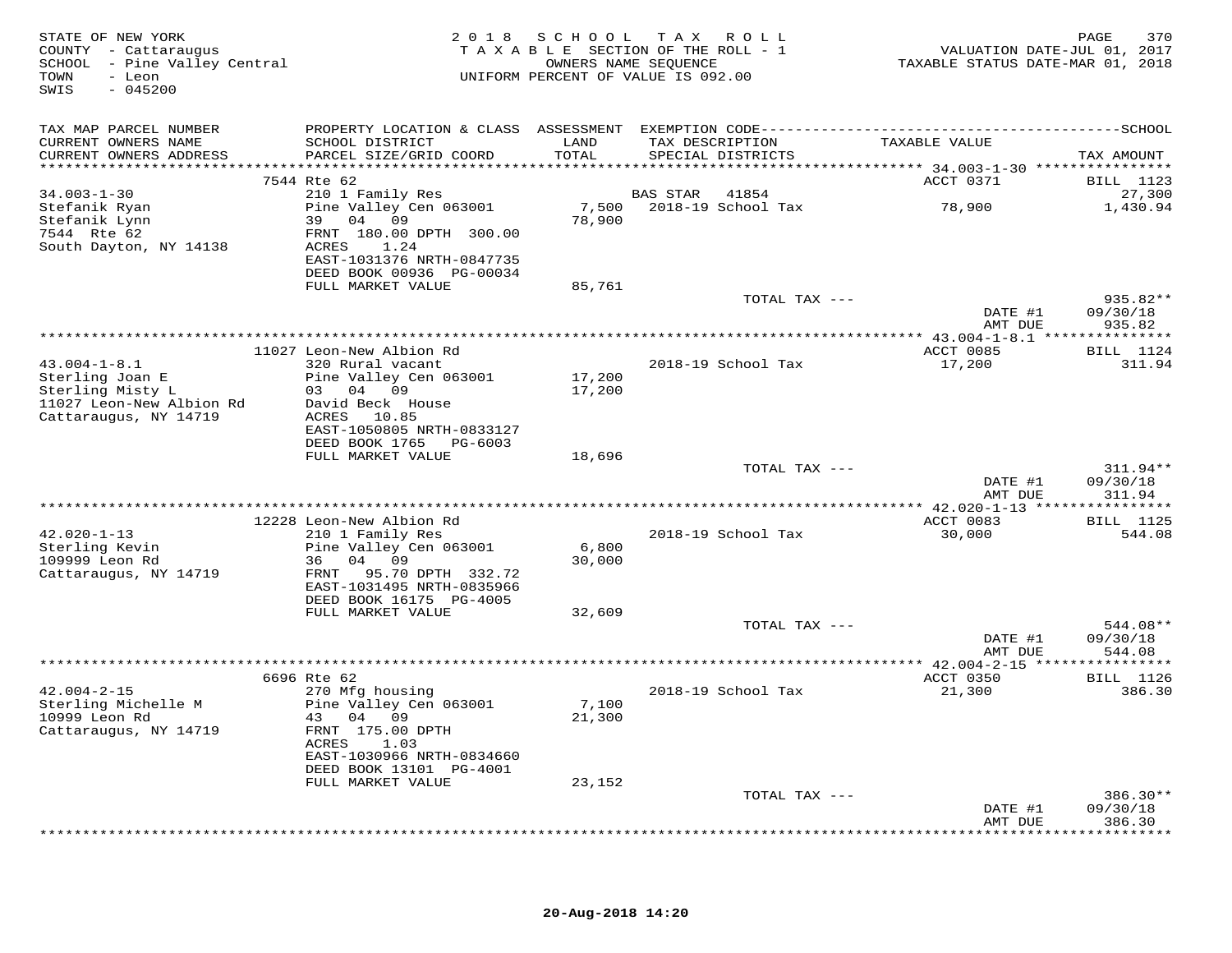| STATE OF NEW YORK<br>COUNTY - Cattaraugus<br>SCHOOL - Pine Valley Central<br>TOWN<br>- Leon<br>SWIS<br>$-045200$ | 2 0 1 8                                                                                                                                                 | SCHOOL<br>TAXABLE SECTION OF THE ROLL - 1<br>OWNERS NAME SEQUENCE<br>UNIFORM PERCENT OF VALUE IS 092.00 | TAX ROLL        |                                               | TAXABLE STATUS DATE-MAR 01, 2018 | 371<br>PAGE<br>VALUATION DATE-JUL 01, 2017    |
|------------------------------------------------------------------------------------------------------------------|---------------------------------------------------------------------------------------------------------------------------------------------------------|---------------------------------------------------------------------------------------------------------|-----------------|-----------------------------------------------|----------------------------------|-----------------------------------------------|
| TAX MAP PARCEL NUMBER<br>CURRENT OWNERS NAME<br>CURRENT OWNERS ADDRESS                                           | SCHOOL DISTRICT<br>PARCEL SIZE/GRID COORD                                                                                                               | LAND<br>TOTAL                                                                                           | TAX DESCRIPTION | SPECIAL DISTRICTS                             | TAXABLE VALUE                    | TAX AMOUNT                                    |
|                                                                                                                  | 6702 Rte 62                                                                                                                                             |                                                                                                         |                 |                                               | ACCT 0479                        | BILL 1127                                     |
| $42.004 - 2 - 19.4$<br>Sterling Michelle M<br>10999 Leon Rd                                                      | 270 Mfg housing<br>Pine Valley Cen 063001<br>43 04 09                                                                                                   | 21,100                                                                                                  | BAS STAR 41854  | 8,100 2018-19 School Tax                      | 21,100                           | 21,100<br>382.67                              |
| Cattaraugus, NY 14719                                                                                            | FRNT 295.00 DPTH 230.00<br>EAST-1031025 NRTH-0834839<br>DEED BOOK 13101 PG-4001<br>FULL MARKET VALUE                                                    | 22,935                                                                                                  |                 |                                               |                                  |                                               |
|                                                                                                                  |                                                                                                                                                         |                                                                                                         |                 | TOTAL TAX ---                                 |                                  | $0.00**$                                      |
|                                                                                                                  |                                                                                                                                                         |                                                                                                         |                 |                                               |                                  |                                               |
| $43.003 - 1 - 28.1$<br>Stockman Troy J<br>PO Box 195<br>Collins, NY 14034                                        | 6868 Rte 62<br>210 1 Family Res<br>Pine Valley Cen 063001<br>36 04 09<br>FRNT 320.00 DPTH<br>ACRES<br>2.45                                              | 9,900<br>20,000                                                                                         |                 | 2018-19 School Tax                            | ACCT 0418<br>20,000              | BILL 1128<br>362.72                           |
|                                                                                                                  | EAST-1031591 NRTH-0837621<br>DEED BOOK 25180 PG-6003<br>FULL MARKET VALUE                                                                               | 21,739                                                                                                  |                 |                                               |                                  |                                               |
|                                                                                                                  |                                                                                                                                                         |                                                                                                         |                 | TOTAL TAX ---                                 | DATE #1<br>AMT DUE               | $362.72**$<br>09/30/18<br>362.72              |
|                                                                                                                  |                                                                                                                                                         |                                                                                                         |                 |                                               |                                  | **** $43.003 - 1 - 28.3$ **************       |
| $43.003 - 1 - 28.3$                                                                                              | 6868 Rte 62<br>312 Vac w/imprv                                                                                                                          |                                                                                                         |                 | 2018-19 School Tax                            | ACCT 0904<br>35,000              | BILL 1129<br>634.76                           |
| Stockman Troy J<br>PO Box 195<br>Collins, NY 14034                                                               | Pine Valley Cen 063001<br>36 04 09<br>FRNT 320.00 DPTH<br>ACRES 26.20<br>EAST-1032233 NRTH-0837380                                                      | 29,700<br>35,000                                                                                        |                 |                                               |                                  |                                               |
|                                                                                                                  | DEED BOOK 11458 PG-6002                                                                                                                                 |                                                                                                         |                 |                                               |                                  |                                               |
|                                                                                                                  | FULL MARKET VALUE                                                                                                                                       | 38,043                                                                                                  |                 | TOTAL TAX ---                                 | DATE #1<br>AMT DUE               | 634.76**<br>09/30/18<br>634.76                |
|                                                                                                                  |                                                                                                                                                         |                                                                                                         |                 |                                               |                                  |                                               |
| $43.003 - 1 - 7.4$<br>Stone Michael C<br>Stone Dianne L<br>2613 Stright Rd<br>Fredonia, NY 14063                 | Alderbottom Rd<br>311 Res vac land<br>Pine Valley Cen 063001<br>04 09<br>20/28<br>Alderbottom Rd Ff - 4150'<br>ACRES 31.00<br>EAST-1040331 NRTH-0838917 | 32,600<br>32,600                                                                                        |                 | 2018-19 School Tax                            | ACCT 0915<br>32,600              | <b>BILL</b> 1130<br>591.24                    |
|                                                                                                                  | DEED BOOK 13385 PG-5004                                                                                                                                 |                                                                                                         |                 |                                               |                                  |                                               |
|                                                                                                                  | FULL MARKET VALUE                                                                                                                                       | 35,435                                                                                                  |                 |                                               |                                  |                                               |
|                                                                                                                  |                                                                                                                                                         |                                                                                                         |                 | TOTAL TAX ---<br>**************************** | DATE #1<br>AMT DUE               | $591.24**$<br>09/30/18<br>591.24<br>********* |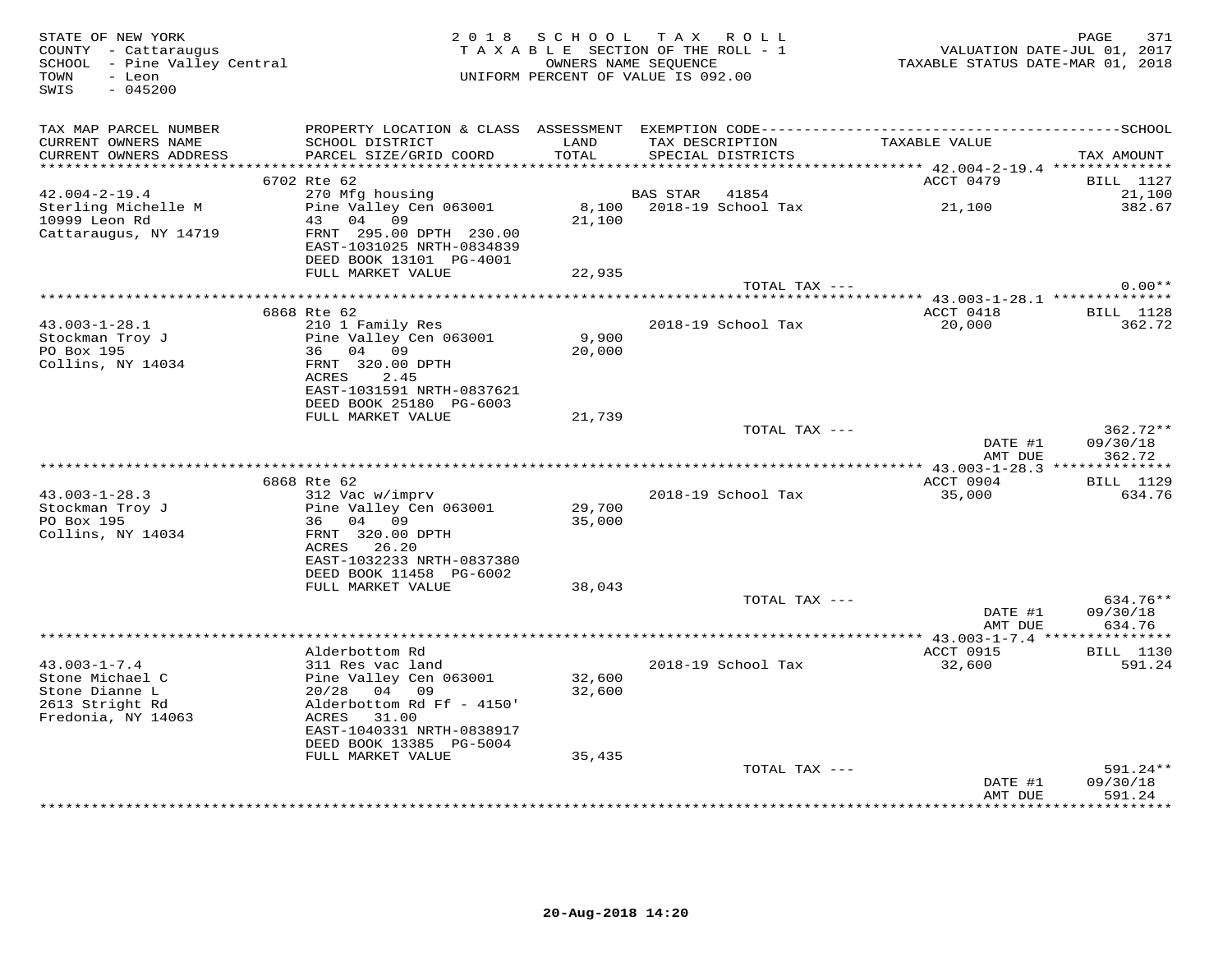| TAX MAP PARCEL NUMBER<br>PROPERTY LOCATION & CLASS ASSESSMENT<br>CURRENT OWNERS NAME<br>SCHOOL DISTRICT<br>LAND<br>TAX DESCRIPTION<br>TAXABLE VALUE<br>CURRENT OWNERS ADDRESS<br>PARCEL SIZE/GRID COORD<br>TOTAL<br>SPECIAL DISTRICTS<br>TAX AMOUNT<br>************************<br>********************<br>Eldredge Rd<br>ACCT 0372<br>BILL 1131<br>$52.002 - 1 - 34$<br>2018-19 School Tax<br>6,700<br>121.51<br>314 Rural vac<10<br>Sturm William F<br>Pine Valley Cen 063001<br>6,700<br>7298 Erie Rd<br>04 09<br>6,700<br>10<br>Derby, NY 14047<br>Ff 409.50<br>ACRES<br>2.86<br>EAST-1046128 NRTH-0827976<br>DEED BOOK 910<br>PG-00142<br>FULL MARKET VALUE<br>7,283<br>121.51**<br>TOTAL TAX ---<br>09/30/18<br>DATE #1<br>AMT DUE<br>121.51<br>*********************<br>$*$ 52.002-1-37 $**$<br>********<br>Duqway Rd<br>ACCT 0470<br><b>BILL</b> 1132<br>$52.002 - 1 - 37$<br>314 Rural vac<10<br>6,700<br>121.51<br>2018-19 School Tax<br>6,700<br>Sturm William F<br>Pine Valley Cen 063001<br>Sturm Carol A.<br>04<br>09<br>6,700<br>10<br>7298 Erie Road<br>Ff 535.00 Fancher Rd<br>Derby, NY 14047<br>Ff 500.00 Dugway Rd<br>2.83<br>ACRES<br>EAST-1046603 NRTH-0829174<br>DEED BOOK 22331 PG-3001<br>7,283<br>FULL MARKET VALUE<br>TOTAL TAX $---$<br>$121.51**$<br>09/30/18<br>DATE #1<br>121.51<br>AMT DUE<br>** 52.002-1-38 *******<br>********<br>ACCT 0227<br>Duqway Rd<br><b>BILL</b> 1133<br>$52.002 - 1 - 38$<br>875.98<br>2018-19 School Tax<br>48,300<br>322 Rural vac>10<br>Sturm William F<br>48,300<br>Pine Valley Cen 063001<br>Sturm Carol A.<br>04<br>09<br>48,300<br>10<br>7298 Erie Road<br>Ff 1425.00 Fancher Rd<br>Derby, NY 14047<br>Ff 2350.00 Duqway Rd<br>ACRES<br>65.20<br>EAST-1046157 NRTH-0830616<br>DEED BOOK 22331 PG-3001<br>FULL MARKET VALUE<br>52,500<br>TOTAL TAX ---<br>875.98**<br>09/30/18<br>DATE #1<br>875.98<br>AMT DUE<br>************<br>* * * * * * * * * | STATE OF NEW YORK<br>COUNTY - Cattaraugus<br>SCHOOL - Pine Valley Central<br>TOWN<br>- Leon<br>$-045200$<br>SWIS | 2 0 1 8 | SCHOOL | ROLL<br>T A X<br>TAXABLE SECTION OF THE ROLL - 1<br>OWNERS NAME SEOUENCE<br>UNIFORM PERCENT OF VALUE IS 092.00 | VALUATION DATE-JUL 01, 2017<br>TAXABLE STATUS DATE-MAR 01, 2018 | 372<br>PAGE |
|---------------------------------------------------------------------------------------------------------------------------------------------------------------------------------------------------------------------------------------------------------------------------------------------------------------------------------------------------------------------------------------------------------------------------------------------------------------------------------------------------------------------------------------------------------------------------------------------------------------------------------------------------------------------------------------------------------------------------------------------------------------------------------------------------------------------------------------------------------------------------------------------------------------------------------------------------------------------------------------------------------------------------------------------------------------------------------------------------------------------------------------------------------------------------------------------------------------------------------------------------------------------------------------------------------------------------------------------------------------------------------------------------------------------------------------------------------------------------------------------------------------------------------------------------------------------------------------------------------------------------------------------------------------------------------------------------------------------------------------------------------------------------------------------------------------------------------------------------------------------------------------------------------------------|------------------------------------------------------------------------------------------------------------------|---------|--------|----------------------------------------------------------------------------------------------------------------|-----------------------------------------------------------------|-------------|
|                                                                                                                                                                                                                                                                                                                                                                                                                                                                                                                                                                                                                                                                                                                                                                                                                                                                                                                                                                                                                                                                                                                                                                                                                                                                                                                                                                                                                                                                                                                                                                                                                                                                                                                                                                                                                                                                                                                     |                                                                                                                  |         |        |                                                                                                                |                                                                 |             |
|                                                                                                                                                                                                                                                                                                                                                                                                                                                                                                                                                                                                                                                                                                                                                                                                                                                                                                                                                                                                                                                                                                                                                                                                                                                                                                                                                                                                                                                                                                                                                                                                                                                                                                                                                                                                                                                                                                                     |                                                                                                                  |         |        |                                                                                                                |                                                                 |             |
|                                                                                                                                                                                                                                                                                                                                                                                                                                                                                                                                                                                                                                                                                                                                                                                                                                                                                                                                                                                                                                                                                                                                                                                                                                                                                                                                                                                                                                                                                                                                                                                                                                                                                                                                                                                                                                                                                                                     |                                                                                                                  |         |        |                                                                                                                |                                                                 |             |
|                                                                                                                                                                                                                                                                                                                                                                                                                                                                                                                                                                                                                                                                                                                                                                                                                                                                                                                                                                                                                                                                                                                                                                                                                                                                                                                                                                                                                                                                                                                                                                                                                                                                                                                                                                                                                                                                                                                     |                                                                                                                  |         |        |                                                                                                                |                                                                 |             |
|                                                                                                                                                                                                                                                                                                                                                                                                                                                                                                                                                                                                                                                                                                                                                                                                                                                                                                                                                                                                                                                                                                                                                                                                                                                                                                                                                                                                                                                                                                                                                                                                                                                                                                                                                                                                                                                                                                                     |                                                                                                                  |         |        |                                                                                                                |                                                                 |             |
|                                                                                                                                                                                                                                                                                                                                                                                                                                                                                                                                                                                                                                                                                                                                                                                                                                                                                                                                                                                                                                                                                                                                                                                                                                                                                                                                                                                                                                                                                                                                                                                                                                                                                                                                                                                                                                                                                                                     |                                                                                                                  |         |        |                                                                                                                |                                                                 |             |
|                                                                                                                                                                                                                                                                                                                                                                                                                                                                                                                                                                                                                                                                                                                                                                                                                                                                                                                                                                                                                                                                                                                                                                                                                                                                                                                                                                                                                                                                                                                                                                                                                                                                                                                                                                                                                                                                                                                     |                                                                                                                  |         |        |                                                                                                                |                                                                 |             |
|                                                                                                                                                                                                                                                                                                                                                                                                                                                                                                                                                                                                                                                                                                                                                                                                                                                                                                                                                                                                                                                                                                                                                                                                                                                                                                                                                                                                                                                                                                                                                                                                                                                                                                                                                                                                                                                                                                                     |                                                                                                                  |         |        |                                                                                                                |                                                                 |             |
|                                                                                                                                                                                                                                                                                                                                                                                                                                                                                                                                                                                                                                                                                                                                                                                                                                                                                                                                                                                                                                                                                                                                                                                                                                                                                                                                                                                                                                                                                                                                                                                                                                                                                                                                                                                                                                                                                                                     |                                                                                                                  |         |        |                                                                                                                |                                                                 |             |
|                                                                                                                                                                                                                                                                                                                                                                                                                                                                                                                                                                                                                                                                                                                                                                                                                                                                                                                                                                                                                                                                                                                                                                                                                                                                                                                                                                                                                                                                                                                                                                                                                                                                                                                                                                                                                                                                                                                     |                                                                                                                  |         |        |                                                                                                                |                                                                 |             |
|                                                                                                                                                                                                                                                                                                                                                                                                                                                                                                                                                                                                                                                                                                                                                                                                                                                                                                                                                                                                                                                                                                                                                                                                                                                                                                                                                                                                                                                                                                                                                                                                                                                                                                                                                                                                                                                                                                                     |                                                                                                                  |         |        |                                                                                                                |                                                                 |             |
|                                                                                                                                                                                                                                                                                                                                                                                                                                                                                                                                                                                                                                                                                                                                                                                                                                                                                                                                                                                                                                                                                                                                                                                                                                                                                                                                                                                                                                                                                                                                                                                                                                                                                                                                                                                                                                                                                                                     |                                                                                                                  |         |        |                                                                                                                |                                                                 |             |
|                                                                                                                                                                                                                                                                                                                                                                                                                                                                                                                                                                                                                                                                                                                                                                                                                                                                                                                                                                                                                                                                                                                                                                                                                                                                                                                                                                                                                                                                                                                                                                                                                                                                                                                                                                                                                                                                                                                     |                                                                                                                  |         |        |                                                                                                                |                                                                 |             |
|                                                                                                                                                                                                                                                                                                                                                                                                                                                                                                                                                                                                                                                                                                                                                                                                                                                                                                                                                                                                                                                                                                                                                                                                                                                                                                                                                                                                                                                                                                                                                                                                                                                                                                                                                                                                                                                                                                                     |                                                                                                                  |         |        |                                                                                                                |                                                                 |             |
|                                                                                                                                                                                                                                                                                                                                                                                                                                                                                                                                                                                                                                                                                                                                                                                                                                                                                                                                                                                                                                                                                                                                                                                                                                                                                                                                                                                                                                                                                                                                                                                                                                                                                                                                                                                                                                                                                                                     |                                                                                                                  |         |        |                                                                                                                |                                                                 |             |
|                                                                                                                                                                                                                                                                                                                                                                                                                                                                                                                                                                                                                                                                                                                                                                                                                                                                                                                                                                                                                                                                                                                                                                                                                                                                                                                                                                                                                                                                                                                                                                                                                                                                                                                                                                                                                                                                                                                     |                                                                                                                  |         |        |                                                                                                                |                                                                 |             |
|                                                                                                                                                                                                                                                                                                                                                                                                                                                                                                                                                                                                                                                                                                                                                                                                                                                                                                                                                                                                                                                                                                                                                                                                                                                                                                                                                                                                                                                                                                                                                                                                                                                                                                                                                                                                                                                                                                                     |                                                                                                                  |         |        |                                                                                                                |                                                                 |             |
|                                                                                                                                                                                                                                                                                                                                                                                                                                                                                                                                                                                                                                                                                                                                                                                                                                                                                                                                                                                                                                                                                                                                                                                                                                                                                                                                                                                                                                                                                                                                                                                                                                                                                                                                                                                                                                                                                                                     |                                                                                                                  |         |        |                                                                                                                |                                                                 |             |
|                                                                                                                                                                                                                                                                                                                                                                                                                                                                                                                                                                                                                                                                                                                                                                                                                                                                                                                                                                                                                                                                                                                                                                                                                                                                                                                                                                                                                                                                                                                                                                                                                                                                                                                                                                                                                                                                                                                     |                                                                                                                  |         |        |                                                                                                                |                                                                 |             |
|                                                                                                                                                                                                                                                                                                                                                                                                                                                                                                                                                                                                                                                                                                                                                                                                                                                                                                                                                                                                                                                                                                                                                                                                                                                                                                                                                                                                                                                                                                                                                                                                                                                                                                                                                                                                                                                                                                                     |                                                                                                                  |         |        |                                                                                                                |                                                                 |             |
|                                                                                                                                                                                                                                                                                                                                                                                                                                                                                                                                                                                                                                                                                                                                                                                                                                                                                                                                                                                                                                                                                                                                                                                                                                                                                                                                                                                                                                                                                                                                                                                                                                                                                                                                                                                                                                                                                                                     |                                                                                                                  |         |        |                                                                                                                |                                                                 |             |
|                                                                                                                                                                                                                                                                                                                                                                                                                                                                                                                                                                                                                                                                                                                                                                                                                                                                                                                                                                                                                                                                                                                                                                                                                                                                                                                                                                                                                                                                                                                                                                                                                                                                                                                                                                                                                                                                                                                     |                                                                                                                  |         |        |                                                                                                                |                                                                 |             |
|                                                                                                                                                                                                                                                                                                                                                                                                                                                                                                                                                                                                                                                                                                                                                                                                                                                                                                                                                                                                                                                                                                                                                                                                                                                                                                                                                                                                                                                                                                                                                                                                                                                                                                                                                                                                                                                                                                                     |                                                                                                                  |         |        |                                                                                                                |                                                                 |             |
|                                                                                                                                                                                                                                                                                                                                                                                                                                                                                                                                                                                                                                                                                                                                                                                                                                                                                                                                                                                                                                                                                                                                                                                                                                                                                                                                                                                                                                                                                                                                                                                                                                                                                                                                                                                                                                                                                                                     |                                                                                                                  |         |        |                                                                                                                |                                                                 |             |
|                                                                                                                                                                                                                                                                                                                                                                                                                                                                                                                                                                                                                                                                                                                                                                                                                                                                                                                                                                                                                                                                                                                                                                                                                                                                                                                                                                                                                                                                                                                                                                                                                                                                                                                                                                                                                                                                                                                     |                                                                                                                  |         |        |                                                                                                                |                                                                 |             |
|                                                                                                                                                                                                                                                                                                                                                                                                                                                                                                                                                                                                                                                                                                                                                                                                                                                                                                                                                                                                                                                                                                                                                                                                                                                                                                                                                                                                                                                                                                                                                                                                                                                                                                                                                                                                                                                                                                                     |                                                                                                                  |         |        |                                                                                                                |                                                                 |             |
|                                                                                                                                                                                                                                                                                                                                                                                                                                                                                                                                                                                                                                                                                                                                                                                                                                                                                                                                                                                                                                                                                                                                                                                                                                                                                                                                                                                                                                                                                                                                                                                                                                                                                                                                                                                                                                                                                                                     |                                                                                                                  |         |        |                                                                                                                |                                                                 |             |
|                                                                                                                                                                                                                                                                                                                                                                                                                                                                                                                                                                                                                                                                                                                                                                                                                                                                                                                                                                                                                                                                                                                                                                                                                                                                                                                                                                                                                                                                                                                                                                                                                                                                                                                                                                                                                                                                                                                     |                                                                                                                  |         |        |                                                                                                                |                                                                 |             |
|                                                                                                                                                                                                                                                                                                                                                                                                                                                                                                                                                                                                                                                                                                                                                                                                                                                                                                                                                                                                                                                                                                                                                                                                                                                                                                                                                                                                                                                                                                                                                                                                                                                                                                                                                                                                                                                                                                                     |                                                                                                                  |         |        |                                                                                                                |                                                                 |             |
|                                                                                                                                                                                                                                                                                                                                                                                                                                                                                                                                                                                                                                                                                                                                                                                                                                                                                                                                                                                                                                                                                                                                                                                                                                                                                                                                                                                                                                                                                                                                                                                                                                                                                                                                                                                                                                                                                                                     |                                                                                                                  |         |        |                                                                                                                |                                                                 |             |
|                                                                                                                                                                                                                                                                                                                                                                                                                                                                                                                                                                                                                                                                                                                                                                                                                                                                                                                                                                                                                                                                                                                                                                                                                                                                                                                                                                                                                                                                                                                                                                                                                                                                                                                                                                                                                                                                                                                     |                                                                                                                  |         |        |                                                                                                                |                                                                 |             |
|                                                                                                                                                                                                                                                                                                                                                                                                                                                                                                                                                                                                                                                                                                                                                                                                                                                                                                                                                                                                                                                                                                                                                                                                                                                                                                                                                                                                                                                                                                                                                                                                                                                                                                                                                                                                                                                                                                                     |                                                                                                                  |         |        |                                                                                                                |                                                                 |             |
|                                                                                                                                                                                                                                                                                                                                                                                                                                                                                                                                                                                                                                                                                                                                                                                                                                                                                                                                                                                                                                                                                                                                                                                                                                                                                                                                                                                                                                                                                                                                                                                                                                                                                                                                                                                                                                                                                                                     |                                                                                                                  |         |        |                                                                                                                |                                                                 |             |
|                                                                                                                                                                                                                                                                                                                                                                                                                                                                                                                                                                                                                                                                                                                                                                                                                                                                                                                                                                                                                                                                                                                                                                                                                                                                                                                                                                                                                                                                                                                                                                                                                                                                                                                                                                                                                                                                                                                     |                                                                                                                  |         |        |                                                                                                                |                                                                 |             |
|                                                                                                                                                                                                                                                                                                                                                                                                                                                                                                                                                                                                                                                                                                                                                                                                                                                                                                                                                                                                                                                                                                                                                                                                                                                                                                                                                                                                                                                                                                                                                                                                                                                                                                                                                                                                                                                                                                                     |                                                                                                                  |         |        |                                                                                                                |                                                                 |             |
|                                                                                                                                                                                                                                                                                                                                                                                                                                                                                                                                                                                                                                                                                                                                                                                                                                                                                                                                                                                                                                                                                                                                                                                                                                                                                                                                                                                                                                                                                                                                                                                                                                                                                                                                                                                                                                                                                                                     |                                                                                                                  |         |        |                                                                                                                |                                                                 |             |
|                                                                                                                                                                                                                                                                                                                                                                                                                                                                                                                                                                                                                                                                                                                                                                                                                                                                                                                                                                                                                                                                                                                                                                                                                                                                                                                                                                                                                                                                                                                                                                                                                                                                                                                                                                                                                                                                                                                     |                                                                                                                  |         |        |                                                                                                                |                                                                 |             |
|                                                                                                                                                                                                                                                                                                                                                                                                                                                                                                                                                                                                                                                                                                                                                                                                                                                                                                                                                                                                                                                                                                                                                                                                                                                                                                                                                                                                                                                                                                                                                                                                                                                                                                                                                                                                                                                                                                                     |                                                                                                                  |         |        |                                                                                                                |                                                                 |             |
|                                                                                                                                                                                                                                                                                                                                                                                                                                                                                                                                                                                                                                                                                                                                                                                                                                                                                                                                                                                                                                                                                                                                                                                                                                                                                                                                                                                                                                                                                                                                                                                                                                                                                                                                                                                                                                                                                                                     |                                                                                                                  |         |        |                                                                                                                |                                                                 |             |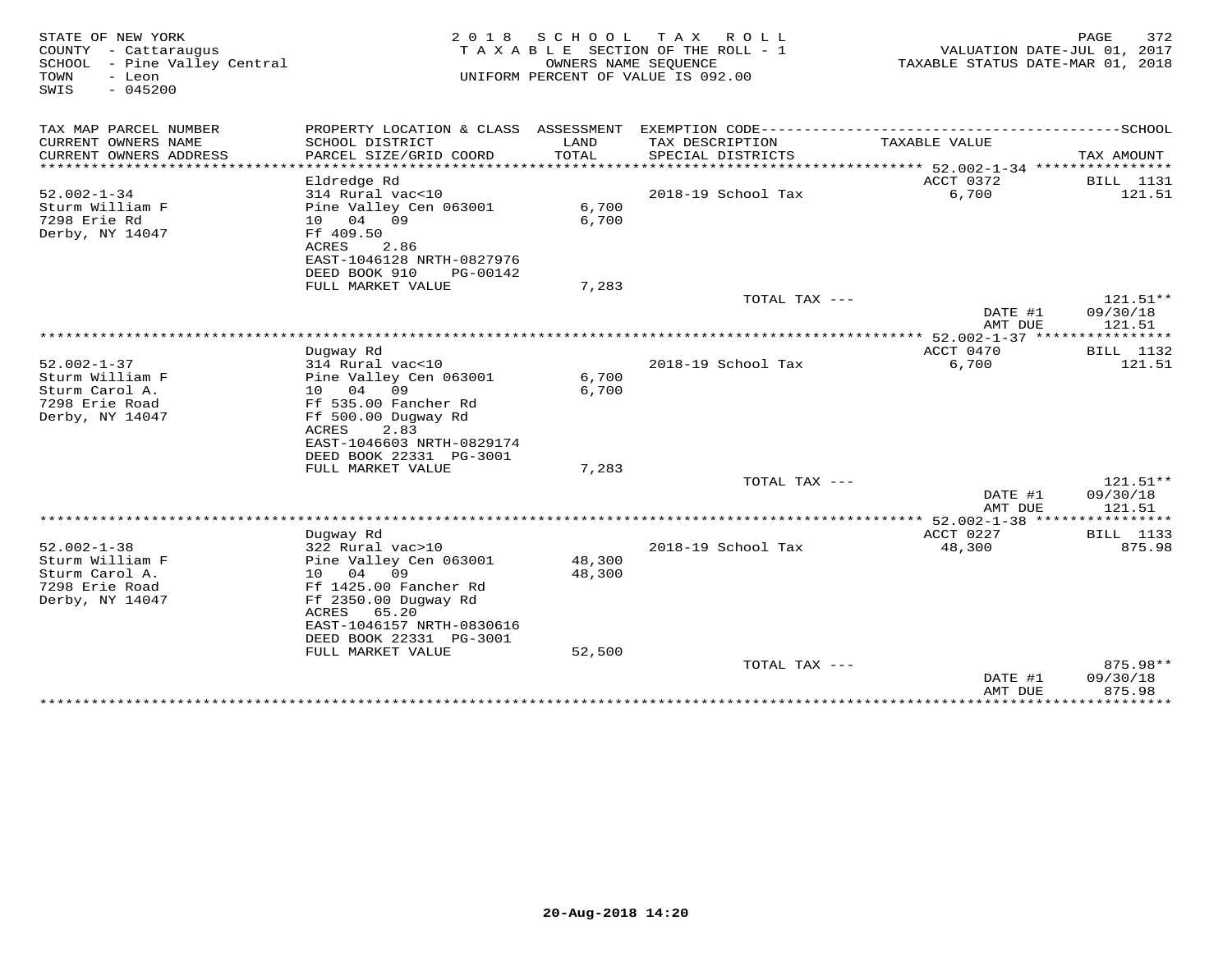| STATE OF NEW YORK<br>COUNTY - Cattaraugus<br>SCHOOL - Pine Valley Central<br>- Leon<br>TOWN<br>$-045200$<br>SWIS | 2 0 1 8                                      | S C H O O L               | TAX ROLL<br>TAXABLE SECTION OF THE ROLL - 1<br>OWNERS NAME SEQUENCE<br>UNIFORM PERCENT OF VALUE IS 092.00 | VALUATION DATE-JUL 01, 2017<br>TAXABLE STATUS DATE-MAR 01, 2018 | PAGE<br>373        |
|------------------------------------------------------------------------------------------------------------------|----------------------------------------------|---------------------------|-----------------------------------------------------------------------------------------------------------|-----------------------------------------------------------------|--------------------|
| TAX MAP PARCEL NUMBER                                                                                            |                                              |                           | PROPERTY LOCATION & CLASS ASSESSMENT EXEMPTION CODE-----------------------------------SCHOOL              |                                                                 |                    |
| CURRENT OWNERS NAME<br>CURRENT OWNERS ADDRESS                                                                    | SCHOOL DISTRICT<br>PARCEL SIZE/GRID COORD    | LAND<br>TOTAL             | TAX DESCRIPTION<br>SPECIAL DISTRICTS                                                                      | TAXABLE VALUE                                                   | TAX AMOUNT         |
| **********************                                                                                           | 11545 Eldredge Rd                            | * * * * * * * * * * * * * | *********************************** 52.001-1-15.1 **************                                          | ACCT 0196                                                       | BILL 1134          |
| $52.001 - 1 - 15.1$                                                                                              | 210 1 Family Res                             |                           | 2018-19 School Tax                                                                                        | 84,400                                                          | 1,530.69           |
| Stutzman Andy                                                                                                    | Pine Valley Cen 063001                       | 7,400                     |                                                                                                           |                                                                 |                    |
| Stutzman Ella                                                                                                    | 17 04 09                                     | 84,400                    |                                                                                                           |                                                                 |                    |
| 11545 Eldredge Road                                                                                              | Ff 166.00                                    |                           |                                                                                                           |                                                                 |                    |
| Conewango Valley, NY 14726                                                                                       | ACRES<br>1.20                                |                           |                                                                                                           |                                                                 |                    |
|                                                                                                                  | EAST-1042255 NRTH-0827625                    |                           |                                                                                                           |                                                                 |                    |
|                                                                                                                  | DEED BOOK 26093 PG-6001<br>FULL MARKET VALUE | 91,739                    |                                                                                                           |                                                                 |                    |
|                                                                                                                  |                                              |                           | TOTAL TAX ---                                                                                             |                                                                 | $1,530.69**$       |
|                                                                                                                  |                                              |                           |                                                                                                           | DATE #1                                                         | 09/30/18           |
|                                                                                                                  |                                              |                           |                                                                                                           | AMT DUE                                                         | 1,530.69           |
|                                                                                                                  |                                              |                           |                                                                                                           |                                                                 |                    |
|                                                                                                                  | Eldredge Rd                                  |                           |                                                                                                           | ACCT 0737                                                       | <b>BILL</b> 1135   |
| $52.001 - 1 - 15.4$<br>Stutzman Andy                                                                             | 314 Rural vac<10<br>Pine Valley Cen 063001   | 7,400                     | 2018-19 School Tax                                                                                        | 7,400                                                           | 134.21             |
| Stutzman Ella                                                                                                    | 17 04 09                                     | 7,400                     |                                                                                                           |                                                                 |                    |
| 11545 Eldredge Road                                                                                              | Ff 509.20                                    |                           |                                                                                                           |                                                                 |                    |
| Conewango Valley, NY 14726                                                                                       | ACRES 3.70                                   |                           |                                                                                                           |                                                                 |                    |
|                                                                                                                  | EAST-1041915 NRTH-0827626                    |                           |                                                                                                           |                                                                 |                    |
|                                                                                                                  | DEED BOOK 26093 PG-6001                      |                           |                                                                                                           |                                                                 |                    |
|                                                                                                                  | FULL MARKET VALUE                            | 8,043                     | TOTAL TAX ---                                                                                             |                                                                 | $134.21**$         |
|                                                                                                                  |                                              |                           |                                                                                                           | DATE #1                                                         | 09/30/18           |
|                                                                                                                  |                                              |                           |                                                                                                           | AMT DUE                                                         | 134.21             |
|                                                                                                                  |                                              |                           |                                                                                                           |                                                                 |                    |
|                                                                                                                  | Eldredge Rd                                  |                           |                                                                                                           | ACCT 0900                                                       | <b>BILL</b> 1136   |
| $52.001 - 1 - 15.5$                                                                                              | 311 Res vac land                             |                           | 2018-19 School Tax                                                                                        | 3,500                                                           | 63.48              |
| Stutzman Andy<br>Stutzman Ella                                                                                   | Pine Valley Cen 063001<br>ACRES<br>1.75      | 3,500<br>3,500            |                                                                                                           |                                                                 |                    |
| 11545 Eldredge Road                                                                                              | EAST-1042788 NRTH-0827623                    |                           |                                                                                                           |                                                                 |                    |
| Conewango Valley, NY 14726                                                                                       | DEED BOOK 26093 PG-6001                      |                           |                                                                                                           |                                                                 |                    |
|                                                                                                                  | FULL MARKET VALUE                            | 3,804                     |                                                                                                           |                                                                 |                    |
|                                                                                                                  |                                              |                           | TOTAL TAX ---                                                                                             |                                                                 | $63.48**$          |
|                                                                                                                  |                                              |                           |                                                                                                           | DATE #1                                                         | 09/30/18           |
|                                                                                                                  |                                              |                           |                                                                                                           | AMT DUE                                                         | 63.48              |
|                                                                                                                  | 6627 West Rd                                 |                           |                                                                                                           | ACCT 0272                                                       | <b>BILL</b> 1137   |
| $42.004 - 2 - 31$                                                                                                | 105 Vac farmland                             |                           | AG DIST<br>41720                                                                                          |                                                                 | 4,553              |
| Stutzman Noah                                                                                                    | Pine Valley Cen 063001                       | 20,300                    | 2018-19 School Tax                                                                                        | 15,747                                                          | 285.59             |
| 6627 West Rd                                                                                                     | 51 04 09                                     | 20,300                    |                                                                                                           |                                                                 |                    |
| Conewango Valley, NY 14726                                                                                       | has no frontage<br>ACRES<br>34.20            |                           |                                                                                                           |                                                                 |                    |
| MAY BE SUBJECT TO PAYMENT                                                                                        | EAST-1024300 NRTH-0834138                    |                           |                                                                                                           |                                                                 |                    |
| UNDER AGDIST LAW TIL 2022                                                                                        | DEED BOOK 13559 PG-2004                      |                           |                                                                                                           |                                                                 |                    |
|                                                                                                                  | FULL MARKET VALUE                            | 22,065                    |                                                                                                           |                                                                 |                    |
|                                                                                                                  |                                              |                           | TOTAL TAX ---                                                                                             |                                                                 | $285.59**$         |
|                                                                                                                  |                                              |                           |                                                                                                           | DATE #1<br>AMT DUE                                              | 09/30/18<br>285.59 |
|                                                                                                                  |                                              |                           |                                                                                                           |                                                                 | * * * * * * * *    |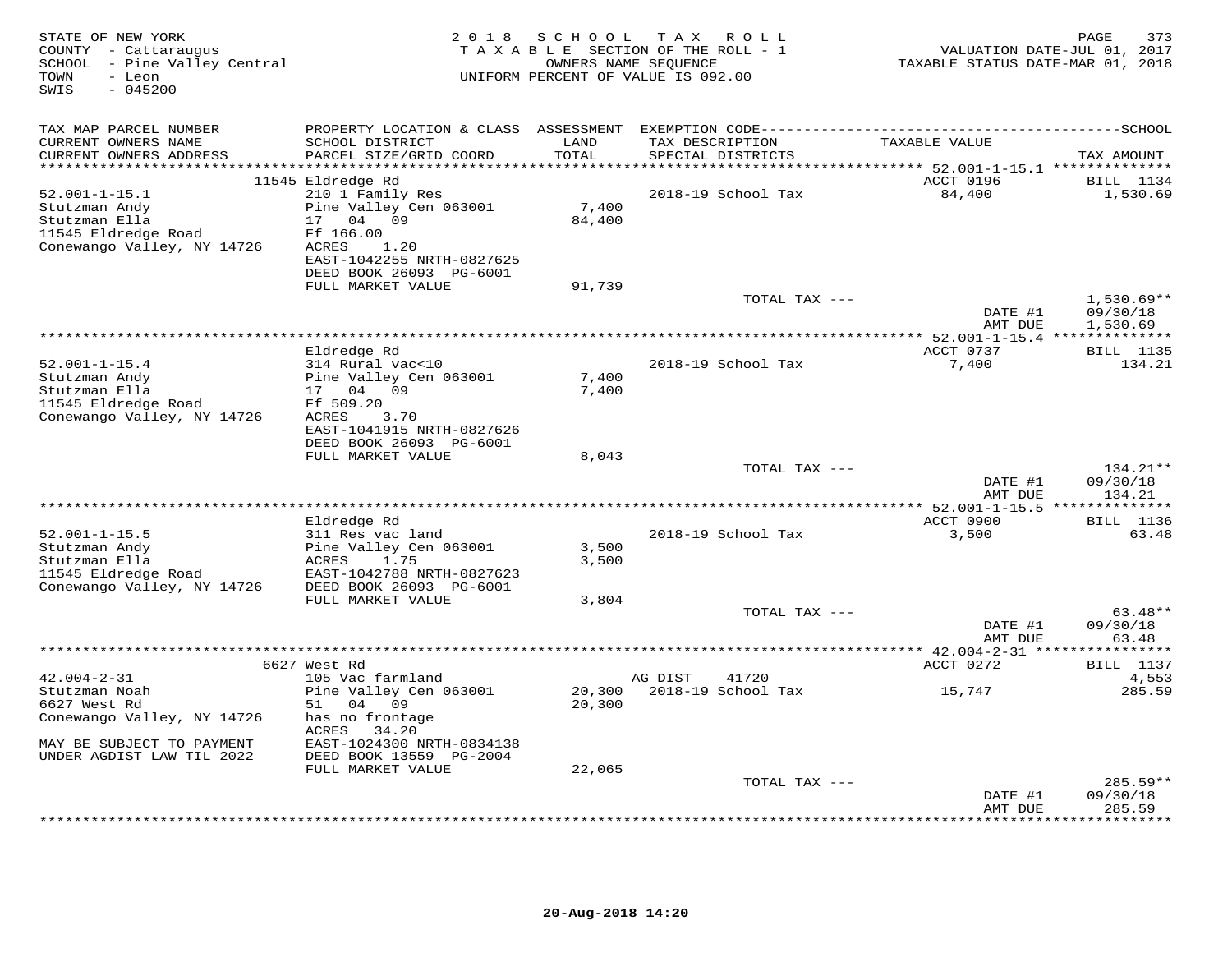| STATE OF NEW YORK<br>COUNTY - Cattaraugus<br>SCHOOL - Pine Valley Central<br>TOWN<br>- Leon<br>SWIS<br>$-045200$ |                                                                                              | 2018 SCHOOL TAX ROLL<br>TAXABLE SECTION OF THE ROLL - 1<br>UNIFORM PERCENT OF VALUE IS 092.00 | OWNERS NAME SEQUENCE |                                   | VALUATION DATE-JUL 01, 2017<br>TAXABLE STATUS DATE-MAR 01, 2018 | 374<br>PAGE          |
|------------------------------------------------------------------------------------------------------------------|----------------------------------------------------------------------------------------------|-----------------------------------------------------------------------------------------------|----------------------|-----------------------------------|-----------------------------------------------------------------|----------------------|
| TAX MAP PARCEL NUMBER                                                                                            | PROPERTY LOCATION & CLASS ASSESSMENT EXEMPTION CODE-----------------------------------SCHOOL |                                                                                               |                      |                                   |                                                                 |                      |
| CURRENT OWNERS NAME                                                                                              | SCHOOL DISTRICT                                                                              | LAND<br>TOTAL                                                                                 |                      | TAX DESCRIPTION                   | TAXABLE VALUE                                                   |                      |
| CURRENT OWNERS ADDRESS                                                                                           | PARCEL SIZE/GRID COORD                                                                       |                                                                                               |                      | SPECIAL DISTRICTS                 |                                                                 | TAX AMOUNT           |
|                                                                                                                  | 6627 West Rd                                                                                 |                                                                                               |                      |                                   | ACCT 0274                                                       | <b>BILL</b> 1138     |
| $42.004 - 2 - 35$                                                                                                | 112 Dairy farm                                                                               |                                                                                               | AG DIST              | 41720                             |                                                                 | 18,040               |
| Stutzman Noah                                                                                                    | Pine Valley Cen 063001                                                                       | 63,900 BAS STAR 41854                                                                         |                      |                                   |                                                                 | 27,300               |
| 6627 West Rd                                                                                                     | 58 04 09                                                                                     |                                                                                               |                      | 106,100 2018-19 School Tax 88,060 |                                                                 | 1,597.07             |
| Conewango Valley, NY 14726                                                                                       | Ff 1045.00<br>ACRES 95.94                                                                    |                                                                                               |                      |                                   |                                                                 |                      |
| MAY BE SUBJECT TO PAYMENT                                                                                        | EAST-1021144 NRTH-0834035                                                                    |                                                                                               |                      |                                   |                                                                 |                      |
| UNDER AGDIST LAW TIL 2022                                                                                        | DEED BOOK 13559 PG-2004                                                                      |                                                                                               |                      |                                   |                                                                 |                      |
|                                                                                                                  | FULL MARKET VALUE                                                                            | 115,326                                                                                       |                      | TOTAL TAX ---                     |                                                                 | $1,101.95**$         |
|                                                                                                                  |                                                                                              |                                                                                               |                      |                                   | DATE #1<br>AMT DUE                                              | 09/30/18<br>1,101.95 |
|                                                                                                                  |                                                                                              |                                                                                               |                      |                                   |                                                                 |                      |
|                                                                                                                  | 6544 West Rd                                                                                 |                                                                                               |                      |                                   | ACCT 0910                                                       | BILL 1139            |
| $51.002 - 1 - 2.72$                                                                                              | 210 1 Family Res                                                                             |                                                                                               | ENH STAR 41834       |                                   |                                                                 | 41,800               |
| Swartzentruber Joseph E                                                                                          | Pine Valley Cen 063001<br>0.50                                                               | 41,800                                                                                        |                      | 3,500    2018-19    School Tax    | 41,800                                                          | 758.09               |
| 6544 West Rd<br>Conewango Valley, NY 14726 FULL MARKET VALUE                                                     | ACRES                                                                                        | 45,435                                                                                        |                      |                                   |                                                                 |                      |
|                                                                                                                  |                                                                                              |                                                                                               |                      | TOTAL TAX ---                     |                                                                 | $0.00**$             |
|                                                                                                                  |                                                                                              |                                                                                               |                      |                                   |                                                                 |                      |
|                                                                                                                  | 12140 Ruckh Hill Rd                                                                          |                                                                                               |                      |                                   | ACCT 0623                                                       | <b>BILL</b> 1140     |
| $34.003 - 1 - 29.7$                                                                                              | 312 Vac w/imprv                                                                              |                                                                                               |                      | 2018-19 School Tax                | 17,000                                                          | 308.31               |
| Szabo Peter                                                                                                      | Pine Valley Cen 063001                                                                       | 6,900                                                                                         |                      |                                   |                                                                 |                      |
| Szabo Barbara A<br>5465 Mapleton Rd                                                                              | 39 04<br>09<br>FRNT 200.00 DPTH 175.00                                                       | 17,000                                                                                        |                      |                                   |                                                                 |                      |
| Lockport, NY 14094                                                                                               | EAST-1032568 NRTH-0847734                                                                    |                                                                                               |                      |                                   |                                                                 |                      |
|                                                                                                                  | DEED BOOK 00985 PG-01004                                                                     |                                                                                               |                      |                                   |                                                                 |                      |
|                                                                                                                  | FULL MARKET VALUE                                                                            | 18,478                                                                                        |                      |                                   |                                                                 |                      |
|                                                                                                                  |                                                                                              |                                                                                               |                      | TOTAL TAX ---                     |                                                                 | 308.31**             |
|                                                                                                                  |                                                                                              |                                                                                               |                      |                                   | DATE #1                                                         | 09/30/18             |
|                                                                                                                  |                                                                                              |                                                                                               |                      |                                   | AMT DUE                                                         | 308.31               |
|                                                                                                                  | 6715 Bailey Hill Rd                                                                          |                                                                                               |                      |                                   | ACCT 0935                                                       | <b>BILL</b> 1141     |
| $43.004 - 1 - 12$ ./1                                                                                            | 871 Elec-Gas Fac                                                                             |                                                                                               |                      | 2018-19 School Tax                | 29,500                                                          | 535.02               |
| Tower Associates, LLC                                                                                            | Pine Valley Cen 063001                                                                       | $\circ$                                                                                       |                      |                                   |                                                                 |                      |
| 700 Universe Blyd                                                                                                | 03 04 09                                                                                     | 29,500                                                                                        |                      |                                   |                                                                 |                      |
| Juno Beach, FL 33408                                                                                             | ACRES<br>0.01                                                                                |                                                                                               |                      |                                   |                                                                 |                      |
|                                                                                                                  | EAST-1048417 NRTH-0835205                                                                    |                                                                                               |                      |                                   |                                                                 |                      |
|                                                                                                                  | DEED BOOK 1481 PG-8001<br>FULL MARKET VALUE                                                  | 32,065                                                                                        |                      |                                   |                                                                 |                      |
|                                                                                                                  |                                                                                              |                                                                                               |                      | TOTAL TAX ---                     |                                                                 | $535.02**$           |
|                                                                                                                  |                                                                                              |                                                                                               |                      |                                   | DATE #1                                                         | 09/30/18             |
|                                                                                                                  |                                                                                              |                                                                                               |                      |                                   | AMT DUE                                                         | 535.02               |
|                                                                                                                  |                                                                                              |                                                                                               |                      |                                   |                                                                 |                      |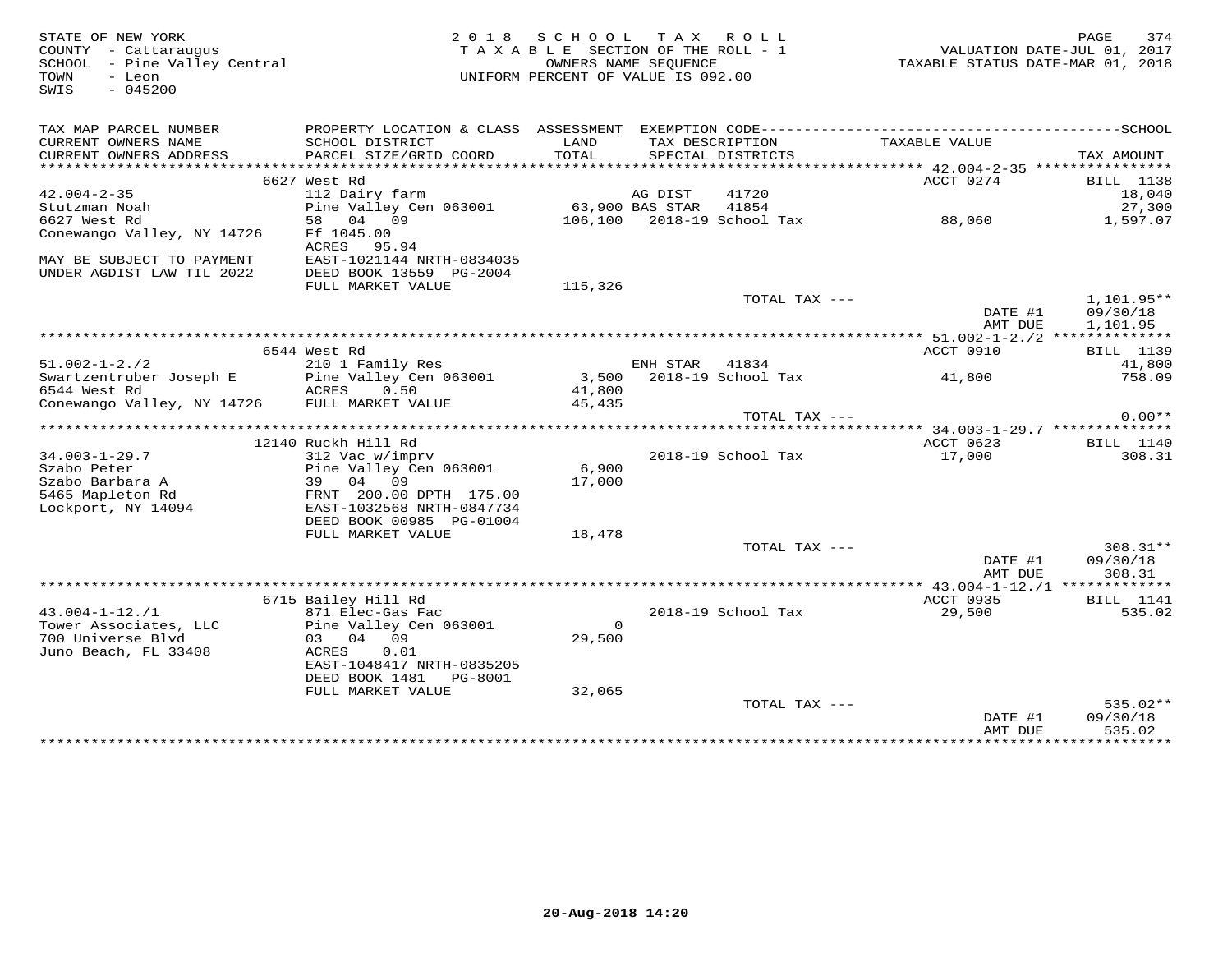| STATE OF NEW YORK<br>COUNTY - Cattaraugus<br>SCHOOL - Pine Valley Central<br>TOWN<br>- Leon<br>SWIS<br>$-045200$ | 2018                                                   | SCHOOL<br>OWNERS NAME SEQUENCE | T A X<br>R O L L<br>TAXABLE SECTION OF THE ROLL - 1<br>UNIFORM PERCENT OF VALUE IS 092.00 | VALUATION DATE-JUL 01, 2017<br>TAXABLE STATUS DATE-MAR 01, 2018 | 375<br>PAGE              |
|------------------------------------------------------------------------------------------------------------------|--------------------------------------------------------|--------------------------------|-------------------------------------------------------------------------------------------|-----------------------------------------------------------------|--------------------------|
| TAX MAP PARCEL NUMBER                                                                                            | PROPERTY LOCATION & CLASS ASSESSMENT                   |                                | EXEMPTION CODE------------                                                                | ------------------------------SCHOOL                            |                          |
| CURRENT OWNERS NAME<br>CURRENT OWNERS ADDRESS                                                                    | SCHOOL DISTRICT<br>PARCEL SIZE/GRID COORD              | LAND<br>TOTAL                  | TAX DESCRIPTION<br>SPECIAL DISTRICTS                                                      | TAXABLE VALUE                                                   | TAX AMOUNT               |
| ************************                                                                                         | 6927 Riga Rd                                           |                                |                                                                                           | ACCT 0481                                                       | BILL 1142                |
| $42.004 - 1 - 6.2$                                                                                               | 210 1 Family Res                                       |                                | 2018-19 School Tax                                                                        | 108,500                                                         | 1,967.77                 |
| Traber Daniel A                                                                                                  | Pine Valley Cen 063001                                 | 8,700                          |                                                                                           |                                                                 |                          |
| 18914 2nd St                                                                                                     | 04<br>09<br>52                                         | 108,500                        |                                                                                           |                                                                 |                          |
| Eagle River, AK 99577                                                                                            | FRNT 270.00 DPTH<br>1.84<br>ACRES                      |                                |                                                                                           |                                                                 |                          |
|                                                                                                                  | EAST-1026973 NRTH-0838549                              |                                |                                                                                           |                                                                 |                          |
|                                                                                                                  | DEED BOOK 766<br>PG-00242                              |                                |                                                                                           |                                                                 |                          |
|                                                                                                                  | FULL MARKET VALUE                                      | 117,935                        |                                                                                           |                                                                 |                          |
|                                                                                                                  |                                                        |                                | TOTAL TAX ---                                                                             | DATE #1                                                         | $1,967.77**$<br>09/30/18 |
|                                                                                                                  |                                                        |                                |                                                                                           | AMT DUE                                                         | 1,967.77                 |
|                                                                                                                  |                                                        |                                |                                                                                           |                                                                 | ********                 |
|                                                                                                                  | 12138 Leon-New Albion Rd                               |                                |                                                                                           | ACCT 0379                                                       | BILL 1143                |
| $42.020 - 1 - 23$<br>Traber Richard                                                                              | 210 1 Family Res<br>Pine Valley Cen 063001             | 9,600                          | ENH STAR<br>41834<br>2018-19 School Tax                                                   | 75,800                                                          | 60,790<br>1,374.72       |
| Traber Joan                                                                                                      | 36<br>04 09                                            | 75,800                         |                                                                                           |                                                                 |                          |
| 12138 Leon-New Albion Rd                                                                                         | 95.00 DPTH<br>FRNT                                     |                                |                                                                                           |                                                                 |                          |
| Conewango Valley, NY 14726                                                                                       | ACRES<br>2.30                                          |                                |                                                                                           |                                                                 |                          |
|                                                                                                                  | EAST-1032987 NRTH-0836103<br>DEED BOOK 771<br>PG-00165 |                                |                                                                                           |                                                                 |                          |
|                                                                                                                  | FULL MARKET VALUE                                      | 82,391                         |                                                                                           |                                                                 |                          |
|                                                                                                                  |                                                        |                                | TOTAL TAX ---                                                                             |                                                                 | $272.22**$               |
|                                                                                                                  |                                                        |                                |                                                                                           | DATE #1                                                         | 09/30/18                 |
|                                                                                                                  |                                                        |                                |                                                                                           | AMT DUE<br>********** 42.002-1-23.4 **************              | 272.22                   |
|                                                                                                                  | 7004 Riga Rd                                           |                                |                                                                                           | ACCT 0514                                                       | BILL 1144                |
| $42.002 - 1 - 23.4$                                                                                              | 210 1 Family Res                                       |                                | <b>BAS STAR</b><br>41854                                                                  |                                                                 | 27,300                   |
| Traber Robert E                                                                                                  | Pine Valley Cen 063001                                 | 8,800                          | 2018-19 School Tax                                                                        | 90,800                                                          | 1,646.76                 |
| Traber Phyllis<br>7004 Riga Rd                                                                                   | 45<br>04 09<br>Ff 300.00                               | 90,800                         |                                                                                           |                                                                 |                          |
| Conewango Valley, NY 14726                                                                                       | ACRES<br>1.90                                          |                                |                                                                                           |                                                                 |                          |
|                                                                                                                  | EAST-1027310 NRTH-0839817                              |                                |                                                                                           |                                                                 |                          |
|                                                                                                                  | DEED BOOK 899<br>PG-00288                              |                                |                                                                                           |                                                                 |                          |
|                                                                                                                  | FULL MARKET VALUE                                      | 98,696                         | TOTAL TAX ---                                                                             |                                                                 | $1,151.64**$             |
|                                                                                                                  |                                                        |                                |                                                                                           | DATE #1                                                         | 09/30/18                 |
|                                                                                                                  |                                                        |                                |                                                                                           | AMT DUE                                                         | 1,151.64                 |
|                                                                                                                  |                                                        |                                |                                                                                           | **** $43.003 - 1 - 6.2$                                         | * * * * * * * * * * *    |
| $43.003 - 1 - 6.2$                                                                                               | 11988 Leon-New Albion Rd                               |                                | 2018-19 School Tax                                                                        | ACCT 0913<br>139,800                                            | <b>BILL</b> 1145         |
| Tyers Phil                                                                                                       | 312 Vac w/imprv<br>Pine Valley Cen 063001              | 50,000                         |                                                                                           |                                                                 | 2,535.43                 |
| 831 Partridge Dr                                                                                                 | 28/27<br>09<br>04                                      | 139,800                        |                                                                                           |                                                                 |                          |
| Burlington, Ont. Canada                                                                                          | Ff 460.00                                              |                                |                                                                                           |                                                                 |                          |
| L7T2Z6                                                                                                           | ACRES<br>65.55<br>EAST-1035561 NRTH-0838103            |                                |                                                                                           |                                                                 |                          |
|                                                                                                                  | DEED BOOK 12828 PG-3002                                |                                |                                                                                           |                                                                 |                          |
|                                                                                                                  | FULL MARKET VALUE                                      | 151,957                        |                                                                                           |                                                                 |                          |
|                                                                                                                  |                                                        |                                | TOTAL TAX ---                                                                             |                                                                 | $2,535.43**$             |
|                                                                                                                  |                                                        |                                |                                                                                           | DATE #1<br>AMT DUE                                              | 09/30/18<br>2,535.43     |
|                                                                                                                  |                                                        |                                |                                                                                           |                                                                 |                          |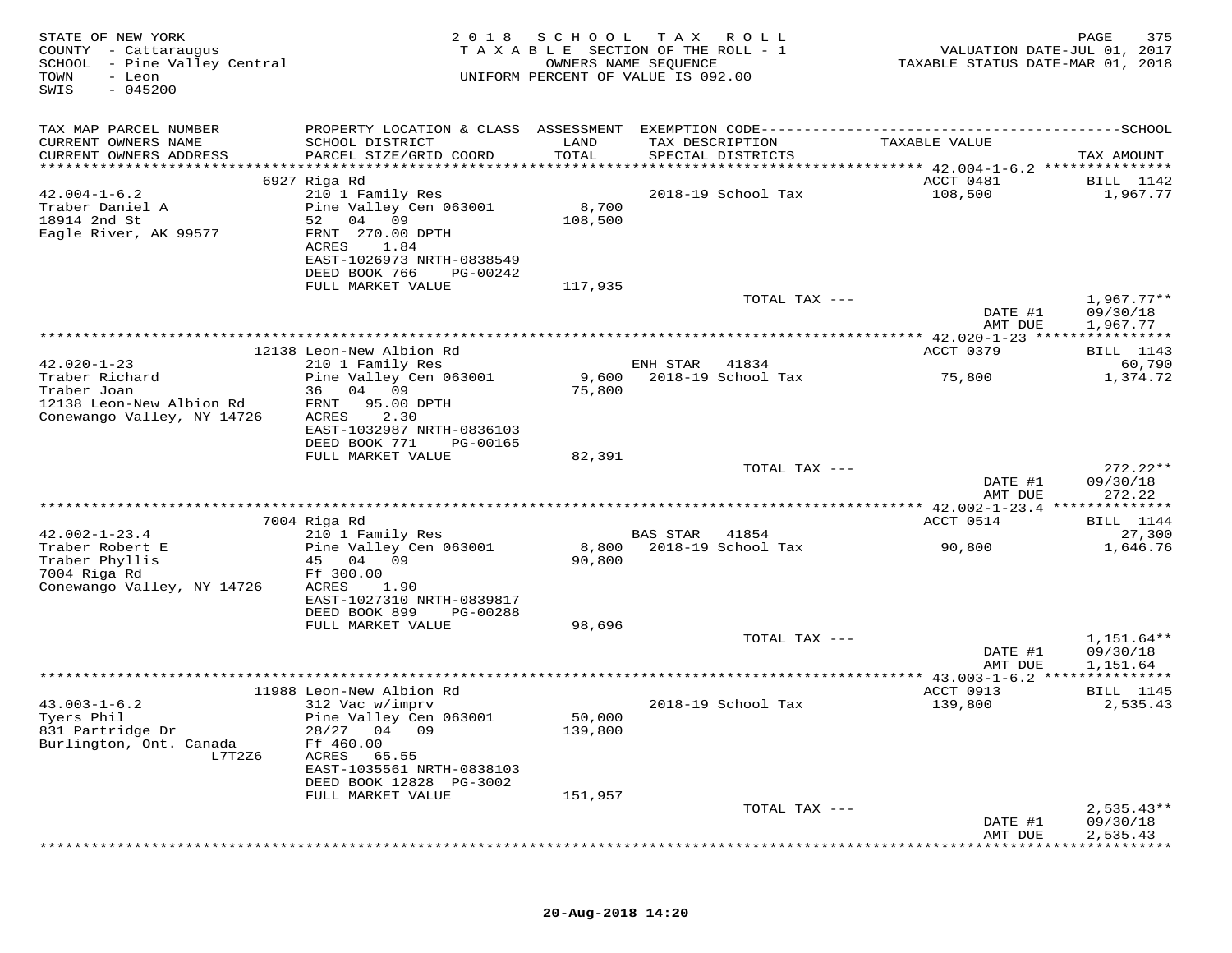| STATE OF NEW YORK<br>COUNTY - Cattaraugus<br>SCHOOL - Pine Valley Central<br>- Leon<br>TOWN<br>SWIS<br>$-045200$ |                                           |                         | 2018 SCHOOL TAX ROLL<br>TAXABLE SECTION OF THE ROLL - 1<br>OWNERS NAME SEOUENCE<br>UNIFORM PERCENT OF VALUE IS 092.00 | VALUATION DATE-JUL 01, 2017<br>TAXABLE STATUS DATE-MAR 01, 2018 | 376<br>PAGE                    |
|------------------------------------------------------------------------------------------------------------------|-------------------------------------------|-------------------------|-----------------------------------------------------------------------------------------------------------------------|-----------------------------------------------------------------|--------------------------------|
| TAX MAP PARCEL NUMBER                                                                                            |                                           |                         |                                                                                                                       |                                                                 |                                |
| CURRENT OWNERS NAME<br>CURRENT OWNERS ADDRESS                                                                    | SCHOOL DISTRICT<br>PARCEL SIZE/GRID COORD | LAND<br>TOTAL           | TAX DESCRIPTION<br>SPECIAL DISTRICTS<br>SPECIAL DISTRICTS                                                             | TAXABLE VALUE                                                   | TAX AMOUNT                     |
|                                                                                                                  |                                           |                         |                                                                                                                       |                                                                 |                                |
|                                                                                                                  | 25237 Wutz 3                              |                         |                                                                                                                       | ACCT 0942                                                       | <b>BILL</b> 1146               |
| $42.002 - 1 - 2.71$                                                                                              | 733 Gas well                              | $\overline{\mathbf{0}}$ | 2018-19 School Tax                                                                                                    | 2,239                                                           | 40.61                          |
| US Energy Development Corp<br>2350 Forest Rd                                                                     | Pine Valley Cen 063001<br>ACRES 0.01      | 2,239                   |                                                                                                                       |                                                                 |                                |
| Getzfille, NY 14068 FULL MARKET VALUE                                                                            |                                           | 2,434                   |                                                                                                                       |                                                                 |                                |
|                                                                                                                  |                                           |                         | TOTAL TAX ---                                                                                                         | DATE #1<br>AMT DUE                                              | $40.61**$<br>09/30/18<br>40.61 |
|                                                                                                                  |                                           |                         |                                                                                                                       |                                                                 |                                |
|                                                                                                                  | 11753 Eldredge Rd                         |                         |                                                                                                                       | ACCT 0254                                                       | <b>BILL</b> 1147               |
| $52.001 - 1 - 18.1$                                                                                              | 210 1 Family Res                          |                         | 2018-19 School Tax                                                                                                    | 38,000                                                          | 689.17                         |
| Utley Tammy M.<br>220 Oak St                                                                                     | Pine Valley Cen 063001                    | 8,500                   |                                                                                                                       |                                                                 |                                |
|                                                                                                                  | 17/18 04 09                               | 38,000                  |                                                                                                                       |                                                                 |                                |
| South Dayton, NY 14138                                                                                           | Ff 855.00<br>ACRES<br>1.75                |                         |                                                                                                                       |                                                                 |                                |
|                                                                                                                  | EAST-1039370 NRTH-0826609                 |                         |                                                                                                                       |                                                                 |                                |
|                                                                                                                  | DEED BOOK 19796 PG-4006                   |                         |                                                                                                                       |                                                                 |                                |
|                                                                                                                  | FULL MARKET VALUE                         | 41,304                  |                                                                                                                       |                                                                 |                                |
|                                                                                                                  |                                           |                         | TOTAL TAX ---                                                                                                         |                                                                 | 689.17**                       |
|                                                                                                                  |                                           |                         |                                                                                                                       | DATE #1<br>AMT DUE                                              | 09/30/18<br>689.17             |
|                                                                                                                  |                                           |                         |                                                                                                                       |                                                                 |                                |
|                                                                                                                  | 6016 Rte 62                               |                         |                                                                                                                       | ACCT 0312                                                       | BILL 1148                      |
| $51.002 - 2 - 14.1$<br>Valley View Cheese Fund Pine Valley Cen 063001                                            | 210 1 Family Res                          | 6,300                   | 2018-19 School Tax                                                                                                    | 75,000                                                          | 1,360.21                       |
| 6028 Rte 62                                                                                                      | 49 04 09                                  | 75,000                  |                                                                                                                       |                                                                 |                                |
| Conewango Valley, NY 14726                                                                                       | FRNT 410.00 DPTH 30.00                    |                         |                                                                                                                       |                                                                 |                                |
|                                                                                                                  | EAST-1027090 NRTH-0824162                 |                         |                                                                                                                       |                                                                 |                                |
|                                                                                                                  | DEED BOOK 738<br>PG-00362                 |                         |                                                                                                                       |                                                                 |                                |
|                                                                                                                  | FULL MARKET VALUE                         | 81,522                  | TOTAL TAX ---                                                                                                         |                                                                 | $1,360.21**$                   |
|                                                                                                                  |                                           |                         |                                                                                                                       | DATE #1                                                         | 09/30/18                       |
|                                                                                                                  |                                           |                         |                                                                                                                       | AMT DUE                                                         | 1,360.21                       |
|                                                                                                                  |                                           |                         |                                                                                                                       |                                                                 |                                |
|                                                                                                                  | 6028 Rte 62                               |                         |                                                                                                                       | ACCT 0517                                                       | BILL 1149                      |
| $51.002 - 2 - 14.2$                                                                                              | 710 Manufacture<br>Pine Valley Cen 063001 | 20,800                  | 2018-19 School Tax                                                                                                    | 300,000                                                         | 5,440.84                       |
| Valley View Cheese Fund<br>6016 Rte 62                                                                           | 49 04 09                                  | 300,000                 |                                                                                                                       |                                                                 |                                |
| Conewango Valley, NY 14726                                                                                       | Ff 1080.00                                |                         |                                                                                                                       |                                                                 |                                |
|                                                                                                                  | ACRES<br>8.65                             |                         |                                                                                                                       |                                                                 |                                |
|                                                                                                                  | EAST-1026958 NRTH-0825031                 |                         |                                                                                                                       |                                                                 |                                |
|                                                                                                                  | DEED BOOK 00978 PG-00799                  |                         |                                                                                                                       |                                                                 |                                |
|                                                                                                                  | FULL MARKET VALUE                         | 326,087                 | TOTAL TAX ---                                                                                                         |                                                                 | $5,440.84**$                   |
|                                                                                                                  |                                           |                         |                                                                                                                       | DATE #1                                                         | 09/30/18                       |
|                                                                                                                  |                                           |                         |                                                                                                                       | AMT DUE                                                         | 5,440.84                       |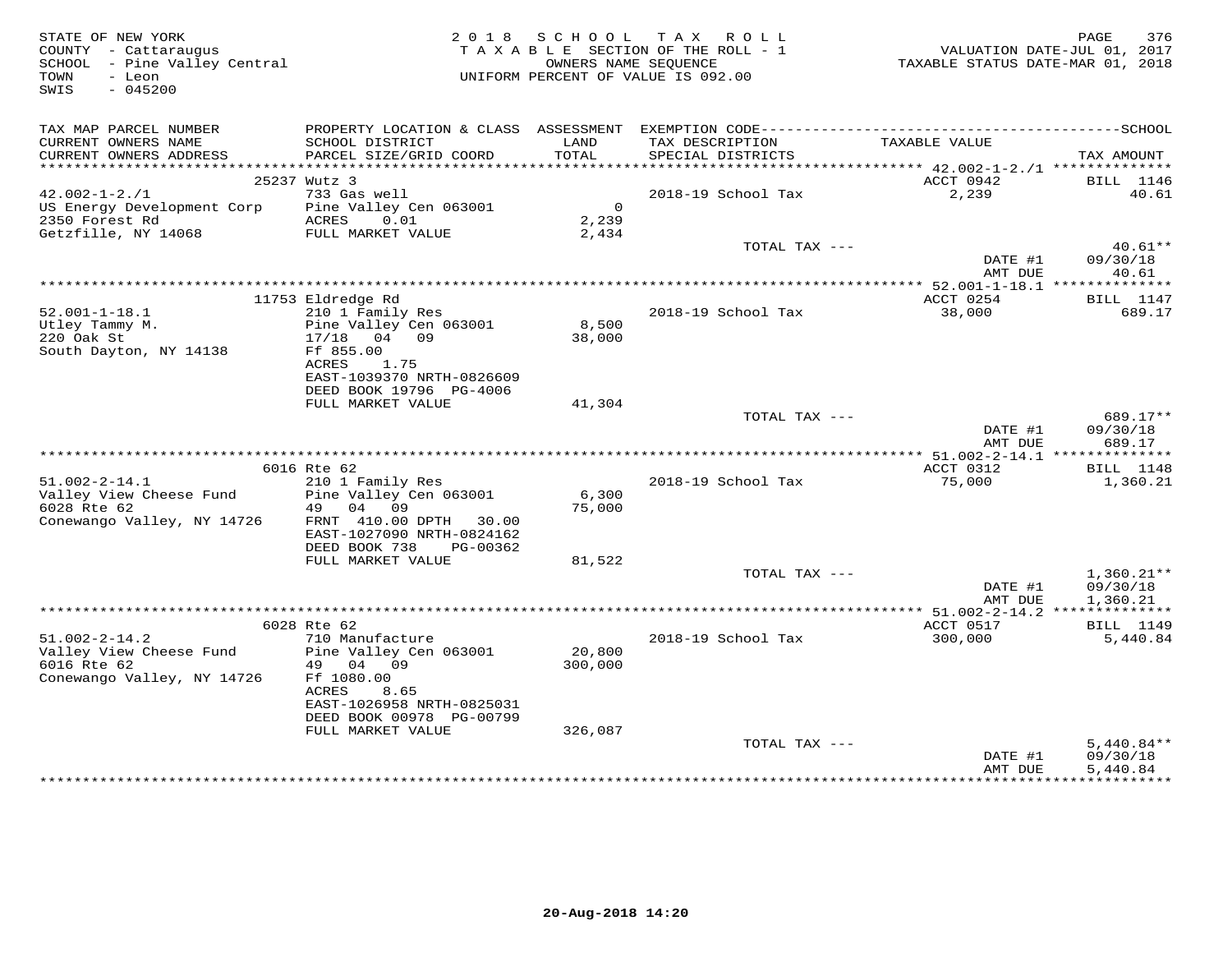| STATE OF NEW YORK<br>COUNTY - Cattaraugus<br>SCHOOL - Pine Valley Central<br>- Leon<br>TOWN<br>$-045200$<br>SWIS |                                                                                                |                  | 2018 SCHOOL TAX ROLL<br>TAXABLE SECTION OF THE ROLL - 1<br>OWNERS NAME SEQUENCE<br>UNIFORM PERCENT OF VALUE IS 092.00 | VALUATION DATE-JUL 01, 2017<br>TAXABLE STATUS DATE-MAR 01, 2018 | 377<br>PAGE                          |
|------------------------------------------------------------------------------------------------------------------|------------------------------------------------------------------------------------------------|------------------|-----------------------------------------------------------------------------------------------------------------------|-----------------------------------------------------------------|--------------------------------------|
| TAX MAP PARCEL NUMBER                                                                                            |                                                                                                |                  |                                                                                                                       |                                                                 |                                      |
| CURRENT OWNERS NAME<br>CURRENT OWNERS ADDRESS                                                                    | SCHOOL DISTRICT<br>PARCEL SIZE/GRID COORD                                                      | LAND<br>TOTAL    | TAX DESCRIPTION<br>SPECIAL DISTRICTS                                                                                  | TAXABLE VALUE                                                   | TAX AMOUNT                           |
| ************************                                                                                         |                                                                                                |                  |                                                                                                                       |                                                                 |                                      |
| $52.002 - 1 - 27.17$<br>Van Vleck Scott                                                                          | Peters Rd<br>314 Rural vac<10<br>Pine Valley Cen 063001                                        | 7,100            | 2018-19 School Tax                                                                                                    | ACCT 0757<br>7,100                                              | <b>BILL</b> 1150<br>128.77           |
| 102 Johnson St<br>Gowanda, NY 14070                                                                              | 01 04 09<br>Ff 340.00<br>ACRES<br>3.05<br>EAST-1048984 NRTH-0827215<br>DEED BOOK 25784 PG-9005 | 7,100            |                                                                                                                       |                                                                 |                                      |
|                                                                                                                  | FULL MARKET VALUE                                                                              | 7,717            |                                                                                                                       |                                                                 |                                      |
|                                                                                                                  |                                                                                                |                  | TOTAL TAX ---                                                                                                         | DATE #1                                                         | $128.77**$<br>09/30/18               |
|                                                                                                                  |                                                                                                |                  | **********************                                                                                                | AMT DUE<br>***** 52.002-1-27.18 *************                   | 128.77                               |
|                                                                                                                  | Peters Rd                                                                                      |                  |                                                                                                                       | ACCT 0758                                                       | <b>BILL</b> 1151                     |
| $52.002 - 1 - 27.18$<br>Van Wie Michael<br>Van Wie Jean                                                          | 270 Mfg housing<br>Pine Valley Cen 063001<br>01 04 09                                          | 9,900<br>9,900   | 2018-19 School Tax                                                                                                    | 9,900                                                           | 179.55                               |
| 2261 Oakley Pl<br>Lakeview, NY 14085                                                                             | $lot$ #8<br>Ff 340.00<br>ACRES<br>2.45                                                         |                  |                                                                                                                       |                                                                 |                                      |
|                                                                                                                  | EAST-1048701 NRTH-0827357<br>DEED BOOK 14186 PG-4001<br>FULL MARKET VALUE                      | 10,761           |                                                                                                                       |                                                                 |                                      |
|                                                                                                                  |                                                                                                |                  | TOTAL TAX ---                                                                                                         |                                                                 | $179.55**$                           |
|                                                                                                                  |                                                                                                |                  |                                                                                                                       | DATE #1<br>AMT DUE                                              | 09/30/18<br>179.55<br>**********     |
|                                                                                                                  | Alderbottom Rd                                                                                 |                  |                                                                                                                       | ACCT 0155                                                       | <b>BILL</b> 1152                     |
| $43.002 - 1 - 1$<br>Vanhorn Mark                                                                                 | 312 Vac w/imprv<br>Pine Valley Cen 063001                                                      | 68,000           | 2018-19 School Tax                                                                                                    | 95,700                                                          | 1,735.63                             |
| 110 Royal Parkway East<br>Williamsville, NY 14221                                                                | $13/14/22$ 04 09<br>ACRES 158.55<br>EAST-1043857 NRTH-0844904                                  | 95,700           |                                                                                                                       |                                                                 |                                      |
|                                                                                                                  | DEED BOOK 00960 PG-00652<br>FULL MARKET VALUE                                                  | 104,022          |                                                                                                                       |                                                                 |                                      |
|                                                                                                                  |                                                                                                |                  | TOTAL TAX ---                                                                                                         | DATE #1<br>AMT DUE                                              | $1,735.63**$<br>09/30/18<br>1,735.63 |
|                                                                                                                  |                                                                                                |                  | ***************                                                                                                       | ** 33.004-1-23.1 **************                                 |                                      |
| $33.004 - 1 - 23.1$                                                                                              | 7829 Frog Valley Rd<br>312 Vac w/imprv                                                         |                  | 2018-19 School Tax                                                                                                    | ACCT 0158<br>29,800                                             | <b>BILL</b> 1153<br>540.46           |
| Velasquez James J<br>Velasquez James R                                                                           | Pine Valley Cen 063001<br>$62,63-4-9$                                                          | 24,300<br>29,800 |                                                                                                                       |                                                                 |                                      |
| 23 Colton<br>Lackawanna, NY 14218                                                                                | ACRES 42.80<br>EAST-1020097 NRTH-0851493                                                       |                  |                                                                                                                       |                                                                 |                                      |
|                                                                                                                  | DEED BOOK 5136<br>PG-6002<br>FULL MARKET VALUE                                                 | 32,391           |                                                                                                                       |                                                                 |                                      |
|                                                                                                                  |                                                                                                |                  | TOTAL TAX ---                                                                                                         |                                                                 | $540.46**$                           |
|                                                                                                                  |                                                                                                |                  |                                                                                                                       | DATE #1<br>AMT DUE                                              | 09/30/18<br>540.46                   |
|                                                                                                                  |                                                                                                |                  | **************************                                                                                            |                                                                 | * * * * * * * *                      |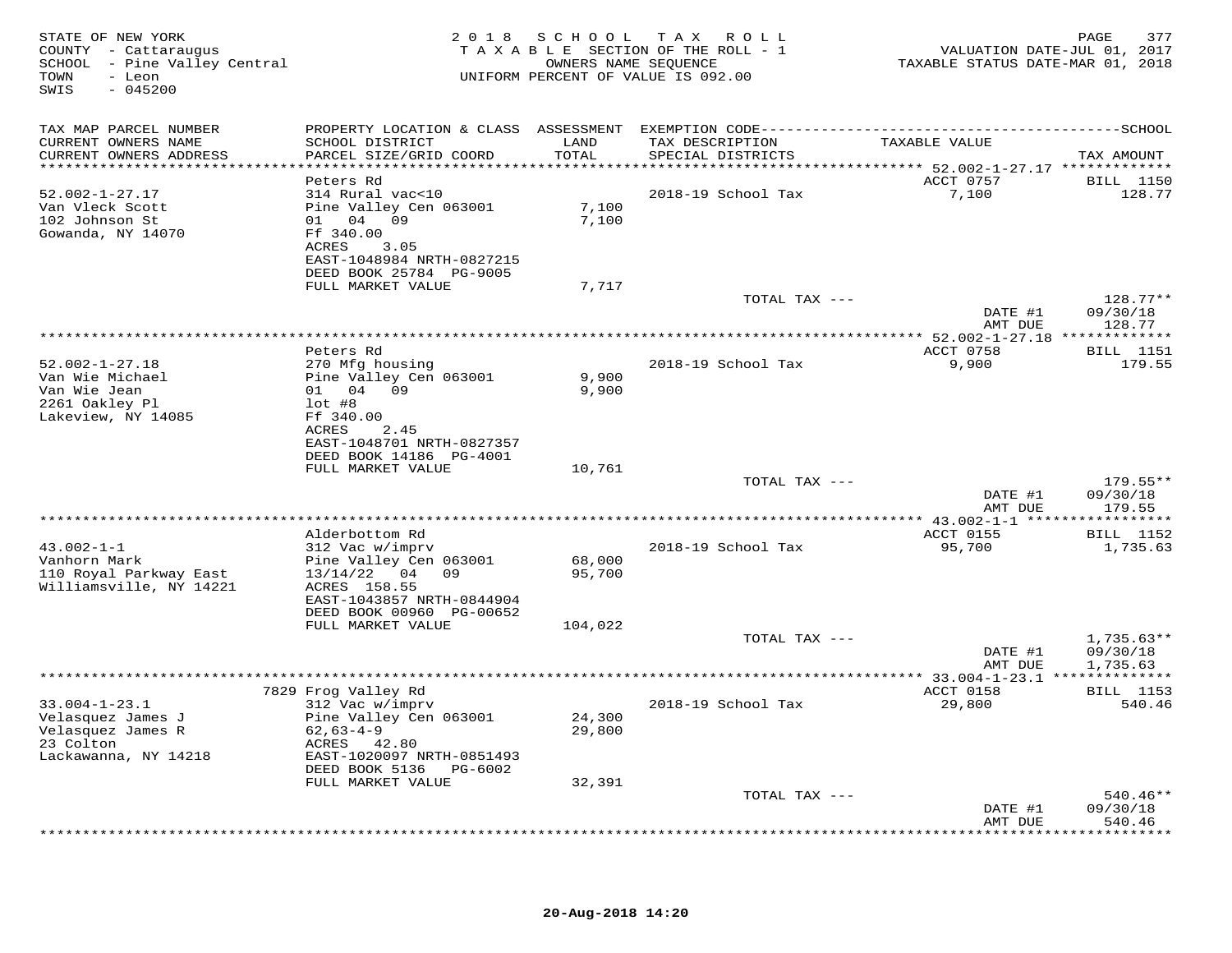| STATE OF NEW YORK<br>COUNTY - Cattaraugus<br>SCHOOL - Pine Valley Central<br>TOWN<br>- Leon<br>$-045200$<br>SWIS | 2 0 1 8                                                                                                                                                                               | S C H O O L<br>TAXABLE SECTION OF THE ROLL - 1<br>UNIFORM PERCENT OF VALUE IS 092.00 | OWNERS NAME SEQUENCE | TAX ROLL                        | TAXABLE STATUS DATE-MAR 01, 2018 | PAGE<br>VALUATION DATE-JUL 01, 2017 | 378                            |
|------------------------------------------------------------------------------------------------------------------|---------------------------------------------------------------------------------------------------------------------------------------------------------------------------------------|--------------------------------------------------------------------------------------|----------------------|---------------------------------|----------------------------------|-------------------------------------|--------------------------------|
| TAX MAP PARCEL NUMBER                                                                                            |                                                                                                                                                                                       |                                                                                      |                      |                                 |                                  |                                     |                                |
| CURRENT OWNERS NAME<br>CURRENT OWNERS ADDRESS<br>*********************                                           | SCHOOL DISTRICT<br>PARCEL SIZE/GRID COORD<br>****************************                                                                                                             | LAND<br>TOTAL                                                                        | TAX DESCRIPTION      | SPECIAL DISTRICTS               | TAXABLE VALUE                    |                                     | TAX AMOUNT                     |
|                                                                                                                  | 11004 Eldredge Rd                                                                                                                                                                     |                                                                                      |                      |                                 | ACCT 0462                        |                                     | BILL 1154                      |
| $52.002 - 1 - 26$                                                                                                | 312 Vac w/imprv                                                                                                                                                                       |                                                                                      |                      | 2018-19 School Tax              | 24,200                           |                                     | 438.89                         |
| Vicaretti Dominic G Sr<br>4222 Abbott Pkwy<br>Blasdell, NY 14219                                                 | Pine Valley Cen 063001<br>02 04 09<br>$Lot-E20$<br>Ff 270 Eldredge; 460 Larch<br>ACRES<br>8.67<br>EAST-1050708 NRTH-0828042<br>DEED BOOK 16975 PG-7001                                | 22,200<br>24,200                                                                     |                      |                                 |                                  |                                     |                                |
|                                                                                                                  | FULL MARKET VALUE                                                                                                                                                                     | 26,304                                                                               |                      |                                 |                                  |                                     |                                |
|                                                                                                                  |                                                                                                                                                                                       |                                                                                      |                      | TOTAL TAX ---                   | DATE #1                          | AMT DUE                             | 438.89**<br>09/30/18<br>438.89 |
|                                                                                                                  |                                                                                                                                                                                       |                                                                                      |                      |                                 |                                  |                                     |                                |
|                                                                                                                  | 6708 Bailey Hill Rd                                                                                                                                                                   |                                                                                      |                      |                                 | ACCT 0381                        |                                     | <b>BILL</b> 1155               |
| $43.004 - 1 - 7.1$                                                                                               | 210 1 Family Res                                                                                                                                                                      |                                                                                      | ENH STAR             | 41834                           |                                  |                                     | 60,790                         |
| Villa Edgar T II<br>6708 Bailey Hill Rd<br>Cattaraugus, NY 14719                                                 | Pine Valley Cen 063001<br>03 04 09<br>Ff 1240 Bailey Hill Rd<br>Ff 1735 Tug Hill Rd<br>6.44 BANK<br>ACRES<br>017<br>EAST-1049820 NRTH-0835071<br>DEED BOOK 888<br>PG-01001            | 18,800<br>78,000                                                                     |                      | 2018-19 School Tax              | 78,000                           |                                     | 1,414.62                       |
|                                                                                                                  | FULL MARKET VALUE                                                                                                                                                                     | 84,783                                                                               |                      |                                 |                                  |                                     |                                |
|                                                                                                                  |                                                                                                                                                                                       |                                                                                      |                      | TOTAL TAX ---                   | DATE #1<br>AMT DUE               |                                     | 312.12**<br>09/30/18<br>312.12 |
|                                                                                                                  |                                                                                                                                                                                       |                                                                                      |                      |                                 |                                  |                                     |                                |
|                                                                                                                  | Frog Valley Rd                                                                                                                                                                        |                                                                                      |                      |                                 | ACCT 0716                        |                                     | BILL 1156                      |
| $33.004 - 1 - 22.4$<br>Vogel Frederick Michael<br>948 W Alaura<br>Alden, NY 14004                                | 312 Vac w/imprv<br>Pine Valley Cen 063001<br>55 04 09<br>Life Use<br>FRNT 300.00 DPTH<br>13.90<br>ACRES<br>EAST-1022550 NRTH-0849784<br>DEED BOOK 00946 PG-00669<br>FULL MARKET VALUE | 13,200<br>28,000<br>30,435                                                           |                      | 2018-19 School Tax              | 28,000                           |                                     | 507.81                         |
|                                                                                                                  |                                                                                                                                                                                       |                                                                                      |                      | TOTAL TAX ---                   |                                  |                                     | $507.81**$                     |
|                                                                                                                  |                                                                                                                                                                                       |                                                                                      |                      |                                 |                                  | DATE #1<br>AMT DUE                  | 09/30/18<br>507.81             |
|                                                                                                                  |                                                                                                                                                                                       |                                                                                      |                      | ******************************* | ****************                 |                                     | **********                     |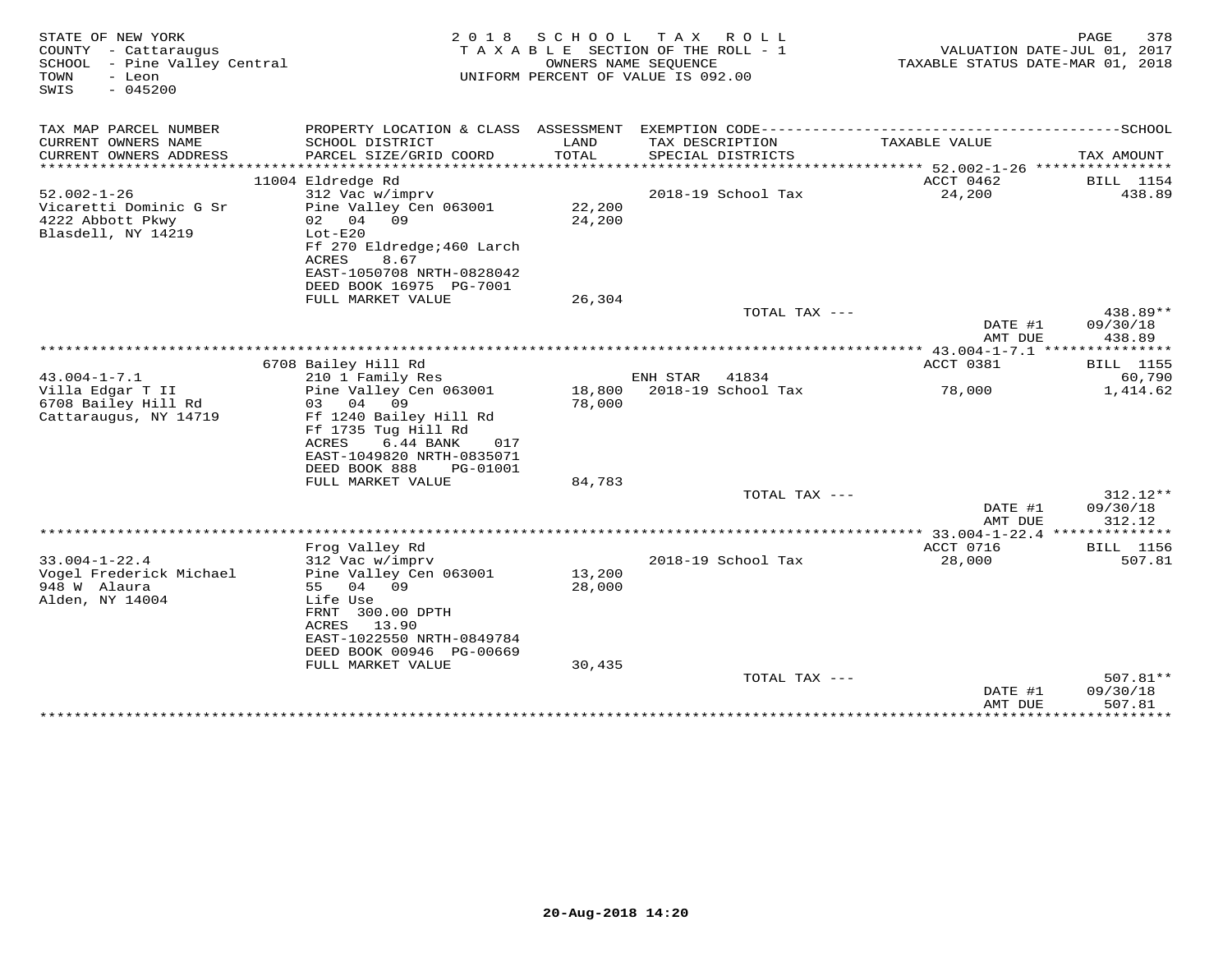| STATE OF NEW YORK<br>COUNTY - Cattaraugus<br>SCHOOL - Pine Valley Central<br>- Leon<br>TOWN<br>SWIS<br>$-045200$ |                                                                                                                                                                      | 2018 SCHOOL                | TAX ROLL<br>TAXABLE SECTION OF THE ROLL - 1<br>OWNERS NAME SEQUENCE<br>UNIFORM PERCENT OF VALUE IS 092.00 | VALUATION DATE-JUL 01, 2017<br>TAXABLE STATUS DATE-MAR 01, 2018        | 379<br>PAGE                           |
|------------------------------------------------------------------------------------------------------------------|----------------------------------------------------------------------------------------------------------------------------------------------------------------------|----------------------------|-----------------------------------------------------------------------------------------------------------|------------------------------------------------------------------------|---------------------------------------|
| TAX MAP PARCEL NUMBER                                                                                            |                                                                                                                                                                      |                            |                                                                                                           |                                                                        |                                       |
| CURRENT OWNERS NAME<br>CURRENT OWNERS ADDRESS                                                                    | SCHOOL DISTRICT<br>PARCEL SIZE/GRID COORD                                                                                                                            | LAND<br>TOTAL              | TAX DESCRIPTION<br>SPECIAL DISTRICTS                                                                      | TAXABLE VALUE                                                          | TAX AMOUNT                            |
|                                                                                                                  | Bailey Hill Rd                                                                                                                                                       | **********                 |                                                                                                           | **************************** 43.002-1-10.2 **************<br>ACCT 0644 | <b>BILL</b> 1157                      |
| $43.002 - 1 - 10.2$<br>Walters James<br>Walters Patricia<br>105 October LN<br>Amherst, NY 14228                  | 322 Rural vac>10<br>Pine Valley Cen 063001<br>05 04 09<br>ACRES 45.80<br>EAST-1047999 NRTH-0840062                                                                   | 20,500<br>20,500           | 2018-19 School Tax                                                                                        | 20,500                                                                 | 371.79                                |
|                                                                                                                  | DEED BOOK 25451 PG-7001<br>FULL MARKET VALUE                                                                                                                         | 22,283                     |                                                                                                           |                                                                        |                                       |
|                                                                                                                  |                                                                                                                                                                      |                            | TOTAL TAX ---                                                                                             |                                                                        | $371.79**$                            |
|                                                                                                                  |                                                                                                                                                                      |                            |                                                                                                           | DATE #1                                                                | 09/30/18                              |
|                                                                                                                  |                                                                                                                                                                      |                            |                                                                                                           | AMT DUE                                                                | 371.79                                |
|                                                                                                                  | 6983 Bailey Hill Rd                                                                                                                                                  |                            |                                                                                                           | ACCT 0644                                                              | <b>BILL</b> 1158                      |
| $43.002 - 1 - 10.5$<br>Walters James J.<br>Walters Patricia L.<br>105 October Lane                               | 240 Rural res<br>Pine Valley Cen 063001<br>05 04<br>09<br>8.00 BANK<br>ACRES<br>032                                                                                  | 10,500<br>179,500          | 2018-19 School Tax                                                                                        | 179,500                                                                | 3,255.44                              |
| Amherst, NY 14228                                                                                                | EAST-1047999 NRTH-0840062<br>DEED BOOK 22480 PG-8003<br>FULL MARKET VALUE                                                                                            | 195,109                    |                                                                                                           |                                                                        |                                       |
|                                                                                                                  |                                                                                                                                                                      |                            | TOTAL TAX ---                                                                                             | DATE #1<br>AMT DUE                                                     | $3,255.44**$<br>09/30/18<br>3, 255.44 |
|                                                                                                                  |                                                                                                                                                                      |                            |                                                                                                           |                                                                        |                                       |
| $51.002 - 2 - 11$<br>Wawrzyniak Thomas J<br>Wawrzyniak Mary<br>145 Robert Dr<br>Lancaster, NY 14086              | Youngs Rd<br>105 Vac farmland<br>Pine Valley Cen 063001<br>41 04 09<br>Ff 600.00<br>ACRES<br>30.10<br>EAST-1030813 NRTH-0824999                                      | 19,600<br>19,600           | 2018-19 School Tax                                                                                        | ACCT 0392<br>19,600                                                    | <b>BILL</b> 1159<br>355.47            |
|                                                                                                                  | DEED BOOK 870<br>PG-01005                                                                                                                                            |                            |                                                                                                           |                                                                        |                                       |
|                                                                                                                  | FULL MARKET VALUE                                                                                                                                                    | 21,304                     | TOTAL TAX ---                                                                                             |                                                                        | $355.47**$                            |
|                                                                                                                  |                                                                                                                                                                      |                            |                                                                                                           | DATE #1                                                                | 09/30/18                              |
|                                                                                                                  | **********************                                                                                                                                               |                            |                                                                                                           | AMT DUE                                                                | 355.47                                |
|                                                                                                                  | 11016 Pine Dr                                                                                                                                                        |                            |                                                                                                           | ACCT 0452                                                              | <b>BILL</b> 1160                      |
| $52.002 - 1 - 11$<br>Webb Kevin<br>519 Sweet Home Road<br>Amherst, NY                                            | 311 Res vac land<br>Pine Valley Cen 063001<br>02 04<br>09<br>Ff 200.00<br>ACRES<br>6.03<br>EAST-1050358 NRTH-0829591<br>DEED BOOK 27642 PG-2001<br>FULL MARKET VALUE | 12,600<br>12,600<br>13,696 | 2018-19 School Tax                                                                                        | 12,600                                                                 | 228.52                                |
|                                                                                                                  |                                                                                                                                                                      |                            | TOTAL TAX ---                                                                                             |                                                                        | $228.52**$                            |
|                                                                                                                  |                                                                                                                                                                      |                            |                                                                                                           | DATE #1<br>AMT DUE                                                     | 09/30/18<br>228.52<br>.               |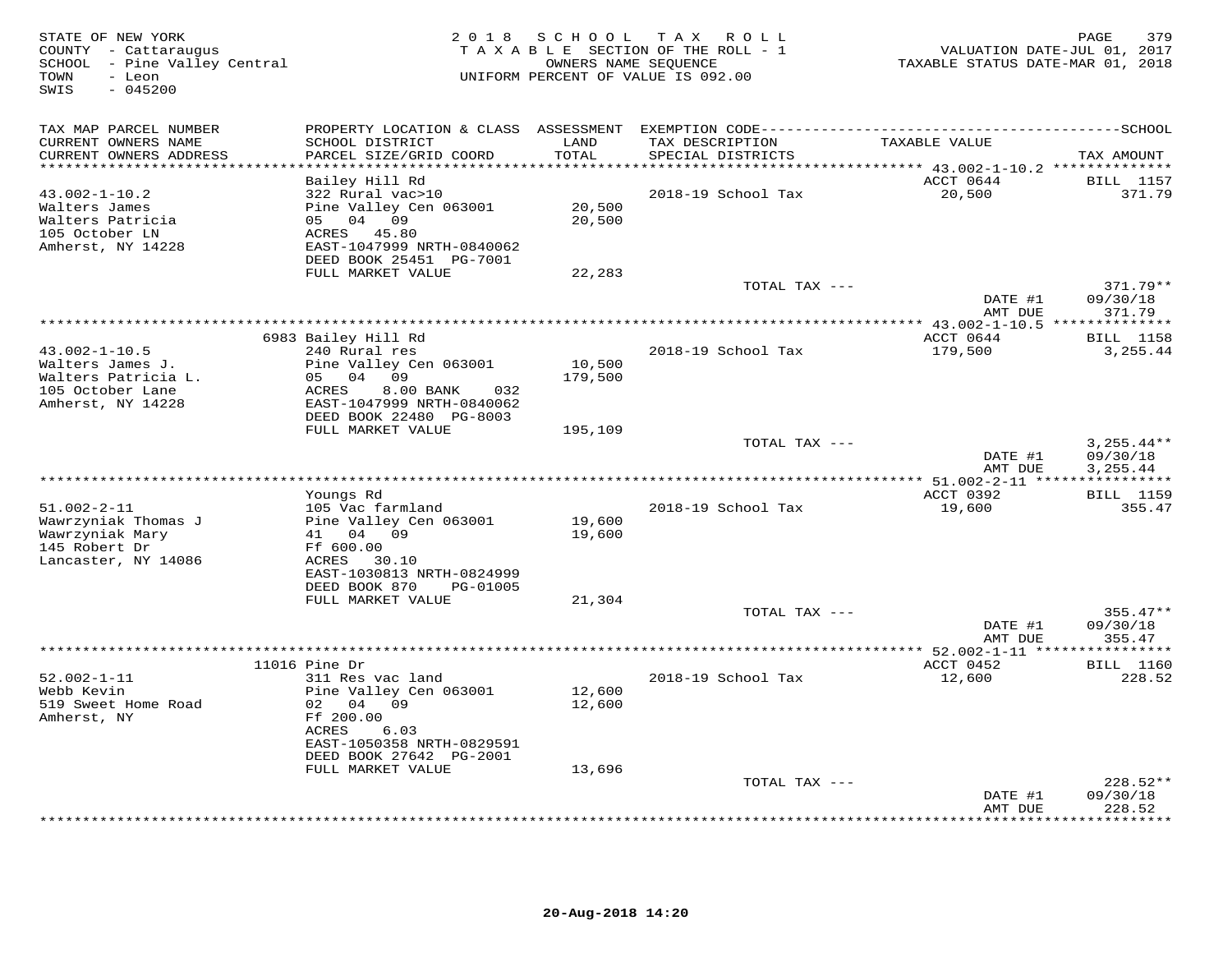| STATE OF NEW YORK<br>COUNTY - Cattaraugus<br>SCHOOL - Pine Valley Central<br>TOWN<br>- Leon<br>$-045200$<br>SWIS | 2 0 1 8                                                                                       | S C H O O L<br>TAXABLE SECTION OF THE ROLL - 1<br>UNIFORM PERCENT OF VALUE IS 092.00 | OWNERS NAME SEQUENCE | TAX ROLL                             | VALUATION DATE-JUL 01, 2017<br>TAXABLE STATUS DATE-MAR 01, 2018 | PAGE<br>380                |
|------------------------------------------------------------------------------------------------------------------|-----------------------------------------------------------------------------------------------|--------------------------------------------------------------------------------------|----------------------|--------------------------------------|-----------------------------------------------------------------|----------------------------|
|                                                                                                                  |                                                                                               |                                                                                      |                      |                                      |                                                                 |                            |
| TAX MAP PARCEL NUMBER<br>CURRENT OWNERS NAME<br>CURRENT OWNERS ADDRESS                                           | SCHOOL DISTRICT<br>PARCEL SIZE/GRID COORD                                                     | LAND<br>TOTAL                                                                        |                      | TAX DESCRIPTION<br>SPECIAL DISTRICTS | TAXABLE VALUE                                                   | TAX AMOUNT                 |
| *************************                                                                                        |                                                                                               |                                                                                      |                      |                                      |                                                                 |                            |
| $33.004 - 1 - 22.5$                                                                                              | 7638 Frog Valley Rd<br>210 1 Family Res                                                       |                                                                                      | BAS STAR             | 41854                                | ACCT 0845                                                       | <b>BILL</b> 1161<br>27,300 |
| Wengerd Daniel J<br>Wengerd Ada                                                                                  | Pine Valley Cen 063001<br>$55 - 4 - 9$                                                        | 14,700<br>59,000                                                                     |                      | 2018-19 School Tax                   | 59,000                                                          | 1,070.03                   |
| 7638 Frog Valley Rd<br>South Dayton, NY 14138                                                                    | ACRES<br>4.85<br>EAST-1021992 NRTH-0850607<br>DEED BOOK 2757 PG-6001                          |                                                                                      |                      |                                      |                                                                 |                            |
|                                                                                                                  | FULL MARKET VALUE                                                                             | 64,130                                                                               |                      |                                      |                                                                 |                            |
|                                                                                                                  |                                                                                               |                                                                                      |                      | TOTAL TAX ---                        | DATE #1                                                         | $574.92**$<br>09/30/18     |
|                                                                                                                  |                                                                                               |                                                                                      |                      |                                      | AMT DUE                                                         | 574.92                     |
|                                                                                                                  |                                                                                               |                                                                                      |                      |                                      | **************** 43.001-1-25.2 **************                   |                            |
| $43.001 - 1 - 25.2$                                                                                              | 12176 Slew Rd<br>113 Cattle farm                                                              |                                                                                      | AG DIST              | 41720                                | ACCT 0849                                                       | <b>BILL</b> 1162<br>6,046  |
| Wengerd David N                                                                                                  | Pine Valley Cen 063001                                                                        |                                                                                      | 20,400 BAS STAR      | 41854                                |                                                                 | 27,300                     |
| Wengerd Ada L                                                                                                    | 37 04 09                                                                                      |                                                                                      |                      | 90,300 2018-19 School Tax            | 84,254                                                          | 1,528.04                   |
| 12176 Slew Rd                                                                                                    | ACRES<br>20.85                                                                                |                                                                                      |                      |                                      |                                                                 |                            |
| Conewango Valley, NY 14726                                                                                       | EAST-1032805 NRTH-0840166                                                                     |                                                                                      |                      |                                      |                                                                 |                            |
| MAY BE SUBJECT TO PAYMENT<br>UNDER AGDIST LAW TIL 2022                                                           | DEED BOOK 23184 PG-6001<br>FULL MARKET VALUE                                                  | 98,152                                                                               |                      |                                      |                                                                 |                            |
|                                                                                                                  |                                                                                               |                                                                                      |                      | TOTAL TAX ---                        |                                                                 | $1,032.93**$               |
|                                                                                                                  |                                                                                               |                                                                                      |                      |                                      | DATE #1<br>AMT DUE                                              | 09/30/18<br>1,032.93       |
|                                                                                                                  |                                                                                               |                                                                                      |                      |                                      |                                                                 |                            |
|                                                                                                                  | 7088 West Rd                                                                                  |                                                                                      |                      |                                      | ACCT 0263                                                       | <b>BILL</b> 1163           |
| $42.002 - 1 - 26$<br>Wengerd Jacob N                                                                             | 112 Dairy farm                                                                                |                                                                                      | <b>BAS STAR</b>      | 41854<br>2018-19 School Tax          |                                                                 | 27,300                     |
| Wengerd Mary D<br>7088 West Rd<br>Conewango Valley, NY 14726                                                     | Pine Valley Cen 063001<br>53 04<br>09<br>Raggie Rd Ff - 890'<br>FRNT 1930.00 DPTH             | 21,800<br>80,800                                                                     |                      |                                      | 80,800                                                          | 1,465.40                   |
|                                                                                                                  | ACRES<br>27.05<br>EAST-1026460 NRTH-0841164<br>DEED BOOK 899<br>PG-00135<br>FULL MARKET VALUE | 87,826                                                                               |                      |                                      |                                                                 |                            |
|                                                                                                                  |                                                                                               |                                                                                      |                      | TOTAL TAX ---                        | DATE #1                                                         | $970.28**$<br>09/30/18     |
|                                                                                                                  |                                                                                               |                                                                                      |                      |                                      | AMT DUE                                                         | 970.28                     |
|                                                                                                                  |                                                                                               |                                                                                      |                      |                                      |                                                                 |                            |
|                                                                                                                  | Youngs Rd                                                                                     |                                                                                      |                      |                                      | ACCT 0817                                                       | <b>BILL</b> 1164           |
| $51.002 - 2 - 13.2$<br>Wengerd Levi                                                                              | 105 Vac farmland<br>Pine Valley Cen 063001                                                    | 14,200                                                                               |                      | 2018-19 School Tax                   | 14,200                                                          | 257.53                     |
| 12449 Youngs Rd                                                                                                  | ACRES 17.75                                                                                   | 14,200                                                                               |                      |                                      |                                                                 |                            |
| Conewango Ny, NY 14726                                                                                           | FULL MARKET VALUE                                                                             | 15,435                                                                               |                      |                                      |                                                                 |                            |
|                                                                                                                  |                                                                                               |                                                                                      |                      | TOTAL TAX ---                        |                                                                 | $257.53**$                 |
|                                                                                                                  |                                                                                               |                                                                                      |                      |                                      | DATE #1<br>AMT DUE                                              | 09/30/18<br>257.53         |
|                                                                                                                  |                                                                                               |                                                                                      |                      |                                      |                                                                 |                            |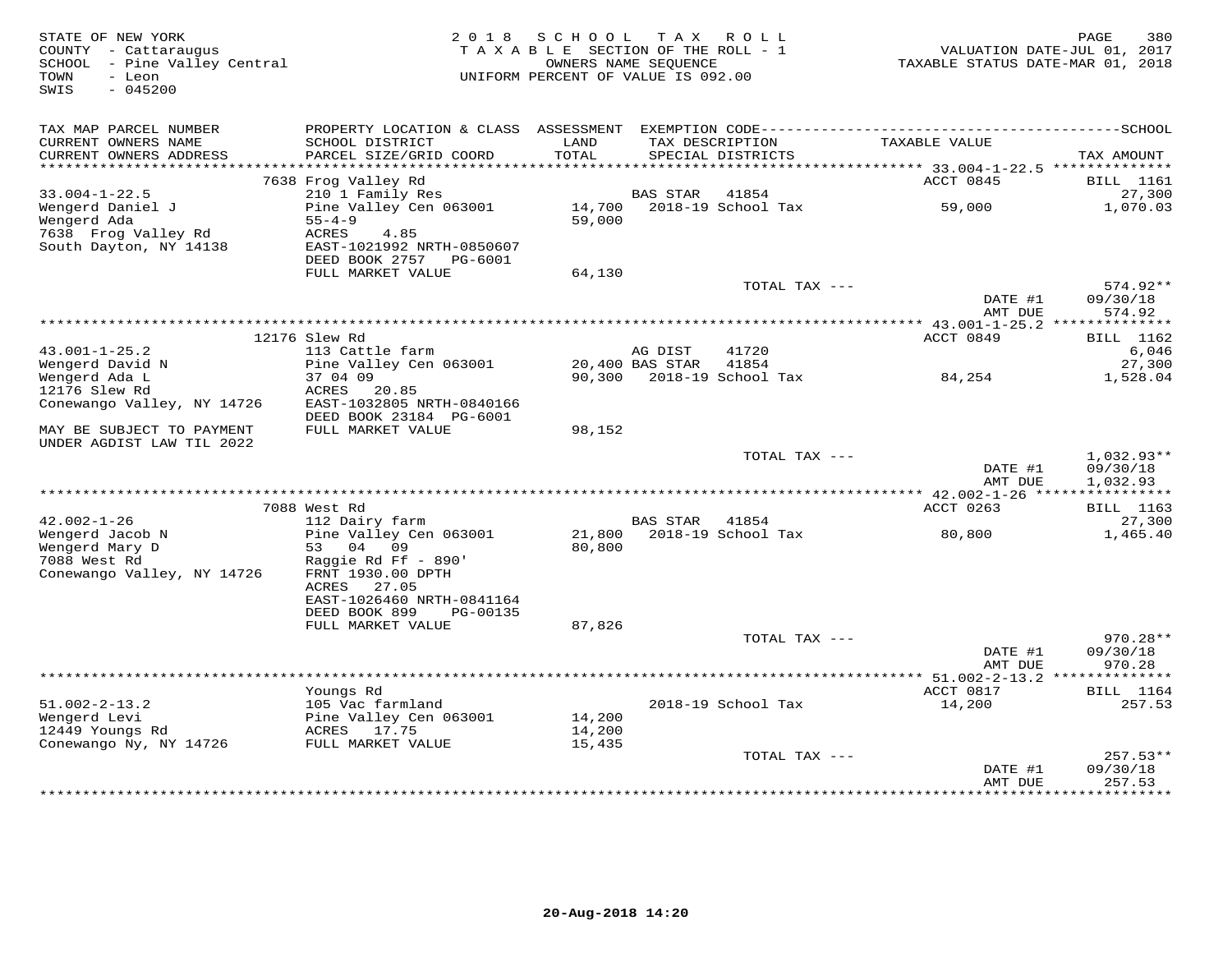| STATE OF NEW YORK<br>COUNTY - Cattaraugus<br>SCHOOL - Pine Valley Central<br>TOWN<br>- Leon<br>SWIS<br>$-045200$   | 2 0 1 8                                                                                                                                   | SCHOOL                           | T A X<br>R O L L<br>TAXABLE SECTION OF THE ROLL - 1<br>OWNERS NAME SEQUENCE<br>UNIFORM PERCENT OF VALUE IS 092.00 | VALUATION DATE-JUL 01, 2017<br>TAXABLE STATUS DATE-MAR 01, 2018 | PAGE<br>381                       |
|--------------------------------------------------------------------------------------------------------------------|-------------------------------------------------------------------------------------------------------------------------------------------|----------------------------------|-------------------------------------------------------------------------------------------------------------------|-----------------------------------------------------------------|-----------------------------------|
| TAX MAP PARCEL NUMBER<br>CURRENT OWNERS NAME<br>CURRENT OWNERS ADDRESS                                             | PROPERTY LOCATION & CLASS ASSESSMENT EXEMPTION CODE-----------------------------------SCHOOL<br>SCHOOL DISTRICT<br>PARCEL SIZE/GRID COORD | LAND<br>TOTAL                    | TAX DESCRIPTION<br>SPECIAL DISTRICTS                                                                              | TAXABLE VALUE                                                   | TAX AMOUNT                        |
| $43.003 - 1 - 6.1$<br>Wengerd Levi N<br>Wengerd Lizzle A<br>11988 Leon-New Albion Rd                               | 11988 Leon-New Albion Rd<br>112 Dairy farm<br>Pine Valley Cen 063001<br>28/27<br>04 09<br>Ff 460.00<br>19.40                              | 18,400<br>70,000                 | <b>BAS STAR</b><br>41854<br>2018-19 School Tax                                                                    | ACCT 0105<br>70,000                                             | BILL 1165<br>27,300<br>1,269.53   |
| Conewango Valley, NY 14726                                                                                         | ACRES<br>EAST-1036024 NRTH-0836028<br>DEED BOOK 14006 PG-5002<br>FULL MARKET VALUE                                                        | 76,087                           | TOTAL TAX ---                                                                                                     |                                                                 | $774.41**$                        |
|                                                                                                                    |                                                                                                                                           |                                  |                                                                                                                   | DATE #1<br>AMT DUE                                              | 09/30/18<br>774.41                |
| $43.003 - 1 - 6.4$<br>Wengerd Levi N<br>Wengerd Lizzle A<br>11988 Leon-New Albion Rd<br>Conewango Valley, NY 14726 | Leon-New Albion Rd<br>105 Vac farmland<br>Pine Valley Cen 063001<br>04 09<br>28/27<br>Ff 460.00<br>ACRES<br>5.17                          | 3,100<br>3,100                   | 2018-19 School Tax                                                                                                | ACCT 0927<br>3,100                                              | BILL 1166<br>56.22                |
|                                                                                                                    | EAST-1035768 NRTH-0837746<br>DEED BOOK 14006 PG-5002<br>FULL MARKET VALUE                                                                 | 3,370                            | TOTAL TAX ---                                                                                                     | DATE #1<br>AMT DUE                                              | $56.22**$<br>09/30/18<br>56.22    |
|                                                                                                                    | Youngs Rd                                                                                                                                 | ******************************** |                                                                                                                   | **** 51.002-2-12.1 ***<br>ACCT 0264                             | * * * * * * *<br><b>BILL</b> 1167 |
| $51.002 - 2 - 12.1$<br>Wengerd Levi N<br>Wengerd Amanda L<br>Youngs Rd<br>Conewango Valley, NY 14726               | 105 Vac farmland<br>Pine Valley Cen 063001<br>41 04 09<br>Ff 680.50<br>ACRES<br>3.30<br>EAST-1028838 NRTH-0824383                         | 2,600<br>2,600                   | 2018-19 School Tax                                                                                                | 2,600                                                           | 47.15                             |
|                                                                                                                    | DEED BOOK 820<br>$PG-71$<br>FULL MARKET VALUE                                                                                             | 2,826                            | TOTAL TAX ---                                                                                                     | DATE #1                                                         | $47.15**$<br>09/30/18             |
|                                                                                                                    |                                                                                                                                           |                                  |                                                                                                                   | AMT DUE<br>********* 42.004-2-8.2 ****                          | 47.15<br>* * * * * * * *          |
|                                                                                                                    | 12609 Cherry Creek Hill Rd                                                                                                                |                                  |                                                                                                                   | ACCT 0468                                                       | <b>BILL</b> 1168                  |
| $42.004 - 2 - 8.2$<br>Wengerd Lewis J<br>Wengerd Amanda L<br>12609 Cherry Creek Hill<br>Conewango Valley, NY 14726 | 210 1 Family Res<br>Pine Valley Cen 063001<br>51 04<br>09<br>$Cp-210$<br>FRNT 520.00 DPTH<br>ACRES<br>1.78<br>EAST-1025635 NRTH-0835675   | 50,000                           | <b>BAS STAR</b><br>41854<br>8,600 2018-19 School Tax                                                              | 50,000                                                          | 27,300<br>906.81                  |
|                                                                                                                    | DEED BOOK 16811 PG-2001<br>FULL MARKET VALUE                                                                                              | 54,348                           |                                                                                                                   |                                                                 |                                   |
|                                                                                                                    |                                                                                                                                           |                                  | TOTAL TAX ---                                                                                                     | DATE #1<br>AMT DUE                                              | $411.69**$<br>09/30/18<br>411.69  |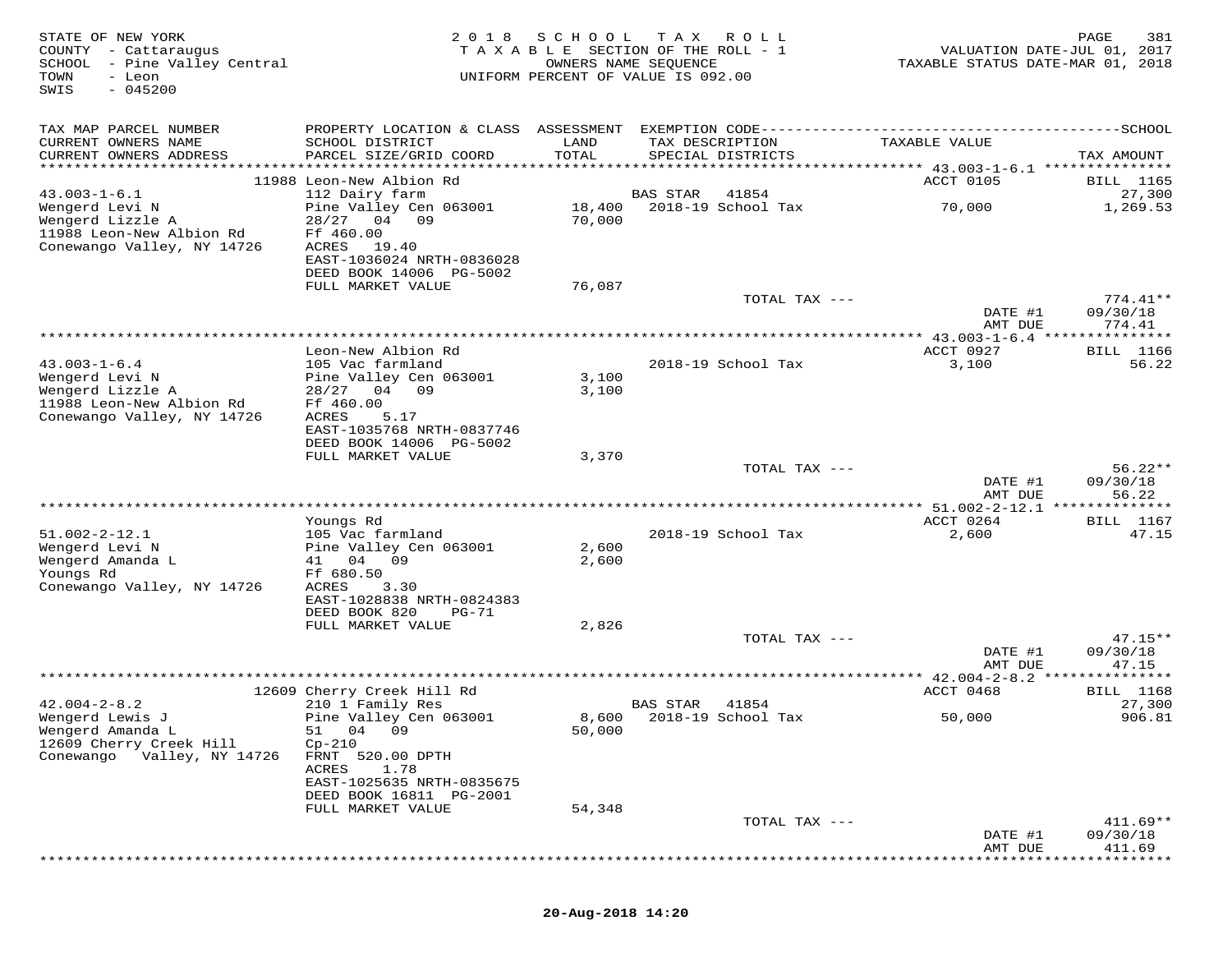| STATE OF NEW YORK<br>COUNTY - Cattaraugus<br>SCHOOL - Pine Valley Central<br>TOWN<br>- Leon<br>$-045200$<br>SWIS |                                                     | 2018 SCHOOL TAX ROLL<br>TAXABLE SECTION OF THE ROLL - 1<br>UNIFORM PERCENT OF VALUE IS 092.00 | OWNERS NAME SEQUENCE |                             | VALUATION DATE-JUL 01, 2017<br>TAXABLE STATUS DATE-MAR 01, 2018 | PAGE<br>382        |
|------------------------------------------------------------------------------------------------------------------|-----------------------------------------------------|-----------------------------------------------------------------------------------------------|----------------------|-----------------------------|-----------------------------------------------------------------|--------------------|
|                                                                                                                  |                                                     |                                                                                               |                      |                             |                                                                 |                    |
| TAX MAP PARCEL NUMBER<br>CURRENT OWNERS NAME                                                                     | SCHOOL DISTRICT                                     | LAND                                                                                          |                      | TAX DESCRIPTION             | TAXABLE VALUE                                                   |                    |
| CURRENT OWNERS ADDRESS                                                                                           | PARCEL SIZE/GRID COORD                              | TOTAL                                                                                         |                      | SPECIAL DISTRICTS           |                                                                 | TAX AMOUNT         |
|                                                                                                                  |                                                     |                                                                                               |                      |                             |                                                                 |                    |
|                                                                                                                  | 6988 West Rd                                        |                                                                                               |                      |                             | ACCT 0208                                                       | <b>BILL</b> 1169   |
| $42.002 - 1 - 27$                                                                                                | 210 1 Family Res                                    |                                                                                               | AG BLDG              | 41700                       |                                                                 | 2,100              |
| Wengerd Noah E                                                                                                   | Pine Valley Cen 063001                              | 30,900 AG BLDG                                                                                |                      | 41700                       |                                                                 | 25,000             |
| Wengerd Edna A                                                                                                   | 53 04 09                                            |                                                                                               | 112,500 BAS STAR     | 41854                       |                                                                 | 27,300             |
| 6988 West Rd                                                                                                     | FRNT 1090.00 DPTH                                   |                                                                                               |                      | 2018-19 School Tax          | 85,400                                                          | 1,548.83           |
| Conewango Valley, NY 14726                                                                                       | ACRES 46.75                                         |                                                                                               |                      |                             |                                                                 |                    |
| MAY BE SUBJECT TO PAYMENT                                                                                        | EAST-1026171 NRTH-0840165<br>DEED BOOK 1005 PG-615  |                                                                                               |                      |                             |                                                                 |                    |
| UNDER RPTL483 UNTIL 2020                                                                                         | FULL MARKET VALUE                                   | 122,283                                                                                       |                      |                             |                                                                 |                    |
|                                                                                                                  |                                                     |                                                                                               |                      | TOTAL TAX ---               |                                                                 | $1,053.71**$       |
|                                                                                                                  |                                                     |                                                                                               |                      |                             | DATE #1                                                         | 09/30/18           |
|                                                                                                                  |                                                     |                                                                                               |                      |                             | AMT DUE                                                         | 1,053.71           |
|                                                                                                                  |                                                     |                                                                                               |                      |                             |                                                                 |                    |
|                                                                                                                  | 12468 Youngs Rd                                     |                                                                                               |                      |                             | ACCT 0818                                                       | <b>BILL</b> 1170   |
| $51.002 - 2 - 13.4$                                                                                              | 210 1 Family Res                                    |                                                                                               |                      | 2018-19 School Tax          | 64,600                                                          | 1,171.59           |
| Wengerd Noah L                                                                                                   | Pine Valley Cen 063001                              | 8,700                                                                                         |                      |                             |                                                                 |                    |
| Wengerd Katie R                                                                                                  | ACRES<br>1.85                                       | 64,600                                                                                        |                      |                             |                                                                 |                    |
| 12468 Youngs Rd                                                                                                  | EAST-1027639 NRTH-0824061<br>DEED BOOK 5966 PG-9001 |                                                                                               |                      |                             |                                                                 |                    |
| Conewango Valley, NY 14726                                                                                       | FULL MARKET VALUE                                   | 70,217                                                                                        |                      |                             |                                                                 |                    |
|                                                                                                                  |                                                     |                                                                                               |                      | TOTAL TAX ---               |                                                                 | $1.171.59**$       |
|                                                                                                                  |                                                     |                                                                                               |                      |                             | DATE #1                                                         | 09/30/18           |
|                                                                                                                  |                                                     |                                                                                               |                      |                             | AMT DUE                                                         | 1,171.59           |
|                                                                                                                  |                                                     |                                                                                               |                      |                             |                                                                 |                    |
|                                                                                                                  | 11858 Leon-New Albion Rd                            |                                                                                               |                      |                             | ACCT 0497                                                       | <b>BILL</b> 1171   |
| $43.003 - 1 - 16.4$                                                                                              | 210 1 Family Res                                    |                                                                                               | BAS STAR 41854       |                             |                                                                 | 27,300             |
| Wengerd Noah N                                                                                                   | Pine Valley Cen 063001                              | 7,000                                                                                         |                      | 2018-19 School Tax          | 28,000                                                          | 507.81             |
| Miller Levi D                                                                                                    | 27 04 09                                            | 28,000                                                                                        |                      |                             |                                                                 |                    |
| 6491 West Rd                                                                                                     | Leon-New Albion Ff - 320'<br>FRNT 800.00 DPTH       |                                                                                               |                      |                             |                                                                 |                    |
| Conewango Valley, NY 14776                                                                                       | ACRES<br>0.86                                       |                                                                                               |                      |                             |                                                                 |                    |
| MAY BE SUBJECT TO PAYMENT                                                                                        | EAST-1037149 NRTH-0834981                           |                                                                                               |                      |                             |                                                                 |                    |
| UNDER AGDIST LAW TIL 2023                                                                                        | DEED BOOK 24544 PG-7001                             |                                                                                               |                      |                             |                                                                 |                    |
|                                                                                                                  | FULL MARKET VALUE                                   | 30,435                                                                                        |                      |                             |                                                                 |                    |
|                                                                                                                  |                                                     |                                                                                               |                      | TOTAL TAX ---               |                                                                 | $12.70**$          |
|                                                                                                                  |                                                     |                                                                                               |                      |                             | DATE #1                                                         | 09/30/18           |
|                                                                                                                  |                                                     |                                                                                               |                      |                             | AMT DUE                                                         | 12.70              |
|                                                                                                                  |                                                     |                                                                                               |                      |                             |                                                                 |                    |
|                                                                                                                  | 7024 West Rd                                        |                                                                                               |                      |                             | <b>ACCT 5005</b>                                                | <b>BILL</b> 1172   |
| $42.002 - 1 - 32$<br>Wengerd William N                                                                           | 210 1 Family Res                                    |                                                                                               | <b>BAS STAR</b>      | 41854<br>2018-19 School Tax |                                                                 | 27,300<br>1,088.17 |
| Wengerd Anna E                                                                                                   | Pine Valley Cen 063001<br>53 04 09                  | 7,000<br>60,000                                                                               |                      |                             | 60,000                                                          |                    |
| 7094 West Rd                                                                                                     | Ff 330.00                                           |                                                                                               |                      |                             |                                                                 |                    |
| Conewango Valley, NY 14726                                                                                       | 1.15<br>ACRES                                       |                                                                                               |                      |                             |                                                                 |                    |
|                                                                                                                  | EAST-1025612 NRTH-0840706                           |                                                                                               |                      |                             |                                                                 |                    |
|                                                                                                                  | DEED BOOK 00943 PG-00540                            |                                                                                               |                      |                             |                                                                 |                    |
|                                                                                                                  | FULL MARKET VALUE                                   | 65,217                                                                                        |                      |                             |                                                                 |                    |
|                                                                                                                  |                                                     |                                                                                               |                      | TOTAL TAX ---               |                                                                 | $593.05**$         |
|                                                                                                                  |                                                     |                                                                                               |                      |                             | DATE #1                                                         | 09/30/18           |
|                                                                                                                  |                                                     |                                                                                               |                      |                             | AMT DUE                                                         | 593.05             |
|                                                                                                                  |                                                     |                                                                                               |                      |                             |                                                                 | **********         |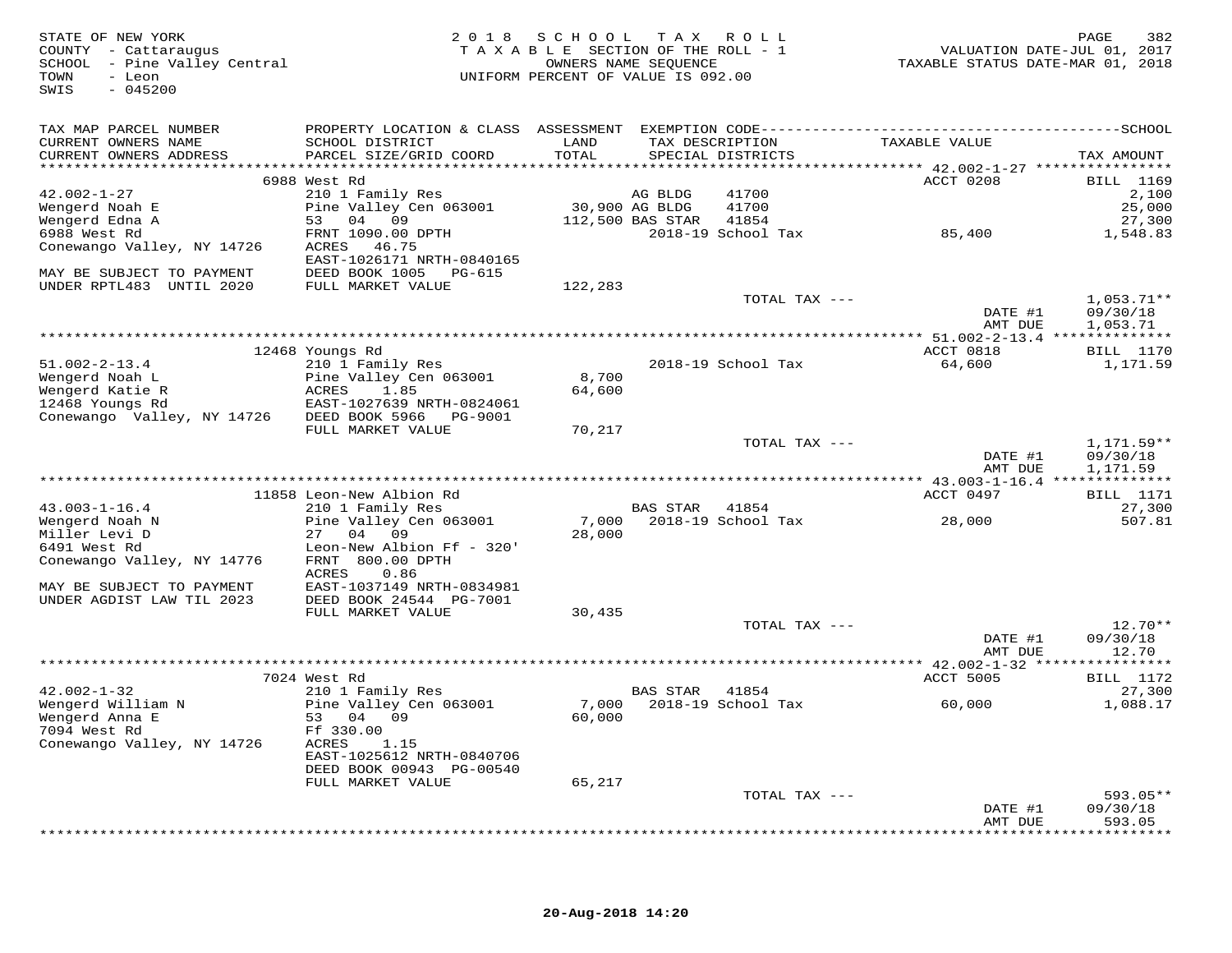| STATE OF NEW YORK<br>COUNTY - Cattaraugus<br>SCHOOL - Pine Valley Central<br>TOWN<br>- Leon<br>$-045200$<br>SWIS | 2 0 1 8                                                                                                                                                                                                        | SCHOOL           | T A X<br>ROLL ROLL<br>TAXABLE SECTION OF THE ROLL - 1<br>OWNERS NAME SEQUENCE<br>UNIFORM PERCENT OF VALUE IS 092.00 | VALUATION DATE-JUL 01, 2017<br>TAXABLE STATUS DATE-MAR 01, 2018 | 383<br>PAGE                          |
|------------------------------------------------------------------------------------------------------------------|----------------------------------------------------------------------------------------------------------------------------------------------------------------------------------------------------------------|------------------|---------------------------------------------------------------------------------------------------------------------|-----------------------------------------------------------------|--------------------------------------|
| TAX MAP PARCEL NUMBER<br>CURRENT OWNERS NAME<br>CURRENT OWNERS ADDRESS                                           | PROPERTY LOCATION & CLASS ASSESSMENT EXEMPTION CODE-----------------------------------SCHOOL<br>SCHOOL DISTRICT<br>PARCEL SIZE/GRID COORD                                                                      | LAND<br>TOTAL    | TAX DESCRIPTION<br>SPECIAL DISTRICTS                                                                                | TAXABLE VALUE                                                   | TAX AMOUNT                           |
| *******************                                                                                              |                                                                                                                                                                                                                |                  |                                                                                                                     |                                                                 |                                      |
| $43.004 - 1 - 10$<br>West Daniel E<br>West Stephanie<br>6588 Bailey Hill Rd                                      | Leon-New Albion Rd/bailey<br>321 Abandoned ag<br>Pine Valley Cen 063001<br>04 09<br>03<br>Ff 700 Leon-New Albion Rd                                                                                            | 34,500<br>34,500 | 2018-19 School Tax                                                                                                  | ACCT 0259<br>34,500                                             | <b>BILL</b> 1173<br>625.70           |
| Cattaraugus, NY 14719                                                                                            | Ff 350 Bailey Hill Rd<br>ACRES<br>68.54<br>EAST-1048961 NRTH-0833713<br>DEED BOOK 16305 PG-7001<br>FULL MARKET VALUE                                                                                           | 37,500           |                                                                                                                     |                                                                 |                                      |
|                                                                                                                  |                                                                                                                                                                                                                |                  | TOTAL TAX ---                                                                                                       |                                                                 | $625.70**$                           |
|                                                                                                                  |                                                                                                                                                                                                                |                  |                                                                                                                     | DATE #1<br>AMT DUE                                              | 09/30/18<br>625.70                   |
|                                                                                                                  | 6588 Bailey Hill Rd                                                                                                                                                                                            |                  |                                                                                                                     | ACCT 0319                                                       | <b>BILL</b> 1174                     |
| $43.004 - 1 - 13.1$                                                                                              | 210 1 Family Res                                                                                                                                                                                               |                  | <b>BAS STAR</b><br>41854                                                                                            |                                                                 | 27,300                               |
| West Daniel E<br>West Stephanie<br>6588 Bailey Hill Rd<br>Cattaraugus, NY 14719                                  | Pine Valley Cen 063001<br>03 04<br>09<br>Life Use Ff 240 Co Rd 6<br>Ff 443.00 Bailey Rd<br>ACRES<br>2.44<br>EAST-1047591 NRTH-0833330<br>DEED BOOK 16303 PG-2001                                               | 9,900<br>120,000 | 2018-19 School Tax                                                                                                  | 120,000                                                         | 2,176.34                             |
|                                                                                                                  | FULL MARKET VALUE                                                                                                                                                                                              | 130,435          |                                                                                                                     |                                                                 |                                      |
|                                                                                                                  |                                                                                                                                                                                                                |                  | TOTAL TAX ---                                                                                                       | DATE #1<br>AMT DUE                                              | $1,681.22**$<br>09/30/18<br>1,681.22 |
|                                                                                                                  |                                                                                                                                                                                                                |                  |                                                                                                                     |                                                                 |                                      |
| $43.004 - 1 - 17$<br>West Daniel E<br>6588 Bailey Hill Rd<br>Cattaraugus, NY 14719                               | Leon-New Albion Rd<br>321 Abandoned ag<br>Pine Valley Cen 063001<br>03 04 09<br>Ff 230 Leon-New Albion Rd<br>Ff 1030 Bailey Hill Rd<br>ACRES<br>53.60<br>EAST-1047356 NRTH-0834612<br>DEED BOOK 1012<br>PG-452 | 24,700<br>24,700 | 2018-19 School Tax                                                                                                  | ACCT 0232<br>24,700                                             | <b>BILL</b> 1175<br>447.96           |
|                                                                                                                  | FULL MARKET VALUE                                                                                                                                                                                              | 26,848           |                                                                                                                     |                                                                 |                                      |
|                                                                                                                  |                                                                                                                                                                                                                |                  | TOTAL TAX ---                                                                                                       | DATE #1<br>AMT DUE                                              | 447.96**<br>09/30/18<br>447.96       |
|                                                                                                                  |                                                                                                                                                                                                                |                  |                                                                                                                     | ***************                                                 | *********                            |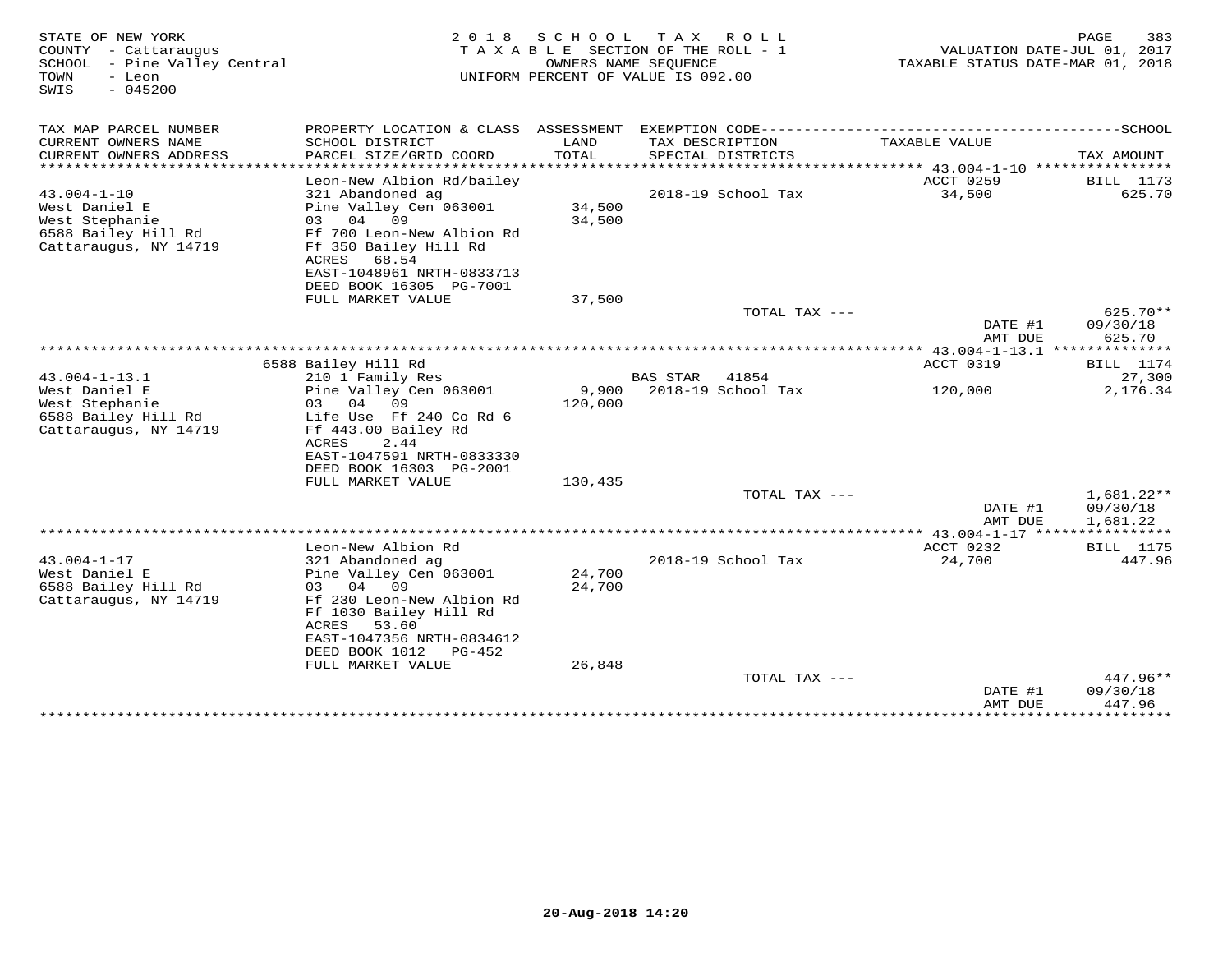| STATE OF NEW YORK<br>COUNTY - Cattaraugus<br>SCHOOL - Pine Valley Central<br>TOWN<br>- Leon<br>$-045200$<br>SWIS | 2 0 1 8                                                                                                                                      | SCHOOL            | T A X<br>ROLL<br>TAXABLE SECTION OF THE ROLL - 1<br>OWNERS NAME SEQUENCE<br>UNIFORM PERCENT OF VALUE IS 092.00                       | VALUATION DATE-JUL 01, 2017<br>TAXABLE STATUS DATE-MAR 01, 2018 | PAGE<br>384                          |
|------------------------------------------------------------------------------------------------------------------|----------------------------------------------------------------------------------------------------------------------------------------------|-------------------|--------------------------------------------------------------------------------------------------------------------------------------|-----------------------------------------------------------------|--------------------------------------|
| TAX MAP PARCEL NUMBER<br>CURRENT OWNERS NAME<br>CURRENT OWNERS ADDRESS<br>***********************                | SCHOOL DISTRICT<br>PARCEL SIZE/GRID COORD                                                                                                    | LAND<br>TOTAL     | PROPERTY LOCATION & CLASS ASSESSMENT EXEMPTION CODE-----------------------------------SCHOOL<br>TAX DESCRIPTION<br>SPECIAL DISTRICTS | TAXABLE VALUE                                                   | TAX AMOUNT                           |
|                                                                                                                  | 11210 Leon-New Albion Rd Rd                                                                                                                  |                   |                                                                                                                                      | ACCT 0055                                                       | <b>BILL</b> 1176                     |
| $43.004 - 1 - 16$<br>West Diane<br>Buckhardt Cindy<br>6606 Bailey Hill Rd<br>Cattaraugus, NY 14719               | 210 1 Family Res<br>Pine Valley Cen 063001<br>04 09<br>03<br>FRNT 124.99 DPTH 200.00<br>EAST-1047243 NRTH-0833228<br>DEED BOOK 18343 PG-2001 | 6,700<br>62,100   | 2018-19 School Tax                                                                                                                   | 62,100                                                          | 1,126.25                             |
|                                                                                                                  | FULL MARKET VALUE                                                                                                                            | 67,500            |                                                                                                                                      |                                                                 |                                      |
|                                                                                                                  |                                                                                                                                              |                   | TOTAL TAX ---                                                                                                                        | DATE #1                                                         | $1,126.25**$<br>09/30/18             |
|                                                                                                                  |                                                                                                                                              |                   |                                                                                                                                      | AMT DUE<br>************ 43.004-1-13.2 ***************           | 1,126.25                             |
|                                                                                                                  | 6606 Bailey Hill Rd                                                                                                                          |                   |                                                                                                                                      | ACCT 0500                                                       | <b>BILL</b> 1177                     |
| $43.004 - 1 - 13.2$                                                                                              | 210 1 Family Res                                                                                                                             |                   | <b>BAS STAR</b><br>41854                                                                                                             |                                                                 | 27,300                               |
| West Randall R<br>West Diane E<br>6606 Bailey Hill Rd<br>Cattaraugus, NY 14719                                   | Pine Valley Cen 063001<br>03 04 09<br>Ff 1070.00<br>ACRES<br>6.04<br>EAST-1047811 NRTH-0833881                                               | 16,700<br>113,300 | 2018-19 School Tax                                                                                                                   | 113,300                                                         | 2,054.82                             |
|                                                                                                                  | DEED BOOK 794<br>PG-01121                                                                                                                    |                   |                                                                                                                                      |                                                                 |                                      |
|                                                                                                                  | FULL MARKET VALUE                                                                                                                            | 123,152           |                                                                                                                                      |                                                                 |                                      |
|                                                                                                                  |                                                                                                                                              |                   | TOTAL TAX ---                                                                                                                        | DATE #1<br>AMT DUE                                              | $1,559.71**$<br>09/30/18<br>1,559.71 |
|                                                                                                                  |                                                                                                                                              |                   |                                                                                                                                      |                                                                 |                                      |
|                                                                                                                  | 11246 Leon-New Albion Rd                                                                                                                     |                   |                                                                                                                                      | ACCT 0416                                                       | BILL 1178                            |
| $43.004 - 1 - 2$<br>Wickmark Bradley                                                                             | 120 Field crops<br>Pine Valley Cen 063001                                                                                                    |                   | AG DISTOUT 41730<br>97,300 ENH STAR<br>41834                                                                                         |                                                                 | 7,739<br>60,790                      |
| Wickmark Janet                                                                                                   | 04 09<br>11/12                                                                                                                               | 160,000           | 2018-19 School Tax                                                                                                                   | 152,261                                                         | 2,761.43                             |
| 11246 Leon-New Albion Rd<br>Cattaraugus, NY 14719                                                                | Ff 1970 Kysor Hill Rd<br>FRNT 1970.00 DPTH<br>ACRES 191.95                                                                                   |                   |                                                                                                                                      |                                                                 |                                      |
| MAY BE SUBJECT TO PAYMENT<br>UNDER AGDIST LAW TIL 2025                                                           | EAST-1046036 NRTH-0836122<br>DEED BOOK 760                                                                                                   |                   |                                                                                                                                      |                                                                 |                                      |
|                                                                                                                  | PG-1984<br>FULL MARKET VALUE                                                                                                                 | 173,913           |                                                                                                                                      |                                                                 |                                      |
|                                                                                                                  |                                                                                                                                              |                   | TOTAL TAX ---                                                                                                                        | DATE #1                                                         | $1,658.93**$<br>09/30/18             |
|                                                                                                                  |                                                                                                                                              |                   |                                                                                                                                      | AMT DUE                                                         | 1,658.93                             |
|                                                                                                                  |                                                                                                                                              |                   |                                                                                                                                      |                                                                 | * * * * * * * * *                    |
|                                                                                                                  | 7815 Dredge Rd                                                                                                                               |                   |                                                                                                                                      | ACCT 0160                                                       | <b>BILL</b> 1179                     |
| $33.004 - 1 - 12.2$<br>Wightman Rebecca J.                                                                       | 240 Rural res<br>Pine Valley Cen 063001                                                                                                      | 8,400             | 2018-19 School Tax                                                                                                                   | 74,400                                                          | 1,349.33                             |
| 7815 Dredge Rd.                                                                                                  | 64 04 09                                                                                                                                     | 74,400            |                                                                                                                                      |                                                                 |                                      |
| S. Dayton, NY 14138                                                                                              | Dredge Rd Ff 455.22<br>Frog Valley Ff 470.00                                                                                                 |                   |                                                                                                                                      |                                                                 |                                      |
| MAY BE SUBJECT TO PAYMENT<br>UNDER AGDIST LAW TIL 2020                                                           | 4.25<br>ACRES<br>EAST-1022576 NRTH-0852366<br>DEED BOOK 24926 PG-7001                                                                        |                   |                                                                                                                                      |                                                                 |                                      |
|                                                                                                                  | FULL MARKET VALUE                                                                                                                            | 80,870            |                                                                                                                                      |                                                                 |                                      |
|                                                                                                                  |                                                                                                                                              |                   | TOTAL TAX ---                                                                                                                        |                                                                 | $1,349.33**$                         |
|                                                                                                                  |                                                                                                                                              |                   |                                                                                                                                      | DATE #1<br>AMT DUE                                              | 09/30/18<br>1,349.33                 |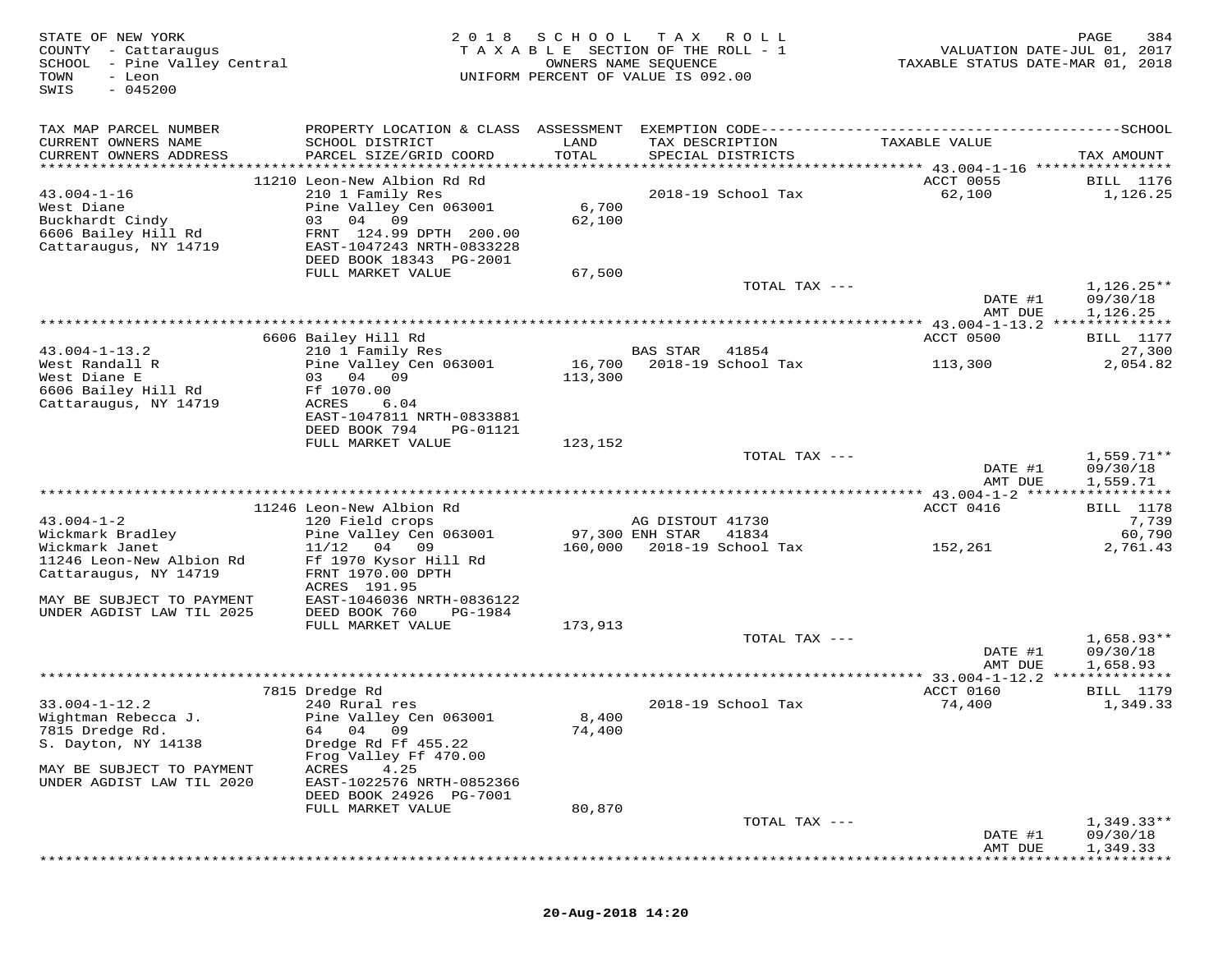| TAX MAP PARCEL NUMBER<br>TAX DESCRIPTION TAXABLE VALUE<br>SCHOOL DISTRICT LAND<br>CURRENT OWNERS NAME<br>PARCEL SIZE/GRID COORD<br>TOTAL<br>CURRENT OWNERS ADDRESS<br>SPECIAL DISTRICTS<br>TAX AMOUNT<br>ACCT 0546<br>6793 Rte 62<br><b>BILL 1180</b><br>210 1 Family Res<br>ENH STAR 41834<br>$42.004 - 1 - 15.2$<br>55,000<br>22,500 2018-19 School Tax 55,000<br>Pine Valley Cen 063001<br>Will Robert L<br>997.49<br>55,000<br>Conewango Valley, NY 14726 ACRES 9.70<br>EAST-1030851 NRTH-0836623<br>DEED BOOK 837 PG-00985<br>FULL MARKET VALUE<br>59,783<br>$0.00**$<br>TOTAL TAX ---<br>11062 Peters Rd<br>ACCT 0754 BILL 1181<br>270 Mfg housing<br>$52.002 - 1 - 27.14$<br>2018-19 School Tax<br>16,000<br>290.18<br>15,200<br>Pine Valley Cen 063001<br>Williams Mark A.<br>Williams Brenda K.<br>01 04 09<br>16,000<br>3043 Lebanon Rd<br>Olrogg buying on cont fr<br>Randolph, NY 14772<br>Ff 300.00<br>ACRES 5.10<br>EAST-1049825 NRTH-0826809<br>DEED BOOK 23942 PG-5009<br>17,391<br>FULL MARKET VALUE<br>TOTAL TAX ---<br>$290.18**$<br>DATE #1<br>09/30/18<br>AMT DUE<br>290.18<br>11877 Ruckh Hill Rd<br>ACCT 0357<br><b>BILL</b> 1182<br>240 Rural res<br>$43.001 - 1 - 4$<br><b>BAS STAR</b> 41854<br>27,300<br>30,000 2018-19 School Tax<br>86,300<br>Pine Valley Cen 063001<br>1,565.15<br>Williams William<br>Pine $\begin{array}{ccc} \text{Pine} & \text{Value} & \text{Value} \\ 30 & 04 & 09 \\ 0 & 0 & 0 \end{array}$<br>86,300<br>Williams Katrina<br>EAST-1037127 NRTH-0846364<br>DEED BOOK 803 PG-00343<br>FULL MARKET VALUE<br>93,804<br>TOTAL TAX ---<br>$1,070.03**$<br>DATE #1<br>09/30/18<br>AMT DUE<br>1,070.03<br>ACCT 0847<br>7016 Slew Rd<br><b>BILL</b> 1183<br>105 Vac farmland<br>$43.001 - 1 - 25.3$<br>2018-19 School Tax<br>6,800<br>123.33<br>43.001-1-40.0<br>Williams William C<br>Pine Valley Cen 063001<br>6,800<br>37 4 9<br>6,800<br>William Katrına A<br>11877 Ruckh Hill Road<br>2011 - Titor NY 14138<br>ACRES 8.45<br>EAST-1033783 NRTH-0840255<br>DEED BOOK 24872 PG-9001<br>7,391<br>FULL MARKET VALUE<br>MAY BE SUBJECT TO PAYMENT<br>UNDER AGDIST LAW TIL 2022<br>TOTAL TAX ---<br>$123.33**$<br>09/30/18<br>DATE #1<br>123.33<br>AMT DUE<br>*********** | STATE OF NEW YORK<br>COUNTY - Cattaraugus<br>SCHOOL - Pine Valley Central<br>- Leon<br>TOWN<br>SWIS<br>$-045200$ |  | 2018 SCHOOL TAX ROLL<br>TAXABLE SECTION OF THE ROLL - 1<br>OWNERS NAME SEQUENCE<br>UNIFORM PERCENT OF VALUE IS 092.00 | VALUATION DATE-JUL 01, 2017<br>TAXABLE STATUS DATE-MAR 01, 2018 | 385<br>PAGE |
|-----------------------------------------------------------------------------------------------------------------------------------------------------------------------------------------------------------------------------------------------------------------------------------------------------------------------------------------------------------------------------------------------------------------------------------------------------------------------------------------------------------------------------------------------------------------------------------------------------------------------------------------------------------------------------------------------------------------------------------------------------------------------------------------------------------------------------------------------------------------------------------------------------------------------------------------------------------------------------------------------------------------------------------------------------------------------------------------------------------------------------------------------------------------------------------------------------------------------------------------------------------------------------------------------------------------------------------------------------------------------------------------------------------------------------------------------------------------------------------------------------------------------------------------------------------------------------------------------------------------------------------------------------------------------------------------------------------------------------------------------------------------------------------------------------------------------------------------------------------------------------------------------------------------------------------------------------------------------------------------------------------------------------------------------------------------------------------------------------------------------------------------------------------------------------------------------------------------------|------------------------------------------------------------------------------------------------------------------|--|-----------------------------------------------------------------------------------------------------------------------|-----------------------------------------------------------------|-------------|
|                                                                                                                                                                                                                                                                                                                                                                                                                                                                                                                                                                                                                                                                                                                                                                                                                                                                                                                                                                                                                                                                                                                                                                                                                                                                                                                                                                                                                                                                                                                                                                                                                                                                                                                                                                                                                                                                                                                                                                                                                                                                                                                                                                                                                       |                                                                                                                  |  |                                                                                                                       |                                                                 |             |
|                                                                                                                                                                                                                                                                                                                                                                                                                                                                                                                                                                                                                                                                                                                                                                                                                                                                                                                                                                                                                                                                                                                                                                                                                                                                                                                                                                                                                                                                                                                                                                                                                                                                                                                                                                                                                                                                                                                                                                                                                                                                                                                                                                                                                       |                                                                                                                  |  |                                                                                                                       |                                                                 |             |
|                                                                                                                                                                                                                                                                                                                                                                                                                                                                                                                                                                                                                                                                                                                                                                                                                                                                                                                                                                                                                                                                                                                                                                                                                                                                                                                                                                                                                                                                                                                                                                                                                                                                                                                                                                                                                                                                                                                                                                                                                                                                                                                                                                                                                       |                                                                                                                  |  |                                                                                                                       |                                                                 |             |
|                                                                                                                                                                                                                                                                                                                                                                                                                                                                                                                                                                                                                                                                                                                                                                                                                                                                                                                                                                                                                                                                                                                                                                                                                                                                                                                                                                                                                                                                                                                                                                                                                                                                                                                                                                                                                                                                                                                                                                                                                                                                                                                                                                                                                       |                                                                                                                  |  |                                                                                                                       |                                                                 |             |
|                                                                                                                                                                                                                                                                                                                                                                                                                                                                                                                                                                                                                                                                                                                                                                                                                                                                                                                                                                                                                                                                                                                                                                                                                                                                                                                                                                                                                                                                                                                                                                                                                                                                                                                                                                                                                                                                                                                                                                                                                                                                                                                                                                                                                       |                                                                                                                  |  |                                                                                                                       |                                                                 |             |
|                                                                                                                                                                                                                                                                                                                                                                                                                                                                                                                                                                                                                                                                                                                                                                                                                                                                                                                                                                                                                                                                                                                                                                                                                                                                                                                                                                                                                                                                                                                                                                                                                                                                                                                                                                                                                                                                                                                                                                                                                                                                                                                                                                                                                       |                                                                                                                  |  |                                                                                                                       |                                                                 |             |
|                                                                                                                                                                                                                                                                                                                                                                                                                                                                                                                                                                                                                                                                                                                                                                                                                                                                                                                                                                                                                                                                                                                                                                                                                                                                                                                                                                                                                                                                                                                                                                                                                                                                                                                                                                                                                                                                                                                                                                                                                                                                                                                                                                                                                       |                                                                                                                  |  |                                                                                                                       |                                                                 |             |
|                                                                                                                                                                                                                                                                                                                                                                                                                                                                                                                                                                                                                                                                                                                                                                                                                                                                                                                                                                                                                                                                                                                                                                                                                                                                                                                                                                                                                                                                                                                                                                                                                                                                                                                                                                                                                                                                                                                                                                                                                                                                                                                                                                                                                       |                                                                                                                  |  |                                                                                                                       |                                                                 |             |
|                                                                                                                                                                                                                                                                                                                                                                                                                                                                                                                                                                                                                                                                                                                                                                                                                                                                                                                                                                                                                                                                                                                                                                                                                                                                                                                                                                                                                                                                                                                                                                                                                                                                                                                                                                                                                                                                                                                                                                                                                                                                                                                                                                                                                       |                                                                                                                  |  |                                                                                                                       |                                                                 |             |
|                                                                                                                                                                                                                                                                                                                                                                                                                                                                                                                                                                                                                                                                                                                                                                                                                                                                                                                                                                                                                                                                                                                                                                                                                                                                                                                                                                                                                                                                                                                                                                                                                                                                                                                                                                                                                                                                                                                                                                                                                                                                                                                                                                                                                       |                                                                                                                  |  |                                                                                                                       |                                                                 |             |
|                                                                                                                                                                                                                                                                                                                                                                                                                                                                                                                                                                                                                                                                                                                                                                                                                                                                                                                                                                                                                                                                                                                                                                                                                                                                                                                                                                                                                                                                                                                                                                                                                                                                                                                                                                                                                                                                                                                                                                                                                                                                                                                                                                                                                       |                                                                                                                  |  |                                                                                                                       |                                                                 |             |
|                                                                                                                                                                                                                                                                                                                                                                                                                                                                                                                                                                                                                                                                                                                                                                                                                                                                                                                                                                                                                                                                                                                                                                                                                                                                                                                                                                                                                                                                                                                                                                                                                                                                                                                                                                                                                                                                                                                                                                                                                                                                                                                                                                                                                       |                                                                                                                  |  |                                                                                                                       |                                                                 |             |
|                                                                                                                                                                                                                                                                                                                                                                                                                                                                                                                                                                                                                                                                                                                                                                                                                                                                                                                                                                                                                                                                                                                                                                                                                                                                                                                                                                                                                                                                                                                                                                                                                                                                                                                                                                                                                                                                                                                                                                                                                                                                                                                                                                                                                       |                                                                                                                  |  |                                                                                                                       |                                                                 |             |
|                                                                                                                                                                                                                                                                                                                                                                                                                                                                                                                                                                                                                                                                                                                                                                                                                                                                                                                                                                                                                                                                                                                                                                                                                                                                                                                                                                                                                                                                                                                                                                                                                                                                                                                                                                                                                                                                                                                                                                                                                                                                                                                                                                                                                       |                                                                                                                  |  |                                                                                                                       |                                                                 |             |
|                                                                                                                                                                                                                                                                                                                                                                                                                                                                                                                                                                                                                                                                                                                                                                                                                                                                                                                                                                                                                                                                                                                                                                                                                                                                                                                                                                                                                                                                                                                                                                                                                                                                                                                                                                                                                                                                                                                                                                                                                                                                                                                                                                                                                       |                                                                                                                  |  |                                                                                                                       |                                                                 |             |
|                                                                                                                                                                                                                                                                                                                                                                                                                                                                                                                                                                                                                                                                                                                                                                                                                                                                                                                                                                                                                                                                                                                                                                                                                                                                                                                                                                                                                                                                                                                                                                                                                                                                                                                                                                                                                                                                                                                                                                                                                                                                                                                                                                                                                       |                                                                                                                  |  |                                                                                                                       |                                                                 |             |
|                                                                                                                                                                                                                                                                                                                                                                                                                                                                                                                                                                                                                                                                                                                                                                                                                                                                                                                                                                                                                                                                                                                                                                                                                                                                                                                                                                                                                                                                                                                                                                                                                                                                                                                                                                                                                                                                                                                                                                                                                                                                                                                                                                                                                       |                                                                                                                  |  |                                                                                                                       |                                                                 |             |
|                                                                                                                                                                                                                                                                                                                                                                                                                                                                                                                                                                                                                                                                                                                                                                                                                                                                                                                                                                                                                                                                                                                                                                                                                                                                                                                                                                                                                                                                                                                                                                                                                                                                                                                                                                                                                                                                                                                                                                                                                                                                                                                                                                                                                       |                                                                                                                  |  |                                                                                                                       |                                                                 |             |
|                                                                                                                                                                                                                                                                                                                                                                                                                                                                                                                                                                                                                                                                                                                                                                                                                                                                                                                                                                                                                                                                                                                                                                                                                                                                                                                                                                                                                                                                                                                                                                                                                                                                                                                                                                                                                                                                                                                                                                                                                                                                                                                                                                                                                       |                                                                                                                  |  |                                                                                                                       |                                                                 |             |
|                                                                                                                                                                                                                                                                                                                                                                                                                                                                                                                                                                                                                                                                                                                                                                                                                                                                                                                                                                                                                                                                                                                                                                                                                                                                                                                                                                                                                                                                                                                                                                                                                                                                                                                                                                                                                                                                                                                                                                                                                                                                                                                                                                                                                       |                                                                                                                  |  |                                                                                                                       |                                                                 |             |
|                                                                                                                                                                                                                                                                                                                                                                                                                                                                                                                                                                                                                                                                                                                                                                                                                                                                                                                                                                                                                                                                                                                                                                                                                                                                                                                                                                                                                                                                                                                                                                                                                                                                                                                                                                                                                                                                                                                                                                                                                                                                                                                                                                                                                       |                                                                                                                  |  |                                                                                                                       |                                                                 |             |
|                                                                                                                                                                                                                                                                                                                                                                                                                                                                                                                                                                                                                                                                                                                                                                                                                                                                                                                                                                                                                                                                                                                                                                                                                                                                                                                                                                                                                                                                                                                                                                                                                                                                                                                                                                                                                                                                                                                                                                                                                                                                                                                                                                                                                       |                                                                                                                  |  |                                                                                                                       |                                                                 |             |
|                                                                                                                                                                                                                                                                                                                                                                                                                                                                                                                                                                                                                                                                                                                                                                                                                                                                                                                                                                                                                                                                                                                                                                                                                                                                                                                                                                                                                                                                                                                                                                                                                                                                                                                                                                                                                                                                                                                                                                                                                                                                                                                                                                                                                       |                                                                                                                  |  |                                                                                                                       |                                                                 |             |
|                                                                                                                                                                                                                                                                                                                                                                                                                                                                                                                                                                                                                                                                                                                                                                                                                                                                                                                                                                                                                                                                                                                                                                                                                                                                                                                                                                                                                                                                                                                                                                                                                                                                                                                                                                                                                                                                                                                                                                                                                                                                                                                                                                                                                       |                                                                                                                  |  |                                                                                                                       |                                                                 |             |
|                                                                                                                                                                                                                                                                                                                                                                                                                                                                                                                                                                                                                                                                                                                                                                                                                                                                                                                                                                                                                                                                                                                                                                                                                                                                                                                                                                                                                                                                                                                                                                                                                                                                                                                                                                                                                                                                                                                                                                                                                                                                                                                                                                                                                       |                                                                                                                  |  |                                                                                                                       |                                                                 |             |
|                                                                                                                                                                                                                                                                                                                                                                                                                                                                                                                                                                                                                                                                                                                                                                                                                                                                                                                                                                                                                                                                                                                                                                                                                                                                                                                                                                                                                                                                                                                                                                                                                                                                                                                                                                                                                                                                                                                                                                                                                                                                                                                                                                                                                       |                                                                                                                  |  |                                                                                                                       |                                                                 |             |
|                                                                                                                                                                                                                                                                                                                                                                                                                                                                                                                                                                                                                                                                                                                                                                                                                                                                                                                                                                                                                                                                                                                                                                                                                                                                                                                                                                                                                                                                                                                                                                                                                                                                                                                                                                                                                                                                                                                                                                                                                                                                                                                                                                                                                       |                                                                                                                  |  |                                                                                                                       |                                                                 |             |
|                                                                                                                                                                                                                                                                                                                                                                                                                                                                                                                                                                                                                                                                                                                                                                                                                                                                                                                                                                                                                                                                                                                                                                                                                                                                                                                                                                                                                                                                                                                                                                                                                                                                                                                                                                                                                                                                                                                                                                                                                                                                                                                                                                                                                       |                                                                                                                  |  |                                                                                                                       |                                                                 |             |
|                                                                                                                                                                                                                                                                                                                                                                                                                                                                                                                                                                                                                                                                                                                                                                                                                                                                                                                                                                                                                                                                                                                                                                                                                                                                                                                                                                                                                                                                                                                                                                                                                                                                                                                                                                                                                                                                                                                                                                                                                                                                                                                                                                                                                       |                                                                                                                  |  |                                                                                                                       |                                                                 |             |
|                                                                                                                                                                                                                                                                                                                                                                                                                                                                                                                                                                                                                                                                                                                                                                                                                                                                                                                                                                                                                                                                                                                                                                                                                                                                                                                                                                                                                                                                                                                                                                                                                                                                                                                                                                                                                                                                                                                                                                                                                                                                                                                                                                                                                       |                                                                                                                  |  |                                                                                                                       |                                                                 |             |
|                                                                                                                                                                                                                                                                                                                                                                                                                                                                                                                                                                                                                                                                                                                                                                                                                                                                                                                                                                                                                                                                                                                                                                                                                                                                                                                                                                                                                                                                                                                                                                                                                                                                                                                                                                                                                                                                                                                                                                                                                                                                                                                                                                                                                       |                                                                                                                  |  |                                                                                                                       |                                                                 |             |
|                                                                                                                                                                                                                                                                                                                                                                                                                                                                                                                                                                                                                                                                                                                                                                                                                                                                                                                                                                                                                                                                                                                                                                                                                                                                                                                                                                                                                                                                                                                                                                                                                                                                                                                                                                                                                                                                                                                                                                                                                                                                                                                                                                                                                       |                                                                                                                  |  |                                                                                                                       |                                                                 |             |
|                                                                                                                                                                                                                                                                                                                                                                                                                                                                                                                                                                                                                                                                                                                                                                                                                                                                                                                                                                                                                                                                                                                                                                                                                                                                                                                                                                                                                                                                                                                                                                                                                                                                                                                                                                                                                                                                                                                                                                                                                                                                                                                                                                                                                       |                                                                                                                  |  |                                                                                                                       |                                                                 |             |
|                                                                                                                                                                                                                                                                                                                                                                                                                                                                                                                                                                                                                                                                                                                                                                                                                                                                                                                                                                                                                                                                                                                                                                                                                                                                                                                                                                                                                                                                                                                                                                                                                                                                                                                                                                                                                                                                                                                                                                                                                                                                                                                                                                                                                       |                                                                                                                  |  |                                                                                                                       |                                                                 |             |
|                                                                                                                                                                                                                                                                                                                                                                                                                                                                                                                                                                                                                                                                                                                                                                                                                                                                                                                                                                                                                                                                                                                                                                                                                                                                                                                                                                                                                                                                                                                                                                                                                                                                                                                                                                                                                                                                                                                                                                                                                                                                                                                                                                                                                       |                                                                                                                  |  |                                                                                                                       |                                                                 |             |
|                                                                                                                                                                                                                                                                                                                                                                                                                                                                                                                                                                                                                                                                                                                                                                                                                                                                                                                                                                                                                                                                                                                                                                                                                                                                                                                                                                                                                                                                                                                                                                                                                                                                                                                                                                                                                                                                                                                                                                                                                                                                                                                                                                                                                       |                                                                                                                  |  |                                                                                                                       |                                                                 |             |
|                                                                                                                                                                                                                                                                                                                                                                                                                                                                                                                                                                                                                                                                                                                                                                                                                                                                                                                                                                                                                                                                                                                                                                                                                                                                                                                                                                                                                                                                                                                                                                                                                                                                                                                                                                                                                                                                                                                                                                                                                                                                                                                                                                                                                       |                                                                                                                  |  |                                                                                                                       |                                                                 |             |
|                                                                                                                                                                                                                                                                                                                                                                                                                                                                                                                                                                                                                                                                                                                                                                                                                                                                                                                                                                                                                                                                                                                                                                                                                                                                                                                                                                                                                                                                                                                                                                                                                                                                                                                                                                                                                                                                                                                                                                                                                                                                                                                                                                                                                       |                                                                                                                  |  |                                                                                                                       |                                                                 |             |
|                                                                                                                                                                                                                                                                                                                                                                                                                                                                                                                                                                                                                                                                                                                                                                                                                                                                                                                                                                                                                                                                                                                                                                                                                                                                                                                                                                                                                                                                                                                                                                                                                                                                                                                                                                                                                                                                                                                                                                                                                                                                                                                                                                                                                       |                                                                                                                  |  |                                                                                                                       |                                                                 |             |
|                                                                                                                                                                                                                                                                                                                                                                                                                                                                                                                                                                                                                                                                                                                                                                                                                                                                                                                                                                                                                                                                                                                                                                                                                                                                                                                                                                                                                                                                                                                                                                                                                                                                                                                                                                                                                                                                                                                                                                                                                                                                                                                                                                                                                       |                                                                                                                  |  |                                                                                                                       |                                                                 |             |
|                                                                                                                                                                                                                                                                                                                                                                                                                                                                                                                                                                                                                                                                                                                                                                                                                                                                                                                                                                                                                                                                                                                                                                                                                                                                                                                                                                                                                                                                                                                                                                                                                                                                                                                                                                                                                                                                                                                                                                                                                                                                                                                                                                                                                       |                                                                                                                  |  |                                                                                                                       |                                                                 |             |
|                                                                                                                                                                                                                                                                                                                                                                                                                                                                                                                                                                                                                                                                                                                                                                                                                                                                                                                                                                                                                                                                                                                                                                                                                                                                                                                                                                                                                                                                                                                                                                                                                                                                                                                                                                                                                                                                                                                                                                                                                                                                                                                                                                                                                       |                                                                                                                  |  |                                                                                                                       |                                                                 |             |
|                                                                                                                                                                                                                                                                                                                                                                                                                                                                                                                                                                                                                                                                                                                                                                                                                                                                                                                                                                                                                                                                                                                                                                                                                                                                                                                                                                                                                                                                                                                                                                                                                                                                                                                                                                                                                                                                                                                                                                                                                                                                                                                                                                                                                       |                                                                                                                  |  |                                                                                                                       |                                                                 |             |
|                                                                                                                                                                                                                                                                                                                                                                                                                                                                                                                                                                                                                                                                                                                                                                                                                                                                                                                                                                                                                                                                                                                                                                                                                                                                                                                                                                                                                                                                                                                                                                                                                                                                                                                                                                                                                                                                                                                                                                                                                                                                                                                                                                                                                       |                                                                                                                  |  |                                                                                                                       |                                                                 |             |
|                                                                                                                                                                                                                                                                                                                                                                                                                                                                                                                                                                                                                                                                                                                                                                                                                                                                                                                                                                                                                                                                                                                                                                                                                                                                                                                                                                                                                                                                                                                                                                                                                                                                                                                                                                                                                                                                                                                                                                                                                                                                                                                                                                                                                       |                                                                                                                  |  |                                                                                                                       |                                                                 |             |
|                                                                                                                                                                                                                                                                                                                                                                                                                                                                                                                                                                                                                                                                                                                                                                                                                                                                                                                                                                                                                                                                                                                                                                                                                                                                                                                                                                                                                                                                                                                                                                                                                                                                                                                                                                                                                                                                                                                                                                                                                                                                                                                                                                                                                       |                                                                                                                  |  |                                                                                                                       |                                                                 |             |
|                                                                                                                                                                                                                                                                                                                                                                                                                                                                                                                                                                                                                                                                                                                                                                                                                                                                                                                                                                                                                                                                                                                                                                                                                                                                                                                                                                                                                                                                                                                                                                                                                                                                                                                                                                                                                                                                                                                                                                                                                                                                                                                                                                                                                       |                                                                                                                  |  |                                                                                                                       |                                                                 |             |
|                                                                                                                                                                                                                                                                                                                                                                                                                                                                                                                                                                                                                                                                                                                                                                                                                                                                                                                                                                                                                                                                                                                                                                                                                                                                                                                                                                                                                                                                                                                                                                                                                                                                                                                                                                                                                                                                                                                                                                                                                                                                                                                                                                                                                       |                                                                                                                  |  |                                                                                                                       |                                                                 |             |
|                                                                                                                                                                                                                                                                                                                                                                                                                                                                                                                                                                                                                                                                                                                                                                                                                                                                                                                                                                                                                                                                                                                                                                                                                                                                                                                                                                                                                                                                                                                                                                                                                                                                                                                                                                                                                                                                                                                                                                                                                                                                                                                                                                                                                       |                                                                                                                  |  |                                                                                                                       |                                                                 |             |
|                                                                                                                                                                                                                                                                                                                                                                                                                                                                                                                                                                                                                                                                                                                                                                                                                                                                                                                                                                                                                                                                                                                                                                                                                                                                                                                                                                                                                                                                                                                                                                                                                                                                                                                                                                                                                                                                                                                                                                                                                                                                                                                                                                                                                       |                                                                                                                  |  |                                                                                                                       |                                                                 |             |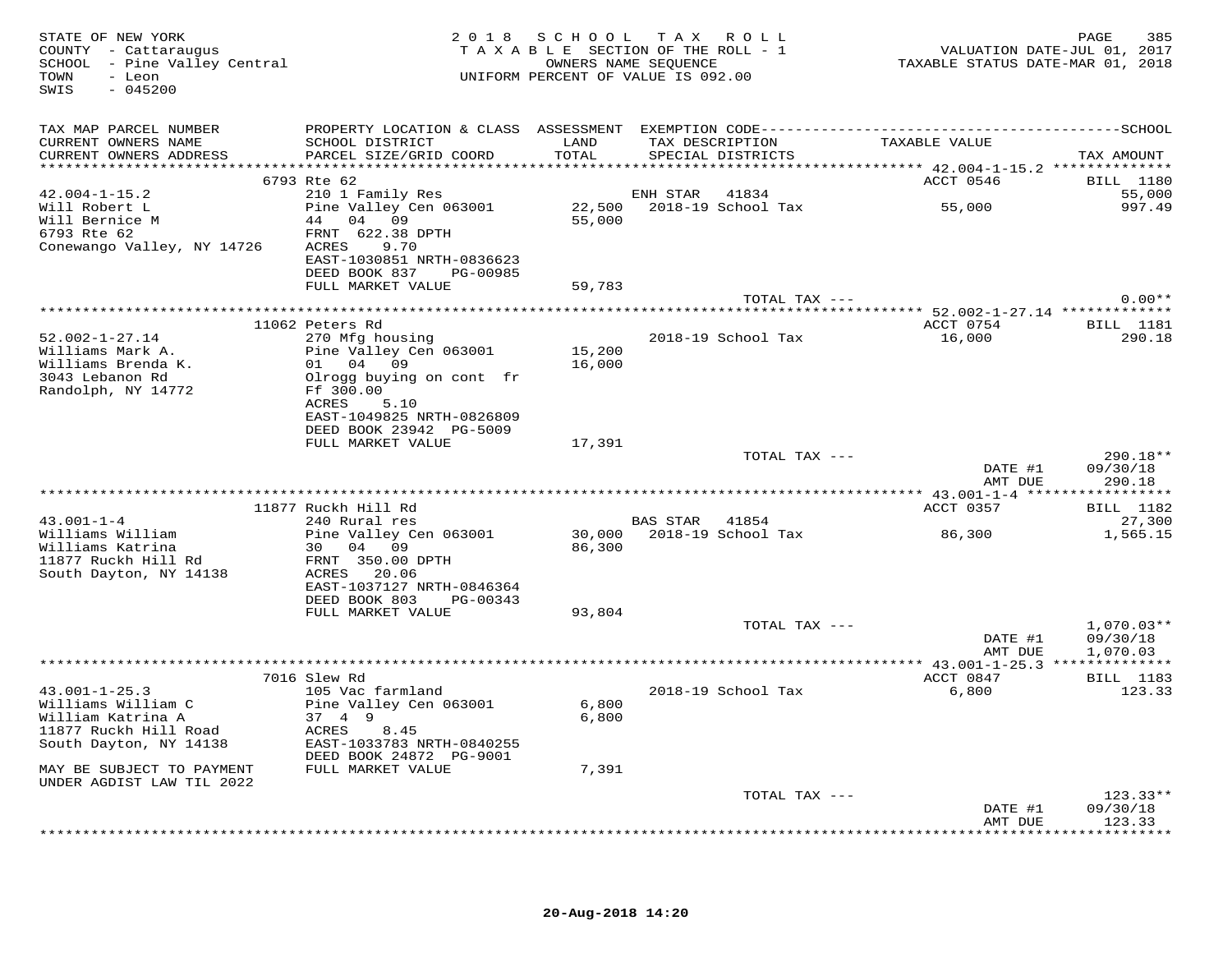| STATE OF NEW YORK<br>COUNTY - Cattaraugus<br>SCHOOL<br>- Pine Valley Central<br>TOWN<br>- Leon<br>$-045200$<br>SWIS | 2 0 1 8                                                                                                                               | SCHOOL           | T A X<br>R O L L<br>TAXABLE SECTION OF THE ROLL - 1<br>OWNERS NAME SEQUENCE<br>UNIFORM PERCENT OF VALUE IS 092.00 | VALUATION DATE-JUL 01, 2017<br>TAXABLE STATUS DATE-MAR 01, 2018 | 386<br>PAGE                           |
|---------------------------------------------------------------------------------------------------------------------|---------------------------------------------------------------------------------------------------------------------------------------|------------------|-------------------------------------------------------------------------------------------------------------------|-----------------------------------------------------------------|---------------------------------------|
| TAX MAP PARCEL NUMBER                                                                                               |                                                                                                                                       |                  |                                                                                                                   |                                                                 |                                       |
| CURRENT OWNERS NAME<br>CURRENT OWNERS ADDRESS                                                                       | SCHOOL DISTRICT<br>PARCEL SIZE/GRID COORD                                                                                             | LAND<br>TOTAL    | TAX DESCRIPTION<br>SPECIAL DISTRICTS                                                                              | TAXABLE VALUE                                                   | TAX AMOUNT                            |
| *****************************                                                                                       |                                                                                                                                       |                  |                                                                                                                   |                                                                 |                                       |
| $43.001 - 1 - 25.4$<br>Williams William C<br>Williams Katrina A<br>11877 Ruckh Hill Rd<br>South Dayton, NY 14138    | Slew Rd<br>314 Rural vac<10<br>Pine Valley Cen 063001<br>$37 - 4 - 9$<br>ACRES<br>33.45<br>EAST-1033648 NRTH-0840917                  | 16,800<br>16,800 | 2018-19 School Tax                                                                                                | ACCT 0861<br>16,800                                             | <b>BILL</b> 1184<br>304.69            |
|                                                                                                                     | DEED BOOK 12731 PG-6001<br>FULL MARKET VALUE                                                                                          | 18,261           |                                                                                                                   |                                                                 |                                       |
|                                                                                                                     |                                                                                                                                       |                  | TOTAL TAX ---                                                                                                     | DATE #1                                                         | $304.69**$<br>09/30/18                |
|                                                                                                                     |                                                                                                                                       |                  |                                                                                                                   | AMT DUE                                                         | 304.69                                |
|                                                                                                                     |                                                                                                                                       |                  |                                                                                                                   |                                                                 |                                       |
|                                                                                                                     | 6284 Canyon Dr                                                                                                                        |                  |                                                                                                                   | ACCT 0455                                                       | <b>BILL</b> 1185                      |
| $52.002 - 1 - 18$<br>Wilson Leo E                                                                                   | 210 1 Family Res<br>Pine Valley Cen 063001                                                                                            | 22,500           | BAS STAR<br>41854<br>2018-19 School Tax                                                                           | 40,000                                                          | 27,300<br>725.45                      |
| PO Box 245                                                                                                          | 09<br>02 04                                                                                                                           | 40,000           |                                                                                                                   |                                                                 |                                       |
| CATTARAUGUS, NY 14719                                                                                               | $Lot-15$<br>Ff 750 Canyon; 1050 Bb Ln<br>ACRES<br>9.71 BANK<br>017<br>EAST-1049414 NRTH-0828953<br>DEED BOOK 1017 PG-812              |                  |                                                                                                                   |                                                                 |                                       |
|                                                                                                                     | FULL MARKET VALUE                                                                                                                     | 43,478           |                                                                                                                   |                                                                 |                                       |
|                                                                                                                     |                                                                                                                                       |                  | TOTAL TAX ---                                                                                                     | DATE #1<br>AMT DUE                                              | $230.33**$<br>09/30/18<br>230.33      |
|                                                                                                                     |                                                                                                                                       |                  |                                                                                                                   |                                                                 | * * * * * * * * *                     |
|                                                                                                                     | 6773 Cherry Creek Hill Rd                                                                                                             |                  |                                                                                                                   | ACCT 0780                                                       | <b>BILL</b> 1186                      |
| $42.004 - 1 - 5.2$                                                                                                  | 210 1 Family Res                                                                                                                      |                  | ENH STAR<br>41834                                                                                                 |                                                                 | 60,790                                |
| Wilson Victor T Jr<br>Spear Paul<br>6773 Cherry Creek Hill Rd<br>Conewango Valley, NY 14726                         | Pine Valley Cen 063001<br>59<br>04<br>09<br>West Rd Ff $-130'$<br>ACRES<br>9.75<br>EAST-1022919 NRTH-0837078                          | 15,900<br>89,200 | 2018-19 School Tax                                                                                                | 89,200                                                          | 1,617.74                              |
|                                                                                                                     | DEED BOOK 15065 PG-9001                                                                                                               |                  |                                                                                                                   |                                                                 |                                       |
|                                                                                                                     | FULL MARKET VALUE                                                                                                                     | 96,957           |                                                                                                                   |                                                                 |                                       |
|                                                                                                                     |                                                                                                                                       |                  | TOTAL TAX ---                                                                                                     |                                                                 | $515.25**$                            |
|                                                                                                                     |                                                                                                                                       |                  | ***********************************                                                                               | DATE #1<br>AMT DUE                                              | 09/30/18<br>515.25                    |
|                                                                                                                     | Cherry Creek Hill Rd                                                                                                                  |                  |                                                                                                                   | ** 42.004-1-5.3 ***<br>ACCT 0277                                | * * * * * * * * *<br><b>BILL</b> 1187 |
| $42.004 - 1 - 5.3$                                                                                                  | 321 Abandoned ag                                                                                                                      |                  | 2018-19 School Tax                                                                                                | 46,300                                                          | 839.70                                |
| Wittmer Perry<br>Wittmer Gail<br>31 Roland Ave<br>Lackawanna, NY 14218                                              | Pine Valley Cen 063001<br>04 09<br>59<br>West Rd Ff $-130'$<br>ACRES<br>80.00<br>EAST-1022164 NRTH-0837458<br>DEED BOOK 19720 PG-2001 | 46,300<br>46,300 |                                                                                                                   |                                                                 |                                       |
|                                                                                                                     | FULL MARKET VALUE                                                                                                                     | 50,326           |                                                                                                                   |                                                                 |                                       |
|                                                                                                                     |                                                                                                                                       |                  | TOTAL TAX ---                                                                                                     |                                                                 | 839.70**                              |
|                                                                                                                     |                                                                                                                                       |                  |                                                                                                                   | DATE #1<br>AMT DUE                                              | 09/30/18<br>839.70                    |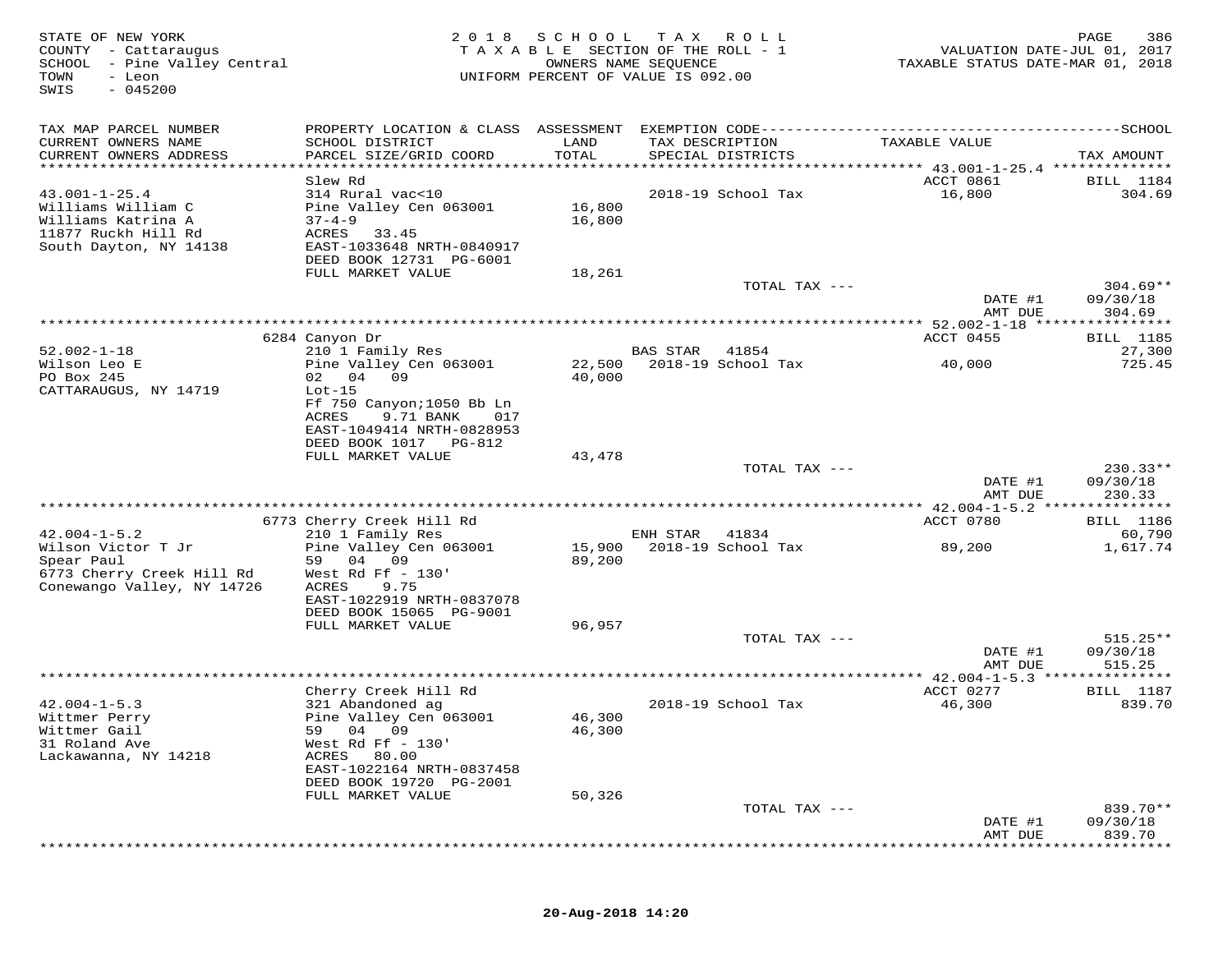| STATE OF NEW YORK<br>COUNTY - Cattaraugus<br>SCHOOL - Pine Valley Central<br>TOWN<br>- Leon<br>SWIS<br>$-045200$ |                                                                                                                                                                                                  | 2018 SCHOOL TAX            | R O L L<br>TAXABLE SECTION OF THE ROLL - 1<br>OWNERS NAME SEQUENCE<br>UNIFORM PERCENT OF VALUE IS 092.00 | VALUATION DATE-JUL 01, 2017<br>TAXABLE STATUS DATE-MAR 01, 2018 | 387<br>PAGE                          |
|------------------------------------------------------------------------------------------------------------------|--------------------------------------------------------------------------------------------------------------------------------------------------------------------------------------------------|----------------------------|----------------------------------------------------------------------------------------------------------|-----------------------------------------------------------------|--------------------------------------|
| TAX MAP PARCEL NUMBER<br>CURRENT OWNERS NAME<br>CURRENT OWNERS ADDRESS<br>***********************                | SCHOOL DISTRICT<br>PARCEL SIZE/GRID COORD                                                                                                                                                        | LAND<br>TOTAL              | TAX DESCRIPTION<br>SPECIAL DISTRICTS                                                                     | TAXABLE VALUE                                                   | TAX AMOUNT                           |
| $42.004 - 1 - 5.1$<br>Wittmer Perry C.<br>Wittmer Gail E.<br>31 Roland Avenue<br>Lackawanna, NY 14218            | Cherry Creek Hill Rd<br>321 Abandoned ag<br>Pine Valley Cen 063001<br>59 04 09<br>West Rd Ff $-130'$<br>ACRES 25.40<br>EAST-1022164 NRTH-0837458<br>DEED BOOK 23413 PG-4003<br>FULL MARKET VALUE | 14,700<br>14,700<br>15,978 | 2018-19 School Tax                                                                                       | ACCT 0277<br>14,700                                             | <b>BILL</b> 1188<br>266.60           |
|                                                                                                                  |                                                                                                                                                                                                  |                            | TOTAL TAX ---                                                                                            | DATE #1<br>AMT DUE                                              | $266.60**$<br>09/30/18<br>266.60     |
|                                                                                                                  |                                                                                                                                                                                                  |                            |                                                                                                          |                                                                 |                                      |
| $42.004 - 1 - 3$                                                                                                 | 12864 Cherry Creek Hill Rd                                                                                                                                                                       |                            |                                                                                                          | ACCT 0026                                                       | <b>BILL</b> 1189                     |
| Wright Vern<br>Wright Tracie<br>12864 Cherry Creek Hill Rd<br>Conewango Valley, NY 14726                         | 210 1 Family Res<br>Pine Valley Cen 063001<br>59 04 09<br>FRNT 263.00 DPTH<br>ACRES 10.45<br>EAST-1021328 NRTH-0836604                                                                           | 62,700                     | BAS STAR<br>41854<br>23,700 2018-19 School Tax                                                           | 62,700                                                          | 27,300<br>1,137.14                   |
|                                                                                                                  | DEED BOOK 856<br>PG-00766<br>FULL MARKET VALUE                                                                                                                                                   | 68,152                     |                                                                                                          |                                                                 |                                      |
|                                                                                                                  |                                                                                                                                                                                                  |                            | TOTAL TAX ---                                                                                            | DATE #1<br>AMT DUE                                              | 642.02**<br>09/30/18<br>642.02       |
|                                                                                                                  |                                                                                                                                                                                                  |                            |                                                                                                          |                                                                 |                                      |
| $42.002 - 1 - 2$<br>Wutz David 1/4 int<br>Wutz Daniel 3/4 int<br>5029 Fairgrounds Rd<br>Hamburg, NY 14075        | Smith Rd<br>312 Vac w/imprv<br>Pine Valley Cen 063001<br>54 04 09<br>Ff 930.00<br>ACRES 142.20<br>EAST-1021125 NRTH-0845453                                                                      | 61,000<br>64,000           | 2018-19 School Tax                                                                                       | ACCT 0419<br>64,000                                             | <b>BILL</b> 1190<br>1,160.71         |
|                                                                                                                  | DEED BOOK 23406 PG-4001                                                                                                                                                                          |                            |                                                                                                          |                                                                 |                                      |
|                                                                                                                  | FULL MARKET VALUE                                                                                                                                                                                | 69,565                     | TOTAL TAX ---                                                                                            | DATE #1<br>AMT DUE                                              | $1,160.71**$<br>09/30/18<br>1,160.71 |
|                                                                                                                  |                                                                                                                                                                                                  |                            |                                                                                                          | **** 42.002-1-31 ****************                               |                                      |
| $42.002 - 1 - 31$<br>Wutz David 1/4 int<br>Wutz Daniel 3/4 int<br>5029 Fairgrounds Rd<br>Hamburg, NY 14075       | Xura Smith Rd (Off)<br>323 Vacant rural<br>Pine Valley Cen 063001<br>60 04 09<br>ACRES 52.50<br>EAST-1020085 NRTH-0842854<br>DEED BOOK 23406 PG-4001<br>FULL MARKET VALUE                        | 33,200<br>33,200<br>36,087 | 2018-19 School Tax                                                                                       | ACCT 0420<br>33,200                                             | <b>BILL</b> 1191<br>602.12           |
|                                                                                                                  |                                                                                                                                                                                                  |                            | TOTAL TAX ---                                                                                            |                                                                 | $602.12**$                           |
|                                                                                                                  |                                                                                                                                                                                                  |                            |                                                                                                          | DATE #1<br>AMT DUE                                              | 09/30/18<br>602.12<br>********       |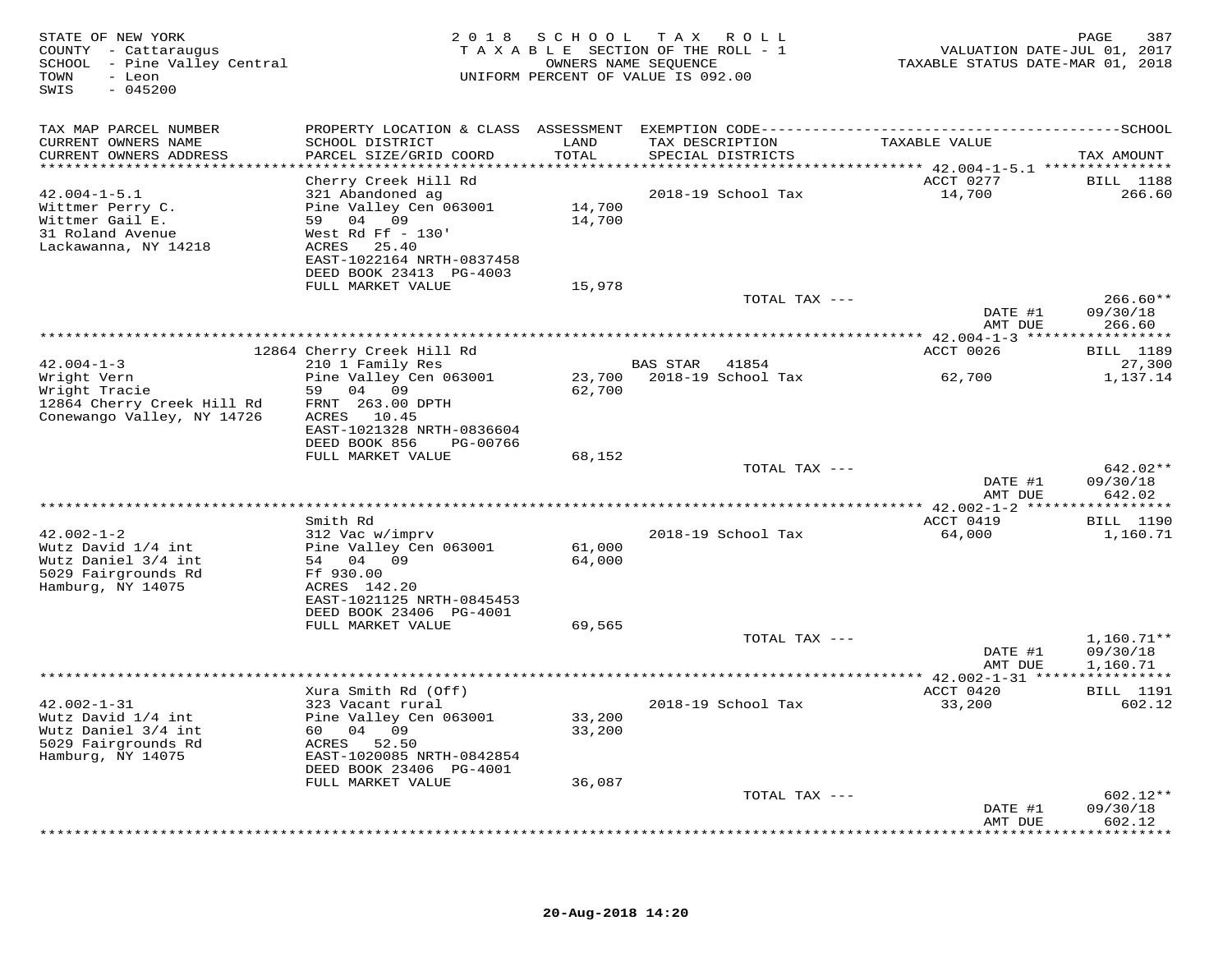| STATE OF NEW YORK<br>COUNTY - Cattaraugus<br>SCHOOL - Pine Valley Central<br>- Leon<br>TOWN<br>$-045200$<br>SWIS |                                           | 2018 SCHOOL<br>TAXABLE SECTION OF THE ROLL - 1<br>UNIFORM PERCENT OF VALUE IS 092.00 | TAX ROLL<br>OWNERS NAME SEOUENCE |                            | TAXABLE STATUS DATE-MAR 01, 2018 | 388<br>PAGE<br>VALUATION DATE-JUL 01, 2017 |
|------------------------------------------------------------------------------------------------------------------|-------------------------------------------|--------------------------------------------------------------------------------------|----------------------------------|----------------------------|----------------------------------|--------------------------------------------|
| TAX MAP PARCEL NUMBER                                                                                            |                                           |                                                                                      |                                  |                            |                                  |                                            |
| CURRENT OWNERS NAME<br>CURRENT OWNERS ADDRESS                                                                    | SCHOOL DISTRICT<br>PARCEL SIZE/GRID COORD | LAND<br>TOTAL                                                                        | TAX DESCRIPTION                  | SPECIAL DISTRICTS          | TAXABLE VALUE                    | TAX AMOUNT                                 |
|                                                                                                                  | 12326 Marsh Rd                            |                                                                                      |                                  |                            | ACCT 0276                        | <b>BILL</b> 1192                           |
| $52.001 - 1 - 1$                                                                                                 | 112 Dairy farm                            |                                                                                      | AG DISTOUT 41730                 |                            |                                  | 27,402                                     |
| Yoder Amos J                                                                                                     | Pine Valley Cen 063001                    | 108,300 TMP GHOUSE 42120                                                             |                                  |                            |                                  | 12,000                                     |
| Yoder Anna A                                                                                                     | $34/42$ 04 09                             |                                                                                      | 191,000 BAS STAR                 | 41854                      |                                  | 27,300                                     |
| 12326 Marsh Rd                                                                                                   | Ff 1520.00                                |                                                                                      |                                  | 2018-19 School Tax         | 151,598                          | 2,749.40                                   |
| Conewango Valley, NY 14726                                                                                       | ACRES 195.43<br>EAST-1030718 NRTH-0830835 |                                                                                      |                                  |                            |                                  |                                            |
| MAY BE SUBJECT TO PAYMENT                                                                                        | DEED BOOK 902<br>PG-541                   |                                                                                      |                                  |                            |                                  |                                            |
| UNDER AGDIST LAW TIL 2025                                                                                        | FULL MARKET VALUE                         | 207,609                                                                              |                                  |                            |                                  |                                            |
|                                                                                                                  |                                           |                                                                                      |                                  | TOTAL TAX ---              | DATE #1<br>AMT DUE               | $2,254.29**$<br>09/30/18<br>2,254.29       |
|                                                                                                                  |                                           |                                                                                      |                                  |                            |                                  |                                            |
|                                                                                                                  | 7016 Rte 62                               |                                                                                      |                                  |                            | ACCT 0066                        | <b>BILL</b> 1193                           |
| $43.001 - 1 - 25.1$                                                                                              | 120 Field crops                           |                                                                                      | AG BLDG                          | 41700                      |                                  | 6,800                                      |
| Yoder David J                                                                                                    | Pine Valley Cen 063001                    | 39,800 AG DIST                                                                       |                                  | 41720                      |                                  | 7,475                                      |
| Yoder Elizabeth A                                                                                                | 37 04 09                                  |                                                                                      | 125,000 BAS STAR                 | 41854                      |                                  | 27,300                                     |
| 7016 Route 62                                                                                                    | Ff 2635.00 Slew Rd                        |                                                                                      |                                  | 2018-19 School Tax         | 110,725                          | 2,008.12                                   |
| Conewango Valley, NY 14726                                                                                       | Ff 965.00 Us Rte 62<br>58.25<br>ACRES     |                                                                                      |                                  |                            |                                  |                                            |
| MAY BE SUBJECT TO PAYMENT                                                                                        | EAST-1032152 NRTH-0840748                 |                                                                                      |                                  |                            |                                  |                                            |
| UNDER AGDIST LAW TIL 2027                                                                                        | DEED BOOK 16616 PG-7001                   |                                                                                      |                                  |                            |                                  |                                            |
|                                                                                                                  | FULL MARKET VALUE                         | 135,870                                                                              |                                  |                            |                                  |                                            |
|                                                                                                                  |                                           |                                                                                      |                                  | TOTAL TAX ---              |                                  | $1,513.01**$                               |
|                                                                                                                  |                                           |                                                                                      |                                  |                            | DATE #1<br>AMT DUE               | 09/30/18<br>1,513.01                       |
|                                                                                                                  |                                           |                                                                                      |                                  |                            | ACCT 0421                        |                                            |
| $51.002 - 1 - 11.1$                                                                                              | 12745 Flat Iron Rd                        |                                                                                      | AG DISTOUT 41730                 |                            |                                  | <b>BILL</b> 1194                           |
| Yoder Ella                                                                                                       | 112 Dairy farm<br>Pine Valley Cen 063001  |                                                                                      | 52,500 ENH STAR                  | 41834                      |                                  | 7,107<br>60,790                            |
| 12745 Flat Iron Rd                                                                                               | 49 04 09                                  |                                                                                      |                                  | 236,800 2018-19 School Tax | 229,693                          | 4,165.74                                   |
| Conewango Valley, NY 14726                                                                                       | Ff 2200 Flat Iron Rd                      |                                                                                      |                                  |                            |                                  |                                            |
|                                                                                                                  | Ff 980 West Rd                            |                                                                                      |                                  |                            |                                  |                                            |
| MAY BE SUBJECT TO PAYMENT                                                                                        | ACRES<br>65.15                            |                                                                                      |                                  |                            |                                  |                                            |
| UNDER AGDIST LAW TIL 2025                                                                                        | EAST-1024491 NRTH-0826835                 |                                                                                      |                                  |                            |                                  |                                            |
|                                                                                                                  | DEED BOOK 827<br>PG-00543                 |                                                                                      |                                  |                            |                                  |                                            |
|                                                                                                                  | FULL MARKET VALUE                         | 257,391                                                                              |                                  |                            |                                  |                                            |
|                                                                                                                  |                                           |                                                                                      |                                  | TOTAL TAX ---              |                                  | $3,063.25**$                               |
|                                                                                                                  |                                           |                                                                                      |                                  |                            | DATE #1                          | 09/30/18                                   |
|                                                                                                                  |                                           |                                                                                      |                                  |                            | AMT DUE                          | 3,063.25                                   |
|                                                                                                                  |                                           |                                                                                      |                                  |                            |                                  |                                            |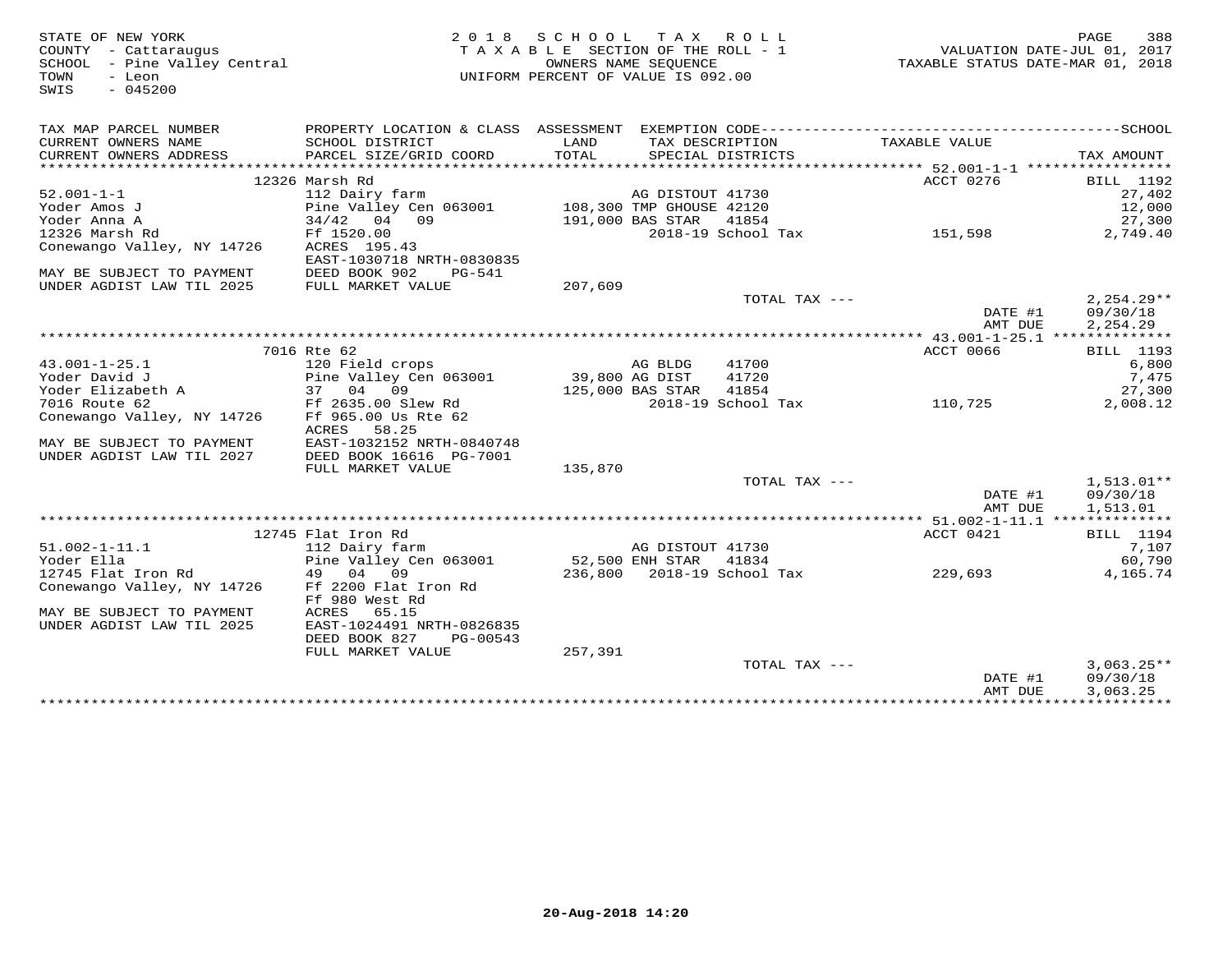| STATE OF NEW YORK<br>COUNTY - Cattaraugus<br>SCHOOL - Pine Valley Central<br>TOWN<br>- Leon<br>$-045200$<br>SWIS | 2018                                                   | S C H O O L<br>TAXABLE SECTION OF THE ROLL - 1<br>UNIFORM PERCENT OF VALUE IS 092.00 | OWNERS NAME SEQUENCE   | TAX ROLL           |               |           | 389<br>PAGE<br>VALUATION DATE-JUL 01, 2017<br>TAXABLE STATUS DATE-MAR 01, 2018 |
|------------------------------------------------------------------------------------------------------------------|--------------------------------------------------------|--------------------------------------------------------------------------------------|------------------------|--------------------|---------------|-----------|--------------------------------------------------------------------------------|
| TAX MAP PARCEL NUMBER                                                                                            |                                                        |                                                                                      |                        |                    |               |           |                                                                                |
| CURRENT OWNERS NAME<br>CURRENT OWNERS ADDRESS                                                                    | SCHOOL DISTRICT<br>PARCEL SIZE/GRID COORD              | LAND<br>TOTAL                                                                        | TAX DESCRIPTION        | SPECIAL DISTRICTS  | TAXABLE VALUE |           | TAX AMOUNT                                                                     |
|                                                                                                                  |                                                        |                                                                                      |                        |                    |               |           |                                                                                |
|                                                                                                                  | Cherry Creek Hill Rd                                   |                                                                                      |                        |                    |               | ACCT 0220 | <b>BILL</b> 1195                                                               |
| $42.004 - 2 - 2$<br>Yoder Harvey A                                                                               | 105 Vac farmland<br>Pine Valley Cen 063001             | 6,800                                                                                | AG DISTOUT 41730       | 2018-19 School Tax |               | 6,128     | 672<br>111.14                                                                  |
| Yoder Anna D                                                                                                     | 58 04 09                                               | 6,800                                                                                |                        |                    |               |           |                                                                                |
| 6733 West & county Rd 6                                                                                          | Ff 500.00                                              |                                                                                      |                        |                    |               |           |                                                                                |
| Conewango Valley, NY 14726                                                                                       | 13.81<br>ACRES                                         |                                                                                      |                        |                    |               |           |                                                                                |
|                                                                                                                  | EAST-1021003 NRTH-0835148                              |                                                                                      |                        |                    |               |           |                                                                                |
| MAY BE SUBJECT TO PAYMENT                                                                                        | DEED BOOK 1019 PG-148                                  |                                                                                      |                        |                    |               |           |                                                                                |
| UNDER AGDIST LAW TIL 2025                                                                                        | FULL MARKET VALUE                                      | 7,391                                                                                |                        |                    |               |           |                                                                                |
|                                                                                                                  |                                                        |                                                                                      |                        | TOTAL TAX ---      |               | DATE #1   | 111.14**<br>09/30/18                                                           |
|                                                                                                                  |                                                        |                                                                                      |                        |                    |               | AMT DUE   | 111.14                                                                         |
|                                                                                                                  |                                                        |                                                                                      |                        |                    |               |           | ***************** 42.004-2-3.1 ****************                                |
|                                                                                                                  | 6733 West Rd                                           |                                                                                      |                        |                    |               | ACCT 0041 | BILL 1196                                                                      |
| $42.004 - 2 - 3.1$                                                                                               | 112 Dairy farm                                         |                                                                                      | AG DISTOUT 41730       |                    |               |           | 1,156                                                                          |
| Yoder Harvey A                                                                                                   | Pine Valley Cen 063001                                 |                                                                                      | 29,600 BUS C/T/S 47610 |                    |               |           | 934                                                                            |
| Yoder Anna D                                                                                                     | 58 04 09                                               |                                                                                      | 91,600 BAS STAR        | 41854              |               |           | 27,300                                                                         |
| 6733 West Rd & Co Rd 6<br>Conewango Valley, NY 14726                                                             | West Rd Ff $-925'$<br>FRNT 1590.00 DPTH                |                                                                                      |                        | 2018-19 School Tax |               | 89,510    | 1,623.37                                                                       |
|                                                                                                                  | ACRES<br>49.75                                         |                                                                                      |                        |                    |               |           |                                                                                |
| MAY BE SUBJECT TO PAYMENT                                                                                        | EAST-1022188 NRTH-0835193                              |                                                                                      |                        |                    |               |           |                                                                                |
| UNDER AGDIST LAW TIL 2025                                                                                        | DEED BOOK 1019 PG-148                                  |                                                                                      |                        |                    |               |           |                                                                                |
|                                                                                                                  | FULL MARKET VALUE                                      | 99,565                                                                               |                        |                    |               |           |                                                                                |
|                                                                                                                  |                                                        |                                                                                      |                        | TOTAL TAX ---      |               |           | 1,128.25**                                                                     |
|                                                                                                                  |                                                        |                                                                                      |                        |                    |               | DATE #1   | 09/30/18                                                                       |
|                                                                                                                  |                                                        |                                                                                      |                        |                    |               | AMT DUE   | 1,128.25<br>**************** 52.001-1-30.2 **************                      |
|                                                                                                                  | Town Hill Rd                                           |                                                                                      |                        |                    |               | ACCT 0577 | <b>BILL</b> 1197                                                               |
| $52.001 - 1 - 30.2$                                                                                              | 105 Vac farmland                                       |                                                                                      |                        | 2018-19 School Tax |               | 16,700    | 302.87                                                                         |
| Yoder John J                                                                                                     | Pine Valley Cen 063001                                 | 16,700                                                                               |                        |                    |               |           |                                                                                |
| Yoder Elizabeth E                                                                                                | 09<br>33 04                                            | 16,700                                                                               |                        |                    |               |           |                                                                                |
| 12060 Youngs Rd                                                                                                  | Ff 1428.00                                             |                                                                                      |                        |                    |               |           |                                                                                |
| Conewango Valley, NY 14726                                                                                       | ACRES<br>24.20                                         |                                                                                      |                        |                    |               |           |                                                                                |
|                                                                                                                  | EAST-1034586 NRTH-0825686<br>DEED BOOK 873<br>PG-00661 |                                                                                      |                        |                    |               |           |                                                                                |
|                                                                                                                  | FULL MARKET VALUE                                      | 18,152                                                                               |                        |                    |               |           |                                                                                |
|                                                                                                                  |                                                        |                                                                                      |                        | TOTAL TAX ---      |               |           | $302.87**$                                                                     |
|                                                                                                                  |                                                        |                                                                                      |                        |                    |               | DATE #1   | 09/30/18                                                                       |
|                                                                                                                  |                                                        |                                                                                      |                        |                    |               | AMT DUE   | 302.87                                                                         |
|                                                                                                                  |                                                        |                                                                                      |                        |                    |               |           |                                                                                |
|                                                                                                                  | Rte 62                                                 |                                                                                      |                        |                    |               | ACCT 0916 | <b>BILL</b> 1198                                                               |
| $42.002 - 1 - 13.5$                                                                                              | 322 Rural vac>10<br>Pine Valley Cen 063001             |                                                                                      |                        | 2018-19 School Tax |               | 12,000    | 217.63                                                                         |
| Yoder John J.<br>Yoder Mosie J.                                                                                  | 04 09<br>46                                            | 12,000<br>12,000                                                                     |                        |                    |               |           |                                                                                |
| 12060 Youngs Rd                                                                                                  | Ff 1625.00                                             |                                                                                      |                        |                    |               |           |                                                                                |
| Conewango Valley, NY 14726                                                                                       | ACRES<br>12.45                                         |                                                                                      |                        |                    |               |           |                                                                                |
|                                                                                                                  | EAST-1030525 NRTH-0845664                              |                                                                                      |                        |                    |               |           |                                                                                |
|                                                                                                                  | DEED BOOK 25095 PG-5001                                |                                                                                      |                        |                    |               |           |                                                                                |
|                                                                                                                  | FULL MARKET VALUE                                      | 13,043                                                                               |                        |                    |               |           |                                                                                |
|                                                                                                                  |                                                        |                                                                                      |                        | TOTAL TAX ---      |               | DATE #1   | $217.63**$<br>09/30/18                                                         |
|                                                                                                                  |                                                        |                                                                                      |                        |                    |               | AMT DUE   | 217.63                                                                         |
|                                                                                                                  |                                                        |                                                                                      |                        |                    |               |           |                                                                                |

\*\*\*\*\*\*\*\*\*\*\*\*\*\*\*\*\*\*\*\*\*\*\*\*\*\*\*\*\*\*\*\*\*\*\*\*\*\*\*\*\*\*\*\*\*\*\*\*\*\*\*\*\*\*\*\*\*\*\*\*\*\*\*\*\*\*\*\*\*\*\*\*\*\*\*\*\*\*\*\*\*\*\*\*\*\*\*\*\*\*\*\*\*\*\*\*\*\*\*\*\*\*\*\*\*\*\*\*\*\*\*\*\*\*\*\*\*\*\*\*\*\*\*\*\*\*\*\*\*\*\*\*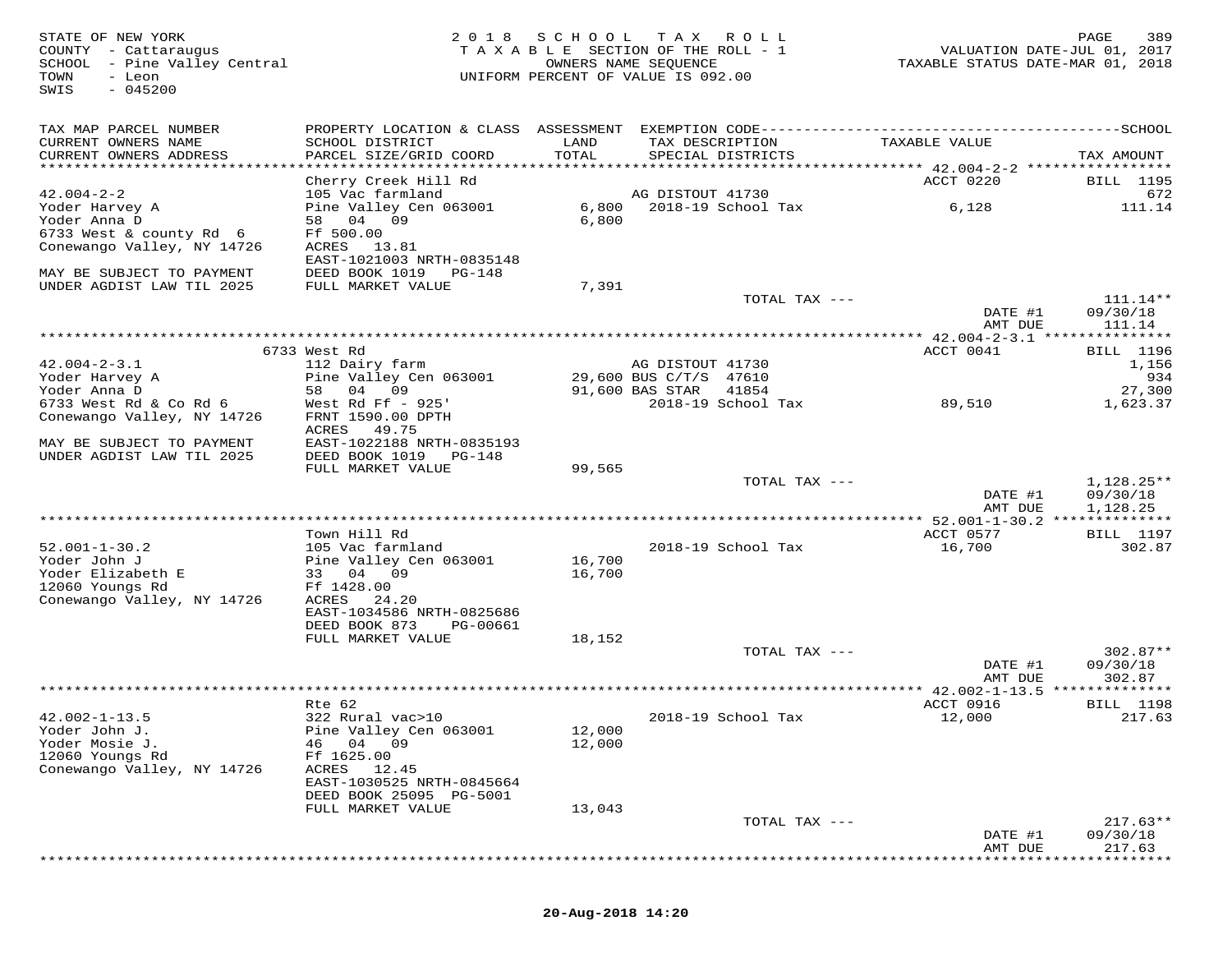| STATE OF NEW YORK<br>COUNTY - Cattaraugus<br>SCHOOL - Pine Valley Central<br>TOWN<br>- Leon<br>$-045200$<br>SWIS |                                                      | 2018 SCHOOL TAX ROLL<br>TAXABLE SECTION OF THE ROLL - 1<br>OWNERS NAME SEQUENCE<br>UNIFORM PERCENT OF VALUE IS 092.00 |                | :OLL - 1                             | VALUATION DATE-JUL 01, 2017<br>TAXABLE STATUS DATE-MAR 01, 2018 | 390<br>PAGE                |
|------------------------------------------------------------------------------------------------------------------|------------------------------------------------------|-----------------------------------------------------------------------------------------------------------------------|----------------|--------------------------------------|-----------------------------------------------------------------|----------------------------|
| TAX MAP PARCEL NUMBER                                                                                            |                                                      |                                                                                                                       |                |                                      |                                                                 |                            |
| CURRENT OWNERS NAME<br>CURRENT OWNERS ADDRESS                                                                    | SCHOOL DISTRICT<br>PARCEL SIZE/GRID COORD            | LAND<br>TOTAL                                                                                                         |                | TAX DESCRIPTION<br>SPECIAL DISTRICTS | TAXABLE VALUE                                                   | TAX AMOUNT                 |
|                                                                                                                  |                                                      |                                                                                                                       |                |                                      |                                                                 |                            |
| $42.004 - 2 - 30$                                                                                                | 6580 West Rd<br>112 Dairy farm                       |                                                                                                                       | AG DIST        | 41720                                | ACCT 0250                                                       | <b>BILL</b> 1199<br>30,273 |
| Yoder Levi J                                                                                                     | Pine Valley Cen 063001                               | 81,000 ENH STAR                                                                                                       |                | 41834                                |                                                                 | 60,790                     |
| Yoder Sarah                                                                                                      | 51 04 09                                             |                                                                                                                       |                | 167,500    2018-19    School Tax     | 137,227                                                         | 2,488.77                   |
| 6580 West Rd                                                                                                     | FRNT 1500.00 DPTH                                    |                                                                                                                       |                |                                      |                                                                 |                            |
| Conewango Valley, NY 14726                                                                                       | ACRES 95.04<br>EAST-1024447 NRTH-0832832             |                                                                                                                       |                |                                      |                                                                 |                            |
| MAY BE SUBJECT TO PAYMENT                                                                                        | DEED BOOK 763 PG-00895                               |                                                                                                                       |                |                                      |                                                                 |                            |
| UNDER AGDIST LAW TIL 2022                                                                                        | FULL MARKET VALUE                                    | 182,065                                                                                                               |                |                                      |                                                                 |                            |
|                                                                                                                  |                                                      |                                                                                                                       |                | TOTAL TAX ---                        | DATE #1                                                         | $1,386.27**$<br>09/30/18   |
|                                                                                                                  |                                                      |                                                                                                                       |                |                                      | AMT DUE                                                         | 1,386.27                   |
|                                                                                                                  | 7402 Rte 62                                          |                                                                                                                       |                |                                      | ACCT 0852                                                       | <b>BILL</b> 1200           |
| $43.001 - 1 - 34.2$                                                                                              | 210 1 Family Res                                     |                                                                                                                       | BAS STAR 41854 |                                      |                                                                 | 27,300                     |
| Yoder Levi J                                                                                                     | Pine Valley Cen 063001                               |                                                                                                                       |                |                                      |                                                                 | 1,403.74                   |
| Yoder Barbara E<br>7402 Rte 62                                                                                   | $38 - 3 - 4$                                         | 77,400                                                                                                                |                |                                      |                                                                 |                            |
| 7402 Rte 62                                                                                                      | ACRES 14.40                                          |                                                                                                                       |                |                                      |                                                                 |                            |
| South Dayton, NY 14138                                                                                           | EAST-1031953 NRTH-0845611<br>DEED BOOK 22796 PG-8001 |                                                                                                                       |                |                                      |                                                                 |                            |
|                                                                                                                  | FULL MARKET VALUE                                    | 84,130                                                                                                                |                |                                      |                                                                 |                            |
|                                                                                                                  |                                                      |                                                                                                                       |                | TOTAL TAX ---                        |                                                                 | $908.62**$                 |
|                                                                                                                  |                                                      |                                                                                                                       |                |                                      | DATE #1<br>AMT DUE                                              | 09/30/18<br>908.62         |
|                                                                                                                  |                                                      |                                                                                                                       |                |                                      |                                                                 |                            |
|                                                                                                                  | 6092 Rte 62                                          |                                                                                                                       |                |                                      | ACCT 0438                                                       | BILL 1201                  |
| 51.002-2-17                                                                                                      | 210 1 Family Res                                     |                                                                                                                       | BAS STAR 41854 |                                      |                                                                 | 27,300                     |
| Yoder Lewis A                                                                                                    | Pine Valley Cen 063001                               |                                                                                                                       |                | 15,500 2018-19 School Tax            | 85,500                                                          | 1,550.64                   |
| Yoder Emma E                                                                                                     | 49 04 09                                             | 85,500                                                                                                                |                |                                      |                                                                 |                            |
| 6092 Route 62                                                                                                    | Ff 440.00                                            |                                                                                                                       |                |                                      |                                                                 |                            |
| Conewango Valley, NY 14726                                                                                       | 4.00<br>ACRES<br>EAST-1026796 NRTH-0825678           |                                                                                                                       |                |                                      |                                                                 |                            |
|                                                                                                                  | DEED BOOK 15742 PG-8001                              |                                                                                                                       |                |                                      |                                                                 |                            |
|                                                                                                                  | FULL MARKET VALUE                                    | 92,935                                                                                                                |                |                                      |                                                                 |                            |
|                                                                                                                  |                                                      |                                                                                                                       |                | TOTAL TAX ---                        |                                                                 | $1,055.52**$               |
|                                                                                                                  |                                                      |                                                                                                                       |                |                                      | DATE #1                                                         | 09/30/18                   |
|                                                                                                                  |                                                      |                                                                                                                       |                |                                      | AMT DUE                                                         | 1,055.52                   |
|                                                                                                                  |                                                      |                                                                                                                       |                |                                      |                                                                 |                            |
| $42.002 - 1 - 13.1$                                                                                              | 7457 Rte 62<br>210 1 Family Res                      |                                                                                                                       | BAS STAR       | 41854                                | ACCT 0197                                                       | BILL 1202<br>27,300        |
| Yoder Mosie J. & John J.                                                                                         | Pine Valley Cen 063001                               |                                                                                                                       |                | 14,400 2018-19 School Tax            | 62,000                                                          | 1,124.44                   |
| 12060 Youngs Rd                                                                                                  | 46 04 09                                             | 62,000                                                                                                                |                |                                      |                                                                 |                            |
| Conewango, NY 14726                                                                                              | Ff 1625.00                                           |                                                                                                                       |                |                                      |                                                                 |                            |
|                                                                                                                  | 4.70<br>ACRES                                        |                                                                                                                       |                |                                      |                                                                 |                            |
|                                                                                                                  | EAST-1030958 NRTH-0846273                            |                                                                                                                       |                |                                      |                                                                 |                            |
|                                                                                                                  | DEED BOOK 24299 PG-6001                              |                                                                                                                       |                |                                      |                                                                 |                            |
|                                                                                                                  | FULL MARKET VALUE                                    | 67,391                                                                                                                |                | TOTAL TAX ---                        |                                                                 | $629.32**$                 |
|                                                                                                                  |                                                      |                                                                                                                       |                |                                      | DATE #1                                                         | 09/30/18                   |
|                                                                                                                  |                                                      |                                                                                                                       |                |                                      | AMT DUE                                                         | 629.32                     |
|                                                                                                                  |                                                      |                                                                                                                       |                |                                      |                                                                 | ***********                |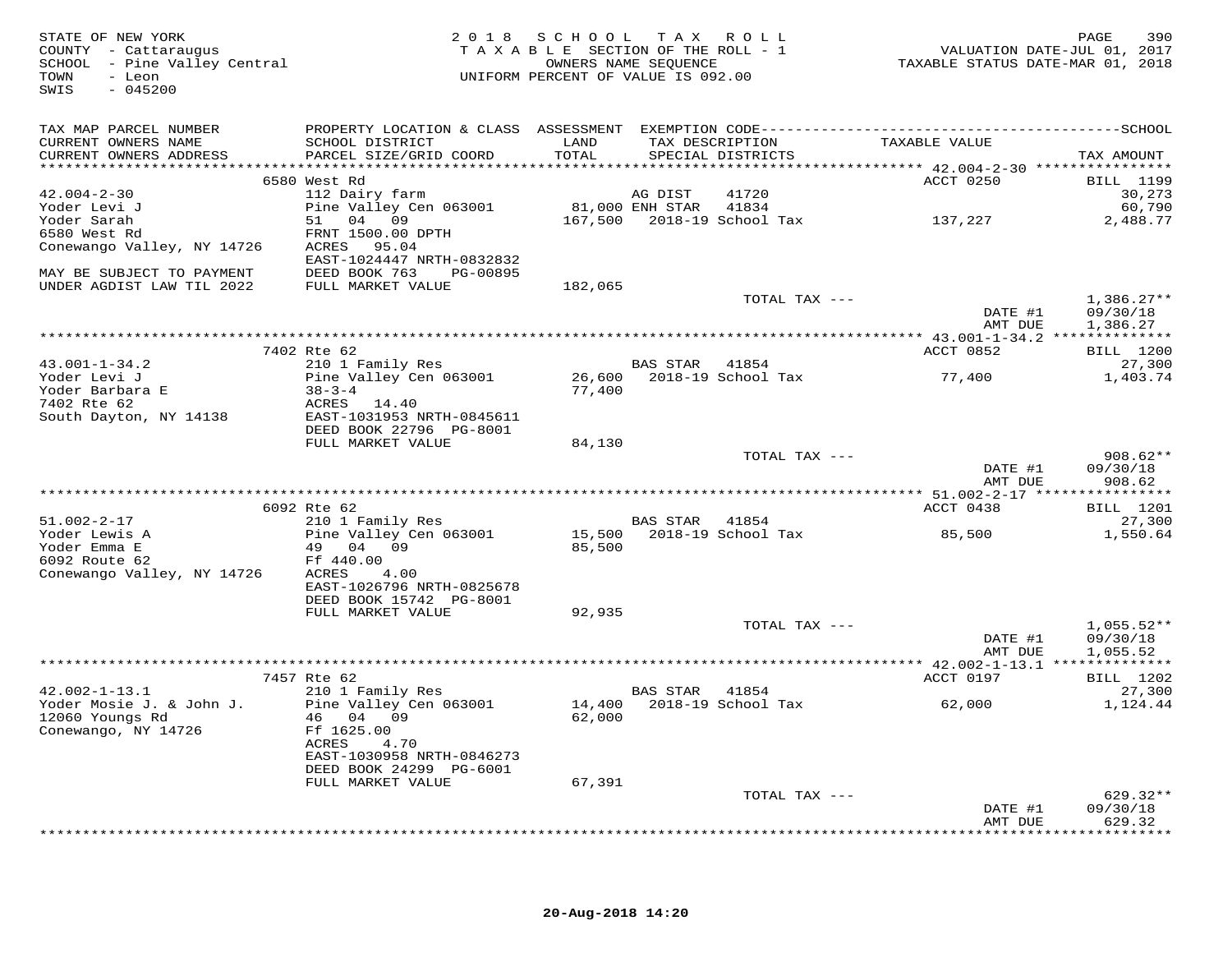| STATE OF NEW YORK               | 2 0 1 8                   | S C H O O L          | T A X<br>R O L L                   |                                  | 391<br>PAGE      |
|---------------------------------|---------------------------|----------------------|------------------------------------|----------------------------------|------------------|
| COUNTY - Cattaraugus            |                           |                      | TAXABLE SECTION OF THE ROLL - 1    | VALUATION DATE-JUL 01, 2017      |                  |
| SCHOOL<br>- Pine Valley Central |                           | OWNERS NAME SEQUENCE |                                    | TAXABLE STATUS DATE-MAR 01, 2018 |                  |
| TOWN<br>- Leon                  |                           |                      | UNIFORM PERCENT OF VALUE IS 092.00 |                                  |                  |
| $-045200$<br>SWIS               |                           |                      |                                    |                                  |                  |
|                                 |                           |                      |                                    |                                  |                  |
| TAX MAP PARCEL NUMBER           |                           |                      |                                    |                                  |                  |
| CURRENT OWNERS NAME             | SCHOOL DISTRICT           | LAND                 | TAX DESCRIPTION                    | TAXABLE VALUE                    |                  |
| CURRENT OWNERS ADDRESS          | PARCEL SIZE/GRID COORD    | TOTAL                | SPECIAL DISTRICTS                  |                                  | TAX AMOUNT       |
| **********************          |                           |                      |                                    |                                  |                  |
|                                 | 7288 Chicken Rd           |                      |                                    | ACCT 0292                        | BILL 1203        |
| $42.002 - 1 - 17$               | 240 Rural res             |                      | <b>BAS STAR</b><br>41854           |                                  | 27,300           |
| Yoder Sam A                     | Pine Valley Cen 063001    | 30,800               | 2018-19 School Tax                 | 105,000                          | 1,904.29         |
| Yoder Rachel J                  | 46<br>04<br>09            | 105,000              |                                    |                                  |                  |
| 7288 Chicken Rd                 | FRNT 500.00 DPTH          |                      |                                    |                                  |                  |
| South Dayton, NY 14138          | 37.04<br>ACRES            |                      |                                    |                                  |                  |
|                                 | EAST-1027603 NRTH-0843367 |                      |                                    |                                  |                  |
|                                 | DEED BOOK 12358 PG-3001   |                      |                                    |                                  |                  |
|                                 | FULL MARKET VALUE         | 114,130              |                                    |                                  |                  |
|                                 |                           |                      | TOTAL TAX ---                      |                                  | $1,409.18**$     |
|                                 |                           |                      |                                    | DATE #1                          | 09/30/18         |
|                                 |                           |                      |                                    | AMT DUE                          | 1,409.18         |
|                                 |                           |                      |                                    |                                  |                  |
|                                 | Frog Valley Rd            |                      |                                    | ACCT 0730                        | BILL 1204        |
| $33.004 - 1 - 3.2$              | 105 Vac farmland          |                      | 2018-19 School Tax                 | 9,600                            | 174.11           |
| Zollinger Lawrence A            | Pine Valley Cen 063001    | 9,600                |                                    |                                  |                  |
| Zollinger Ehrich R              | 64 04 09                  | 9,600                |                                    |                                  |                  |
| 4 Maple St                      | ACRES<br>17.80            |                      |                                    |                                  |                  |
| PO Box 123                      | EAST-0383090 NRTH-0855030 |                      |                                    |                                  |                  |
| South Dayton, NY 14138          | DEED BOOK 17501 PG-9001   |                      |                                    |                                  |                  |
|                                 | FULL MARKET VALUE         | 10,435               | TOTAL TAX $---$                    |                                  | $174.11**$       |
|                                 |                           |                      |                                    | DATE #1                          | 09/30/18         |
|                                 |                           |                      |                                    | AMT DUE                          | 174.11           |
|                                 |                           |                      |                                    |                                  |                  |
|                                 | Frog Valley Rd            |                      |                                    | ACCT 0173                        | <b>BILL</b> 1205 |
| $33.004 - 1 - 24.2$             | 105 Vac farmland          |                      | 2018-19 School Tax                 | 18,700                           | 339.15           |
| Zollinger Lawrence A            | Pine Valley Cen 063001    | 17,200               |                                    |                                  |                  |
| Zolllinger Ehrich R             | 64<br>04<br>09            | 18,700               |                                    |                                  |                  |
| 4 Maple St                      | FRNT 470.00 DPTH          |                      |                                    |                                  |                  |
| PO Box 123                      | ACRES<br>19.31            |                      |                                    |                                  |                  |
| South Dayton, NY 14138          | EAST-1021489 NRTH-0854590 |                      |                                    |                                  |                  |
|                                 | DEED BOOK 17779 PG-9001   |                      |                                    |                                  |                  |
|                                 | FULL MARKET VALUE         | 20,326               |                                    |                                  |                  |
|                                 |                           |                      | TOTAL TAX ---                      |                                  | 339.15**         |
|                                 |                           |                      |                                    | DATE #1                          | 09/30/18         |
|                                 |                           |                      |                                    | AMT DUE                          | 339.15           |
|                                 |                           |                      |                                    |                                  | *******          |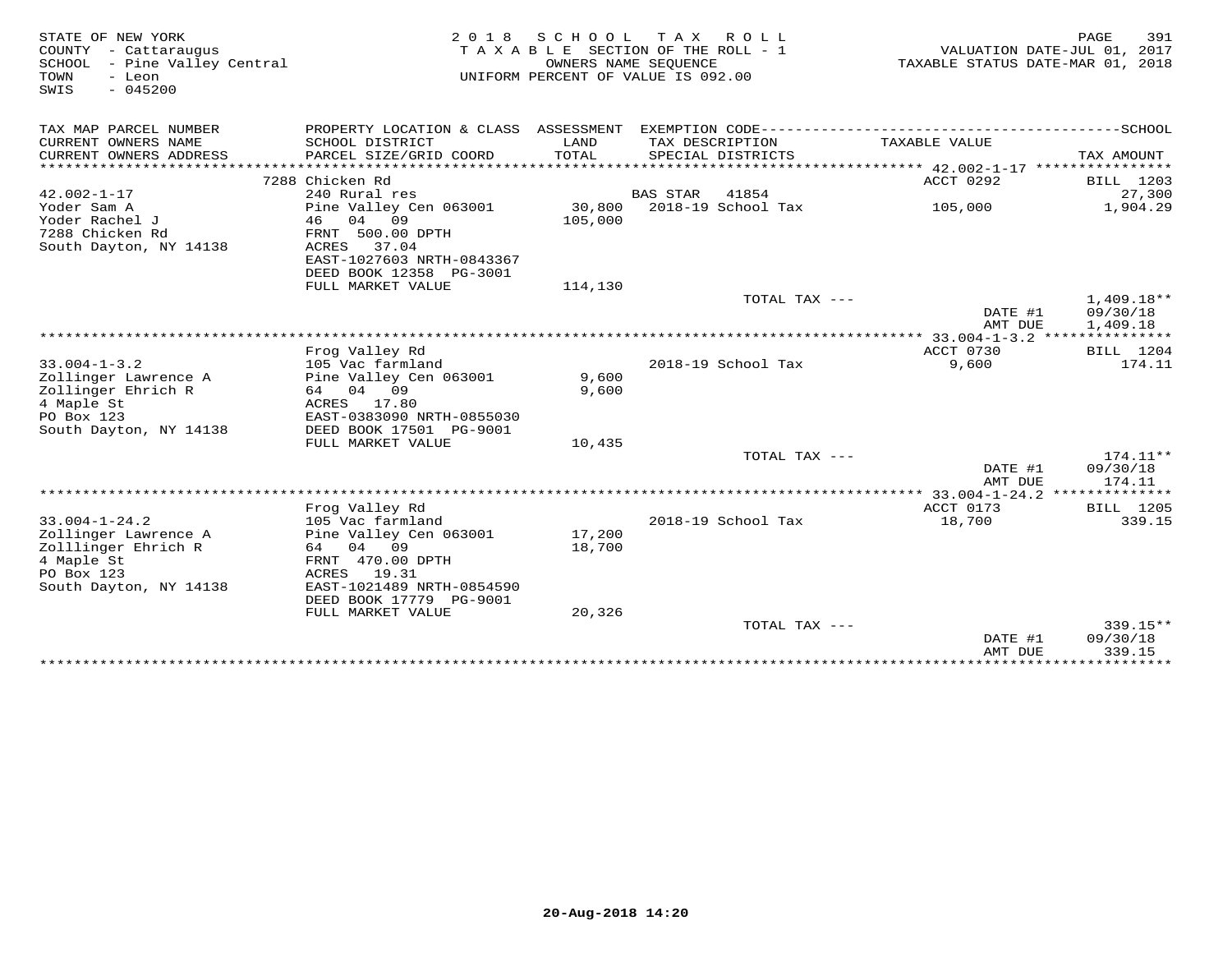| STATE OF NEW YORK            | 2018 SCHOOL TAX ROLL                  | 392<br>PAGE                      |
|------------------------------|---------------------------------------|----------------------------------|
| COUNTY - Cattaraugus         | T A X A B L E SECTION OF THE ROLL - 1 | VALUATION DATE-JUL 01, 2017      |
| SCHOOL - Pine Valley Central |                                       | TAXABLE STATUS DATE-MAR 01, 2018 |
| TOWN<br>- Leon               |                                       | RPS155/V04/L015                  |
| SWIS<br>$-045200$            |                                       | CURRENT DATE 8/20/2018           |
|                              |                                       |                                  |
|                              |                                       |                                  |

# ROLL SUB SECTION - - TOTALS

### \*\*\* S P E C I A L D I S T R I C T S U M M A R Y \*\*\*

|      |      | mom n<br>.UIAL | <b>DIZPOILIC TOM</b><br>.UP | -------- |         | :XEMP' | $\Delta$<br>ו וכו | TOTAL |
|------|------|----------------|-----------------------------|----------|---------|--------|-------------------|-------|
| CODE | NAME | AR             | TVDI                        | ALUI     | الاللطم | MOUN'I | ALUE              | TAX   |

#### NO SPECIAL DISTRICTS AT THIS LEVEL

\*\*\* S C H O O L D I S T R I C T S U M M A R Y \*\*\*

| CODE   | DISTRICT NAME                    | TOTAL<br>PARCELS | ASSESSED<br>LAND | ASSESSED<br>TOTAL | EXEMPT<br>AMOUNT | TOTAL<br>TAXABLE |            |
|--------|----------------------------------|------------------|------------------|-------------------|------------------|------------------|------------|
|        |                                  |                  |                  |                   | STAR AMOUNT      | STAR TAXABLE     | TOTAL TAX  |
|        | Pine Valley Central              | 602              | 16746,280        | 42425,279         | 3497,173         | 38,928,106       |            |
| 063001 |                                  |                  |                  |                   | 8700,751         | 30, 227, 355     | 548,207.34 |
|        | SUB-TOTAL                        | 602              | 16746,280        | 42425,279         | 3497,173         | 38,928,106       |            |
|        | $S \cup B - T \cup T A L (CONT)$ |                  |                  |                   | 8700,751         | 30, 227, 355     | 548,207.34 |
|        | TOTAL                            | 602              | 16746,280        | 42425,279         | 3497,173         | 38,928,106       |            |
|        | T O T A L (CONT)                 |                  |                  |                   | 8700,751         | 30, 227, 355     | 548,207.34 |

## \*\*\* S Y S T E M C O D E S S U M M A R Y \*\*\*

#### NO SYSTEM EXEMPTIONS AT THIS LEVEL

### \*\*\* E X E M P T I O N S U M M A R Y \*\*\*

| CODE  | DESCRIPTION | TOTAL<br>PARCELS | SCHOOL   |
|-------|-------------|------------------|----------|
| 41150 | CW 10 VET/  |                  |          |
| 41400 | CLERGY      |                  | 1,500    |
| 41700 | AG BLDG     | 24               | 514,100  |
| 41720 | AG DIST     | 87               | 1396,219 |
| 41730 | AG DISTOUT  | 22               | 233,723  |
|       |             |                  |          |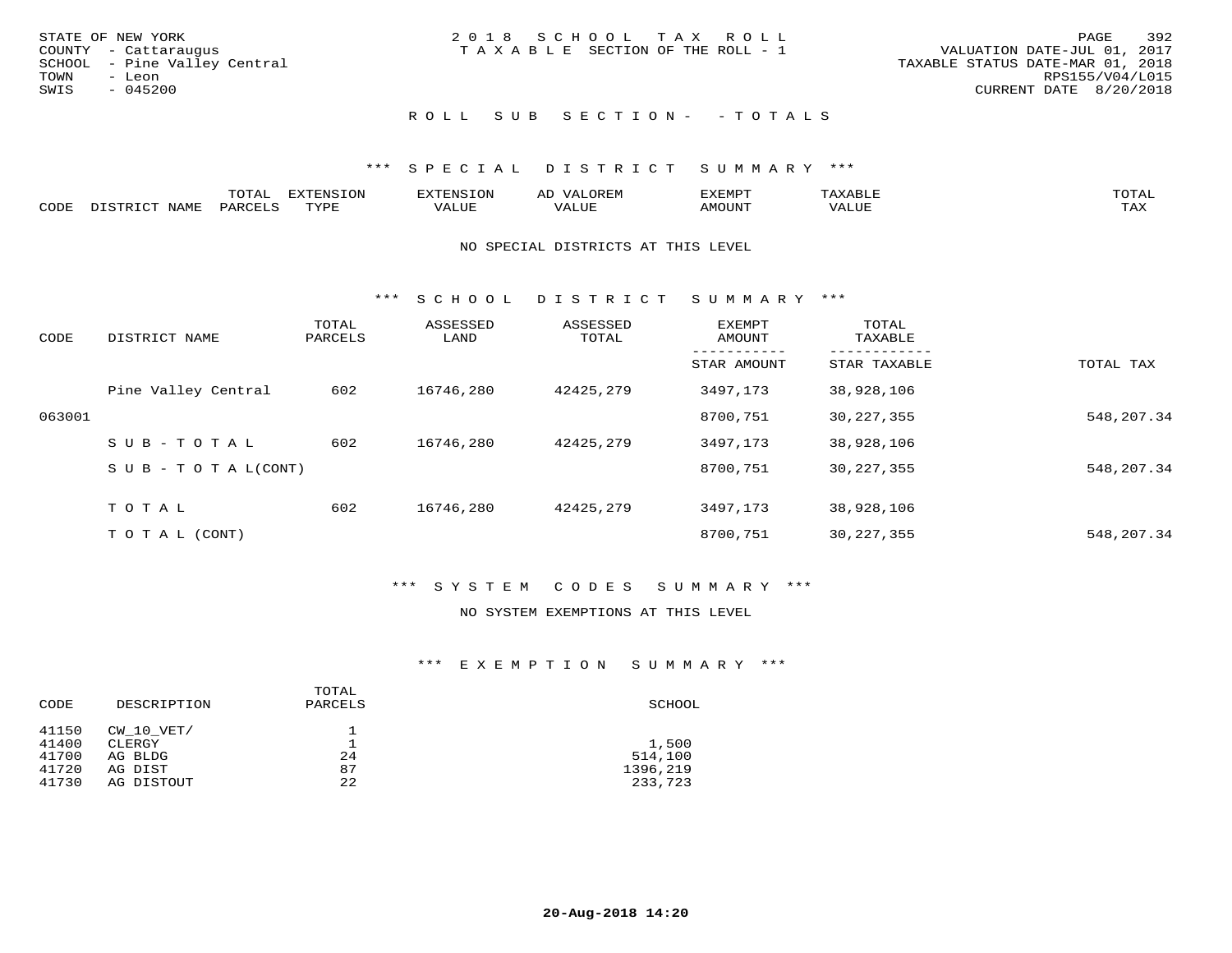| STATE OF NEW YORK            | 2018 SCHOOL TAX ROLL                  | 393<br>PAGE                      |
|------------------------------|---------------------------------------|----------------------------------|
| COUNTY - Cattaraugus         | T A X A B L E SECTION OF THE ROLL - 1 | VALUATION DATE-JUL 01, 2017      |
| SCHOOL - Pine Valley Central |                                       | TAXABLE STATUS DATE-MAR 01, 2018 |
| TOWN<br>- Leon               |                                       | RPS155/V04/L015                  |
| $-045200$<br>SWIS            |                                       | CURRENT DATE 8/20/2018           |
|                              |                                       |                                  |
|                              | ROLL SUB SECTION- - TOTALS            |                                  |

# \*\*\* E X E M P T I O N S U M M A R Y \*\*\*

|       |                  | TOTAL   |           |
|-------|------------------|---------|-----------|
| CODE  | DESCRIPTION      | PARCELS | SCHOOL    |
| 41800 | AGED C/T/S       | 5       | 154,796   |
| 41804 | AGED S           | 7       | 178,600   |
| 41810 | AGED C/T/S       |         | 54,000    |
| 41834 | ENH STAR         | 77      | 4089,460  |
| 41844 | E STAR MH        |         | 40,000    |
| 41854 | BAS STAR         | 166     | 4516,691  |
| 41864 | <b>B STAR MH</b> | 2       | 54,600    |
| 42120 | TMP GHOUSE       | 5       | 120,000   |
| 47460 | FOREST/A74       | 6       | 822,440   |
| 47610 | BUS C/T/S        | 6       | 21,795    |
|       | тотаь            | 411     | 12197,924 |
|       |                  |         |           |

## \*\*\* G R A N D T O T A L S \*\*\*

| ROLL<br>SEC | DESCRIPTION                | TOTAL<br>PARCELS | ASSESSED<br>LAND | ASSESSED<br>TOTAL | <b>EXEMPT</b><br>AMOUNT<br>STAR AMOUNT | TOTAL<br>TAXABLE<br>STAR TAXABLE | TAX<br>RATE | TOTAL<br>TAX |
|-------------|----------------------------|------------------|------------------|-------------------|----------------------------------------|----------------------------------|-------------|--------------|
|             | 2018-19 School Tax         |                  | 16746,280        | 42425,279         | 3,497,173<br>8700,751                  | 38,928,106<br>30,227,355         |             | 548,207.34   |
|             | SPEC DIST TAXES<br>TAXABLE | 602              |                  |                   |                                        |                                  |             | 548,207.34   |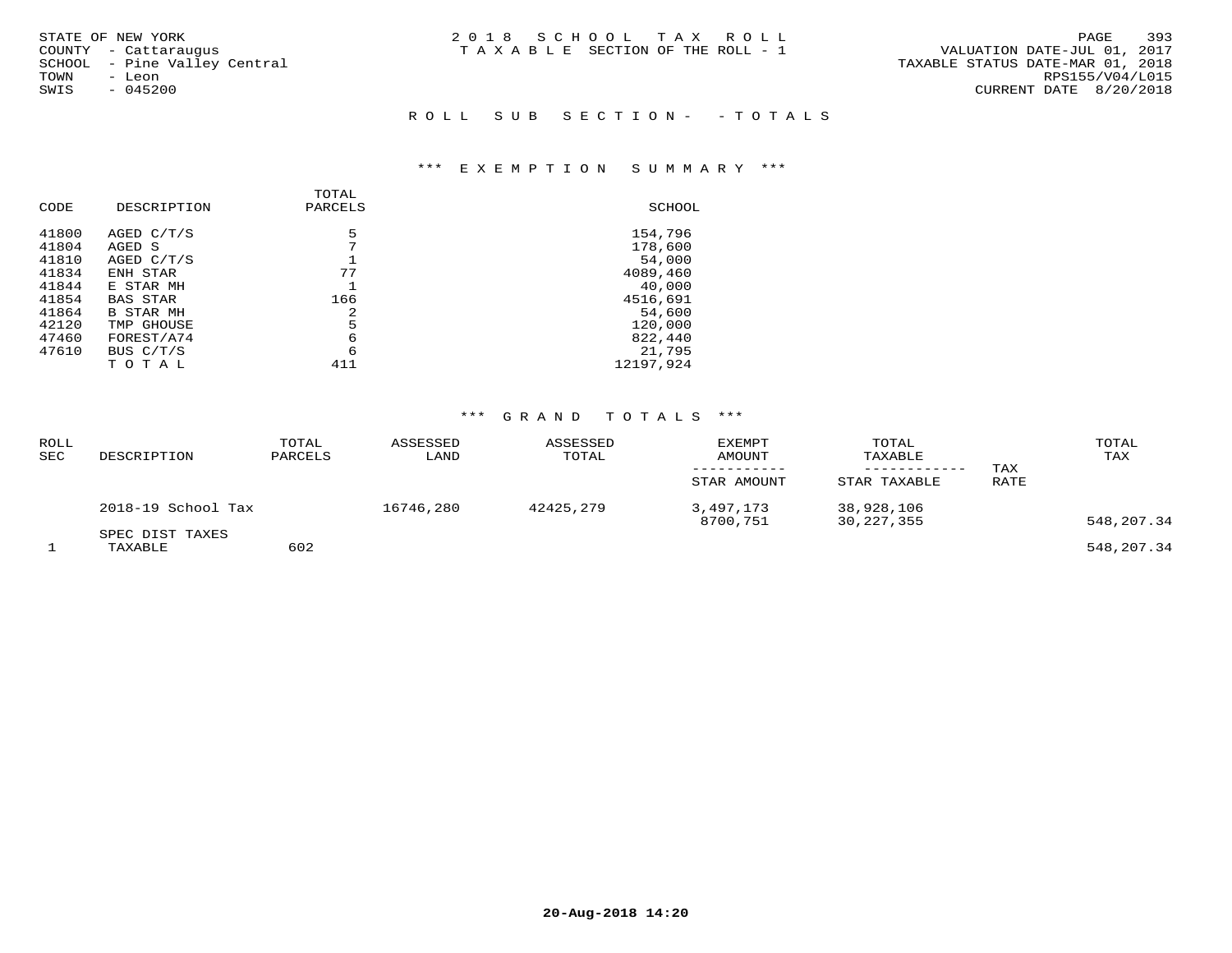| STATE OF NEW YORK<br>COUNTY - Cattaraugus<br>SCHOOL - Pine Valley Central<br>TOWN<br>- Leon<br>SWIS<br>$-045200$ |                                               |                | 2018 SCHOOL TAX ROLL<br>TAXABLE SECTION OF THE ROLL - 1<br>OWNERS NAME SEOUENCE<br>UNIFORM PERCENT OF VALUE IS 092.00 | SUB-SECT - 1 VALUATION DATE-JUL 01, 2017<br>TAXABLE STATUS DATE-MAR 01, 2018 | PAGE<br>394      |
|------------------------------------------------------------------------------------------------------------------|-----------------------------------------------|----------------|-----------------------------------------------------------------------------------------------------------------------|------------------------------------------------------------------------------|------------------|
| TAX MAP PARCEL NUMBER<br>CURRENT OWNERS NAME<br>CURRENT OWNERS ADDRESS                                           | SCHOOL DISTRICT<br>PARCEL SIZE/GRID COORD     | LAND<br>TOTAL  | TAX DESCRIPTION<br>SPECIAL DISTRICTS                                                                                  | TAXABLE VALUE                                                                | TAX AMOUNT       |
|                                                                                                                  |                                               |                |                                                                                                                       |                                                                              |                  |
|                                                                                                                  | 21789 Miller #1                               |                |                                                                                                                       | ACCT 0656                                                                    | <b>BILL</b> 1206 |
| $51.002 - 1 - 1.1/1$<br>Empire Energy E&P LLC                                                                    | 733 Gas well<br>Pine Valley Cen 063001        | $\overline{0}$ | 2018-19 School Tax                                                                                                    | 8,439                                                                        | 153.05           |
| 100 East Chautauqua St                                                                                           | 2188 Mcf                                      | 8,439          |                                                                                                                       |                                                                              |                  |
| PO Box 187                                                                                                       | $31 - 009$                                    |                |                                                                                                                       |                                                                              |                  |
| Mayville, NY 14757                                                                                               | ACRES<br>0.01                                 |                |                                                                                                                       |                                                                              |                  |
|                                                                                                                  | EAST-1021190 NRTH-0831765                     |                |                                                                                                                       |                                                                              |                  |
|                                                                                                                  | FULL MARKET VALUE                             | 9,173          | TOTAL TAX ---                                                                                                         |                                                                              | 153.05**         |
|                                                                                                                  |                                               |                |                                                                                                                       | DATE #1                                                                      | 09/30/18         |
|                                                                                                                  |                                               |                |                                                                                                                       | AMT DUE                                                                      | 153.05           |
|                                                                                                                  |                                               |                |                                                                                                                       |                                                                              |                  |
|                                                                                                                  | 21965 Miller S Unit #3                        |                |                                                                                                                       | ACCT 0534                                                                    | <b>BILL</b> 1207 |
| $43.003 - 1 - 11./1$<br>Great Lakes Energy Partners                                                              | 733 Gas well<br>Pine Valley Cen 063001        | $\circ$        | 2018-19 School Tax                                                                                                    | 0.00                                                                         | 0.00             |
| PO Box 550                                                                                                       | 4942 Mcf                                      | $\Omega$       |                                                                                                                       |                                                                              |                  |
| Hartville, OH 44632                                                                                              | $31 - 009$                                    |                |                                                                                                                       |                                                                              |                  |
|                                                                                                                  | 0.01<br>ACRES                                 |                |                                                                                                                       |                                                                              |                  |
|                                                                                                                  | EAST-1041749 NRTH-0836365                     | $\Omega$       |                                                                                                                       |                                                                              |                  |
|                                                                                                                  | FULL MARKET VALUE                             |                | TOTAL TAX ---                                                                                                         |                                                                              | $0.00**$         |
|                                                                                                                  |                                               |                |                                                                                                                       |                                                                              |                  |
|                                                                                                                  | $22443$ Yoder, amos #3                        |                |                                                                                                                       | ACCT 0701                                                                    | BILL 1208        |
| $52.001 - 1 - 1.71$                                                                                              | 733 Gas well                                  |                | 2018-19 School Tax                                                                                                    | 365                                                                          | 6.62             |
| Masoodi Ghulam S<br>PO Box 2136                                                                                  | Pine Valley Cen 063001<br>6206 Mcf            | $\circ$<br>365 |                                                                                                                       |                                                                              |                  |
| Buffalo, NY 14240                                                                                                | $31 - 009$                                    |                |                                                                                                                       |                                                                              |                  |
|                                                                                                                  | ACRES<br>0.01                                 |                |                                                                                                                       |                                                                              |                  |
|                                                                                                                  | EAST-1032199 NRTH-0830835                     |                |                                                                                                                       |                                                                              |                  |
|                                                                                                                  | DEED BOOK 00986 PG-00678                      |                |                                                                                                                       |                                                                              |                  |
|                                                                                                                  | FULL MARKET VALUE                             | 397            | TOTAL TAX ---                                                                                                         |                                                                              | $6.62**$         |
|                                                                                                                  |                                               |                |                                                                                                                       | DATE #1                                                                      | 09/30/18         |
|                                                                                                                  |                                               |                |                                                                                                                       | AMT DUE                                                                      | 6.62             |
|                                                                                                                  |                                               |                |                                                                                                                       |                                                                              |                  |
|                                                                                                                  | 22427 Yoder, amos #2                          |                |                                                                                                                       | ACCT 0702                                                                    | BILL 1209        |
| $52.001 - 1 - 1.72$<br>Masoodi Ghulam S                                                                          | 733 Gas well<br>Pine Valley Cen 063001        | $\Omega$       | 2018-19 School Tax                                                                                                    | 331                                                                          | 6.00             |
| PO Box 2136                                                                                                      | 4146 Mcf                                      | 331            |                                                                                                                       |                                                                              |                  |
| Buffalo, NY 14240                                                                                                | $31 - 009$                                    |                |                                                                                                                       |                                                                              |                  |
|                                                                                                                  | ACRES<br>0.01                                 |                |                                                                                                                       |                                                                              |                  |
|                                                                                                                  | EAST-1032199 NRTH-0830835                     |                |                                                                                                                       |                                                                              |                  |
|                                                                                                                  | DEED BOOK 00986 PG-00678<br>FULL MARKET VALUE | 360            |                                                                                                                       |                                                                              |                  |
|                                                                                                                  |                                               |                | TOTAL TAX ---                                                                                                         |                                                                              | $6.00**$         |
|                                                                                                                  |                                               |                |                                                                                                                       | DATE #1                                                                      | 09/30/18         |
|                                                                                                                  |                                               |                |                                                                                                                       | AMT DUE                                                                      | 6.00             |
|                                                                                                                  |                                               |                |                                                                                                                       |                                                                              |                  |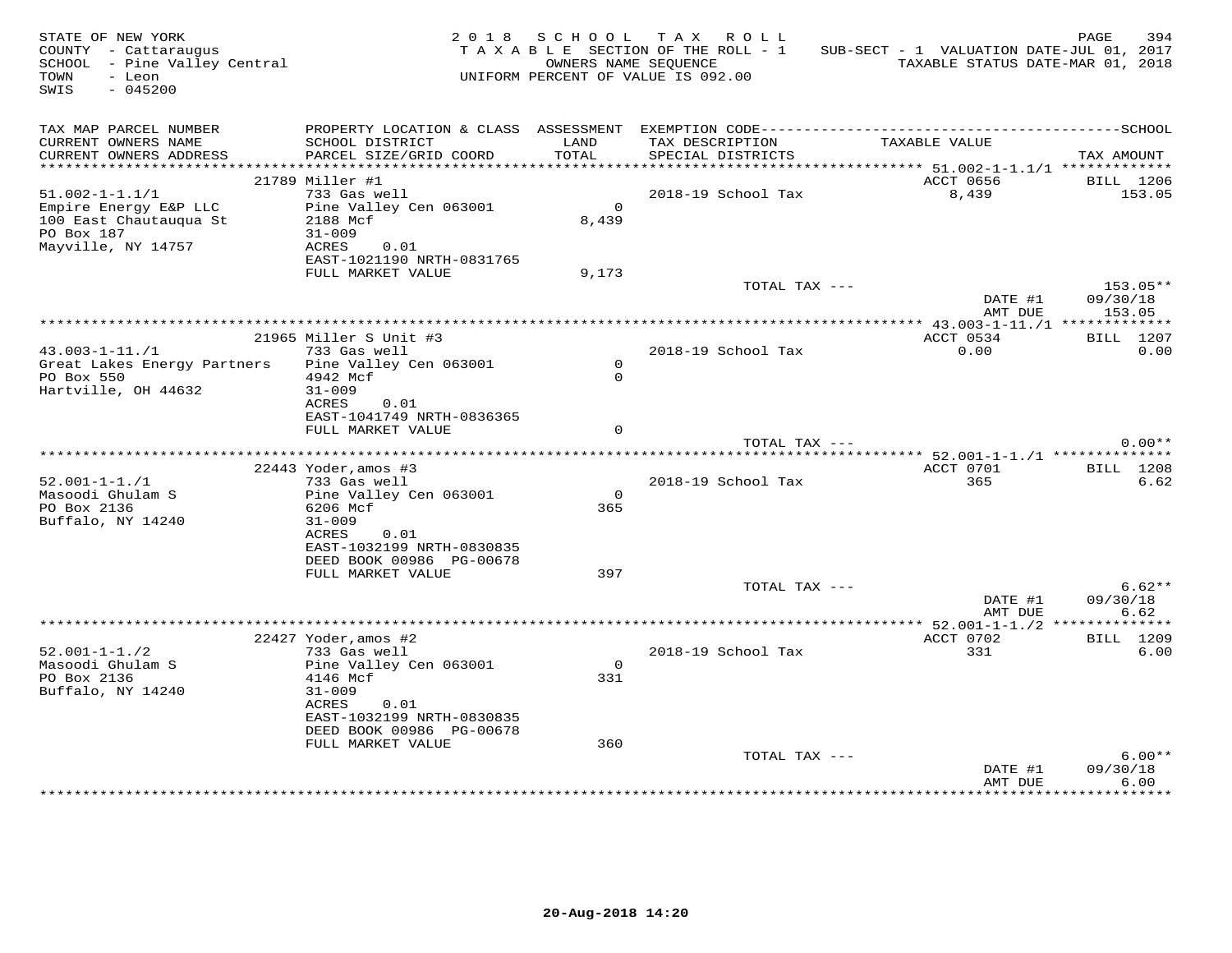| STATE OF NEW YORK<br>COUNTY - Cattaraugus<br>SCHOOL - Pine Valley Central<br>TOWN<br>- Leon<br>SWIS<br>$-045200$ |                                                                                             |                 | 2018 SCHOOL TAX ROLL<br>TAXABLE SECTION OF THE ROLL - 1<br>OWNERS NAME SEQUENCE<br>UNIFORM PERCENT OF VALUE IS 092.00 | SUB-SECT - 1 VALUATION DATE-JUL 01, 2017<br>TAXABLE STATUS DATE-MAR 01, 2018 | PAGE<br>395                  |
|------------------------------------------------------------------------------------------------------------------|---------------------------------------------------------------------------------------------|-----------------|-----------------------------------------------------------------------------------------------------------------------|------------------------------------------------------------------------------|------------------------------|
| TAX MAP PARCEL NUMBER<br>CURRENT OWNERS NAME<br>CURRENT OWNERS ADDRESS                                           | SCHOOL DISTRICT<br>PARCEL SIZE/GRID COORD                                                   | LAND<br>TOTAL   | TAX DESCRIPTION<br>SPECIAL DISTRICTS                                                                                  | TAXABLE VALUE                                                                | TAX AMOUNT                   |
|                                                                                                                  |                                                                                             |                 |                                                                                                                       |                                                                              |                              |
|                                                                                                                  | 22304 Miller, alvin #1<br>733 Gas well                                                      |                 | 2018-19 School Tax                                                                                                    | ACCT 0703<br>147                                                             | <b>BILL</b> 1210<br>2.67     |
| $52.001 - 1 - 9.1/1$<br>Masoodi Ghulam S<br>PO Box 2136<br>Buffalo, NY 14240                                     | Pine Valley Cen 063001<br>1342 Mcf<br>$31 - 009$                                            | $\Omega$<br>147 |                                                                                                                       |                                                                              |                              |
|                                                                                                                  | ACRES<br>0.01<br>EAST-1036289 NRTH-0830125<br>DEED BOOK 00986 PG-00678<br>FULL MARKET VALUE | 160             |                                                                                                                       |                                                                              |                              |
|                                                                                                                  |                                                                                             |                 | TOTAL TAX ---                                                                                                         | DATE #1                                                                      | $2.67**$<br>09/30/18         |
|                                                                                                                  |                                                                                             |                 |                                                                                                                       | AMT DUE                                                                      | 2.67                         |
|                                                                                                                  |                                                                                             |                 |                                                                                                                       |                                                                              |                              |
| $34.003 - 1 - 19. / 1$                                                                                           | 22301 Lamprecht #1<br>733 Gas well                                                          |                 | 2018-19 School Tax                                                                                                    | ACCT 0670<br>80                                                              | <b>BILL</b> 1211<br>1.45     |
| Masoodi Mini Ventures Inc<br>PO Box 2136<br>Buffalo, NY 14240                                                    | Pine Valley Cen 063001<br>1139 Mcf<br>$31 - 009$                                            | $\Omega$<br>80  |                                                                                                                       |                                                                              |                              |
|                                                                                                                  | ACRES<br>0.01<br>EAST-1037680 NRTH-0849145<br>FULL MARKET VALUE                             | 87              |                                                                                                                       |                                                                              |                              |
|                                                                                                                  |                                                                                             |                 | TOTAL TAX ---                                                                                                         | DATE #1<br>AMT DUE                                                           | $1.45**$<br>09/30/18<br>1.45 |
|                                                                                                                  |                                                                                             |                 |                                                                                                                       |                                                                              |                              |
|                                                                                                                  | 22336 Lamprecht #3                                                                          |                 |                                                                                                                       | ACCT 0671                                                                    | <b>BILL</b> 1212             |
| $34.003 - 1 - 19.72$<br>Masoodi Mini Ventures Inc<br>PO Box 2136                                                 | 733 Gas well<br>Pine Valley Cen 063001<br>6782 Mcf                                          | $\Omega$<br>264 | 2018-19 School Tax                                                                                                    | 264                                                                          | 4.79                         |
| Buffalo, NY 14240                                                                                                | $31 - 009$<br>ACRES<br>0.01<br>EAST-1037680 NRTH-0849145                                    |                 |                                                                                                                       |                                                                              |                              |
|                                                                                                                  | FULL MARKET VALUE                                                                           | 287             |                                                                                                                       |                                                                              |                              |
|                                                                                                                  |                                                                                             |                 | TOTAL TAX ---                                                                                                         | DATE #1                                                                      | $4.79**$<br>09/30/18         |
|                                                                                                                  |                                                                                             |                 |                                                                                                                       | AMT DUE                                                                      | 4.79                         |
| $34.003 - 1 - 25. / 1$                                                                                           | 22335 Lamprecht #2<br>733 Gas well                                                          |                 | 2018-19 School Tax                                                                                                    | ACCT 0672<br>223                                                             | <b>BILL</b> 1213<br>4.04     |
| Masoodi Mini Ventures Inc<br>PO Box 2136<br>Buffalo, NY 14240                                                    | Pine Valley Cen 063001<br>3428 Mcf<br>$31 - 009$                                            | $\Omega$<br>223 |                                                                                                                       |                                                                              |                              |
|                                                                                                                  | ACRES<br>0.01<br>EAST-1036210 NRTH-0849205<br>FULL MARKET VALUE                             | 242             |                                                                                                                       |                                                                              |                              |
|                                                                                                                  |                                                                                             |                 | TOTAL TAX ---                                                                                                         | DATE #1                                                                      | $4.04**$<br>09/30/18         |
|                                                                                                                  |                                                                                             |                 |                                                                                                                       | AMT DUE<br>.                                                                 | 4.04<br>*******              |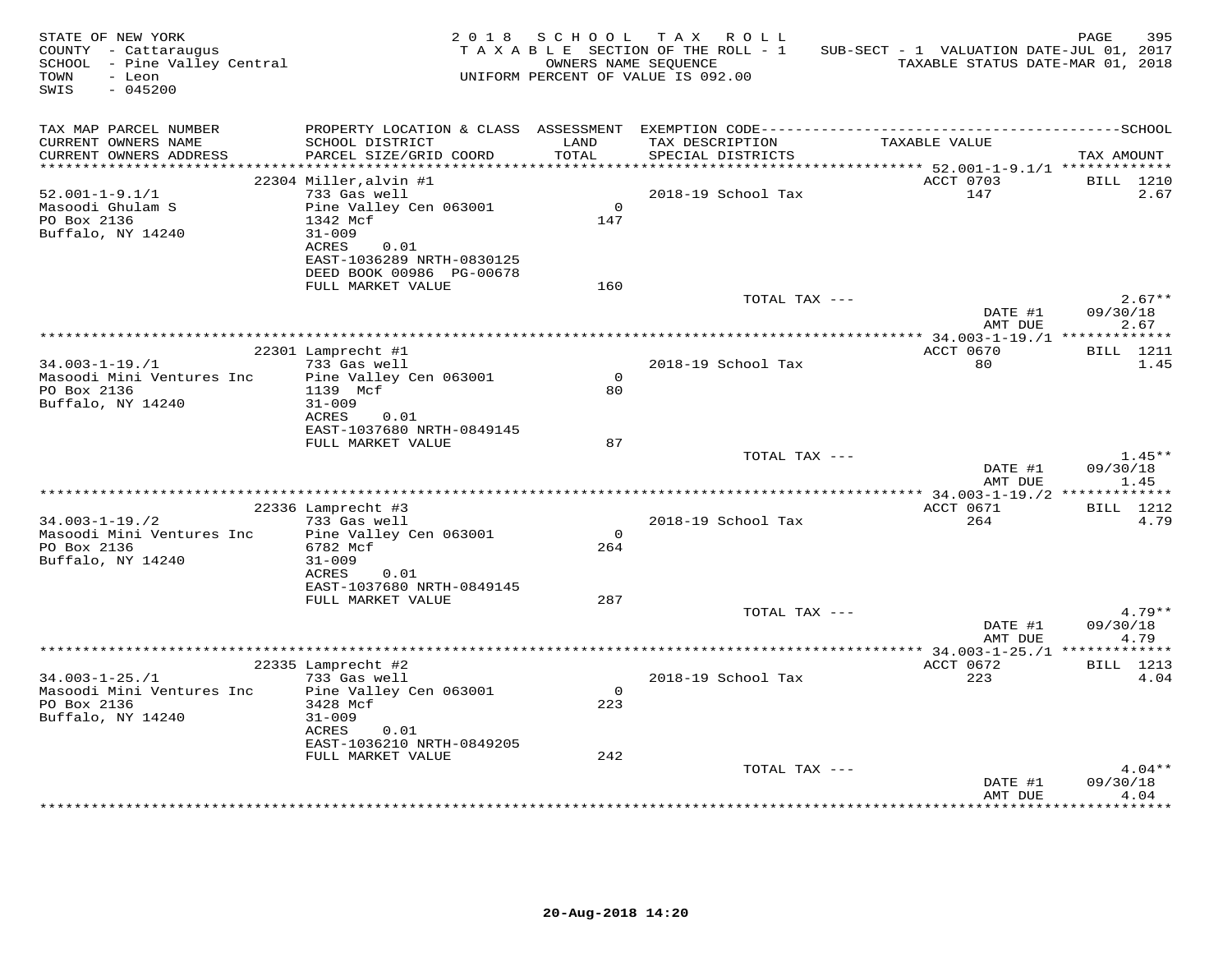| STATE OF NEW YORK<br>COUNTY - Cattaraugus<br>$SCH OOL$ - Pine Valley Central<br>TOWN<br>- Leon<br>SWIS<br>$-045200$ |                                                |                      | 2018 SCHOOL TAX ROLL<br>TAXABLE SECTION OF THE ROLL - 1<br>OWNERS NAME SEOUENCE<br>UNIFORM PERCENT OF VALUE IS 092.00 | SUB-SECT - 1 VALUATION DATE-JUL 01, 2017<br>TAXABLE STATUS DATE-MAR 01, 2018 | PAGE<br>396              |
|---------------------------------------------------------------------------------------------------------------------|------------------------------------------------|----------------------|-----------------------------------------------------------------------------------------------------------------------|------------------------------------------------------------------------------|--------------------------|
| TAX MAP PARCEL NUMBER<br>CURRENT OWNERS NAME                                                                        | SCHOOL DISTRICT                                | LAND<br><b>TOTAL</b> | TAX DESCRIPTION                                                                                                       | TAXABLE VALUE                                                                |                          |
| CURRENT OWNERS ADDRESS                                                                                              | PARCEL SIZE/GRID COORD                         |                      | SPECIAL DISTRICTS                                                                                                     |                                                                              | TAX AMOUNT               |
|                                                                                                                     | 22315 Dustin #1                                |                      |                                                                                                                       | ACCT 0673                                                                    | BILL 1214                |
| $34.003 - 1 - 27.1/1$                                                                                               | 733 Gas well                                   |                      | 2018-19 School Tax                                                                                                    | 56                                                                           | 1.02                     |
| Masoodi Mini Ventures Inc                                                                                           | Pine Valley Cen 063001                         | $\overline{0}$       |                                                                                                                       |                                                                              |                          |
| PO Box 2136                                                                                                         | 625 Mcf                                        | 56                   |                                                                                                                       |                                                                              |                          |
| Buffalo, NY 14240                                                                                                   | $31 - 009$                                     |                      |                                                                                                                       |                                                                              |                          |
|                                                                                                                     | ACRES<br>0.01<br>EAST-1034310 NRTH-0848185     |                      |                                                                                                                       |                                                                              |                          |
|                                                                                                                     | FULL MARKET VALUE                              | 61                   |                                                                                                                       |                                                                              |                          |
|                                                                                                                     |                                                |                      | TOTAL TAX ---                                                                                                         |                                                                              | $1.02**$                 |
|                                                                                                                     |                                                |                      |                                                                                                                       | DATE #1<br>AMT DUE                                                           | 09/30/18<br>1.02         |
|                                                                                                                     |                                                |                      |                                                                                                                       |                                                                              |                          |
| $34.003 - 1 - 29.1/1$                                                                                               | 22316 Seeloff #1<br>733 Gas well               |                      | 2018-19 School Tax                                                                                                    | ACCT 0674<br>86                                                              | <b>BILL</b> 1215<br>1.56 |
| Masoodi Mini Ventures Inc                                                                                           | Pine Valley Cen 063001                         | $\Omega$             |                                                                                                                       |                                                                              |                          |
| PO Box 2136                                                                                                         | 997 Mcf                                        | 86                   |                                                                                                                       |                                                                              |                          |
| Buffalo, NY 14240                                                                                                   | $31 - 009$                                     |                      |                                                                                                                       |                                                                              |                          |
|                                                                                                                     | ACRES<br>0.01                                  |                      |                                                                                                                       |                                                                              |                          |
|                                                                                                                     | EAST-1032740 NRTH-0848055                      |                      |                                                                                                                       |                                                                              |                          |
|                                                                                                                     | FULL MARKET VALUE                              | 93                   | TOTAL TAX ---                                                                                                         |                                                                              | $1.56**$                 |
|                                                                                                                     |                                                |                      |                                                                                                                       | DATE #1<br>AMT DUE                                                           | 09/30/18<br>1.56         |
|                                                                                                                     |                                                |                      |                                                                                                                       |                                                                              |                          |
|                                                                                                                     | 22160 Richter #1                               |                      |                                                                                                                       | ACCT 0648                                                                    | <b>BILL</b> 1216         |
| $42.004 - 1 - 11.71$                                                                                                | 733 Gas well                                   |                      | 2018-19 School Tax                                                                                                    | 5                                                                            | 0.09                     |
| Masoodi Mini Ventures Inc                                                                                           | Pine Valley Cen 063001                         | $\Omega$             |                                                                                                                       |                                                                              |                          |
| PO Box 2136                                                                                                         | 1494 Mcf                                       | 5                    |                                                                                                                       |                                                                              |                          |
| Buffalo, NY 14240                                                                                                   | $31 - 009$<br>ACRES<br>0.01                    |                      |                                                                                                                       |                                                                              |                          |
|                                                                                                                     | EAST-1029700 NRTH-0838645                      |                      |                                                                                                                       |                                                                              |                          |
|                                                                                                                     | FULL MARKET VALUE                              | 5                    |                                                                                                                       |                                                                              |                          |
|                                                                                                                     |                                                |                      | TOTAL TAX ---                                                                                                         |                                                                              | $0.09**$                 |
|                                                                                                                     |                                                |                      |                                                                                                                       | DATE #1                                                                      | 09/30/18                 |
|                                                                                                                     |                                                |                      | *******************************                                                                                       | AMT DUE                                                                      | 0.09                     |
|                                                                                                                     | 22166 Bromley K Unit #1                        |                      |                                                                                                                       | ********* $43.001 - 1 - 1.1/1$ *************<br>ACCT 0649                    | <b>BILL</b> 1217         |
| $43.001 - 1 - 1.1/1$                                                                                                | 733 Gas well                                   |                      | 2018-19 School Tax                                                                                                    | 622                                                                          | 11.28                    |
| Masoodi Mini Ventures Inc                                                                                           | Pine Valley Cen 063001                         | $\mathbf{O}$         |                                                                                                                       |                                                                              |                          |
| PO Box 2136                                                                                                         | 2124Mcf                                        | 622                  |                                                                                                                       |                                                                              |                          |
| Buffalo, NY 14240                                                                                                   | 31-009                                         |                      |                                                                                                                       |                                                                              |                          |
|                                                                                                                     | 0.01<br>ACRES                                  |                      |                                                                                                                       |                                                                              |                          |
|                                                                                                                     | EAST-1033480 NRTH-0847115<br>FULL MARKET VALUE | 676                  |                                                                                                                       |                                                                              |                          |
|                                                                                                                     |                                                |                      | TOTAL TAX ---                                                                                                         |                                                                              | 11.28**                  |
|                                                                                                                     |                                                |                      |                                                                                                                       | DATE #1                                                                      | 09/30/18                 |
|                                                                                                                     |                                                |                      |                                                                                                                       | AMT DUE                                                                      | 11.28                    |
|                                                                                                                     |                                                |                      |                                                                                                                       |                                                                              |                          |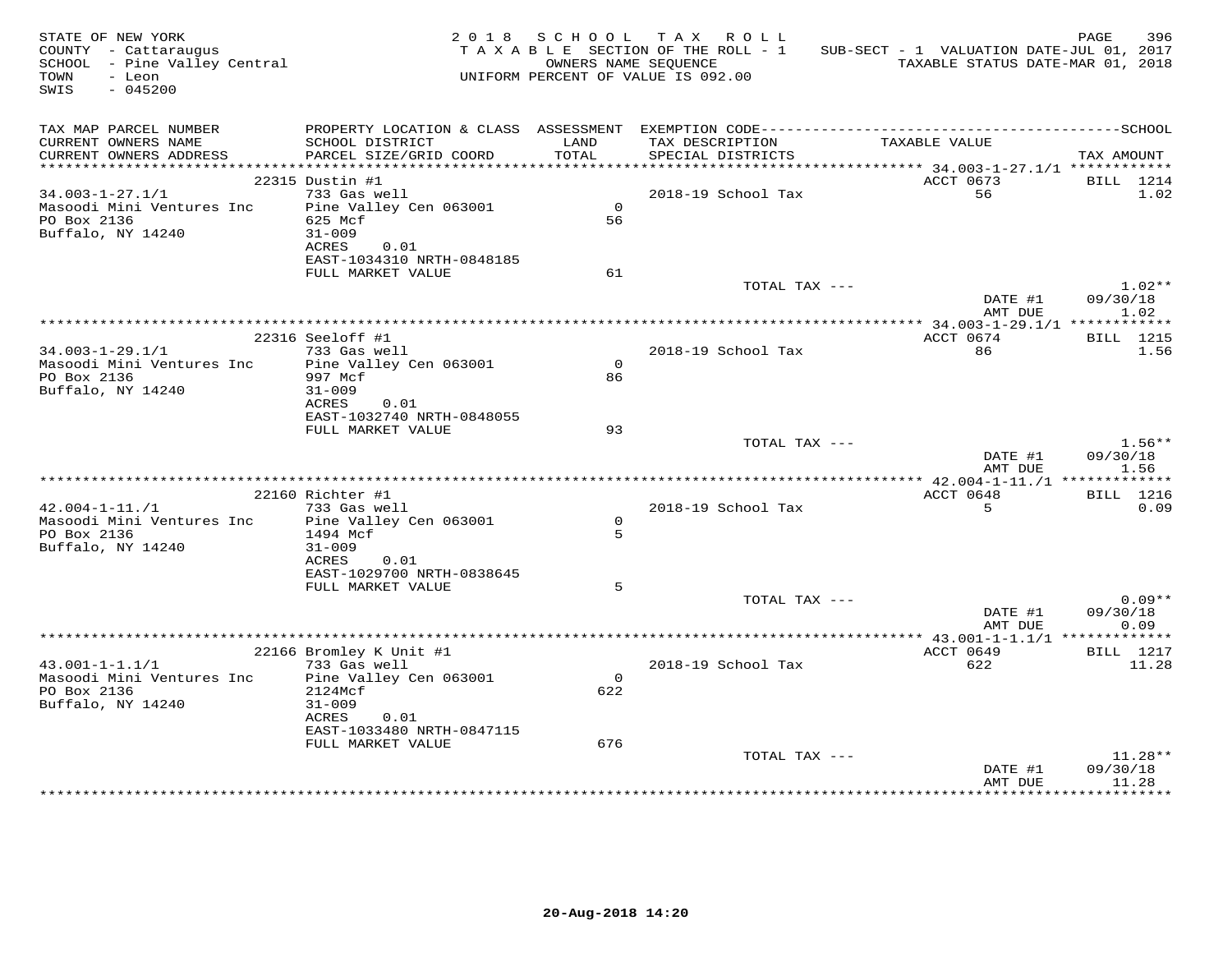| STATE OF NEW YORK<br>COUNTY - Cattaraugus<br>COUNTY - Cattaraugus<br>SCHOOL - Pine Valley Central<br>TOWN<br>- Leon<br>SWIS<br>$-045200$ |                                                                |                | 2018 SCHOOL TAX ROLL<br>TAXABLE SECTION OF THE ROLL - 1<br>OWNERS NAME SEQUENCE<br>UNIFORM PERCENT OF VALUE IS 092.00 | SUB-SECT - 1 VALUATION DATE-JUL 01, 2017<br>TAXABLE STATUS DATE-MAR 01, 2018 | 397<br>PAGE              |
|------------------------------------------------------------------------------------------------------------------------------------------|----------------------------------------------------------------|----------------|-----------------------------------------------------------------------------------------------------------------------|------------------------------------------------------------------------------|--------------------------|
| TAX MAP PARCEL NUMBER<br>CURRENT OWNERS NAME<br>CURRENT OWNERS ADDRESS                                                                   | SCHOOL DISTRICT<br>PARCEL SIZE/GRID COORD                      | LAND<br>TOTAL  | TAX DESCRIPTION<br>SPECIAL DISTRICTS                                                                                  | TAXABLE VALUE                                                                | TAX AMOUNT               |
|                                                                                                                                          |                                                                |                |                                                                                                                       |                                                                              |                          |
|                                                                                                                                          | 22229 Milliman #1                                              |                |                                                                                                                       | ACCT 0650                                                                    | BILL 1218                |
| $43.001 - 1 - 1.3/1$<br>Masoodi Mini Ventures Inc<br>PO Box 2136<br>Buffalo, NY 14240                                                    | 733 Gas well<br>Pine Valley Cen 063001<br>23 Mcf<br>$31 - 009$ | $\Omega$<br>99 | 2018-19 School Tax                                                                                                    | 99                                                                           | 1.80                     |
|                                                                                                                                          | ACRES<br>0.01<br>EAST-1031780 NRTH-0847135                     |                |                                                                                                                       |                                                                              |                          |
|                                                                                                                                          | FULL MARKET VALUE                                              | 108            |                                                                                                                       |                                                                              |                          |
|                                                                                                                                          |                                                                |                | TOTAL TAX ---                                                                                                         |                                                                              | $1.80**$                 |
|                                                                                                                                          |                                                                |                |                                                                                                                       | DATE #1<br>AMT DUE                                                           | 09/30/18<br>1.80         |
|                                                                                                                                          | 22230 Ellis Unit #1                                            |                |                                                                                                                       | ACCT 0651                                                                    | <b>BILL</b> 1219         |
| $43.001 - 1 - 2.71$                                                                                                                      | 733 Gas well                                                   |                | 2018-19 School Tax                                                                                                    | 133                                                                          | 2.41                     |
| Masoodi Mini Ventures Inc                                                                                                                | Pine Valley Cen 063001                                         | $\overline{0}$ |                                                                                                                       |                                                                              |                          |
| PO Box 2136                                                                                                                              | 1941Mcf                                                        | 133            |                                                                                                                       |                                                                              |                          |
| Buffalo, NY 14240                                                                                                                        | $31 - 009$                                                     |                |                                                                                                                       |                                                                              |                          |
|                                                                                                                                          | ACRES<br>0.01<br>EAST-1035680 NRTH-0845215                     |                |                                                                                                                       |                                                                              |                          |
|                                                                                                                                          | FULL MARKET VALUE                                              | 145            |                                                                                                                       |                                                                              |                          |
|                                                                                                                                          |                                                                |                | TOTAL TAX ---                                                                                                         |                                                                              | $2.41**$                 |
|                                                                                                                                          |                                                                |                |                                                                                                                       | DATE #1<br>AMT DUE                                                           | 09/30/18<br>2.41         |
|                                                                                                                                          |                                                                |                |                                                                                                                       |                                                                              |                          |
| $43.001 - 1 - 2.72$                                                                                                                      | 22237 Ellis #2<br>733 Gas well                                 |                | 2018-19 School Tax                                                                                                    | ACCT 0652<br>241                                                             | <b>BILL</b> 1220<br>4.37 |
| Masoodi Mini Ventures Inc                                                                                                                | Pine Valley Cen 063001                                         | $\Omega$       |                                                                                                                       |                                                                              |                          |
| PO Box 2136                                                                                                                              | 1393 Mcf                                                       | 241            |                                                                                                                       |                                                                              |                          |
| Buffalo, NY 14240                                                                                                                        | $31 - 009$                                                     |                |                                                                                                                       |                                                                              |                          |
|                                                                                                                                          | 0.01<br>ACRES                                                  |                |                                                                                                                       |                                                                              |                          |
|                                                                                                                                          | EAST-1035680 NRTH-0845215<br>FULL MARKET VALUE                 | 262            |                                                                                                                       |                                                                              |                          |
|                                                                                                                                          |                                                                |                | TOTAL TAX ---                                                                                                         |                                                                              | $4.37**$                 |
|                                                                                                                                          |                                                                |                |                                                                                                                       | DATE #1                                                                      | 09/30/18                 |
|                                                                                                                                          |                                                                |                |                                                                                                                       | AMT DUE                                                                      | 4.37                     |
|                                                                                                                                          |                                                                |                |                                                                                                                       |                                                                              |                          |
| $43.001 - 1 - 3.71$                                                                                                                      | $22303$ Flagg #1<br>733 Gas well                               |                | 2018-19 School Tax                                                                                                    | ACCT 0697<br>381                                                             | BILL 1221<br>6.91        |
| Masoodi Mini Ventures Inc                                                                                                                | Pine Valley Cen 063001                                         | $\Omega$       |                                                                                                                       |                                                                              |                          |
| PO Box 2136                                                                                                                              | 4466 Mcf                                                       | 381            |                                                                                                                       |                                                                              |                          |
| Buffalo, NY 14227                                                                                                                        | $31 - 009$                                                     |                |                                                                                                                       |                                                                              |                          |
|                                                                                                                                          | ACRES<br>0.01                                                  |                |                                                                                                                       |                                                                              |                          |
|                                                                                                                                          | EAST-1036630 NRTH-0845565<br>FULL MARKET VALUE                 | 414            |                                                                                                                       |                                                                              |                          |
|                                                                                                                                          |                                                                |                | TOTAL TAX ---                                                                                                         |                                                                              | $6.91**$                 |
|                                                                                                                                          |                                                                |                |                                                                                                                       | DATE #1                                                                      | 09/30/18                 |
|                                                                                                                                          |                                                                |                |                                                                                                                       | AMT DUE                                                                      | 6.91                     |
|                                                                                                                                          |                                                                |                |                                                                                                                       |                                                                              |                          |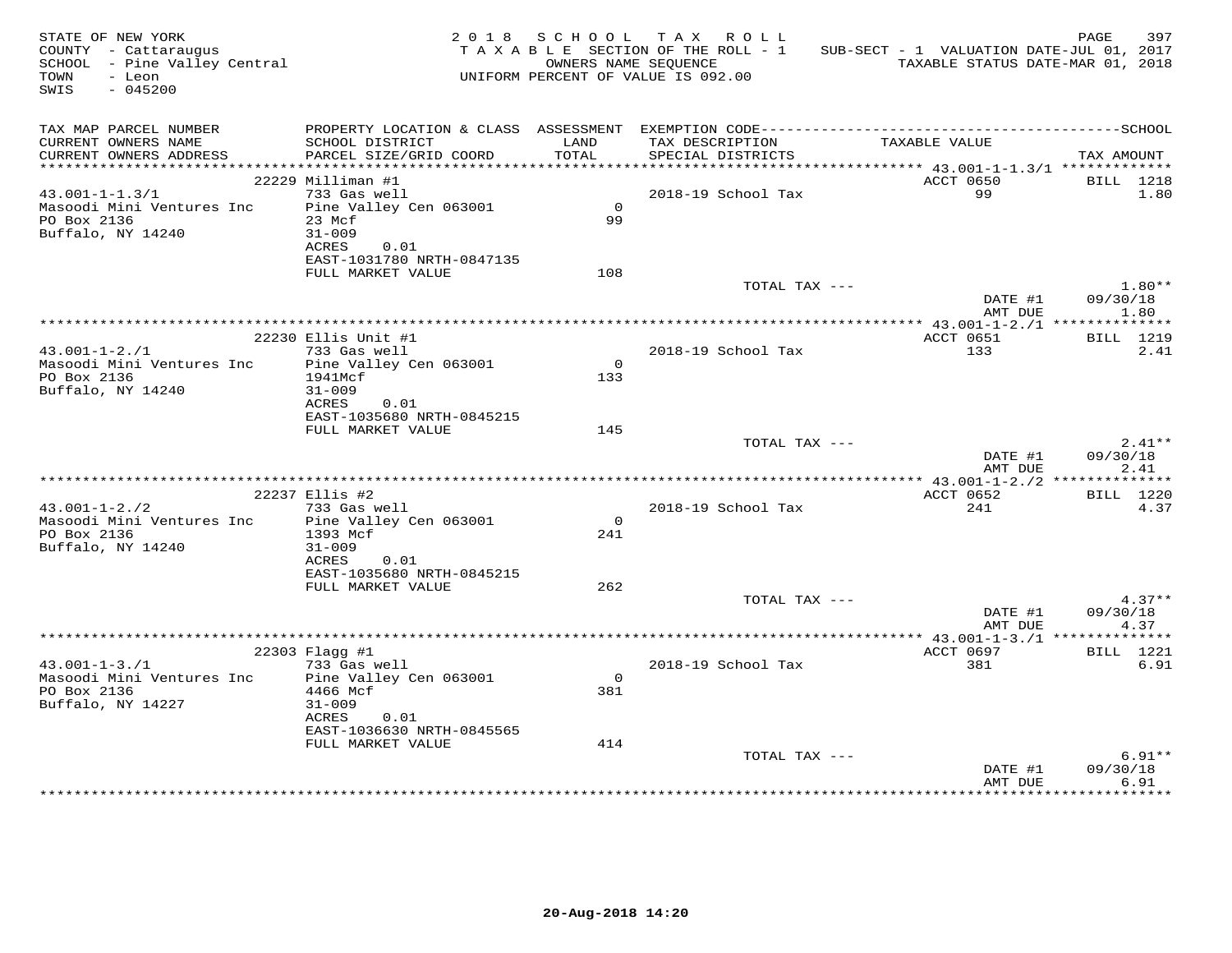| STATE OF NEW YORK<br>COUNTY - Cattaraugus<br>SCHOOL - Pine Valley Central<br>TOWN<br>- Leon<br>SWIS<br>$-045200$ |                                                                  |                | 2018 SCHOOL TAX ROLL<br>TAXABLE SECTION OF THE ROLL - 1<br>UNIFORM PERCENT OF VALUE IS 092.00 | SUB-SECT - 1 VALUATION DATE-JUL 01, 2017<br>OWNERS NAME SEQUENCE TAXABLE STATUS DATE-MAR 01, 2018 | PAGE<br>398          |
|------------------------------------------------------------------------------------------------------------------|------------------------------------------------------------------|----------------|-----------------------------------------------------------------------------------------------|---------------------------------------------------------------------------------------------------|----------------------|
| TAX MAP PARCEL NUMBER<br>CURRENT OWNERS NAME<br>CURRENT OWNERS ADDRESS                                           | SCHOOL DISTRICT<br>PARCEL SIZE/GRID COORD                        | LAND<br>TOTAL  | TAX DESCRIPTION<br>SPECIAL DISTRICTS                                                          | TAXABLE VALUE                                                                                     | TAX AMOUNT           |
|                                                                                                                  |                                                                  |                |                                                                                               |                                                                                                   |                      |
| $43.001 - 1 - 3.72$                                                                                              | 22309 Flagg #2<br>733 Gas well                                   |                | 2018-19 School Tax                                                                            | ACCT 0679<br>44                                                                                   | BILL 1222<br>0.80    |
| Masoodi Mini Ventures Inc<br>PO Box 2136<br>Buffalo, NY 14240                                                    | Pine Valley Cen 063001<br>504 Mcf<br>$31 - 009$<br>ACRES<br>0.01 | $\Omega$<br>44 |                                                                                               |                                                                                                   |                      |
|                                                                                                                  | EAST-1036630 NRTH-0845565                                        |                |                                                                                               |                                                                                                   |                      |
|                                                                                                                  | FULL MARKET VALUE                                                | 48             |                                                                                               |                                                                                                   |                      |
|                                                                                                                  |                                                                  |                | TOTAL TAX ---                                                                                 |                                                                                                   | $0.80**$             |
|                                                                                                                  |                                                                  |                |                                                                                               | DATE #1<br>AMT DUE                                                                                | 09/30/18<br>0.80     |
|                                                                                                                  | 22334 Osswald #1                                                 |                |                                                                                               | ACCT 0680                                                                                         | <b>BILL</b> 1223     |
| $43.001 - 1 - 5.71$                                                                                              | 733 Gas well                                                     |                | 2018-19 School Tax                                                                            | 65                                                                                                | 1.18                 |
| Masoodi Mini Ventures Inc                                                                                        | Pine Valley Cen 063001                                           | $\Omega$       |                                                                                               |                                                                                                   |                      |
| PO Box 2136                                                                                                      | 755 Mcf                                                          | 65             |                                                                                               |                                                                                                   |                      |
| Buffalo, NY 14240                                                                                                | $31 - 009$                                                       |                |                                                                                               |                                                                                                   |                      |
|                                                                                                                  | ACRES<br>0.01<br>EAST-1037660 NRTH-0845255                       |                |                                                                                               |                                                                                                   |                      |
|                                                                                                                  | FULL MARKET VALUE                                                | 71             |                                                                                               |                                                                                                   |                      |
|                                                                                                                  |                                                                  |                | TOTAL TAX ---                                                                                 | DATE #1                                                                                           | $1.18**$<br>09/30/18 |
|                                                                                                                  |                                                                  |                |                                                                                               | AMT DUE                                                                                           | 1.18                 |
|                                                                                                                  | $22346$ Charles #1                                               |                |                                                                                               | ACCT 0698                                                                                         | BILL 1224            |
| $43.001 - 1 - 25.71$                                                                                             | 733 Gas well                                                     |                | 2018-19 School Tax                                                                            | 65                                                                                                | 1.18                 |
| Masoodi Mini Ventures Inc Pine Valley Cen 063001                                                                 |                                                                  | $\mathbf{0}$   |                                                                                               |                                                                                                   |                      |
| PO Box 2136                                                                                                      | 825 Mcf                                                          | 65             |                                                                                               |                                                                                                   |                      |
| Buffalo, NY 14240                                                                                                | $31 - 009$                                                       |                |                                                                                               |                                                                                                   |                      |
|                                                                                                                  | ACRES<br>0.01<br>EAST-1031480 NRTH-0836425                       |                |                                                                                               |                                                                                                   |                      |
|                                                                                                                  | FULL MARKET VALUE                                                | 71             |                                                                                               |                                                                                                   |                      |
|                                                                                                                  |                                                                  |                | TOTAL TAX ---                                                                                 |                                                                                                   | $1.18**$             |
|                                                                                                                  |                                                                  |                |                                                                                               | DATE #1                                                                                           | 09/30/18             |
|                                                                                                                  |                                                                  |                |                                                                                               | AMT DUE                                                                                           | 1.18                 |
|                                                                                                                  | 22470 Hochstetler, jacob #1                                      |                |                                                                                               | ACCT 0699                                                                                         | BILL 1225            |
| $43.001 - 1 - 29.1/1$                                                                                            | 733 Gas well                                                     |                | 2018-19 School Tax                                                                            | 214                                                                                               | 3.88                 |
| Masoodi Mini Ventures Inc Pine Valley Cen 063001                                                                 |                                                                  | $\Omega$       |                                                                                               |                                                                                                   |                      |
| PO Box 2136                                                                                                      | 2005 Mcf                                                         | 214            |                                                                                               |                                                                                                   |                      |
| Buffalo, NY 14240                                                                                                | $31 - 009$<br>ACRES 0.01                                         |                |                                                                                               |                                                                                                   |                      |
|                                                                                                                  | EAST-1031290 NRTH-0837715                                        |                |                                                                                               |                                                                                                   |                      |
|                                                                                                                  | FULL MARKET VALUE                                                | 233            |                                                                                               |                                                                                                   |                      |
|                                                                                                                  |                                                                  |                | TOTAL TAX ---                                                                                 |                                                                                                   | $3.88**$             |
|                                                                                                                  |                                                                  |                |                                                                                               | DATE #1                                                                                           | 09/30/18             |
|                                                                                                                  |                                                                  |                |                                                                                               | AMT DUE                                                                                           | 3.88                 |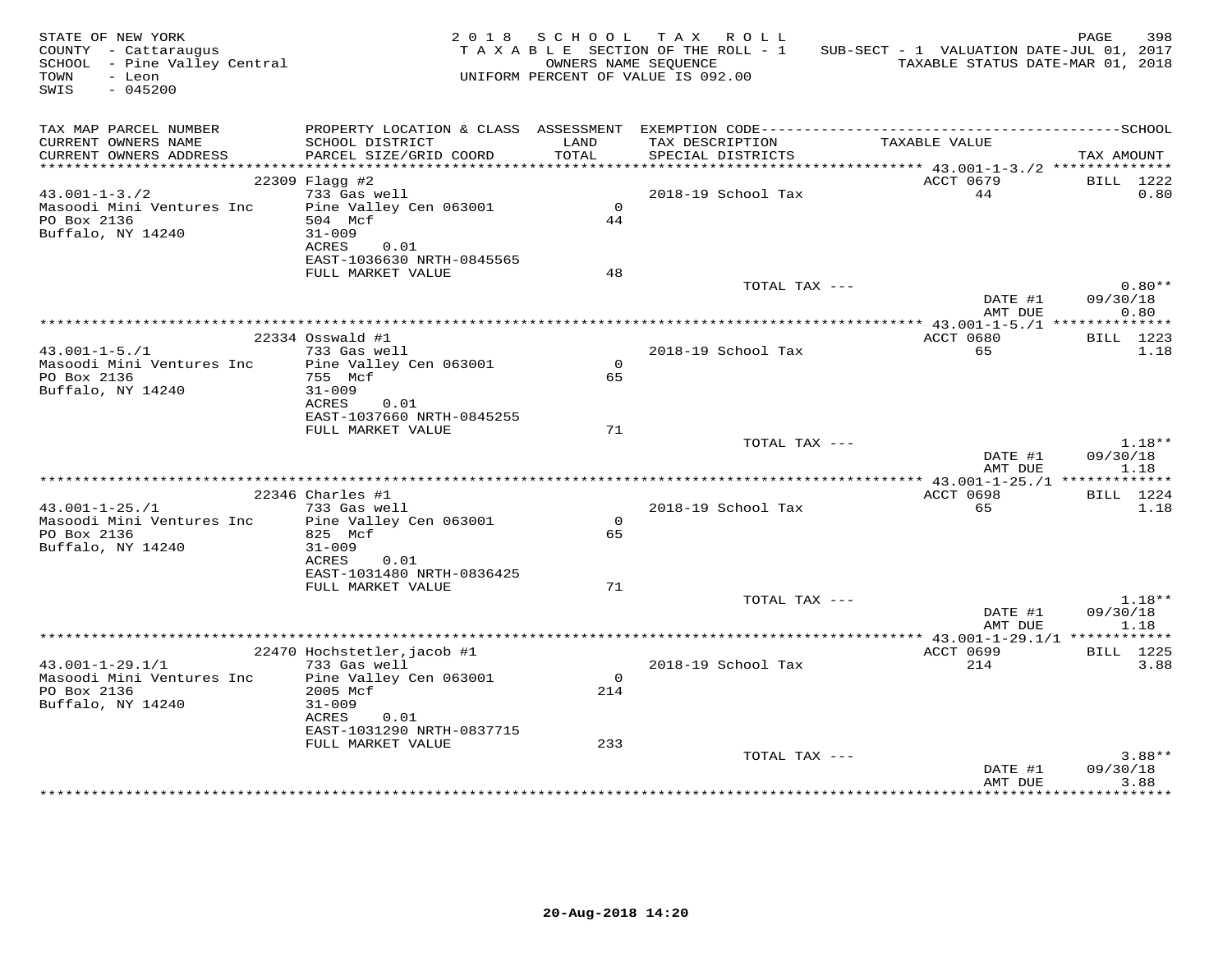| STATE OF NEW YORK<br>COUNTY - Cattaraugus<br>SCHOOL - Pine Valley Central |                                            |                | 2018 SCHOOL TAX ROLL<br>TAXABLE SECTION OF THE ROLL - 1<br>OWNERS NAME SEOUENCE | SUB-SECT - 1 VALUATION DATE-JUL 01, 2017                     | PAGE<br>399<br>TAXABLE STATUS DATE-MAR 01, 2018 |
|---------------------------------------------------------------------------|--------------------------------------------|----------------|---------------------------------------------------------------------------------|--------------------------------------------------------------|-------------------------------------------------|
| TOWN<br>- Leon<br>SWIS<br>$-045200$                                       |                                            |                | UNIFORM PERCENT OF VALUE IS 092.00                                              |                                                              |                                                 |
| TAX MAP PARCEL NUMBER                                                     |                                            |                |                                                                                 |                                                              |                                                 |
| CURRENT OWNERS NAME                                                       | SCHOOL DISTRICT                            | LAND           | TAX DESCRIPTION                                                                 | TAXABLE VALUE                                                |                                                 |
| CURRENT OWNERS ADDRESS                                                    | PARCEL SIZE/GRID COORD                     | TOTAL          | SPECIAL DISTRICTS                                                               |                                                              | TAX AMOUNT                                      |
|                                                                           | 22272 Ruckh #1                             |                |                                                                                 | ****************** 43.001-1-32./1 *************<br>ACCT 0700 | BILL 1226                                       |
| $43.001 - 1 - 32. / 1$                                                    | 733 Gas well                               |                | 2018-19 School Tax                                                              | 0.00                                                         | 0.00                                            |
| Masoodi Mini Ventures Inc  Pine Valley Cen 063001                         |                                            | $\circ$        |                                                                                 |                                                              |                                                 |
| PO Box 2136                                                               | 0 Mcf                                      | $\Omega$       |                                                                                 |                                                              |                                                 |
| Buffalo, NY 14240                                                         | $31 - 009$                                 |                |                                                                                 |                                                              |                                                 |
|                                                                           | ACRES<br>0.01                              |                |                                                                                 |                                                              |                                                 |
|                                                                           | EAST-1034660 NRTH-0844935                  | $\Omega$       |                                                                                 |                                                              |                                                 |
|                                                                           | FULL MARKET VALUE                          |                | TOTAL TAX ---                                                                   |                                                              | $0.00**$                                        |
|                                                                           |                                            |                |                                                                                 |                                                              |                                                 |
|                                                                           | 22268 Bell #2                              |                |                                                                                 | ACCT 0653                                                    | BILL 1227                                       |
| $43.001 - 1 - 33.71$                                                      | 733 Gas well                               |                | 2018-19 School Tax                                                              | 0.00                                                         | 0.00                                            |
| Masoodi Mini Ventures Inc                                                 | Pine Valley Cen 063001                     | $\circ$        |                                                                                 |                                                              |                                                 |
| PO Box 2136                                                               | Mcf                                        | $\Omega$       |                                                                                 |                                                              |                                                 |
| Buffalo, NY 14240                                                         | $31 - 009$<br>ACRES<br>0.01                |                |                                                                                 |                                                              |                                                 |
|                                                                           | EAST-1032600 NRTH-0844985                  |                |                                                                                 |                                                              |                                                 |
|                                                                           | FULL MARKET VALUE                          | $\Omega$       |                                                                                 |                                                              |                                                 |
|                                                                           |                                            |                | TOTAL TAX ---                                                                   |                                                              | $0.00**$                                        |
|                                                                           |                                            |                |                                                                                 |                                                              |                                                 |
|                                                                           | 22271 Bell #1                              |                |                                                                                 | ACCT 0654                                                    | <b>BILL</b> 1228                                |
| $43.001 - 1 - 35. / 1$<br>Masoodi Mini Ventures Inc                       | 733 Gas well<br>Pine Valley Cen 063001     | $\Omega$       | 2018-19 School Tax                                                              | 164                                                          | 2.97                                            |
| PO Box 2136                                                               | 1577 Mcf                                   | 164            |                                                                                 |                                                              |                                                 |
| Buffalo, NY 14240                                                         | $31 - 009$                                 |                |                                                                                 |                                                              |                                                 |
|                                                                           | ACRES<br>0.01                              |                |                                                                                 |                                                              |                                                 |
|                                                                           | EAST-1032580 NRTH-0845975                  |                |                                                                                 |                                                              |                                                 |
|                                                                           | FULL MARKET VALUE                          | 178            |                                                                                 |                                                              |                                                 |
|                                                                           |                                            |                | TOTAL TAX ---                                                                   |                                                              | $2.97**$                                        |
|                                                                           |                                            |                |                                                                                 | DATE #1<br>AMT DUE                                           | 09/30/18<br>2.97                                |
|                                                                           |                                            |                |                                                                                 |                                                              |                                                 |
|                                                                           | 22159 Riley #1                             |                |                                                                                 | ACCT 0655                                                    | BILL 1229                                       |
| $43.003 - 1 - 1.1/1$                                                      | 733 Gas well                               |                | 2018-19 School Tax                                                              | 529                                                          | 9.59                                            |
| Masoodi Mini Ventures Inc                                                 | Pine Valley Cen 063001                     | $\overline{0}$ |                                                                                 |                                                              |                                                 |
| PO Box 2136                                                               | 4504 Mcf                                   | 529            |                                                                                 |                                                              |                                                 |
| Buffalo, NY 14240                                                         | $31 - 009$                                 |                |                                                                                 |                                                              |                                                 |
|                                                                           | ACRES<br>0.01<br>EAST-1032310 NRTH-0838745 |                |                                                                                 |                                                              |                                                 |
|                                                                           | FULL MARKET VALUE                          | 575            |                                                                                 |                                                              |                                                 |
|                                                                           |                                            |                | TOTAL TAX ---                                                                   |                                                              | $9.59**$                                        |
|                                                                           |                                            |                |                                                                                 | DATE #1                                                      | 09/30/18                                        |
|                                                                           |                                            |                |                                                                                 | AMT DUE                                                      | 9.59                                            |
|                                                                           |                                            |                |                                                                                 |                                                              |                                                 |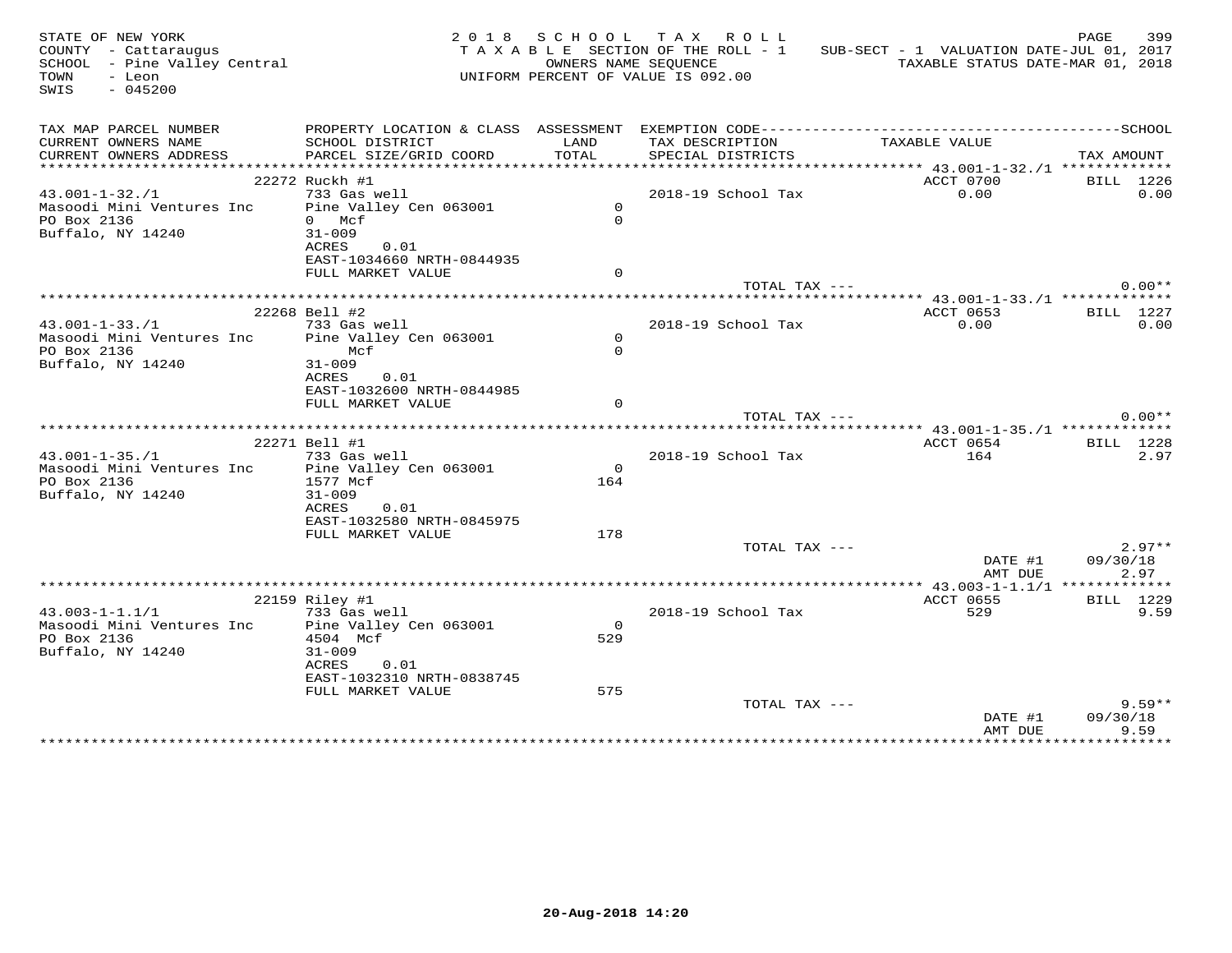| STATE OF NEW YORK<br>COUNTY - Cattaraugus<br>SCHOOL - Pine Valley Central<br>- Leon<br>TOWN<br>$-045200$<br>SWIS |                                                                                                                                       | OWNERS NAME SEOUENCE    | 2018 SCHOOL TAX ROLL<br>TAXABLE SECTION OF THE ROLL - 1<br>UNIFORM PERCENT OF VALUE IS 092.00 | SUB-SECT - 1 VALUATION DATE-JUL 01, 2017<br>TAXABLE STATUS DATE-MAR 01, 2018 | PAGE<br>400                    |
|------------------------------------------------------------------------------------------------------------------|---------------------------------------------------------------------------------------------------------------------------------------|-------------------------|-----------------------------------------------------------------------------------------------|------------------------------------------------------------------------------|--------------------------------|
| TAX MAP PARCEL NUMBER<br>CURRENT OWNERS NAME<br>CURRENT OWNERS ADDRESS                                           | SCHOOL DISTRICT<br>PARCEL SIZE/GRID COORD                                                                                             | LAND<br>TOTAL           | TAX DESCRIPTION<br>SPECIAL DISTRICTS                                                          | TAXABLE VALUE                                                                | TAX AMOUNT                     |
| ************************                                                                                         |                                                                                                                                       |                         |                                                                                               |                                                                              |                                |
| $43.003 - 1 - 18.1/1$<br>Milliman Lee<br>Milliman Debora A<br>11720 Leon-New Albion Rd<br>Cattaraugus, NY 14719  | 16717 Hochstetler M #1<br>733 Gas well<br>Pine Valley Cen 063001<br>587 Mcf<br>$31 - 009$<br>ACRES<br>0.01                            | $\overline{0}$<br>1,741 | 2018-19 School Tax                                                                            | ACCT 0535<br>1,741                                                           | BILL 1230<br>31.58             |
|                                                                                                                  | EAST-1037639 NRTH-0833575<br>FULL MARKET VALUE                                                                                        | 1,892                   |                                                                                               |                                                                              |                                |
|                                                                                                                  |                                                                                                                                       |                         | TOTAL TAX ---                                                                                 | DATE #1<br>AMT DUE                                                           | $31.58**$<br>09/30/18<br>31.58 |
|                                                                                                                  |                                                                                                                                       |                         |                                                                                               | *************** 33.004-1-24.1/1 ************                                 |                                |
|                                                                                                                  | 22675 Shetler, m #1                                                                                                                   |                         |                                                                                               | ACCT 0765                                                                    | BILL 1231                      |
| $33.004 - 1 - 24.1/1$<br>Nornew Inc<br>300 Capital St Ste 200<br>Charleston, WV 25301                            | 733 Gas well<br>Pine Valley Cen 063001<br>12946 Mcf<br>$31 - 009$<br>ACRES<br>0.01                                                    | $\Omega$<br>8,905       | 2018-19 School Tax                                                                            | 8,905                                                                        | 161.50                         |
|                                                                                                                  | FULL MARKET VALUE                                                                                                                     | 9,679                   | TOTAL TAX ---                                                                                 | DATE #1                                                                      | 161.50**<br>09/30/18           |
|                                                                                                                  |                                                                                                                                       |                         |                                                                                               | AMT DUE                                                                      | 161.50                         |
|                                                                                                                  | 23320 Shetler, m #2A                                                                                                                  |                         |                                                                                               | ACCT 0769                                                                    | BILL 1232                      |
| $33.004 - 1 - 24.1/2$<br>Nornew Inc<br>300 Capital St Ste 200<br>Charleston, WV 25301                            | 733 Gas well<br>Pine Valley Cen 063001<br>6775 Mcf<br>$31 - 009$<br>ACRES<br>0.01                                                     | $\Omega$<br>4,979       | 2018-19 School Tax                                                                            | 4,979                                                                        | 90.30                          |
|                                                                                                                  | EAST-1021541 NRTH-0853163                                                                                                             |                         |                                                                                               |                                                                              |                                |
|                                                                                                                  | FULL MARKET VALUE                                                                                                                     | 5,412                   | TOTAL TAX ---                                                                                 | DATE #1<br>AMT DUE                                                           | $90.30**$<br>09/30/18<br>90.30 |
|                                                                                                                  |                                                                                                                                       |                         |                                                                                               |                                                                              |                                |
| $42.002 - 1 - 1.2/1$<br>Nornew Inc<br>300 Capital St Ste 200<br>Charleston, WV 25301                             | 23388 Mosher #1<br>733 Gas well<br>Pine Valley Cen 063001<br>898 —<br>Mcf<br>$31 - 009$<br>ACRES<br>0.01<br>EAST-1020560 NRTH-0848675 | $\overline{0}$<br>7,300 | 2018-19 School Tax                                                                            | ACCT 0770<br>7,300                                                           | BILL 1233<br>132.39            |
|                                                                                                                  | FULL MARKET VALUE                                                                                                                     | 7,935                   | TOTAL TAX ---                                                                                 | DATE #1<br>AMT DUE                                                           | 132.39**<br>09/30/18<br>132.39 |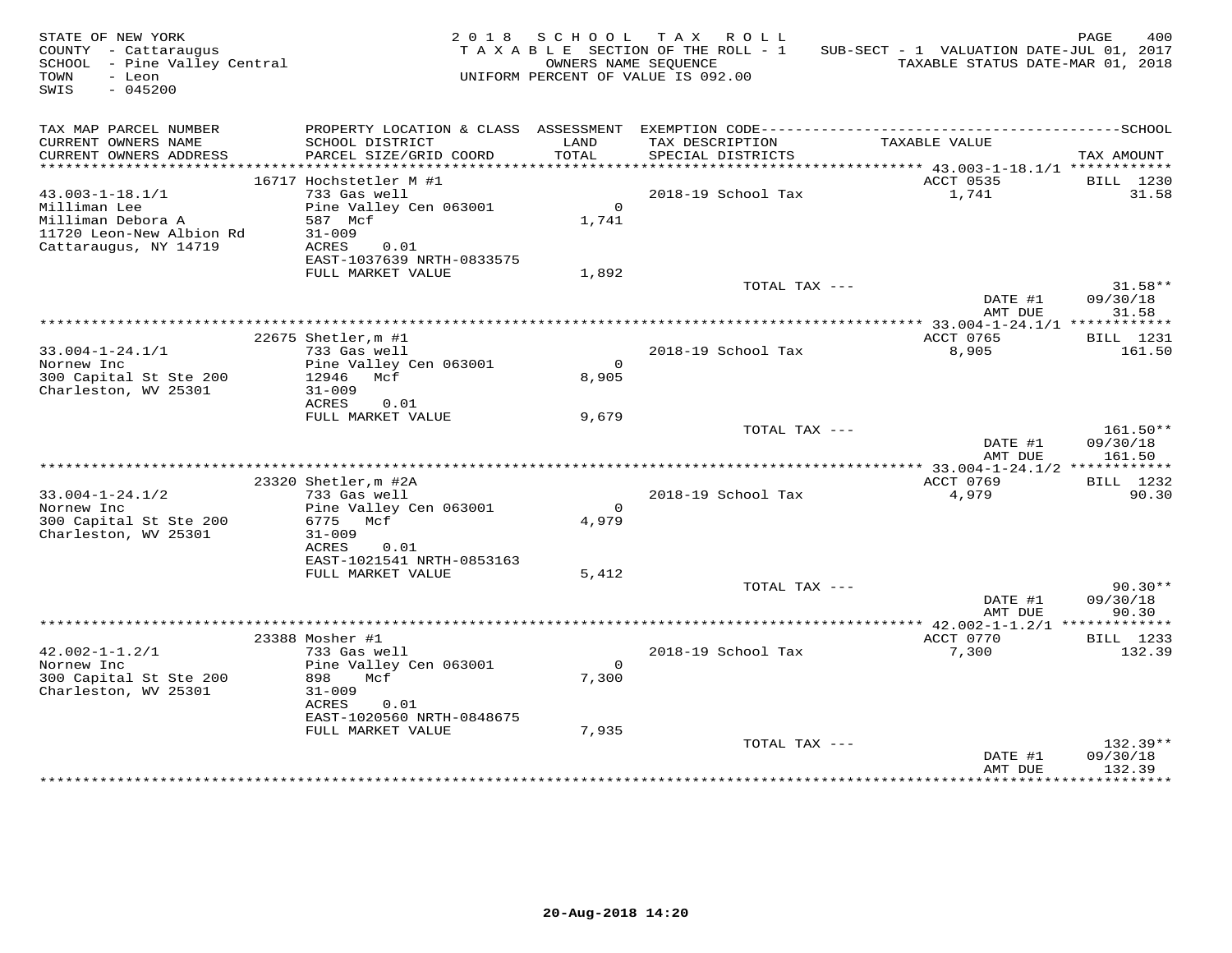| STATE OF NEW YORK<br>COUNTY - Cattaraugus<br>SCHOOL - Pine Valley Central<br>- Leon<br>TOWN<br>SWIS<br>$-045200$ |                                                                                                                                                          | OWNERS NAME SEQUENCE                 | 2018 SCHOOL TAX ROLL<br>TAXABLE SECTION OF THE ROLL - 1<br>UNIFORM PERCENT OF VALUE IS 092.00 | SUB-SECT - 1 VALUATION DATE-JUL 01, 2017<br>TAXABLE STATUS DATE-MAR 01, 2018 | 401<br>PAGE                    |
|------------------------------------------------------------------------------------------------------------------|----------------------------------------------------------------------------------------------------------------------------------------------------------|--------------------------------------|-----------------------------------------------------------------------------------------------|------------------------------------------------------------------------------|--------------------------------|
| TAX MAP PARCEL NUMBER<br>CURRENT OWNERS NAME<br>CURRENT OWNERS ADDRESS                                           | PROPERTY LOCATION & CLASS ASSESSMENT<br>SCHOOL DISTRICT<br>PARCEL SIZE/GRID COORD                                                                        | LAND<br>TOTAL                        | TAX DESCRIPTION<br>SPECIAL DISTRICTS                                                          | TAXABLE VALUE                                                                | TAX AMOUNT                     |
| **********************<br>$52.001 - 1 - 38. / 1$<br>Nornew Inc.<br>Wengerd N.<br>300 Capitol St Ste 200          | ****************************<br>23381 N.Wengerd Eldredge Rd<br>733 Gas well<br>Pine Valley Cen 063001<br>#1<br>ACRES<br>0.01                             | $\Omega$<br>15,627                   | 2018-19 School Tax                                                                            | ACCT 0806<br>15,627                                                          | BILL 1234<br>283.41            |
| Charleston, WV 25301                                                                                             | FULL MARKET VALUE                                                                                                                                        | 16,986                               | TOTAL TAX ---                                                                                 | DATE #1<br>AMT DUE                                                           | 283.41**<br>09/30/18<br>283.41 |
| $34.003 - 1 - 8.2/1$<br>Nucomer Energy LLC<br>558 West 6th St Ste 100<br>Erie, PA 16507                          | 21777 Silleman #1<br>733 Gas well<br>Pine Valley Cen 063001<br>2689<br>Mcf<br>$31 - 009$<br><b>ACRES</b><br>0.01                                         | $\Omega$<br>1,296                    | 2018-19 School Tax                                                                            | ACCT 0598<br>1,296                                                           | BILL 1235<br>23.50             |
|                                                                                                                  | EAST-1035930 NRTH-0854685<br>FULL MARKET VALUE                                                                                                           | 1,409                                | TOTAL TAX ---                                                                                 | DATE #1<br>AMT DUE                                                           | $23.50**$<br>09/30/18<br>23.50 |
|                                                                                                                  |                                                                                                                                                          |                                      |                                                                                               | ***** 34.003-1-8.3/1 *************                                           |                                |
| $34.003 - 1 - 8.3/1$<br>Nucomer Energy LLC<br>558 West 6th St Ste 100<br>Erie, PA 16507                          | 21193 Shetler E #1<br>733 Gas well<br>Pine Valley Cen 063001<br>1327 mcf<br>$31 - 009$<br>ACRES<br>0.01<br>EAST-1038380 NRTH-0854705                     | $\mathsf{O}$<br>$\Omega$<br>$\Omega$ | 2018-19 School Tax                                                                            | ACCT 0590<br>0.00                                                            | BILL 1236<br>0.00              |
|                                                                                                                  | FULL MARKET VALUE                                                                                                                                        |                                      | TOTAL TAX ---                                                                                 |                                                                              | $0.00**$                       |
| $34.003 - 1 - 8.3/2$<br>Nucomer Energy LLC<br>558 West 6th St Ste 100<br>Erie, PA 16507                          | 21138 Shelter E #2<br>733 Gas well<br>Pine Valley Cen 063001<br>863 Mcf<br>$31 - 009$<br>ACRES<br>0.01<br>EAST-1038380 NRTH-0854705<br>FULL MARKET VALUE | $\circ$<br>$\Omega$<br>$\mathbf 0$   | 2018-19 School Tax                                                                            | ACCT 0618<br>0.00                                                            | <b>BILL</b> 1237<br>0.00       |
|                                                                                                                  |                                                                                                                                                          |                                      | TOTAL TAX ---                                                                                 |                                                                              | $0.00**$                       |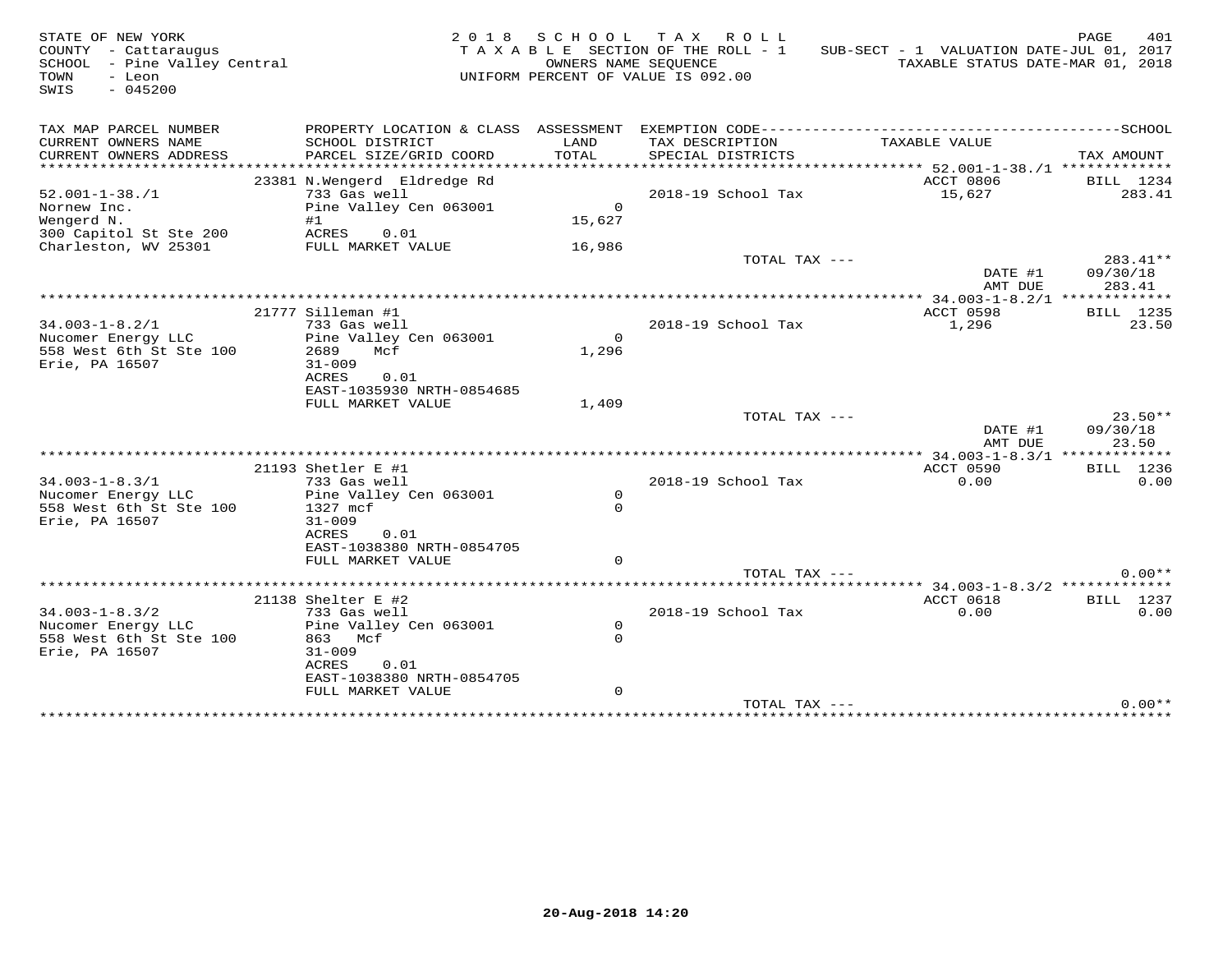| STATE OF NEW YORK<br>COUNTY - Cattaraugus<br>SCHOOL - Pine Valley Central<br>TOWN<br>- Leon<br>$-045200$<br>SWIS |                                                                                                                                     |                          | 2018 SCHOOL TAX ROLL<br>TAXABLE SECTION OF THE ROLL - 1<br>OWNERS NAME SEQUENCE<br>UNIFORM PERCENT OF VALUE IS 092.00 | SUB-SECT - 1 VALUATION DATE-JUL 01, 2017<br>TAXABLE STATUS DATE-MAR 01, 2018 | PAGE<br>402                    |
|------------------------------------------------------------------------------------------------------------------|-------------------------------------------------------------------------------------------------------------------------------------|--------------------------|-----------------------------------------------------------------------------------------------------------------------|------------------------------------------------------------------------------|--------------------------------|
| TAX MAP PARCEL NUMBER<br>CURRENT OWNERS NAME<br>CURRENT OWNERS ADDRESS                                           | SCHOOL DISTRICT<br>PARCEL SIZE/GRID COORD                                                                                           | LAND<br>TOTAL            | TAX DESCRIPTION<br>SPECIAL DISTRICTS                                                                                  | TAXABLE VALUE                                                                | TAX AMOUNT                     |
|                                                                                                                  | 21194 Shetler E #4                                                                                                                  |                          |                                                                                                                       | <b>ACCT 0599</b>                                                             | BILL 1238                      |
| $34.003 - 1 - 12$ ./1<br>Nucomer Energy LLC<br>558 West 6th St Ste 100<br>Erie, PA 16507                         | 733 Gas well<br>Pine Valley Cen 063001<br>1392 Mcf<br>$31 - 009$<br>ACRES<br>0.01<br>EAST-1039070 NRTH-0852705                      | $\overline{0}$<br>143    | 2018-19 School Tax                                                                                                    | 143                                                                          | 2.59                           |
|                                                                                                                  | FULL MARKET VALUE                                                                                                                   | 155                      |                                                                                                                       |                                                                              |                                |
|                                                                                                                  |                                                                                                                                     |                          | TOTAL TAX ---                                                                                                         | $\overline{\text{DATE}}$ #1<br>AMT DUE                                       | $2.59**$<br>09/30/18<br>2.59   |
|                                                                                                                  |                                                                                                                                     |                          |                                                                                                                       |                                                                              |                                |
| $34.003 - 1 - 12./2$<br>Nucomer Energy LLC<br>558 West 6th St Ste 100<br>Erie, PA 16507                          | 21173 Pagett #1<br>733 Gas well<br>Pine Valley Cen 063001<br>1729 Mcf<br>$31 - 009$                                                 | $\circ$<br>$\Omega$      | 2018–19 School Tax                                                                                                    | ACCT 0600<br>0.00                                                            | BILL 1239<br>0.00              |
|                                                                                                                  | ACRES 0.01<br>EAST-1039070 NRTH-0852705<br>FULL MARKET VALUE                                                                        | $\Omega$                 |                                                                                                                       |                                                                              |                                |
|                                                                                                                  |                                                                                                                                     |                          |                                                                                                                       | TOTAL TAX ---                                                                | $0.00**$                       |
|                                                                                                                  | 21926 Mosher                                                                                                                        |                          |                                                                                                                       | ACCT 0634                                                                    | BILL 1240                      |
| $34.003 - 1 - 1.71$<br>Pan Energy Co.<br>7301 Mile Strip Rd<br>Orchard Park, NY 14127                            | 733 Gas well<br>Pine Valley Cen 063001<br>0 Mcf<br>$31 - 009$<br>ACRES 0.01                                                         | $\overline{0}$<br>152    | 2018-19 School Tax                                                                                                    | 152                                                                          | 2.76                           |
|                                                                                                                  | EAST-1030110 NRTH-0852675<br>FULL MARKET VALUE                                                                                      | 165                      | TOTAL TAX ---                                                                                                         |                                                                              | $2.76**$                       |
|                                                                                                                  |                                                                                                                                     |                          |                                                                                                                       | DATE #1<br>AMT DUE                                                           | 09/30/18<br>2.76               |
|                                                                                                                  |                                                                                                                                     |                          |                                                                                                                       |                                                                              |                                |
| $34.003 - 1 - 2.72$<br>Pan Energy Company Inc.<br>7301 Mile Strip Rd<br>Orchard, NY 14127                        | 25501 Rte 62<br>733 Gas well<br>Pine Valley Cen 063001<br>$31 - 009 - 25501$<br>Adams #3<br>ACRES 0.01<br>EAST-1033983 NRTH-0852373 | $\overline{0}$<br>39,734 | 2018-19 School Tax                                                                                                    | ACCT 0905<br>39,734                                                          | BILL 1241<br>720.62            |
|                                                                                                                  | FULL MARKET VALUE                                                                                                                   | 43,189                   | TOTAL TAX ---                                                                                                         | DATE #1<br>AMT DUE                                                           | 720.62**<br>09/30/18<br>720.62 |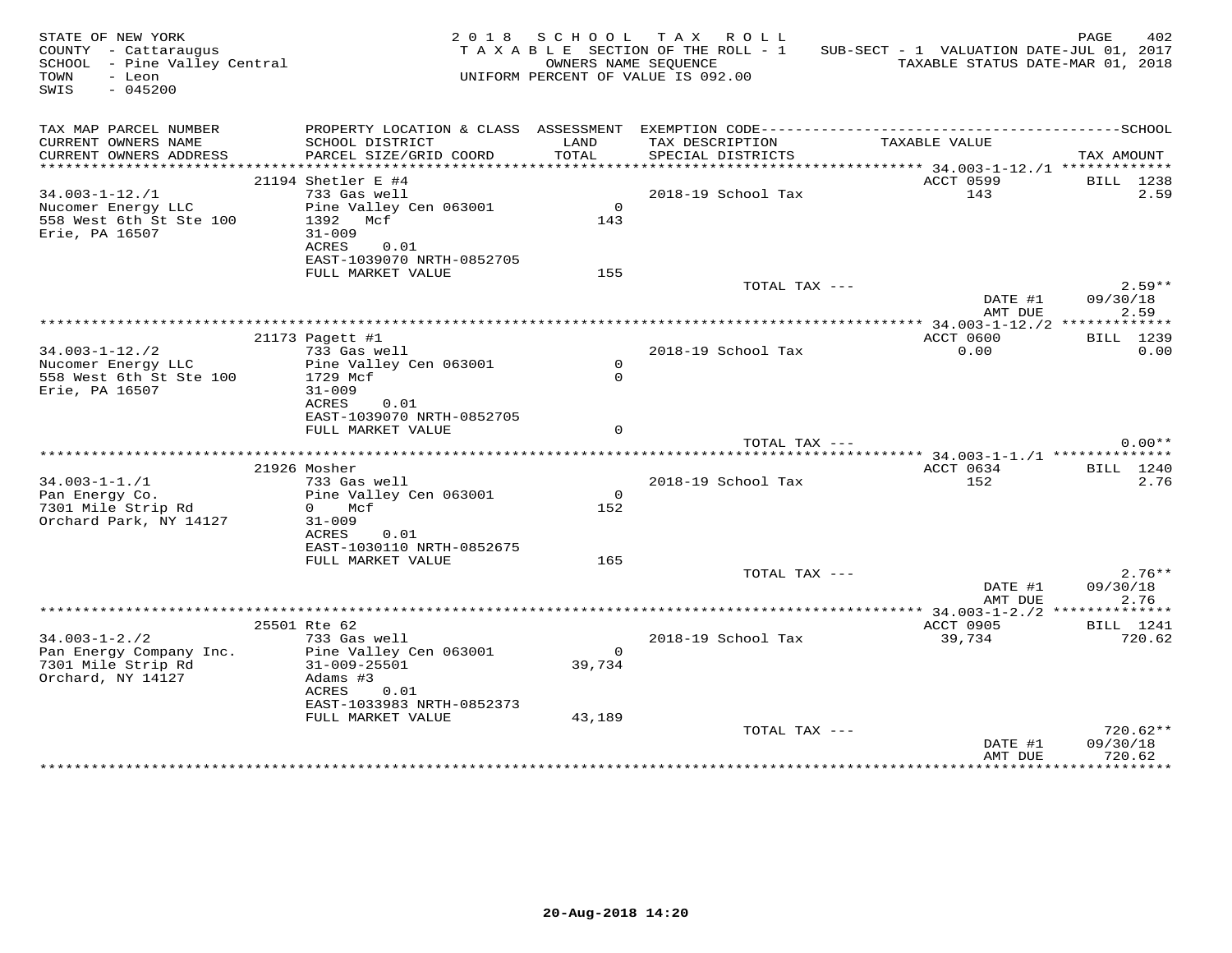| STATE OF NEW YORK<br>COUNTY - Cattaraugus<br>SCHOOL - Pine Valley Central<br>TOWN<br>- Leon<br>SWIS<br>$-045200$ |                                                |                | 2018 SCHOOL TAX ROLL<br>TAXABLE SECTION OF THE ROLL - 1<br>OWNERS NAME SEOUENCE<br>UNIFORM PERCENT OF VALUE IS 092.00 | SUB-SECT - 1 VALUATION DATE-JUL 01, 2017<br>TAXABLE STATUS DATE-MAR 01, 2018 | 403<br>PAGE         |
|------------------------------------------------------------------------------------------------------------------|------------------------------------------------|----------------|-----------------------------------------------------------------------------------------------------------------------|------------------------------------------------------------------------------|---------------------|
| TAX MAP PARCEL NUMBER<br>CURRENT OWNERS NAME                                                                     | SCHOOL DISTRICT                                | LAND           | TAX DESCRIPTION                                                                                                       | TAXABLE VALUE                                                                |                     |
| CURRENT OWNERS ADDRESS                                                                                           | PARCEL SIZE/GRID COORD                         | TOTAL          | SPECIAL DISTRICTS                                                                                                     |                                                                              | TAX AMOUNT          |
| **********************                                                                                           |                                                |                |                                                                                                                       |                                                                              |                     |
| $34.003 - 1 - 33.1/1$                                                                                            | Rte 62<br>733 Gas well                         |                | 2018-19 School Tax                                                                                                    | ACCT 0906<br>8,672                                                           | BILL 1242<br>157.28 |
| Pan Energy Company Inc.                                                                                          | Pine Valley Cen 063001                         | $\Omega$       |                                                                                                                       |                                                                              |                     |
| 7301 Mile Strip Rd                                                                                               | David #1                                       | 8,672          |                                                                                                                       |                                                                              |                     |
| Orchard Park, NY 14127                                                                                           | $31 - 009 - 25499$                             |                |                                                                                                                       |                                                                              |                     |
|                                                                                                                  | ACRES<br>0.01                                  |                |                                                                                                                       |                                                                              |                     |
|                                                                                                                  | EAST-0006794 NRTH-0003003<br>FULL MARKET VALUE | 9,426          |                                                                                                                       |                                                                              |                     |
|                                                                                                                  |                                                |                | TOTAL TAX ---                                                                                                         |                                                                              | 157.28**            |
|                                                                                                                  |                                                |                |                                                                                                                       | DATE #1<br>AMT DUE                                                           | 09/30/18<br>157.28  |
|                                                                                                                  |                                                |                |                                                                                                                       |                                                                              |                     |
|                                                                                                                  | 16716 Meyers B #1                              |                |                                                                                                                       | ACCT 0528                                                                    | BILL 1243           |
| $33.004 - 1 - 16. / 1$<br>Range Resources Appalachia                                                             | 733 Gas well<br>Pine Valley Cen 063001         | $\overline{0}$ | 2018-19 School Tax                                                                                                    | 2,718                                                                        | 49.29               |
| <b>KE</b> Andrews                                                                                                | 1856 Mcf                                       | 2,718          |                                                                                                                       |                                                                              |                     |
| PO Box 870849                                                                                                    | $31 - 009$                                     |                |                                                                                                                       |                                                                              |                     |
| Mesquite, TX 75187                                                                                               | ACRES<br>0.01                                  |                |                                                                                                                       |                                                                              |                     |
|                                                                                                                  | EAST-1025010 NRTH-0848375                      |                |                                                                                                                       |                                                                              |                     |
|                                                                                                                  | FULL MARKET VALUE                              | 2,954          | TOTAL TAX ---                                                                                                         |                                                                              | $49.29**$           |
|                                                                                                                  |                                                |                |                                                                                                                       | DATE #1                                                                      | 09/30/18            |
|                                                                                                                  |                                                |                |                                                                                                                       | AMT DUE                                                                      | 49.29               |
|                                                                                                                  |                                                |                |                                                                                                                       |                                                                              |                     |
|                                                                                                                  | 21935 Bell F                                   |                |                                                                                                                       | ACCT 0635                                                                    | BILL 1244           |
| $33.004 - 2 - 6.71$<br>Range Resources Appalachia                                                                | 733 Gas well<br>Pine Valley Cen 063001         | $\Omega$       | 2018-19 School Tax                                                                                                    | 5,581                                                                        | 101.22              |
| <b>KE</b> Andrews                                                                                                | 1243 Mcf                                       | 5,581          |                                                                                                                       |                                                                              |                     |
| PO Box 870849                                                                                                    | $31 - 009$                                     |                |                                                                                                                       |                                                                              |                     |
| Mesquite, TX 75187                                                                                               | ACRES<br>0.01                                  |                |                                                                                                                       |                                                                              |                     |
|                                                                                                                  | EAST-1027790 NRTH-0852695                      |                |                                                                                                                       |                                                                              |                     |
|                                                                                                                  | FULL MARKET VALUE                              | 6,066          | TOTAL TAX ---                                                                                                         |                                                                              | $101.22**$          |
|                                                                                                                  |                                                |                |                                                                                                                       | DATE #1                                                                      | 09/30/18            |
|                                                                                                                  |                                                |                |                                                                                                                       | AMT DUE                                                                      | 101.22              |
|                                                                                                                  |                                                |                |                                                                                                                       |                                                                              |                     |
|                                                                                                                  | 21919 Bromley/lux #1                           |                |                                                                                                                       | ACCT 0636                                                                    | BILL 1245           |
| $33.004 - 2 - 14.71$<br>Range Resources Appalachia                                                               | 733 Gas well<br>Pine Valley Cen 063001         | $\Omega$       | 2018-19 School Tax                                                                                                    | 1,626                                                                        | 29.49               |
| <b>KE</b> Andrews                                                                                                | 2070 Mcf                                       | 1,626          |                                                                                                                       |                                                                              |                     |
| PO Box 870849                                                                                                    | $31 - 009$                                     |                |                                                                                                                       |                                                                              |                     |
| Mesquite, TX 75187                                                                                               | ACRES<br>0.01                                  |                |                                                                                                                       |                                                                              |                     |
|                                                                                                                  | EAST-1026680 NRTH-0850605                      |                |                                                                                                                       |                                                                              |                     |
|                                                                                                                  | FULL MARKET VALUE                              | 1,767          | TOTAL TAX ---                                                                                                         |                                                                              | $29.49**$           |
|                                                                                                                  |                                                |                |                                                                                                                       | DATE #1                                                                      | 09/30/18            |
|                                                                                                                  |                                                |                |                                                                                                                       | AMT DUE                                                                      | 29.49               |
|                                                                                                                  |                                                |                |                                                                                                                       |                                                                              | ***********         |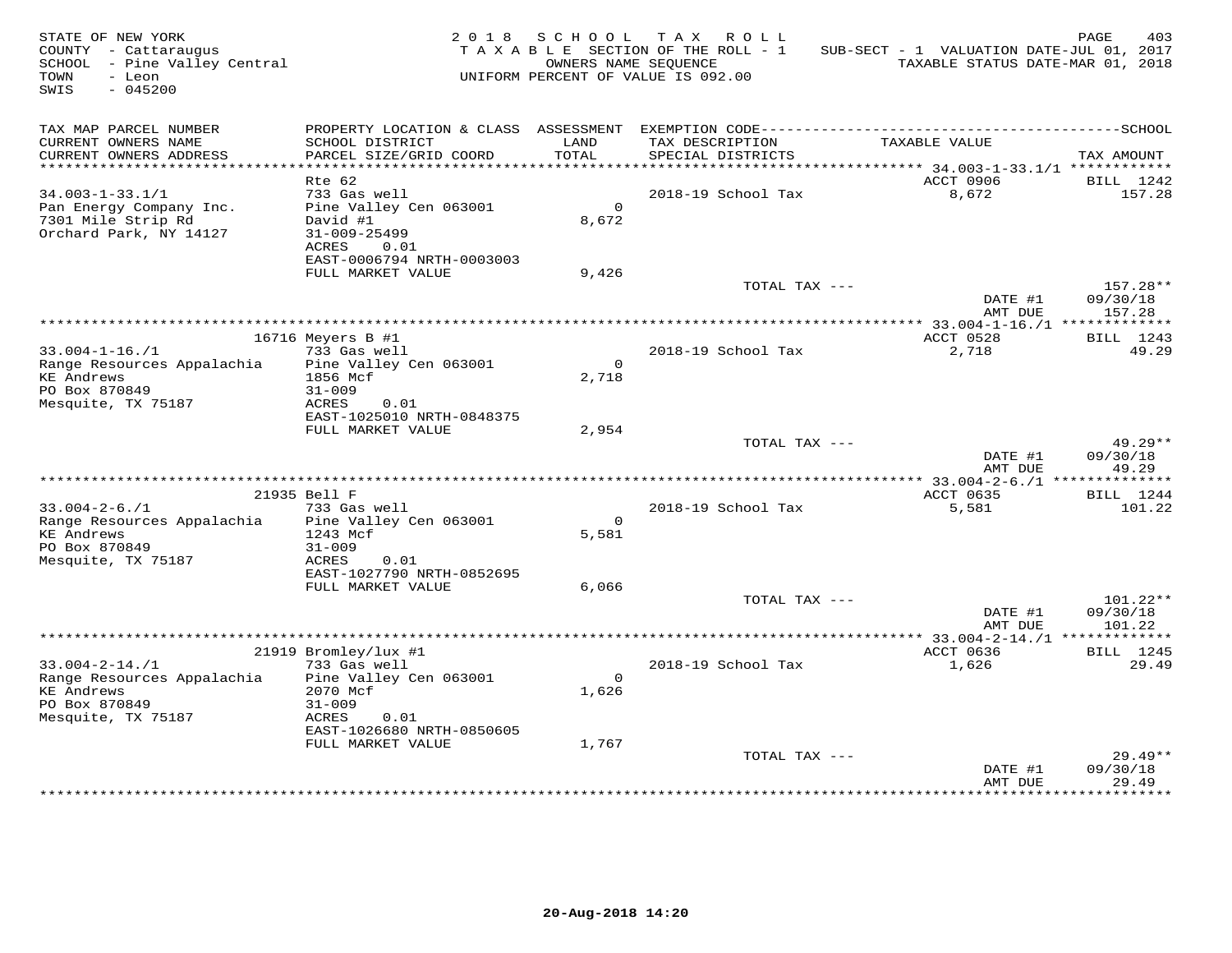| STATE OF NEW YORK<br>COUNTY - Cattaraugus<br>SCHOOL - Pine Valley Central<br>TOWN<br>- Leon<br>$-045200$<br>SWIS |                                                  | 2018 SCHOOL      | TAX ROLL<br>TAXABLE SECTION OF THE ROLL - 1<br>OWNERS NAME SEOUENCE<br>UNIFORM PERCENT OF VALUE IS 092.00 | SUB-SECT - 1 VALUATION DATE-JUL 01, 2017<br>TAXABLE STATUS DATE-MAR 01, 2018 | 404<br>PAGE        |
|------------------------------------------------------------------------------------------------------------------|--------------------------------------------------|------------------|-----------------------------------------------------------------------------------------------------------|------------------------------------------------------------------------------|--------------------|
| TAX MAP PARCEL NUMBER<br>CURRENT OWNERS NAME<br>CURRENT OWNERS ADDRESS                                           | SCHOOL DISTRICT<br>PARCEL SIZE/GRID COORD        | LAND<br>TOTAL    | TAX DESCRIPTION<br>SPECIAL DISTRICTS                                                                      | TAXABLE VALUE                                                                | TAX AMOUNT         |
| **********************                                                                                           |                                                  |                  |                                                                                                           |                                                                              |                    |
|                                                                                                                  | 16849 Meyers B #2                                |                  |                                                                                                           | ACCT 0530                                                                    | BILL 1246          |
| $42.002 - 1 - 3.1/1$                                                                                             | 733 Gas well                                     |                  | 2018-19 School Tax                                                                                        | 4,659                                                                        | 84.50              |
| Range Resources Appalachia<br><b>KE</b> Andrews<br>PO Box 870849                                                 | Pine Valley Cen 063001<br>3383 Mcf<br>$31 - 009$ | $\circ$<br>4,659 |                                                                                                           |                                                                              |                    |
| Mesquite, TX 75187                                                                                               | ACRES<br>0.01<br>EAST-1022990 NRTH-0845345       |                  |                                                                                                           |                                                                              |                    |
|                                                                                                                  | FULL MARKET VALUE                                | 5,064            | TOTAL TAX ---                                                                                             |                                                                              | 84.50**            |
|                                                                                                                  |                                                  |                  |                                                                                                           | DATE #1<br>AMT DUE                                                           | 09/30/18<br>84.50  |
|                                                                                                                  |                                                  |                  |                                                                                                           |                                                                              |                    |
| $42.002 - 1 - 23.1/1$                                                                                            | 22322-23 Countryside S&q #1 & #2<br>733 Gas well |                  | 2018-19 School Tax                                                                                        | ACCT 0675<br>4,465                                                           | BILL 1247<br>80.98 |
| Range Resources Appalachia                                                                                       | Pine Valley Cen 063001                           | $\Omega$         |                                                                                                           |                                                                              |                    |
| <b>KE Andrews</b>                                                                                                | 1826 Mcf                                         | 4,465            |                                                                                                           |                                                                              |                    |
| PO Box 870849                                                                                                    | $31 - 009$                                       |                  |                                                                                                           |                                                                              |                    |
| Mesquite, TX 75187                                                                                               | ACRES<br>0.01<br>EAST-1028260 NRTH-0840675       |                  |                                                                                                           |                                                                              |                    |
|                                                                                                                  | FULL MARKET VALUE                                | 4,853            |                                                                                                           |                                                                              |                    |
|                                                                                                                  |                                                  |                  | TOTAL TAX ---                                                                                             |                                                                              | 80.98**            |
|                                                                                                                  |                                                  |                  |                                                                                                           | DATE #1                                                                      | 09/30/18           |
|                                                                                                                  |                                                  |                  |                                                                                                           | AMT DUE                                                                      | 80.98              |
|                                                                                                                  | 16782 Bromley J #1                               |                  |                                                                                                           | ACCT 0531                                                                    | BILL 1248          |
| $42.002 - 1 - 24.71$                                                                                             | 733 Gas well                                     |                  | 2018-19 School Tax                                                                                        | 3,498                                                                        | 63.44              |
| Range Resources Appalachia                                                                                       | Pine Valley Cen 063001                           | $\circ$          |                                                                                                           |                                                                              |                    |
| <b>KE Andrews</b>                                                                                                | 2870 Mcf                                         | 3,498            |                                                                                                           |                                                                              |                    |
| PO Box 870849                                                                                                    | $31 - 009$                                       |                  |                                                                                                           |                                                                              |                    |
| Mesquite, TX 75187                                                                                               | ACRES<br>0.01<br>EAST-1030370 NRTH-0842985       |                  |                                                                                                           |                                                                              |                    |
|                                                                                                                  | FULL MARKET VALUE                                | 3,802            |                                                                                                           |                                                                              |                    |
|                                                                                                                  |                                                  |                  | TOTAL TAX ---                                                                                             |                                                                              | 63.44**            |
|                                                                                                                  |                                                  |                  |                                                                                                           | DATE #1                                                                      | 09/30/18           |
|                                                                                                                  |                                                  |                  |                                                                                                           | AMT DUE                                                                      | 63.44              |
|                                                                                                                  | 22228 Wengerd #1                                 |                  |                                                                                                           | ************** 42.002-1-26./1 **************<br>ACCT 0647                    | BILL 1249          |
| $42.002 - 1 - 26. / 1$                                                                                           | 733 Gas well                                     |                  | 2018-19 School Tax                                                                                        | 8,966                                                                        | 162.61             |
| Range Resources Appalachia                                                                                       | Pine Valley Cen 063001                           | $\Omega$         |                                                                                                           |                                                                              |                    |
| <b>KE Andrews</b>                                                                                                | 16353Mcf                                         | 8,966            |                                                                                                           |                                                                              |                    |
| PO Box 870849                                                                                                    | $31 - 009$<br>0.01                               |                  |                                                                                                           |                                                                              |                    |
| Mesquite, TX 75187                                                                                               | ACRES<br>EAST-1026490 NRTH-0841225               |                  |                                                                                                           |                                                                              |                    |
|                                                                                                                  | FULL MARKET VALUE                                | 9,746            |                                                                                                           |                                                                              |                    |
|                                                                                                                  |                                                  |                  | TOTAL TAX ---                                                                                             |                                                                              | $162.61**$         |
|                                                                                                                  |                                                  |                  |                                                                                                           | DATE #1                                                                      | 09/30/18           |
|                                                                                                                  |                                                  |                  |                                                                                                           | AMT DUE                                                                      | 162.61             |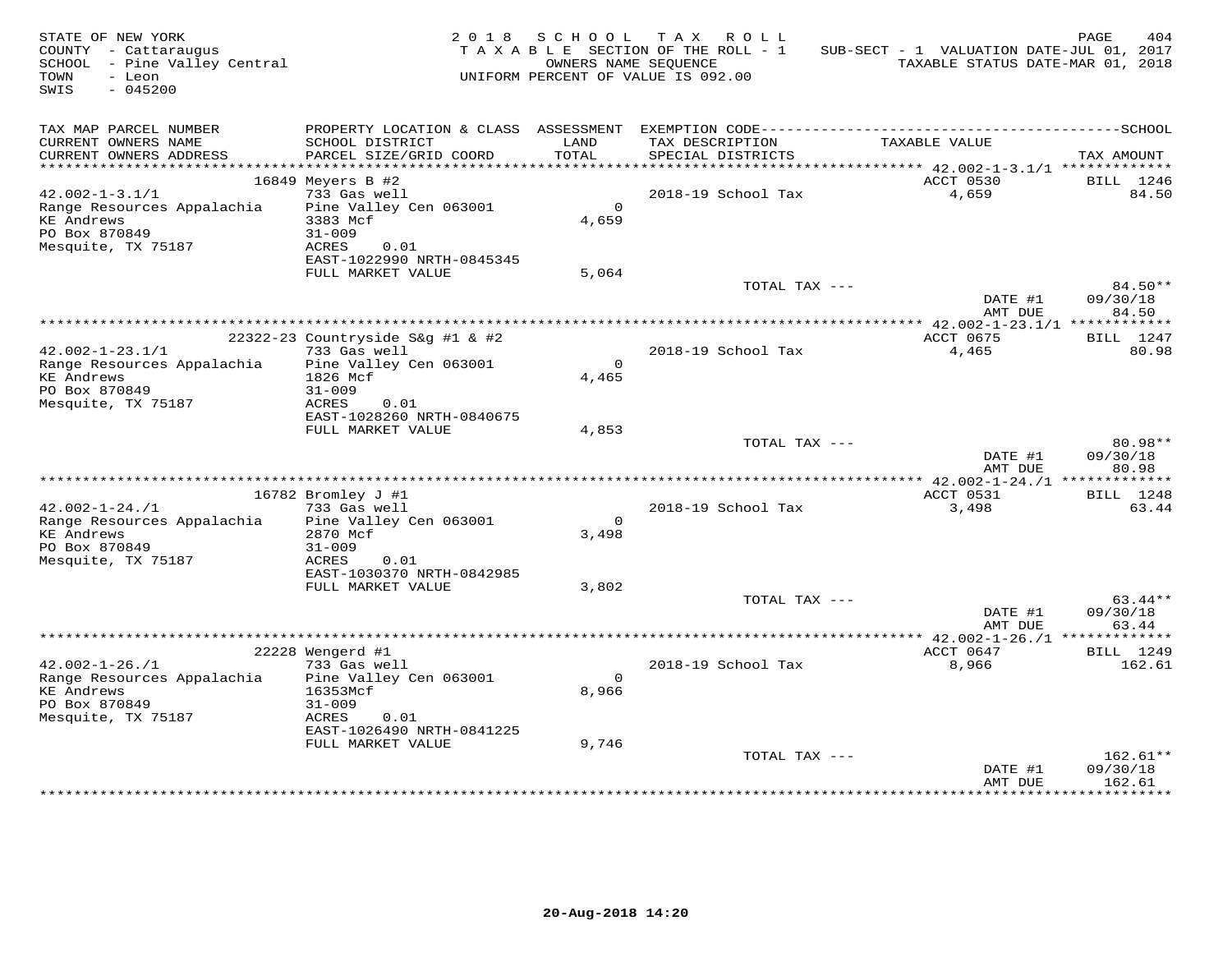| STATE OF NEW YORK<br>COUNTY - Cattaraugus<br>SCHOOL - Pine Valley Central<br>TOWN<br>- Leon<br>$-045200$<br>SWIS |                                                                                                                                        | OWNERS NAME SEOUENCE | 2018 SCHOOL TAX ROLL<br>TAXABLE SECTION OF THE ROLL - 1<br>UNIFORM PERCENT OF VALUE IS 092.00 | SUB-SECT - 1 VALUATION DATE-JUL 01, 2017<br>TAXABLE STATUS DATE-MAR 01, 2018 | PAGE<br>405                    |
|------------------------------------------------------------------------------------------------------------------|----------------------------------------------------------------------------------------------------------------------------------------|----------------------|-----------------------------------------------------------------------------------------------|------------------------------------------------------------------------------|--------------------------------|
| TAX MAP PARCEL NUMBER<br>CURRENT OWNERS NAME<br>CURRENT OWNERS ADDRESS                                           | SCHOOL DISTRICT<br>PARCEL SIZE/GRID COORD                                                                                              | LAND<br>TOTAL        | TAX DESCRIPTION<br>SPECIAL DISTRICTS                                                          | TAXABLE VALUE                                                                | TAX AMOUNT                     |
| ***********************                                                                                          |                                                                                                                                        |                      |                                                                                               |                                                                              |                                |
| $42.004 - 1 - 6.1/1$<br>Range Resources Appalachia<br>KE Andrews<br>PO Box 870849<br>Mesquite, TX 75187          | 22319 Detweiler N #1<br>733 Gas well<br>Pine Valley Cen 063001<br>2436 Mcf<br>$31 - 009$<br>ACRES<br>0.01<br>EAST-1024950 NRTH-0838665 | $\Omega$<br>2,903    | 2018-19 School Tax                                                                            | ACCT 0677<br>2,903                                                           | BILL 1250<br>52.65             |
|                                                                                                                  | FULL MARKET VALUE                                                                                                                      | 3,155                |                                                                                               |                                                                              |                                |
|                                                                                                                  |                                                                                                                                        |                      | TOTAL TAX ---                                                                                 | DATE #1<br>AMT DUE                                                           | $52.65**$<br>09/30/18<br>52.65 |
|                                                                                                                  |                                                                                                                                        |                      |                                                                                               | ************** 42.004-1-10./1 **************                                 |                                |
| $42.004 - 1 - 10.71$                                                                                             | 16784 Miller I #1<br>733 Gas well                                                                                                      |                      | 2018-19 School Tax                                                                            | ACCT 0532<br>8,556                                                           | <b>BILL</b> 1251<br>155.17     |
| Range Resources Appalachia<br><b>KE Andrews</b><br>PO Box 870849<br>Mesquite, TX 75187                           | Pine Valley Cen 063001<br>$31 - 009$<br>ACRES<br>0.01<br>EAST-1027850 NRTH-0838115                                                     | $\Omega$<br>8,556    |                                                                                               |                                                                              |                                |
|                                                                                                                  | FULL MARKET VALUE                                                                                                                      | 9,300                | TOTAL TAX ---                                                                                 |                                                                              | 155.17**                       |
|                                                                                                                  |                                                                                                                                        |                      |                                                                                               | DATE #1<br>AMT DUE                                                           | 09/30/18<br>155.17             |
|                                                                                                                  |                                                                                                                                        |                      |                                                                                               |                                                                              |                                |
| $42.004 - 1 - 21. / 1$                                                                                           | 22452 Miller Eli #2<br>733 Gas well                                                                                                    |                      | 2018-19 School Tax                                                                            | ACCT 0704<br>2,545                                                           | <b>BILL</b> 1252<br>46.16      |
| Range Resources Appalachia<br><b>KE Andrews</b><br>PO Box 870849<br>Mesquite, TX 75187                           | Pine Valley Cen 063001<br>1715 Mcf<br>$31 - 009$<br>ACRES<br>0.01                                                                      | $\Omega$<br>2,545    |                                                                                               |                                                                              |                                |
|                                                                                                                  | EAST-1025890 NRTH-0836085                                                                                                              |                      |                                                                                               |                                                                              |                                |
|                                                                                                                  | FULL MARKET VALUE                                                                                                                      | 2,766                | TOTAL TAX ---                                                                                 | DATE #1                                                                      | $46.16**$<br>09/30/18          |
|                                                                                                                  |                                                                                                                                        |                      |                                                                                               | AMT DUE                                                                      | 46.16                          |
|                                                                                                                  | 22449 Miller Eli #1                                                                                                                    |                      |                                                                                               | ACCT 0705                                                                    | <b>BILL</b> 1253               |
| $42.004 - 2 - 8.1/1$<br>Range Resources Appalachia<br>KE Andrews<br>PO Box 870849<br>Mesquite, TX 75187          | 733 Gas well<br>Pine Valley Cen 063001<br>4787 Mcf<br>$31 - 009$<br>ACRES<br>0.01                                                      | $\circ$<br>2,787     | 2018-19 School Tax                                                                            | 2,787                                                                        | 50.55                          |
|                                                                                                                  | EAST-1025880 NRTH-0835325                                                                                                              |                      |                                                                                               |                                                                              |                                |
|                                                                                                                  | FULL MARKET VALUE                                                                                                                      | 3,029                | TOTAL TAX ---                                                                                 | DATE #1<br>AMT DUE                                                           | $50.55**$<br>09/30/18<br>50.55 |
|                                                                                                                  |                                                                                                                                        |                      |                                                                                               |                                                                              |                                |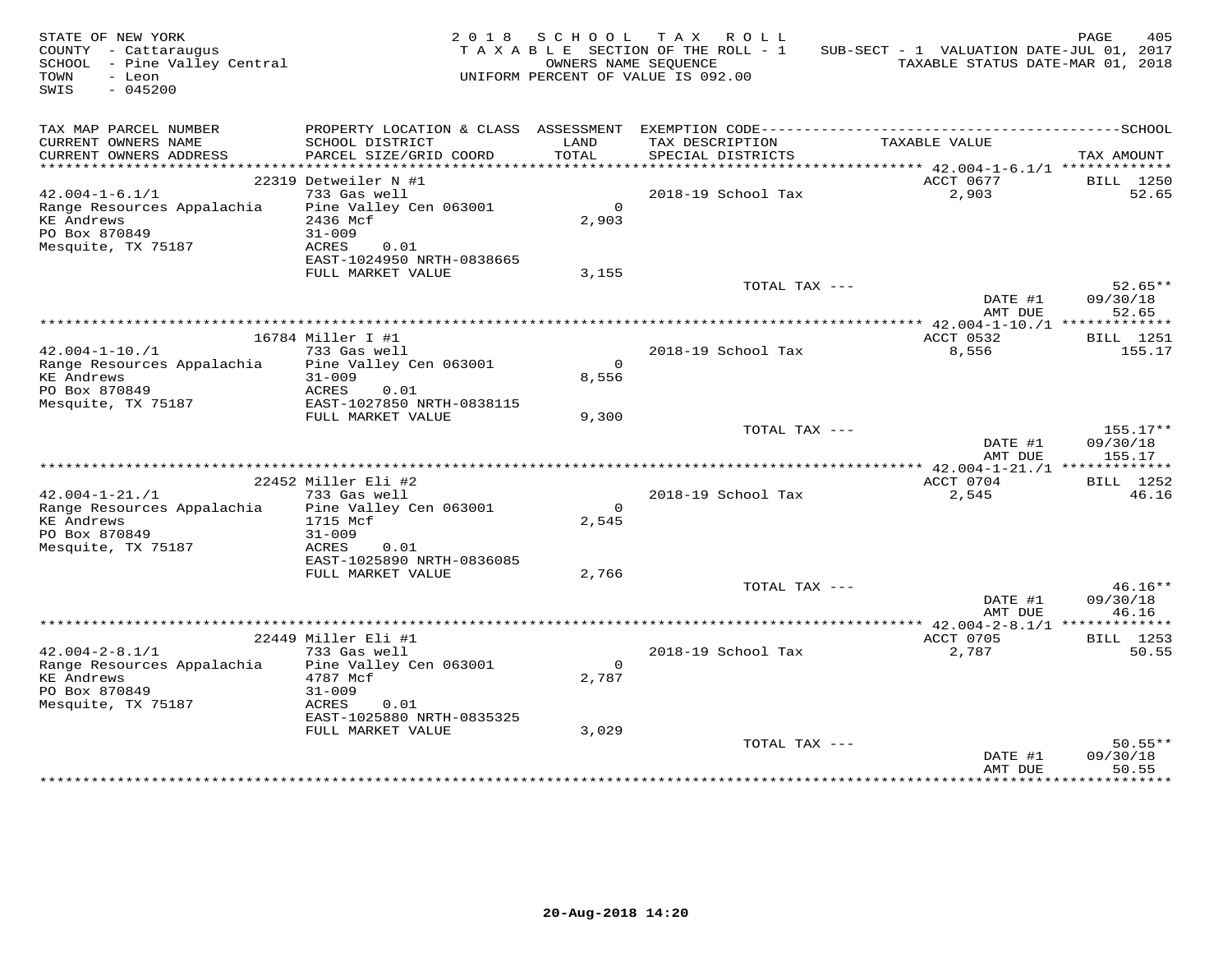| STATE OF NEW YORK<br>COUNTY - Cattaraugus<br>SCHOOL - Pine Valley Central<br>TOWN<br>- Leon<br>SWIS<br>$-045200$ |                                                                    |                   | 2018 SCHOOL TAX ROLL<br>TAXABLE SECTION OF THE ROLL - 1<br>OWNERS NAME SEQUENCE<br>UNIFORM PERCENT OF VALUE IS 092.00 | SUB-SECT - 1 VALUATION DATE-JUL 01, 2017<br>TAXABLE STATUS DATE-MAR 01, 2018 | PAGE<br>406                      |
|------------------------------------------------------------------------------------------------------------------|--------------------------------------------------------------------|-------------------|-----------------------------------------------------------------------------------------------------------------------|------------------------------------------------------------------------------|----------------------------------|
| TAX MAP PARCEL NUMBER<br>CURRENT OWNERS NAME<br>CURRENT OWNERS ADDRESS                                           | SCHOOL DISTRICT<br>PARCEL SIZE/GRID COORD                          | LAND<br>TOTAL     | TAX DESCRIPTION<br>SPECIAL DISTRICTS                                                                                  | TAXABLE VALUE                                                                | TAX AMOUNT                       |
|                                                                                                                  |                                                                    |                   |                                                                                                                       |                                                                              |                                  |
| $42.004 - 2 - 19.1/1$                                                                                            | 22433-34 Moffitt/stankey #1 & #2<br>733 Gas well                   |                   | 2018-19 School Tax                                                                                                    | ACCT 0706<br>7,906                                                           | BILL 1254<br>143.38              |
| Range Resources Appalachia<br><b>KE Andrews</b><br>PO Box 870849<br>Mesquite, TX 75187                           | Pine Valley Cen 063001<br>13603 Mcf<br>$31 - 009$<br>ACRES<br>0.01 | $\Omega$<br>7,906 |                                                                                                                       |                                                                              |                                  |
|                                                                                                                  | EAST-1030769 NRTH-0832925                                          |                   |                                                                                                                       |                                                                              |                                  |
|                                                                                                                  | FULL MARKET VALUE                                                  | 8,593             | TOTAL TAX ---                                                                                                         | DATE #1                                                                      | 143.38**<br>09/30/18             |
|                                                                                                                  | *****************                                                  |                   |                                                                                                                       | AMT DUE                                                                      | 143.38                           |
|                                                                                                                  | 22269 Levi Yoder #1                                                |                   |                                                                                                                       | *************** 42.004-2-30./1 **************<br>ACCT 0678                   | BILL 1255                        |
| $42.004 - 2 - 30.71$                                                                                             | 733 Gas well                                                       |                   | 2018-19 School Tax                                                                                                    | 6,809                                                                        | 123.49                           |
| Range Resources Appalachia<br><b>KE Andrews</b><br>PO Box 870849<br>Mesquite, TX 75187                           | Pine Valley Cen 063001<br>6096 Mcf<br>$31 - 009$<br>ACRES<br>0.01  | $\Omega$<br>6,809 |                                                                                                                       |                                                                              |                                  |
|                                                                                                                  | EAST-1024500 NRTH-0832945                                          |                   |                                                                                                                       |                                                                              |                                  |
|                                                                                                                  | FULL MARKET VALUE                                                  | 7,401             | TOTAL TAX ---                                                                                                         | DATE #1<br>AMT DUE                                                           | $123.49**$<br>09/30/18<br>123.49 |
|                                                                                                                  |                                                                    |                   |                                                                                                                       |                                                                              |                                  |
|                                                                                                                  | 21949 Hostetler                                                    |                   |                                                                                                                       | ACCT 0637                                                                    | BILL 1256                        |
| $43.003 - 1 - 4.2/1$<br>Range Resources Appalachia                                                               | 733 Gas well<br>Pine Valley Cen 063001                             | $\circ$           | 2018-19 School Tax                                                                                                    | 3,967                                                                        | 71.95                            |
| <b>KE Andrews</b><br>PO Box 870849                                                                               | 5101 Mcf<br>$31 - 009$                                             | 3,967             |                                                                                                                       |                                                                              |                                  |
| Mesquite, TX 75187                                                                                               | ACRES<br>0.01<br>EAST-1034560 NRTH-0837655                         |                   |                                                                                                                       |                                                                              |                                  |
|                                                                                                                  | FULL MARKET VALUE                                                  | 4,312             |                                                                                                                       |                                                                              |                                  |
|                                                                                                                  |                                                                    |                   | TOTAL TAX ---                                                                                                         | DATE #1<br>AMT DUE                                                           | $71.95**$<br>09/30/18<br>71.95   |
|                                                                                                                  |                                                                    |                   |                                                                                                                       |                                                                              |                                  |
|                                                                                                                  | $22448$ Hostetler J #2                                             |                   |                                                                                                                       | ACCT 0707                                                                    | BILL 1257                        |
| $43.003 - 1 - 4.2/2$<br>Range Resources Appalachia<br>KEAndrews                                                  | 733 Gas well<br>Pine Valley Cen 063001<br>2327 Mcf                 | $\Omega$<br>1,813 | 2018-19 School Tax                                                                                                    | 1,813                                                                        | 32.88                            |
| PO Box 870849<br>Mesquite, TX 75187                                                                              | $31 - 009$<br>0.01<br>ACRES<br>EAST-1034560 NRTH-0837655           |                   |                                                                                                                       |                                                                              |                                  |
|                                                                                                                  | FULL MARKET VALUE                                                  | 1,971             |                                                                                                                       |                                                                              |                                  |
|                                                                                                                  |                                                                    |                   | TOTAL TAX ---                                                                                                         | DATE #1<br>AMT DUE                                                           | 32.88**<br>09/30/18<br>32.88     |
|                                                                                                                  |                                                                    |                   |                                                                                                                       |                                                                              |                                  |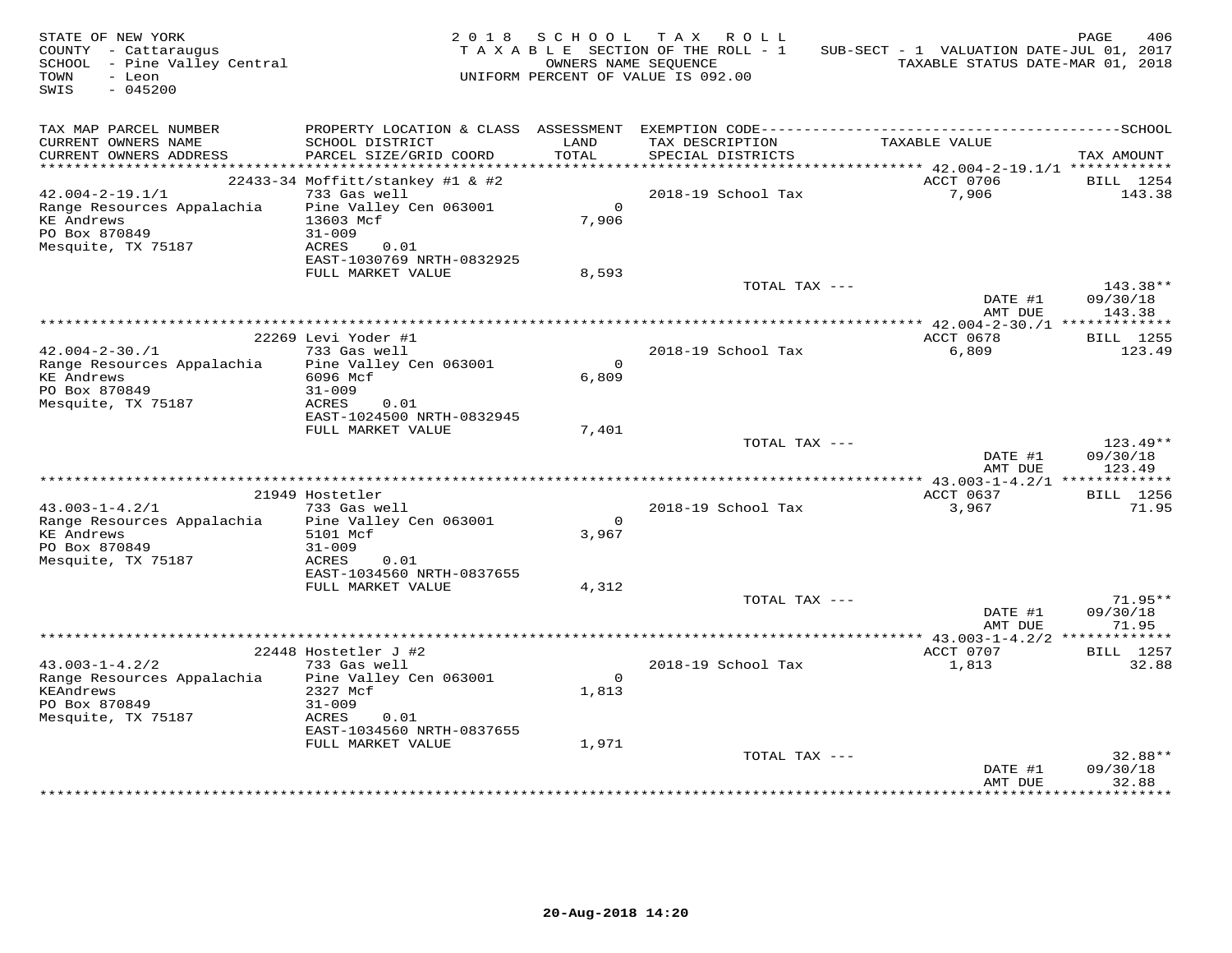| STATE OF NEW YORK<br>COUNTY - Cattaraugus<br>SCHOOL - Pine Valley Central<br>TOWN<br>- Leon<br>$-045200$<br>SWIS |                                                                                   | OWNERS NAME SEOUENCE    | 2018 SCHOOL TAX ROLL<br>TAXABLE SECTION OF THE ROLL - 1<br>UNIFORM PERCENT OF VALUE IS 092.00 | SUB-SECT - 1 VALUATION DATE-JUL 01, 2017 | PAGE<br>407<br>TAXABLE STATUS DATE-MAR 01, 2018 |
|------------------------------------------------------------------------------------------------------------------|-----------------------------------------------------------------------------------|-------------------------|-----------------------------------------------------------------------------------------------|------------------------------------------|-------------------------------------------------|
| TAX MAP PARCEL NUMBER<br>CURRENT OWNERS NAME<br>CURRENT OWNERS ADDRESS                                           | SCHOOL DISTRICT<br>PARCEL SIZE/GRID COORD                                         | LAND<br>TOTAL           | TAX DESCRIPTION<br>SPECIAL DISTRICTS                                                          | TAXABLE VALUE                            | TAX AMOUNT                                      |
|                                                                                                                  |                                                                                   |                         |                                                                                               |                                          |                                                 |
|                                                                                                                  | $22308$ Slabaugh A #1                                                             |                         |                                                                                               | ACCT 0681                                | BILL 1258                                       |
| $43.003 - 1 - 6.71$<br>Range Resources Appalachia<br><b>KE</b> Andrews<br>PO Box 870849<br>Mesquite, TX 75187    | 733 Gas well<br>Pine Valley Cen 063001<br>1632 Mcf<br>$31 - 009$<br>ACRES<br>0.01 | $\overline{0}$<br>3,441 | 2018-19 School Tax                                                                            | 3,441                                    | 62.41                                           |
|                                                                                                                  | EAST-1035929 NRTH-0837655                                                         |                         |                                                                                               |                                          |                                                 |
|                                                                                                                  | FULL MARKET VALUE                                                                 | 3,740                   | TOTAL TAX ---                                                                                 | DATE #1                                  | $62.41**$<br>09/30/18                           |
|                                                                                                                  |                                                                                   |                         |                                                                                               | AMT DUE                                  | 62.41                                           |
|                                                                                                                  |                                                                                   |                         |                                                                                               | *********** 43.003-1-6./2 ************** |                                                 |
| $43.003 - 1 - 6.72$                                                                                              | 22444 Slabaugh A #2<br>733 Gas well                                               |                         | 2018-19 School Tax                                                                            | ACCT 0708<br>2,256                       | BILL 1259<br>40.92                              |
| Range Resources Appalachia<br><b>KE Andrews</b><br>PO Box 870849                                                 | Pine Valley Cen 063001<br>1391 Mcf<br>$31 - 009$                                  | $\Omega$<br>2,256       |                                                                                               |                                          |                                                 |
| Mesquite, TX 75187                                                                                               | EAST-1035929 NRTH-0837655<br>FULL MARKET VALUE                                    | 2,452                   |                                                                                               |                                          |                                                 |
|                                                                                                                  |                                                                                   |                         | TOTAL TAX ---                                                                                 | DATE #1<br>AMT DUE                       | $40.92**$<br>09/30/18<br>40.92                  |
|                                                                                                                  |                                                                                   |                         |                                                                                               |                                          |                                                 |
|                                                                                                                  | 16718 Miller D Lp-1                                                               |                         |                                                                                               | ACCT 0537                                | BILL 1260                                       |
| $43.004 - 1 - 8.71$<br>Range Resources Appalachia<br><b>KE Andrews</b><br>PO Box 870849<br>Mesquite, TX 75187    | 733 Gas well<br>Pine Valley Cen 063001<br>4047 Mcf<br>$31 - 009$<br>ACRES<br>0.01 | $\circ$<br>2,766        | 2018-19 School Tax                                                                            | 2,766                                    | 50.16                                           |
|                                                                                                                  | EAST-1050309 NRTH-0833235<br>FULL MARKET VALUE                                    | 3,007                   |                                                                                               |                                          |                                                 |
|                                                                                                                  |                                                                                   |                         | TOTAL TAX ---                                                                                 | DATE #1<br>AMT DUE                       | $50.16**$<br>09/30/18<br>50.16                  |
|                                                                                                                  |                                                                                   |                         |                                                                                               |                                          |                                                 |
|                                                                                                                  | 21967 Miller E #3                                                                 |                         |                                                                                               | ACCT 0657                                | BILL 1261                                       |
| $51.002 - 1 - 1.2/1$<br>Range Resources Appalachia<br><b>KE</b> Andrews<br>PO Box 870849<br>Mesquite, TX 75187   | 733 Gas well<br>Pine Valley Cen 063001<br>2078<br>$31 - 009$<br>0.01<br>ACRES     | $\overline{O}$<br>3,836 | 2018-19 School Tax                                                                            | 3,836                                    | 69.57                                           |
|                                                                                                                  | EAST-1021190 NRTH-0831315                                                         |                         |                                                                                               |                                          |                                                 |
|                                                                                                                  | FULL MARKET VALUE                                                                 | 4,170                   | TOTAL TAX ---                                                                                 | DATE #1<br>AMT DUE                       | $69.57**$<br>09/30/18<br>69.57                  |
|                                                                                                                  |                                                                                   |                         |                                                                                               |                                          |                                                 |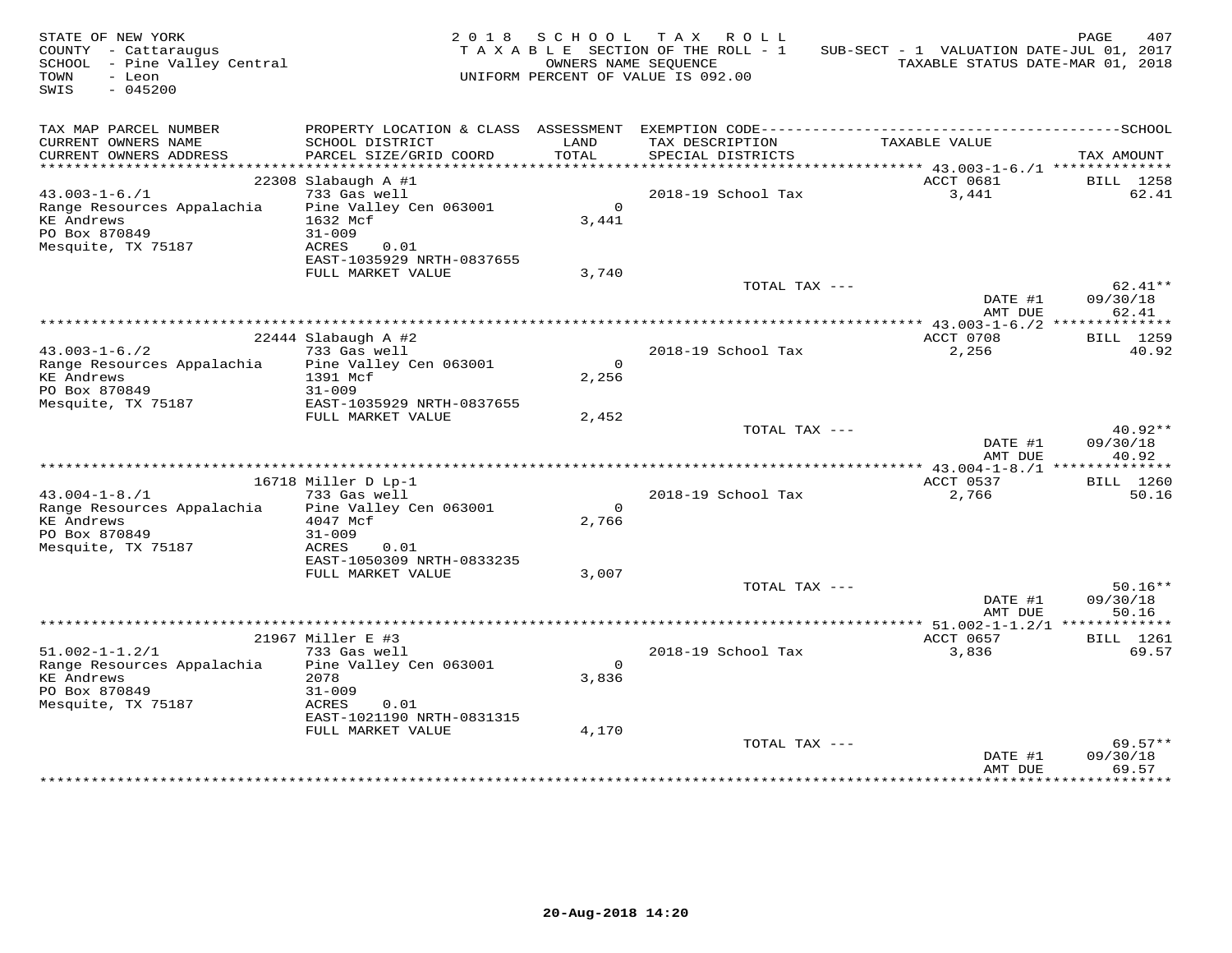| STATE OF NEW YORK<br>COUNTY - Cattaraugus<br>SCHOOL - Pine Valley Central<br>TOWN<br>- Leon<br>$-045200$<br>SWIS |                                        | 2018 SCHOOL       | TAX ROLL<br>T A X A B L E SECTION OF THE ROLL - 1<br>OWNERS NAME SEQUENCE<br>UNIFORM PERCENT OF VALUE IS 092.00 | SUB-SECT - 1 VALUATION DATE-JUL 01, 2017<br>TAXABLE STATUS DATE-MAR 01, 2018 | PAGE<br>408            |
|------------------------------------------------------------------------------------------------------------------|----------------------------------------|-------------------|-----------------------------------------------------------------------------------------------------------------|------------------------------------------------------------------------------|------------------------|
| TAX MAP PARCEL NUMBER<br>CURRENT OWNERS NAME                                                                     | SCHOOL DISTRICT                        | LAND              | TAX DESCRIPTION                                                                                                 | TAXABLE VALUE                                                                |                        |
| CURRENT OWNERS ADDRESS                                                                                           | PARCEL SIZE/GRID COORD                 | TOTAL             | SPECIAL DISTRICTS                                                                                               |                                                                              | TAX AMOUNT             |
|                                                                                                                  |                                        |                   |                                                                                                                 |                                                                              |                        |
|                                                                                                                  | 22270 Swartzentruber #1                |                   |                                                                                                                 | ACCT 0682                                                                    | BILL 1262              |
| $51.002 - 1 - 2.71$<br>Range Resources Appalachia                                                                | 733 Gas well<br>Pine Valley Cen 063001 | $\Omega$          | 2018-19 School Tax                                                                                              | 3,394                                                                        | 61.55                  |
| <b>KE</b> Andrews                                                                                                | 3272 Mcf                               | 3,394             |                                                                                                                 |                                                                              |                        |
| PO Box 870849                                                                                                    | $31 - 009$                             |                   |                                                                                                                 |                                                                              |                        |
| Mesquite, TX 75187                                                                                               | ACRES<br>0.01                          |                   |                                                                                                                 |                                                                              |                        |
|                                                                                                                  | EAST-1024250 NRTH-0831145              |                   |                                                                                                                 |                                                                              |                        |
|                                                                                                                  | FULL MARKET VALUE                      | 3,689             |                                                                                                                 |                                                                              | $61.55**$              |
|                                                                                                                  |                                        |                   | TOTAL TAX ---                                                                                                   | DATE #1                                                                      | 09/30/18               |
|                                                                                                                  |                                        |                   |                                                                                                                 | AMT DUE                                                                      | 61.55                  |
|                                                                                                                  | ****************                       |                   | ***********************************                                                                             | ************** 51.002-1-5./1 ***************                                 |                        |
|                                                                                                                  | 22065 Ennis G #1                       |                   |                                                                                                                 | ACCT 0625                                                                    | BILL 1263              |
| $51.002 - 1 - 5.71$                                                                                              | 733 Gas well                           |                   | 2018-19 School Tax                                                                                              | 5,100                                                                        | 92.49                  |
| Range Resources Appalachia<br><b>KE Andrews</b>                                                                  | Pine Valley Cen 063001<br>1948 Mcf     | $\Omega$<br>5,100 |                                                                                                                 |                                                                              |                        |
| PO Box 870849                                                                                                    | $31 - 009$                             |                   |                                                                                                                 |                                                                              |                        |
| Mesquite, TX 75187                                                                                               | ACRES<br>0.01                          |                   |                                                                                                                 |                                                                              |                        |
|                                                                                                                  | EAST-1024209 NRTH-0828295              |                   |                                                                                                                 |                                                                              |                        |
|                                                                                                                  | FULL MARKET VALUE                      | 5,543             |                                                                                                                 |                                                                              |                        |
|                                                                                                                  |                                        |                   | TOTAL TAX ---                                                                                                   | DATE #1                                                                      | $92.49**$<br>09/30/18  |
|                                                                                                                  |                                        |                   |                                                                                                                 | AMT DUE                                                                      | 92.49                  |
|                                                                                                                  |                                        |                   |                                                                                                                 |                                                                              |                        |
|                                                                                                                  | 22171 Yoder E Unit #1                  |                   |                                                                                                                 | ACCT 0658                                                                    | BILL 1264              |
| $51.002 - 1 - 11.1/1$                                                                                            | 733 Gas well                           |                   | 2018-19 School Tax                                                                                              | 5,690                                                                        | 103.19                 |
| Range Resources Appalachia<br><b>KE</b> Andrews                                                                  | Pine Valley Cen 063001<br>8703 Mcf     | $\Omega$<br>5,690 |                                                                                                                 |                                                                              |                        |
| PO Box 870849                                                                                                    | $31 - 009$                             |                   |                                                                                                                 |                                                                              |                        |
| Mesquite, TX 75187                                                                                               | ACRES<br>0.01                          |                   |                                                                                                                 |                                                                              |                        |
|                                                                                                                  | EAST-1024639 NRTH-0826755              |                   |                                                                                                                 |                                                                              |                        |
|                                                                                                                  | FULL MARKET VALUE                      | 6,185             |                                                                                                                 |                                                                              |                        |
|                                                                                                                  |                                        |                   | TOTAL TAX ---                                                                                                   | DATE #1                                                                      | $103.19**$<br>09/30/18 |
|                                                                                                                  |                                        |                   |                                                                                                                 | AMT DUE                                                                      | 103.19                 |
|                                                                                                                  |                                        |                   |                                                                                                                 | ********** 51.002-1-16./1 *************                                      |                        |
|                                                                                                                  | 21953 Miller P #2                      |                   |                                                                                                                 | ACCT 0631                                                                    | BILL 1265              |
| $51.002 - 1 - 16. / 1$                                                                                           | 733 Gas well                           |                   | 2018-19 School Tax                                                                                              | 4,088                                                                        | 74.14                  |
| Range Resources Appalachia                                                                                       | Pine Valley Cen 063001                 | $\circ$           |                                                                                                                 |                                                                              |                        |
| <b>KE Andrews</b><br>PO Box 870849                                                                               | 3889 Mcf<br>$31 - 009$                 | 4,088             |                                                                                                                 |                                                                              |                        |
| Mesquite, TX 75187                                                                                               | ACRES<br>0.01                          |                   |                                                                                                                 |                                                                              |                        |
|                                                                                                                  | EAST-1021169 NRTH-0824974              |                   |                                                                                                                 |                                                                              |                        |
|                                                                                                                  | FULL MARKET VALUE                      | 4,443             |                                                                                                                 |                                                                              |                        |
|                                                                                                                  |                                        |                   | TOTAL TAX ---                                                                                                   |                                                                              | $74.14**$              |
|                                                                                                                  |                                        |                   |                                                                                                                 | DATE #1<br>AMT DUE                                                           | 09/30/18<br>74.14      |
|                                                                                                                  |                                        |                   |                                                                                                                 |                                                                              |                        |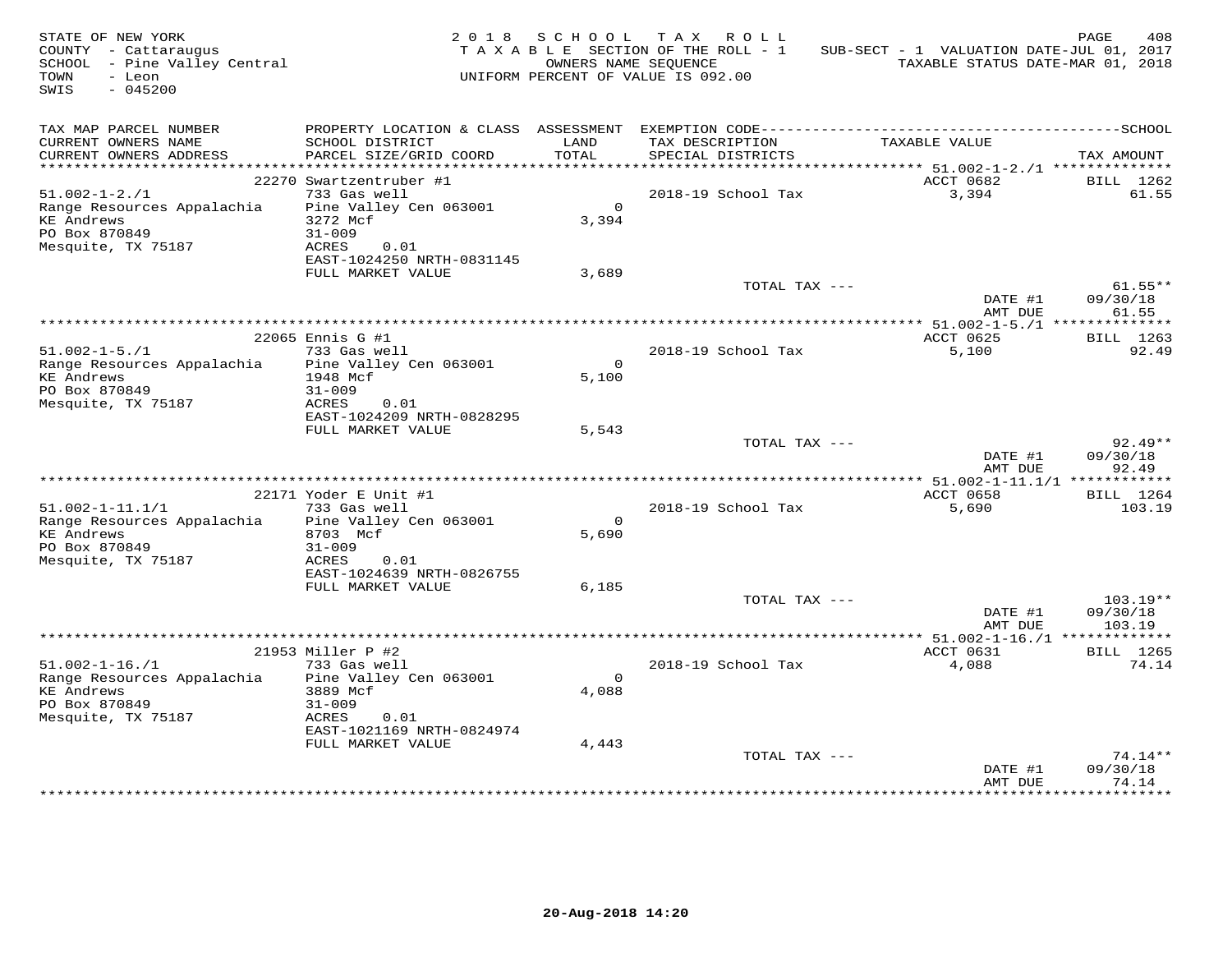| STATE OF NEW YORK<br>COUNTY - Cattaraugus<br>SCHOOL - Pine Valley Central<br>- Leon<br>TOWN<br>SWIS<br>$-045200$ |                                                  |                       | 2018 SCHOOL TAX ROLL<br>TAXABLE SECTION OF THE ROLL - 1<br>OWNERS NAME SEOUENCE<br>UNIFORM PERCENT OF VALUE IS 092.00 | SUB-SECT - 1 VALUATION DATE-JUL 01, 2017<br>TAXABLE STATUS DATE-MAR 01, 2018 | 409<br>PAGE                    |
|------------------------------------------------------------------------------------------------------------------|--------------------------------------------------|-----------------------|-----------------------------------------------------------------------------------------------------------------------|------------------------------------------------------------------------------|--------------------------------|
| TAX MAP PARCEL NUMBER<br>CURRENT OWNERS NAME                                                                     | SCHOOL DISTRICT                                  | LAND                  | TAX DESCRIPTION                                                                                                       | TAXABLE VALUE                                                                |                                |
| CURRENT OWNERS ADDRESS                                                                                           | PARCEL SIZE/GRID COORD                           | TOTAL                 | SPECIAL DISTRICTS                                                                                                     |                                                                              | TAX AMOUNT                     |
| ***********************                                                                                          |                                                  |                       |                                                                                                                       |                                                                              |                                |
| $51.002 - 1 - 17. / 1$                                                                                           | 21940 Lampson E #1<br>733 Gas well               |                       | 2018-19 School Tax                                                                                                    | ACCT 0626<br>7,826                                                           | BILL 1266<br>141.93            |
| Range Resources Appalachia<br>PO Box 550<br>Hartville, OH 44632                                                  | Pine Valley Cen 063001<br>6129 Mcf<br>$31 - 009$ | $\mathsf{O}$<br>7,826 |                                                                                                                       |                                                                              |                                |
|                                                                                                                  | ACRES<br>0.01<br>EAST-1021249 NRTH-0826404       |                       |                                                                                                                       |                                                                              |                                |
|                                                                                                                  | FULL MARKET VALUE                                | 8,507                 | TOTAL TAX ---                                                                                                         |                                                                              | 141.93**                       |
|                                                                                                                  |                                                  |                       |                                                                                                                       | DATE #1<br>AMT DUE                                                           | 09/30/18<br>141.93             |
|                                                                                                                  |                                                  |                       |                                                                                                                       | ACCT 0627                                                                    |                                |
| $51.002 - 1 - 17.72$                                                                                             | 22045 Lampson/empire<br>733 Gas well             |                       | 2018-19 School Tax                                                                                                    | 3,655                                                                        | BILL 1267<br>66.29             |
| Range Resources Appalachia<br><b>KE Andrews</b>                                                                  | Pine Valley Cen 063001<br>6277 Mcf               | $\Omega$<br>3,655     |                                                                                                                       |                                                                              |                                |
| PO Box 870849<br>Mesquite, TX 75187                                                                              | $31 - 009$<br>ACRES<br>0.01                      |                       |                                                                                                                       |                                                                              |                                |
|                                                                                                                  | EAST-1028099 NRTH-0828985                        |                       |                                                                                                                       |                                                                              |                                |
|                                                                                                                  | FULL MARKET VALUE                                | 3,973                 |                                                                                                                       |                                                                              |                                |
|                                                                                                                  |                                                  |                       | TOTAL TAX ---                                                                                                         | DATE #1<br>AMT DUE                                                           | $66.29**$<br>09/30/18<br>66.29 |
|                                                                                                                  |                                                  |                       |                                                                                                                       |                                                                              |                                |
|                                                                                                                  | 21933 Ennis G #2 & 3                             |                       |                                                                                                                       | ACCT 0630                                                                    | BILL 1268                      |
| $51.002 - 1 - 21. / 1$                                                                                           | 733 Gas well                                     |                       | 2018-19 School Tax                                                                                                    | 8,508                                                                        | 154.30                         |
| Range Resources Appalachia                                                                                       | Pine Valley Cen 063001                           | $\mathbf 0$           |                                                                                                                       |                                                                              |                                |
| <b>KE Andrews</b><br>PO Box 870849                                                                               | 3196 Mcf<br>$31 - 009$                           | 8,508                 |                                                                                                                       |                                                                              |                                |
| Mesquite, TX 75187                                                                                               | ACRES<br>0.01                                    |                       |                                                                                                                       |                                                                              |                                |
|                                                                                                                  | EAST-1021320 NRTH-0828824                        |                       |                                                                                                                       |                                                                              |                                |
|                                                                                                                  | FULL MARKET VALUE                                | 9,248                 |                                                                                                                       |                                                                              |                                |
|                                                                                                                  |                                                  |                       | TOTAL TAX ---                                                                                                         |                                                                              | 154.30**                       |
|                                                                                                                  |                                                  |                       |                                                                                                                       | DATE #1<br>AMT DUE                                                           | 09/30/18<br>154.30             |
|                                                                                                                  |                                                  |                       |                                                                                                                       | ************** 51.002-2-1.1/1 **************                                 |                                |
|                                                                                                                  | 21986 Miller-L #1                                |                       |                                                                                                                       | ACCT 0638                                                                    | BILL 1269                      |
| $51.002 - 2 - 1.1/1$                                                                                             | 733 Gas well                                     |                       | 2018-19 School Tax                                                                                                    | 4,145                                                                        | 75.17                          |
| Range Resources Appalachia                                                                                       | Pine Valley Cen 063001                           | $\Omega$              |                                                                                                                       |                                                                              |                                |
| <b>KE Andrews</b><br>PO Box 870849                                                                               | 12957 Mcf<br>$31 - 009$                          | 4,145                 |                                                                                                                       |                                                                              |                                |
| Mesquite, TX 75187                                                                                               | 0.01<br>ACRES                                    |                       |                                                                                                                       |                                                                              |                                |
|                                                                                                                  | EAST-1026320 NRTH-0830965                        |                       |                                                                                                                       |                                                                              |                                |
|                                                                                                                  | FULL MARKET VALUE                                | 4,505                 |                                                                                                                       |                                                                              |                                |
|                                                                                                                  |                                                  |                       | TOTAL TAX ---                                                                                                         |                                                                              | $75.17**$                      |
|                                                                                                                  |                                                  |                       |                                                                                                                       | DATE #1<br>AMT DUE                                                           | 09/30/18<br>75.17              |
|                                                                                                                  |                                                  |                       |                                                                                                                       |                                                                              |                                |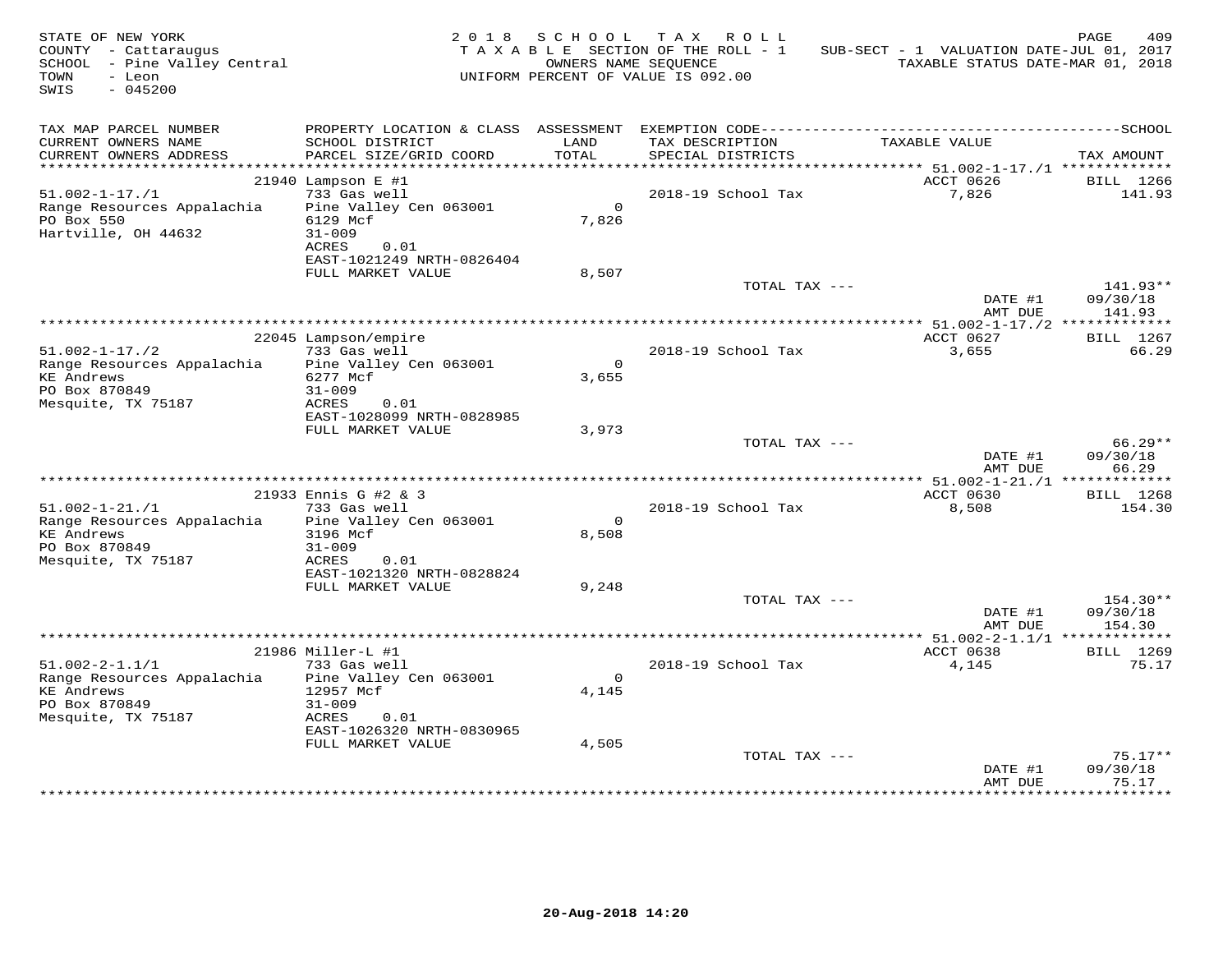| STATE OF NEW YORK<br>COUNTY - Cattaraugus<br>SCHOOL - Pine Valley Central<br>- Leon<br>TOWN<br>$-045200$<br>SWIS |                                                                                                                                        | 2018 SCHOOL             | TAX ROLL<br>TAXABLE SECTION OF THE ROLL - 1<br>OWNERS NAME SEQUENCE<br>UNIFORM PERCENT OF VALUE IS 092.00 | SUB-SECT - 1 VALUATION DATE-JUL 01, 2017<br>TAXABLE STATUS DATE-MAR 01, 2018 | PAGE<br>410                      |
|------------------------------------------------------------------------------------------------------------------|----------------------------------------------------------------------------------------------------------------------------------------|-------------------------|-----------------------------------------------------------------------------------------------------------|------------------------------------------------------------------------------|----------------------------------|
| TAX MAP PARCEL NUMBER<br>CURRENT OWNERS NAME<br>CURRENT OWNERS ADDRESS                                           | SCHOOL DISTRICT<br>PARCEL SIZE/GRID COORD                                                                                              | LAND<br>TOTAL           | TAX DESCRIPTION<br>SPECIAL DISTRICTS                                                                      | TAXABLE VALUE                                                                | TAX AMOUNT                       |
|                                                                                                                  |                                                                                                                                        |                         |                                                                                                           |                                                                              |                                  |
| $51.002 - 2 - 2.71$<br>Range Resources Appalachia<br><b>KE Andrews</b><br>PO Box 870849<br>Mesquite, TX 75187    | 22342 Sobieraj E #1<br>733 Gas well<br>Pine Valley Cen 063001<br>1112 Mcf<br>$31 - 009$<br>ACRES<br>0.01<br>EAST-1027849 NRTH-0831135  | $\Omega$<br>3,062       | 2018-19 School Tax                                                                                        | ACCT 0683<br>3,062                                                           | BILL 1270<br>55.53               |
|                                                                                                                  | FULL MARKET VALUE                                                                                                                      | 3,328                   |                                                                                                           |                                                                              |                                  |
|                                                                                                                  |                                                                                                                                        |                         | TOTAL TAX ---                                                                                             | DATE #1<br>AMT DUE                                                           | $55.53**$<br>09/30/18<br>55.53   |
|                                                                                                                  |                                                                                                                                        |                         |                                                                                                           |                                                                              |                                  |
| $51.002 - 2 - 8.1/1$<br>Range Resources Appalachia<br><b>KE Andrews</b><br>PO Box 870849<br>Mssquite, TX 75187   | 22318 Lampson/mckay #1<br>733 Gas well<br>Pine Valley Cen 063001<br>1876 mcf<br>$31 - 009$<br>ACRES<br>0.01                            | $\overline{0}$<br>5,899 | 2018-19 School Tax                                                                                        | ACCT 0684<br>5,899                                                           | <b>BILL</b> 1271<br>106.99       |
|                                                                                                                  | EAST-1029659 NRTH-0828085                                                                                                              |                         |                                                                                                           |                                                                              |                                  |
|                                                                                                                  | FULL MARKET VALUE                                                                                                                      | 6,412                   | TOTAL TAX ---                                                                                             | DATE #1<br>AMT DUE                                                           | $106.99**$<br>09/30/18<br>106.99 |
|                                                                                                                  |                                                                                                                                        |                         |                                                                                                           |                                                                              |                                  |
| $51.002 - 2 - 8.2/1$<br>Range Resources Appalachia<br>K.E. Andrews<br>PO Box 870849<br>Mesquite, TX 75187        | 22003 Ghent #1<br>733 Gas well<br>Pine Valley Cen 063001<br>5565Mcf<br>$31 - 009$<br>ACRES<br>0.01                                     | $\Omega$<br>8,030       | 2018-19 School Tax                                                                                        | ACCT 0629<br>8,030                                                           | BILL 1272<br>145.63              |
|                                                                                                                  | EAST-1027529 NRTH-0828635<br>FULL MARKET VALUE                                                                                         | 8,728                   |                                                                                                           |                                                                              |                                  |
|                                                                                                                  |                                                                                                                                        |                         | TOTAL TAX ---                                                                                             | DATE #1<br>AMT DUE                                                           | $145.63**$<br>09/30/18<br>145.63 |
|                                                                                                                  |                                                                                                                                        |                         |                                                                                                           |                                                                              |                                  |
| $51.002 - 2 - 8.6/1$<br>Range Resources Appalachia<br><b>KE Andrews</b><br>PO Box 870849<br>Mesquite, TX 75187   | $22232$ Lampson E #2<br>733 Gas well<br>Pine Valley Cen 063001<br>4535 Mcf<br>$31 - 009$<br>ACRES<br>0.01<br>EAST-1029619 NRTH-0828755 | $\Omega$<br>7,932       | 2018-19 School Tax                                                                                        | ACCT 0660<br>7,932                                                           | <b>BILL</b> 1273<br>143.86       |
|                                                                                                                  | FULL MARKET VALUE                                                                                                                      | 8,622                   | TOTAL TAX ---                                                                                             | DATE #1<br>AMT DUE                                                           | 143.86**<br>09/30/18<br>143.86   |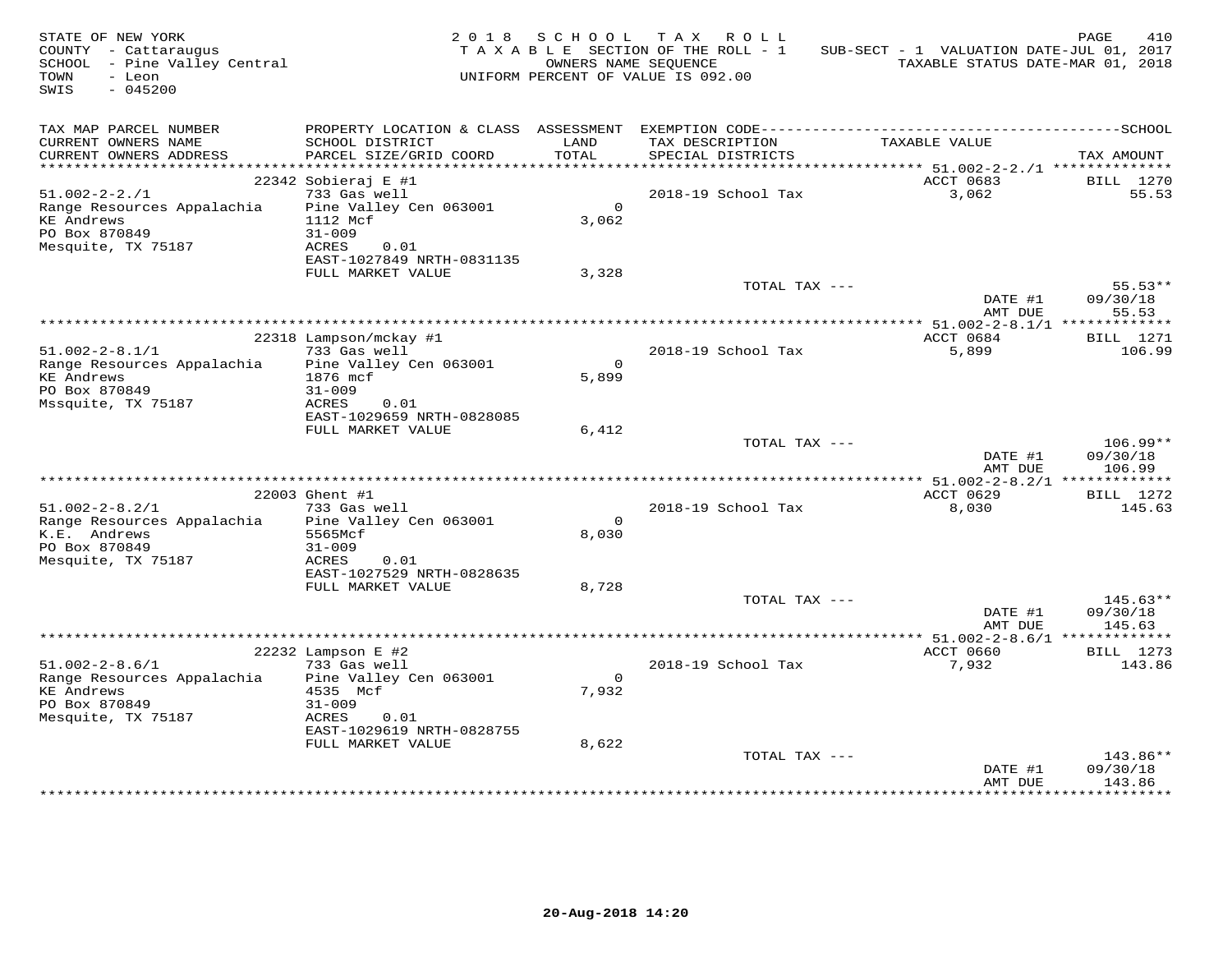| STATE OF NEW YORK<br>COUNTY - Cattaraugus<br>SCHOOL - Pine Valley Central<br>TOWN<br>- Leon<br>$-045200$<br>SWIS |                                                                                       |                         | 2018 SCHOOL TAX ROLL<br>TAXABLE SECTION OF THE ROLL - 1<br>OWNERS NAME SEQUENCE<br>UNIFORM PERCENT OF VALUE IS 092.00 | SUB-SECT - 1 VALUATION DATE-JUL 01, 2017<br>TAXABLE STATUS DATE-MAR 01, 2018 | PAGE<br>411                    |
|------------------------------------------------------------------------------------------------------------------|---------------------------------------------------------------------------------------|-------------------------|-----------------------------------------------------------------------------------------------------------------------|------------------------------------------------------------------------------|--------------------------------|
| TAX MAP PARCEL NUMBER<br>CURRENT OWNERS NAME<br>CURRENT OWNERS ADDRESS                                           | SCHOOL DISTRICT<br>PARCEL SIZE/GRID COORD                                             | LAND<br>TOTAL           | TAX DESCRIPTION<br>SPECIAL DISTRICTS                                                                                  | TAXABLE VALUE                                                                | TAX AMOUNT                     |
|                                                                                                                  |                                                                                       |                         |                                                                                                                       |                                                                              |                                |
| $51.002 - 2 - 9.1$<br>Range Resources Appalachia<br><b>KE</b> Andrews<br>PO Box 870849                           | 22235 Kauffman #1<br>733 Gas well<br>Pine Valley Cen 063001<br>1362 Mcf<br>$31 - 009$ | $\Omega$<br>13,561      | 2018-19 School Tax                                                                                                    | ACCT 0661<br>13,561                                                          | BILL 1274<br>245.94            |
| Mesquite, TX 75187                                                                                               | EAST-1028159 NRTH-0827235                                                             |                         |                                                                                                                       |                                                                              |                                |
|                                                                                                                  | FULL MARKET VALUE                                                                     | 14,740                  |                                                                                                                       |                                                                              |                                |
|                                                                                                                  |                                                                                       |                         | TOTAL TAX ---                                                                                                         | DATE #1<br>AMT DUE                                                           | 245.94**<br>09/30/18<br>245.94 |
|                                                                                                                  |                                                                                       |                         |                                                                                                                       |                                                                              |                                |
|                                                                                                                  | 22445 Stankey R #1                                                                    |                         |                                                                                                                       | ACCT 0709                                                                    | BILL 1275                      |
| $51.002 - 2 - 10.71$                                                                                             | 733 Gas well                                                                          |                         | 2018-19 School Tax                                                                                                    | 1,697                                                                        | 30.78                          |
| Range Resources Appalachia<br><b>KE</b> Andrews<br>PO Box 870849                                                 | Pine Valley Cen 063001<br>1505 Mcf<br>$31 - 009$                                      | $\Omega$<br>1,697       |                                                                                                                       |                                                                              |                                |
| Mesquite, TX 75187                                                                                               | ACRES<br>0.01<br>EAST-1030809 NRTH-0827415<br>FULL MARKET VALUE                       | 1,845                   |                                                                                                                       |                                                                              |                                |
|                                                                                                                  |                                                                                       |                         | TOTAL TAX ---                                                                                                         | DATE #1<br>AMT DUE                                                           | $30.78**$<br>09/30/18<br>30.78 |
|                                                                                                                  |                                                                                       |                         |                                                                                                                       |                                                                              |                                |
|                                                                                                                  | 21966 Miller E Unit #1                                                                |                         |                                                                                                                       | ACCT 0632                                                                    | <b>BILL</b> 1276               |
| $51.002 - 2 - 13.71$<br>Range Resources Appalachia<br><b>KE</b> Andrews<br>PO Box 870849                         | 733 Gas well<br>Pine Valley Cen 063001<br>2785 Mcf<br>$31 - 009$                      | $\Omega$<br>2,057       | 2018-19 School Tax                                                                                                    | 2,057                                                                        | 37.31                          |
| Mesquite, TX 75187                                                                                               | ACRES<br>0.01<br>EAST-1029099 NRTH-0825695<br>FULL MARKET VALUE                       | 2,236                   | TOTAL TAX ---                                                                                                         |                                                                              | $37.31**$                      |
|                                                                                                                  |                                                                                       |                         |                                                                                                                       | DATE #1<br>AMT DUE                                                           | 09/30/18<br>37.31              |
|                                                                                                                  |                                                                                       |                         |                                                                                                                       |                                                                              |                                |
|                                                                                                                  | 22278 Miller E #1                                                                     |                         |                                                                                                                       | ACCT 0685                                                                    | <b>BILL</b> 1277               |
| $51.002 - 2 - 13.72$<br>Range Resources Appalachia<br><b>KE</b> Andrews<br>PO Box 870849                         | 733 Gas well<br>Pine Valley Cen 063001<br>2381Mcf<br>$31 - 009$                       | $\overline{0}$<br>4,261 | 2018-19 School Tax                                                                                                    | 4,261                                                                        | 77.28                          |
| Mesquite, TX 75187                                                                                               | ACRES<br>0.01<br>EAST-1029099 NRTH-0825695<br>FULL MARKET VALUE                       | 4,632                   |                                                                                                                       |                                                                              |                                |
|                                                                                                                  |                                                                                       |                         | TOTAL TAX ---                                                                                                         |                                                                              | $77.28**$                      |
|                                                                                                                  |                                                                                       |                         |                                                                                                                       | DATE #1<br>AMT DUE                                                           | 09/30/18<br>77.28              |
|                                                                                                                  |                                                                                       |                         |                                                                                                                       |                                                                              |                                |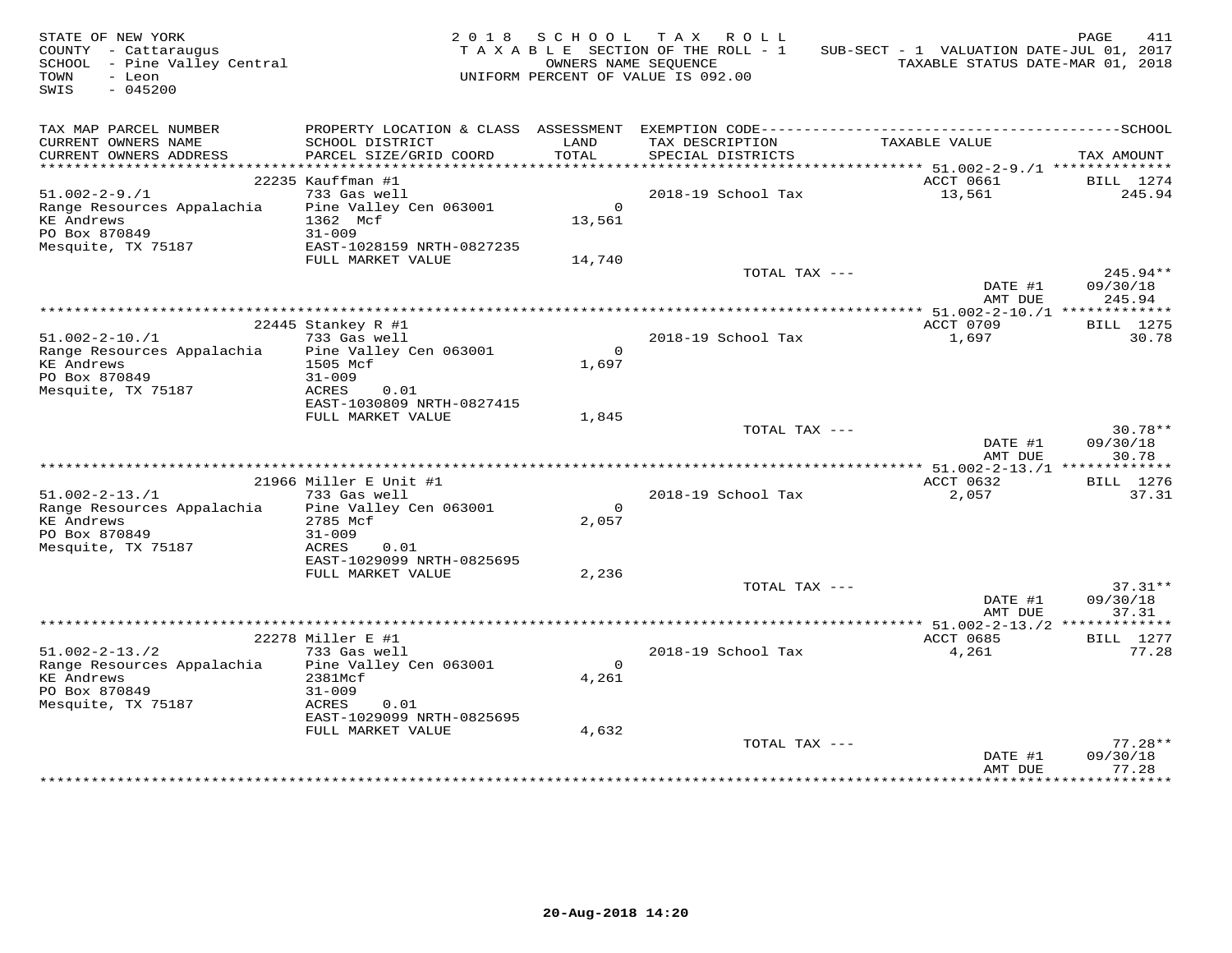| STATE OF NEW YORK<br>COUNTY - Cattaraugus<br>SCHOOL - Pine Valley Central<br>TOWN<br>- Leon<br>SWIS<br>$-045200$ |                                                                                                | 2018 SCHOOL             | TAX ROLL<br>TAXABLE SECTION OF THE ROLL - 1<br>OWNERS NAME SEQUENCE<br>UNIFORM PERCENT OF VALUE IS 092.00 | SUB-SECT - 1 VALUATION DATE-JUL 01, 2017<br>TAXABLE STATUS DATE-MAR 01, 2018 | PAGE<br>412                      |
|------------------------------------------------------------------------------------------------------------------|------------------------------------------------------------------------------------------------|-------------------------|-----------------------------------------------------------------------------------------------------------|------------------------------------------------------------------------------|----------------------------------|
| TAX MAP PARCEL NUMBER<br>CURRENT OWNERS NAME<br>CURRENT OWNERS ADDRESS                                           | SCHOOL DISTRICT<br>PARCEL SIZE/GRID COORD                                                      | LAND<br>TOTAL           | TAX DESCRIPTION<br>SPECIAL DISTRICTS                                                                      | TAXABLE VALUE                                                                | TAX AMOUNT                       |
|                                                                                                                  |                                                                                                |                         |                                                                                                           |                                                                              |                                  |
|                                                                                                                  | 22064 Hershberger #1<br>733 Gas well                                                           |                         |                                                                                                           | ACCT 0633                                                                    | BILL 1278                        |
| $51.002 - 2 - 16. / 1$<br>Range Resources Appalachia<br>KE Andrews<br>PO Box 870849<br>Mesquite, TX 75187        | Pine Valley Cen 063001<br>6923 Mcf<br>$31 - 009$<br>ACRES<br>0.01                              | $\Omega$<br>6,219       | 2018-19 School Tax                                                                                        | 6,219                                                                        | 112.79                           |
|                                                                                                                  | EAST-1025999 NRTH-0825265                                                                      |                         |                                                                                                           |                                                                              |                                  |
|                                                                                                                  | FULL MARKET VALUE                                                                              | 6,760                   | TOTAL TAX ---                                                                                             | DATE #1<br>AMT DUE                                                           | $112.79**$<br>09/30/18<br>112.79 |
|                                                                                                                  |                                                                                                |                         |                                                                                                           |                                                                              |                                  |
|                                                                                                                  | 21932 Kickbush #2                                                                              |                         |                                                                                                           | ACCT 0628                                                                    | <b>BILL</b> 1279                 |
| $51.002 - 2 - 18.1/1$<br>Range Resources Appalachia<br>KE Andrews<br>PO Box 870849<br>Mesquite, TX 75187         | 733 Gas well<br>Pine Valley Cen 063001<br>4544 Mcf<br>$31 - 009$<br>ACRES<br>0.01              | $\overline{0}$<br>5,633 | 2018-19 School Tax                                                                                        | 5,633                                                                        | 102.16                           |
|                                                                                                                  | EAST-1026219 NRTH-0829325                                                                      |                         |                                                                                                           |                                                                              |                                  |
|                                                                                                                  | FULL MARKET VALUE                                                                              | 6,123                   |                                                                                                           |                                                                              |                                  |
|                                                                                                                  |                                                                                                |                         | TOTAL TAX ---                                                                                             | DATE #1<br>AMT DUE                                                           | $102.16**$<br>09/30/18<br>102.16 |
|                                                                                                                  | 22172 Kickbush #1                                                                              |                         |                                                                                                           | ACCT 0662                                                                    | <b>BILL</b> 1280                 |
| $51.002 - 2 - 25.1/1$                                                                                            | 733 Gas well                                                                                   |                         | 2018-19 School Tax                                                                                        | 7,191                                                                        | 130.42                           |
| Range Resources Appalachia                                                                                       | Pine Valley Cen 063001                                                                         | $\Omega$                |                                                                                                           |                                                                              |                                  |
| <b>KE Andrews</b><br>PO Box 870849<br>Mesquite, TX 75187                                                         | 4079 Mcf<br>$31 - 009$<br>ACRES<br>0.01                                                        | 7.191                   |                                                                                                           |                                                                              |                                  |
|                                                                                                                  | EAST-1026219 NRTH-0829325                                                                      |                         |                                                                                                           |                                                                              |                                  |
|                                                                                                                  | FULL MARKET VALUE                                                                              | 7,816                   | TOTAL TAX ---                                                                                             |                                                                              | $130.42**$                       |
|                                                                                                                  |                                                                                                |                         |                                                                                                           | DATE #1<br>AMT DUE                                                           | 09/30/18<br>130.42               |
|                                                                                                                  |                                                                                                |                         |                                                                                                           | ************* 52.001-1-27./2 **************                                  |                                  |
| $52.001 - 1 - 27.72$                                                                                             | 21934 Miller E 1241<br>733 Gas well                                                            |                         | 2018-19 School Tax                                                                                        | ACCT 0639<br>4,017                                                           | <b>BILL</b> 1281<br>72.85        |
| Range Resources Appalachia<br><b>KE Andrews</b><br>PO Box 870849<br>Mesquite, TX 75187                           | Pine Valley Cen 063001<br>3561 Mcf<br>$31 - 009$<br>ACRES<br>0.01<br>EAST-1035849 NRTH-0826485 | $\Omega$<br>4,017       |                                                                                                           |                                                                              |                                  |
|                                                                                                                  | FULL MARKET VALUE                                                                              | 4,366                   |                                                                                                           |                                                                              |                                  |
|                                                                                                                  |                                                                                                |                         | TOTAL TAX ---                                                                                             | DATE #1<br>AMT DUE                                                           | $72.85**$<br>09/30/18<br>72.85   |
|                                                                                                                  |                                                                                                |                         |                                                                                                           |                                                                              |                                  |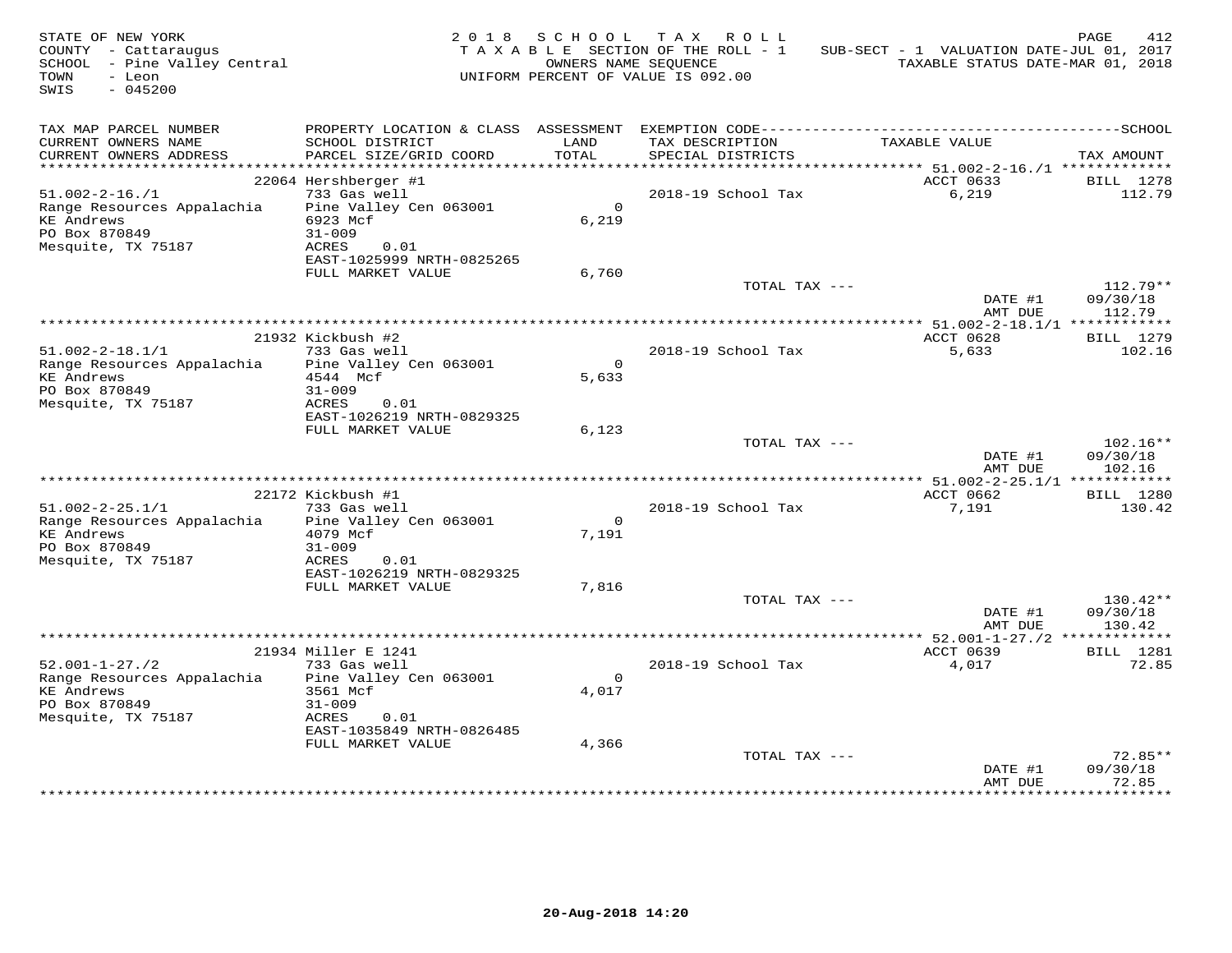| STATE OF NEW YORK<br>COUNTY - Cattaraugus<br>SCHOOL - Pine Valley Central<br>TOWN<br>- Leon<br>SWIS<br>$-045200$ |                                      | 2018 SCHOOL    | TAX ROLL<br>TAXABLE SECTION OF THE ROLL - 1<br>OWNERS NAME SEOUENCE<br>UNIFORM PERCENT OF VALUE IS 092.00 | SUB-SECT - 1 VALUATION DATE-JUL 01, 2017<br>TAXABLE STATUS DATE-MAR 01, 2018 | PAGE<br>413           |
|------------------------------------------------------------------------------------------------------------------|--------------------------------------|----------------|-----------------------------------------------------------------------------------------------------------|------------------------------------------------------------------------------|-----------------------|
| TAX MAP PARCEL NUMBER<br>CURRENT OWNERS NAME                                                                     | SCHOOL DISTRICT                      | LAND           | TAX DESCRIPTION                                                                                           | TAXABLE VALUE                                                                |                       |
| CURRENT OWNERS ADDRESS                                                                                           | PARCEL SIZE/GRID COORD               | TOTAL          | SPECIAL DISTRICTS                                                                                         |                                                                              | TAX AMOUNT            |
| ***********************                                                                                          |                                      |                |                                                                                                           |                                                                              |                       |
| $52.001 - 1 - 31. / 1$                                                                                           | 22307 Miller M #1<br>733 Gas well    |                | 2018-19 School Tax                                                                                        | ACCT 0686<br>6,072                                                           | BILL 1282<br>110.12   |
| Range Resources Appalachia                                                                                       | Pine Valley Cen 063001               | $\circ$        |                                                                                                           |                                                                              |                       |
| <b>KE</b> Andrews                                                                                                | 3687 Mcf                             | 6,072          |                                                                                                           |                                                                              |                       |
| PO Box 870849                                                                                                    | $31 - 009$                           |                |                                                                                                           |                                                                              |                       |
| Mesquite, TX 75187                                                                                               | ACRES<br>0.01                        |                |                                                                                                           |                                                                              |                       |
|                                                                                                                  | EAST-1033489 NRTH-0826405            |                |                                                                                                           |                                                                              |                       |
|                                                                                                                  | FULL MARKET VALUE                    | 6,600          |                                                                                                           |                                                                              |                       |
|                                                                                                                  |                                      |                | TOTAL TAX ---                                                                                             |                                                                              | $110.12**$            |
|                                                                                                                  |                                      |                |                                                                                                           | DATE #1<br>AMT DUE                                                           | 09/30/18<br>110.12    |
|                                                                                                                  |                                      |                |                                                                                                           |                                                                              |                       |
|                                                                                                                  | 16850 Grapka E #1                    |                |                                                                                                           | ACCT 0527                                                                    | BILL 1283             |
| $33.004 - 1 - 11.71$                                                                                             | 733 Gas well                         |                | 2018-19 School Tax                                                                                        | 3,877                                                                        | 70.31                 |
| Range Resources- Appalachia                                                                                      | Pine Valley Cen 063001               | $\overline{0}$ |                                                                                                           |                                                                              |                       |
| K.E. Andrews                                                                                                     | 4797 Mcf                             | 3,877          |                                                                                                           |                                                                              |                       |
| PO Box 870849<br>Msequite, TX 44632                                                                              | $31 - 009$<br>ACRES<br>0.01          |                |                                                                                                           |                                                                              |                       |
|                                                                                                                  | EAST-1022410 NRTH-0852825            |                |                                                                                                           |                                                                              |                       |
|                                                                                                                  | FULL MARKET VALUE                    | 4,214          |                                                                                                           |                                                                              |                       |
|                                                                                                                  |                                      |                | TOTAL TAX ---                                                                                             |                                                                              | $70.31**$             |
|                                                                                                                  |                                      |                |                                                                                                           | DATE #1                                                                      | 09/30/18              |
|                                                                                                                  |                                      |                |                                                                                                           | AMT DUE                                                                      | 70.31                 |
|                                                                                                                  |                                      |                |                                                                                                           |                                                                              |                       |
| $42.004 - 2 - 29.71$                                                                                             | 16718 Miller, dan #1<br>733 Gas well |                | 2018-19 School Tax                                                                                        | ACCT 0533<br>2,766                                                           | BILL 1284<br>50.16    |
| Range Resources- Appalachia                                                                                      | Pine Valley Cen 063001               | $\circ$        |                                                                                                           |                                                                              |                       |
| <b>KE Andrews</b>                                                                                                | 3827 Mcf                             | 2,766          |                                                                                                           |                                                                              |                       |
| PO Box 870849                                                                                                    | $31 - 009$                           |                |                                                                                                           |                                                                              |                       |
| Mesquite, TX 75187                                                                                               | ACRES<br>0.01                        |                |                                                                                                           |                                                                              |                       |
|                                                                                                                  | EAST-1026420 NRTH-0833885            |                |                                                                                                           |                                                                              |                       |
|                                                                                                                  | FULL MARKET VALUE                    | 3,007          |                                                                                                           |                                                                              |                       |
|                                                                                                                  |                                      |                | TOTAL TAX ---                                                                                             | DATE #1                                                                      | $50.16**$<br>09/30/18 |
|                                                                                                                  |                                      |                |                                                                                                           | AMT DUE                                                                      | 50.16                 |
|                                                                                                                  |                                      |                |                                                                                                           | *************** 43.003-1-22./1 **************                                |                       |
|                                                                                                                  | 16719 Stankey V Lp-9                 |                |                                                                                                           | ACCT 0536                                                                    | <b>BILL</b> 1285      |
| $43.003 - 1 - 22.71$                                                                                             | 733 Gas well                         |                | 2018-19 School Tax                                                                                        | 5,425                                                                        | 98.39                 |
| Range Resources- Appalachia                                                                                      | Pine Valley Cen 063001               | $\Omega$       |                                                                                                           |                                                                              |                       |
| <b>KE Andrews</b>                                                                                                | 6903 Mcf                             | 5,425          |                                                                                                           |                                                                              |                       |
| PO Box 870849                                                                                                    | $31 - 009$<br>ACRES                  |                |                                                                                                           |                                                                              |                       |
| Mesquite, TX 75187                                                                                               | 0.01<br>EAST-1034659 NRTH-0834535    |                |                                                                                                           |                                                                              |                       |
|                                                                                                                  | FULL MARKET VALUE                    | 5,897          |                                                                                                           |                                                                              |                       |
|                                                                                                                  |                                      |                | TOTAL TAX ---                                                                                             |                                                                              | 98.39**               |
|                                                                                                                  |                                      |                |                                                                                                           | DATE #1                                                                      | 09/30/18              |
|                                                                                                                  |                                      |                |                                                                                                           | AMT DUE                                                                      | 98.39                 |
|                                                                                                                  |                                      |                |                                                                                                           |                                                                              |                       |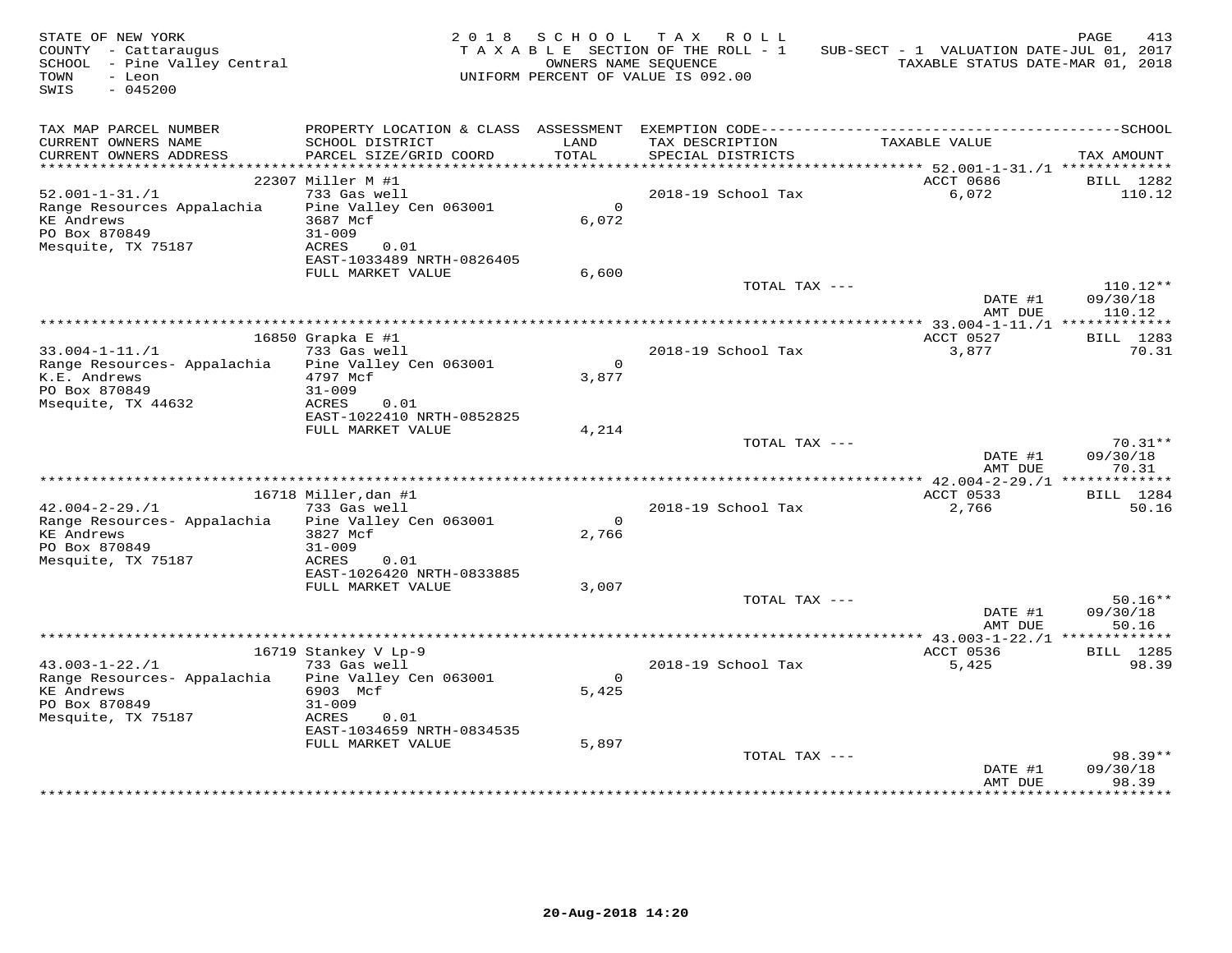| TAX MAP PARCEL NUMBER<br>PROPERTY LOCATION & CLASS ASSESSMENT<br>CURRENT OWNERS NAME<br>SCHOOL DISTRICT<br>LAND<br>TAX DESCRIPTION<br>TAXABLE VALUE<br>PARCEL SIZE/GRID COORD<br>TOTAL<br>CURRENT OWNERS ADDRESS<br>SPECIAL DISTRICTS<br>**********************<br>***********************<br>23376 Grapka E #2<br>ACCT 0857<br>$33.004 - 1 - 11.72$<br>733 Gas well<br>2018-19 School Tax<br>6,330<br>Pine Valley Cen 063001<br>$\mathsf{O}$<br>Range Resources-Appalachia<br>K.E. Andrews<br>23376 Grapka E. #2<br>6,330<br>0.01<br>PO Box 870849<br>ACRES<br>Mesquite, TX 75187<br>EAST-1022410 NRTH-0852825<br>FULL MARKET VALUE<br>6,880<br>TOTAL TAX ---<br>DATE #1<br>09/30/18<br>114.80<br>AMT DUE<br>23331 Panella, giorgio<br>ACCT 0836<br>$33.004 - 2 - 22.3/1$<br>733 Gas well<br>2018-19 School Tax<br>12,749<br>Pine Valley Cen 063001<br>$\Omega$<br>Seneca Resources Corp<br>5800 Corporate Dr Ste 300<br>12,749<br>28973 Mcf<br>Pittsburgh, PA 15237<br>$31 - 009$<br>ACRES<br>0.01<br>EAST-1023730 NRTH-0850755<br>FULL MARKET VALUE<br>13,858<br>TOTAL TAX ---<br>$231.22**$<br>DATE #1<br>09/30/18<br>AMT DUE<br>231.22<br>***** 52.001-1-2./1 **************<br>22163 Adams, b #2<br>ACCT 0669<br>BILL 1288<br>$52.001 - 1 - 2.71$<br>733 Gas well<br>2018-19 School Tax<br>0.00<br>Seneca Resources Corp<br>Pine Valley Cen 063001<br>$\circ$<br>$\Omega$<br>Seneca Resources Corp<br>0 Mcf<br>5800 Corporate Dr Suite 300<br>31-009 7355<br>Pittsburg, PA 152347<br>ACRES<br>0.01<br>EAST-1034079 NRTH-0830805<br>FULL MARKET VALUE<br>$\Omega$<br>TOTAL TAX $---$<br>ACCT 0922<br>92530 Borda<br>BILL 1289<br>743<br>$34.004 - 2 - 8.71$<br>733 Gas well<br>2018-19 School Tax<br>US Energy Development Corp<br>Pine Valley Cen 063001<br>$\Omega$<br>2350 Forest Rd<br>ACRES<br>0.01<br>743<br>808<br>Getzville, NY 14068<br>FULL MARKET VALUE<br>TOTAL TAX --- | STATE OF NEW YORK<br>COUNTY - Cattaraugus<br>SCHOOL - Pine Valley Central<br>TOWN<br>- Leon<br>SWIS<br>$-045200$ | OWNERS NAME SEQUENCE | 2018 SCHOOL TAX ROLL<br>TAXABLE SECTION OF THE ROLL - 1<br>UNIFORM PERCENT OF VALUE IS 092.00 | SUB-SECT - 1 VALUATION DATE-JUL 01, 2017<br>TAXABLE STATUS DATE-MAR 01, 2018 | PAGE<br>414           |
|------------------------------------------------------------------------------------------------------------------------------------------------------------------------------------------------------------------------------------------------------------------------------------------------------------------------------------------------------------------------------------------------------------------------------------------------------------------------------------------------------------------------------------------------------------------------------------------------------------------------------------------------------------------------------------------------------------------------------------------------------------------------------------------------------------------------------------------------------------------------------------------------------------------------------------------------------------------------------------------------------------------------------------------------------------------------------------------------------------------------------------------------------------------------------------------------------------------------------------------------------------------------------------------------------------------------------------------------------------------------------------------------------------------------------------------------------------------------------------------------------------------------------------------------------------------------------------------------------------------------------------------------------------------------------------------------------------------------------------------------------------------------------------------------------------------------------------------------------------------------------------------|------------------------------------------------------------------------------------------------------------------|----------------------|-----------------------------------------------------------------------------------------------|------------------------------------------------------------------------------|-----------------------|
|                                                                                                                                                                                                                                                                                                                                                                                                                                                                                                                                                                                                                                                                                                                                                                                                                                                                                                                                                                                                                                                                                                                                                                                                                                                                                                                                                                                                                                                                                                                                                                                                                                                                                                                                                                                                                                                                                          |                                                                                                                  |                      |                                                                                               |                                                                              | TAX AMOUNT            |
|                                                                                                                                                                                                                                                                                                                                                                                                                                                                                                                                                                                                                                                                                                                                                                                                                                                                                                                                                                                                                                                                                                                                                                                                                                                                                                                                                                                                                                                                                                                                                                                                                                                                                                                                                                                                                                                                                          |                                                                                                                  |                      |                                                                                               |                                                                              | BILL 1286<br>114.80   |
|                                                                                                                                                                                                                                                                                                                                                                                                                                                                                                                                                                                                                                                                                                                                                                                                                                                                                                                                                                                                                                                                                                                                                                                                                                                                                                                                                                                                                                                                                                                                                                                                                                                                                                                                                                                                                                                                                          |                                                                                                                  |                      |                                                                                               |                                                                              | $114.80**$            |
|                                                                                                                                                                                                                                                                                                                                                                                                                                                                                                                                                                                                                                                                                                                                                                                                                                                                                                                                                                                                                                                                                                                                                                                                                                                                                                                                                                                                                                                                                                                                                                                                                                                                                                                                                                                                                                                                                          |                                                                                                                  |                      |                                                                                               |                                                                              |                       |
|                                                                                                                                                                                                                                                                                                                                                                                                                                                                                                                                                                                                                                                                                                                                                                                                                                                                                                                                                                                                                                                                                                                                                                                                                                                                                                                                                                                                                                                                                                                                                                                                                                                                                                                                                                                                                                                                                          |                                                                                                                  |                      |                                                                                               |                                                                              | BILL 1287<br>231.22   |
|                                                                                                                                                                                                                                                                                                                                                                                                                                                                                                                                                                                                                                                                                                                                                                                                                                                                                                                                                                                                                                                                                                                                                                                                                                                                                                                                                                                                                                                                                                                                                                                                                                                                                                                                                                                                                                                                                          |                                                                                                                  |                      |                                                                                               |                                                                              |                       |
|                                                                                                                                                                                                                                                                                                                                                                                                                                                                                                                                                                                                                                                                                                                                                                                                                                                                                                                                                                                                                                                                                                                                                                                                                                                                                                                                                                                                                                                                                                                                                                                                                                                                                                                                                                                                                                                                                          |                                                                                                                  |                      |                                                                                               |                                                                              |                       |
|                                                                                                                                                                                                                                                                                                                                                                                                                                                                                                                                                                                                                                                                                                                                                                                                                                                                                                                                                                                                                                                                                                                                                                                                                                                                                                                                                                                                                                                                                                                                                                                                                                                                                                                                                                                                                                                                                          |                                                                                                                  |                      |                                                                                               |                                                                              |                       |
|                                                                                                                                                                                                                                                                                                                                                                                                                                                                                                                                                                                                                                                                                                                                                                                                                                                                                                                                                                                                                                                                                                                                                                                                                                                                                                                                                                                                                                                                                                                                                                                                                                                                                                                                                                                                                                                                                          |                                                                                                                  |                      |                                                                                               |                                                                              | 0.00                  |
|                                                                                                                                                                                                                                                                                                                                                                                                                                                                                                                                                                                                                                                                                                                                                                                                                                                                                                                                                                                                                                                                                                                                                                                                                                                                                                                                                                                                                                                                                                                                                                                                                                                                                                                                                                                                                                                                                          |                                                                                                                  |                      |                                                                                               |                                                                              |                       |
|                                                                                                                                                                                                                                                                                                                                                                                                                                                                                                                                                                                                                                                                                                                                                                                                                                                                                                                                                                                                                                                                                                                                                                                                                                                                                                                                                                                                                                                                                                                                                                                                                                                                                                                                                                                                                                                                                          |                                                                                                                  |                      |                                                                                               |                                                                              | $0.00**$              |
|                                                                                                                                                                                                                                                                                                                                                                                                                                                                                                                                                                                                                                                                                                                                                                                                                                                                                                                                                                                                                                                                                                                                                                                                                                                                                                                                                                                                                                                                                                                                                                                                                                                                                                                                                                                                                                                                                          |                                                                                                                  |                      |                                                                                               |                                                                              |                       |
|                                                                                                                                                                                                                                                                                                                                                                                                                                                                                                                                                                                                                                                                                                                                                                                                                                                                                                                                                                                                                                                                                                                                                                                                                                                                                                                                                                                                                                                                                                                                                                                                                                                                                                                                                                                                                                                                                          |                                                                                                                  |                      |                                                                                               |                                                                              | 13.48                 |
| 13.48<br>AMT DUE                                                                                                                                                                                                                                                                                                                                                                                                                                                                                                                                                                                                                                                                                                                                                                                                                                                                                                                                                                                                                                                                                                                                                                                                                                                                                                                                                                                                                                                                                                                                                                                                                                                                                                                                                                                                                                                                         |                                                                                                                  |                      |                                                                                               | DATE #1                                                                      | $13.48**$<br>09/30/18 |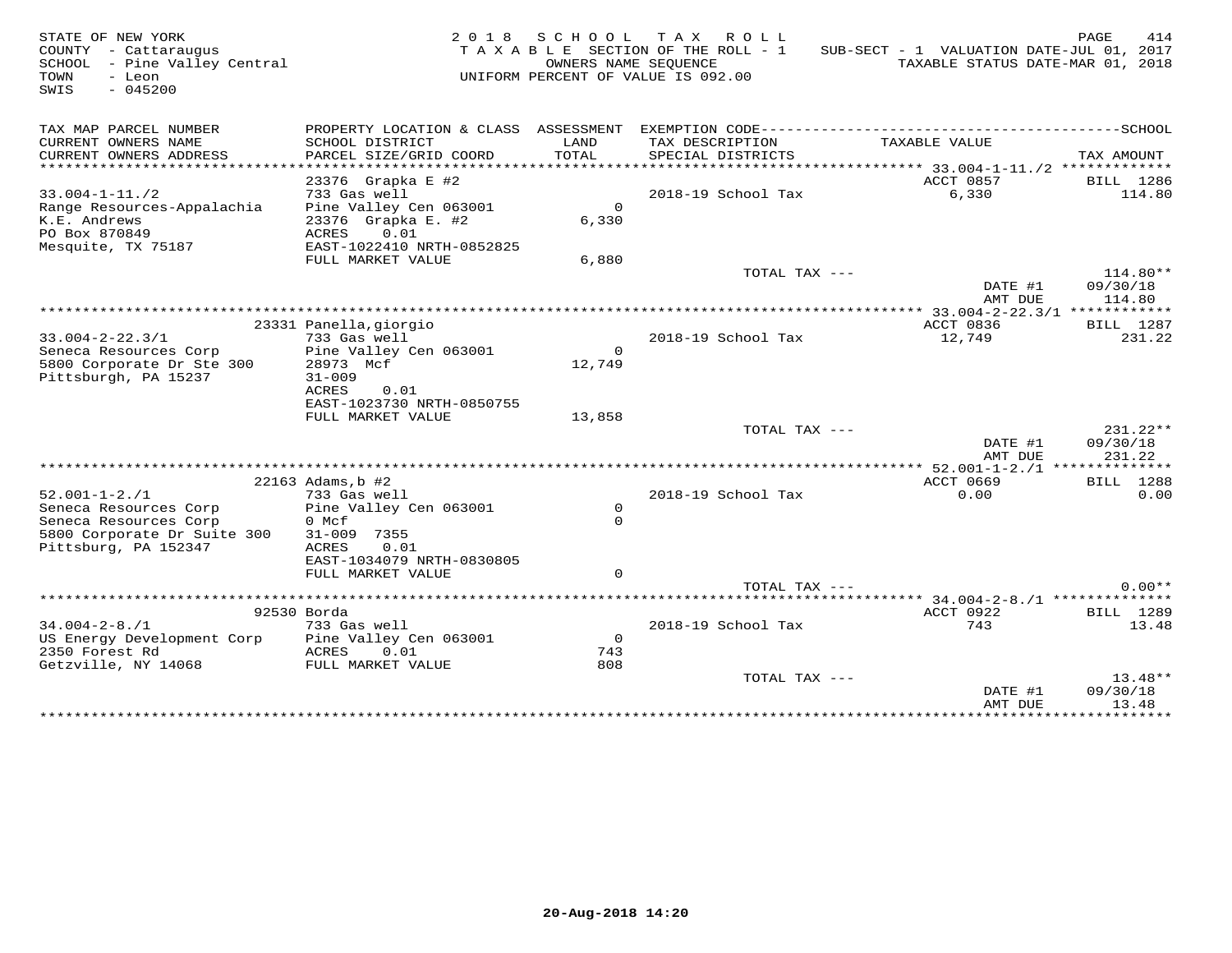| STATE OF NEW YORK<br>COUNTY - Cattaraugus<br>SCHOOL - Pine Valley Central<br>TOWN<br>- Leon<br>SWIS<br>$-045200$ |                                         | OWNERS NAME SEOUENCE    | 2018 SCHOOL TAX ROLL<br>TAXABLE SECTION OF THE ROLL - 1<br>UNIFORM PERCENT OF VALUE IS 092.00 | SUB-SECT - 1 VALUATION DATE-JUL 01, 2017<br>TAXABLE STATUS DATE-MAR 01, 2018 | PAGE<br>415        |
|------------------------------------------------------------------------------------------------------------------|-----------------------------------------|-------------------------|-----------------------------------------------------------------------------------------------|------------------------------------------------------------------------------|--------------------|
| TAX MAP PARCEL NUMBER                                                                                            |                                         |                         |                                                                                               |                                                                              |                    |
| CURRENT OWNERS NAME                                                                                              | SCHOOL DISTRICT                         | LAND                    | TAX DESCRIPTION                                                                               | TAXABLE VALUE                                                                |                    |
| CURRENT OWNERS ADDRESS                                                                                           | PARCEL SIZE/GRID COORD                  | TOTAL                   | SPECIAL DISTRICTS                                                                             |                                                                              | TAX AMOUNT         |
| ************************                                                                                         |                                         |                         |                                                                                               |                                                                              |                    |
| $34.004 - 2 - 8.72$                                                                                              | 925301 Bordea #2A<br>733 Gas well       |                         | 2018-19 School Tax                                                                            | ACCT 0919<br>661                                                             | BILL 1290<br>11.99 |
| US Energy Development Corp Pine Valley Cen 063001                                                                |                                         | $\Omega$                |                                                                                               |                                                                              |                    |
| 2350 Forest Rd                                                                                                   | ACRES 0.01                              | 661                     |                                                                                               |                                                                              |                    |
| Getzville, NY 14068                                                                                              | FULL MARKET VALUE                       | 718                     |                                                                                               |                                                                              |                    |
|                                                                                                                  |                                         |                         | TOTAL TAX ---                                                                                 |                                                                              | $11.99**$          |
|                                                                                                                  |                                         |                         |                                                                                               | DATE #1                                                                      | 09/30/18           |
|                                                                                                                  |                                         |                         |                                                                                               | AMT DUE                                                                      | 11.99              |
|                                                                                                                  |                                         |                         |                                                                                               |                                                                              |                    |
|                                                                                                                  | 27740 Smith 9                           |                         |                                                                                               | ACCT 0943                                                                    | <b>BILL</b> 1291   |
| $42.002 - 1 - 1.1/1$<br>US Energy development Corp Pine Valley Cen 063001                                        | 733 Gas well                            | $\overline{0}$          | 2018-19 School Tax                                                                            | 3,964                                                                        | 71.89              |
| 2350 Forest Rd                                                                                                   | ACRES 0.01                              | 3,964                   |                                                                                               |                                                                              |                    |
| Getzville, NY 14068                                                                                              | FULL MARKET VALUE                       | 4,309                   |                                                                                               |                                                                              |                    |
|                                                                                                                  |                                         |                         | TOTAL TAX ---                                                                                 |                                                                              | $71.89**$          |
|                                                                                                                  |                                         |                         |                                                                                               | DATE #1<br>AMT DUE                                                           | 09/30/18<br>71.89  |
|                                                                                                                  |                                         |                         |                                                                                               |                                                                              |                    |
|                                                                                                                  | 25074 Detweiler #2                      |                         |                                                                                               | ACCT 0917                                                                    | <b>BILL</b> 1292   |
| $42.002 - 1 - 16.2/1$                                                                                            | 733 Gas well                            |                         | 2018-19 School Tax                                                                            | 819                                                                          | 14.85              |
| US Energy Development Corp<br>2350 N Forest Rd                                                                   | Pine Valley Cen 063001<br>ACRES 0.01    | $\Omega$<br>819         |                                                                                               |                                                                              |                    |
| Getzville, NY 14060                                                                                              | FULL MARKET VALUE                       | 890                     |                                                                                               |                                                                              |                    |
|                                                                                                                  |                                         |                         | TOTAL TAX ---                                                                                 |                                                                              | 14.85**            |
|                                                                                                                  |                                         |                         |                                                                                               | DATE #1                                                                      | 09/30/18           |
|                                                                                                                  |                                         |                         |                                                                                               | AMT DUE                                                                      | 14.85              |
|                                                                                                                  |                                         |                         |                                                                                               |                                                                              |                    |
|                                                                                                                  | 25090 Detweiler #1                      |                         |                                                                                               | ACCT 0923                                                                    | BILL 1293          |
| $42.002 - 1 - 16.2/2$                                                                                            | 733 Gas well                            |                         | 2018-19 School Tax                                                                            | 1,165                                                                        | 21.13              |
| US Energy Development Corp<br>2350 N Forest Rd                                                                   | Pine Valley Cen 063001<br>ACRES 0.01    | $\overline{0}$<br>1,165 |                                                                                               |                                                                              |                    |
| Getzville, NY 14060                                                                                              | FULL MARKET VALUE                       | 1,266                   |                                                                                               |                                                                              |                    |
|                                                                                                                  |                                         |                         | TOTAL TAX ---                                                                                 |                                                                              | $21.13**$          |
|                                                                                                                  |                                         |                         |                                                                                               | DATE #1                                                                      | 09/30/18           |
|                                                                                                                  |                                         |                         |                                                                                               | AMT DUE                                                                      | 21.13              |
|                                                                                                                  |                                         |                         |                                                                                               | ********* 42.002-1-27./1 *************                                       |                    |
|                                                                                                                  | 27681 Wengerd 2                         |                         |                                                                                               | ACCT 0953                                                                    | BILL 1294          |
| $42.002 - 1 - 27.71$                                                                                             | 733 Gas well                            |                         | 2018-19 School Tax                                                                            | 4,436                                                                        | 80.45              |
| US Energy development Corp<br>2350 Forest Rd                                                                     | Pine Valley Cen 063001<br>ACRES<br>0.01 | $\overline{0}$          |                                                                                               |                                                                              |                    |
| Getzville, NY 14068                                                                                              | FULL MARKET VALUE                       | 4,436<br>4,822          |                                                                                               |                                                                              |                    |
|                                                                                                                  |                                         |                         | TOTAL TAX ---                                                                                 |                                                                              | $80.45**$          |
|                                                                                                                  |                                         |                         |                                                                                               | DATE #1                                                                      | 09/30/18           |
|                                                                                                                  |                                         |                         |                                                                                               | AMT DUE                                                                      | 80.45              |
|                                                                                                                  |                                         |                         |                                                                                               | + + + + + + + + + + + + + +                                                  | <b>++++++++++</b>  |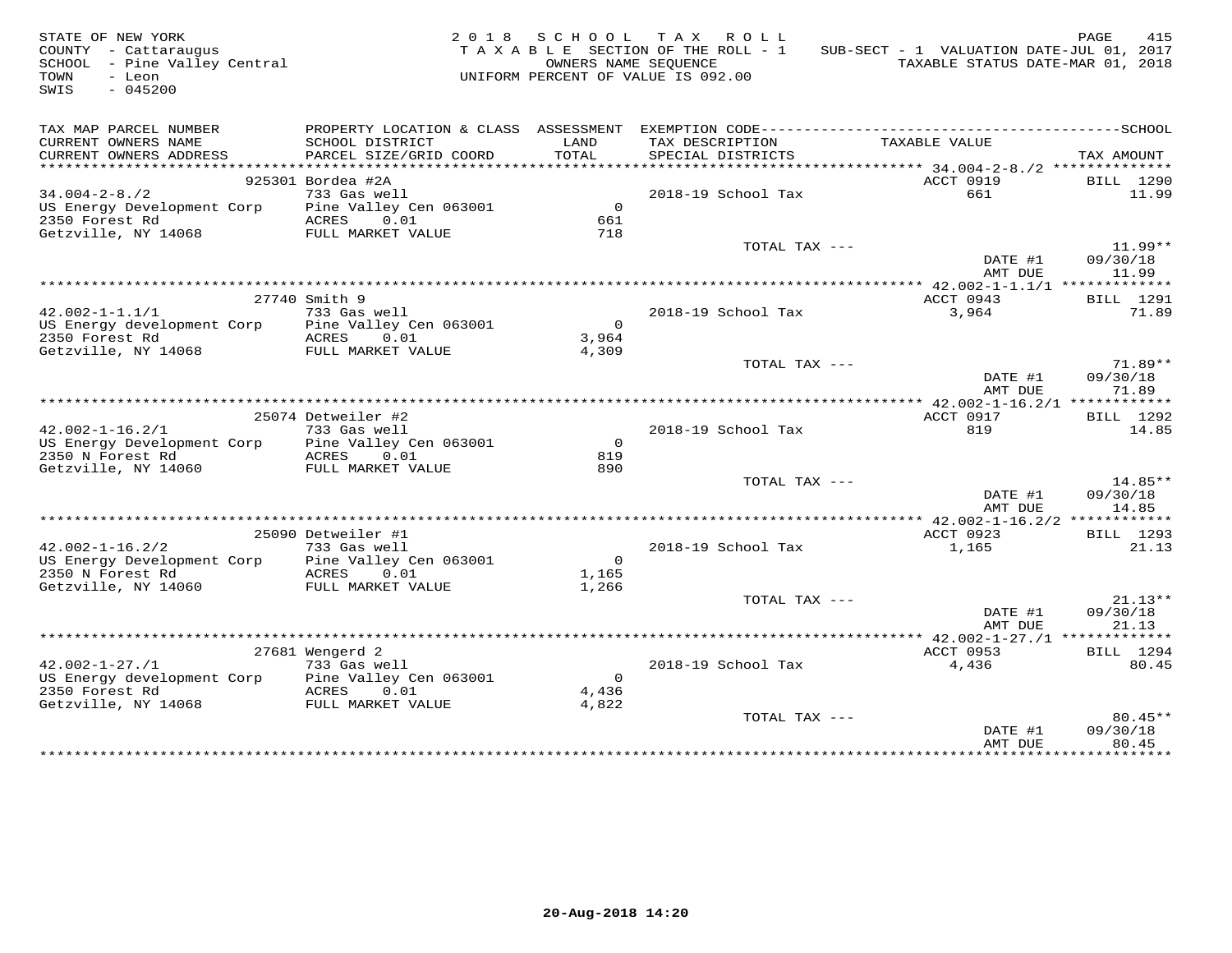| STATE OF NEW YORK<br>COUNTY - Cattaraugus<br>SCHOOL - Pine Valley Central<br>TOWN<br>- Leon<br>$-045200$<br>SWIS |                                      |                         | 2018 SCHOOL TAX ROLL<br>TAXABLE SECTION OF THE ROLL - 1<br>OWNERS NAME SEQUENCE<br>UNIFORM PERCENT OF VALUE IS 092.00 | SUB-SECT - 1 VALUATION DATE-JUL 01, 2017<br>TAXABLE STATUS DATE-MAR 01, 2018 | PAGE<br>416           |
|------------------------------------------------------------------------------------------------------------------|--------------------------------------|-------------------------|-----------------------------------------------------------------------------------------------------------------------|------------------------------------------------------------------------------|-----------------------|
| TAX MAP PARCEL NUMBER                                                                                            | PROPERTY LOCATION & CLASS ASSESSMENT |                         |                                                                                                                       |                                                                              |                       |
| CURRENT OWNERS NAME                                                                                              | SCHOOL DISTRICT                      | LAND                    | TAX DESCRIPTION                                                                                                       | TAXABLE VALUE                                                                |                       |
| CURRENT OWNERS ADDRESS<br>**********************                                                                 | PARCEL SIZE/GRID COORD               | TOTAL                   | SPECIAL DISTRICTS                                                                                                     |                                                                              | TAX AMOUNT            |
|                                                                                                                  | 25076 Slabaugh #1                    |                         |                                                                                                                       | ACCT 0918                                                                    | BILL 1295             |
| $42.002 - 1 - 28.71$                                                                                             | 733 Gas well                         |                         | 2018-19 School Tax                                                                                                    | 1,341                                                                        | 24.32                 |
| US Energy Development Corp Pine Valley Cen 063001                                                                |                                      | $\overline{0}$          |                                                                                                                       |                                                                              |                       |
| 2350 Forest Rd                                                                                                   | ACRES 0.01                           | 1,341                   |                                                                                                                       |                                                                              |                       |
| Getzville, NY 14068                                                                                              | FULL MARKET VALUE                    | 1,458                   |                                                                                                                       |                                                                              |                       |
|                                                                                                                  |                                      |                         | TOTAL TAX ---                                                                                                         |                                                                              | $24.32**$             |
|                                                                                                                  |                                      |                         |                                                                                                                       | DATE #1                                                                      | 09/30/18              |
|                                                                                                                  |                                      |                         |                                                                                                                       | AMT DUE                                                                      | 24.32                 |
|                                                                                                                  | 25077 Slabaugh #2                    |                         |                                                                                                                       | ACCT 0920                                                                    | BILL 1296             |
| $42.002 - 1 - 28.72$                                                                                             | 733 Gas well                         |                         | 2018-19 School Tax                                                                                                    | 2,943                                                                        | 53.37                 |
| US Energy Development Corp                                                                                       | Pine Valley Cen 063001               | $\overline{0}$          |                                                                                                                       |                                                                              |                       |
| 2350 Forest Rd                                                                                                   | ACRES 0.01                           | 2,943                   |                                                                                                                       |                                                                              |                       |
| Getzville, NY 14068                                                                                              | FULL MARKET VALUE                    | 3,199                   |                                                                                                                       |                                                                              |                       |
|                                                                                                                  |                                      |                         | TOTAL TAX ---                                                                                                         | DATE #1                                                                      | $53.37**$<br>09/30/18 |
|                                                                                                                  |                                      |                         |                                                                                                                       | AMT DUE                                                                      | 53.37                 |
|                                                                                                                  |                                      |                         |                                                                                                                       |                                                                              |                       |
|                                                                                                                  | 25078 Slabaugh #3                    |                         |                                                                                                                       | ACCT 0921                                                                    | BILL 1297             |
| $42.002 - 1 - 28.73$                                                                                             | 733 Gas well                         |                         | 2018-19 School Tax                                                                                                    | 6,151                                                                        | 111.56                |
| US Energy Development Corp                                                                                       | Pine Valley Cen 063001               | $\overline{0}$          |                                                                                                                       |                                                                              |                       |
| 2350 Forest Rd                                                                                                   | ACRES 0.01                           | 6,151                   |                                                                                                                       |                                                                              |                       |
| Getzville, NY 14068                                                                                              | FULL MARKET VALUE                    | 6,686                   | TOTAL TAX ---                                                                                                         |                                                                              | $111.56**$            |
|                                                                                                                  |                                      |                         |                                                                                                                       | DATE #1                                                                      | 09/30/18              |
|                                                                                                                  |                                      |                         |                                                                                                                       | AMT DUE                                                                      | 111.56                |
|                                                                                                                  |                                      |                         |                                                                                                                       |                                                                              |                       |
|                                                                                                                  | 25015 Hackney #1                     |                         |                                                                                                                       | ACCT 0926                                                                    | <b>BILL</b> 1298      |
| $42.004 - 1 - 2.71$                                                                                              | 733 Gas well                         |                         | 2018-19 School Tax                                                                                                    | 4,779                                                                        | 86.67                 |
| US Energy Development Corp<br>2350 Forest Rd                                                                     | Pine Valley Cen 063001<br>ACRES 0.01 | $\overline{0}$<br>4,779 |                                                                                                                       |                                                                              |                       |
| Getzville, NY 14068                                                                                              | FULL MARKET VALUE                    | 5,195                   |                                                                                                                       |                                                                              |                       |
|                                                                                                                  |                                      |                         | TOTAL TAX ---                                                                                                         |                                                                              | $86.67**$             |
|                                                                                                                  |                                      |                         |                                                                                                                       | DATE #1                                                                      | 09/30/18              |
|                                                                                                                  |                                      |                         |                                                                                                                       | AMT DUE                                                                      | 86.67                 |
|                                                                                                                  |                                      |                         |                                                                                                                       |                                                                              |                       |
| $42.004 - 1 - 5.71$                                                                                              | 25092 Miller #1<br>733 Gas well      |                         | 2018-19 School Tax                                                                                                    | ACCT 0925<br>2,672                                                           | BILL 1299<br>48.46    |
| US Energy Development Corp                                                                                       | Pine Valley Cen 063001               | $\overline{0}$          |                                                                                                                       |                                                                              |                       |
| 2350 Forest Rd                                                                                                   | ACRES 0.01                           | 2,672                   |                                                                                                                       |                                                                              |                       |
| Getzville, NY 14068                                                                                              | FULL MARKET VALUE                    | 2,904                   |                                                                                                                       |                                                                              |                       |
|                                                                                                                  |                                      |                         | TOTAL TAX ---                                                                                                         |                                                                              | $48.46**$             |
|                                                                                                                  |                                      |                         |                                                                                                                       | DATE #1                                                                      | 09/30/18              |
|                                                                                                                  |                                      |                         |                                                                                                                       | AMT DUE<br>+ + + + + + + + + + + + + + +                                     | 48.46<br>.            |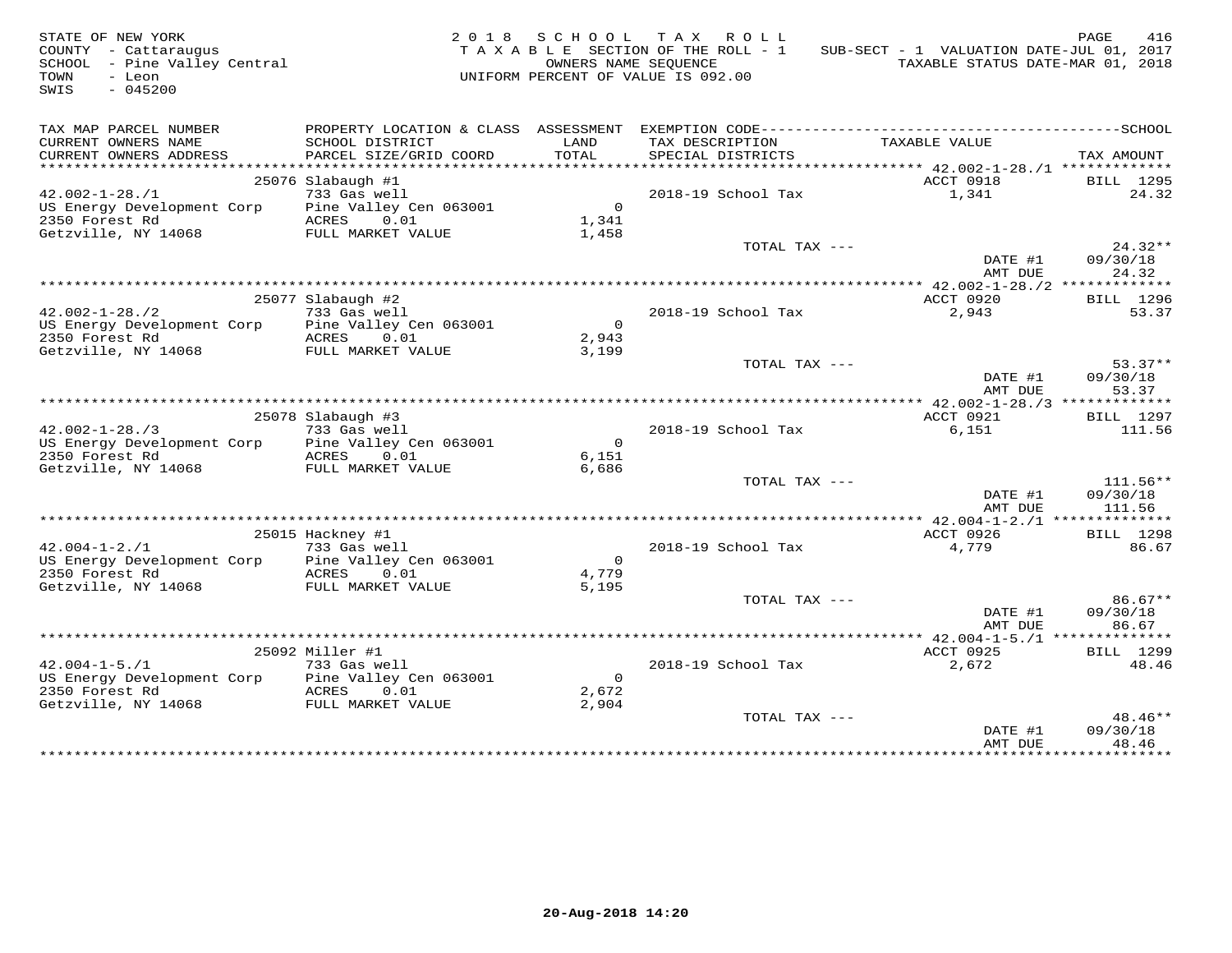| STATE OF NEW YORK<br>COUNTY - Cattaraugus<br>SCHOOL - Pine Valley Central<br>TOWN<br>- Leon<br>$-045200$<br>SWIS |                                           |                | 2018 SCHOOL TAX ROLL<br>TAXABLE SECTION OF THE ROLL - 1<br>OWNERS NAME SEQUENCE<br>UNIFORM PERCENT OF VALUE IS 092.00 | SUB-SECT - 1 VALUATION DATE-JUL 01, 2017<br>TAXABLE STATUS DATE-MAR 01, 2018                 | PAGE<br>417                    |
|------------------------------------------------------------------------------------------------------------------|-------------------------------------------|----------------|-----------------------------------------------------------------------------------------------------------------------|----------------------------------------------------------------------------------------------|--------------------------------|
| TAX MAP PARCEL NUMBER                                                                                            |                                           |                |                                                                                                                       | PROPERTY LOCATION & CLASS ASSESSMENT EXEMPTION CODE-----------------------------------SCHOOL |                                |
| CURRENT OWNERS NAME<br>CURRENT OWNERS ADDRESS                                                                    | SCHOOL DISTRICT<br>PARCEL SIZE/GRID COORD | LAND<br>TOTAL  | TAX DESCRIPTION<br>SPECIAL DISTRICTS                                                                                  | TAXABLE VALUE                                                                                | TAX AMOUNT                     |
|                                                                                                                  | 25091 Yoder #!                            |                |                                                                                                                       | ACCT 0924                                                                                    | BILL 1300                      |
| $42.004 - 2 - 3.1/1$                                                                                             | 733 Gas well                              |                | 2018-19 School Tax                                                                                                    | 5,192                                                                                        | 94.16                          |
| US Energy Development Corp                                                                                       | Pine Valley Cen 063001                    | $\circ$        |                                                                                                                       |                                                                                              |                                |
| 2350 Forest Rd                                                                                                   | ACRES<br>0.01                             | 5,192          |                                                                                                                       |                                                                                              |                                |
| Getzville, NY 14068                                                                                              | FULL MARKET VALUE                         | 5,643          |                                                                                                                       |                                                                                              |                                |
|                                                                                                                  |                                           |                | TOTAL TAX ---                                                                                                         | DATE #1<br>AMT DUE                                                                           | $94.16**$<br>09/30/18<br>94.16 |
|                                                                                                                  |                                           |                |                                                                                                                       |                                                                                              |                                |
|                                                                                                                  | 25079 wengard#1                           |                |                                                                                                                       | ACCT 0907                                                                                    | BILL 1301                      |
| $42.002 - 1 - 13.1/1$                                                                                            | 733 Gas well                              |                | 2018-19 School Tax                                                                                                    | 1,318                                                                                        | 23.90                          |
| US Energy Development Corp.                                                                                      | Pine Valley Cen 063001                    | $\overline{0}$ |                                                                                                                       |                                                                                              |                                |
| 2350 N Forest Rd                                                                                                 | 31009250790000                            | 1,318          |                                                                                                                       |                                                                                              |                                |
| Getzville, NY 14068                                                                                              | ACRES<br>0.01                             |                |                                                                                                                       |                                                                                              |                                |
|                                                                                                                  | EAST-1030517 NRTH-0845765                 |                |                                                                                                                       |                                                                                              |                                |
|                                                                                                                  | FULL MARKET VALUE                         | 1,433          |                                                                                                                       |                                                                                              |                                |
|                                                                                                                  |                                           |                | TOTAL TAX ---                                                                                                         |                                                                                              | $23.90**$                      |
|                                                                                                                  |                                           |                |                                                                                                                       | DATE #1                                                                                      | 09/30/18                       |
|                                                                                                                  |                                           |                |                                                                                                                       | AMT DUE                                                                                      | 23.90                          |
|                                                                                                                  | 25075 hershberger #1                      |                |                                                                                                                       | ACCT 0908                                                                                    | BILL 1302                      |
| $42.002 - 1 - 15.1/1$                                                                                            | 733 Gas well                              |                | 2018-19 School Tax                                                                                                    | 2,187                                                                                        | 39.66                          |
| US Energy Development Corp.                                                                                      | Pine Valley Cen 063001                    | $\circ$        |                                                                                                                       |                                                                                              |                                |
| 2350 N Forest Rd                                                                                                 | 31009250750000                            | 2,187          |                                                                                                                       |                                                                                              |                                |
| Getzville, NY 14068                                                                                              | ACRES<br>0.01                             |                |                                                                                                                       |                                                                                              |                                |
|                                                                                                                  | EAST-1030269 NRTH-0844362                 |                |                                                                                                                       |                                                                                              |                                |
|                                                                                                                  | FULL MARKET VALUE                         | 2,377          |                                                                                                                       |                                                                                              |                                |
|                                                                                                                  |                                           |                | TOTAL TAX ---                                                                                                         |                                                                                              | $39.66**$                      |
|                                                                                                                  |                                           |                |                                                                                                                       | DATE #1                                                                                      | 09/30/18                       |
|                                                                                                                  |                                           |                |                                                                                                                       | AMT DUE                                                                                      | 39.66                          |
|                                                                                                                  |                                           |                |                                                                                                                       | $****34.003-1-18./1*************$                                                            |                                |
|                                                                                                                  | 22653 Moffitt #1                          |                |                                                                                                                       | ACCT 0734                                                                                    | BILL 1303                      |
| $34.003 - 1 - 18. / 1$                                                                                           | 733 Gas well                              |                | 2018-19 School Tax                                                                                                    | 91                                                                                           | 1.65                           |
| Wilkes Energy Inc                                                                                                | Pine Valley Cen 063001                    | $\mathbf{0}$   |                                                                                                                       |                                                                                              |                                |
| 17 S Main St 101A                                                                                                | 2395mcf                                   | 91             |                                                                                                                       |                                                                                              |                                |
| Akron, OH 44308                                                                                                  | $31 - 009$<br>ACRES<br>0.01               |                |                                                                                                                       |                                                                                              |                                |
|                                                                                                                  | EAST-1038590 NRTH-0850195                 |                |                                                                                                                       |                                                                                              |                                |
|                                                                                                                  | FULL MARKET VALUE                         | 99             |                                                                                                                       |                                                                                              |                                |
|                                                                                                                  |                                           |                | TOTAL TAX ---                                                                                                         |                                                                                              | $1.65**$                       |
|                                                                                                                  |                                           |                |                                                                                                                       | DATE #1<br>AMT DUE                                                                           | 09/30/18<br>1.65               |
|                                                                                                                  |                                           |                |                                                                                                                       | <b>++++++++++++++</b>                                                                        | ********                       |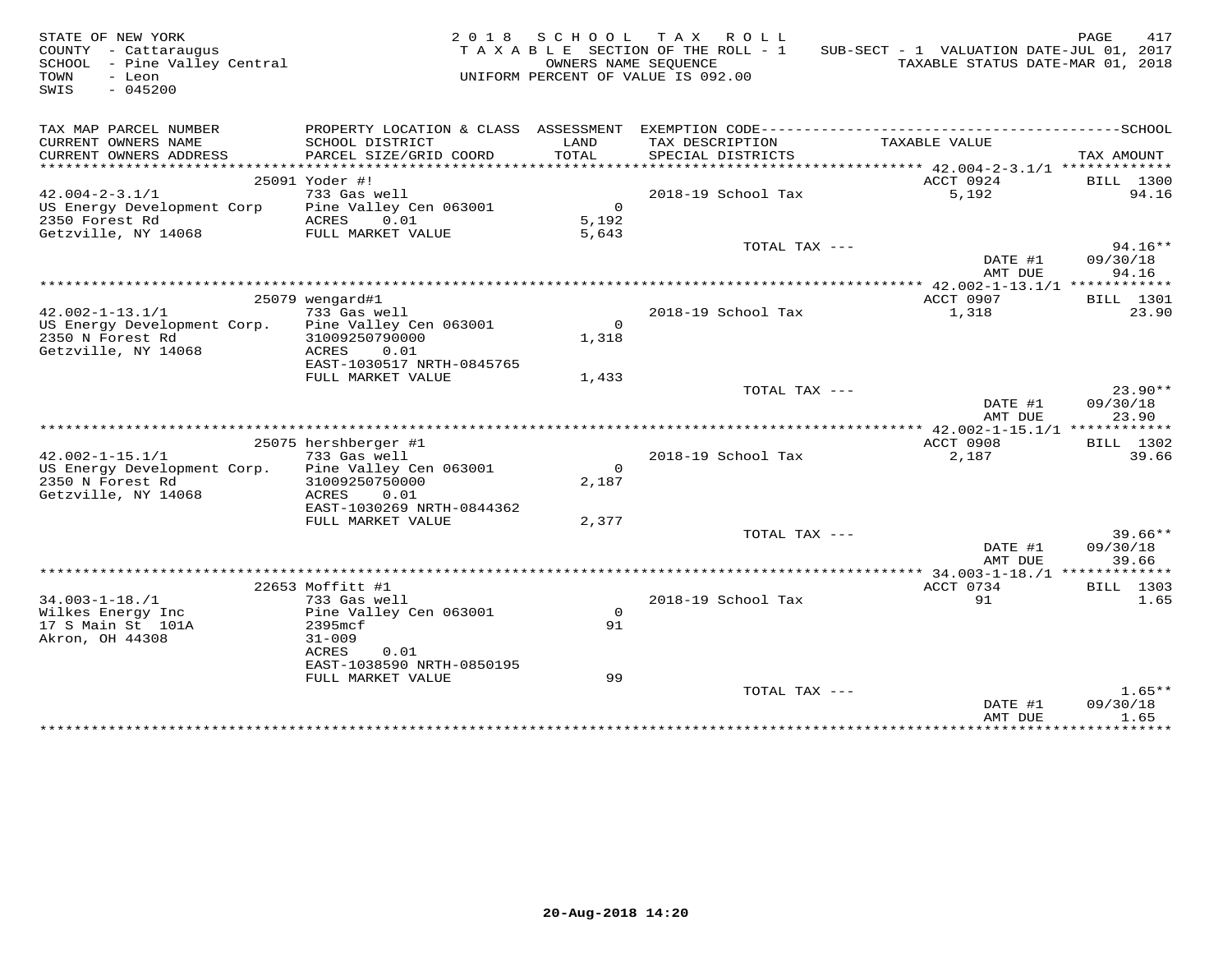| STATE OF NEW YORK<br>COUNTY<br>- Cattaraugus<br>SCHOOL<br>- Pine Valley Central<br>TOWN<br>- Leon<br>$-045200$<br>SWIS | 2 0 1 8                              | SCHOOL<br>OWNERS NAME SEOUENCE | TAX ROLL<br>TAXABLE SECTION OF THE ROLL - 1<br>UNIFORM PERCENT OF VALUE IS 092.00 | SUB-SECT - 1 VALUATION DATE-JUL 01, 2017<br>TAXABLE STATUS DATE-MAR 01, 2018 | 418<br>PAGE                   |
|------------------------------------------------------------------------------------------------------------------------|--------------------------------------|--------------------------------|-----------------------------------------------------------------------------------|------------------------------------------------------------------------------|-------------------------------|
| TAX MAP PARCEL NUMBER                                                                                                  | PROPERTY LOCATION & CLASS ASSESSMENT |                                |                                                                                   |                                                                              |                               |
| CURRENT OWNERS NAME                                                                                                    | SCHOOL DISTRICT                      | LAND                           | TAX DESCRIPTION                                                                   | TAXABLE VALUE                                                                |                               |
| CURRENT OWNERS ADDRESS                                                                                                 | PARCEL SIZE/GRID COORD               | TOTAL                          | SPECIAL DISTRICTS                                                                 |                                                                              | TAX AMOUNT                    |
| ***********************                                                                                                |                                      |                                |                                                                                   |                                                                              |                               |
|                                                                                                                        | $22612$ Gardner #1                   |                                |                                                                                   | ACCT 0732                                                                    | BILL 1304                     |
| $43.001 - 1 - 8.71$                                                                                                    | 733 Gas well                         |                                | 2018-19 School Tax                                                                | 183                                                                          | 3.32                          |
| Wilkes Energy Inc                                                                                                      | Pine Valley Cen 063001               | $\mathbf 0$                    |                                                                                   |                                                                              |                               |
| 17 S Main St 101A                                                                                                      | 1398 Mcf                             | 183                            |                                                                                   |                                                                              |                               |
| Akron, OH 44308                                                                                                        | $31 - 009$                           |                                |                                                                                   |                                                                              |                               |
|                                                                                                                        | ACRES<br>0.01                        |                                |                                                                                   |                                                                              |                               |
|                                                                                                                        | EAST-1039580 NRTH-0844385            |                                |                                                                                   |                                                                              |                               |
|                                                                                                                        | FULL MARKET VALUE                    | 199                            |                                                                                   |                                                                              | $3.32**$                      |
|                                                                                                                        |                                      |                                | TOTAL TAX ---                                                                     | DATE #1                                                                      | 09/30/18                      |
|                                                                                                                        |                                      |                                |                                                                                   | AMT DUE                                                                      | 3.32                          |
|                                                                                                                        |                                      |                                |                                                                                   |                                                                              |                               |
|                                                                                                                        | $22649$ Gardner #2                   |                                |                                                                                   | ACCT 0733                                                                    | BILL 1305                     |
| $43.001 - 1 - 8.72$                                                                                                    | 733 Gas well                         |                                | 2018-19 School Tax                                                                | 336                                                                          | 6.09                          |
| Wilkes Energy Inc                                                                                                      | Pine Valley Cen 063001               | $\Omega$                       |                                                                                   |                                                                              |                               |
| 17 S Main St 101A                                                                                                      | 9183 Mcf                             | 336                            |                                                                                   |                                                                              |                               |
| Akron, OH 44308                                                                                                        | $31 - 009$                           |                                |                                                                                   |                                                                              |                               |
|                                                                                                                        | ACRES<br>0.01                        |                                |                                                                                   |                                                                              |                               |
|                                                                                                                        | EAST-1039580 NRTH-0844385            |                                |                                                                                   |                                                                              |                               |
|                                                                                                                        | FULL MARKET VALUE                    | 365                            |                                                                                   |                                                                              |                               |
|                                                                                                                        |                                      |                                | TOTAL TAX ---                                                                     |                                                                              | $6.09**$                      |
|                                                                                                                        |                                      |                                |                                                                                   | DATE #1                                                                      | 09/30/18                      |
|                                                                                                                        |                                      |                                |                                                                                   | AMT DUE                                                                      | 6.09<br>* * * * * * * * * * * |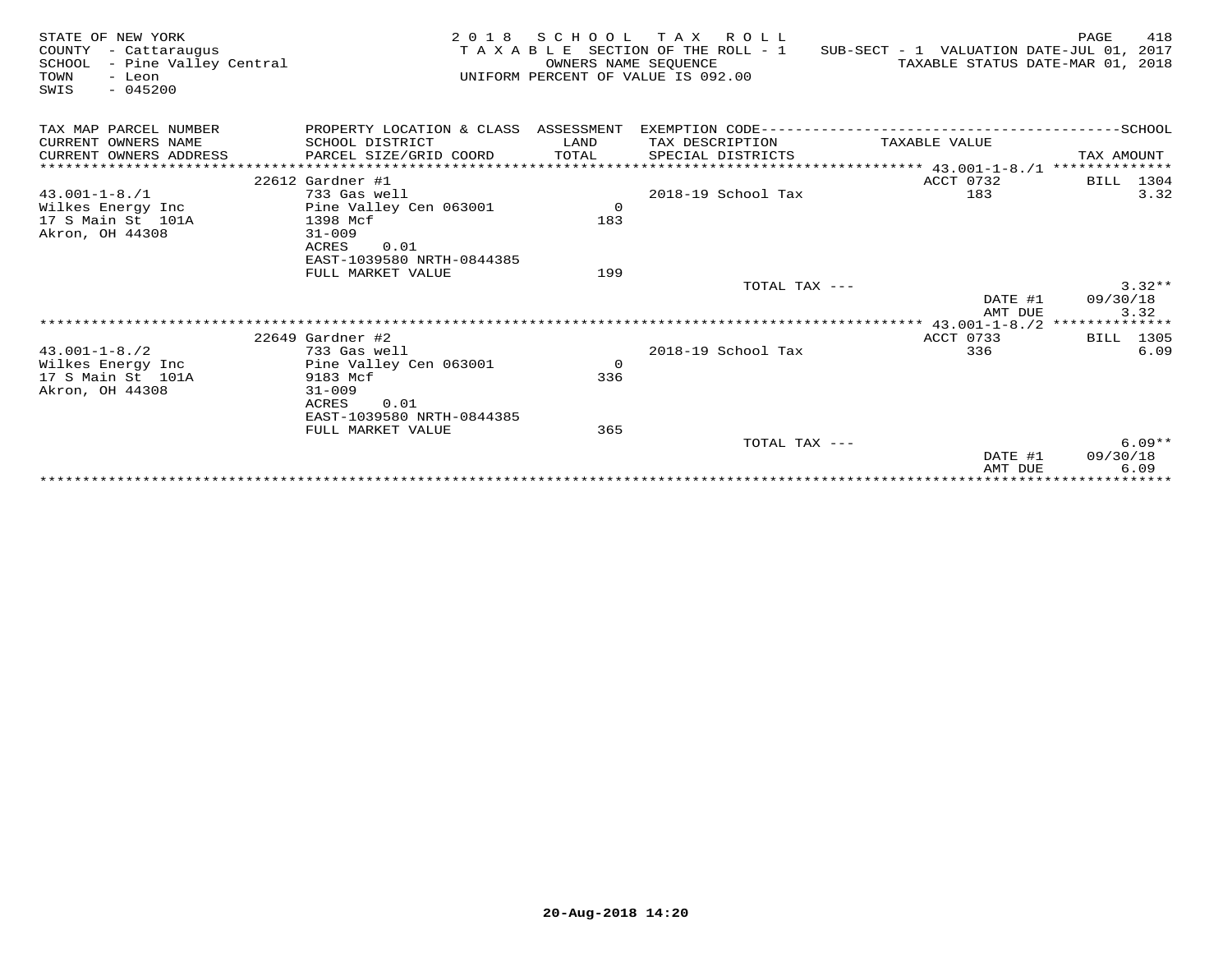| STATE OF NEW YORK<br>COUNTY - Cattaraugus<br>SCHOOL - Pine Valley Central<br>TOWN<br>- Leon<br>SWIS<br>$-045200$ | 2018 SCHOOL TAX ROLL<br>TAXABLE SECTION OF THE ROLL - 1<br>UNIFORM PERCENT OF VALUE IS 092.00 | 419<br>PAGE<br>SUB-SECT - 1 VALUATION DATE-JUL 01, 2017<br>TAXABLE STATUS DATE-MAR 01, 2018<br>RPS155/V04/L015<br>CURRENT DATE 8/20/2018 |
|------------------------------------------------------------------------------------------------------------------|-----------------------------------------------------------------------------------------------|------------------------------------------------------------------------------------------------------------------------------------------|
|                                                                                                                  | ROLL SUB SECTION-1-TOTALS                                                                     |                                                                                                                                          |

## \*\*\* S P E C I A L D I S T R I C T S U M M A R Y \*\*\*

|      |      | $m \wedge m \wedge n$<br>◡∸ғ | TON                              | . HUNY              | AĽ                  | ے ا      |       | $m \wedge m \wedge n$ |
|------|------|------------------------------|----------------------------------|---------------------|---------------------|----------|-------|-----------------------|
| CODE | NAMF | 'AK                          | $m \times r \times r$<br>- - - - | T T T<br>اللالمستحم | - ---<br>اللالمستعم | 57077375 | VALUF | $m \times r$<br>- −-  |

#### NO SPECIAL DISTRICTS AT THIS LEVEL

\*\*\* S C H O O L D I S T R I C T S U M M A R Y \*\*\*

| CODE   | DISTRICT NAME                    | TOTAL<br>PARCELS | ASSESSED<br>LAND | ASSESSED<br>TOTAL | EXEMPT<br>AMOUNT | TOTAL<br>TAXABLE |           |
|--------|----------------------------------|------------------|------------------|-------------------|------------------|------------------|-----------|
|        |                                  |                  |                  |                   | STAR AMOUNT      | STAR TAXABLE     | TOTAL TAX |
|        | Pine Valley Central              | 100              |                  | 370,365           |                  | 370,365          |           |
| 063001 |                                  |                  |                  |                   |                  | 370,365          | 6,716.96  |
|        | SUB-TOTAL                        | 100              |                  | 370,365           |                  | 370,365          |           |
|        | $S \cup B - T \cup T A L (CONT)$ |                  |                  |                   |                  | 370,365          | 6,716.96  |
|        | TOTAL                            | 100              |                  | 370,365           |                  | 370,365          |           |
|        |                                  |                  |                  |                   |                  |                  |           |
|        | T O T A L (CONT)                 |                  |                  |                   |                  | 370,365          | 6,716.96  |

\*\*\* S Y S T E M C O D E S S U M M A R Y \*\*\*

NO SYSTEM EXEMPTIONS AT THIS LEVEL

\*\*\* E X E M P T I O N S U M M A R Y \*\*\*

NO EXEMPTIONS AT THIS LEVEL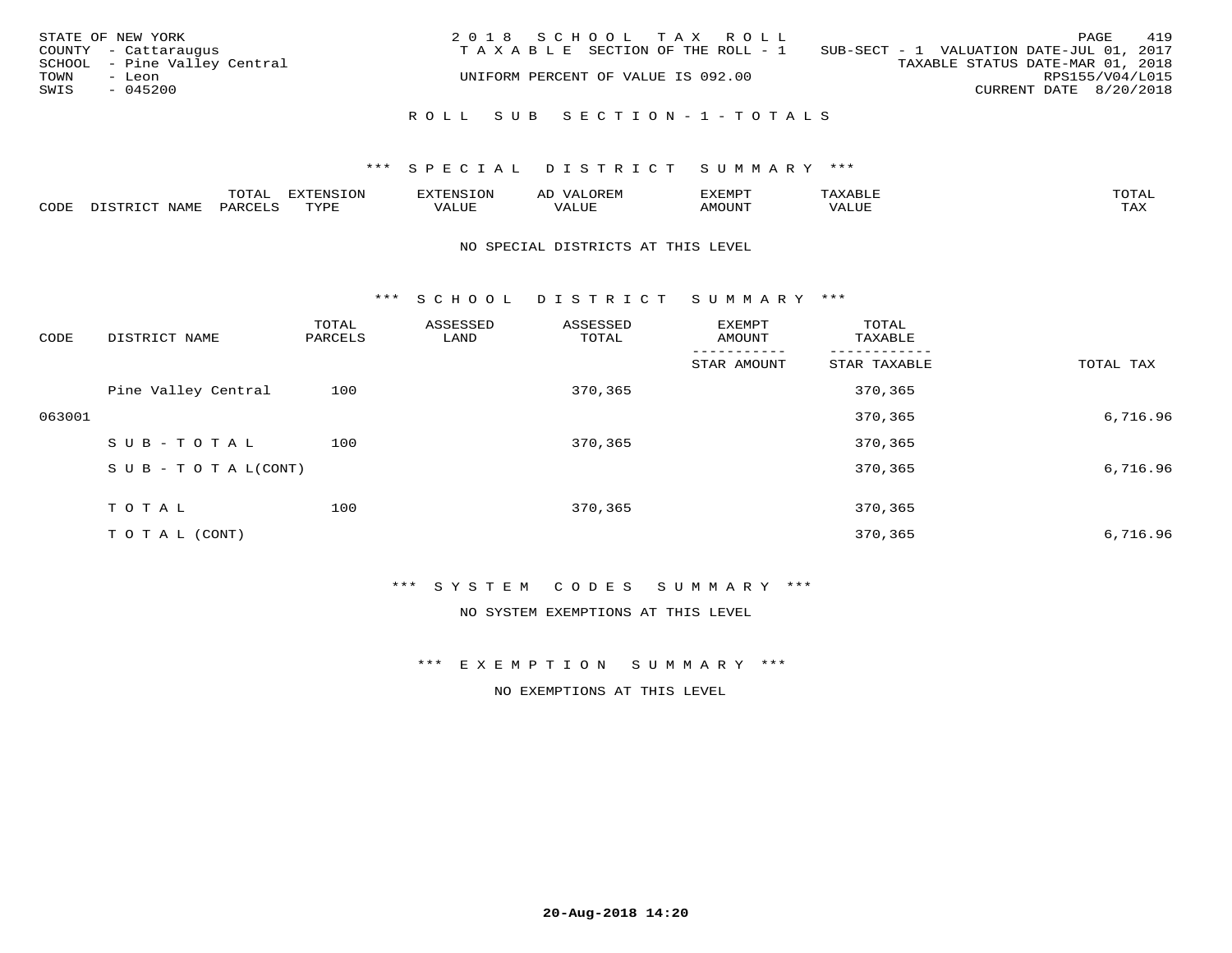|      | STATE OF NEW YORK            | 2018 SCHOOL TAX ROLL                                                           |                                  | PAGE                   | 420             |
|------|------------------------------|--------------------------------------------------------------------------------|----------------------------------|------------------------|-----------------|
|      | COUNTY - Cattaraugus         | T A X A B L E SECTION OF THE ROLL - 1 SUB-SECT - 1 VALUATION DATE-JUL 01, 2017 |                                  |                        |                 |
|      | SCHOOL - Pine Valley Central |                                                                                | TAXABLE STATUS DATE-MAR 01, 2018 |                        |                 |
| TOWN | - Leon                       | UNIFORM PERCENT OF VALUE IS 092.00                                             |                                  |                        | RPS155/V04/L015 |
| SWIS | $-045200$                    |                                                                                |                                  | CURRENT DATE 8/20/2018 |                 |
|      |                              |                                                                                |                                  |                        |                 |
|      |                              | ROLL SUB SECTION-1-TOTALS                                                      |                                  |                        |                 |

# \*\*\* G R A N D T O T A L S \*\*\*

| <b>ROLL</b><br><b>SEC</b> | DESCRIPTION                | TOTAL<br>PARCELS | ASSESSED<br>LAND | ASSESSED<br>TOTAL | <b>EXEMPT</b><br>AMOUNT<br>STAR AMOUNT | TOTAL<br>TAXABLE<br>STAR TAXABLE | TAX<br>RATE | TOTAL<br>TAX |
|---------------------------|----------------------------|------------------|------------------|-------------------|----------------------------------------|----------------------------------|-------------|--------------|
|                           | 2018-19 School Tax         |                  |                  | 370,365           |                                        | 370,365<br>370,365               |             | 6,716.96     |
|                           | SPEC DIST TAXES<br>TAXABLE | 100              |                  |                   |                                        |                                  |             | 6,716.96     |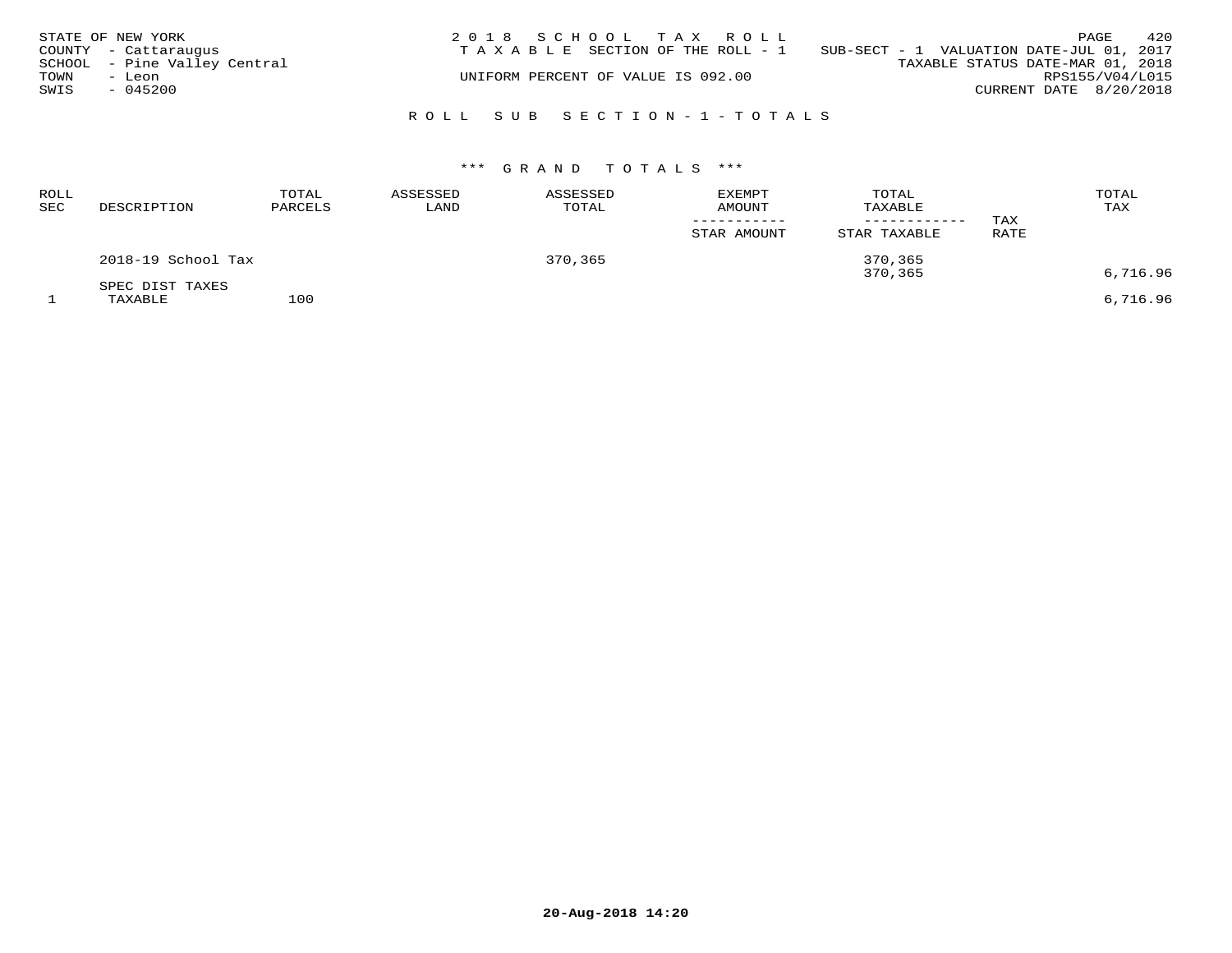| STATE OF NEW YORK<br>COUNTY - Cattaraugus<br>SCHOOL - Pine Valley Central | 2018 SCHOOL TAX ROLL<br>T A X A B L E SECTION OF THE ROLL - 1 | 421<br>PAGE<br>VALUATION DATE-JUL 01, 2017<br>TAXABLE STATUS DATE-MAR 01, 2018 |
|---------------------------------------------------------------------------|---------------------------------------------------------------|--------------------------------------------------------------------------------|
| TOWN<br>- Leon<br>SWIS<br>$-045200$                                       | UNIFORM PERCENT OF VALUE IS 092.00                            | RPS155/V04/L015<br>CURRENT DATE 8/20/2018                                      |
|                                                                           | ROLL SECTION TOTALS                                           |                                                                                |

## \*\*\* S P E C I A L D I S T R I C T S U M M A R Y \*\*\*

|      |              | UIAI          | ਸ∨ਰਸਾਮ⊂ T∩N    |        | ╌     | 'XEMP' | $\mathbf{x}$ . | TOTAL |
|------|--------------|---------------|----------------|--------|-------|--------|----------------|-------|
| CODE |              |               |                |        |       |        |                |       |
|      | <b>NTAME</b> | <b>DARCET</b> | <b>EXZIDIT</b> | '/ALUL | VALUF | AMOUNT | <b>7ALUE</b>   | TAX   |
|      |              |               |                |        |       |        |                |       |

#### NO SPECIAL DISTRICTS AT THIS LEVEL

\*\*\* S C H O O L D I S T R I C T S U M M A R Y \*\*\*

| CODE   | DISTRICT NAME                    | TOTAL<br>PARCELS | ASSESSED<br>LAND | ASSESSED<br>TOTAL | EXEMPT<br>AMOUNT | TOTAL<br>TAXABLE |            |
|--------|----------------------------------|------------------|------------------|-------------------|------------------|------------------|------------|
|        |                                  |                  |                  |                   | STAR AMOUNT      | STAR TAXABLE     | TOTAL TAX  |
|        | Pine Valley Central              | 702              | 16746,280        | 42795,644         | 3497,173         | 39,298,471       |            |
| 063001 |                                  |                  |                  |                   | 8700,751         | 30,597,720       | 554,924.30 |
|        | SUB-TOTAL                        | 702              | 16746,280        | 42795,644         | 3497,173         | 39,298,471       |            |
|        | $S \cup B - T \cup T A L (CONT)$ |                  |                  |                   | 8700,751         | 30,597,720       | 554,924.30 |
|        | T O T A L                        | 702              | 16746,280        | 42795,644         | 3497,173         | 39,298,471       |            |
|        | T O T A L (CONT)                 |                  |                  |                   | 8700,751         | 30,597,720       | 554,924.30 |

# \*\*\* S Y S T E M C O D E S S U M M A R Y \*\*\*

#### NO SYSTEM EXEMPTIONS AT THIS LEVEL

## \*\*\* E X E M P T I O N S U M M A R Y \*\*\*

| CODE  | DESCRIPTION | TOTAL<br>PARCELS | SCHOOL   |
|-------|-------------|------------------|----------|
| 41150 | CW 10 VET/  |                  |          |
| 41400 | CLERGY      |                  | 1,500    |
| 41700 | AG BLDG     | 24               | 514,100  |
| 41720 | AG DIST     | 87               | 1396,219 |
| 41730 | AG DISTOUT  | 22               | 233,723  |
|       |             |                  |          |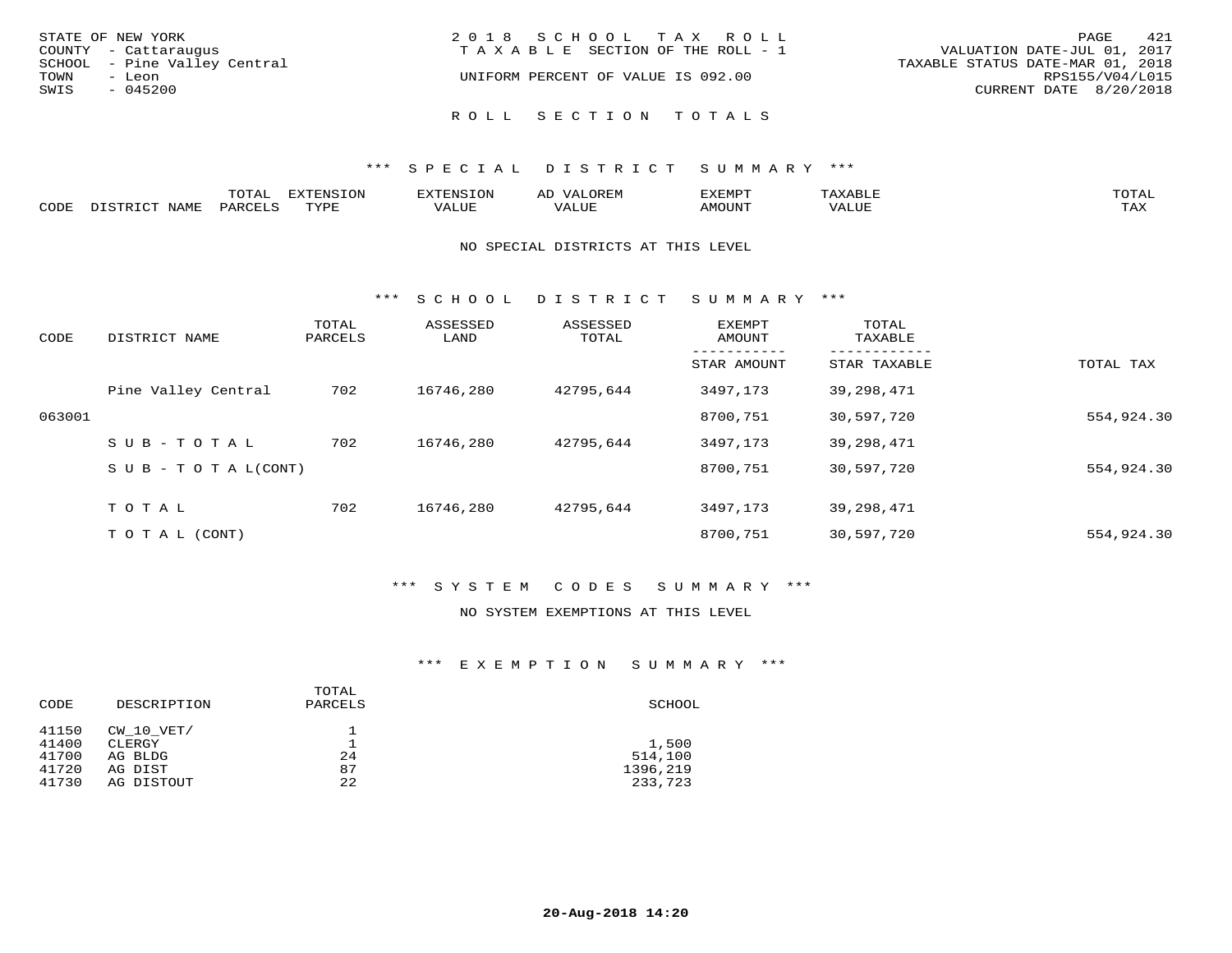| STATE OF NEW YORK            | 2018 SCHOOL TAX ROLL               | 422<br>PAGE                      |
|------------------------------|------------------------------------|----------------------------------|
| COUNTY - Cattaraugus         | TAXABLE SECTION OF THE ROLL - 1    | VALUATION DATE-JUL 01, 2017      |
| SCHOOL - Pine Valley Central |                                    | TAXABLE STATUS DATE-MAR 01, 2018 |
| TOWN<br>- Leon               | UNIFORM PERCENT OF VALUE IS 092.00 | RPS155/V04/L015                  |
| SWIS<br>$-045200$            |                                    | CURRENT DATE 8/20/2018           |
|                              | ROLL SECTION TOTALS                |                                  |

## \*\*\* E X E M P T I O N S U M M A R Y \*\*\*

| CODE  | DESCRIPTION      | <b>TOTAL</b><br>PARCELS | SCHOOL    |
|-------|------------------|-------------------------|-----------|
| 41800 | AGED C/T/S       | 5                       | 154,796   |
| 41804 | AGED S           | 7                       | 178,600   |
| 41810 | AGED C/T/S       |                         | 54,000    |
| 41834 | ENH STAR         | 77                      | 4089,460  |
| 41844 | E STAR MH        |                         | 40,000    |
| 41854 | <b>BAS STAR</b>  | 166                     | 4516,691  |
| 41864 | <b>B STAR MH</b> | 2                       | 54,600    |
| 42120 | TMP GHOUSE       | 5                       | 120,000   |
| 47460 | FOREST/A74       | 6                       | 822,440   |
| 47610 | BUS C/T/S        | 6                       | 21,795    |
|       | тотаг            | 411                     | 12197.924 |

# \*\*\* G R A N D T O T A L S \*\*\*

| ROLL<br>SEC | DESCRIPTION                | TOTAL<br>PARCELS | ASSESSED<br>LAND | ASSESSED<br>TOTAL | EXEMPT<br>AMOUNT<br>STAR AMOUNT | TOTAL<br>TAXABLE<br>STAR TAXABLE | TAX<br>RATE | TOTAL<br>TAX |
|-------------|----------------------------|------------------|------------------|-------------------|---------------------------------|----------------------------------|-------------|--------------|
|             | 2018-19 School Tax         |                  | 16746,280        | 42795,644         | 3,497,173<br>8700,751           | 39,298,471<br>30,597,720         |             | 554,924.30   |
|             | SPEC DIST TAXES<br>TAXABLE | 702              |                  |                   |                                 |                                  |             | 554,924.30   |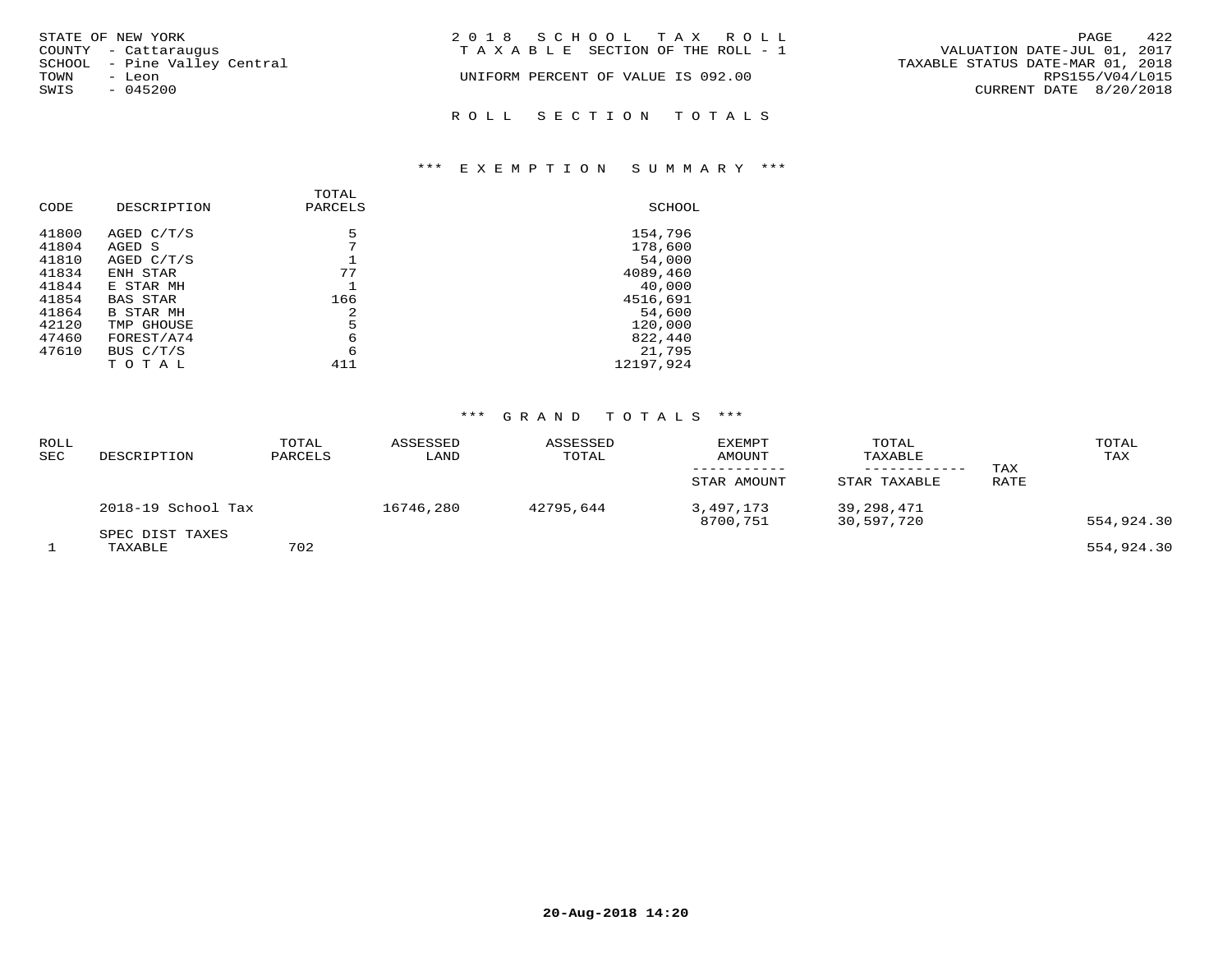| STATE OF NEW YORK<br>- Cattaraugus<br>COUNTY<br>- Pine Valley Central<br>SCHOOL<br>- Leon<br>TOWN<br>$-045200$<br>SWIS | 2 0 1 8                              | SCHOOL<br>OWNERS NAME SEOUENCE | TAX ROLL<br>SPECIAL FRANCHISE SECTION OF THE ROLL - 5<br>UNIFORM PERCENT OF VALUE IS 092.00 | VALUATION DATE-JUL 01, 2017<br>TAXABLE STATUS DATE-MAR 01, 2018 | 423<br>PAGE  |
|------------------------------------------------------------------------------------------------------------------------|--------------------------------------|--------------------------------|---------------------------------------------------------------------------------------------|-----------------------------------------------------------------|--------------|
| TAX MAP PARCEL NUMBER                                                                                                  | PROPERTY LOCATION & CLASS ASSESSMENT |                                |                                                                                             |                                                                 |              |
| CURRENT OWNERS NAME                                                                                                    | SCHOOL DISTRICT                      | LAND                           | TAX DESCRIPTION                                                                             | TAXABLE VALUE                                                   |              |
| CURRENT OWNERS ADDRESS                                                                                                 | PARCEL SIZE/GRID COORD               | TOTAL                          | SPECIAL DISTRICTS                                                                           |                                                                 | TAX AMOUNT   |
| *********************                                                                                                  |                                      |                                | ********************************** 552.000-9910-131.600/188 ***                             |                                                                 |              |
|                                                                                                                        | Special Franchise                    |                                |                                                                                             | ACCT 0433                                                       | BILL 1306    |
| 552.000-9910-131.600/188                                                                                               | 861 Elec & gas                       |                                | 2018-19 School Tax                                                                          | 380,235                                                         | 6,895.99     |
| Nys Electric & Gas Corp                                                                                                | Pine Valley Cen 063001               | $\Omega$                       |                                                                                             |                                                                 |              |
| 70 Farm View Dr                                                                                                        | Town Of Leon                         | 380,235                        |                                                                                             |                                                                 |              |
| New Gloucester, ME 04260                                                                                               | 1.0000 Pine Valley                   |                                |                                                                                             |                                                                 |              |
|                                                                                                                        | 0.01<br>ACRES<br>FULL MARKET VALUE   | 413,299                        |                                                                                             |                                                                 |              |
|                                                                                                                        |                                      |                                | TOTAL TAX ---                                                                               |                                                                 | $6,895.99**$ |
|                                                                                                                        |                                      |                                |                                                                                             | DATE #1                                                         | 09/30/18     |
|                                                                                                                        |                                      |                                |                                                                                             | AMT DUE                                                         | 6,895.99     |
|                                                                                                                        |                                      |                                |                                                                                             |                                                                 |              |
|                                                                                                                        | Special Franchise                    |                                |                                                                                             | ACCT 0502                                                       | BILL 1307    |
| 552.000-9916-631.900/188                                                                                               | 866 Telephone                        |                                | 2018-19 School Tax                                                                          | 34,865                                                          | 632.32       |
| Verizon New York Inc                                                                                                   | Pine Valley Cen 063001               | $\Omega$                       |                                                                                             |                                                                 |              |
| PO Box 152206                                                                                                          | Town Of Leon                         | 34,865                         |                                                                                             |                                                                 |              |
| Irving, TX 75015-2206                                                                                                  | 0.4100 Pine Valley                   |                                |                                                                                             |                                                                 |              |
|                                                                                                                        | ACRES<br>0.01                        |                                |                                                                                             |                                                                 |              |
|                                                                                                                        | FULL MARKET VALUE                    | 37,897                         |                                                                                             |                                                                 |              |
|                                                                                                                        |                                      |                                | TOTAL TAX ---                                                                               |                                                                 | $632.32**$   |
|                                                                                                                        |                                      |                                |                                                                                             | DATE #1                                                         | 09/30/18     |
|                                                                                                                        |                                      |                                |                                                                                             | AMT DUE                                                         | 632.32       |
|                                                                                                                        |                                      |                                |                                                                                             |                                                                 |              |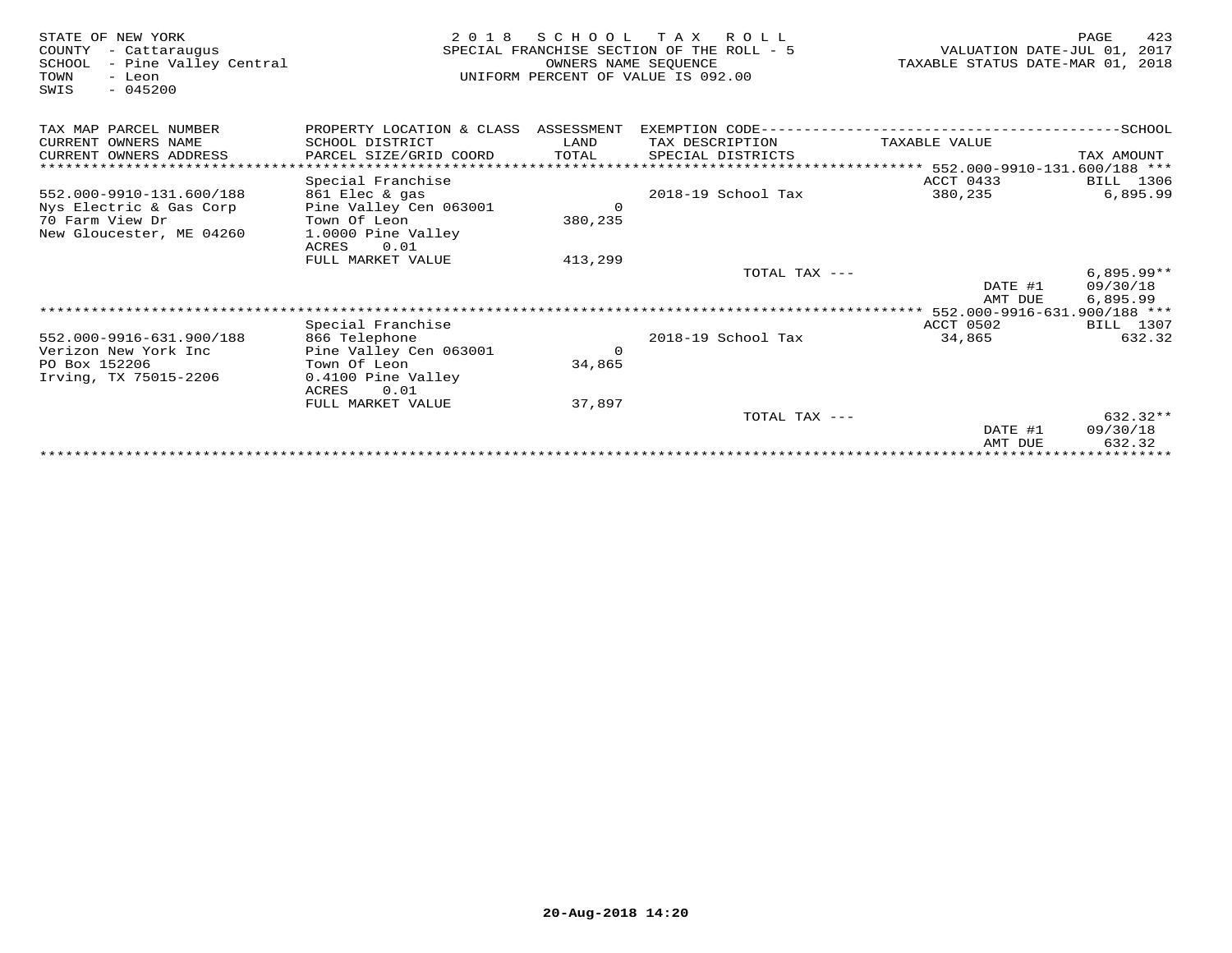|      | STATE OF NEW YORK            | 2018 SCHOOL TAX ROLL                      | 424<br>PAGE                      |
|------|------------------------------|-------------------------------------------|----------------------------------|
|      | COUNTY - Cattaraugus         | SPECIAL FRANCHISE SECTION OF THE ROLL - 5 | VALUATION DATE-JUL 01, 2017      |
|      | SCHOOL - Pine Valley Central |                                           | TAXABLE STATUS DATE-MAR 01, 2018 |
| TOWN | - Leon                       |                                           | RPS155/V04/L015                  |
| SWIS | - 045200                     |                                           | CURRENT DATE 8/20/2018           |
|      |                              |                                           |                                  |

# ROLL SUB SECTION - - TOTALS

## \*\*\* S P E C I A L D I S T R I C T S U M M A R Y \*\*\*

|      |                      | ----<br><u>UIAI</u> | <b>FYTFNSION</b><br>- 75 | <b>FNC</b>     | ᅺᅜᄓ                      | SXEMPT | $\Delta$<br>.                  | $m \wedge m \wedge n$ |
|------|----------------------|---------------------|--------------------------|----------------|--------------------------|--------|--------------------------------|-----------------------|
| CODE | <b>NTAMT</b><br>⊥∙⊥⊥ | D.ODT.<br>PARL      | $m \tau \tau m$<br>.     | T T T<br>ALUF: | , <del>,</del> , , , , , | MOUN.  | , 77 T TT <del>D</del><br>ALUE | TAX                   |

#### NO SPECIAL DISTRICTS AT THIS LEVEL

\*\*\* S C H O O L D I S T R I C T S U M M A R Y \*\*\*

| CODE   | DISTRICT NAME                    | TOTAL<br>PARCELS | ASSESSED<br>LAND | ASSESSED<br>TOTAL | EXEMPT<br>AMOUNT | TOTAL<br>TAXABLE |           |
|--------|----------------------------------|------------------|------------------|-------------------|------------------|------------------|-----------|
|        |                                  |                  |                  |                   | STAR AMOUNT      | STAR TAXABLE     | TOTAL TAX |
|        | Pine Valley Central              | 2                |                  | 415,100           |                  | 415,100          |           |
| 063001 |                                  |                  |                  |                   |                  | 415,100          | 7,528.31  |
|        | SUB-TOTAL                        | 2                |                  | 415,100           |                  | 415,100          |           |
|        | $S \cup B - T \cup T A L (CONT)$ |                  |                  |                   |                  | 415,100          | 7,528.31  |
|        | TOTAL                            | 2                |                  | 415,100           |                  | 415,100          |           |
|        | T O T A L (CONT)                 |                  |                  |                   |                  | 415,100          | 7,528.31  |

### \*\*\* S Y S T E M C O D E S S U M M A R Y \*\*\*

NO SYSTEM EXEMPTIONS AT THIS LEVEL

\*\*\* E X E M P T I O N S U M M A R Y \*\*\*

NO EXEMPTIONS AT THIS LEVEL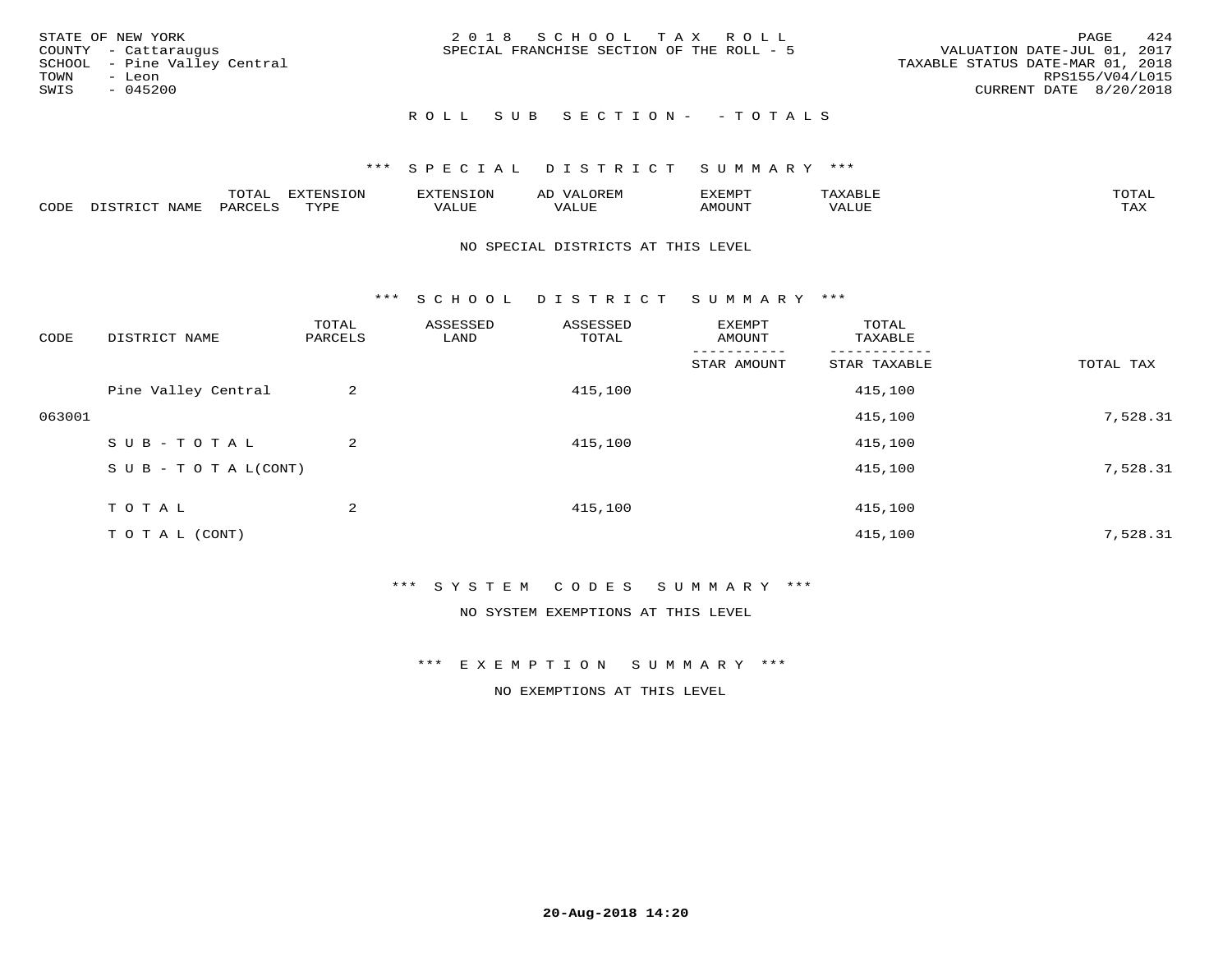| STATE OF NEW YORK<br>COUNTY - Cattaraugus<br>SCHOOL - Pine Valley Central<br>TOWN<br>– Leon<br>SWIS<br>$-045200$ | 2018 SCHOOL TAX ROLL<br>SPECIAL FRANCHISE SECTION OF THE ROLL - 5 | 425<br>PAGE<br>VALUATION DATE-JUL 01, 2017<br>TAXABLE STATUS DATE-MAR 01, 2018<br>RPS155/V04/L015<br>CURRENT DATE 8/20/2018 |
|------------------------------------------------------------------------------------------------------------------|-------------------------------------------------------------------|-----------------------------------------------------------------------------------------------------------------------------|
|                                                                                                                  | ROLL SUB SECTION- - TOTALS                                        |                                                                                                                             |

# \*\*\* G R A N D T O T A L S \*\*\*

| ROLL<br>SEC | DESCRIPTION                          | TOTAL<br>PARCELS | ASSESSED<br>LAND | ASSESSED<br>TOTAL | <b>EXEMPT</b><br>AMOUNT<br>STAR AMOUNT | TOTAL<br>TAXABLE<br>STAR TAXABLE | TAX<br>RATE | TOTAL<br>TAX |
|-------------|--------------------------------------|------------------|------------------|-------------------|----------------------------------------|----------------------------------|-------------|--------------|
|             | 2018-19 School Tax                   |                  |                  | 415,100           |                                        | 415,100<br>415,100               |             | 7,528.31     |
|             | SPEC DIST TAXES<br>SPECIAL FRANCHISE |                  |                  |                   |                                        |                                  |             | 7,528.31     |

**20-Aug-2018 14:20**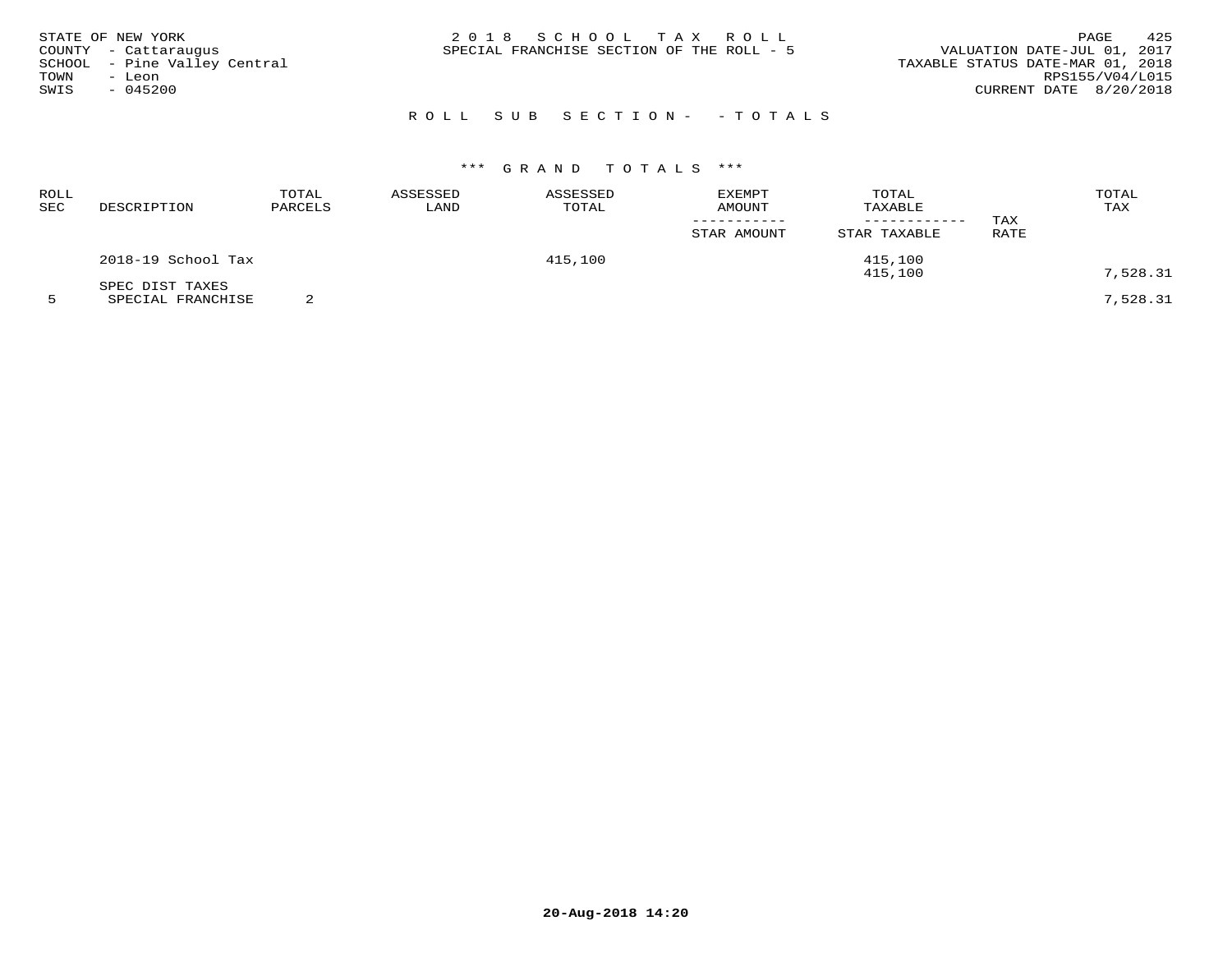|      | STATE OF NEW YORK            | 2018 SCHOOL TAX ROLL                      |  |                                  |                        | PAGE | 426 |
|------|------------------------------|-------------------------------------------|--|----------------------------------|------------------------|------|-----|
|      | COUNTY - Cattaraugus         | SPECIAL FRANCHISE SECTION OF THE ROLL - 5 |  | VALUATION DATE-JUL 01, 2017      |                        |      |     |
|      | SCHOOL - Pine Valley Central |                                           |  | TAXABLE STATUS DATE-MAR 01, 2018 |                        |      |     |
|      |                              |                                           |  |                                  |                        |      |     |
| TOWN | - Leon                       |                                           |  |                                  | RPS155/V04/L015        |      |     |
| SWIS | $-045200$                    |                                           |  |                                  | CURRENT DATE 8/20/2018 |      |     |
|      |                              |                                           |  |                                  |                        |      |     |

# ROLL SECTION TOTALS

#### \*\*\* S P E C I A L D I S T R I C T S U M M A R Y \*\*\*

|      |      | momm<br>LUIAL | $\blacksquare$<br>mazma<br>.UP | . N.S                | . JR P.IV     | המארד 17<br>ິ<br>⊐ויום∧נ |                |                    |
|------|------|---------------|--------------------------------|----------------------|---------------|--------------------------|----------------|--------------------|
| CODE | NAME | . DAD'        | TVDI<br>.                      | 77\TTTT<br>الالالدين | T T T<br>ALUI | AMOUNT                   | T T T T<br>′ △ | $m \times r$<br>∸⊷ |

#### NO SPECIAL DISTRICTS AT THIS LEVEL

\*\*\* S C H O O L D I S T R I C T S U M M A R Y \*\*\*

| CODE   | DISTRICT NAME                    | TOTAL<br>PARCELS | ASSESSED<br>LAND | ASSESSED<br>TOTAL | EXEMPT<br>AMOUNT | TOTAL<br>TAXABLE |           |
|--------|----------------------------------|------------------|------------------|-------------------|------------------|------------------|-----------|
|        |                                  |                  |                  |                   | STAR AMOUNT      | STAR TAXABLE     | TOTAL TAX |
|        | Pine Valley Central              | 2                |                  | 415,100           |                  | 415,100          |           |
| 063001 |                                  |                  |                  |                   |                  | 415,100          | 7,528.31  |
|        | SUB-TOTAL                        | $\overline{2}$   |                  | 415,100           |                  | 415,100          |           |
|        | $S \cup B - T \cup T A L (CONT)$ |                  |                  |                   |                  | 415,100          | 7,528.31  |
|        | TOTAL                            | 2                |                  | 415,100           |                  | 415,100          |           |
|        | T O T A L (CONT)                 |                  |                  |                   |                  | 415,100          | 7,528.31  |

### \*\*\* S Y S T E M C O D E S S U M M A R Y \*\*\*

NO SYSTEM EXEMPTIONS AT THIS LEVEL

\*\*\* E X E M P T I O N S U M M A R Y \*\*\*

NO EXEMPTIONS AT THIS LEVEL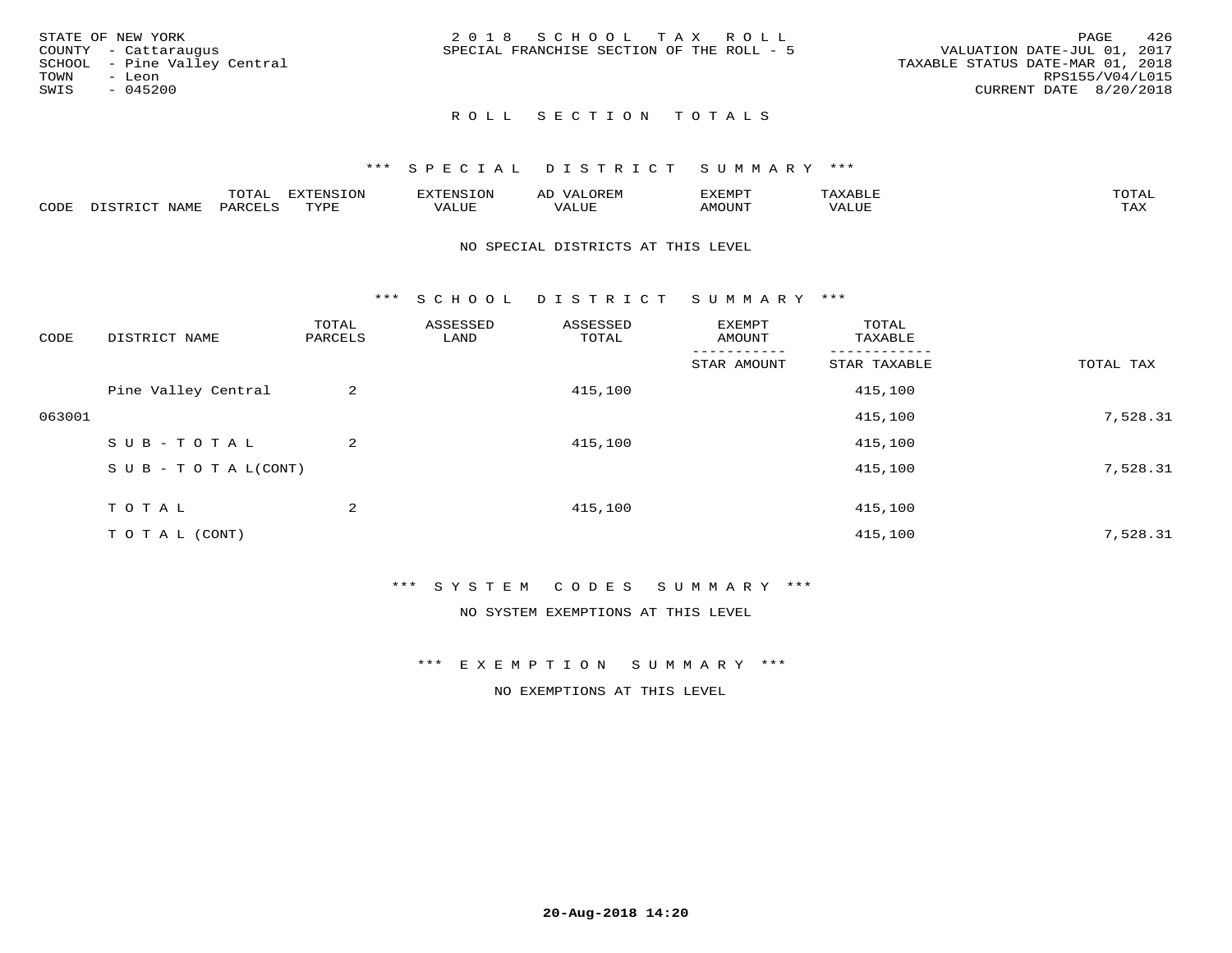|      | STATE OF NEW YORK            | 2018 SCHOOL TAX ROLL                                                     | PAGE            | 427 |
|------|------------------------------|--------------------------------------------------------------------------|-----------------|-----|
|      | COUNTY - Cattaraugus         | VALUATION DATE-JUL 01, 2017<br>SPECIAL FRANCHISE SECTION OF THE ROLL - 5 |                 |     |
|      | SCHOOL - Pine Valley Central | TAXABLE STATUS DATE-MAR 01, 2018                                         |                 |     |
| TOWN | - Leon                       |                                                                          | RPS155/V04/L015 |     |
| SWIS | - 045200                     | CURRENT DATE 8/20/2018                                                   |                 |     |
|      |                              |                                                                          |                 |     |

# ROLL SECTION TOTALS

# \*\*\* G R A N D T O T A L S \*\*\*

| ROLL<br>SEC | DESCRIPTION                          | TOTAL<br>PARCELS | ASSESSED<br>LAND | ASSESSED<br>TOTAL | EXEMPT<br><b>AMOUNT</b><br>STAR AMOUNT | TOTAL<br>TAXABLE<br>---------<br>STAR TAXABLE | TAX<br>RATE | TOTAL<br>TAX |
|-------------|--------------------------------------|------------------|------------------|-------------------|----------------------------------------|-----------------------------------------------|-------------|--------------|
|             | 2018-19 School Tax                   |                  |                  | 415,100           |                                        | 415,100<br>415,100                            |             | 7,528.31     |
|             | SPEC DIST TAXES<br>SPECIAL FRANCHISE |                  |                  |                   |                                        |                                               |             | 7,528.31     |

**20-Aug-2018 14:20**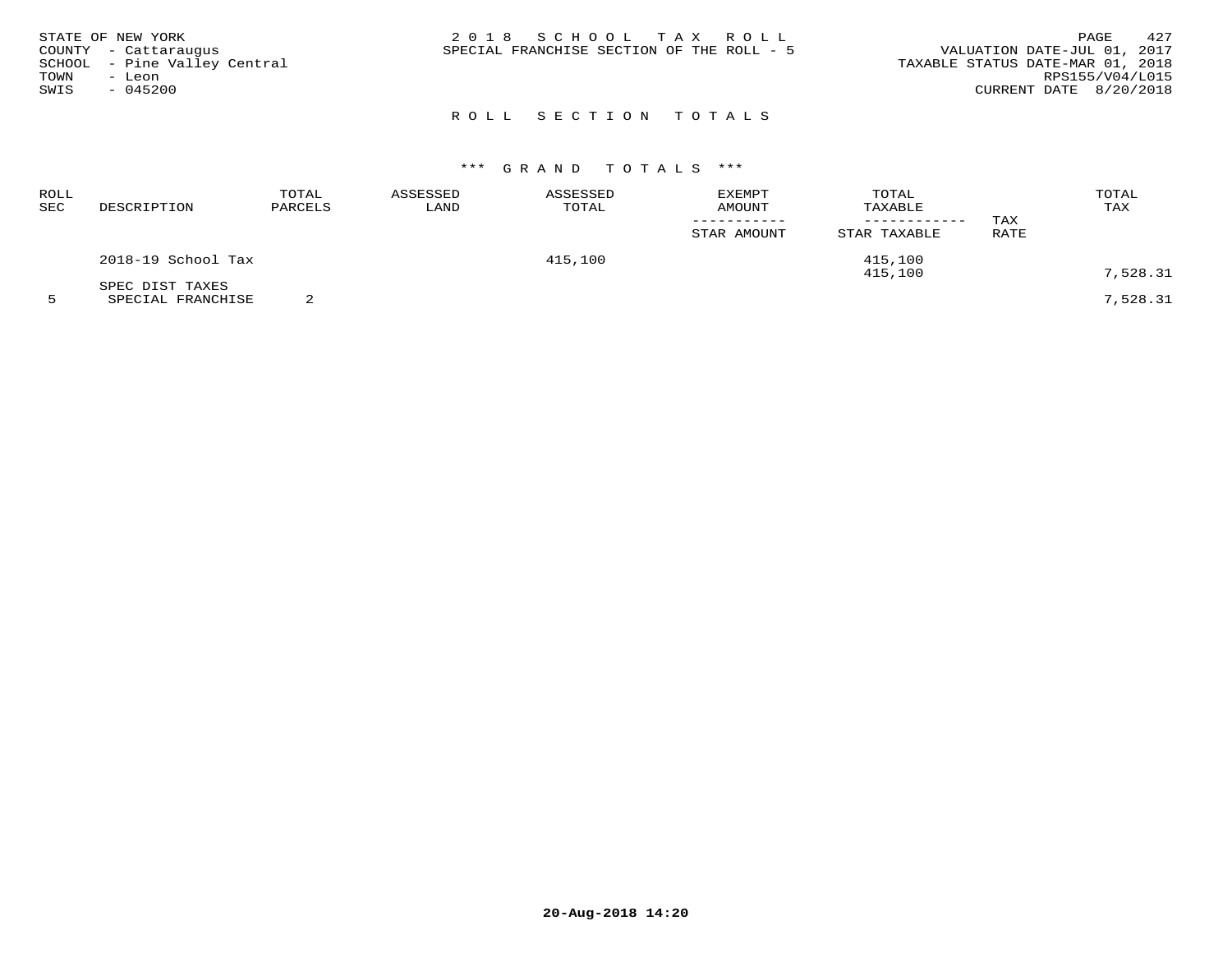| STATE OF NEW YORK<br>COUNTY - Cattaraugus<br>SCHOOL - Pine Valley Central<br>TOWN<br>- Leon<br>SWIS<br>$-045200$ | 2 0 1 8                                       | OWNERS NAME SEQUENCE    | SCHOOL TAX ROLL<br>UTILITY & R.R. SECTION OF THE ROLL - 6<br>UNIFORM PERCENT OF VALUE IS 092.00 | VALUATION DATE-JUL 01, 2017<br>TAXABLE STATUS DATE-MAR 01, 2018 | PAGE<br>428          |
|------------------------------------------------------------------------------------------------------------------|-----------------------------------------------|-------------------------|-------------------------------------------------------------------------------------------------|-----------------------------------------------------------------|----------------------|
| TAX MAP PARCEL NUMBER                                                                                            |                                               |                         |                                                                                                 |                                                                 |                      |
| CURRENT OWNERS NAME<br>CURRENT OWNERS ADDRESS<br>************************                                        | SCHOOL DISTRICT<br>PARCEL SIZE/GRID COORD     | LAND<br>TOTAL           | TAX DESCRIPTION<br>SPECIAL DISTRICTS                                                            | TAXABLE VALUE                                                   | TAX AMOUNT           |
|                                                                                                                  | Meas. & Reg. Station                          |                         |                                                                                                 | ACCT 0946                                                       | <b>BILL</b> 1308     |
| 652.000-9916-830.000/203                                                                                         | 873 Gas Meas Sta                              |                         | 2018-19 School Tax                                                                              | 2,560                                                           | 46.43                |
| EmKey Gathering                                                                                                  | Pine Valley Cen 063001                        | $\overline{0}$          |                                                                                                 |                                                                 |                      |
| 558 W 6th St Ste 200<br>Erie, PA 16507                                                                           | 0.01<br>ACRES<br>FULL MARKET VALUE            | 2,560<br>2,783          |                                                                                                 |                                                                 |                      |
|                                                                                                                  |                                               |                         | TOTAL TAX ---                                                                                   |                                                                 | $46.43**$            |
|                                                                                                                  |                                               |                         |                                                                                                 | DATE #1                                                         | 09/30/18             |
|                                                                                                                  |                                               |                         |                                                                                                 | AMT DUE                                                         | 46.43                |
|                                                                                                                  | Op & Mrs Equip                                |                         |                                                                                                 | ACCT 0550                                                       | <b>BILL</b> 1309     |
| 652.000-9916-830.000/200                                                                                         | 741 Gas pipeline                              |                         | 2018-19 School Tax                                                                              | 70,376                                                          | 1,276.35             |
| EmKey Gathering LLC                                                                                              | Pine Valley Cen 063001                        | $\overline{0}$          |                                                                                                 |                                                                 |                      |
| 558 W 6th St Ste 200                                                                                             | Loc #888888 & 29600                           | 70,376                  |                                                                                                 |                                                                 |                      |
| Erie, PA 16507                                                                                                   | 1.0000 Pine Valley<br>Gas Trans (95000-97000) |                         |                                                                                                 |                                                                 |                      |
|                                                                                                                  | 0.01<br>ACRES                                 |                         |                                                                                                 |                                                                 |                      |
|                                                                                                                  | FULL MARKET VALUE                             | 76,496                  |                                                                                                 |                                                                 |                      |
|                                                                                                                  |                                               |                         | TOTAL TAX ---                                                                                   |                                                                 | $1,276.35**$         |
|                                                                                                                  |                                               |                         |                                                                                                 | DATE #1<br>AMT DUE                                              | 09/30/18<br>1,276.35 |
|                                                                                                                  |                                               |                         |                                                                                                 |                                                                 |                      |
|                                                                                                                  | op & mis equip                                |                         |                                                                                                 | ACCT 0944                                                       | <b>BILL</b> 1310     |
| 652.000-9916-830.000/201                                                                                         | 873 Gas Meas Sta                              |                         | 2018-19 School Tax                                                                              | 2,668                                                           | 48.39                |
| EmKey Gathering LLC<br>558 W 6th St Ste 200                                                                      | Pine Valley Cen 063001<br>ACRES<br>0.01       | $\overline{0}$<br>2,668 |                                                                                                 |                                                                 |                      |
| Erie, PA 16507                                                                                                   | FULL MARKET VALUE                             | 2,900                   |                                                                                                 |                                                                 |                      |
|                                                                                                                  |                                               |                         | TOTAL TAX ---                                                                                   |                                                                 | $48.39**$            |
|                                                                                                                  |                                               |                         |                                                                                                 | DATE #1                                                         | 09/30/18             |
|                                                                                                                  |                                               |                         |                                                                                                 | AMT DUE                                                         | 48.39                |
|                                                                                                                  | Meas & reg. station                           |                         |                                                                                                 | ACCT 0945                                                       | <b>BILL</b> 1311     |
| 652.000-9916-830.000/202                                                                                         | 873 Gas Meas Sta                              |                         | 2018-19 School Tax                                                                              | 1,596                                                           | 28.95                |
| EmKey Gathering LLC                                                                                              | Pine Valley Cen 063001                        | $\overline{0}$          |                                                                                                 |                                                                 |                      |
| 558 W 6th St Ste 200<br>Erie, PA 16507                                                                           | 0.01<br>ACRES<br>FULL MARKET VALUE            | 1,596<br>1,735          |                                                                                                 |                                                                 |                      |
|                                                                                                                  |                                               |                         | TOTAL TAX ---                                                                                   |                                                                 | $28.95**$            |
|                                                                                                                  |                                               |                         |                                                                                                 | DATE #1                                                         | 09/30/18             |
|                                                                                                                  |                                               |                         |                                                                                                 | AMT DUE                                                         | 28.95                |
|                                                                                                                  | Outside Plant                                 |                         |                                                                                                 | ** 650.000-9916-825.150/288 ***<br>ACCT 0430                    | <b>BILL</b> 1312     |
| 650.000-9916-825.150/288                                                                                         | 883 Gas Trans Impr                            |                         | 2018-19 School Tax                                                                              | 197,356                                                         | 3,579.27             |
| Kiantone Pipeline Corp                                                                                           | Pine Valley Cen 063001                        | $\overline{0}$          |                                                                                                 |                                                                 |                      |
| Attn: United Refining Co Of Pa Loc #888888                                                                       |                                               | 197,356                 |                                                                                                 |                                                                 |                      |
| PO Box 599<br>Warren, PA 16365                                                                                   | 0.6667 Pine Valley<br>Gas Trans - Pipeline    |                         |                                                                                                 |                                                                 |                      |
|                                                                                                                  | ACRES<br>0.01                                 |                         |                                                                                                 |                                                                 |                      |
|                                                                                                                  | FULL MARKET VALUE                             | 214,517                 |                                                                                                 |                                                                 |                      |
|                                                                                                                  |                                               |                         | TOTAL TAX ---                                                                                   |                                                                 | $3,579.27**$         |
|                                                                                                                  |                                               |                         |                                                                                                 | DATE #1<br>AMT DUE                                              | 09/30/18<br>3,579.27 |
|                                                                                                                  |                                               |                         |                                                                                                 |                                                                 | * * * * * * * * * *  |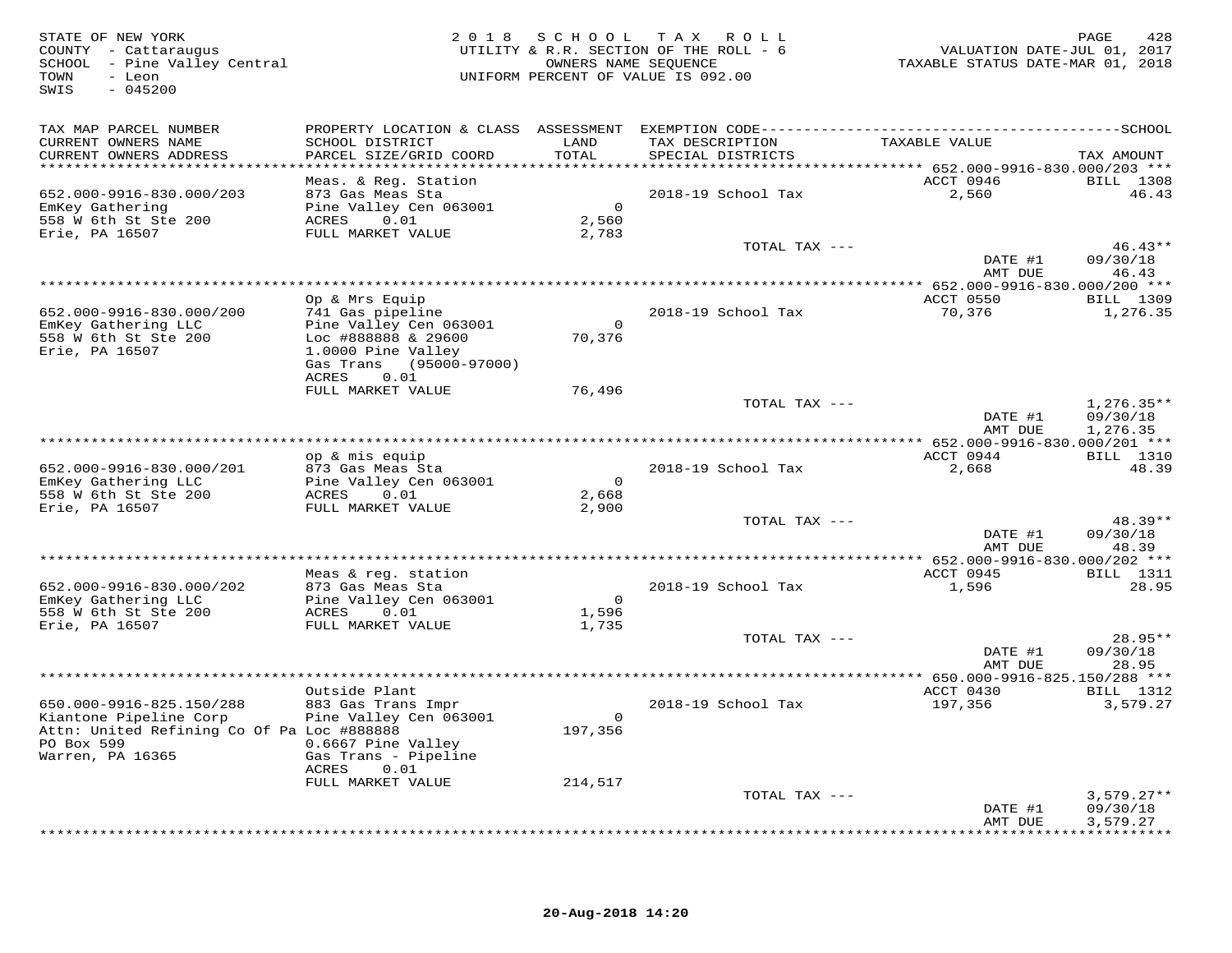| STATE OF NEW YORK<br>COUNTY - Cattaraugus<br>SCHOOL - Pine Valley Central<br>TOWN<br>- Leon<br>SWIS<br>$-045200$ |                                                                                                                |                           | 2018 SCHOOL TAX ROLL<br>UTILITY & R.R. SECTION OF THE ROLL - 6<br>OWNERS NAME SEQUENCE<br>UNIFORM PERCENT OF VALUE IS 092.00 | VALUATION DATE-JUL 01, 2017<br>TAXABLE STATUS DATE-MAR 01, 2018 | 429<br>PAGE                               |
|------------------------------------------------------------------------------------------------------------------|----------------------------------------------------------------------------------------------------------------|---------------------------|------------------------------------------------------------------------------------------------------------------------------|-----------------------------------------------------------------|-------------------------------------------|
| TAX MAP PARCEL NUMBER<br>CURRENT OWNERS NAME<br>CURRENT OWNERS ADDRESS                                           | SCHOOL DISTRICT<br>PARCEL SIZE/GRID COORD                                                                      | LAND<br>TOTAL             | TAX DESCRIPTION<br>SPECIAL DISTRICTS                                                                                         | TAXABLE VALUE                                                   | TAX AMOUNT                                |
|                                                                                                                  |                                                                                                                |                           |                                                                                                                              |                                                                 |                                           |
| 652.000-9916-131.600/188<br>Nys Electric & Gas Corp<br>70 Farmview Dr<br>New Gloucester, ME 04260                | Outside Plant<br>884 Elec Dist Out<br>Pine Valley Cen 063001<br>Loc #888888<br>0.7400 Pine Valley<br>Elec Dist | $\overline{0}$<br>311,522 | 2018-19 School Tax                                                                                                           | ACCT 0427<br>311,522                                            | BILL 1313<br>5,649.80                     |
|                                                                                                                  | ACRES<br>0.01<br>FULL MARKET VALUE                                                                             | 338,611                   |                                                                                                                              |                                                                 |                                           |
|                                                                                                                  |                                                                                                                |                           | TOTAL TAX ---                                                                                                                | DATE #1<br>AMT DUE                                              | $5,649.80**$<br>09/30/18<br>5,649.80      |
|                                                                                                                  |                                                                                                                |                           |                                                                                                                              |                                                                 |                                           |
| 652.000-9916-143.800                                                                                             | Special Franchise<br>861 Elec & gas                                                                            |                           | 2018-19 School Tax                                                                                                           | ACCT 0764<br>1,394                                              | <b>BILL</b> 1314<br>25.28                 |
| Steuben Rural Elec Coop<br>9 Wilson Ave<br>Bath, NY 14810                                                        | Pine Valley Cen 063001<br>Town Of Leon<br>1.0000 Pine Valley<br>ACRES<br>0.01                                  | $\circ$<br>1,394          |                                                                                                                              |                                                                 |                                           |
|                                                                                                                  | FULL MARKET VALUE                                                                                              | 1,515                     | TOTAL TAX ---                                                                                                                |                                                                 | $25.28**$                                 |
|                                                                                                                  |                                                                                                                |                           |                                                                                                                              | DATE #1<br>AMT DUE                                              | 09/30/18<br>25.28                         |
|                                                                                                                  |                                                                                                                |                           |                                                                                                                              |                                                                 |                                           |
| 652.000-9916-143.800/188                                                                                         | Outside Plant<br>884 Elec Dist Out                                                                             |                           | 2018-19 School Tax                                                                                                           | ACCT 0424<br>1153,377                                           | BILL 1315<br>20,917.80                    |
| Steuben Rural Electric Co<br>9 Wilson Ave<br>Bath, NY 14810                                                      | Pine Valley Cen 063001<br>Loc #888888<br>0.9740 Pine Valley<br>Elec Dist                                       | $\mathsf{O}$<br>1153,377  |                                                                                                                              |                                                                 |                                           |
|                                                                                                                  | ACRES<br>0.01                                                                                                  |                           |                                                                                                                              |                                                                 |                                           |
|                                                                                                                  | FULL MARKET VALUE                                                                                              | 1253,671                  | TOTAL TAX ---                                                                                                                |                                                                 | 20,917.80**                               |
|                                                                                                                  |                                                                                                                |                           |                                                                                                                              | DATE #1<br>AMT DUE                                              | 09/30/18<br>20,917.80                     |
|                                                                                                                  | Outside Plant                                                                                                  |                           |                                                                                                                              | ACCT 0426                                                       | <b>BILL</b> 1316                          |
| 652.000-0000-631.900/1883                                                                                        | 836 Telecom. eq.                                                                                               |                           | Mass Telec 47100                                                                                                             |                                                                 | 52,577                                    |
| Verizon New York Inc<br>PO Box 152206<br>Irving, TX 75015-2206                                                   | Pine Valley Cen 063001<br>Loc #888888<br>0.9130 Pine Valley<br>Poles, Wire, Cable, Etc<br>0.01<br>ACRES        | 104,495                   | 0 2018-19 School Tax                                                                                                         | 51,918                                                          | 941.59                                    |
|                                                                                                                  | FULL MARKET VALUE                                                                                              | 113,582                   | TOTAL TAX ---                                                                                                                |                                                                 | 941.59**                                  |
|                                                                                                                  |                                                                                                                |                           |                                                                                                                              | DATE #1<br>AMT DUE                                              | 09/30/18<br>941.59<br>* * * * * * * * * * |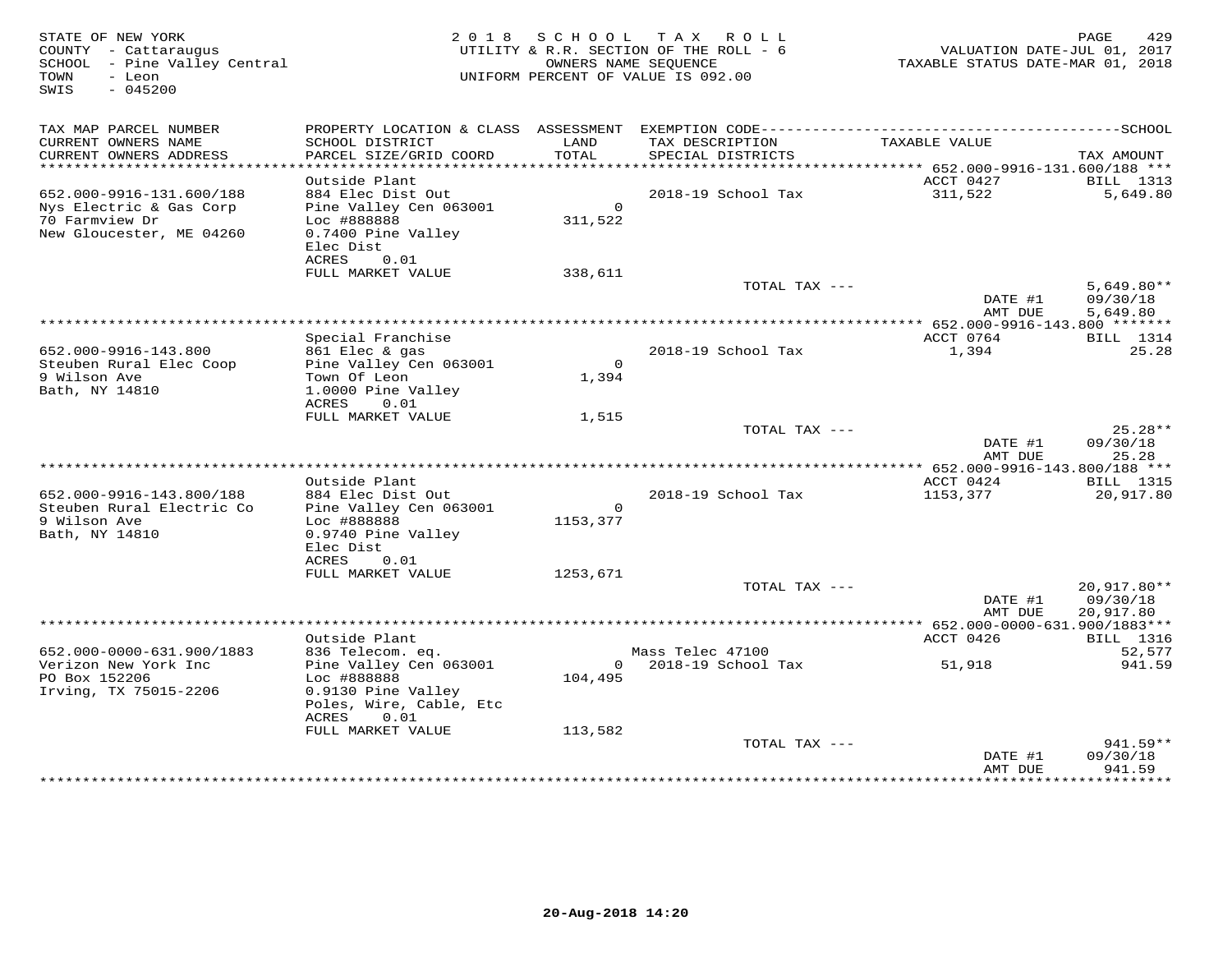| STATE OF NEW YORK            | 2018 SCHOOL TAX ROLL                   | 430<br>PAGE                      |
|------------------------------|----------------------------------------|----------------------------------|
| COUNTY - Cattaraugus         | UTILITY & R.R. SECTION OF THE ROLL - 6 | VALUATION DATE-JUL 01, 2017      |
| SCHOOL - Pine Valley Central |                                        | TAXABLE STATUS DATE-MAR 01, 2018 |
| TOWN<br>- Leon               |                                        | RPS155/V04/L015                  |
| SWIS<br>$-045200$            |                                        | CURRENT DATE 8/20/2018           |
|                              | ROLL SUB SECTION- - TOTALS             |                                  |

## \*\*\* S P E C I A L D I S T R I C T S U M M A R Y \*\*\*

|      |      | momn.<br>.UIAL | <b>DIZODALO TOM</b><br><b>1115</b><br>LUP | ר את דר            | ΑL<br>$\cdots$      | EXEMPT        | 'ΔΧΔ<br>AAABLE | momn. |
|------|------|----------------|-------------------------------------------|--------------------|---------------------|---------------|----------------|-------|
| CODE | NAME | 'ARC           | TVDF<br>د د د                             | <b>TTT</b><br>ALUM | <b>TTT</b><br>7ALUE | <b>TNUOMA</b> | . ALUE         | TAX   |

#### NO SPECIAL DISTRICTS AT THIS LEVEL

\*\*\* S C H O O L D I S T R I C T S U M M A R Y \*\*\*

| CODE   | DISTRICT NAME                    | TOTAL<br>PARCELS | ASSESSED<br>LAND | ASSESSED<br>TOTAL | EXEMPT<br>AMOUNT | TOTAL<br>TAXABLE |           |
|--------|----------------------------------|------------------|------------------|-------------------|------------------|------------------|-----------|
|        |                                  |                  |                  |                   | STAR AMOUNT      | STAR TAXABLE     | TOTAL TAX |
|        | Pine Valley Central              | 9                |                  | 1845,344          | 52,577           | 1,792,767        |           |
| 063001 |                                  |                  |                  |                   |                  | 1,792,767        | 32,513.86 |
|        | SUB-TOTAL                        | 9                |                  | 1845,344          | 52,577           | 1,792,767        |           |
|        | $S \cup B - T \cup T A L (CONT)$ |                  |                  |                   |                  | 1,792,767        | 32,513.86 |
|        | TOTAL                            | 9                |                  | 1845,344          | 52,577           | 1,792,767        |           |
|        | T O T A L (CONT)                 |                  |                  |                   |                  | 1,792,767        | 32,513.86 |

# \*\*\* S Y S T E M C O D E S S U M M A R Y \*\*\*

#### NO SYSTEM EXEMPTIONS AT THIS LEVEL

## \*\*\* E X E M P T I O N S U M M A R Y \*\*\*

| CODE  | DESCRIPTION         | TOTAL<br>PARCELS | SCHOOL           |
|-------|---------------------|------------------|------------------|
| 47100 | Mass Telec<br>TOTAL |                  | 52,577<br>52,577 |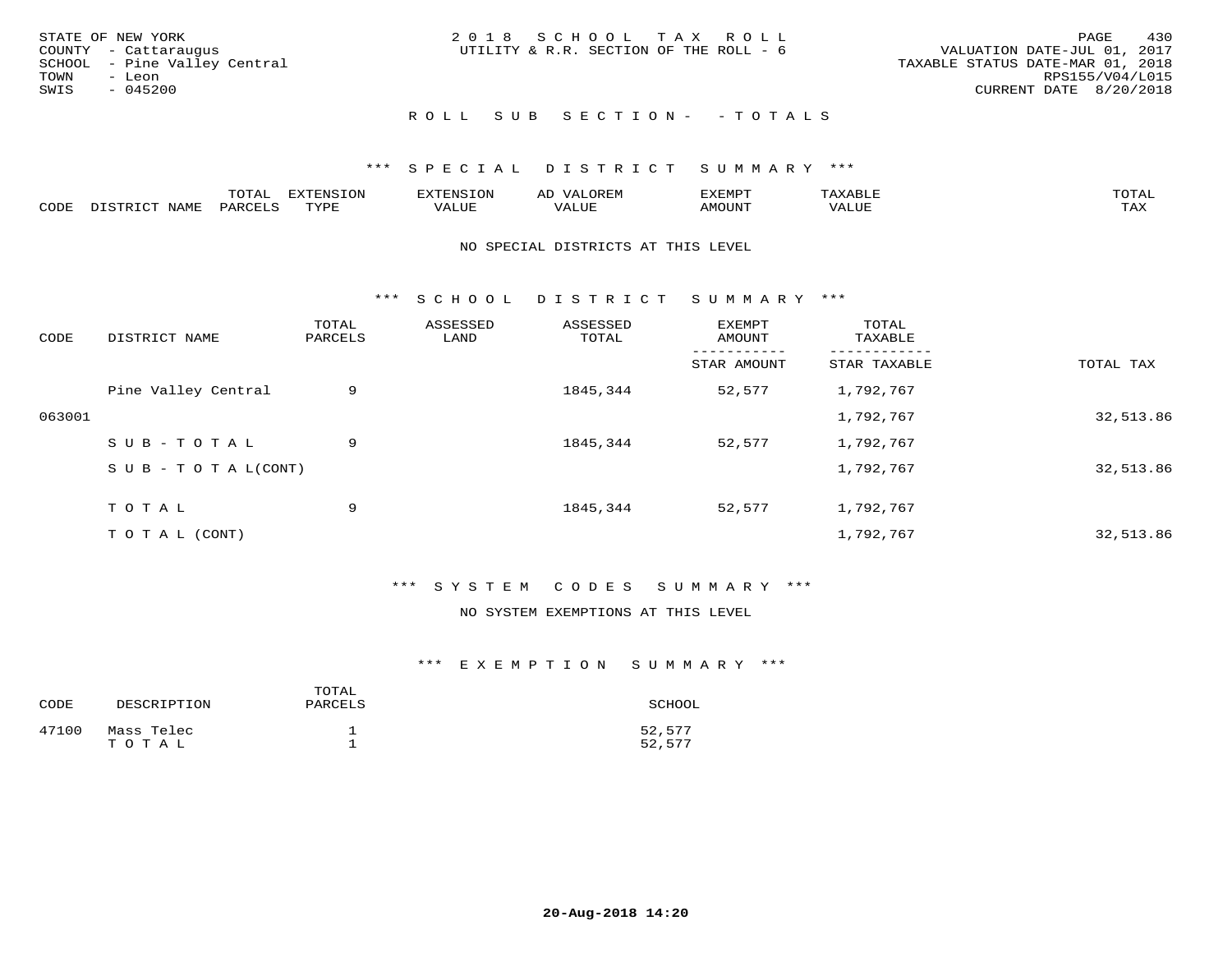| STATE OF NEW YORK<br>COUNTY - Cattaraugus<br>SCHOOL - Pine Valley Central<br>TOWN<br>– Leon<br>SWIS<br>$-045200$ | 2018 SCHOOL TAX ROLL<br>UTILITY & R.R. SECTION OF THE ROLL - 6 | 431<br>PAGE<br>VALUATION DATE-JUL 01, 2017<br>TAXABLE STATUS DATE-MAR 01, 2018<br>RPS155/V04/L015<br>CURRENT DATE 8/20/2018 |
|------------------------------------------------------------------------------------------------------------------|----------------------------------------------------------------|-----------------------------------------------------------------------------------------------------------------------------|
|                                                                                                                  | ROLL SUB SECTION- - TOTALS                                     |                                                                                                                             |

# \*\*\* G R A N D T O T A L S \*\*\*

| ROLL<br>SEC | DESCRIPTION                         | TOTAL<br>PARCELS | ASSESSED<br>LAND | ASSESSED<br>TOTAL | <b>EXEMPT</b><br>AMOUNT<br>STAR AMOUNT | TOTAL<br>TAXABLE<br>STAR TAXABLE | TAX<br>RATE | TOTAL<br>TAX |
|-------------|-------------------------------------|------------------|------------------|-------------------|----------------------------------------|----------------------------------|-------------|--------------|
|             | 2018-19 School Tax                  |                  |                  | 1845,344          | 52,577                                 | 1,792,767<br>1,792,767           |             | 32,513.86    |
|             | SPEC DIST TAXES<br>UTILITIES & N.C. |                  |                  |                   |                                        |                                  |             | 32,513.86    |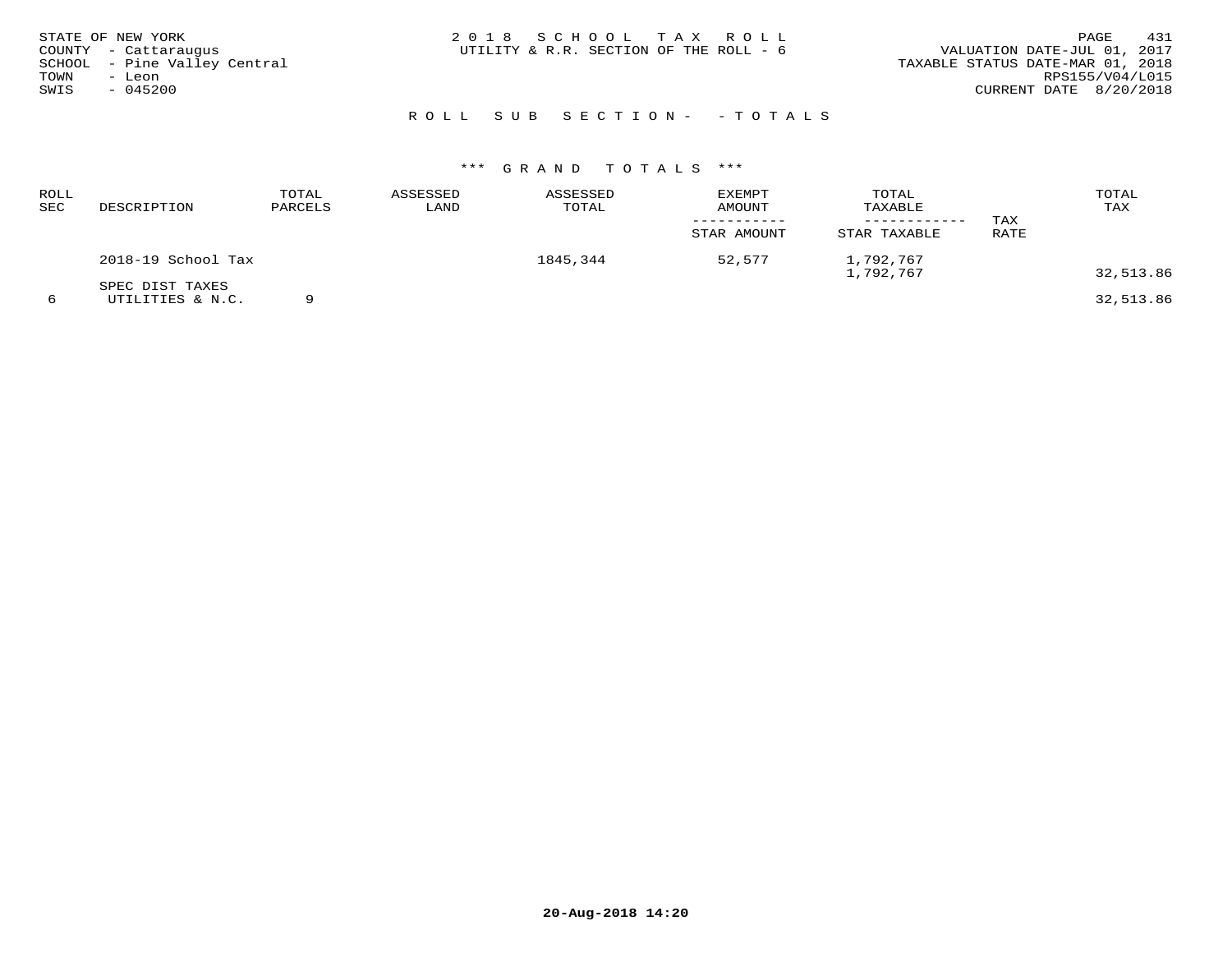| STATE OF NEW YORK            | 2018 SCHOOL TAX ROLL                   | 432<br>PAGE                      |
|------------------------------|----------------------------------------|----------------------------------|
| COUNTY - Cattaraugus         | UTILITY & R.R. SECTION OF THE ROLL - 6 | VALUATION DATE-JUL 01, 2017      |
| SCHOOL - Pine Valley Central |                                        | TAXABLE STATUS DATE-MAR 01, 2018 |
| TOWN<br>- Leon               |                                        | RPS155/V04/L015                  |
| SWIS<br>- 045200             |                                        | CURRENT DATE 8/20/2018           |
|                              |                                        |                                  |

## ROLL SECTION TOTALS

## \*\*\* S P E C I A L D I S T R I C T S U M M A R Y \*\*\*

|            |       | m^m*<br>1 U TIJ | $T^{\sim}$<br>$-1$ |                            | AL |      | <b>TOTA</b><br>◡∸ғ  |
|------------|-------|-----------------|--------------------|----------------------------|----|------|---------------------|
| $\sim$ הרי | N A M |                 | $m \tau \tau n$    | , <del>,</del> , , , , , , |    | ITN' | $- - - -$<br>. LIII |

#### NO SPECIAL DISTRICTS AT THIS LEVEL

\*\*\* S C H O O L D I S T R I C T S U M M A R Y \*\*\*

| CODE   | DISTRICT NAME                    | TOTAL<br>PARCELS | ASSESSED<br>LAND | ASSESSED<br>TOTAL | EXEMPT<br>AMOUNT | TOTAL<br>TAXABLE |           |
|--------|----------------------------------|------------------|------------------|-------------------|------------------|------------------|-----------|
|        |                                  |                  |                  |                   | STAR AMOUNT      | STAR TAXABLE     | TOTAL TAX |
|        | Pine Valley Central              | 9                |                  | 1845,344          | 52,577           | 1,792,767        |           |
| 063001 |                                  |                  |                  |                   |                  | 1,792,767        | 32,513.86 |
|        | SUB-TOTAL                        | 9                |                  | 1845,344          | 52,577           | 1,792,767        |           |
|        | $S \cup B - T \cup T A L (CONT)$ |                  |                  |                   |                  | 1,792,767        | 32,513.86 |
|        | TOTAL                            | 9                |                  | 1845,344          | 52,577           | 1,792,767        |           |
|        | T O T A L (CONT)                 |                  |                  |                   |                  | 1,792,767        | 32,513.86 |

## \*\*\* S Y S T E M C O D E S S U M M A R Y \*\*\*

## NO SYSTEM EXEMPTIONS AT THIS LEVEL

| CODE  | DESCRIPTION         | TOTAL<br>PARCELS | SCHOOL           |
|-------|---------------------|------------------|------------------|
| 47100 | Mass Telec<br>TOTAL |                  | 52,577<br>52,577 |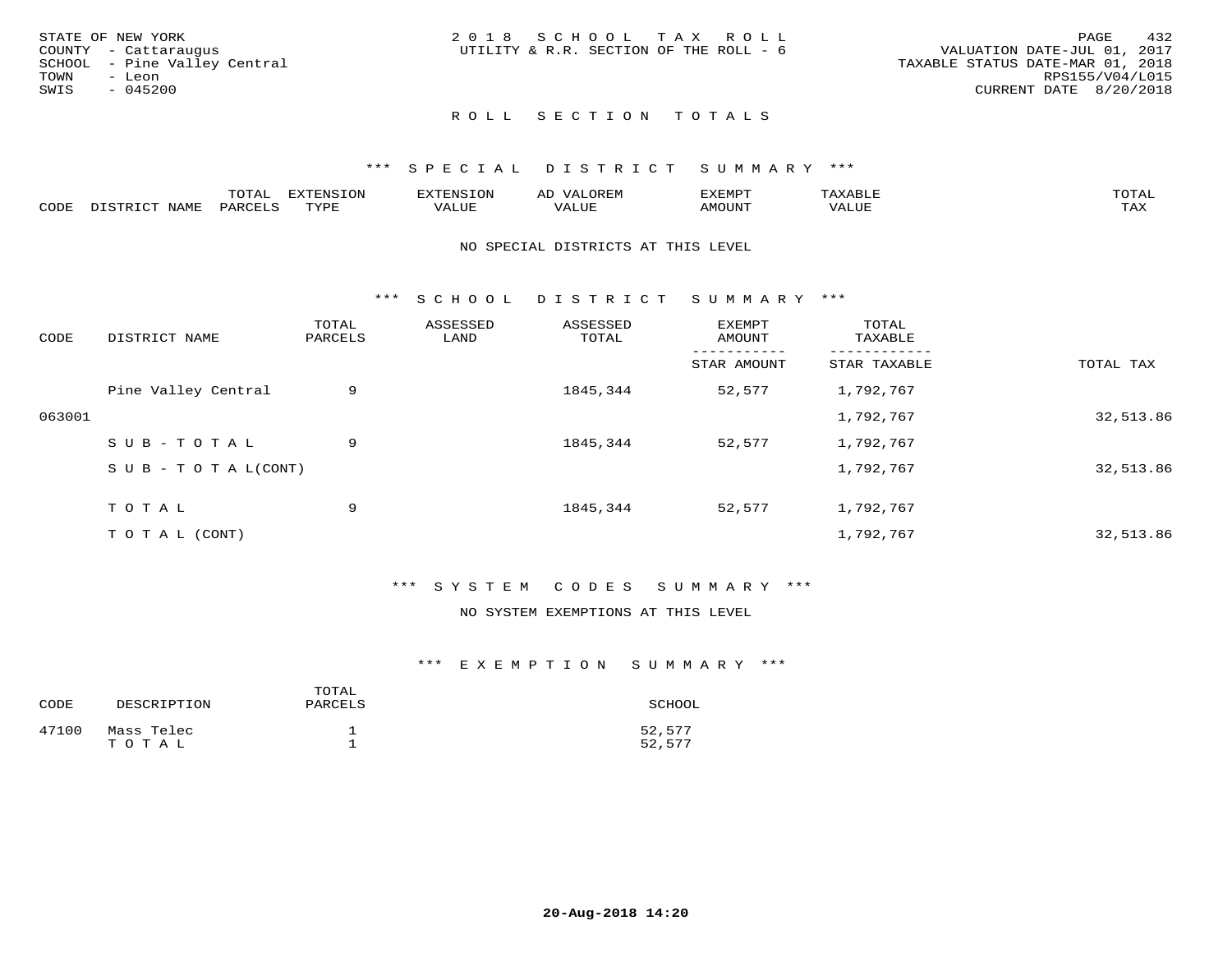| STATE OF NEW YORK<br>COUNTY - Cattaraugus<br>SCHOOL - Pine Valley Central<br>TOWN<br>- Leon<br>SWIS<br>$-045200$ | 2018 SCHOOL TAX ROLL<br>UTILITY & R.R. SECTION OF THE ROLL - 6 | 433<br>PAGE<br>VALUATION DATE-JUL 01, 2017<br>TAXABLE STATUS DATE-MAR 01, 2018<br>RPS155/V04/L015<br>CURRENT DATE 8/20/2018 |
|------------------------------------------------------------------------------------------------------------------|----------------------------------------------------------------|-----------------------------------------------------------------------------------------------------------------------------|
|                                                                                                                  | ROLL SECTION TOTALS                                            |                                                                                                                             |

| ROLL<br>SEC | DESCRIPTION                         | TOTAL<br>PARCELS | ASSESSED<br>LAND | ASSESSED<br>TOTAL | <b>EXEMPT</b><br>AMOUNT<br>STAR AMOUNT | TOTAL<br>TAXABLE<br>STAR TAXABLE | TAX<br>RATE | TOTAL<br>TAX |
|-------------|-------------------------------------|------------------|------------------|-------------------|----------------------------------------|----------------------------------|-------------|--------------|
|             | 2018-19 School Tax                  |                  |                  | 1845,344          | 52,577                                 | 1,792,767<br>1,792,767           |             | 32,513.86    |
|             | SPEC DIST TAXES<br>UTILITIES & N.C. |                  |                  |                   |                                        |                                  |             | 32,513.86    |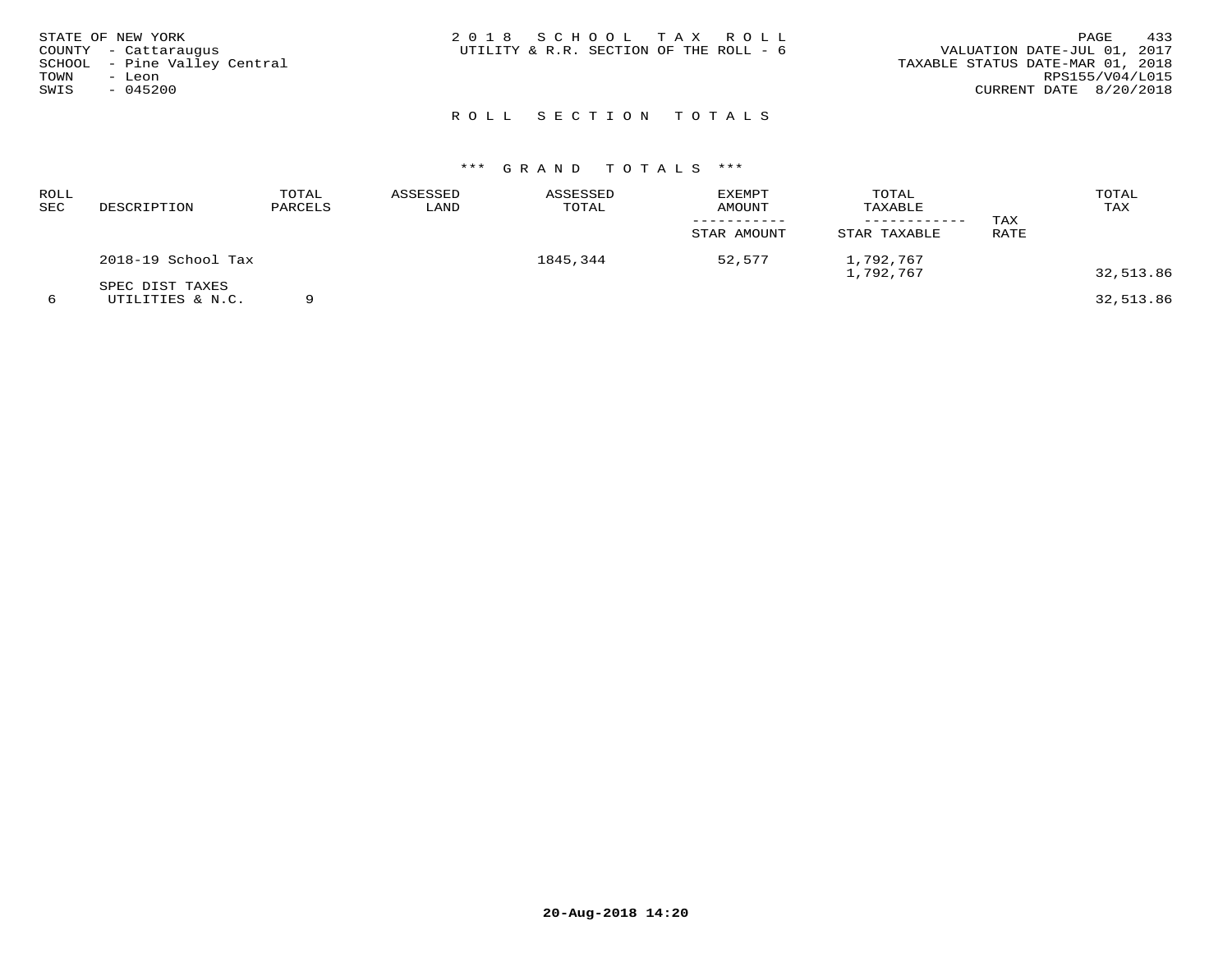SWIS - 045200

# STATE OF NEW YORK 2 0 1 8 S C H O O L T A X R O L L PAGE 434 COUNTY - Cattaraugus WHOLLY EXEMPT SECTION OF THE ROLL - 8 VALUATION DATE-JUL 01, 2017 SCHOOL - Pine Valley Central OWNERS NAME SEQUENCE TAXABLE STATUS DATE-MAR 01, 2018TOWN - Leon UNIFORM PERCENT OF VALUE IS 092.00

| TAX MAP PARCEL NUMBER<br>CURRENT OWNERS NAME<br>CURRENT OWNERS ADDRESS | PROPERTY LOCATION & CLASS ASSESSMENT<br>SCHOOL DISTRICT<br>PARCEL SIZE/GRID COORD | LAND<br>TOTAL | TAX DESCRIPTION<br>SPECIAL DISTRICTS | TAXABLE VALUE                          | TAX AMOUNT |
|------------------------------------------------------------------------|-----------------------------------------------------------------------------------|---------------|--------------------------------------|----------------------------------------|------------|
| ************************                                               |                                                                                   |               |                                      |                                        |            |
|                                                                        | Frog Valley Rd                                                                    |               |                                      | ACCT 0429                              |            |
| $33.004 - 1 - 25$                                                      | 340 Vacant indus                                                                  |               | IND DEV<br>18020                     |                                        | 6,700      |
| Catt Co Ida                                                            | Pine Valley Cen 063001                                                            | 6,700         | 2018-19 School Tax                   | 0.00                                   | 0.00       |
| PO Box 1749                                                            | Sch Dist 063001 100%                                                              | 6,700         |                                      |                                        |            |
| Ellicottville, NY 14731                                                | Gravel-Slag Base Ceme                                                             |               |                                      |                                        |            |
|                                                                        | 2.86<br>ACRES<br>EAST-1019542 NRTH-0855214                                        |               |                                      |                                        |            |
|                                                                        | DEED BOOK 823<br>PG-00486                                                         |               |                                      |                                        |            |
|                                                                        | FULL MARKET VALUE                                                                 | 7,283         |                                      |                                        |            |
|                                                                        |                                                                                   |               | TOTAL TAX $---$                      |                                        | $0.00**$   |
|                                                                        |                                                                                   |               |                                      | ********* 42.004-1-6.1/2 ************* |            |
|                                                                        | West Rd                                                                           |               |                                      | ACCT 0742                              |            |
| $42.004 - 1 - 6.1/2$                                                   | 612 School                                                                        |               | SCH-DIST<br>13800                    |                                        | 26,000     |
| Conewango Valley Amish School Pine Valley Cen 063001                   |                                                                                   | 6,000         | 2018-19 School Tax                   | 0.00                                   | 0.00       |
| West Rd<br>Conewango Valley, NY 14726                                  | 09<br>52 04<br><b>ACRES</b><br>0.01                                               | 26,000        |                                      |                                        |            |
|                                                                        | EAST-1024950 NRTH-0838665                                                         |               |                                      |                                        |            |
|                                                                        | FULL MARKET VALUE                                                                 | 28,261        |                                      |                                        |            |
|                                                                        |                                                                                   |               | TOTAL TAX ---                        |                                        | $0.00**$   |
|                                                                        |                                                                                   |               |                                      |                                        |            |
|                                                                        | Leon-New Albion Rd                                                                |               |                                      | ACCT 5001                              |            |
| $42.020 - 1 - 17$                                                      | 662 Police/fire                                                                   |               | FIRE-DEPT 26400                      |                                        | 345,200    |
| Leon Fire Company #1 Inc                                               | Pine Valley Cen 063001                                                            | 7,600         | 2018-19 School Tax                   | 0.00                                   | 0.00       |
| Leon, NY 14751                                                         | 04 09<br>36<br>FRNT 165.00 DPTH                                                   | 345,200       |                                      |                                        |            |
|                                                                        | <b>ACRES</b><br>1.38                                                              |               |                                      |                                        |            |
|                                                                        | EAST-1032019 NRTH-0835961                                                         |               |                                      |                                        |            |
|                                                                        | DEED BOOK 742<br>PG-00449                                                         |               |                                      |                                        |            |
|                                                                        | FULL MARKET VALUE                                                                 | 375,217       |                                      |                                        |            |
|                                                                        |                                                                                   |               | TOTAL TAX ---                        |                                        | $0.00**$   |
|                                                                        | ***********************************                                               |               |                                      | ****** 42.020-1-5 *****************    |            |
| $42.020 - 1 - 5$                                                       | 12264 Cherry Creek Hill Rd<br>620 Religious                                       |               | NON-PROFIT 25300                     | ACCT 5010                              | 164,500    |
| Leon Historical Society                                                | Pine Valley Cen 063001                                                            | 7,600         | 2018-19 School Tax                   | 0.00                                   | 0.00       |
| PO Box 133                                                             | 09<br>04<br>44                                                                    | 164,500       |                                      |                                        |            |
| Leon, NY 14751                                                         | Rte 62 Ff - 80.27'                                                                |               |                                      |                                        |            |
|                                                                        | FRNT 247.50 DPTH 247.50                                                           |               |                                      |                                        |            |
|                                                                        | EAST-1030961 NRTH-0835830                                                         |               |                                      |                                        |            |
|                                                                        | DEED BOOK 00993 PG-00803                                                          |               |                                      |                                        |            |
|                                                                        | FULL MARKET VALUE                                                                 | 178,804       |                                      |                                        |            |
|                                                                        |                                                                                   |               | TOTAL TAX ---                        |                                        | $0.00**$   |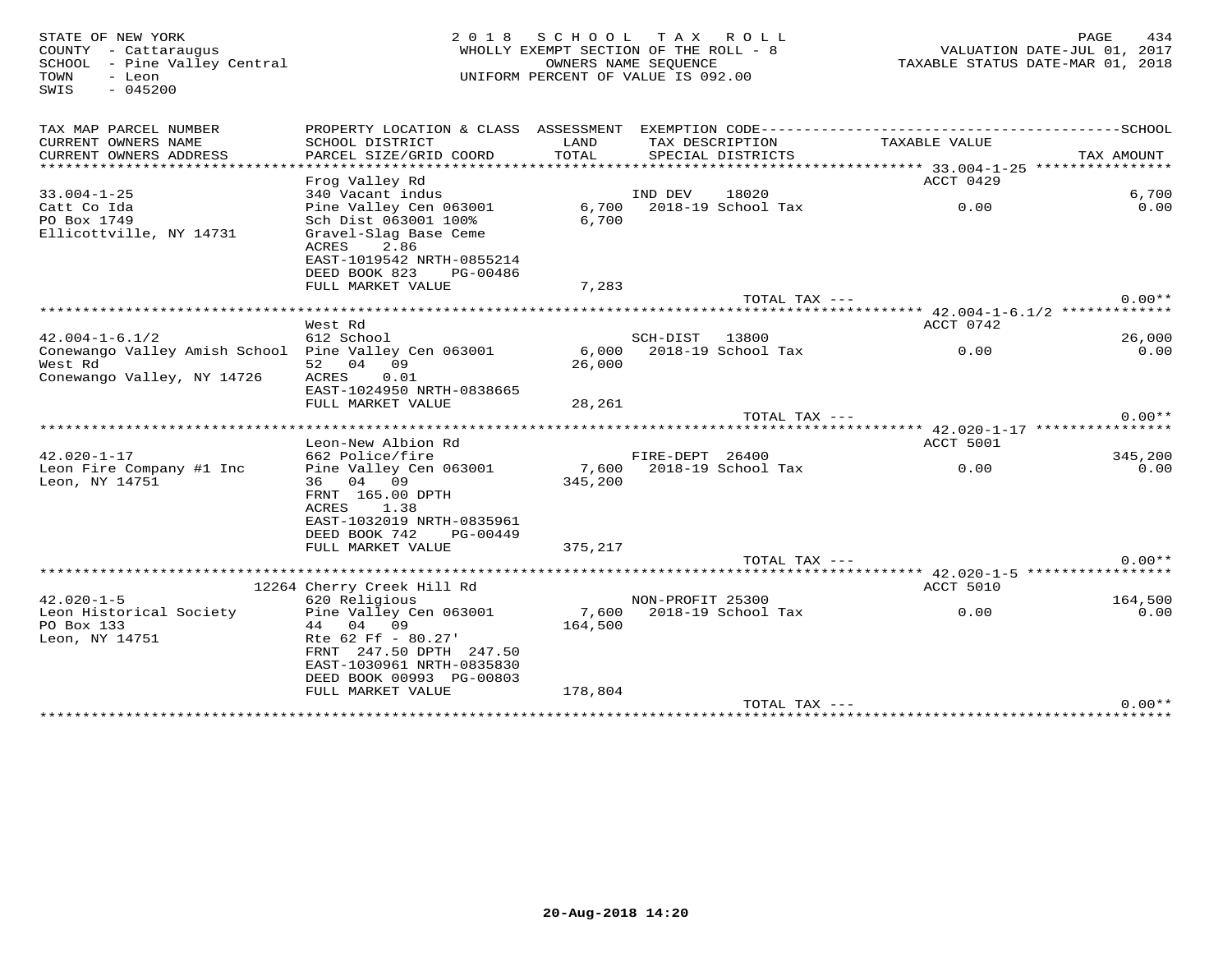| STATE OF NEW YORK<br>COUNTY - Cattaraugus<br>SCHOOL - Pine Valley Central<br>TOWN<br>- Leon<br>$-045200$<br>SWIS |                                                                                                                         | 2018 SCHOOL TAX ROLL<br>WHOLLY EXEMPT SECTION OF THE ROLL - 8<br>UNIFORM PERCENT OF VALUE IS 092.00 | OWNERS NAME SEQUENCE |                              | VALUATION DATE-JUL 01, 2017<br>TAXABLE STATUS DATE-MAR 01, 2018 | PAGE<br>435 |
|------------------------------------------------------------------------------------------------------------------|-------------------------------------------------------------------------------------------------------------------------|-----------------------------------------------------------------------------------------------------|----------------------|------------------------------|-----------------------------------------------------------------|-------------|
| TAX MAP PARCEL NUMBER                                                                                            |                                                                                                                         |                                                                                                     |                      |                              |                                                                 |             |
| CURRENT OWNERS NAME<br>CURRENT OWNERS ADDRESS                                                                    | SCHOOL DISTRICT<br>PARCEL SIZE/GRID COORD                                                                               | LAND<br>TOTAL                                                                                       | TAX DESCRIPTION      | SPECIAL DISTRICTS            | TAXABLE VALUE                                                   | TAX AMOUNT  |
|                                                                                                                  |                                                                                                                         |                                                                                                     |                      |                              |                                                                 |             |
|                                                                                                                  | Rte 62                                                                                                                  |                                                                                                     |                      |                              | ACCT 0156                                                       |             |
| $42.020 - 1 - 6$                                                                                                 | 534 Social org.                                                                                                         |                                                                                                     | NON-PROFIT 25300     |                              |                                                                 | 104,700     |
| Leon Historical Society<br>PO Box 133<br>Leon, NY 14751                                                          | Pine Valley Cen 063001<br>44 04 09<br>10 Sq Rd<br>FRNT<br>33.00 DPTH 47.00<br>EAST-1031065 NRTH-0836099                 | 104,700                                                                                             |                      | 900     2018-19  School  Tax | 0.00                                                            | 0.00        |
|                                                                                                                  | DEED BOOK 00993 PG-00803                                                                                                |                                                                                                     |                      |                              |                                                                 |             |
|                                                                                                                  | FULL MARKET VALUE                                                                                                       | 113,804                                                                                             |                      |                              |                                                                 |             |
|                                                                                                                  |                                                                                                                         |                                                                                                     |                      | TOTAL TAX ---                |                                                                 | $0.00**$    |
|                                                                                                                  | 6144 Town Hill Rd                                                                                                       |                                                                                                     |                      |                              | ACCT 0597                                                       |             |
| $52.001 - 1 - 27. / 1$                                                                                           | 612 School                                                                                                              |                                                                                                     | SCH-DIST 13800       |                              |                                                                 | 15,900      |
| Miller Eli E                                                                                                     | Pine Valley Cen 063001                                                                                                  | $\Omega$                                                                                            |                      | 2018-19 School Tax           | 0.00                                                            | 0.00        |
| Attn: Enos E Miller<br>RD 1                                                                                      | 21 04 09<br>ACRES 0.01                                                                                                  | 15,900                                                                                              |                      |                              |                                                                 |             |
| Conewango Valley, NY 14726                                                                                       | EAST-1035849 NRTH-0826485<br>DEED BOOK 579<br>PG-00166                                                                  |                                                                                                     |                      |                              |                                                                 |             |
|                                                                                                                  | FULL MARKET VALUE                                                                                                       | 17,283                                                                                              |                      | TOTAL TAX ---                |                                                                 | $0.00**$    |
|                                                                                                                  |                                                                                                                         |                                                                                                     |                      |                              |                                                                 |             |
|                                                                                                                  | Cherry Creek Hill Rd                                                                                                    |                                                                                                     |                      |                              | ACCT 0554                                                       |             |
| $42.004 - 2 - 8.3$                                                                                               | 612 School                                                                                                              |                                                                                                     | SCH-DIST 13800       |                              |                                                                 | 27,900      |
| Miller Enos E                                                                                                    | Pine Valley Cen 063001                                                                                                  | 6,600                                                                                               |                      | 2018-19 School Tax           | 0.00                                                            | 0.00        |
| Rfd 1<br>Conewango Valley, NY 14726                                                                              | 51 04 09<br>School<br>FRNT 130.00 DPTH 325.00<br>0.48<br>ACRES<br>EAST-1024854 NRTH-0835582<br>DEED BOOK 846 PG-00547   | 27,900                                                                                              |                      |                              |                                                                 |             |
|                                                                                                                  | FULL MARKET VALUE                                                                                                       | 30,326                                                                                              |                      | TOTAL TAX ---                |                                                                 | $0.00**$    |
|                                                                                                                  |                                                                                                                         |                                                                                                     |                      |                              |                                                                 |             |
|                                                                                                                  | Town Hill Rd                                                                                                            |                                                                                                     |                      |                              | ACCT 0524                                                       |             |
| $43.003 - 1 - 18.2$                                                                                              | 612 School                                                                                                              |                                                                                                     | SCH-DIST 13800       |                              |                                                                 | 19,700      |
| Miller Enos E<br>Miller Enos J<br>RD 1<br>Conewango Valley, NY 14726                                             | Pine Valley Cen 063001<br>27 04 09<br>FRNT 125.00 DPTH 245.00<br>EAST-1036333 NRTH-0834403<br>DEED BOOK 828<br>PG-01016 | 19,700                                                                                              |                      | 6,800 2018-19 School Tax     | 0.00                                                            | 0.00        |
|                                                                                                                  | FULL MARKET VALUE                                                                                                       | 21,413                                                                                              |                      |                              |                                                                 |             |
|                                                                                                                  |                                                                                                                         |                                                                                                     |                      | TOTAL TAX ---                |                                                                 | $0.00**$    |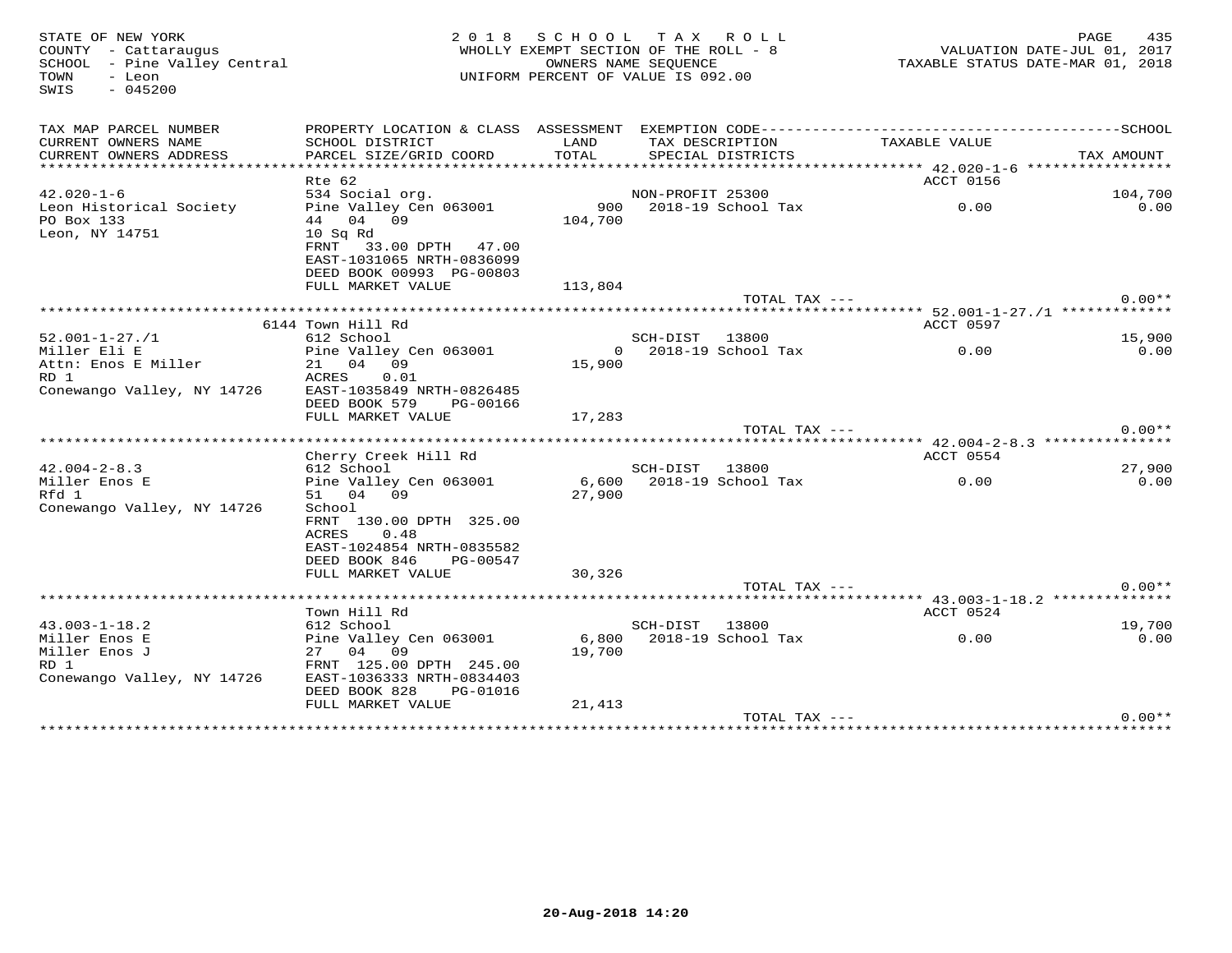STATE OF NEW YORK 2 0 1 8 S C H O O L T A X R O L L PAGE 436COUNTY - Cattaraugus WHOLLY EXEMPT SECTION OF THE ROLL - 8 VALUATION DATE-JUL 01, 2017SCHOOL - Pine Valley Central OWNERS NAME SEQUENCE TAXABLE STATUS DATE-MAR 01, 2018TOWN - Leon UNIFORM PERCENT OF VALUE IS 092.00 SWIS - 045200TAX MAP PARCEL NUMBER PROPERTY LOCATION & CLASS ASSESSMENT EXEMPTION CODE------------------------------------------SCHOOL CURRENT OWNERS NAME SCHOOL DISTRICT LAND TAX DESCRIPTION TAXABLE VALUE CURRENT OWNERS ADDRESS PARCEL SIZE/GRID COORD TOTAL SPECIAL DISTRICTS TAX AMOUNT \*\*\*\*\*\*\*\*\*\*\*\*\*\*\*\*\*\*\*\*\*\*\*\*\*\*\*\*\*\*\*\*\*\*\*\*\*\*\*\*\*\*\*\*\*\*\*\*\*\*\*\*\*\*\*\*\*\*\*\*\*\*\*\*\*\*\*\*\*\*\*\*\*\*\*\*\*\*\*\*\*\*\*\*\*\*\*\*\*\*\*\*\*\*\*\*\*\*\*\*\*\*\* 51.002-1-12.2 \*\*\*\*\*\*\*\*\*\*\*\*\*\* Youngs Rd ACCT 0548 51.002-1-12.2 612 School SCH-DIST 13800 21,700 $\cap$   $\cap$ Miller Enos J Pine Valley Cen 063001 7,200 2018-19 School Tax 0.00 0.00Miller Enos E 49 04 09 21,700 RD 1 Chautauqua Rd ACRES 1.10 Conewango Valley, NY 14726 EAST-1024144 NRTH-0824787 DEED BOOK 837 PG-00931 FULL MARKET VALUE 23,587TOTAL TAX  $---$  0.00\*\* \*\*\*\*\*\*\*\*\*\*\*\*\*\*\*\*\*\*\*\*\*\*\*\*\*\*\*\*\*\*\*\*\*\*\*\*\*\*\*\*\*\*\*\*\*\*\*\*\*\*\*\*\*\*\*\*\*\*\*\*\*\*\*\*\*\*\*\*\*\*\*\*\*\*\*\*\*\*\*\*\*\*\*\*\*\*\*\*\*\*\*\*\*\*\*\*\*\*\*\*\*\*\* 51.002-1-7 \*\*\*\*\*\*\*\*\*\*\*\*\*\*\*\*\* West Rd ACCT 5004 51.002-1-7 612 School SCH-DIST 13800 36,700 $0.00$ Miller John J Pine Valley Cen 063001 6,600 2018-19 School Tax 0.00 0.00Box 188A 49 04 09 36,700<br>Canalismus Nallais NY 14736 Amigh Cabaal Example 1 1002-1-7<br>
Conewango Valley, NY 14726<br>
Conewango Valley, NY 14726<br>
Conewango Valley, NY 14726<br>
Amish School Ff West 100,Co Rd 44 480 FRNT 111.00 DPTH 187.00 EAST-1023278 NRTH-0827358 FULL MARKET VALUE 39,891 TOTAL TAX --- 0.00\*\* \*\*\*\*\*\*\*\*\*\*\*\*\*\*\*\*\*\*\*\*\*\*\*\*\*\*\*\*\*\*\*\*\*\*\*\*\*\*\*\*\*\*\*\*\*\*\*\*\*\*\*\*\*\*\*\*\*\*\*\*\*\*\*\*\*\*\*\*\*\*\*\*\*\*\*\*\*\*\*\*\*\*\*\*\*\*\*\*\*\*\*\*\*\*\*\*\*\*\*\*\*\*\* 33.004-1-24.4 \*\*\*\*\*\*\*\*\*\*\*\*\*\* Frog Valley Rd ACCT 0763 33.004-1-24.4 322 Rural vac>10 NON-PROFIT 25300 42,800 $0.00$ Nature Sanctuary Soc WNY Inc Pine Valley Cen 063001 42,800 2018-19 School Tax 0.00 0.00 St 64 04 09 42,800 PO Box 828 Ff 1085.00ACRES 43.30 West Seneca, NY 14224 EAST-1021544 NRTH-0853829 DEED BOOK 13661 PG-5001FULL MARKET VALUE 46,522 TOTAL TAX --- 0.00\*\* \*\*\*\*\*\*\*\*\*\*\*\*\*\*\*\*\*\*\*\*\*\*\*\*\*\*\*\*\*\*\*\*\*\*\*\*\*\*\*\*\*\*\*\*\*\*\*\*\*\*\*\*\*\*\*\*\*\*\*\*\*\*\*\*\*\*\*\*\*\*\*\*\*\*\*\*\*\*\*\*\*\*\*\*\*\*\*\*\*\*\*\*\*\*\*\*\*\*\*\*\*\*\* 51.002-2-26 \*\*\*\*\*\*\*\*\*\*\*\*\*\*\*\* Youngs Rd ACCT 0715 51.002-2-26 695 Cemetery CEMETERY 27350 6,900 $0.00$ Old Order Amish Church Pine Valley Cen 063001 6,900 2018-19 School Tax 0.00 0.00Attn: West Amish Cemetery 49 04 09 6,900 Youngs Rd Hershberger Farm Conewango Valley, NY 14726 FRNT 330.00 DPTH 107.00 EAST-1026156 NRTH-0824129 DEED BOOK 725 PG-889 FULL MARKET VALUE 7,500 TOTAL TAX  $---$  0.00\*\*

\*\*\*\*\*\*\*\*\*\*\*\*\*\*\*\*\*\*\*\*\*\*\*\*\*\*\*\*\*\*\*\*\*\*\*\*\*\*\*\*\*\*\*\*\*\*\*\*\*\*\*\*\*\*\*\*\*\*\*\*\*\*\*\*\*\*\*\*\*\*\*\*\*\*\*\*\*\*\*\*\*\*\*\*\*\*\*\*\*\*\*\*\*\*\*\*\*\*\*\*\*\*\*\*\*\*\*\*\*\*\*\*\*\*\*\*\*\*\*\*\*\*\*\*\*\*\*\*\*\*\*\*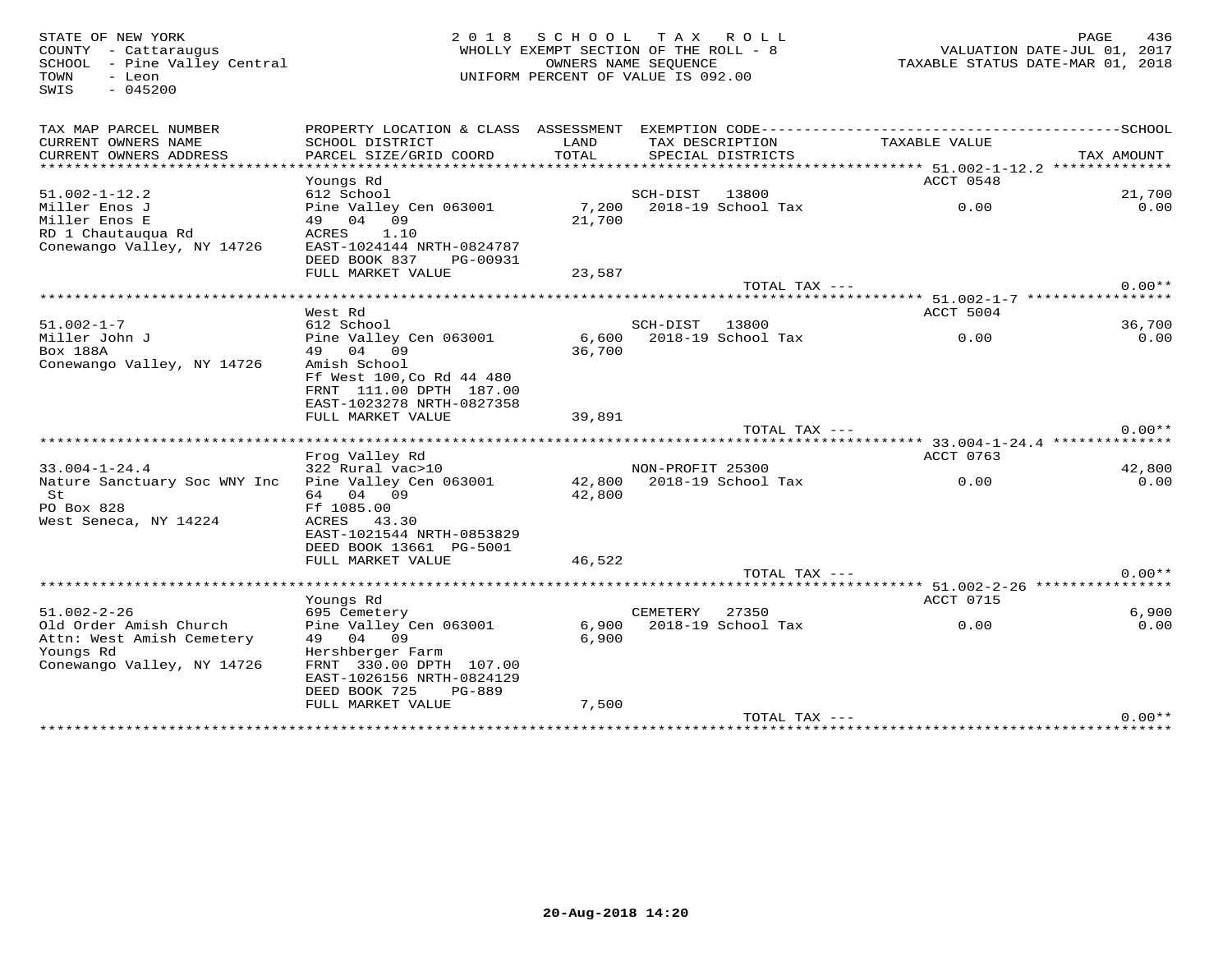SWIS - 045200

## STATE OF NEW YORK PAGE A37<br>COUNTY - Cattaraugus page and the countrum of the ROLL - 8 (COUNTY - Cattaraugus page and the MAGE 437<br>SCHOOL - Pine Valley Central page the counters name SEQUENCE the SEQUENCE of the Valley Cent WHOLLY EXEMPT SECTION OF THE ROLL - 8 SCHOOL – Pine Valley Central OWNERS NAME SEQUENCE TAXABLE STATUS DATE-MAR 01, 2018 TOWN - Leon UNIFORM PERCENT OF VALUE IS 092.00

| TAX MAP PARCEL NUMBER<br>CURRENT OWNERS NAME<br>CURRENT OWNERS ADDRESS | SCHOOL DISTRICT<br>PARCEL SIZE/GRID COORD                                                                                                     | LAND<br>TOTAL     |                 | TAX DESCRIPTION<br>SPECIAL DISTRICTS | TAXABLE VALUE<br>********************* 33.004-1-8 ****************** | TAX AMOUNT |
|------------------------------------------------------------------------|-----------------------------------------------------------------------------------------------------------------------------------------------|-------------------|-----------------|--------------------------------------|----------------------------------------------------------------------|------------|
| $33.004 - 1 - 8$                                                       | Dredge Rd<br>323 Vacant rural                                                                                                                 |                   | TOWN-PROP 13500 |                                      | ACCT 5003                                                            | 2,100      |
| Town Of Leon<br>Leon, NY 14751                                         | Pine Valley Cen 063001<br>08 04 09<br>66.00 DPTH 145.00<br>FRNT<br>EAST-1024509 NRTH-0853048                                                  | 2,100<br>2,100    |                 | 2018-19 School Tax                   | 0.00                                                                 | 0.00       |
|                                                                        | FULL MARKET VALUE                                                                                                                             | 2,283             |                 | TOTAL TAX ---                        |                                                                      | $0.00**$   |
|                                                                        | **************************************                                                                                                        |                   |                 |                                      | ********** 42.004-1-14 *****************                             |            |
|                                                                        | Rte 62                                                                                                                                        |                   |                 |                                      | ACCT 5014                                                            |            |
| $42.004 - 1 - 14$                                                      | 695 Cemetery                                                                                                                                  |                   | CEMETERY        | 27350                                |                                                                      | 9,200      |
| Town Of Leon                                                           | Pine Valley Cen 063001                                                                                                                        | 9,200             |                 | 2018-19 School Tax                   | 0.00                                                                 | 0.00       |
| Box 102<br>Leon, NY 14751                                              | 44 04 09<br>Fairview Cemetery<br>ACRES<br>2.08<br>EAST-1030294 NRTH-0836815                                                                   | 9,200             |                 |                                      |                                                                      |            |
|                                                                        | DEED BOOK 00979 PG-01052<br>FULL MARKET VALUE                                                                                                 |                   |                 |                                      |                                                                      |            |
|                                                                        |                                                                                                                                               | 10,000            |                 | TOTAL TAX ---                        |                                                                      | $0.00**$   |
|                                                                        |                                                                                                                                               |                   |                 |                                      |                                                                      |            |
|                                                                        | Leon-New Albion Rd                                                                                                                            |                   |                 |                                      | ACCT 5002                                                            |            |
| $42.020 - 1 - 30$                                                      | 651 Highway gar                                                                                                                               |                   | TOWN-PROP 13500 |                                      |                                                                      | 378,400    |
| Town Of Leon<br>Leon, NY 14751                                         | Pine Valley Cen 063001<br>35 04 09<br>FRNT 266.00 DPTH<br>ACRES<br>3.55<br>EAST-1031922 NRTH-0835434<br>DEED BOOK 00654 PG-00509              | 11,800<br>378,400 |                 | 2018-19 School Tax                   | 0.00                                                                 | 0.00       |
|                                                                        | FULL MARKET VALUE                                                                                                                             | 411,304           |                 |                                      |                                                                      |            |
|                                                                        |                                                                                                                                               |                   |                 | TOTAL TAX ---                        |                                                                      | $0.00**$   |
|                                                                        | Rte 62                                                                                                                                        |                   |                 |                                      | ACCT 5012                                                            |            |
| $43.003 - 1 - 27$                                                      | 695 Cemetery                                                                                                                                  |                   | CEMETERY        | 27350                                |                                                                      | 16,700     |
| Town Of Leon                                                           | Pine Valley Cen 063001                                                                                                                        | 16,700            |                 | 2018-19 School Tax                   | 0.00                                                                 | 0.00       |
| Box 102<br>Leon, NY 14751                                              | 36 04 09<br>Treat Cemetery<br>FRNT 515.00 DPTH<br>ACRES<br>6.04<br>EAST-1031444 NRTH-0836756<br>DEED BOOK 00979 PG-01052<br>FULL MARKET VALUE | 16,700<br>18,152  |                 |                                      |                                                                      |            |
|                                                                        |                                                                                                                                               |                   |                 | TOTAL TAX ---                        |                                                                      | $0.00**$   |
|                                                                        |                                                                                                                                               |                   |                 |                                      |                                                                      |            |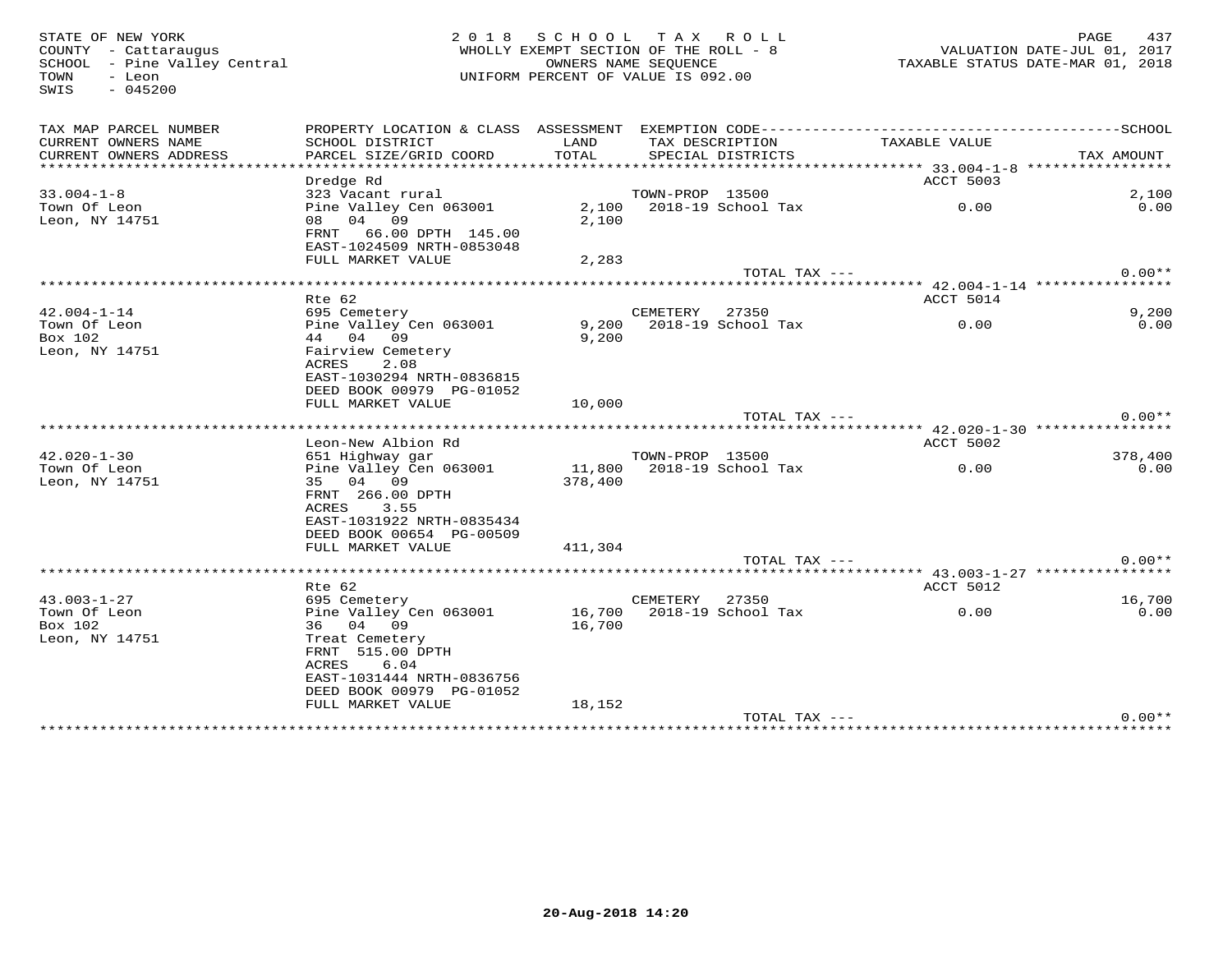| STATE OF NEW YORK<br>- Cattaraugus<br>COUNTY<br>- Pine Valley Central<br>SCHOOL<br>TOWN<br>- Leon<br>SWIS<br>$-045200$ | 2018                      | SCHOOL     | T A X<br>R O L L<br>WHOLLY EXEMPT SECTION OF THE ROLL - 8<br>OWNERS NAME SEOUENCE<br>UNIFORM PERCENT OF VALUE IS 092.00 |                 | 438<br>PAGE<br>VALUATION DATE-JUL 01,<br>2017<br>TAXABLE STATUS DATE-MAR 01, 2018 |
|------------------------------------------------------------------------------------------------------------------------|---------------------------|------------|-------------------------------------------------------------------------------------------------------------------------|-----------------|-----------------------------------------------------------------------------------|
| TAX MAP PARCEL NUMBER                                                                                                  | PROPERTY LOCATION & CLASS | ASSESSMENT | EXEMPTION CODE----                                                                                                      |                 | -SCHOOL                                                                           |
| CURRENT OWNERS NAME                                                                                                    | SCHOOL DISTRICT           | LAND       | TAX DESCRIPTION                                                                                                         | TAXABLE VALUE   |                                                                                   |
| CURRENT OWNERS ADDRESS                                                                                                 | PARCEL SIZE/GRID COORD    | TOTAL      | SPECIAL DISTRICTS                                                                                                       |                 | TAX AMOUNT                                                                        |
|                                                                                                                        |                           |            |                                                                                                                         |                 | *************                                                                     |
|                                                                                                                        | Eganski & Adams           |            |                                                                                                                         | ACCT 0555       |                                                                                   |
| $52.002 - 1 - 39.1$                                                                                                    | 695 Cemetery              |            | 27350<br>CEMETERY                                                                                                       |                 | 900                                                                               |
| Town Of Leon                                                                                                           | Pine Valley Cen 063001    | 900        | 2018-19 School Tax                                                                                                      | 0.00            | 0.00                                                                              |
| Box 102                                                                                                                | $11/12$ 04<br>09          | 900        |                                                                                                                         |                 |                                                                                   |
| Leon, NY 14751                                                                                                         | Eldredge Rd Cemetery      |            |                                                                                                                         |                 |                                                                                   |
|                                                                                                                        | 0.01<br>ACRES             |            |                                                                                                                         |                 |                                                                                   |
|                                                                                                                        | EAST-1041839 NRTH-0829895 |            |                                                                                                                         |                 |                                                                                   |
|                                                                                                                        | DEED BOOK 00979 PG-01052  |            |                                                                                                                         |                 |                                                                                   |
|                                                                                                                        | FULL MARKET VALUE         | 978        |                                                                                                                         |                 |                                                                                   |
|                                                                                                                        |                           |            |                                                                                                                         | TOTAL TAX $---$ | $0.00**$                                                                          |
|                                                                                                                        |                           |            |                                                                                                                         |                 |                                                                                   |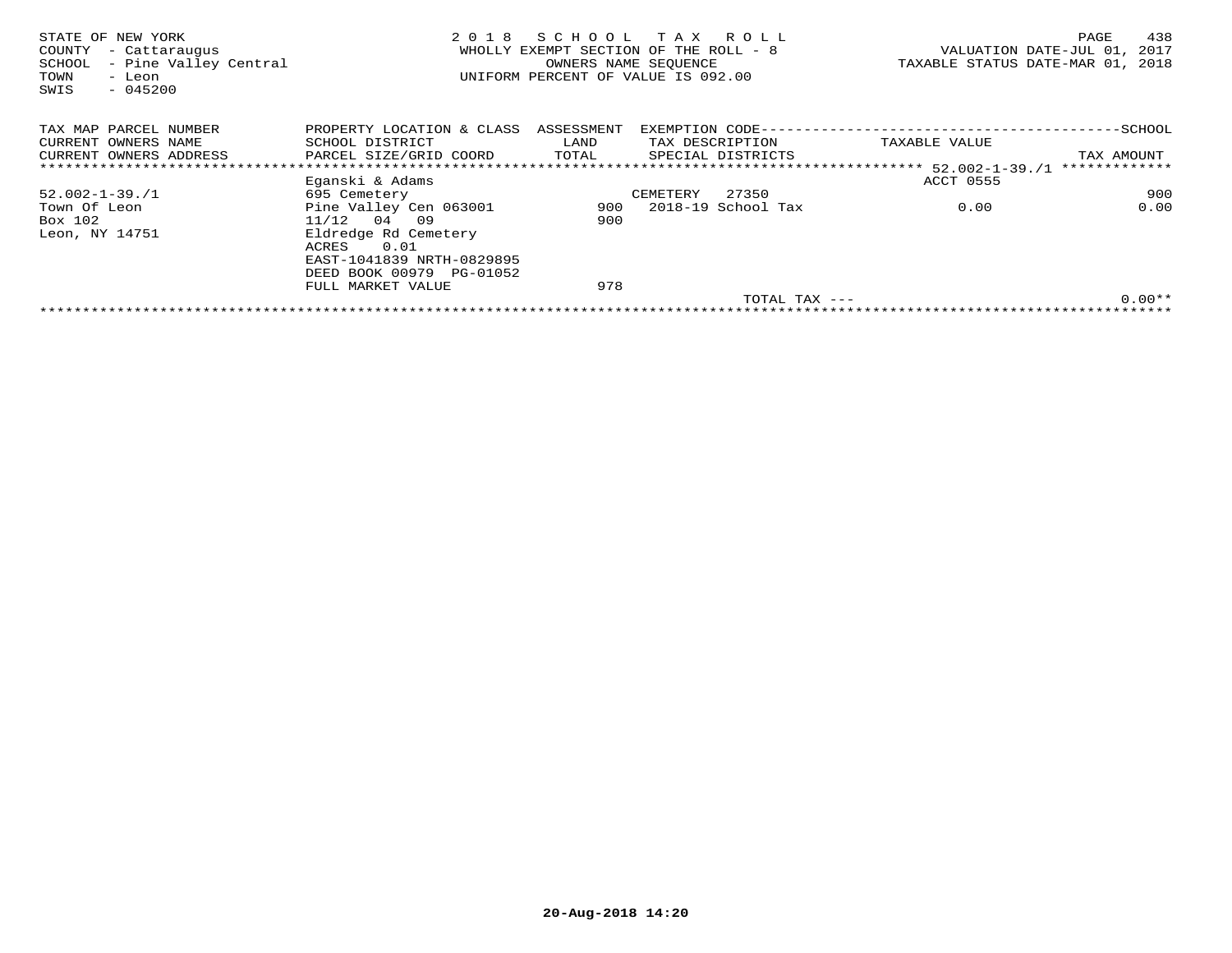| STATE OF NEW YORK<br>COUNTY - Cattaraugus      | 2018 SCHOOL TAX ROLL<br>WHOLLY EXEMPT SECTION OF THE ROLL - 8 | 439<br>PAGE<br>VALUATION DATE-JUL 01, 2017          |
|------------------------------------------------|---------------------------------------------------------------|-----------------------------------------------------|
| SCHOOL - Pine Valley Central<br>TOWN<br>– Leon | UNIFORM PERCENT OF VALUE IS 092.00                            | TAXABLE STATUS DATE-MAR 01, 2018<br>RPS155/V04/L015 |
| SWIS<br>$-045200$                              |                                                               | CURRENT DATE 8/20/2018                              |
|                                                | ROLL SUB SECTION- - TOTALS                                    |                                                     |

|      |      | $m \wedge m \wedge n$<br>$\sim$ 1<br>∸ ∪ ⊥ <del>⊓</del> ⊥⊥ | $T \cap N$<br>----<br>ᄗᄭ | . | ∼ | YFMDT<br>⊐∡⊾⊥⊥∙⊥⊥ |       | mom <sub>n</sub> .<br>$\cdot$ $\Delta$ |
|------|------|------------------------------------------------------------|--------------------------|---|---|-------------------|-------|----------------------------------------|
| CODE | NAME | $PARTF^*$                                                  | $m \tau \tau n$          |   |   | <b>MOTTNTO</b>    | VALUE | ma v<br>⊥ ∠~∡∡                         |

## NO SPECIAL DISTRICTS AT THIS LEVEL

\*\*\* S C H O O L D I S T R I C T S U M M A R Y \*\*\*

| CODE   | DISTRICT NAME              | TOTAL<br>PARCELS | ASSESSED<br>LAND | ASSESSED<br>TOTAL | EXEMPT<br>AMOUNT | TOTAL<br>TAXABLE |           |
|--------|----------------------------|------------------|------------------|-------------------|------------------|------------------|-----------|
|        |                            |                  |                  |                   | STAR AMOUNT      | STAR TAXABLE     | TOTAL TAX |
|        | Pine Valley Central        | 17               | 146,400          | 1226,000          | 1226,000         |                  |           |
| 063001 |                            |                  |                  |                   |                  |                  |           |
|        | SUB-TOTAL                  | 17               | 146,400          | 1226,000          | 1226,000         |                  |           |
|        | S U B - T O T A $L$ (CONT) |                  |                  |                   |                  |                  |           |
|        |                            |                  |                  |                   |                  |                  |           |
|        | TOTAL                      | 17               | 146,400          | 1226,000          | 1226,000         |                  |           |
|        | T O T A L (CONT)           |                  |                  |                   |                  |                  |           |

\*\*\* S Y S T E M C O D E S S U M M A R Y \*\*\*

## NO SYSTEM EXEMPTIONS AT THIS LEVEL

| CODE                                      | DESCRIPTION                                                 | TOTAL<br>PARCELS | SCHOOL                                            |
|-------------------------------------------|-------------------------------------------------------------|------------------|---------------------------------------------------|
| 13500<br>13800<br>18020<br>25300<br>26400 | TOWN-PROP<br>SCH-DIST<br>IND DEV<br>NON-PROFIT<br>FIRE-DEPT | 2<br>6<br>ิว     | 380,500<br>147,900<br>6,700<br>312,000<br>345,200 |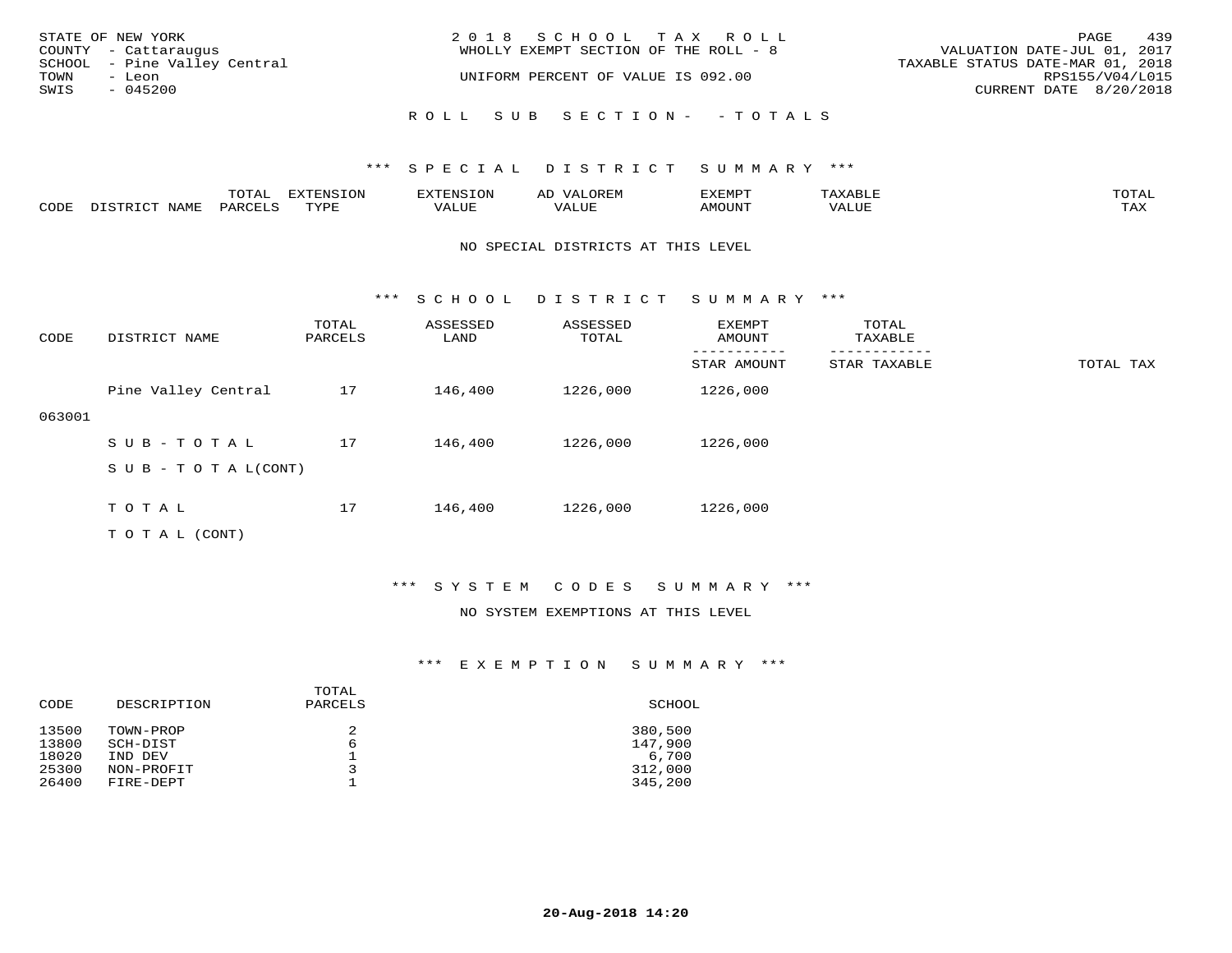| STATE OF NEW YORK<br>COUNTY - Cattaraugus<br>SCHOOL - Pine Valley Central | 2018 SCHOOL TAX ROLL<br>WHOLLY EXEMPT SECTION OF THE ROLL - 8 | 440<br>PAGE<br>VALUATION DATE-JUL 01, 2017<br>TAXABLE STATUS DATE-MAR 01, 2018 |
|---------------------------------------------------------------------------|---------------------------------------------------------------|--------------------------------------------------------------------------------|
| TOWN<br>- Leon                                                            | UNIFORM PERCENT OF VALUE IS 092.00                            | RPS155/V04/L015                                                                |
| SWIS<br>$-045200$                                                         |                                                               | CURRENT DATE 8/20/2018                                                         |
|                                                                           | ROLL SUB SECTION- - TOTALS                                    |                                                                                |

## \*\*\* E X E M P T I O N S U M M A R Y \*\*\*

| CODE  | DESCRIPTION | TOTAL<br>PARCELS | SCHOOL   |
|-------|-------------|------------------|----------|
| 27350 | CEMETERY    | д                | 33,700   |
|       | TOTAL       | 17               | 1226,000 |

| ROLL<br><b>SEC</b> | DESCRIPTION                                    | TOTAL<br>PARCELS | ASSESSED<br>LAND | ASSESSED<br>TOTAL | EXEMPT<br>AMOUNT<br>STAR AMOUNT | TOTAL<br>TAXABLE<br>STAR TAXABLE | TAX<br>RATE | TOTAL<br>TAX |
|--------------------|------------------------------------------------|------------------|------------------|-------------------|---------------------------------|----------------------------------|-------------|--------------|
| 8                  | RS 8 TOTAL<br>SPEC DIST TAXES<br>WHOLLY EXEMPT |                  | 146,400          | 1226,000          | 1,226,000                       |                                  |             |              |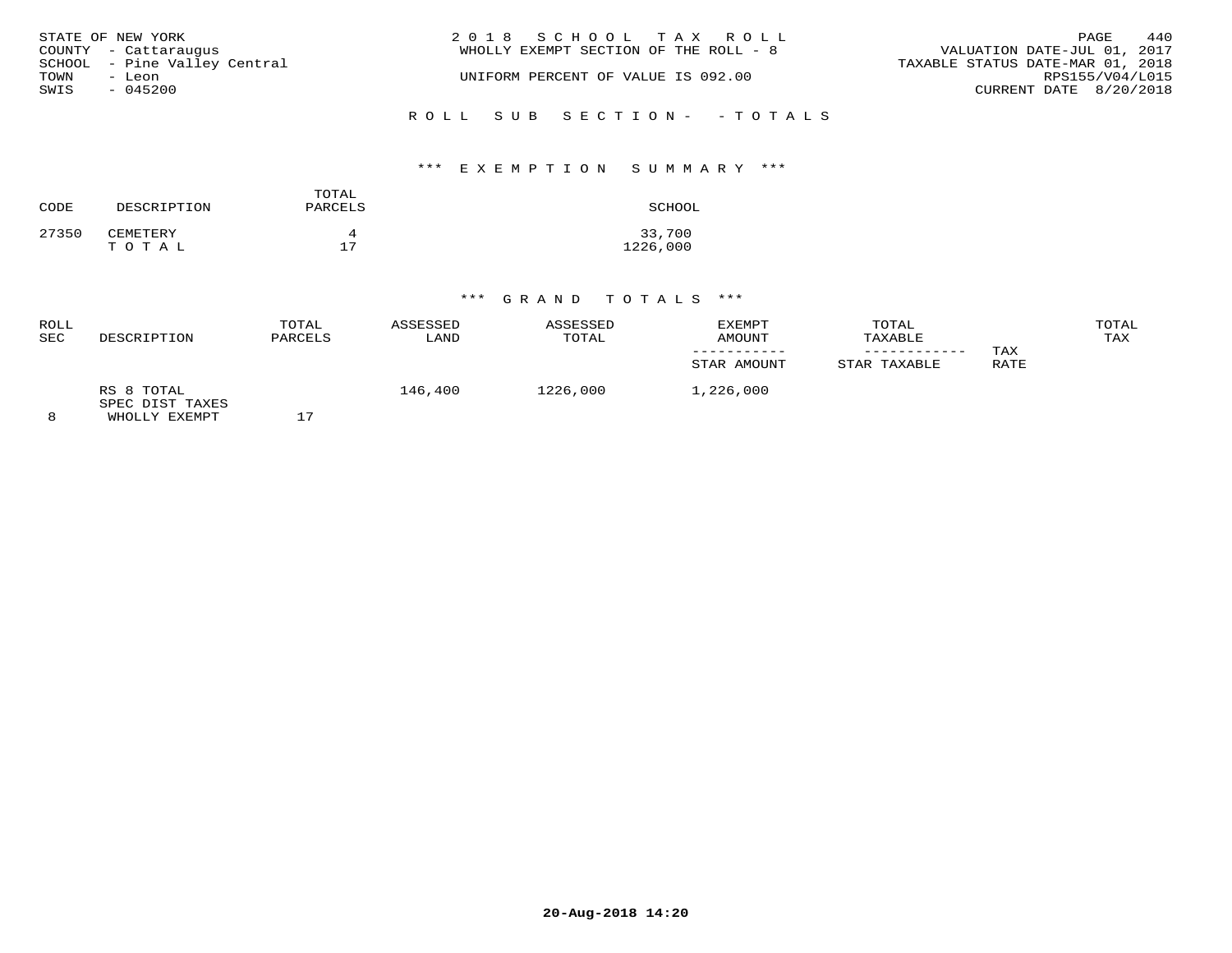| STATE OF NEW YORK<br>COUNTY - Cattaraugus<br>SCHOOL - Pine Valley Central<br>TOWN<br>- Leon<br>SWIS<br>$-045200$ | 2018 SCHOOL TAX ROLL<br>WHOLLY EXEMPT SECTION OF THE ROLL - 8<br>UNIFORM PERCENT OF VALUE IS 092.00 | 441<br>PAGE<br>VALUATION DATE-JUL 01, 2017<br>TAXABLE STATUS DATE-MAR 01, 2018<br>RPS155/V04/L015<br>CURRENT DATE 8/20/2018 |
|------------------------------------------------------------------------------------------------------------------|-----------------------------------------------------------------------------------------------------|-----------------------------------------------------------------------------------------------------------------------------|
|                                                                                                                  | ROLL SECTION TOTALS                                                                                 |                                                                                                                             |

|      |      | ----<br>◡⊥▱                     | <b>EXTENSION</b> | <b>XTENSION</b> | استدعا                           | ZXEMPT             | AABDL<br>∸ | $m \wedge m \wedge n$<br>"UTAL |
|------|------|---------------------------------|------------------|-----------------|----------------------------------|--------------------|------------|--------------------------------|
| CODE | NAMF | $O$ $\Delta$ $R$ $CH$ $T$ . $C$ | <b>TUVDE</b>     | 'ALUE           | , , , , , , <del>,</del><br>ALUE | NOUNT <del>.</del> | VALUE      | <b>TAY</b><br>- ∠∡∡            |

## NO SPECIAL DISTRICTS AT THIS LEVEL

\*\*\* S C H O O L D I S T R I C T S U M M A R Y \*\*\*

| CODE   | DISTRICT NAME                    | TOTAL<br>PARCELS | ASSESSED<br>LAND | ASSESSED<br>TOTAL | EXEMPT<br>AMOUNT | TOTAL<br>TAXABLE |           |
|--------|----------------------------------|------------------|------------------|-------------------|------------------|------------------|-----------|
|        |                                  |                  |                  |                   | STAR AMOUNT      | STAR TAXABLE     | TOTAL TAX |
|        | Pine Valley Central              | 17               | 146,400          | 1226,000          | 1226,000         |                  |           |
| 063001 |                                  |                  |                  |                   |                  |                  |           |
|        | SUB-TOTAL                        | 17               | 146,400          | 1226,000          | 1226,000         |                  |           |
|        | $S \cup B - T \cup T A L (CONT)$ |                  |                  |                   |                  |                  |           |
|        |                                  |                  |                  |                   |                  |                  |           |
|        | TOTAL                            | 17               | 146,400          | 1226,000          | 1226,000         |                  |           |
|        | T O T A L (CONT)                 |                  |                  |                   |                  |                  |           |

## \*\*\* S Y S T E M C O D E S S U M M A R Y \*\*\*

## NO SYSTEM EXEMPTIONS AT THIS LEVEL

| CODE                                      | DESCRIPTION                                                 | TOTAL<br>PARCELS | SCHOOL                                            |
|-------------------------------------------|-------------------------------------------------------------|------------------|---------------------------------------------------|
| 13500<br>13800<br>18020<br>25300<br>26400 | TOWN-PROP<br>SCH-DIST<br>IND DEV<br>NON-PROFIT<br>FIRE-DEPT | 2<br>6<br>っ      | 380,500<br>147,900<br>6,700<br>312,000<br>345,200 |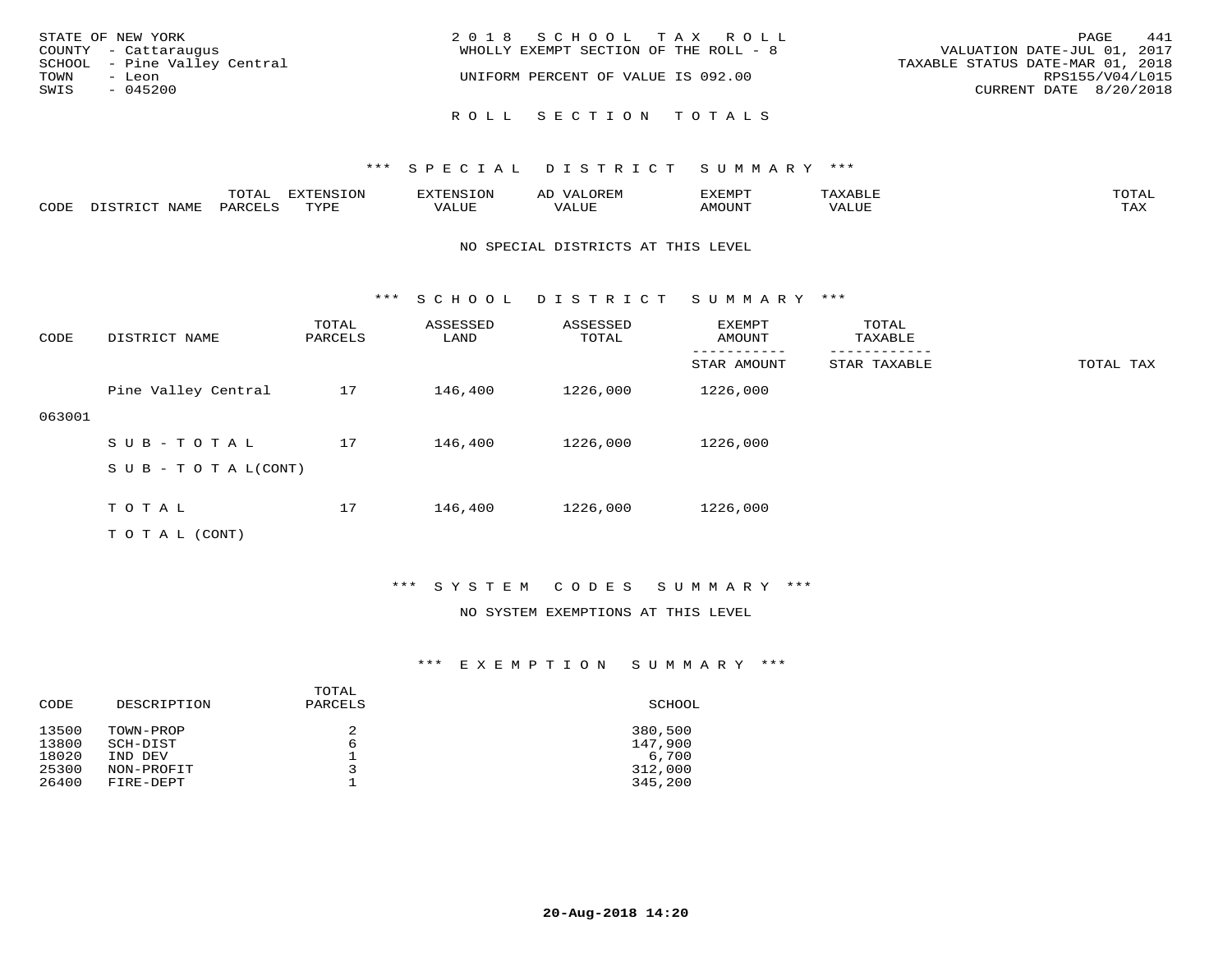|      | STATE OF NEW YORK            | 2018 SCHOOL TAX ROLL                  | 442<br>PAGE                      |
|------|------------------------------|---------------------------------------|----------------------------------|
|      | COUNTY - Cattaraugus         | WHOLLY EXEMPT SECTION OF THE ROLL - 8 | VALUATION DATE-JUL 01, 2017      |
|      | SCHOOL - Pine Valley Central |                                       | TAXABLE STATUS DATE-MAR 01, 2018 |
| TOWN | - Leon                       | UNIFORM PERCENT OF VALUE IS 092.00    | RPS155/V04/L015                  |
| SWIS | $-045200$                    |                                       | CURRENT DATE 8/20/2018           |
|      |                              | ROLL SECTION TOTALS                   |                                  |

## \*\*\* E X E M P T I O N S U M M A R Y \*\*\*

| CODE  | DESCRIPTION       | TOTAL<br>PARCELS | SCHOOL             |
|-------|-------------------|------------------|--------------------|
| 27350 | CEMETERY<br>TOTAL | 17               | 33,700<br>1226,000 |

| ROLL<br><b>SEC</b> | DESCRIPTION                                    | TOTAL<br>PARCELS | ASSESSED<br>LAND | ASSESSED<br>TOTAL | <b>EXEMPT</b><br>AMOUNT<br>STAR AMOUNT | TOTAL<br>TAXABLE<br>STAR TAXABLE | TAX<br>RATE | TOTAL<br>TAX |
|--------------------|------------------------------------------------|------------------|------------------|-------------------|----------------------------------------|----------------------------------|-------------|--------------|
| 8                  | RS 8 TOTAL<br>SPEC DIST TAXES<br>WHOLLY EXEMPT | $\overline{a}$   | 146,400          | 1226,000          | 1,226,000                              |                                  |             |              |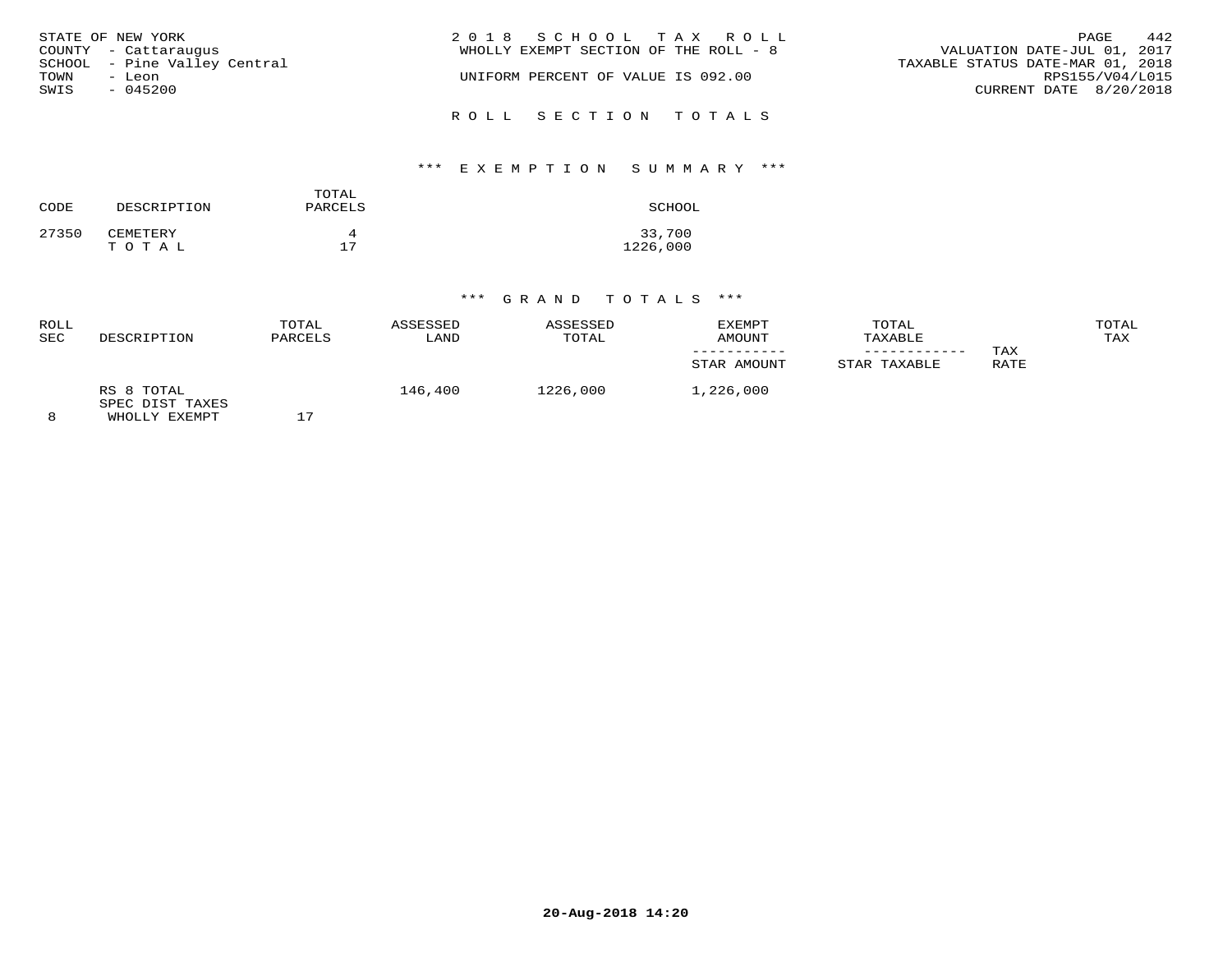| STATE OF NEW YORK            | 2018 SCHOOL TAX ROLL | PAGE                             | 443 |
|------------------------------|----------------------|----------------------------------|-----|
| COUNTY - Cattaraugus         |                      | VALUATION DATE-JUL 01, 2017      |     |
| SCHOOL - Pine Valley Central | SWIS TOTALS          | TAXABLE STATUS DATE-MAR 01, 2018 |     |
| TOWN<br>- Leon               |                      | RPS155/V04/L015                  |     |
| $-045200$<br>SWIS            |                      | CURRENT DATE 8/20/2018           |     |
|                              |                      |                                  |     |

|      |                                                 |         | <b>EXTENSION</b> |        | A <sub>1</sub> | EXEMP.          |       | 1 A A                              |                     |
|------|-------------------------------------------------|---------|------------------|--------|----------------|-----------------|-------|------------------------------------|---------------------|
| CODE | NAME.<br>$T$ $\cap$ $\cap$ $\cap$ $\cap$ $\cap$ | DARCTIC | rvdf             | 1.111P | ALUI           | MOUN.<br>ו טו ב | VALUL | סידי ג<br>$\overline{\phantom{a}}$ | $m \times r$<br>TAX |

#### NO SPECIAL DISTRICTS AT THIS LEVEL

\*\*\* S C H O O L D I S T R I C T S U M M A R Y \*\*\*

| CODE   | DISTRICT NAME                    | TOTAL<br>PARCELS | ASSESSED<br>LAND | ASSESSED<br>TOTAL | EXEMPT<br>AMOUNT | TOTAL<br>TAXABLE<br>. |           |            |
|--------|----------------------------------|------------------|------------------|-------------------|------------------|-----------------------|-----------|------------|
|        |                                  |                  |                  |                   | STAR AMOUNT      | STAR TAXABLE          | TAX RATE  | TOTAL TAX  |
|        | Pine Valley Central              | 730              | 16892,680        | 46282,088         | 4775,750         | 41,506,338            |           |            |
| 063001 |                                  |                  |                  |                   | 8700,751         | 32,805,587            | 18.136134 | 594,966.47 |
|        | $SUB - TO TAL$                   | 730              | 16892,680        | 46282,088         | 4775,750         | 41,506,338            |           |            |
|        | $S \cup B - T \cup T A L (CONT)$ |                  |                  |                   | 8700,751         | 32,805,587            |           | 594,966.47 |
|        | TOTAL                            | 730              | 16892,680        | 46282,088         |                  |                       |           |            |
|        |                                  |                  |                  |                   | 4775,750         | 41,506,338            |           |            |
|        | T O T A L (CONT)                 |                  |                  |                   | 8700,751         | 32,805,587            |           | 594,966.47 |

## \*\*\* S Y S T E M C O D E S S U M M A R Y \*\*\*

#### NO SYSTEM EXEMPTIONS AT THIS LEVEL

| CODE  | DESCRIPTION | TOTAL<br>PARCELS | SCHOOL  |
|-------|-------------|------------------|---------|
| 13500 | TOWN-PROP   | 2                | 380,500 |
| 13800 | SCH-DIST    | 6                | 147,900 |
| 18020 | IND DEV     | ᅩ                | 6,700   |
| 25300 | NON-PROFIT  | 3                | 312,000 |
| 26400 | FIRE-DEPT   |                  | 345,200 |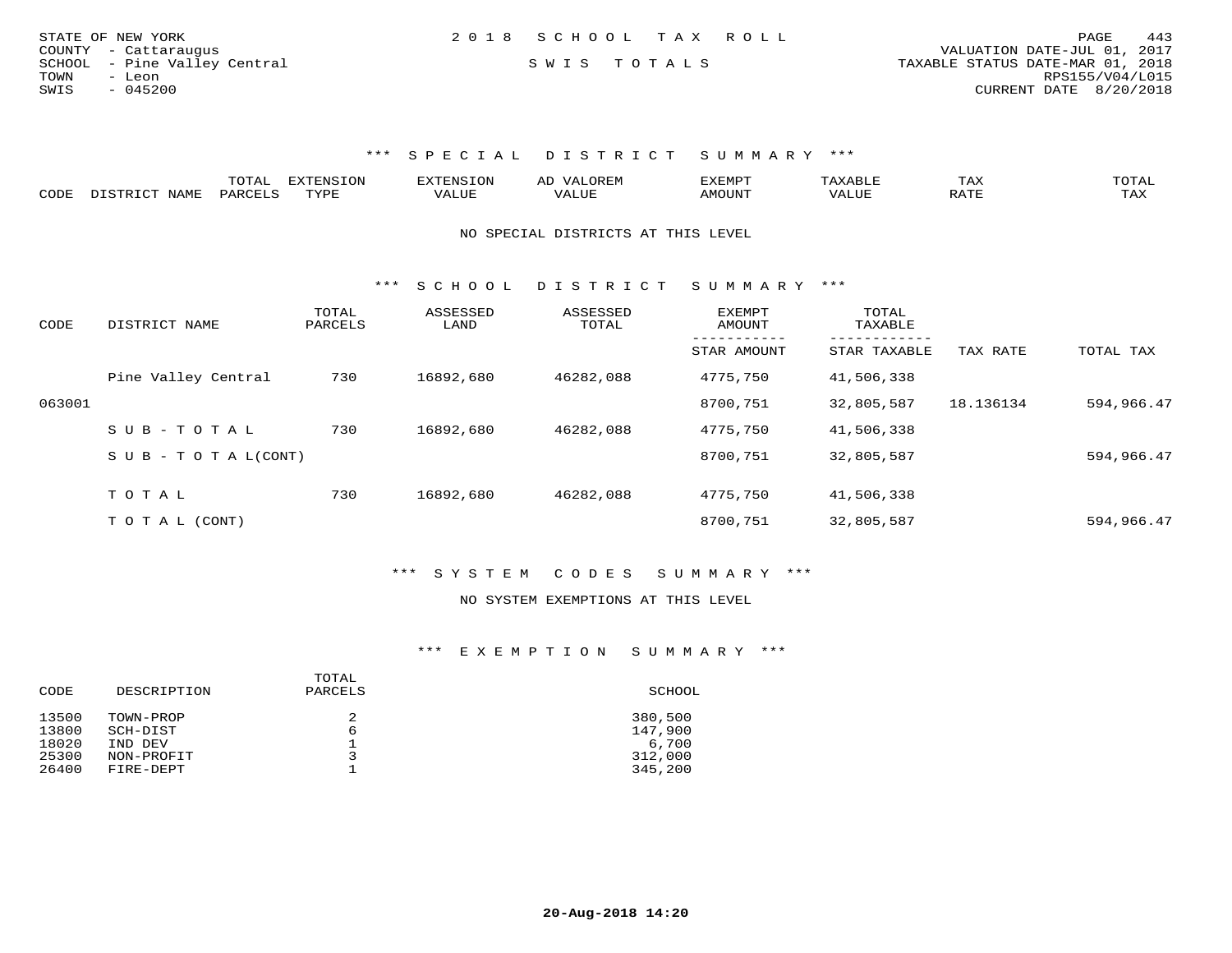| 2018 SCHOOL TAX ROLL |  |
|----------------------|--|
|----------------------|--|

\*\*\* E X E M P T I O N S U M M A R Y \*\*\*

|       |                  | TOTAL   |           |
|-------|------------------|---------|-----------|
| CODE  | DESCRIPTION      | PARCELS | SCHOOL    |
| 27350 | CEMETERY         | 4       | 33,700    |
| 41150 | $CW$ 10 $VET/$   | 1       |           |
| 41400 | CLERGY           | 1       | 1,500     |
| 41700 | AG BLDG          | 24      | 514,100   |
| 41720 | AG DIST          | 87      | 1396,219  |
| 41730 | AG DISTOUT       | 22      | 233,723   |
| 41800 | AGED C/T/S       | 5       | 154,796   |
| 41804 | AGED S           | 7       | 178,600   |
| 41810 | AGED $C/T/S$     |         | 54,000    |
| 41834 | ENH STAR         | 77      | 4089,460  |
| 41844 | E STAR MH        | 1       | 40,000    |
| 41854 | <b>BAS STAR</b>  | 166     | 4516,691  |
| 41864 | <b>B STAR MH</b> | 2       | 54,600    |
| 42120 | TMP GHOUSE       | 5       | 120,000   |
| 47100 | Mass Telec       |         | 52,577    |
| 47460 | FOREST/A74       | 6       | 822,440   |
| 47610 | BUS $C/T/S$      | 6       | 21,795    |
|       | тотаь            | 429     | 13476,501 |

| ROLL<br><b>SEC</b> | DESCRIPTION                | TOTAL<br>PARCELS | ASSESSED<br>LAND | ASSESSED<br>TOTAL | EXEMPT<br>AMOUNT<br>STAR AMOUNT | TOTAL<br>TAXABLE<br>------------<br>STAR TAXABLE | TAX<br>RATE |            |
|--------------------|----------------------------|------------------|------------------|-------------------|---------------------------------|--------------------------------------------------|-------------|------------|
|                    | 2018-19 School Tax         |                  | 16746,280        | 42795,644         | 3,497,173<br>8700,751           | 39,298,471<br>30,597,720                         | 18.136134   | 554,924.30 |
| 1                  | SPEC DIST TAXES<br>TAXABLE | 702              |                  |                   |                                 |                                                  |             | 554,924.30 |
|                    | 2018-19 School Tax         |                  |                  | 415,100           |                                 | 415,100                                          |             |            |
|                    | SPEC DIST TAXES            |                  |                  |                   |                                 | 415,100                                          | 18.136134   | 7,528.31   |
| 5                  | SPECIAL FRANCHISE          | 2                |                  |                   |                                 |                                                  |             | 7,528.31   |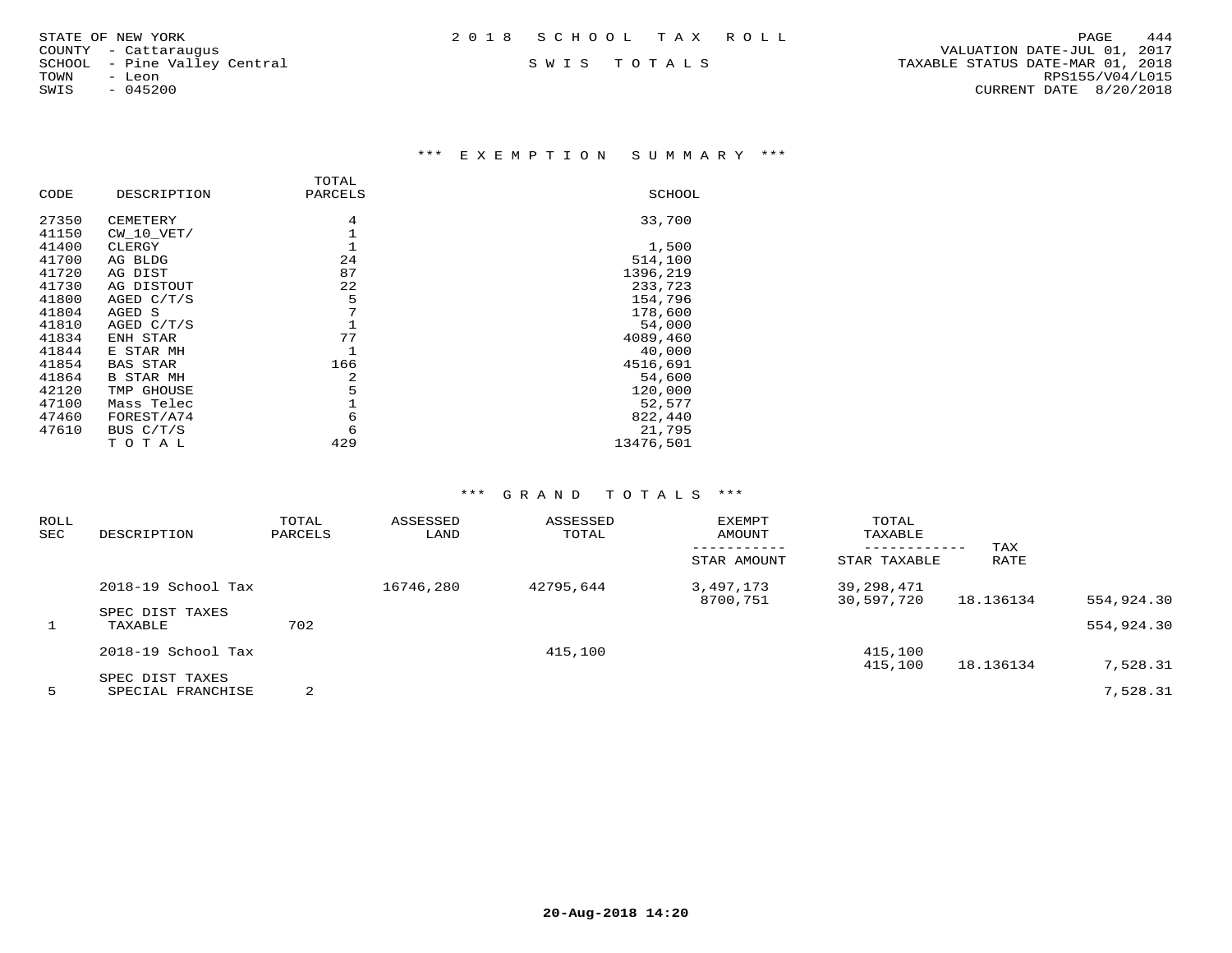| STATE OF NEW YORK            | 2018 SCHOOL TAX ROLL | 445<br>PAGE                      |
|------------------------------|----------------------|----------------------------------|
| COUNTY - Cattaraugus         |                      | VALUATION DATE-JUL 01, 2017      |
| SCHOOL - Pine Valley Central | SWIS TOTALS          | TAXABLE STATUS DATE-MAR 01, 2018 |
| TOWN<br>- Leon               |                      | RPS155/V04/L015                  |
| $-045200$<br>SWIS            |                      | CURRENT DATE 8/20/2018           |
|                              |                      |                                  |

| ROLL<br>SEC | DESCRIPTION                         | TOTAL<br>PARCELS | ASSESSED<br>LAND | ASSESSED<br>TOTAL | EXEMPT<br>AMOUNT | TOTAL<br>TAXABLE       |             |            |
|-------------|-------------------------------------|------------------|------------------|-------------------|------------------|------------------------|-------------|------------|
|             |                                     |                  |                  |                   | STAR AMOUNT      | STAR TAXABLE           | TAX<br>RATE |            |
|             | 2018-19 School Tax                  |                  |                  | 1845,344          | 52,577           | 1,792,767<br>1,792,767 | 18.136134   | 32,513.86  |
| 6           | SPEC DIST TAXES<br>UTILITIES & N.C. | 9                |                  |                   |                  |                        |             | 32,513.86  |
|             |                                     |                  |                  |                   | 1226,000         |                        |             |            |
| 8           | SPEC DIST TAXES<br>WHOLLY EXEMPT    | 17               |                  |                   |                  |                        |             |            |
|             | 2018-19 School Tax                  |                  | 16892,680        | 46282,088         | 4,775,750        | 41,506,338             |             |            |
|             | SPEC DIST TAXES                     |                  |                  |                   | 8700,751         | 32,805,587             | 18.136134   | 594,966.47 |
| $\star$     | TOTAL<br>SUB                        | 730              |                  |                   |                  |                        |             | 594,966.47 |
|             | 2018-19 School Tax                  |                  | 16892,680        | 46282,088         | 4,775,750        | 41,506,338             |             |            |
|             | SPEC DIST TAXES                     |                  |                  |                   | 8700,751         | 32,805,587             | 18.136134   | 594,966.47 |
| $***$       | GRAND TOTAL                         | 730              |                  |                   |                  |                        |             | 594,966.47 |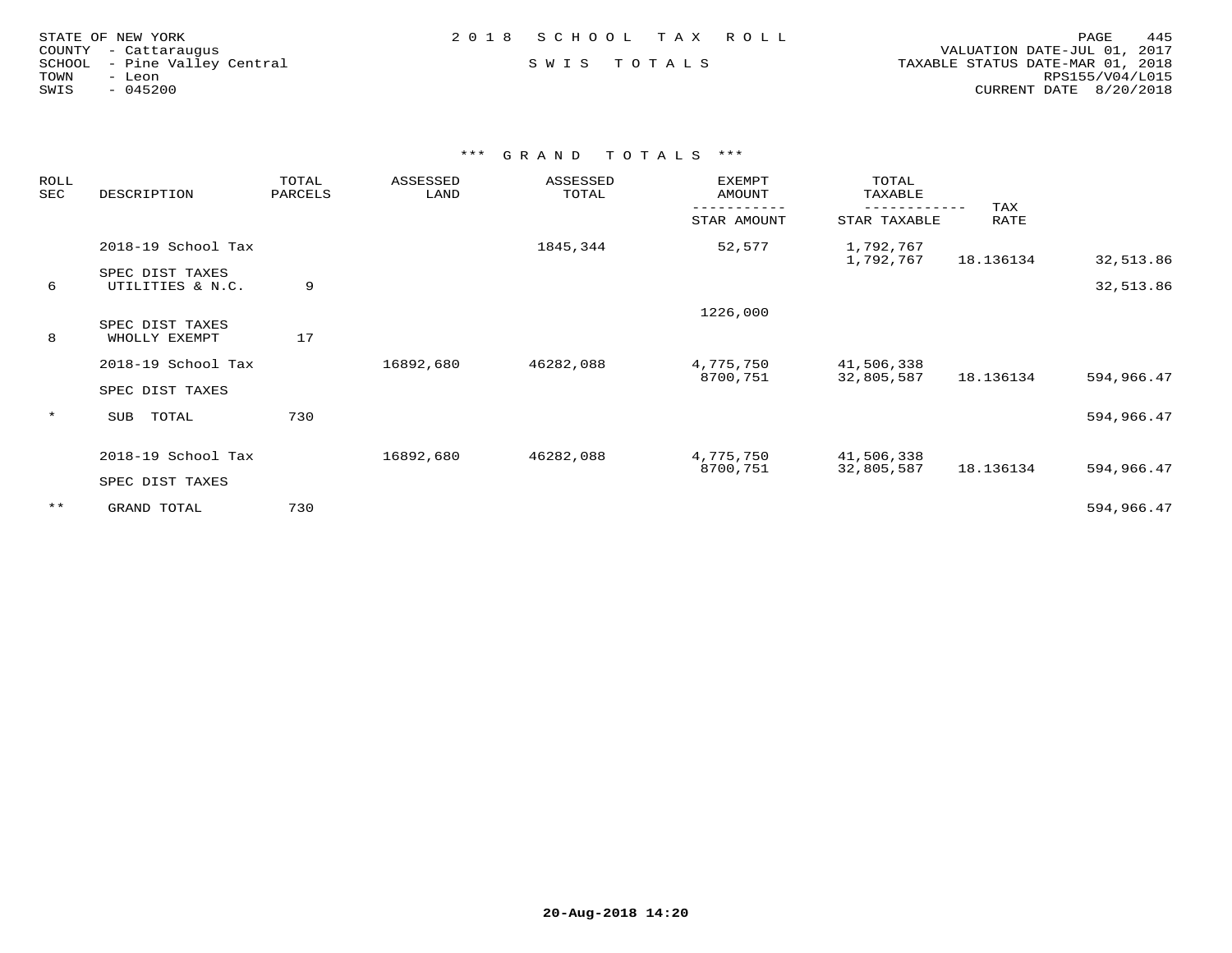| STATE OF NEW YORK<br>COUNTY - Cattaraugus<br>SCHOOL - Pine Valley Central<br>- New Albion<br>TOWN<br>$-046489$<br>SWIS |                                           | 2018 SCHOOL<br>TAXABLE SECTION OF THE ROLL - 1<br>OWNERS NAME SEQUENCE<br>UNIFORM PERCENT OF VALUE IS 062.00 |          | TAX ROLL                             | VALUATION DATE-JUL 01, 2017<br>TAXABLE STATUS DATE-MAR 01, 2018 | PAGE<br>446                |
|------------------------------------------------------------------------------------------------------------------------|-------------------------------------------|--------------------------------------------------------------------------------------------------------------|----------|--------------------------------------|-----------------------------------------------------------------|----------------------------|
| TAX MAP PARCEL NUMBER                                                                                                  |                                           |                                                                                                              |          |                                      |                                                                 |                            |
| CURRENT OWNERS NAME<br>CURRENT OWNERS ADDRESS                                                                          | SCHOOL DISTRICT<br>PARCEL SIZE/GRID COORD | LAND<br>TOTAL                                                                                                |          | TAX DESCRIPTION<br>SPECIAL DISTRICTS | TAXABLE VALUE                                                   | TAX AMOUNT                 |
|                                                                                                                        |                                           |                                                                                                              |          |                                      |                                                                 |                            |
| $43.004 - 2 - 8.2$                                                                                                     | Kickbush Rd<br>322 Rural vac>10           |                                                                                                              |          | 2018-19 School Tax                   | ACCT 1192<br>17,100                                             | <b>BILL 1317</b><br>460.19 |
| Colvin Marie D                                                                                                         | Pine Valley Cen 063001                    | 17,100                                                                                                       |          |                                      |                                                                 |                            |
| 1270 Youngs Rd H                                                                                                       | 59 04 08                                  | 17,100                                                                                                       |          |                                      |                                                                 |                            |
| Williamsvillew, NY 14221                                                                                               | ACRES 62.10                               |                                                                                                              |          |                                      |                                                                 |                            |
|                                                                                                                        | EAST-1052802 NRTH-0833709                 |                                                                                                              |          |                                      |                                                                 |                            |
|                                                                                                                        | DEED BOOK 18930 PG-7001                   |                                                                                                              |          |                                      |                                                                 |                            |
|                                                                                                                        | FULL MARKET VALUE                         | 27,581                                                                                                       |          | TOTAL TAX ---                        |                                                                 | $460.19**$                 |
|                                                                                                                        |                                           |                                                                                                              |          |                                      | DATE #1                                                         | 09/30/18                   |
|                                                                                                                        |                                           |                                                                                                              |          |                                      | AMT DUE                                                         | 460.19                     |
|                                                                                                                        |                                           |                                                                                                              |          |                                      |                                                                 |                            |
|                                                                                                                        | 10813 Leon Rd                             |                                                                                                              |          |                                      | ACCT 1469                                                       | <b>BILL</b> 1318           |
| $52.002 - 2 - 3.2$<br>Exford Brian                                                                                     | 270 Mfg housing<br>Pine Valley Cen 063001 |                                                                                                              | BAS STAR | 41854<br>28,100 2018-19 School Tax   | 68,100                                                          | 19,800<br>1,832.69         |
| 10813 Leon Rd                                                                                                          | ACRES<br>52.60                            | 68,100                                                                                                       |          |                                      |                                                                 |                            |
| Cattaraugus, NY 14719                                                                                                  | EAST-1053367 NRTH-0831256                 |                                                                                                              |          |                                      |                                                                 |                            |
|                                                                                                                        | DEED BOOK 998<br>PG-197                   |                                                                                                              |          |                                      |                                                                 |                            |
|                                                                                                                        | FULL MARKET VALUE                         | 109,839                                                                                                      |          |                                      |                                                                 |                            |
|                                                                                                                        |                                           |                                                                                                              |          | TOTAL TAX ---                        | DATE #1                                                         | $1,299.83**$<br>09/30/18   |
|                                                                                                                        |                                           |                                                                                                              |          |                                      | AMT DUE                                                         | 1,299.83                   |
|                                                                                                                        |                                           |                                                                                                              |          |                                      |                                                                 |                            |
|                                                                                                                        | 10953 Leon Rd                             |                                                                                                              |          |                                      | ACCT 0170                                                       | <b>BILL</b> 1319           |
| $52.002 - 2 - 1$                                                                                                       | 270 Mfg housing                           |                                                                                                              |          | 2018-19 School Tax                   | 56,200                                                          | 1,512.44                   |
| Frentz Jsoeph M<br>McIntyre Beth B                                                                                     | Pine Valley Cen 063001<br>58 04 08        | 33,800<br>56,200                                                                                             |          |                                      |                                                                 |                            |
| 22 S Franklin St                                                                                                       | ACRES 68.50                               |                                                                                                              |          |                                      |                                                                 |                            |
| Cattaraugus, NY 14719                                                                                                  | EAST-1051642 NRTH-0830579                 |                                                                                                              |          |                                      |                                                                 |                            |
|                                                                                                                        | DEED BOOK 25694 PG-7002                   |                                                                                                              |          |                                      |                                                                 |                            |
|                                                                                                                        | FULL MARKET VALUE                         | 90,645                                                                                                       |          |                                      |                                                                 |                            |
|                                                                                                                        |                                           |                                                                                                              |          | TOTAL TAX ---                        | DATE #1                                                         | 1,512.44**<br>09/30/18     |
|                                                                                                                        |                                           |                                                                                                              |          |                                      | AMT DUE                                                         | 1,512.44                   |
|                                                                                                                        |                                           |                                                                                                              |          |                                      |                                                                 |                            |
|                                                                                                                        | 10807 Scott Peddler Rd                    |                                                                                                              |          |                                      | ACCT 0057                                                       | BILL 1320                  |
| $52.002 - 2 - 4$                                                                                                       | 240 Rural res                             |                                                                                                              | ENH STAR | 41834                                |                                                                 | 44,090                     |
| Huber Donald M<br>10807 Scott Peddler Rd                                                                               | Pine Valley Cen 063001<br>58 04 08        | 52,500                                                                                                       |          | 32,800 2018-19 School Tax            | 52,500                                                          | 1,412.86                   |
| Cattaraugus, NY 14719                                                                                                  | ACRES 65.43                               |                                                                                                              |          |                                      |                                                                 |                            |
|                                                                                                                        | EAST-1054099 NRTH-0828790                 |                                                                                                              |          |                                      |                                                                 |                            |
|                                                                                                                        | DEED BOOK 00986 PG-00308                  |                                                                                                              |          |                                      |                                                                 |                            |
|                                                                                                                        | FULL MARKET VALUE                         | 84,677                                                                                                       |          |                                      |                                                                 |                            |
|                                                                                                                        |                                           |                                                                                                              |          | TOTAL TAX ---                        | DATE #1                                                         | $226.33**$<br>09/30/18     |
|                                                                                                                        |                                           |                                                                                                              |          |                                      | AMT DUE                                                         | 226.33                     |
|                                                                                                                        |                                           |                                                                                                              |          |                                      |                                                                 |                            |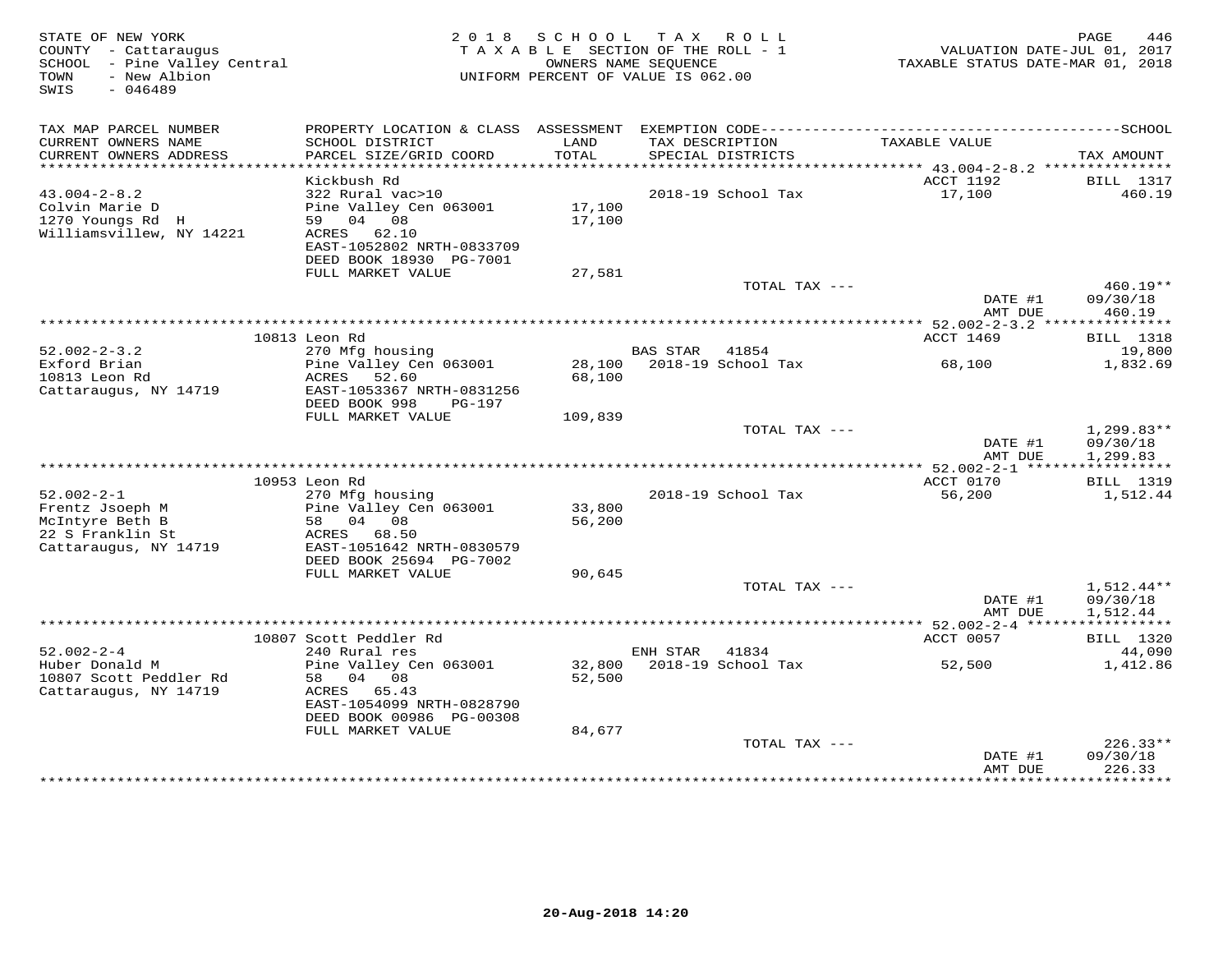| STATE OF NEW YORK<br>COUNTY - Cattaraugus<br>SCHOOL - Pine Valley Central<br>- New Albion<br>TOWN<br>$-046489$<br>SWIS |                                                        | 2018 SCHOOL TAX ROLL<br>T A X A B L E SECTION OF THE ROLL - 1<br>OWNERS NAME SEQUENCE<br>UNIFORM PERCENT OF VALUE IS 062.00 |         |                           | TAXABLE STATUS DATE-MAR 01, 2018 | PAGE<br>447<br>VALUATION DATE-JUL 01, 2017 |
|------------------------------------------------------------------------------------------------------------------------|--------------------------------------------------------|-----------------------------------------------------------------------------------------------------------------------------|---------|---------------------------|----------------------------------|--------------------------------------------|
| TAX MAP PARCEL NUMBER<br>CURRENT OWNERS NAME                                                                           | SCHOOL DISTRICT                                        | LAND                                                                                                                        |         | TAX DESCRIPTION           | TAXABLE VALUE                    |                                            |
| CURRENT OWNERS ADDRESS                                                                                                 | PARCEL SIZE/GRID COORD                                 | TOTAL                                                                                                                       |         | SPECIAL DISTRICTS         |                                  | TAX AMOUNT                                 |
|                                                                                                                        |                                                        | ***********                                                                                                                 |         |                           |                                  |                                            |
| $43.004 - 2 - 1$                                                                                                       | Tug Hill Rd<br>105 Vac farmland                        |                                                                                                                             | AG DIST | 41720                     | ACCT 0025                        | <b>BILL</b> 1321<br>9,139                  |
| Josh Bailey LLC                                                                                                        | Pine Valley Cen 063001                                 |                                                                                                                             |         | 54,600 2018-19 School Tax | 45,461                           | 1,223.43                                   |
| 6896 Bailey Hill Rd                                                                                                    | 61 04 08                                               | 54,600                                                                                                                      |         |                           |                                  |                                            |
| Cattaraugus, NY 14719                                                                                                  | ACRES 156.53                                           |                                                                                                                             |         |                           |                                  |                                            |
|                                                                                                                        | EAST-1052476 NRTH-0838316                              |                                                                                                                             |         |                           |                                  |                                            |
| MAY BE SUBJECT TO PAYMENT                                                                                              | DEED BOOK 27018 PG-7003                                |                                                                                                                             |         |                           |                                  |                                            |
| UNDER AGDIST LAW TIL 2022                                                                                              | FULL MARKET VALUE                                      | 88,065                                                                                                                      |         |                           |                                  |                                            |
|                                                                                                                        |                                                        |                                                                                                                             |         | TOTAL TAX ---             | DATE #1                          | $1,223.43**$                               |
|                                                                                                                        |                                                        |                                                                                                                             |         |                           | AMT DUE                          | 09/30/18<br>1,223.43                       |
|                                                                                                                        |                                                        |                                                                                                                             |         |                           |                                  |                                            |
|                                                                                                                        | 10970 Leon Rd                                          |                                                                                                                             |         |                           | ACCT 0262                        | <b>BILL</b> 1322                           |
| $43.004 - 2 - 9$                                                                                                       | 210 1 Family Res                                       |                                                                                                                             |         | 2018-19 School Tax        | 9,400                            | 252.97                                     |
| Kilburn Thomas M                                                                                                       | Pine Valley Cen 063001                                 | 5,900                                                                                                                       |         |                           |                                  |                                            |
| 63 Hastings Rd                                                                                                         | 59 04 08                                               | 9,400                                                                                                                       |         |                           |                                  |                                            |
| Fredericktown, PA 15333                                                                                                | $3/09$ -merged $2-10.2$ into p<br>1.35<br>ACRES        |                                                                                                                             |         |                           |                                  |                                            |
|                                                                                                                        | EAST-1051390 NRTH-0831859                              |                                                                                                                             |         |                           |                                  |                                            |
|                                                                                                                        | DEED BOOK 24440 PG-6001                                |                                                                                                                             |         |                           |                                  |                                            |
|                                                                                                                        | FULL MARKET VALUE                                      | 15,161                                                                                                                      |         |                           |                                  |                                            |
|                                                                                                                        |                                                        |                                                                                                                             |         | TOTAL TAX ---             |                                  | $252.97**$                                 |
|                                                                                                                        |                                                        |                                                                                                                             |         |                           | DATE #1                          | 09/30/18                                   |
|                                                                                                                        |                                                        |                                                                                                                             |         |                           | AMT DUE                          | 252.97                                     |
|                                                                                                                        | Mosher Hollow Rd                                       |                                                                                                                             |         |                           | ACCT 1380                        | <b>BILL</b> 1323                           |
| $43.002 - 2 - 8.2$                                                                                                     | 314 Rural vac<10                                       |                                                                                                                             |         | 2018-19 School Tax        | 4,400                            | 118.41                                     |
| Marquardt James R                                                                                                      | Pine Valley Cen 063001                                 | 4,400                                                                                                                       |         |                           |                                  |                                            |
| Robert Marquardt                                                                                                       | 61 04 08                                               | 4,400                                                                                                                       |         |                           |                                  |                                            |
| PO Box 291                                                                                                             | ACRES 14.65                                            |                                                                                                                             |         |                           |                                  |                                            |
| Clarence, NY 14031                                                                                                     | EAST-1051194 NRTH-0840882<br>DEED BOOK 4175    PG-7001 |                                                                                                                             |         |                           |                                  |                                            |
|                                                                                                                        | FULL MARKET VALUE                                      | 7,097                                                                                                                       |         |                           |                                  |                                            |
|                                                                                                                        |                                                        |                                                                                                                             |         | TOTAL TAX ---             |                                  | $118.41**$                                 |
|                                                                                                                        |                                                        |                                                                                                                             |         |                           | DATE #1                          | 09/30/18                                   |
|                                                                                                                        |                                                        |                                                                                                                             |         |                           | AMT DUE                          | 118.41                                     |
|                                                                                                                        |                                                        |                                                                                                                             |         |                           | ************ 43.002-2-8.3 **     |                                            |
| $43.002 - 2 - 8.3$                                                                                                     | Kysor Hill Rd<br>314 Rural vac<10                      |                                                                                                                             |         | 2018-19 School Tax        | ACCT 1402                        | BILL 1324<br>59.21                         |
| Nadler Charles B                                                                                                       | Pine Valley Cen 063001                                 | 2,200                                                                                                                       |         |                           | 2,200                            |                                            |
| 630 Casey Rd                                                                                                           | 61 04 08                                               | 2,200                                                                                                                       |         |                           |                                  |                                            |
| East Amerst, NY 14051                                                                                                  | ACRES<br>7.25                                          |                                                                                                                             |         |                           |                                  |                                            |
|                                                                                                                        | EAST-1051330 NRTH-0840221                              |                                                                                                                             |         |                           |                                  |                                            |
|                                                                                                                        | DEED BOOK 00936 PG-00036                               |                                                                                                                             |         |                           |                                  |                                            |
|                                                                                                                        | FULL MARKET VALUE                                      | 3,548                                                                                                                       |         |                           |                                  |                                            |
|                                                                                                                        |                                                        |                                                                                                                             |         | TOTAL TAX ---             | DATE #1                          | $59.21**$<br>09/30/18                      |
|                                                                                                                        |                                                        |                                                                                                                             |         |                           | AMT DUE                          | 59.21                                      |
|                                                                                                                        |                                                        |                                                                                                                             |         |                           |                                  | * * * * * * * *                            |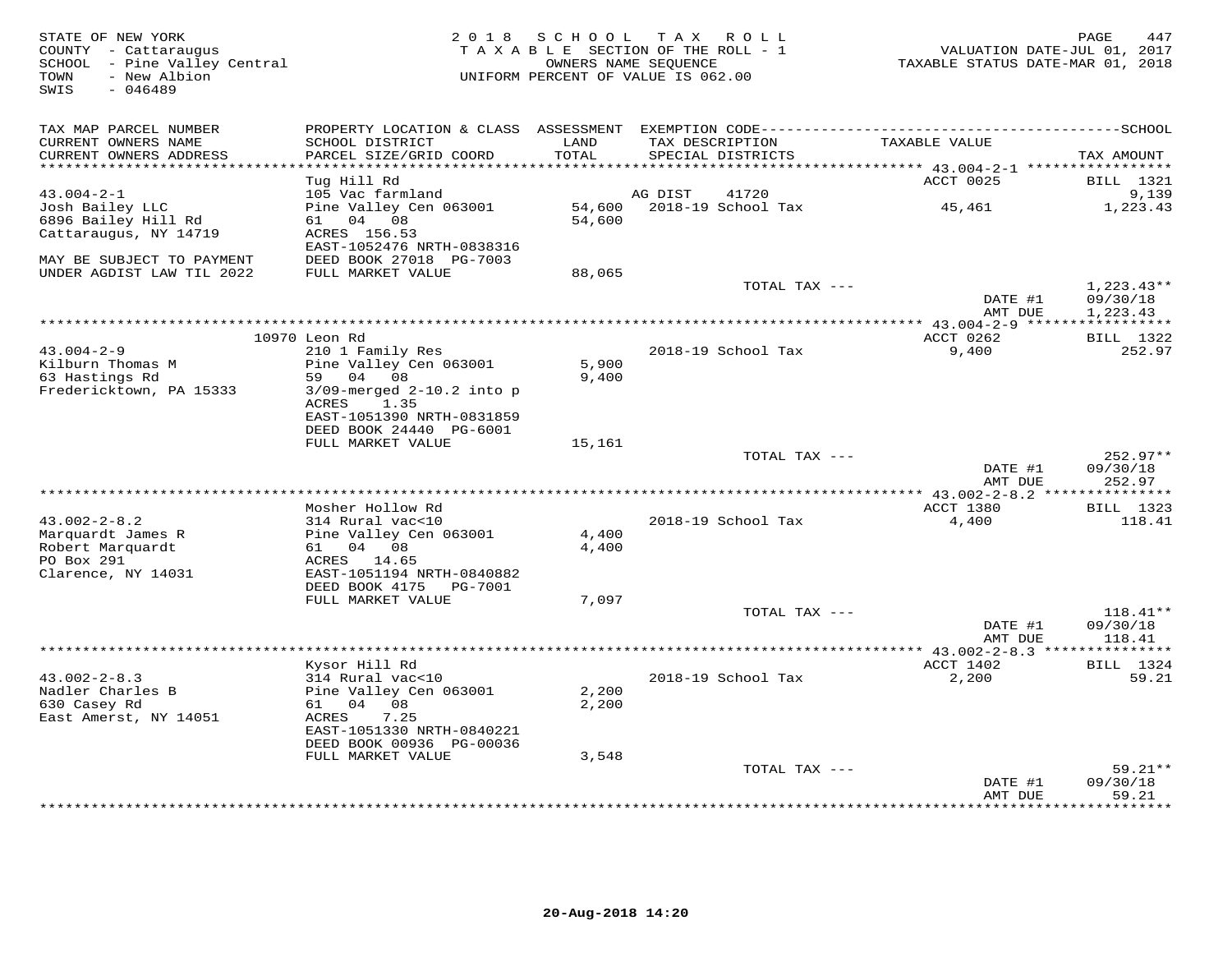| STATE OF NEW YORK<br>COUNTY - Cattaraugus<br>SCHOOL - Pine Valley Central<br>- New Albion<br>TOWN<br>$-046489$<br>SWIS | 2 0 1 8                                                                                                                                                                         | SCHOOL                      | T A X<br>ROLL<br>TAXABLE SECTION OF THE ROLL - 1<br>OWNERS NAME SEQUENCE<br>UNIFORM PERCENT OF VALUE IS 062.00 | VALUATION DATE-JUL 01, 2017<br>TAXABLE STATUS DATE-MAR 01, 2018 | 448<br>PAGE                                   |
|------------------------------------------------------------------------------------------------------------------------|---------------------------------------------------------------------------------------------------------------------------------------------------------------------------------|-----------------------------|----------------------------------------------------------------------------------------------------------------|-----------------------------------------------------------------|-----------------------------------------------|
| TAX MAP PARCEL NUMBER<br>CURRENT OWNERS NAME<br>CURRENT OWNERS ADDRESS                                                 | SCHOOL DISTRICT<br>PARCEL SIZE/GRID COORD                                                                                                                                       | LAND<br>TOTAL               | TAX DESCRIPTION<br>SPECIAL DISTRICTS                                                                           | TAXABLE VALUE                                                   | TAX AMOUNT                                    |
|                                                                                                                        |                                                                                                                                                                                 | ******                      |                                                                                                                | *********** 43.002-2-8.1 ****************                       |                                               |
| $43.002 - 2 - 8.1$<br>Nicholas John E<br>6940 Bailey Hill Rd<br>Cattaraugus, NY 14719                                  | Mosher Hollow Rd<br>322 Rural vac>10<br>Pine Valley Cen 063001<br>04 08<br>61 —<br>ACRES<br>23.25<br>EAST-1051374 NRTH-0839570<br>DEED BOOK 00921 PG-01135<br>FULL MARKET VALUE | 7,000<br>7,000<br>11,290    | 2018-19 School Tax                                                                                             | ACCT 0173<br>7,000                                              | <b>BILL</b> 1325<br>188.38                    |
|                                                                                                                        |                                                                                                                                                                                 |                             | TOTAL TAX ---                                                                                                  |                                                                 | 188.38**                                      |
|                                                                                                                        |                                                                                                                                                                                 |                             |                                                                                                                | DATE #1<br>AMT DUE                                              | 09/30/18<br>188.38                            |
|                                                                                                                        |                                                                                                                                                                                 |                             | ******************************                                                                                 | *** 52.002-2-3.1 ****************                               |                                               |
| $52.002 - 2 - 3.1$<br>Oakes Daryl S<br>6570 Kickbush Hill Rd<br>Cattaraugus, NY 14719                                  | Leon Rd<br>322 Rural vac>10<br>Pine Valley Cen 063001<br>58 04 08<br>$L/p$ 657-401<br>ACRES<br>32.70<br>EAST-1054147 NRTH-0830341                                               | 20,000<br>20,000            | 2018-19 School Tax                                                                                             | ACCT 0058<br>20,000                                             | <b>BILL</b> 1326<br>538.23                    |
|                                                                                                                        | DEED BOOK 00982 PG-01003                                                                                                                                                        |                             |                                                                                                                |                                                                 |                                               |
|                                                                                                                        | FULL MARKET VALUE                                                                                                                                                               | 32,258                      | TOTAL TAX ---                                                                                                  |                                                                 | 538.23**                                      |
|                                                                                                                        | ********                                                                                                                                                                        |                             | **********************                                                                                         | DATE #1<br>AMT DUE<br>** $43.004 - 2 - 8.1$ ***                 | 09/30/18<br>538.23<br>* * * * * * * * * * * * |
|                                                                                                                        | Leon Rd                                                                                                                                                                         |                             |                                                                                                                | ACCT 0351                                                       | <b>BILL</b> 1327                              |
| $43.004 - 2 - 8.1$<br>Schoonmaker Larry J<br>Schoonmaker James D<br>14 Pleasant Ave<br>Orchard Park, NY 14127          | 240 Rural res<br>Pine Valley Cen 063001<br>59 04 08<br>ACRES 121.60<br>EAST-1053130 NRTH-0832551<br>DEED BOOK 22479 PG-2001                                                     | 48,700<br>69,700            | 2018-19 School Tax                                                                                             | 69,700                                                          | 1,875.74                                      |
|                                                                                                                        | FULL MARKET VALUE                                                                                                                                                               | 112,419                     |                                                                                                                |                                                                 |                                               |
|                                                                                                                        | ********************                                                                                                                                                            |                             | TOTAL TAX ---<br>************************                                                                      | DATE #1<br>AMT DUE<br>********* 43.004-2-10.1 **                | $1,875.74**$<br>09/30/18<br>1,875.74          |
|                                                                                                                        | 11027 Leon Rd                                                                                                                                                                   |                             |                                                                                                                | ACCT 0116                                                       | <b>BILL</b> 1328                              |
| $43.004 - 2 - 10.1$                                                                                                    | 240 Rural res                                                                                                                                                                   |                             | <b>BAS STAR</b><br>41854                                                                                       |                                                                 | 19,800                                        |
| Sterling Joan E<br>Sterling Misty L<br>11027 Leon-New Albion Rd<br>Cattaraugus, NY 14719                               | Pine Valley Cen 063001<br>59 04 08<br>ACRES<br>24.15<br>EAST-1051181 NRTH-0832620<br>DEED BOOK 1765<br>PG-6003<br>FULL MARKET VALUE                                             | 16,100<br>88,400<br>142,581 | 2018-19 School Tax                                                                                             | 88,400                                                          | 2,378.99                                      |
|                                                                                                                        |                                                                                                                                                                                 |                             | TOTAL TAX ---                                                                                                  |                                                                 | $1,846.14**$                                  |
|                                                                                                                        |                                                                                                                                                                                 |                             |                                                                                                                | DATE #1<br>AMT DUE                                              | 09/30/18<br>1,846.14<br>* * * * * * * * * *   |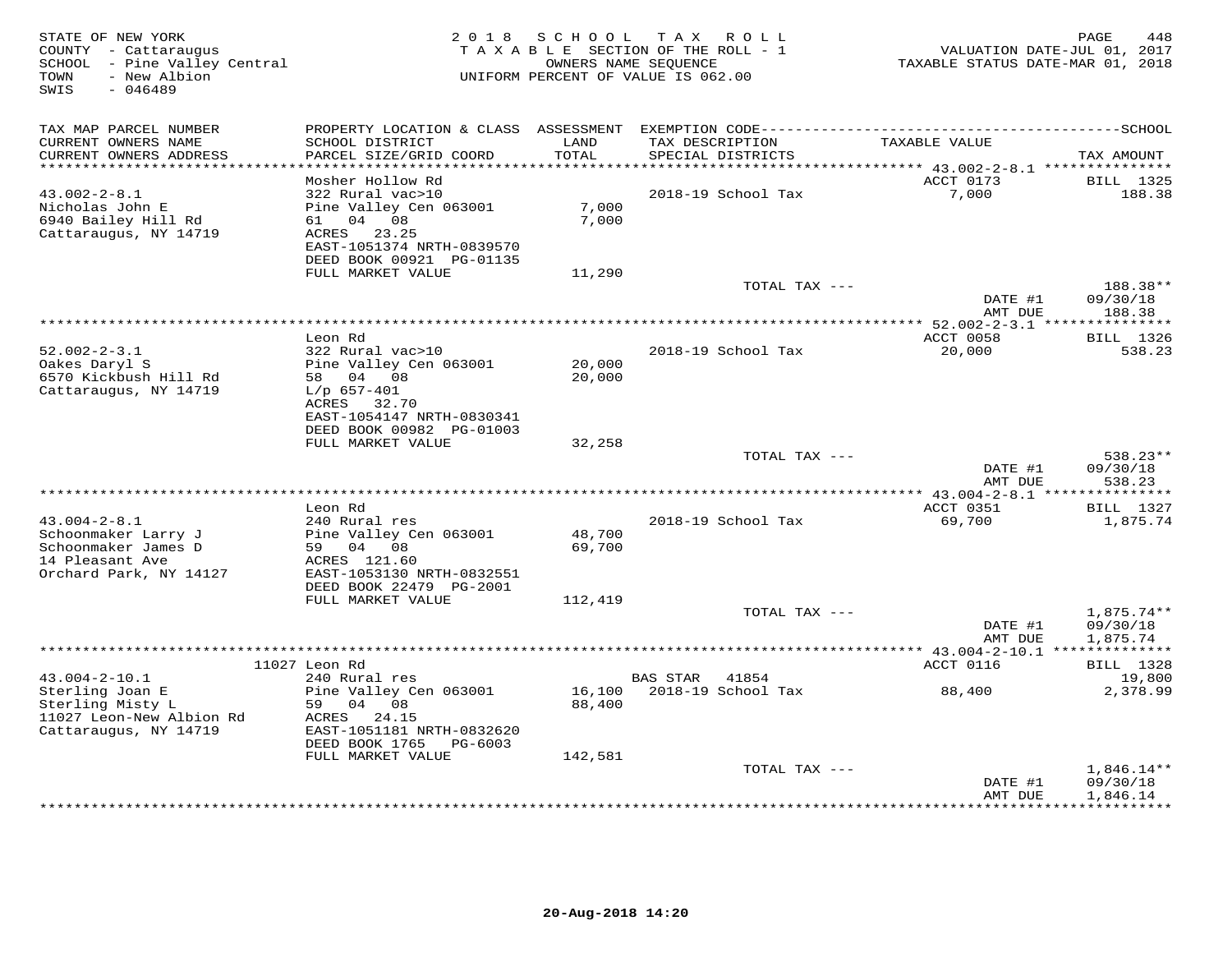| STATE OF NEW YORK<br>COUNTY - Cattaraugus<br>SCHOOL - Pine Valley Central<br>TOWN<br>- New Albion | 2018 SCHOOL TAX ROLL<br>T A X A B L E SECTION OF THE ROLL - 1 | 449<br>PAGE<br>VALUATION DATE-JUL 01, 2017<br>TAXABLE STATUS DATE-MAR 01, 2018<br>RPS155/V04/L015 |
|---------------------------------------------------------------------------------------------------|---------------------------------------------------------------|---------------------------------------------------------------------------------------------------|
| SWIS<br>- 046489                                                                                  |                                                               | CURRENT DATE 8/20/2018                                                                            |
|                                                                                                   | ROLL SUB SECTION- - TOTALS                                    |                                                                                                   |

|      |                      | ----           | <b>FYTFNSION</b><br>- 75 | <b>FNC</b>     | ᅺᅜᄓ                      | SXEMPT | $\Delta$<br>.                  | $m \wedge m \wedge n$ |
|------|----------------------|----------------|--------------------------|----------------|--------------------------|--------|--------------------------------|-----------------------|
| CODE | <b>NTAMT</b><br>⊥∙⊥⊥ | D.ODT.<br>PARL | $m \tau \tau m$<br>.     | T T T<br>ALUF: | , <del>,</del> , , , , , | MOUN.  | , 77 T TT <del>D</del><br>ALUE | TAX                   |

#### NO SPECIAL DISTRICTS AT THIS LEVEL

\*\*\* S C H O O L D I S T R I C T S U M M A R Y \*\*\*

| CODE   | DISTRICT NAME                    | TOTAL<br>PARCELS | ASSESSED<br>LAND | ASSESSED<br>TOTAL | EXEMPT<br>AMOUNT | TOTAL<br>TAXABLE |           |
|--------|----------------------------------|------------------|------------------|-------------------|------------------|------------------|-----------|
|        |                                  |                  |                  |                   | STAR AMOUNT      | STAR TAXABLE     | TOTAL TAX |
|        | Pine Valley Central              | 12               | 270,700          | 449,600           | 9,139            | 440,461          |           |
| 063001 |                                  |                  |                  |                   | 83,690           | 356,771          | 9,601.30  |
|        | SUB-TOTAL                        | 12               | 270,700          | 449,600           | 9,139            | 440,461          |           |
|        | $S \cup B - T \cup T A L (CONT)$ |                  |                  |                   | 83,690           | 356,771          | 9,601.30  |
|        | TOTAL                            | 12               | 270,700          | 449,600           | 9,139            | 440,461          |           |
|        | T O T A L (CONT)                 |                  |                  |                   | 83,690           | 356,771          | 9,601.30  |

## \*\*\* S Y S T E M C O D E S S U M M A R Y \*\*\*

## NO SYSTEM EXEMPTIONS AT THIS LEVEL

| CODE  | DESCRIPTION | TOTAL<br>PARCELS | SCHOOL |
|-------|-------------|------------------|--------|
| 41720 | AG DIST     |                  | 9,139  |
| 41834 | ENH STAR    |                  | 44,090 |
| 41854 | BAS STAR    | 2                | 39,600 |
|       | TOTAL       | 4                | 92,829 |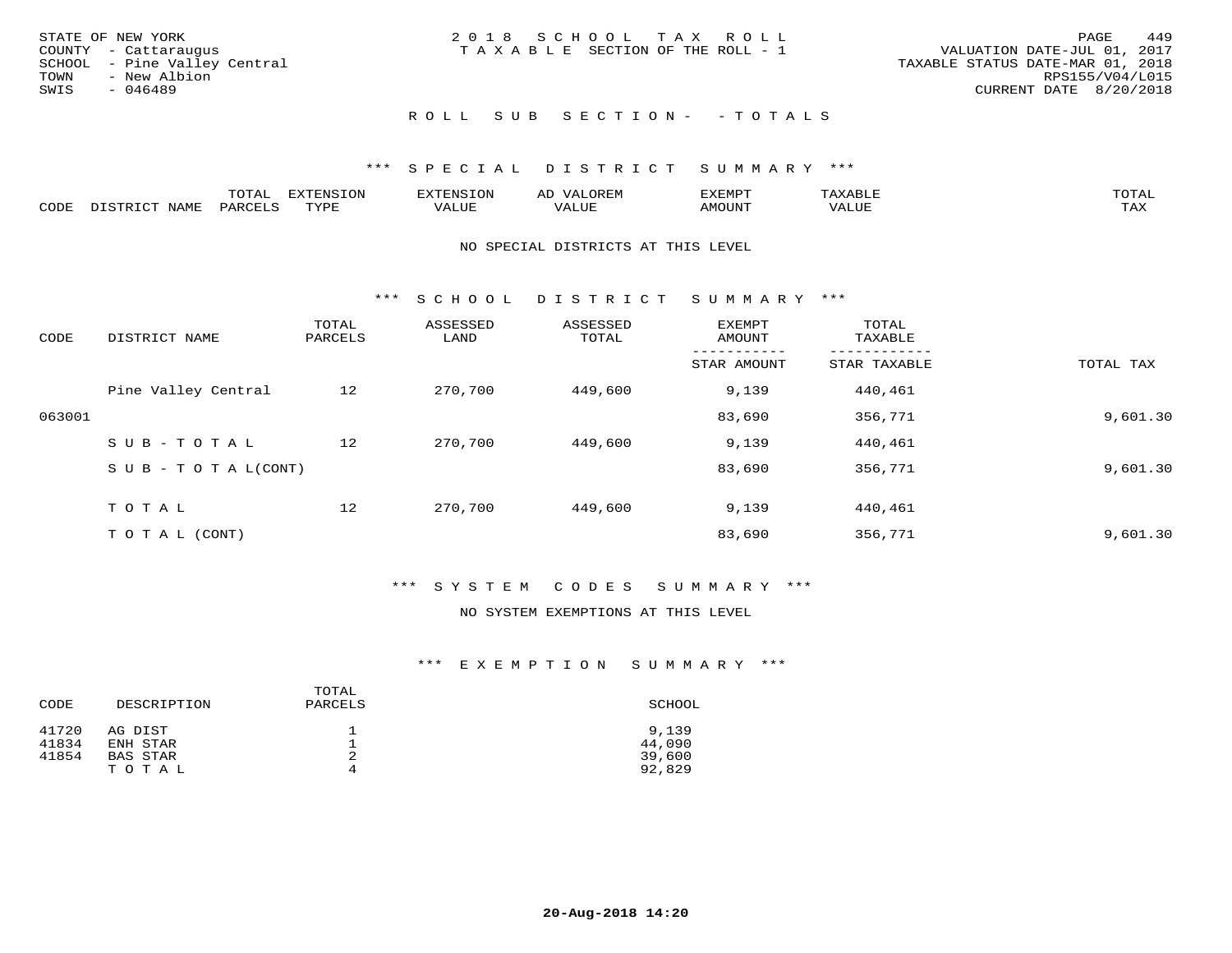## ROLL SUB SECTION - - TOTALS

| ROLL<br><b>SEC</b> | DESCRIPTION                | TOTAL<br>PARCELS | ASSESSED<br>LAND | ASSESSED<br>TOTAL | EXEMPT<br>AMOUNT               | TOTAL<br>TAXABLE<br>---------      | TAX  | TOTAL<br>TAX |
|--------------------|----------------------------|------------------|------------------|-------------------|--------------------------------|------------------------------------|------|--------------|
|                    | 2018-19 School Tax         |                  | 270,700          | 449,600           | STAR AMOUNT<br>9,139<br>83,690 | STAR TAXABLE<br>440,461<br>356,771 | RATE | 9,601.30     |
|                    | SPEC DIST TAXES<br>TAXABLE | ຳ<br>ΤZ          |                  |                   |                                |                                    |      | 9,601.30     |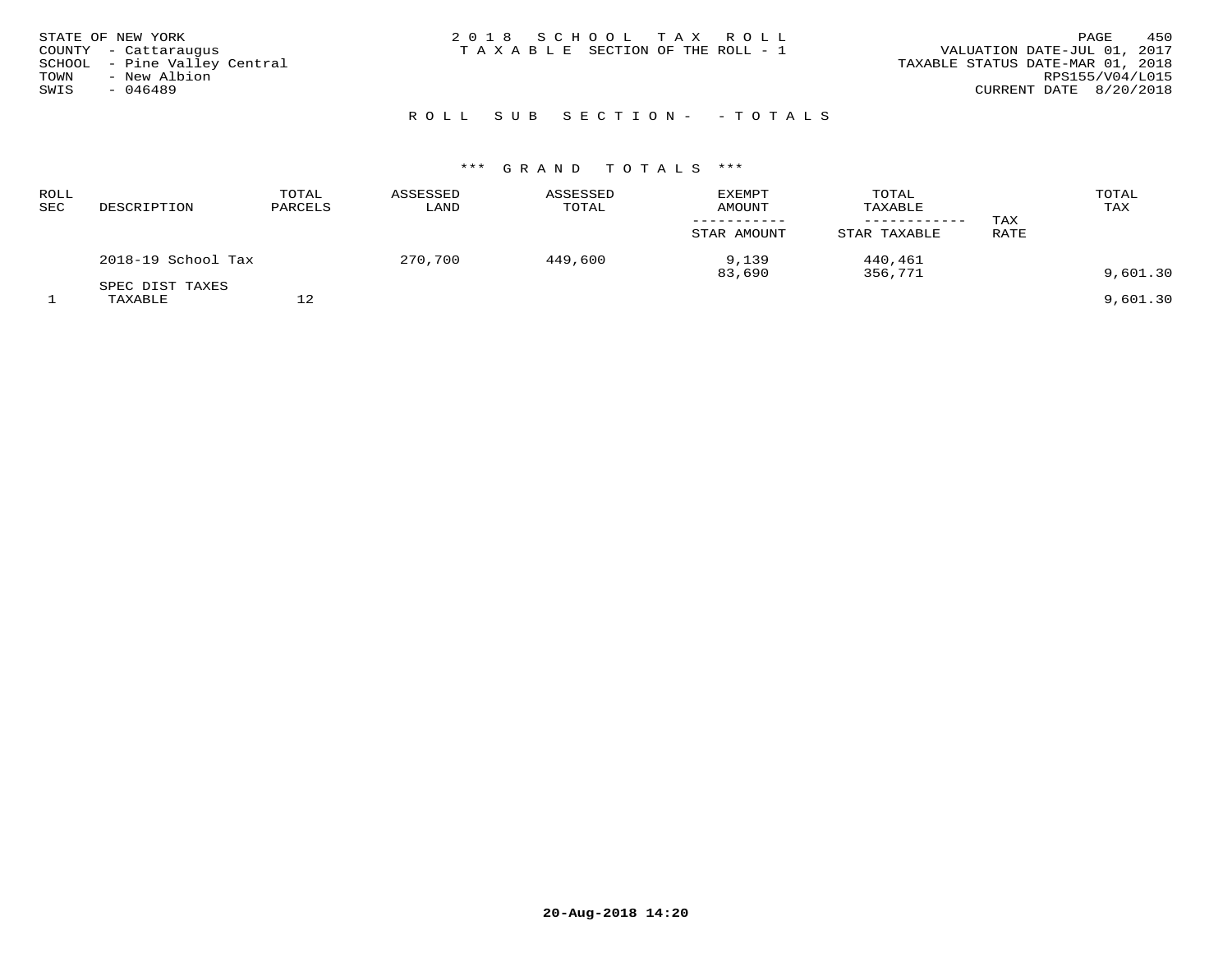|      | STATE OF NEW YORK            | 2018 SCHOOL TAX ROLL                  | 451<br>PAGE                      |
|------|------------------------------|---------------------------------------|----------------------------------|
|      | COUNTY - Cattaraugus         | T A X A B L E SECTION OF THE ROLL - 1 | VALUATION DATE-JUL 01, 2017      |
|      | SCHOOL - Pine Valley Central |                                       | TAXABLE STATUS DATE-MAR 01, 2018 |
| TOWN | - New Albion                 |                                       | RPS155/V04/L015                  |
| SWIS | - 046489                     |                                       | CURRENT DATE 8/20/2018           |
|      |                              |                                       |                                  |

## ROLL SECTION TOTALS

## \*\*\* S P E C I A L D I S T R I C T S U M M A R Y \*\*\*

|      |                      | mom n | <b>ELIMENT CLOSE</b><br>LUP | ALS.               | ΑL            | ,,, <del>,</del> ,,, <del>,</del><br>، ب<br>- ۱٬۱۳۰ نا ۱٬ |                         |                    |
|------|----------------------|-------|-----------------------------|--------------------|---------------|-----------------------------------------------------------|-------------------------|--------------------|
| CODE | <b>NAMT</b><br>11.17 | PARC  | TVDF                        | <b>TTT</b><br>ALUR | T T T<br>ALUE | TUUOMA                                                    | . <del>.</del><br>'ALUL | $m \times r$<br>∸⊷ |

#### NO SPECIAL DISTRICTS AT THIS LEVEL

\*\*\* S C H O O L D I S T R I C T S U M M A R Y \*\*\*

| CODE   | DISTRICT NAME                    | TOTAL<br>PARCELS | ASSESSED<br>LAND | ASSESSED<br>TOTAL | EXEMPT<br>AMOUNT | TOTAL<br>TAXABLE |           |
|--------|----------------------------------|------------------|------------------|-------------------|------------------|------------------|-----------|
|        |                                  |                  |                  |                   | STAR AMOUNT      | STAR TAXABLE     | TOTAL TAX |
|        | Pine Valley Central              | 12               | 270,700          | 449,600           | 9,139            | 440,461          |           |
| 063001 |                                  |                  |                  |                   | 83,690           | 356,771          | 9,601.30  |
|        | SUB-TOTAL                        | 12               | 270,700          | 449,600           | 9,139            | 440,461          |           |
|        | $S \cup B - T \cup T A L (CONT)$ |                  |                  |                   | 83,690           | 356,771          | 9,601.30  |
|        | TOTAL                            | 12               | 270,700          | 449,600           | 9,139            | 440,461          |           |
|        | T O T A L (CONT)                 |                  |                  |                   | 83,690           | 356,771          | 9,601.30  |

## \*\*\* S Y S T E M C O D E S S U M M A R Y \*\*\*

## NO SYSTEM EXEMPTIONS AT THIS LEVEL

| CODE  | DESCRIPTION | TOTAL<br>PARCELS | SCHOOL |
|-------|-------------|------------------|--------|
| 41720 | AG DIST     |                  | 9,139  |
| 41834 | ENH STAR    |                  | 44,090 |
| 41854 | BAS STAR    | 2                | 39,600 |
|       | TOTAL       | 4                | 92,829 |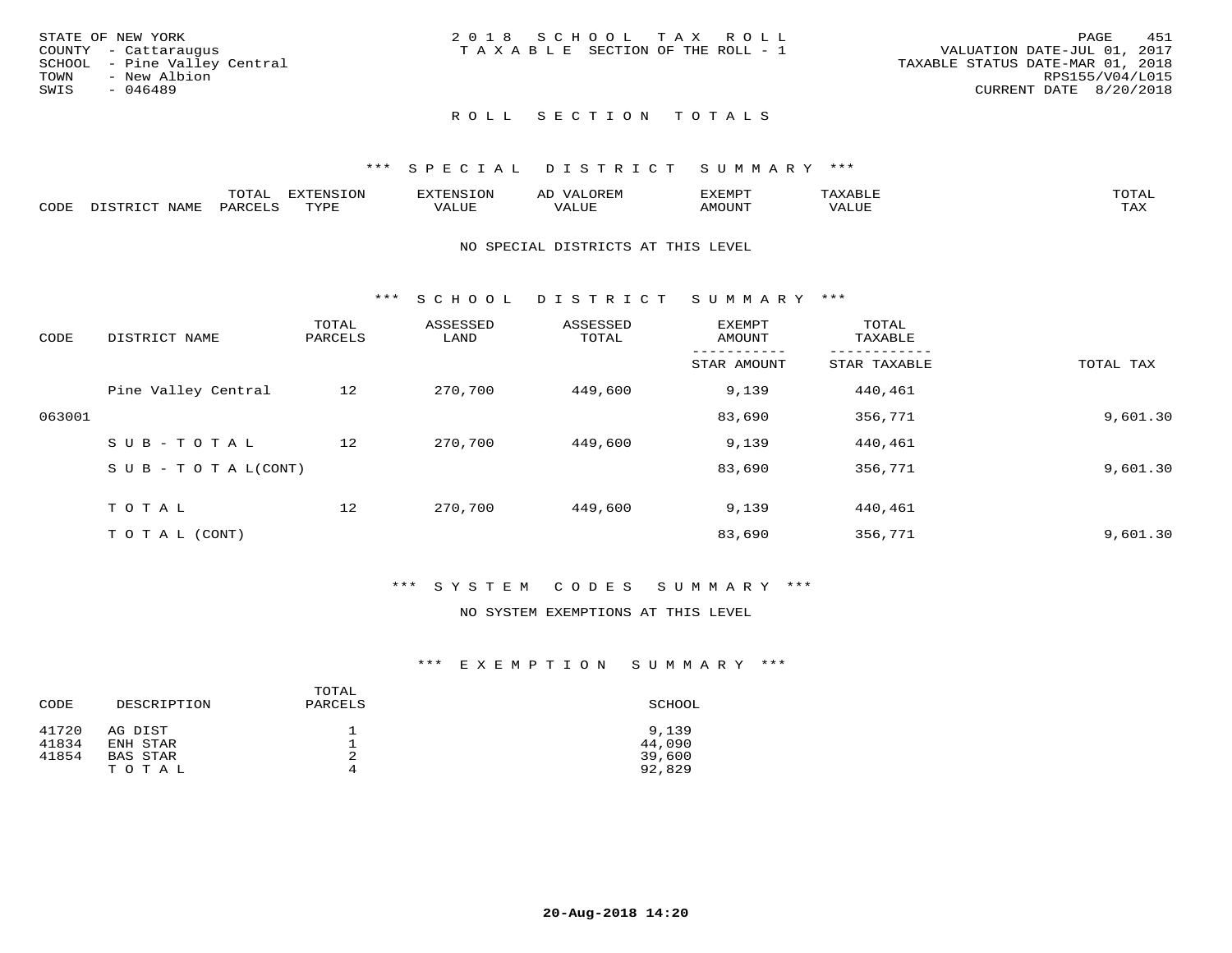| STATE OF NEW YORK<br>COUNTY - Cattaraugus<br>SCHOOL - Pine Valley Central | 2018 SCHOOL TAX ROLL<br>TAXABLE SECTION OF THE ROLL - 1 | 452<br>PAGE<br>VALUATION DATE-JUL 01, 2017<br>TAXABLE STATUS DATE-MAR 01, 2018 |
|---------------------------------------------------------------------------|---------------------------------------------------------|--------------------------------------------------------------------------------|
|                                                                           |                                                         |                                                                                |
| TOWN<br>- New Albion                                                      |                                                         | RPS155/V04/L015                                                                |
| SWIS<br>$-046489$                                                         |                                                         | CURRENT DATE 8/20/2018                                                         |
|                                                                           |                                                         |                                                                                |

## ROLL SECTION TOTALS

| <b>ROLL</b><br>SEC | DESCRIPTION                | TOTAL<br>PARCELS | ASSESSED<br>LAND | ASSESSED<br>TOTAL | <b>EXEMPT</b><br><b>AMOUNT</b><br>STAR AMOUNT | TOTAL<br>TAXABLE<br>STAR TAXABLE | TAX<br>RATE | TOTAL<br>TAX |
|--------------------|----------------------------|------------------|------------------|-------------------|-----------------------------------------------|----------------------------------|-------------|--------------|
|                    | 2018-19 School Tax         |                  | 270,700          | 449,600           | 9,139<br>83,690                               | 440,461<br>356,771               |             | 9,601.30     |
|                    | SPEC DIST TAXES<br>TAXABLE | っ<br>∸∠          |                  |                   |                                               |                                  |             | 9.601.30     |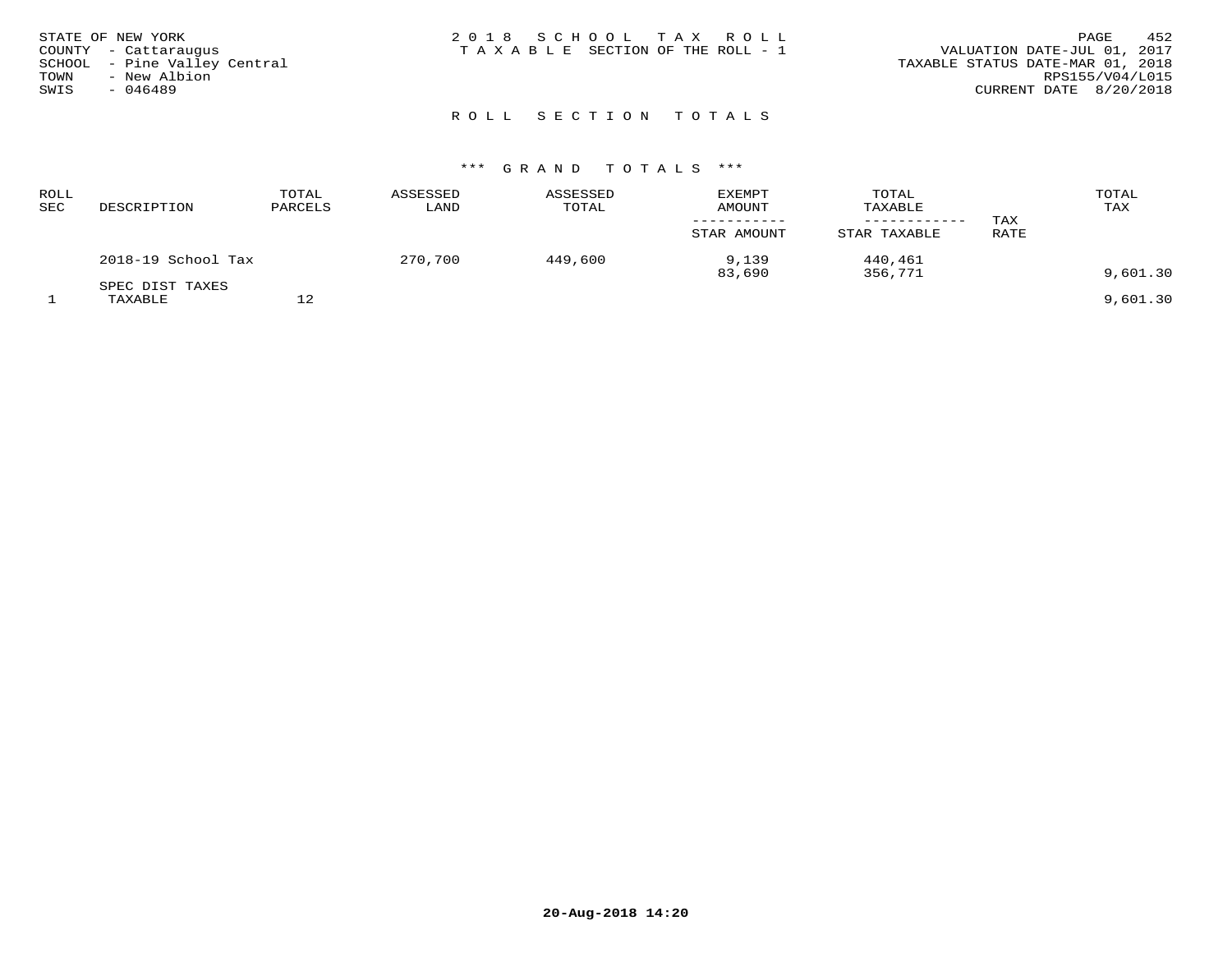| STATE OF NEW YORK<br>COUNTY<br>- Cattaraugus<br>- Pine Valley Central<br>SCHOOL<br>- New Albion<br>TOWN<br>SWIS<br>$-046489$ | 2018                      | SCHOOL TAX | R O L L<br>SPECIAL FRANCHISE SECTION OF THE ROLL - 5<br>OWNERS NAME SEOUENCE<br>UNIFORM PERCENT OF VALUE IS 062.00 | TAXABLE STATUS DATE-MAR 01, | 453<br>PAGE<br>2017<br>VALUATION DATE-JUL 01,<br>2018 |
|------------------------------------------------------------------------------------------------------------------------------|---------------------------|------------|--------------------------------------------------------------------------------------------------------------------|-----------------------------|-------------------------------------------------------|
| TAX MAP PARCEL NUMBER                                                                                                        | PROPERTY LOCATION & CLASS | ASSESSMENT | EXEMPTION CODE--                                                                                                   |                             | -SCHOOL                                               |
| OWNERS NAME<br>CURRENT                                                                                                       | SCHOOL DISTRICT           | LAND       | TAX DESCRIPTION                                                                                                    | TAXABLE VALUE               |                                                       |
| CURRENT OWNERS ADDRESS                                                                                                       | PARCEL SIZE/GRID COORD    | TOTAL      | SPECIAL DISTRICTS                                                                                                  |                             | TAX AMOUNT                                            |
|                                                                                                                              |                           |            |                                                                                                                    |                             |                                                       |
|                                                                                                                              | Special Franchise         |            |                                                                                                                    | ACCT 1145                   | 1329<br>BILL                                          |
| 564.089-9916-631.900/188                                                                                                     | 866 Telephone             |            | 2018-19 School Tax                                                                                                 | 1,944                       | 52.32                                                 |
| Verizon                                                                                                                      | Pine Valley Cen 063001    | $\circ$    |                                                                                                                    |                             |                                                       |
| Duff & Phelps                                                                                                                | Town Of New Albion        | 1,944      |                                                                                                                    |                             |                                                       |
| PO Box 2749                                                                                                                  | 2% PINE VALLEY            |            |                                                                                                                    |                             |                                                       |
| Addison, TX 75001                                                                                                            | 0.01<br>ACRES             |            |                                                                                                                    |                             |                                                       |
|                                                                                                                              | FULL MARKET VALUE         | 3,135      |                                                                                                                    |                             |                                                       |
|                                                                                                                              |                           |            | TOTAL TAX ---                                                                                                      |                             | $52.32**$                                             |
|                                                                                                                              |                           |            |                                                                                                                    | DATE #1                     | 09/30/18                                              |
|                                                                                                                              |                           |            |                                                                                                                    | AMT DUE                     | 52.32                                                 |
|                                                                                                                              |                           |            |                                                                                                                    |                             |                                                       |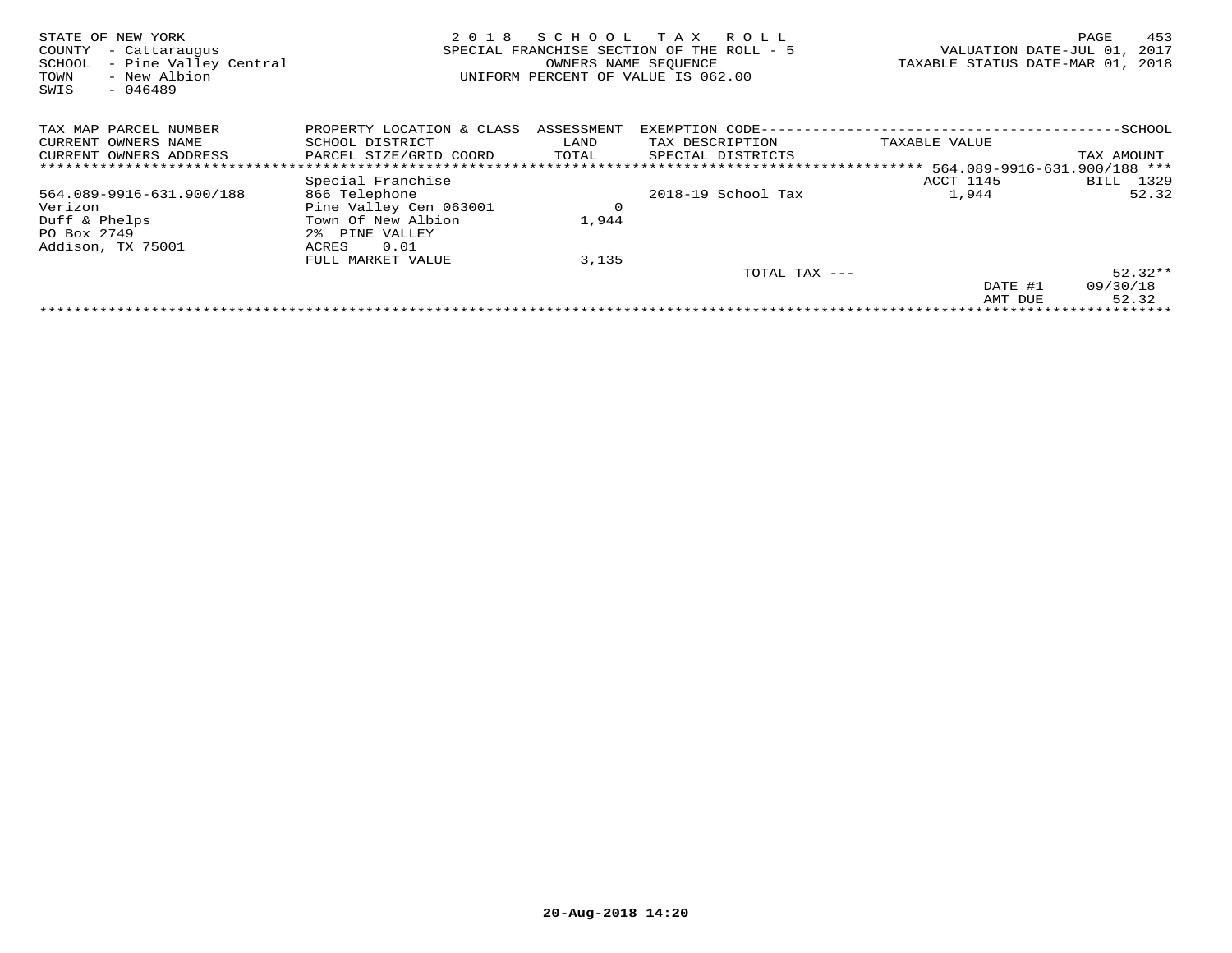|      | STATE OF NEW YORK<br>COUNTY - Cattaraugus    | 2018 SCHOOL TAX ROLL<br>SPECIAL FRANCHISE SECTION OF THE ROLL - 5 | PAGE<br>VALUATION DATE-JUL 01, 2017                 | 454 |
|------|----------------------------------------------|-------------------------------------------------------------------|-----------------------------------------------------|-----|
| TOWN | SCHOOL - Pine Valley Central<br>- New Albion | UNIFORM PERCENT OF VALUE IS 062.00                                | TAXABLE STATUS DATE-MAR 01, 2018<br>RPS155/V04/L015 |     |
| SWIS | - 046489                                     |                                                                   | CURRENT DATE 8/20/2018                              |     |
|      |                                              | ROLL SUB SECTION- - TOTALS                                        |                                                     |     |

## \*\*\* SPECIAL DISTRICT SUMMARY \*\*\*

|                  |      | ----          |                 | <b>MARINE</b> | AL          | ם כדי ארד לצו |           | $m \wedge m \wedge n$<br>$\cdots$ |
|------------------|------|---------------|-----------------|---------------|-------------|---------------|-----------|-----------------------------------|
| C <sub>CDI</sub> | NAME | דיהר מ<br>'AK | TVDF<br>- - - - | $- - - -$     | ۳۰ تا سلامہ | LUIIONA       | $- - - -$ | $m \times r$<br>- ∠∡∡             |

#### NO SPECIAL DISTRICTS AT THIS LEVEL

\*\*\* S C H O O L D I S T R I C T S U M M A R Y \*\*\*

| CODE   | DISTRICT NAME                    | TOTAL<br>PARCELS | ASSESSED<br>LAND | ASSESSED<br>TOTAL | EXEMPT<br>AMOUNT      | TOTAL<br>TAXABLE |           |
|--------|----------------------------------|------------------|------------------|-------------------|-----------------------|------------------|-----------|
|        |                                  |                  |                  |                   | ------<br>STAR AMOUNT | STAR TAXABLE     | TOTAL TAX |
|        | Pine Valley Central              |                  |                  | 1,944             |                       | 1,944            |           |
| 063001 |                                  |                  |                  |                   |                       | 1,944            | 52.32     |
|        | SUB-TOTAL                        |                  |                  | 1,944             |                       | 1,944            |           |
|        | $S \cup B - T \cup T A L (CONT)$ |                  |                  |                   |                       | 1,944            | 52.32     |
|        | TOTAL                            |                  |                  | 1,944             |                       | 1,944            |           |
|        | T O T A L (CONT)                 |                  |                  |                   |                       | 1,944            | 52.32     |

\*\*\* S Y S T E M C O D E S S U M M A R Y \*\*\*

NO SYSTEM EXEMPTIONS AT THIS LEVEL

\*\*\* E X E M P T I O N S U M M A R Y \*\*\*

NO EXEMPTIONS AT THIS LEVEL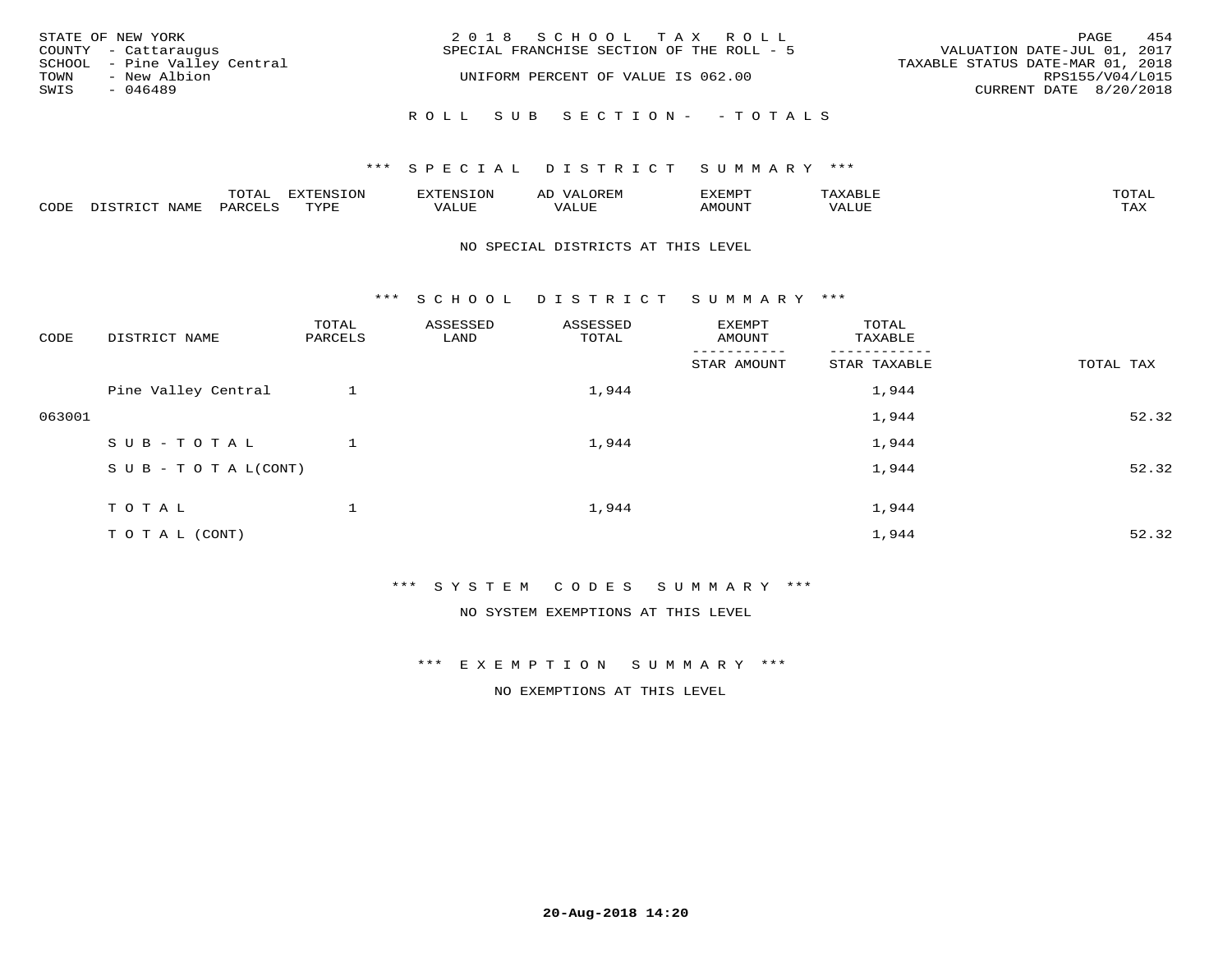| STATE OF NEW YORK            | 2018 SCHOOL TAX ROLL                      | 455<br>PAGE                      |
|------------------------------|-------------------------------------------|----------------------------------|
| COUNTY - Cattaraugus         | SPECIAL FRANCHISE SECTION OF THE ROLL - 5 | VALUATION DATE-JUL 01, 2017      |
| SCHOOL - Pine Valley Central |                                           | TAXABLE STATUS DATE-MAR 01, 2018 |
| - New Albion<br>TOWN         | UNIFORM PERCENT OF VALUE IS 062.00        | RPS155/V04/L015                  |
| SWIS<br>- 046489             |                                           | CURRENT DATE 8/20/2018           |
|                              |                                           |                                  |
|                              | ROLL SUB SECTION- - TOTALS                |                                  |

| ROLL<br><b>SEC</b> | DESCRIPTION        | TOTAL<br>PARCELS | ASSESSED<br>LAND | ASSESSED<br>TOTAL | <b>EXEMPT</b><br><b>AMOUNT</b><br>STAR AMOUNT | TOTAL<br>TAXABLE<br>STAR TAXABLE | TAX<br><b>RATE</b> | TOTAL<br>TAX |
|--------------------|--------------------|------------------|------------------|-------------------|-----------------------------------------------|----------------------------------|--------------------|--------------|
|                    | 2018-19 School Tax |                  |                  | 1,944             |                                               | 1,944                            |                    |              |
|                    | SPEC DIST TAXES    |                  |                  |                   |                                               | 1,944                            |                    | 52.32        |

5 SPECIAL FRANCHISE 1 52.32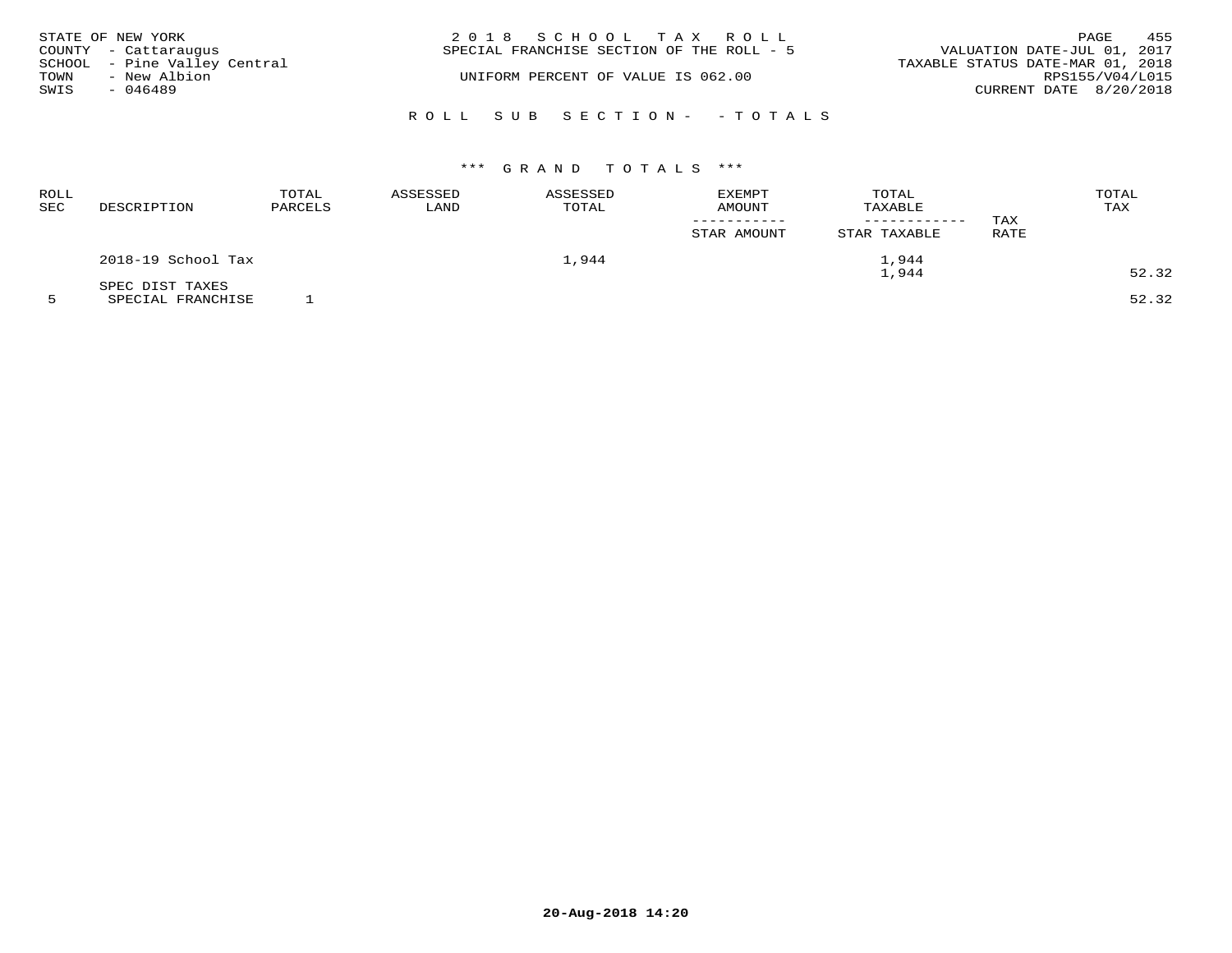| STATE OF NEW YORK<br>COUNTY - Cattaraugus                                 | 2018 SCHOOL TAX ROLL<br>SPECIAL FRANCHISE SECTION OF THE ROLL - 5 | 456<br>PAGE<br>VALUATION DATE-JUL 01, 2017                                    |
|---------------------------------------------------------------------------|-------------------------------------------------------------------|-------------------------------------------------------------------------------|
| SCHOOL - Pine Valley Central<br>- New Albion<br>TOWN<br>SWIS<br>$-046489$ | UNIFORM PERCENT OF VALUE IS 062.00                                | TAXABLE STATUS DATE-MAR 01, 2018<br>RPS155/V04/L015<br>CURRENT DATE 8/20/2018 |
|                                                                           | ROLL SECTION TOTALS                                               |                                                                               |

|      |       | $m \wedge m \wedge n$<br>◡⊥▱ | . U             | .         | AL.         | ,,, <del>,</del> ,,, <del>,</del><br>◡ | <b>TOTA</b><br>$2 + 11$ |
|------|-------|------------------------------|-----------------|-----------|-------------|----------------------------------------|-------------------------|
| CODE | √T∆M. | 44K                          | $m \tau \tau n$ | $- - - -$ | ۳۰ تا سند د |                                        | $- - - -$<br>1.732      |

## NO SPECIAL DISTRICTS AT THIS LEVEL

\*\*\* S C H O O L D I S T R I C T S U M M A R Y \*\*\*

| CODE   | DISTRICT NAME                    | TOTAL<br>PARCELS | ASSESSED<br>LAND | ASSESSED<br>TOTAL | EXEMPT<br>AMOUNT | TOTAL<br>TAXABLE |           |
|--------|----------------------------------|------------------|------------------|-------------------|------------------|------------------|-----------|
|        |                                  |                  |                  |                   | STAR AMOUNT      | STAR TAXABLE     | TOTAL TAX |
|        | Pine Valley Central              |                  |                  | 1,944             |                  | 1,944            |           |
| 063001 |                                  |                  |                  |                   |                  | 1,944            | 52.32     |
|        | SUB-TOTAL                        |                  |                  | 1,944             |                  | 1,944            |           |
|        | $S \cup B - T \cup T A L (CONT)$ |                  |                  |                   |                  | 1,944            | 52.32     |
|        | TOTAL                            |                  |                  | 1,944             |                  | 1,944            |           |
|        | TO TAL (CONT)                    |                  |                  |                   |                  | 1,944            | 52.32     |

\*\*\* S Y S T E M C O D E S S U M M A R Y \*\*\*

NO SYSTEM EXEMPTIONS AT THIS LEVEL

\*\*\* E X E M P T I O N S U M M A R Y \*\*\*

NO EXEMPTIONS AT THIS LEVEL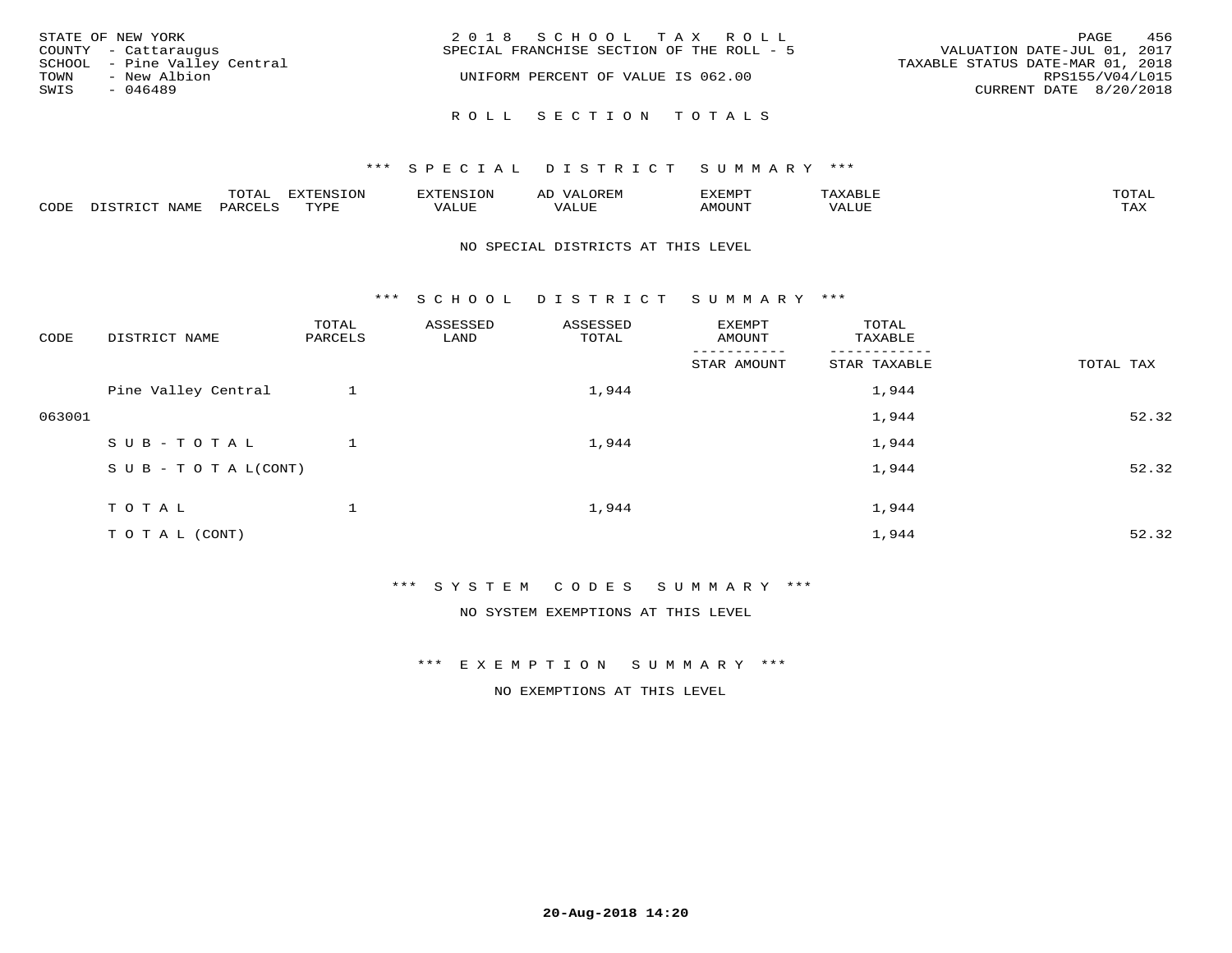|              | STATE OF NEW YORK<br>COUNTY - Cattaraugus                 | 2018 SCHOOL TAX ROLL<br>SPECIAL FRANCHISE SECTION OF THE ROLL - 5 | 457<br>PAGE<br>VALUATION DATE-JUL 01, 2017                                    |
|--------------|-----------------------------------------------------------|-------------------------------------------------------------------|-------------------------------------------------------------------------------|
| TOWN<br>SWIS | SCHOOL - Pine Valley Central<br>- New Albion<br>$-046489$ | UNIFORM PERCENT OF VALUE IS 062.00                                | TAXABLE STATUS DATE-MAR 01, 2018<br>RPS155/V04/L015<br>CURRENT DATE 8/20/2018 |
|              |                                                           | ROLL SECTION TOTALS                                               |                                                                               |

| ROLL<br><b>SEC</b> | DESCRIPTION        | TOTAL<br>PARCELS | ASSESSED<br>LAND | <b>ASSESSED</b><br>TOTAL | <b>EXEMPT</b><br>AMOUNT<br>STAR AMOUNT | TOTAL<br>TAXABLE<br>STAR TAXABLE | TAX<br>RATE | TOTAL<br>TAX |
|--------------------|--------------------|------------------|------------------|--------------------------|----------------------------------------|----------------------------------|-------------|--------------|
|                    | 2018-19 School Tax |                  |                  | 1,944                    |                                        | 1,944                            |             |              |
|                    | SPEC DIST TAXES    |                  |                  |                          |                                        | 1,944                            |             | 52.32        |

5 SPECIAL FRANCHISE 1 52.32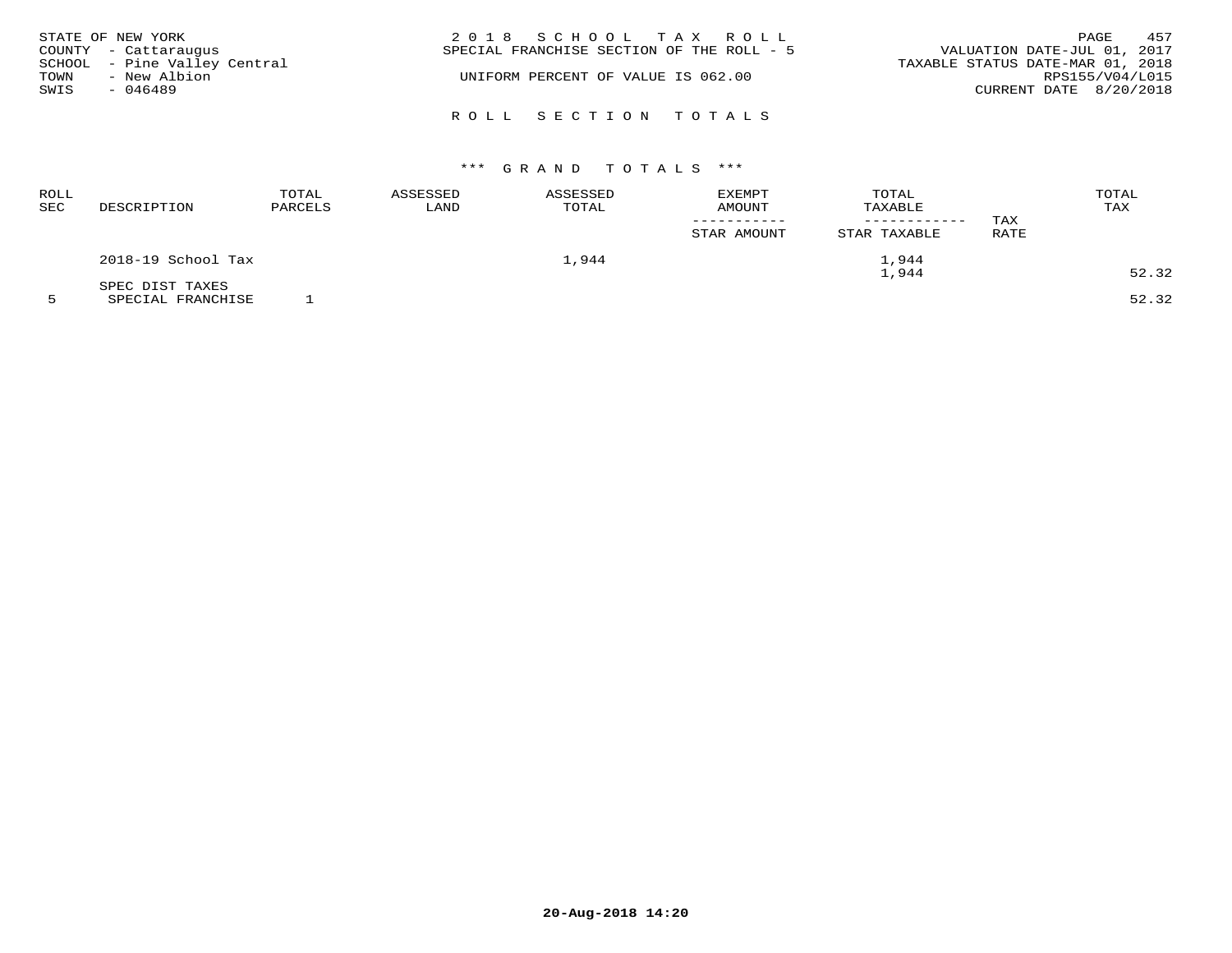| STATE OF NEW YORK<br>- Cattaraugus<br>COUNTY<br>SCHOOL<br>- Pine Valley Central<br>TOWN<br>- New Albion<br>$-046489$<br>SWIS | 2 0 1 8                                             | OWNERS NAME SEQUENCE | SCHOOL TAX ROLL<br>UTILITY & R.R. SECTION OF THE ROLL - 6<br>UNIFORM PERCENT OF VALUE IS 062.00 | VALUATION DATE-JUL 01, 2017<br>TAXABLE STATUS DATE-MAR 01, 2018 | 458<br>PAGE  |
|------------------------------------------------------------------------------------------------------------------------------|-----------------------------------------------------|----------------------|-------------------------------------------------------------------------------------------------|-----------------------------------------------------------------|--------------|
| TAX MAP PARCEL NUMBER                                                                                                        | PROPERTY LOCATION & CLASS ASSESSMENT                |                      |                                                                                                 |                                                                 |              |
| CURRENT OWNERS NAME                                                                                                          | SCHOOL DISTRICT                                     | LAND                 | TAX DESCRIPTION                                                                                 | TAXABLE VALUE                                                   |              |
| CURRENT OWNERS ADDRESS                                                                                                       | PARCEL SIZE/GRID COORD                              | TOTAL                | SPECIAL DISTRICTS                                                                               |                                                                 | TAX AMOUNT   |
| *************************                                                                                                    |                                                     |                      |                                                                                                 |                                                                 |              |
|                                                                                                                              | Outside Plant                                       |                      |                                                                                                 | <b>ACCT 1169</b>                                                | BILL 1330    |
| 664.089-9916-143.800/188                                                                                                     | 884 Elec Dist Out                                   |                      | 2018-19 School Tax                                                                              | 76,010                                                          | 2,045.56     |
| Steuben Rural Electric Co                                                                                                    | Pine Valley Cen 063001                              | $\Omega$             |                                                                                                 |                                                                 |              |
| 9 Wilson Ave                                                                                                                 | Loc #888888                                         | 76,010               |                                                                                                 |                                                                 |              |
| Bath, NY 14810                                                                                                               | $0.1000 -$ Pine Valley<br>Elec Dist                 |                      |                                                                                                 |                                                                 |              |
|                                                                                                                              | ACRES<br>0.01                                       |                      |                                                                                                 |                                                                 |              |
|                                                                                                                              | FULL MARKET VALUE                                   | 122,597              |                                                                                                 |                                                                 |              |
|                                                                                                                              |                                                     |                      | TOTAL TAX ---                                                                                   |                                                                 | $2,045.56**$ |
|                                                                                                                              |                                                     |                      |                                                                                                 | DATE #1                                                         | 09/30/18     |
|                                                                                                                              |                                                     |                      |                                                                                                 | AMT DUE                                                         | 2,045.56     |
|                                                                                                                              |                                                     |                      |                                                                                                 |                                                                 |              |
|                                                                                                                              | Telecommunications equip                            |                      |                                                                                                 | <b>ACCT 1155</b>                                                | BILL 1331    |
| 664.089-0000-631.900/1882                                                                                                    | 831 Tele Comm                                       |                      | 2018-19 School Tax                                                                              | 1,346                                                           | 36.22        |
| Verizon                                                                                                                      | Pine Valley Cen 063001                              | $\Omega$             |                                                                                                 |                                                                 |              |
| Duff & Phelps                                                                                                                | Loc #888888                                         | 1,346                |                                                                                                 |                                                                 |              |
| PO Box 2749<br>Addison, TX 75001                                                                                             | $0.0100 - Little Valley$<br>Poles, Wire, Cable, Etc |                      |                                                                                                 |                                                                 |              |
|                                                                                                                              | ACRES<br>0.01                                       |                      |                                                                                                 |                                                                 |              |
|                                                                                                                              | FULL MARKET VALUE                                   | 2,171                |                                                                                                 |                                                                 |              |
|                                                                                                                              |                                                     |                      | TOTAL TAX $---$                                                                                 |                                                                 | $36.22**$    |
|                                                                                                                              |                                                     |                      |                                                                                                 | DATE #1                                                         | 09/30/18     |
|                                                                                                                              |                                                     |                      |                                                                                                 | AMT DUE                                                         | 36.22        |
|                                                                                                                              |                                                     |                      |                                                                                                 |                                                                 |              |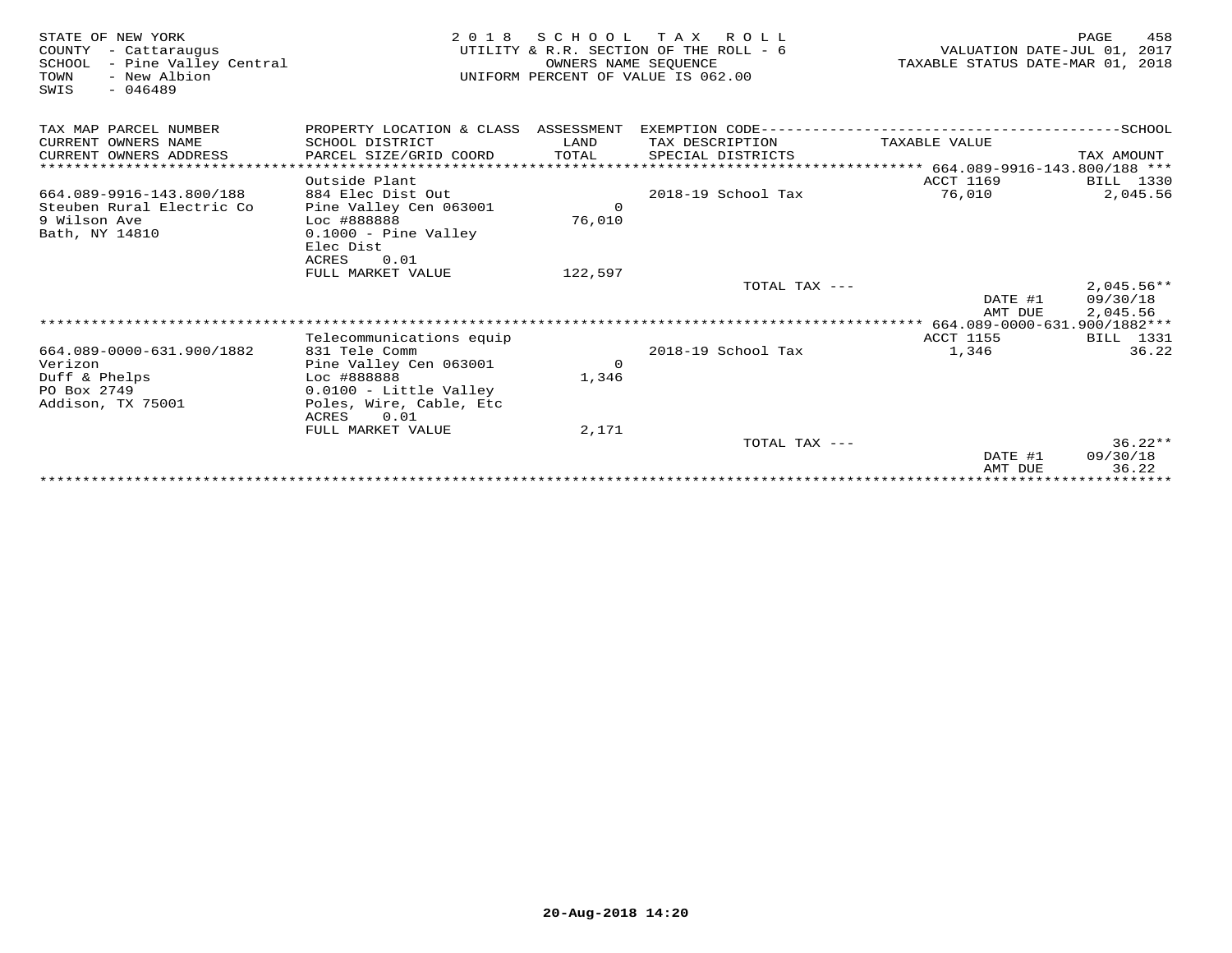| STATE OF NEW YORK<br>COUNTY - Cattaraugus<br>SCHOOL - Pine Valley Central<br>TOWN<br>- New Albion<br>SWIS<br>- 046489 | 2018 SCHOOL TAX ROLL<br>UTILITY & R.R. SECTION OF THE ROLL - 6 | 459<br>PAGE<br>VALUATION DATE-JUL 01, 2017<br>TAXABLE STATUS DATE-MAR 01, 2018<br>RPS155/V04/L015<br>CURRENT DATE 8/20/2018 |
|-----------------------------------------------------------------------------------------------------------------------|----------------------------------------------------------------|-----------------------------------------------------------------------------------------------------------------------------|
|                                                                                                                       | ROLL SUB SECTION- - TOTALS                                     |                                                                                                                             |

|      |             | $m \wedge m$<br>$\sim$ |      | אי - | ΑL   | "EMP   |       |                |
|------|-------------|------------------------|------|------|------|--------|-------|----------------|
| CODE | <b>NAMH</b> | PARTF                  | TVDF | ALUE | ALUI | AMOUNT | VALUE | max x<br>- ∠∡∡ |

## NO SPECIAL DISTRICTS AT THIS LEVEL

\*\*\* S C H O O L D I S T R I C T S U M M A R Y \*\*\*

| CODE   | DISTRICT NAME                    | TOTAL<br>PARCELS | ASSESSED<br>LAND | ASSESSED<br>TOTAL | EXEMPT<br>AMOUNT | TOTAL<br>TAXABLE |           |
|--------|----------------------------------|------------------|------------------|-------------------|------------------|------------------|-----------|
|        |                                  |                  |                  |                   | STAR AMOUNT      | STAR TAXABLE     | TOTAL TAX |
|        | Pine Valley Central              | 2                |                  | 77,356            |                  | 77,356           |           |
| 063001 |                                  |                  |                  |                   |                  | 77,356           | 2,081.78  |
|        | SUB-TOTAL                        | $\overline{a}$   |                  | 77,356            |                  | 77,356           |           |
|        | $S \cup B - T \cup T A L (CONT)$ |                  |                  |                   |                  | 77,356           | 2,081.78  |
|        | T O T A L                        | 2                |                  | 77,356            |                  | 77,356           |           |
|        | T O T A L (CONT)                 |                  |                  |                   |                  | 77,356           | 2,081.78  |

## \*\*\* S Y S T E M C O D E S S U M M A R Y \*\*\*

NO SYSTEM EXEMPTIONS AT THIS LEVEL

\*\*\* E X E M P T I O N S U M M A R Y \*\*\*

NO EXEMPTIONS AT THIS LEVEL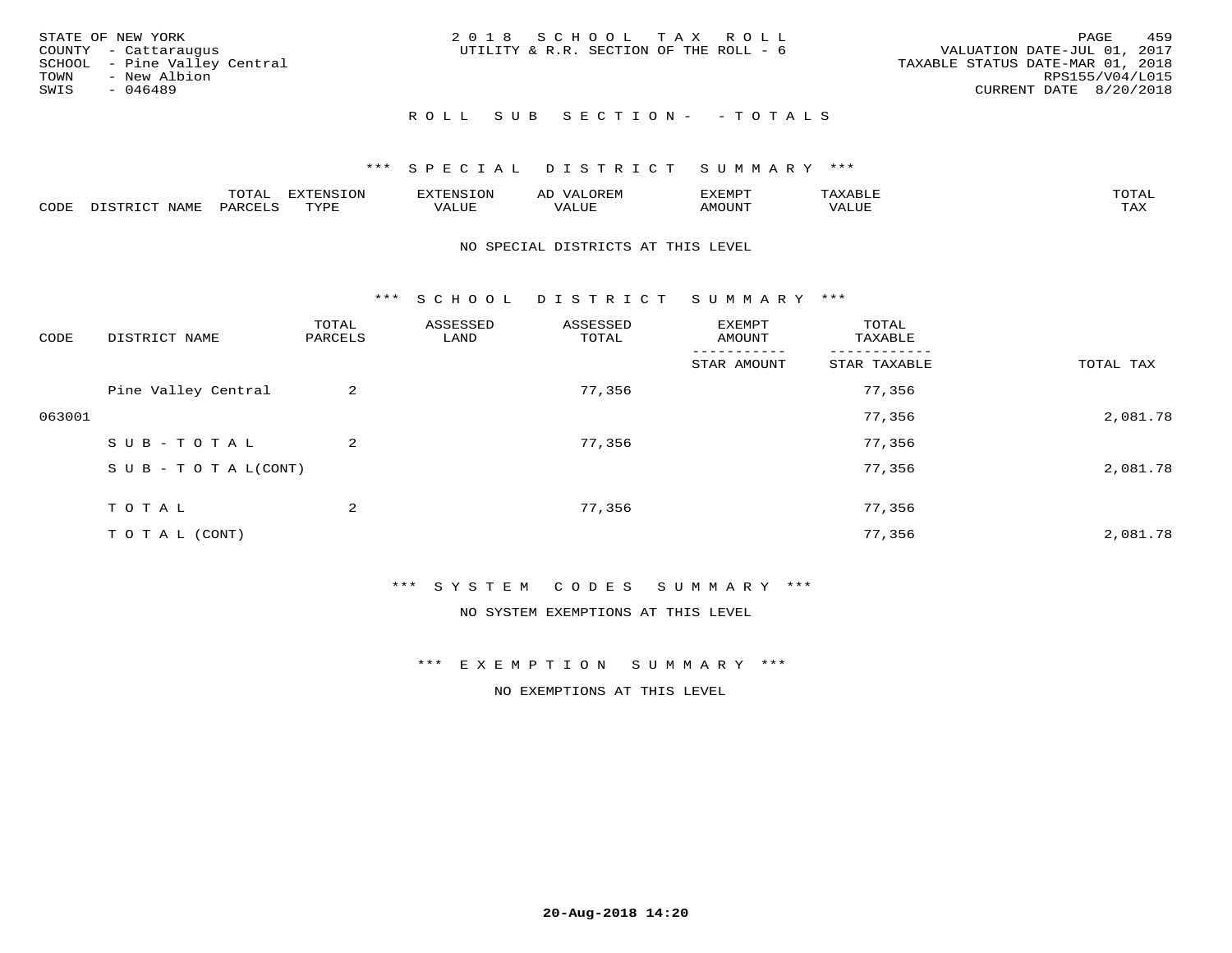| STATE OF NEW YORK<br>COUNTY - Cattaraugus<br>SCHOOL - Pine Valley Central<br>TOWN<br>- New Albion<br>SWIS<br>- 046489 | 2018 SCHOOL TAX ROLL<br>UTILITY & R.R. SECTION OF THE ROLL - 6 | 460<br>PAGE<br>VALUATION DATE-JUL 01, 2017<br>TAXABLE STATUS DATE-MAR 01, 2018<br>RPS155/V04/L015<br>CURRENT DATE 8/20/2018 |
|-----------------------------------------------------------------------------------------------------------------------|----------------------------------------------------------------|-----------------------------------------------------------------------------------------------------------------------------|
|                                                                                                                       | ROLL SUB SECTION- - TOTALS                                     |                                                                                                                             |

| ROLL<br><b>SEC</b> | DESCRIPTION                         | TOTAL<br>PARCELS | ASSESSED<br>LAND | ASSESSED<br>TOTAL | EXEMPT<br>AMOUNT<br>STAR AMOUNT | TOTAL<br>TAXABLE<br>STAR TAXABLE | TAX<br>RATE | TOTAL<br>TAX |
|--------------------|-------------------------------------|------------------|------------------|-------------------|---------------------------------|----------------------------------|-------------|--------------|
|                    | 2018-19 School Tax                  |                  |                  | 77,356            |                                 | 77,356<br>77,356                 |             | 2,081.78     |
|                    | SPEC DIST TAXES<br>UTILITIES & N.C. |                  |                  |                   |                                 |                                  |             | 2,081.78     |

**20-Aug-2018 14:20**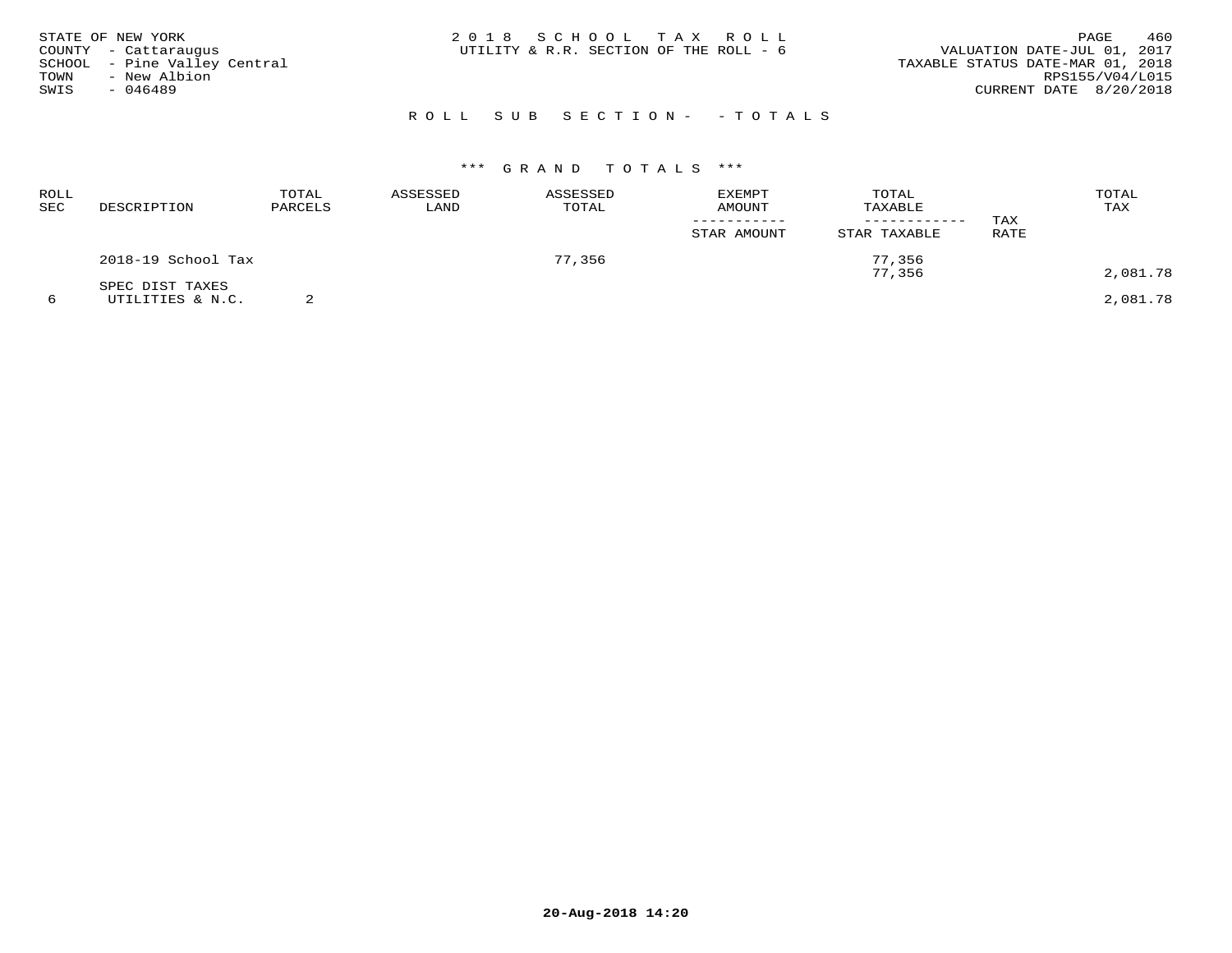| 461                              |
|----------------------------------|
|                                  |
| VALUATION DATE-JUL 01, 2017      |
| TAXABLE STATUS DATE-MAR 01, 2018 |
| RPS155/V04/L015                  |
| CURRENT DATE 8/20/2018           |
|                                  |
|                                  |

## ROLL SECTION TOTALS

#### \*\*\* S P E C I A L D I S T R I C T S U M M A R Y \*\*\*

|      |                          | momz.<br>.UIAL               | <b>EXTENSION</b> | 'XTENSION      | $T$ $\cap$ $\cap$ $\cap$ $\wedge$ $\wedge$<br>ΑIJ<br>OR EI <sup>w</sup> | EXEMPT        | $\pi$ $\pi$ $\pi$ $\pi$ $\pi$<br>ΆXΔ<br>$A\Lambda A B \cup B$ | $m \wedge m \wedge n$<br>T AT |
|------|--------------------------|------------------------------|------------------|----------------|-------------------------------------------------------------------------|---------------|---------------------------------------------------------------|-------------------------------|
| CODE | DISTO TOT<br><b>NAME</b> | PARCELS<br>$\cdot$ . $\cdot$ | TVDF<br>.        | 77777<br>VALUE | VALUE                                                                   | <b>TNUOMA</b> | VALUE                                                         | $m \times r$<br>⊥⇔∆           |

## NO SPECIAL DISTRICTS AT THIS LEVEL

\*\*\* S C H O O L D I S T R I C T S U M M A R Y \*\*\*

| CODE   | DISTRICT NAME                    | TOTAL<br>PARCELS | ASSESSED<br>LAND | ASSESSED<br>TOTAL | EXEMPT<br>AMOUNT | TOTAL<br>TAXABLE |           |
|--------|----------------------------------|------------------|------------------|-------------------|------------------|------------------|-----------|
|        |                                  |                  |                  |                   | STAR AMOUNT      | STAR TAXABLE     | TOTAL TAX |
|        | Pine Valley Central              | 2                |                  | 77,356            |                  | 77,356           |           |
| 063001 |                                  |                  |                  |                   |                  | 77,356           | 2,081.78  |
|        | SUB-TOTAL                        | $\overline{a}$   |                  | 77,356            |                  | 77,356           |           |
|        | $S \cup B - T \cup T A L (CONT)$ |                  |                  |                   |                  | 77,356           | 2,081.78  |
|        | TOTAL                            | 2                |                  | 77,356            |                  | 77,356           |           |
|        | T O T A L (CONT)                 |                  |                  |                   |                  | 77,356           | 2,081.78  |

#### \*\*\* S Y S T E M C O D E S S U M M A R Y \*\*\*

NO SYSTEM EXEMPTIONS AT THIS LEVEL

\*\*\* E X E M P T I O N S U M M A R Y \*\*\*

NO EXEMPTIONS AT THIS LEVEL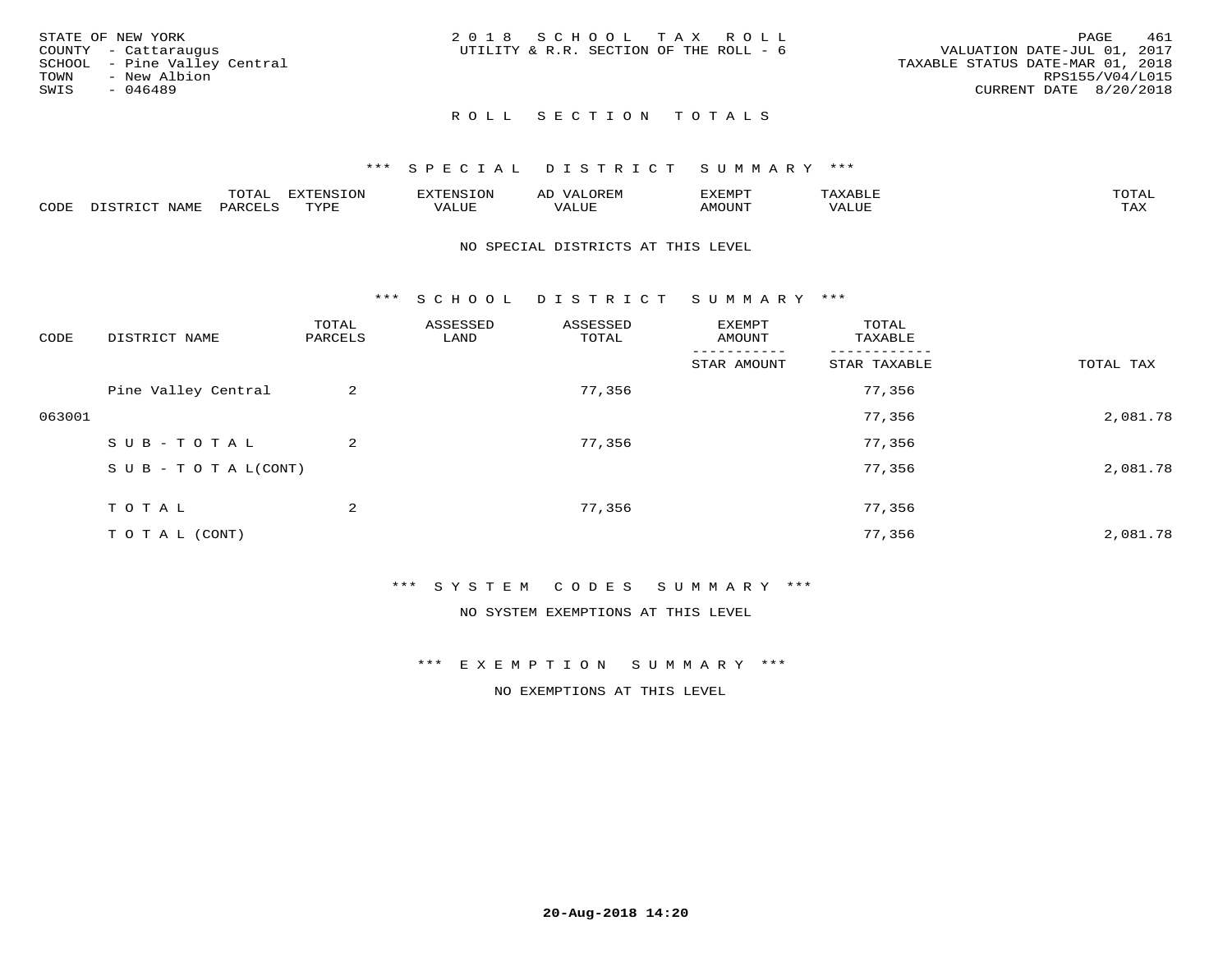| STATE OF NEW YORK<br>COUNTY - Cattaraugus<br>SCHOOL - Pine Valley Central<br>TOWN<br>- New Albion<br>SWIS<br>$-046489$ | 2018 SCHOOL TAX ROLL<br>UTILITY & R.R. SECTION OF THE ROLL - 6 | 462<br>PAGE<br>VALUATION DATE-JUL 01, 2017<br>TAXABLE STATUS DATE-MAR 01, 2018<br>RPS155/V04/L015<br>CURRENT DATE 8/20/2018 |
|------------------------------------------------------------------------------------------------------------------------|----------------------------------------------------------------|-----------------------------------------------------------------------------------------------------------------------------|
|                                                                                                                        | ROLL SECTION TOTALS                                            |                                                                                                                             |

| ROLL<br>SEC | DESCRIPTION                         | TOTAL<br>PARCELS | ASSESSED<br>LAND | ASSESSED<br>TOTAL | <b>EXEMPT</b><br>AMOUNT<br>STAR AMOUNT | TOTAL<br>TAXABLE<br>STAR TAXABLE | TAX<br>RATE | TOTAL<br>TAX |
|-------------|-------------------------------------|------------------|------------------|-------------------|----------------------------------------|----------------------------------|-------------|--------------|
|             | 2018-19 School Tax                  |                  |                  | 77,356            |                                        | 77,356<br>77,356                 |             | 2,081.78     |
|             | SPEC DIST TAXES<br>UTILITIES & N.C. |                  |                  |                   |                                        |                                  |             | 2,081.78     |

**20-Aug-2018 14:20**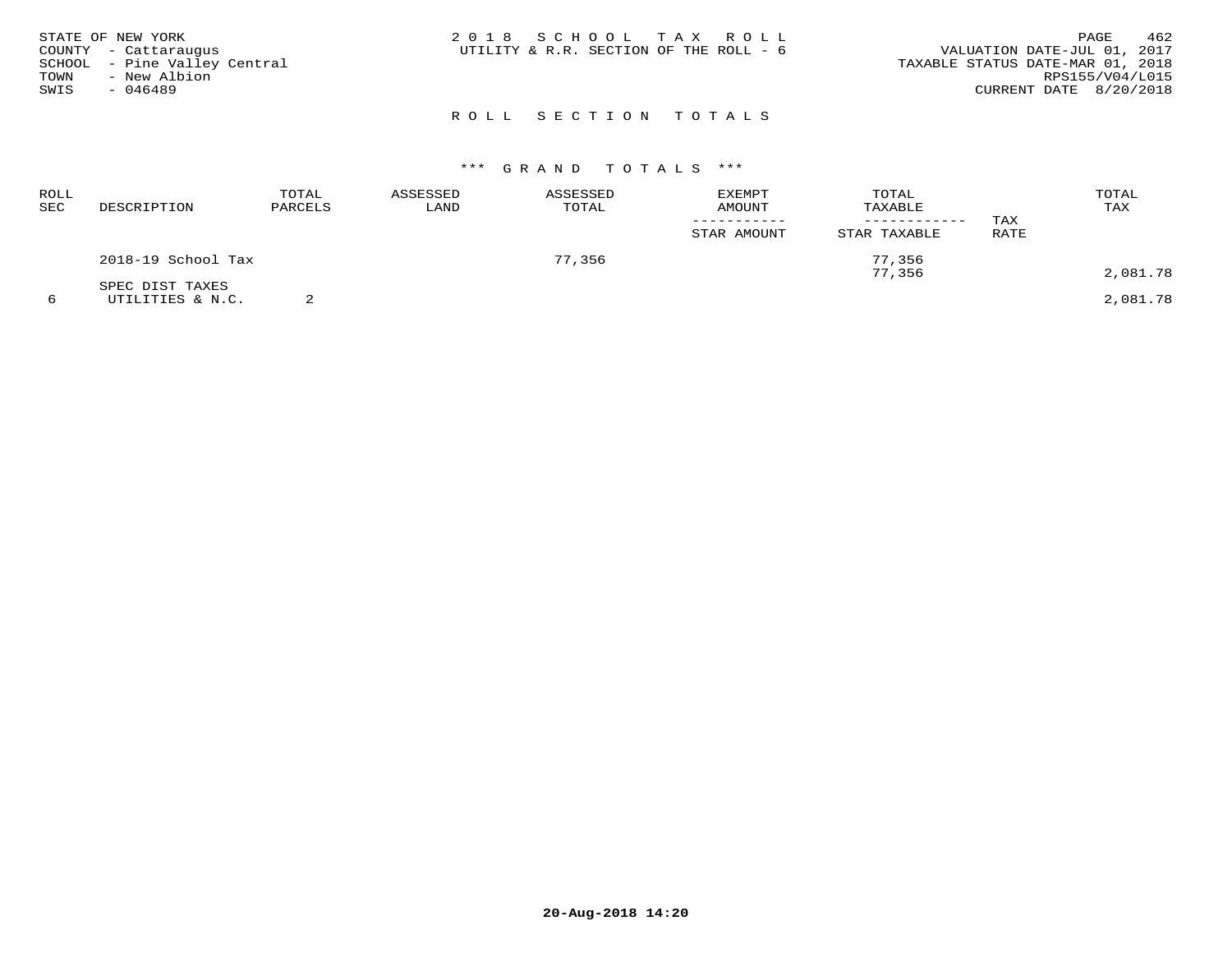| STATE OF NEW YORK            | 2018 SCHOOL TAX ROLL | 463<br>PAGE                      |
|------------------------------|----------------------|----------------------------------|
| COUNTY - Cattaraugus         |                      | VALUATION DATE-JUL 01, 2017      |
| SCHOOL - Pine Valley Central | SWIS TOTALS          | TAXABLE STATUS DATE-MAR 01, 2018 |
| - New Albion<br>TOWN         |                      | RPS155/V04/L015                  |
| SWIS<br>- 046489             |                      | CURRENT DATE 8/20/2018           |

|      |                                                 |         | <b>EXTENSION</b> |        | A <sub>1</sub> | EXEMP.          |       | 1 A A                              |                     |
|------|-------------------------------------------------|---------|------------------|--------|----------------|-----------------|-------|------------------------------------|---------------------|
| CODE | NAME.<br>$T$ $\cap$ $\cap$ $\cap$ $\cap$ $\cap$ | DARCTIC | rvdf             | 1.111P | ALUI           | MOUN.<br>ו טו ב | VALUL | סידי ג<br>$\overline{\phantom{a}}$ | $m \times r$<br>TAX |

NO SPECIAL DISTRICTS AT THIS LEVEL

\*\*\* S C H O O L D I S T R I C T S U M M A R Y \*\*\*

| CODE   | DISTRICT NAME                    | TOTAL<br>PARCELS | ASSESSED<br>LAND | ASSESSED<br>TOTAL | <b>EXEMPT</b><br>AMOUNT | TOTAL<br>TAXABLE |           |           |
|--------|----------------------------------|------------------|------------------|-------------------|-------------------------|------------------|-----------|-----------|
|        |                                  |                  |                  |                   | STAR AMOUNT             | STAR TAXABLE     | TAX RATE  | TOTAL TAX |
|        | Pine Valley Central              | 15               | 270,700          | 528,900           | 9,139                   | 519,761          |           |           |
| 063001 |                                  |                  |                  |                   | 83,690                  | 436,071          | 26.911683 | 11,735.40 |
|        | SUB-TOTAL                        | 15               | 270,700          | 528,900           | 9,139                   | 519,761          |           |           |
|        | $S \cup B - T \cup T A L (CONT)$ |                  |                  |                   | 83,690                  | 436,071          |           | 11,735.40 |
|        | TOTAL                            | 15               | 270,700          | 528,900           | 9,139                   | 519,761          |           |           |
|        | T O T A L (CONT)                 |                  |                  |                   | 83,690                  | 436,071          |           | 11,735.40 |

\*\*\* S Y S T E M C O D E S S U M M A R Y \*\*\*

#### NO SYSTEM EXEMPTIONS AT THIS LEVEL

|       |             | TOTAL   |        |
|-------|-------------|---------|--------|
| CODE  | DESCRIPTION | PARCELS | SCHOOL |
| 41720 | AG DIST     |         | 9,139  |
| 41834 | ENH STAR    | ᅩ       | 44,090 |
| 41854 | BAS STAR    | 2       | 39,600 |
|       | TOTAL       | 4       | 92,829 |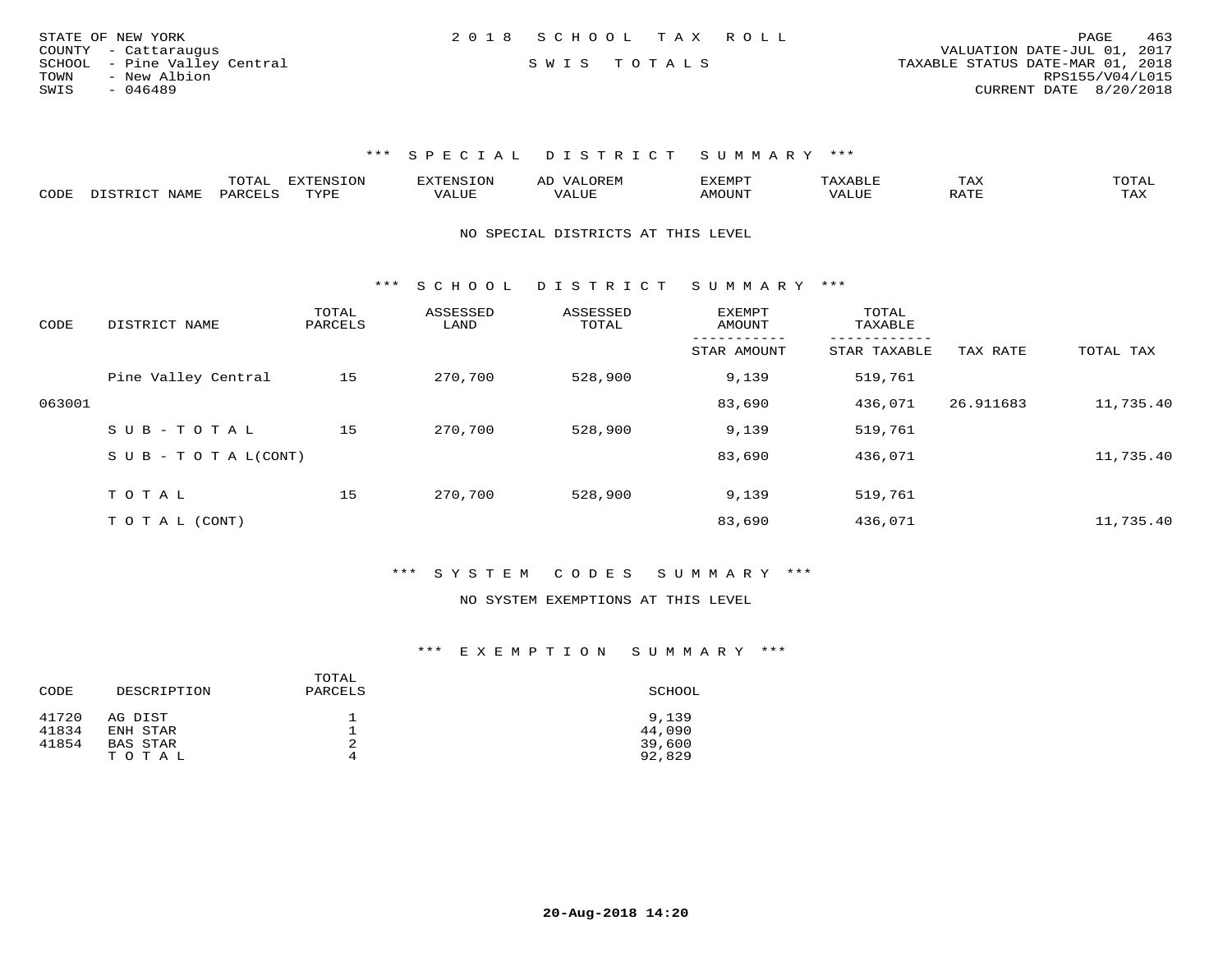| STATE OF NEW YORK    |           |                       |  |
|----------------------|-----------|-----------------------|--|
| COUNTY - Cattaraugus |           |                       |  |
| SCHOOL               |           | - Pine Valley Central |  |
| TOWN                 |           | - New Albion          |  |
| SWIS                 | $-046489$ |                       |  |

 COUNTY - Cattaraugus VALUATION DATE-JUL 01, 2017 SCHOOL - Pine Valley Central S W I S T O T A L S TAXABLE STATUS DATE-MAR 01, 2018 TOWN - New Albion RPS155/V04/L015SWIS - 046489 CURRENT DATE 8/20/2018

| <b>ROLL</b><br><b>SEC</b> | DESCRIPTION                          |    | TOTAL<br>PARCELS | ASSESSED<br>LAND | ASSESSED<br>TOTAL | EXEMPT<br><b>AMOUNT</b> | TOTAL<br>TAXABLE | TAX       |  |
|---------------------------|--------------------------------------|----|------------------|------------------|-------------------|-------------------------|------------------|-----------|--|
|                           |                                      |    |                  |                  | STAR AMOUNT       | STAR TAXABLE            | RATE             |           |  |
|                           | 2018-19 School Tax                   |    | 270,700          | 449,600          | 9,139<br>83,690   | 440,461<br>356,771      | 26.911683        | 9,601.30  |  |
| 1                         | SPEC DIST TAXES<br>TAXABLE           | 12 |                  |                  |                   |                         |                  | 9,601.30  |  |
|                           | 2018-19 School Tax                   |    |                  | 1,944            |                   | 1,944<br>1,944          | 26.911683        | 52.32     |  |
| 5                         | SPEC DIST TAXES<br>SPECIAL FRANCHISE | 1  |                  |                  |                   |                         |                  | 52.32     |  |
|                           | 2018-19 School Tax                   |    |                  | 77,356           |                   | 77,356<br>77,356        | 26.911683        | 2,081.78  |  |
| 6                         | SPEC DIST TAXES<br>UTILITIES & N.C.  | 2  |                  |                  |                   |                         |                  | 2,081.78  |  |
|                           | 2018-19 School Tax                   |    | 270,700          | 528,900          | 9,139<br>83,690   | 519,761<br>436,071      | 26.911683        | 11,735.40 |  |
|                           | SPEC DIST TAXES                      |    |                  |                  |                   |                         |                  |           |  |
| $\star$                   | TOTAL<br>SUB                         | 15 |                  |                  |                   |                         |                  | 11,735.40 |  |
|                           | 2018-19 School Tax                   |    | 270,700          | 528,900          | 9,139<br>83,690   | 519,761<br>436,071      | 26.911683        | 11,735.40 |  |
|                           | SPEC DIST TAXES                      |    |                  |                  |                   |                         |                  |           |  |
| $***$                     | GRAND TOTAL                          | 15 |                  |                  |                   |                         |                  | 11,735.40 |  |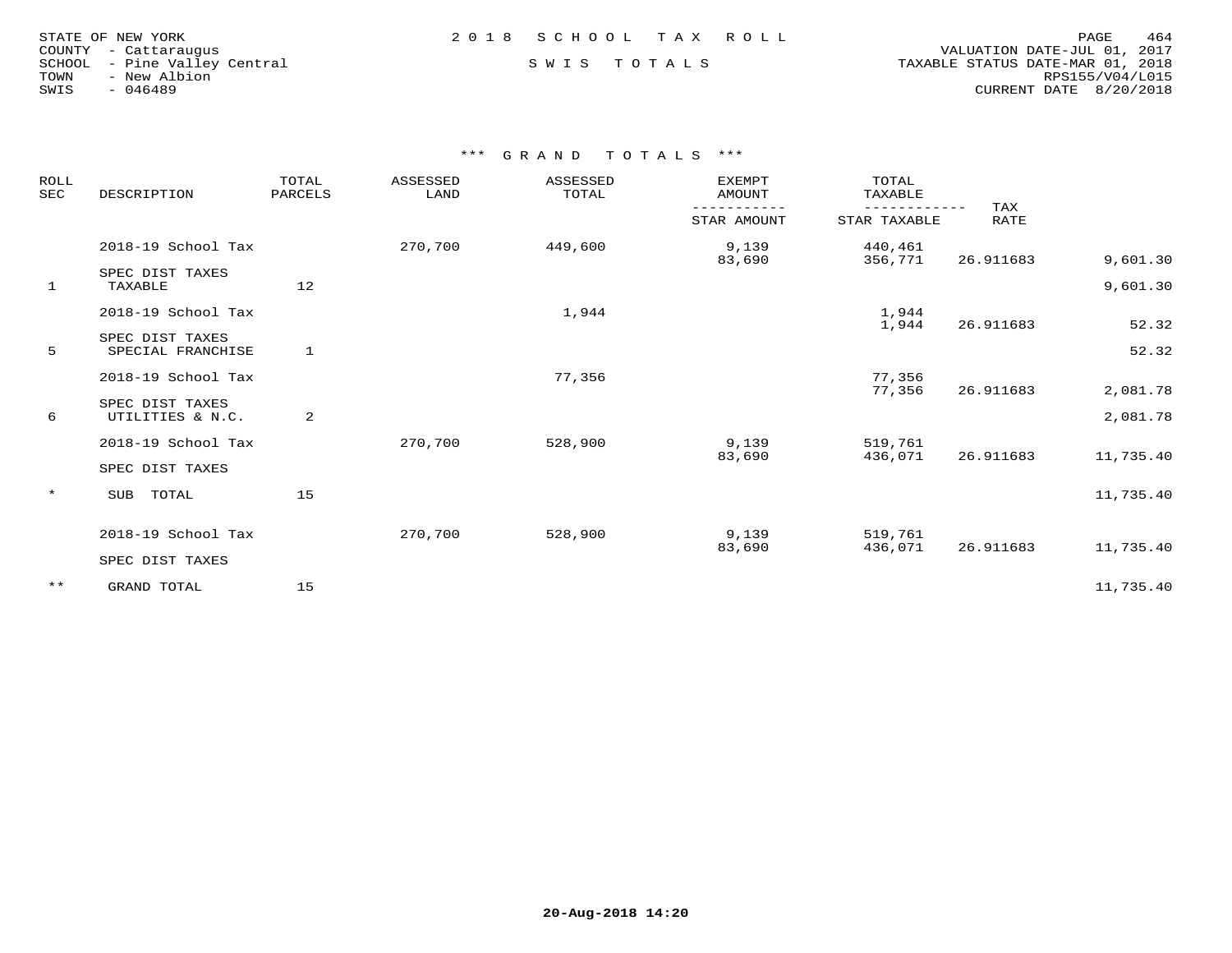|      |               | ----<br>⊥◡⊥▱⊥ | EXTENSION | <b>OREM</b><br>$\Delta$ | ,,, <del>,</del> ,,,,,<br>'YFMF |              | $T$ $\cap$ $T$ $\Delta$ T<br>◡⊥▱ |
|------|---------------|---------------|-----------|-------------------------|---------------------------------|--------------|----------------------------------|
| CODE | √T∆MF<br>$ -$ | PARC          | TVDF      | $4 \text{Li}$           | M∩TTN™                          | <b>VALUE</b> |                                  |

## NO SPECIAL DISTRICTS AT THIS LEVEL

\*\*\* S C H O O L D I S T R I C T S U M M A R Y \*\*\*

| CODE   | DISTRICT NAME                    | TOTAL<br>PARCELS | ASSESSED<br>LAND | ASSESSED<br>TOTAL | EXEMPT<br>AMOUNT           | TOTAL<br>TAXABLE             |          |              |
|--------|----------------------------------|------------------|------------------|-------------------|----------------------------|------------------------------|----------|--------------|
|        |                                  |                  |                  |                   | -----------<br>STAR AMOUNT | ------------<br>STAR TAXABLE | TAX RATE | TOTAL TAX    |
|        | Pine Valley Central              | 1392             | 28393,680        | 86325,541         | 10449,733                  | 75,875,808                   |          |              |
| 063001 |                                  |                  |                  |                   | 17195,344                  | 58,680,464                   |          | 1,041,737.93 |
|        | SUB-TOTAL                        | 1392             | 28393,680        | 86325,541         | 10449,733                  | 75,875,808                   |          |              |
|        | $S \cup B - T \cup T A L (CONT)$ |                  |                  |                   | 17195,344                  | 58,680,464                   |          | 1,041,737.93 |
|        |                                  |                  |                  |                   |                            |                              |          |              |
|        | TOTAL                            | 1392             | 28393,680        | 86325,541         | 10449,733                  | 75,875,808                   |          |              |
|        | T O T A L (CONT)                 |                  |                  |                   | 17195,344                  | 58,680,464                   |          | 1,041,737.93 |

## \*\*\* S Y S T E M C O D E S S U M M A R Y \*\*\*

| CODE  | DESCRIPTION        | TOTAL<br>PARCELS | SCHOOL             |
|-------|--------------------|------------------|--------------------|
| 50000 | WHOLLY EX<br>TOTAL |                  | 200,300<br>200,300 |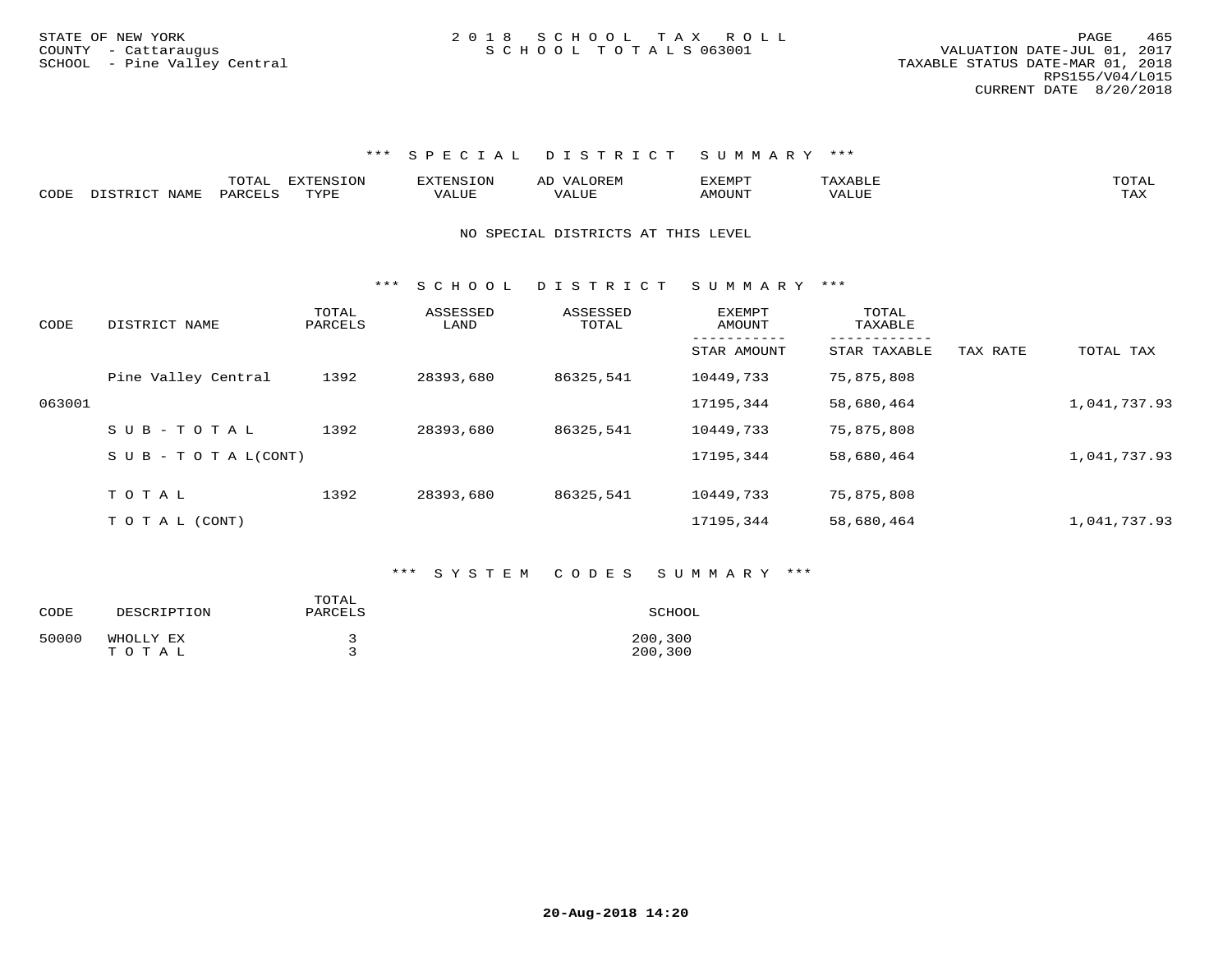|       |                  | TOTAL          |           |
|-------|------------------|----------------|-----------|
| CODE  | DESCRIPTION      | PARCELS        | SCHOOL    |
| 12100 | NYS OWNED        | 1              | 92,600    |
| 13100 | COUNTY           | $\mathbf{1}$   | 87,400    |
| 13500 | TOWN-PROP        | 5              | 615,500   |
| 13650 | VG-INSIDE        | 16             | 913,300   |
| 13740 | VG-OUTSIDE       | 2              | 4,400     |
| 13800 | SCH-DIST         | 7              | 166,900   |
| 18020 | IND DEV          | 3              | 101,833   |
| 25110 | RELIGIOUS        | 7              | 421,000   |
| 25130 | NON-PROFIT       | $\mathbf{1}$   | 179,300   |
| 25300 | NON-PROFIT       | $\overline{4}$ | 533,200   |
| 26100 | VETORG CTS       | $\mathbf{1}$   | 70,000    |
| 26400 | FIRE-DEPT        | $\mathsf{3}$   | 650,600   |
| 27350 | CEMETERY         | 6              | 39,800    |
| 29700 | Withdrawal       | $1\,$          | 52,000    |
| 41150 | CW 10 VET/       | $\mathbf{1}$   |           |
| 41400 | CLERGY           | $\mathbf{1}$   | 1,500     |
| 41700 | AG BLDG          | 29             | 647,700   |
| 41720 | AG DIST          | 140            | 3518,088  |
| 41730 | AG DISTOUT       | 28             | 412,955   |
| 41800 | AGED $C/T/S$     | 12             | 361,647   |
| 41804 | AGED S           | 7              | 178,600   |
| 41810 | AGED C/T/S       | $\mathbf{1}$   | 54,000    |
| 41834 | ENH STAR         | 149            | 7826,253  |
| 41844 | E STAR MH        | $\mathbf{1}$   | 40,000    |
| 41854 | <b>BAS STAR</b>  | 332            | 9274,491  |
| 41864 | <b>B STAR MH</b> | 2              | 54,600    |
| 42100 | SILO T/C/S       | 12             | 46,850    |
| 42120 | TMP GHOUSE       | 6              | 126,000   |
| 47100 | Mass Telec       | $\overline{c}$ | 130,025   |
| 47460 | FOREST/A74       | 6              | 822,440   |
| 47610 | BUS C/T/S        | $\epsilon$     | 21,795    |
|       | TOTAL            | 793            | 27444,777 |